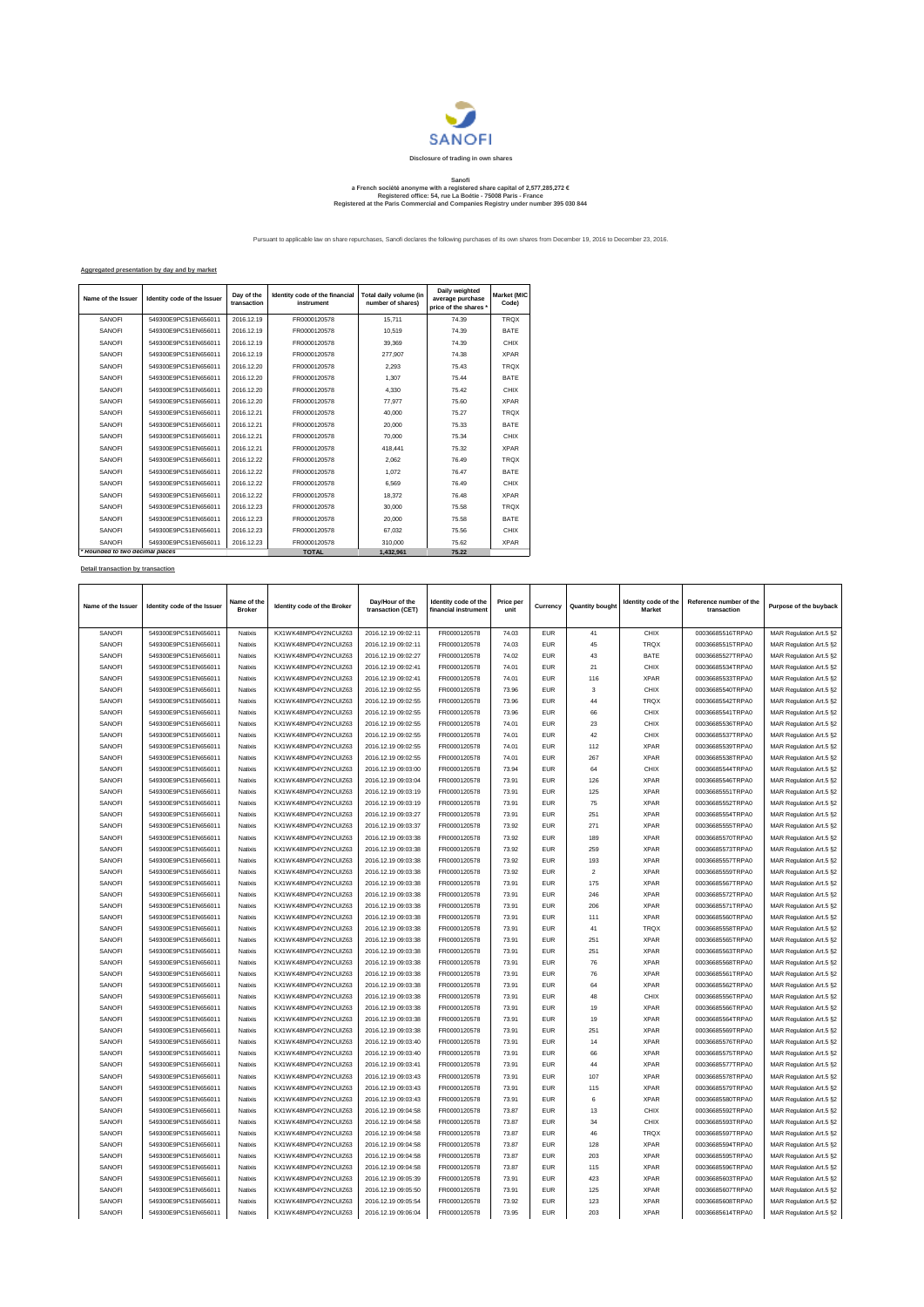| SANOFI | 549300E9PC51EN656011 | Natixis | KX1WK48MPD4Y2NCUIZ63 | 2016.12.19 09:06:04 | FR0000120578 | 73.95 | <b>EUR</b> | 126            | <b>XPAR</b> | 00036685615TRPA0 | MAR Regulation Art.5 §2 |
|--------|----------------------|---------|----------------------|---------------------|--------------|-------|------------|----------------|-------------|------------------|-------------------------|
| SANOFI | 549300E9PC51EN656011 | Natixis | KX1WK48MPD4Y2NCUIZ63 | 2016.12.19 09:06:10 | FR0000120578 | 73.94 | <b>EUR</b> | 140            | <b>XPAR</b> | 00036685616TRPA0 | MAR Regulation Art.5 §2 |
| SANOFI | 549300E9PC51EN656011 | Natixis | KX1WK48MPD4Y2NCUIZ63 | 2016.12.19 09:06:10 | FR0000120578 | 73.94 | <b>EUR</b> | 51             | CHIX        | 00036685619TRPA0 | MAR Regulation Art.5 §2 |
| SANOFI | 549300E9PC51EN656011 | Natixis | KX1WK48MPD4Y2NCUIZ63 | 2016.12.19 09:06:10 | FR0000120578 | 73.94 | <b>EUR</b> | 19             | <b>XPAR</b> | 00036685617TRPA0 | MAR Regulation Art.5 §2 |
|        |                      |         |                      |                     |              |       |            |                |             |                  |                         |
| SANOFI | 549300E9PC51EN656011 | Natixis | KX1WK48MPD4Y2NCUIZ63 | 2016.12.19 09:06:10 | FR0000120578 | 73.94 | <b>EUR</b> | 23             | CHIX        | 00036685620TRPA0 | MAR Regulation Art.5 §2 |
| SANOFI | 549300E9PC51EN656011 | Natixis | KX1WK48MPD4Y2NCUIZ63 | 2016.12.19 09:06:10 | FR0000120578 | 73.94 | <b>EUR</b> | 218            | <b>XPAR</b> | 00036685618TRPA0 | MAR Regulation Art.5 §2 |
| SANOFI | 549300E9PC51EN656011 | Natixis | KX1WK48MPD4Y2NCUIZ63 | 2016.12.19 09:07:00 | FR0000120578 | 73.92 | <b>EUR</b> | 51             | CHIX        | 00036685626TRPA0 | MAR Regulation Art.5 §2 |
| SANOFI | 549300E9PC51EN656011 | Natixis | KX1WK48MPD4Y2NCUIZ63 | 2016.12.19 09:07:21 | FR0000120578 | 73.92 | <b>EUR</b> | 56             | CHIX        | 00036685650TRPA0 | MAR Regulation Art.5 §2 |
| SANOFI | 549300E9PC51EN656011 | Natixis | KX1WK48MPD4Y2NCUIZ63 | 2016.12.19 09:07:21 | FR0000120578 | 73.92 | <b>EUR</b> | 47             | CHIX        | 00036685651TRPA0 | MAR Regulation Art.5 §2 |
| SANOFI | 549300E9PC51EN656011 | Natixis | KX1WK48MPD4Y2NCUIZ63 | 2016.12.19 09:07:30 | FR0000120578 | 73.96 | <b>EUR</b> | 182            | <b>XPAR</b> | 00036685652TRPA0 | MAR Regulation Art.5 §2 |
|        | 549300E9PC51EN656011 | Natixis |                      |                     |              | 73.96 | <b>EUR</b> |                |             |                  |                         |
| SANOFI |                      |         | KX1WK48MPD4Y2NCUIZ63 | 2016.12.19 09:07:30 | FR0000120578 |       |            | 43             | <b>XPAR</b> | 00036685653TRPA0 | MAR Regulation Art.5 §2 |
| SANOFI | 549300E9PC51EN656011 | Natixis | KX1WK48MPD4Y2NCUIZ63 | 2016.12.19 09:07:30 | FR0000120578 | 73.96 | <b>EUR</b> | 85             | <b>XPAR</b> | 00036685656TRPA0 | MAR Regulation Art.5 §2 |
| SANOFI | 549300E9PC51EN656011 | Natixis | KX1WK48MPD4Y2NCUIZ63 | 2016.12.19 09:07:30 | FR0000120578 | 73.95 | <b>EUR</b> | 131            | <b>XPAR</b> | 00036685659TRPA0 | MAR Regulation Art.5 §2 |
| SANOFI | 549300E9PC51EN656011 | Natixis | KX1WK48MPD4Y2NCUIZ63 | 2016.12.19 09:07:30 | FR0000120578 | 73.96 | <b>EUR</b> | 112            | <b>XPAR</b> | 00036685655TRPA0 | MAR Regulation Art.5 §2 |
| SANOFI | 549300E9PC51EN656011 | Natixis | KX1WK48MPD4Y2NCUIZ63 | 2016.12.19 09:07:30 | FR0000120578 | 73.96 | <b>EUR</b> | 12             | <b>XPAR</b> | 00036685657TRPA0 | MAR Regulation Art.5 §2 |
| SANOFI | 549300E9PC51EN656011 | Natixis | KX1WK48MPD4Y2NCUIZ63 | 2016.12.19 09:07:30 | FR0000120578 | 73.96 | <b>EUR</b> | 3              | <b>XPAR</b> | 00036685654TRPA0 | MAR Regulation Art.5 §2 |
|        |                      |         |                      |                     |              |       |            |                |             |                  |                         |
| SANOFI | 549300E9PC51EN656011 | Natixis | KX1WK48MPD4Y2NCUIZ63 | 2016.12.19 09:07:30 | FR0000120578 | 73.96 | <b>EUR</b> | 256            | <b>XPAR</b> | 00036685658TRPA0 | MAR Regulation Art.5 §2 |
| SANOFI | 549300E9PC51EN656011 | Natixis | KX1WK48MPD4Y2NCUIZ63 | 2016.12.19 09:07:31 | FR0000120578 | 73.94 | <b>EUR</b> | 46             | CHIX        | 00036685661TRPA0 | MAR Regulation Art.5 §2 |
| SANOFI | 549300E9PC51EN656011 | Natixis | KX1WK48MPD4Y2NCUIZ63 | 2016.12.19 09:07:31 | FR0000120578 | 73.94 | <b>EUR</b> | 44             | CHIX        | 00036685660TRPA0 | MAR Regulation Art.5 §2 |
| SANOFI | 549300E9PC51EN656011 | Natixis | KX1WK48MPD4Y2NCUIZ63 | 2016.12.19 09:07:55 | FR0000120578 | 73.95 | <b>EUR</b> | 27             | <b>XPAR</b> | 00036685672TRPA0 | MAR Regulation Art.5 §2 |
| SANOFI | 549300E9PC51EN656011 | Natixis | KX1WK48MPD4Y2NCUIZ63 | 2016.12.19 09:07:55 | FR0000120578 | 73.95 | <b>EUR</b> | 98             | <b>XPAR</b> | 00036685671TRPA0 | MAR Regulation Art.5 §2 |
| SANOFI | 549300E9PC51EN656011 | Natixis | KX1WK48MPD4Y2NCUIZ63 | 2016.12.19 09:08:08 | FR0000120578 | 73.95 | <b>EUR</b> | 125            | <b>XPAR</b> | 00036685712TRPA0 | MAR Regulation Art.5 §2 |
|        |                      |         |                      |                     |              |       |            |                |             |                  |                         |
| SANOFI | 549300E9PC51EN656011 | Natixis | KX1WK48MPD4Y2NCUIZ63 | 2016.12.19 09:08:08 | FR0000120578 | 73.95 | <b>EUR</b> | 144            | <b>XPAR</b> | 00036685713TRPA0 | MAR Regulation Art.5 §2 |
| SANOFI | 549300E9PC51EN656011 | Natixis | KX1WK48MPD4Y2NCUIZ63 | 2016.12.19 09:08:11 | FR0000120578 | 73.95 | <b>EUR</b> | 45             | CHIX        | 00036685714TRPA0 | MAR Regulation Art.5 §2 |
| SANOFI | 549300E9PC51EN656011 | Natixis | KX1WK48MPD4Y2NCUIZ63 | 2016.12.19 09:08:33 | FR0000120578 | 73.97 | <b>EUR</b> | 310            | <b>XPAR</b> | 00036685727TRPA0 | MAR Regulation Art.5 §2 |
| SANOFI | 549300E9PC51EN656011 | Natixis | KX1WK48MPD4Y2NCUIZ63 | 2016.12.19 09:08:35 | FR0000120578 | 73.98 | <b>EUR</b> | $\overline{4}$ | CHIX        | 00036685728TRPA0 | MAR Regulation Art.5 §2 |
| SANOFI | 549300E9PC51EN656011 | Natixis | KX1WK48MPD4Y2NCUIZ63 | 2016.12.19 09:08:35 | FR0000120578 | 73.98 | <b>EUR</b> | 42             | CHIX        | 00036685729TRPA0 | MAR Regulation Art.5 §2 |
| SANOFI | 549300E9PC51EN656011 | Natixis | KX1WK48MPD4Y2NCUIZ63 | 2016.12.19 09:08:39 | FR0000120578 | 73.99 | <b>EUR</b> | 109            | <b>XPAR</b> | 00036685731TRPA0 | MAR Regulation Art.5 §2 |
| SANOFI | 549300E9PC51EN656011 | Natixis |                      | 2016.12.19 09:08:40 | FR0000120578 | 73.98 | <b>EUR</b> | 47             | CHIX        | 00036685736TRPA0 |                         |
|        |                      |         | KX1WK48MPD4Y2NCUIZ63 |                     |              |       |            |                |             |                  | MAR Regulation Art.5 §2 |
| SANOFI | 549300E9PC51EN656011 | Natixis | KX1WK48MPD4Y2NCUIZ63 | 2016.12.19 09:08:40 | FR0000120578 | 73.99 | <b>EUR</b> | 128            | <b>XPAR</b> | 00036685732TRPA0 | MAR Regulation Art.5 §2 |
| SANOFI | 549300E9PC51EN656011 | Natixis | KX1WK48MPD4Y2NCUIZ63 | 2016.12.19 09:08:40 | FR0000120578 | 73.98 | <b>EUR</b> | 153            | <b>XPAR</b> | 00036685734TRPA0 | MAR Regulation Art.5 §2 |
| SANOFI | 549300E9PC51EN656011 | Natixis | KX1WK48MPD4Y2NCUIZ63 | 2016.12.19 09:08:40 | FR0000120578 | 73.98 | <b>EUR</b> | 76             | <b>XPAR</b> | 00036685735TRPA0 | MAR Regulation Art.5 §2 |
| SANOFI | 549300E9PC51EN656011 | Natixis | KX1WK48MPD4Y2NCUIZ63 | 2016.12.19 09:08:40 | FR0000120578 | 73.98 | <b>EUR</b> | 117            | <b>XPAR</b> | 00036685733TRPA0 | MAR Regulation Art.5 §2 |
|        | 549300E9PC51EN656011 |         | KX1WK48MPD4Y2NCUIZ63 |                     |              |       | <b>EUR</b> |                |             | 00036685742TRPA0 |                         |
| SANOFI |                      | Natixis |                      | 2016.12.19 09:08:42 | FR0000120578 | 73.98 |            | 100            | CHIX        |                  | MAR Regulation Art.5 §2 |
| SANOFI | 549300E9PC51EN656011 | Natixis | KX1WK48MPD4Y2NCUIZ63 | 2016.12.19 09:08:42 | FR0000120578 | 73.98 | <b>EUR</b> | 226            | <b>XPAR</b> | 00036685739TRPA0 | MAR Regulation Art.5 §2 |
| SANOFI | 549300E9PC51EN656011 | Natixis | KX1WK48MPD4Y2NCUIZ63 | 2016.12.19 09:08:42 | FR0000120578 | 73.98 | <b>EUR</b> | 114            | <b>XPAR</b> | 00036685738TRPA0 | MAR Regulation Art.5 §2 |
| SANOFI | 549300E9PC51EN656011 | Natixis | KX1WK48MPD4Y2NCUIZ63 | 2016.12.19 09:08:42 | FR0000120578 | 73.97 | <b>EUR</b> | 44             | CHIX        | 00036685741TRPA0 | MAR Regulation Art.5 §2 |
| SANOFI | 549300E9PC51EN656011 | Natixis | KX1WK48MPD4Y2NCUIZ63 | 2016.12.19.09:08:42 | FR0000120578 | 73.97 | <b>EUR</b> | 43             | CHIX        | 00036685740TRPA0 | MAR Regulation Art.5 §2 |
| SANOFI | 549300E9PC51EN656011 | Natixis | KX1WK48MPD4Y2NCUIZ63 | 2016.12.19 09:08:45 | FR0000120578 | 73.96 | <b>EUR</b> | 69             | <b>XPAR</b> | 00036685746TRPA0 | MAR Regulation Art.5 §2 |
|        |                      |         |                      |                     |              |       |            |                |             |                  |                         |
| SANOFI | 549300E9PC51EN656011 | Natixis | KX1WK48MPD4Y2NCUIZ63 | 2016.12.19 09:08:45 | FR0000120578 | 73.96 | <b>EUR</b> | 41             | <b>XPAR</b> | 00036685745TRPA0 | MAR Regulation Art.5 §2 |
| SANOFI | 549300E9PC51EN656011 | Natixis | KX1WK48MPD4Y2NCUIZ63 | 2016.12.19 09:08:45 | FR0000120578 | 73.97 | <b>EUR</b> | 10             | CHIX        | 00036685743TRPA0 | MAR Regulation Art.5 §2 |
| SANOFI | 549300E9PC51EN656011 | Natixis | KX1WK48MPD4Y2NCUIZ63 | 2016.12.19 09:08:45 | FR0000120578 | 73.97 | <b>EUR</b> | 67             | CHIX        | 00036685744TRPA0 | MAR Regulation Art.5 §2 |
| SANOFI | 549300E9PC51EN656011 | Natixis | KX1WK48MPD4Y2NCUIZ63 | 2016.12.19 09:08:49 | FR0000120578 | 73.94 | <b>EUR</b> | 55             | TRQX        | 00036685751TRPA0 | MAR Regulation Art.5 §2 |
| SANOFI | 549300E9PC51EN656011 | Natixis | KX1WK48MPD4Y2NCUIZ63 | 2016.12.19 09:08:49 | FR0000120578 | 73.94 | <b>EUR</b> | 35             | <b>TRQX</b> | 00036685750TRPA0 | MAR Regulation Art.5 §2 |
| SANOFI | 549300E9PC51EN656011 | Natixis | KX1WK48MPD4Y2NCUIZ63 | 2016.12.19 09:08:49 | FR0000120578 | 73.94 | <b>EUR</b> | 131            | <b>XPAR</b> | 00036685756TRPA0 | MAR Regulation Art.5 §2 |
|        |                      |         |                      |                     |              |       |            |                |             |                  |                         |
| SANOFI | 549300E9PC51EN656011 | Natixis | KX1WK48MPD4Y2NCUIZ63 | 2016.12.19 09:08:49 | FR0000120578 | 73.94 | <b>EUR</b> | 40             | CHIX        | 00036685752TRPA0 | MAR Regulation Art.5 §2 |
| SANOFI | 549300E9PC51EN656011 | Natixis | KX1WK48MPD4Y2NCUIZ63 | 2016.12.19 09:08:49 | FR0000120578 | 73.94 | <b>EUR</b> | 12             | TRQX        | 00036685754TRPA0 | MAR Regulation Art.5 §2 |
| SANOFI | 549300E9PC51EN656011 | Natixis | KX1WK48MPD4Y2NCUIZ63 | 2016.12.19 09:08:49 | FR0000120578 | 73.94 | <b>EUR</b> | 50             | CHIX        | 00036685753TRPA0 | MAR Regulation Art.5 §2 |
| SANOFI | 549300E9PC51EN656011 | Natixis | KX1WK48MPD4Y2NCUIZ63 | 2016.12.19 09:08:49 | FR0000120578 | 73.94 | <b>EUR</b> | 66             | TRQX        | 00036685755TRPA0 | MAR Regulation Art.5 §2 |
| SANOFI | 549300E9PC51EN656011 | Natixis | KX1WK48MPD4Y2NCUIZ63 | 2016.12.19 09:08:49 | FR0000120578 | 73.93 | <b>EUR</b> | 41             | BATE        | 00036685761TRPA0 | MAR Regulation Art.5 §2 |
| SANOFI | 549300E9PC51EN656011 | Natixis | KX1WK48MPD4Y2NCUIZ63 | 2016.12.19 09:08:49 | FR0000120578 | 73.93 | <b>EUR</b> | 162            | <b>XPAR</b> | 00036685766TRPA0 |                         |
|        |                      |         |                      |                     |              |       |            |                |             |                  | MAR Regulation Art.5 §2 |
| SANOFI | 549300E9PC51EN656011 | Natixis | KX1WK48MPD4Y2NCUIZ63 | 2016.12.19 09:08:49 | FR0000120578 | 73.93 | <b>EUR</b> | 2,838          | <b>XPAR</b> | 00036685765TRPA0 | MAR Regulation Art.5 §2 |
| SANOFI | 549300E9PC51EN656011 | Natixis | KX1WK48MPD4Y2NCUIZ63 | 2016.12.19.09:08:49 | FR0000120578 | 73.93 | <b>EUR</b> | $\mathbf{1}$   | CHIX        | 00036685763TRPA0 | MAR Regulation Art.5 §2 |
| SANOFI | 549300E9PC51EN656011 | Natixis | KX1WK48MPD4Y2NCUIZ63 | 2016.12.19 09:08:49 | FR0000120578 | 73.93 | <b>EUR</b> | 46             | BATE        | 00036685760TRPA0 | MAR Regulation Art.5 §2 |
| SANOFI | 549300E9PC51EN656011 | Natixis | KX1WK48MPD4Y2NCUIZ63 | 2016.12.19 09:08:49 | FR0000120578 | 73.93 | <b>EUR</b> | 79             | CHIX        | 00036685762TRPA0 | MAR Regulation Art.5 §2 |
| SANOFI | 549300E9PC51EN656011 | Natixis | KX1WK48MPD4Y2NCUIZ63 | 2016.12.19 09:08:49 | FR0000120578 | 73.95 | <b>EUR</b> | 154            | <b>XPAR</b> | 00036685749TRPA0 | MAR Regulation Art.5 §2 |
|        |                      |         |                      |                     |              |       |            |                |             |                  |                         |
| SANOFI | 549300E9PC51EN656011 | Natixis | KX1WK48MPD4Y2NCUIZ63 | 2016.12.19 09:08:49 | FR0000120578 | 73.92 | <b>EUR</b> | 71             | CHIX        | 00036685764TRPA0 | MAR Regulation Art.5 §2 |
| SANOFI | 549300E9PC51EN656011 | Natixis | KX1WK48MPD4Y2NCUIZ63 | 2016.12.19 09:08:49 | FR0000120578 | 73.94 | <b>EUR</b> | 115            | <b>XPAR</b> | 00036685759TRPA0 | MAR Regulation Art.5 §2 |
| SANOFI | 549300E9PC51EN656011 | Natixis | KX1WK48MPD4Y2NCUIZ63 | 2016.12.19 09:08:49 | FR0000120578 | 73.94 | <b>EUR</b> | 67             | <b>XPAR</b> | 00036685758TRPA0 | MAR Regulation Art.5 §2 |
| SANOFI | 549300E9PC51EN656011 | Natixis | KX1WK48MPD4Y2NCUIZ63 | 2016.12.19 09:08:49 | FR0000120578 | 73.94 | <b>EUR</b> | 86             | <b>XPAR</b> | 00036685757TRPA0 | MAR Regulation Art.5 §2 |
| SANOF  | 549300E9PC51EN65601  | Natixis | KX1WK48MPD4Y2NCUIZ63 | 2016.12.19 09:08:49 | FR0000120578 | 73.95 | EUR        | 106            | XPAR        | 00036685748TRPA0 | MAR Regulation Art.5 §2 |
| SANOFI | 549300E9PC51EN656011 | Natixis | KX1WK48MPD4Y2NCUIZ63 | 2016.12.19 09:08:50 | FR0000120578 | 73.92 | <b>EUR</b> | 228            | <b>XPAR</b> | 00036685771TRPA0 | MAR Regulation Art.5 §2 |
|        |                      |         |                      |                     |              |       |            |                |             |                  |                         |
| SANOFI | 549300E9PC51EN656011 | Natixis | KX1WK48MPD4Y2NCUIZ63 | 2016.12.19 09:08:51 | FR0000120578 | 73.92 | <b>EUR</b> | 96             | <b>XPAR</b> | 00036685773TRPA0 | MAR Regulation Art.5 §2 |
| SANOFI | 549300E9PC51EN656011 | Natixis | KX1WK48MPD4Y2NCUIZ63 | 2016.12.19 09:08:51 | FR0000120578 | 73.92 | <b>EUR</b> | 23             | <b>XPAR</b> | 00036685775TRPA0 | MAR Regulation Art.5 §2 |
| SANOFI | 549300E9PC51EN656011 | Natixis | KX1WK48MPD4Y2NCUIZ63 | 2016.12.19 09:08:51 | FR0000120578 | 73.92 | <b>EUR</b> | 9              | CHIX        | 00036685774TRPA0 | MAR Regulation Art.5 §2 |
| SANOFI | 549300E9PC51EN656011 | Natixis | KX1WK48MPD4Y2NCUIZ63 | 2016.12.19 09:08:51 | FR0000120578 | 73.92 | <b>EUR</b> | 17             | <b>XPAR</b> | 00036685772TRPA0 | MAR Regulation Art.5 §2 |
| SANOFI | 549300E9PC51EN656011 | Natixis | KX1WK48MPD4Y2NCUIZ63 | 2016.12.19 09:08:52 | FR0000120578 | 73.91 | <b>EUR</b> | 58             | <b>XPAR</b> | 00036685776TRPA0 | MAR Regulation Art.5 §2 |
| SANOFI | 549300E9PC51EN656011 | Natixis | KX1WK48MPD4Y2NCUIZ63 | 2016.12.19 09:08:53 | FR0000120578 | 73.88 | <b>EUR</b> | 76             | BATE        | 00036685784TRPA0 | MAR Regulation Art.5 §2 |
| SANOFI | 549300E9PC51EN656011 | Natixis | KX1WK48MPD4Y2NCUIZ63 | 2016.12.19 09:08:53 | FR0000120578 | 73.91 | <b>EUR</b> | 32             | <b>XPAR</b> | 00036685779TRPA0 |                         |
| SANOFI | 549300E9PC51EN656011 |         | KX1WK48MPD4Y2NCUIZ63 | 2016.12.19 09:08:53 | FR0000120578 |       | <b>EUR</b> |                | <b>XPAR</b> | 00036685782TRPA0 | MAR Regulation Art.5 §2 |
|        |                      | Natixis |                      |                     |              | 73.91 |            | 131            |             |                  | MAR Regulation Art.5 §2 |
| SANOFI | 549300E9PC51EN656011 | Natixis | KX1WK48MPD4Y2NCUIZ63 | 2016.12.19 09:08:53 | FR0000120578 | 73.91 | <b>EUR</b> | 376            | <b>XPAR</b> | 00036685781TRPA0 | MAR Regulation Art.5 §2 |
| SANOFI | 549300E9PC51EN656011 | Natixis | KX1WK48MPD4Y2NCUIZ63 | 2016.12.19 09:08:53 | FR0000120578 | 73.91 | <b>EUR</b> | 75             | <b>XPAR</b> | 00036685780TRPA0 | MAR Regulation Art.5 §2 |
| SANOFI | 549300E9PC51EN656011 | Natixis | KX1WK48MPD4Y2NCUIZ63 | 2016.12.19 09:08:53 | FR0000120578 | 73.90 | <b>EUR</b> | $\mathbf{73}$  | <b>TRQX</b> | 00036685783TRPA0 | MAR Regulation Art.5 §2 |
| SANOFI | 549300E9PC51EN656011 | Natixis | KX1WK48MPD4Y2NCUIZ63 | 2016.12.19 09:08:54 | FR0000120578 | 73.89 | <b>EUR</b> | 58             | CHIX        | 00036685785TRPA0 | MAR Regulation Art.5 §2 |
| SANOFI | 549300E9PC51EN656011 | Natixis | KX1WK48MPD4Y2NCUIZ63 | 2016.12.19 09:08:56 | FR0000120578 | 73.89 | <b>EUR</b> | 55             | CHIX        | 00036685786TRPA0 | MAR Regulation Art.5 §2 |
| SANOFI | 549300E9PC51EN656011 | Natixis | KX1WK48MPD4Y2NCUIZ63 | 2016.12.19 09:08:56 | FR0000120578 | 73.89 | <b>EUR</b> | 5              | CHIX        | 00036685787TRPA0 |                         |
|        |                      |         |                      |                     |              |       |            |                |             |                  | MAR Regulation Art.5 §2 |
| SANOFI | 549300E9PC51EN656011 | Natixis | KX1WK48MPD4Y2NCUIZ63 | 2016.12.19 09:08:58 | FR0000120578 | 73.88 | <b>EUR</b> | 42             | CHIX        | 00036685788TRPA0 | MAR Regulation Art.5 §2 |
| SANOFI | 549300E9PC51EN656011 | Natixis | KX1WK48MPD4Y2NCUIZ63 | 2016.12.19 09:09:38 | FR0000120578 | 73.91 | <b>EUR</b> | 125            | <b>XPAR</b> | 00036685814TRPA0 | MAR Regulation Art.5 §2 |
| SANOFI | 549300E9PC51EN656011 | Natixis | KX1WK48MPD4Y2NCUIZ63 | 2016.12.19 09:09:57 | FR0000120578 | 73.96 | <b>EUR</b> | 40             | <b>XPAR</b> | 00036685855TRPA0 | MAR Regulation Art.5 §2 |
| SANOFI | 549300E9PC51EN656011 | Natixis | KX1WK48MPD4Y2NCUIZ63 | 2016.12.19 09:09:57 | FR0000120578 | 73.96 | <b>EUR</b> | 249            | <b>XPAR</b> | 00036685856TRPA0 | MAR Regulation Art.5 §2 |
| SANOFI | 549300E9PC51EN656011 | Natixis | KX1WK48MPD4Y2NCUIZ63 | 2016.12.19 09:10:06 | FR0000120578 | 73.96 | <b>EUR</b> | 64             | <b>XPAR</b> | 00036685868TRPA0 | MAR Regulation Art.5 §2 |
| SANOFI | 549300E9PC51EN656011 | Natixis | KX1WK48MPD4Y2NCUIZ63 | 2016.12.19 09:10:08 | FR0000120578 | 73.98 | <b>EUR</b> | 111            | <b>XPAR</b> | 00036685873TRPA0 |                         |
|        |                      |         |                      |                     |              |       |            |                |             |                  | MAR Regulation Art.5 §2 |
| SANOFI | 549300E9PC51EN656011 | Natixis | KX1WK48MPD4Y2NCUIZ63 | 2016.12.19 09:10:08 | FR0000120578 | 73.97 | <b>EUR</b> | 181            | <b>XPAR</b> | 00036685874TRPA0 | MAR Regulation Art.5 §2 |
| SANOFI | 549300E9PC51EN656011 | Natixis | KX1WK48MPD4Y2NCUIZ63 | 2016.12.19 09:10:12 | FR0000120578 | 73.98 | <b>EUR</b> | 136            | <b>XPAR</b> | 00036685876TRPA0 | MAR Regulation Art.5 §2 |
| SANOFI | 549300E9PC51EN656011 | Natixis | KX1WK48MPD4Y2NCUIZ63 | 2016.12.19 09:10:12 | FR0000120578 | 73.97 | <b>EUR</b> | 111            | <b>XPAR</b> | 00036685877TRPA0 | MAR Regulation Art.5 §2 |
| SANOFI | 549300E9PC51EN656011 | Natixis | KX1WK48MPD4Y2NCUIZ63 | 2016.12.19 09:10:18 | FR0000120578 | 73.99 | <b>EUR</b> | 124            | <b>XPAR</b> | 00036685888TRPA0 | MAR Regulation Art.5 §2 |
| SANOFI | 549300E9PC51EN656011 | Natixis | KX1WK48MPD4Y2NCUIZ63 | 2016.12.19 09:10:19 | FR0000120578 | 73.93 | <b>EUR</b> | 40             | <b>TRQX</b> | 00036685898TRPA0 | MAR Regulation Art.5 §2 |
| SANOFI |                      |         | KX1WK48MPD4Y2NCUIZ63 |                     |              |       |            |                |             |                  |                         |
|        | 549300E9PC51EN656011 | Natixis |                      | 2016.12.19 09:10:19 | FR0000120578 | 73.92 | <b>EUR</b> | 62             | CHIX        | 00036685900TRPA0 | MAR Regulation Art.5 §2 |
| SANOFI | 549300E9PC51EN656011 | Natixis | KX1WK48MPD4Y2NCUIZ63 | 2016.12.19 09:10:19 | FR0000120578 | 73.93 | <b>EUR</b> | 67             | CHIX        | 00036685896TRPA0 | MAR Regulation Art.5 §2 |
| SANOFI | 549300E9PC51EN656011 | Natixis | KX1WK48MPD4Y2NCUIZ63 | 2016.12.19 09:10:19 | FR0000120578 | 73.95 | <b>EUR</b> | 45             | TRQX        | 00036685892TRPA0 | MAR Regulation Art.5 §2 |
| SANOFI | 549300E9PC51EN656011 | Natixis | KX1WK48MPD4Y2NCUIZ63 | 2016.12.19 09:10:19 | FR0000120578 | 73.93 | <b>EUR</b> | 42             | TRQX        | 00036685897TRPA0 | MAR Regulation Art.5 §2 |
| SANOFI | 549300E9PC51EN656011 | Natixis | KX1WK48MPD4Y2NCUIZ63 | 2016.12.19 09:10:19 | FR0000120578 | 73.95 | <b>EUR</b> | 44             | CHIX        | 00036685890TRPA0 | MAR Regulation Art.5 §2 |
| SANOFI | 549300E9PC51EN656011 | Natixis | KX1WK48MPD4Y2NCUIZ63 | 2016.12.19 09:10:19 | FR0000120578 | 73.94 | <b>EUR</b> | 48             | BATE        | 00036685894TRPA0 | MAR Regulation Art.5 §2 |
| SANOFI | 549300E9PC51EN656011 | Natixis | KX1WK48MPD4Y2NCUIZ63 | 2016.12.19 09:10:19 | FR0000120578 | 73.95 | <b>EUR</b> | 42             | BATE        | 00036685891TRPA0 | MAR Regulation Art.5 §2 |
|        |                      |         |                      |                     |              |       |            |                |             |                  |                         |
| SANOFI | 549300E9PC51EN656011 | Natixis | KX1WK48MPD4Y2NCUIZ63 | 2016.12.19 09:10:19 | FR0000120578 | 73.97 | <b>EUR</b> | 509            | <b>XPAR</b> | 00036685893TRPA0 | MAR Regulation Art.5 §2 |
| SANOFI | 549300E9PC51EN656011 | Natixis | KX1WK48MPD4Y2NCUIZ63 | 2016.12.19 09:10:19 | FR0000120578 | 73.94 | <b>EUR</b> | 224            | <b>XPAR</b> | 00036685895TRPA0 | MAR Regulation Art.5 §2 |
| SANOFI | 549300E9PC51EN656011 | Natixis | KX1WK48MPD4Y2NCUIZ63 | 2016.12.19 09:10:19 | FR0000120578 | 73.91 | <b>EUR</b> | 62             | BATE        | 00036685899TRPA0 | MAR Regulation Art.5 §2 |
| SANOFI | 549300E9PC51EN656011 | Natixis | KX1WK48MPD4Y2NCUIZ63 | 2016.12.19 09:10:19 | FR0000120578 | 73.95 | <b>EUR</b> | 44             | CHIX        | 00036685889TRPA0 | MAR Regulation Art.5 §2 |
| SANOFI | 549300E9PC51EN656011 | Natixis | KX1WK48MPD4Y2NCUIZ63 | 2016.12.19 09:10:28 | FR0000120578 | 73.91 | <b>EUR</b> | 300            | <b>XPAR</b> | 00036685913TRPA0 | MAR Regulation Art.5 §2 |
| SANOFI | 549300E9PC51EN656011 | Natixis | KX1WK48MPD4Y2NCUIZ63 | 2016.12.19 09:10:28 | FR0000120578 | 73.91 | <b>EUR</b> | 300            | <b>XPAR</b> | 00036685917TRPA0 | MAR Regulation Art.5 §2 |
|        |                      |         |                      |                     |              |       |            |                |             |                  |                         |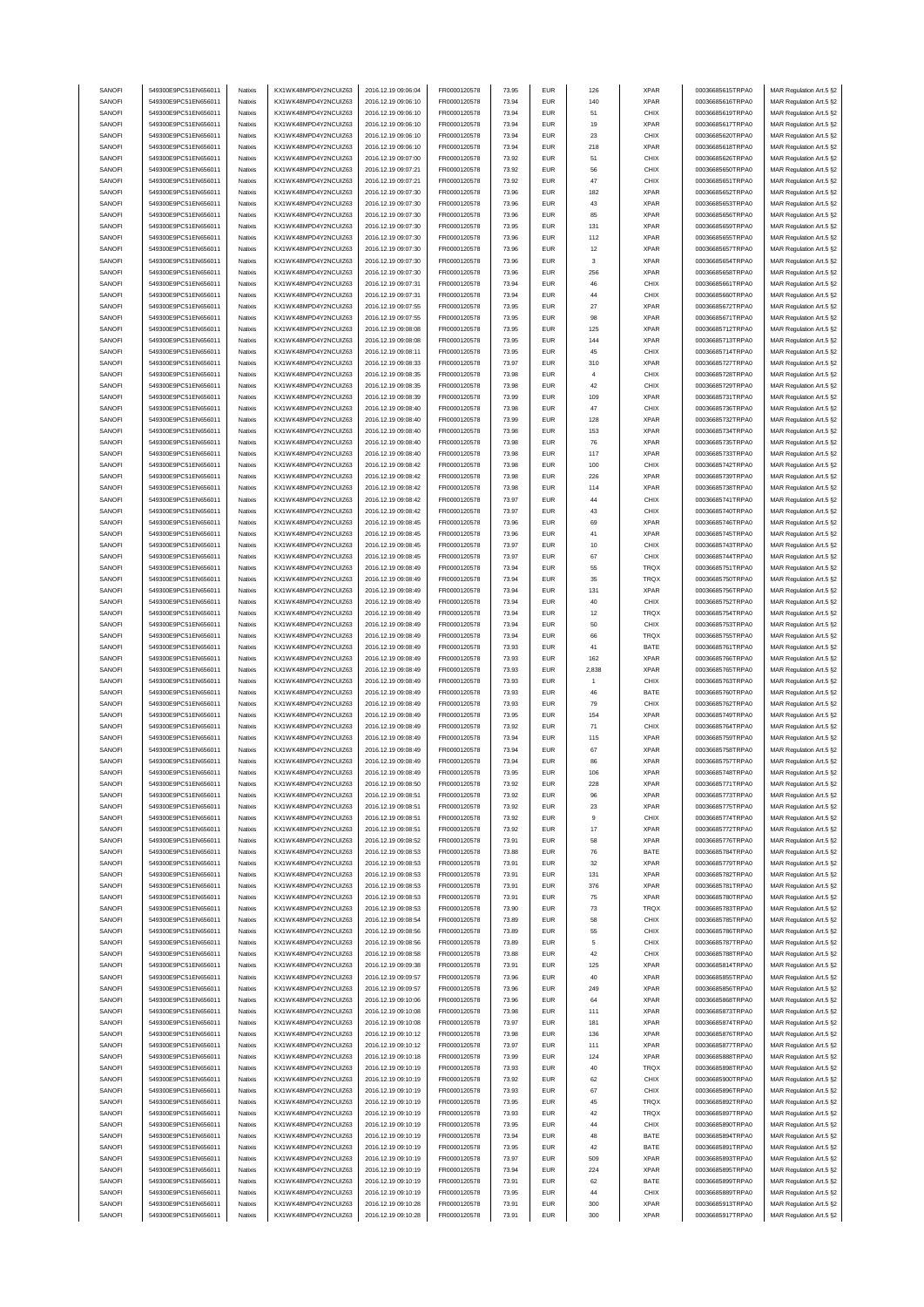| SANOFI | 549300E9PC51EN656011 | Natixis | KX1WK48MPD4Y2NCUIZ63  | 2016.12.19 09:10:28 | FR0000120578 | 73.91 | <b>EUR</b>                  | 300          | <b>XPAR</b> | 00036685911TRPA0 | MAR Regulation Art.5 §2 |
|--------|----------------------|---------|-----------------------|---------------------|--------------|-------|-----------------------------|--------------|-------------|------------------|-------------------------|
| SANOFI | 549300E9PC51EN656011 | Natixis | KX1WK48MPD4Y2NCUIZ63  | 2016.12.19 09:10:28 | FR0000120578 | 73.90 | <b>EUR</b>                  | 43           | CHIX        | 00036685909TRPA0 | MAR Regulation Art.5 §2 |
| SANOFI | 549300E9PC51EN656011 | Natixis | KX1WK48MPD4Y2NCUIZ63  | 2016.12.19 09:10:28 | FR0000120578 | 73.91 | <b>EUR</b>                  | 270          | <b>XPAR</b> | 00036685918TRPA0 | MAR Regulation Art.5 §2 |
| SANOFI | 549300E9PC51EN656011 | Natixis | KX1WK48MPD4Y2NCUIZ63  | 2016.12.19 09:10:28 | FR0000120578 | 73.91 | <b>EUR</b>                  | 119          | <b>XPAR</b> | 00036685915TRPA0 | MAR Regulation Art.5 §2 |
|        |                      |         |                       |                     |              |       |                             |              |             |                  |                         |
| SANOFI | 549300E9PC51EN656011 | Natixis | KX1WK48MPD4Y2NCUIZ63  | 2016.12.19 09:10:28 | FR0000120578 | 73.91 | <b>EUR</b>                  | 120          | <b>XPAR</b> | 00036685910TRPA0 | MAR Regulation Art.5 §2 |
| SANOFI | 549300E9PC51EN656011 | Natixis | KX1WK48MPD4Y2NCUIZ63  | 2016.12.19 09:10:28 | FR0000120578 | 73.91 | <b>EUR</b>                  | 240          | <b>XPAR</b> | 00036685920TRPA0 | MAR Regulation Art.5 §2 |
| SANOFI | 549300E9PC51EN656011 | Natixis | KX1WK48MPD4Y2NCUIZ63  | 2016.12.19 09:10:28 | FR0000120578 | 73.91 | <b>EUR</b>                  | 200          | <b>XPAR</b> | 00036685916TRPA0 | MAR Regulation Art.5 §2 |
| SANOFI | 549300E9PC51EN656011 | Natixis | KX1WK48MPD4Y2NCUIZ63  | 2016.12.19 09:10:28 | FR0000120578 | 73.91 | <b>EUR</b>                  | 185          | <b>XPAR</b> | 00036685912TRPA0 | MAR Regulation Art.5 §2 |
| SANOFI | 549300E9PC51EN656011 | Natixis | KX1WK48MPD4Y2NCLIIZ63 | 2016.12.19 09:10:28 | FR0000120578 | 73.91 | <b>EUR</b>                  | 100          | <b>XPAR</b> | 00036685914TRPA0 | MAR Regulation Art.5 §2 |
| SANOFI | 549300E9PC51EN656011 | Natixis | KX1WK48MPD4Y2NCUIZ63  | 2016.12.19 09:10:28 | FR0000120578 | 73.91 | <b>EUR</b>                  | 30           | <b>XPAR</b> | 00036685919TRPA0 | MAR Regulation Art.5 §2 |
| SANOFI | 549300E9PC51EN656011 | Natixis | KX1WK48MPD4Y2NCUIZ63  | 2016.12.19 09:10:29 | FR0000120578 | 73.91 | <b>EUR</b>                  | 75           | <b>XPAR</b> | 00036685921TRPA0 | MAR Regulation Art.5 §2 |
|        |                      |         |                       |                     |              |       |                             |              |             |                  |                         |
| SANOFI | 549300E9PC51EN656011 | Natixis | KX1WK48MPD4Y2NCUIZ63  | 2016.12.19 09:10:31 | FR0000120578 | 73.89 | <b>EUR</b>                  | 46           | CHIX        | 00036685923TRPA0 | MAR Regulation Art.5 §2 |
| SANOFI | 549300E9PC51EN656011 | Natixis | KX1WK48MPD4Y2NCUIZ63  | 2016.12.19 09:10:31 | FR0000120578 | 73.89 | <b>EUR</b>                  | 45           | TRQX        | 00036685924TRPA0 | MAR Regulation Art.5 §2 |
| SANOFI | 549300E9PC51EN656011 | Natixis | KX1WK48MPD4Y2NCUIZ63  | 2016.12.19 09:10:35 | FR0000120578 | 73.88 | <b>EUR</b>                  | 5            | BATE        | 00036685928TRPA0 | MAR Regulation Art.5 §2 |
| SANOFI | 549300E9PC51EN656011 | Natixis | KX1WK48MPD4Y2NCUIZ63  | 2016.12.19 09:10:35 | FR0000120578 | 73.88 | <b>EUR</b>                  | 18           | BATE        | 00036685927TRPA0 | MAR Regulation Art.5 §2 |
|        |                      |         |                       |                     |              |       |                             |              |             |                  |                         |
| SANOFI | 549300E9PC51EN656011 | Natixis | KX1WK48MPD4Y2NCUIZ63  | 2016.12.19 09:10:35 | FR0000120578 | 73.89 | <b>EUR</b>                  | 119          | <b>XPAR</b> | 00036685926TRPA0 | MAR Regulation Art.5 §2 |
| SANOFI | 549300E9PC51EN656011 | Natixis | KX1WK48MPD4Y2NCUIZ63  | 2016.12.19 09:10:59 | FR0000120578 | 73.90 | <b>EUR</b>                  | 19           | <b>XPAR</b> | 00036685936TRPA0 | MAR Regulation Art.5 §2 |
| SANOFI | 549300E9PC51EN656011 | Natixis | KX1WK48MPD4Y2NCLIIZ63 | 2016.12.19 09:10:59 | FR0000120578 | 73.90 | <b>EUR</b>                  | 144          | <b>XPAR</b> | 00036685933TRPA0 | MAR Regulation Art.5 §2 |
| SANOFI | 549300E9PC51EN656011 | Natixis | KX1WK48MPD4Y2NCUIZ63  | 2016.12.19 09:10:59 | FR0000120578 | 73.90 | <b>EUR</b>                  | 152          | <b>XPAR</b> | 00036685937TRPA0 | MAR Regulation Art.5 §2 |
| SANOFI | 549300E9PC51EN656011 | Natixis | KX1WK48MPD4Y2NCUIZ63  | 2016.12.19 09:10:59 | FR0000120578 | 73.90 | <b>EUR</b>                  | 129          | <b>XPAR</b> | 00036685938TRPA0 | MAR Regulation Art.5 §2 |
|        |                      |         |                       |                     |              |       |                             |              |             |                  |                         |
| SANOFI | 549300E9PC51EN656011 | Natixis | KX1WK48MPD4Y2NCUIZ63  | 2016.12.19 09:10:59 | FR0000120578 | 73.90 | <b>EUR</b>                  | 113          | <b>XPAR</b> | 00036685932TRPA0 | MAR Regulation Art.5 §2 |
| SANOFI | 549300E9PC51EN656011 | Natixis | KX1WK48MPD4Y2NCUIZ63  | 2016.12.19 09:10:59 | FR0000120578 | 73.90 | <b>EUR</b>                  | 130          | <b>XPAR</b> | 00036685935TRPA0 | MAR Regulation Art.5 §2 |
| SANOFI | 549300E9PC51EN656011 | Natixis | KX1WK48MPD4Y2NCUIZ63  | 2016.12.19 09:10:59 | FR0000120578 | 73.90 | <b>EUR</b>                  | 214          | <b>XPAR</b> | 00036685934TRPA0 | MAR Regulation Art.5 §2 |
| SANOFI | 549300E9PC51EN656011 | Natixis | KX1WK48MPD4Y2NCUIZ63  | 2016.12.19 09:11:14 | FR0000120578 | 73.90 | <b>EUR</b>                  | 168          | <b>XPAR</b> | 00036685940TRPA0 | MAR Regulation Art.5 §2 |
| SANOFI | 549300E9PC51EN656011 | Natixis | KX1WK48MPD4Y2NCUIZ63  | 2016.12.19 09:11:15 | FR0000120578 | 73.88 | <b>EUR</b>                  | 47           | BATE        | 00036685946TRPA0 | MAR Regulation Art.5 §2 |
|        |                      |         |                       |                     |              |       |                             |              |             |                  |                         |
| SANOFI | 549300E9PC51EN656011 | Natixis | KX1WK48MPD4Y2NCUIZ63  | 2016.12.19 09:11:15 | FR0000120578 | 73.88 | <b>EUR</b>                  | 40           | TRQX        | 00036685943TRPA0 | MAR Regulation Art.5 §2 |
| SANOFI | 549300E9PC51EN656011 | Natixis | KX1WK48MPD4Y2NCLIIZ63 | 2016.12.19 09:11:15 | FR0000120578 | 73.88 | <b>EUR</b>                  | 49           | TRQX        | 00036685944TRPA0 | MAR Regulation Art.5 §2 |
| SANOFI | 549300E9PC51EN656011 | Natixis | KX1WK48MPD4Y2NCUIZ63  | 2016.12.19 09:11:15 | FR0000120578 | 73.89 | <b>EUR</b>                  | 47           | CHIX        | 00036685941TRPA0 | MAR Regulation Art.5 §2 |
| SANOFI | 549300E9PC51EN656011 | Natixis | KX1WK48MPD4Y2NCUIZ63  | 2016.12.19 09:11:15 | FR0000120578 | 73.89 | EUR                         | 131          | <b>XPAR</b> | 00036685942TRPA0 | MAR Regulation Art.5 §2 |
| SANOFI | 549300E9PC51EN656011 | Natixis | KX1WK48MPD4Y2NCUIZ63  | 2016.12.19 09:11:15 | FR0000120578 | 73.88 | <b>EUR</b>                  | 26           | BATE        | 00036685945TRPA0 | MAR Regulation Art.5 §2 |
|        |                      |         |                       |                     |              |       |                             |              |             |                  |                         |
| SANOFI | 549300E9PC51EN656011 | Natixis | KX1WK48MPD4Y2NCUIZ63  | 2016.12.19 09:11:16 | FR0000120578 | 73.87 | <b>EUR</b>                  | 58           | CHIX        | 00036685947TRPA0 | MAR Regulation Art.5 §2 |
| SANOFI | 549300E9PC51EN656011 | Natixis | KX1WK48MPD4Y2NCLIIZ63 | 2016.12.19 09:11:20 | FR0000120578 | 73.86 | <b>EUR</b>                  | 111          | <b>XPAR</b> | 00036685948TRPA0 | MAR Regulation Art.5 §2 |
| SANOFI | 549300E9PC51EN656011 | Natixis | KX1WK48MPD4Y2NCUIZ63  | 2016.12.19 09:11:37 | FR0000120578 | 73.89 | <b>EUR</b>                  | 130          | <b>XPAR</b> | 00036685949TRPA0 | MAR Regulation Art.5 §2 |
| SANOFI | 549300E9PC51EN656011 | Natixis | KX1WK48MPD4Y2NCUIZ63  | 2016.12.19 09:12:05 | FR0000120578 | 73.90 | <b>EUR</b>                  | 80           | <b>XPAR</b> | 00036685953TRPA0 | MAR Regulation Art.5 §2 |
|        |                      |         |                       |                     |              |       |                             |              |             |                  |                         |
| SANOFI | 549300E9PC51EN656011 | Natixis | KX1WK48MPD4Y2NCUIZ63  | 2016.12.19 09:12:05 | FR0000120578 | 73.90 | <b>EUR</b>                  | 123          | <b>XPAR</b> | 00036685952TRPA0 | MAR Regulation Art.5 §2 |
| SANOFI | 549300E9PC51EN656011 | Natixis | KX1WK48MPD4Y2NCLIIZ63 | 2016.12.19 09:12:48 | FR0000120578 | 73.94 | <b>EUR</b>                  | 128          | <b>XPAR</b> | 00036685960TRPA0 | MAR Regulation Art.5 §2 |
| SANOFI | 549300E9PC51EN656011 | Natixis | KX1WK48MPD4Y2NCUIZ63  | 2016.12.19 09:12:48 | FR0000120578 | 73.94 | <b>EUR</b>                  | 337          | <b>XPAR</b> | 00036685957TRPA0 | MAR Regulation Art.5 §2 |
| SANOFI | 549300E9PC51EN656011 | Natixis | KX1WK48MPD4Y2NCUIZ63  | 2016.12.19 09:12:48 | FR0000120578 | 73.95 | <b>EUR</b>                  | 188          | <b>XPAR</b> | 00036685956TRPA0 | MAR Regulation Art.5 §2 |
|        |                      |         | KX1WK48MPD4Y2NCUIZ63  |                     |              |       |                             |              |             |                  |                         |
| SANOFI | 549300E9PC51EN656011 | Natixis |                       | 2016.12.19 09:12:48 | FR0000120578 | 73.93 | <b>EUR</b>                  | 51           | CHIX        | 00036685958TRPA0 | MAR Regulation Art.5 §2 |
| SANOFI | 549300E9PC51EN656011 | Natixis | KX1WK48MPD4Y2NCUIZ63  | 2016.12.19 09:12:48 | FR0000120578 | 73.93 | <b>EUR</b>                  | 61           | TRQX        | 00036685959TRPA0 | MAR Regulation Art.5 §2 |
| SANOFI | 549300E9PC51EN656011 | Natixis | KX1WK48MPD4Y2NCUIZ63  | 2016.12.19 09:13:06 | FR0000120578 | 73.97 | <b>EUR</b>                  | 140          | <b>XPAR</b> | 00036685973TRPA0 | MAR Regulation Art.5 §2 |
| SANOFI | 549300E9PC51EN656011 | Natixis | KX1WK48MPD4Y2NCUIZ63  | 2016.12.19 09:13:06 | FR0000120578 | 73.97 | <b>EUR</b>                  | 234          | <b>XPAR</b> | 00036685974TRPA0 | MAR Regulation Art.5 §2 |
| SANOFI | 549300E9PC51EN656011 | Natixis | KX1WK48MPD4Y2NCUIZ63  | 2016.12.19 09:13:06 | FR0000120578 | 73.96 | <b>EUR</b>                  | 98           | <b>XPAR</b> | 00036685975TRPA0 | MAR Regulation Art.5 §2 |
|        |                      |         |                       |                     |              |       |                             |              |             |                  |                         |
| SANOFI | 549300E9PC51EN656011 | Natixis | KX1WK48MPD4Y2NCUIZ63  | 2016.12.19 09:13:06 | FR0000120578 | 73.97 | <b>EUR</b>                  | 14           | <b>XPAR</b> | 00036685972TRPA0 | MAR Regulation Art.5 §2 |
| SANOFI | 549300E9PC51EN656011 | Natixis | KX1WK48MPD4Y2NCUIZ63  | 2016.12.19 09:13:32 | FR0000120578 | 74.00 | <b>EUR</b>                  | 56           | CHIX        | 00036685983TRPA0 | MAR Regulation Art.5 §2 |
| SANOFI | 549300E9PC51EN656011 | Natixis | KX1WK48MPD4Y2NCUIZ63  | 2016.12.19 09:13:32 | FR0000120578 | 74.00 | <b>EUR</b>                  | 100          | CHIX        | 00036685982TRPA0 | MAR Regulation Art.5 §2 |
| SANOFI | 549300E9PC51EN656011 | Natixis | KX1WK48MPD4Y2NCUIZ63  | 2016.12.19 09:13:32 | FR0000120578 | 74.00 | <b>EUR</b>                  | 468          | <b>XPAR</b> | 00036685980TRPA0 | MAR Regulation Art.5 §2 |
| SANOFI | 549300E9PC51EN656011 | Natixis | KX1WK48MPD4Y2NCUIZ63  | 2016.12.19 09:13:32 | FR0000120578 | 74.00 | <b>EUR</b>                  | 140          | <b>XPAR</b> | 00036685979TRPA0 | MAR Regulation Art.5 §2 |
|        |                      |         |                       |                     |              |       |                             |              |             |                  |                         |
| SANOFI | 549300E9PC51EN656011 | Natixis | KX1WK48MPD4Y2NCUIZ63  | 2016.12.19 09:13:32 | FR0000120578 | 73.99 | <b>EUR</b>                  | 36           | <b>XPAR</b> | 00036685981TRPA0 | MAR Regulation Art.5 §2 |
| SANOFI | 549300E9PC51EN656011 | Natixis | KX1WK48MPD4Y2NCUIZ63  | 2016.12.19 09:13:33 | FR0000120578 | 73.99 | <b>EUR</b>                  | 47           | TRQX        | 00036685984TRPA0 | MAR Regulation Art.5 §2 |
| SANOFI | 549300E9PC51EN656011 | Natixis | KX1WK48MPD4Y2NCUIZ63  | 2016.12.19 09:13:38 | FR0000120578 | 73.98 | <b>EUR</b>                  | 381          | <b>XPAR</b> | 00036685985TRPA0 | MAR Regulation Art.5 §2 |
| SANOFI | 549300E9PC51EN656011 | Natixis | KX1WK48MPD4Y2NCUIZ63  | 2016.12.19 09:13:38 | FR0000120578 | 73.97 | <b>EUR</b>                  | 232          | <b>XPAR</b> | 00036685987TRPA0 | MAR Regulation Art.5 §2 |
| SANOFI | 549300E9PC51EN656011 | Natixis | KX1WK48MPD4Y2NCLIIZ63 | 2016.12.19 09:13:38 | FR0000120578 | 73.97 | <b>EUR</b>                  | 74           | CHIX        | 00036685986TRPA0 | MAR Regulation Art.5 §2 |
|        |                      |         |                       |                     |              |       |                             |              |             |                  |                         |
| SANOFI | 549300E9PC51EN656011 | Natixis | KX1WK48MPD4Y2NCUIZ63  | 2016.12.19 09:14:43 | FR0000120578 | 74.01 | <b>EUR</b>                  | 67           | <b>XPAR</b> | 00036685996TRPA0 | MAR Regulation Art.5 §2 |
| SANOFI | 549300E9PC51EN656011 | Natixis | KX1WK48MPD4Y2NCUIZ63  | 2016.12.19 09:14:43 | FR0000120578 | 74.01 | <b>EUR</b>                  | 107          | <b>XPAR</b> | 00036685999TRPA0 | MAR Regulation Art.5 §2 |
| SANOFI | 549300E9PC51EN656011 | Natixis | KX1WK48MPD4Y2NCUIZ63  | 2016.12.19 09:14:43 | FR0000120578 | 74.01 | <b>EUR</b>                  | 55           | CHIX        | 00036685994TRPA0 | MAR Regulation Art.5 §2 |
| SANOFI | 549300E9PC51EN656011 | Natixis | KX1WK48MPD4Y2NCUIZ63  | 2016.12.19 09:14:43 | FR0000120578 | 74.01 | <b>EUR</b>                  | 47           | TRQX        | 00036685998TRPA0 | MAR Regulation Art.5 §2 |
| SANOFI | 549300E9PC51EN656011 | Natixis | KX1WK48MPD4Y2NCUIZ63  | 2016.12.19 09:14:43 | FR0000120578 | 74.01 | <b>EUR</b>                  | 41           | TRQX        | 00036685997TRPA0 |                         |
|        |                      |         |                       |                     |              |       |                             |              |             |                  | MAR Regulation Art.5 §2 |
| SANOFI | 549300E9PC51EN656011 | Natixis | KX1WK48MPD4Y2NCUIZ63  | 2016.12.19 09:14:43 | FR0000120578 | 74.01 | <b>EUR</b>                  | 591          | <b>XPAR</b> | 00036685993TRPA0 | MAR Regulation Art.5 §2 |
| SANOFI | 549300E9PC51EN656011 | Natixis | KX1WK48MPD4Y2NCUIZ63  | 2016.12.19 09:14:43 | FR0000120578 | 74.01 | <b>EUR</b>                  | 40           | <b>XPAR</b> | 00036686000TRPA0 | MAR Regulation Art.5 §2 |
| SANOF  | 549300E9PC51EN656011 | Natixis | KX1WK48MPD4Y2NCUIZ63  | 2016.12.19 09:14:43 | FR0000120578 | 74.01 | EUR                         |              | CHIX        | 00036685995TRPA0 | MAR Regulation Art.5 §2 |
| SANOFI | 549300E9PC51EN656011 | Natixis | KX1WK48MPD4Y2NCUIZ63  | 2016.12.19 09:14:46 | FR0000120578 | 74.00 | <b>EUR</b>                  | 382          | <b>XPAR</b> | 00036686002TRPA0 | MAR Regulation Art.5 §2 |
| SANOFI | 549300E9PC51EN656011 | Natixis | KX1WK48MPD4Y2NCUIZ63  | 2016.12.19 09:14:47 | FR0000120578 | 73.99 | <b>EUR</b>                  | 80           | CHIX        | 00036686007TRPA0 | MAR Regulation Art.5 §2 |
|        |                      |         |                       |                     |              |       |                             |              |             |                  |                         |
| SANOFI | 549300E9PC51EN656011 | Natixis | KX1WK48MPD4Y2NCUIZ63  | 2016.12.19 09:14:47 | FR0000120578 | 73.99 | <b>EUR</b>                  | 60           | TRQX        | 00036686006TRPA0 | MAR Regulation Art.5 §2 |
| SANOFI | 549300E9PC51EN656011 | Natixis | KX1WK48MPD4Y2NCUIZ63  | 2016.12.19 09:14:47 | FR0000120578 | 73.99 | <b>EUR</b>                  | 48           | BATE        | 00036686010TRPA0 | MAR Regulation Art.5 §2 |
| SANOFI | 549300E9PC51EN656011 | Natixis | KX1WK48MPD4Y2NCUIZ63  | 2016.12.19 09:14:47 | FR0000120578 | 73.99 | <b>EUR</b>                  | 184          | <b>XPAR</b> | 00036686008TRPA0 | MAR Regulation Art.5 §2 |
| SANOFI | 549300E9PC51EN656011 | Natixis | KX1WK48MPD4Y2NCUIZ63  | 2016.12.19 09:14:47 | FR0000120578 | 73.99 | $\ensuremath{\mathsf{EUR}}$ | 27           | BATE        | 00036686003TRPA0 | MAR Regulation Art.5 §2 |
| SANOFI | 549300E9PC51EN656011 | Natixis | KX1WK48MPD4Y2NCUIZ63  | 2016.12.19 09:14:47 | FR0000120578 | 73.99 | <b>EUR</b>                  | 18           | BATE        | 00036686004TRPA0 | MAR Regulation Art.5 §2 |
|        |                      |         |                       |                     |              |       |                             |              |             |                  |                         |
| SANOFI | 549300E9PC51EN656011 | Natixis | KX1WK48MPD4Y2NCUIZ63  | 2016.12.19 09:14:47 | FR0000120578 | 73.99 | <b>EUR</b>                  | 11           | BATE        | 00036686005TRPA0 | MAR Regulation Art.5 §2 |
| SANOFI | 549300E9PC51EN656011 | Natixis | KX1WK48MPD4Y2NCUIZ63  | 2016.12.19 09:14:47 | FR0000120578 | 73.99 | <b>EUR</b>                  | 31           | BATE        | 00036686009TRPA0 | MAR Regulation Art.5 §2 |
| SANOFI | 549300E9PC51EN656011 | Natixis | KX1WK48MPD4Y2NCUIZ63  | 2016.12.19 09:14:59 | FR0000120578 | 73.97 | <b>EUR</b>                  | 80           | CHIX        | 00036686011TRPA0 | MAR Regulation Art.5 §2 |
| SANOFI | 549300E9PC51EN656011 | Natixis | KX1WK48MPD4Y2NCUIZ63  | 2016.12.19 09:14:59 | FR0000120578 | 73.99 | <b>EUR</b>                  | $\mathbf{1}$ | TRQX        | 00036686013TRPA0 | MAR Regulation Art.5 §2 |
| SANOFI | 549300E9PC51EN656011 | Natixis | KX1WK48MPD4Y2NCUIZ63  | 2016.12.19 09:14:59 | FR0000120578 | 73.99 | <b>EUR</b>                  | 55           | TRQX        | 00036686014TRPA0 | MAR Regulation Art.5 §2 |
|        |                      |         |                       |                     |              |       |                             |              |             |                  |                         |
| SANOFI | 549300E9PC51EN656011 | Natixis | KX1WK48MPD4Y2NCUIZ63  | 2016.12.19 09:14:59 | FR0000120578 | 73.98 | <b>EUR</b>                  | 121          | <b>XPAR</b> | 00036686015TRPA0 | MAR Regulation Art.5 §2 |
| SANOFI | 549300E9PC51EN656011 | Natixis | KX1WK48MPD4Y2NCUIZ63  | 2016.12.19 09:14:59 | FR0000120578 | 73.96 | <b>EUR</b>                  | 45           | BATE        | 00036686012TRPA0 | MAR Regulation Art.5 §2 |
| SANOFI | 549300E9PC51EN656011 | Natixis | KX1WK48MPD4Y2NCUIZ63  | 2016.12.19 09:15:00 | FR0000120578 | 73.95 | <b>EUR</b>                  | 47           | <b>XPAR</b> | 00036686021TRPA0 | MAR Regulation Art.5 §2 |
| SANOFI | 549300E9PC51EN656011 | Natixis | KX1WK48MPD4Y2NCUIZ63  | 2016.12.19 09:15:00 | FR0000120578 | 73.96 | <b>EUR</b>                  | 34           | <b>XPAR</b> | 00036686016TRPA0 | MAR Regulation Art.5 §2 |
|        |                      |         |                       |                     |              |       |                             |              |             |                  |                         |
| SANOFI | 549300E9PC51EN656011 | Natixis | KX1WK48MPD4Y2NCUIZ63  | 2016.12.19 09:15:00 | FR0000120578 | 73.96 | <b>EUR</b>                  | 117          | <b>XPAR</b> | 00036686017TRPA0 | MAR Regulation Art.5 §2 |
| SANOFI | 549300E9PC51EN656011 | Natixis | KX1WK48MPD4Y2NCUIZ63  | 2016.12.19 09:15:00 | FR0000120578 | 73.95 | <b>EUR</b>                  | 48           | TRQX        | 00036686020TRPA0 | MAR Regulation Art.5 §2 |
| SANOFI | 549300E9PC51EN656011 | Natixis | KX1WK48MPD4Y2NCUIZ63  | 2016.12.19 09:15:00 | FR0000120578 | 73.95 | <b>EUR</b>                  | 62           | <b>XPAR</b> | 00036686019TRPA0 | MAR Regulation Art.5 §2 |
| SANOFI | 549300E9PC51EN656011 | Natixis | KX1WK48MPD4Y2NCUIZ63  | 2016.12.19 09:15:00 | FR0000120578 | 73.95 | <b>EUR</b>                  | 69           | CHIX        | 00036686018TRPA0 | MAR Regulation Art.5 §2 |
|        |                      |         |                       |                     |              |       |                             |              |             |                  |                         |
| SANOFI | 549300E9PC51EN656011 | Natixis | KX1WK48MPD4Y2NCUIZ63  | 2016.12.19 09:15:03 | FR0000120578 | 73.93 | <b>EUR</b>                  | 46           | CHIX        | 00036686023TRPA0 | MAR Regulation Art.5 §2 |
| SANOFI | 549300E9PC51EN656011 | Natixis | KX1WK48MPD4Y2NCUIZ63  | 2016.12.19 09:15:03 | FR0000120578 | 73.93 | <b>EUR</b>                  | 49           | BATE        | 00036686024TRPA0 | MAR Regulation Art.5 §2 |
| SANOFI | 549300E9PC51EN656011 | Natixis | KX1WK48MPD4Y2NCUIZ63  | 2016.12.19 09:15:03 | FR0000120578 | 73.94 | <b>EUR</b>                  | 66           | CHIX        | 00036686022TRPA0 | MAR Regulation Art.5 §2 |
| SANOFI | 549300E9PC51EN656011 | Natixis | KX1WK48MPD4Y2NCUIZ63  | 2016.12.19 09:15:32 | FR0000120578 | 73.99 | <b>EUR</b>                  | 157          | <b>XPAR</b> | 00036686028TRPA0 | MAR Regulation Art.5 §2 |
|        |                      |         |                       |                     |              |       |                             |              |             |                  |                         |
| SANOFI | 549300E9PC51EN656011 | Natixis | KX1WK48MPD4Y2NCUIZ63  | 2016.12.19 09:15:33 | FR0000120578 | 73.98 | <b>EUR</b>                  | 116          | <b>XPAR</b> | 00036686030TRPA0 | MAR Regulation Art.5 §2 |
| SANOFI | 549300E9PC51EN656011 | Natixis | KX1WK48MPD4Y2NCUIZ63  | 2016.12.19 09:15:33 | FR0000120578 | 73.98 | <b>EUR</b>                  | 172          | <b>XPAR</b> | 00036686029TRPA0 | MAR Regulation Art.5 §2 |
| SANOFI | 549300E9PC51EN656011 | Natixis | KX1WK48MPD4Y2NCUIZ63  | 2016.12.19 09:15:33 | FR0000120578 | 73.97 | <b>EUR</b>                  | 131          | <b>XPAR</b> | 00036686032TRPA0 | MAR Regulation Art.5 §2 |
| SANOFI | 549300E9PC51EN656011 | Natixis | KX1WK48MPD4Y2NCUIZ63  | 2016.12.19 09:15:33 | FR0000120578 | 73.97 | <b>EUR</b>                  | 41           | CHIX        | 00036686031TRPA0 | MAR Regulation Art.5 §2 |
|        |                      |         |                       |                     |              |       |                             |              |             |                  |                         |
| SANOFI | 549300E9PC51EN656011 | Natixis | KX1WK48MPD4Y2NCUIZ63  | 2016.12.19 09:15:35 | FR0000120578 | 73.95 | <b>EUR</b>                  | 46           | CHIX        | 00036686033TRPA0 | MAR Regulation Art.5 §2 |
| SANOFI | 549300E9PC51EN656011 | Natixis | KX1WK48MPD4Y2NCUIZ63  | 2016.12.19 09:15:37 | FR0000120578 | 73.94 | <b>EUR</b>                  | 41           | CHIX        | 00036686034TRPA0 | MAR Regulation Art.5 §2 |
| SANOFI | 549300E9PC51EN656011 | Natixis | KX1WK48MPD4Y2NCUIZ63  | 2016.12.19 09:16:52 | FR0000120578 | 74.06 | <b>EUR</b>                  | 49           | CHIX        | 00036686043TRPA0 | MAR Regulation Art.5 §2 |
| SANOFI | 549300E9PC51EN656011 | Natixis | KX1WK48MPD4Y2NCUIZ63  | 2016.12.19 09:16:57 | FR0000120578 | 74.03 | <b>EUR</b>                  | 18           | BATE        | 00036686044TRPA0 | MAR Regulation Art.5 §2 |
| SANOFI | 549300E9PC51EN656011 | Natixis | KX1WK48MPD4Y2NCUIZ63  | 2016.12.19 09:16:57 | FR0000120578 | 74.03 | <b>EUR</b>                  | 26           | BATE        | 00036686045TRPA0 | MAR Regulation Art.5 §2 |
|        |                      |         |                       |                     |              |       |                             |              |             |                  |                         |
| SANOFI | 549300E9PC51EN656011 | Natixis | KX1WK48MPD4Y2NCUIZ63  | 2016.12.19 09:16:57 | FR0000120578 | 74.04 | <b>EUR</b>                  | 58           | CHIX        | 00036686046TRPA0 | MAR Regulation Art.5 §2 |
| SANOFI | 549300E9PC51EN656011 | Natixis | KX1WK48MPD4Y2NCUIZ63  | 2016.12.19 09:16:59 | FR0000120578 | 74.03 | <b>EUR</b>                  | 54           | CHIX        | 00036686048TRPA0 | MAR Regulation Art.5 §2 |
| SANOFI | 549300E9PC51EN656011 | Natixis | KX1WK48MPD4Y2NCUIZ63  | 2016.12.19 09:17:16 | FR0000120578 | 74.02 | <b>EUR</b>                  | 46           | CHIX        | 00036686051TRPA0 | MAR Regulation Art.5 §2 |
| SANOFI | 549300E9PC51EN656011 | Natixis | KX1WK48MPD4Y2NCUIZ63  | 2016.12.19 09:17:25 | FR0000120578 | 74.01 | <b>EUR</b>                  | 119          | <b>XPAR</b> | 00036686063TRPA0 | MAR Regulation Art.5 §2 |
| SANOFI | 549300E9PC51EN656011 | Natixis | KX1WK48MPD4Y2NCUIZ63  | 2016.12.19 09:17:25 | FR0000120578 | 74.01 | <b>EUR</b>                  | 132          | <b>XPAR</b> | 00036686061TRPA0 | MAR Regulation Art.5 §2 |
| SANOFI |                      |         |                       |                     |              |       |                             |              |             |                  |                         |
|        | 549300E9PC51EN656011 | Natixis | KX1WK48MPD4Y2NCUIZ63  | 2016.12.19 09:17:25 | FR0000120578 | 74.01 | EUR                         | 132          | <b>XPAR</b> | 00036686060TRPA0 | MAR Regulation Art.5 §2 |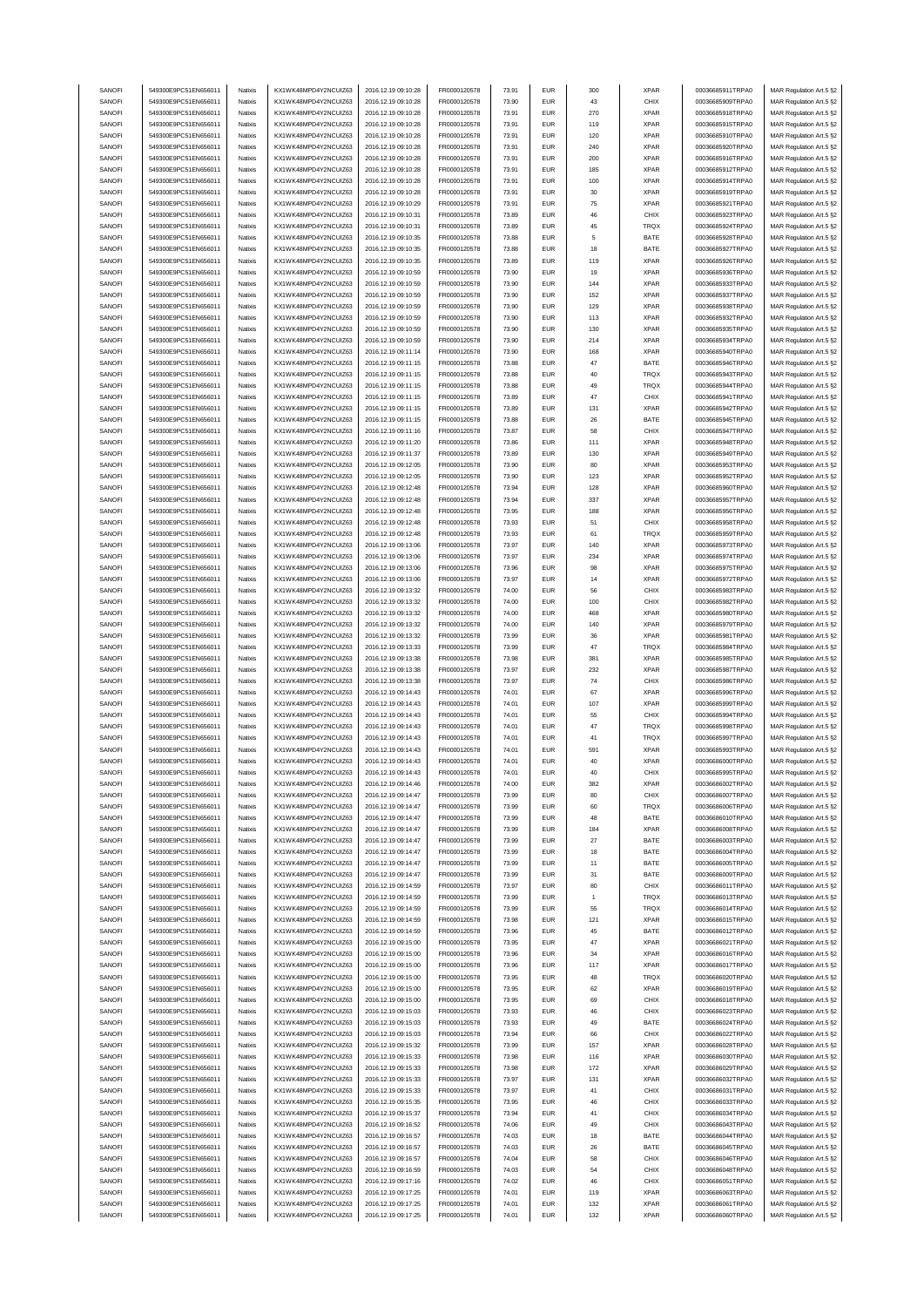| SANOFI | 549300E9PC51EN656011 | Natixis | KX1WK48MPD4Y2NCUIZ63  | 2016.12.19 09:17:25 | FR0000120578 | 74.01 | <b>EUR</b>                  | 49  | CHIX        | 00036686052TRPA0 | MAR Regulation Art.5 §2 |
|--------|----------------------|---------|-----------------------|---------------------|--------------|-------|-----------------------------|-----|-------------|------------------|-------------------------|
| SANOFI | 549300E9PC51EN656011 | Natixis | KX1WK48MPD4Y2NCUIZ63  | 2016.12.19 09:17:25 | FR0000120578 | 74.01 | <b>EUR</b>                  | 49  | BATE        | 00036686053TRPA0 | MAR Regulation Art.5 §2 |
| SANOFI | 549300E9PC51EN656011 | Natixis | KX1WK48MPD4Y2NCUIZ63  | 2016.12.19 09:17:25 | FR0000120578 | 74.01 | <b>EUR</b>                  | 127 | <b>XPAR</b> | 00036686057TRPA0 | MAR Regulation Art.5 §2 |
| SANOFI | 549300E9PC51EN656011 | Natixis | KX1WK48MPD4Y2NCUIZ63  | 2016.12.19 09:17:25 | FR0000120578 | 74.01 | <b>EUR</b>                  | 260 | <b>XPAR</b> | 00036686059TRPA0 | MAR Regulation Art.5 §2 |
|        |                      |         |                       |                     |              |       |                             |     |             |                  |                         |
| SANOFI | 549300E9PC51EN656011 | Natixis | KX1WK48MPD4Y2NCUIZ63  | 2016.12.19 09:17:25 | FR0000120578 | 74.01 | <b>EUR</b>                  | 170 | <b>XPAR</b> | 00036686062TRPA0 | MAR Regulation Art.5 §2 |
| SANOFI | 549300E9PC51EN656011 | Natixis | KX1WK48MPD4Y2NCUIZ63  | 2016.12.19 09:17:25 | FR0000120578 | 74.01 | <b>EUR</b>                  | 125 | <b>XPAR</b> | 00036686056TRPA0 | MAR Regulation Art.5 §2 |
| SANOFI | 549300E9PC51EN656011 | Natixis | KX1WK48MPD4Y2NCUIZ63  | 2016.12.19 09:17:25 | FR0000120578 | 74.01 | <b>EUR</b>                  | 112 | <b>XPAR</b> | 00036686055TRPA0 | MAR Regulation Art.5 §2 |
| SANOFI | 549300E9PC51EN656011 | Natixis | KX1WK48MPD4Y2NCUIZ63  | 2016.12.19 09:17:25 | FR0000120578 | 74.01 | <b>EUR</b>                  | 62  | TRQX        | 00036686054TRPA0 | MAR Regulation Art.5 §2 |
| SANOFI | 549300E9PC51EN656011 | Natixis | KX1WK48MPD4Y2NCLIIZ63 | 2016.12.19 09:17:25 | FR0000120578 | 74.01 | <b>EUR</b>                  | 195 | <b>XPAR</b> | 00036686058TRPA0 | MAR Regulation Art.5 §2 |
| SANOFI | 549300E9PC51EN656011 | Natixis | KX1WK48MPD4Y2NCUIZ63  | 2016.12.19 09:17:37 | FR0000120578 | 74.01 | <b>EUR</b>                  | 115 | <b>XPAR</b> | 00036686064TRPA0 | MAR Regulation Art.5 §2 |
|        |                      | Natixis |                       |                     |              |       | <b>EUR</b>                  |     |             |                  |                         |
| SANOFI | 549300E9PC51EN656011 |         | KX1WK48MPD4Y2NCUIZ63  | 2016.12.19 09:17:37 | FR0000120578 | 74.01 |                             | 327 | <b>XPAR</b> | 00036686065TRPA0 | MAR Regulation Art.5 §2 |
| SANOFI | 549300E9PC51EN656011 | Natixis | KX1WK48MPD4Y2NCUIZ63  | 2016.12.19 09:17:37 | FR0000120578 | 74.00 | <b>EUR</b>                  | 59  | CHIX        | 00036686066TRPA0 | MAR Regulation Art.5 §2 |
| SANOFI | 549300E9PC51EN656011 | Natixis | KX1WK48MPD4Y2NCUIZ63  | 2016.12.19 09:17:38 | FR0000120578 | 74.00 | <b>EUR</b>                  | 5   | CHIX        | 00036686067TRPA0 | MAR Regulation Art.5 §2 |
| SANOFI | 549300E9PC51EN656011 | Natixis | KX1WK48MPD4Y2NCUIZ63  | 2016.12.19 09:17:38 | FR0000120578 | 74.00 | <b>EUR</b>                  | 35  | CHIX        | 00036686068TRPA0 | MAR Regulation Art.5 §2 |
| SANOFI | 549300E9PC51EN656011 | Natixis | KX1WK48MPD4Y2NCUIZ63  | 2016.12.19 09:18:03 | FR0000120578 | 74.01 | <b>EUR</b>                  | 44  | TRQX        | 00036686072TRPA0 | MAR Regulation Art.5 §2 |
|        |                      |         |                       |                     |              |       |                             |     |             | 00036686071TRPA0 |                         |
| SANOFI | 549300E9PC51EN656011 | Natixis | KX1WK48MPD4Y2NCUIZ63  | 2016.12.19 09:18:03 | FR0000120578 | 74.01 | <b>EUR</b>                  | 279 | <b>XPAR</b> |                  | MAR Regulation Art.5 §2 |
| SANOFI | 549300E9PC51EN656011 | Natixis | KX1WK48MPD4Y2NCUIZ63  | 2016.12.19 09:18:03 | FR0000120578 | 74.01 | <b>EUR</b>                  | 110 | <b>XPAR</b> | 00036686070TRPA0 | MAR Regulation Art.5 §2 |
| SANOFI | 549300E9PC51EN656011 | Natixis | KX1WK48MPD4Y2NCLIIZ63 | 2016.12.19 09:18:03 | FR0000120578 | 74.01 | <b>EUR</b>                  | 140 | <b>XPAR</b> | 00036686069TRPA0 | MAR Regulation Art.5 §2 |
| SANOFI | 549300E9PC51EN656011 | Natixis | KX1WK48MPD4Y2NCUIZ63  | 2016.12.19 09:18:21 | FR0000120578 | 74.01 | <b>EUR</b>                  | 116 | <b>XPAR</b> | 00036686075TRPA0 | MAR Regulation Art.5 §2 |
| SANOFI | 549300E9PC51EN656011 | Natixis | KX1WK48MPD4Y2NCUIZ63  | 2016.12.19 09:18:21 | FR0000120578 | 74.01 | <b>EUR</b>                  | 160 | <b>XPAR</b> | 00036686076TRPA0 | MAR Regulation Art.5 §2 |
| SANOFI | 549300E9PC51EN656011 | Natixis | KX1WK48MPD4Y2NCUIZ63  | 2016.12.19 09:18:21 | FR0000120578 | 74.01 | <b>EUR</b>                  | 139 | <b>XPAR</b> | 00036686077TRPA0 | MAR Regulation Art.5 §2 |
|        |                      |         |                       |                     |              |       |                             |     |             |                  |                         |
| SANOFI | 549300E9PC51EN656011 | Natixis | KX1WK48MPD4Y2NCUIZ63  | 2016.12.19 09:18:27 | FR0000120578 | 73.99 | <b>EUR</b>                  | 57  | CHIX        | 00036686082TRPA0 | MAR Regulation Art.5 §2 |
| SANOFI | 549300E9PC51EN656011 | Natixis | KX1WK48MPD4Y2NCUIZ63  | 2016.12.19 09:18:27 | FR0000120578 | 74.00 | <b>EUR</b>                  | 228 | <b>XPAR</b> | 00036686080TRPA0 | MAR Regulation Art.5 §2 |
| SANOFI | 549300E9PC51EN656011 | Natixis | KX1WK48MPD4Y2NCUIZ63  | 2016.12.19 09:18:27 | FR0000120578 | 74.00 | <b>EUR</b>                  | 24  | TRQX        | 00036686081TRPA0 | MAR Regulation Art.5 §2 |
| SANOFI | 549300E9PC51EN656011 | Natixis | KX1WK48MPD4Y2NCUIZ63  | 2016.12.19 09:18:27 | FR0000120578 | 74.00 | <b>EUR</b>                  | 21  | TRQX        | 00036686079TRPA0 | MAR Regulation Art.5 §2 |
| SANOFI | 549300E9PC51EN656011 | Natixis | KX1WK48MPD4Y2NCUIZ63  | 2016.12.19 09:18:27 | FR0000120578 | 74.00 | <b>EUR</b>                  | 41  | CHIX        | 00036686078TRPA0 | MAR Regulation Art.5 §2 |
| SANOFI | 549300E9PC51EN656011 | Natixis | KX1WK48MPD4Y2NCLIIZ63 | 2016.12.19 09:18:37 | FR0000120578 | 74.00 | <b>EUR</b>                  | 118 | <b>XPAR</b> | 00036686085TRPA0 |                         |
|        |                      |         |                       |                     |              |       |                             |     |             |                  | MAR Regulation Art.5 §2 |
| SANOFI | 549300E9PC51EN656011 | Natixis | KX1WK48MPD4Y2NCUIZ63  | 2016.12.19 09:18:52 | FR0000120578 | 74.00 | <b>EUR</b>                  | 44  | CHIX        | 00036686088TRPA0 | MAR Regulation Art.5 §2 |
| SANOFI | 549300E9PC51EN656011 | Natixis | KX1WK48MPD4Y2NCUIZ63  | 2016.12.19 09:18:52 | FR0000120578 | 74.01 | <b>EUR</b>                  | 100 | <b>XPAR</b> | 00036686089TRPA0 | MAR Regulation Art.5 §2 |
| SANOFI | 549300E9PC51EN656011 | Natixis | KX1WK48MPD4Y2NCUIZ63  | 2016.12.19 09:18:52 | FR0000120578 | 74.01 | <b>EUR</b>                  | 289 | <b>XPAR</b> | 00036686087TRPA0 | MAR Regulation Art.5 §2 |
| SANOFI | 549300E9PC51EN656011 | Natixis | KX1WK48MPD4Y2NCUIZ63  | 2016.12.19 09:18:52 | FR0000120578 | 74.01 | <b>EUR</b>                  | 89  | <b>XPAR</b> | 00036686090TRPA0 | MAR Regulation Art.5 §2 |
| SANOFI | 549300E9PC51EN656011 | Natixis | KX1WK48MPD4Y2NCLIIZ63 | 2016.12.19 09:19:06 | FR0000120578 | 73.99 | <b>EUR</b>                  | 43  | TRQX        | 00036686098TRPA0 | MAR Regulation Art.5 §2 |
|        |                      |         |                       |                     |              |       |                             |     |             |                  |                         |
| SANOFI | 549300E9PC51EN656011 | Natixis | KX1WK48MPD4Y2NCUIZ63  | 2016.12.19 09:19:06 | FR0000120578 | 73.99 | <b>EUR</b>                  | 49  | CHIX        | 00036686096TRPA0 | MAR Regulation Art.5 §2 |
| SANOFI | 549300E9PC51EN656011 | Natixis | KX1WK48MPD4Y2NCUIZ63  | 2016.12.19 09:19:06 | FR0000120578 | 73.99 | <b>EUR</b>                  | 48  | BATE        | 00036686097TRPA0 | MAR Regulation Art.5 §2 |
| SANOFI | 549300E9PC51EN656011 | Natixis | KX1WK48MPD4Y2NCUIZ63  | 2016.12.19 09:19:06 | FR0000120578 | 73.99 | <b>EUR</b>                  | 156 | <b>XPAR</b> | 00036686095TRPA0 | MAR Regulation Art.5 §2 |
| SANOFI | 549300E9PC51EN656011 | Natixis | KX1WK48MPD4Y2NCLIIZ63 | 2016.12.19 09:19:06 | FR0000120578 | 74.00 | <b>EUR</b>                  | 47  | CHIX        | 00036686093TRPA0 | MAR Regulation Art.5 §2 |
| SANOFI | 549300E9PC51EN656011 | Natixis | KX1WK48MPD4Y2NCUIZ63  | 2016.12.19 09:19:06 | FR0000120578 | 74.00 | <b>EUR</b>                  | 124 | <b>XPAR</b> | 00036686094TRPA0 | MAR Regulation Art.5 §2 |
|        |                      |         |                       |                     |              |       |                             |     |             |                  |                         |
| SANOFI | 549300E9PC51EN656011 | Natixis | KX1WK48MPD4Y2NCUIZ63  | 2016.12.19 09:19:06 | FR0000120578 | 73.99 | <b>EUR</b>                  | 40  | TRQX        | 00036686099TRPA0 | MAR Regulation Art.5 §2 |
| SANOFI | 549300E9PC51EN656011 | Natixis | KX1WK48MPD4Y2NCUIZ63  | 2016.12.19 09:19:17 | FR0000120578 | 74.00 | <b>EUR</b>                  | 100 | <b>XPAR</b> | 00036686101TRPA0 | MAR Regulation Art.5 §2 |
| SANOFI | 549300E9PC51EN656011 | Natixis | KX1WK48MPD4Y2NCUIZ63  | 2016.12.19 09:19:17 | FR0000120578 | 74.00 | <b>EUR</b>                  | 120 | <b>XPAR</b> | 00036686100TRPA0 | MAR Regulation Art.5 §2 |
| SANOFI | 549300E9PC51EN656011 | Natixis | KX1WK48MPD4Y2NCUIZ63  | 2016.12.19 09:19:21 | FR0000120578 | 73.98 | <b>EUR</b>                  | 40  | CHIX        | 00036686102TRPA0 | MAR Regulation Art.5 §2 |
| SANOFI | 549300E9PC51EN656011 | Natixis | KX1WK48MPD4Y2NCUIZ63  | 2016.12.19 09:19:21 | FR0000120578 | 73.98 | <b>EUR</b>                  | 109 | <b>XPAR</b> | 00036686103TRPA0 | MAR Regulation Art.5 §2 |
| SANOFI | 549300E9PC51EN656011 | Natixis | KX1WK48MPD4Y2NCUIZ63  | 2016.12.19 09:19:32 | FR0000120578 | 73.96 | <b>EUR</b>                  | 48  | BATE        | 00036686108TRPA0 |                         |
|        |                      |         |                       |                     |              |       |                             |     |             |                  | MAR Regulation Art.5 §2 |
| SANOFI | 549300E9PC51EN656011 | Natixis | KX1WK48MPD4Y2NCUIZ63  | 2016.12.19 09:19:32 | FR0000120578 | 73.97 | <b>EUR</b>                  | 44  | CHIX        | 00036686107TRPA0 | MAR Regulation Art.5 §2 |
| SANOFI | 549300E9PC51EN656011 | Natixis | KX1WK48MPD4Y2NCUIZ63  | 2016.12.19 09:19:33 | FR0000120578 | 73.96 | <b>EUR</b>                  | 23  | TRQX        | 00036686109TRPA0 | MAR Regulation Art.5 §2 |
| SANOFI | 549300E9PC51EN656011 | Natixis | KX1WK48MPD4Y2NCUIZ63  | 2016.12.19 09:19:49 | FR0000120578 | 73.97 | <b>EUR</b>                  | 176 | <b>XPAR</b> | 00036686115TRPA0 | MAR Regulation Art.5 §2 |
| SANOFI | 549300E9PC51EN656011 | Natixis | KX1WK48MPD4Y2NCUIZ63  | 2016.12.19 09:19:59 | FR0000120578 | 74.00 | <b>EUR</b>                  | 130 | <b>XPAR</b> | 00036686119TRPA0 | MAR Regulation Art.5 §2 |
| SANOFI | 549300E9PC51EN656011 | Natixis | KX1WK48MPD4Y2NCUIZ63  | 2016.12.19 09:19:59 | FR0000120578 | 74.00 | <b>EUR</b>                  | 122 | <b>XPAR</b> | 00036686117TRPA0 | MAR Regulation Art.5 §2 |
|        |                      |         |                       |                     |              |       |                             |     |             |                  |                         |
| SANOFI | 549300E9PC51EN656011 | Natixis | KX1WK48MPD4Y2NCUIZ63  | 2016.12.19 09:19:59 | FR0000120578 | 74.00 | <b>EUR</b>                  | 126 | <b>XPAR</b> | 00036686118TRPA0 | MAR Regulation Art.5 §2 |
| SANOFI | 549300E9PC51EN656011 | Natixis | KX1WK48MPD4Y2NCUIZ63  | 2016.12.19 09:20:20 | FR0000120578 | 74.01 | <b>EUR</b>                  | 48  | CHIX        | 00036686126TRPA0 | MAR Regulation Art.5 §2 |
| SANOFI | 549300E9PC51EN656011 | Natixis | KX1WK48MPD4Y2NCUIZ63  | 2016.12.19 09:20:20 | FR0000120578 | 74.01 | <b>EUR</b>                  | 124 | <b>XPAR</b> | 00036686125TRPA0 | MAR Regulation Art.5 §2 |
| SANOFI | 549300E9PC51EN656011 | Natixis | KX1WK48MPD4Y2NCUIZ63  | 2016.12.19 09:20:20 | FR0000120578 | 74.01 | <b>EUR</b>                  | 179 | <b>XPAR</b> | 00036686124TRPA0 | MAR Regulation Art.5 §2 |
| SANOFI | 549300E9PC51EN656011 | Natixis | KX1WK48MPD4Y2NCLIIZ63 | 2016.12.19 09:20:21 | FR0000120578 | 74.00 | <b>EUR</b>                  | 47  | BATE        | 00036686128TRPA0 | MAR Regulation Art.5 §2 |
|        |                      |         |                       |                     |              |       |                             |     |             |                  |                         |
| SANOFI | 549300E9PC51EN656011 | Natixis | KX1WK48MPD4Y2NCUIZ63  | 2016.12.19 09:20:21 | FR0000120578 | 74.00 | <b>EUR</b>                  | 115 | <b>XPAR</b> | 00036686127TRPA0 | MAR Regulation Art.5 §2 |
| SANOFI | 549300E9PC51EN656011 | Natixis | KX1WK48MPD4Y2NCUIZ63  | 2016.12.19 09:20:22 | FR0000120578 | 74.00 | <b>EUR</b>                  | 63  | <b>XPAR</b> | 00036686129TRPA0 | MAR Regulation Art.5 §2 |
| SANOFI | 549300E9PC51EN656011 | Natixis | KX1WK48MPD4Y2NCUIZ63  | 2016.12.19 09:20:23 | FR0000120578 | 73.99 | <b>EUR</b>                  | 112 | <b>XPAR</b> | 00036686132TRPA0 | MAR Regulation Art.5 §2 |
| SANOFI | 549300E9PC51EN656011 | Natixis | KX1WK48MPD4Y2NCUIZ63  | 2016.12.19 09:20:23 | FR0000120578 | 73.99 | <b>EUR</b>                  | 43  | CHIX        | 00036686131TRPA0 | MAR Regulation Art.5 §2 |
| SANOFI | 549300E9PC51EN656011 | Natixis | KX1WK48MPD4Y2NCUIZ63  | 2016.12.19 09:20:23 | FR0000120578 | 73.99 | <b>EUR</b>                  | 45  | TRQX        | 00036686130TRPA0 | MAR Regulation Art.5 §2 |
|        | 549300E9PC51EN656011 | Natixis |                       |                     |              | 74.01 | <b>EUR</b>                  |     | <b>XPAR</b> |                  |                         |
| SANOFI |                      |         | KX1WK48MPD4Y2NCUIZ63  | 2016.12.19 09:20:55 | FR0000120578 |       |                             | 121 |             | 00036686139TRPA0 | MAR Regulation Art.5 §2 |
| SANOFI | 549300E9PC51EN656011 | Natixis | KX1WK48MPD4Y2NCUIZ63  | 2016.12.19 09:20:55 | FR0000120578 | 74.01 | <b>EUR</b>                  | 277 | <b>XPAR</b> | 00036686138TRPA0 | MAR Regulation Art.5 §2 |
| SANOF  | 549300E9PC51EN656011 | Natixis | KX1WK48MPD4Y2NCUIZ63  | 2016.12.19 09:21:11 | FR0000120578 | 73.99 | EUR                         | 181 | <b>XPAR</b> | 00036686150TRPA0 | MAR Regulation Art.5 §2 |
| SANOFI | 549300E9PC51EN656011 | Natixis | KX1WK48MPD4Y2NCUIZ63  | 2016.12.19 09:21:11 | FR0000120578 | 73.99 | <b>EUR</b>                  | 112 | <b>XPAR</b> | 00036686151TRPA0 | MAR Regulation Art.5 §2 |
| SANOFI | 549300E9PC51EN656011 | Natixis | KX1WK48MPD4Y2NCUIZ63  | 2016.12.19 09:21:11 | FR0000120578 | 74.00 | <b>EUR</b>                  | 140 | <b>XPAR</b> | 00036686148TRPA0 | MAR Regulation Art.5 §2 |
| SANOFI | 549300E9PC51EN656011 | Natixis | KX1WK48MPD4Y2NCUIZ63  | 2016.12.19 09:21:11 | FR0000120578 | 74.00 | <b>EUR</b>                  | 47  | CHIX        | 00036686145TRPA0 | MAR Regulation Art.5 §2 |
|        |                      |         |                       |                     |              |       |                             |     |             |                  |                         |
| SANOFI | 549300E9PC51EN656011 | Natixis | KX1WK48MPD4Y2NCUIZ63  | 2016.12.19 09:21:11 | FR0000120578 | 73.99 | <b>EUR</b>                  | 56  | CHIX        | 00036686149TRPA0 | MAR Regulation Art.5 §2 |
| SANOFI | 549300E9PC51EN656011 | Natixis | KX1WK48MPD4Y2NCUIZ63  | 2016.12.19 09:21:11 | FR0000120578 | 74.00 | <b>EUR</b>                  | 43  | BATE        | 00036686143TRPA0 | MAR Regulation Art.5 §2 |
| SANOFI | 549300E9PC51EN656011 | Natixis | KX1WK48MPD4Y2NCUIZ63  | 2016.12.19 09:21:11 | FR0000120578 | 74.00 | $\ensuremath{\mathsf{EUR}}$ | 121 | <b>XPAR</b> | 00036686147TRPA0 | MAR Regulation Art.5 §2 |
| SANOFI | 549300E9PC51EN656011 | Natixis | KX1WK48MPD4Y2NCUIZ63  | 2016.12.19 09:21:11 | FR0000120578 | 74.00 | <b>EUR</b>                  | 40  | CHIX        | 00036686144TRPA0 | MAR Regulation Art.5 §2 |
| SANOFI | 549300E9PC51EN656011 | Natixis | KX1WK48MPD4Y2NCUIZ63  | 2016.12.19 09:21:11 | FR0000120578 | 74.00 | <b>EUR</b>                  | 43  | TRQX        | 00036686146TRPA0 | MAR Regulation Art.5 §2 |
| SANOFI | 549300E9PC51EN656011 |         | KX1WK48MPD4Y2NCUIZ63  | 2016.12.19 09:21:29 | FR0000120578 | 73.98 | <b>EUR</b>                  | 46  |             | 00036686155TRPA0 |                         |
|        |                      | Natixis |                       |                     |              |       |                             |     | CHIX        |                  | MAR Regulation Art.5 §2 |
| SANOFI | 549300E9PC51EN656011 | Natixis | KX1WK48MPD4Y2NCUIZ63  | 2016.12.19 09:21:57 | FR0000120578 | 73.98 | <b>EUR</b>                  | 42  | CHIX        | 00036686156TRPA0 | MAR Regulation Art.5 §2 |
| SANOFI | 549300E9PC51EN656011 | Natixis | KX1WK48MPD4Y2NCUIZ63  | 2016.12.19 09:21:58 | FR0000120578 | 73.97 | <b>EUR</b>                  | 43  | TRQX        | 00036686157TRPA0 | MAR Regulation Art.5 §2 |
| SANOFI | 549300E9PC51EN656011 | Natixis | KX1WK48MPD4Y2NCUIZ63  | 2016.12.19 09:22:31 | FR0000120578 | 73.98 | <b>EUR</b>                  | 42  | CHIX        | 00036686160TRPA0 | MAR Regulation Art.5 §2 |
| SANOFI | 549300E9PC51EN656011 | Natixis | KX1WK48MPD4Y2NCUIZ63  | 2016.12.19 09:22:32 |              |       |                             |     |             |                  |                         |
| SANOFI |                      |         |                       |                     | FR0000120578 | 73.97 | <b>EUR</b>                  | 48  | TRQX        | 00036686162TRPA0 | MAR Regulation Art.5 §2 |
|        |                      |         |                       |                     |              |       |                             |     |             |                  |                         |
|        | 549300E9PC51EN656011 | Natixis | KX1WK48MPD4Y2NCUIZ63  | 2016.12.19 09:22:32 | FR0000120578 | 73.97 | <b>EUR</b>                  | 49  | CHIX        | 00036686161TRPA0 | MAR Regulation Art.5 §2 |
| SANOFI | 549300E9PC51EN656011 | Natixis | KX1WK48MPD4Y2NCUIZ63  | 2016.12.19 09:23:09 | FR0000120578 | 73.98 | <b>EUR</b>                  | 47  | <b>XPAR</b> | 00036686168TRPA0 | MAR Regulation Art.5 §2 |
| SANOFI | 549300E9PC51EN656011 | Natixis | KX1WK48MPD4Y2NCUIZ63  | 2016.12.19 09:23:09 | FR0000120578 | 73.98 | <b>EUR</b>                  | 48  | CHIX        | 00036686166TRPA0 | MAR Regulation Art.5 §2 |
| SANOFI | 549300E9PC51EN656011 | Natixis | KX1WK48MPD4Y2NCUIZ63  | 2016.12.19 09:23:09 | FR0000120578 | 73.98 | <b>EUR</b>                  | 201 | <b>XPAR</b> | 00036686167TRPA0 | MAR Regulation Art.5 §2 |
| SANOFI | 549300E9PC51EN656011 | Natixis | KX1WK48MPD4Y2NCUIZ63  | 2016.12.19 09:23:09 | FR0000120578 | 73.98 | <b>EUR</b>                  | 53  | <b>XPAR</b> | 00036686169TRPA0 | MAR Regulation Art.5 §2 |
|        |                      |         |                       |                     |              |       |                             |     |             |                  |                         |
| SANOFI | 549300E9PC51EN656011 | Natixis | KX1WK48MPD4Y2NCUIZ63  | 2016.12.19 09:23:10 | FR0000120578 | 73.98 | <b>EUR</b>                  | 231 | <b>XPAR</b> | 00036686170TRPA0 | MAR Regulation Art.5 §2 |
| SANOFI | 549300E9PC51EN656011 | Natixis | KX1WK48MPD4Y2NCUIZ63  | 2016.12.19 09:23:10 | FR0000120578 | 73.98 | <b>EUR</b>                  | 118 | <b>XPAR</b> | 00036686171TRPA0 | MAR Regulation Art.5 §2 |
| SANOFI | 549300E9PC51EN656011 | Natixis | KX1WK48MPD4Y2NCUIZ63  | 2016.12.19 09:23:11 | FR0000120578 | 73.97 | <b>EUR</b>                  | 40  | TRQX        | 00036686173TRPA0 | MAR Regulation Art.5 §2 |
| SANOFI | 549300E9PC51EN656011 | Natixis | KX1WK48MPD4Y2NCUIZ63  | 2016.12.19 09:23:11 | FR0000120578 | 73.97 | <b>EUR</b>                  | 46  | CHIX        | 00036686172TRPA0 | MAR Regulation Art.5 §2 |
| SANOFI | 549300E9PC51EN656011 | Natixis | KX1WK48MPD4Y2NCUIZ63  | 2016.12.19 09:23:11 | FR0000120578 | 73.97 | <b>EUR</b>                  | 106 | <b>XPAR</b> | 00036686174TRPA0 | MAR Regulation Art.5 §2 |
|        |                      |         |                       |                     |              |       |                             |     |             |                  |                         |
| SANOFI | 549300E9PC51EN656011 | Natixis | KX1WK48MPD4Y2NCUIZ63  | 2016.12.19 09:23:25 | FR0000120578 | 74.00 | <b>EUR</b>                  | 232 | <b>XPAR</b> | 00036686175TRPA0 | MAR Regulation Art.5 §2 |
| SANOFI | 549300E9PC51EN656011 | Natixis | KX1WK48MPD4Y2NCUIZ63  | 2016.12.19 09:23:25 | FR0000120578 | 73.99 | <b>EUR</b>                  | 107 | <b>XPAR</b> | 00036686176TRPA0 | MAR Regulation Art.5 §2 |
| SANOFI | 549300E9PC51EN656011 | Natixis | KX1WK48MPD4Y2NCUIZ63  | 2016.12.19 09:23:43 | FR0000120578 | 74.01 | <b>EUR</b>                  | 10  | <b>XPAR</b> | 00036686181TRPA0 | MAR Regulation Art.5 §2 |
| SANOFI | 549300E9PC51EN656011 | Natixis | KX1WK48MPD4Y2NCUIZ63  | 2016.12.19 09:23:43 | FR0000120578 | 74.01 | <b>EUR</b>                  | 80  | <b>XPAR</b> | 00036686180TRPA0 | MAR Regulation Art.5 §2 |
| SANOFI | 549300E9PC51EN656011 | Natixis | KX1WK48MPD4Y2NCUIZ63  | 2016.12.19 09:23:43 | FR0000120578 | 74.01 | <b>EUR</b>                  | 203 | <b>XPAR</b> | 00036686178TRPA0 | MAR Regulation Art.5 §2 |
|        |                      |         |                       |                     |              |       |                             |     |             |                  |                         |
| SANOFI | 549300E9PC51EN656011 | Natixis | KX1WK48MPD4Y2NCUIZ63  | 2016.12.19 09:23:43 | FR0000120578 | 74.01 | <b>EUR</b>                  | 37  | <b>XPAR</b> | 00036686177TRPA0 | MAR Regulation Art.5 §2 |
| SANOFI | 549300E9PC51EN656011 | Natixis | KX1WK48MPD4Y2NCUIZ63  | 2016.12.19 09:23:43 | FR0000120578 | 74.01 | <b>EUR</b>                  | 75  | <b>XPAR</b> | 00036686179TRPA0 | MAR Regulation Art.5 §2 |
| SANOFI | 549300E9PC51EN656011 | Natixis | KX1WK48MPD4Y2NCUIZ63  | 2016.12.19 09:23:56 | FR0000120578 | 74.03 | <b>EUR</b>                  | 130 | <b>XPAR</b> | 00036686189TRPA0 | MAR Regulation Art.5 §2 |
| SANOFI | 549300E9PC51EN656011 | Natixis | KX1WK48MPD4Y2NCUIZ63  | 2016.12.19 09:23:59 | FR0000120578 | 74.02 | <b>EUR</b>                  | 145 | <b>XPAR</b> | 00036686190TRPA0 | MAR Regulation Art.5 §2 |
| SANOFI | 549300E9PC51EN656011 | Natixis | KX1WK48MPD4Y2NCUIZ63  | 2016.12.19 09:24:13 | FR0000120578 | 74.00 | <b>EUR</b>                  | 48  | CHIX        | 00036686196TRPA0 | MAR Regulation Art.5 §2 |
| SANOFI | 549300E9PC51EN656011 | Natixis | KX1WK48MPD4Y2NCUIZ63  | 2016.12.19 09:24:13 | FR0000120578 | 74.00 | <b>EUR</b>                  | 50  | <b>XPAR</b> | 00036686200TRPA0 |                         |
|        |                      |         |                       |                     |              |       |                             |     |             |                  | MAR Regulation Art.5 §2 |
| SANOFI | 549300E9PC51EN656011 | Natixis | KX1WK48MPD4Y2NCUIZ63  | 2016.12.19 09:24:13 | FR0000120578 | 74.00 | <b>EUR</b>                  | 50  | <b>XPAR</b> | 00036686201TRPA0 | MAR Regulation Art.5 §2 |
| SANOFI | 549300E9PC51EN656011 | Natixis | KX1WK48MPD4Y2NCUIZ63  | 2016.12.19 09:24:13 | FR0000120578 | 74.00 | <b>EUR</b>                  | 100 | <b>XPAR</b> | 00036686199TRPA0 | MAR Regulation Art.5 §2 |
| SANOFI | 549300E9PC51EN656011 | Natixis | KX1WK48MPD4Y2NCUIZ63  | 2016.12.19 09:24:13 | FR0000120578 | 74.00 | <b>EUR</b>                  | 59  | <b>XPAR</b> | 00036686202TRPA0 | MAR Regulation Art.5 §2 |
| SANOFI | 549300E9PC51EN656011 | Natixis | KX1WK48MPD4Y2NCUIZ63  | 2016.12.19 09:24:13 | FR0000120578 | 74.01 | <b>EUR</b>                  | 46  | CHIX        | 00036686192TRPA0 | MAR Regulation Art.5 §2 |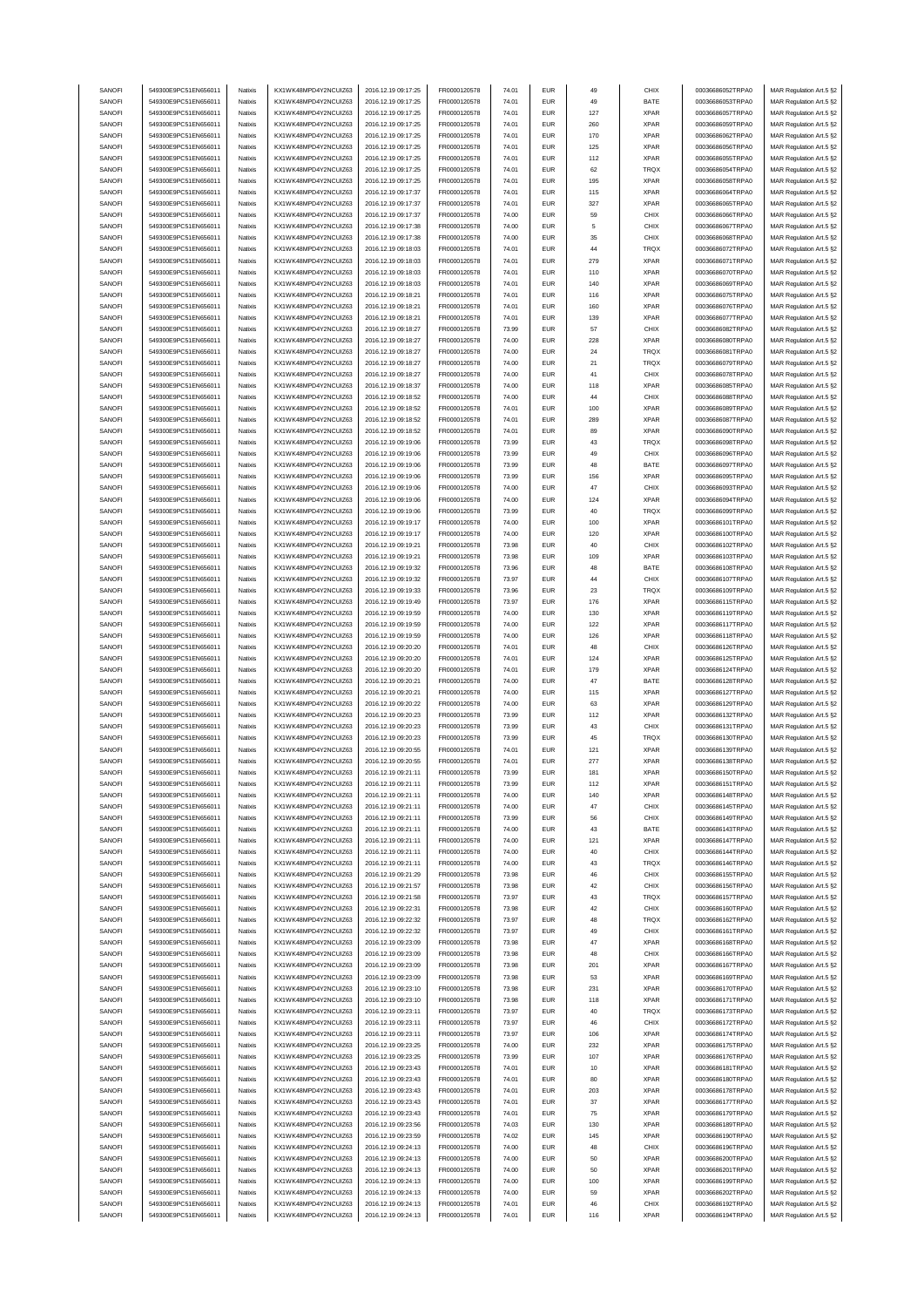| SANOFI           | 549300E9PC51EN656011 | Natixis | KX1WK48MPD4Y2NCUIZ63 | 2016.12.19 09:24:13 | FR0000120578 | 74.01 | <b>EUR</b> | 47  | <b>TRQX</b> | 00036686193TRPA0 | MAR Regulation Art.5 §2 |
|------------------|----------------------|---------|----------------------|---------------------|--------------|-------|------------|-----|-------------|------------------|-------------------------|
| SANOFI           | 549300E9PC51EN656011 | Natixis | KX1WK48MPD4Y2NCUIZ63 | 2016.12.19 09:24:13 | FR0000120578 | 73.99 | <b>EUR</b> | 13  | BATE        | 00036686195TRPA0 | MAR Regulation Art.5 §2 |
| SANOFI           | 549300E9PC51EN656011 | Natixis | KX1WK48MPD4Y2NCUIZ63 | 2016.12.19 09:24:13 | FR0000120578 | 73.99 | <b>EUR</b> | 28  | BATE        | 00036686197TRPA0 | MAR Regulation Art.5 §2 |
| SANOFI           | 549300E9PC51EN656011 | Natixis | KX1WK48MPD4Y2NCUIZ63 | 2016.12.19 09:24:13 | FR0000120578 | 73.99 | <b>EUR</b> | 40  | CHIX        | 00036686198TRPA0 | MAR Regulation Art.5 §2 |
| SANOFI           | 549300E9PC51EN656011 | Natixis | KX1WK48MPD4Y2NCUIZ63 | 2016.12.19 09:24:41 | FR0000120578 | 74.01 | <b>EUR</b> | 127 | <b>XPAR</b> | 00036686211TRPA0 | MAR Regulation Art.5 §2 |
| SANOFI           | 549300E9PC51EN656011 | Natixis | KX1WK48MPD4Y2NCUIZ63 | 2016.12.19 09:24:41 | FR0000120578 | 74.01 | <b>EUR</b> | 49  | CHIX        | 00036686209TRPA0 | MAR Regulation Art.5 §2 |
|                  | 549300E9PC51EN656011 |         |                      | 2016.12.19 09:24:41 | FR0000120578 |       |            |     |             | 00036686208TRPA0 |                         |
| SANOFI           |                      | Natixis | KX1WK48MPD4Y2NCUIZ63 |                     |              | 74.01 | <b>EUR</b> | 57  | <b>XPAR</b> |                  | MAR Regulation Art.5 §2 |
| SANOFI           | 549300E9PC51EN656011 | Natixis | KX1WK48MPD4Y2NCUIZ63 | 2016.12.19 09:24:41 | FR0000120578 | 74.01 | <b>EUR</b> | 100 | <b>XPAR</b> | 00036686212TRPA0 | MAR Regulation Art.5 §2 |
| SANOFI           | 549300E9PC51EN656011 | Natixis | KX1WK48MPD4Y2NCUIZ63 | 2016.12.19 09:24:41 | FR0000120578 | 74.01 | <b>EUR</b> | 12  | <b>XPAR</b> | 00036686213TRPA0 | MAR Regulation Art.5 §2 |
| SANOFI           | 549300E9PC51EN656011 | Natixis | KX1WK48MPD4Y2NCUIZ63 | 2016.12.19 09:24:41 | FR0000120578 | 74.01 | <b>EUR</b> | 93  | <b>XPAR</b> | 00036686210TRPA0 | MAR Regulation Art.5 §2 |
| SANOFI           | 549300E9PC51EN656011 | Natixis | KX1WK48MPD4Y2NCUIZ63 | 2016.12.19 09:24:44 | FR0000120578 | 74.00 | <b>EUR</b> | 43  | <b>XPAR</b> | 00036686215TRPA0 | MAR Regulation Art.5 §2 |
| SANOFI           | 549300E9PC51EN656011 | Natixis | KX1WK48MPD4Y2NCUIZ63 | 2016.12.19 09:24:45 | FR0000120578 | 74.00 | <b>EUR</b> | 87  | <b>XPAR</b> | 00036686216TRPA0 | MAR Regulation Art.5 §2 |
| SANOFI           | 549300E9PC51EN656011 | Natixis | KX1WK48MPD4Y2NCUIZ63 | 2016.12.19 09:24:45 | FR0000120578 | 73.99 | <b>EUR</b> | 68  | CHIX        | 00036686218TRPA0 | MAR Regulation Art.5 §2 |
|                  |                      |         |                      |                     |              |       |            |     |             |                  |                         |
| SANOFI           | 549300E9PC51EN656011 | Natixis | KX1WK48MPD4Y2NCUIZ63 | 2016.12.19 09:24:45 | FR0000120578 | 73.99 | <b>EUR</b> | 49  | TRQX        | 00036686217TRPA0 | MAR Regulation Art.5 §2 |
| SANOFI           | 549300E9PC51EN656011 | Natixis | KX1WK48MPD4Y2NCUIZ63 | 2016.12.19 09:25:02 | FR0000120578 | 73.98 | <b>EUR</b> | 44  | BATE        | 00036686224TRPA0 | MAR Regulation Art.5 §2 |
| SANOFI           | 549300E9PC51EN656011 | Natixis | KX1WK48MPD4Y2NCUIZ63 | 2016.12.19 09:25:02 | FR0000120578 | 73.99 | <b>EUR</b> | 11  | <b>XPAR</b> | 00036686221TRPA0 | MAR Regulation Art.5 §2 |
| SANOFI           | 549300E9PC51EN656011 | Natixis | KX1WK48MPD4Y2NCUIZ63 | 2016.12.19 09:25:02 | FR0000120578 | 73.99 | <b>EUR</b> | 48  | CHIX        | 00036686220TRPA0 | MAR Regulation Art.5 §2 |
| SANOFI           | 549300E9PC51EN656011 | Natixis | KX1WK48MPD4Y2NCUIZ63 | 2016.12.19 09:25:02 | FR0000120578 | 73.99 | <b>EUR</b> | 109 | <b>XPAR</b> | 00036686223TRPA0 | MAR Regulation Art.5 §2 |
| SANOFI           | 549300E9PC51EN656011 | Natixis | KX1WK48MPD4Y2NCUIZ63 | 2016.12.19 09:25:02 | FR0000120578 | 73.99 | <b>EUR</b> | 117 | <b>XPAR</b> | 00036686222TRPA0 | MAR Regulation Art.5 §2 |
|                  |                      |         |                      |                     |              |       |            |     |             |                  |                         |
| SANOFI           | 549300E9PC51EN656011 | Natixis | KX1WK48MPD4Y2NCUIZ63 | 2016.12.19 09:25:07 | FR0000120578 | 73.98 | <b>EUR</b> | 119 | <b>XPAR</b> | 00036686225TRPA0 | MAR Regulation Art.5 §2 |
| SANOFI           | 549300E9PC51EN656011 | Natixis | KX1WK48MPD4Y2NCUIZ63 | 2016.12.19 09:25:07 | FR0000120578 | 73.98 | <b>EUR</b> | 51  | CHIX        | 00036686227TRPA0 | MAR Regulation Art.5 §2 |
| SANOFI           | 549300E9PC51EN656011 | Natixis | KX1WK48MPD4Y2NCUIZ63 | 2016.12.19 09:25:07 | FR0000120578 | 73.98 | <b>EUR</b> | 44  | TRQX        | 00036686226TRPA0 | MAR Regulation Art.5 §2 |
| SANOFI           | 549300E9PC51EN656011 | Natixis | KX1WK48MPD4Y2NCUIZ63 | 2016.12.19 09:25:13 | FR0000120578 | 73.96 | <b>EUR</b> | 121 | <b>XPAR</b> | 00036686230TRPA0 | MAR Regulation Art.5 §2 |
| SANOFI           | 549300E9PC51EN656011 | Natixis | KX1WK48MPD4Y2NCUIZ63 | 2016.12.19 09:25:13 | FR0000120578 | 73.97 | <b>EUR</b> | 46  | CHIX        | 00036686228TRPA0 | MAR Regulation Art.5 §2 |
| SANOFI           | 549300E9PC51EN656011 | Natixis | KX1WK48MPD4Y2NCUIZ63 | 2016.12.19 09:25:13 | FR0000120578 | 73.96 | <b>EUR</b> | 50  | BATE        | 00036686229TRPA0 | MAR Regulation Art.5 §2 |
|                  |                      |         |                      |                     |              |       |            |     |             |                  |                         |
| SANOFI           | 549300E9PC51EN656011 | Natixis | KX1WK48MPD4Y2NCUIZ63 | 2016.12.19 09:25:46 | FR0000120578 | 74.01 | <b>EUR</b> | 47  | CHIX        | 00036686236TRPA0 | MAR Regulation Art.5 §2 |
| SANOFI           | 549300E9PC51EN656011 | Natixis | KX1WK48MPD4Y2NCUIZ63 | 2016.12.19 09:25:46 | FR0000120578 | 74.02 | <b>EUR</b> | 272 | <b>XPAR</b> | 00036686234TRPA0 | MAR Regulation Art.5 §2 |
| SANOFI           | 549300E9PC51EN656011 | Natixis | KX1WK48MPD4Y2NCUIZ63 | 2016.12.19 09:25:46 | FR0000120578 | 74.02 | <b>EUR</b> | 118 | <b>XPAR</b> | 00036686235TRPA0 | MAR Regulation Art.5 §2 |
| SANOFI           | 549300E9PC51EN656011 | Natixis | KX1WK48MPD4Y2NCUIZ63 | 2016.12.19.09:25:48 | FR0000120578 | 74.00 | <b>EUR</b> | 30  | <b>XPAR</b> | 00036686239TRPA0 | MAR Regulation Art.5 §2 |
| SANOFI           | 549300E9PC51EN656011 | Natixis | KX1WK48MPD4Y2NCUIZ63 | 2016.12.19 09:25:48 | FR0000120578 | 74.00 | <b>EUR</b> | 144 | <b>XPAR</b> | 00036686237TRPA0 | MAR Regulation Art.5 §2 |
| SANOFI           | 549300E9PC51EN656011 | Natixis | KX1WK48MPD4Y2NCUIZ63 | 2016.12.19 09:25:48 | FR0000120578 | 74.00 | <b>EUR</b> | 45  | TRQX        | 00036686238TRPA0 | MAR Regulation Art.5 §2 |
|                  |                      |         |                      |                     |              |       |            |     |             |                  |                         |
| SANOFI           | 549300E9PC51EN656011 | Natixis | KX1WK48MPD4Y2NCUIZ63 | 2016.12.19 09:25:50 | FR0000120578 | 74.00 | <b>EUR</b> | 113 | <b>XPAR</b> | 00036686240TRPA0 | MAR Regulation Art.5 §2 |
| SANOFI           | 549300E9PC51EN656011 | Natixis | KX1WK48MPD4Y2NCUIZ63 | 2016.12.19 09:25:57 | FR0000120578 | 73.99 | <b>EUR</b> | 44  | CHIX        | 00036686242TRPA0 | MAR Regulation Art.5 §2 |
| SANOFI           | 549300E9PC51EN656011 | Natixis | KX1WK48MPD4Y2NCUIZ63 | 2016.12.19 09:25:57 | FR0000120578 | 73.99 | <b>EUR</b> | 45  | BATE        | 00036686241TRPA0 | MAR Regulation Art.5 §2 |
| SANOFI           | 549300E9PC51EN656011 | Natixis | KX1WK48MPD4Y2NCUIZ63 | 2016.12.19 09:26:19 | FR0000120578 | 73.99 | <b>EUR</b> | 130 | <b>XPAR</b> | 00036686246TRPA0 | MAR Regulation Art.5 §2 |
| SANOFI           | 549300E9PC51EN656011 | Natixis | KX1WK48MPD4Y2NCUIZ63 | 2016.12.19 09:26:19 | FR0000120578 | 73.99 | <b>EUR</b> | 161 | <b>XPAR</b> | 00036686247TRPA0 | MAR Regulation Art.5 §2 |
|                  |                      |         |                      |                     |              |       |            |     |             |                  |                         |
| SANOFI           | 549300E9PC51EN656011 | Natixis | KX1WK48MPD4Y2NCUIZ63 | 2016.12.19 09:26:33 | FR0000120578 | 73.99 | <b>EUR</b> | 124 | <b>XPAR</b> | 00036686249TRPA0 | MAR Regulation Art.5 §2 |
| SANOFI           | 549300E9PC51EN656011 | Natixis | KX1WK48MPD4Y2NCUIZ63 | 2016.12.19 09:26:33 | FR0000120578 | 73.99 | <b>EUR</b> | 125 | <b>XPAR</b> | 00036686251TRPA0 | MAR Regulation Art.5 §2 |
| SANOFI           | 549300E9PC51EN656011 | Natixis | KX1WK48MPD4Y2NCUIZ63 | 2016.12.19 09:26:33 | FR0000120578 | 73.99 | <b>EUR</b> | 110 | <b>XPAR</b> | 00036686250TRPA0 | MAR Regulation Art.5 §2 |
| SANOFI           | 549300E9PC51EN656011 | Natixis | KX1WK48MPD4Y2NCUIZ63 | 2016.12.19 09:26:47 | FR0000120578 | 74.02 | <b>EUR</b> | 54  | <b>XPAR</b> | 00036686255TRPA0 | MAR Regulation Art.5 §2 |
| SANOFI           | 549300E9PC51EN656011 | Natixis | KX1WK48MPD4Y2NCUIZ63 | 2016.12.19 09:26:47 | FR0000120578 | 74.02 | <b>EUR</b> | 100 | <b>XPAR</b> | 00036686254TRPA0 | MAR Regulation Art.5 §2 |
| SANOFI           | 549300E9PC51EN656011 | Natixis |                      |                     |              | 74.02 | <b>EUR</b> |     | <b>XPAR</b> | 00036686253TRPA0 |                         |
|                  |                      |         | KX1WK48MPD4Y2NCUIZ63 | 2016.12.19 09:26:47 | FR0000120578 |       |            | 124 |             |                  | MAR Regulation Art.5 §2 |
| SANOFI           | 549300E9PC51EN656011 | Natixis | KX1WK48MPD4Y2NCUIZ63 | 2016.12.19 09:26:59 | FR0000120578 | 74.00 | <b>EUR</b> | 46  | TRQX        | 00036686262TRPA0 | MAR Regulation Art.5 §2 |
| SANOFI           | 549300E9PC51EN656011 | Natixis | KX1WK48MPD4Y2NCUIZ63 | 2016.12.19 09:26:59 | FR0000120578 | 74.00 | <b>EUR</b> | 118 | <b>XPAR</b> | 00036686261TRPA0 | MAR Regulation Art.5 §2 |
| SANOFI           | 549300E9PC51EN656011 | Natixis | KX1WK48MPD4Y2NCUIZ63 | 2016.12.19 09:26:59 | FR0000120578 | 74.01 | <b>EUR</b> | 18  | CHIX        | 00036686260TRPA0 | MAR Regulation Art.5 §2 |
| SANOFI           | 549300E9PC51EN656011 | Natixis | KX1WK48MPD4Y2NCUIZ63 | 2016.12.19 09:26:59 | FR0000120578 | 74.01 | <b>EUR</b> | 100 | CHIX        | 00036686258TRPA0 | MAR Regulation Art.5 §2 |
| SANOFI           | 549300E9PC51EN656011 | Natixis | KX1WK48MPD4Y2NCUIZ63 | 2016.12.19 09:26:59 | FR0000120578 | 74.01 | <b>EUR</b> | 100 | CHIX        | 00036686259TRPA0 | MAR Regulation Art.5 §2 |
| SANOFI           | 549300E9PC51EN656011 | Natixis | KX1WK48MPD4Y2NCUIZ63 | 2016.12.19 09:26:59 | FR0000120578 | 74.01 | <b>EUR</b> | 136 | <b>XPAR</b> | 00036686257TRPA0 | MAR Regulation Art.5 §2 |
|                  |                      |         |                      |                     |              |       |            |     |             |                  |                         |
| SANOFI           | 549300E9PC51EN656011 | Natixis | KX1WK48MPD4Y2NCUIZ63 | 2016.12.19 09:26:59 | FR0000120578 | 73.99 | <b>EUR</b> | 35  | BATE        | 00036686263TRPA0 | MAR Regulation Art.5 §2 |
| SANOFI           | 549300E9PC51EN656011 | Natixis | KX1WK48MPD4Y2NCUIZ63 | 2016.12.19 09:26:59 | FR0000120578 | 73.99 | <b>EUR</b> | 5   | BATE        | 00036686264TRPA0 | MAR Regulation Art.5 §2 |
| SANOFI           | 549300E9PC51EN656011 | Natixis | KX1WK48MPD4Y2NCUIZ63 | 2016.12.19 09:27:08 | FR0000120578 | 74.02 | <b>EUR</b> | 106 | <b>XPAR</b> | 00036686265TRPA0 | MAR Regulation Art.5 §2 |
| SANOFI           | 549300E9PC51EN656011 | Natixis | KX1WK48MPD4Y2NCUIZ63 | 2016.12.19 09:27:24 | FR0000120578 | 74.01 | <b>EUR</b> | 106 | <b>XPAR</b> | 00036686269TRPA0 | MAR Regulation Art.5 §2 |
| SANOFI           | 549300E9PC51EN656011 | Natixis | KX1WK48MPD4Y2NCUIZ63 | 2016.12.19 09:27:24 | FR0000120578 | 74.02 | <b>EUR</b> | 48  | <b>XPAR</b> | 00036686268TRPA0 | MAR Regulation Art.5 §2 |
| SANOFI           | 549300E9PC51EN656011 | Natixis | KX1WK48MPD4Y2NCUIZ63 | 2016.12.19 09:27:24 | FR0000120578 | 74.02 | <b>EUR</b> | 72  | <b>XPAR</b> | 00036686267TRPA0 | MAR Regulation Art.5 §2 |
|                  |                      |         |                      |                     |              |       |            |     |             |                  |                         |
| SANOFI           | 549300E9PC51EN656011 | Natixis | KX1WK48MPD4Y2NCUIZ63 | 2016.12.19 09:27:40 | FR0000120578 | 74.00 | <b>EUR</b> | 28  | CHIX        | 00036686271TRPA0 | MAR Regulation Art.5 §2 |
| SANOFI           | 549300E9PC51EN656011 | Natixis | KX1WK48MPD4Y2NCUIZ63 | 2016.12.19 09:27:40 | FR0000120578 | 74.01 | <b>EUR</b> | 195 | <b>XPAR</b> | 00036686270TRPA0 | MAR Regulation Art.5 §2 |
| SANOFI           | 549300E9PC51EN656011 | Natixis | KX1WK48MPD4Y2NCUIZ63 | 2016.12.19 09:27:41 | FR0000120578 | 74.00 | <b>EUR</b> | 15  | CHIX        | 00036686272TRPA0 | MAR Regulation Art.5 §2 |
| SANOFI           | 549300E9PC51EN656011 | Natixis | KX1WK48MPD4Y2NCUIZ63 | 2016.12.19 09:27:43 | FR0000120578 | 73.98 | <b>EUR</b> | 130 | <b>XPAR</b> | 00036686276TRPA0 | MAR Regulation Art.5 §2 |
| SANOFI           | 549300E9PC51EN656011 | Natixis | KX1WK48MPD4Y2NCUIZ63 | 2016.12.19 09:27:43 | FR0000120578 | 73.99 | <b>EUR</b> | 42  | BATE        | 00036686274TRPA0 | MAR Regulation Art.5 §2 |
| SANOFI           | 549300E9PC51EN656011 | Natixis | KX1WK48MPD4Y2NCUIZ63 | 2016.12.19 09:27:43 | FR0000120578 | 73.99 | <b>EUR</b> | 46  | <b>TRQX</b> | 00036686275TRPA0 | MAR Regulation Art.5 §2 |
|                  |                      |         |                      |                     |              |       |            |     |             |                  |                         |
| SANOF            | 549300E9PC51EN65601  | Natixis | KX1WK48MPD4Y2NCUIZ63 | 2016.12.19 09:27:43 | FR0000120578 | 73.99 | EUR        | 130 | XPAR        | 00036686273TRPA0 | MAR Regulation Art.5 §2 |
| SANOFI           | 549300E9PC51EN656011 | Natixis | KX1WK48MPD4Y2NCUIZ63 | 2016.12.19 09:28:09 | FR0000120578 | 73.97 | <b>EUR</b> | 45  | CHIX        | 00036686289TRPA0 | MAR Regulation Art.5 §2 |
| SANOFI           | 549300E9PC51EN656011 | Natixis | KX1WK48MPD4Y2NCUIZ63 | 2016.12.19 09:28:09 | FR0000120578 | 73.97 | <b>EUR</b> | 277 | <b>XPAR</b> | 00036686290TRPA0 | MAR Regulation Art.5 §2 |
| SANOFI           | 549300E9PC51EN656011 | Natixis | KX1WK48MPD4Y2NCUIZ63 | 2016.12.19 09:28:37 | FR0000120578 | 74.00 | <b>EUR</b> | 137 | <b>XPAR</b> | 00036686294TRPA0 | MAR Regulation Art.5 §2 |
| SANOFI           | 549300E9PC51EN656011 | Natixis | KX1WK48MPD4Y2NCUIZ63 | 2016.12.19 09:28:48 | FR0000120578 | 74.00 | <b>EUR</b> | 51  | <b>XPAR</b> | 00036686298TRPA0 | MAR Regulation Art.5 §2 |
| SANOFI           | 549300E9PC51EN656011 | Natixis | KX1WK48MPD4Y2NCUIZ63 | 2016.12.19 09:28:48 | FR0000120578 | 74.00 | <b>EUR</b> | 106 | <b>XPAR</b> | 00036686300TRPA0 | MAR Regulation Art.5 §2 |
| SANOFI           | 549300E9PC51EN656011 | Natixis | KX1WK48MPD4Y2NCUIZ63 | 2016.12.19 09:28:48 | FR0000120578 | 74.00 | <b>EUR</b> | 37  | <b>XPAR</b> | 00036686297TRPA0 |                         |
|                  |                      |         |                      |                     |              |       |            |     |             |                  | MAR Regulation Art.5 §2 |
| SANOFI           | 549300E9PC51EN656011 | Natixis | KX1WK48MPD4Y2NCUIZ63 | 2016.12.19 09:28:48 | FR0000120578 | 73.99 | <b>EUR</b> | 83  | <b>XPAR</b> | 00036686302TRPA0 | MAR Regulation Art.5 §2 |
| SANOFI           | 549300E9PC51EN656011 | Natixis | KX1WK48MPD4Y2NCUIZ63 | 2016.12.19 09:28:48 | FR0000120578 | 74.00 | <b>EUR</b> | 146 | <b>XPAR</b> | 00036686296TRPA0 | MAR Regulation Art.5 §2 |
| SANOFI           | 549300E9PC51EN656011 | Natixis | KX1WK48MPD4Y2NCUIZ63 | 2016.12.19 09:28:48 | FR0000120578 | 74.00 | <b>EUR</b> | 121 | <b>XPAR</b> | 00036686295TRPA0 | MAR Regulation Art.5 §2 |
| SANOFI           | 549300E9PC51EN656011 | Natixis | KX1WK48MPD4Y2NCUIZ63 | 2016.12.19 09:28:48 | FR0000120578 | 74.00 | <b>EUR</b> | 36  | <b>XPAR</b> | 00036686299TRPA0 | MAR Regulation Art.5 §2 |
| SANOFI           | 549300E9PC51EN656011 | Natixis | KX1WK48MPD4Y2NCUIZ63 | 2016.12.19 09:28:48 | FR0000120578 | 74.00 | <b>EUR</b> | 33  | <b>XPAR</b> | 00036686301TRPA0 | MAR Regulation Art.5 §2 |
| SANOFI           | 549300E9PC51EN656011 | Natixis | KX1WK48MPD4Y2NCUIZ63 | 2016.12.19 09:28:51 | FR0000120578 | 73.99 | <b>EUR</b> | 45  | CHIX        | 00036686303TRPA0 | MAR Regulation Art.5 §2 |
|                  |                      |         |                      |                     | FR0000120578 |       |            |     |             |                  |                         |
| SANOFI           | 549300E9PC51EN656011 | Natixis | KX1WK48MPD4Y2NCUIZ63 | 2016.12.19 09:28:51 |              | 73.99 | <b>EUR</b> | 49  | TRQX        | 00036686304TRPA0 | MAR Regulation Art.5 §2 |
| SANOFI           | 549300E9PC51EN656011 | Natixis | KX1WK48MPD4Y2NCUIZ63 | 2016.12.19 09:28:51 | FR0000120578 | 73.99 | <b>EUR</b> | 49  | <b>XPAR</b> | 00036686305TRPA0 | MAR Regulation Art.5 §2 |
| SANOFI           | 549300E9PC51EN656011 | Natixis | KX1WK48MPD4Y2NCUIZ63 | 2016.12.19 09:29:20 | FR0000120578 | 74.01 | <b>EUR</b> | 43  | <b>XPAR</b> | 00036686309TRPA0 | MAR Regulation Art.5 §2 |
| SANOFI           | 549300E9PC51EN656011 | Natixis | KX1WK48MPD4Y2NCUIZ63 | 2016.12.19 09:29:20 | FR0000120578 | 74.01 | <b>EUR</b> | 51  | TRQX        | 00036686310TRPA0 | MAR Regulation Art.5 §2 |
| SANOFI           | 549300E9PC51EN656011 | Natixis | KX1WK48MPD4Y2NCUIZ63 | 2016.12.19 09:29:20 | FR0000120578 | 74.01 | <b>EUR</b> | 57  | CHIX        | 00036686307TRPA0 | MAR Regulation Art.5 §2 |
| SANOFI           | 549300E9PC51EN656011 | Natixis | KX1WK48MPD4Y2NCUIZ63 | 2016.12.19 09:29:20 | FR0000120578 | 74.01 | <b>EUR</b> | 78  | <b>XPAR</b> | 00036686311TRPA0 | MAR Regulation Art.5 §2 |
| SANOFI           | 549300E9PC51EN656011 | Natixis | KX1WK48MPD4Y2NCUIZ63 | 2016.12.19 09:29:20 | FR0000120578 | 74.01 | <b>EUR</b> | 115 | <b>XPAR</b> | 00036686308TRPA0 | MAR Regulation Art.5 §2 |
|                  |                      |         |                      |                     |              |       |            |     |             |                  |                         |
| SANOFI           | 549300E9PC51EN656011 | Natixis | KX1WK48MPD4Y2NCUIZ63 | 2016.12.19 09:29:21 | FR0000120578 | 74.00 | <b>EUR</b> | 204 | <b>XPAR</b> | 00036686312TRPA0 | MAR Regulation Art.5 §2 |
| SANOFI           | 549300E9PC51EN656011 | Natixis | KX1WK48MPD4Y2NCUIZ63 | 2016.12.19 09:29:36 | FR0000120578 | 74.00 | <b>EUR</b> | 126 | <b>XPAR</b> | 00036686313TRPA0 | MAR Regulation Art.5 §2 |
| SANOFI           | 549300E9PC51EN656011 | Natixis | KX1WK48MPD4Y2NCUIZ63 | 2016.12.19 09:29:36 | FR0000120578 | 74.00 | <b>EUR</b> | 49  | CHIX        | 00036686314TRPA0 | MAR Regulation Art.5 §2 |
| SANOFI           | 549300E9PC51EN656011 | Natixis | KX1WK48MPD4Y2NCUIZ63 | 2016.12.19 09:29:37 | FR0000120578 | 73.99 | <b>EUR</b> | 60  | CHIX        | 00036686315TRPA0 | MAR Regulation Art.5 §2 |
| SANOFI           | 549300E9PC51EN656011 | Natixis | KX1WK48MPD4Y2NCUIZ63 | 2016.12.19 09:29:38 | FR0000120578 | 73.98 | <b>EUR</b> | 45  | TRQX        | 00036686320TRPA0 | MAR Regulation Art.5 §2 |
|                  | 549300E9PC51EN656011 |         | KX1WK48MPD4Y2NCUIZ63 |                     |              |       |            | 40  |             |                  |                         |
| SANOFI           |                      | Natixis |                      | 2016.12.19 09:29:38 | FR0000120578 | 73.99 | <b>EUR</b> |     | CHIX        | 00036686316TRPA0 | MAR Regulation Art.5 §2 |
| SANOFI           | 549300E9PC51EN656011 | Natixis | KX1WK48MPD4Y2NCUIZ63 | 2016.12.19 09:29:38 | FR0000120578 | 73.99 | <b>EUR</b> | 44  | BATE        | 00036686318TRPA0 | MAR Regulation Art.5 §2 |
| SANOFI           | 549300E9PC51EN656011 | Natixis | KX1WK48MPD4Y2NCUIZ63 | 2016.12.19 09:29:38 | FR0000120578 | 73.99 | <b>EUR</b> | 48  | TRQX        | 00036686317TRPA0 | MAR Regulation Art.5 §2 |
| SANOFI           | 549300E9PC51EN656011 | Natixis | KX1WK48MPD4Y2NCUIZ63 | 2016.12.19 09:29:38 | FR0000120578 | 73.99 | <b>EUR</b> | 172 | <b>XPAR</b> | 00036686319TRPA0 | MAR Regulation Art.5 §2 |
| SANOFI           | 549300E9PC51EN656011 | Natixis | KX1WK48MPD4Y2NCUIZ63 | 2016.12.19 09:29:39 | FR0000120578 | 73.98 | <b>EUR</b> | 58  | <b>XPAR</b> | 00036686321TRPA0 | MAR Regulation Art.5 §2 |
| SANOFI           | 549300E9PC51EN656011 | Natixis | KX1WK48MPD4Y2NCUIZ63 | 2016.12.19 09:29:46 | FR0000120578 | 73.98 | <b>EUR</b> | 17  | <b>XPAR</b> | 00036686322TRPA0 | MAR Regulation Art.5 §2 |
|                  |                      |         |                      |                     |              |       |            |     |             |                  |                         |
| SANOFI           | 549300E9PC51EN656011 | Natixis | KX1WK48MPD4Y2NCUIZ63 | 2016.12.19 09:29:46 | FR0000120578 | 73.98 | <b>EUR</b> | 41  | <b>XPAR</b> | 00036686323TRPA0 | MAR Regulation Art.5 §2 |
| SANOFI           | 549300E9PC51EN656011 | Natixis | KX1WK48MPD4Y2NCUIZ63 | 2016.12.19 09:29:49 | FR0000120578 | 73.97 | <b>EUR</b> | 125 | <b>XPAR</b> | 00036686324TRPA0 | MAR Regulation Art.5 §2 |
| SANOFI           | 549300E9PC51EN656011 | Natixis | KX1WK48MPD4Y2NCUIZ63 | 2016.12.19 09:29:51 | FR0000120578 | 73.97 | <b>EUR</b> | 42  | BATE        | 00036686325TRPA0 | MAR Regulation Art.5 §2 |
| SANOFI           | 549300E9PC51EN656011 | Natixis | KX1WK48MPD4Y2NCUIZ63 | 2016.12.19 09:30:10 | FR0000120578 | 73.97 | <b>EUR</b> | 12  | <b>XPAR</b> | 00036686328TRPA0 | MAR Regulation Art.5 §2 |
| SANOFI           | 549300E9PC51EN656011 | Natixis | KX1WK48MPD4Y2NCUIZ63 | 2016.12.19 09:30:10 | FR0000120578 | 73.97 | <b>EUR</b> | 280 | <b>XPAR</b> | 00036686327TRPA0 | MAR Regulation Art.5 §2 |
| SANOFI           | 549300E9PC51EN656011 | Natixis | KX1WK48MPD4Y2NCUIZ63 | 2016.12.19 09:30:14 | FR0000120578 | 73.95 | <b>EUR</b> | 83  | <b>XPAR</b> | 00036686332TRPA0 | MAR Regulation Art.5 §2 |
|                  |                      |         |                      |                     |              |       |            |     |             |                  |                         |
| SANOFI           | 549300E9PC51EN656011 | Natixis | KX1WK48MPD4Y2NCUIZ63 | 2016.12.19 09:30:14 | FR0000120578 | 73.95 | <b>EUR</b> | 28  | <b>XPAR</b> | 00036686333TRPA0 | MAR Regulation Art.5 §2 |
|                  | 549300E9PC51EN656011 | Natixis | KX1WK48MPD4Y2NCUIZ63 | 2016.12.19 09:30:14 | FR0000120578 | 73.96 | <b>EUR</b> | 47  | CHIX        | 00036686330TRPA0 | MAR Regulation Art.5 §2 |
| SANOFI<br>SANOFI | 549300E9PC51EN656011 | Natixis | KX1WK48MPD4Y2NCUIZ63 | 2016.12.19 09:30:14 | FR0000120578 | 73.96 | <b>EUR</b> | 132 | <b>XPAR</b> | 00036686331TRPA0 | MAR Regulation Art.5 §2 |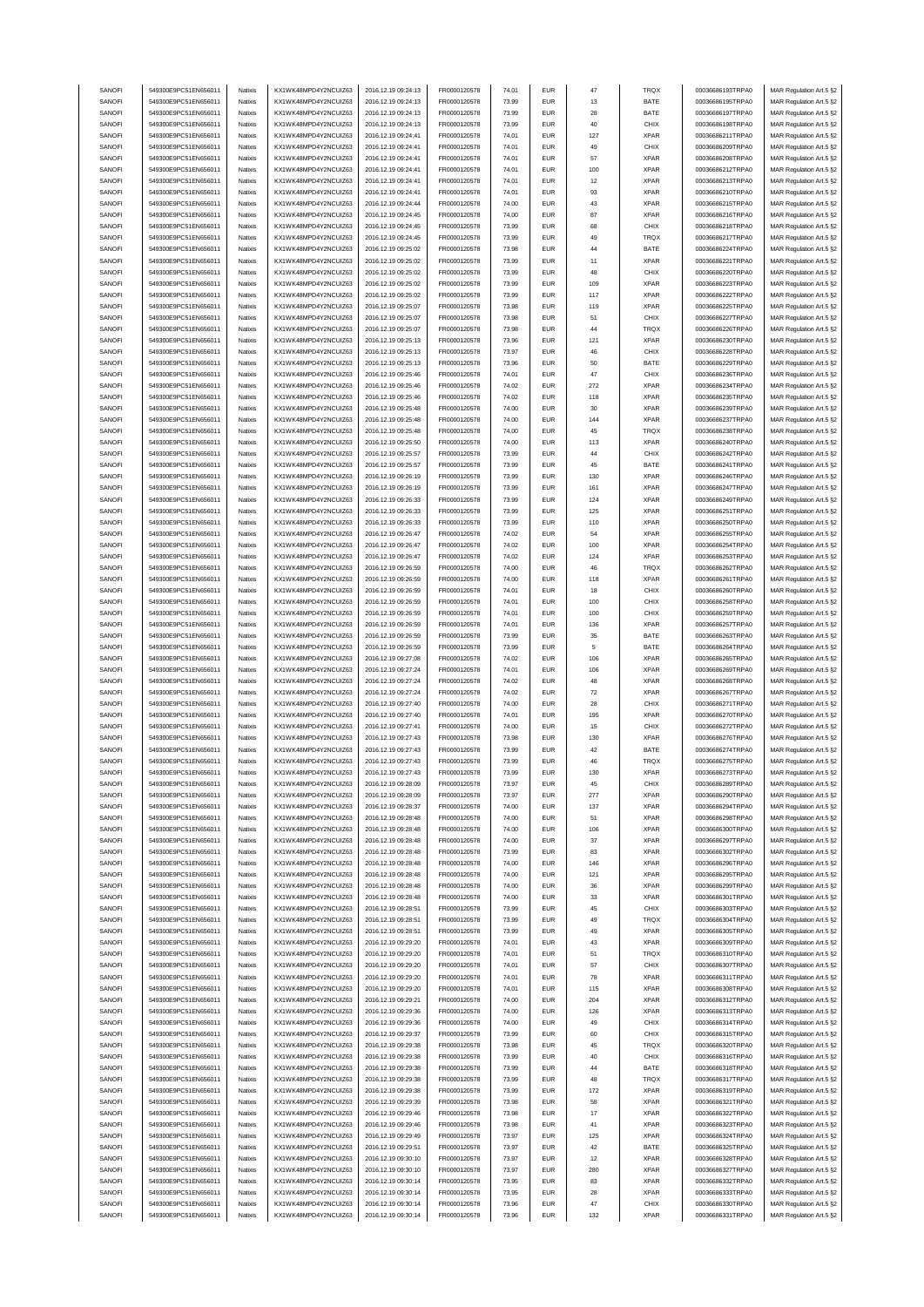| SANOFI           | 549300E9PC51EN656011                         | Natixis            | KX1WK48MPD4Y2NCUIZ63                         | 2016.12.19 09:30:27                        | FR0000120578                 | 73.94          | <b>EUR</b>                  | 41        | CHIX                | 00036686337TRPA0                     | MAR Regulation Art.5 §2                            |
|------------------|----------------------------------------------|--------------------|----------------------------------------------|--------------------------------------------|------------------------------|----------------|-----------------------------|-----------|---------------------|--------------------------------------|----------------------------------------------------|
| SANOFI           | 549300E9PC51EN656011                         | Natixis            | KX1WK48MPD4Y2NCUIZ63                         | 2016.12.19 09:30:27                        | FR0000120578                 | 73.94          | <b>EUR</b>                  | 148       | <b>XPAR</b>         | 00036686338TRPA0                     | MAR Regulation Art.5 §2                            |
| SANOFI           | 549300E9PC51EN656011                         | Natixis            | KX1WK48MPD4Y2NCUIZ63                         | 2016.12.19 09:30:35                        | FR0000120578                 | 73.93          | <b>EUR</b>                  | 48        | TRQX                | 00036686341TRPA0                     | MAR Regulation Art.5 §2                            |
| SANOFI           | 549300E9PC51EN656011                         | Natixis            | KX1WK48MPD4Y2NCUIZ63                         | 2016.12.19 09:30:35                        | FR0000120578                 | 73.93          | <b>EUR</b>                  | 47        | CHIX                | 00036686342TRPA0                     | MAR Regulation Art.5 §2                            |
|                  |                                              |                    |                                              |                                            |                              |                |                             |           |                     |                                      |                                                    |
| SANOFI           | 549300E9PC51EN656011                         | Natixis            | KX1WK48MPD4Y2NCUIZ63                         | 2016.12.19 09:30:57                        | FR0000120578                 | 73.96          | <b>EUR</b>                  | 46        | <b>XPAR</b>         | 00036686344TRPA0                     | MAR Regulation Art.5 §2                            |
| SANOFI           | 549300E9PC51EN656011                         | Natixis            | KX1WK48MPD4Y2NCUIZ63                         | 2016.12.19 09:30:57                        | FR0000120578                 | 73.96          | <b>EUR</b>                  | 62        | <b>XPAR</b>         | 00036686347TRPA0                     | MAR Regulation Art.5 §2                            |
| SANOFI           | 549300E9PC51EN656011                         | Natixis            | KX1WK48MPD4Y2NCUIZ63                         | 2016.12.19 09:30:57                        | FR0000120578                 | 73.96          | <b>EUR</b>                  | 100       | <b>XPAR</b>         | 00036686346TRPA0                     | MAR Regulation Art.5 §2                            |
| SANOFI           | 549300E9PC51EN656011                         | Natixis            | KX1WK48MPD4Y2NCUIZ63                         | 2016.12.19 09:30:57                        | FR0000120578                 | 73.96          | <b>EUR</b>                  | 65        | <b>XPAR</b>         | 00036686343TRPA0                     | MAR Regulation Art.5 §2                            |
| SANOFI           | 549300E9PC51EN656011                         | Natixis            | KX1WK48MPD4Y2NCLIIZ63                        | 2016.12.19 09:30:57                        | FR0000120578                 | 73.96          | <b>EUR</b>                  | 287       | <b>XPAR</b>         | 00036686345TRPA0                     | MAR Regulation Art.5 §2                            |
| SANOFI           | 549300E9PC51EN656011                         | Natixis            | KX1WK48MPD4Y2NCUIZ63                         | 2016.12.19 09:30:57                        | FR0000120578                 | 73.95          | <b>EUR</b>                  | 49        | CHIX                | 00036686348TRPA0                     | MAR Regulation Art.5 §2                            |
|                  |                                              | Natixis            |                                              |                                            |                              |                | <b>EUR</b>                  |           |                     |                                      |                                                    |
| SANOFI           | 549300E9PC51EN656011                         |                    | KX1WK48MPD4Y2NCUIZ63                         | 2016.12.19 09:31:25                        | FR0000120578                 | 73.97          |                             | 273       | <b>XPAR</b>         | 00036686353TRPA0                     | MAR Regulation Art.5 §2                            |
| SANOFI           | 549300E9PC51EN656011                         | Natixis            | KX1WK48MPD4Y2NCUIZ63                         | 2016.12.19 09:31:26                        | FR0000120578                 | 73.95          | <b>EUR</b>                  | 47        | TRQX                | 00036686358TRPA0                     | MAR Regulation Art.5 §2                            |
| SANOFI           | 549300E9PC51EN656011                         | Natixis            | KX1WK48MPD4Y2NCUIZ63                         | 2016.12.19 09:31:26                        | FR0000120578                 | 73.95          | <b>EUR</b>                  | 41        | BATE                | 00036686357TRPA0                     | MAR Regulation Art.5 §2                            |
| SANOFI           | 549300E9PC51EN656011                         | Natixis            | KX1WK48MPD4Y2NCUIZ63                         | 2016.12.19 09:31:26                        | FR0000120578                 | 73.95          | <b>EUR</b>                  | 130       | <b>XPAR</b>         | 00036686359TRPA0                     | MAR Regulation Art.5 §2                            |
| SANOFI           | 549300E9PC51EN656011                         | Natixis            | KX1WK48MPD4Y2NCUIZ63                         | 2016.12.19 09:31:26                        | FR0000120578                 | 73.96          | <b>EUR</b>                  | 62        | <b>XPAR</b>         | 00036686356TRPA0                     | MAR Regulation Art.5 §2                            |
| SANOFI           | 549300E9PC51EN656011                         | Natixis            | KX1WK48MPD4Y2NCUIZ63                         | 2016.12.19 09:31:26                        | FR0000120578                 | 73.96          | <b>EUR</b>                  | 47        | CHIX                | 00036686354TRPA0                     |                                                    |
|                  |                                              |                    |                                              |                                            |                              |                |                             |           |                     |                                      | MAR Regulation Art.5 §2                            |
| SANOFI           | 549300E9PC51EN656011                         | Natixis            | KX1WK48MPD4Y2NCUIZ63                         | 2016.12.19 09:31:26                        | FR0000120578                 | 73.96          | <b>EUR</b>                  | 150       | <b>XPAR</b>         | 00036686355TRPA0                     | MAR Regulation Art.5 §2                            |
| SANOFI           | 549300E9PC51EN656011                         | Natixis            | KX1WK48MPD4Y2NCLIIZ63                        | 2016.12.19 09:31:31                        | FR0000120578                 | 73.94          | <b>EUR</b>                  | 43        | CHIX                | 00036686360TRPA0                     | MAR Regulation Art.5 §2                            |
| SANOFI           | 549300E9PC51EN656011                         | Natixis            | KX1WK48MPD4Y2NCUIZ63                         | 2016.12.19 09:31:49                        | FR0000120578                 | 73.94          | <b>EUR</b>                  | 147       | <b>XPAR</b>         | 00036686362TRPA0                     | MAR Regulation Art.5 §2                            |
| SANOFI           | 549300E9PC51EN656011                         | Natixis            | KX1WK48MPD4Y2NCUIZ63                         | 2016.12.19 09:31:49                        | FR0000120578                 | 73.94          | <b>EUR</b>                  | 43        | CHIX                | 00036686363TRPA0                     | MAR Regulation Art.5 §2                            |
| SANOFI           | 549300E9PC51EN656011                         | Natixis            | KX1WK48MPD4Y2NCUIZ63                         | 2016.12.19 09:31:52                        | FR0000120578                 | 73.93          | <b>EUR</b>                  | 112       | <b>XPAR</b>         | 00036686366TRPA0                     | MAR Regulation Art.5 §2                            |
| SANOFI           | 549300E9PC51EN656011                         | Natixis            | KX1WK48MPD4Y2NCUIZ63                         | 2016.12.19 09:31:52                        | FR0000120578                 | 73.92          | <b>EUR</b>                  | 45        | TRQX                | 00036686367TRPA0                     | MAR Regulation Art.5 §2                            |
|                  |                                              |                    |                                              |                                            |                              |                |                             |           |                     |                                      |                                                    |
| SANOFI           | 549300E9PC51EN656011                         | Natixis            | KX1WK48MPD4Y2NCUIZ63                         | 2016.12.19 09:31:52                        | FR0000120578                 | 73.93          | <b>EUR</b>                  | 179       | <b>XPAR</b>         | 00036686365TRPA0                     | MAR Regulation Art.5 §2                            |
| SANOFI           | 549300E9PC51EN656011                         | Natixis            | KX1WK48MPD4Y2NCUIZ63                         | 2016.12.19 09:32:05                        | FR0000120578                 | 73.92          | <b>EUR</b>                  | 132       | <b>XPAR</b>         | 00036686368TRPA0                     | MAR Regulation Art.5 §2                            |
| SANOFI           | 549300E9PC51EN656011                         | Natixis            | KX1WK48MPD4Y2NCUIZ63                         | 2016.12.19 09:32:05                        | FR0000120578                 | 73.92          | <b>EUR</b>                  | 106       | <b>XPAR</b>         | 00036686370TRPA0                     | MAR Regulation Art.5 §2                            |
| SANOFI           | 549300E9PC51EN656011                         | Natixis            | KX1WK48MPD4Y2NCUIZ63                         | 2016.12.19 09:32:05                        | FR0000120578                 | 73.91          | <b>EUR</b>                  | 43        | CHIX                | 00036686372TRPA0                     | MAR Regulation Art.5 §2                            |
| SANOFI           | 549300E9PC51EN656011                         | Natixis            | KX1WK48MPD4Y2NCLIIZ63                        | 2016.12.19 09:32:05                        | FR0000120578                 | 73.92          | <b>EUR</b>                  | 49        | BATE                | 00036686369TRPA0                     | MAR Regulation Art.5 §2                            |
| SANOFI           | 549300E9PC51EN656011                         | Natixis            | KX1WK48MPD4Y2NCUIZ63                         | 2016.12.19 09:32:05                        | FR0000120578                 | 73.91          | <b>EUR</b>                  | 41        | CHIX                | 00036686371TRPA0                     | MAR Regulation Art.5 §2                            |
|                  |                                              |                    |                                              |                                            |                              |                |                             |           |                     |                                      |                                                    |
| SANOFI           | 549300E9PC51EN656011                         | Natixis            | KX1WK48MPD4Y2NCUIZ63                         | 2016.12.19 09:32:28                        | FR0000120578                 | 73.94          | <b>EUR</b>                  | 45        | <b>XPAR</b>         | 00036686375TRPA0                     | MAR Regulation Art.5 §2                            |
| SANOFI           | 549300E9PC51EN656011                         | Natixis            | KX1WK48MPD4Y2NCUIZ63                         | 2016.12.19 09:32:28                        | FR0000120578                 | 73.95          | <b>EUR</b>                  | 177       | <b>XPAR</b>         | 00036686374TRPA0                     | MAR Regulation Art.5 §2                            |
| SANOFI           | 549300E9PC51EN656011                         | Natixis            | KX1WK48MPD4Y2NCUIZ63                         | 2016.12.19 09:32:36                        | FR0000120578                 | 73.94          | <b>EUR</b>                  | 114       | <b>XPAR</b>         | 00036686377TRPA0                     | MAR Regulation Art.5 §2                            |
| SANOFI           | 549300E9PC51EN656011                         | Natixis            | KX1WK48MPD4Y2NCLIIZ63                        | 2016.12.19 09:32:36                        | FR0000120578                 | 73.94          | <b>EUR</b>                  | 67        | <b>XPAR</b>         | 00036686376TRPA0                     | MAR Regulation Art.5 §2                            |
| SANOFI           | 549300E9PC51EN656011                         | Natixis            | KX1WK48MPD4Y2NCUIZ63                         | 2016.12.19 09:32:37                        | FR0000120578                 | 73.92          | <b>EUR</b>                  | 45        | CHIX                | 00036686379TRPA0                     | MAR Regulation Art.5 §2                            |
| SANOFI           | 549300E9PC51EN656011                         | Natixis            |                                              |                                            |                              |                | <b>EUR</b>                  |           | <b>XPAR</b>         | 00036686378TRPA0                     |                                                    |
|                  |                                              |                    | KX1WK48MPD4Y2NCUIZ63                         | 2016.12.19 09:32:37                        | FR0000120578                 | 73.93          |                             | 132       |                     |                                      | MAR Regulation Art.5 §2                            |
| SANOFI           | 549300E9PC51EN656011                         | Natixis            | KX1WK48MPD4Y2NCUIZ63                         | 2016.12.19 09:32:46                        | FR0000120578                 | 73.93          | <b>EUR</b>                  | 126       | <b>XPAR</b>         | 00036686384TRPA0                     | MAR Regulation Art.5 §2                            |
| SANOFI           | 549300E9PC51EN656011                         | Natixis            | KX1WK48MPD4Y2NCLIIZ63                        | 2016.12.19 09:32:48                        | FR0000120578                 | 73.92          | <b>EUR</b>                  | 100       | <b>XPAR</b>         | 00036686385TRPA0                     | MAR Regulation Art.5 §2                            |
| SANOFI           | 549300E9PC51EN656011                         | Natixis            | KX1WK48MPD4Y2NCUIZ63                         | 2016.12.19 09:32:53                        | FR0000120578                 | 73.92          | <b>EUR</b>                  | 16        | <b>XPAR</b>         | 00036686386TRPA0                     | MAR Regulation Art.5 §2                            |
| SANOFI           | 549300E9PC51EN656011                         | Natixis            | KX1WK48MPD4Y2NCUIZ63                         | 2016.12.19 09:32:59                        | FR0000120578                 | 73.92          | <b>EUR</b>                  | 113       | <b>XPAR</b>         | 00036686387TRPA0                     | MAR Regulation Art.5 §2                            |
| SANOFI           | 549300E9PC51EN656011                         | Natixis            | KX1WK48MPD4Y2NCUIZ63                         | 2016.12.19 09:33:02                        | FR0000120578                 | 73.91          | <b>EUR</b>                  | 112       | <b>XPAR</b>         | 00036686388TRPA0                     | MAR Regulation Art.5 §2                            |
|                  |                                              |                    |                                              |                                            |                              |                |                             |           |                     |                                      |                                                    |
| SANOFI           | 549300E9PC51EN656011                         | Natixis            | KX1WK48MPD4Y2NCUIZ63                         | 2016.12.19 09:33:05                        | FR0000120578                 | 73.90          | <b>EUR</b>                  | 43        | TRQX                | 00036686390TRPA0                     | MAR Regulation Art.5 §2                            |
| SANOFI           | 549300E9PC51EN656011                         | Natixis            | KX1WK48MPD4Y2NCUIZ63                         | 2016.12.19 09:33:05                        | FR0000120578                 | 73.90          | <b>EUR</b>                  | 48        | CHIX                | 00036686389TRPA0                     | MAR Regulation Art.5 §2                            |
| SANOFI           | 549300E9PC51EN656011                         | Natixis            | KX1WK48MPD4Y2NCUIZ63                         | 2016.12.19 09:33:47                        | FR0000120578                 | 73.94          | <b>EUR</b>                  | 166       | <b>XPAR</b>         | 00036686401TRPA0                     | MAR Regulation Art.5 §2                            |
| SANOFI           | 549300E9PC51EN656011                         | Natixis            | KX1WK48MPD4Y2NCUIZ63                         | 2016.12.19 09:33:47                        | FR0000120578                 | 73.94          | <b>EUR</b>                  | 332       | <b>XPAR</b>         | 00036686400TRPA0                     | MAR Regulation Art.5 §2                            |
| SANOFI           | 549300E9PC51EN656011                         | Natixis            | KX1WK48MPD4Y2NCUIZ63                         | 2016.12.19 09:33:51                        | FR0000120578                 | 73.93          | <b>EUR</b>                  | 263       | <b>XPAR</b>         | 00036686402TRPA0                     | MAR Regulation Art.5 §2                            |
| SANOFI           | 549300E9PC51EN656011                         | Natixis            | KX1WK48MPD4Y2NCUIZ63                         | 2016.12.19 09:34:39                        | FR0000120578                 | 73.96          | <b>EUR</b>                  | 108       | <b>XPAR</b>         | 00036686412TRPA0                     | MAR Regulation Art.5 §2                            |
|                  |                                              |                    |                                              |                                            |                              |                |                             |           |                     |                                      |                                                    |
| SANOFI           | 549300E9PC51EN656011                         | Natixis            | KX1WK48MPD4Y2NCUIZ63                         | 2016.12.19 09:34:39                        | FR0000120578                 | 73.96          | <b>EUR</b>                  | 153       | <b>XPAR</b>         | 00036686413TRPA0                     | MAR Regulation Art.5 §2                            |
| SANOFI           | 549300E9PC51EN656011                         | Natixis            | KX1WK48MPD4Y2NCUIZ63                         | 2016.12.19 09:34:39                        | FR0000120578                 | 73.96          | <b>EUR</b>                  | 85        | <b>XPAR</b>         | 00036686414TRPA0                     | MAR Regulation Art.5 §2                            |
| SANOFI           | 549300E9PC51EN656011                         | Natixis            | KX1WK48MPD4Y2NCUIZ63                         | 2016.12.19 09:34:39                        | FR0000120578                 | 73.96          | <b>EUR</b>                  | 198       | <b>XPAR</b>         | 00036686415TRPA0                     | MAR Regulation Art.5 §2                            |
| SANOFI           | 549300E9PC51EN656011                         | Natixis            | KX1WK48MPD4Y2NCUIZ63                         | 2016.12.19 09:34:39                        | FR0000120578                 | 73.97          | <b>EUR</b>                  | 118       | <b>XPAR</b>         | 00036686411TRPA0                     | MAR Regulation Art.5 §2                            |
| SANOFI           | 549300E9PC51EN656011                         | Natixis            | KX1WK48MPD4Y2NCUIZ63                         | 2016.12.19 09:34:40                        | FR0000120578                 | 73.95          | <b>EUR</b>                  | 40        | TRQX                | 00036686418TRPA0                     | MAR Regulation Art.5 §2                            |
| SANOFI           | 549300E9PC51EN656011                         | Natixis            | KX1WK48MPD4Y2NCUIZ63                         |                                            |                              | 73.95          | <b>EUR</b>                  | 65        | CHIX                | 00036686416TRPA0                     |                                                    |
|                  |                                              |                    |                                              | 2016.12.19 09:34:40                        | FR0000120578                 |                |                             |           |                     |                                      | MAR Regulation Art.5 §2                            |
| SANOFI           | 549300E9PC51EN656011                         | Natixis            | KX1WK48MPD4Y2NCUIZ63                         | 2016.12.19 09:34:40                        | FR0000120578                 | 73.95          | <b>EUR</b>                  | 269       | <b>XPAR</b>         | 00036686417TRPA0                     | MAR Regulation Art.5 §2                            |
| SANOFI           | 549300E9PC51EN656011                         | Natixis            | KX1WK48MPD4Y2NCLIIZ63                        | 2016.12.19 09:34:54                        | FR0000120578                 | 73.95          | <b>EUR</b>                  | 44        | CHIX                | 00036686419TRPA0                     | MAR Regulation Art.5 §2                            |
| SANOFI           | 549300E9PC51EN656011                         | Natixis            | KX1WK48MPD4Y2NCUIZ63                         | 2016.12.19 09:34:54                        | FR0000120578                 | 73.95          | <b>EUR</b>                  | 152       | <b>XPAR</b>         | 00036686422TRPA0                     | MAR Regulation Art.5 §2                            |
| SANOFI           | 549300E9PC51EN656011                         | Natixis            | KX1WK48MPD4Y2NCUIZ63                         | 2016.12.19 09:34:54                        | FR0000120578                 | 73.95          | <b>EUR</b>                  | 43        | BATE                | 00036686421TRPA0                     | MAR Regulation Art.5 §2                            |
| SANOFI           | 549300E9PC51EN656011                         | Natixis            | KX1WK48MPD4Y2NCUIZ63                         | 2016.12.19 09:34:54                        | FR0000120578                 | 73.95          | <b>EUR</b>                  | 156       | <b>XPAR</b>         | 00036686420TRPA0                     | MAR Regulation Art.5 §2                            |
|                  |                                              |                    |                                              |                                            |                              |                |                             |           |                     |                                      |                                                    |
| SANOFI           | 549300E9PC51EN656011                         | Natixis            | KX1WK48MPD4Y2NCUIZ63                         | 2016.12.19 09:35:50                        | FR0000120578                 | 74.00          | <b>EUR</b>                  | 75        | <b>XPAR</b>         | 00036686429TRPA0                     | MAR Regulation Art.5 §2                            |
| SANOFI           | 549300E9PC51EN656011                         | Natixis            | KX1WK48MPD4Y2NCUIZ63                         | 2016.12.19 09:36:07                        | FR0000120578                 | 73.99          | <b>EUR</b>                  | 61        | <b>XPAR</b>         | 00036686443TRPA0                     | MAR Regulation Art.5 §2                            |
| SANOFI           | 549300E9PC51EN656011                         | Natixis            | KX1WK48MPD4Y2NCUIZ63                         | 2016.12.19 09:36:07                        | FR0000120578                 | 74.01          | <b>EUR</b>                  | 67        | <b>XPAR</b>         | 00036686434TRPA0                     | MAR Regulation Art.5 §2                            |
| SANOFI           | 549300E9PC51EN656011                         | Natixis            | KX1WK48MPD4Y2NCUIZ63                         | 2016.12.19 09:36:07                        | FR0000120578                 | 74.01          | <b>EUR</b>                  | 125       | <b>XPAR</b>         | 00036686436TRPA0                     | MAR Regulation Art.5 §2                            |
| SANOF            | 549300E9PC51EN656011                         | Natixis            | KX1WK48MPD4Y2NCUIZ63                         | 2016.12.19 09:36:07                        | FR0000120578                 | 74.01          | EUR                         | 121       | <b>XPAR</b>         | 00036686433TRPA0                     | MAR Regulation Art.5 §2                            |
| SANOFI           | 549300E9PC51EN656011                         | Natixis            | KX1WK48MPD4Y2NCUIZ63                         | 2016.12.19 09:36:07                        | FR0000120578                 | 74.01          | <b>EUR</b>                  | 22        | <b>XPAR</b>         | 00036686435TRPA0                     | MAR Regulation Art.5 §2                            |
|                  |                                              |                    |                                              |                                            |                              |                |                             |           |                     |                                      |                                                    |
| SANOFI           | 549300E9PC51EN656011                         | Natixis            | KX1WK48MPD4Y2NCUIZ63                         | 2016.12.19 09:36:07                        | FR0000120578                 | 74.00          | EUR                         | 61        | CHIX                | 00036686437TRPA0                     | MAR Regulation Art.5 §2                            |
| SANOFI           | 549300E9PC51EN656011                         | Natixis            | KX1WK48MPD4Y2NCUIZ63                         | 2016.12.19 09:36:07                        | FR0000120578                 | 74.00          | <b>EUR</b>                  | 220       | <b>XPAR</b>         | 00036686440TRPA0                     | MAR Regulation Art.5 §2                            |
| SANOFI           | 549300E9PC51EN656011                         | Natixis            | KX1WK48MPD4Y2NCUIZ63                         | 2016.12.19 09:36:07                        | FR0000120578                 | 74.00          | <b>EUR</b>                  | 22        | CHIX                | 00036686438TRPA0                     | MAR Regulation Art.5 §2                            |
| SANOFI           | 549300E9PC51EN656011                         | Natixis            | KX1WK48MPD4Y2NCUIZ63                         | 2016.12.19 09:36:07                        | FR0000120578                 | 74.00          | <b>EUR</b>                  | 58        | CHIX                | 00036686442TRPA0                     | MAR Regulation Art.5 §2                            |
| SANOFI           | 549300E9PC51EN656011                         | Natixis            | KX1WK48MPD4Y2NCUIZ63                         | 2016.12.19 09:36:07                        | FR0000120578                 | 74.00          | $\ensuremath{\mathsf{EUR}}$ | 303       | <b>XPAR</b>         | 00036686441TRPA0                     | MAR Regulation Art.5 §2                            |
| SANOFI           | 549300E9PC51EN656011                         | Natixis            | KX1WK48MPD4Y2NCUIZ63                         | 2016.12.19 09:36:07                        | FR0000120578                 | 74.00          | <b>EUR</b>                  | 51        | <b>XPAR</b>         | 00036686439TRPA0                     | MAR Regulation Art.5 §2                            |
| SANOFI           | 549300E9PC51EN656011                         | Natixis            | KX1WK48MPD4Y2NCUIZ63                         | 2016.12.19 09:36:17                        | FR0000120578                 | 73.99          | <b>EUR</b>                  | 29        | <b>XPAR</b>         | 00036686452TRPA0                     |                                                    |
| SANOFI           | 549300E9PC51EN656011                         |                    | KX1WK48MPD4Y2NCUIZ63                         | 2016.12.19 09:36:17                        | FR0000120578                 |                | <b>EUR</b>                  | 54        | BATE                | 00036686449TRPA0                     | MAR Regulation Art.5 §2                            |
|                  |                                              | Natixis            |                                              |                                            |                              | 73.99          |                             |           |                     |                                      | MAR Regulation Art.5 §2                            |
| SANOFI           | 549300E9PC51EN656011                         | Natixis            | KX1WK48MPD4Y2NCUIZ63                         | 2016.12.19 09:36:17                        | FR0000120578                 | 73.99          | <b>EUR</b>                  | 137       | <b>XPAR</b>         | 00036686451TRPA0                     | MAR Regulation Art.5 §2                            |
| SANOFI           | 549300E9PC51EN656011                         | Natixis            | KX1WK48MPD4Y2NCUIZ63                         | 2016.12.19 09:36:17                        | FR0000120578                 | 73.99          | <b>EUR</b>                  | $77\,$    | CHIX                | 00036686450TRPA0                     | MAR Regulation Art.5 §2                            |
| SANOFI           | 549300E9PC51EN656011                         | Natixis            | KX1WK48MPD4Y2NCUIZ63                         | 2016.12.19 09:36:17                        | FR0000120578                 | 73.99          | <b>EUR</b>                  | 109       | <b>XPAR</b>         | 00036686447TRPA0                     | MAR Regulation Art.5 §2                            |
| SANOFI           | 549300E9PC51EN656011                         | Natixis            | KX1WK48MPD4Y2NCUIZ63                         | 2016.12.19 09:36:17                        | FR0000120578                 | 73.99          | <b>EUR</b>                  | 33        | <b>XPAR</b>         | 00036686448TRPA0                     | MAR Regulation Art.5 §2                            |
| SANOFI           | 549300E9PC51EN656011                         | Natixis            | KX1WK48MPD4Y2NCUIZ63                         | 2016.12.19 09:36:18                        | FR0000120578                 | 73.98          | <b>EUR</b>                  | 43        | BATE                | 00036686453TRPA0                     | MAR Regulation Art.5 §2                            |
|                  |                                              |                    |                                              |                                            |                              |                |                             |           |                     |                                      |                                                    |
| SANOFI           | 549300E9PC51EN656011                         | Natixis            | KX1WK48MPD4Y2NCUIZ63                         | 2016.12.19 09:36:19                        | FR0000120578                 | 73.98          | <b>EUR</b>                  | 57        | TRQX                | 00036686454TRPA0                     | MAR Regulation Art.5 §2                            |
| SANOFI           | 549300E9PC51EN656011                         | Natixis            | KX1WK48MPD4Y2NCUIZ63                         | 2016.12.19 09:36:38                        | FR0000120578                 | 74.00          | <b>EUR</b>                  | 48        | CHIX                | 00036686457TRPA0                     | MAR Regulation Art.5 §2                            |
| SANOFI           | 549300E9PC51EN656011                         | Natixis            | KX1WK48MPD4Y2NCUIZ63                         | 2016.12.19 09:36:41                        | FR0000120578                 | 74.00          | <b>EUR</b>                  | 114       | <b>XPAR</b>         | 00036686462TRPA0                     | MAR Regulation Art.5 §2                            |
| SANOFI           | 549300E9PC51EN656011                         | Natixis            | KX1WK48MPD4Y2NCUIZ63                         | 2016.12.19 09:36:41                        | FR0000120578                 | 74.00          | <b>EUR</b>                  | 41        | TRQX                | 00036686458TRPA0                     | MAR Regulation Art.5 §2                            |
| SANOFI           | 549300E9PC51EN656011                         | Natixis            | KX1WK48MPD4Y2NCUIZ63                         | 2016.12.19 09:36:41                        | FR0000120578                 | 74.00          | <b>EUR</b>                  | 200       | <b>XPAR</b>         | 00036686461TRPA0                     | MAR Regulation Art.5 §2                            |
| SANOFI           | 549300E9PC51EN656011                         | Natixis            | KX1WK48MPD4Y2NCUIZ63                         | 2016.12.19 09:36:41                        | FR0000120578                 | 74.00          | <b>EUR</b>                  | 44        | CHIX                | 00036686460TRPA0                     | MAR Regulation Art.5 §2                            |
|                  |                                              |                    |                                              |                                            |                              |                |                             |           |                     |                                      |                                                    |
| SANOFI           | 549300E9PC51EN656011                         | Natixis            | KX1WK48MPD4Y2NCUIZ63                         | 2016.12.19 09:36:41                        | FR0000120578                 | 74.00          | <b>EUR</b>                  | 1         | CHIX                | 00036686459TRPA0                     | MAR Regulation Art.5 §2                            |
| SANOFI           | 549300E9PC51EN656011                         | Natixis            | KX1WK48MPD4Y2NCUIZ63                         | 2016.12.19 09:36:42                        | FR0000120578                 | 73.99          | <b>EUR</b>                  | 44        | CHIX                | 00036686464TRPA0                     | MAR Regulation Art.5 §2                            |
| SANOFI           | 549300E9PC51EN656011                         | Natixis            | KX1WK48MPD4Y2NCUIZ63                         | 2016.12.19 09:36:42                        | FR0000120578                 | 73.99          | <b>EUR</b>                  | 120       | <b>XPAR</b>         | 00036686465TRPA0                     | MAR Regulation Art.5 §2                            |
| SANOFI           | 549300E9PC51EN656011                         | Natixis            | KX1WK48MPD4Y2NCUIZ63                         | 2016.12.19 09:36:42                        | FR0000120578                 | 73.99          | <b>EUR</b>                  | 41        | TRQX                | 00036686463TRPA0                     | MAR Regulation Art.5 §2                            |
| SANOFI           | 549300E9PC51EN656011                         | Natixis            | KX1WK48MPD4Y2NCUIZ63                         | 2016.12.19 09:36:48                        | FR0000120578                 | 73.98          | <b>EUR</b>                  | 42        | BATE                | 00036686467TRPA0                     | MAR Regulation Art.5 §2                            |
|                  |                                              |                    |                                              |                                            |                              |                |                             |           |                     |                                      |                                                    |
| SANOFI           | 549300E9PC51EN656011                         | Natixis            | KX1WK48MPD4Y2NCUIZ63                         | 2016.12.19 09:36:48                        | FR0000120578                 | 73.98          | <b>EUR</b>                  | 41        | TRQX                | 00036686468TRPA0                     | MAR Regulation Art.5 §2                            |
| SANOFI           | 549300E9PC51EN656011                         | Natixis            | KX1WK48MPD4Y2NCUIZ63                         | 2016.12.19 09:36:48                        | FR0000120578                 | 73.98          | <b>EUR</b>                  | 51        | CHIX                | 00036686466TRPA0                     | MAR Regulation Art.5 §2                            |
| SANOFI           | 549300E9PC51EN656011                         | Natixis            | KX1WK48MPD4Y2NCUIZ63                         | 2016.12.19 09:37:00                        | FR0000120578                 | 74.00          | <b>EUR</b>                  | 107       | <b>XPAR</b>         | 00036686470TRPA0                     | MAR Regulation Art.5 §2                            |
| SANOFI           | 549300E9PC51EN656011                         | Natixis            | KX1WK48MPD4Y2NCUIZ63                         | 2016.12.19 09:37:01                        | FR0000120578                 | 73.99          | <b>EUR</b>                  | 178       | <b>XPAR</b>         | 00036686471TRPA0                     | MAR Regulation Art.5 §2                            |
| SANOFI           | 549300E9PC51EN656011                         | Natixis            | KX1WK48MPD4Y2NCUIZ63                         | 2016.12.19 09:37:06                        | FR0000120578                 | 73.99          | <b>EUR</b>                  | 119       | <b>XPAR</b>         | 00036686474TRPA0                     | MAR Regulation Art.5 §2                            |
|                  |                                              |                    |                                              |                                            |                              |                |                             |           |                     |                                      |                                                    |
| SANOFI           | 549300E9PC51EN656011                         | Natixis            | KX1WK48MPD4Y2NCUIZ63                         | 2016.12.19 09:37:26                        | FR0000120578                 | 73.99          | <b>EUR</b>                  | 22        | <b>XPAR</b>         | 00036686477TRPA0                     | MAR Regulation Art.5 §2                            |
| SANOFI           | 549300E9PC51EN656011                         | Natixis            | KX1WK48MPD4Y2NCUIZ63                         | 2016.12.19 09:37:26                        | FR0000120578                 | 73.99          | <b>EUR</b>                  | 100       | <b>XPAR</b>         | 00036686476TRPA0                     | MAR Regulation Art.5 §2                            |
| SANOFI           | 549300E9PC51EN656011                         | Natixis            | KX1WK48MPD4Y2NCUIZ63                         | 2016.12.19 09:37:26                        | FR0000120578                 | 73.99          | <b>EUR</b>                  | 216       | <b>XPAR</b>         | 00036686475TRPA0                     | MAR Regulation Art.5 §2                            |
| SANOFI           | 549300E9PC51EN656011                         | Natixis            | KX1WK48MPD4Y2NCUIZ63                         | 2016.12.19 09:37:27                        | FR0000120578                 | 73.98          | <b>EUR</b>                  | 44        | CHIX                | 00036686480TRPA0                     | MAR Regulation Art.5 §2                            |
| SANOFI           | 549300E9PC51EN656011                         | Natixis            | KX1WK48MPD4Y2NCUIZ63                         | 2016.12.19 09:37:41                        | FR0000120578                 | 73.97          | <b>EUR</b>                  | 5         | CHIX                | 00036686483TRPA0                     | MAR Regulation Art.5 §2                            |
| SANOFI           | 549300E9PC51EN656011                         | Natixis            | KX1WK48MPD4Y2NCUIZ63                         | 2016.12.19 09:37:41                        | FR0000120578                 | 73.97          | <b>EUR</b>                  | 39        | CHIX                | 00036686482TRPA0                     | MAR Regulation Art.5 §2                            |
|                  |                                              |                    |                                              |                                            |                              |                |                             |           |                     |                                      |                                                    |
|                  |                                              |                    |                                              |                                            |                              |                |                             |           |                     |                                      |                                                    |
| SANOFI           | 549300E9PC51EN656011                         | Natixis            | KX1WK48MPD4Y2NCUIZ63                         | 2016.12.19 09:37:43                        | FR0000120578                 | 73.96          | <b>EUR</b>                  | 46        | TRQX                | 00036686484TRPA0                     | MAR Regulation Art.5 §2                            |
| SANOFI<br>SANOFI | 549300E9PC51EN656011<br>549300E9PC51EN656011 | Natixis<br>Natixis | KX1WK48MPD4Y2NCUIZ63<br>KX1WK48MPD4Y2NCUIZ63 | 2016.12.19 09:38:07<br>2016.12.19 09:38:16 | FR0000120578<br>FR0000120578 | 74.00<br>74.00 | <b>EUR</b><br>EUR           | 142<br>47 | <b>XPAR</b><br>CHIX | 00036686485TRPA0<br>00036686486TRPA0 | MAR Regulation Art.5 §2<br>MAR Regulation Art.5 §2 |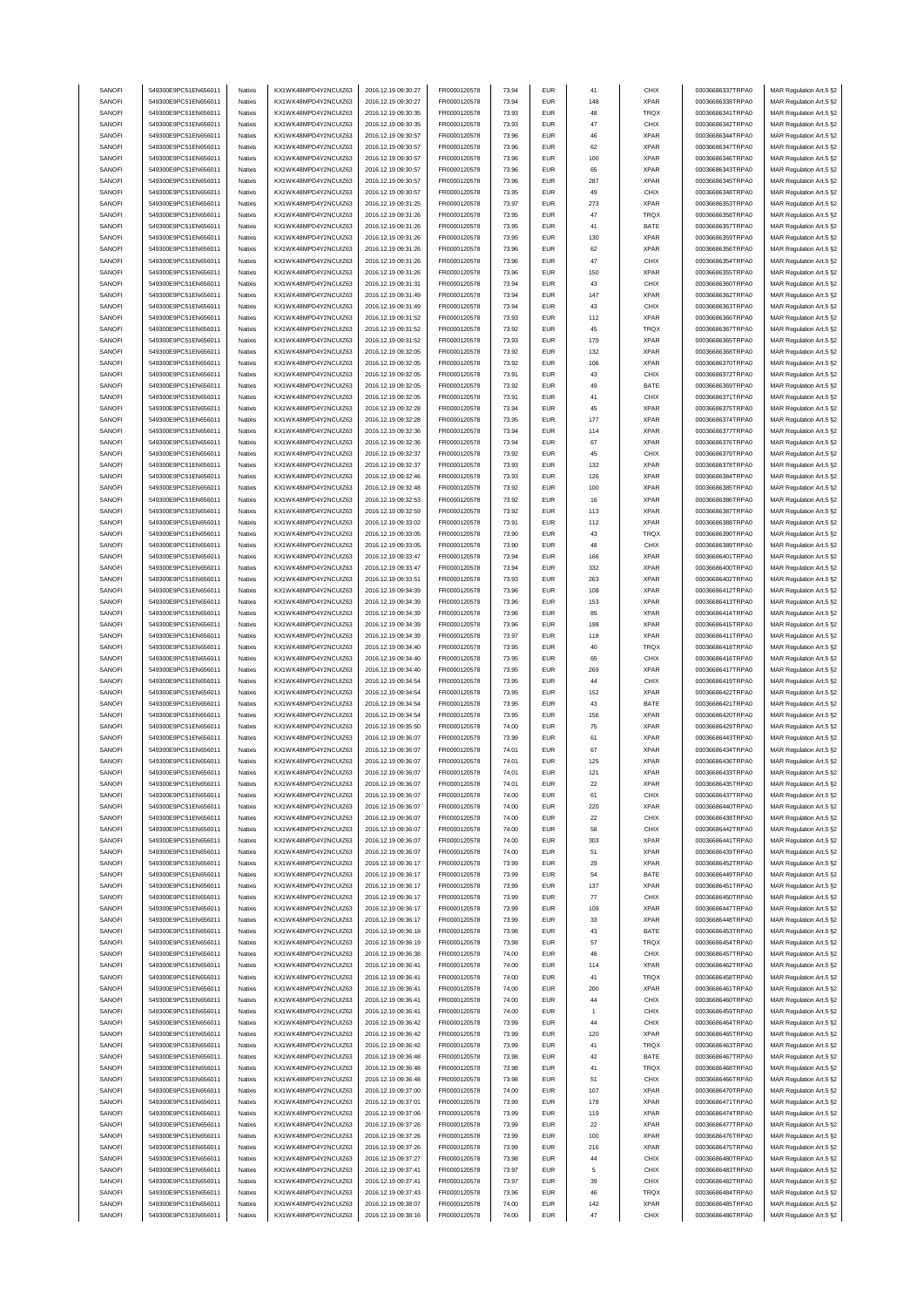| SANOFI           | 549300E9PC51EN656011                         | Natixis | KX1WK48MPD4Y2NCUIZ63                         | 2016.12.19 09:38:20                        | FR0000120578                 | 74.00          | <b>EUR</b>               | 239      | <b>XPAR</b>         | 00036686488TRPA0                     | MAR Regulation Art.5 §2                            |
|------------------|----------------------------------------------|---------|----------------------------------------------|--------------------------------------------|------------------------------|----------------|--------------------------|----------|---------------------|--------------------------------------|----------------------------------------------------|
| SANOFI           | 549300E9PC51EN656011                         | Natixis | KX1WK48MPD4Y2NCUIZ63                         | 2016.12.19 09:38:20                        | FR0000120578                 | 74.00          | <b>EUR</b>               | 107      | <b>XPAR</b>         | 00036686491TRPA0                     | MAR Regulation Art.5 §2                            |
| SANOFI           | 549300E9PC51EN656011                         | Natixis | KX1WK48MPD4Y2NCUIZ63                         | 2016.12.19 09:38:20                        | FR0000120578                 | 74.00          | <b>EUR</b>               | 106      | <b>XPAR</b>         | 00036686490TRPA0                     | MAR Regulation Art.5 §2                            |
| SANOFI           | 549300E9PC51EN656011                         | Natixis | KX1WK48MPD4Y2NCUIZ63                         | 2016.12.19 09:38:20                        | FR0000120578                 | 74.00          | <b>EUR</b>               | 53       | CHIX                | 00036686487TRPA0                     | MAR Regulation Art.5 §2                            |
|                  |                                              |         |                                              |                                            |                              |                |                          |          |                     |                                      |                                                    |
| SANOFI           | 549300E9PC51EN656011                         | Natixis | KX1WK48MPD4Y2NCUIZ63                         | 2016.12.19 09:38:20                        | FR0000120578                 | 74.00          | <b>EUR</b>               | 23       | <b>XPAR</b>         | 00036686489TRPA0                     | MAR Regulation Art.5 §2                            |
| SANOFI           | 549300E9PC51EN656011                         | Natixis | KX1WK48MPD4Y2NCUIZ63                         | 2016.12.19 09:38:20                        | FR0000120578                 | 74.00          | <b>EUR</b>               | 24       | <b>XPAR</b>         | 00036686492TRPA0                     | MAR Regulation Art.5 §2                            |
| SANOFI           | 549300E9PC51EN656011                         | Natixis | KX1WK48MPD4Y2NCUIZ63                         | 2016.12.19 09:38:20                        | FR0000120578                 | 74.00          | <b>EUR</b>               | 20       | <b>XPAR</b>         | 00036686494TRPA0                     | MAR Regulation Art.5 §2                            |
| SANOFI           | 549300E9PC51EN656011                         | Natixis | KX1WK48MPD4Y2NCUIZ63                         | 2016.12.19 09:38:20                        | FR0000120578                 | 74.00          | <b>EUR</b>               | 186      | <b>XPAR</b>         | 00036686493TRPA0                     | MAR Regulation Art.5 §2                            |
| SANOFI           | 549300E9PC51EN656011                         | Natixis | KX1WK48MPD4Y2NCUIZ63                         | 2016.12.19 09:38:25                        | FR0000120578                 | 73.98          | <b>EUR</b>               | 41       | BATE                | 00036686495TRPA0                     | MAR Regulation Art.5 §2                            |
| SANOFI           | 549300E9PC51EN656011                         | Natixis | KX1WK48MPD4Y2NCUIZ63                         | 2016.12.19 09:38:25                        | FR0000120578                 | 73.98          | <b>EUR</b>               | 47       | CHIX                | 00036686496TRPA0                     | MAR Regulation Art.5 §2                            |
|                  | 549300E9PC51EN656011                         | Natixis |                                              |                                            |                              | 73.99          | <b>EUR</b>               |          |                     |                                      |                                                    |
| SANOFI           |                                              |         | KX1WK48MPD4Y2NCUIZ63                         | 2016.12.19 09:38:37                        | FR0000120578                 |                |                          | 130      | <b>XPAR</b>         | 00036686499TRPA0                     | MAR Regulation Art.5 §2                            |
| SANOFI           | 549300E9PC51EN656011                         | Natixis | KX1WK48MPD4Y2NCUIZ63                         | 2016.12.19 09:38:42                        | FR0000120578                 | 73.98          | <b>EUR</b>               | 175      | <b>XPAR</b>         | 00036686500TRPA0                     | MAR Regulation Art.5 §2                            |
| SANOFI           | 549300E9PC51EN656011                         | Natixis | KX1WK48MPD4Y2NCUIZ63                         | 2016.12.19 09:39:36                        | FR0000120578                 | 74.05          | <b>EUR</b>               | 125      | <b>XPAR</b>         | 00036686501TRPA0                     | MAR Regulation Art.5 §2                            |
| SANOFI           | 549300E9PC51EN656011                         | Natixis | KX1WK48MPD4Y2NCUIZ63                         | 2016.12.19 09:39:49                        | FR0000120578                 | 74.04          | <b>EUR</b>               | 122      | <b>XPAR</b>         | 00036686504TRPA0                     | MAR Regulation Art.5 §2                            |
| SANOFI           | 549300E9PC51EN656011                         | Natixis | KX1WK48MPD4Y2NCUIZ63                         | 2016.12.19 09:39:49                        | FR0000120578                 | 74.04          | <b>EUR</b>               | 234      | <b>XPAR</b>         | 00036686505TRPA0                     | MAR Regulation Art.5 §2                            |
|                  |                                              |         |                                              |                                            |                              |                |                          |          |                     |                                      |                                                    |
| SANOFI           | 549300E9PC51EN656011                         | Natixis | KX1WK48MPD4Y2NCUIZ63                         | 2016.12.19 09:39:49                        | FR0000120578                 | 74.04          | <b>EUR</b>               | 370      | <b>XPAR</b>         | 00036686506TRPA0                     | MAR Regulation Art.5 §2                            |
| SANOFI           | 549300E9PC51EN656011                         | Natixis | KX1WK48MPD4Y2NCUIZ63                         | 2016.12.19 09:39:49                        | FR0000120578                 | 74.04          | <b>EUR</b>               | 26       | TRQX                | 00036686503TRPA0                     | MAR Regulation Art.5 §2                            |
| SANOFI           | 549300E9PC51EN656011                         | Natixis | KX1WK48MPD4Y2NCUIZ63                         | 2016.12.19 09:39:49                        | FR0000120578                 | 74.04          | <b>EUR</b>               | 19       | TRQX                | 00036686502TRPA0                     | MAR Regulation Art.5 §2                            |
| SANOFI           | 549300E9PC51EN656011                         | Natixis | KX1WK48MPD4Y2NCUIZ63                         | 2016.12.19 09:40:03                        | FR0000120578                 | 74.04          | <b>EUR</b>               | 100      | <b>XPAR</b>         | 00036686508TRPA0                     | MAR Regulation Art.5 §2                            |
| SANOFI           | 549300E9PC51EN656011                         | Natixis | KX1WK48MPD4Y2NCUIZ63                         | 2016.12.19 09:40:03                        | FR0000120578                 | 74.04          | <b>EUR</b>               | 374      | <b>XPAR</b>         | 00036686507TRPA0                     | MAR Regulation Art.5 §2                            |
| SANOFI           | 549300E9PC51EN656011                         | Natixis | KX1WK48MPD4Y2NCUIZ63                         | 2016.12.19 09:40:03                        | FR0000120578                 | 74.04          | <b>EUR</b>               | 33       | <b>XPAR</b>         | 00036686509TRPA0                     | MAR Regulation Art.5 §2                            |
|                  |                                              |         |                                              |                                            |                              |                |                          |          |                     |                                      |                                                    |
| SANOFI           | 549300E9PC51EN656011                         | Natixis | KX1WK48MPD4Y2NCUIZ63                         | 2016.12.19 09:40:08                        | FR0000120578                 | 74.03          | <b>EUR</b>               | 42       | BATE                | 00036686511TRPA0                     | MAR Regulation Art.5 §2                            |
| SANOFI           | 549300E9PC51EN656011                         | Natixis | KX1WK48MPD4Y2NCUIZ63                         | 2016.12.19 09:40:08                        | FR0000120578                 | 74.03          | <b>EUR</b>               | 45       | TRQX                | 00036686512TRPA0                     | MAR Regulation Art.5 §2                            |
| SANOFI           | 549300E9PC51EN656011                         | Natixis | KX1WK48MPD4Y2NCUIZ63                         | 2016.12.19 09:40:08                        | FR0000120578                 | 74.03          | <b>EUR</b>               | 67       | CHIX                | 00036686510TRPA0                     | MAR Regulation Art.5 §2                            |
| SANOFI           | 549300E9PC51EN656011                         | Natixis | KX1WK48MPD4Y2NCUIZ63                         | 2016.12.19 09:40:22                        | FR0000120578                 | 74.02          | <b>EUR</b>               | 43       | BATE                | 00036686516TRPA0                     | MAR Regulation Art.5 §2                            |
| SANOFI           | 549300E9PC51EN656011                         | Natixis | KX1WK48MPD4Y2NCUIZ63                         | 2016.12.19 09:40:22                        | FR0000120578                 | 74.02          | <b>EUR</b>               | 43       | <b>TRQX</b>         | 00036686517TRPA0                     | MAR Regulation Art.5 §2                            |
| SANOFI           | 549300E9PC51EN656011                         | Natixis | KX1WK48MPD4Y2NCUIZ63                         | 2016.12.19 09:40:22                        | FR0000120578                 | 74.02          | <b>EUR</b>               | 118      | <b>XPAR</b>         | 00036686515TRPA0                     | MAR Regulation Art.5 §2                            |
|                  |                                              |         |                                              |                                            |                              |                |                          |          |                     |                                      |                                                    |
| SANOFI           | 549300E9PC51EN656011                         | Natixis | KX1WK48MPD4Y2NCUIZ63                         | 2016.12.19 09:40:44                        | FR0000120578                 | 74.04          | <b>EUR</b>               | 82       | CHIX                | 00036686519TRPA0                     | MAR Regulation Art.5 §2                            |
| SANOFI           | 549300E9PC51EN656011                         | Natixis | KX1WK48MPD4Y2NCUIZ63                         | 2016.12.19 09:40:44                        | FR0000120578                 | 74.04          | <b>EUR</b>               | 54       | CHIX                | 00036686521TRPA0                     | MAR Regulation Art.5 §2                            |
| SANOFI           | 549300E9PC51EN656011                         | Natixis | KX1WK48MPD4Y2NCUIZ63                         | 2016.12.19 09:40:44                        | FR0000120578                 | 74.04          | <b>EUR</b>               | 108      | CHIX                | 00036686520TRPA0                     | MAR Regulation Art.5 §2                            |
| SANOFI           | 549300E9PC51EN656011                         | Natixis | KX1WK48MPD4Y2NCUIZ63                         | 2016.12.19 09:40:49                        | FR0000120578                 | 74.03          | <b>EUR</b>               | 273      | <b>XPAR</b>         | 00036686522TRPA0                     | MAR Regulation Art.5 §2                            |
| SANOFI           | 549300E9PC51EN656011                         | Natixis | KX1WK48MPD4Y2NCUIZ63                         | 2016.12.19 09:40:49                        | FR0000120578                 | 74.03          | <b>EUR</b>               | 126      | <b>XPAR</b>         | 00036686523TRPA0                     | MAR Regulation Art.5 §2                            |
|                  |                                              |         |                                              |                                            |                              |                |                          |          |                     |                                      |                                                    |
| SANOFI           | 549300E9PC51EN656011                         | Natixis | KX1WK48MPD4Y2NCUIZ63                         | 2016.12.19 09:41:02                        | FR0000120578                 | 74.02          | <b>EUR</b>               | 48       | CHIX                | 00036686524TRPA0                     | MAR Regulation Art.5 §2                            |
| SANOFI           | 549300E9PC51EN656011                         | Natixis | KX1WK48MPD4Y2NCUIZ63                         | 2016.12.19 09:41:02                        | FR0000120578                 | 74.02          | <b>EUR</b>               | 138      | <b>XPAR</b>         | 00036686525TRPA0                     | MAR Regulation Art.5 §2                            |
| SANOFI           | 549300E9PC51EN656011                         | Natixis | KX1WK48MPD4Y2NCUIZ63                         | 2016.12.19 09:41:02                        | FR0000120578                 | 74.02          | <b>EUR</b>               | 71       | <b>XPAR</b>         | 00036686526TRPA0                     | MAR Regulation Art.5 §2                            |
| SANOFI           | 549300E9PC51EN656011                         | Natixis | KX1WK48MPD4Y2NCUIZ63                         | 2016.12.19 09:41:03                        | FR0000120578                 | 74.02          | <b>EUR</b>               | 109      | <b>XPAR</b>         | 00036686529TRPA0                     | MAR Regulation Art.5 §2                            |
| SANOFI           | 549300E9PC51EN656011                         | Natixis | KX1WK48MPD4Y2NCUIZ63                         | 2016.12.19 09:41:03                        | FR0000120578                 | 74.02          | <b>EUR</b>               | 40       | TRQX                | 00036686527TRPA0                     | MAR Regulation Art.5 §2                            |
|                  |                                              |         |                                              |                                            |                              |                |                          |          |                     |                                      |                                                    |
| SANOFI           | 549300E9PC51EN656011                         | Natixis | KX1WK48MPD4Y2NCUIZ63                         | 2016.12.19 09:41:03                        | FR0000120578                 | 74.02          | <b>EUR</b>               | 48       | <b>XPAR</b>         | 00036686528TRPA0                     | MAR Regulation Art.5 §2                            |
| SANOFI           | 549300E9PC51EN656011                         | Natixis | KX1WK48MPD4Y2NCUIZ63                         | 2016.12.19 09:41:33                        | FR0000120578                 | 74.02          | <b>EUR</b>               | 171      | <b>XPAR</b>         | 00036686533TRPA0                     | MAR Regulation Art.5 §2                            |
| SANOFI           | 549300E9PC51EN656011                         | Natixis | KX1WK48MPD4Y2NCUIZ63                         | 2016.12.19 09:41:33                        | FR0000120578                 | 74.02          | <b>EUR</b>               | 114      | <b>XPAR</b>         | 00036686535TRPA0                     | MAR Regulation Art.5 §2                            |
| SANOFI           | 549300E9PC51EN656011                         | Natixis | KX1WK48MPD4Y2NCUIZ63                         | 2016.12.19 09:41:33                        | FR0000120578                 | 74.01          | <b>EUR</b>               | 45       | CHIX                | 00036686534TRPA0                     | MAR Regulation Art.5 §2                            |
| SANOFI           | 549300E9PC51EN656011                         | Natixis | KX1WK48MPD4Y2NCUIZ63                         | 2016.12.19 09:41:33                        | FR0000120578                 | 74.02          | <b>EUR</b>               | 128      | <b>XPAR</b>         | 00036686532TRPA0                     | MAR Regulation Art.5 §2                            |
| SANOFI           | 549300E9PC51EN656011                         |         | KX1WK48MPD4Y2NCUIZ63                         | 2016.12.19 09:41:34                        | FR0000120578                 | 74.00          | <b>EUR</b>               | 45       | TRQX                | 00036686537TRPA0                     |                                                    |
|                  |                                              | Natixis |                                              |                                            |                              |                |                          |          |                     |                                      | MAR Regulation Art.5 §2                            |
| SANOFI           | 549300E9PC51EN656011                         | Natixis | KX1WK48MPD4Y2NCUIZ63                         | 2016.12.19 09:41:34                        | FR0000120578                 | 74.00          | <b>EUR</b>               | 49       | CHIX                | 00036686536TRPA0                     | MAR Regulation Art.5 §2                            |
| SANOFI           | 549300E9PC51EN656011                         | Natixis | KX1WK48MPD4Y2NCUIZ63                         | 2016.12.19 09:41:43                        | FR0000120578                 | 74.02          | <b>EUR</b>               | 114      | <b>XPAR</b>         | 00036686538TRPA0                     | MAR Regulation Art.5 §2                            |
| SANOFI           | 549300E9PC51EN656011                         | Natixis | KX1WK48MPD4Y2NCUIZ63                         | 2016.12.19 09:42:09                        | FR0000120578                 | 74.01          | <b>EUR</b>               | 117      | <b>XPAR</b>         | 00036686542TRPA0                     | MAR Regulation Art.5 §2                            |
| SANOFI           | 549300E9PC51EN656011                         | Natixis | KX1WK48MPD4Y2NCUIZ63                         | 2016.12.19 09:42:09                        | FR0000120578                 | 74.01          | <b>EUR</b>               | 122      | <b>XPAR</b>         | 00036686543TRPA0                     | MAR Regulation Art.5 §2                            |
| SANOFI           | 549300E9PC51EN656011                         | Natixis | KX1WK48MPD4Y2NCUIZ63                         | 2016.12.19 09:43:01                        | FR0000120578                 | 74.04          | <b>EUR</b>               | 48       | TRQX                | 00036686549TRPA0                     | MAR Regulation Art.5 §2                            |
|                  |                                              |         |                                              |                                            |                              |                |                          |          |                     |                                      |                                                    |
| SANOFI           | 549300E9PC51EN656011                         | Natixis | KX1WK48MPD4Y2NCUIZ63                         | 2016.12.19 09:43:01                        | FR0000120578                 | 74.04          | <b>EUR</b>               | 50       | CHIX                | 00036686548TRPA0                     | MAR Regulation Art.5 §2                            |
| SANOFI           | 549300E9PC51EN656011                         | Natixis | KX1WK48MPD4Y2NCUIZ63                         | 2016.12.19 09:43:01                        | FR0000120578                 | 74.04          | <b>EUR</b>               | 502      | <b>XPAR</b>         | 00036686550TRPA0                     | MAR Regulation Art.5 §2                            |
| SANOFI           | 549300E9PC51EN656011                         | Natixis | KX1WK48MPD4Y2NCUIZ63                         | 2016.12.19 09:43:22                        | FR0000120578                 | 74.04          | <b>EUR</b>               | 185      | <b>XPAR</b>         | 00036686554TRPA0                     | MAR Regulation Art.5 §2                            |
| SANOFI           | 549300E9PC51EN656011                         | Natixis | KX1WK48MPD4Y2NCUIZ63                         | 2016.12.19 09:43:22                        | FR0000120578                 | 74.04          | <b>EUR</b>               | 49       | CHIX                | 00036686555TRPA0                     | MAR Regulation Art.5 §2                            |
| SANOFI           | 549300E9PC51EN656011                         | Natixis | KX1WK48MPD4Y2NCUIZ63                         | 2016.12.19 09:43:22                        | FR0000120578                 | 74.04          | <b>EUR</b>               | 268      | <b>XPAR</b>         | 00036686556TRPA0                     | MAR Regulation Art.5 §2                            |
|                  |                                              |         |                                              |                                            |                              |                |                          |          |                     |                                      |                                                    |
| SANOFI           | 549300E9PC51EN656011                         | Natixis | KX1WK48MPD4Y2NCUIZ63                         | 2016.12.19 09:43:31                        | FR0000120578                 | 74.03          | <b>EUR</b>               | 209      | <b>XPAR</b>         | 00036686560TRPA0                     | MAR Regulation Art.5 §2                            |
| SANOFI           | 549300E9PC51EN656011                         | Natixis | KX1WK48MPD4Y2NCUIZ63                         | 2016.12.19 09:43:31                        | FR0000120578                 | 74.03          | <b>EUR</b>               | 60       | CHIX                | 00036686559TRPA0                     | MAR Regulation Art.5 §2                            |
| SANOFI           | 549300E9PC51EN656011                         | Natixis | KX1WK48MPD4Y2NCUIZ63                         | 2016.12.19 09:43:32                        | FR0000120578                 | 74.02          | <b>EUR</b>               | 40       | BATE                | 00036686561TRPA0                     | MAR Regulation Art.5 §2                            |
| SANOFI           | 549300E9PC51EN656011                         | Natixis | KX1WK48MPD4Y2NCUIZ63                         | 2016.12.19 09:43:32                        | FR0000120578                 | 74.02          | <b>EUR</b>               | 49       | CHIX                | 00036686562TRPA0                     | MAR Regulation Art.5 §2                            |
| SANOFI           | 549300E9PC51EN656011                         | Natixis | KX1WK48MPD4Y2NCUIZ63                         | 2016.12.19 09:43:32                        | FR0000120578                 | 74.02          | <b>EUR</b>               | 149      | <b>XPAR</b>         | 00036686563TRPA0                     | MAR Regulation Art.5 §2                            |
|                  | 549300E9PC51EN656011                         | Natixis |                                              |                                            |                              | 74.01          | <b>EUR</b>               |          |                     | 00036686565TRPA0                     |                                                    |
| SANOFI           |                                              |         | KX1WK48MPD4Y2NCUIZ63                         | 2016.12.19 09:43:41                        | FR0000120578                 |                |                          | 46       | BATE                |                                      | MAR Regulation Art.5 §2                            |
| SANOFI           | 549300E9PC51EN656011                         | Natixis | KX1WK48MPD4Y2NCUIZ63                         | 2016.12.19 09:43:41                        | FR0000120578                 | 74.01          | <b>EUR</b>               | 45       | <b>TRQX</b>         | 00036686564TRPA0                     | MAR Regulation Art.5 §2                            |
| SANOF            | 549300E9PC51EN65601                          | Natixis | KX1WK48MPD4Y2NCUIZ63                         | 2016.12.19 09:43:42                        | FR0000120578                 | 74.00          | EUR                      |          | CHIX                | 00036686566TRPA0                     | MAR Regulation Art.5 §2                            |
| SANOFI           | 549300E9PC51EN656011                         | Natixis | KX1WK48MPD4Y2NCUIZ63                         | 2016.12.19 09:43:53                        | FR0000120578                 | 73.99          | <b>EUR</b>               | 165      | <b>XPAR</b>         | 00036686568TRPA0                     | MAR Regulation Art.5 §2                            |
| SANOFI           | 549300E9PC51EN656011                         | Natixis | KX1WK48MPD4Y2NCUIZ63                         | 2016.12.19 09:43:53                        | FR0000120578                 | 73.99          | <b>EUR</b>               | 143      | <b>XPAR</b>         | 00036686567TRPA0                     | MAR Regulation Art.5 §2                            |
| SANOFI           | 549300E9PC51EN656011                         | Natixis | KX1WK48MPD4Y2NCUIZ63                         | 2016.12.19 09:44:00                        | FR0000120578                 | 74.01          | <b>EUR</b>               | 38       | <b>XPAR</b>         | 00036686569TRPA0                     | MAR Regulation Art.5 §2                            |
|                  | 549300E9PC51EN656011                         |         |                                              |                                            |                              |                |                          |          |                     |                                      |                                                    |
| SANOFI           |                                              | Natixis | KX1WK48MPD4Y2NCUIZ63                         | 2016.12.19 09:44:00                        | FR0000120578                 | 74.01          | <b>EUR</b>               | 87       | <b>XPAR</b>         | 00036686570TRPA0                     | MAR Regulation Art.5 §2                            |
| SANOFI           | 549300E9PC51EN656011                         | Natixis | KX1WK48MPD4Y2NCUIZ63                         | 2016.12.19 09:44:14                        | FR0000120578                 | 73.99          | <b>EUR</b>               | 132      | <b>XPAR</b>         | 00036686578TRPA0                     | MAR Regulation Art.5 §2                            |
| SANOFI           | 549300E9PC51EN656011                         | Natixis | KX1WK48MPD4Y2NCUIZ63                         | 2016.12.19 09:44:14                        | FR0000120578                 | 73.99          | <b>EUR</b>               | 70       | <b>XPAR</b>         | 00036686576TRPA0                     | MAR Regulation Art.5 §2                            |
| SANOFI           | 549300E9PC51EN656011                         | Natixis | KX1WK48MPD4Y2NCUIZ63                         | 2016.12.19 09:44:14                        | FR0000120578                 | 73.99          | <b>EUR</b>               | 61       | <b>XPAR</b>         | 00036686577TRPA0                     | MAR Regulation Art.5 §2                            |
| SANOFI           | 549300E9PC51EN656011                         | Natixis | KX1WK48MPD4Y2NCUIZ63                         | 2016.12.19 09:45:34                        | FR0000120578                 | 74.06          | <b>EUR</b>               | 100      | <b>XPAR</b>         | 00036686584TRPA0                     | MAR Regulation Art.5 §2                            |
| SANOFI           | 549300E9PC51EN656011                         | Natixis | KX1WK48MPD4Y2NCUIZ63                         | 2016.12.19 09:45:34                        | FR0000120578                 | 74.06          | <b>EUR</b>               | 108      | <b>XPAR</b>         | 00036686585TRPA0                     | MAR Regulation Art.5 §2                            |
|                  |                                              |         |                                              |                                            |                              |                |                          |          |                     |                                      |                                                    |
| SANOFI           | 549300E9PC51EN656011                         | Natixis | KX1WK48MPD4Y2NCUIZ63                         | 2016.12.19 09:45:46                        | FR0000120578                 | 74.05          | <b>EUR</b>               | 257      | <b>XPAR</b>         | 00036686592TRPA0                     | MAR Regulation Art.5 §2                            |
| SANOFI           | 549300E9PC51EN656011                         | Natixis | KX1WK48MPD4Y2NCUIZ63                         | 2016.12.19 09:45:46                        | FR0000120578                 | 74.06          | <b>EUR</b>               | 161      | <b>XPAR</b>         | 00036686591TRPA0                     | MAR Regulation Art.5 §2                            |
| SANOFI           | 549300E9PC51EN656011                         | Natixis | KX1WK48MPD4Y2NCUIZ63                         | 2016.12.19 09:46:07                        | FR0000120578                 | 74.08          | <b>EUR</b>               | 68       | <b>XPAR</b>         | 00036686595TRPA0                     | MAR Regulation Art.5 §2                            |
| SANOFI           | 549300E9PC51EN656011                         | Natixis | KX1WK48MPD4Y2NCUIZ63                         | 2016.12.19 09:46:07                        | FR0000120578                 | 74.08          | <b>EUR</b>               | 126      | CHIX                | 00036686593TRPA0                     | MAR Regulation Art.5 §2                            |
| SANOFI           | 549300E9PC51EN656011                         | Natixis | KX1WK48MPD4Y2NCUIZ63                         | 2016.12.19 09:46:07                        | FR0000120578                 | 74.08          | <b>EUR</b>               | 135      | CHIX                | 00036686594TRPA0                     | MAR Regulation Art.5 §2                            |
| SANOFI           | 549300E9PC51EN656011                         | Natixis | KX1WK48MPD4Y2NCUIZ63                         | 2016.12.19 09:46:15                        | FR0000120578                 | 74.08          | <b>EUR</b>               |          | TRQX                | 00036686598TRPA0                     |                                                    |
|                  |                                              |         |                                              |                                            |                              |                |                          | 16       |                     |                                      | MAR Regulation Art.5 §2                            |
| SANOFI           | 549300E9PC51EN656011                         | Natixis | KX1WK48MPD4Y2NCUIZ63                         | 2016.12.19 09:46:15                        | FR0000120578                 | 74.08          | <b>EUR</b>               | 24       | TRQX                | 00036686597TRPA0                     | MAR Regulation Art.5 §2                            |
| SANOFI           | 549300E9PC51EN656011                         | Natixis | KX1WK48MPD4Y2NCUIZ63                         | 2016.12.19 09:46:15                        | FR0000120578                 | 74.08          | <b>EUR</b>               | 152      | <b>XPAR</b>         | 00036686596TRPA0                     | MAR Regulation Art.5 §2                            |
| SANOFI           | 549300E9PC51EN656011                         | Natixis | KX1WK48MPD4Y2NCUIZ63                         | 2016.12.19 09:46:15                        | FR0000120578                 | 74.08          | <b>EUR</b>               | 143      | <b>XPAR</b>         | 00036686599TRPA0                     | MAR Regulation Art.5 §2                            |
| SANOFI           | 549300E9PC51EN656011                         | Natixis | KX1WK48MPD4Y2NCUIZ63                         | 2016.12.19 09:46:23                        | FR0000120578                 | 74.07          | <b>EUR</b>               | 47       | BATE                | 00036686600TRPA0                     | MAR Regulation Art.5 §2                            |
| SANOFI           | 549300E9PC51EN656011                         | Natixis | KX1WK48MPD4Y2NCUIZ63                         | 2016.12.19 09:46:57                        | FR0000120578                 | 74.08          | <b>EUR</b>               | 541      | <b>XPAR</b>         | 00036686622TRPA0                     | MAR Regulation Art.5 §2                            |
|                  |                                              |         |                                              |                                            |                              |                |                          |          |                     |                                      |                                                    |
| SANOFI           | 549300E9PC51EN656011                         | Natixis | KX1WK48MPD4Y2NCUIZ63                         | 2016.12.19 09:47:03                        | FR0000120578                 | 74.09          | <b>EUR</b>               | 161      | <b>XPAR</b>         | 00036686637TRPA0                     | MAR Regulation Art.5 §2                            |
| SANOFI           | 549300E9PC51EN656011                         | Natixis | KX1WK48MPD4Y2NCUIZ63                         | 2016.12.19 09:47:15                        | FR0000120578                 | 74.10          | <b>EUR</b>               | 135      | <b>XPAR</b>         | 00036686651TRPA0                     | MAR Regulation Art.5 §2                            |
| SANOFI           | 549300E9PC51EN656011                         | Natixis | KX1WK48MPD4Y2NCUIZ63                         | 2016.12.19 09:47:28                        | FR0000120578                 | 74.11          | <b>EUR</b>               | 105      | <b>XPAR</b>         | 00036686664TRPA0                     | MAR Regulation Art.5 §2                            |
| SANOFI           | 549300E9PC51EN656011                         | Natixis | KX1WK48MPD4Y2NCUIZ63                         | 2016.12.19 09:47:28                        | FR0000120578                 | 74.11          | <b>EUR</b>               | 45       | <b>XPAR</b>         | 00036686663TRPA0                     | MAR Regulation Art.5 §2                            |
| SANOFI           | 549300E9PC51EN656011                         | Natixis | KX1WK48MPD4Y2NCUIZ63                         | 2016.12.19 09:47:44                        | FR0000120578                 | 74.12          | <b>EUR</b>               | 385      | <b>XPAR</b>         | 00036686670TRPA0                     | MAR Regulation Art.5 §2                            |
|                  |                                              |         |                                              |                                            |                              |                |                          |          |                     |                                      |                                                    |
| SANOFI           | 549300E9PC51EN656011                         | Natixis | KX1WK48MPD4Y2NCUIZ63                         | 2016.12.19 09:47:44                        | FR0000120578                 | 74.12          | <b>EUR</b>               | 186      | <b>XPAR</b>         | 00036686668TRPA0                     | MAR Regulation Art.5 §2                            |
| SANOFI           | 549300E9PC51EN656011                         | Natixis | KX1WK48MPD4Y2NCUIZ63                         | 2016.12.19 09:47:44                        | FR0000120578                 | 74.12          | <b>EUR</b>               | 131      | <b>XPAR</b>         | 00036686669TRPA0                     | MAR Regulation Art.5 §2                            |
| SANOFI           | 549300E9PC51EN656011                         | Natixis | KX1WK48MPD4Y2NCUIZ63                         | 2016.12.19 09:47:49                        | FR0000120578                 | 74.11          | <b>EUR</b>               | 40       | CHIX                | 00036686677TRPA0                     | MAR Regulation Art.5 §2                            |
| SANOFI           | 549300E9PC51EN656011                         | Natixis | KX1WK48MPD4Y2NCUIZ63                         | 2016.12.19 09:47:49                        | FR0000120578                 | 74.11          | <b>EUR</b>               | 42       | CHIX                | 00036686678TRPA0                     | MAR Regulation Art.5 §2                            |
| SANOFI           | 549300E9PC51EN656011                         | Natixis | KX1WK48MPD4Y2NCUIZ63                         | 2016.12.19 09:47:50                        | FR0000120578                 | 74.11          | <b>EUR</b>               | 188      | <b>XPAR</b>         | 00036686683TRPA0                     | MAR Regulation Art.5 §2                            |
|                  | 549300E9PC51EN656011                         |         |                                              |                                            |                              |                |                          |          |                     |                                      |                                                    |
|                  |                                              | Natixis | KX1WK48MPD4Y2NCUIZ63                         | 2016.12.19 09:47:50                        | FR0000120578                 | 74.11          | <b>EUR</b>               | 61       | <b>XPAR</b>         | 00036686682TRPA0                     | MAR Regulation Art.5 §2                            |
| SANOFI           |                                              |         |                                              | 2016.12.19 09:47:50                        | FR0000120578                 | 74.11          | <b>EUR</b>               | 61       | CHIX                | 00036686679TRPA0                     | MAR Regulation Art.5 §2                            |
| SANOFI           | 549300E9PC51EN656011                         | Natixis | KX1WK48MPD4Y2NCUIZ63                         |                                            |                              |                |                          |          |                     |                                      |                                                    |
| SANOFI           | 549300E9PC51EN656011                         | Natixis | KX1WK48MPD4Y2NCUIZ63                         | 2016.12.19 09:47:50                        | FR0000120578                 | 74.11          | <b>EUR</b>               | 41       | TRQX                | 00036686680TRPA0                     | MAR Regulation Art.5 §2                            |
| SANOFI           | 549300E9PC51EN656011                         | Natixis | KX1WK48MPD4Y2NCUIZ63                         | 2016.12.19 09:47:50                        | FR0000120578                 | 74.11          | <b>EUR</b>               | 68       | <b>XPAR</b>         | 00036686684TRPA0                     | MAR Regulation Art.5 §2                            |
|                  |                                              |         |                                              |                                            |                              |                | <b>EUR</b>               |          |                     |                                      |                                                    |
| SANOFI           | 549300E9PC51EN656011                         | Natixis | KX1WK48MPD4Y2NCUIZ63                         | 2016.12.19 09:47:50                        | FR0000120578                 | 74.11          |                          | 50       | CHIX                | 00036686687TRPA0                     | MAR Regulation Art.5 §2                            |
| SANOFI           | 549300E9PC51EN656011                         | Natixis | KX1WK48MPD4Y2NCUIZ63                         | 2016.12.19 09:47:50                        | FR0000120578                 | 74.11          | <b>EUR</b>               | 44       | TRQX                | 00036686681TRPA0                     | MAR Regulation Art.5 §2                            |
| SANOFI           | 549300E9PC51EN656011                         | Natixis | KX1WK48MPD4Y2NCUIZ63                         | 2016.12.19 09:47:50                        | FR0000120578                 | 74.11          | <b>EUR</b>               | 29       | <b>XPAR</b>         | 00036686686TRPA0                     | MAR Regulation Art.5 §2                            |
| SANOFI<br>SANOFI | 549300E9PC51EN656011<br>549300E9PC51EN656011 | Natixis | KX1WK48MPD4Y2NCUIZ63<br>KX1WK48MPD4Y2NCUIZ63 | 2016.12.19 09:47:50<br>2016.12.19 09:47:55 | FR0000120578<br>FR0000120578 | 74.11<br>74.10 | <b>EUR</b><br><b>EUR</b> | 25<br>48 | <b>XPAR</b><br>BATE | 00036686685TRPA0<br>00036686690TRPA0 | MAR Regulation Art.5 §2<br>MAR Regulation Art.5 §2 |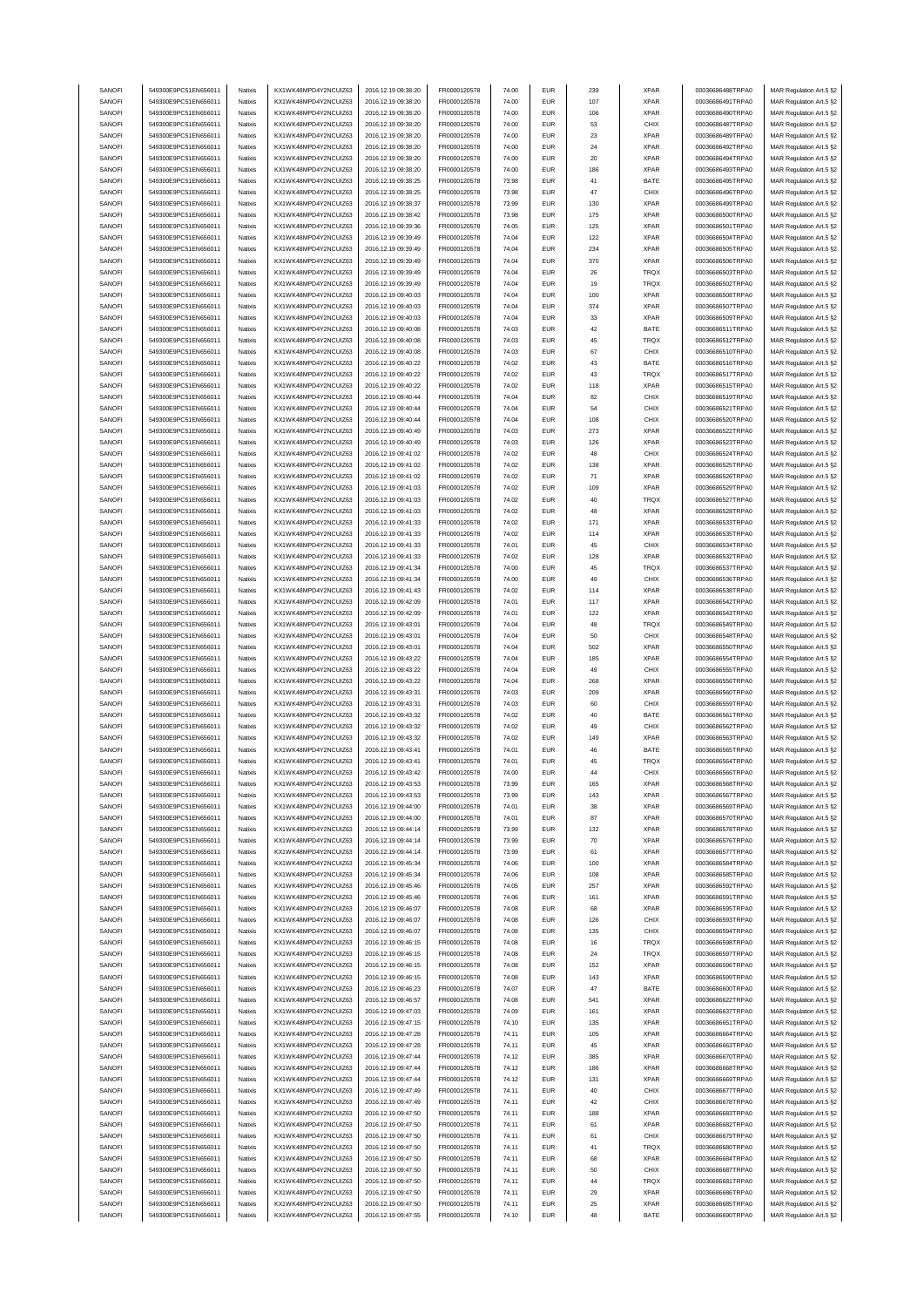| SANOFI           | 549300E9PC51EN656011                         | Natixis | KX1WK48MPD4Y2NCUIZ63                         | 2016.12.19 09:47:57                        | FR0000120578                 | 74.09          | <b>EUR</b>        | 42                      | CHIX                       | 00036686693TRPA0                     | MAR Regulation Art.5 §2 |
|------------------|----------------------------------------------|---------|----------------------------------------------|--------------------------------------------|------------------------------|----------------|-------------------|-------------------------|----------------------------|--------------------------------------|-------------------------|
| SANOFI           | 549300E9PC51EN656011                         | Natixis | KX1WK48MPD4Y2NCUIZ63                         | 2016.12.19 09:47:57                        | FR0000120578                 | 74.09          | <b>EUR</b>        | 123                     | <b>XPAR</b>                | 00036686694TRPA0                     | MAR Regulation Art.5 §2 |
| SANOFI           | 549300E9PC51EN656011                         | Natixis | KX1WK48MPD4Y2NCUIZ63                         | 2016.12.19 09:48:24                        | FR0000120578                 | 74.12          | <b>EUR</b>        | 108                     | <b>XPAR</b>                | 00036686697TRPA0                     | MAR Regulation Art.5 §2 |
| SANOFI           | 549300E9PC51EN656011                         | Natixis | KX1WK48MPD4Y2NCUIZ63                         | 2016.12.19 09:48:36                        | FR0000120578                 | 74.12          | <b>EUR</b>        | 20                      | <b>XPAR</b>                | 00036686704TRPA0                     | MAR Regulation Art.5 §2 |
|                  |                                              |         |                                              |                                            |                              |                |                   |                         |                            |                                      |                         |
| SANOFI           | 549300E9PC51EN656011                         | Natixis | KX1WK48MPD4Y2NCUIZ63                         | 2016.12.19 09:48:36                        | FR0000120578                 | 74.12          | <b>EUR</b>        | 48                      | BATE                       | 00036686701TRPA0                     | MAR Regulation Art.5 §2 |
| SANOFI           | 549300E9PC51EN656011                         | Natixis | KX1WK48MPD4Y2NCUIZ63                         | 2016.12.19 09:48:36                        | FR0000120578                 | 74.12          | <b>EUR</b>        | 100                     | <b>XPAR</b>                | 00036686703TRPA0                     | MAR Regulation Art.5 §2 |
| SANOFI           | 549300E9PC51EN656011                         | Natixis | KX1WK48MPD4Y2NCUIZ63                         | 2016.12.19 09:48:36                        | FR0000120578                 | 74.12          | <b>EUR</b>        | 310                     | <b>XPAR</b>                | 00036686702TRPA0                     | MAR Regulation Art.5 §2 |
| SANOFI           | 549300E9PC51EN656011                         | Natixis | KX1WK48MPD4Y2NCUIZ63                         | 2016.12.19 09:48:37                        | FR0000120578                 | 74.11          | <b>EUR</b>        | 25                      | CHIX                       | 00036686706TRPA0                     | MAR Regulation Art.5 §2 |
| SANOFI           | 549300E9PC51EN656011                         | Natixis | KX1WK48MPD4Y2NCLIIZ63                        | 2016.12.19.09:48:37                        | FR0000120578                 | 74.11          | <b>EUR</b>        | 45                      | TRQX                       | 00036686705TRPA0                     | MAR Regulation Art.5 §2 |
| SANOFI           | 549300E9PC51EN656011                         | Natixis | KX1WK48MPD4Y2NCUIZ63                         | 2016.12.19 09:48:37                        | FR0000120578                 | 74.11          | <b>EUR</b>        | 17                      | CHIX                       | 00036686707TRPA0                     | MAR Regulation Art.5 §2 |
| SANOFI           | 549300E9PC51EN656011                         | Natixis | KX1WK48MPD4Y2NCUIZ63                         | 2016.12.19 09:49:03                        | FR0000120578                 | 74.12          | <b>EUR</b>        | 221                     | <b>XPAR</b>                | 00036686709TRPA0                     | MAR Regulation Art.5 §2 |
|                  |                                              |         |                                              |                                            |                              |                |                   |                         |                            |                                      |                         |
| SANOFI           | 549300E9PC51EN656011                         | Natixis | KX1WK48MPD4Y2NCUIZ63                         | 2016.12.19 09:49:04                        | FR0000120578                 | 74.11          | <b>EUR</b>        | 10                      | CHIX                       | 00036686710TRPA0                     | MAR Regulation Art.5 §2 |
| SANOFI           | 549300E9PC51EN656011                         | Natixis | KX1WK48MPD4Y2NCUIZ63                         | 2016.12.19 09:49:07                        | FR0000120578                 | 74.11          | <b>EUR</b>        | 38                      | CHIX                       | 00036686711TRPA0                     | MAR Regulation Art.5 §2 |
| SANOFI           | 549300E9PC51EN656011                         | Natixis | KX1WK48MPD4Y2NCUIZ63                         | 2016.12.19 09:49:07                        | FR0000120578                 | 74.11          | <b>EUR</b>        | 45                      | TRQX                       | 00036686712TRPA0                     | MAR Regulation Art.5 §2 |
| SANOFI           | 549300E9PC51EN656011                         | Natixis | KX1WK48MPD4Y2NCUIZ63                         | 2016.12.19 09:49:07                        | FR0000120578                 | 74.11          | <b>EUR</b>        | 159                     | <b>XPAR</b>                | 00036686713TRPA0                     | MAR Regulation Art.5 §2 |
|                  | 549300E9PC51EN656011                         |         |                                              | 2016.12.19 09:49:57                        |                              |                |                   |                         |                            |                                      |                         |
| SANOFI           |                                              | Natixis | KX1WK48MPD4Y2NCUIZ63                         |                                            | FR0000120578                 | 74.16          | <b>EUR</b>        | 117                     | <b>XPAR</b>                | 00036686736TRPA0                     | MAR Regulation Art.5 §2 |
| SANOFI           | 549300E9PC51EN656011                         | Natixis | KX1WK48MPD4Y2NCUIZ63                         | 2016.12.19 09:49:57                        | FR0000120578                 | 74.16          | <b>EUR</b>        | 53                      | <b>XPAR</b>                | 00036686735TRPA0                     | MAR Regulation Art.5 §2 |
| SANOFI           | 549300E9PC51EN656011                         | Natixis | KX1WK48MPD4Y2NCLIIZ63                        | 2016.12.19 09:49:57                        | FR0000120578                 | 74.16          | <b>EUR</b>        | 90                      | <b>XPAR</b>                | 00036686734TRPA0                     | MAR Regulation Art.5 §2 |
| SANOFI           | 549300E9PC51EN656011                         | Natixis | KX1WK48MPD4Y2NCUIZ63                         | 2016.12.19 09:50:05                        | FR0000120578                 | 74.16          | <b>EUR</b>        | 107                     | <b>XPAR</b>                | 00036686737TRPA0                     | MAR Regulation Art.5 §2 |
| SANOFI           | 549300E9PC51EN656011                         | Natixis | KX1WK48MPD4Y2NCUIZ63                         | 2016.12.19 09:50:06                        | FR0000120578                 | 74.15          | <b>EUR</b>        | 78                      | <b>XPAR</b>                | 00036686740TRPA0                     | MAR Regulation Art.5 §2 |
| SANOFI           | 549300E9PC51EN656011                         | Natixis | KX1WK48MPD4Y2NCUIZ63                         | 2016.12.19 09:50:06                        | FR0000120578                 | 74.15          | <b>EUR</b>        | 45                      | TRQX                       | 00036686743TRPA0                     | MAR Regulation Art.5 §2 |
|                  |                                              |         |                                              |                                            |                              |                |                   |                         |                            |                                      |                         |
| SANOFI           | 549300E9PC51EN656011                         | Natixis | KX1WK48MPD4Y2NCUIZ63                         | 2016.12.19 09:50:06                        | FR0000120578                 | 74.15          | <b>EUR</b>        | 92                      | <b>XPAR</b>                | 00036686738TRPA0                     | MAR Regulation Art.5 §2 |
| SANOFI           | 549300E9PC51EN656011                         | Natixis | KX1WK48MPD4Y2NCUIZ63                         | 2016.12.19 09:50:06                        | FR0000120578                 | 74.15          | <b>EUR</b>        | 45                      | CHIX                       | 00036686744TRPA0                     | MAR Regulation Art.5 §2 |
| SANOFI           | 549300E9PC51EN656011                         | Natixis | KX1WK48MPD4Y2NCUIZ63                         | 2016.12.19 09:50:07                        | FR0000120578                 | 74.15          | <b>EUR</b>        | 124                     | <b>XPAR</b>                | 00036686746TRPA0                     | MAR Regulation Art.5 §2 |
| SANOFI           | 549300E9PC51EN656011                         | Natixis | KX1WK48MPD4Y2NCUIZ63                         | 2016.12.19 09:50:07                        | FR0000120578                 | 74.15          | <b>EUR</b>        | 215                     | <b>XPAR</b>                | 00036686745TRPA0                     | MAR Regulation Art.5 §2 |
| SANOFI           | 549300E9PC51EN656011                         | Natixis | KX1WK48MPD4Y2NCUIZ63                         | 2016.12.19 09:50:08                        | FR0000120578                 | 74.14          | <b>EUR</b>        | 43                      | CHIX                       | 00036686753TRPA0                     | MAR Regulation Art.5 §2 |
| SANOFI           | 549300E9PC51EN656011                         | Natixis | KX1WK48MPD4Y2NCLIIZ63                        | 2016.12.19 09:50:08                        | FR0000120578                 | 74.14          | <b>EUR</b>        | 45                      | BATE                       | 00036686754TRPA0                     | MAR Regulation Art.5 §2 |
|                  | 549300E9PC51EN656011                         | Natixis | KX1WK48MPD4Y2NCUIZ63                         |                                            |                              |                | <b>EUR</b>        | 41                      |                            |                                      |                         |
| SANOFI           |                                              |         |                                              | 2016.12.19 09:50:23                        | FR0000120578                 | 74.13          |                   |                         | TRQX                       | 00036686765TRPA0                     | MAR Regulation Art.5 §2 |
| SANOFI           | 549300E9PC51EN656011                         | Natixis | KX1WK48MPD4Y2NCUIZ63                         | 2016.12.19 09:50:23                        | FR0000120578                 | 74.13          | <b>EUR</b>        | 115                     | <b>XPAR</b>                | 00036686766TRPA0                     | MAR Regulation Art.5 §2 |
| SANOFI           | 549300E9PC51EN656011                         | Natixis | KX1WK48MPD4Y2NCUIZ63                         | 2016.12.19 09:50:30                        | FR0000120578                 | 74.12          | <b>EUR</b>        | 27                      | <b>XPAR</b>                | 00036686774TRPA0                     | MAR Regulation Art.5 §2 |
| SANOFI           | 549300E9PC51EN656011                         | Natixis | KX1WK48MPD4Y2NCUIZ63                         | 2016.12.19 09:50:30                        | FR0000120578                 | 74.12          | <b>EUR</b>        | 84                      | <b>XPAR</b>                | 00036686773TRPA0                     | MAR Regulation Art.5 §2 |
| SANOFI           | 549300E9PC51EN656011                         | Natixis | KX1WK48MPD4Y2NCLIIZ63                        | 2016.12.19 09:50:30                        | FR0000120578                 | 74.12          | <b>EUR</b>        | 49                      | CHIX                       | 00036686771TRPA0                     | MAR Regulation Art.5 §2 |
|                  |                                              |         | KX1WK48MPD4Y2NCUIZ63                         | 2016.12.19 09:50:30                        |                              |                | <b>EUR</b>        |                         |                            |                                      |                         |
| SANOFI           | 549300E9PC51EN656011                         | Natixis |                                              |                                            | FR0000120578                 | 74.12          |                   | 149                     | <b>XPAR</b>                | 00036686772TRPA0                     | MAR Regulation Art.5 §2 |
| SANOFI           | 549300E9PC51EN656011                         | Natixis | KX1WK48MPD4Y2NCUIZ63                         | 2016.12.19 09:50:37                        | FR0000120578                 | 74.11          | <b>EUR</b>        | 43                      | BATE                       | 00036686776TRPA0                     | MAR Regulation Art.5 §2 |
| SANOFI           | 549300E9PC51EN656011                         | Natixis | KX1WK48MPD4Y2NCUIZ63                         | 2016.12.19 09:50:37                        | FR0000120578                 | 74.11          | <b>EUR</b>        | 47                      | CHIX                       | 00036686775TRPA0                     | MAR Regulation Art.5 §2 |
| SANOFI           | 549300E9PC51EN656011                         | Natixis | KX1WK48MPD4Y2NCLIIZ63                        | 2016.12.19 09:50:53                        | FR0000120578                 | 74.12          | <b>EUR</b>        | 202                     | <b>XPAR</b>                | 00036686784TRPA0                     | MAR Regulation Art.5 §2 |
| SANOFI           | 549300E9PC51EN656011                         | Natixis | KX1WK48MPD4Y2NCUIZ63                         | 2016.12.19 09:50:59                        | FR0000120578                 | 74.11          | <b>EUR</b>        | 122                     | <b>XPAR</b>                | 00036686787TRPA0                     | MAR Regulation Art.5 §2 |
| SANOFI           | 549300E9PC51EN656011                         | Natixis | KX1WK48MPD4Y2NCUIZ63                         | 2016.12.19 09:50:59                        | FR0000120578                 | 74.11          | <b>EUR</b>        | 119                     | <b>XPAR</b>                | 00036686785TRPA0                     | MAR Regulation Art.5 §2 |
|                  |                                              |         |                                              |                                            |                              |                |                   |                         |                            |                                      |                         |
| SANOFI           | 549300E9PC51EN656011                         | Natixis | KX1WK48MPD4Y2NCUIZ63                         | 2016.12.19 09:50:59                        | FR0000120578                 | 74.11          | <b>EUR</b>        | 41                      | CHIX                       | 00036686786TRPA0                     | MAR Regulation Art.5 §2 |
| SANOFI           | 549300E9PC51EN656011                         | Natixis | KX1WK48MPD4Y2NCUIZ63                         | 2016.12.19 09:51:05                        | FR0000120578                 | 74.10          | <b>EUR</b>        | 42                      | TRQX                       | 00036686789TRPA0                     | MAR Regulation Art.5 §2 |
| SANOFI           | 549300E9PC51EN656011                         | Natixis | KX1WK48MPD4Y2NCUIZ63                         | 2016.12.19 09:51:05                        | FR0000120578                 | 74.10          | <b>EUR</b>        | 48                      | CHIX                       | 00036686788TRPA0                     | MAR Regulation Art.5 §2 |
| SANOFI           | 549300E9PC51EN656011                         | Natixis | KX1WK48MPD4Y2NCUIZ63                         | 2016.12.19 09:52:13                        | FR0000120578                 | 74.17          | <b>EUR</b>        | 218                     | <b>XPAR</b>                | 00036686797TRPA0                     | MAR Regulation Art.5 §2 |
| SANOFI           | 549300E9PC51EN656011                         | Natixis | KX1WK48MPD4Y2NCUIZ63                         | 2016.12.19 09:52:13                        | FR0000120578                 | 74.18          | <b>EUR</b>        | 268                     | <b>XPAR</b>                | 00036686796TRPA0                     | MAR Regulation Art.5 §2 |
| SANOFI           | 549300E9PC51EN656011                         | Natixis |                                              | 2016.12.19 09:52:30                        |                              | 74.17          | <b>EUR</b>        | 22                      | CHIX                       | 00036686813TRPA0                     |                         |
|                  |                                              |         | KX1WK48MPD4Y2NCUIZ63                         |                                            | FR0000120578                 |                |                   |                         |                            |                                      | MAR Regulation Art.5 §2 |
| SANOFI           | 549300E9PC51EN656011                         | Natixis | KX1WK48MPD4Y2NCUIZ63                         | 2016.12.19 09:52:30                        | FR0000120578                 | 74.17          | <b>EUR</b>        | 23                      | BATE                       | 00036686811TRPA0                     | MAR Regulation Art.5 §2 |
| SANOFI           | 549300E9PC51EN656011                         | Natixis | KX1WK48MPD4Y2NCUIZ63                         | 2016.12.19 09:52:30                        | FR0000120578                 | 74.17          | <b>EUR</b>        | 24                      | BATE                       | 00036686812TRPA0                     | MAR Regulation Art.5 §2 |
| SANOFI           | 549300E9PC51EN656011                         | Natixis | KX1WK48MPD4Y2NCUIZ63                         | 2016.12.19 09:52:30                        | FR0000120578                 | 74.17          | <b>EUR</b>        | 26                      | CHIX                       | 00036686810TRPA0                     | MAR Regulation Art.5 §2 |
| SANOFI           | 549300E9PC51EN656011                         | Natixis | KX1WK48MPD4Y2NCUIZ63                         | 2016.12.19 09:52:30                        | FR0000120578                 | 74.17          | <b>EUR</b>        | 224                     | <b>XPAR</b>                | 00036686817TRPA0                     | MAR Regulation Art.5 §2 |
| SANOFI           | 549300E9PC51EN656011                         | Natixis | KX1WK48MPD4Y2NCUIZ63                         | 2016.12.19 09:52:30                        | FR0000120578                 | 74.17          | <b>EUR</b>        | 49                      | TRQX                       | 00036686814TRPA0                     | MAR Regulation Art.5 §2 |
|                  |                                              |         |                                              |                                            |                              |                |                   |                         |                            |                                      |                         |
| SANOFI           | 549300E9PC51EN656011                         | Natixis | KX1WK48MPD4Y2NCUIZ63                         | 2016.12.19 09:52:30                        | FR0000120578                 | 74.18          | <b>EUR</b>        | 145                     | <b>XPAR</b>                | 00036686809TRPA0                     | MAR Regulation Art.5 §2 |
| SANOFI           | 549300E9PC51EN656011                         | Natixis | KX1WK48MPD4Y2NCUIZ63                         | 2016.12.19 09:52:30                        | FR0000120578                 | 74.18          | <b>EUR</b>        | 367                     | <b>XPAR</b>                | 00036686808TRPA0                     | MAR Regulation Art.5 §2 |
| SANOFI           | 549300E9PC51EN656011                         | Natixis | KX1WK48MPD4Y2NCUIZ63                         | 2016.12.19 09:52:34                        | FR0000120578                 | 74.15          | <b>EUR</b>        | 46                      | CHIX                       | 00036686818TRPA0                     | MAR Regulation Art.5 §2 |
| SANOFI           | 549300E9PC51EN656011                         | Natixis | KX1WK48MPD4Y2NCLIIZ63                        | 2016.12.19 09:52:43                        | FR0000120578                 | 74.15          | <b>EUR</b>        | 174                     | <b>XPAR</b>                | 00036686819TRPA0                     | MAR Regulation Art.5 §2 |
| SANOFI           | 549300E9PC51EN656011                         | Natixis | KX1WK48MPD4Y2NCUIZ63                         | 2016.12.19 09:52:46                        | FR0000120578                 | 74.14          | <b>EUR</b>        | 46                      | TRQX                       | 00036686826TRPA0                     | MAR Regulation Art.5 §2 |
| SANOFI           | 549300E9PC51EN656011                         | Natixis | KX1WK48MPD4Y2NCUIZ63                         | 2016.12.19 09:52:47                        | FR0000120578                 | 74.14          | <b>EUR</b>        | 57                      | CHIX                       | 00036686828TRPA0                     | MAR Regulation Art.5 §2 |
|                  |                                              |         |                                              |                                            |                              |                |                   |                         |                            |                                      |                         |
| SANOFI           | 549300E9PC51EN656011                         | Natixis | KX1WK48MPD4Y2NCUIZ63                         | 2016.12.19 09:52:47                        | FR0000120578                 | 74.14          | <b>EUR</b>        | 74                      | <b>XPAR</b>                | 00036686827TRPA0                     | MAR Regulation Art.5 §2 |
| SANOFI           | 549300E9PC51EN656011                         | Natixis | KX1WK48MPD4Y2NCUIZ63                         | 2016.12.19 09:52:48                        | FR0000120578                 | 74.14          | <b>EUR</b>        | 37                      | <b>XPAR</b>                | 00036686829TRPA0                     | MAR Regulation Art.5 §2 |
| SANOFI           | 549300E9PC51EN656011                         | Natixis | KX1WK48MPD4Y2NCUIZ63                         | 2016.12.19 09:52:48                        | FR0000120578                 | 74.13          | <b>EUR</b>        | 43                      | CHIX                       | 00036686830TRPA0                     | MAR Regulation Art.5 §2 |
| SANOFI           | 549300E9PC51EN656011                         | Natixis | KX1WK48MPD4Y2NCUIZ63                         | 2016.12.19 09:52:57                        | FR0000120578                 | 74.12          | <b>EUR</b>        | 46                      | BATE                       | 00036686831TRPA0                     | MAR Regulation Art.5 §2 |
| SANOFI           | 549300E9PC51EN656011                         | Natixis | KX1WK48MPD4Y2NCUIZ63                         | 2016.12.19 09:53:19                        | FR0000120578                 | 74.13          | <b>EUR</b>        | 100                     | <b>XPAR</b>                | 00036686848TRPA0                     | MAR Regulation Art.5 §2 |
|                  |                                              |         |                                              |                                            |                              |                |                   |                         |                            |                                      |                         |
| SANOF            | 549300E9PC51EN656011                         | Natixis | KX1WK48MPD4Y2NCUIZ63                         | 2016.12.19 09:53:24                        | FR0000120578                 |                |                   |                         |                            |                                      |                         |
| SANOFI           | 549300E9PC51EN656011                         | Natixis | KX1WK48MPD4Y2NCUIZ63                         | 2016.12.19 09:53:24                        |                              | 74.13          | EUR               |                         | CHIX                       | 00036686851TRPA0                     | MAR Regulation Art.5 §2 |
| SANOFI           | 549300E9PC51EN656011                         | Natixis |                                              |                                            | FR0000120578                 | 74.13          | <b>EUR</b>        | 121                     | <b>XPAR</b>                | 00036686852TRPA0                     | MAR Regulation Art.5 §2 |
| SANOFI           | 549300E9PC51EN656011                         |         | KX1WK48MPD4Y2NCUIZ63                         | 2016.12.19 09:53:24                        | FR0000120578                 | 74.13          | <b>EUR</b>        | 127                     | <b>XPAR</b>                | 00036686850TRPA0                     | MAR Regulation Art.5 §2 |
| SANOFI           | 549300E9PC51EN656011                         | Natixis | KX1WK48MPD4Y2NCUIZ63                         | 2016.12.19 09:54:09                        | FR0000120578                 | 74.12          | <b>EUR</b>        | 6                       | <b>XPAR</b>                | 00036686862TRPA0                     | MAR Regulation Art.5 §2 |
| SANOFI           |                                              | Natixis | KX1WK48MPD4Y2NCUIZ63                         | 2016.12.19 09:54:09                        | FR0000120578                 | 74.13          | <b>EUR</b>        | 69                      | <b>XPAR</b>                | 00036686863TRPA0                     | MAR Regulation Art.5 §2 |
|                  |                                              |         |                                              |                                            |                              |                |                   |                         |                            |                                      |                         |
|                  | 549300E9PC51EN656011                         | Natixis | KX1WK48MPD4Y2NCUIZ63                         | 2016.12.19 09:54:38                        | FR0000120578                 | 74.15          | <b>EUR</b>        | 48                      | TRQX                       | 00036686866TRPA0                     | MAR Regulation Art.5 §2 |
| SANOFI           | 549300E9PC51EN656011                         | Natixis | KX1WK48MPD4Y2NCUIZ63                         | 2016.12.19 09:54:38                        | FR0000120578                 | 74.15          | ${\sf EUR}$       | 62                      | CHIX                       | 00036686867TRPA0                     | MAR Regulation Art.5 §2 |
| SANOFI           | 549300E9PC51EN656011                         | Natixis | KX1WK48MPD4Y2NCUIZ63                         | 2016.12.19 09:54:54                        | FR0000120578                 | 74.14          | <b>EUR</b>        | 53                      | CHIX                       | 00036686871TRPA0                     | MAR Regulation Art.5 §2 |
| SANOFI           | 549300E9PC51EN656011                         | Natixis | KX1WK48MPD4Y2NCUIZ63                         | 2016.12.19 09:54:54                        | FR0000120578                 | 74.14          | <b>EUR</b>        | 47                      | BATE                       | 00036686869TRPA0                     | MAR Regulation Art.5 §2 |
| SANOFI           | 549300E9PC51EN656011                         | Natixis | KX1WK48MPD4Y2NCUIZ63                         | 2016.12.19 09:54:54                        | FR0000120578                 | 74.14          | <b>EUR</b>        | $\overline{7}$          | CHIX                       | 00036686870TRPA0                     | MAR Regulation Art.5 §2 |
| SANOFI           | 549300E9PC51EN656011                         | Natixis | KX1WK48MPD4Y2NCUIZ63                         | 2016.12.19 09:55:29                        | FR0000120578                 | 74.16          | <b>EUR</b>        | 60                      | CHIX                       | 00036686879TRPA0                     | MAR Regulation Art.5 §2 |
| SANOFI           | 549300E9PC51EN656011                         | Natixis | KX1WK48MPD4Y2NCUIZ63                         | 2016.12.19 09:55:29                        | FR0000120578                 | 74.14          | <b>EUR</b>        | 150                     | <b>XPAR</b>                | 00036686881TRPA0                     | MAR Regulation Art.5 §2 |
| SANOFI           | 549300E9PC51EN656011                         | Natixis | KX1WK48MPD4Y2NCUIZ63                         | 2016.12.19 09:55:29                        | FR0000120578                 | 74.15          | <b>EUR</b>        | 55                      | CHIX                       | 00036686880TRPA0                     | MAR Regulation Art.5 §2 |
|                  |                                              |         |                                              |                                            |                              |                |                   |                         |                            |                                      |                         |
| SANOFI           | 549300E9PC51EN656011                         | Natixis | KX1WK48MPD4Y2NCUIZ63                         | 2016.12.19 09:55:45                        | FR0000120578                 | 74.14          | <b>EUR</b>        | 1,004                   | <b>XPAR</b>                | 00036686883TRPA0                     | MAR Regulation Art.5 §2 |
| SANOFI           | 549300E9PC51EN656011                         | Natixis | KX1WK48MPD4Y2NCUIZ63                         | 2016.12.19 09:55:52                        | FR0000120578                 | 74.14          | <b>EUR</b>        | 44                      | TRQX                       | 00036686886TRPA0                     | MAR Regulation Art.5 §2 |
| SANOFI           | 549300E9PC51EN656011                         | Natixis | KX1WK48MPD4Y2NCUIZ63                         | 2016.12.19 09:55:52                        | FR0000120578                 | 74.14          | <b>EUR</b>        | 1                       | CHIX                       | 00036686885TRPA0                     | MAR Regulation Art.5 §2 |
| SANOFI           | 549300E9PC51EN656011                         | Natixis | KX1WK48MPD4Y2NCUIZ63                         | 2016.12.19 09:55:52                        | FR0000120578                 | 74.14          | <b>EUR</b>        | 41                      | CHIX                       | 00036686884TRPA0                     | MAR Regulation Art.5 §2 |
| SANOFI           |                                              |         | KX1WK48MPD4Y2NCUIZ63                         |                                            |                              |                | <b>EUR</b>        | 41                      |                            |                                      |                         |
|                  | 549300E9PC51EN656011                         | Natixis |                                              | 2016.12.19 09:55:55                        | FR0000120578                 | 74.13          |                   |                         | TRQX                       | 00036686887TRPA0                     | MAR Regulation Art.5 §2 |
| SANOFI           | 549300E9PC51EN656011                         | Natixis | KX1WK48MPD4Y2NCUIZ63                         | 2016.12.19 09:56:00                        | FR0000120578                 | 74.12          | <b>EUR</b>        | 46                      | CHIX                       | 00036686888TRPA0                     | MAR Regulation Art.5 §2 |
| SANOFI           | 549300E9PC51EN656011                         | Natixis | KX1WK48MPD4Y2NCUIZ63                         | 2016.12.19 09:56:00                        | FR0000120578                 | 74.11          | <b>EUR</b>        | 40                      | CHIX                       | 00036686889TRPA0                     | MAR Regulation Art.5 §2 |
| SANOFI           | 549300E9PC51EN656011                         | Natixis | KX1WK48MPD4Y2NCUIZ63                         | 2016.12.19 09:56:00                        | FR0000120578                 | 74.11          | <b>EUR</b>        | 45                      | BATE                       | 00036686890TRPA0                     | MAR Regulation Art.5 §2 |
| SANOFI           | 549300E9PC51EN656011                         | Natixis | KX1WK48MPD4Y2NCUIZ63                         | 2016.12.19 09:56:51                        | FR0000120578                 | 74.11          | <b>EUR</b>        | 8                       | TRQX                       | 00036686893TRPA0                     | MAR Regulation Art.5 §2 |
| SANOFI           | 549300E9PC51EN656011                         | Natixis | KX1WK48MPD4Y2NCUIZ63                         | 2016.12.19 09:57:03                        | FR0000120578                 | 74.11          | <b>EUR</b>        | 30                      | CHIX                       | 00036686896TRPA0                     | MAR Regulation Art.5 §2 |
|                  | 549300E9PC51EN656011                         | Natixis |                                              |                                            |                              |                | <b>EUR</b>        | 12                      |                            | 00036686898TRPA0                     |                         |
| SANOFI           |                                              |         | KX1WK48MPD4Y2NCUIZ63                         | 2016.12.19 09:57:05                        | FR0000120578                 | 74.11          |                   |                         | CHIX                       |                                      | MAR Regulation Art.5 §2 |
| SANOFI           | 549300E9PC51EN656011                         | Natixis | KX1WK48MPD4Y2NCUIZ63                         | 2016.12.19 09:57:05                        | FR0000120578                 | 74.11          | <b>EUR</b>        | 40                      | TRQX                       | 00036686897TRPA0                     | MAR Regulation Art.5 §2 |
| SANOFI           | 549300E9PC51EN656011                         | Natixis | KX1WK48MPD4Y2NCUIZ63                         | 2016.12.19 09:57:05                        | FR0000120578                 | 74.11          | <b>EUR</b>        | 41                      | CHIX                       | 00036686899TRPA0                     | MAR Regulation Art.5 §2 |
| SANOFI           | 549300E9PC51EN656011                         | Natixis | KX1WK48MPD4Y2NCUIZ63                         | 2016.12.19 09:57:07                        | FR0000120578                 | 74.10          | <b>EUR</b>        | 44                      | CHIX                       | 00036686900TRPA0                     | MAR Regulation Art.5 §2 |
| SANOFI           | 549300E9PC51EN656011                         | Natixis | KX1WK48MPD4Y2NCUIZ63                         | 2016.12.19 09:57:25                        | FR0000120578                 | 74.08          | <b>EUR</b>        | 46                      | CHIX                       | 00036686904TRPA0                     | MAR Regulation Art.5 §2 |
|                  |                                              |         |                                              |                                            |                              |                |                   |                         |                            |                                      |                         |
| SANOFI           | 549300E9PC51EN656011                         | Natixis | KX1WK48MPD4Y2NCUIZ63                         | 2016.12.19 09:57:39                        | FR0000120578                 | 74.06          | <b>EUR</b>        | 45                      | TRQX                       | 00036686913TRPA0                     | MAR Regulation Art.5 §2 |
| SANOFI           | 549300E9PC51EN656011                         | Natixis | KX1WK48MPD4Y2NCUIZ63                         | 2016.12.19 09:57:48                        | FR0000120578                 | 74.05          | <b>EUR</b>        | 41                      | BATE                       | 00036686923TRPA0                     | MAR Regulation Art.5 §2 |
| SANOFI           | 549300E9PC51EN656011                         | Natixis | KX1WK48MPD4Y2NCUIZ63                         | 2016.12.19 09:57:58                        | FR0000120578                 | 74.04          | <b>EUR</b>        | 49                      | CHIX                       | 00036686924TRPA0                     | MAR Regulation Art.5 §2 |
| SANOFI           | 549300E9PC51EN656011                         | Natixis | KX1WK48MPD4Y2NCUIZ63                         | 2016.12.19 09:59:00                        | FR0000120578                 | 74.02          | <b>EUR</b>        | 43                      | CHIX                       | 00036686960TRPA0                     | MAR Regulation Art.5 §2 |
| SANOFI           | 549300E9PC51EN656011                         | Natixis | KX1WK48MPD4Y2NCUIZ63                         | 2016.12.19 09:59:17                        | FR0000120578                 | 74.02          | <b>EUR</b>        | 334                     | <b>XPAR</b>                | 00036686991TRPA0                     | MAR Regulation Art.5 §2 |
| SANOFI           | 549300E9PC51EN656011                         | Natixis | KX1WK48MPD4Y2NCUIZ63                         | 2016.12.19 09:59:17                        | FR0000120578                 | 74.02          | EUR               | 45                      | CHIX                       | 00036686988TRPA0                     | MAR Regulation Art.5 §2 |
| SANOFI           | 549300E9PC51EN656011                         | Natixis | KX1WK48MPD4Y2NCUIZ63                         | 2016.12.19 09:59:17                        | FR0000120578                 | 74.02          | <b>EUR</b>        | 124                     | <b>XPAR</b>                | 00036686992TRPA0                     |                         |
|                  |                                              |         |                                              |                                            |                              |                |                   |                         |                            |                                      | MAR Regulation Art.5 §2 |
| SANOFI           | 549300E9PC51EN656011                         | Natixis | KX1WK48MPD4Y2NCUIZ63                         | 2016.12.19 09:59:17                        | FR0000120578                 | 74.02          | <b>EUR</b>        | 40                      | TRQX                       | 00036686990TRPA0                     | MAR Regulation Art.5 §2 |
| SANOFI           | 549300E9PC51EN656011                         | Natixis | KX1WK48MPD4Y2NCUIZ63                         | 2016.12.19 09:59:17                        | FR0000120578                 | 74.02          | <b>EUR</b>        | 45                      | BATE                       | 00036686989TRPA0                     | MAR Regulation Art.5 §2 |
| SANOFI           | 549300E9PC51EN656011                         | Natixis | KX1WK48MPD4Y2NCUIZ63                         | 2016.12.19 09:59:30                        | FR0000120578                 | 74.02          | <b>EUR</b>        | 121                     | <b>XPAR</b>                | 00036687000TRPA0                     | MAR Regulation Art.5 §2 |
| SANOFI<br>SANOFI | 549300E9PC51EN656011<br>549300E9PC51EN656011 | Natixis | KX1WK48MPD4Y2NCUIZ63<br>KX1WK48MPD4Y2NCUIZ63 | 2016.12.19 09:59:30<br>2016.12.19 09:59:32 | FR0000120578<br>FR0000120578 | 74.02<br>74.00 | <b>EUR</b><br>EUR | 122<br>$\boldsymbol{7}$ | <b>XPAR</b><br><b>TRQX</b> | 00036687001TRPA0<br>00036687004TRPA0 | MAR Regulation Art.5 §2 |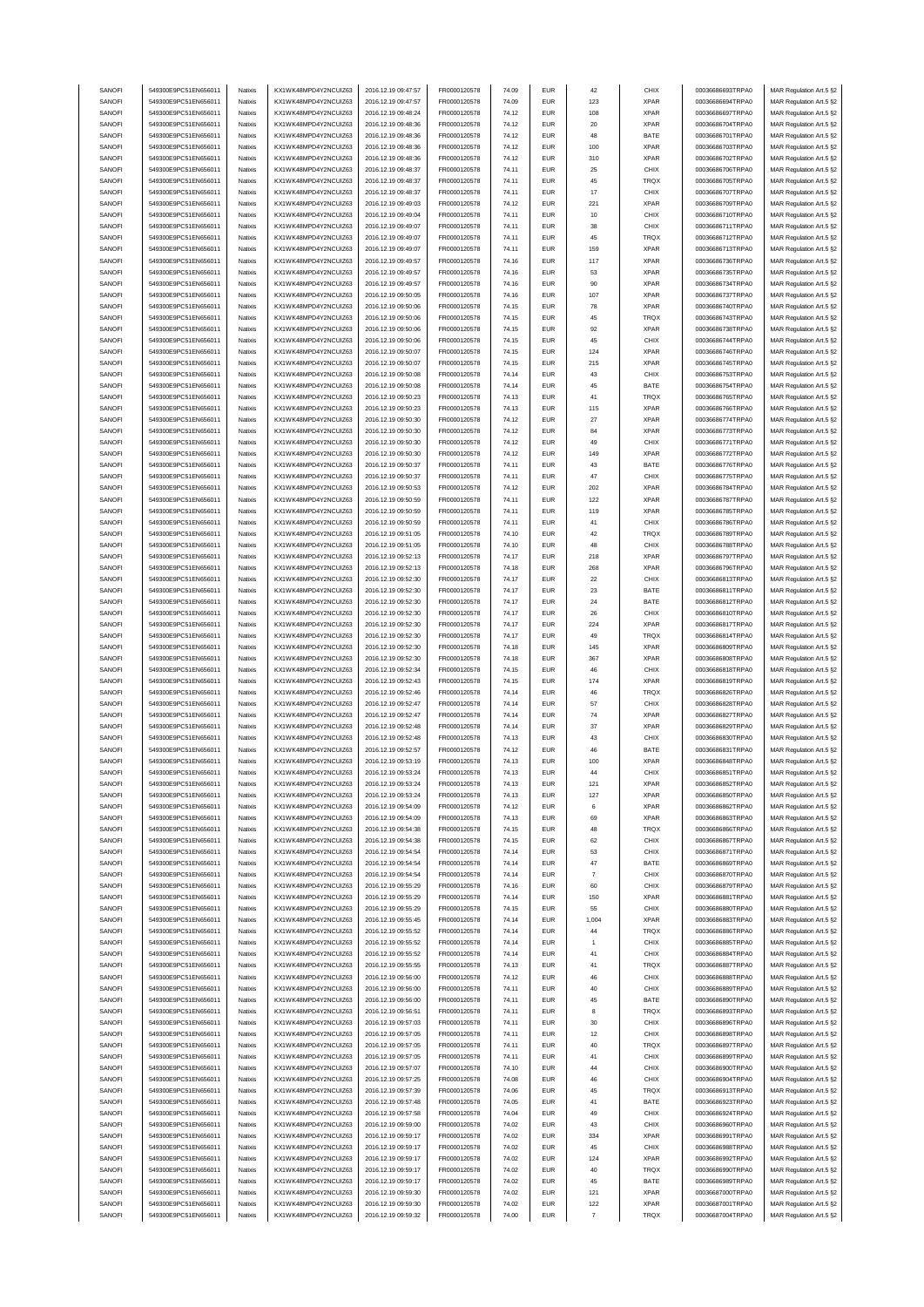| SANOFI           | 549300E9PC51EN656011                         | Natixis            | KX1WK48MPD4Y2NCUIZ63                         | 2016.12.19 09:59:32                        | FR0000120578                 | 74.01          | <b>EUR</b>               | 42             | CHIX         | 00036687002TRPA0                     | MAR Regulation Art.5 §2                            |
|------------------|----------------------------------------------|--------------------|----------------------------------------------|--------------------------------------------|------------------------------|----------------|--------------------------|----------------|--------------|--------------------------------------|----------------------------------------------------|
| SANOFI           | 549300E9PC51EN656011                         | Natixis            | KX1WK48MPD4Y2NCUIZ63                         | 2016.12.19 09:59:32                        | FR0000120578                 | 74.01          | <b>EUR</b>               | 143            | <b>XPAR</b>  | 00036687003TRPA0                     | MAR Regulation Art.5 §2                            |
| SANOFI           |                                              |                    | KX1WK48MPD4Y2NCUIZ63                         |                                            | FR0000120578                 |                | <b>EUR</b>               |                | <b>XPAR</b>  |                                      |                                                    |
|                  | 549300E9PC51EN656011                         | Natixis            |                                              | 2016.12.19 09:59:46                        |                              | 74.00          |                          | 126            |              | 00036687053TRPA0                     | MAR Regulation Art.5 §2                            |
| SANOFI           | 549300E9PC51EN656011                         | Natixis            | KX1WK48MPD4Y2NCUIZ63                         | 2016.12.19 09:59:46                        | FR0000120578                 | 74.00          | <b>EUR</b>               | $\overline{1}$ | TRQX         | 00036687052TRPA0                     | MAR Regulation Art.5 §2                            |
| SANOFI           | 549300E9PC51EN656011                         | Natixis            | KX1WK48MPD4Y2NCUIZ63                         | 2016.12.19 09:59:46                        | FR0000120578                 | 74.00          | <b>EUR</b>               | 48             | CHIX         | 00036687050TRPA0                     | MAR Regulation Art.5 §2                            |
| SANOFI           | 549300E9PC51EN656011                         | Natixis            | KX1WK48MPD4Y2NCUIZ63                         | 2016.12.19 09:59:46                        | FR0000120578                 | 74.00          | <b>EUR</b>               | $\overline{2}$ | TRQX         | 00036687054TRPA0                     | MAR Regulation Art.5 §2                            |
| SANOFI           | 549300E9PC51EN656011                         | Natixis            | KX1WK48MPD4Y2NCUIZ63                         | 2016.12.19 09:59:46                        | FR0000120578                 | 74.00          | <b>EUR</b>               | 31             | TRQX         | 00036687051TRPA0                     | MAR Regulation Art.5 §2                            |
| SANOFI           | 549300E9PC51EN656011                         | Natixis            | KX1WK48MPD4Y2NCUIZ63                         | 2016.12.19 09:59:59                        | FR0000120578                 | 74.01          | <b>EUR</b>               | 36             | <b>XPAR</b>  | 00036687057TRPA0                     | MAR Regulation Art.5 §2                            |
| SANOFI           | 549300E9PC51EN656011                         | Natixis            | KX1WK48MPD4Y2NCUIZ63                         | 2016.12.19 09:59:59                        | FR0000120578                 | 74.01          | <b>EUR</b>               | 136            | <b>XPAR</b>  | 00036687056TRPA0                     | MAR Regulation Art.5 §2                            |
| SANOFI           | 549300E9PC51EN656011                         | Natixis            | KX1WK48MPD4Y2NCUIZ63                         | 2016.12.19 09:59:59                        | FR0000120578                 | 74.01          | <b>EUR</b>               | 130            | <b>XPAR</b>  | 00036687058TRPA0                     | MAR Regulation Art.5 §2                            |
|                  |                                              | Natixis            |                                              |                                            |                              | 74.01          | <b>EUR</b>               |                |              |                                      |                                                    |
| SANOFI           | 549300E9PC51EN656011                         |                    | KX1WK48MPD4Y2NCUIZ63                         | 2016.12.19 10:00:12                        | FR0000120578                 |                |                          | 114            | <b>XPAR</b>  | 00036687063TRPA0                     | MAR Regulation Art.5 §2                            |
| SANOFI           | 549300E9PC51EN656011                         | Natixis            | KX1WK48MPD4Y2NCUIZ63                         | 2016.12.19 10:00:53                        | FR0000120578                 | 74.01          | <b>EUR</b>               | 60             | <b>XPAR</b>  | 00036687069TRPA0                     | MAR Regulation Art.5 §2                            |
| SANOFI           | 549300E9PC51EN656011                         | Natixis            | KX1WK48MPD4Y2NCUIZ63                         | 2016.12.19 10:00:53                        | FR0000120578                 | 74.01          | <b>EUR</b>               | 293            | <b>XPAR</b>  | 00036687070TRPA0                     | MAR Regulation Art.5 §2                            |
| SANOFI           | 549300E9PC51EN656011                         | Natixis            | KX1WK48MPD4Y2NCUIZ63                         | 2016.12.19 10:01:01                        | FR0000120578                 | 74.00          | <b>EUR</b>               | 68             | CHIX         | 00036687071TRPA0                     | MAR Regulation Art.5 §2                            |
| SANOFI           | 549300E9PC51EN656011                         | Natixis            | KX1WK48MPD4Y2NCUIZ63                         | 2016.12.19 10:01:26                        | FR0000120578                 | 74.00          | <b>EUR</b>               | 86             | <b>XPAR</b>  | 00036687077TRPA0                     | MAR Regulation Art.5 §2                            |
| SANOFI           | 549300E9PC51EN656011                         | Natixis            | KX1WK48MPD4Y2NCUIZ63                         | 2016.12.19 10:01:26                        | FR0000120578                 | 74.00          | <b>EUR</b>               | 162            | <b>XPAR</b>  | 00036687078TRPA0                     | MAR Regulation Art.5 §2                            |
|                  |                                              |                    |                                              |                                            |                              |                |                          |                |              |                                      |                                                    |
| SANOFI           | 549300E9PC51EN656011                         | Natixis            | KX1WK48MPD4Y2NCUIZ63                         | 2016.12.19 10:01:26                        | FR0000120578                 | 73.99          | <b>EUR</b>               | 40             | BATE         | 00036687084TRPA0                     | MAR Regulation Art.5 §2                            |
| SANOFI           | 549300E9PC51EN656011                         | Natixis            | KX1WK48MPD4Y2NCUIZ63                         | 2016.12.19 10:01:26                        | FR0000120578                 | 74.00          | <b>EUR</b>               | 127            | <b>XPAR</b>  | 00036687080TRPA0                     | MAR Regulation Art.5 §2                            |
| SANOFI           | 549300E9PC51EN656011                         | Natixis            | KX1WK48MPD4Y2NCUIZ63                         | 2016.12.19 10:01:26                        | FR0000120578                 | 74.00          | <b>EUR</b>               | 120            | <b>XPAR</b>  | 00036687079TRPA0                     | MAR Regulation Art.5 §2                            |
| SANOFI           | 549300E9PC51EN656011                         | Natixis            | KX1WK48MPD4Y2NCUIZ63                         | 2016.12.19 10:01:26                        | FR0000120578                 | 74.00          | <b>EUR</b>               | 121            | <b>XPAR</b>  | 00036687082TRPA0                     | MAR Regulation Art.5 §2                            |
| SANOFI           | 549300E9PC51EN656011                         | Natixis            | KX1WK48MPD4Y2NCUIZ63                         | 2016.12.19 10:01:26                        | FR0000120578                 | 74.00          | <b>EUR</b>               | 48             | TRQX         | 00036687076TRPA0                     | MAR Regulation Art.5 §2                            |
| SANOFI           | 549300E9PC51EN656011                         | Natixis            | KX1WK48MPD4Y2NCUIZ63                         | 2016.12.19 10:01:26                        | FR0000120578                 | 74.00          | <b>EUR</b>               | 48             | BATE         | 00036687075TRPA0                     | MAR Regulation Art.5 §2                            |
|                  |                                              |                    |                                              |                                            |                              |                | <b>EUR</b>               |                |              |                                      |                                                    |
| SANOFI           | 549300E9PC51EN656011                         | Natixis            | KX1WK48MPD4Y2NCUIZ63                         | 2016.12.19 10:01:26                        | FR0000120578                 | 74.00          |                          | 44             | CHIX         | 00036687074TRPA0                     | MAR Regulation Art.5 §2                            |
| SANOFI           | 549300E9PC51EN656011                         | Natixis            | KX1WK48MPD4Y2NCUIZ63                         | 2016.12.19 10:01:26                        | FR0000120578                 | 74.00          | <b>EUR</b>               | 25             | TRQX         | 00036687083TRPA0                     | MAR Regulation Art.5 §2                            |
| SANOFI           | 549300E9PC51EN656011                         | Natixis            | KX1WK48MPD4Y2NCUIZ63                         | 2016.12.19 10:01:26                        | FR0000120578                 | 74.00          | <b>EUR</b>               | 24             | <b>TRQX</b>  | 00036687081TRPA0                     | MAR Regulation Art.5 §2                            |
| SANOFI           | 549300E9PC51EN656011                         | Natixis            | KX1WK48MPD4Y2NCUIZ63                         | 2016.12.19 10:01:52                        | FR0000120578                 | 74.00          | <b>EUR</b>               | 121            | <b>XPAR</b>  | 00036687086TRPA0                     | MAR Regulation Art.5 §2                            |
| SANOFI           | 549300E9PC51EN656011                         | Natixis            | KX1WK48MPD4Y2NCUIZ63                         | 2016.12.19 10:01:52                        | FR0000120578                 | 74.00          | <b>EUR</b>               | 215            | <b>XPAR</b>  | 00036687087TRPA0                     | MAR Regulation Art.5 §2                            |
| SANOFI           | 549300E9PC51EN656011                         | Natixis            | KX1WK48MPD4Y2NCUIZ63                         | 2016.12.19 10:01:52                        | FR0000120578                 | 73.99          | <b>EUR</b>               | 62             | CHIX         | 00036687085TRPA0                     | MAR Regulation Art.5 §2                            |
| SANOFI           | 549300E9PC51EN656011                         | Natixis            | KX1WK48MPD4Y2NCUIZ63                         | 2016.12.19 10:02:11                        | FR0000120578                 | 74.01          | <b>EUR</b>               | 202            | <b>XPAR</b>  | 00036687088TRPA0                     | MAR Regulation Art.5 §2                            |
|                  |                                              |                    |                                              |                                            |                              |                |                          |                |              |                                      |                                                    |
| SANOFI           | 549300E9PC51EN656011                         | Natixis            | KX1WK48MPD4Y2NCUIZ63                         | 2016.12.19 10:02:19                        | FR0000120578                 | 74.01          | <b>EUR</b>               | 76             | <b>XPAR</b>  | 00036687089TRPA0                     | MAR Regulation Art.5 §2                            |
| SANOFI           | 549300E9PC51EN656011                         | Natixis            | KX1WK48MPD4Y2NCUIZ63                         | 2016.12.19 10:02:26                        | FR0000120578                 | 74.01          | <b>EUR</b>               | 118            | <b>XPAR</b>  | 00036687092TRPA0                     | MAR Regulation Art.5 §2                            |
| SANOFI           | 549300E9PC51EN656011                         | Natixis            | KX1WK48MPD4Y2NCUIZ63                         | 2016.12.19 10:02:26                        | FR0000120578                 | 74.01          | <b>EUR</b>               | 175            | <b>XPAR</b>  | 00036687091TRPA0                     | MAR Regulation Art.5 §2                            |
| SANOFI           | 549300E9PC51EN656011                         | Natixis            | KX1WK48MPD4Y2NCUIZ63                         | 2016.12.19 10:02:26                        | FR0000120578                 | 74.01          | <b>EUR</b>               | 50             | CHIX         | 00036687090TRPA0                     | MAR Regulation Art.5 §2                            |
| SANOFI           | 549300E9PC51EN656011                         | Natixis            | KX1WK48MPD4Y2NCUIZ63                         | 2016.12.19 10:02:32                        | FR0000120578                 | 74.00          | <b>EUR</b>               | 50             | CHIX         | 00036687095TRPA0                     | MAR Regulation Art.5 §2                            |
| SANOFI           | 549300E9PC51EN656011                         | Natixis            | KX1WK48MPD4Y2NCUIZ63                         | 2016.12.19 10:02:32                        | FR0000120578                 | 73.99          | <b>EUR</b>               | 54             | CHIX         | 00036687097TRPA0                     | MAR Regulation Art.5 §2                            |
|                  |                                              |                    |                                              |                                            |                              |                |                          |                |              |                                      |                                                    |
| SANOFI           | 549300E9PC51EN656011                         | Natixis            | KX1WK48MPD4Y2NCUIZ63                         | 2016.12.19 10:02:32                        | FR0000120578                 | 73.99          | <b>EUR</b>               | 125            | <b>XPAR</b>  | 00036687098TRPA0                     | MAR Regulation Art.5 §2                            |
| SANOFI           | 549300E9PC51EN656011                         | Natixis            | KX1WK48MPD4Y2NCUIZ63                         | 2016.12.19 10:02:32                        | FR0000120578                 | 73.99          | <b>EUR</b>               | 174            | <b>XPAR</b>  | 00036687096TRPA0                     | MAR Regulation Art.5 §2                            |
| SANOFI           | 549300E9PC51EN656011                         | Natixis            | KX1WK48MPD4Y2NCUIZ63                         | 2016.12.19 10:02:52                        | FR0000120578                 | 74.00          | <b>EUR</b>               | 152            | <b>XPAR</b>  | 00036687103TRPA0                     | MAR Regulation Art.5 §2                            |
| SANOFI           | 549300E9PC51EN656011                         | Natixis            | KX1WK48MPD4Y2NCUIZ63                         | 2016.12.19 10:02:52                        | FR0000120578                 | 74.00          | <b>EUR</b>               | 47             | CHIX         | 00036687102TRPA0                     | MAR Regulation Art.5 §2                            |
| SANOFI           | 549300E9PC51EN656011                         | Natixis            | KX1WK48MPD4Y2NCUIZ63                         | 2016.12.19 10:02:53                        | FR0000120578                 | 73.99          | <b>EUR</b>               | 44             | TRQX         | 00036687104TRPA0                     | MAR Regulation Art.5 §2                            |
| SANOFI           | 549300E9PC51EN656011                         | Natixis            | KX1WK48MPD4Y2NCUIZ63                         | 2016.12.19 10:03:25                        | FR0000120578                 | 74.02          | <b>EUR</b>               | 15             | <b>XPAR</b>  | 00036687109TRPA0                     |                                                    |
|                  |                                              |                    |                                              |                                            |                              |                |                          |                |              |                                      | MAR Regulation Art.5 §2                            |
| SANOFI           | 549300E9PC51EN656011                         | Natixis            | KX1WK48MPD4Y2NCUIZ63                         | 2016.12.19 10:03:25                        | FR0000120578                 | 74.02          | EUR                      | 118            | <b>XPAR</b>  | 00036687108TRPA0                     | MAR Regulation Art.5 §2                            |
| SANOFI           | 549300E9PC51EN656011                         | Natixis            | KX1WK48MPD4Y2NCUIZ63                         | 2016.12.19 10:03:25                        | FR0000120578                 | 74.02          | <b>EUR</b>               | 133            | <b>XPAR</b>  | 00036687107TRPA0                     | MAR Regulation Art.5 §2                            |
| SANOFI           | 549300E9PC51EN656011                         | Natixis            | KX1WK48MPD4Y2NCUIZ63                         | 2016.12.19 10:03:41                        | FR0000120578                 | 74.02          | <b>EUR</b>               | 49             | <b>XPAR</b>  | 00036687111TRPA0                     | MAR Regulation Art.5 §2                            |
| SANOFI           | 549300E9PC51EN656011                         | Natixis            | KX1WK48MPD4Y2NCUIZ63                         | 2016.12.19 10:03:55                        | FR0000120578                 | 74.03          | <b>EUR</b>               | 387            | <b>XPAR</b>  | 00036687113TRPA0                     | MAR Regulation Art.5 §2                            |
| SANOFI           | 549300E9PC51EN656011                         | Natixis            | KX1WK48MPD4Y2NCUIZ63                         | 2016.12.19 10:03:55                        | FR0000120578                 | 74.03          | <b>EUR</b>               | 88             | CHIX         | 00036687120TRPA0                     | MAR Regulation Art.5 §2                            |
| SANOFI           | 549300E9PC51EN656011                         | Natixis            | KX1WK48MPD4Y2NCUIZ63                         | 2016.12.19 10:03:55                        | FR0000120578                 | 74.03          | <b>EUR</b>               | 84             | <b>XPAR</b>  | 00036687114TRPA0                     | MAR Regulation Art.5 §2                            |
| SANOFI           | 549300E9PC51EN656011                         | Natixis            | KX1WK48MPD4Y2NCUIZ63                         | 2016.12.19 10:03:55                        | FR0000120578                 | 74.03          | <b>EUR</b>               | 100            | CHIX         | 00036687119TRPA0                     | MAR Regulation Art.5 §2                            |
|                  |                                              |                    |                                              |                                            |                              |                | <b>EUR</b>               |                |              |                                      |                                                    |
| SANOFI           | 549300E9PC51EN656011                         | Natixis            | KX1WK48MPD4Y2NCUIZ63                         | 2016.12.19 10:03:55                        | FR0000120578                 | 74.02          |                          | 40             | BATE         | 00036687116TRPA0                     | MAR Regulation Art.5 §2                            |
| SANOFI           | 549300E9PC51EN656011                         | Natixis            | KX1WK48MPD4Y2NCUIZ63                         | 2016.12.19 10:03:55                        | FR0000120578                 | 74.02          | <b>EUR</b>               | 42             | CHIX         | 00036687117TRPA0                     | MAR Regulation Art.5 §2                            |
| SANOFI           | 549300E9PC51EN656011                         | Natixis            | KX1WK48MPD4Y2NCUIZ63                         | 2016.12.19 10:03:55                        | FR0000120578                 | 74.02          | <b>EUR</b>               | 44             | TRQX         | 00036687115TRPA0                     | MAR Regulation Art.5 §2                            |
| SANOFI           | 549300E9PC51EN656011                         | Natixis            | KX1WK48MPD4Y2NCUIZ63                         | 2016.12.19 10:03:55                        | FR0000120578                 | 74.02          | <b>EUR</b>               | 43             | CHIX         | 00036687118TRPA0                     | MAR Regulation Art.5 §2                            |
| SANOFI           | 549300E9PC51EN656011                         | Natixis            | KX1WK48MPD4Y2NCUIZ63                         | 2016.12.19 10:03:56                        | FR0000120578                 | 74.01          | <b>EUR</b>               | 224            | <b>XPAR</b>  | 00036687121TRPA0                     | MAR Regulation Art.5 §2                            |
| SANOFI           | 549300E9PC51EN656011                         | Natixis            | KX1WK48MPD4Y2NCUIZ63                         | 2016.12.19 10:03:58                        | FR0000120578                 | 74.00          | <b>EUR</b>               | 48             | BATE         | 00036687124TRPA0                     | MAR Regulation Art.5 §2                            |
| SANOFI           | 549300E9PC51EN656011                         | Natixis            | KX1WK48MPD4Y2NCUIZ63                         | 2016.12.19 10:03:59                        | FR0000120578                 | 74.00          | <b>EUR</b>               | 40             | TRQX         | 00036687125TRPA0                     | MAR Regulation Art.5 §2                            |
|                  |                                              |                    |                                              |                                            |                              |                |                          |                |              |                                      |                                                    |
| SANOFI           | 549300E9PC51EN656011                         | Natixis            | KX1WK48MPD4Y2NCUIZ63                         | 2016.12.19 10:03:59                        | FR0000120578                 | 74.00          | <b>EUR</b>               | 121            | <b>XPAR</b>  | 00036687126TRPA0                     | MAR Regulation Art.5 §2                            |
| SANOFI           | 549300E9PC51EN656011                         | Natixis            | KX1WK48MPD4Y2NCUIZ63                         | 2016.12.19 10:04:34                        | FR0000120578                 | 74.02          | <b>EUR</b>               | 62             | <b>XPAR</b>  | 00036687132TRPA0                     | MAR Regulation Art.5 §2                            |
| SANOFI           | 549300E9PC51EN656011                         | Natixis            | KX1WK48MPD4Y2NCUIZ63                         | 2016.12.19 10:04:34                        | FR0000120578                 | 74.02          | <b>EUR</b>               | 225            | <b>XPAR</b>  | 00036687131TRPA0                     | MAR Regulation Art.5 §2                            |
| SANOFI           | 549300E9PC51EN656011                         | Natixis            | KX1WK48MPD4Y2NCUIZ63                         | 2016.12.19 10:04:34                        | FR0000120578                 | 74.02          | <b>FUR</b>               | 71             | <b>XPAR</b>  | 00036687130TRPA0                     | MAR Regulation Art.5 §2                            |
| SANOFI           | 549300E9PC51EN656011                         | Natixis            | KX1WK48MPD4Y2NCUIZ63                         | 2016.12.19 10:04:35                        | FR0000120578                 | 74.01          | <b>EUR</b>               | 152            | <b>XPAR</b>  | 00036687133TRPA0                     | MAR Regulation Art.5 §2                            |
| SANOFI           | 549300E9PC51EN656011                         | Natixis            | KX1WK48MPD4Y2NCUIZ63                         | 2016.12.19 10:04:39                        | FR0000120578                 | 74.00          | EUR                      | 109            | XPAR         | 00036687134TRPA0                     | MAR Regulation Art.5 §2                            |
| SANOFI           | 549300E9PC51EN656011                         | Natixis            | KX1WK48MPD4Y2NCUIZ63                         | 2016.12.19 10:04:40                        | FR0000120578                 | 73.99          | <b>EUR</b>               | 46             | TRQX         | 00036687135TRPA0                     | MAR Regulation Art.5 §2                            |
|                  |                                              |                    |                                              |                                            |                              |                |                          |                |              |                                      |                                                    |
| SANOFI           | 549300E9PC51EN656011                         | Natixis            | KX1WK48MPD4Y2NCUIZ63                         | 2016.12.19 10:04:49                        | FR0000120578                 | 74.00          | <b>EUR</b>               | 111            | <b>XPAR</b>  | 00036687136TRPA0                     | MAR Regulation Art.5 §2                            |
| SANOFI           | 549300E9PC51EN656011                         | Natixis            | KX1WK48MPD4Y2NCUIZ63                         | 2016.12.19 10:05:51                        | FR0000120578                 | 74.04          | <b>EUR</b>               | 40             | <b>XPAR</b>  | 00036687181TRPA0                     | MAR Regulation Art.5 §2                            |
| SANOFI           | 549300E9PC51EN656011                         | Natixis            | KX1WK48MPD4Y2NCUIZ63                         | 2016.12.19 10:05:51                        | FR0000120578                 | 74.04          | <b>EUR</b>               | 79             | <b>XPAR</b>  | 00036687180TRPA0                     | MAR Regulation Art.5 §2                            |
| SANOFI           | 549300E9PC51EN656011                         | Natixis            | KX1WK48MPD4Y2NCUIZ63                         | 2016.12.19 10:05:59                        | FR0000120578                 | 74.04          | <b>EUR</b>               | 79             | <b>XPAR</b>  | 00036687183TRPA0                     | MAR Regulation Art.5 §2                            |
| SANOFI           | 549300E9PC51EN656011                         | Natixis            | KX1WK48MPD4Y2NCUIZ63                         | 2016.12.19 10:05:59                        | FR0000120578                 | 74.04          | <b>EUR</b>               | 33             | <b>XPAR</b>  | 00036687184TRPA0                     | MAR Regulation Art.5 §2                            |
| SANOFI           | 549300E9PC51EN656011                         | Natixis            | KX1WK48MPD4Y2NCUIZ63                         | 2016.12.19 10:05:59                        | FR0000120578                 | 74.03          | <b>EUR</b>               | 27             | <b>XPAR</b>  | 00036687185TRPA0                     | MAR Regulation Art.5 §2                            |
| SANOFI           | 549300E9PC51EN656011                         | Natixis            | KX1WK48MPD4Y2NCUIZ63                         | 2016.12.19 10:05:59                        | FR0000120578                 | 74.03          | <b>EUR</b>               | ${\bf 26}$     | TRQX         | 00036687186TRPA0                     | MAR Regulation Art.5 §2                            |
| SANOFI           | 549300E9PC51EN656011                         | Natixis            | KX1WK48MPD4Y2NCUIZ63                         | 2016.12.19 10:05:59                        | FR0000120578                 | 74.04          | <b>EUR</b>               | 5              | <b>XPAR</b>  | 00036687182TRPA0                     | MAR Regulation Art.5 §2                            |
|                  |                                              |                    |                                              |                                            |                              |                | <b>EUR</b>               |                |              |                                      |                                                    |
| SANOFI           | 549300E9PC51EN656011                         | Natixis            | KX1WK48MPD4Y2NCUIZ63                         | 2016.12.19 10:06:05                        | FR0000120578                 | 74.03          |                          | 93             | <b>XPAR</b>  | 00036687189TRPA0                     | MAR Regulation Art.5 §2                            |
| SANOFI           | 549300E9PC51EN656011                         | Natixis            | KX1WK48MPD4Y2NCUIZ63                         | 2016.12.19 10:06:05                        | FR0000120578                 | 74.03          | <b>EUR</b>               | 119            | <b>XPAR</b>  | 00036687190TRPA0                     | MAR Regulation Art.5 §2                            |
| SANOFI           | 549300E9PC51EN656011                         | Natixis            | KX1WK48MPD4Y2NCUIZ63                         | 2016.12.19 10:06:08                        | FR0000120578                 | 74.02          | <b>EUR</b>               | 188            | <b>XPAR</b>  | 00036687199TRPA0                     | MAR Regulation Art.5 §2                            |
| SANOFI           | 549300E9PC51EN656011                         | Natixis            | KX1WK48MPD4Y2NCUIZ63                         | 2016.12.19 10:06:08                        | FR0000120578                 | 74.02          | <b>EUR</b>               | $17\,$         | CHIX         | 00036687198TRPA0                     | MAR Regulation Art.5 §2                            |
| SANOFI           | 549300E9PC51EN656011                         | Natixis            | KX1WK48MPD4Y2NCUIZ63                         | 2016.12.19 10:06:08                        | FR0000120578                 | 74.03          | <b>EUR</b>               | 175            | <b>XPAR</b>  | 00036687194TRPA0                     | MAR Regulation Art.5 §2                            |
| SANOFI           | 549300E9PC51EN656011                         | Natixis            | KX1WK48MPD4Y2NCUIZ63                         | 2016.12.19 10:06:08                        | FR0000120578                 | 74.03          | <b>EUR</b>               | 114            | <b>XPAR</b>  | 00036687195TRPA0                     | MAR Regulation Art.5 §2                            |
| SANOFI           | 549300E9PC51EN656011                         | Natixis            | KX1WK48MPD4Y2NCUIZ63                         | 2016.12.19 10:06:08                        | FR0000120578                 | 74.02          | <b>EUR</b>               | 46             | CHIX         | 00036687197TRPA0                     | MAR Regulation Art.5 §2                            |
|                  | 549300E9PC51EN656011                         |                    |                                              |                                            |                              |                |                          |                |              |                                      |                                                    |
| SANOFI           |                                              | Natixis            | KX1WK48MPD4Y2NCUIZ63                         | 2016.12.19 10:06:08                        | FR0000120578                 | 74.03          | <b>EUR</b>               | 45             | BATE         | 00036687192TRPA0                     | MAR Regulation Art.5 §2                            |
| SANOFI           | 549300E9PC51EN656011                         | Natixis            | KX1WK48MPD4Y2NCUIZ63                         | 2016.12.19 10:06:08                        | FR0000120578                 | 74.03          | <b>EUR</b>               | 109            | <b>XPAR</b>  | 00036687196TRPA0                     | MAR Regulation Art.5 §2                            |
| SANOFI           | 549300E9PC51EN656011                         | Natixis            | KX1WK48MPD4Y2NCUIZ63                         | 2016.12.19 10:06:08                        | FR0000120578                 | 74.03          | <b>EUR</b>               | 17             | TRQX         | 00036687193TRPA0                     | MAR Regulation Art.5 §2                            |
| SANOFI           | 549300E9PC51EN656011                         | Natixis            | KX1WK48MPD4Y2NCUIZ63                         | 2016.12.19 10:06:08                        | FR0000120578                 | 74.03          | <b>EUR</b>               | 45             | CHIX         | 00036687191TRPA0                     | MAR Regulation Art.5 §2                            |
| SANOFI           | 549300E9PC51EN656011                         | Natixis            | KX1WK48MPD4Y2NCUIZ63                         | 2016.12.19 10:06:12                        | FR0000120578                 | 74.01          | <b>EUR</b>               | 48             | CHIX         | 00036687202TRPA0                     | MAR Regulation Art.5 §2                            |
| SANOFI           | 549300E9PC51EN656011                         | Natixis            | KX1WK48MPD4Y2NCUIZ63                         | 2016.12.19 10:06:12                        | FR0000120578                 | 74.02          | <b>EUR</b>               | 15             | <b>XPAR</b>  | 00036687200TRPA0                     | MAR Regulation Art.5 §2                            |
|                  | 549300E9PC51EN656011                         |                    |                                              |                                            |                              |                | <b>EUR</b>               |                |              | 00036687201TRPA0                     |                                                    |
| SANOFI           |                                              | Natixis            | KX1WK48MPD4Y2NCUIZ63                         | 2016.12.19 10:06:12                        | FR0000120578                 | 74.02          |                          | 114            | <b>XPAR</b>  |                                      | MAR Regulation Art.5 §2                            |
| SANOFI           | 549300E9PC51EN656011                         | Natixis            | KX1WK48MPD4Y2NCUIZ63                         | 2016.12.19 10:06:20                        | FR0000120578                 | 74.01          | <b>EUR</b>               | 117            | <b>XPAR</b>  | 00036687203TRPA0                     | MAR Regulation Art.5 §2                            |
| SANOFI           | 549300E9PC51EN656011                         | Natixis            | KX1WK48MPD4Y2NCUIZ63                         | 2016.12.19 10:06:48                        | FR0000120578                 | 74.00          | <b>EUR</b>               | 46             | <b>XPAR</b>  | 00036687205TRPA0                     | MAR Regulation Art.5 §2                            |
| SANOFI           | 549300E9PC51EN656011                         | Natixis            | KX1WK48MPD4Y2NCUIZ63                         | 2016.12.19 10:06:48                        | FR0000120578                 | 74.00          | <b>EUR</b>               | 100            | <b>XPAR</b>  | 00036687206TRPA0                     | MAR Regulation Art.5 §2                            |
| SANOFI           | 549300E9PC51EN656011                         | Natixis            | KX1WK48MPD4Y2NCUIZ63                         | 2016.12.19 10:06:48                        | FR0000120578                 | 74.00          | <b>EUR</b>               | 65             | <b>XPAR</b>  | 00036687207TRPA0                     | MAR Regulation Art.5 §2                            |
| SANOFI           | 549300E9PC51EN656011                         | Natixis            | KX1WK48MPD4Y2NCUIZ63                         | 2016.12.19 10:06:48                        | FR0000120578                 | 74.00          | <b>EUR</b>               | 150            | <b>XPAR</b>  | 00036687204TRPA0                     | MAR Regulation Art.5 §2                            |
|                  |                                              |                    |                                              |                                            |                              |                |                          |                |              |                                      |                                                    |
| SANOFI           | 549300E9PC51EN656011                         | Natixis            | KX1WK48MPD4Y2NCUIZ63                         | 2016.12.19 10:07:24                        | FR0000120578                 | 74.00          | <b>EUR</b>               | 114            | <b>XPAR</b>  | 00036687208TRPA0                     | MAR Regulation Art.5 §2                            |
| SANOFI           | 549300E9PC51EN656011                         | Natixis            | KX1WK48MPD4Y2NCUIZ63                         | 2016.12.19 10:07:46                        | FR0000120578                 | 74.00          | <b>EUR</b>               | 46             | CHIX         | 00036687212TRPA0                     | MAR Regulation Art.5 §2                            |
| SANOFI           | 549300E9PC51EN656011                         | Natixis            | KX1WK48MPD4Y2NCUIZ63                         | 2016.12.19 10:07:46                        | FR0000120578                 | 74.00          | <b>EUR</b>               | 130            | <b>XPAR</b>  | 00036687214TRPA0                     | MAR Regulation Art.5 §2                            |
| SANOFI           | 549300E9PC51EN656011                         | Natixis            | KX1WK48MPD4Y2NCUIZ63                         | 2016.12.19 10:07:46                        | FR0000120578                 | 74.00          | <b>EUR</b>               | 44             | CHIX         | 00036687216TRPA0                     | MAR Regulation Art.5 §2                            |
| SANOFI           | 549300E9PC51EN656011                         | Natixis            | KX1WK48MPD4Y2NCUIZ63                         | 2016.12.19 10:07:46                        | FR0000120578                 | 74.00          | <b>EUR</b>               | 44             | TRQX         | 00036687213TRPA0                     | MAR Regulation Art.5 §2                            |
| SANOFI           | 549300E9PC51EN656011                         | Natixis            | KX1WK48MPD4Y2NCUIZ63                         | 2016.12.19 10:07:46                        | FR0000120578                 | 74.00          | <b>EUR</b>               | 312            | <b>XPAR</b>  | 00036687215TRPA0                     | MAR Regulation Art.5 §2                            |
| SANOFI           | 549300E9PC51EN656011                         | Natixis            | KX1WK48MPD4Y2NCUIZ63                         | 2016.12.19 10:08:00                        | FR0000120578                 | 74.00          | <b>EUR</b>               | 173            | <b>XPAR</b>  | 00036687221TRPA0                     | MAR Regulation Art.5 §2                            |
| SANOFI           | 549300E9PC51EN656011                         | Natixis            | KX1WK48MPD4Y2NCUIZ63                         | 2016.12.19 10:08:00                        | FR0000120578                 | 74.00          | <b>EUR</b>               | 109            | <b>XPAR</b>  | 00036687220TRPA0                     | MAR Regulation Art.5 §2                            |
|                  |                                              |                    |                                              |                                            |                              |                |                          |                |              |                                      |                                                    |
|                  |                                              |                    |                                              |                                            |                              |                |                          |                |              |                                      |                                                    |
| SANOFI           | 549300E9PC51EN656011                         | Natixis            | KX1WK48MPD4Y2NCUIZ63                         | 2016.12.19 10:08:14                        | FR0000120578                 | 73.99          | <b>EUR</b>               | 36             | <b>XPAR</b>  | 00036687226TRPA0                     | MAR Regulation Art.5 §2                            |
| SANOFI<br>SANOFI | 549300E9PC51EN656011<br>549300E9PC51EN656011 | Natixis<br>Natixis | KX1WK48MPD4Y2NCUIZ63<br>KX1WK48MPD4Y2NCUIZ63 | 2016.12.19 10:08:14<br>2016.12.19 10:08:14 | FR0000120578<br>FR0000120578 | 73.99<br>73.99 | <b>EUR</b><br><b>EUR</b> | 40<br>44       | TRQX<br>BATE | 00036687225TRPA0<br>00036687224TRPA0 | MAR Regulation Art.5 §2<br>MAR Regulation Art.5 §2 |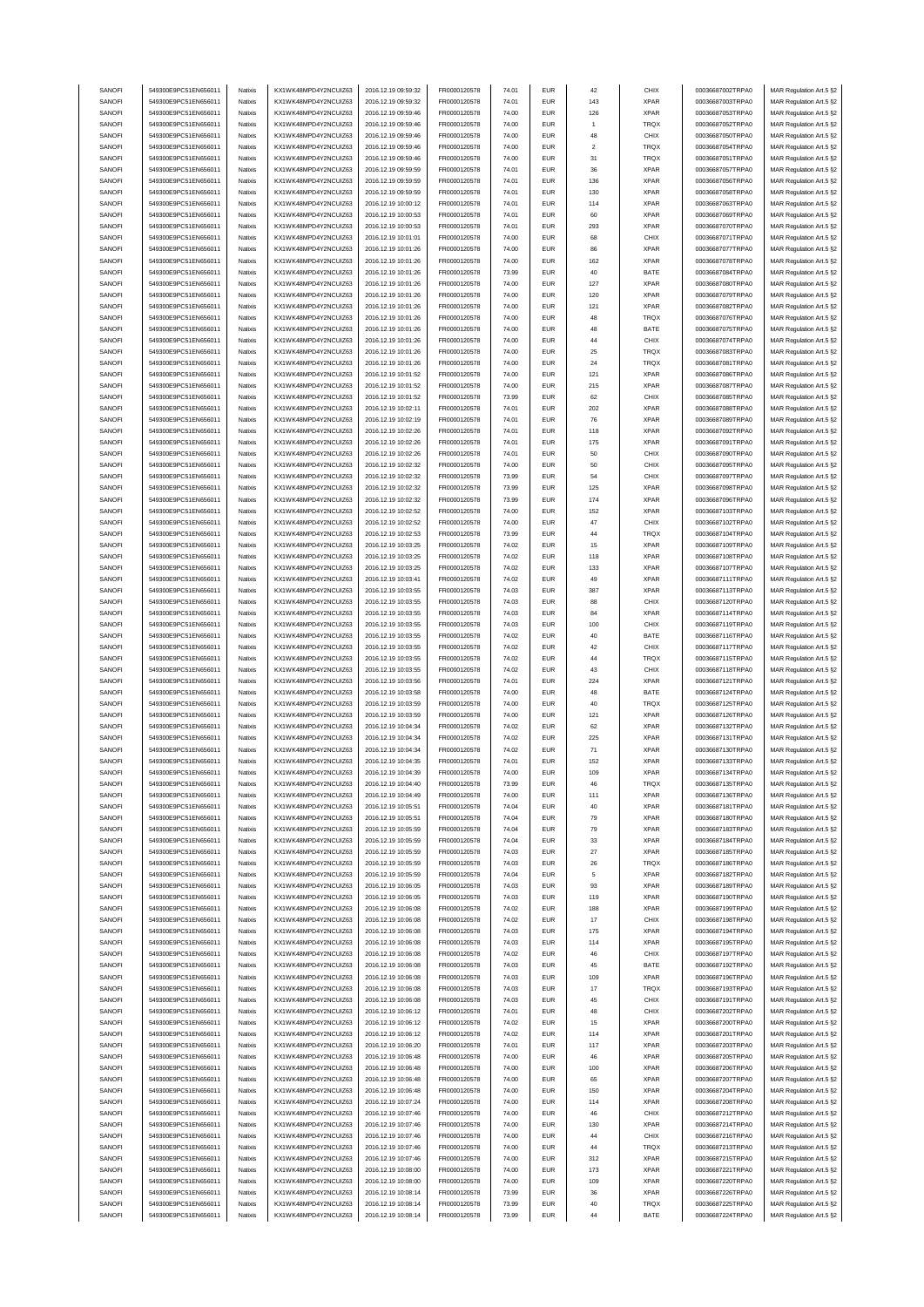| SANOFI           | 549300E9PC51EN656011                         | Natixis | KX1WK48MPD4Y2NCUIZ63                         | 2016.12.19 10:08:14                        | FR0000120578                 | 73.99          | <b>EUR</b>               | 48             | CHIX                | 00036687223TRPA0                     | MAR Regulation Art.5 §2                            |
|------------------|----------------------------------------------|---------|----------------------------------------------|--------------------------------------------|------------------------------|----------------|--------------------------|----------------|---------------------|--------------------------------------|----------------------------------------------------|
| SANOFI           | 549300E9PC51EN656011                         | Natixis | KX1WK48MPD4Y2NCUIZ63                         | 2016.12.19 10:08:14                        | FR0000120578                 | 73.99          | <b>EUR</b>               | 137            | <b>XPAR</b>         | 00036687227TRPA0                     | MAR Regulation Art.5 §2                            |
| SANOFI           | 549300E9PC51EN656011                         | Natixis | KX1WK48MPD4Y2NCUIZ63                         | 2016.12.19 10:09:09                        | FR0000120578                 | 74.01          | <b>EUR</b>               | 9              | CHIX                | 00036687230TRPA0                     | MAR Regulation Art.5 §2                            |
| SANOFI           | 549300E9PC51EN656011                         | Natixis | KX1WK48MPD4Y2NCUIZ63                         | 2016.12.19 10:09:09                        | FR0000120578                 | 74.01          | <b>EUR</b>               | 100            | <b>XPAR</b>         | 00036687231TRPA0                     | MAR Regulation Art.5 §2                            |
|                  |                                              |         |                                              |                                            |                              |                |                          |                |                     |                                      |                                                    |
| SANOFI           | 549300E9PC51EN656011                         | Natixis | KX1WK48MPD4Y2NCUIZ63                         | 2016.12.19 10:09:09                        | FR0000120578                 | 74.01          | <b>EUR</b>               | 53             | <b>XPAR</b>         | 00036687232TRPA0                     | MAR Regulation Art.5 §2                            |
| SANOFI           | 549300E9PC51EN656011                         | Natixis | KX1WK48MPD4Y2NCUIZ63                         | 2016.12.19 10:09:09                        | FR0000120578                 | 74.01          | <b>EUR</b>               | 141            | CHIX                | 00036687229TRPA0                     | MAR Regulation Art.5 §2                            |
| SANOFI           | 549300E9PC51EN656011                         | Natixis | KX1WK48MPD4Y2NCUIZ63                         | 2016.12.19 10:09:25                        | FR0000120578                 | 74.01          | <b>EUR</b>               | 74             | <b>XPAR</b>         | 00036687233TRPA0                     | MAR Regulation Art.5 §2                            |
| SANOFI           | 549300E9PC51EN656011                         | Natixis | KX1WK48MPD4Y2NCUIZ63                         | 2016.12.19 10:09:25                        | FR0000120578                 | 74.01          | <b>EUR</b>               | 74             | <b>XPAR</b>         | 00036687234TRPA0                     | MAR Regulation Art.5 §2                            |
| SANOFI           | 549300E9PC51EN656011                         | Natixis | KX1WK48MPD4Y2NCUIZ63                         | 2016.12.19 10:09:25                        | FR0000120578                 | 74.01          | <b>EUR</b>               | 100            | <b>XPAR</b>         | 00036687235TRPA0                     | MAR Regulation Art.5 §2                            |
| SANOFI           | 549300E9PC51EN656011                         | Natixis | KX1WK48MPD4Y2NCUIZ63                         | 2016.12.19 10:09:25                        | FR0000120578                 | 74.01          | <b>EUR</b>               | 146            | <b>XPAR</b>         | 00036687236TRPA0                     | MAR Regulation Art.5 §2                            |
| SANOFI           | 549300E9PC51EN656011                         | Natixis | KX1WK48MPD4Y2NCUIZ63                         | 2016.12.19 10:09:44                        | FR0000120578                 | 74.01          | <b>EUR</b>               | 153            | <b>XPAR</b>         | 00036687239TRPA0                     | MAR Regulation Art.5 §2                            |
|                  |                                              |         |                                              |                                            |                              |                |                          |                |                     |                                      |                                                    |
| SANOFI           | 549300E9PC51EN656011                         | Natixis | KX1WK48MPD4Y2NCUIZ63                         | 2016.12.19 10:09:46                        | FR0000120578                 | 74.01          | <b>EUR</b>               | 51             | CHIX                | 00036687240TRPA0                     | MAR Regulation Art.5 §2                            |
| SANOFI           | 549300E9PC51EN656011                         | Natixis | KX1WK48MPD4Y2NCUIZ63                         | 2016.12.19 10:09:46                        | FR0000120578                 | 74.01          | <b>EUR</b>               | 122            | <b>XPAR</b>         | 00036687241TRPA0                     | MAR Regulation Art.5 §2                            |
| SANOFI           | 549300E9PC51EN656011                         | Natixis | KX1WK48MPD4Y2NCUIZ63                         | 2016.12.19 10:09:57                        | FR0000120578                 | 74.01          | <b>EUR</b>               | 6              | <b>XPAR</b>         | 00036687242TRPA0                     | MAR Regulation Art.5 §2                            |
| SANOFI           | 549300E9PC51EN656011                         | Natixis | KX1WK48MPD4Y2NCUIZ63                         | 2016.12.19 10:10:14                        | FR0000120578                 | 74.03          | <b>EUR</b>               | 293            | <b>XPAR</b>         | 00036687243TRPA0                     | MAR Regulation Art.5 §2                            |
| SANOFI           | 549300E9PC51EN656011                         | Natixis | KX1WK48MPD4Y2NCUIZ63                         | 2016.12.19 10:10:20                        | FR0000120578                 | 74.02          | <b>EUR</b>               | 383            | <b>XPAR</b>         | 00036687249TRPA0                     | MAR Regulation Art.5 §2                            |
|                  |                                              |         |                                              |                                            |                              |                |                          |                |                     |                                      |                                                    |
| SANOFI           | 549300E9PC51EN656011                         | Natixis | KX1WK48MPD4Y2NCUIZ63                         | 2016.12.19 10:10:20                        | FR0000120578                 | 74.02          | <b>EUR</b>               | 43             | CHIX                | 00036687244TRPA0                     | MAR Regulation Art.5 §2                            |
| SANOFI           | 549300E9PC51EN656011                         | Natixis | KX1WK48MPD4Y2NCUIZ63                         | 2016.12.19 10:10:20                        | FR0000120578                 | 74.02          | <b>EUR</b>               | 72             | <b>XPAR</b>         | 00036687246TRPA0                     | MAR Regulation Art.5 §2                            |
| SANOFI           | 549300E9PC51EN656011                         | Natixis | KX1WK48MPD4Y2NCUIZ63                         | 2016.12.19 10:10:20                        | FR0000120578                 | 74.02          | <b>EUR</b>               | 38             | <b>XPAR</b>         | 00036687247TRPA0                     | MAR Regulation Art.5 §2                            |
| SANOFI           | 549300E9PC51EN656011                         | Natixis | KX1WK48MPD4Y2NCUIZ63                         | 2016.12.19 10:10:20                        | FR0000120578                 | 74.02          | <b>EUR</b>               | 50             | BATE                | 00036687245TRPA0                     | MAR Regulation Art.5 §2                            |
| SANOFI           | 549300E9PC51EN656011                         | Natixis | KX1WK48MPD4Y2NCUIZ63                         | 2016.12.19 10:10:20                        | FR0000120578                 | 74.02          | <b>EUR</b>               | 54             | TRQX                | 00036687248TRPA0                     | MAR Regulation Art.5 §2                            |
| SANOFI           | 549300E9PC51EN656011                         | Natixis | KX1WK48MPD4Y2NCUIZ63                         | 2016.12.19 10:10:23                        | FR0000120578                 | 74.01          | <b>EUR</b>               | 43             | CHIX                | 00036687256TRPA0                     | MAR Regulation Art.5 §2                            |
|                  |                                              |         |                                              |                                            |                              |                |                          |                |                     |                                      |                                                    |
| SANOFI           | 549300E9PC51EN656011                         | Natixis | KX1WK48MPD4Y2NCUIZ63                         | 2016.12.19 10:10:23                        | FR0000120578                 | 74.01          | <b>EUR</b>               | 49             | BATE                | 00036687252TRPA0                     | MAR Regulation Art.5 §2                            |
| SANOFI           | 549300E9PC51EN656011                         | Natixis | KX1WK48MPD4Y2NCUIZ63                         | 2016.12.19 10:10:23                        | FR0000120578                 | 74.01          | <b>EUR</b>               | 279            | <b>XPAR</b>         | 00036687257TRPA0                     | MAR Regulation Art.5 §2                            |
| SANOFI           | 549300E9PC51EN656011                         | Natixis | KX1WK48MPD4Y2NCUIZ63                         | 2016.12.19 10:10:23                        | FR0000120578                 | 74.01          | <b>EUR</b>               | 1              | <b>XPAR</b>         | 00036687255TRPA0                     | MAR Regulation Art.5 §2                            |
| SANOFI           | 549300E9PC51EN656011                         | Natixis | KX1WK48MPD4Y2NCUIZ63                         | 2016.12.19 10:10:23                        | FR0000120578                 | 74.01          | <b>EUR</b>               | 46             | TRQX                | 00036687254TRPA0                     | MAR Regulation Art.5 §2                            |
| SANOFI           | 549300E9PC51EN656011                         | Natixis | KX1WK48MPD4Y2NCUIZ63                         | 2016.12.19 10:10:23                        | FR0000120578                 | 74.01          | <b>EUR</b>               | $\overline{7}$ | TRQX                | 00036687253TRPA0                     | MAR Regulation Art.5 §2                            |
| SANOFI           | 549300E9PC51EN656011                         | Natixis | KX1WK48MPD4Y2NCUIZ63                         | 2016.12.19 10:10:24                        | FR0000120578                 | 74.00          | <b>EUR</b>               | 44             | <b>XPAR</b>         | 00036687258TRPA0                     | MAR Regulation Art.5 §2                            |
|                  |                                              |         |                                              |                                            |                              |                |                          |                |                     |                                      |                                                    |
| SANOFI           | 549300E9PC51EN656011                         | Natixis | KX1WK48MPD4Y2NCUIZ63                         | 2016.12.19.10:10:24                        | FR0000120578                 | 74.00          | <b>EUR</b>               | 97             | <b>XPAR</b>         | 00036687261TRPA0                     | MAR Regulation Art.5 §2                            |
| SANOFI           | 549300E9PC51EN656011                         | Natixis | KX1WK48MPD4Y2NCUIZ63                         | 2016.12.19 10:10:24                        | FR0000120578                 | 74.00          | <b>EUR</b>               | 43             | TRQX                | 00036687259TRPA0                     | MAR Regulation Art.5 §2                            |
| SANOFI           | 549300E9PC51EN656011                         | Natixis | KX1WK48MPD4Y2NCUIZ63                         | 2016.12.19 10:10:24                        | FR0000120578                 | 74.00          | <b>EUR</b>               | 53             | CHIX                | 00036687260TRPA0                     | MAR Regulation Art.5 §2                            |
| SANOFI           | 549300E9PC51EN656011                         | Natixis | KX1WK48MPD4Y2NCUIZ63                         | 2016.12.19 10:11:10                        | FR0000120578                 | 74.03          | <b>EUR</b>               | 115            | <b>XPAR</b>         | 00036687264TRPA0                     | MAR Regulation Art.5 §2                            |
| SANOFI           | 549300E9PC51EN656011                         | Natixis | KX1WK48MPD4Y2NCUIZ63                         | 2016.12.19 10:11:24                        | FR0000120578                 | 74.03          | <b>EUR</b>               | 41             | <b>XPAR</b>         | 00036687265TRPA0                     | MAR Regulation Art.5 §2                            |
|                  |                                              |         |                                              |                                            |                              |                |                          |                |                     |                                      |                                                    |
| SANOFI           | 549300E9PC51EN656011                         | Natixis | KX1WK48MPD4Y2NCUIZ63                         | 2016.12.19 10:11:35                        | FR0000120578                 | 74.04          | <b>EUR</b>               | 132            | <b>XPAR</b>         | 00036687267TRPA0                     | MAR Regulation Art.5 §2                            |
| SANOFI           | 549300E9PC51EN656011                         | Natixis | KX1WK48MPD4Y2NCUIZ63                         | 2016.12.19 10:11:40                        | FR0000120578                 | 74.04          | <b>EUR</b>               | 276            | <b>XPAR</b>         | 00036687269TRPA0                     | MAR Regulation Art.5 §2                            |
| SANOFI           | 549300E9PC51EN656011                         | Natixis | KX1WK48MPD4Y2NCUIZ63                         | 2016.12.19 10:11:40                        | FR0000120578                 | 74.04          | <b>EUR</b>               | 43             | <b>XPAR</b>         | 00036687268TRPA0                     | MAR Regulation Art.5 §2                            |
| SANOFI           | 549300E9PC51EN656011                         | Natixis | KX1WK48MPD4Y2NCUIZ63                         | 2016.12.19 10:11:59                        | FR0000120578                 | 74.04          | <b>EUR</b>               | 53             | <b>XPAR</b>         | 00036687273TRPA0                     | MAR Regulation Art.5 §2                            |
| SANOFI           | 549300E9PC51EN656011                         | Natixis | KX1WK48MPD4Y2NCUIZ63                         | 2016.12.19 10:12:16                        | FR0000120578                 | 74.02          | <b>EUR</b>               | 140            | CHIX                | 00036687284TRPA0                     | MAR Regulation Art.5 §2                            |
|                  | 549300E9PC51EN656011                         |         | KX1WK48MPD4Y2NCUIZ63                         | 2016.12.19 10:12:16                        |                              |                |                          |                |                     | 00036687282TRPA0                     |                                                    |
| SANOFI           |                                              | Natixis |                                              |                                            | FR0000120578                 | 74.04          | <b>EUR</b>               | 182            | <b>XPAR</b>         |                                      | MAR Regulation Art.5 §2                            |
| SANOFI           | 549300E9PC51EN656011                         | Natixis | KX1WK48MPD4Y2NCUIZ63                         | 2016.12.19 10:12:16                        | FR0000120578                 | 74.04          | <b>EUR</b>               | 119            | <b>XPAR</b>         | 00036687279TRPA0                     | MAR Regulation Art.5 §2                            |
| SANOFI           | 549300E9PC51EN656011                         | Natixis | KX1WK48MPD4Y2NCUIZ63                         | 2016.12.19 10:12:16                        | FR0000120578                 | 74.04          | <b>EUR</b>               | 67             | CHIX                | 00036687275TRPA0                     | MAR Regulation Art.5 §2                            |
| SANOFI           | 549300E9PC51EN656011                         | Natixis | KX1WK48MPD4Y2NCUIZ63                         | 2016.12.19 10:12:16                        | FR0000120578                 | 74.04          | <b>EUR</b>               | 45             | BATE                | 00036687276TRPA0                     | MAR Regulation Art.5 §2                            |
| SANOFI           | 549300E9PC51EN656011                         | Natixis | KX1WK48MPD4Y2NCUIZ63                         | 2016.12.19 10:12:16                        | FR0000120578                 | 74.03          | <b>EUR</b>               | 42             | TRQX                | 00036687283TRPA0                     | MAR Regulation Art.5 §2                            |
| SANOFI           | 549300E9PC51EN656011                         | Natixis | KX1WK48MPD4Y2NCUIZ63                         | 2016.12.19 10:12:16                        | FR0000120578                 | 74.04          | <b>EUR</b>               | 116            | <b>XPAR</b>         | 00036687281TRPA0                     | MAR Regulation Art.5 §2                            |
|                  |                                              |         |                                              |                                            |                              |                | <b>EUR</b>               |                |                     |                                      |                                                    |
| SANOFI           | 549300E9PC51EN656011                         | Natixis | KX1WK48MPD4Y2NCUIZ63                         | 2016.12.19 10:12:16                        | FR0000120578                 | 74.04          |                          | 42             | <b>TRQX</b>         | 00036687277TRPA0                     | MAR Regulation Art.5 §2                            |
| SANOFI           | 549300E9PC51EN656011                         | Natixis | KX1WK48MPD4Y2NCUIZ63                         | 2016.12.19 10:12:16                        | FR0000120578                 | 74.04          | <b>EUR</b>               | 34             | <b>XPAR</b>         | 00036687278TRPA0                     | MAR Regulation Art.5 §2                            |
| SANOFI           | 549300E9PC51EN656011                         | Natixis | KX1WK48MPD4Y2NCUIZ63                         | 2016.12.19 10:12:16                        | FR0000120578                 | 74.03          | <b>EUR</b>               | $\overline{a}$ | TRQX                | 00036687285TRPA0                     | MAR Regulation Art.5 §2                            |
| SANOFI           | 549300E9PC51EN656011                         | Natixis | KX1WK48MPD4Y2NCUIZ63                         | 2016.12.19 10:12:16                        | FR0000120578                 | 74.04          | <b>EUR</b>               | 125            | <b>XPAR</b>         | 00036687280TRPA0                     | MAR Regulation Art.5 §2                            |
| SANOFI           | 549300E9PC51EN656011                         | Natixis | KX1WK48MPD4Y2NCUIZ63                         | 2016.12.19 10:12:27                        | FR0000120578                 | 74.01          | <b>EUR</b>               | 40             | CHIX                | 00036687286TRPA0                     | MAR Regulation Art.5 §2                            |
| SANOFI           | 549300E9PC51EN656011                         | Natixis | KX1WK48MPD4Y2NCUIZ63                         | 2016.12.19 10:12:49                        | FR0000120578                 | 74.02          | <b>EUR</b>               | 73             | <b>XPAR</b>         | 00036687287TRPA0                     | MAR Regulation Art.5 §2                            |
|                  |                                              |         |                                              |                                            |                              |                |                          |                |                     |                                      |                                                    |
| SANOFI           | 549300E9PC51EN656011                         | Natixis | KX1WK48MPD4Y2NCUIZ63                         | 2016.12.19 10:13:02                        | FR0000120578                 | 74.03          | <b>EUR</b>               | 105            | <b>XPAR</b>         | 00036687288TRPA0                     | MAR Regulation Art.5 §2                            |
| SANOFI           | 549300E9PC51EN656011                         | Natixis | KX1WK48MPD4Y2NCUIZ63                         | 2016.12.19 10:13:14                        | FR0000120578                 | 74.03          | <b>EUR</b>               | 125            | <b>XPAR</b>         | 00036687289TRPA0                     | MAR Regulation Art.5 §2                            |
| SANOFI           | 549300E9PC51EN656011                         | Natixis | KX1WK48MPD4Y2NCUIZ63                         | 2016.12.19 10:13:24                        | FR0000120578                 | 74.04          | <b>EUR</b>               | 106            | <b>XPAR</b>         | 00036687291TRPA0                     | MAR Regulation Art.5 §2                            |
| SANOFI           | 549300E9PC51EN656011                         | Natixis | KX1WK48MPD4Y2NCUIZ63                         | 2016.12.19 10:13:24                        | FR0000120578                 | 74.02          | <b>EUR</b>               | 37             | <b>TRQX</b>         | 00036687297TRPA0                     | MAR Regulation Art.5 §2                            |
| SANOFI           | 549300E9PC51EN656011                         | Natixis | KX1WK48MPD4Y2NCUIZ63                         | 2016.12.19 10:13:24                        | FR0000120578                 | 74.04          | <b>EUR</b>               | 37             | <b>XPAR</b>         | 00036687290TRPA0                     | MAR Regulation Art.5 §2                            |
|                  |                                              |         | KX1WK48MPD4Y2NCUIZ63                         |                                            |                              |                |                          |                |                     | 00036687294TRPA0                     |                                                    |
| SANOFI           | 549300E9PC51EN656011                         | Natixis |                                              | 2016.12.19 10:13:24                        | FR0000120578                 | 74.03          | <b>EUR</b>               | 300            | <b>XPAR</b>         |                                      | MAR Regulation Art.5 §2                            |
| SANOFI           | 549300E9PC51EN656011                         | Natixis | KX1WK48MPD4Y2NCUIZ63                         | 2016.12.19 10:13:24                        | FR0000120578                 | 74.03          | <b>EUR</b>               | 44             | CHIX                | 00036687295TRPA0                     | MAR Regulation Art.5 §2                            |
| SANOFI           | 549300E9PC51EN656011                         | Natixis | KX1WK48MPD4Y2NCUIZ63                         | 2016.12.19 10:13:24                        | FR0000120578                 | 74.03          | <b>EUR</b>               | 40             | BATE                | 00036687292TRPA0                     | MAR Regulation Art.5 §2                            |
| SANOFI           | 549300E9PC51EN656011                         | Natixis | KX1WK48MPD4Y2NCUIZ63                         | 2016.12.19 10:13:24                        | FR0000120578                 | 74.03          | <b>EUR</b>               | 6              | BATE                | 00036687293TRPA0                     | MAR Regulation Art.5 §2                            |
| SANOFI           | 549300E9PC51EN656011                         | Natixis | KX1WK48MPD4Y2NCUIZ63                         | 2016.12.19 10:13:24                        | FR0000120578                 | 74.03          | <b>EUR</b>               | 211            | <b>XPAR</b>         | 00036687296TRPA0                     | MAR Regulation Art.5 §2                            |
|                  |                                              |         |                                              |                                            |                              |                |                          |                |                     |                                      |                                                    |
| SANOF            | 549300E9PC51EN65601                          | Natixis | KX1WK48MPD4Y2NCUIZ63                         | 2016.12.19 10:13:28                        | FR0000120578                 | 74.02          | EUR                      |                | CHIX                | 00036687298TRPA0                     | MAR Regulation Art.5 §2                            |
| SANOFI           | 549300E9PC51EN656011                         | Natixis | KX1WK48MPD4Y2NCUIZ63                         | 2016.12.19 10:13:28                        | FR0000120578                 | 74.02          | <b>EUR</b>               | 246            | <b>XPAR</b>         | 00036687299TRPA0                     | MAR Regulation Art.5 §2                            |
| SANOFI           | 549300E9PC51EN656011                         | Natixis | KX1WK48MPD4Y2NCUIZ63                         | 2016.12.19 10:13:29                        | FR0000120578                 | 74.02          | <b>EUR</b>               | 11             | TRQX                | 00036687300TRPA0                     | MAR Regulation Art.5 §2                            |
| SANOFI           | 549300E9PC51EN656011                         | Natixis | KX1WK48MPD4Y2NCUIZ63                         | 2016.12.19 10:13:32                        | FR0000120578                 | 74.01          | <b>EUR</b>               | 48             | CHIX                | 00036687301TRPA0                     | MAR Regulation Art.5 §2                            |
| SANOFI           | 549300E9PC51EN656011                         | Natixis | KX1WK48MPD4Y2NCUIZ63                         | 2016.12.19 10:13:32                        | FR0000120578                 | 74.01          | <b>EUR</b>               | 130            | <b>XPAR</b>         | 00036687302TRPA0                     | MAR Regulation Art.5 §2                            |
| SANOFI           | 549300E9PC51EN656011                         | Natixis | KX1WK48MPD4Y2NCUIZ63                         | 2016.12.19 10:13:33                        | FR0000120578                 | 74.00          | <b>EUR</b>               | 115            | <b>XPAR</b>         | 00036687303TRPA0                     | MAR Regulation Art.5 §2                            |
| SANOFI           | 549300E9PC51EN656011                         | Natixis | KX1WK48MPD4Y2NCUIZ63                         | 2016.12.19 10:14:06                        | FR0000120578                 | 73.99          | <b>EUR</b>               | 42             | CHIX                | 00036687306TRPA0                     | MAR Regulation Art.5 §2                            |
| SANOFI           | 549300E9PC51EN656011                         |         | KX1WK48MPD4Y2NCUIZ63                         | 2016.12.19 10:14:06                        |                              |                |                          |                | <b>XPAR</b>         |                                      |                                                    |
|                  |                                              | Natixis |                                              |                                            | FR0000120578                 | 73.99          | <b>EUR</b>               | 143            |                     | 00036687305TRPA0                     | MAR Regulation Art.5 §2                            |
| SANOFI           | 549300E9PC51EN656011                         | Natixis | KX1WK48MPD4Y2NCUIZ63                         | 2016.12.19 10:14:06                        | FR0000120578                 | 74.00          | <b>EUR</b>               | 260            | <b>XPAR</b>         | 00036687304TRPA0                     | MAR Regulation Art.5 §2                            |
| SANOFI           | 549300E9PC51EN656011                         | Natixis | KX1WK48MPD4Y2NCUIZ63                         | 2016.12.19 10:14:23                        | FR0000120578                 | 73.99          | <b>EUR</b>               | 166            | <b>XPAR</b>         | 00036687313TRPA0                     | MAR Regulation Art.5 §2                            |
| SANOFI           | 549300E9PC51EN656011                         | Natixis | KX1WK48MPD4Y2NCUIZ63                         | 2016.12.19 10:14:48                        | FR0000120578                 | 74.00          | <b>EUR</b>               | 26             | <b>XPAR</b>         | 00036687317TRPA0                     | MAR Regulation Art.5 §2                            |
| SANOFI           | 549300E9PC51EN656011                         | Natixis | KX1WK48MPD4Y2NCUIZ63                         | 2016.12.19 10:14:50                        | FR0000120578                 | 74.00          | <b>EUR</b>               | 47             | BATE                | 00036687318TRPA0                     | MAR Regulation Art.5 §2                            |
| SANOFI           | 549300E9PC51EN656011                         | Natixis | KX1WK48MPD4Y2NCUIZ63                         | 2016.12.19 10:14:56                        | FR0000120578                 | 74.00          | <b>EUR</b>               | 142            | <b>XPAR</b>         | 00036687321TRPA0                     | MAR Regulation Art.5 §2                            |
| SANOFI           | 549300E9PC51EN656011                         | Natixis | KX1WK48MPD4Y2NCUIZ63                         | 2016.12.19 10:14:56                        | FR0000120578                 | 74.00          | <b>EUR</b>               | 117            | <b>XPAR</b>         | 00036687324TRPA0                     | MAR Regulation Art.5 §2                            |
|                  |                                              |         |                                              |                                            |                              |                |                          |                |                     |                                      |                                                    |
| SANOFI           | 549300E9PC51EN656011                         | Natixis | KX1WK48MPD4Y2NCUIZ63                         | 2016.12.19 10:14:56                        | FR0000120578                 | 74.00          | <b>EUR</b>               | 41             | CHIX                | 00036687323TRPA0                     | MAR Regulation Art.5 §2                            |
| SANOFI           | 549300E9PC51EN656011                         | Natixis | KX1WK48MPD4Y2NCUIZ63                         | 2016.12.19 10:14:56                        | FR0000120578                 | 74.00          | <b>EUR</b>               | 89             | <b>XPAR</b>         | 00036687322TRPA0                     | MAR Regulation Art.5 §2                            |
| SANOFI           | 549300E9PC51EN656011                         | Natixis | KX1WK48MPD4Y2NCUIZ63                         | 2016.12.19 10:14:56                        | FR0000120578                 | 74.00          | <b>EUR</b>               | 44             | TRQX                | 00036687325TRPA0                     | MAR Regulation Art.5 §2                            |
| SANOFI           | 549300E9PC51EN656011                         | Natixis | KX1WK48MPD4Y2NCUIZ63                         | 2016.12.19 10:15:03                        | FR0000120578                 | 73.99          | <b>EUR</b>               | 8              | <b>XPAR</b>         | 00036687326TRPA0                     | MAR Regulation Art.5 §2                            |
| SANOFI           | 549300E9PC51EN656011                         | Natixis | KX1WK48MPD4Y2NCUIZ63                         | 2016.12.19 10:16:13                        | FR0000120578                 | 74.10          | <b>EUR</b>               | 13             | <b>XPAR</b>         | 00036687344TRPA0                     | MAR Regulation Art.5 §2                            |
| SANOFI           | 549300E9PC51EN656011                         | Natixis | KX1WK48MPD4Y2NCUIZ63                         | 2016.12.19 10:16:13                        | FR0000120578                 | 74.10          | <b>EUR</b>               | 100            | <b>XPAR</b>         | 00036687345TRPA0                     | MAR Regulation Art.5 §2                            |
|                  |                                              |         |                                              |                                            |                              |                |                          |                |                     |                                      |                                                    |
| SANOFI           | 549300E9PC51EN656011                         | Natixis | KX1WK48MPD4Y2NCUIZ63                         | 2016.12.19 10:16:13                        | FR0000120578                 | 74.10          | <b>EUR</b>               | 213            | <b>XPAR</b>         | 00036687343TRPA0                     | MAR Regulation Art.5 §2                            |
| SANOFI           | 549300E9PC51EN656011                         | Natixis | KX1WK48MPD4Y2NCUIZ63                         | 2016.12.19 10:16:58                        | FR0000120578                 | 74.19          | <b>EUR</b>               | 407            | <b>XPAR</b>         | 00036687350TRPA0                     | MAR Regulation Art.5 §2                            |
| SANOFI           | 549300E9PC51EN656011                         | Natixis | KX1WK48MPD4Y2NCUIZ63                         | 2016.12.19 10:16:58                        | FR0000120578                 | 74.18          | <b>EUR</b>               | 373            | <b>XPAR</b>         | 00036687351TRPA0                     | MAR Regulation Art.5 §2                            |
| SANOFI           | 549300E9PC51EN656011                         | Natixis | KX1WK48MPD4Y2NCUIZ63                         | 2016.12.19 10:16:58                        | FR0000120578                 | 74.18          | <b>EUR</b>               | 122            | <b>XPAR</b>         | 00036687352TRPA0                     | MAR Regulation Art.5 §2                            |
| SANOFI           | 549300E9PC51EN656011                         | Natixis | KX1WK48MPD4Y2NCUIZ63                         | 2016.12.19 10:17:33                        | FR0000120578                 | 74.22          | <b>EUR</b>               | 271            | <b>XPAR</b>         | 00036687396TRPA0                     | MAR Regulation Art.5 §2                            |
|                  |                                              |         |                                              |                                            |                              |                |                          |                |                     |                                      |                                                    |
| SANOFI           | 549300E9PC51EN656011                         | Natixis | KX1WK48MPD4Y2NCUIZ63                         | 2016.12.19 10:17:34                        | FR0000120578                 | 74.22          | <b>EUR</b>               | 286            | <b>XPAR</b>         | 00036687397TRPA0                     | MAR Regulation Art.5 §2                            |
| SANOFI           | 549300E9PC51EN656011                         | Natixis | KX1WK48MPD4Y2NCUIZ63                         | 2016.12.19 10:17:34                        | FR0000120578                 | 74.22          | <b>EUR</b>               | 109            | <b>XPAR</b>         | 00036687398TRPA0                     | MAR Regulation Art.5 §2                            |
| SANOFI           | 549300E9PC51EN656011                         | Natixis | KX1WK48MPD4Y2NCUIZ63                         | 2016.12.19 10:17:35                        | FR0000120578                 | 74.21          | <b>EUR</b>               | 37             | CHIX                | 00036687400TRPA0                     | MAR Regulation Art.5 §2                            |
| SANOFI           | 549300E9PC51EN656011                         | Natixis | KX1WK48MPD4Y2NCUIZ63                         | 2016.12.19 10:17:35                        | FR0000120578                 | 74.21          | <b>EUR</b>               | 156            | <b>XPAR</b>         | 00036687399TRPA0                     | MAR Regulation Art.5 §2                            |
|                  | 549300E9PC51EN656011                         | Natixis | KX1WK48MPD4Y2NCUIZ63                         | 2016.12.19 10:18:42                        | FR0000120578                 | 74.32          | <b>EUR</b>               | 16             | <b>XPAR</b>         | 00036687419TRPA0                     | MAR Regulation Art.5 §2                            |
|                  |                                              |         |                                              |                                            |                              |                |                          |                |                     |                                      |                                                    |
| SANOFI           |                                              | Natixis | KX1WK48MPD4Y2NCUIZ63                         | 2016.12.19 10:18:42                        | FR0000120578                 | 74.32          | <b>EUR</b>               | 84             | <b>XPAR</b>         | 00036687418TRPA0                     | MAR Regulation Art.5 §2                            |
| SANOFI           | 549300E9PC51EN656011                         |         |                                              | 2016.12.19 10:18:42                        | FR0000120578                 | 74.32          | <b>EUR</b>               | 108            | <b>XPAR</b>         | 00036687416TRPA0                     | MAR Regulation Art.5 §2                            |
| SANOFI           | 549300E9PC51EN656011                         | Natixis | KX1WK48MPD4Y2NCUIZ63                         |                                            |                              |                |                          |                |                     |                                      |                                                    |
| SANOFI           | 549300E9PC51EN656011                         | Natixis | KX1WK48MPD4Y2NCUIZ63                         | 2016.12.19 10:18:42                        | FR0000120578                 | 74.32          | <b>EUR</b>               | 193            | <b>XPAR</b>         | 00036687417TRPA0                     | MAR Regulation Art.5 §2                            |
| SANOFI           | 549300E9PC51EN656011                         | Natixis | KX1WK48MPD4Y2NCUIZ63                         | 2016.12.19 10:18:42                        | FR0000120578                 | 74.32          | <b>EUR</b>               | 209            | <b>XPAR</b>         | 00036687415TRPA0                     | MAR Regulation Art.5 §2                            |
| SANOFI           | 549300E9PC51EN656011                         | Natixis | KX1WK48MPD4Y2NCUIZ63                         | 2016.12.19 10:18:42                        | FR0000120578                 | 74.32          | <b>EUR</b>               | 97             | <b>XPAR</b>         | 00036687420TRPA0                     |                                                    |
|                  |                                              |         |                                              |                                            |                              |                |                          |                |                     |                                      | MAR Regulation Art.5 §2                            |
| SANOFI           | 549300E9PC51EN656011                         | Natixis | KX1WK48MPD4Y2NCUIZ63                         | 2016.12.19 10:18:42                        | FR0000120578                 | 74.32          | <b>EUR</b>               | 180            | <b>XPAR</b>         | 00036687414TRPA0                     | MAR Regulation Art.5 §2                            |
| SANOFI           | 549300E9PC51EN656011                         | Natixis | KX1WK48MPD4Y2NCUIZ63                         | 2016.12.19 10:18:48                        | FR0000120578                 | 74.32          | <b>EUR</b>               | 63             | CHIX                | 00036687421TRPA0                     | MAR Regulation Art.5 §2                            |
| SANOFI           | 549300E9PC51EN656011                         | Natixis | KX1WK48MPD4Y2NCUIZ63                         | 2016.12.19 10:19:01                        | FR0000120578                 | 74.35          | <b>EUR</b>               | 117            | <b>XPAR</b>         | 00036687424TRPA0                     | MAR Regulation Art.5 §2                            |
| SANOFI<br>SANOFI | 549300E9PC51EN656011<br>549300E9PC51EN656011 | Natixis | KX1WK48MPD4Y2NCUIZ63<br>KX1WK48MPD4Y2NCUIZ63 | 2016.12.19 10:19:03<br>2016.12.19 10:19:03 | FR0000120578<br>FR0000120578 | 74.34<br>74.34 | <b>EUR</b><br><b>EUR</b> | 122<br>40      | <b>XPAR</b><br>CHIX | 00036687428TRPA0<br>00036687427TRPA0 | MAR Regulation Art.5 §2<br>MAR Regulation Art.5 §2 |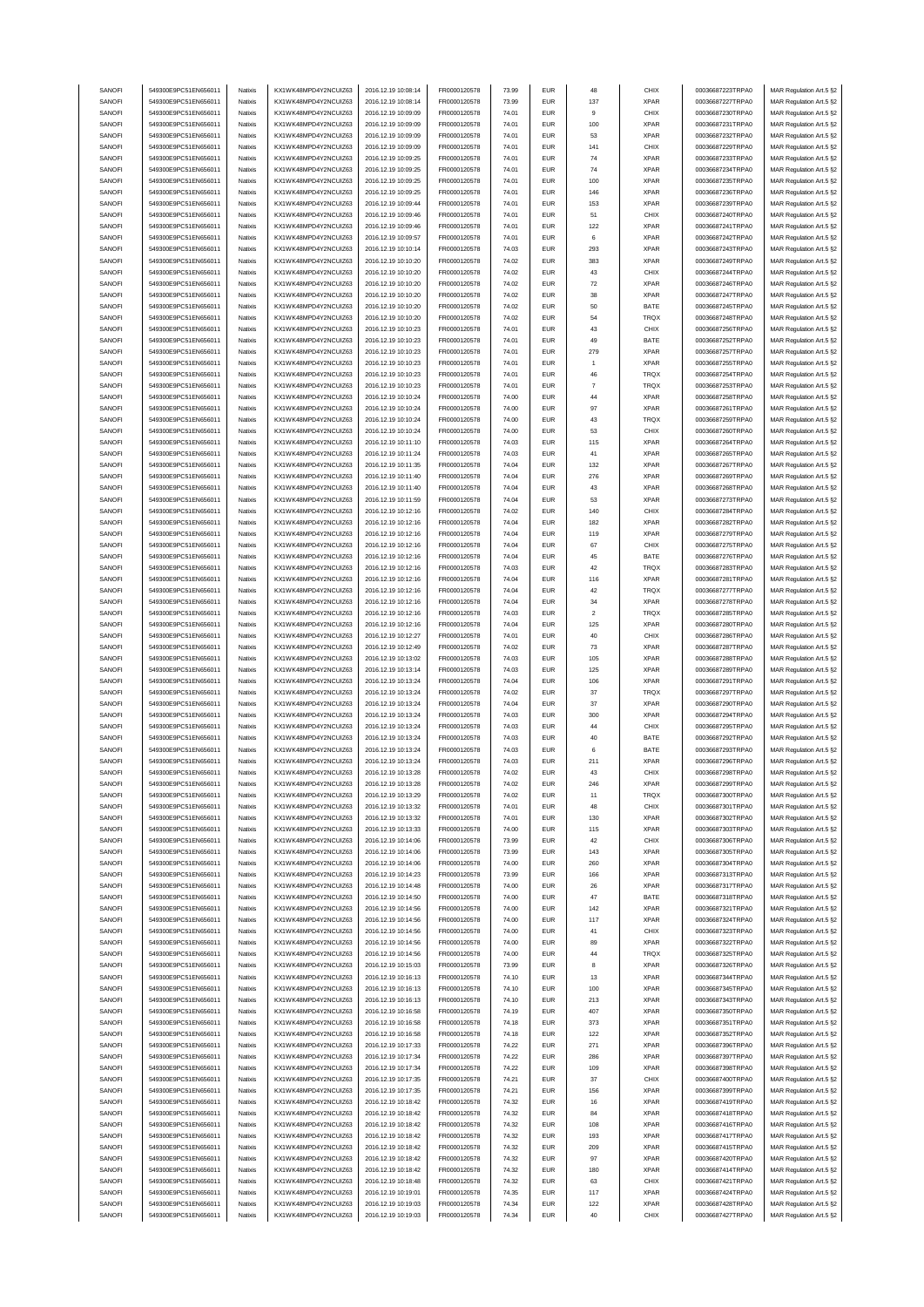| SANOFI           | 549300E9PC51EN656011                         | Natixis            | KX1WK48MPD4Y2NCUIZ63                         | 2016.12.19 10:19:06                        | FR0000120578                 | 74.32          | <b>EUR</b>        | 40       | TRQX         | 00036687433TRPA0                     | MAR Regulation Art.5 §2                            |
|------------------|----------------------------------------------|--------------------|----------------------------------------------|--------------------------------------------|------------------------------|----------------|-------------------|----------|--------------|--------------------------------------|----------------------------------------------------|
| SANOFI           | 549300E9PC51EN656011                         | Natixis            | KX1WK48MPD4Y2NCUIZ63                         | 2016.12.19 10:19:06                        | FR0000120578                 | 74.32          | <b>EUR</b>        | 41       | CHIX         | 00036687431TRPA0                     | MAR Regulation Art.5 §2                            |
| SANOFI           | 549300E9PC51EN656011                         | Natixis            | KX1WK48MPD4Y2NCUIZ63                         | 2016.12.19 10:19:06                        | FR0000120578                 | 74.32          | <b>EUR</b>        | 47       | CHIX         | 00036687432TRPA0                     | MAR Regulation Art.5 §2                            |
| SANOFI           | 549300E9PC51EN656011                         | Natixis            | KX1WK48MPD4Y2NCUIZ63                         | 2016.12.19 10:19:06                        | FR0000120578                 | 74.32          | <b>EUR</b>        | 49       | BATE         | 00036687434TRPA0                     | MAR Regulation Art.5 §2                            |
|                  |                                              |                    |                                              |                                            |                              |                |                   |          |              |                                      |                                                    |
| SANOFI           | 549300E9PC51EN656011                         | Natixis            | KX1WK48MPD4Y2NCUIZ63                         | 2016.12.19 10:19:06                        | FR0000120578                 | 74.33          | <b>EUR</b>        | 44       | TRQX         | 00036687430TRPA0                     | MAR Regulation Art.5 §2                            |
| SANOFI           | 549300E9PC51EN656011                         | Natixis            | KX1WK48MPD4Y2NCUIZ63                         | 2016.12.19 10:19:06                        | FR0000120578                 | 74.33          | <b>EUR</b>        | 46       | BATE         | 00036687429TRPA0                     | MAR Regulation Art.5 §2                            |
| SANOFI           | 549300E9PC51EN656011                         | Natixis            | KX1WK48MPD4Y2NCUIZ63                         | 2016.12.19 10:19:18                        | FR0000120578                 | 74.32          | <b>EUR</b>        | 44       | TRQX         | 00036687436TRPA0                     | MAR Regulation Art.5 §2                            |
| SANOFI           | 549300E9PC51EN656011                         | Natixis            | KX1WK48MPD4Y2NCUIZ63                         | 2016.12.19 10:19:42                        | FR0000120578                 | 74.34          | <b>EUR</b>        | 168      | <b>XPAR</b>  | 00036687439TRPA0                     | MAR Regulation Art.5 §2                            |
| SANOFI           | 549300E9PC51EN656011                         | Natixis            | KX1WK48MPD4Y2NCLIIZ63                        | 2016.12.19 10:19:42                        | FR0000120578                 | 74.34          | <b>EUR</b>        | 111      | <b>XPAR</b>  | 00036687438TRPA0                     | MAR Regulation Art.5 §2                            |
| SANOFI           | 549300E9PC51EN656011                         | Natixis            | KX1WK48MPD4Y2NCUIZ63                         | 2016.12.19 10:19:47                        | FR0000120578                 | 74.33          | <b>EUR</b>        | 178      | <b>XPAR</b>  | 00036687442TRPA0                     | MAR Regulation Art.5 §2                            |
|                  |                                              | Natixis            |                                              |                                            |                              |                | <b>EUR</b>        |          |              |                                      |                                                    |
| SANOFI           | 549300E9PC51EN656011                         |                    | KX1WK48MPD4Y2NCUIZ63                         | 2016.12.19 10:19:47                        | FR0000120578                 | 74.33          |                   | 41       | CHIX         | 00036687441TRPA0                     | MAR Regulation Art.5 §2                            |
| SANOFI           | 549300E9PC51EN656011                         | Natixis            | KX1WK48MPD4Y2NCUIZ63                         | 2016.12.19 10:19:47                        | FR0000120578                 | 74.33          | <b>EUR</b>        | 42       | CHIX         | 00036687440TRPA0                     | MAR Regulation Art.5 §2                            |
| SANOFI           | 549300E9PC51EN656011                         | Natixis            | KX1WK48MPD4Y2NCUIZ63                         | 2016.12.19 10:20:13                        | FR0000120578                 | 74.37          | <b>EUR</b>        | 5        | <b>XPAR</b>  | 00036687444TRPA0                     | MAR Regulation Art.5 §2                            |
| SANOFI           | 549300E9PC51EN656011                         | Natixis            | KX1WK48MPD4Y2NCUIZ63                         | 2016.12.19 10:20:13                        | FR0000120578                 | 74.37          | <b>EUR</b>        | 169      | <b>XPAR</b>  | 00036687443TRPA0                     | MAR Regulation Art.5 §2                            |
| SANOFI           | 549300E9PC51EN656011                         | Natixis            | KX1WK48MPD4Y2NCUIZ63                         | 2016.12.19 10:20:13                        | FR0000120578                 | 74.37          | <b>EUR</b>        | 234      | CHIX         | 00036687448TRPA0                     | MAR Regulation Art.5 §2                            |
|                  | 549300E9PC51EN656011                         |                    | KX1WK48MPD4Y2NCUIZ63                         |                                            |                              |                | <b>EUR</b>        |          |              |                                      |                                                    |
| SANOFI           |                                              | Natixis            |                                              | 2016.12.19 10:20:13                        | FR0000120578                 | 74.36          |                   | 3        | BATE         | 00036687446TRPA0                     | MAR Regulation Art.5 §2                            |
| SANOFI           | 549300E9PC51EN656011                         | Natixis            | KX1WK48MPD4Y2NCUIZ63                         | 2016.12.19 10:20:13                        | FR0000120578                 | 74.36          | <b>EUR</b>        | 40       | BATE         | 00036687445TRPA0                     | MAR Regulation Art.5 §2                            |
| SANOFI           | 549300E9PC51EN656011                         | Natixis            | KX1WK48MPD4Y2NCLIIZ63                        | 2016.12.19 10:20:13                        | FR0000120578                 | 74.36          | <b>EUR</b>        | 40       | TRQX         | 00036687447TRPA0                     | MAR Regulation Art.5 §2                            |
| SANOFI           | 549300E9PC51EN656011                         | Natixis            | KX1WK48MPD4Y2NCUIZ63                         | 2016.12.19 10:20:24                        | FR0000120578                 | 74.36          | <b>EUR</b>        | 19       | <b>XPAR</b>  | 00036687452TRPA0                     | MAR Regulation Art.5 §2                            |
| SANOFI           | 549300E9PC51EN656011                         | Natixis            | KX1WK48MPD4Y2NCUIZ63                         | 2016.12.19 10:20:24                        | FR0000120578                 | 74.36          | <b>EUR</b>        | 108      | <b>XPAR</b>  | 00036687451TRPA0                     | MAR Regulation Art.5 §2                            |
| SANOFI           | 549300E9PC51EN656011                         | Natixis            | KX1WK48MPD4Y2NCUIZ63                         | 2016.12.19 10:20:30                        | FR0000120578                 | 74.36          | <b>EUR</b>        | 30       | CHIX         | 00036687454TRPA0                     | MAR Regulation Art.5 §2                            |
| SANOFI           | 549300E9PC51EN656011                         | Natixis            | KX1WK48MPD4Y2NCUIZ63                         | 2016.12.19 10:20:30                        | FR0000120578                 | 74.36          | <b>EUR</b>        | 13       | CHIX         | 00036687453TRPA0                     | MAR Regulation Art.5 §2                            |
|                  |                                              |                    |                                              |                                            |                              |                |                   |          |              |                                      |                                                    |
| SANOFI           | 549300E9PC51EN656011                         | Natixis            | KX1WK48MPD4Y2NCUIZ63                         | 2016.12.19 10:20:36                        | FR0000120578                 | 74.35          | <b>EUR</b>        | 49       | CHIX         | 00036687455TRPA0                     | MAR Regulation Art.5 §2                            |
| SANOFI           | 549300E9PC51EN656011                         | Natixis            | KX1WK48MPD4Y2NCUIZ63                         | 2016.12.19 10:20:36                        | FR0000120578                 | 74.35          | <b>EUR</b>        | 132      | <b>XPAR</b>  | 00036687457TRPA0                     | MAR Regulation Art.5 §2                            |
| SANOFI           | 549300E9PC51EN656011                         | Natixis            | KX1WK48MPD4Y2NCUIZ63                         | 2016.12.19 10:20:36                        | FR0000120578                 | 74.35          | <b>EUR</b>        | 232      | <b>XPAR</b>  | 00036687456TRPA0                     | MAR Regulation Art.5 §2                            |
| SANOFI           | 549300E9PC51EN656011                         | Natixis            | KX1WK48MPD4Y2NCUIZ63                         | 2016.12.19 10:20:37                        | FR0000120578                 | 74.35          | <b>EUR</b>        | 46       | TRQX         | 00036687460TRPA0                     | MAR Regulation Art.5 §2                            |
| SANOFI           | 549300E9PC51EN656011                         | Natixis            | KX1WK48MPD4Y2NCLIIZ63                        | 2016.12.19 10:20:37                        | FR0000120578                 | 74.33          | <b>EUR</b>        | 49       | TRQX         | 00036687464TRPA0                     | MAR Regulation Art.5 §2                            |
| SANOFI           | 549300E9PC51EN656011                         | Natixis            | KX1WK48MPD4Y2NCUIZ63                         | 2016.12.19 10:20:37                        | FR0000120578                 | 74.34          | <b>EUR</b>        | 47       | CHIX         | 00036687462TRPA0                     | MAR Regulation Art.5 §2                            |
|                  |                                              |                    |                                              |                                            |                              |                |                   |          |              |                                      |                                                    |
| SANOFI           | 549300E9PC51EN656011                         | Natixis            | KX1WK48MPD4Y2NCUIZ63                         | 2016.12.19 10:20:37                        | FR0000120578                 | 74.34          | <b>EUR</b>        | 49       | CHIX         | 00036687463TRPA0                     | MAR Regulation Art.5 §2                            |
| SANOFI           | 549300E9PC51EN656011                         | Natixis            | KX1WK48MPD4Y2NCUIZ63                         | 2016.12.19 10:20:37                        | FR0000120578                 | 74.34          | <b>EUR</b>        | 106      | <b>XPAR</b>  | 00036687461TRPA0                     | MAR Regulation Art.5 §2                            |
| SANOFI           | 549300E9PC51EN656011                         | Natixis            | KX1WK48MPD4Y2NCUIZ63                         | 2016.12.19 10:20:51                        | FR0000120578                 | 74.32          | <b>EUR</b>        | 45       | BATE         | 00036687468TRPA0                     | MAR Regulation Art.5 §2                            |
| SANOFI           | 549300E9PC51EN656011                         | Natixis            | KX1WK48MPD4Y2NCUIZ63                         | 2016.12.19 10:20:51                        | FR0000120578                 | 74.35          | <b>EUR</b>        | 19       | <b>XPAR</b>  | 00036687466TRPA0                     | MAR Regulation Art.5 §2                            |
| SANOFI           | 549300E9PC51EN656011                         | Natixis            | KX1WK48MPD4Y2NCUIZ63                         | 2016.12.19 10:20:51                        | FR0000120578                 | 74.35          | <b>EUR</b>        | 109      | <b>XPAR</b>  | 00036687467TRPA0                     | MAR Regulation Art.5 §2                            |
|                  |                                              |                    |                                              |                                            |                              |                |                   |          |              |                                      |                                                    |
| SANOFI           | 549300E9PC51EN656011                         | Natixis            | KX1WK48MPD4Y2NCUIZ63                         | 2016.12.19 10:20:51                        | FR0000120578                 | 74.35          | <b>EUR</b>        | 90       | <b>XPAR</b>  | 00036687465TRPA0                     | MAR Regulation Art.5 §2                            |
| SANOFI           | 549300E9PC51EN656011                         | Natixis            | KX1WK48MPD4Y2NCUIZ63                         | 2016.12.19 10:21:16                        | FR0000120578                 | 74.35          | <b>EUR</b>        | 213      | <b>XPAR</b>  | 00036687475TRPA0                     | MAR Regulation Art.5 §2                            |
| SANOFI           | 549300E9PC51EN656011                         | Natixis            | KX1WK48MPD4Y2NCLIIZ63                        | 2016.12.19 10:21:16                        | FR0000120578                 | 74.35          | <b>EUR</b>        | 79       | <b>XPAR</b>  | 00036687477TRPA0                     | MAR Regulation Art.5 §2                            |
| SANOFI           | 549300E9PC51EN656011                         | Natixis            | KX1WK48MPD4Y2NCUIZ63                         | 2016.12.19 10:21:16                        | FR0000120578                 | 74.35          | <b>EUR</b>        | 40       | <b>XPAR</b>  | 00036687476TRPA0                     | MAR Regulation Art.5 §2                            |
| SANOFI           | 549300E9PC51EN656011                         | Natixis            | KX1WK48MPD4Y2NCUIZ63                         | 2016.12.19 10:21:25                        | FR0000120578                 | 74.33          | <b>EUR</b>        | 40       | CHIX         | 00036687479TRPA0                     | MAR Regulation Art.5 §2                            |
| SANOFI           | 549300E9PC51EN656011                         | Natixis            | KX1WK48MPD4Y2NCUIZ63                         | 2016.12.19 10:21:36                        | FR0000120578                 | 74.33          | <b>EUR</b>        | 111      | <b>XPAR</b>  | 00036687480TRPA0                     | MAR Regulation Art.5 §2                            |
|                  |                                              |                    |                                              |                                            |                              |                |                   |          |              |                                      |                                                    |
| SANOFI           | 549300E9PC51EN656011                         | Natixis            | KX1WK48MPD4Y2NCUIZ63                         | 2016.12.19 10:23:01                        | FR0000120578                 | 74.44          | <b>EUR</b>        | 46       | <b>XPAR</b>  | 00036687490TRPA0                     | MAR Regulation Art.5 §2                            |
| SANOFI           | 549300E9PC51EN656011                         | Natixis            | KX1WK48MPD4Y2NCUIZ63                         | 2016.12.19 10:23:01                        | FR0000120578                 | 74.44          | <b>EUR</b>        | 86       | <b>XPAR</b>  | 00036687489TRPA0                     | MAR Regulation Art.5 §2                            |
| SANOFI           | 549300E9PC51EN656011                         | Natixis            | KX1WK48MPD4Y2NCUIZ63                         | 2016.12.19 10:23:06                        | FR0000120578                 | 74.41          | <b>EUR</b>        | 42       | TRQX         | 00036687502TRPA0                     | MAR Regulation Art.5 §2                            |
| SANOFI           | 549300E9PC51EN656011                         | Natixis            | KX1WK48MPD4Y2NCUIZ63                         | 2016.12.19 10:23:06                        | FR0000120578                 | 74.41          | <b>EUR</b>        | 48       | CHIX         | 00036687503TRPA0                     | MAR Regulation Art.5 §2                            |
| SANOFI           | 549300E9PC51EN656011                         | Natixis            | KX1WK48MPD4Y2NCUIZ63                         | 2016.12.19 10:23:06                        | FR0000120578                 | 74.41          | <b>EUR</b>        | 100      | <b>XPAR</b>  | 00036687504TRPA0                     | MAR Regulation Art.5 §2                            |
|                  |                                              |                    |                                              |                                            |                              |                |                   |          |              |                                      |                                                    |
| SANOFI           | 549300E9PC51EN656011                         | Natixis            | KX1WK48MPD4Y2NCUIZ63                         | 2016.12.19 10:23:06                        | FR0000120578                 | 74.41          | <b>EUR</b>        | 41       | CHIX         | 00036687499TRPA0                     | MAR Regulation Art.5 §2                            |
| SANOFI           | 549300E9PC51EN656011                         | Natixis            | KX1WK48MPD4Y2NCUIZ63                         | 2016.12.19 10:23:06                        | FR0000120578                 | 74.41          | <b>EUR</b>        | 41       | TRQX         | 00036687507TRPA0                     | MAR Regulation Art.5 §2                            |
| SANOFI           | 549300E9PC51EN656011                         | Natixis            | KX1WK48MPD4Y2NCUIZ63                         | 2016.12.19 10:23:06                        | FR0000120578                 | 74.44          | <b>EUR</b>        | 240      | <b>XPAR</b>  | 00036687493TRPA0                     | MAR Regulation Art.5 §2                            |
| SANOFI           | 549300E9PC51EN656011                         | Natixis            | KX1WK48MPD4Y2NCUIZ63                         | 2016.12.19 10:23:06                        | FR0000120578                 | 74.42          | <b>EUR</b>        | 10       | BATE         | 00036687496TRPA0                     | MAR Regulation Art.5 §2                            |
| SANOFI           | 549300E9PC51EN656011                         | Natixis            | KX1WK48MPD4Y2NCUIZ63                         | 2016.12.19 10:23:06                        | FR0000120578                 | 74.42          | <b>EUR</b>        | 314      | <b>XPAR</b>  | 00036687501TRPA0                     | MAR Regulation Art.5 §2                            |
| SANOFI           | 549300E9PC51EN656011                         | Natixis            | KX1WK48MPD4Y2NCUIZ63                         | 2016.12.19 10:23:06                        | FR0000120578                 | 74.43          | <b>EUR</b>        | 246      | <b>XPAR</b>  | 00036687494TRPA0                     |                                                    |
|                  |                                              |                    |                                              |                                            |                              |                |                   |          |              |                                      | MAR Regulation Art.5 §2                            |
| SANOFI           | 549300E9PC51EN656011                         | Natixis            | KX1WK48MPD4Y2NCUIZ63                         | 2016.12.19 10:23:06                        | FR0000120578                 | 74.43          | <b>EUR</b>        | 218      | <b>XPAR</b>  | 00036687495TRPA0                     | MAR Regulation Art.5 §2                            |
| SANOFI           | 549300E9PC51EN656011                         | Natixis            | KX1WK48MPD4Y2NCUIZ63                         | 2016.12.19 10:23:06                        | FR0000120578                 | 74.42          | <b>EUR</b>        | 49       | CHIX         | 00036687500TRPA0                     | MAR Regulation Art.5 §2                            |
| SANOFI           | 549300E9PC51EN656011                         | Natixis            | KX1WK48MPD4Y2NCUIZ63                         | 2016.12.19 10:23:06                        | FR0000120578                 | 74.42          | <b>EUR</b>        | 45       | CHIX         | 00036687497TRPA0                     | MAR Regulation Art.5 §2                            |
| SANOFI           | 549300E9PC51EN656011                         | Natixis            | KX1WK48MPD4Y2NCUIZ63                         | 2016.12.19 10:23:06                        | FR0000120578                 | 74.42          | <b>EUR</b>        | 126      | <b>XPAR</b>  | 00036687506TRPA0                     | MAR Regulation Art.5 §2                            |
| SANOFI           | 549300E9PC51EN656011                         | Natixis            | KX1WK48MPD4Y2NCUIZ63                         | 2016.12.19 10:23:06                        | FR0000120578                 | 74.42          | <b>EUR</b>        | 32       | BATE         | 00036687498TRPA0                     | MAR Regulation Art.5 §2                            |
|                  |                                              |                    | KX1WK48MPD4Y2NCUIZ63                         |                                            | FR0000120578                 |                |                   |          |              |                                      |                                                    |
| SANOFI           | 549300E9PC51EN656011                         | Natixis            |                                              | 2016.12.19 10:23:06                        |                              | 74.42          | <b>EUR</b>        | 28       | <b>XPAR</b>  | 00036687505TRPA0                     | MAR Regulation Art.5 §2                            |
| SANOFI           | 549300E9PC51EN656011                         | Natixis            | KX1WK48MPD4Y2NCUIZ63                         | 2016.12.19 10:23:31                        | FR0000120578                 | 74.38          | <b>EUR</b>        | 176      | <b>XPAR</b>  | 00036687510TRPA0                     | MAR Regulation Art.5 §2                            |
| SANOFI           | 549300E9PC51EN656011                         | Natixis            | KX1WK48MPD4Y2NCUIZ63                         | 2016.12.19 10:23:44                        | FR0000120578                 | 74.37          | <b>EUR</b>        | 48       | CHIX         | 00036687512TRPA0                     | MAR Regulation Art.5 §2                            |
| SANOFI           | 549300E9PC51EN656011                         | Natixis            | KX1WK48MPD4Y2NCUIZ63                         | 2016.12.19 10:23:44                        | FR0000120578                 | 74.37          | <b>EUR</b>        | 108      | <b>XPAR</b>  | 00036687513TRPA0                     | MAR Regulation Art.5 §2                            |
| SANOFI           | 549300E9PC51EN656011                         | Natixis            | KX1WK48MPD4Y2NCUIZ63                         | 2016.12.19 10:23:44                        | FR0000120578                 | 74.37          | <b>EUR</b>        | 110      | <b>XPAR</b>  | 00036687514TRPA0                     | MAR Regulation Art.5 §2                            |
|                  |                                              |                    |                                              |                                            |                              |                |                   |          |              |                                      |                                                    |
| SANOF            | 549300E9PC51EN656011                         | Natixis            | KX1WK48MPD4Y2NCUIZ63                         | 2016.12.19 10:23:57                        | FR0000120578                 | 74.36          | EUR               |          | TRQX         | 00036687518TRPA0                     | MAR Regulation Art.5 §2                            |
| SANOFI           | 549300E9PC51EN656011                         | Natixis            | KX1WK48MPD4Y2NCUIZ63                         | 2016.12.19 10:23:57                        | FR0000120578                 | 74.36          | <b>EUR</b>        | 44       | CHIX         | 00036687515TRPA0                     | MAR Regulation Art.5 §2                            |
| SANOFI           | 549300E9PC51EN656011                         | Natixis            | KX1WK48MPD4Y2NCUIZ63                         | 2016.12.19 10:23:57                        | FR0000120578                 | 74.36          | <b>EUR</b>        | 112      | <b>XPAR</b>  | 00036687516TRPA0                     | MAR Regulation Art.5 §2                            |
| SANOFI           | 549300E9PC51EN656011                         | Natixis            | KX1WK48MPD4Y2NCUIZ63                         | 2016.12.19 10:23:57                        | FR0000120578                 | 74.36          | <b>EUR</b>        | 41       | BATE         | 00036687519TRPA0                     | MAR Regulation Art.5 §2                            |
| SANOFI           | 549300E9PC51EN656011                         | Natixis            | KX1WK48MPD4Y2NCUIZ63                         | 2016.12.19 10:24:02                        | FR0000120578                 | 74.36          | <b>EUR</b>        | 25       | TRQX         | 00036687521TRPA0                     | MAR Regulation Art.5 §2                            |
| SANOFI           | 549300E9PC51EN656011                         | Natixis            | KX1WK48MPD4Y2NCUIZ63                         | 2016.12.19 10:24:02                        | FR0000120578                 | 74.35          | <b>EUR</b>        | 123      | <b>XPAR</b>  | 00036687520TRPA0                     | MAR Regulation Art.5 §2                            |
| SANOFI           | 549300E9PC51EN656011                         | Natixis            | KX1WK48MPD4Y2NCUIZ63                         | 2016.12.19 10:24:08                        | FR0000120578                 | 74.35          | ${\sf EUR}$       | 41       | CHIX         | 00036687522TRPA0                     | MAR Regulation Art.5 §2                            |
| SANOFI           | 549300E9PC51EN656011                         | Natixis            | KX1WK48MPD4Y2NCUIZ63                         | 2016.12.19 10:24:08                        | FR0000120578                 |                |                   | 6        | TRQX         |                                      |                                                    |
|                  |                                              |                    |                                              |                                            |                              | 74.36          | EUR               |          |              | 00036687523TRPA0                     | MAR Regulation Art.5 §2                            |
| SANOFI           | 549300E9PC51EN656011                         | Natixis            | KX1WK48MPD4Y2NCUIZ63                         | 2016.12.19 10:24:13                        | FR0000120578                 | 74.34          | <b>EUR</b>        | 123      | <b>XPAR</b>  | 00036687524TRPA0                     | MAR Regulation Art.5 §2                            |
| SANOFI           | 549300E9PC51EN656011                         | Natixis            | KX1WK48MPD4Y2NCUIZ63                         | 2016.12.19 10:24:22                        | FR0000120578                 | 74.34          | <b>EUR</b>        | 111      | <b>XPAR</b>  | 00036687526TRPA0                     | MAR Regulation Art.5 §2                            |
| SANOFI           | 549300E9PC51EN656011                         | Natixis            | KX1WK48MPD4Y2NCUIZ63                         | 2016.12.19 10:25:30                        | FR0000120578                 | 74.39          | <b>EUR</b>        | 44       | CHIX         | 00036687530TRPA0                     | MAR Regulation Art.5 §2                            |
| SANOFI           | 549300E9PC51EN656011                         | Natixis            | KX1WK48MPD4Y2NCUIZ63                         | 2016.12.19 10:25:36                        | FR0000120578                 | 74.39          | <b>EUR</b>        | 40       | TRQX         | 00036687536TRPA0                     | MAR Regulation Art.5 §2                            |
| SANOFI           | 549300E9PC51EN656011                         | Natixis            | KX1WK48MPD4Y2NCUIZ63                         | 2016.12.19 10:25:36                        | FR0000120578                 | 74.39          | <b>EUR</b>        | 233      | <b>XPAR</b>  | 00036687535TRPA0                     | MAR Regulation Art.5 §2                            |
| SANOFI           | 549300E9PC51EN656011                         | Natixis            | KX1WK48MPD4Y2NCUIZ63                         | 2016.12.19 10:25:36                        | FR0000120578                 | 74.39          | <b>EUR</b>        | 43       | BATE         | 00036687533TRPA0                     | MAR Regulation Art.5 §2                            |
|                  |                                              |                    |                                              |                                            |                              |                |                   |          |              |                                      |                                                    |
| SANOFI           | 549300E9PC51EN656011                         | Natixis            | KX1WK48MPD4Y2NCUIZ63                         | 2016.12.19 10:25:36                        | FR0000120578                 | 74.39          | <b>EUR</b>        | 53       | CHIX         | 00036687532TRPA0                     | MAR Regulation Art.5 §2                            |
| SANOFI           | 549300E9PC51EN656011                         | Natixis            | KX1WK48MPD4Y2NCUIZ63                         | 2016.12.19 10:25:36                        | FR0000120578                 | 74.39          | <b>EUR</b>        | 172      | <b>XPAR</b>  | 00036687534TRPA0                     | MAR Regulation Art.5 §2                            |
| SANOFI           | 549300E9PC51EN656011                         | Natixis            | KX1WK48MPD4Y2NCUIZ63                         | 2016.12.19 10:26:07                        | FR0000120578                 | 74.40          | <b>EUR</b>        | 20       | TRQX         | 00036687538TRPA0                     | MAR Regulation Art.5 §2                            |
| SANOFI           | 549300E9PC51EN656011                         | Natixis            | KX1WK48MPD4Y2NCUIZ63                         | 2016.12.19 10:26:18                        | FR0000120578                 | 74.43          | <b>EUR</b>        | 25       | <b>XPAR</b>  | 00036687540TRPA0                     | MAR Regulation Art.5 §2                            |
| SANOFI           | 549300E9PC51EN656011                         | Natixis            | KX1WK48MPD4Y2NCUIZ63                         | 2016.12.19 10:26:19                        | FR0000120578                 | 74.43          | <b>EUR</b>        | 111      | <b>XPAR</b>  | 00036687541TRPA0                     | MAR Regulation Art.5 §2                            |
| SANOFI           | 549300E9PC51EN656011                         | Natixis            | KX1WK48MPD4Y2NCUIZ63                         | 2016.12.19 10:26:19                        | FR0000120578                 | 74.42          | <b>EUR</b>        | 440      | <b>XPAR</b>  | 00036687542TRPA0                     | MAR Regulation Art.5 §2                            |
|                  |                                              |                    |                                              |                                            |                              |                |                   |          |              |                                      |                                                    |
| SANOFI           | 549300E9PC51EN656011                         | Natixis            | KX1WK48MPD4Y2NCUIZ63                         | 2016.12.19 10:26:25                        | FR0000120578                 | 74.41          | <b>EUR</b>        | 100      | <b>XPAR</b>  | 00036687545TRPA0                     | MAR Regulation Art.5 §2                            |
| SANOFI           | 549300E9PC51EN656011                         | Natixis            | KX1WK48MPD4Y2NCUIZ63                         | 2016.12.19 10:26:25                        | FR0000120578                 | 74.41          | <b>EUR</b>        | 85       | <b>XPAR</b>  | 00036687546TRPA0                     | MAR Regulation Art.5 §2                            |
| SANOFI           | 549300E9PC51EN656011                         | Natixis            | KX1WK48MPD4Y2NCUIZ63                         | 2016.12.19 10:26:25                        | FR0000120578                 | 74.41          | <b>EUR</b>        | 131      | <b>XPAR</b>  | 00036687543TRPA0                     | MAR Regulation Art.5 §2                            |
| SANOFI           | 549300E9PC51EN656011                         | Natixis            | KX1WK48MPD4Y2NCUIZ63                         | 2016.12.19 10:26:25                        | FR0000120578                 | 74.41          | <b>EUR</b>        | 270      | <b>XPAR</b>  | 00036687544TRPA0                     | MAR Regulation Art.5 §2                            |
| SANOFI           | 549300E9PC51EN656011                         | Natixis            | KX1WK48MPD4Y2NCUIZ63                         | 2016.12.19 10:26:28                        | FR0000120578                 | 74.41          | <b>EUR</b>        | 43       | CHIX         | 00036687547TRPA0                     | MAR Regulation Art.5 §2                            |
|                  |                                              |                    |                                              |                                            |                              |                |                   |          |              |                                      |                                                    |
| SANOFI           | 549300E9PC51EN656011                         | Natixis            | KX1WK48MPD4Y2NCUIZ63                         | 2016.12.19 10:26:28                        | FR0000120578                 | 74.40          | <b>EUR</b>        | 14       | <b>XPAR</b>  | 00036687551TRPA0                     | MAR Regulation Art.5 §2                            |
| SANOFI           | 549300E9PC51EN656011                         | Natixis            | KX1WK48MPD4Y2NCUIZ63                         | 2016.12.19 10:26:28                        | FR0000120578                 | 74.40          | <b>EUR</b>        | 29       | TRQX         | 00036687549TRPA0                     | MAR Regulation Art.5 §2                            |
| SANOFI           | 549300E9PC51EN656011                         | Natixis            | KX1WK48MPD4Y2NCUIZ63                         | 2016.12.19 10:26:28                        | FR0000120578                 | 74.40          | <b>EUR</b>        | 40       | CHIX         | 00036687548TRPA0                     | MAR Regulation Art.5 §2                            |
| SANOFI           | 549300E9PC51EN656011                         | Natixis            | KX1WK48MPD4Y2NCUIZ63                         | 2016.12.19 10:26:28                        | FR0000120578                 | 74.40          | <b>EUR</b>        | 100      | <b>XPAR</b>  | 00036687550TRPA0                     | MAR Regulation Art.5 §2                            |
| SANOFI           | 549300E9PC51EN656011                         | Natixis            | KX1WK48MPD4Y2NCUIZ63                         | 2016.12.19 10:27:04                        | FR0000120578                 | 74.40          | <b>EUR</b>        | 42       | CHIX         | 00036687556TRPA0                     | MAR Regulation Art.5 §2                            |
|                  |                                              |                    |                                              |                                            |                              |                |                   |          |              |                                      |                                                    |
| SANOFI           | 549300E9PC51EN656011                         | Natixis            | KX1WK48MPD4Y2NCUIZ63                         | 2016.12.19 10:28:03                        | FR0000120578                 | 74.47          | <b>EUR</b>        | 132      | <b>XPAR</b>  | 00036687563TRPA0                     | MAR Regulation Art.5 §2                            |
| SANOFI           | 549300E9PC51EN656011                         | Natixis            | KX1WK48MPD4Y2NCUIZ63                         | 2016.12.19 10:28:03                        | FR0000120578                 | 74.47          | <b>EUR</b>        | 102      | <b>XPAR</b>  | 00036687566TRPA0                     | MAR Regulation Art.5 §2                            |
| SANOFI           | 549300E9PC51EN656011                         | Natixis            | KX1WK48MPD4Y2NCUIZ63                         | 2016.12.19 10:28:03                        | FR0000120578                 | 74.47          | <b>EUR</b>        | 152      | <b>XPAR</b>  | 00036687564TRPA0                     | MAR Regulation Art.5 §2                            |
| SANOFI           | 549300E9PC51EN656011                         | Natixis            | KX1WK48MPD4Y2NCUIZ63                         | 2016.12.19 10:28:03                        | FR0000120578                 | 74.47          | EUR               | 10       | <b>XPAR</b>  | 00036687565TRPA0                     | MAR Regulation Art.5 §2                            |
| SANOFI           | 549300E9PC51EN656011                         | Natixis            | KX1WK48MPD4Y2NCUIZ63                         | 2016.12.19 10:28:04                        | FR0000120578                 | 74.46          | <b>EUR</b>        | 215      | <b>XPAR</b>  | 00036687568TRPA0                     | MAR Regulation Art.5 §2                            |
| SANOFI           | 549300E9PC51EN656011                         | Natixis            | KX1WK48MPD4Y2NCUIZ63                         | 2016.12.19 10:28:04                        | FR0000120578                 | 74.46          | <b>EUR</b>        | 239      | <b>XPAR</b>  | 00036687567TRPA0                     | MAR Regulation Art.5 §2                            |
| SANOFI           | 549300E9PC51EN656011                         | Natixis            | KX1WK48MPD4Y2NCUIZ63                         | 2016.12.19 10:28:08                        | FR0000120578                 | 74.45          | <b>EUR</b>        | 44       | TRQX         | 00036687571TRPA0                     | MAR Regulation Art.5 §2                            |
|                  |                                              |                    |                                              |                                            |                              |                |                   |          |              |                                      |                                                    |
|                  |                                              |                    |                                              |                                            |                              |                |                   |          |              |                                      |                                                    |
| SANOFI           | 549300E9PC51EN656011                         | Natixis            | KX1WK48MPD4Y2NCUIZ63                         | 2016.12.19 10:28:08                        | FR0000120578                 | 74.45          | <b>EUR</b>        | 227      | <b>XPAR</b>  | 00036687572TRPA0                     | MAR Regulation Art.5 §2                            |
| SANOFI<br>SANOFI | 549300E9PC51EN656011<br>549300E9PC51EN656011 | Natixis<br>Natixis | KX1WK48MPD4Y2NCUIZ63<br>KX1WK48MPD4Y2NCUIZ63 | 2016.12.19 10:28:08<br>2016.12.19 10:28:08 | FR0000120578<br>FR0000120578 | 74.45<br>74.45 | <b>EUR</b><br>EUR | 41<br>43 | BATE<br>CHIX | 00036687570TRPA0<br>00036687569TRPA0 | MAR Regulation Art.5 §2<br>MAR Regulation Art.5 §2 |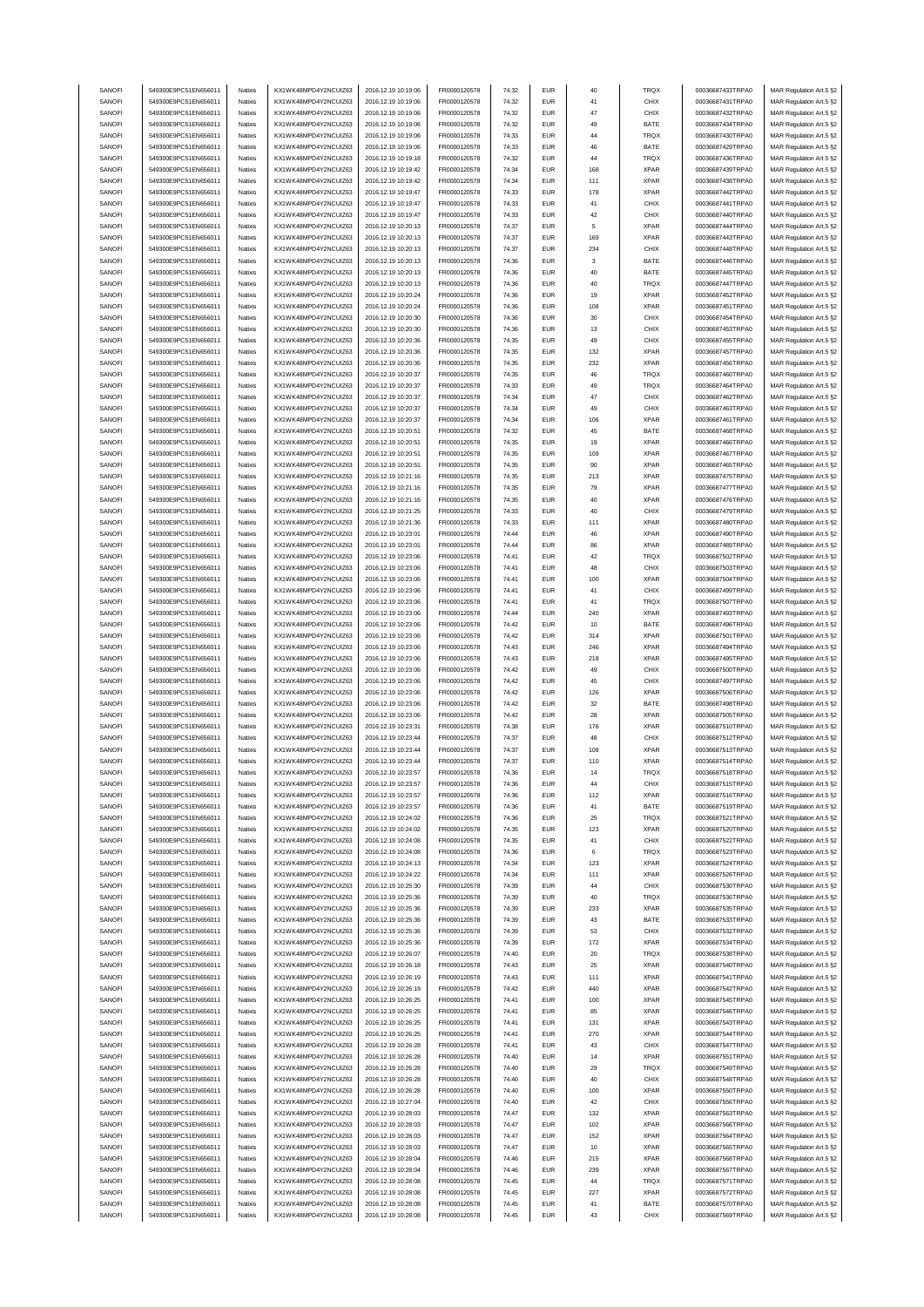| SANOFI | 549300E9PC51EN656011 | Natixis | KX1WK48MPD4Y2NCUIZ63 | 2016.12.19 10:28:13 | FR0000120578 | 74.44 | <b>EUR</b> | 41           | CHIX        | 00036687575TRPA0 | MAR Regulation Art.5 §2 |
|--------|----------------------|---------|----------------------|---------------------|--------------|-------|------------|--------------|-------------|------------------|-------------------------|
| SANOFI | 549300E9PC51EN656011 | Natixis | KX1WK48MPD4Y2NCUIZ63 | 2016.12.19 10:28:13 | FR0000120578 | 74.43 | <b>EUR</b> | 118          | <b>XPAR</b> | 00036687576TRPA0 | MAR Regulation Art.5 §2 |
| SANOFI | 549300E9PC51EN656011 | Natixis | KX1WK48MPD4Y2NCUIZ63 | 2016.12.19 10:28:14 | FR0000120578 | 74.43 | <b>EUR</b> | 11           | CHIX        | 00036687577TRPA0 | MAR Regulation Art.5 §2 |
| SANOFI | 549300E9PC51EN656011 | Natixis | KX1WK48MPD4Y2NCUIZ63 | 2016.12.19 10:28:22 | FR0000120578 | 74.43 | <b>EUR</b> | 46           | <b>TRQX</b> | 00036687580TRPA0 | MAR Regulation Art.5 §2 |
|        |                      |         |                      |                     |              |       |            |              |             |                  |                         |
| SANOFI | 549300E9PC51EN656011 | Natixis | KX1WK48MPD4Y2NCUIZ63 | 2016.12.19 10:28:23 | FR0000120578 | 74.42 | <b>EUR</b> | 97           | <b>XPAR</b> | 00036687581TRPA0 | MAR Regulation Art.5 §2 |
| SANOFI | 549300E9PC51EN656011 | Natixis | KX1WK48MPD4Y2NCUIZ63 | 2016.12.19 10:28:28 | FR0000120578 | 74.43 | <b>EUR</b> | 45           | CHIX        | 00036687582TRPA0 | MAR Regulation Art.5 §2 |
| SANOFI | 549300E9PC51EN656011 | Natixis | KX1WK48MPD4Y2NCUIZ63 | 2016.12.19 10:28:28 | FR0000120578 | 74.42 | <b>EUR</b> | 49           | CHIX        | 00036687583TRPA0 | MAR Regulation Art.5 §2 |
| SANOFI | 549300E9PC51EN656011 | Natixis | KX1WK48MPD4Y2NCUIZ63 | 2016.12.19 10:28:28 | FR0000120578 | 74.42 | <b>EUR</b> | 49           | BATE        | 00036687584TRPA0 | MAR Regulation Art.5 §2 |
| SANOFI | 549300E9PC51EN656011 | Natixis | KX1WK48MPD4Y2NCUIZ63 | 2016.12.19 10:28:28 | FR0000120578 | 74.42 | <b>EUR</b> | 42           | <b>XPAR</b> | 00036687585TRPA0 | MAR Regulation Art.5 §2 |
| SANOFI | 549300E9PC51EN656011 | Natixis | KX1WK48MPD4Y2NCUIZ63 | 2016.12.19 10:28:43 | FR0000120578 | 74.39 | <b>EUR</b> | 38           | <b>XPAR</b> | 00036687587TRPA0 | MAR Regulation Art.5 §2 |
| SANOFI | 549300E9PC51EN656011 | Natixis | KX1WK48MPD4Y2NCUIZ63 | 2016.12.19 10:28:43 | FR0000120578 | 74.39 | <b>EUR</b> | 88           | <b>XPAR</b> | 00036687586TRPA0 | MAR Regulation Art.5 §2 |
|        |                      |         |                      |                     |              |       |            |              |             |                  |                         |
| SANOFI | 549300E9PC51EN656011 | Natixis | KX1WK48MPD4Y2NCUIZ63 | 2016.12.19 10:28:43 | FR0000120578 | 74.38 | <b>EUR</b> | 133          | <b>XPAR</b> | 00036687588TRPA0 | MAR Regulation Art.5 §2 |
| SANOFI | 549300E9PC51EN656011 | Natixis | KX1WK48MPD4Y2NCUIZ63 | 2016.12.19 10:28:52 | FR0000120578 | 74.38 | <b>EUR</b> | 1            | CHIX        | 00036687590TRPA0 | MAR Regulation Art.5 §2 |
| SANOFI | 549300E9PC51EN656011 | Natixis | KX1WK48MPD4Y2NCUIZ63 | 2016.12.19 10:28:52 | FR0000120578 | 74.38 | <b>EUR</b> | 39           | CHIX        | 00036687589TRPA0 | MAR Regulation Art.5 §2 |
| SANOFI | 549300E9PC51EN656011 | Natixis | KX1WK48MPD4Y2NCUIZ63 | 2016.12.19 10:29:03 | FR0000120578 | 74.36 | <b>EUR</b> | 48           | CHIX        | 00036687591TRPA0 | MAR Regulation Art.5 §2 |
| SANOFI | 549300E9PC51EN656011 | Natixis | KX1WK48MPD4Y2NCUIZ63 | 2016.12.19 10:29:04 | FR0000120578 | 74.35 | <b>EUR</b> | 203          | <b>XPAR</b> | 00036687593TRPA0 | MAR Regulation Art.5 §2 |
|        |                      |         |                      |                     |              |       |            |              |             |                  |                         |
| SANOFI | 549300E9PC51EN656011 | Natixis | KX1WK48MPD4Y2NCUIZ63 | 2016.12.19 10:29:04 | FR0000120578 | 74.36 | <b>EUR</b> | 43           | TRQX        | 00036687592TRPA0 | MAR Regulation Art.5 §2 |
| SANOFI | 549300E9PC51EN656011 | Natixis | KX1WK48MPD4Y2NCUIZ63 | 2016.12.19 10:29:25 | FR0000120578 | 74.34 | <b>EUR</b> | 112          | <b>XPAR</b> | 00036687606TRPA0 | MAR Regulation Art.5 §2 |
| SANOFI | 549300E9PC51EN656011 | Natixis | KX1WK48MPD4Y2NCUIZ63 | 2016.12.19 10:29:41 | FR0000120578 | 74.34 | <b>EUR</b> | 145          | <b>XPAR</b> | 00036687612TRPA0 | MAR Regulation Art.5 §2 |
| SANOFI | 549300E9PC51EN656011 | Natixis | KX1WK48MPD4Y2NCUIZ63 | 2016.12.19 10:29:41 | FR0000120578 | 74.34 | <b>EUR</b> | 110          | <b>XPAR</b> | 00036687613TRPA0 | MAR Regulation Art.5 §2 |
| SANOFI | 549300E9PC51EN656011 | Natixis | KX1WK48MPD4Y2NCUIZ63 | 2016.12.19 10:30:03 | FR0000120578 | 74.35 | <b>EUR</b> | 127          | <b>XPAR</b> | 00036687618TRPA0 | MAR Regulation Art.5 §2 |
| SANOFI | 549300E9PC51EN656011 | Natixis | KX1WK48MPD4Y2NCUIZ63 | 2016.12.19 10:30:03 | FR0000120578 | 74.35 | <b>EUR</b> | 23           | <b>XPAR</b> | 00036687616TRPA0 | MAR Regulation Art.5 §2 |
|        |                      |         |                      |                     |              |       |            |              |             |                  |                         |
| SANOFI | 549300E9PC51EN656011 | Natixis | KX1WK48MPD4Y2NCUIZ63 | 2016.12.19 10:30:03 | FR0000120578 | 74.35 | <b>EUR</b> | 110          | <b>XPAR</b> | 00036687617TRPA0 | MAR Regulation Art.5 §2 |
| SANOFI | 549300E9PC51EN656011 | Natixis | KX1WK48MPD4Y2NCUIZ63 | 2016.12.19 10:30:11 | FR0000120578 | 74.34 | <b>EUR</b> | 46           | CHIX        | 00036687619TRPA0 | MAR Regulation Art.5 §2 |
| SANOFI | 549300E9PC51EN656011 | Natixis | KX1WK48MPD4Y2NCUIZ63 | 2016.12.19 10:30:11 | FR0000120578 | 74.34 | <b>EUR</b> | 104          | <b>XPAR</b> | 00036687620TRPA0 | MAR Regulation Art.5 §2 |
| SANOFI | 549300E9PC51EN656011 | Natixis | KX1WK48MPD4Y2NCUIZ63 | 2016.12.19 10:30:20 | FR0000120578 | 74.34 | <b>EUR</b> | 22           | <b>XPAR</b> | 00036687621TRPA0 | MAR Regulation Art.5 §2 |
| SANOFI | 549300E9PC51EN656011 | Natixis | KX1WK48MPD4Y2NCUIZ63 | 2016.12.19 10:30:21 | FR0000120578 | 74.34 | <b>EUR</b> | 3            | <b>XPAR</b> | 00036687622TRPA0 | MAR Regulation Art.5 §2 |
| SANOFI | 549300E9PC51EN656011 | Natixis | KX1WK48MPD4Y2NCUIZ63 | 2016.12.19 10:30:21 | FR0000120578 | 74.34 | <b>EUR</b> | 9            | <b>XPAR</b> | 00036687625TRPA0 | MAR Regulation Art.5 §2 |
| SANOFI | 549300E9PC51EN656011 | Natixis |                      | 2016.12.19.10:30:21 | FR0000120578 | 74.34 | <b>EUR</b> |              |             | 00036687623TRPA0 | MAR Regulation Art.5 §2 |
|        |                      |         | KX1WK48MPD4Y2NCUIZ63 |                     |              |       |            | 120          | <b>XPAR</b> |                  |                         |
| SANOFI | 549300E9PC51EN656011 | Natixis | KX1WK48MPD4Y2NCUIZ63 | 2016.12.19 10:30:21 | FR0000120578 | 74.34 | <b>EUR</b> | 119          | <b>XPAR</b> | 00036687624TRPA0 | MAR Regulation Art.5 §2 |
| SANOFI | 549300E9PC51EN656011 | Natixis | KX1WK48MPD4Y2NCUIZ63 | 2016.12.19 10:30:22 | FR0000120578 | 74.33 | <b>EUR</b> | 42           | CHIX        | 00036687626TRPA0 | MAR Regulation Art.5 §2 |
| SANOFI | 549300E9PC51EN656011 | Natixis | KX1WK48MPD4Y2NCUIZ63 | 2016.12.19 10:30:22 | FR0000120578 | 74.33 | <b>EUR</b> | 46           | <b>TRQX</b> | 00036687627TRPA0 | MAR Regulation Art.5 §2 |
| SANOFI | 549300E9PC51EN656011 | Natixis | KX1WK48MPD4Y2NCUIZ63 | 2016.12.19 10:30:34 | FR0000120578 | 74.33 | <b>EUR</b> | 121          | <b>XPAR</b> | 00036687628TRPA0 | MAR Regulation Art.5 §2 |
| SANOFI | 549300E9PC51EN656011 | Natixis | KX1WK48MPD4Y2NCUIZ63 | 2016.12.19 10:31:10 | FR0000120578 | 74.34 | <b>EUR</b> | 157          | <b>XPAR</b> | 00036687634TRPA0 | MAR Regulation Art.5 §2 |
|        |                      |         |                      |                     |              |       |            |              |             |                  |                         |
| SANOFI | 549300E9PC51EN656011 | Natixis | KX1WK48MPD4Y2NCUIZ63 | 2016.12.19 10:31:10 | FR0000120578 | 74.34 | <b>EUR</b> | 48           | CHIX        | 00036687633TRPA0 | MAR Regulation Art.5 §2 |
| SANOFI | 549300E9PC51EN656011 | Natixis | KX1WK48MPD4Y2NCUIZ63 | 2016.12.19 10:31:10 | FR0000120578 | 74.35 | <b>EUR</b> | 109          | <b>XPAR</b> | 00036687632TRPA0 | MAR Regulation Art.5 §2 |
| SANOFI | 549300E9PC51EN656011 | Natixis | KX1WK48MPD4Y2NCUIZ63 | 2016.12.19 10:31:10 | FR0000120578 | 74.35 | <b>EUR</b> | 123          | <b>XPAR</b> | 00036687631TRPA0 | MAR Regulation Art.5 §2 |
| SANOFI | 549300E9PC51EN656011 | Natixis | KX1WK48MPD4Y2NCUIZ63 | 2016.12.19 10:31:15 | FR0000120578 | 74.33 | <b>EUR</b> | 42           | BATE        | 00036687636TRPA0 | MAR Regulation Art.5 §2 |
| SANOFI | 549300E9PC51EN656011 | Natixis | KX1WK48MPD4Y2NCUIZ63 | 2016.12.19 10:31:15 | FR0000120578 | 74.33 | <b>EUR</b> | 44           | TRQX        | 00036687637TRPA0 | MAR Regulation Art.5 §2 |
|        |                      |         |                      |                     |              |       |            |              |             |                  |                         |
| SANOFI | 549300E9PC51EN656011 | Natixis | KX1WK48MPD4Y2NCUIZ63 | 2016.12.19 10:31:15 | FR0000120578 | 74.33 | <b>EUR</b> | 45           | CHIX        | 00036687635TRPA0 | MAR Regulation Art.5 §2 |
| SANOFI | 549300E9PC51EN656011 | Natixis | KX1WK48MPD4Y2NCUIZ63 | 2016.12.19 10:31:48 | FR0000120578 | 74.32 | <b>EUR</b> | 6            | CHIX        | 00036687639TRPA0 | MAR Regulation Art.5 §2 |
| SANOFI | 549300E9PC51EN656011 | Natixis | KX1WK48MPD4Y2NCUIZ63 | 2016.12.19 10:31:56 | FR0000120578 | 74.32 | <b>EUR</b> | 49           | BATE        | 00036687640TRPA0 | MAR Regulation Art.5 §2 |
| SANOFI | 549300E9PC51EN656011 | Natixis | KX1WK48MPD4Y2NCUIZ63 | 2016.12.19 10:32:13 | FR0000120578 | 74.33 | <b>EUR</b> | 72           | <b>XPAR</b> | 00036687642TRPA0 | MAR Regulation Art.5 §2 |
| SANOFI | 549300E9PC51EN656011 | Natixis | KX1WK48MPD4Y2NCUIZ63 | 2016.12.19 10:32:13 | FR0000120578 | 74.33 | <b>EUR</b> | 47           | <b>XPAR</b> | 00036687643TRPA0 | MAR Regulation Art.5 §2 |
| SANOFI | 549300E9PC51EN656011 | Natixis | KX1WK48MPD4Y2NCUIZ63 | 2016.12.19 10:32:14 | FR0000120578 | 74.32 | <b>EUR</b> | 128          | <b>XPAR</b> | 00036687648TRPA0 | MAR Regulation Art.5 §2 |
|        |                      |         |                      |                     |              |       |            |              |             |                  |                         |
| SANOFI | 549300E9PC51EN656011 | Natixis | KX1WK48MPD4Y2NCUIZ63 | 2016.12.19 10:32:14 | FR0000120578 | 74.32 | <b>EUR</b> | 40           | CHIX        | 00036687645TRPA0 | MAR Regulation Art.5 §2 |
| SANOFI | 549300E9PC51EN656011 | Natixis | KX1WK48MPD4Y2NCUIZ63 | 2016.12.19 10:32:14 | FR0000120578 | 74.32 | <b>EUR</b> | 40           | CHIX        | 00036687646TRPA0 | MAR Regulation Art.5 §2 |
| SANOFI | 549300E9PC51EN656011 | Natixis | KX1WK48MPD4Y2NCUIZ63 | 2016.12.19 10:32:14 | FR0000120578 | 74.32 | <b>EUR</b> | 137          | <b>XPAR</b> | 00036687649TRPA0 | MAR Regulation Art.5 §2 |
| SANOFI | 549300E9PC51EN656011 | Natixis | KX1WK48MPD4Y2NCUIZ63 | 2016.12.19 10:32:14 | FR0000120578 | 74.33 | <b>EUR</b> | 152          | <b>XPAR</b> | 00036687644TRPA0 | MAR Regulation Art.5 §2 |
| SANOFI | 549300E9PC51EN656011 | Natixis | KX1WK48MPD4Y2NCUIZ63 | 2016.12.19 10:32:14 | FR0000120578 | 74.32 | <b>EUR</b> | 49           | TRQX        | 00036687647TRPA0 | MAR Regulation Art.5 §2 |
| SANOFI | 549300E9PC51EN656011 | Natixis | KX1WK48MPD4Y2NCUIZ63 | 2016.12.19 10:32:14 | FR0000120578 | 74.32 | <b>EUR</b> | 117          | <b>XPAR</b> | 00036687650TRPA0 | MAR Regulation Art.5 §2 |
|        |                      |         |                      |                     |              |       |            |              |             |                  |                         |
| SANOFI | 549300E9PC51EN656011 | Natixis | KX1WK48MPD4Y2NCUIZ63 | 2016.12.19 10:32:19 | FR0000120578 | 74.32 | <b>EUR</b> | 107          | <b>XPAR</b> | 00036687651TRPA0 | MAR Regulation Art.5 §2 |
| SANOFI | 549300E9PC51EN656011 | Natixis | KX1WK48MPD4Y2NCUIZ63 | 2016.12.19 10:32:22 | FR0000120578 | 74.31 | <b>EUR</b> | 117          | <b>XPAR</b> | 00036687652TRPA0 | MAR Regulation Art.5 §2 |
| SANOFI | 549300E9PC51EN656011 | Natixis | KX1WK48MPD4Y2NCUIZ63 | 2016.12.19 10:32:28 | FR0000120578 | 74.31 | <b>EUR</b> | 48           | CHIX        | 00036687653TRPA0 | MAR Regulation Art.5 §2 |
| SANOFI | 549300E9PC51EN656011 | Natixis | KX1WK48MPD4Y2NCUIZ63 | 2016.12.19 10:32:39 | FR0000120578 | 74.31 | <b>EUR</b> | 37           | <b>XPAR</b> | 00036687654TRPA0 | MAR Regulation Art.5 §2 |
| SANOFI | 549300E9PC51EN656011 | Natixis | KX1WK48MPD4Y2NCUIZ63 | 2016.12.19 10:32:40 | FR0000120578 | 74.31 | <b>EUR</b> | 38           | <b>XPAR</b> | 00036687660TRPA0 | MAR Regulation Art.5 §2 |
|        |                      |         | KX1WK48MPD4Y2NCUIZ63 |                     | FR0000120578 |       |            |              |             |                  |                         |
| SANOFI | 549300E9PC51EN656011 | Natixis |                      | 2016.12.19 10:32:40 |              | 74.31 | <b>EUR</b> | 70           | <b>XPAR</b> | 00036687659TRPA0 | MAR Regulation Art.5 §2 |
| SANOFI | 549300E9PC51EN656011 | Natixis | KX1WK48MPD4Y2NCUIZ63 | 2016.12.19 10:32:40 | FR0000120578 | 74.31 | <b>EUR</b> | 71           | <b>XPAR</b> | 00036687656TRPA0 | MAR Regulation Art.5 §2 |
| SANOFI | 549300E9PC51EN656011 | Natixis | KX1WK48MPD4Y2NCUIZ63 | 2016.12.19 10:32:47 | FR0000120578 | 74.30 | <b>EUR</b> | 33           | CHIX        | 00036687662TRPA0 | MAR Regulation Art.5 §2 |
| SANOFI | 549300E9PC51EN656011 | Natixis | KX1WK48MPD4Y2NCUIZ63 | 2016.12.19 10:32:47 | FR0000120578 | 74.30 | <b>EUR</b> | 14           | CHIX        | 00036687663TRPA0 | MAR Regulation Art.5 §2 |
| SANOF  | 549300E9PC51EN65601  | Natixis | KX1WK48MPD4Y2NCUIZ63 | 2016.12.19 10:32:58 | FR0000120578 | 74.30 | EUR        | 112          | XPAR        | 00036687671TRPA0 | MAR Regulation Art.5 §2 |
| SANOFI | 549300E9PC51EN656011 | Natixis | KX1WK48MPD4Y2NCUIZ63 | 2016.12.19 10:32:58 | FR0000120578 | 74.30 | <b>EUR</b> | 12           | <b>XPAR</b> | 00036687672TRPA0 | MAR Regulation Art.5 §2 |
| SANOFI | 549300E9PC51EN656011 | Natixis | KX1WK48MPD4Y2NCUIZ63 | 2016.12.19 10:34:08 | FR0000120578 | 74.35 | <b>EUR</b> | 100          | <b>XPAR</b> | 00036687680TRPA0 | MAR Regulation Art.5 §2 |
|        |                      |         |                      |                     |              |       |            |              |             |                  |                         |
| SANOFI | 549300E9PC51EN656011 | Natixis | KX1WK48MPD4Y2NCUIZ63 | 2016.12.19 10:34:08 | FR0000120578 | 74.35 | <b>EUR</b> | 129          | <b>XPAR</b> | 00036687681TRPA0 | MAR Regulation Art.5 §2 |
| SANOFI | 549300E9PC51EN656011 | Natixis | KX1WK48MPD4Y2NCUIZ63 | 2016.12.19 10:34:26 | FR0000120578 | 74.34 | <b>EUR</b> | 42           | CHIX        | 00036687682TRPA0 | MAR Regulation Art.5 §2 |
| SANOFI | 549300E9PC51EN656011 | Natixis | KX1WK48MPD4Y2NCUIZ63 | 2016.12.19 10:34:26 | FR0000120578 | 74.34 | <b>EUR</b> | 42           | CHIX        | 00036687683TRPA0 | MAR Regulation Art.5 §2 |
| SANOFI | 549300E9PC51EN656011 | Natixis | KX1WK48MPD4Y2NCUIZ63 | 2016.12.19 10:34:26 | FR0000120578 | 74.34 | <b>EUR</b> | 48           | <b>TRQX</b> | 00036687684TRPA0 | MAR Regulation Art.5 §2 |
| SANOFI | 549300E9PC51EN656011 | Natixis | KX1WK48MPD4Y2NCUIZ63 | 2016.12.19 10:34:26 | FR0000120578 | 74.34 | <b>EUR</b> | 192          | <b>XPAR</b> | 00036687685TRPA0 | MAR Regulation Art.5 §2 |
| SANOFI | 549300E9PC51EN656011 | Natixis | KX1WK48MPD4Y2NCUIZ63 | 2016.12.19 10:34:26 | FR0000120578 | 74.34 | <b>EUR</b> | 236          | <b>XPAR</b> | 00036687686TRPA0 | MAR Regulation Art.5 §2 |
| SANOFI | 549300E9PC51EN656011 | Natixis | KX1WK48MPD4Y2NCUIZ63 | 2016.12.19 10:35:36 | FR0000120578 | 74.39 | <b>EUR</b> | 43           | BATE        | 00036687702TRPA0 | MAR Regulation Art.5 §2 |
|        |                      |         |                      |                     |              |       |            |              |             |                  |                         |
| SANOFI | 549300E9PC51EN656011 | Natixis | KX1WK48MPD4Y2NCUIZ63 | 2016.12.19 10:35:44 | FR0000120578 | 74.40 | <b>EUR</b> | 57           | <b>XPAR</b> | 00036687725TRPA0 | MAR Regulation Art.5 §2 |
| SANOFI | 549300E9PC51EN656011 | Natixis | KX1WK48MPD4Y2NCUIZ63 | 2016.12.19 10:35:44 | FR0000120578 | 74.40 | <b>EUR</b> | 117          | <b>XPAR</b> | 00036687723TRPA0 | MAR Regulation Art.5 §2 |
| SANOFI | 549300E9PC51EN656011 | Natixis | KX1WK48MPD4Y2NCUIZ63 | 2016.12.19 10:35:44 | FR0000120578 | 74.40 | <b>EUR</b> | 181          | <b>XPAR</b> | 00036687722TRPA0 | MAR Regulation Art.5 §2 |
| SANOFI | 549300E9PC51EN656011 | Natixis | KX1WK48MPD4Y2NCUIZ63 | 2016.12.19 10:35:44 | FR0000120578 | 74.40 | <b>EUR</b> | 66           | <b>XPAR</b> | 00036687721TRPA0 | MAR Regulation Art.5 §2 |
| SANOFI | 549300E9PC51EN656011 | Natixis | KX1WK48MPD4Y2NCUIZ63 | 2016.12.19 10:35:44 | FR0000120578 | 74.40 | <b>EUR</b> | 100          | <b>XPAR</b> | 00036687724TRPA0 | MAR Regulation Art.5 §2 |
| SANOFI | 549300E9PC51EN656011 | Natixis | KX1WK48MPD4Y2NCUIZ63 | 2016.12.19 10:35:44 | FR0000120578 | 74.40 | <b>EUR</b> | 134          | <b>XPAR</b> | 00036687715TRPA0 | MAR Regulation Art.5 §2 |
|        |                      |         |                      |                     |              |       |            |              |             |                  |                         |
| SANOFI | 549300E9PC51EN656011 | Natixis | KX1WK48MPD4Y2NCUIZ63 | 2016.12.19 10:35:44 | FR0000120578 | 74.39 | <b>EUR</b> | 310          | <b>XPAR</b> | 00036687720TRPA0 | MAR Regulation Art.5 §2 |
| SANOFI | 549300E9PC51EN656011 | Natixis | KX1WK48MPD4Y2NCUIZ63 | 2016.12.19 10:35:44 | FR0000120578 | 74.39 | <b>EUR</b> | 65           | CHIX        | 00036687719TRPA0 | MAR Regulation Art.5 §2 |
| SANOFI | 549300E9PC51EN656011 | Natixis | KX1WK48MPD4Y2NCUIZ63 | 2016.12.19 10:35:44 | FR0000120578 | 74.39 | <b>EUR</b> | $22\,$       | BATE        | 00036687718TRPA0 | MAR Regulation Art.5 §2 |
| SANOFI | 549300E9PC51EN656011 | Natixis | KX1WK48MPD4Y2NCUIZ63 | 2016.12.19 10:35:44 | FR0000120578 | 74.39 | <b>EUR</b> | 22           | BATE        | 00036687717TRPA0 | MAR Regulation Art.5 §2 |
| SANOFI | 549300E9PC51EN656011 | Natixis | KX1WK48MPD4Y2NCUIZ63 | 2016.12.19 10:35:44 | FR0000120578 | 74.39 | <b>EUR</b> | 49           | <b>TRQX</b> | 00036687716TRPA0 | MAR Regulation Art.5 §2 |
| SANOFI | 549300E9PC51EN656011 | Natixis | KX1WK48MPD4Y2NCUIZ63 | 2016.12.19 10:35:45 | FR0000120578 | 74.38 | <b>EUR</b> | $77\,$       | CHIX        | 00036687726TRPA0 | MAR Regulation Art.5 §2 |
|        |                      |         |                      |                     |              |       |            |              |             |                  |                         |
| SANOFI | 549300E9PC51EN656011 | Natixis | KX1WK48MPD4Y2NCUIZ63 | 2016.12.19 10:35:46 | FR0000120578 | 74.38 | <b>EUR</b> | 281          | <b>XPAR</b> | 00036687727TRPA0 | MAR Regulation Art.5 §2 |
| SANOFI | 549300E9PC51EN656011 | Natixis | KX1WK48MPD4Y2NCUIZ63 | 2016.12.19 10:35:49 | FR0000120578 | 74.37 | <b>EUR</b> | 41           | TRQX        | 00036687728TRPA0 | MAR Regulation Art.5 §2 |
| SANOFI | 549300E9PC51EN656011 | Natixis | KX1WK48MPD4Y2NCUIZ63 | 2016.12.19 10:36:19 | FR0000120578 | 74.38 | <b>EUR</b> | 128          | <b>XPAR</b> | 00036687733TRPA0 | MAR Regulation Art.5 §2 |
| SANOFI | 549300E9PC51EN656011 | Natixis | KX1WK48MPD4Y2NCUIZ63 | 2016.12.19 10:36:19 | FR0000120578 | 74.38 | <b>EUR</b> | 101          | <b>XPAR</b> | 00036687734TRPA0 | MAR Regulation Art.5 §2 |
| SANOFI | 549300E9PC51EN656011 | Natixis | KX1WK48MPD4Y2NCUIZ63 | 2016.12.19 10:36:27 | FR0000120578 | 74.38 | <b>EUR</b> | 115          | <b>XPAR</b> | 00036687742TRPA0 | MAR Regulation Art.5 §2 |
| SANOFI |                      |         | KX1WK48MPD4Y2NCUIZ63 |                     |              |       |            |              |             |                  |                         |
|        | 549300E9PC51EN656011 | Natixis |                      | 2016.12.19 10:36:27 | FR0000120578 | 74.38 | <b>EUR</b> | 51           | CHIX        | 00036687739TRPA0 | MAR Regulation Art.5 §2 |
| SANOFI | 549300E9PC51EN656011 | Natixis | KX1WK48MPD4Y2NCUIZ63 | 2016.12.19 10:36:27 | FR0000120578 | 74.38 | <b>EUR</b> | 10           | <b>XPAR</b> | 00036687741TRPA0 | MAR Regulation Art.5 §2 |
| SANOFI | 549300E9PC51EN656011 | Natixis | KX1WK48MPD4Y2NCUIZ63 | 2016.12.19 10:36:27 | FR0000120578 | 74.38 | <b>EUR</b> | 128          | <b>XPAR</b> | 00036687740TRPA0 | MAR Regulation Art.5 §2 |
| SANOFI | 549300E9PC51EN656011 | Natixis | KX1WK48MPD4Y2NCUIZ63 | 2016.12.19 10:36:28 | FR0000120578 | 74.37 | <b>EUR</b> | 6            | <b>XPAR</b> | 00036687743TRPA0 | MAR Regulation Art.5 §2 |
| SANOFI | 549300E9PC51EN656011 | Natixis | KX1WK48MPD4Y2NCUIZ63 | 2016.12.19 10:36:31 | FR0000120578 | 74.37 | <b>EUR</b> | 48           | BATE        | 00036687745TRPA0 | MAR Regulation Art.5 §2 |
| SANOFI | 549300E9PC51EN656011 | Natixis | KX1WK48MPD4Y2NCUIZ63 | 2016.12.19 10:36:52 | FR0000120578 | 74.38 | <b>EUR</b> | $\mathbf{1}$ | CHIX        | 00036687748TRPA0 | MAR Regulation Art.5 §2 |
| SANOFI | 549300E9PC51EN656011 | Natixis | KX1WK48MPD4Y2NCUIZ63 | 2016.12.19 10:36:52 | FR0000120578 | 74.38 | <b>EUR</b> | 102          | CHIX        | 00036687749TRPA0 | MAR Regulation Art.5 §2 |
|        |                      |         |                      |                     |              |       |            |              |             |                  |                         |
| SANOFI | 549300E9PC51EN656011 | Natixis | KX1WK48MPD4Y2NCUIZ63 | 2016.12.19 10:36:52 | FR0000120578 | 74.38 | <b>EUR</b> | 102          | CHIX        | 00036687750TRPA0 | MAR Regulation Art.5 §2 |
| SANOFI | 549300E9PC51EN656011 | Natixis | KX1WK48MPD4Y2NCUIZ63 | 2016.12.19 10:36:53 | FR0000120578 | 74.37 | <b>EUR</b> | 23           | <b>XPAR</b> | 00036687751TRPA0 | MAR Regulation Art.5 §2 |
| SANOFI | 549300E9PC51EN656011 | Natixis | KX1WK48MPD4Y2NCUIZ63 | 2016.12.19 10:36:53 | FR0000120578 | 74.37 | <b>EUR</b> | 177          | <b>XPAR</b> | 00036687752TRPA0 | MAR Regulation Art.5 §2 |
| SANOFI | 549300E9PC51EN656011 | Natixis | KX1WK48MPD4Y2NCUIZ63 | 2016.12.19 10:36:53 | FR0000120578 | 74.37 | <b>EUR</b> | 94           | <b>XPAR</b> | 00036687753TRPA0 | MAR Regulation Art.5 §2 |
| SANOFI | 549300E9PC51EN656011 | Natixis | KX1WK48MPD4Y2NCUIZ63 | 2016.12.19 10:37:10 | FR0000120578 | 74.37 | <b>EUR</b> | 203          | <b>XPAR</b> | 00036687757TRPA0 | MAR Regulation Art.5 §2 |
| SANOFI | 549300E9PC51EN656011 | Natixis | KX1WK48MPD4Y2NCUIZ63 | 2016.12.19 10:37:10 | FR0000120578 | 74.37 | <b>EUR</b> | 42           | <b>TRQX</b> | 00036687756TRPA0 | MAR Regulation Art.5 §2 |
|        |                      |         |                      |                     |              |       |            |              |             |                  |                         |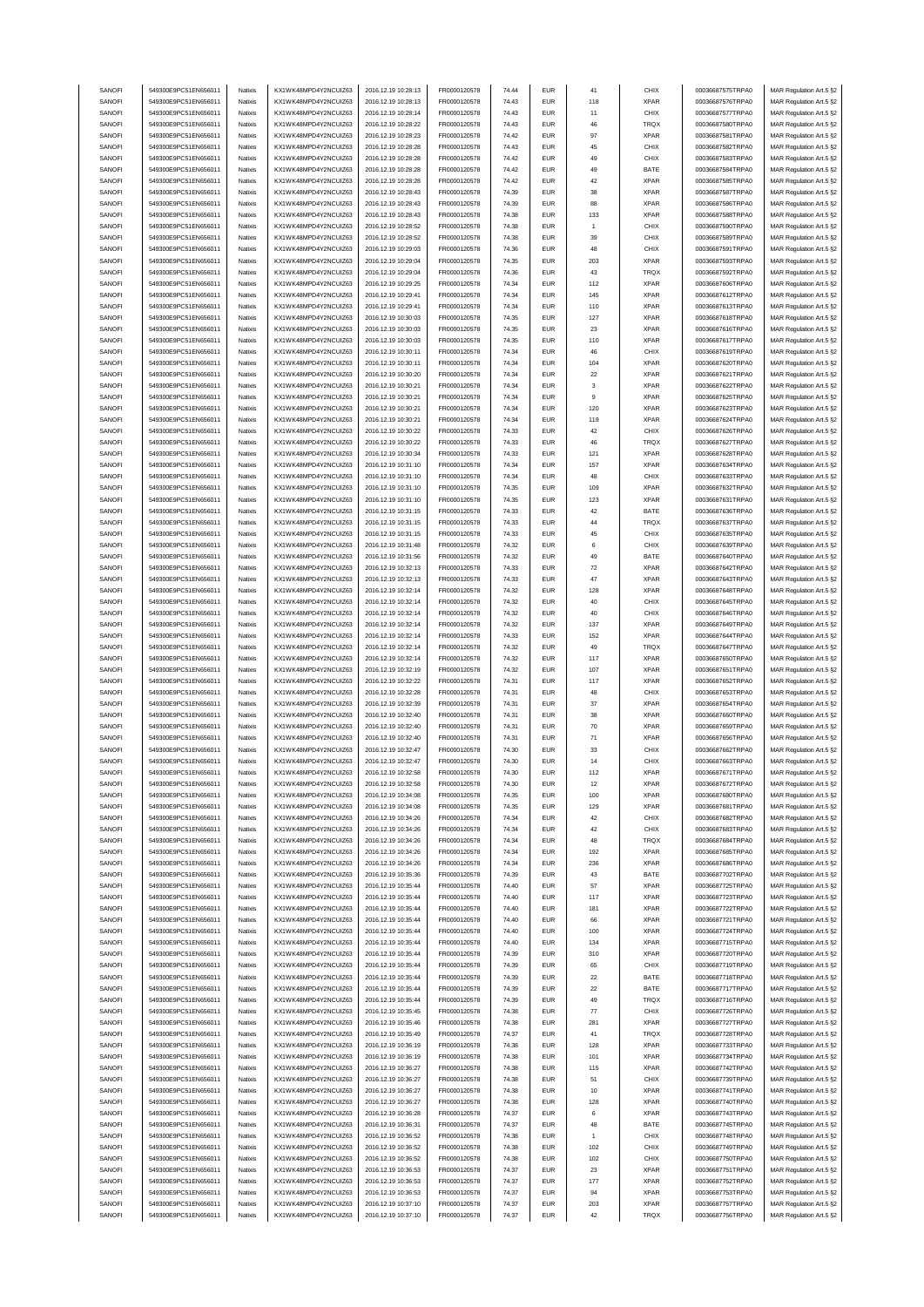| SANOFI | 549300E9PC51EN656011 | Natixis | KX1WK48MPD4Y2NCUIZ63  | 2016.12.19 10:37:11 | FR0000120578 | 74.36 | <b>EUR</b>                  | 118          | <b>XPAR</b> | 00036687758TRPA0 | MAR Regulation Art.5 §2 |
|--------|----------------------|---------|-----------------------|---------------------|--------------|-------|-----------------------------|--------------|-------------|------------------|-------------------------|
| SANOFI | 549300E9PC51EN656011 | Natixis | KX1WK48MPD4Y2NCUIZ63  | 2016.12.19 10:38:21 | FR0000120578 | 74.39 | <b>EUR</b>                  | 132          | <b>XPAR</b> | 00036687773TRPA0 | MAR Regulation Art.5 §2 |
| SANOFI | 549300E9PC51EN656011 | Natixis | KX1WK48MPD4Y2NCUIZ63  | 2016.12.19 10:38:27 | FR0000120578 | 74.38 | <b>EUR</b>                  | 57           | CHIX        | 00036687777TRPA0 | MAR Regulation Art.5 §2 |
| SANOFI | 549300E9PC51EN656011 | Natixis | KX1WK48MPD4Y2NCUIZ63  | 2016.12.19 10:38:31 | FR0000120578 | 74.38 | <b>EUR</b>                  | 45           | BATE        | 00036687779TRPA0 | MAR Regulation Art.5 §2 |
| SANOFI | 549300E9PC51EN656011 | Natixis | KX1WK48MPD4Y2NCUIZ63  | 2016.12.19 10:38:31 | FR0000120578 | 74.38 | <b>EUR</b>                  | 392          | <b>XPAR</b> | 00036687780TRPA0 | MAR Regulation Art.5 §2 |
| SANOFI | 549300E9PC51EN656011 | Natixis | KX1WK48MPD4Y2NCUIZ63  | 2016.12.19 10:38:31 | FR0000120578 | 74.38 | <b>EUR</b>                  | 115          | <b>XPAR</b> | 00036687781TRPA0 | MAR Regulation Art.5 §2 |
|        | 549300E9PC51EN656011 |         |                       | 2016.12.19 10:39:06 |              |       | <b>EUR</b>                  |              |             | 00036687857TRPA0 |                         |
| SANOFI |                      | Natixis | KX1WK48MPD4Y2NCUIZ63  |                     | FR0000120578 | 74.38 |                             | 43           | TRQX        |                  | MAR Regulation Art.5 §2 |
| SANOFI | 549300E9PC51EN656011 | Natixis | KX1WK48MPD4Y2NCUIZ63  | 2016.12.19 10:39:06 | FR0000120578 | 74.38 | <b>EUR</b>                  | 347          | <b>XPAR</b> | 00036687856TRPA0 | MAR Regulation Art.5 §2 |
| SANOFI | 549300E9PC51EN656011 | Natixis | KX1WK48MPD4Y2NCLIIZ63 | 2016.12.19 10:39:17 | FR0000120578 | 74.37 | <b>EUR</b>                  | 40           | TRQX        | 00036687859TRPA0 | MAR Regulation Art.5 §2 |
| SANOFI | 549300E9PC51EN656011 | Natixis | KX1WK48MPD4Y2NCUIZ63  | 2016.12.19 10:39:17 | FR0000120578 | 74.37 | <b>EUR</b>                  | 70           | CHIX        | 00036687860TRPA0 | MAR Regulation Art.5 §2 |
| SANOFI | 549300E9PC51EN656011 | Natixis | KX1WK48MPD4Y2NCUIZ63  | 2016.12.19 10:39:17 | FR0000120578 | 74.37 | <b>EUR</b>                  | 253          | <b>XPAR</b> | 00036687858TRPA0 | MAR Regulation Art.5 §2 |
| SANOFI | 549300E9PC51EN656011 | Natixis | KX1WK48MPD4Y2NCUIZ63  | 2016.12.19 10:39:21 | FR0000120578 | 74.36 | <b>EUR</b>                  | $\,$ 5 $\,$  | CHIX        | 00036687863TRPA0 | MAR Regulation Art.5 §2 |
| SANOFI | 549300E9PC51EN656011 | Natixis | KX1WK48MPD4Y2NCUIZ63  | 2016.12.19 10:39:21 | FR0000120578 | 74.36 | <b>EUR</b>                  | 157          | <b>XPAR</b> | 00036687864TRPA0 | MAR Regulation Art.5 §2 |
| SANOFI | 549300E9PC51EN656011 | Natixis | KX1WK48MPD4Y2NCUIZ63  | 2016.12.19 10:39:25 | FR0000120578 | 74.36 | <b>EUR</b>                  | 53           | CHIX        | 00036687865TRPA0 | MAR Regulation Art.5 §2 |
| SANOFI | 549300E9PC51EN656011 | Natixis | KX1WK48MPD4Y2NCUIZ63  | 2016.12.19 10:39:25 | FR0000120578 | 74.36 | <b>EUR</b>                  | 40           | TRQX        | 00036687866TRPA0 |                         |
|        |                      |         |                       |                     |              |       |                             |              |             |                  | MAR Regulation Art.5 §2 |
| SANOFI | 549300E9PC51EN656011 | Natixis | KX1WK48MPD4Y2NCUIZ63  | 2016.12.19 10:40:14 | FR0000120578 | 74.37 | <b>EUR</b>                  | $77$         | <b>XPAR</b> | 00036687891TRPA0 | MAR Regulation Art.5 §2 |
| SANOFI | 549300E9PC51EN656011 | Natixis | KX1WK48MPD4Y2NCUIZ63  | 2016.12.19 10:40:14 | FR0000120578 | 74.37 | <b>EUR</b>                  | 41           | <b>XPAR</b> | 00036687892TRPA0 | MAR Regulation Art.5 §2 |
| SANOFI | 549300E9PC51EN656011 | Natixis | KX1WK48MPD4Y2NCLIIZ63 | 2016.12.19 10:40:33 | FR0000120578 | 74.38 | <b>EUR</b>                  | 206          | <b>XPAR</b> | 00036687897TRPA0 | MAR Regulation Art.5 §2 |
| SANOFI | 549300E9PC51EN656011 | Natixis | KX1WK48MPD4Y2NCUIZ63  | 2016.12.19 10:40:51 | FR0000120578 | 74.39 | <b>EUR</b>                  | 540          | <b>XPAR</b> | 00036687922TRPA0 | MAR Regulation Art.5 §2 |
| SANOFI | 549300E9PC51EN656011 | Natixis | KX1WK48MPD4Y2NCUIZ63  | 2016.12.19 10:40:53 | FR0000120578 | 74.39 | <b>EUR</b>                  | 34           | CHIX        | 00036687927TRPA0 | MAR Regulation Art.5 §2 |
| SANOFI | 549300E9PC51EN656011 | Natixis | KX1WK48MPD4Y2NCUIZ63  | 2016.12.19 10:40:53 | FR0000120578 | 74.39 | <b>EUR</b>                  | 102          | CHIX        | 00036687929TRPA0 | MAR Regulation Art.5 §2 |
| SANOFI | 549300E9PC51EN656011 | Natixis | KX1WK48MPD4Y2NCUIZ63  | 2016.12.19 10:40:53 | FR0000120578 | 74.39 | <b>EUR</b>                  | 83           | CHIX        | 00036687928TRPA0 | MAR Regulation Art.5 §2 |
| SANOFI | 549300E9PC51EN656011 | Natixis | KX1WK48MPD4Y2NCUIZ63  | 2016.12.19 10:41:09 | FR0000120578 | 74.38 | <b>EUR</b>                  | $\mathbf{1}$ | BATE        | 00036687938TRPA0 | MAR Regulation Art.5 §2 |
|        |                      |         |                       |                     |              |       |                             |              |             |                  |                         |
| SANOFI | 549300E9PC51EN656011 | Natixis | KX1WK48MPD4Y2NCUIZ63  | 2016.12.19 10:41:09 | FR0000120578 | 74.38 | <b>EUR</b>                  | 169          | <b>XPAR</b> | 00036687939TRPA0 | MAR Regulation Art.5 §2 |
| SANOFI | 549300E9PC51EN656011 | Natixis | KX1WK48MPD4Y2NCUIZ63  | 2016.12.19 10:41:09 | FR0000120578 | 74.38 | <b>EUR</b>                  | 39           | BATE        | 00036687937TRPA0 | MAR Regulation Art.5 §2 |
| SANOFI | 549300E9PC51EN656011 | Natixis | KX1WK48MPD4Y2NCUIZ63  | 2016.12.19 10:41:09 | FR0000120578 | 74.38 | <b>EUR</b>                  | 47           | TRQX        | 00036687936TRPA0 | MAR Regulation Art.5 §2 |
| SANOFI | 549300E9PC51EN656011 | Natixis | KX1WK48MPD4Y2NCLIIZ63 | 2016.12.19 10:41:15 | FR0000120578 | 74.37 | <b>EUR</b>                  | 46           | <b>XPAR</b> | 00036687940TRPA0 | MAR Regulation Art.5 §2 |
| SANOFI | 549300E9PC51EN656011 | Natixis | KX1WK48MPD4Y2NCUIZ63  | 2016.12.19 10:41:54 | FR0000120578 | 74.36 | <b>EUR</b>                  | 48           | CHIX        | 00036687951TRPA0 | MAR Regulation Art.5 §2 |
| SANOFI | 549300E9PC51EN656011 | Natixis | KX1WK48MPD4Y2NCUIZ63  | 2016.12.19 10:41:54 | FR0000120578 | 74.36 | <b>EUR</b>                  | 41           | TRQX        | 00036687952TRPA0 | MAR Regulation Art.5 §2 |
| SANOFI | 549300E9PC51EN656011 | Natixis | KX1WK48MPD4Y2NCUIZ63  | 2016.12.19 10:41:54 | FR0000120578 | 74.37 | <b>EUR</b>                  | 42           | BATE        | 00036687950TRPA0 | MAR Regulation Art.5 §2 |
|        | 549300E9PC51EN656011 |         | KX1WK48MPD4Y2NCUIZ63  |                     |              |       |                             |              |             |                  |                         |
| SANOFI |                      | Natixis |                       | 2016.12.19 10:41:54 | FR0000120578 | 74.37 | <b>EUR</b>                  | 145          | <b>XPAR</b> | 00036687949TRPA0 | MAR Regulation Art.5 §2 |
| SANOFI | 549300E9PC51EN656011 | Natixis | KX1WK48MPD4Y2NCUIZ63  | 2016.12.19 10:42:14 | FR0000120578 | 74.38 | <b>EUR</b>                  | 80           | <b>XPAR</b> | 00036687955TRPA0 | MAR Regulation Art.5 §2 |
| SANOFI | 549300E9PC51EN656011 | Natixis | KX1WK48MPD4Y2NCUIZ63  | 2016.12.19 10:42:14 | FR0000120578 | 74.38 | <b>EUR</b>                  | 102          | <b>XPAR</b> | 00036687956TRPA0 | MAR Regulation Art.5 §2 |
| SANOFI | 549300E9PC51EN656011 | Natixis | KX1WK48MPD4Y2NCUIZ63  | 2016.12.19 10:42:14 | FR0000120578 | 74.38 | <b>EUR</b>                  | 244          | <b>XPAR</b> | 00036687954TRPA0 | MAR Regulation Art.5 §2 |
| SANOFI | 549300E9PC51EN656011 | Natixis | KX1WK48MPD4Y2NCUIZ63  | 2016.12.19 10:42:37 | FR0000120578 | 74.37 | <b>EUR</b>                  | 144          | <b>XPAR</b> | 00036687972TRPA0 | MAR Regulation Art.5 §2 |
| SANOFI | 549300E9PC51EN656011 | Natixis | KX1WK48MPD4Y2NCLIIZ63 | 2016.12.19 10:42:37 | FR0000120578 | 74.37 | <b>EUR</b>                  | 43           | <b>XPAR</b> | 00036687971TRPA0 | MAR Regulation Art.5 §2 |
| SANOFI | 549300E9PC51EN656011 | Natixis | KX1WK48MPD4Y2NCUIZ63  | 2016.12.19 10:42:37 | FR0000120578 | 74.37 | <b>EUR</b>                  | 122          | <b>XPAR</b> | 00036687973TRPA0 | MAR Regulation Art.5 §2 |
| SANOFI | 549300E9PC51EN656011 | Natixis | KX1WK48MPD4Y2NCUIZ63  | 2016.12.19 10:43:14 | FR0000120578 | 74.37 | <b>EUR</b>                  | 189          | CHIX        | 00036688011TRPA0 | MAR Regulation Art.5 §2 |
| SANOFI | 549300E9PC51EN656011 | Natixis | KX1WK48MPD4Y2NCUIZ63  | 2016.12.19 10:43:29 | FR0000120578 | 74.37 | <b>EUR</b>                  | 58           | <b>XPAR</b> | 00036688016TRPA0 | MAR Regulation Art.5 §2 |
|        |                      |         |                       |                     |              |       |                             |              |             |                  |                         |
| SANOFI | 549300E9PC51EN656011 | Natixis | KX1WK48MPD4Y2NCUIZ63  | 2016.12.19 10:43:29 | FR0000120578 | 74.37 | <b>EUR</b>                  | 96           | <b>XPAR</b> | 00036688015TRPA0 | MAR Regulation Art.5 §2 |
| SANOFI | 549300E9PC51EN656011 | Natixis | KX1WK48MPD4Y2NCUIZ63  | 2016.12.19 10:43:29 | FR0000120578 | 74.37 | <b>EUR</b>                  | 94           | <b>XPAR</b> | 00036688014TRPA0 | MAR Regulation Art.5 §2 |
| SANOFI | 549300E9PC51EN656011 | Natixis | KX1WK48MPD4Y2NCUIZ63  | 2016.12.19 10:43:31 | FR0000120578 | 74.37 | <b>EUR</b>                  | 89           | <b>XPAR</b> | 00036688017TRPA0 | MAR Regulation Art.5 §2 |
| SANOFI | 549300E9PC51EN656011 | Natixis | KX1WK48MPD4Y2NCUIZ63  | 2016.12.19 10:43:31 | FR0000120578 | 74.37 | <b>EUR</b>                  | 190          | <b>XPAR</b> | 00036688018TRPA0 | MAR Regulation Art.5 §2 |
| SANOFI | 549300E9PC51EN656011 | Natixis | KX1WK48MPD4Y2NCUIZ63  | 2016.12.19 10:43:31 | FR0000120578 | 74.37 | <b>EUR</b>                  | 100          | <b>XPAR</b> | 00036688019TRPA0 | MAR Regulation Art.5 §2 |
| SANOFI | 549300E9PC51EN656011 | Natixis | KX1WK48MPD4Y2NCUIZ63  | 2016.12.19 10:43:31 | FR0000120578 | 74.37 | <b>EUR</b>                  | 53           | <b>XPAR</b> | 00036688020TRPA0 | MAR Regulation Art.5 §2 |
| SANOFI | 549300E9PC51EN656011 | Natixis | KX1WK48MPD4Y2NCUIZ63  | 2016.12.19 10:43:46 | FR0000120578 | 74.38 | <b>EUR</b>                  | 108          | <b>XPAR</b> | 00036688036TRPA0 | MAR Regulation Art.5 §2 |
| SANOFI | 549300E9PC51EN656011 | Natixis | KX1WK48MPD4Y2NCUIZ63  | 2016.12.19 10:44:31 | FR0000120578 | 74.41 | <b>EUR</b>                  | 18           | <b>XPAR</b> | 00036688043TRPA0 | MAR Regulation Art.5 §2 |
|        |                      |         |                       |                     |              |       |                             |              |             |                  |                         |
| SANOFI | 549300E9PC51EN656011 | Natixis | KX1WK48MPD4Y2NCUIZ63  | 2016.12.19 10:44:45 | FR0000120578 | 74.41 | <b>EUR</b>                  | 134          | <b>XPAR</b> | 00036688050TRPA0 | MAR Regulation Art.5 §2 |
| SANOFI | 549300E9PC51EN656011 | Natixis | KX1WK48MPD4Y2NCUIZ63  | 2016.12.19 10:44:47 | FR0000120578 | 74.42 | <b>EUR</b>                  | 103          | <b>XPAR</b> | 00036688052TRPA0 | MAR Regulation Art.5 §2 |
| SANOFI | 549300E9PC51EN656011 | Natixis | KX1WK48MPD4Y2NCUIZ63  | 2016.12.19 10:44:47 | FR0000120578 | 74.42 | <b>EUR</b>                  | 140          | <b>XPAR</b> | 00036688053TRPA0 | MAR Regulation Art.5 §2 |
| SANOFI | 549300E9PC51EN656011 | Natixis | KX1WK48MPD4Y2NCUIZ63  | 2016.12.19 10:45:15 | FR0000120578 | 74.46 | <b>EUR</b>                  | 72           | <b>XPAR</b> | 00036688071TRPA0 | MAR Regulation Art.5 §2 |
| SANOFI | 549300E9PC51EN656011 | Natixis | KX1WK48MPD4Y2NCUIZ63  | 2016.12.19 10:45:15 | FR0000120578 | 74.46 | <b>EUR</b>                  | 76           | <b>XPAR</b> | 00036688070TRPA0 | MAR Regulation Art.5 §2 |
| SANOFI | 549300E9PC51EN656011 | Natixis | KX1WK48MPD4Y2NCLIIZ63 | 2016.12.19 10:45:15 | FR0000120578 | 74.46 | <b>EUR</b>                  | 100          | <b>XPAR</b> | 00036688073TRPA0 | MAR Regulation Art.5 §2 |
| SANOFI | 549300E9PC51EN656011 | Natixis | KX1WK48MPD4Y2NCUIZ63  | 2016.12.19 10:45:15 | FR0000120578 | 74.46 | <b>EUR</b>                  | 120          | <b>XPAR</b> | 00036688074TRPA0 | MAR Regulation Art.5 §2 |
| SANOFI | 549300E9PC51EN656011 | Natixis | KX1WK48MPD4Y2NCUIZ63  | 2016.12.19 10:45:15 | FR0000120578 | 74.46 | <b>EUR</b>                  | $77$         | <b>XPAR</b> | 00036688072TRPA0 | MAR Regulation Art.5 §2 |
|        |                      |         | KX1WK48MPD4Y2NCUIZ63  |                     | FR0000120578 |       |                             |              |             |                  |                         |
| SANOFI | 549300E9PC51EN656011 | Natixis |                       | 2016.12.19 10:45:46 |              | 74.46 | <b>EUR</b>                  | 180          | <b>XPAR</b> | 00036688084TRPA0 | MAR Regulation Art.5 §2 |
| SANOFI | 549300E9PC51EN656011 | Natixis | KX1WK48MPD4Y2NCUIZ63  | 2016.12.19 10:45:46 | FR0000120578 | 74.46 | <b>EUR</b>                  | 214          | <b>XPAR</b> | 00036688083TRPA0 | MAR Regulation Art.5 §2 |
| SANOFI | 549300E9PC51EN656011 | Natixis | KX1WK48MPD4Y2NCUIZ63  | 2016.12.19 10:45:48 | FR0000120578 | 74.45 | <b>EUR</b>                  | 40           | BATE        | 00036688087TRPA0 | MAR Regulation Art.5 §2 |
| SANOFI | 549300E9PC51EN656011 | Natixis | KX1WK48MPD4Y2NCUIZ63  | 2016.12.19 10:46:03 | FR0000120578 | 74.45 | <b>EUR</b>                  | 47           | CHIX        | 00036688093TRPA0 | MAR Regulation Art.5 §2 |
| SANOFI | 549300E9PC51EN656011 | Natixis | KX1WK48MPD4Y2NCUIZ63  | 2016.12.19 10:46:03 | FR0000120578 | 74.45 | <b>EUR</b>                  | 195          | <b>XPAR</b> | 00036688097TRPA0 | MAR Regulation Art.5 §2 |
| SANOF  | 549300E9PC51EN656011 | Natixis | KX1WK48MPD4Y2NCUIZ63  | 2016.12.19 10:46:03 | FR0000120578 | 74.45 | EUR                         | 79           | <b>XPAR</b> | 00036688098TRPA0 | MAR Regulation Art.5 §2 |
| SANOFI | 549300E9PC51EN656011 | Natixis | KX1WK48MPD4Y2NCUIZ63  | 2016.12.19 10:46:03 | FR0000120578 | 74.45 | <b>EUR</b>                  | 57           | <b>XPAR</b> | 00036688095TRPA0 | MAR Regulation Art.5 §2 |
| SANOFI | 549300E9PC51EN656011 | Natixis | KX1WK48MPD4Y2NCUIZ63  | 2016.12.19 10:46:03 | FR0000120578 | 74.45 | <b>EUR</b>                  | 186          | <b>XPAR</b> | 00036688099TRPA0 | MAR Regulation Art.5 §2 |
|        |                      |         | KX1WK48MPD4Y2NCUIZ63  |                     |              |       |                             |              |             |                  |                         |
| SANOFI | 549300E9PC51EN656011 | Natixis |                       | 2016.12.19 10:46:03 | FR0000120578 | 74.45 | <b>EUR</b>                  | 62           | TRQX        | 00036688094TRPA0 | MAR Regulation Art.5 §2 |
| SANOFI | 549300E9PC51EN656011 | Natixis | KX1WK48MPD4Y2NCUIZ63  | 2016.12.19 10:46:03 | FR0000120578 | 74.45 | <b>EUR</b>                  | 54           | <b>XPAR</b> | 00036688096TRPA0 | MAR Regulation Art.5 §2 |
| SANOFI | 549300E9PC51EN656011 | Natixis | KX1WK48MPD4Y2NCUIZ63  | 2016.12.19 10:46:03 | FR0000120578 | 74.45 | <b>EUR</b>                  | 48           | BATE        | 00036688091TRPA0 | MAR Regulation Art.5 §2 |
| SANOFI | 549300E9PC51EN656011 | Natixis | KX1WK48MPD4Y2NCUIZ63  | 2016.12.19 10:46:03 | FR0000120578 | 74.45 | $\ensuremath{\mathsf{EUR}}$ | 44           | CHIX        | 00036688092TRPA0 | MAR Regulation Art.5 §2 |
| SANOFI | 549300E9PC51EN656011 | Natixis | KX1WK48MPD4Y2NCUIZ63  | 2016.12.19 10:46:03 | FR0000120578 | 74.45 | <b>EUR</b>                  | 5            | BATE        | 00036688090TRPA0 | MAR Regulation Art.5 §2 |
| SANOFI | 549300E9PC51EN656011 | Natixis | KX1WK48MPD4Y2NCUIZ63  | 2016.12.19 10:46:37 | FR0000120578 | 74.46 | <b>EUR</b>                  | 61           | CHIX        | 00036688115TRPA0 | MAR Regulation Art.5 §2 |
| SANOFI | 549300E9PC51EN656011 | Natixis | KX1WK48MPD4Y2NCUIZ63  | 2016.12.19 10:46:37 | FR0000120578 | 74.46 | <b>EUR</b>                  | 150          | CHIX        | 00036688114TRPA0 | MAR Regulation Art.5 §2 |
| SANOFI | 549300E9PC51EN656011 | Natixis | KX1WK48MPD4Y2NCUIZ63  | 2016.12.19 10:47:16 | FR0000120578 | 74.48 | <b>EUR</b>                  | 200          | <b>XPAR</b> | 00036688125TRPA0 | MAR Regulation Art.5 §2 |
|        |                      |         |                       |                     |              |       |                             |              |             |                  | MAR Regulation Art.5 §2 |
| SANOFI | 549300E9PC51EN656011 | Natixis | KX1WK48MPD4Y2NCUIZ63  | 2016.12.19 10:47:16 | FR0000120578 | 74.48 | <b>EUR</b>                  | 326          | <b>XPAR</b> | 00036688126TRPA0 |                         |
| SANOFI | 549300E9PC51EN656011 | Natixis | KX1WK48MPD4Y2NCUIZ63  | 2016.12.19 10:47:16 | FR0000120578 | 74.48 | <b>EUR</b>                  | 66           | <b>XPAR</b> | 00036688123TRPA0 | MAR Regulation Art.5 §2 |
| SANOFI | 549300E9PC51EN656011 | Natixis | KX1WK48MPD4Y2NCUIZ63  | 2016.12.19 10:47:16 | FR0000120578 | 74.48 | <b>EUR</b>                  | 173          | <b>XPAR</b> | 00036688124TRPA0 | MAR Regulation Art.5 §2 |
| SANOFI | 549300E9PC51EN656011 | Natixis | KX1WK48MPD4Y2NCUIZ63  | 2016.12.19 10:47:19 | FR0000120578 | 74.48 | <b>EUR</b>                  | 29           | <b>XPAR</b> | 00036688127TRPA0 | MAR Regulation Art.5 §2 |
| SANOFI | 549300E9PC51EN656011 | Natixis | KX1WK48MPD4Y2NCUIZ63  | 2016.12.19 10:47:35 | FR0000120578 | 74.47 | <b>EUR</b>                  | 49           | BATE        | 00036688135TRPA0 | MAR Regulation Art.5 §2 |
| SANOFI | 549300E9PC51EN656011 | Natixis | KX1WK48MPD4Y2NCUIZ63  | 2016.12.19 10:47:38 | FR0000120578 | 74.47 | <b>EUR</b>                  | 56           | TRQX        | 00036688138TRPA0 | MAR Regulation Art.5 §2 |
| SANOFI | 549300E9PC51EN656011 | Natixis | KX1WK48MPD4Y2NCUIZ63  | 2016.12.19 10:47:38 | FR0000120578 | 74.47 | <b>EUR</b>                  | 132          | <b>XPAR</b> | 00036688139TRPA0 | MAR Regulation Art.5 §2 |
| SANOFI | 549300E9PC51EN656011 | Natixis | KX1WK48MPD4Y2NCUIZ63  | 2016.12.19 10:47:38 | FR0000120578 | 74.47 | <b>EUR</b>                  | 46           | CHIX        | 00036688137TRPA0 | MAR Regulation Art.5 §2 |
|        |                      |         |                       |                     |              |       |                             |              |             |                  |                         |
| SANOFI | 549300E9PC51EN656011 | Natixis | KX1WK48MPD4Y2NCUIZ63  | 2016.12.19 10:48:08 | FR0000120578 | 74.48 | <b>EUR</b>                  | 102          | <b>XPAR</b> | 00036688143TRPA0 | MAR Regulation Art.5 §2 |
| SANOFI | 549300E9PC51EN656011 | Natixis | KX1WK48MPD4Y2NCUIZ63  | 2016.12.19 10:48:15 | FR0000120578 | 74.47 | <b>EUR</b>                  | 30           | CHIX        | 00036688149TRPA0 | MAR Regulation Art.5 §2 |
| SANOFI | 549300E9PC51EN656011 | Natixis | KX1WK48MPD4Y2NCUIZ63  | 2016.12.19 10:48:16 | FR0000120578 | 74.47 | <b>EUR</b>                  | 195          | <b>XPAR</b> | 00036688150TRPA0 | MAR Regulation Art.5 §2 |
| SANOFI | 549300E9PC51EN656011 | Natixis | KX1WK48MPD4Y2NCUIZ63  | 2016.12.19 10:48:20 | FR0000120578 | 74.47 | <b>EUR</b>                  | 13           | CHIX        | 00036688155TRPA0 | MAR Regulation Art.5 §2 |
| SANOFI | 549300E9PC51EN656011 | Natixis | KX1WK48MPD4Y2NCUIZ63  | 2016.12.19 10:48:20 | FR0000120578 | 74.47 | <b>EUR</b>                  | 48           | TRQX        | 00036688158TRPA0 | MAR Regulation Art.5 §2 |
| SANOFI | 549300E9PC51EN656011 | Natixis | KX1WK48MPD4Y2NCUIZ63  | 2016.12.19 10:48:20 | FR0000120578 | 74.47 | <b>EUR</b>                  | 128          | <b>XPAR</b> | 00036688157TRPA0 | MAR Regulation Art.5 §2 |
| SANOFI | 549300E9PC51EN656011 | Natixis | KX1WK48MPD4Y2NCUIZ63  | 2016.12.19 10:48:20 | FR0000120578 | 74.47 | <b>EUR</b>                  | 191          | <b>XPAR</b> | 00036688156TRPA0 | MAR Regulation Art.5 §2 |
|        |                      |         |                       |                     |              |       |                             |              |             |                  |                         |
| SANOFI | 549300E9PC51EN656011 | Natixis | KX1WK48MPD4Y2NCUIZ63  | 2016.12.19 10:48:52 | FR0000120578 | 74.46 | <b>EUR</b>                  | 117          | <b>XPAR</b> | 00036688173TRPA0 | MAR Regulation Art.5 §2 |
| SANOFI | 549300E9PC51EN656011 | Natixis | KX1WK48MPD4Y2NCUIZ63  | 2016.12.19 10:48:52 | FR0000120578 | 74.47 | <b>EUR</b>                  | 122          | <b>XPAR</b> | 00036688172TRPA0 | MAR Regulation Art.5 §2 |
| SANOFI | 549300E9PC51EN656011 | Natixis | KX1WK48MPD4Y2NCUIZ63  | 2016.12.19 10:49:10 | FR0000120578 | 74.53 | <b>EUR</b>                  | 35           | <b>XPAR</b> | 00036688211TRPA0 | MAR Regulation Art.5 §2 |
| SANOFI | 549300E9PC51EN656011 | Natixis | KX1WK48MPD4Y2NCUIZ63  | 2016.12.19 10:49:10 | FR0000120578 | 74.53 | <b>EUR</b>                  | 86           | <b>XPAR</b> | 00036688212TRPA0 | MAR Regulation Art.5 §2 |
| SANOFI | 549300E9PC51EN656011 | Natixis | KX1WK48MPD4Y2NCUIZ63  | 2016.12.19 10:49:31 | FR0000120578 | 74.52 | <b>EUR</b>                  | 200          | <b>XPAR</b> | 00036688258TRPA0 | MAR Regulation Art.5 §2 |
| SANOFI | 549300E9PC51EN656011 | Natixis | KX1WK48MPD4Y2NCUIZ63  | 2016.12.19 10:49:31 | FR0000120578 | 74.52 | <b>EUR</b>                  | 158          | <b>XPAR</b> | 00036688257TRPA0 | MAR Regulation Art.5 §2 |
| SANOFI | 549300E9PC51EN656011 | Natixis | KX1WK48MPD4Y2NCUIZ63  | 2016.12.19 10:49:31 | FR0000120578 | 74.52 | <b>EUR</b>                  | 64           | CHIX        | 00036688255TRPA0 | MAR Regulation Art.5 §2 |
| SANOFI | 549300E9PC51EN656011 | Natixis | KX1WK48MPD4Y2NCUIZ63  | 2016.12.19 10:49:31 | FR0000120578 | 74.51 | <b>EUR</b>                  | 54           | CHIX        | 00036688264TRPA0 | MAR Regulation Art.5 §2 |
| SANOFI | 549300E9PC51EN656011 | Natixis | KX1WK48MPD4Y2NCUIZ63  |                     |              |       | <b>EUR</b>                  | 9            | <b>XPAR</b> | 00036688259TRPA0 |                         |
|        |                      |         |                       | 2016.12.19 10:49:31 | FR0000120578 | 74.52 |                             |              |             |                  | MAR Regulation Art.5 §2 |
|        | 549300E9PC51EN656011 | Natixis | KX1WK48MPD4Y2NCUIZ63  | 2016.12.19 10:49:31 | FR0000120578 | 74.52 | <b>EUR</b>                  | 44           | TRQX        | 00036688256TRPA0 | MAR Regulation Art.5 §2 |
| SANOFI |                      |         |                       |                     |              |       |                             |              |             |                  |                         |
| SANOFI | 549300E9PC51EN656011 | Natixis | KX1WK48MPD4Y2NCUIZ63  | 2016.12.19 10:49:33 | FR0000120578 | 74.51 | <b>EUR</b>                  | 48           | CHIX        | 00036688268TRPA0 | MAR Regulation Art.5 §2 |
| SANOFI | 549300E9PC51EN656011 | Natixis | KX1WK48MPD4Y2NCUIZ63  | 2016.12.19 10:49:33 | FR0000120578 | 74.51 | <b>EUR</b>                  | 37           | TRQX        | 00036688269TRPA0 | MAR Regulation Art.5 §2 |
| SANOFI | 549300E9PC51EN656011 | Natixis | KX1WK48MPD4Y2NCUIZ63  | 2016.12.19 10:49:33 | FR0000120578 | 74.51 | <b>EUR</b>                  | 41           | BATE        | 00036688270TRPA0 | MAR Regulation Art.5 §2 |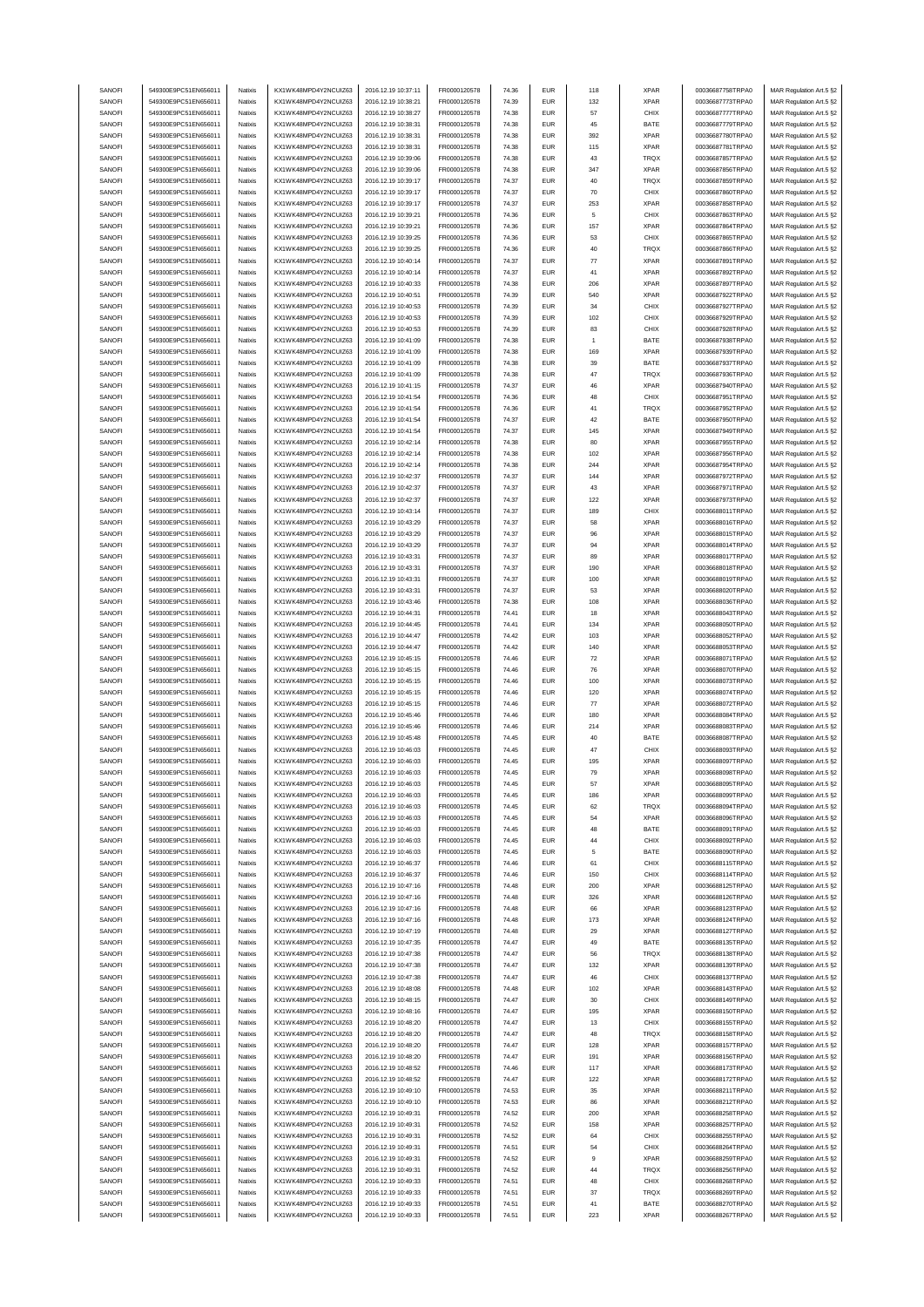| SANOFI           | 549300E9PC51EN656011                         | Natixis            | KX1WK48MPD4Y2NCUIZ63                         | 2016.12.19 10:49:34                        | FR0000120578                 | 74.51          | <b>EUR</b>               | 5                  | <b>TRQX</b>                | 00036688275TRPA0                     | MAR Regulation Art.5 §2                            |
|------------------|----------------------------------------------|--------------------|----------------------------------------------|--------------------------------------------|------------------------------|----------------|--------------------------|--------------------|----------------------------|--------------------------------------|----------------------------------------------------|
| SANOFI           | 549300E9PC51EN656011                         | Natixis            | KX1WK48MPD4Y2NCUIZ63                         | 2016.12.19 10:49:34                        | FR0000120578                 | 74.51          | <b>EUR</b>               | 40                 | <b>TRQX</b>                | 00036688276TRPA0                     | MAR Regulation Art.5 §2                            |
| SANOFI           | 549300E9PC51EN656011                         | Natixis            | KX1WK48MPD4Y2NCUIZ63                         | 2016.12.19 10:49:40                        | FR0000120578                 | 74.50          | <b>EUR</b>               | 62                 | <b>XPAR</b>                | 00036688287TRPA0                     | MAR Regulation Art.5 §2                            |
| SANOFI           | 549300E9PC51EN656011                         | Natixis            | KX1WK48MPD4Y2NCUIZ63                         | 2016.12.19 10:49:40                        | FR0000120578                 | 74.50          | <b>EUR</b>               | 59                 | <b>XPAR</b>                | 00036688286TRPA0                     | MAR Regulation Art.5 §2                            |
| SANOFI           | 549300E9PC51EN656011                         | Natixis            | KX1WK48MPD4Y2NCUIZ63                         | 2016.12.19 10:50:42                        | FR0000120578                 | 74.51          | <b>EUR</b>               | 229                | <b>XPAR</b>                | 00036688334TRPA0                     | MAR Regulation Art.5 §2                            |
|                  |                                              |                    |                                              |                                            |                              |                |                          |                    |                            |                                      |                                                    |
| SANOFI           | 549300E9PC51EN656011                         | Natixis            | KX1WK48MPD4Y2NCUIZ63                         | 2016.12.19 10:50:47                        | FR0000120578                 | 74.51          | <b>EUR</b>               | 371                | <b>XPAR</b>                | 00036688341TRPA0                     | MAR Regulation Art.5 §2                            |
| SANOFI           | 549300E9PC51EN656011                         | Natixis            | KX1WK48MPD4Y2NCUIZ63                         | 2016.12.19 10:50:48                        | FR0000120578                 | 74.50          | <b>EUR</b>               | 106                | <b>XPAR</b>                | 00036688342TRPA0                     | MAR Regulation Art.5 §2                            |
| SANOFI           | 549300E9PC51EN656011                         | Natixis            | KX1WK48MPD4Y2NCUIZ63                         | 2016.12.19 10:50:52                        | FR0000120578                 | 74.50          | <b>EUR</b>               | 28                 | <b>XPAR</b>                | 00036688345TRPA0                     | MAR Regulation Art.5 §2                            |
| SANOFI           | 549300E9PC51EN656011                         | Natixis            | KX1WK48MPD4Y2NCUIZ63                         | 2016.12.19 10:50:52                        | FR0000120578                 | 74.50          | <b>EUR</b>               | 40                 | CHIX                       | 00036688344TRPA0                     | MAR Regulation Art.5 §2                            |
| SANOFI           | 549300E9PC51EN656011                         | Natixis            | KX1WK48MPD4Y2NCUIZ63                         | 2016.12.19 10:50:58                        | FR0000120578                 | 74.49          | <b>EUR</b>               | 18                 | BATE                       | 00036688348TRPA0                     | MAR Regulation Art.5 §2                            |
| SANOFI           | 549300E9PC51EN656011                         | Natixis            | KX1WK48MPD4Y2NCUIZ63                         | 2016.12.19 10:50:58                        | FR0000120578                 | 74.49          | <b>EUR</b>               | 25                 | CHIX                       | 00036688350TRPA0                     | MAR Regulation Art.5 §2                            |
|                  | 549300E9PC51EN656011                         |                    |                                              |                                            |                              | 74.49          | <b>EUR</b>               |                    |                            | 00036688349TRPA0                     |                                                    |
| SANOFI           |                                              | Natixis            | KX1WK48MPD4Y2NCUIZ63                         | 2016.12.19 10:50:58                        | FR0000120578                 |                |                          | 26                 | BATE                       |                                      | MAR Regulation Art.5 §2                            |
| SANOFI           | 549300E9PC51EN656011                         | Natixis            | KX1WK48MPD4Y2NCUIZ63                         | 2016.12.19 10:51:21                        | FR0000120578                 | 74.49          | <b>EUR</b>               | 24                 | CHIX                       | 00036688367TRPA0                     | MAR Regulation Art.5 §2                            |
| SANOFI           | 549300E9PC51EN656011                         | Natixis            | KX1WK48MPD4Y2NCUIZ63                         | 2016.12.19 10:51:21                        | FR0000120578                 | 74.49          | <b>EUR</b>               | 46                 | TRQX                       | 00036688368TRPA0                     | MAR Regulation Art.5 §2                            |
| SANOFI           | 549300E9PC51EN656011                         | Natixis            | KX1WK48MPD4Y2NCUIZ63                         | 2016.12.19 10:51:21                        | FR0000120578                 | 74.49          | <b>EUR</b>               | 123                | <b>XPAR</b>                | 00036688369TRPA0                     | MAR Regulation Art.5 §2                            |
| SANOFI           | 549300E9PC51EN656011                         | Natixis            | KX1WK48MPD4Y2NCUIZ63                         | 2016.12.19 10:51:24                        | FR0000120578                 | 74.48          | <b>EUR</b>               | 49                 | CHIX                       | 00036688370TRPA0                     | MAR Regulation Art.5 §2                            |
| SANOFI           | 549300E9PC51EN656011                         | Natixis            | KX1WK48MPD4Y2NCUIZ63                         | 2016.12.19 10:51:24                        | FR0000120578                 | 74.48          | <b>EUR</b>               | 238                | <b>XPAR</b>                | 00036688371TRPA0                     | MAR Regulation Art.5 §2                            |
| SANOFI           | 549300E9PC51EN656011                         | Natixis            | KX1WK48MPD4Y2NCUIZ63                         | 2016.12.19 10:51:34                        | FR0000120578                 | 74.46          | <b>EUR</b>               | 112                | <b>XPAR</b>                | 00036688375TRPA0                     | MAR Regulation Art.5 §2                            |
|                  |                                              |                    |                                              |                                            |                              |                |                          |                    |                            |                                      |                                                    |
| SANOFI           | 549300E9PC51EN656011                         | Natixis            | KX1WK48MPD4Y2NCUIZ63                         | 2016.12.19 10:51:44                        | FR0000120578                 | 74.45          | <b>EUR</b>               | 43                 | CHIX                       | 00036688380TRPA0                     | MAR Regulation Art.5 §2                            |
| SANOFI           | 549300E9PC51EN656011                         | Natixis            | KX1WK48MPD4Y2NCUIZ63                         | 2016.12.19 10:51:44                        | FR0000120578                 | 74.46          | <b>EUR</b>               | 8                  | <b>XPAR</b>                | 00036688379TRPA0                     | MAR Regulation Art.5 §2                            |
| SANOFI           | 549300E9PC51EN656011                         | Natixis            | KX1WK48MPD4Y2NCUIZ63                         | 2016.12.19 10:52:00                        | FR0000120578                 | 74.44          | <b>EUR</b>               | 41                 | TRQX                       | 00036688391TRPA0                     | MAR Regulation Art.5 §2                            |
| SANOFI           | 549300E9PC51EN656011                         | Natixis            | KX1WK48MPD4Y2NCUIZ63                         | 2016.12.19 10:52:00                        | FR0000120578                 | 74.44          | <b>EUR</b>               | 145                | <b>XPAR</b>                | 00036688392TRPA0                     | MAR Regulation Art.5 §2                            |
| SANOFI           | 549300E9PC51EN656011                         | Natixis            | KX1WK48MPD4Y2NCUIZ63                         | 2016.12.19 10:52:00                        | FR0000120578                 | 74.44          | <b>EUR</b>               | 21                 | CHIX                       | 00036688389TRPA0                     | MAR Regulation Art.5 §2                            |
| SANOFI           | 549300E9PC51EN656011                         | Natixis            | KX1WK48MPD4Y2NCUIZ63                         | 2016.12.19 10:52:00                        | FR0000120578                 | 74.44          | <b>EUR</b>               | 23                 | CHIX                       | 00036688390TRPA0                     | MAR Regulation Art.5 §2                            |
| SANOFI           | 549300E9PC51EN656011                         | Natixis            | KX1WK48MPD4Y2NCUIZ63                         | 2016.12.19 10:52:00                        | FR0000120578                 | 74.44          | <b>EUR</b>               | 128                | <b>XPAR</b>                | 00036688393TRPA0                     | MAR Regulation Art.5 §2                            |
|                  |                                              |                    |                                              |                                            |                              |                |                          |                    |                            |                                      |                                                    |
| SANOFI           | 549300E9PC51EN656011                         | Natixis            | KX1WK48MPD4Y2NCUIZ63                         | 2016.12.19 10:52:01                        | FR0000120578                 | 74.42          | <b>EUR</b>               | 113                | <b>XPAR</b>                | 00036688395TRPA0                     | MAR Regulation Art.5 §2                            |
| SANOFI           | 549300E9PC51EN656011                         | Natixis            | KX1WK48MPD4Y2NCUIZ63                         | 2016.12.19 10:52:01                        | FR0000120578                 | 74.42          | <b>EUR</b>               | 45                 | BATE                       | 00036688394TRPA0                     | MAR Regulation Art.5 §2                            |
| SANOFI           | 549300E9PC51EN656011                         | Natixis            | KX1WK48MPD4Y2NCUIZ63                         | 2016.12.19 10:52:41                        | FR0000120578                 | 74.40          | <b>EUR</b>               | $15\,$             | <b>XPAR</b>                | 00036688405TRPA0                     | MAR Regulation Art.5 §2                            |
| SANOFI           | 549300E9PC51EN656011                         | Natixis            | KX1WK48MPD4Y2NCUIZ63                         | 2016.12.19 10:52:41                        | FR0000120578                 | 74.40          | <b>EUR</b>               | 101                | <b>XPAR</b>                | 00036688406TRPA0                     | MAR Regulation Art.5 §2                            |
| SANOFI           | 549300E9PC51EN656011                         | Natixis            | KX1WK48MPD4Y2NCUIZ63                         | 2016.12.19 10:52:46                        | FR0000120578                 | 74.40          | <b>EUR</b>               | 108                | <b>XPAR</b>                | 00036688408TRPA0                     | MAR Regulation Art.5 §2                            |
| SANOFI           | 549300E9PC51EN656011                         | Natixis            | KX1WK48MPD4Y2NCUIZ63                         | 2016.12.19 10:52:50                        | FR0000120578                 | 74.40          | <b>EUR</b>               | 198                | <b>XPAR</b>                | 00036688413TRPA0                     | MAR Regulation Art.5 §2                            |
|                  |                                              |                    | KX1WK48MPD4Y2NCUIZ63                         | 2016.12.19 10:52:53                        |                              |                | <b>EUR</b>               |                    |                            |                                      |                                                    |
| SANOFI           | 549300E9PC51EN656011                         | Natixis            |                                              |                                            | FR0000120578                 | 74.39          |                          | 119                | <b>XPAR</b>                | 00036688418TRPA0                     | MAR Regulation Art.5 §2                            |
| SANOFI           | 549300E9PC51EN656011                         | Natixis            | KX1WK48MPD4Y2NCUIZ63                         | 2016.12.19 10:52:53                        | FR0000120578                 | 74.39          | <b>EUR</b>               | 35                 | CHIX                       | 00036688417TRPA0                     | MAR Regulation Art.5 §2                            |
| SANOFI           | 549300E9PC51EN656011                         | Natixis            | KX1WK48MPD4Y2NCUIZ63                         | 2016.12.19 10:52:53                        | FR0000120578                 | 74.39          | <b>EUR</b>               | 13                 | CHIX                       | 00036688416TRPA0                     | MAR Regulation Art.5 §2                            |
| SANOFI           | 549300E9PC51EN656011                         | Natixis            | KX1WK48MPD4Y2NCUIZ63                         | 2016.12.19 10:52:53                        | FR0000120578                 | 74.39          | <b>EUR</b>               | 44                 | TRQX                       | 00036688419TRPA0                     | MAR Regulation Art.5 §2                            |
| SANOFI           | 549300E9PC51EN656011                         | Natixis            | KX1WK48MPD4Y2NCUIZ63                         | 2016.12.19 10:53:04                        | FR0000120578                 | 74.37          | <b>EUR</b>               | 125                | <b>XPAR</b>                | 00036688437TRPA0                     | MAR Regulation Art.5 §2                            |
| SANOFI           | 549300E9PC51EN656011                         | Natixis            | KX1WK48MPD4Y2NCUIZ63                         | 2016.12.19 10:53:04                        | FR0000120578                 | 74.38          | <b>EUR</b>               | 43                 | CHIX                       | 00036688436TRPA0                     | MAR Regulation Art.5 §2                            |
| SANOFI           | 549300E9PC51EN656011                         |                    |                                              |                                            |                              | 74.36          | <b>EUR</b>               |                    | <b>XPAR</b>                | 00036688454TRPA0                     |                                                    |
|                  |                                              | Natixis            | KX1WK48MPD4Y2NCUIZ63                         | 2016.12.19 10:53:20                        | FR0000120578                 |                |                          | 128                |                            |                                      | MAR Regulation Art.5 §2                            |
| SANOFI           | 549300E9PC51EN656011                         | Natixis            | KX1WK48MPD4Y2NCUIZ63                         | 2016.12.19 10:53:25                        | FR0000120578                 | 74.35          | <b>EUR</b>               | 45                 | CHIX                       | 00036688464TRPA0                     | MAR Regulation Art.5 §2                            |
| SANOFI           | 549300E9PC51EN656011                         | Natixis            | KX1WK48MPD4Y2NCUIZ63                         | 2016.12.19 10:53:48                        | FR0000120578                 | 74.36          | <b>EUR</b>               | 34                 | <b>XPAR</b>                | 00036688466TRPA0                     | MAR Regulation Art.5 §2                            |
| SANOFI           | 549300E9PC51EN656011                         | Natixis            | KX1WK48MPD4Y2NCUIZ63                         | 2016.12.19 10:53:48                        | FR0000120578                 | 74.36          | <b>EUR</b>               | 83                 | <b>XPAR</b>                | 00036688465TRPA0                     | MAR Regulation Art.5 §2                            |
| SANOFI           | 549300E9PC51EN656011                         | Natixis            | KX1WK48MPD4Y2NCUIZ63                         | 2016.12.19 10:53:59                        | FR0000120578                 | 74.35          | <b>EUR</b>               | 200                | <b>XPAR</b>                | 00036688478TRPA0                     | MAR Regulation Art.5 §2                            |
| SANOFI           | 549300E9PC51EN656011                         | Natixis            | KX1WK48MPD4Y2NCUIZ63                         | 2016.12.19 10:54:00                        | FR0000120578                 | 74.34          | <b>EUR</b>               | 40                 | BATE                       | 00036688479TRPA0                     | MAR Regulation Art.5 §2                            |
| SANOFI           | 549300E9PC51EN656011                         | Natixis            | KX1WK48MPD4Y2NCUIZ63                         | 2016.12.19 10:54:01                        | FR0000120578                 | 74.34          | <b>EUR</b>               | 109                | <b>XPAR</b>                | 00036688483TRPA0                     | MAR Regulation Art.5 §2                            |
|                  |                                              |                    |                                              |                                            | FR0000120578                 |                | <b>EUR</b>               |                    |                            |                                      |                                                    |
| SANOFI           | 549300E9PC51EN656011                         | Natixis            | KX1WK48MPD4Y2NCUIZ63                         | 2016.12.19 10:54:01                        |                              | 74.34          |                          | 45                 | CHIX                       | 00036688481TRPA0                     | MAR Regulation Art.5 §2                            |
| SANOFI           | 549300E9PC51EN656011                         | Natixis            | KX1WK48MPD4Y2NCUIZ63                         | 2016.12.19 10:54:01                        | FR0000120578                 | 74.34          | EUR                      | 19                 | <b>XPAR</b>                | 00036688482TRPA0                     | MAR Regulation Art.5 §2                            |
| SANOFI           | 549300E9PC51EN656011                         | Natixis            | KX1WK48MPD4Y2NCUIZ63                         | 2016.12.19 10:54:01                        | FR0000120578                 | 74.34          | <b>EUR</b>               | 48                 | <b>TRQX</b>                | 00036688480TRPA0                     | MAR Regulation Art.5 §2                            |
| SANOFI           | 549300E9PC51EN656011                         | Natixis            | KX1WK48MPD4Y2NCUIZ63                         | 2016.12.19 10:54:09                        | FR0000120578                 | 74.32          | <b>EUR</b>               | 122                | <b>XPAR</b>                | 00036688493TRPA0                     | MAR Regulation Art.5 §2                            |
| SANOFI           | 549300E9PC51EN656011                         |                    |                                              |                                            |                              |                |                          |                    |                            |                                      | MAR Regulation Art.5 §2                            |
|                  |                                              | Natixis            | KX1WK48MPD4Y2NCUIZ63                         | 2016.12.19 10:54:28                        | FR0000120578                 | 74.29          | <b>EUR</b>               | 60                 | <b>XPAR</b>                | 00036688500TRPA0                     |                                                    |
|                  |                                              |                    |                                              |                                            |                              |                | <b>EUR</b>               |                    |                            |                                      |                                                    |
| SANOFI           | 549300E9PC51EN656011                         | Natixis            | KX1WK48MPD4Y2NCUIZ63                         | 2016.12.19 10:54:28                        | FR0000120578                 | 74.29          |                          | 43                 | CHIX                       | 00036688501TRPA0                     | MAR Regulation Art.5 §2                            |
| SANOFI           | 549300E9PC51EN656011                         | Natixis            | KX1WK48MPD4Y2NCUIZ63                         | 2016.12.19 10:54:28                        | FR0000120578                 | 74.29          | <b>EUR</b>               | 51                 | <b>XPAR</b>                | 00036688499TRPA0                     | MAR Regulation Art.5 §2                            |
| SANOFI           | 549300E9PC51EN656011                         | Natixis            | KX1WK48MPD4Y2NCUIZ63                         | 2016.12.19 10:54:28                        | FR0000120578                 | 74.29          | <b>EUR</b>               | 127                | <b>XPAR</b>                | 00036688502TRPA0                     | MAR Regulation Art.5 §2                            |
| SANOFI           | 549300E9PC51EN656011                         | Natixis            | KX1WK48MPD4Y2NCUIZ63                         | 2016.12.19 10:55:00                        | FR0000120578                 | 74.29          | <b>EUR</b>               | 169                | <b>XPAR</b>                | 00036688512TRPA0                     | MAR Regulation Art.5 §2                            |
| SANOFI           | 549300E9PC51EN656011                         | Natixis            | KX1WK48MPD4Y2NCUIZ63                         | 2016.12.19 10:55:06                        | FR0000120578                 | 74.28          | <b>EUR</b>               | 52                 | <b>XPAR</b>                | 00036688520TRPA0                     | MAR Regulation Art.5 §2                            |
| SANOFI           | 549300E9PC51EN656011                         | Natixis            | KX1WK48MPD4Y2NCUIZ63                         | 2016.12.19 10:55:06                        | FR0000120578                 | 74.28          | EUR                      | $\scriptstyle{72}$ | <b>XPAR</b>                | 00036688521TRPA0                     | MAR Regulation Art.5 §2                            |
| SANOFI           | 549300E9PC51EN656011                         | Natixis            | KX1WK48MPD4Y2NCUIZ63                         | 2016.12.19 10:55:06                        | FR0000120578                 | 74.27          | <b>EUR</b>               | 45                 | CHIX                       | 00036688522TRPA0                     | MAR Regulation Art.5 §2                            |
| SANOFI           | 549300E9PC51EN656011                         | Natixis            | KX1WK48MPD4Y2NCUIZ63                         | 2016.12.19 10:55:18                        | FR0000120578                 | 74.25          | <b>EUR</b>               | 47                 | BATE                       | 00036688524TRPA0                     |                                                    |
|                  | 549300E9PC51EN656011                         |                    |                                              |                                            |                              |                |                          |                    |                            |                                      | MAR Regulation Art.5 §2                            |
| SANOFI           |                                              | Natixis            | KX1WK48MPD4Y2NCUIZ63                         | 2016.12.19 10:55:18                        | FR0000120578                 | 74.26          | <b>EUR</b>               | 115                | <b>XPAR</b>                | 00036688523TRPA0                     | MAR Regulation Art.5 §2                            |
| SANOFI           | 549300E9PC51EN656011                         | Natixis            | KX1WK48MPD4Y2NCUIZ63                         | 2016.12.19 10:55:18                        | FR0000120578                 | 74.25          | <b>EUR</b>               | 45                 | TRQX                       | 00036688526TRPA0                     | MAR Regulation Art.5 §2                            |
| SANOFI           | 549300E9PC51EN656011                         | Natixis            | KX1WK48MPD4Y2NCUIZ63                         | 2016.12.19 10:55:18                        | FR0000120578                 | 74.25          | <b>EUR</b>               | 43                 | CHIX                       | 00036688525TRPA0                     | MAR Regulation Art.5 §2                            |
|                  |                                              |                    | KX1WK48MPD4Y2NCUIZ63                         | 2016.12.19 10:55:24                        |                              |                |                          |                    |                            |                                      | MAR Regulation Art.5 §2                            |
| SANOFI           | 549300E9PC51EN656011                         | Natixis            | KX1WK48MPD4Y2NCUIZ63                         | 2016.12.19 10:55:24                        | FR0000120578                 | 74.25          | <b>EUR</b>               | 104                | <b>XPAR</b>                | 00036688532TRPA0                     | MAR Regulation Art.5 §2                            |
| SANOFI           | 549300E9PC51EN656011                         | Natixis            | KX1WK48MPD4Y2NCUIZ63                         | 2016.12.19 10:55:24                        | FR0000120578                 | 74.25          | <b>EUR</b>               | 43                 | <b>XPAR</b>                | 00036688530TRPA0                     | MAR Regulation Art.5 §2                            |
| SANOFI           | 549300E9PC51EN656011                         | Natixis            | KX1WK48MPD4Y2NCUIZ63                         | 2016.12.19 10:55:29                        | FR0000120578                 | 74.25          | <b>EUR</b>               | 195                | <b>XPAR</b>                | 00036688533TRPA0                     |                                                    |
|                  |                                              |                    |                                              |                                            |                              |                |                          |                    |                            |                                      | MAR Regulation Art.5 §2                            |
| SANOFI           | 549300E9PC51EN656011                         | Natixis            | KX1WK48MPD4Y2NCUIZ63                         | 2016.12.19 10:55:36                        | FR0000120578                 | 74.24          | <b>EUR</b>               | 8                  | <b>XPAR</b>                | 00036688555TRPA0                     | MAR Regulation Art.5 §2                            |
| SANOFI           | 549300E9PC51EN656011                         | Natixis            | KX1WK48MPD4Y2NCUIZ63                         | 2016.12.19 10:55:36                        | FR0000120578                 | 74.24          | <b>EUR</b>               | 25                 | <b>XPAR</b>                | 00036688554TRPA0                     | MAR Regulation Art.5 §2                            |
| SANOFI           | 549300E9PC51EN656011                         | Natixis            | KX1WK48MPD4Y2NCUIZ63                         | 2016.12.19 10:55:36                        | FR0000120578                 | 74.24          | <b>EUR</b>               | 29                 | <b>XPAR</b>                | 00036688553TRPA0                     | MAR Regulation Art.5 §2                            |
| SANOFI           | 549300E9PC51EN656011                         | Natixis            | KX1WK48MPD4Y2NCUIZ63                         | 2016.12.19 10:55:36                        | FR0000120578                 | 74.24          | <b>EUR</b>               | 100                | <b>XPAR</b>                | 00036688552TRPA0                     | MAR Regulation Art.5 §2                            |
| SANOFI           | 549300E9PC51EN656011                         | Natixis            | KX1WK48MPD4Y2NCUIZ63                         | 2016.12.19 10:55:52                        | FR0000120578                 | 74.24          | <b>EUR</b>               | 70                 | <b>XPAR</b>                | 00036688560TRPA0                     | MAR Regulation Art.5 §2                            |
| SANOFI           | 549300E9PC51EN656011                         | Natixis            | KX1WK48MPD4Y2NCUIZ63                         | 2016.12.19 10:55:52                        | FR0000120578                 | 74.24          | <b>EUR</b>               | 40                 | <b>XPAR</b>                | 00036688562TRPA0                     | MAR Regulation Art.5 §2                            |
| SANOFI           | 549300E9PC51EN656011                         | Natixis            | KX1WK48MPD4Y2NCUIZ63                         | 2016.12.19 10:55:52                        | FR0000120578                 | 74.24          | <b>EUR</b>               | 70                 | <b>XPAR</b>                | 00036688559TRPA0                     | MAR Regulation Art.5 §2                            |
|                  |                                              | Natixis            |                                              |                                            |                              | 74.24          |                          | 70                 |                            |                                      |                                                    |
| SANOFI           | 549300E9PC51EN656011                         | Natixis            | KX1WK48MPD4Y2NCUIZ63                         | 2016.12.19 10:55:52                        | FR0000120578                 |                | EUR                      |                    | <b>XPAR</b>                | 00036688561TRPA0<br>00036688568TRPA0 | MAR Regulation Art.5 §2                            |
| SANOFI           | 549300E9PC51EN656011                         |                    | KX1WK48MPD4Y2NCUIZ63                         | 2016.12.19 10:56:01                        | FR0000120578                 | 74.23          | <b>EUR</b>               | 100                | <b>XPAR</b>                |                                      | MAR Regulation Art.5 §2                            |
| SANOFI           | 549300E9PC51EN656011                         | Natixis            | KX1WK48MPD4Y2NCUIZ63                         | 2016.12.19 10:56:01                        | FR0000120578                 | 74.23          | <b>EUR</b>               | 32                 | <b>XPAR</b>                | 00036688569TRPA0                     | MAR Regulation Art.5 §2                            |
| SANOFI           | 549300E9PC51EN656011                         | Natixis            | KX1WK48MPD4Y2NCUIZ63                         | 2016.12.19 10:56:01                        | FR0000120578                 | 74.23          | <b>EUR</b>               | 44                 | CHIX                       | 00036688567TRPA0                     | MAR Regulation Art.5 §2                            |
| SANOFI           | 549300E9PC51EN656011                         | Natixis            | KX1WK48MPD4Y2NCUIZ63                         | 2016.12.19 10:56:07                        | FR0000120578                 | 74.23          | <b>EUR</b>               | 120                | <b>XPAR</b>                | 00036688573TRPA0                     | MAR Regulation Art.5 §2                            |
| SANOFI           | 549300E9PC51EN656011                         | Natixis            | KX1WK48MPD4Y2NCUIZ63                         | 2016.12.19 10:56:17                        | FR0000120578                 | 74.23          | <b>EUR</b>               | 36                 | <b>XPAR</b>                | 00036688581TRPA0                     | MAR Regulation Art.5 §2                            |
| SANOFI           | 549300E9PC51EN656011                         | Natixis            | KX1WK48MPD4Y2NCUIZ63                         | 2016.12.19 10:56:17                        | FR0000120578                 | 74.23          | <b>EUR</b>               | $77\,$             | <b>XPAR</b>                | 00036688580TRPA0                     | MAR Regulation Art.5 §2                            |
| SANOFI           | 549300E9PC51EN656011                         | Natixis            | KX1WK48MPD4Y2NCUIZ63                         | 2016.12.19 10:56:22                        | FR0000120578                 | 74.22          | <b>EUR</b>               | 29                 | CHIX                       | 00036688583TRPA0                     |                                                    |
|                  |                                              |                    |                                              |                                            |                              |                |                          |                    |                            |                                      | MAR Regulation Art.5 §2                            |
| SANOFI           | 549300E9PC51EN656011                         | Natixis            | KX1WK48MPD4Y2NCUIZ63                         | 2016.12.19 10:56:22                        | FR0000120578                 | 74.22          | <b>EUR</b>               | 43                 | TRQX                       | 00036688584TRPA0                     | MAR Regulation Art.5 §2                            |
| SANOFI           | 549300E9PC51EN656011                         | Natixis            | KX1WK48MPD4Y2NCUIZ63                         | 2016.12.19 10:56:23                        | FR0000120578                 | 74.22          | <b>EUR</b>               | 12                 | CHIX                       | 00036688585TRPA0                     | MAR Regulation Art.5 §2                            |
| SANOFI           | 549300E9PC51EN656011                         | Natixis            | KX1WK48MPD4Y2NCUIZ63                         | 2016.12.19 10:56:39                        | FR0000120578                 | 74.23          | <b>EUR</b>               | 46                 | <b>XPAR</b>                | 00036688597TRPA0                     | MAR Regulation Art.5 §2                            |
| SANOFI           | 549300E9PC51EN656011                         | Natixis            | KX1WK48MPD4Y2NCUIZ63                         | 2016.12.19 10:56:39                        | FR0000120578                 | 74.23          | <b>EUR</b>               | 113                | <b>XPAR</b>                | 00036688596TRPA0                     | MAR Regulation Art.5 §2                            |
| SANOFI           | 549300E9PC51EN656011                         | Natixis            | KX1WK48MPD4Y2NCUIZ63                         | 2016.12.19 10:58:34                        | FR0000120578                 | 74.30          | <b>EUR</b>               | 141                | CHIX                       | 00036688655TRPA0                     | MAR Regulation Art.5 §2                            |
| SANOFI           | 549300E9PC51EN656011                         | Natixis            | KX1WK48MPD4Y2NCUIZ63                         | 2016.12.19 10:58:34                        | FR0000120578                 | 74.30          | <b>EUR</b>               | 64                 | CHIX                       | 00036688656TRPA0                     | MAR Regulation Art.5 §2                            |
|                  |                                              |                    |                                              |                                            |                              |                |                          | 49                 |                            |                                      |                                                    |
| SANOFI           | 549300E9PC51EN656011                         | Natixis            | KX1WK48MPD4Y2NCUIZ63                         | 2016.12.19 10:59:10                        | FR0000120578                 | 74.29          | <b>EUR</b>               |                    | BATE                       | 00036688692TRPA0                     | MAR Regulation Art.5 §2                            |
| SANOFI           | 549300E9PC51EN656011                         | Natixis            | KX1WK48MPD4Y2NCUIZ63                         | 2016.12.19 10:59:10                        | FR0000120578                 | 74.29          | <b>EUR</b>               | 48                 | CHIX                       | 00036688689TRPA0                     | MAR Regulation Art.5 §2                            |
| SANOFI           | 549300E9PC51EN656011                         | Natixis            | KX1WK48MPD4Y2NCUIZ63                         | 2016.12.19 10:59:10                        | FR0000120578                 | 74.29          | <b>EUR</b>               | 42                 | BATE                       | 00036688690TRPA0                     | MAR Regulation Art.5 §2                            |
| SANOFI           | 549300E9PC51EN656011                         | Natixis            | KX1WK48MPD4Y2NCUIZ63                         | 2016.12.19 10:59:10                        | FR0000120578                 | 74.29          | <b>EUR</b>               | 40                 | TRQX                       | 00036688691TRPA0                     | MAR Regulation Art.5 §2                            |
| SANOFI           | 549300E9PC51EN656011                         | Natixis            | KX1WK48MPD4Y2NCUIZ63                         | 2016.12.19 11:00:36                        | FR0000120578                 | 74.28          | <b>EUR</b>               | 44                 | TRQX                       | 00036688736TRPA0                     | MAR Regulation Art.5 §2                            |
| SANOFI           | 549300E9PC51EN656011                         | Natixis            | KX1WK48MPD4Y2NCUIZ63                         | 2016.12.19 11:00:36                        | FR0000120578                 | 74.28          | <b>EUR</b>               | 48                 | CHIX                       | 00036688737TRPA0                     | MAR Regulation Art.5 §2                            |
| SANOFI           | 549300E9PC51EN656011                         | Natixis            | KX1WK48MPD4Y2NCUIZ63                         | 2016.12.19 11:01:06                        | FR0000120578                 | 74.26          | <b>EUR</b>               | 19                 | <b>XPAR</b>                | 00036688746TRPA0                     | MAR Regulation Art.5 §2                            |
| SANOFI           | 549300E9PC51EN656011                         | Natixis            | KX1WK48MPD4Y2NCUIZ63                         | 2016.12.19 11:01:06                        | FR0000120578                 | 74.26          | <b>EUR</b>               | 44                 | BATE                       | 00036688749TRPA0                     | MAR Regulation Art.5 §2                            |
|                  |                                              |                    |                                              |                                            |                              |                |                          |                    |                            |                                      |                                                    |
| SANOFI           | 549300E9PC51EN656011                         | Natixis            | KX1WK48MPD4Y2NCUIZ63                         | 2016.12.19 11:01:06                        | FR0000120578                 | 74.26          | <b>EUR</b>               | 71                 | <b>XPAR</b>                | 00036688748TRPA0                     | MAR Regulation Art.5 §2                            |
| SANOFI           | 549300E9PC51EN656011                         | Natixis            | KX1WK48MPD4Y2NCUIZ63                         | 2016.12.19 11:01:06                        | FR0000120578                 | 74.26          | <b>EUR</b>               | 95                 | <b>XPAR</b>                | 00036688747TRPA0                     | MAR Regulation Art.5 §2                            |
| SANOFI           | 549300E9PC51EN656011                         | Natixis            | KX1WK48MPD4Y2NCUIZ63                         | 2016.12.19 11:01:06                        | FR0000120578                 | 74.27          | <b>EUR</b>               | 131                | <b>XPAR</b>                | 00036688745TRPA0                     | MAR Regulation Art.5 §2                            |
| SANOFI           | 549300E9PC51EN656011                         | Natixis            | KX1WK48MPD4Y2NCUIZ63                         | 2016.12.19 11:01:06                        | FR0000120578                 | 74.27          | <b>EUR</b>               | 43                 | TRQX                       | 00036688743TRPA0                     | MAR Regulation Art.5 §2                            |
| SANOFI           | 549300E9PC51EN656011                         | Natixis            | KX1WK48MPD4Y2NCUIZ63                         | 2016.12.19 11:01:06                        | FR0000120578                 | 74.27          | <b>EUR</b>               | 57                 | CHIX                       | 00036688742TRPA0                     | MAR Regulation Art.5 §2                            |
| SANOFI<br>SANOFI | 549300E9PC51EN656011<br>549300E9PC51EN656011 | Natixis<br>Natixis | KX1WK48MPD4Y2NCUIZ63<br>KX1WK48MPD4Y2NCUIZ63 | 2016.12.19 11:01:06<br>2016.12.19 11:01:13 | FR0000120578<br>FR0000120578 | 74.27<br>74.25 | <b>EUR</b><br><b>EUR</b> | 266<br>112         | <b>XPAR</b><br><b>XPAR</b> | 00036688744TRPA0<br>00036688751TRPA0 | MAR Regulation Art.5 §2<br>MAR Regulation Art.5 §2 |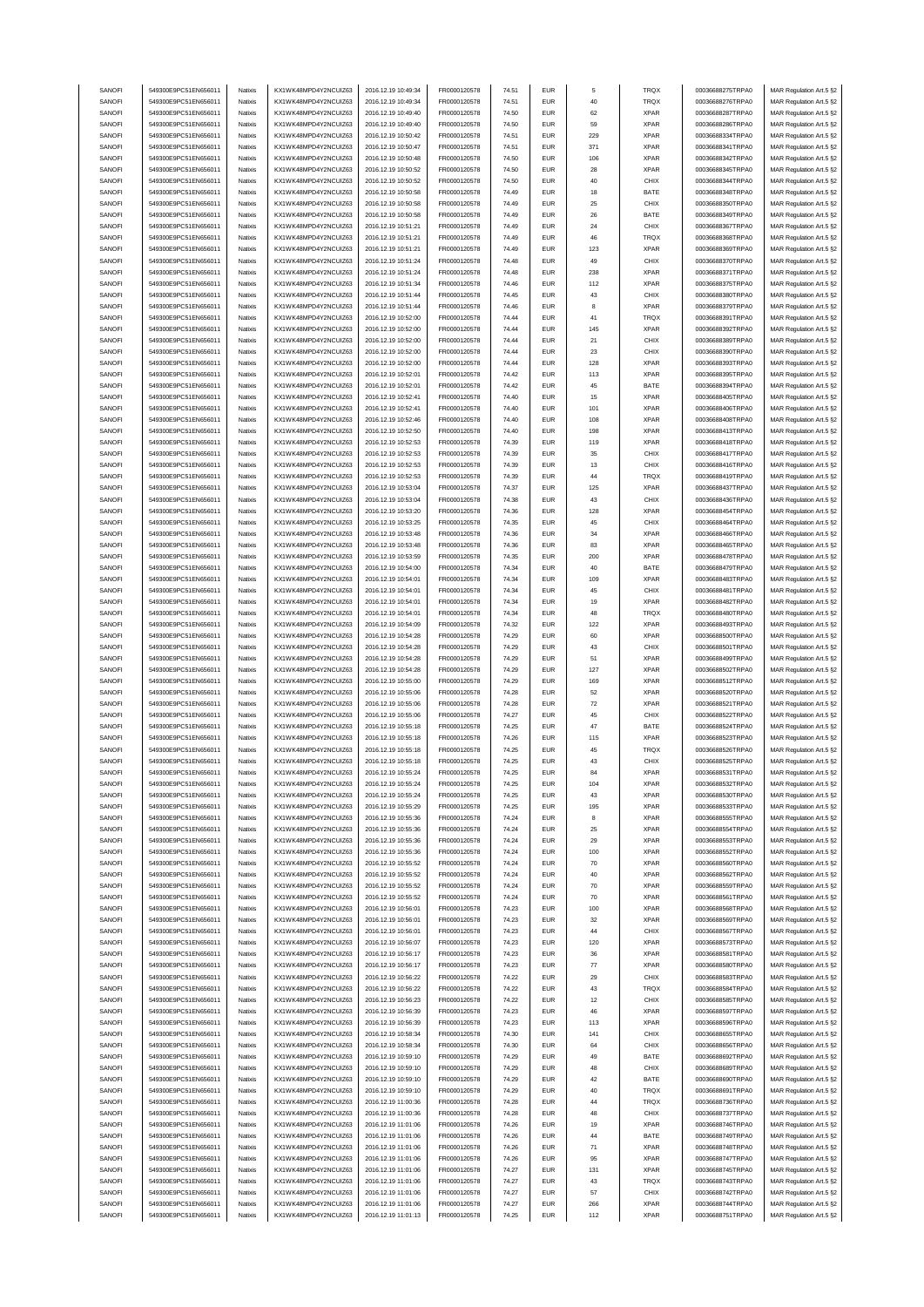| SANOFI | 549300E9PC51EN656011 | Natixis | KX1WK48MPD4Y2NCUIZ63 | 2016.12.19 11:01:32 | FR0000120578 | 74.25 | <b>EUR</b>                  | 48             | <b>TRQX</b> | 00036688787TRPA0 | MAR Regulation Art.5 §2 |
|--------|----------------------|---------|----------------------|---------------------|--------------|-------|-----------------------------|----------------|-------------|------------------|-------------------------|
| SANOFI | 549300E9PC51EN656011 | Natixis | KX1WK48MPD4Y2NCUIZ63 | 2016.12.19 11:01:32 | FR0000120578 | 74.25 | <b>EUR</b>                  | 125            | <b>XPAR</b> | 00036688788TRPA0 | MAR Regulation Art.5 §2 |
| SANOFI | 549300E9PC51EN656011 | Natixis | KX1WK48MPD4Y2NCUIZ63 | 2016.12.19 11:01:32 | FR0000120578 | 74.25 | <b>EUR</b>                  | 43             | CHIX        | 00036688786TRPA0 | MAR Regulation Art.5 §2 |
| SANOFI | 549300E9PC51EN656011 | Natixis | KX1WK48MPD4Y2NCUIZ63 | 2016.12.19 11:01:39 | FR0000120578 | 74.23 | <b>EUR</b>                  | 50             | CHIX        | 00036688790TRPA0 | MAR Regulation Art.5 §2 |
|        |                      |         |                      |                     |              |       |                             |                |             |                  |                         |
| SANOFI | 549300E9PC51EN656011 | Natixis | KX1WK48MPD4Y2NCUIZ63 | 2016.12.19 11:01:39 | FR0000120578 | 74.23 | <b>EUR</b>                  | 124            | <b>XPAR</b> | 00036688791TRPA0 | MAR Regulation Art.5 §2 |
| SANOFI | 549300E9PC51EN656011 | Natixis | KX1WK48MPD4Y2NCUIZ63 | 2016.12.19 11:01:39 | FR0000120578 | 74.23 | <b>EUR</b>                  | 132            | <b>XPAR</b> | 00036688789TRPA0 | MAR Regulation Art.5 §2 |
| SANOFI | 549300E9PC51EN656011 | Natixis | KX1WK48MPD4Y2NCUIZ63 | 2016.12.19 11:01:44 | FR0000120578 | 74.22 | <b>EUR</b>                  | 42             | CHIX        | 00036688802TRPA0 | MAR Regulation Art.5 §2 |
| SANOFI | 549300E9PC51EN656011 | Natixis | KX1WK48MPD4Y2NCUIZ63 | 2016.12.19 11:01:55 | FR0000120578 | 74.21 | <b>EUR</b>                  | 126            | <b>XPAR</b> | 00036688809TRPA0 | MAR Regulation Art.5 §2 |
| SANOFI | 549300E9PC51EN656011 | Natixis | KX1WK48MPD4Y2NCUIZ63 | 2016.12.19 11:02:37 | FR0000120578 | 74.21 | <b>EUR</b>                  | 19             | <b>XPAR</b> | 00036688838TRPA0 | MAR Regulation Art.5 §2 |
| SANOFI | 549300E9PC51EN656011 | Natixis | KX1WK48MPD4Y2NCUIZ63 | 2016.12.19 11:02:37 | FR0000120578 | 74.21 | <b>EUR</b>                  | 122            | <b>XPAR</b> | 00036688836TRPA0 | MAR Regulation Art.5 §2 |
| SANOFI | 549300E9PC51EN656011 | Natixis | KX1WK48MPD4Y2NCUIZ63 | 2016.12.19 11:02:37 | FR0000120578 | 74.21 | <b>EUR</b>                  | 150            | <b>XPAR</b> | 00036688837TRPA0 | MAR Regulation Art.5 §2 |
|        |                      |         |                      |                     |              |       |                             |                |             |                  |                         |
| SANOFI | 549300E9PC51EN656011 | Natixis | KX1WK48MPD4Y2NCUIZ63 | 2016.12.19 11:02:55 | FR0000120578 | 74.21 | <b>EUR</b>                  | 69             | <b>XPAR</b> | 00036688845TRPA0 | MAR Regulation Art.5 §2 |
| SANOFI | 549300E9PC51EN656011 | Natixis | KX1WK48MPD4Y2NCUIZ63 | 2016.12.19 11:03:36 | FR0000120578 | 74.22 | <b>EUR</b>                  | 204            | <b>XPAR</b> | 00036688852TRPA0 | MAR Regulation Art.5 §2 |
| SANOFI | 549300E9PC51EN656011 | Natixis | KX1WK48MPD4Y2NCUIZ63 | 2016.12.19 11:03:36 | FR0000120578 | 74.22 | <b>EUR</b>                  | 156            | <b>XPAR</b> | 00036688853TRPA0 | MAR Regulation Art.5 §2 |
| SANOFI | 549300E9PC51EN656011 | Natixis | KX1WK48MPD4Y2NCUIZ63 | 2016.12.19 11:03:38 | FR0000120578 | 74.21 | <b>EUR</b>                  | 46             | CHIX        | 00036688858TRPA0 | MAR Regulation Art.5 §2 |
|        |                      |         |                      |                     |              |       |                             |                |             |                  |                         |
| SANOFI | 549300E9PC51EN656011 | Natixis | KX1WK48MPD4Y2NCUIZ63 | 2016.12.19 11:03:38 | FR0000120578 | 74.21 | <b>EUR</b>                  | 39             | BATE        | 00036688854TRPA0 | MAR Regulation Art.5 §2 |
| SANOFI | 549300E9PC51EN656011 | Natixis | KX1WK48MPD4Y2NCUIZ63 | 2016.12.19 11:03:38 | FR0000120578 | 74.22 | <b>EUR</b>                  | 68             | <b>XPAR</b> | 00036688856TRPA0 | MAR Regulation Art.5 §2 |
| SANOFI | 549300E9PC51EN656011 | Natixis | KX1WK48MPD4Y2NCUIZ63 | 2016.12.19 11:03:38 | FR0000120578 | 74.22 | <b>EUR</b>                  | 145            | CHIX        | 00036688855TRPA0 | MAR Regulation Art.5 §2 |
| SANOFI | 549300E9PC51EN656011 | Natixis | KX1WK48MPD4Y2NCUIZ63 | 2016.12.19 11:03:38 | FR0000120578 | 74.22 | <b>EUR</b>                  | 67             | <b>XPAR</b> | 00036688857TRPA0 | MAR Regulation Art.5 §2 |
| SANOFI | 549300E9PC51EN656011 | Natixis | KX1WK48MPD4Y2NCUIZ63 | 2016.12.19 11:03:56 | FR0000120578 | 74.21 | <b>EUR</b>                  | $\overline{2}$ | BATE        | 00036688870TRPA0 | MAR Regulation Art.5 §2 |
|        |                      |         |                      |                     |              |       |                             |                |             |                  |                         |
| SANOFI | 549300E9PC51EN656011 | Natixis | KX1WK48MPD4Y2NCUIZ63 | 2016.12.19 11:03:56 | FR0000120578 | 74.21 | <b>EUR</b>                  | $\overline{7}$ | BATE        | 00036688871TRPA0 | MAR Regulation Art.5 §2 |
| SANOFI | 549300E9PC51EN656011 | Natixis | KX1WK48MPD4Y2NCUIZ63 | 2016.12.19 11:04:04 | FR0000120578 | 74.21 | <b>EUR</b>                  | 129            | <b>XPAR</b> | 00036688877TRPA0 | MAR Regulation Art.5 §2 |
| SANOFI | 549300E9PC51EN656011 | Natixis | KX1WK48MPD4Y2NCUIZ63 | 2016.12.19 11:04:04 | FR0000120578 | 74.21 | <b>EUR</b>                  | 130            | <b>XPAR</b> | 00036688878TRPA0 | MAR Regulation Art.5 §2 |
| SANOFI | 549300E9PC51EN656011 | Natixis | KX1WK48MPD4Y2NCUIZ63 | 2016.12.19 11:04:05 | FR0000120578 | 74.20 | <b>EUR</b>                  | 177            | <b>XPAR</b> | 00036688880TRPA0 | MAR Regulation Art.5 §2 |
| SANOFI | 549300E9PC51EN656011 | Natixis | KX1WK48MPD4Y2NCUIZ63 | 2016.12.19 11:04:05 | FR0000120578 | 74.21 | <b>EUR</b>                  | 48             | TRQX        | 00036688879TRPA0 |                         |
|        |                      |         |                      |                     |              |       |                             |                |             |                  | MAR Regulation Art.5 §2 |
| SANOFI | 549300E9PC51EN656011 | Natixis | KX1WK48MPD4Y2NCUIZ63 | 2016.12.19 11:04:39 | FR0000120578 | 74.20 | <b>EUR</b>                  | 55             | <b>XPAR</b> | 00036688931TRPA0 | MAR Regulation Art.5 §2 |
| SANOFI | 549300E9PC51EN656011 | Natixis | KX1WK48MPD4Y2NCUIZ63 | 2016.12.19 11:04:39 | FR0000120578 | 74.20 | <b>EUR</b>                  | 194            | <b>XPAR</b> | 00036688932TRPA0 | MAR Regulation Art.5 §2 |
| SANOFI | 549300E9PC51EN656011 | Natixis | KX1WK48MPD4Y2NCUIZ63 | 2016.12.19 11:05:56 | FR0000120578 | 74.21 | <b>EUR</b>                  | 80             | <b>XPAR</b> | 00036688962TRPA0 | MAR Regulation Art.5 §2 |
| SANOFI | 549300E9PC51EN656011 | Natixis | KX1WK48MPD4Y2NCUIZ63 | 2016 12:19 11:05:56 | FR0000120578 | 74.21 | <b>EUR</b>                  | $77$           | <b>XPAR</b> | 00036688961TRPA0 | MAR Regulation Art.5 §2 |
| SANOFI | 549300E9PC51EN656011 | Natixis | KX1WK48MPD4Y2NCUIZ63 | 2016.12.19 11:05:56 | FR0000120578 | 74.21 | <b>EUR</b>                  | 117            | <b>XPAR</b> | 00036688963TRPA0 | MAR Regulation Art.5 §2 |
|        |                      |         |                      |                     |              |       |                             |                |             |                  |                         |
| SANOFI | 549300E9PC51EN656011 | Natixis | KX1WK48MPD4Y2NCUIZ63 | 2016.12.19 11:06:22 | FR0000120578 | 74.22 | <b>EUR</b>                  | 84             | <b>XPAR</b> | 00036688965TRPA0 | MAR Regulation Art.5 §2 |
| SANOFI | 549300E9PC51EN656011 | Natixis | KX1WK48MPD4Y2NCUIZ63 | 2016.12.19 11:06:22 | FR0000120578 | 74.22 | <b>EUR</b>                  | 84             | <b>XPAR</b> | 00036688966TRPA0 | MAR Regulation Art.5 §2 |
| SANOFI | 549300E9PC51EN656011 | Natixis | KX1WK48MPD4Y2NCUIZ63 | 2016.12.19 11:06:22 | FR0000120578 | 74.22 | <b>EUR</b>                  | 108            | <b>XPAR</b> | 00036688964TRPA0 | MAR Regulation Art.5 §2 |
| SANOFI | 549300E9PC51EN656011 | Natixis | KX1WK48MPD4Y2NCUIZ63 | 2016.12.19 11:06:22 | FR0000120578 | 74.22 | <b>EUR</b>                  | 71             | <b>XPAR</b> | 00036688967TRPA0 | MAR Regulation Art.5 §2 |
|        |                      |         |                      |                     |              |       |                             |                |             |                  |                         |
| SANOFI | 549300E9PC51EN656011 | Natixis | KX1WK48MPD4Y2NCUIZ63 | 2016.12.19 11:06:34 | FR0000120578 | 74.22 | <b>EUR</b>                  | 132            | CHIX        | 00036688968TRPA0 | MAR Regulation Art.5 §2 |
| SANOFI | 549300E9PC51EN656011 | Natixis | KX1WK48MPD4Y2NCUIZ63 | 2016.12.19 11:06:34 | FR0000120578 | 74.22 | <b>EUR</b>                  | 120            | CHIX        | 00036688969TRPA0 | MAR Regulation Art.5 §2 |
| SANOFI | 549300E9PC51EN656011 | Natixis | KX1WK48MPD4Y2NCUIZ63 | 2016.12.19 11:07:04 | FR0000120578 | 74.24 | <b>EUR</b>                  | 25             | BATE        | 00036688982TRPA0 | MAR Regulation Art.5 §2 |
| SANOFI | 549300E9PC51EN656011 | Natixis | KX1WK48MPD4Y2NCUIZ63 | 2016.12.19.11:07:04 | FR0000120578 | 74.25 | <b>EUR</b>                  | 100            | <b>XPAR</b> | 00036688986TRPA0 | MAR Regulation Art.5 §2 |
|        |                      |         |                      |                     |              |       |                             |                |             |                  |                         |
| SANOFI | 549300E9PC51EN656011 | Natixis | KX1WK48MPD4Y2NCUIZ63 | 2016.12.19 11:07:04 | FR0000120578 | 74.24 | <b>EUR</b>                  | 43             | TRQX        | 00036688981TRPA0 | MAR Regulation Art.5 §2 |
| SANOFI | 549300E9PC51EN656011 | Natixis | KX1WK48MPD4Y2NCUIZ63 | 2016.12.19 11:07:04 | FR0000120578 | 74.25 | <b>EUR</b>                  | 100            | <b>XPAR</b> | 00036688985TRPA0 | MAR Regulation Art.5 §2 |
| SANOFI | 549300E9PC51EN656011 | Natixis | KX1WK48MPD4Y2NCUIZ63 | 2016.12.19 11:07:04 | FR0000120578 | 74.25 | <b>EUR</b>                  | 88             | <b>XPAR</b> | 00036688987TRPA0 | MAR Regulation Art.5 §2 |
| SANOFI | 549300E9PC51EN656011 | Natixis | KX1WK48MPD4Y2NCUIZ63 | 2016.12.19 11:07:04 | FR0000120578 | 74.25 | <b>EUR</b>                  | 100            | <b>XPAR</b> | 00036688984TRPA0 | MAR Regulation Art.5 §2 |
| SANOFI | 549300E9PC51EN656011 | Natixis | KX1WK48MPD4Y2NCUIZ63 | 2016.12.19 11:07:04 | FR0000120578 | 74.25 | <b>EUR</b>                  | 31             | <b>XPAR</b> | 00036688983TRPA0 | MAR Regulation Art.5 §2 |
|        |                      |         |                      |                     |              |       |                             |                |             |                  |                         |
| SANOFI | 549300E9PC51EN656011 | Natixis | KX1WK48MPD4Y2NCUIZ63 | 2016.12.19 11:07:04 | FR0000120578 | 74.25 | <b>EUR</b>                  | 13             | <b>XPAR</b> | 00036688988TRPA0 | MAR Regulation Art.5 §2 |
| SANOFI | 549300E9PC51EN656011 | Natixis | KX1WK48MPD4Y2NCUIZ63 | 2016.12.19 11:07:05 | FR0000120578 | 74.24 | <b>EUR</b>                  | 21             | BATE        | 00036688989TRPA0 | MAR Regulation Art.5 §2 |
| SANOFI | 549300E9PC51EN656011 | Natixis | KX1WK48MPD4Y2NCUIZ63 | 2016.12.19 11:07:05 | FR0000120578 | 74.24 | <b>EUR</b>                  | 209            | <b>XPAR</b> | 00036688991TRPA0 | MAR Regulation Art.5 §2 |
| SANOFI | 549300E9PC51EN656011 | Natixis | KX1WK48MPD4Y2NCUIZ63 | 2016.12.19 11:07:05 | FR0000120578 | 74.24 | <b>EUR</b>                  | 142            | <b>XPAR</b> | 00036688990TRPA0 | MAR Regulation Art.5 §2 |
| SANOFI | 549300E9PC51EN656011 | Natixis | KX1WK48MPD4Y2NCUIZ63 | 2016.12.19 11:07:59 | FR0000120578 | 74.25 | <b>EUR</b>                  | 13             | <b>XPAR</b> | 00036689014TRPA0 | MAR Regulation Art.5 §2 |
|        |                      |         |                      |                     |              |       |                             |                |             |                  |                         |
| SANOFI | 549300E9PC51EN656011 | Natixis | KX1WK48MPD4Y2NCUIZ63 | 2016.12.19 11:07:59 | FR0000120578 | 74.25 | <b>EUR</b>                  | 50             | <b>XPAR</b> | 00036689015TRPA0 | MAR Regulation Art.5 §2 |
| SANOFI | 549300E9PC51EN656011 | Natixis | KX1WK48MPD4Y2NCUIZ63 | 2016.12.19 11:07:59 | FR0000120578 | 74.25 | <b>EUR</b>                  | 80             | <b>XPAR</b> | 00036689016TRPA0 | MAR Regulation Art.5 §2 |
| SANOFI | 549300E9PC51EN656011 | Natixis | KX1WK48MPD4Y2NCUIZ63 | 2016.12.19 11:07:59 | FR0000120578 | 74.24 | <b>EUR</b>                  | 44             | BATE        | 00036689010TRPA0 | MAR Regulation Art.5 §2 |
| SANOFI | 549300E9PC51EN656011 | Natixis | KX1WK48MPD4Y2NCUIZ63 | 2016.12.19 11:07:59 | FR0000120578 | 74.24 | <b>EUR</b>                  | 121            | <b>XPAR</b> | 00036689012TRPA0 | MAR Regulation Art.5 §2 |
| SANOFI | 549300E9PC51EN656011 | Natixis | KX1WK48MPD4Y2NCUIZ63 | 2016.12.19 11:07:59 | FR0000120578 | 74.24 | <b>EUR</b>                  | 45             | CHIX        | 00036689009TRPA0 | MAR Regulation Art.5 §2 |
|        |                      |         |                      |                     |              |       |                             |                |             |                  |                         |
| SANOFI | 549300E9PC51EN656011 | Natixis | KX1WK48MPD4Y2NCUIZ63 | 2016.12.19 11:07:59 | FR0000120578 | 74.24 | <b>EUR</b>                  | 57             | <b>TRQX</b> | 00036689013TRPA0 | MAR Regulation Art.5 §2 |
| SANOFI | 549300E9PC51EN656011 | Natixis | KX1WK48MPD4Y2NCUIZ63 | 2016.12.19 11:07:59 | FR0000120578 | 74.24 | <b>EUR</b>                  | 229            | <b>XPAR</b> | 00036689011TRPA0 | MAR Regulation Art.5 §2 |
| SANOFI | 549300E9PC51EN656011 | Natixis | KX1WK48MPD4Y2NCUIZ63 | 2016.12.19 11:08:41 | FR0000120578 | 74.25 | <b>EUR</b>                  | 92             | <b>XPAR</b> | 00036689045TRPA0 | MAR Regulation Art.5 §2 |
| SANOFI | 549300E9PC51EN656011 | Natixis | KX1WK48MPD4Y2NCUIZ63 | 2016.12.19 11:08:41 | FR0000120578 | 74.25 | <b>EUR</b>                  | 78             | <b>XPAR</b> | 00036689046TRPA0 | MAR Regulation Art.5 §2 |
| SANOFI | 549300E9PC51EN656011 | Natixis | KX1WK48MPD4Y2NCUIZ63 | 2016.12.19 11:09:17 | FR0000120578 | 74.25 | <b>EUR</b>                  | 99             | <b>XPAR</b> | 00036689054TRPA0 |                         |
|        |                      |         |                      |                     |              |       |                             |                |             |                  | MAR Regulation Art.5 §2 |
| SANOFI | 549300E9PC51EN656011 | Natixis | KX1WK48MPD4Y2NCUIZ63 | 2016.12.19 11:09:17 | FR0000120578 | 74.25 | <b>EUR</b>                  | 96             | <b>XPAR</b> | 00036689053TRPA0 | MAR Regulation Art.5 §2 |
| SANOFI | 549300E9PC51EN656011 | Natixis | KX1WK48MPD4Y2NCUIZ63 | 2016.12.19 11:09:17 | FR0000120578 | 74.25 | <b>EUR</b>                  | 133            | <b>XPAR</b> | 00036689055TRPA0 | MAR Regulation Art.5 §2 |
| SANOF  | 549300E9PC51EN65601  | Natixis | KX1WK48MPD4Y2NCUIZ63 | 2016.12.19 11:09:23 | FR0000120578 | 74.25 | EUR                         | 410            | XPAR        | 00036689061TRPA0 | MAR Regulation Art.5 §2 |
| SANOFI | 549300E9PC51EN656011 | Natixis | KX1WK48MPD4Y2NCUIZ63 | 2016.12.19 11:10:03 | FR0000120578 | 74.26 | <b>EUR</b>                  | 22             | <b>XPAR</b> | 00036689069TRPA0 | MAR Regulation Art.5 §2 |
| SANOFI | 549300E9PC51EN656011 | Natixis | KX1WK48MPD4Y2NCUIZ63 | 2016.12.19 11:10:03 | FR0000120578 | 74.26 | <b>EUR</b>                  | 107            | <b>XPAR</b> | 00036689068TRPA0 | MAR Regulation Art.5 §2 |
|        |                      |         |                      |                     |              |       |                             |                |             |                  |                         |
| SANOFI | 549300E9PC51EN656011 | Natixis | KX1WK48MPD4Y2NCUIZ63 | 2016.12.19 11:10:14 | FR0000120578 | 74.26 | <b>EUR</b>                  | 93             | CHIX        | 00036689071TRPA0 | MAR Regulation Art.5 §2 |
| SANOFI | 549300E9PC51EN656011 | Natixis | KX1WK48MPD4Y2NCUIZ63 | 2016.12.19 11:10:14 | FR0000120578 | 74.26 | <b>EUR</b>                  | 59             | CHIX        | 00036689073TRPA0 | MAR Regulation Art.5 §2 |
| SANOFI | 549300E9PC51EN656011 | Natixis | KX1WK48MPD4Y2NCUIZ63 | 2016.12.19 11:10:14 | FR0000120578 | 74.26 | <b>EUR</b>                  | 141            | CHIX        | 00036689072TRPA0 | MAR Regulation Art.5 §2 |
| SANOFI | 549300E9PC51EN656011 | Natixis | KX1WK48MPD4Y2NCUIZ63 | 2016.12.19 11:10:17 | FR0000120578 | 74.25 | EUR                         | 78             | <b>XPAR</b> | 00036689079TRPA0 | MAR Regulation Art.5 §2 |
| SANOFI | 549300E9PC51EN656011 | Natixis | KX1WK48MPD4Y2NCUIZ63 | 2016.12.19 11:10:17 | FR0000120578 | 74.24 | <b>EUR</b>                  | 40             | TRQX        | 00036689083TRPA0 | MAR Regulation Art.5 §2 |
|        |                      |         |                      |                     |              |       |                             |                |             |                  |                         |
| SANOFI | 549300E9PC51EN656011 | Natixis | KX1WK48MPD4Y2NCUIZ63 | 2016.12.19 11:10:17 | FR0000120578 | 74.25 | <b>EUR</b>                  | 378            | <b>XPAR</b> | 00036689074TRPA0 | MAR Regulation Art.5 §2 |
| SANOFI | 549300E9PC51EN656011 | Natixis | KX1WK48MPD4Y2NCUIZ63 | 2016.12.19 11:10:17 | FR0000120578 | 74.25 | <b>EUR</b>                  | 94             | <b>XPAR</b> | 00036689084TRPA0 | MAR Regulation Art.5 §2 |
| SANOFI | 549300E9PC51EN656011 | Natixis | KX1WK48MPD4Y2NCUIZ63 | 2016.12.19 11:10:17 | FR0000120578 | 74.25 | <b>EUR</b>                  | 59             | TRQX        | 00036689077TRPA0 | MAR Regulation Art.5 §2 |
| SANOFI | 549300E9PC51EN656011 | Natixis | KX1WK48MPD4Y2NCUIZ63 | 2016.12.19 11:10:17 | FR0000120578 | 74.24 | <b>EUR</b>                  | 46             | BATE        | 00036689078TRPA0 | MAR Regulation Art.5 §2 |
| SANOFI | 549300E9PC51EN656011 | Natixis | KX1WK48MPD4Y2NCUIZ63 | 2016.12.19 11:10:17 | FR0000120578 | 74.25 | <b>EUR</b>                  | 64             | <b>TRQX</b> | 00036689082TRPA0 | MAR Regulation Art.5 §2 |
|        |                      |         |                      |                     |              |       |                             |                |             |                  |                         |
| SANOFI | 549300E9PC51EN656011 | Natixis | KX1WK48MPD4Y2NCUIZ63 | 2016.12.19 11:10:17 | FR0000120578 | 74.25 | <b>EUR</b>                  | 40             | <b>XPAR</b> | 00036689085TRPA0 | MAR Regulation Art.5 §2 |
| SANOFI | 549300E9PC51EN656011 | Natixis | KX1WK48MPD4Y2NCUIZ63 | 2016.12.19 11:10:17 | FR0000120578 | 74.25 | <b>EUR</b>                  | 28             | BATE        | 00036689076TRPA0 | MAR Regulation Art.5 §2 |
| SANOFI | 549300E9PC51EN656011 | Natixis | KX1WK48MPD4Y2NCUIZ63 | 2016.12.19 11:10:17 | FR0000120578 | 74.25 | $\ensuremath{\mathsf{EUR}}$ | 20             | BATE        | 00036689075TRPA0 | MAR Regulation Art.5 §2 |
| SANOFI | 549300E9PC51EN656011 | Natixis | KX1WK48MPD4Y2NCUIZ63 | 2016.12.19 11:10:17 | FR0000120578 | 74.25 | <b>EUR</b>                  | 6              | <b>XPAR</b> | 00036689081TRPA0 | MAR Regulation Art.5 §2 |
| SANOFI | 549300E9PC51EN656011 | Natixis | KX1WK48MPD4Y2NCUIZ63 | 2016.12.19 11:10:17 | FR0000120578 | 74.25 | <b>EUR</b>                  | 208            | <b>XPAR</b> | 00036689080TRPA0 | MAR Regulation Art.5 §2 |
|        |                      |         |                      |                     |              |       |                             |                |             |                  |                         |
| SANOFI | 549300E9PC51EN656011 | Natixis | KX1WK48MPD4Y2NCUIZ63 | 2016.12.19 11:11:44 | FR0000120578 | 74.23 | <b>EUR</b>                  | 106            | <b>XPAR</b> | 00036689098TRPA0 | MAR Regulation Art.5 §2 |
| SANOFI | 549300E9PC51EN656011 | Natixis | KX1WK48MPD4Y2NCUIZ63 | 2016.12.19 11:11:44 | FR0000120578 | 74.23 | <b>EUR</b>                  | 49             | CHIX        | 00036689095TRPA0 | MAR Regulation Art.5 §2 |
| SANOFI | 549300E9PC51EN656011 | Natixis | KX1WK48MPD4Y2NCUIZ63 | 2016.12.19 11:11:44 | FR0000120578 | 74.23 | <b>EUR</b>                  | 47             | <b>TRQX</b> | 00036689096TRPA0 | MAR Regulation Art.5 §2 |
|        |                      |         |                      |                     |              |       |                             |                |             |                  |                         |
| SANOFI | 549300E9PC51EN656011 | Natixis | KX1WK48MPD4Y2NCUIZ63 | 2016.12.19 11:11:44 | FR0000120578 | 74.23 | <b>EUR</b>                  | 128            | <b>XPAR</b> | 00036689097TRPA0 | MAR Regulation Art.5 §2 |
| SANOFI | 549300E9PC51EN656011 | Natixis | KX1WK48MPD4Y2NCUIZ63 | 2016.12.19 11:11:44 | FR0000120578 | 74.23 | <b>EUR</b>                  | 137            | <b>XPAR</b> | 00036689099TRPA0 | MAR Regulation Art.5 §2 |
| SANOFI | 549300E9PC51EN656011 | Natixis | KX1WK48MPD4Y2NCUIZ63 | 2016.12.19 11:11:52 | FR0000120578 | 74.21 | <b>EUR</b>                  | 50             | CHIX        | 00036689101TRPA0 | MAR Regulation Art.5 §2 |
| SANOFI | 549300E9PC51EN656011 | Natixis | KX1WK48MPD4Y2NCUIZ63 | 2016.12.19 11:11:52 | FR0000120578 | 74.22 | <b>EUR</b>                  | 341            | <b>XPAR</b> | 00036689100TRPA0 | MAR Regulation Art.5 §2 |
| SANOFI | 549300E9PC51EN656011 | Natixis | KX1WK48MPD4Y2NCUIZ63 | 2016.12.19 11:13:42 | FR0000120578 | 74.21 | <b>EUR</b>                  | 99             | <b>XPAR</b> | 00036689113TRPA0 | MAR Regulation Art.5 §2 |
|        |                      |         |                      |                     |              |       |                             |                |             |                  |                         |
| SANOFI | 549300E9PC51EN656011 | Natixis | KX1WK48MPD4Y2NCUIZ63 | 2016.12.19 11:13:42 | FR0000120578 | 74.21 | <b>EUR</b>                  | 74             | <b>XPAR</b> | 00036689118TRPA0 | MAR Regulation Art.5 §2 |
| SANOFI | 549300E9PC51EN656011 | Natixis | KX1WK48MPD4Y2NCUIZ63 | 2016.12.19 11:13:42 | FR0000120578 | 74.21 | <b>EUR</b>                  | 74             | <b>XPAR</b> | 00036689115TRPA0 | MAR Regulation Art.5 §2 |
| SANOFI | 549300E9PC51EN656011 | Natixis | KX1WK48MPD4Y2NCUIZ63 | 2016.12.19 11:13:42 | FR0000120578 | 74.21 | <b>EUR</b>                  | 73             | <b>XPAR</b> | 00036689117TRPA0 | MAR Regulation Art.5 §2 |
| SANOFI | 549300E9PC51EN656011 | Natixis | KX1WK48MPD4Y2NCUIZ63 | 2016.12.19 11:13:42 | FR0000120578 | 74.21 | <b>EUR</b>                  | 224            | <b>XPAR</b> | 00036689116TRPA0 | MAR Regulation Art.5 §2 |
|        |                      |         |                      |                     |              |       |                             |                |             |                  |                         |
| SANOFI | 549300E9PC51EN656011 | Natixis | KX1WK48MPD4Y2NCUIZ63 | 2016.12.19 11:13:42 | FR0000120578 | 74.21 | <b>EUR</b>                  | 224            | <b>XPAR</b> | 00036689120TRPA0 | MAR Regulation Art.5 §2 |
| SANOFI | 549300E9PC51EN656011 | Natixis | KX1WK48MPD4Y2NCUIZ63 | 2016.12.19 11:13:42 | FR0000120578 | 74.21 | <b>EUR</b>                  | 100            | <b>XPAR</b> | 00036689119TRPA0 | MAR Regulation Art.5 §2 |
| SANOFI | 549300E9PC51EN656011 | Natixis | KX1WK48MPD4Y2NCUIZ63 | 2016.12.19 11:13:42 | FR0000120578 | 74.21 | <b>EUR</b>                  | 24             | <b>XPAR</b> | 00036689121TRPA0 | MAR Regulation Art.5 §2 |
| SANOFI | 549300E9PC51EN656011 | Natixis | KX1WK48MPD4Y2NCUIZ63 | 2016.12.19 11:13:42 | FR0000120578 | 74.21 | <b>EUR</b>                  | 73             | <b>XPAR</b> | 00036689114TRPA0 | MAR Regulation Art.5 §2 |
| SANOFI | 549300E9PC51EN656011 | Natixis | KX1WK48MPD4Y2NCUIZ63 | 2016.12.19 11:14:14 |              |       | <b>EUR</b>                  | 50             | CHIX        | 00036689134TRPA0 |                         |
|        |                      |         |                      |                     | FR0000120578 | 74.21 |                             |                |             |                  | MAR Regulation Art.5 §2 |
| SANOFI | 549300E9PC51EN656011 | Natixis | KX1WK48MPD4Y2NCUIZ63 | 2016.12.19 11:14:14 | FR0000120578 | 74.21 | <b>EUR</b>                  | 121            | CHIX        | 00036689136TRPA0 | MAR Regulation Art.5 §2 |
| SANOFI | 549300E9PC51EN656011 | Natixis | KX1WK48MPD4Y2NCUIZ63 | 2016.12.19 11:14:14 | FR0000120578 | 74.21 | <b>EUR</b>                  | 102            | CHIX        | 00036689135TRPA0 | MAR Regulation Art.5 §2 |
| SANOFI | 549300E9PC51EN656011 | Natixis | KX1WK48MPD4Y2NCUIZ63 | 2016.12.19 11:14:29 | FR0000120578 | 74.21 | <b>EUR</b>                  | 63             | <b>XPAR</b> | 00036689139TRPA0 | MAR Regulation Art.5 §2 |
| SANOFI | 549300E9PC51EN656011 | Natixis | KX1WK48MPD4Y2NCUIZ63 | 2016.12.19 11:14:29 | FR0000120578 | 74.21 | <b>EUR</b>                  | 182            | <b>XPAR</b> | 00036689140TRPA0 | MAR Regulation Art.5 §2 |
| SANOFI | 549300E9PC51EN656011 | Natixis | KX1WK48MPD4Y2NCUIZ63 | 2016.12.19 11:14:31 | FR0000120578 | 74.20 | <b>EUR</b>                  | $47\,$         | <b>TRQX</b> | 00036689142TRPA0 | MAR Regulation Art.5 §2 |
|        |                      |         |                      |                     |              |       |                             |                |             |                  |                         |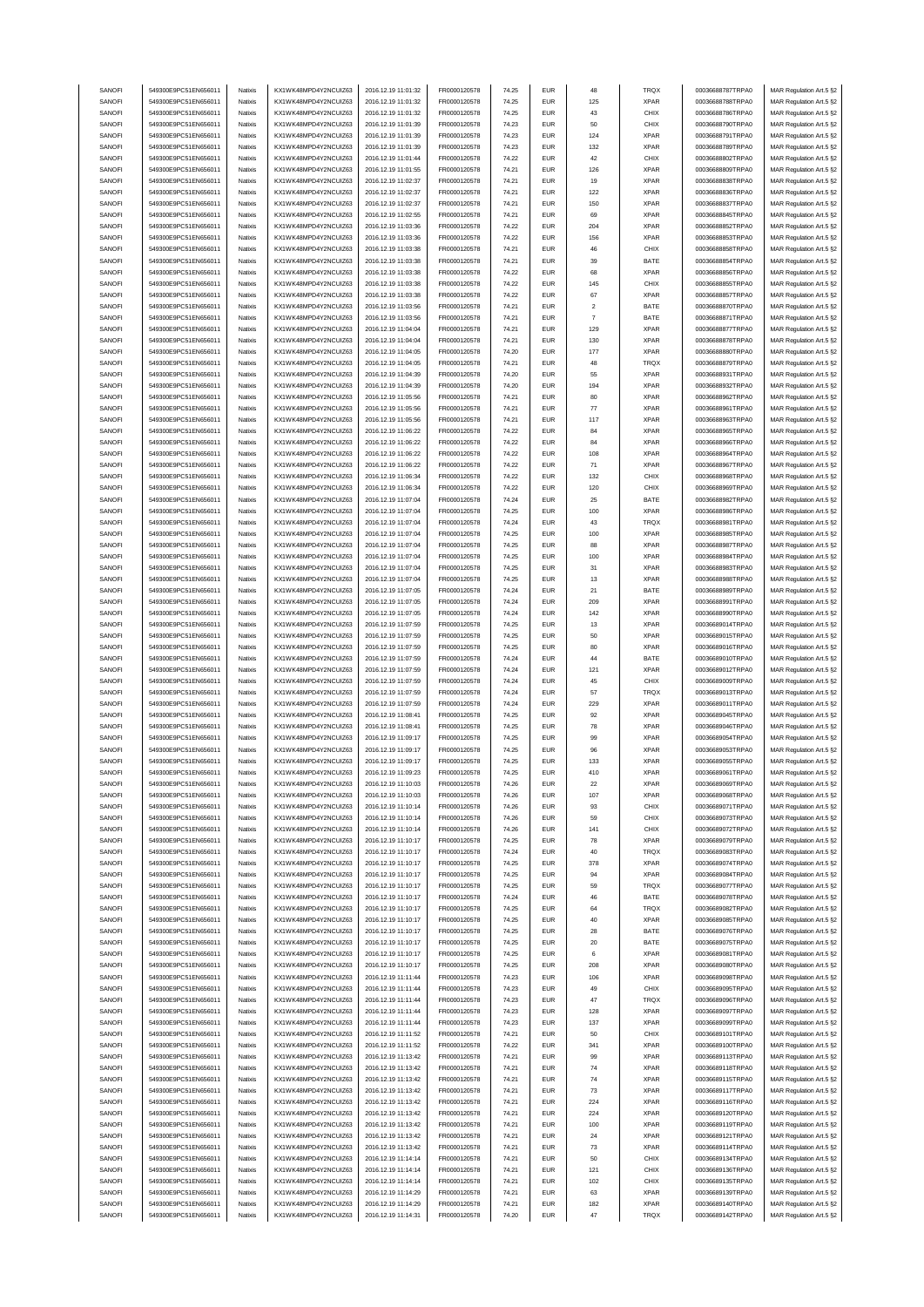| SANOFI           | 549300E9PC51EN656011                         | Natixis            | KX1WK48MPD4Y2NCUIZ63                         | 2016.12.19 11:14:31                        | FR0000120578                 | 74.20          | <b>EUR</b>               | 43                      | BATE                | 00036689141TRPA0                     | MAR Regulation Art.5 §2                            |
|------------------|----------------------------------------------|--------------------|----------------------------------------------|--------------------------------------------|------------------------------|----------------|--------------------------|-------------------------|---------------------|--------------------------------------|----------------------------------------------------|
| SANOFI           | 549300E9PC51EN656011                         | Natixis            | KX1WK48MPD4Y2NCUIZ63                         | 2016.12.19 11:14:31                        | FR0000120578                 | 74.20          | <b>EUR</b>               | 203                     | <b>XPAR</b>         | 00036689145TRPA0                     | MAR Regulation Art.5 §2                            |
| SANOFI           | 549300E9PC51EN656011                         | Natixis            | KX1WK48MPD4Y2NCUIZ63                         | 2016.12.19 11:14:31                        | FR0000120578                 | 74.20          | <b>EUR</b>               | 201                     | <b>XPAR</b>         | 00036689143TRPA0                     | MAR Regulation Art.5 §2                            |
| SANOFI           | 549300E9PC51EN656011                         | Natixis            | KX1WK48MPD4Y2NCUIZ63                         | 2016.12.19 11:14:31                        | FR0000120578                 | 74.17          | <b>EUR</b>               | 46                      | <b>TRQX</b>         | 00036689147TRPA0                     | MAR Regulation Art.5 §2                            |
|                  |                                              |                    |                                              |                                            |                              |                |                          |                         |                     |                                      |                                                    |
| SANOFI           | 549300E9PC51EN656011                         | Natixis            | KX1WK48MPD4Y2NCUIZ63                         | 2016.12.19 11:14:31                        | FR0000120578                 | 74.17          | <b>EUR</b>               | 168                     | <b>XPAR</b>         | 00036689148TRPA0                     | MAR Regulation Art.5 §2                            |
| SANOFI           | 549300E9PC51EN656011                         | Natixis            | KX1WK48MPD4Y2NCUIZ63                         | 2016.12.19 11:14:31                        | FR0000120578                 | 74.19          | <b>EUR</b>               | 46                      | BATE                | 00036689146TRPA0                     | MAR Regulation Art.5 §2                            |
| SANOFI           | 549300E9PC51EN656011                         | Natixis            | KX1WK48MPD4Y2NCUIZ63                         | 2016.12.19 11:14:31                        | FR0000120578                 | 74.16          | <b>EUR</b>               | 132                     | <b>XPAR</b>         | 00036689149TRPA0                     | MAR Regulation Art.5 §2                            |
| SANOFI           | 549300E9PC51EN656011                         | Natixis            | KX1WK48MPD4Y2NCUIZ63                         | 2016.12.19 11:14:31                        | FR0000120578                 | 74.20          | <b>EUR</b>               | $\scriptstyle{72}$      | <b>XPAR</b>         | 00036689144TRPA0                     | MAR Regulation Art.5 §2                            |
| SANOFI           | 549300E9PC51EN656011                         | Natixis            | KX1WK48MPD4Y2NCUIZ63                         | 2016.12.19 11:15:14                        | FR0000120578                 | 74.17          | <b>EUR</b>               | 43                      | CHIX                | 00036689166TRPA0                     | MAR Regulation Art.5 §2                            |
| SANOFI           | 549300E9PC51EN656011                         | Natixis            | KX1WK48MPD4Y2NCUIZ63                         | 2016.12.19 11:15:14                        | FR0000120578                 | 74.17          | <b>EUR</b>               | 110                     | <b>XPAR</b>         | 00036689165TRPA0                     | MAR Regulation Art.5 §2                            |
| SANOFI           | 549300E9PC51EN656011                         | Natixis            | KX1WK48MPD4Y2NCUIZ63                         | 2016.12.19 11:15:14                        | FR0000120578                 | 74.17          | <b>EUR</b>               | 157                     | <b>XPAR</b>         | 00036689164TRPA0                     | MAR Regulation Art.5 §2                            |
|                  |                                              |                    |                                              |                                            |                              |                |                          |                         |                     |                                      |                                                    |
| SANOFI           | 549300E9PC51EN656011                         | Natixis            | KX1WK48MPD4Y2NCUIZ63                         | 2016.12.19 11:15:15                        | FR0000120578                 | 74.16          | <b>EUR</b>               | 43                      | TRQX                | 00036689167TRPA0                     | MAR Regulation Art.5 §2                            |
| SANOFI           | 549300E9PC51EN656011                         | Natixis            | KX1WK48MPD4Y2NCUIZ63                         | 2016.12.19 11:15:15                        | FR0000120578                 | 74.16          | <b>EUR</b>               | 123                     | <b>XPAR</b>         | 00036689168TRPA0                     | MAR Regulation Art.5 §2                            |
| SANOFI           | 549300E9PC51EN656011                         | Natixis            | KX1WK48MPD4Y2NCUIZ63                         | 2016.12.19 11:15:22                        | FR0000120578                 | 74.14          | <b>EUR</b>               | 87                      | <b>XPAR</b>         | 00036689176TRPA0                     | MAR Regulation Art.5 §2                            |
| SANOFI           | 549300E9PC51EN656011                         | Natixis            | KX1WK48MPD4Y2NCUIZ63                         | 2016.12.19 11:15:31                        | FR0000120578                 | 74.14          | <b>EUR</b>               | 40                      | <b>XPAR</b>         | 00036689178TRPA0                     | MAR Regulation Art.5 §2                            |
| SANOFI           | 549300E9PC51EN656011                         | Natixis            | KX1WK48MPD4Y2NCUIZ63                         | 2016.12.19 11:15:31                        | FR0000120578                 | 74.14          | <b>EUR</b>               | 45                      | CHIX                | 00036689177TRPA0                     | MAR Regulation Art.5 §2                            |
|                  |                                              |                    |                                              |                                            |                              |                |                          |                         |                     |                                      |                                                    |
| SANOFI           | 549300E9PC51EN656011                         | Natixis            | KX1WK48MPD4Y2NCUIZ63                         | 2016.12.19 11:16:10                        | FR0000120578                 | 74.14          | <b>EUR</b>               | 124                     | <b>XPAR</b>         | 00036689203TRPA0                     | MAR Regulation Art.5 §2                            |
| SANOFI           | 549300E9PC51EN656011                         | Natixis            | KX1WK48MPD4Y2NCUIZ63                         | 2016.12.19 11:17:05                        | FR0000120578                 | 74.14          | <b>EUR</b>               | 66                      | <b>XPAR</b>         | 00036689235TRPA0                     | MAR Regulation Art.5 §2                            |
| SANOFI           | 549300E9PC51EN656011                         | Natixis            | KX1WK48MPD4Y2NCUIZ63                         | 2016.12.19 11:17:05                        | FR0000120578                 | 74.14          | <b>EUR</b>               | 44                      | <b>XPAR</b>         | 00036689236TRPA0                     | MAR Regulation Art.5 §2                            |
| SANOFI           | 549300E9PC51EN656011                         | Natixis            | KX1WK48MPD4Y2NCUIZ63                         | 2016.12.19 11:17:12                        | FR0000120578                 | 74.15          | <b>EUR</b>               | 81                      | <b>XPAR</b>         | 00036689238TRPA0                     | MAR Regulation Art.5 §2                            |
| SANOFI           | 549300E9PC51EN656011                         | Natixis            | KX1WK48MPD4Y2NCUIZ63                         | 2016.12.19 11:17:12                        | FR0000120578                 | 74.15          | <b>EUR</b>               | 59                      | <b>XPAR</b>         | 00036689239TRPA0                     | MAR Regulation Art.5 §2                            |
| SANOFI           | 549300E9PC51EN656011                         | Natixis            | KX1WK48MPD4Y2NCUIZ63                         | 2016.12.19 11:17:13                        | FR0000120578                 | 74.14          | <b>EUR</b>               | 42                      | CHIX                | 00036689240TRPA0                     | MAR Regulation Art.5 §2                            |
|                  |                                              |                    |                                              |                                            |                              |                |                          |                         |                     |                                      |                                                    |
| SANOFI           | 549300E9PC51EN656011                         | Natixis            | KX1WK48MPD4Y2NCUIZ63                         | 2016.12.19 11:17:13                        | FR0000120578                 | 74.14          | <b>EUR</b>               | 42                      | <b>TRQX</b>         | 00036689243TRPA0                     | MAR Regulation Art.5 §2                            |
| SANOFI           | 549300E9PC51EN656011                         | Natixis            | KX1WK48MPD4Y2NCUIZ63                         | 2016.12.19 11:17:13                        | FR0000120578                 | 74.14          | <b>EUR</b>               | 44                      | BATE                | 00036689242TRPA0                     | MAR Regulation Art.5 §2                            |
| SANOFI           | 549300E9PC51EN656011                         | Natixis            | KX1WK48MPD4Y2NCUIZ63                         | 2016.12.19 11:17:13                        | FR0000120578                 | 74.14          | <b>EUR</b>               | 48                      | CHIX                | 00036689241TRPA0                     | MAR Regulation Art.5 §2                            |
| SANOFI           | 549300E9PC51EN656011                         | Natixis            | KX1WK48MPD4Y2NCUIZ63                         | 2016.12.19 11:17:13                        | FR0000120578                 | 74.14          | <b>EUR</b>               | 121                     | <b>XPAR</b>         | 00036689244TRPA0                     | MAR Regulation Art.5 §2                            |
| SANOFI           | 549300E9PC51EN656011                         | Natixis            | KX1WK48MPD4Y2NCUIZ63                         | 2016.12.19 11:17:13                        | FR0000120578                 | 74.14          | <b>EUR</b>               | 130                     | <b>XPAR</b>         | 00036689245TRPA0                     | MAR Regulation Art.5 §2                            |
| SANOFI           | 549300E9PC51EN656011                         | Natixis            | KX1WK48MPD4Y2NCUIZ63                         | 2016.12.19 11:17:13                        | FR0000120578                 | 74.14          | <b>EUR</b>               | 230                     | <b>XPAR</b>         | 00036689246TRPA0                     | MAR Regulation Art.5 §2                            |
| SANOFI           | 549300E9PC51EN656011                         | Natixis            | KX1WK48MPD4Y2NCUIZ63                         | 2016.12.19 11:17:13                        | FR0000120578                 | 74.13          | <b>EUR</b>               | 15                      | <b>XPAR</b>         | 00036689247TRPA0                     | MAR Regulation Art.5 §2                            |
|                  |                                              |                    |                                              |                                            |                              |                |                          |                         |                     |                                      |                                                    |
| SANOFI           | 549300E9PC51EN656011                         | Natixis            | KX1WK48MPD4Y2NCUIZ63                         | 2016.12.19 11:17:16                        | FR0000120578                 | 74.13          | <b>EUR</b>               | 187                     | <b>XPAR</b>         | 00036689252TRPA0                     | MAR Regulation Art.5 §2                            |
| SANOFI           | 549300E9PC51EN656011                         | Natixis            | KX1WK48MPD4Y2NCUIZ63                         | 2016.12.19 11:17:18                        | FR0000120578                 | 74.12          | <b>EUR</b>               | 44                      | CHIX                | 00036689254TRPA0                     | MAR Regulation Art.5 §2                            |
| SANOFI           | 549300E9PC51EN656011                         | Natixis            | KX1WK48MPD4Y2NCUIZ63                         | 2016.12.19 11:17:18                        | FR0000120578                 | 74.12          | <b>EUR</b>               | 114                     | <b>XPAR</b>         | 00036689253TRPA0                     | MAR Regulation Art.5 §2                            |
| SANOFI           | 549300E9PC51EN656011                         | Natixis            | KX1WK48MPD4Y2NCUIZ63                         | 2016.12.19 11:17:37                        | FR0000120578                 | 74.11          | <b>EUR</b>               | 43                      | CHIX                | 00036689256TRPA0                     | MAR Regulation Art.5 §2                            |
| SANOFI           | 549300E9PC51EN656011                         | Natixis            | KX1WK48MPD4Y2NCUIZ63                         | 2016.12.19 11:18:37                        | FR0000120578                 | 74.13          | <b>EUR</b>               | 109                     | <b>XPAR</b>         | 00036689262TRPA0                     | MAR Regulation Art.5 §2                            |
| SANOFI           | 549300E9PC51EN656011                         | Natixis            |                                              |                                            | FR0000120578                 | 74.17          | <b>EUR</b>               | 147                     | <b>XPAR</b>         | 00036689268TRPA0                     |                                                    |
|                  |                                              |                    | KX1WK48MPD4Y2NCUIZ63                         | 2016.12.19 11:19:11                        |                              |                |                          |                         |                     |                                      | MAR Regulation Art.5 §2                            |
| SANOFI           | 549300E9PC51EN656011                         | Natixis            | KX1WK48MPD4Y2NCUIZ63                         | 2016.12.19 11:19:26                        | FR0000120578                 | 74.17          | <b>EUR</b>               | 20                      | <b>XPAR</b>         | 00036689273TRPA0                     | MAR Regulation Art.5 §2                            |
| SANOFI           | 549300E9PC51EN656011                         | Natixis            | KX1WK48MPD4Y2NCUIZ63                         | 2016.12.19 11:20:08                        | FR0000120578                 | 74.19          | <b>EUR</b>               | 804                     | <b>XPAR</b>         | 00036689281TRPA0                     | MAR Regulation Art.5 §2                            |
| SANOFI           | 549300E9PC51EN656011                         | Natixis            | KX1WK48MPD4Y2NCUIZ63                         | 2016.12.19 11:20:29                        | FR0000120578                 | 74.19          | <b>EUR</b>               | 122                     | <b>XPAR</b>         | 00036689290TRPA0                     | MAR Regulation Art.5 §2                            |
| SANOFI           | 549300E9PC51EN656011                         | Natixis            | KX1WK48MPD4Y2NCUIZ63                         | 2016.12.19 11:21:41                        | FR0000120578                 | 74.27          | <b>EUR</b>               | 13                      | <b>XPAR</b>         | 00036689303TRPA0                     | MAR Regulation Art.5 §2                            |
| SANOFI           | 549300E9PC51EN656011                         | Natixis            | KX1WK48MPD4Y2NCUIZ63                         | 2016.12.19 11:21:45                        | FR0000120578                 | 74.25          | <b>EUR</b>               | 47                      | TRQX                | 00036689320TRPA0                     | MAR Regulation Art.5 §2                            |
|                  |                                              |                    |                                              |                                            |                              |                |                          |                         |                     |                                      |                                                    |
| SANOFI           | 549300E9PC51EN656011                         | Natixis            | KX1WK48MPD4Y2NCUIZ63                         | 2016.12.19 11:21:45                        | FR0000120578                 | 74.25          | <b>EUR</b>               | 37                      | CHIX                | 00036689317TRPA0                     | MAR Regulation Art.5 §2                            |
| SANOFI           | 549300E9PC51EN656011                         | Natixis            | KX1WK48MPD4Y2NCUIZ63                         | 2016.12.19 11:21:45                        | FR0000120578                 | 74.25          | <b>EUR</b>               | 100                     | <b>XPAR</b>         | 00036689318TRPA0                     | MAR Regulation Art.5 §2                            |
| SANOFI           | 549300E9PC51EN656011                         | Natixis            | KX1WK48MPD4Y2NCUIZ63                         | 2016.12.19 11:21:45                        | FR0000120578                 | 74.25          | <b>EUR</b>               | 48                      | TRQX                | 00036689315TRPA0                     | MAR Regulation Art.5 §2                            |
| SANOFI           | 549300E9PC51EN656011                         | Natixis            | KX1WK48MPD4Y2NCUIZ63                         | 2016.12.19 11:21:45                        | FR0000120578                 | 74.25          | <b>EUR</b>               | 45                      | CHIX                | 00036689311TRPA0                     | MAR Regulation Art.5 §2                            |
| SANOFI           | 549300E9PC51EN656011                         | Natixis            | KX1WK48MPD4Y2NCUIZ63                         | 2016.12.19 11:21:45                        | FR0000120578                 | 74.25          | <b>EUR</b>               | 46                      | BATE                | 00036689310TRPA0                     | MAR Regulation Art.5 §2                            |
| SANOFI           | 549300E9PC51EN656011                         | Natixis            | KX1WK48MPD4Y2NCUIZ63                         | 2016.12.19 11:21:45                        | FR0000120578                 | 74.25          | <b>EUR</b>               | 44                      | BATE                | 00036689314TRPA0                     | MAR Regulation Art.5 §2                            |
|                  |                                              |                    |                                              |                                            |                              |                |                          |                         |                     |                                      |                                                    |
| SANOFI           | 549300E9PC51EN656011                         | Natixis            | KX1WK48MPD4Y2NCUIZ63                         | 2016.12.19 11:21:45                        | FR0000120578                 | 74.25          | <b>EUR</b>               | 46                      | TRQX                | 00036689313TRPA0                     | MAR Regulation Art.5 §2                            |
| SANOFI           | 549300E9PC51EN656011                         | Natixis            | KX1WK48MPD4Y2NCUIZ63                         | 2016.12.19 11:21:45                        | FR0000120578                 | 74.25          | <b>EUR</b>               | 23                      | CHIX                | 00036689316TRPA0                     | MAR Regulation Art.5 §2                            |
| SANOFI           | 549300E9PC51EN656011                         | Natixis            | KX1WK48MPD4Y2NCUIZ63                         | 2016.12.19 11:21:45                        | FR0000120578                 | 74.27          | <b>EUR</b>               | 658                     | <b>XPAR</b>         | 00036689304TRPA0                     | MAR Regulation Art.5 §2                            |
| SANOFI           | 549300E9PC51EN656011                         | Natixis            | KX1WK48MPD4Y2NCUIZ63                         | 2016.12.19 11:21:45                        | FR0000120578                 | 74.27          | <b>EUR</b>               | 114                     | <b>XPAR</b>         | 00036689307TRPA0                     | MAR Regulation Art.5 §2                            |
| SANOFI           | 549300E9PC51EN656011                         | Natixis            | KX1WK48MPD4Y2NCUIZ63                         | 2016.12.19 11:21:45                        | FR0000120578                 | 74.27          | <b>EUR</b>               | 112                     | <b>XPAR</b>         | 00036689306TRPA0                     | MAR Regulation Art.5 §2                            |
| SANOFI           | 549300E9PC51EN656011                         | Natixis            | KX1WK48MPD4Y2NCUIZ63                         | 2016.12.19 11:21:45                        | FR0000120578                 | 74.27          | <b>EUR</b>               | 124                     | <b>XPAR</b>         | 00036689305TRPA0                     | MAR Regulation Art.5 §2                            |
|                  |                                              |                    |                                              |                                            |                              |                |                          |                         |                     |                                      |                                                    |
| SANOFI           | 549300E9PC51EN656011                         | Natixis            | KX1WK48MPD4Y2NCUIZ63                         | 2016.12.19 11:21:45                        | FR0000120578                 | 74.26          | <b>EUR</b>               | 279                     | <b>XPAR</b>         | 00036689309TRPA0                     | MAR Regulation Art.5 §2                            |
| SANOFI           | 549300E9PC51EN656011                         | Natixis            | KX1WK48MPD4Y2NCUIZ63                         | 2016.12.19 11:21:45                        | FR0000120578                 | 74.26          | <b>EUR</b>               | 131                     | <b>XPAR</b>         | 00036689312TRPA0                     | MAR Regulation Art.5 §2                            |
| SANOFI           | 549300E9PC51EN656011                         | Natixis            | KX1WK48MPD4Y2NCUIZ63                         | 2016.12.19 11:21:45                        | FR0000120578                 | 74.26          | <b>EUR</b>               | 11                      | <b>XPAR</b>         | 00036689319TRPA0                     | MAR Regulation Art.5 §2                            |
| SANOFI           | 549300E9PC51EN656011                         | Natixis            | KX1WK48MPD4Y2NCUIZ63                         | 2016.12.19 11:21:45                        | FR0000120578                 | 74.27          | <b>EUR</b>               | 108                     | <b>XPAR</b>         | 00036689308TRPA0                     | MAR Regulation Art.5 §2                            |
| SANOFI           | 549300E9PC51EN656011                         | Natixis            | KX1WK48MPD4Y2NCUIZ63                         | 2016.12.19 11:21:47                        | FR0000120578                 | 74.24          | <b>EUR</b>               | 65                      | CHIX                | 00036689321TRPA0                     | MAR Regulation Art.5 §2                            |
| SANOFI           | 549300E9PC51EN656011                         | Natixis            | KX1WK48MPD4Y2NCUIZ63                         | 2016.12.19 11:21:48                        | FR0000120578                 | 74.23          | <b>EUR</b>               | 77                      | CHIX                | 00036689322TRPA0                     | MAR Regulation Art.5 §2                            |
|                  | 549300E9PC51EN656011                         | Natixis            |                                              |                                            | FR0000120578                 | 74.23          | <b>EUR</b>               |                         | <b>TRQX</b>         | 00036689323TRPA0                     |                                                    |
| SANOFI           |                                              |                    | KX1WK48MPD4Y2NCUIZ63                         | 2016.12.19 11:21:48                        |                              |                |                          | 43                      |                     |                                      | MAR Regulation Art.5 §2                            |
| SANOFI           | 549300E9PC51EN656011                         | Natixis            | KX1WK48MPD4Y2NCUIZ63                         | 2016.12.19 11:21:51                        | FR0000120578                 | 74.22          | <b>EUR</b>               | 65                      | CHIX                | 00036689324TRPA0                     | MAR Regulation Art.5 §2                            |
| SANOF            | 549300E9PC51EN65601                          | Natixis            | KX1WK48MPD4Y2NCUIZ63                         | 2016.12.19 11:21:52                        | FR0000120578                 | 74.22          | EUR                      |                         | CHIX                | 00036689325TRPA0                     | MAR Regulation Art.5 §2                            |
| SANOFI           | 549300E9PC51EN656011                         | Natixis            | KX1WK48MPD4Y2NCUIZ63                         | 2016.12.19 11:23:04                        | FR0000120578                 | 74.29          | <b>EUR</b>               | 349                     | <b>XPAR</b>         | 00036689331TRPA0                     | MAR Regulation Art.5 §2                            |
| SANOFI           | 549300E9PC51EN656011                         | Natixis            | KX1WK48MPD4Y2NCUIZ63                         | 2016.12.19 11:23:54                        | FR0000120578                 | 74.32          | <b>EUR</b>               | 144                     | <b>XPAR</b>         | 00036689338TRPA0                     | MAR Regulation Art.5 §2                            |
| SANOFI           | 549300E9PC51EN656011                         | Natixis            | KX1WK48MPD4Y2NCUIZ63                         | 2016.12.19 11:23:54                        | FR0000120578                 | 74.31          | <b>EUR</b>               | 108                     | <b>XPAR</b>         | 00036689339TRPA0                     | MAR Regulation Art.5 §2                            |
| SANOFI           | 549300E9PC51EN656011                         | Natixis            | KX1WK48MPD4Y2NCUIZ63                         | 2016.12.19 11:24:09                        | FR0000120578                 | 74.32          | <b>EUR</b>               | 56                      | CHIX                | 00036689346TRPA0                     | MAR Regulation Art.5 §2                            |
|                  |                                              |                    |                                              |                                            |                              |                |                          |                         |                     |                                      |                                                    |
| SANOFI           | 549300E9PC51EN656011                         | Natixis            | KX1WK48MPD4Y2NCUIZ63                         | 2016.12.19 11:24:27                        | FR0000120578                 | 74.32          | <b>EUR</b>               | 206                     | <b>XPAR</b>         | 00036689356TRPA0                     | MAR Regulation Art.5 §2                            |
| SANOFI           | 549300E9PC51EN656011                         | Natixis            | KX1WK48MPD4Y2NCUIZ63                         | 2016.12.19 11:24:27                        | FR0000120578                 | 74.32          | ${\sf EUR}$              | 58                      | <b>XPAR</b>         | 00036689354TRPA0                     | MAR Regulation Art.5 §2                            |
| SANOFI           | 549300E9PC51EN656011                         | Natixis            | KX1WK48MPD4Y2NCUIZ63                         | 2016.12.19 11:24:27                        | FR0000120578                 | 74.32          | <b>EUR</b>               | 100                     | <b>XPAR</b>         | 00036689355TRPA0                     | MAR Regulation Art.5 §2                            |
| SANOFI           | 549300E9PC51EN656011                         | Natixis            | KX1WK48MPD4Y2NCUIZ63                         | 2016.12.19 11:24:30                        | FR0000120578                 | 74.30          | <b>EUR</b>               | 215                     | <b>XPAR</b>         | 00036689362TRPA0                     | MAR Regulation Art.5 §2                            |
| SANOFI           | 549300E9PC51EN656011                         | Natixis            | KX1WK48MPD4Y2NCUIZ63                         | 2016.12.19 11:24:30                        | FR0000120578                 | 74.31          | <b>EUR</b>               | 40                      | <b>TRQX</b>         | 00036689360TRPA0                     | MAR Regulation Art.5 §2                            |
| SANOFI           | 549300E9PC51EN656011                         | Natixis            | KX1WK48MPD4Y2NCUIZ63                         | 2016.12.19 11:24:30                        | FR0000120578                 | 74.31          | <b>EUR</b>               | 50                      | BATE                | 00036689357TRPA0                     | MAR Regulation Art.5 §2                            |
| SANOFI           | 549300E9PC51EN656011                         | Natixis            | KX1WK48MPD4Y2NCUIZ63                         | 2016.12.19 11:24:30                        | FR0000120578                 | 74.31          | <b>EUR</b>               | 72                      | CHIX                | 00036689358TRPA0                     | MAR Regulation Art.5 §2                            |
| SANOFI           | 549300E9PC51EN656011                         | Natixis            | KX1WK48MPD4Y2NCUIZ63                         | 2016.12.19 11:24:30                        | FR0000120578                 | 74.31          | <b>EUR</b>               | 174                     | <b>XPAR</b>         | 00036689359TRPA0                     | MAR Regulation Art.5 §2                            |
|                  |                                              |                    |                                              |                                            |                              |                |                          |                         |                     |                                      |                                                    |
| SANOFI           | 549300E9PC51EN656011                         | Natixis            | KX1WK48MPD4Y2NCUIZ63                         | 2016.12.19 11:24:30                        | FR0000120578                 | 74.31          | <b>EUR</b>               | 207                     | <b>XPAR</b>         | 00036689361TRPA0                     | MAR Regulation Art.5 §2                            |
| SANOFI           | 549300E9PC51EN656011                         | Natixis            | KX1WK48MPD4Y2NCUIZ63                         | 2016.12.19 11:24:31                        | FR0000120578                 | 74.29          | <b>EUR</b>               | 131                     | <b>XPAR</b>         | 00036689364TRPA0                     | MAR Regulation Art.5 §2                            |
| SANOFI           | 549300E9PC51EN656011                         | Natixis            | KX1WK48MPD4Y2NCUIZ63                         | 2016.12.19 11:24:31                        | FR0000120578                 | 74.29          | <b>EUR</b>               | 65                      | CHIX                | 00036689363TRPA0                     | MAR Regulation Art.5 §2                            |
| SANOFI           | 549300E9PC51EN656011                         | Natixis            | KX1WK48MPD4Y2NCUIZ63                         | 2016.12.19 11:24:31                        | FR0000120578                 | 74.28          | <b>EUR</b>               | 23                      | BATE                | 00036689365TRPA0                     | MAR Regulation Art.5 §2                            |
| SANOFI           | 549300E9PC51EN656011                         | Natixis            | KX1WK48MPD4Y2NCUIZ63                         | 2016.12.19 11:24:31                        | FR0000120578                 | 74.28          | <b>EUR</b>               | 24                      | BATE                | 00036689366TRPA0                     | MAR Regulation Art.5 §2                            |
| SANOFI           |                                              |                    |                                              |                                            |                              |                |                          |                         |                     |                                      |                                                    |
|                  | 549300E9PC51EN656011<br>549300E9PC51EN656011 | Natixis            | KX1WK48MPD4Y2NCUIZ63                         | 2016.12.19 11:24:33                        | FR0000120578                 | 74.28          | <b>EUR</b><br><b>EUR</b> | 46                      | CHIX                | 00036689367TRPA0                     | MAR Regulation Art.5 §2                            |
| SANOFI           |                                              | Natixis            | KX1WK48MPD4Y2NCUIZ63                         | 2016.12.19 11:24:33                        | FR0000120578                 | 74.28          |                          | 46                      | TRQX                | 00036689368TRPA0                     | MAR Regulation Art.5 §2                            |
| SANOFI           | 549300E9PC51EN656011                         | Natixis            | KX1WK48MPD4Y2NCUIZ63                         | 2016.12.19 11:24:41                        | FR0000120578                 | 74.26          | <b>EUR</b>               | $\overline{\mathbf{c}}$ | <b>XPAR</b>         | 00036689371TRPA0                     | MAR Regulation Art.5 §2                            |
| SANOFI           | 549300E9PC51EN656011                         | Natixis            | KX1WK48MPD4Y2NCUIZ63                         | 2016.12.19 11:24:41                        | FR0000120578                 | 74.26          | <b>EUR</b>               | 25                      | <b>XPAR</b>         | 00036689370TRPA0                     | MAR Regulation Art.5 §2                            |
| SANOFI           | 549300E9PC51EN656011                         | Natixis            | KX1WK48MPD4Y2NCUIZ63                         | 2016.12.19 11:24:41                        | FR0000120578                 | 74.26          | <b>EUR</b>               | 99                      | <b>XPAR</b>         | 00036689369TRPA0                     | MAR Regulation Art.5 §2                            |
| SANOFI           | 549300E9PC51EN656011                         | Natixis            | KX1WK48MPD4Y2NCUIZ63                         | 2016.12.19 11:25:07                        | FR0000120578                 | 74.30          | <b>EUR</b>               | 141                     | <b>XPAR</b>         | 00036689376TRPA0                     | MAR Regulation Art.5 §2                            |
| SANOFI           | 549300E9PC51EN656011                         | Natixis            | KX1WK48MPD4Y2NCUIZ63                         | 2016.12.19 11:25:09                        | FR0000120578                 | 74.30          | <b>EUR</b>               | 40                      | CHIX                | 00036689391TRPA0                     | MAR Regulation Art.5 §2                            |
|                  |                                              |                    |                                              |                                            |                              |                |                          |                         |                     |                                      |                                                    |
| SANOFI           | 549300E9PC51EN656011                         | Natixis            | KX1WK48MPD4Y2NCUIZ63                         | 2016.12.19 11:25:10                        | FR0000120578                 | 74.29          | <b>EUR</b>               | 132                     | <b>XPAR</b>         | 00036689408TRPA0                     | MAR Regulation Art.5 §2                            |
| SANOFI           | 549300E9PC51EN656011                         | Natixis            | KX1WK48MPD4Y2NCUIZ63                         | 2016.12.19 11:25:16                        | FR0000120578                 | 74.28          | <b>EUR</b>               | 46                      | TRQX                | 00036689410TRPA0                     | MAR Regulation Art.5 §2                            |
| SANOFI           | 549300E9PC51EN656011                         | Natixis            | KX1WK48MPD4Y2NCUIZ63                         | 2016.12.19 11:25:18                        | FR0000120578                 | 74.27          | <b>EUR</b>               | 36                      | CHIX                | 00036689411TRPA0                     | MAR Regulation Art.5 §2                            |
| SANOFI           | 549300E9PC51EN656011                         | Natixis            | KX1WK48MPD4Y2NCUIZ63                         | 2016.12.19 11:26:29                        | FR0000120578                 | 74.33          | <b>EUR</b>               | 349                     | <b>XPAR</b>         | 00036689418TRPA0                     | MAR Regulation Art.5 §2                            |
| SANOFI           | 549300E9PC51EN656011                         | Natixis            | KX1WK48MPD4Y2NCUIZ63                         | 2016.12.19 11:27:18                        | FR0000120578                 | 74.36          | <b>EUR</b>               | 49                      | CHIX                | 00036689423TRPA0                     | MAR Regulation Art.5 §2                            |
|                  |                                              |                    |                                              |                                            |                              |                |                          |                         |                     |                                      |                                                    |
| SANOFI           | 549300E9PC51EN656011                         | Natixis            | KX1WK48MPD4Y2NCUIZ63                         | 2016.12.19 11:27:18                        | FR0000120578                 | 74.36          | <b>EUR</b>               | 49                      | <b>TRQX</b>         | 00036689425TRPA0                     | MAR Regulation Art.5 §2                            |
| SANOFI           | 549300E9PC51EN656011                         | Natixis            | KX1WK48MPD4Y2NCUIZ63                         | 2016.12.19 11:27:18                        | FR0000120578                 | 74.36          | <b>EUR</b>               | 64                      | <b>XPAR</b>         | 00036689432TRPA0                     | MAR Regulation Art.5 §2                            |
| SANOFI           | 549300E9PC51EN656011                         | Natixis            | KX1WK48MPD4Y2NCUIZ63                         | 2016.12.19 11:27:18                        | FR0000120578                 | 74.36          | <b>EUR</b>               | 303                     | <b>XPAR</b>         | 00036689426TRPA0                     | MAR Regulation Art.5 §2                            |
| SANOFI           | 549300E9PC51EN656011                         | Natixis            | KX1WK48MPD4Y2NCUIZ63                         | 2016.12.19 11:27:18                        | FR0000120578                 | 74.36          | <b>EUR</b>               | 75                      | <b>XPAR</b>         | 00036689433TRPA0                     | MAR Regulation Art.5 §2                            |
| SANOFI           | 549300E9PC51EN656011                         | Natixis            | KX1WK48MPD4Y2NCUIZ63                         | 2016.12.19 11:27:18                        | FR0000120578                 | 74.36          | <b>EUR</b>               | 200                     | <b>XPAR</b>         | 00036689428TRPA0                     | MAR Regulation Art.5 §2                            |
| SANOFI           | 549300E9PC51EN656011                         | Natixis            | KX1WK48MPD4Y2NCUIZ63                         | 2016.12.19 11:27:18                        | FR0000120578                 | 74.36          | <b>EUR</b>               | 44                      | BATE                | 00036689424TRPA0                     | MAR Regulation Art.5 §2                            |
| SANOFI           | 549300E9PC51EN656011                         | Natixis            | KX1WK48MPD4Y2NCUIZ63                         | 2016.12.19 11:27:18                        | FR0000120578                 | 74.36          | <b>EUR</b>               | 36                      | <b>XPAR</b>         | 00036689430TRPA0                     | MAR Regulation Art.5 §2                            |
|                  |                                              |                    |                                              |                                            |                              |                |                          |                         |                     |                                      |                                                    |
|                  |                                              |                    |                                              |                                            |                              |                |                          |                         |                     |                                      |                                                    |
| SANOFI           | 549300E9PC51EN656011                         | Natixis            | KX1WK48MPD4Y2NCUIZ63                         | 2016.12.19 11:27:18                        | FR0000120578                 | 74.36          | <b>EUR</b>               | 25                      | <b>XPAR</b>         | 00036689429TRPA0                     | MAR Regulation Art.5 §2                            |
| SANOFI<br>SANOFI | 549300E9PC51EN656011<br>549300E9PC51EN656011 | Natixis<br>Natixis | KX1WK48MPD4Y2NCUIZ63<br>KX1WK48MPD4Y2NCUIZ63 | 2016.12.19 11:27:18<br>2016.12.19 11:27:18 | FR0000120578<br>FR0000120578 | 74.35<br>74.36 | <b>EUR</b><br><b>EUR</b> | 63<br>100               | CHIX<br><b>XPAR</b> | 00036689431TRPA0<br>00036689427TRPA0 | MAR Regulation Art.5 §2<br>MAR Regulation Art.5 §2 |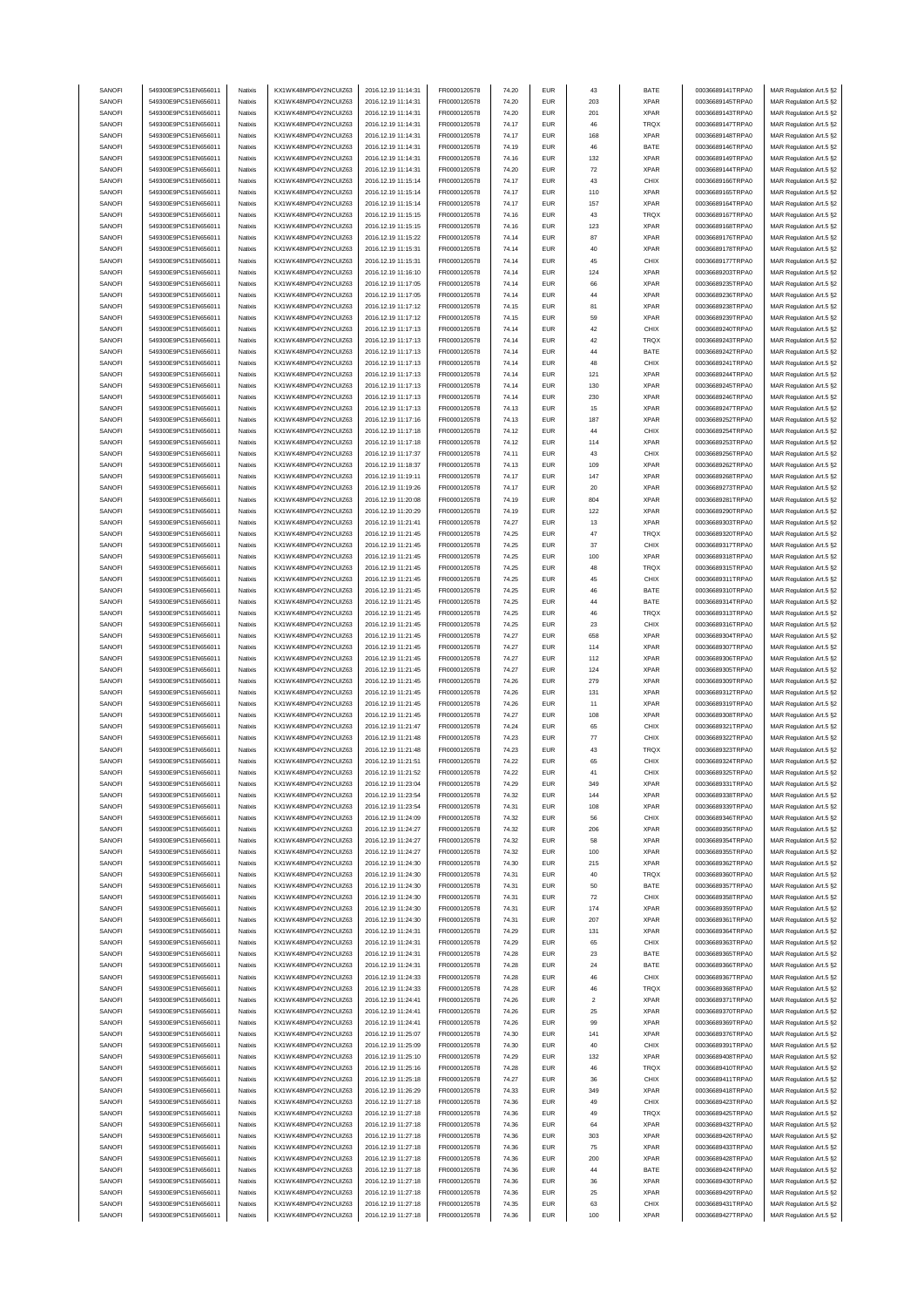| SANOFI           | 549300E9PC51EN656011                         | Natixis            | KX1WK48MPD4Y2NCUIZ63                         | 2016.12.19 11:27:19                        | FR0000120578                 | 74.35          | <b>EUR</b>        | 128            | <b>XPAR</b>  | 00036689434TRPA0                     | MAR Regulation Art.5 §2                            |
|------------------|----------------------------------------------|--------------------|----------------------------------------------|--------------------------------------------|------------------------------|----------------|-------------------|----------------|--------------|--------------------------------------|----------------------------------------------------|
| SANOFI           | 549300E9PC51EN656011                         | Natixis            | KX1WK48MPD4Y2NCUIZ63                         | 2016.12.19 11:27:34                        | FR0000120578                 | 74.34          | <b>EUR</b>        | 43             | CHIX         | 00036689448TRPA0                     | MAR Regulation Art.5 §2                            |
| SANOFI           | 549300E9PC51EN656011                         | Natixis            | KX1WK48MPD4Y2NCUIZ63                         | 2016.12.19 11:28:19                        | FR0000120578                 | 74.36          | <b>EUR</b>        | 10             | CHIX         | 00036689459TRPA0                     | MAR Regulation Art.5 §2                            |
| SANOFI           | 549300E9PC51EN656011                         | Natixis            | KX1WK48MPD4Y2NCUIZ63                         | 2016.12.19 11:28:19                        | FR0000120578                 | 74.36          | <b>EUR</b>        | 35             | CHIX         | 00036689460TRPA0                     | MAR Regulation Art.5 §2                            |
|                  |                                              |                    |                                              |                                            |                              |                |                   |                |              |                                      |                                                    |
| SANOFI           | 549300E9PC51EN656011                         | Natixis            | KX1WK48MPD4Y2NCUIZ63                         | 2016.12.19 11:28:20                        | FR0000120578                 | 74.35          | <b>EUR</b>        | 118            | <b>XPAR</b>  | 00036689462TRPA0                     | MAR Regulation Art.5 §2                            |
| SANOFI           | 549300E9PC51EN656011                         | Natixis            | KX1WK48MPD4Y2NCUIZ63                         | 2016.12.19 11:28:20                        | FR0000120578                 | 74.34          | <b>EUR</b>        | 99             | <b>XPAR</b>  | 00036689469TRPA0                     | MAR Regulation Art.5 §2                            |
| SANOFI           | 549300E9PC51EN656011                         | Natixis            | KX1WK48MPD4Y2NCUIZ63                         | 2016.12.19 11:28:20                        | FR0000120578                 | 74.34          | <b>EUR</b>        | 188            | <b>XPAR</b>  | 00036689467TRPA0                     | MAR Regulation Art.5 §2                            |
| SANOFI           | 549300E9PC51EN656011                         | Natixis            | KX1WK48MPD4Y2NCUIZ63                         | 2016.12.19 11:28:20                        | FR0000120578                 | 74.34          | <b>EUR</b>        | 47             | TRQX         | 00036689466TRPA0                     | MAR Regulation Art.5 §2                            |
| SANOFI           | 549300E9PC51EN656011                         | Natixis            | KX1WK48MPD4Y2NCLIIZ63                        | 2016.12.19 11:28:20                        | FR0000120578                 | 74.34          | <b>EUR</b>        | 47             | BATE         | 00036689465TRPA0                     | MAR Regulation Art.5 §2                            |
| SANOFI           | 549300E9PC51EN656011                         | Natixis            | KX1WK48MPD4Y2NCUIZ63                         | 2016.12.19 11:28:20                        | FR0000120578                 | 74.35          | <b>EUR</b>        | 45             | CHIX         | 00036689461TRPA0                     | MAR Regulation Art.5 §2                            |
| SANOFI           | 549300E9PC51EN656011                         | Natixis            | KX1WK48MPD4Y2NCUIZ63                         | 2016.12.19 11:28:20                        | FR0000120578                 | 74.34          | <b>EUR</b>        | 30             | <b>XPAR</b>  | 00036689468TRPA0                     | MAR Regulation Art.5 §2                            |
|                  |                                              |                    |                                              |                                            |                              |                |                   |                |              |                                      |                                                    |
| SANOFI           | 549300E9PC51EN656011                         | Natixis            | KX1WK48MPD4Y2NCUIZ63                         | 2016.12.19 11:28:20                        | FR0000120578                 | 74.35          | <b>EUR</b>        | 194            | <b>XPAR</b>  | 00036689463TRPA0                     | MAR Regulation Art.5 §2                            |
| SANOFI           | 549300E9PC51EN656011                         | Natixis            | KX1WK48MPD4Y2NCUIZ63                         | 2016.12.19 11:28:20                        | FR0000120578                 | 74.34          | <b>EUR</b>        | 1              | BATE         | 00036689464TRPA0                     | MAR Regulation Art.5 §2                            |
| SANOFI           | 549300E9PC51EN656011                         | Natixis            | KX1WK48MPD4Y2NCUIZ63                         | 2016.12.19 11:30:11                        | FR0000120578                 | 74.38          | <b>EUR</b>        | 66             | <b>XPAR</b>  | 00036689480TRPA0                     | MAR Regulation Art.5 §2                            |
| SANOFI           | 549300E9PC51EN656011                         | Natixis            | KX1WK48MPD4Y2NCUIZ63                         | 2016.12.19 11:30:11                        | FR0000120578                 | 74.38          | <b>EUR</b>        | 185            | <b>XPAR</b>  | 00036689481TRPA0                     | MAR Regulation Art.5 §2                            |
| SANOFI           | 549300E9PC51EN656011                         | Natixis            | KX1WK48MPD4Y2NCUIZ63                         | 2016.12.19 11:30:30                        | FR0000120578                 | 74.38          | <b>EUR</b>        | 326            | <b>XPAR</b>  | 00036689484TRPA0                     | MAR Regulation Art.5 §2                            |
|                  | 549300E9PC51EN656011                         |                    | KX1WK48MPD4Y2NCUIZ63                         |                                            |                              | 74.37          | <b>EUR</b>        |                |              |                                      |                                                    |
| SANOFI           |                                              | Natixis            |                                              | 2016.12.19 11:30:31                        | FR0000120578                 |                |                   | 67             | <b>XPAR</b>  | 00036689487TRPA0                     | MAR Regulation Art.5 §2                            |
| SANOFI           | 549300E9PC51EN656011                         | Natixis            | KX1WK48MPD4Y2NCLIIZ63                        | 2016.12.19 11:30:31                        | FR0000120578                 | 74.37          | <b>EUR</b>        | 45             | CHIX         | 00036689488TRPA0                     | MAR Regulation Art.5 §2                            |
| SANOFI           | 549300E9PC51EN656011                         | Natixis            | KX1WK48MPD4Y2NCUIZ63                         | 2016.12.19 11:30:31                        | FR0000120578                 | 74.37          | <b>EUR</b>        | 45             | TRQX         | 00036689489TRPA0                     | MAR Regulation Art.5 §2                            |
| SANOFI           | 549300E9PC51EN656011                         | Natixis            | KX1WK48MPD4Y2NCUIZ63                         | 2016.12.19 11:30:31                        | FR0000120578                 | 74.37          | <b>EUR</b>        | 306            | <b>XPAR</b>  | 00036689490TRPA0                     | MAR Regulation Art.5 §2                            |
| SANOFI           | 549300E9PC51EN656011                         | Natixis            | KX1WK48MPD4Y2NCUIZ63                         | 2016.12.19 11:30:31                        | FR0000120578                 | 74.37          | <b>EUR</b>        | 41             | CHIX         | 00036689486TRPA0                     | MAR Regulation Art.5 §2                            |
| SANOFI           | 549300E9PC51EN656011                         | Natixis            | KX1WK48MPD4Y2NCUIZ63                         | 2016.12.19 11:30:33                        | FR0000120578                 | 74.35          | <b>EUR</b>        | 129            | <b>XPAR</b>  | 00036689495TRPA0                     | MAR Regulation Art.5 §2                            |
| SANOFI           | 549300E9PC51EN656011                         | Natixis            | KX1WK48MPD4Y2NCUIZ63                         | 2016.12.19 11:30:33                        | FR0000120578                 | 74.35          | <b>EUR</b>        | 49             | CHIX         | 00036689494TRPA0                     | MAR Regulation Art.5 §2                            |
| SANOFI           | 549300E9PC51EN656011                         | Natixis            | KX1WK48MPD4Y2NCUIZ63                         | 2016.12.19 11:30:33                        | FR0000120578                 | 74.36          | <b>EUR</b>        | 54             | CHIX         | 00036689491TRPA0                     |                                                    |
|                  |                                              |                    |                                              |                                            |                              |                |                   |                |              |                                      | MAR Regulation Art.5 §2                            |
| SANOFI           | 549300E9PC51EN656011                         | Natixis            | KX1WK48MPD4Y2NCUIZ63                         | 2016.12.19 11:30:33                        | FR0000120578                 | 74.36          | <b>EUR</b>        | 73             | <b>XPAR</b>  | 00036689493TRPA0                     | MAR Regulation Art.5 §2                            |
| SANOFI           | 549300E9PC51EN656011                         | Natixis            | KX1WK48MPD4Y2NCUIZ63                         | 2016.12.19 11:30:33                        | FR0000120578                 | 74.36          | <b>EUR</b>        | 123            | <b>XPAR</b>  | 00036689492TRPA0                     | MAR Regulation Art.5 §2                            |
| SANOFI           | 549300E9PC51EN656011                         | Natixis            | KX1WK48MPD4Y2NCLIIZ63                        | 2016.12.19 11:30:33                        | FR0000120578                 | 74.34          | <b>EUR</b>        | 49             | BATE         | 00036689496TRPA0                     | MAR Regulation Art.5 §2                            |
| SANOFI           | 549300E9PC51EN656011                         | Natixis            | KX1WK48MPD4Y2NCUIZ63                         | 2016.12.19 11:31:05                        | FR0000120578                 | 74.35          | <b>EUR</b>        | 130            | <b>XPAR</b>  | 00036689500TRPA0                     | MAR Regulation Art.5 §2                            |
| SANOFI           | 549300E9PC51EN656011                         | Natixis            | KX1WK48MPD4Y2NCUIZ63                         | 2016.12.19 11:31:05                        | FR0000120578                 | 74.34          | <b>EUR</b>        | 133            | <b>XPAR</b>  | 00036689501TRPA0                     | MAR Regulation Art.5 §2                            |
| SANOFI           | 549300E9PC51EN656011                         | Natixis            | KX1WK48MPD4Y2NCUIZ63                         | 2016.12.19 11:31:14                        | FR0000120578                 | 74.33          | <b>EUR</b>        | 123            | <b>XPAR</b>  | 00036689507TRPA0                     | MAR Regulation Art.5 §2                            |
|                  |                                              |                    |                                              |                                            |                              |                |                   |                |              |                                      |                                                    |
| SANOFI           | 549300E9PC51EN656011                         | Natixis            | KX1WK48MPD4Y2NCUIZ63                         | 2016.12.19 11:31:14                        | FR0000120578                 | 74.33          | <b>EUR</b>        | 13             | CHIX         | 00036689505TRPA0                     | MAR Regulation Art.5 §2                            |
| SANOFI           | 549300E9PC51EN656011                         | Natixis            | KX1WK48MPD4Y2NCUIZ63                         | 2016.12.19 11:31:14                        | FR0000120578                 | 74.33          | <b>EUR</b>        | 29             | CHIX         | 00036689506TRPA0                     | MAR Regulation Art.5 §2                            |
| SANOFI           | 549300E9PC51EN656011                         | Natixis            | KX1WK48MPD4Y2NCUIZ63                         | 2016.12.19 11:31:15                        | FR0000120578                 | 74.32          | <b>EUR</b>        | 41             | TRQX         | 00036689508TRPA0                     | MAR Regulation Art.5 §2                            |
| SANOFI           | 549300E9PC51EN656011                         | Natixis            | KX1WK48MPD4Y2NCUIZ63                         | 2016.12.19 11:31:29                        | FR0000120578                 | 74.29          | <b>EUR</b>        | 111            | <b>XPAR</b>  | 00036689510TRPA0                     | MAR Regulation Art.5 §2                            |
| SANOFI           | 549300E9PC51EN656011                         | Natixis            | KX1WK48MPD4Y2NCUIZ63                         | 2016.12.19 11:32:18                        | FR0000120578                 | 74.30          | <b>EUR</b>        | 159            | <b>XPAR</b>  | 00036689521TRPA0                     | MAR Regulation Art.5 §2                            |
| SANOFI           | 549300E9PC51EN656011                         | Natixis            | KX1WK48MPD4Y2NCLIIZ63                        | 2016.12.19 11:32:18                        | FR0000120578                 | 74.30          | <b>EUR</b>        | 100            | <b>XPAR</b>  | 00036689524TRPA0                     | MAR Regulation Art.5 §2                            |
|                  |                                              |                    |                                              |                                            |                              |                |                   |                |              |                                      |                                                    |
| SANOFI           | 549300E9PC51EN656011                         | Natixis            | KX1WK48MPD4Y2NCUIZ63                         | 2016.12.19 11:32:18                        | FR0000120578                 | 74.30          | <b>EUR</b>        | 41             | <b>XPAR</b>  | 00036689523TRPA0                     | MAR Regulation Art.5 §2                            |
| SANOFI           | 549300E9PC51EN656011                         | Natixis            | KX1WK48MPD4Y2NCUIZ63                         | 2016.12.19 11:32:18                        | FR0000120578                 | 74.30          | <b>EUR</b>        | 45             | CHIX         | 00036689520TRPA0                     | MAR Regulation Art.5 §2                            |
| SANOFI           | 549300E9PC51EN656011                         | Natixis            | KX1WK48MPD4Y2NCUIZ63                         | 2016.12.19 11:32:18                        | FR0000120578                 | 74.30          | <b>EUR</b>        | 53             | <b>XPAR</b>  | 00036689525TRPA0                     | MAR Regulation Art.5 §2                            |
| SANOFI           | 549300E9PC51EN656011                         | Natixis            | KX1WK48MPD4Y2NCUIZ63                         | 2016.12.19 11:32:18                        | FR0000120578                 | 74.30          | <b>EUR</b>        | 87             | <b>XPAR</b>  | 00036689522TRPA0                     | MAR Regulation Art.5 §2                            |
| SANOFI           | 549300E9PC51EN656011                         | Natixis            | KX1WK48MPD4Y2NCUIZ63                         | 2016.12.19 11:32:45                        | FR0000120578                 | 74.28          | <b>EUR</b>        | 49             | TRQX         | 00036689543TRPA0                     | MAR Regulation Art.5 §2                            |
| SANOFI           | 549300E9PC51EN656011                         | Natixis            | KX1WK48MPD4Y2NCUIZ63                         | 2016.12.19 11:32:45                        | FR0000120578                 | 74.28          | <b>EUR</b>        | 191            | <b>XPAR</b>  | 00036689544TRPA0                     | MAR Regulation Art.5 §2                            |
| SANOFI           | 549300E9PC51EN656011                         | Natixis            | KX1WK48MPD4Y2NCUIZ63                         | 2016.12.19 11:32:45                        | FR0000120578                 | 74.28          | <b>EUR</b>        | 43             | CHIX         | 00036689542TRPA0                     | MAR Regulation Art.5 §2                            |
|                  |                                              |                    |                                              |                                            |                              |                |                   |                |              |                                      |                                                    |
| SANOFI           | 549300E9PC51EN656011                         | Natixis            | KX1WK48MPD4Y2NCUIZ63                         | 2016.12.19 11:32:52                        | FR0000120578                 | 74.27          | <b>EUR</b>        | $\overline{7}$ | CHIX         | 00036689549TRPA0                     | MAR Regulation Art.5 §2                            |
| SANOFI           | 549300E9PC51EN656011                         | Natixis            | KX1WK48MPD4Y2NCUIZ63                         | 2016.12.19 11:32:59                        | FR0000120578                 | 74.27          | <b>EUR</b>        | 45             | BATE         | 00036689551TRPA0                     | MAR Regulation Art.5 §2                            |
| SANOFI           | 549300E9PC51EN656011                         | Natixis            | KX1WK48MPD4Y2NCUIZ63                         | 2016.12.19 11:32:59                        | FR0000120578                 | 74.27          | <b>EUR</b>        | 100            | <b>XPAR</b>  | 00036689553TRPA0                     | MAR Regulation Art.5 §2                            |
| SANOFI           | 549300E9PC51EN656011                         | Natixis            | KX1WK48MPD4Y2NCUIZ63                         | 2016.12.19 11:32:59                        | FR0000120578                 | 74.27          | <b>EUR</b>        | 42             | CHIX         | 00036689550TRPA0                     | MAR Regulation Art.5 §2                            |
| SANOFI           | 549300E9PC51EN656011                         | Natixis            | KX1WK48MPD4Y2NCUIZ63                         | 2016.12.19 11:32:59                        | FR0000120578                 | 74.27          | <b>EUR</b>        | 19             | <b>XPAR</b>  | 00036689554TRPA0                     | MAR Regulation Art.5 §2                            |
| SANOFI           | 549300E9PC51EN656011                         | Natixis            | KX1WK48MPD4Y2NCUIZ63                         | 2016.12.19 11:32:59                        | FR0000120578                 | 74.27          | <b>EUR</b>        | 122            | <b>XPAR</b>  | 00036689552TRPA0                     | MAR Regulation Art.5 §2                            |
| SANOFI           | 549300E9PC51EN656011                         | Natixis            | KX1WK48MPD4Y2NCUIZ63                         | 2016.12.19 11:33:07                        | FR0000120578                 | 74.25          | <b>EUR</b>        | 112            | <b>XPAR</b>  | 00036689560TRPA0                     |                                                    |
|                  |                                              |                    |                                              |                                            |                              |                |                   |                |              |                                      | MAR Regulation Art.5 §2                            |
| SANOFI           | 549300E9PC51EN656011                         | Natixis            | KX1WK48MPD4Y2NCUIZ63                         | 2016.12.19 11:33:25                        | FR0000120578                 | 74.25          | <b>EUR</b>        | 117            | <b>XPAR</b>  | 00036689564TRPA0                     | MAR Regulation Art.5 §2                            |
| SANOFI           | 549300E9PC51EN656011                         | Natixis            | KX1WK48MPD4Y2NCUIZ63                         | 2016.12.19 11:33:25                        | FR0000120578                 | 74.25          | <b>EUR</b>        | 10             | <b>XPAR</b>  | 00036689565TRPA0                     | MAR Regulation Art.5 §2                            |
| SANOFI           | 549300E9PC51EN656011                         | Natixis            | KX1WK48MPD4Y2NCLIIZ63                        | 2016.12.19 11:35:09                        | FR0000120578                 | 74.25          | <b>EUR</b>        | 92             | CHIX         | 00036689575TRPA0                     | MAR Regulation Art.5 §2                            |
| SANOFI           | 549300E9PC51EN656011                         | Natixis            | KX1WK48MPD4Y2NCUIZ63                         | 2016.12.19 11:35:09                        | FR0000120578                 | 74.25          | <b>EUR</b>        | 184            | <b>XPAR</b>  | 00036689576TRPA0                     | MAR Regulation Art.5 §2                            |
| SANOFI           | 549300E9PC51EN656011                         | Natixis            | KX1WK48MPD4Y2NCUIZ63                         | 2016.12.19 11:35:09                        | FR0000120578                 | 74.25          | <b>EUR</b>        | 121            | CHIX         | 00036689574TRPA0                     | MAR Regulation Art.5 §2                            |
| SANOFI           | 549300E9PC51EN656011                         | Natixis            | KX1WK48MPD4Y2NCUIZ63                         | 2016.12.19 11:35:09                        | FR0000120578                 | 74.25          | <b>EUR</b>        | 45             | <b>XPAR</b>  | 00036689577TRPA0                     | MAR Regulation Art.5 §2                            |
|                  |                                              |                    |                                              |                                            |                              |                |                   |                |              |                                      |                                                    |
| SANOFI           | 549300E9PC51EN656011                         | Natixis            | KX1WK48MPD4Y2NCUIZ63                         | 2016.12.19 11:35:15                        | FR0000120578                 | 74.24          | <b>EUR</b>        | 160            | <b>XPAR</b>  | 00036689582TRPA0                     | MAR Regulation Art.5 §2                            |
| SANOFI           | 549300E9PC51EN656011                         | Natixis            | KX1WK48MPD4Y2NCUIZ63                         | 2016.12.19 11:35:15                        | FR0000120578                 | 74.24          | <b>EUR</b>        | 107            | <b>XPAR</b>  | 00036689581TRPA0                     | MAR Regulation Art.5 §2                            |
| SANOFI           | 549300E9PC51EN656011                         | Natixis            | KX1WK48MPD4Y2NCUIZ63                         | 2016.12.19 11:35:15                        | FR0000120578                 | 74.24          | <b>EUR</b>        | 172            | <b>XPAR</b>  | 00036689579TRPA0                     | MAR Regulation Art.5 §2                            |
| SANOFI           | 549300E9PC51EN656011                         | Natixis            | KX1WK48MPD4Y2NCUIZ63                         | 2016.12.19 11:35:15                        | FR0000120578                 | 74.24          | <b>EUR</b>        | 48             | BATE         | 00036689578TRPA0                     | MAR Regulation Art.5 §2                            |
| SANOF            | 549300E9PC51EN656011                         | Natixis            | KX1WK48MPD4Y2NCUIZ63                         | 2016.12.19 11:35:15                        | FR0000120578                 | 74.23          | EUR               |                | <b>XPAR</b>  | 00036689586TRPA0                     | MAR Regulation Art.5 §2                            |
| SANOFI           | 549300E9PC51EN656011                         | Natixis            | KX1WK48MPD4Y2NCUIZ63                         | 2016.12.19 11:35:15                        | FR0000120578                 | 74.23          | <b>EUR</b>        | 100            | <b>XPAR</b>  | 00036689584TRPA0                     | MAR Regulation Art.5 §2                            |
| SANOFI           | 549300E9PC51EN656011                         | Natixis            | KX1WK48MPD4Y2NCUIZ63                         | 2016.12.19 11:35:15                        | FR0000120578                 | 74.23          | EUR               | 100            | <b>XPAR</b>  | 00036689583TRPA0                     | MAR Regulation Art.5 §2                            |
|                  |                                              |                    | KX1WK48MPD4Y2NCUIZ63                         |                                            |                              |                |                   |                |              |                                      |                                                    |
| SANOFI           | 549300E9PC51EN656011                         | Natixis            |                                              | 2016.12.19 11:35:15                        | FR0000120578                 | 74.23          | <b>EUR</b>        | 25             | <b>XPAR</b>  | 00036689585TRPA0                     | MAR Regulation Art.5 §2                            |
| SANOFI           | 549300E9PC51EN656011                         | Natixis            | KX1WK48MPD4Y2NCUIZ63                         | 2016.12.19 11:35:15                        | FR0000120578                 | 74.24          | <b>EUR</b>        | 46             | TRQX         | 00036689580TRPA0                     | MAR Regulation Art.5 §2                            |
| SANOFI           | 549300E9PC51EN656011                         | Natixis            | KX1WK48MPD4Y2NCUIZ63                         | 2016.12.19 11:36:34                        | FR0000120578                 | 74.24          | <b>EUR</b>        | 132            | <b>XPAR</b>  | 00036689610TRPA0                     | MAR Regulation Art.5 §2                            |
| SANOFI           | 549300E9PC51EN656011                         | Natixis            | KX1WK48MPD4Y2NCUIZ63                         | 2016.12.19 11:37:14                        | FR0000120578                 | 74.24          | ${\sf EUR}$       | 76             | <b>XPAR</b>  | 00036689618TRPA0                     | MAR Regulation Art.5 §2                            |
| SANOFI           | 549300E9PC51EN656011                         | Natixis            | KX1WK48MPD4Y2NCUIZ63                         | 2016.12.19 11:37:14                        | FR0000120578                 | 74.24          | EUR               | 76             | <b>XPAR</b>  | 00036689619TRPA0                     | MAR Regulation Art.5 §2                            |
| SANOFI           | 549300E9PC51EN656011                         | Natixis            | KX1WK48MPD4Y2NCUIZ63                         | 2016.12.19 11:37:14                        | FR0000120578                 | 74.24          | <b>EUR</b>        | 100            | <b>XPAR</b>  | 00036689620TRPA0                     | MAR Regulation Art.5 §2                            |
| SANOFI           | 549300E9PC51EN656011                         | Natixis            | KX1WK48MPD4Y2NCUIZ63                         | 2016.12.19 11:37:14                        | FR0000120578                 | 74.24          | <b>EUR</b>        | 169            | <b>XPAR</b>  | 00036689621TRPA0                     | MAR Regulation Art.5 §2                            |
|                  | 549300E9PC51EN656011                         |                    | KX1WK48MPD4Y2NCUIZ63                         | 2016.12.19 11:37:23                        |                              |                | <b>EUR</b>        | 47             |              |                                      |                                                    |
| SANOFI           |                                              | Natixis            |                                              |                                            | FR0000120578                 | 74.23          |                   |                | CHIX         | 00036689623TRPA0                     | MAR Regulation Art.5 §2                            |
| SANOFI           | 549300E9PC51EN656011                         | Natixis            | KX1WK48MPD4Y2NCUIZ63                         | 2016.12.19 11:37:23                        | FR0000120578                 | 74.22          | <b>EUR</b>        | 99             | <b>XPAR</b>  | 00036689631TRPA0                     | MAR Regulation Art.5 §2                            |
| SANOFI           | 549300E9PC51EN656011                         | Natixis            | KX1WK48MPD4Y2NCUIZ63                         | 2016.12.19 11:37:23                        | FR0000120578                 | 74.22          | <b>EUR</b>        | 45             | <b>XPAR</b>  | 00036689630TRPA0                     | MAR Regulation Art.5 §2                            |
| SANOFI           | 549300E9PC51EN656011                         | Natixis            | KX1WK48MPD4Y2NCUIZ63                         | 2016.12.19 11:37:23                        | FR0000120578                 | 74.22          | <b>EUR</b>        | 100            | <b>XPAR</b>  | 00036689629TRPA0                     | MAR Regulation Art.5 §2                            |
| SANOFI           | 549300E9PC51EN656011                         | Natixis            | KX1WK48MPD4Y2NCUIZ63                         | 2016.12.19 11:37:23                        | FR0000120578                 | 74.22          | <b>EUR</b>        | 19             | <b>XPAR</b>  | 00036689628TRPA0                     | MAR Regulation Art.5 §2                            |
| SANOFI           | 549300E9PC51EN656011                         | Natixis            | KX1WK48MPD4Y2NCUIZ63                         | 2016.12.19 11:37:23                        | FR0000120578                 | 74.23          | <b>EUR</b>        | 43             | TRQX         | 00036689626TRPA0                     | MAR Regulation Art.5 §2                            |
| SANOFI           | 549300E9PC51EN656011                         | Natixis            | KX1WK48MPD4Y2NCUIZ63                         | 2016.12.19 11:37:23                        | FR0000120578                 | 74.23          | <b>EUR</b>        | 114            | <b>XPAR</b>  | 00036689625TRPA0                     | MAR Regulation Art.5 §2                            |
| SANOFI           | 549300E9PC51EN656011                         | Natixis            | KX1WK48MPD4Y2NCUIZ63                         | 2016.12.19 11:37:23                        | FR0000120578                 | 74.23          | <b>EUR</b>        | 43             | BATE         | 00036689622TRPA0                     |                                                    |
|                  |                                              |                    |                                              |                                            |                              |                |                   |                |              |                                      | MAR Regulation Art.5 §2                            |
| SANOFI           | 549300E9PC51EN656011                         | Natixis            | KX1WK48MPD4Y2NCUIZ63                         | 2016.12.19 11:37:23                        | FR0000120578                 | 74.23          | <b>EUR</b>        | 117            | <b>XPAR</b>  | 00036689627TRPA0                     | MAR Regulation Art.5 §2                            |
| SANOFI           | 549300E9PC51EN656011                         | Natixis            | KX1WK48MPD4Y2NCUIZ63                         | 2016.12.19 11:37:23                        | FR0000120578                 | 74.23          | <b>EUR</b>        | 197            | <b>XPAR</b>  | 00036689624TRPA0                     | MAR Regulation Art.5 §2                            |
| SANOFI           | 549300E9PC51EN656011                         | Natixis            | KX1WK48MPD4Y2NCUIZ63                         | 2016.12.19 11:37:45                        | FR0000120578                 | 74.21          | <b>EUR</b>        | 44             | TRQX         | 00036689641TRPA0                     | MAR Regulation Art.5 §2                            |
| SANOFI           | 549300E9PC51EN656011                         | Natixis            | KX1WK48MPD4Y2NCUIZ63                         | 2016.12.19 11:37:45                        | FR0000120578                 | 74.21          | <b>EUR</b>        | 48             | CHIX         | 00036689640TRPA0                     | MAR Regulation Art.5 §2                            |
| SANOFI           | 549300E9PC51EN656011                         | Natixis            | KX1WK48MPD4Y2NCUIZ63                         | 2016.12.19 11:37:48                        | FR0000120578                 | 74.21          | <b>EUR</b>        | 101            | <b>XPAR</b>  | 00036689642TRPA0                     | MAR Regulation Art.5 §2                            |
| SANOFI           | 549300E9PC51EN656011                         | Natixis            | KX1WK48MPD4Y2NCUIZ63                         | 2016.12.19 11:37:48                        | FR0000120578                 | 74.21          | <b>EUR</b>        | 21             | <b>XPAR</b>  | 00036689644TRPA0                     | MAR Regulation Art.5 §2                            |
|                  |                                              |                    |                                              |                                            |                              |                |                   |                |              |                                      |                                                    |
| SANOFI           | 549300E9PC51EN656011                         | Natixis            | KX1WK48MPD4Y2NCUIZ63                         | 2016.12.19 11:37:48                        | FR0000120578                 | 74.21          | <b>EUR</b>        | 102            | <b>XPAR</b>  | 00036689643TRPA0                     | MAR Regulation Art.5 §2                            |
| SANOFI           | 549300E9PC51EN656011                         | Natixis            | KX1WK48MPD4Y2NCUIZ63                         | 2016.12.19 11:37:57                        | FR0000120578                 | 74.20          | <b>EUR</b>        | 57             | CHIX         | 00036689648TRPA0                     | MAR Regulation Art.5 §2                            |
| SANOFI           | 549300E9PC51EN656011                         | Natixis            | KX1WK48MPD4Y2NCUIZ63                         | 2016.12.19 11:37:57                        | FR0000120578                 | 74.20          | <b>EUR</b>        | 146            | <b>XPAR</b>  | 00036689649TRPA0                     | MAR Regulation Art.5 §2                            |
| SANOFI           | 549300E9PC51EN656011                         | Natixis            | KX1WK48MPD4Y2NCUIZ63                         | 2016.12.19 11:37:57                        | FR0000120578                 | 74.20          | <b>EUR</b>        | 27             | TRQX         | 00036689650TRPA0                     | MAR Regulation Art.5 §2                            |
| SANOFI           | 549300E9PC51EN656011                         | Natixis            | KX1WK48MPD4Y2NCUIZ63                         | 2016.12.19 11:37:57                        | FR0000120578                 | 74.20          | <b>EUR</b>        | 15             | TRQX         | 00036689647TRPA0                     | MAR Regulation Art.5 §2                            |
| SANOFI           | 549300E9PC51EN656011                         | Natixis            | KX1WK48MPD4Y2NCUIZ63                         | 2016.12.19 11:37:57                        | FR0000120578                 | 74.21          | <b>EUR</b>        | 75             | <b>XPAR</b>  | 00036689646TRPA0                     | MAR Regulation Art.5 §2                            |
|                  |                                              |                    |                                              |                                            |                              |                |                   |                |              |                                      |                                                    |
| SANOFI           | 549300E9PC51EN656011                         | Natixis            | KX1WK48MPD4Y2NCUIZ63                         | 2016.12.19 11:38:09                        | FR0000120578                 | 74.19          | <b>EUR</b>        | 45             | CHIX         | 00036689661TRPA0                     | MAR Regulation Art.5 §2                            |
| SANOFI           | 549300E9PC51EN656011                         | Natixis            | KX1WK48MPD4Y2NCUIZ63                         | 2016.12.19 11:38:10                        | FR0000120578                 | 74.19          | <b>EUR</b>        | 123            | <b>XPAR</b>  | 00036689664TRPA0                     | MAR Regulation Art.5 §2                            |
| SANOFI           | 549300E9PC51EN656011                         | Natixis            | KX1WK48MPD4Y2NCUIZ63                         | 2016.12.19 11:38:54                        | FR0000120578                 | 74.19          | <b>EUR</b>        | 176            | <b>XPAR</b>  | 00036689669TRPA0                     | MAR Regulation Art.5 §2                            |
| SANOFI           | 549300E9PC51EN656011                         | Natixis            | KX1WK48MPD4Y2NCUIZ63                         | 2016.12.19 11:38:59                        | FR0000120578                 | 74.19          | <b>EUR</b>        | 8              | <b>XPAR</b>  | 00036689678TRPA0                     | MAR Regulation Art.5 §2                            |
| SANOFI           | 549300E9PC51EN656011                         | Natixis            | KX1WK48MPD4Y2NCUIZ63                         | 2016.12.19 11:38:59                        | FR0000120578                 | 74.19          | <b>EUR</b>        | 188            | <b>XPAR</b>  | 00036689679TRPA0                     | MAR Regulation Art.5 §2                            |
| SANOFI           | 549300E9PC51EN656011                         | Natixis            | KX1WK48MPD4Y2NCUIZ63                         | 2016.12.19 11:40:04                        | FR0000120578                 | 74.19          | <b>EUR</b>        | 123            | <b>XPAR</b>  | 00036689709TRPA0                     | MAR Regulation Art.5 §2                            |
| SANOFI           | 549300E9PC51EN656011                         | Natixis            | KX1WK48MPD4Y2NCUIZ63                         | 2016.12.19 11:40:04                        | FR0000120578                 | 74.19          | <b>EUR</b>        | 49             | TRQX         | 00036689707TRPA0                     | MAR Regulation Art.5 §2                            |
| SANOFI           | 549300E9PC51EN656011                         | Natixis            | KX1WK48MPD4Y2NCUIZ63                         | 2016.12.19 11:40:04                        | FR0000120578                 | 74.19          | <b>EUR</b>        | 163            | <b>XPAR</b>  | 00036689708TRPA0                     | MAR Regulation Art.5 §2                            |
|                  |                                              |                    |                                              |                                            |                              |                |                   |                |              |                                      |                                                    |
|                  |                                              |                    |                                              |                                            |                              |                |                   |                |              |                                      |                                                    |
| SANOFI<br>SANOFI | 549300E9PC51EN656011<br>549300E9PC51EN656011 | Natixis<br>Natixis | KX1WK48MPD4Y2NCUIZ63<br>KX1WK48MPD4Y2NCUIZ63 | 2016.12.19 11:40:04<br>2016.12.19 11:40:04 | FR0000120578<br>FR0000120578 | 74.19<br>74.19 | <b>EUR</b><br>EUR | 53<br>28       | CHIX<br>BATE | 00036689704TRPA0<br>00036689706TRPA0 | MAR Regulation Art.5 §2<br>MAR Regulation Art.5 §2 |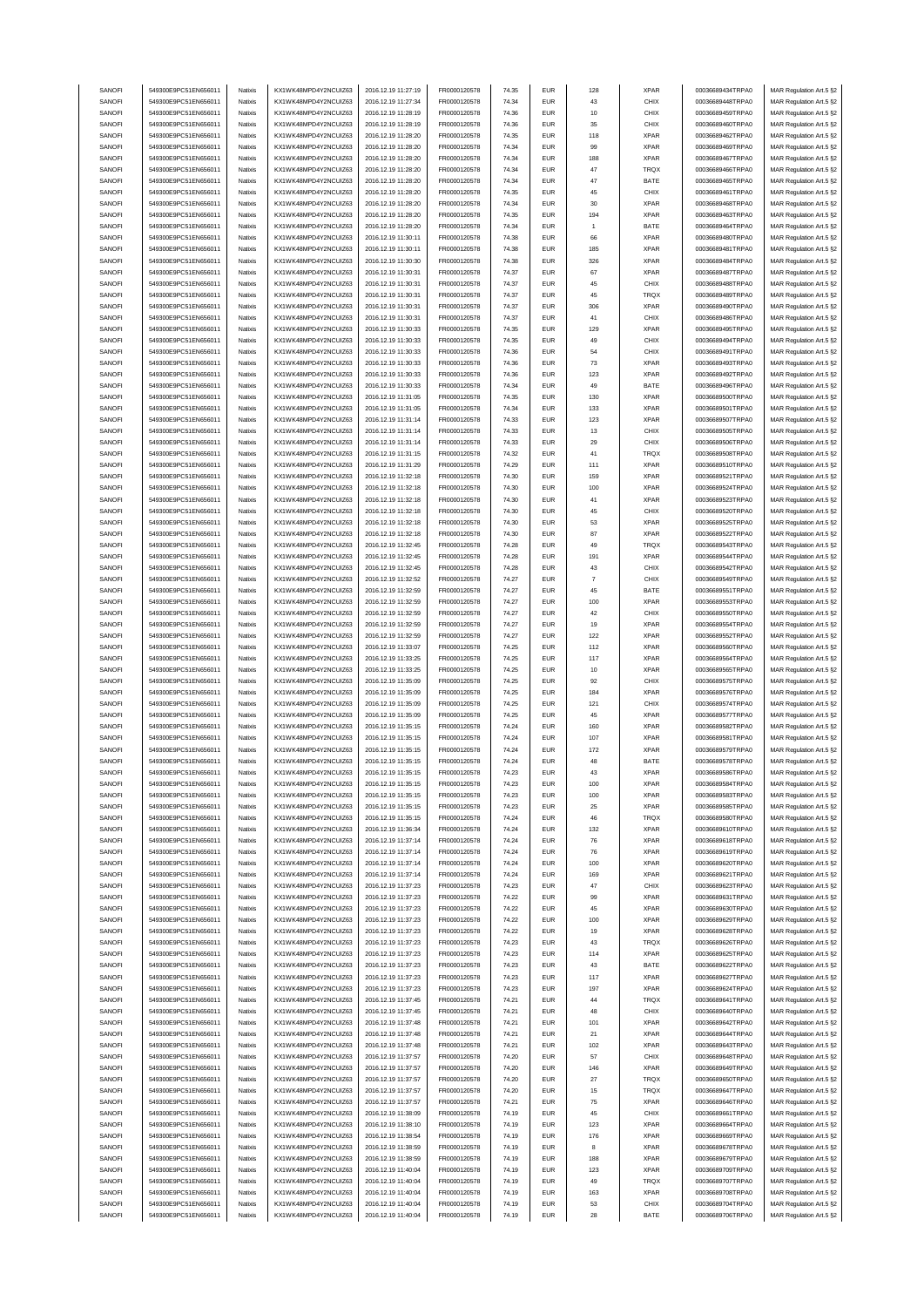| SANOFI<br>SANOFI<br>SANOFI<br>SANOFI |                      |         |                      |                     |              |       |            |                |             |                  |                         |
|--------------------------------------|----------------------|---------|----------------------|---------------------|--------------|-------|------------|----------------|-------------|------------------|-------------------------|
|                                      | 549300E9PC51EN656011 | Natixis | KX1WK48MPD4Y2NCUIZ63 | 2016.12.19 11:40:04 | FR0000120578 | 74.19 | <b>EUR</b> | 18             | BATE        | 00036689705TRPA0 | MAR Regulation Art.5 §2 |
|                                      | 549300E9PC51EN656011 | Natixis | KX1WK48MPD4Y2NCUIZ63 | 2016.12.19 11:40:04 | FR0000120578 | 74.19 | <b>EUR</b> | 120            | <b>XPAR</b> | 00036689710TRPA0 | MAR Regulation Art.5 §2 |
|                                      | 549300E9PC51EN656011 | Natixis | KX1WK48MPD4Y2NCUIZ63 | 2016.12.19 11:40:43 | FR0000120578 | 74.19 | <b>EUR</b> | 76             | <b>XPAR</b> | 00036689724TRPA0 | MAR Regulation Art.5 §2 |
|                                      | 549300E9PC51EN656011 | Natixis | KX1WK48MPD4Y2NCUIZ63 | 2016.12.19 11:40:43 | FR0000120578 | 74.19 | <b>EUR</b> | 76             | <b>XPAR</b> | 00036689726TRPA0 | MAR Regulation Art.5 §2 |
|                                      |                      |         |                      |                     |              |       |            |                |             |                  |                         |
| SANOFI                               | 549300E9PC51EN656011 | Natixis | KX1WK48MPD4Y2NCUIZ63 | 2016.12.19 11:40:43 | FR0000120578 | 74.19 | <b>EUR</b> | 76             | <b>XPAR</b> | 00036689727TRPA0 | MAR Regulation Art.5 §2 |
| SANOFI                               | 549300E9PC51EN656011 | Natixis | KX1WK48MPD4Y2NCUIZ63 | 2016.12.19 11:40:43 | FR0000120578 | 74.19 | <b>EUR</b> | 177            | <b>XPAR</b> | 00036689723TRPA0 | MAR Regulation Art.5 §2 |
| SANOFI                               | 549300E9PC51EN656011 | Natixis | KX1WK48MPD4Y2NCUIZ63 | 2016.12.19 11:40:43 | FR0000120578 | 74.19 | <b>EUR</b> | 79             | <b>XPAR</b> | 00036689725TRPA0 | MAR Regulation Art.5 §2 |
| SANOFI                               | 549300E9PC51EN656011 | Natixis | KX1WK48MPD4Y2NCUIZ63 | 2016.12.19 11:40:43 | FR0000120578 | 74.19 | <b>EUR</b> | 214            | <b>XPAR</b> | 00036689728TRPA0 | MAR Regulation Art.5 §2 |
| SANOFI                               | 549300E9PC51EN656011 | Natixis | KX1WK48MPD4Y2NCUIZ63 | 2016.12.19 11:41:24 | FR0000120578 | 74.20 | <b>EUR</b> | 119            | CHIX        | 00036689740TRPA0 | MAR Regulation Art.5 §2 |
| SANOFI                               | 549300E9PC51EN656011 | Natixis | KX1WK48MPD4Y2NCUIZ63 | 2016.12.19 11:41:24 | FR0000120578 | 74.20 | <b>EUR</b> | 31             | CHIX        | 00036689739TRPA0 | MAR Regulation Art.5 §2 |
| SANOFI                               | 549300E9PC51EN656011 | Natixis | KX1WK48MPD4Y2NCUIZ63 | 2016.12.19 11:41:24 | FR0000120578 | 74.20 | <b>EUR</b> | 52             | CHIX        | 00036689741TRPA0 | MAR Regulation Art.5 §2 |
|                                      |                      |         |                      |                     |              |       |            |                |             |                  |                         |
| SANOFI                               | 549300E9PC51EN656011 | Natixis | KX1WK48MPD4Y2NCUIZ63 | 2016.12.19 11:41:24 | FR0000120578 | 74.20 | <b>EUR</b> | 581            | <b>XPAR</b> | 00036689743TRPA0 | MAR Regulation Art.5 §2 |
| SANOFI                               | 549300E9PC51EN656011 | Natixis | KX1WK48MPD4Y2NCUIZ63 | 2016.12.19 11:41:24 | FR0000120578 | 74.20 | <b>EUR</b> | 122            | <b>XPAR</b> | 00036689742TRPA0 | MAR Regulation Art.5 §2 |
| SANOFI                               | 549300E9PC51EN656011 | Natixis | KX1WK48MPD4Y2NCUIZ63 | 2016.12.19 11:42:23 | FR0000120578 | 74.20 | <b>EUR</b> | 424            | <b>XPAR</b> | 00036689752TRPA0 | MAR Regulation Art.5 §2 |
| SANOFI                               | 549300E9PC51EN656011 | Natixis | KX1WK48MPD4Y2NCUIZ63 | 2016.12.19 11:42:23 | FR0000120578 | 74.20 | <b>EUR</b> | 296            | <b>XPAR</b> | 00036689753TRPA0 | MAR Regulation Art.5 §2 |
|                                      | 549300E9PC51EN656011 |         |                      | 2016.12.19 11:42:23 | FR0000120578 |       | <b>EUR</b> |                |             | 00036689751TRPA0 |                         |
| SANOFI                               |                      | Natixis | KX1WK48MPD4Y2NCUIZ63 |                     |              | 74.20 |            | 45             | BATE        |                  | MAR Regulation Art.5 §2 |
| SANOFI                               | 549300E9PC51EN656011 | Natixis | KX1WK48MPD4Y2NCUIZ63 | 2016.12.19 11:42:23 | FR0000120578 | 74.20 | <b>EUR</b> | 140            | <b>XPAR</b> | 00036689754TRPA0 | MAR Regulation Art.5 §2 |
| SANOFI                               | 549300E9PC51EN656011 | Natixis | KX1WK48MPD4Y2NCUIZ63 | 2016.12.19 11:42:55 | FR0000120578 | 74.19 | <b>EUR</b> | 23             | <b>XPAR</b> | 00036689757TRPA0 | MAR Regulation Art.5 §2 |
| SANOFI                               | 549300E9PC51EN656011 | Natixis | KX1WK48MPD4Y2NCUIZ63 | 2016.12.19 11:43:14 | FR0000120578 | 74.20 | <b>EUR</b> | 141            | CHIX        | 00036689760TRPA0 | MAR Regulation Art.5 §2 |
| SANOFI                               | 549300E9PC51EN656011 | Natixis | KX1WK48MPD4Y2NCUIZ63 | 2016.12.19 11:44:13 | FR0000120578 | 74.20 | <b>EUR</b> | 11             | <b>XPAR</b> | 00036689766TRPA0 | MAR Regulation Art.5 §2 |
| SANOFI                               | 549300E9PC51EN656011 | Natixis | KX1WK48MPD4Y2NCUIZ63 | 2016.12.19 11:44:13 | FR0000120578 | 74.20 | <b>EUR</b> | 187            | <b>XPAR</b> | 00036689771TRPA0 | MAR Regulation Art.5 §2 |
|                                      |                      |         |                      |                     |              |       |            |                |             |                  |                         |
| SANOFI                               | 549300E9PC51EN656011 | Natixis | KX1WK48MPD4Y2NCUIZ63 | 2016.12.19 11:44:13 | FR0000120578 | 74.20 | <b>EUR</b> | 75             | <b>XPAR</b> | 00036689770TRPA0 | MAR Regulation Art.5 §2 |
| SANOFI                               | 549300E9PC51EN656011 | Natixis | KX1WK48MPD4Y2NCUIZ63 | 2016.12.19 11:44:13 | FR0000120578 | 74.20 | <b>EUR</b> | 150            | <b>XPAR</b> | 00036689768TRPA0 | MAR Regulation Art.5 §2 |
| SANOFI                               | 549300E9PC51EN656011 | Natixis | KX1WK48MPD4Y2NCUIZ63 | 2016.12.19 11:44:13 | FR0000120578 | 74.20 | <b>EUR</b> | 222            | <b>XPAR</b> | 00036689767TRPA0 | MAR Regulation Art.5 §2 |
| SANOFI                               | 549300E9PC51EN656011 | Natixis | KX1WK48MPD4Y2NCUIZ63 | 2016.12.19 11:44:13 | FR0000120578 | 74.20 | <b>EUR</b> | 269            | <b>XPAR</b> | 00036689769TRPA0 | MAR Regulation Art.5 §2 |
| SANOFI                               | 549300E9PC51EN656011 | Natixis | KX1WK48MPD4Y2NCUIZ63 | 2016.12.19 11:44:19 | FR0000120578 | 74.21 | <b>EUR</b> | 106            | <b>XPAR</b> | 00036689773TRPA0 | MAR Regulation Art.5 §2 |
| SANOFI                               | 549300E9PC51EN656011 | Natixis | KX1WK48MPD4Y2NCUIZ63 | 2016.12.19 11:44:19 | FR0000120578 | 74.21 | <b>EUR</b> | 215            | <b>XPAR</b> | 00036689772TRPA0 | MAR Regulation Art.5 §2 |
|                                      |                      |         |                      |                     |              |       |            |                |             |                  |                         |
| SANOFI                               | 549300E9PC51EN656011 | Natixis | KX1WK48MPD4Y2NCUIZ63 | 2016.12.19 11:44:19 | FR0000120578 | 74.21 | <b>EUR</b> | 100            | <b>XPAR</b> | 00036689775TRPA0 | MAR Regulation Art.5 §2 |
| SANOFI                               | 549300E9PC51EN656011 | Natixis | KX1WK48MPD4Y2NCUIZ63 | 2016.12.19 11:44:19 | FR0000120578 | 74.21 | <b>EUR</b> | 100            | <b>XPAR</b> | 00036689774TRPA0 | MAR Regulation Art.5 §2 |
| SANOFI                               | 549300E9PC51EN656011 | Natixis | KX1WK48MPD4Y2NCUIZ63 | 2016.12.19 11:44:19 | FR0000120578 | 74.21 | <b>EUR</b> | 60             | <b>XPAR</b> | 00036689776TRPA0 | MAR Regulation Art.5 §2 |
| SANOFI                               | 549300E9PC51EN656011 | Natixis | KX1WK48MPD4Y2NCUIZ63 | 2016.12.19 11:44:52 | FR0000120578 | 74.20 | <b>EUR</b> | 35             | <b>XPAR</b> | 00036689781TRPA0 | MAR Regulation Art.5 §2 |
| SANOFI                               | 549300E9PC51EN656011 | Natixis | KX1WK48MPD4Y2NCUIZ63 | 2016.12.19 11:45:10 | FR0000120578 | 74.21 | <b>EUR</b> | 250            | <b>XPAR</b> | 00036689785TRPA0 | MAR Regulation Art.5 §2 |
| SANOFI                               | 549300E9PC51EN656011 |         |                      | 2016.12.19 11:45:21 |              | 74.21 | <b>EUR</b> |                |             |                  |                         |
|                                      |                      | Natixis | KX1WK48MPD4Y2NCUIZ63 |                     | FR0000120578 |       |            | 100            | <b>TRQX</b> | 00036689787TRPA0 | MAR Regulation Art.5 §2 |
| SANOFI                               | 549300E9PC51EN656011 | Natixis | KX1WK48MPD4Y2NCUIZ63 | 2016.12.19 11:45:21 | FR0000120578 | 74.21 | <b>EUR</b> | 74             | TRQX        | 00036689788TRPA0 | MAR Regulation Art.5 §2 |
| SANOFI                               | 549300E9PC51EN656011 | Natixis | KX1WK48MPD4Y2NCUIZ63 | 2016.12.19 11:45:31 | FR0000120578 | 74.21 | <b>EUR</b> | 8              | <b>XPAR</b> | 00036689792TRPA0 | MAR Regulation Art.5 §2 |
| SANOFI                               | 549300E9PC51EN656011 | Natixis | KX1WK48MPD4Y2NCUIZ63 | 2016.12.19 11:45:31 | FR0000120578 | 74.21 | <b>EUR</b> | 115            | <b>XPAR</b> | 00036689791TRPA0 | MAR Regulation Art.5 §2 |
| SANOFI                               | 549300E9PC51EN656011 | Natixis | KX1WK48MPD4Y2NCUIZ63 | 2016.12.19 11:46:30 | FR0000120578 | 74.24 | <b>EUR</b> | 200            | <b>XPAR</b> | 00036689806TRPA0 | MAR Regulation Art.5 §2 |
| SANOFI                               | 549300E9PC51EN656011 | Natixis | KX1WK48MPD4Y2NCUIZ63 | 2016.12.19 11:46:30 | FR0000120578 | 74.24 | <b>EUR</b> | 130            | <b>XPAR</b> | 00036689805TRPA0 | MAR Regulation Art.5 §2 |
|                                      |                      |         |                      |                     |              |       |            |                |             |                  |                         |
| SANOFI                               | 549300E9PC51EN656011 | Natixis | KX1WK48MPD4Y2NCUIZ63 | 2016.12.19 11:46:30 | FR0000120578 | 74.24 | <b>EUR</b> | 135            | <b>XPAR</b> | 00036689803TRPA0 | MAR Regulation Art.5 §2 |
| SANOFI                               | 549300E9PC51EN656011 | Natixis | KX1WK48MPD4Y2NCUIZ63 | 2016.12.19 11:46:30 | FR0000120578 | 74.24 | <b>EUR</b> | 270            | <b>XPAR</b> | 00036689804TRPA0 | MAR Regulation Art.5 §2 |
| SANOFI                               | 549300E9PC51EN656011 | Natixis | KX1WK48MPD4Y2NCUIZ63 | 2016.12.19 11:46:31 | FR0000120578 | 74.24 | <b>EUR</b> | 175            | CHIX        | 00036689807TRPA0 | MAR Regulation Art.5 §2 |
| SANOFI                               | 549300E9PC51EN656011 | Natixis | KX1WK48MPD4Y2NCUIZ63 | 2016.12.19 11:48:23 | FR0000120578 | 74.28 | <b>EUR</b> | 168            | <b>XPAR</b> | 00036689825TRPA0 | MAR Regulation Art.5 §2 |
| SANOFI                               | 549300E9PC51EN656011 | Natixis | KX1WK48MPD4Y2NCUIZ63 | 2016.12.19 11:48:50 | FR0000120578 | 74.31 | <b>EUR</b> | 76             | <b>XPAR</b> | 00036689827TRPA0 | MAR Regulation Art.5 §2 |
| SANOFI                               | 549300E9PC51EN656011 | Natixis | KX1WK48MPD4Y2NCUIZ63 | 2016.12.19 11:48:50 | FR0000120578 | 74.31 | <b>EUR</b> | 903            | <b>XPAR</b> | 00036689829TRPA0 |                         |
|                                      |                      |         |                      |                     |              |       |            |                |             |                  | MAR Regulation Art.5 §2 |
| SANOFI                               | 549300E9PC51EN656011 | Natixis | KX1WK48MPD4Y2NCUIZ63 | 2016.12.19 11:48:50 | FR0000120578 | 74.31 | <b>EUR</b> | $\overline{7}$ | <b>XPAR</b> | 00036689828TRPA0 | MAR Regulation Art.5 §2 |
| SANOFI                               | 549300E9PC51EN656011 | Natixis | KX1WK48MPD4Y2NCUIZ63 | 2016.12.19 11:49:12 | FR0000120578 | 74.32 | <b>EUR</b> | 124            | <b>XPAR</b> | 00036689831TRPA0 | MAR Regulation Art.5 §2 |
| SANOFI                               | 549300E9PC51EN656011 | Natixis | KX1WK48MPD4Y2NCUIZ63 | 2016.12.19 11:49:35 | FR0000120578 | 74.33 | <b>EUR</b> | 100            | <b>XPAR</b> | 00036689835TRPA0 | MAR Regulation Art.5 §2 |
| SANOFI                               | 549300E9PC51EN656011 | Natixis | KX1WK48MPD4Y2NCUIZ63 | 2016.12.19 11:49:35 | FR0000120578 | 74.33 | <b>EUR</b> | 100            | <b>XPAR</b> | 00036689834TRPA0 | MAR Regulation Art.5 §2 |
| SANOFI                               | 549300E9PC51EN656011 | Natixis | KX1WK48MPD4Y2NCUIZ63 | 2016.12.19 11:49:35 | FR0000120578 | 74.33 | <b>EUR</b> | 89             | <b>XPAR</b> | 00036689833TRPA0 | MAR Regulation Art.5 §2 |
|                                      |                      |         |                      |                     |              |       |            |                |             |                  |                         |
| SANOFI                               | 549300E9PC51EN656011 | Natixis | KX1WK48MPD4Y2NCUIZ63 | 2016.12.19 11:49:40 | FR0000120578 | 74.37 | <b>EUR</b> | 109            | <b>XPAR</b> | 00036689840TRPA0 | MAR Regulation Art.5 §2 |
| SANOFI                               | 549300E9PC51EN656011 | Natixis | KX1WK48MPD4Y2NCUIZ63 | 2016.12.19 11:49:40 | FR0000120578 | 74.37 | <b>EUR</b> | 127            | <b>XPAR</b> | 00036689841TRPA0 | MAR Regulation Art.5 §2 |
| SANOFI                               | 549300E9PC51EN656011 | Natixis | KX1WK48MPD4Y2NCUIZ63 | 2016.12.19 11:49:40 | FR0000120578 | 74.38 | <b>EUR</b> | 100            | <b>XPAR</b> | 00036689837TRPA0 | MAR Regulation Art.5 §2 |
| SANOFI                               | 549300E9PC51EN656011 | Natixis | KX1WK48MPD4Y2NCUIZ63 | 2016.12.19 11:49:40 | FR0000120578 | 74.38 | <b>EUR</b> | 100            | <b>XPAR</b> | 00036689838TRPA0 | MAR Regulation Art.5 §2 |
| SANOFI                               | 549300E9PC51EN656011 | Natixis | KX1WK48MPD4Y2NCUIZ63 | 2016.12.19 11:49:40 | FR0000120578 | 74.38 | <b>EUR</b> | 75             | <b>XPAR</b> | 00036689839TRPA0 | MAR Regulation Art.5 §2 |
| SANOFI                               | 549300E9PC51EN656011 | Natixis | KX1WK48MPD4Y2NCUIZ63 | 2016.12.19 11:49:40 | FR0000120578 | 74.36 | <b>EUR</b> | 100            | <b>XPAR</b> | 00036689842TRPA0 | MAR Regulation Art.5 §2 |
|                                      |                      |         |                      |                     |              |       |            |                |             |                  |                         |
| SANOFI                               | 549300E9PC51EN656011 | Natixis | KX1WK48MPD4Y2NCUIZ63 | 2016.12.19 11:49:42 | FR0000120578 | 74.35 | <b>EUR</b> | 111            | <b>XPAR</b> | 00036689843TRPA0 | MAR Regulation Art.5 §2 |
| SANOFI                               | 549300E9PC51EN656011 | Natixis | KX1WK48MPD4Y2NCUIZ63 | 2016.12.19 11:50:48 | FR0000120578 | 74.44 | <b>EUR</b> | 188            | <b>XPAR</b> | 00036689849TRPA0 | MAR Regulation Art.5 §2 |
| SANOFI                               | 549300E9PC51EN656011 | Natixis | KX1WK48MPD4Y2NCUIZ63 | 2016.12.19 11:51:09 | FR0000120578 |       | <b>EUR</b> |                |             |                  |                         |
| SANOFI                               | 549300E9PC51EN656011 |         |                      |                     |              | 74.44 |            | 227            | <b>XPAR</b> | 00036689850TRPA0 | MAR Regulation Art.5 §2 |
| SANOFI                               |                      | Natixis |                      | 2016.12.19 11:51:09 | FR0000120578 | 74.44 | <b>EUR</b> |                | <b>XPAR</b> |                  |                         |
|                                      |                      |         | KX1WK48MPD4Y2NCUIZ63 |                     |              |       |            | 127            |             | 00036689852TRPA0 | MAR Regulation Art.5 §2 |
|                                      | 549300E9PC51EN656011 | Natixis | KX1WK48MPD4Y2NCUIZ63 | 2016.12.19 11:51:09 | FR0000120578 | 74.44 | <b>EUR</b> | 54             | <b>XPAR</b> | 00036689851TRPA0 | MAR Regulation Art.5 §2 |
| SANOF                                | 549300E9PC51EN65601  | Natixis | KX1WK48MPD4Y2NCUIZ63 | 2016.12.19 11:51:10 | FR0000120578 | 74.44 | EUR        | 72             | XPAR        | 00036689855TRPA0 | MAR Regulation Art.5 §2 |
| SANOFI                               | 549300E9PC51EN656011 | Natixis | KX1WK48MPD4Y2NCUIZ63 | 2016.12.19 11:51:10 | FR0000120578 | 74.44 | <b>EUR</b> | 100            | CHIX        | 00036689853TRPA0 | MAR Regulation Art.5 §2 |
| SANOFI                               | 549300E9PC51EN656011 | Natixis | KX1WK48MPD4Y2NCUIZ63 | 2016.12.19 11:51:10 | FR0000120578 | 74.44 | <b>EUR</b> | 210            | <b>XPAR</b> | 00036689854TRPA0 | MAR Regulation Art.5 §2 |
| SANOFI                               | 549300E9PC51EN656011 | Natixis | KX1WK48MPD4Y2NCUIZ63 | 2016.12.19 11:51:40 | FR0000120578 | 74.46 | <b>EUR</b> | 252            | <b>XPAR</b> | 00036689860TRPA0 | MAR Regulation Art.5 §2 |
| SANOFI                               | 549300E9PC51EN656011 | Natixis | KX1WK48MPD4Y2NCUIZ63 | 2016.12.19 11:51:40 | FR0000120578 | 74.46 | <b>EUR</b> | 281            | <b>XPAR</b> | 00036689859TRPA0 | MAR Regulation Art.5 §2 |
|                                      | 549300E9PC51EN656011 |         |                      |                     |              |       |            |                |             |                  |                         |
| SANOFI                               |                      | Natixis | KX1WK48MPD4Y2NCUIZ63 | 2016.12.19 11:51:45 | FR0000120578 | 74.45 | <b>EUR</b> | 53             | CHIX        | 00036689862TRPA0 | MAR Regulation Art.5 §2 |
| SANOFI                               | 549300E9PC51EN656011 | Natixis | KX1WK48MPD4Y2NCUIZ63 | 2016.12.19 11:53:07 | FR0000120578 | 74.47 | <b>EUR</b> | 100            | <b>XPAR</b> | 00036689879TRPA0 | MAR Regulation Art.5 §2 |
| SANOFI                               | 549300E9PC51EN656011 | Natixis | KX1WK48MPD4Y2NCUIZ63 | 2016.12.19 11:53:07 | FR0000120578 | 74.45 | <b>EUR</b> | 74             | BATE        | 00036689888TRPA0 | MAR Regulation Art.5 §2 |
| SANOFI                               | 549300E9PC51EN656011 | Natixis | KX1WK48MPD4Y2NCUIZ63 | 2016.12.19 11:53:07 | FR0000120578 | 74.45 | <b>EUR</b> | 101            | <b>XPAR</b> | 00036689890TRPA0 | MAR Regulation Art.5 §2 |
| SANOFI                               | 549300E9PC51EN656011 | Natixis | KX1WK48MPD4Y2NCUIZ63 | 2016.12.19 11:53:07 | FR0000120578 | 74.47 | <b>EUR</b> | 268            | <b>XPAR</b> | 00036689877TRPA0 | MAR Regulation Art.5 §2 |
| SANOFI                               | 549300E9PC51EN656011 | Natixis | KX1WK48MPD4Y2NCUIZ63 | 2016.12.19 11:53:07 | FR0000120578 | 74.47 | <b>EUR</b> | 674            | <b>XPAR</b> | 00036689878TRPA0 | MAR Regulation Art.5 §2 |
| SANOFI                               | 549300E9PC51EN656011 | Natixis | KX1WK48MPD4Y2NCUIZ63 | 2016.12.19 11:53:07 | FR0000120578 | 74.47 | <b>EUR</b> | 100            | <b>XPAR</b> | 00036689881TRPA0 | MAR Regulation Art.5 §2 |
|                                      |                      |         | KX1WK48MPD4Y2NCUIZ63 |                     |              |       |            |                |             |                  |                         |
| SANOFI                               | 549300E9PC51EN656011 | Natixis |                      | 2016.12.19 11:53:07 | FR0000120578 | 74.47 | <b>EUR</b> | 46             | CHIX        | 00036689876TRPA0 | MAR Regulation Art.5 §2 |
| SANOFI                               | 549300E9PC51EN656011 | Natixis | KX1WK48MPD4Y2NCUIZ63 | 2016.12.19 11:53:07 | FR0000120578 | 74.46 | <b>EUR</b> | 84             | CHIX        | 00036689889TRPA0 | MAR Regulation Art.5 §2 |
| SANOFI                               | 549300E9PC51EN656011 | Natixis | KX1WK48MPD4Y2NCUIZ63 | 2016.12.19 11:53:07 | FR0000120578 | 74.46 | <b>EUR</b> | 185            | <b>XPAR</b> | 00036689887TRPA0 | MAR Regulation Art.5 §2 |
| SANOFI                               | 549300E9PC51EN656011 | Natixis | KX1WK48MPD4Y2NCUIZ63 | 2016.12.19 11:53:07 | FR0000120578 | 74.46 | <b>EUR</b> | 256            | <b>XPAR</b> | 00036689886TRPA0 | MAR Regulation Art.5 §2 |
| SANOFI                               | 549300E9PC51EN656011 | Natixis | KX1WK48MPD4Y2NCUIZ63 | 2016.12.19 11:53:07 | FR0000120578 | 74.46 | <b>EUR</b> | 68             | TRQX        | 00036689885TRPA0 | MAR Regulation Art.5 §2 |
|                                      | 549300E9PC51EN656011 | Natixis |                      |                     | FR0000120578 | 74.46 |            | 56             |             |                  |                         |
| SANOFI                               |                      |         | KX1WK48MPD4Y2NCUIZ63 | 2016.12.19 11:53:07 |              |       | <b>EUR</b> |                | BATE        | 00036689880TRPA0 | MAR Regulation Art.5 §2 |
| SANOFI                               | 549300E9PC51EN656011 | Natixis | KX1WK48MPD4Y2NCUIZ63 | 2016.12.19 11:53:07 | FR0000120578 | 74.46 | <b>EUR</b> | 52             | CHIX        | 00036689883TRPA0 | MAR Regulation Art.5 §2 |
| SANOFI                               | 549300E9PC51EN656011 | Natixis | KX1WK48MPD4Y2NCUIZ63 | 2016.12.19 11:53:07 | FR0000120578 | 74.46 | <b>EUR</b> | 26             | BATE        | 00036689882TRPA0 | MAR Regulation Art.5 §2 |
| SANOFI                               | 549300E9PC51EN656011 | Natixis | KX1WK48MPD4Y2NCUIZ63 | 2016.12.19 11:53:07 | FR0000120578 | 74.46 | <b>EUR</b> | 43             | CHIX        | 00036689884TRPA0 | MAR Regulation Art.5 §2 |
| SANOFI                               | 549300E9PC51EN656011 | Natixis | KX1WK48MPD4Y2NCUIZ63 | 2016.12.19 11:53:09 | FR0000120578 | 74.43 | <b>EUR</b> | 67             | CHIX        | 00036689899TRPA0 | MAR Regulation Art.5 §2 |
| SANOFI                               | 549300E9PC51EN656011 | Natixis | KX1WK48MPD4Y2NCUIZ63 | 2016.12.19 11:53:09 | FR0000120578 | 74.43 | <b>EUR</b> | 43             | CHIX        | 00036689901TRPA0 | MAR Regulation Art.5 §2 |
|                                      |                      |         |                      |                     |              |       |            |                |             |                  |                         |
| SANOFI                               | 549300E9PC51EN656011 | Natixis | KX1WK48MPD4Y2NCUIZ63 | 2016.12.19 11:53:09 | FR0000120578 | 74.43 | <b>EUR</b> | 43             | BATE        | 00036689896TRPA0 | MAR Regulation Art.5 §2 |
| SANOFI                               | 549300E9PC51EN656011 | Natixis | KX1WK48MPD4Y2NCUIZ63 | 2016.12.19 11:53:09 | FR0000120578 | 74.43 | <b>EUR</b> | 77             | TRQX        | 00036689895TRPA0 | MAR Regulation Art.5 §2 |
| SANOFI                               | 549300E9PC51EN656011 | Natixis | KX1WK48MPD4Y2NCUIZ63 | 2016.12.19 11:53:09 | FR0000120578 | 74.43 | <b>EUR</b> | 69             | CHIX        | 00036689897TRPA0 | MAR Regulation Art.5 §2 |
| SANOFI                               | 549300E9PC51EN656011 | Natixis | KX1WK48MPD4Y2NCUIZ63 | 2016.12.19 11:53:09 | FR0000120578 | 74.43 | <b>EUR</b> | 46             | <b>TRQX</b> | 00036689900TRPA0 | MAR Regulation Art.5 §2 |
| SANOFI                               | 549300E9PC51EN656011 | Natixis | KX1WK48MPD4Y2NCUIZ63 | 2016.12.19 11:53:09 | FR0000120578 | 74.43 | <b>EUR</b> | 56             | BATE        | 00036689894TRPA0 | MAR Regulation Art.5 §2 |
|                                      |                      |         |                      |                     |              |       | <b>EUR</b> | $\overline{2}$ |             |                  |                         |
| SANOFI                               | 549300E9PC51EN656011 | Natixis | KX1WK48MPD4Y2NCUIZ63 | 2016.12.19 11:53:09 | FR0000120578 | 74.43 |            |                | BATE        | 00036689893TRPA0 | MAR Regulation Art.5 §2 |
| SANOFI                               | 549300E9PC51EN656011 | Natixis | KX1WK48MPD4Y2NCUIZ63 | 2016.12.19 11:53:09 | FR0000120578 | 74.45 | <b>EUR</b> | 19             | <b>XPAR</b> | 00036689891TRPA0 | MAR Regulation Art.5 §2 |
| SANOFI                               | 549300E9PC51EN656011 | Natixis | KX1WK48MPD4Y2NCUIZ63 | 2016.12.19 11:53:09 | FR0000120578 | 74.44 | <b>EUR</b> | 84             | CHIX        | 00036689892TRPA0 | MAR Regulation Art.5 §2 |
| SANOFI                               | 549300E9PC51EN656011 | Natixis | KX1WK48MPD4Y2NCUIZ63 | 2016.12.19 11:53:09 | FR0000120578 | 74.43 | <b>EUR</b> | 65             | <b>TRQX</b> | 00036689898TRPA0 | MAR Regulation Art.5 §2 |
| SANOFI                               | 549300E9PC51EN656011 | Natixis | KX1WK48MPD4Y2NCUIZ63 | 2016.12.19 11:53:11 | FR0000120578 | 74.39 | <b>EUR</b> | 124            | <b>XPAR</b> | 00036689903TRPA0 | MAR Regulation Art.5 §2 |
|                                      |                      |         |                      |                     |              |       | <b>EUR</b> | 41             |             |                  |                         |
| SANOFI                               | 549300E9PC51EN656011 | Natixis | KX1WK48MPD4Y2NCUIZ63 | 2016.12.19 11:53:21 | FR0000120578 | 74.37 |            |                | CHIX        | 00036689904TRPA0 | MAR Regulation Art.5 §2 |
| SANOFI                               | 549300E9PC51EN656011 | Natixis | KX1WK48MPD4Y2NCUIZ63 | 2016.12.19 11:53:47 | FR0000120578 | 74.42 | <b>EUR</b> | 82             | <b>XPAR</b> | 00036689919TRPA0 | MAR Regulation Art.5 §2 |
| SANOFI                               | 549300E9PC51EN656011 | Natixis | KX1WK48MPD4Y2NCUIZ63 | 2016.12.19 11:53:47 | FR0000120578 | 74.42 | <b>EUR</b> | 98             | <b>XPAR</b> | 00036689918TRPA0 | MAR Regulation Art.5 §2 |
| SANOFI                               | 549300E9PC51EN656011 | Natixis | KX1WK48MPD4Y2NCUIZ63 | 2016.12.19 11:53:47 | FR0000120578 | 74.42 | <b>EUR</b> | 65             | <b>XPAR</b> | 00036689920TRPA0 | MAR Regulation Art.5 §2 |
| SANOFI                               | 549300E9PC51EN656011 | Natixis | KX1WK48MPD4Y2NCUIZ63 | 2016.12.19 11:53:47 | FR0000120578 | 74.42 | <b>EUR</b> | 97             | <b>XPAR</b> | 00036689917TRPA0 | MAR Regulation Art.5 §2 |
| SANOFI                               | 549300E9PC51EN656011 | Natixis | KX1WK48MPD4Y2NCUIZ63 | 2016.12.19 11:53:47 | FR0000120578 | 74.42 | <b>EUR</b> | 102            | <b>XPAR</b> | 00036689916TRPA0 | MAR Regulation Art.5 §2 |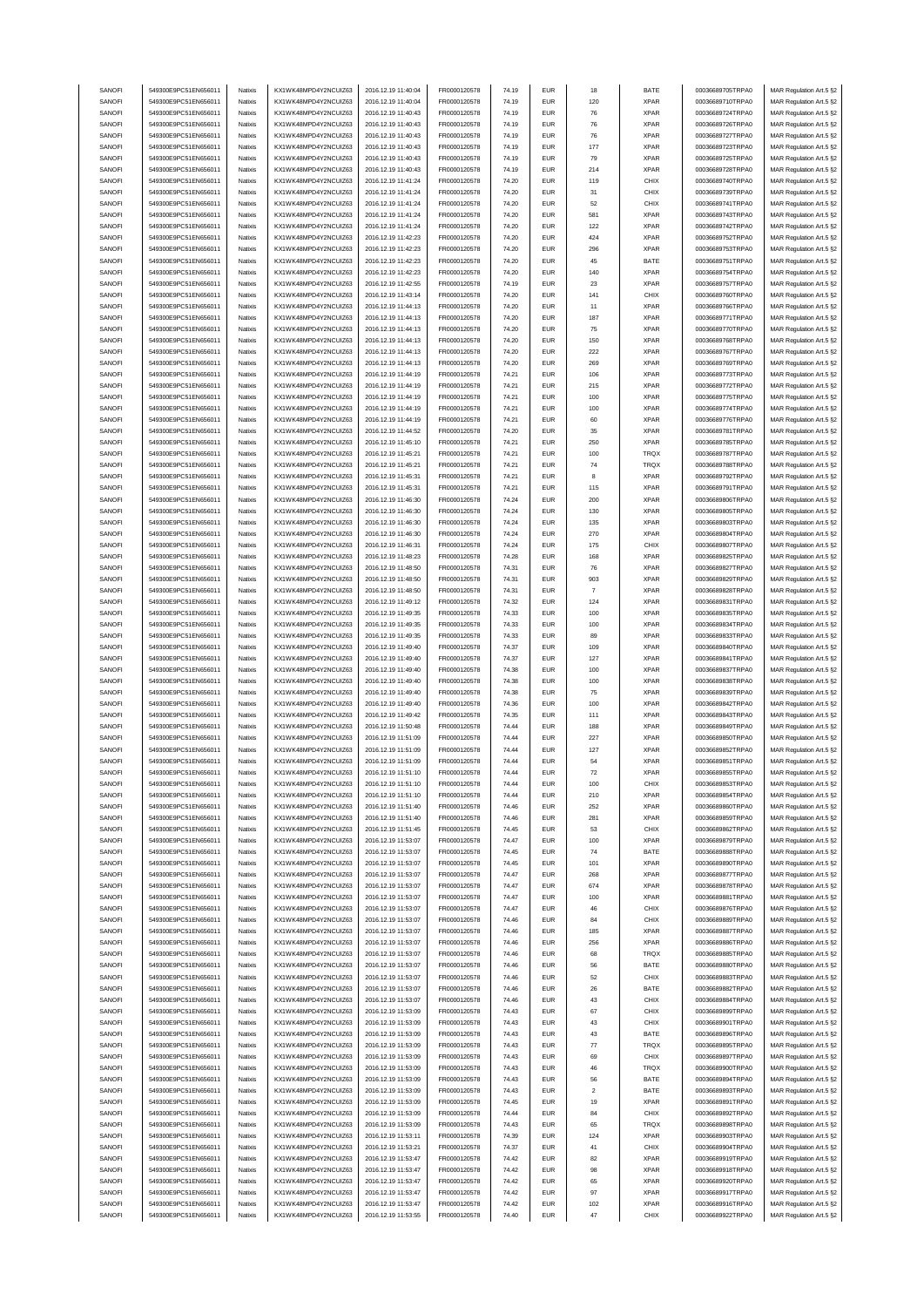| SANOFI           | 549300E9PC51EN656011                         | Natixis | KX1WK48MPD4Y2NCUIZ63  | 2016.12.19 11:54:00 | FR0000120578 | 74.39 | <b>EUR</b> | 143            | <b>XPAR</b> | 00036689923TRPA0 | MAR Regulation Art.5 §2                            |
|------------------|----------------------------------------------|---------|-----------------------|---------------------|--------------|-------|------------|----------------|-------------|------------------|----------------------------------------------------|
| SANOFI           | 549300E9PC51EN656011                         | Natixis | KX1WK48MPD4Y2NCUIZ63  | 2016.12.19 11:54:03 | FR0000120578 | 74.38 | <b>EUR</b> | 114            | <b>XPAR</b> | 00036689924TRPA0 | MAR Regulation Art.5 §2                            |
| SANOFI           | 549300E9PC51EN656011                         | Natixis | KX1WK48MPD4Y2NCUIZ63  | 2016.12.19 11:54:11 | FR0000120578 | 74.36 | <b>EUR</b> | 132            | <b>XPAR</b> | 00036689929TRPA0 | MAR Regulation Art.5 §2                            |
| SANOFI           | 549300E9PC51EN656011                         | Natixis | KX1WK48MPD4Y2NCUIZ63  | 2016.12.19 11:55:17 | FR0000120578 | 74.41 | <b>EUR</b> | 10             | <b>XPAR</b> | 00036689938TRPA0 | MAR Regulation Art.5 §2                            |
|                  |                                              |         |                       |                     |              |       |            |                |             |                  |                                                    |
| SANOFI           | 549300E9PC51EN656011                         | Natixis | KX1WK48MPD4Y2NCUIZ63  | 2016.12.19 11:55:47 | FR0000120578 | 74.44 | <b>EUR</b> | 76             | <b>XPAR</b> | 00036689941TRPA0 | MAR Regulation Art.5 §2                            |
| SANOFI           | 549300E9PC51EN656011                         | Natixis | KX1WK48MPD4Y2NCUIZ63  | 2016.12.19 11:55:47 | FR0000120578 | 74.44 | <b>EUR</b> | 76             | <b>XPAR</b> | 00036689942TRPA0 | MAR Regulation Art.5 §2                            |
| SANOFI           | 549300E9PC51EN656011                         | Natixis | KX1WK48MPD4Y2NCUIZ63  | 2016.12.19 11:55:47 | FR0000120578 | 74.44 | <b>EUR</b> | 100            | <b>XPAR</b> | 00036689943TRPA0 | MAR Regulation Art.5 §2                            |
| SANOFI           | 549300E9PC51EN656011                         | Natixis | KX1WK48MPD4Y2NCUIZ63  | 2016.12.19 11:55:47 | FR0000120578 | 74.44 | <b>EUR</b> | 102            | <b>XPAR</b> | 00036689945TRPA0 | MAR Regulation Art.5 §2                            |
| SANOFI           | 549300E9PC51EN656011                         | Natixis | KX1WK48MPD4Y2NCLIIZ63 | 2016.12.19 11:55:47 | FR0000120578 | 74.44 | <b>EUR</b> | 228            | <b>XPAR</b> | 00036689944TRPA0 | MAR Regulation Art.5 §2                            |
| SANOFI           | 549300E9PC51EN656011                         | Natixis | KX1WK48MPD4Y2NCUIZ63  | 2016.12.19 11:55:49 | FR0000120578 | 74.43 | <b>EUR</b> | 270            | <b>XPAR</b> | 00036689946TRPA0 | MAR Regulation Art.5 §2                            |
|                  |                                              | Natixis |                       |                     |              |       | <b>EUR</b> |                |             |                  |                                                    |
| SANOFI           | 549300E9PC51EN656011                         |         | KX1WK48MPD4Y2NCUIZ63  | 2016.12.19 11:56:20 | FR0000120578 | 74.44 |            | 41             | TRQX        | 00036689951TRPA0 | MAR Regulation Art.5 §2                            |
| SANOFI           | 549300E9PC51EN656011                         | Natixis | KX1WK48MPD4Y2NCUIZ63  | 2016.12.19 11:56:20 | FR0000120578 | 74.44 | <b>EUR</b> | $\mathbf{1}$   | CHIX        | 00036689954TRPA0 | MAR Regulation Art.5 §2                            |
| SANOFI           | 549300E9PC51EN656011                         | Natixis | KX1WK48MPD4Y2NCUIZ63  | 2016.12.19 11:56:20 | FR0000120578 | 74.44 | <b>EUR</b> | 42             | CHIX        | 00036689955TRPA0 | MAR Regulation Art.5 §2                            |
| SANOFI           | 549300E9PC51EN656011                         | Natixis | KX1WK48MPD4Y2NCUIZ63  | 2016.12.19 11:56:20 | FR0000120578 | 74.45 | <b>EUR</b> | 127            | <b>XPAR</b> | 00036689948TRPA0 | MAR Regulation Art.5 §2                            |
| SANOFI           | 549300E9PC51EN656011                         | Natixis | KX1WK48MPD4Y2NCUIZ63  | 2016.12.19 11:56:20 | FR0000120578 | 74.44 | <b>EUR</b> | 26             | BATE        | 00036689949TRPA0 | MAR Regulation Art.5 §2                            |
|                  | 549300E9PC51EN656011                         |         | KX1WK48MPD4Y2NCUIZ63  |                     |              |       | <b>EUR</b> |                |             | 00036689950TRPA0 |                                                    |
| SANOFI           |                                              | Natixis |                       | 2016.12.19 11:56:20 | FR0000120578 | 74.44 |            | 15             | BATE        |                  | MAR Regulation Art.5 §2                            |
| SANOFI           | 549300E9PC51EN656011                         | Natixis | KX1WK48MPD4Y2NCUIZ63  | 2016.12.19 11:56:20 | FR0000120578 | 74.44 | <b>EUR</b> | 11             | CHIX        | 00036689953TRPA0 | MAR Regulation Art.5 §2                            |
| SANOFI           | 549300E9PC51EN656011                         | Natixis | KX1WK48MPD4Y2NCLIIZ63 | 2016.12.19 11:56:20 | FR0000120578 | 74.44 | <b>EUR</b> | 29             | CHIX        | 00036689952TRPA0 | MAR Regulation Art.5 §2                            |
| SANOFI           | 549300E9PC51EN656011                         | Natixis | KX1WK48MPD4Y2NCUIZ63  | 2016.12.19 11:56:27 | FR0000120578 | 74.44 | <b>EUR</b> | 351            | <b>XPAR</b> | 00036689958TRPA0 | MAR Regulation Art.5 §2                            |
| SANOFI           | 549300E9PC51EN656011                         | Natixis | KX1WK48MPD4Y2NCUIZ63  | 2016.12.19 11:56:27 | FR0000120578 | 74.44 | <b>EUR</b> | 128            | <b>XPAR</b> | 00036689961TRPA0 | MAR Regulation Art.5 §2                            |
| SANOFI           | 549300E9PC51EN656011                         | Natixis | KX1WK48MPD4Y2NCUIZ63  | 2016.12.19 11:56:27 | FR0000120578 | 74.44 | <b>EUR</b> | 51             | CHIX        | 00036689957TRPA0 | MAR Regulation Art.5 §2                            |
| SANOFI           | 549300E9PC51EN656011                         | Natixis | KX1WK48MPD4Y2NCUIZ63  | 2016.12.19 11:56:27 | FR0000120578 | 74.44 | <b>EUR</b> | 5              | TRQX        | 00036689959TRPA0 | MAR Regulation Art.5 §2                            |
|                  |                                              |         |                       |                     |              |       |            |                |             |                  |                                                    |
| SANOFI           | 549300E9PC51EN656011                         | Natixis | KX1WK48MPD4Y2NCUIZ63  | 2016.12.19 11:56:27 | FR0000120578 | 74.44 | <b>EUR</b> | $\overline{4}$ | CHIX        | 00036689956TRPA0 | MAR Regulation Art.5 §2                            |
| SANOFI           | 549300E9PC51EN656011                         | Natixis | KX1WK48MPD4Y2NCUIZ63  | 2016.12.19 11:56:27 | FR0000120578 | 74.44 | <b>EUR</b> | 46             | TRQX        | 00036689960TRPA0 | MAR Regulation Art.5 §2                            |
| SANOFI           | 549300E9PC51EN656011                         | Natixis | KX1WK48MPD4Y2NCUIZ63  | 2016.12.19 11:56:30 | FR0000120578 | 74.43 | <b>EUR</b> | 121            | <b>XPAR</b> | 00036689963TRPA0 | MAR Regulation Art.5 §2                            |
| SANOFI           | 549300E9PC51EN656011                         | Natixis | KX1WK48MPD4Y2NCUIZ63  | 2016.12.19 11:56:30 | FR0000120578 | 74.43 | <b>EUR</b> | 132            | <b>XPAR</b> | 00036689962TRPA0 | MAR Regulation Art.5 §2                            |
| SANOFI           | 549300E9PC51EN656011                         | Natixis | KX1WK48MPD4Y2NCLIIZ63 | 2016.12.19 11:56:32 | FR0000120578 | 74.42 | <b>EUR</b> | 40             | CHIX        | 00036689964TRPA0 | MAR Regulation Art.5 §2                            |
| SANOFI           | 549300E9PC51EN656011                         | Natixis | KX1WK48MPD4Y2NCUIZ63  | 2016.12.19 11:56:32 | FR0000120578 | 74.42 | <b>EUR</b> | 135            | <b>XPAR</b> | 00036689965TRPA0 | MAR Regulation Art.5 §2                            |
|                  |                                              |         |                       |                     |              |       |            |                |             |                  |                                                    |
| SANOFI           | 549300E9PC51EN656011                         | Natixis | KX1WK48MPD4Y2NCUIZ63  | 2016.12.19 11:56:33 | FR0000120578 | 74.41 | <b>EUR</b> | 109            | <b>XPAR</b> | 00036689966TRPA0 | MAR Regulation Art.5 §2                            |
| SANOFI           | 549300E9PC51EN656011                         | Natixis | KX1WK48MPD4Y2NCUIZ63  | 2016.12.19 11:57:03 | FR0000120578 | 74.37 | <b>EUR</b> | 47             | TRQX        | 00036689969TRPA0 | MAR Regulation Art.5 §2                            |
| SANOFI           | 549300E9PC51EN656011                         | Natixis | KX1WK48MPD4Y2NCUIZ63  | 2016.12.19 11:57:03 | FR0000120578 | 74.37 | <b>EUR</b> | 45             | CHIX        | 00036689968TRPA0 | MAR Regulation Art.5 §2                            |
| SANOFI           | 549300E9PC51EN656011                         | Natixis | KX1WK48MPD4Y2NCUIZ63  | 2016.12.19 11:57:09 | FR0000120578 | 74.36 | <b>EUR</b> | 241            | <b>XPAR</b> | 00036689974TRPA0 | MAR Regulation Art.5 §2                            |
| SANOFI           | 549300E9PC51EN656011                         | Natixis | KX1WK48MPD4Y2NCUIZ63  | 2016.12.19 11:57:09 | FR0000120578 | 74.35 | <b>EUR</b> | 145            | <b>XPAR</b> | 00036689975TRPA0 | MAR Regulation Art.5 §2                            |
| SANOFI           | 549300E9PC51EN656011                         |         |                       | 2016.12.19 11:57:11 |              |       | <b>EUR</b> |                | <b>XPAR</b> | 00036689976TRPA0 |                                                    |
|                  |                                              | Natixis | KX1WK48MPD4Y2NCUIZ63  |                     | FR0000120578 | 74.34 |            | 129            |             |                  | MAR Regulation Art.5 §2                            |
| SANOFI           | 549300E9PC51EN656011                         | Natixis | KX1WK48MPD4Y2NCUIZ63  | 2016.12.19 11:58:34 | FR0000120578 | 74.41 | <b>EUR</b> | 83             | <b>XPAR</b> | 00036689988TRPA0 | MAR Regulation Art.5 §2                            |
| SANOFI           | 549300E9PC51EN656011                         | Natixis | KX1WK48MPD4Y2NCLIIZ63 | 2016.12.19 11:58:34 | FR0000120578 | 74.41 | <b>EUR</b> | 215            | <b>XPAR</b> | 00036689989TRPA0 | MAR Regulation Art.5 §2                            |
| SANOFI           | 549300E9PC51EN656011                         | Natixis | KX1WK48MPD4Y2NCUIZ63  | 2016.12.19 11:58:47 | FR0000120578 | 74.40 | <b>EUR</b> | 47             | BATE        | 00036689996TRPA0 | MAR Regulation Art.5 §2                            |
| SANOFI           | 549300E9PC51EN656011                         | Natixis | KX1WK48MPD4Y2NCUIZ63  | 2016.12.19 11:58:47 | FR0000120578 | 74.40 | <b>EUR</b> | 43             | CHIX        | 00036689994TRPA0 | MAR Regulation Art.5 §2                            |
| SANOFI           | 549300E9PC51EN656011                         | Natixis | KX1WK48MPD4Y2NCUIZ63  | 2016.12.19 11:58:47 | FR0000120578 | 74.40 | <b>EUR</b> | 41             | TRQX        | 00036689997TRPA0 | MAR Regulation Art.5 §2                            |
|                  |                                              |         |                       |                     |              |       |            |                |             |                  |                                                    |
| SANOFI           | 549300E9PC51EN656011                         | Natixis | KX1WK48MPD4Y2NCUIZ63  | 2016.12.19 11:58:47 | FR0000120578 | 74.40 | <b>EUR</b> | 185            | <b>XPAR</b> | 00036689999TRPA0 | MAR Regulation Art.5 §2                            |
| SANOFI           | 549300E9PC51EN656011                         | Natixis | KX1WK48MPD4Y2NCUIZ63  | 2016.12.19 11:58:47 | FR0000120578 | 74.40 | <b>EUR</b> | 488            | <b>XPAR</b> | 00036689995TRPA0 | MAR Regulation Art.5 §2                            |
| SANOFI           | 549300E9PC51EN656011                         | Natixis | KX1WK48MPD4Y2NCUIZ63  | 2016.12.19 11:58:47 | FR0000120578 | 74.39 | <b>EUR</b> | 43             | CHIX        | 00036690001TRPA0 | MAR Regulation Art.5 §2                            |
| SANOFI           | 549300E9PC51EN656011                         | Natixis | KX1WK48MPD4Y2NCUIZ63  | 2016.12.19 11:58:47 | FR0000120578 | 74.39 | <b>EUR</b> | 100            | <b>XPAR</b> | 00036690002TRPA0 | MAR Regulation Art.5 §2                            |
| SANOFI           | 549300E9PC51EN656011                         | Natixis | KX1WK48MPD4Y2NCUIZ63  | 2016.12.19 11:58:47 | FR0000120578 | 74.39 | <b>EUR</b> | 56             | CHIX        | 00036690000TRPA0 | MAR Regulation Art.5 §2                            |
| SANOFI           | 549300E9PC51EN656011                         | Natixis | KX1WK48MPD4Y2NCUIZ63  | 2016.12.19 11:58:47 | FR0000120578 | 74.39 | <b>EUR</b> | 21             | <b>XPAR</b> | 00036690003TRPA0 | MAR Regulation Art.5 §2                            |
|                  |                                              |         |                       |                     |              |       |            |                |             |                  |                                                    |
| SANOFI           | 549300E9PC51EN656011                         | Natixis | KX1WK48MPD4Y2NCUIZ63  | 2016.12.19 11:58:47 | FR0000120578 | 74.40 | <b>EUR</b> | 100            | <b>XPAR</b> | 00036689998TRPA0 | MAR Regulation Art.5 §2                            |
| SANOFI           | 549300E9PC51EN656011                         | Natixis | KX1WK48MPD4Y2NCUIZ63  | 2016.12.19 11:59:52 | FR0000120578 | 74.40 | <b>EUR</b> | 45             | CHIX        | 00036690011TRPA0 | MAR Regulation Art.5 §2                            |
| SANOFI           | 549300E9PC51EN656011                         | Natixis | KX1WK48MPD4Y2NCUIZ63  | 2016.12.19 11:59:52 | FR0000120578 | 74.40 | <b>EUR</b> | 444            | <b>XPAR</b> | 00036690012TRPA0 | MAR Regulation Art.5 §2                            |
| SANOFI           | 549300E9PC51EN656011                         | Natixis | KX1WK48MPD4Y2NCUIZ63  | 2016.12.19 12:00:01 | FR0000120578 | 74.39 | <b>EUR</b> | 42             | BATE        | 00036690013TRPA0 | MAR Regulation Art.5 §2                            |
| SANOFI           | 549300E9PC51EN656011                         | Natixis | KX1WK48MPD4Y2NCUIZ63  | 2016.12.19 12:00:01 | FR0000120578 | 74.39 | <b>EUR</b> | 252            | <b>XPAR</b> | 00036690014TRPA0 | MAR Regulation Art.5 §2                            |
|                  |                                              |         |                       |                     |              |       |            |                |             |                  |                                                    |
| SANOFI           | 549300E9PC51EN656011                         | Natixis | KX1WK48MPD4Y2NCUIZ63  | 2016.12.19 12:00:05 | FR0000120578 | 74.39 | <b>EUR</b> | 165            | <b>XPAR</b> | 00036690015TRPA0 | MAR Regulation Art.5 §2                            |
| SANOFI           | 549300E9PC51EN656011                         | Natixis | KX1WK48MPD4Y2NCUIZ63  | 2016.12.19 12:00:06 | FR0000120578 | 74.38 | <b>EUR</b> | 131            | <b>XPAR</b> | 00036690016TRPA0 | MAR Regulation Art.5 §2                            |
| SANOFI           | 549300E9PC51EN656011                         | Natixis | KX1WK48MPD4Y2NCLIIZ63 | 2016.12.19 12:00:06 | FR0000120578 | 74.38 | <b>EUR</b> | 49             | CHIX        | 00036690017TRPA0 | MAR Regulation Art.5 §2                            |
| SANOFI           | 549300E9PC51EN656011                         | Natixis | KX1WK48MPD4Y2NCUIZ63  | 2016.12.19 12:00:09 | FR0000120578 | 74.36 | <b>EUR</b> | 43             | TRQX        | 00036690018TRPA0 | MAR Regulation Art.5 §2                            |
| SANOFI           | 549300E9PC51EN656011                         | Natixis | KX1WK48MPD4Y2NCUIZ63  | 2016.12.19 12:02:02 | FR0000120578 | 74.40 | <b>EUR</b> | 69             | CHIX        | 00036690128TRPA0 | MAR Regulation Art.5 §2                            |
| SANOFI           | 549300E9PC51EN656011                         | Natixis | KX1WK48MPD4Y2NCUIZ63  | 2016.12.19 12:02:02 | FR0000120578 | 74.40 | <b>EUR</b> | 401            | <b>XPAR</b> | 00036690123TRPA0 | MAR Regulation Art.5 §2                            |
|                  |                                              |         |                       |                     |              |       |            |                |             |                  |                                                    |
| SANOFI           | 549300E9PC51EN656011                         | Natixis | KX1WK48MPD4Y2NCUIZ63  | 2016.12.19 12:02:02 | FR0000120578 | 74.41 | <b>EUR</b> | 75             | <b>XPAR</b> | 00036690125TRPA0 | MAR Regulation Art.5 §2                            |
| SANOFI           | 549300E9PC51EN656011                         | Natixis | KX1WK48MPD4Y2NCUIZ63  | 2016.12.19 12:02:02 | FR0000120578 | 74.41 | <b>EUR</b> | 100            | <b>XPAR</b> | 00036690124TRPA0 | MAR Regulation Art.5 §2                            |
| SANOFI           | 549300E9PC51EN656011                         | Natixis | KX1WK48MPD4Y2NCUIZ63  | 2016.12.19 12:02:02 | FR0000120578 | 74.41 | <b>EUR</b> | 184            | <b>XPAR</b> | 00036690127TRPA0 | MAR Regulation Art.5 §2                            |
| SANOFI           | 549300E9PC51EN656011                         | Natixis | KX1WK48MPD4Y2NCUIZ63  | 2016.12.19 12:02:02 | FR0000120578 | 74.41 | <b>EUR</b> | 65             | <b>XPAR</b> | 00036690126TRPA0 | MAR Regulation Art.5 §2                            |
| SANOF            | 549300E9PC51EN656011                         | Natixis | KX1WK48MPD4Y2NCUIZ63  | 2016.12.19 12:02:40 | FR0000120578 | 74.44 | EUR        | 217            | <b>XPAR</b> | 00036690132TRPA0 |                                                    |
|                  |                                              | Natixis |                       |                     |              |       | <b>EUR</b> |                |             |                  | MAR Regulation Art.5 §2<br>MAR Regulation Art.5 §2 |
| SANOFI           | 549300E9PC51EN656011                         |         | KX1WK48MPD4Y2NCUIZ63  | 2016.12.19 12:02:43 | FR0000120578 | 74.44 |            | 174            | <b>XPAR</b> | 00036690133TRPA0 |                                                    |
| SANOFI           | 549300E9PC51EN656011                         | Natixis | KX1WK48MPD4Y2NCUIZ63  | 2016.12.19 12:02:43 | FR0000120578 | 74.44 | <b>EUR</b> | 123            | <b>XPAR</b> | 00036690134TRPA0 | MAR Regulation Art.5 §2                            |
| SANOFI           | 549300E9PC51EN656011                         | Natixis | KX1WK48MPD4Y2NCUIZ63  | 2016.12.19 12:02:43 | FR0000120578 | 74.44 | <b>EUR</b> | 19             | <b>XPAR</b> | 00036690135TRPA0 | MAR Regulation Art.5 §2                            |
| SANOFI           | 549300E9PC51EN656011                         | Natixis | KX1WK48MPD4Y2NCUIZ63  | 2016.12.19 12:02:43 | FR0000120578 | 74.44 | <b>EUR</b> | 109            | <b>XPAR</b> | 00036690136TRPA0 | MAR Regulation Art.5 §2                            |
| SANOFI           | 549300E9PC51EN656011                         | Natixis | KX1WK48MPD4Y2NCUIZ63  | 2016.12.19 12:02:48 | FR0000120578 | 74.43 | <b>EUR</b> | 43             | BATE        | 00036690138TRPA0 | MAR Regulation Art.5 §2                            |
| SANOFI           | 549300E9PC51EN656011                         | Natixis | KX1WK48MPD4Y2NCUIZ63  | 2016.12.19 12:02:48 | FR0000120578 | 74.43 | <b>EUR</b> | 51             | CHIX        | 00036690137TRPA0 | MAR Regulation Art.5 §2                            |
| SANOFI           | 549300E9PC51EN656011                         | Natixis | KX1WK48MPD4Y2NCUIZ63  | 2016.12.19 12:02:53 | FR0000120578 | 74.43 | <b>EUR</b> | 46             | TRQX        | 00036690139TRPA0 | MAR Regulation Art.5 §2                            |
|                  |                                              |         |                       |                     |              |       |            |                |             |                  |                                                    |
| SANOFI           | 549300E9PC51EN656011                         | Natixis | KX1WK48MPD4Y2NCUIZ63  | 2016.12.19 12:02:55 | FR0000120578 | 74.43 | <b>EUR</b> | 47             | CHIX        | 00036690142TRPA0 | MAR Regulation Art.5 §2                            |
| SANOFI           | 549300E9PC51EN656011                         | Natixis | KX1WK48MPD4Y2NCUIZ63  | 2016.12.19 12:03:11 | FR0000120578 | 74.42 | <b>EUR</b> | 130            | <b>XPAR</b> | 00036690144TRPA0 | MAR Regulation Art.5 §2                            |
| SANOFI           | 549300E9PC51EN656011                         | Natixis | KX1WK48MPD4Y2NCUIZ63  | 2016.12.19 12:03:11 | FR0000120578 | 74.42 | <b>EUR</b> | 45             | CHIX        | 00036690145TRPA0 | MAR Regulation Art.5 §2                            |
| SANOFI           | 549300E9PC51EN656011                         | Natixis | KX1WK48MPD4Y2NCUIZ63  | 2016.12.19 12:03:14 | FR0000120578 | 74.41 | <b>EUR</b> | 125            | <b>XPAR</b> | 00036690146TRPA0 | MAR Regulation Art.5 §2                            |
| SANOFI           | 549300E9PC51EN656011                         | Natixis | KX1WK48MPD4Y2NCUIZ63  | 2016.12.19 12:03:39 | FR0000120578 | 74.40 | <b>EUR</b> | 46             | TRQX        | 00036690150TRPA0 | MAR Regulation Art.5 §2                            |
| SANOFI           | 549300E9PC51EN656011                         | Natixis | KX1WK48MPD4Y2NCUIZ63  | 2016.12.19 12:03:39 | FR0000120578 | 74.40 | <b>EUR</b> | 156            | <b>XPAR</b> | 00036690151TRPA0 | MAR Regulation Art.5 §2                            |
| SANOFI           | 549300E9PC51EN656011                         | Natixis | KX1WK48MPD4Y2NCUIZ63  | 2016.12.19 12:03:51 | FR0000120578 | 74.38 | <b>EUR</b> | 45             | BATE        | 00036690156TRPA0 |                                                    |
|                  |                                              |         |                       |                     |              |       |            |                |             |                  | MAR Regulation Art.5 §2                            |
| SANOFI           | 549300E9PC51EN656011                         | Natixis | KX1WK48MPD4Y2NCUIZ63  | 2016.12.19 12:03:51 | FR0000120578 | 74.40 | <b>EUR</b> | 122            | <b>XPAR</b> | 00036690153TRPA0 | MAR Regulation Art.5 §2                            |
| SANOFI           | 549300E9PC51EN656011                         | Natixis | KX1WK48MPD4Y2NCUIZ63  | 2016.12.19 12:03:51 | FR0000120578 | 74.39 | <b>EUR</b> | 35             | CHIX        | 00036690154TRPA0 | MAR Regulation Art.5 §2                            |
| SANOFI           | 549300E9PC51EN656011                         | Natixis | KX1WK48MPD4Y2NCUIZ63  | 2016.12.19 12:03:51 | FR0000120578 | 74.39 | <b>EUR</b> | 12             | CHIX        | 00036690155TRPA0 | MAR Regulation Art.5 §2                            |
| SANOFI           | 549300E9PC51EN656011                         | Natixis | KX1WK48MPD4Y2NCUIZ63  | 2016.12.19 12:03:51 | FR0000120578 | 74.40 | <b>EUR</b> | 116            | <b>XPAR</b> | 00036690152TRPA0 | MAR Regulation Art.5 §2                            |
| SANOFI           | 549300E9PC51EN656011                         | Natixis | KX1WK48MPD4Y2NCUIZ63  | 2016.12.19 12:05:04 | FR0000120578 | 74.40 | <b>EUR</b> | 186            | <b>XPAR</b> | 00036690178TRPA0 | MAR Regulation Art.5 §2                            |
|                  |                                              |         |                       |                     |              |       |            |                |             |                  |                                                    |
| SANOFI           | 549300E9PC51EN656011                         | Natixis | KX1WK48MPD4Y2NCUIZ63  | 2016.12.19 12:05:04 | FR0000120578 | 74.40 | <b>EUR</b> | 404            | <b>XPAR</b> | 00036690177TRPA0 | MAR Regulation Art.5 §2                            |
| SANOFI           | 549300E9PC51EN656011                         | Natixis | KX1WK48MPD4Y2NCUIZ63  | 2016.12.19 12:05:05 | FR0000120578 | 74.39 | <b>EUR</b> | 48             | TRQX        | 00036690181TRPA0 | MAR Regulation Art.5 §2                            |
| SANOFI           | 549300E9PC51EN656011                         | Natixis | KX1WK48MPD4Y2NCUIZ63  | 2016.12.19 12:05:05 | FR0000120578 | 74.39 | <b>EUR</b> | 41             | CHIX        | 00036690180TRPA0 | MAR Regulation Art.5 §2                            |
| SANOFI           | 549300E9PC51EN656011                         | Natixis | KX1WK48MPD4Y2NCUIZ63  | 2016.12.19 12:05:06 | FR0000120578 | 74.39 | <b>EUR</b> | 47             | CHIX        | 00036690182TRPA0 | MAR Regulation Art.5 §2                            |
| SANOFI           | 549300E9PC51EN656011                         | Natixis | KX1WK48MPD4Y2NCUIZ63  | 2016.12.19 12:05:53 | FR0000120578 | 74.43 | <b>EUR</b> | 334            | <b>XPAR</b> | 00036690184TRPA0 | MAR Regulation Art.5 §2                            |
| SANOFI           | 549300E9PC51EN656011                         | Natixis | KX1WK48MPD4Y2NCUIZ63  | 2016.12.19 12:05:58 | FR0000120578 | 74.40 | <b>EUR</b> | 34             | TRQX        | 00036690189TRPA0 | MAR Regulation Art.5 §2                            |
|                  |                                              |         |                       |                     |              |       |            |                |             |                  |                                                    |
| SANOFI           | 549300E9PC51EN656011                         | Natixis | KX1WK48MPD4Y2NCUIZ63  | 2016.12.19 12:05:58 | FR0000120578 | 74.41 | <b>EUR</b> | 47             | BATE        | 00036690188TRPA0 | MAR Regulation Art.5 §2                            |
| SANOFI           | 549300E9PC51EN656011                         | Natixis | KX1WK48MPD4Y2NCUIZ63  | 2016.12.19 12:05:58 | FR0000120578 | 74.42 | <b>EUR</b> | 131            | <b>XPAR</b> | 00036690186TRPA0 | MAR Regulation Art.5 §2                            |
| SANOFI           | 549300E9PC51EN656011                         | Natixis | KX1WK48MPD4Y2NCUIZ63  | 2016.12.19 12:05:58 | FR0000120578 | 74.42 | <b>EUR</b> | 47             | CHIX        | 00036690185TRPA0 | MAR Regulation Art.5 §2                            |
| SANOFI           | 549300E9PC51EN656011                         | Natixis | KX1WK48MPD4Y2NCUIZ63  | 2016.12.19 12:05:58 | FR0000120578 | 74.40 | <b>EUR</b> | 14             | TRQX        | 00036690187TRPA0 | MAR Regulation Art.5 §2                            |
| SANOFI           | 549300E9PC51EN656011                         | Natixis | KX1WK48MPD4Y2NCUIZ63  | 2016.12.19 12:05:59 | FR0000120578 | 74.40 | <b>EUR</b> | 47             | CHIX        | 00036690190TRPA0 | MAR Regulation Art.5 §2                            |
|                  |                                              |         |                       |                     |              |       |            |                |             |                  |                                                    |
| SANOFI           | 549300E9PC51EN656011                         | Natixis | KX1WK48MPD4Y2NCUIZ63  | 2016.12.19 12:06:50 | FR0000120578 | 74.39 | <b>EUR</b> | 124            | <b>XPAR</b> | 00036690198TRPA0 | MAR Regulation Art.5 §2                            |
| SANOFI           | 549300E9PC51EN656011                         | Natixis | KX1WK48MPD4Y2NCUIZ63  | 2016.12.19 12:06:50 | FR0000120578 | 74.39 | <b>EUR</b> | 121            | <b>XPAR</b> | 00036690199TRPA0 | MAR Regulation Art.5 §2                            |
| SANOFI           | 549300E9PC51EN656011                         | Natixis | KX1WK48MPD4Y2NCUIZ63  | 2016.12.19 12:06:55 | FR0000120578 | 74.38 | <b>EUR</b> | 20             | <b>XPAR</b> | 00036690205TRPA0 | MAR Regulation Art.5 §2                            |
| SANOFI           | 549300E9PC51EN656011                         | Natixis | KX1WK48MPD4Y2NCUIZ63  | 2016.12.19 12:06:55 | FR0000120578 | 74.38 | <b>EUR</b> | 28             | <b>XPAR</b> | 00036690203TRPA0 | MAR Regulation Art.5 §2                            |
| SANOFI           | 549300E9PC51EN656011                         | Natixis | KX1WK48MPD4Y2NCUIZ63  | 2016.12.19 12:06:55 | FR0000120578 | 74.38 | <b>EUR</b> | 84             | <b>XPAR</b> | 00036690201TRPA0 | MAR Regulation Art.5 §2                            |
| SANOFI           | 549300E9PC51EN656011                         | Natixis | KX1WK48MPD4Y2NCUIZ63  | 2016.12.19 12:06:55 | FR0000120578 | 74.38 | <b>EUR</b> | 100            | <b>XPAR</b> | 00036690204TRPA0 | MAR Regulation Art.5 §2                            |
|                  |                                              |         |                       |                     |              |       |            |                |             |                  |                                                    |
| SANOFI           | 549300E9PC51EN656011                         | Natixis | KX1WK48MPD4Y2NCUIZ63  | 2016.12.19 12:06:55 | FR0000120578 | 74.38 | <b>EUR</b> | 47             | CHIX        | 00036690200TRPA0 | MAR Regulation Art.5 §2                            |
|                  |                                              | Natixis | KX1WK48MPD4Y2NCUIZ63  | 2016.12.19 12:06:55 | FR0000120578 | 74.38 | <b>EUR</b> | 75             | <b>XPAR</b> | 00036690202TRPA0 | MAR Regulation Art.5 §2                            |
| SANOFI<br>SANOFI | 549300E9PC51EN656011<br>549300E9PC51EN656011 | Natixis | KX1WK48MPD4Y2NCUIZ63  | 2016.12.19 12:07:13 | FR0000120578 | 74.37 | EUR        | 44             | CHIX        | 00036690207TRPA0 | MAR Regulation Art.5 §2                            |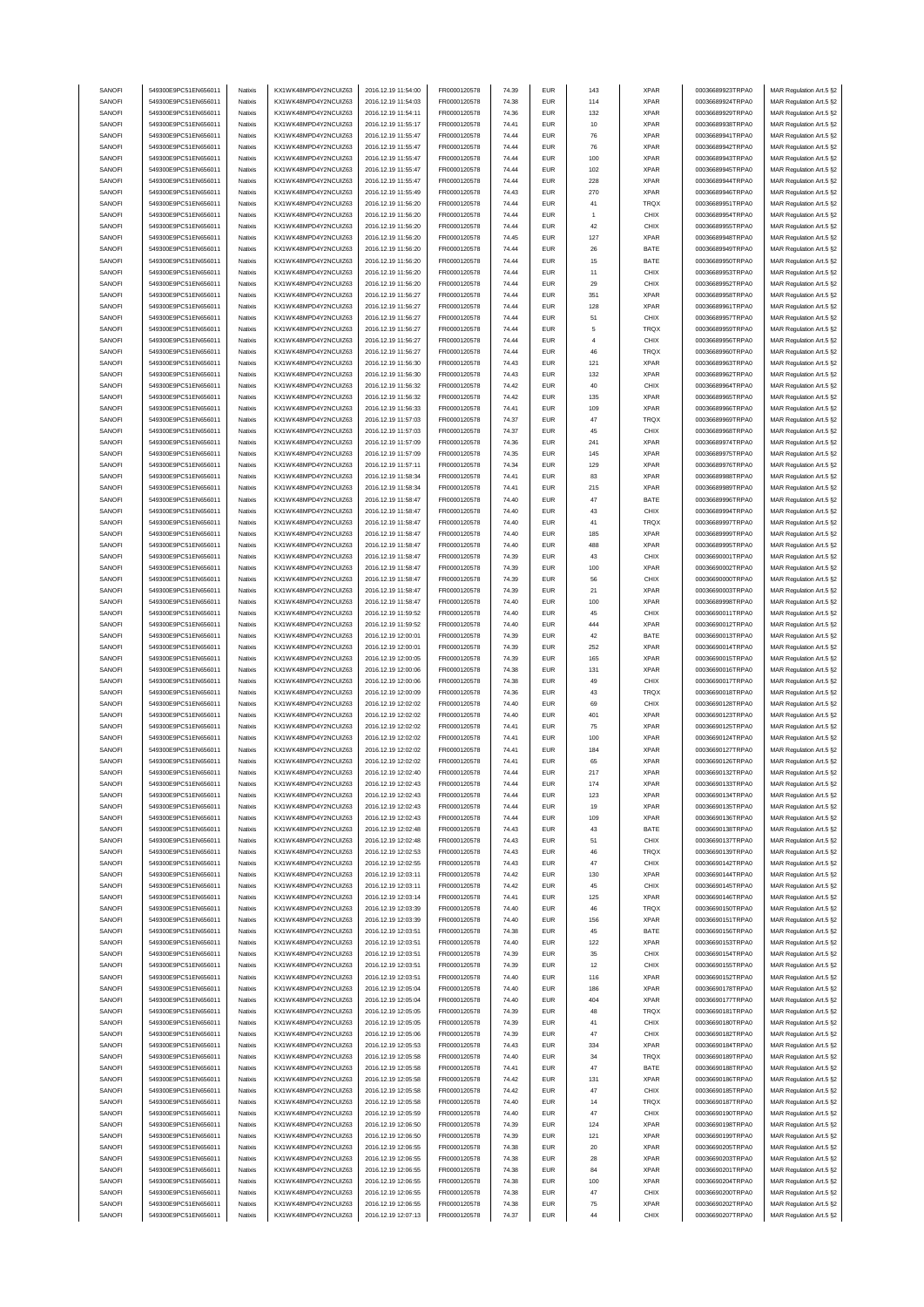| SANOFI | 549300E9PC51EN656011 | Natixis | KX1WK48MPD4Y2NCUIZ63  | 2016.12.19 12:07:13 | FR0000120578 | 74.38 | <b>EUR</b> | 126            | <b>XPAR</b> | 00036690206TRPA0 | MAR Regulation Art.5 §2 |
|--------|----------------------|---------|-----------------------|---------------------|--------------|-------|------------|----------------|-------------|------------------|-------------------------|
| SANOFI | 549300E9PC51EN656011 | Natixis | KX1WK48MPD4Y2NCUIZ63  | 2016.12.19 12:07:27 | FR0000120578 | 74.35 | <b>EUR</b> | 107            | <b>XPAR</b> | 00036690210TRPA0 | MAR Regulation Art.5 §2 |
| SANOFI | 549300E9PC51EN656011 | Natixis | KX1WK48MPD4Y2NCUIZ63  | 2016.12.19 12:07:45 | FR0000120578 | 74.36 | <b>EUR</b> | 130            | <b>XPAR</b> | 00036690219TRPA0 | MAR Regulation Art.5 §2 |
| SANOFI | 549300E9PC51EN656011 | Natixis | KX1WK48MPD4Y2NCUIZ63  | 2016.12.19.12:08:17 | FR0000120578 | 74.38 | <b>EUR</b> | 45             | <b>XPAR</b> | 00036690227TRPA0 | MAR Regulation Art.5 §2 |
| SANOFI | 549300E9PC51EN656011 | Natixis | KX1WK48MPD4Y2NCUIZ63  | 2016.12.19 12:08:17 | FR0000120578 | 74.38 | <b>EUR</b> | 41             | CHIX        | 00036690224TRPA0 | MAR Regulation Art.5 §2 |
| SANOFI | 549300E9PC51EN656011 | Natixis | KX1WK48MPD4Y2NCUIZ63  | 2016.12.19 12:08:17 | FR0000120578 | 74.38 | <b>EUR</b> | 100            | <b>XPAR</b> | 00036690226TRPA0 | MAR Regulation Art.5 §2 |
|        | 549300E9PC51EN656011 |         |                       |                     |              |       |            |                |             | 00036690225TRPA0 |                         |
| SANOFI |                      | Natixis | KX1WK48MPD4Y2NCUIZ63  | 2016.12.19 12:08:17 | FR0000120578 | 74.38 | <b>EUR</b> | 129            | <b>XPAR</b> |                  | MAR Regulation Art.5 §2 |
| SANOFI | 549300E9PC51EN656011 | Natixis | KX1WK48MPD4Y2NCUIZ63  | 2016.12.19 12:08:47 | FR0000120578 | 74.37 | <b>EUR</b> | 41             | CHIX        | 00036690229TRPA0 | MAR Regulation Art.5 §2 |
| SANOFI | 549300E9PC51EN656011 | Natixis | KX1WK48MPD4Y2NCLIIZ63 | 2016.12.19 12:08:47 | FR0000120578 | 74.37 | <b>EUR</b> | 41             | TRQX        | 00036690230TRPA0 | MAR Regulation Art.5 §2 |
| SANOFI | 549300E9PC51EN656011 | Natixis | KX1WK48MPD4Y2NCUIZ63  | 2016.12.19 12:09:03 | FR0000120578 | 74.37 | <b>EUR</b> | 217            | <b>XPAR</b> | 00036690236TRPA0 | MAR Regulation Art.5 §2 |
| SANOFI | 549300E9PC51EN656011 | Natixis | KX1WK48MPD4Y2NCUIZ63  | 2016.12.19 12:10:01 | FR0000120578 | 74.37 | <b>EUR</b> | 13             | <b>XPAR</b> | 00036690253TRPA0 | MAR Regulation Art.5 §2 |
| SANOFI | 549300E9PC51EN656011 | Natixis | KX1WK48MPD4Y2NCUIZ63  | 2016.12.19 12:10:01 | FR0000120578 | 74.38 | <b>EUR</b> | 46             | BATE        | 00036690248TRPA0 | MAR Regulation Art.5 §2 |
| SANOFI | 549300E9PC51EN656011 | Natixis | KX1WK48MPD4Y2NCUIZ63  | 2016.12.19 12:10:01 | FR0000120578 | 74.38 | <b>EUR</b> | 46             | CHIX        | 00036690249TRPA0 | MAR Regulation Art.5 §2 |
|        |                      |         |                       |                     |              |       |            |                |             |                  |                         |
| SANOFI | 549300E9PC51EN656011 | Natixis | KX1WK48MPD4Y2NCUIZ63  | 2016.12.19 12:10:01 | FR0000120578 | 74.38 | <b>EUR</b> | 128            | <b>XPAR</b> | 00036690252TRPA0 | MAR Regulation Art.5 §2 |
| SANOFI | 549300E9PC51EN656011 | Natixis | KX1WK48MPD4Y2NCUIZ63  | 2016.12.19 12:10:01 | FR0000120578 | 74.38 | <b>EUR</b> | 47             | TRQX        | 00036690250TRPA0 | MAR Regulation Art.5 §2 |
| SANOFI | 549300E9PC51EN656011 | Natixis | KX1WK48MPD4Y2NCUIZ63  | 2016.12.19 12:10:01 | FR0000120578 | 74.38 | <b>EUR</b> | 316            | <b>XPAR</b> | 00036690251TRPA0 | MAR Regulation Art.5 §2 |
| SANOFI | 549300E9PC51EN656011 | Natixis | KX1WK48MPD4Y2NCUIZ63  | 2016.12.19 12:10:57 | FR0000120578 | 74.41 | <b>EUR</b> | 18             | CHIX        | 00036690260TRPA0 | MAR Regulation Art.5 §2 |
| SANOFI | 549300E9PC51EN656011 | Natixis | KX1WK48MPD4Y2NCLIIZ63 | 2016.12.19 12:10:57 | FR0000120578 | 74.41 | <b>EUR</b> | 29             | CHIX        | 00036690261TRPA0 | MAR Regulation Art.5 §2 |
|        | 549300E9PC51EN656011 |         | KX1WK48MPD4Y2NCUIZ63  |                     |              |       |            |                |             |                  |                         |
| SANOFI |                      | Natixis |                       | 2016.12.19 12:11:09 | FR0000120578 | 74.40 | <b>EUR</b> | 54             | CHIX        | 00036690264TRPA0 | MAR Regulation Art.5 §2 |
| SANOFI | 549300E9PC51EN656011 | Natixis | KX1WK48MPD4Y2NCUIZ63  | 2016.12.19 12:11:09 | FR0000120578 | 74.40 | <b>EUR</b> | 48             | BATE        | 00036690265TRPA0 | MAR Regulation Art.5 §2 |
| SANOFI | 549300E9PC51EN656011 | Natixis | KX1WK48MPD4Y2NCUIZ63  | 2016.12.19 12:11:09 | FR0000120578 | 74.40 | <b>EUR</b> | 44             | TRQX        | 00036690266TRPA0 | MAR Regulation Art.5 §2 |
| SANOFI | 549300E9PC51EN656011 | Natixis | KX1WK48MPD4Y2NCUIZ63  | 2016.12.19 12:11:09 | FR0000120578 | 74.41 | <b>EUR</b> | 498            | <b>XPAR</b> | 00036690267TRPA0 | MAR Regulation Art.5 §2 |
| SANOFI | 549300E9PC51EN656011 | Natixis | KX1WK48MPD4Y2NCUIZ63  | 2016.12.19 12:11:09 | FR0000120578 | 74.41 | <b>EUR</b> | 357            | <b>XPAR</b> | 00036690270TRPA0 | MAR Regulation Art.5 §2 |
| SANOFI | 549300E9PC51EN656011 | Natixis | KX1WK48MPD4Y2NCUIZ63  | 2016.12.19 12:11:09 | FR0000120578 | 74.41 | <b>EUR</b> | 1,000          | <b>XPAR</b> | 00036690268TRPA0 | MAR Regulation Art.5 §2 |
|        |                      |         |                       |                     |              |       |            |                |             |                  |                         |
| SANOFI | 549300E9PC51EN656011 | Natixis | KX1WK48MPD4Y2NCUIZ63  | 2016.12.19 12:11:09 | FR0000120578 | 74.41 | <b>EUR</b> | 39             | <b>XPAR</b> | 00036690269TRPA0 | MAR Regulation Art.5 §2 |
| SANOFI | 549300E9PC51EN656011 | Natixis | KX1WK48MPD4Y2NCUIZ63  | 2016.12.19 12:11:30 | FR0000120578 | 74.38 | <b>EUR</b> | 43             | CHIX        | 00036690273TRPA0 | MAR Regulation Art.5 §2 |
| SANOFI | 549300E9PC51EN656011 | Natixis | KX1WK48MPD4Y2NCLIIZ63 | 2016.12.19 12:12:25 | FR0000120578 | 74.39 | <b>EUR</b> | 40             | CHIX        | 00036690278TRPA0 | MAR Regulation Art.5 §2 |
| SANOFI | 549300E9PC51EN656011 | Natixis | KX1WK48MPD4Y2NCUIZ63  | 2016.12.19 12:12:26 | FR0000120578 | 74.38 | <b>EUR</b> | 46             | CHIX        | 00036690280TRPA0 | MAR Regulation Art.5 §2 |
| SANOFI | 549300E9PC51EN656011 | Natixis | KX1WK48MPD4Y2NCUIZ63  | 2016.12.19 12:12:26 | FR0000120578 | 74.38 | <b>EUR</b> | 49             | TRQX        | 00036690279TRPA0 | MAR Regulation Art.5 §2 |
| SANOFI | 549300E9PC51EN656011 | Natixis | KX1WK48MPD4Y2NCUIZ63  | 2016.12.19 12:12:50 | FR0000120578 | 74.40 | <b>EUR</b> | 339            | <b>XPAR</b> | 00036690299TRPA0 | MAR Regulation Art.5 §2 |
|        |                      |         |                       |                     |              |       |            |                |             |                  |                         |
| SANOFI | 549300E9PC51EN656011 | Natixis | KX1WK48MPD4Y2NCUIZ63  | 2016.12.19 12:13:00 | FR0000120578 | 74.38 | <b>EUR</b> | 141            | <b>XPAR</b> | 00036690303TRPA0 | MAR Regulation Art.5 §2 |
| SANOFI | 549300E9PC51EN656011 | Natixis | KX1WK48MPD4Y2NCUIZ63  | 2016.12.19 12:13:00 | FR0000120578 | 74.38 | <b>EUR</b> | 41             | <b>XPAR</b> | 00036690302TRPA0 | MAR Regulation Art.5 §2 |
| SANOFI | 549300E9PC51EN656011 | Natixis | KX1WK48MPD4Y2NCUIZ63  | 2016.12.19 12:13:00 | FR0000120578 | 74.38 | <b>EUR</b> | 41             | CHIX        | 00036690301TRPA0 | MAR Regulation Art.5 §2 |
| SANOFI | 549300E9PC51EN656011 | Natixis | KX1WK48MPD4Y2NCUIZ63  | 2016.12.19 12:13:19 | FR0000120578 | 74.40 | <b>EUR</b> | 220            | <b>XPAR</b> | 00036690306TRPA0 | MAR Regulation Art.5 §2 |
| SANOFI | 549300E9PC51EN656011 | Natixis | KX1WK48MPD4Y2NCUIZ63  | 2016.12.19 12:13:47 | FR0000120578 | 74.38 | <b>EUR</b> | 46             | CHIX        | 00036690309TRPA0 | MAR Regulation Art.5 §2 |
| SANOFI | 549300E9PC51EN656011 | Natixis | KX1WK48MPD4Y2NCLIIZ63 | 2016.12.19 12:13:58 | FR0000120578 | 74.38 | <b>EUR</b> | 48             | <b>XPAR</b> | 00036690312TRPA0 |                         |
|        |                      |         |                       |                     |              |       |            |                |             |                  | MAR Regulation Art.5 §2 |
| SANOFI | 549300E9PC51EN656011 | Natixis | KX1WK48MPD4Y2NCUIZ63  | 2016.12.19 12:14:15 | FR0000120578 | 74.38 | <b>EUR</b> | 5              | <b>XPAR</b> | 00036690317TRPA0 | MAR Regulation Art.5 §2 |
| SANOFI | 549300E9PC51EN656011 | Natixis | KX1WK48MPD4Y2NCUIZ63  | 2016.12.19 12:14:15 | FR0000120578 | 74.38 | <b>EUR</b> | 73             | <b>XPAR</b> | 00036690316TRPA0 | MAR Regulation Art.5 §2 |
| SANOFI | 549300E9PC51EN656011 | Natixis | KX1WK48MPD4Y2NCUIZ63  | 2016.12.19 12:14:15 | FR0000120578 | 74.38 | <b>EUR</b> | 125            | <b>XPAR</b> | 00036690319TRPA0 | MAR Regulation Art.5 §2 |
| SANOFI | 549300E9PC51EN656011 | Natixis | KX1WK48MPD4Y2NCUIZ63  | 2016.12.19 12:14:15 | FR0000120578 | 74.38 | <b>EUR</b> | 111            | <b>XPAR</b> | 00036690318TRPA0 | MAR Regulation Art.5 §2 |
| SANOFI | 549300E9PC51EN656011 | Natixis | KX1WK48MPD4Y2NCUIZ63  | 2016.12.19 12:14:43 | FR0000120578 | 74.40 | <b>EUR</b> |                | BATE        | 00036690329TRPA0 |                         |
|        |                      |         |                       |                     |              |       |            | 15             |             |                  | MAR Regulation Art.5 §2 |
| SANOFI | 549300E9PC51EN656011 | Natixis | KX1WK48MPD4Y2NCUIZ63  | 2016.12.19 12:14:43 | FR0000120578 | 74.40 | <b>EUR</b> | 34             | BATE        | 00036690327TRPA0 | MAR Regulation Art.5 §2 |
| SANOFI | 549300E9PC51EN656011 | Natixis | KX1WK48MPD4Y2NCUIZ63  | 2016.12.19 12:14:43 | FR0000120578 | 74.40 | <b>EUR</b> | 49             | CHIX        | 00036690328TRPA0 | MAR Regulation Art.5 §2 |
| SANOFI | 549300E9PC51EN656011 | Natixis | KX1WK48MPD4Y2NCUIZ63  | 2016.12.19 12:14:43 | FR0000120578 | 74.40 | <b>EUR</b> | 236            | <b>XPAR</b> | 00036690326TRPA0 | MAR Regulation Art.5 §2 |
| SANOFI | 549300E9PC51EN656011 | Natixis | KX1WK48MPD4Y2NCUIZ63  | 2016.12.19 12:14:49 | FR0000120578 | 74.39 | <b>EUR</b> | 25             | CHIX        | 00036690330TRPA0 | MAR Regulation Art.5 §2 |
| SANOFI | 549300E9PC51EN656011 | Natixis | KX1WK48MPD4Y2NCUIZ63  | 2016.12.19 12:15:00 | FR0000120578 | 74.39 | <b>EUR</b> | 19             | CHIX        | 00036690332TRPA0 | MAR Regulation Art.5 §2 |
| SANOFI | 549300E9PC51EN656011 | Natixis | KX1WK48MPD4Y2NCUIZ63  | 2016.12.19 12:15:10 | FR0000120578 | 74.39 | <b>EUR</b> | 40             | TRQX        | 00036690333TRPA0 | MAR Regulation Art.5 §2 |
|        |                      |         |                       |                     |              |       |            |                |             |                  |                         |
| SANOFI | 549300E9PC51EN656011 | Natixis | KX1WK48MPD4Y2NCUIZ63  | 2016.12.19 12:15:15 | FR0000120578 | 74.38 | <b>EUR</b> | 116            | <b>XPAR</b> | 00036690336TRPA0 | MAR Regulation Art.5 §2 |
| SANOFI | 549300E9PC51EN656011 | Natixis | KX1WK48MPD4Y2NCUIZ63  | 2016.12.19 12:15:15 | FR0000120578 | 74.38 | <b>EUR</b> | 43             | CHIX        | 00036690335TRPA0 | MAR Regulation Art.5 §2 |
| SANOFI | 549300E9PC51EN656011 | Natixis | KX1WK48MPD4Y2NCUIZ63  | 2016.12.19 12:15:15 | FR0000120578 | 74.38 | <b>EUR</b> | 194            | <b>XPAR</b> | 00036690334TRPA0 | MAR Regulation Art.5 §2 |
| SANOFI | 549300E9PC51EN656011 | Natixis | KX1WK48MPD4Y2NCUIZ63  | 2016.12.19 12:15:28 | FR0000120578 | 74.38 | <b>EUR</b> | 168            | <b>XPAR</b> | 00036690337TRPA0 | MAR Regulation Art.5 §2 |
| SANOFI | 549300E9PC51EN656011 | Natixis | KX1WK48MPD4Y2NCUIZ63  | 2016.12.19 12:16:03 | FR0000120578 | 74.39 | <b>EUR</b> | 120            | <b>XPAR</b> | 00036690343TRPA0 | MAR Regulation Art.5 §2 |
| SANOFI | 549300E9PC51EN656011 | Natixis | KX1WK48MPD4Y2NCLIIZ63 | 2016.12.19 12:16:08 | FR0000120578 | 74.39 | <b>EUR</b> | 44             | <b>XPAR</b> | 00036690344TRPA0 | MAR Regulation Art.5 §2 |
|        |                      |         |                       |                     |              |       |            |                |             |                  |                         |
| SANOFI | 549300E9PC51EN656011 | Natixis | KX1WK48MPD4Y2NCUIZ63  | 2016.12.19 12:16:44 | FR0000120578 | 74.40 | <b>EUR</b> | 105            | <b>XPAR</b> | 00036690378TRPA0 | MAR Regulation Art.5 §2 |
| SANOFI | 549300E9PC51EN656011 | Natixis | KX1WK48MPD4Y2NCUIZ63  | 2016.12.19 12:16:49 | FR0000120578 | 74.40 | <b>EUR</b> | 261            | <b>XPAR</b> | 00036690393TRPA0 | MAR Regulation Art.5 §2 |
| SANOFI | 549300E9PC51EN656011 | Natixis | KX1WK48MPD4Y2NCUIZ63  | 2016.12.19 12:16:49 | FR0000120578 | 74.40 | <b>EUR</b> | 25             | <b>XPAR</b> | 00036690394TRPA0 | MAR Regulation Art.5 §2 |
| SANOFI | 549300E9PC51EN656011 | Natixis | KX1WK48MPD4Y2NCUIZ63  | 2016.12.19 12:16:49 | FR0000120578 | 74.40 | <b>EUR</b> | 68             | <b>XPAR</b> | 00036690396TRPA0 | MAR Regulation Art.5 §2 |
| SANOFI | 549300E9PC51EN656011 | Natixis | KX1WK48MPD4Y2NCUIZ63  | 2016.12.19 12:16:49 | FR0000120578 | 74.40 | <b>EUR</b> | 100            | <b>XPAR</b> | 00036690395TRPA0 | MAR Regulation Art.5 §2 |
|        | 549300E9PC51EN656011 | Natixis |                       |                     |              | 74.39 | <b>EUR</b> | 47             |             |                  |                         |
| SANOFI |                      |         | KX1WK48MPD4Y2NCUIZ63  | 2016.12.19 12:16:55 | FR0000120578 |       |            |                | BATE        | 00036690397TRPA0 | MAR Regulation Art.5 §2 |
| SANOFI | 549300E9PC51EN656011 | Natixis | KX1WK48MPD4Y2NCUIZ63  | 2016.12.19 12:16:55 | FR0000120578 | 74.39 | <b>EUR</b> | 40             | CHIX        | 00036690398TRPA0 | MAR Regulation Art.5 §2 |
| SANOF  | 549300E9PC51EN656011 | Natixis | KX1WK48MPD4Y2NCUIZ63  | 2016.12.19 12:17:49 | FR0000120578 | 74.43 | EUR        |                | TROX        | 00036690415TRPA0 | MAR Regulation Art.5 §2 |
| SANOFI | 549300E9PC51EN656011 | Natixis | KX1WK48MPD4Y2NCUIZ63  | 2016.12.19 12:17:49 | FR0000120578 | 74.43 | <b>EUR</b> | 51             | CHIX        | 00036690414TRPA0 | MAR Regulation Art.5 §2 |
| SANOFI | 549300E9PC51EN656011 | Natixis | KX1WK48MPD4Y2NCUIZ63  | 2016.12.19 12:17:49 | FR0000120578 | 74.43 | <b>EUR</b> | 132            | <b>XPAR</b> | 00036690417TRPA0 | MAR Regulation Art.5 §2 |
| SANOFI | 549300E9PC51EN656011 | Natixis | KX1WK48MPD4Y2NCUIZ63  | 2016.12.19 12:17:49 | FR0000120578 | 74.43 | <b>EUR</b> | 215            | <b>XPAR</b> | 00036690416TRPA0 | MAR Regulation Art.5 §2 |
| SANOFI | 549300E9PC51EN656011 | Natixis | KX1WK48MPD4Y2NCUIZ63  | 2016.12.19 12:18:15 | FR0000120578 | 74.44 | <b>EUR</b> | 235            | <b>XPAR</b> | 00036690434TRPA0 |                         |
|        |                      |         |                       |                     |              |       |            |                |             |                  | MAR Regulation Art.5 §2 |
| SANOFI | 549300E9PC51EN656011 | Natixis | KX1WK48MPD4Y2NCUIZ63  | 2016.12.19 12:19:34 | FR0000120578 | 74.45 | <b>EUR</b> | 52             | TRQX        | 00036690447TRPA0 | MAR Regulation Art.5 §2 |
| SANOFI | 549300E9PC51EN656011 | Natixis | KX1WK48MPD4Y2NCUIZ63  | 2016.12.19 12:19:34 | FR0000120578 | 74.45 | <b>EUR</b> | 54             | CHIX        | 00036690445TRPA0 | MAR Regulation Art.5 §2 |
| SANOFI | 549300E9PC51EN656011 | Natixis | KX1WK48MPD4Y2NCUIZ63  | 2016.12.19 12:19:34 | FR0000120578 | 74.45 | <b>EUR</b> | 179            | <b>XPAR</b> | 00036690444TRPA0 | MAR Regulation Art.5 §2 |
| SANOFI | 549300E9PC51EN656011 | Natixis | KX1WK48MPD4Y2NCUIZ63  | 2016.12.19 12:19:34 | FR0000120578 | 74.45 | <b>EUR</b> | 47             | BATE        | 00036690446TRPA0 | MAR Regulation Art.5 §2 |
| SANOFI | 549300E9PC51EN656011 | Natixis | KX1WK48MPD4Y2NCUIZ63  | 2016.12.19 12:19:34 | FR0000120578 | 74.45 | <b>EUR</b> | 95             | <b>XPAR</b> | 00036690448TRPA0 | MAR Regulation Art.5 §2 |
| SANOFI | 549300E9PC51EN656011 | Natixis | KX1WK48MPD4Y2NCUIZ63  | 2016.12.19 12:19:54 | FR0000120578 | 74.45 | <b>EUR</b> | 84             | CHIX        | 00036690450TRPA0 | MAR Regulation Art.5 §2 |
|        |                      |         | KX1WK48MPD4Y2NCUIZ63  |                     |              |       |            |                |             |                  | MAR Regulation Art.5 §2 |
| SANOFI | 549300E9PC51EN656011 | Natixis |                       | 2016.12.19 12:19:54 | FR0000120578 | 74.45 | <b>EUR</b> | 100            | CHIX        | 00036690451TRPA0 |                         |
| SANOFI | 549300E9PC51EN656011 | Natixis | KX1WK48MPD4Y2NCUIZ63  | 2016.12.19 12:20:24 | FR0000120578 | 74.45 | <b>EUR</b> | 194            | <b>XPAR</b> | 00036690471TRPA0 | MAR Regulation Art.5 §2 |
| SANOFI | 549300E9PC51EN656011 | Natixis | KX1WK48MPD4Y2NCUIZ63  | 2016.12.19 12:20:24 | FR0000120578 | 74.45 | <b>EUR</b> | 5              | <b>XPAR</b> | 00036690472TRPA0 | MAR Regulation Art.5 §2 |
| SANOFI | 549300E9PC51EN656011 | Natixis | KX1WK48MPD4Y2NCUIZ63  | 2016.12.19 12:20:31 | FR0000120578 | 74.44 | <b>EUR</b> | 48             | CHIX        | 00036690473TRPA0 | MAR Regulation Art.5 §2 |
| SANOFI | 549300E9PC51EN656011 | Natixis | KX1WK48MPD4Y2NCUIZ63  | 2016.12.19 12:20:31 | FR0000120578 | 74.44 | <b>EUR</b> | 120            | <b>XPAR</b> | 00036690476TRPA0 | MAR Regulation Art.5 §2 |
| SANOFI | 549300E9PC51EN656011 | Natixis | KX1WK48MPD4Y2NCUIZ63  | 2016.12.19 12:20:31 | FR0000120578 | 74.44 | <b>EUR</b> | 45             | TRQX        | 00036690474TRPA0 | MAR Regulation Art.5 §2 |
| SANOFI | 549300E9PC51EN656011 | Natixis | KX1WK48MPD4Y2NCUIZ63  | 2016.12.19 12:20:31 | FR0000120578 | 74.44 | <b>EUR</b> | 344            | <b>XPAR</b> | 00036690475TRPA0 |                         |
|        |                      |         |                       |                     |              |       |            |                |             |                  | MAR Regulation Art.5 §2 |
| SANOFI | 549300E9PC51EN656011 | Natixis | KX1WK48MPD4Y2NCUIZ63  | 2016.12.19 12:20:38 | FR0000120578 | 74.43 | <b>EUR</b> | 70             | <b>XPAR</b> | 00036690477TRPA0 | MAR Regulation Art.5 §2 |
| SANOFI | 549300E9PC51EN656011 | Natixis | KX1WK48MPD4Y2NCUIZ63  | 2016.12.19 12:20:53 | FR0000120578 | 74.43 | <b>EUR</b> | $\overline{7}$ | <b>XPAR</b> | 00036690480TRPA0 | MAR Regulation Art.5 §2 |
| SANOFI | 549300E9PC51EN656011 | Natixis | KX1WK48MPD4Y2NCUIZ63  | 2016.12.19 12:20:53 | FR0000120578 | 74.43 | <b>EUR</b> | 42             | TRQX        | 00036690482TRPA0 | MAR Regulation Art.5 §2 |
| SANOFI | 549300E9PC51EN656011 | Natixis | KX1WK48MPD4Y2NCUIZ63  | 2016.12.19 12:20:53 | FR0000120578 | 74.43 | <b>EUR</b> | 154            | <b>XPAR</b> | 00036690481TRPA0 | MAR Regulation Art.5 §2 |
| SANOFI | 549300E9PC51EN656011 | Natixis | KX1WK48MPD4Y2NCUIZ63  | 2016.12.19 12:20:55 | FR0000120578 | 74.42 | <b>EUR</b> | 41             | CHIX        | 00036690484TRPA0 | MAR Regulation Art.5 §2 |
|        |                      |         |                       |                     |              |       |            |                |             |                  |                         |
| SANOFI | 549300E9PC51EN656011 | Natixis | KX1WK48MPD4Y2NCUIZ63  | 2016.12.19 12:20:55 | FR0000120578 | 74.42 | <b>EUR</b> | 198            | <b>XPAR</b> | 00036690483TRPA0 | MAR Regulation Art.5 §2 |
| SANOFI | 549300E9PC51EN656011 | Natixis | KX1WK48MPD4Y2NCUIZ63  | 2016.12.19 12:21:00 | FR0000120578 | 74.41 | <b>EUR</b> | 106            | <b>XPAR</b> | 00036690485TRPA0 | MAR Regulation Art.5 §2 |
| SANOFI | 549300E9PC51EN656011 | Natixis | KX1WK48MPD4Y2NCUIZ63  | 2016.12.19 12:21:38 | FR0000120578 | 74.40 | <b>EUR</b> | 47             | CHIX        | 00036690486TRPA0 | MAR Regulation Art.5 §2 |
| SANOFI | 549300E9PC51EN656011 | Natixis | KX1WK48MPD4Y2NCUIZ63  | 2016.12.19 12:21:38 | FR0000120578 | 74.40 | <b>EUR</b> | 47             | BATE        | 00036690487TRPA0 | MAR Regulation Art.5 §2 |
| SANOFI | 549300E9PC51EN656011 | Natixis | KX1WK48MPD4Y2NCUIZ63  | 2016.12.19 12:21:45 | FR0000120578 | 74.39 | <b>EUR</b> | $77$           | <b>XPAR</b> | 00036690490TRPA0 | MAR Regulation Art.5 §2 |
|        |                      |         |                       |                     |              |       |            |                |             |                  |                         |
| SANOFI | 549300E9PC51EN656011 | Natixis | KX1WK48MPD4Y2NCUIZ63  | 2016.12.19 12:21:56 | FR0000120578 | 74.39 | <b>EUR</b> | 117            | <b>XPAR</b> | 00036690492TRPA0 | MAR Regulation Art.5 §2 |
| SANOFI | 549300E9PC51EN656011 | Natixis | KX1WK48MPD4Y2NCUIZ63  | 2016.12.19 12:21:56 | FR0000120578 | 74.39 | <b>EUR</b> | 133            | <b>XPAR</b> | 00036690491TRPA0 | MAR Regulation Art.5 §2 |
| SANOFI | 549300E9PC51EN656011 | Natixis | KX1WK48MPD4Y2NCUIZ63  | 2016.12.19 12:22:11 | FR0000120578 | 74.38 | <b>EUR</b> | 46             | CHIX        | 00036690493TRPA0 | MAR Regulation Art.5 §2 |
| SANOFI | 549300E9PC51EN656011 | Natixis | KX1WK48MPD4Y2NCUIZ63  | 2016.12.19 12:22:11 | FR0000120578 | 74.38 | <b>EUR</b> | 46             | TRQX        | 00036690495TRPA0 | MAR Regulation Art.5 §2 |
| SANOFI | 549300E9PC51EN656011 | Natixis | KX1WK48MPD4Y2NCUIZ63  | 2016.12.19 12:22:11 | FR0000120578 | 74.38 | <b>EUR</b> | 135            | <b>XPAR</b> | 00036690494TRPA0 | MAR Regulation Art.5 §2 |
| SANOFI | 549300E9PC51EN656011 | Natixis | KX1WK48MPD4Y2NCUIZ63  | 2016.12.19 12:22:40 | FR0000120578 | 74.39 | EUR        | 230            | <b>XPAR</b> | 00036690500TRPA0 | MAR Regulation Art.5 §2 |
|        |                      |         |                       |                     |              |       |            |                |             |                  |                         |
| SANOFI | 549300E9PC51EN656011 | Natixis | KX1WK48MPD4Y2NCUIZ63  | 2016.12.19 12:23:00 | FR0000120578 | 74.37 | <b>EUR</b> | 138            | <b>XPAR</b> | 00036690504TRPA0 | MAR Regulation Art.5 §2 |
| SANOFI | 549300E9PC51EN656011 | Natixis | KX1WK48MPD4Y2NCUIZ63  | 2016.12.19 12:23:00 | FR0000120578 | 74.37 | <b>EUR</b> | 45             | CHIX        | 00036690503TRPA0 | MAR Regulation Art.5 §2 |
| SANOFI | 549300E9PC51EN656011 | Natixis | KX1WK48MPD4Y2NCUIZ63  | 2016.12.19 12:23:03 | FR0000120578 | 74.36 | <b>EUR</b> | 47             | BATE        | 00036690506TRPA0 | MAR Regulation Art.5 §2 |
| SANOFI | 549300E9PC51EN656011 | Natixis | KX1WK48MPD4Y2NCUIZ63  | 2016.12.19 12:23:03 | FR0000120578 | 74.36 | <b>EUR</b> | 130            | <b>XPAR</b> | 00036690507TRPA0 | MAR Regulation Art.5 §2 |
| SANOFI | 549300E9PC51EN656011 | Natixis | KX1WK48MPD4Y2NCUIZ63  | 2016.12.19 12:23:03 | FR0000120578 | 74.36 | <b>EUR</b> | 146            | <b>XPAR</b> | 00036690505TRPA0 | MAR Regulation Art.5 §2 |
| SANOFI | 549300E9PC51EN656011 | Natixis | KX1WK48MPD4Y2NCUIZ63  | 2016.12.19 12:23:44 | FR0000120578 | 74.40 | EUR        | 107            | <b>XPAR</b> | 00036690514TRPA0 | MAR Regulation Art.5 §2 |
|        |                      |         |                       |                     |              |       |            |                |             |                  |                         |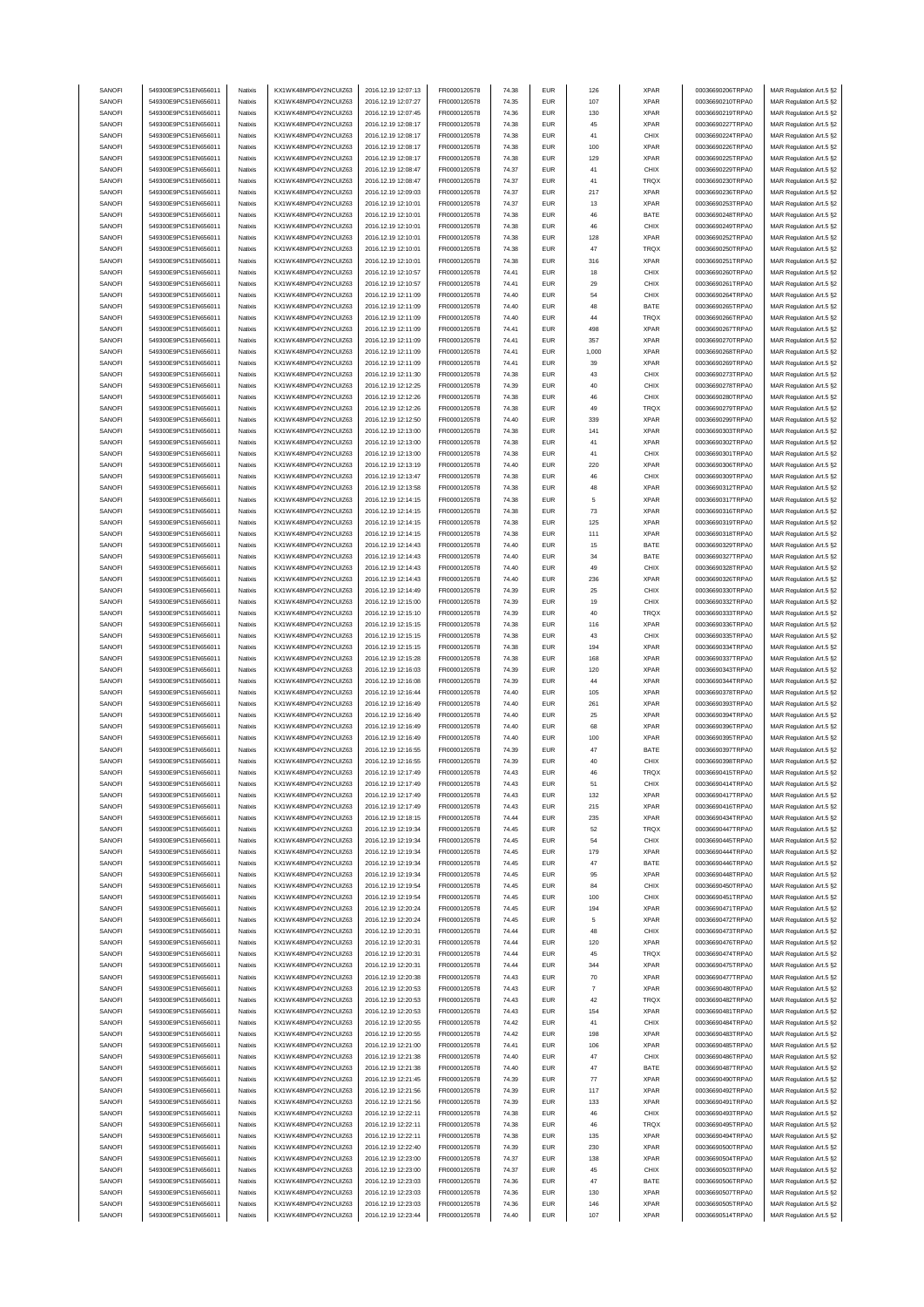| SANOFI<br>SANOFI |                      |         |                       |                     |              |       |            |     |             |                  |                         |
|------------------|----------------------|---------|-----------------------|---------------------|--------------|-------|------------|-----|-------------|------------------|-------------------------|
|                  | 549300E9PC51EN656011 | Natixis | KX1WK48MPD4Y2NCUIZ63  | 2016.12.19 12:23:47 | FR0000120578 | 74.40 | <b>EUR</b> | 125 | <b>XPAR</b> | 00036690515TRPA0 | MAR Regulation Art.5 §2 |
|                  | 549300E9PC51EN656011 | Natixis | KX1WK48MPD4Y2NCUIZ63  | 2016.12.19 12:24:00 | FR0000120578 | 74.39 | <b>EUR</b> | 42  | TRQX        | 00036690523TRPA0 | MAR Regulation Art.5 §2 |
| SANOFI           | 549300E9PC51EN656011 | Natixis | KX1WK48MPD4Y2NCUIZ63  | 2016.12.19 12:24:00 | FR0000120578 | 74.39 | <b>EUR</b> | 49  | <b>XPAR</b> | 00036690522TRPA0 | MAR Regulation Art.5 §2 |
| SANOFI           | 549300E9PC51EN656011 | Natixis | KX1WK48MPD4Y2NCUIZ63  | 2016.12.19 12:24:00 | FR0000120578 | 74.39 | <b>EUR</b> | 74  | <b>XPAR</b> | 00036690524TRPA0 | MAR Regulation Art.5 §2 |
|                  |                      |         |                       |                     |              |       |            | 3   |             |                  |                         |
| SANOFI           | 549300E9PC51EN656011 | Natixis | KX1WK48MPD4Y2NCUIZ63  | 2016.12.19 12:24:11 | FR0000120578 | 74.39 | <b>EUR</b> |     | TRQX        | 00036690532TRPA0 | MAR Regulation Art.5 §2 |
| SANOFI           | 549300E9PC51EN656011 | Natixis | KX1WK48MPD4Y2NCUIZ63  | 2016.12.19 12:24:11 | FR0000120578 | 74.39 | <b>EUR</b> | 11  | CHIX        | 00036690530TRPA0 | MAR Regulation Art.5 §2 |
| SANOFI           | 549300E9PC51EN656011 | Natixis | KX1WK48MPD4Y2NCUIZ63  | 2016.12.19 12:24:11 | FR0000120578 | 74.39 | <b>EUR</b> | 34  | CHIX        | 00036690531TRPA0 | MAR Regulation Art.5 §2 |
| SANOFI           | 549300E9PC51EN656011 | Natixis | KX1WK48MPD4Y2NCUIZ63  | 2016.12.19 12:24:36 | FR0000120578 | 74.39 | <b>EUR</b> | 44  | CHIX        | 00036690533TRPA0 | MAR Regulation Art.5 §2 |
| SANOFI           | 549300E9PC51EN656011 | Natixis | KX1WK48MPD4Y2NCLIIZ63 | 2016.12.19 12:24:36 | FR0000120578 | 74.38 | <b>EUR</b> | 124 | <b>XPAR</b> | 00036690534TRPA0 | MAR Regulation Art.5 §2 |
| SANOFI           | 549300E9PC51EN656011 | Natixis | KX1WK48MPD4Y2NCUIZ63  | 2016.12.19 12:24:36 | FR0000120578 | 74.38 | <b>EUR</b> | 69  | <b>XPAR</b> | 00036690535TRPA0 | MAR Regulation Art.5 §2 |
| SANOFI           | 549300E9PC51EN656011 | Natixis | KX1WK48MPD4Y2NCUIZ63  | 2016.12.19 12:25:54 | FR0000120578 | 74.39 | <b>EUR</b> | 79  | <b>XPAR</b> | 00036690596TRPA0 | MAR Regulation Art.5 §2 |
|                  |                      |         |                       |                     |              |       |            |     |             |                  |                         |
| SANOFI           | 549300E9PC51EN656011 | Natixis | KX1WK48MPD4Y2NCUIZ63  | 2016.12.19 12:25:54 | FR0000120578 | 74.39 | <b>EUR</b> | 49  | CHIX        | 00036690587TRPA0 | MAR Regulation Art.5 §2 |
| SANOFI           | 549300E9PC51EN656011 | Natixis | KX1WK48MPD4Y2NCUIZ63  | 2016.12.19 12:25:54 | FR0000120578 | 74.39 | <b>EUR</b> | 268 | <b>XPAR</b> | 00036690594TRPA0 | MAR Regulation Art.5 §2 |
| SANOFI           | 549300E9PC51EN656011 | Natixis | KX1WK48MPD4Y2NCUIZ63  | 2016.12.19 12:25:54 | FR0000120578 | 74.39 | <b>EUR</b> | 187 | <b>XPAR</b> | 00036690586TRPA0 | MAR Regulation Art.5 §2 |
| SANOFI           | 549300E9PC51EN656011 | Natixis | KX1WK48MPD4Y2NCUIZ63  | 2016.12.19 12:25:54 | FR0000120578 | 74.39 | <b>EUR</b> | 25  | <b>XPAR</b> | 00036690595TRPA0 | MAR Regulation Art.5 §2 |
| SANOFI           | 549300E9PC51EN656011 | Natixis | KX1WK48MPD4Y2NCUIZ63  | 2016.12.19 12:25:54 | FR0000120578 | 74.39 | <b>EUR</b> | 62  | <b>XPAR</b> | 00036690598TRPA0 | MAR Regulation Art.5 §2 |
|                  |                      |         |                       |                     |              |       |            |     |             |                  |                         |
| SANOFI           | 549300E9PC51EN656011 | Natixis | KX1WK48MPD4Y2NCUIZ63  | 2016.12.19 12:25:54 | FR0000120578 | 74.39 | <b>EUR</b> | 46  | TRQX        | 00036690589TRPA0 | MAR Regulation Art.5 §2 |
| SANOFI           | 549300E9PC51EN656011 | Natixis | KX1WK48MPD4Y2NCLIIZ63 | 2016.12.19 12:25:54 | FR0000120578 | 74.39 | <b>EUR</b> | 100 | <b>XPAR</b> | 00036690597TRPA0 | MAR Regulation Art.5 §2 |
| SANOFI           | 549300E9PC51EN656011 | Natixis | KX1WK48MPD4Y2NCUIZ63  | 2016.12.19 12:25:57 | FR0000120578 | 74.38 | <b>EUR</b> | 49  | BATE        | 00036690603TRPA0 | MAR Regulation Art.5 §2 |
| SANOFI           | 549300E9PC51EN656011 | Natixis | KX1WK48MPD4Y2NCUIZ63  | 2016.12.19 12:25:57 | FR0000120578 | 74.38 | <b>EUR</b> | 57  | CHIX        | 00036690602TRPA0 | MAR Regulation Art.5 §2 |
| SANOFI           | 549300E9PC51EN656011 | Natixis | KX1WK48MPD4Y2NCUIZ63  | 2016.12.19 12:26:06 | FR0000120578 | 74.37 | <b>EUR</b> | 31  | <b>XPAR</b> | 00036690607TRPA0 | MAR Regulation Art.5 §2 |
| SANOFI           | 549300E9PC51EN656011 | Natixis | KX1WK48MPD4Y2NCUIZ63  | 2016.12.19 12:26:06 | FR0000120578 | 74.37 | <b>EUR</b> | 46  | CHIX        | 00036690604TRPA0 | MAR Regulation Art.5 §2 |
|                  |                      |         |                       |                     |              |       |            |     |             |                  |                         |
| SANOFI           | 549300E9PC51EN656011 | Natixis | KX1WK48MPD4Y2NCUIZ63  | 2016.12.19 12:26:06 | FR0000120578 | 74.37 | <b>EUR</b> | 48  | TRQX        | 00036690605TRPA0 | MAR Regulation Art.5 §2 |
| SANOFI           | 549300E9PC51EN656011 | Natixis | KX1WK48MPD4Y2NCUIZ63  | 2016.12.19 12:26:06 | FR0000120578 | 74.37 | <b>EUR</b> | 100 | <b>XPAR</b> | 00036690606TRPA0 | MAR Regulation Art.5 §2 |
| SANOFI           | 549300E9PC51EN656011 | Natixis | KX1WK48MPD4Y2NCUIZ63  | 2016.12.19 12:26:59 | FR0000120578 | 74.38 | <b>EUR</b> | 44  | CHIX        | 00036690623TRPA0 | MAR Regulation Art.5 §2 |
| SANOFI           | 549300E9PC51EN656011 | Natixis | KX1WK48MPD4Y2NCUIZ63  | 2016.12.19 12:27:00 | FR0000120578 | 74.38 | <b>EUR</b> | 251 | <b>XPAR</b> | 00036690624TRPA0 | MAR Regulation Art.5 §2 |
| SANOFI           | 549300E9PC51EN656011 | Natixis | KX1WK48MPD4Y2NCLIIZ63 | 2016.12.19 12:27:00 | FR0000120578 | 74.38 | <b>EUR</b> | 156 | <b>XPAR</b> | 00036690625TRPA0 | MAR Regulation Art.5 §2 |
| SANOFI           | 549300E9PC51EN656011 | Natixis | KX1WK48MPD4Y2NCUIZ63  | 2016.12.19 12:27:17 | FR0000120578 | 74.36 | <b>EUR</b> | 132 | <b>XPAR</b> | 00036690629TRPA0 | MAR Regulation Art.5 §2 |
|                  |                      |         |                       | 2016.12.19 12:28:55 |              |       | <b>EUR</b> |     |             |                  |                         |
| SANOFI           | 549300E9PC51EN656011 | Natixis | KX1WK48MPD4Y2NCUIZ63  |                     | FR0000120578 | 74.38 |            | 16  | <b>XPAR</b> | 00036690637TRPA0 | MAR Regulation Art.5 §2 |
| SANOFI           | 549300E9PC51EN656011 | Natixis | KX1WK48MPD4Y2NCUIZ63  | 2016.12.19 12:29:01 | FR0000120578 | 74.38 | <b>EUR</b> | 225 | <b>XPAR</b> | 00036690647TRPA0 | MAR Regulation Art.5 §2 |
| SANOFI           | 549300E9PC51EN656011 | Natixis | KX1WK48MPD4Y2NCUIZ63  | 2016.12.19 12:29:01 | FR0000120578 | 74.38 | <b>EUR</b> | 133 | <b>XPAR</b> | 00036690645TRPA0 | MAR Regulation Art.5 §2 |
| SANOFI           | 549300E9PC51EN656011 | Natixis | KX1WK48MPD4Y2NCUIZ63  | 2016.12.19 12:29:01 | FR0000120578 | 74.38 | <b>EUR</b> | 173 | <b>XPAR</b> | 00036690646TRPA0 | MAR Regulation Art.5 §2 |
| SANOFI           | 549300E9PC51EN656011 | Natixis | KX1WK48MPD4Y2NCUIZ63  | 2016.12.19 12:29:14 | FR0000120578 | 74.38 | <b>EUR</b> | 44  | CHIX        | 00036690667TRPA0 | MAR Regulation Art.5 §2 |
| SANOFI           | 549300E9PC51EN656011 | Natixis | KX1WK48MPD4Y2NCUIZ63  | 2016.12.19 12:29:27 | FR0000120578 | 74.38 | <b>EUR</b> | 21  | CHIX        | 00036690668TRPA0 | MAR Regulation Art.5 §2 |
|                  |                      |         |                       |                     |              |       |            |     |             |                  |                         |
| SANOFI           | 549300E9PC51EN656011 | Natixis | KX1WK48MPD4Y2NCUIZ63  | 2016.12.19 12:29:45 | FR0000120578 | 74.38 | <b>EUR</b> | 48  | TRQX        | 00036690672TRPA0 | MAR Regulation Art.5 §2 |
| SANOFI           | 549300E9PC51EN656011 | Natixis | KX1WK48MPD4Y2NCLIIZ63 | 2016.12.19 12:30:09 | FR0000120578 | 74.40 | <b>EUR</b> | 242 | <b>XPAR</b> | 00036690685TRPA0 | MAR Regulation Art.5 §2 |
| SANOFI           | 549300E9PC51EN656011 | Natixis | KX1WK48MPD4Y2NCUIZ63  | 2016.12.19 12:30:14 | FR0000120578 | 74.40 | <b>EUR</b> | 207 | CHIX        | 00036690686TRPA0 | MAR Regulation Art.5 §2 |
| SANOFI           | 549300E9PC51EN656011 | Natixis | KX1WK48MPD4Y2NCUIZ63  | 2016.12.19 12:31:11 | FR0000120578 | 74.40 | <b>EUR</b> | 548 | <b>XPAR</b> | 00036690693TRPA0 | MAR Regulation Art.5 §2 |
| SANOFI           | 549300E9PC51EN656011 | Natixis | KX1WK48MPD4Y2NCUIZ63  | 2016.12.19 12:31:11 | FR0000120578 | 74.40 | <b>EUR</b> | 170 | <b>XPAR</b> | 00036690694TRPA0 | MAR Regulation Art.5 §2 |
|                  |                      |         |                       |                     |              |       |            |     |             |                  |                         |
| SANOFI           | 549300E9PC51EN656011 | Natixis | KX1WK48MPD4Y2NCUIZ63  | 2016.12.19 12:31:13 | FR0000120578 | 74.38 | <b>EUR</b> | 125 | <b>XPAR</b> | 00036690700TRPA0 | MAR Regulation Art.5 §2 |
| SANOFI           | 549300E9PC51EN656011 | Natixis | KX1WK48MPD4Y2NCUIZ63  | 2016.12.19 12:31:13 | FR0000120578 | 74.39 | <b>EUR</b> | 41  | CHIX        | 00036690695TRPA0 | MAR Regulation Art.5 §2 |
| SANOFI           | 549300E9PC51EN656011 | Natixis | KX1WK48MPD4Y2NCUIZ63  | 2016.12.19 12:31:13 | FR0000120578 | 74.39 | <b>EUR</b> | 41  | BATE        | 00036690696TRPA0 | MAR Regulation Art.5 §2 |
| SANOFI           | 549300E9PC51EN656011 | Natixis | KX1WK48MPD4Y2NCUIZ63  | 2016.12.19 12:31:13 | FR0000120578 | 74.39 | <b>EUR</b> | 42  | TRQX        | 00036690697TRPA0 | MAR Regulation Art.5 §2 |
| SANOFI           | 549300E9PC51EN656011 | Natixis | KX1WK48MPD4Y2NCUIZ63  | 2016.12.19 12:31:13 | FR0000120578 | 74.39 | <b>EUR</b> | 240 | <b>XPAR</b> | 00036690699TRPA0 | MAR Regulation Art.5 §2 |
| SANOFI           | 549300E9PC51EN656011 | Natixis | KX1WK48MPD4Y2NCUIZ63  | 2016.12.19 12:31:13 | FR0000120578 | 74.39 | <b>EUR</b> | 117 | <b>XPAR</b> | 00036690698TRPA0 | MAR Regulation Art.5 §2 |
|                  |                      |         |                       |                     |              |       | <b>EUR</b> | 6   |             |                  |                         |
| SANOFI           | 549300E9PC51EN656011 | Natixis | KX1WK48MPD4Y2NCUIZ63  | 2016.12.19 12:31:14 | FR0000120578 | 74.36 |            |     | BATE        | 00036690702TRPA0 | MAR Regulation Art.5 §2 |
| SANOFI           | 549300E9PC51EN656011 | Natixis | KX1WK48MPD4Y2NCUIZ63  | 2016.12.19 12:31:14 | FR0000120578 | 74.36 | <b>EUR</b> | 41  | TRQX        | 00036690703TRPA0 | MAR Regulation Art.5 §2 |
| SANOFI           | 549300E9PC51EN656011 | Natixis | KX1WK48MPD4Y2NCUIZ63  | 2016.12.19 12:31:14 | FR0000120578 | 74.36 | <b>EUR</b> | 43  | BATE        | 00036690701TRPA0 | MAR Regulation Art.5 §2 |
| SANOFI           | 549300E9PC51EN656011 | Natixis | KX1WK48MPD4Y2NCUIZ63  | 2016.12.19 12:31:47 | FR0000120578 | 74.39 | <b>EUR</b> | 197 | <b>XPAR</b> | 00036690709TRPA0 | MAR Regulation Art.5 §2 |
| SANOFI           | 549300E9PC51EN656011 | Natixis | KX1WK48MPD4Y2NCUIZ63  | 2016.12.19 12:32:23 | FR0000120578 | 74.40 | <b>EUR</b> | 47  | CHIX        | 00036690720TRPA0 | MAR Regulation Art.5 §2 |
| SANOFI           | 549300E9PC51EN656011 | Natixis | KX1WK48MPD4Y2NCUIZ63  | 2016.12.19 12:32:23 | FR0000120578 | 74.40 | <b>EUR</b> | 204 | <b>XPAR</b> | 00036690721TRPA0 | MAR Regulation Art.5 §2 |
| SANOFI           | 549300E9PC51EN656011 |         | KX1WK48MPD4Y2NCUIZ63  | 2016.12.19 12:32:28 | FR0000120578 |       | <b>EUR</b> | 31  | <b>XPAR</b> | 00036690722TRPA0 |                         |
|                  |                      | Natixis |                       |                     |              | 74.39 |            |     |             |                  | MAR Regulation Art.5 §2 |
| SANOFI           | 549300E9PC51EN656011 |         |                       |                     |              |       |            |     |             |                  |                         |
|                  |                      | Natixis | KX1WK48MPD4Y2NCUIZ63  | 2016 12:19 12:32:41 | FR0000120578 | 74.39 | <b>EUR</b> | 55  | <b>XPAR</b> | 00036690723TRPA0 | MAR Regulation Art.5 §2 |
| SANOFI           | 549300E9PC51EN656011 | Natixis | KX1WK48MPD4Y2NCUIZ63  | 2016.12.19 12:32:44 | FR0000120578 | 74.39 | <b>EUR</b> | 20  | <b>XPAR</b> | 00036690724TRPA0 | MAR Regulation Art.5 §2 |
| SANOFI           | 549300E9PC51EN656011 | Natixis | KX1WK48MPD4Y2NCUIZ63  | 2016.12.19 12:34:11 | FR0000120578 | 74.41 | <b>EUR</b> | 56  | CHIX        | 00036690745TRPA0 | MAR Regulation Art.5 §2 |
|                  |                      |         |                       |                     |              |       |            |     |             |                  |                         |
| SANOFI           | 549300E9PC51EN656011 | Natixis | KX1WK48MPD4Y2NCUIZ63  | 2016.12.19 12:34:11 | FR0000120578 | 74.41 | <b>EUR</b> | 552 | <b>XPAR</b> | 00036690746TRPA0 | MAR Regulation Art.5 §2 |
| SANOFI           | 549300E9PC51EN656011 | Natixis | KX1WK48MPD4Y2NCUIZ63  | 2016.12.19 12:34:11 | FR0000120578 | 74.41 | <b>EUR</b> | 141 | CHIX        | 00036690744TRPA0 | MAR Regulation Art.5 §2 |
| SANOFI           | 549300E9PC51EN656011 | Natixis | KX1WK48MPD4Y2NCUIZ63  | 2016.12.19 12:34:13 | FR0000120578 | 74.40 | <b>EUR</b> | 210 | <b>XPAR</b> | 00036690749TRPA0 | MAR Regulation Art.5 §2 |
| SANOFI           | 549300E9PC51EN656011 | Natixis | KX1WK48MPD4Y2NCUIZ63  | 2016.12.19 12:34:13 | FR0000120578 | 74.40 | <b>EUR</b> | 49  | TRQX        | 00036690751TRPA0 | MAR Regulation Art.5 §2 |
| SANOFI           | 549300E9PC51EN656011 | Natixis | KX1WK48MPD4Y2NCUIZ63  | 2016.12.19 12:34:13 | FR0000120578 | 74.40 | <b>EUR</b> | 112 | <b>XPAR</b> | 00036690748TRPA0 | MAR Regulation Art.5 §2 |
| SANOF            | 549300E9PC51EN656011 | Natixis | KX1WK48MPD4Y2NCUIZ63  | 2016.12.19 12:34:13 | FR0000120578 | 74.40 | EUR        | 25  | BATE        | 00036690747TRPA0 | MAR Regulation Art.5 §2 |
|                  |                      | Natixis |                       |                     |              |       | <b>EUR</b> | 50  |             |                  |                         |
| SANOFI           | 549300E9PC51EN656011 |         | KX1WK48MPD4Y2NCUIZ63  | 2016.12.19 12:34:13 | FR0000120578 | 74.40 |            |     | <b>XPAR</b> | 00036690753TRPA0 | MAR Regulation Art.5 §2 |
| SANOFI           | 549300E9PC51EN656011 | Natixis | KX1WK48MPD4Y2NCUIZ63  | 2016.12.19 12:34:13 | FR0000120578 | 74.40 | <b>EUR</b> | 17  | BATE        | 00036690750TRPA0 | MAR Regulation Art.5 §2 |
| SANOFI           | 549300E9PC51EN656011 | Natixis | KX1WK48MPD4Y2NCUIZ63  | 2016.12.19 12:34:13 | FR0000120578 | 74.40 | <b>EUR</b> | 100 | <b>XPAR</b> | 00036690752TRPA0 | MAR Regulation Art.5 §2 |
| SANOFI           | 549300E9PC51EN656011 | Natixis | KX1WK48MPD4Y2NCUIZ63  | 2016.12.19 12:34:36 | FR0000120578 | 74.40 | <b>EUR</b> | 14  | <b>XPAR</b> | 00036690754TRPA0 | MAR Regulation Art.5 §2 |
| SANOFI           | 549300E9PC51EN656011 | Natixis | KX1WK48MPD4Y2NCUIZ63  | 2016.12.19 12:34:36 | FR0000120578 | 74.40 | <b>EUR</b> | 111 | <b>XPAR</b> | 00036690755TRPA0 | MAR Regulation Art.5 §2 |
| SANOFI           | 549300E9PC51EN656011 | Natixis | KX1WK48MPD4Y2NCUIZ63  | 2016.12.19 12:34:44 | FR0000120578 | 74.39 | <b>EUR</b> | 42  | TRQX        | 00036690756TRPA0 | MAR Regulation Art.5 §2 |
| SANOFI           | 549300E9PC51EN656011 | Natixis | KX1WK48MPD4Y2NCUIZ63  | 2016.12.19 12:34:44 | FR0000120578 | 74.39 | EUR        | 127 | <b>XPAR</b> | 00036690757TRPA0 | MAR Regulation Art.5 §2 |
| SANOFI           | 549300E9PC51EN656011 | Natixis | KX1WK48MPD4Y2NCUIZ63  | 2016.12.19 12:36:15 | FR0000120578 | 74.41 | <b>EUR</b> | 6   | <b>XPAR</b> | 00036690794TRPA0 | MAR Regulation Art.5 §2 |
|                  |                      | Natixis | KX1WK48MPD4Y2NCUIZ63  |                     |              |       | <b>EUR</b> | 110 | <b>XPAR</b> | 00036690793TRPA0 |                         |
| SANOFI           | 549300E9PC51EN656011 |         |                       | 2016.12.19 12:36:15 | FR0000120578 | 74.41 |            |     |             |                  | MAR Regulation Art.5 §2 |
| SANOFI           | 549300E9PC51EN656011 | Natixis | KX1WK48MPD4Y2NCUIZ63  | 2016.12.19 12:36:47 | FR0000120578 | 74.41 | <b>EUR</b> | 439 | <b>XPAR</b> | 00036690798TRPA0 | MAR Regulation Art.5 §2 |
| SANOFI           | 549300E9PC51EN656011 | Natixis | KX1WK48MPD4Y2NCUIZ63  | 2016.12.19 12:36:49 | FR0000120578 | 74.40 | <b>EUR</b> | 49  | BATE        | 00036690799TRPA0 | MAR Regulation Art.5 §2 |
| SANOFI           | 549300E9PC51EN656011 | Natixis | KX1WK48MPD4Y2NCUIZ63  | 2016.12.19 12:37:16 | FR0000120578 | 74.40 | <b>EUR</b> | 352 | <b>XPAR</b> | 00036690803TRPA0 | MAR Regulation Art.5 §2 |
| SANOFI           | 549300E9PC51EN656011 | Natixis | KX1WK48MPD4Y2NCUIZ63  | 2016.12.19 12:37:16 | FR0000120578 | 74.40 | <b>EUR</b> | 49  | TRQX        | 00036690801TRPA0 | MAR Regulation Art.5 §2 |
|                  | 549300E9PC51EN656011 | Natixis | KX1WK48MPD4Y2NCUIZ63  |                     |              |       | <b>EUR</b> | 66  |             | 00036690802TRPA0 |                         |
| SANOFI           |                      |         |                       | 2016.12.19 12:37:16 | FR0000120578 | 74.40 |            |     | CHIX        | 00036690810TRPA0 | MAR Regulation Art.5 §2 |
| SANOFI           | 549300E9PC51EN656011 | Natixis | KX1WK48MPD4Y2NCUIZ63  | 2016.12.19 12:38:17 | FR0000120578 | 74.40 | <b>EUR</b> | 376 | <b>XPAR</b> |                  | MAR Regulation Art.5 §2 |
| SANOFI           | 549300E9PC51EN656011 | Natixis | KX1WK48MPD4Y2NCUIZ63  | 2016.12.19 12:38:17 | FR0000120578 | 74.41 | <b>EUR</b> | 393 | <b>XPAR</b> | 00036690809TRPA0 | MAR Regulation Art.5 §2 |
| SANOFI           | 549300E9PC51EN656011 | Natixis | KX1WK48MPD4Y2NCUIZ63  | 2016.12.19 12:38:17 | FR0000120578 | 74.40 | <b>EUR</b> | 41  | BATE        | 00036690808TRPA0 | MAR Regulation Art.5 §2 |
| SANOFI           | 549300E9PC51EN656011 | Natixis | KX1WK48MPD4Y2NCUIZ63  | 2016.12.19 12:38:34 | FR0000120578 | 74.40 | <b>EUR</b> | 141 | CHIX        | 00036690813TRPA0 | MAR Regulation Art.5 §2 |
| SANOFI           | 549300E9PC51EN656011 | Natixis | KX1WK48MPD4Y2NCUIZ63  | 2016.12.19 12:39:05 | FR0000120578 | 74.40 | <b>EUR</b> | 22  | CHIX        | 00036690818TRPA0 | MAR Regulation Art.5 §2 |
| SANOFI           | 549300E9PC51EN656011 | Natixis | KX1WK48MPD4Y2NCUIZ63  | 2016.12.19 12:39:05 | FR0000120578 | 74.40 | <b>EUR</b> | 29  | CHIX        | 00036690819TRPA0 | MAR Regulation Art.5 §2 |
|                  |                      |         |                       |                     |              |       |            |     |             |                  |                         |
| SANOFI           | 549300E9PC51EN656011 | Natixis | KX1WK48MPD4Y2NCUIZ63  | 2016.12.19 12:39:06 | FR0000120578 | 74.40 | <b>EUR</b> | 121 | <b>XPAR</b> | 00036690822TRPA0 | MAR Regulation Art.5 §2 |
| SANOFI           | 549300E9PC51EN656011 | Natixis | KX1WK48MPD4Y2NCUIZ63  | 2016.12.19 12:39:06 | FR0000120578 | 74.40 | <b>EUR</b> | 45  | TRQX        | 00036690820TRPA0 | MAR Regulation Art.5 §2 |
| SANOFI           | 549300E9PC51EN656011 | Natixis | KX1WK48MPD4Y2NCUIZ63  | 2016.12.19 12:39:06 | FR0000120578 | 74.40 | <b>EUR</b> | 268 | <b>XPAR</b> | 00036690821TRPA0 | MAR Regulation Art.5 §2 |
| SANOFI           | 549300E9PC51EN656011 | Natixis | KX1WK48MPD4Y2NCUIZ63  | 2016.12.19 12:40:04 | FR0000120578 | 74.40 | <b>EUR</b> | 170 | <b>XPAR</b> | 00036690840TRPA0 | MAR Regulation Art.5 §2 |
| SANOFI           | 549300E9PC51EN656011 | Natixis | KX1WK48MPD4Y2NCUIZ63  | 2016.12.19 12:40:04 | FR0000120578 | 74.40 | <b>EUR</b> | 40  | TRQX        | 00036690841TRPA0 | MAR Regulation Art.5 §2 |
| SANOFI           | 549300E9PC51EN656011 | Natixis | KX1WK48MPD4Y2NCUIZ63  | 2016.12.19 12:40:04 | FR0000120578 | 74.40 | <b>EUR</b> | 146 | <b>XPAR</b> | 00036690839TRPA0 |                         |
|                  |                      |         |                       |                     |              |       |            |     |             |                  | MAR Regulation Art.5 §2 |
| SANOFI           | 549300E9PC51EN656011 | Natixis | KX1WK48MPD4Y2NCUIZ63  | 2016.12.19 12:40:04 | FR0000120578 | 74.40 | <b>EUR</b> | 43  | CHIX        | 00036690838TRPA0 | MAR Regulation Art.5 §2 |
| SANOFI           | 549300E9PC51EN656011 | Natixis | KX1WK48MPD4Y2NCUIZ63  | 2016.12.19 12:40:16 | FR0000120578 | 74.39 | <b>EUR</b> | 258 | <b>XPAR</b> | 00036690849TRPA0 | MAR Regulation Art.5 §2 |
| SANOFI           | 549300E9PC51EN656011 | Natixis | KX1WK48MPD4Y2NCUIZ63  | 2016.12.19 12:40:35 | FR0000120578 | 74.41 | <b>EUR</b> | 195 | <b>XPAR</b> | 00036690852TRPA0 | MAR Regulation Art.5 §2 |
| SANOFI           | 549300E9PC51EN656011 | Natixis | KX1WK48MPD4Y2NCUIZ63  | 2016.12.19 12:40:35 | FR0000120578 | 74.41 | <b>EUR</b> | 47  | CHIX        | 00036690853TRPA0 | MAR Regulation Art.5 §2 |
| SANOFI           | 549300E9PC51EN656011 | Natixis | KX1WK48MPD4Y2NCUIZ63  | 2016.12.19 12:41:13 | FR0000120578 | 74.41 | <b>EUR</b> | 169 | <b>XPAR</b> | 00036690860TRPA0 | MAR Regulation Art.5 §2 |
| SANOFI           | 549300E9PC51EN656011 | Natixis | KX1WK48MPD4Y2NCUIZ63  | 2016.12.19 12:41:13 | FR0000120578 | 74.41 | <b>EUR</b> | 113 | <b>XPAR</b> | 00036690861TRPA0 | MAR Regulation Art.5 §2 |
|                  |                      |         |                       |                     |              | 74.41 |            | 11  |             |                  |                         |
| SANOFI           | 549300E9PC51EN656011 | Natixis | KX1WK48MPD4Y2NCUIZ63  | 2016.12.19 12:41:21 | FR0000120578 |       | <b>EUR</b> |     | TRQX        | 00036690864TRPA0 | MAR Regulation Art.5 §2 |
| SANOFI           | 549300E9PC51EN656011 | Natixis | KX1WK48MPD4Y2NCUIZ63  | 2016.12.19 12:41:21 | FR0000120578 | 74.41 | <b>EUR</b> | 30  | TRQX        | 00036690863TRPA0 | MAR Regulation Art.5 §2 |
| SANOFI           | 549300E9PC51EN656011 | Natixis | KX1WK48MPD4Y2NCUIZ63  | 2016.12.19 12:41:21 | FR0000120578 | 74.41 | <b>EUR</b> | 53  | CHIX        | 00036690862TRPA0 | MAR Regulation Art.5 §2 |
| SANOFI           | 549300E9PC51EN656011 | Natixis | KX1WK48MPD4Y2NCUIZ63  | 2016.12.19 12:41:23 | FR0000120578 | 74.40 | <b>EUR</b> | 130 | <b>XPAR</b> | 00036690865TRPA0 | MAR Regulation Art.5 §2 |
| SANOFI           | 549300E9PC51EN656011 | Natixis | KX1WK48MPD4Y2NCUIZ63  | 2016.12.19 12:41:24 | FR0000120578 | 74.39 | <b>EUR</b> | 116 | <b>XPAR</b> | 00036690868TRPA0 | MAR Regulation Art.5 §2 |
| SANOFI           | 549300E9PC51EN656011 | Natixis | KX1WK48MPD4Y2NCUIZ63  | 2016.12.19 12:41:24 | FR0000120578 | 74.40 | <b>EUR</b> | 25  | CHIX        | 00036690869TRPA0 | MAR Regulation Art.5 §2 |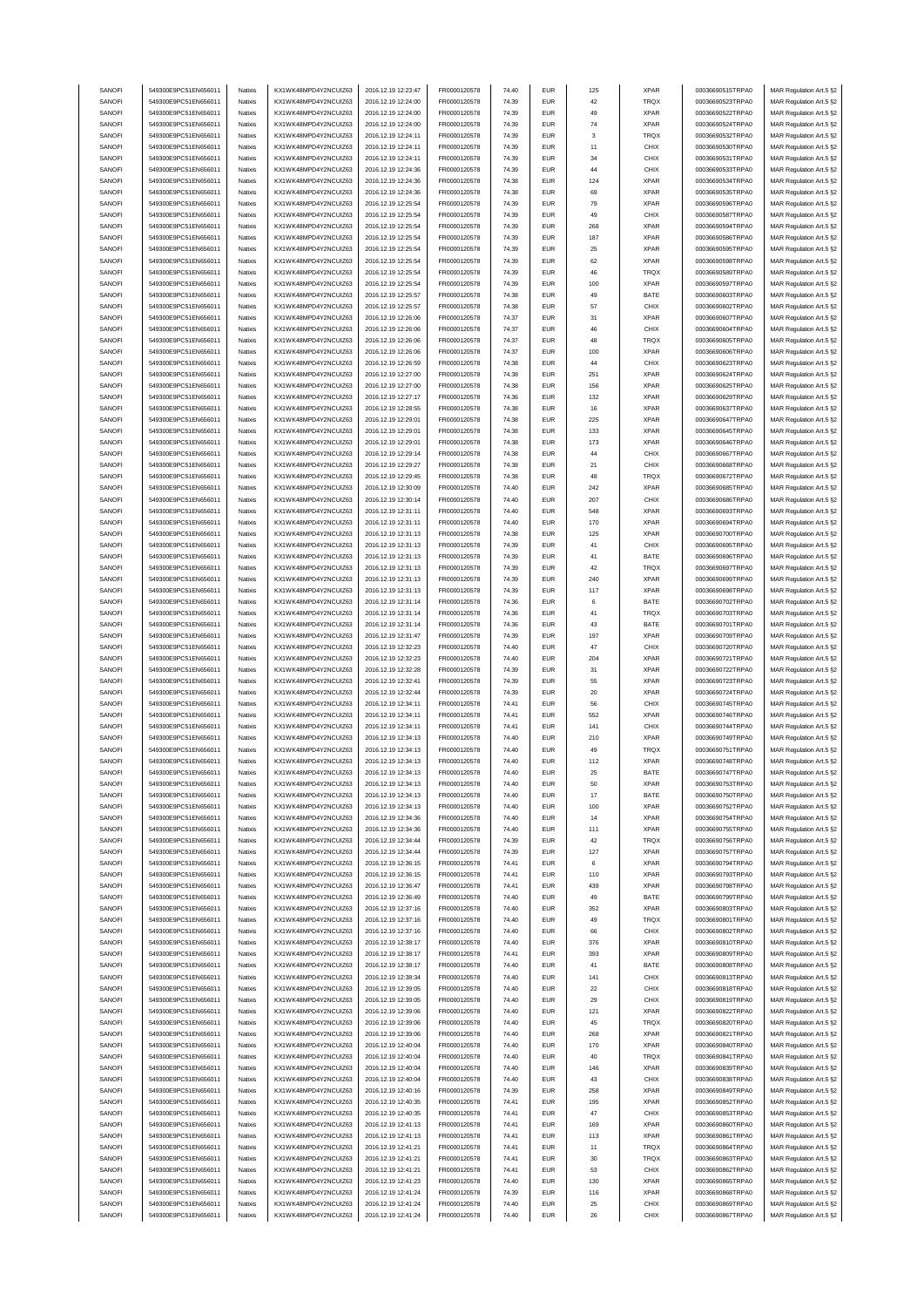| SANOFI | 549300E9PC51EN656011 | Natixis | KX1WK48MPD4Y2NCUIZ63  | 2016.12.19 12:41:24 | FR0000120578 | 74.40 | <b>EUR</b> | 49               | BATE        | 00036690866TRPA0 | MAR Regulation Art.5 §2 |
|--------|----------------------|---------|-----------------------|---------------------|--------------|-------|------------|------------------|-------------|------------------|-------------------------|
| SANOFI | 549300E9PC51EN656011 | Natixis | KX1WK48MPD4Y2NCUIZ63  | 2016.12.19 12:42:44 | FR0000120578 | 74.42 | <b>EUR</b> | 44               | CHIX        | 00036690883TRPA0 | MAR Regulation Art.5 §2 |
| SANOFI | 549300E9PC51EN656011 | Natixis | KX1WK48MPD4Y2NCUIZ63  | 2016.12.19 12:42:45 | FR0000120578 | 74.42 | <b>EUR</b> | 204              | <b>XPAR</b> | 00036690887TRPA0 | MAR Regulation Art.5 §2 |
| SANOFI | 549300E9PC51EN656011 | Natixis | KX1WK48MPD4Y2NCUIZ63  | 2016.12.19 12:42:45 | FR0000120578 | 74.42 | <b>EUR</b> | 45               | CHIX        | 00036690886TRPA0 | MAR Regulation Art.5 §2 |
|        |                      |         |                       |                     |              |       |            |                  |             |                  |                         |
| SANOFI | 549300E9PC51EN656011 | Natixis | KX1WK48MPD4Y2NCUIZ63  | 2016.12.19 12:42:45 | FR0000120578 | 74.42 | <b>EUR</b> | 10               | CHIX        | 00036690885TRPA0 | MAR Regulation Art.5 §2 |
| SANOFI | 549300E9PC51EN656011 | Natixis | KX1WK48MPD4Y2NCUIZ63  | 2016.12.19 12:42:45 | FR0000120578 | 74.42 | <b>EUR</b> | 42               | TRQX        | 00036690884TRPA0 | MAR Regulation Art.5 §2 |
| SANOFI | 549300E9PC51EN656011 | Natixis | KX1WK48MPD4Y2NCUIZ63  | 2016.12.19 12:42:45 | FR0000120578 | 74.42 | <b>EUR</b> | 120              | <b>XPAR</b> | 00036690888TRPA0 | MAR Regulation Art.5 §2 |
| SANOFI | 549300E9PC51EN656011 | Natixis | KX1WK48MPD4Y2NCUIZ63  | 2016.12.19 12:42:57 | FR0000120578 | 74.41 | <b>EUR</b> | 23               | <b>XPAR</b> | 00036690890TRPA0 | MAR Regulation Art.5 §2 |
| SANOFI | 549300E9PC51EN656011 | Natixis | KX1WK48MPD4Y2NCLIIZ63 | 2016.12.19 12:42:57 | FR0000120578 | 74.41 | <b>EUR</b> | 44               | BATE        | 00036690891TRPA0 | MAR Regulation Art.5 §2 |
| SANOFI | 549300E9PC51EN656011 | Natixis | KX1WK48MPD4Y2NCUIZ63  | 2016.12.19 12:42:57 | FR0000120578 | 74.41 | <b>EUR</b> | 169              | <b>XPAR</b> | 00036690892TRPA0 | MAR Regulation Art.5 §2 |
|        |                      | Natixis |                       |                     |              |       | <b>EUR</b> |                  |             |                  |                         |
| SANOFI | 549300E9PC51EN656011 |         | KX1WK48MPD4Y2NCUIZ63  | 2016.12.19 12:42:57 | FR0000120578 | 74.41 |            | 133              | <b>XPAR</b> | 00036690893TRPA0 | MAR Regulation Art.5 §2 |
| SANOFI | 549300E9PC51EN656011 | Natixis | KX1WK48MPD4Y2NCUIZ63  | 2016.12.19 12:43:16 | FR0000120578 | 74.40 | <b>EUR</b> | 72               | <b>XPAR</b> | 00036690900TRPA0 | MAR Regulation Art.5 §2 |
| SANOFI | 549300E9PC51EN656011 | Natixis | KX1WK48MPD4Y2NCUIZ63  | 2016.12.19 12:43:16 | FR0000120578 | 74.40 | <b>EUR</b> | 39               | <b>XPAR</b> | 00036690899TRPA0 | MAR Regulation Art.5 §2 |
| SANOFI | 549300E9PC51EN656011 | Natixis | KX1WK48MPD4Y2NCUIZ63  | 2016.12.19 12:43:16 | FR0000120578 | 74.40 | <b>EUR</b> | 45               | CHIX        | 00036690898TRPA0 | MAR Regulation Art.5 §2 |
| SANOFI | 549300E9PC51EN656011 | Natixis | KX1WK48MPD4Y2NCUIZ63  | 2016.12.19 12:43:40 | FR0000120578 | 74.38 | <b>EUR</b> | 44               | <b>XPAR</b> | 00036690902TRPA0 | MAR Regulation Art.5 §2 |
| SANOFI | 549300E9PC51EN656011 | Natixis | KX1WK48MPD4Y2NCUIZ63  | 2016.12.19 12:43:50 | FR0000120578 | 74.38 | <b>EUR</b> | 79               | <b>XPAR</b> | 00036690905TRPA0 |                         |
|        |                      |         |                       |                     |              |       |            |                  |             |                  | MAR Regulation Art.5 §2 |
| SANOFI | 549300E9PC51EN656011 | Natixis | KX1WK48MPD4Y2NCUIZ63  | 2016.12.19 12:43:50 | FR0000120578 | 74.38 | <b>EUR</b> | 129              | <b>XPAR</b> | 00036690906TRPA0 | MAR Regulation Art.5 §2 |
| SANOFI | 549300E9PC51EN656011 | Natixis | KX1WK48MPD4Y2NCLIIZ63 | 2016.12.19 12:44:00 | FR0000120578 | 74.37 | <b>EUR</b> | 21               | CHIX        | 00036690908TRPA0 | MAR Regulation Art.5 §2 |
| SANOFI | 549300E9PC51EN656011 | Natixis | KX1WK48MPD4Y2NCUIZ63  | 2016.12.19 12:44:00 | FR0000120578 | 74.37 | <b>EUR</b> | 22               | CHIX        | 00036690907TRPA0 | MAR Regulation Art.5 §2 |
| SANOFI | 549300E9PC51EN656011 | Natixis | KX1WK48MPD4Y2NCUIZ63  | 2016.12.19 12:44:00 | FR0000120578 | 74.37 | <b>EUR</b> | $\mathbf{1}$     | <b>XPAR</b> | 00036690910TRPA0 | MAR Regulation Art.5 §2 |
| SANOFI | 549300E9PC51EN656011 | Natixis | KX1WK48MPD4Y2NCUIZ63  | 2016.12.19 12:44:00 | FR0000120578 | 74.37 | <b>EUR</b> | 118              | <b>XPAR</b> | 00036690909TRPA0 | MAR Regulation Art.5 §2 |
| SANOFI | 549300E9PC51EN656011 | Natixis | KX1WK48MPD4Y2NCUIZ63  | 2016.12.19 12:44:30 | FR0000120578 | 74.37 | <b>EUR</b> | 6                | TRQX        | 00036690938TRPA0 | MAR Regulation Art.5 §2 |
|        |                      |         |                       |                     |              |       |            |                  |             |                  |                         |
| SANOFI | 549300E9PC51EN656011 | Natixis | KX1WK48MPD4Y2NCUIZ63  | 2016.12.19 12:44:30 | FR0000120578 | 74.38 | <b>EUR</b> | 116              | <b>XPAR</b> | 00036690937TRPA0 | MAR Regulation Art.5 §2 |
| SANOFI | 549300E9PC51EN656011 | Natixis | KX1WK48MPD4Y2NCUIZ63  | 2016.12.19 12:44:35 | FR0000120578 | 74.37 | <b>EUR</b> | $\sqrt{2}$       | CHIX        | 00036690941TRPA0 | MAR Regulation Art.5 §2 |
| SANOFI | 549300E9PC51EN656011 | Natixis | KX1WK48MPD4Y2NCUIZ63  | 2016.12.19 12:44:35 | FR0000120578 | 74.37 | <b>EUR</b> | 10               | CHIX        | 00036690939TRPA0 | MAR Regulation Art.5 §2 |
| SANOFI | 549300E9PC51EN656011 | Natixis | KX1WK48MPD4Y2NCUIZ63  | 2016.12.19 12:44:35 | FR0000120578 | 74.37 | <b>EUR</b> | 39               | TRQX        | 00036690940TRPA0 | MAR Regulation Art.5 §2 |
| SANOFI | 549300E9PC51EN656011 | Natixis | KX1WK48MPD4Y2NCLIIZ63 | 2016.12.19 12:44:58 | FR0000120578 | 74.38 | <b>EUR</b> | 42               | CHIX        | 00036690948TRPA0 | MAR Regulation Art.5 §2 |
| SANOFI | 549300E9PC51EN656011 | Natixis | KX1WK48MPD4Y2NCUIZ63  | 2016.12.19 12:44:58 | FR0000120578 | 74.38 | <b>EUR</b> | 161              | <b>XPAR</b> | 00036690947TRPA0 | MAR Regulation Art.5 §2 |
|        |                      |         |                       |                     |              |       |            |                  |             |                  |                         |
| SANOFI | 549300E9PC51EN656011 | Natixis | KX1WK48MPD4Y2NCUIZ63  | 2016.12.19 12:45:00 | FR0000120578 | 74.38 | <b>EUR</b> | 140              | <b>XPAR</b> | 00036690949TRPA0 | MAR Regulation Art.5 §2 |
| SANOFI | 549300E9PC51EN656011 | Natixis | KX1WK48MPD4Y2NCUIZ63  | 2016.12.19 12:45:06 | FR0000120578 | 74.37 | <b>EUR</b> | 46               | CHIX        | 00036690951TRPA0 | MAR Regulation Art.5 §2 |
| SANOFI | 549300E9PC51EN656011 | Natixis | KX1WK48MPD4Y2NCUIZ63  | 2016.12.19 12:46:06 | FR0000120578 | 74.38 | <b>EUR</b> | 111              | <b>XPAR</b> | 00036690959TRPA0 | MAR Regulation Art.5 §2 |
| SANOFI | 549300E9PC51EN656011 | Natixis | KX1WK48MPD4Y2NCUIZ63  | 2016.12.19 12:46:06 | FR0000120578 | 74.38 | <b>EUR</b> | 132              | <b>XPAR</b> | 00036690958TRPA0 | MAR Regulation Art.5 §2 |
| SANOFI | 549300E9PC51EN656011 | Natixis | KX1WK48MPD4Y2NCUIZ63  | 2016.12.19 12:46:06 | FR0000120578 | 74.39 | <b>EUR</b> | 118              | <b>XPAR</b> | 00036690957TRPA0 | MAR Regulation Art.5 §2 |
| SANOFI | 549300E9PC51EN656011 | Natixis |                       | 2016.12.19 12:46:06 |              | 74.39 | <b>EUR</b> | 140              | <b>XPAR</b> | 00036690956TRPA0 |                         |
|        |                      |         | KX1WK48MPD4Y2NCUIZ63  |                     | FR0000120578 |       |            |                  |             |                  | MAR Regulation Art.5 §2 |
| SANOFI | 549300E9PC51EN656011 | Natixis | KX1WK48MPD4Y2NCUIZ63  | 2016.12.19 12:46:07 | FR0000120578 | 74.38 | <b>EUR</b> | 40               | BATE        | 00036690960TRPA0 | MAR Regulation Art.5 §2 |
| SANOFI | 549300E9PC51EN656011 | Natixis | KX1WK48MPD4Y2NCLIIZ63 | 2016.12.19 12:46:07 | FR0000120578 | 74.38 | <b>EUR</b> | 33               | CHIX        | 00036690961TRPA0 | MAR Regulation Art.5 §2 |
| SANOFI | 549300E9PC51EN656011 | Natixis | KX1WK48MPD4Y2NCUIZ63  | 2016.12.19 12:46:20 | FR0000120578 | 74.38 | <b>EUR</b> | $\overline{4}$   | <b>XPAR</b> | 00036690965TRPA0 | MAR Regulation Art.5 §2 |
| SANOFI | 549300E9PC51EN656011 | Natixis | KX1WK48MPD4Y2NCUIZ63  | 2016.12.19 12:46:20 | FR0000120578 | 74.38 | <b>EUR</b> | 15               | CHIX        | 00036690963TRPA0 | MAR Regulation Art.5 §2 |
| SANOFI | 549300E9PC51EN656011 | Natixis | KX1WK48MPD4Y2NCUIZ63  | 2016.12.19 12:46:20 | FR0000120578 | 74.38 | <b>EUR</b> | 41               | TRQX        | 00036690964TRPA0 | MAR Regulation Art.5 §2 |
|        |                      |         |                       |                     |              |       |            |                  |             |                  |                         |
| SANOFI | 549300E9PC51EN656011 | Natixis | KX1WK48MPD4Y2NCUIZ63  | 2016.12.19 12:47:16 | FR0000120578 | 74.41 | <b>EUR</b> | 291              | <b>XPAR</b> | 00036690972TRPA0 | MAR Regulation Art.5 §2 |
| SANOFI | 549300E9PC51EN656011 | Natixis | KX1WK48MPD4Y2NCUIZ63  | 2016.12.19 12:48:25 | FR0000120578 | 74.45 | <b>EUR</b> | 123              | <b>XPAR</b> | 00036690979TRPA0 | MAR Regulation Art.5 §2 |
| SANOFI | 549300E9PC51EN656011 | Natixis | KX1WK48MPD4Y2NCUIZ63  | 2016.12.19 12:48:44 | FR0000120578 | 74.46 | <b>EUR</b> | 140              | CHIX        | 00036690989TRPA0 | MAR Regulation Art.5 §2 |
| SANOFI | 549300E9PC51EN656011 | Natixis | KX1WK48MPD4Y2NCUIZ63  | 2016.12.19 12:48:44 | FR0000120578 | 74.46 | <b>EUR</b> | 52               | CHIX        | 00036690990TRPA0 | MAR Regulation Art.5 §2 |
| SANOFI | 549300E9PC51EN656011 | Natixis | KX1WK48MPD4Y2NCUIZ63  | 2016.12.19 12:48:53 | FR0000120578 | 74.45 | <b>EUR</b> | 318              | <b>XPAR</b> | 00036690994TRPA0 | MAR Regulation Art.5 §2 |
| SANOFI | 549300E9PC51EN656011 | Natixis | KX1WK48MPD4Y2NCUIZ63  | 2016.12.19 12:48:53 | FR0000120578 | 74.45 | <b>EUR</b> | 51               | TRQX        | 00036690993TRPA0 | MAR Regulation Art.5 §2 |
|        |                      |         |                       |                     |              |       |            |                  |             |                  |                         |
| SANOFI | 549300E9PC51EN656011 | Natixis | KX1WK48MPD4Y2NCUIZ63  | 2016.12.19 12:48:53 | FR0000120578 | 74.45 | <b>EUR</b> | 175              | <b>XPAR</b> | 00036690995TRPA0 | MAR Regulation Art.5 §2 |
| SANOFI | 549300E9PC51EN656011 | Natixis | KX1WK48MPD4Y2NCUIZ63  | 2016.12.19 12:48:56 | FR0000120578 | 74.44 | <b>EUR</b> | 40               | BATE        | 00036690996TRPA0 | MAR Regulation Art.5 §2 |
| SANOFI | 549300E9PC51EN656011 | Natixis | KX1WK48MPD4Y2NCUIZ63  | 2016.12.19 12:49:18 | FR0000120578 | 74.47 | <b>EUR</b> | 131              | <b>XPAR</b> | 00036691004TRPA0 | MAR Regulation Art.5 §2 |
| SANOFI | 549300E9PC51EN656011 | Natixis | KX1WK48MPD4Y2NCUIZ63  | 2016.12.19 12:49:19 | FR0000120578 | 74.47 | <b>EUR</b> | 25               | <b>XPAR</b> | 00036691008TRPA0 | MAR Regulation Art.5 §2 |
| SANOFI | 549300E9PC51EN656011 | Natixis | KX1WK48MPD4Y2NCUIZ63  | 2016.12.19 12:49:19 | FR0000120578 | 74.47 | <b>EUR</b> | 48               | TRQX        | 00036691007TRPA0 | MAR Regulation Art.5 §2 |
| SANOFI | 549300E9PC51EN656011 | Natixis |                       |                     |              | 74.47 | <b>EUR</b> | 100              | <b>XPAR</b> | 00036691009TRPA0 |                         |
|        |                      |         | KX1WK48MPD4Y2NCUIZ63  | 2016.12.19 12:49:19 | FR0000120578 |       |            |                  |             |                  | MAR Regulation Art.5 §2 |
| SANOFI | 549300E9PC51EN656011 | Natixis | KX1WK48MPD4Y2NCUIZ63  | 2016.12.19 12:49:19 | FR0000120578 | 74.47 | <b>EUR</b> | 124              | <b>XPAR</b> | 00036691006TRPA0 | MAR Regulation Art.5 §2 |
| SANOFI | 549300E9PC51EN656011 | Natixis | KX1WK48MPD4Y2NCUIZ63  | 2016.12.19 12:49:19 | FR0000120578 | 74.47 | <b>EUR</b> | 207              | <b>XPAR</b> | 00036691005TRPA0 | MAR Regulation Art.5 §2 |
| SANOFI | 549300E9PC51EN656011 | Natixis | KX1WK48MPD4Y2NCUIZ63  | 2016.12.19 12:51:24 | FR0000120578 | 74.53 | <b>EUR</b> | 307              | <b>XPAR</b> | 00036691037TRPA0 | MAR Regulation Art.5 §2 |
| SANOFI | 549300E9PC51EN656011 | Natixis | KX1WK48MPD4Y2NCUIZ63  | 2016.12.19 12:51:38 | FR0000120578 | 74.53 | <b>EUR</b> | 40               | CHIX        | 00036691044TRPA0 | MAR Regulation Art.5 §2 |
| SANOFI | 549300E9PC51EN656011 | Natixis | KX1WK48MPD4Y2NCUIZ63  | 2016.12.19 12:51:38 | FR0000120578 | 74.53 | <b>EUR</b> | 138              | <b>XPAR</b> | 00036691046TRPA0 | MAR Regulation Art.5 §2 |
|        |                      |         |                       |                     |              |       |            |                  |             |                  |                         |
| SANOFI | 549300E9PC51EN656011 | Natixis | KX1WK48MPD4Y2NCUIZ63  | 2016.12.19 12:51:38 | FR0000120578 | 74.53 | <b>EUR</b> | 43               | CHIX        | 00036691043TRPA0 | MAR Regulation Art.5 §2 |
| SANOFI | 549300E9PC51EN656011 | Natixis | KX1WK48MPD4Y2NCUIZ63  | 2016.12.19 12:51:38 | FR0000120578 | 74.53 | <b>EUR</b> | 45               | BATE        | 00036691047TRPA0 | MAR Regulation Art.5 §2 |
| SANOFI | 549300E9PC51EN656011 | Natixis | KX1WK48MPD4Y2NCUIZ63  | 2016.12.19 12:51:38 | FR0000120578 | 74.53 | <b>EUR</b> | 47               | TRQX        | 00036691048TRPA0 | MAR Regulation Art.5 §2 |
| SANOFI | 549300E9PC51EN656011 | Natixis | KX1WK48MPD4Y2NCUIZ63  | 2016.12.19 12:51:38 | FR0000120578 | 74.53 | <b>EUR</b> | 133              | <b>XPAR</b> | 00036691049TRPA0 | MAR Regulation Art.5 §2 |
| SANOF  | 549300E9PC51EN656011 | Natixis | KX1WK48MPD4Y2NCUIZ63  | 2016.12.19 12:51:38 | FR0000120578 | 74.53 | EUR        | 182              | <b>XPAR</b> | 00036691045TRPA0 | MAR Regulation Art.5 §2 |
| SANOFI | 549300E9PC51EN656011 | Natixis | KX1WK48MPD4Y2NCUIZ63  | 2016.12.19 12:51:38 | FR0000120578 | 74.54 | <b>EUR</b> | $\overline{7}$   | <b>XPAR</b> | 00036691042TRPA0 | MAR Regulation Art.5 §2 |
|        |                      |         |                       |                     |              |       |            |                  |             |                  |                         |
| SANOFI | 549300E9PC51EN656011 | Natixis | KX1WK48MPD4Y2NCUIZ63  | 2016.12.19 12:51:38 | FR0000120578 | 74.54 | <b>EUR</b> | 100              | <b>XPAR</b> | 00036691041TRPA0 | MAR Regulation Art.5 §2 |
| SANOFI | 549300E9PC51EN656011 | Natixis | KX1WK48MPD4Y2NCUIZ63  | 2016.12.19 12:51:39 | FR0000120578 | 74.52 | <b>EUR</b> | 46               | BATE        | 00036691050TRPA0 | MAR Regulation Art.5 §2 |
| SANOFI | 549300E9PC51EN656011 | Natixis | KX1WK48MPD4Y2NCUIZ63  | 2016.12.19 12:51:47 | FR0000120578 | 74.52 | <b>EUR</b> | 35               | CHIX        | 00036691056TRPA0 | MAR Regulation Art.5 §2 |
| SANOFI | 549300E9PC51EN656011 | Natixis | KX1WK48MPD4Y2NCUIZ63  | 2016.12.19 12:51:47 | FR0000120578 | 74.52 | <b>EUR</b> | 43               | CHIX        | 00036691055TRPA0 | MAR Regulation Art.5 §2 |
| SANOFI | 549300E9PC51EN656011 | Natixis | KX1WK48MPD4Y2NCUIZ63  | 2016.12.19 12:51:47 | FR0000120578 | 74.52 | <b>EUR</b> | 209              | <b>XPAR</b> | 00036691054TRPA0 | MAR Regulation Art.5 §2 |
| SANOFI | 549300E9PC51EN656011 | Natixis | KX1WK48MPD4Y2NCUIZ63  | 2016.12.19 12:51:50 | FR0000120578 | 74.51 | EUR        | 139              | <b>XPAR</b> | 00036691058TRPA0 | MAR Regulation Art.5 §2 |
| SANOFI | 549300E9PC51EN656011 | Natixis | KX1WK48MPD4Y2NCUIZ63  | 2016.12.19 12:51:51 | FR0000120578 | 74.50 | <b>EUR</b> | 42               | TRQX        | 00036691063TRPA0 |                         |
| SANOFI | 549300E9PC51EN656011 |         | KX1WK48MPD4Y2NCUIZ63  | 2016.12.19 12:51:51 | FR0000120578 |       | <b>EUR</b> |                  | CHIX        | 00036691059TRPA0 | MAR Regulation Art.5 §2 |
|        |                      | Natixis |                       |                     |              | 74.50 |            | 43               |             |                  | MAR Regulation Art.5 §2 |
| SANOFI | 549300E9PC51EN656011 | Natixis | KX1WK48MPD4Y2NCUIZ63  | 2016.12.19 12:53:44 | FR0000120578 | 74.52 | <b>EUR</b> | 13               | <b>XPAR</b> | 00036691092TRPA0 | MAR Regulation Art.5 §2 |
| SANOFI | 549300E9PC51EN656011 | Natixis | KX1WK48MPD4Y2NCUIZ63  | 2016.12.19 12:53:44 | FR0000120578 | 74.52 | <b>EUR</b> | 60               | <b>XPAR</b> | 00036691093TRPA0 | MAR Regulation Art.5 §2 |
| SANOFI | 549300E9PC51EN656011 | Natixis | KX1WK48MPD4Y2NCUIZ63  | 2016.12.19 12:53:54 | FR0000120578 | 74.52 | <b>EUR</b> | $\boldsymbol{2}$ | <b>XPAR</b> | 00036691097TRPA0 | MAR Regulation Art.5 §2 |
| SANOFI | 549300E9PC51EN656011 | Natixis | KX1WK48MPD4Y2NCUIZ63  | 2016.12.19 12:53:54 | FR0000120578 | 74.52 | <b>EUR</b> | 78               | <b>XPAR</b> | 00036691096TRPA0 | MAR Regulation Art.5 §2 |
| SANOFI | 549300E9PC51EN656011 | Natixis | KX1WK48MPD4Y2NCUIZ63  | 2016.12.19 12:54:17 | FR0000120578 | 74.55 | <b>EUR</b> | 20               | <b>XPAR</b> | 00036691101TRPA0 | MAR Regulation Art.5 §2 |
| SANOFI | 549300E9PC51EN656011 | Natixis | KX1WK48MPD4Y2NCUIZ63  | 2016.12.19 12:54:17 | FR0000120578 | 74.55 | <b>EUR</b> | 26               | <b>XPAR</b> | 00036691102TRPA0 | MAR Regulation Art.5 §2 |
|        |                      |         |                       |                     |              |       |            |                  |             |                  |                         |
| SANOFI | 549300E9PC51EN656011 | Natixis | KX1WK48MPD4Y2NCUIZ63  | 2016.12.19 12:54:17 | FR0000120578 | 74.55 | <b>EUR</b> | 100              | <b>XPAR</b> | 00036691104TRPA0 | MAR Regulation Art.5 §2 |
| SANOFI | 549300E9PC51EN656011 | Natixis | KX1WK48MPD4Y2NCUIZ63  | 2016.12.19 12:54:17 | FR0000120578 | 74.55 | <b>EUR</b> | 124              | <b>XPAR</b> | 00036691103TRPA0 | MAR Regulation Art.5 §2 |
| SANOFI | 549300E9PC51EN656011 | Natixis | KX1WK48MPD4Y2NCUIZ63  | 2016.12.19 12:54:18 | FR0000120578 | 74.55 | <b>EUR</b> | 107              | <b>XPAR</b> | 00036691106TRPA0 | MAR Regulation Art.5 §2 |
| SANOFI | 549300E9PC51EN656011 | Natixis | KX1WK48MPD4Y2NCUIZ63  | 2016.12.19 12:55:00 | FR0000120578 | 74.60 | <b>EUR</b> | 293              | <b>XPAR</b> | 00036691121TRPA0 | MAR Regulation Art.5 §2 |
| SANOFI | 549300E9PC51EN656011 | Natixis | KX1WK48MPD4Y2NCUIZ63  | 2016.12.19 12:55:02 | FR0000120578 | 74.59 | <b>EUR</b> | 61               | <b>XPAR</b> | 00036691123TRPA0 | MAR Regulation Art.5 §2 |
|        |                      |         |                       |                     |              |       |            |                  |             |                  |                         |
| SANOFI | 549300E9PC51EN656011 | Natixis | KX1WK48MPD4Y2NCUIZ63  | 2016.12.19 12:55:02 | FR0000120578 | 74.59 | <b>EUR</b> | 122              | <b>XPAR</b> | 00036691125TRPA0 | MAR Regulation Art.5 §2 |
| SANOFI | 549300E9PC51EN656011 | Natixis | KX1WK48MPD4Y2NCUIZ63  | 2016.12.19 12:55:02 | FR0000120578 | 74.59 | <b>EUR</b> | 172              | <b>XPAR</b> | 00036691124TRPA0 | MAR Regulation Art.5 §2 |
| SANOFI | 549300E9PC51EN656011 | Natixis | KX1WK48MPD4Y2NCUIZ63  | 2016.12.19 12:55:02 | FR0000120578 | 74.59 | <b>EUR</b> | 149              | <b>XPAR</b> | 00036691122TRPA0 | MAR Regulation Art.5 §2 |
| SANOFI | 549300E9PC51EN656011 | Natixis | KX1WK48MPD4Y2NCUIZ63  | 2016.12.19 12:55:11 | FR0000120578 | 74.59 | <b>EUR</b> | 125              | <b>XPAR</b> | 00036691129TRPA0 | MAR Regulation Art.5 §2 |
| SANOFI | 549300E9PC51EN656011 | Natixis | KX1WK48MPD4Y2NCUIZ63  | 2016.12.19 12:55:11 | FR0000120578 | 74.59 | <b>EUR</b> | 33               | <b>XPAR</b> | 00036691130TRPA0 | MAR Regulation Art.5 §2 |
| SANOFI | 549300E9PC51EN656011 | Natixis | KX1WK48MPD4Y2NCUIZ63  | 2016.12.19 12:55:12 | FR0000120578 | 74.59 | <b>EUR</b> | 89               | <b>XPAR</b> | 00036691131TRPA0 | MAR Regulation Art.5 §2 |
|        |                      |         |                       |                     |              |       |            |                  |             |                  |                         |
| SANOFI | 549300E9PC51EN656011 | Natixis | KX1WK48MPD4Y2NCUIZ63  | 2016.12.19 12:55:13 | FR0000120578 | 74.58 | <b>EUR</b> | 124              | <b>XPAR</b> | 00036691133TRPA0 | MAR Regulation Art.5 §2 |
| SANOFI | 549300E9PC51EN656011 | Natixis | KX1WK48MPD4Y2NCUIZ63  | 2016.12.19 12:55:13 | FR0000120578 | 74.59 | <b>EUR</b> | 44               | CHIX        | 00036691132TRPA0 | MAR Regulation Art.5 §2 |
| SANOFI | 549300E9PC51EN656011 | Natixis | KX1WK48MPD4Y2NCUIZ63  | 2016.12.19 12:55:18 | FR0000120578 | 74.58 | <b>EUR</b> | 41               | CHIX        | 00036691135TRPA0 | MAR Regulation Art.5 §2 |
| SANOFI | 549300E9PC51EN656011 | Natixis | KX1WK48MPD4Y2NCUIZ63  | 2016.12.19 12:55:18 | FR0000120578 | 74.58 | <b>EUR</b> | 33               | BATE        | 00036691137TRPA0 | MAR Regulation Art.5 §2 |
| SANOFI | 549300E9PC51EN656011 | Natixis | KX1WK48MPD4Y2NCUIZ63  | 2016.12.19 12:55:18 | FR0000120578 | 74.58 | <b>EUR</b> | 48               | CHIX        | 00036691136TRPA0 | MAR Regulation Art.5 §2 |
| SANOFI | 549300E9PC51EN656011 | Natixis | KX1WK48MPD4Y2NCUIZ63  | 2016.12.19 12:55:18 | FR0000120578 | 74.58 | <b>EUR</b> | 46               | TRQX        | 00036691138TRPA0 | MAR Regulation Art.5 §2 |
|        |                      | Natixis |                       |                     |              |       |            |                  |             |                  |                         |
| SANOFI | 549300E9PC51EN656011 |         | KX1WK48MPD4Y2NCUIZ63  | 2016.12.19 12:55:18 | FR0000120578 | 74.58 | <b>EUR</b> | 15               | BATE        | 00036691134TRPA0 | MAR Regulation Art.5 §2 |
| SANOFI | 549300E9PC51EN656011 | Natixis | KX1WK48MPD4Y2NCUIZ63  | 2016.12.19 12:55:36 | FR0000120578 | 74.57 | <b>EUR</b> | 64               | CHIX        | 00036691140TRPA0 | MAR Regulation Art.5 §2 |
| SANOFI | 549300E9PC51EN656011 | Natixis | KX1WK48MPD4Y2NCUIZ63  | 2016.12.19 12:55:36 | FR0000120578 | 74.57 | <b>EUR</b> | 47               | TRQX        | 00036691141TRPA0 | MAR Regulation Art.5 §2 |
| SANOFI | 549300E9PC51EN656011 | Natixis | KX1WK48MPD4Y2NCUIZ63  | 2016.12.19 12:55:50 | FR0000120578 | 74.56 | <b>EUR</b> | 28               | CHIX        | 00036691144TRPA0 | MAR Regulation Art.5 §2 |
| SANOFI | 549300E9PC51EN656011 | Natixis | KX1WK48MPD4Y2NCUIZ63  | 2016.12.19 12:56:06 | FR0000120578 | 74.56 | <b>EUR</b> | 15               | CHIX        | 00036691152TRPA0 | MAR Regulation Art.5 §2 |
| SANOFI | 549300E9PC51EN656011 | Natixis | KX1WK48MPD4Y2NCUIZ63  | 2016.12.19 12:56:06 | FR0000120578 | 74.56 | <b>EUR</b> | 32               | CHIX        | 00036691151TRPA0 | MAR Regulation Art.5 §2 |
| SANOFI | 549300E9PC51EN656011 | Natixis | KX1WK48MPD4Y2NCUIZ63  | 2016.12.19 12:56:10 | FR0000120578 | 74.56 | EUR        | 34               | CHIX        | 00036691153TRPA0 | MAR Regulation Art.5 §2 |
|        |                      |         |                       |                     |              |       |            |                  |             |                  |                         |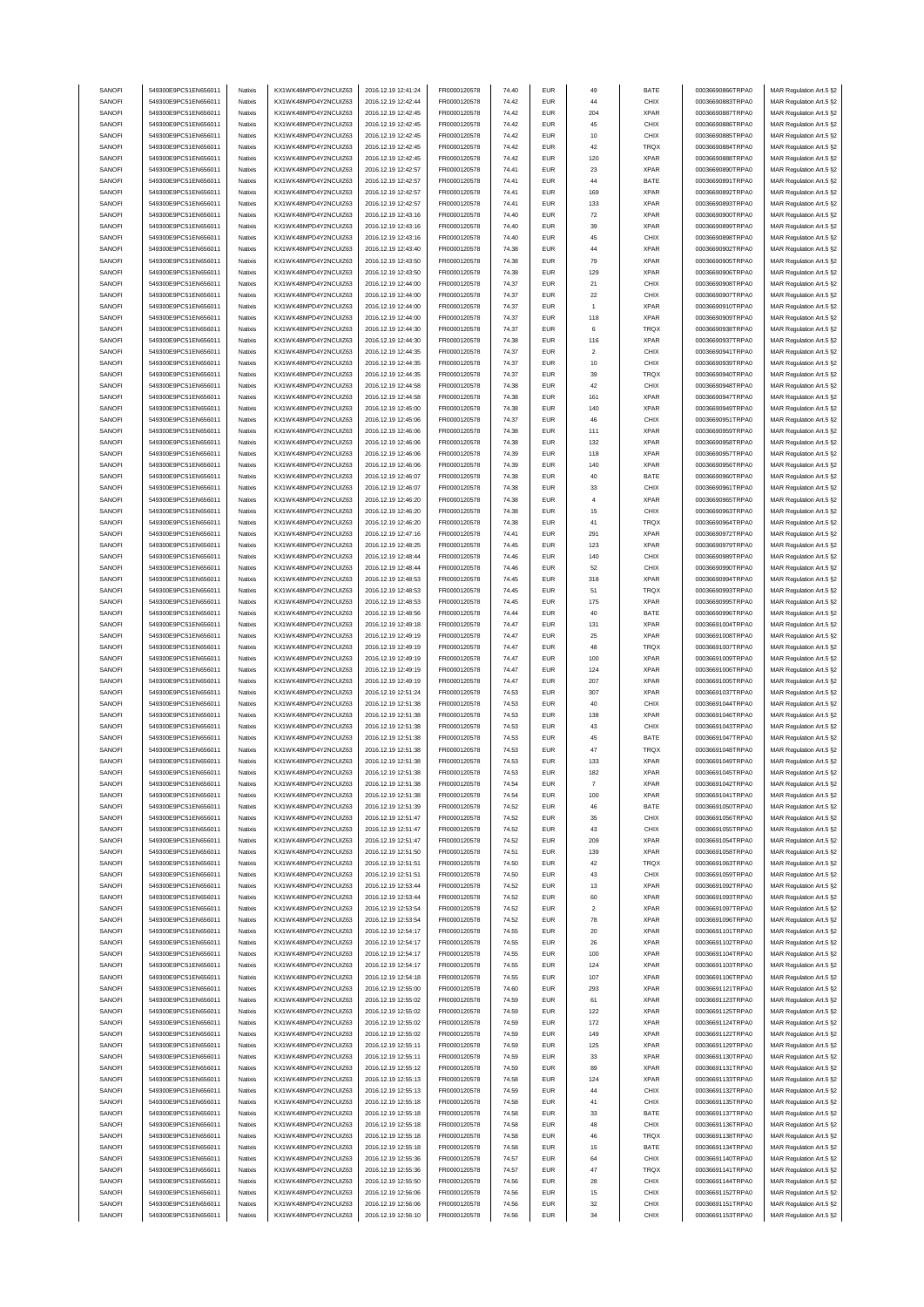| SANOFI           | 549300E9PC51EN656011 | Natixis | KX1WK48MPD4Y2NCUIZ63  | 2016.12.19 12:56:53 | FR0000120578 | 74.60 | <b>EUR</b>                  | 83             | <b>XPAR</b> | 00036691172TRPA0 | MAR Regulation Art.5 §2 |
|------------------|----------------------|---------|-----------------------|---------------------|--------------|-------|-----------------------------|----------------|-------------|------------------|-------------------------|
| SANOFI           | 549300E9PC51EN656011 | Natixis | KX1WK48MPD4Y2NCUIZ63  | 2016.12.19 12:56:53 | FR0000120578 | 74.60 | <b>EUR</b>                  | 315            | <b>XPAR</b> | 00036691166TRPA0 | MAR Regulation Art.5 §2 |
| SANOFI           | 549300E9PC51EN656011 | Natixis | KX1WK48MPD4Y2NCUIZ63  | 2016.12.19 12:56:53 | FR0000120578 | 74.60 | <b>EUR</b>                  | 47             | CHIX        | 00036691163TRPA0 | MAR Regulation Art.5 §2 |
| SANOFI           | 549300E9PC51EN656011 | Natixis | KX1WK48MPD4Y2NCUIZ63  | 2016.12.19 12:56:53 | FR0000120578 | 74.60 | <b>EUR</b>                  | 113            | <b>XPAR</b> | 00036691164TRPA0 | MAR Regulation Art.5 §2 |
|                  |                      |         |                       |                     |              |       |                             |                |             |                  |                         |
| SANOFI           | 549300E9PC51EN656011 | Natixis | KX1WK48MPD4Y2NCUIZ63  | 2016.12.19 12:56:53 | FR0000120578 | 74.60 | <b>EUR</b>                  | 73             | <b>XPAR</b> | 00036691170TRPA0 | MAR Regulation Art.5 §2 |
| SANOFI           | 549300E9PC51EN656011 | Natixis | KX1WK48MPD4Y2NCUIZ63  | 2016.12.19 12:56:53 | FR0000120578 | 74.60 | <b>EUR</b>                  | 64             | <b>XPAR</b> | 00036691168TRPA0 | MAR Regulation Art.5 §2 |
| SANOFI           | 549300E9PC51EN656011 | Natixis | KX1WK48MPD4Y2NCUIZ63  | 2016.12.19 12:56:53 | FR0000120578 | 74.60 | <b>EUR</b>                  | 32             | <b>XPAR</b> | 00036691171TRPA0 | MAR Regulation Art.5 §2 |
| SANOFI           | 549300E9PC51EN656011 | Natixis | KX1WK48MPD4Y2NCUIZ63  | 2016.12.19 12:56:53 | FR0000120578 | 74.60 | <b>EUR</b>                  | 25             | <b>XPAR</b> | 00036691167TRPA0 | MAR Regulation Art.5 §2 |
| SANOFI           | 549300E9PC51EN656011 | Natixis | KX1WK48MPD4Y2NCLIIZ63 | 2016.12.19 12:56:53 | FR0000120578 | 74.60 | <b>EUR</b>                  | 10             | <b>XPAR</b> | 00036691165TRPA0 | MAR Regulation Art.5 §2 |
| SANOFI           | 549300E9PC51EN656011 | Natixis | KX1WK48MPD4Y2NCUIZ63  | 2016.12.19 12:56:53 | FR0000120578 | 74.60 | <b>EUR</b>                  | 100            | <b>XPAR</b> | 00036691169TRPA0 | MAR Regulation Art.5 §2 |
|                  |                      | Natixis |                       |                     |              |       | <b>EUR</b>                  |                |             |                  |                         |
| SANOFI           | 549300E9PC51EN656011 |         | KX1WK48MPD4Y2NCUIZ63  | 2016.12.19 12:57:02 | FR0000120578 | 74.59 |                             | 42             | TRQX        | 00036691175TRPA0 | MAR Regulation Art.5 §2 |
| SANOFI           | 549300E9PC51EN656011 | Natixis | KX1WK48MPD4Y2NCUIZ63  | 2016.12.19 12:57:02 | FR0000120578 | 74.59 | <b>EUR</b>                  | 43             | BATE        | 00036691174TRPA0 | MAR Regulation Art.5 §2 |
| SANOFI           | 549300E9PC51EN656011 | Natixis | KX1WK48MPD4Y2NCUIZ63  | 2016.12.19 12:57:05 | FR0000120578 | 74.58 | <b>EUR</b>                  | 43             | CHIX        | 00036691176TRPA0 | MAR Regulation Art.5 §2 |
| SANOFI           | 549300E9PC51EN656011 | Natixis | KX1WK48MPD4Y2NCUIZ63  | 2016.12.19 12:57:07 | FR0000120578 | 74.57 | <b>EUR</b>                  | 122            | <b>XPAR</b> | 00036691177TRPA0 | MAR Regulation Art.5 §2 |
| SANOFI           | 549300E9PC51EN656011 | Natixis | KX1WK48MPD4Y2NCUIZ63  | 2016.12.19 12:57:17 | FR0000120578 | 74.57 | <b>EUR</b>                  | 41             | CHIX        | 00036691179TRPA0 | MAR Regulation Art.5 §2 |
|                  | 549300E9PC51EN656011 |         | KX1WK48MPD4Y2NCUIZ63  |                     |              |       |                             |                |             |                  |                         |
| SANOFI           |                      | Natixis |                       | 2016.12.19 12:57:28 | FR0000120578 | 74.55 | <b>EUR</b>                  | 107            | <b>XPAR</b> | 00036691183TRPA0 | MAR Regulation Art.5 §2 |
| SANOFI           | 549300E9PC51EN656011 | Natixis | KX1WK48MPD4Y2NCUIZ63  | 2016.12.19 12:57:28 | FR0000120578 | 74.55 | <b>EUR</b>                  | 46             | CHIX        | 00036691184TRPA0 | MAR Regulation Art.5 §2 |
| SANOFI           | 549300E9PC51EN656011 | Natixis | KX1WK48MPD4Y2NCLIIZ63 | 2016.12.19 12:58:50 | FR0000120578 | 74.55 | <b>EUR</b>                  | 474            | <b>XPAR</b> | 00036691201TRPA0 | MAR Regulation Art.5 §2 |
| SANOFI           | 549300E9PC51EN656011 | Natixis | KX1WK48MPD4Y2NCUIZ63  | 2016.12.19 12:58:50 | FR0000120578 | 74.55 | <b>EUR</b>                  | 40             | TRQX        | 00036691199TRPA0 | MAR Regulation Art.5 §2 |
| SANOFI           | 549300E9PC51EN656011 | Natixis | KX1WK48MPD4Y2NCUIZ63  | 2016.12.19 12:58:50 | FR0000120578 | 74.55 | <b>EUR</b>                  | 48             | CHIX        | 00036691200TRPA0 | MAR Regulation Art.5 §2 |
| SANOFI           | 549300E9PC51EN656011 | Natixis | KX1WK48MPD4Y2NCUIZ63  | 2016.12.19 12:59:02 | FR0000120578 | 74.54 | <b>EUR</b>                  | $\overline{4}$ | BATE        | 00036691204TRPA0 | MAR Regulation Art.5 §2 |
| SANOFI           | 549300E9PC51EN656011 | Natixis | KX1WK48MPD4Y2NCUIZ63  | 2016.12.19 12:59:02 | FR0000120578 | 74.54 | <b>EUR</b>                  | 40             | CHIX        | 00036691206TRPA0 | MAR Regulation Art.5 §2 |
|                  |                      |         |                       |                     |              |       |                             |                |             |                  |                         |
| SANOFI           | 549300E9PC51EN656011 | Natixis | KX1WK48MPD4Y2NCUIZ63  | 2016.12.19 12:59:02 | FR0000120578 | 74.54 | <b>EUR</b>                  | 195            | <b>XPAR</b> | 00036691203TRPA0 | MAR Regulation Art.5 §2 |
| SANOFI           | 549300E9PC51EN656011 | Natixis | KX1WK48MPD4Y2NCUIZ63  | 2016.12.19 12:59:02 | FR0000120578 | 74.54 | <b>EUR</b>                  | 43             | BATE        | 00036691205TRPA0 | MAR Regulation Art.5 §2 |
| SANOFI           | 549300E9PC51EN656011 | Natixis | KX1WK48MPD4Y2NCUIZ63  | 2016.12.19 12:59:10 | FR0000120578 | 74.54 | <b>EUR</b>                  | 49             | TRQX        | 00036691208TRPA0 | MAR Regulation Art.5 §2 |
| SANOFI           | 549300E9PC51EN656011 | Natixis | KX1WK48MPD4Y2NCUIZ63  | 2016.12.19 12:59:11 | FR0000120578 | 74.53 | <b>EUR</b>                  | 44             | CHIX        | 00036691210TRPA0 | MAR Regulation Art.5 §2 |
| SANOFI           | 549300E9PC51EN656011 | Natixis | KX1WK48MPD4Y2NCLIIZ63 | 2016.12.19 12:59:11 | FR0000120578 | 74.53 | <b>EUR</b>                  | 139            | <b>XPAR</b> | 00036691209TRPA0 | MAR Regulation Art.5 §2 |
| SANOFI           | 549300E9PC51EN656011 | Natixis | KX1WK48MPD4Y2NCUIZ63  | 2016.12.19 12:59:16 | FR0000120578 | 74.52 | <b>EUR</b>                  | 122            | <b>XPAR</b> | 00036691212TRPA0 | MAR Regulation Art.5 §2 |
|                  |                      |         |                       |                     |              |       |                             |                |             |                  |                         |
| SANOFI           | 549300E9PC51EN656011 | Natixis | KX1WK48MPD4Y2NCUIZ63  | 2016.12.19 13:02:09 | FR0000120578 | 74.60 | <b>EUR</b>                  | 100            | <b>XPAR</b> | 00036691241TRPA0 | MAR Regulation Art.5 §2 |
| SANOFI           | 549300E9PC51EN656011 | Natixis | KX1WK48MPD4Y2NCUIZ63  | 2016.12.19 13:02:09 | FR0000120578 | 74.60 | <b>EUR</b>                  | 41             | TRQX        | 00036691239TRPA0 | MAR Regulation Art.5 §2 |
| SANOFI           | 549300E9PC51EN656011 | Natixis | KX1WK48MPD4Y2NCUIZ63  | 2016.12.19 13:02:09 | FR0000120578 | 74.60 | <b>EUR</b>                  | 19             | <b>XPAR</b> | 00036691240TRPA0 | MAR Regulation Art.5 §2 |
| SANOFI           | 549300E9PC51EN656011 | Natixis | KX1WK48MPD4Y2NCUIZ63  | 2016.12.19 13:02:17 | FR0000120578 | 74.61 | <b>EUR</b>                  | 10             | <b>XPAR</b> | 00036691247TRPA0 | MAR Regulation Art.5 §2 |
| SANOFI           | 549300E9PC51EN656011 | Natixis | KX1WK48MPD4Y2NCUIZ63  | 2016.12.19 13:02:17 | FR0000120578 | 74.61 | <b>EUR</b>                  | 12             | <b>XPAR</b> | 00036691252TRPA0 | MAR Regulation Art.5 §2 |
| SANOFI           | 549300E9PC51EN656011 |         |                       | 2016.12.19 13:02:17 |              |       |                             |                | <b>XPAR</b> | 00036691253TRPA0 |                         |
|                  |                      | Natixis | KX1WK48MPD4Y2NCUIZ63  |                     | FR0000120578 | 74.61 | <b>EUR</b>                  | 40             |             |                  | MAR Regulation Art.5 §2 |
| SANOFI           | 549300E9PC51EN656011 | Natixis | KX1WK48MPD4Y2NCUIZ63  | 2016.12.19 13:02:17 | FR0000120578 | 74.61 | <b>EUR</b>                  | 54             | <b>XPAR</b> | 00036691251TRPA0 | MAR Regulation Art.5 §2 |
| SANOFI           | 549300E9PC51EN656011 | Natixis | KX1WK48MPD4Y2NCLIIZ63 | 2016.12.19 13:02:17 | FR0000120578 | 74.61 | <b>EUR</b>                  | 100            | <b>XPAR</b> | 00036691248TRPA0 | MAR Regulation Art.5 §2 |
| SANOFI           | 549300E9PC51EN656011 | Natixis | KX1WK48MPD4Y2NCUIZ63  | 2016.12.19 13:02:17 | FR0000120578 | 74.61 | <b>EUR</b>                  | 100            | <b>XPAR</b> | 00036691249TRPA0 | MAR Regulation Art.5 §2 |
| SANOFI           | 549300E9PC51EN656011 | Natixis | KX1WK48MPD4Y2NCUIZ63  | 2016.12.19 13:02:17 | FR0000120578 | 74.61 | <b>EUR</b>                  | 100            | <b>XPAR</b> | 00036691250TRPA0 | MAR Regulation Art.5 §2 |
| SANOFI           | 549300E9PC51EN656011 | Natixis | KX1WK48MPD4Y2NCUIZ63  | 2016.12.19 13:02:17 | FR0000120578 | 74.61 | <b>EUR</b>                  | 432            | <b>XPAR</b> | 00036691254TRPA0 | MAR Regulation Art.5 §2 |
|                  |                      |         |                       |                     |              |       |                             |                |             |                  |                         |
| SANOFI           | 549300E9PC51EN656011 | Natixis | KX1WK48MPD4Y2NCUIZ63  | 2016.12.19 13:02:29 | FR0000120578 | 74.60 | <b>EUR</b>                  | 143            | <b>XPAR</b> | 00036691260TRPA0 | MAR Regulation Art.5 §2 |
| SANOFI           | 549300E9PC51EN656011 | Natixis | KX1WK48MPD4Y2NCUIZ63  | 2016.12.19 13:02:29 | FR0000120578 | 74.60 | <b>EUR</b>                  | 207            | <b>XPAR</b> | 00036691259TRPA0 | MAR Regulation Art.5 §2 |
| SANOFI           | 549300E9PC51EN656011 | Natixis | KX1WK48MPD4Y2NCUIZ63  | 2016.12.19 13:02:29 | FR0000120578 | 74.60 | <b>EUR</b>                  | 45             | CHIX        | 00036691257TRPA0 | MAR Regulation Art.5 §2 |
| SANOFI           | 549300E9PC51EN656011 | Natixis | KX1WK48MPD4Y2NCUIZ63  | 2016.12.19 13:02:29 | FR0000120578 | 74.59 | <b>EUR</b>                  | 147            | <b>XPAR</b> | 00036691266TRPA0 | MAR Regulation Art.5 §2 |
| SANOFI           | 549300E9PC51EN656011 | Natixis | KX1WK48MPD4Y2NCUIZ63  | 2016.12.19 13:02:29 | FR0000120578 | 74.60 | <b>EUR</b>                  | 100            | CHIX        | 00036691261TRPA0 | MAR Regulation Art.5 §2 |
| SANOFI           | 549300E9PC51EN656011 | Natixis | KX1WK48MPD4Y2NCUIZ63  | 2016.12.19 13:02:29 | FR0000120578 | 74.60 | <b>EUR</b>                  | 32             | CHIX        | 00036691262TRPA0 | MAR Regulation Art.5 §2 |
|                  |                      |         |                       |                     |              |       |                             |                |             |                  |                         |
| SANOFI           | 549300E9PC51EN656011 | Natixis | KX1WK48MPD4Y2NCUIZ63  | 2016.12.19 13:02:29 | FR0000120578 | 74.60 | <b>EUR</b>                  | 131            | <b>XPAR</b> | 00036691258TRPA0 | MAR Regulation Art.5 §2 |
| SANOFI           | 549300E9PC51EN656011 | Natixis | KX1WK48MPD4Y2NCUIZ63  | 2016.12.19 13:02:31 | FR0000120578 | 74.58 | <b>EUR</b>                  | 125            | <b>XPAR</b> | 00036691275TRPA0 | MAR Regulation Art.5 §2 |
| SANOFI           | 549300E9PC51EN656011 | Natixis | KX1WK48MPD4Y2NCUIZ63  | 2016.12.19 13:02:31 | FR0000120578 | 74.59 | <b>EUR</b>                  | 40             | TRQX        | 00036691274TRPA0 | MAR Regulation Art.5 §2 |
| SANOFI           | 549300E9PC51EN656011 | Natixis | KX1WK48MPD4Y2NCUIZ63  | 2016.12.19 13:02:31 | FR0000120578 | 74.59 | <b>EUR</b>                  | 52             | BATE        | 00036691273TRPA0 | MAR Regulation Art.5 §2 |
| SANOFI           | 549300E9PC51EN656011 | Natixis | KX1WK48MPD4Y2NCUIZ63  | 2016.12.19 13:02:31 | FR0000120578 | 74.59 | <b>EUR</b>                  | 63             | CHIX        | 00036691272TRPA0 | MAR Regulation Art.5 §2 |
| SANOFI           | 549300E9PC51EN656011 | Natixis |                       |                     |              | 74.59 | <b>EUR</b>                  | 99             | <b>XPAR</b> | 00036691271TRPA0 |                         |
|                  |                      |         | KX1WK48MPD4Y2NCUIZ63  | 2016.12.19 13:02:31 | FR0000120578 |       |                             |                |             |                  | MAR Regulation Art.5 §2 |
| SANOFI           | 549300E9PC51EN656011 | Natixis | KX1WK48MPD4Y2NCUIZ63  | 2016.12.19 13:02:33 | FR0000120578 | 74.58 | <b>EUR</b>                  | 11             | CHIX        | 00036691276TRPA0 | MAR Regulation Art.5 §2 |
| SANOFI           | 549300E9PC51EN656011 | Natixis | KX1WK48MPD4Y2NCUIZ63  | 2016.12.19 13:02:33 | FR0000120578 | 74.58 | <b>EUR</b>                  | 42             | TRQX        | 00036691278TRPA0 | MAR Regulation Art.5 §2 |
| SANOFI           | 549300E9PC51EN656011 | Natixis | KX1WK48MPD4Y2NCUIZ63  | 2016.12.19 13:02:33 | FR0000120578 | 74.58 | <b>EUR</b>                  | 41             | BATE        | 00036691277TRPA0 | MAR Regulation Art.5 §2 |
| SANOFI           | 549300E9PC51EN656011 | Natixis | KX1WK48MPD4Y2NCUIZ63  | 2016.12.19 13:02:38 | FR0000120578 | 74.58 | <b>EUR</b>                  | 32             | CHIX        | 00036691282TRPA0 | MAR Regulation Art.5 §2 |
| SANOFI           | 549300E9PC51EN656011 | Natixis | KX1WK48MPD4Y2NCUIZ63  | 2016.12.19 13:03:36 | FR0000120578 | 74.58 | <b>EUR</b>                  | 44             | CHIX        | 00036691307TRPA0 | MAR Regulation Art.5 §2 |
|                  |                      |         |                       |                     |              |       |                             |                |             |                  |                         |
| SANOFI           | 549300E9PC51EN656011 | Natixis | KX1WK48MPD4Y2NCUIZ63  | 2016.12.19 13:04:44 | FR0000120578 | 74.60 | <b>EUR</b>                  | 107            | <b>XPAR</b> | 00036691314TRPA0 | MAR Regulation Art.5 §2 |
| SANOFI           | 549300E9PC51EN656011 | Natixis | KX1WK48MPD4Y2NCUIZ63  | 2016.12.19 13:04:44 | FR0000120578 | 74.60 | <b>EUR</b>                  | 132            | <b>XPAR</b> | 00036691316TRPA0 | MAR Regulation Art.5 §2 |
| SANOFI           | 549300E9PC51EN656011 | Natixis | KX1WK48MPD4Y2NCUIZ63  | 2016.12.19 13:04:44 | FR0000120578 | 74.60 | <b>EUR</b>                  | 62             | <b>XPAR</b> | 00036691318TRPA0 | MAR Regulation Art.5 §2 |
| SANOFI           | 549300E9PC51EN656011 | Natixis | KX1WK48MPD4Y2NCUIZ63  | 2016.12.19 13:04:44 | FR0000120578 | 74.60 | <b>EUR</b>                  | 36             | <b>XPAR</b> | 00036691315TRPA0 | MAR Regulation Art.5 §2 |
| SANOF            | 549300E9PC51EN656011 | Natixis | KX1WK48MPD4Y2NCUIZ63  | 2016.12.19 13:04:44 | FR0000120578 | 74.60 | EUR                         |                | <b>XPAR</b> | 00036691317TRPA0 | MAR Regulation Art.5 §2 |
| SANOFI           | 549300E9PC51EN656011 | Natixis | KX1WK48MPD4Y2NCUIZ63  | 2016.12.19 13:05:15 | FR0000120578 | 74.59 | <b>EUR</b>                  | 126            | <b>XPAR</b> | 00036691327TRPA0 | MAR Regulation Art.5 §2 |
|                  |                      |         |                       |                     |              |       |                             |                |             |                  |                         |
| SANOFI           | 549300E9PC51EN656011 | Natixis | KX1WK48MPD4Y2NCUIZ63  | 2016.12.19 13:05:15 | FR0000120578 | 74.59 | EUR                         | 48             | TRQX        | 00036691324TRPA0 | MAR Regulation Art.5 §2 |
| SANOFI           | 549300E9PC51EN656011 | Natixis | KX1WK48MPD4Y2NCUIZ63  | 2016.12.19 13:05:15 | FR0000120578 | 74.59 | <b>EUR</b>                  | 194            | <b>XPAR</b> | 00036691326TRPA0 | MAR Regulation Art.5 §2 |
| SANOFI           | 549300E9PC51EN656011 | Natixis | KX1WK48MPD4Y2NCUIZ63  | 2016.12.19 13:05:15 | FR0000120578 | 74.59 | <b>EUR</b>                  | 45             | BATE        | 00036691322TRPA0 | MAR Regulation Art.5 §2 |
| SANOFI           | 549300E9PC51EN656011 | Natixis | KX1WK48MPD4Y2NCUIZ63  | 2016.12.19 13:05:15 | FR0000120578 | 74.59 | <b>EUR</b>                  | 45             | CHIX        | 00036691323TRPA0 | MAR Regulation Art.5 §2 |
| SANOFI           | 549300E9PC51EN656011 | Natixis | KX1WK48MPD4Y2NCUIZ63  | 2016.12.19 13:05:15 | FR0000120578 | 74.59 | $\ensuremath{\mathsf{EUR}}$ | 204            | <b>XPAR</b> | 00036691325TRPA0 | MAR Regulation Art.5 §2 |
| SANOFI           | 549300E9PC51EN656011 | Natixis | KX1WK48MPD4Y2NCUIZ63  | 2016.12.19 13:05:32 | FR0000120578 | 74.62 | EUR                         | 391            | <b>XPAR</b> | 00036691333TRPA0 | MAR Regulation Art.5 §2 |
| SANOFI           | 549300E9PC51EN656011 | Natixis | KX1WK48MPD4Y2NCUIZ63  | 2016.12.19 13:05:32 | FR0000120578 | 74.62 | <b>EUR</b>                  | 100            | <b>XPAR</b> | 00036691334TRPA0 | MAR Regulation Art.5 §2 |
|                  |                      |         | KX1WK48MPD4Y2NCUIZ63  |                     |              |       |                             |                |             |                  |                         |
| SANOFI           | 549300E9PC51EN656011 | Natixis |                       | 2016.12.19 13:05:32 | FR0000120578 | 74.62 | <b>EUR</b>                  | 75             | <b>XPAR</b> | 00036691335TRPA0 | MAR Regulation Art.5 §2 |
| SANOFI           | 549300E9PC51EN656011 | Natixis | KX1WK48MPD4Y2NCUIZ63  | 2016.12.19 13:05:33 | FR0000120578 | 74.61 | <b>EUR</b>                  | 47             | CHIX        | 00036691336TRPA0 | MAR Regulation Art.5 §2 |
| SANOFI           | 549300E9PC51EN656011 | Natixis | KX1WK48MPD4Y2NCUIZ63  | 2016.12.19 13:05:33 | FR0000120578 | 74.60 | <b>EUR</b>                  | 42             | CHIX        | 00036691337TRPA0 | MAR Regulation Art.5 §2 |
| SANOFI           | 549300E9PC51EN656011 | Natixis | KX1WK48MPD4Y2NCUIZ63  | 2016.12.19 13:06:10 | FR0000120578 | 74.59 | <b>EUR</b>                  | 32             | CHIX        | 00036691344TRPA0 | MAR Regulation Art.5 §2 |
| SANOFI           | 549300E9PC51EN656011 | Natixis | KX1WK48MPD4Y2NCUIZ63  | 2016.12.19 13:07:45 | FR0000120578 | 74.60 | <b>EUR</b>                  | 449            | <b>XPAR</b> | 00036691358TRPA0 | MAR Regulation Art.5 §2 |
| SANOFI           | 549300E9PC51EN656011 | Natixis | KX1WK48MPD4Y2NCUIZ63  | 2016.12.19 13:07:52 | FR0000120578 | 74.60 | <b>EUR</b>                  | $\overline{7}$ | CHIX        | 00036691362TRPA0 | MAR Regulation Art.5 §2 |
|                  |                      |         |                       |                     |              |       |                             |                |             |                  |                         |
| SANOFI           | 549300E9PC51EN656011 | Natixis | KX1WK48MPD4Y2NCUIZ63  | 2016.12.19 13:07:52 | FR0000120578 | 74.60 | <b>EUR</b>                  | 19             | TRQX        | 00036691365TRPA0 | MAR Regulation Art.5 §2 |
| SANOFI           | 549300E9PC51EN656011 | Natixis | KX1WK48MPD4Y2NCUIZ63  | 2016.12.19 13:07:52 | FR0000120578 | 74.60 | <b>EUR</b>                  | 26             | TRQX        | 00036691363TRPA0 | MAR Regulation Art.5 §2 |
| SANOFI           | 549300E9PC51EN656011 | Natixis | KX1WK48MPD4Y2NCUIZ63  | 2016.12.19 13:07:52 | FR0000120578 | 74.60 | <b>EUR</b>                  | 35             | CHIX        | 00036691360TRPA0 | MAR Regulation Art.5 §2 |
| SANOFI           | 549300E9PC51EN656011 | Natixis | KX1WK48MPD4Y2NCUIZ63  | 2016.12.19 13:07:52 | FR0000120578 | 74.60 | <b>EUR</b>                  | 41             | CHIX        | 00036691364TRPA0 | MAR Regulation Art.5 §2 |
| SANOFI           | 549300E9PC51EN656011 | Natixis | KX1WK48MPD4Y2NCUIZ63  | 2016.12.19 13:07:52 | FR0000120578 | 74.60 | <b>EUR</b>                  | 49             | BATE        | 00036691361TRPA0 | MAR Regulation Art.5 §2 |
| SANOFI           | 549300E9PC51EN656011 | Natixis | KX1WK48MPD4Y2NCUIZ63  | 2016.12.19 13:07:52 | FR0000120578 | 74.59 | <b>EUR</b>                  | 458            | <b>XPAR</b> | 00036691359TRPA0 | MAR Regulation Art.5 §2 |
|                  |                      |         |                       |                     |              |       |                             |                |             |                  |                         |
| SANOFI           | 549300E9PC51EN656011 | Natixis | KX1WK48MPD4Y2NCUIZ63  | 2016.12.19 13:07:54 | FR0000120578 | 74.59 | <b>EUR</b>                  | 24             | TRQX        | 00036691366TRPA0 | MAR Regulation Art.5 §2 |
| SANOFI           | 549300E9PC51EN656011 | Natixis | KX1WK48MPD4Y2NCUIZ63  | 2016.12.19 13:07:54 | FR0000120578 | 74.59 | <b>EUR</b>                  | 56             | CHIX        | 00036691367TRPA0 | MAR Regulation Art.5 §2 |
| SANOFI           | 549300E9PC51EN656011 | Natixis | KX1WK48MPD4Y2NCUIZ63  | 2016.12.19 13:07:55 | FR0000120578 | 74.59 | <b>EUR</b>                  | 20             | TRQX        | 00036691368TRPA0 | MAR Regulation Art.5 §2 |
| SANOFI           | 549300E9PC51EN656011 | Natixis | KX1WK48MPD4Y2NCUIZ63  | 2016.12.19 13:07:55 | FR0000120578 | 74.58 | <b>EUR</b>                  | 188            | <b>XPAR</b> | 00036691369TRPA0 | MAR Regulation Art.5 §2 |
| SANOFI           | 549300E9PC51EN656011 | Natixis | KX1WK48MPD4Y2NCUIZ63  | 2016.12.19 13:08:10 | FR0000120578 | 74.57 | <b>EUR</b>                  | 49             | CHIX        | 00036691372TRPA0 | MAR Regulation Art.5 §2 |
|                  |                      |         |                       |                     |              |       |                             |                |             |                  |                         |
| SANOFI           | 549300E9PC51EN656011 | Natixis | KX1WK48MPD4Y2NCUIZ63  | 2016.12.19 13:08:10 | FR0000120578 | 74.56 | <b>EUR</b>                  | 119            | <b>XPAR</b> | 00036691373TRPA0 | MAR Regulation Art.5 §2 |
| SANOFI           | 549300E9PC51EN656011 | Natixis | KX1WK48MPD4Y2NCUIZ63  | 2016.12.19 13:08:46 | FR0000120578 | 74.57 | <b>EUR</b>                  | 40             | CHIX        | 00036691389TRPA0 | MAR Regulation Art.5 §2 |
| SANOFI           | 549300E9PC51EN656011 | Natixis | KX1WK48MPD4Y2NCUIZ63  | 2016.12.19 13:08:49 | FR0000120578 | 74.56 | <b>EUR</b>                  | 120            | <b>XPAR</b> | 00036691390TRPA0 | MAR Regulation Art.5 §2 |
| SANOFI           | 549300E9PC51EN656011 | Natixis | KX1WK48MPD4Y2NCUIZ63  | 2016.12.19 13:09:40 | FR0000120578 | 74.57 | <b>EUR</b>                  | 108            | <b>XPAR</b> | 00036691398TRPA0 | MAR Regulation Art.5 §2 |
| SANOFI           | 549300E9PC51EN656011 | Natixis | KX1WK48MPD4Y2NCUIZ63  | 2016.12.19 13:09:40 | FR0000120578 | 74.57 | <b>EUR</b>                  | 255            | <b>XPAR</b> | 00036691397TRPA0 | MAR Regulation Art.5 §2 |
|                  |                      |         |                       |                     |              |       |                             |                |             |                  |                         |
| SANOFI           | 549300E9PC51EN656011 | Natixis | KX1WK48MPD4Y2NCUIZ63  | 2016.12.19 13:09:40 | FR0000120578 | 74.56 | <b>EUR</b>                  | 49             | BATE        | 00036691399TRPA0 | MAR Regulation Art.5 §2 |
| SANOFI           | 549300E9PC51EN656011 | Natixis | KX1WK48MPD4Y2NCUIZ63  | 2016.12.19 13:09:48 | FR0000120578 | 74.54 | <b>EUR</b>                  | 120            | <b>XPAR</b> | 00036691405TRPA0 | MAR Regulation Art.5 §2 |
| SANOFI           | 549300E9PC51EN656011 | Natixis | KX1WK48MPD4Y2NCUIZ63  | 2016.12.19 13:09:48 | FR0000120578 | 74.56 | EUR                         | 46             | TRQX        | 00036691403TRPA0 | MAR Regulation Art.5 §2 |
| SANOFI           | 549300E9PC51EN656011 | Natixis | KX1WK48MPD4Y2NCUIZ63  | 2016.12.19 13:09:48 | FR0000120578 | 74.56 | <b>EUR</b>                  | 120            | <b>XPAR</b> | 00036691401TRPA0 | MAR Regulation Art.5 §2 |
| SANOFI           | 549300E9PC51EN656011 | Natixis | KX1WK48MPD4Y2NCUIZ63  | 2016.12.19 13:09:48 | FR0000120578 | 74.56 | <b>EUR</b>                  | 43             | CHIX        | 00036691400TRPA0 | MAR Regulation Art.5 §2 |
| SANOFI           | 549300E9PC51EN656011 | Natixis | KX1WK48MPD4Y2NCUIZ63  | 2016.12.19 13:09:48 | FR0000120578 | 74.56 | <b>EUR</b>                  | 118            | <b>XPAR</b> | 00036691402TRPA0 | MAR Regulation Art.5 §2 |
|                  |                      |         |                       |                     |              |       |                             |                |             |                  |                         |
| SANOFI           | 549300E9PC51EN656011 | Natixis | KX1WK48MPD4Y2NCUIZ63  | 2016.12.19 13:09:48 | FR0000120578 | 74.54 | <b>EUR</b>                  | 45             | CHIX        | 00036691404TRPA0 | MAR Regulation Art.5 §2 |
|                  | 549300E9PC51EN656011 | Natixis | KX1WK48MPD4Y2NCUIZ63  | 2016.12.19 13:11:10 | FR0000120578 | 74.54 | <b>EUR</b>                  | 47             | CHIX        | 00036691427TRPA0 | MAR Regulation Art.5 §2 |
| SANOFI<br>SANOFI | 549300E9PC51EN656011 | Natixis | KX1WK48MPD4Y2NCUIZ63  | 2016.12.19 13:11:21 | FR0000120578 | 74.53 | EUR                         | 42             | <b>TRQX</b> | 00036691433TRPA0 | MAR Regulation Art.5 §2 |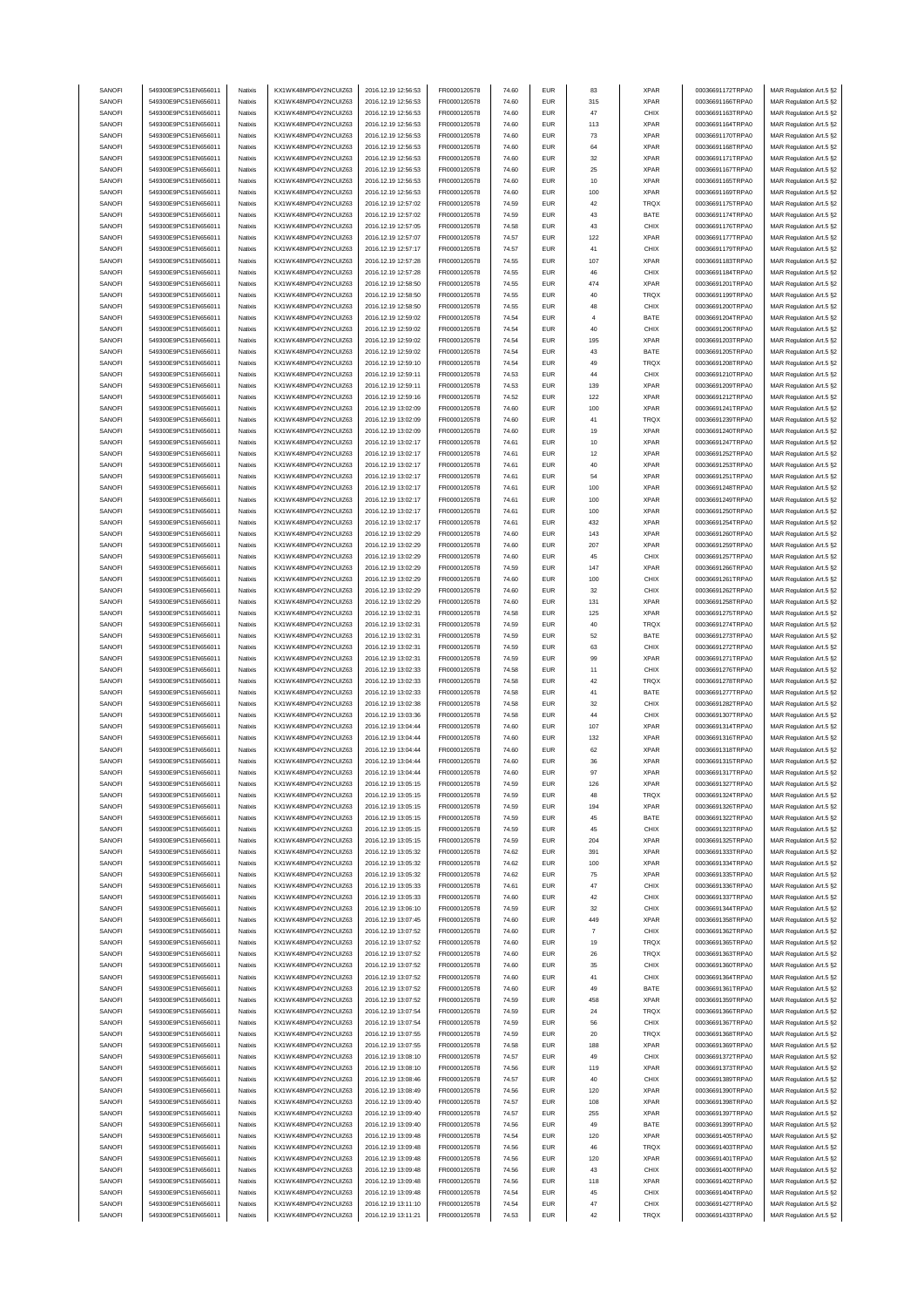| SANOFI | 549300E9PC51EN656011 | Natixis | KX1WK48MPD4Y2NCUIZ63                         | 2016.12.19 13:11:21                        | FR0000120578 | 74.53 | <b>EUR</b> | 46     | CHIX        | 00036691432TRPA0 | MAR Regulation Art.5 §2 |
|--------|----------------------|---------|----------------------------------------------|--------------------------------------------|--------------|-------|------------|--------|-------------|------------------|-------------------------|
| SANOFI | 549300E9PC51EN656011 | Natixis | KX1WK48MPD4Y2NCUIZ63                         | 2016.12.19 13:11:21                        | FR0000120578 | 74.53 | <b>EUR</b> | 272    | <b>XPAR</b> | 00036691430TRPA0 | MAR Regulation Art.5 §2 |
| SANOFI | 549300E9PC51EN656011 | Natixis | KX1WK48MPD4Y2NCUIZ63                         | 2016.12.19 13:11:21                        | FR0000120578 | 74.53 | <b>EUR</b> | 169    | <b>XPAR</b> | 00036691431TRPA0 | MAR Regulation Art.5 §2 |
| SANOFI | 549300E9PC51EN656011 | Natixis | KX1WK48MPD4Y2NCUIZ63                         | 2016.12.19 13:11:42                        | FR0000120578 | 74.51 | <b>EUR</b> | 18     | <b>XPAR</b> | 00036691437TRPA0 | MAR Regulation Art.5 §2 |
|        |                      |         |                                              |                                            |              |       |            |        |             |                  |                         |
| SANOFI | 549300E9PC51EN656011 | Natixis | KX1WK48MPD4Y2NCUIZ63                         | 2016.12.19 13:11:42                        | FR0000120578 | 74.51 | <b>EUR</b> | 44     | <b>XPAR</b> | 00036691435TRPA0 | MAR Regulation Art.5 §2 |
| SANOFI | 549300E9PC51EN656011 | Natixis | KX1WK48MPD4Y2NCUIZ63                         | 2016.12.19 13:11:42                        | FR0000120578 | 74.51 | <b>EUR</b> | 120    | <b>XPAR</b> | 00036691438TRPA0 | MAR Regulation Art.5 §2 |
| SANOFI | 549300E9PC51EN656011 | Natixis | KX1WK48MPD4Y2NCUIZ63                         | 2016.12.19 13:11:42                        | FR0000120578 | 74.51 | <b>EUR</b> | 241    | <b>XPAR</b> | 00036691436TRPA0 | MAR Regulation Art.5 §2 |
| SANOFI | 549300E9PC51EN656011 | Natixis | KX1WK48MPD4Y2NCUIZ63                         | 2016.12.19 13:12:05                        | FR0000120578 | 74.51 | <b>EUR</b> | 181    | <b>XPAR</b> | 00036691441TRPA0 | MAR Regulation Art.5 §2 |
| SANOFI | 549300E9PC51EN656011 | Natixis | KX1WK48MPD4Y2NCUIZ63                         | 2016.12.19 13:12:29                        | FR0000120578 | 74.50 | <b>EUR</b> | 48     | TRQX        | 00036691449TRPA0 | MAR Regulation Art.5 §2 |
| SANOFI | 549300E9PC51EN656011 | Natixis | KX1WK48MPD4Y2NCUIZ63                         | 2016.12.19 13:12:29                        | FR0000120578 | 74.50 | <b>EUR</b> | 48     | BATE        | 00036691448TRPA0 | MAR Regulation Art.5 §2 |
|        | 549300E9PC51EN656011 | Natixis |                                              |                                            |              | 74.50 | <b>EUR</b> |        |             |                  |                         |
| SANOFI |                      |         | KX1WK48MPD4Y2NCUIZ63                         | 2016.12.19 13:12:29                        | FR0000120578 |       |            | 135    | <b>XPAR</b> | 00036691450TRPA0 | MAR Regulation Art.5 §2 |
| SANOFI | 549300E9PC51EN656011 | Natixis | KX1WK48MPD4Y2NCUIZ63                         | 2016.12.19 13:12:29                        | FR0000120578 | 74.50 | <b>EUR</b> | 18     | CHIX        | 00036691447TRPA0 | MAR Regulation Art.5 §2 |
| SANOFI | 549300E9PC51EN656011 | Natixis | KX1WK48MPD4Y2NCUIZ63                         | 2016.12.19 13:12:29                        | FR0000120578 | 74.50 | <b>EUR</b> | 34     | CHIX        | 00036691446TRPA0 | MAR Regulation Art.5 §2 |
| SANOFI | 549300E9PC51EN656011 | Natixis | KX1WK48MPD4Y2NCUIZ63                         | 2016.12.19 13:12:30                        | FR0000120578 | 74.49 | <b>EUR</b> | 42     | CHIX        | 00036691451TRPA0 | MAR Regulation Art.5 §2 |
| SANOFI | 549300E9PC51EN656011 | Natixis | KX1WK48MPD4Y2NCUIZ63                         | 2016.12.19 13:12:34                        | FR0000120578 | 74.49 | <b>EUR</b> | 184    | <b>XPAR</b> | 00036691453TRPA0 | MAR Regulation Art.5 §2 |
|        |                      |         |                                              |                                            |              |       |            |        |             |                  |                         |
| SANOFI | 549300E9PC51EN656011 | Natixis | KX1WK48MPD4Y2NCUIZ63                         | 2016.12.19 13:14:13                        | FR0000120578 | 74.55 | <b>EUR</b> | 19     | <b>XPAR</b> | 00036691483TRPA0 | MAR Regulation Art.5 §2 |
| SANOFI | 549300E9PC51EN656011 | Natixis | KX1WK48MPD4Y2NCUIZ63                         | 2016.12.19 13:14:13                        | FR0000120578 | 74.55 | <b>EUR</b> | 44     | TRQX        | 00036691486TRPA0 | MAR Regulation Art.5 §2 |
| SANOFI | 549300E9PC51EN656011 | Natixis | KX1WK48MPD4Y2NCUIZ63                         | 2016.12.19 13:14:13                        | FR0000120578 | 74.55 | <b>EUR</b> | 121    | <b>XPAR</b> | 00036691485TRPA0 | MAR Regulation Art.5 §2 |
| SANOFI | 549300E9PC51EN656011 | Natixis | KX1WK48MPD4Y2NCUIZ63                         | 2016.12.19 13:14:13                        | FR0000120578 | 74.55 | <b>EUR</b> | 41     | CHIX        | 00036691481TRPA0 | MAR Regulation Art.5 §2 |
| SANOFI | 549300E9PC51EN656011 | Natixis | KX1WK48MPD4Y2NCUIZ63                         | 2016.12.19 13:14:13                        | FR0000120578 | 74.55 | <b>EUR</b> | 213    | <b>XPAR</b> | 00036691484TRPA0 | MAR Regulation Art.5 §2 |
| SANOFI | 549300E9PC51EN656011 | Natixis | KX1WK48MPD4Y2NCUIZ63                         | 2016.12.19 13:14:13                        | FR0000120578 | 74.55 | <b>EUR</b> | 268    | <b>XPAR</b> | 00036691487TRPA0 | MAR Regulation Art.5 §2 |
|        |                      |         |                                              |                                            |              |       |            |        |             |                  |                         |
| SANOFI | 549300E9PC51EN656011 | Natixis | KX1WK48MPD4Y2NCUIZ63                         | 2016.12.19 13:14:13                        | FR0000120578 | 74.55 | <b>EUR</b> | 183    | <b>XPAR</b> | 00036691482TRPA0 | MAR Regulation Art.5 §2 |
| SANOFI | 549300E9PC51EN656011 | Natixis | KX1WK48MPD4Y2NCUIZ63                         | 2016.12.19 13:14:13                        | FR0000120578 | 74.54 | <b>EUR</b> | 103    | <b>XPAR</b> | 00036691488TRPA0 | MAR Regulation Art.5 §2 |
| SANOFI | 549300E9PC51EN656011 | Natixis | KX1WK48MPD4Y2NCUIZ63                         | 2016.12.19 13:14:27                        | FR0000120578 | 74.54 | <b>EUR</b> | 23     | <b>XPAR</b> | 00036691491TRPA0 | MAR Regulation Art.5 §2 |
| SANOFI | 549300E9PC51EN656011 | Natixis | KX1WK48MPD4Y2NCUIZ63                         | 2016.12.19 13:14:27                        | FR0000120578 | 74.53 | <b>EUR</b> | 42     | CHIX        | 00036691492TRPA0 | MAR Regulation Art.5 §2 |
| SANOFI | 549300E9PC51EN656011 | Natixis | KX1WK48MPD4Y2NCUIZ63                         | 2016.12.19 13:14:27                        | FR0000120578 | 74.54 | <b>EUR</b> | 60     | CHIX        | 00036691490TRPA0 | MAR Regulation Art.5 §2 |
| SANOFI | 549300E9PC51EN656011 | Natixis | KX1WK48MPD4Y2NCUIZ63                         | 2016.12.19 13:14:44                        | FR0000120578 | 74.51 | <b>EUR</b> | 40     | BATE        | 00036691494TRPA0 |                         |
|        |                      |         |                                              |                                            |              |       |            |        |             |                  | MAR Regulation Art.5 §2 |
| SANOFI | 549300E9PC51EN656011 | Natixis | KX1WK48MPD4Y2NCUIZ63                         | 2016.12.19 13:14:44                        | FR0000120578 | 74.51 | <b>EUR</b> | 8      | BATE        | 00036691493TRPA0 | MAR Regulation Art.5 §2 |
| SANOFI | 549300E9PC51EN656011 | Natixis | KX1WK48MPD4Y2NCUIZ63                         | 2016.12.19 13:15:26                        | FR0000120578 | 74.51 | <b>EUR</b> | 40     | CHIX        | 00036691513TRPA0 | MAR Regulation Art.5 §2 |
| SANOFI | 549300E9PC51EN656011 | Natixis | KX1WK48MPD4Y2NCUIZ63                         | 2016.12.19 13:15:26                        | FR0000120578 | 74.51 | <b>EUR</b> | 46     | TRQX        | 00036691516TRPA0 | MAR Regulation Art.5 §2 |
| SANOFI | 549300E9PC51EN656011 | Natixis | KX1WK48MPD4Y2NCUIZ63                         | 2016.12.19 13:15:26                        | FR0000120578 | 74.51 | <b>EUR</b> | 149    | <b>XPAR</b> | 00036691514TRPA0 | MAR Regulation Art.5 §2 |
| SANOFI | 549300E9PC51EN656011 | Natixis | KX1WK48MPD4Y2NCUIZ63                         | 2016.12.19 13:15:26                        | FR0000120578 | 74.51 | <b>EUR</b> | 123    | <b>XPAR</b> | 00036691515TRPA0 | MAR Regulation Art.5 §2 |
|        |                      |         |                                              |                                            |              |       |            |        |             |                  |                         |
| SANOFI | 549300E9PC51EN656011 | Natixis | KX1WK48MPD4Y2NCUIZ63                         | 2016.12.19 13:18:25                        | FR0000120578 | 74.54 | <b>EUR</b> | 42     | CHIX        | 00036691565TRPA0 | MAR Regulation Art.5 §2 |
| SANOFI | 549300E9PC51EN656011 | Natixis | KX1WK48MPD4Y2NCUIZ63                         | 2016.12.19 13:18:25                        | FR0000120578 | 74.54 | <b>EUR</b> | 41     | TRQX        | 00036691566TRPA0 | MAR Regulation Art.5 §2 |
| SANOFI | 549300E9PC51EN656011 | Natixis | KX1WK48MPD4Y2NCUIZ63                         | 2016.12.19 13:18:25                        | FR0000120578 | 74.54 | <b>EUR</b> | 43     | BATE        | 00036691564TRPA0 | MAR Regulation Art.5 §2 |
| SANOFI | 549300E9PC51EN656011 | Natixis | KX1WK48MPD4Y2NCUIZ63                         | 2016.12.19 13:18:25                        | FR0000120578 | 74.54 | <b>EUR</b> | 43     | CHIX        | 00036691563TRPA0 | MAR Regulation Art.5 §2 |
| SANOFI | 549300E9PC51EN656011 | Natixis | KX1WK48MPD4Y2NCUIZ63                         | 2016.12.19 13:18:26                        | FR0000120578 | 74.53 | <b>EUR</b> | 69     | CHIX        | 00036691567TRPA0 | MAR Regulation Art.5 §2 |
|        |                      |         |                                              |                                            |              |       |            |        |             |                  |                         |
| SANOFI | 549300E9PC51EN656011 | Natixis | KX1WK48MPD4Y2NCUIZ63                         | 2016.12.19 13:18:29                        | FR0000120578 | 74.52 | <b>EUR</b> | 36     | CHIX        | 00036691568TRPA0 | MAR Regulation Art.5 §2 |
| SANOFI | 549300E9PC51EN656011 | Natixis | KX1WK48MPD4Y2NCUIZ63                         | 2016.12.19 13:18:29                        | FR0000120578 | 74.52 | <b>EUR</b> | 32     | TRQX        | 00036691570TRPA0 | MAR Regulation Art.5 §2 |
| SANOFI | 549300E9PC51EN656011 | Natixis | KX1WK48MPD4Y2NCUIZ63                         | 2016.12.19 13:18:29                        | FR0000120578 | 74.52 | <b>EUR</b> | 19     | CHIX        | 00036691569TRPA0 | MAR Regulation Art.5 §2 |
| SANOFI | 549300E9PC51EN656011 | Natixis | KX1WK48MPD4Y2NCUIZ63                         | 2016.12.19 13:18:29                        | FR0000120578 | 74.52 | <b>EUR</b> | 10     | <b>TRQX</b> | 00036691571TRPA0 | MAR Regulation Art.5 §2 |
| SANOFI | 549300E9PC51EN656011 | Natixis |                                              |                                            |              | 74.51 | <b>EUR</b> |        |             | 00036691579TRPA0 |                         |
|        |                      |         | KX1WK48MPD4Y2NCUIZ63                         | 2016.12.19 13:19:07                        | FR0000120578 |       |            | 41     | CHIX        |                  | MAR Regulation Art.5 §2 |
| SANOFI | 549300E9PC51EN656011 | Natixis | KX1WK48MPD4Y2NCUIZ63                         | 2016.12.19 13:19:17                        | FR0000120578 | 74.51 | <b>EUR</b> | 19     | <b>XPAR</b> | 00036691583TRPA0 | MAR Regulation Art.5 §2 |
| SANOFI | 549300E9PC51EN656011 | Natixis | KX1WK48MPD4Y2NCUIZ63                         | 2016.12.19 13:19:17                        | FR0000120578 | 74.51 | <b>EUR</b> | 124    | <b>XPAR</b> | 00036691584TRPA0 | MAR Regulation Art.5 §2 |
| SANOFI | 549300E9PC51EN656011 | Natixis | KX1WK48MPD4Y2NCUIZ63                         | 2016.12.19 13:19:17                        | FR0000120578 | 74.52 | <b>EUR</b> | 100    | <b>XPAR</b> | 00036691585TRPA0 | MAR Regulation Art.5 §2 |
| SANOFI | 549300E9PC51EN656011 | Natixis | KX1WK48MPD4Y2NCUIZ63                         | 2016.12.19 13:19:17                        | FR0000120578 | 74.52 | EUR        | 129    | <b>XPAR</b> | 00036691588TRPA0 | MAR Regulation Art.5 §2 |
| SANOFI | 549300E9PC51EN656011 | Natixis | KX1WK48MPD4Y2NCUIZ63                         | 2016.12.19 13:19:17                        | FR0000120578 | 74.52 | <b>EUR</b> | 145    | <b>XPAR</b> | 00036691586TRPA0 | MAR Regulation Art.5 §2 |
|        |                      |         |                                              |                                            |              |       |            |        |             |                  |                         |
| SANOFI | 549300E9PC51EN656011 | Natixis | KX1WK48MPD4Y2NCUIZ63                         | 2016.12.19 13:19:17                        | FR0000120578 | 74.52 | <b>EUR</b> | 339    | <b>XPAR</b> | 00036691594TRPA0 | MAR Regulation Art.5 §2 |
| SANOFI | 549300E9PC51EN656011 | Natixis | KX1WK48MPD4Y2NCUIZ63                         | 2016.12.19 13:19:17                        | FR0000120578 | 74.52 | <b>EUR</b> | 181    | <b>XPAR</b> | 00036691592TRPA0 | MAR Regulation Art.5 §2 |
| SANOFI | 549300E9PC51EN656011 | Natixis | KX1WK48MPD4Y2NCUIZ63                         | 2016.12.19 13:19:17                        | FR0000120578 | 74.52 | <b>EUR</b> | 78     | <b>XPAR</b> | 00036691590TRPA0 | MAR Regulation Art.5 §2 |
| SANOFI | 549300E9PC51EN656011 | Natixis | KX1WK48MPD4Y2NCUIZ63                         | 2016.12.19 13:19:17                        | FR0000120578 | 74.52 | <b>EUR</b> | 210    | <b>XPAR</b> | 00036691589TRPA0 | MAR Regulation Art.5 §2 |
| SANOFI | 549300E9PC51EN656011 | Natixis | KX1WK48MPD4Y2NCUIZ63                         | 2016.12.19 13:19:17                        | FR0000120578 | 74.52 | <b>EUR</b> | 210    | <b>XPAR</b> | 00036691587TRPA0 | MAR Regulation Art.5 §2 |
| SANOFI | 549300E9PC51EN656011 | Natixis | KX1WK48MPD4Y2NCUIZ63                         | 2016.12.19 13:19:17                        | FR0000120578 | 74.52 | <b>EUR</b> | 105    | <b>XPAR</b> | 00036691591TRPA0 |                         |
|        |                      |         |                                              |                                            |              |       |            |        |             |                  | MAR Regulation Art.5 §2 |
| SANOFI | 549300E9PC51EN656011 | Natixis | KX1WK48MPD4Y2NCUIZ63                         | 2016.12.19 13:19:17                        | FR0000120578 | 74.52 | <b>EUR</b> | 154    | <b>XPAR</b> | 00036691593TRPA0 | MAR Regulation Art.5 §2 |
| SANOFI | 549300E9PC51EN656011 | Natixis | KX1WK48MPD4Y2NCUIZ63                         | 2016.12.19 13:21:46                        | FR0000120578 | 74.57 | <b>EUR</b> | 527    | <b>XPAR</b> | 00036691643TRPA0 | MAR Regulation Art.5 §2 |
| SANOFI | 549300E9PC51EN656011 | Natixis | KX1WK48MPD4Y2NCUIZ63                         | 2016.12.19 13:21:46                        | FR0000120578 | 74.57 | <b>EUR</b> | 531    | <b>XPAR</b> | 00036691642TRPA0 | MAR Regulation Art.5 §2 |
| SANOFI | 549300E9PC51EN656011 | Natixis | KX1WK48MPD4Y2NCUIZ63                         | 2016.12.19 13:21:55                        | FR0000120578 | 74.56 | <b>EUR</b> | 115    | <b>XPAR</b> | 00036691645TRPA0 | MAR Regulation Art.5 §2 |
| SANOFI | 549300E9PC51EN656011 | Natixis | KX1WK48MPD4Y2NCUIZ63                         | 2016.12.19 13:21:55                        | FR0000120578 | 74.56 | <b>EUR</b> | 129    | <b>XPAR</b> | 00036691644TRPA0 |                         |
|        |                      |         |                                              |                                            |              |       |            |        |             |                  | MAR Regulation Art.5 §2 |
| SANOFI | 549300E9PC51EN656011 | Natixis | KX1WK48MPD4Y2NCUIZ63                         | 2016.12.19 13:21:55                        | FR0000120578 | 74.56 | <b>EUR</b> | 100    | CHIX        | 00036691649TRPA0 | MAR Regulation Art.5 §2 |
| SANOFI | 549300E9PC51EN656011 | Natixis | KX1WK48MPD4Y2NCUIZ63                         | 2016.12.19 13:21:55                        | FR0000120578 | 74.55 | <b>EUR</b> | 203    | <b>XPAR</b> | 00036691646TRPA0 | MAR Regulation Art.5 §2 |
| SANOF  | 549300E9PC51EN65601  | Natixis | KX1WK48MPD4Y2NCUIZ63                         | 2016.12.19 13:21:55                        | FR0000120578 | 74.55 | EUR        |        | TROX        | 00036691647TRPA0 | MAR Regulation Art.5 §2 |
| SANOFI | 549300E9PC51EN656011 | Natixis | KX1WK48MPD4Y2NCUIZ63                         | 2016.12.19 13:21:55                        | FR0000120578 | 74.56 | <b>EUR</b> | 100    | CHIX        | 00036691648TRPA0 | MAR Regulation Art.5 §2 |
| SANOFI | 549300E9PC51EN656011 | Natixis | KX1WK48MPD4Y2NCUIZ63                         | 2016.12.19 13:22:07                        | FR0000120578 | 74.54 | <b>EUR</b> | 201    | <b>XPAR</b> | 00036691652TRPA0 | MAR Regulation Art.5 §2 |
|        |                      |         | KX1WK48MPD4Y2NCUIZ63                         |                                            |              |       |            |        |             |                  |                         |
| SANOFI | 549300E9PC51EN656011 | Natixis |                                              | 2016.12.19 13:22:07                        | FR0000120578 | 74.54 | <b>EUR</b> | 43     | CHIX        | 00036691650TRPA0 | MAR Regulation Art.5 §2 |
| SANOFI | 549300E9PC51EN656011 | Natixis | KX1WK48MPD4Y2NCUIZ63                         | 2016.12.19 13:22:07                        | FR0000120578 | 74.54 | <b>EUR</b> | 45     | <b>TRQX</b> | 00036691653TRPA0 | MAR Regulation Art.5 §2 |
| SANOFI | 549300E9PC51EN656011 | Natixis | KX1WK48MPD4Y2NCUIZ63                         | 2016.12.19 13:22:07                        | FR0000120578 | 74.54 | <b>EUR</b> | 49     | BATE        | 00036691651TRPA0 | MAR Regulation Art.5 §2 |
| SANOFI | 549300E9PC51EN656011 | Natixis | KX1WK48MPD4Y2NCUIZ63                         | 2016.12.19 13:22:20                        | FR0000120578 | 74.52 | <b>EUR</b> | 44     | BATE        | 00036691654TRPA0 | MAR Regulation Art.5 §2 |
| SANOFI | 549300E9PC51EN656011 | Natixis | KX1WK48MPD4Y2NCUIZ63                         | 2016.12.19 13:22:31                        | FR0000120578 | 74.52 | <b>EUR</b> | 126    | <b>XPAR</b> | 00036691655TRPA0 | MAR Regulation Art.5 §2 |
| SANOFI | 549300E9PC51EN656011 | Natixis | KX1WK48MPD4Y2NCUIZ63                         | 2016.12.19 13:22:46                        | FR0000120578 | 74.51 | <b>EUR</b> | 107    | <b>XPAR</b> | 00036691658TRPA0 | MAR Regulation Art.5 §2 |
| SANOFI | 549300E9PC51EN656011 | Natixis | KX1WK48MPD4Y2NCUIZ63                         | 2016.12.19 13:22:46                        | FR0000120578 |       | <b>EUR</b> |        | CHIX        | 00036691657TRPA0 |                         |
|        |                      |         |                                              |                                            |              | 74.51 |            | 42     |             |                  | MAR Regulation Art.5 §2 |
| SANOFI | 549300E9PC51EN656011 | Natixis | KX1WK48MPD4Y2NCUIZ63                         | 2016.12.19 13:22:46                        | FR0000120578 | 74.51 | <b>EUR</b> | $71\,$ | <b>XPAR</b> | 00036691659TRPA0 | MAR Regulation Art.5 §2 |
| SANOFI | 549300E9PC51EN656011 | Natixis | KX1WK48MPD4Y2NCUIZ63                         | 2016.12.19 13:23:58                        | FR0000120578 | 74.57 | <b>EUR</b> | 196    | <b>XPAR</b> | 00036691674TRPA0 | MAR Regulation Art.5 §2 |
| SANOFI | 549300E9PC51EN656011 | Natixis | KX1WK48MPD4Y2NCUIZ63                         | 2016.12.19 13:23:58                        | FR0000120578 | 74.57 | <b>EUR</b> | 242    | <b>XPAR</b> | 00036691675TRPA0 | MAR Regulation Art.5 §2 |
| SANOFI | 549300E9PC51EN656011 | Natixis | KX1WK48MPD4Y2NCUIZ63                         | 2016.12.19 13:23:58                        | FR0000120578 | 74.57 | <b>EUR</b> | 43     | CHIX        | 00036691673TRPA0 | MAR Regulation Art.5 §2 |
| SANOFI | 549300E9PC51EN656011 | Natixis | KX1WK48MPD4Y2NCUIZ63                         | 2016.12.19 13:24:46                        | FR0000120578 | 74.57 | <b>EUR</b> | 44     | BATE        | 00036691691TRPA0 | MAR Regulation Art.5 §2 |
|        |                      |         |                                              |                                            |              |       |            |        |             |                  |                         |
| SANOFI | 549300E9PC51EN656011 | Natixis | KX1WK48MPD4Y2NCUIZ63                         | 2016.12.19 13:24:46                        | FR0000120578 | 74.57 | <b>EUR</b> | 44     | <b>TRQX</b> | 00036691693TRPA0 | MAR Regulation Art.5 §2 |
| SANOFI | 549300E9PC51EN656011 | Natixis | KX1WK48MPD4Y2NCUIZ63                         | 2016.12.19 13:24:46                        | FR0000120578 | 74.57 | <b>EUR</b> | 46     | CHIX        | 00036691692TRPA0 | MAR Regulation Art.5 §2 |
| SANOFI | 549300E9PC51EN656011 | Natixis | KX1WK48MPD4Y2NCUIZ63                         | 2016.12.19 13:24:46                        | FR0000120578 | 74.57 | <b>EUR</b> | 250    | <b>XPAR</b> | 00036691694TRPA0 | MAR Regulation Art.5 §2 |
| SANOFI | 549300E9PC51EN656011 | Natixis | KX1WK48MPD4Y2NCUIZ63                         | 2016.12.19 13:24:46                        | FR0000120578 | 74.57 | <b>EUR</b> | 250    | <b>XPAR</b> | 00036691695TRPA0 | MAR Regulation Art.5 §2 |
| SANOFI | 549300E9PC51EN656011 | Natixis | KX1WK48MPD4Y2NCUIZ63                         | 2016.12.19 13:24:46                        | FR0000120578 | 74.57 | <b>EUR</b> | 163    | <b>XPAR</b> | 00036691696TRPA0 | MAR Regulation Art.5 §2 |
| SANOFI | 549300E9PC51EN656011 | Natixis | KX1WK48MPD4Y2NCUIZ63                         | 2016.12.19 13:25:00                        | FR0000120578 | 74.56 | <b>EUR</b> | $20\,$ | <b>XPAR</b> | 00036691698TRPA0 |                         |
|        |                      |         |                                              |                                            |              |       |            |        |             |                  | MAR Regulation Art.5 §2 |
| SANOFI | 549300E9PC51EN656011 | Natixis | KX1WK48MPD4Y2NCUIZ63                         | 2016.12.19 13:25:00                        | FR0000120578 | 74.56 | <b>EUR</b> | 105    | <b>XPAR</b> | 00036691697TRPA0 | MAR Regulation Art.5 §2 |
| SANOFI | 549300E9PC51EN656011 | Natixis | KX1WK48MPD4Y2NCUIZ63                         | 2016.12.19 13:25:02                        | FR0000120578 | 74.56 | <b>EUR</b> | 52     | CHIX        | 00036691699TRPA0 | MAR Regulation Art.5 §2 |
| SANOFI | 549300E9PC51EN656011 | Natixis | KX1WK48MPD4Y2NCUIZ63                         | 2016.12.19 13:25:19                        | FR0000120578 | 74.55 | <b>EUR</b> | 59     | CHIX        | 00036691700TRPA0 | MAR Regulation Art.5 §2 |
| SANOFI | 549300E9PC51EN656011 | Natixis | KX1WK48MPD4Y2NCUIZ63                         | 2016.12.19 13:25:37                        | FR0000120578 | 74.55 | <b>EUR</b> | 49     | TRQX        | 00036691701TRPA0 | MAR Regulation Art.5 §2 |
| SANOFI | 549300E9PC51EN656011 | Natixis | KX1WK48MPD4Y2NCUIZ63                         | 2016.12.19 13:26:49                        | FR0000120578 | 74.57 | <b>EUR</b> | 206    | <b>XPAR</b> | 00036691709TRPA0 |                         |
|        |                      |         |                                              |                                            |              |       |            |        |             |                  | MAR Regulation Art.5 §2 |
| SANOFI | 549300E9PC51EN656011 | Natixis | KX1WK48MPD4Y2NCUIZ63                         | 2016.12.19 13:27:35                        | FR0000120578 | 74.60 | <b>EUR</b> | 185    | <b>XPAR</b> | 00036691736TRPA0 | MAR Regulation Art.5 §2 |
| SANOFI | 549300E9PC51EN656011 | Natixis | KX1WK48MPD4Y2NCUIZ63                         | 2016.12.19 13:27:35                        | FR0000120578 | 74.60 | <b>EUR</b> | 222    | <b>XPAR</b> | 00036691735TRPA0 | MAR Regulation Art.5 §2 |
| SANOFI | 549300E9PC51EN656011 | Natixis | KX1WK48MPD4Y2NCUIZ63                         | 2016.12.19 13:28:33                        | FR0000120578 | 74.61 | <b>EUR</b> | 131    | <b>XPAR</b> | 00036691746TRPA0 | MAR Regulation Art.5 §2 |
| SANOFI | 549300E9PC51EN656011 | Natixis | KX1WK48MPD4Y2NCUIZ63                         | 2016.12.19 13:28:33                        | FR0000120578 | 74.61 | <b>EUR</b> | 59     | <b>XPAR</b> | 00036691744TRPA0 | MAR Regulation Art.5 §2 |
|        |                      |         |                                              |                                            |              |       |            |        |             |                  |                         |
| SANOFI | 549300E9PC51EN656011 | Natixis | KX1WK48MPD4Y2NCUIZ63                         | 2016.12.19 13:28:33                        | FR0000120578 | 74.61 | <b>EUR</b> | 94     | <b>XPAR</b> | 00036691747TRPA0 | MAR Regulation Art.5 §2 |
| SANOFI | 549300E9PC51EN656011 | Natixis | KX1WK48MPD4Y2NCUIZ63                         | 2016.12.19 13:28:33                        | FR0000120578 | 74.61 | <b>EUR</b> | 119    | <b>XPAR</b> | 00036691745TRPA0 | MAR Regulation Art.5 §2 |
|        | 549300E9PC51EN656011 | Natixis | KX1WK48MPD4Y2NCUIZ63                         | 2016.12.19 13:28:35                        | FR0000120578 | 74.61 | <b>EUR</b> | 54     | <b>XPAR</b> | 00036691748TRPA0 | MAR Regulation Art.5 §2 |
| SANOFI |                      |         |                                              |                                            |              | 74.61 | <b>EUR</b> | 60     | <b>XPAR</b> |                  | MAR Regulation Art.5 §2 |
| SANOFI | 549300E9PC51EN656011 | Natixis | KX1WK48MPD4Y2NCUIZ63                         | 2016.12.19 13:28:35                        | FR0000120578 |       |            |        |             | 00036691749TRPA0 |                         |
| SANOFI | 549300E9PC51EN656011 | Natixis | KX1WK48MPD4Y2NCUIZ63                         | 2016.12.19 13:28:56                        | FR0000120578 | 74.61 | <b>EUR</b> | 54     | CHIX        | 00036691770TRPA0 |                         |
|        |                      |         |                                              |                                            |              |       |            |        |             |                  | MAR Regulation Art.5 §2 |
| SANOFI | 549300E9PC51EN656011 | Natixis | KX1WK48MPD4Y2NCUIZ63                         | 2016.12.19 13:28:56                        | FR0000120578 | 74.61 | <b>EUR</b> | 100    | CHIX        | 00036691771TRPA0 | MAR Regulation Art.5 §2 |
| SANOFI | 549300E9PC51EN656011 | Natixis | KX1WK48MPD4Y2NCUIZ63                         | 2016.12.19 13:29:03                        | FR0000120578 | 74.60 | <b>EUR</b> | 174    | <b>XPAR</b> | 00036691773TRPA0 | MAR Regulation Art.5 §2 |
| SANOFI | 549300E9PC51EN656011 | Natixis | KX1WK48MPD4Y2NCUIZ63                         | 2016.12.19 13:29:03                        | FR0000120578 | 74.60 | <b>EUR</b> | 115    | <b>XPAR</b> | 00036691776TRPA0 | MAR Regulation Art.5 §2 |
| SANOFI | 549300E9PC51EN656011 | Natixis | KX1WK48MPD4Y2NCUIZ63<br>KX1WK48MPD4Y2NCUIZ63 | 2016.12.19 13:29:03<br>2016.12.19 13:29:03 | FR0000120578 | 74.60 | <b>EUR</b> | 68     | CHIX        | 00036691774TRPA0 | MAR Regulation Art.5 §2 |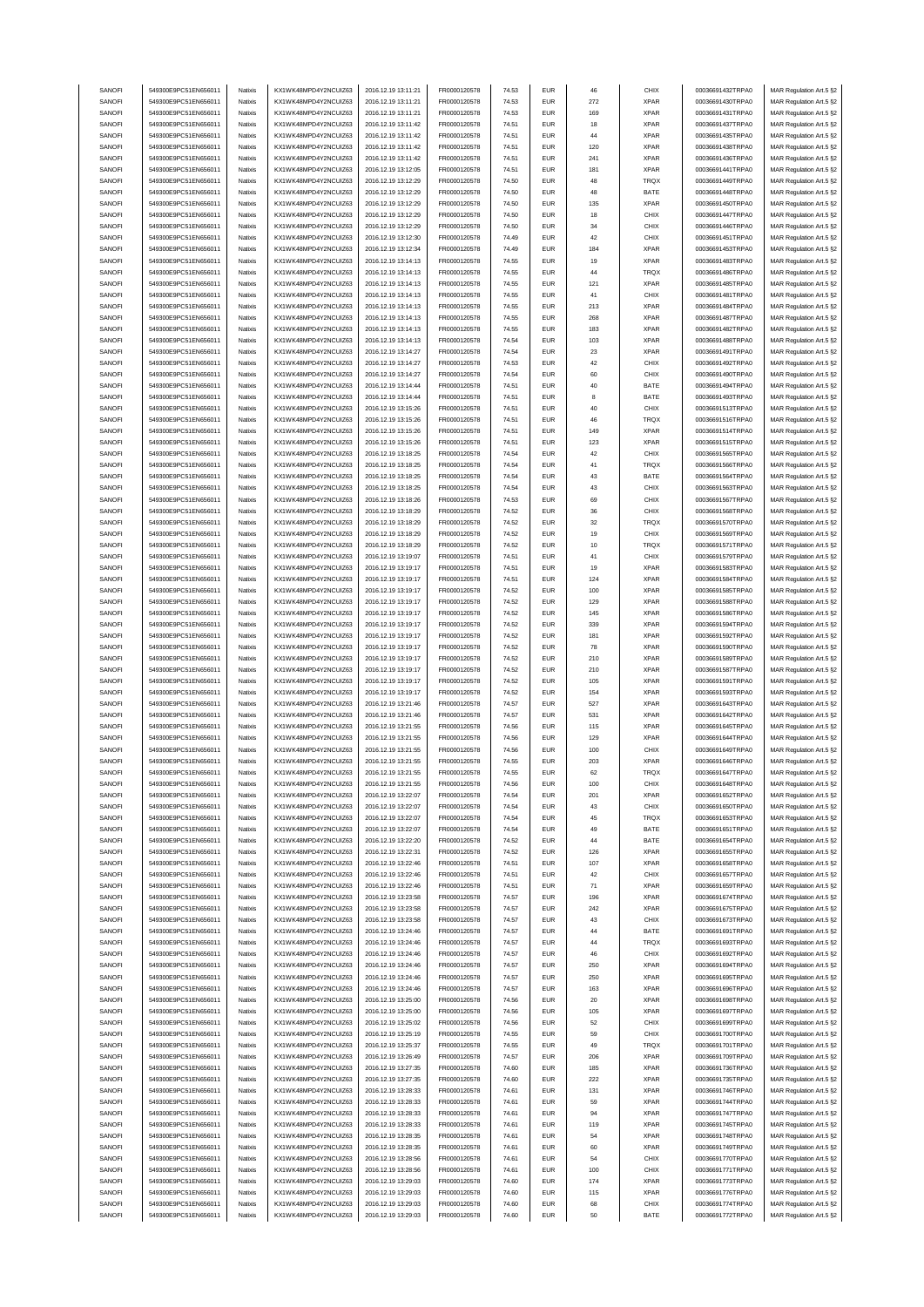| SANOFI | 549300E9PC51EN656011 | Natixis | KX1WK48MPD4Y2NCUIZ63  | 2016.12.19 13:29:03 | FR0000120578 | 74.60 | <b>EUR</b>  | 44  | TRQX        | 00036691777TRPA0 | MAR Regulation Art.5 §2 |
|--------|----------------------|---------|-----------------------|---------------------|--------------|-------|-------------|-----|-------------|------------------|-------------------------|
| SANOFI | 549300E9PC51EN656011 | Natixis | KX1WK48MPD4Y2NCUIZ63  | 2016.12.19 13:29:03 | FR0000120578 | 74.60 | <b>EUR</b>  | 141 | <b>XPAR</b> | 00036691775TRPA0 | MAR Regulation Art.5 §2 |
| SANOFI | 549300E9PC51EN656011 | Natixis | KX1WK48MPD4Y2NCUIZ63  | 2016.12.19 13:29:29 | FR0000120578 | 74.59 | <b>EUR</b>  | 43  | CHIX        | 00036691782TRPA0 | MAR Regulation Art.5 §2 |
| SANOFI | 549300E9PC51EN656011 | Natixis | KX1WK48MPD4Y2NCUIZ63  | 2016.12.19.13:29:29 | FR0000120578 | 74.59 | <b>EUR</b>  | 43  | TRQX        | 00036691783TRPA0 | MAR Regulation Art.5 §2 |
|        |                      |         |                       |                     |              |       |             |     |             |                  |                         |
| SANOFI | 549300E9PC51EN656011 | Natixis | KX1WK48MPD4Y2NCUIZ63  | 2016.12.19 13:29:30 | FR0000120578 | 74.58 | <b>EUR</b>  | 134 | <b>XPAR</b> | 00036691784TRPA0 | MAR Regulation Art.5 §2 |
| SANOFI | 549300E9PC51EN656011 | Natixis | KX1WK48MPD4Y2NCUIZ63  | 2016.12.19 13:29:31 | FR0000120578 | 74.58 | <b>EUR</b>  | 171 | <b>XPAR</b> | 00036691786TRPA0 | MAR Regulation Art.5 §2 |
| SANOFI | 549300E9PC51EN656011 | Natixis | KX1WK48MPD4Y2NCUIZ63  | 2016.12.19 13:29:31 | FR0000120578 | 74.58 | <b>EUR</b>  | 18  | <b>XPAR</b> | 00036691787TRPA0 | MAR Regulation Art.5 §2 |
| SANOFI | 549300E9PC51EN656011 | Natixis | KX1WK48MPD4Y2NCUIZ63  | 2016.12.19 13:29:31 | FR0000120578 | 74.58 | <b>EUR</b>  | 46  | TRQX        | 00036691788TRPA0 | MAR Regulation Art.5 §2 |
| SANOFI | 549300E9PC51EN656011 | Natixis | KX1WK48MPD4Y2NCLIIZ63 | 2016.12.19 13:29:31 | FR0000120578 | 74.58 | <b>EUR</b>  | 97  | <b>XPAR</b> | 00036691785TRPA0 | MAR Regulation Art.5 §2 |
| SANOFI | 549300E9PC51EN656011 | Natixis | KX1WK48MPD4Y2NCUIZ63  | 2016.12.19 13:29:31 | FR0000120578 | 74.58 | <b>EUR</b>  | 107 | <b>XPAR</b> | 00036691789TRPA0 | MAR Regulation Art.5 §2 |
| SANOFI | 549300E9PC51EN656011 | Natixis | KX1WK48MPD4Y2NCUIZ63  | 2016.12.19 13:30:51 | FR0000120578 | 74.57 | <b>EUR</b>  | 47  | BATE        | 00036691804TRPA0 | MAR Regulation Art.5 §2 |
|        |                      |         |                       |                     |              |       |             |     |             |                  |                         |
| SANOFI | 549300E9PC51EN656011 | Natixis | KX1WK48MPD4Y2NCUIZ63  | 2016.12.19 13:31:16 | FR0000120578 | 74.58 | <b>EUR</b>  | 126 | <b>XPAR</b> | 00036691807TRPA0 | MAR Regulation Art.5 §2 |
| SANOFI | 549300E9PC51EN656011 | Natixis | KX1WK48MPD4Y2NCUIZ63  | 2016.12.19 13:31:16 | FR0000120578 | 74.58 | <b>EUR</b>  | 130 | <b>XPAR</b> | 00036691808TRPA0 | MAR Regulation Art.5 §2 |
| SANOFI | 549300E9PC51EN656011 | Natixis | KX1WK48MPD4Y2NCUIZ63  | 2016.12.19 13:31:16 | FR0000120578 | 74.58 | <b>EUR</b>  | 55  | <b>XPAR</b> | 00036691806TRPA0 | MAR Regulation Art.5 §2 |
| SANOFI | 549300E9PC51EN656011 | Natixis | KX1WK48MPD4Y2NCUIZ63  | 2016.12.19 13:32:13 | FR0000120578 | 74.58 | <b>EUR</b>  | 134 | <b>XPAR</b> | 00036691813TRPA0 | MAR Regulation Art.5 §2 |
| SANOFI | 549300E9PC51EN656011 | Natixis | KX1WK48MPD4Y2NCUIZ63  | 2016.12.19 13:32:14 | FR0000120578 | 74.58 | <b>EUR</b>  | 118 | <b>XPAR</b> | 00036691820TRPA0 |                         |
|        |                      |         |                       |                     |              |       |             |     |             |                  | MAR Regulation Art.5 §2 |
| SANOFI | 549300E9PC51EN656011 | Natixis | KX1WK48MPD4Y2NCUIZ63  | 2016.12.19 13:32:14 | FR0000120578 | 74.58 | <b>EUR</b>  | 329 | <b>XPAR</b> | 00036691819TRPA0 | MAR Regulation Art.5 §2 |
| SANOFI | 549300E9PC51EN656011 | Natixis | KX1WK48MPD4Y2NCLIIZ63 | 2016.12.19 13:32:14 | FR0000120578 | 74.58 | <b>EUR</b>  | 35  | CHIX        | 00036691815TRPA0 | MAR Regulation Art.5 §2 |
| SANOFI | 549300E9PC51EN656011 | Natixis | KX1WK48MPD4Y2NCUIZ63  | 2016.12.19 13:32:14 | FR0000120578 | 74.58 | <b>EUR</b>  | 268 | <b>XPAR</b> | 00036691814TRPA0 | MAR Regulation Art.5 §2 |
| SANOFI | 549300E9PC51EN656011 | Natixis | KX1WK48MPD4Y2NCUIZ63  | 2016.12.19 13:32:14 | FR0000120578 | 74.58 | <b>EUR</b>  | 25  | <b>XPAR</b> | 00036691818TRPA0 | MAR Regulation Art.5 §2 |
| SANOFI | 549300E9PC51EN656011 | Natixis | KX1WK48MPD4Y2NCUIZ63  | 2016.12.19 13:32:14 | FR0000120578 | 74.58 | <b>EUR</b>  | 23  | CHIX        | 00036691816TRPA0 | MAR Regulation Art.5 §2 |
| SANOFI | 549300E9PC51EN656011 | Natixis | KX1WK48MPD4Y2NCUIZ63  | 2016.12.19 13:32:14 | FR0000120578 | 74.58 | <b>EUR</b>  | 42  | TRQX        | 00036691817TRPA0 | MAR Regulation Art.5 §2 |
|        |                      |         |                       |                     |              |       |             |     |             |                  |                         |
| SANOFI | 549300E9PC51EN656011 | Natixis | KX1WK48MPD4Y2NCUIZ63  | 2016.12.19 13:33:03 | FR0000120578 | 74.58 | <b>EUR</b>  | 6   | CHIX        | 00036691823TRPA0 | MAR Regulation Art.5 §2 |
| SANOFI | 549300E9PC51EN656011 | Natixis | KX1WK48MPD4Y2NCUIZ63  | 2016.12.19 13:33:15 | FR0000120578 | 74.58 | <b>EUR</b>  | 52  | CHIX        | 00036691825TRPA0 | MAR Regulation Art.5 §2 |
| SANOFI | 549300E9PC51EN656011 | Natixis | KX1WK48MPD4Y2NCUIZ63  | 2016.12.19 13:34:13 | FR0000120578 | 74.59 | <b>EUR</b>  | 331 | <b>XPAR</b> | 00036691858TRPA0 | MAR Regulation Art.5 §2 |
| SANOFI | 549300E9PC51EN656011 | Natixis | KX1WK48MPD4Y2NCUIZ63  | 2016.12.19 13:34:13 | FR0000120578 | 74.59 | <b>EUR</b>  | 46  | TRQX        | 00036691857TRPA0 | MAR Regulation Art.5 §2 |
| SANOFI | 549300E9PC51EN656011 | Natixis | KX1WK48MPD4Y2NCLIIZ63 | 2016.12.19 13:34:13 | FR0000120578 | 74.59 | <b>EUR</b>  | 353 | <b>XPAR</b> | 00036691859TRPA0 | MAR Regulation Art.5 §2 |
| SANOFI | 549300E9PC51EN656011 | Natixis | KX1WK48MPD4Y2NCUIZ63  | 2016.12.19 13:34:56 | FR0000120578 | 74.59 | <b>EUR</b>  | 42  | BATE        | 00036691868TRPA0 | MAR Regulation Art.5 §2 |
|        |                      | Natixis |                       | 2016.12.19 13:34:56 |              |       | <b>EUR</b>  |     |             |                  |                         |
| SANOFI | 549300E9PC51EN656011 |         | KX1WK48MPD4Y2NCUIZ63  |                     | FR0000120578 | 74.59 |             | 279 | <b>XPAR</b> | 00036691867TRPA0 | MAR Regulation Art.5 §2 |
| SANOFI | 549300E9PC51EN656011 | Natixis | KX1WK48MPD4Y2NCUIZ63  | 2016.12.19 13:34:57 | FR0000120578 | 74.59 | <b>EUR</b>  | 95  | <b>XPAR</b> | 00036691869TRPA0 | MAR Regulation Art.5 §2 |
| SANOFI | 549300E9PC51EN656011 | Natixis | KX1WK48MPD4Y2NCUIZ63  | 2016.12.19 13:36:36 | FR0000120578 | 74.67 | <b>EUR</b>  | 54  | <b>XPAR</b> | 00036691906TRPA0 | MAR Regulation Art.5 §2 |
| SANOFI | 549300E9PC51EN656011 | Natixis | KX1WK48MPD4Y2NCUIZ63  | 2016.12.19 13:36:36 | FR0000120578 | 74.67 | <b>EUR</b>  | 45  | TRQX        | 00036691905TRPA0 | MAR Regulation Art.5 §2 |
| SANOFI | 549300E9PC51EN656011 | Natixis | KX1WK48MPD4Y2NCUIZ63  | 2016.12.19 13:36:36 | FR0000120578 | 74.67 | <b>EUR</b>  | 252 | <b>XPAR</b> | 00036691907TRPA0 | MAR Regulation Art.5 §2 |
| SANOFI | 549300E9PC51EN656011 | Natixis |                       |                     |              |       | <b>EUR</b>  | 408 | <b>XPAR</b> | 00036691904TRPA0 |                         |
|        |                      |         | KX1WK48MPD4Y2NCUIZ63  | 2016.12.19 13:36:36 | FR0000120578 | 74.67 |             |     |             |                  | MAR Regulation Art.5 §2 |
| SANOFI | 549300E9PC51EN656011 | Natixis | KX1WK48MPD4Y2NCUIZ63  | 2016.12.19 13:36:40 | FR0000120578 | 74.67 | <b>EUR</b>  | 100 | CHIX        | 00036691908TRPA0 | MAR Regulation Art.5 §2 |
| SANOFI | 549300E9PC51EN656011 | Natixis | KX1WK48MPD4Y2NCLIIZ63 | 2016.12.19 13:36:40 | FR0000120578 | 74.67 | <b>EUR</b>  | 100 | CHIX        | 00036691909TRPA0 | MAR Regulation Art.5 §2 |
| SANOFI | 549300E9PC51EN656011 | Natixis | KX1WK48MPD4Y2NCUIZ63  | 2016.12.19 13:36:40 | FR0000120578 | 74.67 | <b>EUR</b>  | 49  | CHIX        | 00036691910TRPA0 | MAR Regulation Art.5 §2 |
| SANOFI | 549300E9PC51EN656011 | Natixis | KX1WK48MPD4Y2NCUIZ63  | 2016.12.19 13:36:57 | FR0000120578 | 74.66 | <b>EUR</b>  | 149 | <b>XPAR</b> | 00036691923TRPA0 | MAR Regulation Art.5 §2 |
| SANOFI | 549300E9PC51EN656011 | Natixis | KX1WK48MPD4Y2NCUIZ63  | 2016.12.19 13:37:15 | FR0000120578 | 74.67 | <b>EUR</b>  | 45  | TRQX        | 00036691936TRPA0 | MAR Regulation Art.5 §2 |
|        |                      |         |                       |                     |              |       |             |     |             |                  |                         |
| SANOFI | 549300E9PC51EN656011 | Natixis | KX1WK48MPD4Y2NCUIZ63  | 2016.12.19 13:37:27 | FR0000120578 | 74.67 | <b>EUR</b>  | 129 | <b>XPAR</b> | 00036691939TRPA0 | MAR Regulation Art.5 §2 |
| SANOFI | 549300E9PC51EN656011 | Natixis | KX1WK48MPD4Y2NCUIZ63  | 2016.12.19 13:37:27 | FR0000120578 | 74.67 | <b>EUR</b>  | 43  | BATE        | 00036691937TRPA0 | MAR Regulation Art.5 §2 |
| SANOFI | 549300E9PC51EN656011 | Natixis | KX1WK48MPD4Y2NCUIZ63  | 2016.12.19 13:37:27 | FR0000120578 | 74.67 | <b>EUR</b>  | 63  | CHIX        | 00036691938TRPA0 | MAR Regulation Art.5 §2 |
| SANOFI | 549300E9PC51EN656011 | Natixis | KX1WK48MPD4Y2NCUIZ63  | 2016.12.19 13:37:35 | FR0000120578 | 74.66 | <b>EUR</b>  | 46  | BATE        | 00036691943TRPA0 | MAR Regulation Art.5 §2 |
| SANOFI | 549300E9PC51EN656011 | Natixis | KX1WK48MPD4Y2NCUIZ63  | 2016.12.19 13:37:35 | FR0000120578 | 74.66 | <b>EUR</b>  | 171 | <b>XPAR</b> | 00036691941TRPA0 | MAR Regulation Art.5 §2 |
| SANOFI | 549300E9PC51EN656011 | Natixis | KX1WK48MPD4Y2NCUIZ63  | 2016.12.19 13:37:35 | FR0000120578 | 74.66 | <b>EUR</b>  | 61  | <b>XPAR</b> | 00036691944TRPA0 | MAR Regulation Art.5 §2 |
|        |                      |         |                       |                     |              |       |             |     |             |                  |                         |
| SANOFI | 549300E9PC51EN656011 | Natixis | KX1WK48MPD4Y2NCUIZ63  | 2016.12.19 13:37:35 | FR0000120578 | 74.66 | <b>EUR</b>  | 132 | <b>XPAR</b> | 00036691942TRPA0 | MAR Regulation Art.5 §2 |
| SANOFI | 549300E9PC51EN656011 | Natixis | KX1WK48MPD4Y2NCUIZ63  | 2016.12.19 13:37:35 | FR0000120578 | 74.67 | <b>EUR</b>  | 120 | <b>XPAR</b> | 00036691940TRPA0 | MAR Regulation Art.5 §2 |
| SANOFI | 549300E9PC51EN656011 | Natixis | KX1WK48MPD4Y2NCUIZ63  | 2016.12.19 13:37:55 | FR0000120578 | 74.66 | <b>EUR</b>  | 64  | CHIX        | 00036691955TRPA0 | MAR Regulation Art.5 §2 |
| SANOFI | 549300E9PC51EN656011 | Natixis | KX1WK48MPD4Y2NCUIZ63  | 2016.12.19 13:37:55 | FR0000120578 | 74.66 | <b>EUR</b>  | 130 | <b>XPAR</b> | 00036691953TRPA0 | MAR Regulation Art.5 §2 |
| SANOFI | 549300E9PC51EN656011 | Natixis | KX1WK48MPD4Y2NCUIZ63  | 2016.12.19 13:37:55 | FR0000120578 | 74.66 | <b>EUR</b>  | 63  | <b>XPAR</b> | 00036691954TRPA0 | MAR Regulation Art.5 §2 |
| SANOFI | 549300E9PC51EN656011 | Natixis | KX1WK48MPD4Y2NCUIZ63  | 2016.12.19 13:37:55 | FR0000120578 | 74.65 | <b>EUR</b>  | 57  | CHIX        | 00036691960TRPA0 | MAR Regulation Art.5 §2 |
|        |                      |         |                       |                     |              |       |             |     |             |                  |                         |
| SANOFI | 549300E9PC51EN656011 | Natixis | KX1WK48MPD4Y2NCUIZ63  | 2016.12.19 13:37:58 | FR0000120578 | 74.63 | <b>EUR</b>  | 45  | TRQX        | 00036691987TRPA0 | MAR Regulation Art.5 §2 |
| SANOFI | 549300E9PC51EN656011 | Natixis | KX1WK48MPD4Y2NCLIIZ63 | 2016.12.19 13:37:58 | FR0000120578 | 74.63 | <b>EUR</b>  | 45  | CHIX        | 00036691986TRPA0 | MAR Regulation Art.5 §2 |
| SANOFI | 549300E9PC51EN656011 | Natixis | KX1WK48MPD4Y2NCUIZ63  | 2016.12.19 13:39:06 | FR0000120578 | 74.67 | <b>EUR</b>  | 124 | <b>XPAR</b> | 00036692038TRPA0 | MAR Regulation Art.5 §2 |
| SANOFI | 549300E9PC51EN656011 | Natixis | KX1WK48MPD4Y2NCUIZ63  | 2016.12.19 13:39:19 | FR0000120578 | 74.68 | <b>EUR</b>  | 137 | <b>XPAR</b> | 00036692040TRPA0 | MAR Regulation Art.5 §2 |
| SANOFI | 549300E9PC51EN656011 | Natixis | KX1WK48MPD4Y2NCUIZ63  | 2016.12.19 13:39:19 | FR0000120578 | 74.68 | <b>EUR</b>  | 34  | <b>XPAR</b> | 00036692041TRPA0 | MAR Regulation Art.5 §2 |
|        |                      |         | KX1WK48MPD4Y2NCUIZ63  | 2016.12.19 13:39:20 |              |       |             |     |             |                  |                         |
| SANOFI | 549300E9PC51EN656011 | Natixis |                       |                     | FR0000120578 | 74.67 | <b>EUR</b>  | 48  | CHIX        | 00036692042TRPA0 | MAR Regulation Art.5 §2 |
| SANOFI | 549300E9PC51EN656011 | Natixis | KX1WK48MPD4Y2NCUIZ63  | 2016.12.19 13:39:20 | FR0000120578 | 74.67 | <b>EUR</b>  | 395 | <b>XPAR</b> | 00036692043TRPA0 | MAR Regulation Art.5 §2 |
| SANOFI | 549300E9PC51EN656011 | Natixis | KX1WK48MPD4Y2NCUIZ63  | 2016.12.19 13:39:32 | FR0000120578 | 74.66 | <b>EUR</b>  | 44  | CHIX        | 00036692046TRPA0 | MAR Regulation Art.5 §2 |
| SANOFI | 549300E9PC51EN656011 | Natixis | KX1WK48MPD4Y2NCUIZ63  | 2016.12.19 13:39:32 | FR0000120578 | 74.66 | <b>EUR</b>  | 121 | <b>XPAR</b> | 00036692049TRPA0 | MAR Regulation Art.5 §2 |
| SANOF  | 549300E9PC51EN656011 | Natixis | KX1WK48MPD4Y2NCUIZ63  | 2016.12.19 13:39:32 | FR0000120578 | 74.66 | EUR         |     | BATE        | 00036692047TRPA0 | MAR Regulation Art.5 §2 |
| SANOFI | 549300E9PC51EN656011 | Natixis | KX1WK48MPD4Y2NCUIZ63  | 2016.12.19 13:39:53 | FR0000120578 | 74.66 | <b>EUR</b>  | 130 | <b>XPAR</b> | 00036692052TRPA0 | MAR Regulation Art.5 §2 |
| SANOFI | 549300E9PC51EN656011 | Natixis | KX1WK48MPD4Y2NCUIZ63  | 2016.12.19 13:39:57 | FR0000120578 | 74.65 | EUR         | 41  | TRQX        | 00036692053TRPA0 | MAR Regulation Art.5 §2 |
|        |                      |         |                       |                     |              |       |             |     |             |                  |                         |
| SANOFI | 549300E9PC51EN656011 | Natixis | KX1WK48MPD4Y2NCUIZ63  | 2016.12.19 13:39:58 | FR0000120578 | 74.63 | <b>EUR</b>  | 46  | CHIX        | 00036692054TRPA0 | MAR Regulation Art.5 §2 |
| SANOFI | 549300E9PC51EN656011 | Natixis | KX1WK48MPD4Y2NCUIZ63  | 2016.12.19 13:40:47 | FR0000120578 | 74.62 | <b>EUR</b>  | 129 | <b>XPAR</b> | 00036692059TRPA0 | MAR Regulation Art.5 §2 |
| SANOFI | 549300E9PC51EN656011 | Natixis | KX1WK48MPD4Y2NCUIZ63  | 2016.12.19 13:41:26 | FR0000120578 | 74.61 | <b>EUR</b>  | 183 | <b>XPAR</b> | 00036692065TRPA0 | MAR Regulation Art.5 §2 |
| SANOFI | 549300E9PC51EN656011 | Natixis | KX1WK48MPD4Y2NCUIZ63  | 2016.12.19 13:41:30 | FR0000120578 | 74.62 | ${\sf EUR}$ | 100 | <b>XPAR</b> | 00036692066TRPA0 | MAR Regulation Art.5 §2 |
| SANOFI | 549300E9PC51EN656011 | Natixis | KX1WK48MPD4Y2NCUIZ63  | 2016.12.19 13:41:30 | FR0000120578 | 74.62 | EUR         | 38  | <b>XPAR</b> | 00036692067TRPA0 | MAR Regulation Art.5 §2 |
| SANOFI | 549300E9PC51EN656011 | Natixis | KX1WK48MPD4Y2NCUIZ63  | 2016.12.19 13:41:50 | FR0000120578 | 74.62 | <b>EUR</b>  | 131 | <b>XPAR</b> | 00036692092TRPA0 | MAR Regulation Art.5 §2 |
| SANOFI | 549300E9PC51EN656011 |         | KX1WK48MPD4Y2NCUIZ63  |                     | FR0000120578 |       | <b>EUR</b>  |     | CHIX        | 00036692096TRPA0 |                         |
|        |                      | Natixis |                       | 2016.12.19 13:41:53 |              | 74.61 |             | 8   |             |                  | MAR Regulation Art.5 §2 |
| SANOFI | 549300E9PC51EN656011 | Natixis | KX1WK48MPD4Y2NCUIZ63  | 2016.12.19 13:43:05 | FR0000120578 | 74.63 | <b>EUR</b>  | 442 | <b>XPAR</b> | 00036692119TRPA0 | MAR Regulation Art.5 §2 |
| SANOFI | 549300E9PC51EN656011 | Natixis | KX1WK48MPD4Y2NCUIZ63  | 2016.12.19 13:43:11 | FR0000120578 | 74.65 | <b>EUR</b>  | 112 | <b>XPAR</b> | 00036692125TRPA0 | MAR Regulation Art.5 §2 |
| SANOFI | 549300E9PC51EN656011 | Natixis | KX1WK48MPD4Y2NCUIZ63  | 2016.12.19 13:43:16 | FR0000120578 | 74.66 | <b>EUR</b>  | 170 | <b>XPAR</b> | 00036692130TRPA0 | MAR Regulation Art.5 §2 |
| SANOFI | 549300E9PC51EN656011 | Natixis | KX1WK48MPD4Y2NCUIZ63  | 2016.12.19 13:43:43 | FR0000120578 | 74.67 | <b>EUR</b>  | 48  | TRQX        | 00036692141TRPA0 | MAR Regulation Art.5 §2 |
| SANOFI | 549300E9PC51EN656011 | Natixis | KX1WK48MPD4Y2NCUIZ63  | 2016.12.19 13:43:43 | FR0000120578 | 74.67 | <b>EUR</b>  | 62  | CHIX        | 00036692139TRPA0 | MAR Regulation Art.5 §2 |
| SANOFI | 549300E9PC51EN656011 | Natixis | KX1WK48MPD4Y2NCUIZ63  | 2016.12.19 13:43:43 | FR0000120578 | 74.67 | <b>EUR</b>  | 47  | BATE        | 00036692140TRPA0 | MAR Regulation Art.5 §2 |
|        |                      |         | KX1WK48MPD4Y2NCUIZ63  |                     |              |       |             |     |             |                  |                         |
| SANOFI | 549300E9PC51EN656011 | Natixis |                       | 2016.12.19 13:43:43 | FR0000120578 | 74.67 | <b>EUR</b>  | 383 | <b>XPAR</b> | 00036692142TRPA0 | MAR Regulation Art.5 §2 |
| SANOFI | 549300E9PC51EN656011 | Natixis | KX1WK48MPD4Y2NCUIZ63  | 2016.12.19 13:44:06 | FR0000120578 | 74.68 | <b>EUR</b>  | 108 | <b>XPAR</b> | 00036692147TRPA0 | MAR Regulation Art.5 §2 |
| SANOFI | 549300E9PC51EN656011 | Natixis | KX1WK48MPD4Y2NCUIZ63  | 2016.12.19 13:44:19 | FR0000120578 | 74.71 | <b>EUR</b>  | 118 | <b>XPAR</b> | 00036692148TRPA0 | MAR Regulation Art.5 §2 |
| SANOFI | 549300E9PC51EN656011 | Natixis | KX1WK48MPD4Y2NCUIZ63  | 2016.12.19 13:44:22 | FR0000120578 | 74.70 | <b>EUR</b>  | 282 | <b>XPAR</b> | 00036692149TRPA0 | MAR Regulation Art.5 §2 |
| SANOFI | 549300E9PC51EN656011 | Natixis | KX1WK48MPD4Y2NCUIZ63  | 2016.12.19 13:44:37 | FR0000120578 | 74.70 | <b>EUR</b>  | 41  | CHIX        | 00036692151TRPA0 | MAR Regulation Art.5 §2 |
| SANOFI | 549300E9PC51EN656011 | Natixis | KX1WK48MPD4Y2NCUIZ63  | 2016.12.19 13:45:10 | FR0000120578 | 74.68 | <b>EUR</b>  | 60  | CHIX        | 00036692163TRPA0 | MAR Regulation Art.5 §2 |
|        |                      |         |                       |                     |              |       |             |     |             |                  |                         |
| SANOFI | 549300E9PC51EN656011 | Natixis | KX1WK48MPD4Y2NCUIZ63  | 2016.12.19 13:45:10 | FR0000120578 | 74.68 | <b>EUR</b>  | 131 | <b>XPAR</b> | 00036692162TRPA0 | MAR Regulation Art.5 §2 |
| SANOFI | 549300E9PC51EN656011 | Natixis | KX1WK48MPD4Y2NCUIZ63  | 2016.12.19 13:45:10 | FR0000120578 | 74.69 | <b>EUR</b>  | 397 | <b>XPAR</b> | 00036692161TRPA0 | MAR Regulation Art.5 §2 |
| SANOFI | 549300E9PC51EN656011 | Natixis | KX1WK48MPD4Y2NCUIZ63  | 2016.12.19 13:45:10 | FR0000120578 | 74.69 | <b>EUR</b>  | 41  | BATE        | 00036692157TRPA0 | MAR Regulation Art.5 §2 |
| SANOFI | 549300E9PC51EN656011 | Natixis | KX1WK48MPD4Y2NCUIZ63  | 2016.12.19 13:45:10 | FR0000120578 | 74.69 | <b>EUR</b>  | 46  | CHIX        | 00036692159TRPA0 | MAR Regulation Art.5 §2 |
| SANOFI | 549300E9PC51EN656011 | Natixis | KX1WK48MPD4Y2NCUIZ63  | 2016.12.19 13:45:10 | FR0000120578 | 74.69 | <b>EUR</b>  | 46  | CHIX        | 00036692158TRPA0 | MAR Regulation Art.5 §2 |
|        |                      |         |                       |                     |              |       |             |     |             |                  |                         |
| SANOFI | 549300E9PC51EN656011 | Natixis | KX1WK48MPD4Y2NCUIZ63  | 2016.12.19 13:45:10 | FR0000120578 | 74.69 | <b>EUR</b>  | 41  | TRQX        | 00036692160TRPA0 | MAR Regulation Art.5 §2 |
| SANOFI | 549300E9PC51EN656011 | Natixis | KX1WK48MPD4Y2NCUIZ63  | 2016.12.19 13:45:13 | FR0000120578 | 74.67 | <b>EUR</b>  | 44  | TRQX        | 00036692164TRPA0 | MAR Regulation Art.5 §2 |
| SANOFI | 549300E9PC51EN656011 | Natixis | KX1WK48MPD4Y2NCUIZ63  | 2016.12.19 13:45:15 | FR0000120578 | 74.66 | <b>EUR</b>  | 43  | CHIX        | 00036692165TRPA0 | MAR Regulation Art.5 §2 |
| SANOFI | 549300E9PC51EN656011 | Natixis | KX1WK48MPD4Y2NCUIZ63  | 2016.12.19 13:45:34 | FR0000120578 | 74.65 | <b>EUR</b>  | 25  | <b>XPAR</b> | 00036692175TRPA0 | MAR Regulation Art.5 §2 |
| SANOFI | 549300E9PC51EN656011 | Natixis | KX1WK48MPD4Y2NCUIZ63  | 2016.12.19 13:45:34 | FR0000120578 | 74.65 | <b>EUR</b>  | 54  | <b>XPAR</b> | 00036692176TRPA0 | MAR Regulation Art.5 §2 |
| SANOFI | 549300E9PC51EN656011 | Natixis | KX1WK48MPD4Y2NCUIZ63  | 2016.12.19 13:45:34 | FR0000120578 | 74.65 | <b>EUR</b>  | 66  | <b>XPAR</b> | 00036692174TRPA0 | MAR Regulation Art.5 §2 |
| SANOFI | 549300E9PC51EN656011 | Natixis | KX1WK48MPD4Y2NCUIZ63  | 2016.12.19 13:45:38 | FR0000120578 | 74.64 | <b>EUR</b>  | 43  | CHIX        | 00036692177TRPA0 | MAR Regulation Art.5 §2 |
|        |                      |         |                       |                     |              |       |             |     |             |                  |                         |
| SANOFI | 549300E9PC51EN656011 | Natixis | KX1WK48MPD4Y2NCUIZ63  | 2016.12.19 13:46:02 | FR0000120578 | 74.62 | <b>EUR</b>  | 59  | <b>XPAR</b> | 00036692178TRPA0 | MAR Regulation Art.5 §2 |
| SANOFI | 549300E9PC51EN656011 | Natixis | KX1WK48MPD4Y2NCUIZ63  | 2016.12.19 13:46:02 | FR0000120578 | 74.62 | <b>EUR</b>  | 122 | <b>XPAR</b> | 00036692180TRPA0 | MAR Regulation Art.5 §2 |
| SANOFI | 549300E9PC51EN656011 | Natixis | KX1WK48MPD4Y2NCUIZ63  | 2016.12.19 13:46:02 | FR0000120578 | 74.62 | <b>EUR</b>  | 95  | <b>XPAR</b> | 00036692179TRPA0 | MAR Regulation Art.5 §2 |
| SANOFI | 549300E9PC51EN656011 | Natixis | KX1WK48MPD4Y2NCUIZ63  | 2016.12.19 13:46:07 | FR0000120578 | 74.61 | <b>EUR</b>  | 43  | CHIX        | 00036692183TRPA0 | MAR Regulation Art.5 §2 |
| SANOFI | 549300E9PC51EN656011 | Natixis | KX1WK48MPD4Y2NCUIZ63  | 2016.12.19 13:46:25 | FR0000120578 | 74.60 | <b>EUR</b>  | 42  | <b>XPAR</b> | 00036692186TRPA0 | MAR Regulation Art.5 §2 |
| SANOFI | 549300E9PC51EN656011 | Natixis | KX1WK48MPD4Y2NCUIZ63  | 2016.12.19 13:46:25 | FR0000120578 | 74.60 | EUR         | 72  | <b>XPAR</b> | 00036692187TRPA0 | MAR Regulation Art.5 §2 |
|        |                      |         |                       |                     |              |       |             |     |             |                  |                         |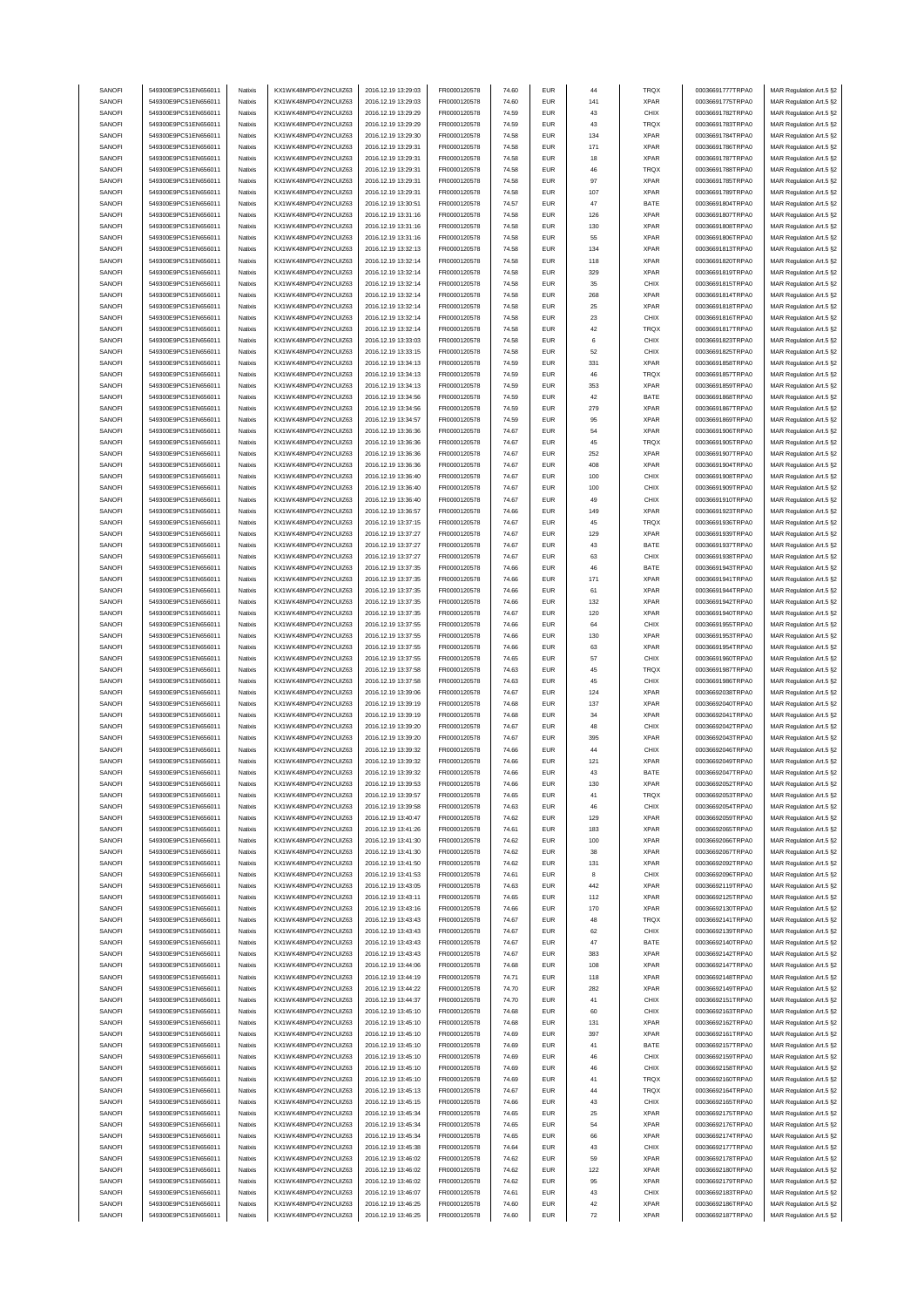| SANOFI<br>SANOFI |                      |         |                                              |                     |              |       |             |     |             |                  |                         |
|------------------|----------------------|---------|----------------------------------------------|---------------------|--------------|-------|-------------|-----|-------------|------------------|-------------------------|
|                  | 549300E9PC51EN656011 | Natixis | KX1WK48MPD4Y2NCUIZ63                         | 2016.12.19 13:46:38 | FR0000120578 | 74.59 | <b>EUR</b>  | 46  | <b>TRQX</b> | 00036692188TRPA0 | MAR Regulation Art.5 §2 |
|                  | 549300E9PC51EN656011 | Natixis | KX1WK48MPD4Y2NCUIZ63                         | 2016.12.19 13:46:38 | FR0000120578 | 74.59 | <b>EUR</b>  | 100 | <b>XPAR</b> | 00036692189TRPA0 | MAR Regulation Art.5 §2 |
| SANOFI           | 549300E9PC51EN656011 | Natixis | KX1WK48MPD4Y2NCUIZ63                         | 2016.12.19 13:46:38 | FR0000120578 | 74.59 | <b>EUR</b>  | 63  | <b>XPAR</b> | 00036692190TRPA0 | MAR Regulation Art.5 §2 |
| SANOFI           | 549300E9PC51EN656011 | Natixis | KX1WK48MPD4Y2NCUIZ63                         | 2016.12.19 13:46:50 | FR0000120578 | 74.57 | <b>EUR</b>  | 45  | CHIX        | 00036692191TRPA0 | MAR Regulation Art.5 §2 |
|                  |                      |         |                                              |                     |              |       |             |     |             |                  |                         |
| SANOFI           | 549300E9PC51EN656011 | Natixis | KX1WK48MPD4Y2NCUIZ63                         | 2016.12.19 13:46:50 | FR0000120578 | 74.57 | <b>EUR</b>  | 123 | <b>XPAR</b> | 00036692192TRPA0 | MAR Regulation Art.5 §2 |
| SANOFI           | 549300E9PC51EN656011 | Natixis | KX1WK48MPD4Y2NCUIZ63                         | 2016.12.19 13:46:53 | FR0000120578 | 74.55 | <b>EUR</b>  | 47  | BATE        | 00036692194TRPA0 | MAR Regulation Art.5 §2 |
| SANOFI           | 549300E9PC51EN656011 | Natixis | KX1WK48MPD4Y2NCUIZ63                         | 2016.12.19 13:47:15 | FR0000120578 | 74.52 | <b>EUR</b>  | 71  | <b>XPAR</b> | 00036692196TRPA0 | MAR Regulation Art.5 §2 |
| SANOFI           | 549300E9PC51EN656011 | Natixis | KX1WK48MPD4Y2NCUIZ63                         | 2016.12.19 13:47:17 | FR0000120578 | 74.52 | <b>EUR</b>  | 45  | <b>XPAR</b> | 00036692199TRPA0 | MAR Regulation Art.5 §2 |
| SANOFI           | 549300E9PC51EN656011 | Natixis | KX1WK48MPD4Y2NCUIZ63                         | 2016.12.19 13:47:17 | FR0000120578 | 74.52 | <b>EUR</b>  | 119 | <b>XPAR</b> | 00036692200TRPA0 | MAR Regulation Art.5 §2 |
| SANOFI           | 549300E9PC51EN656011 | Natixis | KX1WK48MPD4Y2NCUIZ63                         | 2016.12.19 13:47:54 | FR0000120578 | 74.54 | <b>EUR</b>  | 126 | <b>XPAR</b> | 00036692202TRPA0 | MAR Regulation Art.5 §2 |
|                  | 549300E9PC51EN656011 | Natixis |                                              |                     |              | 74.53 | <b>EUR</b>  |     |             |                  |                         |
| SANOFI           |                      |         | KX1WK48MPD4Y2NCUIZ63                         | 2016.12.19 13:47:54 | FR0000120578 |       |             | 44  | CHIX        | 00036692204TRPA0 | MAR Regulation Art.5 §2 |
| SANOFI           | 549300E9PC51EN656011 | Natixis | KX1WK48MPD4Y2NCUIZ63                         | 2016.12.19 13:47:54 | FR0000120578 | 74.54 | <b>EUR</b>  | 146 | <b>XPAR</b> | 00036692203TRPA0 | MAR Regulation Art.5 §2 |
| SANOFI           | 549300E9PC51EN656011 | Natixis | KX1WK48MPD4Y2NCUIZ63                         | 2016.12.19 13:48:45 | FR0000120578 | 74.52 | <b>EUR</b>  | 42  | CHIX        | 00036692205TRPA0 | MAR Regulation Art.5 §2 |
| SANOFI           | 549300E9PC51EN656011 | Natixis | KX1WK48MPD4Y2NCUIZ63                         | 2016.12.19 13:48:45 | FR0000120578 | 74.52 | <b>EUR</b>  | 126 | <b>XPAR</b> | 00036692207TRPA0 | MAR Regulation Art.5 §2 |
| SANOFI           | 549300E9PC51EN656011 | Natixis | KX1WK48MPD4Y2NCUIZ63                         | 2016.12.19 13:48:45 | FR0000120578 | 74.52 | <b>EUR</b>  | 246 | <b>XPAR</b> | 00036692206TRPA0 | MAR Regulation Art.5 §2 |
|                  | 549300E9PC51EN656011 |         |                                              |                     | FR0000120578 |       | <b>EUR</b>  |     |             | 00036692219TRPA0 |                         |
| SANOFI           |                      | Natixis | KX1WK48MPD4Y2NCUIZ63                         | 2016.12.19 13:49:20 |              | 74.51 |             | 119 | <b>XPAR</b> |                  | MAR Regulation Art.5 §2 |
| SANOFI           | 549300E9PC51EN656011 | Natixis | KX1WK48MPD4Y2NCUIZ63                         | 2016.12.19 13:49:22 | FR0000120578 | 74.51 | <b>EUR</b>  | 30  | <b>XPAR</b> | 00036692220TRPA0 | MAR Regulation Art.5 §2 |
| SANOFI           | 549300E9PC51EN656011 | Natixis | KX1WK48MPD4Y2NCUIZ63                         | 2016.12.19 13:49:22 | FR0000120578 | 74.51 | <b>EUR</b>  | 93  | <b>XPAR</b> | 00036692221TRPA0 | MAR Regulation Art.5 §2 |
| SANOFI           | 549300E9PC51EN656011 | Natixis | KX1WK48MPD4Y2NCUIZ63                         | 2016.12.19 13:49:52 | FR0000120578 | 74.50 | <b>EUR</b>  | 100 | <b>XPAR</b> | 00036692233TRPA0 | MAR Regulation Art.5 §2 |
| SANOFI           | 549300E9PC51EN656011 | Natixis | KX1WK48MPD4Y2NCUIZ63                         | 2016.12.19 13:49:52 | FR0000120578 | 74.49 | <b>EUR</b>  | 96  | <b>XPAR</b> | 00036692232TRPA0 | MAR Regulation Art.5 §2 |
| SANOFI           | 549300E9PC51EN656011 | Natixis | KX1WK48MPD4Y2NCUIZ63                         | 2016.12.19 13:49:52 | FR0000120578 | 74.49 | <b>EUR</b>  | 19  | <b>XPAR</b> | 00036692231TRPA0 | MAR Regulation Art.5 §2 |
| SANOFI           | 549300E9PC51EN656011 | Natixis | KX1WK48MPD4Y2NCUIZ63                         | 2016.12.19 13:49:52 | FR0000120578 | 74.50 | <b>EUR</b>  | 103 | <b>XPAR</b> | 00036692228TRPA0 | MAR Regulation Art.5 §2 |
|                  |                      |         |                                              |                     |              |       |             |     |             |                  |                         |
| SANOFI           | 549300E9PC51EN656011 | Natixis | KX1WK48MPD4Y2NCUIZ63                         | 2016.12.19 13:49:52 | FR0000120578 | 74.50 | <b>EUR</b>  | 41  | TRQX        | 00036692230TRPA0 | MAR Regulation Art.5 §2 |
| SANOFI           | 549300E9PC51EN656011 | Natixis | KX1WK48MPD4Y2NCUIZ63                         | 2016.12.19 13:49:52 | FR0000120578 | 74.50 | <b>EUR</b>  | 48  | CHIX        | 00036692226TRPA0 | MAR Regulation Art.5 §2 |
| SANOFI           | 549300E9PC51EN656011 | Natixis | KX1WK48MPD4Y2NCUIZ63                         | 2016.12.19 13:49:52 | FR0000120578 | 74.50 | <b>EUR</b>  | 46  | BATE        | 00036692227TRPA0 | MAR Regulation Art.5 §2 |
| SANOFI           | 549300E9PC51EN656011 | Natixis | KX1WK48MPD4Y2NCUIZ63                         | 2016.12.19 13:49:52 | FR0000120578 | 74.50 | <b>EUR</b>  | 25  | <b>XPAR</b> | 00036692234TRPA0 | MAR Regulation Art.5 §2 |
| SANOFI           | 549300E9PC51EN656011 | Natixis | KX1WK48MPD4Y2NCUIZ63                         | 2016.12.19 13:49:52 | FR0000120578 | 74.50 | <b>EUR</b>  | 13  | <b>XPAR</b> | 00036692235TRPA0 | MAR Regulation Art.5 §2 |
| SANOFI           | 549300E9PC51EN656011 | Natixis | KX1WK48MPD4Y2NCUIZ63                         | 2016.12.19 13:49:52 | FR0000120578 | 74.50 | <b>EUR</b>  | 101 | <b>XPAR</b> | 00036692229TRPA0 | MAR Regulation Art.5 §2 |
|                  |                      |         |                                              |                     |              |       |             |     |             |                  |                         |
| SANOFI           | 549300E9PC51EN656011 | Natixis | KX1WK48MPD4Y2NCUIZ63                         | 2016.12.19 13:50:18 | FR0000120578 | 74.53 | <b>EUR</b>  | 63  | <b>XPAR</b> | 00036692243TRPA0 | MAR Regulation Art.5 §2 |
| SANOFI           | 549300E9PC51EN656011 | Natixis | KX1WK48MPD4Y2NCUIZ63                         | 2016.12.19 13:50:18 | FR0000120578 | 74.53 | <b>EUR</b>  | 128 | <b>XPAR</b> | 00036692242TRPA0 | MAR Regulation Art.5 §2 |
| SANOFI           | 549300E9PC51EN656011 | Natixis | KX1WK48MPD4Y2NCUIZ63                         | 2016.12.19 13:50:18 | FR0000120578 | 74.53 | <b>EUR</b>  | 57  | <b>XPAR</b> | 00036692244TRPA0 | MAR Regulation Art.5 §2 |
| SANOFI           | 549300E9PC51EN656011 | Natixis | KX1WK48MPD4Y2NCUIZ63                         | 2016.12.19 13:50:51 | FR0000120578 | 74.54 | <b>EUR</b>  | 111 | <b>XPAR</b> | 00036692254TRPA0 | MAR Regulation Art.5 §2 |
| SANOFI           | 549300E9PC51EN656011 | Natixis | KX1WK48MPD4Y2NCUIZ63                         | 2016.12.19 13:50:51 | FR0000120578 | 74.54 | <b>EUR</b>  | 127 | <b>XPAR</b> | 00036692253TRPA0 | MAR Regulation Art.5 §2 |
|                  |                      |         |                                              |                     |              |       |             |     |             |                  |                         |
| SANOFI           | 549300E9PC51EN656011 | Natixis | KX1WK48MPD4Y2NCUIZ63                         | 2016.12.19 13:50:51 | FR0000120578 | 74.54 | <b>EUR</b>  | 10  | <b>XPAR</b> | 00036692252TRPA0 | MAR Regulation Art.5 §2 |
| SANOFI           | 549300E9PC51EN656011 | Natixis | KX1WK48MPD4Y2NCUIZ63                         | 2016.12.19 13:51:03 | FR0000120578 | 74.53 | <b>EUR</b>  | 48  | TRQX        | 00036692256TRPA0 | MAR Regulation Art.5 §2 |
| SANOFI           | 549300E9PC51EN656011 | Natixis | KX1WK48MPD4Y2NCUIZ63                         | 2016.12.19 13:51:03 | FR0000120578 | 74.53 | <b>EUR</b>  | 124 | <b>XPAR</b> | 00036692257TRPA0 | MAR Regulation Art.5 §2 |
| SANOFI           | 549300E9PC51EN656011 | Natixis | KX1WK48MPD4Y2NCUIZ63                         | 2016.12.19 13:51:03 | FR0000120578 | 74.53 | <b>EUR</b>  | 42  | CHIX        | 00036692255TRPA0 | MAR Regulation Art.5 §2 |
| SANOFI           | 549300E9PC51EN656011 | Natixis | KX1WK48MPD4Y2NCUIZ63                         | 2016.12.19 13:51:10 | FR0000120578 | 74.52 | <b>EUR</b>  | 60  | CHIX        | 00036692260TRPA0 | MAR Regulation Art.5 §2 |
|                  | 549300E9PC51EN656011 |         | KX1WK48MPD4Y2NCUIZ63                         |                     |              |       |             |     |             |                  | MAR Regulation Art.5 §2 |
| SANOFI           |                      | Natixis |                                              | 2016.12.19 13:51:49 | FR0000120578 | 74.53 | <b>EUR</b>  | 13  | <b>XPAR</b> | 00036692262TRPA0 |                         |
| SANOFI           | 549300E9PC51EN656011 | Natixis | KX1WK48MPD4Y2NCUIZ63                         | 2016.12.19 13:51:50 | FR0000120578 | 74.53 | <b>EUR</b>  | 78  | <b>XPAR</b> | 00036692263TRPA0 | MAR Regulation Art.5 §2 |
| SANOFI           | 549300E9PC51EN656011 | Natixis | KX1WK48MPD4Y2NCUIZ63                         | 2016.12.19 13:52:17 | FR0000120578 | 74.55 | <b>EUR</b>  | 179 | <b>XPAR</b> | 00036692265TRPA0 | MAR Regulation Art.5 §2 |
| SANOFI           | 549300E9PC51EN656011 | Natixis | KX1WK48MPD4Y2NCUIZ63                         | 2016.12.19 13:52:17 | FR0000120578 | 74.55 | <b>EUR</b>  | 127 | <b>XPAR</b> | 00036692266TRPA0 | MAR Regulation Art.5 §2 |
| SANOFI           | 549300E9PC51EN656011 | Natixis | KX1WK48MPD4Y2NCUIZ63                         | 2016.12.19 13:52:29 | FR0000120578 | 74.54 | <b>EUR</b>  | 44  | CHIX        | 00036692267TRPA0 | MAR Regulation Art.5 §2 |
| SANOFI           | 549300E9PC51EN656011 | Natixis | KX1WK48MPD4Y2NCUIZ63                         | 2016.12.19 13:52:29 | FR0000120578 | 74.54 | <b>EUR</b>  | 210 | <b>XPAR</b> | 00036692268TRPA0 | MAR Regulation Art.5 §2 |
|                  |                      |         |                                              |                     |              |       |             |     |             |                  |                         |
| SANOFI           | 549300E9PC51EN656011 | Natixis | KX1WK48MPD4Y2NCUIZ63                         | 2016.12.19 13:53:05 | FR0000120578 | 74.54 | <b>EUR</b>  | 82  | <b>XPAR</b> | 00036692280TRPA0 | MAR Regulation Art.5 §2 |
| SANOFI           | 549300E9PC51EN656011 | Natixis | KX1WK48MPD4Y2NCUIZ63                         | 2016.12.19 13:53:05 | FR0000120578 | 74.54 | <b>EUR</b>  | 94  | <b>XPAR</b> | 00036692281TRPA0 | MAR Regulation Art.5 §2 |
| SANOFI           | 549300E9PC51EN656011 | Natixis | KX1WK48MPD4Y2NCUIZ63                         | 2016.12.19 13:53:36 | FR0000120578 | 74.58 | <b>EUR</b>  | 109 | <b>XPAR</b> | 00036692285TRPA0 | MAR Regulation Art.5 §2 |
| SANOFI           | 549300E9PC51EN656011 | Natixis | KX1WK48MPD4Y2NCUIZ63                         | 2016.12.19 13:53:38 | FR0000120578 | 74.57 | <b>EUR</b>  | 209 | <b>XPAR</b> | 00036692286TRPA0 | MAR Regulation Art.5 §2 |
| SANOFI           | 549300E9PC51EN656011 | Natixis | KX1WK48MPD4Y2NCUIZ63                         | 2016.12.19 13:53:43 | FR0000120578 | 74.56 | <b>EUR</b>  | 14  | <b>XPAR</b> | 00036692288TRPA0 | MAR Regulation Art.5 §2 |
| SANOFI           | 549300E9PC51EN656011 | Natixis | KX1WK48MPD4Y2NCUIZ63                         | 2016.12.19 13:53:50 | FR0000120578 | 74.56 | ${\sf EUR}$ | 103 | <b>XPAR</b> | 00036692290TRPA0 |                         |
|                  |                      |         |                                              |                     |              |       |             |     |             |                  | MAR Regulation Art.5 §2 |
| SANOFI           | 549300E9PC51EN656011 | Natixis | KX1WK48MPD4Y2NCUIZ63                         | 2016.12.19 13:54:04 | FR0000120578 | 74.57 | <b>EUR</b>  | 115 | <b>XPAR</b> | 00036692292TRPA0 | MAR Regulation Art.5 §2 |
| SANOFI           | 549300E9PC51EN656011 | Natixis | KX1WK48MPD4Y2NCUIZ63                         | 2016.12.19 13:55:05 | FR0000120578 | 74.60 | <b>EUR</b>  | 68  | <b>XPAR</b> | 00036692307TRPA0 | MAR Regulation Art.5 §2 |
| SANOFI           | 549300E9PC51EN656011 | Natixis | KX1WK48MPD4Y2NCUIZ63                         | 2016.12.19 13:55:05 | FR0000120578 | 74.60 | <b>EUR</b>  | 155 | <b>XPAR</b> | 00036692309TRPA0 | MAR Regulation Art.5 §2 |
| SANOFI           | 549300E9PC51EN656011 | Natixis | KX1WK48MPD4Y2NCUIZ63                         | 2016.12.19 13:55:05 | FR0000120578 | 74.60 | <b>EUR</b>  | 66  | <b>XPAR</b> | 00036692306TRPA0 | MAR Regulation Art.5 §2 |
| SANOFI           | 549300E9PC51EN656011 | Natixis | KX1WK48MPD4Y2NCUIZ63                         | 2016.12.19 13:55:05 | FR0000120578 | 74.60 | <b>EUR</b>  | 204 | <b>XPAR</b> | 00036692308TRPA0 | MAR Regulation Art.5 §2 |
|                  |                      |         | KX1WK48MPD4Y2NCUIZ63                         |                     |              |       |             |     |             |                  |                         |
| SANOFI           | 549300E9PC51EN656011 | Natixis |                                              | 2016.12.19 13:55:13 | FR0000120578 | 74.60 | <b>EUR</b>  | 101 | CHIX        | 00036692312TRPA0 | MAR Regulation Art.5 §2 |
| SANOFI           | 549300E9PC51EN656011 | Natixis | KX1WK48MPD4Y2NCUIZ63                         | 2016.12.19 13:55:13 | FR0000120578 | 74.60 | <b>EUR</b>  | 141 | CHIX        | 00036692313TRPA0 | MAR Regulation Art.5 §2 |
| SANOFI           | 549300E9PC51EN656011 | Natixis | KX1WK48MPD4Y2NCUIZ63                         | 2016.12.19 13:55:23 | FR0000120578 | 74.59 | <b>EUR</b>  | 115 | <b>XPAR</b> | 00036692318TRPA0 | MAR Regulation Art.5 §2 |
| SANOFI           | 549300E9PC51EN656011 | Natixis | KX1WK48MPD4Y2NCUIZ63                         | 2016.12.19 13:55:23 | FR0000120578 | 74.59 | <b>EUR</b>  | 43  | CHIX        | 00036692315TRPA0 | MAR Regulation Art.5 §2 |
| SANOFI           | 549300E9PC51EN656011 | Natixis | KX1WK48MPD4Y2NCUIZ63                         | 2016.12.19 13:55:23 | FR0000120578 | 74.59 | <b>EUR</b>  | 109 | <b>XPAR</b> | 00036692319TRPA0 | MAR Regulation Art.5 §2 |
|                  |                      |         |                                              |                     |              |       |             | 59  |             |                  |                         |
| SANOF            | 549300E9PC51EN65601  | Natixis | KX1WK48MPD4Y2NCUIZ63                         | 2016.12.19 13:55:23 | FR0000120578 | 74.59 | EUR         |     | TROX        | 00036692317TRPA0 | MAR Regulation Art.5 §2 |
| SANOFI           | 549300E9PC51EN656011 | Natixis | KX1WK48MPD4Y2NCUIZ63                         | 2016.12.19 13:55:23 | FR0000120578 |       |             |     |             |                  |                         |
| SANOFI           | 549300E9PC51EN656011 | Natixis | KX1WK48MPD4Y2NCUIZ63                         | 2016.12.19 13:55:23 |              | 74.59 | <b>EUR</b>  |     | BATE        | 00036692314TRPA0 | MAR Regulation Art.5 §2 |
| SANOFI           | 549300E9PC51EN656011 | Natixis |                                              |                     | FR0000120578 | 74.58 | <b>EUR</b>  | 129 | <b>XPAR</b> | 00036692320TRPA0 | MAR Regulation Art.5 §2 |
| SANOFI           | 549300E9PC51EN656011 |         | KX1WK48MPD4Y2NCUIZ63                         | 2016.12.19 13:55:23 | FR0000120578 | 74.59 | <b>EUR</b>  | 48  | BATE        | 00036692316TRPA0 | MAR Regulation Art.5 §2 |
| SANOFI           | 549300E9PC51EN656011 | Natixis | KX1WK48MPD4Y2NCUIZ63                         | 2016.12.19 13:56:22 | FR0000120578 | 74.57 | <b>EUR</b>  | 56  | <b>XPAR</b> | 00036692336TRPA0 | MAR Regulation Art.5 §2 |
|                  |                      |         |                                              |                     |              |       |             |     |             |                  |                         |
|                  |                      | Natixis | KX1WK48MPD4Y2NCUIZ63                         | 2016.12.19 13:56:22 | FR0000120578 | 74.57 | <b>EUR</b>  | 219 | <b>XPAR</b> | 00036692335TRPA0 | MAR Regulation Art.5 §2 |
| SANOFI           | 549300E9PC51EN656011 | Natixis | KX1WK48MPD4Y2NCUIZ63                         | 2016.12.19 13:56:22 | FR0000120578 | 74.57 | EUR         | 90  | <b>XPAR</b> | 00036692337TRPA0 | MAR Regulation Art.5 §2 |
| SANOFI           | 549300E9PC51EN656011 | Natixis | KX1WK48MPD4Y2NCUIZ63                         | 2016.12.19 13:56:22 | FR0000120578 | 74.56 | <b>EUR</b>  | 44  | BATE        | 00036692338TRPA0 | MAR Regulation Art.5 §2 |
| SANOFI           | 549300E9PC51EN656011 | Natixis | KX1WK48MPD4Y2NCUIZ63                         | 2016.12.19 13:56:35 | FR0000120578 | 74.56 | <b>EUR</b>  | 25  | <b>XPAR</b> | 00036692342TRPA0 | MAR Regulation Art.5 §2 |
| SANOFI           | 549300E9PC51EN656011 | Natixis | KX1WK48MPD4Y2NCUIZ63                         | 2016.12.19 13:56:52 | FR0000120578 | 74.57 | <b>EUR</b>  | 141 | <b>XPAR</b> | 00036692343TRPA0 | MAR Regulation Art.5 §2 |
| SANOFI           | 549300E9PC51EN656011 | Natixis | KX1WK48MPD4Y2NCUIZ63                         | 2016.12.19 13:56:52 | FR0000120578 | 74.57 | <b>EUR</b>  | 115 | <b>XPAR</b> | 00036692344TRPA0 | MAR Regulation Art.5 §2 |
| SANOFI           | 549300E9PC51EN656011 | Natixis | KX1WK48MPD4Y2NCUIZ63                         | 2016.12.19 13:56:52 | FR0000120578 | 74.56 | <b>EUR</b>  | 52  | CHIX        | 00036692345TRPA0 | MAR Regulation Art.5 §2 |
| SANOFI           | 549300E9PC51EN656011 | Natixis | KX1WK48MPD4Y2NCUIZ63                         | 2016.12.19 13:56:52 | FR0000120578 | 74.56 | <b>EUR</b>  | 47  | <b>TRQX</b> | 00036692346TRPA0 | MAR Regulation Art.5 §2 |
|                  |                      |         |                                              |                     |              |       |             |     |             |                  |                         |
| SANOFI           | 549300E9PC51EN656011 | Natixis | KX1WK48MPD4Y2NCUIZ63                         | 2016.12.19 13:56:54 | FR0000120578 | 74.55 | <b>EUR</b>  | 45  | CHIX        | 00036692347TRPA0 | MAR Regulation Art.5 §2 |
| SANOFI           | 549300E9PC51EN656011 | Natixis | KX1WK48MPD4Y2NCUIZ63                         | 2016.12.19 13:56:54 | FR0000120578 | 74.55 | <b>EUR</b>  | 45  | <b>TRQX</b> | 00036692348TRPA0 | MAR Regulation Art.5 §2 |
| SANOFI           | 549300E9PC51EN656011 | Natixis | KX1WK48MPD4Y2NCUIZ63                         | 2016.12.19 13:57:22 | FR0000120578 | 74.55 | <b>EUR</b>  | 122 | <b>XPAR</b> | 00036692358TRPA0 | MAR Regulation Art.5 §2 |
| SANOFI           | 549300E9PC51EN656011 | Natixis | KX1WK48MPD4Y2NCUIZ63                         | 2016.12.19 13:57:22 | FR0000120578 | 74.55 | <b>EUR</b>  | 169 | <b>XPAR</b> | 00036692359TRPA0 | MAR Regulation Art.5 §2 |
| SANOFI           | 549300E9PC51EN656011 | Natixis | KX1WK48MPD4Y2NCUIZ63                         |                     | FR0000120578 | 74.54 | <b>EUR</b>  | 60  | CHIX        |                  | MAR Regulation Art.5 §2 |
|                  |                      |         |                                              | 2016.12.19 13:58:31 |              |       |             |     |             | 00036692373TRPA0 |                         |
| SANOFI           | 549300E9PC51EN656011 | Natixis | KX1WK48MPD4Y2NCUIZ63                         | 2016.12.19 13:58:31 | FR0000120578 | 74.54 | <b>EUR</b>  | 47  | BATE        | 00036692375TRPA0 | MAR Regulation Art.5 §2 |
| SANOFI           | 549300E9PC51EN656011 | Natixis | KX1WK48MPD4Y2NCUIZ63                         | 2016.12.19 13:58:31 | FR0000120578 | 74.54 | <b>EUR</b>  | 49  | TRQX        | 00036692374TRPA0 | MAR Regulation Art.5 §2 |
| SANOFI           | 549300E9PC51EN656011 | Natixis | KX1WK48MPD4Y2NCUIZ63                         | 2016.12.19 13:58:49 | FR0000120578 | 74.53 | <b>EUR</b>  | 43  | CHIX        | 00036692377TRPA0 | MAR Regulation Art.5 §2 |
| SANOFI           | 549300E9PC51EN656011 | Natixis | KX1WK48MPD4Y2NCUIZ63                         | 2016.12.19 13:59:18 | FR0000120578 | 74.52 | <b>EUR</b>  | 43  | CHIX        | 00036692381TRPA0 | MAR Regulation Art.5 §2 |
| SANOFI           | 549300E9PC51EN656011 | Natixis | KX1WK48MPD4Y2NCUIZ63                         | 2016.12.19 13:59:56 | FR0000120578 | 74.49 | <b>EUR</b>  | 46  | CHIX        | 00036692386TRPA0 | MAR Regulation Art.5 §2 |
|                  |                      | Natixis |                                              |                     |              | 74.49 | <b>EUR</b>  | 46  |             |                  |                         |
| SANOFI           | 549300E9PC51EN656011 |         | KX1WK48MPD4Y2NCUIZ63                         | 2016.12.19 13:59:56 | FR0000120578 |       |             |     | TRQX        | 00036692387TRPA0 | MAR Regulation Art.5 §2 |
| SANOFI           | 549300E9PC51EN656011 | Natixis | KX1WK48MPD4Y2NCUIZ63                         | 2016.12.19 14:00:10 | FR0000120578 | 74.48 | <b>EUR</b>  | 49  | BATE        | 00036692388TRPA0 | MAR Regulation Art.5 §2 |
| SANOFI           | 549300E9PC51EN656011 | Natixis | KX1WK48MPD4Y2NCUIZ63                         | 2016.12.19 14:01:17 | FR0000120578 | 74.48 | <b>EUR</b>  | 10  | CHIX        | 00036692389TRPA0 | MAR Regulation Art.5 §2 |
| SANOFI           | 549300E9PC51EN656011 | Natixis | KX1WK48MPD4Y2NCUIZ63                         | 2016.12.19 14:01:27 | FR0000120578 | 74.48 | <b>EUR</b>  | 36  | CHIX        | 00036692390TRPA0 | MAR Regulation Art.5 §2 |
| SANOFI           | 549300E9PC51EN656011 | Natixis | KX1WK48MPD4Y2NCUIZ63                         | 2016.12.19 14:03:04 | FR0000120578 | 74.48 | <b>EUR</b>  | 48  | CHIX        | 00036692398TRPA0 | MAR Regulation Art.5 §2 |
|                  |                      |         |                                              |                     |              |       | <b>EUR</b>  |     |             |                  |                         |
| SANOFI           | 549300E9PC51EN656011 | Natixis | KX1WK48MPD4Y2NCUIZ63                         | 2016.12.19 14:03:04 | FR0000120578 | 74.48 |             | 46  | BATE        | 00036692397TRPA0 | MAR Regulation Art.5 §2 |
| SANOFI           | 549300E9PC51EN656011 | Natixis | KX1WK48MPD4Y2NCUIZ63                         | 2016.12.19 14:03:22 | FR0000120578 | 74.49 | <b>EUR</b>  | 107 | <b>XPAR</b> | 00036692400TRPA0 | MAR Regulation Art.5 §2 |
| SANOFI           | 549300E9PC51EN656011 | Natixis | KX1WK48MPD4Y2NCUIZ63                         | 2016.12.19 14:03:25 | FR0000120578 | 74.48 | <b>EUR</b>  | 61  | <b>XPAR</b> | 00036692401TRPA0 | MAR Regulation Art.5 §2 |
| SANOFI           | 549300E9PC51EN656011 | Natixis | KX1WK48MPD4Y2NCUIZ63                         | 2016.12.19 14:03:33 | FR0000120578 | 74.48 | <b>EUR</b>  | 42  | CHIX        | 00036692408TRPA0 | MAR Regulation Art.5 §2 |
| SANOFI           | 549300E9PC51EN656011 | Natixis | KX1WK48MPD4Y2NCUIZ63                         | 2016.12.19 14:03:33 | FR0000120578 | 74.48 | <b>EUR</b>  | 129 | <b>XPAR</b> | 00036692409TRPA0 | MAR Regulation Art.5 §2 |
| SANOFI           | 549300E9PC51EN656011 | Natixis | KX1WK48MPD4Y2NCUIZ63                         | 2016.12.19 14:03:33 | FR0000120578 | 74.48 | <b>EUR</b>  | 193 | <b>XPAR</b> | 00036692405TRPA0 | MAR Regulation Art.5 §2 |
|                  |                      | Natixis |                                              |                     |              | 74.48 | <b>EUR</b>  | 47  |             |                  |                         |
| SANOFI           | 549300E9PC51EN656011 |         | KX1WK48MPD4Y2NCUIZ63                         | 2016.12.19 14:03:33 | FR0000120578 |       |             |     | CHIX        | 00036692407TRPA0 | MAR Regulation Art.5 §2 |
| SANOFI           | 549300E9PC51EN656011 | Natixis | KX1WK48MPD4Y2NCUIZ63                         | 2016.12.19 14:03:33 | FR0000120578 | 74.48 | <b>EUR</b>  | 47  | <b>TRQX</b> | 00036692404TRPA0 | MAR Regulation Art.5 §2 |
| SANOFI           | 549300E9PC51EN656011 | Natixis | KX1WK48MPD4Y2NCUIZ63                         | 2016.12.19 14:03:33 | FR0000120578 | 74.48 | <b>EUR</b>  | 158 | <b>XPAR</b> | 00036692406TRPA0 | MAR Regulation Art.5 §2 |
| SANOFI           | 549300E9PC51EN656011 | Natixis | KX1WK48MPD4Y2NCUIZ63                         | 2016.12.19 14:03:52 | FR0000120578 | 74.47 | <b>EUR</b>  | 10  | <b>XPAR</b> | 00036692410TRPA0 | MAR Regulation Art.5 §2 |
| SANOFI           | 549300E9PC51EN656011 | Natixis | KX1WK48MPD4Y2NCUIZ63<br>KX1WK48MPD4Y2NCUIZ63 | 2016.12.19 14:04:26 | FR0000120578 | 74.47 | <b>EUR</b>  | 39  | CHIX        | 00036692413TRPA0 | MAR Regulation Art.5 §2 |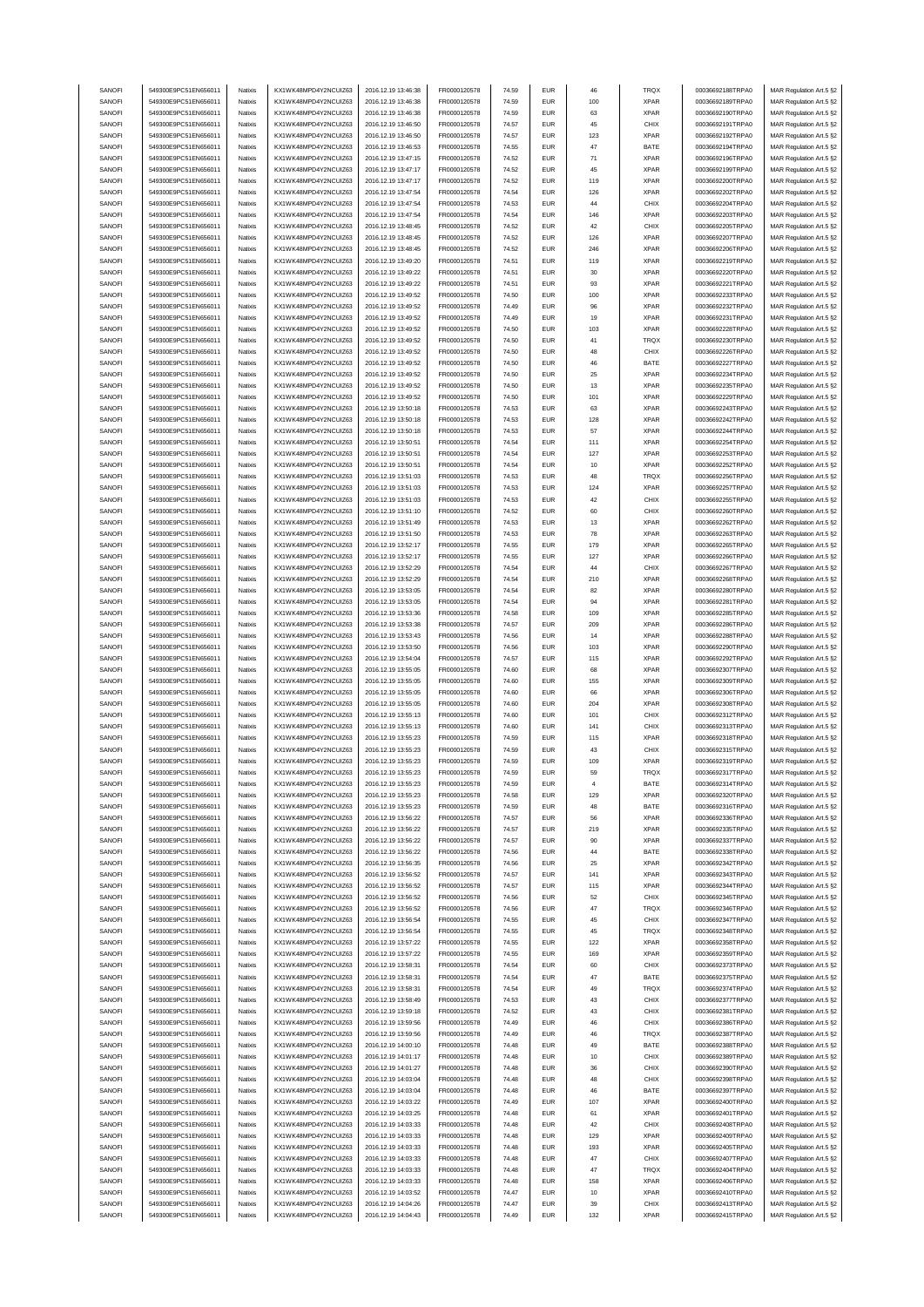| SANOFI           | 549300E9PC51EN656011                         | Natixis | KX1WK48MPD4Y2NCUIZ63                         | 2016.12.19 14:05:19                        | FR0000120578                 | 74.50          | <b>EUR</b>               | 239            | <b>XPAR</b>         | 00036692421TRPA0                     | MAR Regulation Art.5 §2                            |
|------------------|----------------------------------------------|---------|----------------------------------------------|--------------------------------------------|------------------------------|----------------|--------------------------|----------------|---------------------|--------------------------------------|----------------------------------------------------|
| SANOFI           | 549300E9PC51EN656011                         | Natixis | KX1WK48MPD4Y2NCUIZ63                         | 2016.12.19 14:06:18                        | FR0000120578                 | 74.53          | <b>EUR</b>               | 145            | <b>XPAR</b>         | 00036692427TRPA0                     | MAR Regulation Art.5 §2                            |
| SANOFI           | 549300E9PC51EN656011                         | Natixis | KX1WK48MPD4Y2NCUIZ63                         | 2016.12.19 14:06:18                        | FR0000120578                 | 74.53          | <b>EUR</b>               | 139            | <b>XPAR</b>         | 00036692426TRPA0                     | MAR Regulation Art.5 §2                            |
| SANOFI           | 549300E9PC51EN656011                         | Natixis | KX1WK48MPD4Y2NCUIZ63                         | 2016.12.19 14:06:20                        | FR0000120578                 | 74.52          | <b>EUR</b>               | 10             | <b>XPAR</b>         | 00036692430TRPA0                     | MAR Regulation Art.5 §2                            |
|                  |                                              |         |                                              |                                            |                              |                |                          |                |                     |                                      |                                                    |
| SANOFI           | 549300E9PC51EN656011                         | Natixis | KX1WK48MPD4Y2NCUIZ63                         | 2016.12.19 14:06:20                        | FR0000120578                 | 74.52          | <b>EUR</b>               | 100            | <b>XPAR</b>         | 00036692431TRPA0                     | MAR Regulation Art.5 §2                            |
| SANOFI           | 549300E9PC51EN656011                         | Natixis | KX1WK48MPD4Y2NCUIZ63                         | 2016.12.19 14:06:20                        | FR0000120578                 | 74.52          | <b>EUR</b>               | 128            | <b>XPAR</b>         | 00036692428TRPA0                     | MAR Regulation Art.5 §2                            |
| SANOFI           | 549300E9PC51EN656011                         | Natixis | KX1WK48MPD4Y2NCUIZ63                         | 2016.12.19 14:06:20                        | FR0000120578                 | 74.52          | <b>EUR</b>               | 260            | <b>XPAR</b>         | 00036692429TRPA0                     | MAR Regulation Art.5 §2                            |
| SANOFI           | 549300E9PC51EN656011                         | Natixis | KX1WK48MPD4Y2NCUIZ63                         | 2016.12.19 14:06:20                        | FR0000120578                 | 74.52          | <b>EUR</b>               | 141            | CHIX                | 00036692432TRPA0                     | MAR Regulation Art.5 §2                            |
| SANOFI           | 549300E9PC51EN656011                         | Natixis | KX1WK48MPD4Y2NCUIZ63                         | 2016.12.19 14:07:04                        | FR0000120578                 | 74.51          | <b>EUR</b>               | 200            | <b>XPAR</b>         | 00036692437TRPA0                     | MAR Regulation Art.5 §2                            |
| SANOFI           | 549300E9PC51EN656011                         | Natixis | KX1WK48MPD4Y2NCUIZ63                         | 2016.12.19 14:07:04                        | FR0000120578                 | 74.51          | <b>EUR</b>               | 23             | BATE                | 00036692440TRPA0                     | MAR Regulation Art.5 §2                            |
|                  | 549300E9PC51EN656011                         | Natixis |                                              |                                            |                              | 74.51          | <b>EUR</b>               | 6              | BATE                |                                      |                                                    |
| SANOFI           |                                              |         | KX1WK48MPD4Y2NCUIZ63                         | 2016.12.19 14:07:04                        | FR0000120578                 |                |                          |                |                     | 00036692439TRPA0                     | MAR Regulation Art.5 §2                            |
| SANOFI           | 549300E9PC51EN656011                         | Natixis | KX1WK48MPD4Y2NCUIZ63                         | 2016.12.19 14:07:04                        | FR0000120578                 | 74.51          | <b>EUR</b>               | 11             | BATE                | 00036692438TRPA0                     | MAR Regulation Art.5 §2                            |
| SANOFI           | 549300E9PC51EN656011                         | Natixis | KX1WK48MPD4Y2NCUIZ63                         | 2016.12.19 14:07:09                        | FR0000120578                 | 74.51          | <b>EUR</b>               | 10             | <b>XPAR</b>         | 00036692441TRPA0                     | MAR Regulation Art.5 §2                            |
| SANOFI           | 549300E9PC51EN656011                         | Natixis | KX1WK48MPD4Y2NCUIZ63                         | 2016.12.19 14:07:57                        | FR0000120578                 | 74.53          | <b>EUR</b>               | 71             | <b>XPAR</b>         | 00036692451TRPA0                     | MAR Regulation Art.5 §2                            |
| SANOFI           | 549300E9PC51EN656011                         | Natixis | KX1WK48MPD4Y2NCUIZ63                         | 2016.12.19 14:07:57                        | FR0000120578                 | 74.53          | <b>EUR</b>               | 21             | CHIX                | 00036692449TRPA0                     | MAR Regulation Art.5 §2                            |
|                  | 549300E9PC51EN656011                         |         |                                              |                                            | FR0000120578                 |                | <b>EUR</b>               |                |                     | 00036692452TRPA0                     |                                                    |
| SANOFI           |                                              | Natixis | KX1WK48MPD4Y2NCUIZ63                         | 2016.12.19 14:07:57                        |                              | 74.53          |                          | 177            | <b>XPAR</b>         |                                      | MAR Regulation Art.5 §2                            |
| SANOFI           | 549300E9PC51EN656011                         | Natixis | KX1WK48MPD4Y2NCUIZ63                         | 2016.12.19 14:07:57                        | FR0000120578                 | 74.53          | <b>EUR</b>               | 89             | CHIX                | 00036692448TRPA0                     | MAR Regulation Art.5 §2                            |
| SANOFI           | 549300E9PC51EN656011                         | Natixis | KX1WK48MPD4Y2NCUIZ63                         | 2016.12.19 14:07:57                        | FR0000120578                 | 74.53          | <b>EUR</b>               | 35             | CHIX                | 00036692447TRPA0                     | MAR Regulation Art.5 §2                            |
| SANOFI           | 549300E9PC51EN656011                         | Natixis | KX1WK48MPD4Y2NCUIZ63                         | 2016.12.19 14:07:57                        | FR0000120578                 | 74.53          | <b>EUR</b>               | 41             | CHIX                | 00036692446TRPA0                     | MAR Regulation Art.5 §2                            |
| SANOFI           | 549300E9PC51EN656011                         | Natixis | KX1WK48MPD4Y2NCUIZ63                         | 2016.12.19 14:07:57                        | FR0000120578                 | 74.53          | <b>EUR</b>               | 148            | <b>XPAR</b>         | 00036692450TRPA0                     | MAR Regulation Art.5 §2                            |
| SANOFI           | 549300E9PC51EN656011                         | Natixis | KX1WK48MPD4Y2NCUIZ63                         | 2016.12.19 14:08:17                        | FR0000120578                 | 74.52          | <b>EUR</b>               | 200            | <b>XPAR</b>         | 00036692470TRPA0                     | MAR Regulation Art.5 §2                            |
| SANOFI           | 549300E9PC51EN656011                         | Natixis | KX1WK48MPD4Y2NCUIZ63                         | 2016.12.19 14:09:54                        | FR0000120578                 | 74.54          | <b>EUR</b>               | 405            | <b>XPAR</b>         | 00036692486TRPA0                     | MAR Regulation Art.5 §2                            |
|                  |                                              |         |                                              |                                            |                              |                |                          |                |                     |                                      |                                                    |
| SANOFI           | 549300E9PC51EN656011                         | Natixis | KX1WK48MPD4Y2NCUIZ63                         | 2016.12.19 14:09:54                        | FR0000120578                 | 74.54          | <b>EUR</b>               | 62             | TRQX                | 00036692487TRPA0                     | MAR Regulation Art.5 §2                            |
| SANOFI           | 549300E9PC51EN656011                         | Natixis | KX1WK48MPD4Y2NCUIZ63                         | 2016.12.19 14:09:54                        | FR0000120578                 | 74.54          | <b>EUR</b>               | 268            | <b>XPAR</b>         | 00036692488TRPA0                     | MAR Regulation Art.5 §2                            |
| SANOFI           | 549300E9PC51EN656011                         | Natixis | KX1WK48MPD4Y2NCUIZ63                         | 2016.12.19 14:09:54                        | FR0000120578                 | 74.54          | <b>EUR</b>               | 50             | CHIX                | 00036692484TRPA0                     | MAR Regulation Art.5 §2                            |
| SANOFI           | 549300E9PC51EN656011                         | Natixis | KX1WK48MPD4Y2NCUIZ63                         | 2016.12.19 14:09:54                        | FR0000120578                 | 74.54          | <b>EUR</b>               | 48             | BATE                | 00036692483TRPA0                     | MAR Regulation Art.5 §2                            |
| SANOFI           | 549300E9PC51EN656011                         | Natixis | KX1WK48MPD4Y2NCUIZ63                         | 2016.12.19 14:09:54                        | FR0000120578                 | 74.54          | <b>EUR</b>               | 54             | <b>XPAR</b>         | 00036692489TRPA0                     | MAR Regulation Art.5 §2                            |
| SANOFI           | 549300E9PC51EN656011                         | Natixis | KX1WK48MPD4Y2NCUIZ63                         | 2016.12.19 14:09:54                        | FR0000120578                 | 74.54          | <b>EUR</b>               | 159            | <b>XPAR</b>         | 00036692485TRPA0                     | MAR Regulation Art.5 §2                            |
|                  |                                              |         |                                              |                                            |                              |                |                          |                |                     |                                      |                                                    |
| SANOFI           | 549300E9PC51EN656011                         | Natixis | KX1WK48MPD4Y2NCUIZ63                         | 2016.12.19.14:09:59                        | FR0000120578                 | 74.52          | <b>EUR</b>               | 45             | CHIX                | 00036692506TRPA0                     | MAR Regulation Art.5 §2                            |
| SANOFI           | 549300E9PC51EN656011                         | Natixis | KX1WK48MPD4Y2NCUIZ63                         | 2016.12.19 14:09:59                        | FR0000120578                 | 74.52          | <b>EUR</b>               | 149            | <b>XPAR</b>         | 00036692507TRPA0                     | MAR Regulation Art.5 §2                            |
| SANOFI           | 549300E9PC51EN656011                         | Natixis | KX1WK48MPD4Y2NCUIZ63                         | 2016.12.19 14:09:59                        | FR0000120578                 | 74.52          | <b>EUR</b>               | 29             | BATE                | 00036692505TRPA0                     | MAR Regulation Art.5 §2                            |
| SANOFI           | 549300E9PC51EN656011                         | Natixis | KX1WK48MPD4Y2NCUIZ63                         | 2016.12.19 14:09:59                        | FR0000120578                 | 74.52          | <b>EUR</b>               | 12             | BATE                | 00036692504TRPA0                     | MAR Regulation Art.5 §2                            |
| SANOFI           | 549300E9PC51EN656011                         | Natixis | KX1WK48MPD4Y2NCUIZ63                         | 2016.12.19 14:09:59                        | FR0000120578                 | 74.53          | <b>EUR</b>               | 59             | CHIX                | 00036692502TRPA0                     | MAR Regulation Art.5 §2                            |
|                  |                                              |         |                                              |                                            |                              |                |                          |                |                     |                                      |                                                    |
| SANOFI           | 549300E9PC51EN656011                         | Natixis | KX1WK48MPD4Y2NCUIZ63                         | 2016.12.19 14:09:59                        | FR0000120578                 | 74.53          | <b>EUR</b>               | 292            | <b>XPAR</b>         | 00036692501TRPA0                     | MAR Regulation Art.5 §2                            |
| SANOFI           | 549300E9PC51EN656011                         | Natixis | KX1WK48MPD4Y2NCUIZ63                         | 2016.12.19 14:09:59                        | FR0000120578                 | 74.53          | <b>EUR</b>               | 73             | TRQX                | 00036692503TRPA0                     | MAR Regulation Art.5 §2                            |
| SANOFI           | 549300E9PC51EN656011                         | Natixis | KX1WK48MPD4Y2NCUIZ63                         | 2016.12.19 14:10:18                        | FR0000120578                 | 74.50          | <b>EUR</b>               | 146            | <b>XPAR</b>         | 00036692509TRPA0                     | MAR Regulation Art.5 §2                            |
| SANOFI           | 549300E9PC51EN656011                         | Natixis | KX1WK48MPD4Y2NCUIZ63                         | 2016.12.19 14:10:18                        | FR0000120578                 | 74.50          | <b>EUR</b>               | 43             | <b>TRQX</b>         | 00036692511TRPA0                     | MAR Regulation Art.5 §2                            |
| SANOFI           | 549300E9PC51EN656011                         | Natixis | KX1WK48MPD4Y2NCUIZ63                         | 2016.12.19 14:10:18                        | FR0000120578                 | 74.50          | <b>EUR</b>               | 57             | TRQX                | 00036692510TRPA0                     | MAR Regulation Art.5 §2                            |
|                  | 549300E9PC51EN656011                         |         | KX1WK48MPD4Y2NCUIZ63                         | 2016.12.19 14:10:37                        | FR0000120578                 |                |                          |                |                     |                                      |                                                    |
| SANOFI           |                                              | Natixis |                                              |                                            |                              | 74.49          | <b>EUR</b>               | 44             | CHIX                | 00036692515TRPA0                     | MAR Regulation Art.5 §2                            |
| SANOFI           | 549300E9PC51EN656011                         | Natixis | KX1WK48MPD4Y2NCUIZ63                         | 2016.12.19 14:12:52                        | FR0000120578                 | 74.49          | <b>EUR</b>               | 145            | <b>XPAR</b>         | 00036692529TRPA0                     | MAR Regulation Art.5 §2                            |
| SANOFI           | 549300E9PC51EN656011                         | Natixis | KX1WK48MPD4Y2NCUIZ63                         | 2016.12.19 14:12:52                        | FR0000120578                 | 74.49          | <b>EUR</b>               | 108            | <b>XPAR</b>         | 00036692533TRPA0                     | MAR Regulation Art.5 §2                            |
| SANOFI           | 549300E9PC51EN656011                         | Natixis | KX1WK48MPD4Y2NCUIZ63                         | 2016.12.19 14:12:52                        | FR0000120578                 | 74.49          | <b>EUR</b>               | 202            | <b>XPAR</b>         | 00036692530TRPA0                     | MAR Regulation Art.5 §2                            |
| SANOFI           | 549300E9PC51EN656011                         | Natixis | KX1WK48MPD4Y2NCUIZ63                         | 2016.12.19 14:12:52                        | FR0000120578                 | 74.49          | <b>EUR</b>               | 80             | <b>XPAR</b>         | 00036692531TRPA0                     | MAR Regulation Art.5 §2                            |
| SANOFI           | 549300E9PC51EN656011                         | Natixis | KX1WK48MPD4Y2NCUIZ63                         | 2016.12.19 14:12:52                        | FR0000120578                 | 74.49          | <b>EUR</b>               | 80             | <b>XPAR</b>         | 00036692532TRPA0                     | MAR Regulation Art.5 §2                            |
|                  |                                              |         |                                              |                                            |                              |                |                          |                |                     |                                      |                                                    |
| SANOFI           | 549300E9PC51EN656011                         | Natixis | KX1WK48MPD4Y2NCUIZ63                         | 2016.12.19 14:13:44                        | FR0000120578                 | 74.50          | <b>EUR</b>               | 11             | <b>XPAR</b>         | 00036692545TRPA0                     | MAR Regulation Art.5 §2                            |
| SANOFI           | 549300E9PC51EN656011                         | Natixis | KX1WK48MPD4Y2NCUIZ63                         | 2016.12.19 14:13:44                        | FR0000120578                 | 74.50          | <b>EUR</b>               | 38             | <b>XPAR</b>         | 00036692542TRPA0                     | MAR Regulation Art.5 §2                            |
| SANOFI           | 549300E9PC51EN656011                         | Natixis | KX1WK48MPD4Y2NCUIZ63                         | 2016.12.19 14:13:44                        | FR0000120578                 | 74.50          | <b>EUR</b>               | 100            | <b>XPAR</b>         | 00036692544TRPA0                     | MAR Regulation Art.5 §2                            |
| SANOFI           | 549300E9PC51EN656011                         | Natixis | KX1WK48MPD4Y2NCUIZ63                         | 2016.12.19 14:13:44                        | FR0000120578                 | 74.50          | <b>EUR</b>               | 94             | <b>XPAR</b>         | 00036692543TRPA0                     | MAR Regulation Art.5 §2                            |
| SANOFI           | 549300E9PC51EN656011                         | Natixis | KX1WK48MPD4Y2NCUIZ63                         | 2016.12.19 14:13:44                        | FR0000120578                 | 74.50          | <b>EUR</b>               | 106            | <b>XPAR</b>         | 00036692546TRPA0                     | MAR Regulation Art.5 §2                            |
| SANOFI           | 549300E9PC51EN656011                         | Natixis | KX1WK48MPD4Y2NCUIZ63                         | 2016.12.19 14:13:46                        | FR0000120578                 | 74.49          | <b>EUR</b>               | 415            | <b>XPAR</b>         | 00036692547TRPA0                     |                                                    |
|                  |                                              |         |                                              |                                            |                              |                |                          |                |                     |                                      | MAR Regulation Art.5 §2                            |
| SANOFI           | 549300E9PC51EN656011                         | Natixis | KX1WK48MPD4Y2NCUIZ63                         | 2016.12.19 14:14:54                        | FR0000120578                 | 74.49          | <b>EUR</b>               | 21             | TRQX                | 00036692573TRPA0                     | MAR Regulation Art.5 §2                            |
| SANOFI           | 549300E9PC51EN656011                         | Natixis | KX1WK48MPD4Y2NCUIZ63                         | 2016.12.19 14:14:54                        | FR0000120578                 | 74.49          | <b>EUR</b>               | 22             | <b>XPAR</b>         | 00036692575TRPA0                     | MAR Regulation Art.5 §2                            |
| SANOFI           | 549300E9PC51EN656011                         | Natixis | KX1WK48MPD4Y2NCUIZ63                         | 2016.12.19 14:14:54                        | FR0000120578                 | 74.49          | <b>EUR</b>               | 34             | <b>TRQX</b>         | 00036692572TRPA0                     | MAR Regulation Art.5 §2                            |
| SANOFI           | 549300E9PC51EN656011                         | Natixis | KX1WK48MPD4Y2NCUIZ63                         | 2016.12.19 14:14:54                        | FR0000120578                 | 74.49          | <b>EUR</b>               | 179            | <b>XPAR</b>         | 00036692576TRPA0                     | MAR Regulation Art.5 §2                            |
| SANOFI           | 549300E9PC51EN656011                         | Natixis | KX1WK48MPD4Y2NCUIZ63                         | 2016.12.19 14:14:54                        | FR0000120578                 | 74.49          | <b>EUR</b>               | 294            | <b>XPAR</b>         | 00036692571TRPA0                     | MAR Regulation Art.5 §2                            |
|                  |                                              |         | KX1WK48MPD4Y2NCUIZ63                         |                                            |                              |                |                          |                |                     |                                      |                                                    |
| SANOFI           | 549300E9PC51EN656011                         | Natixis |                                              | 2016.12.19 14:14:54                        | FR0000120578                 | 74.49          | <b>EUR</b>               | 166            | <b>XPAR</b>         | 00036692570TRPA0                     | MAR Regulation Art.5 §2                            |
| SANOFI           | 549300E9PC51EN656011                         | Natixis | KX1WK48MPD4Y2NCUIZ63                         | 2016.12.19 14:15:07                        | FR0000120578                 | 74.49          | <b>EUR</b>               | 66             | CHIX                | 00036692577TRPA0                     | MAR Regulation Art.5 §2                            |
| SANOFI           | 549300E9PC51EN656011                         | Natixis | KX1WK48MPD4Y2NCUIZ63                         | 2016.12.19 14:15:47                        | FR0000120578                 | 74.51          | <b>EUR</b>               | 261            | <b>XPAR</b>         | 00036692580TRPA0                     | MAR Regulation Art.5 §2                            |
| SANOFI           | 549300E9PC51EN656011                         | Natixis | KX1WK48MPD4Y2NCUIZ63                         | 2016.12.19 14:16:06                        | FR0000120578                 | 74.51          | <b>EUR</b>               | 212            | CHIX                | 00036692589TRPA0                     | MAR Regulation Art.5 §2                            |
| SANOFI           | 549300E9PC51EN656011                         | Natixis | KX1WK48MPD4Y2NCUIZ63                         | 2016.12.19 14:16:06                        | FR0000120578                 | 74.51          | <b>EUR</b>               | 65             | <b>XPAR</b>         | 00036692588TRPA0                     | MAR Regulation Art.5 §2                            |
| SANOF            |                                              | Natixis |                                              |                                            |                              | 74.51          | EUR                      |                | CHIX                | 00036692586TRPA0                     | MAR Regulation Art.5 §2                            |
|                  | 549300E9PC51EN65601                          |         | KX1WK48MPD4Y2NCUIZ63                         | 2016.12.19 14:16:06                        | FR0000120578                 |                |                          |                |                     |                                      |                                                    |
| SANOFI           | 549300E9PC51EN656011                         | Natixis | KX1WK48MPD4Y2NCUIZ63                         | 2016.12.19 14:16:06                        | FR0000120578                 | 74.51          | <b>EUR</b>               | 116            | <b>XPAR</b>         | 00036692587TRPA0                     | MAR Regulation Art.5 §2                            |
| SANOFI           | 549300E9PC51EN656011                         | Natixis | KX1WK48MPD4Y2NCUIZ63                         | 2016.12.19 14:16:07                        | FR0000120578                 | 74.50          | <b>EUR</b>               | 54             | BATE                | 00036692592TRPA0                     | MAR Regulation Art.5 §2                            |
| SANOFI           | 549300E9PC51EN656011                         | Natixis | KX1WK48MPD4Y2NCUIZ63                         | 2016.12.19 14:16:07                        | FR0000120578                 | 74.50          | <b>EUR</b>               | 168            | <b>XPAR</b>         | 00036692591TRPA0                     | MAR Regulation Art.5 §2                            |
| SANOFI           | 549300E9PC51EN656011                         | Natixis | KX1WK48MPD4Y2NCUIZ63                         | 2016.12.19 14:16:07                        | FR0000120578                 | 74.50          | <b>EUR</b>               | 49             | <b>TRQX</b>         | 00036692593TRPA0                     | MAR Regulation Art.5 §2                            |
| SANOFI           | 549300E9PC51EN656011                         | Natixis | KX1WK48MPD4Y2NCUIZ63                         | 2016.12.19 14:16:07                        | FR0000120578                 | 74.51          | <b>EUR</b>               | 60             | TRQX                | 00036692590TRPA0                     | MAR Regulation Art.5 §2                            |
| SANOFI           | 549300E9PC51EN656011                         | Natixis | KX1WK48MPD4Y2NCUIZ63                         | 2016.12.19 14:16:56                        | FR0000120578                 | 74.51          | <b>EUR</b>               | 48             | CHIX                | 00036692600TRPA0                     | MAR Regulation Art.5 §2                            |
| SANOFI           | 549300E9PC51EN656011                         |         | KX1WK48MPD4Y2NCUIZ63                         | 2016.12.19 14:18:23                        |                              |                |                          | 183            | <b>XPAR</b>         | 00036692619TRPA0                     |                                                    |
|                  |                                              | Natixis |                                              |                                            | FR0000120578                 | 74.52          | <b>EUR</b>               |                |                     |                                      | MAR Regulation Art.5 §2                            |
| SANOFI           | 549300E9PC51EN656011                         | Natixis | KX1WK48MPD4Y2NCUIZ63                         | 2016.12.19 14:18:23                        | FR0000120578                 | 74.52          | <b>EUR</b>               | 179            | <b>XPAR</b>         | 00036692620TRPA0                     | MAR Regulation Art.5 §2                            |
| SANOFI           | 549300E9PC51EN656011                         | Natixis | KX1WK48MPD4Y2NCUIZ63                         | 2016.12.19 14:18:23                        | FR0000120578                 | 74.52          | <b>EUR</b>               | 57             | <b>XPAR</b>         | 00036692617TRPA0                     | MAR Regulation Art.5 §2                            |
| SANOFI           | 549300E9PC51EN656011                         | Natixis | KX1WK48MPD4Y2NCUIZ63                         | 2016.12.19 14:18:23                        | FR0000120578                 | 74.52          | <b>EUR</b>               | 61             | <b>XPAR</b>         | 00036692618TRPA0                     | MAR Regulation Art.5 §2                            |
| SANOFI           | 549300E9PC51EN656011                         | Natixis | KX1WK48MPD4Y2NCUIZ63                         | 2016.12.19 14:18:36                        | FR0000120578                 | 74.51          | <b>EUR</b>               | 222            | <b>XPAR</b>         | 00036692621TRPA0                     | MAR Regulation Art.5 §2                            |
| SANOFI           | 549300E9PC51EN656011                         | Natixis | KX1WK48MPD4Y2NCUIZ63                         | 2016.12.19 14:18:38                        | FR0000120578                 | 74.51          | <b>EUR</b>               | 123            | <b>XPAR</b>         | 00036692630TRPA0                     | MAR Regulation Art.5 §2                            |
| SANOFI           | 549300E9PC51EN656011                         | Natixis | KX1WK48MPD4Y2NCUIZ63                         | 2016.12.19 14:18:38                        | FR0000120578                 | 74.51          | <b>EUR</b>               | 99             | <b>XPAR</b>         | 00036692629TRPA0                     | MAR Regulation Art.5 §2                            |
|                  | 549300E9PC51EN656011                         |         |                                              |                                            | FR0000120578                 |                |                          |                |                     |                                      |                                                    |
| SANOFI           |                                              | Natixis | KX1WK48MPD4Y2NCUIZ63                         | 2016.12.19 14:18:38                        |                              | 74.51          | <b>EUR</b>               | 114            | <b>XPAR</b>         | 00036692632TRPA0                     | MAR Regulation Art.5 §2                            |
| SANOFI           | 549300E9PC51EN656011                         | Natixis | KX1WK48MPD4Y2NCUIZ63                         | 2016.12.19 14:18:38                        | FR0000120578                 | 74.51          | <b>EUR</b>               | 26             | <b>XPAR</b>         | 00036692631TRPA0                     | MAR Regulation Art.5 §2                            |
| SANOFI           | 549300E9PC51EN656011                         | Natixis | KX1WK48MPD4Y2NCUIZ63                         | 2016.12.19 14:18:38                        | FR0000120578                 | 74.51          | <b>EUR</b>               | 46             | TRQX                | 00036692628TRPA0                     | MAR Regulation Art.5 §2                            |
| SANOFI           |                                              |         | KX1WK48MPD4Y2NCUIZ63                         | 2016.12.19 14:18:38                        |                              |                |                          |                |                     |                                      |                                                    |
|                  | 549300E9PC51EN656011                         | Natixis |                                              |                                            | FR0000120578                 | 74.51          | <b>EUR</b>               | 46             | BATE                |                                      | MAR Regulation Art.5 §2                            |
|                  |                                              |         |                                              |                                            |                              |                |                          |                |                     | 00036692627TRPA0                     |                                                    |
| SANOFI           | 549300E9PC51EN656011                         | Natixis | KX1WK48MPD4Y2NCUIZ63                         | 2016.12.19 14:18:38                        | FR0000120578                 | 74.51          | <b>EUR</b>               | 64             | CHIX                | 00036692626TRPA0                     | MAR Regulation Art.5 §2                            |
| SANOFI           | 549300E9PC51EN656011                         | Natixis | KX1WK48MPD4Y2NCUIZ63                         | 2016.12.19 14:19:40                        | FR0000120578                 | 74.51          | <b>EUR</b>               | 65             | <b>XPAR</b>         | 00036692677TRPA0                     | MAR Regulation Art.5 §2                            |
| SANOFI           | 549300E9PC51EN656011                         | Natixis | KX1WK48MPD4Y2NCUIZ63                         | 2016.12.19 14:20:13                        | FR0000120578                 | 74.54          | <b>EUR</b>               | 186            | CHIX                | 00036692687TRPA0                     | MAR Regulation Art.5 §2                            |
| SANOFI           | 549300E9PC51EN656011                         | Natixis | KX1WK48MPD4Y2NCUIZ63                         | 2016.12.19 14:20:41                        | FR0000120578                 | 74.56          | <b>EUR</b>               | 102            | <b>XPAR</b>         | 00036692689TRPA0                     | MAR Regulation Art.5 §2                            |
| SANOFI           | 549300E9PC51EN656011                         | Natixis | KX1WK48MPD4Y2NCUIZ63                         | 2016.12.19 14:20:41                        | FR0000120578                 | 74.56          | <b>EUR</b>               | 230            | <b>XPAR</b>         | 00036692690TRPA0                     | MAR Regulation Art.5 §2                            |
|                  |                                              | Natixis |                                              |                                            |                              | 74.56          | <b>EUR</b>               |                |                     |                                      |                                                    |
| SANOFI           | 549300E9PC51EN656011                         |         | KX1WK48MPD4Y2NCUIZ63                         | 2016.12.19 14:20:41                        | FR0000120578                 |                |                          | 42             | <b>XPAR</b>         | 00036692688TRPA0                     | MAR Regulation Art.5 §2                            |
| SANOFI           | 549300E9PC51EN656011                         | Natixis | KX1WK48MPD4Y2NCUIZ63                         | 2016.12.19 14:20:56                        | FR0000120578                 | 74.58          | <b>EUR</b>               | 127            | <b>XPAR</b>         | 00036692691TRPA0                     | MAR Regulation Art.5 §2                            |
| SANOFI           | 549300E9PC51EN656011                         | Natixis | KX1WK48MPD4Y2NCUIZ63                         | 2016.12.19 14:21:23                        | FR0000120578                 | 74.59          | <b>EUR</b>               | 197            | <b>XPAR</b>         | 00036692697TRPA0                     | MAR Regulation Art.5 §2                            |
| SANOFI           | 549300E9PC51EN656011                         | Natixis | KX1WK48MPD4Y2NCUIZ63                         | 2016.12.19 14:21:23                        | FR0000120578                 | 74.59          | <b>EUR</b>               | 53             | <b>XPAR</b>         | 00036692698TRPA0                     | MAR Regulation Art.5 §2                            |
| SANOFI           | 549300E9PC51EN656011                         | Natixis | KX1WK48MPD4Y2NCUIZ63                         | 2016.12.19 14:21:23                        | FR0000120578                 | 74.59          | <b>EUR</b>               | 71             | <b>XPAR</b>         | 00036692699TRPA0                     | MAR Regulation Art.5 §2                            |
|                  | 549300E9PC51EN656011                         |         |                                              |                                            |                              |                | <b>EUR</b>               | 17             |                     |                                      |                                                    |
| SANOFI           |                                              | Natixis | KX1WK48MPD4Y2NCUIZ63                         | 2016.12.19 14:21:48                        | FR0000120578                 | 74.59          |                          |                | <b>XPAR</b>         | 00036692701TRPA0                     | MAR Regulation Art.5 §2                            |
| SANOFI           | 549300E9PC51EN656011                         | Natixis | KX1WK48MPD4Y2NCUIZ63                         | 2016.12.19 14:21:48                        | FR0000120578                 | 74.59          | <b>EUR</b>               | 17             | <b>XPAR</b>         | 00036692700TRPA0                     | MAR Regulation Art.5 §2                            |
| SANOFI           | 549300E9PC51EN656011                         | Natixis | KX1WK48MPD4Y2NCUIZ63                         | 2016.12.19 14:21:50                        | FR0000120578                 | 74.60          | <b>EUR</b>               | 74             | <b>XPAR</b>         | 00036692702TRPA0                     | MAR Regulation Art.5 §2                            |
| SANOFI           | 549300E9PC51EN656011                         | Natixis | KX1WK48MPD4Y2NCUIZ63                         | 2016.12.19 14:22:49                        | FR0000120578                 | 74.66          | <b>EUR</b>               | 138            | <b>XPAR</b>         | 00036692729TRPA0                     | MAR Regulation Art.5 §2                            |
| SANOFI           | 549300E9PC51EN656011                         | Natixis | KX1WK48MPD4Y2NCUIZ63                         | 2016.12.19 14:23:23                        | FR0000120578                 | 74.65          | <b>EUR</b>               | 361            | <b>XPAR</b>         | 00036692744TRPA0                     | MAR Regulation Art.5 §2                            |
| SANOFI           | 549300E9PC51EN656011                         | Natixis | KX1WK48MPD4Y2NCUIZ63                         | 2016.12.19 14:23:23                        | FR0000120578                 | 74.65          | <b>EUR</b>               | 52             | BATE                | 00036692743TRPA0                     | MAR Regulation Art.5 §2                            |
| SANOFI           | 549300E9PC51EN656011                         | Natixis | KX1WK48MPD4Y2NCUIZ63                         | 2016.12.19 14:23:23                        | FR0000120578                 | 74.65          | <b>EUR</b>               | $\overline{7}$ | BATE                | 00036692742TRPA0                     |                                                    |
|                  |                                              |         |                                              |                                            |                              |                |                          |                |                     |                                      | MAR Regulation Art.5 §2                            |
| SANOFI           | 549300E9PC51EN656011                         | Natixis | KX1WK48MPD4Y2NCUIZ63                         | 2016.12.19 14:23:23                        | FR0000120578                 | 74.67          | <b>EUR</b>               | 494            | <b>XPAR</b>         | 00036692738TRPA0                     | MAR Regulation Art.5 §2                            |
| SANOFI           | 549300E9PC51EN656011                         | Natixis | KX1WK48MPD4Y2NCUIZ63                         | 2016.12.19 14:23:23                        | FR0000120578                 | 74.67          | <b>EUR</b>               | 332            | <b>XPAR</b>         | 00036692739TRPA0                     | MAR Regulation Art.5 §2                            |
| SANOFI           | 549300E9PC51EN656011                         | Natixis | KX1WK48MPD4Y2NCUIZ63                         | 2016.12.19 14:23:23                        | FR0000120578                 | 74.67          | <b>EUR</b>               | 69             | CHIX                | 00036692737TRPA0                     | MAR Regulation Art.5 §2                            |
| SANOFI<br>SANOFI | 549300E9PC51EN656011<br>549300E9PC51EN656011 | Natixis | KX1WK48MPD4Y2NCUIZ63<br>KX1WK48MPD4Y2NCUIZ63 | 2016.12.19 14:23:23<br>2016.12.19 14:23:23 | FR0000120578<br>FR0000120578 | 74.67<br>74.64 | <b>EUR</b><br><b>EUR</b> | 54<br>30       | BATE<br><b>XPAR</b> | 00036692736TRPA0<br>00036692746TRPA0 | MAR Regulation Art.5 §2<br>MAR Regulation Art.5 §2 |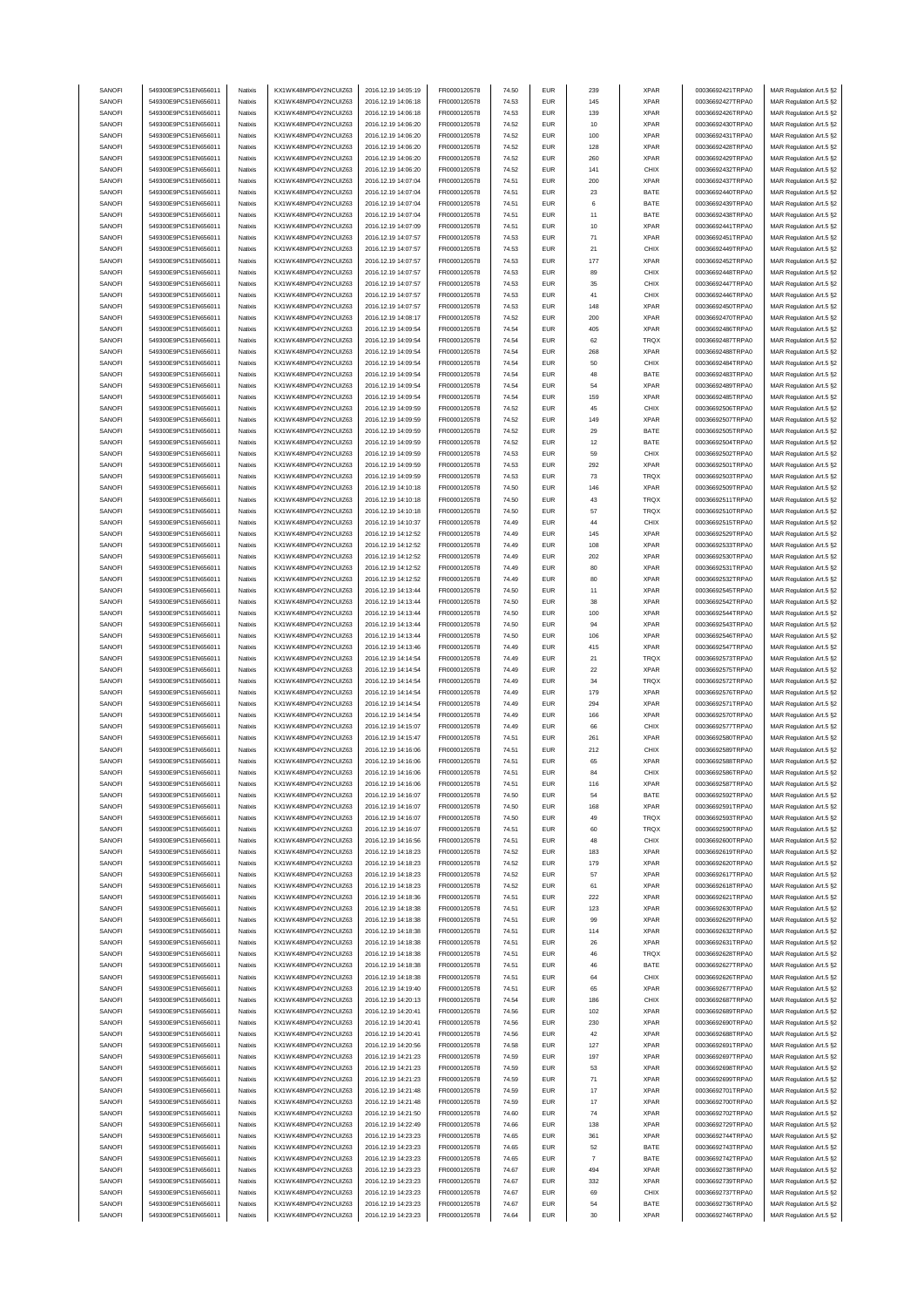| SANOFI<br>SANOFI<br>SANOFI | 549300E9PC51EN656011 |         |                       |                     |              |       |                             |      |             |                  |                         |
|----------------------------|----------------------|---------|-----------------------|---------------------|--------------|-------|-----------------------------|------|-------------|------------------|-------------------------|
|                            |                      | Natixis | KX1WK48MPD4Y2NCUIZ63  | 2016.12.19 14:23:23 | FR0000120578 | 74.64 | <b>EUR</b>                  | 29   | BATE        | 00036692745TRPA0 | MAR Regulation Art.5 §2 |
|                            | 549300E9PC51EN656011 | Natixis | KX1WK48MPD4Y2NCUIZ63  | 2016.12.19 14:23:23 | FR0000120578 | 74.66 | <b>EUR</b>                  | 75   | CHIX        | 00036692741TRPA0 | MAR Regulation Art.5 §2 |
|                            | 549300E9PC51EN656011 | Natixis | KX1WK48MPD4Y2NCUIZ63  | 2016.12.19 14:23:23 | FR0000120578 | 74.67 | <b>EUR</b>                  | 54   | TRQX        | 00036692740TRPA0 | MAR Regulation Art.5 §2 |
| SANOFI                     | 549300E9PC51EN656011 | Natixis | KX1WK48MPD4Y2NCUIZ63  | 2016.12.19 14:23:28 | FR0000120578 | 74.64 | <b>EUR</b>                  | 12   | BATE        | 00036692748TRPA0 | MAR Regulation Art.5 §2 |
|                            |                      |         |                       |                     |              |       |                             |      |             |                  |                         |
| SANOFI                     | 549300E9PC51EN656011 | Natixis | KX1WK48MPD4Y2NCUIZ63  | 2016.12.19 14:23:28 | FR0000120578 | 74.64 | <b>EUR</b>                  | 130  | <b>XPAR</b> | 00036692750TRPA0 | MAR Regulation Art.5 §2 |
| SANOFI                     | 549300E9PC51EN656011 | Natixis | KX1WK48MPD4Y2NCUIZ63  | 2016.12.19 14:23:28 | FR0000120578 | 74.64 | <b>EUR</b>                  | 61   | CHIX        | 00036692747TRPA0 | MAR Regulation Art.5 §2 |
| SANOFI                     | 549300E9PC51EN656011 | Natixis | KX1WK48MPD4Y2NCUIZ63  | 2016.12.19 14:23:28 | FR0000120578 | 74.64 | <b>EUR</b>                  | 63   | TRQX        | 00036692749TRPA0 | MAR Regulation Art.5 §2 |
| SANOFI                     | 549300E9PC51EN656011 | Natixis | KX1WK48MPD4Y2NCUIZ63  | 2016.12.19 14:23:34 | FR0000120578 | 74.63 | <b>EUR</b>                  | 122  | <b>XPAR</b> | 00036692751TRPA0 | MAR Regulation Art.5 §2 |
| SANOFI                     | 549300E9PC51EN656011 | Natixis | KX1WK48MPD4Y2NCLIIZ63 | 2016.12.19 14:24:00 | FR0000120578 | 74.65 | <b>EUR</b>                  | 46   | TRQX        | 00036692769TRPA0 | MAR Regulation Art.5 §2 |
| SANOFI                     | 549300E9PC51EN656011 | Natixis | KX1WK48MPD4Y2NCUIZ63  | 2016.12.19 14:24:02 | FR0000120578 | 74.64 | <b>EUR</b>                  | 157  | <b>XPAR</b> | 00036692771TRPA0 | MAR Regulation Art.5 §2 |
| SANOFI                     | 549300E9PC51EN656011 | Natixis | KX1WK48MPD4Y2NCUIZ63  | 2016.12.19 14:24:02 | FR0000120578 | 74.64 | <b>EUR</b>                  | 49   | CHIX        | 00036692772TRPA0 | MAR Regulation Art.5 §2 |
|                            |                      |         |                       |                     |              |       |                             |      |             |                  |                         |
| SANOFI                     | 549300E9PC51EN656011 | Natixis | KX1WK48MPD4Y2NCUIZ63  | 2016.12.19 14:24:02 | FR0000120578 | 74.64 | <b>EUR</b>                  | 18   | <b>XPAR</b> | 00036692773TRPA0 | MAR Regulation Art.5 §2 |
| SANOFI                     | 549300E9PC51EN656011 | Natixis | KX1WK48MPD4Y2NCUIZ63  | 2016.12.19 14:24:11 | FR0000120578 | 74.62 | <b>EUR</b>                  | 124  | <b>XPAR</b> | 00036692776TRPA0 | MAR Regulation Art.5 §2 |
| SANOFI                     | 549300E9PC51EN656011 | Natixis | KX1WK48MPD4Y2NCUIZ63  | 2016.12.19 14:24:11 | FR0000120578 | 74.63 | <b>EUR</b>                  | 40   | CHIX        | 00036692775TRPA0 | MAR Regulation Art.5 §2 |
| SANOFI                     | 549300E9PC51EN656011 | Natixis | KX1WK48MPD4Y2NCUIZ63  | 2016.12.19 14:24:45 | FR0000120578 | 74.63 | <b>EUR</b>                  | 181  | <b>XPAR</b> | 00036692782TRPA0 | MAR Regulation Art.5 §2 |
|                            | 549300E9PC51EN656011 |         | KX1WK48MPD4Y2NCUIZ63  |                     |              |       |                             |      |             |                  |                         |
| SANOFI                     |                      | Natixis |                       | 2016.12.19 14:24:54 | FR0000120578 | 74.61 | <b>EUR</b>                  | 10   | CHIX        | 00036692786TRPA0 | MAR Regulation Art.5 §2 |
| SANOFI                     | 549300E9PC51EN656011 | Natixis | KX1WK48MPD4Y2NCUIZ63  | 2016.12.19 14:24:54 | FR0000120578 | 74.61 | <b>EUR</b>                  | 47   | TRQX        | 00036692785TRPA0 | MAR Regulation Art.5 §2 |
| SANOFI                     | 549300E9PC51EN656011 | Natixis | KX1WK48MPD4Y2NCLIIZ63 | 2016.12.19 14:24:54 | FR0000120578 | 74.61 | <b>EUR</b>                  | 127  | <b>XPAR</b> | 00036692784TRPA0 | MAR Regulation Art.5 §2 |
| SANOFI                     | 549300E9PC51EN656011 | Natixis | KX1WK48MPD4Y2NCUIZ63  | 2016.12.19 14:25:15 | FR0000120578 | 74.61 | <b>EUR</b>                  | 19   | CHIX        | 00036692789TRPA0 | MAR Regulation Art.5 §2 |
| SANOFI                     | 549300E9PC51EN656011 | Natixis | KX1WK48MPD4Y2NCUIZ63  | 2016.12.19 14:25:15 | FR0000120578 | 74.61 | <b>EUR</b>                  | 27   | CHIX        | 00036692788TRPA0 | MAR Regulation Art.5 §2 |
| SANOFI                     | 549300E9PC51EN656011 | Natixis | KX1WK48MPD4Y2NCUIZ63  | 2016.12.19 14:25:15 | FR0000120578 | 74.61 | <b>EUR</b>                  | 37   | CHIX        | 00036692787TRPA0 | MAR Regulation Art.5 §2 |
|                            |                      |         |                       |                     |              |       |                             |      |             |                  |                         |
| SANOFI                     | 549300E9PC51EN656011 | Natixis | KX1WK48MPD4Y2NCUIZ63  | 2016.12.19 14:25:19 | FR0000120578 | 74.60 | <b>EUR</b>                  | 123  | <b>XPAR</b> | 00036692790TRPA0 | MAR Regulation Art.5 §2 |
| SANOFI                     | 549300E9PC51EN656011 | Natixis | KX1WK48MPD4Y2NCUIZ63  | 2016.12.19 14:26:18 | FR0000120578 | 74.61 | <b>EUR</b>                  | 41   | CHIX        | 00036692798TRPA0 | MAR Regulation Art.5 §2 |
| SANOFI                     | 549300E9PC51EN656011 | Natixis | KX1WK48MPD4Y2NCUIZ63  | 2016.12.19 14:26:18 | FR0000120578 | 74.61 | <b>EUR</b>                  | 273  | <b>XPAR</b> | 00036692799TRPA0 | MAR Regulation Art.5 §2 |
| SANOFI                     | 549300E9PC51EN656011 | Natixis | KX1WK48MPD4Y2NCUIZ63  | 2016.12.19 14:26:18 | FR0000120578 | 74.61 | <b>EUR</b>                  | 44   | BATE        | 00036692797TRPA0 | MAR Regulation Art.5 §2 |
| SANOFI                     | 549300E9PC51EN656011 | Natixis | KX1WK48MPD4Y2NCUIZ63  | 2016.12.19 14:26:36 | FR0000120578 | 74.60 | <b>EUR</b>                  | 268  | <b>XPAR</b> | 00036692801TRPA0 | MAR Regulation Art.5 §2 |
| SANOFI                     | 549300E9PC51EN656011 | Natixis | KX1WK48MPD4Y2NCLIIZ63 | 2016.12.19 14:28:31 | FR0000120578 | 74.66 | <b>EUR</b>                  | 499  | <b>XPAR</b> | 00036692828TRPA0 | MAR Regulation Art.5 §2 |
|                            |                      |         |                       |                     |              |       |                             |      |             |                  |                         |
| SANOFI                     | 549300E9PC51EN656011 | Natixis | KX1WK48MPD4Y2NCUIZ63  | 2016.12.19 14:28:31 | FR0000120578 | 74.66 | <b>EUR</b>                  | 345  | <b>XPAR</b> | 00036692829TRPA0 | MAR Regulation Art.5 §2 |
| SANOFI                     | 549300E9PC51EN656011 | Natixis | KX1WK48MPD4Y2NCUIZ63  | 2016.12.19 14:28:49 | FR0000120578 | 74.65 | <b>EUR</b>                  | 44   | BATE        | 00036692839TRPA0 | MAR Regulation Art.5 §2 |
| SANOFI                     | 549300E9PC51EN656011 | Natixis | KX1WK48MPD4Y2NCUIZ63  | 2016.12.19 14:30:21 | FR0000120578 | 74.70 | <b>EUR</b>                  | 10   | CHIX        | 00036692869TRPA0 | MAR Regulation Art.5 §2 |
| SANOFI                     | 549300E9PC51EN656011 | Natixis | KX1WK48MPD4Y2NCUIZ63  | 2016.12.19 14:30:21 | FR0000120578 | 74.70 | <b>EUR</b>                  | 100  | CHIX        | 00036692870TRPA0 | MAR Regulation Art.5 §2 |
| SANOFI                     | 549300E9PC51EN656011 | Natixis | KX1WK48MPD4Y2NCUIZ63  | 2016.12.19 14:30:21 | FR0000120578 | 74.70 | <b>EUR</b>                  | 152  | CHIX        | 00036692868TRPA0 | MAR Regulation Art.5 §2 |
| SANOFI                     | 549300E9PC51EN656011 | Natixis | KX1WK48MPD4Y2NCUIZ63  | 2016.12.19 14:30:27 | FR0000120578 | 74.68 | <b>EUR</b>                  | 119  | <b>XPAR</b> | 00036692883TRPA0 |                         |
|                            |                      |         |                       |                     |              |       |                             |      |             |                  | MAR Regulation Art.5 §2 |
| SANOFI                     | 549300E9PC51EN656011 | Natixis | KX1WK48MPD4Y2NCUIZ63  | 2016.12.19 14:30:27 | FR0000120578 | 74.68 | <b>EUR</b>                  | 197  | <b>XPAR</b> | 00036692884TRPA0 | MAR Regulation Art.5 §2 |
| SANOFI                     | 549300E9PC51EN656011 | Natixis | KX1WK48MPD4Y2NCUIZ63  | 2016.12.19 14:30:27 | FR0000120578 | 74.68 | <b>EUR</b>                  | 66   | TRQX        | 00036692881TRPA0 | MAR Regulation Art.5 §2 |
| SANOFI                     | 549300E9PC51EN656011 | Natixis | KX1WK48MPD4Y2NCLIIZ63 | 2016.12.19 14:30:27 | FR0000120578 | 74.68 | <b>EUR</b>                  | 45   | CHIX        | 00036692882TRPA0 | MAR Regulation Art.5 §2 |
| SANOFI                     | 549300E9PC51EN656011 | Natixis | KX1WK48MPD4Y2NCUIZ63  | 2016.12.19 14:30:27 | FR0000120578 | 74.68 | <b>EUR</b>                  | 52   | <b>XPAR</b> | 00036692885TRPA0 | MAR Regulation Art.5 §2 |
| SANOFI                     | 549300E9PC51EN656011 | Natixis | KX1WK48MPD4Y2NCUIZ63  | 2016.12.19 14:30:27 | FR0000120578 | 74.68 | <b>EUR</b>                  | 46   | BATE        | 00036692877TRPA0 | MAR Regulation Art.5 §2 |
|                            |                      |         |                       |                     |              |       |                             |      |             |                  |                         |
| SANOFI                     | 549300E9PC51EN656011 | Natixis | KX1WK48MPD4Y2NCUIZ63  | 2016.12.19 14:30:27 | FR0000120578 | 74.68 | <b>EUR</b>                  | 3    | BATE        | 00036692876TRPA0 | MAR Regulation Art.5 §2 |
| SANOFI                     | 549300E9PC51EN656011 | Natixis | KX1WK48MPD4Y2NCUIZ63  | 2016.12.19 14:30:27 | FR0000120578 | 74.69 | <b>EUR</b>                  | 1    | <b>XPAR</b> | 00036692880TRPA0 | MAR Regulation Art.5 §2 |
| SANOFI                     | 549300E9PC51EN656011 | Natixis | KX1WK48MPD4Y2NCUIZ63  | 2016.12.19 14:30:27 | FR0000120578 | 74.69 | <b>EUR</b>                  | 235  | <b>XPAR</b> | 00036692871TRPA0 | MAR Regulation Art.5 §2 |
| SANOFI                     | 549300E9PC51EN656011 | Natixis | KX1WK48MPD4Y2NCUIZ63  | 2016.12.19 14:30:27 | FR0000120578 | 74.69 | <b>EUR</b>                  | 372  | <b>XPAR</b> | 00036692874TRPA0 | MAR Regulation Art.5 §2 |
| SANOFI                     | 549300E9PC51EN656011 | Natixis | KX1WK48MPD4Y2NCUIZ63  | 2016.12.19 14:30:27 | FR0000120578 | 74.69 | <b>EUR</b>                  | 100  | <b>XPAR</b> | 00036692879TRPA0 | MAR Regulation Art.5 §2 |
| SANOFI                     | 549300E9PC51EN656011 | Natixis |                       | 2016.12.19 14:30:27 |              | 74.69 | <b>EUR</b>                  | 100  | <b>XPAR</b> | 00036692878TRPA0 |                         |
|                            |                      |         | KX1WK48MPD4Y2NCUIZ63  |                     | FR0000120578 |       |                             |      |             |                  | MAR Regulation Art.5 §2 |
| SANOFI                     | 549300E9PC51EN656011 | Natixis | KX1WK48MPD4Y2NCUIZ63  | 2016.12.19 14:30:27 | FR0000120578 | 74.69 | <b>EUR</b>                  | 46   | TRQX        | 00036692875TRPA0 | MAR Regulation Art.5 §2 |
| SANOFI                     | 549300E9PC51EN656011 | Natixis | KX1WK48MPD4Y2NCUIZ63  | 2016.12.19 14:30:27 | FR0000120578 | 74.69 | <b>EUR</b>                  | 44   | CHIX        | 00036692872TRPA0 | MAR Regulation Art.5 §2 |
| SANOFI                     | 549300E9PC51EN656011 | Natixis | KX1WK48MPD4Y2NCUIZ63  | 2016.12.19 14:30:27 | FR0000120578 | 74.69 | <b>EUR</b>                  | 269  | <b>XPAR</b> | 00036692873TRPA0 | MAR Regulation Art.5 §2 |
| SANOFI                     | 549300E9PC51EN656011 | Natixis | KX1WK48MPD4Y2NCUIZ63  | 2016.12.19 14:30:50 | FR0000120578 | 74.67 | <b>EUR</b>                  | 36   | TRQX        | 00036692905TRPA0 | MAR Regulation Art.5 §2 |
| SANOFI                     | 549300E9PC51EN656011 | Natixis | KX1WK48MPD4Y2NCUIZ63  | 2016.12.19 14:30:59 | FR0000120578 | 74.67 | <b>EUR</b>                  | 5    | TRQX        | 00036692908TRPA0 | MAR Regulation Art.5 §2 |
|                            |                      |         |                       |                     |              |       | <b>EUR</b>                  |      |             |                  |                         |
| SANOFI                     | 549300E9PC51EN656011 | Natixis | KX1WK48MPD4Y2NCUIZ63  | 2016.12.19 14:30:59 | FR0000120578 | 74.67 |                             | 174  | <b>XPAR</b> | 00036692907TRPA0 | MAR Regulation Art.5 §2 |
| SANOFI                     | 549300E9PC51EN656011 | Natixis | KX1WK48MPD4Y2NCUIZ63  | 2016.12.19 14:31:02 | FR0000120578 | 74.66 | <b>EUR</b>                  | 23   | CHIX        | 00036692909TRPA0 | MAR Regulation Art.5 §2 |
| SANOFI                     | 549300E9PC51EN656011 | Natixis | KX1WK48MPD4Y2NCUIZ63  | 2016.12.19 14:31:04 | FR0000120578 | 74.66 | <b>EUR</b>                  | 26   | CHIX        | 00036692912TRPA0 | MAR Regulation Art.5 §2 |
| SANOFI                     | 549300E9PC51EN656011 | Natixis | KX1WK48MPD4Y2NCLIIZ63 | 2016.12.19 14:31:38 | FR0000120578 | 74.68 | <b>EUR</b>                  | 86   | <b>XPAR</b> | 00036692930TRPA0 | MAR Regulation Art.5 §2 |
| SANOFI                     | 549300E9PC51EN656011 | Natixis | KX1WK48MPD4Y2NCUIZ63  | 2016.12.19 14:31:46 | FR0000120578 | 74.68 | <b>EUR</b>                  | 110  | <b>XPAR</b> | 00036692931TRPA0 | MAR Regulation Art.5 §2 |
| SANOFI                     | 549300E9PC51EN656011 | Natixis | KX1WK48MPD4Y2NCUIZ63  | 2016.12.19 14:32:09 | FR0000120578 | 74.68 | <b>EUR</b>                  | 51   | <b>XPAR</b> | 00036692944TRPA0 | MAR Regulation Art.5 §2 |
|                            |                      |         |                       |                     | FR0000120578 |       |                             |      |             |                  |                         |
| SANOFI                     | 549300E9PC51EN656011 | Natixis | KX1WK48MPD4Y2NCUIZ63  | 2016.12.19 14:32:56 |              |       |                             | 437  |             |                  |                         |
| SANOFI                     | 549300E9PC51EN656011 |         |                       |                     |              | 74.68 | <b>EUR</b>                  |      | <b>XPAR</b> | 00036692962TRPA0 | MAR Regulation Art.5 §2 |
| SANOFI                     |                      | Natixis | KX1WK48MPD4Y2NCUIZ63  | 2016.12.19 14:32:56 | FR0000120578 | 74.68 | <b>EUR</b>                  | $77$ | <b>XPAR</b> | 00036692964TRPA0 | MAR Regulation Art.5 §2 |
|                            | 549300E9PC51EN656011 | Natixis | KX1WK48MPD4Y2NCUIZ63  | 2016.12.19 14:32:56 | FR0000120578 | 74.68 | <b>EUR</b>                  | 17   | <b>XPAR</b> | 00036692963TRPA0 | MAR Regulation Art.5 §2 |
|                            | 549300E9PC51EN656011 | Natixis |                       | 2016.12.19 14:32:56 |              | 74.68 | <b>EUR</b>                  | 60   | <b>XPAR</b> | 00036692961TRPA0 |                         |
| SANOFI                     |                      |         | KX1WK48MPD4Y2NCUIZ63  |                     | FR0000120578 |       |                             |      |             |                  | MAR Regulation Art.5 §2 |
| SANOFI                     | 549300E9PC51EN656011 | Natixis | KX1WK48MPD4Y2NCUIZ63  | 2016.12.19 14:32:57 | FR0000120578 | 74.68 | <b>EUR</b>                  | 17   | <b>XPAR</b> | 00036692966TRPA0 | MAR Regulation Art.5 §2 |
| SANOF                      | 549300E9PC51EN656011 | Natixis | KX1WK48MPD4Y2NCUIZ63  | 2016.12.19 14:32:57 | FR0000120578 | 74.68 | EUR                         | 146  | <b>XPAR</b> | 00036692965TRPA0 | MAR Regulation Art.5 §2 |
| SANOFI                     | 549300E9PC51EN656011 | Natixis | KX1WK48MPD4Y2NCUIZ63  | 2016.12.19 14:33:05 | FR0000120578 | 74.68 | <b>EUR</b>                  | 45   | BATE        | 00036692973TRPA0 | MAR Regulation Art.5 §2 |
| SANOFI                     | 549300E9PC51EN656011 | Natixis | KX1WK48MPD4Y2NCUIZ63  | 2016.12.19 14:33:05 | FR0000120578 | 74.68 | EUR                         | 267  | <b>XPAR</b> | 00036692972TRPA0 | MAR Regulation Art.5 §2 |
| SANOFI                     | 549300E9PC51EN656011 | Natixis | KX1WK48MPD4Y2NCUIZ63  | 2016.12.19 14:33:05 | FR0000120578 | 74.68 | <b>EUR</b>                  | 118  | <b>XPAR</b> | 00036692979TRPA0 | MAR Regulation Art.5 §2 |
| SANOFI                     | 549300E9PC51EN656011 | Natixis | KX1WK48MPD4Y2NCUIZ63  | 2016.12.19 14:33:05 | FR0000120578 | 74.68 | <b>EUR</b>                  | 66   | TRQX        | 00036692977TRPA0 | MAR Regulation Art.5 §2 |
|                            | 549300E9PC51EN656011 |         |                       |                     |              |       |                             |      |             |                  |                         |
| SANOFI                     |                      | Natixis | KX1WK48MPD4Y2NCUIZ63  | 2016.12.19 14:33:05 | FR0000120578 | 74.68 | <b>EUR</b>                  | 160  | <b>XPAR</b> | 00036692978TRPA0 | MAR Regulation Art.5 §2 |
| SANOFI                     | 549300E9PC51EN656011 | Natixis | KX1WK48MPD4Y2NCUIZ63  | 2016.12.19 14:33:05 | FR0000120578 | 74.68 | $\ensuremath{\mathsf{EUR}}$ | 52   | CHIX        | 00036692974TRPA0 | MAR Regulation Art.5 §2 |
| SANOFI                     | 549300E9PC51EN656011 | Natixis | KX1WK48MPD4Y2NCUIZ63  | 2016.12.19 14:33:05 | FR0000120578 | 74.68 | <b>EUR</b>                  | 258  | <b>XPAR</b> | 00036692975TRPA0 | MAR Regulation Art.5 §2 |
| SANOFI                     | 549300E9PC51EN656011 | Natixis | KX1WK48MPD4Y2NCUIZ63  | 2016.12.19 14:33:05 | FR0000120578 | 74.67 | <b>EUR</b>                  | 167  | <b>XPAR</b> | 00036692982TRPA0 | MAR Regulation Art.5 §2 |
| SANOFI                     | 549300E9PC51EN656011 | Natixis | KX1WK48MPD4Y2NCUIZ63  | 2016.12.19 14:33:05 | FR0000120578 | 74.67 | <b>EUR</b>                  | 75   | CHIX        | 00036692981TRPA0 | MAR Regulation Art.5 §2 |
| SANOFI                     | 549300E9PC51EN656011 | Natixis | KX1WK48MPD4Y2NCUIZ63  | 2016.12.19 14:33:05 | FR0000120578 | 74.67 | <b>EUR</b>                  | 114  | <b>XPAR</b> | 00036692984TRPA0 | MAR Regulation Art.5 §2 |
| SANOFI                     | 549300E9PC51EN656011 | Natixis | KX1WK48MPD4Y2NCUIZ63  | 2016.12.19 14:33:05 | FR0000120578 | 74.67 | <b>EUR</b>                  | 53   | <b>XPAR</b> | 00036692983TRPA0 | MAR Regulation Art.5 §2 |
| SANOFI                     | 549300E9PC51EN656011 | Natixis | KX1WK48MPD4Y2NCUIZ63  | 2016.12.19 14:33:05 | FR0000120578 | 74.67 | <b>EUR</b>                  | 45   | TRQX        | 00036692980TRPA0 | MAR Regulation Art.5 §2 |
|                            |                      |         |                       |                     |              |       |                             |      |             |                  |                         |
| SANOFI                     | 549300E9PC51EN656011 | Natixis | KX1WK48MPD4Y2NCUIZ63  | 2016.12.19 14:33:05 | FR0000120578 | 74.68 | <b>EUR</b>                  | 9    | <b>XPAR</b> | 00036692976TRPA0 | MAR Regulation Art.5 §2 |
| SANOFI                     | 549300E9PC51EN656011 | Natixis | KX1WK48MPD4Y2NCUIZ63  | 2016.12.19 14:33:06 | FR0000120578 | 74.65 | <b>EUR</b>                  | 59   | CHIX        | 00036692985TRPA0 | MAR Regulation Art.5 §2 |
| SANOFI                     | 549300E9PC51EN656011 | Natixis | KX1WK48MPD4Y2NCUIZ63  | 2016.12.19 14:33:11 | FR0000120578 | 74.63 | <b>EUR</b>                  | 44   | CHIX        | 00036692988TRPA0 | MAR Regulation Art.5 §2 |
| SANOFI                     | 549300E9PC51EN656011 | Natixis | KX1WK48MPD4Y2NCUIZ63  | 2016.12.19 14:33:51 | FR0000120578 | 74.64 | <b>EUR</b>                  | 42   | CHIX        | 00036693004TRPA0 | MAR Regulation Art.5 §2 |
| SANOFI                     |                      |         | KX1WK48MPD4Y2NCUIZ63  |                     |              |       | <b>EUR</b>                  | 269  |             |                  |                         |
|                            | 549300E9PC51EN656011 | Natixis |                       | 2016.12.19 14:33:51 | FR0000120578 | 74.64 |                             |      | <b>XPAR</b> | 00036693005TRPA0 | MAR Regulation Art.5 §2 |
| SANOFI                     | 549300E9PC51EN656011 | Natixis | KX1WK48MPD4Y2NCUIZ63  | 2016.12.19 14:33:52 | FR0000120578 | 74.63 | <b>EUR</b>                  | 48   | BATE        | 00036693007TRPA0 | MAR Regulation Art.5 §2 |
| SANOFI                     | 549300E9PC51EN656011 | Natixis | KX1WK48MPD4Y2NCUIZ63  | 2016.12.19 14:33:52 | FR0000120578 | 74.62 | <b>EUR</b>                  | 49   | TRQX        | 00036693009TRPA0 | MAR Regulation Art.5 §2 |
| SANOFI                     | 549300E9PC51EN656011 | Natixis | KX1WK48MPD4Y2NCUIZ63  | 2016.12.19 14:33:52 | FR0000120578 | 74.62 | <b>EUR</b>                  | 220  | <b>XPAR</b> | 00036693008TRPA0 | MAR Regulation Art.5 §2 |
| SANOFI                     | 549300E9PC51EN656011 | Natixis | KX1WK48MPD4Y2NCUIZ63  | 2016.12.19 14:33:52 | FR0000120578 | 74.63 | <b>EUR</b>                  | 45   | CHIX        | 00036693006TRPA0 | MAR Regulation Art.5 §2 |
| SANOFI                     | 549300E9PC51EN656011 | Natixis | KX1WK48MPD4Y2NCUIZ63  | 2016.12.19 14:34:00 | FR0000120578 | 74.60 | <b>EUR</b>                  | 132  | <b>XPAR</b> | 00036693012TRPA0 | MAR Regulation Art.5 §2 |
|                            | 549300E9PC51EN656011 | Natixis |                       |                     |              |       | <b>EUR</b>                  |      |             | 00036693011TRPA0 |                         |
| SANOFI                     |                      |         | KX1WK48MPD4Y2NCUIZ63  | 2016.12.19 14:34:00 | FR0000120578 | 74.61 |                             | 122  | <b>XPAR</b> |                  | MAR Regulation Art.5 §2 |
| SANOFI                     | 549300E9PC51EN656011 | Natixis | KX1WK48MPD4Y2NCUIZ63  | 2016.12.19 14:34:38 | FR0000120578 | 74.64 | <b>EUR</b>                  | 25   | <b>XPAR</b> | 00036693030TRPA0 | MAR Regulation Art.5 §2 |
| SANOFI                     | 549300E9PC51EN656011 | Natixis | KX1WK48MPD4Y2NCUIZ63  | 2016.12.19 14:35:23 | FR0000120578 | 74.67 | <b>EUR</b>                  | 432  | <b>XPAR</b> | 00036693053TRPA0 | MAR Regulation Art.5 §2 |
| SANOFI                     | 549300E9PC51EN656011 | Natixis | KX1WK48MPD4Y2NCUIZ63  | 2016.12.19 14:35:23 | FR0000120578 | 74.67 | <b>EUR</b>                  | 123  | <b>XPAR</b> | 00036693052TRPA0 | MAR Regulation Art.5 §2 |
| SANOFI                     | 549300E9PC51EN656011 | Natixis | KX1WK48MPD4Y2NCUIZ63  | 2016.12.19 14:35:24 | FR0000120578 | 74.66 | <b>EUR</b>                  | 30   | TRQX        | 00036693057TRPA0 | MAR Regulation Art.5 §2 |
|                            |                      |         |                       |                     |              |       |                             |      |             |                  |                         |
| SANOFI                     | 549300E9PC51EN656011 | Natixis | KX1WK48MPD4Y2NCUIZ63  | 2016.12.19 14:35:24 | FR0000120578 | 74.66 | <b>EUR</b>                  | 48   | CHIX        | 00036693056TRPA0 | MAR Regulation Art.5 §2 |
| SANOFI                     | 549300E9PC51EN656011 | Natixis | KX1WK48MPD4Y2NCUIZ63  | 2016.12.19 14:35:24 | FR0000120578 | 74.66 | <b>EUR</b>                  | 47   | BATE        | 00036693055TRPA0 | MAR Regulation Art.5 §2 |
| SANOFI                     | 549300E9PC51EN656011 | Natixis | KX1WK48MPD4Y2NCUIZ63  | 2016.12.19 14:35:24 | FR0000120578 | 74.66 | <b>EUR</b>                  | 132  | <b>XPAR</b> | 00036693059TRPA0 | MAR Regulation Art.5 §2 |
| SANOFI                     | 549300E9PC51EN656011 | Natixis | KX1WK48MPD4Y2NCUIZ63  | 2016.12.19 14:35:24 | FR0000120578 | 74.66 | <b>EUR</b>                  | 115  | <b>XPAR</b> | 00036693058TRPA0 | MAR Regulation Art.5 §2 |
| SANOFI                     | 549300E9PC51EN656011 | Natixis | KX1WK48MPD4Y2NCUIZ63  | 2016.12.19 14:35:32 | FR0000120578 | 74.65 | <b>EUR</b>                  | 36   | CHIX        | 00036693063TRPA0 | MAR Regulation Art.5 §2 |
| SANOFI                     | 549300E9PC51EN656011 | Natixis | KX1WK48MPD4Y2NCUIZ63  | 2016.12.19 14:35:32 | FR0000120578 | 74.65 | EUR                         | 20   | CHIX        | 00036693066TRPA0 |                         |
|                            |                      | Natixis |                       |                     |              |       |                             | 104  |             | 00036693065TRPA0 | MAR Regulation Art.5 §2 |
| SANOFI                     | 549300E9PC51EN656011 |         | KX1WK48MPD4Y2NCUIZ63  | 2016.12.19 14:35:32 | FR0000120578 | 74.65 | <b>EUR</b>                  |      | <b>XPAR</b> |                  | MAR Regulation Art.5 §2 |
| SANOFI                     | 549300E9PC51EN656011 | Natixis | KX1WK48MPD4Y2NCUIZ63  | 2016.12.19 14:35:32 | FR0000120578 | 74.66 | <b>EUR</b>                  | 12   | TRQX        | 00036693062TRPA0 | MAR Regulation Art.5 §2 |
| SANOFI                     | 549300E9PC51EN656011 | Natixis | KX1WK48MPD4Y2NCUIZ63  | 2016.12.19 14:35:32 | FR0000120578 | 74.65 | <b>EUR</b>                  | 11   | <b>XPAR</b> | 00036693064TRPA0 | MAR Regulation Art.5 §2 |
| SANOFI                     | 549300E9PC51EN656011 | Natixis | KX1WK48MPD4Y2NCUIZ63  | 2016.12.19 14:36:34 | FR0000120578 | 74.67 | <b>EUR</b>                  | 26   | <b>XPAR</b> | 00036693084TRPA0 | MAR Regulation Art.5 §2 |
| SANOFI                     | 549300E9PC51EN656011 | Natixis | KX1WK48MPD4Y2NCUIZ63  | 2016.12.19 14:36:41 | FR0000120578 | 74.67 | <b>EUR</b>                  | 18   | CHIX        | 00036693086TRPA0 | MAR Regulation Art.5 §2 |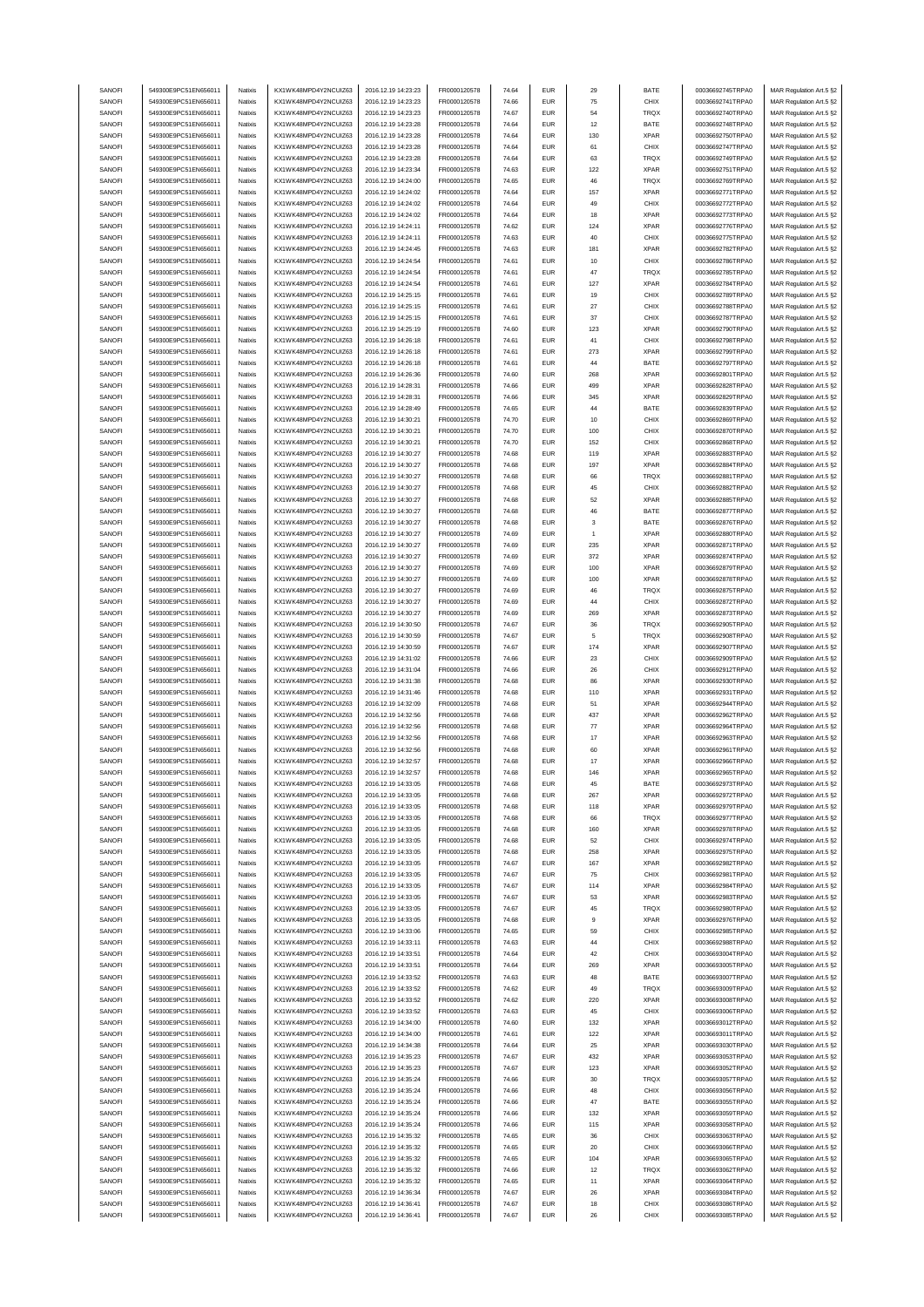| SANOFI |                      |         |                                              |                                            |              |       |            |                |             |                  |                         |
|--------|----------------------|---------|----------------------------------------------|--------------------------------------------|--------------|-------|------------|----------------|-------------|------------------|-------------------------|
|        | 549300E9PC51EN656011 | Natixis | KX1WK48MPD4Y2NCUIZ63                         | 2016.12.19 14:36:41                        | FR0000120578 | 74.67 | <b>EUR</b> | 240            | <b>XPAR</b> | 00036693087TRPA0 | MAR Regulation Art.5 §2 |
| SANOFI | 549300E9PC51EN656011 | Natixis | KX1WK48MPD4Y2NCUIZ63                         | 2016.12.19 14:36:41                        | FR0000120578 | 74.67 | <b>EUR</b> | 180            | <b>XPAR</b> | 00036693088TRPA0 | MAR Regulation Art.5 §2 |
| SANOFI | 549300E9PC51EN656011 | Natixis | KX1WK48MPD4Y2NCUIZ63                         | 2016.12.19 14:36:44                        | FR0000120578 | 74.66 | <b>EUR</b> | 47             | TRQX        | 00036693089TRPA0 | MAR Regulation Art.5 §2 |
| SANOFI | 549300E9PC51EN656011 | Natixis | KX1WK48MPD4Y2NCUIZ63                         | 2016.12.19 14:36:47                        | FR0000120578 | 74.65 | <b>EUR</b> | 273            | <b>XPAR</b> | 00036693105TRPA0 | MAR Regulation Art.5 §2 |
|        |                      |         |                                              |                                            |              |       |            |                |             |                  |                         |
| SANOFI | 549300E9PC51EN656011 | Natixis | KX1WK48MPD4Y2NCUIZ63                         | 2016.12.19 14:36:47                        | FR0000120578 | 74.65 | <b>EUR</b> | 55             | CHIX        | 00036693104TRPA0 | MAR Regulation Art.5 §2 |
| SANOFI | 549300E9PC51EN656011 | Natixis | KX1WK48MPD4Y2NCUIZ63                         | 2016.12.19 14:37:05                        | FR0000120578 | 74.64 | <b>EUR</b> | 149            | <b>XPAR</b> | 00036693119TRPA0 | MAR Regulation Art.5 §2 |
| SANOFI | 549300E9PC51EN656011 | Natixis | KX1WK48MPD4Y2NCUIZ63                         | 2016.12.19 14:37:07                        | FR0000120578 | 74.64 | <b>EUR</b> | 45             | CHIX        | 00036693120TRPA0 | MAR Regulation Art.5 §2 |
| SANOFI | 549300E9PC51EN656011 | Natixis | KX1WK48MPD4Y2NCUIZ63                         | 2016.12.19 14:37:57                        | FR0000120578 | 74.66 | <b>EUR</b> | 18             | CHIX        | 00036693142TRPA0 | MAR Regulation Art.5 §2 |
| SANOFI | 549300E9PC51EN656011 | Natixis | KX1WK48MPD4Y2NCUIZ63                         | 2016.12.19 14:38:01                        | FR0000120578 | 74.66 | <b>EUR</b> | 48             | CHIX        | 00036693144TRPA0 | MAR Regulation Art.5 §2 |
| SANOFI | 549300E9PC51EN656011 | Natixis | KX1WK48MPD4Y2NCUIZ63                         | 2016.12.19 14:38:01                        | FR0000120578 | 74.66 | <b>EUR</b> | 27             | CHIX        | 00036693143TRPA0 | MAR Regulation Art.5 §2 |
| SANOFI | 549300E9PC51EN656011 | Natixis | KX1WK48MPD4Y2NCUIZ63                         | 2016.12.19 14:38:01                        | FR0000120578 | 74.66 | <b>EUR</b> | $22\,$         | <b>TRQX</b> | 00036693145TRPA0 | MAR Regulation Art.5 §2 |
|        |                      |         |                                              |                                            |              |       |            |                |             |                  |                         |
| SANOFI | 549300E9PC51EN656011 | Natixis | KX1WK48MPD4Y2NCUIZ63                         | 2016.12.19 14:38:01                        | FR0000120578 | 74.66 | <b>EUR</b> | 26             | TRQX        | 00036693146TRPA0 | MAR Regulation Art.5 §2 |
| SANOFI | 549300E9PC51EN656011 | Natixis | KX1WK48MPD4Y2NCUIZ63                         | 2016.12.19 14:38:05                        | FR0000120578 | 74.65 | <b>EUR</b> | 47             | <b>XPAR</b> | 00036693148TRPA0 | MAR Regulation Art.5 §2 |
| SANOFI | 549300E9PC51EN656011 | Natixis | KX1WK48MPD4Y2NCUIZ63                         | 2016.12.19 14:38:13                        | FR0000120578 | 74.65 | <b>EUR</b> | 41             | <b>XPAR</b> | 00036693151TRPA0 | MAR Regulation Art.5 §2 |
| SANOFI | 549300E9PC51EN656011 | Natixis | KX1WK48MPD4Y2NCUIZ63                         | 2016.12.19 14:38:24                        | FR0000120578 | 74.65 | <b>EUR</b> | 64             | <b>XPAR</b> | 00036693153TRPA0 | MAR Regulation Art.5 §2 |
|        | 549300E9PC51EN656011 |         |                                              |                                            | FR0000120578 |       | <b>EUR</b> | $\overline{7}$ |             | 00036693155TRPA0 |                         |
| SANOFI |                      | Natixis | KX1WK48MPD4Y2NCUIZ63                         | 2016.12.19 14:38:34                        |              | 74.65 |            |                | <b>XPAR</b> |                  | MAR Regulation Art.5 §2 |
| SANOFI | 549300E9PC51EN656011 | Natixis | KX1WK48MPD4Y2NCUIZ63                         | 2016.12.19 14:38:42                        | FR0000120578 | 74.65 | <b>EUR</b> | 35             | BATE        | 00036693158TRPA0 | MAR Regulation Art.5 §2 |
| SANOFI | 549300E9PC51EN656011 | Natixis | KX1WK48MPD4Y2NCUIZ63                         | 2016.12.19 14:38:42                        | FR0000120578 | 74.65 | <b>EUR</b> | 239            | <b>XPAR</b> | 00036693162TRPA0 | MAR Regulation Art.5 §2 |
| SANOFI | 549300E9PC51EN656011 | Natixis | KX1WK48MPD4Y2NCUIZ63                         | 2016.12.19 14:38:42                        | FR0000120578 | 74.65 | <b>EUR</b> | 127            | <b>XPAR</b> | 00036693164TRPA0 | MAR Regulation Art.5 §2 |
| SANOFI | 549300E9PC51EN656011 | Natixis | KX1WK48MPD4Y2NCUIZ63                         | 2016.12.19 14:38:42                        | FR0000120578 | 74.65 | <b>EUR</b> | 49             | <b>XPAR</b> | 00036693161TRPA0 | MAR Regulation Art.5 §2 |
| SANOFI | 549300E9PC51EN656011 | Natixis | KX1WK48MPD4Y2NCUIZ63                         | 2016.12.19 14:38:42                        | FR0000120578 | 74.65 | <b>EUR</b> | 85             | <b>XPAR</b> | 00036693163TRPA0 | MAR Regulation Art.5 §2 |
| SANOFI | 549300E9PC51EN656011 | Natixis | KX1WK48MPD4Y2NCUIZ63                         | 2016.12.19 14:38:42                        | FR0000120578 | 74.65 | <b>EUR</b> | 117            | <b>XPAR</b> | 00036693165TRPA0 | MAR Regulation Art.5 §2 |
|        |                      |         |                                              |                                            |              |       |            |                |             |                  |                         |
| SANOFI | 549300E9PC51EN656011 | Natixis | KX1WK48MPD4Y2NCUIZ63                         | 2016.12.19 14:38:42                        | FR0000120578 | 74.65 | <b>EUR</b> | 46             | <b>XPAR</b> | 00036693157TRPA0 | MAR Regulation Art.5 §2 |
| SANOFI | 549300E9PC51EN656011 | Natixis | KX1WK48MPD4Y2NCUIZ63                         | 2016.12.19 14:38:42                        | FR0000120578 | 74.65 | <b>EUR</b> | 23             | <b>XPAR</b> | 00036693160TRPA0 | MAR Regulation Art.5 §2 |
| SANOFI | 549300E9PC51EN656011 | Natixis | KX1WK48MPD4Y2NCUIZ63                         | 2016.12.19 14:38:42                        | FR0000120578 | 74.65 | <b>EUR</b> | 12             | BATE        | 00036693159TRPA0 | MAR Regulation Art.5 §2 |
| SANOFI | 549300E9PC51EN656011 | Natixis | KX1WK48MPD4Y2NCUIZ63                         | 2016.12.19 14:38:42                        | FR0000120578 | 74.64 | <b>EUR</b> | 44             | CHIX        | 00036693167TRPA0 | MAR Regulation Art.5 §2 |
| SANOFI | 549300E9PC51EN656011 | Natixis | KX1WK48MPD4Y2NCUIZ63                         | 2016.12.19 14:38:42                        | FR0000120578 | 74.65 | <b>EUR</b> | 129            | <b>XPAR</b> | 00036693166TRPA0 | MAR Regulation Art.5 §2 |
| SANOFI | 549300E9PC51EN656011 | Natixis | KX1WK48MPD4Y2NCUIZ63                         | 2016.12.19 14:38:45                        | FR0000120578 | 74.64 | <b>EUR</b> | 142            | <b>XPAR</b> | 00036693170TRPA0 | MAR Regulation Art.5 §2 |
|        |                      |         |                                              |                                            |              |       |            |                |             |                  |                         |
| SANOFI | 549300E9PC51EN656011 | Natixis | KX1WK48MPD4Y2NCUIZ63                         | 2016.12.19 14:38:55                        | FR0000120578 | 74.64 | <b>EUR</b> | 3              | CHIX        | 00036693177TRPA0 | MAR Regulation Art.5 §2 |
| SANOFI | 549300E9PC51EN656011 | Natixis | KX1WK48MPD4Y2NCUIZ63                         | 2016.12.19 14:38:55                        | FR0000120578 | 74.64 | <b>EUR</b> | 21             | <b>XPAR</b> | 00036693176TRPA0 | MAR Regulation Art.5 §2 |
| SANOFI | 549300E9PC51EN656011 | Natixis | KX1WK48MPD4Y2NCUIZ63                         | 2016.12.19 14:38:55                        | FR0000120578 | 74.64 | <b>EUR</b> | 84             | <b>XPAR</b> | 00036693174TRPA0 | MAR Regulation Art.5 §2 |
| SANOFI | 549300E9PC51EN656011 | Natixis | KX1WK48MPD4Y2NCUIZ63                         | 2016.12.19 14:38:55                        | FR0000120578 | 74.64 | <b>EUR</b> | 35             | <b>XPAR</b> | 00036693175TRPA0 | MAR Regulation Art.5 §2 |
| SANOFI | 549300E9PC51EN656011 | Natixis | KX1WK48MPD4Y2NCUIZ63                         | 2016.12.19 14:39:10                        | FR0000120578 | 74.64 | <b>EUR</b> | 41             | <b>XPAR</b> | 00036693180TRPA0 | MAR Regulation Art.5 §2 |
|        |                      |         |                                              |                                            |              |       |            |                |             |                  |                         |
| SANOFI | 549300E9PC51EN656011 | Natixis | KX1WK48MPD4Y2NCUIZ63                         | 2016.12.19 14:39:19                        | FR0000120578 | 74.64 | <b>EUR</b> | $22\,$         | <b>XPAR</b> | 00036693182TRPA0 | MAR Regulation Art.5 §2 |
| SANOFI | 549300E9PC51EN656011 | Natixis | KX1WK48MPD4Y2NCUIZ63                         | 2016.12.19 14:39:19                        | FR0000120578 | 74.64 | <b>EUR</b> | 25             | <b>XPAR</b> | 00036693181TRPA0 | MAR Regulation Art.5 §2 |
| SANOFI | 549300E9PC51EN656011 | Natixis | KX1WK48MPD4Y2NCUIZ63                         | 2016.12.19 14:40:34                        | FR0000120578 | 74.67 | <b>EUR</b> | 49             | TRQX        | 00036693222TRPA0 | MAR Regulation Art.5 §2 |
| SANOFI | 549300E9PC51EN656011 | Natixis | KX1WK48MPD4Y2NCUIZ63                         | 2016.12.19 14:40:34                        | FR0000120578 | 74.67 | <b>EUR</b> | 551            | <b>XPAR</b> | 00036693223TRPA0 | MAR Regulation Art.5 §2 |
| SANOFI | 549300E9PC51EN656011 | Natixis | KX1WK48MPD4Y2NCUIZ63                         | 2016.12.19 14:40:34                        | FR0000120578 | 74.67 | <b>EUR</b> | 47             | BATE        | 00036693220TRPA0 | MAR Regulation Art.5 §2 |
|        |                      |         |                                              |                                            |              |       |            |                |             |                  |                         |
| SANOFI | 549300E9PC51EN656011 | Natixis | KX1WK48MPD4Y2NCUIZ63                         | 2016.12.19 14:40:34                        | FR0000120578 | 74.67 | <b>EUR</b> | 46             | CHIX        | 00036693219TRPA0 | MAR Regulation Art.5 §2 |
| SANOFI | 549300E9PC51EN656011 | Natixis | KX1WK48MPD4Y2NCUIZ63                         | 2016.12.19 14:40:34                        | FR0000120578 | 74.67 | <b>EUR</b> | 48             | CHIX        | 00036693221TRPA0 | MAR Regulation Art.5 §2 |
| SANOFI | 549300E9PC51EN656011 | Natixis | KX1WK48MPD4Y2NCUIZ63                         | 2016.12.19 14:40:35                        | FR0000120578 | 74.66 | EUR        | 21             | <b>XPAR</b> | 00036693227TRPA0 | MAR Regulation Art.5 §2 |
| SANOFI | 549300E9PC51EN656011 | Natixis | KX1WK48MPD4Y2NCUIZ63                         | 2016.12.19 14:40:45                        | FR0000120578 | 74.66 | <b>EUR</b> | 36             | <b>XPAR</b> | 00036693237TRPA0 | MAR Regulation Art.5 §2 |
| SANOFI | 549300E9PC51EN656011 | Natixis | KX1WK48MPD4Y2NCUIZ63                         | 2016.12.19 14:40:45                        | FR0000120578 | 74.66 | <b>EUR</b> | 267            | <b>XPAR</b> | 00036693238TRPA0 | MAR Regulation Art.5 §2 |
| SANOFI | 549300E9PC51EN656011 | Natixis | KX1WK48MPD4Y2NCUIZ63                         | 2016.12.19 14:40:48                        | FR0000120578 | 74.66 | <b>EUR</b> | 29             | <b>XPAR</b> | 00036693243TRPA0 |                         |
|        |                      |         |                                              |                                            |              |       |            |                |             |                  | MAR Regulation Art.5 §2 |
| SANOFI | 549300E9PC51EN656011 | Natixis | KX1WK48MPD4Y2NCUIZ63                         | 2016.12.19 14:40:48                        | FR0000120578 | 74.66 | <b>EUR</b> | 54             | <b>XPAR</b> | 00036693239TRPA0 | MAR Regulation Art.5 §2 |
| SANOFI | 549300E9PC51EN656011 | Natixis | KX1WK48MPD4Y2NCUIZ63                         | 2016.12.19 14:40:48                        | FR0000120578 | 74.66 | <b>EUR</b> | 62             | <b>XPAR</b> | 00036693241TRPA0 | MAR Regulation Art.5 §2 |
| SANOFI | 549300E9PC51EN656011 | Natixis | KX1WK48MPD4Y2NCUIZ63                         | 2016.12.19 14:40:48                        | FR0000120578 | 74.66 | <b>EUR</b> | 100            | <b>XPAR</b> | 00036693242TRPA0 | MAR Regulation Art.5 §2 |
| SANOFI | 549300E9PC51EN656011 | Natixis | KX1WK48MPD4Y2NCUIZ63                         | 2016.12.19 14:40:48                        | FR0000120578 | 74.66 | <b>EUR</b> | 59             | <b>XPAR</b> | 00036693240TRPA0 | MAR Regulation Art.5 §2 |
| SANOFI | 549300E9PC51EN656011 | Natixis | KX1WK48MPD4Y2NCUIZ63                         | 2016.12.19 14:41:00                        | FR0000120578 | 74.65 | <b>EUR</b> | 82             | <b>XPAR</b> | 00036693258TRPA0 | MAR Regulation Art.5 §2 |
|        |                      |         |                                              |                                            |              |       |            |                |             |                  |                         |
| SANOFI | 549300E9PC51EN656011 | Natixis | KX1WK48MPD4Y2NCUIZ63                         | 2016.12.19 14:41:00                        | FR0000120578 | 74.65 | <b>EUR</b> | 61             | <b>XPAR</b> | 00036693259TRPA0 | MAR Regulation Art.5 §2 |
| SANOFI | 549300E9PC51EN656011 | Natixis | KX1WK48MPD4Y2NCUIZ63                         | 2016.12.19 14:41:00                        | FR0000120578 | 74.65 | <b>EUR</b> | 43             | TRQX        | 00036693257TRPA0 | MAR Regulation Art.5 §2 |
| SANOFI | 549300E9PC51EN656011 | Natixis | KX1WK48MPD4Y2NCUIZ63                         | 2016.12.19 14:41:00                        | FR0000120578 | 74.65 | <b>EUR</b> | 53             | CHIX        | 00036693256TRPA0 | MAR Regulation Art.5 §2 |
| SANOFI | 549300E9PC51EN656011 | Natixis | KX1WK48MPD4Y2NCUIZ63                         | 2016.12.19 14:41:09                        | FR0000120578 | 74.65 | <b>EUR</b> | 48             | CHIX        | 00036693276TRPA0 | MAR Regulation Art.5 §2 |
| SANOFI | 549300E9PC51EN656011 | Natixis | KX1WK48MPD4Y2NCUIZ63                         | 2016.12.19 14:41:41                        | FR0000120578 | 74.65 | <b>EUR</b> | 177            | <b>XPAR</b> | 00036693302TRPA0 | MAR Regulation Art.5 §2 |
| SANOFI | 549300E9PC51EN656011 | Natixis | KX1WK48MPD4Y2NCUIZ63                         | 2016.12.19 14:41:43                        | FR0000120578 | 74.64 | <b>EUR</b> | 44             | CHIX        | 00036693303TRPA0 | MAR Regulation Art.5 §2 |
|        |                      |         |                                              |                                            |              |       |            |                |             |                  |                         |
| SANOFI | 549300E9PC51EN656011 | Natixis | KX1WK48MPD4Y2NCUIZ63                         | 2016.12.19 14:41:44                        | FR0000120578 | 74.63 | <b>EUR</b> | 12             | <b>XPAR</b> | 00036693305TRPA0 | MAR Regulation Art.5 §2 |
| SANOFI | 549300E9PC51EN656011 | Natixis | KX1WK48MPD4Y2NCUIZ63                         | 2016.12.19 14:42:36                        | FR0000120578 | 74.66 | <b>EUR</b> | 49             | CHIX        | 00036693348TRPA0 | MAR Regulation Art.5 §2 |
| SANOFI | 549300E9PC51EN656011 | Natixis | KX1WK48MPD4Y2NCUIZ63                         | 2016.12.19 14:42:36                        | FR0000120578 | 74.65 | <b>EUR</b> | 118            | <b>XPAR</b> | 00036693359TRPA0 | MAR Regulation Art.5 §2 |
| SANOFI | 549300E9PC51EN656011 | Natixis | KX1WK48MPD4Y2NCUIZ63                         | 2016.12.19 14:42:36                        | FR0000120578 | 74.65 | <b>EUR</b> | 45             | CHIX        | 00036693354TRPA0 | MAR Regulation Art.5 §2 |
| SANOFI | 549300E9PC51EN656011 | Natixis | KX1WK48MPD4Y2NCUIZ63                         | 2016.12.19 14:42:36                        | FR0000120578 | 74.66 | <b>EUR</b> | 323            | <b>XPAR</b> | 00036693349TRPA0 | MAR Regulation Art.5 §2 |
|        |                      |         |                                              |                                            |              |       |            |                |             |                  |                         |
| SANOF  | 549300E9PC51EN65601  | Natixis | KX1WK48MPD4Y2NCUIZ63                         | 2016.12.19 14:42:36                        | FR0000120578 | 74.66 | EUR        | 124            | XPAR        | 00036693353TRPA0 | MAR Regulation Art.5 §2 |
| SANOFI | 549300E9PC51EN656011 | Natixis | KX1WK48MPD4Y2NCUIZ63                         | 2016.12.19 14:42:36                        | FR0000120578 | 74.66 | <b>EUR</b> | 46             | TRQX        | 00036693350TRPA0 | MAR Regulation Art.5 §2 |
| SANOFI | 549300E9PC51EN656011 | Natixis | KX1WK48MPD4Y2NCUIZ63                         | 2016.12.19 14:42:36                        | FR0000120578 | 74.66 | <b>EUR</b> | 40             | BATE        | 00036693347TRPA0 | MAR Regulation Art.5 §2 |
| SANOFI | 549300E9PC51EN656011 | Natixis | KX1WK48MPD4Y2NCUIZ63                         | 2016.12.19 14:42:36                        | FR0000120578 | 74.66 | <b>EUR</b> | 208            | <b>XPAR</b> | 00036693352TRPA0 | MAR Regulation Art.5 §2 |
| SANOFI | 549300E9PC51EN656011 | Natixis | KX1WK48MPD4Y2NCUIZ63                         | 2016.12.19 14:43:19                        | FR0000120578 | 74.60 | <b>EUR</b> | 45             | CHIX        | 00036693374TRPA0 | MAR Regulation Art.5 §2 |
| SANOFI | 549300E9PC51EN656011 | Natixis | KX1WK48MPD4Y2NCUIZ63                         | 2016.12.19 14:44:03                        | FR0000120578 | 74.60 | <b>EUR</b> | 29             | CHIX        | 00036693418TRPA0 | MAR Regulation Art.5 §2 |
| SANOFI | 549300E9PC51EN656011 | Natixis | KX1WK48MPD4Y2NCUIZ63                         | 2016.12.19 14:44:03                        | FR0000120578 | 74.60 | <b>EUR</b> | 395            | <b>XPAR</b> | 00036693416TRPA0 | MAR Regulation Art.5 §2 |
| SANOFI | 549300E9PC51EN656011 |         | KX1WK48MPD4Y2NCUIZ63                         | 2016.12.19 14:44:42                        | FR0000120578 |       |            |                |             | 00036693465TRPA0 |                         |
|        |                      | Natixis |                                              |                                            |              | 74.61 | <b>EUR</b> | 43             | CHIX        |                  | MAR Regulation Art.5 §2 |
| SANOFI | 549300E9PC51EN656011 | Natixis | KX1WK48MPD4Y2NCUIZ63                         | 2016.12.19 14:44:50                        | FR0000120578 | 74.61 | <b>EUR</b> | 42             | <b>XPAR</b> | 00036693474TRPA0 | MAR Regulation Art.5 §2 |
| SANOFI | 549300E9PC51EN656011 | Natixis | KX1WK48MPD4Y2NCUIZ63                         | 2016.12.19 14:44:51                        | FR0000120578 |       | <b>EUR</b> |                |             |                  |                         |
| SANOFI | 549300E9PC51EN656011 | Natixis | KX1WK48MPD4Y2NCUIZ63                         |                                            |              | 74.61 |            | 45             | CHIX        | 00036693475TRPA0 | MAR Regulation Art.5 §2 |
|        |                      |         |                                              | 2016.12.19 14:44:57                        | FR0000120578 | 74.61 | <b>EUR</b> | 44             | <b>XPAR</b> | 00036693479TRPA0 | MAR Regulation Art.5 §2 |
| SANOFI | 549300E9PC51EN656011 | Natixis | KX1WK48MPD4Y2NCUIZ63                         | 2016.12.19 14:44:58                        | FR0000120578 | 74.61 | <b>EUR</b> | 189            | <b>XPAR</b> | 00036693480TRPA0 | MAR Regulation Art.5 §2 |
|        |                      |         |                                              |                                            |              |       |            |                |             |                  |                         |
| SANOFI | 549300E9PC51EN656011 | Natixis | KX1WK48MPD4Y2NCUIZ63                         | 2016.12.19 14:44:59                        | FR0000120578 | 74.61 | <b>EUR</b> | 135            | <b>XPAR</b> | 00036693485TRPA0 | MAR Regulation Art.5 §2 |
| SANOFI | 549300E9PC51EN656011 | Natixis | KX1WK48MPD4Y2NCUIZ63                         | 2016.12.19 14:44:59                        | FR0000120578 | 74.61 | <b>EUR</b> | 188            | <b>XPAR</b> | 00036693484TRPA0 | MAR Regulation Art.5 §2 |
| SANOFI | 549300E9PC51EN656011 | Natixis | KX1WK48MPD4Y2NCUIZ63                         | 2016.12.19 14:44:59                        | FR0000120578 | 74.61 | <b>EUR</b> | 95             | <b>XPAR</b> | 00036693481TRPA0 | MAR Regulation Art.5 §2 |
| SANOFI | 549300E9PC51EN656011 | Natixis | KX1WK48MPD4Y2NCUIZ63                         | 2016.12.19 14:44:59                        | FR0000120578 | 74.61 | <b>EUR</b> | 104            | <b>XPAR</b> | 00036693483TRPA0 | MAR Regulation Art.5 §2 |
| SANOFI | 549300E9PC51EN656011 | Natixis | KX1WK48MPD4Y2NCUIZ63                         | 2016.12.19 14:44:59                        | FR0000120578 | 74.61 | <b>EUR</b> | 51             | TRQX        | 00036693482TRPA0 | MAR Regulation Art.5 §2 |
|        | 549300E9PC51EN656011 | Natixis |                                              |                                            | FR0000120578 | 74.60 |            |                |             |                  |                         |
| SANOFI |                      |         | KX1WK48MPD4Y2NCUIZ63                         | 2016.12.19 14:45:04                        |              |       | <b>EUR</b> | 47             | BATE        | 00036693486TRPA0 | MAR Regulation Art.5 §2 |
| SANOFI | 549300E9PC51EN656011 | Natixis | KX1WK48MPD4Y2NCUIZ63                         | 2016.12.19 14:45:06                        | FR0000120578 | 74.60 | <b>EUR</b> | 119            | <b>XPAR</b> | 00036693487TRPA0 | MAR Regulation Art.5 §2 |
| SANOFI | 549300E9PC51EN656011 | Natixis | KX1WK48MPD4Y2NCUIZ63                         | 2016.12.19 14:45:07                        | FR0000120578 | 74.60 | <b>EUR</b> | $71\,$         | <b>XPAR</b> | 00036693488TRPA0 | MAR Regulation Art.5 §2 |
| SANOFI | 549300E9PC51EN656011 | Natixis | KX1WK48MPD4Y2NCUIZ63                         | 2016.12.19 14:45:11                        | FR0000120578 | 74.60 | <b>EUR</b> | 123            | <b>XPAR</b> | 00036693489TRPA0 | MAR Regulation Art.5 §2 |
| SANOFI | 549300E9PC51EN656011 | Natixis | KX1WK48MPD4Y2NCUIZ63                         | 2016.12.19 14:45:12                        | FR0000120578 | 74.60 | <b>EUR</b> | 49             | <b>TRQX</b> | 00036693491TRPA0 | MAR Regulation Art.5 §2 |
| SANOFI | 549300E9PC51EN656011 | Natixis | KX1WK48MPD4Y2NCUIZ63                         | 2016.12.19 14:45:49                        | FR0000120578 | 74.59 | <b>EUR</b> | 48             | CHIX        | 00036693516TRPA0 | MAR Regulation Art.5 §2 |
|        |                      |         |                                              |                                            |              |       | <b>EUR</b> |                |             | 00036693553TRPA0 |                         |
| SANOFI | 549300E9PC51EN656011 | Natixis | KX1WK48MPD4Y2NCUIZ63                         | 2016.12.19 14:47:00                        | FR0000120578 | 74.59 |            | 124            | <b>XPAR</b> |                  | MAR Regulation Art.5 §2 |
| SANOFI | 549300E9PC51EN656011 | Natixis | KX1WK48MPD4Y2NCUIZ63                         | 2016.12.19 14:47:00                        | FR0000120578 | 74.59 | <b>EUR</b> | 133            | <b>XPAR</b> | 00036693552TRPA0 | MAR Regulation Art.5 §2 |
| SANOFI | 549300E9PC51EN656011 | Natixis | KX1WK48MPD4Y2NCUIZ63                         | 2016.12.19 14:47:00                        | FR0000120578 | 74.59 | <b>EUR</b> | 45             | BATE        | 00036693548TRPA0 | MAR Regulation Art.5 §2 |
| SANOFI | 549300E9PC51EN656011 | Natixis | KX1WK48MPD4Y2NCUIZ63                         | 2016.12.19 14:47:00                        | FR0000120578 | 74.59 | <b>EUR</b> | $77\,$         | <b>XPAR</b> | 00036693551TRPA0 | MAR Regulation Art.5 §2 |
| SANOFI | 549300E9PC51EN656011 | Natixis | KX1WK48MPD4Y2NCUIZ63                         | 2016.12.19 14:47:00                        | FR0000120578 | 74.59 | <b>EUR</b> | 1              | BATE        | 00036693549TRPA0 | MAR Regulation Art.5 §2 |
|        |                      |         |                                              |                                            |              |       | <b>EUR</b> |                |             |                  |                         |
| SANOFI | 549300E9PC51EN656011 | Natixis | KX1WK48MPD4Y2NCUIZ63                         | 2016.12.19 14:47:00                        | FR0000120578 | 74.59 |            | 100            | <b>XPAR</b> | 00036693550TRPA0 | MAR Regulation Art.5 §2 |
| SANOFI | 549300E9PC51EN656011 | Natixis | KX1WK48MPD4Y2NCUIZ63                         | 2016.12.19 14:47:00                        | FR0000120578 | 74.60 | <b>EUR</b> | 45             | <b>TRQX</b> | 00036693545TRPA0 | MAR Regulation Art.5 §2 |
| SANOFI | 549300E9PC51EN656011 | Natixis | KX1WK48MPD4Y2NCUIZ63                         | 2016.12.19 14:47:00                        | FR0000120578 | 74.60 | <b>EUR</b> | 43             | CHIX        | 00036693546TRPA0 | MAR Regulation Art.5 §2 |
| SANOFI | 549300E9PC51EN656011 | Natixis | KX1WK48MPD4Y2NCUIZ63                         | 2016.12.19 14:47:00                        | FR0000120578 | 74.60 | <b>EUR</b> | 354            | <b>XPAR</b> | 00036693547TRPA0 | MAR Regulation Art.5 §2 |
| SANOFI | 549300E9PC51EN656011 | Natixis | KX1WK48MPD4Y2NCUIZ63                         | 2016.12.19 14:47:30                        | FR0000120578 | 74.61 | <b>EUR</b> | 326            | <b>XPAR</b> | 00036693577TRPA0 | MAR Regulation Art.5 §2 |
| SANOFI | 549300E9PC51EN656011 | Natixis | KX1WK48MPD4Y2NCUIZ63                         | 2016.12.19 14:48:38                        | FR0000120578 | 74.62 | <b>EUR</b> | 24             | CHIX        | 00036693612TRPA0 |                         |
|        |                      | Natixis |                                              |                                            |              |       | <b>EUR</b> |                |             |                  | MAR Regulation Art.5 §2 |
| SANOFI | 549300E9PC51EN656011 |         | KX1WK48MPD4Y2NCUIZ63                         | 2016.12.19 14:48:38                        | FR0000120578 | 74.62 |            | 516            | <b>XPAR</b> | 00036693614TRPA0 | MAR Regulation Art.5 §2 |
| SANOFI | 549300E9PC51EN656011 | Natixis | KX1WK48MPD4Y2NCUIZ63                         | 2016.12.19 14:48:38                        | FR0000120578 | 74.62 | <b>EUR</b> | 55             | CHIX        | 00036693613TRPA0 | MAR Regulation Art.5 §2 |
| SANOFI | 549300E9PC51EN656011 | Natixis | KX1WK48MPD4Y2NCUIZ63                         | 2016.12.19 14:48:38                        | FR0000120578 | 74.62 | <b>EUR</b> | 365            | <b>XPAR</b> | 00036693615TRPA0 | MAR Regulation Art.5 §2 |
| SANOFI | 549300E9PC51EN656011 | Natixis | KX1WK48MPD4Y2NCUIZ63                         | 2016.12.19 14:48:38                        | FR0000120578 | 74.61 | <b>EUR</b> | 6              | CHIX        | 00036693616TRPA0 | MAR Regulation Art.5 §2 |
| SANOFI | 549300E9PC51EN656011 | Natixis | KX1WK48MPD4Y2NCUIZ63<br>KX1WK48MPD4Y2NCUIZ63 | 2016.12.19 14:50:21<br>2016.12.19 14:50:32 | FR0000120578 | 74.66 | <b>EUR</b> | 66             | <b>XPAR</b> | 00036693675TRPA0 | MAR Regulation Art.5 §2 |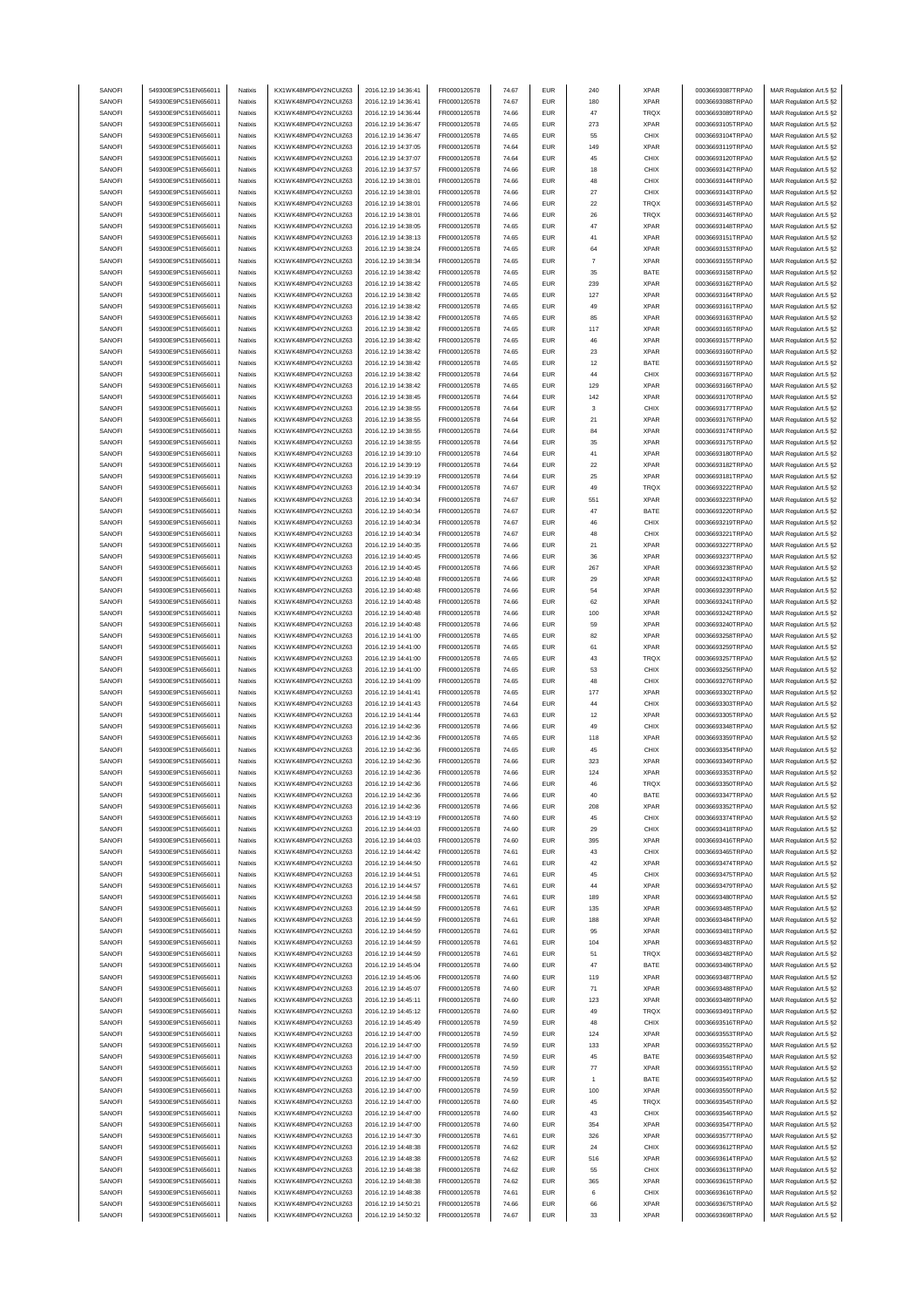| SANOFI | 549300E9PC51EN656011 | Natixis | KX1WK48MPD4Y2NCUIZ63                         | 2016.12.19 14:50:32 | FR0000120578 | 74.67 | <b>EUR</b>  | 409            | <b>XPAR</b> | 00036693699TRPA0 | MAR Regulation Art.5 §2 |
|--------|----------------------|---------|----------------------------------------------|---------------------|--------------|-------|-------------|----------------|-------------|------------------|-------------------------|
| SANOFI | 549300E9PC51EN656011 | Natixis | KX1WK48MPD4Y2NCUIZ63                         | 2016.12.19 14:51:19 | FR0000120578 | 74.68 | <b>EUR</b>  | 47             | CHIX        | 00036693708TRPA0 | MAR Regulation Art.5 §2 |
| SANOFI | 549300E9PC51EN656011 | Natixis | KX1WK48MPD4Y2NCUIZ63                         | 2016.12.19 14:51:19 | FR0000120578 | 74.68 | <b>EUR</b>  | 508            | <b>XPAR</b> | 00036693711TRPA0 | MAR Regulation Art.5 §2 |
| SANOFI | 549300E9PC51EN656011 | Natixis | KX1WK48MPD4Y2NCUIZ63                         | 2016.12.19 14:51:19 | FR0000120578 | 74.68 | <b>EUR</b>  | 43             | CHIX        | 00036693707TRPA0 | MAR Regulation Art.5 §2 |
|        |                      |         |                                              |                     |              |       |             |                |             |                  |                         |
| SANOFI | 549300E9PC51EN656011 | Natixis | KX1WK48MPD4Y2NCUIZ63                         | 2016.12.19 14:51:19 | FR0000120578 | 74.68 | <b>EUR</b>  | 47             | TRQX        | 00036693710TRPA0 | MAR Regulation Art.5 §2 |
| SANOFI | 549300E9PC51EN656011 | Natixis | KX1WK48MPD4Y2NCUIZ63                         | 2016.12.19 14:51:19 | FR0000120578 | 74.68 | <b>EUR</b>  | 100            | CHIX        | 00036693712TRPA0 | MAR Regulation Art.5 §2 |
| SANOFI | 549300E9PC51EN656011 | Natixis | KX1WK48MPD4Y2NCUIZ63                         | 2016.12.19 14:51:19 | FR0000120578 | 74.68 | <b>EUR</b>  | 100            | CHIX        | 00036693713TRPA0 | MAR Regulation Art.5 §2 |
| SANOFI | 549300E9PC51EN656011 | Natixis | KX1WK48MPD4Y2NCUIZ63                         | 2016.12.19 14:51:19 | FR0000120578 | 74.68 | <b>EUR</b>  | 48             | BATE        | 00036693709TRPA0 | MAR Regulation Art.5 §2 |
| SANOFI | 549300E9PC51EN656011 | Natixis | KX1WK48MPD4Y2NCLIIZ63                        | 2016.12.19 14:51:32 | FR0000120578 | 74.67 | <b>EUR</b>  | 222            | <b>XPAR</b> | 00036693720TRPA0 | MAR Regulation Art.5 §2 |
| SANOFI | 549300E9PC51EN656011 | Natixis | KX1WK48MPD4Y2NCUIZ63                         | 2016.12.19 14:51:32 | FR0000120578 | 74.67 | <b>EUR</b>  | 49             | CHIX        | 00036693715TRPA0 | MAR Regulation Art.5 §2 |
| SANOFI | 549300E9PC51EN656011 | Natixis | KX1WK48MPD4Y2NCUIZ63                         | 2016.12.19 14:51:32 | FR0000120578 | 74.67 | <b>EUR</b>  | 45             | TRQX        | 00036693722TRPA0 | MAR Regulation Art.5 §2 |
|        |                      |         |                                              |                     |              |       |             |                |             |                  |                         |
| SANOFI | 549300E9PC51EN656011 | Natixis | KX1WK48MPD4Y2NCUIZ63                         | 2016.12.19 14:51:32 | FR0000120578 | 74.67 | <b>EUR</b>  | 471            | <b>XPAR</b> | 00036693714TRPA0 | MAR Regulation Art.5 §2 |
| SANOFI | 549300E9PC51EN656011 | Natixis | KX1WK48MPD4Y2NCUIZ63                         | 2016.12.19 14:51:32 | FR0000120578 | 74.67 | <b>EUR</b>  | 53             | TRQX        | 00036693719TRPA0 | MAR Regulation Art.5 §2 |
| SANOFI | 549300E9PC51EN656011 | Natixis | KX1WK48MPD4Y2NCUIZ63                         | 2016.12.19 14:51:32 | FR0000120578 | 74.67 | <b>EUR</b>  | 22             | BATE        | 00036693717TRPA0 | MAR Regulation Art.5 §2 |
| SANOFI | 549300E9PC51EN656011 | Natixis | KX1WK48MPD4Y2NCUIZ63                         | 2016.12.19 14:51:32 | FR0000120578 | 74.67 | <b>EUR</b>  | 9              | TRQX        | 00036693718TRPA0 | MAR Regulation Art.5 §2 |
|        | 549300E9PC51EN656011 |         | KX1WK48MPD4Y2NCUIZ63                         |                     |              |       |             | $\overline{7}$ |             | 00036693721TRPA0 |                         |
| SANOFI |                      | Natixis |                                              | 2016.12.19 14:51:32 | FR0000120578 | 74.67 | <b>EUR</b>  |                | <b>XPAR</b> |                  | MAR Regulation Art.5 §2 |
| SANOFI | 549300E9PC51EN656011 | Natixis | KX1WK48MPD4Y2NCUIZ63                         | 2016.12.19 14:51:32 | FR0000120578 | 74.67 | <b>EUR</b>  | $\overline{4}$ | TRQX        | 00036693723TRPA0 | MAR Regulation Art.5 §2 |
| SANOFI | 549300E9PC51EN656011 | Natixis | KX1WK48MPD4Y2NCLIIZ63                        | 2016.12.19 14:51:32 | FR0000120578 | 74.67 | <b>EUR</b>  | 26             | BATE        | 00036693716TRPA0 | MAR Regulation Art.5 §2 |
| SANOFI | 549300E9PC51EN656011 | Natixis | KX1WK48MPD4Y2NCUIZ63                         | 2016.12.19 14:51:48 | FR0000120578 | 74.70 | <b>EUR</b>  | 132            | <b>XPAR</b> | 00036693746TRPA0 | MAR Regulation Art.5 §2 |
| SANOFI | 549300E9PC51EN656011 | Natixis | KX1WK48MPD4Y2NCUIZ63                         | 2016.12.19 14:53:10 | FR0000120578 | 74.72 | <b>EUR</b>  | 108            | <b>XPAR</b> | 00036693777TRPA0 | MAR Regulation Art.5 §2 |
| SANOFI | 549300E9PC51EN656011 | Natixis | KX1WK48MPD4Y2NCUIZ63                         | 2016.12.19 14:53:45 | FR0000120578 | 74.72 | <b>EUR</b>  | 188            | <b>XPAR</b> | 00036693801TRPA0 | MAR Regulation Art.5 §2 |
|        |                      |         |                                              |                     |              |       |             |                |             |                  |                         |
| SANOFI | 549300E9PC51EN656011 | Natixis | KX1WK48MPD4Y2NCUIZ63                         | 2016.12.19 14:53:45 | FR0000120578 | 74.72 | <b>EUR</b>  | 57             | CHIX        | 00036693797TRPA0 | MAR Regulation Art.5 §2 |
| SANOFI | 549300E9PC51EN656011 | Natixis | KX1WK48MPD4Y2NCUIZ63                         | 2016.12.19 14:53:45 | FR0000120578 | 74.72 | <b>EUR</b>  | 416            | <b>XPAR</b> | 00036693799TRPA0 | MAR Regulation Art.5 §2 |
| SANOFI | 549300E9PC51EN656011 | Natixis | KX1WK48MPD4Y2NCUIZ63                         | 2016.12.19 14:53:45 | FR0000120578 | 74.71 | <b>EUR</b>  | 64             | CHIX        | 00036693802TRPA0 | MAR Regulation Art.5 §2 |
| SANOFI | 549300E9PC51EN656011 | Natixis | KX1WK48MPD4Y2NCUIZ63                         | 2016.12.19 14:53:45 | FR0000120578 | 74.72 | <b>EUR</b>  | 11             | <b>XPAR</b> | 00036693796TRPA0 | MAR Regulation Art.5 §2 |
| SANOFI | 549300E9PC51EN656011 | Natixis | KX1WK48MPD4Y2NCUIZ63                         | 2016.12.19 14:53:45 | FR0000120578 | 74.71 | <b>EUR</b>  | 127            | <b>XPAR</b> | 00036693803TRPA0 | MAR Regulation Art.5 §2 |
| SANOFI | 549300E9PC51EN656011 | Natixis | KX1WK48MPD4Y2NCLIIZ63                        | 2016.12.19 14:53:45 | FR0000120578 | 74.72 | <b>EUR</b>  | 127            | <b>XPAR</b> | 00036693800TRPA0 | MAR Regulation Art.5 §2 |
|        |                      |         |                                              |                     |              |       |             |                |             |                  |                         |
| SANOFI | 549300E9PC51EN656011 | Natixis | KX1WK48MPD4Y2NCUIZ63                         | 2016.12.19 14:53:45 | FR0000120578 | 74.72 | <b>EUR</b>  | 46             | BATE        | 00036693798TRPA0 | MAR Regulation Art.5 §2 |
| SANOFI | 549300E9PC51EN656011 | Natixis | KX1WK48MPD4Y2NCUIZ63                         | 2016.12.19 14:53:46 | FR0000120578 | 74.71 | <b>EUR</b>  | 114            | <b>XPAR</b> | 00036693817TRPA0 | MAR Regulation Art.5 §2 |
| SANOFI | 549300E9PC51EN656011 | Natixis | KX1WK48MPD4Y2NCUIZ63                         | 2016.12.19 14:53:46 | FR0000120578 | 74.71 | <b>EUR</b>  | 49             | TRQX        | 00036693816TRPA0 | MAR Regulation Art.5 §2 |
| SANOFI | 549300E9PC51EN656011 | Natixis | KX1WK48MPD4Y2NCUIZ63                         | 2016.12.19 14:53:46 | FR0000120578 | 74.71 | <b>EUR</b>  | 11             | CHIX        | 00036693815TRPA0 | MAR Regulation Art.5 §2 |
| SANOFI | 549300E9PC51EN656011 | Natixis | KX1WK48MPD4Y2NCUIZ63                         | 2016.12.19 14:53:46 | FR0000120578 | 74.71 | <b>EUR</b>  | 49             | CHIX        | 00036693814TRPA0 | MAR Regulation Art.5 §2 |
|        |                      |         |                                              |                     |              |       |             |                |             |                  |                         |
| SANOFI | 549300E9PC51EN656011 | Natixis | KX1WK48MPD4Y2NCUIZ63                         | 2016.12.19 14:53:56 | FR0000120578 | 74.71 | <b>EUR</b>  | 16             | <b>XPAR</b> | 00036693821TRPA0 | MAR Regulation Art.5 §2 |
| SANOFI | 549300E9PC51EN656011 | Natixis | KX1WK48MPD4Y2NCUIZ63                         | 2016.12.19 14:53:56 | FR0000120578 | 74.71 | <b>EUR</b>  | $\mathbf{1}$   | <b>XPAR</b> | 00036693820TRPA0 | MAR Regulation Art.5 §2 |
| SANOFI | 549300E9PC51EN656011 | Natixis | KX1WK48MPD4Y2NCUIZ63                         | 2016.12.19 14:54:00 | FR0000120578 | 74.71 | <b>EUR</b>  | 95             | <b>XPAR</b> | 00036693822TRPA0 | MAR Regulation Art.5 §2 |
| SANOFI | 549300E9PC51EN656011 | Natixis | KX1WK48MPD4Y2NCLIIZ63                        | 2016.12.19 14:54:10 | FR0000120578 | 74.70 | <b>EUR</b>  | 29             | CHIX        | 00036693827TRPA0 | MAR Regulation Art.5 §2 |
| SANOFI | 549300E9PC51EN656011 | Natixis | KX1WK48MPD4Y2NCUIZ63                         | 2016.12.19 14:54:10 | FR0000120578 | 74.70 | <b>EUR</b>  | 73             | <b>XPAR</b> | 00036693826TRPA0 | MAR Regulation Art.5 §2 |
|        |                      |         |                                              |                     |              |       |             |                |             |                  |                         |
| SANOFI | 549300E9PC51EN656011 | Natixis | KX1WK48MPD4Y2NCUIZ63                         | 2016.12.19 14:54:12 | FR0000120578 | 74.70 | <b>EUR</b>  | 13             | CHIX        | 00036693828TRPA0 | MAR Regulation Art.5 §2 |
| SANOFI | 549300E9PC51EN656011 | Natixis | KX1WK48MPD4Y2NCUIZ63                         | 2016.12.19 14:54:12 | FR0000120578 | 74.70 | <b>EUR</b>  | 50             | <b>XPAR</b> | 00036693829TRPA0 | MAR Regulation Art.5 §2 |
| SANOFI | 549300E9PC51EN656011 | Natixis | KX1WK48MPD4Y2NCUIZ63                         | 2016.12.19 14:54:15 | FR0000120578 | 74.70 | <b>EUR</b>  | 111            | <b>XPAR</b> | 00036693832TRPA0 | MAR Regulation Art.5 §2 |
| SANOFI | 549300E9PC51EN656011 | Natixis | KX1WK48MPD4Y2NCUIZ63                         | 2016.12.19 14:54:15 | FR0000120578 | 74.70 | <b>EUR</b>  | 9              | <b>XPAR</b> | 00036693831TRPA0 | MAR Regulation Art.5 §2 |
| SANOFI | 549300E9PC51EN656011 | Natixis | KX1WK48MPD4Y2NCUIZ63                         | 2016.12.19 14:54:15 | FR0000120578 | 74.70 | <b>EUR</b>  | 40             | CHIX        | 00036693830TRPA0 | MAR Regulation Art.5 §2 |
| SANOFI | 549300E9PC51EN656011 | Natixis | KX1WK48MPD4Y2NCUIZ63                         | 2016.12.19 14:55:26 | FR0000120578 | 74.69 | <b>EUR</b>  | 47             | TRQX        | 00036693852TRPA0 |                         |
|        |                      |         |                                              |                     |              |       |             |                |             |                  | MAR Regulation Art.5 §2 |
| SANOFI | 549300E9PC51EN656011 | Natixis | KX1WK48MPD4Y2NCUIZ63                         | 2016.12.19 14:55:26 | FR0000120578 | 74.69 | <b>EUR</b>  | 45             | TRQX        | 00036693850TRPA0 | MAR Regulation Art.5 §2 |
| SANOFI | 549300E9PC51EN656011 | Natixis | KX1WK48MPD4Y2NCUIZ63                         | 2016.12.19 14:55:26 | FR0000120578 | 74.69 | <b>EUR</b>  | $\overline{4}$ | TRQX        | 00036693851TRPA0 | MAR Regulation Art.5 §2 |
| SANOFI | 549300E9PC51EN656011 | Natixis | KX1WK48MPD4Y2NCUIZ63                         | 2016.12.19 14:55:34 | FR0000120578 | 74.68 | <b>EUR</b>  | 34             | BATE        | 00036693854TRPA0 | MAR Regulation Art.5 §2 |
| SANOFI | 549300E9PC51EN656011 | Natixis | KX1WK48MPD4Y2NCUIZ63                         | 2016.12.19 14:55:34 | FR0000120578 | 74.68 | <b>EUR</b>  | 64             | CHIX        | 00036693853TRPA0 | MAR Regulation Art.5 §2 |
| SANOFI | 549300E9PC51EN656011 | Natixis | KX1WK48MPD4Y2NCUIZ63                         | 2016.12.19 14:55:35 | FR0000120578 | 74.68 | <b>EUR</b>  | 11             | BATE        | 00036693855TRPA0 | MAR Regulation Art.5 §2 |
|        |                      |         |                                              |                     |              |       |             |                |             |                  |                         |
| SANOFI | 549300E9PC51EN656011 | Natixis | KX1WK48MPD4Y2NCUIZ63                         | 2016.12.19 14:55:49 | FR0000120578 | 74.68 | <b>EUR</b>  | 45             | <b>XPAR</b> | 00036693857TRPA0 | MAR Regulation Art.5 §2 |
| SANOFI | 549300E9PC51EN656011 | Natixis | KX1WK48MPD4Y2NCUIZ63                         | 2016.12.19 14:56:03 | FR0000120578 | 74.68 | <b>EUR</b>  | 3              | <b>XPAR</b> | 00036693860TRPA0 | MAR Regulation Art.5 §2 |
| SANOFI | 549300E9PC51EN656011 | Natixis | KX1WK48MPD4Y2NCUIZ63                         | 2016.12.19 14:56:16 | FR0000120578 | 74.68 | <b>EUR</b>  | 120            | <b>XPAR</b> | 00036693874TRPA0 | MAR Regulation Art.5 §2 |
| SANOFI | 549300E9PC51EN656011 | Natixis | KX1WK48MPD4Y2NCUIZ63                         | 2016.12.19 14:56:16 | FR0000120578 | 74.68 | <b>EUR</b>  | 267            | <b>XPAR</b> | 00036693871TRPA0 | MAR Regulation Art.5 §2 |
| SANOFI | 549300E9PC51EN656011 | Natixis | KX1WK48MPD4Y2NCLIIZ63                        | 2016.12.19.14:56:16 | FR0000120578 | 74.68 | <b>EUR</b>  | 113            | <b>XPAR</b> | 00036693873TRPA0 | MAR Regulation Art.5 §2 |
|        |                      |         |                                              |                     |              |       |             |                |             |                  |                         |
| SANOFI | 549300E9PC51EN656011 | Natixis | KX1WK48MPD4Y2NCUIZ63                         | 2016.12.19 14:56:16 | FR0000120578 | 74.67 | <b>EUR</b>  | 73             | <b>XPAR</b> | 00036693875TRPA0 | MAR Regulation Art.5 §2 |
| SANOFI | 549300E9PC51EN656011 | Natixis | KX1WK48MPD4Y2NCUIZ63                         | 2016.12.19 14:56:16 | FR0000120578 | 74.68 | <b>EUR</b>  | 44             | CHIX        | 00036693870TRPA0 | MAR Regulation Art.5 §2 |
| SANOFI | 549300E9PC51EN656011 | Natixis | KX1WK48MPD4Y2NCUIZ63                         | 2016.12.19 14:56:16 | FR0000120578 | 74.68 | <b>EUR</b>  | 104            | <b>XPAR</b> | 00036693872TRPA0 | MAR Regulation Art.5 §2 |
| SANOFI | 549300E9PC51EN656011 | Natixis | KX1WK48MPD4Y2NCUIZ63                         | 2016.12.19 14:56:29 | FR0000120578 | 74.67 | <b>EUR</b>  | 42             | <b>XPAR</b> | 00036693877TRPA0 | MAR Regulation Art.5 §2 |
| SANOFI | 549300E9PC51EN656011 | Natixis | KX1WK48MPD4Y2NCUIZ63                         | 2016.12.19 14:56:30 | FR0000120578 | 74.66 | <b>EUR</b>  | 96             | <b>XPAR</b> | 00036693881TRPA0 | MAR Regulation Art.5 §2 |
|        | 549300E9PC51EN656011 | Natixis |                                              |                     |              | 74.67 | <b>EUR</b>  |                | CHIX        |                  |                         |
| SANOFI |                      |         | KX1WK48MPD4Y2NCUIZ63                         | 2016.12.19 14:56:30 | FR0000120578 |       |             | 50             |             | 00036693880TRPA0 | MAR Regulation Art.5 §2 |
| SANOFI | 549300E9PC51EN656011 | Natixis | KX1WK48MPD4Y2NCUIZ63                         | 2016.12.19 14:56:30 | FR0000120578 | 74.67 | <b>EUR</b>  | 225            | <b>XPAR</b> | 00036693878TRPA0 | MAR Regulation Art.5 §2 |
| SANOF  | 549300E9PC51EN656011 | Natixis | KX1WK48MPD4Y2NCUIZ63                         | 2016.12.19 14:56:30 | FR0000120578 | 74.67 | EUR         | 118            | <b>XPAR</b> | 00036693879TRPA0 | MAR Regulation Art.5 §2 |
| SANOFI | 549300E9PC51EN656011 | Natixis | KX1WK48MPD4Y2NCUIZ63                         | 2016.12.19 14:56:43 | FR0000120578 | 74.66 | <b>EUR</b>  | $\overline{4}$ | CHIX        | 00036693885TRPA0 | MAR Regulation Art.5 §2 |
| SANOFI | 549300E9PC51EN656011 | Natixis | KX1WK48MPD4Y2NCUIZ63                         | 2016.12.19 14:56:50 | FR0000120578 | 74.66 | <b>EUR</b>  | 28             | <b>XPAR</b> | 00036693889TRPA0 | MAR Regulation Art.5 §2 |
| SANOFI | 549300E9PC51EN656011 | Natixis | KX1WK48MPD4Y2NCUIZ63                         | 2016.12.19 14:56:51 | FR0000120578 | 74.66 | <b>EUR</b>  | 38             | CHIX        | 00036693890TRPA0 | MAR Regulation Art.5 §2 |
|        |                      |         |                                              |                     |              |       |             |                |             |                  |                         |
| SANOFI | 549300E9PC51EN656011 | Natixis | KX1WK48MPD4Y2NCUIZ63                         | 2016.12.19 14:56:56 | FR0000120578 | 74.65 | <b>EUR</b>  | 48             | TRQX        | 00036693892TRPA0 | MAR Regulation Art.5 §2 |
| SANOFI | 549300E9PC51EN656011 | Natixis | KX1WK48MPD4Y2NCUIZ63                         | 2016.12.19 14:57:11 | FR0000120578 | 74.65 | <b>EUR</b>  | 100            | <b>XPAR</b> | 00036693907TRPA0 | MAR Regulation Art.5 §2 |
| SANOFI | 549300E9PC51EN656011 | Natixis | KX1WK48MPD4Y2NCUIZ63                         | 2016.12.19 14:57:11 | FR0000120578 | 74.65 | ${\sf EUR}$ | 59             | <b>XPAR</b> | 00036693906TRPA0 | MAR Regulation Art.5 §2 |
| SANOFI | 549300E9PC51EN656011 | Natixis | KX1WK48MPD4Y2NCUIZ63                         | 2016.12.19 14:57:11 | FR0000120578 | 74.65 | EUR         | 127            | <b>XPAR</b> | 00036693903TRPA0 | MAR Regulation Art.5 §2 |
| SANOFI | 549300E9PC51EN656011 | Natixis | KX1WK48MPD4Y2NCUIZ63                         | 2016.12.19 14:57:11 | FR0000120578 | 74.65 | <b>EUR</b>  | 21             | BATE        | 00036693902TRPA0 | MAR Regulation Art.5 §2 |
| SANOFI | 549300E9PC51EN656011 | Natixis | KX1WK48MPD4Y2NCUIZ63                         | 2016.12.19 14:57:11 | FR0000120578 | 74.65 | <b>EUR</b>  | 10             | BATE        | 00036693905TRPA0 | MAR Regulation Art.5 §2 |
|        |                      |         | KX1WK48MPD4Y2NCUIZ63                         | 2016.12.19 14:57:11 |              |       | <b>EUR</b>  |                |             |                  |                         |
| SANOFI | 549300E9PC51EN656011 | Natixis |                                              |                     | FR0000120578 | 74.65 |             | 18             | <b>XPAR</b> | 00036693901TRPA0 | MAR Regulation Art.5 §2 |
| SANOFI | 549300E9PC51EN656011 | Natixis | KX1WK48MPD4Y2NCUIZ63                         | 2016.12.19 14:57:11 | FR0000120578 | 74.65 | <b>EUR</b>  | 17             | BATE        | 00036693904TRPA0 | MAR Regulation Art.5 §2 |
| SANOFI | 549300E9PC51EN656011 | Natixis | KX1WK48MPD4Y2NCUIZ63                         | 2016.12.19 14:57:11 | FR0000120578 | 74.65 | <b>EUR</b>  | 19             | <b>XPAR</b> | 00036693908TRPA0 | MAR Regulation Art.5 §2 |
| SANOFI | 549300E9PC51EN656011 | Natixis | KX1WK48MPD4Y2NCUIZ63                         | 2016.12.19 14:57:23 | FR0000120578 | 74.64 | <b>EUR</b>  | 41             | CHIX        | 00036693911TRPA0 | MAR Regulation Art.5 §2 |
| SANOFI | 549300E9PC51EN656011 | Natixis | KX1WK48MPD4Y2NCUIZ63                         | 2016.12.19 14:57:23 | FR0000120578 | 74.64 | <b>EUR</b>  | 122            | <b>XPAR</b> | 00036693912TRPA0 | MAR Regulation Art.5 §2 |
|        |                      |         |                                              |                     | FR0000120578 |       |             |                |             |                  |                         |
| SANOFI | 549300E9PC51EN656011 | Natixis | KX1WK48MPD4Y2NCUIZ63<br>KX1WK48MPD4Y2NCUIZ63 | 2016.12.19 14:57:26 |              | 74.62 | <b>EUR</b>  | 46             | CHIX        | 00036693913TRPA0 | MAR Regulation Art.5 §2 |
| SANOFI | 549300E9PC51EN656011 | Natixis |                                              | 2016.12.19 14:57:42 | FR0000120578 | 74.58 | <b>EUR</b>  | 133            | <b>XPAR</b> | 00036693925TRPA0 | MAR Regulation Art.5 §2 |
| SANOFI | 549300E9PC51EN656011 | Natixis | KX1WK48MPD4Y2NCUIZ63                         | 2016.12.19 14:57:49 | FR0000120578 | 74.57 | <b>EUR</b>  | 113            | <b>XPAR</b> | 00036693929TRPA0 | MAR Regulation Art.5 §2 |
| SANOFI | 549300E9PC51EN656011 | Natixis | KX1WK48MPD4Y2NCUIZ63                         | 2016.12.19 14:57:58 | FR0000120578 | 74.54 | <b>EUR</b>  | 120            | <b>XPAR</b> | 00036693944TRPA0 | MAR Regulation Art.5 §2 |
| SANOFI | 549300E9PC51EN656011 | Natixis | KX1WK48MPD4Y2NCUIZ63                         | 2016.12.19 14:58:17 | FR0000120578 | 74.52 | <b>EUR</b>  | 45             | CHIX        | 00036693962TRPA0 | MAR Regulation Art.5 §2 |
| SANOFI | 549300E9PC51EN656011 | Natixis | KX1WK48MPD4Y2NCUIZ63                         | 2016.12.19 14:58:17 | FR0000120578 | 74.53 | <b>EUR</b>  | 121            | <b>XPAR</b> | 00036693961TRPA0 |                         |
|        |                      |         |                                              |                     |              |       |             |                |             |                  | MAR Regulation Art.5 §2 |
| SANOFI | 549300E9PC51EN656011 | Natixis | KX1WK48MPD4Y2NCUIZ63                         | 2016.12.19 14:59:05 | FR0000120578 | 74.53 | <b>EUR</b>  | 256            | <b>XPAR</b> | 00036693995TRPA0 | MAR Regulation Art.5 §2 |
| SANOFI | 549300E9PC51EN656011 | Natixis | KX1WK48MPD4Y2NCUIZ63                         | 2016.12.19 14:59:05 | FR0000120578 | 74.53 | <b>EUR</b>  | 177            | <b>XPAR</b> | 00036693996TRPA0 | MAR Regulation Art.5 §2 |
| SANOFI | 549300E9PC51EN656011 | Natixis | KX1WK48MPD4Y2NCUIZ63                         | 2016.12.19 14:59:46 | FR0000120578 | 74.53 | <b>EUR</b>  | 40             | CHIX        | 00036694024TRPA0 | MAR Regulation Art.5 §2 |
| SANOFI | 549300E9PC51EN656011 | Natixis | KX1WK48MPD4Y2NCUIZ63                         | 2016.12.19 14:59:46 | FR0000120578 | 74.53 | <b>EUR</b>  | 127            | <b>XPAR</b> | 00036694026TRPA0 | MAR Regulation Art.5 §2 |
| SANOFI | 549300E9PC51EN656011 | Natixis | KX1WK48MPD4Y2NCUIZ63                         | 2016.12.19 14:59:46 | FR0000120578 | 74.51 | <b>EUR</b>  | 55             | CHIX        | 00036694028TRPA0 | MAR Regulation Art.5 §2 |
|        |                      |         |                                              |                     |              |       |             |                |             |                  |                         |
|        |                      |         | KX1WK48MPD4Y2NCUIZ63                         | 2016.12.19 14:59:46 | FR0000120578 | 74.52 | <b>EUR</b>  | 40             | TRQX        | 00036694027TRPA0 | MAR Regulation Art.5 §2 |
| SANOFI | 549300E9PC51EN656011 | Natixis |                                              |                     | FR0000120578 | 74.52 | <b>EUR</b>  | 48             | BATE        | 00036694025TRPA0 | MAR Regulation Art.5 §2 |
| SANOFI | 549300E9PC51EN656011 | Natixis | KX1WK48MPD4Y2NCUIZ63                         | 2016.12.19 14:59:46 |              |       |             |                |             |                  |                         |
| SANOFI | 549300E9PC51EN656011 | Natixis | KX1WK48MPD4Y2NCUIZ63                         | 2016.12.19 14:59:55 | FR0000120578 | 74.57 | <b>EUR</b>  | 16             | <b>XPAR</b> | 00036694031TRPA0 | MAR Regulation Art.5 §2 |
|        |                      |         |                                              |                     |              |       |             |                |             |                  |                         |
| SANOFI | 549300E9PC51EN656011 | Natixis | KX1WK48MPD4Y2NCUIZ63                         | 2016.12.19 14:59:55 | FR0000120578 | 74.57 | <b>EUR</b>  | 100            | <b>XPAR</b> | 00036694030TRPA0 | MAR Regulation Art.5 §2 |
| SANOFI | 549300E9PC51EN656011 | Natixis | KX1WK48MPD4Y2NCUIZ63                         | 2016.12.19 15:00:39 | FR0000120578 | 74.62 | <b>EUR</b>  | 121            | <b>XPAR</b> | 00036694046TRPA0 | MAR Regulation Art.5 §2 |
| SANOFI | 549300E9PC51EN656011 | Natixis | KX1WK48MPD4Y2NCUIZ63                         | 2016.12.19 15:00:53 | FR0000120578 | 74.61 | <b>EUR</b>  | 455            | <b>XPAR</b> | 00036694053TRPA0 | MAR Regulation Art.5 §2 |
| SANOFI | 549300E9PC51EN656011 | Natixis | KX1WK48MPD4Y2NCUIZ63                         | 2016.12.19 15:00:53 | FR0000120578 | 74.61 | <b>EUR</b>  | 49             | <b>TRQX</b> | 00036694056TRPA0 | MAR Regulation Art.5 §2 |
| SANOFI | 549300E9PC51EN656011 | Natixis | KX1WK48MPD4Y2NCUIZ63                         | 2016.12.19 15:00:53 | FR0000120578 | 74.61 | <b>EUR</b>  | 60             | CHIX        | 00036694055TRPA0 | MAR Regulation Art.5 §2 |
| SANOFI | 549300E9PC51EN656011 | Natixis | KX1WK48MPD4Y2NCUIZ63                         | 2016.12.19 15:00:53 | FR0000120578 | 74.60 | <b>EUR</b>  | 235            | <b>XPAR</b> | 00036694058TRPA0 |                         |
|        |                      |         |                                              |                     |              |       |             |                |             |                  | MAR Regulation Art.5 §2 |
| SANOFI | 549300E9PC51EN656011 | Natixis | KX1WK48MPD4Y2NCUIZ63                         | 2016.12.19 15:00:53 | FR0000120578 | 74.60 | <b>EUR</b>  | 49             | TRQX        | 00036694060TRPA0 | MAR Regulation Art.5 §2 |
| SANOFI | 549300E9PC51EN656011 | Natixis | KX1WK48MPD4Y2NCUIZ63                         | 2016.12.19 15:00:53 | FR0000120578 | 74.61 | <b>EUR</b>  | 44             | BATE        | 00036694054TRPA0 | MAR Regulation Art.5 §2 |
| SANOFI | 549300E9PC51EN656011 | Natixis | KX1WK48MPD4Y2NCUIZ63                         | 2016.12.19 15:00:56 | FR0000120578 | 74.58 | <b>EUR</b>  | 116            | <b>XPAR</b> | 00036694064TRPA0 | MAR Regulation Art.5 §2 |
| SANOFI | 549300E9PC51EN656011 | Natixis | KX1WK48MPD4Y2NCUIZ63                         | 2016.12.19 15:00:56 | FR0000120578 | 74.58 | <b>EUR</b>  | 55             | CHIX        | 00036694065TRPA0 | MAR Regulation Art.5 §2 |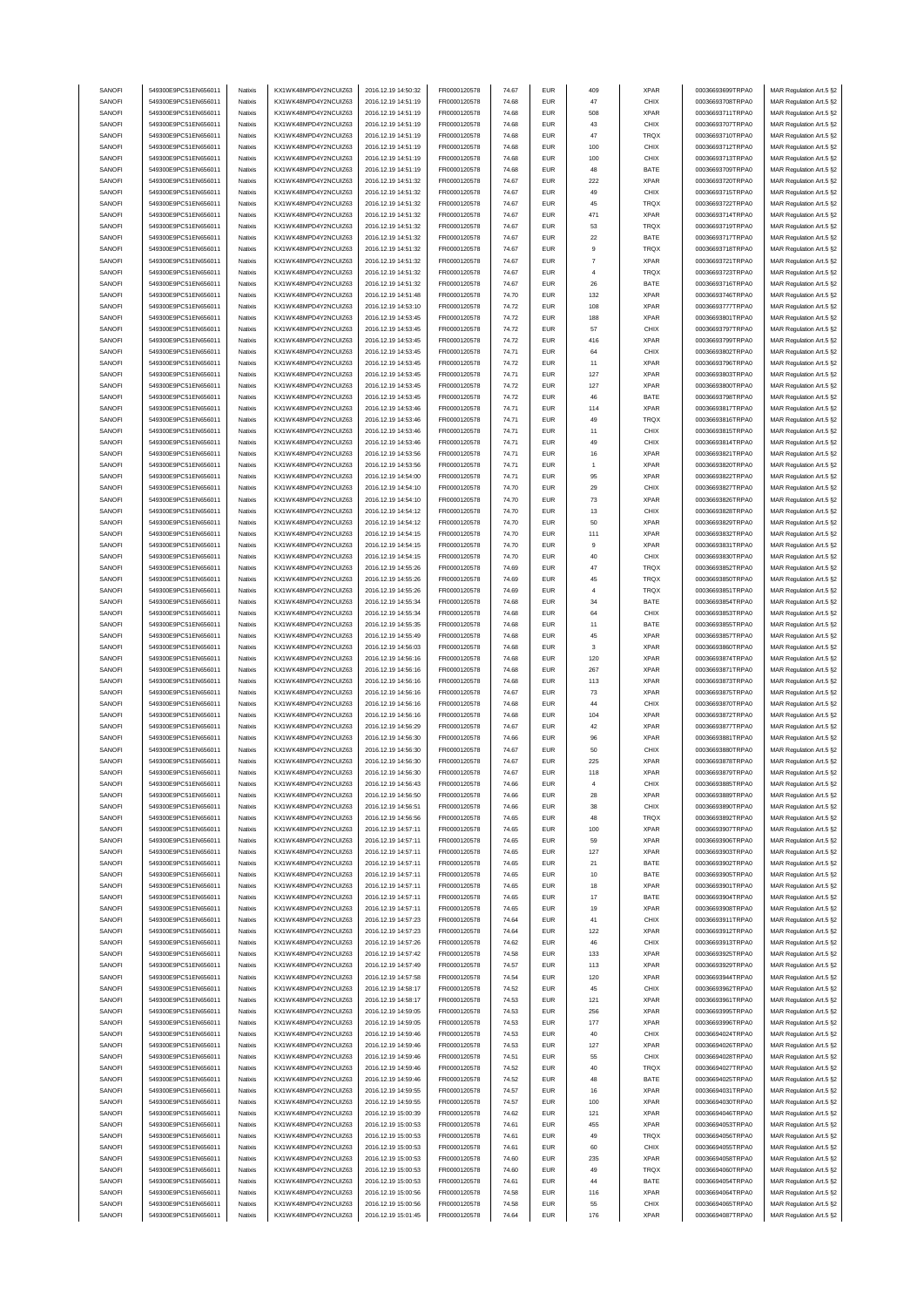| SANOFI | 549300E9PC51EN656011 | Natixis | KX1WK48MPD4Y2NCUIZ63  | 2016.12.19 15:01:45 | FR0000120578 | 74.64 | <b>EUR</b> | 260            | <b>XPAR</b> | 00036694086TRPA0 | MAR Regulation Art.5 §2 |
|--------|----------------------|---------|-----------------------|---------------------|--------------|-------|------------|----------------|-------------|------------------|-------------------------|
| SANOFI | 549300E9PC51EN656011 | Natixis | KX1WK48MPD4Y2NCUIZ63  | 2016.12.19 15:01:45 | FR0000120578 | 74.64 | <b>EUR</b> | 49             | CHIX        | 00036694085TRPA0 | MAR Regulation Art.5 §2 |
| SANOFI | 549300E9PC51EN656011 | Natixis | KX1WK48MPD4Y2NCUIZ63  | 2016.12.19 15:01:50 | FR0000120578 | 74.63 | <b>EUR</b> | 45             | CHIX        | 00036694092TRPA0 | MAR Regulation Art.5 §2 |
| SANOFI | 549300E9PC51EN656011 | Natixis | KX1WK48MPD4Y2NCUIZ63  | 2016.12.19 15:02:39 | FR0000120578 | 74.66 | <b>EUR</b> | 41             | CHIX        | 00036694116TRPA0 | MAR Regulation Art.5 §2 |
|        |                      |         |                       |                     |              |       |            |                |             |                  |                         |
| SANOFI | 549300E9PC51EN656011 | Natixis | KX1WK48MPD4Y2NCUIZ63  | 2016.12.19 15:02:39 | FR0000120578 | 74.66 | <b>EUR</b> | $77$           | <b>XPAR</b> | 00036694118TRPA0 | MAR Regulation Art.5 §2 |
| SANOFI | 549300E9PC51EN656011 | Natixis | KX1WK48MPD4Y2NCUIZ63  | 2016.12.19 15:02:39 | FR0000120578 | 74.66 | <b>EUR</b> | 100            | <b>XPAR</b> | 00036694117TRPA0 | MAR Regulation Art.5 §2 |
| SANOFI | 549300E9PC51EN656011 | Natixis | KX1WK48MPD4Y2NCUIZ63  | 2016.12.19 15:02:39 | FR0000120578 | 74.66 | <b>EUR</b> | 371            | <b>XPAR</b> | 00036694115TRPA0 | MAR Regulation Art.5 §2 |
| SANOFI | 549300E9PC51EN656011 | Natixis | KX1WK48MPD4Y2NCUIZ63  | 2016.12.19 15:02:42 | FR0000120578 | 74.65 | <b>EUR</b> | 13             | BATE        | 00036694122TRPA0 | MAR Regulation Art.5 §2 |
| SANOFI | 549300E9PC51EN656011 | Natixis | KX1WK48MPD4Y2NCLIIZ63 | 2016.12.19 15:02:42 | FR0000120578 | 74.65 | <b>EUR</b> | 27             | BATE        | 00036694121TRPA0 | MAR Regulation Art.5 §2 |
| SANOFI | 549300E9PC51EN656011 | Natixis | KX1WK48MPD4Y2NCUIZ63  | 2016.12.19 15:02:43 | FR0000120578 | 74.65 | <b>EUR</b> | 46             | CHIX        | 00036694124TRPA0 | MAR Regulation Art.5 §2 |
| SANOFI | 549300E9PC51EN656011 | Natixis | KX1WK48MPD4Y2NCUIZ63  | 2016.12.19 15:02:43 | FR0000120578 | 74.65 | <b>EUR</b> | 49             | TRQX        | 00036694123TRPA0 | MAR Regulation Art.5 §2 |
|        |                      |         |                       |                     |              |       |            |                |             |                  |                         |
| SANOFI | 549300E9PC51EN656011 | Natixis | KX1WK48MPD4Y2NCUIZ63  | 2016.12.19 15:02:56 | FR0000120578 | 74.65 | <b>EUR</b> | 123            | <b>XPAR</b> | 00036694130TRPA0 | MAR Regulation Art.5 §2 |
| SANOFI | 549300E9PC51EN656011 | Natixis | KX1WK48MPD4Y2NCUIZ63  | 2016.12.19 15:03:03 | FR0000120578 | 74.65 | <b>EUR</b> | 13             | <b>XPAR</b> | 00036694133TRPA0 | MAR Regulation Art.5 §2 |
| SANOFI | 549300E9PC51EN656011 | Natixis | KX1WK48MPD4Y2NCUIZ63  | 2016.12.19 15:03:03 | FR0000120578 | 74.65 | <b>EUR</b> | 96             | <b>XPAR</b> | 00036694132TRPA0 | MAR Regulation Art.5 §2 |
| SANOFI | 549300E9PC51EN656011 | Natixis | KX1WK48MPD4Y2NCUIZ63  | 2016.12.19 15:03:53 | FR0000120578 | 74.65 | <b>EUR</b> | 46             | BATE        | 00036694151TRPA0 | MAR Regulation Art.5 §2 |
|        |                      |         |                       |                     |              |       |            |                |             |                  |                         |
| SANOFI | 549300E9PC51EN656011 | Natixis | KX1WK48MPD4Y2NCUIZ63  | 2016.12.19 15:03:54 | FR0000120578 | 74.65 | <b>EUR</b> | 47             | CHIX        | 00036694152TRPA0 | MAR Regulation Art.5 §2 |
| SANOFI | 549300E9PC51EN656011 | Natixis | KX1WK48MPD4Y2NCUIZ63  | 2016.12.19 15:03:54 | FR0000120578 | 74.65 | <b>EUR</b> | 162            | <b>XPAR</b> | 00036694154TRPA0 | MAR Regulation Art.5 §2 |
| SANOFI | 549300E9PC51EN656011 | Natixis | KX1WK48MPD4Y2NCLIIZ63 | 2016.12.19 15:03:54 | FR0000120578 | 74.65 | <b>EUR</b> | 151            | <b>XPAR</b> | 00036694153TRPA0 | MAR Regulation Art.5 §2 |
| SANOFI | 549300E9PC51EN656011 | Natixis | KX1WK48MPD4Y2NCUIZ63  | 2016.12.19 15:03:54 | FR0000120578 | 74.65 | <b>EUR</b> | $\overline{4}$ | TRQX        | 00036694156TRPA0 | MAR Regulation Art.5 §2 |
| SANOFI | 549300E9PC51EN656011 | Natixis | KX1WK48MPD4Y2NCUIZ63  | 2016.12.19 15:03:54 | FR0000120578 | 74.65 | <b>EUR</b> | 38             | TRQX        | 00036694155TRPA0 | MAR Regulation Art.5 §2 |
|        |                      |         |                       |                     |              |       |            |                |             |                  |                         |
| SANOFI | 549300E9PC51EN656011 | Natixis | KX1WK48MPD4Y2NCUIZ63  | 2016.12.19 15:04:12 | FR0000120578 | 74.64 | <b>EUR</b> | $\overline{2}$ | CHIX        | 00036694177TRPA0 | MAR Regulation Art.5 §2 |
| SANOFI | 549300E9PC51EN656011 | Natixis | KX1WK48MPD4Y2NCUIZ63  | 2016.12.19 15:04:49 | FR0000120578 | 74.65 | <b>EUR</b> | 16             | <b>XPAR</b> | 00036694184TRPA0 | MAR Regulation Art.5 §2 |
| SANOFI | 549300E9PC51EN656011 | Natixis | KX1WK48MPD4Y2NCUIZ63  | 2016.12.19 15:04:49 | FR0000120578 | 74.65 | <b>EUR</b> | 48             | <b>XPAR</b> | 00036694186TRPA0 | MAR Regulation Art.5 §2 |
| SANOFI | 549300E9PC51EN656011 | Natixis | KX1WK48MPD4Y2NCUIZ63  | 2016.12.19 15:04:49 | FR0000120578 | 74.65 | <b>EUR</b> | 209            | <b>XPAR</b> | 00036694185TRPA0 | MAR Regulation Art.5 §2 |
| SANOFI | 549300E9PC51EN656011 | Natixis | KX1WK48MPD4Y2NCUIZ63  | 2016.12.19 15:05:14 | FR0000120578 | 74.64 | <b>EUR</b> | 39             | <b>XPAR</b> | 00036694188TRPA0 | MAR Regulation Art.5 §2 |
|        |                      |         |                       |                     |              |       |            |                |             |                  |                         |
| SANOFI | 549300E9PC51EN656011 | Natixis | KX1WK48MPD4Y2NCUIZ63  | 2016.12.19 15:05:43 | FR0000120578 | 74.65 | <b>EUR</b> | $\overline{2}$ | CHIX        | 00036694190TRPA0 | MAR Regulation Art.5 §2 |
| SANOFI | 549300E9PC51EN656011 | Natixis | KX1WK48MPD4Y2NCLIIZ63 | 2016.12.19.15:05:43 | FR0000120578 | 74.65 | <b>EUR</b> | 26             | CHIX        | 00036694191TRPA0 | MAR Regulation Art.5 §2 |
| SANOFI | 549300E9PC51EN656011 | Natixis | KX1WK48MPD4Y2NCUIZ63  | 2016.12.19 15:05:43 | FR0000120578 | 74.65 | <b>EUR</b> | 100            | CHIX        | 00036694192TRPA0 | MAR Regulation Art.5 §2 |
| SANOFI | 549300E9PC51EN656011 | Natixis | KX1WK48MPD4Y2NCUIZ63  | 2016.12.19 15:05:47 | FR0000120578 | 74.63 | <b>EUR</b> | 46             | TRQX        | 00036694201TRPA0 | MAR Regulation Art.5 §2 |
| SANOFI | 549300E9PC51EN656011 | Natixis | KX1WK48MPD4Y2NCUIZ63  | 2016.12.19 15:05:47 | FR0000120578 | 74.63 | <b>EUR</b> | 14             | <b>XPAR</b> | 00036694199TRPA0 | MAR Regulation Art.5 §2 |
|        |                      |         |                       |                     |              |       |            |                |             |                  |                         |
| SANOFI | 549300E9PC51EN656011 | Natixis | KX1WK48MPD4Y2NCUIZ63  | 2016.12.19 15:05:47 | FR0000120578 | 74.64 | <b>EUR</b> | 45             | BATE        | 00036694198TRPA0 | MAR Regulation Art.5 §2 |
| SANOFI | 549300E9PC51EN656011 | Natixis | KX1WK48MPD4Y2NCUIZ63  | 2016.12.19 15:05:47 | FR0000120578 | 74.64 | <b>EUR</b> | 43             | TRQX        | 00036694197TRPA0 | MAR Regulation Art.5 §2 |
| SANOFI | 549300E9PC51EN656011 | Natixis | KX1WK48MPD4Y2NCUIZ63  | 2016.12.19 15:05:47 | FR0000120578 | 74.64 | <b>EUR</b> | 162            | <b>XPAR</b> | 00036694193TRPA0 | MAR Regulation Art.5 §2 |
| SANOFI | 549300E9PC51EN656011 | Natixis | KX1WK48MPD4Y2NCUIZ63  | 2016.12.19 15:05:47 | FR0000120578 | 74.64 | <b>EUR</b> | 186            | <b>XPAR</b> | 00036694195TRPA0 | MAR Regulation Art.5 §2 |
|        |                      |         |                       |                     |              |       |            |                |             |                  |                         |
| SANOFI | 549300E9PC51EN656011 | Natixis | KX1WK48MPD4Y2NCUIZ63  | 2016.12.19 15:05:47 | FR0000120578 | 74.64 | <b>EUR</b> | 403            | <b>XPAR</b> | 00036694200TRPA0 | MAR Regulation Art.5 §2 |
| SANOFI | 549300E9PC51EN656011 | Natixis | KX1WK48MPD4Y2NCLIIZ63 | 2016.12.19 15:05:47 | FR0000120578 | 74.64 | <b>EUR</b> | 56             | CHIX        | 00036694196TRPA0 | MAR Regulation Art.5 §2 |
| SANOFI | 549300E9PC51EN656011 | Natixis | KX1WK48MPD4Y2NCUIZ63  | 2016.12.19 15:05:47 | FR0000120578 | 74.64 | <b>EUR</b> | 218            | <b>XPAR</b> | 00036694194TRPA0 | MAR Regulation Art.5 §2 |
| SANOFI | 549300E9PC51EN656011 | Natixis | KX1WK48MPD4Y2NCUIZ63  | 2016.12.19 15:06:33 | FR0000120578 | 74.63 | <b>EUR</b> | 209            | <b>XPAR</b> | 00036694222TRPA0 | MAR Regulation Art.5 §2 |
|        |                      |         |                       |                     |              |       |            |                |             |                  |                         |
| SANOFI | 549300E9PC51EN656011 | Natixis | KX1WK48MPD4Y2NCUIZ63  | 2016.12.19 15:06:33 | FR0000120578 | 74.63 | <b>EUR</b> | 53             | CHIX        | 00036694221TRPA0 | MAR Regulation Art.5 §2 |
| SANOFI | 549300E9PC51EN656011 | Natixis | KX1WK48MPD4Y2NCUIZ63  | 2016.12.19 15:06:33 | FR0000120578 | 74.63 | <b>EUR</b> | 59             | CHIX        | 00036694223TRPA0 | MAR Regulation Art.5 §2 |
| SANOFI | 549300E9PC51EN656011 | Natixis | KX1WK48MPD4Y2NCUIZ63  | 2016.12.19 15:07:42 | FR0000120578 | 74.65 | <b>EUR</b> | 213            | <b>XPAR</b> | 00036694253TRPA0 | MAR Regulation Art.5 §2 |
| SANOFI | 549300E9PC51EN656011 | Natixis | KX1WK48MPD4Y2NCUIZ63  | 2016.12.19 15:07:42 | FR0000120578 | 74.65 | <b>EUR</b> | 5              | <b>XPAR</b> | 00036694254TRPA0 | MAR Regulation Art.5 §2 |
| SANOFI | 549300E9PC51EN656011 | Natixis | KX1WK48MPD4Y2NCUIZ63  | 2016.12.19 15:07:42 | FR0000120578 | 74.65 | <b>EUR</b> | 219            | <b>XPAR</b> | 00036694252TRPA0 | MAR Regulation Art.5 §2 |
|        |                      |         |                       |                     |              |       |            |                |             |                  |                         |
| SANOFI | 549300E9PC51EN656011 | Natixis | KX1WK48MPD4Y2NCUIZ63  | 2016.12.19 15:07:42 | FR0000120578 | 74.65 | <b>EUR</b> | 111            | <b>XPAR</b> | 00036694255TRPA0 | MAR Regulation Art.5 §2 |
| SANOFI | 549300E9PC51EN656011 | Natixis | KX1WK48MPD4Y2NCUIZ63  | 2016.12.19 15:09:10 | FR0000120578 | 74.71 | <b>EUR</b> | 530            | <b>XPAR</b> | 00036694303TRPA0 | MAR Regulation Art.5 §2 |
| SANOFI | 549300E9PC51EN656011 | Natixis | KX1WK48MPD4Y2NCUIZ63  | 2016.12.19 15:09:10 | FR0000120578 | 74.71 | <b>EUR</b> | 184            | <b>XPAR</b> | 00036694304TRPA0 | MAR Regulation Art.5 §2 |
| SANOFI | 549300E9PC51EN656011 | Natixis | KX1WK48MPD4Y2NCUIZ63  | 2016.12.19 15:09:10 | FR0000120578 | 74.71 | <b>EUR</b> | 100            | <b>XPAR</b> | 00036694307TRPA0 | MAR Regulation Art.5 §2 |
| SANOFI | 549300E9PC51EN656011 | Natixis | KX1WK48MPD4Y2NCUIZ63  | 2016.12.19 15:09:10 | FR0000120578 | 74.71 | <b>EUR</b> | 100            | <b>XPAR</b> | 00036694306TRPA0 | MAR Regulation Art.5 §2 |
|        |                      |         |                       |                     |              |       |            |                |             |                  |                         |
| SANOFI | 549300E9PC51EN656011 | Natixis | KX1WK48MPD4Y2NCUIZ63  | 2016.12.19 15:09:10 | FR0000120578 | 74.71 | <b>EUR</b> | 287            | <b>XPAR</b> | 00036694305TRPA0 | MAR Regulation Art.5 §2 |
| SANOFI | 549300E9PC51EN656011 | Natixis | KX1WK48MPD4Y2NCUIZ63  | 2016.12.19 15:09:29 | FR0000120578 | 74.72 | <b>EUR</b> | 47             | CHIX        | 00036694321TRPA0 | MAR Regulation Art.5 §2 |
| SANOFI | 549300E9PC51EN656011 | Natixis | KX1WK48MPD4Y2NCUIZ63  | 2016.12.19 15:09:29 | FR0000120578 | 74.72 | <b>EUR</b> | 100            | CHIX        | 00036694322TRPA0 | MAR Regulation Art.5 §2 |
| SANOFI | 549300E9PC51EN656011 | Natixis | KX1WK48MPD4Y2NCUIZ63  | 2016.12.19 15:09:29 | FR0000120578 | 74.72 | <b>EUR</b> | 100            | CHIX        | 00036694323TRPA0 | MAR Regulation Art.5 §2 |
| SANOFI | 549300E9PC51EN656011 | Natixis | KX1WK48MPD4Y2NCLIIZ63 | 2016.12.19 15:10:40 | FR0000120578 | 74.73 | <b>EUR</b> | 46             | CHIX        | 00036694338TRPA0 | MAR Regulation Art.5 §2 |
|        |                      |         |                       |                     |              |       |            |                |             |                  |                         |
| SANOFI | 549300E9PC51EN656011 | Natixis | KX1WK48MPD4Y2NCUIZ63  | 2016.12.19 15:10:40 | FR0000120578 | 74.73 | <b>EUR</b> | 777            | <b>XPAR</b> | 00036694337TRPA0 | MAR Regulation Art.5 §2 |
| SANOFI | 549300E9PC51EN656011 | Natixis | KX1WK48MPD4Y2NCUIZ63  | 2016.12.19 15:10:40 | FR0000120578 | 74.73 | <b>EUR</b> | 9              | TRQX        | 00036694339TRPA0 | MAR Regulation Art.5 §2 |
| SANOFI | 549300E9PC51EN656011 | Natixis | KX1WK48MPD4Y2NCUIZ63  | 2016.12.19 15:10:40 | FR0000120578 | 74.73 | <b>EUR</b> | 32             | TRQX        | 00036694340TRPA0 | MAR Regulation Art.5 §2 |
| SANOFI | 549300E9PC51EN656011 | Natixis | KX1WK48MPD4Y2NCUIZ63  | 2016.12.19 15:10:41 | FR0000120578 | 74.72 | <b>EUR</b> | 49             | CHIX        | 00036694344TRPA0 | MAR Regulation Art.5 §2 |
| SANOFI | 549300E9PC51EN656011 | Natixis | KX1WK48MPD4Y2NCUIZ63  | 2016.12.19 15:10:41 | FR0000120578 | 74.72 | <b>EUR</b> | 283            | <b>XPAR</b> | 00036694342TRPA0 |                         |
|        |                      |         |                       |                     |              |       |            |                |             |                  | MAR Regulation Art.5 §2 |
| SANOFI | 549300E9PC51EN656011 | Natixis | KX1WK48MPD4Y2NCUIZ63  | 2016.12.19 15:10:41 | FR0000120578 | 74.72 | <b>EUR</b> | 42             | BATE        | 00036694341TRPA0 | MAR Regulation Art.5 §2 |
| SANOFI | 549300E9PC51EN656011 | Natixis | KX1WK48MPD4Y2NCUIZ63  | 2016.12.19 15:10:41 | FR0000120578 | 74.72 | <b>EUR</b> | 50             | TRQX        | 00036694343TRPA0 | MAR Regulation Art.5 §2 |
| SANOF  | 549300E9PC51EN656011 | Natixis | KX1WK48MPD4Y2NCUIZ63  | 2016.12.19 15:10:43 | FR0000120578 | 74.71 | EUR        |                | BATE        | 00036694346TRPA0 | MAR Regulation Art.5 §2 |
| SANOFI | 549300E9PC51EN656011 | Natixis | KX1WK48MPD4Y2NCUIZ63  | 2016.12.19 15:10:43 | FR0000120578 | 74.71 | <b>EUR</b> | 118            | <b>XPAR</b> | 00036694345TRPA0 | MAR Regulation Art.5 §2 |
| SANOFI | 549300E9PC51EN656011 | Natixis | KX1WK48MPD4Y2NCUIZ63  | 2016.12.19 15:11:51 | FR0000120578 | 74.75 | EUR        | 100            | <b>XPAR</b> | 00036694356TRPA0 | MAR Regulation Art.5 §2 |
|        |                      |         |                       |                     |              |       |            |                |             |                  |                         |
| SANOFI | 549300E9PC51EN656011 | Natixis | KX1WK48MPD4Y2NCUIZ63  | 2016.12.19 15:11:51 | FR0000120578 | 74.75 | <b>EUR</b> | 100            | <b>XPAR</b> | 00036694357TRPA0 | MAR Regulation Art.5 §2 |
| SANOFI | 549300E9PC51EN656011 | Natixis | KX1WK48MPD4Y2NCUIZ63  | 2016.12.19 15:11:51 | FR0000120578 | 74.75 | <b>EUR</b> | 100            | <b>XPAR</b> | 00036694358TRPA0 | MAR Regulation Art.5 §2 |
| SANOFI | 549300E9PC51EN656011 | Natixis | KX1WK48MPD4Y2NCUIZ63  | 2016.12.19 15:11:51 | FR0000120578 | 74.75 | <b>EUR</b> | 41             | <b>XPAR</b> | 00036694359TRPA0 | MAR Regulation Art.5 §2 |
| SANOFI | 549300E9PC51EN656011 | Natixis | KX1WK48MPD4Y2NCUIZ63  | 2016.12.19 15:11:51 | FR0000120578 | 74.75 | <b>EUR</b> | 126            | <b>XPAR</b> | 00036694361TRPA0 | MAR Regulation Art.5 §2 |
| SANOFI | 549300E9PC51EN656011 | Natixis | KX1WK48MPD4Y2NCUIZ63  | 2016.12.19 15:11:51 | FR0000120578 | 74.75 | EUR        | 107            | <b>XPAR</b> | 00036694355TRPA0 | MAR Regulation Art.5 §2 |
|        |                      |         |                       |                     |              |       |            |                |             |                  |                         |
| SANOFI | 549300E9PC51EN656011 | Natixis | KX1WK48MPD4Y2NCUIZ63  | 2016.12.19 15:11:51 | FR0000120578 | 74.75 | <b>EUR</b> | 142            | <b>XPAR</b> | 00036694354TRPA0 | MAR Regulation Art.5 §2 |
| SANOFI | 549300E9PC51EN656011 | Natixis | KX1WK48MPD4Y2NCUIZ63  | 2016.12.19 15:11:52 | FR0000120578 | 74.74 | <b>EUR</b> | 51             | CHIX        | 00036694365TRPA0 | MAR Regulation Art.5 §2 |
| SANOFI | 549300E9PC51EN656011 | Natixis | KX1WK48MPD4Y2NCUIZ63  | 2016.12.19 15:11:52 | FR0000120578 | 74.74 | <b>EUR</b> | 44             | CHIX        | 00036694366TRPA0 | MAR Regulation Art.5 §2 |
| SANOFI | 549300E9PC51EN656011 | Natixis | KX1WK48MPD4Y2NCUIZ63  | 2016.12.19 15:11:52 | FR0000120578 | 74.73 | <b>EUR</b> | 42             | TRQX        | 00036694370TRPA0 | MAR Regulation Art.5 §2 |
| SANOFI | 549300E9PC51EN656011 | Natixis | KX1WK48MPD4Y2NCUIZ63  | 2016.12.19 15:11:52 | FR0000120578 | 74.73 | <b>EUR</b> | 26             | BATE        | 00036694367TRPA0 | MAR Regulation Art.5 §2 |
|        |                      |         |                       |                     |              |       |            |                |             |                  |                         |
| SANOFI | 549300E9PC51EN656011 | Natixis | KX1WK48MPD4Y2NCUIZ63  | 2016.12.19 15:11:52 | FR0000120578 | 74.73 | <b>EUR</b> | 11             | BATE        | 00036694368TRPA0 | MAR Regulation Art.5 §2 |
| SANOFI | 549300E9PC51EN656011 | Natixis | KX1WK48MPD4Y2NCUIZ63  | 2016.12.19 15:11:52 | FR0000120578 | 74.73 | <b>EUR</b> | 5              | BATE        | 00036694369TRPA0 | MAR Regulation Art.5 §2 |
| SANOFI | 549300E9PC51EN656011 | Natixis | KX1WK48MPD4Y2NCUIZ63  | 2016.12.19 15:12:49 | FR0000120578 | 74.72 | <b>EUR</b> | 234            | <b>XPAR</b> | 00036694386TRPA0 | MAR Regulation Art.5 §2 |
| SANOFI | 549300E9PC51EN656011 | Natixis | KX1WK48MPD4Y2NCUIZ63  | 2016.12.19 15:12:49 | FR0000120578 | 74.72 | EUR        | 41             | CHIX        | 00036694385TRPA0 | MAR Regulation Art.5 §2 |
| SANOFI | 549300E9PC51EN656011 | Natixis | KX1WK48MPD4Y2NCUIZ63  | 2016.12.19 15:13:02 | FR0000120578 | 74.71 | <b>EUR</b> | 40             | CHIX        | 00036694394TRPA0 | MAR Regulation Art.5 §2 |
|        |                      |         |                       |                     |              |       |            |                |             |                  |                         |
| SANOFI | 549300E9PC51EN656011 | Natixis | KX1WK48MPD4Y2NCUIZ63  | 2016.12.19 15:13:02 | FR0000120578 | 74.71 | <b>EUR</b> | 152            | <b>XPAR</b> | 00036694393TRPA0 | MAR Regulation Art.5 §2 |
| SANOFI | 549300E9PC51EN656011 | Natixis | KX1WK48MPD4Y2NCUIZ63  | 2016.12.19 15:13:02 | FR0000120578 | 74.71 | <b>EUR</b> | 248            | <b>XPAR</b> | 00036694391TRPA0 | MAR Regulation Art.5 §2 |
| SANOFI | 549300E9PC51EN656011 | Natixis | KX1WK48MPD4Y2NCUIZ63  | 2016.12.19 15:13:02 | FR0000120578 | 74.72 | <b>EUR</b> | 40             | TRQX        | 00036694389TRPA0 | MAR Regulation Art.5 §2 |
| SANOFI | 549300E9PC51EN656011 | Natixis | KX1WK48MPD4Y2NCUIZ63  | 2016.12.19 15:13:02 | FR0000120578 | 74.72 | <b>EUR</b> | 48             | CHIX        | 00036694388TRPA0 | MAR Regulation Art.5 §2 |
|        |                      |         |                       |                     |              |       |            |                |             |                  |                         |
| SANOFI | 549300E9PC51EN656011 | Natixis | KX1WK48MPD4Y2NCUIZ63  | 2016.12.19 15:13:02 | FR0000120578 | 74.72 | <b>EUR</b> | 50             | TRQX        | 00036694392TRPA0 | MAR Regulation Art.5 §2 |
| SANOFI | 549300E9PC51EN656011 | Natixis | KX1WK48MPD4Y2NCUIZ63  | 2016.12.19 15:13:02 | FR0000120578 | 74.72 | <b>EUR</b> | 49             | CHIX        | 00036694390TRPA0 | MAR Regulation Art.5 §2 |
| SANOFI | 549300E9PC51EN656011 | Natixis | KX1WK48MPD4Y2NCUIZ63  | 2016.12.19 15:14:20 | FR0000120578 | 74.76 | <b>EUR</b> | 25             | <b>XPAR</b> | 00036694409TRPA0 | MAR Regulation Art.5 §2 |
| SANOFI | 549300E9PC51EN656011 | Natixis | KX1WK48MPD4Y2NCUIZ63  | 2016.12.19 15:14:25 | FR0000120578 | 74.77 | <b>EUR</b> | 91             | <b>XPAR</b> | 00036694410TRPA0 | MAR Regulation Art.5 §2 |
|        |                      |         |                       |                     |              |       |            |                |             |                  |                         |
| SANOFI | 549300E9PC51EN656011 | Natixis | KX1WK48MPD4Y2NCUIZ63  | 2016.12.19 15:14:25 | FR0000120578 | 74.77 | <b>EUR</b> | 70             | <b>XPAR</b> | 00036694411TRPA0 | MAR Regulation Art.5 §2 |
| SANOFI | 549300E9PC51EN656011 | Natixis | KX1WK48MPD4Y2NCUIZ63  | 2016.12.19 15:14:56 | FR0000120578 | 74.79 | <b>EUR</b> | 423            | <b>XPAR</b> | 00036694422TRPA0 | MAR Regulation Art.5 §2 |
| SANOFI | 549300E9PC51EN656011 | Natixis | KX1WK48MPD4Y2NCUIZ63  | 2016.12.19 15:15:03 | FR0000120578 | 74.80 | <b>EUR</b> | 25             | <b>XPAR</b> | 00036694424TRPA0 | MAR Regulation Art.5 §2 |
| SANOFI | 549300E9PC51EN656011 | Natixis | KX1WK48MPD4Y2NCUIZ63  | 2016.12.19 15:15:03 | FR0000120578 | 74.80 | <b>EUR</b> | 35             | <b>XPAR</b> | 00036694425TRPA0 | MAR Regulation Art.5 §2 |
|        |                      |         |                       |                     |              |       |            |                |             |                  |                         |
| SANOFI | 549300E9PC51EN656011 | Natixis | KX1WK48MPD4Y2NCUIZ63  | 2016.12.19 15:15:07 | FR0000120578 | 74.81 | <b>EUR</b> | 120            | <b>XPAR</b> | 00036694429TRPA0 | MAR Regulation Art.5 §2 |
| SANOFI | 549300E9PC51EN656011 | Natixis | KX1WK48MPD4Y2NCUIZ63  | 2016.12.19 15:15:07 | FR0000120578 | 74.81 | <b>EUR</b> | 249            | <b>XPAR</b> | 00036694430TRPA0 | MAR Regulation Art.5 §2 |
| SANOFI | 549300E9PC51EN656011 | Natixis | KX1WK48MPD4Y2NCUIZ63  | 2016.12.19 15:15:11 | FR0000120578 | 74.80 | <b>EUR</b> | 119            | <b>XPAR</b> | 00036694431TRPA0 | MAR Regulation Art.5 §2 |
| SANOFI | 549300E9PC51EN656011 | Natixis | KX1WK48MPD4Y2NCUIZ63  | 2016.12.19 15:15:12 | FR0000120578 | 74.80 | <b>EUR</b> | 41             | CHIX        | 00036694432TRPA0 | MAR Regulation Art.5 §2 |
| SANOFI | 549300E9PC51EN656011 | Natixis | KX1WK48MPD4Y2NCUIZ63  | 2016.12.19 15:15:12 | FR0000120578 | 74.79 | <b>EUR</b> | 40             | BATE        | 00036694433TRPA0 | MAR Regulation Art.5 §2 |
|        |                      |         |                       |                     |              |       |            |                |             |                  |                         |
| SANOFI | 549300E9PC51EN656011 | Natixis | KX1WK48MPD4Y2NCUIZ63  | 2016.12.19 15:15:12 | FR0000120578 | 74.79 | <b>EUR</b> | 44             | TRQX        | 00036694435TRPA0 | MAR Regulation Art.5 §2 |
| SANOFI | 549300E9PC51EN656011 | Natixis | KX1WK48MPD4Y2NCUIZ63  | 2016.12.19 15:15:12 | FR0000120578 | 74.79 | <b>EUR</b> | 46             | CHIX        | 00036694434TRPA0 | MAR Regulation Art.5 §2 |
| SANOFI | 549300E9PC51EN656011 | Natixis | KX1WK48MPD4Y2NCUIZ63  | 2016.12.19 15:15:12 | FR0000120578 | 74.79 | <b>EUR</b> | 116            | <b>XPAR</b> | 00036694436TRPA0 | MAR Regulation Art.5 §2 |
| SANOFI | 549300E9PC51EN656011 | Natixis | KX1WK48MPD4Y2NCUIZ63  | 2016.12.19 15:15:14 | FR0000120578 | 74.78 | <b>EUR</b> | 41             | BATE        | 00036694438TRPA0 | MAR Regulation Art.5 §2 |
| SANOFI | 549300E9PC51EN656011 | Natixis | KX1WK48MPD4Y2NCUIZ63  | 2016.12.19 15:15:15 | FR0000120578 | 74.77 | EUR        | 44             | <b>TRQX</b> | 00036694440TRPA0 | MAR Regulation Art.5 §2 |
|        |                      |         |                       |                     |              |       |            |                |             |                  |                         |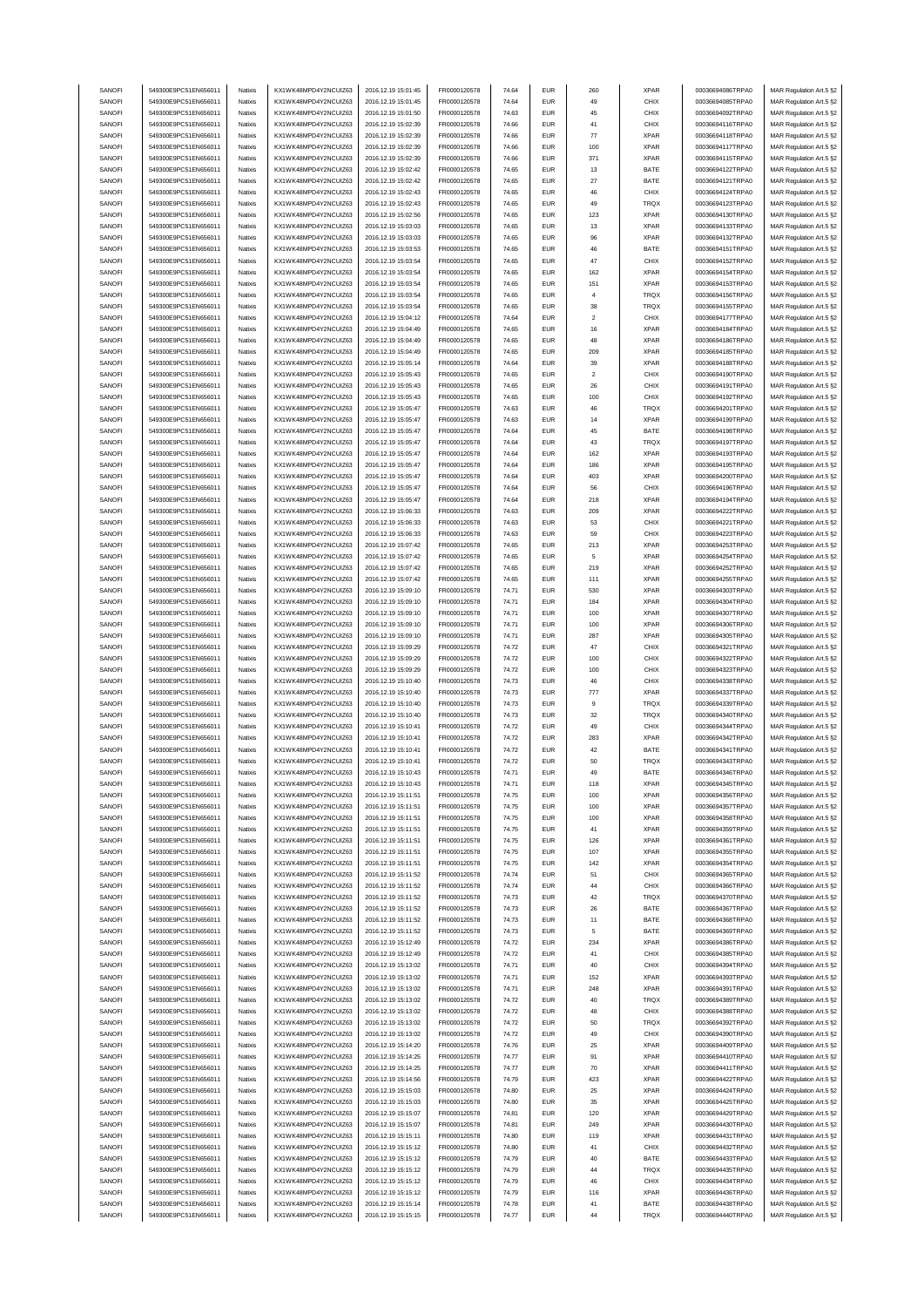| SANOFI | 549300E9PC51EN656011 | Natixis | KX1WK48MPD4Y2NCUIZ63  | 2016.12.19 15:15:15 | FR0000120578 | 74.78 | <b>EUR</b> | 55             | CHIX        | 00036694439TRPA0 | MAR Regulation Art.5 §2 |
|--------|----------------------|---------|-----------------------|---------------------|--------------|-------|------------|----------------|-------------|------------------|-------------------------|
| SANOFI | 549300E9PC51EN656011 | Natixis | KX1WK48MPD4Y2NCUIZ63  | 2016.12.19 15:15:20 | FR0000120578 | 74.76 | <b>EUR</b> | 45             | CHIX        | 00036694441TRPA0 | MAR Regulation Art.5 §2 |
| SANOFI | 549300E9PC51EN656011 | Natixis | KX1WK48MPD4Y2NCUIZ63  | 2016.12.19 15:16:24 | FR0000120578 | 74.77 | <b>EUR</b> | 63             | <b>XPAR</b> | 00036694458TRPA0 | MAR Regulation Art.5 §2 |
| SANOFI | 549300E9PC51EN656011 | Natixis | KX1WK48MPD4Y2NCUIZ63  | 2016.12.19 15:16:52 | FR0000120578 | 74.77 | <b>EUR</b> | 48             | CHIX        | 00036694484TRPA0 | MAR Regulation Art.5 §2 |
|        |                      |         |                       |                     |              |       |            |                |             |                  |                         |
| SANOFI | 549300E9PC51EN656011 | Natixis | KX1WK48MPD4Y2NCUIZ63  | 2016.12.19 15:16:52 | FR0000120578 | 74.77 | <b>EUR</b> | 43             | TRQX        | 00036694485TRPA0 | MAR Regulation Art.5 §2 |
| SANOFI | 549300E9PC51EN656011 | Natixis | KX1WK48MPD4Y2NCUIZ63  | 2016.12.19 15:16:53 | FR0000120578 | 74.76 | <b>EUR</b> | 52             | CHIX        | 00036694486TRPA0 | MAR Regulation Art.5 §2 |
| SANOFI | 549300E9PC51EN656011 | Natixis | KX1WK48MPD4Y2NCUIZ63  | 2016.12.19 15:16:53 | FR0000120578 | 74.76 | <b>EUR</b> | 43             | CHIX        | 00036694488TRPA0 | MAR Regulation Art.5 §2 |
| SANOFI | 549300E9PC51EN656011 | Natixis | KX1WK48MPD4Y2NCUIZ63  | 2016.12.19 15:16:54 | FR0000120578 | 74.76 | <b>EUR</b> | 100            | <b>XPAR</b> | 00036694492TRPA0 | MAR Regulation Art.5 §2 |
| SANOFI | 549300E9PC51EN656011 | Natixis | KX1WK48MPD4Y2NCLIIZ63 | 2016.12.19 15:16:54 | FR0000120578 | 74.76 | <b>EUR</b> | 13             | <b>XPAR</b> | 00036694494TRPA0 | MAR Regulation Art.5 §2 |
| SANOFI | 549300E9PC51EN656011 | Natixis | KX1WK48MPD4Y2NCUIZ63  | 2016.12.19 15:16:54 | FR0000120578 | 74.76 | <b>EUR</b> | 19             | <b>XPAR</b> | 00036694490TRPA0 | MAR Regulation Art.5 §2 |
|        |                      | Natixis |                       |                     |              |       | <b>EUR</b> |                |             |                  |                         |
| SANOFI | 549300E9PC51EN656011 |         | KX1WK48MPD4Y2NCUIZ63  | 2016.12.19 15:16:54 | FR0000120578 | 74.76 |            | 26             | <b>XPAR</b> | 00036694491TRPA0 | MAR Regulation Art.5 §2 |
| SANOFI | 549300E9PC51EN656011 | Natixis | KX1WK48MPD4Y2NCUIZ63  | 2016.12.19 15:16:54 | FR0000120578 | 74.76 | <b>EUR</b> | 212            | <b>XPAR</b> | 00036694493TRPA0 | MAR Regulation Art.5 §2 |
| SANOFI | 549300E9PC51EN656011 | Natixis | KX1WK48MPD4Y2NCUIZ63  | 2016.12.19 15:17:00 | FR0000120578 | 74.76 | <b>EUR</b> | 55             | <b>XPAR</b> | 00036694496TRPA0 | MAR Regulation Art.5 §2 |
| SANOFI | 549300E9PC51EN656011 | Natixis | KX1WK48MPD4Y2NCUIZ63  | 2016.12.19 15:17:00 | FR0000120578 | 74.76 | <b>EUR</b> | $77$           | <b>XPAR</b> | 00036694497TRPA0 | MAR Regulation Art.5 §2 |
| SANOFI | 549300E9PC51EN656011 | Natixis | KX1WK48MPD4Y2NCUIZ63  | 2016.12.19 15:17:00 | FR0000120578 | 74.76 | <b>EUR</b> | 119            | <b>XPAR</b> | 00036694498TRPA0 | MAR Regulation Art.5 §2 |
|        | 549300E9PC51EN656011 |         |                       |                     |              |       |            | $\overline{4}$ |             |                  |                         |
| SANOFI |                      | Natixis | KX1WK48MPD4Y2NCUIZ63  | 2016.12.19 15:17:09 | FR0000120578 | 74.76 | <b>EUR</b> |                | <b>XPAR</b> | 00036694505TRPA0 | MAR Regulation Art.5 §2 |
| SANOFI | 549300E9PC51EN656011 | Natixis | KX1WK48MPD4Y2NCUIZ63  | 2016.12.19 15:17:15 | FR0000120578 | 74.76 | <b>EUR</b> | 42             | <b>XPAR</b> | 00036694507TRPA0 | MAR Regulation Art.5 §2 |
| SANOFI | 549300E9PC51EN656011 | Natixis | KX1WK48MPD4Y2NCLIIZ63 | 2016.12.19 15:17:15 | FR0000120578 | 74.76 | <b>EUR</b> | 100            | <b>XPAR</b> | 00036694510TRPA0 | MAR Regulation Art.5 §2 |
| SANOFI | 549300E9PC51EN656011 | Natixis | KX1WK48MPD4Y2NCUIZ63  | 2016.12.19 15:17:15 | FR0000120578 | 74.76 | <b>EUR</b> | 267            | <b>XPAR</b> | 00036694508TRPA0 | MAR Regulation Art.5 §2 |
| SANOFI | 549300E9PC51EN656011 | Natixis | KX1WK48MPD4Y2NCUIZ63  | 2016.12.19 15:17:15 | FR0000120578 | 74.76 | <b>EUR</b> | 79             | <b>XPAR</b> | 00036694509TRPA0 | MAR Regulation Art.5 §2 |
| SANOFI | 549300E9PC51EN656011 | Natixis | KX1WK48MPD4Y2NCUIZ63  | 2016.12.19 15:17:18 | FR0000120578 | 74.76 | <b>EUR</b> | 16             | <b>XPAR</b> | 00036694512TRPA0 | MAR Regulation Art.5 §2 |
| SANOFI | 549300E9PC51EN656011 | Natixis | KX1WK48MPD4Y2NCUIZ63  | 2016.12.19 15:17:19 | FR0000120578 | 74.75 | <b>EUR</b> | 48             | BATE        | 00036694513TRPA0 | MAR Regulation Art.5 §2 |
|        |                      |         |                       |                     |              |       |            |                |             |                  |                         |
| SANOFI | 549300E9PC51EN656011 | Natixis | KX1WK48MPD4Y2NCUIZ63  | 2016.12.19 15:18:22 | FR0000120578 | 74.76 | <b>EUR</b> | 106            | <b>XPAR</b> | 00036694523TRPA0 | MAR Regulation Art.5 §2 |
| SANOFI | 549300E9PC51EN656011 | Natixis | KX1WK48MPD4Y2NCUIZ63  | 2016.12.19 15:18:22 | FR0000120578 | 74.76 | <b>EUR</b> | 122            | <b>XPAR</b> | 00036694524TRPA0 | MAR Regulation Art.5 §2 |
| SANOFI | 549300E9PC51EN656011 | Natixis | KX1WK48MPD4Y2NCUIZ63  | 2016.12.19 15:18:47 | FR0000120578 | 74.77 | <b>EUR</b> | 46             | <b>XPAR</b> | 00036694538TRPA0 | MAR Regulation Art.5 §2 |
| SANOFI | 549300E9PC51EN656011 | Natixis | KX1WK48MPD4Y2NCUIZ63  | 2016.12.19 15:19:05 | FR0000120578 | 74.77 | <b>EUR</b> | 148            | <b>XPAR</b> | 00036694558TRPA0 | MAR Regulation Art.5 §2 |
| SANOFI | 549300E9PC51EN656011 | Natixis | KX1WK48MPD4Y2NCLIIZ63 | 2016.12.19 15:19:06 | FR0000120578 | 74.77 | <b>EUR</b> | 122            | <b>XPAR</b> | 00036694559TRPA0 | MAR Regulation Art.5 §2 |
| SANOFI | 549300E9PC51EN656011 | Natixis | KX1WK48MPD4Y2NCUIZ63  | 2016.12.19 15:19:30 | FR0000120578 | 74.77 | <b>EUR</b> | 119            | <b>XPAR</b> | 00036694569TRPA0 | MAR Regulation Art.5 §2 |
|        |                      |         |                       |                     |              |       |            |                |             |                  |                         |
| SANOFI | 549300E9PC51EN656011 | Natixis | KX1WK48MPD4Y2NCUIZ63  | 2016.12.19 15:19:30 | FR0000120578 | 74.77 | <b>EUR</b> | 313            | <b>XPAR</b> | 00036694568TRPA0 | MAR Regulation Art.5 §2 |
| SANOFI | 549300E9PC51EN656011 | Natixis | KX1WK48MPD4Y2NCUIZ63  | 2016.12.19 15:19:30 | FR0000120578 | 74.77 | <b>EUR</b> | 61             | CHIX        | 00036694570TRPA0 | MAR Regulation Art.5 §2 |
| SANOFI | 549300E9PC51EN656011 | Natixis | KX1WK48MPD4Y2NCUIZ63  | 2016.12.19 15:19:30 | FR0000120578 | 74.77 | <b>EUR</b> | 44             | BATE        | 00036694571TRPA0 | MAR Regulation Art.5 §2 |
| SANOFI | 549300E9PC51EN656011 | Natixis | KX1WK48MPD4Y2NCUIZ63  | 2016.12.19 15:19:30 | FR0000120578 | 74.77 | <b>EUR</b> | 279            | <b>XPAR</b> | 00036694573TRPA0 | MAR Regulation Art.5 §2 |
| SANOFI | 549300E9PC51EN656011 | Natixis | KX1WK48MPD4Y2NCUIZ63  | 2016.12.19 15:19:30 | FR0000120578 | 74.76 | <b>EUR</b> | 63             | CHIX        | 00036694574TRPA0 | MAR Regulation Art.5 §2 |
| SANOFI | 549300E9PC51EN656011 |         |                       |                     |              |       |            |                |             | 00036694572TRPA0 |                         |
|        |                      | Natixis | KX1WK48MPD4Y2NCUIZ63  | 2016.12.19 15:19:30 | FR0000120578 | 74.77 | <b>EUR</b> | 45             | TRQX        |                  | MAR Regulation Art.5 §2 |
| SANOFI | 549300E9PC51EN656011 | Natixis | KX1WK48MPD4Y2NCUIZ63  | 2016.12.19 15:19:33 | FR0000120578 | 74.75 | <b>EUR</b> | 52             | CHIX        | 00036694575TRPA0 | MAR Regulation Art.5 §2 |
| SANOFI | 549300E9PC51EN656011 | Natixis | KX1WK48MPD4Y2NCLIIZ63 | 2016 12:19 15:19:36 | FR0000120578 | 74.75 | <b>EUR</b> | $\overline{2}$ | CHIX        | 00036694577TRPA0 | MAR Regulation Art.5 §2 |
| SANOFI | 549300E9PC51EN656011 | Natixis | KX1WK48MPD4Y2NCUIZ63  | 2016.12.19 15:19:36 | FR0000120578 | 74.75 | <b>EUR</b> | 42             | CHIX        | 00036694576TRPA0 | MAR Regulation Art.5 §2 |
| SANOFI | 549300E9PC51EN656011 | Natixis | KX1WK48MPD4Y2NCUIZ63  | 2016.12.19 15:19:36 | FR0000120578 | 74.75 | <b>EUR</b> | 48             | TRQX        | 00036694578TRPA0 | MAR Regulation Art.5 §2 |
| SANOFI | 549300E9PC51EN656011 | Natixis | KX1WK48MPD4Y2NCUIZ63  | 2016.12.19 15:19:52 | FR0000120578 | 74.75 | <b>EUR</b> | 15             | <b>XPAR</b> | 00036694582TRPA0 | MAR Regulation Art.5 §2 |
|        |                      |         |                       |                     |              |       |            |                |             |                  |                         |
| SANOFI | 549300E9PC51EN656011 | Natixis | KX1WK48MPD4Y2NCUIZ63  | 2016.12.19 15:19:52 | FR0000120578 | 74.75 | <b>EUR</b> | 203            | <b>XPAR</b> | 00036694583TRPA0 | MAR Regulation Art.5 §2 |
| SANOFI | 549300E9PC51EN656011 | Natixis | KX1WK48MPD4Y2NCUIZ63  | 2016.12.19 15:20:57 | FR0000120578 | 74.75 | <b>EUR</b> | 11             | CHIX        | 00036694617TRPA0 | MAR Regulation Art.5 §2 |
| SANOFI | 549300E9PC51EN656011 | Natixis | KX1WK48MPD4Y2NCUIZ63  | 2016.12.19 15:21:04 | FR0000120578 | 74.76 | <b>EUR</b> | 129            | <b>XPAR</b> | 00036694627TRPA0 | MAR Regulation Art.5 §2 |
| SANOFI | 549300E9PC51EN656011 | Natixis | KX1WK48MPD4Y2NCUIZ63  | 2016.12.19 15:21:04 | FR0000120578 | 74.76 | <b>EUR</b> | 339            | <b>XPAR</b> | 00036694625TRPA0 | MAR Regulation Art.5 §2 |
| SANOFI | 549300E9PC51EN656011 | Natixis | KX1WK48MPD4Y2NCUIZ63  | 2016.12.19 15:21:04 | FR0000120578 | 74.76 | <b>EUR</b> | 108            | <b>XPAR</b> | 00036694626TRPA0 | MAR Regulation Art.5 §2 |
| SANOFI | 549300E9PC51EN656011 | Natixis | KX1WK48MPD4Y2NCUIZ63  | 2016.12.19 15:21:05 | FR0000120578 | 74.75 | <b>EUR</b> | 127            | <b>XPAR</b> | 00036694630TRPA0 | MAR Regulation Art.5 §2 |
|        |                      |         |                       |                     |              |       |            |                |             |                  |                         |
| SANOFI | 549300E9PC51EN656011 | Natixis | KX1WK48MPD4Y2NCUIZ63  | 2016.12.19 15:21:20 | FR0000120578 | 74.75 | <b>EUR</b> | 25             | BATE        | 00036694634TRPA0 | MAR Regulation Art.5 §2 |
| SANOFI | 549300E9PC51EN656011 | Natixis | KX1WK48MPD4Y2NCUIZ63  | 2016.12.19 15:21:56 | FR0000120578 | 74.75 | <b>EUR</b> | 11             | <b>XPAR</b> | 00036694648TRPA0 | MAR Regulation Art.5 §2 |
| SANOFI | 549300E9PC51EN656011 | Natixis | KX1WK48MPD4Y2NCUIZ63  | 2016.12.19 15:21:56 | FR0000120578 | 74.75 | <b>EUR</b> | 23             | BATE        | 00036694639TRPA0 | MAR Regulation Art.5 §2 |
| SANOFI | 549300E9PC51EN656011 | Natixis | KX1WK48MPD4Y2NCUIZ63  | 2016.12.19 15:21:56 | FR0000120578 | 74.75 | <b>EUR</b> | 100            | <b>XPAR</b> | 00036694645TRPA0 | MAR Regulation Art.5 §2 |
| SANOFI | 549300E9PC51EN656011 | Natixis | KX1WK48MPD4Y2NCUIZ63  | 2016.12.19 15:21:56 | FR0000120578 | 74.75 | <b>EUR</b> | 100            | <b>XPAR</b> | 00036694646TRPA0 | MAR Regulation Art.5 §2 |
| SANOFI | 549300E9PC51EN656011 | Natixis | KX1WK48MPD4Y2NCUIZ63  | 2016.12.19 15:21:56 |              | 74.75 | <b>EUR</b> | 35             | CHIX        | 00036694640TRPA0 |                         |
|        |                      |         |                       |                     | FR0000120578 |       |            |                |             |                  | MAR Regulation Art.5 §2 |
| SANOFI | 549300E9PC51EN656011 | Natixis | KX1WK48MPD4Y2NCUIZ63  | 2016.12.19 15:21:56 | FR0000120578 | 74.75 | <b>EUR</b> | 45             | TRQX        | 00036694642TRPA0 | MAR Regulation Art.5 §2 |
| SANOFI | 549300E9PC51EN656011 | Natixis | KX1WK48MPD4Y2NCLIIZ63 | 2016.12.19 15:21:56 | FR0000120578 | 74.75 | <b>EUR</b> | 47             | CHIX        | 00036694641TRPA0 | MAR Regulation Art.5 §2 |
| SANOFI | 549300E9PC51EN656011 | Natixis | KX1WK48MPD4Y2NCUIZ63  | 2016.12.19 15:21:56 | FR0000120578 | 74.74 | <b>EUR</b> | 19             | <b>XPAR</b> | 00036694644TRPA0 | MAR Regulation Art.5 §2 |
| SANOFI | 549300E9PC51EN656011 | Natixis | KX1WK48MPD4Y2NCUIZ63  | 2016.12.19 15:21:56 | FR0000120578 | 74.74 | <b>EUR</b> | 58             | CHIX        | 00036694643TRPA0 | MAR Regulation Art.5 §2 |
| SANOFI | 549300E9PC51EN656011 | Natixis | KX1WK48MPD4Y2NCUIZ63  | 2016.12.19 15:21:56 | FR0000120578 | 74.74 | <b>EUR</b> | 80             | <b>XPAR</b> | 00036694647TRPA0 | MAR Regulation Art.5 §2 |
|        |                      |         |                       |                     |              |       |            |                |             |                  |                         |
| SANOFI | 549300E9PC51EN656011 | Natixis | KX1WK48MPD4Y2NCUIZ63  | 2016.12.19 15:21:59 | FR0000120578 | 74.74 | <b>EUR</b> | 126            | <b>XPAR</b> | 00036694649TRPA0 | MAR Regulation Art.5 §2 |
| SANOFI | 549300E9PC51EN656011 | Natixis | KX1WK48MPD4Y2NCUIZ63  | 2016.12.19 15:22:01 | FR0000120578 | 74.73 | <b>EUR</b> | 49             | TRQX        | 00036694650TRPA0 | MAR Regulation Art.5 §2 |
| SANOFI | 549300E9PC51EN656011 | Natixis | KX1WK48MPD4Y2NCUIZ63  | 2016.12.19 15:22:01 | FR0000120578 | 74.72 | <b>EUR</b> | 125            | <b>XPAR</b> | 00036694651TRPA0 | MAR Regulation Art.5 §2 |
| SANOFI | 549300E9PC51EN656011 | Natixis | KX1WK48MPD4Y2NCUIZ63  | 2016.12.19 15:22:17 | FR0000120578 | 74.72 | <b>EUR</b> | 46             | CHIX        | 00036694655TRPA0 | MAR Regulation Art.5 §2 |
| SANOF  | 549300E9PC51EN656011 | Natixis | KX1WK48MPD4Y2NCUIZ63  | 2016.12.19 15:22:25 | FR0000120578 | 74.70 | EUR        | 189            | <b>XPAR</b> | 00036694657TRPA0 | MAR Regulation Art.5 §2 |
| SANOFI | 549300E9PC51EN656011 | Natixis | KX1WK48MPD4Y2NCUIZ63  | 2016.12.19 15:22:36 | FR0000120578 | 74.69 | <b>EUR</b> | 48             | BATE        | 00036694676TRPA0 | MAR Regulation Art.5 §2 |
|        |                      |         |                       |                     |              |       |            |                |             |                  |                         |
| SANOFI | 549300E9PC51EN656011 | Natixis | KX1WK48MPD4Y2NCUIZ63  | 2016.12.19 15:22:36 | FR0000120578 | 74.69 | <b>EUR</b> | 41             | TRQX        | 00036694677TRPA0 | MAR Regulation Art.5 §2 |
| SANOFI | 549300E9PC51EN656011 | Natixis | KX1WK48MPD4Y2NCUIZ63  | 2016.12.19 15:22:36 | FR0000120578 | 74.70 | <b>EUR</b> | 47             | CHIX        | 00036694675TRPA0 | MAR Regulation Art.5 §2 |
| SANOFI | 549300E9PC51EN656011 | Natixis | KX1WK48MPD4Y2NCUIZ63  | 2016.12.19 15:23:14 | FR0000120578 | 74.75 | <b>EUR</b> | 27             | <b>XPAR</b> | 00036694693TRPA0 | MAR Regulation Art.5 §2 |
| SANOFI | 549300E9PC51EN656011 | Natixis | KX1WK48MPD4Y2NCUIZ63  | 2016.12.19 15:23:14 | FR0000120578 | 74.75 | <b>EUR</b> | 100            | <b>XPAR</b> | 00036694692TRPA0 | MAR Regulation Art.5 §2 |
| SANOFI | 549300E9PC51EN656011 | Natixis | KX1WK48MPD4Y2NCUIZ63  | 2016.12.19 15:23:21 | FR0000120578 | 74.74 | <b>EUR</b> | 3              | <b>XPAR</b> | 00036694695TRPA0 | MAR Regulation Art.5 §2 |
| SANOFI | 549300E9PC51EN656011 | Natixis | KX1WK48MPD4Y2NCUIZ63  | 2016.12.19 15:23:21 | FR0000120578 | 74.74 | EUR        | 197            | <b>XPAR</b> | 00036694694TRPA0 | MAR Regulation Art.5 §2 |
| SANOFI | 549300E9PC51EN656011 | Natixis | KX1WK48MPD4Y2NCUIZ63  | 2016.12.19 15:23:27 | FR0000120578 | 74.74 | <b>EUR</b> | 26             | <b>XPAR</b> | 00036694699TRPA0 | MAR Regulation Art.5 §2 |
|        |                      |         |                       |                     |              |       |            |                |             |                  |                         |
| SANOFI | 549300E9PC51EN656011 | Natixis | KX1WK48MPD4Y2NCUIZ63  | 2016.12.19 15:23:27 | FR0000120578 | 74.74 | <b>EUR</b> | 100            | <b>XPAR</b> | 00036694698TRPA0 | MAR Regulation Art.5 §2 |
| SANOFI | 549300E9PC51EN656011 | Natixis | KX1WK48MPD4Y2NCUIZ63  | 2016.12.19 15:23:27 | FR0000120578 | 74.74 | <b>EUR</b> | 103            | <b>XPAR</b> | 00036694696TRPA0 | MAR Regulation Art.5 §2 |
| SANOFI | 549300E9PC51EN656011 | Natixis | KX1WK48MPD4Y2NCUIZ63  | 2016.12.19 15:23:27 | FR0000120578 | 74.74 | <b>EUR</b> | 111            | <b>XPAR</b> | 00036694697TRPA0 | MAR Regulation Art.5 §2 |
| SANOFI | 549300E9PC51EN656011 | Natixis | KX1WK48MPD4Y2NCUIZ63  | 2016.12.19 15:23:35 | FR0000120578 | 74.73 | <b>EUR</b> | 42             | CHIX        | 00036694700TRPA0 | MAR Regulation Art.5 §2 |
| SANOFI | 549300E9PC51EN656011 | Natixis | KX1WK48MPD4Y2NCUIZ63  | 2016.12.19 15:24:31 | FR0000120578 | 74.81 | <b>EUR</b> | 50             | <b>XPAR</b> | 00036694719TRPA0 | MAR Regulation Art.5 §2 |
| SANOFI | 549300E9PC51EN656011 | Natixis | KX1WK48MPD4Y2NCUIZ63  | 2016.12.19 15:24:31 | FR0000120578 | 74.81 | <b>EUR</b> | 54             | <b>XPAR</b> | 00036694717TRPA0 | MAR Regulation Art.5 §2 |
| SANOFI | 549300E9PC51EN656011 |         | KX1WK48MPD4Y2NCUIZ63  | 2016.12.19 15:24:31 | FR0000120578 | 74.81 | <b>EUR</b> | 117            | <b>XPAR</b> | 00036694718TRPA0 |                         |
|        |                      | Natixis |                       |                     |              |       |            |                |             |                  | MAR Regulation Art.5 §2 |
| SANOFI | 549300E9PC51EN656011 | Natixis | KX1WK48MPD4Y2NCUIZ63  | 2016.12.19 15:24:43 | FR0000120578 | 74.81 | EUR        | 24             | <b>XPAR</b> | 00036694721TRPA0 | MAR Regulation Art.5 §2 |
| SANOFI | 549300E9PC51EN656011 | Natixis | KX1WK48MPD4Y2NCUIZ63  | 2016.12.19 15:24:43 | FR0000120578 | 74.81 | <b>EUR</b> | 100            | <b>XPAR</b> | 00036694720TRPA0 | MAR Regulation Art.5 §2 |
| SANOFI | 549300E9PC51EN656011 | Natixis | KX1WK48MPD4Y2NCUIZ63  | 2016.12.19 15:24:54 | FR0000120578 | 74.81 | <b>EUR</b> | 108            | <b>XPAR</b> | 00036694722TRPA0 | MAR Regulation Art.5 §2 |
| SANOFI | 549300E9PC51EN656011 | Natixis | KX1WK48MPD4Y2NCUIZ63  | 2016.12.19 15:24:56 | FR0000120578 | 74.81 | <b>EUR</b> | 100            | <b>XPAR</b> | 00036694724TRPA0 | MAR Regulation Art.5 §2 |
| SANOFI | 549300E9PC51EN656011 | Natixis | KX1WK48MPD4Y2NCUIZ63  | 2016.12.19 15:24:56 | FR0000120578 | 74.81 | <b>EUR</b> | 41             | TRQX        | 00036694723TRPA0 | MAR Regulation Art.5 §2 |
| SANOFI | 549300E9PC51EN656011 | Natixis | KX1WK48MPD4Y2NCUIZ63  | 2016.12.19 15:25:18 | FR0000120578 | 74.84 | <b>EUR</b> | 100            | <b>XPAR</b> | 00036694729TRPA0 |                         |
|        |                      |         |                       |                     |              |       |            |                |             |                  | MAR Regulation Art.5 §2 |
| SANOFI | 549300E9PC51EN656011 | Natixis | KX1WK48MPD4Y2NCUIZ63  | 2016.12.19 15:25:18 | FR0000120578 | 74.84 | <b>EUR</b> | 101            | <b>XPAR</b> | 00036694730TRPA0 | MAR Regulation Art.5 §2 |
| SANOFI | 549300E9PC51EN656011 | Natixis | KX1WK48MPD4Y2NCUIZ63  | 2016.12.19 15:25:25 | FR0000120578 | 74.84 | <b>EUR</b> | 166            | <b>XPAR</b> | 00036694731TRPA0 | MAR Regulation Art.5 §2 |
| SANOFI | 549300E9PC51EN656011 | Natixis | KX1WK48MPD4Y2NCUIZ63  | 2016.12.19 15:25:39 | FR0000120578 | 74.83 | <b>EUR</b> | 78             | <b>XPAR</b> | 00036694732TRPA0 | MAR Regulation Art.5 §2 |
| SANOFI | 549300E9PC51EN656011 | Natixis | KX1WK48MPD4Y2NCUIZ63  | 2016.12.19 15:25:41 | FR0000120578 | 74.84 | <b>EUR</b> | 24             | <b>XPAR</b> | 00036694733TRPA0 | MAR Regulation Art.5 §2 |
| SANOFI | 549300E9PC51EN656011 | Natixis | KX1WK48MPD4Y2NCUIZ63  | 2016.12.19 15:25:48 | FR0000120578 | 74.84 | <b>EUR</b> | 100            | <b>XPAR</b> | 00036694735TRPA0 | MAR Regulation Art.5 §2 |
|        |                      |         |                       |                     |              |       |            |                |             |                  |                         |
| SANOFI | 549300E9PC51EN656011 | Natixis | KX1WK48MPD4Y2NCUIZ63  | 2016.12.19 15:25:48 | FR0000120578 | 74.84 | <b>EUR</b> | 129            | <b>XPAR</b> | 00036694734TRPA0 | MAR Regulation Art.5 §2 |
| SANOFI | 549300E9PC51EN656011 | Natixis | KX1WK48MPD4Y2NCUIZ63  | 2016.12.19 15:25:48 | FR0000120578 | 74.84 | <b>EUR</b> | 90             | <b>XPAR</b> | 00036694736TRPA0 | MAR Regulation Art.5 §2 |
| SANOFI | 549300E9PC51EN656011 | Natixis | KX1WK48MPD4Y2NCUIZ63  | 2016.12.19 15:25:50 | FR0000120578 | 74.84 | <b>EUR</b> | 40             | BATE        | 00036694737TRPA0 | MAR Regulation Art.5 §2 |
| SANOFI | 549300E9PC51EN656011 | Natixis | KX1WK48MPD4Y2NCUIZ63  | 2016.12.19 15:25:58 | FR0000120578 | 74.83 | <b>EUR</b> | 46             | TRQX        | 00036694756TRPA0 | MAR Regulation Art.5 §2 |
| SANOFI | 549300E9PC51EN656011 | Natixis | KX1WK48MPD4Y2NCUIZ63  | 2016.12.19 15:25:58 | FR0000120578 | 74.83 | <b>EUR</b> | 45             | BATE        | 00036694755TRPA0 | MAR Regulation Art.5 §2 |
| SANOFI | 549300E9PC51EN656011 | Natixis | KX1WK48MPD4Y2NCUIZ63  | 2016.12.19 15:25:58 | FR0000120578 | 74.84 | <b>EUR</b> | 63             | CHIX        | 00036694754TRPA0 | MAR Regulation Art.5 §2 |
|        |                      | Natixis |                       |                     |              | 74.84 |            | 100            |             |                  |                         |
| SANOFI | 549300E9PC51EN656011 |         | KX1WK48MPD4Y2NCUIZ63  | 2016.12.19 15:26:23 | FR0000120578 |       | <b>EUR</b> |                | CHIX        | 00036694759TRPA0 | MAR Regulation Art.5 §2 |
| SANOFI | 549300E9PC51EN656011 | Natixis | KX1WK48MPD4Y2NCUIZ63  | 2016.12.19 15:26:23 | FR0000120578 | 74.84 | <b>EUR</b> | 100            | CHIX        | 00036694760TRPA0 | MAR Regulation Art.5 §2 |
| SANOFI | 549300E9PC51EN656011 | Natixis | KX1WK48MPD4Y2NCUIZ63  | 2016.12.19 15:26:23 | FR0000120578 | 74.84 | <b>EUR</b> | $77$           | CHIX        | 00036694761TRPA0 | MAR Regulation Art.5 §2 |
| SANOFI | 549300E9PC51EN656011 | Natixis | KX1WK48MPD4Y2NCUIZ63  | 2016.12.19 15:26:23 | FR0000120578 | 74.84 | <b>EUR</b> | 49             | CHIX        | 00036694758TRPA0 | MAR Regulation Art.5 §2 |
| SANOFI | 549300E9PC51EN656011 | Natixis | KX1WK48MPD4Y2NCUIZ63  | 2016.12.19 15:26:30 | FR0000120578 | 74.83 | <b>EUR</b> | 45             | TRQX        | 00036694765TRPA0 | MAR Regulation Art.5 §2 |
| SANOFI | 549300E9PC51EN656011 | Natixis | KX1WK48MPD4Y2NCUIZ63  | 2016.12.19 15:26:30 | FR0000120578 | 74.83 | <b>EUR</b> | 184            | <b>XPAR</b> | 00036694767TRPA0 | MAR Regulation Art.5 §2 |
| SANOFI | 549300E9PC51EN656011 | Natixis | KX1WK48MPD4Y2NCUIZ63  | 2016.12.19 15:26:30 | FR0000120578 | 74.83 | EUR        | 128            | <b>XPAR</b> | 00036694763TRPA0 | MAR Regulation Art.5 §2 |
|        |                      |         |                       |                     |              |       |            |                |             |                  |                         |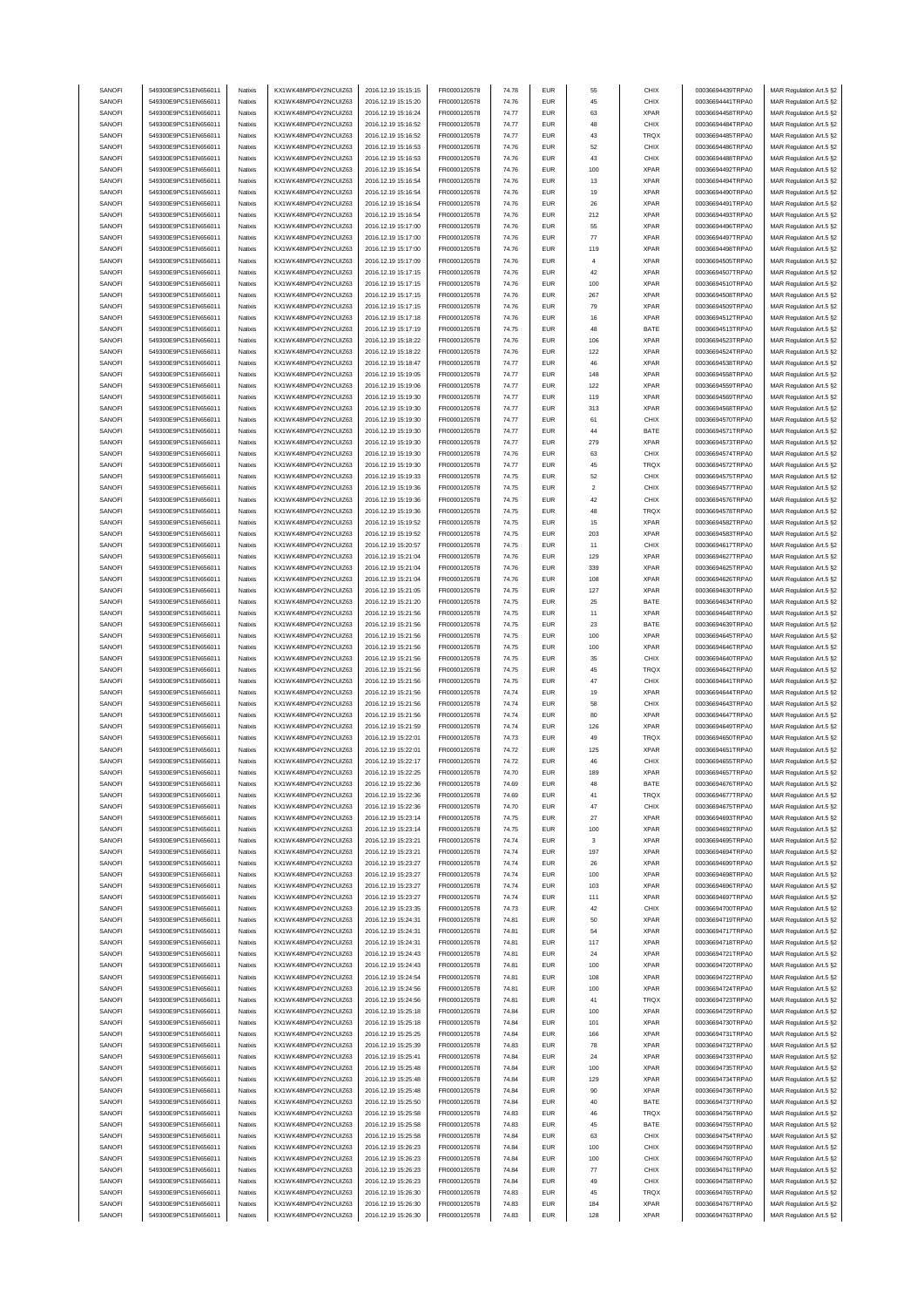| SANOFI           | 549300E9PC51EN656011                         | Natixis            | KX1WK48MPD4Y2NCUIZ63                         | 2016.12.19 15:26:30                        | FR0000120578                 | 74.83          | <b>EUR</b>                  | 116            | <b>XPAR</b>  | 00036694766TRPA0                     | MAR Regulation Art.5 §2                            |
|------------------|----------------------------------------------|--------------------|----------------------------------------------|--------------------------------------------|------------------------------|----------------|-----------------------------|----------------|--------------|--------------------------------------|----------------------------------------------------|
| SANOFI           | 549300E9PC51EN656011                         | Natixis            | KX1WK48MPD4Y2NCUIZ63                         | 2016.12.19 15:26:30                        | FR0000120578                 | 74.83          | <b>EUR</b>                  | 44             | CHIX         | 00036694768TRPA0                     | MAR Regulation Art.5 §2                            |
| SANOFI           | 549300E9PC51EN656011                         | Natixis            | KX1WK48MPD4Y2NCUIZ63                         | 2016.12.19 15:26:30                        | FR0000120578                 | 74.83          | <b>EUR</b>                  | 11             | <b>XPAR</b>  | 00036694764TRPA0                     | MAR Regulation Art.5 §2                            |
| SANOFI           | 549300E9PC51EN656011                         | Natixis            | KX1WK48MPD4Y2NCUIZ63                         | 2016.12.19 15:26:39                        | FR0000120578                 | 74.82          | <b>EUR</b>                  | 125            | <b>XPAR</b>  | 00036694773TRPA0                     | MAR Regulation Art.5 §2                            |
|                  |                                              |                    |                                              |                                            |                              |                |                             |                |              |                                      |                                                    |
| SANOFI           | 549300E9PC51EN656011                         | Natixis            | KX1WK48MPD4Y2NCUIZ63                         | 2016.12.19 15:26:39                        | FR0000120578                 | 74.82          | <b>EUR</b>                  | 47             | TRQX         | 00036694772TRPA0                     | MAR Regulation Art.5 §2                            |
| SANOFI           | 549300E9PC51EN656011                         | Natixis            | KX1WK48MPD4Y2NCUIZ63                         | 2016.12.19 15:26:39                        | FR0000120578                 | 74.81          | <b>EUR</b>                  | 41             | BATE         | 00036694774TRPA0                     | MAR Regulation Art.5 §2                            |
| SANOFI           | 549300E9PC51EN656011                         | Natixis            | KX1WK48MPD4Y2NCUIZ63                         | 2016.12.19 15:27:03                        | FR0000120578                 | 74.81          | <b>EUR</b>                  | 45             | CHIX         | 00036694775TRPA0                     | MAR Regulation Art.5 §2                            |
| SANOFI           | 549300E9PC51EN656011                         | Natixis            | KX1WK48MPD4Y2NCUIZ63                         | 2016.12.19 15:27:03                        | FR0000120578                 | 74.80          | <b>EUR</b>                  | 45             | CHIX         | 00036694776TRPA0                     | MAR Regulation Art.5 §2                            |
| SANOFI           | 549300E9PC51EN656011                         | Natixis            | KX1WK48MPD4Y2NCLIIZ63                        | 2016.12.19 15:27:20                        | FR0000120578                 | 74.81          | <b>EUR</b>                  | 131            | <b>XPAR</b>  | 00036694799TRPA0                     | MAR Regulation Art.5 §2                            |
| SANOFI           | 549300E9PC51EN656011                         | Natixis            | KX1WK48MPD4Y2NCUIZ63                         | 2016.12.19 15:27:20                        | FR0000120578                 | 74.81          | <b>EUR</b>                  | 174            | <b>XPAR</b>  | 00036694789TRPA0                     | MAR Regulation Art.5 §2                            |
|                  |                                              | Natixis            |                                              |                                            |                              |                | <b>EUR</b>                  |                |              |                                      |                                                    |
| SANOFI           | 549300E9PC51EN656011                         |                    | KX1WK48MPD4Y2NCUIZ63                         | 2016.12.19 15:27:20                        | FR0000120578                 | 74.81          |                             | 75             | <b>XPAR</b>  | 00036694791TRPA0                     | MAR Regulation Art.5 §2                            |
| SANOFI           | 549300E9PC51EN656011                         | Natixis            | KX1WK48MPD4Y2NCUIZ63                         | 2016.12.19 15:27:20                        | FR0000120578                 | 74.81          | <b>EUR</b>                  | 181            | <b>XPAR</b>  | 00036694790TRPA0                     | MAR Regulation Art.5 §2                            |
| SANOFI           | 549300E9PC51EN656011                         | Natixis            | KX1WK48MPD4Y2NCUIZ63                         | 2016.12.19 15:27:20                        | FR0000120578                 | 74.81          | <b>EUR</b>                  | 220            | <b>XPAR</b>  | 00036694795TRPA0                     | MAR Regulation Art.5 §2                            |
| SANOFI           | 549300E9PC51EN656011                         | Natixis            | KX1WK48MPD4Y2NCUIZ63                         | 2016.12.19 15:27:20                        | FR0000120578                 | 74.81          | <b>EUR</b>                  | 74             | <b>XPAR</b>  | 00036694798TRPA0                     | MAR Regulation Art.5 §2                            |
| SANOFI           | 549300E9PC51EN656011                         | Natixis            | KX1WK48MPD4Y2NCUIZ63                         | 2016.12.19 15:27:20                        | FR0000120578                 | 74.81          | <b>EUR</b>                  | 147            | <b>XPAR</b>  | 00036694802TRPA0                     | MAR Regulation Art.5 §2                            |
|                  | 549300E9PC51EN656011                         |                    | KX1WK48MPD4Y2NCUIZ63                         |                                            |                              |                | <b>EUR</b>                  |                |              | 00036694801TRPA0                     |                                                    |
| SANOFI           |                                              | Natixis            |                                              | 2016.12.19 15:27:20                        | FR0000120578                 | 74.81          |                             | 130            | <b>XPAR</b>  |                                      | MAR Regulation Art.5 §2                            |
| SANOFI           | 549300E9PC51EN656011                         | Natixis            | KX1WK48MPD4Y2NCUIZ63                         | 2016.12.19 15:27:20                        | FR0000120578                 | 74.81          | <b>EUR</b>                  | 168            | <b>XPAR</b>  | 00036694788TRPA0                     | MAR Regulation Art.5 §2                            |
| SANOFI           | 549300E9PC51EN656011                         | Natixis            | KX1WK48MPD4Y2NCLIIZ63                        | 2016.12.19 15:27:20                        | FR0000120578                 | 74.81          | <b>EUR</b>                  | $\overline{1}$ | <b>XPAR</b>  | 00036694796TRPA0                     | MAR Regulation Art.5 §2                            |
| SANOFI           | 549300E9PC51EN656011                         | Natixis            | KX1WK48MPD4Y2NCUIZ63                         | 2016.12.19 15:27:20                        | FR0000120578                 | 74.81          | <b>EUR</b>                  | 100            | <b>XPAR</b>  | 00036694797TRPA0                     | MAR Regulation Art.5 §2                            |
| SANOFI           | 549300E9PC51EN656011                         | Natixis            | KX1WK48MPD4Y2NCUIZ63                         | 2016.12.19 15:27:20                        | FR0000120578                 | 74.81          | <b>EUR</b>                  | 100            | <b>XPAR</b>  | 00036694794TRPA0                     | MAR Regulation Art.5 §2                            |
| SANOFI           | 549300E9PC51EN656011                         | Natixis            | KX1WK48MPD4Y2NCUIZ63                         | 2016.12.19 15:27:20                        | FR0000120578                 | 74.81          | <b>EUR</b>                  | 100            | <b>XPAR</b>  | 00036694793TRPA0                     | MAR Regulation Art.5 §2                            |
| SANOFI           | 549300E9PC51EN656011                         | Natixis            | KX1WK48MPD4Y2NCUIZ63                         | 2016.12.19 15:27:20                        | FR0000120578                 | 74.81          | <b>EUR</b>                  | 100            | <b>XPAR</b>  | 00036694792TRPA0                     | MAR Regulation Art.5 §2                            |
|                  |                                              |                    |                                              |                                            |                              |                |                             |                |              |                                      |                                                    |
| SANOFI           | 549300E9PC51EN656011                         | Natixis            | KX1WK48MPD4Y2NCUIZ63                         | 2016.12.19 15:27:20                        | FR0000120578                 | 74.81          | <b>EUR</b>                  | 56             | <b>XPAR</b>  | 00036694803TRPA0                     | MAR Regulation Art.5 §2                            |
| SANOFI           | 549300E9PC51EN656011                         | Natixis            | KX1WK48MPD4Y2NCUIZ63                         | 2016.12.19 15:27:20                        | FR0000120578                 | 74.81          | <b>EUR</b>                  | 129            | <b>XPAR</b>  | 00036694800TRPA0                     | MAR Regulation Art.5 §2                            |
| SANOFI           | 549300E9PC51EN656011                         | Natixis            | KX1WK48MPD4Y2NCUIZ63                         | 2016.12.19 15:27:34                        | FR0000120578                 | 74.82          | <b>EUR</b>                  | 267            | <b>XPAR</b>  | 00036694806TRPA0                     | MAR Regulation Art.5 §2                            |
| SANOFI           | 549300E9PC51EN656011                         | Natixis            | KX1WK48MPD4Y2NCUIZ63                         | 2016.12.19 15:27:34                        | FR0000120578                 | 74.81          | <b>EUR</b>                  | 13             | TRQX         | 00036694805TRPA0                     | MAR Regulation Art.5 §2                            |
| SANOFI           | 549300E9PC51EN656011                         | Natixis            | KX1WK48MPD4Y2NCLIIZ63                        | 2016.12.19 15:27:34                        | FR0000120578                 | 74.82          | <b>EUR</b>                  | 879            | <b>XPAR</b>  | 00036694807TRPA0                     | MAR Regulation Art.5 §2                            |
| SANOFI           | 549300E9PC51EN656011                         | Natixis            | KX1WK48MPD4Y2NCUIZ63                         | 2016.12.19 15:27:34                        | FR0000120578                 | 74.82          | <b>EUR</b>                  | 100            | <b>XPAR</b>  | 00036694808TRPA0                     | MAR Regulation Art.5 §2                            |
|                  |                                              |                    |                                              |                                            |                              |                |                             |                |              |                                      |                                                    |
| SANOFI           | 549300E9PC51EN656011                         | Natixis            | KX1WK48MPD4Y2NCUIZ63                         | 2016.12.19 15:27:34                        | FR0000120578                 | 74.82          | <b>EUR</b>                  | 84             | <b>XPAR</b>  | 00036694809TRPA0                     | MAR Regulation Art.5 §2                            |
| SANOFI           | 549300E9PC51EN656011                         | Natixis            | KX1WK48MPD4Y2NCUIZ63                         | 2016.12.19 15:27:34                        | FR0000120578                 | 74.82          | <b>EUR</b>                  | 480            | <b>XPAR</b>  | 00036694810TRPA0                     | MAR Regulation Art.5 §2                            |
| SANOFI           | 549300E9PC51EN656011                         | Natixis            | KX1WK48MPD4Y2NCUIZ63                         | 2016.12.19 15:27:35                        | FR0000120578                 | 74.80          | <b>EUR</b>                  | 44             | TRQX         | 00036694811TRPA0                     | MAR Regulation Art.5 §2                            |
| SANOFI           | 549300E9PC51EN656011                         | Natixis            | KX1WK48MPD4Y2NCUIZ63                         | 2016.12.19 15:27:35                        | FR0000120578                 | 74.80          | <b>EUR</b>                  | 46             | CHIX         | 00036694812TRPA0                     | MAR Regulation Art.5 §2                            |
| SANOFI           | 549300E9PC51EN656011                         | Natixis            | KX1WK48MPD4Y2NCUIZ63                         | 2016.12.19 15:27:48                        | FR0000120578                 | 74.80          | <b>EUR</b>                  | 13             | <b>XPAR</b>  | 00036694818TRPA0                     | MAR Regulation Art.5 §2                            |
|                  |                                              |                    |                                              |                                            |                              |                |                             |                |              |                                      |                                                    |
| SANOFI           | 549300E9PC51EN656011                         | Natixis            | KX1WK48MPD4Y2NCUIZ63                         | 2016.12.19 15:27:48                        | FR0000120578                 | 74.80          | <b>EUR</b>                  | 19             | <b>XPAR</b>  | 00036694814TRPA0                     | MAR Regulation Art.5 §2                            |
| SANOFI           | 549300E9PC51EN656011                         | Natixis            | KX1WK48MPD4Y2NCUIZ63                         | 2016.12.19 15:27:48                        | FR0000120578                 | 74.80          | <b>EUR</b>                  | 100            | <b>XPAR</b>  | 00036694817TRPA0                     | MAR Regulation Art.5 §2                            |
| SANOFI           | 549300E9PC51EN656011                         | Natixis            | KX1WK48MPD4Y2NCLIIZ63                        | 2016.12.19 15:27:48                        | FR0000120578                 | 74.80          | <b>EUR</b>                  | $\overline{1}$ | <b>XPAR</b>  | 00036694815TRPA0                     | MAR Regulation Art.5 §2                            |
| SANOFI           | 549300E9PC51EN656011                         | Natixis            | KX1WK48MPD4Y2NCUIZ63                         | 2016.12.19 15:27:48                        | FR0000120578                 | 74.80          | <b>EUR</b>                  | 278            | <b>XPAR</b>  | 00036694816TRPA0                     | MAR Regulation Art.5 §2                            |
| SANOFI           | 549300E9PC51EN656011                         | Natixis            | KX1WK48MPD4Y2NCUIZ63                         | 2016.12.19 15:27:48                        | FR0000120578                 | 74.80          | <b>EUR</b>                  | 265            | <b>XPAR</b>  | 00036694819TRPA0                     | MAR Regulation Art.5 §2                            |
|                  |                                              |                    | KX1WK48MPD4Y2NCUIZ63                         |                                            |                              |                |                             |                |              |                                      |                                                    |
| SANOFI           | 549300E9PC51EN656011                         | Natixis            |                                              | 2016.12.19 15:28:02                        | FR0000120578                 | 74.80          | <b>EUR</b>                  | 324            | <b>XPAR</b>  | 00036694820TRPA0                     | MAR Regulation Art.5 §2                            |
| SANOFI           | 549300E9PC51EN656011                         | Natixis            | KX1WK48MPD4Y2NCUIZ63                         | 2016.12.19 15:28:06                        | FR0000120578                 | 74.79          | <b>EUR</b>                  | 42             | CHIX         | 00036694821TRPA0                     | MAR Regulation Art.5 §2                            |
| SANOFI           | 549300E9PC51EN656011                         | Natixis            | KX1WK48MPD4Y2NCUIZ63                         | 2016.12.19 15:28:07                        | FR0000120578                 | 74.78          | <b>EUR</b>                  | 48             | TRQX         | 00036694824TRPA0                     | MAR Regulation Art.5 §2                            |
| SANOFI           | 549300E9PC51EN656011                         | Natixis            | KX1WK48MPD4Y2NCUIZ63                         | 2016.12.19 15:28:07                        | FR0000120578                 | 74.78          | <b>EUR</b>                  | 49             | BATE         | 00036694822TRPA0                     | MAR Regulation Art.5 §2                            |
| SANOFI           | 549300E9PC51EN656011                         | Natixis            | KX1WK48MPD4Y2NCUIZ63                         | 2016.12.19 15:28:07                        | FR0000120578                 | 74.78          | <b>EUR</b>                  | 49             | CHIX         | 00036694823TRPA0                     | MAR Regulation Art.5 §2                            |
| SANOFI           | 549300E9PC51EN656011                         | Natixis            | KX1WK48MPD4Y2NCUIZ63                         | 2016.12.19 15:29:35                        | FR0000120578                 | 74.84          | <b>EUR</b>                  | 46             | TRQX         | 00036694842TRPA0                     | MAR Regulation Art.5 §2                            |
|                  |                                              |                    |                                              |                                            |                              |                |                             |                |              |                                      |                                                    |
| SANOFI           | 549300E9PC51EN656011                         | Natixis            | KX1WK48MPD4Y2NCUIZ63                         | 2016.12.19 15:29:35                        | FR0000120578                 | 74.84          | <b>EUR</b>                  | 43             | BATE         | 00036694843TRPA0                     | MAR Regulation Art.5 §2                            |
| SANOFI           | 549300E9PC51EN656011                         | Natixis            | KX1WK48MPD4Y2NCUIZ63                         | 2016.12.19 15:29:35                        | FR0000120578                 | 74.84          | <b>EUR</b>                  | 45             | CHIX         | 00036694841TRPA0                     | MAR Regulation Art.5 §2                            |
| SANOFI           | 549300E9PC51EN656011                         | Natixis            | KX1WK48MPD4Y2NCUIZ63                         | 2016.12.19 15:29:57                        | FR0000120578                 | 74.84          | <b>EUR</b>                  | 44             | CHIX         | 00036694851TRPA0                     | MAR Regulation Art.5 §2                            |
| SANOFI           | 549300E9PC51EN656011                         | Natixis            | KX1WK48MPD4Y2NCUIZ63                         | 2016.12.19 15:29:57                        | FR0000120578                 | 74.84          | <b>EUR</b>                  | 100            | CHIX         | 00036694852TRPA0                     | MAR Regulation Art.5 §2                            |
| SANOFI           | 549300E9PC51EN656011                         | Natixis            | KX1WK48MPD4Y2NCUIZ63                         | 2016.12.19 15:30:01                        | FR0000120578                 | 74.84          | <b>EUR</b>                  | 62             | <b>XPAR</b>  | 00036694869TRPA0                     | MAR Regulation Art.5 §2                            |
| SANOFI           | 549300E9PC51EN656011                         | Natixis            | KX1WK48MPD4Y2NCUIZ63                         | 2016.12.19 15:30:08                        | FR0000120578                 | 74.85          | <b>EUR</b>                  | 86             | <b>XPAR</b>  | 00036694872TRPA0                     |                                                    |
|                  |                                              |                    |                                              |                                            |                              |                |                             |                |              |                                      | MAR Regulation Art.5 §2                            |
| SANOFI           | 549300E9PC51EN656011                         | Natixis            | KX1WK48MPD4Y2NCUIZ63                         | 2016.12.19 15:30:08                        | FR0000120578                 | 74.85          | <b>EUR</b>                  | 114            | <b>XPAR</b>  | 00036694871TRPA0                     | MAR Regulation Art.5 §2                            |
| SANOFI           | 549300E9PC51EN656011                         | Natixis            | KX1WK48MPD4Y2NCUIZ63                         | 2016.12.19 15:30:09                        | FR0000120578                 | 74.85          | <b>EUR</b>                  | 113            | <b>XPAR</b>  | 00036694874TRPA0                     | MAR Regulation Art.5 §2                            |
| SANOFI           | 549300E9PC51EN656011                         | Natixis            | KX1WK48MPD4Y2NCLIIZ63                        | 2016.12.19 15:30:09                        | FR0000120578                 | 74.85          | <b>EUR</b>                  | 45             | <b>XPAR</b>  | 00036694873TRPA0                     | MAR Regulation Art.5 §2                            |
| SANOFI           | 549300E9PC51EN656011                         | Natixis            | KX1WK48MPD4Y2NCUIZ63                         | 2016.12.19 15:30:14                        | FR0000120578                 | 74.85          | <b>EUR</b>                  | 237            | <b>XPAR</b>  | 00036694883TRPA0                     | MAR Regulation Art.5 §2                            |
| SANOFI           | 549300E9PC51EN656011                         | Natixis            | KX1WK48MPD4Y2NCUIZ63                         | 2016.12.19 15:30:17                        | FR0000120578                 | 74.84          | <b>EUR</b>                  | 41             | CHIX         | 00036694884TRPA0                     | MAR Regulation Art.5 §2                            |
| SANOFI           | 549300E9PC51EN656011                         | Natixis            | KX1WK48MPD4Y2NCUIZ63                         | 2016.12.19 15:30:19                        | FR0000120578                 | 74.84          | <b>EUR</b>                  | 42             | CHIX         | 00036694885TRPA0                     |                                                    |
|                  |                                              |                    |                                              |                                            |                              |                |                             |                |              |                                      | MAR Regulation Art.5 §2                            |
| SANOFI           | 549300E9PC51EN656011                         | Natixis            | KX1WK48MPD4Y2NCUIZ63                         | 2016.12.19 15:30:23                        | FR0000120578                 | 74.84          | <b>EUR</b>                  | 130            | <b>XPAR</b>  | 00036694887TRPA0                     | MAR Regulation Art.5 §2                            |
| SANOFI           | 549300E9PC51EN656011                         | Natixis            | KX1WK48MPD4Y2NCUIZ63                         | 2016.12.19 15:30:23                        | FR0000120578                 | 74.84          | <b>EUR</b>                  | 121            | <b>XPAR</b>  | 00036694888TRPA0                     | MAR Regulation Art.5 §2                            |
| SANOFI           | 549300E9PC51EN656011                         | Natixis            | KX1WK48MPD4Y2NCUIZ63                         | 2016.12.19 15:30:23                        | FR0000120578                 | 74.84          | <b>EUR</b>                  | 44             | TRQX         | 00036694886TRPA0                     | MAR Regulation Art.5 §2                            |
| SANOFI           | 549300E9PC51EN656011                         | Natixis            | KX1WK48MPD4Y2NCUIZ63                         | 2016.12.19 15:30:28                        | FR0000120578                 | 74.83          | <b>EUR</b>                  | $\overline{2}$ | BATE         | 00036694891TRPA0                     | MAR Regulation Art.5 §2                            |
| SANOF            | 549300E9PC51EN656011                         | Natixis            | KX1WK48MPD4Y2NCUIZ63                         | 2016.12.19 15:30:28                        | FR0000120578                 | 74.83          | EUR                         | 18             | BATE         | 00036694892TRPA0                     |                                                    |
|                  |                                              | Natixis            |                                              | 2016.12.19 15:30:28                        |                              |                | <b>EUR</b>                  | 27             |              |                                      | MAR Regulation Art.5 §2                            |
| SANOFI           | 549300E9PC51EN656011                         |                    | KX1WK48MPD4Y2NCUIZ63                         |                                            | FR0000120578                 | 74.83          |                             |                | BATE         | 00036694890TRPA0                     | MAR Regulation Art.5 §2                            |
| SANOFI           | 549300E9PC51EN656011                         | Natixis            | KX1WK48MPD4Y2NCUIZ63                         | 2016.12.19 15:30:36                        | FR0000120578                 | 74.83          | <b>EUR</b>                  | 76             | CHIX         | 00036694893TRPA0                     | MAR Regulation Art.5 §2                            |
| SANOFI           | 549300E9PC51EN656011                         | Natixis            | KX1WK48MPD4Y2NCUIZ63                         | 2016.12.19 15:30:39                        | FR0000120578                 | 74.83          | <b>EUR</b>                  | 122            | <b>XPAR</b>  | 00036694895TRPA0                     | MAR Regulation Art.5 §2                            |
| SANOFI           | 549300E9PC51EN656011                         | Natixis            | KX1WK48MPD4Y2NCUIZ63                         | 2016.12.19 15:30:39                        | FR0000120578                 | 74.81          | <b>EUR</b>                  | 116            | <b>XPAR</b>  | 00036694899TRPA0                     | MAR Regulation Art.5 §2                            |
| SANOFI           | 549300E9PC51EN656011                         | Natixis            | KX1WK48MPD4Y2NCUIZ63                         | 2016.12.19 15:30:39                        | FR0000120578                 | 74.83          | <b>EUR</b>                  | 144            | <b>XPAR</b>  | 00036694894TRPA0                     | MAR Regulation Art.5 §2                            |
| SANOFI           | 549300E9PC51EN656011                         | Natixis            | KX1WK48MPD4Y2NCUIZ63                         | 2016.12.19 15:30:39                        | FR0000120578                 | 74.81          | $\ensuremath{\mathsf{EUR}}$ | 45             | BATE         | 00036694898TRPA0                     | MAR Regulation Art.5 §2                            |
| SANOFI           | 549300E9PC51EN656011                         | Natixis            | KX1WK48MPD4Y2NCUIZ63                         | 2016.12.19 15:30:39                        | FR0000120578                 | 74.80          | <b>EUR</b>                  | $\overline{7}$ | CHIX         | 00036694900TRPA0                     | MAR Regulation Art.5 §2                            |
| SANOFI           |                                              | Natixis            | KX1WK48MPD4Y2NCUIZ63                         | 2016.12.19 15:30:39                        |                              | 74.82          | <b>EUR</b>                  |                | TRQX         | 00036694897TRPA0                     |                                                    |
|                  | 549300E9PC51EN656011                         |                    |                                              |                                            | FR0000120578                 |                |                             | 51             |              |                                      | MAR Regulation Art.5 §2                            |
| SANOFI           | 549300E9PC51EN656011                         | Natixis            | KX1WK48MPD4Y2NCUIZ63                         | 2016.12.19 15:30:39                        | FR0000120578                 | 74.82          | <b>EUR</b>                  | 73             | CHIX         | 00036694896TRPA0                     | MAR Regulation Art.5 §2                            |
| SANOFI           | 549300E9PC51EN656011                         | Natixis            | KX1WK48MPD4Y2NCUIZ63                         | 2016.12.19 15:30:39                        | FR0000120578                 | 74.80          | <b>EUR</b>                  | 43             | TRQX         | 00036694901TRPA0                     | MAR Regulation Art.5 §2                            |
| SANOFI           | 549300E9PC51EN656011                         | Natixis            | KX1WK48MPD4Y2NCUIZ63                         | 2016.12.19 15:30:40                        | FR0000120578                 | 74.80          | <b>EUR</b>                  | 44             | CHIX         | 00036694904TRPA0                     | MAR Regulation Art.5 §2                            |
| SANOFI           | 549300E9PC51EN656011                         | Natixis            | KX1WK48MPD4Y2NCUIZ63                         | 2016.12.19 15:30:40                        | FR0000120578                 | 74.80          | <b>EUR</b>                  | 50             | CHIX         | 00036694902TRPA0                     | MAR Regulation Art.5 §2                            |
| SANOFI           | 549300E9PC51EN656011                         | Natixis            | KX1WK48MPD4Y2NCUIZ63                         | 2016.12.19 15:30:40                        | FR0000120578                 | 74.80          | <b>EUR</b>                  | 3              | CHIX         | 00036694903TRPA0                     | MAR Regulation Art.5 §2                            |
|                  | 549300E9PC51EN656011                         |                    |                                              | 2016.12.19 15:30:49                        |                              |                |                             |                |              |                                      |                                                    |
| SANOFI           |                                              | Natixis            | KX1WK48MPD4Y2NCUIZ63                         |                                            | FR0000120578                 | 74.79          | <b>EUR</b>                  | 50             | <b>XPAR</b>  | 00036694907TRPA0                     | MAR Regulation Art.5 §2                            |
| SANOFI           | 549300E9PC51EN656011                         | Natixis            | KX1WK48MPD4Y2NCUIZ63                         | 2016.12.19 15:30:49                        | FR0000120578                 | 74.79          | <b>EUR</b>                  | 50             | <b>XPAR</b>  | 00036694908TRPA0                     | MAR Regulation Art.5 §2                            |
| SANOFI           | 549300E9PC51EN656011                         | Natixis            | KX1WK48MPD4Y2NCUIZ63                         | 2016.12.19 15:30:49                        | FR0000120578                 | 74.79          | <b>EUR</b>                  | 41             | TRQX         | 00036694906TRPA0                     | MAR Regulation Art.5 §2                            |
| SANOFI           | 549300E9PC51EN656011                         | Natixis            | KX1WK48MPD4Y2NCUIZ63                         | 2016.12.19 15:30:52                        | FR0000120578                 | 74.79          | <b>EUR</b>                  | 70             | <b>XPAR</b>  | 00036694909TRPA0                     | MAR Regulation Art.5 §2                            |
| SANOFI           | 549300E9PC51EN656011                         | Natixis            | KX1WK48MPD4Y2NCUIZ63                         | 2016.12.19 15:31:01                        | FR0000120578                 | 74.82          | <b>EUR</b>                  | 120            | <b>XPAR</b>  | 00036694914TRPA0                     | MAR Regulation Art.5 §2                            |
| SANOFI           | 549300E9PC51EN656011                         | Natixis            | KX1WK48MPD4Y2NCUIZ63                         | 2016.12.19 15:31:01                        | FR0000120578                 | 74.82          | <b>EUR</b>                  | 149            | <b>XPAR</b>  | 00036694912TRPA0                     | MAR Regulation Art.5 §2                            |
| SANOFI           | 549300E9PC51EN656011                         | Natixis            | KX1WK48MPD4Y2NCUIZ63                         | 2016.12.19 15:31:01                        | FR0000120578                 | 74.82          | <b>EUR</b>                  | 127            | <b>XPAR</b>  | 00036694913TRPA0                     | MAR Regulation Art.5 §2                            |
|                  |                                              |                    |                                              |                                            |                              |                |                             |                |              |                                      |                                                    |
| SANOFI           | 549300E9PC51EN656011                         | Natixis            | KX1WK48MPD4Y2NCUIZ63                         | 2016.12.19 15:31:08                        | FR0000120578                 | 74.81          | <b>EUR</b>                  | 126            | <b>XPAR</b>  | 00036694915TRPA0                     | MAR Regulation Art.5 §2                            |
| SANOFI           | 549300E9PC51EN656011                         | Natixis            | KX1WK48MPD4Y2NCUIZ63                         | 2016.12.19 15:31:41                        | FR0000120578                 | 74.84          | <b>EUR</b>                  | 65             | <b>XPAR</b>  | 00036694955TRPA0                     | MAR Regulation Art.5 §2                            |
| SANOFI           | 549300E9PC51EN656011                         | Natixis            | KX1WK48MPD4Y2NCUIZ63                         | 2016.12.19 15:32:13                        | FR0000120578                 | 74.90          | <b>EUR</b>                  | 223            | <b>XPAR</b>  | 00036694974TRPA0                     | MAR Regulation Art.5 §2                            |
| SANOFI           | 549300E9PC51EN656011                         | Natixis            | KX1WK48MPD4Y2NCUIZ63                         | 2016.12.19 15:32:13                        | FR0000120578                 | 74.90          | <b>EUR</b>                  | 317            | <b>XPAR</b>  | 00036694973TRPA0                     | MAR Regulation Art.5 §2                            |
| SANOFI           | 549300E9PC51EN656011                         | Natixis            | KX1WK48MPD4Y2NCUIZ63                         | 2016.12.19 15:32:13                        | FR0000120578                 | 74.90          | <b>EUR</b>                  | 205            | <b>XPAR</b>  | 00036694972TRPA0                     | MAR Regulation Art.5 §2                            |
|                  |                                              |                    |                                              |                                            |                              |                |                             |                |              |                                      |                                                    |
| SANOFI           | 549300E9PC51EN656011                         | Natixis            | KX1WK48MPD4Y2NCUIZ63                         | 2016.12.19 15:32:13                        | FR0000120578                 | 74.90          | <b>EUR</b>                  | 126            | <b>XPAR</b>  | 00036694975TRPA0                     | MAR Regulation Art.5 §2                            |
| SANOFI           | 549300E9PC51EN656011                         | Natixis            | KX1WK48MPD4Y2NCUIZ63                         | 2016.12.19 15:32:13                        | FR0000120578                 | 74.90          | <b>EUR</b>                  | 200            | <b>XPAR</b>  | 00036694971TRPA0                     | MAR Regulation Art.5 §2                            |
| SANOFI           | 549300E9PC51EN656011                         | Natixis            | KX1WK48MPD4Y2NCUIZ63                         | 2016.12.19 15:32:32                        | FR0000120578                 | 74.90          | <b>EUR</b>                  | 49             | CHIX         | 00036694985TRPA0                     | MAR Regulation Art.5 §2                            |
| SANOFI           | 549300E9PC51EN656011                         | Natixis            | KX1WK48MPD4Y2NCUIZ63                         | 2016.12.19 15:32:32                        | FR0000120578                 | 74.90          | <b>EUR</b>                  | 43             | TRQX         | 00036694988TRPA0                     | MAR Regulation Art.5 §2                            |
| SANOFI           | 549300E9PC51EN656011                         | Natixis            | KX1WK48MPD4Y2NCUIZ63                         | 2016.12.19 15:32:32                        | FR0000120578                 | 74.90          | <b>EUR</b>                  | 118            | <b>XPAR</b>  | 00036694991TRPA0                     | MAR Regulation Art.5 §2                            |
|                  |                                              |                    |                                              |                                            |                              |                |                             |                |              |                                      |                                                    |
| SANOFI           | 549300E9PC51EN656011                         | Natixis            | KX1WK48MPD4Y2NCUIZ63                         | 2016.12.19 15:32:32                        | FR0000120578                 | 74.90          | <b>EUR</b>                  | 45             | <b>TRQX</b>  | 00036694989TRPA0                     | MAR Regulation Art.5 §2                            |
| SANOFI           | 549300E9PC51EN656011                         | Natixis            | KX1WK48MPD4Y2NCUIZ63                         | 2016.12.19 15:32:32                        | FR0000120578                 | 74.90          | <b>EUR</b>                  | 107            | <b>XPAR</b>  | 00036694990TRPA0                     | MAR Regulation Art.5 §2                            |
| SANOFI           | 549300E9PC51EN656011                         | Natixis            | KX1WK48MPD4Y2NCUIZ63                         | 2016.12.19 15:32:32                        | FR0000120578                 | 74.90          | <b>EUR</b>                  | 134            | <b>XPAR</b>  | 00036694984TRPA0                     | MAR Regulation Art.5 §2                            |
| SANOFI           | 549300E9PC51EN656011                         | Natixis            | KX1WK48MPD4Y2NCUIZ63                         | 2016.12.19 15:32:32                        | FR0000120578                 | 74.90          | <b>EUR</b>                  | 134            | <b>XPAR</b>  | 00036694986TRPA0                     | MAR Regulation Art.5 §2                            |
| SANOFI           | 549300E9PC51EN656011                         | Natixis            | KX1WK48MPD4Y2NCUIZ63                         | 2016.12.19 15:32:32                        | FR0000120578                 | 74.90          | <b>EUR</b>                  | 37             | BATE         | 00036694978TRPA0                     | MAR Regulation Art.5 §2                            |
| SANOFI           | 549300E9PC51EN656011                         | Natixis            | KX1WK48MPD4Y2NCUIZ63                         | 2016.12.19 15:32:32                        | FR0000120578                 | 74.90          | <b>EUR</b>                  | 103            | <b>XPAR</b>  | 00036694993TRPA0                     | MAR Regulation Art.5 §2                            |
| SANOFI           |                                              |                    | KX1WK48MPD4Y2NCUIZ63                         | 2016.12.19 15:32:32                        | FR0000120578                 | 74.90          | <b>EUR</b>                  | 100            | <b>XPAR</b>  | 00036694980TRPA0                     | MAR Regulation Art.5 §2                            |
|                  |                                              |                    |                                              |                                            |                              |                |                             |                |              |                                      |                                                    |
|                  | 549300E9PC51EN656011                         | Natixis            |                                              |                                            |                              |                |                             |                |              |                                      |                                                    |
| SANOFI<br>SANOFI | 549300E9PC51EN656011<br>549300E9PC51EN656011 | Natixis<br>Natixis | KX1WK48MPD4Y2NCUIZ63<br>KX1WK48MPD4Y2NCUIZ63 | 2016.12.19 15:32:32<br>2016.12.19 15:32:32 | FR0000120578<br>FR0000120578 | 74.90<br>74.90 | <b>EUR</b><br>EUR           | 42<br>40       | CHIX<br>CHIX | 00036694981TRPA0<br>00036694983TRPA0 | MAR Regulation Art.5 §2<br>MAR Regulation Art.5 §2 |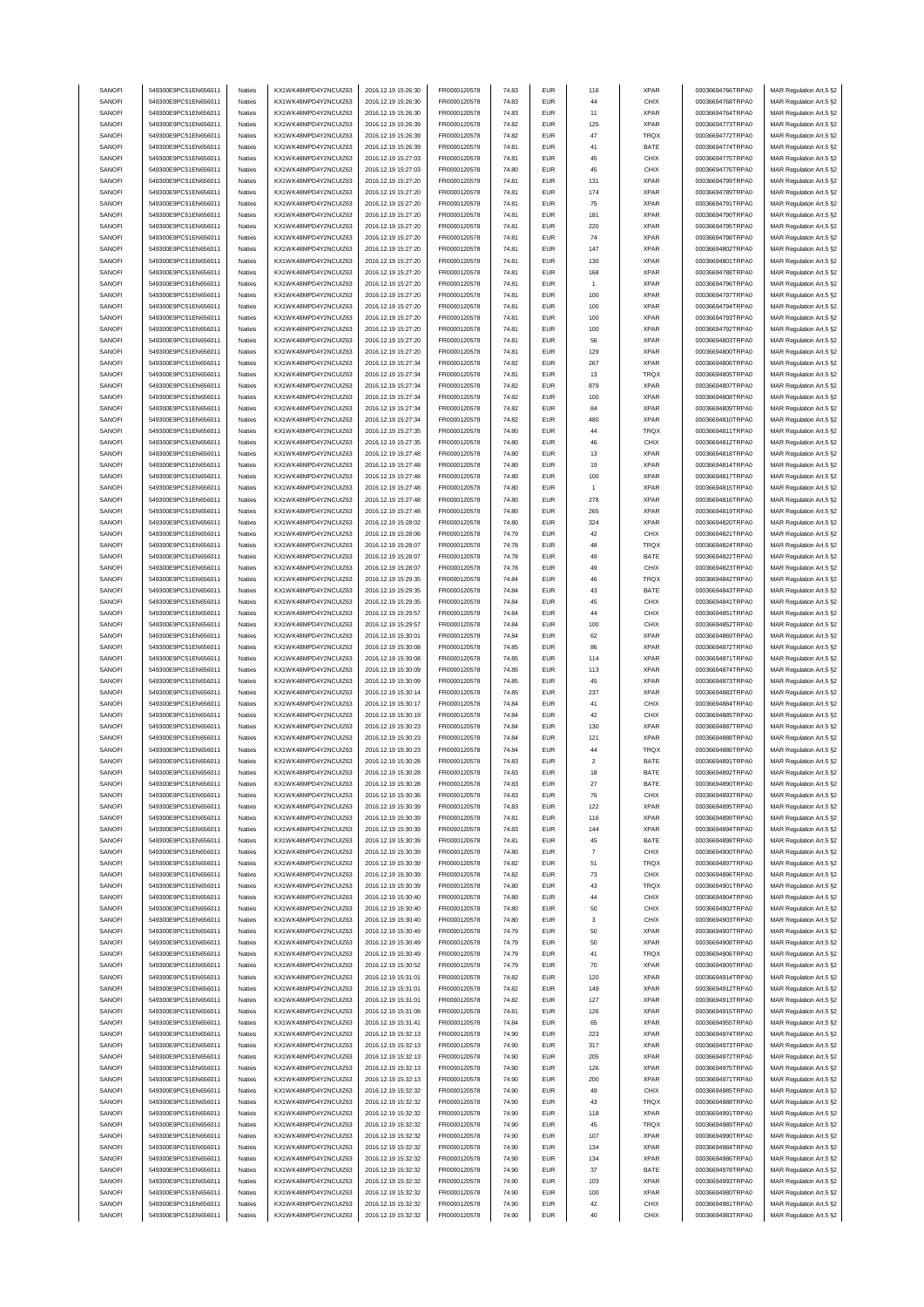| SANOFI | 549300E9PC51EN656011 | Natixis | KX1WK48MPD4Y2NCUIZ63  | 2016.12.19 15:32:32 | FR0000120578 | 74.90 | <b>EUR</b>  | 19                        | <b>XPAR</b> | 00036694987TRPA0 | MAR Regulation Art.5 §2 |
|--------|----------------------|---------|-----------------------|---------------------|--------------|-------|-------------|---------------------------|-------------|------------------|-------------------------|
| SANOFI | 549300E9PC51EN656011 | Natixis | KX1WK48MPD4Y2NCUIZ63  | 2016.12.19 15:32:32 | FR0000120578 | 74.90 | <b>EUR</b>  | 13                        | <b>XPAR</b> | 00036694982TRPA0 | MAR Regulation Art.5 §2 |
| SANOFI | 549300E9PC51EN656011 | Natixis | KX1WK48MPD4Y2NCUIZ63  | 2016.12.19 15:32:32 | FR0000120578 | 74.90 | <b>EUR</b>  | 10                        | BATE        | 00036694979TRPA0 | MAR Regulation Art.5 §2 |
| SANOFI | 549300E9PC51EN656011 | Natixis | KX1WK48MPD4Y2NCUIZ63  | 2016.12.19 15:32:32 | FR0000120578 | 74.90 | <b>EUR</b>  | 9                         | <b>XPAR</b> | 00036694992TRPA0 | MAR Regulation Art.5 §2 |
|        |                      |         |                       |                     |              |       |             |                           |             |                  |                         |
| SANOFI | 549300E9PC51EN656011 | Natixis | KX1WK48MPD4Y2NCUIZ63  | 2016.12.19 15:32:32 | FR0000120578 | 74.90 | <b>EUR</b>  | $\overline{\mathfrak{z}}$ | <b>XPAR</b> | 00036694994TRPA0 | MAR Regulation Art.5 §2 |
| SANOFI | 549300E9PC51EN656011 | Natixis | KX1WK48MPD4Y2NCUIZ63  | 2016.12.19 15:32:32 | FR0000120578 | 74.89 | <b>EUR</b>  | 59                        | BATE        | 00036694995TRPA0 | MAR Regulation Art.5 §2 |
| SANOFI | 549300E9PC51EN656011 | Natixis | KX1WK48MPD4Y2NCUIZ63  | 2016.12.19 15:32:32 | FR0000120578 | 74.89 | <b>EUR</b>  | 39                        | CHIX        | 00036694997TRPA0 | MAR Regulation Art.5 §2 |
| SANOFI | 549300E9PC51EN656011 | Natixis | KX1WK48MPD4Y2NCUIZ63  | 2016.12.19 15:32:32 | FR0000120578 | 74.89 | <b>EUR</b>  | 52                        | CHIX        | 00036694996TRPA0 | MAR Regulation Art.5 §2 |
| SANOFI | 549300E9PC51EN656011 | Natixis | KX1WK48MPD4Y2NCLIIZ63 | 2016.12.19 15:32:32 | FR0000120578 | 74.89 | <b>EUR</b>  | 11                        | CHIX        | 00036694998TRPA0 | MAR Regulation Art.5 §2 |
| SANOFI | 549300E9PC51EN656011 | Natixis | KX1WK48MPD4Y2NCUIZ63  | 2016.12.19 15:32:40 | FR0000120578 | 74.89 | <b>EUR</b>  | 97                        | <b>XPAR</b> | 00036695000TRPA0 | MAR Regulation Art.5 §2 |
| SANOFI | 549300E9PC51EN656011 | Natixis | KX1WK48MPD4Y2NCUIZ63  | 2016.12.19 15:32:47 | FR0000120578 | 74.89 | <b>EUR</b>  | 122                       | <b>XPAR</b> | 00036695014TRPA0 | MAR Regulation Art.5 §2 |
|        | 549300E9PC51EN656011 |         |                       |                     |              |       | <b>EUR</b>  |                           |             |                  |                         |
| SANOFI |                      | Natixis | KX1WK48MPD4Y2NCUIZ63  | 2016.12.19 15:32:47 | FR0000120578 | 74.89 |             | 82                        | <b>XPAR</b> | 00036695012TRPA0 | MAR Regulation Art.5 §2 |
| SANOFI | 549300E9PC51EN656011 | Natixis | KX1WK48MPD4Y2NCUIZ63  | 2016.12.19 15:32:47 | FR0000120578 | 74.89 | <b>EUR</b>  | 43                        | CHIX        | 00036695011TRPA0 | MAR Regulation Art.5 §2 |
| SANOFI | 549300E9PC51EN656011 | Natixis | KX1WK48MPD4Y2NCUIZ63  | 2016.12.19 15:32:47 | FR0000120578 | 74.89 | <b>EUR</b>  | 185                       | <b>XPAR</b> | 00036695013TRPA0 | MAR Regulation Art.5 §2 |
| SANOFI | 549300E9PC51EN656011 | Natixis | KX1WK48MPD4Y2NCUIZ63  | 2016.12.19 15:32:47 | FR0000120578 | 74.89 | <b>EUR</b>  | 11                        | <b>XPAR</b> | 00036695015TRPA0 | MAR Regulation Art.5 §2 |
| SANOFI | 549300E9PC51EN656011 | Natixis | KX1WK48MPD4Y2NCUIZ63  | 2016.12.19 15:32:47 | FR0000120578 | 74.89 | <b>EUR</b>  | 101                       | <b>XPAR</b> | 00036695016TRPA0 | MAR Regulation Art.5 §2 |
|        |                      |         |                       |                     |              |       |             |                           |             |                  |                         |
| SANOFI | 549300E9PC51EN656011 | Natixis | KX1WK48MPD4Y2NCUIZ63  | 2016.12.19 15:32:48 | FR0000120578 | 74.88 | <b>EUR</b>  | 46                        | BATE        | 00036695018TRPA0 | MAR Regulation Art.5 §2 |
| SANOFI | 549300E9PC51EN656011 | Natixis | KX1WK48MPD4Y2NCLIIZ63 | 2016.12.19 15:32:48 | FR0000120578 | 74.88 | <b>EUR</b>  | 50                        | TRQX        | 00036695017TRPA0 | MAR Regulation Art.5 §2 |
| SANOFI | 549300E9PC51EN656011 | Natixis | KX1WK48MPD4Y2NCUIZ63  | 2016.12.19 15:34:49 | FR0000120578 | 74.90 | <b>EUR</b>  | 112                       | <b>XPAR</b> | 00036695100TRPA0 | MAR Regulation Art.5 §2 |
| SANOFI | 549300E9PC51EN656011 | Natixis | KX1WK48MPD4Y2NCUIZ63  | 2016.12.19 15:34:49 | FR0000120578 | 74.90 | <b>EUR</b>  | 76                        | CHIX        | 00036695096TRPA0 | MAR Regulation Art.5 §2 |
| SANOFI | 549300E9PC51EN656011 | Natixis | KX1WK48MPD4Y2NCUIZ63  | 2016.12.19 15:34:49 | FR0000120578 | 74.90 | <b>EUR</b>  | 100                       | CHIX        | 00036695108TRPA0 | MAR Regulation Art.5 §2 |
| SANOFI | 549300E9PC51EN656011 | Natixis | KX1WK48MPD4Y2NCUIZ63  | 2016.12.19 15:34:49 | FR0000120578 | 74.90 | <b>EUR</b>  | 100                       | <b>XPAR</b> | 00036695098TRPA0 | MAR Regulation Art.5 §2 |
|        |                      |         |                       |                     |              |       |             |                           |             |                  |                         |
| SANOFI | 549300E9PC51EN656011 | Natixis | KX1WK48MPD4Y2NCUIZ63  | 2016.12.19 15:34:49 | FR0000120578 | 74.90 | <b>EUR</b>  | 108                       | <b>XPAR</b> | 00036695102TRPA0 | MAR Regulation Art.5 §2 |
| SANOFI | 549300E9PC51EN656011 | Natixis | KX1WK48MPD4Y2NCUIZ63  | 2016.12.19 15:34:49 | FR0000120578 | 74.90 | <b>EUR</b>  | 112                       | <b>XPAR</b> | 00036695101TRPA0 | MAR Regulation Art.5 §2 |
| SANOFI | 549300E9PC51EN656011 | Natixis | KX1WK48MPD4Y2NCUIZ63  | 2016.12.19 15:34:49 | FR0000120578 | 74.90 | <b>EUR</b>  | 60                        | CHIX        | 00036695093TRPA0 | MAR Regulation Art.5 §2 |
| SANOFI | 549300E9PC51EN656011 | Natixis | KX1WK48MPD4Y2NCUIZ63  | 2016.12.19 15:34:49 | FR0000120578 | 74.90 | <b>EUR</b>  | 243                       | <b>XPAR</b> | 00036695104TRPA0 | MAR Regulation Art.5 §2 |
| SANOFI | 549300E9PC51EN656011 | Natixis | KX1WK48MPD4Y2NCLIIZ63 | 2016.12.19 15:34:49 | FR0000120578 | 74.90 | <b>EUR</b>  | 53                        | BATE        | 00036695091TRPA0 | MAR Regulation Art.5 §2 |
|        |                      |         |                       |                     |              |       |             |                           |             |                  |                         |
| SANOFI | 549300E9PC51EN656011 | Natixis | KX1WK48MPD4Y2NCUIZ63  | 2016.12.19 15:34:49 | FR0000120578 | 74.90 | <b>EUR</b>  | 114                       | <b>XPAR</b> | 00036695103TRPA0 | MAR Regulation Art.5 §2 |
| SANOFI | 549300E9PC51EN656011 | Natixis | KX1WK48MPD4Y2NCUIZ63  | 2016.12.19 15:34:49 | FR0000120578 | 74.90 | <b>EUR</b>  | 167                       | <b>XPAR</b> | 00036695116TRPA0 | MAR Regulation Art.5 §2 |
| SANOFI | 549300E9PC51EN656011 | Natixis | KX1WK48MPD4Y2NCUIZ63  | 2016.12.19 15:34:49 | FR0000120578 | 74.90 | <b>EUR</b>  | 239                       | <b>XPAR</b> | 00036695105TRPA0 | MAR Regulation Art.5 §2 |
| SANOFI | 549300E9PC51EN656011 | Natixis | KX1WK48MPD4Y2NCUIZ63  | 2016.12.19 15:34:49 | FR0000120578 | 74.90 | <b>EUR</b>  | 185                       | <b>XPAR</b> | 00036695115TRPA0 | MAR Regulation Art.5 §2 |
| SANOFI | 549300E9PC51EN656011 | Natixis | KX1WK48MPD4Y2NCUIZ63  | 2016.12.19 15:34:49 | FR0000120578 | 74.90 | <b>EUR</b>  | 40                        | CHIX        | 00036695094TRPA0 | MAR Regulation Art.5 §2 |
|        |                      |         | KX1WK48MPD4Y2NCUIZ63  |                     |              |       | <b>EUR</b>  |                           |             |                  |                         |
| SANOFI | 549300E9PC51EN656011 | Natixis |                       | 2016.12.19 15:34:49 | FR0000120578 | 74.89 |             | 65                        | BATE        | 00036695097TRPA0 | MAR Regulation Art.5 §2 |
| SANOFI | 549300E9PC51EN656011 | Natixis | KX1WK48MPD4Y2NCUIZ63  | 2016.12.19 15:34:49 | FR0000120578 | 74.90 | <b>EUR</b>  | 21                        | CHIX        | 00036695109TRPA0 | MAR Regulation Art.5 §2 |
| SANOFI | 549300E9PC51EN656011 | Natixis | KX1WK48MPD4Y2NCUIZ63  | 2016.12.19 15:34:49 | FR0000120578 | 74.89 | <b>EUR</b>  | 24                        | BATE        | 00036695111TRPA0 | MAR Regulation Art.5 §2 |
| SANOFI | 549300E9PC51EN656011 | Natixis | KX1WK48MPD4Y2NCLIIZ63 | 2016.12.19 15:34:49 | FR0000120578 | 74.89 | <b>EUR</b>  | 28                        | BATE        | 00036695110TRPA0 | MAR Regulation Art.5 §2 |
| SANOFI | 549300E9PC51EN656011 | Natixis | KX1WK48MPD4Y2NCUIZ63  | 2016.12.19 15:34:49 | FR0000120578 | 74.89 | <b>EUR</b>  | 100                       | CHIX        | 00036695107TRPA0 | MAR Regulation Art.5 §2 |
|        | 549300E9PC51EN656011 |         |                       |                     |              |       |             |                           |             |                  |                         |
| SANOFI |                      | Natixis | KX1WK48MPD4Y2NCUIZ63  | 2016.12.19 15:34:49 | FR0000120578 | 74.89 | <b>EUR</b>  | 100                       | CHIX        | 00036695117TRPA0 | MAR Regulation Art.5 §2 |
| SANOFI | 549300E9PC51EN656011 | Natixis | KX1WK48MPD4Y2NCUIZ63  | 2016.12.19 15:34:49 | FR0000120578 | 74.89 | <b>EUR</b>  | 100                       | <b>XPAR</b> | 00036695113TRPA0 | MAR Regulation Art.5 §2 |
| SANOFI | 549300E9PC51EN656011 | Natixis | KX1WK48MPD4Y2NCUIZ63  | 2016.12.19 15:34:49 | FR0000120578 | 74.89 | <b>EUR</b>  | 208                       | <b>XPAR</b> | 00036695112TRPA0 | MAR Regulation Art.5 §2 |
| SANOFI | 549300E9PC51EN656011 | Natixis | KX1WK48MPD4Y2NCUIZ63  | 2016.12.19 15:34:49 | FR0000120578 | 74.90 | <b>EUR</b>  | 28                        | CHIX        | 00036695092TRPA0 | MAR Regulation Art.5 §2 |
| SANOFI | 549300E9PC51EN656011 | Natixis | KX1WK48MPD4Y2NCUIZ63  | 2016.12.19 15:34:49 | FR0000120578 | 74.89 | <b>EUR</b>  | 85                        | TRQX        | 00036695106TRPA0 | MAR Regulation Art.5 §2 |
| SANOFI | 549300E9PC51EN656011 | Natixis | KX1WK48MPD4Y2NCUIZ63  | 2016.12.19 15:34:49 | FR0000120578 | 74.90 | <b>EUR</b>  | $\overline{4}$            | BATE        | 00036695090TRPA0 | MAR Regulation Art.5 §2 |
|        |                      |         |                       |                     |              |       |             |                           |             |                  |                         |
| SANOFI | 549300E9PC51EN656011 | Natixis | KX1WK48MPD4Y2NCUIZ63  | 2016.12.19 15:34:49 | FR0000120578 | 74.90 | <b>EUR</b>  | 13                        | <b>XPAR</b> | 00036695114TRPA0 | MAR Regulation Art.5 §2 |
| SANOFI | 549300E9PC51EN656011 | Natixis | KX1WK48MPD4Y2NCUIZ63  | 2016.12.19 15:34:49 | FR0000120578 | 74.90 | <b>EUR</b>  | 15                        | CHIX        | 00036695095TRPA0 | MAR Regulation Art.5 §2 |
| SANOFI | 549300E9PC51EN656011 | Natixis | KX1WK48MPD4Y2NCUIZ63  | 2016.12.19 15:34:49 | FR0000120578 | 74.90 | <b>EUR</b>  | 16                        | <b>XPAR</b> | 00036695099TRPA0 | MAR Regulation Art.5 §2 |
| SANOFI | 549300E9PC51EN656011 | Natixis | KX1WK48MPD4Y2NCUIZ63  | 2016.12.19 15:34:50 | FR0000120578 | 74.88 | <b>EUR</b>  | 84                        | TRQX        | 00036695119TRPA0 | MAR Regulation Art.5 §2 |
| SANOFI | 549300E9PC51EN656011 | Natixis | KX1WK48MPD4Y2NCUIZ63  | 2016.12.19 15:34:50 | FR0000120578 | 74.88 | <b>EUR</b>  | 100                       | CHIX        | 00036695123TRPA0 | MAR Regulation Art.5 §2 |
| SANOFI | 549300E9PC51EN656011 | Natixis | KX1WK48MPD4Y2NCUIZ63  | 2016.12.19 15:34:50 | FR0000120578 | 74.88 | <b>EUR</b>  | 129                       | <b>XPAR</b> | 00036695122TRPA0 |                         |
|        |                      |         |                       |                     |              |       |             |                           |             |                  | MAR Regulation Art.5 §2 |
| SANOFI | 549300E9PC51EN656011 | Natixis | KX1WK48MPD4Y2NCUIZ63  | 2016.12.19 15:34:50 | FR0000120578 | 74.88 | <b>EUR</b>  | 115                       | <b>XPAR</b> | 00036695121TRPA0 | MAR Regulation Art.5 §2 |
| SANOFI | 549300E9PC51EN656011 | Natixis | KX1WK48MPD4Y2NCUIZ63  | 2016.12.19 15:34:50 | FR0000120578 | 74.88 | <b>EUR</b>  | 136                       | <b>XPAR</b> | 00036695120TRPA0 | MAR Regulation Art.5 §2 |
| SANOFI | 549300E9PC51EN656011 | Natixis | KX1WK48MPD4Y2NCUIZ63  | 2016.12.19 15:34:55 | FR0000120578 | 74.88 | <b>EUR</b>  | 100                       | CHIX        | 00036695127TRPA0 | MAR Regulation Art.5 §2 |
| SANOFI | 549300E9PC51EN656011 | Natixis | KX1WK48MPD4Y2NCUIZ63  | 2016.12.19 15:34:58 | FR0000120578 | 74.86 | <b>EUR</b>  | 49                        | TRQX        | 00036695134TRPA0 | MAR Regulation Art.5 §2 |
| SANOFI | 549300E9PC51EN656011 | Natixis | KX1WK48MPD4Y2NCUIZ63  | 2016.12.19 15:34:58 | FR0000120578 | 74.86 | <b>EUR</b>  | 118                       | <b>XPAR</b> | 00036695135TRPA0 | MAR Regulation Art.5 §2 |
|        |                      |         |                       |                     |              |       |             |                           |             |                  |                         |
| SANOFI | 549300E9PC51EN656011 | Natixis | KX1WK48MPD4Y2NCUIZ63  | 2016.12.19 15:34:58 | FR0000120578 | 74.87 | <b>EUR</b>  | 49                        | TRQX        | 00036695133TRPA0 | MAR Regulation Art.5 §2 |
| SANOFI | 549300E9PC51EN656011 | Natixis | KX1WK48MPD4Y2NCUIZ63  | 2016.12.19 15:34:58 | FR0000120578 | 74.87 | <b>EUR</b>  | 15                        | BATE        | 00036695130TRPA0 | MAR Regulation Art.5 §2 |
| SANOFI | 549300E9PC51EN656011 | Natixis | KX1WK48MPD4Y2NCUIZ63  | 2016.12.19 15:34:58 | FR0000120578 | 74.87 | <b>EUR</b>  | 27                        | BATE        | 00036695131TRPA0 | MAR Regulation Art.5 §2 |
| SANOFI | 549300E9PC51EN656011 | Natixis | KX1WK48MPD4Y2NCUIZ63  | 2016.12.19 15:34:58 | FR0000120578 | 74.87 | <b>EUR</b>  | 45                        | CHIX        | 00036695132TRPA0 | MAR Regulation Art.5 §2 |
| SANOFI | 549300E9PC51EN656011 | Natixis | KX1WK48MPD4Y2NCUIZ63  | 2016.12.19 15:34:59 | FR0000120578 | 74.86 | <b>EUR</b>  | 46                        | CHIX        | 00036695136TRPA0 | MAR Regulation Art.5 §2 |
| SANOFI | 549300E9PC51EN656011 | Natixis | KX1WK48MPD4Y2NCUIZ63  |                     | FR0000120578 | 74.86 | <b>EUR</b>  | 47                        | CHIX        | 00036695137TRPA0 |                         |
|        |                      |         |                       | 2016.12.19 15:34:59 |              |       |             |                           |             |                  | MAR Regulation Art.5 §2 |
| SANOF  | 549300E9PC51EN656011 | Natixis | KX1WK48MPD4Y2NCUIZ63  | 2016.12.19 15:35:00 | FR0000120578 | 74.86 | EUR         | 100                       | CHIX        | 00036695139TRPA0 | MAR Regulation Art.5 §2 |
| SANOFI | 549300E9PC51EN656011 | Natixis | KX1WK48MPD4Y2NCUIZ63  | 2016.12.19 15:35:00 | FR0000120578 | 74.86 | <b>EUR</b>  | 100                       | CHIX        | 00036695140TRPA0 | MAR Regulation Art.5 §2 |
| SANOFI | 549300E9PC51EN656011 | Natixis | KX1WK48MPD4Y2NCUIZ63  | 2016.12.19 15:35:01 | FR0000120578 | 74.85 | <b>EUR</b>  | 50                        | TRQX        | 00036695141TRPA0 | MAR Regulation Art.5 §2 |
| SANOFI | 549300E9PC51EN656011 | Natixis | KX1WK48MPD4Y2NCUIZ63  | 2016.12.19 15:35:05 | FR0000120578 | 74.85 | <b>EUR</b>  | 14                        | <b>TRQX</b> | 00036695150TRPA0 | MAR Regulation Art.5 §2 |
| SANOFI | 549300E9PC51EN656011 | Natixis | KX1WK48MPD4Y2NCUIZ63  | 2016.12.19 15:35:05 | FR0000120578 | 74.85 | <b>EUR</b>  | 46                        | TRQX        | 00036695151TRPA0 | MAR Regulation Art.5 §2 |
| SANOFI | 549300E9PC51EN656011 | Natixis | KX1WK48MPD4Y2NCUIZ63  | 2016.12.19 15:35:05 | FR0000120578 | 74.85 | <b>EUR</b>  | 116                       | <b>XPAR</b> | 00036695145TRPA0 |                         |
|        |                      |         |                       |                     |              |       |             |                           |             |                  | MAR Regulation Art.5 §2 |
| SANOFI | 549300E9PC51EN656011 | Natixis | KX1WK48MPD4Y2NCUIZ63  | 2016.12.19 15:35:15 | FR0000120578 | 74.82 | ${\sf EUR}$ | 116                       | <b>XPAR</b> | 00036695219TRPA0 | MAR Regulation Art.5 §2 |
| SANOFI | 549300E9PC51EN656011 | Natixis | KX1WK48MPD4Y2NCUIZ63  | 2016.12.19 15:35:16 | FR0000120578 | 74.81 | EUR         | 45                        | CHIX        | 00036695221TRPA0 | MAR Regulation Art.5 §2 |
| SANOFI | 549300E9PC51EN656011 | Natixis | KX1WK48MPD4Y2NCUIZ63  | 2016.12.19 15:35:20 | FR0000120578 | 74.80 | <b>EUR</b>  | 80                        | <b>XPAR</b> | 00036695246TRPA0 | MAR Regulation Art.5 §2 |
| SANOFI | 549300E9PC51EN656011 | Natixis | KX1WK48MPD4Y2NCUIZ63  | 2016.12.19 15:36:07 | FR0000120578 | 74.89 | <b>EUR</b>  | 143                       | <b>XPAR</b> | 00036695284TRPA0 | MAR Regulation Art.5 §2 |
| SANOFI | 549300E9PC51EN656011 | Natixis | KX1WK48MPD4Y2NCUIZ63  | 2016.12.19 15:36:07 | FR0000120578 | 74.89 | <b>EUR</b>  | 95                        | <b>XPAR</b> | 00036695282TRPA0 | MAR Regulation Art.5 §2 |
|        |                      |         |                       |                     |              |       |             |                           |             |                  | MAR Regulation Art.5 §2 |
| SANOFI | 549300E9PC51EN656011 | Natixis | KX1WK48MPD4Y2NCUIZ63  | 2016.12.19 15:36:07 | FR0000120578 | 74.89 | <b>EUR</b>  | 87                        | <b>XPAR</b> | 00036695280TRPA0 |                         |
| SANOFI | 549300E9PC51EN656011 | Natixis | KX1WK48MPD4Y2NCUIZ63  | 2016.12.19 15:36:07 | FR0000120578 | 74.89 | <b>EUR</b>  | 118                       | <b>XPAR</b> | 00036695283TRPA0 | MAR Regulation Art.5 §2 |
| SANOFI | 549300E9PC51EN656011 | Natixis | KX1WK48MPD4Y2NCUIZ63  | 2016.12.19 15:36:07 | FR0000120578 | 74.89 | <b>EUR</b>  | 129                       | <b>XPAR</b> | 00036695278TRPA0 | MAR Regulation Art.5 §2 |
| SANOFI | 549300E9PC51EN656011 | Natixis | KX1WK48MPD4Y2NCUIZ63  | 2016.12.19 15:36:07 | FR0000120578 | 74.89 | <b>EUR</b>  | 51                        | <b>XPAR</b> | 00036695281TRPA0 | MAR Regulation Art.5 §2 |
| SANOFI | 549300E9PC51EN656011 | Natixis | KX1WK48MPD4Y2NCUIZ63  | 2016.12.19 15:36:07 | FR0000120578 | 74.89 | <b>EUR</b>  | 26                        | <b>XPAR</b> | 00036695277TRPA0 | MAR Regulation Art.5 §2 |
| SANOFI | 549300E9PC51EN656011 | Natixis | KX1WK48MPD4Y2NCUIZ63  | 2016.12.19 15:36:07 | FR0000120578 | 74.89 | <b>EUR</b>  | 110                       | <b>XPAR</b> | 00036695279TRPA0 | MAR Regulation Art.5 §2 |
|        |                      |         |                       |                     |              |       |             |                           |             |                  |                         |
| SANOFI | 549300E9PC51EN656011 | Natixis | KX1WK48MPD4Y2NCUIZ63  | 2016.12.19 15:36:10 | FR0000120578 | 74.88 | <b>EUR</b>  | 46                        | BATE        | 00036695287TRPA0 | MAR Regulation Art.5 §2 |
| SANOFI | 549300E9PC51EN656011 | Natixis | KX1WK48MPD4Y2NCUIZ63  | 2016.12.19 15:36:10 | FR0000120578 | 74.88 | <b>EUR</b>  | 41                        | CHIX        | 00036695286TRPA0 | MAR Regulation Art.5 §2 |
| SANOFI | 549300E9PC51EN656011 | Natixis | KX1WK48MPD4Y2NCUIZ63  | 2016.12.19 15:36:12 | FR0000120578 | 74.88 | <b>EUR</b>  | 50                        | <b>XPAR</b> | 00036695288TRPA0 | MAR Regulation Art.5 §2 |
| SANOFI | 549300E9PC51EN656011 | Natixis | KX1WK48MPD4Y2NCUIZ63  | 2016.12.19 15:36:12 | FR0000120578 | 74.88 | <b>EUR</b>  | 43                        | TRQX        | 00036695289TRPA0 | MAR Regulation Art.5 §2 |
| SANOFI | 549300E9PC51EN656011 | Natixis | KX1WK48MPD4Y2NCUIZ63  | 2016.12.19 15:36:13 | FR0000120578 | 74.88 | <b>EUR</b>  | 107                       | <b>XPAR</b> | 00036695293TRPA0 | MAR Regulation Art.5 §2 |
|        |                      |         |                       |                     |              |       |             |                           |             |                  |                         |
| SANOFI | 549300E9PC51EN656011 | Natixis | KX1WK48MPD4Y2NCUIZ63  | 2016.12.19 15:36:13 | FR0000120578 | 74.88 | <b>EUR</b>  | 149                       | <b>XPAR</b> | 00036695292TRPA0 | MAR Regulation Art.5 §2 |
| SANOFI | 549300E9PC51EN656011 | Natixis | KX1WK48MPD4Y2NCUIZ63  | 2016.12.19 15:36:13 | FR0000120578 | 74.88 | <b>EUR</b>  | 77                        | <b>XPAR</b> | 00036695291TRPA0 | MAR Regulation Art.5 §2 |
| SANOFI | 549300E9PC51EN656011 | Natixis | KX1WK48MPD4Y2NCUIZ63  | 2016.12.19 15:36:13 | FR0000120578 | 74.88 | <b>EUR</b>  | 24                        | TRQX        | 00036695290TRPA0 | MAR Regulation Art.5 §2 |
| SANOFI | 549300E9PC51EN656011 | Natixis | KX1WK48MPD4Y2NCUIZ63  | 2016.12.19 15:36:16 | FR0000120578 | 74.88 | <b>EUR</b>  | 20                        | TRQX        | 00036695297TRPA0 | MAR Regulation Art.5 §2 |
| SANOFI | 549300E9PC51EN656011 | Natixis | KX1WK48MPD4Y2NCUIZ63  | 2016.12.19 15:36:17 | FR0000120578 | 74.87 | <b>EUR</b>  | 60                        | CHIX        | 00036695298TRPA0 |                         |
|        |                      |         |                       |                     |              |       |             |                           |             |                  | MAR Regulation Art.5 §2 |
| SANOFI | 549300E9PC51EN656011 | Natixis | KX1WK48MPD4Y2NCUIZ63  | 2016.12.19 15:36:27 | FR0000120578 | 74.87 | <b>EUR</b>  | 19                        | <b>XPAR</b> | 00036695305TRPA0 | MAR Regulation Art.5 §2 |
| SANOFI | 549300E9PC51EN656011 | Natixis | KX1WK48MPD4Y2NCUIZ63  | 2016.12.19 15:36:27 | FR0000120578 | 74.87 | <b>EUR</b>  | 100                       | <b>XPAR</b> | 00036695304TRPA0 | MAR Regulation Art.5 §2 |
| SANOFI | 549300E9PC51EN656011 | Natixis | KX1WK48MPD4Y2NCUIZ63  | 2016.12.19 15:36:28 | FR0000120578 | 74.87 | <b>EUR</b>  | 21                        | <b>XPAR</b> | 00036695307TRPA0 | MAR Regulation Art.5 §2 |
| SANOFI | 549300E9PC51EN656011 | Natixis | KX1WK48MPD4Y2NCUIZ63  | 2016.12.19 15:36:28 | FR0000120578 | 74.87 | <b>EUR</b>  | 100                       | <b>XPAR</b> | 00036695306TRPA0 | MAR Regulation Art.5 §2 |
| SANOFI | 549300E9PC51EN656011 | Natixis | KX1WK48MPD4Y2NCUIZ63  | 2016.12.19 15:36:28 | FR0000120578 | 74.87 | <b>EUR</b>  | 79                        | <b>XPAR</b> | 00036695308TRPA0 | MAR Regulation Art.5 §2 |
|        |                      |         |                       |                     |              |       |             |                           |             |                  |                         |
| SANOFI | 549300E9PC51EN656011 | Natixis | KX1WK48MPD4Y2NCUIZ63  | 2016.12.19 15:36:30 | FR0000120578 | 74.87 | <b>EUR</b>  | 57                        | CHIX        | 00036695310TRPA0 | MAR Regulation Art.5 §2 |
| SANOFI | 549300E9PC51EN656011 | Natixis | KX1WK48MPD4Y2NCUIZ63  | 2016.12.19 15:36:30 | FR0000120578 | 74.86 | <b>EUR</b>  | 113                       | <b>XPAR</b> | 00036695312TRPA0 | MAR Regulation Art.5 §2 |
| SANOFI | 549300E9PC51EN656011 | Natixis | KX1WK48MPD4Y2NCUIZ63  | 2016.12.19 15:36:30 | FR0000120578 | 74.87 | <b>EUR</b>  | $\overline{2}$            | CHIX        | 00036695309TRPA0 | MAR Regulation Art.5 §2 |
| SANOFI | 549300E9PC51EN656011 | Natixis | KX1WK48MPD4Y2NCUIZ63  | 2016.12.19 15:36:30 | FR0000120578 | 74.87 | <b>EUR</b>  | 27                        | <b>XPAR</b> | 00036695311TRPA0 | MAR Regulation Art.5 §2 |
| SANOFI | 549300E9PC51EN656011 | Natixis | KX1WK48MPD4Y2NCUIZ63  | 2016.12.19 15:36:33 | FR0000120578 | 74.86 | <b>EUR</b>  | 44                        | TRQX        | 00036695323TRPA0 | MAR Regulation Art.5 §2 |
| SANOFI | 549300E9PC51EN656011 | Natixis | KX1WK48MPD4Y2NCUIZ63  | 2016.12.19 15:36:37 | FR0000120578 | 74.85 | <b>EUR</b>  | 33                        | CHIX        | 00036695327TRPA0 |                         |
|        |                      |         |                       |                     |              |       |             |                           |             |                  | MAR Regulation Art.5 §2 |
| SANOFI | 549300E9PC51EN656011 | Natixis | KX1WK48MPD4Y2NCUIZ63  | 2016.12.19 15:36:37 | FR0000120578 | 74.86 | <b>EUR</b>  | 52                        | CHIX        | 00036695326TRPA0 | MAR Regulation Art.5 §2 |
| SANOFI | 549300E9PC51EN656011 | Natixis | KX1WK48MPD4Y2NCUIZ63  | 2016.12.19 15:36:40 | FR0000120578 | 74.85 | EUR         | $10$                      | CHIX        | 00036695328TRPA0 | MAR Regulation Art.5 §2 |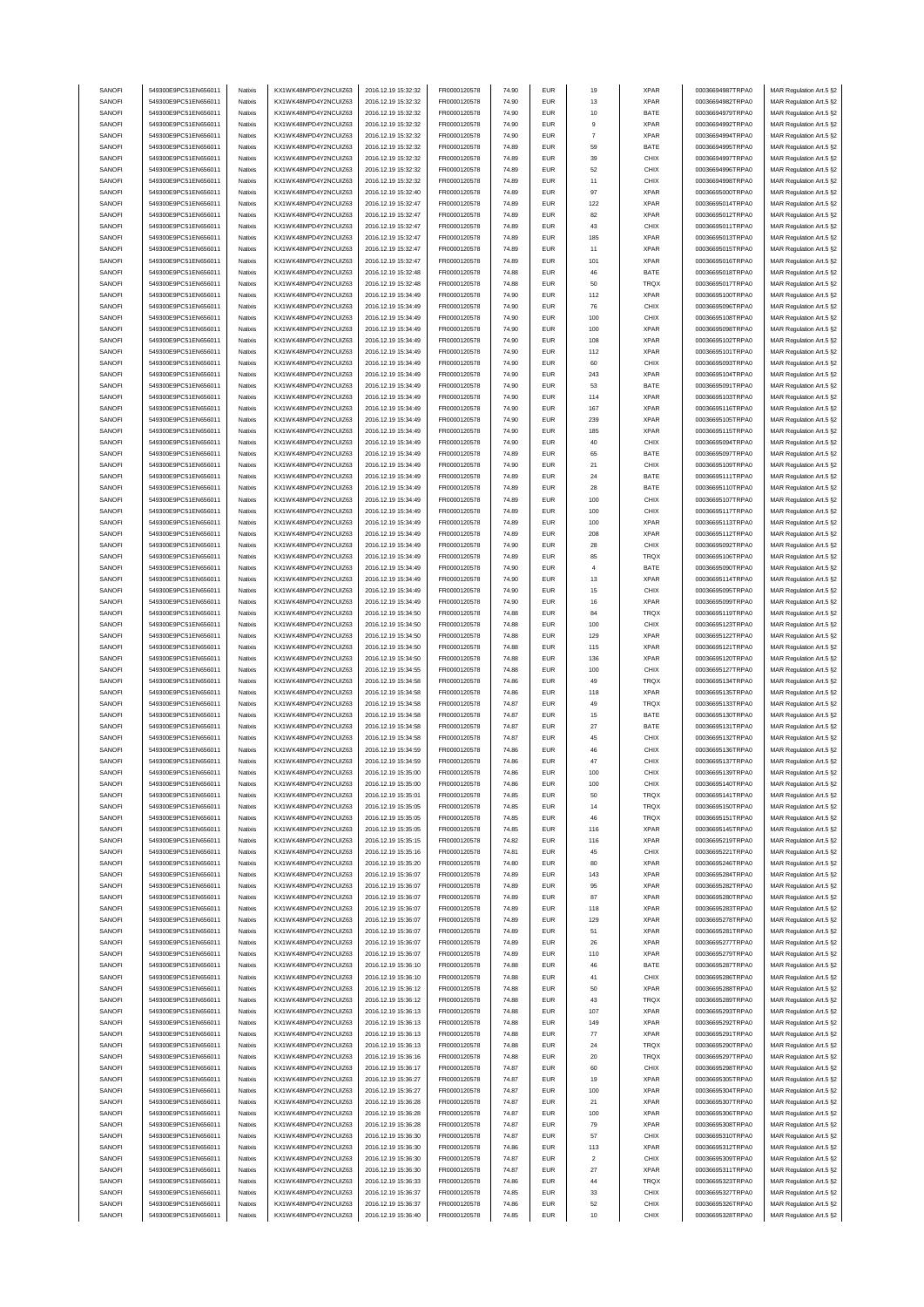| SANOFI<br>SANOFI<br>SANOFI | 549300E9PC51EN656011 |         |                       |                     |              |       |                             |     |             |                  |                         |
|----------------------------|----------------------|---------|-----------------------|---------------------|--------------|-------|-----------------------------|-----|-------------|------------------|-------------------------|
|                            |                      | Natixis | KX1WK48MPD4Y2NCUIZ63  | 2016.12.19 15:36:40 | FR0000120578 | 74.84 | <b>EUR</b>                  | 67  | <b>XPAR</b> | 00036695329TRPA0 | MAR Regulation Art.5 §2 |
|                            | 549300E9PC51EN656011 | Natixis | KX1WK48MPD4Y2NCUIZ63  | 2016.12.19 15:36:59 | FR0000120578 | 74.85 | <b>EUR</b>                  | 3   | <b>XPAR</b> | 00036695367TRPA0 | MAR Regulation Art.5 §2 |
|                            | 549300E9PC51EN656011 | Natixis | KX1WK48MPD4Y2NCUIZ63  | 2016.12.19 15:37:10 | FR0000120578 | 74.87 | <b>EUR</b>                  | 83  | <b>XPAR</b> | 00036695386TRPA0 | MAR Regulation Art.5 §2 |
| SANOFI                     | 549300E9PC51EN656011 | Natixis | KX1WK48MPD4Y2NCUIZ63  | 2016.12.19 15:37:12 | FR0000120578 | 74.87 | <b>EUR</b>                  | 46  | <b>XPAR</b> | 00036695388TRPA0 | MAR Regulation Art.5 §2 |
|                            |                      |         |                       |                     |              |       |                             |     |             |                  |                         |
| SANOFI                     | 549300E9PC51EN656011 | Natixis | KX1WK48MPD4Y2NCUIZ63  | 2016.12.19 15:37:12 | FR0000120578 | 74.87 | <b>EUR</b>                  | 117 | <b>XPAR</b> | 00036695390TRPA0 | MAR Regulation Art.5 §2 |
| SANOFI                     | 549300E9PC51EN656011 | Natixis | KX1WK48MPD4Y2NCUIZ63  | 2016.12.19 15:37:12 | FR0000120578 | 74.87 | <b>EUR</b>                  | 125 | <b>XPAR</b> | 00036695387TRPA0 | MAR Regulation Art.5 §2 |
| SANOFI                     | 549300E9PC51EN656011 | Natixis | KX1WK48MPD4Y2NCUIZ63  | 2016.12.19 15:37:12 | FR0000120578 | 74.87 | <b>EUR</b>                  | 130 | <b>XPAR</b> | 00036695389TRPA0 | MAR Regulation Art.5 §2 |
| SANOFI                     | 549300E9PC51EN656011 | Natixis | KX1WK48MPD4Y2NCUIZ63  | 2016.12.19 15:37:53 | FR0000120578 | 74.89 | <b>EUR</b>                  | 45  | TRQX        | 00036695412TRPA0 | MAR Regulation Art.5 §2 |
| SANOFI                     | 549300E9PC51EN656011 | Natixis | KX1WK48MPD4Y2NCLIIZ63 | 2016.12.19 15:37:53 | FR0000120578 | 74.89 | <b>EUR</b>                  | 5   | CHIX        | 00036695411TRPA0 | MAR Regulation Art.5 §2 |
| SANOFI                     | 549300E9PC51EN656011 | Natixis | KX1WK48MPD4Y2NCUIZ63  | 2016.12.19 15:38:03 | FR0000120578 | 74.89 | <b>EUR</b>                  | 3   | BATE        | 00036695423TRPA0 | MAR Regulation Art.5 §2 |
| SANOFI                     | 549300E9PC51EN656011 | Natixis | KX1WK48MPD4Y2NCUIZ63  | 2016.12.19 15:38:03 | FR0000120578 | 74.90 | <b>EUR</b>                  | 74  | <b>XPAR</b> | 00036695426TRPA0 | MAR Regulation Art.5 §2 |
|                            |                      |         |                       |                     |              |       |                             |     |             |                  |                         |
| SANOFI                     | 549300E9PC51EN656011 | Natixis | KX1WK48MPD4Y2NCUIZ63  | 2016.12.19 15:38:03 | FR0000120578 | 74.90 | <b>EUR</b>                  | 146 | <b>XPAR</b> | 00036695427TRPA0 | MAR Regulation Art.5 §2 |
| SANOFI                     | 549300E9PC51EN656011 | Natixis | KX1WK48MPD4Y2NCUIZ63  | 2016.12.19 15:38:03 | FR0000120578 | 74.90 | <b>EUR</b>                  | 117 | <b>XPAR</b> | 00036695417TRPA0 | MAR Regulation Art.5 §2 |
| SANOFI                     | 549300E9PC51EN656011 | Natixis | KX1WK48MPD4Y2NCUIZ63  | 2016.12.19 15:38:03 | FR0000120578 | 74.90 | <b>EUR</b>                  | 109 | <b>XPAR</b> | 00036695419TRPA0 | MAR Regulation Art.5 §2 |
| SANOFI                     | 549300E9PC51EN656011 | Natixis | KX1WK48MPD4Y2NCUIZ63  | 2016.12.19 15:38:03 | FR0000120578 | 74.90 | <b>EUR</b>                  | 120 | <b>XPAR</b> | 00036695416TRPA0 | MAR Regulation Art.5 §2 |
|                            | 549300E9PC51EN656011 |         | KX1WK48MPD4Y2NCUIZ63  |                     |              |       |                             |     |             |                  |                         |
| SANOFI                     |                      | Natixis |                       | 2016.12.19 15:38:03 | FR0000120578 | 74.90 | <b>EUR</b>                  | 132 | <b>XPAR</b> | 00036695420TRPA0 | MAR Regulation Art.5 §2 |
| SANOFI                     | 549300E9PC51EN656011 | Natixis | KX1WK48MPD4Y2NCUIZ63  | 2016.12.19 15:38:03 | FR0000120578 | 74.90 | <b>EUR</b>                  | 108 | <b>XPAR</b> | 00036695415TRPA0 | MAR Regulation Art.5 §2 |
| SANOFI                     | 549300E9PC51EN656011 | Natixis | KX1WK48MPD4Y2NCLIIZ63 | 2016.12.19 15:38:03 | FR0000120578 | 74.90 | <b>EUR</b>                  | 100 | <b>XPAR</b> | 00036695425TRPA0 | MAR Regulation Art.5 §2 |
| SANOFI                     | 549300E9PC51EN656011 | Natixis | KX1WK48MPD4Y2NCUIZ63  | 2016.12.19 15:38:03 | FR0000120578 | 74.90 | <b>EUR</b>                  | 44  | CHIX        | 00036695421TRPA0 | MAR Regulation Art.5 §2 |
| SANOFI                     | 549300E9PC51EN656011 | Natixis | KX1WK48MPD4Y2NCUIZ63  | 2016.12.19 15:38:03 | FR0000120578 | 74.89 | <b>EUR</b>                  | 49  | TRQX        | 00036695429TRPA0 | MAR Regulation Art.5 §2 |
| SANOFI                     | 549300E9PC51EN656011 | Natixis | KX1WK48MPD4Y2NCUIZ63  | 2016.12.19 15:38:03 | FR0000120578 | 74.89 | <b>EUR</b>                  | 42  | BATE        | 00036695424TRPA0 | MAR Regulation Art.5 §2 |
| SANOFI                     | 549300E9PC51EN656011 | Natixis | KX1WK48MPD4Y2NCUIZ63  | 2016.12.19 15:38:03 | FR0000120578 | 74.90 | <b>EUR</b>                  | 108 | <b>XPAR</b> | 00036695418TRPA0 | MAR Regulation Art.5 §2 |
|                            |                      |         |                       |                     |              |       |                             |     |             |                  |                         |
| SANOFI                     | 549300E9PC51EN656011 | Natixis | KX1WK48MPD4Y2NCUIZ63  | 2016.12.19 15:38:23 | FR0000120578 | 74.90 | <b>EUR</b>                  | 55  | <b>XPAR</b> | 00036695432TRPA0 | MAR Regulation Art.5 §2 |
| SANOFI                     | 549300E9PC51EN656011 | Natixis | KX1WK48MPD4Y2NCUIZ63  | 2016.12.19 15:38:23 | FR0000120578 | 74.90 | <b>EUR</b>                  | 130 | <b>XPAR</b> | 00036695431TRPA0 | MAR Regulation Art.5 §2 |
| SANOFI                     | 549300E9PC51EN656011 | Natixis | KX1WK48MPD4Y2NCUIZ63  | 2016.12.19 15:38:23 | FR0000120578 | 74.90 | <b>EUR</b>                  | 62  | <b>XPAR</b> | 00036695433TRPA0 | MAR Regulation Art.5 §2 |
| SANOFI                     | 549300E9PC51EN656011 | Natixis | KX1WK48MPD4Y2NCUIZ63  | 2016.12.19 15:38:23 | FR0000120578 | 74.90 | <b>EUR</b>                  | 20  | <b>XPAR</b> | 00036695434TRPA0 | MAR Regulation Art.5 §2 |
| SANOFI                     | 549300E9PC51EN656011 | Natixis | KX1WK48MPD4Y2NCLIIZ63 | 2016.12.19 15:38:23 | FR0000120578 | 74.90 | <b>EUR</b>                  | 21  | <b>XPAR</b> | 00036695435TRPA0 | MAR Regulation Art.5 §2 |
| SANOFI                     | 549300E9PC51EN656011 | Natixis | KX1WK48MPD4Y2NCUIZ63  | 2016.12.19 15:38:29 | FR0000120578 | 74.90 | <b>EUR</b>                  | 122 | <b>XPAR</b> | 00036695437TRPA0 | MAR Regulation Art.5 §2 |
|                            |                      |         |                       |                     |              |       |                             |     |             |                  |                         |
| SANOFI                     | 549300E9PC51EN656011 | Natixis | KX1WK48MPD4Y2NCUIZ63  | 2016.12.19 15:38:29 | FR0000120578 | 74.90 | <b>EUR</b>                  | 91  | <b>XPAR</b> | 00036695436TRPA0 | MAR Regulation Art.5 §2 |
| SANOFI                     | 549300E9PC51EN656011 | Natixis | KX1WK48MPD4Y2NCUIZ63  | 2016.12.19 15:38:30 | FR0000120578 | 74.89 | <b>EUR</b>                  | 33  | CHIX        | 00036695439TRPA0 | MAR Regulation Art.5 §2 |
| SANOFI                     | 549300E9PC51EN656011 | Natixis | KX1WK48MPD4Y2NCUIZ63  | 2016.12.19 15:38:30 | FR0000120578 | 74.89 | <b>EUR</b>                  | 43  | CHIX        | 00036695438TRPA0 | MAR Regulation Art.5 §2 |
| SANOFI                     | 549300E9PC51EN656011 | Natixis | KX1WK48MPD4Y2NCUIZ63  | 2016.12.19 15:38:31 | FR0000120578 | 74.89 | <b>EUR</b>                  | 33  | CHIX        | 00036695441TRPA0 | MAR Regulation Art.5 §2 |
| SANOFI                     | 549300E9PC51EN656011 | Natixis | KX1WK48MPD4Y2NCUIZ63  | 2016.12.19 15:38:31 | FR0000120578 | 74.89 | <b>EUR</b>                  | 13  | CHIX        | 00036695440TRPA0 | MAR Regulation Art.5 §2 |
|                            |                      |         |                       |                     |              |       |                             |     |             |                  |                         |
| SANOFI                     | 549300E9PC51EN656011 | Natixis | KX1WK48MPD4Y2NCUIZ63  | 2016.12.19 15:38:34 | FR0000120578 | 74.89 | <b>EUR</b>                  | 29  | CHIX        | 00036695443TRPA0 | MAR Regulation Art.5 §2 |
| SANOFI                     | 549300E9PC51EN656011 | Natixis | KX1WK48MPD4Y2NCUIZ63  | 2016.12.19 15:38:34 | FR0000120578 | 74.89 | <b>EUR</b>                  | 28  | CHIX        | 00036695442TRPA0 | MAR Regulation Art.5 §2 |
| SANOFI                     | 549300E9PC51EN656011 | Natixis | KX1WK48MPD4Y2NCLIIZ63 | 2016.12.19 15:38:39 | FR0000120578 | 74.89 | <b>EUR</b>                  | 17  | CHIX        | 00036695445TRPA0 | MAR Regulation Art.5 §2 |
| SANOFI                     | 549300E9PC51EN656011 | Natixis | KX1WK48MPD4Y2NCUIZ63  | 2016.12.19 15:38:39 | FR0000120578 | 74.89 | <b>EUR</b>                  | 17  | <b>XPAR</b> | 00036695448TRPA0 | MAR Regulation Art.5 §2 |
| SANOFI                     | 549300E9PC51EN656011 | Natixis | KX1WK48MPD4Y2NCUIZ63  | 2016.12.19 15:38:39 | FR0000120578 | 74.89 | <b>EUR</b>                  | 44  | TRQX        | 00036695447TRPA0 | MAR Regulation Art.5 §2 |
|                            |                      |         | KX1WK48MPD4Y2NCUIZ63  |                     |              |       |                             |     |             |                  |                         |
| SANOFI                     | 549300E9PC51EN656011 | Natixis |                       | 2016.12.19 15:38:39 | FR0000120578 | 74.89 | <b>EUR</b>                  | 52  | CHIX        | 00036695446TRPA0 | MAR Regulation Art.5 §2 |
| SANOFI                     | 549300E9PC51EN656011 | Natixis | KX1WK48MPD4Y2NCUIZ63  | 2016.12.19 15:38:39 | FR0000120578 | 74.89 | <b>EUR</b>                  | 108 | <b>XPAR</b> | 00036695449TRPA0 | MAR Regulation Art.5 §2 |
| SANOFI                     | 549300E9PC51EN656011 | Natixis | KX1WK48MPD4Y2NCUIZ63  | 2016.12.19 15:38:39 | FR0000120578 | 74.89 | <b>EUR</b>                  | 97  | <b>XPAR</b> | 00036695450TRPA0 | MAR Regulation Art.5 §2 |
| SANOFI                     | 549300E9PC51EN656011 | Natixis | KX1WK48MPD4Y2NCUIZ63  | 2016.12.19 15:38:39 | FR0000120578 | 74.88 | <b>EUR</b>                  | 21  | CHIX        | 00036695451TRPA0 | MAR Regulation Art.5 §2 |
| SANOFI                     | 549300E9PC51EN656011 | Natixis | KX1WK48MPD4Y2NCUIZ63  | 2016.12.19 15:38:39 | FR0000120578 | 74.88 | <b>EUR</b>                  | 46  | BATE        | 00036695452TRPA0 | MAR Regulation Art.5 §2 |
| SANOFI                     | 549300E9PC51EN656011 | Natixis | KX1WK48MPD4Y2NCUIZ63  | 2016.12.19 15:39:21 | FR0000120578 | 74.90 | <b>EUR</b>                  | 6   | BATE        | 00036695472TRPA0 | MAR Regulation Art.5 §2 |
|                            |                      |         |                       |                     |              |       |                             |     |             |                  |                         |
| SANOFI                     | 549300E9PC51EN656011 | Natixis | KX1WK48MPD4Y2NCUIZ63  | 2016.12.19 15:39:21 | FR0000120578 | 74.90 | <b>EUR</b>                  | 40  | BATE        | 00036695473TRPA0 | MAR Regulation Art.5 §2 |
| SANOFI                     | 549300E9PC51EN656011 | Natixis | KX1WK48MPD4Y2NCUIZ63  | 2016.12.19 15:39:21 | FR0000120578 | 74.90 | <b>EUR</b>                  | 57  | <b>XPAR</b> | 00036695471TRPA0 | MAR Regulation Art.5 §2 |
| SANOFI                     | 549300E9PC51EN656011 | Natixis | KX1WK48MPD4Y2NCUIZ63  | 2016.12.19 15:39:24 | FR0000120578 | 74.90 | <b>EUR</b>                  | 37  | CHIX        | 00036695474TRPA0 | MAR Regulation Art.5 §2 |
| SANOFI                     | 549300E9PC51EN656011 | Natixis | KX1WK48MPD4Y2NCUIZ63  | 2016.12.19 15:39:24 | FR0000120578 | 74.90 | <b>EUR</b>                  | 29  | CHIX        | 00036695475TRPA0 | MAR Regulation Art.5 §2 |
| SANOFI                     | 549300E9PC51EN656011 | Natixis | KX1WK48MPD4Y2NCUIZ63  | 2016.12.19 15:39:34 | FR0000120578 | 74.90 | <b>EUR</b>                  | 126 | <b>XPAR</b> | 00036695483TRPA0 | MAR Regulation Art.5 §2 |
| SANOFI                     | 549300E9PC51EN656011 | Natixis | KX1WK48MPD4Y2NCUIZ63  | 2016.12.19 15:39:34 | FR0000120578 | 74.90 | <b>EUR</b>                  | 122 | <b>XPAR</b> | 00036695481TRPA0 |                         |
|                            |                      |         |                       |                     |              |       |                             |     |             |                  | MAR Regulation Art.5 §2 |
| SANOFI                     | 549300E9PC51EN656011 | Natixis | KX1WK48MPD4Y2NCUIZ63  | 2016.12.19 15:39:34 | FR0000120578 | 74.90 | <b>EUR</b>                  | 130 | <b>XPAR</b> | 00036695485TRPA0 | MAR Regulation Art.5 §2 |
| SANOFI                     | 549300E9PC51EN656011 | Natixis | KX1WK48MPD4Y2NCUIZ63  | 2016.12.19 15:39:34 | FR0000120578 | 74.90 | <b>EUR</b>                  | 125 | <b>XPAR</b> | 00036695482TRPA0 | MAR Regulation Art.5 §2 |
| SANOFI                     | 549300E9PC51EN656011 | Natixis | KX1WK48MPD4Y2NCUIZ63  | 2016.12.19 15:39:34 | FR0000120578 | 74.90 | <b>EUR</b>                  | 120 | <b>XPAR</b> | 00036695484TRPA0 | MAR Regulation Art.5 §2 |
| SANOFI                     | 549300E9PC51EN656011 | Natixis | KX1WK48MPD4Y2NCUIZ63  | 2016.12.19 15:39:34 | FR0000120578 | 74.90 | <b>EUR</b>                  | 43  | TRQX        | 00036695477TRPA0 | MAR Regulation Art.5 §2 |
| SANOFI                     | 549300E9PC51EN656011 | Natixis | KX1WK48MPD4Y2NCUIZ63  | 2016.12.19 15:39:34 | FR0000120578 | 74.90 | <b>EUR</b>                  | 50  | CHIX        | 00036695479TRPA0 | MAR Regulation Art.5 §2 |
|                            |                      |         | KX1WK48MPD4Y2NCUIZ63  |                     | FR0000120578 | 74.90 | <b>EUR</b>                  |     |             |                  |                         |
| SANOFI                     | 549300E9PC51EN656011 |         |                       | 2016.12.19 15:39:34 |              |       |                             | 40  |             |                  |                         |
| SANOFI                     |                      | Natixis |                       |                     |              |       |                             |     | CHIX        | 00036695478TRPA0 | MAR Regulation Art.5 §2 |
| SANOFI                     | 549300E9PC51EN656011 | Natixis | KX1WK48MPD4Y2NCUIZ63  | 2016.12.19 15:39:34 | FR0000120578 | 74.90 | <b>EUR</b>                  | 68  | <b>XPAR</b> | 00036695480TRPA0 | MAR Regulation Art.5 §2 |
|                            | 549300E9PC51EN656011 | Natixis | KX1WK48MPD4Y2NCUIZ63  | 2016.12.19 15:39:34 | FR0000120578 | 74.89 | <b>EUR</b>                  | 35  | BATE        | 00036695486TRPA0 | MAR Regulation Art.5 §2 |
| SANOFI                     | 549300E9PC51EN656011 | Natixis | KX1WK48MPD4Y2NCUIZ63  | 2016.12.19 15:39:34 | FR0000120578 | 74.89 | <b>EUR</b>                  | 6   | BATE        | 00036695487TRPA0 |                         |
|                            |                      | Natixis |                       |                     |              |       |                             | 115 |             |                  | MAR Regulation Art.5 §2 |
| SANOFI                     | 549300E9PC51EN656011 |         | KX1WK48MPD4Y2NCUIZ63  | 2016.12.19 15:39:36 | FR0000120578 | 74.89 | <b>EUR</b>                  |     | <b>XPAR</b> | 00036695492TRPA0 | MAR Regulation Art.5 §2 |
| SANOF                      | 549300E9PC51EN656011 | Natixis | KX1WK48MPD4Y2NCUIZ63  | 2016.12.19 15:39:36 | FR0000120578 | 74.89 | EUR                         | 118 | <b>XPAR</b> | 00036695491TRPA0 | MAR Regulation Art.5 §2 |
| SANOFI                     | 549300E9PC51EN656011 | Natixis | KX1WK48MPD4Y2NCUIZ63  | 2016.12.19 15:39:36 | FR0000120578 | 74.89 | <b>EUR</b>                  | 128 | <b>XPAR</b> | 00036695490TRPA0 | MAR Regulation Art.5 §2 |
| SANOFI                     | 549300E9PC51EN656011 | Natixis | KX1WK48MPD4Y2NCUIZ63  | 2016.12.19 15:39:36 | FR0000120578 | 74.89 | <b>EUR</b>                  | 30  | <b>XPAR</b> | 00036695493TRPA0 | MAR Regulation Art.5 §2 |
| SANOFI                     | 549300E9PC51EN656011 | Natixis | KX1WK48MPD4Y2NCUIZ63  | 2016.12.19 15:39:36 | FR0000120578 | 74.89 | <b>EUR</b>                  | 27  | CHIX        | 00036695488TRPA0 | MAR Regulation Art.5 §2 |
| SANOFI                     | 549300E9PC51EN656011 | Natixis | KX1WK48MPD4Y2NCUIZ63  | 2016.12.19 15:39:36 | FR0000120578 | 74.89 | <b>EUR</b>                  | 34  | CHIX        | 00036695489TRPA0 | MAR Regulation Art.5 §2 |
|                            | 549300E9PC51EN656011 |         |                       |                     |              |       |                             |     |             |                  |                         |
| SANOFI                     |                      | Natixis | KX1WK48MPD4Y2NCUIZ63  | 2016.12.19 15:39:37 | FR0000120578 | 74.89 | <b>EUR</b>                  | 37  | <b>XPAR</b> | 00036695495TRPA0 | MAR Regulation Art.5 §2 |
| SANOFI                     | 549300E9PC51EN656011 | Natixis | KX1WK48MPD4Y2NCUIZ63  | 2016.12.19 15:39:37 | FR0000120578 | 74.89 | $\ensuremath{\mathsf{EUR}}$ | 41  | TRQX        | 00036695494TRPA0 | MAR Regulation Art.5 §2 |
| SANOFI                     | 549300E9PC51EN656011 | Natixis | KX1WK48MPD4Y2NCUIZ63  | 2016.12.19 15:39:38 | FR0000120578 | 74.88 | <b>EUR</b>                  | 48  | CHIX        | 00036695500TRPA0 | MAR Regulation Art.5 §2 |
| SANOFI                     | 549300E9PC51EN656011 | Natixis | KX1WK48MPD4Y2NCUIZ63  | 2016.12.19 15:39:52 | FR0000120578 | 74.87 | <b>EUR</b>                  | 45  | TRQX        | 00036695521TRPA0 | MAR Regulation Art.5 §2 |
| SANOFI                     | 549300E9PC51EN656011 | Natixis | KX1WK48MPD4Y2NCUIZ63  | 2016.12.19 15:39:52 | FR0000120578 | 74.87 | <b>EUR</b>                  | 49  | CHIX        | 00036695520TRPA0 | MAR Regulation Art.5 §2 |
| SANOFI                     | 549300E9PC51EN656011 | Natixis | KX1WK48MPD4Y2NCUIZ63  | 2016.12.19 15:39:52 | FR0000120578 | 74.88 | <b>EUR</b>                  | 42  | CHIX        | 00036695519TRPA0 | MAR Regulation Art.5 §2 |
| SANOFI                     | 549300E9PC51EN656011 | Natixis | KX1WK48MPD4Y2NCUIZ63  | 2016.12.19 15:40:31 | FR0000120578 | 74.87 | <b>EUR</b>                  | 57  | <b>XPAR</b> | 00036695540TRPA0 | MAR Regulation Art.5 §2 |
|                            |                      |         |                       |                     |              |       |                             |     |             |                  |                         |
| SANOFI                     | 549300E9PC51EN656011 | Natixis | KX1WK48MPD4Y2NCUIZ63  | 2016.12.19 15:40:31 | FR0000120578 | 74.87 | <b>EUR</b>                  | 147 | <b>XPAR</b> | 00036695539TRPA0 | MAR Regulation Art.5 §2 |
| SANOFI                     | 549300E9PC51EN656011 | Natixis | KX1WK48MPD4Y2NCUIZ63  | 2016.12.19 15:40:33 | FR0000120578 | 74.87 | <b>EUR</b>                  | 42  | <b>XPAR</b> | 00036695545TRPA0 | MAR Regulation Art.5 §2 |
| SANOFI                     | 549300E9PC51EN656011 | Natixis | KX1WK48MPD4Y2NCUIZ63  | 2016.12.19 15:40:33 | FR0000120578 | 74.87 | <b>EUR</b>                  | 48  | <b>XPAR</b> | 00036695541TRPA0 | MAR Regulation Art.5 §2 |
| SANOFI                     | 549300E9PC51EN656011 | Natixis | KX1WK48MPD4Y2NCUIZ63  | 2016.12.19 15:40:33 | FR0000120578 | 74.87 | <b>EUR</b>                  | 92  | <b>XPAR</b> | 00036695542TRPA0 | MAR Regulation Art.5 §2 |
| SANOFI                     | 549300E9PC51EN656011 | Natixis | KX1WK48MPD4Y2NCUIZ63  | 2016.12.19 15:40:33 | FR0000120578 | 74.87 | <b>EUR</b>                  | 93  | <b>XPAR</b> | 00036695544TRPA0 | MAR Regulation Art.5 §2 |
| SANOFI                     |                      |         | KX1WK48MPD4Y2NCUIZ63  |                     |              |       | <b>EUR</b>                  | 122 |             |                  |                         |
|                            | 549300E9PC51EN656011 | Natixis |                       | 2016.12.19 15:40:33 | FR0000120578 | 74.87 |                             |     | <b>XPAR</b> | 00036695543TRPA0 | MAR Regulation Art.5 §2 |
| SANOFI                     | 549300E9PC51EN656011 | Natixis | KX1WK48MPD4Y2NCUIZ63  | 2016.12.19 15:40:36 | FR0000120578 | 74.86 | <b>EUR</b>                  | 43  | CHIX        | 00036695576TRPA0 | MAR Regulation Art.5 §2 |
| SANOFI                     | 549300E9PC51EN656011 | Natixis | KX1WK48MPD4Y2NCUIZ63  | 2016.12.19 15:40:36 | FR0000120578 | 74.87 | <b>EUR</b>                  | 158 | <b>XPAR</b> | 00036695571TRPA0 | MAR Regulation Art.5 §2 |
| SANOFI                     | 549300E9PC51EN656011 | Natixis | KX1WK48MPD4Y2NCUIZ63  | 2016.12.19 15:40:36 | FR0000120578 | 74.86 | <b>EUR</b>                  | 45  | BATE        | 00036695575TRPA0 | MAR Regulation Art.5 §2 |
| SANOFI                     | 549300E9PC51EN656011 | Natixis | KX1WK48MPD4Y2NCUIZ63  | 2016.12.19 15:40:36 | FR0000120578 | 74.87 | <b>EUR</b>                  | 127 | <b>XPAR</b> | 00036695572TRPA0 | MAR Regulation Art.5 §2 |
| SANOFI                     | 549300E9PC51EN656011 | Natixis | KX1WK48MPD4Y2NCUIZ63  | 2016.12.19 15:40:36 | FR0000120578 | 74.87 | <b>EUR</b>                  | 81  | <b>XPAR</b> | 00036695569TRPA0 | MAR Regulation Art.5 §2 |
|                            | 549300E9PC51EN656011 | Natixis |                       |                     |              |       | <b>EUR</b>                  | 19  |             | 00036695570TRPA0 |                         |
| SANOFI                     |                      |         | KX1WK48MPD4Y2NCUIZ63  | 2016.12.19 15:40:36 | FR0000120578 | 74.87 |                             |     | <b>XPAR</b> |                  | MAR Regulation Art.5 §2 |
| SANOFI                     | 549300E9PC51EN656011 | Natixis | KX1WK48MPD4Y2NCUIZ63  | 2016.12.19 15:40:36 | FR0000120578 | 74.87 | <b>EUR</b>                  | 13  | <b>XPAR</b> | 00036695574TRPA0 | MAR Regulation Art.5 §2 |
| SANOFI                     | 549300E9PC51EN656011 | Natixis | KX1WK48MPD4Y2NCUIZ63  | 2016.12.19 15:40:36 | FR0000120578 | 74.87 | <b>EUR</b>                  | 115 | <b>XPAR</b> | 00036695573TRPA0 | MAR Regulation Art.5 §2 |
| SANOFI                     | 549300E9PC51EN656011 | Natixis | KX1WK48MPD4Y2NCUIZ63  | 2016.12.19 15:40:50 | FR0000120578 | 74.85 | <b>EUR</b>                  | 45  | TRQX        | 00036695578TRPA0 | MAR Regulation Art.5 §2 |
| SANOFI                     | 549300E9PC51EN656011 | Natixis | KX1WK48MPD4Y2NCUIZ63  | 2016.12.19 15:40:53 | FR0000120578 | 74.85 | <b>EUR</b>                  | 49  | CHIX        | 00036695581TRPA0 | MAR Regulation Art.5 §2 |
|                            |                      |         |                       |                     |              |       |                             |     |             |                  |                         |
| SANOFI                     | 549300E9PC51EN656011 | Natixis | KX1WK48MPD4Y2NCUIZ63  | 2016.12.19 15:40:53 | FR0000120578 | 74.85 | <b>EUR</b>                  | 132 | <b>XPAR</b> | 00036695582TRPA0 | MAR Regulation Art.5 §2 |
| SANOFI                     | 549300E9PC51EN656011 | Natixis | KX1WK48MPD4Y2NCUIZ63  | 2016.12.19 15:41:23 | FR0000120578 | 74.85 | <b>EUR</b>                  | 75  | <b>XPAR</b> | 00036695597TRPA0 | MAR Regulation Art.5 §2 |
| SANOFI                     | 549300E9PC51EN656011 | Natixis | KX1WK48MPD4Y2NCUIZ63  | 2016.12.19 15:41:23 | FR0000120578 | 74.85 | <b>EUR</b>                  | 118 | <b>XPAR</b> | 00036695603TRPA0 | MAR Regulation Art.5 §2 |
| SANOFI                     | 549300E9PC51EN656011 | Natixis | KX1WK48MPD4Y2NCUIZ63  | 2016.12.19 15:41:23 | FR0000120578 | 74.85 | <b>EUR</b>                  | 37  | <b>XPAR</b> | 00036695600TRPA0 | MAR Regulation Art.5 §2 |
| SANOFI                     | 549300E9PC51EN656011 | Natixis | KX1WK48MPD4Y2NCUIZ63  | 2016.12.19 15:41:23 | FR0000120578 | 74.85 | <b>EUR</b>                  | 40  | CHIX        | 00036695599TRPA0 | MAR Regulation Art.5 §2 |
| SANOFI                     | 549300E9PC51EN656011 | Natixis | KX1WK48MPD4Y2NCUIZ63  | 2016.12.19 15:41:23 | FR0000120578 | 74.85 | EUR                         | 168 | <b>XPAR</b> | 00036695602TRPA0 |                         |
|                            |                      | Natixis |                       |                     |              |       |                             | 100 |             |                  | MAR Regulation Art.5 §2 |
| SANOFI                     | 549300E9PC51EN656011 |         | KX1WK48MPD4Y2NCUIZ63  | 2016.12.19 15:41:23 | FR0000120578 | 74.85 | <b>EUR</b>                  |     | <b>XPAR</b> | 00036695598TRPA0 | MAR Regulation Art.5 §2 |
| SANOFI                     | 549300E9PC51EN656011 | Natixis | KX1WK48MPD4Y2NCUIZ63  | 2016.12.19 15:41:23 | FR0000120578 | 74.85 | <b>EUR</b>                  | 218 | <b>XPAR</b> | 00036695601TRPA0 | MAR Regulation Art.5 §2 |
| SANOFI                     | 549300E9PC51EN656011 | Natixis | KX1WK48MPD4Y2NCUIZ63  | 2016.12.19 15:41:45 | FR0000120578 | 74.85 | <b>EUR</b>                  | 135 | <b>XPAR</b> | 00036695618TRPA0 | MAR Regulation Art.5 §2 |
| SANOFI                     | 549300E9PC51EN656011 | Natixis | KX1WK48MPD4Y2NCUIZ63  | 2016.12.19 15:41:45 | FR0000120578 | 74.85 | <b>EUR</b>                  | 79  | <b>XPAR</b> | 00036695617TRPA0 | MAR Regulation Art.5 §2 |
| SANOFI                     | 549300E9PC51EN656011 | Natixis | KX1WK48MPD4Y2NCUIZ63  | 2016.12.19 15:41:45 | FR0000120578 | 74.85 | <b>EUR</b>                  | 120 | <b>XPAR</b> | 00036695615TRPA0 | MAR Regulation Art.5 §2 |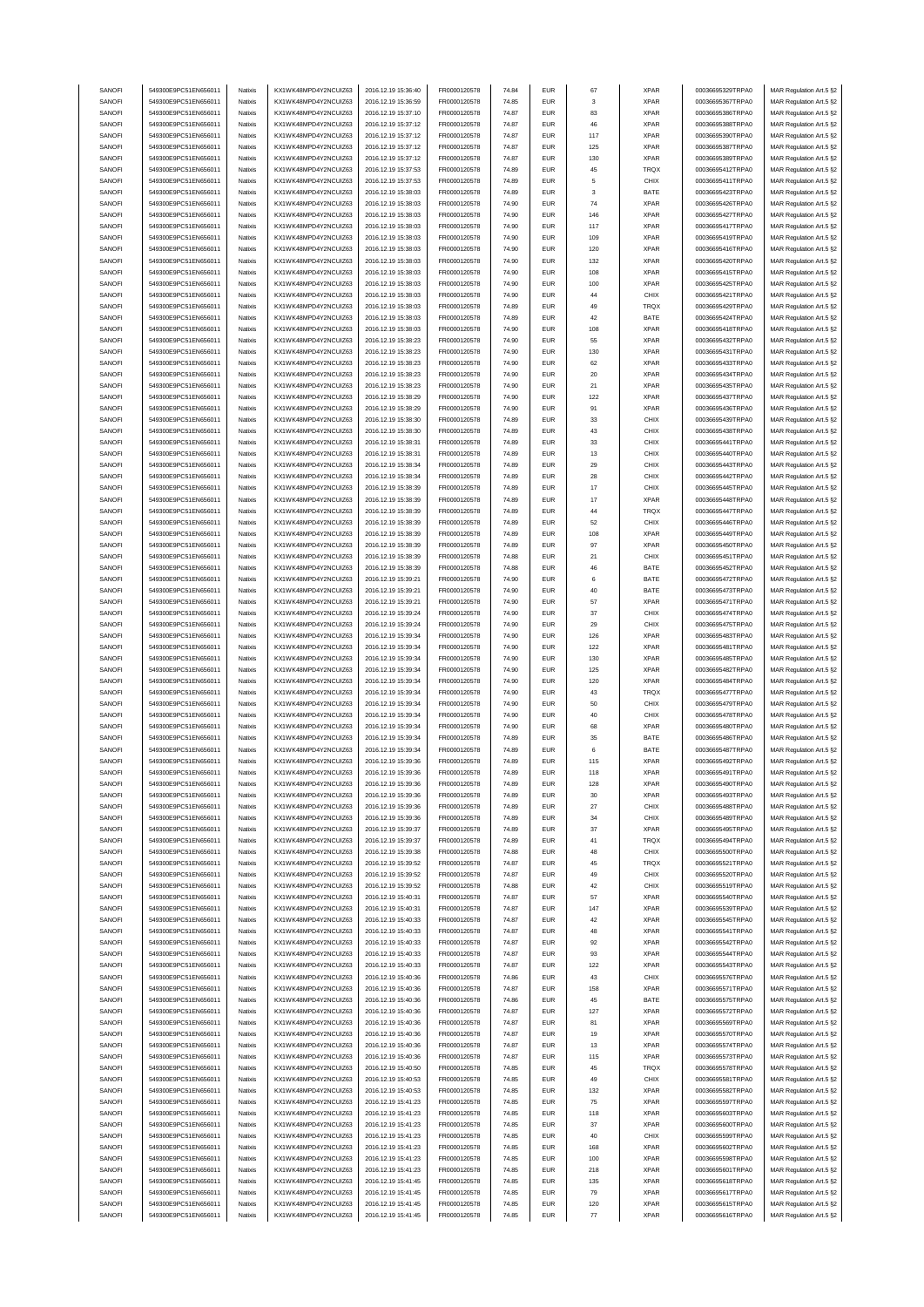| SANOFI           | 549300E9PC51EN656011                         | Natixis            | KX1WK48MPD4Y2NCUIZ63                         | 2016.12.19 15:42:01                        | FR0000120578                 | 74.86          | <b>EUR</b>               | 252            | CHIX         | 00036695625TRPA0                     | MAR Regulation Art.5 §2                            |
|------------------|----------------------------------------------|--------------------|----------------------------------------------|--------------------------------------------|------------------------------|----------------|--------------------------|----------------|--------------|--------------------------------------|----------------------------------------------------|
| SANOFI           | 549300E9PC51EN656011                         | Natixis            | KX1WK48MPD4Y2NCUIZ63                         | 2016.12.19 15:42:44                        | FR0000120578                 | 74.90          | <b>EUR</b>               | 43             | BATE         | 00036695675TRPA0                     | MAR Regulation Art.5 §2                            |
| SANOFI           | 549300E9PC51EN656011                         | Natixis            | KX1WK48MPD4Y2NCUIZ63                         | 2016.12.19 15:43:10                        | FR0000120578                 | 74.90          | <b>EUR</b>               | 25             | CHIX         | 00036695707TRPA0                     | MAR Regulation Art.5 §2                            |
| SANOFI           | 549300E9PC51EN656011                         | Natixis            | KX1WK48MPD4Y2NCUIZ63                         | 2016.12.19 15:43:11                        | FR0000120578                 | 74.90          | <b>EUR</b>               | 47             | TRQX         | 00036695720TRPA0                     | MAR Regulation Art.5 §2                            |
|                  |                                              |                    |                                              |                                            |                              |                |                          |                |              |                                      |                                                    |
| SANOFI           | 549300E9PC51EN656011                         | Natixis            | KX1WK48MPD4Y2NCUIZ63                         | 2016.12.19 15:43:11                        | FR0000120578                 | 74.90          | <b>EUR</b>               | 127            | <b>XPAR</b>  | 00036695718TRPA0                     | MAR Regulation Art.5 §2                            |
| SANOFI           | 549300E9PC51EN656011                         | Natixis            | KX1WK48MPD4Y2NCUIZ63                         | 2016.12.19 15:43:11                        | FR0000120578                 | 74.90          | <b>EUR</b>               | 149            | <b>XPAR</b>  | 00036695723TRPA0                     | MAR Regulation Art.5 §2                            |
| SANOFI           | 549300E9PC51EN656011                         | Natixis            | KX1WK48MPD4Y2NCUIZ63                         | 2016.12.19 15:43:11                        | FR0000120578                 | 74.90          | <b>EUR</b>               | 114            | <b>XPAR</b>  | 00036695716TRPA0                     | MAR Regulation Art.5 §2                            |
| SANOFI           | 549300E9PC51EN656011                         | Natixis            | KX1WK48MPD4Y2NCUIZ63                         | 2016.12.19 15:43:11                        | FR0000120578                 | 74.90          | <b>EUR</b>               | 110            | <b>XPAR</b>  | 00036695721TRPA0                     | MAR Regulation Art.5 §2                            |
| SANOFI           | 549300E9PC51EN656011                         | Natixis            | KX1WK48MPD4Y2NCUIZ63                         | 2016.12.19 15:43:11                        | FR0000120578                 | 74.90          | <b>EUR</b>               | 159            | <b>XPAR</b>  | 00036695712TRPA0                     | MAR Regulation Art.5 §2                            |
| SANOFI           | 549300E9PC51EN656011                         | Natixis            | KX1WK48MPD4Y2NCUIZ63                         | 2016.12.19 15:43:11                        | FR0000120578                 | 74.90          | <b>EUR</b>               | 110            | <b>XPAR</b>  | 00036695719TRPA0                     | MAR Regulation Art.5 §2                            |
|                  | 549300E9PC51EN656011                         | Natixis            |                                              |                                            |                              | 74.90          | <b>EUR</b>               |                |              |                                      |                                                    |
| SANOFI           |                                              |                    | KX1WK48MPD4Y2NCUIZ63                         | 2016.12.19 15:43:11                        | FR0000120578                 |                |                          | 63             | <b>TRQX</b>  | 00036695722TRPA0                     | MAR Regulation Art.5 §2                            |
| SANOFI           | 549300E9PC51EN656011                         | Natixis            | KX1WK48MPD4Y2NCUIZ63                         | 2016.12.19 15:43:11                        | FR0000120578                 | 74.90          | <b>EUR</b>               | 45             | CHIX         | 00036695709TRPA0                     | MAR Regulation Art.5 §2                            |
| SANOFI           | 549300E9PC51EN656011                         | Natixis            | KX1WK48MPD4Y2NCUIZ63                         | 2016.12.19 15:43:11                        | FR0000120578                 | 74.90          | <b>EUR</b>               | 31             | BATE         | 00036695711TRPA0                     | MAR Regulation Art.5 §2                            |
| SANOFI           | 549300E9PC51EN656011                         | Natixis            | KX1WK48MPD4Y2NCUIZ63                         | 2016.12.19 15:43:11                        | FR0000120578                 | 74.90          | <b>EUR</b>               | 128            | <b>XPAR</b>  | 00036695717TRPA0                     | MAR Regulation Art.5 §2                            |
| SANOFI           | 549300E9PC51EN656011                         | Natixis            | KX1WK48MPD4Y2NCUIZ63                         | 2016.12.19 15:43:11                        | FR0000120578                 | 74.90          | <b>EUR</b>               | 128            | <b>XPAR</b>  | 00036695714TRPA0                     | MAR Regulation Art.5 §2                            |
|                  | 549300E9PC51EN656011                         |                    | KX1WK48MPD4Y2NCUIZ63                         |                                            | FR0000120578                 |                | <b>EUR</b>               |                | <b>XPAR</b>  | 00036695715TRPA0                     |                                                    |
| SANOFI           |                                              | Natixis            |                                              | 2016.12.19 15:43:11                        |                              | 74.90          |                          | 124            |              |                                      | MAR Regulation Art.5 §2                            |
| SANOFI           | 549300E9PC51EN656011                         | Natixis            | KX1WK48MPD4Y2NCUIZ63                         | 2016.12.19 15:43:11                        | FR0000120578                 | 74.90          | <b>EUR</b>               | 19             | CHIX         | 00036695708TRPA0                     | MAR Regulation Art.5 §2                            |
| SANOFI           | 549300E9PC51EN656011                         | Natixis            | KX1WK48MPD4Y2NCUIZ63                         | 2016.12.19 15:43:11                        | FR0000120578                 | 74.90          | <b>EUR</b>               | 13             | BATE         | 00036695710TRPA0                     | MAR Regulation Art.5 §2                            |
| SANOFI           | 549300E9PC51EN656011                         | Natixis            | KX1WK48MPD4Y2NCUIZ63                         | 2016.12.19 15:43:11                        | FR0000120578                 | 74.89          | <b>EUR</b>               | 34             | BATE         | 00036695725TRPA0                     | MAR Regulation Art.5 §2                            |
| SANOFI           | 549300E9PC51EN656011                         | Natixis            | KX1WK48MPD4Y2NCUIZ63                         | 2016.12.19 15:43:11                        | FR0000120578                 | 74.89          | <b>EUR</b>               | 12             | BATE         | 00036695724TRPA0                     | MAR Regulation Art.5 §2                            |
| SANOFI           | 549300E9PC51EN656011                         | Natixis            | KX1WK48MPD4Y2NCUIZ63                         | 2016.12.19 15:43:11                        | FR0000120578                 | 74.90          | <b>EUR</b>               | 177            | <b>XPAR</b>  | 00036695713TRPA0                     | MAR Regulation Art.5 §2                            |
| SANOFI           | 549300E9PC51EN656011                         | Natixis            | KX1WK48MPD4Y2NCUIZ63                         | 2016.12.19 15:46:30                        | FR0000120578                 | 74.90          | <b>EUR</b>               | 122            | <b>XPAR</b>  | 00036695796TRPA0                     | MAR Regulation Art.5 §2                            |
|                  |                                              |                    |                                              |                                            |                              |                |                          |                |              |                                      |                                                    |
| SANOFI           | 549300E9PC51EN656011                         | Natixis            | KX1WK48MPD4Y2NCUIZ63                         | 2016.12.19 15:46:30                        | FR0000120578                 | 74.90          | <b>EUR</b>               | 107            | <b>XPAR</b>  | 00036695812TRPA0                     | MAR Regulation Art.5 §2                            |
| SANOFI           | 549300E9PC51EN656011                         | Natixis            | KX1WK48MPD4Y2NCUIZ63                         | 2016.12.19 15:46:30                        | FR0000120578                 | 74.90          | <b>EUR</b>               | 115            | <b>XPAR</b>  | 00036695810TRPA0                     | MAR Regulation Art.5 §2                            |
| SANOFI           | 549300E9PC51EN656011                         | Natixis            | KX1WK48MPD4Y2NCUIZ63                         | 2016.12.19 15:46:30                        | FR0000120578                 | 74.90          | <b>EUR</b>               | 119            | <b>XPAR</b>  | 00036695809TRPA0                     | MAR Regulation Art.5 §2                            |
| SANOFI           | 549300E9PC51EN656011                         | Natixis            | KX1WK48MPD4Y2NCUIZ63                         | 2016.12.19 15:46:30                        | FR0000120578                 | 74.90          | <b>EUR</b>               | 123            | <b>XPAR</b>  | 00036695803TRPA0                     | MAR Regulation Art.5 §2                            |
| SANOFI           | 549300E9PC51EN656011                         | Natixis            | KX1WK48MPD4Y2NCUIZ63                         | 2016.12.19 15:46:30                        | FR0000120578                 | 74.90          | <b>EUR</b>               | 127            | <b>XPAR</b>  | 00036695807TRPA0                     | MAR Regulation Art.5 §2                            |
| SANOFI           | 549300E9PC51EN656011                         | Natixis            | KX1WK48MPD4Y2NCUIZ63                         | 2016.12.19 15:46:30                        | FR0000120578                 | 74.90          | <b>EUR</b>               | 127            | <b>XPAR</b>  | 00036695800TRPA0                     | MAR Regulation Art.5 §2                            |
|                  |                                              |                    |                                              |                                            |                              |                |                          |                |              |                                      |                                                    |
| SANOFI           | 549300E9PC51EN656011                         | Natixis            | KX1WK48MPD4Y2NCUIZ63                         | 2016.12.19 15:46:30                        | FR0000120578                 | 74.90          | <b>EUR</b>               | 127            | <b>XPAR</b>  | 00036695801TRPA0                     | MAR Regulation Art.5 §2                            |
| SANOFI           | 549300E9PC51EN656011                         | Natixis            | KX1WK48MPD4Y2NCUIZ63                         | 2016.12.19 15:46:30                        | FR0000120578                 | 74.90          | <b>EUR</b>               | 214            | <b>XPAR</b>  | 00036695806TRPA0                     | MAR Regulation Art.5 §2                            |
| SANOFI           | 549300E9PC51EN656011                         | Natixis            | KX1WK48MPD4Y2NCUIZ63                         | 2016.12.19 15:46:30                        | FR0000120578                 | 74.90          | <b>EUR</b>               | 106            | <b>XPAR</b>  | 00036695791TRPA0                     | MAR Regulation Art.5 §2                            |
| SANOFI           | 549300E9PC51EN656011                         | Natixis            | KX1WK48MPD4Y2NCUIZ63                         | 2016.12.19 15:46:30                        | FR0000120578                 | 74.90          | <b>EUR</b>               | 127            | <b>XPAR</b>  | 00036695797TRPA0                     | MAR Regulation Art.5 §2                            |
| SANOFI           | 549300E9PC51EN656011                         | Natixis            | KX1WK48MPD4Y2NCUIZ63                         | 2016.12.19 15:46:30                        | FR0000120578                 | 74.90          | <b>EUR</b>               | 163            | <b>XPAR</b>  | 00036695804TRPA0                     | MAR Regulation Art.5 §2                            |
|                  |                                              |                    |                                              |                                            |                              |                |                          |                |              |                                      |                                                    |
| SANOFI           | 549300E9PC51EN656011                         | Natixis            | KX1WK48MPD4Y2NCUIZ63                         | 2016.12.19 15:46:30                        | FR0000120578                 | 74.90          | <b>EUR</b>               | 159            | <b>XPAR</b>  | 00036695795TRPA0                     | MAR Regulation Art.5 §2                            |
| SANOFI           | 549300E9PC51EN656011                         | Natixis            | KX1WK48MPD4Y2NCUIZ63                         | 2016.12.19 15:46:30                        | FR0000120578                 | 74.90          | <b>EUR</b>               | 125            | <b>XPAR</b>  | 00036695802TRPA0                     | MAR Regulation Art.5 §2                            |
| SANOFI           | 549300E9PC51EN656011                         | Natixis            | KX1WK48MPD4Y2NCUIZ63                         | 2016.12.19 15:46:30                        | FR0000120578                 | 74.90          | <b>EUR</b>               | 125            | <b>XPAR</b>  | 00036695793TRPA0                     | MAR Regulation Art.5 §2                            |
| SANOFI           | 549300E9PC51EN656011                         | Natixis            | KX1WK48MPD4Y2NCUIZ63                         | 2016.12.19 15:46:30                        | FR0000120578                 | 74.90          | <b>EUR</b>               | 113            | <b>XPAR</b>  | 00036695792TRPA0                     | MAR Regulation Art.5 §2                            |
| SANOFI           | 549300E9PC51EN656011                         | Natixis            | KX1WK48MPD4Y2NCUIZ63                         | 2016.12.19 15:46:30                        | FR0000120578                 | 74.90          | <b>EUR</b>               | 129            | <b>XPAR</b>  | 00036695805TRPA0                     | MAR Regulation Art.5 §2                            |
|                  | 549300E9PC51EN656011                         |                    | KX1WK48MPD4Y2NCUIZ63                         | 2016.12.19 15:46:30                        |                              |                |                          |                |              |                                      | MAR Regulation Art.5 §2                            |
| SANOFI           |                                              | Natixis            |                                              |                                            | FR0000120578                 | 74.90          | <b>EUR</b>               | 224            | <b>XPAR</b>  | 00036695798TRPA0                     |                                                    |
| SANOFI           | 549300E9PC51EN656011                         | Natixis            | KX1WK48MPD4Y2NCUIZ63                         | 2016.12.19 15:46:30                        | FR0000120578                 | 74.90          | <b>EUR</b>               | 116            | <b>XPAR</b>  | 00036695813TRPA0                     | MAR Regulation Art.5 §2                            |
| SANOFI           | 549300E9PC51EN656011                         | Natixis            | KX1WK48MPD4Y2NCUIZ63                         | 2016.12.19 15:46:30                        | FR0000120578                 | 74.90          | <b>EUR</b>               | 116            | <b>XPAR</b>  | 00036695808TRPA0                     | MAR Regulation Art.5 §2                            |
| SANOFI           | 549300E9PC51EN656011                         | Natixis            | KX1WK48MPD4Y2NCUIZ63                         | 2016.12.19 15:46:30                        | FR0000120578                 | 74.90          | <b>EUR</b>               | 112            | <b>XPAR</b>  | 00036695811TRPA0                     | MAR Regulation Art.5 §2                            |
| SANOFI           | 549300E9PC51EN656011                         | Natixis            | KX1WK48MPD4Y2NCUIZ63                         | 2016.12.19 15:46:30                        | FR0000120578                 | 74.90          | <b>EUR</b>               | 108            | <b>XPAR</b>  | 00036695794TRPA0                     | MAR Regulation Art.5 §2                            |
| SANOFI           | 549300E9PC51EN656011                         | Natixis            | KX1WK48MPD4Y2NCUIZ63                         | 2016.12.19 15:46:30                        | FR0000120578                 | 74.87          | <b>EUR</b>               | 263            | <b>XPAR</b>  | 00036695815TRPA0                     | MAR Regulation Art.5 §2                            |
|                  |                                              |                    |                                              |                                            |                              |                |                          |                |              |                                      |                                                    |
| SANOFI           | 549300E9PC51EN656011                         | Natixis            | KX1WK48MPD4Y2NCUIZ63                         | 2016.12.19 15:46:30                        | FR0000120578                 | 74.87          | <b>EUR</b>               | 251            | <b>XPAR</b>  | 00036695816TRPA0                     | MAR Regulation Art.5 §2                            |
| SANOFI           | 549300E9PC51EN656011                         | Natixis            | KX1WK48MPD4Y2NCUIZ63                         | 2016.12.19 15:46:30                        | FR0000120578                 | 74.87          | <b>EUR</b>               | 232            | <b>XPAR</b>  | 00036695814TRPA0                     | MAR Regulation Art.5 §2                            |
| SANOFI           | 549300E9PC51EN656011                         | Natixis            | KX1WK48MPD4Y2NCUIZ63                         | 2016.12.19 15:46:30                        | FR0000120578                 | 74.90          | <b>EUR</b>               | 131            | <b>XPAR</b>  | 00036695799TRPA0                     | MAR Regulation Art.5 §2                            |
| SANOFI           | 549300E9PC51EN656011                         | Natixis            | KX1WK48MPD4Y2NCUIZ63                         | 2016.12.19 15:46:30                        | FR0000120578                 | 74.86          | <b>EUR</b>               | 120            | <b>XPAR</b>  | 00036695819TRPA0                     | MAR Regulation Art.5 §2                            |
| SANOFI           | 549300E9PC51EN656011                         | Natixis            | KX1WK48MPD4Y2NCUIZ63                         | 2016.12.19 15:46:30                        | FR0000120578                 | 74.86          | EUR                      | 131            | <b>XPAR</b>  | 00036695818TRPA0                     | MAR Regulation Art.5 §2                            |
| SANOFI           | 549300E9PC51EN656011                         | Natixis            | KX1WK48MPD4Y2NCUIZ63                         | 2016.12.19 15:46:30                        | FR0000120578                 | 74.86          | <b>EUR</b>               | 111            | <b>XPAR</b>  | 00036695817TRPA0                     |                                                    |
|                  |                                              |                    |                                              |                                            |                              |                |                          |                |              |                                      | MAR Regulation Art.5 §2                            |
| SANOFI           | 549300E9PC51EN656011                         | Natixis            | KX1WK48MPD4Y2NCUIZ63                         | 2016.12.19 15:49:20                        | FR0000120578                 | 74.90          | <b>EUR</b>               | 62             | <b>XPAR</b>  | 00036695895TRPA0                     | MAR Regulation Art.5 §2                            |
| SANOFI           | 549300E9PC51EN656011                         | Natixis            | KX1WK48MPD4Y2NCUIZ63                         | 2016.12.19 15:49:20                        | FR0000120578                 | 74.90          | <b>EUR</b>               | 112            | <b>XPAR</b>  | 00036695894TRPA0                     | MAR Regulation Art.5 §2                            |
| SANOFI           | 549300E9PC51EN656011                         | Natixis            | KX1WK48MPD4Y2NCUIZ63                         | 2016.12.19 15:49:20                        | FR0000120578                 | 74.90          | <b>EUR</b>               | 120            | <b>XPAR</b>  | 00036695891TRPA0                     | MAR Regulation Art.5 §2                            |
| SANOFI           | 549300E9PC51EN656011                         | Natixis            | KX1WK48MPD4Y2NCUIZ63                         | 2016.12.19 15:49:20                        | FR0000120578                 | 74.90          | <b>EUR</b>               | 113            | <b>XPAR</b>  | 00036695889TRPA0                     | MAR Regulation Art.5 §2                            |
| SANOFI           | 549300E9PC51EN656011                         | Natixis            | KX1WK48MPD4Y2NCUIZ63                         | 2016.12.19 15:49:20                        | FR0000120578                 | 74.90          | <b>EUR</b>               | 114            | <b>XPAR</b>  | 00036695890TRPA0                     | MAR Regulation Art.5 §2                            |
|                  |                                              |                    | KX1WK48MPD4Y2NCUIZ63                         |                                            |                              |                |                          |                |              |                                      |                                                    |
| SANOFI           | 549300E9PC51EN656011                         | Natixis            |                                              | 2016.12.19 15:49:20                        | FR0000120578                 | 74.90          | <b>EUR</b>               | 126            | <b>XPAR</b>  | 00036695887TRPA0                     | MAR Regulation Art.5 §2                            |
| SANOFI           | 549300E9PC51EN656011                         | Natixis            | KX1WK48MPD4Y2NCUIZ63                         | 2016.12.19 15:49:20                        | FR0000120578                 | 74.90          | <b>EUR</b>               | 132            | <b>XPAR</b>  | 00036695893TRPA0                     | MAR Regulation Art.5 §2                            |
| SANOFI           | 549300E9PC51EN656011                         | Natixis            | KX1WK48MPD4Y2NCUIZ63                         | 2016.12.19 15:49:20                        | FR0000120578                 | 74.90          | EUR                      | 107            | <b>XPAR</b>  | 00036695888TRPA0                     | MAR Regulation Art.5 §2                            |
| SANOFI           | 549300E9PC51EN656011                         | Natixis            | KX1WK48MPD4Y2NCUIZ63                         | 2016.12.19 15:49:20                        | FR0000120578                 | 74.90          | <b>EUR</b>               | 107            | <b>XPAR</b>  | 00036695892TRPA0                     | MAR Regulation Art.5 §2                            |
| SANOFI           | 549300E9PC51EN656011                         | Natixis            | KX1WK48MPD4Y2NCUIZ63                         | 2016.12.20 09:01:24                        | FR0000120578                 | 74.94          | <b>EUR</b>               | 12             | CHIX         | 00036698945TRPA0                     | MAR Regulation Art.5 §2                            |
|                  | 549300E9PC51EN65601                          |                    |                                              |                                            |                              |                |                          |                |              |                                      |                                                    |
| SANOF            |                                              | Natixis            | KX1WK48MPD4Y2NCUIZ63                         | 2016.12.20 09:01:24                        | FR0000120578                 | 74.94          | EUR                      |                | CHIX         | 00036698946TRPA0                     | MAR Regulation Art.5 §2                            |
| SANOFI           | 549300E9PC51EN656011                         | Natixis            | KX1WK48MPD4Y2NCUIZ63                         | 2016.12.20 09:01:24                        | FR0000120578                 | 74.94          | <b>EUR</b>               | 42             | TRQX         | 00036698947TRPA0                     | MAR Regulation Art.5 §2                            |
| SANOFI           | 549300E9PC51EN656011                         | Natixis            | KX1WK48MPD4Y2NCUIZ63                         | 2016.12.20 09:03:07                        | FR0000120578                 | 75.10          | <b>EUR</b>               | 116            | <b>XPAR</b>  | 00036698985TRPA0                     | MAR Regulation Art.5 §2                            |
| SANOFI           | 549300E9PC51EN656011                         | Natixis            | KX1WK48MPD4Y2NCUIZ63                         | 2016.12.20 09:03:07                        | FR0000120578                 | 75.10          | <b>EUR</b>               | 178            | <b>XPAR</b>  | 00036698984TRPA0                     | MAR Regulation Art.5 §2                            |
| SANOFI           | 549300E9PC51EN656011                         | Natixis            | KX1WK48MPD4Y2NCUIZ63                         | 2016.12.20 09:03:07                        | FR0000120578                 | 75.10          | <b>EUR</b>               | 86             | <b>XPAR</b>  | 00036698983TRPA0                     | MAR Regulation Art.5 §2                            |
| SANOFI           | 549300E9PC51EN656011                         | Natixis            | KX1WK48MPD4Y2NCUIZ63                         | 2016.12.20 09:03:07                        | FR0000120578                 | 75.11          | <b>EUR</b>               | 133            | <b>XPAR</b>  | 00036698982TRPA0                     | MAR Regulation Art.5 §2                            |
| SANOFI           | 549300E9PC51EN656011                         | Natixis            | KX1WK48MPD4Y2NCUIZ63                         | 2016.12.20 09:03:09                        | FR0000120578                 | 75.06          | EUR                      | 11             | CHIX         | 00036698986TRPA0                     | MAR Regulation Art.5 §2                            |
| SANOFI           | 549300E9PC51EN656011                         |                    | KX1WK48MPD4Y2NCUIZ63                         | 2016.12.20 09:03:09                        |                              |                |                          |                | TRQX         | 00036698988TRPA0                     |                                                    |
|                  |                                              | Natixis            |                                              |                                            | FR0000120578                 | 75.06          | <b>EUR</b>               | 48             |              |                                      | MAR Regulation Art.5 §2                            |
| SANOFI           | 549300E9PC51EN656011                         | Natixis            | KX1WK48MPD4Y2NCUIZ63                         | 2016.12.20 09:03:09                        | FR0000120578                 | 75.06          | <b>EUR</b>               | 33             | CHIX         | 00036698987TRPA0                     | MAR Regulation Art.5 §2                            |
| SANOFI           | 549300E9PC51EN656011                         | Natixis            | KX1WK48MPD4Y2NCUIZ63                         | 2016.12.20 09:05:11                        | FR0000120578                 | 75.16          | <b>EUR</b>               | 48             | CHIX         | 00036699012TRPA0                     | MAR Regulation Art.5 §2                            |
| SANOFI           | 549300E9PC51EN656011                         | Natixis            | KX1WK48MPD4Y2NCUIZ63                         | 2016.12.20 09:05:40                        | FR0000120578                 | 75.20          | <b>EUR</b>               | 42             | CHIX         | 00036699038TRPA0                     | MAR Regulation Art.5 §2                            |
| SANOFI           | 549300E9PC51EN656011                         | Natixis            | KX1WK48MPD4Y2NCUIZ63                         | 2016.12.20 09:05:43                        | FR0000120578                 | 75.20          | <b>EUR</b>               | 45             | CHIX         | 00036699042TRPA0                     | MAR Regulation Art.5 §2                            |
| SANOFI           | 549300E9PC51EN656011                         | Natixis            | KX1WK48MPD4Y2NCUIZ63                         | 2016.12.20 09:05:43                        | FR0000120578                 | 75.20          | <b>EUR</b>               | 43             | CHIX         | 00036699040TRPA0                     | MAR Regulation Art.5 §2                            |
| SANOFI           | 549300E9PC51EN656011                         | Natixis            | KX1WK48MPD4Y2NCUIZ63                         | 2016.12.20 09:05:43                        | FR0000120578                 | 75.20          | <b>EUR</b>               | 41             | CHIX         | 00036699041TRPA0                     | MAR Regulation Art.5 §2                            |
|                  |                                              |                    |                                              |                                            |                              |                |                          |                |              |                                      |                                                    |
| SANOFI           | 549300E9PC51EN656011                         | Natixis            | KX1WK48MPD4Y2NCUIZ63                         | 2016.12.20 09:05:43                        | FR0000120578                 | 75.20          | <b>EUR</b>               | 1              | CHIX         | 00036699039TRPA0                     | MAR Regulation Art.5 §2                            |
| SANOFI           | 549300E9PC51EN656011                         | Natixis            | KX1WK48MPD4Y2NCUIZ63                         | 2016.12.20 09:05:43                        | FR0000120578                 | 75.19          | <b>EUR</b>               | 43             | <b>TRQX</b>  | 00036699044TRPA0                     | MAR Regulation Art.5 §2                            |
| SANOFI           | 549300E9PC51EN656011                         | Natixis            | KX1WK48MPD4Y2NCUIZ63                         | 2016.12.20 09:05:43                        | FR0000120578                 | 75.19          | <b>EUR</b>               | 44             | TRQX         | 00036699043TRPA0                     | MAR Regulation Art.5 §2                            |
| SANOFI           | 549300E9PC51EN656011                         | Natixis            | KX1WK48MPD4Y2NCUIZ63                         | 2016.12.20 09:05:47                        | FR0000120578                 | 75.19          | <b>EUR</b>               | 5              | <b>TRQX</b>  | 00036699045TRPA0                     | MAR Regulation Art.5 §2                            |
| SANOFI           | 549300E9PC51EN656011                         | Natixis            | KX1WK48MPD4Y2NCUIZ63                         | 2016.12.20 09:05:47                        | FR0000120578                 | 75.19          | <b>EUR</b>               | 53             | TRQX         | 00036699046TRPA0                     | MAR Regulation Art.5 §2                            |
| SANOFI           | 549300E9PC51EN656011                         | Natixis            | KX1WK48MPD4Y2NCUIZ63                         | 2016.12.20 09:05:49                        | FR0000120578                 | 75.18          | <b>EUR</b>               | 43             | BATE         | 00036699047TRPA0                     | MAR Regulation Art.5 §2                            |
|                  |                                              |                    |                                              |                                            |                              |                |                          |                |              |                                      |                                                    |
| SANOFI           | 549300E9PC51EN656011                         | Natixis            | KX1WK48MPD4Y2NCUIZ63                         | 2016.12.20 09:05:49                        | FR0000120578                 | 75.18          | <b>EUR</b>               | 45             | CHIX         | 00036699048TRPA0                     | MAR Regulation Art.5 §2                            |
| SANOFI           | 549300E9PC51EN656011                         | Natixis            | KX1WK48MPD4Y2NCUIZ63                         | 2016.12.20 09:05:49                        | FR0000120578                 | 75.18          | <b>EUR</b>               | 90             | CHIX         | 00036699049TRPA0                     | MAR Regulation Art.5 §2                            |
| SANOFI           | 549300E9PC51EN656011                         | Natixis            | KX1WK48MPD4Y2NCUIZ63                         | 2016.12.20 09:05:59                        | FR0000120578                 | 75.16          | <b>EUR</b>               | 60             | <b>TRQX</b>  | 00036699051TRPA0                     | MAR Regulation Art.5 §2                            |
| SANOFI           | 549300E9PC51EN656011                         | Natixis            | KX1WK48MPD4Y2NCUIZ63                         | 2016.12.20 09:06:06                        | FR0000120578                 | 75.16          | <b>EUR</b>               | 41             | CHIX         | 00036699055TRPA0                     | MAR Regulation Art.5 §2                            |
| SANOFI           | 549300E9PC51EN656011                         | Natixis            | KX1WK48MPD4Y2NCUIZ63                         | 2016.12.20 09:06:06                        | FR0000120578                 | 75.16          | <b>EUR</b>               | 47             | CHIX         | 00036699056TRPA0                     | MAR Regulation Art.5 §2                            |
|                  |                                              |                    |                                              |                                            |                              |                |                          |                |              |                                      |                                                    |
| SANOFI           | 549300E9PC51EN656011                         | Natixis            | KX1WK48MPD4Y2NCUIZ63                         | 2016.12.20 09:06:54                        | FR0000120578                 | 75.23          | <b>EUR</b>               | $\overline{7}$ | TRQX         | 00036699092TRPA0                     | MAR Regulation Art.5 §2                            |
| SANOFI           | 549300E9PC51EN656011                         | Natixis            | KX1WK48MPD4Y2NCUIZ63                         | 2016.12.20 09:07:17                        | FR0000120578                 | 75.26          | <b>EUR</b>               | 42             | <b>TRQX</b>  | 00036699109TRPA0                     | MAR Regulation Art.5 §2                            |
| SANOFI           | 549300E9PC51EN656011                         | Natixis            | KX1WK48MPD4Y2NCUIZ63                         | 2016.12.20 09:07:50                        | FR0000120578                 | 75.27          | <b>EUR</b>               | 61             | CHIX         | 00036699115TRPA0                     | MAR Regulation Art.5 §2                            |
| SANOFI           | 549300E9PC51EN656011                         | Natixis            | KX1WK48MPD4Y2NCUIZ63                         | 2016.12.20 09:07:50                        | FR0000120578                 | 75.27          | <b>EUR</b>               | 56             | CHIX         | 00036699114TRPA0                     | MAR Regulation Art.5 §2                            |
| SANOFI           | 549300E9PC51EN656011                         | Natixis            | KX1WK48MPD4Y2NCUIZ63                         | 2016.12.20 09:07:50                        | FR0000120578                 | 75.27          | <b>EUR</b>               | 22             | CHIX         | 00036699113TRPA0                     | MAR Regulation Art.5 §2                            |
|                  |                                              |                    |                                              |                                            |                              |                |                          |                |              |                                      |                                                    |
| SANOFI           | 549300E9PC51EN656011                         | Natixis            | KX1WK48MPD4Y2NCUIZ63                         | 2016.12.20 09:07:50                        | FR0000120578                 | 75.27          | <b>EUR</b>               | 46             | CHIX         | 00036699112TRPA0                     | MAR Regulation Art.5 §2                            |
| SANOFI           | 549300E9PC51EN656011                         | Natixis            | KX1WK48MPD4Y2NCUIZ63                         | 2016.12.20 09:07:59                        | FR0000120578                 | 75.26          | <b>EUR</b>               | 44             | BATE         | 00036699116TRPA0                     | MAR Regulation Art.5 §2                            |
| SANOFI           | 549300E9PC51EN656011                         | Natixis            | KX1WK48MPD4Y2NCUIZ63                         | 2016.12.20 09:09:02                        | FR0000120578                 | 75.39          | <b>EUR</b>               | 46             | <b>XPAR</b>  | 00036699144TRPA0                     | MAR Regulation Art.5 §2                            |
| SANOFI           | 549300E9PC51EN656011                         | Natixis            | KX1WK48MPD4Y2NCUIZ63                         | 2016.12.20 09:09:02                        | FR0000120578                 | 75.39          | <b>EUR</b>               | 124            | <b>XPAR</b>  | 00036699141TRPA0                     | MAR Regulation Art.5 §2                            |
| SANOFI           | 549300E9PC51EN656011                         | Natixis            | KX1WK48MPD4Y2NCUIZ63                         | 2016.12.20 09:09:02                        | FR0000120578                 | 75.39          | <b>EUR</b>               | 137            | <b>XPAR</b>  | 00036699146TRPA0                     | MAR Regulation Art.5 §2                            |
| SANOFI           | 549300E9PC51EN656011                         | Natixis            | KX1WK48MPD4Y2NCUIZ63                         | 2016.12.20 09:09:02                        | FR0000120578                 | 75.39          | <b>EUR</b>               | 90             | <b>XPAR</b>  | 00036699143TRPA0                     | MAR Regulation Art.5 §2                            |
| SANOFI           | 549300E9PC51EN656011                         |                    | KX1WK48MPD4Y2NCUIZ63                         | 2016.12.20 09:09:02                        |                              |                |                          |                |              |                                      |                                                    |
|                  |                                              | Natixis            |                                              |                                            | FR0000120578                 | 75.39          | <b>EUR</b>               | 140            | <b>XPAR</b>  | 00036699142TRPA0                     | MAR Regulation Art.5 §2                            |
| SANOFI           |                                              |                    |                                              |                                            |                              |                |                          | 110            | <b>XPAR</b>  |                                      |                                                    |
|                  | 549300E9PC51EN656011                         | Natixis            | KX1WK48MPD4Y2NCUIZ63                         | 2016.12.20 09:09:02                        | FR0000120578                 | 75.38          | <b>EUR</b>               |                |              | 00036699145TRPA0                     | MAR Regulation Art.5 §2                            |
| SANOFI<br>SANOFI | 549300E9PC51EN656011<br>549300E9PC51EN656011 | Natixis<br>Natixis | KX1WK48MPD4Y2NCUIZ63<br>KX1WK48MPD4Y2NCUIZ63 | 2016.12.20 09:09:07<br>2016.12.20 09:09:07 | FR0000120578<br>FR0000120578 | 75.37<br>75.35 | <b>EUR</b><br><b>EUR</b> | 57<br>47       | CHIX<br>BATE | 00036699148TRPA0<br>00036699152TRPA0 | MAR Regulation Art.5 §2<br>MAR Regulation Art.5 §2 |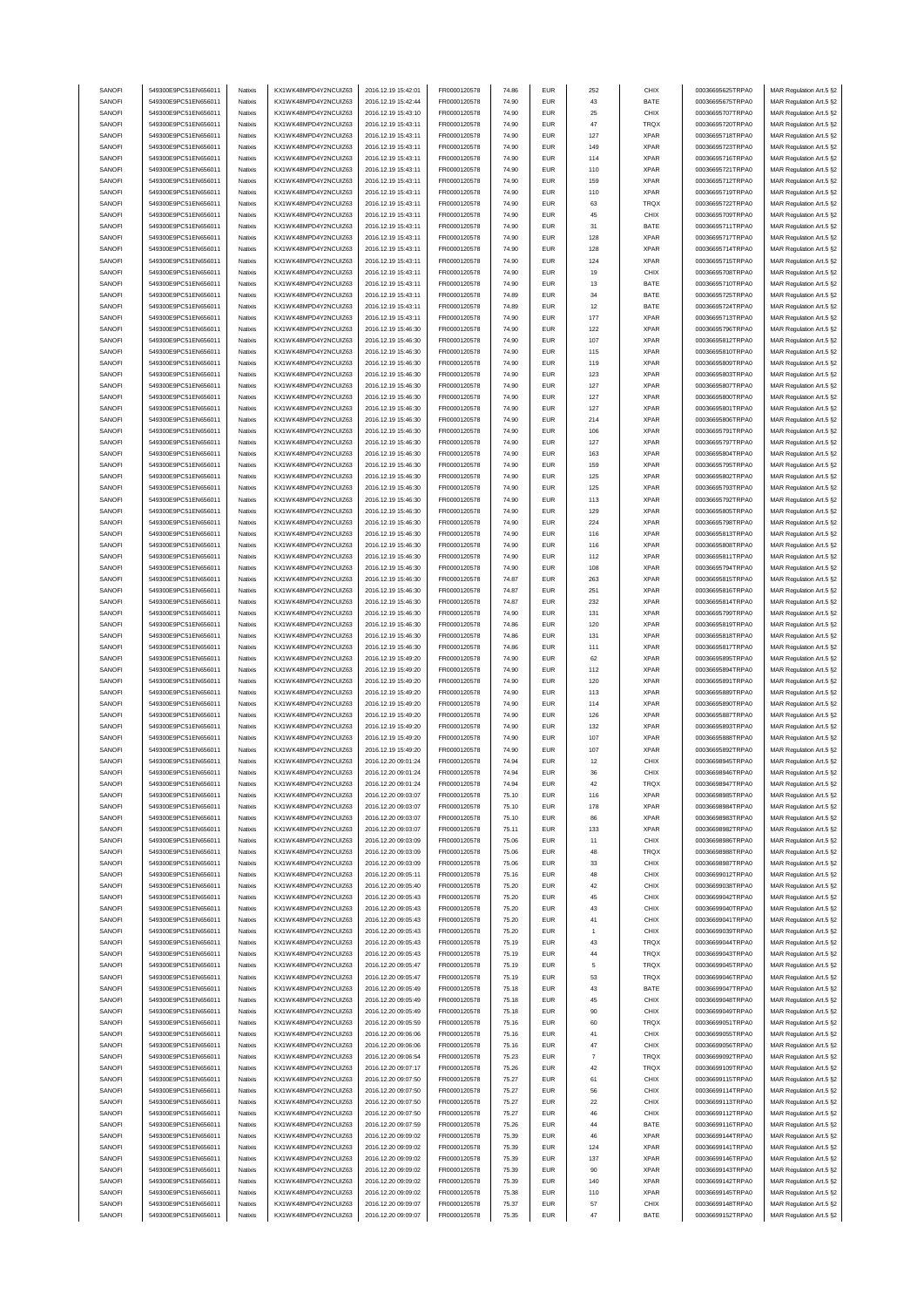| SANOFI | 549300E9PC51EN656011 | Natixis | KX1WK48MPD4Y2NCUIZ63  | 2016.12.20 09:09:07 | FR0000120578 | 75.37 | <b>EUR</b>                  | 43                 | CHIX        | 00036699150TRPA0 | MAR Regulation Art.5 §2 |
|--------|----------------------|---------|-----------------------|---------------------|--------------|-------|-----------------------------|--------------------|-------------|------------------|-------------------------|
| SANOFI | 549300E9PC51EN656011 | Natixis | KX1WK48MPD4Y2NCUIZ63  | 2016.12.20 09:09:07 | FR0000120578 | 75.37 | <b>EUR</b>                  | 44                 | CHIX        | 00036699151TRPA0 | MAR Regulation Art.5 §2 |
| SANOFI | 549300E9PC51EN656011 | Natixis | KX1WK48MPD4Y2NCUIZ63  | 2016.12.20 09:09:07 | FR0000120578 | 75.37 | <b>EUR</b>                  | 52                 | CHIX        | 00036699149TRPA0 | MAR Regulation Art.5 §2 |
| SANOFI | 549300E9PC51EN656011 | Natixis | KX1WK48MPD4Y2NCUIZ63  | 2016.12.20 09:09:07 | FR0000120578 | 75.37 | <b>EUR</b>                  | 65                 | CHIX        | 00036699147TRPA0 | MAR Regulation Art.5 §2 |
|        |                      |         |                       |                     |              |       |                             |                    |             |                  |                         |
| SANOFI | 549300E9PC51EN656011 | Natixis | KX1WK48MPD4Y2NCUIZ63  | 2016.12.20 09:09:11 | FR0000120578 | 75.36 | <b>EUR</b>                  | 102                | <b>XPAR</b> | 00036699167TRPA0 | MAR Regulation Art.5 §2 |
| SANOFI | 549300E9PC51EN656011 | Natixis | KX1WK48MPD4Y2NCUIZ63  | 2016.12.20 09:09:11 | FR0000120578 | 75.35 | <b>EUR</b>                  | 250                | <b>XPAR</b> | 00036699163TRPA0 | MAR Regulation Art.5 §2 |
| SANOFI | 549300E9PC51EN656011 | Natixis | KX1WK48MPD4Y2NCUIZ63  | 2016.12.20 09:09:11 | FR0000120578 | 75.36 | <b>EUR</b>                  | 61                 | <b>XPAR</b> | 00036699168TRPA0 | MAR Regulation Art.5 §2 |
| SANOFI | 549300E9PC51EN656011 | Natixis | KX1WK48MPD4Y2NCUIZ63  | 2016.12.20 09:09:11 | FR0000120578 | 75.36 | <b>EUR</b>                  | 61                 | <b>XPAR</b> | 00036699165TRPA0 | MAR Regulation Art.5 §2 |
| SANOFI | 549300E9PC51EN656011 | Natixis | KX1WK48MPD4Y2NCLIIZ63 | 2016.12.20.09:09:11 | FR0000120578 | 75.35 | <b>EUR</b>                  | 250                | <b>XPAR</b> | 00036699162TRPA0 | MAR Regulation Art.5 §2 |
| SANOFI | 549300E9PC51EN656011 | Natixis | KX1WK48MPD4Y2NCUIZ63  | 2016.12.20 09:09:11 | FR0000120578 | 75.35 | <b>EUR</b>                  | 15                 | <b>XPAR</b> | 00036699158TRPA0 | MAR Regulation Art.5 §2 |
| SANOFI | 549300E9PC51EN656011 | Natixis | KX1WK48MPD4Y2NCUIZ63  | 2016.12.20 09:09:11 | FR0000120578 | 75.35 | <b>EUR</b>                  | 250                | <b>XPAR</b> | 00036699159TRPA0 | MAR Regulation Art.5 §2 |
|        |                      |         |                       |                     |              |       |                             |                    |             |                  |                         |
| SANOFI | 549300E9PC51EN656011 | Natixis | KX1WK48MPD4Y2NCUIZ63  | 2016.12.20 09:09:11 | FR0000120578 | 75.35 | <b>EUR</b>                  | 250                | <b>XPAR</b> | 00036699157TRPA0 | MAR Regulation Art.5 §2 |
| SANOFI | 549300E9PC51EN656011 | Natixis | KX1WK48MPD4Y2NCUIZ63  | 2016.12.20 09:09:11 | FR0000120578 | 75.35 | <b>EUR</b>                  | 250                | <b>XPAR</b> | 00036699156TRPA0 | MAR Regulation Art.5 §2 |
| SANOFI | 549300E9PC51EN656011 | Natixis | KX1WK48MPD4Y2NCUIZ63  | 2016.12.20 09:09:11 | FR0000120578 | 75.35 | <b>EUR</b>                  | 15                 | <b>XPAR</b> | 00036699160TRPA0 | MAR Regulation Art.5 §2 |
| SANOFI | 549300E9PC51EN656011 | Natixis | KX1WK48MPD4Y2NCUIZ63  | 2016.12.20 09:09:11 | FR0000120578 | 75.36 | <b>EUR</b>                  | 189                | <b>XPAR</b> | 00036699164TRPA0 | MAR Regulation Art.5 §2 |
| SANOFI | 549300E9PC51EN656011 | Natixis | KX1WK48MPD4Y2NCUIZ63  | 2016.12.20 09:09:11 | FR0000120578 | 75.35 | <b>EUR</b>                  | 250                | <b>XPAR</b> | 00036699161TRPA0 | MAR Regulation Art.5 §2 |
| SANOFI | 549300E9PC51EN656011 | Natixis | KX1WK48MPD4Y2NCUIZ63  | 2016.12.20 09:09:11 | FR0000120578 | 75.36 | <b>EUR</b>                  | 87                 | <b>XPAR</b> | 00036699166TRPA0 | MAR Regulation Art.5 §2 |
|        | 549300E9PC51EN656011 |         | KX1WK48MPD4Y2NCLIIZ63 |                     |              |       |                             |                    |             |                  |                         |
| SANOFI |                      | Natixis |                       | 2016.12.20 09:09:36 | FR0000120578 | 75.34 | <b>EUR</b>                  | 66                 | CHIX        | 00036699180TRPA0 | MAR Regulation Art.5 §2 |
| SANOFI | 549300E9PC51EN656011 | Natixis | KX1WK48MPD4Y2NCUIZ63  | 2016.12.20 09:09:36 | FR0000120578 | 75.34 | <b>EUR</b>                  | 74                 | CHIX        | 00036699181TRPA0 | MAR Regulation Art.5 §2 |
| SANOFI | 549300E9PC51EN656011 | Natixis | KX1WK48MPD4Y2NCUIZ63  | 2016.12.20 09:09:36 | FR0000120578 | 75.34 | <b>EUR</b>                  | 84                 | TRQX        | 00036699182TRPA0 | MAR Regulation Art.5 §2 |
| SANOFI | 549300E9PC51EN656011 | Natixis | KX1WK48MPD4Y2NCUIZ63  | 2016.12.20 09:09:36 | FR0000120578 | 75.34 | <b>EUR</b>                  | 47                 | BATE        | 00036699178TRPA0 | MAR Regulation Art.5 §2 |
| SANOFI | 549300E9PC51EN656011 | Natixis | KX1WK48MPD4Y2NCUIZ63  | 2016.12.20 09:09:36 | FR0000120578 | 75.34 | <b>EUR</b>                  | 11                 | BATE        | 00036699177TRPA0 | MAR Regulation Art.5 §2 |
| SANOFI | 549300E9PC51EN656011 | Natixis | KX1WK48MPD4Y2NCUIZ63  | 2016.12.20 09:09:36 | FR0000120578 | 75.36 | <b>EUR</b>                  | 220                | <b>XPAR</b> | 00036699176TRPA0 | MAR Regulation Art.5 §2 |
| SANOFI | 549300E9PC51EN656011 | Natixis | KX1WK48MPD4Y2NCUIZ63  | 2016.12.20 09:09:36 | FR0000120578 | 75.36 | <b>EUR</b>                  | 250                | <b>XPAR</b> | 00036699175TRPA0 | MAR Regulation Art.5 §2 |
|        | 549300E9PC51EN656011 |         |                       |                     |              |       |                             | 36                 |             |                  |                         |
| SANOFI |                      | Natixis | KX1WK48MPD4Y2NCUIZ63  | 2016.12.20 09:09:36 | FR0000120578 | 75.34 | <b>EUR</b>                  |                    | BATE        | 00036699179TRPA0 | MAR Regulation Art.5 §2 |
| SANOFI | 549300E9PC51EN656011 | Natixis | KX1WK48MPD4Y2NCUIZ63  | 2016.12.20 09:09:53 | FR0000120578 | 75.34 | <b>EUR</b>                  | 65                 | TRQX        | 00036699185TRPA0 | MAR Regulation Art.5 §2 |
| SANOFI | 549300E9PC51EN656011 | Natixis | KX1WK48MPD4Y2NCLIIZ63 | 2016.12.20 09:09:57 | FR0000120578 | 75.32 | <b>EUR</b>                  | 68                 | BATE        | 00036699186TRPA0 | MAR Regulation Art.5 §2 |
| SANOFI | 549300E9PC51EN656011 | Natixis | KX1WK48MPD4Y2NCUIZ63  | 2016.12.20 09:09:57 | FR0000120578 | 75.32 | <b>EUR</b>                  | 72                 | TRQX        | 00036699187TRPA0 | MAR Regulation Art.5 §2 |
| SANOFI | 549300E9PC51EN656011 | Natixis | KX1WK48MPD4Y2NCUIZ63  | 2016.12.20 09:09:58 | FR0000120578 | 75.31 | EUR                         | 111                | <b>XPAR</b> | 00036699194TRPA0 | MAR Regulation Art.5 §2 |
| SANOFI | 549300E9PC51EN656011 | Natixis | KX1WK48MPD4Y2NCUIZ63  | 2016.12.20 09:09:58 | FR0000120578 | 75.31 | <b>EUR</b>                  | 67                 | <b>XPAR</b> | 00036699192TRPA0 | MAR Regulation Art.5 §2 |
| SANOFI | 549300E9PC51EN656011 | Natixis | KX1WK48MPD4Y2NCUIZ63  | 2016.12.20 09:09:58 | FR0000120578 | 75.31 | <b>EUR</b>                  | 67                 | <b>XPAR</b> | 00036699189TRPA0 | MAR Regulation Art.5 §2 |
|        |                      |         | KX1WK48MPD4Y2NCLIIZ63 |                     |              |       |                             |                    |             |                  |                         |
| SANOFI | 549300E9PC51EN656011 | Natixis |                       | 2016.12.20 09:09:58 | FR0000120578 | 75.31 | <b>EUR</b>                  | 251                | <b>XPAR</b> | 00036699198TRPA0 | MAR Regulation Art.5 §2 |
| SANOFI | 549300E9PC51EN656011 | Natixis | KX1WK48MPD4Y2NCUIZ63  | 2016.12.20 09:09:58 | FR0000120578 | 75.31 | <b>EUR</b>                  | 138                | CHIX        | 00036699188TRPA0 | MAR Regulation Art.5 §2 |
| SANOFI | 549300E9PC51EN656011 | Natixis | KX1WK48MPD4Y2NCUIZ63  | 2016.12.20 09:09:58 | FR0000120578 | 75.31 | <b>EUR</b>                  | 67                 | <b>XPAR</b> | 00036699196TRPA0 | MAR Regulation Art.5 §2 |
| SANOFI | 549300E9PC51EN656011 | Natixis | KX1WK48MPD4Y2NCUIZ63  | 2016.12.20 09:09:58 | FR0000120578 | 75.31 | <b>EUR</b>                  | 117                | <b>XPAR</b> | 00036699193TRPA0 | MAR Regulation Art.5 §2 |
| SANOFI | 549300E9PC51EN656011 | Natixis | KX1WK48MPD4Y2NCLIIZ63 | 2016.12.20 09:09:58 | FR0000120578 | 75.31 | <b>EUR</b>                  | 73                 | <b>XPAR</b> | 00036699195TRPA0 | MAR Regulation Art.5 §2 |
| SANOFI | 549300E9PC51EN656011 | Natixis | KX1WK48MPD4Y2NCUIZ63  | 2016.12.20 09:09:58 | FR0000120578 | 75.31 | <b>EUR</b>                  | 184                | <b>XPAR</b> | 00036699191TRPA0 | MAR Regulation Art.5 §2 |
|        |                      |         |                       |                     |              |       |                             |                    |             |                  |                         |
| SANOFI | 549300E9PC51EN656011 | Natixis | KX1WK48MPD4Y2NCUIZ63  | 2016.12.20 09:09:58 | FR0000120578 | 75.31 | <b>EUR</b>                  | 184                | <b>XPAR</b> | 00036699190TRPA0 | MAR Regulation Art.5 §2 |
| SANOFI | 549300E9PC51EN656011 | Natixis | KX1WK48MPD4Y2NCUIZ63  | 2016.12.20 09:09:58 | FR0000120578 | 75.31 | <b>EUR</b>                  | 117                | <b>XPAR</b> | 00036699197TRPA0 | MAR Regulation Art.5 §2 |
| SANOFI | 549300E9PC51EN656011 | Natixis | KX1WK48MPD4Y2NCUIZ63  | 2016.12.20 09:11:16 | FR0000120578 | 75.44 | <b>EUR</b>                  | 37                 | <b>XPAR</b> | 00036699590TRPA0 | MAR Regulation Art.5 §2 |
| SANOFI | 549300E9PC51EN656011 | Natixis | KX1WK48MPD4Y2NCUIZ63  | 2016.12.20 09:11:16 | FR0000120578 | 75.44 | <b>EUR</b>                  | 99                 | <b>XPAR</b> | 00036699589TRPA0 | MAR Regulation Art.5 §2 |
| SANOFI | 549300E9PC51EN656011 | Natixis | KX1WK48MPD4Y2NCUIZ63  | 2016.12.20 09:11:17 | FR0000120578 | 75.44 | <b>EUR</b>                  | 389                | <b>XPAR</b> | 00036699592TRPA0 | MAR Regulation Art.5 §2 |
| SANOFI | 549300E9PC51EN656011 | Natixis | KX1WK48MPD4Y2NCUIZ63  | 2016.12.20 09:11:17 | FR0000120578 | 75.44 | <b>EUR</b>                  | 43                 | CHIX        | 00036699591TRPA0 | MAR Regulation Art.5 §2 |
| SANOFI | 549300E9PC51EN656011 | Natixis |                       |                     |              | 75.44 | <b>EUR</b>                  | 49                 | CHIX        | 00036699614TRPA0 |                         |
|        |                      |         | KX1WK48MPD4Y2NCUIZ63  | 2016.12.20 09:11:18 | FR0000120578 |       |                             |                    |             |                  | MAR Regulation Art.5 §2 |
| SANOFI | 549300E9PC51EN656011 | Natixis | KX1WK48MPD4Y2NCUIZ63  | 2016.12.20 09:11:18 | FR0000120578 | 75.44 | <b>EUR</b>                  | 39                 | CHIX        | 00036699613TRPA0 | MAR Regulation Art.5 §2 |
| SANOFI | 549300E9PC51EN656011 | Natixis | KX1WK48MPD4Y2NCUIZ63  | 2016.12.20 09:11:18 | FR0000120578 | 75.44 | <b>EUR</b>                  | 11                 | CHIX        | 00036699612TRPA0 | MAR Regulation Art.5 §2 |
| SANOFI | 549300E9PC51EN656011 | Natixis | KX1WK48MPD4Y2NCUIZ63  | 2016.12.20 09:11:59 | FR0000120578 | 75.48 | <b>EUR</b>                  | 41                 | CHIX        | 00036699838TRPA0 | MAR Regulation Art.5 §2 |
| SANOFI | 549300E9PC51EN656011 | Natixis | KX1WK48MPD4Y2NCUIZ63  | 2016.12.20 09:11:59 | FR0000120578 | 75.48 | <b>EUR</b>                  | 49                 | TRQX        | 00036699841TRPA0 | MAR Regulation Art.5 §2 |
| SANOFI | 549300E9PC51EN656011 | Natixis | KX1WK48MPD4Y2NCUIZ63  | 2016.12.20 09:11:59 | FR0000120578 | 75.48 | <b>EUR</b>                  | 63                 | BATE        | 00036699839TRPA0 | MAR Regulation Art.5 §2 |
| SANOFI | 549300E9PC51EN656011 | Natixis | KX1WK48MPD4Y2NCUIZ63  | 2016.12.20 09:11:59 | FR0000120578 | 75.48 | <b>EUR</b>                  | 74                 | CHIX        | 00036699840TRPA0 | MAR Regulation Art.5 §2 |
| SANOFI | 549300E9PC51EN656011 | Natixis | KX1WK48MPD4Y2NCUIZ63  |                     |              | 75.49 | <b>EUR</b>                  | 49                 | CHIX        | 00036699842TRPA0 |                         |
|        |                      |         |                       | 2016.12.20 09:11:59 | FR0000120578 |       |                             |                    |             |                  | MAR Regulation Art.5 §2 |
| SANOFI | 549300E9PC51EN656011 | Natixis | KX1WK48MPD4Y2NCUIZ63  | 2016.12.20 09:13:10 | FR0000120578 | 75.50 | <b>EUR</b>                  | 280                | <b>XPAR</b> | 00036699881TRPA0 | MAR Regulation Art.5 §2 |
| SANOFI | 549300E9PC51EN656011 | Natixis | KX1WK48MPD4Y2NCLIIZ63 | 2016.12.20 09:13:15 | FR0000120578 | 75.49 | <b>EUR</b>                  | 47                 | BATE        | 00036699888TRPA0 | MAR Regulation Art.5 §2 |
| SANOFI | 549300E9PC51EN656011 | Natixis | KX1WK48MPD4Y2NCUIZ63  | 2016.12.20 09:13:15 | FR0000120578 | 75.49 | <b>EUR</b>                  | 43                 | TRQX        | 00036699889TRPA0 | MAR Regulation Art.5 §2 |
| SANOFI | 549300E9PC51EN656011 | Natixis | KX1WK48MPD4Y2NCUIZ63  | 2016.12.20 09:13:15 | FR0000120578 | 75.50 | <b>EUR</b>                  | 205                | <b>XPAR</b> | 00036699887TRPA0 | MAR Regulation Art.5 §2 |
| SANOFI | 549300E9PC51EN656011 | Natixis | KX1WK48MPD4Y2NCUIZ63  | 2016.12.20 09:13:15 | FR0000120578 | 75.50 | <b>EUR</b>                  | 153                | <b>XPAR</b> | 00036699886TRPA0 | MAR Regulation Art.5 §2 |
| SANOFI | 549300E9PC51EN656011 | Natixis | KX1WK48MPD4Y2NCUIZ63  | 2016.12.20 09:13:15 | FR0000120578 | 75.50 | <b>EUR</b>                  | 43                 | TRQX        | 00036699884TRPA0 | MAR Regulation Art.5 §2 |
| SANOFI | 549300E9PC51EN656011 | Natixis | KX1WK48MPD4Y2NCUIZ63  | 2016.12.20 09:13:15 | FR0000120578 | 75.50 | <b>EUR</b>                  | $\mathbf{1}$       | TRQX        | 00036699885TRPA0 |                         |
|        |                      |         |                       |                     |              |       |                             |                    |             |                  | MAR Regulation Art.5 §2 |
| SANOFI | 549300E9PC51EN656011 | Natixis | KX1WK48MPD4Y2NCUIZ63  | 2016.12.20 09:13:15 | FR0000120578 | 75.50 | <b>EUR</b>                  | 45                 | CHIX        | 00036699883TRPA0 | MAR Regulation Art.5 §2 |
| SANOFI | 549300E9PC51EN656011 | Natixis | KX1WK48MPD4Y2NCUIZ63  | 2016.12.20 09:13:15 | FR0000120578 | 75.49 | <b>EUR</b>                  | 182                | <b>XPAR</b> | 00036699890TRPA0 | MAR Regulation Art.5 §2 |
| SANOF  | 549300E9PC51EN656011 | Natixis | KX1WK48MPD4Y2NCUIZ63  | 2016.12.20 09:13:23 | FR0000120578 | 75.49 | EUR                         |                    | <b>XPAR</b> | 00036699911TRPA0 | MAR Regulation Art.5 §2 |
| SANOFI | 549300E9PC51EN656011 | Natixis | KX1WK48MPD4Y2NCUIZ63  | 2016.12.20 09:13:23 | FR0000120578 | 75.49 | <b>EUR</b>                  | 58                 | <b>XPAR</b> | 00036699913TRPA0 | MAR Regulation Art.5 §2 |
| SANOFI | 549300E9PC51EN656011 | Natixis | KX1WK48MPD4Y2NCUIZ63  | 2016.12.20 09:13:23 | FR0000120578 | 75.49 | <b>EUR</b>                  | 35                 | <b>XPAR</b> | 00036699912TRPA0 | MAR Regulation Art.5 §2 |
| SANOFI | 549300E9PC51EN656011 | Natixis | KX1WK48MPD4Y2NCUIZ63  | 2016.12.20 09:13:23 | FR0000120578 | 75.49 | <b>EUR</b>                  | 115                | <b>XPAR</b> | 00036699910TRPA0 | MAR Regulation Art.5 §2 |
| SANOFI | 549300E9PC51EN656011 | Natixis | KX1WK48MPD4Y2NCUIZ63  | 2016.12.20 09:20:42 | FR0000120578 | 75.50 | <b>EUR</b>                  | 129                | <b>XPAR</b> | 00036700811TRPA0 |                         |
|        |                      |         |                       |                     |              |       |                             |                    |             |                  | MAR Regulation Art.5 §2 |
| SANOFI | 549300E9PC51EN656011 | Natixis | KX1WK48MPD4Y2NCUIZ63  | 2016.12.20 09:20:42 | FR0000120578 | 75.50 | <b>EUR</b>                  | 132                | <b>XPAR</b> | 00036700810TRPA0 | MAR Regulation Art.5 §2 |
| SANOFI | 549300E9PC51EN656011 | Natixis | KX1WK48MPD4Y2NCUIZ63  | 2016.12.20 09:20:42 | FR0000120578 | 75.50 | $\ensuremath{\mathsf{EUR}}$ | 280                | <b>XPAR</b> | 00036700809TRPA0 | MAR Regulation Art.5 §2 |
| SANOFI | 549300E9PC51EN656011 | Natixis | KX1WK48MPD4Y2NCUIZ63  | 2016.12.20 09:20:43 | FR0000120578 | 75.49 | EUR                         | 116                | <b>XPAR</b> | 00036700820TRPA0 | MAR Regulation Art.5 §2 |
| SANOFI | 549300E9PC51EN656011 | Natixis | KX1WK48MPD4Y2NCUIZ63  | 2016.12.20 09:20:45 | FR0000120578 | 75.45 | <b>EUR</b>                  | 113                | <b>XPAR</b> | 00036700825TRPA0 | MAR Regulation Art.5 §2 |
| SANOFI | 549300E9PC51EN656011 | Natixis | KX1WK48MPD4Y2NCUIZ63  | 2016.12.20 09:20:45 | FR0000120578 | 75.45 | <b>EUR</b>                  | 213                | <b>XPAR</b> | 00036700827TRPA0 | MAR Regulation Art.5 §2 |
| SANOFI | 549300E9PC51EN656011 | Natixis | KX1WK48MPD4Y2NCUIZ63  | 2016.12.20 09:20:45 | FR0000120578 | 75.44 | <b>EUR</b>                  | 55                 | <b>XPAR</b> | 00036700826TRPA0 | MAR Regulation Art.5 §2 |
| SANOFI | 549300E9PC51EN656011 | Natixis | KX1WK48MPD4Y2NCUIZ63  | 2016.12.20 09:20:46 | FR0000120578 | 75.44 | <b>EUR</b>                  | 193                | <b>XPAR</b> | 00036700829TRPA0 | MAR Regulation Art.5 §2 |
| SANOFI | 549300E9PC51EN656011 | Natixis | KX1WK48MPD4Y2NCUIZ63  | 2016.12.20 09:20:46 | FR0000120578 | 75.44 | <b>EUR</b>                  | 109                | <b>XPAR</b> | 00036700830TRPA0 | MAR Regulation Art.5 §2 |
|        |                      |         |                       |                     |              |       |                             |                    |             |                  |                         |
| SANOFI | 549300E9PC51EN656011 | Natixis | KX1WK48MPD4Y2NCUIZ63  | 2016.12.20 09:20:46 | FR0000120578 | 75.44 | <b>EUR</b>                  | 239                | <b>XPAR</b> | 00036700828TRPA0 | MAR Regulation Art.5 §2 |
| SANOFI | 549300E9PC51EN656011 | Natixis | KX1WK48MPD4Y2NCUIZ63  | 2016.12.20 09:20:49 | FR0000120578 | 75.44 | <b>EUR</b>                  | 112                | <b>XPAR</b> | 00036700837TRPA0 | MAR Regulation Art.5 §2 |
| SANOFI | 549300E9PC51EN656011 | Natixis | KX1WK48MPD4Y2NCUIZ63  | 2016.12.20 09:21:02 | FR0000120578 | 75.50 | <b>EUR</b>                  | 279                | <b>XPAR</b> | 00036700869TRPA0 | MAR Regulation Art.5 §2 |
| SANOFI | 549300E9PC51EN656011 | Natixis | KX1WK48MPD4Y2NCUIZ63  | 2016.12.20 09:21:03 | FR0000120578 | 75.50 | <b>EUR</b>                  | 16                 | <b>XPAR</b> | 00036700873TRPA0 | MAR Regulation Art.5 §2 |
| SANOFI | 549300E9PC51EN656011 | Natixis | KX1WK48MPD4Y2NCUIZ63  | 2016.12.20 09:21:03 | FR0000120578 | 75.50 | <b>EUR</b>                  | 80                 | <b>XPAR</b> | 00036700872TRPA0 | MAR Regulation Art.5 §2 |
| SANOFI | 549300E9PC51EN656011 | Natixis | KX1WK48MPD4Y2NCUIZ63  | 2016.12.20 09:21:03 | FR0000120578 | 75.50 | <b>EUR</b>                  | 100                | <b>XPAR</b> | 00036700871TRPA0 | MAR Regulation Art.5 §2 |
|        |                      |         |                       |                     |              |       |                             |                    |             |                  |                         |
| SANOFI | 549300E9PC51EN656011 | Natixis | KX1WK48MPD4Y2NCUIZ63  | 2016.12.20 09:21:03 | FR0000120578 | 75.50 | <b>EUR</b>                  | 140                | <b>XPAR</b> | 00036700870TRPA0 | MAR Regulation Art.5 §2 |
| SANOFI | 549300E9PC51EN656011 | Natixis | KX1WK48MPD4Y2NCUIZ63  | 2016.12.20 09:21:08 | FR0000120578 | 75.48 | <b>EUR</b>                  | 98                 | <b>XPAR</b> | 00036700892TRPA0 | MAR Regulation Art.5 §2 |
| SANOFI | 549300E9PC51EN656011 | Natixis | KX1WK48MPD4Y2NCUIZ63  | 2016.12.20 09:21:08 | FR0000120578 | 75.48 | <b>EUR</b>                  | 49                 | <b>XPAR</b> | 00036700893TRPA0 | MAR Regulation Art.5 §2 |
| SANOFI | 549300E9PC51EN656011 | Natixis | KX1WK48MPD4Y2NCUIZ63  | 2016.12.20 09:21:36 | FR0000120578 | 75.48 | <b>EUR</b>                  | 160                | <b>XPAR</b> | 00036700957TRPA0 | MAR Regulation Art.5 §2 |
| SANOFI | 549300E9PC51EN656011 | Natixis | KX1WK48MPD4Y2NCUIZ63  | 2016.12.20 09:21:37 | FR0000120578 | 75.46 | <b>EUR</b>                  | 123                | <b>XPAR</b> | 00036700964TRPA0 | MAR Regulation Art.5 §2 |
| SANOFI | 549300E9PC51EN656011 | Natixis | KX1WK48MPD4Y2NCUIZ63  | 2016.12.20 09:21:44 | FR0000120578 | 75.44 | <b>EUR</b>                  | 14                 | <b>XPAR</b> | 00036700997TRPA0 | MAR Regulation Art.5 §2 |
|        |                      |         |                       |                     |              |       |                             |                    |             |                  |                         |
| SANOFI | 549300E9PC51EN656011 | Natixis | KX1WK48MPD4Y2NCUIZ63  | 2016.12.20 09:21:44 | FR0000120578 | 75.44 | <b>EUR</b>                  | 101                | <b>XPAR</b> | 00036700996TRPA0 | MAR Regulation Art.5 §2 |
| SANOFI | 549300E9PC51EN656011 | Natixis | KX1WK48MPD4Y2NCUIZ63  | 2016.12.20 09:21:44 | FR0000120578 | 75.45 | <b>EUR</b>                  | 132                | <b>XPAR</b> | 00036700995TRPA0 | MAR Regulation Art.5 §2 |
| SANOFI | 549300E9PC51EN656011 | Natixis | KX1WK48MPD4Y2NCUIZ63  | 2016.12.20 09:22:10 | FR0000120578 | 75.48 | <b>EUR</b>                  | 126                | <b>XPAR</b> | 00036701060TRPA0 | MAR Regulation Art.5 §2 |
| SANOFI | 549300E9PC51EN656011 | Natixis | KX1WK48MPD4Y2NCUIZ63  | 2016.12.20 09:22:11 | FR0000120578 | 75.46 | <b>EUR</b>                  | 44                 | <b>XPAR</b> | 00036701062TRPA0 | MAR Regulation Art.5 §2 |
| SANOFI | 549300E9PC51EN656011 | Natixis | KX1WK48MPD4Y2NCUIZ63  | 2016.12.20 09:22:11 | FR0000120578 | 75.46 | <b>EUR</b>                  | 68                 | <b>XPAR</b> | 00036701061TRPA0 | MAR Regulation Art.5 §2 |
| SANOFI | 549300E9PC51EN656011 | Natixis | KX1WK48MPD4Y2NCUIZ63  | 2016.12.20 09:22:42 | FR0000120578 | 75.49 | <b>EUR</b>                  | 177                | <b>XPAR</b> | 00036701109TRPA0 | MAR Regulation Art.5 §2 |
|        |                      |         |                       |                     |              |       |                             |                    |             |                  |                         |
| SANOFI | 549300E9PC51EN656011 | Natixis | KX1WK48MPD4Y2NCUIZ63  | 2016.12.20 09:22:54 | FR0000120578 | 75.47 | <b>EUR</b>                  | 121                | <b>XPAR</b> | 00036701131TRPA0 | MAR Regulation Art.5 §2 |
| SANOFI | 549300E9PC51EN656011 | Natixis | KX1WK48MPD4Y2NCUIZ63  | 2016.12.20 09:23:42 | FR0000120578 | 75.50 | <b>EUR</b>                  | 120                | <b>XPAR</b> | 00036701339TRPA0 | MAR Regulation Art.5 §2 |
| SANOFI | 549300E9PC51EN656011 | Natixis | KX1WK48MPD4Y2NCUIZ63  | 2016.12.20 09:28:08 | FR0000120578 | 75.50 | EUR                         | 250                | <b>XPAR</b> | 00036701916TRPA0 | MAR Regulation Art.5 §2 |
| SANOFI | 549300E9PC51EN656011 | Natixis | KX1WK48MPD4Y2NCUIZ63  | 2016.12.20 09:30:31 | FR0000120578 | 75.50 | <b>EUR</b>                  | 127                | <b>XPAR</b> | 00036702053TRPA0 | MAR Regulation Art.5 §2 |
| SANOFI | 549300E9PC51EN656011 | Natixis | KX1WK48MPD4Y2NCUIZ63  | 2016.12.20 09:30:31 | FR0000120578 | 75.50 | <b>EUR</b>                  | 123                | <b>XPAR</b> | 00036702054TRPA0 | MAR Regulation Art.5 §2 |
| SANOFI | 549300E9PC51EN656011 | Natixis | KX1WK48MPD4Y2NCUIZ63  | 2016.12.20 09:30:31 | FR0000120578 | 75.50 | <b>EUR</b>                  | 113                | <b>XPAR</b> | 00036702057TRPA0 | MAR Regulation Art.5 §2 |
| SANOFI | 549300E9PC51EN656011 | Natixis | KX1WK48MPD4Y2NCUIZ63  | 2016.12.20 09:30:31 | FR0000120578 | 75.50 | <b>EUR</b>                  | 9                  | <b>XPAR</b> | 00036702056TRPA0 | MAR Regulation Art.5 §2 |
| SANOFI | 549300E9PC51EN656011 | Natixis | KX1WK48MPD4Y2NCUIZ63  | 2016.12.20 09:30:31 | FR0000120578 | 75.50 | <b>EUR</b>                  | $\scriptstyle{72}$ | <b>XPAR</b> | 00036702058TRPA0 | MAR Regulation Art.5 §2 |
|        |                      |         |                       |                     |              |       |                             |                    |             |                  |                         |
| SANOFI | 549300E9PC51EN656011 | Natixis | KX1WK48MPD4Y2NCUIZ63  | 2016.12.20 09:30:31 | FR0000120578 | 75.50 | EUR                         | 8                  | <b>XPAR</b> | 00036702052TRPA0 | MAR Regulation Art.5 §2 |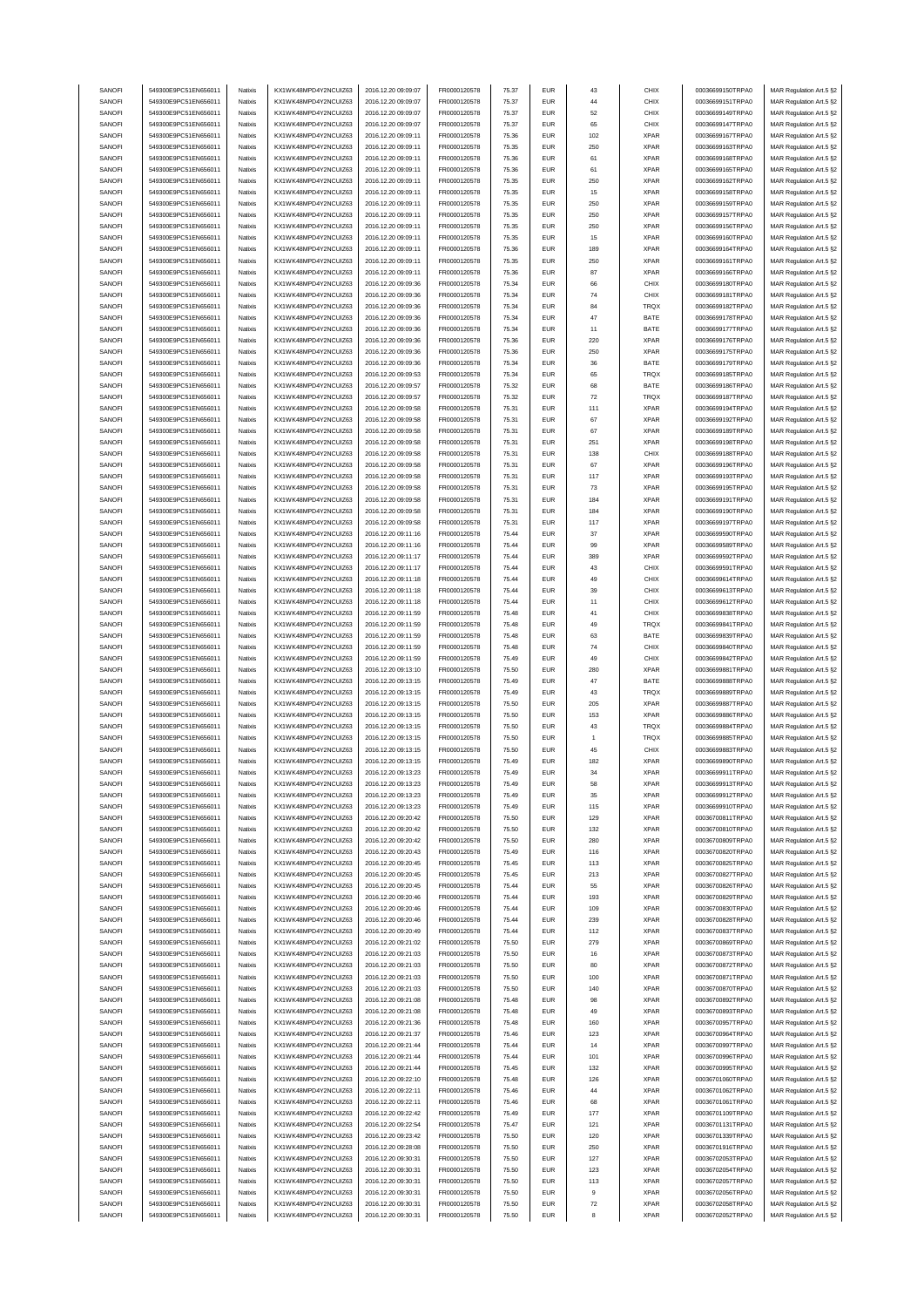| SANOFI           | 549300E9PC51EN656011                         | Natixis            | KX1WK48MPD4Y2NCUIZ63                         | 2016.12.20 09:30:31                        | FR0000120578                 | 75.50          | <b>EUR</b>                  | 120            | <b>XPAR</b>         | 00036702055TRPA0                     | MAR Regulation Art.5 §2                            |
|------------------|----------------------------------------------|--------------------|----------------------------------------------|--------------------------------------------|------------------------------|----------------|-----------------------------|----------------|---------------------|--------------------------------------|----------------------------------------------------|
| SANOFI           | 549300E9PC51EN656011                         | Natixis            | KX1WK48MPD4Y2NCUIZ63                         | 2016.12.20 09:31:39                        | FR0000120578                 | 75.50          | <b>EUR</b>                  | 100            | <b>XPAR</b>         | 00036702213TRPA0                     | MAR Regulation Art.5 §2                            |
| SANOFI           | 549300E9PC51EN656011                         | Natixis            | KX1WK48MPD4Y2NCUIZ63                         | 2016.12.20 09:31:39                        | FR0000120578                 | 75.50          | <b>EUR</b>                  | 132            | <b>XPAR</b>         | 00036702215TRPA0                     | MAR Regulation Art.5 §2                            |
| SANOFI           | 549300E9PC51EN656011                         | Natixis            | KX1WK48MPD4Y2NCUIZ63                         | 2016.12.20 09:31:39                        | FR0000120578                 | 75.50          | <b>EUR</b>                  | 111            | <b>XPAR</b>         | 00036702214TRPA0                     | MAR Regulation Art.5 §2                            |
|                  |                                              |                    |                                              |                                            |                              |                |                             |                |                     |                                      |                                                    |
| SANOFI           | 549300E9PC51EN656011                         | Natixis            | KX1WK48MPD4Y2NCUIZ63                         | 2016.12.20 09:32:18                        | FR0000120578                 | 75.50          | <b>EUR</b>                  | 194            | <b>XPAR</b>         | 00036702288TRPA0                     | MAR Regulation Art.5 §2                            |
| SANOFI           | 549300E9PC51EN656011                         | Natixis            | KX1WK48MPD4Y2NCUIZ63                         | 2016.12.20 09:32:18                        | FR0000120578                 | 75.50          | <b>EUR</b>                  | 100            | <b>XPAR</b>         | 00036702289TRPA0                     | MAR Regulation Art.5 §2                            |
| SANOFI           | 549300E9PC51EN656011                         | Natixis            | KX1WK48MPD4Y2NCUIZ63                         | 2016.12.20 09:32:18                        | FR0000120578                 | 75.50          | <b>EUR</b>                  | 113            | <b>XPAR</b>         | 00036702290TRPA0                     | MAR Regulation Art.5 §2                            |
| SANOFI           | 549300E9PC51EN656011                         | Natixis            | KX1WK48MPD4Y2NCUIZ63                         | 2016.12.20 09:32:40                        | FR0000120578                 | 75.46          | <b>EUR</b>                  | 130            | <b>XPAR</b>         | 00036702344TRPA0                     | MAR Regulation Art.5 §2                            |
| SANOFI           | 549300E9PC51EN656011                         | Natixis            | KX1WK48MPD4Y2NCLIIZ63                        | 2016.12.20 09:33:10                        | FR0000120578                 | 75.45          | <b>EUR</b>                  | 128            | <b>XPAR</b>         | 00036702399TRPA0                     | MAR Regulation Art.5 §2                            |
| SANOFI           | 549300E9PC51EN656011                         | Natixis            | KX1WK48MPD4Y2NCUIZ63                         | 2016.12.20 09:33:19                        | FR0000120578                 | 75.44          | <b>EUR</b>                  | 108            | <b>XPAR</b>         | 00036702423TRPA0                     | MAR Regulation Art.5 §2                            |
|                  |                                              | Natixis            |                                              |                                            |                              |                | <b>EUR</b>                  |                |                     |                                      |                                                    |
| SANOFI           | 549300E9PC51EN656011                         |                    | KX1WK48MPD4Y2NCUIZ63                         | 2016.12.20 09:33:32                        | FR0000120578                 | 75.43          |                             | 112            | <b>XPAR</b>         | 00036702471TRPA0                     | MAR Regulation Art.5 §2                            |
| SANOFI           | 549300E9PC51EN656011                         | Natixis            | KX1WK48MPD4Y2NCUIZ63                         | 2016.12.20 09:34:33                        | FR0000120578                 | 75.47          | <b>EUR</b>                  | 128            | <b>XPAR</b>         | 00036702598TRPA0                     | MAR Regulation Art.5 §2                            |
| SANOFI           | 549300E9PC51EN656011                         | Natixis            | KX1WK48MPD4Y2NCUIZ63                         | 2016.12.20 09:34:33                        | FR0000120578                 | 75.47          | <b>EUR</b>                  | 105            | <b>XPAR</b>         | 00036702597TRPA0                     | MAR Regulation Art.5 §2                            |
| SANOFI           | 549300E9PC51EN656011                         | Natixis            | KX1WK48MPD4Y2NCUIZ63                         | 2016.12.20 09:34:33                        | FR0000120578                 | 75.47          | <b>EUR</b>                  | 132            | <b>XPAR</b>         | 00036702599TRPA0                     | MAR Regulation Art.5 §2                            |
| SANOFI           | 549300E9PC51EN656011                         | Natixis            | KX1WK48MPD4Y2NCUIZ63                         | 2016.12.20 09:34:33                        | FR0000120578                 | 75.47          | <b>EUR</b>                  | 99             | <b>XPAR</b>         | 00036702596TRPA0                     | MAR Regulation Art.5 §2                            |
|                  | 549300E9PC51EN656011                         |                    |                                              | 2016.12.20 09:34:49                        |                              |                |                             |                |                     |                                      |                                                    |
| SANOFI           |                                              | Natixis            | KX1WK48MPD4Y2NCUIZ63                         |                                            | FR0000120578                 | 75.42          | <b>EUR</b>                  | 100            | <b>XPAR</b>         | 00036702640TRPA0                     | MAR Regulation Art.5 §2                            |
| SANOFI           | 549300E9PC51EN656011                         | Natixis            | KX1WK48MPD4Y2NCUIZ63                         | 2016.12.20 09:34:58                        | FR0000120578                 | 75.42          | <b>EUR</b>                  | 11             | <b>XPAR</b>         | 00036702666TRPA0                     | MAR Regulation Art.5 §2                            |
| SANOFI           | 549300E9PC51EN656011                         | Natixis            | KX1WK48MPD4Y2NCLIIZ63                        | 2016.12.20 09:35:38                        | FR0000120578                 | 75.39          | <b>EUR</b>                  | 129            | <b>XPAR</b>         | 00036702739TRPA0                     | MAR Regulation Art.5 §2                            |
| SANOFI           | 549300E9PC51EN656011                         | Natixis            | KX1WK48MPD4Y2NCUIZ63                         | 2016.12.20 09:36:03                        | FR0000120578                 | 75.41          | <b>EUR</b>                  | 127            | <b>XPAR</b>         | 00036702811TRPA0                     | MAR Regulation Art.5 §2                            |
| SANOFI           | 549300E9PC51EN656011                         | Natixis            | KX1WK48MPD4Y2NCUIZ63                         | 2016.12.20 09:36:30                        | FR0000120578                 | 75.45          | <b>EUR</b>                  | 122            | <b>XPAR</b>         | 00036702842TRPA0                     | MAR Regulation Art.5 §2                            |
| SANOFI           | 549300E9PC51EN656011                         | Natixis            | KX1WK48MPD4Y2NCUIZ63                         | 2016.12.20 09:36:30                        | FR0000120578                 | 75.45          | <b>EUR</b>                  | 178            | <b>XPAR</b>         | 00036702841TRPA0                     | MAR Regulation Art.5 §2                            |
| SANOFI           | 549300E9PC51EN656011                         | Natixis            | KX1WK48MPD4Y2NCUIZ63                         | 2016.12.20 09:36:30                        | FR0000120578                 | 75.46          | <b>EUR</b>                  | 594            | <b>XPAR</b>         | 00036702840TRPA0                     | MAR Regulation Art.5 §2                            |
|                  |                                              |                    |                                              |                                            |                              |                |                             |                |                     |                                      |                                                    |
| SANOFI           | 549300E9PC51EN656011                         | Natixis            | KX1WK48MPD4Y2NCUIZ63                         | 2016.12.20 09:36:30                        | FR0000120578                 | 75.46          | <b>EUR</b>                  | 128            | <b>XPAR</b>         | 00036702839TRPA0                     | MAR Regulation Art.5 §2                            |
| SANOFI           | 549300E9PC51EN656011                         | Natixis            | KX1WK48MPD4Y2NCUIZ63                         | 2016.12.20 09:36:30                        | FR0000120578                 | 75.46          | <b>EUR</b>                  | 306            | <b>XPAR</b>         | 00036702843TRPA0                     | MAR Regulation Art.5 §2                            |
| SANOFI           | 549300E9PC51EN656011                         | Natixis            | KX1WK48MPD4Y2NCUIZ63                         | 2016.12.20 09:36:30                        | FR0000120578                 | 75.46          | <b>EUR</b>                  | 100            | <b>XPAR</b>         | 00036702844TRPA0                     | MAR Regulation Art.5 §2                            |
| SANOFI           | 549300E9PC51EN656011                         | Natixis            | KX1WK48MPD4Y2NCUIZ63                         | 2016.12.20 09:36:30                        | FR0000120578                 | 75.46          | <b>EUR</b>                  | 97             | <b>XPAR</b>         | 00036702845TRPA0                     | MAR Regulation Art.5 §2                            |
| SANOFI           | 549300E9PC51EN656011                         | Natixis            | KX1WK48MPD4Y2NCLIIZ63                        | 2016.12.20 09:37:11                        | FR0000120578                 | 75.45          | <b>EUR</b>                  | 202            | <b>XPAR</b>         | 00036702865TRPA0                     | MAR Regulation Art.5 §2                            |
| SANOFI           | 549300E9PC51EN656011                         | Natixis            | KX1WK48MPD4Y2NCUIZ63                         | 2016.12.20 09:37:14                        | FR0000120578                 | 75.43          | <b>EUR</b>                  | 48             | BATE                | 00036702866TRPA0                     | MAR Regulation Art.5 §2                            |
|                  |                                              |                    |                                              |                                            |                              |                |                             |                |                     |                                      |                                                    |
| SANOFI           | 549300E9PC51EN656011                         | Natixis            | KX1WK48MPD4Y2NCUIZ63                         | 2016.12.20 09:37:15                        | FR0000120578                 | 75.42          | <b>EUR</b>                  | 138            | <b>XPAR</b>         | 00036702867TRPA0                     | MAR Regulation Art.5 §2                            |
| SANOFI           | 549300E9PC51EN656011                         | Natixis            | KX1WK48MPD4Y2NCUIZ63                         | 2016.12.20 09:37:58                        | FR0000120578                 | 75.46          | <b>EUR</b>                  | 123            | <b>XPAR</b>         | 00036702892TRPA0                     | MAR Regulation Art.5 §2                            |
| SANOFI           | 549300E9PC51EN656011                         | Natixis            | KX1WK48MPD4Y2NCUIZ63                         | 2016.12.20 09:38:26                        | FR0000120578                 | 75.46          | <b>EUR</b>                  | 40             | <b>XPAR</b>         | 00036702897TRPA0                     | MAR Regulation Art.5 §2                            |
| SANOFI           | 549300E9PC51EN656011                         | Natixis            | KX1WK48MPD4Y2NCLIIZ63                        | 2016.12.20 09:38:46                        | FR0000120578                 | 75.46          | <b>EUR</b>                  | 29             | <b>XPAR</b>         | 00036702951TRPA0                     | MAR Regulation Art.5 §2                            |
| SANOFI           | 549300E9PC51EN656011                         | Natixis            | KX1WK48MPD4Y2NCUIZ63                         | 2016.12.20 09:38:46                        | FR0000120578                 | 75.46          | <b>EUR</b>                  | 107            | <b>XPAR</b>         | 00036702950TRPA0                     | MAR Regulation Art.5 §2                            |
|                  |                                              |                    |                                              |                                            |                              |                |                             |                |                     |                                      |                                                    |
| SANOFI           | 549300E9PC51EN656011                         | Natixis            | KX1WK48MPD4Y2NCUIZ63                         | 2016.12.20 09:39:07                        | FR0000120578                 | 75.46          | <b>EUR</b>                  | 41             | CHIX                | 00036703035TRPA0                     | MAR Regulation Art.5 §2                            |
| SANOFI           | 549300E9PC51EN656011                         | Natixis            | KX1WK48MPD4Y2NCUIZ63                         | 2016.12.20 09:39:15                        | FR0000120578                 | 75.45          | <b>EUR</b>                  | 20             | CHIX                | 00036703065TRPA0                     | MAR Regulation Art.5 §2                            |
| SANOFI           | 549300E9PC51EN656011                         | Natixis            | KX1WK48MPD4Y2NCLIIZ63                        | 2016.12.20 09:39:15                        | FR0000120578                 | 75.45          | <b>EUR</b>                  | 69             | <b>XPAR</b>         | 00036703063TRPA0                     | MAR Regulation Art.5 §2                            |
| SANOFI           | 549300E9PC51EN656011                         | Natixis            | KX1WK48MPD4Y2NCUIZ63                         | 2016.12.20 09:39:15                        | FR0000120578                 | 75.45          | <b>EUR</b>                  | 59             | <b>XPAR</b>         | 00036703064TRPA0                     | MAR Regulation Art.5 §2                            |
| SANOFI           | 549300E9PC51EN656011                         | Natixis            | KX1WK48MPD4Y2NCUIZ63                         | 2016.12.20 09:39:16                        | FR0000120578                 | 75.45          | <b>EUR</b>                  | 26             | CHIX                | 00036703070TRPA0                     | MAR Regulation Art.5 §2                            |
|                  |                                              |                    | KX1WK48MPD4Y2NCUIZ63                         |                                            |                              |                |                             |                |                     |                                      |                                                    |
| SANOFI           | 549300E9PC51EN656011                         | Natixis            |                                              | 2016.12.20 09:39:16                        | FR0000120578                 | 75.45          | <b>EUR</b>                  | 130            | <b>XPAR</b>         | 00036703069TRPA0                     | MAR Regulation Art.5 §2                            |
| SANOFI           | 549300E9PC51EN656011                         | Natixis            | KX1WK48MPD4Y2NCUIZ63                         | 2016.12.20 09:39:16                        | FR0000120578                 | 75.45          | <b>EUR</b>                  | 43             | BATE                | 00036703071TRPA0                     | MAR Regulation Art.5 §2                            |
| SANOFI           | 549300E9PC51EN656011                         | Natixis            | KX1WK48MPD4Y2NCUIZ63                         | 2016.12.20 09:39:37                        | FR0000120578                 | 75.47          | <b>EUR</b>                  | 112            | <b>XPAR</b>         | 00036703134TRPA0                     | MAR Regulation Art.5 §2                            |
| SANOFI           | 549300E9PC51EN656011                         | Natixis            | KX1WK48MPD4Y2NCUIZ63                         | 2016.12.20 09:40:08                        | FR0000120578                 | 75.50          | <b>EUR</b>                  | 50             | <b>XPAR</b>         | 00036703247TRPA0                     | MAR Regulation Art.5 §2                            |
| SANOFI           | 549300E9PC51EN656011                         | Natixis            | KX1WK48MPD4Y2NCUIZ63                         | 2016.12.20 09:40:08                        | FR0000120578                 | 75.50          | <b>EUR</b>                  | 240            | <b>XPAR</b>         | 00036703248TRPA0                     | MAR Regulation Art.5 §2                            |
| SANOFI           | 549300E9PC51EN656011                         | Natixis            | KX1WK48MPD4Y2NCUIZ63                         | 2016.12.20 09:40:15                        | FR0000120578                 | 75.50          | <b>EUR</b>                  | 82             | <b>XPAR</b>         | 00036703264TRPA0                     | MAR Regulation Art.5 §2                            |
|                  |                                              |                    |                                              |                                            |                              |                |                             |                |                     |                                      |                                                    |
| SANOFI           | 549300E9PC51EN656011                         | Natixis            | KX1WK48MPD4Y2NCUIZ63                         | 2016.12.20 09:40:25                        | FR0000120578                 | 75.50          | <b>EUR</b>                  | 245            | <b>XPAR</b>         | 00036703289TRPA0                     | MAR Regulation Art.5 §2                            |
| SANOFI           | 549300E9PC51EN656011                         | Natixis            | KX1WK48MPD4Y2NCUIZ63                         | 2016.12.20 09:40:25                        | FR0000120578                 | 75.50          | <b>EUR</b>                  | 133            | <b>XPAR</b>         | 00036703288TRPA0                     | MAR Regulation Art.5 §2                            |
| SANOFI           | 549300E9PC51EN656011                         | Natixis            | KX1WK48MPD4Y2NCUIZ63                         | 2016.12.20 09:40:25                        | FR0000120578                 | 75.50          | <b>EUR</b>                  | 40             | TRQX                | 00036703287TRPA0                     | MAR Regulation Art.5 §2                            |
| SANOFI           | 549300E9PC51EN656011                         | Natixis            | KX1WK48MPD4Y2NCUIZ63                         | 2016.12.20 09:41:07                        | FR0000120578                 | 75.50          | <b>EUR</b>                  | 132            | <b>XPAR</b>         | 00036703408TRPA0                     | MAR Regulation Art.5 §2                            |
| SANOFI           | 549300E9PC51EN656011                         | Natixis            | KX1WK48MPD4Y2NCUIZ63                         | 2016.12.20 09:41:07                        | FR0000120578                 | 75.49          | <b>EUR</b>                  | 42             | BATE                | 00036703410TRPA0                     | MAR Regulation Art.5 §2                            |
| SANOFI           | 549300E9PC51EN656011                         | Natixis            | KX1WK48MPD4Y2NCUIZ63                         | 2016.12.20 09:41:07                        | FR0000120578                 | 75.49          | <b>EUR</b>                  | 75             | CHIX                | 00036703409TRPA0                     |                                                    |
|                  |                                              |                    |                                              |                                            |                              |                |                             |                |                     |                                      | MAR Regulation Art.5 §2                            |
| SANOFI           | 549300E9PC51EN656011                         | Natixis            | KX1WK48MPD4Y2NCUIZ63                         | 2016.12.20 09:41:25                        | FR0000120578                 | 75.48          | <b>EUR</b>                  | 41             | CHIX                | 00036703481TRPA0                     | MAR Regulation Art.5 §2                            |
| SANOFI           | 549300E9PC51EN656011                         | Natixis            | KX1WK48MPD4Y2NCUIZ63                         | 2016.12.20 09:41:46                        | FR0000120578                 | 75.49          | <b>EUR</b>                  | 22             | <b>XPAR</b>         | 00036703539TRPA0                     | MAR Regulation Art.5 §2                            |
| SANOFI           | 549300E9PC51EN656011                         | Natixis            | KX1WK48MPD4Y2NCLIIZ63                        | 2016.12.20 09:41:46                        | FR0000120578                 | 75.49          | <b>EUR</b>                  | 122            | <b>XPAR</b>         | 00036703540TRPA0                     | MAR Regulation Art.5 §2                            |
| SANOFI           | 549300E9PC51EN656011                         | Natixis            | KX1WK48MPD4Y2NCUIZ63                         | 2016.12.20 09:41:47                        | FR0000120578                 | 75.48          | <b>EUR</b>                  | 29             | CHIX                | 00036703543TRPA0                     | MAR Regulation Art.5 §2                            |
| SANOFI           | 549300E9PC51EN656011                         | Natixis            | KX1WK48MPD4Y2NCUIZ63                         | 2016.12.20 09:41:47                        | FR0000120578                 | 75.48          | <b>EUR</b>                  | 40             | TRQX                | 00036703545TRPA0                     | MAR Regulation Art.5 §2                            |
|                  |                                              |                    | KX1WK48MPD4Y2NCUIZ63                         |                                            | FR0000120578                 |                |                             |                |                     | 00036703542TRPA0                     |                                                    |
| SANOFI           | 549300E9PC51EN656011                         | Natixis            |                                              | 2016.12.20 09:41:47                        |                              | 75.48          | <b>EUR</b>                  | 42             | CHIX                |                                      | MAR Regulation Art.5 §2                            |
| SANOFI           | 549300E9PC51EN656011                         | Natixis            | KX1WK48MPD4Y2NCUIZ63                         | 2016.12.20 09:41:47                        | FR0000120578                 | 75.48          | <b>EUR</b>                  | 132            | <b>XPAR</b>         | 00036703544TRPA0                     | MAR Regulation Art.5 §2                            |
| SANOFI           | 549300E9PC51EN656011                         | Natixis            | KX1WK48MPD4Y2NCUIZ63                         | 2016.12.20 09:42:20                        | FR0000120578                 | 75.47          | <b>EUR</b>                  | 43             | BATE                | 00036703631TRPA0                     | MAR Regulation Art.5 §2                            |
| SANOFI           | 549300E9PC51EN656011                         | Natixis            | KX1WK48MPD4Y2NCUIZ63                         | 2016.12.20 09:42:22                        | FR0000120578                 | 75.46          | <b>EUR</b>                  | 62             | CHIX                | 00036703633TRPA0                     | MAR Regulation Art.5 §2                            |
| SANOFI           | 549300E9PC51EN656011                         | Natixis            | KX1WK48MPD4Y2NCUIZ63                         | 2016.12.20 09:42:37                        | FR0000120578                 | 75.45          | <b>EUR</b>                  | 42             | BATE                | 00036703672TRPA0                     | MAR Regulation Art.5 §2                            |
|                  |                                              |                    |                                              |                                            |                              |                |                             |                |                     |                                      |                                                    |
| SANOF            | 549300E9PC51EN656011                         | Natixis            | KX1WK48MPD4Y2NCUIZ63                         | 2016.12.20 09:42:37                        | FR0000120578                 | 75.45          | EUR                         |                | CHIX                | 00036703671TRPA0                     | MAR Regulation Art.5 §2                            |
| SANOFI           | 549300E9PC51EN656011                         | Natixis            | KX1WK48MPD4Y2NCUIZ63                         | 2016.12.20 09:42:37                        | FR0000120578                 | 75.45          | <b>EUR</b>                  | 49             | TRQX                | 00036703673TRPA0                     | MAR Regulation Art.5 §2                            |
| SANOFI           | 549300E9PC51EN656011                         | Natixis            | KX1WK48MPD4Y2NCUIZ63                         | 2016.12.20 09:43:13                        | FR0000120578                 | 75.50          | EUR                         | 320            | <b>XPAR</b>         | 00036703762TRPA0                     | MAR Regulation Art.5 §2                            |
| SANOFI           | 549300E9PC51EN656011                         | Natixis            | KX1WK48MPD4Y2NCUIZ63                         | 2016.12.20 09:43:13                        | FR0000120578                 | 75.50          | <b>EUR</b>                  | 125            | <b>XPAR</b>         | 00036703760TRPA0                     | MAR Regulation Art.5 §2                            |
| SANOFI           | 549300E9PC51EN656011                         | Natixis            | KX1WK48MPD4Y2NCUIZ63                         | 2016.12.20 09:43:13                        | FR0000120578                 | 75.50          | <b>EUR</b>                  | 63             | <b>XPAR</b>         | 00036703761TRPA0                     | MAR Regulation Art.5 §2                            |
| SANOFI           | 549300E9PC51EN656011                         | Natixis            | KX1WK48MPD4Y2NCUIZ63                         | 2016.12.20 09:44:49                        | FR0000120578                 | 75.50          | <b>EUR</b>                  | 118            | <b>XPAR</b>         | 00036703920TRPA0                     | MAR Regulation Art.5 §2                            |
| SANOFI           | 549300E9PC51EN656011                         | Natixis            | KX1WK48MPD4Y2NCUIZ63                         | 2016.12.20 09:44:49                        | FR0000120578                 | 75.50          | $\ensuremath{\mathsf{EUR}}$ | 43             | CHIX                | 00036703918TRPA0                     | MAR Regulation Art.5 §2                            |
| SANOFI           | 549300E9PC51EN656011                         | Natixis            | KX1WK48MPD4Y2NCUIZ63                         |                                            |                              |                |                             | 39             | CHIX                |                                      |                                                    |
|                  |                                              |                    |                                              | 2016.12.20 09:44:49                        | FR0000120578                 | 75.50          | <b>EUR</b>                  |                |                     | 00036703925TRPA0                     | MAR Regulation Art.5 §2                            |
| SANOFI           | 549300E9PC51EN656011                         | Natixis            | KX1WK48MPD4Y2NCUIZ63                         | 2016.12.20 09:44:49                        | FR0000120578                 | 75.50          | <b>EUR</b>                  | 37             | BATE                | 00036703921TRPA0                     | MAR Regulation Art.5 §2                            |
| SANOFI           | 549300E9PC51EN656011                         | Natixis            | KX1WK48MPD4Y2NCUIZ63                         | 2016.12.20 09:44:49                        | FR0000120578                 | 75.50          | <b>EUR</b>                  | 42             | TRQX                | 00036703928TRPA0                     | MAR Regulation Art.5 §2                            |
| SANOFI           | 549300E9PC51EN656011                         | Natixis            | KX1WK48MPD4Y2NCUIZ63                         | 2016.12.20 09:44:49                        | FR0000120578                 | 75.50          | <b>EUR</b>                  | 33             | CHIX                | 00036703923TRPA0                     | MAR Regulation Art.5 §2                            |
| SANOFI           | 549300E9PC51EN656011                         | Natixis            | KX1WK48MPD4Y2NCUIZ63                         | 2016.12.20 09:44:49                        | FR0000120578                 | 75.50          | <b>EUR</b>                  | 11             | BATE                | 00036703922TRPA0                     | MAR Regulation Art.5 §2                            |
| SANOFI           | 549300E9PC51EN656011                         | Natixis            | KX1WK48MPD4Y2NCUIZ63                         | 2016.12.20 09:44:49                        | FR0000120578                 | 75.50          | <b>EUR</b>                  | 10             | CHIX                | 00036703919TRPA0                     | MAR Regulation Art.5 §2                            |
| SANOFI           | 549300E9PC51EN656011                         | Natixis            | KX1WK48MPD4Y2NCUIZ63                         | 2016.12.20 09:44:49                        | FR0000120578                 | 75.50          | <b>EUR</b>                  | 9              | CHIX                | 00036703926TRPA0                     | MAR Regulation Art.5 §2                            |
|                  |                                              |                    |                                              |                                            |                              |                |                             |                |                     |                                      |                                                    |
| SANOFI           | 549300E9PC51EN656011                         | Natixis            | KX1WK48MPD4Y2NCUIZ63                         | 2016.12.20 09:44:49                        | FR0000120578                 | 75.50          | <b>EUR</b>                  | $\overline{4}$ | CHIX                | 00036703924TRPA0                     | MAR Regulation Art.5 §2                            |
| SANOFI           | 549300E9PC51EN656011                         | Natixis            | KX1WK48MPD4Y2NCUIZ63                         | 2016.12.20 09:44:49                        | FR0000120578                 | 75.50          | <b>EUR</b>                  | 42             | CHIX                | 00036703927TRPA0                     | MAR Regulation Art.5 §2                            |
| SANOFI           | 549300E9PC51EN656011                         | Natixis            | KX1WK48MPD4Y2NCUIZ63                         | 2016.12.20 09:45:02                        | FR0000120578                 | 75.50          | <b>EUR</b>                  | 124            | <b>XPAR</b>         | 00036703970TRPA0                     | MAR Regulation Art.5 §2                            |
| SANOFI           | 549300E9PC51EN656011                         | Natixis            | KX1WK48MPD4Y2NCUIZ63                         | 2016.12.20 09:45:09                        | FR0000120578                 | 75.50          | <b>EUR</b>                  | 123            | <b>XPAR</b>         | 00036703975TRPA0                     | MAR Regulation Art.5 §2                            |
| SANOFI           | 549300E9PC51EN656011                         | Natixis            | KX1WK48MPD4Y2NCUIZ63                         | 2016.12.20 09:45:14                        | FR0000120578                 | 75.50          | <b>EUR</b>                  | 107            | <b>XPAR</b>         | 00036703984TRPA0                     | MAR Regulation Art.5 §2                            |
| SANOFI           | 549300E9PC51EN656011                         | Natixis            | KX1WK48MPD4Y2NCUIZ63                         | 2016.12.20 09:45:14                        | FR0000120578                 | 75.50          | <b>EUR</b>                  | 12             | <b>XPAR</b>         | 00036703983TRPA0                     | MAR Regulation Art.5 §2                            |
|                  |                                              |                    |                                              |                                            |                              |                |                             |                |                     |                                      |                                                    |
| SANOFI           | 549300E9PC51EN656011                         | Natixis            | KX1WK48MPD4Y2NCUIZ63                         | 2016.12.20 09:45:15                        | FR0000120578                 | 75.49          | <b>EUR</b>                  | 43             | TRQX                | 00036703990TRPA0                     | MAR Regulation Art.5 §2                            |
| SANOFI           | 549300E9PC51EN656011                         | Natixis            | KX1WK48MPD4Y2NCUIZ63                         | 2016.12.20 09:45:15                        | FR0000120578                 | 75.49          | <b>EUR</b>                  | 59             | CHIX                | 00036703989TRPA0                     | MAR Regulation Art.5 §2                            |
| SANOFI           | 549300E9PC51EN656011                         | Natixis            | KX1WK48MPD4Y2NCUIZ63                         | 2016.12.20 09:47:02                        | FR0000120578                 | 75.50          | <b>EUR</b>                  | 46             | TRQX                | 00036704223TRPA0                     | MAR Regulation Art.5 §2                            |
| SANOFI           | 549300E9PC51EN656011                         | Natixis            | KX1WK48MPD4Y2NCUIZ63                         | 2016.12.20 09:47:02                        | FR0000120578                 | 75.50          | <b>EUR</b>                  | 163            | <b>XPAR</b>         | 00036704225TRPA0                     | MAR Regulation Art.5 §2                            |
| SANOFI           | 549300E9PC51EN656011                         | Natixis            | KX1WK48MPD4Y2NCUIZ63                         | 2016.12.20 09:47:02                        | FR0000120578                 | 75.50          | <b>EUR</b>                  | 66             | CHIX                | 00036704224TRPA0                     | MAR Regulation Art.5 §2                            |
|                  |                                              |                    |                                              |                                            |                              |                |                             |                |                     |                                      |                                                    |
| SANOFI           | 549300E9PC51EN656011                         | Natixis            | KX1WK48MPD4Y2NCUIZ63                         | 2016.12.20 09:47:02                        | FR0000120578                 | 75.50          | <b>EUR</b>                  | 122            | <b>XPAR</b>         | 00036704226TRPA0                     | MAR Regulation Art.5 §2                            |
| SANOFI           | 549300E9PC51EN656011                         | Natixis            | KX1WK48MPD4Y2NCUIZ63                         | 2016.12.20 09:47:08                        | FR0000120578                 | 75.49          | <b>EUR</b>                  | 43             | BATE                | 00036704239TRPA0                     | MAR Regulation Art.5 §2                            |
| SANOFI           | 549300E9PC51EN656011                         | Natixis            | KX1WK48MPD4Y2NCUIZ63                         | 2016.12.20 09:47:08                        | FR0000120578                 | 75.49          | <b>EUR</b>                  | $77$           | <b>XPAR</b>         | 00036704241TRPA0                     | MAR Regulation Art.5 §2                            |
| SANOFI           | 549300E9PC51EN656011                         | Natixis            | KX1WK48MPD4Y2NCUIZ63                         | 2016.12.20 09:47:08                        | FR0000120578                 | 75.49          | <b>EUR</b>                  | 48             | <b>XPAR</b>         | 00036704240TRPA0                     | MAR Regulation Art.5 §2                            |
| SANOFI           | 549300E9PC51EN656011                         | Natixis            | KX1WK48MPD4Y2NCUIZ63                         | 2016.12.20 09:47:08                        | FR0000120578                 | 75.50          | <b>EUR</b>                  | 125            | <b>XPAR</b>         | 00036704236TRPA0                     | MAR Regulation Art.5 §2                            |
|                  |                                              |                    |                                              |                                            |                              |                |                             |                |                     |                                      |                                                    |
| SANOFI           | 549300E9PC51EN656011                         | Natixis            | KX1WK48MPD4Y2NCUIZ63                         | 2016.12.20 09:47:13                        | FR0000120578                 | 75.50          | <b>EUR</b>                  | 68             | CHIX                | 00036704252TRPA0                     | MAR Regulation Art.5 §2                            |
| SANOFI           | 549300E9PC51EN656011                         | Natixis            | KX1WK48MPD4Y2NCUIZ63                         | 2016.12.20 09:47:13                        | FR0000120578                 | 75.50          | <b>EUR</b>                  | 100            | CHIX                | 00036704251TRPA0                     | MAR Regulation Art.5 §2                            |
| SANOFI           | 549300E9PC51EN656011                         | Natixis            | KX1WK48MPD4Y2NCUIZ63                         | 2016.12.20 09:47:13                        | FR0000120578                 | 75.49          | <b>EUR</b>                  | 100            | CHIX                | 00036704250TRPA0                     | MAR Regulation Art.5 §2                            |
| SANOFI           | 549300E9PC51EN656011                         | Natixis            | KX1WK48MPD4Y2NCUIZ63                         | 2016.12.20 09:47:13                        | FR0000120578                 | 75.49          | EUR                         | 95             | CHIX                | 00036704249TRPA0                     | MAR Regulation Art.5 §2                            |
| SANOFI           | 549300E9PC51EN656011                         | Natixis            | KX1WK48MPD4Y2NCUIZ63                         | 2016.12.20 09:47:23                        | FR0000120578                 | 75.49          | <b>EUR</b>                  | 132            | <b>XPAR</b>         | 00036704263TRPA0                     | MAR Regulation Art.5 §2                            |
| SANOFI           | 549300E9PC51EN656011                         | Natixis            | KX1WK48MPD4Y2NCUIZ63                         | 2016.12.20 09:47:23                        | FR0000120578                 | 75.49          | <b>EUR</b>                  | 30             | <b>XPAR</b>         | 00036704264TRPA0                     | MAR Regulation Art.5 §2                            |
| SANOFI           |                                              |                    |                                              |                                            |                              |                |                             |                |                     |                                      |                                                    |
|                  |                                              |                    |                                              |                                            |                              |                |                             |                |                     |                                      |                                                    |
|                  | 549300E9PC51EN656011                         | Natixis            | KX1WK48MPD4Y2NCUIZ63                         | 2016.12.20 09:47:44                        | FR0000120578                 | 75.50          | <b>EUR</b>                  | 125            | <b>XPAR</b>         | 00036704309TRPA0                     | MAR Regulation Art.5 §2                            |
| SANOFI           | 549300E9PC51EN656011                         | Natixis            | KX1WK48MPD4Y2NCUIZ63                         | 2016.12.20 09:47:48                        | FR0000120578                 | 75.48          | <b>EUR</b>                  | 48             | BATE                | 00036704317TRPA0                     | MAR Regulation Art.5 §2                            |
| SANOFI<br>SANOFI | 549300E9PC51EN656011<br>549300E9PC51EN656011 | Natixis<br>Natixis | KX1WK48MPD4Y2NCUIZ63<br>KX1WK48MPD4Y2NCUIZ63 | 2016.12.20 09:47:48<br>2016.12.20 09:47:48 | FR0000120578<br>FR0000120578 | 75.48<br>75.49 | <b>EUR</b><br>EUR           | 43<br>51       | CHIX<br><b>TRQX</b> | 00036704319TRPA0<br>00036704318TRPA0 | MAR Regulation Art.5 §2<br>MAR Regulation Art.5 §2 |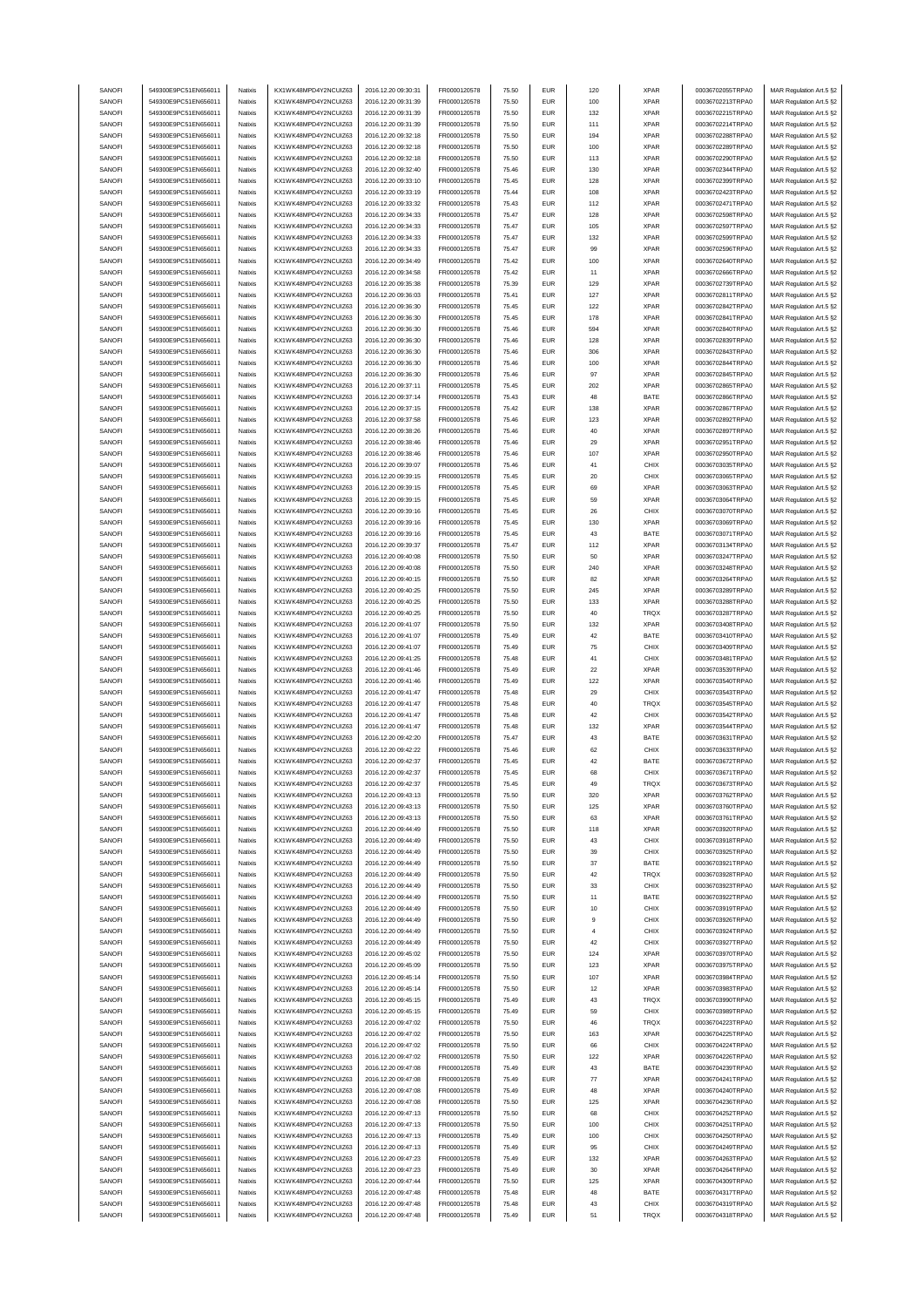| SANOFI | 549300E9PC51EN656011 | Natixis | KX1WK48MPD4Y2NCUIZ63 | 2016.12.20 09:47:55 | FR0000120578 | 75.48 | <b>EUR</b> | 52                 | <b>XPAR</b> | 00036704321TRPA0 | MAR Regulation Art.5 §2 |
|--------|----------------------|---------|----------------------|---------------------|--------------|-------|------------|--------------------|-------------|------------------|-------------------------|
| SANOFI | 549300E9PC51EN656011 | Natixis | KX1WK48MPD4Y2NCUIZ63 | 2016.12.20 09:48:16 | FR0000120578 | 75.49 | <b>EUR</b> | 159                | <b>XPAR</b> | 00036704347TRPA0 | MAR Regulation Art.5 §2 |
| SANOFI | 549300E9PC51EN656011 | Natixis | KX1WK48MPD4Y2NCUIZ63 | 2016.12.20 09:48:16 | FR0000120578 | 75.49 | <b>EUR</b> | 133                | <b>XPAR</b> | 00036704348TRPA0 | MAR Regulation Art.5 §2 |
| SANOFI | 549300E9PC51EN656011 | Natixis | KX1WK48MPD4Y2NCUIZ63 | 2016.12.20 09:48:16 | FR0000120578 | 75.49 | <b>EUR</b> | 175                | <b>XPAR</b> | 00036704349TRPA0 | MAR Regulation Art.5 §2 |
|        |                      |         |                      |                     |              |       |            |                    |             |                  |                         |
| SANOFI | 549300E9PC51EN656011 | Natixis | KX1WK48MPD4Y2NCUIZ63 | 2016.12.20 09:48:22 | FR0000120578 | 75.48 | <b>EUR</b> | 40                 | TRQX        | 00036704357TRPA0 | MAR Regulation Art.5 §2 |
| SANOFI | 549300E9PC51EN656011 | Natixis | KX1WK48MPD4Y2NCUIZ63 | 2016.12.20 09:48:24 | FR0000120578 | 75.48 | <b>EUR</b> | 6                  | TRQX        | 00036704366TRPA0 | MAR Regulation Art.5 §2 |
| SANOFI | 549300E9PC51EN656011 | Natixis | KX1WK48MPD4Y2NCUIZ63 | 2016.12.20 09:48:24 | FR0000120578 | 75.48 | <b>EUR</b> | 46                 | TRQX        | 00036704367TRPA0 | MAR Regulation Art.5 §2 |
| SANOFI | 549300E9PC51EN656011 | Natixis | KX1WK48MPD4Y2NCUIZ63 | 2016.12.20 09:48:31 | FR0000120578 | 75.47 | EUR        | 110                | <b>XPAR</b> | 00036704377TRPA0 | MAR Regulation Art.5 §2 |
| SANOFI | 549300E9PC51EN656011 | Natixis | KX1WK48MPD4Y2NCUIZ63 | 2016.12.20 09:49:19 | FR0000120578 | 75.49 | EUR        | 129                | <b>XPAR</b> | 00036704520TRPA0 | MAR Regulation Art.5 §2 |
| SANOFI | 549300E9PC51EN656011 | Natixis | KX1WK48MPD4Y2NCUIZ63 | 2016.12.20 09:49:19 | FR0000120578 | 75.49 | EUR        | 130                | <b>XPAR</b> | 00036704519TRPA0 | MAR Regulation Art.5 §2 |
| SANOFI | 549300E9PC51EN656011 | Natixis | KX1WK48MPD4Y2NCUIZ63 | 2016.12.20 09:49:38 | FR0000120578 | 75.50 | <b>EUR</b> | 113                | CHIX        | 00036704557TRPA0 | MAR Regulation Art.5 §2 |
|        |                      |         |                      |                     |              |       |            |                    |             |                  |                         |
| SANOFI | 549300E9PC51EN656011 | Natixis | KX1WK48MPD4Y2NCUIZ63 | 2016.12.20 09:49:38 | FR0000120578 | 75.50 | <b>EUR</b> | 90                 | CHIX        | 00036704555TRPA0 | MAR Regulation Art.5 §2 |
| SANOFI | 549300E9PC51EN656011 | Natixis | KX1WK48MPD4Y2NCUIZ63 | 2016.12.20 09:49:38 | FR0000120578 | 75.50 | <b>EUR</b> | $22\,$             | CHIX        | 00036704556TRPA0 | MAR Regulation Art.5 §2 |
| SANOFI | 549300E9PC51EN656011 | Natixis | KX1WK48MPD4Y2NCUIZ63 | 2016.12.20 09:50:05 | FR0000120578 | 75.50 | <b>EUR</b> | 47                 | TRQX        | 00036704623TRPA0 | MAR Regulation Art.5 §2 |
| SANOFI | 549300E9PC51EN656011 | Natixis | KX1WK48MPD4Y2NCUIZ63 | 2016.12.20 09:50:05 | FR0000120578 | 75.50 | EUR        | 114                | <b>XPAR</b> | 00036704622TRPA0 | MAR Regulation Art.5 §2 |
| SANOFI | 549300E9PC51EN656011 | Natixis | KX1WK48MPD4Y2NCUIZ63 | 2016.12.20 09:51:12 | FR0000120578 | 75.50 | <b>EUR</b> | 43                 | CHIX        | 00036704723TRPA0 |                         |
|        |                      |         |                      |                     |              |       |            |                    |             |                  | MAR Regulation Art.5 §2 |
| SANOFI | 549300E9PC51EN656011 | Natixis | KX1WK48MPD4Y2NCUIZ63 | 2016.12.20 09:51:12 | FR0000120578 | 75.50 | EUR        | 17                 | TRQX        | 00036704721TRPA0 | MAR Regulation Art.5 §2 |
| SANOFI | 549300E9PC51EN656011 | Natixis | KX1WK48MPD4Y2NCUIZ63 | 2016.12.20 09:51:12 | FR0000120578 | 75.50 | EUR        | 29                 | TRQX        | 00036704724TRPA0 | MAR Regulation Art.5 §2 |
| SANOFI | 549300E9PC51EN656011 | Natixis | KX1WK48MPD4Y2NCUIZ63 | 2016.12.20 09:51:12 | FR0000120578 | 75.50 | EUR        | 163                | CHIX        | 00036704725TRPA0 | MAR Regulation Art.5 §2 |
| SANOFI | 549300E9PC51EN656011 | Natixis | KX1WK48MPD4Y2NCUIZ63 | 2016.12.20 09:51:12 | FR0000120578 | 75.50 | <b>EUR</b> | 41                 | BATE        | 00036704722TRPA0 | MAR Regulation Art.5 §2 |
| SANOFI | 549300E9PC51EN656011 | Natixis | KX1WK48MPD4Y2NCUIZ63 | 2016.12.20 09:51:27 | FR0000120578 | 75.49 | <b>EUR</b> | 112                | <b>XPAR</b> | 00036704736TRPA0 | MAR Regulation Art.5 §2 |
|        |                      |         |                      |                     |              |       |            |                    |             |                  |                         |
| SANOFI | 549300E9PC51EN656011 | Natixis | KX1WK48MPD4Y2NCUIZ63 | 2016.12.20 09:51:27 | FR0000120578 | 75.49 | <b>EUR</b> | 10                 | TRQX        | 00036704735TRPA0 | MAR Regulation Art.5 §2 |
| SANOFI | 549300E9PC51EN656011 | Natixis | KX1WK48MPD4Y2NCUIZ63 | 2016.12.20 09:51:27 | FR0000120578 | 75.49 | <b>EUR</b> | 44                 | TRQX        | 00036704734TRPA0 | MAR Regulation Art.5 §2 |
| SANOFI | 549300E9PC51EN656011 | Natixis | KX1WK48MPD4Y2NCUIZ63 | 2016.12.20 09:51:41 | FR0000120578 | 75.49 | EUR        | 9                  | <b>XPAR</b> | 00036704753TRPA0 | MAR Regulation Art.5 §2 |
| SANOFI | 549300E9PC51EN656011 | Natixis | KX1WK48MPD4Y2NCUIZ63 | 2016.12.20 09:51:41 | FR0000120578 | 75.49 | <b>EUR</b> | 100                | <b>XPAR</b> | 00036704752TRPA0 | MAR Regulation Art.5 §2 |
| SANOFI | 549300E9PC51EN656011 | Natixis | KX1WK48MPD4Y2NCUIZ63 | 2016.12.20 09:51:58 | FR0000120578 | 75.48 | EUR        | 48                 | <b>TRQX</b> | 00036704769TRPA0 | MAR Regulation Art.5 §2 |
| SANOFI | 549300E9PC51EN656011 | Natixis | KX1WK48MPD4Y2NCUIZ63 | 2016.12.20 09:51:58 | FR0000120578 | 75.48 | <b>EUR</b> | 45                 | BATE        | 00036704767TRPA0 | MAR Regulation Art.5 §2 |
|        | 549300E9PC51EN656011 |         |                      |                     |              |       | <b>EUR</b> |                    |             | 00036704768TRPA0 |                         |
| SANOFI |                      | Natixis | KX1WK48MPD4Y2NCUIZ63 | 2016.12.20 09:51:58 | FR0000120578 | 75.48 |            | 49                 | CHIX        |                  | MAR Regulation Art.5 §2 |
| SANOFI | 549300E9PC51EN656011 | Natixis | KX1WK48MPD4Y2NCUIZ63 | 2016.12.20 09:52:01 | FR0000120578 | 75.46 | <b>EUR</b> | 48                 | CHIX        | 00036704770TRPA0 | MAR Regulation Art.5 §2 |
| SANOFI | 549300E9PC51EN656011 | Natixis | KX1WK48MPD4Y2NCUIZ63 | 2016.12.20 09:52:10 | FR0000120578 | 75.47 | <b>EUR</b> | 91                 | <b>XPAR</b> | 00036704777TRPA0 | MAR Regulation Art.5 §2 |
| SANOFI | 549300E9PC51EN656011 | Natixis | KX1WK48MPD4Y2NCUIZ63 | 2016.12.20 09:52:10 | FR0000120578 | 75.48 | <b>EUR</b> | 117                | <b>XPAR</b> | 00036704778TRPA0 | MAR Regulation Art.5 §2 |
| SANOFI | 549300E9PC51EN656011 | Natixis | KX1WK48MPD4Y2NCUIZ63 | 2016.12.20 09:52:10 | FR0000120578 | 75.47 | <b>EUR</b> | 156                | <b>XPAR</b> | 00036704776TRPA0 | MAR Regulation Art.5 §2 |
|        | 549300E9PC51EN656011 |         | KX1WK48MPD4Y2NCUIZ63 |                     |              |       | EUR        |                    |             |                  |                         |
| SANOFI |                      | Natixis |                      | 2016.12.20 09:52:25 | FR0000120578 | 75.49 |            | 136                | <b>XPAR</b> | 00036704803TRPA0 | MAR Regulation Art.5 §2 |
| SANOFI | 549300E9PC51EN656011 | Natixis | KX1WK48MPD4Y2NCUIZ63 | 2016.12.20 10:07:56 | FR0000120578 | 75.50 | <b>EUR</b> | 49                 | BATE        | 00036705699TRPA0 | MAR Regulation Art.5 §2 |
| SANOFI | 549300E9PC51EN656011 | Natixis | KX1WK48MPD4Y2NCUIZ63 | 2016.12.20 10:07:56 | FR0000120578 | 75.50 | <b>EUR</b> | 317                | <b>XPAR</b> | 00036705703TRPA0 | MAR Regulation Art.5 §2 |
| SANOFI | 549300E9PC51EN656011 | Natixis | KX1WK48MPD4Y2NCUIZ63 | 2016.12.20 10:07:56 | FR0000120578 | 75.50 | <b>EUR</b> | 1,388              | <b>XPAR</b> | 00036705706TRPA0 | MAR Regulation Art.5 §2 |
| SANOFI | 549300E9PC51EN656011 | Natixis | KX1WK48MPD4Y2NCUIZ63 | 2016.12.20 10:07:56 | FR0000120578 | 75.50 | <b>EUR</b> | 61                 | <b>XPAR</b> | 00036705705TRPA0 | MAR Regulation Art.5 §2 |
|        | 549300E9PC51EN656011 |         |                      |                     | FR0000120578 |       |            |                    |             |                  |                         |
| SANOFI |                      | Natixis | KX1WK48MPD4Y2NCUIZ63 | 2016.12.20 10:07:56 |              | 75.50 | <b>EUR</b> | 43                 | CHIX        | 00036705704TRPA0 | MAR Regulation Art.5 §2 |
| SANOFI | 549300E9PC51EN656011 | Natixis | KX1WK48MPD4Y2NCUIZ63 | 2016.12.20 10:07:56 | FR0000120578 | 75.50 | <b>EUR</b> | 42                 | CHIX        | 00036705701TRPA0 | MAR Regulation Art.5 §2 |
| SANOFI | 549300E9PC51EN656011 | Natixis | KX1WK48MPD4Y2NCUIZ63 | 2016.12.20 10:07:56 | FR0000120578 | 75.50 | <b>EUR</b> | 42                 | BATE        | 00036705698TRPA0 | MAR Regulation Art.5 §2 |
| SANOFI | 549300E9PC51EN656011 | Natixis | KX1WK48MPD4Y2NCUIZ63 | 2016.12.20 10:07:56 | FR0000120578 | 75.50 | EUR        | 31                 | TRQX        | 00036705702TRPA0 | MAR Regulation Art.5 §2 |
| SANOFI | 549300E9PC51EN656011 | Natixis | KX1WK48MPD4Y2NCUIZ63 | 2016.12.20 10:07:56 | FR0000120578 | 75.50 | EUR        | 46                 | TRQX        | 00036705700TRPA0 | MAR Regulation Art.5 §2 |
| SANOFI | 549300E9PC51EN656011 | Natixis | KX1WK48MPD4Y2NCUIZ63 | 2016.12.20 10:07:57 | FR0000120578 | 75.50 | <b>EUR</b> | 66                 | TRQX        | 00036705707TRPA0 | MAR Regulation Art.5 §2 |
|        |                      |         |                      |                     |              |       |            |                    |             |                  |                         |
| SANOFI | 549300E9PC51EN656011 | Natixis | KX1WK48MPD4Y2NCUIZ63 | 2016.12.20 10:14:07 | FR0000120578 | 75.50 | <b>EUR</b> | 337                | <b>XPAR</b> | 00036706052TRPA0 | MAR Regulation Art.5 §2 |
| SANOFI | 549300E9PC51EN656011 | Natixis | KX1WK48MPD4Y2NCUIZ63 | 2016.12.20 10:14:07 | FR0000120578 | 75.50 | <b>EUR</b> | 338                | <b>XPAR</b> | 00036706053TRPA0 | MAR Regulation Art.5 §2 |
| SANOFI | 549300E9PC51EN656011 | Natixis | KX1WK48MPD4Y2NCUIZ63 | 2016.12.20 10:14:21 | FR0000120578 | 75.50 | <b>EUR</b> | $22\,$             | CHIX        | 00036706072TRPA0 | MAR Regulation Art.5 §2 |
| SANOFI | 549300E9PC51EN656011 | Natixis | KX1WK48MPD4Y2NCUIZ63 | 2016.12.20 10:14:21 | FR0000120578 | 75.50 | <b>EUR</b> | 52                 | CHIX        | 00036706071TRPA0 | MAR Regulation Art.5 §2 |
| SANOFI | 549300E9PC51EN656011 | Natixis | KX1WK48MPD4Y2NCUIZ63 | 2016.12.20 10:14:42 | FR0000120578 | 75.50 | <b>EUR</b> | 85                 | TRQX        | 00036706087TRPA0 | MAR Regulation Art.5 §2 |
| SANOFI | 549300E9PC51EN656011 | Natixis | KX1WK48MPD4Y2NCUIZ63 | 2016.12.20 10:14:42 | FR0000120578 | 75.50 | EUR        | 325                | <b>XPAR</b> | 00036706089TRPA0 | MAR Regulation Art.5 §2 |
|        |                      |         |                      |                     |              |       |            |                    |             |                  |                         |
| SANOFI | 549300E9PC51EN656011 | Natixis | KX1WK48MPD4Y2NCUIZ63 | 2016.12.20 10:14:42 | FR0000120578 | 75.50 | EUR        | 77                 | TRQX        | 00036706095TRPA0 | MAR Regulation Art.5 §2 |
| SANOFI | 549300E9PC51EN656011 | Natixis | KX1WK48MPD4Y2NCUIZ63 | 2016.12.20 10:14:42 | FR0000120578 | 75.50 | <b>EUR</b> | 47                 | CHIX        | 00036706093TRPA0 | MAR Regulation Art.5 §2 |
| SANOFI | 549300E9PC51EN656011 | Natixis | KX1WK48MPD4Y2NCUIZ63 | 2016.12.20 10:14:42 | FR0000120578 | 75.50 | <b>EUR</b> | 910                | <b>XPAR</b> | 00036706090TRPA0 | MAR Regulation Art.5 §2 |
| SANOFI | 549300E9PC51EN656011 | Natixis | KX1WK48MPD4Y2NCUIZ63 | 2016.12.20 10:14:42 | FR0000120578 | 75.50 | <b>EUR</b> | 385                | <b>XPAR</b> | 00036706108TRPA0 | MAR Regulation Art.5 §2 |
| SANOFI | 549300E9PC51EN656011 | Natixis | KX1WK48MPD4Y2NCUIZ63 | 2016.12.20 10:14:42 | FR0000120578 | 75.50 | <b>EUR</b> | 100                | <b>XPAR</b> | 00036706094TRPA0 | MAR Regulation Art.5 §2 |
|        |                      |         |                      |                     |              |       |            |                    |             |                  |                         |
| SANOFI | 549300E9PC51EN656011 | Natixis | KX1WK48MPD4Y2NCUIZ63 | 2016.12.20 10:14:42 | FR0000120578 | 75.50 | <b>EUR</b> | 176                | CHIX        | 00036706085TRPA0 | MAR Regulation Art.5 §2 |
| SANOFI | 549300E9PC51EN656011 | Natixis | KX1WK48MPD4Y2NCUIZ63 | 2016.12.20 10:14:42 | FR0000120578 | 75.50 | <b>EUR</b> | 42                 | <b>XPAR</b> | 00036706107TRPA0 | MAR Regulation Art.5 §2 |
| SANOFI | 549300E9PC51EN656011 | Natixis | KX1WK48MPD4Y2NCUIZ63 | 2016.12.20 10:14:42 | FR0000120578 | 75.50 | <b>EUR</b> | 42                 | CHIX        | 00036706084TRPA0 | MAR Regulation Art.5 §2 |
| SANOFI | 549300E9PC51EN656011 | Natixis | KX1WK48MPD4Y2NCUIZ63 | 2016.12.20 10:14:42 | FR0000120578 | 75.50 | EUR        | 21                 | CHIX        | 00036706082TRPA0 | MAR Regulation Art.5 §2 |
| SANOFI | 549300E9PC51EN656011 | Natixis | KX1WK48MPD4Y2NCUIZ63 | 2016.12.20 10:14:42 | FR0000120578 | 75.50 | <b>EUR</b> | $\overline{4}$     | BATE        | 00036706081TRPA0 | MAR Regulation Art.5 §2 |
| SANOFI | 549300E9PC51EN656011 | Natixis | KX1WK48MPD4Y2NCUIZ63 | 2016.12.20 10:14:42 | FR0000120578 | 75.50 | <b>EUR</b> | 47                 | TRQX        | 00036706096TRPA0 |                         |
|        |                      |         |                      |                     |              |       |            |                    |             |                  | MAR Regulation Art.5 §2 |
| SANOF  | 549300E9PC51EN65601  | Natixis | KX1WK48MPD4Y2NCUIZ63 | 2016.12.20 10:14:42 | FR0000120578 | 75.50 | EUR        | 5.                 | TROX        | 00036706086TRPA0 | MAR Regulation Art.5 §2 |
| SANOFI | 549300E9PC51EN656011 | Natixis | KX1WK48MPD4Y2NCUIZ63 | 2016.12.20 10:14:42 | FR0000120578 | 75.50 | <b>EUR</b> | 90                 | <b>XPAR</b> | 00036706091TRPA0 | MAR Regulation Art.5 §2 |
| SANOFI | 549300E9PC51EN656011 | Natixis | KX1WK48MPD4Y2NCUIZ63 | 2016.12.20 10:14:42 | FR0000120578 | 75.50 | <b>EUR</b> | 149                | TRQX        | 00036706088TRPA0 | MAR Regulation Art.5 §2 |
| SANOFI | 549300E9PC51EN656011 | Natixis | KX1WK48MPD4Y2NCUIZ63 | 2016.12.20 10:14:42 | FR0000120578 | 75.50 | <b>EUR</b> | 315                | <b>XPAR</b> | 00036706092TRPA0 | MAR Regulation Art.5 §2 |
| SANOFI | 549300E9PC51EN656011 | Natixis | KX1WK48MPD4Y2NCUIZ63 | 2016.12.20 10:14:42 | FR0000120578 | 75.50 | <b>EUR</b> | 115                | BATE        | 00036706083TRPA0 | MAR Regulation Art.5 §2 |
| SANOFI | 549300E9PC51EN656011 | Natixis | KX1WK48MPD4Y2NCUIZ63 | 2016.12.20 10:14:42 | FR0000120578 | 75.50 | <b>EUR</b> |                    | <b>XPAR</b> | 00036706106TRPA0 |                         |
|        |                      |         |                      |                     |              |       |            | 158                |             |                  | MAR Regulation Art.5 §2 |
| SANOFI | 549300E9PC51EN656011 | Natixis | KX1WK48MPD4Y2NCUIZ63 | 2016.12.20 10:14:42 | FR0000120578 | 75.49 | <b>EUR</b> | 20                 | BATE        | 00036706097TRPA0 | MAR Regulation Art.5 §2 |
| SANOFI | 549300E9PC51EN656011 | Natixis | KX1WK48MPD4Y2NCUIZ63 | 2016.12.20 10:14:42 | FR0000120578 | 75.49 | <b>EUR</b> | 81                 | BATE        | 00036706098TRPA0 | MAR Regulation Art.5 §2 |
| SANOFI | 549300E9PC51EN656011 | Natixis | KX1WK48MPD4Y2NCUIZ63 | 2016.12.20 10:14:43 | FR0000120578 | 75.49 | <b>EUR</b> | 231                | <b>XPAR</b> | 00036706104TRPA0 | MAR Regulation Art.5 §2 |
| SANOFI | 549300E9PC51EN656011 | Natixis | KX1WK48MPD4Y2NCUIZ63 | 2016.12.20 10:14:43 | FR0000120578 | 75.49 | <b>EUR</b> | 45                 | <b>TRQX</b> | 00036706100TRPA0 | MAR Regulation Art.5 §2 |
| SANOFI | 549300E9PC51EN656011 | Natixis | KX1WK48MPD4Y2NCUIZ63 | 2016.12.20 10:14:43 | FR0000120578 | 75.49 | <b>EUR</b> | 108                | <b>TRQX</b> | 00036706101TRPA0 | MAR Regulation Art.5 §2 |
| SANOFI | 549300E9PC51EN656011 | Natixis | KX1WK48MPD4Y2NCUIZ63 | 2016.12.20 10:14:43 | FR0000120578 | 75.49 | <b>EUR</b> | 116                | <b>XPAR</b> | 00036706105TRPA0 | MAR Regulation Art.5 §2 |
|        |                      |         |                      |                     |              |       |            |                    |             |                  |                         |
| SANOFI | 549300E9PC51EN656011 | Natixis | KX1WK48MPD4Y2NCUIZ63 | 2016.12.20 10:14:43 | FR0000120578 | 75.50 | <b>EUR</b> | 100                | BATE        | 00036706099TRPA0 | MAR Regulation Art.5 §2 |
| SANOFI | 549300E9PC51EN656011 | Natixis | KX1WK48MPD4Y2NCUIZ63 | 2016.12.20 10:14:43 | FR0000120578 | 75.50 | <b>EUR</b> | 62                 | CHIX        | 00036706103TRPA0 | MAR Regulation Art.5 §2 |
| SANOFI | 549300E9PC51EN656011 | Natixis | KX1WK48MPD4Y2NCUIZ63 | 2016.12.20 10:14:43 | FR0000120578 | 75.50 | <b>EUR</b> | 110                | CHIX        | 00036706102TRPA0 | MAR Regulation Art.5 §2 |
| SANOFI | 549300E9PC51EN656011 | Natixis | KX1WK48MPD4Y2NCUIZ63 | 2016.12.20 10:14:45 | FR0000120578 | 75.49 | <b>EUR</b> | 176                | <b>XPAR</b> | 00036706111TRPA0 | MAR Regulation Art.5 §2 |
| SANOFI | 549300E9PC51EN656011 | Natixis | KX1WK48MPD4Y2NCUIZ63 | 2016.12.20 10:14:46 | FR0000120578 | 75.50 | <b>EUR</b> | 3                  | CHIX        | 00036706113TRPA0 | MAR Regulation Art.5 §2 |
| SANOFI | 549300E9PC51EN656011 | Natixis | KX1WK48MPD4Y2NCUIZ63 | 2016.12.20 10:14:46 | FR0000120578 | 75.50 | <b>EUR</b> | 11                 | CHIX        | 00036706116TRPA0 | MAR Regulation Art.5 §2 |
|        |                      |         |                      |                     |              |       |            |                    |             |                  |                         |
| SANOFI | 549300E9PC51EN656011 | Natixis | KX1WK48MPD4Y2NCUIZ63 | 2016.12.20 10:14:46 | FR0000120578 | 75.50 | <b>EUR</b> | 15                 | CHIX        | 00036706115TRPA0 | MAR Regulation Art.5 §2 |
| SANOFI | 549300E9PC51EN656011 | Natixis | KX1WK48MPD4Y2NCUIZ63 | 2016.12.20 10:14:46 | FR0000120578 | 75.50 | <b>EUR</b> | 95                 | CHIX        | 00036706112TRPA0 | MAR Regulation Art.5 §2 |
| SANOFI | 549300E9PC51EN656011 | Natixis | KX1WK48MPD4Y2NCUIZ63 | 2016.12.20 10:14:46 | FR0000120578 | 75.50 | <b>EUR</b> | 107                | CHIX        | 00036706114TRPA0 | MAR Regulation Art.5 §2 |
| SANOFI | 549300E9PC51EN656011 | Natixis | KX1WK48MPD4Y2NCUIZ63 | 2016.12.20 10:15:11 | FR0000120578 | 75.50 | <b>EUR</b> | 45                 | <b>TRQX</b> | 00036706152TRPA0 | MAR Regulation Art.5 §2 |
| SANOFI | 549300E9PC51EN656011 | Natixis | KX1WK48MPD4Y2NCUIZ63 | 2016.12.20 10:15:11 | FR0000120578 | 75.50 | <b>EUR</b> | 59                 | CHIX        | 00036706148TRPA0 | MAR Regulation Art.5 §2 |
|        |                      |         |                      |                     |              |       |            |                    |             |                  |                         |
| SANOFI | 549300E9PC51EN656011 | Natixis | KX1WK48MPD4Y2NCUIZ63 | 2016.12.20 10:15:11 | FR0000120578 | 75.50 | <b>EUR</b> | 57                 | CHIX        | 00036706144TRPA0 | MAR Regulation Art.5 §2 |
| SANOFI | 549300E9PC51EN656011 | Natixis | KX1WK48MPD4Y2NCUIZ63 | 2016.12.20 10:15:11 | FR0000120578 | 75.50 | <b>EUR</b> | 49                 | TRQX        | 00036706143TRPA0 | MAR Regulation Art.5 §2 |
| SANOFI | 549300E9PC51EN656011 | Natixis | KX1WK48MPD4Y2NCUIZ63 | 2016.12.20 10:15:11 | FR0000120578 | 75.50 | <b>EUR</b> | 47                 | TRQX        | 00036706146TRPA0 | MAR Regulation Art.5 §2 |
| SANOFI | 549300E9PC51EN656011 | Natixis | KX1WK48MPD4Y2NCUIZ63 | 2016.12.20 10:15:11 | FR0000120578 | 75.50 | <b>EUR</b> | 45                 | <b>TRQX</b> | 00036706145TRPA0 | MAR Regulation Art.5 §2 |
| SANOFI | 549300E9PC51EN656011 | Natixis | KX1WK48MPD4Y2NCUIZ63 | 2016.12.20 10:15:11 | FR0000120578 | 75.50 | <b>EUR</b> | 28                 | TRQX        | 00036706151TRPA0 | MAR Regulation Art.5 §2 |
|        |                      |         |                      |                     |              |       |            |                    |             |                  |                         |
| SANOFI | 549300E9PC51EN656011 | Natixis | KX1WK48MPD4Y2NCUIZ63 | 2016.12.20 10:15:11 | FR0000120578 | 75.50 | <b>EUR</b> | $\scriptstyle{72}$ | <b>TRQX</b> | 00036706149TRPA0 | MAR Regulation Art.5 §2 |
| SANOFI | 549300E9PC51EN656011 | Natixis | KX1WK48MPD4Y2NCUIZ63 | 2016.12.20 10:15:11 | FR0000120578 | 75.50 | <b>EUR</b> | 44                 | CHIX        | 00036706150TRPA0 | MAR Regulation Art.5 §2 |
| SANOFI | 549300E9PC51EN656011 | Natixis | KX1WK48MPD4Y2NCUIZ63 | 2016.12.20 10:15:11 | FR0000120578 | 75.50 | <b>EUR</b> | 42                 | BATE        | 00036706141TRPA0 | MAR Regulation Art.5 §2 |
| SANOFI | 549300E9PC51EN656011 | Natixis | KX1WK48MPD4Y2NCUIZ63 | 2016.12.20 10:15:11 | FR0000120578 | 75.50 | <b>EUR</b> | 5                  | BATE        | 00036706140TRPA0 | MAR Regulation Art.5 §2 |
| SANOFI | 549300E9PC51EN656011 | Natixis | KX1WK48MPD4Y2NCUIZ63 | 2016.12.20 10:15:11 | FR0000120578 | 75.50 | <b>EUR</b> | 3                  | <b>TRQX</b> | 00036706142TRPA0 | MAR Regulation Art.5 §2 |
| SANOFI | 549300E9PC51EN656011 | Natixis | KX1WK48MPD4Y2NCUIZ63 | 2016.12.20 10:15:11 | FR0000120578 | 75.50 | <b>EUR</b> | 69                 | CHIX        | 00036706147TRPA0 |                         |
|        |                      |         |                      |                     |              |       |            |                    |             |                  | MAR Regulation Art.5 §2 |
| SANOFI | 549300E9PC51EN656011 | Natixis | KX1WK48MPD4Y2NCUIZ63 | 2016.12.20 10:22:35 | FR0000120578 | 75.49 | <b>EUR</b> | 114                | <b>XPAR</b> | 00036706786TRPA0 | MAR Regulation Art.5 §2 |
| SANOFI | 549300E9PC51EN656011 | Natixis | KX1WK48MPD4Y2NCUIZ63 | 2016.12.20 10:22:43 | FR0000120578 | 75.48 | <b>EUR</b> | 114                | <b>XPAR</b> | 00036706803TRPA0 | MAR Regulation Art.5 §2 |
| SANOFI | 549300E9PC51EN656011 | Natixis | KX1WK48MPD4Y2NCUIZ63 | 2016.12.20 10:22:51 | FR0000120578 | 75.46 | <b>EUR</b> | 86                 | <b>XPAR</b> | 00036706818TRPA0 | MAR Regulation Art.5 §2 |
| SANOFI | 549300E9PC51EN656011 | Natixis | KX1WK48MPD4Y2NCUIZ63 | 2016.12.20 10:22:54 | FR0000120578 | 75.46 | <b>EUR</b> | 39                 | <b>XPAR</b> | 00036706827TRPA0 | MAR Regulation Art.5 §2 |
| SANOFI | 549300E9PC51EN656011 | Natixis | KX1WK48MPD4Y2NCUIZ63 | 2016.12.20 10:23:09 | FR0000120578 | 75.49 | <b>EUR</b> | 213                | <b>XPAR</b> | 00036706839TRPA0 | MAR Regulation Art.5 §2 |
| SANOFI | 549300E9PC51EN656011 | Natixis | KX1WK48MPD4Y2NCUIZ63 | 2016.12.20 10:23:09 | FR0000120578 | 75.49 | <b>EUR</b> | 90                 | <b>XPAR</b> | 00036706835TRPA0 | MAR Regulation Art.5 §2 |
|        |                      |         |                      |                     |              |       |            |                    |             |                  |                         |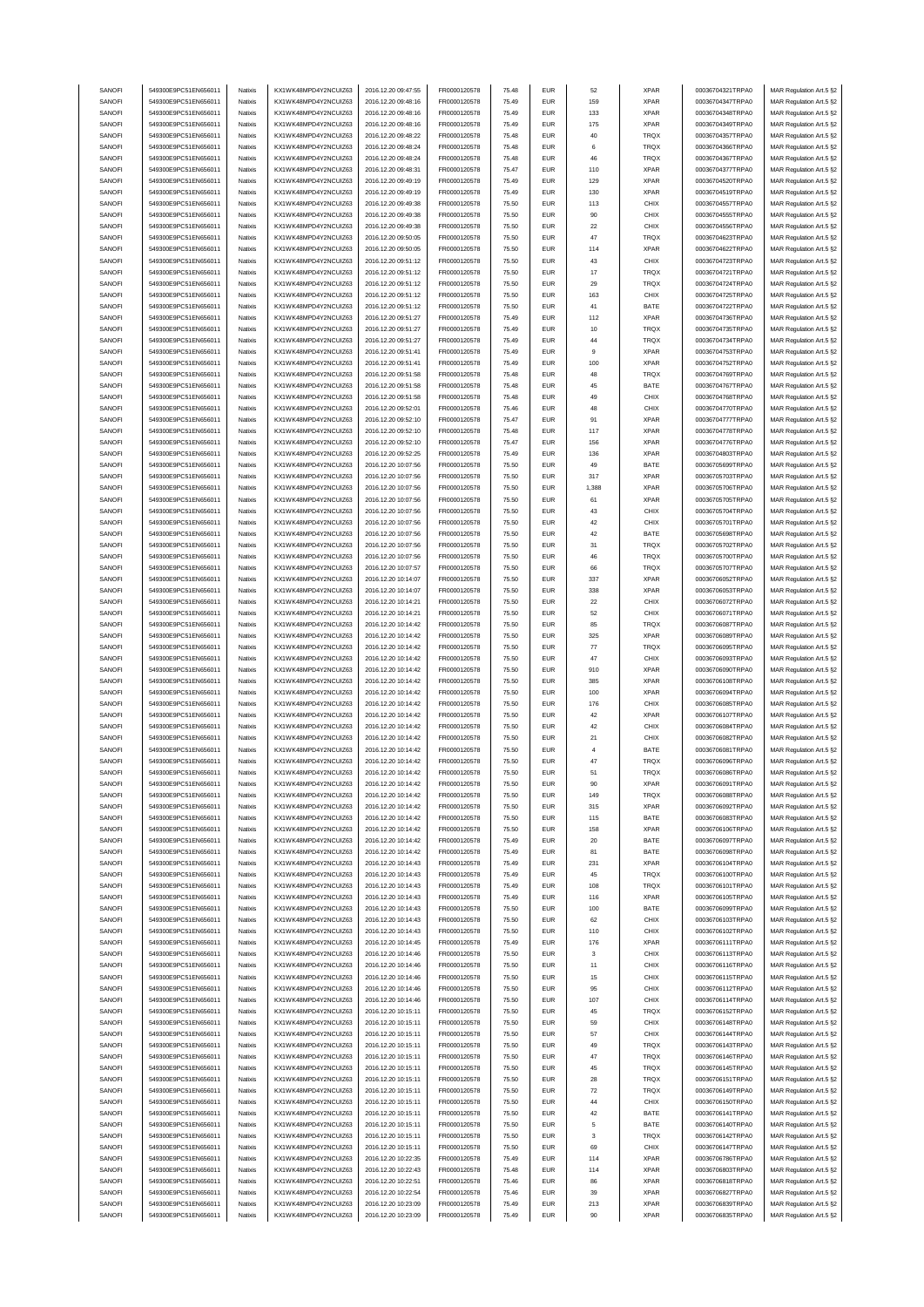| SANOFI | 549300E9PC51EN656011 | Natixis | KX1WK48MPD4Y2NCUIZ63                         | 2016.12.20 10:23:09                        | FR0000120578 | 75.49 | <b>EUR</b> | 100            | <b>XPAR</b> | 00036706838TRPA0 | MAR Regulation Art.5 §2 |
|--------|----------------------|---------|----------------------------------------------|--------------------------------------------|--------------|-------|------------|----------------|-------------|------------------|-------------------------|
| SANOFI | 549300E9PC51EN656011 | Natixis | KX1WK48MPD4Y2NCUIZ63                         | 2016.12.20 10:23:09                        | FR0000120578 | 75.48 | <b>EUR</b> | 18             | <b>XPAR</b> | 00036706836TRPA0 | MAR Regulation Art.5 §2 |
| SANOFI | 549300E9PC51EN656011 | Natixis | KX1WK48MPD4Y2NCUIZ63                         | 2016.12.20 10:23:09                        | FR0000120578 | 75.48 | <b>EUR</b> | 103            | <b>XPAR</b> | 00036706841TRPA0 | MAR Regulation Art.5 §2 |
| SANOFI | 549300E9PC51EN656011 | Natixis | KX1WK48MPD4Y2NCUIZ63                         | 2016.12.20 10:23:09                        | FR0000120578 | 75.48 | <b>EUR</b> | 153            | <b>XPAR</b> | 00036706840TRPA0 | MAR Regulation Art.5 §2 |
|        |                      |         |                                              |                                            |              |       |            |                |             |                  |                         |
| SANOFI | 549300E9PC51EN656011 | Natixis | KX1WK48MPD4Y2NCUIZ63                         | 2016.12.20 10:23:09                        | FR0000120578 | 75.49 | <b>EUR</b> | 80             | <b>XPAR</b> | 00036706837TRPA0 | MAR Regulation Art.5 §2 |
| SANOFI | 549300E9PC51EN656011 | Natixis | KX1WK48MPD4Y2NCUIZ63                         | 2016.12.20 10:23:10                        | FR0000120578 | 75.48 | <b>EUR</b> | 64             | <b>XPAR</b> | 00036706842TRPA0 | MAR Regulation Art.5 §2 |
| SANOFI | 549300E9PC51EN656011 | Natixis | KX1WK48MPD4Y2NCUIZ63                         | 2016.12.20 10:23:10                        | FR0000120578 | 75.48 | <b>EUR</b> | 97             | <b>XPAR</b> | 00036706843TRPA0 | MAR Regulation Art.5 §2 |
| SANOFI | 549300E9PC51EN656011 | Natixis | KX1WK48MPD4Y2NCUIZ63                         | 2016.12.20 10:23:15                        | FR0000120578 | 75.49 | <b>EUR</b> | 123            | <b>XPAR</b> | 00036706845TRPA0 | MAR Regulation Art.5 §2 |
| SANOFI | 549300E9PC51EN656011 | Natixis | KX1WK48MPD4Y2NCUIZ63                         | 2016.12.20 10:23:18                        | FR0000120578 | 75.48 | <b>EUR</b> | 100            | <b>XPAR</b> | 00036706849TRPA0 | MAR Regulation Art.5 §2 |
| SANOFI | 549300E9PC51EN656011 | Natixis | KX1WK48MPD4Y2NCUIZ63                         | 2016.12.20 10:23:18                        | FR0000120578 | 75.48 | <b>EUR</b> | 22             | <b>XPAR</b> | 00036706850TRPA0 | MAR Regulation Art.5 §2 |
|        | 549300E9PC51EN656011 | Natixis |                                              |                                            |              | 75.46 | <b>EUR</b> |                |             |                  |                         |
| SANOFI |                      |         | KX1WK48MPD4Y2NCUIZ63                         | 2016.12.20 10:23:19                        | FR0000120578 |       |            | 138            | <b>XPAR</b> | 00036706853TRPA0 | MAR Regulation Art.5 §2 |
| SANOFI | 549300E9PC51EN656011 | Natixis | KX1WK48MPD4Y2NCUIZ63                         | 2016.12.20 10:23:19                        | FR0000120578 | 75.46 | <b>EUR</b> | 55             | <b>XPAR</b> | 00036706855TRPA0 | MAR Regulation Art.5 §2 |
| SANOFI | 549300E9PC51EN656011 | Natixis | KX1WK48MPD4Y2NCUIZ63                         | 2016.12.20 10:23:19                        | FR0000120578 | 75.46 | <b>EUR</b> | 67             | <b>XPAR</b> | 00036706854TRPA0 | MAR Regulation Art.5 §2 |
| SANOFI | 549300E9PC51EN656011 | Natixis | KX1WK48MPD4Y2NCUIZ63                         | 2016.12.20 10:23:19                        | FR0000120578 | 75.46 | <b>EUR</b> | 127            | <b>XPAR</b> | 00036706856TRPA0 | MAR Regulation Art.5 §2 |
| SANOFI | 549300E9PC51EN656011 | Natixis | KX1WK48MPD4Y2NCUIZ63                         | 2016.12.20 10:23:34                        | FR0000120578 | 75.47 | <b>EUR</b> | 122            | <b>XPAR</b> | 00036706873TRPA0 | MAR Regulation Art.5 §2 |
|        | 549300E9PC51EN656011 |         |                                              | 2016.12.20 10:23:47                        | FR0000120578 |       | <b>EUR</b> |                |             | 00036706888TRPA0 |                         |
| SANOFI |                      | Natixis | KX1WK48MPD4Y2NCUIZ63                         |                                            |              | 75.49 |            | 105            | <b>XPAR</b> |                  | MAR Regulation Art.5 §2 |
| SANOFI | 549300E9PC51EN656011 | Natixis | KX1WK48MPD4Y2NCUIZ63                         | 2016.12.20 10:23:47                        | FR0000120578 | 75.49 | <b>EUR</b> | 187            | <b>XPAR</b> | 00036706887TRPA0 | MAR Regulation Art.5 §2 |
| SANOFI | 549300E9PC51EN656011 | Natixis | KX1WK48MPD4Y2NCUIZ63                         | 2016.12.20 10:26:22                        | FR0000120578 | 75.49 | <b>EUR</b> | 137            | <b>XPAR</b> | 00036707159TRPA0 | MAR Regulation Art.5 §2 |
| SANOFI | 549300E9PC51EN656011 | Natixis | KX1WK48MPD4Y2NCUIZ63                         | 2016.12.20 17:12:35                        | FR0000120578 | 75.69 | <b>EUR</b> | 159            | <b>XPAR</b> | 00036739099TRPA0 | MAR Regulation Art.5 §2 |
| SANOFI | 549300E9PC51EN656011 | Natixis | KX1WK48MPD4Y2NCUIZ63                         | 2016.12.20 17:12:35                        | FR0000120578 | 75.69 | <b>EUR</b> | 130            | <b>XPAR</b> | 00036739101TRPA0 | MAR Regulation Art.5 §2 |
| SANOFI | 549300E9PC51EN656011 | Natixis | KX1WK48MPD4Y2NCUIZ63                         | 2016.12.20 17:12:35                        | FR0000120578 | 75.69 | <b>EUR</b> | 582            | <b>XPAR</b> | 00036739100TRPA0 | MAR Regulation Art.5 §2 |
| SANOFI | 549300E9PC51EN656011 | Natixis | KX1WK48MPD4Y2NCUIZ63                         | 2016.12.20 17:12:35                        | FR0000120578 | 75.69 | <b>EUR</b> | 1              | <b>XPAR</b> | 00036739102TRPA0 | MAR Regulation Art.5 §2 |
|        |                      |         |                                              |                                            |              |       |            |                |             |                  |                         |
| SANOFI | 549300E9PC51EN656011 | Natixis | KX1WK48MPD4Y2NCUIZ63                         | 2016.12.20 17:12:35                        | FR0000120578 | 75.69 | <b>EUR</b> | 13             | <b>XPAR</b> | 00036739103TRPA0 | MAR Regulation Art.5 §2 |
| SANOFI | 549300E9PC51EN656011 | Natixis | KX1WK48MPD4Y2NCUIZ63                         | 2016.12.20 17:13:45                        | FR0000120578 | 75.70 | <b>EUR</b> | 156            | <b>XPAR</b> | 00036739592TRPA0 | MAR Regulation Art.5 §2 |
| SANOFI | 549300E9PC51EN656011 | Natixis | KX1WK48MPD4Y2NCUIZ63                         | 2016.12.20 17:13:47                        | FR0000120578 | 75.70 | <b>EUR</b> | 191            | <b>XPAR</b> | 00036739603TRPA0 | MAR Regulation Art.5 §2 |
| SANOFI | 549300E9PC51EN656011 | Natixis | KX1WK48MPD4Y2NCUIZ63                         | 2016.12.20 17:13:47                        | FR0000120578 | 75.70 | <b>EUR</b> | 198            | <b>XPAR</b> | 00036739598TRPA0 | MAR Regulation Art.5 §2 |
| SANOFI | 549300E9PC51EN656011 | Natixis | KX1WK48MPD4Y2NCUIZ63                         | 2016.12.20 17:13:47                        | FR0000120578 | 75.70 | <b>EUR</b> | 410            | <b>XPAR</b> | 00036739599TRPA0 | MAR Regulation Art.5 §2 |
| SANOFI | 549300E9PC51EN656011 | Natixis | KX1WK48MPD4Y2NCUIZ63                         | 2016.12.20 17:13:47                        | FR0000120578 | 75.70 | <b>EUR</b> | 141            | <b>XPAR</b> | 00036739602TRPA0 | MAR Regulation Art.5 §2 |
|        |                      |         |                                              |                                            |              |       |            |                |             |                  |                         |
| SANOFI | 549300E9PC51EN656011 | Natixis | KX1WK48MPD4Y2NCUIZ63                         | 2016.12.20 17:13:47                        | FR0000120578 | 75.70 | <b>EUR</b> | 90             | <b>XPAR</b> | 00036739604TRPA0 | MAR Regulation Art.5 §2 |
| SANOFI | 549300E9PC51EN656011 | Natixis | KX1WK48MPD4Y2NCUIZ63                         | 2016.12.20 17:13:47                        | FR0000120578 | 75.70 | <b>EUR</b> | 1,108          | <b>XPAR</b> | 00036739600TRPA0 | MAR Regulation Art.5 §2 |
| SANOFI | 549300E9PC51EN656011 | Natixis | KX1WK48MPD4Y2NCUIZ63                         | 2016.12.20 17:13:47                        | FR0000120578 | 75.70 | <b>EUR</b> | 400            | <b>XPAR</b> | 00036739601TRPA0 | MAR Regulation Art.5 §2 |
| SANOFI | 549300E9PC51EN656011 | Natixis | KX1WK48MPD4Y2NCUIZ63                         | 2016.12.20 17:13:47                        | FR0000120578 | 75.70 | <b>EUR</b> | 98             | <b>XPAR</b> | 00036739596TRPA0 | MAR Regulation Art.5 §2 |
| SANOFI | 549300E9PC51EN656011 | Natixis | KX1WK48MPD4Y2NCUIZ63                         | 2016.12.20 17:13:47                        | FR0000120578 | 75.70 | <b>EUR</b> | 100            | <b>XPAR</b> | 00036739607TRPA0 | MAR Regulation Art.5 §2 |
|        |                      |         |                                              |                                            |              |       |            |                |             |                  |                         |
| SANOFI | 549300E9PC51EN656011 | Natixis | KX1WK48MPD4Y2NCUIZ63                         | 2016.12.20 17:13:47                        | FR0000120578 | 75.70 | <b>EUR</b> | 100            | <b>XPAR</b> | 00036739606TRPA0 | MAR Regulation Art.5 §2 |
| SANOFI | 549300E9PC51EN656011 | Natixis | KX1WK48MPD4Y2NCUIZ63                         | 2016.12.20 17:13:47                        | FR0000120578 | 75.70 | <b>EUR</b> | 100            | <b>XPAR</b> | 00036739605TRPA0 | MAR Regulation Art.5 §2 |
| SANOFI | 549300E9PC51EN656011 | Natixis | KX1WK48MPD4Y2NCUIZ63                         | 2016.12.20 17:13:47                        | FR0000120578 | 75.70 | <b>EUR</b> | 23             | <b>XPAR</b> | 00036739595TRPA0 | MAR Regulation Art.5 §2 |
| SANOFI | 549300E9PC51EN656011 | Natixis | KX1WK48MPD4Y2NCUIZ63                         | 2016.12.20 17:13:47                        | FR0000120578 | 75.70 | <b>EUR</b> | 10             | <b>XPAR</b> | 00036739608TRPA0 | MAR Regulation Art.5 §2 |
| SANOFI | 549300E9PC51EN656011 | Natixis | KX1WK48MPD4Y2NCUIZ63                         | 2016.12.20 17:13:47                        | FR0000120578 | 75.69 | <b>EUR</b> | 131            | <b>XPAR</b> | 00036739609TRPA0 | MAR Regulation Art.5 §2 |
|        | 549300E9PC51EN656011 |         | KX1WK48MPD4Y2NCUIZ63                         |                                            |              |       |            |                |             | 00036739597TRPA0 |                         |
| SANOFI |                      | Natixis |                                              | 2016.12.20 17:13:47                        | FR0000120578 | 75.70 | <b>EUR</b> | 200            | <b>XPAR</b> |                  | MAR Regulation Art.5 §2 |
| SANOFI | 549300E9PC51EN656011 | Natixis | KX1WK48MPD4Y2NCUIZ63                         | 2016.12.20 17:13:48                        | FR0000120578 | 75.69 | <b>EUR</b> | 213            | <b>XPAR</b> | 00036739610TRPA0 | MAR Regulation Art.5 §2 |
| SANOFI | 549300E9PC51EN656011 | Natixis | KX1WK48MPD4Y2NCUIZ63                         | 2016.12.20 17:14:06                        | FR0000120578 | 75.70 | <b>EUR</b> | 27             | <b>XPAR</b> | 00036739791TRPA0 | MAR Regulation Art.5 §2 |
| SANOFI | 549300E9PC51EN656011 | Natixis | KX1WK48MPD4Y2NCUIZ63                         | 2016.12.20 17:14:06                        | FR0000120578 | 75.70 | <b>EUR</b> | 117            | <b>XPAR</b> | 00036739792TRPA0 | MAR Regulation Art.5 §2 |
| SANOFI | 549300E9PC51EN656011 | Natixis | KX1WK48MPD4Y2NCUIZ63                         | 2016.12.20 17:14:06                        | FR0000120578 | 75.70 | <b>EUR</b> | 98             | <b>XPAR</b> | 00036739790TRPA0 | MAR Regulation Art.5 §2 |
| SANOFI | 549300E9PC51EN656011 | Natixis | KX1WK48MPD4Y2NCUIZ63                         | 2016.12.20 17:14:53                        | FR0000120578 | 75.70 | <b>EUR</b> | 543            | <b>XPAR</b> | 00036740011TRPA0 | MAR Regulation Art.5 §2 |
|        |                      |         |                                              |                                            |              |       |            |                |             |                  |                         |
| SANOFI | 549300E9PC51EN656011 | Natixis | KX1WK48MPD4Y2NCUIZ63                         | 2016.12.20 17:14:53                        | FR0000120578 | 75.70 | <b>EUR</b> | 230            | <b>XPAR</b> | 00036740013TRPA0 | MAR Regulation Art.5 §2 |
| SANOFI | 549300E9PC51EN656011 | Natixis | KX1WK48MPD4Y2NCUIZ63                         | 2016.12.20 17:14:53                        | FR0000120578 | 75.70 | <b>EUR</b> | 68             | <b>XPAR</b> | 00036740010TRPA0 | MAR Regulation Art.5 §2 |
| SANOFI | 549300E9PC51EN656011 | Natixis | KX1WK48MPD4Y2NCUIZ63                         | 2016.12.20 17:14:53                        | FR0000120578 | 75.70 | <b>EUR</b> | 90             | <b>XPAR</b> | 00036740012TRPA0 | MAR Regulation Art.5 §2 |
| SANOFI | 549300E9PC51EN656011 | Natixis | KX1WK48MPD4Y2NCUIZ63                         | 2016.12.20 17:15:59                        | FR0000120578 | 75.70 | <b>EUR</b> | 224            | <b>XPAR</b> | 00036740461TRPA0 | MAR Regulation Art.5 §2 |
| SANOFI | 549300E9PC51EN656011 | Natixis | KX1WK48MPD4Y2NCUIZ63                         | 2016.12.20 17:15:59                        | FR0000120578 | 75.70 | <b>EUR</b> | 513            | <b>XPAR</b> | 00036740458TRPA0 | MAR Regulation Art.5 §2 |
| SANOFI | 549300E9PC51EN656011 | Natixis | KX1WK48MPD4Y2NCUIZ63                         | 2016.12.20 17:15:59                        | FR0000120578 | 75.70 | <b>EUR</b> | 135            | <b>XPAR</b> | 00036740459TRPA0 |                         |
|        |                      |         |                                              |                                            |              |       |            |                |             |                  | MAR Regulation Art.5 §2 |
| SANOFI | 549300E9PC51EN656011 | Natixis | KX1WK48MPD4Y2NCUIZ63                         | 2016.12.20 17:15:59                        | FR0000120578 | 75.70 | <b>EUR</b> | 239            | <b>XPAR</b> | 00036740457TRPA0 | MAR Regulation Art.5 §2 |
| SANOFI | 549300E9PC51EN656011 | Natixis | KX1WK48MPD4Y2NCUIZ63                         | 2016.12.20 17:15:59                        | FR0000120578 | 75.70 | <b>EUR</b> | 239            | <b>XPAR</b> | 00036740460TRPA0 | MAR Regulation Art.5 §2 |
| SANOFI | 549300E9PC51EN656011 | Natixis | KX1WK48MPD4Y2NCUIZ63                         | 2016.12.20 17:16:09                        | FR0000120578 | 75.70 | <b>EUR</b> | 195            | <b>XPAR</b> | 00036740464TRPA0 | MAR Regulation Art.5 §2 |
| SANOFI | 549300E9PC51EN656011 | Natixis | KX1WK48MPD4Y2NCUIZ63                         | 2016.12.20 17:16:20                        | FR0000120578 | 75.70 | <b>EUR</b> | 160            | <b>XPAR</b> | 00036740507TRPA0 | MAR Regulation Art.5 §2 |
| SANOFI | 549300E9PC51EN656011 | Natixis | KX1WK48MPD4Y2NCUIZ63                         | 2016.12.20 17:16:20                        | FR0000120578 | 75.69 | <b>EUR</b> | 128            | <b>XPAR</b> | 00036740517TRPA0 | MAR Regulation Art.5 §2 |
|        |                      |         | KX1WK48MPD4Y2NCUIZ63                         |                                            |              |       |            |                |             |                  |                         |
| SANOFI | 549300E9PC51EN656011 | Natixis |                                              | 2016.12.20 17:16:20                        | FR0000120578 | 75.70 | <b>EUR</b> | 31             | <b>XPAR</b> | 00036740513TRPA0 | MAR Regulation Art.5 §2 |
| SANOFI | 549300E9PC51EN656011 | Natixis | KX1WK48MPD4Y2NCUIZ63                         | 2016.12.20 17:16:20                        | FR0000120578 | 75.70 | <b>EUR</b> | 100            | <b>XPAR</b> | 00036740512TRPA0 | MAR Regulation Art.5 §2 |
| SANOFI | 549300E9PC51EN656011 | Natixis | KX1WK48MPD4Y2NCUIZ63                         | 2016.12.20 17:16:20                        | FR0000120578 | 75.70 | <b>EUR</b> | 152            | <b>XPAR</b> | 00036740501TRPA0 | MAR Regulation Art.5 §2 |
| SANOFI | 549300E9PC51EN656011 | Natixis | KX1WK48MPD4Y2NCUIZ63                         | 2016.12.20 17:16:20                        | FR0000120578 | 75.70 | <b>EUR</b> | 448            | <b>XPAR</b> | 00036740514TRPA0 | MAR Regulation Art.5 §2 |
| SANOFI | 549300E9PC51EN656011 | Natixis | KX1WK48MPD4Y2NCUIZ63                         | 2016.12.20 17:16:20                        | FR0000120578 | 75.70 | <b>EUR</b> | 191            | <b>XPAR</b> | 00036740510TRPA0 | MAR Regulation Art.5 §2 |
|        |                      |         |                                              |                                            |              |       |            |                |             |                  |                         |
| SANOF  | 549300E9PC51EN65601  | Natixis | KX1WK48MPD4Y2NCUIZ63                         | 2016.12.20 17:16:20                        | FR0000120578 | 75.70 | EUR        | 174            | XPAR        | 00036740502TRPA0 | MAR Regulation Art.5 §2 |
| SANOFI | 549300E9PC51EN656011 | Natixis | KX1WK48MPD4Y2NCUIZ63                         | 2016.12.20 17:16:20                        | FR0000120578 | 75.70 | <b>EUR</b> | 180            | <b>XPAR</b> | 00036740516TRPA0 | MAR Regulation Art.5 §2 |
| SANOFI | 549300E9PC51EN656011 | Natixis | KX1WK48MPD4Y2NCUIZ63                         | 2016.12.20 17:16:20                        | FR0000120578 | 75.70 | <b>EUR</b> | 122            | <b>XPAR</b> | 00036740515TRPA0 | MAR Regulation Art.5 §2 |
| SANOFI | 549300E9PC51EN656011 | Natixis | KX1WK48MPD4Y2NCUIZ63                         | 2016.12.20 17:16:20                        | FR0000120578 | 75.70 | <b>EUR</b> | 1,437          | <b>XPAR</b> | 00036740506TRPA0 | MAR Regulation Art.5 §2 |
| SANOFI | 549300E9PC51EN656011 | Natixis | KX1WK48MPD4Y2NCUIZ63                         | 2016.12.20 17:16:20                        | FR0000120578 | 75.70 | <b>EUR</b> | 190            | <b>XPAR</b> | 00036740503TRPA0 | MAR Regulation Art.5 §2 |
| SANOFI | 549300E9PC51EN656011 | Natixis | KX1WK48MPD4Y2NCUIZ63                         | 2016.12.20 17:16:20                        | FR0000120578 | 75.70 | <b>EUR</b> | 211            | <b>XPAR</b> | 00036740505TRPA0 | MAR Regulation Art.5 §2 |
| SANOFI | 549300E9PC51EN656011 | Natixis | KX1WK48MPD4Y2NCUIZ63                         | 2016.12.20 17:16:20                        | FR0000120578 | 75.70 | EUR        | 469            | <b>XPAR</b> | 00036740504TRPA0 | MAR Regulation Art.5 §2 |
| SANOFI | 549300E9PC51EN656011 |         | KX1WK48MPD4Y2NCUIZ63                         | 2016.12.20 17:16:20                        |              |       |            | 483            | <b>XPAR</b> | 00036740509TRPA0 |                         |
|        |                      | Natixis |                                              |                                            | FR0000120578 | 75.70 | <b>EUR</b> |                |             |                  | MAR Regulation Art.5 §2 |
| SANOFI | 549300E9PC51EN656011 | Natixis | KX1WK48MPD4Y2NCUIZ63                         | 2016.12.20 17:16:20                        | FR0000120578 | 75.70 | <b>EUR</b> | 544            | <b>XPAR</b> | 00036740508TRPA0 | MAR Regulation Art.5 §2 |
| SANOFI | 549300E9PC51EN656011 | Natixis | KX1WK48MPD4Y2NCUIZ63                         | 2016.12.20 17:16:20                        | FR0000120578 | 75.70 | <b>EUR</b> | 343            | <b>XPAR</b> | 00036740511TRPA0 | MAR Regulation Art.5 §2 |
| SANOFI | 549300E9PC51EN656011 | Natixis | KX1WK48MPD4Y2NCUIZ63                         | 2016.12.20 17:22:02                        | FR0000120578 | 75.70 | <b>EUR</b> | 50             | <b>XPAR</b> | 00036741040TRPA0 | MAR Regulation Art.5 §2 |
| SANOFI | 549300E9PC51EN656011 | Natixis | KX1WK48MPD4Y2NCUIZ63                         | 2016.12.20 17:22:02                        | FR0000120578 | 75.70 | <b>EUR</b> | 50             | <b>XPAR</b> | 00036741041TRPA0 | MAR Regulation Art.5 §2 |
| SANOFI | 549300E9PC51EN656011 | Natixis | KX1WK48MPD4Y2NCUIZ63                         | 2016.12.20 17:26:32                        | FR0000120578 | 75.70 | <b>EUR</b> | 437            | <b>XPAR</b> | 00036741582TRPA0 | MAR Regulation Art.5 §2 |
|        |                      |         |                                              |                                            |              |       |            |                |             |                  |                         |
| SANOFI | 549300E9PC51EN656011 | Natixis | KX1WK48MPD4Y2NCUIZ63                         | 2016.12.20 17:26:36                        | FR0000120578 | 75.69 | <b>EUR</b> | 151            | <b>XPAR</b> | 00036741588TRPA0 | MAR Regulation Art.5 §2 |
| SANOFI | 549300E9PC51EN656011 | Natixis | KX1WK48MPD4Y2NCUIZ63                         | 2016.12.20 17:26:50                        | FR0000120578 | 75.68 | <b>EUR</b> | 127            | <b>XPAR</b> | 00036741609TRPA0 | MAR Regulation Art.5 §2 |
| SANOFI | 549300E9PC51EN656011 | Natixis | KX1WK48MPD4Y2NCUIZ63                         | 2016.12.20 17:26:50                        | FR0000120578 | 75.68 | <b>EUR</b> | 107            | <b>XPAR</b> | 00036741613TRPA0 | MAR Regulation Art.5 §2 |
| SANOFI | 549300E9PC51EN656011 | Natixis | KX1WK48MPD4Y2NCUIZ63                         | 2016.12.20 17:26:50                        | FR0000120578 | 75.68 | <b>EUR</b> | 91             | <b>XPAR</b> | 00036741616TRPA0 | MAR Regulation Art.5 §2 |
| SANOFI | 549300E9PC51EN656011 | Natixis | KX1WK48MPD4Y2NCUIZ63                         | 2016.12.20 17:26:50                        | FR0000120578 | 75.68 | <b>EUR</b> |                |             | 00036741611TRPA0 | MAR Regulation Art.5 §2 |
| SANOFI |                      |         |                                              |                                            |              |       |            | 114            |             |                  |                         |
|        |                      |         |                                              |                                            |              |       |            |                | <b>XPAR</b> |                  |                         |
|        | 549300E9PC51EN656011 | Natixis | KX1WK48MPD4Y2NCUIZ63                         | 2016.12.20 17:26:50                        | FR0000120578 | 75.68 | <b>EUR</b> | 10             | <b>XPAR</b> | 00036741610TRPA0 | MAR Regulation Art.5 §2 |
| SANOFI | 549300E9PC51EN656011 | Natixis | KX1WK48MPD4Y2NCUIZ63                         | 2016.12.20 17:26:50                        | FR0000120578 | 75.68 | <b>EUR</b> | 35             | <b>XPAR</b> | 00036741612TRPA0 | MAR Regulation Art.5 §2 |
| SANOFI | 549300E9PC51EN656011 | Natixis | KX1WK48MPD4Y2NCUIZ63                         | 2016.12.20 17:26:50                        | FR0000120578 | 75.68 | <b>EUR</b> | 218            | <b>XPAR</b> | 00036741614TRPA0 | MAR Regulation Art.5 §2 |
| SANOFI | 549300E9PC51EN656011 | Natixis | KX1WK48MPD4Y2NCUIZ63                         | 2016.12.20 17:26:50                        | FR0000120578 | 75.68 | <b>EUR</b> | 86             | <b>XPAR</b> | 00036741615TRPA0 | MAR Regulation Art.5 §2 |
| SANOFI | 549300E9PC51EN656011 | Natixis | KX1WK48MPD4Y2NCUIZ63                         | 2016.12.20 17:26:54                        | FR0000120578 | 75.67 | <b>EUR</b> | 8              | <b>XPAR</b> | 00036741630TRPA0 | MAR Regulation Art.5 §2 |
|        |                      | Natixis |                                              |                                            |              | 75.67 | <b>EUR</b> | 113            |             |                  |                         |
| SANOFI | 549300E9PC51EN656011 |         | KX1WK48MPD4Y2NCUIZ63                         | 2016.12.20 17:26:54                        | FR0000120578 |       |            |                | <b>XPAR</b> | 00036741629TRPA0 | MAR Regulation Art.5 §2 |
| SANOFI | 549300E9PC51EN656011 | Natixis | KX1WK48MPD4Y2NCUIZ63                         | 2016.12.20 17:27:00                        | FR0000120578 | 75.67 | <b>EUR</b> | 130            | <b>XPAR</b> | 00036741640TRPA0 | MAR Regulation Art.5 §2 |
| SANOFI | 549300E9PC51EN656011 | Natixis | KX1WK48MPD4Y2NCUIZ63                         | 2016.12.20 17:27:07                        | FR0000120578 | 75.67 | <b>EUR</b> | $\overline{7}$ | <b>XPAR</b> | 00036741658TRPA0 | MAR Regulation Art.5 §2 |
| SANOFI | 549300E9PC51EN656011 | Natixis | KX1WK48MPD4Y2NCUIZ63                         | 2016.12.20 17:27:07                        | FR0000120578 | 75.67 | <b>EUR</b> | 146            | <b>XPAR</b> | 00036741659TRPA0 | MAR Regulation Art.5 §2 |
| SANOFI | 549300E9PC51EN656011 | Natixis | KX1WK48MPD4Y2NCUIZ63                         | 2016.12.20 17:27:20                        | FR0000120578 | 75.68 | <b>EUR</b> | 104            | <b>XPAR</b> | 00036741701TRPA0 | MAR Regulation Art.5 §2 |
|        | 549300E9PC51EN656011 |         |                                              |                                            |              |       | <b>EUR</b> |                |             |                  |                         |
| SANOFI |                      | Natixis | KX1WK48MPD4Y2NCUIZ63                         | 2016.12.20 17:27:20                        | FR0000120578 | 75.68 |            | 131            | <b>XPAR</b> | 00036741699TRPA0 | MAR Regulation Art.5 §2 |
| SANOFI | 549300E9PC51EN656011 | Natixis | KX1WK48MPD4Y2NCUIZ63                         | 2016.12.20 17:27:20                        | FR0000120578 | 75.68 | <b>EUR</b> | 155            | <b>XPAR</b> | 00036741696TRPA0 | MAR Regulation Art.5 §2 |
| SANOFI | 549300E9PC51EN656011 | Natixis | KX1WK48MPD4Y2NCUIZ63                         | 2016.12.20 17:27:20                        | FR0000120578 | 75.68 | <b>EUR</b> | 66             | <b>XPAR</b> | 00036741700TRPA0 | MAR Regulation Art.5 §2 |
| SANOFI | 549300E9PC51EN656011 | Natixis | KX1WK48MPD4Y2NCUIZ63                         | 2016.12.20 17:27:20                        | FR0000120578 | 75.68 | <b>EUR</b> | 78             | <b>XPAR</b> | 00036741697TRPA0 | MAR Regulation Art.5 §2 |
| SANOFI | 549300E9PC51EN656011 | Natixis | KX1WK48MPD4Y2NCUIZ63                         | 2016.12.20 17:27:20                        | FR0000120578 | 75.68 | <b>EUR</b> | 98             | <b>XPAR</b> | 00036741698TRPA0 | MAR Regulation Art.5 §2 |
| SANOFI | 549300E9PC51EN656011 | Natixis | KX1WK48MPD4Y2NCUIZ63                         | 2016.12.20 17:27:20                        | FR0000120578 | 75.68 | <b>EUR</b> | 175            | <b>XPAR</b> | 00036741695TRPA0 | MAR Regulation Art.5 §2 |
| SANOFI | 549300E9PC51EN656011 | Natixis | KX1WK48MPD4Y2NCUIZ63                         | 2016.12.20 17:27:29                        | FR0000120578 | 75.68 | <b>EUR</b> | 26             | <b>XPAR</b> | 00036741723TRPA0 |                         |
|        |                      |         |                                              |                                            |              |       |            |                |             |                  | MAR Regulation Art.5 §2 |
| SANOFI | 549300E9PC51EN656011 | Natixis | KX1WK48MPD4Y2NCUIZ63                         | 2016.12.20 17:27:29                        | FR0000120578 | 75.68 | <b>EUR</b> | 94             | <b>XPAR</b> | 00036741722TRPA0 | MAR Regulation Art.5 §2 |
| SANOFI | 549300E9PC51EN656011 | Natixis | KX1WK48MPD4Y2NCUIZ63                         | 2016.12.20 17:27:35                        | FR0000120578 | 75.68 | <b>EUR</b> | 140            | <b>XPAR</b> | 00036741725TRPA0 | MAR Regulation Art.5 §2 |
| SANOFI | 549300E9PC51EN656011 | Natixis | KX1WK48MPD4Y2NCUIZ63                         | 2016.12.20 17:27:39                        | FR0000120578 | 75.70 | <b>EUR</b> | 300            | <b>XPAR</b> | 00036741732TRPA0 | MAR Regulation Art.5 §2 |
| SANOFI | 549300E9PC51EN656011 | Natixis | KX1WK48MPD4Y2NCUIZ63<br>KX1WK48MPD4Y2NCUIZ63 | 2016.12.20 17:27:39<br>2016.12.20 17:27:39 | FR0000120578 | 75.70 | <b>EUR</b> | 220            | <b>XPAR</b> | 00036741731TRPA0 | MAR Regulation Art.5 §2 |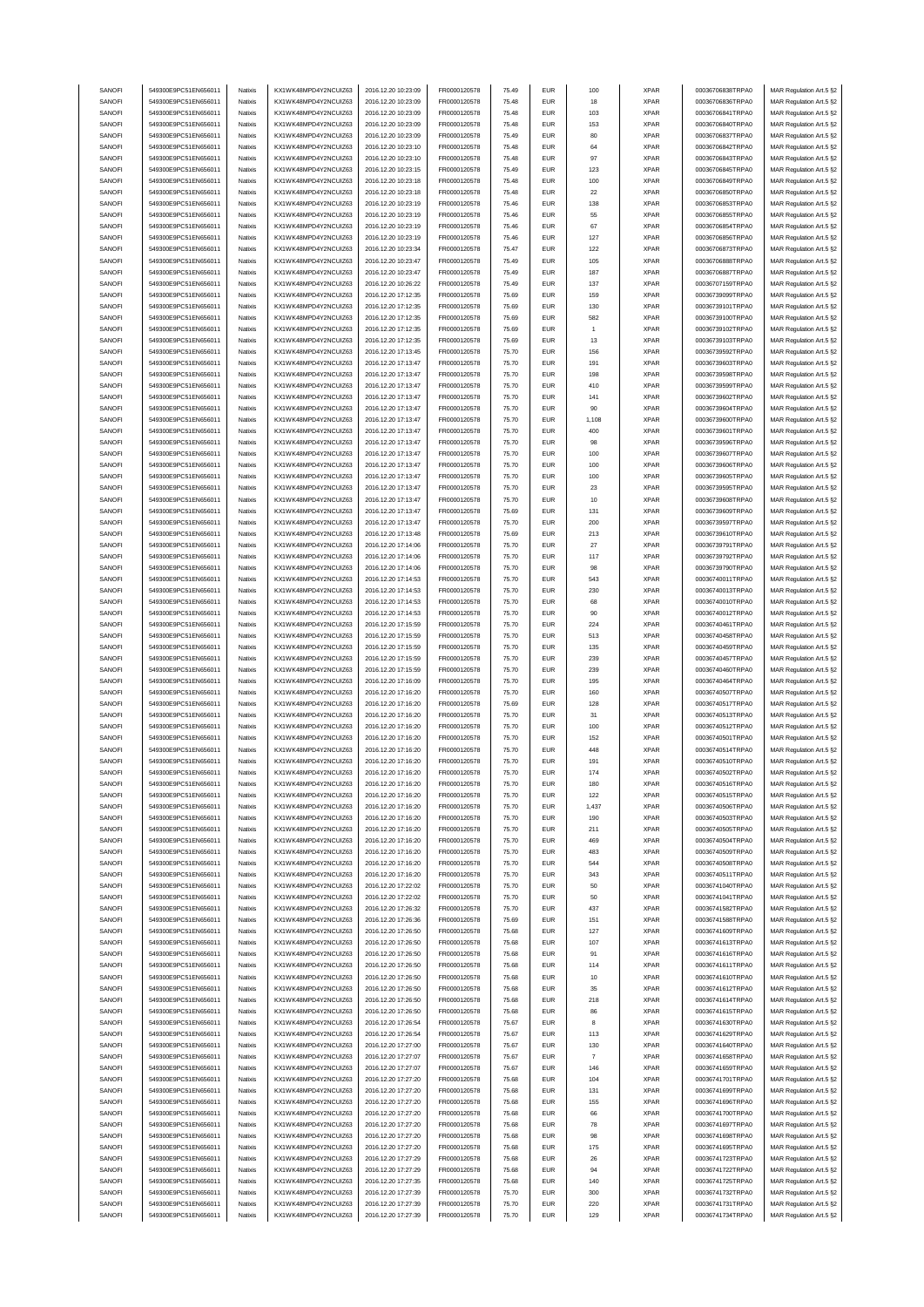| SANOFI | 549300E9PC51EN656011 | Natixis | KX1WK48MPD4Y2NCUIZ63 | 2016.12.20 17:27:39 | FR0000120578 | 75.70 | <b>EUR</b> | 100            | <b>XPAR</b> | 00036741733TRPA0 | MAR Regulation Art.5 §2 |
|--------|----------------------|---------|----------------------|---------------------|--------------|-------|------------|----------------|-------------|------------------|-------------------------|
| SANOFI | 549300E9PC51EN656011 | Natixis | KX1WK48MPD4Y2NCUIZ63 | 2016.12.20 17:27:58 | FR0000120578 | 75.69 | <b>EUR</b> | 174            | <b>XPAR</b> | 00036741782TRPA0 | MAR Regulation Art.5 §2 |
| SANOFI | 549300E9PC51EN656011 | Natixis | KX1WK48MPD4Y2NCUIZ63 | 2016.12.20 17:27:58 | FR0000120578 | 75.70 | <b>EUR</b> | 121            | <b>XPAR</b> | 00036741781TRPA0 | MAR Regulation Art.5 §2 |
| SANOFI | 549300E9PC51EN656011 | Natixis | KX1WK48MPD4Y2NCUIZ63 | 2016.12.20 17:27:59 | FR0000120578 | 75.69 | <b>EUR</b> | 13             | <b>XPAR</b> | 00036741783TRPA0 | MAR Regulation Art.5 §2 |
|        |                      |         |                      |                     |              |       |            |                |             |                  |                         |
| SANOFI | 549300E9PC51EN656011 | Natixis | KX1WK48MPD4Y2NCUIZ63 | 2016.12.20 17:27:59 | FR0000120578 | 75.69 | <b>EUR</b> | 60             | <b>XPAR</b> | 00036741785TRPA0 | MAR Regulation Art.5 §2 |
| SANOFI | 549300E9PC51EN656011 | Natixis | KX1WK48MPD4Y2NCUIZ63 | 2016.12.20 17:27:59 | FR0000120578 | 75.69 | <b>EUR</b> | 90             | <b>XPAR</b> | 00036741784TRPA0 | MAR Regulation Art.5 §2 |
| SANOFI | 549300E9PC51EN656011 | Natixis | KX1WK48MPD4Y2NCUIZ63 | 2016.12.20 17:27:59 | FR0000120578 | 75.69 | <b>EUR</b> | 300            | <b>XPAR</b> | 00036741786TRPA0 | MAR Regulation Art.5 §2 |
| SANOFI | 549300E9PC51EN656011 | Natixis | KX1WK48MPD4Y2NCUIZ63 | 2016.12.20 17:28:32 | FR0000120578 | 75.69 | <b>EUR</b> | 911            | <b>XPAR</b> | 00036741867TRPA0 | MAR Regulation Art.5 §2 |
| SANOFI | 549300E9PC51EN656011 | Natixis | KX1WK48MPD4Y2NCUIZ63 | 2016.12.20 17:29:55 | FR0000120578 | 75.68 | <b>EUR</b> | 100            | <b>XPAR</b> | 00036742064TRPA0 | MAR Regulation Art.5 §2 |
| SANOFI | 549300E9PC51EN656011 | Natixis | KX1WK48MPD4Y2NCUIZ63 | 2016.12.20 17:29:55 | FR0000120578 | 75.68 | <b>EUR</b> | $\overline{1}$ | <b>XPAR</b> | 00036742066TRPA0 | MAR Regulation Art.5 §2 |
|        | 549300E9PC51EN656011 | Natixis |                      |                     |              | 75.68 | <b>EUR</b> |                |             |                  |                         |
| SANOFI |                      |         | KX1WK48MPD4Y2NCUIZ63 | 2016.12.20 17:29:55 | FR0000120578 |       |            | 746            | <b>XPAR</b> | 00036742065TRPA0 | MAR Regulation Art.5 §2 |
| SANOFI | 549300E9PC51EN656011 | Natixis | KX1WK48MPD4Y2NCUIZ63 | 2016.12.20 17:29:56 | FR0000120578 | 75.68 | <b>EUR</b> | 15             | <b>XPAR</b> | 00036742067TRPA0 | MAR Regulation Art.5 §2 |
| SANOFI | 549300E9PC51EN656011 | Natixis | KX1WK48MPD4Y2NCUIZ63 | 2016.12.20 17:29:56 | FR0000120578 | 75.68 | <b>EUR</b> | $\bf 72$       | <b>XPAR</b> | 00036742068TRPA0 | MAR Regulation Art.5 §2 |
| SANOFI | 549300E9PC51EN656011 | Natixis | KX1WK48MPD4Y2NCUIZ63 | 2016.12.20 17:29:59 | FR0000120578 | 75.68 | <b>EUR</b> | 63             | <b>XPAR</b> | 00036742069TRPA0 | MAR Regulation Art.5 §2 |
| SANOFI | 549300E9PC51EN656011 | Natixis | KX1WK48MPD4Y2NCUIZ63 | 2016.12.20 17:35:14 | FR0000120578 | 75.67 | <b>EUR</b> | 822            | <b>XPAR</b> | 00036742156TRPA0 | MAR Regulation Art.5 §2 |
|        |                      |         |                      |                     |              |       |            |                |             |                  |                         |
| SANOFI | 549300E9PC51EN656011 | Natixis | KX1WK48MPD4Y2NCUIZ63 | 2016.12.20 17:35:14 | FR0000120578 | 75.67 | <b>EUR</b> | 29,468         | <b>XPAR</b> | 00036742162TRPA0 | MAR Regulation Art.5 §2 |
| SANOFI | 549300E9PC51EN656011 | Natixis | KX1WK48MPD4Y2NCUIZ63 | 2016.12.20 17:35:14 | FR0000120578 | 75.67 | <b>EUR</b> | 34             | <b>XPAR</b> | 00036742155TRPA0 | MAR Regulation Art.5 §2 |
| SANOFI | 549300E9PC51EN656011 | Natixis | KX1WK48MPD4Y2NCUIZ63 | 2016.12.20 17:35:14 | FR0000120578 | 75.67 | <b>EUR</b> | 109            | <b>XPAR</b> | 00036742160TRPA0 | MAR Regulation Art.5 §2 |
| SANOFI | 549300E9PC51EN656011 | Natixis | KX1WK48MPD4Y2NCUIZ63 | 2016.12.20 17:35:14 | FR0000120578 | 75.67 | <b>EUR</b> | 570            | <b>XPAR</b> | 00036742161TRPA0 | MAR Regulation Art.5 §2 |
| SANOFI | 549300E9PC51EN656011 | Natixis | KX1WK48MPD4Y2NCUIZ63 | 2016.12.21 09:01:43 | FR0000120578 | 75.15 | <b>EUR</b> | 46             | CHIX        | 00036742596TRPA0 | MAR Regulation Art.5 §2 |
|        |                      |         |                      |                     |              |       |            |                |             |                  |                         |
| SANOFI | 549300E9PC51EN656011 | Natixis | KX1WK48MPD4Y2NCUIZ63 | 2016.12.21 09:02:09 | FR0000120578 | 75.10 | <b>EUR</b> | 46             | CHIX        | 00036742604TRPA0 | MAR Regulation Art.5 §2 |
| SANOFI | 549300E9PC51EN656011 | Natixis | KX1WK48MPD4Y2NCUIZ63 | 2016.12.21 09:02:23 | FR0000120578 | 75.12 | <b>EUR</b> | 124            | <b>XPAR</b> | 00036742611TRPA0 | MAR Regulation Art.5 §2 |
| SANOFI | 549300E9PC51EN656011 | Natixis | KX1WK48MPD4Y2NCUIZ63 | 2016.12.21 09:02:23 | FR0000120578 | 75.12 | <b>EUR</b> | 234            | <b>XPAR</b> | 00036742612TRPA0 | MAR Regulation Art.5 §2 |
| SANOFI | 549300E9PC51EN656011 | Natixis | KX1WK48MPD4Y2NCUIZ63 | 2016.12.21 09:02:23 | FR0000120578 | 75.12 | <b>EUR</b> | 43             | BATE        | 00036742610TRPA0 | MAR Regulation Art.5 §2 |
| SANOFI | 549300E9PC51EN656011 | Natixis | KX1WK48MPD4Y2NCUIZ63 | 2016.12.21 09:02:23 | FR0000120578 | 75.10 | <b>EUR</b> | 42             | TRQX        | 00036742615TRPA0 | MAR Regulation Art.5 §2 |
|        |                      |         |                      |                     |              |       |            |                |             |                  |                         |
| SANOFI | 549300E9PC51EN656011 | Natixis | KX1WK48MPD4Y2NCUIZ63 | 2016.12.21 09:02:23 | FR0000120578 | 75.10 | <b>EUR</b> | 83             | <b>XPAR</b> | 00036742614TRPA0 | MAR Regulation Art.5 §2 |
| SANOFI | 549300E9PC51EN656011 | Natixis | KX1WK48MPD4Y2NCUIZ63 | 2016.12.21 09:02:23 | FR0000120578 | 75.11 | <b>EUR</b> | 49             | CHIX        | 00036742613TRPA0 | MAR Regulation Art.5 §2 |
| SANOFI | 549300E9PC51EN656011 | Natixis | KX1WK48MPD4Y2NCUIZ63 | 2016.12.21 09:02:24 | FR0000120578 | 75.04 | <b>EUR</b> | 102            | <b>XPAR</b> | 00036742618TRPA0 | MAR Regulation Art.5 §2 |
| SANOFI | 549300E9PC51EN656011 | Natixis | KX1WK48MPD4Y2NCUIZ63 | 2016.12.21 09:02:24 | FR0000120578 | 75.10 | <b>EUR</b> | 133            | <b>XPAR</b> | 00036742616TRPA0 | MAR Regulation Art.5 §2 |
| SANOFI | 549300E9PC51EN656011 | Natixis | KX1WK48MPD4Y2NCUIZ63 | 2016.12.21 09:02:24 | FR0000120578 | 75.06 | <b>EUR</b> | 44             | TRQX        | 00036742617TRPA0 | MAR Regulation Art.5 §2 |
|        |                      |         |                      |                     |              |       |            |                |             |                  |                         |
| SANOFI | 549300E9PC51EN656011 | Natixis | KX1WK48MPD4Y2NCUIZ63 | 2016.12.21 09:02:25 | FR0000120578 | 75.04 | <b>EUR</b> | 9              | <b>XPAR</b> | 00036742619TRPA0 | MAR Regulation Art.5 §2 |
| SANOFI | 549300E9PC51EN656011 | Natixis | KX1WK48MPD4Y2NCUIZ63 | 2016.12.21 09:02:28 | FR0000120578 | 75.03 | <b>EUR</b> | 58             | CHIX        | 00036742622TRPA0 | MAR Regulation Art.5 §2 |
| SANOFI | 549300E9PC51EN656011 | Natixis | KX1WK48MPD4Y2NCUIZ63 | 2016.12.21 09:02:55 | FR0000120578 | 75.10 | <b>EUR</b> | 19             | <b>XPAR</b> | 00036742633TRPA0 | MAR Regulation Art.5 §2 |
| SANOFI | 549300E9PC51EN656011 | Natixis | KX1WK48MPD4Y2NCUIZ63 | 2016.12.21 09:02:55 | FR0000120578 | 75.10 | <b>EUR</b> | 142            | <b>XPAR</b> | 00036742636TRPA0 | MAR Regulation Art.5 §2 |
|        |                      |         |                      |                     |              |       |            |                |             |                  |                         |
| SANOFI | 549300E9PC51EN656011 | Natixis | KX1WK48MPD4Y2NCUIZ63 | 2016.12.21 09:03:02 | FR0000120578 | 75.10 | <b>EUR</b> | 150            | <b>XPAR</b> | 00036742637TRPA0 | MAR Regulation Art.5 §2 |
| SANOFI | 549300E9PC51EN656011 | Natixis | KX1WK48MPD4Y2NCUIZ63 | 2016.12.21 09:03:03 | FR0000120578 | 75.10 | <b>EUR</b> | 133            | <b>XPAR</b> | 00036742641TRPA0 | MAR Regulation Art.5 §2 |
| SANOFI | 549300E9PC51EN656011 | Natixis | KX1WK48MPD4Y2NCUIZ63 | 2016.12.21 09:03:03 | FR0000120578 | 75.10 | <b>EUR</b> | 689            | <b>XPAR</b> | 00036742642TRPA0 | MAR Regulation Art.5 §2 |
| SANOFI | 549300E9PC51EN656011 | Natixis | KX1WK48MPD4Y2NCUIZ63 | 2016.12.21 09:03:03 | FR0000120578 | 75.10 | <b>EUR</b> | 131            | <b>XPAR</b> | 00036742640TRPA0 | MAR Regulation Art.5 §2 |
|        |                      |         |                      |                     |              |       |            |                |             |                  |                         |
| SANOFI | 549300E9PC51EN656011 | Natixis | KX1WK48MPD4Y2NCUIZ63 | 2016.12.21 09:03:04 | FR0000120578 | 75.06 | <b>EUR</b> | 69             | CHIX        | 00036742644TRPA0 | MAR Regulation Art.5 §2 |
| SANOFI | 549300E9PC51EN656011 | Natixis | KX1WK48MPD4Y2NCUIZ63 | 2016.12.21 09:03:04 | FR0000120578 | 75.06 | <b>EUR</b> | 41             | TRQX        | 00036742645TRPA0 | MAR Regulation Art.5 §2 |
| SANOFI | 549300E9PC51EN656011 | Natixis | KX1WK48MPD4Y2NCUIZ63 | 2016.12.21 09:03:04 | FR0000120578 | 75.09 | <b>EUR</b> | 173            | <b>XPAR</b> | 00036742643TRPA0 | MAR Regulation Art.5 §2 |
| SANOFI | 549300E9PC51EN656011 | Natixis | KX1WK48MPD4Y2NCUIZ63 | 2016.12.21 09:03:07 | FR0000120578 | 75.04 | <b>EUR</b> | 53             | CHIX        | 00036742646TRPA0 | MAR Regulation Art.5 §2 |
| SANOFI | 549300E9PC51EN656011 | Natixis | KX1WK48MPD4Y2NCUIZ63 | 2016.12.21 09:03:22 | FR0000120578 | 75.12 | <b>EUR</b> | 3              | <b>XPAR</b> | 00036742651TRPA0 | MAR Regulation Art.5 §2 |
|        |                      |         |                      |                     |              |       |            |                |             |                  |                         |
| SANOFI | 549300E9PC51EN656011 | Natixis | KX1WK48MPD4Y2NCUIZ63 | 2016.12.21 09:03:22 | FR0000120578 | 75.12 | <b>EUR</b> | 89             | <b>XPAR</b> | 00036742649TRPA0 | MAR Regulation Art.5 §2 |
| SANOFI | 549300E9PC51EN656011 | Natixis | KX1WK48MPD4Y2NCUIZ63 | 2016.12.21 09:03:22 | FR0000120578 | 75.12 | <b>EUR</b> | 115            | <b>XPAR</b> | 00036742650TRPA0 | MAR Regulation Art.5 §2 |
| SANOFI | 549300E9PC51EN656011 | Natixis | KX1WK48MPD4Y2NCUIZ63 | 2016.12.21 09:05:00 | FR0000120578 | 75.27 | <b>EUR</b> | 649            | <b>XPAR</b> | 00036742693TRPA0 | MAR Regulation Art.5 §2 |
| SANOFI | 549300E9PC51EN656011 | Natixis | KX1WK48MPD4Y2NCUIZ63 | 2016.12.21 09:05:05 | FR0000120578 | 75.27 | <b>EUR</b> | 119            | <b>XPAR</b> | 00036742694TRPA0 | MAR Regulation Art.5 §2 |
| SANOFI | 549300E9PC51EN656011 | Natixis | KX1WK48MPD4Y2NCUIZ63 | 2016.12.21 09:05:07 | FR0000120578 | 75.26 | <b>EUR</b> | 64             | <b>XPAR</b> | 00036742695TRPA0 | MAR Regulation Art.5 §2 |
|        |                      |         |                      |                     |              |       |            |                |             |                  |                         |
| SANOFI | 549300E9PC51EN656011 | Natixis | KX1WK48MPD4Y2NCUIZ63 | 2016.12.21 09:05:07 | FR0000120578 | 75.26 | <b>EUR</b> | 68             | <b>XPAR</b> | 00036742699TRPA0 | MAR Regulation Art.5 §2 |
| SANOFI | 549300E9PC51EN656011 | Natixis | KX1WK48MPD4Y2NCUIZ63 | 2016.12.21 09:05:07 | FR0000120578 | 75.27 | <b>EUR</b> | 89             | <b>XPAR</b> | 00036742698TRPA0 | MAR Regulation Art.5 §2 |
| SANOFI | 549300E9PC51EN656011 | Natixis | KX1WK48MPD4Y2NCUIZ63 | 2016.12.21 09:05:07 | FR0000120578 | 75.27 | <b>EUR</b> | 151            | <b>XPAR</b> | 00036742696TRPA0 | MAR Regulation Art.5 §2 |
| SANOFI | 549300E9PC51EN656011 | Natixis | KX1WK48MPD4Y2NCUIZ63 | 2016.12.21 09:05:07 | FR0000120578 | 75.27 | <b>EUR</b> | 151            | <b>XPAR</b> | 00036742697TRPA0 | MAR Regulation Art.5 §2 |
| SANOFI | 549300E9PC51EN656011 | Natixis | KX1WK48MPD4Y2NCUIZ63 | 2016.12.21 09:05:08 | FR0000120578 | 75.24 | <b>EUR</b> | 41             | CHIX        | 00036742700TRPA0 | MAR Regulation Art.5 §2 |
|        |                      |         |                      |                     |              |       |            |                |             |                  |                         |
| SANOFI | 549300E9PC51EN656011 | Natixis | KX1WK48MPD4Y2NCUIZ63 | 2016.12.21 09:05:09 | FR0000120578 | 75.24 | <b>EUR</b> | 54             | <b>TRQX</b> | 00036742701TRPA0 | MAR Regulation Art.5 §2 |
| SANOFI | 549300E9PC51EN656011 | Natixis | KX1WK48MPD4Y2NCUIZ63 | 2016.12.21 09:05:09 | FR0000120578 | 75.23 | <b>EUR</b> | 45             | CHIX        | 00036742703TRPA0 | MAR Regulation Art.5 §2 |
| SANOFI | 549300E9PC51EN656011 | Natixis | KX1WK48MPD4Y2NCUIZ63 | 2016.12.21 09:05:09 | FR0000120578 | 75.23 | <b>EUR</b> | 48             | CHIX        | 00036742702TRPA0 | MAR Regulation Art.5 §2 |
| SANOFI | 549300E9PC51EN656011 | Natixis | KX1WK48MPD4Y2NCUIZ63 | 2016.12.21 09:05:10 | FR0000120578 | 75.23 | <b>EUR</b> | 3              | CHIX        | 00036742704TRPA0 | MAR Regulation Art.5 §2 |
| SANOFI | 549300E9PC51EN656011 | Natixis | KX1WK48MPD4Y2NCUIZ63 | 2016.12.21 09:05:10 | FR0000120578 | 75.23 | <b>EUR</b> | 41             | CHIX        | 00036742705TRPA0 |                         |
|        |                      |         |                      |                     |              |       |            |                |             |                  | MAR Regulation Art.5 §2 |
| SANOFI | 549300E9PC51EN656011 | Natixis | KX1WK48MPD4Y2NCUIZ63 | 2016.12.21 09:05:12 | FR0000120578 | 75.21 | <b>EUR</b> | 60             | <b>TRQX</b> | 00036742708TRPA0 | MAR Regulation Art.5 §2 |
| SANOFI | 549300E9PC51EN656011 | Natixis | KX1WK48MPD4Y2NCUIZ63 | 2016.12.21 09:05:12 | FR0000120578 | 75.21 | <b>EUR</b> | 43             | BATE        | 00036742707TRPA0 | MAR Regulation Art.5 §2 |
| SANOF  | 549300E9PC51EN65601  | Natixis | KX1WK48MPD4Y2NCUIZ63 | 2016.12.21 09:05:12 | FR0000120578 | 75.21 | EUR        | 75             | CHIX        | 00036742706TRPA0 | MAR Regulation Art.5 §2 |
| SANOFI | 549300E9PC51EN656011 | Natixis | KX1WK48MPD4Y2NCUIZ63 | 2016.12.21 09:05:18 | FR0000120578 | 75.19 | <b>EUR</b> | 43             | TRQX        | 00036742713TRPA0 | MAR Regulation Art.5 §2 |
|        |                      |         |                      |                     |              |       |            |                |             |                  |                         |
| SANOFI | 549300E9PC51EN656011 | Natixis | KX1WK48MPD4Y2NCUIZ63 | 2016.12.21 09:05:56 | FR0000120578 | 75.24 | <b>EUR</b> | 53             | CHIX        | 00036742749TRPA0 | MAR Regulation Art.5 §2 |
| SANOFI | 549300E9PC51EN656011 | Natixis | KX1WK48MPD4Y2NCUIZ63 | 2016.12.21 09:05:56 | FR0000120578 | 75.23 | <b>EUR</b> | 42             | TRQX        | 00036742751TRPA0 | MAR Regulation Art.5 §2 |
| SANOFI | 549300E9PC51EN656011 | Natixis | KX1WK48MPD4Y2NCUIZ63 | 2016.12.21 09:05:56 | FR0000120578 | 75.23 | <b>EUR</b> | 62             | CHIX        | 00036742750TRPA0 | MAR Regulation Art.5 §2 |
| SANOFI | 549300E9PC51EN656011 | Natixis | KX1WK48MPD4Y2NCUIZ63 | 2016.12.21 09:06:23 | FR0000120578 | 75.23 | <b>EUR</b> | 49             | CHIX        | 00036742799TRPA0 | MAR Regulation Art.5 §2 |
| SANOFI | 549300E9PC51EN656011 | Natixis | KX1WK48MPD4Y2NCUIZ63 | 2016.12.21 09:06:23 | FR0000120578 | 75.24 | <b>EUR</b> | 41             | CHIX        | 00036742798TRPA0 | MAR Regulation Art.5 §2 |
|        |                      |         |                      |                     |              |       |            | 48             |             |                  |                         |
| SANOFI | 549300E9PC51EN656011 | Natixis | KX1WK48MPD4Y2NCUIZ63 | 2016.12.21 09:06:24 | FR0000120578 | 75.22 | <b>EUR</b> |                | TRQX        | 00036742801TRPA0 | MAR Regulation Art.5 §2 |
| SANOFI | 549300E9PC51EN656011 | Natixis | KX1WK48MPD4Y2NCUIZ63 | 2016.12.21 09:06:24 | FR0000120578 | 75.22 | <b>EUR</b> | 45             | CHIX        | 00036742800TRPA0 | MAR Regulation Art.5 §2 |
| SANOFI | 549300E9PC51EN656011 | Natixis | KX1WK48MPD4Y2NCUIZ63 | 2016.12.21 09:06:29 | FR0000120578 | 75.19 | <b>EUR</b> | 67             | CHIX        | 00036742813TRPA0 | MAR Regulation Art.5 §2 |
| SANOFI | 549300E9PC51EN656011 | Natixis | KX1WK48MPD4Y2NCUIZ63 | 2016.12.21 09:06:29 | FR0000120578 | 75.19 | <b>EUR</b> | 46             | BATE        | 00036742814TRPA0 | MAR Regulation Art.5 §2 |
| SANOFI | 549300E9PC51EN656011 | Natixis | KX1WK48MPD4Y2NCUIZ63 | 2016.12.21 09:06:29 | FR0000120578 | 75.19 | <b>EUR</b> | 8              | BATE        | 00036742815TRPA0 | MAR Regulation Art.5 §2 |
|        |                      |         | KX1WK48MPD4Y2NCUIZ63 |                     |              |       |            |                |             |                  | MAR Regulation Art.5 §2 |
| SANOFI | 549300E9PC51EN656011 | Natixis |                      | 2016.12.21 09:06:29 | FR0000120578 | 75.16 | <b>EUR</b> | 60             | CHIX        | 00036742817TRPA0 |                         |
| SANOFI | 549300E9PC51EN656011 | Natixis | KX1WK48MPD4Y2NCUIZ63 | 2016.12.21 09:06:29 | FR0000120578 | 75.16 | <b>EUR</b> | 58             | BATE        | 00036742818TRPA0 | MAR Regulation Art.5 §2 |
| SANOFI | 549300E9PC51EN656011 | Natixis | KX1WK48MPD4Y2NCUIZ63 | 2016.12.21 09:06:29 | FR0000120578 | 75.16 | <b>EUR</b> | $\mathbf{1}$   | BATE        | 00036742819TRPA0 | MAR Regulation Art.5 §2 |
| SANOFI | 549300E9PC51EN656011 | Natixis | KX1WK48MPD4Y2NCUIZ63 | 2016.12.21 09:07:09 | FR0000120578 | 75.15 | <b>EUR</b> | 42             | BATE        | 00036742839TRPA0 | MAR Regulation Art.5 §2 |
| SANOFI | 549300E9PC51EN656011 | Natixis | KX1WK48MPD4Y2NCUIZ63 | 2016.12.21 09:07:09 | FR0000120578 | 75.15 | <b>EUR</b> | 50             | CHIX        | 00036742838TRPA0 | MAR Regulation Art.5 §2 |
|        |                      |         |                      |                     |              |       |            |                |             |                  |                         |
| SANOFI | 549300E9PC51EN656011 | Natixis | KX1WK48MPD4Y2NCUIZ63 | 2016.12.21 09:07:22 | FR0000120578 | 75.13 | <b>EUR</b> | 66             | CHIX        | 00036742845TRPA0 | MAR Regulation Art.5 §2 |
| SANOFI | 549300E9PC51EN656011 | Natixis | KX1WK48MPD4Y2NCUIZ63 | 2016.12.21 09:07:22 | FR0000120578 | 75.14 | <b>EUR</b> | 49             | TRQX        | 00036742843TRPA0 | MAR Regulation Art.5 §2 |
| SANOFI | 549300E9PC51EN656011 | Natixis | KX1WK48MPD4Y2NCUIZ63 | 2016.12.21 09:07:22 | FR0000120578 | 75.13 | <b>EUR</b> | 49             | BATE        | 00036742846TRPA0 | MAR Regulation Art.5 §2 |
| SANOFI | 549300E9PC51EN656011 | Natixis | KX1WK48MPD4Y2NCUIZ63 | 2016.12.21 09:07:30 | FR0000120578 | 75.12 | <b>EUR</b> | 49             | <b>TRQX</b> | 00036742847TRPA0 | MAR Regulation Art.5 §2 |
|        |                      |         |                      |                     |              |       |            |                |             |                  |                         |
| SANOFI | 549300E9PC51EN656011 | Natixis | KX1WK48MPD4Y2NCUIZ63 | 2016.12.21 09:07:31 | FR0000120578 | 75.11 | <b>EUR</b> | 60             | CHIX        | 00036742848TRPA0 | MAR Regulation Art.5 §2 |
| SANOFI | 549300E9PC51EN656011 | Natixis | KX1WK48MPD4Y2NCUIZ63 | 2016.12.21 09:07:31 | FR0000120578 | 75.11 | <b>EUR</b> | 1,000          | <b>XPAR</b> | 00036742849TRPA0 | MAR Regulation Art.5 §2 |
| SANOFI | 549300E9PC51EN656011 | Natixis | KX1WK48MPD4Y2NCUIZ63 | 2016.12.21 09:07:32 | FR0000120578 | 75.09 | <b>EUR</b> | 47             | CHIX        | 00036742850TRPA0 | MAR Regulation Art.5 §2 |
| SANOFI | 549300E9PC51EN656011 | Natixis | KX1WK48MPD4Y2NCUIZ63 | 2016.12.21 09:07:35 | FR0000120578 | 75.08 | <b>EUR</b> | 366            | <b>XPAR</b> | 00036742851TRPA0 | MAR Regulation Art.5 §2 |
| SANOFI | 549300E9PC51EN656011 | Natixis | KX1WK48MPD4Y2NCUIZ63 | 2016.12.21 09:07:39 | FR0000120578 | 75.07 | <b>EUR</b> | $\overline{7}$ | CHIX        | 00036742853TRPA0 | MAR Regulation Art.5 §2 |
|        |                      |         |                      |                     |              |       |            |                |             |                  |                         |
| SANOFI | 549300E9PC51EN656011 | Natixis | KX1WK48MPD4Y2NCUIZ63 | 2016.12.21 09:07:39 | FR0000120578 | 75.07 | <b>EUR</b> | 41             | CHIX        | 00036742852TRPA0 | MAR Regulation Art.5 §2 |
| SANOFI | 549300E9PC51EN656011 | Natixis | KX1WK48MPD4Y2NCUIZ63 | 2016.12.21 09:07:39 | FR0000120578 | 75.06 | <b>EUR</b> | 125            | <b>XPAR</b> | 00036742854TRPA0 | MAR Regulation Art.5 §2 |
| SANOFI | 549300E9PC51EN656011 | Natixis | KX1WK48MPD4Y2NCUIZ63 | 2016.12.21 09:07:52 | FR0000120578 | 75.05 | <b>EUR</b> | 130            | <b>XPAR</b> | 00036742855TRPA0 | MAR Regulation Art.5 §2 |
| SANOFI | 549300E9PC51EN656011 | Natixis | KX1WK48MPD4Y2NCUIZ63 | 2016.12.21 09:07:59 | FR0000120578 | 75.04 | <b>EUR</b> | 170            | <b>XPAR</b> | 00036742858TRPA0 | MAR Regulation Art.5 §2 |
|        |                      |         |                      |                     |              |       |            |                |             |                  |                         |
| SANOFI | 549300E9PC51EN656011 | Natixis | KX1WK48MPD4Y2NCUIZ63 | 2016.12.21 09:07:59 | FR0000120578 | 75.04 | <b>EUR</b> | 115            | <b>XPAR</b> | 00036742859TRPA0 | MAR Regulation Art.5 §2 |
| SANOFI | 549300E9PC51EN656011 | Natixis | KX1WK48MPD4Y2NCUIZ63 | 2016.12.21 09:07:59 | FR0000120578 | 75.04 | <b>EUR</b> | 128            | <b>XPAR</b> | 00036742857TRPA0 | MAR Regulation Art.5 §2 |
| SANOFI | 549300E9PC51EN656011 | Natixis | KX1WK48MPD4Y2NCUIZ63 | 2016.12.21 09:08:05 | FR0000120578 | 75.04 | <b>EUR</b> | 113            | <b>XPAR</b> | 00036742860TRPA0 | MAR Regulation Art.5 §2 |
| SANOFI | 549300E9PC51EN656011 | Natixis | KX1WK48MPD4Y2NCUIZ63 | 2016.12.21 09:09:07 | FR0000120578 | 75.05 | <b>EUR</b> | 44             | TRQX        | 00036742869TRPA0 | MAR Regulation Art.5 §2 |
|        |                      |         |                      |                     |              |       |            |                |             |                  |                         |
| SANOFI | 549300E9PC51EN656011 | Natixis | KX1WK48MPD4Y2NCUIZ63 | 2016.12.21 09:09:07 | FR0000120578 | 75.06 | <b>EUR</b> | 45             | BATE        | 00036742868TRPA0 | MAR Regulation Art.5 §2 |
| SANOFI | 549300E9PC51EN656011 | Natixis | KX1WK48MPD4Y2NCUIZ63 | 2016.12.21 09:09:07 | FR0000120578 | 75.06 | <b>EUR</b> | 61             | CHIX        | 00036742867TRPA0 | MAR Regulation Art.5 §2 |
| SANOFI | 549300E9PC51EN656011 | Natixis | KX1WK48MPD4Y2NCUIZ63 | 2016.12.21 09:10:09 | FR0000120578 | 75.09 | <b>EUR</b> | 47             | TRQX        | 00036742875TRPA0 | MAR Regulation Art.5 §2 |
| SANOFI | 549300E9PC51EN656011 | Natixis | KX1WK48MPD4Y2NCUIZ63 | 2016.12.21 09:10:10 | FR0000120578 | 75.09 | <b>EUR</b> | 47             | CHIX        | 00036742876TRPA0 | MAR Regulation Art.5 §2 |
| SANOFI | 549300E9PC51EN656011 | Natixis | KX1WK48MPD4Y2NCUIZ63 | 2016.12.21 09:10:13 | FR0000120578 | 75.08 | <b>EUR</b> | 57             | CHIX        | 00036742877TRPA0 | MAR Regulation Art.5 §2 |
|        |                      |         |                      |                     |              |       |            |                |             |                  |                         |
| SANOFI | 549300E9PC51EN656011 | Natixis | KX1WK48MPD4Y2NCUIZ63 | 2016.12.21 09:10:13 | FR0000120578 | 75.08 | <b>EUR</b> | 70             | CHIX        | 00036742878TRPA0 | MAR Regulation Art.5 §2 |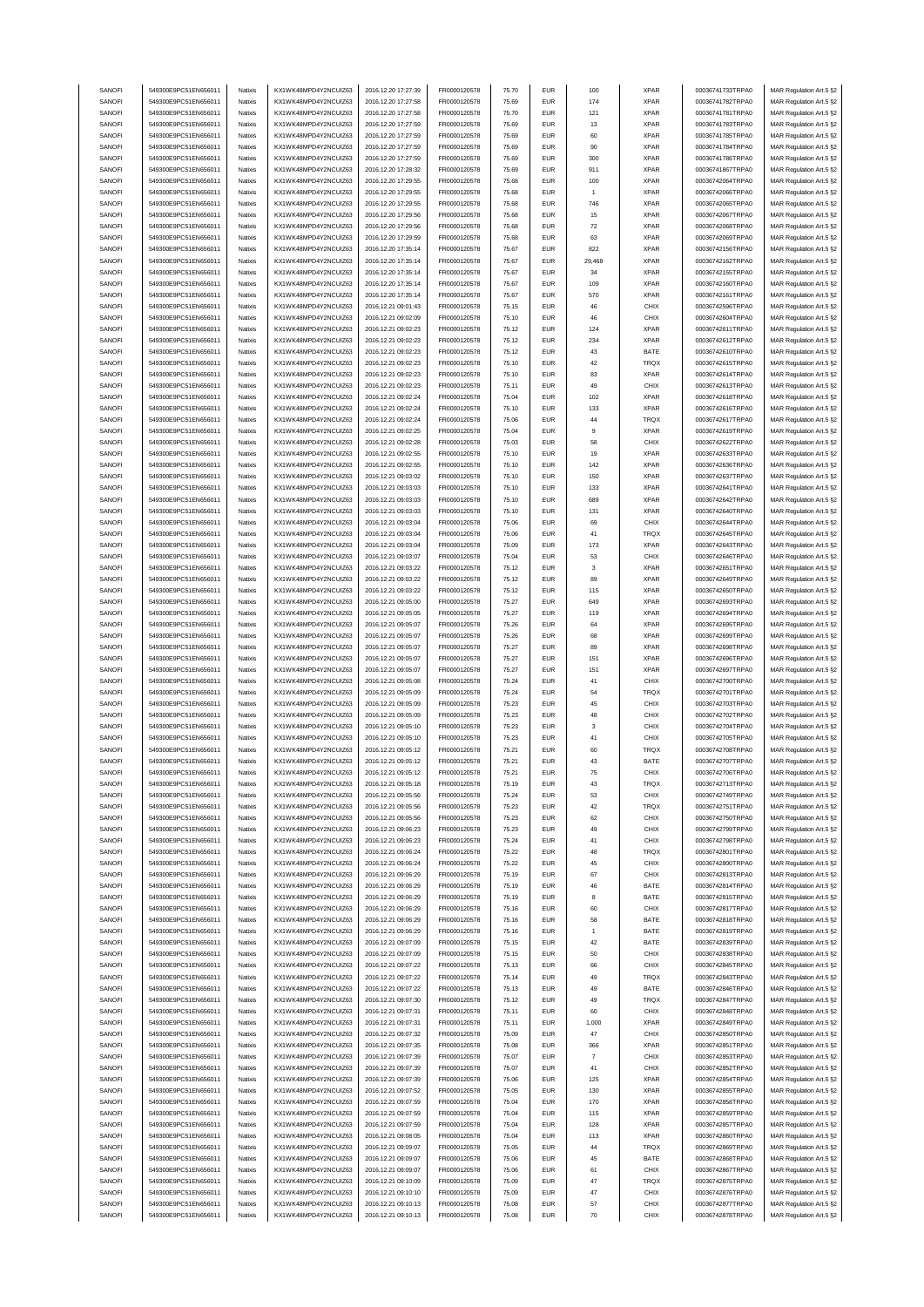| SANOFI | 549300E9PC51EN656011                         | Natixis | KX1WK48MPD4Y2NCUIZ63                         | 2016.12.21 09:10:13                        | FR0000120578                 | 75.08 | <b>EUR</b> | 39  | BATE        | 00036742880TRPA0 | MAR Regulation Art.5 §2 |
|--------|----------------------------------------------|---------|----------------------------------------------|--------------------------------------------|------------------------------|-------|------------|-----|-------------|------------------|-------------------------|
| SANOFI | 549300E9PC51EN656011                         | Natixis | KX1WK48MPD4Y2NCUIZ63                         | 2016.12.21 09:10:13                        | FR0000120578                 | 75.08 | <b>EUR</b> | 8   | BATE        | 00036742879TRPA0 | MAR Regulation Art.5 §2 |
| SANOFI | 549300E9PC51EN656011                         | Natixis | KX1WK48MPD4Y2NCUIZ63                         | 2016.12.21 09:10:21                        | FR0000120578                 | 75.07 | <b>EUR</b> | 56  | TRQX        | 00036742883TRPA0 | MAR Regulation Art.5 §2 |
| SANOFI | 549300E9PC51EN656011                         | Natixis | KX1WK48MPD4Y2NCUIZ63                         | 2016.12.21 09:10:21                        | FR0000120578                 | 75.07 | <b>EUR</b> | 43  | CHIX        | 00036742884TRPA0 | MAR Regulation Art.5 §2 |
| SANOFI | 549300E9PC51EN656011                         | Natixis | KX1WK48MPD4Y2NCUIZ63                         | 2016.12.21 09:10:22                        | FR0000120578                 | 75.06 | <b>EUR</b> | 24  | <b>XPAR</b> | 00036742887TRPA0 | MAR Regulation Art.5 §2 |
| SANOFI | 549300E9PC51EN656011                         | Natixis | KX1WK48MPD4Y2NCUIZ63                         | 2016.12.21 09:10:22                        | FR0000120578                 | 75.06 | <b>EUR</b> | 41  | CHIX        | 00036742885TRPA0 | MAR Regulation Art.5 §2 |
|        |                                              | Natixis |                                              |                                            |                              |       | <b>EUR</b> |     |             |                  |                         |
| SANOFI | 549300E9PC51EN656011                         |         | KX1WK48MPD4Y2NCUIZ63                         | 2016.12.21 09:10:22                        | FR0000120578                 | 75.06 |            | 43  | CHIX        | 00036742886TRPA0 | MAR Regulation Art.5 §2 |
| SANOFI | 549300E9PC51EN656011                         | Natixis | KX1WK48MPD4Y2NCUIZ63                         | 2016.12.21 09:10:26                        | FR0000120578                 | 75.06 | <b>EUR</b> | 710 | <b>XPAR</b> | 00036742894TRPA0 | MAR Regulation Art.5 §2 |
| SANOFI | 549300E9PC51EN656011                         | Natixis | KX1WK48MPD4Y2NCUIZ63                         | 2016.12.21 09:10:26                        | FR0000120578                 | 75.06 | <b>EUR</b> | 50  | <b>XPAR</b> | 00036742891TRPA0 | MAR Regulation Art.5 §2 |
| SANOFI | 549300E9PC51EN656011                         | Natixis | KX1WK48MPD4Y2NCUIZ63                         | 2016.12.21 09:10:26                        | FR0000120578                 | 75.06 | <b>EUR</b> | 79  | <b>XPAR</b> | 00036742890TRPA0 | MAR Regulation Art.5 §2 |
| SANOFI | 549300E9PC51EN656011                         | Natixis | KX1WK48MPD4Y2NCUIZ63                         | 2016.12.21 09:10:26                        | FR0000120578                 | 75.06 | <b>EUR</b> | 120 | <b>XPAR</b> | 00036742892TRPA0 | MAR Regulation Art.5 §2 |
|        | 549300E9PC51EN656011                         |         |                                              |                                            |                              |       |            |     |             |                  |                         |
| SANOFI |                                              | Natixis | KX1WK48MPD4Y2NCUIZ63                         | 2016.12.21 09:10:26                        | FR0000120578                 | 75.06 | <b>EUR</b> | 26  | <b>XPAR</b> | 00036742888TRPA0 | MAR Regulation Art.5 §2 |
| SANOFI | 549300E9PC51EN656011                         | Natixis | KX1WK48MPD4Y2NCUIZ63                         | 2016.12.21 09:10:26                        | FR0000120578                 | 75.06 | <b>EUR</b> | 50  | <b>XPAR</b> | 00036742889TRPA0 | MAR Regulation Art.5 §2 |
| SANOFI | 549300E9PC51EN656011                         | Natixis | KX1WK48MPD4Y2NCUIZ63                         | 2016.12.21 09:10:26                        | FR0000120578                 | 75.06 | <b>EUR</b> | 50  | <b>XPAR</b> | 00036742893TRPA0 | MAR Regulation Art.5 §2 |
| SANOFI | 549300E9PC51EN656011                         | Natixis | KX1WK48MPD4Y2NCUIZ63                         | 2016.12.21 09:10:27                        | FR0000120578                 | 75.06 | <b>EUR</b> | 50  | <b>XPAR</b> | 00036742895TRPA0 | MAR Regulation Art.5 §2 |
| SANOFI | 549300E9PC51EN656011                         | Natixis | KX1WK48MPD4Y2NCUIZ63                         | 2016.12.21 09:10:27                        | FR0000120578                 | 75.06 | <b>EUR</b> | 50  | <b>XPAR</b> | 00036742897TRPA0 | MAR Regulation Art.5 §2 |
|        |                                              |         |                                              |                                            |                              |       |            |     |             |                  |                         |
| SANOFI | 549300E9PC51EN656011                         | Natixis | KX1WK48MPD4Y2NCUIZ63                         | 2016.12.21 09:10:27                        | FR0000120578                 | 75.06 | <b>EUR</b> | 404 | <b>XPAR</b> | 00036742898TRPA0 | MAR Regulation Art.5 §2 |
| SANOFI | 549300E9PC51EN656011                         | Natixis | KX1WK48MPD4Y2NCUIZ63                         | 2016.12.21 09:10:27                        | FR0000120578                 | 75.06 | <b>EUR</b> | 205 | <b>XPAR</b> | 00036742896TRPA0 | MAR Regulation Art.5 §2 |
| SANOFI | 549300E9PC51EN656011                         | Natixis | KX1WK48MPD4Y2NCUIZ63                         | 2016.12.21 09:10:30                        | FR0000120578                 | 75.06 | <b>EUR</b> | 50  | <b>XPAR</b> | 00036742899TRPA0 | MAR Regulation Art.5 §2 |
| SANOFI | 549300E9PC51EN656011                         | Natixis | KX1WK48MPD4Y2NCUIZ63                         | 2016.12.21 09:10:57                        | FR0000120578                 | 75.08 | <b>EUR</b> | 25  | TRQX        | 00036742909TRPA0 | MAR Regulation Art.5 §2 |
| SANOFI | 549300E9PC51EN656011                         | Natixis | KX1WK48MPD4Y2NCUIZ63                         | 2016.12.21 09:10:57                        | FR0000120578                 | 75.08 | <b>EUR</b> | 46  | CHIX        | 00036742908TRPA0 | MAR Regulation Art.5 §2 |
| SANOFI | 549300E9PC51EN656011                         | Natixis | KX1WK48MPD4Y2NCUIZ63                         | 2016.12.21 09:11:00                        | FR0000120578                 | 75.07 | <b>EUR</b> | 46  | CHIX        | 00036742912TRPA0 | MAR Regulation Art.5 §2 |
|        |                                              |         |                                              |                                            |                              |       |            |     |             |                  |                         |
| SANOFI | 549300E9PC51EN656011                         | Natixis | KX1WK48MPD4Y2NCUIZ63                         | 2016.12.21 09:11:00                        | FR0000120578                 | 75.07 | <b>EUR</b> | 41  | CHIX        | 00036742913TRPA0 | MAR Regulation Art.5 §2 |
| SANOFI | 549300E9PC51EN656011                         | Natixis | KX1WK48MPD4Y2NCUIZ63                         | 2016.12.21 09:11:00                        | FR0000120578                 | 75.07 | <b>EUR</b> | 43  | BATE        | 00036742914TRPA0 | MAR Regulation Art.5 §2 |
| SANOFI | 549300E9PC51EN656011                         | Natixis | KX1WK48MPD4Y2NCUIZ63                         | 2016.12.21 09:11:00                        | FR0000120578                 | 75.08 | <b>EUR</b> | 15  | TRQX        | 00036742910TRPA0 | MAR Regulation Art.5 §2 |
| SANOFI | 549300E9PC51EN656011                         | Natixis | KX1WK48MPD4Y2NCUIZ63                         | 2016.12.21 09:11:00                        | FR0000120578                 | 75.08 | <b>EUR</b> | 40  | TRQX        | 00036742911TRPA0 | MAR Regulation Art.5 §2 |
| SANOFI | 549300E9PC51EN656011                         | Natixis | KX1WK48MPD4Y2NCUIZ63                         | 2016.12.21 09:11:08                        | FR0000120578                 | 75.06 | <b>EUR</b> | 350 | <b>XPAR</b> | 00036742917TRPA0 | MAR Regulation Art.5 §2 |
|        |                                              |         |                                              |                                            |                              |       |            |     |             |                  |                         |
| SANOFI | 549300E9PC51EN656011                         | Natixis | KX1WK48MPD4Y2NCUIZ63                         | 2016.12.21 09:11:08                        | FR0000120578                 | 75.06 | <b>EUR</b> | 350 | <b>XPAR</b> | 00036742916TRPA0 | MAR Regulation Art.5 §2 |
| SANOFI | 549300E9PC51EN656011                         | Natixis | KX1WK48MPD4Y2NCUIZ63                         | 2016.12.21 09:11:08                        | FR0000120578                 | 75.06 | <b>EUR</b> | 116 | <b>XPAR</b> | 00036742918TRPA0 | MAR Regulation Art.5 §2 |
| SANOFI | 549300E9PC51EN656011                         | Natixis | KX1WK48MPD4Y2NCUIZ63                         | 2016.12.21 09:11:08                        | FR0000120578                 | 75.06 | <b>EUR</b> | 350 | <b>XPAR</b> | 00036742915TRPA0 | MAR Regulation Art.5 §2 |
| SANOFI | 549300E9PC51EN656011                         | Natixis | KX1WK48MPD4Y2NCUIZ63                         | 2016.12.21 09:11:10                        | FR0000120578                 | 75.06 | <b>EUR</b> | 214 | <b>XPAR</b> | 00036742919TRPA0 | MAR Regulation Art.5 §2 |
| SANOFI | 549300E9PC51EN656011                         | Natixis | KX1WK48MPD4Y2NCUIZ63                         | 2016.12.21 09:11:15                        | FR0000120578                 | 75.06 | <b>EUR</b> | 100 | <b>XPAR</b> | 00036742925TRPA0 | MAR Regulation Art.5 §2 |
|        |                                              |         |                                              |                                            |                              |       |            |     |             |                  |                         |
| SANOFI | 549300E9PC51EN656011                         | Natixis | KX1WK48MPD4Y2NCUIZ63                         | 2016.12.21 09:11:15                        | FR0000120578                 | 75.06 | <b>EUR</b> | 136 | <b>XPAR</b> | 00036742922TRPA0 | MAR Regulation Art.5 §2 |
| SANOFI | 549300E9PC51EN656011                         | Natixis | KX1WK48MPD4Y2NCUIZ63                         | 2016.12.21 09:11:15                        | FR0000120578                 | 75.06 | <b>EUR</b> | 260 | <b>XPAR</b> | 00036742923TRPA0 | MAR Regulation Art.5 §2 |
| SANOFI | 549300E9PC51EN656011                         | Natixis | KX1WK48MPD4Y2NCUIZ63                         | 2016.12.21 09:11:15                        | FR0000120578                 | 75.06 | <b>EUR</b> | 90  | <b>XPAR</b> | 00036742924TRPA0 | MAR Regulation Art.5 §2 |
| SANOFI | 549300E9PC51EN656011                         | Natixis | KX1WK48MPD4Y2NCUIZ63                         | 2016.12.21 09:11:21                        | FR0000120578                 | 75.06 | <b>EUR</b> | 245 | <b>XPAR</b> | 00036742926TRPA0 | MAR Regulation Art.5 §2 |
| SANOFI | 549300E9PC51EN656011                         | Natixis | KX1WK48MPD4Y2NCUIZ63                         | 2016.12.21 09:11:22                        | FR0000120578                 | 75.06 | <b>EUR</b> | 22  | <b>XPAR</b> | 00036742928TRPA0 | MAR Regulation Art.5 §2 |
|        |                                              |         |                                              |                                            |                              |       |            |     |             |                  |                         |
| SANOFI | 549300E9PC51EN656011                         | Natixis | KX1WK48MPD4Y2NCUIZ63                         | 2016.12.21 09:11:22                        | FR0000120578                 | 75.06 | <b>EUR</b> | 500 | <b>XPAR</b> | 00036742927TRPA0 | MAR Regulation Art.5 §2 |
| SANOFI | 549300E9PC51EN656011                         | Natixis | KX1WK48MPD4Y2NCUIZ63                         | 2016.12.21 09:11:29                        | FR0000120578                 | 75.06 | <b>EUR</b> | 328 | <b>XPAR</b> | 00036742929TRPA0 | MAR Regulation Art.5 §2 |
| SANOFI | 549300E9PC51EN656011                         | Natixis | KX1WK48MPD4Y2NCUIZ63                         | 2016.12.21 09:11:29                        | FR0000120578                 | 75.06 | <b>EUR</b> | 59  | <b>XPAR</b> | 00036742930TRPA0 | MAR Regulation Art.5 §2 |
| SANOFI | 549300E9PC51EN656011                         | Natixis | KX1WK48MPD4Y2NCUIZ63                         | 2016.12.21 09:11:30                        | FR0000120578                 | 75.06 | <b>EUR</b> | 291 | <b>XPAR</b> | 00036742931TRPA0 | MAR Regulation Art.5 §2 |
| SANOFI | 549300E9PC51EN656011                         | Natixis | KX1WK48MPD4Y2NCUIZ63                         | 2016.12.21 09:11:32                        | FR0000120578                 | 75.06 | <b>EUR</b> | 73  | <b>XPAR</b> | 00036742932TRPA0 | MAR Regulation Art.5 §2 |
|        |                                              |         |                                              |                                            |                              |       |            |     |             |                  |                         |
| SANOFI | 549300E9PC51EN656011                         | Natixis | KX1WK48MPD4Y2NCUIZ63                         | 2016.12.21 09:11:34                        | FR0000120578                 | 75.06 | <b>EUR</b> | 277 | <b>XPAR</b> | 00036742933TRPA0 | MAR Regulation Art.5 §2 |
| SANOFI | 549300E9PC51EN656011                         | Natixis | KX1WK48MPD4Y2NCUIZ63                         | 2016.12.21 09:11:34                        | FR0000120578                 | 75.06 | <b>EUR</b> | 277 | <b>XPAR</b> | 00036742934TRPA0 | MAR Regulation Art.5 §2 |
| SANOFI | 549300E9PC51EN656011                         | Natixis | KX1WK48MPD4Y2NCUIZ63                         | 2016.12.21 09:11:42                        | FR0000120578                 | 75.06 | <b>EUR</b> | 73  | <b>XPAR</b> | 00036742941TRPA0 | MAR Regulation Art.5 §2 |
| SANOFI | 549300E9PC51EN656011                         | Natixis | KX1WK48MPD4Y2NCUIZ63                         | 2016.12.21 09:11:42                        | FR0000120578                 | 75.06 | <b>EUR</b> | 67  | <b>XPAR</b> | 00036742942TRPA0 | MAR Regulation Art.5 §2 |
| SANOFI | 549300E9PC51EN656011                         | Natixis | KX1WK48MPD4Y2NCUIZ63                         | 2016.12.21 09:11:47                        | FR0000120578                 | 75.06 | <b>EUR</b> | 52  | <b>XPAR</b> | 00036742943TRPA0 | MAR Regulation Art.5 §2 |
| SANOFI | 549300E9PC51EN656011                         | Natixis | KX1WK48MPD4Y2NCUIZ63                         | 2016.12.21 09:11:47                        | FR0000120578                 | 75.06 | <b>EUR</b> | 231 | <b>XPAR</b> | 00036742944TRPA0 |                         |
|        |                                              |         |                                              |                                            |                              |       |            |     |             |                  | MAR Regulation Art.5 §2 |
|        |                                              |         |                                              |                                            |                              |       |            |     |             |                  |                         |
| SANOFI | 549300E9PC51EN656011                         | Natixis | KX1WK48MPD4Y2NCUIZ63                         | 2016.12.21 09:11:49                        | FR0000120578                 | 75.06 | <b>EUR</b> | 216 | <b>XPAR</b> | 00036742945TRPA0 | MAR Regulation Art.5 §2 |
| SANOFI | 549300E9PC51EN656011                         | Natixis | KX1WK48MPD4Y2NCUIZ63                         | 2016.12.21 09:11:54                        | FR0000120578                 | 75.06 | <b>EUR</b> | 134 | <b>XPAR</b> | 00036742946TRPA0 | MAR Regulation Art.5 §2 |
| SANOFI | 549300E9PC51EN656011                         | Natixis | KX1WK48MPD4Y2NCUIZ63                         | 2016.12.21 09:11:54                        | FR0000120578                 | 75.06 | <b>EUR</b> | 59  | <b>XPAR</b> | 00036742947TRPA0 | MAR Regulation Art.5 §2 |
| SANOFI | 549300E9PC51EN656011                         | Natixis | KX1WK48MPD4Y2NCUIZ63                         | 2016.12.21 09:11:59                        | FR0000120578                 | 75.06 | <b>EUR</b> | 47  | <b>XPAR</b> | 00036742948TRPA0 | MAR Regulation Art.5 §2 |
|        |                                              |         |                                              |                                            |                              |       |            |     |             |                  |                         |
| SANOFI | 549300E9PC51EN656011                         | Natixis | KX1WK48MPD4Y2NCUIZ63                         | 2016.12.21 09:12:02                        | FR0000120578                 | 75.06 | <b>EUR</b> | 292 | <b>XPAR</b> | 00036742953TRPA0 | MAR Regulation Art.5 §2 |
| SANOFI | 549300E9PC51EN656011                         | Natixis | KX1WK48MPD4Y2NCUIZ63                         | 2016.12.21 09:12:02                        | FR0000120578                 | 75.06 | <b>EUR</b> | 292 | <b>XPAR</b> | 00036742957TRPA0 | MAR Regulation Art.5 §2 |
| SANOFI | 549300E9PC51EN656011                         | Natixis | KX1WK48MPD4Y2NCUIZ63                         | 2016.12.21 09:12:02                        | FR0000120578                 | 75.06 | <b>EUR</b> | 292 | <b>XPAR</b> | 00036742959TRPA0 | MAR Regulation Art.5 §2 |
| SANOFI | 549300E9PC51EN656011                         | Natixis | KX1WK48MPD4Y2NCUIZ63                         | 2016.12.21 09:12:02                        | FR0000120578                 | 75.06 | <b>EUR</b> | 292 | <b>XPAR</b> | 00036742951TRPA0 | MAR Regulation Art.5 §2 |
| SANOFI | 549300E9PC51EN656011                         | Natixis | KX1WK48MPD4Y2NCLIIZ63                        | 2016.12.21 09:12:02                        | FR0000120578                 | 75.06 | <b>EUR</b> | 266 | <b>XPAR</b> | 00036742954TRPA0 | MAR Regulation Art.5 §2 |
|        |                                              |         |                                              | 2016.12.21 09:12:02                        | FR0000120578                 |       | <b>EUR</b> |     |             |                  |                         |
| SANOFI | 549300E9PC51EN656011                         | Natixis | KX1WK48MPD4Y2NCUIZ63                         |                                            |                              | 75.06 |            | 182 | <b>XPAR</b> | 00036742956TRPA0 | MAR Regulation Art.5 §2 |
| SANOFI | 549300E9PC51EN656011                         | Natixis | KX1WK48MPD4Y2NCUIZ63                         | 2016.12.21 09:12:02                        | FR0000120578                 | 75.06 | <b>EUR</b> | 139 | <b>XPAR</b> | 00036742950TRPA0 | MAR Regulation Art.5 §2 |
| SANOFI | 549300E9PC51EN656011                         | Natixis | KX1WK48MPD4Y2NCUIZ63                         | 2016.12.21 09:12:02                        | FR0000120578                 | 75.06 | <b>EUR</b> | 218 | <b>XPAR</b> | 00036742965TRPA0 | MAR Regulation Art.5 §2 |
|        |                                              |         |                                              | 2016.12.21 09:12:02                        |                              |       |            |     |             |                  | MAR Regulation Art.5 §2 |
| SANOFI | 549300E9PC51EN656011                         | Natixis | KX1WK48MPD4Y2NCUIZ63                         | 2016.12.21 09:12:02                        | FR0000120578                 | 75.06 | <b>EUR</b> | 208 | <b>XPAR</b> | 00036742964TRPA0 | MAR Regulation Art.5 §2 |
| SANOFI | 549300E9PC51EN656011                         | Natixis | KX1WK48MPD4Y2NCUIZ63                         | 2016.12.21 09:12:02                        | FR0000120578                 | 75.06 | <b>EUR</b> | 84  | <b>XPAR</b> | 00036742962TRPA0 | MAR Regulation Art.5 §2 |
|        |                                              | Natixis |                                              |                                            |                              |       | <b>EUR</b> | 84  |             |                  |                         |
| SANOFI | 549300E9PC51EN656011                         |         | KX1WK48MPD4Y2NCUIZ63                         | 2016.12.21 09:12:02                        | FR0000120578                 | 75.06 |            |     | <b>XPAR</b> | 00036742955TRPA0 | MAR Regulation Art.5 §2 |
| SANOFI | 549300E9PC51EN656011                         | Natixis | KX1WK48MPD4Y2NCUIZ63                         | 2016.12.21 09:12:02                        | FR0000120578                 | 75.06 | <b>EUR</b> | 58  | <b>XPAR</b> | 00036742963TRPA0 | MAR Regulation Art.5 §2 |
| SANOFI | 549300E9PC51EN656011                         | Natixis | KX1WK48MPD4Y2NCUIZ63                         | 2016.12.21 09:12:02                        | FR0000120578                 | 75.06 | <b>EUR</b> | 58  | <b>XPAR</b> | 00036742960TRPA0 | MAR Regulation Art.5 §2 |
| SANOFI | 549300E9PC51EN656011                         | Natixis | KX1WK48MPD4Y2NCUIZ63                         | 2016.12.21 09:12:02                        | FR0000120578                 | 75.06 | <b>EUR</b> | 58  | <b>XPAR</b> | 00036742952TRPA0 | MAR Regulation Art.5 §2 |
| SANOFI | 549300E9PC51EN656011                         | Natixis | KX1WK48MPD4Y2NCUIZ63                         | 2016.12.21 09:12:02                        | FR0000120578                 | 75.06 | <b>EUR</b> | 26  | <b>XPAR</b> | 00036742961TRPA0 | MAR Regulation Art.5 §2 |
| SANOFI | 549300E9PC51EN656011                         | Natixis | KX1WK48MPD4Y2NCUIZ63                         | 2016.12.21 09:12:02                        | FR0000120578                 | 75.06 | <b>EUR</b> | 105 | <b>XPAR</b> | 00036742949TRPA0 | MAR Regulation Art.5 §2 |
|        |                                              |         |                                              |                                            |                              |       |            |     |             |                  |                         |
| SANOFI | 549300E9PC51EN656011<br>549300E9PC51EN656011 | Natixis | KX1WK48MPD4Y2NCUIZ63                         | 2016.12.21 09:12:05                        | FR0000120578                 | 75.06 | <b>EUR</b> | 21  | <b>XPAR</b> | 00036742969TRPA0 | MAR Regulation Art.5 §2 |
| SANOFI |                                              | Natixis | KX1WK48MPD4Y2NCUIZ63                         | 2016.12.21 09:12:05                        | FR0000120578                 | 75.06 | <b>EUR</b> | 279 | <b>XPAR</b> | 00036742966TRPA0 | MAR Regulation Art.5 §2 |
| SANOFI | 549300E9PC51EN656011                         | Natixis | KX1WK48MPD4Y2NCUIZ63                         | 2016.12.21 09:12:05                        | FR0000120578                 | 75.06 | <b>EUR</b> | 71  | <b>XPAR</b> | 00036742967TRPA0 | MAR Regulation Art.5 §2 |
| SANOFI | 549300E9PC51EN656011                         | Natixis | KX1WK48MPD4Y2NCUIZ63                         | 2016.12.21 09:12:05                        | FR0000120578                 | 75.06 | <b>EUR</b> | 350 | <b>XPAR</b> | 00036742968TRPA0 | MAR Regulation Art.5 §2 |
| SANOFI | 549300E9PC51EN656011                         | Natixis | KX1WK48MPD4Y2NCUIZ63                         | 2016.12.21 09:12:07                        | FR0000120578                 | 75.06 | <b>EUR</b> | 15  | <b>XPAR</b> | 00036742970TRPA0 | MAR Regulation Art.5 §2 |
|        |                                              |         | KX1WK48MPD4Y2NCUIZ63                         |                                            |                              |       |            |     |             |                  |                         |
| SANOFI | 549300E9PC51EN656011                         | Natixis |                                              | 2016.12.21 09:12:08                        | FR0000120578                 | 75.05 | <b>EUR</b> | 43  | CHIX        | 00036742972TRPA0 | MAR Regulation Art.5 §2 |
| SANOFI | 549300E9PC51EN656011                         | Natixis | KX1WK48MPD4Y2NCUIZ63                         | 2016.12.21 09:12:08                        | FR0000120578                 | 75.05 | <b>EUR</b> | 43  | CHIX        | 00036742971TRPA0 | MAR Regulation Art.5 §2 |
| SANOFI | 549300E9PC51EN656011                         | Natixis | KX1WK48MPD4Y2NCUIZ63                         | 2016.12.21 09:12:08                        | FR0000120578                 | 75.05 | <b>EUR</b> | 41  | TRQX        | 00036742973TRPA0 | MAR Regulation Art.5 §2 |
| SANOFI | 549300E9PC51EN656011                         | Natixis | KX1WK48MPD4Y2NCUIZ63                         | 2016.12.21 09:12:12                        | FR0000120578                 | 75.03 | <b>EUR</b> | 79  | CHIX        | 00036742974TRPA0 | MAR Regulation Art.5 §2 |
| SANOFI | 549300E9PC51EN656011                         | Natixis | KX1WK48MPD4Y2NCUIZ63                         | 2016.12.21 09:12:17                        | FR0000120578                 | 75.03 | <b>EUR</b> | 44  | BATE        | 00036742976TRPA0 | MAR Regulation Art.5 §2 |
|        |                                              | Natixis |                                              |                                            |                              |       | <b>EUR</b> | 79  |             |                  |                         |
| SANOFI | 549300E9PC51EN656011                         |         | KX1WK48MPD4Y2NCUIZ63                         | 2016.12.21 09:12:17                        | FR0000120578                 | 75.03 |            |     | CHIX        | 00036742975TRPA0 | MAR Regulation Art.5 §2 |
| SANOFI | 549300E9PC51EN656011                         | Natixis | KX1WK48MPD4Y2NCUIZ63                         | 2016.12.21 09:12:17                        | FR0000120578                 | 75.02 | <b>EUR</b> | 10  | CHIX        | 00036742977TRPA0 | MAR Regulation Art.5 §2 |
| SANOFI | 549300E9PC51EN656011                         | Natixis | KX1WK48MPD4Y2NCUIZ63                         | 2016.12.21 09:12:17                        | FR0000120578                 | 75.02 | <b>EUR</b> | 35  | CHIX        | 00036742978TRPA0 | MAR Regulation Art.5 §2 |
| SANOFI | 549300E9PC51EN656011                         | Natixis | KX1WK48MPD4Y2NCUIZ63                         | 2016.12.21 09:12:25                        | FR0000120578                 | 75.02 | <b>EUR</b> | 26  | CHIX        | 00036742979TRPA0 | MAR Regulation Art.5 §2 |
| SANOFI | 549300E9PC51EN656011                         | Natixis | KX1WK48MPD4Y2NCUIZ63                         | 2016.12.21 09:12:25                        | FR0000120578                 | 75.02 | <b>EUR</b> | 47  | CHIX        | 00036742980TRPA0 | MAR Regulation Art.5 §2 |
| SANOFI | 549300E9PC51EN656011                         | Natixis | KX1WK48MPD4Y2NCUIZ63                         | 2016.12.21 09:12:42                        | FR0000120578                 | 75.05 | <b>EUR</b> | 267 | <b>XPAR</b> | 00036742981TRPA0 |                         |
|        |                                              |         |                                              |                                            |                              |       |            |     |             |                  | MAR Regulation Art.5 §2 |
| SANOFI | 549300E9PC51EN656011                         | Natixis | KX1WK48MPD4Y2NCUIZ63                         | 2016.12.21 09:12:59                        | FR0000120578                 | 75.06 | <b>EUR</b> | 369 | <b>XPAR</b> | 00036742984TRPA0 | MAR Regulation Art.5 §2 |
| SANOFI | 549300E9PC51EN656011                         | Natixis | KX1WK48MPD4Y2NCUIZ63                         | 2016.12.21 09:12:59                        | FR0000120578                 | 75.05 | <b>EUR</b> | 19  | TRQX        | 00036742986TRPA0 | MAR Regulation Art.5 §2 |
| SANOFI | 549300E9PC51EN656011                         | Natixis | KX1WK48MPD4Y2NCUIZ63                         | 2016.12.21 09:12:59                        | FR0000120578                 | 75.05 | <b>EUR</b> | 25  | <b>TRQX</b> | 00036742985TRPA0 | MAR Regulation Art.5 §2 |
| SANOFI | 549300E9PC51EN656011                         | Natixis | KX1WK48MPD4Y2NCUIZ63                         | 2016.12.21 09:12:59                        | FR0000120578                 | 75.05 | <b>EUR</b> | 193 | <b>XPAR</b> | 00036742987TRPA0 | MAR Regulation Art.5 §2 |
| SANOFI | 549300E9PC51EN656011                         | Natixis | KX1WK48MPD4Y2NCUIZ63                         | 2016.12.21 09:13:02                        | FR0000120578                 | 75.04 | <b>EUR</b> | 62  | CHIX        | 00036742988TRPA0 |                         |
|        |                                              |         |                                              |                                            |                              |       |            |     |             |                  | MAR Regulation Art.5 §2 |
| SANOFI | 549300E9PC51EN656011                         | Natixis | KX1WK48MPD4Y2NCUIZ63                         | 2016.12.21 09:13:32                        | FR0000120578                 | 75.06 | <b>EUR</b> | 5   | <b>XPAR</b> | 00036742992TRPA0 | MAR Regulation Art.5 §2 |
| SANOFI | 549300E9PC51EN656011                         | Natixis | KX1WK48MPD4Y2NCUIZ63                         | 2016.12.21 09:13:34                        | FR0000120578                 | 75.06 | <b>EUR</b> | 353 | <b>XPAR</b> | 00036742993TRPA0 | MAR Regulation Art.5 §2 |
| SANOFI | 549300E9PC51EN656011                         | Natixis | KX1WK48MPD4Y2NCUIZ63                         | 2016.12.21 09:13:34                        | FR0000120578                 | 75.06 | <b>EUR</b> | 70  | <b>XPAR</b> | 00036742995TRPA0 | MAR Regulation Art.5 §2 |
| SANOFI | 549300E9PC51EN656011                         | Natixis | KX1WK48MPD4Y2NCUIZ63                         | 2016.12.21 09:13:34                        | FR0000120578                 | 75.06 | <b>EUR</b> | 90  | <b>XPAR</b> | 00036742994TRPA0 | MAR Regulation Art.5 §2 |
| SANOFI | 549300E9PC51EN656011                         | Natixis | KX1WK48MPD4Y2NCUIZ63                         | 2016.12.21 09:13:39                        | FR0000120578                 | 75.05 | <b>EUR</b> | 44  | TRQX        | 00036743001TRPA0 |                         |
|        |                                              |         |                                              |                                            |                              |       |            |     |             |                  | MAR Regulation Art.5 §2 |
| SANOFI | 549300E9PC51EN656011                         | Natixis | KX1WK48MPD4Y2NCUIZ63                         | 2016.12.21 09:14:33                        | FR0000120578                 | 75.11 | <b>EUR</b> | 130 | <b>XPAR</b> | 00036743018TRPA0 | MAR Regulation Art.5 §2 |
| SANOFI | 549300E9PC51EN656011                         | Natixis | KX1WK48MPD4Y2NCUIZ63                         | 2016.12.21 09:14:48                        | FR0000120578                 | 75.13 | <b>EUR</b> | 125 | <b>XPAR</b> | 00036743021TRPA0 | MAR Regulation Art.5 §2 |
| SANOFI | 549300E9PC51EN656011                         | Natixis | KX1WK48MPD4Y2NCUIZ63                         | 2016.12.21 09:14:48                        | FR0000120578                 | 75.13 | <b>EUR</b> | 206 | <b>XPAR</b> | 00036743020TRPA0 | MAR Regulation Art.5 §2 |
| SANOFI | 549300E9PC51EN656011<br>549300E9PC51EN656011 | Natixis | KX1WK48MPD4Y2NCUIZ63<br>KX1WK48MPD4Y2NCUIZ63 | 2016.12.21 09:14:56<br>2016.12.21 09:14:57 | FR0000120578<br>FR0000120578 | 75.12 | <b>EUR</b> | 395 | <b>XPAR</b> | 00036743023TRPA0 | MAR Regulation Art.5 §2 |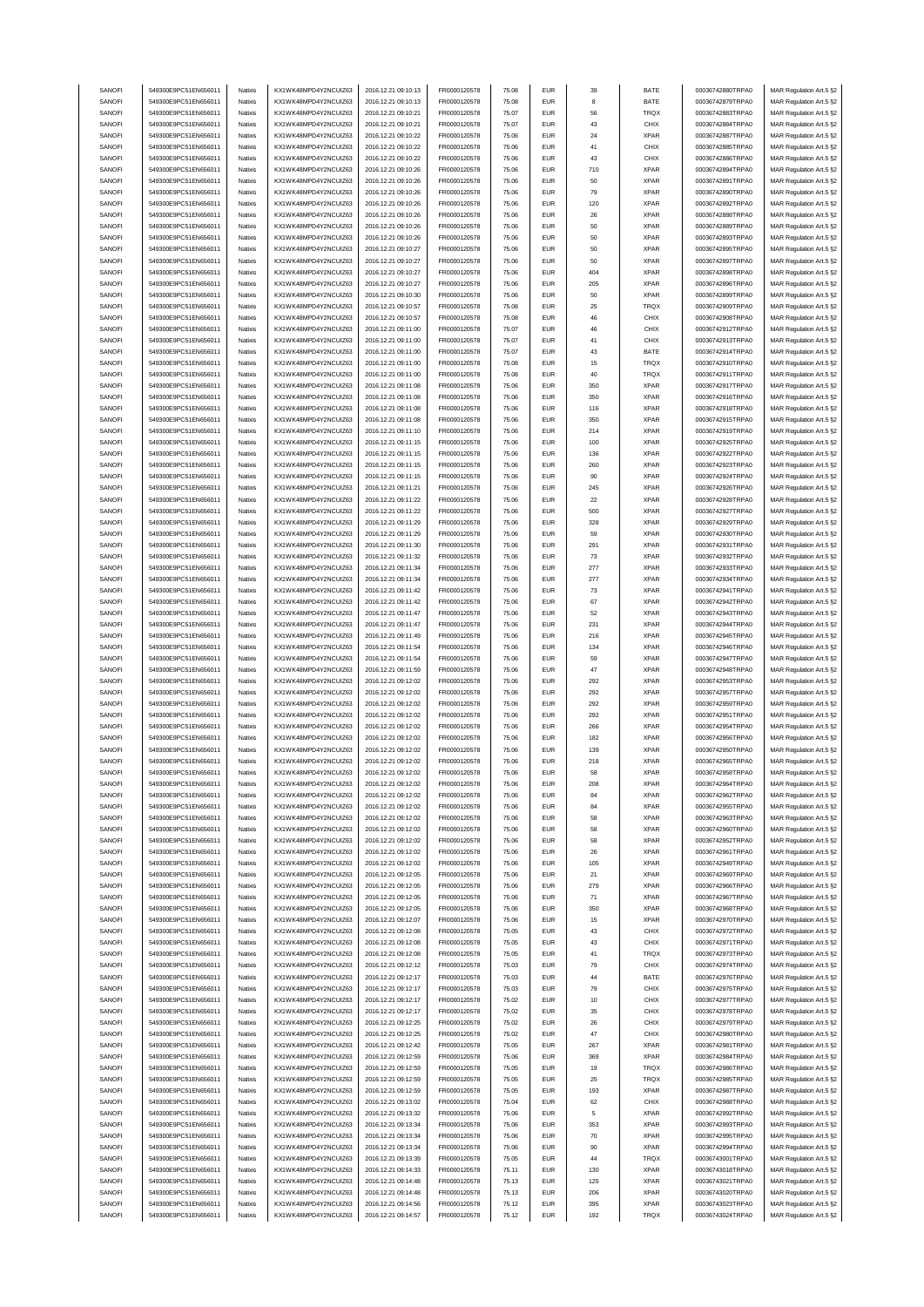| SANOFI | 549300E9PC51EN656011 | Natixis | KX1WK48MPD4Y2NCUIZ63 | 2016.12.21 09:14:57 | FR0000120578 | 75.11 | <b>EUR</b> | 42             | <b>XPAR</b> | 00036743025TRPA0 | MAR Regulation Art.5 §2 |
|--------|----------------------|---------|----------------------|---------------------|--------------|-------|------------|----------------|-------------|------------------|-------------------------|
| SANOFI | 549300E9PC51EN656011 | Natixis | KX1WK48MPD4Y2NCUIZ63 | 2016.12.21 09:15:16 | FR0000120578 | 75.16 | <b>EUR</b> | 41             | BATE        | 00036743027TRPA0 | MAR Regulation Art.5 §2 |
| SANOFI | 549300E9PC51EN656011 | Natixis | KX1WK48MPD4Y2NCUIZ63 | 2016.12.21 09:15:16 | FR0000120578 | 75.17 | <b>EUR</b> | 100            | <b>XPAR</b> | 00036743028TRPA0 | MAR Regulation Art.5 §2 |
| SANOFI | 549300E9PC51EN656011 | Natixis | KX1WK48MPD4Y2NCUIZ63 | 2016.12.21 09:15:16 | FR0000120578 | 75.17 | <b>EUR</b> | 134            | <b>XPAR</b> | 00036743029TRPA0 | MAR Regulation Art.5 §2 |
|        |                      |         |                      |                     |              |       |            |                |             |                  |                         |
| SANOFI | 549300E9PC51EN656011 | Natixis | KX1WK48MPD4Y2NCUIZ63 | 2016.12.21 09:15:16 | FR0000120578 | 75.17 | <b>EUR</b> | 183            | <b>XPAR</b> | 00036743026TRPA0 | MAR Regulation Art.5 §2 |
| SANOFI | 549300E9PC51EN656011 | Natixis | KX1WK48MPD4Y2NCUIZ63 | 2016.12.21 09:15:26 | FR0000120578 | 75.15 | <b>EUR</b> | 113            | <b>XPAR</b> | 00036743033TRPA0 | MAR Regulation Art.5 §2 |
| SANOFI | 549300E9PC51EN656011 | Natixis | KX1WK48MPD4Y2NCUIZ63 | 2016.12.21 09:15:26 | FR0000120578 | 75.15 | <b>EUR</b> | 42             | BATE        | 00036743032TRPA0 | MAR Regulation Art.5 §2 |
| SANOFI | 549300E9PC51EN656011 | Natixis | KX1WK48MPD4Y2NCUIZ63 | 2016.12.21 09:15:26 | FR0000120578 | 75.14 | <b>EUR</b> | 112            | CHIX        | 00036743034TRPA0 | MAR Regulation Art.5 §2 |
| SANOFI | 549300E9PC51EN656011 | Natixis | KX1WK48MPD4Y2NCUIZ63 | 2016.12.21 09:15:26 | FR0000120578 | 75.16 | <b>EUR</b> | 95             | CHIX        | 00036743030TRPA0 | MAR Regulation Art.5 §2 |
| SANOFI | 549300E9PC51EN656011 | Natixis | KX1WK48MPD4Y2NCUIZ63 | 2016.12.21 09:15:26 | FR0000120578 | 75.16 | <b>EUR</b> | 129            | <b>XPAR</b> | 00036743031TRPA0 | MAR Regulation Art.5 §2 |
|        | 549300E9PC51EN656011 | Natixis |                      |                     |              |       | <b>EUR</b> |                |             |                  |                         |
| SANOFI |                      |         | KX1WK48MPD4Y2NCUIZ63 | 2016.12.21 09:15:35 | FR0000120578 | 75.14 |            | 13             | CHIX        | 00036743037TRPA0 | MAR Regulation Art.5 §2 |
| SANOFI | 549300E9PC51EN656011 | Natixis | KX1WK48MPD4Y2NCUIZ63 | 2016.12.21 09:15:35 | FR0000120578 | 75.14 | <b>EUR</b> | 13             | CHIX        | 00036743038TRPA0 | MAR Regulation Art.5 §2 |
| SANOFI | 549300E9PC51EN656011 | Natixis | KX1WK48MPD4Y2NCUIZ63 | 2016.12.21 09:15:35 | FR0000120578 | 75.14 | <b>EUR</b> | 21             | CHIX        | 00036743039TRPA0 | MAR Regulation Art.5 §2 |
| SANOFI | 549300E9PC51EN656011 | Natixis | KX1WK48MPD4Y2NCUIZ63 | 2016.12.21 09:15:35 | FR0000120578 | 75.14 | <b>EUR</b> | 46             | CHIX        | 00036743041TRPA0 | MAR Regulation Art.5 §2 |
| SANOFI | 549300E9PC51EN656011 | Natixis | KX1WK48MPD4Y2NCUIZ63 | 2016.12.21 09:15:35 | FR0000120578 | 75.14 | <b>EUR</b> | 192            | CHIX        | 00036743040TRPA0 | MAR Regulation Art.5 §2 |
|        |                      |         |                      |                     |              |       |            |                |             |                  |                         |
| SANOFI | 549300E9PC51EN656011 | Natixis | KX1WK48MPD4Y2NCUIZ63 | 2016.12.21 09:15:35 | FR0000120578 | 75.13 | <b>EUR</b> | 100            | CHIX        | 00036743036TRPA0 | MAR Regulation Art.5 §2 |
| SANOFI | 549300E9PC51EN656011 | Natixis | KX1WK48MPD4Y2NCUIZ63 | 2016.12.21 09:15:39 | FR0000120578 | 75.12 | <b>EUR</b> | 49             | TRQX        | 00036743044TRPA0 | MAR Regulation Art.5 §2 |
| SANOFI | 549300E9PC51EN656011 | Natixis | KX1WK48MPD4Y2NCUIZ63 | 2016.12.21 09:15:39 | FR0000120578 | 75.12 | <b>EUR</b> | 44             | BATE        | 00036743042TRPA0 | MAR Regulation Art.5 §2 |
| SANOFI | 549300E9PC51EN656011 | Natixis | KX1WK48MPD4Y2NCUIZ63 | 2016.12.21 09:15:39 | FR0000120578 | 75.12 | <b>EUR</b> | 41             | BATE        | 00036743043TRPA0 | MAR Regulation Art.5 §2 |
| SANOFI | 549300E9PC51EN656011 | Natixis | KX1WK48MPD4Y2NCUIZ63 | 2016.12.21 09:15:39 | FR0000120578 | 75.12 | <b>EUR</b> | 126            | <b>XPAR</b> | 00036743045TRPA0 | MAR Regulation Art.5 §2 |
|        | 549300E9PC51EN656011 |         |                      |                     |              |       | <b>EUR</b> |                |             |                  |                         |
| SANOFI |                      | Natixis | KX1WK48MPD4Y2NCUIZ63 | 2016.12.21 09:16:53 | FR0000120578 | 75.23 |            | 124            | <b>XPAR</b> | 00036743056TRPA0 | MAR Regulation Art.5 §2 |
| SANOFI | 549300E9PC51EN656011 | Natixis | KX1WK48MPD4Y2NCUIZ63 | 2016.12.21 09:16:53 | FR0000120578 | 75.23 | <b>EUR</b> | 109            | <b>XPAR</b> | 00036743057TRPA0 | MAR Regulation Art.5 §2 |
| SANOFI | 549300E9PC51EN656011 | Natixis | KX1WK48MPD4Y2NCUIZ63 | 2016.12.21 09:16:59 | FR0000120578 | 75.20 | <b>EUR</b> | 56             | CHIX        | 00036743061TRPA0 | MAR Regulation Art.5 §2 |
| SANOFI | 549300E9PC51EN656011 | Natixis | KX1WK48MPD4Y2NCUIZ63 | 2016.12.21 09:16:59 | FR0000120578 | 75.22 | <b>EUR</b> | 270            | <b>XPAR</b> | 00036743059TRPA0 | MAR Regulation Art.5 §2 |
| SANOFI | 549300E9PC51EN656011 | Natixis | KX1WK48MPD4Y2NCUIZ63 | 2016.12.21 09:16:59 | FR0000120578 | 75.20 | <b>EUR</b> | 47             | TRQX        | 00036743062TRPA0 | MAR Regulation Art.5 §2 |
| SANOFI | 549300E9PC51EN656011 | Natixis | KX1WK48MPD4Y2NCUIZ63 | 2016.12.21 09:16:59 | FR0000120578 | 75.21 | <b>EUR</b> | 109            | <b>XPAR</b> | 00036743060TRPA0 | MAR Regulation Art.5 §2 |
|        |                      |         | KX1WK48MPD4Y2NCUIZ63 |                     |              |       |            |                |             |                  |                         |
| SANOFI | 549300E9PC51EN656011 | Natixis |                      | 2016.12.21 09:16:59 | FR0000120578 | 75.22 | <b>EUR</b> | 126            | <b>XPAR</b> | 00036743058TRPA0 | MAR Regulation Art.5 §2 |
| SANOFI | 549300E9PC51EN656011 | Natixis | KX1WK48MPD4Y2NCUIZ63 | 2016.12.21 09:17:03 | FR0000120578 | 75.19 | <b>EUR</b> | 45             | BATE        | 00036743068TRPA0 | MAR Regulation Art.5 §2 |
| SANOFI | 549300E9PC51EN656011 | Natixis | KX1WK48MPD4Y2NCUIZ63 | 2016.12.21 09:17:03 | FR0000120578 | 75.19 | <b>EUR</b> | 65             | CHIX        | 00036743067TRPA0 | MAR Regulation Art.5 §2 |
| SANOFI | 549300E9PC51EN656011 | Natixis | KX1WK48MPD4Y2NCUIZ63 | 2016.12.21 09:17:03 | FR0000120578 | 75.19 | <b>EUR</b> | $\overline{a}$ | BATE        | 00036743066TRPA0 | MAR Regulation Art.5 §2 |
| SANOFI | 549300E9PC51EN656011 | Natixis | KX1WK48MPD4Y2NCUIZ63 | 2016.12.21 09:17:03 | FR0000120578 | 75.19 | <b>EUR</b> | 225            | <b>XPAR</b> | 00036743069TRPA0 | MAR Regulation Art.5 §2 |
|        |                      |         | KX1WK48MPD4Y2NCUIZ63 |                     |              |       | <b>EUR</b> |                |             |                  |                         |
| SANOFI | 549300E9PC51EN656011 | Natixis |                      | 2016.12.21 09:17:04 | FR0000120578 | 75.18 |            | 112            | <b>XPAR</b> | 00036743070TRPA0 | MAR Regulation Art.5 §2 |
| SANOFI | 549300E9PC51EN656011 | Natixis | KX1WK48MPD4Y2NCUIZ63 | 2016.12.21 09:17:05 | FR0000120578 | 75.18 | <b>EUR</b> | 45             | <b>TRQX</b> | 00036743071TRPA0 | MAR Regulation Art.5 §2 |
| SANOFI | 549300E9PC51EN656011 | Natixis | KX1WK48MPD4Y2NCUIZ63 | 2016.12.21 09:17:11 | FR0000120578 | 75.17 | <b>EUR</b> | 62             | CHIX        | 00036743072TRPA0 | MAR Regulation Art.5 §2 |
| SANOFI | 549300E9PC51EN656011 | Natixis | KX1WK48MPD4Y2NCUIZ63 | 2016.12.21 09:17:22 | FR0000120578 | 75.17 | <b>EUR</b> | 48             | CHIX        | 00036743075TRPA0 | MAR Regulation Art.5 §2 |
| SANOFI | 549300E9PC51EN656011 | Natixis | KX1WK48MPD4Y2NCUIZ63 | 2016.12.21 09:17:29 | FR0000120578 | 75.16 | <b>EUR</b> | 44             | CHIX        | 00036743080TRPA0 | MAR Regulation Art.5 §2 |
|        |                      |         |                      |                     | FR0000120578 |       | <b>EUR</b> |                |             |                  |                         |
| SANOFI | 549300E9PC51EN656011 | Natixis | KX1WK48MPD4Y2NCUIZ63 | 2016.12.21 09:17:29 |              | 75.16 |            | 129            | <b>XPAR</b> | 00036743083TRPA0 | MAR Regulation Art.5 §2 |
| SANOFI | 549300E9PC51EN656011 | Natixis | KX1WK48MPD4Y2NCUIZ63 | 2016.12.21 09:17:29 | FR0000120578 | 75.16 | <b>EUR</b> | 45             | <b>XPAR</b> | 00036743079TRPA0 | MAR Regulation Art.5 §2 |
| SANOFI | 549300E9PC51EN656011 | Natixis | KX1WK48MPD4Y2NCUIZ63 | 2016.12.21 09:17:29 | FR0000120578 | 75.16 | <b>EUR</b> | 49             | BATE        | 00036743081TRPA0 | MAR Regulation Art.5 §2 |
| SANOFI | 549300E9PC51EN656011 | Natixis | KX1WK48MPD4Y2NCUIZ63 | 2016.12.21 09:17:29 | FR0000120578 | 75.16 | <b>EUR</b> | 63             | <b>XPAR</b> | 00036743082TRPA0 | MAR Regulation Art.5 §2 |
| SANOFI | 549300E9PC51EN656011 | Natixis | KX1WK48MPD4Y2NCUIZ63 | 2016.12.21 09:18:06 | FR0000120578 | 75.22 | <b>EUR</b> | 100            | <b>XPAR</b> | 00036743086TRPA0 | MAR Regulation Art.5 §2 |
| SANOFI | 549300E9PC51EN656011 |         |                      |                     |              | 75.22 | <b>EUR</b> |                | <b>XPAR</b> | 00036743088TRPA0 |                         |
|        |                      | Natixis | KX1WK48MPD4Y2NCUIZ63 | 2016.12.21 09:18:06 | FR0000120578 |       |            | 128            |             |                  | MAR Regulation Art.5 §2 |
| SANOFI | 549300E9PC51EN656011 | Natixis | KX1WK48MPD4Y2NCUIZ63 | 2016.12.21 09:18:06 | FR0000120578 | 75.22 | <b>EUR</b> | 148            | <b>XPAR</b> | 00036743087TRPA0 | MAR Regulation Art.5 §2 |
| SANOFI | 549300E9PC51EN656011 | Natixis | KX1WK48MPD4Y2NCUIZ63 | 2016.12.21 09:18:10 | FR0000120578 | 75.20 | <b>EUR</b> | 47             | <b>TRQX</b> | 00036743090TRPA0 | MAR Regulation Art.5 §2 |
| SANOFI | 549300E9PC51EN656011 | Natixis | KX1WK48MPD4Y2NCUIZ63 | 2016.12.21 09:18:10 | FR0000120578 | 75.21 | <b>EUR</b> | 157            | <b>XPAR</b> | 00036743089TRPA0 | MAR Regulation Art.5 §2 |
| SANOFI | 549300E9PC51EN656011 | Natixis | KX1WK48MPD4Y2NCUIZ63 | 2016.12.21 09:18:10 | FR0000120578 | 75.21 | <b>EUR</b> | 48             | CHIX        | 00036743091TRPA0 | MAR Regulation Art.5 §2 |
| SANOFI | 549300E9PC51EN656011 | Natixis | KX1WK48MPD4Y2NCUIZ63 | 2016.12.21 09:18:17 | FR0000120578 | 75.19 | <b>EUR</b> | 44             | CHIX        | 00036743094TRPA0 | MAR Regulation Art.5 §2 |
|        |                      |         |                      |                     |              |       |            |                |             |                  |                         |
| SANOFI | 549300E9PC51EN656011 | Natixis | KX1WK48MPD4Y2NCUIZ63 | 2016.12.21 09:18:17 | FR0000120578 | 75.19 | <b>EUR</b> | 44             | <b>XPAR</b> | 00036743093TRPA0 | MAR Regulation Art.5 §2 |
| SANOFI | 549300E9PC51EN656011 | Natixis | KX1WK48MPD4Y2NCUIZ63 | 2016.12.21 09:18:17 | FR0000120578 | 75.19 | <b>EUR</b> | 85             | <b>XPAR</b> | 00036743095TRPA0 | MAR Regulation Art.5 §2 |
| SANOFI | 549300E9PC51EN656011 | Natixis | KX1WK48MPD4Y2NCUIZ63 | 2016.12.21 09:18:27 | FR0000120578 | 75.20 | EUR        | 305            | CHIX        | 00036743097TRPA0 | MAR Regulation Art.5 §2 |
| SANOFI | 549300E9PC51EN656011 | Natixis | KX1WK48MPD4Y2NCUIZ63 | 2016.12.21 09:18:27 | FR0000120578 | 75.20 | <b>EUR</b> | 580            | CHIX        | 00036743096TRPA0 | MAR Regulation Art.5 §2 |
| SANOFI | 549300E9PC51EN656011 | Natixis | KX1WK48MPD4Y2NCUIZ63 | 2016.12.21 09:18:27 | FR0000120578 | 75.20 | <b>EUR</b> | 580            | CHIX        | 00036743099TRPA0 | MAR Regulation Art.5 §2 |
| SANOFI | 549300E9PC51EN656011 | Natixis | KX1WK48MPD4Y2NCUIZ63 | 2016.12.21 09:18:27 | FR0000120578 | 75.20 | <b>EUR</b> | 275            | CHIX        | 00036743098TRPA0 |                         |
|        |                      |         |                      |                     |              |       |            |                |             |                  | MAR Regulation Art.5 §2 |
| SANOFI | 549300E9PC51EN656011 | Natixis | KX1WK48MPD4Y2NCUIZ63 | 2016.12.21 09:18:27 | FR0000120578 | 75.20 | <b>EUR</b> | 257            | CHIX        | 00036743100TRPA0 | MAR Regulation Art.5 §2 |
| SANOFI | 549300E9PC51EN656011 | Natixis | KX1WK48MPD4Y2NCUIZ63 | 2016.12.21 09:19:12 | FR0000120578 | 75.23 | <b>EUR</b> | 230            | <b>XPAR</b> | 00036743102TRPA0 | MAR Regulation Art.5 §2 |
| SANOFI | 549300E9PC51EN656011 | Natixis | KX1WK48MPD4Y2NCUIZ63 | 2016.12.21 09:19:12 | FR0000120578 | 75.24 | <b>EUR</b> | 431            | <b>XPAR</b> | 00036743101TRPA0 | MAR Regulation Art.5 §2 |
| SANOFI | 549300E9PC51EN656011 | Natixis | KX1WK48MPD4Y2NCUIZ63 | 2016.12.21 09:19:20 | FR0000120578 | 75.24 | <b>EUR</b> | 57             | <b>XPAR</b> | 00036743105TRPA0 | MAR Regulation Art.5 §2 |
| SANOFI | 549300E9PC51EN656011 | Natixis | KX1WK48MPD4Y2NCUIZ63 | 2016.12.21 09:19:22 | FR0000120578 | 75.24 | <b>EUR</b> | 90             | <b>XPAR</b> | 00036743106TRPA0 |                         |
|        |                      |         |                      |                     |              |       |            |                |             |                  | MAR Regulation Art.5 §2 |
| SANOFI | 549300E9PC51EN656011 | Natixis | KX1WK48MPD4Y2NCUIZ63 | 2016.12.21 09:19:24 | FR0000120578 | 75.23 | <b>EUR</b> | 46             | CHIX        | 00036743108TRPA0 | MAR Regulation Art.5 §2 |
| SANOFI | 549300E9PC51EN656011 | Natixis | KX1WK48MPD4Y2NCUIZ63 | 2016.12.21 09:19:24 | FR0000120578 | 75.23 | <b>EUR</b> | 131            | <b>XPAR</b> | 00036743107TRPA0 | MAR Regulation Art.5 §2 |
| SANOF  | 549300E9PC51EN656011 | Natixis | KX1WK48MPD4Y2NCUIZ63 | 2016.12.21 09:19:32 | FR0000120578 | 75.23 | EUR        |                | TROX        | 00036743111TRPA0 | MAR Regulation Art.5 §2 |
| SANOFI | 549300E9PC51EN656011 | Natixis | KX1WK48MPD4Y2NCUIZ63 | 2016.12.21 09:20:00 | FR0000120578 | 75.27 | <b>EUR</b> | 114            | <b>XPAR</b> | 00036743118TRPA0 | MAR Regulation Art.5 §2 |
| SANOFI | 549300E9PC51EN656011 | Natixis | KX1WK48MPD4Y2NCUIZ63 | 2016.12.21 09:20:02 | FR0000120578 | 75.27 | <b>EUR</b> | 149            | <b>XPAR</b> | 00036743122TRPA0 | MAR Regulation Art.5 §2 |
|        |                      |         | KX1WK48MPD4Y2NCUIZ63 |                     |              |       |            |                |             |                  |                         |
| SANOFI | 549300E9PC51EN656011 | Natixis |                      | 2016.12.21 09:20:02 | FR0000120578 | 75.27 | <b>EUR</b> | 43             | TRQX        | 00036743120TRPA0 | MAR Regulation Art.5 §2 |
| SANOFI | 549300E9PC51EN656011 | Natixis | KX1WK48MPD4Y2NCUIZ63 | 2016.12.21 09:20:02 | FR0000120578 | 75.27 | <b>EUR</b> | $\overline{a}$ | <b>TRQX</b> | 00036743119TRPA0 | MAR Regulation Art.5 §2 |
| SANOFI | 549300E9PC51EN656011 | Natixis | KX1WK48MPD4Y2NCUIZ63 | 2016.12.21 09:20:02 | FR0000120578 | 75.27 | <b>EUR</b> | 96             | <b>XPAR</b> | 00036743121TRPA0 | MAR Regulation Art.5 §2 |
| SANOFI | 549300E9PC51EN656011 | Natixis | KX1WK48MPD4Y2NCUIZ63 | 2016.12.21 09:20:02 | FR0000120578 | 75.26 | <b>EUR</b> | 32             | BATE        | 00036743123TRPA0 | MAR Regulation Art.5 §2 |
| SANOFI | 549300E9PC51EN656011 | Natixis | KX1WK48MPD4Y2NCUIZ63 | 2016.12.21 09:20:03 | FR0000120578 | 75.26 | <b>EUR</b> | 99             | BATE        | 00036743126TRPA0 | MAR Regulation Art.5 §2 |
| SANOFI | 549300E9PC51EN656011 | Natixis | KX1WK48MPD4Y2NCUIZ63 | 2016.12.21 09:20:08 | FR0000120578 | 75.26 | <b>EUR</b> | 42             | BATE        | 00036743128TRPA0 | MAR Regulation Art.5 §2 |
|        |                      |         | KX1WK48MPD4Y2NCUIZ63 |                     |              |       |            |                |             |                  |                         |
| SANOFI | 549300E9PC51EN656011 | Natixis |                      | 2016.12.21 09:20:08 | FR0000120578 | 75.26 | <b>EUR</b> | 76             | CHIX        | 00036743127TRPA0 | MAR Regulation Art.5 §2 |
| SANOFI | 549300E9PC51EN656011 | Natixis | KX1WK48MPD4Y2NCUIZ63 | 2016.12.21 09:20:08 | FR0000120578 | 75.26 | <b>EUR</b> | 121            | <b>XPAR</b> | 00036743130TRPA0 | MAR Regulation Art.5 §2 |
| SANOFI | 549300E9PC51EN656011 | Natixis | KX1WK48MPD4Y2NCUIZ63 | 2016.12.21 09:20:08 | FR0000120578 | 75.26 | <b>EUR</b> | 43             | BATE        | 00036743129TRPA0 | MAR Regulation Art.5 §2 |
| SANOFI | 549300E9PC51EN656011 | Natixis | KX1WK48MPD4Y2NCUIZ63 | 2016.12.21 09:20:08 | FR0000120578 | 75.26 | <b>EUR</b> | 149            | BATE        | 00036743131TRPA0 | MAR Regulation Art.5 §2 |
| SANOFI | 549300E9PC51EN656011 | Natixis | KX1WK48MPD4Y2NCUIZ63 | 2016.12.21 09:20:08 | FR0000120578 | 75.26 | <b>EUR</b> | 180            | BATE        | 00036743133TRPA0 | MAR Regulation Art.5 §2 |
| SANOFI | 549300E9PC51EN656011 | Natixis | KX1WK48MPD4Y2NCUIZ63 | 2016.12.21 09:20:08 | FR0000120578 | 75.26 | <b>EUR</b> | 85             | BATE        | 00036743135TRPA0 |                         |
|        |                      |         |                      |                     |              |       |            |                |             |                  | MAR Regulation Art.5 §2 |
| SANOFI | 549300E9PC51EN656011 | Natixis | KX1WK48MPD4Y2NCUIZ63 | 2016.12.21 09:20:08 | FR0000120578 | 75.26 | <b>EUR</b> | 54             | BATE        | 00036743134TRPA0 | MAR Regulation Art.5 §2 |
| SANOFI | 549300E9PC51EN656011 | Natixis | KX1WK48MPD4Y2NCUIZ63 | 2016.12.21 09:20:08 | FR0000120578 | 75.26 | <b>EUR</b> | 100            | BATE        | 00036743132TRPA0 | MAR Regulation Art.5 §2 |
| SANOFI | 549300E9PC51EN656011 | Natixis | KX1WK48MPD4Y2NCUIZ63 | 2016.12.21 09:20:08 | FR0000120578 | 75.26 | <b>EUR</b> | 100            | BATE        | 00036743136TRPA0 | MAR Regulation Art.5 §2 |
| SANOFI | 549300E9PC51EN656011 | Natixis | KX1WK48MPD4Y2NCUIZ63 | 2016.12.21 09:20:08 | FR0000120578 | 75.26 | <b>EUR</b> | 123            | BATE        | 00036743138TRPA0 | MAR Regulation Art.5 §2 |
| SANOFI | 549300E9PC51EN656011 | Natixis | KX1WK48MPD4Y2NCUIZ63 | 2016.12.21 09:20:08 | FR0000120578 | 75.26 | <b>EUR</b> | 95             | BATE        | 00036743137TRPA0 | MAR Regulation Art.5 §2 |
|        |                      |         |                      |                     |              |       |            |                |             |                  |                         |
| SANOFI | 549300E9PC51EN656011 | Natixis | KX1WK48MPD4Y2NCUIZ63 | 2016.12.21 09:20:10 | FR0000120578 | 75.26 | <b>EUR</b> | 41             | BATE        | 00036743139TRPA0 | MAR Regulation Art.5 §2 |
| SANOFI | 549300E9PC51EN656011 | Natixis | KX1WK48MPD4Y2NCUIZ63 | 2016.12.21 09:20:10 | FR0000120578 | 75.26 | <b>EUR</b> | 219            | BATE        | 00036743140TRPA0 | MAR Regulation Art.5 §2 |
| SANOFI | 549300E9PC51EN656011 | Natixis | KX1WK48MPD4Y2NCUIZ63 | 2016.12.21 09:20:10 | FR0000120578 | 75.26 | <b>EUR</b> | 20             | BATE        | 00036743141TRPA0 | MAR Regulation Art.5 §2 |
| SANOFI | 549300E9PC51EN656011 | Natixis | KX1WK48MPD4Y2NCUIZ63 | 2016.12.21 09:20:10 | FR0000120578 | 75.26 | <b>EUR</b> | 196            | BATE        | 00036743142TRPA0 | MAR Regulation Art.5 §2 |
| SANOFI | 549300E9PC51EN656011 | Natixis | KX1WK48MPD4Y2NCUIZ63 | 2016.12.21 09:20:14 | FR0000120578 | 75.26 | EUR        | 280            | BATE        | 00036743145TRPA0 | MAR Regulation Art.5 §2 |
|        |                      |         |                      |                     |              |       |            |                |             |                  |                         |
| SANOFI | 549300E9PC51EN656011 | Natixis | KX1WK48MPD4Y2NCUIZ63 | 2016.12.21 09:20:14 | FR0000120578 | 75.26 | <b>EUR</b> | 145            | BATE        | 00036743146TRPA0 | MAR Regulation Art.5 §2 |
| SANOFI | 549300E9PC51EN656011 | Natixis | KX1WK48MPD4Y2NCUIZ63 | 2016.12.21 09:20:14 | FR0000120578 | 75.26 | <b>EUR</b> | 82             | BATE        | 00036743147TRPA0 | MAR Regulation Art.5 §2 |
| SANOFI | 549300E9PC51EN656011 | Natixis | KX1WK48MPD4Y2NCUIZ63 | 2016.12.21 09:20:24 | FR0000120578 | 75.26 | <b>EUR</b> | 57             | CHIX        | 00036743155TRPA0 | MAR Regulation Art.5 §2 |
| SANOFI | 549300E9PC51EN656011 | Natixis | KX1WK48MPD4Y2NCUIZ63 | 2016.12.21 09:20:24 | FR0000120578 | 75.26 | <b>EUR</b> | 100            | CHIX        | 00036743154TRPA0 | MAR Regulation Art.5 §2 |
| SANOFI | 549300E9PC51EN656011 | Natixis | KX1WK48MPD4Y2NCUIZ63 | 2016.12.21 09:20:24 | FR0000120578 | 75.26 | <b>EUR</b> | 100            | CHIX        | 00036743152TRPA0 |                         |
|        |                      |         |                      |                     |              |       |            |                |             |                  | MAR Regulation Art.5 §2 |
| SANOFI | 549300E9PC51EN656011 | Natixis | KX1WK48MPD4Y2NCUIZ63 | 2016.12.21 09:20:24 | FR0000120578 | 75.25 | <b>EUR</b> | 55             | BATE        | 00036743148TRPA0 | MAR Regulation Art.5 §2 |
| SANOFI | 549300E9PC51EN656011 | Natixis | KX1WK48MPD4Y2NCUIZ63 | 2016.12.21 09:20:24 | FR0000120578 | 75.25 | <b>EUR</b> | 117            | <b>XPAR</b> | 00036743153TRPA0 | MAR Regulation Art.5 §2 |
| SANOFI | 549300E9PC51EN656011 | Natixis | KX1WK48MPD4Y2NCUIZ63 | 2016.12.21 09:20:24 | FR0000120578 | 75.25 | <b>EUR</b> | 36             | TRQX        | 00036743150TRPA0 | MAR Regulation Art.5 §2 |
| SANOFI | 549300E9PC51EN656011 | Natixis | KX1WK48MPD4Y2NCUIZ63 | 2016.12.21 09:20:24 | FR0000120578 | 75.25 | <b>EUR</b> | 28             | TRQX        | 00036743151TRPA0 | MAR Regulation Art.5 §2 |
| SANOFI | 549300E9PC51EN656011 | Natixis | KX1WK48MPD4Y2NCUIZ63 | 2016.12.21 09:20:24 | FR0000120578 | 75.25 | <b>EUR</b> | 18             | BATE        | 00036743149TRPA0 |                         |
|        |                      |         |                      |                     |              |       |            |                |             |                  | MAR Regulation Art.5 §2 |
| SANOFI | 549300E9PC51EN656011 | Natixis | KX1WK48MPD4Y2NCUIZ63 | 2016.12.21 09:20:28 | FR0000120578 | 75.23 | <b>EUR</b> | 9              | BATE        | 00036743158TRPA0 | MAR Regulation Art.5 §2 |
| SANOFI | 549300E9PC51EN656011 | Natixis | KX1WK48MPD4Y2NCUIZ63 | 2016.12.21 09:20:28 | FR0000120578 | 75.23 | <b>EUR</b> | 36             | BATE        | 00036743159TRPA0 | MAR Regulation Art.5 §2 |
| SANOFI | 549300E9PC51EN656011 | Natixis | KX1WK48MPD4Y2NCUIZ63 | 2016.12.21 09:20:28 | FR0000120578 | 75.24 | <b>EUR</b> | 54             | <b>TRQX</b> | 00036743157TRPA0 | MAR Regulation Art.5 §2 |
| SANOFI | 549300E9PC51EN656011 | Natixis | KX1WK48MPD4Y2NCUIZ63 | 2016.12.21 09:20:28 | FR0000120578 | 75.24 | <b>EUR</b> | 135            | <b>XPAR</b> | 00036743156TRPA0 | MAR Regulation Art.5 §2 |
| SANOFI | 549300E9PC51EN656011 | Natixis | KX1WK48MPD4Y2NCUIZ63 | 2016.12.21 09:20:29 | FR0000120578 | 75.23 | <b>EUR</b> | 41             | TRQX        | 00036743160TRPA0 | MAR Regulation Art.5 §2 |
|        |                      |         |                      |                     |              |       |            |                |             |                  |                         |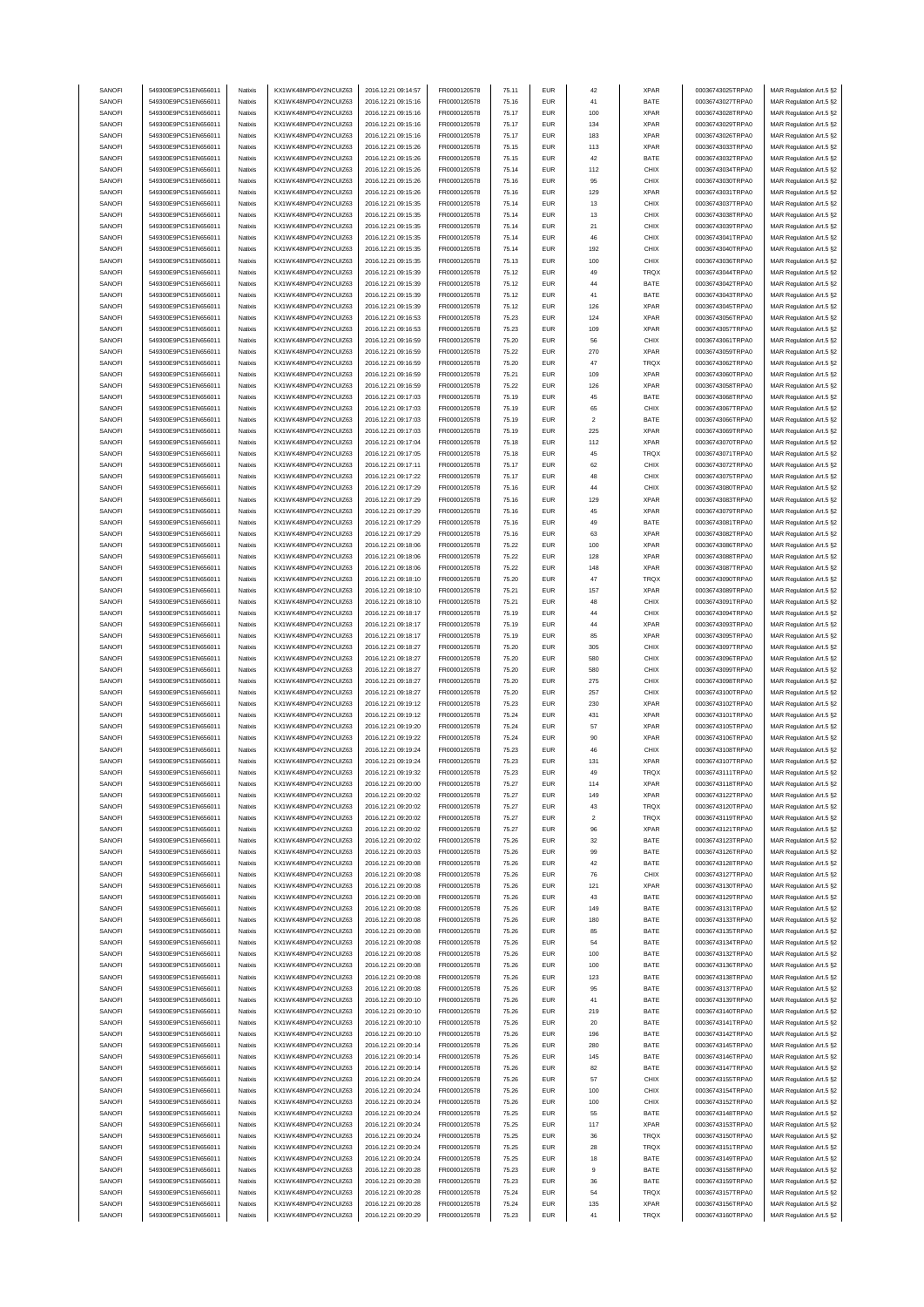| SANOFI | 549300E9PC51EN656011 | Natixis | KX1WK48MPD4Y2NCUIZ63 | 2016.12.21 09:20:29 | FR0000120578 | 75.23 | <b>EUR</b>                  | 77  | <b>TRQX</b> | 00036743161TRPA0 | MAR Regulation Art.5 §2 |
|--------|----------------------|---------|----------------------|---------------------|--------------|-------|-----------------------------|-----|-------------|------------------|-------------------------|
| SANOFI | 549300E9PC51EN656011 | Natixis | KX1WK48MPD4Y2NCUIZ63 | 2016.12.21 09:20:29 | FR0000120578 | 75.23 | <b>EUR</b>                  | 234 | TRQX        | 00036743162TRPA0 | MAR Regulation Art.5 §2 |
| SANOFI | 549300E9PC51EN656011 | Natixis | KX1WK48MPD4Y2NCUIZ63 | 2016.12.21 09:20:39 | FR0000120578 | 75.23 | <b>EUR</b>                  | 71  | <b>TRQX</b> | 00036743163TRPA0 | MAR Regulation Art.5 §2 |
| SANOFI | 549300E9PC51EN656011 | Natixis | KX1WK48MPD4Y2NCUIZ63 | 2016.12.21 09:20:39 | FR0000120578 | 75.23 | <b>EUR</b>                  | 42  | <b>TRQX</b> | 00036743164TRPA0 | MAR Regulation Art.5 §2 |
|        |                      |         |                      |                     |              |       |                             |     |             |                  |                         |
| SANOFI | 549300E9PC51EN656011 | Natixis | KX1WK48MPD4Y2NCUIZ63 | 2016.12.21 09:21:07 | FR0000120578 | 75.29 | <b>EUR</b>                  | 226 | <b>XPAR</b> | 00036743169TRPA0 | MAR Regulation Art.5 §2 |
| SANOFI | 549300E9PC51EN656011 | Natixis | KX1WK48MPD4Y2NCUIZ63 | 2016.12.21 09:21:07 | FR0000120578 | 75.29 | <b>EUR</b>                  | 83  | <b>XPAR</b> | 00036743168TRPA0 | MAR Regulation Art.5 §2 |
| SANOFI | 549300E9PC51EN656011 | Natixis | KX1WK48MPD4Y2NCUIZ63 | 2016.12.21 09:21:21 | FR0000120578 | 75.29 | <b>EUR</b>                  | 180 | <b>XPAR</b> | 00036743170TRPA0 | MAR Regulation Art.5 §2 |
| SANOFI | 549300E9PC51EN656011 | Natixis | KX1WK48MPD4Y2NCUIZ63 | 2016.12.21 09:21:22 | FR0000120578 | 75.28 | <b>EUR</b>                  | 40  | CHIX        | 00036743171TRPA0 | MAR Regulation Art.5 §2 |
| SANOFI | 549300E9PC51EN656011 | Natixis | KX1WK48MPD4Y2NCUIZ63 | 2016.12.21 09:21:22 | FR0000120578 | 75.28 | <b>EUR</b>                  | 46  | CHIX        | 00036743172TRPA0 | MAR Regulation Art.5 §2 |
| SANOFI | 549300E9PC51EN656011 | Natixis | KX1WK48MPD4Y2NCUIZ63 | 2016.12.21 09:21:22 | FR0000120578 | 75.28 | <b>EUR</b>                  | 212 | <b>XPAR</b> | 00036743173TRPA0 | MAR Regulation Art.5 §2 |
|        | 549300E9PC51EN656011 | Natixis |                      |                     |              | 75.32 | <b>EUR</b>                  |     |             |                  |                         |
| SANOFI |                      |         | KX1WK48MPD4Y2NCUIZ63 | 2016.12.21 09:21:59 | FR0000120578 |       |                             | 192 | CHIX        | 00036743178TRPA0 | MAR Regulation Art.5 §2 |
| SANOFI | 549300E9PC51EN656011 | Natixis | KX1WK48MPD4Y2NCUIZ63 | 2016.12.21 09:22:04 | FR0000120578 | 75.31 | <b>EUR</b>                  | 47  | TRQX        | 00036743183TRPA0 | MAR Regulation Art.5 §2 |
| SANOFI | 549300E9PC51EN656011 | Natixis | KX1WK48MPD4Y2NCUIZ63 | 2016.12.21 09:22:04 | FR0000120578 | 75.31 | <b>EUR</b>                  | 155 | <b>XPAR</b> | 00036743181TRPA0 | MAR Regulation Art.5 §2 |
| SANOFI | 549300E9PC51EN656011 | Natixis | KX1WK48MPD4Y2NCUIZ63 | 2016.12.21 09:22:04 | FR0000120578 | 75.31 | <b>EUR</b>                  | 126 | <b>XPAR</b> | 00036743182TRPA0 | MAR Regulation Art.5 §2 |
| SANOFI | 549300E9PC51EN656011 | Natixis | KX1WK48MPD4Y2NCUIZ63 | 2016.12.21 09:22:04 | FR0000120578 | 75.30 | <b>EUR</b>                  | 44  | BATE        | 00036743185TRPA0 | MAR Regulation Art.5 §2 |
| SANOFI | 549300E9PC51EN656011 | Natixis | KX1WK48MPD4Y2NCUIZ63 | 2016.12.21 09:22:04 | FR0000120578 | 75.30 | <b>EUR</b>                  | 42  | CHIX        | 00036743184TRPA0 |                         |
|        |                      |         |                      |                     |              |       |                             |     |             |                  | MAR Regulation Art.5 §2 |
| SANOFI | 549300E9PC51EN656011 | Natixis | KX1WK48MPD4Y2NCUIZ63 | 2016.12.21 09:22:04 | FR0000120578 | 75.31 | <b>EUR</b>                  | 131 | <b>XPAR</b> | 00036743180TRPA0 | MAR Regulation Art.5 §2 |
| SANOFI | 549300E9PC51EN656011 | Natixis | KX1WK48MPD4Y2NCUIZ63 | 2016.12.21 09:22:05 | FR0000120578 | 75.29 | <b>EUR</b>                  | 163 | <b>XPAR</b> | 00036743186TRPA0 | MAR Regulation Art.5 §2 |
| SANOFI | 549300E9PC51EN656011 | Natixis | KX1WK48MPD4Y2NCUIZ63 | 2016.12.21 09:22:05 | FR0000120578 | 75.29 | <b>EUR</b>                  | 41  | TRQX        | 00036743187TRPA0 | MAR Regulation Art.5 §2 |
| SANOFI | 549300E9PC51EN656011 | Natixis | KX1WK48MPD4Y2NCUIZ63 | 2016.12.21 09:22:07 | FR0000120578 | 75.27 | <b>EUR</b>                  | 580 | CHIX        | 00036743188TRPA0 | MAR Regulation Art.5 §2 |
| SANOFI | 549300E9PC51EN656011 | Natixis | KX1WK48MPD4Y2NCUIZ63 | 2016.12.21 09:22:07 | FR0000120578 | 75.27 | <b>EUR</b>                  | 580 | CHIX        | 00036743189TRPA0 | MAR Regulation Art.5 §2 |
| SANOFI | 549300E9PC51EN656011 | Natixis | KX1WK48MPD4Y2NCUIZ63 | 2016.12.21 09:22:08 | FR0000120578 | 75.27 | <b>EUR</b>                  | 47  | CHIX        | 00036743190TRPA0 | MAR Regulation Art.5 §2 |
|        |                      |         |                      |                     |              |       |                             |     |             |                  |                         |
| SANOFI | 549300E9PC51EN656011 | Natixis | KX1WK48MPD4Y2NCUIZ63 | 2016.12.21 09:22:08 | FR0000120578 | 75.27 | <b>EUR</b>                  | 61  | CHIX        | 00036743193TRPA0 | MAR Regulation Art.5 §2 |
| SANOFI | 549300E9PC51EN656011 | Natixis | KX1WK48MPD4Y2NCUIZ63 | 2016.12.21 09:22:08 | FR0000120578 | 75.27 | <b>EUR</b>                  | 136 | CHIX        | 00036743192TRPA0 | MAR Regulation Art.5 §2 |
| SANOFI | 549300E9PC51EN656011 | Natixis | KX1WK48MPD4Y2NCUIZ63 | 2016.12.21 09:22:08 | FR0000120578 | 75.27 | <b>EUR</b>                  | 444 | CHIX        | 00036743191TRPA0 | MAR Regulation Art.5 §2 |
| SANOFI | 549300E9PC51EN656011 | Natixis | KX1WK48MPD4Y2NCUIZ63 | 2016.12.21 09:22:11 | FR0000120578 | 75.27 | <b>EUR</b>                  | 150 | CHIX        | 00036743194TRPA0 | MAR Regulation Art.5 §2 |
| SANOFI | 549300E9PC51EN656011 | Natixis | KX1WK48MPD4Y2NCUIZ63 | 2016.12.21 09:22:11 | FR0000120578 | 75.27 | <b>EUR</b>                  | 369 | CHIX        | 00036743195TRPA0 | MAR Regulation Art.5 §2 |
| SANOFI | 549300E9PC51EN656011 | Natixis | KX1WK48MPD4Y2NCUIZ63 | 2016.12.21 09:22:12 | FR0000120578 | 75.27 | <b>EUR</b>                  | 215 | CHIX        | 00036743196TRPA0 | MAR Regulation Art.5 §2 |
|        |                      |         |                      |                     |              |       |                             |     |             |                  |                         |
| SANOFI | 549300E9PC51EN656011 | Natixis | KX1WK48MPD4Y2NCUIZ63 | 2016.12.21 09:22:12 | FR0000120578 | 75.27 | <b>EUR</b>                  | 212 | CHIX        | 00036743197TRPA0 | MAR Regulation Art.5 §2 |
| SANOFI | 549300E9PC51EN656011 | Natixis | KX1WK48MPD4Y2NCUIZ63 | 2016.12.21 09:22:12 | FR0000120578 | 75.27 | <b>EUR</b>                  | 153 | CHIX        | 00036743198TRPA0 | MAR Regulation Art.5 §2 |
| SANOFI | 549300E9PC51EN656011 | Natixis | KX1WK48MPD4Y2NCUIZ63 | 2016.12.21 09:22:16 | FR0000120578 | 75.27 | <b>EUR</b>                  | 100 | CHIX        | 00036743200TRPA0 | MAR Regulation Art.5 §2 |
| SANOFI | 549300E9PC51EN656011 | Natixis | KX1WK48MPD4Y2NCUIZ63 | 2016.12.21 09:22:16 | FR0000120578 | 75.27 | <b>EUR</b>                  | 580 | CHIX        | 00036743199TRPA0 | MAR Regulation Art.5 §2 |
| SANOFI | 549300E9PC51EN656011 | Natixis | KX1WK48MPD4Y2NCUIZ63 | 2016.12.21 09:22:20 | FR0000120578 | 75.27 | <b>EUR</b>                  | 68  | CHIX        | 00036743201TRPA0 | MAR Regulation Art.5 §2 |
|        |                      |         |                      |                     |              |       |                             |     |             |                  |                         |
| SANOFI | 549300E9PC51EN656011 | Natixis | KX1WK48MPD4Y2NCUIZ63 | 2016.12.21 09:22:22 | FR0000120578 | 75.27 | <b>EUR</b>                  | 480 | CHIX        | 00036743206TRPA0 | MAR Regulation Art.5 §2 |
| SANOFI | 549300E9PC51EN656011 | Natixis | KX1WK48MPD4Y2NCUIZ63 | 2016.12.21 09:22:22 | FR0000120578 | 75.27 | <b>EUR</b>                  | 100 | CHIX        | 00036743207TRPA0 | MAR Regulation Art.5 §2 |
| SANOFI | 549300E9PC51EN656011 | Natixis | KX1WK48MPD4Y2NCUIZ63 | 2016.12.21 09:22:22 | FR0000120578 | 75.27 | <b>EUR</b>                  | 117 | CHIX        | 00036743203TRPA0 | MAR Regulation Art.5 §2 |
| SANOFI | 549300E9PC51EN656011 | Natixis | KX1WK48MPD4Y2NCUIZ63 | 2016.12.21 09:22:22 | FR0000120578 | 75.27 | <b>EUR</b>                  | 117 | CHIX        | 00036743205TRPA0 | MAR Regulation Art.5 §2 |
| SANOFI | 549300E9PC51EN656011 | Natixis | KX1WK48MPD4Y2NCUIZ63 | 2016.12.21 09:22:22 | FR0000120578 | 75.27 | <b>EUR</b>                  | 243 | CHIX        | 00036743208TRPA0 | MAR Regulation Art.5 §2 |
|        | 549300E9PC51EN656011 |         | KX1WK48MPD4Y2NCUIZ63 | 2016.12.21 09:22:22 |              |       |                             |     |             | 00036743204TRPA0 |                         |
| SANOFI |                      | Natixis |                      |                     | FR0000120578 | 75.27 | <b>EUR</b>                  | 295 | CHIX        |                  | MAR Regulation Art.5 §2 |
| SANOFI | 549300E9PC51EN656011 | Natixis | KX1WK48MPD4Y2NCUIZ63 | 2016.12.21 09:22:23 | FR0000120578 | 75.26 | <b>EUR</b>                  | 45  | CHIX        | 00036743209TRPA0 | MAR Regulation Art.5 §2 |
| SANOFI | 549300E9PC51EN656011 | Natixis | KX1WK48MPD4Y2NCUIZ63 | 2016.12.21 09:22:33 | FR0000120578 | 75.25 | <b>EUR</b>                  | 43  | TRQX        | 00036743210TRPA0 | MAR Regulation Art.5 §2 |
| SANOFI | 549300E9PC51EN656011 | Natixis | KX1WK48MPD4Y2NCUIZ63 | 2016.12.21 09:22:35 | FR0000120578 | 75.23 | <b>EUR</b>                  | 247 | TRQX        | 00036743258TRPA0 | MAR Regulation Art.5 §2 |
| SANOFI | 549300E9PC51EN656011 | Natixis | KX1WK48MPD4Y2NCUIZ63 | 2016.12.21 09:22:35 | FR0000120578 | 75.23 | <b>EUR</b>                  | 360 | TRQX        | 00036743259TRPA0 | MAR Regulation Art.5 §2 |
| SANOFI | 549300E9PC51EN656011 | Natixis | KX1WK48MPD4Y2NCUIZ63 | 2016.12.21 09:22:35 | FR0000120578 | 75.23 | <b>EUR</b>                  | 360 | TRQX        | 00036743260TRPA0 | MAR Regulation Art.5 §2 |
|        |                      |         |                      |                     |              |       |                             |     |             |                  |                         |
| SANOFI | 549300E9PC51EN656011 | Natixis | KX1WK48MPD4Y2NCUIZ63 | 2016.12.21 09:22:38 | FR0000120578 | 75.23 | <b>EUR</b>                  | 360 | <b>TRQX</b> | 00036743262TRPA0 | MAR Regulation Art.5 §2 |
| SANOFI | 549300E9PC51EN656011 | Natixis | KX1WK48MPD4Y2NCUIZ63 | 2016.12.21 09:22:38 | FR0000120578 | 75.23 | <b>EUR</b>                  | 360 | <b>TRQX</b> | 00036743263TRPA0 | MAR Regulation Art.5 §2 |
| SANOFI | 549300E9PC51EN656011 | Natixis | KX1WK48MPD4Y2NCUIZ63 | 2016.12.21 09:22:38 | FR0000120578 | 75.23 | <b>EUR</b>                  | 327 | TRQX        | 00036743264TRPA0 | MAR Regulation Art.5 §2 |
| SANOFI | 549300E9PC51EN656011 | Natixis | KX1WK48MPD4Y2NCUIZ63 | 2016.12.21 09:22:39 | FR0000120578 | 75.23 | <b>EUR</b>                  | 5   | TRQX        | 00036743266TRPA0 | MAR Regulation Art.5 §2 |
| SANOFI | 549300E9PC51EN656011 | Natixis | KX1WK48MPD4Y2NCUIZ63 | 2016.12.21 09:22:39 | FR0000120578 | 75.23 | <b>EUR</b>                  | 33  | TRQX        | 00036743265TRPA0 | MAR Regulation Art.5 §2 |
| SANOFI | 549300E9PC51EN656011 | Natixis | KX1WK48MPD4Y2NCUIZ63 | 2016.12.21 09:22:40 | FR0000120578 | 75.23 | <b>EUR</b>                  | 360 | TRQX        | 00036743267TRPA0 |                         |
|        |                      |         |                      |                     |              |       |                             |     |             |                  | MAR Regulation Art.5 §2 |
| SANOFI | 549300E9PC51EN656011 | Natixis | KX1WK48MPD4Y2NCUIZ63 | 2016.12.21 09:22:42 | FR0000120578 | 75.23 | <b>EUR</b>                  | 115 | TRQX        | 00036743270TRPA0 | MAR Regulation Art.5 §2 |
| SANOFI | 549300E9PC51EN656011 | Natixis | KX1WK48MPD4Y2NCUIZ63 | 2016.12.21 09:22:44 | FR0000120578 | 75.21 | <b>EUR</b>                  | 43  | BATE        | 00036743271TRPA0 | MAR Regulation Art.5 §2 |
| SANOFI | 549300E9PC51EN656011 | Natixis | KX1WK48MPD4Y2NCUIZ63 | 2016.12.21 09:22:45 | FR0000120578 | 75.21 | <b>EUR</b>                  | 61  | BATE        | 00036743276TRPA0 | MAR Regulation Art.5 §2 |
| SANOFI | 549300E9PC51EN656011 | Natixis | KX1WK48MPD4Y2NCUIZ63 | 2016.12.21 09:23:40 | FR0000120578 | 75.26 | <b>EUR</b>                  | 89  | CHIX        | 00036743295TRPA0 | MAR Regulation Art.5 §2 |
| SANOFI | 549300E9PC51EN656011 | Natixis | KX1WK48MPD4Y2NCUIZ63 | 2016.12.21 09:23:40 | FR0000120578 | 75.26 | <b>EUR</b>                  | 139 | CHIX        | 00036743294TRPA0 | MAR Regulation Art.5 §2 |
| SANOFI | 549300E9PC51EN656011 | Natixis | KX1WK48MPD4Y2NCUIZ63 | 2016.12.21 09:23:40 | FR0000120578 | 75.26 | <b>EUR</b>                  | 390 | CHIX        | 00036743303TRPA0 | MAR Regulation Art.5 §2 |
|        |                      |         |                      |                     |              |       |                             |     |             |                  |                         |
| SANOFI | 549300E9PC51EN656011 | Natixis | KX1WK48MPD4Y2NCUIZ63 | 2016.12.21 09:23:40 | FR0000120578 | 75.26 | <b>EUR</b>                  | 74  | CHIX        | 00036743302TRPA0 | MAR Regulation Art.5 §2 |
| SANOFI | 549300E9PC51EN656011 | Natixis | KX1WK48MPD4Y2NCUIZ63 | 2016.12.21 09:23:40 | FR0000120578 | 75.26 | <b>EUR</b>                  | 580 | CHIX        | 00036743300TRPA0 | MAR Regulation Art.5 §2 |
| SANOFI | 549300E9PC51EN656011 | Natixis | KX1WK48MPD4Y2NCUIZ63 | 2016.12.21 09:23:40 | FR0000120578 | 75.26 | <b>EUR</b>                  | 189 | CHIX        | 00036743299TRPA0 | MAR Regulation Art.5 §2 |
| SANOFI | 549300E9PC51EN656011 | Natixis | KX1WK48MPD4Y2NCUIZ63 | 2016.12.21 09:23:40 | FR0000120578 | 75.26 | <b>EUR</b>                  | 411 | CHIX        | 00036743298TRPA0 | MAR Regulation Art.5 §2 |
| SANOF  | 549300E9PC51EN65601  | Natixis | KX1WK48MPD4Y2NCUIZ63 |                     | FR0000120578 | 75.26 | EUR                         | 159 | CHIX        | 00036743306TRPA0 | MAR Regulation Art.5 §2 |
|        |                      |         |                      | 2016.12.21 09:23:40 |              |       | <b>EUR</b>                  |     |             |                  |                         |
| SANOFI | 549300E9PC51EN656011 | Natixis | KX1WK48MPD4Y2NCUIZ63 | 2016.12.21 09:23:40 | FR0000120578 | 75.26 |                             | 102 | CHIX        | 00036743305TRPA0 | MAR Regulation Art.5 §2 |
| SANOFI | 549300E9PC51EN656011 | Natixis | KX1WK48MPD4Y2NCUIZ63 | 2016.12.21 09:23:40 | FR0000120578 | 75.26 | <b>EUR</b>                  | 169 | CHIX        | 00036743297TRPA0 | MAR Regulation Art.5 §2 |
| SANOFI | 549300E9PC51EN656011 | Natixis | KX1WK48MPD4Y2NCUIZ63 | 2016.12.21 09:23:40 | FR0000120578 | 75.26 | <b>EUR</b>                  | 100 | CHIX        | 00036743291TRPA0 | MAR Regulation Art.5 §2 |
| SANOFI | 549300E9PC51EN656011 | Natixis | KX1WK48MPD4Y2NCUIZ63 | 2016.12.21 09:23:40 | FR0000120578 | 75.26 | <b>EUR</b>                  | 116 | CHIX        | 00036743301TRPA0 | MAR Regulation Art.5 §2 |
| SANOFI | 549300E9PC51EN656011 | Natixis | KX1WK48MPD4Y2NCUIZ63 | 2016.12.21 09:23:40 | FR0000120578 | 75.25 | <b>EUR</b>                  | 50  | CHIX        | 00036743287TRPA0 | MAR Regulation Art.5 §2 |
| SANOFI | 549300E9PC51EN656011 | Natixis | KX1WK48MPD4Y2NCUIZ63 | 2016.12.21 09:23:40 | FR0000120578 | 75.25 | $\ensuremath{\mathsf{EUR}}$ | 100 | CHIX        | 00036743285TRPA0 | MAR Regulation Art.5 §2 |
| SANOFI | 549300E9PC51EN656011 | Natixis | KX1WK48MPD4Y2NCUIZ63 | 2016.12.21 09:23:40 | FR0000120578 | 75.25 | <b>EUR</b>                  | 51  | CHIX        | 00036743288TRPA0 | MAR Regulation Art.5 §2 |
|        |                      |         |                      |                     |              |       |                             |     |             |                  |                         |
| SANOFI | 549300E9PC51EN656011 | Natixis | KX1WK48MPD4Y2NCUIZ63 | 2016.12.21 09:23:40 | FR0000120578 | 75.25 | <b>EUR</b>                  | 13  | CHIX        | 00036743286TRPA0 | MAR Regulation Art.5 §2 |
| SANOFI | 549300E9PC51EN656011 | Natixis | KX1WK48MPD4Y2NCUIZ63 | 2016.12.21 09:23:40 | FR0000120578 | 75.26 | <b>EUR</b>                  | 21  | CHIX        | 00036743304TRPA0 | MAR Regulation Art.5 §2 |
| SANOFI | 549300E9PC51EN656011 | Natixis | KX1WK48MPD4Y2NCUIZ63 | 2016.12.21 09:23:40 | FR0000120578 | 75.26 | <b>EUR</b>                  | 80  | CHIX        | 00036743290TRPA0 | MAR Regulation Art.5 §2 |
| SANOFI | 549300E9PC51EN656011 | Natixis | KX1WK48MPD4Y2NCUIZ63 | 2016.12.21 09:23:40 | FR0000120578 | 75.26 | <b>EUR</b>                  | 80  | CHIX        | 00036743296TRPA0 | MAR Regulation Art.5 §2 |
| SANOFI | 549300E9PC51EN656011 | Natixis | KX1WK48MPD4Y2NCUIZ63 | 2016.12.21 09:23:40 | FR0000120578 | 75.25 | <b>EUR</b>                  | 90  | CHIX        | 00036743289TRPA0 | MAR Regulation Art.5 §2 |
| SANOFI | 549300E9PC51EN656011 | Natixis | KX1WK48MPD4Y2NCUIZ63 | 2016.12.21 09:23:41 | FR0000120578 | 75.23 | <b>EUR</b>                  | 40  | <b>TRQX</b> | 00036743292TRPA0 | MAR Regulation Art.5 §2 |
| SANOFI | 549300E9PC51EN656011 | Natixis | KX1WK48MPD4Y2NCUIZ63 | 2016.12.21 09:23:41 | FR0000120578 | 75.23 | <b>EUR</b>                  | 41  | BATE        | 00036743293TRPA0 | MAR Regulation Art.5 §2 |
|        |                      |         |                      |                     |              |       |                             |     |             |                  |                         |
| SANOFI | 549300E9PC51EN656011 | Natixis | KX1WK48MPD4Y2NCUIZ63 | 2016.12.21 09:24:03 | FR0000120578 | 75.24 | <b>EUR</b>                  | 44  | CHIX        | 00036743313TRPA0 | MAR Regulation Art.5 §2 |
| SANOFI | 549300E9PC51EN656011 | Natixis | KX1WK48MPD4Y2NCUIZ63 | 2016.12.21 09:24:21 | FR0000120578 | 75.23 | <b>EUR</b>                  | 43  | TRQX        | 00036743316TRPA0 | MAR Regulation Art.5 §2 |
| SANOFI | 549300E9PC51EN656011 | Natixis | KX1WK48MPD4Y2NCUIZ63 | 2016.12.21 09:24:21 | FR0000120578 | 75.23 | <b>EUR</b>                  | 59  | CHIX        | 00036743315TRPA0 | MAR Regulation Art.5 §2 |
| SANOFI | 549300E9PC51EN656011 | Natixis | KX1WK48MPD4Y2NCUIZ63 | 2016.12.21 09:24:21 | FR0000120578 | 75.22 | <b>EUR</b>                  | 41  | TRQX        | 00036743317TRPA0 | MAR Regulation Art.5 §2 |
| SANOFI | 549300E9PC51EN656011 | Natixis | KX1WK48MPD4Y2NCUIZ63 | 2016.12.21 09:24:22 | FR0000120578 | 75.22 | <b>EUR</b>                  | 43  | BATE        | 00036743318TRPA0 | MAR Regulation Art.5 §2 |
| SANOFI | 549300E9PC51EN656011 | Natixis | KX1WK48MPD4Y2NCUIZ63 | 2016.12.21 09:24:25 | FR0000120578 | 75.21 | <b>EUR</b>                  | 261 | <b>XPAR</b> | 00036743321TRPA0 | MAR Regulation Art.5 §2 |
|        |                      |         |                      |                     |              |       |                             |     |             |                  |                         |
| SANOFI | 549300E9PC51EN656011 | Natixis | KX1WK48MPD4Y2NCUIZ63 | 2016.12.21 09:24:25 | FR0000120578 | 75.21 | <b>EUR</b>                  | 64  | CHIX        | 00036743320TRPA0 | MAR Regulation Art.5 §2 |
| SANOFI | 549300E9PC51EN656011 | Natixis | KX1WK48MPD4Y2NCUIZ63 | 2016.12.21 09:24:25 | FR0000120578 | 75.21 | <b>EUR</b>                  | 12  | CHIX        | 00036743319TRPA0 | MAR Regulation Art.5 §2 |
| SANOFI | 549300E9PC51EN656011 | Natixis | KX1WK48MPD4Y2NCUIZ63 | 2016.12.21 09:24:25 | FR0000120578 | 75.21 | <b>EUR</b>                  | 162 | BATE        | 00036743322TRPA0 | MAR Regulation Art.5 §2 |
| SANOFI | 549300E9PC51EN656011 | Natixis | KX1WK48MPD4Y2NCUIZ63 | 2016.12.21 09:24:25 | FR0000120578 | 75.21 | <b>EUR</b>                  | 115 | BATE        | 00036743323TRPA0 | MAR Regulation Art.5 §2 |
| SANOFI | 549300E9PC51EN656011 | Natixis | KX1WK48MPD4Y2NCUIZ63 | 2016.12.21 09:24:46 | FR0000120578 | 75.22 | <b>EUR</b>                  | 48  | CHIX        | 00036743325TRPA0 | MAR Regulation Art.5 §2 |
|        |                      |         |                      |                     |              |       |                             |     |             |                  |                         |
| SANOFI | 549300E9PC51EN656011 | Natixis | KX1WK48MPD4Y2NCUIZ63 | 2016.12.21 09:24:46 | FR0000120578 | 75.21 | <b>EUR</b>                  | 54  | TRQX        | 00036743326TRPA0 | MAR Regulation Art.5 §2 |
| SANOFI | 549300E9PC51EN656011 | Natixis | KX1WK48MPD4Y2NCUIZ63 | 2016.12.21 09:24:47 | FR0000120578 | 75.21 | <b>EUR</b>                  | 69  | BATE        | 00036743327TRPA0 | MAR Regulation Art.5 §2 |
| SANOFI | 549300E9PC51EN656011 | Natixis | KX1WK48MPD4Y2NCUIZ63 | 2016.12.21 09:25:14 | FR0000120578 | 75.22 | <b>EUR</b>                  | 46  | BATE        | 00036743330TRPA0 | MAR Regulation Art.5 §2 |
| SANOFI | 549300E9PC51EN656011 | Natixis | KX1WK48MPD4Y2NCUIZ63 | 2016.12.21 09:25:14 | FR0000120578 | 75.22 | <b>EUR</b>                  | 48  | CHIX        | 00036743329TRPA0 | MAR Regulation Art.5 §2 |
| SANOFI | 549300E9PC51EN656011 | Natixis | KX1WK48MPD4Y2NCUIZ63 | 2016.12.21 09:25:14 | FR0000120578 | 75.22 | <b>EUR</b>                  | 40  | <b>TRQX</b> | 00036743331TRPA0 | MAR Regulation Art.5 §2 |
| SANOFI | 549300E9PC51EN656011 | Natixis | KX1WK48MPD4Y2NCUIZ63 | 2016.12.21 09:25:21 | FR0000120578 | 75.21 | <b>EUR</b>                  | 43  | <b>TRQX</b> | 00036743333TRPA0 | MAR Regulation Art.5 §2 |
|        |                      |         |                      |                     |              |       |                             |     |             |                  |                         |
| SANOFI | 549300E9PC51EN656011 | Natixis | KX1WK48MPD4Y2NCUIZ63 | 2016.12.21 09:25:22 | FR0000120578 | 75.21 | <b>EUR</b>                  | 73  | BATE        | 00036743334TRPA0 | MAR Regulation Art.5 §2 |
| SANOFI | 549300E9PC51EN656011 | Natixis | KX1WK48MPD4Y2NCUIZ63 | 2016.12.21 09:25:26 | FR0000120578 | 75.21 | <b>EUR</b>                  | 41  | CHIX        | 00036743335TRPA0 | MAR Regulation Art.5 §2 |
| SANOFI | 549300E9PC51EN656011 | Natixis | KX1WK48MPD4Y2NCUIZ63 | 2016.12.21 09:25:26 | FR0000120578 | 75.21 | <b>EUR</b>                  | 49  | CHIX        | 00036743336TRPA0 | MAR Regulation Art.5 §2 |
| SANOFI | 549300E9PC51EN656011 | Natixis | KX1WK48MPD4Y2NCUIZ63 | 2016.12.21 09:25:26 | FR0000120578 | 75.21 | <b>EUR</b>                  | 212 | <b>TRQX</b> | 00036743337TRPA0 | MAR Regulation Art.5 §2 |
| SANOFI | 549300E9PC51EN656011 | Natixis | KX1WK48MPD4Y2NCUIZ63 | 2016.12.21 09:25:35 | FR0000120578 | 75.21 | <b>EUR</b>                  | 261 | <b>XPAR</b> | 00036743345TRPA0 | MAR Regulation Art.5 §2 |
| SANOFI | 549300E9PC51EN656011 | Natixis | KX1WK48MPD4Y2NCUIZ63 | 2016.12.21 09:25:35 | FR0000120578 | 75.21 | <b>EUR</b>                  | 239 | <b>XPAR</b> | 00036743346TRPA0 | MAR Regulation Art.5 §2 |
|        |                      |         |                      |                     |              |       |                             |     |             |                  |                         |
| SANOFI | 549300E9PC51EN656011 | Natixis | KX1WK48MPD4Y2NCUIZ63 | 2016.12.21 09:25:35 | FR0000120578 | 75.21 | <b>EUR</b>                  | 261 | <b>XPAR</b> | 00036743347TRPA0 | MAR Regulation Art.5 §2 |
| SANOFI | 549300E9PC51EN656011 | Natixis | KX1WK48MPD4Y2NCUIZ63 | 2016.12.21 09:25:35 | FR0000120578 | 75.21 | <b>EUR</b>                  | 261 | <b>XPAR</b> | 00036743343TRPA0 | MAR Regulation Art.5 §2 |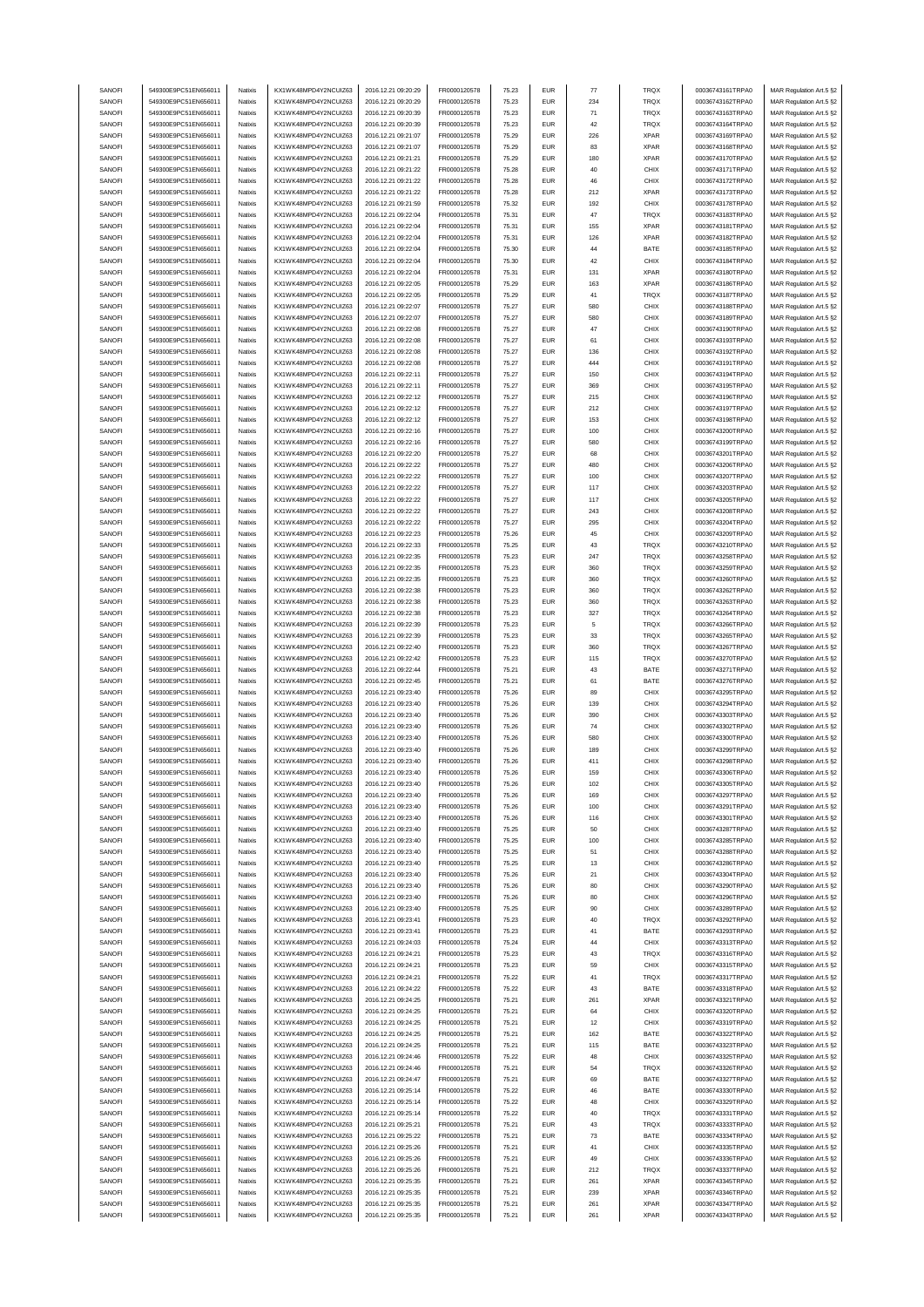| SANOFI | 549300E9PC51EN656011                         | Natixis | KX1WK48MPD4Y2NCUIZ63                         | 2016.12.21 09:25:35                        | FR0000120578 | 75.21 | <b>EUR</b> | 261            | <b>XPAR</b> | 00036743339TRPA0 | MAR Regulation Art.5 §2 |
|--------|----------------------------------------------|---------|----------------------------------------------|--------------------------------------------|--------------|-------|------------|----------------|-------------|------------------|-------------------------|
| SANOFI | 549300E9PC51EN656011                         | Natixis | KX1WK48MPD4Y2NCUIZ63                         | 2016.12.21 09:25:35                        | FR0000120578 | 75.21 | <b>EUR</b> | 261            | <b>XPAR</b> | 00036743341TRPA0 | MAR Regulation Art.5 §2 |
| SANOFI | 549300E9PC51EN656011                         | Natixis | KX1WK48MPD4Y2NCUIZ63                         | 2016.12.21 09:25:35                        | FR0000120578 | 75.21 | <b>EUR</b> | $\overline{4}$ | <b>XPAR</b> | 00036743344TRPA0 | MAR Regulation Art.5 §2 |
| SANOFI | 549300E9PC51EN656011                         | Natixis | KX1WK48MPD4Y2NCUIZ63                         | 2016.12.21 09:25:35                        | FR0000120578 | 75.21 | <b>EUR</b> | $\overline{4}$ | <b>XPAR</b> | 00036743342TRPA0 | MAR Regulation Art.5 §2 |
|        |                                              |         |                                              |                                            |              |       |            |                |             |                  |                         |
| SANOFI | 549300E9PC51EN656011                         | Natixis | KX1WK48MPD4Y2NCUIZ63                         | 2016.12.21 09:25:35                        | FR0000120578 | 75.21 | <b>EUR</b> | 100            | TRQX        | 00036743338TRPA0 | MAR Regulation Art.5 §2 |
| SANOFI | 549300E9PC51EN656011                         | Natixis | KX1WK48MPD4Y2NCUIZ63                         | 2016.12.21 09:25:35                        | FR0000120578 | 75.21 | <b>EUR</b> | 124            | BATE        | 00036743340TRPA0 | MAR Regulation Art.5 §2 |
| SANOFI | 549300E9PC51EN656011                         | Natixis | KX1WK48MPD4Y2NCUIZ63                         | 2016.12.21 09:25:57                        | FR0000120578 | 75.21 | <b>EUR</b> | 42             | BATE        | 00036743355TRPA0 | MAR Regulation Art.5 §2 |
| SANOFI | 549300E9PC51EN656011                         | Natixis | KX1WK48MPD4Y2NCUIZ63                         | 2016.12.21 09:26:00                        | FR0000120578 | 75.21 | <b>EUR</b> | 111            | <b>XPAR</b> | 00036743375TRPA0 | MAR Regulation Art.5 §2 |
| SANOFI | 549300E9PC51EN656011                         | Natixis | KX1WK48MPD4Y2NCUIZ63                         | 2016.12.21 09:26:00                        | FR0000120578 | 75.21 | <b>EUR</b> | 173            | <b>XPAR</b> | 00036743363TRPA0 | MAR Regulation Art.5 §2 |
| SANOFI | 549300E9PC51EN656011                         | Natixis | KX1WK48MPD4Y2NCUIZ63                         | 2016.12.21 09:26:00                        | FR0000120578 | 75.21 | <b>EUR</b> | 47             | TRQX        | 00036743359TRPA0 | MAR Regulation Art.5 §2 |
|        | 549300E9PC51EN656011                         | Natixis |                                              |                                            |              | 75.21 | <b>EUR</b> |                | BATE        |                  |                         |
| SANOFI |                                              |         | KX1WK48MPD4Y2NCUIZ63                         | 2016.12.21 09:26:00                        | FR0000120578 |       |            | 47             |             | 00036743358TRPA0 | MAR Regulation Art.5 §2 |
| SANOFI | 549300E9PC51EN656011                         | Natixis | KX1WK48MPD4Y2NCUIZ63                         | 2016.12.21 09:26:00                        | FR0000120578 | 75.21 | <b>EUR</b> | 88             | <b>XPAR</b> | 00036743366TRPA0 | MAR Regulation Art.5 §2 |
| SANOFI | 549300E9PC51EN656011                         | Natixis | KX1WK48MPD4Y2NCUIZ63                         | 2016.12.21 09:26:00                        | FR0000120578 | 75.21 | <b>EUR</b> | 85             | <b>XPAR</b> | 00036743369TRPA0 | MAR Regulation Art.5 §2 |
| SANOFI | 549300E9PC51EN656011                         | Natixis | KX1WK48MPD4Y2NCUIZ63                         | 2016.12.21 09:26:00                        | FR0000120578 | 75.21 | <b>EUR</b> | 150            | <b>XPAR</b> | 00036743372TRPA0 | MAR Regulation Art.5 §2 |
| SANOFI | 549300E9PC51EN656011                         | Natixis | KX1WK48MPD4Y2NCUIZ63                         | 2016.12.21 09:26:00                        | FR0000120578 | 75.21 | <b>EUR</b> | 48             | CHIX        | 00036743357TRPA0 | MAR Regulation Art.5 §2 |
|        | 549300E9PC51EN656011                         |         | KX1WK48MPD4Y2NCUIZ63                         | 2016.12.21 09:26:00                        | FR0000120578 |       | <b>EUR</b> |                | <b>XPAR</b> | 00036743360TRPA0 |                         |
| SANOFI |                                              | Natixis |                                              |                                            |              | 75.21 |            | 261            |             |                  | MAR Regulation Art.5 §2 |
| SANOFI | 549300E9PC51EN656011                         | Natixis | KX1WK48MPD4Y2NCUIZ63                         | 2016.12.21 09:26:00                        | FR0000120578 | 75.21 | <b>EUR</b> | 150            | <b>XPAR</b> | 00036743378TRPA0 | MAR Regulation Art.5 §2 |
| SANOFI | 549300E9PC51EN656011                         | Natixis | KX1WK48MPD4Y2NCUIZ63                         | 2016.12.21 09:26:00                        | FR0000120578 | 75.21 | <b>EUR</b> | 65             | TRQX        | 00036743356TRPA0 | MAR Regulation Art.5 §2 |
| SANOFI | 549300E9PC51EN656011                         | Natixis | KX1WK48MPD4Y2NCUIZ63                         | 2016.12.21 09:26:00                        | FR0000120578 | 75.21 | <b>EUR</b> | 5              | BATE        | 00036743368TRPA0 | MAR Regulation Art.5 §2 |
| SANOFI | 549300E9PC51EN656011                         | Natixis | KX1WK48MPD4Y2NCUIZ63                         | 2016.12.21 09:26:00                        | FR0000120578 | 75.21 | <b>EUR</b> | 266            | BATE        | 00036743371TRPA0 | MAR Regulation Art.5 §2 |
| SANOFI | 549300E9PC51EN656011                         | Natixis | KX1WK48MPD4Y2NCUIZ63                         | 2016.12.21 09:26:00                        | FR0000120578 | 75.21 | <b>EUR</b> | 266            | BATE        | 00036743365TRPA0 | MAR Regulation Art.5 §2 |
| SANOFI | 549300E9PC51EN656011                         | Natixis | KX1WK48MPD4Y2NCUIZ63                         | 2016.12.21 09:26:00                        | FR0000120578 | 75.21 | <b>EUR</b> | 309            | TRQX        | 00036743364TRPA0 | MAR Regulation Art.5 §2 |
|        |                                              |         |                                              |                                            |              |       |            |                |             |                  |                         |
| SANOFI | 549300E9PC51EN656011                         | Natixis | KX1WK48MPD4Y2NCUIZ63                         | 2016.12.21 09:26:00                        | FR0000120578 | 75.21 | <b>EUR</b> | 110            | TRQX        | 00036743367TRPA0 | MAR Regulation Art.5 §2 |
| SANOFI | 549300E9PC51EN656011                         | Natixis | KX1WK48MPD4Y2NCUIZ63                         | 2016.12.21 09:26:00                        | FR0000120578 | 75.21 | <b>EUR</b> | 224            | BATE        | 00036743361TRPA0 | MAR Regulation Art.5 §2 |
| SANOFI | 549300E9PC51EN656011                         | Natixis | KX1WK48MPD4Y2NCUIZ63                         | 2016.12.21 09:26:00                        | FR0000120578 | 75.21 | <b>EUR</b> | 144            | TRQX        | 00036743362TRPA0 | MAR Regulation Art.5 §2 |
| SANOFI | 549300E9PC51EN656011                         | Natixis | KX1WK48MPD4Y2NCUIZ63                         | 2016.12.21 09:26:00                        | FR0000120578 | 75.21 | <b>EUR</b> | 81             | TRQX        | 00036743370TRPA0 | MAR Regulation Art.5 §2 |
| SANOFI | 549300E9PC51EN656011                         | Natixis | KX1WK48MPD4Y2NCUIZ63                         | 2016.12.21 09:26:00                        | FR0000120578 | 75.21 | <b>EUR</b> | 171            | TRQX        | 00036743381TRPA0 | MAR Regulation Art.5 §2 |
| SANOFI | 549300E9PC51EN656011                         | Natixis | KX1WK48MPD4Y2NCUIZ63                         | 2016.12.21 09:26:00                        | FR0000120578 | 75.21 | <b>EUR</b> | 14             | BATE        | 00036743380TRPA0 | MAR Regulation Art.5 §2 |
|        |                                              |         |                                              |                                            |              |       |            |                |             |                  |                         |
| SANOFI | 549300E9PC51EN656011                         | Natixis | KX1WK48MPD4Y2NCUIZ63                         | 2016.12.21.09:26:00                        | FR0000120578 | 75.21 | <b>EUR</b> | 84             | BATE        | 00036743374TRPA0 | MAR Regulation Art.5 §2 |
| SANOFI | 549300E9PC51EN656011                         | Natixis | KX1WK48MPD4Y2NCUIZ63                         | 2016.12.21 09:26:00                        | FR0000120578 | 75.21 | <b>EUR</b> | 116            | BATE        | 00036743377TRPA0 | MAR Regulation Art.5 §2 |
| SANOFI | 549300E9PC51EN656011                         | Natixis | KX1WK48MPD4Y2NCUIZ63                         | 2016.12.21 09:26:00                        | FR0000120578 | 75.21 | <b>EUR</b> | 73             | TRQX        | 00036743376TRPA0 | MAR Regulation Art.5 §2 |
| SANOFI | 549300E9PC51EN656011                         | Natixis | KX1WK48MPD4Y2NCUIZ63                         | 2016.12.21 09:26:00                        | FR0000120578 | 75.21 | <b>EUR</b> | 73             | TRQX        | 00036743379TRPA0 | MAR Regulation Art.5 §2 |
| SANOFI | 549300E9PC51EN656011                         | Natixis | KX1WK48MPD4Y2NCUIZ63                         | 2016.12.21 09:26:00                        | FR0000120578 | 75.21 | <b>EUR</b> | 118            | TRQX        | 00036743373TRPA0 | MAR Regulation Art.5 §2 |
|        |                                              |         |                                              |                                            |              |       |            |                |             |                  |                         |
| SANOFI | 549300E9PC51EN656011                         | Natixis | KX1WK48MPD4Y2NCUIZ63                         | 2016.12.21 09:26:00                        | FR0000120578 | 75.21 | <b>EUR</b> | 36             | TRQX        | 00036743383TRPA0 | MAR Regulation Art.5 §2 |
| SANOFI | 549300E9PC51EN656011                         | Natixis | KX1WK48MPD4Y2NCUIZ63                         | 2016.12.21 09:26:00                        | FR0000120578 | 75.21 | <b>EUR</b> | 65             | TRQX        | 00036743382TRPA0 | MAR Regulation Art.5 §2 |
| SANOFI | 549300E9PC51EN656011                         | Natixis | KX1WK48MPD4Y2NCUIZ63                         | 2016.12.21 09:26:01                        | FR0000120578 | 75.21 | <b>EUR</b> | 261            | <b>XPAR</b> | 00036743384TRPA0 | MAR Regulation Art.5 §2 |
| SANOFI | 549300E9PC51EN656011                         | Natixis | KX1WK48MPD4Y2NCUIZ63                         | 2016.12.21 09:26:31                        | FR0000120578 | 75.21 | <b>EUR</b> | $\overline{4}$ | <b>XPAR</b> | 00036743396TRPA0 | MAR Regulation Art.5 §2 |
| SANOFI | 549300E9PC51EN656011                         | Natixis | KX1WK48MPD4Y2NCUIZ63                         | 2016.12.21 09:26:31                        | FR0000120578 | 75.21 | <b>EUR</b> | $\overline{4}$ | <b>XPAR</b> | 00036743400TRPA0 | MAR Regulation Art.5 §2 |
| SANOFI | 549300E9PC51EN656011                         | Natixis | KX1WK48MPD4Y2NCUIZ63                         | 2016.12.21 09:26:31                        | FR0000120578 | 75.21 | <b>EUR</b> | 44             | CHIX        | 00036743389TRPA0 | MAR Regulation Art.5 §2 |
|        |                                              |         |                                              |                                            |              |       |            |                |             |                  |                         |
| SANOFI | 549300E9PC51EN656011                         | Natixis | KX1WK48MPD4Y2NCUIZ63                         | 2016.12.21 09:26:31                        | FR0000120578 | 75.21 | <b>EUR</b> | 168            | <b>XPAR</b> | 00036743398TRPA0 | MAR Regulation Art.5 §2 |
| SANOFI | 549300E9PC51EN656011                         | Natixis | KX1WK48MPD4Y2NCUIZ63                         | 2016.12.21 09:26:31                        | FR0000120578 | 75.21 | <b>EUR</b> | 261            | <b>XPAR</b> | 00036743390TRPA0 | MAR Regulation Art.5 §2 |
| SANOFI | 549300E9PC51EN656011                         | Natixis | KX1WK48MPD4Y2NCUIZ63                         | 2016.12.21 09:26:31                        | FR0000120578 | 75.21 | <b>EUR</b> | 261            | <b>XPAR</b> | 00036743393TRPA0 | MAR Regulation Art.5 §2 |
| SANOFI | 549300E9PC51EN656011                         | Natixis | KX1WK48MPD4Y2NCUIZ63                         | 2016.12.21 09:26:31                        | FR0000120578 | 75.21 | <b>EUR</b> | 261            | <b>XPAR</b> | 00036743397TRPA0 | MAR Regulation Art.5 §2 |
| SANOFI | 549300E9PC51EN656011                         | Natixis | KX1WK48MPD4Y2NCUIZ63                         | 2016.12.21 09:26:31                        | FR0000120578 | 75.21 | <b>EUR</b> | 261            | <b>XPAR</b> | 00036743399TRPA0 | MAR Regulation Art.5 §2 |
| SANOFI | 549300E9PC51EN656011                         | Natixis | KX1WK48MPD4Y2NCUIZ63                         | 2016.12.21 09:26:31                        | FR0000120578 | 75.21 | <b>EUR</b> | 261            | <b>XPAR</b> | 00036743401TRPA0 | MAR Regulation Art.5 §2 |
|        |                                              |         |                                              |                                            |              |       |            |                |             |                  |                         |
| SANOFI | 549300E9PC51EN656011                         | Natixis | KX1WK48MPD4Y2NCUIZ63                         | 2016.12.21 09:26:31                        | FR0000120578 | 75.21 | <b>EUR</b> | 261            | <b>XPAR</b> | 00036743403TRPA0 | MAR Regulation Art.5 §2 |
| SANOFI | 549300E9PC51EN656011                         | Natixis | KX1WK48MPD4Y2NCUIZ63                         | 2016.12.21 09:26:31                        | FR0000120578 | 75.21 | <b>EUR</b> | 261            | <b>XPAR</b> | 00036743404TRPA0 | MAR Regulation Art.5 §2 |
| SANOFI | 549300E9PC51EN656011                         | Natixis | KX1WK48MPD4Y2NCUIZ63                         | 2016.12.21 09:26:31                        | FR0000120578 | 75.21 | <b>EUR</b> | 261            | <b>XPAR</b> | 00036743406TRPA0 | MAR Regulation Art.5 §2 |
| SANOFI | 549300E9PC51EN656011                         | Natixis | KX1WK48MPD4Y2NCUIZ63                         | 2016.12.21 09:26:31                        | FR0000120578 | 75.21 | <b>EUR</b> | 329            | <b>XPAR</b> | 00036743402TRPA0 | MAR Regulation Art.5 §2 |
| SANOFI | 549300E9PC51EN656011                         | Natixis | KX1WK48MPD4Y2NCUIZ63                         | 2016.12.21 09:26:31                        | FR0000120578 | 75.21 | EUR        | 52             | BATE        | 00036743391TRPA0 | MAR Regulation Art.5 §2 |
| SANOFI | 549300E9PC51EN656011                         | Natixis | KX1WK48MPD4Y2NCUIZ63                         | 2016.12.21 09:26:31                        | FR0000120578 | 75.21 | <b>EUR</b> | 309            | TRQX        | 00036743392TRPA0 |                         |
|        |                                              |         |                                              |                                            |              |       |            |                |             |                  | MAR Regulation Art.5 §2 |
| SANOFI | 549300E9PC51EN656011                         | Natixis | KX1WK48MPD4Y2NCUIZ63                         | 2016.12.21 09:26:31                        | FR0000120578 | 75.21 | <b>EUR</b> | 266            | BATE        | 00036743394TRPA0 | MAR Regulation Art.5 §2 |
| SANOFI | 549300E9PC51EN656011                         | Natixis | KX1WK48MPD4Y2NCUIZ63                         | 2016.12.21 09:26:31                        | FR0000120578 | 75.21 | <b>EUR</b> | 309            | TRQX        | 00036743395TRPA0 | MAR Regulation Art.5 §2 |
| SANOFI | 549300E9PC51EN656011                         | Natixis | KX1WK48MPD4Y2NCUIZ63                         | 2016.12.21 09:26:31                        | FR0000120578 | 75.21 | <b>EUR</b> | 309            | <b>TRQX</b> | 00036743405TRPA0 | MAR Regulation Art.5 §2 |
| SANOFI | 549300E9PC51EN656011                         | Natixis | KX1WK48MPD4Y2NCUIZ63                         | 2016.12.21 09:26:31                        | FR0000120578 | 75.21 | <b>EUR</b> | 171            | <b>TRQX</b> | 00036743407TRPA0 | MAR Regulation Art.5 §2 |
| SANOFI | 549300E9PC51EN656011                         | Natixis | KX1WK48MPD4Y2NCUIZ63                         | 2016.12.21 09:26:32                        | FR0000120578 | 75.21 | <b>EUR</b> | 73             | TRQX        | 00036743408TRPA0 | MAR Regulation Art.5 §2 |
|        |                                              |         |                                              |                                            |              |       |            |                |             |                  |                         |
| SANOFI | 549300E9PC51EN656011                         | Natixis | KX1WK48MPD4Y2NCUIZ63                         | 2016.12.21 09:26:35                        | FR0000120578 | 75.21 | <b>EUR</b> | 30             | <b>XPAR</b> | 00036743413TRPA0 | MAR Regulation Art.5 §2 |
| SANOFI | 549300E9PC51EN656011                         | Natixis | KX1WK48MPD4Y2NCUIZ63                         | 2016.12.21 09:26:35                        | FR0000120578 | 75.21 | <b>EUR</b> | 73             | <b>XPAR</b> | 00036743411TRPA0 | MAR Regulation Art.5 §2 |
| SANOFI | 549300E9PC51EN656011                         | Natixis | KX1WK48MPD4Y2NCUIZ63                         | 2016.12.21 09:26:35                        | FR0000120578 | 75.21 | <b>EUR</b> | 261            | <b>XPAR</b> | 00036743409TRPA0 | MAR Regulation Art.5 §2 |
| SANOFI | 549300E9PC51EN656011                         | Natixis | KX1WK48MPD4Y2NCUIZ63                         | 2016.12.21 09:26:35                        | FR0000120578 | 75.21 | <b>EUR</b> | 65             | TRQX        | 00036743412TRPA0 | MAR Regulation Art.5 §2 |
| SANOF  | 549300E9PC51EN65601                          | Natixis | KX1WK48MPD4Y2NCUIZ63                         | 2016.12.21 09:26:35                        | FR0000120578 | 75.21 | EUR        | 18             | BATE        | 00036743410TRPA0 | MAR Regulation Art.5 §2 |
| SANOFI | 549300E9PC51EN656011                         | Natixis | KX1WK48MPD4Y2NCUIZ63                         | 2016.12.21 09:26:35                        | FR0000120578 | 75.21 | <b>EUR</b> | 71             | TRQX        | 00036743414TRPA0 | MAR Regulation Art.5 §2 |
|        |                                              |         |                                              |                                            |              |       |            |                |             |                  |                         |
| SANOFI | 549300E9PC51EN656011                         | Natixis | KX1WK48MPD4Y2NCUIZ63                         | 2016.12.21 09:26:41                        | FR0000120578 | 75.21 | <b>EUR</b> | 39             | TRQX        | 00036743416TRPA0 | MAR Regulation Art.5 §2 |
| SANOFI | 549300E9PC51EN656011                         | Natixis | KX1WK48MPD4Y2NCUIZ63                         | 2016.12.21 09:27:12                        | FR0000120578 | 75.22 | <b>EUR</b> | 43             | CHIX        | 00036743424TRPA0 | MAR Regulation Art.5 §2 |
| SANOFI | 549300E9PC51EN656011                         | Natixis | KX1WK48MPD4Y2NCUIZ63                         | 2016.12.21 09:27:12                        | FR0000120578 | 75.22 | <b>EUR</b> | 47             | CHIX        | 00036743423TRPA0 | MAR Regulation Art.5 §2 |
| SANOFI | 549300E9PC51EN656011                         | Natixis | KX1WK48MPD4Y2NCUIZ63                         | 2016.12.21 09:27:14                        | FR0000120578 | 75.21 | <b>EUR</b> | 44             | BATE        | 00036743425TRPA0 | MAR Regulation Art.5 §2 |
| SANOFI | 549300E9PC51EN656011                         | Natixis | KX1WK48MPD4Y2NCUIZ63                         | 2016.12.21 09:27:14                        | FR0000120578 | 75.21 | EUR        | 49             | <b>TRQX</b> | 00036743426TRPA0 | MAR Regulation Art.5 §2 |
| SANOFI | 549300E9PC51EN656011                         | Natixis | KX1WK48MPD4Y2NCUIZ63                         | 2016.12.21 09:28:09                        | FR0000120578 | 75.27 | <b>EUR</b> | 203            | <b>XPAR</b> | 00036743456TRPA0 | MAR Regulation Art.5 §2 |
|        |                                              |         |                                              |                                            |              |       |            |                |             |                  |                         |
| SANOFI | 549300E9PC51EN656011                         | Natixis | KX1WK48MPD4Y2NCUIZ63                         | 2016.12.21 09:28:10                        | FR0000120578 | 75.27 | <b>EUR</b> | 271            | <b>XPAR</b> | 00036743457TRPA0 | MAR Regulation Art.5 §2 |
| SANOFI | 549300E9PC51EN656011                         | Natixis | KX1WK48MPD4Y2NCUIZ63                         | 2016.12.21 09:28:10                        | FR0000120578 | 75.27 | <b>EUR</b> | 129            | <b>XPAR</b> | 00036743458TRPA0 | MAR Regulation Art.5 §2 |
| SANOFI | 549300E9PC51EN656011                         | Natixis | KX1WK48MPD4Y2NCUIZ63                         | 2016.12.21 09:28:19                        | FR0000120578 | 75.28 | <b>EUR</b> | 13             | <b>XPAR</b> | 00036743463TRPA0 | MAR Regulation Art.5 §2 |
| SANOFI | 549300E9PC51EN656011                         | Natixis | KX1WK48MPD4Y2NCUIZ63                         | 2016.12.21 09:28:19                        | FR0000120578 | 75.28 | <b>EUR</b> | 131            | <b>XPAR</b> | 00036743464TRPA0 | MAR Regulation Art.5 §2 |
| SANOFI | 549300E9PC51EN656011                         | Natixis | KX1WK48MPD4Y2NCUIZ63                         | 2016.12.21 09:28:51                        | FR0000120578 | 75.29 | <b>EUR</b> | 59             | <b>XPAR</b> | 00036743492TRPA0 | MAR Regulation Art.5 §2 |
| SANOFI | 549300E9PC51EN656011                         | Natixis | KX1WK48MPD4Y2NCUIZ63                         | 2016.12.21 09:28:51                        | FR0000120578 | 75.29 | <b>EUR</b> | 135            | <b>XPAR</b> | 00036743491TRPA0 | MAR Regulation Art.5 §2 |
| SANOFI | 549300E9PC51EN656011                         | Natixis | KX1WK48MPD4Y2NCUIZ63                         | 2016.12.21 09:28:53                        | FR0000120578 | 75.30 | <b>EUR</b> | 125            | <b>XPAR</b> | 00036743494TRPA0 | MAR Regulation Art.5 §2 |
|        |                                              |         |                                              |                                            |              |       |            |                |             |                  |                         |
| SANOFI | 549300E9PC51EN656011                         | Natixis | KX1WK48MPD4Y2NCUIZ63                         | 2016.12.21 09:29:13                        | FR0000120578 | 75.33 | <b>EUR</b> | 100            | <b>XPAR</b> | 00036743498TRPA0 | MAR Regulation Art.5 §2 |
| SANOFI | 549300E9PC51EN656011                         | Natixis | KX1WK48MPD4Y2NCUIZ63                         | 2016.12.21 09:29:13                        | FR0000120578 | 75.33 | <b>EUR</b> | 500            | <b>XPAR</b> | 00036743497TRPA0 | MAR Regulation Art.5 §2 |
| SANOFI | 549300E9PC51EN656011                         | Natixis | KX1WK48MPD4Y2NCUIZ63                         | 2016.12.21 09:29:31                        | FR0000120578 | 75.34 | <b>EUR</b> | 192            | <b>XPAR</b> | 00036743500TRPA0 | MAR Regulation Art.5 §2 |
| SANOFI | 549300E9PC51EN656011                         | Natixis | KX1WK48MPD4Y2NCUIZ63                         | 2016.12.21 09:29:31                        | FR0000120578 | 75.34 | <b>EUR</b> | 159            | <b>XPAR</b> | 00036743501TRPA0 | MAR Regulation Art.5 §2 |
| SANOFI | 549300E9PC51EN656011                         | Natixis | KX1WK48MPD4Y2NCUIZ63                         | 2016.12.21 09:29:35                        | FR0000120578 | 75.36 | <b>EUR</b> | 125            | <b>XPAR</b> | 00036743504TRPA0 | MAR Regulation Art.5 §2 |
| SANOFI | 549300E9PC51EN656011                         | Natixis | KX1WK48MPD4Y2NCUIZ63                         | 2016.12.21 09:29:35                        | FR0000120578 | 75.37 | <b>EUR</b> | 133            | <b>XPAR</b> | 00036743503TRPA0 | MAR Regulation Art.5 §2 |
|        |                                              |         |                                              |                                            |              |       |            |                |             |                  |                         |
| SANOFI | 549300E9PC51EN656011                         | Natixis | KX1WK48MPD4Y2NCUIZ63                         | 2016.12.21 09:29:36                        | FR0000120578 | 75.36 | <b>EUR</b> | 129            | <b>XPAR</b> | 00036743505TRPA0 | MAR Regulation Art.5 §2 |
| SANOFI | 549300E9PC51EN656011                         | Natixis | KX1WK48MPD4Y2NCUIZ63                         | 2016.12.21 09:30:04                        | FR0000120578 | 75.38 | <b>EUR</b> | 186            | <b>XPAR</b> | 00036743507TRPA0 | MAR Regulation Art.5 §2 |
| SANOFI | 549300E9PC51EN656011                         | Natixis | KX1WK48MPD4Y2NCUIZ63                         | 2016.12.21 09:30:17                        | FR0000120578 | 75.36 | <b>EUR</b> | 75             | CHIX        | 00036743545TRPA0 | MAR Regulation Art.5 §2 |
| SANOFI | 549300E9PC51EN656011                         | Natixis | KX1WK48MPD4Y2NCUIZ63                         | 2016.12.21 09:30:17                        | FR0000120578 | 75.36 | <b>EUR</b> | 47             | BATE        | 00036743544TRPA0 | MAR Regulation Art.5 §2 |
| SANOFI | 549300E9PC51EN656011                         | Natixis | KX1WK48MPD4Y2NCUIZ63                         | 2016.12.21 09:30:17                        | FR0000120578 | 75.36 | <b>EUR</b> | 69             | <b>TRQX</b> | 00036743546TRPA0 | MAR Regulation Art.5 §2 |
| SANOFI | 549300E9PC51EN656011                         | Natixis | KX1WK48MPD4Y2NCUIZ63                         |                                            | FR0000120578 | 75.38 | <b>EUR</b> | 49             | CHIX        | 00036743532TRPA0 |                         |
|        |                                              |         |                                              | 2016.12.21 09:30:17                        |              |       |            |                |             |                  | MAR Regulation Art.5 §2 |
| SANOFI | 549300E9PC51EN656011                         | Natixis | KX1WK48MPD4Y2NCUIZ63                         | 2016.12.21 09:30:17                        | FR0000120578 | 75.38 | <b>EUR</b> | 436            | <b>XPAR</b> | 00036743534TRPA0 | MAR Regulation Art.5 §2 |
| SANOFI | 549300E9PC51EN656011                         | Natixis | KX1WK48MPD4Y2NCUIZ63                         | 2016.12.21 09:30:17                        | FR0000120578 | 75.38 | <b>EUR</b> | 113            | <b>XPAR</b> | 00036743535TRPA0 | MAR Regulation Art.5 §2 |
| SANOFI | 549300E9PC51EN656011                         | Natixis | KX1WK48MPD4Y2NCUIZ63                         | 2016.12.21 09:30:17                        | FR0000120578 | 75.38 | <b>EUR</b> | 100            | CHIX        | 00036743540TRPA0 | MAR Regulation Art.5 §2 |
| SANOFI | 549300E9PC51EN656011                         | Natixis | KX1WK48MPD4Y2NCUIZ63                         | 2016.12.21 09:30:17                        | FR0000120578 | 75.37 | <b>EUR</b> | 30             | BATE        | 00036743538TRPA0 | MAR Regulation Art.5 §2 |
| SANOFI | 549300E9PC51EN656011                         | Natixis | KX1WK48MPD4Y2NCUIZ63                         | 2016.12.21 09:30:17                        | FR0000120578 | 75.38 | <b>EUR</b> | 25             | CHIX        | 00036743542TRPA0 | MAR Regulation Art.5 §2 |
|        |                                              |         |                                              |                                            |              |       |            |                |             |                  |                         |
| SANOFI | 549300E9PC51EN656011                         | Natixis | KX1WK48MPD4Y2NCUIZ63                         | 2016.12.21 09:30:17                        | FR0000120578 | 75.37 | <b>EUR</b> | 70             | CHIX        | 00036743543TRPA0 | MAR Regulation Art.5 §2 |
| SANOFI | 549300E9PC51EN656011                         | Natixis | KX1WK48MPD4Y2NCUIZ63                         | 2016.12.21 09:30:17                        | FR0000120578 | 75.37 | <b>EUR</b> | 69             | TRQX        | 00036743541TRPA0 | MAR Regulation Art.5 §2 |
| SANOFI | 549300E9PC51EN656011                         | Natixis | KX1WK48MPD4Y2NCUIZ63                         | 2016.12.21 09:30:17                        | FR0000120578 | 75.37 | <b>EUR</b> | 248            | <b>XPAR</b> | 00036743539TRPA0 | MAR Regulation Art.5 §2 |
| SANOFI | 549300E9PC51EN656011                         | Natixis | KX1WK48MPD4Y2NCUIZ63                         | 2016.12.21 09:30:17                        | FR0000120578 | 75.37 | <b>EUR</b> | $22\,$         | BATE        | 00036743536TRPA0 | MAR Regulation Art.5 §2 |
| SANOFI | 549300E9PC51EN656011                         | Natixis | KX1WK48MPD4Y2NCUIZ63                         | 2016.12.21 09:30:17                        | FR0000120578 | 75.37 | <b>EUR</b> | $\overline{4}$ | BATE        | 00036743537TRPA0 | MAR Regulation Art.5 §2 |
| SANOFI | 549300E9PC51EN656011                         | Natixis | KX1WK48MPD4Y2NCUIZ63                         | 2016.12.21 09:30:17                        | FR0000120578 | 75.38 | <b>EUR</b> | 92             | CHIX        | 00036743533TRPA0 | MAR Regulation Art.5 §2 |
|        |                                              |         |                                              |                                            |              |       |            |                |             |                  |                         |
| SANOFI | 549300E9PC51EN656011<br>549300E9PC51EN656011 | Natixis | KX1WK48MPD4Y2NCUIZ63<br>KX1WK48MPD4Y2NCUIZ63 | 2016.12.21 09:30:37<br>2016.12.21 09:30:58 | FR0000120578 | 75.35 | <b>EUR</b> | $73\,$         | CHIX        | 00036743550TRPA0 | MAR Regulation Art.5 §2 |
| SANOFI |                                              | Natixis |                                              |                                            | FR0000120578 | 75.36 | <b>EUR</b> | 239            | <b>XPAR</b> | 00036743551TRPA0 | MAR Regulation Art.5 §2 |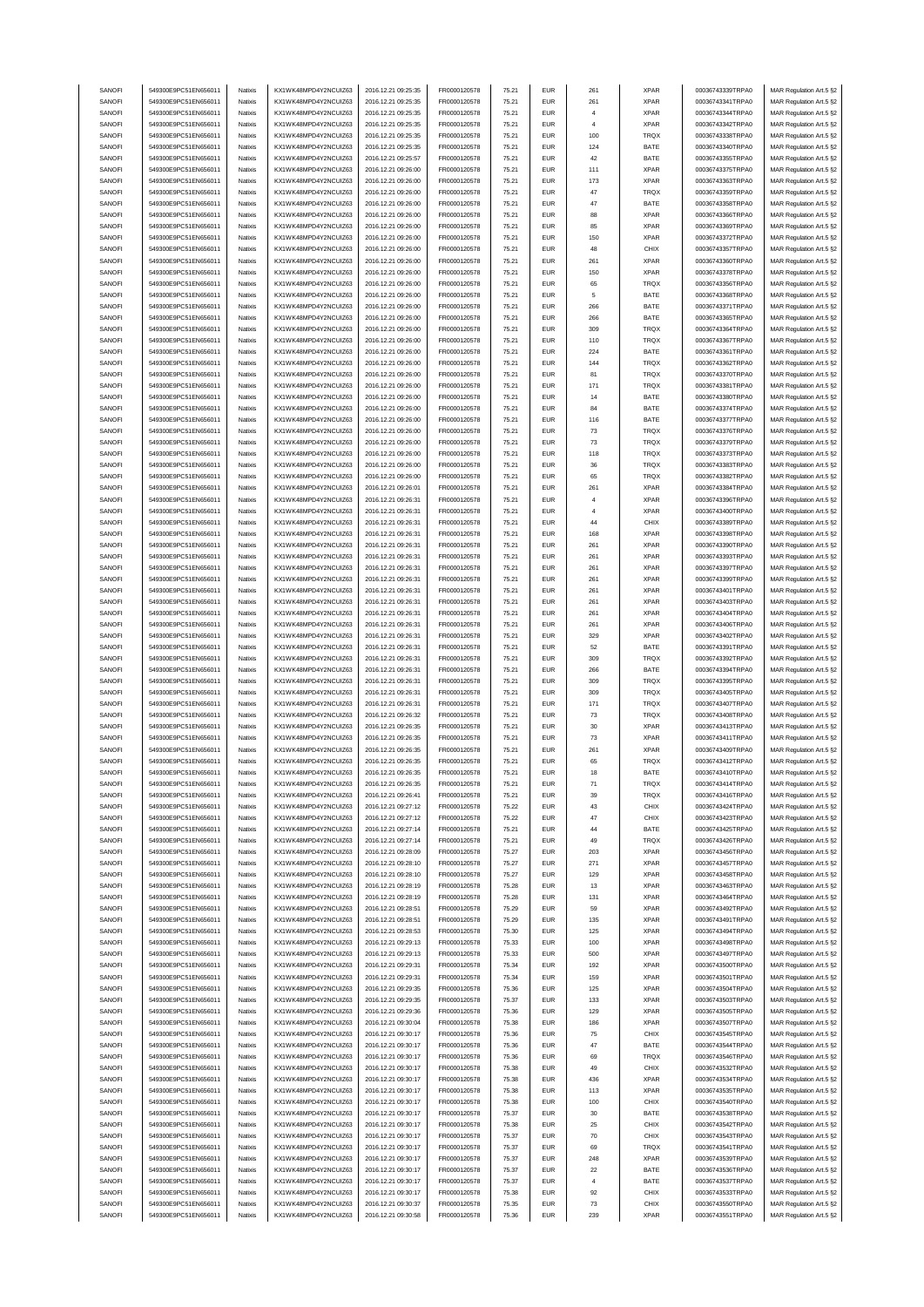| SANOFI | 549300E9PC51EN656011 | Natixis | KX1WK48MPD4Y2NCUIZ63  | 2016.12.21 09:30:59 | FR0000120578 | 75.36 | <b>EUR</b> | 110            | <b>XPAR</b> | 00036743552TRPA0 | MAR Regulation Art.5 §2 |
|--------|----------------------|---------|-----------------------|---------------------|--------------|-------|------------|----------------|-------------|------------------|-------------------------|
| SANOFI | 549300E9PC51EN656011 | Natixis | KX1WK48MPD4Y2NCUIZ63  | 2016.12.21 09:31:00 | FR0000120578 | 75.33 | <b>EUR</b> | 59             | <b>XPAR</b> | 00036743563TRPA0 | MAR Regulation Art.5 §2 |
| SANOFI | 549300E9PC51EN656011 | Natixis | KX1WK48MPD4Y2NCUIZ63  | 2016.12.21 09:31:00 | FR0000120578 | 75.33 | <b>EUR</b> | 49             | TRQX        | 00036743564TRPA0 | MAR Regulation Art.5 §2 |
| SANOFI | 549300E9PC51EN656011 | Natixis | KX1WK48MPD4Y2NCUIZ63  | 2016.12.21 09:31:00 | FR0000120578 | 75.36 | <b>EUR</b> | 110            | CHIX        | 00036743555TRPA0 | MAR Regulation Art.5 §2 |
|        |                      |         |                       |                     |              |       |            |                |             |                  |                         |
| SANOFI | 549300E9PC51EN656011 | Natixis | KX1WK48MPD4Y2NCUIZ63  | 2016.12.21 09:31:00 | FR0000120578 | 75.36 | <b>EUR</b> | 76             | CHIX        | 00036743554TRPA0 | MAR Regulation Art.5 §2 |
| SANOFI | 549300E9PC51EN656011 | Natixis | KX1WK48MPD4Y2NCUIZ63  | 2016.12.21 09:31:00 | FR0000120578 | 75.35 | <b>EUR</b> | 262            | <b>XPAR</b> | 00036743559TRPA0 | MAR Regulation Art.5 §2 |
| SANOFI | 549300E9PC51EN656011 | Natixis | KX1WK48MPD4Y2NCUIZ63  | 2016.12.21 09:31:00 | FR0000120578 | 75.35 | <b>EUR</b> | 131            | <b>XPAR</b> | 00036743562TRPA0 | MAR Regulation Art.5 §2 |
| SANOFI | 549300E9PC51EN656011 | Natixis | KX1WK48MPD4Y2NCUIZ63  | 2016.12.21 09:31:00 | FR0000120578 | 75.35 | <b>EUR</b> | 117            | <b>XPAR</b> | 00036743560TRPA0 | MAR Regulation Art.5 §2 |
| SANOFI | 549300E9PC51EN656011 | Natixis | KX1WK48MPD4Y2NCLIIZ63 | 2016.12.21 09:31:00 | FR0000120578 | 75.35 | <b>EUR</b> | 44             | CHIX        | 00036743557TRPA0 | MAR Regulation Art.5 §2 |
| SANOFI | 549300E9PC51EN656011 | Natixis | KX1WK48MPD4Y2NCUIZ63  | 2016.12.21 09:31:00 | FR0000120578 | 75.35 | <b>EUR</b> | 27             | TRQX        | 00036743556TRPA0 | MAR Regulation Art.5 §2 |
| SANOFI | 549300E9PC51EN656011 | Natixis | KX1WK48MPD4Y2NCUIZ63  | 2016.12.21 09:31:00 | FR0000120578 | 75.35 | <b>EUR</b> | 18             | TRQX        | 00036743558TRPA0 | MAR Regulation Art.5 §2 |
|        |                      |         |                       |                     |              |       |            |                |             |                  |                         |
| SANOFI | 549300E9PC51EN656011 | Natixis | KX1WK48MPD4Y2NCUIZ63  | 2016.12.21 09:31:00 | FR0000120578 | 75.35 | <b>EUR</b> | 8              | <b>XPAR</b> | 00036743561TRPA0 | MAR Regulation Art.5 §2 |
| SANOFI | 549300E9PC51EN656011 | Natixis | KX1WK48MPD4Y2NCUIZ63  | 2016.12.21 09:31:01 | FR0000120578 | 75.32 | <b>EUR</b> | 49             | CHIX        | 00036743567TRPA0 | MAR Regulation Art.5 §2 |
| SANOFI | 549300E9PC51EN656011 | Natixis | KX1WK48MPD4Y2NCUIZ63  | 2016.12.21 09:31:01 | FR0000120578 | 75.32 | <b>EUR</b> | 119            | <b>XPAR</b> | 00036743566TRPA0 | MAR Regulation Art.5 §2 |
| SANOFI | 549300E9PC51EN656011 | Natixis | KX1WK48MPD4Y2NCUIZ63  | 2016.12.21 09:31:01 | FR0000120578 | 75.33 | <b>EUR</b> | 186            | <b>XPAR</b> | 00036743565TRPA0 | MAR Regulation Art.5 §2 |
|        | 549300E9PC51EN656011 |         | KX1WK48MPD4Y2NCUIZ63  |                     |              |       | <b>EUR</b> |                |             |                  |                         |
| SANOFI |                      | Natixis |                       | 2016.12.21 09:32:23 | FR0000120578 | 75.36 |            | 92             | <b>XPAR</b> | 00036743934TRPA0 | MAR Regulation Art.5 §2 |
| SANOFI | 549300E9PC51EN656011 | Natixis | KX1WK48MPD4Y2NCUIZ63  | 2016.12.21 09:32:23 | FR0000120578 | 75.36 | <b>EUR</b> | 647            | <b>XPAR</b> | 00036743933TRPA0 | MAR Regulation Art.5 §2 |
| SANOFI | 549300E9PC51EN656011 | Natixis | KX1WK48MPD4Y2NCLIIZ63 | 2016.12.21 09:32:23 | FR0000120578 | 75.36 | <b>EUR</b> | 65             | <b>XPAR</b> | 00036743936TRPA0 | MAR Regulation Art.5 §2 |
| SANOFI | 549300E9PC51EN656011 | Natixis | KX1WK48MPD4Y2NCUIZ63  | 2016.12.21 09:32:23 | FR0000120578 | 75.36 | <b>EUR</b> | 59             | <b>XPAR</b> | 00036743935TRPA0 | MAR Regulation Art.5 §2 |
| SANOFI | 549300E9PC51EN656011 | Natixis | KX1WK48MPD4Y2NCUIZ63  | 2016.12.21 09:32:25 | FR0000120578 | 75.35 | <b>EUR</b> | 152            | <b>XPAR</b> | 00036743941TRPA0 | MAR Regulation Art.5 §2 |
| SANOFI | 549300E9PC51EN656011 | Natixis | KX1WK48MPD4Y2NCUIZ63  | 2016.12.21 09:32:25 | FR0000120578 | 75.35 | <b>EUR</b> | 45             | CHIX        | 00036743939TRPA0 | MAR Regulation Art.5 §2 |
|        |                      |         |                       |                     |              |       |            |                |             |                  |                         |
| SANOFI | 549300E9PC51EN656011 | Natixis | KX1WK48MPD4Y2NCUIZ63  | 2016.12.21 09:32:25 | FR0000120578 | 75.35 | <b>EUR</b> | 284            | <b>XPAR</b> | 00036743940TRPA0 | MAR Regulation Art.5 §2 |
| SANOFI | 549300E9PC51EN656011 | Natixis | KX1WK48MPD4Y2NCUIZ63  | 2016.12.21 09:32:30 | FR0000120578 | 75.34 | <b>EUR</b> | 44             | CHIX        | 00036743945TRPA0 | MAR Regulation Art.5 §2 |
| SANOFI | 549300E9PC51EN656011 | Natixis | KX1WK48MPD4Y2NCUIZ63  | 2016.12.21 09:32:30 | FR0000120578 | 75.34 | <b>EUR</b> | 139            | <b>XPAR</b> | 00036743948TRPA0 | MAR Regulation Art.5 §2 |
| SANOFI | 549300E9PC51EN656011 | Natixis | KX1WK48MPD4Y2NCUIZ63  | 2016.12.21 09:32:30 | FR0000120578 | 75.34 | <b>EUR</b> | 41             | BATE        | 00036743944TRPA0 | MAR Regulation Art.5 §2 |
| SANOFI | 549300E9PC51EN656011 | Natixis | KX1WK48MPD4Y2NCUIZ63  | 2016.12.21 09:32:30 | FR0000120578 | 75.34 | <b>EUR</b> | 43             | TRQX        | 00036743946TRPA0 | MAR Regulation Art.5 §2 |
| SANOFI | 549300E9PC51EN656011 | Natixis | KX1WK48MPD4Y2NCLIIZ63 | 2016.12.21 09:32:30 | FR0000120578 | 75.34 | <b>EUR</b> | 244            | <b>XPAR</b> | 00036743947TRPA0 | MAR Regulation Art.5 §2 |
|        |                      |         |                       |                     |              |       |            |                |             |                  |                         |
| SANOFI | 549300E9PC51EN656011 | Natixis | KX1WK48MPD4Y2NCUIZ63  | 2016.12.21 09:32:48 | FR0000120578 | 75.34 | <b>EUR</b> | 20             | <b>XPAR</b> | 00036743979TRPA0 | MAR Regulation Art.5 §2 |
| SANOFI | 549300E9PC51EN656011 | Natixis | KX1WK48MPD4Y2NCUIZ63  | 2016.12.21 09:32:48 | FR0000120578 | 75.34 | <b>EUR</b> | 100            | <b>XPAR</b> | 00036743980TRPA0 | MAR Regulation Art.5 §2 |
| SANOFI | 549300E9PC51EN656011 | Natixis | KX1WK48MPD4Y2NCUIZ63  | 2016.12.21 09:33:00 | FR0000120578 | 75.37 | <b>EUR</b> | 221            | <b>XPAR</b> | 00036743982TRPA0 | MAR Regulation Art.5 §2 |
| SANOFI | 549300E9PC51EN656011 | Natixis | KX1WK48MPD4Y2NCUIZ63  | 2016.12.21 09:33:00 | FR0000120578 | 75.36 | <b>EUR</b> | 112            | <b>XPAR</b> | 00036743984TRPA0 | MAR Regulation Art.5 §2 |
| SANOFI | 549300E9PC51EN656011 | Natixis | KX1WK48MPD4Y2NCUIZ63  | 2016.12.21 09:33:00 | FR0000120578 | 75.36 | <b>EUR</b> | 114            | <b>XPAR</b> | 00036743983TRPA0 | MAR Regulation Art.5 §2 |
|        |                      |         |                       |                     |              |       |            |                |             |                  |                         |
| SANOFI | 549300E9PC51EN656011 | Natixis | KX1WK48MPD4Y2NCUIZ63  | 2016.12.21 09:33:01 | FR0000120578 | 75.35 | <b>EUR</b> | 45             | CHIX        | 00036743985TRPA0 | MAR Regulation Art.5 §2 |
| SANOFI | 549300E9PC51EN656011 | Natixis | KX1WK48MPD4Y2NCUIZ63  | 2016.12.21 09:33:01 | FR0000120578 | 75.35 | <b>EUR</b> | 44             | BATE        | 00036743986TRPA0 | MAR Regulation Art.5 §2 |
| SANOFI | 549300E9PC51EN656011 | Natixis | KX1WK48MPD4Y2NCUIZ63  | 2016.12.21 09:33:01 | FR0000120578 | 75.35 | <b>EUR</b> | 42             | TRQX        | 00036743987TRPA0 | MAR Regulation Art.5 §2 |
| SANOFI | 549300E9PC51EN656011 | Natixis | KX1WK48MPD4Y2NCLIIZ63 | 2016.12.21 09:33:34 | FR0000120578 | 75.39 | <b>EUR</b> | 42             | TRQX        | 00036744009TRPA0 | MAR Regulation Art.5 §2 |
| SANOFI | 549300E9PC51EN656011 | Natixis | KX1WK48MPD4Y2NCUIZ63  | 2016.12.21 09:33:34 | FR0000120578 | 75.39 | <b>EUR</b> | 44             | BATE        | 00036744008TRPA0 | MAR Regulation Art.5 §2 |
|        |                      |         |                       |                     |              |       |            |                |             |                  |                         |
| SANOFI | 549300E9PC51EN656011 | Natixis | KX1WK48MPD4Y2NCUIZ63  | 2016.12.21 09:33:34 | FR0000120578 | 75.39 | <b>EUR</b> | 65             | CHIX        | 00036744010TRPA0 | MAR Regulation Art.5 §2 |
| SANOFI | 549300E9PC51EN656011 | Natixis | KX1WK48MPD4Y2NCUIZ63  | 2016.12.21 09:33:34 | FR0000120578 | 75.40 | <b>EUR</b> | 120            | <b>XPAR</b> | 00036744007TRPA0 | MAR Regulation Art.5 §2 |
| SANOFI | 549300E9PC51EN656011 | Natixis | KX1WK48MPD4Y2NCUIZ63  | 2016.12.21 09:33:34 | FR0000120578 | 75.40 | <b>EUR</b> | 155            | <b>XPAR</b> | 00036744005TRPA0 | MAR Regulation Art.5 §2 |
| SANOFI | 549300E9PC51EN656011 | Natixis | KX1WK48MPD4Y2NCUIZ63  | 2016.12.21 09:33:34 | FR0000120578 | 75.40 | <b>EUR</b> | 133            | <b>XPAR</b> | 00036744006TRPA0 | MAR Regulation Art.5 §2 |
| SANOFI | 549300E9PC51EN656011 | Natixis | KX1WK48MPD4Y2NCUIZ63  | 2016.12.21 09:33:37 | FR0000120578 | 75.38 | <b>EUR</b> | 176            | <b>XPAR</b> | 00036744011TRPA0 | MAR Regulation Art.5 §2 |
| SANOFI | 549300E9PC51EN656011 | Natixis | KX1WK48MPD4Y2NCUIZ63  | 2016.12.21 09:33:37 | FR0000120578 | 75.38 | <b>EUR</b> | 61             | <b>XPAR</b> | 00036744012TRPA0 |                         |
|        |                      |         |                       |                     |              |       |            |                |             |                  | MAR Regulation Art.5 §2 |
| SANOFI | 549300E9PC51EN656011 | Natixis | KX1WK48MPD4Y2NCUIZ63  | 2016.12.21 09:33:47 | FR0000120578 | 75.37 | <b>EUR</b> | 69             | CHIX        | 00036744022TRPA0 | MAR Regulation Art.5 §2 |
| SANOFI | 549300E9PC51EN656011 | Natixis | KX1WK48MPD4Y2NCUIZ63  | 2016.12.21 09:33:48 | FR0000120578 | 75.37 | <b>EUR</b> | 123            | <b>XPAR</b> | 00036744025TRPA0 | MAR Regulation Art.5 §2 |
| SANOFI | 549300E9PC51EN656011 | Natixis | KX1WK48MPD4Y2NCUIZ63  | 2016.12.21 09:33:48 | FR0000120578 | 75.37 | <b>EUR</b> | 49             | TRQX        | 00036744024TRPA0 | MAR Regulation Art.5 §2 |
| SANOFI | 549300E9PC51EN656011 | Natixis | KX1WK48MPD4Y2NCUIZ63  | 2016.12.21 09:33:48 | FR0000120578 | 75.37 | <b>EUR</b> | 63             | CHIX        | 00036744023TRPA0 | MAR Regulation Art.5 §2 |
| SANOFI | 549300E9PC51EN656011 | Natixis | KX1WK48MPD4Y2NCUIZ63  | 2016.12.21 09:34:06 | FR0000120578 | 75.40 | <b>EUR</b> | 169            | <b>XPAR</b> | 00036744030TRPA0 | MAR Regulation Art.5 §2 |
|        |                      |         |                       |                     |              |       |            |                |             |                  |                         |
| SANOFI | 549300E9PC51EN656011 | Natixis | KX1WK48MPD4Y2NCUIZ63  | 2016.12.21 09:34:48 | FR0000120578 | 75.44 | <b>EUR</b> | 30             | <b>XPAR</b> | 00036744032TRPA0 | MAR Regulation Art.5 §2 |
| SANOFI | 549300E9PC51EN656011 | Natixis | KX1WK48MPD4Y2NCUIZ63  | 2016.12.21 09:34:48 | FR0000120578 | 75.44 | <b>EUR</b> | 96             | <b>XPAR</b> | 00036744033TRPA0 | MAR Regulation Art.5 §2 |
| SANOFI | 549300E9PC51EN656011 | Natixis | KX1WK48MPD4Y2NCUIZ63  | 2016.12.21 09:34:48 | FR0000120578 | 75.44 | <b>EUR</b> | 198            | <b>XPAR</b> | 00036744034TRPA0 | MAR Regulation Art.5 §2 |
| SANOFI | 549300E9PC51EN656011 | Natixis | KX1WK48MPD4Y2NCUIZ63  | 2016.12.21 09:34:49 | FR0000120578 | 75.44 | <b>EUR</b> | 109            | <b>XPAR</b> | 00036744035TRPA0 | MAR Regulation Art.5 §2 |
| SANOFI | 549300E9PC51EN656011 | Natixis | KX1WK48MPD4Y2NCUIZ63  | 2016.12.21 09:35:01 | FR0000120578 | 75.43 | <b>EUR</b> | 364            | <b>XPAR</b> | 00036744041TRPA0 | MAR Regulation Art.5 §2 |
|        |                      |         |                       |                     |              |       |            |                |             |                  |                         |
| SANOFI | 549300E9PC51EN656011 | Natixis | KX1WK48MPD4Y2NCUIZ63  | 2016.12.21 09:35:01 | FR0000120578 | 75.43 | <b>EUR</b> | 52             | CHIX        | 00036744040TRPA0 | MAR Regulation Art.5 §2 |
| SANOFI | 549300E9PC51EN656011 | Natixis | KX1WK48MPD4Y2NCUIZ63  | 2016.12.21 09:35:01 | FR0000120578 | 75.44 | <b>EUR</b> | 112            | <b>XPAR</b> | 00036744043TRPA0 | MAR Regulation Art.5 §2 |
| SANOFI | 549300E9PC51EN656011 | Natixis | KX1WK48MPD4Y2NCUIZ63  | 2016.12.21 09:35:01 | FR0000120578 | 75.44 | <b>EUR</b> | 487            | <b>XPAR</b> | 00036744039TRPA0 | MAR Regulation Art.5 §2 |
| SANOFI | 549300E9PC51EN656011 | Natixis | KX1WK48MPD4Y2NCUIZ63  | 2016.12.21 09:35:01 | FR0000120578 | 75.43 | <b>EUR</b> | 16             | <b>XPAR</b> | 00036744042TRPA0 | MAR Regulation Art.5 §2 |
| SANOFI | 549300E9PC51EN656011 | Natixis | KX1WK48MPD4Y2NCUIZ63  | 2016.12.21 09:35:03 | FR0000120578 | 75.42 | <b>EUR</b> | 45             | TRQX        | 00036744044TRPA0 | MAR Regulation Art.5 §2 |
|        |                      | Natixis | KX1WK48MPD4Y2NCUIZ63  | 2016.12.21 09:36:31 |              | 75.49 | <b>EUR</b> |                | TRQX        |                  |                         |
| SANOFI | 549300E9PC51EN656011 |         |                       |                     | FR0000120578 |       |            | 53             |             | 00036744155TRPA0 | MAR Regulation Art.5 §2 |
| SANOFI | 549300E9PC51EN656011 | Natixis | KX1WK48MPD4Y2NCUIZ63  | 2016.12.21 09:36:31 | FR0000120578 | 75.49 | <b>EUR</b> | 71             | CHIX        | 00036744154TRPA0 | MAR Regulation Art.5 §2 |
| SANOF  | 549300E9PC51EN656011 | Natixis | KX1WK48MPD4Y2NCUIZ63  | 2016.12.21 09:36:51 | FR0000120578 | 75.50 | EUR        |                | CHIX        | 00036744205TRPA0 | MAR Regulation Art.5 §2 |
| SANOFI | 549300E9PC51EN656011 | Natixis | KX1WK48MPD4Y2NCUIZ63  | 2016.12.21 09:36:51 | FR0000120578 | 75.50 | <b>EUR</b> | 47             | CHIX        | 00036744206TRPA0 | MAR Regulation Art.5 §2 |
| SANOFI | 549300E9PC51EN656011 | Natixis | KX1WK48MPD4Y2NCUIZ63  | 2016.12.21 09:36:52 | FR0000120578 | 75.49 | <b>EUR</b> | $\overline{2}$ | BATE        | 00036744209TRPA0 | MAR Regulation Art.5 §2 |
| SANOFI | 549300E9PC51EN656011 | Natixis | KX1WK48MPD4Y2NCUIZ63  | 2016.12.21 09:36:52 | FR0000120578 | 75.49 | <b>EUR</b> | 41             | BATE        | 00036744207TRPA0 | MAR Regulation Art.5 §2 |
|        |                      |         |                       |                     |              |       |            |                |             |                  |                         |
| SANOFI | 549300E9PC51EN656011 | Natixis | KX1WK48MPD4Y2NCUIZ63  | 2016.12.21 09:36:52 | FR0000120578 | 75.49 | <b>EUR</b> | 45             | TRQX        | 00036744211TRPA0 | MAR Regulation Art.5 §2 |
| SANOFI | 549300E9PC51EN656011 | Natixis | KX1WK48MPD4Y2NCUIZ63  | 2016.12.21 09:36:52 | FR0000120578 | 75.49 | <b>EUR</b> | 55             | BATE        | 00036744210TRPA0 | MAR Regulation Art.5 §2 |
| SANOFI | 549300E9PC51EN656011 | Natixis | KX1WK48MPD4Y2NCUIZ63  | 2016.12.21 09:36:52 | FR0000120578 | 75.49 | <b>EUR</b> | 70             | CHIX        | 00036744208TRPA0 | MAR Regulation Art.5 §2 |
| SANOFI | 549300E9PC51EN656011 | Natixis | KX1WK48MPD4Y2NCUIZ63  | 2016.12.21 09:37:13 | FR0000120578 | 75.48 | EUR        | 155            | CHIX        | 00036744221TRPA0 | MAR Regulation Art.5 §2 |
| SANOFI | 549300E9PC51EN656011 | Natixis | KX1WK48MPD4Y2NCUIZ63  | 2016.12.21 09:37:13 | FR0000120578 | 75.47 | <b>EUR</b> | 41             | BATE        | 00036744224TRPA0 | MAR Regulation Art.5 §2 |
| SANOFI | 549300E9PC51EN656011 | Natixis | KX1WK48MPD4Y2NCUIZ63  | 2016.12.21 09:37:13 | FR0000120578 | 75.48 | <b>EUR</b> | 76             | CHIX        | 00036744219TRPA0 |                         |
|        |                      |         |                       |                     |              |       |            |                |             |                  | MAR Regulation Art.5 §2 |
| SANOFI | 549300E9PC51EN656011 | Natixis | KX1WK48MPD4Y2NCUIZ63  | 2016.12.21 09:37:13 | FR0000120578 | 75.48 | <b>EUR</b> | 9              | CHIX        | 00036744223TRPA0 | MAR Regulation Art.5 §2 |
| SANOFI | 549300E9PC51EN656011 | Natixis | KX1WK48MPD4Y2NCUIZ63  | 2016.12.21 09:37:13 | FR0000120578 | 75.48 | <b>EUR</b> | 22             | CHIX        | 00036744222TRPA0 | MAR Regulation Art.5 §2 |
| SANOFI | 549300E9PC51EN656011 | Natixis | KX1WK48MPD4Y2NCUIZ63  | 2016.12.21 09:37:13 | FR0000120578 | 75.48 | <b>EUR</b> | 48             | TRQX        | 00036744220TRPA0 | MAR Regulation Art.5 §2 |
| SANOFI | 549300E9PC51EN656011 | Natixis | KX1WK48MPD4Y2NCUIZ63  | 2016.12.21 09:37:20 | FR0000120578 | 75.47 | <b>EUR</b> | 173            | <b>XPAR</b> | 00036744235TRPA0 | MAR Regulation Art.5 §2 |
| SANOFI | 549300E9PC51EN656011 | Natixis | KX1WK48MPD4Y2NCUIZ63  | 2016.12.21 09:37:20 | FR0000120578 | 75.47 | <b>EUR</b> | 194            | <b>XPAR</b> | 00036744240TRPA0 | MAR Regulation Art.5 §2 |
|        |                      |         |                       |                     |              |       | <b>EUR</b> |                |             |                  |                         |
| SANOFI | 549300E9PC51EN656011 | Natixis | KX1WK48MPD4Y2NCUIZ63  | 2016.12.21 09:37:20 | FR0000120578 |       |            |                |             | 00036744241TRPA0 |                         |
| SANOFI |                      |         |                       |                     |              | 75.47 |            | 104            | <b>XPAR</b> |                  | MAR Regulation Art.5 §2 |
|        | 549300E9PC51EN656011 | Natixis | KX1WK48MPD4Y2NCUIZ63  | 2016.12.21 09:37:20 | FR0000120578 | 75.47 | <b>EUR</b> | 100            | <b>XPAR</b> | 00036744239TRPA0 | MAR Regulation Art.5 §2 |
| SANOFI | 549300E9PC51EN656011 | Natixis | KX1WK48MPD4Y2NCUIZ63  | 2016.12.21 09:37:20 | FR0000120578 | 75.47 | <b>EUR</b> | 100            | <b>XPAR</b> | 00036744238TRPA0 | MAR Regulation Art.5 §2 |
| SANOFI | 549300E9PC51EN656011 | Natixis | KX1WK48MPD4Y2NCUIZ63  | 2016.12.21 09:37:20 | FR0000120578 | 75.47 | <b>EUR</b> | 100            | <b>XPAR</b> | 00036744236TRPA0 | MAR Regulation Art.5 §2 |
|        |                      |         |                       |                     |              |       |            |                |             |                  |                         |
| SANOFI | 549300E9PC51EN656011 | Natixis | KX1WK48MPD4Y2NCUIZ63  | 2016.12.21 09:37:20 | FR0000120578 | 75.47 | <b>EUR</b> | 181            | <b>XPAR</b> | 00036744237TRPA0 | MAR Regulation Art.5 §2 |
| SANOFI | 549300E9PC51EN656011 | Natixis | KX1WK48MPD4Y2NCUIZ63  | 2016.12.21 09:37:20 | FR0000120578 | 75.47 | <b>EUR</b> | 100            | <b>XPAR</b> | 00036744233TRPA0 | MAR Regulation Art.5 §2 |
| SANOFI | 549300E9PC51EN656011 | Natixis | KX1WK48MPD4Y2NCUIZ63  | 2016.12.21 09:37:20 | FR0000120578 | 75.47 | <b>EUR</b> | 100            | <b>XPAR</b> | 00036744232TRPA0 | MAR Regulation Art.5 §2 |
| SANOFI | 549300E9PC51EN656011 | Natixis | KX1WK48MPD4Y2NCUIZ63  | 2016.12.21 09:37:20 | FR0000120578 | 75.46 | <b>EUR</b> | 210            | <b>XPAR</b> | 00036744231TRPA0 | MAR Regulation Art.5 §2 |
| SANOFI | 549300E9PC51EN656011 | Natixis | KX1WK48MPD4Y2NCUIZ63  | 2016.12.21 09:37:20 | FR0000120578 | 75.46 | <b>EUR</b> | 19             | <b>XPAR</b> | 00036744230TRPA0 | MAR Regulation Art.5 §2 |
|        |                      |         |                       |                     |              |       |            |                |             |                  |                         |
| SANOFI | 549300E9PC51EN656011 | Natixis | KX1WK48MPD4Y2NCUIZ63  | 2016.12.21 09:37:20 | FR0000120578 | 75.46 | <b>EUR</b> | 19             | <b>XPAR</b> | 00036744229TRPA0 | MAR Regulation Art.5 §2 |
| SANOFI | 549300E9PC51EN656011 | Natixis | KX1WK48MPD4Y2NCUIZ63  | 2016.12.21 09:37:20 | FR0000120578 | 75.47 | <b>EUR</b> | 100            | <b>XPAR</b> | 00036744234TRPA0 | MAR Regulation Art.5 §2 |
| SANOFI | 549300E9PC51EN656011 | Natixis | KX1WK48MPD4Y2NCUIZ63  | 2016.12.21 09:37:29 | FR0000120578 | 75.45 | <b>EUR</b> | 221            | <b>XPAR</b> | 00036744272TRPA0 | MAR Regulation Art.5 §2 |
| SANOFI | 549300E9PC51EN656011 | Natixis | KX1WK48MPD4Y2NCUIZ63  | 2016.12.21 09:37:29 | FR0000120578 | 75.45 | <b>EUR</b> | 203            | <b>XPAR</b> | 00036744273TRPA0 | MAR Regulation Art.5 §2 |
| SANOFI | 549300E9PC51EN656011 | Natixis | KX1WK48MPD4Y2NCUIZ63  | 2016.12.21 09:37:29 | FR0000120578 | 75.45 | <b>EUR</b> | 59             | <b>XPAR</b> | 00036744274TRPA0 | MAR Regulation Art.5 §2 |
|        |                      |         |                       |                     |              |       |            |                |             |                  |                         |
| SANOFI | 549300E9PC51EN656011 | Natixis | KX1WK48MPD4Y2NCUIZ63  | 2016.12.21 09:37:29 | FR0000120578 | 75.46 | <b>EUR</b> | 138            | <b>XPAR</b> | 00036744271TRPA0 | MAR Regulation Art.5 §2 |
| SANOFI | 549300E9PC51EN656011 | Natixis | KX1WK48MPD4Y2NCUIZ63  | 2016.12.21 09:37:29 | FR0000120578 | 75.46 | <b>EUR</b> | 241            | <b>XPAR</b> | 00036744270TRPA0 | MAR Regulation Art.5 §2 |
| SANOFI | 549300E9PC51EN656011 | Natixis | KX1WK48MPD4Y2NCUIZ63  | 2016.12.21 09:37:29 | FR0000120578 | 75.45 | <b>EUR</b> | 184            | <b>XPAR</b> | 00036744275TRPA0 | MAR Regulation Art.5 §2 |
| SANOFI | 549300E9PC51EN656011 | Natixis | KX1WK48MPD4Y2NCUIZ63  | 2016.12.21 09:37:53 | FR0000120578 | 75.47 | <b>EUR</b> | 96             | <b>XPAR</b> | 00036744316TRPA0 | MAR Regulation Art.5 §2 |
| SANOFI | 549300E9PC51EN656011 | Natixis | KX1WK48MPD4Y2NCUIZ63  | 2016.12.21 09:37:53 | FR0000120578 | 75.47 | <b>EUR</b> | 75             | <b>XPAR</b> | 00036744315TRPA0 | MAR Regulation Art.5 §2 |
| SANOFI | 549300E9PC51EN656011 | Natixis | KX1WK48MPD4Y2NCUIZ63  | 2016.12.21 09:37:53 | FR0000120578 | 75.47 | <b>EUR</b> | 230            | <b>XPAR</b> | 00036744317TRPA0 |                         |
|        |                      |         |                       |                     |              |       |            |                |             |                  | MAR Regulation Art.5 §2 |
| SANOFI | 549300E9PC51EN656011 | Natixis | KX1WK48MPD4Y2NCUIZ63  | 2016.12.21 09:37:54 | FR0000120578 | 75.47 | <b>EUR</b> | 47             | CHIX        | 00036744318TRPA0 | MAR Regulation Art.5 §2 |
| SANOFI | 549300E9PC51EN656011 | Natixis | KX1WK48MPD4Y2NCUIZ63  | 2016.12.21 09:37:58 | FR0000120578 | 75.46 | <b>EUR</b> | 43             | CHIX        | 00036744325TRPA0 | MAR Regulation Art.5 §2 |
| SANOFI | 549300E9PC51EN656011 | Natixis | KX1WK48MPD4Y2NCUIZ63  | 2016.12.21 09:37:58 | FR0000120578 | 75.46 | <b>EUR</b> | 133            | <b>XPAR</b> | 00036744326TRPA0 | MAR Regulation Art.5 §2 |
| SANOFI | 549300E9PC51EN656011 | Natixis | KX1WK48MPD4Y2NCUIZ63  | 2016.12.21 09:38:01 | FR0000120578 | 75.45 | <b>EUR</b> | 41             | BATE        | 00036744330TRPA0 | MAR Regulation Art.5 §2 |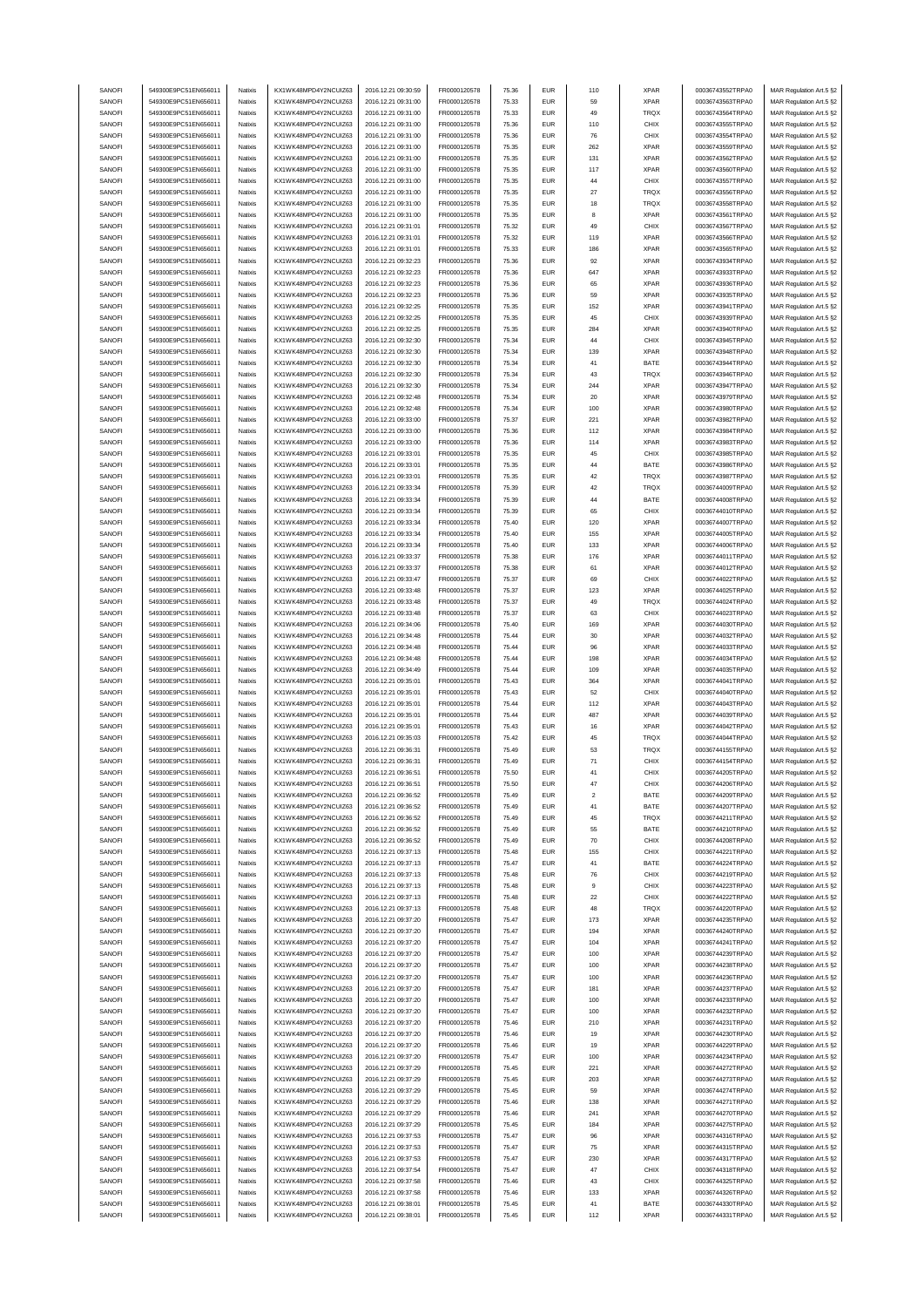| SANOFI           | 549300E9PC51EN656011 | Natixis | KX1WK48MPD4Y2NCUIZ63 | 2016.12.21 09:38:01 | FR0000120578 | 75.45 | <b>EUR</b> | 43             | <b>TRQX</b> | 00036744332TRPA0 | MAR Regulation Art.5 §2 |
|------------------|----------------------|---------|----------------------|---------------------|--------------|-------|------------|----------------|-------------|------------------|-------------------------|
| SANOFI           | 549300E9PC51EN656011 | Natixis | KX1WK48MPD4Y2NCUIZ63 | 2016.12.21 09:38:36 | FR0000120578 | 75.47 | <b>EUR</b> | 335            | <b>XPAR</b> | 00036744378TRPA0 | MAR Regulation Art.5 §2 |
| SANOFI           | 549300E9PC51EN656011 | Natixis | KX1WK48MPD4Y2NCUIZ63 | 2016.12.21 09:38:36 | FR0000120578 | 75.47 | <b>EUR</b> | 41             | CHIX        | 00036744377TRPA0 | MAR Regulation Art.5 §2 |
| SANOFI           | 549300E9PC51EN656011 | Natixis | KX1WK48MPD4Y2NCUIZ63 | 2016.12.21 09:38:42 | FR0000120578 | 75.45 | <b>EUR</b> | 46             | CHIX        | 00036744428TRPA0 | MAR Regulation Art.5 §2 |
|                  |                      |         |                      |                     |              |       |            |                |             |                  |                         |
| SANOFI           | 549300E9PC51EN656011 | Natixis | KX1WK48MPD4Y2NCUIZ63 | 2016.12.21 09:38:42 | FR0000120578 | 75.45 | <b>EUR</b> | 217            | <b>XPAR</b> | 00036744427TRPA0 | MAR Regulation Art.5 §2 |
| SANOFI           | 549300E9PC51EN656011 | Natixis | KX1WK48MPD4Y2NCUIZ63 | 2016.12.21 09:38:42 | FR0000120578 | 75.46 | <b>EUR</b> | 47             | TRQX        | 00036744426TRPA0 | MAR Regulation Art.5 §2 |
| SANOFI           | 549300E9PC51EN656011 | Natixis | KX1WK48MPD4Y2NCUIZ63 | 2016.12.21 09:38:47 | FR0000120578 | 75.44 | <b>EUR</b> | 141            | <b>XPAR</b> | 00036744429TRPA0 | MAR Regulation Art.5 §2 |
| SANOFI           | 549300E9PC51EN656011 | Natixis | KX1WK48MPD4Y2NCUIZ63 | 2016.12.21 09:39:06 | FR0000120578 | 75.46 | <b>EUR</b> | 120            | <b>XPAR</b> | 00036744432TRPA0 | MAR Regulation Art.5 §2 |
| SANOFI           | 549300E9PC51EN656011 | Natixis | KX1WK48MPD4Y2NCUIZ63 | 2016.12.21 09:39:06 | FR0000120578 | 75.46 | <b>EUR</b> | 128            | <b>XPAR</b> | 00036744431TRPA0 | MAR Regulation Art.5 §2 |
| SANOFI           | 549300E9PC51EN656011 | Natixis | KX1WK48MPD4Y2NCUIZ63 | 2016.12.21 09:39:06 | FR0000120578 | 75.46 | <b>EUR</b> | 203            | <b>XPAR</b> | 00036744430TRPA0 | MAR Regulation Art.5 §2 |
|                  | 549300E9PC51EN656011 | Natixis |                      |                     |              | 75.45 | <b>EUR</b> |                | BATE        |                  |                         |
| SANOFI           |                      |         | KX1WK48MPD4Y2NCUIZ63 | 2016.12.21 09:39:31 | FR0000120578 |       |            | 43             |             | 00036744493TRPA0 | MAR Regulation Art.5 §2 |
| SANOFI           | 549300E9PC51EN656011 | Natixis | KX1WK48MPD4Y2NCUIZ63 | 2016.12.21 09:39:37 | FR0000120578 | 75.46 | <b>EUR</b> | 329            | <b>XPAR</b> | 00036744494TRPA0 | MAR Regulation Art.5 §2 |
| SANOFI           | 549300E9PC51EN656011 | Natixis | KX1WK48MPD4Y2NCUIZ63 | 2016.12.21 09:39:47 | FR0000120578 | 75.46 | <b>EUR</b> | 62             | CHIX        | 00036744499TRPA0 | MAR Regulation Art.5 §2 |
| SANOFI           | 549300E9PC51EN656011 | Natixis | KX1WK48MPD4Y2NCUIZ63 | 2016.12.21 09:39:47 | FR0000120578 | 75.46 | <b>EUR</b> | 162            | <b>XPAR</b> | 00036744498TRPA0 | MAR Regulation Art.5 §2 |
| SANOFI           | 549300E9PC51EN656011 | Natixis | KX1WK48MPD4Y2NCUIZ63 | 2016.12.21 09:39:47 | FR0000120578 | 75.44 | <b>EUR</b> | 140            | <b>XPAR</b> | 00036744504TRPA0 | MAR Regulation Art.5 §2 |
|                  | 549300E9PC51EN656011 |         | KX1WK48MPD4Y2NCUIZ63 | 2016.12.21 09:39:47 | FR0000120578 | 75.45 | <b>EUR</b> |                |             | 00036744515TRPA0 |                         |
| SANOFI           |                      | Natixis |                      |                     |              |       |            | 12             | TRQX        |                  | MAR Regulation Art.5 §2 |
| SANOFI           | 549300E9PC51EN656011 | Natixis | KX1WK48MPD4Y2NCUIZ63 | 2016.12.21 09:39:47 | FR0000120578 | 75.45 | <b>EUR</b> | 32             | TRQX        | 00036744500TRPA0 | MAR Regulation Art.5 §2 |
| SANOFI           | 549300E9PC51EN656011 | Natixis | KX1WK48MPD4Y2NCUIZ63 | 2016.12.21 09:39:47 | FR0000120578 | 75.45 | <b>EUR</b> | 40             | CHIX        | 00036744513TRPA0 | MAR Regulation Art.5 §2 |
| SANOFI           | 549300E9PC51EN656011 | Natixis | KX1WK48MPD4Y2NCUIZ63 | 2016.12.21 09:39:47 | FR0000120578 | 75.45 | <b>EUR</b> | 58             | CHIX        | 00036744501TRPA0 | MAR Regulation Art.5 §2 |
| SANOFI           | 549300E9PC51EN656011 | Natixis | KX1WK48MPD4Y2NCUIZ63 | 2016.12.21 09:39:48 | FR0000120578 | 75.44 | <b>EUR</b> | 17             | <b>XPAR</b> | 00036744516TRPA0 | MAR Regulation Art.5 §2 |
| SANOFI           | 549300E9PC51EN656011 | Natixis | KX1WK48MPD4Y2NCUIZ63 | 2016.12.21 09:41:00 | FR0000120578 | 75.50 | <b>EUR</b> | 127            | <b>XPAR</b> | 00036744571TRPA0 | MAR Regulation Art.5 §2 |
| SANOFI           | 549300E9PC51EN656011 | Natixis | KX1WK48MPD4Y2NCUIZ63 | 2016.12.21 09:41:00 | FR0000120578 | 75.50 | <b>EUR</b> | 100            | <b>XPAR</b> | 00036744572TRPA0 | MAR Regulation Art.5 §2 |
|                  |                      |         |                      |                     |              |       |            |                |             |                  |                         |
| SANOFI           | 549300E9PC51EN656011 | Natixis | KX1WK48MPD4Y2NCUIZ63 | 2016.12.21 09:41:00 | FR0000120578 | 75.50 | <b>EUR</b> | 127            | <b>XPAR</b> | 00036744569TRPA0 | MAR Regulation Art.5 §2 |
| SANOFI           | 549300E9PC51EN656011 | Natixis | KX1WK48MPD4Y2NCUIZ63 | 2016.12.21 09:41:00 | FR0000120578 | 75.50 | <b>EUR</b> | 54             | <b>XPAR</b> | 00036744573TRPA0 | MAR Regulation Art.5 §2 |
| SANOFI           | 549300E9PC51EN656011 | Natixis | KX1WK48MPD4Y2NCUIZ63 | 2016.12.21 09:41:00 | FR0000120578 | 75.50 | <b>EUR</b> | $\overline{4}$ | <b>XPAR</b> | 00036744574TRPA0 | MAR Regulation Art.5 §2 |
| SANOFI           | 549300E9PC51EN656011 | Natixis | KX1WK48MPD4Y2NCUIZ63 | 2016.12.21 09:41:00 | FR0000120578 | 75.50 | <b>EUR</b> | 58             | <b>XPAR</b> | 00036744570TRPA0 | MAR Regulation Art.5 §2 |
| SANOFI           | 549300E9PC51EN656011 | Natixis | KX1WK48MPD4Y2NCUIZ63 | 2016.12.21 09:41:18 | FR0000120578 | 75.52 | <b>EUR</b> | 50             | <b>XPAR</b> | 00036744582TRPA0 | MAR Regulation Art.5 §2 |
| SANOFI           | 549300E9PC51EN656011 | Natixis | KX1WK48MPD4Y2NCUIZ63 | 2016.12.21 09:41:18 | FR0000120578 | 75.52 | <b>EUR</b> | 35             | <b>XPAR</b> | 00036744580TRPA0 | MAR Regulation Art.5 §2 |
|                  |                      |         |                      |                     |              |       |            |                |             |                  |                         |
| SANOFI           | 549300E9PC51EN656011 | Natixis | KX1WK48MPD4Y2NCUIZ63 | 2016.12.21 09:41:18 | FR0000120578 | 75.52 | <b>EUR</b> | 35             | <b>XPAR</b> | 00036744581TRPA0 | MAR Regulation Art.5 §2 |
| SANOFI           | 549300E9PC51EN656011 | Natixis | KX1WK48MPD4Y2NCUIZ63 | 2016.12.21 09:41:18 | FR0000120578 | 75.52 | <b>EUR</b> | 82             | <b>XPAR</b> | 00036744579TRPA0 | MAR Regulation Art.5 §2 |
| SANOFI           | 549300E9PC51EN656011 | Natixis | KX1WK48MPD4Y2NCUIZ63 | 2016.12.21 09:41:24 | FR0000120578 | 75.52 | <b>EUR</b> | 15             | CHIX        | 00036744584TRPA0 | MAR Regulation Art.5 §2 |
| SANOFI           | 549300E9PC51EN656011 | Natixis | KX1WK48MPD4Y2NCUIZ63 | 2016.12.21 09:41:24 | FR0000120578 | 75.52 | <b>EUR</b> | 190            | CHIX        | 00036744585TRPA0 | MAR Regulation Art.5 §2 |
| SANOFI           | 549300E9PC51EN656011 | Natixis | KX1WK48MPD4Y2NCUIZ63 | 2016.12.21 09:41:40 | FR0000120578 | 75.58 | <b>EUR</b> | 183            | <b>XPAR</b> | 00036744588TRPA0 | MAR Regulation Art.5 §2 |
|                  |                      |         |                      |                     |              |       |            |                |             |                  |                         |
| SANOFI           | 549300E9PC51EN656011 | Natixis | KX1WK48MPD4Y2NCUIZ63 | 2016.12.21 09:41:40 | FR0000120578 | 75.58 | <b>EUR</b> | 80             | <b>XPAR</b> | 00036744587TRPA0 | MAR Regulation Art.5 §2 |
| SANOFI           | 549300E9PC51EN656011 | Natixis | KX1WK48MPD4Y2NCUIZ63 | 2016.12.21 09:41:59 | FR0000120578 | 75.59 | <b>EUR</b> | 42             | TRQX        | 00036744594TRPA0 | MAR Regulation Art.5 §2 |
| SANOFI           | 549300E9PC51EN656011 | Natixis | KX1WK48MPD4Y2NCUIZ63 | 2016.12.21 09:41:59 | FR0000120578 | 75.59 | <b>EUR</b> | 48             | TRQX        | 00036744590TRPA0 | MAR Regulation Art.5 §2 |
| SANOFI           | 549300E9PC51EN656011 | Natixis | KX1WK48MPD4Y2NCUIZ63 | 2016.12.21 09:41:59 | FR0000120578 | 75.59 | <b>EUR</b> | 257            | <b>XPAR</b> | 00036744595TRPA0 | MAR Regulation Art.5 §2 |
| SANOFI           | 549300E9PC51EN656011 | Natixis | KX1WK48MPD4Y2NCUIZ63 | 2016.12.21 09:41:59 | FR0000120578 | 75.59 | <b>EUR</b> | 101            | <b>XPAR</b> | 00036744589TRPA0 | MAR Regulation Art.5 §2 |
|                  |                      |         | KX1WK48MPD4Y2NCUIZ63 |                     | FR0000120578 |       |            |                |             |                  |                         |
| SANOFI           | 549300E9PC51EN656011 | Natixis |                      | 2016.12.21 09:41:59 |              | 75.59 | <b>EUR</b> | 178            | <b>XPAR</b> | 00036744593TRPA0 | MAR Regulation Art.5 §2 |
| SANOFI           | 549300E9PC51EN656011 | Natixis | KX1WK48MPD4Y2NCUIZ63 | 2016.12.21 09:41:59 | FR0000120578 | 75.59 | <b>EUR</b> | 455            | <b>XPAR</b> | 00036744592TRPA0 | MAR Regulation Art.5 §2 |
| SANOFI           | 549300E9PC51EN656011 | Natixis | KX1WK48MPD4Y2NCUIZ63 | 2016.12.21 09:41:59 | FR0000120578 | 75.59 | <b>EUR</b> | 57             | <b>XPAR</b> | 00036744591TRPA0 | MAR Regulation Art.5 §2 |
| SANOFI           | 549300E9PC51EN656011 | Natixis | KX1WK48MPD4Y2NCUIZ63 | 2016.12.21 09:42:00 | FR0000120578 | 75.59 | <b>EUR</b> | 127            | <b>XPAR</b> | 00036744596TRPA0 | MAR Regulation Art.5 §2 |
| SANOFI           | 549300E9PC51EN656011 | Natixis | KX1WK48MPD4Y2NCUIZ63 | 2016.12.21 09:42:00 | FR0000120578 | 75.58 | <b>EUR</b> | 49             | TRQX        | 00036744598TRPA0 | MAR Regulation Art.5 §2 |
| SANOFI           | 549300E9PC51EN656011 | Natixis | KX1WK48MPD4Y2NCUIZ63 | 2016.12.21 09:42:00 | FR0000120578 | 75.58 | <b>EUR</b> | 51             | BATE        | 00036744597TRPA0 | MAR Regulation Art.5 §2 |
|                  |                      |         |                      |                     |              |       |            |                |             |                  |                         |
| SANOFI           | 549300E9PC51EN656011 | Natixis | KX1WK48MPD4Y2NCUIZ63 | 2016.12.21 09:42:09 | FR0000120578 | 75.57 | <b>EUR</b> | 64             | <b>XPAR</b> | 00036744616TRPA0 | MAR Regulation Art.5 §2 |
| SANOFI           | 549300E9PC51EN656011 | Natixis | KX1WK48MPD4Y2NCUIZ63 | 2016.12.21 09:42:43 | FR0000120578 | 75.59 | <b>EUR</b> | 273            | <b>XPAR</b> | 00036744690TRPA0 | MAR Regulation Art.5 §2 |
| SANOFI           | 549300E9PC51EN656011 | Natixis | KX1WK48MPD4Y2NCUIZ63 | 2016.12.21 09:42:44 | FR0000120578 | 75.58 | <b>EUR</b> | 61             | CHIX        | 00036744691TRPA0 | MAR Regulation Art.5 §2 |
| SANOFI           | 549300E9PC51EN656011 | Natixis | KX1WK48MPD4Y2NCUIZ63 | 2016.12.21 09:42:44 | FR0000120578 | 75.58 | <b>EUR</b> | 220            | <b>XPAR</b> | 00036744692TRPA0 | MAR Regulation Art.5 §2 |
| SANOFI           | 549300E9PC51EN656011 | Natixis | KX1WK48MPD4Y2NCUIZ63 | 2016.12.21 09:42:52 | FR0000120578 | 75.57 | <b>EUR</b> | 128            | <b>XPAR</b> | 00036744710TRPA0 | MAR Regulation Art.5 §2 |
| SANOFI           | 549300E9PC51EN656011 | Natixis | KX1WK48MPD4Y2NCUIZ63 | 2016.12.21 09:42:52 | FR0000120578 | 75.57 | <b>EUR</b> | 43             | BATE        | 00036744708TRPA0 |                         |
|                  |                      |         |                      |                     |              |       |            |                |             |                  | MAR Regulation Art.5 §2 |
| SANOFI           | 549300E9PC51EN656011 | Natixis | KX1WK48MPD4Y2NCUIZ63 | 2016.12.21 09:42:52 | FR0000120578 | 75.57 | <b>EUR</b> | 61             | CHIX        | 00036744709TRPA0 | MAR Regulation Art.5 §2 |
| SANOFI           | 549300E9PC51EN656011 | Natixis | KX1WK48MPD4Y2NCUIZ63 | 2016.12.21 09:42:52 | FR0000120578 | 75.56 | <b>EUR</b> | 48             | TRQX        | 00036744711TRPA0 | MAR Regulation Art.5 §2 |
| SANOFI           | 549300E9PC51EN656011 | Natixis | KX1WK48MPD4Y2NCUIZ63 | 2016.12.21 09:42:53 | FR0000120578 | 75.55 | <b>EUR</b> | 46             | CHIX        | 00036744712TRPA0 | MAR Regulation Art.5 §2 |
| SANOFI           | 549300E9PC51EN656011 | Natixis | KX1WK48MPD4Y2NCUIZ63 | 2016.12.21 09:43:44 | FR0000120578 | 75.59 | <b>EUR</b> | 122            | <b>XPAR</b> | 00036744733TRPA0 | MAR Regulation Art.5 §2 |
| SANOFI           | 549300E9PC51EN656011 | Natixis | KX1WK48MPD4Y2NCUIZ63 | 2016.12.21 09:44:03 | FR0000120578 | 75.61 | <b>EUR</b> | $20\,$         | <b>XPAR</b> | 00036744747TRPA0 | MAR Regulation Art.5 §2 |
|                  |                      |         | KX1WK48MPD4Y2NCUIZ63 |                     |              |       |            |                |             |                  |                         |
| SANOFI           | 549300E9PC51EN656011 | Natixis |                      | 2016.12.21 09:44:06 | FR0000120578 | 75.61 | <b>EUR</b> | 77             | <b>XPAR</b> | 00036744755TRPA0 | MAR Regulation Art.5 §2 |
| SANOFI           | 549300E9PC51EN656011 | Natixis | KX1WK48MPD4Y2NCUIZ63 | 2016.12.21 09:44:15 | FR0000120578 | 75.63 | <b>EUR</b> | 11             | <b>XPAR</b> | 00036744802TRPA0 | MAR Regulation Art.5 §2 |
| SANOFI           | 549300E9PC51EN656011 | Natixis | KX1WK48MPD4Y2NCUIZ63 | 2016.12.21 09:44:15 | FR0000120578 | 75.63 | <b>EUR</b> | 9              | <b>XPAR</b> | 00036744803TRPA0 | MAR Regulation Art.5 §2 |
| SANOFI           | 549300E9PC51EN656011 | Natixis | KX1WK48MPD4Y2NCUIZ63 | 2016.12.21 09:44:18 | FR0000120578 | 75.63 | <b>EUR</b> | 43             | <b>XPAR</b> | 00036744829TRPA0 | MAR Regulation Art.5 §2 |
| SANOFI           | 549300E9PC51EN656011 | Natixis | KX1WK48MPD4Y2NCUIZ63 | 2016.12.21 09:44:18 | FR0000120578 | 75.63 | <b>EUR</b> | 276            | <b>XPAR</b> | 00036744825TRPA0 | MAR Regulation Art.5 §2 |
|                  |                      |         |                      |                     |              |       |            |                |             |                  |                         |
| SANOF            | 549300E9PC51EN65601  | Natixis | KX1WK48MPD4Y2NCUIZ63 | 2016.12.21 09:44:20 | FR0000120578 | 75.63 | EUR        | 13             | XPAR        | 00036744833TRPA0 | MAR Regulation Art.5 §2 |
| SANOFI           | 549300E9PC51EN656011 | Natixis | KX1WK48MPD4Y2NCUIZ63 | 2016.12.21 09:44:20 | FR0000120578 | 75.63 | <b>EUR</b> | 70             | <b>XPAR</b> | 00036744834TRPA0 | MAR Regulation Art.5 §2 |
| SANOFI           | 549300E9PC51EN656011 | Natixis | KX1WK48MPD4Y2NCUIZ63 | 2016.12.21 09:44:53 | FR0000120578 | 75.66 | <b>EUR</b> | 26             | <b>XPAR</b> | 00036744896TRPA0 | MAR Regulation Art.5 §2 |
| SANOFI           | 549300E9PC51EN656011 | Natixis | KX1WK48MPD4Y2NCUIZ63 | 2016.12.21 09:44:53 | FR0000120578 | 75.66 | <b>EUR</b> | 100            | <b>XPAR</b> | 00036744895TRPA0 | MAR Regulation Art.5 §2 |
| SANOFI           | 549300E9PC51EN656011 | Natixis | KX1WK48MPD4Y2NCUIZ63 | 2016.12.21 09:44:53 | FR0000120578 | 75.66 | <b>EUR</b> | 201            | <b>XPAR</b> | 00036744894TRPA0 | MAR Regulation Art.5 §2 |
| SANOFI           | 549300E9PC51EN656011 | Natixis | KX1WK48MPD4Y2NCUIZ63 | 2016.12.21 09:44:53 | FR0000120578 | 75.66 | <b>EUR</b> | 131            | <b>XPAR</b> | 00036744892TRPA0 | MAR Regulation Art.5 §2 |
| SANOFI           | 549300E9PC51EN656011 | Natixis | KX1WK48MPD4Y2NCUIZ63 | 2016.12.21 09:44:54 | FR0000120578 | 75.65 | <b>EUR</b> | 129            | <b>XPAR</b> | 00036744901TRPA0 | MAR Regulation Art.5 §2 |
| SANOFI           | 549300E9PC51EN656011 |         | KX1WK48MPD4Y2NCUIZ63 | 2016.12.21 09:44:54 |              |       |            |                | <b>XPAR</b> | 00036744900TRPA0 |                         |
|                  |                      | Natixis |                      |                     | FR0000120578 | 75.65 | <b>EUR</b> | 342            |             |                  | MAR Regulation Art.5 §2 |
| SANOFI           | 549300E9PC51EN656011 | Natixis | KX1WK48MPD4Y2NCUIZ63 | 2016.12.21 09:45:04 | FR0000120578 | 75.65 | <b>EUR</b> | 336            | <b>XPAR</b> | 00036744922TRPA0 | MAR Regulation Art.5 §2 |
| SANOFI           | 549300E9PC51EN656011 | Natixis | KX1WK48MPD4Y2NCUIZ63 | 2016.12.21 09:45:13 | FR0000120578 | 75.66 | <b>EUR</b> | 113            | <b>XPAR</b> | 00036744932TRPA0 | MAR Regulation Art.5 §2 |
| SANOFI           | 549300E9PC51EN656011 | Natixis | KX1WK48MPD4Y2NCUIZ63 | 2016.12.21 09:45:20 | FR0000120578 | 75.65 | <b>EUR</b> | 70             | <b>XPAR</b> | 00036744934TRPA0 | MAR Regulation Art.5 §2 |
| SANOFI           | 549300E9PC51EN656011 | Natixis | KX1WK48MPD4Y2NCUIZ63 | 2016.12.21 09:45:22 | FR0000120578 | 75.65 | <b>EUR</b> | 110            | CHIX        | 00036744937TRPA0 | MAR Regulation Art.5 §2 |
| SANOFI           | 549300E9PC51EN656011 | Natixis | KX1WK48MPD4Y2NCUIZ63 | 2016.12.21 09:45:22 | FR0000120578 | 75.65 | <b>EUR</b> | 43             | <b>XPAR</b> | 00036744935TRPA0 | MAR Regulation Art.5 §2 |
| SANOFI           | 549300E9PC51EN656011 | Natixis | KX1WK48MPD4Y2NCUIZ63 | 2016.12.21 09:45:22 | FR0000120578 | 75.65 | <b>EUR</b> | 134            | <b>XPAR</b> | 00036744936TRPA0 | MAR Regulation Art.5 §2 |
|                  |                      |         |                      |                     |              |       |            |                |             |                  |                         |
| SANOFI           | 549300E9PC51EN656011 | Natixis | KX1WK48MPD4Y2NCUIZ63 | 2016.12.21 09:45:22 | FR0000120578 | 75.64 | <b>EUR</b> | 46             | CHIX        | 00036744938TRPA0 | MAR Regulation Art.5 §2 |
| SANOFI           | 549300E9PC51EN656011 | Natixis | KX1WK48MPD4Y2NCUIZ63 | 2016.12.21 09:45:22 | FR0000120578 | 75.64 | <b>EUR</b> | 48             | CHIX        | 00036744939TRPA0 | MAR Regulation Art.5 §2 |
| SANOFI           | 549300E9PC51EN656011 | Natixis | KX1WK48MPD4Y2NCUIZ63 | 2016.12.21 09:45:23 | FR0000120578 | 75.64 | <b>EUR</b> | 129            | <b>XPAR</b> | 00036744941TRPA0 | MAR Regulation Art.5 §2 |
| SANOFI           | 549300E9PC51EN656011 | Natixis | KX1WK48MPD4Y2NCUIZ63 | 2016.12.21 09:45:23 | FR0000120578 | 75.63 | <b>EUR</b> | 59             | CHIX        | 00036744942TRPA0 | MAR Regulation Art.5 §2 |
| SANOFI           | 549300E9PC51EN656011 | Natixis | KX1WK48MPD4Y2NCUIZ63 | 2016.12.21 09:45:23 | FR0000120578 | 75.64 | <b>EUR</b> | 48             | BATE        | 00036744940TRPA0 | MAR Regulation Art.5 §2 |
| SANOFI           | 549300E9PC51EN656011 | Natixis | KX1WK48MPD4Y2NCUIZ63 | 2016.12.21 09:45:33 | FR0000120578 | 75.62 | <b>EUR</b> | 62             | TRQX        | 00036744945TRPA0 | MAR Regulation Art.5 §2 |
|                  |                      |         |                      |                     |              |       |            |                |             |                  |                         |
| SANOFI           | 549300E9PC51EN656011 | Natixis | KX1WK48MPD4Y2NCUIZ63 | 2016.12.21 09:45:33 | FR0000120578 | 75.62 | <b>EUR</b> | 47             | CHIX        | 00036744944TRPA0 | MAR Regulation Art.5 §2 |
| SANOFI           | 549300E9PC51EN656011 | Natixis | KX1WK48MPD4Y2NCUIZ63 | 2016.12.21 09:45:33 | FR0000120578 | 75.61 | <b>EUR</b> | 59             | <b>XPAR</b> | 00036744946TRPA0 | MAR Regulation Art.5 §2 |
| SANOFI           | 549300E9PC51EN656011 | Natixis | KX1WK48MPD4Y2NCUIZ63 | 2016.12.21 09:45:33 | FR0000120578 | 75.61 | <b>EUR</b> | 70             | <b>XPAR</b> | 00036744947TRPA0 | MAR Regulation Art.5 §2 |
| SANOFI           | 549300E9PC51EN656011 | Natixis | KX1WK48MPD4Y2NCUIZ63 | 2016.12.21 09:45:43 | FR0000120578 | 75.61 | <b>EUR</b> | 40             | CHIX        | 00036744955TRPA0 | MAR Regulation Art.5 §2 |
| SANOFI           | 549300E9PC51EN656011 | Natixis | KX1WK48MPD4Y2NCUIZ63 | 2016.12.21 09:45:43 | FR0000120578 | 75.61 | <b>EUR</b> | 49             | BATE        | 00036744956TRPA0 | MAR Regulation Art.5 §2 |
|                  |                      |         |                      |                     |              |       |            |                |             |                  |                         |
| SANOFI           | 549300E9PC51EN656011 | Natixis | KX1WK48MPD4Y2NCUIZ63 | 2016.12.21 09:45:43 | FR0000120578 | 75.60 | <b>EUR</b> | 49             | <b>TRQX</b> | 00036744957TRPA0 | MAR Regulation Art.5 §2 |
| SANOFI           | 549300E9PC51EN656011 | Natixis | KX1WK48MPD4Y2NCUIZ63 | 2016.12.21 09:46:02 | FR0000120578 | 75.60 | <b>EUR</b> | 276            | <b>XPAR</b> | 00036744969TRPA0 | MAR Regulation Art.5 §2 |
| SANOFI           | 549300E9PC51EN656011 | Natixis | KX1WK48MPD4Y2NCUIZ63 | 2016.12.21 09:46:02 | FR0000120578 | 75.60 | <b>EUR</b> | 140            | <b>XPAR</b> | 00036744970TRPA0 | MAR Regulation Art.5 §2 |
| SANOFI           | 549300E9PC51EN656011 | Natixis | KX1WK48MPD4Y2NCUIZ63 | 2016.12.21 09:46:09 | FR0000120578 | 75.59 | <b>EUR</b> | 44             | BATE        | 00036744975TRPA0 | MAR Regulation Art.5 §2 |
| SANOFI           | 549300E9PC51EN656011 | Natixis | KX1WK48MPD4Y2NCUIZ63 | 2016.12.21 09:46:09 | FR0000120578 | 75.59 | <b>EUR</b> | 48             | CHIX        | 00036744974TRPA0 | MAR Regulation Art.5 §2 |
|                  |                      |         |                      |                     |              |       |            |                |             |                  |                         |
| SANOFI           | 549300E9PC51EN656011 | Natixis | KX1WK48MPD4Y2NCUIZ63 | 2016.12.21 09:46:28 | FR0000120578 | 75.64 | <b>EUR</b> | 70             | <b>XPAR</b> | 00036744989TRPA0 | MAR Regulation Art.5 §2 |
| SANOFI           | 549300E9PC51EN656011 | Natixis | KX1WK48MPD4Y2NCUIZ63 | 2016.12.21 09:46:28 | FR0000120578 | 75.64 | <b>EUR</b> | 222            | <b>XPAR</b> | 00036744990TRPA0 | MAR Regulation Art.5 §2 |
| SANOFI           | 549300E9PC51EN656011 | Natixis | KX1WK48MPD4Y2NCUIZ63 | 2016.12.21 09:46:30 | FR0000120578 | 75.63 | <b>EUR</b> | 116            | <b>XPAR</b> | 00036744991TRPA0 | MAR Regulation Art.5 §2 |
| SANOFI           | 549300E9PC51EN656011 | Natixis | KX1WK48MPD4Y2NCUIZ63 | 2016.12.21 09:46:34 | FR0000120578 | 75.61 | <b>EUR</b> | 126            | <b>XPAR</b> | 00036744994TRPA0 | MAR Regulation Art.5 §2 |
| SANOFI           | 549300E9PC51EN656011 | Natixis | KX1WK48MPD4Y2NCUIZ63 | 2016.12.21 09:46:34 | FR0000120578 | 75.61 | <b>EUR</b> | 40             | CHIX        | 00036744993TRPA0 | MAR Regulation Art.5 §2 |
| SANOFI           | 549300E9PC51EN656011 | Natixis | KX1WK48MPD4Y2NCUIZ63 | 2016.12.21 09:46:34 | FR0000120578 | 75.60 | <b>EUR</b> | 40             | TRQX        | 00036744995TRPA0 | MAR Regulation Art.5 §2 |
| SANOFI           | 549300E9PC51EN656011 |         | KX1WK48MPD4Y2NCUIZ63 | 2016.12.21 09:47:23 |              |       |            |                |             |                  |                         |
|                  |                      | Natixis |                      |                     | FR0000120578 | 75.61 | <b>EUR</b> | 124            | <b>XPAR</b> | 00036745016TRPA0 | MAR Regulation Art.5 §2 |
| SANOFI           | 549300E9PC51EN656011 | Natixis | KX1WK48MPD4Y2NCUIZ63 | 2016.12.21 09:47:23 | FR0000120578 | 75.61 | <b>EUR</b> | 374            | <b>XPAR</b> | 00036745015TRPA0 | MAR Regulation Art.5 §2 |
|                  | 549300E9PC51EN656011 | Natixis | KX1WK48MPD4Y2NCUIZ63 | 2016.12.21 09:48:02 | FR0000120578 | 75.65 | <b>EUR</b> | 31             | <b>XPAR</b> | 00036745039TRPA0 | MAR Regulation Art.5 §2 |
| SANOFI<br>SANOFI | 549300E9PC51EN656011 | Natixis | KX1WK48MPD4Y2NCUIZ63 | 2016.12.21 09:48:06 | FR0000120578 | 75.65 | <b>EUR</b> | 63             | <b>XPAR</b> | 00036745042TRPA0 | MAR Regulation Art.5 §2 |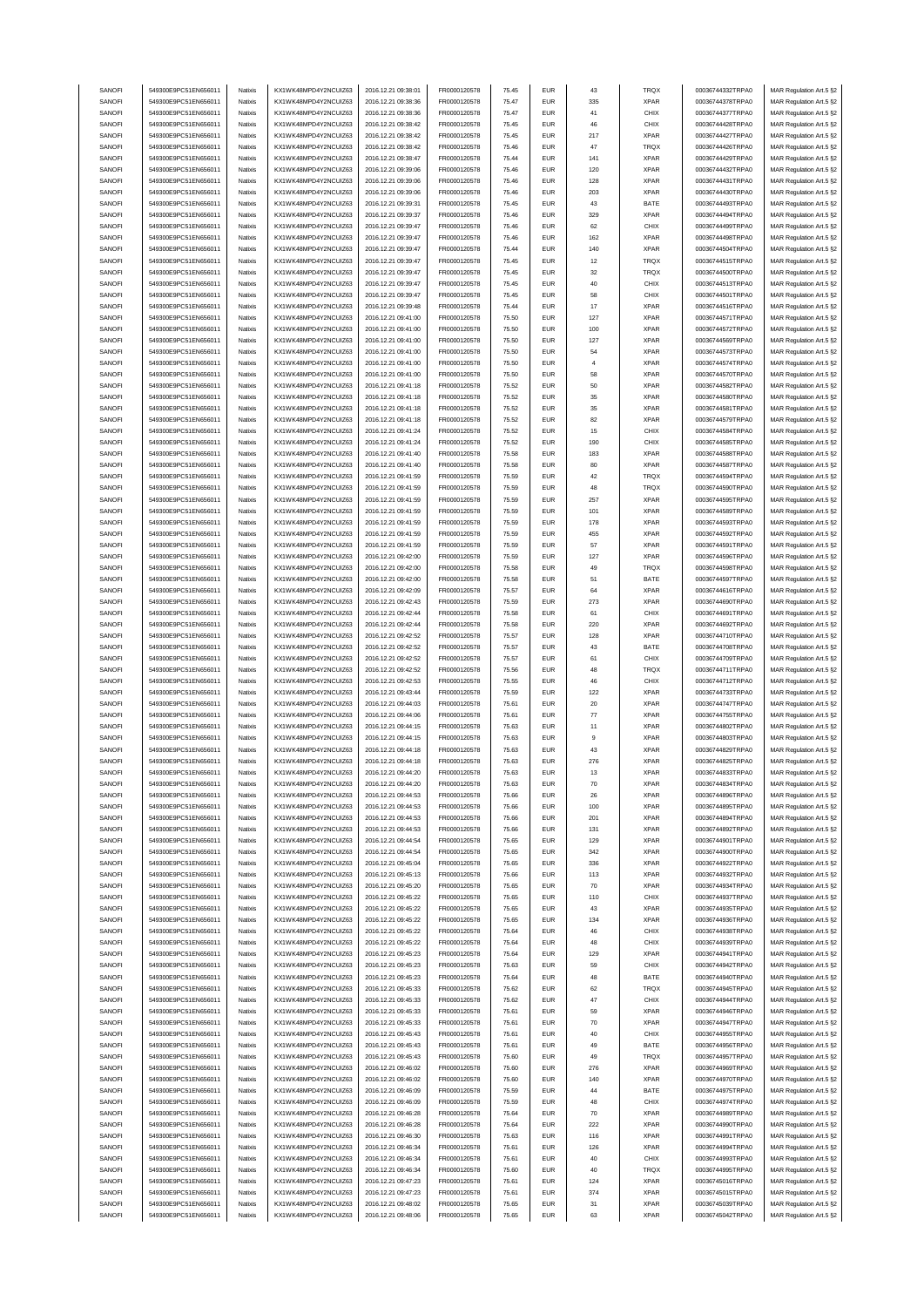| SANOFI           | 549300E9PC51EN656011                         | Natixis | KX1WK48MPD4Y2NCUIZ63  | 2016.12.21 09:48:06 | FR0000120578 | 75.65 | <b>EUR</b> | 167 | <b>XPAR</b> | 00036745041TRPA0 | MAR Regulation Art.5 §2 |
|------------------|----------------------------------------------|---------|-----------------------|---------------------|--------------|-------|------------|-----|-------------|------------------|-------------------------|
| SANOFI           | 549300E9PC51EN656011                         | Natixis | KX1WK48MPD4Y2NCUIZ63  | 2016.12.21 09:48:08 | FR0000120578 | 75.64 | <b>EUR</b> | 47  | CHIX        | 00036745044TRPA0 | MAR Regulation Art.5 §2 |
| SANOFI           | 549300E9PC51EN656011                         | Natixis | KX1WK48MPD4Y2NCUIZ63  | 2016.12.21 09:48:08 | FR0000120578 | 75.64 | <b>EUR</b> | 461 | <b>XPAR</b> | 00036745045TRPA0 | MAR Regulation Art.5 §2 |
| SANOFI           | 549300E9PC51EN656011                         | Natixis | KX1WK48MPD4Y2NCUIZ63  | 2016.12.21 09:48:17 | FR0000120578 | 75.63 | <b>EUR</b> | 49  | BATE        | 00036745047TRPA0 | MAR Regulation Art.5 §2 |
|                  |                                              |         |                       |                     |              |       |            |     |             |                  |                         |
| SANOFI           | 549300E9PC51EN656011                         | Natixis | KX1WK48MPD4Y2NCUIZ63  | 2016.12.21 09:48:17 | FR0000120578 | 75.63 | <b>EUR</b> | 40  | TRQX        | 00036745048TRPA0 | MAR Regulation Art.5 §2 |
| SANOFI           | 549300E9PC51EN656011                         | Natixis | KX1WK48MPD4Y2NCUIZ63  | 2016.12.21 09:48:17 | FR0000120578 | 75.63 | <b>EUR</b> | 62  | CHIX        | 00036745046TRPA0 | MAR Regulation Art.5 §2 |
| SANOFI           | 549300E9PC51EN656011                         | Natixis | KX1WK48MPD4Y2NCUIZ63  | 2016.12.21 09:48:22 | FR0000120578 | 75.62 | <b>EUR</b> | 30  | <b>XPAR</b> | 00036745067TRPA0 | MAR Regulation Art.5 §2 |
| SANOFI           | 549300E9PC51EN656011                         | Natixis | KX1WK48MPD4Y2NCUIZ63  | 2016.12.21 09:48:22 | FR0000120578 | 75.62 | <b>EUR</b> | 70  | <b>XPAR</b> | 00036745066TRPA0 | MAR Regulation Art.5 §2 |
| SANOFI           | 549300E9PC51EN656011                         | Natixis | KX1WK48MPD4Y2NCLIIZ63 | 2016.12.21 09:48:22 | FR0000120578 | 75.62 | <b>EUR</b> | 115 | <b>XPAR</b> | 00036745065TRPA0 | MAR Regulation Art.5 §2 |
| SANOFI           | 549300E9PC51EN656011                         | Natixis | KX1WK48MPD4Y2NCUIZ63  | 2016.12.21 09:48:24 | FR0000120578 | 75.62 | <b>EUR</b> | 133 | <b>XPAR</b> | 00036745068TRPA0 | MAR Regulation Art.5 §2 |
| SANOFI           | 549300E9PC51EN656011                         | Natixis | KX1WK48MPD4Y2NCUIZ63  | 2016.12.21 09:48:24 | FR0000120578 | 75.62 | <b>EUR</b> | 94  | <b>XPAR</b> | 00036745069TRPA0 | MAR Regulation Art.5 §2 |
|                  |                                              |         |                       |                     |              |       |            |     |             |                  |                         |
| SANOFI           | 549300E9PC51EN656011                         | Natixis | KX1WK48MPD4Y2NCUIZ63  | 2016.12.21 09:49:20 | FR0000120578 | 75.70 | <b>EUR</b> | 111 | <b>XPAR</b> | 00036745125TRPA0 | MAR Regulation Art.5 §2 |
| SANOFI           | 549300E9PC51EN656011                         | Natixis | KX1WK48MPD4Y2NCUIZ63  | 2016.12.21 09:49:20 | FR0000120578 | 75.70 | <b>EUR</b> | 194 | <b>XPAR</b> | 00036745127TRPA0 | MAR Regulation Art.5 §2 |
| SANOFI           | 549300E9PC51EN656011                         | Natixis | KX1WK48MPD4Y2NCUIZ63  | 2016.12.21 09:49:20 | FR0000120578 | 75.70 | <b>EUR</b> | 217 | <b>XPAR</b> | 00036745126TRPA0 | MAR Regulation Art.5 §2 |
| SANOFI           | 549300E9PC51EN656011                         | Natixis | KX1WK48MPD4Y2NCUIZ63  | 2016.12.21 09:49:25 | FR0000120578 | 75.69 | <b>EUR</b> | 193 | <b>XPAR</b> | 00036745137TRPA0 | MAR Regulation Art.5 §2 |
| SANOFI           | 549300E9PC51EN656011                         | Natixis | KX1WK48MPD4Y2NCUIZ63  | 2016.12.21 09:49:25 | FR0000120578 | 75.69 | <b>EUR</b> | 121 | <b>XPAR</b> | 00036745138TRPA0 |                         |
|                  |                                              |         |                       |                     |              |       |            |     |             |                  | MAR Regulation Art.5 §2 |
| SANOFI           | 549300E9PC51EN656011                         | Natixis | KX1WK48MPD4Y2NCUIZ63  | 2016.12.21 09:49:25 | FR0000120578 | 75.68 | <b>EUR</b> | 58  | CHIX        | 00036745139TRPA0 | MAR Regulation Art.5 §2 |
| SANOFI           | 549300E9PC51EN656011                         | Natixis | KX1WK48MPD4Y2NCLIIZ63 | 2016.12.21 09:49:25 | FR0000120578 | 75.68 | <b>EUR</b> | 43  | TRQX        | 00036745140TRPA0 | MAR Regulation Art.5 §2 |
| SANOFI           | 549300E9PC51EN656011                         | Natixis | KX1WK48MPD4Y2NCUIZ63  | 2016.12.21 09:49:26 | FR0000120578 | 75.66 | <b>EUR</b> | 45  | TRQX        | 00036745143TRPA0 | MAR Regulation Art.5 §2 |
| SANOFI           | 549300E9PC51EN656011                         | Natixis | KX1WK48MPD4Y2NCUIZ63  | 2016.12.21 09:49:26 | FR0000120578 | 75.67 | <b>EUR</b> | 129 | <b>XPAR</b> | 00036745142TRPA0 | MAR Regulation Art.5 §2 |
| SANOFI           | 549300E9PC51EN656011                         | Natixis | KX1WK48MPD4Y2NCUIZ63  | 2016.12.21 09:49:26 | FR0000120578 | 75.67 | <b>EUR</b> | 45  | BATE        | 00036745141TRPA0 | MAR Regulation Art.5 §2 |
| SANOFI           | 549300E9PC51EN656011                         | Natixis | KX1WK48MPD4Y2NCUIZ63  | 2016.12.21 09:49:26 | FR0000120578 | 75.66 | <b>EUR</b> | 70  | CHIX        | 00036745144TRPA0 | MAR Regulation Art.5 §2 |
|                  |                                              |         |                       |                     |              |       |            |     |             |                  |                         |
| SANOFI           | 549300E9PC51EN656011                         | Natixis | KX1WK48MPD4Y2NCUIZ63  | 2016.12.21 09:49:40 | FR0000120578 | 75.65 | <b>EUR</b> | 43  | CHIX        | 00036745168TRPA0 | MAR Regulation Art.5 §2 |
| SANOFI           | 549300E9PC51EN656011                         | Natixis | KX1WK48MPD4Y2NCUIZ63  | 2016.12.21 09:49:40 | FR0000120578 | 75.65 | <b>EUR</b> | 135 | <b>XPAR</b> | 00036745167TRPA0 | MAR Regulation Art.5 §2 |
| SANOFI           | 549300E9PC51EN656011                         | Natixis | KX1WK48MPD4Y2NCUIZ63  | 2016.12.21 09:49:43 | FR0000120578 | 75.64 | <b>EUR</b> | 42  | CHIX        | 00036745169TRPA0 | MAR Regulation Art.5 §2 |
| SANOFI           | 549300E9PC51EN656011                         | Natixis | KX1WK48MPD4Y2NCUIZ63  | 2016.12.21 09:49:45 | FR0000120578 | 75.63 | <b>EUR</b> | 117 | <b>XPAR</b> | 00036745170TRPA0 | MAR Regulation Art.5 §2 |
| SANOFI           | 549300E9PC51EN656011                         | Natixis | KX1WK48MPD4Y2NCLIIZ63 | 2016.12.21 09:49:45 | FR0000120578 | 75.63 | <b>EUR</b> | 49  | CHIX        | 00036745171TRPA0 | MAR Regulation Art.5 §2 |
| SANOFI           | 549300E9PC51EN656011                         | Natixis | KX1WK48MPD4Y2NCUIZ63  | 2016.12.21 09:50:20 | FR0000120578 | 75.68 | <b>EUR</b> | 179 | <b>XPAR</b> | 00036745231TRPA0 | MAR Regulation Art.5 §2 |
|                  |                                              | Natixis |                       |                     | FR0000120578 |       | <b>EUR</b> | 44  |             |                  |                         |
| SANOFI           | 549300E9PC51EN656011                         |         | KX1WK48MPD4Y2NCUIZ63  | 2016.12.21 09:50:22 |              | 75.68 |            |     | CHIX        | 00036745237TRPA0 | MAR Regulation Art.5 §2 |
| SANOFI           | 549300E9PC51EN656011                         | Natixis | KX1WK48MPD4Y2NCUIZ63  | 2016.12.21 09:50:22 | FR0000120578 | 75.69 | <b>EUR</b> | 153 | <b>XPAR</b> | 00036745236TRPA0 | MAR Regulation Art.5 §2 |
| SANOFI           | 549300E9PC51EN656011                         | Natixis | KX1WK48MPD4Y2NCUIZ63  | 2016.12.21 09:50:22 | FR0000120578 | 75.68 | <b>EUR</b> | 206 | <b>XPAR</b> | 00036745238TRPA0 | MAR Regulation Art.5 §2 |
| SANOFI           | 549300E9PC51EN656011                         | Natixis | KX1WK48MPD4Y2NCUIZ63  | 2016.12.21 09:50:31 | FR0000120578 | 75.67 | <b>EUR</b> | 40  | CHIX        | 00036745241TRPA0 | MAR Regulation Art.5 §2 |
| SANOFI           | 549300E9PC51EN656011                         | Natixis | KX1WK48MPD4Y2NCUIZ63  | 2016.12.21 09:50:31 | FR0000120578 | 75.67 | <b>EUR</b> | 44  | TRQX        | 00036745242TRPA0 | MAR Regulation Art.5 §2 |
| SANOFI           | 549300E9PC51EN656011                         | Natixis | KX1WK48MPD4Y2NCUIZ63  | 2016.12.21 09:50:31 | FR0000120578 | 75.67 | <b>EUR</b> | 129 | <b>XPAR</b> | 00036745243TRPA0 | MAR Regulation Art.5 §2 |
|                  | 549300E9PC51EN656011                         |         |                       |                     |              |       |            |     |             |                  |                         |
| SANOFI           |                                              | Natixis | KX1WK48MPD4Y2NCUIZ63  | 2016.12.21 09:50:37 | FR0000120578 | 75.65 | <b>EUR</b> | 26  | BATE        | 00036745250TRPA0 | MAR Regulation Art.5 §2 |
| SANOFI           | 549300E9PC51EN656011                         | Natixis | KX1WK48MPD4Y2NCLIIZ63 | 2016.12.21 09:50:37 | FR0000120578 | 75.65 | <b>EUR</b> | 44  | CHIX        | 00036745248TRPA0 | MAR Regulation Art.5 §2 |
| SANOFI           | 549300E9PC51EN656011                         | Natixis | KX1WK48MPD4Y2NCUIZ63  | 2016.12.21 09:50:37 | FR0000120578 | 75.65 | <b>EUR</b> | 16  | BATE        | 00036745249TRPA0 | MAR Regulation Art.5 §2 |
| SANOFI           | 549300E9PC51EN656011                         | Natixis | KX1WK48MPD4Y2NCUIZ63  | 2016.12.21 09:50:37 | FR0000120578 | 75.65 | <b>EUR</b> | 117 | <b>XPAR</b> | 00036745247TRPA0 | MAR Regulation Art.5 §2 |
| SANOFI           | 549300E9PC51EN656011                         | Natixis | KX1WK48MPD4Y2NCUIZ63  | 2016.12.21 09:51:19 | FR0000120578 | 75.70 | <b>EUR</b> | 130 | <b>XPAR</b> | 00036745263TRPA0 | MAR Regulation Art.5 §2 |
|                  |                                              |         |                       |                     |              |       |            |     |             |                  |                         |
| SANOFI           | 549300E9PC51EN656011                         | Natixis | KX1WK48MPD4Y2NCUIZ63  | 2016.12.21 09:51:19 | FR0000120578 | 75.70 | <b>EUR</b> | 18  | <b>XPAR</b> | 00036745262TRPA0 | MAR Regulation Art.5 §2 |
| SANOFI           | 549300E9PC51EN656011                         | Natixis | KX1WK48MPD4Y2NCUIZ63  | 2016.12.21 09:51:20 | FR0000120578 | 75.69 | <b>EUR</b> | 42  | CHIX        | 00036745264TRPA0 | MAR Regulation Art.5 §2 |
| SANOFI           | 549300E9PC51EN656011                         | Natixis | KX1WK48MPD4Y2NCUIZ63  | 2016.12.21 09:51:20 | FR0000120578 | 75.69 | <b>EUR</b> | 127 | <b>XPAR</b> | 00036745266TRPA0 | MAR Regulation Art.5 §2 |
| SANOFI           | 549300E9PC51EN656011                         | Natixis | KX1WK48MPD4Y2NCUIZ63  | 2016.12.21 09:51:20 | FR0000120578 | 75.69 | <b>EUR</b> | 287 | <b>XPAR</b> | 00036745265TRPA0 | MAR Regulation Art.5 §2 |
| SANOFI           | 549300E9PC51EN656011                         | Natixis | KX1WK48MPD4Y2NCUIZ63  | 2016.12.21 09:51:20 | FR0000120578 | 75.68 | <b>EUR</b> | 45  | TRQX        | 00036745267TRPA0 | MAR Regulation Art.5 §2 |
| SANOFI           | 549300E9PC51EN656011                         | Natixis | KX1WK48MPD4Y2NCUIZ63  | 2016.12.21 09:51:30 | FR0000120578 | 75.68 | <b>EUR</b> | 141 | <b>XPAR</b> | 00036745275TRPA0 | MAR Regulation Art.5 §2 |
|                  |                                              |         |                       |                     |              |       |            |     |             |                  |                         |
| SANOFI           | 549300E9PC51EN656011                         | Natixis | KX1WK48MPD4Y2NCUIZ63  | 2016.12.21 09:51:45 | FR0000120578 | 75.68 | <b>EUR</b> | 129 | <b>XPAR</b> | 00036745283TRPA0 | MAR Regulation Art.5 §2 |
| SANOFI           | 549300E9PC51EN656011                         | Natixis | KX1WK48MPD4Y2NCUIZ63  | 2016.12.21 09:51:45 | FR0000120578 | 75.68 | <b>EUR</b> | 116 | <b>XPAR</b> | 00036745284TRPA0 | MAR Regulation Art.5 §2 |
| SANOFI           | 549300E9PC51EN656011                         | Natixis | KX1WK48MPD4Y2NCUIZ63  | 2016.12.21 09:52:10 | FR0000120578 | 75.69 | <b>EUR</b> | 66  | <b>XPAR</b> | 00036745319TRPA0 | MAR Regulation Art.5 §2 |
| SANOFI           | 549300E9PC51EN656011                         | Natixis | KX1WK48MPD4Y2NCUIZ63  | 2016.12.21 09:52:16 | FR0000120578 | 75.69 | <b>EUR</b> | 47  | CHIX        | 00036745324TRPA0 | MAR Regulation Art.5 §2 |
| SANOFI           | 549300E9PC51EN656011                         | Natixis | KX1WK48MPD4Y2NCUIZ63  | 2016.12.21 09:52:25 | FR0000120578 | 75.71 | <b>EUR</b> | 51  | <b>XPAR</b> | 00036745326TRPA0 | MAR Regulation Art.5 §2 |
| SANOFI           | 549300E9PC51EN656011                         | Natixis | KX1WK48MPD4Y2NCUIZ63  | 2016.12.21 09:52:25 | FR0000120578 | 75.71 | <b>EUR</b> | 264 | <b>XPAR</b> | 00036745327TRPA0 | MAR Regulation Art.5 §2 |
|                  |                                              |         |                       |                     |              |       |            |     |             |                  |                         |
| SANOFI           | 549300E9PC51EN656011                         | Natixis | KX1WK48MPD4Y2NCUIZ63  | 2016.12.21 09:52:25 | FR0000120578 | 75.71 | <b>EUR</b> | 205 | <b>XPAR</b> | 00036745328TRPA0 | MAR Regulation Art.5 §2 |
| SANOFI           | 549300E9PC51EN656011                         | Natixis | KX1WK48MPD4Y2NCUIZ63  | 2016.12.21 09:52:25 | FR0000120578 | 75.70 | <b>EUR</b> | 125 | <b>XPAR</b> | 00036745329TRPA0 | MAR Regulation Art.5 §2 |
| SANOFI           | 549300E9PC51EN656011                         | Natixis | KX1WK48MPD4Y2NCUIZ63  | 2016.12.21 09:52:35 | FR0000120578 | 75.70 | <b>EUR</b> | 70  | CHIX        | 00036745339TRPA0 | MAR Regulation Art.5 §2 |
| SANOFI           | 549300E9PC51EN656011                         | Natixis | KX1WK48MPD4Y2NCUIZ63  | 2016.12.21 09:52:35 | FR0000120578 | 75.69 | <b>EUR</b> | 41  | TRQX        | 00036745340TRPA0 | MAR Regulation Art.5 §2 |
| SANOFI           | 549300E9PC51EN656011                         | Natixis | KX1WK48MPD4Y2NCUIZ63  | 2016.12.21 09:52:35 | FR0000120578 | 75.70 | <b>EUR</b> | 100 | CHIX        | 00036745338TRPA0 | MAR Regulation Art.5 §2 |
|                  |                                              |         | KX1WK48MPD4Y2NCUIZ63  |                     |              |       |            |     |             | 00036745336TRPA0 |                         |
| SANOFI           | 549300E9PC51EN656011                         | Natixis |                       | 2016.12.21 09:52:35 | FR0000120578 | 75.69 | <b>EUR</b> | 40  | BATE        |                  | MAR Regulation Art.5 §2 |
| SANOFI           | 549300E9PC51EN656011                         | Natixis | KX1WK48MPD4Y2NCUIZ63  | 2016.12.21 09:52:35 | FR0000120578 | 75.69 | <b>EUR</b> | 58  | CHIX        | 00036745337TRPA0 | MAR Regulation Art.5 §2 |
| SANOFI           | 549300E9PC51EN656011                         | Natixis | KX1WK48MPD4Y2NCUIZ63  | 2016.12.21 09:52:59 | FR0000120578 | 75.71 | <b>EUR</b> | 131 | <b>XPAR</b> | 00036745356TRPA0 | MAR Regulation Art.5 §2 |
| SANOFI           | 549300E9PC51EN656011                         | Natixis | KX1WK48MPD4Y2NCUIZ63  | 2016.12.21 09:52:59 | FR0000120578 | 75.71 | <b>EUR</b> | 187 | <b>XPAR</b> | 00036745355TRPA0 | MAR Regulation Art.5 §2 |
| SANOF            | 549300E9PC51EN656011                         | Natixis | KX1WK48MPD4Y2NCUIZ63  | 2016.12.21 09:52:59 | FR0000120578 | 75.70 | EUR        |     | <b>XPAR</b> | 00036745357TRPA0 | MAR Regulation Art.5 §2 |
| SANOFI           | 549300E9PC51EN656011                         | Natixis | KX1WK48MPD4Y2NCUIZ63  | 2016.12.21 09:52:59 | FR0000120578 | 75.70 | <b>EUR</b> | 166 | <b>XPAR</b> | 00036745358TRPA0 | MAR Regulation Art.5 §2 |
|                  |                                              |         |                       |                     |              |       |            |     |             |                  |                         |
| SANOFI           | 549300E9PC51EN656011                         | Natixis | KX1WK48MPD4Y2NCUIZ63  | 2016.12.21 09:53:00 | FR0000120578 | 75.70 | <b>EUR</b> | 42  | TRQX        | 00036745359TRPA0 | MAR Regulation Art.5 §2 |
| SANOFI           | 549300E9PC51EN656011                         | Natixis | KX1WK48MPD4Y2NCUIZ63  | 2016.12.21 09:53:02 | FR0000120578 | 75.69 | <b>EUR</b> | 46  | BATE        | 00036745360TRPA0 | MAR Regulation Art.5 §2 |
| SANOFI           | 549300E9PC51EN656011                         | Natixis | KX1WK48MPD4Y2NCUIZ63  | 2016.12.21 09:53:22 | FR0000120578 | 75.68 | <b>EUR</b> | 217 | <b>XPAR</b> | 00036745378TRPA0 | MAR Regulation Art.5 §2 |
| SANOFI           | 549300E9PC51EN656011                         | Natixis | KX1WK48MPD4Y2NCUIZ63  | 2016.12.21 09:53:22 | FR0000120578 | 75.68 | <b>EUR</b> | 80  | <b>XPAR</b> | 00036745379TRPA0 | MAR Regulation Art.5 §2 |
| SANOFI           | 549300E9PC51EN656011                         | Natixis | KX1WK48MPD4Y2NCUIZ63  | 2016.12.21 09:53:26 | FR0000120578 | 75.67 | <b>EUR</b> | 119 | <b>XPAR</b> | 00036745380TRPA0 | MAR Regulation Art.5 §2 |
| SANOFI           | 549300E9PC51EN656011                         | Natixis | KX1WK48MPD4Y2NCUIZ63  | 2016.12.21 09:53:29 | FR0000120578 | 75.66 | EUR        | 43  | TRQX        | 00036745381TRPA0 | MAR Regulation Art.5 §2 |
| SANOFI           | 549300E9PC51EN656011                         | Natixis | KX1WK48MPD4Y2NCUIZ63  | 2016.12.21 09:54:24 | FR0000120578 | 75.71 | <b>EUR</b> | 280 | <b>XPAR</b> | 00036745466TRPA0 | MAR Regulation Art.5 §2 |
|                  |                                              |         | KX1WK48MPD4Y2NCUIZ63  |                     |              |       |            |     |             |                  |                         |
| SANOFI           | 549300E9PC51EN656011                         | Natixis |                       | 2016.12.21 09:54:24 | FR0000120578 | 75.70 | <b>EUR</b> | 27  | <b>XPAR</b> | 00036745467TRPA0 | MAR Regulation Art.5 §2 |
| SANOFI           | 549300E9PC51EN656011                         | Natixis | KX1WK48MPD4Y2NCUIZ63  | 2016.12.21 09:54:24 | FR0000120578 | 75.70 | <b>EUR</b> | 97  | <b>XPAR</b> | 00036745469TRPA0 | MAR Regulation Art.5 §2 |
| SANOFI           | 549300E9PC51EN656011                         | Natixis | KX1WK48MPD4Y2NCUIZ63  | 2016.12.21 09:54:28 | FR0000120578 | 75.71 | <b>EUR</b> | 216 | <b>XPAR</b> | 00036745478TRPA0 | MAR Regulation Art.5 §2 |
| SANOFI           | 549300E9PC51EN656011                         | Natixis | KX1WK48MPD4Y2NCUIZ63  | 2016.12.21 09:54:28 | FR0000120578 | 75.71 | <b>EUR</b> | 109 | <b>XPAR</b> | 00036745479TRPA0 | MAR Regulation Art.5 §2 |
| SANOFI           | 549300E9PC51EN656011                         | Natixis | KX1WK48MPD4Y2NCUIZ63  | 2016.12.21 09:55:00 | FR0000120578 | 75.70 | <b>EUR</b> | 346 | <b>XPAR</b> | 00036745541TRPA0 | MAR Regulation Art.5 §2 |
| SANOFI           | 549300E9PC51EN656011                         | Natixis | KX1WK48MPD4Y2NCUIZ63  | 2016.12.21 09:55:00 | FR0000120578 | 75.70 | <b>EUR</b> | 43  | BATE        | 00036745539TRPA0 | MAR Regulation Art.5 §2 |
|                  |                                              |         |                       |                     |              |       |            |     |             |                  |                         |
| SANOFI           | 549300E9PC51EN656011                         | Natixis | KX1WK48MPD4Y2NCUIZ63  | 2016.12.21 09:55:00 | FR0000120578 | 75.70 | <b>EUR</b> | 407 | <b>XPAR</b> | 00036745540TRPA0 | MAR Regulation Art.5 §2 |
| SANOFI           | 549300E9PC51EN656011                         | Natixis | KX1WK48MPD4Y2NCUIZ63  | 2016.12.21 09:55:04 | FR0000120578 | 75.66 | <b>EUR</b> | 118 | <b>XPAR</b> | 00036745554TRPA0 | MAR Regulation Art.5 §2 |
| SANOFI           | 549300E9PC51EN656011                         | Natixis | KX1WK48MPD4Y2NCUIZ63  | 2016.12.21 09:55:35 | FR0000120578 | 75.69 | <b>EUR</b> | 12  | <b>XPAR</b> | 00036745609TRPA0 | MAR Regulation Art.5 §2 |
| SANOFI           | 549300E9PC51EN656011                         | Natixis | KX1WK48MPD4Y2NCUIZ63  | 2016.12.21 09:55:35 | FR0000120578 | 75.69 | <b>EUR</b> | 67  | <b>XPAR</b> | 00036745607TRPA0 | MAR Regulation Art.5 §2 |
| SANOFI           | 549300E9PC51EN656011                         | Natixis | KX1WK48MPD4Y2NCUIZ63  | 2016.12.21 09:55:35 | FR0000120578 | 75.69 | <b>EUR</b> | 67  | <b>XPAR</b> | 00036745608TRPA0 | MAR Regulation Art.5 §2 |
| SANOFI           | 549300E9PC51EN656011                         | Natixis | KX1WK48MPD4Y2NCUIZ63  | 2016.12.21 09:55:36 | FR0000120578 | 75.68 | <b>EUR</b> | 163 | <b>XPAR</b> | 00036745610TRPA0 | MAR Regulation Art.5 §2 |
|                  |                                              |         |                       |                     |              |       |            |     |             |                  |                         |
| SANOFI           | 549300E9PC51EN656011                         | Natixis | KX1WK48MPD4Y2NCUIZ63  | 2016.12.21 09:55:55 | FR0000120578 | 75.65 | <b>EUR</b> | 80  | <b>XPAR</b> | 00036745632TRPA0 | MAR Regulation Art.5 §2 |
| SANOFI           | 549300E9PC51EN656011                         | Natixis | KX1WK48MPD4Y2NCUIZ63  | 2016.12.21 09:55:55 | FR0000120578 | 75.65 | <b>EUR</b> | 65  | <b>XPAR</b> | 00036745633TRPA0 | MAR Regulation Art.5 §2 |
| SANOFI           | 549300E9PC51EN656011                         | Natixis | KX1WK48MPD4Y2NCUIZ63  | 2016.12.21 09:55:55 | FR0000120578 | 75.65 | <b>EUR</b> | 46  | <b>XPAR</b> | 00036745631TRPA0 | MAR Regulation Art.5 §2 |
| SANOFI           | 549300E9PC51EN656011                         | Natixis | KX1WK48MPD4Y2NCUIZ63  | 2016.12.21 09:55:55 | FR0000120578 | 75.64 | <b>EUR</b> | 131 | <b>XPAR</b> | 00036745635TRPA0 | MAR Regulation Art.5 §2 |
| SANOFI           | 549300E9PC51EN656011                         | Natixis | KX1WK48MPD4Y2NCUIZ63  | 2016.12.21 09:55:59 | FR0000120578 | 75.60 | <b>EUR</b> | 53  | TRQX        | 00036745650TRPA0 | MAR Regulation Art.5 §2 |
|                  |                                              |         |                       |                     |              |       |            |     |             |                  |                         |
| SANOFI           | 549300E9PC51EN656011                         | Natixis | KX1WK48MPD4Y2NCUIZ63  | 2016.12.21 09:55:59 | FR0000120578 | 75.60 | <b>EUR</b> | 55  | CHIX        | 00036745651TRPA0 | MAR Regulation Art.5 §2 |
| SANOFI           | 549300E9PC51EN656011                         | Natixis | KX1WK48MPD4Y2NCUIZ63  | 2016.12.21 09:55:59 | FR0000120578 | 75.61 | <b>EUR</b> | 40  | CHIX        | 00036745649TRPA0 | MAR Regulation Art.5 §2 |
| SANOFI           | 549300E9PC51EN656011                         | Natixis | KX1WK48MPD4Y2NCUIZ63  | 2016.12.21 09:55:59 | FR0000120578 | 75.61 | <b>EUR</b> | 47  | CHIX        | 00036745648TRPA0 | MAR Regulation Art.5 §2 |
| SANOFI           | 549300E9PC51EN656011                         | Natixis | KX1WK48MPD4Y2NCUIZ63  | 2016.12.21 09:56:23 | FR0000120578 | 75.67 | <b>EUR</b> | 120 | <b>XPAR</b> | 00036745731TRPA0 | MAR Regulation Art.5 §2 |
| SANOFI           | 549300E9PC51EN656011                         | Natixis | KX1WK48MPD4Y2NCUIZ63  | 2016.12.21 09:56:23 | FR0000120578 | 75.68 | <b>EUR</b> | 133 | <b>XPAR</b> | 00036745730TRPA0 | MAR Regulation Art.5 §2 |
|                  |                                              |         |                       |                     |              |       |            |     |             |                  |                         |
| SANOFI           | 549300E9PC51EN656011                         | Natixis | KX1WK48MPD4Y2NCUIZ63  | 2016.12.21 09:56:25 | FR0000120578 | 75.65 | <b>EUR</b> | 115 | <b>XPAR</b> | 00036745740TRPA0 | MAR Regulation Art.5 §2 |
| SANOFI           | 549300E9PC51EN656011                         | Natixis | KX1WK48MPD4Y2NCUIZ63  | 2016.12.21 09:56:42 | FR0000120578 | 75.64 | <b>EUR</b> | 131 | <b>XPAR</b> | 00036745769TRPA0 | MAR Regulation Art.5 §2 |
| SANOFI           | 549300E9PC51EN656011                         | Natixis | KX1WK48MPD4Y2NCUIZ63  | 2016.12.21 09:57:08 | FR0000120578 | 75.64 | EUR        | 239 | <b>XPAR</b> | 00036745946TRPA0 | MAR Regulation Art.5 §2 |
| SANOFI           | 549300E9PC51EN656011                         | Natixis | KX1WK48MPD4Y2NCUIZ63  | 2016.12.21 09:57:10 | FR0000120578 | 75.63 | <b>EUR</b> | 119 | <b>XPAR</b> | 00036745956TRPA0 | MAR Regulation Art.5 §2 |
| SANOFI           | 549300E9PC51EN656011                         | Natixis | KX1WK48MPD4Y2NCUIZ63  | 2016.12.21 09:57:39 | FR0000120578 | 75.67 | <b>EUR</b> | 59  | <b>XPAR</b> | 00036746083TRPA0 | MAR Regulation Art.5 §2 |
| SANOFI           | 549300E9PC51EN656011                         | Natixis | KX1WK48MPD4Y2NCUIZ63  | 2016.12.21 09:57:45 | FR0000120578 | 75.67 | <b>EUR</b> | 134 | <b>XPAR</b> | 00036746090TRPA0 | MAR Regulation Art.5 §2 |
|                  |                                              |         |                       |                     |              |       |            |     |             |                  |                         |
| SANOFI           | 549300E9PC51EN656011                         | Natixis | KX1WK48MPD4Y2NCUIZ63  | 2016.12.21 10:10:14 | FR0000120578 | 75.70 | <b>EUR</b> | 345 | <b>XPAR</b> | 00036747422TRPA0 | MAR Regulation Art.5 §2 |
|                  |                                              | Natixis | KX1WK48MPD4Y2NCUIZ63  | 2016.12.21 10:10:14 | FR0000120578 | 75.70 | <b>EUR</b> | 127 | <b>XPAR</b> | 00036747423TRPA0 | MAR Regulation Art.5 §2 |
| SANOFI<br>SANOFI | 549300E9PC51EN656011<br>549300E9PC51EN656011 | Natixis | KX1WK48MPD4Y2NCUIZ63  | 2016.12.21 10:25:05 | FR0000120578 | 75.69 | EUR        | 114 | <b>XPAR</b> | 00036747981TRPA0 | MAR Regulation Art.5 §2 |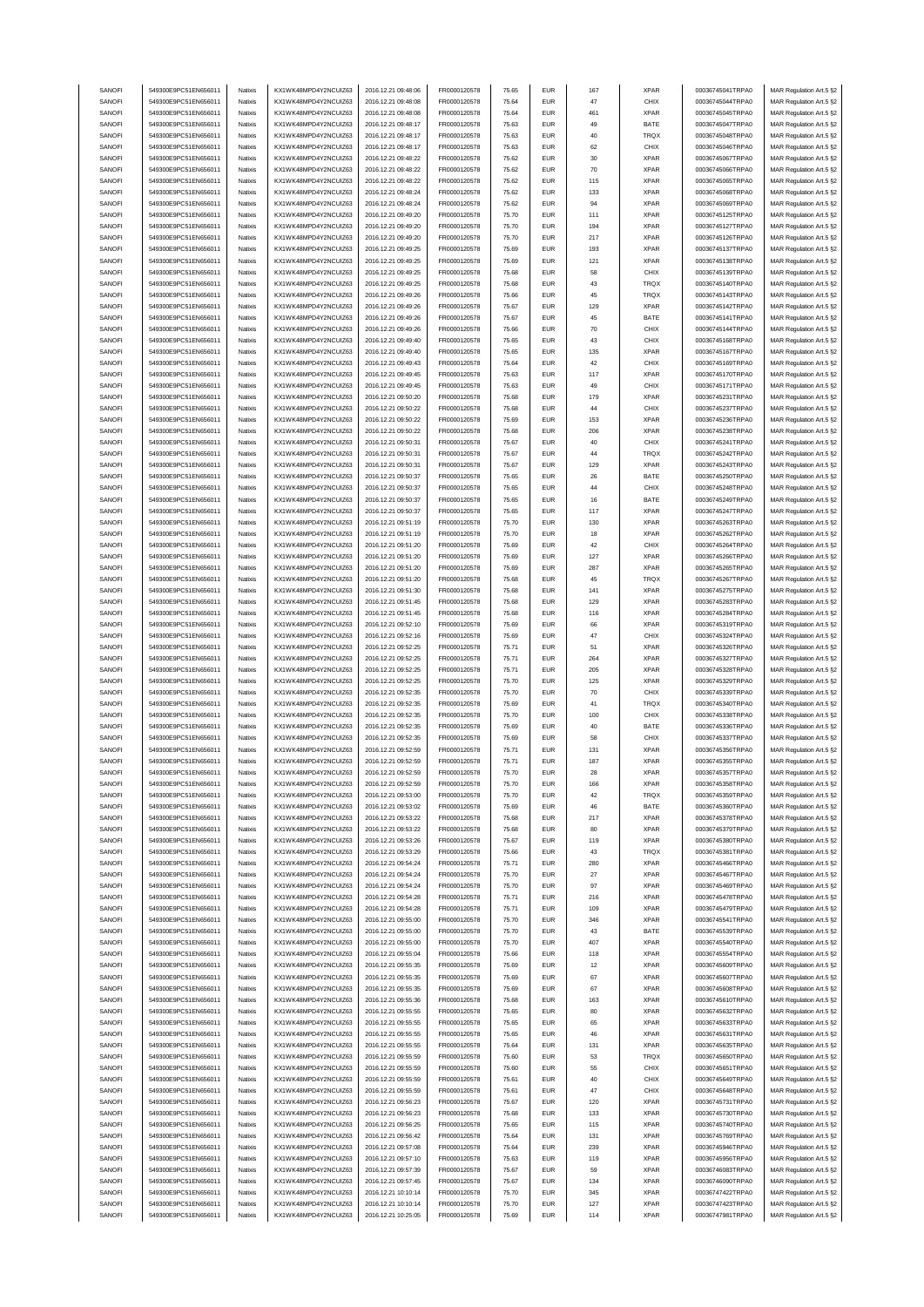| SANOFI | 549300E9PC51EN656011 | Natixis | KX1WK48MPD4Y2NCUIZ63  | 2016.12.21 10:25:05 | FR0000120578 | 75.69 | <b>EUR</b> | 426 | <b>XPAR</b> | 00036747980TRPA0 | MAR Regulation Art.5 §2 |
|--------|----------------------|---------|-----------------------|---------------------|--------------|-------|------------|-----|-------------|------------------|-------------------------|
| SANOFI | 549300E9PC51EN656011 | Natixis | KX1WK48MPD4Y2NCUIZ63  | 2016.12.21 10:25:25 | FR0000120578 | 75.69 | <b>EUR</b> | 65  | <b>XPAR</b> | 00036747996TRPA0 | MAR Regulation Art.5 §2 |
| SANOFI | 549300E9PC51EN656011 | Natixis | KX1WK48MPD4Y2NCUIZ63  | 2016.12.21 10:25:25 | FR0000120578 | 75.69 | <b>EUR</b> | 133 | <b>XPAR</b> | 00036747995TRPA0 | MAR Regulation Art.5 §2 |
| SANOFI | 549300E9PC51EN656011 | Natixis | KX1WK48MPD4Y2NCUIZ63  | 2016.12.21 10:26:12 | FR0000120578 | 75.68 | <b>EUR</b> | 249 | <b>XPAR</b> | 00036748045TRPA0 | MAR Regulation Art.5 §2 |
|        |                      |         |                       |                     |              |       |            |     |             |                  |                         |
| SANOFI | 549300E9PC51EN656011 | Natixis | KX1WK48MPD4Y2NCUIZ63  | 2016.12.21 10:28:33 | FR0000120578 | 75.69 | <b>EUR</b> | 19  | <b>XPAR</b> | 00036748127TRPA0 | MAR Regulation Art.5 §2 |
| SANOFI | 549300E9PC51EN656011 | Natixis | KX1WK48MPD4Y2NCUIZ63  | 2016.12.21 10:28:56 | FR0000120578 | 75.69 | <b>EUR</b> | 347 | <b>XPAR</b> | 00036748135TRPA0 | MAR Regulation Art.5 §2 |
| SANOFI | 549300E9PC51EN656011 | Natixis | KX1WK48MPD4Y2NCUIZ63  | 2016.12.21 10:30:13 | FR0000120578 | 75.69 | <b>EUR</b> | 10  | <b>XPAR</b> | 00036748164TRPA0 | MAR Regulation Art.5 §2 |
| SANOFI | 549300E9PC51EN656011 | Natixis | KX1WK48MPD4Y2NCUIZ63  | 2016.12.21 10:35:25 | FR0000120578 | 75.69 | <b>EUR</b> | 8   | <b>XPAR</b> | 00036748255TRPA0 | MAR Regulation Art.5 §2 |
| SANOFI | 549300E9PC51EN656011 | Natixis | KX1WK48MPD4Y2NCLIIZ63 | 2016.12.21 10:35:28 | FR0000120578 | 75.69 | <b>EUR</b> | 92  | <b>XPAR</b> | 00036748257TRPA0 | MAR Regulation Art.5 §2 |
| SANOFI | 549300E9PC51EN656011 | Natixis | KX1WK48MPD4Y2NCUIZ63  | 2016.12.21 10:35:39 | FR0000120578 | 75.67 | <b>EUR</b> | 113 | <b>XPAR</b> | 00036748261TRPA0 | MAR Regulation Art.5 §2 |
|        |                      | Natixis |                       |                     |              |       | <b>EUR</b> |     |             |                  |                         |
| SANOFI | 549300E9PC51EN656011 |         | KX1WK48MPD4Y2NCUIZ63  | 2016.12.21 10:37:56 | FR0000120578 | 75.65 |            | 153 | <b>XPAR</b> | 00036748365TRPA0 | MAR Regulation Art.5 §2 |
| SANOFI | 549300E9PC51EN656011 | Natixis | KX1WK48MPD4Y2NCUIZ63  | 2016.12.21 10:37:56 | FR0000120578 | 75.65 | <b>EUR</b> | 47  | <b>XPAR</b> | 00036748364TRPA0 | MAR Regulation Art.5 §2 |
| SANOFI | 549300E9PC51EN656011 | Natixis | KX1WK48MPD4Y2NCUIZ63  | 2016.12.21 10:38:39 | FR0000120578 | 75.65 | <b>EUR</b> | 43  | <b>XPAR</b> | 00036748377TRPA0 | MAR Regulation Art.5 §2 |
| SANOFI | 549300E9PC51EN656011 | Natixis | KX1WK48MPD4Y2NCUIZ63  | 2016.12.21 10:38:39 | FR0000120578 | 75.65 | <b>EUR</b> | 43  | <b>XPAR</b> | 00036748378TRPA0 | MAR Regulation Art.5 §2 |
| SANOFI | 549300E9PC51EN656011 | Natixis | KX1WK48MPD4Y2NCUIZ63  | 2016.12.21 10:38:39 | FR0000120578 | 75.65 | <b>EUR</b> | 190 | <b>XPAR</b> | 00036748379TRPA0 | MAR Regulation Art.5 §2 |
| SANOFI | 549300E9PC51EN656011 | Natixis | KX1WK48MPD4Y2NCUIZ63  | 2016.12.21 10:38:58 | FR0000120578 | 75.63 | <b>EUR</b> | 181 | <b>XPAR</b> | 00036748386TRPA0 |                         |
|        |                      |         |                       |                     |              |       |            |     |             |                  | MAR Regulation Art.5 §2 |
| SANOFI | 549300E9PC51EN656011 | Natixis | KX1WK48MPD4Y2NCUIZ63  | 2016.12.21 10:39:14 | FR0000120578 | 75.66 | <b>EUR</b> | 22  | <b>XPAR</b> | 00036748401TRPA0 | MAR Regulation Art.5 §2 |
| SANOFI | 549300E9PC51EN656011 | Natixis | KX1WK48MPD4Y2NCLIIZ63 | 2016.12.21 10:39:14 | FR0000120578 | 75.66 | <b>EUR</b> | 89  | <b>XPAR</b> | 00036748400TRPA0 | MAR Regulation Art.5 §2 |
| SANOFI | 549300E9PC51EN656011 | Natixis | KX1WK48MPD4Y2NCUIZ63  | 2016.12.21 10:39:15 | FR0000120578 | 75.66 | <b>EUR</b> | 100 | <b>XPAR</b> | 00036748403TRPA0 | MAR Regulation Art.5 §2 |
| SANOFI | 549300E9PC51EN656011 | Natixis | KX1WK48MPD4Y2NCUIZ63  | 2016.12.21 10:39:15 | FR0000120578 | 75.66 | <b>EUR</b> | 33  | <b>XPAR</b> | 00036748404TRPA0 | MAR Regulation Art.5 §2 |
| SANOFI | 549300E9PC51EN656011 | Natixis | KX1WK48MPD4Y2NCUIZ63  | 2016.12.21 10:39:30 | FR0000120578 | 75.66 | <b>EUR</b> | 90  | <b>XPAR</b> | 00036748407TRPA0 | MAR Regulation Art.5 §2 |
| SANOFI | 549300E9PC51EN656011 | Natixis | KX1WK48MPD4Y2NCUIZ63  | 2016.12.21 10:39:31 | FR0000120578 | 75.67 | <b>EUR</b> | 96  | <b>XPAR</b> | 00036748408TRPA0 | MAR Regulation Art.5 §2 |
|        |                      |         |                       |                     |              |       |            |     |             |                  |                         |
| SANOFI | 549300E9PC51EN656011 | Natixis | KX1WK48MPD4Y2NCUIZ63  | 2016.12.21 10:39:31 | FR0000120578 | 75.67 | <b>EUR</b> | 15  | <b>XPAR</b> | 00036748409TRPA0 | MAR Regulation Art.5 §2 |
| SANOFI | 549300E9PC51EN656011 | Natixis | KX1WK48MPD4Y2NCUIZ63  | 2016.12.21 10:39:37 | FR0000120578 | 75.66 | <b>EUR</b> | 48  | <b>XPAR</b> | 00036748414TRPA0 | MAR Regulation Art.5 §2 |
| SANOFI | 549300E9PC51EN656011 | Natixis | KX1WK48MPD4Y2NCUIZ63  | 2016.12.21 10:39:38 | FR0000120578 | 75.66 | <b>EUR</b> | 144 | <b>XPAR</b> | 00036748415TRPA0 | MAR Regulation Art.5 §2 |
| SANOFI | 549300E9PC51EN656011 | Natixis | KX1WK48MPD4Y2NCUIZ63  | 2016.12.21 10:39:56 | FR0000120578 | 75.67 | <b>EUR</b> | 27  | <b>XPAR</b> | 00036748418TRPA0 | MAR Regulation Art.5 §2 |
| SANOFI | 549300E9PC51EN656011 | Natixis | KX1WK48MPD4Y2NCLIIZ63 | 2016.12.21 10:39:56 | FR0000120578 | 75.67 | <b>EUR</b> | 96  | <b>XPAR</b> | 00036748417TRPA0 | MAR Regulation Art.5 §2 |
| SANOFI | 549300E9PC51EN656011 | Natixis | KX1WK48MPD4Y2NCUIZ63  | 2016.12.21 10:40:01 | FR0000120578 | 75.66 | <b>EUR</b> | 84  | <b>XPAR</b> | 00036748419TRPA0 | MAR Regulation Art.5 §2 |
|        |                      |         |                       |                     |              |       |            |     |             |                  |                         |
| SANOFI | 549300E9PC51EN656011 | Natixis | KX1WK48MPD4Y2NCUIZ63  | 2016.12.21 10:40:01 | FR0000120578 | 75.66 | <b>EUR</b> | 139 | <b>XPAR</b> | 00036748420TRPA0 | MAR Regulation Art.5 §2 |
| SANOFI | 549300E9PC51EN656011 | Natixis | KX1WK48MPD4Y2NCUIZ63  | 2016.12.21 10:40:28 | FR0000120578 | 75.65 | <b>EUR</b> | 255 | <b>XPAR</b> | 00036748424TRPA0 | MAR Regulation Art.5 §2 |
| SANOFI | 549300E9PC51EN656011 | Natixis | KX1WK48MPD4Y2NCUIZ63  | 2016.12.21 10:40:28 | FR0000120578 | 75.64 | <b>EUR</b> | 57  | <b>XPAR</b> | 00036748425TRPA0 | MAR Regulation Art.5 §2 |
| SANOFI | 549300E9PC51EN656011 | Natixis | KX1WK48MPD4Y2NCUIZ63  | 2016.12.21 10:43:09 | FR0000120578 | 75.65 | <b>EUR</b> | 56  | <b>XPAR</b> | 00036748459TRPA0 | MAR Regulation Art.5 §2 |
| SANOFI | 549300E9PC51EN656011 | Natixis | KX1WK48MPD4Y2NCUIZ63  | 2016.12.21 10:43:09 | FR0000120578 | 75.65 | <b>EUR</b> | 100 | <b>XPAR</b> | 00036748457TRPA0 | MAR Regulation Art.5 §2 |
|        |                      |         |                       |                     |              |       |            |     |             |                  |                         |
| SANOFI | 549300E9PC51EN656011 | Natixis | KX1WK48MPD4Y2NCUIZ63  | 2016.12.21 10:43:09 | FR0000120578 | 75.65 | <b>EUR</b> | 100 | <b>XPAR</b> | 00036748458TRPA0 | MAR Regulation Art.5 §2 |
| SANOFI | 549300E9PC51EN656011 | Natixis | KX1WK48MPD4Y2NCUIZ63  | 2016.12.21 10:43:39 | FR0000120578 | 75.64 | <b>EUR</b> | 49  | CHIX        | 00036748464TRPA0 | MAR Regulation Art.5 §2 |
| SANOFI | 549300E9PC51EN656011 | Natixis | KX1WK48MPD4Y2NCLIIZ63 | 2016.12.21 10:43:39 | FR0000120578 | 75.64 | <b>EUR</b> | 296 | <b>XPAR</b> | 00036748465TRPA0 | MAR Regulation Art.5 §2 |
| SANOFI | 549300E9PC51EN656011 | Natixis | KX1WK48MPD4Y2NCUIZ63  | 2016.12.21 10:45:03 | FR0000120578 | 75.66 | <b>EUR</b> | 31  | <b>XPAR</b> | 00036748481TRPA0 | MAR Regulation Art.5 §2 |
| SANOFI | 549300E9PC51EN656011 | Natixis | KX1WK48MPD4Y2NCUIZ63  | 2016.12.21 10:45:20 | FR0000120578 | 75.67 | <b>EUR</b> | 59  | <b>XPAR</b> | 00036748489TRPA0 | MAR Regulation Art.5 §2 |
| SANOFI | 549300E9PC51EN656011 | Natixis | KX1WK48MPD4Y2NCUIZ63  | 2016.12.21 10:45:20 | FR0000120578 | 75.67 | <b>EUR</b> | 100 | <b>XPAR</b> | 00036748490TRPA0 | MAR Regulation Art.5 §2 |
|        |                      |         |                       |                     |              |       |            |     |             |                  |                         |
| SANOFI | 549300E9PC51EN656011 | Natixis | KX1WK48MPD4Y2NCUIZ63  | 2016.12.21 10:49:29 | FR0000120578 | 75.67 | <b>EUR</b> | 273 | <b>XPAR</b> | 00036748629TRPA0 | MAR Regulation Art.5 §2 |
| SANOFI | 549300E9PC51EN656011 | Natixis | KX1WK48MPD4Y2NCUIZ63  | 2016.12.21 10:49:29 | FR0000120578 | 75.67 | <b>EUR</b> | 90  | <b>XPAR</b> | 00036748628TRPA0 | MAR Regulation Art.5 §2 |
| SANOFI | 549300E9PC51EN656011 | Natixis | KX1WK48MPD4Y2NCUIZ63  | 2016.12.21 10:49:29 | FR0000120578 | 75.67 | <b>EUR</b> | 110 | <b>XPAR</b> | 00036748627TRPA0 | MAR Regulation Art.5 §2 |
| SANOFI | 549300E9PC51EN656011 | Natixis | KX1WK48MPD4Y2NCUIZ63  | 2016.12.21 10:49:45 | FR0000120578 | 75.66 | <b>EUR</b> | 72  | TRQX        | 00036748639TRPA0 | MAR Regulation Art.5 §2 |
| SANOFI | 549300E9PC51EN656011 | Natixis | KX1WK48MPD4Y2NCUIZ63  | 2016.12.21 10:49:45 | FR0000120578 | 75.66 | <b>EUR</b> | 42  | CHIX        | 00036748635TRPA0 | MAR Regulation Art.5 §2 |
| SANOFI | 549300E9PC51EN656011 | Natixis | KX1WK48MPD4Y2NCUIZ63  | 2016.12.21 10:49:45 | FR0000120578 | 75.66 | <b>EUR</b> | 46  | BATE        | 00036748636TRPA0 | MAR Regulation Art.5 §2 |
|        |                      |         |                       |                     |              |       |            |     |             |                  |                         |
| SANOFI | 549300E9PC51EN656011 | Natixis | KX1WK48MPD4Y2NCUIZ63  | 2016.12.21 10:49:45 | FR0000120578 | 75.66 | <b>EUR</b> | 46  | CHIX        | 00036748637TRPA0 | MAR Regulation Art.5 §2 |
| SANOFI | 549300E9PC51EN656011 | Natixis | KX1WK48MPD4Y2NCUIZ63  | 2016.12.21 10:49:45 | FR0000120578 | 75.66 | <b>EUR</b> | 49  | BATE        | 00036748638TRPA0 | MAR Regulation Art.5 §2 |
| SANOFI | 549300E9PC51EN656011 | Natixis | KX1WK48MPD4Y2NCUIZ63  | 2016.12.21 10:49:47 | FR0000120578 | 75.66 | <b>EUR</b> | 100 | CHIX        | 00036748640TRPA0 | MAR Regulation Art.5 §2 |
| SANOFI | 549300E9PC51EN656011 | Natixis | KX1WK48MPD4Y2NCUIZ63  | 2016.12.21 10:49:47 | FR0000120578 | 75.66 | <b>EUR</b> | 54  | CHIX        | 00036748641TRPA0 | MAR Regulation Art.5 §2 |
| SANOFI | 549300E9PC51EN656011 | Natixis | KX1WK48MPD4Y2NCUIZ63  | 2016.12.21 10:49:49 | FR0000120578 | 75.66 | <b>EUR</b> | 65  | CHIX        | 00036748655TRPA0 | MAR Regulation Art.5 §2 |
| SANOFI | 549300E9PC51EN656011 | Natixis | KX1WK48MPD4Y2NCUIZ63  | 2016.12.21 10:49:49 |              | 75.66 | <b>EUR</b> | 100 | CHIX        | 00036748653TRPA0 |                         |
|        |                      |         |                       |                     | FR0000120578 |       |            |     |             |                  | MAR Regulation Art.5 §2 |
| SANOFI | 549300E9PC51EN656011 | Natixis | KX1WK48MPD4Y2NCUIZ63  | 2016.12.21 10:49:49 | FR0000120578 | 75.66 | <b>EUR</b> | 80  | CHIX        | 00036748654TRPA0 | MAR Regulation Art.5 §2 |
| SANOFI | 549300E9PC51EN656011 | Natixis | KX1WK48MPD4Y2NCUIZ63  | 2016.12.21 10:49:52 | FR0000120578 | 75.66 | <b>EUR</b> | 20  | CHIX        | 00036748658TRPA0 | MAR Regulation Art.5 §2 |
| SANOFI | 549300E9PC51EN656011 | Natixis | KX1WK48MPD4Y2NCUIZ63  | 2016.12.21 10:49:52 | FR0000120578 | 75.66 | <b>EUR</b> | 100 | CHIX        | 00036748656TRPA0 | MAR Regulation Art.5 §2 |
| SANOFI | 549300E9PC51EN656011 | Natixis | KX1WK48MPD4Y2NCUIZ63  | 2016.12.21 10:49:52 | FR0000120578 | 75.66 | <b>EUR</b> | 110 | CHIX        | 00036748657TRPA0 | MAR Regulation Art.5 §2 |
| SANOFI | 549300E9PC51EN656011 | Natixis | KX1WK48MPD4Y2NCUIZ63  | 2016.12.21 10:49:52 | FR0000120578 | 75.65 | <b>EUR</b> | 44  | <b>XPAR</b> | 00036748660TRPA0 | MAR Regulation Art.5 §2 |
|        |                      |         |                       |                     |              |       |            |     |             |                  |                         |
| SANOFI | 549300E9PC51EN656011 | Natixis | KX1WK48MPD4Y2NCUIZ63  | 2016.12.21 10:49:52 | FR0000120578 | 75.65 | <b>EUR</b> | 50  | TRQX        | 00036748662TRPA0 | MAR Regulation Art.5 §2 |
| SANOFI | 549300E9PC51EN656011 | Natixis | KX1WK48MPD4Y2NCUIZ63  | 2016.12.21 10:49:52 | FR0000120578 | 75.65 | <b>EUR</b> | 136 | TRQX        | 00036748661TRPA0 | MAR Regulation Art.5 §2 |
| SANOFI | 549300E9PC51EN656011 | Natixis | KX1WK48MPD4Y2NCUIZ63  | 2016.12.21 10:49:52 | FR0000120578 | 75.65 | <b>EUR</b> | 66  | <b>XPAR</b> | 00036748659TRPA0 | MAR Regulation Art.5 §2 |
| SANOFI | 549300E9PC51EN656011 | Natixis | KX1WK48MPD4Y2NCUIZ63  | 2016.12.21 10:50:11 | FR0000120578 | 75.65 | <b>EUR</b> | 87  | <b>XPAR</b> | 00036748687TRPA0 | MAR Regulation Art.5 §2 |
| SANOF  | 549300E9PC51EN656011 | Natixis | KX1WK48MPD4Y2NCUIZ63  | 2016.12.21 10:50:11 | FR0000120578 | 75.65 | EUR        | 45  | BATE        | 00036748685TRPA0 | MAR Regulation Art.5 §2 |
| SANOFI | 549300E9PC51EN656011 | Natixis | KX1WK48MPD4Y2NCUIZ63  | 2016.12.21 10:50:11 | FR0000120578 | 75.65 | <b>EUR</b> | 10  | <b>XPAR</b> | 00036748689TRPA0 | MAR Regulation Art.5 §2 |
|        |                      |         |                       |                     |              |       |            |     |             |                  |                         |
| SANOFI | 549300E9PC51EN656011 | Natixis | KX1WK48MPD4Y2NCUIZ63  | 2016.12.21 10:50:11 | FR0000120578 | 75.65 | <b>EUR</b> | 113 | <b>XPAR</b> | 00036748688TRPA0 | MAR Regulation Art.5 §2 |
| SANOFI | 549300E9PC51EN656011 | Natixis | KX1WK48MPD4Y2NCUIZ63  | 2016.12.21 10:50:11 | FR0000120578 | 75.65 | <b>EUR</b> | 155 | <b>XPAR</b> | 00036748686TRPA0 | MAR Regulation Art.5 §2 |
| SANOFI | 549300E9PC51EN656011 | Natixis | KX1WK48MPD4Y2NCUIZ63  | 2016.12.21 10:51:07 | FR0000120578 | 75.66 | <b>EUR</b> | 235 | <b>XPAR</b> | 00036748700TRPA0 | MAR Regulation Art.5 §2 |
| SANOFI | 549300E9PC51EN656011 | Natixis | KX1WK48MPD4Y2NCUIZ63  | 2016.12.21 10:51:07 | FR0000120578 | 75.66 | <b>EUR</b> | 19  | <b>XPAR</b> | 00036748701TRPA0 | MAR Regulation Art.5 §2 |
| SANOFI | 549300E9PC51EN656011 | Natixis | KX1WK48MPD4Y2NCUIZ63  | 2016.12.21 10:51:07 | FR0000120578 | 75.66 | <b>EUR</b> | 40  | CHIX        | 00036748698TRPA0 | MAR Regulation Art.5 §2 |
| SANOFI | 549300E9PC51EN656011 | Natixis | KX1WK48MPD4Y2NCUIZ63  | 2016.12.21 10:51:07 | FR0000120578 | 75.66 | <b>EUR</b> | 43  | TRQX        | 00036748699TRPA0 | MAR Regulation Art.5 §2 |
| SANOFI | 549300E9PC51EN656011 | Natixis | KX1WK48MPD4Y2NCUIZ63  | 2016.12.21 10:51:12 | FR0000120578 | 75.65 | <b>EUR</b> | 49  | CHIX        | 00036748702TRPA0 | MAR Regulation Art.5 §2 |
|        |                      |         | KX1WK48MPD4Y2NCUIZ63  |                     |              |       |            |     |             | 00036748703TRPA0 |                         |
| SANOFI | 549300E9PC51EN656011 | Natixis |                       | 2016.12.21 10:51:12 | FR0000120578 | 75.65 | <b>EUR</b> | 47  | BATE        |                  | MAR Regulation Art.5 §2 |
| SANOFI | 549300E9PC51EN656011 | Natixis | KX1WK48MPD4Y2NCUIZ63  | 2016.12.21 10:51:24 | FR0000120578 | 75.64 | <b>EUR</b> | 112 | <b>XPAR</b> | 00036748707TRPA0 | MAR Regulation Art.5 §2 |
| SANOFI | 549300E9PC51EN656011 | Natixis | KX1WK48MPD4Y2NCUIZ63  | 2016.12.21 10:51:24 | FR0000120578 | 75.64 | <b>EUR</b> | 43  | TRQX        | 00036748706TRPA0 | MAR Regulation Art.5 §2 |
| SANOFI | 549300E9PC51EN656011 | Natixis | KX1WK48MPD4Y2NCUIZ63  | 2016.12.21 10:51:24 | FR0000120578 | 75.64 | <b>EUR</b> | 143 | <b>XPAR</b> | 00036748708TRPA0 | MAR Regulation Art.5 §2 |
| SANOFI | 549300E9PC51EN656011 | Natixis | KX1WK48MPD4Y2NCUIZ63  | 2016.12.21 10:51:48 | FR0000120578 | 75.63 | <b>EUR</b> | 20  | BATE        | 00036748709TRPA0 | MAR Regulation Art.5 §2 |
| SANOFI | 549300E9PC51EN656011 | Natixis | KX1WK48MPD4Y2NCUIZ63  | 2016.12.21 10:51:48 | FR0000120578 | 75.63 | <b>EUR</b> | 24  | BATE        | 00036748710TRPA0 | MAR Regulation Art.5 §2 |
| SANOFI | 549300E9PC51EN656011 |         | KX1WK48MPD4Y2NCUIZ63  | 2016.12.21 10:52:28 | FR0000120578 | 75.64 | <b>EUR</b> |     | <b>XPAR</b> | 00036748723TRPA0 |                         |
|        |                      | Natixis |                       |                     |              |       |            | 153 |             |                  | MAR Regulation Art.5 §2 |
| SANOFI | 549300E9PC51EN656011 | Natixis | KX1WK48MPD4Y2NCUIZ63  | 2016.12.21 10:52:28 | FR0000120578 | 75.64 | <b>EUR</b> | 43  | CHIX        | 00036748722TRPA0 | MAR Regulation Art.5 §2 |
| SANOFI | 549300E9PC51EN656011 | Natixis | KX1WK48MPD4Y2NCUIZ63  | 2016.12.21 10:52:45 | FR0000120578 | 75.64 | <b>EUR</b> | 105 | <b>XPAR</b> | 00036748736TRPA0 | MAR Regulation Art.5 §2 |
| SANOFI | 549300E9PC51EN656011 | Natixis | KX1WK48MPD4Y2NCUIZ63  | 2016.12.21 10:52:45 | FR0000120578 | 75.64 | <b>EUR</b> | 52  | CHIX        | 00036748735TRPA0 | MAR Regulation Art.5 §2 |
| SANOFI | 549300E9PC51EN656011 | Natixis | KX1WK48MPD4Y2NCUIZ63  | 2016.12.21 10:52:50 | FR0000120578 | 75.64 | <b>EUR</b> | 13  | <b>XPAR</b> | 00036748748TRPA0 | MAR Regulation Art.5 §2 |
| SANOFI | 549300E9PC51EN656011 | Natixis | KX1WK48MPD4Y2NCUIZ63  | 2016.12.21 10:52:54 | FR0000120578 | 75.64 | <b>EUR</b> | 101 | <b>XPAR</b> | 00036748751TRPA0 | MAR Regulation Art.5 §2 |
| SANOFI | 549300E9PC51EN656011 | Natixis | KX1WK48MPD4Y2NCUIZ63  | 2016.12.21 10:53:41 | FR0000120578 | 75.67 | <b>EUR</b> | 256 | <b>XPAR</b> | 00036748757TRPA0 | MAR Regulation Art.5 §2 |
|        |                      |         |                       |                     |              |       |            |     |             |                  |                         |
| SANOFI | 549300E9PC51EN656011 | Natixis | KX1WK48MPD4Y2NCUIZ63  | 2016.12.21 10:53:41 | FR0000120578 | 75.67 | <b>EUR</b> | 107 | <b>XPAR</b> | 00036748758TRPA0 | MAR Regulation Art.5 §2 |
| SANOFI | 549300E9PC51EN656011 | Natixis | KX1WK48MPD4Y2NCUIZ63  | 2016.12.21 10:54:22 | FR0000120578 | 75.67 | <b>EUR</b> | 130 | <b>XPAR</b> | 00036748766TRPA0 | MAR Regulation Art.5 §2 |
| SANOFI | 549300E9PC51EN656011 | Natixis | KX1WK48MPD4Y2NCUIZ63  | 2016.12.21 10:54:22 | FR0000120578 | 75.67 | <b>EUR</b> | 182 | <b>XPAR</b> | 00036748764TRPA0 | MAR Regulation Art.5 §2 |
| SANOFI | 549300E9PC51EN656011 | Natixis | KX1WK48MPD4Y2NCUIZ63  | 2016.12.21 10:54:22 | FR0000120578 | 75.67 | <b>EUR</b> | 135 | <b>XPAR</b> | 00036748765TRPA0 | MAR Regulation Art.5 §2 |
| SANOFI | 549300E9PC51EN656011 | Natixis | KX1WK48MPD4Y2NCUIZ63  | 2016.12.21 10:55:29 | FR0000120578 | 75.67 | <b>EUR</b> | 162 | <b>XPAR</b> | 00036748784TRPA0 | MAR Regulation Art.5 §2 |
|        |                      |         |                       | 2016.12.21 10:55:29 |              |       |            |     |             |                  |                         |
| SANOFI | 549300E9PC51EN656011 | Natixis | KX1WK48MPD4Y2NCUIZ63  |                     | FR0000120578 | 75.67 | <b>EUR</b> | 171 | <b>XPAR</b> | 00036748785TRPA0 | MAR Regulation Art.5 §2 |
| SANOFI | 549300E9PC51EN656011 | Natixis | KX1WK48MPD4Y2NCUIZ63  | 2016.12.21 10:56:20 | FR0000120578 | 75.66 | <b>EUR</b> | 10  | CHIX        | 00036748805TRPA0 | MAR Regulation Art.5 §2 |
| SANOFI | 549300E9PC51EN656011 | Natixis | KX1WK48MPD4Y2NCUIZ63  | 2016.12.21 10:56:40 | FR0000120578 | 75.66 | <b>EUR</b> | 27  | CHIX        | 00036748814TRPA0 | MAR Regulation Art.5 §2 |
| SANOFI | 549300E9PC51EN656011 | Natixis | KX1WK48MPD4Y2NCUIZ63  | 2016.12.21 10:56:40 | FR0000120578 | 75.66 | <b>EUR</b> | 66  | TRQX        | 00036748810TRPA0 | MAR Regulation Art.5 §2 |
| SANOFI | 549300E9PC51EN656011 | Natixis | KX1WK48MPD4Y2NCUIZ63  | 2016.12.21 10:56:40 | FR0000120578 | 75.66 | <b>EUR</b> | 100 | CHIX        | 00036748813TRPA0 | MAR Regulation Art.5 §2 |
| SANOFI | 549300E9PC51EN656011 | Natixis | KX1WK48MPD4Y2NCUIZ63  | 2016.12.21 10:56:40 | FR0000120578 | 75.66 | <b>EUR</b> | 80  | CHIX        | 00036748812TRPA0 | MAR Regulation Art.5 §2 |
| SANOFI | 549300E9PC51EN656011 | Natixis | KX1WK48MPD4Y2NCUIZ63  | 2016.12.21 10:56:40 | FR0000120578 | 75.66 | <b>EUR</b> | 143 | <b>XPAR</b> | 00036748811TRPA0 | MAR Regulation Art.5 §2 |
|        |                      |         |                       |                     |              |       |            |     |             |                  |                         |
| SANOFI | 549300E9PC51EN656011 | Natixis | KX1WK48MPD4Y2NCUIZ63  | 2016.12.21 10:56:40 | FR0000120578 | 75.66 | <b>EUR</b> | 48  | CHIX        | 00036748808TRPA0 | MAR Regulation Art.5 §2 |
| SANOFI | 549300E9PC51EN656011 | Natixis | KX1WK48MPD4Y2NCUIZ63  | 2016.12.21 10:56:40 | FR0000120578 | 75.66 | <b>EUR</b> | 44  | BATE        | 00036748807TRPA0 | MAR Regulation Art.5 §2 |
| SANOFI | 549300E9PC51EN656011 | Natixis | KX1WK48MPD4Y2NCUIZ63  | 2016.12.21 10:56:40 | FR0000120578 | 75.66 | <b>EUR</b> | 42  | BATE        | 00036748809TRPA0 | MAR Regulation Art.5 §2 |
| SANOFI | 549300E9PC51EN656011 | Natixis | KX1WK48MPD4Y2NCUIZ63  | 2016.12.21 10:56:40 | FR0000120578 | 75.66 | <b>EUR</b> | 52  | CHIX        | 00036748806TRPA0 | MAR Regulation Art.5 §2 |
| SANOFI | 549300E9PC51EN656011 | Natixis | KX1WK48MPD4Y2NCUIZ63  | 2016.12.21 10:56:42 | FR0000120578 | 75.65 | <b>EUR</b> | 60  | CHIX        | 00036748815TRPA0 | MAR Regulation Art.5 §2 |
| SANOFI | 549300E9PC51EN656011 | Natixis | KX1WK48MPD4Y2NCUIZ63  | 2016.12.21 10:56:49 | FR0000120578 | 75.64 | EUR        | 50  | BATE        | 00036748819TRPA0 | MAR Regulation Art.5 §2 |
|        |                      |         |                       |                     |              |       |            |     |             |                  |                         |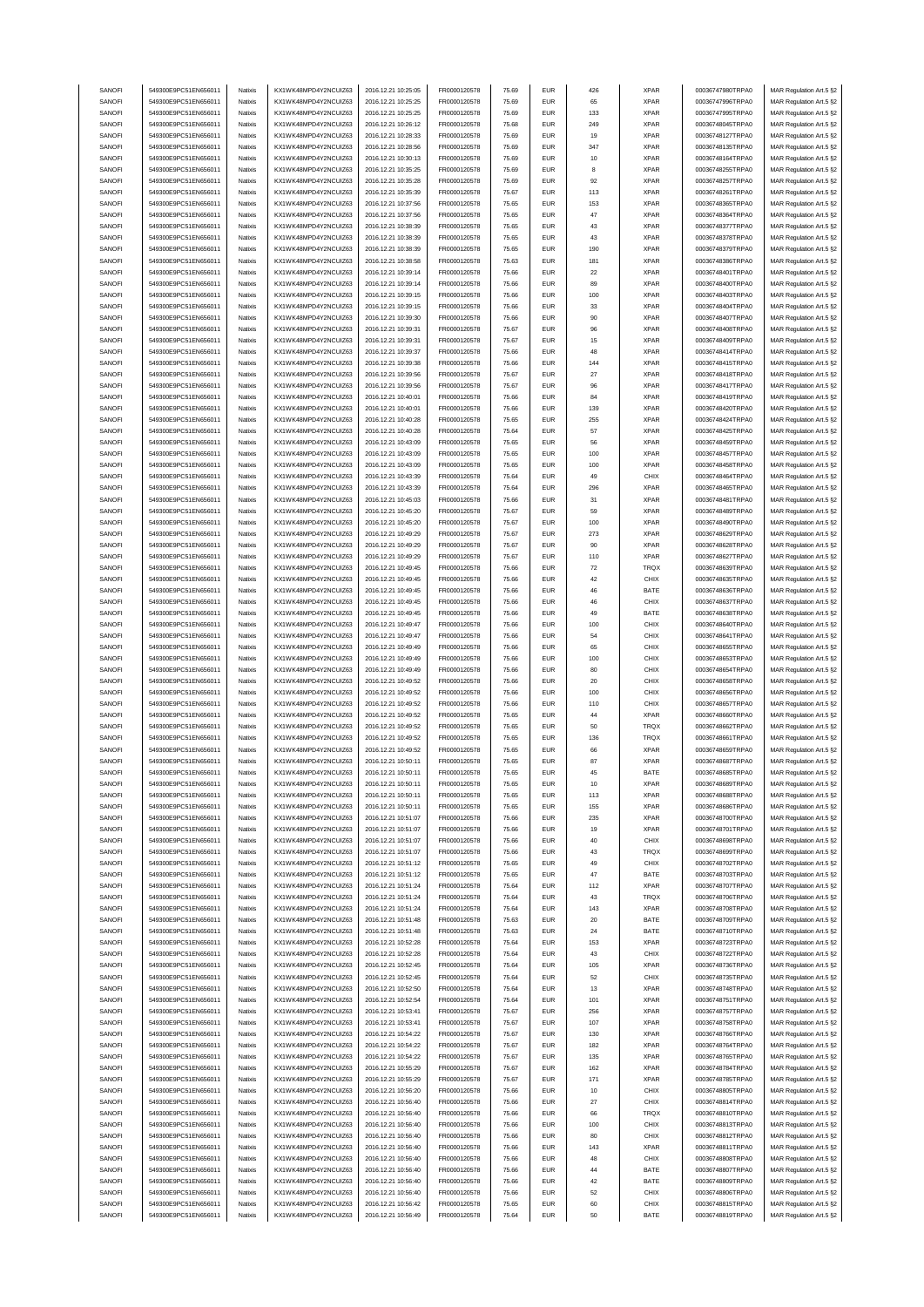| SANOFI | 549300E9PC51EN656011 | Natixis | KX1WK48MPD4Y2NCUIZ63 | 2016.12.21 10:56:49 | FR0000120578 | 75.64 | <b>EUR</b> | 73    | <b>TRQX</b> | 00036748821TRPA0 | MAR Regulation Art.5 §2 |
|--------|----------------------|---------|----------------------|---------------------|--------------|-------|------------|-------|-------------|------------------|-------------------------|
| SANOFI | 549300E9PC51EN656011 | Natixis | KX1WK48MPD4Y2NCUIZ63 | 2016.12.21 10:56:49 | FR0000120578 | 75.64 | <b>EUR</b> | 235   | <b>XPAR</b> | 00036748820TRPA0 | MAR Regulation Art.5 §2 |
| SANOFI | 549300E9PC51EN656011 | Natixis | KX1WK48MPD4Y2NCUIZ63 | 2016.12.21 10:56:49 | FR0000120578 | 75.63 | <b>EUR</b> | 108   | <b>XPAR</b> | 00036748822TRPA0 | MAR Regulation Art.5 §2 |
| SANOFI | 549300E9PC51EN656011 | Natixis | KX1WK48MPD4Y2NCUIZ63 | 2016.12.21 10:57:34 | FR0000120578 | 75.67 | <b>EUR</b> | 393   | <b>XPAR</b> | 00036748833TRPA0 | MAR Regulation Art.5 §2 |
| SANOFI | 549300E9PC51EN656011 | Natixis | KX1WK48MPD4Y2NCUIZ63 | 2016.12.21 10:58:25 | FR0000120578 | 75.67 | <b>EUR</b> | 140   | <b>XPAR</b> | 00036748867TRPA0 | MAR Regulation Art.5 §2 |
|        |                      |         |                      |                     |              |       |            |       |             |                  |                         |
| SANOFI | 549300E9PC51EN656011 | Natixis | KX1WK48MPD4Y2NCUIZ63 | 2016.12.21 10:58:25 | FR0000120578 | 75.67 | <b>EUR</b> | 26    | <b>XPAR</b> | 00036748866TRPA0 | MAR Regulation Art.5 §2 |
| SANOFI | 549300E9PC51EN656011 | Natixis | KX1WK48MPD4Y2NCUIZ63 | 2016.12.21 10:58:25 | FR0000120578 | 75.66 | <b>EUR</b> | 133   | <b>XPAR</b> | 00036748871TRPA0 | MAR Regulation Art.5 §2 |
| SANOFI | 549300E9PC51EN656011 | Natixis | KX1WK48MPD4Y2NCUIZ63 | 2016.12.21 10:58:25 | FR0000120578 | 75.66 | <b>EUR</b> | 45    | BATE        | 00036748868TRPA0 | MAR Regulation Art.5 §2 |
| SANOFI | 549300E9PC51EN656011 | Natixis | KX1WK48MPD4Y2NCUIZ63 | 2016.12.21 10:58:25 | FR0000120578 | 75.66 | <b>EUR</b> | 46    | TRQX        | 00036748870TRPA0 | MAR Regulation Art.5 §2 |
| SANOFI | 549300E9PC51EN656011 | Natixis | KX1WK48MPD4Y2NCUIZ63 | 2016.12.21 10:58:25 | FR0000120578 | 75.66 | <b>EUR</b> | 53    | CHIX        | 00036748869TRPA0 | MAR Regulation Art.5 §2 |
| SANOFI | 549300E9PC51EN656011 | Natixis | KX1WK48MPD4Y2NCUIZ63 | 2016.12.21 11:01:41 | FR0000120578 | 75.67 | <b>EUR</b> | 38    | <b>XPAR</b> | 00036748972TRPA0 | MAR Regulation Art.5 §2 |
|        |                      |         |                      |                     |              |       |            |       |             |                  |                         |
| SANOFI | 549300E9PC51EN656011 | Natixis | KX1WK48MPD4Y2NCUIZ63 | 2016.12.21 11:01:41 | FR0000120578 | 75.67 | <b>EUR</b> | 164   | <b>XPAR</b> | 00036748971TRPA0 | MAR Regulation Art.5 §2 |
| SANOFI | 549300E9PC51EN656011 | Natixis | KX1WK48MPD4Y2NCUIZ63 | 2016.12.21 11:01:41 | FR0000120578 | 75.67 | <b>EUR</b> | 134   | <b>XPAR</b> | 00036748973TRPA0 | MAR Regulation Art.5 §2 |
| SANOFI | 549300E9PC51EN656011 | Natixis | KX1WK48MPD4Y2NCUIZ63 | 2016.12.21 11:05:10 | FR0000120578 | 75.67 | <b>EUR</b> | 234   | <b>XPAR</b> | 00036749063TRPA0 | MAR Regulation Art.5 §2 |
| SANOFI | 549300E9PC51EN656011 | Natixis | KX1WK48MPD4Y2NCUIZ63 | 2016.12.21 11:05:13 | FR0000120578 | 75.66 | <b>EUR</b> | 58    | CHIX        | 00036749068TRPA0 | MAR Regulation Art.5 §2 |
| SANOFI | 549300E9PC51EN656011 | Natixis | KX1WK48MPD4Y2NCUIZ63 | 2016.12.21 11:05:13 | FR0000120578 | 75.66 | <b>EUR</b> | 47    | BATE        | 00036749067TRPA0 | MAR Regulation Art.5 §2 |
|        |                      |         |                      |                     |              |       |            |       |             |                  |                         |
| SANOFI | 549300E9PC51EN656011 | Natixis | KX1WK48MPD4Y2NCUIZ63 | 2016.12.21 11:05:13 | FR0000120578 | 75.66 | <b>EUR</b> | 45    | TRQX        | 00036749064TRPA0 | MAR Regulation Art.5 §2 |
| SANOFI | 549300E9PC51EN656011 | Natixis | KX1WK48MPD4Y2NCUIZ63 | 2016.12.21 11:05:13 | FR0000120578 | 75.66 | <b>EUR</b> | 44    | CHIX        | 00036749070TRPA0 | MAR Regulation Art.5 §2 |
| SANOFI | 549300E9PC51EN656011 | Natixis | KX1WK48MPD4Y2NCUIZ63 | 2016.12.21 11:05:13 | FR0000120578 | 75.66 | <b>EUR</b> | 48    | CHIX        | 00036749071TRPA0 | MAR Regulation Art.5 §2 |
| SANOFI | 549300E9PC51EN656011 | Natixis | KX1WK48MPD4Y2NCUIZ63 | 2016.12.21 11:05:13 | FR0000120578 | 75.65 | <b>EUR</b> | 80    | <b>TRQX</b> | 00036749075TRPA0 | MAR Regulation Art.5 §2 |
| SANOFI | 549300E9PC51EN656011 | Natixis | KX1WK48MPD4Y2NCUIZ63 | 2016.12.21 11:05:13 | FR0000120578 | 75.65 | <b>EUR</b> | 54    | BATE        | 00036749074TRPA0 | MAR Regulation Art.5 §2 |
| SANOFI | 549300E9PC51EN656011 | Natixis | KX1WK48MPD4Y2NCUIZ63 | 2016.12.21 11:05:13 | FR0000120578 | 75.65 | <b>EUR</b> | 6     | BATE        | 00036749073TRPA0 | MAR Regulation Art.5 §2 |
| SANOFI | 549300E9PC51EN656011 | Natixis | KX1WK48MPD4Y2NCUIZ63 | 2016.12.21 11:05:13 | FR0000120578 | 75.66 | <b>EUR</b> | 47    | TRQX        | 00036749065TRPA0 | MAR Regulation Art.5 §2 |
|        |                      |         |                      |                     |              |       |            |       |             |                  |                         |
| SANOFI | 549300E9PC51EN656011 | Natixis | KX1WK48MPD4Y2NCUIZ63 | 2016.12.21 11:05:13 | FR0000120578 | 75.66 | <b>EUR</b> | 51    | CHIX        | 00036749072TRPA0 | MAR Regulation Art.5 §2 |
| SANOFI | 549300E9PC51EN656011 | Natixis | KX1WK48MPD4Y2NCUIZ63 | 2016.12.21 11:05:13 | FR0000120578 | 75.66 | <b>EUR</b> | 49    | BATE        | 00036749066TRPA0 | MAR Regulation Art.5 §2 |
| SANOFI | 549300E9PC51EN656011 | Natixis | KX1WK48MPD4Y2NCUIZ63 | 2016.12.21 11:05:13 | FR0000120578 | 75.66 | <b>EUR</b> | 70    | CHIX        | 00036749069TRPA0 | MAR Regulation Art.5 §2 |
| SANOFI | 549300E9PC51EN656011 | Natixis | KX1WK48MPD4Y2NCUIZ63 | 2016.12.21 11:05:32 | FR0000120578 | 75.66 | <b>EUR</b> | 80    | CHIX        | 00036749088TRPA0 | MAR Regulation Art.5 §2 |
| SANOFI | 549300E9PC51EN656011 | Natixis | KX1WK48MPD4Y2NCUIZ63 | 2016.12.21 11:05:32 | FR0000120578 | 75.66 | <b>EUR</b> | 100   | CHIX        | 00036749089TRPA0 | MAR Regulation Art.5 §2 |
| SANOFI | 549300E9PC51EN656011 | Natixis | KX1WK48MPD4Y2NCUIZ63 | 2016.12.21 11:05:32 | FR0000120578 | 75.66 | <b>EUR</b> | 71    | CHIX        | 00036749090TRPA0 | MAR Regulation Art.5 §2 |
|        | 549300E9PC51EN656011 |         |                      |                     |              |       |            |       |             |                  |                         |
| SANOFI |                      | Natixis | KX1WK48MPD4Y2NCUIZ63 | 2016.12.21 11:05:32 | FR0000120578 | 75.65 | <b>EUR</b> | 35    | CHIX        | 00036749087TRPA0 | MAR Regulation Art.5 §2 |
| SANOFI | 549300E9PC51EN656011 | Natixis | KX1WK48MPD4Y2NCUIZ63 | 2016.12.21 11:05:35 | FR0000120578 | 75.67 | <b>EUR</b> | 102   | <b>XPAR</b> | 00036749092TRPA0 | MAR Regulation Art.5 §2 |
| SANOFI | 549300E9PC51EN656011 | Natixis | KX1WK48MPD4Y2NCUIZ63 | 2016.12.21 11:05:51 | FR0000120578 | 75.67 | <b>EUR</b> | 348   | <b>XPAR</b> | 00036749095TRPA0 | MAR Regulation Art.5 §2 |
| SANOFI | 549300E9PC51EN656011 | Natixis | KX1WK48MPD4Y2NCUIZ63 | 2016.12.21 12:01:40 | FR0000120578 | 75.66 | <b>EUR</b> | 49    | BATE        | 00036750969TRPA0 | MAR Regulation Art.5 §2 |
| SANOFI | 549300E9PC51EN656011 | Natixis | KX1WK48MPD4Y2NCUIZ63 | 2016.12.21 12:01:40 | FR0000120578 | 75.66 | <b>EUR</b> | 49    | BATE        | 00036750967TRPA0 | MAR Regulation Art.5 §2 |
|        |                      |         |                      |                     |              |       |            |       |             |                  |                         |
| SANOFI | 549300E9PC51EN656011 | Natixis | KX1WK48MPD4Y2NCUIZ63 | 2016.12.21 12:01:40 | FR0000120578 | 75.66 | <b>EUR</b> | 41    | BATE        | 00036750968TRPA0 | MAR Regulation Art.5 §2 |
| SANOFI | 549300E9PC51EN656011 | Natixis | KX1WK48MPD4Y2NCUIZ63 | 2016.12.21 12:01:40 | FR0000120578 | 75.66 | <b>EUR</b> | 40    | BATE        | 00036750963TRPA0 | MAR Regulation Art.5 §2 |
| SANOFI | 549300E9PC51EN656011 | Natixis | KX1WK48MPD4Y2NCUIZ63 | 2016.12.21 12:01:40 | FR0000120578 | 75.66 | <b>EUR</b> | 40    | BATE        | 00036750966TRPA0 | MAR Regulation Art.5 §2 |
| SANOFI | 549300E9PC51EN656011 | Natixis | KX1WK48MPD4Y2NCUIZ63 | 2016.12.21 12:01:40 | FR0000120578 | 75.66 | <b>EUR</b> | 10    | BATE        | 00036750965TRPA0 | MAR Regulation Art.5 §2 |
| SANOFI | 549300E9PC51EN656011 | Natixis | KX1WK48MPD4Y2NCUIZ63 | 2016.12.21 12:01:40 | FR0000120578 | 75.66 | <b>EUR</b> | 46    | BATE        | 00036750964TRPA0 | MAR Regulation Art.5 §2 |
| SANOFI | 549300E9PC51EN656011 | Natixis | KX1WK48MPD4Y2NCUIZ63 | 2016.12.21 12:01:57 | FR0000120578 | 75.66 | <b>EUR</b> | 14    | BATE        | 00036750975TRPA0 |                         |
|        |                      |         |                      |                     |              |       |            |       |             |                  | MAR Regulation Art.5 §2 |
| SANOFI | 549300E9PC51EN656011 | Natixis | KX1WK48MPD4Y2NCUIZ63 | 2016.12.21 12:01:57 | FR0000120578 | 75.66 | <b>EUR</b> | 38    | BATE        | 00036750972TRPA0 | MAR Regulation Art.5 §2 |
| SANOFI | 549300E9PC51EN656011 | Natixis | KX1WK48MPD4Y2NCUIZ63 | 2016.12.21 12:01:57 | FR0000120578 | 75.66 | <b>EUR</b> | 48    | BATE        | 00036750973TRPA0 | MAR Regulation Art.5 §2 |
| SANOFI | 549300E9PC51EN656011 | Natixis | KX1WK48MPD4Y2NCUIZ63 | 2016.12.21 12:01:57 | FR0000120578 | 75.66 | <b>EUR</b> | 45    | BATE        | 00036750974TRPA0 | MAR Regulation Art.5 §2 |
| SANOFI | 549300E9PC51EN656011 | Natixis | KX1WK48MPD4Y2NCUIZ63 | 2016.12.21 12:02:20 | FR0000120578 | 75.66 | <b>EUR</b> | 75    | BATE        | 00036750981TRPA0 | MAR Regulation Art.5 §2 |
| SANOFI | 549300E9PC51EN656011 | Natixis | KX1WK48MPD4Y2NCUIZ63 | 2016.12.21 12:02:20 | FR0000120578 | 75.66 | <b>EUR</b> | 49    | BATE        | 00036750977TRPA0 | MAR Regulation Art.5 §2 |
|        |                      |         |                      |                     |              |       |            |       |             |                  |                         |
| SANOFI | 549300E9PC51EN656011 | Natixis | KX1WK48MPD4Y2NCUIZ63 | 2016.12.21 12:02:20 | FR0000120578 | 75.66 | <b>EUR</b> | 83    | BATE        | 00036750980TRPA0 | MAR Regulation Art.5 §2 |
| SANOFI | 549300E9PC51EN656011 | Natixis | KX1WK48MPD4Y2NCUIZ63 | 2016.12.21 12:02:20 | FR0000120578 | 75.66 | <b>EUR</b> | 46    | BATE        | 00036750979TRPA0 | MAR Regulation Art.5 §2 |
| SANOFI | 549300E9PC51EN656011 | Natixis | KX1WK48MPD4Y2NCUIZ63 | 2016.12.21 12:02:20 | FR0000120578 | 75.66 | <b>EUR</b> | 69    | BATE        | 00036750978TRPA0 | MAR Regulation Art.5 §2 |
| SANOFI | 549300E9PC51EN656011 | Natixis |                      |                     |              |       |            |       | BATE        | 00036751006TRPA0 | MAR Regulation Art.5 §2 |
|        |                      |         | KX1WK48MPD4Y2NCUIZ63 | 2016.12.21 12:04:06 | FR0000120578 | 75.66 | <b>EUR</b> | 112   |             |                  |                         |
|        |                      |         |                      |                     |              |       |            |       |             |                  |                         |
| SANOFI | 549300E9PC51EN656011 | Natixis | KX1WK48MPD4Y2NCUIZ63 | 2016.12.21 12:04:06 | FR0000120578 | 75.66 | <b>EUR</b> | 49    | CHIX        | 00036751016TRPA0 | MAR Regulation Art.5 §2 |
| SANOFI | 549300E9PC51EN656011 | Natixis | KX1WK48MPD4Y2NCUIZ63 | 2016.12.21 12:04:06 | FR0000120578 | 75.66 | <b>EUR</b> | 47    | TRQX        | 00036751087TRPA0 | MAR Regulation Art.5 §2 |
| SANOFI | 549300E9PC51EN656011 | Natixis | KX1WK48MPD4Y2NCUIZ63 | 2016.12.21 12:04:06 | FR0000120578 | 75.66 | <b>EUR</b> | 47    | TRQX        | 00036751055TRPA0 | MAR Regulation Art.5 §2 |
| SANOFI | 549300E9PC51EN656011 | Natixis | KX1WK48MPD4Y2NCUIZ63 | 2016.12.21 12:04:06 | FR0000120578 | 75.66 | <b>EUR</b> | 47    | CHIX        | 00036751022TRPA0 | MAR Regulation Art.5 §2 |
| SANOFI | 549300E9PC51EN656011 | Natixis | KX1WK48MPD4Y2NCUIZ63 | 2016.12.21 12:04:06 | FR0000120578 | 75.66 | <b>EUR</b> | 47    | CHIX        | 00036751011TRPA0 | MAR Regulation Art.5 §2 |
| SANOFI | 549300E9PC51EN656011 | Natixis | KX1WK48MPD4Y2NCUIZ63 | 2016.12.21 12:04:06 | FR0000120578 | 75.66 | EUR        | 43    | TRQX        | 00036751078TRPA0 | MAR Regulation Art.5 §2 |
|        | 549300E9PC51EN656011 | Natixis |                      |                     | FR0000120578 | 75.66 |            |       |             |                  |                         |
| SANOFI |                      |         | KX1WK48MPD4Y2NCUIZ63 | 2016.12.21 12:04:06 |              |       | <b>EUR</b> | 43    | TRQX        | 00036751056TRPA0 | MAR Regulation Art.5 §2 |
| SANOFI | 549300E9PC51EN656011 | Natixis | KX1WK48MPD4Y2NCUIZ63 | 2016.12.21 12:04:06 | FR0000120578 | 75.66 | <b>EUR</b> | 49    | TRQX        | 00036751037TRPA0 | MAR Regulation Art.5 §2 |
| SANOFI | 549300E9PC51EN656011 | Natixis | KX1WK48MPD4Y2NCUIZ63 | 2016.12.21 12:04:06 | FR0000120578 | 75.66 | <b>EUR</b> | 261   | TRQX        | 00036751066TRPA0 | MAR Regulation Art.5 §2 |
| SANOFI | 549300E9PC51EN656011 | Natixis | KX1WK48MPD4Y2NCUIZ63 | 2016.12.21 12:04:06 | FR0000120578 | 75.66 | <b>EUR</b> | 552   | CHIX        | 00036751007TRPA0 | MAR Regulation Art.5 §2 |
| SANOFI | 549300E9PC51EN656011 | Natixis | KX1WK48MPD4Y2NCUIZ63 | 2016.12.21 12:04:06 | FR0000120578 | 75.66 | <b>EUR</b> | 85    | CHIX        | 00036751015TRPA0 | MAR Regulation Art.5 §2 |
|        |                      |         | KX1WK48MPD4Y2NCUIZ63 | 2016.12.21 12:04:06 |              |       |            |       |             | 00036751013TRPA0 |                         |
|        |                      | Natixis |                      |                     | FR0000120578 | 75.66 | <b>EUR</b> | 69    | BATE        | 00036751004TRPA0 | MAR Regulation Art.5 §2 |
| SANOFI | 549300E9PC51EN656011 |         | KX1WK48MPD4Y2NCUIZ63 | 2016.12.21 12:04:06 |              |       |            |       |             |                  | MAR Regulation Art.5 §2 |
| SANOFI | 549300E9PC51EN656011 | Natixis | KX1WK48MPD4Y2NCUIZ63 | 2016.12.21 12:04:06 | FR0000120578 | 75.66 | <b>EUR</b> | 100   | CHIX        | 00036751085TRPA0 | MAR Regulation Art.5 §2 |
| SANOFI | 549300E9PC51EN656011 | Natixis | KX1WK48MPD4Y2NCUIZ63 | 2016.12.21 12:04:06 | FR0000120578 | 75.66 | <b>EUR</b> | 41    | CHIX        | 00036751012TRPA0 | MAR Regulation Art.5 §2 |
| SANOFI | 549300E9PC51EN656011 | Natixis | KX1WK48MPD4Y2NCUIZ63 | 2016.12.21 12:04:06 | FR0000120578 | 75.66 | <b>EUR</b> | 49    | <b>TRQX</b> | 00036751040TRPA0 | MAR Regulation Art.5 §2 |
| SANOFI | 549300E9PC51EN656011 | Natixis | KX1WK48MPD4Y2NCUIZ63 | 2016.12.21 12:04:06 | FR0000120578 | 75.66 | <b>EUR</b> | 51    | CHIX        | 00036751026TRPA0 | MAR Regulation Art.5 §2 |
| SANOFI | 549300E9PC51EN656011 | Natixis | KX1WK48MPD4Y2NCUIZ63 | 2016.12.21 12:04:06 | FR0000120578 | 75.66 | <b>EUR</b> | 167   | CHIX        | 00036751063TRPA0 | MAR Regulation Art.5 §2 |
| SANOFI | 549300E9PC51EN656011 | Natixis | KX1WK48MPD4Y2NCUIZ63 | 2016.12.21 12:04:06 | FR0000120578 | 75.66 | <b>EUR</b> | 100   | CHIX        | 00036751042TRPA0 | MAR Regulation Art.5 §2 |
|        |                      |         |                      |                     |              |       |            |       |             |                  |                         |
| SANOFI | 549300E9PC51EN656011 | Natixis | KX1WK48MPD4Y2NCUIZ63 | 2016.12.21 12:04:06 | FR0000120578 | 75.66 | <b>EUR</b> | 2,277 | CHIX        | 00036751003TRPA0 | MAR Regulation Art.5 §2 |
| SANOFI | 549300E9PC51EN656011 | Natixis | KX1WK48MPD4Y2NCUIZ63 | 2016.12.21 12:04:06 | FR0000120578 | 75.66 | <b>EUR</b> | 222   | CHIX        | 00036751068TRPA0 | MAR Regulation Art.5 §2 |
| SANOFI | 549300E9PC51EN656011 | Natixis | KX1WK48MPD4Y2NCUIZ63 | 2016.12.21 12:04:06 | FR0000120578 | 75.66 | <b>EUR</b> | 99    | TRQX        | 00036751060TRPA0 | MAR Regulation Art.5 §2 |
| SANOFI | 549300E9PC51EN656011 | Natixis | KX1WK48MPD4Y2NCUIZ63 | 2016.12.21 12:04:06 | FR0000120578 | 75.66 | <b>EUR</b> | 91    | CHIX        | 00036751025TRPA0 | MAR Regulation Art.5 §2 |
| SANOFI | 549300E9PC51EN656011 | Natixis | KX1WK48MPD4Y2NCUIZ63 | 2016.12.21 12:04:06 | FR0000120578 | 75.66 | <b>EUR</b> | 71    | CHIX        | 00036751086TRPA0 | MAR Regulation Art.5 §2 |
| SANOFI | 549300E9PC51EN656011 | Natixis | KX1WK48MPD4Y2NCUIZ63 | 2016.12.21 12:04:06 | FR0000120578 | 75.66 | <b>EUR</b> | 71    | CHIX        | 00036751019TRPA0 | MAR Regulation Art.5 §2 |
| SANOFI | 549300E9PC51EN656011 | Natixis | KX1WK48MPD4Y2NCUIZ63 | 2016.12.21 12:04:06 | FR0000120578 | 75.66 | <b>EUR</b> | 67    | TRQX        | 00036751029TRPA0 | MAR Regulation Art.5 §2 |
|        |                      |         |                      |                     |              |       |            |       |             |                  |                         |
| SANOFI | 549300E9PC51EN656011 | Natixis | KX1WK48MPD4Y2NCUIZ63 | 2016.12.21 12:04:06 | FR0000120578 | 75.66 | <b>EUR</b> | 281   | CHIX        | 00036751044TRPA0 | MAR Regulation Art.5 §2 |
| SANOFI | 549300E9PC51EN656011 | Natixis | KX1WK48MPD4Y2NCUIZ63 | 2016.12.21 12:04:06 | FR0000120578 | 75.66 | <b>EUR</b> | 82    | CHIX        | 00036751010TRPA0 | MAR Regulation Art.5 §2 |
| SANOFI | 549300E9PC51EN656011 | Natixis | KX1WK48MPD4Y2NCUIZ63 | 2016.12.21 12:04:06 | FR0000120578 | 75.66 | <b>EUR</b> | 74    | CHIX        | 00036751049TRPA0 | MAR Regulation Art.5 §2 |
| SANOFI | 549300E9PC51EN656011 | Natixis | KX1WK48MPD4Y2NCUIZ63 | 2016.12.21 12:04:06 | FR0000120578 | 75.66 | <b>EUR</b> | 61    | CHIX        | 00036751047TRPA0 | MAR Regulation Art.5 §2 |
| SANOFI | 549300E9PC51EN656011 | Natixis | KX1WK48MPD4Y2NCUIZ63 | 2016.12.21 12:04:06 | FR0000120578 | 75.66 | <b>EUR</b> | 59    | CHIX        | 00036751021TRPA0 | MAR Regulation Art.5 §2 |
| SANOFI | 549300E9PC51EN656011 | Natixis | KX1WK48MPD4Y2NCUIZ63 | 2016.12.21 12:04:06 | FR0000120578 | 75.66 | <b>EUR</b> | 51    | CHIX        | 00036751028TRPA0 |                         |
|        |                      |         |                      |                     |              |       |            |       |             |                  | MAR Regulation Art.5 §2 |
| SANOFI | 549300E9PC51EN656011 | Natixis | KX1WK48MPD4Y2NCUIZ63 | 2016.12.21 12:04:06 | FR0000120578 | 75.66 | <b>EUR</b> | 49    | <b>TRQX</b> | 00036751053TRPA0 | MAR Regulation Art.5 §2 |
| SANOFI | 549300E9PC51EN656011 | Natixis | KX1WK48MPD4Y2NCUIZ63 | 2016.12.21 12:04:06 | FR0000120578 | 75.66 | <b>EUR</b> | 88    | CHIX        | 00036751075TRPA0 | MAR Regulation Art.5 §2 |
| SANOFI | 549300E9PC51EN656011 | Natixis | KX1WK48MPD4Y2NCUIZ63 | 2016.12.21 12:04:06 | FR0000120578 | 75.66 | <b>EUR</b> | 3     | CHIX        | 00036751018TRPA0 | MAR Regulation Art.5 §2 |
| SANOFI | 549300E9PC51EN656011 | Natixis | KX1WK48MPD4Y2NCUIZ63 | 2016.12.21 12:04:06 | FR0000120578 | 75.66 | <b>EUR</b> | 64    | CHIX        | 00036751024TRPA0 | MAR Regulation Art.5 §2 |
| SANOFI | 549300E9PC51EN656011 | Natixis | KX1WK48MPD4Y2NCUIZ63 | 2016.12.21 12:04:06 | FR0000120578 | 75.66 | <b>EUR</b> | 36    | TRQX        | 00036751034TRPA0 | MAR Regulation Art.5 §2 |
|        |                      |         |                      |                     |              |       |            |       |             |                  |                         |
| SANOFI | 549300E9PC51EN656011 | Natixis | KX1WK48MPD4Y2NCUIZ63 | 2016.12.21 12:04:06 | FR0000120578 | 75.66 | <b>EUR</b> | 34    | TRQX        | 00036751061TRPA0 | MAR Regulation Art.5 §2 |
| SANOFI | 549300E9PC51EN656011 | Natixis | KX1WK48MPD4Y2NCUIZ63 | 2016.12.21 12:04:06 | FR0000120578 | 75.66 | <b>EUR</b> | 34    | TRQX        | 00036751050TRPA0 | MAR Regulation Art.5 §2 |
| SANOFI | 549300E9PC51EN656011 | Natixis | KX1WK48MPD4Y2NCUIZ63 | 2016.12.21 12:04:06 | FR0000120578 | 75.66 | <b>EUR</b> | 32    | CHIX        | 00036751064TRPA0 | MAR Regulation Art.5 §2 |
| SANOFI | 549300E9PC51EN656011 | Natixis | KX1WK48MPD4Y2NCUIZ63 | 2016.12.21 12:04:06 | FR0000120578 | 75.66 | <b>EUR</b> | 30    | TRQX        | 00036751038TRPA0 | MAR Regulation Art.5 §2 |
| SANOFI | 549300E9PC51EN656011 | Natixis | KX1WK48MPD4Y2NCUIZ63 | 2016.12.21 12:04:06 | FR0000120578 | 75.66 | <b>EUR</b> | 30    | CHIX        | 00036751009TRPA0 | MAR Regulation Art.5 §2 |
| SANOFI | 549300E9PC51EN656011 | Natixis | KX1WK48MPD4Y2NCUIZ63 | 2016.12.21 12:04:06 | FR0000120578 | 75.66 | <b>EUR</b> | 40    | <b>TRQX</b> | 00036751054TRPA0 | MAR Regulation Art.5 §2 |
|        |                      | Natixis |                      |                     |              |       |            |       |             |                  |                         |
| SANOFI | 549300E9PC51EN656011 |         | KX1WK48MPD4Y2NCUIZ63 | 2016.12.21 12:04:06 | FR0000120578 | 75.66 | <b>EUR</b> | 29    | TRQX        | 00036751043TRPA0 | MAR Regulation Art.5 §2 |
| SANOFI | 549300E9PC51EN656011 | Natixis | KX1WK48MPD4Y2NCUIZ63 | 2016.12.21 12:04:06 | FR0000120578 | 75.66 | <b>EUR</b> | 14    | <b>TRQX</b> | 00036751036TRPA0 | MAR Regulation Art.5 §2 |
| SANOFI | 549300E9PC51EN656011 | Natixis | KX1WK48MPD4Y2NCUIZ63 | 2016.12.21 12:04:06 | FR0000120578 | 75.66 | <b>EUR</b> | 13    | TRQX        | 00036751032TRPA0 | MAR Regulation Art.5 §2 |
| SANOFI | 549300E9PC51EN656011 | Natixis | KX1WK48MPD4Y2NCUIZ63 | 2016.12.21 12:04:06 | FR0000120578 | 75.66 | <b>EUR</b> | 11    | BATE        | 00036751005TRPA0 | MAR Regulation Art.5 §2 |
| SANOFI | 549300E9PC51EN656011 | Natixis | KX1WK48MPD4Y2NCUIZ63 | 2016.12.21 12:04:06 | FR0000120578 | 75.66 | <b>EUR</b> | 9     | <b>TRQX</b> | 00036751059TRPA0 | MAR Regulation Art.5 §2 |
| SANOFI | 549300E9PC51EN656011 | Natixis | KX1WK48MPD4Y2NCUIZ63 | 2016.12.21 12:04:06 | FR0000120578 | 75.66 | <b>EUR</b> | 8     | <b>TRQX</b> | 00036751048TRPA0 | MAR Regulation Art.5 §2 |
| SANOFI | 549300E9PC51EN656011 | Natixis | KX1WK48MPD4Y2NCUIZ63 | 2016.12.21 12:04:06 | FR0000120578 | 75.66 | <b>EUR</b> | 5     | TRQX        | 00036751045TRPA0 | MAR Regulation Art.5 §2 |
| SANOFI | 549300E9PC51EN656011 | Natixis | KX1WK48MPD4Y2NCUIZ63 | 2016.12.21 12:04:06 | FR0000120578 | 75.66 | <b>EUR</b> | 80    | CHIX        | 00036751067TRPA0 | MAR Regulation Art.5 §2 |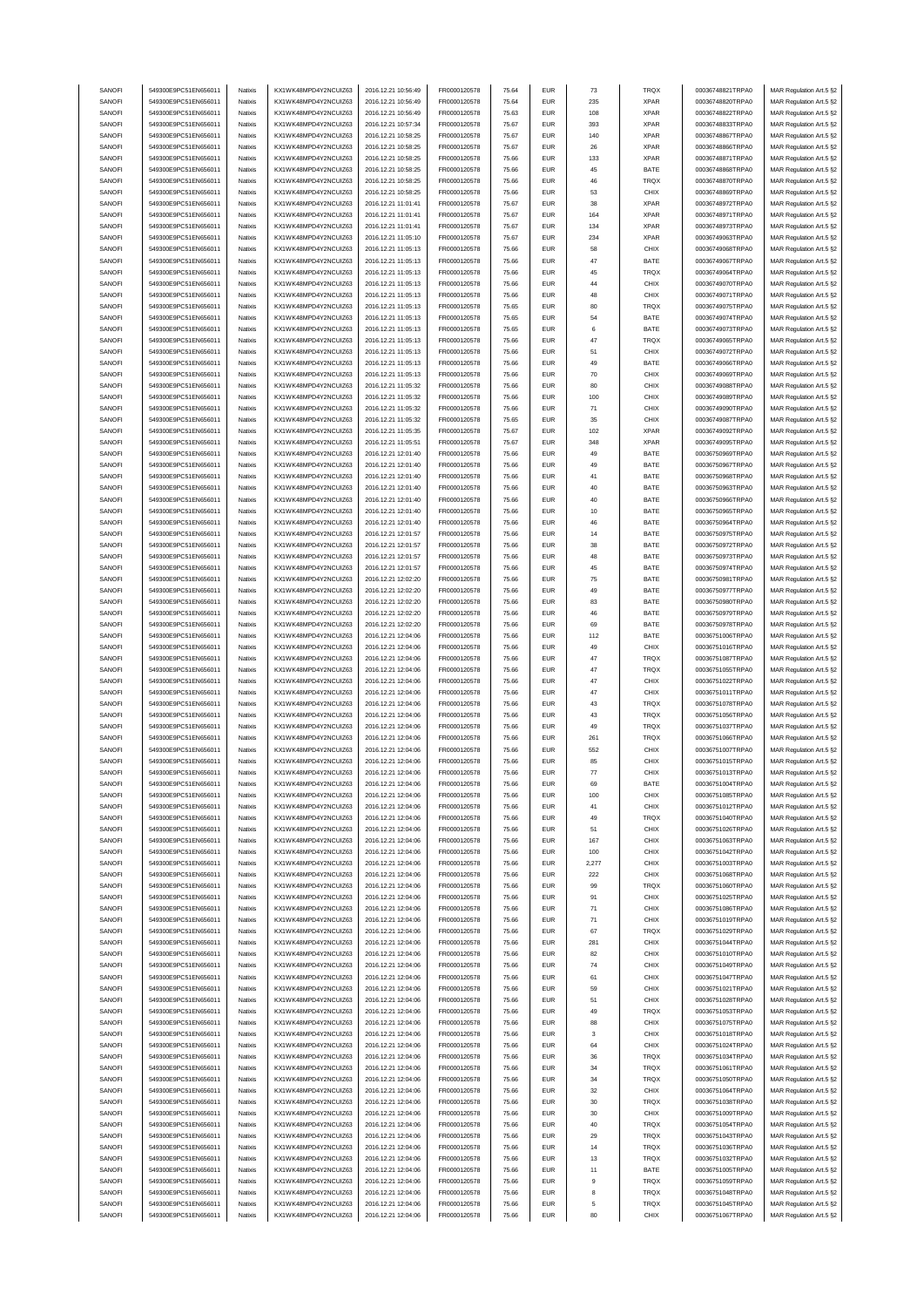| SANOFI | 549300E9PC51EN656011 | Natixis | KX1WK48MPD4Y2NCUIZ63 | 2016.12.21 12:04:06 | FR0000120578 | 75.66 | <b>EUR</b> | 40    | <b>TRQX</b> | 00036751058TRPA0 | MAR Regulation Art.5 §2 |
|--------|----------------------|---------|----------------------|---------------------|--------------|-------|------------|-------|-------------|------------------|-------------------------|
| SANOFI | 549300E9PC51EN656011 | Natixis | KX1WK48MPD4Y2NCUIZ63 | 2016.12.21 12:04:06 | FR0000120578 | 75.66 | <b>EUR</b> | 16    | TRQX        | 00036751041TRPA0 | MAR Regulation Art.5 §2 |
| SANOFI | 549300E9PC51EN656011 | Natixis | KX1WK48MPD4Y2NCUIZ63 | 2016.12.21 12:04:06 | FR0000120578 | 75.66 | <b>EUR</b> | 42    | <b>TRQX</b> | 00036751030TRPA0 | MAR Regulation Art.5 §2 |
| SANOFI | 549300E9PC51EN656011 | Natixis | KX1WK48MPD4Y2NCUIZ63 | 2016.12.21 12:04:06 | FR0000120578 | 75.66 | <b>EUR</b> | 62    | CHIX        | 00036751077TRPA0 | MAR Regulation Art.5 §2 |
|        |                      |         |                      |                     |              |       |            |       |             |                  |                         |
| SANOFI | 549300E9PC51EN656011 | Natixis | KX1WK48MPD4Y2NCUIZ63 | 2016.12.21 12:04:06 | FR0000120578 | 75.66 | <b>EUR</b> | 48    | TRQX        | 00036751057TRPA0 | MAR Regulation Art.5 §2 |
| SANOFI | 549300E9PC51EN656011 | Natixis | KX1WK48MPD4Y2NCUIZ63 | 2016.12.21 12:04:06 | FR0000120578 | 75.66 | <b>EUR</b> | 48    | TRQX        | 00036751052TRPA0 | MAR Regulation Art.5 §2 |
| SANOFI | 549300E9PC51EN656011 | Natixis | KX1WK48MPD4Y2NCUIZ63 | 2016.12.21 12:04:06 | FR0000120578 | 75.66 | <b>EUR</b> | 48    | TRQX        | 00036751039TRPA0 | MAR Regulation Art.5 §2 |
| SANOFI | 549300E9PC51EN656011 | Natixis | KX1WK48MPD4Y2NCUIZ63 | 2016.12.21 12:04:06 | FR0000120578 | 75.66 | <b>EUR</b> | 48    | TRQX        | 00036751035TRPA0 | MAR Regulation Art.5 §2 |
| SANOFI | 549300E9PC51EN656011 | Natixis | KX1WK48MPD4Y2NCUIZ63 | 2016.12.21 12:04:06 | FR0000120578 | 75.66 | <b>EUR</b> | 48    | TRQX        | 00036751031TRPA0 | MAR Regulation Art.5 §2 |
| SANOFI | 549300E9PC51EN656011 | Natixis | KX1WK48MPD4Y2NCUIZ63 | 2016.12.21 12:04:06 | FR0000120578 | 75.66 | <b>EUR</b> | 48    | CHIX        | 00036751008TRPA0 | MAR Regulation Art.5 §2 |
| SANOFI | 549300E9PC51EN656011 | Natixis | KX1WK48MPD4Y2NCUIZ63 | 2016.12.21 12:04:06 | FR0000120578 | 75.66 | <b>EUR</b> | 48    | CHIX        | 00036751020TRPA0 | MAR Regulation Art.5 §2 |
|        |                      |         |                      |                     |              |       |            |       |             |                  |                         |
| SANOFI | 549300E9PC51EN656011 | Natixis | KX1WK48MPD4Y2NCUIZ63 | 2016.12.21 12:04:06 | FR0000120578 | 75.66 | <b>EUR</b> | 44    | CHIX        | 00036751027TRPA0 | MAR Regulation Art.5 §2 |
| SANOFI | 549300E9PC51EN656011 | Natixis | KX1WK48MPD4Y2NCUIZ63 | 2016.12.21 12:04:06 | FR0000120578 | 75.66 | <b>EUR</b> | 44    | CHIX        | 00036751023TRPA0 | MAR Regulation Art.5 §2 |
| SANOFI | 549300E9PC51EN656011 | Natixis | KX1WK48MPD4Y2NCUIZ63 | 2016.12.21 12:04:06 | FR0000120578 | 75.66 | <b>EUR</b> | 44    | CHIX        | 00036751014TRPA0 | MAR Regulation Art.5 §2 |
| SANOFI | 549300E9PC51EN656011 | Natixis | KX1WK48MPD4Y2NCUIZ63 | 2016.12.21 12:04:06 | FR0000120578 | 75.66 | <b>EUR</b> | 42    | TRQX        | 00036751051TRPA0 | MAR Regulation Art.5 §2 |
|        | 549300E9PC51EN656011 |         | KX1WK48MPD4Y2NCUIZ63 | 2016.12.21 12:04:06 |              |       | <b>EUR</b> |       |             | 00036751046TRPA0 |                         |
| SANOFI |                      | Natixis |                      |                     | FR0000120578 | 75.66 |            | 42    | TRQX        |                  | MAR Regulation Art.5 §2 |
| SANOFI | 549300E9PC51EN656011 | Natixis | KX1WK48MPD4Y2NCUIZ63 | 2016.12.21 12:04:06 | FR0000120578 | 75.66 | <b>EUR</b> | 42    | TRQX        | 00036751033TRPA0 | MAR Regulation Art.5 §2 |
| SANOFI | 549300E9PC51EN656011 | Natixis | KX1WK48MPD4Y2NCUIZ63 | 2016.12.21 12:04:06 | FR0000120578 | 75.66 | <b>EUR</b> | 46    | TRQX        | 00036751062TRPA0 | MAR Regulation Art.5 §2 |
| SANOFI | 549300E9PC51EN656011 | Natixis | KX1WK48MPD4Y2NCUIZ63 | 2016.12.21 12:04:06 | FR0000120578 | 75.66 | <b>EUR</b> | 42    | CHIX        | 00036751017TRPA0 | MAR Regulation Art.5 §2 |
| SANOFI | 549300E9PC51EN656011 | Natixis | KX1WK48MPD4Y2NCUIZ63 | 2016.12.21 12:04:06 | FR0000120578 | 75.65 | <b>EUR</b> | 151   | BATE        | 00036751065TRPA0 | MAR Regulation Art.5 §2 |
| SANOFI | 549300E9PC51EN656011 | Natixis | KX1WK48MPD4Y2NCUIZ63 | 2016.12.21 12:04:06 | FR0000120578 | 75.65 | <b>EUR</b> | 116   | TRQX        | 00036751084TRPA0 | MAR Regulation Art.5 §2 |
|        |                      |         |                      |                     |              |       |            |       |             |                  |                         |
| SANOFI | 549300E9PC51EN656011 | Natixis | KX1WK48MPD4Y2NCUIZ63 | 2016.12.21 12:04:06 | FR0000120578 | 75.65 | <b>EUR</b> | 122   | CHIX        | 00036751083TRPA0 | MAR Regulation Art.5 §2 |
| SANOFI | 549300E9PC51EN656011 | Natixis | KX1WK48MPD4Y2NCUIZ63 | 2016.12.21 12:04:07 | FR0000120578 | 75.65 | <b>EUR</b> | 55    | TRQX        | 00036751094TRPA0 | MAR Regulation Art.5 §2 |
| SANOFI | 549300E9PC51EN656011 | Natixis | KX1WK48MPD4Y2NCUIZ63 | 2016.12.21 12:04:07 | FR0000120578 | 75.65 | <b>EUR</b> | 43    | TRQX        | 00036751097TRPA0 | MAR Regulation Art.5 §2 |
| SANOFI | 549300E9PC51EN656011 | Natixis | KX1WK48MPD4Y2NCUIZ63 | 2016.12.21 12:04:07 | FR0000120578 | 75.65 | <b>EUR</b> | 57    | TRQX        | 00036751098TRPA0 | MAR Regulation Art.5 §2 |
| SANOFI | 549300E9PC51EN656011 | Natixis | KX1WK48MPD4Y2NCUIZ63 | 2016.12.21 12:04:07 | FR0000120578 | 75.65 | <b>EUR</b> | 69    | TRQX        | 00036751088TRPA0 | MAR Regulation Art.5 §2 |
| SANOFI | 549300E9PC51EN656011 | Natixis | KX1WK48MPD4Y2NCUIZ63 | 2016.12.21 12:04:07 | FR0000120578 | 75.64 | <b>EUR</b> | 5     | CHIX        | 00036751089TRPA0 |                         |
|        |                      |         |                      |                     |              |       |            |       |             |                  | MAR Regulation Art.5 §2 |
| SANOFI | 549300E9PC51EN656011 | Natixis | KX1WK48MPD4Y2NCUIZ63 | 2016.12.21 12:04:07 | FR0000120578 | 75.65 | <b>EUR</b> | 100   | TRQX        | 00036751096TRPA0 | MAR Regulation Art.5 §2 |
| SANOFI | 549300E9PC51EN656011 | Natixis | KX1WK48MPD4Y2NCUIZ63 | 2016.12.21 12:04:07 | FR0000120578 | 75.65 | <b>EUR</b> | 100   | <b>TRQX</b> | 00036751095TRPA0 | MAR Regulation Art.5 §2 |
| SANOFI | 549300E9PC51EN656011 | Natixis | KX1WK48MPD4Y2NCUIZ63 | 2016.12.21 12:04:07 | FR0000120578 | 75.65 | <b>EUR</b> | 100   | TRQX        | 00036751099TRPA0 | MAR Regulation Art.5 §2 |
| SANOFI | 549300E9PC51EN656011 | Natixis | KX1WK48MPD4Y2NCUIZ63 | 2016.12.21 12:04:08 | FR0000120578 | 75.64 | <b>EUR</b> | 62    | CHIX        | 00036751101TRPA0 | MAR Regulation Art.5 §2 |
| SANOFI | 549300E9PC51EN656011 | Natixis | KX1WK48MPD4Y2NCUIZ63 | 2016.12.21 12:04:09 | FR0000120578 | 75.63 | <b>EUR</b> | 94    | BATE        | 00036751103TRPA0 |                         |
|        |                      |         |                      |                     |              |       |            |       |             |                  | MAR Regulation Art.5 §2 |
| SANOFI | 549300E9PC51EN656011 | Natixis | KX1WK48MPD4Y2NCUIZ63 | 2016.12.21 12:04:09 | FR0000120578 | 75.63 | <b>EUR</b> | 81    | BATE        | 00036751106TRPA0 | MAR Regulation Art.5 §2 |
| SANOFI | 549300E9PC51EN656011 | Natixis | KX1WK48MPD4Y2NCUIZ63 | 2016.12.21 12:04:09 | FR0000120578 | 75.63 | <b>EUR</b> | 18    | CHIX        | 00036751108TRPA0 | MAR Regulation Art.5 §2 |
| SANOFI | 549300E9PC51EN656011 | Natixis | KX1WK48MPD4Y2NCUIZ63 | 2016.12.21 12:04:09 | FR0000120578 | 75.63 | <b>EUR</b> | 65    | TRQX        | 00036751107TRPA0 | MAR Regulation Art.5 §2 |
| SANOFI | 549300E9PC51EN656011 | Natixis | KX1WK48MPD4Y2NCUIZ63 | 2016.12.21 12:04:09 | FR0000120578 | 75.64 | <b>EUR</b> | 85    | CHIX        | 00036751102TRPA0 | MAR Regulation Art.5 §2 |
| SANOFI | 549300E9PC51EN656011 | Natixis | KX1WK48MPD4Y2NCUIZ63 | 2016.12.21 12:04:09 | FR0000120578 | 75.64 | <b>EUR</b> | 40    | TRQX        | 00036751104TRPA0 | MAR Regulation Art.5 §2 |
|        |                      |         |                      |                     |              |       |            |       |             |                  |                         |
| SANOFI | 549300E9PC51EN656011 | Natixis | KX1WK48MPD4Y2NCUIZ63 | 2016.12.21 12:04:09 | FR0000120578 | 75.64 | <b>EUR</b> | 45    | <b>TRQX</b> | 00036751105TRPA0 | MAR Regulation Art.5 §2 |
| SANOFI | 549300E9PC51EN656011 | Natixis | KX1WK48MPD4Y2NCUIZ63 | 2016.12.21 12:04:27 | FR0000120578 | 75.63 | <b>EUR</b> | 17    | TRQX        | 00036751123TRPA0 | MAR Regulation Art.5 §2 |
| SANOFI | 549300E9PC51EN656011 | Natixis | KX1WK48MPD4Y2NCUIZ63 | 2016.12.21 12:04:27 | FR0000120578 | 75.63 | <b>EUR</b> | 30    | TRQX        | 00036751122TRPA0 | MAR Regulation Art.5 §2 |
| SANOFI | 549300E9PC51EN656011 | Natixis | KX1WK48MPD4Y2NCUIZ63 | 2016.12.21 12:04:27 | FR0000120578 | 75.63 | EUR        | 40    | BATE        | 00036751119TRPA0 | MAR Regulation Art.5 §2 |
| SANOFI | 549300E9PC51EN656011 | Natixis |                      |                     |              | 75.63 | <b>EUR</b> |       | CHIX        |                  |                         |
|        |                      |         | KX1WK48MPD4Y2NCUIZ63 | 2016.12.21 12:04:27 | FR0000120578 |       |            | 59    |             | 00036751118TRPA0 | MAR Regulation Art.5 §2 |
| SANOFI | 549300E9PC51EN656011 | Natixis | KX1WK48MPD4Y2NCUIZ63 | 2016.12.21 12:04:35 | FR0000120578 | 75.62 | <b>EUR</b> | 57    | CHIX        | 00036751125TRPA0 | MAR Regulation Art.5 §2 |
| SANOFI | 549300E9PC51EN656011 | Natixis | KX1WK48MPD4Y2NCUIZ63 | 2016.12.21 12:04:35 | FR0000120578 | 75.62 | <b>EUR</b> | 48    | BATE        | 00036751128TRPA0 | MAR Regulation Art.5 §2 |
| SANOFI | 549300E9PC51EN656011 | Natixis | KX1WK48MPD4Y2NCUIZ63 | 2016.12.21 12:04:35 | FR0000120578 | 75.62 | <b>EUR</b> | 31    | BATE        | 00036751126TRPA0 | MAR Regulation Art.5 §2 |
| SANOFI | 549300E9PC51EN656011 | Natixis | KX1WK48MPD4Y2NCUIZ63 | 2016.12.21 12:04:35 | FR0000120578 | 75.62 | <b>EUR</b> | 23    | CHIX        | 00036751124TRPA0 | MAR Regulation Art.5 §2 |
| SANOFI | 549300E9PC51EN656011 | Natixis | KX1WK48MPD4Y2NCUIZ63 | 2016.12.21 12:04:35 | FR0000120578 | 75.62 | <b>EUR</b> | 18    | BATE        | 00036751127TRPA0 | MAR Regulation Art.5 §2 |
|        |                      |         |                      |                     |              |       |            |       |             |                  |                         |
| SANOFI | 549300E9PC51EN656011 | Natixis | KX1WK48MPD4Y2NCUIZ63 | 2016.12.21 12:04:39 | FR0000120578 | 75.62 | <b>EUR</b> | 41    | TRQX        | 00036751129TRPA0 | MAR Regulation Art.5 §2 |
| SANOFI | 549300E9PC51EN656011 | Natixis | KX1WK48MPD4Y2NCUIZ63 | 2016.12.21 12:04:42 | FR0000120578 | 75.61 | <b>EUR</b> | 11    | BATE        | 00036751132TRPA0 | MAR Regulation Art.5 §2 |
| SANOFI | 549300E9PC51EN656011 | Natixis | KX1WK48MPD4Y2NCUIZ63 | 2016.12.21 12:04:42 | FR0000120578 | 75.61 | EUR        | 48    | BATE        | 00036751131TRPA0 | MAR Regulation Art.5 §2 |
| SANOFI | 549300E9PC51EN656011 | Natixis | KX1WK48MPD4Y2NCUIZ63 | 2016.12.21 12:04:42 | FR0000120578 | 75.61 | <b>EUR</b> | 54    | CHIX        | 00036751130TRPA0 | MAR Regulation Art.5 §2 |
| SANOFI | 549300E9PC51EN656011 | Natixis | KX1WK48MPD4Y2NCUIZ63 | 2016.12.21 12:04:46 | FR0000120578 | 75.59 | <b>EUR</b> | 48    | CHIX        | 00036751135TRPA0 | MAR Regulation Art.5 §2 |
|        |                      |         |                      |                     |              |       |            |       |             |                  |                         |
| SANOFI | 549300E9PC51EN656011 | Natixis | KX1WK48MPD4Y2NCUIZ63 | 2016.12.21 12:04:58 | FR0000120578 | 75.58 | <b>EUR</b> | 43    | BATE        | 00036751137TRPA0 | MAR Regulation Art.5 §2 |
| SANOFI | 549300E9PC51EN656011 | Natixis | KX1WK48MPD4Y2NCUIZ63 | 2016.12.21 12:05:20 | FR0000120578 | 75.57 | <b>EUR</b> | 42    | CHIX        | 00036751145TRPA0 | MAR Regulation Art.5 §2 |
| SANOFI | 549300E9PC51EN656011 | Natixis | KX1WK48MPD4Y2NCUIZ63 | 2016.12.21 12:06:11 | FR0000120578 | 75.55 | <b>EUR</b> | 42    | CHIX        | 00036751158TRPA0 | MAR Regulation Art.5 §2 |
| SANOFI | 549300E9PC51EN656011 | Natixis | KX1WK48MPD4Y2NCUIZ63 | 2016.12.21 12:06:24 | FR0000120578 | 75.56 | <b>EUR</b> | 128   | <b>XPAR</b> | 00036751171TRPA0 | MAR Regulation Art.5 §2 |
| SANOFI | 549300E9PC51EN656011 | Natixis | KX1WK48MPD4Y2NCUIZ63 | 2016.12.21 12:06:32 | FR0000120578 | 75.58 | <b>EUR</b> | 84    | <b>XPAR</b> | 00036751174TRPA0 | MAR Regulation Art.5 §2 |
|        |                      |         |                      |                     |              |       |            |       |             |                  |                         |
| SANOFI | 549300E9PC51EN656011 | Natixis | KX1WK48MPD4Y2NCUIZ63 | 2016.12.21 12:06:37 | FR0000120578 | 75.58 | <b>EUR</b> | 147   | <b>XPAR</b> | 00036751180TRPA0 | MAR Regulation Art.5 §2 |
| SANOFI | 549300E9PC51EN656011 | Natixis | KX1WK48MPD4Y2NCUIZ63 | 2016.12.21 12:06:37 | FR0000120578 | 75.58 | <b>EUR</b> | 47    | <b>XPAR</b> | 00036751179TRPA0 | MAR Regulation Art.5 §2 |
| SANOFI | 549300E9PC51EN656011 | Natixis | KX1WK48MPD4Y2NCUIZ63 | 2016.12.21 12:06:40 | FR0000120578 | 75.56 | <b>EUR</b> | 20    | <b>TRQX</b> | 00036751196TRPA0 | MAR Regulation Art.5 §2 |
| SANOF  | 549300E9PC51EN65601  | Natixis | KX1WK48MPD4Y2NCUIZ63 | 2016.12.21 12:06:40 | FR0000120578 | 75.56 | EUR        |       | CHIX        | 00036751186TRPA0 | MAR Regulation Art.5 §2 |
| SANOFI | 549300E9PC51EN656011 | Natixis | KX1WK48MPD4Y2NCUIZ63 | 2016.12.21 12:06:40 | FR0000120578 | 75.57 | <b>EUR</b> | 150   | <b>XPAR</b> | 00036751187TRPA0 | MAR Regulation Art.5 §2 |
|        |                      |         | KX1WK48MPD4Y2NCUIZ63 |                     |              |       |            |       |             |                  |                         |
| SANOFI | 549300E9PC51EN656011 | Natixis |                      | 2016.12.21 12:06:40 | FR0000120578 | 75.57 | <b>EUR</b> | 142   | <b>XPAR</b> | 00036751188TRPA0 | MAR Regulation Art.5 §2 |
| SANOFI | 549300E9PC51EN656011 | Natixis | KX1WK48MPD4Y2NCUIZ63 | 2016.12.21 12:06:40 | FR0000120578 | 75.57 | <b>EUR</b> | 260   | <b>XPAR</b> | 00036751184TRPA0 | MAR Regulation Art.5 §2 |
| SANOFI | 549300E9PC51EN656011 | Natixis | KX1WK48MPD4Y2NCUIZ63 | 2016.12.21 12:06:40 | FR0000120578 | 75.57 | <b>EUR</b> | 147   | <b>XPAR</b> | 00036751185TRPA0 | MAR Regulation Art.5 §2 |
| SANOFI | 549300E9PC51EN656011 | Natixis | KX1WK48MPD4Y2NCUIZ63 | 2016.12.21 12:06:40 | FR0000120578 | 75.57 | <b>EUR</b> | 124   | <b>XPAR</b> | 00036751183TRPA0 | MAR Regulation Art.5 §2 |
| SANOFI | 549300E9PC51EN656011 | Natixis | KX1WK48MPD4Y2NCUIZ63 | 2016.12.21 12:06:40 | FR0000120578 | 75.57 | <b>EUR</b> | 115   | <b>XPAR</b> | 00036751189TRPA0 | MAR Regulation Art.5 §2 |
| SANOFI | 549300E9PC51EN656011 | Natixis | KX1WK48MPD4Y2NCUIZ63 | 2016.12.21 12:06:44 | FR0000120578 | 75.55 | <b>EUR</b> | 3     | <b>XPAR</b> | 00036751202TRPA0 | MAR Regulation Art.5 §2 |
|        |                      |         |                      |                     |              |       |            |       |             |                  |                         |
| SANOFI | 549300E9PC51EN656011 | Natixis | KX1WK48MPD4Y2NCUIZ63 | 2016.12.21 12:06:44 | FR0000120578 | 75.55 | <b>EUR</b> | 104   | <b>XPAR</b> | 00036751201TRPA0 | MAR Regulation Art.5 §2 |
| SANOFI | 549300E9PC51EN656011 | Natixis | KX1WK48MPD4Y2NCUIZ63 | 2016.12.21 12:06:44 | FR0000120578 | 75.56 | <b>EUR</b> | 24    | <b>TRQX</b> | 00036751200TRPA0 | MAR Regulation Art.5 §2 |
| SANOFI | 549300E9PC51EN656011 | Natixis | KX1WK48MPD4Y2NCUIZ63 | 2016.12.21 12:06:44 | FR0000120578 | 75.54 | <b>EUR</b> | 9     | BATE        | 00036751204TRPA0 | MAR Regulation Art.5 §2 |
| SANOFI | 549300E9PC51EN656011 | Natixis | KX1WK48MPD4Y2NCUIZ63 | 2016.12.21 12:06:44 | FR0000120578 | 75.54 | <b>EUR</b> | 34    | BATE        | 00036751203TRPA0 | MAR Regulation Art.5 §2 |
| SANOFI | 549300E9PC51EN656011 | Natixis | KX1WK48MPD4Y2NCUIZ63 | 2016.12.21 12:07:09 | FR0000120578 | 75.53 | <b>EUR</b> | 48    | TRQX        | 00036751223TRPA0 | MAR Regulation Art.5 §2 |
| SANOFI | 549300E9PC51EN656011 | Natixis | KX1WK48MPD4Y2NCUIZ63 | 2016.12.21 12:07:09 | FR0000120578 | 75.53 | <b>EUR</b> | 41    | CHIX        | 00036751222TRPA0 | MAR Regulation Art.5 §2 |
|        |                      |         |                      |                     |              |       |            |       |             |                  |                         |
| SANOFI | 549300E9PC51EN656011 | Natixis | KX1WK48MPD4Y2NCUIZ63 | 2016.12.21 12:07:09 | FR0000120578 | 75.53 | <b>EUR</b> | 122   | <b>XPAR</b> | 00036751221TRPA0 | MAR Regulation Art.5 §2 |
| SANOFI | 549300E9PC51EN656011 | Natixis | KX1WK48MPD4Y2NCUIZ63 | 2016.12.21 12:07:12 | FR0000120578 | 75.52 | <b>EUR</b> | 41    | CHIX        | 00036751224TRPA0 | MAR Regulation Art.5 §2 |
| SANOFI | 549300E9PC51EN656011 | Natixis | KX1WK48MPD4Y2NCUIZ63 | 2016.12.21 12:07:12 | FR0000120578 | 75.52 | <b>EUR</b> | 319   | <b>XPAR</b> | 00036751225TRPA0 | MAR Regulation Art.5 §2 |
| SANOFI | 549300E9PC51EN656011 | Natixis | KX1WK48MPD4Y2NCUIZ63 | 2016.12.21 12:08:20 | FR0000120578 | 75.56 | <b>EUR</b> | 94    | <b>XPAR</b> | 00036751259TRPA0 | MAR Regulation Art.5 §2 |
| SANOFI | 549300E9PC51EN656011 | Natixis | KX1WK48MPD4Y2NCUIZ63 | 2016.12.21 12:08:20 | FR0000120578 | 75.56 | <b>EUR</b> | 81    | <b>XPAR</b> | 00036751261TRPA0 | MAR Regulation Art.5 §2 |
| SANOFI | 549300E9PC51EN656011 |         | KX1WK48MPD4Y2NCUIZ63 | 2016.12.21 12:08:20 |              |       | <b>EUR</b> |       |             | 00036751260TRPA0 |                         |
|        |                      | Natixis |                      |                     | FR0000120578 | 75.56 |            | 144   | <b>XPAR</b> |                  | MAR Regulation Art.5 §2 |
| SANOFI | 549300E9PC51EN656011 | Natixis | KX1WK48MPD4Y2NCUIZ63 | 2016.12.21 12:08:20 | FR0000120578 | 75.56 | <b>EUR</b> | 1     | <b>XPAR</b> | 00036751258TRPA0 | MAR Regulation Art.5 §2 |
| SANOFI | 549300E9PC51EN656011 | Natixis | KX1WK48MPD4Y2NCUIZ63 | 2016.12.21 12:08:25 | FR0000120578 | 75.57 | <b>EUR</b> | 238   | <b>XPAR</b> | 00036751262TRPA0 | MAR Regulation Art.5 §2 |
| SANOFI | 549300E9PC51EN656011 | Natixis | KX1WK48MPD4Y2NCUIZ63 | 2016.12.21 12:10:04 | FR0000120578 | 75.62 | <b>EUR</b> | 906   | <b>XPAR</b> | 00036751304TRPA0 | MAR Regulation Art.5 §2 |
| SANOFI | 549300E9PC51EN656011 | Natixis | KX1WK48MPD4Y2NCUIZ63 | 2016.12.21 12:10:04 | FR0000120578 | 75.62 | <b>EUR</b> | 37    | <b>XPAR</b> | 00036751302TRPA0 | MAR Regulation Art.5 §2 |
|        |                      |         |                      |                     |              |       |            |       |             |                  |                         |
| SANOFI | 549300E9PC51EN656011 | Natixis | KX1WK48MPD4Y2NCUIZ63 | 2016.12.21 12:10:04 | FR0000120578 | 75.62 | <b>EUR</b> | 107   | <b>XPAR</b> | 00036751303TRPA0 | MAR Regulation Art.5 §2 |
| SANOFI | 549300E9PC51EN656011 | Natixis | KX1WK48MPD4Y2NCUIZ63 | 2016.12.21 12:10:27 | FR0000120578 | 75.63 | <b>EUR</b> | 109   | <b>XPAR</b> | 00036751312TRPA0 | MAR Regulation Art.5 §2 |
| SANOFI | 549300E9PC51EN656011 | Natixis | KX1WK48MPD4Y2NCUIZ63 | 2016.12.21 12:10:27 | FR0000120578 | 75.63 | <b>EUR</b> | 109   | <b>XPAR</b> | 00036751311TRPA0 | MAR Regulation Art.5 §2 |
| SANOFI | 549300E9PC51EN656011 | Natixis | KX1WK48MPD4Y2NCUIZ63 | 2016.12.21 12:10:46 | FR0000120578 | 75.65 | <b>EUR</b> | 35    | <b>XPAR</b> | 00036751323TRPA0 | MAR Regulation Art.5 §2 |
|        | 549300E9PC51EN656011 |         |                      |                     |              |       | <b>EUR</b> |       |             |                  |                         |
| SANOFI |                      | Natixis | KX1WK48MPD4Y2NCUIZ63 | 2016.12.21 12:10:46 | FR0000120578 | 75.64 |            | 111   | <b>XPAR</b> | 00036751324TRPA0 | MAR Regulation Art.5 §2 |
| SANOFI | 549300E9PC51EN656011 | Natixis | KX1WK48MPD4Y2NCUIZ63 | 2016.12.21 12:10:46 | FR0000120578 | 75.65 | <b>EUR</b> | 18    | <b>XPAR</b> | 00036751317TRPA0 | MAR Regulation Art.5 §2 |
| SANOFI | 549300E9PC51EN656011 | Natixis | KX1WK48MPD4Y2NCUIZ63 | 2016.12.21 12:10:46 | FR0000120578 | 75.65 | <b>EUR</b> | 100   | <b>XPAR</b> | 00036751322TRPA0 | MAR Regulation Art.5 §2 |
| SANOFI | 549300E9PC51EN656011 | Natixis | KX1WK48MPD4Y2NCUIZ63 | 2016.12.21 12:10:46 | FR0000120578 | 75.65 | <b>EUR</b> | 109   | <b>XPAR</b> | 00036751318TRPA0 | MAR Regulation Art.5 §2 |
| SANOFI | 549300E9PC51EN656011 | Natixis | KX1WK48MPD4Y2NCUIZ63 | 2016.12.21 12:10:46 | FR0000120578 | 75.65 | <b>EUR</b> | 109   | <b>XPAR</b> | 00036751319TRPA0 | MAR Regulation Art.5 §2 |
| SANOFI | 549300E9PC51EN656011 | Natixis | KX1WK48MPD4Y2NCUIZ63 | 2016.12.21 12:10:46 | FR0000120578 | 75.65 | <b>EUR</b> | 1,560 | <b>XPAR</b> | 00036751321TRPA0 |                         |
|        |                      |         |                      |                     |              |       |            |       |             |                  | MAR Regulation Art.5 §2 |
| SANOFI | 549300E9PC51EN656011 | Natixis | KX1WK48MPD4Y2NCUIZ63 | 2016.12.21 12:10:46 | FR0000120578 | 75.65 | <b>EUR</b> | 636   | <b>XPAR</b> | 00036751320TRPA0 | MAR Regulation Art.5 §2 |
| SANOFI | 549300E9PC51EN656011 | Natixis | KX1WK48MPD4Y2NCUIZ63 | 2016.12.21 12:10:47 | FR0000120578 | 75.64 | <b>EUR</b> | 11    | <b>XPAR</b> | 00036751325TRPA0 | MAR Regulation Art.5 §2 |
| SANOFI | 549300E9PC51EN656011 | Natixis | KX1WK48MPD4Y2NCUIZ63 | 2016.12.21 12:10:48 | FR0000120578 | 75.64 | <b>EUR</b> | 18    | <b>XPAR</b> | 00036751328TRPA0 | MAR Regulation Art.5 §2 |
| SANOFI | 549300E9PC51EN656011 | Natixis | KX1WK48MPD4Y2NCUIZ63 | 2016.12.21 12:10:48 | FR0000120578 | 75.64 | <b>EUR</b> | 36    | <b>XPAR</b> | 00036751326TRPA0 | MAR Regulation Art.5 §2 |
| SANOFI | 549300E9PC51EN656011 | Natixis | KX1WK48MPD4Y2NCUIZ63 | 2016.12.21 12:10:48 | FR0000120578 | 75.64 | <b>EUR</b> | 109   | <b>XPAR</b> | 00036751327TRPA0 | MAR Regulation Art.5 §2 |
| SANOFI | 549300E9PC51EN656011 | Natixis | KX1WK48MPD4Y2NCUIZ63 | 2016.12.21 12:11:24 | FR0000120578 | 75.64 | <b>EUR</b> | 45    | <b>TRQX</b> | 00036751354TRPA0 |                         |
|        |                      |         |                      |                     |              |       |            |       |             |                  | MAR Regulation Art.5 §2 |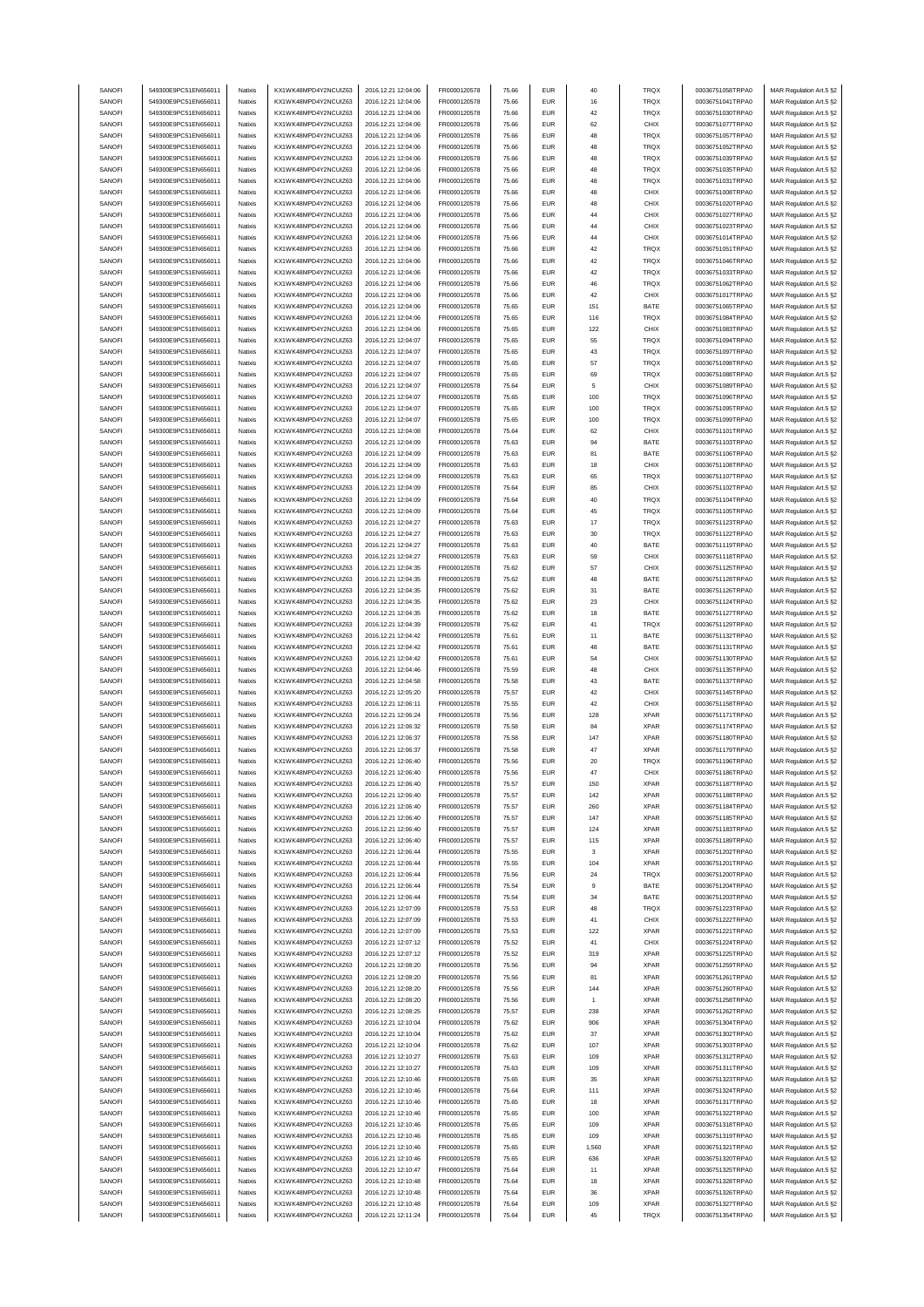| SANOFI | 549300E9PC51EN656011 | Natixis | KX1WK48MPD4Y2NCUIZ63 | 2016.12.21 12:11:24 | FR0000120578 | 75.64 | <b>EUR</b> | 63             | <b>XPAR</b> | 00036751351TRPA0 | MAR Regulation Art.5 §2 |
|--------|----------------------|---------|----------------------|---------------------|--------------|-------|------------|----------------|-------------|------------------|-------------------------|
| SANOFI | 549300E9PC51EN656011 | Natixis | KX1WK48MPD4Y2NCUIZ63 | 2016.12.21 12:11:24 | FR0000120578 | 75.64 | <b>EUR</b> | 172            | <b>XPAR</b> | 00036751350TRPA0 | MAR Regulation Art.5 §2 |
| SANOFI | 549300E9PC51EN656011 | Natixis | KX1WK48MPD4Y2NCUIZ63 | 2016.12.21 12:11:24 | FR0000120578 | 75.64 | <b>EUR</b> | 79             | CHIX        | 00036751353TRPA0 | MAR Regulation Art.5 §2 |
| SANOFI | 549300E9PC51EN656011 | Natixis | KX1WK48MPD4Y2NCUIZ63 | 2016.12.21 12:11:24 | FR0000120578 | 75.64 | <b>EUR</b> | 119            | <b>XPAR</b> | 00036751352TRPA0 | MAR Regulation Art.5 §2 |
|        |                      |         |                      |                     |              |       |            |                |             |                  |                         |
| SANOFI | 549300E9PC51EN656011 | Natixis | KX1WK48MPD4Y2NCUIZ63 | 2016.12.21 12:11:24 | FR0000120578 | 75.64 | <b>EUR</b> | 142            | <b>XPAR</b> | 00036751349TRPA0 | MAR Regulation Art.5 §2 |
| SANOFI | 549300E9PC51EN656011 | Natixis | KX1WK48MPD4Y2NCUIZ63 | 2016.12.21 12:11:35 | FR0000120578 | 75.66 | <b>EUR</b> | 127            | <b>XPAR</b> | 00036751379TRPA0 | MAR Regulation Art.5 §2 |
| SANOFI | 549300E9PC51EN656011 | Natixis | KX1WK48MPD4Y2NCUIZ63 | 2016.12.21 12:11:35 | FR0000120578 | 75.66 | <b>EUR</b> | 100            | <b>XPAR</b> | 00036751387TRPA0 | MAR Regulation Art.5 §2 |
| SANOFI | 549300E9PC51EN656011 | Natixis | KX1WK48MPD4Y2NCUIZ63 | 2016.12.21 12:11:35 | FR0000120578 | 75.66 | <b>EUR</b> | 100            | <b>XPAR</b> | 00036751385TRPA0 | MAR Regulation Art.5 §2 |
| SANOFI | 549300E9PC51EN656011 | Natixis | KX1WK48MPD4Y2NCUIZ63 | 2016.12.21 12:11:35 | FR0000120578 | 75.66 | <b>EUR</b> | 100            | <b>XPAR</b> | 00036751386TRPA0 | MAR Regulation Art.5 §2 |
| SANOFI | 549300E9PC51EN656011 | Natixis | KX1WK48MPD4Y2NCUIZ63 | 2016.12.21 12:11:41 | FR0000120578 | 75.64 | <b>EUR</b> | 47             | CHIX        | 00036751402TRPA0 | MAR Regulation Art.5 §2 |
| SANOFI | 549300E9PC51EN656011 | Natixis | KX1WK48MPD4Y2NCUIZ63 | 2016.12.21 12:11:41 | FR0000120578 | 75.65 | <b>EUR</b> | 48             | BATE        | 00036751399TRPA0 | MAR Regulation Art.5 §2 |
|        |                      |         |                      |                     |              |       |            |                |             |                  |                         |
| SANOFI | 549300E9PC51EN656011 | Natixis | KX1WK48MPD4Y2NCUIZ63 | 2016.12.21 12:11:41 | FR0000120578 | 75.65 | <b>EUR</b> | 253            | <b>XPAR</b> | 00036751400TRPA0 | MAR Regulation Art.5 §2 |
| SANOFI | 549300E9PC51EN656011 | Natixis | KX1WK48MPD4Y2NCUIZ63 | 2016.12.21 12:11:41 | FR0000120578 | 75.65 | <b>EUR</b> | 206            | <b>XPAR</b> | 00036751401TRPA0 | MAR Regulation Art.5 §2 |
| SANOFI | 549300E9PC51EN656011 | Natixis | KX1WK48MPD4Y2NCUIZ63 | 2016.12.21 12:12:13 | FR0000120578 | 75.65 | <b>EUR</b> | 59             | CHIX        | 00036751415TRPA0 | MAR Regulation Art.5 §2 |
| SANOFI | 549300E9PC51EN656011 | Natixis | KX1WK48MPD4Y2NCUIZ63 | 2016.12.21 12:12:13 | FR0000120578 | 75.65 | <b>EUR</b> | 438            | <b>XPAR</b> | 00036751416TRPA0 | MAR Regulation Art.5 §2 |
|        |                      |         |                      |                     |              |       |            |                |             |                  |                         |
| SANOFI | 549300E9PC51EN656011 | Natixis | KX1WK48MPD4Y2NCUIZ63 | 2016.12.21 12:12:26 | FR0000120578 | 75.65 | <b>EUR</b> | 137            | CHIX        | 00036751420TRPA0 | MAR Regulation Art.5 §2 |
| SANOFI | 549300E9PC51EN656011 | Natixis | KX1WK48MPD4Y2NCUIZ63 | 2016.12.21 12:12:26 | FR0000120578 | 75.65 | EUR        | 29             | CHIX        | 00036751421TRPA0 | MAR Regulation Art.5 §2 |
| SANOFI | 549300E9PC51EN656011 | Natixis | KX1WK48MPD4Y2NCUIZ63 | 2016.12.21 12:12:26 | FR0000120578 | 75.65 | EUR        | 80             | CHIX        | 00036751422TRPA0 | MAR Regulation Art.5 §2 |
| SANOFI | 549300E9PC51EN656011 | Natixis | KX1WK48MPD4Y2NCUIZ63 | 2016.12.21 12:12:46 | FR0000120578 | 75.64 | EUR        | 80             | <b>XPAR</b> | 00036751437TRPA0 | MAR Regulation Art.5 §2 |
| SANOFI | 549300E9PC51EN656011 | Natixis | KX1WK48MPD4Y2NCUIZ63 | 2016.12.21 12:12:46 | FR0000120578 | 75.64 | <b>EUR</b> | 441            | <b>XPAR</b> | 00036751436TRPA0 | MAR Regulation Art.5 §2 |
|        |                      |         |                      |                     |              |       |            |                |             |                  |                         |
| SANOFI | 549300E9PC51EN656011 | Natixis | KX1WK48MPD4Y2NCUIZ63 | 2016.12.21 12:12:46 | FR0000120578 | 75.64 | <b>EUR</b> | 103            | <b>XPAR</b> | 00036751438TRPA0 | MAR Regulation Art.5 §2 |
| SANOFI | 549300E9PC51EN656011 | Natixis | KX1WK48MPD4Y2NCUIZ63 | 2016.12.21 12:12:46 | FR0000120578 | 75.64 | <b>EUR</b> | 59             | TRQX        | 00036751435TRPA0 | MAR Regulation Art.5 §2 |
| SANOFI | 549300E9PC51EN656011 | Natixis | KX1WK48MPD4Y2NCUIZ63 | 2016.12.21 12:12:46 | FR0000120578 | 75.64 | <b>EUR</b> | 53             | BATE        | 00036751434TRPA0 | MAR Regulation Art.5 §2 |
| SANOFI | 549300E9PC51EN656011 | Natixis | KX1WK48MPD4Y2NCUIZ63 | 2016.12.21 12:12:49 | FR0000120578 | 75.63 | EUR        | 74             | <b>XPAR</b> | 00036751440TRPA0 | MAR Regulation Art.5 §2 |
| SANOFI | 549300E9PC51EN656011 | Natixis | KX1WK48MPD4Y2NCUIZ63 | 2016.12.21 12:13:04 | FR0000120578 | 75.65 | <b>EUR</b> | 12             | <b>XPAR</b> | 00036751451TRPA0 | MAR Regulation Art.5 §2 |
|        |                      |         |                      |                     |              |       |            |                |             |                  |                         |
| SANOFI | 549300E9PC51EN656011 | Natixis | KX1WK48MPD4Y2NCUIZ63 | 2016.12.21 12:13:04 | FR0000120578 | 75.65 | EUR        | 108            | <b>XPAR</b> | 00036751450TRPA0 | MAR Regulation Art.5 §2 |
| SANOFI | 549300E9PC51EN656011 | Natixis | KX1WK48MPD4Y2NCUIZ63 | 2016.12.21 12:13:04 | FR0000120578 | 75.65 | <b>EUR</b> | 78             | <b>XPAR</b> | 00036751449TRPA0 | MAR Regulation Art.5 §2 |
| SANOFI | 549300E9PC51EN656011 | Natixis | KX1WK48MPD4Y2NCUIZ63 | 2016.12.21 12:13:11 | FR0000120578 | 75.65 | <b>EUR</b> | 61             | <b>XPAR</b> | 00036751458TRPA0 | MAR Regulation Art.5 §2 |
| SANOFI | 549300E9PC51EN656011 | Natixis | KX1WK48MPD4Y2NCUIZ63 | 2016.12.21 12:13:11 | FR0000120578 | 75.65 | <b>EUR</b> | 12             | <b>XPAR</b> | 00036751459TRPA0 | MAR Regulation Art.5 §2 |
| SANOFI | 549300E9PC51EN656011 | Natixis | KX1WK48MPD4Y2NCUIZ63 | 2016.12.21 12:13:11 | FR0000120578 | 75.65 | <b>EUR</b> | 54             | <b>XPAR</b> | 00036751457TRPA0 | MAR Regulation Art.5 §2 |
|        |                      |         |                      |                     |              |       |            |                |             |                  |                         |
| SANOFI | 549300E9PC51EN656011 | Natixis | KX1WK48MPD4Y2NCUIZ63 | 2016.12.21 12:13:11 | FR0000120578 | 75.65 | <b>EUR</b> | 112            | <b>XPAR</b> | 00036751460TRPA0 | MAR Regulation Art.5 §2 |
| SANOFI | 549300E9PC51EN656011 | Natixis | KX1WK48MPD4Y2NCUIZ63 | 2016.12.21 12:13:16 | FR0000120578 | 75.64 | EUR        | 31             | <b>XPAR</b> | 00036751463TRPA0 | MAR Regulation Art.5 §2 |
| SANOFI | 549300E9PC51EN656011 | Natixis | KX1WK48MPD4Y2NCUIZ63 | 2016.12.21 12:13:16 | FR0000120578 | 75.64 | EUR        | 46             | CHIX        | 00036751462TRPA0 | MAR Regulation Art.5 §2 |
| SANOFI | 549300E9PC51EN656011 | Natixis | KX1WK48MPD4Y2NCUIZ63 | 2016.12.21 12:13:16 | FR0000120578 | 75.64 | <b>EUR</b> | 154            | <b>XPAR</b> | 00036751464TRPA0 |                         |
|        |                      |         |                      |                     |              |       |            |                |             |                  | MAR Regulation Art.5 §2 |
| SANOFI | 549300E9PC51EN656011 | Natixis | KX1WK48MPD4Y2NCUIZ63 | 2016.12.21 12:13:34 | FR0000120578 | 75.64 | <b>EUR</b> | 203            | <b>XPAR</b> | 00036751470TRPA0 | MAR Regulation Art.5 §2 |
| SANOFI | 549300E9PC51EN656011 | Natixis | KX1WK48MPD4Y2NCUIZ63 | 2016.12.21 12:13:34 | FR0000120578 | 75.64 | <b>EUR</b> | 172            | <b>XPAR</b> | 00036751468TRPA0 | MAR Regulation Art.5 §2 |
| SANOFI | 549300E9PC51EN656011 | Natixis | KX1WK48MPD4Y2NCUIZ63 | 2016.12.21 12:13:34 | FR0000120578 | 75.64 | <b>EUR</b> | 135            | <b>XPAR</b> | 00036751469TRPA0 | MAR Regulation Art.5 §2 |
| SANOFI | 549300E9PC51EN656011 | Natixis | KX1WK48MPD4Y2NCUIZ63 | 2016.12.21 12:13:40 | FR0000120578 | 75.63 | <b>EUR</b> | $30\,$         | BATE        | 00036751475TRPA0 | MAR Regulation Art.5 §2 |
|        |                      |         |                      |                     |              |       |            |                |             |                  |                         |
| SANOFI | 549300E9PC51EN656011 | Natixis | KX1WK48MPD4Y2NCUIZ63 | 2016.12.21 12:13:40 | FR0000120578 | 75.63 | <b>EUR</b> | 17             | BATE        | 00036751474TRPA0 | MAR Regulation Art.5 §2 |
| SANOFI | 549300E9PC51EN656011 | Natixis | KX1WK48MPD4Y2NCUIZ63 | 2016.12.21 12:13:40 | FR0000120578 | 75.64 | <b>EUR</b> | 46             | TRQX        | 00036751471TRPA0 | MAR Regulation Art.5 §2 |
| SANOFI | 549300E9PC51EN656011 | Natixis | KX1WK48MPD4Y2NCUIZ63 | 2016.12.21 12:13:40 | FR0000120578 | 75.64 | EUR        | 181            | <b>XPAR</b> | 00036751473TRPA0 | MAR Regulation Art.5 §2 |
| SANOFI | 549300E9PC51EN656011 | Natixis | KX1WK48MPD4Y2NCUIZ63 | 2016.12.21 12:13:40 | FR0000120578 | 75.64 | EUR        | 286            | <b>XPAR</b> | 00036751472TRPA0 | MAR Regulation Art.5 §2 |
| SANOFI | 549300E9PC51EN656011 | Natixis | KX1WK48MPD4Y2NCUIZ63 | 2016.12.21 12:13:42 | FR0000120578 | 75.62 | <b>EUR</b> | 44             | CHIX        | 00036751477TRPA0 | MAR Regulation Art.5 §2 |
|        |                      |         |                      |                     |              |       |            |                |             |                  |                         |
| SANOFI | 549300E9PC51EN656011 | Natixis | KX1WK48MPD4Y2NCUIZ63 | 2016.12.21 12:13:42 | FR0000120578 | 75.62 | <b>EUR</b> | 49             | TRQX        | 00036751478TRPA0 | MAR Regulation Art.5 §2 |
| SANOFI | 549300E9PC51EN656011 | Natixis | KX1WK48MPD4Y2NCUIZ63 | 2016.12.21 12:14:06 | FR0000120578 | 75.60 | <b>EUR</b> | 511            | <b>XPAR</b> | 00036751492TRPA0 | MAR Regulation Art.5 §2 |
| SANOFI | 549300E9PC51EN656011 | Natixis | KX1WK48MPD4Y2NCUIZ63 | 2016.12.21 12:14:51 | FR0000120578 | 75.62 | <b>EUR</b> | 12             | <b>XPAR</b> | 00036751540TRPA0 | MAR Regulation Art.5 §2 |
| SANOFI | 549300E9PC51EN656011 | Natixis | KX1WK48MPD4Y2NCUIZ63 | 2016.12.21 12:14:52 | FR0000120578 | 75.61 | <b>EUR</b> | 109            | <b>XPAR</b> | 00036751549TRPA0 | MAR Regulation Art.5 §2 |
| SANOFI | 549300E9PC51EN656011 | Natixis | KX1WK48MPD4Y2NCUIZ63 | 2016.12.21 12:14:52 | FR0000120578 | 75.61 | <b>EUR</b> | 48             | <b>TRQX</b> | 00036751546TRPA0 | MAR Regulation Art.5 §2 |
|        |                      |         |                      |                     |              |       |            |                |             |                  |                         |
| SANOFI | 549300E9PC51EN656011 | Natixis | KX1WK48MPD4Y2NCUIZ63 | 2016.12.21 12:14:52 | FR0000120578 | 75.61 | EUR        | 36             | BATE        | 00036751544TRPA0 | MAR Regulation Art.5 §2 |
| SANOFI | 549300E9PC51EN656011 | Natixis | KX1WK48MPD4Y2NCUIZ63 | 2016.12.21 12:14:52 | FR0000120578 | 75.61 | EUR        | 19             | <b>XPAR</b> | 00036751548TRPA0 | MAR Regulation Art.5 §2 |
| SANOFI | 549300E9PC51EN656011 | Natixis | KX1WK48MPD4Y2NCUIZ63 | 2016.12.21 12:14:52 | FR0000120578 | 75.61 | EUR        | 47             | CHIX        | 00036751547TRPA0 | MAR Regulation Art.5 §2 |
| SANOFI | 549300E9PC51EN656011 | Natixis | KX1WK48MPD4Y2NCUIZ63 | 2016.12.21 12:14:52 | FR0000120578 | 75.62 | <b>EUR</b> | 511            | <b>XPAR</b> | 00036751542TRPA0 | MAR Regulation Art.5 §2 |
| SANOFI | 549300E9PC51EN656011 | Natixis | KX1WK48MPD4Y2NCUIZ63 | 2016.12.21 12:14:52 | FR0000120578 | 75.62 | <b>EUR</b> | 132            | <b>XPAR</b> | 00036751541TRPA0 | MAR Regulation Art.5 §2 |
|        |                      |         |                      |                     |              |       |            |                |             |                  |                         |
| SANOFI | 549300E9PC51EN656011 | Natixis | KX1WK48MPD4Y2NCUIZ63 | 2016.12.21 12:14:52 | FR0000120578 | 75.62 | <b>EUR</b> | 256            | <b>XPAR</b> | 00036751543TRPA0 | MAR Regulation Art.5 §2 |
| SANOFI | 549300E9PC51EN656011 | Natixis | KX1WK48MPD4Y2NCUIZ63 | 2016.12.21 12:14:52 | FR0000120578 | 75.61 | <b>EUR</b> | $\overline{4}$ | BATE        | 00036751545TRPA0 | MAR Regulation Art.5 §2 |
| SANOFI | 549300E9PC51EN656011 | Natixis | KX1WK48MPD4Y2NCUIZ63 | 2016.12.21 12:15:23 | FR0000120578 | 75.60 | <b>EUR</b> | 41             | CHIX        | 00036751613TRPA0 | MAR Regulation Art.5 §2 |
| SANOFI | 549300E9PC51EN656011 | Natixis | KX1WK48MPD4Y2NCUIZ63 | 2016.12.21 12:15:23 | FR0000120578 | 75.60 | <b>EUR</b> | 317            | <b>XPAR</b> | 00036751614TRPA0 | MAR Regulation Art.5 §2 |
| SANOFI | 549300E9PC51EN656011 | Natixis | KX1WK48MPD4Y2NCUIZ63 | 2016.12.21 12:15:37 | FR0000120578 | 75.60 | EUR        | 277            | <b>XPAR</b> | 00036751622TRPA0 |                         |
|        |                      |         |                      |                     |              |       |            |                |             |                  | MAR Regulation Art.5 §2 |
| SANOFI | 549300E9PC51EN656011 | Natixis | KX1WK48MPD4Y2NCUIZ63 | 2016.12.21 12:18:17 | FR0000120578 | 75.64 | <b>EUR</b> | 116            | <b>XPAR</b> | 00036751697TRPA0 | MAR Regulation Art.5 §2 |
| SANOFI | 549300E9PC51EN656011 | Natixis | KX1WK48MPD4Y2NCUIZ63 | 2016.12.21 12:18:18 | FR0000120578 | 75.64 | <b>EUR</b> | 325            | <b>XPAR</b> | 00036751698TRPA0 | MAR Regulation Art.5 §2 |
| SANOF  | 549300E9PC51EN656011 | Natixis | KX1WK48MPD4Y2NCUIZ63 | 2016.12.21 12:18:19 | FR0000120578 | 75.64 | EUR        | 145            | XPAR        | 00036751699TRPA0 | MAR Regulation Art.5 §2 |
| SANOFI | 549300E9PC51EN656011 | Natixis | KX1WK48MPD4Y2NCUIZ63 | 2016.12.21 12:18:19 | FR0000120578 | 75.64 | <b>EUR</b> | 427            | <b>XPAR</b> | 00036751700TRPA0 | MAR Regulation Art.5 §2 |
|        |                      |         | KX1WK48MPD4Y2NCUIZ63 |                     |              |       |            |                |             |                  |                         |
| SANOFI | 549300E9PC51EN656011 | Natixis |                      | 2016.12.21 12:18:22 | FR0000120578 | 75.64 | <b>EUR</b> | 85             | <b>XPAR</b> | 00036751701TRPA0 | MAR Regulation Art.5 §2 |
| SANOFI | 549300E9PC51EN656011 | Natixis | KX1WK48MPD4Y2NCUIZ63 | 2016.12.21 12:18:30 | FR0000120578 | 75.63 | <b>EUR</b> | 100            | <b>XPAR</b> | 00036751718TRPA0 | MAR Regulation Art.5 §2 |
| SANOFI | 549300E9PC51EN656011 | Natixis | KX1WK48MPD4Y2NCUIZ63 | 2016.12.21 12:18:30 | FR0000120578 | 75.63 | <b>EUR</b> | 40             | CHIX        | 00036751716TRPA0 | MAR Regulation Art.5 §2 |
| SANOFI | 549300E9PC51EN656011 | Natixis | KX1WK48MPD4Y2NCUIZ63 | 2016.12.21 12:18:30 | FR0000120578 | 75.63 | <b>EUR</b> | 49             | CHIX        | 00036751715TRPA0 | MAR Regulation Art.5 §2 |
| SANOFI | 549300E9PC51EN656011 | Natixis | KX1WK48MPD4Y2NCUIZ63 | 2016.12.21 12:18:30 | FR0000120578 | 75.63 | <b>EUR</b> | 28             | <b>XPAR</b> | 00036751719TRPA0 | MAR Regulation Art.5 §2 |
| SANOFI | 549300E9PC51EN656011 | Natixis | KX1WK48MPD4Y2NCUIZ63 | 2016.12.21 12:18:30 | FR0000120578 | 75.63 | <b>EUR</b> | 19             | <b>XPAR</b> | 00036751717TRPA0 | MAR Regulation Art.5 §2 |
|        |                      |         |                      |                     |              |       |            |                |             |                  |                         |
| SANOFI | 549300E9PC51EN656011 | Natixis | KX1WK48MPD4Y2NCUIZ63 | 2016.12.21 12:18:30 | FR0000120578 | 75.62 | <b>EUR</b> | 170            | <b>XPAR</b> | 00036751720TRPA0 | MAR Regulation Art.5 §2 |
| SANOFI | 549300E9PC51EN656011 | Natixis | KX1WK48MPD4Y2NCUIZ63 | 2016.12.21 12:18:30 | FR0000120578 | 75.64 | <b>EUR</b> | 1,300          | <b>XPAR</b> | 00036751710TRPA0 | MAR Regulation Art.5 §2 |
| SANOFI | 549300E9PC51EN656011 | Natixis | KX1WK48MPD4Y2NCUIZ63 | 2016.12.21 12:18:30 | FR0000120578 | 75.64 | <b>EUR</b> | 269            | <b>XPAR</b> | 00036751711TRPA0 | MAR Regulation Art.5 §2 |
| SANOFI | 549300E9PC51EN656011 | Natixis | KX1WK48MPD4Y2NCUIZ63 | 2016.12.21 12:18:30 | FR0000120578 | 75.64 | <b>EUR</b> | 99             | <b>XPAR</b> | 00036751712TRPA0 | MAR Regulation Art.5 §2 |
| SANOFI | 549300E9PC51EN656011 | Natixis | KX1WK48MPD4Y2NCUIZ63 | 2016.12.21 12:18:30 | FR0000120578 | 75.64 | <b>EUR</b> | 118            | <b>XPAR</b> | 00036751713TRPA0 |                         |
|        |                      |         |                      |                     |              |       |            |                |             |                  | MAR Regulation Art.5 §2 |
| SANOFI | 549300E9PC51EN656011 | Natixis | KX1WK48MPD4Y2NCUIZ63 | 2016.12.21 12:18:30 | FR0000120578 | 75.64 | <b>EUR</b> | 50             | <b>XPAR</b> | 00036751709TRPA0 | MAR Regulation Art.5 §2 |
| SANOFI | 549300E9PC51EN656011 | Natixis | KX1WK48MPD4Y2NCUIZ63 | 2016.12.21 12:18:30 | FR0000120578 | 75.64 | <b>EUR</b> | 27             | <b>XPAR</b> | 00036751714TRPA0 | MAR Regulation Art.5 §2 |
| SANOFI | 549300E9PC51EN656011 | Natixis | KX1WK48MPD4Y2NCUIZ63 | 2016.12.21 12:18:30 | FR0000120578 | 75.64 | <b>EUR</b> | 367            | <b>XPAR</b> | 00036751708TRPA0 | MAR Regulation Art.5 §2 |
| SANOFI | 549300E9PC51EN656011 | Natixis | KX1WK48MPD4Y2NCUIZ63 | 2016.12.21 12:18:32 | FR0000120578 | 75.63 | <b>EUR</b> | 44             | TRQX        | 00036751722TRPA0 | MAR Regulation Art.5 §2 |
|        |                      |         |                      |                     |              |       |            |                |             |                  |                         |
| SANOFI | 549300E9PC51EN656011 | Natixis | KX1WK48MPD4Y2NCUIZ63 | 2016.12.21 12:18:32 | FR0000120578 | 75.62 | <b>EUR</b> | 71             | CHIX        | 00036751721TRPA0 | MAR Regulation Art.5 §2 |
| SANOFI | 549300E9PC51EN656011 | Natixis | KX1WK48MPD4Y2NCUIZ63 | 2016.12.21 12:18:32 | FR0000120578 | 75.61 | <b>EUR</b> | 174            | <b>XPAR</b> | 00036751725TRPA0 | MAR Regulation Art.5 §2 |
| SANOFI | 549300E9PC51EN656011 | Natixis | KX1WK48MPD4Y2NCUIZ63 | 2016.12.21 12:18:32 | FR0000120578 | 75.62 | <b>EUR</b> | 46             | BATE        | 00036751723TRPA0 | MAR Regulation Art.5 §2 |
| SANOFI | 549300E9PC51EN656011 | Natixis | KX1WK48MPD4Y2NCUIZ63 | 2016.12.21 12:18:32 | FR0000120578 | 75.62 | <b>EUR</b> | 340            | <b>XPAR</b> | 00036751724TRPA0 | MAR Regulation Art.5 §2 |
|        |                      |         |                      |                     |              |       |            |                |             |                  |                         |
| SANOFI | 549300E9PC51EN656011 | Natixis | KX1WK48MPD4Y2NCUIZ63 | 2016.12.21 12:18:33 | FR0000120578 | 75.60 | <b>EUR</b> | $20\,$         | TRQX        | 00036751726TRPA0 | MAR Regulation Art.5 §2 |
| SANOFI | 549300E9PC51EN656011 | Natixis | KX1WK48MPD4Y2NCUIZ63 | 2016.12.21 12:18:45 | FR0000120578 | 75.60 | <b>EUR</b> | 32             | TRQX        | 00036751728TRPA0 | MAR Regulation Art.5 §2 |
| SANOFI | 549300E9PC51EN656011 | Natixis | KX1WK48MPD4Y2NCUIZ63 | 2016.12.21 12:18:46 | FR0000120578 | 75.60 | <b>EUR</b> | 47             | BATE        | 00036751729TRPA0 | MAR Regulation Art.5 §2 |
| SANOFI | 549300E9PC51EN656011 | Natixis | KX1WK48MPD4Y2NCUIZ63 | 2016.12.21 12:18:48 | FR0000120578 | 75.59 | <b>EUR</b> | 71             | CHIX        | 00036751730TRPA0 | MAR Regulation Art.5 §2 |
| SANOFI | 549300E9PC51EN656011 | Natixis | KX1WK48MPD4Y2NCUIZ63 | 2016.12.21 12:18:50 | FR0000120578 | 75.58 | <b>EUR</b> | 48             | <b>TRQX</b> | 00036751733TRPA0 | MAR Regulation Art.5 §2 |
|        |                      |         |                      |                     |              |       |            |                |             |                  |                         |
| SANOFI | 549300E9PC51EN656011 | Natixis | KX1WK48MPD4Y2NCUIZ63 | 2016.12.21 12:18:51 | FR0000120578 | 75.57 | EUR        | 289            | <b>XPAR</b> | 00036751734TRPA0 | MAR Regulation Art.5 §2 |
| SANOFI | 549300E9PC51EN656011 | Natixis | KX1WK48MPD4Y2NCUIZ63 | 2016.12.21 12:18:54 | FR0000120578 | 75.57 | <b>EUR</b> | 132            | <b>XPAR</b> | 00036751737TRPA0 | MAR Regulation Art.5 §2 |
| SANOFI | 549300E9PC51EN656011 | Natixis | KX1WK48MPD4Y2NCUIZ63 | 2016.12.21 12:18:54 | FR0000120578 | 75.57 | <b>EUR</b> | $\overline{2}$ | <b>XPAR</b> | 00036751736TRPA0 | MAR Regulation Art.5 §2 |
| SANOFI | 549300E9PC51EN656011 | Natixis | KX1WK48MPD4Y2NCUIZ63 | 2016.12.21 12:18:54 | FR0000120578 | 75.57 | <b>EUR</b> | 56             | CHIX        | 00036751735TRPA0 | MAR Regulation Art.5 §2 |
|        |                      |         |                      |                     |              |       |            |                |             |                  |                         |
| SANOFI | 549300E9PC51EN656011 | Natixis | KX1WK48MPD4Y2NCUIZ63 | 2016.12.21 12:19:30 | FR0000120578 | 75.56 | <b>EUR</b> | 41             | CHIX        | 00036751742TRPA0 | MAR Regulation Art.5 §2 |
| SANOFI | 549300E9PC51EN656011 | Natixis | KX1WK48MPD4Y2NCUIZ63 | 2016.12.21 12:19:54 | FR0000120578 | 75.55 | <b>EUR</b> | 48             | CHIX        | 00036751749TRPA0 | MAR Regulation Art.5 §2 |
| SANOFI | 549300E9PC51EN656011 | Natixis | KX1WK48MPD4Y2NCUIZ63 | 2016.12.21 12:19:56 | FR0000120578 | 75.55 | <b>EUR</b> | 181            | <b>XPAR</b> | 00036751753TRPA0 | MAR Regulation Art.5 §2 |
| SANOFI | 549300E9PC51EN656011 | Natixis | KX1WK48MPD4Y2NCUIZ63 | 2016.12.21 12:19:56 | FR0000120578 | 75.55 | <b>EUR</b> | 110            | <b>XPAR</b> | 00036751752TRPA0 | MAR Regulation Art.5 §2 |
|        |                      |         |                      |                     |              |       |            |                |             |                  |                         |
| SANOFI | 549300E9PC51EN656011 | Natixis | KX1WK48MPD4Y2NCUIZ63 | 2016.12.21 12:19:56 | FR0000120578 | 75.55 | <b>EUR</b> | 100            | <b>XPAR</b> | 00036751754TRPA0 | MAR Regulation Art.5 §2 |
| SANOFI | 549300E9PC51EN656011 | Natixis | KX1WK48MPD4Y2NCUIZ63 | 2016.12.21 12:19:58 | FR0000120578 | 75.55 | <b>EUR</b> | 131            | <b>XPAR</b> | 00036751755TRPA0 | MAR Regulation Art.5 §2 |
| SANOFI | 549300E9PC51EN656011 | Natixis | KX1WK48MPD4Y2NCUIZ63 | 2016.12.21 12:20:01 | FR0000120578 | 75.55 | <b>EUR</b> | 100            | <b>XPAR</b> | 00036751758TRPA0 | MAR Regulation Art.5 §2 |
| SANOFI | 549300E9PC51EN656011 | Natixis | KX1WK48MPD4Y2NCUIZ63 | 2016.12.21 12:20:01 | FR0000120578 | 75.55 | <b>EUR</b> | 90             | <b>XPAR</b> | 00036751759TRPA0 | MAR Regulation Art.5 §2 |
| SANOFI | 549300E9PC51EN656011 | Natixis | KX1WK48MPD4Y2NCUIZ63 | 2016.12.21 12:20:04 | FR0000120578 | 75.54 | <b>EUR</b> | 313            | <b>XPAR</b> | 00036751760TRPA0 | MAR Regulation Art.5 §2 |
|        |                      |         |                      |                     |              |       |            |                |             |                  |                         |
| SANOFI | 549300E9PC51EN656011 | Natixis | KX1WK48MPD4Y2NCUIZ63 | 2016.12.21 12:20:51 | FR0000120578 | 75.56 | <b>EUR</b> | 88             | <b>XPAR</b> | 00036751813TRPA0 | MAR Regulation Art.5 §2 |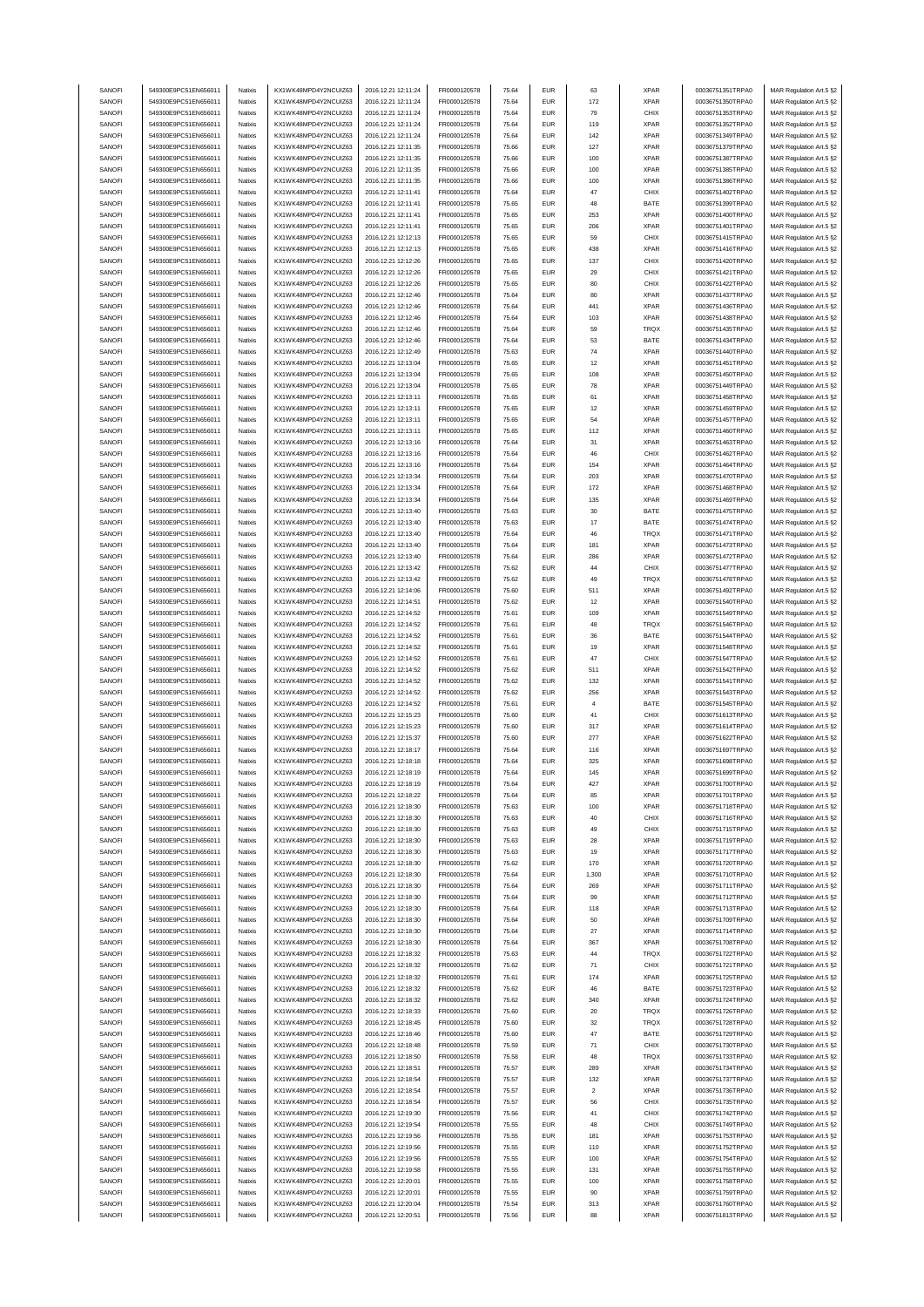| SANOFI           | 549300E9PC51EN656011                         | Natixis            | KX1WK48MPD4Y2NCUIZ63                         | 2016.12.21 12:20:51                        | FR0000120578                 | 75.56          | <b>EUR</b>        | 227        | <b>XPAR</b>                | 00036751814TRPA0                     | MAR Regulation Art.5 §2                            |
|------------------|----------------------------------------------|--------------------|----------------------------------------------|--------------------------------------------|------------------------------|----------------|-------------------|------------|----------------------------|--------------------------------------|----------------------------------------------------|
| SANOFI           | 549300E9PC51EN656011                         | Natixis            | KX1WK48MPD4Y2NCUIZ63                         | 2016.12.21 12:20:51                        | FR0000120578                 | 75.56          | <b>EUR</b>        | 115        | <b>XPAR</b>                | 00036751815TRPA0                     | MAR Regulation Art.5 §2                            |
| SANOFI           | 549300E9PC51EN656011                         | Natixis            | KX1WK48MPD4Y2NCUIZ63                         | 2016.12.21 12:20:55                        | FR0000120578                 | 75.55          | <b>EUR</b>        | 44         | CHIX                       | 00036751817TRPA0                     | MAR Regulation Art.5 §2                            |
| SANOFI           | 549300E9PC51EN656011                         | Natixis            | KX1WK48MPD4Y2NCUIZ63                         | 2016.12.21 12:20:55                        | FR0000120578                 | 75.55          | <b>EUR</b>        | 49         | BATE                       | 00036751816TRPA0                     | MAR Regulation Art.5 §2                            |
|                  |                                              |                    |                                              |                                            |                              |                |                   |            |                            |                                      |                                                    |
| SANOFI           | 549300E9PC51EN656011                         | Natixis            | KX1WK48MPD4Y2NCUIZ63                         | 2016.12.21 12:20:55                        | FR0000120578                 | 75.55          | <b>EUR</b>        | 42         | TRQX                       | 00036751818TRPA0                     | MAR Regulation Art.5 §2                            |
| SANOFI           | 549300E9PC51EN656011                         | Natixis            | KX1WK48MPD4Y2NCUIZ63                         | 2016.12.21 12:21:22                        | FR0000120578                 | 75.55          | <b>EUR</b>        | 36         | <b>XPAR</b>                | 00036751825TRPA0                     | MAR Regulation Art.5 §2                            |
| SANOFI           | 549300E9PC51EN656011                         | Natixis            | KX1WK48MPD4Y2NCUIZ63                         | 2016.12.21 12:21:22                        | FR0000120578                 | 75.55          | <b>EUR</b>        | 100        | <b>XPAR</b>                | 00036751820TRPA0                     | MAR Regulation Art.5 §2                            |
| SANOFI           | 549300E9PC51EN656011                         | Natixis            | KX1WK48MPD4Y2NCUIZ63                         | 2016.12.21 12:21:22                        | FR0000120578                 | 75.55          | <b>EUR</b>        | 100        | <b>XPAR</b>                | 00036751823TRPA0                     | MAR Regulation Art.5 §2                            |
| SANOFI           | 549300E9PC51EN656011                         | Natixis            | KX1WK48MPD4Y2NCLIIZ63                        | 2016.12.21 12:21:22                        | FR0000120578                 | 75.55          | <b>EUR</b>        | 145        | <b>XPAR</b>                | 00036751821TRPA0                     | MAR Regulation Art.5 §2                            |
| SANOFI           | 549300E9PC51EN656011                         | Natixis            | KX1WK48MPD4Y2NCUIZ63                         | 2016.12.21 12:21:22                        | FR0000120578                 | 75.55          | <b>EUR</b>        | 196        | <b>XPAR</b>                | 00036751824TRPA0                     | MAR Regulation Art.5 §2                            |
| SANOFI           | 549300E9PC51EN656011                         | Natixis            | KX1WK48MPD4Y2NCUIZ63                         | 2016.12.21 12:21:22                        | FR0000120578                 | 75.55          | <b>EUR</b>        | 181        | <b>XPAR</b>                | 00036751822TRPA0                     | MAR Regulation Art.5 §2                            |
|                  |                                              |                    |                                              |                                            |                              |                |                   |            |                            |                                      |                                                    |
| SANOFI           | 549300E9PC51EN656011                         | Natixis            | KX1WK48MPD4Y2NCUIZ63                         | 2016.12.21 12:21:23                        | FR0000120578                 | 75.55          | <b>EUR</b>        | 46         | <b>XPAR</b>                | 00036751828TRPA0                     | MAR Regulation Art.5 §2                            |
| SANOFI           | 549300E9PC51EN656011                         | Natixis            | KX1WK48MPD4Y2NCUIZ63                         | 2016.12.21 12:21:23                        | FR0000120578                 | 75.55          | <b>EUR</b>        | 80         | <b>XPAR</b>                | 00036751827TRPA0                     | MAR Regulation Art.5 §2                            |
| SANOFI           | 549300E9PC51EN656011                         | Natixis            | KX1WK48MPD4Y2NCUIZ63                         | 2016.12.21 12:21:24                        | FR0000120578                 | 75.55          | <b>EUR</b>        | 110        | <b>XPAR</b>                | 00036751830TRPA0                     | MAR Regulation Art.5 §2                            |
| SANOFI           | 549300E9PC51EN656011                         | Natixis            | KX1WK48MPD4Y2NCUIZ63                         | 2016.12.21 12:21:24                        | FR0000120578                 | 75.55          | <b>EUR</b>        | 94         | <b>XPAR</b>                | 00036751831TRPA0                     | MAR Regulation Art.5 §2                            |
| SANOFI           | 549300E9PC51EN656011                         | Natixis            | KX1WK48MPD4Y2NCUIZ63                         | 2016.12.21 12:21:24                        | FR0000120578                 | 75.55          | <b>EUR</b>        | 30         | <b>XPAR</b>                | 00036751833TRPA0                     |                                                    |
|                  |                                              |                    |                                              |                                            |                              |                |                   |            |                            |                                      | MAR Regulation Art.5 §2                            |
| SANOFI           | 549300E9PC51EN656011                         | Natixis            | KX1WK48MPD4Y2NCUIZ63                         | 2016.12.21 12:21:24                        | FR0000120578                 | 75.55          | <b>EUR</b>        | 100        | <b>XPAR</b>                | 00036751829TRPA0                     | MAR Regulation Art.5 §2                            |
| SANOFI           | 549300E9PC51EN656011                         | Natixis            | KX1WK48MPD4Y2NCLIIZ63                        | 2016.12.21 12:21:24                        | FR0000120578                 | 75.55          | <b>EUR</b>        | 100        | <b>XPAR</b>                | 00036751832TRPA0                     | MAR Regulation Art.5 §2                            |
| SANOFI           | 549300E9PC51EN656011                         | Natixis            | KX1WK48MPD4Y2NCUIZ63                         | 2016.12.21 12:21:29                        | FR0000120578                 | 75.54          | <b>EUR</b>        | 213        | <b>XPAR</b>                | 00036751834TRPA0                     | MAR Regulation Art.5 §2                            |
| SANOFI           | 549300E9PC51EN656011                         | Natixis            | KX1WK48MPD4Y2NCUIZ63                         | 2016.12.21 12:22:02                        | FR0000120578                 | 75.55          | <b>EUR</b>        | 100        | <b>XPAR</b>                | 00036751842TRPA0                     | MAR Regulation Art.5 §2                            |
| SANOFI           | 549300E9PC51EN656011                         | Natixis            | KX1WK48MPD4Y2NCUIZ63                         | 2016.12.21 12:22:02                        | FR0000120578                 | 75.55          | <b>EUR</b>        | 419        | <b>XPAR</b>                | 00036751843TRPA0                     | MAR Regulation Art.5 §2                            |
| SANOFI           | 549300E9PC51EN656011                         | Natixis            | KX1WK48MPD4Y2NCUIZ63                         | 2016.12.21 12:22:02                        | FR0000120578                 | 75.55          | <b>EUR</b>        | 90         | <b>XPAR</b>                | 00036751841TRPA0                     | MAR Regulation Art.5 §2                            |
|                  |                                              |                    |                                              |                                            |                              |                |                   |            |                            |                                      |                                                    |
| SANOFI           | 549300E9PC51EN656011                         | Natixis            | KX1WK48MPD4Y2NCUIZ63                         | 2016.12.21 12:22:02                        | FR0000120578                 | 75.55          | <b>EUR</b>        | 133        | <b>XPAR</b>                | 00036751840TRPA0                     | MAR Regulation Art.5 §2                            |
| SANOFI           | 549300E9PC51EN656011                         | Natixis            | KX1WK48MPD4Y2NCUIZ63                         | 2016.12.21 12:22:05                        | FR0000120578                 | 75.54          | <b>EUR</b>        | 48         | BATE                       | 00036751844TRPA0                     | MAR Regulation Art.5 §2                            |
| SANOFI           | 549300E9PC51EN656011                         | Natixis            | KX1WK48MPD4Y2NCUIZ63                         | 2016.12.21 12:22:10                        | FR0000120578                 | 75.53          | <b>EUR</b>        | 172        | <b>XPAR</b>                | 00036751848TRPA0                     | MAR Regulation Art.5 §2                            |
| SANOFI           | 549300E9PC51EN656011                         | Natixis            | KX1WK48MPD4Y2NCUIZ63                         | 2016.12.21 12:22:10                        | FR0000120578                 | 75.53          | <b>EUR</b>        | 42         | TRQX                       | 00036751847TRPA0                     | MAR Regulation Art.5 §2                            |
| SANOFI           | 549300E9PC51EN656011                         | Natixis            | KX1WK48MPD4Y2NCLIIZ63                        | 2016.12.21 12:22:10                        | FR0000120578                 | 75.54          | <b>EUR</b>        | 128        | <b>XPAR</b>                | 00036751846TRPA0                     | MAR Regulation Art.5 §2                            |
| SANOFI           | 549300E9PC51EN656011                         | Natixis            | KX1WK48MPD4Y2NCUIZ63                         | 2016.12.21 12:22:10                        | FR0000120578                 | 75.54          | <b>EUR</b>        | 65         | CHIX                       | 00036751845TRPA0                     | MAR Regulation Art.5 §2                            |
|                  |                                              |                    |                                              |                                            |                              |                | EUR               |            |                            |                                      |                                                    |
| SANOFI           | 549300E9PC51EN656011                         | Natixis            | KX1WK48MPD4Y2NCUIZ63                         | 2016.12.21 12:24:11                        | FR0000120578                 | 75.54          |                   | 17         | <b>XPAR</b>                | 00036751876TRPA0                     | MAR Regulation Art.5 §2                            |
| SANOFI           | 549300E9PC51EN656011                         | Natixis            | KX1WK48MPD4Y2NCUIZ63                         | 2016.12.21 12:24:41                        | FR0000120578                 | 75.59          | <b>EUR</b>        | 93         | <b>XPAR</b>                | 00036751895TRPA0                     | MAR Regulation Art.5 §2                            |
| SANOFI           | 549300E9PC51EN656011                         | Natixis            | KX1WK48MPD4Y2NCUIZ63                         | 2016.12.21 12:24:41                        | FR0000120578                 | 75.59          | <b>EUR</b>        | 90         | <b>XPAR</b>                | 00036751891TRPA0                     | MAR Regulation Art.5 §2                            |
| SANOFI           | 549300E9PC51EN656011                         | Natixis            | KX1WK48MPD4Y2NCUIZ63                         | 2016.12.21 12:24:41                        | FR0000120578                 | 75.59          | <b>EUR</b>        | 100        | <b>XPAR</b>                | 00036751896TRPA0                     | MAR Regulation Art.5 §2                            |
| SANOFI           | 549300E9PC51EN656011                         | Natixis            | KX1WK48MPD4Y2NCUIZ63                         | 2016.12.21 12:24:41                        | FR0000120578                 | 75.59          | <b>EUR</b>        | 1,592      | <b>XPAR</b>                | 00036751897TRPA0                     | MAR Regulation Art.5 §2                            |
| SANOFI           | 549300E9PC51EN656011                         | Natixis            | KX1WK48MPD4Y2NCUIZ63                         | 2016.12.21 12:24:41                        | FR0000120578                 | 75.59          | <b>EUR</b>        | 110        | <b>XPAR</b>                | 00036751894TRPA0                     | MAR Regulation Art.5 §2                            |
|                  |                                              |                    |                                              |                                            |                              |                |                   |            |                            |                                      |                                                    |
| SANOFI           | 549300E9PC51EN656011                         | Natixis            | KX1WK48MPD4Y2NCUIZ63                         | 2016.12.21 12:24:41                        | FR0000120578                 | 75.59          | <b>EUR</b>        | 100        | <b>XPAR</b>                | 00036751893TRPA0                     | MAR Regulation Art.5 §2                            |
| SANOFI           | 549300E9PC51EN656011                         | Natixis            | KX1WK48MPD4Y2NCLIIZ63                        | 2016.12.21 12:24:41                        | FR0000120578                 | 75.59          | <b>EUR</b>        | 28         | <b>XPAR</b>                | 00036751898TRPA0                     | MAR Regulation Art.5 §2                            |
| SANOFI           | 549300E9PC51EN656011                         | Natixis            | KX1WK48MPD4Y2NCUIZ63                         | 2016.12.21 12:24:41                        | FR0000120578                 | 75.59          | <b>EUR</b>        | 80         | <b>XPAR</b>                | 00036751892TRPA0                     | MAR Regulation Art.5 §2                            |
| SANOFI           | 549300E9PC51EN656011                         | Natixis            | KX1WK48MPD4Y2NCUIZ63                         | 2016.12.21 12:24:41                        | FR0000120578                 | 75.59          | <b>EUR</b>        | 38         | <b>XPAR</b>                | 00036751899TRPA0                     | MAR Regulation Art.5 §2                            |
| SANOFI           | 549300E9PC51EN656011                         | Natixis            | KX1WK48MPD4Y2NCUIZ63                         | 2016.12.21 12:24:41                        | FR0000120578                 | 75.59          | <b>EUR</b>        | 30         | <b>XPAR</b>                | 00036751900TRPA0                     | MAR Regulation Art.5 §2                            |
| SANOFI           | 549300E9PC51EN656011                         | Natixis            | KX1WK48MPD4Y2NCUIZ63                         | 2016.12.21 12:24:41                        | FR0000120578                 | 75.58          | <b>EUR</b>        | 182        | <b>XPAR</b>                | 00036751889TRPA0                     |                                                    |
|                  |                                              |                    |                                              |                                            |                              |                |                   |            |                            |                                      | MAR Regulation Art.5 §2                            |
| SANOFI           | 549300E9PC51EN656011                         | Natixis            | KX1WK48MPD4Y2NCUIZ63                         | 2016.12.21 12:24:41                        | FR0000120578                 | 75.59          | <b>EUR</b>        | 100        | <b>XPAR</b>                | 00036751890TRPA0                     | MAR Regulation Art.5 §2                            |
| SANOFI           | 549300E9PC51EN656011                         | Natixis            | KX1WK48MPD4Y2NCUIZ63                         | 2016.12.21 12:25:00                        | FR0000120578                 | 75.61          | <b>EUR</b>        | 150        | <b>XPAR</b>                | 00036751921TRPA0                     | MAR Regulation Art.5 §2                            |
| SANOFI           | 549300E9PC51EN656011                         | Natixis            | KX1WK48MPD4Y2NCUIZ63                         | 2016.12.21 12:25:00                        | FR0000120578                 | 75.61          | <b>EUR</b>        | 114        | <b>XPAR</b>                | 00036751919TRPA0                     | MAR Regulation Art.5 §2                            |
| SANOFI           | 549300E9PC51EN656011                         | Natixis            | KX1WK48MPD4Y2NCUIZ63                         | 2016.12.21 12:25:00                        | FR0000120578                 | 75.61          | <b>EUR</b>        | 90         | <b>XPAR</b>                | 00036751922TRPA0                     | MAR Regulation Art.5 §2                            |
| SANOFI           | 549300E9PC51EN656011                         | Natixis            | KX1WK48MPD4Y2NCUIZ63                         | 2016.12.21 12:25:00                        | FR0000120578                 | 75.61          | <b>EUR</b>        | 86         | <b>XPAR</b>                | 00036751926TRPA0                     | MAR Regulation Art.5 §2                            |
| SANOFI           | 549300E9PC51EN656011                         | Natixis            | KX1WK48MPD4Y2NCUIZ63                         | 2016.12.21 12:25:00                        | FR0000120578                 | 75.61          | <b>EUR</b>        | 100        | <b>XPAR</b>                | 00036751924TRPA0                     | MAR Regulation Art.5 §2                            |
|                  |                                              |                    |                                              |                                            |                              |                |                   |            |                            |                                      |                                                    |
| SANOFI           | 549300E9PC51EN656011                         | Natixis            | KX1WK48MPD4Y2NCUIZ63                         | 2016.12.21 12:25:00                        | FR0000120578                 | 75.61          | <b>EUR</b>        | 100        | <b>XPAR</b>                | 00036751925TRPA0                     | MAR Regulation Art.5 §2                            |
| SANOFI           | 549300E9PC51EN656011                         | Natixis            | KX1WK48MPD4Y2NCUIZ63                         | 2016.12.21 12:25:00                        | FR0000120578                 | 75.61          | <b>EUR</b>        | 100        | <b>XPAR</b>                | 00036751923TRPA0                     | MAR Regulation Art.5 §2                            |
| SANOFI           | 549300E9PC51EN656011                         | Natixis            | KX1WK48MPD4Y2NCUIZ63                         | 2016.12.21 12:25:00                        | FR0000120578                 | 75.60          | <b>EUR</b>        | 189        | <b>XPAR</b>                | 00036751927TRPA0                     | MAR Regulation Art.5 §2                            |
| SANOFI           | 549300E9PC51EN656011                         | Natixis            | KX1WK48MPD4Y2NCUIZ63                         | 2016.12.21 12:25:00                        | FR0000120578                 | 75.61          | <b>EUR</b>        | 1          | <b>XPAR</b>                | 00036751920TRPA0                     | MAR Regulation Art.5 §2                            |
| SANOFI           | 549300E9PC51EN656011                         | Natixis            | KX1WK48MPD4Y2NCUIZ63                         | 2016.12.21 12:25:04                        | FR0000120578                 | 75.59          | <b>EUR</b>        | 49         | TRQX                       | 00036751932TRPA0                     | MAR Regulation Art.5 §2                            |
| SANOFI           | 549300E9PC51EN656011                         | Natixis            | KX1WK48MPD4Y2NCUIZ63                         | 2016.12.21 12:25:04                        | FR0000120578                 | 75.59          | <b>EUR</b>        | 47         | BATE                       | 00036751931TRPA0                     | MAR Regulation Art.5 §2                            |
|                  | 549300E9PC51EN656011                         |                    |                                              |                                            |                              |                |                   |            |                            |                                      |                                                    |
| SANOFI           |                                              | Natixis            | KX1WK48MPD4Y2NCUIZ63                         | 2016.12.21 12:25:04                        | FR0000120578                 | 75.59          | <b>EUR</b>        | 23         | CHIX                       | 00036751930TRPA0                     | MAR Regulation Art.5 §2                            |
| SANOFI           | 549300E9PC51EN656011                         | Natixis            | KX1WK48MPD4Y2NCUIZ63                         | 2016.12.21 12:25:04                        | FR0000120578                 | 75.59          | <b>EUR</b>        | 24         | CHIX                       | 00036751929TRPA0                     | MAR Regulation Art.5 §2                            |
| SANOFI           | 549300E9PC51EN656011                         | Natixis            | KX1WK48MPD4Y2NCUIZ63                         | 2016.12.21 12:25:18                        | FR0000120578                 | 75.58          | <b>EUR</b>        | 31         | <b>XPAR</b>                | 00036751943TRPA0                     | MAR Regulation Art.5 §2                            |
| SANOFI           | 549300E9PC51EN656011                         | Natixis            | KX1WK48MPD4Y2NCUIZ63                         | 2016.12.21 12:25:18                        | FR0000120578                 | 75.58          | <b>EUR</b>        | 40         | CHIX                       | 00036751941TRPA0                     | MAR Regulation Art.5 §2                            |
| SANOFI           | 549300E9PC51EN656011                         | Natixis            | KX1WK48MPD4Y2NCUIZ63                         | 2016.12.21 12:25:18                        | FR0000120578                 | 75.58          | <b>EUR</b>        | 42         | TRQX                       | 00036751942TRPA0                     | MAR Regulation Art.5 §2                            |
| SANOFI           | 549300E9PC51EN656011                         | Natixis            | KX1WK48MPD4Y2NCUIZ63                         | 2016.12.21 12:25:18                        | FR0000120578                 | 75.58          | <b>EUR</b>        | 275        | <b>XPAR</b>                | 00036751939TRPA0                     | MAR Regulation Art.5 §2                            |
|                  | 549300E9PC51EN656011                         | Natixis            |                                              |                                            |                              | 75.58          | <b>EUR</b>        |            |                            |                                      |                                                    |
| SANOFI           |                                              |                    | KX1WK48MPD4Y2NCUIZ63                         | 2016.12.21 12:25:18                        | FR0000120578                 |                |                   | 43         | CHIX                       | 00036751940TRPA0                     | MAR Regulation Art.5 §2                            |
| SANOFI           | 549300E9PC51EN656011                         | Natixis            | KX1WK48MPD4Y2NCUIZ63                         | 2016.12.21 12:25:49                        | FR0000120578                 | 75.58          | <b>EUR</b>        | 152        | <b>XPAR</b>                | 00036751955TRPA0                     | MAR Regulation Art.5 §2                            |
| SANOF            | 549300E9PC51EN656011                         | Natixis            | KX1WK48MPD4Y2NCUIZ63                         | 2016.12.21 12:25:49                        | FR0000120578                 | 75.58          | EUR               | 279        | <b>XPAR</b>                | 00036751957TRPA0                     | MAR Regulation Art.5 §2                            |
| SANOFI           | 549300E9PC51EN656011                         | Natixis            | KX1WK48MPD4Y2NCUIZ63                         | 2016.12.21 12:25:49                        | FR0000120578                 | 75.58          | <b>EUR</b>        | 53         | <b>XPAR</b>                | 00036751958TRPA0                     | MAR Regulation Art.5 §2                            |
| SANOFI           | 549300E9PC51EN656011                         | Natixis            | KX1WK48MPD4Y2NCUIZ63                         | 2016.12.21 12:25:49                        | FR0000120578                 | 75.58          | <b>EUR</b>        | 99         | <b>XPAR</b>                | 00036751956TRPA0                     | MAR Regulation Art.5 §2                            |
| SANOFI           | 549300E9PC51EN656011                         | Natixis            | KX1WK48MPD4Y2NCUIZ63                         | 2016.12.21 12:26:03                        | FR0000120578                 | 75.58          | <b>EUR</b>        | 68         | CHIX                       | 00036751972TRPA0                     | MAR Regulation Art.5 §2                            |
| SANOFI           | 549300E9PC51EN656011                         | Natixis            | KX1WK48MPD4Y2NCUIZ63                         | 2016.12.21 12:26:06                        | FR0000120578                 | 75.58          | <b>EUR</b>        | 208        | CHIX                       | 00036751973TRPA0                     | MAR Regulation Art.5 §2                            |
|                  |                                              |                    |                                              |                                            |                              |                |                   |            |                            |                                      |                                                    |
| SANOFI           | 549300E9PC51EN656011                         | Natixis            | KX1WK48MPD4Y2NCUIZ63                         | 2016.12.21 12:28:31                        | FR0000120578                 | 75.64          | <b>EUR</b>        | 1,366      | <b>XPAR</b>                | 00036752056TRPA0                     | MAR Regulation Art.5 §2                            |
| SANOFI           | 549300E9PC51EN656011                         | Natixis            | KX1WK48MPD4Y2NCUIZ63                         | 2016.12.21 12:28:31                        | FR0000120578                 | 75.64          | <b>EUR</b>        | 1,100      | <b>XPAR</b>                | 00036752057TRPA0                     | MAR Regulation Art.5 §2                            |
| SANOFI           | 549300E9PC51EN656011                         | Natixis            | KX1WK48MPD4Y2NCUIZ63                         | 2016.12.21 12:28:31                        | FR0000120578                 | 75.64          | EUR               | 160        | <b>XPAR</b>                | 00036752055TRPA0                     | MAR Regulation Art.5 §2                            |
| SANOFI           | 549300E9PC51EN656011                         | Natixis            | KX1WK48MPD4Y2NCUIZ63                         | 2016.12.21 12:28:31                        | FR0000120578                 | 75.64          | <b>EUR</b>        | 50         | <b>XPAR</b>                | 00036752058TRPA0                     | MAR Regulation Art.5 §2                            |
| SANOFI           | 549300E9PC51EN656011                         | Natixis            | KX1WK48MPD4Y2NCUIZ63                         | 2016.12.21 12:28:32                        | FR0000120578                 | 75.64          | <b>EUR</b>        | 22         | <b>XPAR</b>                | 00036752062TRPA0                     | MAR Regulation Art.5 §2                            |
| SANOFI           | 549300E9PC51EN656011                         | Natixis            | KX1WK48MPD4Y2NCUIZ63                         | 2016.12.21 12:28:32                        | FR0000120578                 | 75.64          | <b>EUR</b>        | 100        | <b>XPAR</b>                | 00036752061TRPA0                     | MAR Regulation Art.5 §2                            |
| SANOFI           | 549300E9PC51EN656011                         | Natixis            | KX1WK48MPD4Y2NCUIZ63                         | 2016.12.21 12:28:32                        | FR0000120578                 | 75.64          | <b>EUR</b>        | 224        | <b>XPAR</b>                | 00036752060TRPA0                     | MAR Regulation Art.5 §2                            |
| SANOFI           | 549300E9PC51EN656011                         | Natixis            | KX1WK48MPD4Y2NCUIZ63                         | 2016.12.21 12:28:32                        | FR0000120578                 | 75.64          | <b>EUR</b>        | 107        | <b>XPAR</b>                | 00036752059TRPA0                     |                                                    |
|                  |                                              |                    |                                              |                                            |                              |                |                   |            |                            |                                      | MAR Regulation Art.5 §2                            |
| SANOFI           | 549300E9PC51EN656011                         | Natixis            | KX1WK48MPD4Y2NCUIZ63                         | 2016.12.21 12:28:32                        | FR0000120578                 | 75.63          | <b>EUR</b>        | 122        | <b>XPAR</b>                | 00036752068TRPA0                     | MAR Regulation Art.5 §2                            |
| SANOFI           | 549300E9PC51EN656011                         | Natixis            | KX1WK48MPD4Y2NCUIZ63                         | 2016.12.21 12:28:44                        | FR0000120578                 | 75.61          | <b>EUR</b>        | 41         | BATE                       | 00036752088TRPA0                     | MAR Regulation Art.5 §2                            |
| SANOFI           | 549300E9PC51EN656011                         | Natixis            | KX1WK48MPD4Y2NCUIZ63                         | 2016.12.21 12:28:44                        | FR0000120578                 | 75.61          | <b>EUR</b>        | 58         | CHIX                       | 00036752091TRPA0                     | MAR Regulation Art.5 §2                            |
| SANOFI           | 549300E9PC51EN656011                         | Natixis            | KX1WK48MPD4Y2NCUIZ63                         | 2016.12.21 12:28:44                        | FR0000120578                 | 75.62          | <b>EUR</b>        | 169        | <b>XPAR</b>                | 00036752087TRPA0                     | MAR Regulation Art.5 §2                            |
| SANOFI           | 549300E9PC51EN656011                         | Natixis            | KX1WK48MPD4Y2NCUIZ63                         | 2016.12.21 12:28:44                        | FR0000120578                 | 75.61          | <b>EUR</b>        | 15         | CHIX                       | 00036752090TRPA0                     | MAR Regulation Art.5 §2                            |
| SANOFI           | 549300E9PC51EN656011                         | Natixis            | KX1WK48MPD4Y2NCUIZ63                         | 2016.12.21 12:28:44                        | FR0000120578                 | 75.61          | <b>EUR</b>        | 28         | CHIX                       | 00036752089TRPA0                     | MAR Regulation Art.5 §2                            |
|                  |                                              |                    |                                              |                                            |                              |                |                   |            |                            |                                      |                                                    |
| SANOFI           | 549300E9PC51EN656011                         | Natixis            | KX1WK48MPD4Y2NCUIZ63                         | 2016.12.21 12:29:01                        | FR0000120578                 | 75.60          | <b>EUR</b>        | 49         | BATE                       | 00036752099TRPA0                     | MAR Regulation Art.5 §2                            |
| SANOFI           | 549300E9PC51EN656011                         | Natixis            | KX1WK48MPD4Y2NCUIZ63                         | 2016.12.21 12:29:01                        | FR0000120578                 | 75.61          | <b>EUR</b>        | 49         | TRQX                       | 00036752098TRPA0                     | MAR Regulation Art.5 §2                            |
| SANOFI           | 549300E9PC51EN656011                         | Natixis            | KX1WK48MPD4Y2NCUIZ63                         | 2016.12.21 12:29:04                        | FR0000120578                 | 75.60          | <b>EUR</b>        | 109        | <b>XPAR</b>                | 00036752100TRPA0                     | MAR Regulation Art.5 §2                            |
| SANOFI           | 549300E9PC51EN656011                         | Natixis            | KX1WK48MPD4Y2NCUIZ63                         | 2016.12.21 12:29:38                        | FR0000120578                 | 75.61          | <b>EUR</b>        | 44         | CHIX                       | 00036752115TRPA0                     | MAR Regulation Art.5 §2                            |
| SANOFI           | 549300E9PC51EN656011                         | Natixis            | KX1WK48MPD4Y2NCUIZ63                         | 2016.12.21 12:29:38                        | FR0000120578                 | 75.61          | <b>EUR</b>        | 48         | TRQX                       | 00036752116TRPA0                     | MAR Regulation Art.5 §2                            |
| SANOFI           | 549300E9PC51EN656011                         | Natixis            | KX1WK48MPD4Y2NCUIZ63                         | 2016.12.21 12:29:38                        | FR0000120578                 | 75.62          | <b>EUR</b>        | 739        | <b>XPAR</b>                | 00036752114TRPA0                     |                                                    |
|                  |                                              |                    |                                              |                                            |                              |                |                   |            |                            |                                      | MAR Regulation Art.5 §2                            |
| SANOFI           | 549300E9PC51EN656011                         | Natixis            | KX1WK48MPD4Y2NCUIZ63                         | 2016.12.21 12:30:26                        | FR0000120578                 | 75.60          | <b>EUR</b>        | 14         | BATE                       | 00036752132TRPA0                     | MAR Regulation Art.5 §2                            |
| SANOFI           | 549300E9PC51EN656011                         | Natixis            | KX1WK48MPD4Y2NCUIZ63                         | 2016.12.21 12:30:26                        | FR0000120578                 | 75.60          | <b>EUR</b>        | 32         | BATE                       | 00036752133TRPA0                     | MAR Regulation Art.5 §2                            |
| SANOFI           | 549300E9PC51EN656011                         | Natixis            | KX1WK48MPD4Y2NCUIZ63                         | 2016.12.21 12:30:26                        | FR0000120578                 | 75.61          | <b>EUR</b>        | 48         | TRQX                       | 00036752131TRPA0                     | MAR Regulation Art.5 §2                            |
| SANOFI           | 549300E9PC51EN656011                         | Natixis            | KX1WK48MPD4Y2NCUIZ63                         | 2016.12.21 12:30:26                        | FR0000120578                 | 75.61          | <b>EUR</b>        | 57         | CHIX                       | 00036752130TRPA0                     | MAR Regulation Art.5 §2                            |
| SANOFI           | 549300E9PC51EN656011                         | Natixis            | KX1WK48MPD4Y2NCUIZ63                         | 2016.12.21 12:30:33                        | FR0000120578                 | 75.60          | <b>EUR</b>        | 4          | CHIX                       | 00036752136TRPA0                     | MAR Regulation Art.5 §2                            |
|                  |                                              |                    |                                              |                                            |                              |                |                   |            |                            |                                      |                                                    |
| SANOFI           | 549300E9PC51EN656011                         | Natixis            | KX1WK48MPD4Y2NCUIZ63                         | 2016.12.21 12:32:01                        | FR0000120578                 | 75.61          | <b>EUR</b>        | 30         | CHIX                       | 00036752196TRPA0                     | MAR Regulation Art.5 §2                            |
| SANOFI           | 549300E9PC51EN656011                         | Natixis            | KX1WK48MPD4Y2NCUIZ63                         | 2016.12.21 12:32:43                        | FR0000120578                 | 75.65          | <b>EUR</b>        | 58         | <b>XPAR</b>                | 00036752221TRPA0                     | MAR Regulation Art.5 §2                            |
| SANOFI           | 549300E9PC51EN656011                         | Natixis            | KX1WK48MPD4Y2NCUIZ63                         | 2016.12.21 12:32:43                        | FR0000120578                 | 75.65          | <b>EUR</b>        | 170        | <b>XPAR</b>                | 00036752220TRPA0                     | MAR Regulation Art.5 §2                            |
| SANOFI           | 549300E9PC51EN656011                         | Natixis            | KX1WK48MPD4Y2NCUIZ63                         | 2016.12.21 12:33:13                        | FR0000120578                 | 75.65          | EUR               | 191        | <b>XPAR</b>                | 00036752232TRPA0                     | MAR Regulation Art.5 §2                            |
| SANOFI           | 549300E9PC51EN656011                         | Natixis            | KX1WK48MPD4Y2NCUIZ63                         | 2016.12.21 12:33:13                        | FR0000120578                 | 75.64          | <b>EUR</b>        | 214        | <b>XPAR</b>                | 00036752234TRPA0                     | MAR Regulation Art.5 §2                            |
| SANOFI           |                                              | Natixis            | KX1WK48MPD4Y2NCUIZ63                         | 2016.12.21 12:33:13                        | FR0000120578                 | 75.65          | <b>EUR</b>        | 146        | <b>XPAR</b>                | 00036752231TRPA0                     | MAR Regulation Art.5 §2                            |
|                  | 549300E9PC51EN656011                         |                    |                                              |                                            |                              |                |                   |            |                            |                                      |                                                    |
|                  |                                              |                    |                                              |                                            |                              |                |                   |            |                            |                                      |                                                    |
| SANOFI           | 549300E9PC51EN656011                         | Natixis            | KX1WK48MPD4Y2NCUIZ63                         | 2016.12.21 12:34:53                        | FR0000120578                 | 75.64          | <b>EUR</b>        | 110        | <b>XPAR</b>                | 00036752251TRPA0                     | MAR Regulation Art.5 §2                            |
| SANOFI           | 549300E9PC51EN656011                         | Natixis            | KX1WK48MPD4Y2NCUIZ63                         | 2016.12.21 12:36:11                        | FR0000120578                 | 75.65          | <b>EUR</b>        | 151        | <b>XPAR</b>                | 00036752298TRPA0                     | MAR Regulation Art.5 §2                            |
| SANOFI<br>SANOFI | 549300E9PC51EN656011<br>549300E9PC51EN656011 | Natixis<br>Natixis | KX1WK48MPD4Y2NCUIZ63<br>KX1WK48MPD4Y2NCUIZ63 | 2016.12.21 12:36:24<br>2016.12.21 12:38:07 | FR0000120578<br>FR0000120578 | 75.63<br>75.64 | <b>EUR</b><br>EUR | 111<br>243 | <b>XPAR</b><br><b>XPAR</b> | 00036752323TRPA0<br>00036752384TRPA0 | MAR Regulation Art.5 §2<br>MAR Regulation Art.5 §2 |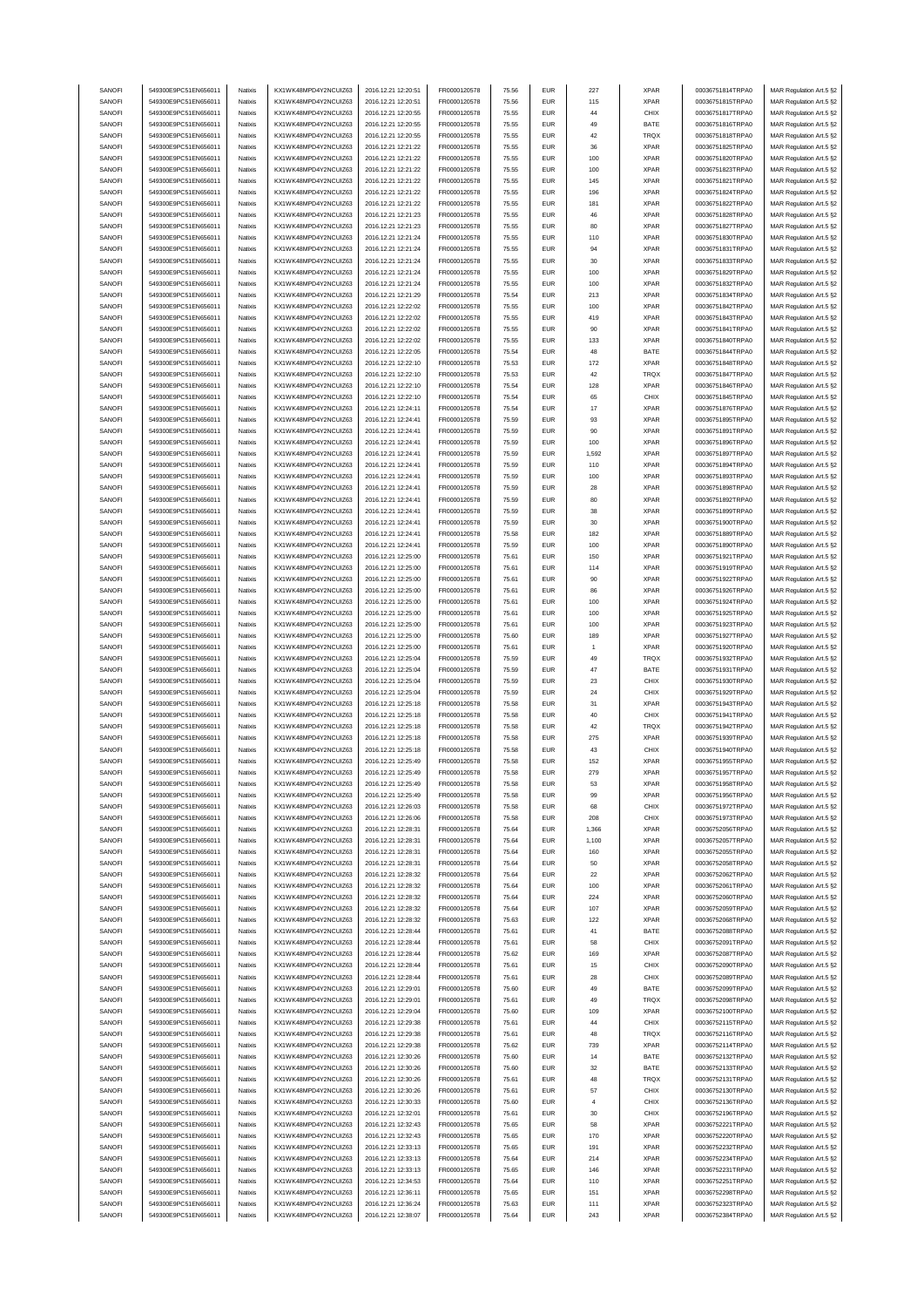| SANOFI           | 549300E9PC51EN656011                         | Natixis | KX1WK48MPD4Y2NCUIZ63  | 2016.12.21 12:39:16 | FR0000120578 | 75.65 | <b>EUR</b> | 136 | <b>XPAR</b> | 00036752410TRPA0 | MAR Regulation Art.5 §2 |
|------------------|----------------------------------------------|---------|-----------------------|---------------------|--------------|-------|------------|-----|-------------|------------------|-------------------------|
| SANOFI           | 549300E9PC51EN656011                         | Natixis | KX1WK48MPD4Y2NCUIZ63  | 2016.12.21 12:39:16 | FR0000120578 | 75.65 | <b>EUR</b> | 116 | <b>XPAR</b> | 00036752408TRPA0 | MAR Regulation Art.5 §2 |
| SANOFI           | 549300E9PC51EN656011                         | Natixis | KX1WK48MPD4Y2NCUIZ63  | 2016.12.21 12:39:16 | FR0000120578 | 75.65 | <b>EUR</b> | 174 | <b>XPAR</b> | 00036752409TRPA0 | MAR Regulation Art.5 §2 |
| SANOFI           | 549300E9PC51EN656011                         | Natixis | KX1WK48MPD4Y2NCUIZ63  | 2016.12.21 12:39:29 | FR0000120578 | 75.63 | <b>EUR</b> | 122 | <b>XPAR</b> | 00036752429TRPA0 | MAR Regulation Art.5 §2 |
|                  |                                              |         |                       |                     |              |       |            |     |             |                  |                         |
| SANOFI           | 549300E9PC51EN656011                         | Natixis | KX1WK48MPD4Y2NCUIZ63  | 2016.12.21 12:40:35 | FR0000120578 | 75.64 | <b>EUR</b> | 84  | <b>XPAR</b> | 00036752462TRPA0 | MAR Regulation Art.5 §2 |
| SANOFI           | 549300E9PC51EN656011                         | Natixis | KX1WK48MPD4Y2NCUIZ63  | 2016.12.21 12:40:45 | FR0000120578 | 75.64 | <b>EUR</b> | 122 | <b>XPAR</b> | 00036752469TRPA0 | MAR Regulation Art.5 §2 |
| SANOFI           | 549300E9PC51EN656011                         | Natixis | KX1WK48MPD4Y2NCUIZ63  | 2016.12.21 12:41:04 | FR0000120578 | 75.63 | <b>EUR</b> | 158 | <b>XPAR</b> | 00036752487TRPA0 | MAR Regulation Art.5 §2 |
| SANOFI           | 549300E9PC51EN656011                         | Natixis | KX1WK48MPD4Y2NCUIZ63  | 2016.12.21 12:43:09 | FR0000120578 | 75.64 | <b>EUR</b> | 202 | <b>XPAR</b> | 00036752544TRPA0 | MAR Regulation Art.5 §2 |
| SANOFI           | 549300E9PC51EN656011                         | Natixis | KX1WK48MPD4Y2NCLIIZ63 | 2016.12.21 12:44:28 | FR0000120578 | 75.64 | <b>EUR</b> | 13  | <b>XPAR</b> | 00036752557TRPA0 | MAR Regulation Art.5 §2 |
| SANOFI           | 549300E9PC51EN656011                         | Natixis | KX1WK48MPD4Y2NCUIZ63  | 2016.12.21 12:44:28 | FR0000120578 | 75.64 | <b>EUR</b> | 183 | <b>XPAR</b> | 00036752558TRPA0 | MAR Regulation Art.5 §2 |
|                  |                                              | Natixis |                       |                     |              |       | <b>EUR</b> |     |             |                  |                         |
| SANOFI           | 549300E9PC51EN656011                         |         | KX1WK48MPD4Y2NCUIZ63  | 2016.12.21 12:44:59 | FR0000120578 | 75.64 |            | 68  | <b>XPAR</b> | 00036752575TRPA0 | MAR Regulation Art.5 §2 |
| SANOFI           | 549300E9PC51EN656011                         | Natixis | KX1WK48MPD4Y2NCUIZ63  | 2016.12.21 12:45:14 | FR0000120578 | 75.64 | <b>EUR</b> | 58  | <b>XPAR</b> | 00036752586TRPA0 | MAR Regulation Art.5 §2 |
| SANOFI           | 549300E9PC51EN656011                         | Natixis | KX1WK48MPD4Y2NCUIZ63  | 2016.12.21 12:49:09 | FR0000120578 | 75.64 | <b>EUR</b> | 117 | <b>XPAR</b> | 00036752701TRPA0 | MAR Regulation Art.5 §2 |
| SANOFI           | 549300E9PC51EN656011                         | Natixis | KX1WK48MPD4Y2NCUIZ63  | 2016.12.21 12:49:09 | FR0000120578 | 75.64 | <b>EUR</b> | 111 | <b>XPAR</b> | 00036752700TRPA0 | MAR Regulation Art.5 §2 |
| SANOFI           | 549300E9PC51EN656011                         | Natixis | KX1WK48MPD4Y2NCUIZ63  | 2016.12.21 12:49:09 | FR0000120578 | 75.64 | <b>EUR</b> | 150 | <b>XPAR</b> | 00036752699TRPA0 | MAR Regulation Art.5 §2 |
|                  | 549300E9PC51EN656011                         |         | KX1WK48MPD4Y2NCUIZ63  | 2016.12.21 12:49:09 |              |       |            |     |             |                  |                         |
| SANOFI           |                                              | Natixis |                       |                     | FR0000120578 | 75.63 | <b>EUR</b> | 100 | <b>XPAR</b> | 00036752702TRPA0 | MAR Regulation Art.5 §2 |
| SANOFI           | 549300E9PC51EN656011                         | Natixis | KX1WK48MPD4Y2NCUIZ63  | 2016.12.21 12:49:09 | FR0000120578 | 75.63 | <b>EUR</b> | 33  | <b>XPAR</b> | 00036752703TRPA0 | MAR Regulation Art.5 §2 |
| SANOFI           | 549300E9PC51EN656011                         | Natixis | KX1WK48MPD4Y2NCLIIZ63 | 2016.12.21 12:49:22 | FR0000120578 | 75.63 | <b>EUR</b> | 114 | <b>XPAR</b> | 00036752708TRPA0 | MAR Regulation Art.5 §2 |
| SANOFI           | 549300E9PC51EN656011                         | Natixis | KX1WK48MPD4Y2NCUIZ63  | 2016.12.21 12:50:43 | FR0000120578 | 75.63 | <b>EUR</b> | 132 | <b>XPAR</b> | 00036752758TRPA0 | MAR Regulation Art.5 §2 |
| SANOFI           | 549300E9PC51EN656011                         | Natixis | KX1WK48MPD4Y2NCUIZ63  | 2016.12.21 12:51:45 | FR0000120578 | 75.63 | EUR        | 108 | <b>XPAR</b> | 00036752780TRPA0 | MAR Regulation Art.5 §2 |
| SANOFI           | 549300E9PC51EN656011                         | Natixis | KX1WK48MPD4Y2NCUIZ63  | 2016.12.21 12:52:40 | FR0000120578 | 75.61 | <b>EUR</b> | 44  | TRQX        | 00036752814TRPA0 | MAR Regulation Art.5 §2 |
| SANOFI           | 549300E9PC51EN656011                         | Natixis | KX1WK48MPD4Y2NCUIZ63  | 2016.12.21 12:52:40 | FR0000120578 | 75.61 | <b>EUR</b> | 46  | TRQX        | 00036752815TRPA0 | MAR Regulation Art.5 §2 |
|                  |                                              |         |                       |                     |              |       |            |     |             |                  |                         |
| SANOFI           | 549300E9PC51EN656011                         | Natixis | KX1WK48MPD4Y2NCUIZ63  | 2016.12.21 12:52:40 | FR0000120578 | 75.61 | <b>EUR</b> | 48  | TRQX        | 00036752813TRPA0 | MAR Regulation Art.5 §2 |
| SANOFI           | 549300E9PC51EN656011                         | Natixis | KX1WK48MPD4Y2NCUIZ63  | 2016.12.21 12:52:40 | FR0000120578 | 75.61 | <b>EUR</b> | 45  | TRQX        | 00036752816TRPA0 | MAR Regulation Art.5 §2 |
| SANOFI           | 549300E9PC51EN656011                         | Natixis | KX1WK48MPD4Y2NCUIZ63  | 2016.12.21 12:52:45 | FR0000120578 | 75.61 | <b>EUR</b> | 100 | TRQX        | 00036752830TRPA0 | MAR Regulation Art.5 §2 |
| SANOFI           | 549300E9PC51EN656011                         | Natixis | KX1WK48MPD4Y2NCUIZ63  | 2016.12.21 12:52:45 | FR0000120578 | 75.61 | <b>EUR</b> | 65  | CHIX        | 00036752824TRPA0 | MAR Regulation Art.5 §2 |
| SANOFI           | 549300E9PC51EN656011                         | Natixis | KX1WK48MPD4Y2NCLIIZ63 | 2016.12.21 12:52:45 | FR0000120578 | 75.61 | <b>EUR</b> | 39  | CHIX        | 00036752832TRPA0 | MAR Regulation Art.5 §2 |
| SANOFI           | 549300E9PC51EN656011                         | Natixis | KX1WK48MPD4Y2NCUIZ63  | 2016.12.21 12:52:45 | FR0000120578 | 75.61 | <b>EUR</b> | 110 | CHIX        | 00036752834TRPA0 | MAR Regulation Art.5 §2 |
|                  |                                              |         |                       |                     |              |       |            |     |             |                  |                         |
| SANOFI           | 549300E9PC51EN656011                         | Natixis | KX1WK48MPD4Y2NCUIZ63  | 2016.12.21 12:52:45 | FR0000120578 | 75.61 | <b>EUR</b> | 49  | CHIX        | 00036752823TRPA0 | MAR Regulation Art.5 §2 |
| SANOFI           | 549300E9PC51EN656011                         | Natixis | KX1WK48MPD4Y2NCUIZ63  | 2016.12.21 12:52:45 | FR0000120578 | 75.61 | <b>EUR</b> | 49  | CHIX        | 00036752825TRPA0 | MAR Regulation Art.5 §2 |
| SANOFI           | 549300E9PC51EN656011                         | Natixis | KX1WK48MPD4Y2NCUIZ63  | 2016.12.21 12:52:45 | FR0000120578 | 75.61 | <b>EUR</b> | 100 | TRQX        | 00036752828TRPA0 | MAR Regulation Art.5 §2 |
| SANOFI           | 549300E9PC51EN656011                         | Natixis | KX1WK48MPD4Y2NCUIZ63  | 2016.12.21 12:52:45 | FR0000120578 | 75.61 | <b>EUR</b> | 45  | CHIX        | 00036752826TRPA0 | MAR Regulation Art.5 §2 |
| SANOFI           | 549300E9PC51EN656011                         | Natixis | KX1WK48MPD4Y2NCUIZ63  | 2016.12.21 12:52:45 | FR0000120578 | 75.61 | <b>EUR</b> | 100 | TRQX        | 00036752827TRPA0 | MAR Regulation Art.5 §2 |
| SANOFI           | 549300E9PC51EN656011                         | Natixis |                       |                     |              |       | <b>EUR</b> |     | CHIX        | 00036752820TRPA0 |                         |
|                  |                                              |         | KX1WK48MPD4Y2NCUIZ63  | 2016.12.21 12:52:45 | FR0000120578 | 75.61 |            | 48  |             |                  | MAR Regulation Art.5 §2 |
| SANOFI           | 549300E9PC51EN656011                         | Natixis | KX1WK48MPD4Y2NCUIZ63  | 2016.12.21 12:52:45 | FR0000120578 | 75.61 | <b>EUR</b> | 100 | CHIX        | 00036752831TRPA0 | MAR Regulation Art.5 §2 |
| SANOFI           | 549300E9PC51EN656011                         | Natixis | KX1WK48MPD4Y2NCLIIZ63 | 2016.12.21 12:52:45 | FR0000120578 | 75.61 | <b>EUR</b> | 42  | CHIX        | 00036752822TRPA0 | MAR Regulation Art.5 §2 |
| SANOFI           | 549300E9PC51EN656011                         | Natixis | KX1WK48MPD4Y2NCUIZ63  | 2016.12.21 12:52:45 | FR0000120578 | 75.61 | <b>EUR</b> | 48  | CHIX        | 00036752817TRPA0 | MAR Regulation Art.5 §2 |
| SANOFI           | 549300E9PC51EN656011                         | Natixis | KX1WK48MPD4Y2NCUIZ63  | 2016.12.21 12:52:45 | FR0000120578 | 75.61 | <b>EUR</b> | 48  | CHIX        | 00036752818TRPA0 | MAR Regulation Art.5 §2 |
| SANOFI           | 549300E9PC51EN656011                         | Natixis | KX1WK48MPD4Y2NCUIZ63  | 2016.12.21 12:52:45 | FR0000120578 | 75.61 | <b>EUR</b> | 46  | CHIX        | 00036752821TRPA0 | MAR Regulation Art.5 §2 |
|                  |                                              |         |                       |                     |              |       |            |     |             |                  |                         |
| SANOFI           | 549300E9PC51EN656011                         | Natixis | KX1WK48MPD4Y2NCUIZ63  | 2016.12.21 12:52:45 | FR0000120578 | 75.61 | <b>EUR</b> | 92  | CHIX        | 00036752833TRPA0 | MAR Regulation Art.5 §2 |
| SANOFI           | 549300E9PC51EN656011                         | Natixis | KX1WK48MPD4Y2NCUIZ63  | 2016.12.21 12:52:45 | FR0000120578 | 75.61 | <b>EUR</b> | 100 | CHIX        | 00036752829TRPA0 | MAR Regulation Art.5 §2 |
| SANOFI           | 549300E9PC51EN656011                         | Natixis | KX1WK48MPD4Y2NCUIZ63  | 2016.12.21 12:52:45 | FR0000120578 | 75.61 | <b>EUR</b> | 48  | CHIX        | 00036752819TRPA0 | MAR Regulation Art.5 §2 |
| SANOFI           | 549300E9PC51EN656011                         | Natixis | KX1WK48MPD4Y2NCUIZ63  | 2016.12.21 12:52:45 | FR0000120578 | 75.61 | <b>EUR</b> | 100 | CHIX        | 00036752835TRPA0 | MAR Regulation Art.5 §2 |
| SANOFI           | 549300E9PC51EN656011                         | Natixis | KX1WK48MPD4Y2NCUIZ63  | 2016.12.21 12:52:46 | FR0000120578 | 75.61 | <b>EUR</b> | 90  | BATE        | 00036752836TRPA0 | MAR Regulation Art.5 §2 |
| SANOFI           | 549300E9PC51EN656011                         | Natixis | KX1WK48MPD4Y2NCUIZ63  | 2016.12.21 12:53:02 | FR0000120578 | 75.61 | <b>EUR</b> | 100 | CHIX        | 00036752838TRPA0 | MAR Regulation Art.5 §2 |
|                  |                                              |         |                       |                     |              |       |            |     |             |                  |                         |
| SANOFI           | 549300E9PC51EN656011                         | Natixis | KX1WK48MPD4Y2NCUIZ63  | 2016.12.21 12:53:02 | FR0000120578 | 75.61 | <b>EUR</b> | 100 | CHIX        | 00036752839TRPA0 | MAR Regulation Art.5 §2 |
| SANOFI           | 549300E9PC51EN656011                         | Natixis | KX1WK48MPD4Y2NCUIZ63  | 2016.12.21 12:53:18 | FR0000120578 | 75.61 | <b>EUR</b> | 90  | BATE        | 00036752842TRPA0 | MAR Regulation Art.5 §2 |
| SANOFI           | 549300E9PC51EN656011                         | Natixis | KX1WK48MPD4Y2NCUIZ63  | 2016.12.21 12:53:18 | FR0000120578 | 75.61 | <b>EUR</b> | 46  | BATE        | 00036752841TRPA0 | MAR Regulation Art.5 §2 |
| SANOFI           | 549300E9PC51EN656011                         | Natixis | KX1WK48MPD4Y2NCUIZ63  | 2016.12.21 12:53:18 | FR0000120578 | 75.61 | <b>EUR</b> | 250 | BATE        | 00036752843TRPA0 | MAR Regulation Art.5 §2 |
| SANOFI           | 549300E9PC51EN656011                         | Natixis | KX1WK48MPD4Y2NCUIZ63  | 2016.12.21 12:53:19 | FR0000120578 | 75.61 | <b>EUR</b> | 85  | CHIX        | 00036752846TRPA0 | MAR Regulation Art.5 §2 |
| SANOFI           | 549300E9PC51EN656011                         | Natixis |                       | 2016.12.21 12:53:19 |              | 75.61 | <b>EUR</b> | 27  | CHIX        |                  |                         |
|                  |                                              |         | KX1WK48MPD4Y2NCUIZ63  |                     | FR0000120578 |       |            |     |             | 00036752845TRPA0 | MAR Regulation Art.5 §2 |
| SANOFI           | 549300E9PC51EN656011                         | Natixis | KX1WK48MPD4Y2NCUIZ63  | 2016.12.21 12:53:19 | FR0000120578 | 75.61 | <b>EUR</b> | 100 | CHIX        | 00036752844TRPA0 | MAR Regulation Art.5 §2 |
| SANOFI           | 549300E9PC51EN656011                         | Natixis | KX1WK48MPD4Y2NCUIZ63  | 2016.12.21 12:54:00 | FR0000120578 | 75.61 | <b>EUR</b> | 76  | TRQX        | 00036752863TRPA0 | MAR Regulation Art.5 §2 |
| SANOFI           | 549300E9PC51EN656011                         | Natixis | KX1WK48MPD4Y2NCUIZ63  | 2016.12.21 12:54:00 | FR0000120578 | 75.61 | <b>EUR</b> | 55  | TRQX        | 00036752864TRPA0 | MAR Regulation Art.5 §2 |
| SANOFI           | 549300E9PC51EN656011                         | Natixis | KX1WK48MPD4Y2NCUIZ63  | 2016.12.21 12:54:08 | FR0000120578 | 75.60 | <b>EUR</b> | 23  | <b>XPAR</b> | 00036752867TRPA0 | MAR Regulation Art.5 §2 |
| SANOFI           | 549300E9PC51EN656011                         | Natixis | KX1WK48MPD4Y2NCUIZ63  | 2016.12.21 12:54:08 | FR0000120578 | 75.60 | <b>EUR</b> | 88  | <b>XPAR</b> | 00036752866TRPA0 | MAR Regulation Art.5 §2 |
|                  |                                              |         |                       |                     |              |       |            |     |             |                  |                         |
| SANOFI           | 549300E9PC51EN656011                         | Natixis | KX1WK48MPD4Y2NCUIZ63  | 2016.12.21 12:54:08 | FR0000120578 | 75.60 | <b>EUR</b> | 108 | <b>XPAR</b> | 00036752869TRPA0 | MAR Regulation Art.5 §2 |
| SANOFI           | 549300E9PC51EN656011                         | Natixis | KX1WK48MPD4Y2NCUIZ63  | 2016.12.21 12:54:08 | FR0000120578 | 75.60 | <b>EUR</b> | 69  | TRQX        | 00036752868TRPA0 | MAR Regulation Art.5 §2 |
| SANOFI           | 549300E9PC51EN656011                         | Natixis | KX1WK48MPD4Y2NCUIZ63  | 2016.12.21 12:54:08 | FR0000120578 | 75.60 | <b>EUR</b> | 134 | <b>XPAR</b> | 00036752865TRPA0 | MAR Regulation Art.5 §2 |
| SANOFI           | 549300E9PC51EN656011                         | Natixis | KX1WK48MPD4Y2NCUIZ63  | 2016.12.21 12:54:13 | FR0000120578 | 75.59 | <b>EUR</b> | 47  | CHIX        | 00036752874TRPA0 | MAR Regulation Art.5 §2 |
| SANOF            | 549300E9PC51EN656011                         | Natixis | KX1WK48MPD4Y2NCUIZ63  | 2016.12.21 12:54:33 | FR0000120578 | 75.58 | EUR        |     | <b>XPAR</b> | 00036752883TRPA0 | MAR Regulation Art.5 §2 |
| SANOFI           | 549300E9PC51EN656011                         | Natixis | KX1WK48MPD4Y2NCUIZ63  | 2016.12.21 12:54:33 | FR0000120578 | 75.58 | <b>EUR</b> | 92  | <b>XPAR</b> | 00036752882TRPA0 | MAR Regulation Art.5 §2 |
|                  |                                              |         |                       |                     |              |       |            |     |             |                  |                         |
| SANOFI           | 549300E9PC51EN656011                         | Natixis | KX1WK48MPD4Y2NCUIZ63  | 2016.12.21 12:54:33 | FR0000120578 | 75.58 | <b>EUR</b> | 112 | <b>XPAR</b> | 00036752880TRPA0 | MAR Regulation Art.5 §2 |
| SANOFI           | 549300E9PC51EN656011                         | Natixis | KX1WK48MPD4Y2NCUIZ63  | 2016.12.21 12:54:33 | FR0000120578 | 75.58 | <b>EUR</b> | 81  | <b>XPAR</b> | 00036752881TRPA0 | MAR Regulation Art.5 §2 |
| SANOFI           | 549300E9PC51EN656011                         | Natixis | KX1WK48MPD4Y2NCUIZ63  | 2016.12.21 12:54:33 | FR0000120578 | 75.58 | <b>EUR</b> | 51  | TRQX        | 00036752884TRPA0 | MAR Regulation Art.5 §2 |
| SANOFI           | 549300E9PC51EN656011                         | Natixis | KX1WK48MPD4Y2NCUIZ63  | 2016.12.21 12:54:35 | FR0000120578 | 75.57 | <b>EUR</b> | 46  | TRQX        | 00036752887TRPA0 | MAR Regulation Art.5 §2 |
| SANOFI           | 549300E9PC51EN656011                         | Natixis | KX1WK48MPD4Y2NCUIZ63  | 2016.12.21 12:54:42 | FR0000120578 | 75.58 | <b>EUR</b> | 111 | <b>XPAR</b> | 00036752890TRPA0 | MAR Regulation Art.5 §2 |
| SANOFI           | 549300E9PC51EN656011                         | Natixis | KX1WK48MPD4Y2NCUIZ63  | 2016.12.21 12:55:03 | FR0000120578 | 75.57 | <b>EUR</b> | 48  | CHIX        | 00036752895TRPA0 | MAR Regulation Art.5 §2 |
| SANOFI           | 549300E9PC51EN656011                         | Natixis | KX1WK48MPD4Y2NCUIZ63  | 2016.12.21 12:55:03 | FR0000120578 | 75.57 | <b>EUR</b> | 48  | <b>XPAR</b> | 00036752898TRPA0 | MAR Regulation Art.5 §2 |
|                  |                                              |         | KX1WK48MPD4Y2NCUIZ63  |                     |              |       |            |     |             |                  |                         |
| SANOFI           | 549300E9PC51EN656011                         | Natixis |                       | 2016.12.21 12:55:03 | FR0000120578 | 75.57 | <b>EUR</b> | 51  | <b>XPAR</b> | 00036752896TRPA0 | MAR Regulation Art.5 §2 |
| SANOFI           | 549300E9PC51EN656011                         | Natixis | KX1WK48MPD4Y2NCUIZ63  | 2016.12.21 12:55:03 | FR0000120578 | 75.57 | <b>EUR</b> | 78  | <b>XPAR</b> | 00036752897TRPA0 | MAR Regulation Art.5 §2 |
| SANOFI           | 549300E9PC51EN656011                         | Natixis | KX1WK48MPD4Y2NCUIZ63  | 2016.12.21 12:55:03 | FR0000120578 | 75.57 | <b>EUR</b> | 110 | <b>XPAR</b> | 00036752901TRPA0 | MAR Regulation Art.5 §2 |
| SANOFI           | 549300E9PC51EN656011                         | Natixis | KX1WK48MPD4Y2NCUIZ63  | 2016.12.21 12:55:03 | FR0000120578 | 75.57 | <b>EUR</b> | 71  | <b>XPAR</b> | 00036752899TRPA0 | MAR Regulation Art.5 §2 |
| SANOFI           | 549300E9PC51EN656011                         | Natixis | KX1WK48MPD4Y2NCUIZ63  | 2016.12.21 12:55:03 | FR0000120578 | 75.57 | <b>EUR</b> | 115 | <b>XPAR</b> | 00036752900TRPA0 | MAR Regulation Art.5 §2 |
| SANOFI           | 549300E9PC51EN656011                         | Natixis | KX1WK48MPD4Y2NCUIZ63  | 2016.12.21 12:55:20 | FR0000120578 | 75.56 | <b>EUR</b> | 153 | <b>XPAR</b> | 00036752903TRPA0 | MAR Regulation Art.5 §2 |
|                  |                                              |         |                       |                     |              |       |            |     |             |                  |                         |
| SANOFI           | 549300E9PC51EN656011                         | Natixis | KX1WK48MPD4Y2NCUIZ63  | 2016.12.21 12:56:10 | FR0000120578 | 75.58 | <b>EUR</b> | 19  | <b>XPAR</b> | 00036752921TRPA0 | MAR Regulation Art.5 §2 |
| SANOFI           | 549300E9PC51EN656011                         | Natixis | KX1WK48MPD4Y2NCUIZ63  | 2016.12.21 12:56:10 | FR0000120578 | 75.58 | <b>EUR</b> | 44  | BATE        | 00036752917TRPA0 | MAR Regulation Art.5 §2 |
| SANOFI           | 549300E9PC51EN656011                         | Natixis | KX1WK48MPD4Y2NCUIZ63  | 2016.12.21 12:56:10 | FR0000120578 | 75.58 | <b>EUR</b> | 100 | <b>XPAR</b> | 00036752920TRPA0 | MAR Regulation Art.5 §2 |
| SANOFI           | 549300E9PC51EN656011                         | Natixis | KX1WK48MPD4Y2NCUIZ63  | 2016.12.21 12:56:10 | FR0000120578 | 75.58 | <b>EUR</b> | 43  | TRQX        | 00036752918TRPA0 | MAR Regulation Art.5 §2 |
| SANOFI           | 549300E9PC51EN656011                         | Natixis | KX1WK48MPD4Y2NCUIZ63  | 2016.12.21 12:56:10 | FR0000120578 | 75.58 | <b>EUR</b> | 49  | CHIX        | 00036752916TRPA0 | MAR Regulation Art.5 §2 |
|                  |                                              |         |                       |                     |              |       |            |     |             |                  |                         |
| SANOFI           | 549300E9PC51EN656011                         | Natixis | KX1WK48MPD4Y2NCUIZ63  | 2016.12.21 12:56:10 | FR0000120578 | 75.58 | <b>EUR</b> | 164 | <b>XPAR</b> | 00036752919TRPA0 | MAR Regulation Art.5 §2 |
| SANOFI           | 549300E9PC51EN656011                         | Natixis | KX1WK48MPD4Y2NCUIZ63  | 2016.12.21 12:56:20 | FR0000120578 | 75.56 | <b>EUR</b> | 59  | CHIX        | 00036752922TRPA0 | MAR Regulation Art.5 §2 |
| SANOFI           | 549300E9PC51EN656011                         | Natixis | KX1WK48MPD4Y2NCUIZ63  | 2016.12.21 12:56:20 | FR0000120578 | 75.56 | <b>EUR</b> | 48  | CHIX        | 00036752923TRPA0 | MAR Regulation Art.5 §2 |
| SANOFI           | 549300E9PC51EN656011                         | Natixis | KX1WK48MPD4Y2NCUIZ63  | 2016.12.21 12:57:25 | FR0000120578 | 75.55 | <b>EUR</b> | 46  | TRQX        | 00036752945TRPA0 | MAR Regulation Art.5 §2 |
| SANOFI           | 549300E9PC51EN656011                         | Natixis | KX1WK48MPD4Y2NCUIZ63  | 2016.12.21 12:57:54 | FR0000120578 | 75.54 | <b>EUR</b> | 58  | CHIX        | 00036752967TRPA0 | MAR Regulation Art.5 §2 |
| SANOFI           | 549300E9PC51EN656011                         | Natixis | KX1WK48MPD4Y2NCUIZ63  | 2016.12.21 12:57:54 | FR0000120578 | 75.54 | <b>EUR</b> | 41  | BATE        | 00036752966TRPA0 | MAR Regulation Art.5 §2 |
|                  |                                              |         |                       |                     |              |       |            |     |             |                  |                         |
| SANOFI           | 549300E9PC51EN656011                         | Natixis | KX1WK48MPD4Y2NCUIZ63  | 2016.12.21 12:57:54 | FR0000120578 | 75.54 | <b>EUR</b> | 67  | CHIX        | 00036752965TRPA0 | MAR Regulation Art.5 §2 |
| SANOFI           | 549300E9PC51EN656011                         | Natixis | KX1WK48MPD4Y2NCUIZ63  | 2016.12.21 12:58:15 | FR0000120578 | 75.56 | <b>EUR</b> | 166 | <b>XPAR</b> | 00036752986TRPA0 | MAR Regulation Art.5 §2 |
| SANOFI           | 549300E9PC51EN656011                         | Natixis | KX1WK48MPD4Y2NCUIZ63  | 2016.12.21 12:58:17 | FR0000120578 | 75.56 | <b>EUR</b> | 100 | <b>XPAR</b> | 00036752989TRPA0 | MAR Regulation Art.5 §2 |
| SANOFI           | 549300E9PC51EN656011                         | Natixis | KX1WK48MPD4Y2NCUIZ63  | 2016.12.21 12:58:17 | FR0000120578 | 75.55 | <b>EUR</b> | 49  | CHIX        | 00036752987TRPA0 | MAR Regulation Art.5 §2 |
| SANOFI           | 549300E9PC51EN656011                         | Natixis | KX1WK48MPD4Y2NCUIZ63  | 2016.12.21 12:58:17 | FR0000120578 | 75.56 | <b>EUR</b> | 19  | <b>XPAR</b> | 00036752990TRPA0 | MAR Regulation Art.5 §2 |
|                  |                                              |         |                       |                     |              |       |            |     |             |                  |                         |
| SANOFI           | 549300E9PC51EN656011                         | Natixis | KX1WK48MPD4Y2NCUIZ63  | 2016.12.21 12:58:17 | FR0000120578 | 75.56 | <b>EUR</b> | 114 | <b>XPAR</b> | 00036752988TRPA0 | MAR Regulation Art.5 §2 |
| SANOFI           | 549300E9PC51EN656011                         | Natixis | KX1WK48MPD4Y2NCUIZ63  | 2016.12.21 12:58:46 | FR0000120578 | 75.54 | <b>EUR</b> | 42  | TRQX        | 00036752999TRPA0 | MAR Regulation Art.5 §2 |
| SANOFI           | 549300E9PC51EN656011                         | Natixis | KX1WK48MPD4Y2NCUIZ63  | 2016.12.21 12:58:46 | FR0000120578 | 75.54 | <b>EUR</b> | 45  | CHIX        | 00036752998TRPA0 | MAR Regulation Art.5 §2 |
| SANOFI           | 549300E9PC51EN656011                         | Natixis | KX1WK48MPD4Y2NCUIZ63  | 2016.12.21 12:58:51 | FR0000120578 | 75.51 | <b>EUR</b> | 41  | BATE        | 00036753002TRPA0 | MAR Regulation Art.5 §2 |
| SANOFI           | 549300E9PC51EN656011                         | Natixis | KX1WK48MPD4Y2NCUIZ63  | 2016.12.21 12:58:51 | FR0000120578 | 75.52 | <b>EUR</b> | 42  | TRQX        | 00036753000TRPA0 | MAR Regulation Art.5 §2 |
| SANOFI           | 549300E9PC51EN656011                         | Natixis | KX1WK48MPD4Y2NCUIZ63  | 2016.12.21 12:58:51 | FR0000120578 | 75.52 | <b>EUR</b> | 46  | CHIX        | 00036753001TRPA0 | MAR Regulation Art.5 §2 |
| SANOFI           | 549300E9PC51EN656011                         | Natixis | KX1WK48MPD4Y2NCUIZ63  | 2016.12.21 12:59:31 | FR0000120578 | 75.52 | <b>EUR</b> | 49  | CHIX        | 00036753029TRPA0 | MAR Regulation Art.5 §2 |
|                  |                                              | Natixis |                       |                     |              |       |            |     |             |                  |                         |
|                  |                                              |         | KX1WK48MPD4Y2NCUIZ63  | 2016.12.21 12:59:48 | FR0000120578 | 75.52 | <b>EUR</b> | 90  | <b>XPAR</b> | 00036753043TRPA0 | MAR Regulation Art.5 §2 |
| SANOFI<br>SANOFI | 549300E9PC51EN656011<br>549300E9PC51EN656011 | Natixis | KX1WK48MPD4Y2NCUIZ63  | 2016.12.21 12:59:48 | FR0000120578 | 75.52 | EUR        | 164 | <b>XPAR</b> | 00036753044TRPA0 | MAR Regulation Art.5 §2 |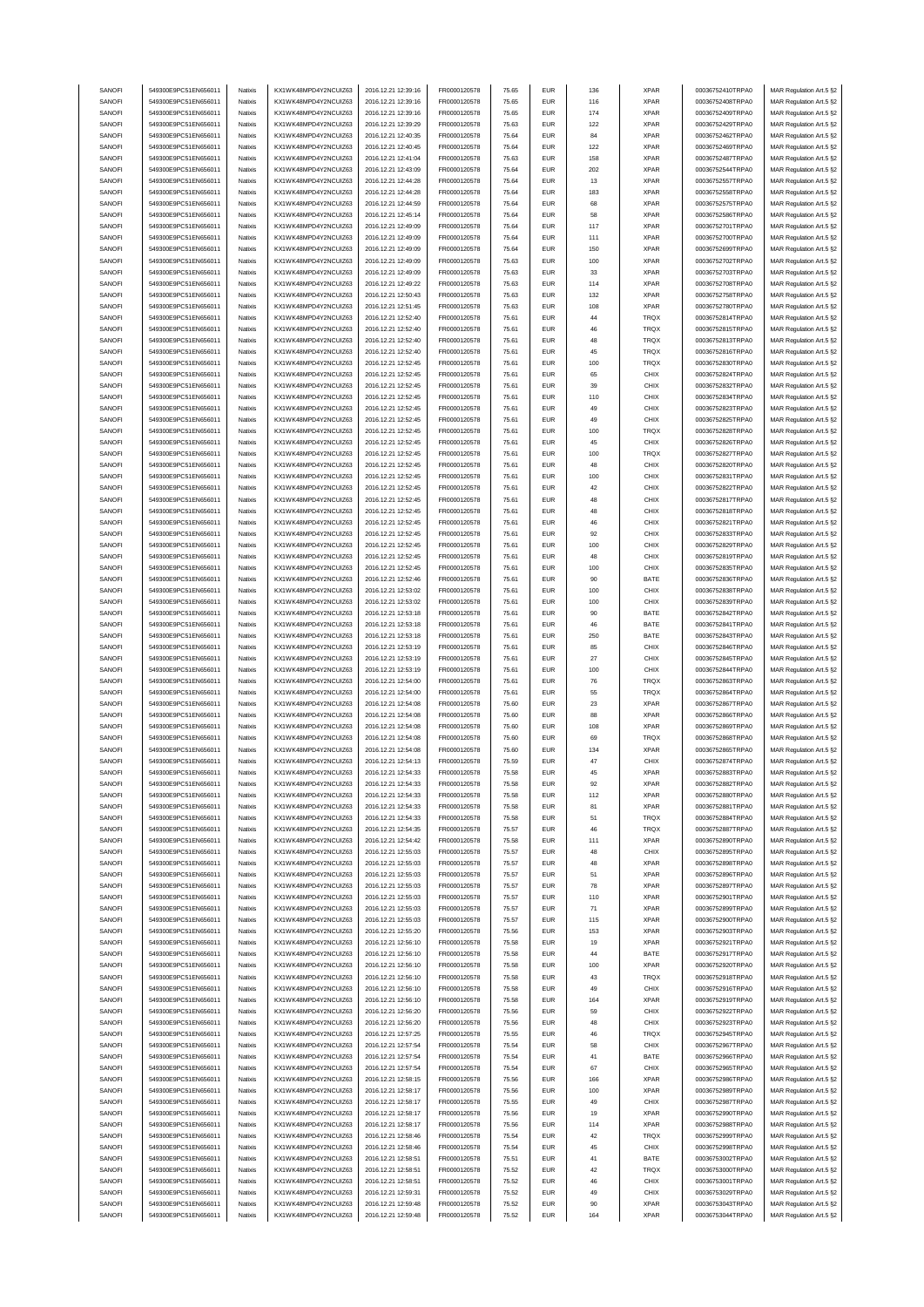| SANOFI | 549300E9PC51EN656011 | Natixis | KX1WK48MPD4Y2NCUIZ63 | 2016.12.21 12:59:48 | FR0000120578 | 75.52 | <b>EUR</b> | 16  | <b>XPAR</b> | 00036753046TRPA0 | MAR Regulation Art.5 §2 |
|--------|----------------------|---------|----------------------|---------------------|--------------|-------|------------|-----|-------------|------------------|-------------------------|
| SANOFI | 549300E9PC51EN656011 | Natixis | KX1WK48MPD4Y2NCUIZ63 | 2016.12.21 12:59:48 | FR0000120578 | 75.52 | <b>EUR</b> | 28  | <b>XPAR</b> | 00036753045TRPA0 | MAR Regulation Art.5 §2 |
| SANOFI | 549300E9PC51EN656011 | Natixis | KX1WK48MPD4Y2NCUIZ63 | 2016.12.21 12:59:59 | FR0000120578 | 75.52 | <b>EUR</b> | 130 | <b>XPAR</b> | 00036753053TRPA0 | MAR Regulation Art.5 §2 |
| SANOFI | 549300E9PC51EN656011 | Natixis | KX1WK48MPD4Y2NCUIZ63 | 2016.12.21 12:59:59 | FR0000120578 | 75.52 | <b>EUR</b> | 110 | <b>XPAR</b> | 00036753054TRPA0 | MAR Regulation Art.5 §2 |
|        |                      |         |                      |                     |              |       |            |     |             |                  |                         |
| SANOFI | 549300E9PC51EN656011 | Natixis | KX1WK48MPD4Y2NCUIZ63 | 2016.12.21 13:00:48 | FR0000120578 | 75.54 | <b>EUR</b> | 222 | <b>XPAR</b> | 00036753063TRPA0 | MAR Regulation Art.5 §2 |
| SANOFI | 549300E9PC51EN656011 | Natixis | KX1WK48MPD4Y2NCUIZ63 | 2016.12.21 13:00:48 | FR0000120578 | 75.54 | <b>EUR</b> | 47  | BATE        | 00036753065TRPA0 | MAR Regulation Art.5 §2 |
| SANOFI | 549300E9PC51EN656011 | Natixis | KX1WK48MPD4Y2NCUIZ63 | 2016.12.21 13:00:48 | FR0000120578 | 75.54 | <b>EUR</b> | 132 | <b>XPAR</b> | 00036753066TRPA0 | MAR Regulation Art.5 §2 |
| SANOFI | 549300E9PC51EN656011 | Natixis | KX1WK48MPD4Y2NCUIZ63 | 2016.12.21 13:00:48 | FR0000120578 | 75.54 | <b>EUR</b> | 48  | TRQX        | 00036753064TRPA0 | MAR Regulation Art.5 §2 |
| SANOFI | 549300E9PC51EN656011 | Natixis | KX1WK48MPD4Y2NCUIZ63 | 2016.12.21 13:00:48 | FR0000120578 | 75.53 | <b>EUR</b> | 61  | CHIX        | 00036753067TRPA0 | MAR Regulation Art.5 §2 |
| SANOFI | 549300E9PC51EN656011 | Natixis | KX1WK48MPD4Y2NCUIZ63 | 2016.12.21 13:00:48 | FR0000120578 | 75.54 | <b>EUR</b> | 43  | CHIX        | 00036753062TRPA0 | MAR Regulation Art.5 §2 |
|        | 549300E9PC51EN656011 | Natixis |                      |                     |              | 75.54 | <b>EUR</b> |     |             |                  |                         |
| SANOFI |                      |         | KX1WK48MPD4Y2NCUIZ63 | 2016.12.21 13:01:05 | FR0000120578 |       |            | 176 | <b>XPAR</b> | 00036753078TRPA0 | MAR Regulation Art.5 §2 |
| SANOFI | 549300E9PC51EN656011 | Natixis | KX1WK48MPD4Y2NCUIZ63 | 2016.12.21 13:01:50 | FR0000120578 | 75.54 | <b>EUR</b> | 41  | CHIX        | 00036753107TRPA0 | MAR Regulation Art.5 §2 |
| SANOFI | 549300E9PC51EN656011 | Natixis | KX1WK48MPD4Y2NCUIZ63 | 2016.12.21 13:01:50 | FR0000120578 | 75.54 | <b>EUR</b> | 140 | <b>XPAR</b> | 00036753106TRPA0 | MAR Regulation Art.5 §2 |
| SANOFI | 549300E9PC51EN656011 | Natixis | KX1WK48MPD4Y2NCUIZ63 | 2016.12.21 13:02:30 | FR0000120578 | 75.54 | <b>EUR</b> | 47  | TRQX        | 00036753114TRPA0 | MAR Regulation Art.5 §2 |
| SANOFI | 549300E9PC51EN656011 | Natixis | KX1WK48MPD4Y2NCUIZ63 | 2016.12.21 13:02:30 | FR0000120578 | 75.54 | <b>EUR</b> | 44  | CHIX        | 00036753111TRPA0 | MAR Regulation Art.5 §2 |
|        |                      |         |                      |                     |              |       |            |     |             |                  |                         |
| SANOFI | 549300E9PC51EN656011 | Natixis | KX1WK48MPD4Y2NCUIZ63 | 2016.12.21 13:02:30 | FR0000120578 | 75.54 | <b>EUR</b> | 41  | BATE        | 00036753113TRPA0 | MAR Regulation Art.5 §2 |
| SANOFI | 549300E9PC51EN656011 | Natixis | KX1WK48MPD4Y2NCUIZ63 | 2016.12.21 13:02:30 | FR0000120578 | 75.54 | <b>EUR</b> | 114 | <b>XPAR</b> | 00036753112TRPA0 | MAR Regulation Art.5 §2 |
| SANOFI | 549300E9PC51EN656011 | Natixis | KX1WK48MPD4Y2NCUIZ63 | 2016.12.21 13:02:38 | FR0000120578 | 75.52 | <b>EUR</b> | 64  | CHIX        | 00036753128TRPA0 | MAR Regulation Art.5 §2 |
| SANOFI | 549300E9PC51EN656011 | Natixis | KX1WK48MPD4Y2NCUIZ63 | 2016.12.21 13:02:38 | FR0000120578 | 75.52 | <b>EUR</b> | 42  | TRQX        | 00036753129TRPA0 | MAR Regulation Art.5 §2 |
| SANOFI | 549300E9PC51EN656011 | Natixis | KX1WK48MPD4Y2NCUIZ63 | 2016.12.21 13:03:06 | FR0000120578 | 75.51 | <b>EUR</b> | 45  | CHIX        | 00036753139TRPA0 | MAR Regulation Art.5 §2 |
|        |                      |         |                      |                     |              |       |            |     |             |                  |                         |
| SANOFI | 549300E9PC51EN656011 | Natixis | KX1WK48MPD4Y2NCUIZ63 | 2016.12.21 13:03:06 | FR0000120578 | 75.51 | <b>EUR</b> | 171 | <b>XPAR</b> | 00036753138TRPA0 | MAR Regulation Art.5 §2 |
| SANOFI | 549300E9PC51EN656011 | Natixis | KX1WK48MPD4Y2NCUIZ63 | 2016.12.21 13:04:32 | FR0000120578 | 75.53 | <b>EUR</b> | 225 | <b>XPAR</b> | 00036753167TRPA0 | MAR Regulation Art.5 §2 |
| SANOFI | 549300E9PC51EN656011 | Natixis | KX1WK48MPD4Y2NCUIZ63 | 2016.12.21 13:04:32 | FR0000120578 | 75.53 | <b>EUR</b> | 69  | CHIX        | 00036753166TRPA0 | MAR Regulation Art.5 §2 |
| SANOFI | 549300E9PC51EN656011 | Natixis | KX1WK48MPD4Y2NCUIZ63 | 2016.12.21 13:06:30 | FR0000120578 | 75.55 | <b>EUR</b> | 43  | <b>TRQX</b> | 00036753210TRPA0 | MAR Regulation Art.5 §2 |
| SANOFI | 549300E9PC51EN656011 | Natixis | KX1WK48MPD4Y2NCUIZ63 | 2016.12.21 13:06:30 | FR0000120578 | 75.55 | <b>EUR</b> | 26  | <b>XPAR</b> | 00036753216TRPA0 | MAR Regulation Art.5 §2 |
|        | 549300E9PC51EN656011 | Natixis |                      |                     | FR0000120578 | 75.55 | <b>EUR</b> | 52  | BATE        |                  |                         |
| SANOFI |                      |         | KX1WK48MPD4Y2NCUIZ63 | 2016.12.21 13:06:30 |              |       |            |     |             | 00036753207TRPA0 | MAR Regulation Art.5 §2 |
| SANOFI | 549300E9PC51EN656011 | Natixis | KX1WK48MPD4Y2NCUIZ63 | 2016.12.21 13:06:30 | FR0000120578 | 75.55 | <b>EUR</b> | 100 | <b>XPAR</b> | 00036753215TRPA0 | MAR Regulation Art.5 §2 |
| SANOFI | 549300E9PC51EN656011 | Natixis | KX1WK48MPD4Y2NCUIZ63 | 2016.12.21 13:06:30 | FR0000120578 | 75.55 | <b>EUR</b> | 121 | <b>XPAR</b> | 00036753209TRPA0 | MAR Regulation Art.5 §2 |
| SANOFI | 549300E9PC51EN656011 | Natixis | KX1WK48MPD4Y2NCUIZ63 | 2016.12.21 13:06:30 | FR0000120578 | 75.55 | <b>EUR</b> | 147 | <b>XPAR</b> | 00036753213TRPA0 | MAR Regulation Art.5 §2 |
| SANOFI | 549300E9PC51EN656011 | Natixis | KX1WK48MPD4Y2NCUIZ63 | 2016.12.21 13:06:30 | FR0000120578 | 75.55 | <b>EUR</b> | 59  | CHIX        | 00036753206TRPA0 | MAR Regulation Art.5 §2 |
|        |                      |         |                      |                     |              |       |            |     |             |                  |                         |
| SANOFI | 549300E9PC51EN656011 | Natixis | KX1WK48MPD4Y2NCUIZ63 | 2016.12.21 13:06:30 | FR0000120578 | 75.55 | <b>EUR</b> | 215 | <b>XPAR</b> | 00036753208TRPA0 | MAR Regulation Art.5 §2 |
| SANOFI | 549300E9PC51EN656011 | Natixis | KX1WK48MPD4Y2NCUIZ63 | 2016.12.21 13:06:30 | FR0000120578 | 75.54 | <b>EUR</b> | 1   | BATE        | 00036753214TRPA0 | MAR Regulation Art.5 §2 |
| SANOFI | 549300E9PC51EN656011 | Natixis | KX1WK48MPD4Y2NCUIZ63 | 2016.12.21 13:06:30 | FR0000120578 | 75.54 | <b>EUR</b> | 43  | BATE        | 00036753212TRPA0 | MAR Regulation Art.5 §2 |
| SANOFI | 549300E9PC51EN656011 | Natixis | KX1WK48MPD4Y2NCUIZ63 | 2016.12.21 13:06:30 | FR0000120578 | 75.54 | <b>EUR</b> | 47  | TRQX        | 00036753211TRPA0 | MAR Regulation Art.5 §2 |
|        | 549300E9PC51EN656011 |         |                      |                     |              |       |            |     |             |                  |                         |
| SANOFI |                      | Natixis | KX1WK48MPD4Y2NCUIZ63 | 2016.12.21 13:06:31 | FR0000120578 | 75.54 | <b>EUR</b> | 74  | CHIX        | 00036753217TRPA0 | MAR Regulation Art.5 §2 |
| SANOFI | 549300E9PC51EN656011 | Natixis | KX1WK48MPD4Y2NCUIZ63 | 2016.12.21 13:07:08 | FR0000120578 | 75.53 | <b>EUR</b> | 161 | <b>XPAR</b> | 00036753225TRPA0 | MAR Regulation Art.5 §2 |
| SANOFI | 549300E9PC51EN656011 | Natixis | KX1WK48MPD4Y2NCUIZ63 | 2016.12.21 13:07:08 | FR0000120578 | 75.53 | <b>EUR</b> | 48  | TRQX        | 00036753224TRPA0 | MAR Regulation Art.5 §2 |
| SANOFI | 549300E9PC51EN656011 | Natixis | KX1WK48MPD4Y2NCUIZ63 | 2016.12.21 13:07:08 | FR0000120578 | 75.53 | <b>EUR</b> | 71  | CHIX        | 00036753223TRPA0 | MAR Regulation Art.5 §2 |
| SANOFI | 549300E9PC51EN656011 | Natixis | KX1WK48MPD4Y2NCUIZ63 | 2016.12.21 13:08:41 | FR0000120578 | 75.56 | <b>EUR</b> | 29  | <b>XPAR</b> | 00036753286TRPA0 | MAR Regulation Art.5 §2 |
|        |                      |         |                      |                     |              |       |            |     |             |                  |                         |
| SANOFI | 549300E9PC51EN656011 | Natixis | KX1WK48MPD4Y2NCUIZ63 | 2016.12.21 13:08:41 | FR0000120578 | 75.56 | <b>EUR</b> | 100 | <b>XPAR</b> | 00036753285TRPA0 | MAR Regulation Art.5 §2 |
| SANOFI | 549300E9PC51EN656011 | Natixis | KX1WK48MPD4Y2NCUIZ63 | 2016.12.21 13:09:23 | FR0000120578 | 75.56 | <b>EUR</b> | 121 | <b>XPAR</b> | 00036753290TRPA0 | MAR Regulation Art.5 §2 |
| SANOFI | 549300E9PC51EN656011 | Natixis | KX1WK48MPD4Y2NCUIZ63 | 2016.12.21 13:10:02 | FR0000120578 | 75.55 | <b>EUR</b> | 49  | BATE        | 00036753301TRPA0 | MAR Regulation Art.5 §2 |
| SANOFI | 549300E9PC51EN656011 | Natixis | KX1WK48MPD4Y2NCUIZ63 | 2016.12.21 13:10:02 | FR0000120578 | 75.55 | <b>EUR</b> | 239 | <b>XPAR</b> | 00036753306TRPA0 | MAR Regulation Art.5 §2 |
| SANOFI | 549300E9PC51EN656011 | Natixis | KX1WK48MPD4Y2NCUIZ63 | 2016.12.21 13:10:02 | FR0000120578 | 75.56 | <b>EUR</b> | 5   | <b>XPAR</b> | 00036753298TRPA0 | MAR Regulation Art.5 §2 |
|        |                      |         |                      |                     |              |       |            |     |             |                  |                         |
| SANOFI | 549300E9PC51EN656011 | Natixis | KX1WK48MPD4Y2NCUIZ63 | 2016.12.21 13:10:02 | FR0000120578 | 75.56 | <b>EUR</b> | 44  | CHIX        | 00036753297TRPA0 | MAR Regulation Art.5 §2 |
| SANOFI | 549300E9PC51EN656011 | Natixis | KX1WK48MPD4Y2NCUIZ63 | 2016.12.21 13:10:02 | FR0000120578 | 75.56 | <b>EUR</b> | 43  | TRQX        | 00036753300TRPA0 | MAR Regulation Art.5 §2 |
| SANOFI | 549300E9PC51EN656011 | Natixis | KX1WK48MPD4Y2NCUIZ63 | 2016.12.21 13:10:02 | FR0000120578 | 75.56 | <b>EUR</b> | 47  | CHIX        | 00036753296TRPA0 | MAR Regulation Art.5 §2 |
| SANOFI | 549300E9PC51EN656011 | Natixis | KX1WK48MPD4Y2NCUIZ63 | 2016.12.21 13:10:02 | FR0000120578 | 75.56 | <b>EUR</b> | 409 | <b>XPAR</b> | 00036753299TRPA0 | MAR Regulation Art.5 §2 |
| SANOFI | 549300E9PC51EN656011 | Natixis | KX1WK48MPD4Y2NCUIZ63 | 2016.12.21 13:10:08 | FR0000120578 | 75.54 | <b>EUR</b> | 83  | CHIX        | 00036753308TRPA0 | MAR Regulation Art.5 §2 |
|        |                      |         |                      |                     |              |       |            |     |             |                  |                         |
| SANOFI | 549300E9PC51EN656011 | Natixis | KX1WK48MPD4Y2NCUIZ63 | 2016.12.21 13:10:12 | FR0000120578 | 75.54 | EUR        | 191 | <b>XPAR</b> | 00036753311TRPA0 | MAR Regulation Art.5 §2 |
| SANOFI | 549300E9PC51EN656011 | Natixis | KX1WK48MPD4Y2NCUIZ63 | 2016.12.21 13:10:12 | FR0000120578 | 75.54 | <b>EUR</b> | 49  | <b>TRQX</b> | 00036753310TRPA0 | MAR Regulation Art.5 §2 |
| SANOFI | 549300E9PC51EN656011 | Natixis | KX1WK48MPD4Y2NCUIZ63 | 2016.12.21 13:11:11 | FR0000120578 | 75.54 | <b>EUR</b> | 131 | <b>XPAR</b> | 00036753323TRPA0 | MAR Regulation Art.5 §2 |
| SANOFI | 549300E9PC51EN656011 | Natixis | KX1WK48MPD4Y2NCUIZ63 | 2016.12.21 13:11:11 | FR0000120578 | 75.54 | <b>EUR</b> | 53  | <b>XPAR</b> | 00036753322TRPA0 | MAR Regulation Art.5 §2 |
| SANOFI | 549300E9PC51EN656011 | Natixis | KX1WK48MPD4Y2NCUIZ63 | 2016.12.21 13:11:11 | FR0000120578 | 75.54 | <b>EUR</b> | 118 | <b>XPAR</b> | 00036753321TRPA0 | MAR Regulation Art.5 §2 |
|        |                      |         |                      |                     |              |       |            |     |             |                  |                         |
| SANOFI | 549300E9PC51EN656011 | Natixis | KX1WK48MPD4Y2NCUIZ63 | 2016.12.21 13:11:12 | FR0000120578 | 75.53 | <b>EUR</b> | 44  | TRQX        | 00036753324TRPA0 | MAR Regulation Art.5 §2 |
| SANOFI | 549300E9PC51EN656011 | Natixis | KX1WK48MPD4Y2NCUIZ63 | 2016.12.21 13:11:18 | FR0000120578 | 75.53 | <b>EUR</b> | 84  | CHIX        | 00036753325TRPA0 | MAR Regulation Art.5 §2 |
| SANOFI | 549300E9PC51EN656011 | Natixis | KX1WK48MPD4Y2NCUIZ63 | 2016.12.21 13:11:28 | FR0000120578 | 75.52 | <b>EUR</b> | 43  | BATE        | 00036753328TRPA0 | MAR Regulation Art.5 §2 |
| SANOFI | 549300E9PC51EN656011 | Natixis | KX1WK48MPD4Y2NCUIZ63 | 2016.12.21 13:11:33 | FR0000120578 | 75.52 | <b>EUR</b> | 78  | CHIX        | 00036753329TRPA0 | MAR Regulation Art.5 §2 |
| SANOFI | 549300E9PC51EN656011 | Natixis | KX1WK48MPD4Y2NCUIZ63 | 2016.12.21 13:11:35 | FR0000120578 | 75.51 | <b>EUR</b> | 71  | CHIX        | 00036753330TRPA0 | MAR Regulation Art.5 §2 |
|        |                      |         |                      |                     |              |       |            |     |             |                  |                         |
| SANOFI | 549300E9PC51EN656011 | Natixis | KX1WK48MPD4Y2NCUIZ63 | 2016.12.21 13:11:35 | FR0000120578 | 75.50 | <b>EUR</b> | 37  | CHIX        | 00036753331TRPA0 | MAR Regulation Art.5 §2 |
| SANOF  | 549300E9PC51EN65601  | Natixis | KX1WK48MPD4Y2NCUIZ63 | 2016.12.21 13:11:35 | FR0000120578 | 75.50 | EUR        | 15  | CHIX        | 00036753332TRPA0 | MAR Regulation Art.5 §2 |
| SANOFI | 549300E9PC51EN656011 | Natixis | KX1WK48MPD4Y2NCUIZ63 | 2016.12.21 13:12:31 | FR0000120578 | 75.56 | <b>EUR</b> | 8   | <b>XPAR</b> | 00036753342TRPA0 | MAR Regulation Art.5 §2 |
| SANOFI | 549300E9PC51EN656011 | Natixis | KX1WK48MPD4Y2NCUIZ63 | 2016.12.21 13:12:31 | FR0000120578 | 75.56 | <b>EUR</b> | 13  | <b>XPAR</b> | 00036753343TRPA0 | MAR Regulation Art.5 §2 |
| SANOFI | 549300E9PC51EN656011 | Natixis | KX1WK48MPD4Y2NCUIZ63 | 2016.12.21 13:12:31 | FR0000120578 | 75.56 | <b>EUR</b> | 100 | <b>XPAR</b> | 00036753341TRPA0 | MAR Regulation Art.5 §2 |
|        |                      |         |                      |                     |              |       |            |     |             |                  |                         |
| SANOFI | 549300E9PC51EN656011 | Natixis | KX1WK48MPD4Y2NCUIZ63 | 2016.12.21 13:12:31 | FR0000120578 | 75.56 | <b>EUR</b> | 137 | <b>XPAR</b> | 00036753344TRPA0 | MAR Regulation Art.5 §2 |
| SANOFI | 549300E9PC51EN656011 | Natixis | KX1WK48MPD4Y2NCUIZ63 | 2016.12.21 13:12:31 | FR0000120578 | 75.56 | <b>EUR</b> | 150 | <b>XPAR</b> | 00036753345TRPA0 | MAR Regulation Art.5 §2 |
| SANOFI | 549300E9PC51EN656011 | Natixis | KX1WK48MPD4Y2NCUIZ63 | 2016.12.21 13:12:32 | FR0000120578 | 75.56 | <b>EUR</b> | 110 | <b>XPAR</b> | 00036753348TRPA0 | MAR Regulation Art.5 §2 |
| SANOFI | 549300E9PC51EN656011 | Natixis | KX1WK48MPD4Y2NCUIZ63 | 2016.12.21 13:12:33 | FR0000120578 | 75.56 | <b>EUR</b> | 80  | <b>XPAR</b> | 00036753349TRPA0 | MAR Regulation Art.5 §2 |
| SANOFI | 549300E9PC51EN656011 | Natixis | KX1WK48MPD4Y2NCUIZ63 | 2016.12.21 13:12:33 | FR0000120578 | 75.56 | <b>EUR</b> | 48  | <b>XPAR</b> | 00036753350TRPA0 | MAR Regulation Art.5 §2 |
| SANOFI | 549300E9PC51EN656011 | Natixis | KX1WK48MPD4Y2NCUIZ63 | 2016.12.21 13:12:36 | FR0000120578 | 75.55 | <b>EUR</b> | 27  | <b>XPAR</b> | 00036753356TRPA0 |                         |
|        |                      |         |                      |                     |              |       |            |     |             |                  | MAR Regulation Art.5 §2 |
| SANOFI | 549300E9PC51EN656011 | Natixis | KX1WK48MPD4Y2NCUIZ63 | 2016.12.21 13:12:36 | FR0000120578 | 75.55 | <b>EUR</b> | 116 | <b>XPAR</b> | 00036753353TRPA0 | MAR Regulation Art.5 §2 |
| SANOFI | 549300E9PC51EN656011 | Natixis | KX1WK48MPD4Y2NCUIZ63 | 2016.12.21 13:12:36 | FR0000120578 | 75.55 | <b>EUR</b> | 113 | <b>XPAR</b> | 00036753352TRPA0 | MAR Regulation Art.5 §2 |
| SANOFI | 549300E9PC51EN656011 | Natixis | KX1WK48MPD4Y2NCUIZ63 | 2016.12.21 13:12:36 | FR0000120578 | 75.55 | <b>EUR</b> | 35  | <b>XPAR</b> | 00036753358TRPA0 | MAR Regulation Art.5 §2 |
| SANOFI | 549300E9PC51EN656011 | Natixis | KX1WK48MPD4Y2NCUIZ63 | 2016.12.21 13:12:36 | FR0000120578 | 75.55 | <b>EUR</b> | 140 | <b>XPAR</b> | 00036753355TRPA0 | MAR Regulation Art.5 §2 |
| SANOFI | 549300E9PC51EN656011 | Natixis | KX1WK48MPD4Y2NCUIZ63 | 2016.12.21 13:12:36 | FR0000120578 | 75.55 | <b>EUR</b> | 180 | <b>XPAR</b> | 00036753354TRPA0 |                         |
|        |                      |         |                      |                     |              |       |            |     |             |                  | MAR Regulation Art.5 §2 |
| SANOFI | 549300E9PC51EN656011 | Natixis | KX1WK48MPD4Y2NCUIZ63 | 2016.12.21 13:12:36 | FR0000120578 | 75.55 | <b>EUR</b> | 83  | <b>XPAR</b> | 00036753357TRPA0 | MAR Regulation Art.5 §2 |
| SANOFI | 549300E9PC51EN656011 | Natixis | KX1WK48MPD4Y2NCUIZ63 | 2016.12.21 13:12:37 | FR0000120578 | 75.54 | <b>EUR</b> | 49  | BATE        | 00036753362TRPA0 | MAR Regulation Art.5 §2 |
| SANOFI | 549300E9PC51EN656011 | Natixis | KX1WK48MPD4Y2NCUIZ63 | 2016.12.21 13:12:37 | FR0000120578 | 75.54 | <b>EUR</b> | 43  | CHIX        | 00036753368TRPA0 | MAR Regulation Art.5 §2 |
| SANOFI | 549300E9PC51EN656011 | Natixis | KX1WK48MPD4Y2NCUIZ63 | 2016.12.21 13:12:37 | FR0000120578 | 75.53 | <b>EUR</b> | 46  | CHIX        | 00036753370TRPA0 | MAR Regulation Art.5 §2 |
| SANOFI | 549300E9PC51EN656011 | Natixis | KX1WK48MPD4Y2NCUIZ63 | 2016.12.21 13:12:37 | FR0000120578 | 75.54 | <b>EUR</b> | 41  | TRQX        | 00036753369TRPA0 | MAR Regulation Art.5 §2 |
|        |                      |         |                      |                     |              |       |            |     |             |                  |                         |
| SANOFI | 549300E9PC51EN656011 | Natixis | KX1WK48MPD4Y2NCUIZ63 | 2016.12.21 13:12:46 | FR0000120578 | 75.53 | <b>EUR</b> | 109 | <b>XPAR</b> | 00036753406TRPA0 | MAR Regulation Art.5 §2 |
| SANOFI | 549300E9PC51EN656011 | Natixis | KX1WK48MPD4Y2NCUIZ63 | 2016.12.21 13:16:02 | FR0000120578 | 75.60 | <b>EUR</b> | 72  | CHIX        | 00036753461TRPA0 | MAR Regulation Art.5 §2 |
| SANOFI | 549300E9PC51EN656011 | Natixis | KX1WK48MPD4Y2NCUIZ63 | 2016.12.21 13:16:02 | FR0000120578 | 75.60 | <b>EUR</b> | 100 | CHIX        | 00036753465TRPA0 | MAR Regulation Art.5 §2 |
| SANOFI | 549300E9PC51EN656011 | Natixis | KX1WK48MPD4Y2NCUIZ63 | 2016.12.21 13:16:02 | FR0000120578 | 75.60 | <b>EUR</b> | 59  | TRQX        | 00036753462TRPA0 | MAR Regulation Art.5 §2 |
|        |                      |         |                      |                     |              |       |            |     |             |                  |                         |
| SANOFI | 549300E9PC51EN656011 | Natixis | KX1WK48MPD4Y2NCUIZ63 | 2016.12.21 13:16:02 | FR0000120578 | 75.60 | <b>EUR</b> | 110 | CHIX        | 00036753464TRPA0 | MAR Regulation Art.5 §2 |
| SANOFI | 549300E9PC51EN656011 | Natixis | KX1WK48MPD4Y2NCUIZ63 | 2016.12.21 13:16:02 | FR0000120578 | 75.60 | <b>EUR</b> | 270 | <b>XPAR</b> | 00036753463TRPA0 | MAR Regulation Art.5 §2 |
| SANOFI | 549300E9PC51EN656011 | Natixis | KX1WK48MPD4Y2NCUIZ63 | 2016.12.21 13:16:53 | FR0000120578 | 75.60 | <b>EUR</b> | 202 | <b>XPAR</b> | 00036753466TRPA0 | MAR Regulation Art.5 §2 |
| SANOFI | 549300E9PC51EN656011 | Natixis | KX1WK48MPD4Y2NCUIZ63 | 2016.12.21 13:17:09 | FR0000120578 | 75.59 | <b>EUR</b> | 11  | CHIX        | 00036753484TRPA0 | MAR Regulation Art.5 §2 |
|        | 549300E9PC51EN656011 |         |                      |                     |              |       | <b>EUR</b> | 44  |             |                  |                         |
| SANOFI |                      | Natixis | KX1WK48MPD4Y2NCUIZ63 | 2016.12.21 13:17:09 | FR0000120578 | 75.59 |            |     | CHIX        | 00036753483TRPA0 | MAR Regulation Art.5 §2 |
| SANOFI | 549300E9PC51EN656011 | Natixis | KX1WK48MPD4Y2NCUIZ63 | 2016.12.21 13:17:09 | FR0000120578 | 75.59 | <b>EUR</b> | 48  | BATE        | 00036753485TRPA0 | MAR Regulation Art.5 §2 |
| SANOFI | 549300E9PC51EN656011 | Natixis | KX1WK48MPD4Y2NCUIZ63 | 2016.12.21 13:17:09 | FR0000120578 | 75.59 | <b>EUR</b> | 43  | TRQX        | 00036753486TRPA0 | MAR Regulation Art.5 §2 |
| SANOFI | 549300E9PC51EN656011 | Natixis | KX1WK48MPD4Y2NCUIZ63 | 2016.12.21 13:17:10 | FR0000120578 | 75.58 | <b>EUR</b> | 106 | <b>XPAR</b> | 00036753488TRPA0 | MAR Regulation Art.5 §2 |
| SANOFI | 549300E9PC51EN656011 | Natixis | KX1WK48MPD4Y2NCUIZ63 | 2016.12.21 13:17:10 | FR0000120578 | 75.58 | <b>EUR</b> | 13  | <b>XPAR</b> | 00036753487TRPA0 | MAR Regulation Art.5 §2 |
| SANOFI |                      |         |                      |                     |              |       | <b>EUR</b> |     |             |                  |                         |
|        | 549300E9PC51EN656011 | Natixis | KX1WK48MPD4Y2NCUIZ63 | 2016.12.21 13:20:00 | FR0000120578 | 75.61 |            | 170 | <b>XPAR</b> | 00036753594TRPA0 | MAR Regulation Art.5 §2 |
| SANOFI | 549300E9PC51EN656011 | Natixis | KX1WK48MPD4Y2NCUIZ63 | 2016.12.21 13:20:01 | FR0000120578 | 75.60 | <b>EUR</b> | 51  | <b>TRQX</b> | 00036753596TRPA0 | MAR Regulation Art.5 §2 |
| SANOFI | 549300E9PC51EN656011 | Natixis | KX1WK48MPD4Y2NCUIZ63 | 2016.12.21 13:20:01 | FR0000120578 | 75.60 | <b>EUR</b> | 64  | CHIX        | 00036753595TRPA0 | MAR Regulation Art.5 §2 |
| SANOFI | 549300E9PC51EN656011 | Natixis | KX1WK48MPD4Y2NCUIZ63 | 2016.12.21 13:20:02 | FR0000120578 | 75.59 | <b>EUR</b> | 45  | BATE        | 00036753598TRPA0 | MAR Regulation Art.5 §2 |
| SANOFI | 549300E9PC51EN656011 | Natixis | KX1WK48MPD4Y2NCUIZ63 | 2016.12.21 13:20:02 | FR0000120578 | 75.59 | <b>EUR</b> | 57  | TRQX        | 00036753599TRPA0 | MAR Regulation Art.5 §2 |
|        |                      |         |                      |                     |              |       |            |     |             |                  |                         |
| SANOFI | 549300E9PC51EN656011 | Natixis | KX1WK48MPD4Y2NCUIZ63 | 2016.12.21 13:20:02 | FR0000120578 | 75.59 | <b>EUR</b> | 140 | <b>XPAR</b> | 00036753600TRPA0 | MAR Regulation Art.5 §2 |
| SANOFI | 549300E9PC51EN656011 | Natixis | KX1WK48MPD4Y2NCUIZ63 | 2016.12.21 13:20:02 | FR0000120578 | 75.59 | <b>EUR</b> | 79  | CHIX        | 00036753597TRPA0 | MAR Regulation Art.5 §2 |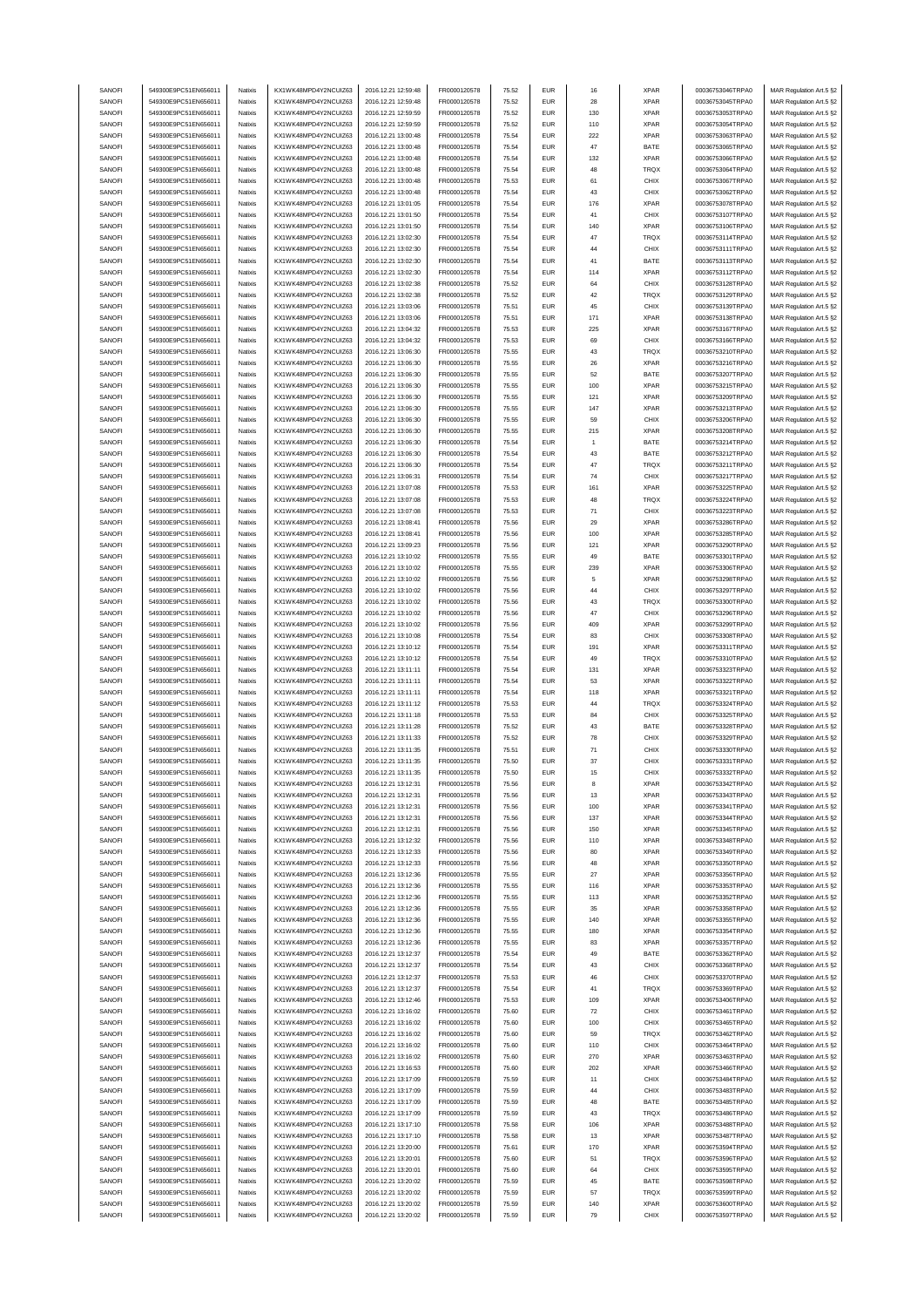| SANOFI           | 549300E9PC51EN656011 | Natixis | KX1WK48MPD4Y2NCUIZ63 | 2016.12.21 13:20:09 | FR0000120578 | 75.57 | <b>EUR</b> | 69             | CHIX        | 00036753602TRPA0 | MAR Regulation Art.5 §2 |
|------------------|----------------------|---------|----------------------|---------------------|--------------|-------|------------|----------------|-------------|------------------|-------------------------|
| SANOFI           | 549300E9PC51EN656011 | Natixis | KX1WK48MPD4Y2NCUIZ63 | 2016.12.21 13:20:09 | FR0000120578 | 75.57 | <b>EUR</b> | 49             | BATE        | 00036753603TRPA0 | MAR Regulation Art.5 §2 |
| SANOFI           | 549300E9PC51EN656011 | Natixis | KX1WK48MPD4Y2NCUIZ63 | 2016.12.21 13:20:09 | FR0000120578 | 75.57 | <b>EUR</b> | 49             | TRQX        | 00036753604TRPA0 | MAR Regulation Art.5 §2 |
| SANOFI           | 549300E9PC51EN656011 | Natixis | KX1WK48MPD4Y2NCUIZ63 | 2016.12.21 13:20:31 | FR0000120578 | 75.57 | <b>EUR</b> | $22\,$         | CHIX        | 00036753611TRPA0 | MAR Regulation Art.5 §2 |
|                  |                      |         |                      |                     |              |       |            |                |             |                  |                         |
| SANOFI           | 549300E9PC51EN656011 | Natixis | KX1WK48MPD4Y2NCUIZ63 | 2016.12.21 13:21:50 | FR0000120578 | 75.57 | <b>EUR</b> | 45             | CHIX        | 00036753650TRPA0 | MAR Regulation Art.5 §2 |
| SANOFI           | 549300E9PC51EN656011 | Natixis | KX1WK48MPD4Y2NCUIZ63 | 2016.12.21 13:21:50 | FR0000120578 | 75.58 | <b>EUR</b> | 45             | CHIX        | 00036753645TRPA0 | MAR Regulation Art.5 §2 |
| SANOFI           | 549300E9PC51EN656011 | Natixis | KX1WK48MPD4Y2NCUIZ63 | 2016.12.21 13:21:50 | FR0000120578 | 75.57 | <b>EUR</b> | 33             | BATE        | 00036753648TRPA0 | MAR Regulation Art.5 §2 |
| SANOFI           | 549300E9PC51EN656011 | Natixis | KX1WK48MPD4Y2NCUIZ63 | 2016.12.21 13:21:50 | FR0000120578 | 75.58 | <b>EUR</b> | 141            | <b>XPAR</b> | 00036753646TRPA0 | MAR Regulation Art.5 §2 |
| SANOFI           | 549300E9PC51EN656011 | Natixis | KX1WK48MPD4Y2NCUIZ63 | 2016.12.21 13:21:50 | FR0000120578 | 75.57 | <b>EUR</b> | 24             | CHIX        | 00036753649TRPA0 | MAR Regulation Art.5 §2 |
| SANOFI           | 549300E9PC51EN656011 | Natixis | KX1WK48MPD4Y2NCUIZ63 | 2016.12.21 13:21:50 | FR0000120578 | 75.57 | <b>EUR</b> | 9              | BATE        | 00036753647TRPA0 | MAR Regulation Art.5 §2 |
| SANOFI           | 549300E9PC51EN656011 | Natixis | KX1WK48MPD4Y2NCUIZ63 | 2016.12.21 13:21:50 | FR0000120578 | 75.57 | <b>EUR</b> | 44             | <b>TRQX</b> | 00036753651TRPA0 | MAR Regulation Art.5 §2 |
|                  |                      |         |                      |                     |              |       |            |                |             |                  |                         |
| SANOFI           | 549300E9PC51EN656011 | Natixis | KX1WK48MPD4Y2NCUIZ63 | 2016.12.21 13:21:54 | FR0000120578 | 75.56 | <b>EUR</b> | 50             | <b>XPAR</b> | 00036753653TRPA0 | MAR Regulation Art.5 §2 |
| SANOFI           | 549300E9PC51EN656011 | Natixis | KX1WK48MPD4Y2NCUIZ63 | 2016.12.21 13:21:54 | FR0000120578 | 75.56 | <b>EUR</b> | 69             | <b>XPAR</b> | 00036753654TRPA0 | MAR Regulation Art.5 §2 |
| SANOFI           | 549300E9PC51EN656011 | Natixis | KX1WK48MPD4Y2NCUIZ63 | 2016.12.21 13:21:54 | FR0000120578 | 75.56 | <b>EUR</b> | 50             | CHIX        | 00036753652TRPA0 | MAR Regulation Art.5 §2 |
| SANOFI           | 549300E9PC51EN656011 | Natixis | KX1WK48MPD4Y2NCUIZ63 | 2016.12.21 13:22:29 | FR0000120578 | 75.55 | <b>EUR</b> | 127            | <b>XPAR</b> | 00036753671TRPA0 | MAR Regulation Art.5 §2 |
| SANOFI           | 549300E9PC51EN656011 | Natixis | KX1WK48MPD4Y2NCUIZ63 | 2016.12.21 13:22:43 | FR0000120578 | 75.55 | <b>EUR</b> | 25             | <b>XPAR</b> | 00036753679TRPA0 |                         |
|                  |                      |         |                      |                     |              |       |            |                |             |                  | MAR Regulation Art.5 §2 |
| SANOFI           | 549300E9PC51EN656011 | Natixis | KX1WK48MPD4Y2NCUIZ63 | 2016.12.21 13:22:43 | FR0000120578 | 75.55 | <b>EUR</b> | 47             | CHIX        | 00036753677TRPA0 | MAR Regulation Art.5 §2 |
| SANOFI           | 549300E9PC51EN656011 | Natixis | KX1WK48MPD4Y2NCUIZ63 | 2016.12.21 13:22:43 | FR0000120578 | 75.55 | <b>EUR</b> | 107            | <b>XPAR</b> | 00036753678TRPA0 | MAR Regulation Art.5 §2 |
| SANOFI           | 549300E9PC51EN656011 | Natixis | KX1WK48MPD4Y2NCUIZ63 | 2016.12.21 13:23:48 | FR0000120578 | 75.55 | <b>EUR</b> | 47             | CHIX        | 00036753712TRPA0 | MAR Regulation Art.5 §2 |
| SANOFI           | 549300E9PC51EN656011 | Natixis | KX1WK48MPD4Y2NCUIZ63 | 2016.12.21 13:26:27 | FR0000120578 | 75.57 | <b>EUR</b> | 8              | <b>XPAR</b> | 00036754060TRPA0 | MAR Regulation Art.5 §2 |
| SANOFI           | 549300E9PC51EN656011 | Natixis | KX1WK48MPD4Y2NCUIZ63 | 2016.12.21 13:26:27 | FR0000120578 | 75.57 | <b>EUR</b> | 56             | <b>XPAR</b> | 00036754057TRPA0 | MAR Regulation Art.5 §2 |
| SANOFI           | 549300E9PC51EN656011 | Natixis | KX1WK48MPD4Y2NCUIZ63 | 2016.12.21 13:26:27 | FR0000120578 | 75.57 | <b>EUR</b> | 100            | <b>XPAR</b> | 00036754059TRPA0 | MAR Regulation Art.5 §2 |
|                  |                      |         |                      |                     |              |       |            |                |             |                  |                         |
| SANOFI           | 549300E9PC51EN656011 | Natixis | KX1WK48MPD4Y2NCUIZ63 | 2016.12.21 13:26:27 | FR0000120578 | 75.57 | <b>EUR</b> | 185            | <b>XPAR</b> | 00036754058TRPA0 | MAR Regulation Art.5 §2 |
| SANOFI           | 549300E9PC51EN656011 | Natixis | KX1WK48MPD4Y2NCUIZ63 | 2016.12.21 13:26:27 | FR0000120578 | 75.57 | <b>EUR</b> | 67             | CHIX        | 00036754056TRPA0 | MAR Regulation Art.5 §2 |
| SANOFI           | 549300E9PC51EN656011 | Natixis | KX1WK48MPD4Y2NCUIZ63 | 2016.12.21 13:26:38 | FR0000120578 | 75.56 | <b>EUR</b> | 54             | CHIX        | 00036754070TRPA0 | MAR Regulation Art.5 §2 |
| SANOFI           | 549300E9PC51EN656011 | Natixis | KX1WK48MPD4Y2NCUIZ63 | 2016.12.21 13:26:38 | FR0000120578 | 75.56 | <b>EUR</b> | 3              | <b>XPAR</b> | 00036754072TRPA0 | MAR Regulation Art.5 §2 |
| SANOFI           | 549300E9PC51EN656011 | Natixis | KX1WK48MPD4Y2NCUIZ63 | 2016.12.21 13:26:38 | FR0000120578 | 75.56 | <b>EUR</b> | 44             | BATE        | 00036754068TRPA0 | MAR Regulation Art.5 §2 |
| SANOFI           | 549300E9PC51EN656011 | Natixis | KX1WK48MPD4Y2NCUIZ63 | 2016.12.21 13:26:38 | FR0000120578 | 75.56 | <b>EUR</b> | 48             | TRQX        | 00036754067TRPA0 | MAR Regulation Art.5 §2 |
|                  | 549300E9PC51EN656011 |         |                      |                     |              |       |            |                |             |                  |                         |
| SANOFI           |                      | Natixis | KX1WK48MPD4Y2NCUIZ63 | 2016.12.21 13:26:38 | FR0000120578 | 75.56 | <b>EUR</b> | $\mathbf{73}$  | CHIX        | 00036754066TRPA0 | MAR Regulation Art.5 §2 |
| SANOFI           | 549300E9PC51EN656011 | Natixis | KX1WK48MPD4Y2NCUIZ63 | 2016.12.21 13:26:38 | FR0000120578 | 75.56 | <b>EUR</b> | 147            | CHIX        | 00036754069TRPA0 | MAR Regulation Art.5 §2 |
| SANOFI           | 549300E9PC51EN656011 | Natixis | KX1WK48MPD4Y2NCUIZ63 | 2016.12.21 13:26:38 | FR0000120578 | 75.56 | <b>EUR</b> | 173            | <b>XPAR</b> | 00036754071TRPA0 | MAR Regulation Art.5 §2 |
| SANOFI           | 549300E9PC51EN656011 | Natixis | KX1WK48MPD4Y2NCUIZ63 | 2016.12.21 13:26:39 | FR0000120578 | 75.55 | <b>EUR</b> | 61             | TRQX        | 00036754073TRPA0 | MAR Regulation Art.5 §2 |
| SANOFI           | 549300E9PC51EN656011 | Natixis | KX1WK48MPD4Y2NCUIZ63 | 2016.12.21 13:27:39 | FR0000120578 | 75.56 | <b>EUR</b> | 113            | <b>XPAR</b> | 00036754087TRPA0 | MAR Regulation Art.5 §2 |
|                  | 549300E9PC51EN656011 |         | KX1WK48MPD4Y2NCUIZ63 | 2016.12.21 13:27:39 |              |       | <b>EUR</b> |                |             | 00036754085TRPA0 |                         |
| SANOFI           |                      | Natixis |                      |                     | FR0000120578 | 75.56 |            | 131            | <b>XPAR</b> |                  | MAR Regulation Art.5 §2 |
| SANOFI           | 549300E9PC51EN656011 | Natixis | KX1WK48MPD4Y2NCUIZ63 | 2016.12.21 13:27:39 | FR0000120578 | 75.55 | <b>EUR</b> | 43             | CHIX        | 00036754086TRPA0 | MAR Regulation Art.5 §2 |
| SANOFI           | 549300E9PC51EN656011 | Natixis | KX1WK48MPD4Y2NCUIZ63 | 2016.12.21 13:27:39 | FR0000120578 | 75.56 | <b>EUR</b> | 40             | BATE        | 00036754084TRPA0 | MAR Regulation Art.5 §2 |
| SANOFI           | 549300E9PC51EN656011 | Natixis | KX1WK48MPD4Y2NCUIZ63 | 2016.12.21 13:28:23 | FR0000120578 | 75.54 | <b>EUR</b> | 126            | <b>XPAR</b> | 00036754097TRPA0 | MAR Regulation Art.5 §2 |
| SANOFI           | 549300E9PC51EN656011 | Natixis | KX1WK48MPD4Y2NCUIZ63 | 2016.12.21 13:28:23 | FR0000120578 | 75.54 | <b>EUR</b> | 45             | BATE        | 00036754096TRPA0 | MAR Regulation Art.5 §2 |
| SANOFI           | 549300E9PC51EN656011 | Natixis | KX1WK48MPD4Y2NCUIZ63 | 2016.12.21 13:28:23 | FR0000120578 | 75.54 | <b>EUR</b> | 49             | TRQX        | 00036754098TRPA0 | MAR Regulation Art.5 §2 |
|                  |                      |         |                      |                     |              |       |            |                |             |                  |                         |
| SANOFI           | 549300E9PC51EN656011 | Natixis | KX1WK48MPD4Y2NCUIZ63 | 2016.12.21 13:30:21 | FR0000120578 | 75.55 | <b>EUR</b> | 173            | <b>XPAR</b> | 00036754143TRPA0 | MAR Regulation Art.5 §2 |
| SANOFI           | 549300E9PC51EN656011 | Natixis | KX1WK48MPD4Y2NCUIZ63 | 2016.12.21 13:30:59 | FR0000120578 | 75.55 | <b>EUR</b> | 111            | <b>XPAR</b> | 00036754156TRPA0 | MAR Regulation Art.5 §2 |
| SANOFI           | 549300E9PC51EN656011 | Natixis | KX1WK48MPD4Y2NCUIZ63 | 2016.12.21 13:30:59 | FR0000120578 | 75.55 | <b>EUR</b> | 264            | <b>XPAR</b> | 00036754160TRPA0 | MAR Regulation Art.5 §2 |
| SANOFI           | 549300E9PC51EN656011 | Natixis | KX1WK48MPD4Y2NCUIZ63 | 2016.12.21 13:30:59 | FR0000120578 | 75.55 | <b>EUR</b> | 264            | <b>XPAR</b> | 00036754157TRPA0 | MAR Regulation Art.5 §2 |
| SANOFI           | 549300E9PC51EN656011 | Natixis | KX1WK48MPD4Y2NCUIZ63 | 2016.12.21 13:30:59 | FR0000120578 | 75.55 | <b>EUR</b> | 94             | <b>XPAR</b> | 00036754162TRPA0 | MAR Regulation Art.5 §2 |
| SANOFI           | 549300E9PC51EN656011 | Natixis | KX1WK48MPD4Y2NCUIZ63 | 2016.12.21 13:30:59 | FR0000120578 | 75.55 | <b>EUR</b> | 86             | <b>XPAR</b> | 00036754161TRPA0 | MAR Regulation Art.5 §2 |
|                  |                      |         |                      |                     |              |       |            |                |             |                  |                         |
| SANOFI           | 549300E9PC51EN656011 | Natixis | KX1WK48MPD4Y2NCUIZ63 | 2016.12.21 13:30:59 | FR0000120578 | 75.55 | <b>EUR</b> | 86             | <b>XPAR</b> | 00036754158TRPA0 | MAR Regulation Art.5 §2 |
| SANOFI           | 549300E9PC51EN656011 | Natixis | KX1WK48MPD4Y2NCUIZ63 | 2016.12.21 13:30:59 | FR0000120578 | 75.55 | <b>EUR</b> | 66             | <b>XPAR</b> | 00036754155TRPA0 | MAR Regulation Art.5 §2 |
| SANOFI           | 549300E9PC51EN656011 | Natixis | KX1WK48MPD4Y2NCUIZ63 | 2016.12.21 13:30:59 | FR0000120578 | 75.55 | <b>EUR</b> | 57             | <b>XPAR</b> | 00036754167TRPA0 | MAR Regulation Art.5 §2 |
| SANOFI           | 549300E9PC51EN656011 | Natixis | KX1WK48MPD4Y2NCUIZ63 | 2016.12.21 13:30:59 | FR0000120578 | 75.55 | <b>EUR</b> | 51             | TRQX        | 00036754154TRPA0 | MAR Regulation Art.5 §2 |
| SANOFI           | 549300E9PC51EN656011 | Natixis | KX1WK48MPD4Y2NCUIZ63 | 2016.12.21 13:30:59 | FR0000120578 | 75.55 | <b>EUR</b> | 419            | <b>XPAR</b> | 00036754166TRPA0 | MAR Regulation Art.5 §2 |
| SANOFI           | 549300E9PC51EN656011 | Natixis | KX1WK48MPD4Y2NCUIZ63 | 2016.12.21 13:30:59 | FR0000120578 | 75.55 | <b>EUR</b> | 100            | <b>XPAR</b> | 00036754165TRPA0 |                         |
|                  |                      |         |                      |                     |              |       |            |                |             |                  | MAR Regulation Art.5 §2 |
| SANOFI           | 549300E9PC51EN656011 | Natixis | KX1WK48MPD4Y2NCUIZ63 | 2016.12.21 13:30:59 | FR0000120578 | 75.55 | <b>EUR</b> | 68             | CHIX        | 00036754153TRPA0 | MAR Regulation Art.5 §2 |
| SANOFI           | 549300E9PC51EN656011 | Natixis | KX1WK48MPD4Y2NCUIZ63 | 2016.12.21 13:30:59 | FR0000120578 | 75.55 | <b>EUR</b> | 22             | <b>XPAR</b> | 00036754164TRPA0 | MAR Regulation Art.5 §2 |
| SANOFI           | 549300E9PC51EN656011 | Natixis | KX1WK48MPD4Y2NCUIZ63 | 2016.12.21 13:30:59 | FR0000120578 | 75.55 | <b>EUR</b> | 333            | <b>XPAR</b> | 00036754159TRPA0 | MAR Regulation Art.5 §2 |
| SANOFI           | 549300E9PC51EN656011 | Natixis | KX1WK48MPD4Y2NCUIZ63 | 2016.12.21 13:30:59 | FR0000120578 | 75.55 | <b>EUR</b> | 350            | <b>XPAR</b> | 00036754163TRPA0 | MAR Regulation Art.5 §2 |
| SANOFI           | 549300E9PC51EN656011 | Natixis | KX1WK48MPD4Y2NCUIZ63 | 2016.12.21 13:31:35 | FR0000120578 | 75.55 | <b>EUR</b> | 270            | <b>XPAR</b> | 00036754172TRPA0 | MAR Regulation Art.5 §2 |
|                  |                      |         |                      |                     |              |       |            |                |             |                  |                         |
| SANOFI           | 549300E9PC51EN656011 | Natixis | KX1WK48MPD4Y2NCUIZ63 | 2016.12.21 13:32:27 | FR0000120578 | 75.56 | <b>EUR</b> | 59             | CHIX        | 00036754185TRPA0 | MAR Regulation Art.5 §2 |
| SANOFI           | 549300E9PC51EN656011 | Natixis | KX1WK48MPD4Y2NCUIZ63 | 2016.12.21 13:33:16 | FR0000120578 | 75.58 | <b>EUR</b> | 115            | <b>XPAR</b> | 00036754195TRPA0 | MAR Regulation Art.5 §2 |
| SANOFI           | 549300E9PC51EN656011 | Natixis | KX1WK48MPD4Y2NCUIZ63 | 2016.12.21 13:33:16 | FR0000120578 | 75.58 | <b>EUR</b> | 91             | <b>XPAR</b> | 00036754200TRPA0 | MAR Regulation Art.5 §2 |
| SANOFI           | 549300E9PC51EN656011 | Natixis | KX1WK48MPD4Y2NCUIZ63 | 2016.12.21 13:33:16 | FR0000120578 | 75.58 | <b>EUR</b> | 82             | <b>XPAR</b> | 00036754196TRPA0 | MAR Regulation Art.5 §2 |
| SANOF            | 549300E9PC51EN65601  | Natixis | KX1WK48MPD4Y2NCUIZ63 | 2016.12.21 13:33:16 | FR0000120578 | 75.58 | EUR        | 150            | XPAR        | 00036754201TRPA0 | MAR Regulation Art.5 §2 |
| SANOFI           | 549300E9PC51EN656011 | Natixis | KX1WK48MPD4Y2NCUIZ63 | 2016.12.21 13:33:16 | FR0000120578 | 75.58 | <b>EUR</b> | 43             | <b>XPAR</b> | 00036754199TRPA0 | MAR Regulation Art.5 §2 |
|                  |                      |         |                      |                     |              |       |            |                |             |                  |                         |
| SANOFI           | 549300E9PC51EN656011 | Natixis | KX1WK48MPD4Y2NCUIZ63 | 2016.12.21 13:33:16 | FR0000120578 | 75.58 | <b>EUR</b> | 100            | <b>XPAR</b> | 00036754197TRPA0 | MAR Regulation Art.5 §2 |
| SANOFI           | 549300E9PC51EN656011 | Natixis | KX1WK48MPD4Y2NCUIZ63 | 2016.12.21 13:33:16 | FR0000120578 | 75.58 | <b>EUR</b> | 10             | <b>XPAR</b> | 00036754198TRPA0 | MAR Regulation Art.5 §2 |
| SANOFI           | 549300E9PC51EN656011 | Natixis | KX1WK48MPD4Y2NCUIZ63 | 2016.12.21 13:33:16 | FR0000120578 | 75.58 | <b>EUR</b> | 51             | <b>XPAR</b> | 00036754202TRPA0 | MAR Regulation Art.5 §2 |
| SANOFI           | 549300E9PC51EN656011 | Natixis | KX1WK48MPD4Y2NCUIZ63 | 2016.12.21 13:33:36 | FR0000120578 | 75.58 | <b>EUR</b> | 43             | BATE        | 00036754206TRPA0 | MAR Regulation Art.5 §2 |
| SANOFI           | 549300E9PC51EN656011 | Natixis | KX1WK48MPD4Y2NCUIZ63 | 2016.12.21 13:33:39 | FR0000120578 | 75.58 | <b>EUR</b> | 46             | <b>XPAR</b> | 00036754207TRPA0 | MAR Regulation Art.5 §2 |
| SANOFI           | 549300E9PC51EN656011 | Natixis | KX1WK48MPD4Y2NCUIZ63 | 2016.12.21 13:34:56 | FR0000120578 | 75.60 | <b>EUR</b> | 10             | CHIX        | 00036754230TRPA0 | MAR Regulation Art.5 §2 |
|                  |                      |         |                      |                     | FR0000120578 |       |            |                |             |                  |                         |
| SANOFI           | 549300E9PC51EN656011 | Natixis | KX1WK48MPD4Y2NCUIZ63 | 2016.12.21 13:34:56 |              | 75.60 | <b>EUR</b> | 114            | CHIX        | 00036754229TRPA0 | MAR Regulation Art.5 §2 |
| SANOFI           | 549300E9PC51EN656011 | Natixis | KX1WK48MPD4Y2NCUIZ63 | 2016.12.21 13:36:00 | FR0000120578 | 75.59 | <b>EUR</b> | 9              | <b>TRQX</b> | 00036754254TRPA0 | MAR Regulation Art.5 §2 |
| SANOFI           | 549300E9PC51EN656011 | Natixis | KX1WK48MPD4Y2NCUIZ63 | 2016.12.21 13:36:00 | FR0000120578 | 75.59 | <b>EUR</b> | 75             | CHIX        | 00036754252TRPA0 | MAR Regulation Art.5 §2 |
| SANOFI           | 549300E9PC51EN656011 | Natixis | KX1WK48MPD4Y2NCUIZ63 | 2016.12.21 13:36:00 | FR0000120578 | 75.59 | <b>EUR</b> | 56             | TRQX        | 00036754255TRPA0 | MAR Regulation Art.5 §2 |
| SANOFI           | 549300E9PC51EN656011 | Natixis | KX1WK48MPD4Y2NCUIZ63 | 2016.12.21 13:36:00 | FR0000120578 | 75.59 | <b>EUR</b> | 50             | BATE        | 00036754253TRPA0 | MAR Regulation Art.5 §2 |
| SANOFI           | 549300E9PC51EN656011 | Natixis | KX1WK48MPD4Y2NCUIZ63 | 2016.12.21 13:36:00 | FR0000120578 | 75.58 | <b>EUR</b> | 350            | <b>XPAR</b> | 00036754262TRPA0 | MAR Regulation Art.5 §2 |
|                  |                      |         |                      | 2016.12.21 13:36:00 |              |       |            |                |             |                  |                         |
| SANOFI           | 549300E9PC51EN656011 | Natixis | KX1WK48MPD4Y2NCUIZ63 |                     | FR0000120578 | 75.58 | <b>EUR</b> | 208            | <b>XPAR</b> | 00036754258TRPA0 | MAR Regulation Art.5 §2 |
| SANOFI           | 549300E9PC51EN656011 | Natixis | KX1WK48MPD4Y2NCUIZ63 | 2016.12.21 13:36:00 | FR0000120578 | 75.58 | <b>EUR</b> | 78             | CHIX        | 00036754256TRPA0 | MAR Regulation Art.5 §2 |
| SANOFI           | 549300E9PC51EN656011 | Natixis | KX1WK48MPD4Y2NCUIZ63 | 2016.12.21 13:36:00 | FR0000120578 | 75.58 | <b>EUR</b> | 137            | <b>XPAR</b> | 00036754259TRPA0 | MAR Regulation Art.5 §2 |
| SANOFI           | 549300E9PC51EN656011 | Natixis | KX1WK48MPD4Y2NCUIZ63 | 2016.12.21 13:36:00 | FR0000120578 | 75.58 | <b>EUR</b> | 111            | <b>XPAR</b> | 00036754261TRPA0 | MAR Regulation Art.5 §2 |
| SANOFI           | 549300E9PC51EN656011 | Natixis | KX1WK48MPD4Y2NCUIZ63 | 2016.12.21 13:36:00 | FR0000120578 | 75.58 | <b>EUR</b> | 12             | <b>XPAR</b> | 00036754257TRPA0 | MAR Regulation Art.5 §2 |
| SANOFI           | 549300E9PC51EN656011 | Natixis | KX1WK48MPD4Y2NCUIZ63 | 2016.12.21 13:36:00 | FR0000120578 | 75.58 | <b>EUR</b> | 5              | <b>XPAR</b> | 00036754260TRPA0 | MAR Regulation Art.5 §2 |
|                  |                      |         |                      |                     |              |       |            |                |             |                  |                         |
| SANOFI           | 549300E9PC51EN656011 | Natixis | KX1WK48MPD4Y2NCUIZ63 | 2016.12.21 13:36:53 | FR0000120578 | 75.60 | <b>EUR</b> | 58             | <b>TRQX</b> | 00036754274TRPA0 | MAR Regulation Art.5 §2 |
| SANOFI           | 549300E9PC51EN656011 | Natixis | KX1WK48MPD4Y2NCUIZ63 | 2016.12.21 13:36:53 | FR0000120578 | 75.60 | <b>EUR</b> | 66             | CHIX        | 00036754273TRPA0 | MAR Regulation Art.5 §2 |
| SANOFI           | 549300E9PC51EN656011 | Natixis | KX1WK48MPD4Y2NCUIZ63 | 2016.12.21 13:36:58 | FR0000120578 | 75.59 | <b>EUR</b> | 47             | BATE        | 00036754275TRPA0 | MAR Regulation Art.5 §2 |
| SANOFI           | 549300E9PC51EN656011 | Natixis | KX1WK48MPD4Y2NCUIZ63 | 2016.12.21 13:36:59 | FR0000120578 | 75.59 | <b>EUR</b> | 73             | CHIX        | 00036754276TRPA0 | MAR Regulation Art.5 §2 |
| SANOFI           | 549300E9PC51EN656011 | Natixis | KX1WK48MPD4Y2NCUIZ63 | 2016.12.21 13:37:00 | FR0000120578 | 75.59 | <b>EUR</b> | $\overline{7}$ | CHIX        | 00036754277TRPA0 | MAR Regulation Art.5 §2 |
|                  |                      |         |                      |                     |              |       |            |                |             |                  |                         |
| SANOFI           | 549300E9PC51EN656011 | Natixis | KX1WK48MPD4Y2NCUIZ63 | 2016.12.21 13:37:00 | FR0000120578 | 75.59 | <b>EUR</b> | 16             | TRQX        | 00036754279TRPA0 | MAR Regulation Art.5 §2 |
| SANOFI           | 549300E9PC51EN656011 | Natixis | KX1WK48MPD4Y2NCUIZ63 | 2016.12.21 13:37:00 | FR0000120578 | 75.59 | <b>EUR</b> | 66             | CHIX        | 00036754278TRPA0 | MAR Regulation Art.5 §2 |
| SANOFI           | 549300E9PC51EN656011 | Natixis | KX1WK48MPD4Y2NCUIZ63 | 2016.12.21 13:37:05 | FR0000120578 | 75.59 | <b>EUR</b> | 44             | TRQX        | 00036754280TRPA0 | MAR Regulation Art.5 §2 |
| SANOFI           | 549300E9PC51EN656011 | Natixis | KX1WK48MPD4Y2NCUIZ63 | 2016.12.21 13:37:21 | FR0000120578 | 75.58 | <b>EUR</b> | 350            | <b>XPAR</b> | 00036754286TRPA0 | MAR Regulation Art.5 §2 |
| SANOFI           | 549300E9PC51EN656011 | Natixis | KX1WK48MPD4Y2NCUIZ63 | 2016.12.21 13:37:21 | FR0000120578 | 75.58 | <b>EUR</b> | 350            | <b>XPAR</b> | 00036754285TRPA0 | MAR Regulation Art.5 §2 |
| SANOFI           | 549300E9PC51EN656011 | Natixis | KX1WK48MPD4Y2NCUIZ63 | 2016.12.21 13:37:21 | FR0000120578 | 75.58 | <b>EUR</b> | 350            | <b>XPAR</b> | 00036754288TRPA0 | MAR Regulation Art.5 §2 |
|                  |                      |         |                      |                     |              |       |            |                |             |                  |                         |
| SANOFI           | 549300E9PC51EN656011 | Natixis | KX1WK48MPD4Y2NCUIZ63 | 2016.12.21 13:37:21 | FR0000120578 | 75.58 | <b>EUR</b> | 156            | <b>XPAR</b> | 00036754287TRPA0 | MAR Regulation Art.5 §2 |
| SANOFI           | 549300E9PC51EN656011 | Natixis | KX1WK48MPD4Y2NCUIZ63 | 2016.12.21 13:37:21 | FR0000120578 | 75.58 | <b>EUR</b> | 258            | <b>XPAR</b> | 00036754289TRPA0 | MAR Regulation Art.5 §2 |
| SANOFI           | 549300E9PC51EN656011 | Natixis | KX1WK48MPD4Y2NCUIZ63 | 2016.12.21 13:37:21 | FR0000120578 | 75.58 | <b>EUR</b> | 58             | CHIX        | 00036754282TRPA0 | MAR Regulation Art.5 §2 |
| SANOFI           | 549300E9PC51EN656011 | Natixis | KX1WK48MPD4Y2NCUIZ63 | 2016.12.21 13:37:21 | FR0000120578 | 75.58 | <b>EUR</b> | 46             | TRQX        | 00036754284TRPA0 | MAR Regulation Art.5 §2 |
| SANOFI           | 549300E9PC51EN656011 | Natixis | KX1WK48MPD4Y2NCUIZ63 | 2016.12.21 13:37:21 | FR0000120578 | 75.58 | <b>EUR</b> | 41             | BATE        | 00036754283TRPA0 | MAR Regulation Art.5 §2 |
| SANOFI           | 549300E9PC51EN656011 | Natixis | KX1WK48MPD4Y2NCUIZ63 | 2016.12.21 13:38:04 | FR0000120578 | 75.60 | <b>EUR</b> | 44             | CHIX        | 00036754305TRPA0 | MAR Regulation Art.5 §2 |
|                  |                      |         |                      |                     |              |       |            |                |             |                  |                         |
| SANOFI           | 549300E9PC51EN656011 | Natixis | KX1WK48MPD4Y2NCUIZ63 | 2016.12.21 13:38:04 | FR0000120578 | 75.60 | <b>EUR</b> | 41             | <b>TRQX</b> | 00036754306TRPA0 | MAR Regulation Art.5 §2 |
|                  | 549300E9PC51EN656011 | Natixis | KX1WK48MPD4Y2NCUIZ63 | 2016.12.21 13:38:47 | FR0000120578 | 75.59 | <b>EUR</b> | 48             | CHIX        | 00036754316TRPA0 | MAR Regulation Art.5 §2 |
| SANOFI<br>SANOFI | 549300E9PC51EN656011 | Natixis | KX1WK48MPD4Y2NCUIZ63 | 2016.12.21 13:39:26 | FR0000120578 | 75.61 | <b>EUR</b> | 14             | BATE        | 00036754319TRPA0 | MAR Regulation Art.5 §2 |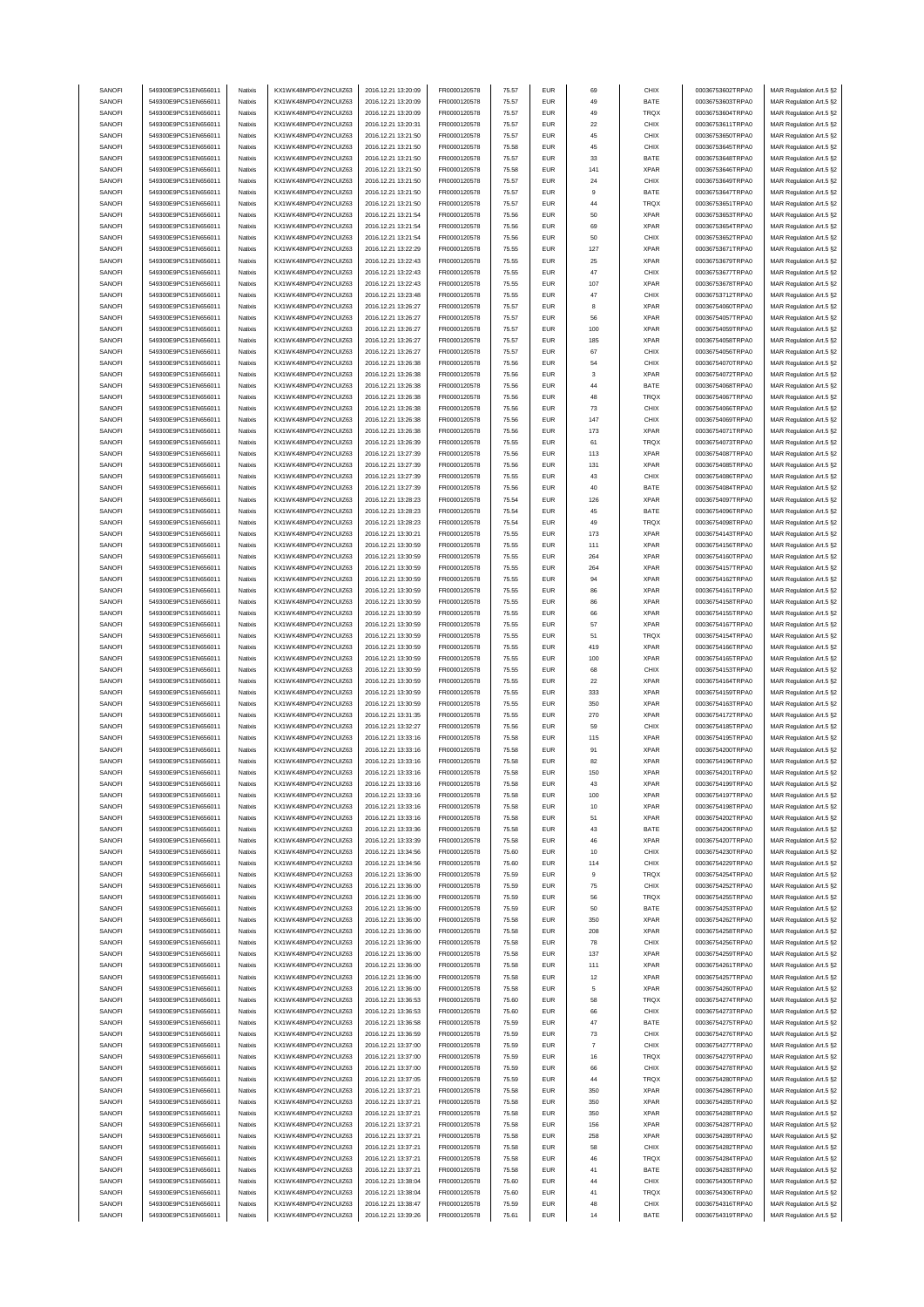| SANOFI           | 549300E9PC51EN656011                         | Natixis | KX1WK48MPD4Y2NCUIZ63                         | 2016.12.21 13:39:26                        | FR0000120578                 | 75.61 | <b>EUR</b>               | 14        | BATE                       | 00036754321TRPA0                     | MAR Regulation Art.5 §2                            |
|------------------|----------------------------------------------|---------|----------------------------------------------|--------------------------------------------|------------------------------|-------|--------------------------|-----------|----------------------------|--------------------------------------|----------------------------------------------------|
| SANOFI           | 549300E9PC51EN656011                         | Natixis | KX1WK48MPD4Y2NCUIZ63                         | 2016.12.21 13:39:26                        | FR0000120578                 | 75.61 | <b>EUR</b>               | 14        | BATE                       | 00036754322TRPA0                     | MAR Regulation Art.5 §2                            |
| SANOFI           | 549300E9PC51EN656011                         | Natixis | KX1WK48MPD4Y2NCUIZ63                         | 2016.12.21 13:39:26                        | FR0000120578                 | 75.61 | <b>EUR</b>               | 48        | TRQX                       | 00036754323TRPA0                     | MAR Regulation Art.5 §2                            |
| SANOFI           | 549300E9PC51EN656011                         | Natixis | KX1WK48MPD4Y2NCUIZ63                         | 2016.12.21 13:39:26                        | FR0000120578                 | 75.61 | <b>EUR</b>               | 51        | CHIX                       | 00036754320TRPA0                     | MAR Regulation Art.5 §2                            |
| SANOFI           | 549300E9PC51EN656011                         | Natixis | KX1WK48MPD4Y2NCUIZ63                         | 2016.12.21 13:42:37                        | FR0000120578                 | 75.61 | <b>EUR</b>               | 42        | TRQX                       | 00036754368TRPA0                     | MAR Regulation Art.5 §2                            |
| SANOFI           | 549300E9PC51EN656011                         | Natixis | KX1WK48MPD4Y2NCUIZ63                         | 2016.12.21 13:42:43                        | FR0000120578                 | 75.61 | <b>EUR</b>               | 49        | CHIX                       | 00036754372TRPA0                     | MAR Regulation Art.5 §2                            |
|                  |                                              | Natixis |                                              |                                            |                              |       | <b>EUR</b>               |           |                            |                                      |                                                    |
| SANOFI           | 549300E9PC51EN656011                         |         | KX1WK48MPD4Y2NCUIZ63                         | 2016.12.21 13:42:43                        | FR0000120578                 | 75.61 |                          | 43        | CHIX                       | 00036754371TRPA0                     | MAR Regulation Art.5 §2                            |
| SANOFI           | 549300E9PC51EN656011                         | Natixis | KX1WK48MPD4Y2NCUIZ63                         | 2016.12.21 13:42:43                        | FR0000120578                 | 75.61 | <b>EUR</b>               | 30        | BATE                       | 00036754369TRPA0                     | MAR Regulation Art.5 §2                            |
| SANOFI           | 549300E9PC51EN656011                         | Natixis | KX1WK48MPD4Y2NCUIZ63                         | 2016.12.21 13:42:43                        | FR0000120578                 | 75.61 | <b>EUR</b>               | 13        | BATE                       | 00036754370TRPA0                     | MAR Regulation Art.5 §2                            |
| SANOFI           | 549300E9PC51EN656011                         | Natixis | KX1WK48MPD4Y2NCUIZ63                         | 2016.12.21 13:43:45                        | FR0000120578                 | 75.61 | <b>EUR</b>               | 43        | TRQX                       | 00036754417TRPA0                     | MAR Regulation Art.5 §2                            |
| SANOFI           | 549300E9PC51EN656011                         | Natixis | KX1WK48MPD4Y2NCUIZ63                         | 2016.12.21 13:43:45                        | FR0000120578                 | 75.61 | <b>EUR</b>               | 74        | CHIX                       | 00036754416TRPA0                     | MAR Regulation Art.5 §2                            |
|                  | 549300E9PC51EN656011                         |         |                                              |                                            |                              |       |                          |           |                            |                                      |                                                    |
| SANOFI           |                                              | Natixis | KX1WK48MPD4Y2NCUIZ63                         | 2016.12.21 13:44:04                        | FR0000120578                 | 75.59 | <b>EUR</b>               | 26        | TRQX                       | 00036754425TRPA0                     | MAR Regulation Art.5 §2                            |
| SANOFI           | 549300E9PC51EN656011                         | Natixis | KX1WK48MPD4Y2NCUIZ63                         | 2016.12.21 13:44:25                        | FR0000120578                 | 75.60 | <b>EUR</b>               | 181       | <b>XPAR</b>                | 00036754429TRPA0                     | MAR Regulation Art.5 §2                            |
| SANOFI           | 549300E9PC51EN656011                         | Natixis | KX1WK48MPD4Y2NCLIIZ63                        | 2016.12.21 13:44:25                        | FR0000120578                 | 75.60 | <b>EUR</b>               | 202       | <b>XPAR</b>                | 00036754432TRPA0                     | MAR Regulation Art.5 §2                            |
| SANOFI           | 549300E9PC51EN656011                         | Natixis | KX1WK48MPD4Y2NCUIZ63                         | 2016.12.21 13:44:25                        | FR0000120578                 | 75.60 | <b>EUR</b>               | 145       | <b>XPAR</b>                | 00036754428TRPA0                     | MAR Regulation Art.5 §2                            |
| SANOFI           | 549300E9PC51EN656011                         | Natixis | KX1WK48MPD4Y2NCUIZ63                         | 2016.12.21 13:44:25                        | FR0000120578                 | 75.60 | <b>EUR</b>               | 100       | <b>XPAR</b>                | 00036754433TRPA0                     | MAR Regulation Art.5 §2                            |
|                  |                                              |         |                                              |                                            |                              |       |                          |           |                            |                                      |                                                    |
| SANOFI           | 549300E9PC51EN656011                         | Natixis | KX1WK48MPD4Y2NCUIZ63                         | 2016.12.21 13:44:25                        | FR0000120578                 | 75.60 | <b>EUR</b>               | 100       | <b>XPAR</b>                | 00036754430TRPA0                     | MAR Regulation Art.5 §2                            |
| SANOFI           | 549300E9PC51EN656011                         | Natixis | KX1WK48MPD4Y2NCUIZ63                         | 2016.12.21 13:44:25                        | FR0000120578                 | 75.60 | <b>EUR</b>               | 64        | <b>XPAR</b>                | 00036754431TRPA0                     | MAR Regulation Art.5 §2                            |
| SANOFI           | 549300E9PC51EN656011                         | Natixis | KX1WK48MPD4Y2NCUIZ63                         | 2016.12.21 13:44:26                        | FR0000120578                 | 75.60 | <b>EUR</b>               | 93        | <b>XPAR</b>                | 00036754434TRPA0                     | MAR Regulation Art.5 §2                            |
| SANOFI           | 549300E9PC51EN656011                         | Natixis | KX1WK48MPD4Y2NCUIZ63                         | 2016.12.21 13:44:33                        | FR0000120578                 | 75.59 | <b>EUR</b>               | 21        | TRQX                       | 00036754436TRPA0                     | MAR Regulation Art.5 §2                            |
| SANOFI           | 549300E9PC51EN656011                         | Natixis | KX1WK48MPD4Y2NCUIZ63                         | 2016.12.21 13:44:41                        | FR0000120578                 | 75.58 | <b>EUR</b>               | 40        | BATE                       | 00036754439TRPA0                     | MAR Regulation Art.5 §2                            |
| SANOFI           | 549300E9PC51EN656011                         | Natixis | KX1WK48MPD4Y2NCUIZ63                         | 2016.12.21 13:44:41                        | FR0000120578                 | 75.58 | <b>EUR</b>               | 80        | CHIX                       | 00036754438TRPA0                     | MAR Regulation Art.5 §2                            |
|                  |                                              |         |                                              |                                            |                              |       |                          |           |                            |                                      |                                                    |
| SANOFI           | 549300E9PC51EN656011                         | Natixis | KX1WK48MPD4Y2NCUIZ63                         | 2016.12.21 13:44:41                        | FR0000120578                 | 75.58 | <b>EUR</b>               | 223       | CHIX                       | 00036754440TRPA0                     | MAR Regulation Art.5 §2                            |
| SANOFI           | 549300E9PC51EN656011                         | Natixis | KX1WK48MPD4Y2NCUIZ63                         | 2016.12.21 13:47:15                        | FR0000120578                 | 75.61 | <b>EUR</b>               | 48        | <b>XPAR</b>                | 00036754525TRPA0                     | MAR Regulation Art.5 §2                            |
| SANOFI           | 549300E9PC51EN656011                         | Natixis | KX1WK48MPD4Y2NCUIZ63                         | 2016.12.21 13:47:31                        | FR0000120578                 | 75.61 | <b>EUR</b>               | 130       | <b>XPAR</b>                | 00036754533TRPA0                     | MAR Regulation Art.5 §2                            |
| SANOFI           | 549300E9PC51EN656011                         | Natixis | KX1WK48MPD4Y2NCUIZ63                         | 2016.12.21 13:47:31                        | FR0000120578                 | 75.61 | <b>EUR</b>               | 125       | <b>XPAR</b>                | 00036754535TRPA0                     | MAR Regulation Art.5 §2                            |
| SANOFI           | 549300E9PC51EN656011                         | Natixis | KX1WK48MPD4Y2NCUIZ63                         | 2016.12.21 13:47:31                        | FR0000120578                 | 75.61 | <b>EUR</b>               | 144       | <b>XPAR</b>                | 00036754534TRPA0                     | MAR Regulation Art.5 §2                            |
|                  |                                              |         |                                              | 2016.12.21 13:47:31                        |                              |       | <b>EUR</b>               |           |                            | 00036754530TRPA0                     |                                                    |
| SANOFI           | 549300E9PC51EN656011                         | Natixis | KX1WK48MPD4Y2NCUIZ63                         |                                            | FR0000120578                 | 75.61 |                          | 66        | CHIX                       |                                      | MAR Regulation Art.5 §2                            |
| SANOFI           | 549300E9PC51EN656011                         | Natixis | KX1WK48MPD4Y2NCUIZ63                         | 2016.12.21 13:47:31                        | FR0000120578                 | 75.61 | <b>EUR</b>               | 40        | TRQX                       | 00036754532TRPA0                     | MAR Regulation Art.5 §2                            |
| SANOFI           | 549300E9PC51EN656011                         | Natixis | KX1WK48MPD4Y2NCLIIZ63                        | 2016.12.21 13:47:31                        | FR0000120578                 | 75.61 | <b>EUR</b>               | 5         | BATE                       | 00036754531TRPA0                     | MAR Regulation Art.5 §2                            |
| SANOFI           | 549300E9PC51EN656011                         | Natixis | KX1WK48MPD4Y2NCUIZ63                         | 2016.12.21 13:47:31                        | FR0000120578                 | 75.61 | <b>EUR</b>               | 42        | BATE                       | 00036754529TRPA0                     | MAR Regulation Art.5 §2                            |
| SANOFI           | 549300E9PC51EN656011                         | Natixis | KX1WK48MPD4Y2NCUIZ63                         | 2016.12.21 13:49:41                        | FR0000120578                 | 75.65 | <b>EUR</b>               | 419       | <b>XPAR</b>                | 00036754587TRPA0                     | MAR Regulation Art.5 §2                            |
|                  |                                              |         | KX1WK48MPD4Y2NCUIZ63                         |                                            |                              |       | <b>EUR</b>               |           |                            |                                      |                                                    |
| SANOFI           | 549300E9PC51EN656011                         | Natixis |                                              | 2016.12.21 13:49:48                        | FR0000120578                 | 75.64 |                          | 128       | <b>XPAR</b>                | 00036754590TRPA0                     | MAR Regulation Art.5 §2                            |
| SANOFI           | 549300E9PC51EN656011                         | Natixis | KX1WK48MPD4Y2NCUIZ63                         | 2016.12.21 13:49:48                        | FR0000120578                 | 75.64 | <b>EUR</b>               | 240       | <b>XPAR</b>                | 00036754589TRPA0                     | MAR Regulation Art.5 §2                            |
| SANOFI           | 549300E9PC51EN656011                         | Natixis | KX1WK48MPD4Y2NCUIZ63                         | 2016.12.21 13:50:53                        | FR0000120578                 | 75.64 | <b>EUR</b>               | 125       | <b>XPAR</b>                | 00036754637TRPA0                     | MAR Regulation Art.5 §2                            |
| SANOFI           | 549300E9PC51EN656011                         | Natixis | KX1WK48MPD4Y2NCUIZ63                         | 2016.12.21 13:51:41                        | FR0000120578                 | 75.63 | <b>EUR</b>               | 38        | <b>XPAR</b>                | 00036754741TRPA0                     | MAR Regulation Art.5 §2                            |
| SANOFI           | 549300E9PC51EN656011                         | Natixis | KX1WK48MPD4Y2NCUIZ63                         | 2016.12.21 13:52:03                        | FR0000120578                 | 75.63 | <b>EUR</b>               | 170       | <b>XPAR</b>                | 00036754805TRPA0                     | MAR Regulation Art.5 §2                            |
|                  |                                              |         |                                              |                                            |                              |       |                          |           |                            |                                      |                                                    |
| SANOFI           | 549300E9PC51EN656011                         | Natixis | KX1WK48MPD4Y2NCUIZ63                         | 2016.12.21 13:52:03                        | FR0000120578                 | 75.63 | <b>EUR</b>               | 149       | <b>XPAR</b>                | 00036754804TRPA0                     | MAR Regulation Art.5 §2                            |
| SANOFI           | 549300E9PC51EN656011                         | Natixis | KX1WK48MPD4Y2NCUIZ63                         | 2016.12.21 13:54:04                        | FR0000120578                 | 75.63 | <b>EUR</b>               | 99        | <b>XPAR</b>                | 00036754926TRPA0                     | MAR Regulation Art.5 §2                            |
| SANOFI           | 549300E9PC51EN656011                         | Natixis | KX1WK48MPD4Y2NCUIZ63                         | 2016.12.21 13:54:04                        | FR0000120578                 | 75.63 | <b>EUR</b>               | 50        | <b>XPAR</b>                | 00036754925TRPA0                     | MAR Regulation Art.5 §2                            |
| SANOFI           | 549300E9PC51EN656011                         | Natixis | KX1WK48MPD4Y2NCUIZ63                         | 2016.12.21 13:54:04                        | FR0000120578                 | 75.63 | <b>EUR</b>               | 173       | <b>XPAR</b>                | 00036754924TRPA0                     | MAR Regulation Art.5 §2                            |
| SANOFI           | 549300E9PC51EN656011                         | Natixis | KX1WK48MPD4Y2NCUIZ63                         | 2016.12.21 13:54:58                        | FR0000120578                 | 75.62 | <b>EUR</b>               | 116       | <b>XPAR</b>                | 00036754981TRPA0                     | MAR Regulation Art.5 §2                            |
|                  |                                              |         |                                              |                                            |                              |       |                          |           |                            |                                      |                                                    |
| SANOFI           | 549300E9PC51EN656011                         | Natixis | KX1WK48MPD4Y2NCUIZ63                         | 2016.12.21 13:54:58                        | FR0000120578                 | 75.62 | <b>EUR</b>               | 263       | <b>XPAR</b>                | 00036754980TRPA0                     | MAR Regulation Art.5 §2                            |
| SANOFI           | 549300E9PC51EN656011                         | Natixis | KX1WK48MPD4Y2NCUIZ63                         | 2016.12.21 13:55:07                        | FR0000120578                 | 75.61 | <b>EUR</b>               | 41        | TRQX                       | 00036754991TRPA0                     | MAR Regulation Art.5 §2                            |
| SANOFI           | 549300E9PC51EN656011                         | Natixis | KX1WK48MPD4Y2NCUIZ63                         | 2016.12.21 13:55:07                        | FR0000120578                 | 75.61 | <b>EUR</b>               | 264       | <b>XPAR</b>                | 00036754995TRPA0                     | MAR Regulation Art.5 §2                            |
| SANOFI           | 549300E9PC51EN656011                         | Natixis | KX1WK48MPD4Y2NCUIZ63                         | 2016.12.21 13:55:07                        | FR0000120578                 | 75.61 | <b>EUR</b>               | 49        | BATE                       | 00036754987TRPA0                     | MAR Regulation Art.5 §2                            |
| SANOFI           | 549300E9PC51EN656011                         | Natixis | KX1WK48MPD4Y2NCUIZ63                         | 2016.12.21 13:55:07                        | FR0000120578                 | 75.61 | <b>EUR</b>               | 47        | CHIX                       | 00036754988TRPA0                     | MAR Regulation Art.5 §2                            |
| SANOFI           | 549300E9PC51EN656011                         | Natixis | KX1WK48MPD4Y2NCUIZ63                         | 2016.12.21 13:55:07                        | FR0000120578                 | 75.61 | <b>EUR</b>               | 47        | BATE                       | 00036754993TRPA0                     |                                                    |
|                  |                                              |         |                                              |                                            |                              |       |                          |           |                            |                                      | MAR Regulation Art.5 §2                            |
|                  |                                              |         |                                              |                                            |                              |       |                          |           |                            |                                      |                                                    |
| SANOFI           | 549300E9PC51EN656011                         | Natixis | KX1WK48MPD4Y2NCUIZ63                         | 2016.12.21 13:55:07                        | FR0000120578                 | 75.61 | <b>EUR</b>               | 41        | CHIX                       | 00036754990TRPA0                     | MAR Regulation Art.5 §2                            |
| SANOFI           | 549300E9PC51EN656011                         | Natixis | KX1WK48MPD4Y2NCUIZ63                         | 2016.12.21 13:55:07                        | FR0000120578                 | 75.61 | <b>EUR</b>               | 121       | <b>XPAR</b>                | 00036754996TRPA0                     | MAR Regulation Art.5 §2                            |
| SANOFI           | 549300E9PC51EN656011                         | Natixis | KX1WK48MPD4Y2NCUIZ63                         | 2016.12.21 13:55:07                        | FR0000120578                 | 75.61 | <b>EUR</b>               | 37        | <b>XPAR</b>                | 00036754994TRPA0                     | MAR Regulation Art.5 §2                            |
|                  |                                              |         |                                              |                                            |                              |       |                          |           |                            |                                      |                                                    |
| SANOFI           | 549300E9PC51EN656011                         | Natixis | KX1WK48MPD4Y2NCUIZ63                         | 2016.12.21 13:55:07                        | FR0000120578                 | 75.61 | <b>EUR</b>               | 100       | CHIX                       | 00036754997TRPA0                     | MAR Regulation Art.5 §2                            |
| SANOFI           | 549300E9PC51EN656011                         | Natixis | KX1WK48MPD4Y2NCUIZ63                         | 2016.12.21 13:55:07                        | FR0000120578                 | 75.61 | <b>EUR</b>               | 48        | TRQX                       | 00036754992TRPA0                     | MAR Regulation Art.5 §2                            |
| SANOFI           | 549300E9PC51EN656011                         | Natixis | KX1WK48MPD4Y2NCUIZ63                         | 2016.12.21 13:55:07                        | FR0000120578                 | 75.61 | <b>EUR</b>               | 46        | CHIX                       | 00036754986TRPA0                     | MAR Regulation Art.5 §2                            |
| SANOFI           | 549300E9PC51EN656011                         | Natixis | KX1WK48MPD4Y2NCUIZ63                         | 2016.12.21 13:55:07                        | FR0000120578                 | 75.61 | <b>EUR</b>               | 42        | CHIX                       | 00036754989TRPA0                     | MAR Regulation Art.5 §2                            |
| SANOFI           | 549300E9PC51EN656011                         | Natixis | KX1WK48MPD4Y2NCUIZ63                         | 2016.12.21 13:55:08                        | FR0000120578                 | 75.61 | <b>EUR</b>               | 100       | CHIX                       | 00036754998TRPA0                     | MAR Regulation Art.5 §2                            |
| SANOFI           | 549300E9PC51EN656011                         | Natixis | KX1WK48MPD4Y2NCLIIZ63                        |                                            | FR0000120578                 | 75.61 | <b>EUR</b>               | 102       | CHIX                       | 00036754999TRPA0                     | MAR Regulation Art.5 §2                            |
|                  |                                              |         |                                              | 2016.12.21 13:55:08                        |                              |       |                          |           |                            |                                      |                                                    |
| SANOFI           | 549300E9PC51EN656011                         | Natixis | KX1WK48MPD4Y2NCUIZ63                         | 2016.12.21 13:55:23                        | FR0000120578                 | 75.61 | <b>EUR</b>               | 43        | CHIX                       | 00036755003TRPA0                     | MAR Regulation Art.5 §2                            |
| SANOFI           | 549300E9PC51EN656011                         | Natixis | KX1WK48MPD4Y2NCUIZ63                         | 2016.12.21 13:55:23                        | FR0000120578                 | 75.61 | <b>EUR</b>               | 41        | CHIX                       | 00036755004TRPA0                     | MAR Regulation Art.5 §2                            |
| SANOFI           | 549300E9PC51EN656011                         | Natixis | KX1WK48MPD4Y2NCUIZ63                         | 2016.12.21 13:56:04                        | FR0000120578                 | 75.62 | <b>EUR</b>               | 246       | <b>XPAR</b>                | 00036755027TRPA0                     | MAR Regulation Art.5 §2                            |
|                  |                                              |         |                                              | 2016.12.21 13:57:40                        |                              |       |                          |           |                            |                                      | MAR Regulation Art.5 §2                            |
| SANOFI           | 549300E9PC51EN656011                         | Natixis | KX1WK48MPD4Y2NCUIZ63                         | 2016.12.21 13:57:40                        | FR0000120578                 | 75.61 | <b>EUR</b>               | 47        | TRQX                       | 00036755085TRPA0                     |                                                    |
|                  |                                              |         |                                              |                                            |                              |       |                          |           |                            |                                      | MAR Regulation Art.5 §2                            |
| SANOFI           | 549300E9PC51EN656011                         | Natixis | KX1WK48MPD4Y2NCUIZ63                         | 2016.12.21 13:57:40                        | FR0000120578                 | 75.61 | <b>EUR</b>               | 45        | BATE                       | 00036755078TRPA0                     | MAR Regulation Art.5 §2                            |
| SANOFI           | 549300E9PC51EN656011                         | Natixis | KX1WK48MPD4Y2NCUIZ63                         | 2016.12.21 13:57:40                        | FR0000120578                 | 75.61 | <b>EUR</b>               | 48        | TRQX                       | 00036755084TRPA0                     | MAR Regulation Art.5 §2                            |
| SANOFI           | 549300E9PC51EN656011                         | Natixis | KX1WK48MPD4Y2NCUIZ63                         | 2016.12.21 13:57:40                        | FR0000120578                 | 75.61 | <b>EUR</b>               | 48        | CHIX                       | 00036755079TRPA0                     | MAR Regulation Art.5 §2                            |
| SANOFI           | 549300E9PC51EN656011                         | Natixis | KX1WK48MPD4Y2NCUIZ63                         | 2016.12.21 13:57:40                        | FR0000120578                 | 75.61 | <b>EUR</b>               | 44        | BATE                       | 00036755081TRPA0                     | MAR Regulation Art.5 §2                            |
| SANOFI           | 549300E9PC51EN656011                         | Natixis | KX1WK48MPD4Y2NCUIZ63                         | 2016.12.21 13:57:40                        | FR0000120578                 | 75.60 | <b>EUR</b>               | 35        | CHIX                       | 00036755089TRPA0                     | MAR Regulation Art.5 §2                            |
| SANOFI           | 549300E9PC51EN656011                         | Natixis | KX1WK48MPD4Y2NCUIZ63                         | 2016.12.21 13:57:40                        | FR0000120578                 | 75.60 | <b>EUR</b>               | 35        | BATE                       | 00036755087TRPA0                     | MAR Regulation Art.5 §2                            |
|                  |                                              |         |                                              |                                            |                              |       |                          |           |                            |                                      |                                                    |
| SANOFI           | 549300E9PC51EN656011                         | Natixis | KX1WK48MPD4Y2NCUIZ63                         | 2016.12.21 13:57:40                        | FR0000120578                 | 75.60 | <b>EUR</b>               | 72        | TRQX                       | 00036755090TRPA0                     | MAR Regulation Art.5 §2                            |
| SANOFI           | 549300E9PC51EN656011                         | Natixis | KX1WK48MPD4Y2NCUIZ63                         | 2016.12.21 13:57:40                        | FR0000120578                 | 75.60 | <b>EUR</b>               | 36        | BATE                       | 00036755086TRPA0                     | MAR Regulation Art.5 §2                            |
| SANOFI           | 549300E9PC51EN656011                         | Natixis | KX1WK48MPD4Y2NCUIZ63                         | 2016.12.21 13:57:40                        | FR0000120578                 | 75.60 | <b>EUR</b>               | 3         | CHIX                       | 00036755088TRPA0                     | MAR Regulation Art.5 §2                            |
| SANOFI           | 549300E9PC51EN656011                         | Natixis | KX1WK48MPD4Y2NCUIZ63                         | 2016.12.21 13:57:40                        | FR0000120578                 | 75.64 | <b>EUR</b>               | 351       | <b>XPAR</b>                | 00036755083TRPA0                     | MAR Regulation Art.5 §2                            |
| SANOFI           | 549300E9PC51EN656011                         | Natixis | KX1WK48MPD4Y2NCUIZ63                         | 2016.12.21 13:57:40                        | FR0000120578                 | 75.64 | <b>EUR</b>               | 120       | <b>XPAR</b>                | 00036755082TRPA0                     | MAR Regulation Art.5 §2                            |
| SANOFI           | 549300E9PC51EN656011                         | Natixis | KX1WK48MPD4Y2NCUIZ63                         | 2016.12.21 13:57:43                        | FR0000120578                 | 75.58 | <b>EUR</b>               | 80        | CHIX                       | 00036755092TRPA0                     |                                                    |
|                  |                                              |         |                                              |                                            |                              |       |                          |           |                            |                                      | MAR Regulation Art.5 §2                            |
| SANOFI           | 549300E9PC51EN656011                         | Natixis | KX1WK48MPD4Y2NCUIZ63                         | 2016.12.21 13:57:43                        | FR0000120578                 | 75.58 | <b>EUR</b>               | 66        | TRQX                       | 00036755093TRPA0                     | MAR Regulation Art.5 §2                            |
| SANOFI           | 549300E9PC51EN656011                         | Natixis | KX1WK48MPD4Y2NCUIZ63                         | 2016.12.21 13:57:43                        | FR0000120578                 | 75.59 | <b>EUR</b>               | 76        | CHIX                       | 00036755091TRPA0                     | MAR Regulation Art.5 §2                            |
| SANOFI           | 549300E9PC51EN656011                         | Natixis | KX1WK48MPD4Y2NCUIZ63                         | 2016.12.21 13:57:47                        | FR0000120578                 | 75.57 | <b>EUR</b>               | 45        | TRQX                       | 00036755112TRPA0                     | MAR Regulation Art.5 §2                            |
| SANOFI           | 549300E9PC51EN656011                         | Natixis | KX1WK48MPD4Y2NCUIZ63                         | 2016.12.21 13:58:35                        | FR0000120578                 | 75.57 | <b>EUR</b>               | 131       | <b>XPAR</b>                | 00036755136TRPA0                     | MAR Regulation Art.5 §2                            |
| SANOFI           | 549300E9PC51EN656011                         | Natixis | KX1WK48MPD4Y2NCUIZ63                         |                                            | FR0000120578                 | 75.57 | <b>EUR</b>               |           | CHIX                       | 00036755133TRPA0                     |                                                    |
|                  |                                              |         |                                              | 2016.12.21 13:58:35                        |                              |       |                          | 51        |                            |                                      | MAR Regulation Art.5 §2                            |
| SANOFI           | 549300E9PC51EN656011                         | Natixis | KX1WK48MPD4Y2NCUIZ63                         | 2016.12.21 13:58:35                        | FR0000120578                 | 75.57 | <b>EUR</b>               | 114       | <b>XPAR</b>                | 00036755135TRPA0                     | MAR Regulation Art.5 §2                            |
| SANOFI           | 549300E9PC51EN656011                         | Natixis | KX1WK48MPD4Y2NCUIZ63                         | 2016.12.21 13:58:35                        | FR0000120578                 | 75.57 | <b>EUR</b>               | 134       | <b>XPAR</b>                | 00036755134TRPA0                     | MAR Regulation Art.5 §2                            |
| SANOFI           | 549300E9PC51EN656011                         | Natixis | KX1WK48MPD4Y2NCUIZ63                         | 2016.12.21 14:00:07                        | FR0000120578                 | 75.60 | <b>EUR</b>               | 130       | <b>XPAR</b>                | 00036755165TRPA0                     | MAR Regulation Art.5 §2                            |
| SANOFI           | 549300E9PC51EN656011                         | Natixis | KX1WK48MPD4Y2NCUIZ63                         | 2016.12.21 14:01:07                        | FR0000120578                 | 75.59 | <b>EUR</b>               | 61        | <b>XPAR</b>                | 00036755195TRPA0                     | MAR Regulation Art.5 §2                            |
|                  | 549300E9PC51EN656011                         | Natixis |                                              |                                            |                              |       | <b>EUR</b>               |           |                            |                                      |                                                    |
| SANOFI           |                                              |         | KX1WK48MPD4Y2NCUIZ63                         | 2016.12.21 14:01:07                        | FR0000120578                 | 75.59 |                          | 55        | CHIX                       | 00036755192TRPA0                     | MAR Regulation Art.5 §2                            |
| SANOFI           | 549300E9PC51EN656011                         | Natixis | KX1WK48MPD4Y2NCUIZ63                         | 2016.12.21 14:01:07                        | FR0000120578                 | 75.59 | <b>EUR</b>               | 379       | <b>XPAR</b>                | 00036755193TRPA0                     | MAR Regulation Art.5 §2                            |
| SANOFI           | 549300E9PC51EN656011                         | Natixis | KX1WK48MPD4Y2NCUIZ63                         | 2016.12.21 14:01:07                        | FR0000120578                 | 75.59 | <b>EUR</b>               | 100       | <b>XPAR</b>                | 00036755194TRPA0                     | MAR Regulation Art.5 §2                            |
| SANOFI           | 549300E9PC51EN656011                         | Natixis | KX1WK48MPD4Y2NCUIZ63                         | 2016.12.21 14:01:07                        | FR0000120578                 | 75.59 | <b>EUR</b>               | 11        | CHIX                       | 00036755199TRPA0                     | MAR Regulation Art.5 §2                            |
| SANOFI           | 549300E9PC51EN656011                         | Natixis | KX1WK48MPD4Y2NCUIZ63                         | 2016.12.21 14:01:07                        | FR0000120578                 | 75.59 | <b>EUR</b>               | 100       | CHIX                       | 00036755196TRPA0                     | MAR Regulation Art.5 §2                            |
|                  |                                              |         |                                              |                                            |                              |       |                          |           |                            |                                      |                                                    |
| SANOFI           | 549300E9PC51EN656011                         | Natixis | KX1WK48MPD4Y2NCUIZ63                         | 2016.12.21 14:01:07                        | FR0000120578                 | 75.59 | <b>EUR</b>               | 28        | CHIX                       | 00036755198TRPA0                     | MAR Regulation Art.5 §2                            |
| SANOFI           | 549300E9PC51EN656011                         | Natixis | KX1WK48MPD4Y2NCUIZ63                         | 2016.12.21 14:01:07                        | FR0000120578                 | 75.59 | <b>EUR</b>               | 100       | CHIX                       | 00036755197TRPA0                     | MAR Regulation Art.5 §2                            |
| SANOFI           | 549300E9PC51EN656011                         | Natixis | KX1WK48MPD4Y2NCUIZ63                         | 2016.12.21 14:01:07                        | FR0000120578                 | 75.59 | <b>EUR</b>               | 10        | CHIX                       | 00036755191TRPA0                     | MAR Regulation Art.5 §2                            |
| SANOFI           | 549300E9PC51EN656011                         | Natixis | KX1WK48MPD4Y2NCUIZ63                         | 2016.12.21 14:02:40                        | FR0000120578                 | 75.59 | <b>EUR</b>               | 56        | <b>XPAR</b>                | 00036755276TRPA0                     | MAR Regulation Art.5 §2                            |
|                  |                                              |         |                                              |                                            |                              |       | <b>EUR</b>               |           |                            |                                      |                                                    |
| SANOFI           | 549300E9PC51EN656011                         | Natixis | KX1WK48MPD4Y2NCUIZ63                         | 2016.12.21 14:03:00                        | FR0000120578                 | 75.60 |                          | 287       | <b>XPAR</b>                | 00036755279TRPA0                     | MAR Regulation Art.5 §2                            |
| SANOFI           | 549300E9PC51EN656011                         | Natixis | KX1WK48MPD4Y2NCUIZ63                         | 2016.12.21 14:03:00                        | FR0000120578                 | 75.61 | <b>EUR</b>               | 247       | <b>XPAR</b>                | 00036755278TRPA0                     | MAR Regulation Art.5 §2                            |
| SANOFI           | 549300E9PC51EN656011                         | Natixis | KX1WK48MPD4Y2NCUIZ63                         | 2016.12.21 14:03:00                        | FR0000120578                 | 75.59 | <b>EUR</b>               | 46        | BATE                       | 00036755281TRPA0                     | MAR Regulation Art.5 §2                            |
| SANOFI           | 549300E9PC51EN656011                         | Natixis | KX1WK48MPD4Y2NCUIZ63                         | 2016.12.21 14:03:00                        | FR0000120578                 | 75.59 | <b>EUR</b>               | 52        | CHIX                       | 00036755280TRPA0                     | MAR Regulation Art.5 §2                            |
| SANOFI           | 549300E9PC51EN656011                         | Natixis | KX1WK48MPD4Y2NCUIZ63                         | 2016.12.21 14:03:10                        | FR0000120578                 | 75.60 | <b>EUR</b>               | 100       | TRQX                       | 00036755291TRPA0                     | MAR Regulation Art.5 §2                            |
| SANOFI           | 549300E9PC51EN656011                         | Natixis | KX1WK48MPD4Y2NCUIZ63                         | 2016.12.21 14:03:10                        | FR0000120578                 | 75.60 | <b>EUR</b>               | 79        | TRQX                       | 00036755292TRPA0                     | MAR Regulation Art.5 §2                            |
|                  |                                              | Natixis |                                              |                                            |                              | 75.60 |                          |           |                            |                                      |                                                    |
| SANOFI<br>SANOFI | 549300E9PC51EN656011<br>549300E9PC51EN656011 | Natixis | KX1WK48MPD4Y2NCUIZ63<br>KX1WK48MPD4Y2NCUIZ63 | 2016.12.21 14:04:15<br>2016.12.21 14:04:15 | FR0000120578<br>FR0000120578 | 75.60 | <b>EUR</b><br><b>EUR</b> | 56<br>100 | <b>XPAR</b><br><b>XPAR</b> | 00036755342TRPA0<br>00036755340TRPA0 | MAR Regulation Art.5 §2<br>MAR Regulation Art.5 §2 |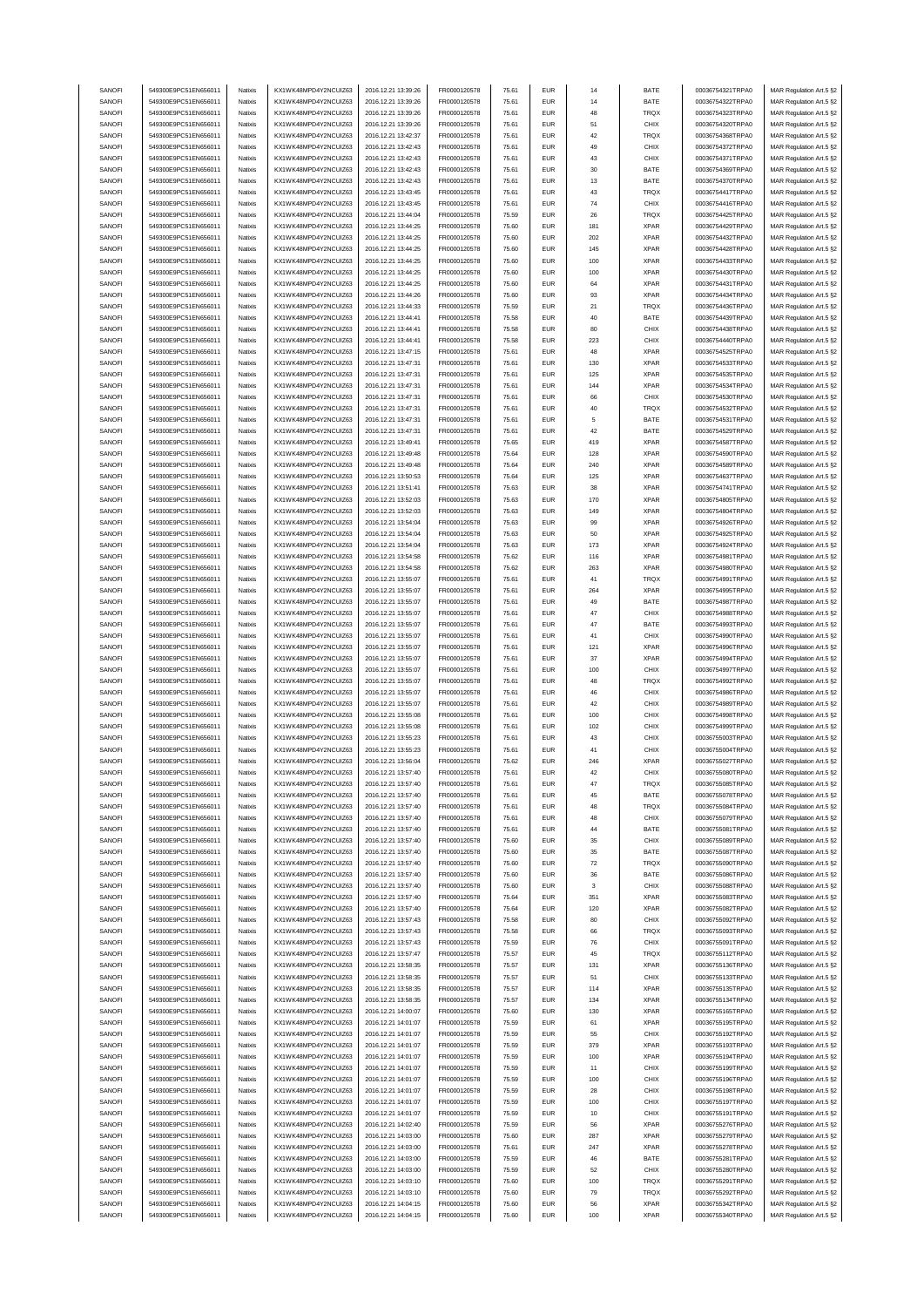| SANOFI           | 549300E9PC51EN656011                         | Natixis | KX1WK48MPD4Y2NCUIZ63                         | 2016.12.21 14:04:15                        | FR0000120578                 | 75.60          | <b>EUR</b>        | 93                      | <b>XPAR</b>  | 00036755341TRPA0                     | MAR Regulation Art.5 §2                            |
|------------------|----------------------------------------------|---------|----------------------------------------------|--------------------------------------------|------------------------------|----------------|-------------------|-------------------------|--------------|--------------------------------------|----------------------------------------------------|
| SANOFI           | 549300E9PC51EN656011                         | Natixis | KX1WK48MPD4Y2NCUIZ63                         | 2016.12.21 14:04:34                        | FR0000120578                 | 75.60          | <b>EUR</b>        | 145                     | <b>XPAR</b>  | 00036755354TRPA0                     | MAR Regulation Art.5 §2                            |
| SANOFI           | 549300E9PC51EN656011                         | Natixis | KX1WK48MPD4Y2NCUIZ63                         | 2016.12.21 14:04:34                        | FR0000120578                 | 75.60          | <b>EUR</b>        | 123                     | <b>XPAR</b>  | 00036755355TRPA0                     | MAR Regulation Art.5 §2                            |
| SANOFI           | 549300E9PC51EN656011                         | Natixis | KX1WK48MPD4Y2NCUIZ63                         | 2016.12.21 14:04:34                        | FR0000120578                 | 75.60          | <b>EUR</b>        | 52                      | <b>XPAR</b>  | 00036755356TRPA0                     | MAR Regulation Art.5 §2                            |
|                  |                                              |         |                                              |                                            |                              |                |                   |                         |              |                                      |                                                    |
| SANOFI           | 549300E9PC51EN656011                         | Natixis | KX1WK48MPD4Y2NCUIZ63                         | 2016.12.21 14:05:28                        | FR0000120578                 | 75.59          | <b>EUR</b>        | 166                     | <b>XPAR</b>  | 00036755371TRPA0                     | MAR Regulation Art.5 §2                            |
| SANOFI           | 549300E9PC51EN656011                         | Natixis | KX1WK48MPD4Y2NCUIZ63                         | 2016.12.21 14:05:28                        | FR0000120578                 | 75.59          | <b>EUR</b>        | 114                     | <b>XPAR</b>  | 00036755376TRPA0                     | MAR Regulation Art.5 §2                            |
| SANOFI           | 549300E9PC51EN656011                         | Natixis | KX1WK48MPD4Y2NCUIZ63                         | 2016.12.21 14:05:28                        | FR0000120578                 | 75.59          | <b>EUR</b>        | 112                     | <b>XPAR</b>  | 00036755370TRPA0                     | MAR Regulation Art.5 §2                            |
| SANOFI           | 549300E9PC51EN656011                         | Natixis | KX1WK48MPD4Y2NCUIZ63                         | 2016.12.21 14:05:28                        | FR0000120578                 | 75.59          | <b>EUR</b>        | 156                     | <b>XPAR</b>  | 00036755373TRPA0                     | MAR Regulation Art.5 §2                            |
| SANOFI           | 549300E9PC51EN656011                         | Natixis | KX1WK48MPD4Y2NCLIIZ63                        | 2016.12.21 14:05:28                        | FR0000120578                 | 75.59          | <b>EUR</b>        | 100                     | <b>XPAR</b>  | 00036755374TRPA0                     | MAR Regulation Art.5 §2                            |
| SANOFI           | 549300E9PC51EN656011                         | Natixis | KX1WK48MPD4Y2NCUIZ63                         | 2016.12.21 14:05:28                        | FR0000120578                 | 75.59          | <b>EUR</b>        | 68                      | CHIX         | 00036755369TRPA0                     | MAR Regulation Art.5 §2                            |
| SANOFI           | 549300E9PC51EN656011                         | Natixis | KX1WK48MPD4Y2NCUIZ63                         | 2016.12.21 14:05:28                        | FR0000120578                 | 75.59          | <b>EUR</b>        | 46                      | TRQX         | 00036755372TRPA0                     | MAR Regulation Art.5 §2                            |
|                  |                                              |         |                                              |                                            |                              |                |                   |                         |              |                                      |                                                    |
| SANOFI           | 549300E9PC51EN656011                         | Natixis | KX1WK48MPD4Y2NCUIZ63                         | 2016.12.21 14:05:28                        | FR0000120578                 | 75.59          | <b>EUR</b>        | 100                     | <b>XPAR</b>  | 00036755375TRPA0                     | MAR Regulation Art.5 §2                            |
| SANOFI           | 549300E9PC51EN656011                         | Natixis | KX1WK48MPD4Y2NCUIZ63                         | 2016.12.21 14:05:29                        | FR0000120578                 | 75.58          | <b>EUR</b>        | 132                     | <b>XPAR</b>  | 00036755378TRPA0                     | MAR Regulation Art.5 §2                            |
| SANOFI           | 549300E9PC51EN656011                         | Natixis | KX1WK48MPD4Y2NCUIZ63                         | 2016.12.21 14:05:29                        | FR0000120578                 | 75.58          | <b>EUR</b>        | 79                      | CHIX         | 00036755377TRPA0                     | MAR Regulation Art.5 §2                            |
| SANOFI           | 549300E9PC51EN656011                         | Natixis | KX1WK48MPD4Y2NCUIZ63                         | 2016.12.21 14:05:30                        | FR0000120578                 | 75.57          | <b>EUR</b>        | 45                      | TRQX         | 00036755382TRPA0                     | MAR Regulation Art.5 §2                            |
|                  | 549300E9PC51EN656011                         |         |                                              |                                            |                              |                | <b>EUR</b>        |                         |              | 00036755381TRPA0                     |                                                    |
| SANOFI           |                                              | Natixis | KX1WK48MPD4Y2NCUIZ63                         | 2016.12.21 14:05:30                        | FR0000120578                 | 75.57          |                   | $\overline{\mathbf{2}}$ | TRQX         |                                      | MAR Regulation Art.5 §2                            |
| SANOFI           | 549300E9PC51EN656011                         | Natixis | KX1WK48MPD4Y2NCUIZ63                         | 2016.12.21 14:05:30                        | FR0000120578                 | 75.57          | <b>EUR</b>        | 42                      | BATE         | 00036755380TRPA0                     | MAR Regulation Art.5 §2                            |
| SANOFI           | 549300E9PC51EN656011                         | Natixis | KX1WK48MPD4Y2NCLIIZ63                        | 2016.12.21 14:05:30                        | FR0000120578                 | 75.57          | <b>EUR</b>        | 68                      | CHIX         | 00036755379TRPA0                     | MAR Regulation Art.5 §2                            |
| SANOFI           | 549300E9PC51EN656011                         | Natixis | KX1WK48MPD4Y2NCUIZ63                         | 2016.12.21 14:06:39                        | FR0000120578                 | 75.57          | <b>EUR</b>        | 12                      | <b>XPAR</b>  | 00036755400TRPA0                     | MAR Regulation Art.5 §2                            |
| SANOFI           | 549300E9PC51EN656011                         | Natixis | KX1WK48MPD4Y2NCUIZ63                         | 2016.12.21 14:06:52                        | FR0000120578                 | 75.57          | <b>EUR</b>        | 176                     | <b>XPAR</b>  | 00036755405TRPA0                     | MAR Regulation Art.5 §2                            |
| SANOFI           | 549300E9PC51EN656011                         | Natixis | KX1WK48MPD4Y2NCUIZ63                         | 2016.12.21 14:06:52                        | FR0000120578                 | 75.57          | <b>EUR</b>        | 109                     | <b>XPAR</b>  | 00036755406TRPA0                     | MAR Regulation Art.5 §2                            |
|                  |                                              |         |                                              |                                            |                              |                |                   |                         |              |                                      |                                                    |
| SANOFI           | 549300E9PC51EN656011                         | Natixis | KX1WK48MPD4Y2NCUIZ63                         | 2016.12.21 14:06:52                        | FR0000120578                 | 75.57          | <b>EUR</b>        | 61                      | CHIX         | 00036755404TRPA0                     | MAR Regulation Art.5 §2                            |
| SANOFI           | 549300E9PC51EN656011                         | Natixis | KX1WK48MPD4Y2NCUIZ63                         | 2016.12.21 14:07:20                        | FR0000120578                 | 75.56          | <b>EUR</b>        | 197                     | <b>XPAR</b>  | 00036755414TRPA0                     | MAR Regulation Art.5 §2                            |
| SANOFI           | 549300E9PC51EN656011                         | Natixis | KX1WK48MPD4Y2NCUIZ63                         | 2016.12.21 14:07:20                        | FR0000120578                 | 75.56          | <b>EUR</b>        | 60                      | CHIX         | 00036755412TRPA0                     | MAR Regulation Art.5 §2                            |
| SANOFI           | 549300E9PC51EN656011                         | Natixis | KX1WK48MPD4Y2NCUIZ63                         | 2016.12.21 14:07:20                        | FR0000120578                 | 75.56          | <b>EUR</b>        | 42                      | BATE         | 00036755413TRPA0                     | MAR Regulation Art.5 §2                            |
| SANOFI           | 549300E9PC51EN656011                         | Natixis | KX1WK48MPD4Y2NCUIZ63                         | 2016.12.21 14:08:20                        | FR0000120578                 | 75.55          | <b>EUR</b>        | 44                      | TRQX         | 00036755433TRPA0                     | MAR Regulation Art.5 §2                            |
| SANOFI           | 549300E9PC51EN656011                         | Natixis | KX1WK48MPD4Y2NCLIIZ63                        | 2016.12.21 14:08:20                        | FR0000120578                 | 75.55          | <b>EUR</b>        | 50                      | CHIX         | 00036755431TRPA0                     | MAR Regulation Art.5 §2                            |
|                  |                                              |         |                                              |                                            |                              |                |                   |                         |              |                                      |                                                    |
| SANOFI           | 549300E9PC51EN656011                         | Natixis | KX1WK48MPD4Y2NCUIZ63                         | 2016.12.21 14:08:20                        | FR0000120578                 | 75.55          | <b>EUR</b>        | 152                     | <b>XPAR</b>  | 00036755434TRPA0                     | MAR Regulation Art.5 §2                            |
| SANOFI           | 549300E9PC51EN656011                         | Natixis | KX1WK48MPD4Y2NCUIZ63                         | 2016.12.21 14:08:20                        | FR0000120578                 | 75.55          | <b>EUR</b>        | 49                      | BATE         | 00036755432TRPA0                     | MAR Regulation Art.5 §2                            |
| SANOFI           | 549300E9PC51EN656011                         | Natixis | KX1WK48MPD4Y2NCUIZ63                         | 2016.12.21 14:10:02                        | FR0000120578                 | 75.55          | <b>EUR</b>        | 207                     | CHIX         | 00036755449TRPA0                     | MAR Regulation Art.5 §2                            |
| SANOFI           | 549300E9PC51EN656011                         | Natixis | KX1WK48MPD4Y2NCUIZ63                         | 2016.12.21 14:10:15                        | FR0000120578                 | 75.56          | <b>EUR</b>        | 74                      | <b>XPAR</b>  | 00036755457TRPA0                     | MAR Regulation Art.5 §2                            |
| SANOFI           | 549300E9PC51EN656011                         | Natixis | KX1WK48MPD4Y2NCUIZ63                         | 2016.12.21 14:10:15                        | FR0000120578                 | 75.56          | <b>EUR</b>        | 80                      | <b>XPAR</b>  | 00036755458TRPA0                     | MAR Regulation Art.5 §2                            |
|                  |                                              |         |                                              |                                            |                              |                |                   |                         |              |                                      |                                                    |
| SANOFI           | 549300E9PC51EN656011                         | Natixis | KX1WK48MPD4Y2NCUIZ63                         | 2016.12.21 14:10:15                        | FR0000120578                 | 75.56          | <b>EUR</b>        | 20                      | <b>XPAR</b>  | 00036755459TRPA0                     | MAR Regulation Art.5 §2                            |
| SANOFI           | 549300E9PC51EN656011                         | Natixis | KX1WK48MPD4Y2NCUIZ63                         | 2016.12.21 14:10:16                        | FR0000120578                 | 75.56          | <b>EUR</b>        | 113                     | <b>XPAR</b>  | 00036755460TRPA0                     | MAR Regulation Art.5 §2                            |
| SANOFI           | 549300E9PC51EN656011                         | Natixis | KX1WK48MPD4Y2NCUIZ63                         | 2016.12.21 14:10:29                        | FR0000120578                 | 75.57          | <b>EUR</b>        | 514                     | <b>XPAR</b>  | 00036755465TRPA0                     | MAR Regulation Art.5 §2                            |
| SANOFI           | 549300E9PC51EN656011                         | Natixis | KX1WK48MPD4Y2NCLIIZ63                        | 2016.12.21 14:11:04                        | FR0000120578                 | 75.57          | <b>EUR</b>        | 44                      | BATE         | 00036755476TRPA0                     | MAR Regulation Art.5 §2                            |
| SANOFI           | 549300E9PC51EN656011                         | Natixis | KX1WK48MPD4Y2NCUIZ63                         | 2016.12.21 14:11:04                        | FR0000120578                 | 75.57          | <b>EUR</b>        | 117                     | <b>XPAR</b>  | 00036755478TRPA0                     | MAR Regulation Art.5 §2                            |
|                  |                                              |         |                                              |                                            |                              |                |                   |                         |              |                                      |                                                    |
| SANOFI           | 549300E9PC51EN656011                         | Natixis | KX1WK48MPD4Y2NCUIZ63                         | 2016.12.21 14:11:04                        | FR0000120578                 | 75.57          | <b>EUR</b>        | 45                      | CHIX         | 00036755475TRPA0                     | MAR Regulation Art.5 §2                            |
| SANOFI           | 549300E9PC51EN656011                         | Natixis | KX1WK48MPD4Y2NCUIZ63                         | 2016.12.21 14:11:04                        | FR0000120578                 | 75.57          | <b>EUR</b>        | 47                      | TRQX         | 00036755479TRPA0                     | MAR Regulation Art.5 §2                            |
| SANOFI           | 549300E9PC51EN656011                         | Natixis | KX1WK48MPD4Y2NCUIZ63                         | 2016.12.21 14:11:04                        | FR0000120578                 | 75.57          | <b>EUR</b>        | 220                     | <b>XPAR</b>  | 00036755477TRPA0                     | MAR Regulation Art.5 §2                            |
| SANOFI           | 549300E9PC51EN656011                         | Natixis | KX1WK48MPD4Y2NCUIZ63                         | 2016.12.21 14:12:18                        | FR0000120578                 | 75.56          | <b>EUR</b>        | 48                      | TRQX         | 00036755489TRPA0                     | MAR Regulation Art.5 §2                            |
| SANOFI           | 549300E9PC51EN656011                         | Natixis | KX1WK48MPD4Y2NCUIZ63                         | 2016.12.21 14:12:18                        | FR0000120578                 | 75.56          | <b>EUR</b>        | 115                     | <b>XPAR</b>  | 00036755493TRPA0                     | MAR Regulation Art.5 §2                            |
| SANOFI           | 549300E9PC51EN656011                         | Natixis | KX1WK48MPD4Y2NCUIZ63                         | 2016.12.21 14:12:18                        | FR0000120578                 | 75.56          | <b>EUR</b>        | 157                     | <b>XPAR</b>  | 00036755491TRPA0                     |                                                    |
|                  |                                              |         |                                              |                                            |                              |                |                   |                         |              |                                      | MAR Regulation Art.5 §2                            |
| SANOFI           | 549300E9PC51EN656011                         | Natixis | KX1WK48MPD4Y2NCUIZ63                         | 2016.12.21 14:12:18                        | FR0000120578                 | 75.56          | <b>EUR</b>        | 42                      | CHIX         | 00036755488TRPA0                     | MAR Regulation Art.5 §2                            |
| SANOFI           | 549300E9PC51EN656011                         | Natixis | KX1WK48MPD4Y2NCUIZ63                         | 2016.12.21 14:12:18                        | FR0000120578                 | 75.56          | <b>EUR</b>        | 113                     | <b>XPAR</b>  | 00036755490TRPA0                     | MAR Regulation Art.5 §2                            |
| SANOFI           | 549300E9PC51EN656011                         | Natixis | KX1WK48MPD4Y2NCUIZ63                         | 2016.12.21 14:12:18                        | FR0000120578                 | 75.56          | <b>EUR</b>        | 86                      | <b>XPAR</b>  | 00036755492TRPA0                     | MAR Regulation Art.5 §2                            |
| SANOFI           | 549300E9PC51EN656011                         | Natixis | KX1WK48MPD4Y2NCUIZ63                         | 2016.12.21 14:12:39                        | FR0000120578                 | 75.57          | <b>EUR</b>        | 117                     | <b>XPAR</b>  | 00036755496TRPA0                     | MAR Regulation Art.5 §2                            |
| SANOFI           | 549300E9PC51EN656011                         | Natixis | KX1WK48MPD4Y2NCUIZ63                         | 2016.12.21 14:12:44                        | FR0000120578                 | 75.56          | <b>EUR</b>        | 46                      | TRQX         | 00036755499TRPA0                     | MAR Regulation Art.5 §2                            |
|                  |                                              |         |                                              |                                            |                              |                |                   |                         |              |                                      |                                                    |
| SANOFI           | 549300E9PC51EN656011                         | Natixis | KX1WK48MPD4Y2NCUIZ63                         | 2016.12.21 14:12:44                        | FR0000120578                 | 75.56          | <b>EUR</b>        | 41                      | BATE         | 00036755498TRPA0                     | MAR Regulation Art.5 §2                            |
| SANOFI           | 549300E9PC51EN656011                         | Natixis | KX1WK48MPD4Y2NCUIZ63                         | 2016.12.21 14:12:44                        | FR0000120578                 | 75.56          | <b>EUR</b>        | 47                      | CHIX         | 00036755497TRPA0                     | MAR Regulation Art.5 §2                            |
| SANOFI           | 549300E9PC51EN656011                         | Natixis | KX1WK48MPD4Y2NCUIZ63                         | 2016.12.21 14:13:08                        | FR0000120578                 | 75.55          | <b>EUR</b>        | 52                      | CHIX         | 00036755502TRPA0                     | MAR Regulation Art.5 §2                            |
| SANOFI           | 549300E9PC51EN656011                         | Natixis | KX1WK48MPD4Y2NCUIZ63                         | 2016.12.21 14:14:08                        | FR0000120578                 | 75.55          | <b>EUR</b>        | 85                      | <b>XPAR</b>  | 00036755520TRPA0                     | MAR Regulation Art.5 §2                            |
| SANOFI           | 549300E9PC51EN656011                         | Natixis | KX1WK48MPD4Y2NCUIZ63                         | 2016.12.21 14:14:08                        | FR0000120578                 | 75.55          | <b>EUR</b>        | 246                     | <b>XPAR</b>  | 00036755521TRPA0                     | MAR Regulation Art.5 §2                            |
|                  |                                              |         |                                              |                                            |                              |                |                   |                         |              |                                      |                                                    |
| SANOFI           | 549300E9PC51EN656011                         | Natixis | KX1WK48MPD4Y2NCUIZ63                         | 2016.12.21 14:14:24                        | FR0000120578                 | 75.54          | <b>EUR</b>        | 41                      | TRQX         | 00036755537TRPA0                     | MAR Regulation Art.5 §2                            |
| SANOFI           | 549300E9PC51EN656011                         | Natixis | KX1WK48MPD4Y2NCUIZ63                         | 2016.12.21 14:14:24                        | FR0000120578                 | 75.54          | <b>EUR</b>        | 147                     | <b>XPAR</b>  | 00036755538TRPA0                     | MAR Regulation Art.5 §2                            |
| SANOFI           | 549300E9PC51EN656011                         | Natixis | KX1WK48MPD4Y2NCUIZ63                         | 2016.12.21 14:14:24                        | FR0000120578                 | 75.54          | <b>EUR</b>        | 100                     | <b>XPAR</b>  | 00036755539TRPA0                     | MAR Regulation Art.5 §2                            |
| SANOFI           | 549300E9PC51EN656011                         | Natixis | KX1WK48MPD4Y2NCUIZ63                         | 2016.12.21 14:14:24                        | FR0000120578                 | 75.54          | <b>EUR</b>        | 47                      | CHIX         | 00036755535TRPA0                     | MAR Regulation Art.5 §2                            |
| SANOFI           | 549300E9PC51EN656011                         | Natixis | KX1WK48MPD4Y2NCUIZ63                         | 2016.12.21 14:14:24                        | FR0000120578                 | 75.54          | <b>EUR</b>        | 12                      | <b>XPAR</b>  | 00036755540TRPA0                     | MAR Regulation Art.5 §2                            |
|                  |                                              | Natixis | KX1WK48MPD4Y2NCUIZ63                         |                                            |                              |                | <b>EUR</b>        |                         | <b>XPAR</b>  |                                      |                                                    |
| SANOFI           | 549300E9PC51EN656011                         |         |                                              | 2016.12.21 14:14:24                        | FR0000120578                 | 75.54          |                   | 6                       |              | 00036755536TRPA0                     | MAR Regulation Art.5 §2                            |
| SANOFI           | 549300E9PC51EN656011                         | Natixis | KX1WK48MPD4Y2NCUIZ63                         | 2016.12.21 14:14:24                        | FR0000120578                 | 75.54          | <b>EUR</b>        | 42                      | BATE         | 00036755534TRPA0                     | MAR Regulation Art.5 §2                            |
| SANOF            | 549300E9PC51EN656011                         | Natixis | KX1WK48MPD4Y2NCUIZ63                         | 2016.12.21 14:14:43                        | FR0000120578                 | 75.53          | EUR               |                         | CHIX         | 00036755545TRPA0                     | MAR Regulation Art.5 §2                            |
| SANOFI           | 549300E9PC51EN656011                         | Natixis | KX1WK48MPD4Y2NCUIZ63                         | 2016.12.21 14:14:46                        | FR0000120578                 | 75.52          | <b>EUR</b>        | 56                      | CHIX         | 00036755550TRPA0                     | MAR Regulation Art.5 §2                            |
| SANOFI           | 549300E9PC51EN656011                         | Natixis | KX1WK48MPD4Y2NCUIZ63                         | 2016.12.21 14:14:46                        | FR0000120578                 | 75.52          | EUR               | 109                     | <b>XPAR</b>  | 00036755551TRPA0                     | MAR Regulation Art.5 §2                            |
| SANOFI           | 549300E9PC51EN656011                         | Natixis | KX1WK48MPD4Y2NCUIZ63                         | 2016.12.21 14:14:51                        | FR0000120578                 | 75.51          | <b>EUR</b>        | 40                      | CHIX         | 00036755556TRPA0                     | MAR Regulation Art.5 §2                            |
|                  |                                              |         |                                              |                                            |                              |                |                   |                         |              |                                      |                                                    |
| SANOFI           | 549300E9PC51EN656011                         | Natixis | KX1WK48MPD4Y2NCUIZ63                         | 2016.12.21 14:15:18                        | FR0000120578                 | 75.49          | <b>EUR</b>        | 100                     | <b>XPAR</b>  | 00036755568TRPA0                     | MAR Regulation Art.5 §2                            |
| SANOFI           | 549300E9PC51EN656011                         | Natixis | KX1WK48MPD4Y2NCUIZ63                         | 2016.12.21 14:15:18                        | FR0000120578                 | 75.49          | <b>EUR</b>        | 48                      | CHIX         | 00036755567TRPA0                     | MAR Regulation Art.5 §2                            |
| SANOFI           | 549300E9PC51EN656011                         | Natixis | KX1WK48MPD4Y2NCUIZ63                         | 2016.12.21 14:15:27                        | FR0000120578                 | 75.48          | <b>EUR</b>        | 132                     | <b>XPAR</b>  | 00036755569TRPA0                     | MAR Regulation Art.5 §2                            |
| SANOFI           | 549300E9PC51EN656011                         | Natixis | KX1WK48MPD4Y2NCUIZ63                         | 2016.12.21 14:15:33                        | FR0000120578                 | 75.47          | EUR               | 43                      | TRQX         | 00036755573TRPA0                     | MAR Regulation Art.5 §2                            |
| SANOFI           | 549300E9PC51EN656011                         | Natixis | KX1WK48MPD4Y2NCUIZ63                         | 2016.12.21 14:15:38                        | FR0000120578                 | 75.46          | <b>EUR</b>        | 42                      | BATE         | 00036755574TRPA0                     | MAR Regulation Art.5 §2                            |
| SANOFI           | 549300E9PC51EN656011                         |         | KX1WK48MPD4Y2NCUIZ63                         | 2016.12.21 14:15:51                        | FR0000120578                 |                | <b>EUR</b>        | 48                      |              | 00036755583TRPA0                     |                                                    |
|                  |                                              | Natixis |                                              |                                            |                              | 75.43          | <b>EUR</b>        |                         | CHIX         |                                      | MAR Regulation Art.5 §2<br>MAR Regulation Art.5 §2 |
| SANOFI           | 549300E9PC51EN656011                         | Natixis | KX1WK48MPD4Y2NCUIZ63                         | 2016.12.21 14:15:51                        | FR0000120578                 | 75.43          |                   | 127                     | <b>XPAR</b>  | 00036755584TRPA0                     |                                                    |
| SANOFI           | 549300E9PC51EN656011                         | Natixis | KX1WK48MPD4Y2NCUIZ63                         | 2016.12.21 14:16:10                        | FR0000120578                 | 75.40          | <b>EUR</b>        | 125                     | <b>XPAR</b>  | 00036755602TRPA0                     | MAR Regulation Art.5 §2                            |
| SANOFI           | 549300E9PC51EN656011                         | Natixis | KX1WK48MPD4Y2NCUIZ63                         | 2016.12.21 14:16:28                        | FR0000120578                 | 75.40          | <b>EUR</b>        | 126                     | <b>XPAR</b>  | 00036755607TRPA0                     | MAR Regulation Art.5 §2                            |
| SANOFI           | 549300E9PC51EN656011                         | Natixis | KX1WK48MPD4Y2NCUIZ63                         | 2016.12.21 14:16:34                        | FR0000120578                 | 75.38          | <b>EUR</b>        | 45                      | CHIX         | 00036755608TRPA0                     | MAR Regulation Art.5 §2                            |
| SANOFI           | 549300E9PC51EN656011                         | Natixis | KX1WK48MPD4Y2NCUIZ63                         | 2016.12.21 14:17:25                        | FR0000120578                 | 75.41          | <b>EUR</b>        | 144                     | <b>XPAR</b>  | 00036755629TRPA0                     | MAR Regulation Art.5 §2                            |
|                  |                                              |         |                                              |                                            |                              |                |                   |                         |              |                                      |                                                    |
| SANOFI           | 549300E9PC51EN656011                         | Natixis | KX1WK48MPD4Y2NCUIZ63                         | 2016.12.21 14:17:58                        | FR0000120578                 | 75.41          | <b>EUR</b>        | 191                     | <b>XPAR</b>  | 00036755639TRPA0                     | MAR Regulation Art.5 §2                            |
| SANOFI           | 549300E9PC51EN656011                         | Natixis | KX1WK48MPD4Y2NCUIZ63                         | 2016.12.21 14:18:04                        | FR0000120578                 | 75.40          | <b>EUR</b>        | 25                      | BATE         | 00036755640TRPA0                     | MAR Regulation Art.5 §2                            |
| SANOFI           | 549300E9PC51EN656011                         | Natixis | KX1WK48MPD4Y2NCUIZ63                         | 2016.12.21 14:18:04                        | FR0000120578                 | 75.40          | <b>EUR</b>        | 145                     | <b>XPAR</b>  | 00036755642TRPA0                     | MAR Regulation Art.5 §2                            |
| SANOFI           | 549300E9PC51EN656011                         | Natixis | KX1WK48MPD4Y2NCUIZ63                         | 2016.12.21 14:18:04                        | FR0000120578                 | 75.40          | <b>EUR</b>        | 23                      | BATE         | 00036755641TRPA0                     | MAR Regulation Art.5 §2                            |
| SANOFI           | 549300E9PC51EN656011                         | Natixis | KX1WK48MPD4Y2NCUIZ63                         | 2016.12.21 14:18:04                        | FR0000120578                 | 75.40          | <b>EUR</b>        | 43                      | CHIX         | 00036755643TRPA0                     | MAR Regulation Art.5 §2                            |
| SANOFI           | 549300E9PC51EN656011                         | Natixis | KX1WK48MPD4Y2NCUIZ63                         | 2016.12.21 14:18:05                        | FR0000120578                 | 75.40          | <b>EUR</b>        | 44                      | TRQX         | 00036755644TRPA0                     | MAR Regulation Art.5 §2                            |
|                  |                                              |         |                                              |                                            |                              |                |                   |                         |              |                                      |                                                    |
| SANOFI           | 549300E9PC51EN656011                         | Natixis | KX1WK48MPD4Y2NCUIZ63                         | 2016.12.21 14:18:11                        | FR0000120578                 | 75.39          | <b>EUR</b>        | 40                      | TRQX         | 00036755647TRPA0                     | MAR Regulation Art.5 §2                            |
| SANOFI           | 549300E9PC51EN656011                         | Natixis | KX1WK48MPD4Y2NCUIZ63                         | 2016.12.21 14:18:11                        | FR0000120578                 | 75.39          | <b>EUR</b>        | 54                      | CHIX         | 00036755646TRPA0                     | MAR Regulation Art.5 §2                            |
| SANOFI           |                                              | Natixis | KX1WK48MPD4Y2NCUIZ63                         | 2016.12.21 14:18:11                        | FR0000120578                 | 75.39          | <b>EUR</b>        | 112                     | <b>XPAR</b>  | 00036755645TRPA0                     | MAR Regulation Art.5 §2                            |
|                  | 549300E9PC51EN656011                         |         |                                              |                                            |                              | 75.38          | <b>EUR</b>        |                         | CHIX         |                                      |                                                    |
| SANOFI           | 549300E9PC51EN656011                         | Natixis | KX1WK48MPD4Y2NCUIZ63                         | 2016.12.21 14:18:16                        | FR0000120578                 |                |                   | 42                      |              | 00036755649TRPA0                     |                                                    |
|                  |                                              |         |                                              |                                            |                              |                |                   |                         |              |                                      | MAR Regulation Art.5 §2                            |
| SANOFI           | 549300E9PC51EN656011                         | Natixis | KX1WK48MPD4Y2NCUIZ63                         | 2016.12.21 14:18:50                        | FR0000120578                 | 75.37          | <b>EUR</b>        | 10                      | <b>XPAR</b>  | 00036755671TRPA0                     | MAR Regulation Art.5 §2                            |
| SANOFI           | 549300E9PC51EN656011                         | Natixis | KX1WK48MPD4Y2NCUIZ63                         | 2016.12.21 14:18:50                        | FR0000120578                 | 75.37          | <b>EUR</b>        | 23                      | <b>XPAR</b>  | 00036755672TRPA0                     | MAR Regulation Art.5 §2                            |
| SANOFI           | 549300E9PC51EN656011                         | Natixis | KX1WK48MPD4Y2NCUIZ63                         | 2016.12.21 14:18:50                        | FR0000120578                 | 75.37          | <b>EUR</b>        | 90                      | <b>XPAR</b>  | 00036755673TRPA0                     | MAR Regulation Art.5 §2                            |
| SANOFI           | 549300E9PC51EN656011                         | Natixis | KX1WK48MPD4Y2NCUIZ63                         | 2016.12.21 14:18:54                        | FR0000120578                 | 75.36          | <b>EUR</b>        | 10                      | CHIX         | 00036755675TRPA0                     | MAR Regulation Art.5 §2                            |
|                  |                                              |         |                                              |                                            |                              |                |                   |                         |              |                                      |                                                    |
| SANOFI           | 549300E9PC51EN656011                         | Natixis | KX1WK48MPD4Y2NCUIZ63                         | 2016.12.21 14:18:58                        | FR0000120578                 | 75.36          | <b>EUR</b>        | 35                      | CHIX         | 00036755676TRPA0                     | MAR Regulation Art.5 §2                            |
| SANOFI           | 549300E9PC51EN656011                         | Natixis | KX1WK48MPD4Y2NCUIZ63                         | 2016.12.21 14:19:19                        | FR0000120578                 | 75.35          | <b>EUR</b>        | 118                     | <b>XPAR</b>  | 00036755679TRPA0                     | MAR Regulation Art.5 §2                            |
| SANOFI           | 549300E9PC51EN656011                         | Natixis | KX1WK48MPD4Y2NCUIZ63                         | 2016.12.21 14:20:43                        | FR0000120578                 | 75.43          | <b>EUR</b>        | 172                     | <b>XPAR</b>  | 00036755704TRPA0                     | MAR Regulation Art.5 §2                            |
| SANOFI           | 549300E9PC51EN656011                         | Natixis | KX1WK48MPD4Y2NCUIZ63                         | 2016.12.21 14:20:50                        | FR0000120578                 | 75.42          | <b>EUR</b>        | 119                     | <b>XPAR</b>  | 00036755707TRPA0                     | MAR Regulation Art.5 §2                            |
| SANOFI           | 549300E9PC51EN656011                         | Natixis | KX1WK48MPD4Y2NCUIZ63                         | 2016.12.21 14:20:50                        | FR0000120578                 | 75.42          | EUR               | 181                     | <b>XPAR</b>  | 00036755706TRPA0                     | MAR Regulation Art.5 §2                            |
| SANOFI           | 549300E9PC51EN656011                         | Natixis | KX1WK48MPD4Y2NCUIZ63                         | 2016.12.21 14:20:50                        | FR0000120578                 | 75.41          | <b>EUR</b>        | 159                     | <b>XPAR</b>  | 00036755712TRPA0                     | MAR Regulation Art.5 §2                            |
|                  |                                              |         |                                              |                                            |                              |                |                   |                         |              |                                      |                                                    |
| SANOFI           | 549300E9PC51EN656011                         | Natixis | KX1WK48MPD4Y2NCUIZ63                         | 2016.12.21 14:20:50                        | FR0000120578                 | 75.41          | <b>EUR</b>        | 43                      | BATE         | 00036755708TRPA0                     | MAR Regulation Art.5 §2                            |
| SANOFI           | 549300E9PC51EN656011                         | Natixis | KX1WK48MPD4Y2NCUIZ63                         | 2016.12.21 14:20:50                        | FR0000120578                 | 75.41          | <b>EUR</b>        | 37                      | TRQX         | 00036755710TRPA0                     | MAR Regulation Art.5 §2                            |
| SANOFI           | 549300E9PC51EN656011                         | Natixis | KX1WK48MPD4Y2NCUIZ63                         | 2016.12.21 14:20:50                        | FR0000120578                 | 75.41          | <b>EUR</b>        | 24                      | CHIX         | 00036755711TRPA0                     | MAR Regulation Art.5 §2                            |
| SANOFI<br>SANOFI | 549300E9PC51EN656011<br>549300E9PC51EN656011 | Natixis | KX1WK48MPD4Y2NCUIZ63<br>KX1WK48MPD4Y2NCUIZ63 | 2016.12.21 14:20:50<br>2016.12.21 14:20:50 | FR0000120578<br>FR0000120578 | 75.41<br>75.41 | <b>EUR</b><br>EUR | 16<br>5                 | CHIX<br>TRQX | 00036755709TRPA0<br>00036755713TRPA0 | MAR Regulation Art.5 §2                            |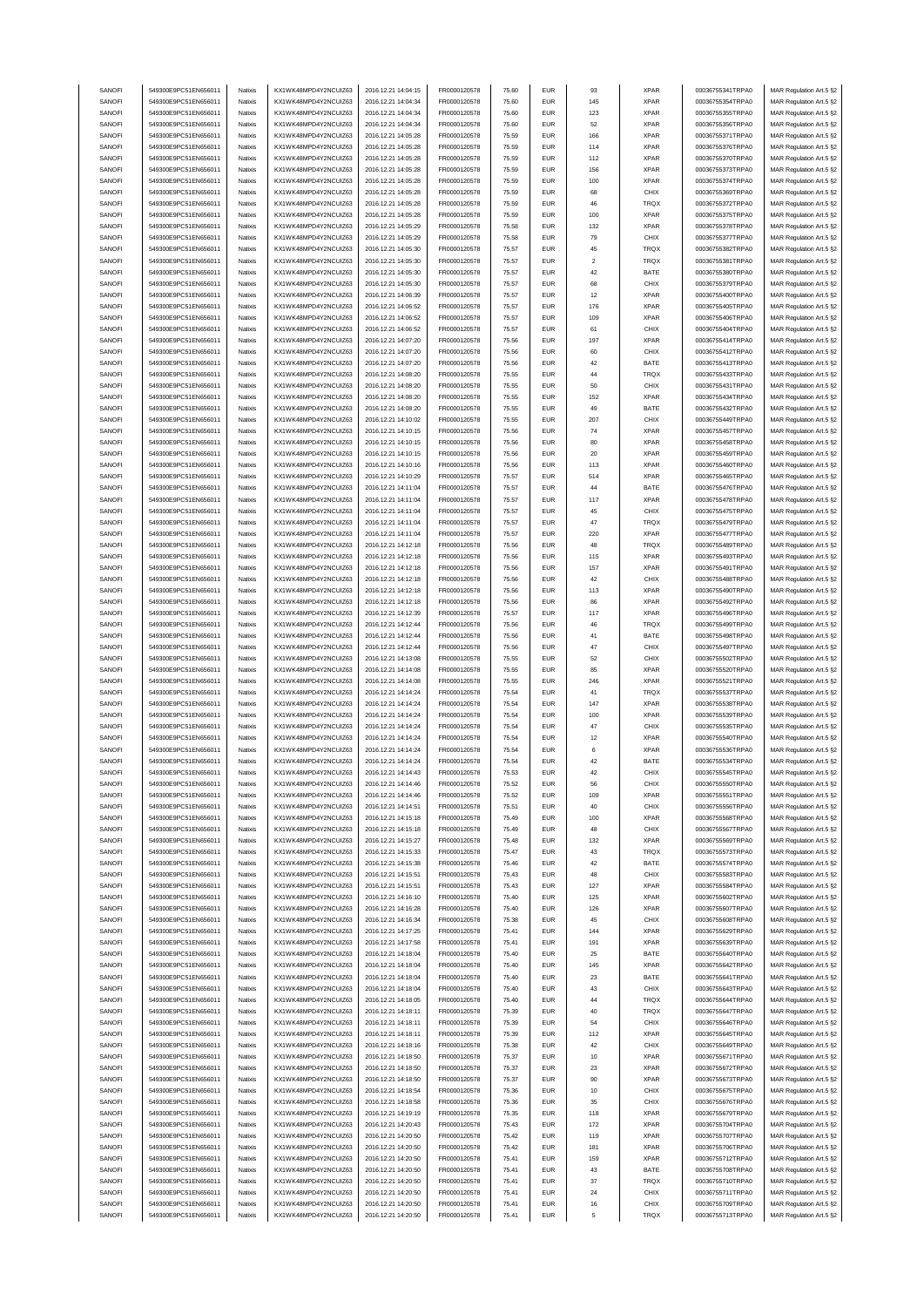| SANOFI<br>SANOFI<br>SANOFI |                      |         |                       |                     |              |       |            |                |             |                  |                         |
|----------------------------|----------------------|---------|-----------------------|---------------------|--------------|-------|------------|----------------|-------------|------------------|-------------------------|
|                            | 549300E9PC51EN656011 | Natixis | KX1WK48MPD4Y2NCUIZ63  | 2016.12.21 14:20:58 | FR0000120578 | 75.39 | <b>EUR</b> | 54             | CHIX        | 00036755716TRPA0 | MAR Regulation Art.5 §2 |
|                            | 549300E9PC51EN656011 | Natixis | KX1WK48MPD4Y2NCUIZ63  | 2016.12.21 14:20:58 | FR0000120578 | 75.40 | <b>EUR</b> | 60             | CHIX        | 00036755715TRPA0 | MAR Regulation Art.5 §2 |
|                            | 549300E9PC51EN656011 | Natixis | KX1WK48MPD4Y2NCUIZ63  | 2016.12.21 14:22:01 | FR0000120578 | 75.40 | <b>EUR</b> | 45             | CHIX        | 00036755722TRPA0 | MAR Regulation Art.5 §2 |
| SANOFI                     | 549300E9PC51EN656011 | Natixis | KX1WK48MPD4Y2NCUIZ63  | 2016.12.21 14:22:01 | FR0000120578 | 75.40 | <b>EUR</b> | 122            | <b>XPAR</b> | 00036755724TRPA0 | MAR Regulation Art.5 §2 |
|                            |                      |         |                       |                     |              |       |            |                |             |                  |                         |
| SANOFI                     | 549300E9PC51EN656011 | Natixis | KX1WK48MPD4Y2NCUIZ63  | 2016.12.21 14:22:01 | FR0000120578 | 75.40 | <b>EUR</b> | 165            | <b>XPAR</b> | 00036755723TRPA0 | MAR Regulation Art.5 §2 |
| SANOFI                     | 549300E9PC51EN656011 | Natixis | KX1WK48MPD4Y2NCUIZ63  | 2016.12.21 14:22:28 | FR0000120578 | 75.39 | <b>EUR</b> | 33             | CHIX        | 00036755730TRPA0 | MAR Regulation Art.5 §2 |
| SANOFI                     | 549300E9PC51EN656011 | Natixis | KX1WK48MPD4Y2NCUIZ63  | 2016.12.21 14:22:28 | FR0000120578 | 75.39 | <b>EUR</b> | 43             | TRQX        | 00036755731TRPA0 | MAR Regulation Art.5 §2 |
| SANOFI                     | 549300E9PC51EN656011 | Natixis | KX1WK48MPD4Y2NCUIZ63  | 2016.12.21 14:23:02 | FR0000120578 | 75.38 | <b>EUR</b> | 48             | BATE        | 00036755744TRPA0 | MAR Regulation Art.5 §2 |
| SANOFI                     | 549300E9PC51EN656011 | Natixis | KX1WK48MPD4Y2NCLIIZ63 | 2016.12.21 14:23:02 | FR0000120578 | 75.38 | <b>EUR</b> | 5              | TRQX        | 00036755746TRPA0 | MAR Regulation Art.5 §2 |
| SANOFI                     | 549300E9PC51EN656011 | Natixis | KX1WK48MPD4Y2NCUIZ63  | 2016.12.21 14:23:02 | FR0000120578 | 75.39 | <b>EUR</b> | 107            | <b>XPAR</b> | 00036755743TRPA0 | MAR Regulation Art.5 §2 |
| SANOFI                     | 549300E9PC51EN656011 | Natixis | KX1WK48MPD4Y2NCUIZ63  | 2016.12.21 14:23:02 | FR0000120578 | 75.38 | <b>EUR</b> | 41             | TRQX        | 00036755745TRPA0 | MAR Regulation Art.5 §2 |
|                            |                      |         |                       |                     |              |       |            |                |             |                  |                         |
| SANOFI                     | 549300E9PC51EN656011 | Natixis | KX1WK48MPD4Y2NCUIZ63  | 2016.12.21 14:23:02 | FR0000120578 | 75.39 | <b>EUR</b> | 44             | CHIX        | 00036755741TRPA0 | MAR Regulation Art.5 §2 |
| SANOFI                     | 549300E9PC51EN656011 | Natixis | KX1WK48MPD4Y2NCUIZ63  | 2016.12.21 14:23:02 | FR0000120578 | 75.39 | <b>EUR</b> | 16             | CHIX        | 00036755740TRPA0 | MAR Regulation Art.5 §2 |
| SANOFI                     | 549300E9PC51EN656011 | Natixis | KX1WK48MPD4Y2NCUIZ63  | 2016.12.21 14:23:02 | FR0000120578 | 75.39 | <b>EUR</b> | 233            | <b>XPAR</b> | 00036755742TRPA0 | MAR Regulation Art.5 §2 |
| SANOFI                     | 549300E9PC51EN656011 | Natixis | KX1WK48MPD4Y2NCUIZ63  | 2016.12.21 14:23:07 | FR0000120578 | 75.37 | <b>EUR</b> | 44             | CHIX        | 00036755748TRPA0 | MAR Regulation Art.5 §2 |
| SANOFI                     | 549300E9PC51EN656011 | Natixis | KX1WK48MPD4Y2NCUIZ63  | 2016.12.21 14:23:07 | FR0000120578 | 75.37 | <b>EUR</b> | 48             | <b>XPAR</b> | 00036755747TRPA0 |                         |
|                            |                      |         |                       |                     |              |       |            |                |             |                  | MAR Regulation Art.5 §2 |
| SANOFI                     | 549300E9PC51EN656011 | Natixis | KX1WK48MPD4Y2NCUIZ63  | 2016.12.21 14:23:07 | FR0000120578 | 75.37 | <b>EUR</b> | 95             | <b>XPAR</b> | 00036755749TRPA0 | MAR Regulation Art.5 §2 |
| SANOFI                     | 549300E9PC51EN656011 | Natixis | KX1WK48MPD4Y2NCLIIZ63 | 2016.12.21 14:23:07 | FR0000120578 | 75.36 | <b>EUR</b> | 5              | CHIX        | 00036755752TRPA0 | MAR Regulation Art.5 §2 |
| SANOFI                     | 549300E9PC51EN656011 | Natixis | KX1WK48MPD4Y2NCUIZ63  | 2016.12.21 14:23:07 | FR0000120578 | 75.36 | <b>EUR</b> | 44             | TRQX        | 00036755751TRPA0 | MAR Regulation Art.5 §2 |
| SANOFI                     | 549300E9PC51EN656011 | Natixis | KX1WK48MPD4Y2NCUIZ63  | 2016.12.21 14:23:07 | FR0000120578 | 75.36 | <b>EUR</b> | 43             | CHIX        | 00036755750TRPA0 | MAR Regulation Art.5 §2 |
| SANOFI                     | 549300E9PC51EN656011 | Natixis | KX1WK48MPD4Y2NCUIZ63  | 2016.12.21 14:24:04 | FR0000120578 | 75.34 | <b>EUR</b> | 207            | <b>XPAR</b> | 00036755786TRPA0 | MAR Regulation Art.5 §2 |
| SANOFI                     | 549300E9PC51EN656011 | Natixis | KX1WK48MPD4Y2NCUIZ63  | 2016.12.21 14:24:04 | FR0000120578 | 75.34 | <b>EUR</b> | 127            | <b>XPAR</b> | 00036755787TRPA0 | MAR Regulation Art.5 §2 |
|                            |                      |         |                       |                     |              |       |            |                |             |                  |                         |
| SANOFI                     | 549300E9PC51EN656011 | Natixis | KX1WK48MPD4Y2NCUIZ63  | 2016.12.21 14:24:04 | FR0000120578 | 75.35 | <b>EUR</b> | 127            | <b>XPAR</b> | 00036755785TRPA0 | MAR Regulation Art.5 §2 |
| SANOFI                     | 549300E9PC51EN656011 | Natixis | KX1WK48MPD4Y2NCUIZ63  | 2016.12.21 14:24:04 | FR0000120578 | 75.35 | <b>EUR</b> | 41             | CHIX        | 00036755784TRPA0 | MAR Regulation Art.5 §2 |
| SANOFI                     | 549300E9PC51EN656011 | Natixis | KX1WK48MPD4Y2NCUIZ63  | 2016.12.21 14:26:25 | FR0000120578 | 75.38 | <b>EUR</b> | 21             | <b>XPAR</b> | 00036755904TRPA0 | MAR Regulation Art.5 §2 |
| SANOFI                     | 549300E9PC51EN656011 | Natixis | KX1WK48MPD4Y2NCUIZ63  | 2016.12.21 14:26:25 | FR0000120578 | 75.38 | <b>EUR</b> | 100            | <b>XPAR</b> | 00036755903TRPA0 | MAR Regulation Art.5 §2 |
| SANOFI                     | 549300E9PC51EN656011 | Natixis | KX1WK48MPD4Y2NCLIIZ63 | 2016.12.21 14:26:25 | FR0000120578 | 75.38 | <b>EUR</b> | 95             | <b>XPAR</b> | 00036755902TRPA0 | MAR Regulation Art.5 §2 |
| SANOFI                     | 549300E9PC51EN656011 | Natixis | KX1WK48MPD4Y2NCUIZ63  | 2016.12.21 14:27:02 | FR0000120578 | 75.40 | <b>EUR</b> | 97             | <b>XPAR</b> | 00036755921TRPA0 | MAR Regulation Art.5 §2 |
|                            |                      |         |                       |                     | FR0000120578 | 75.40 | <b>EUR</b> |                |             |                  |                         |
| SANOFI                     | 549300E9PC51EN656011 | Natixis | KX1WK48MPD4Y2NCUIZ63  | 2016.12.21 14:27:02 |              |       |            | 169            | CHIX        | 00036755917TRPA0 | MAR Regulation Art.5 §2 |
| SANOFI                     | 549300E9PC51EN656011 | Natixis | KX1WK48MPD4Y2NCUIZ63  | 2016.12.21 14:27:02 | FR0000120578 | 75.40 | <b>EUR</b> | 1              | <b>XPAR</b> | 00036755920TRPA0 | MAR Regulation Art.5 §2 |
| SANOFI                     | 549300E9PC51EN656011 | Natixis | KX1WK48MPD4Y2NCUIZ63  | 2016.12.21 14:27:02 | FR0000120578 | 75.40 | <b>EUR</b> | 42             | CHIX        | 00036755919TRPA0 | MAR Regulation Art.5 §2 |
| SANOFI                     | 549300E9PC51EN656011 | Natixis | KX1WK48MPD4Y2NCUIZ63  | 2016.12.21 14:27:02 | FR0000120578 | 75.40 | <b>EUR</b> | 23             | CHIX        | 00036755918TRPA0 | MAR Regulation Art.5 §2 |
| SANOFI                     | 549300E9PC51EN656011 | Natixis | KX1WK48MPD4Y2NCUIZ63  | 2016.12.21 14:27:02 | FR0000120578 | 75.40 | <b>EUR</b> | 72             | <b>XPAR</b> | 00036755922TRPA0 | MAR Regulation Art.5 §2 |
| SANOFI                     | 549300E9PC51EN656011 | Natixis | KX1WK48MPD4Y2NCUIZ63  | 2016.12.21 14:27:11 | FR0000120578 | 75.40 | <b>EUR</b> | 128            | <b>XPAR</b> | 00036755931TRPA0 | MAR Regulation Art.5 §2 |
|                            | 549300E9PC51EN656011 |         |                       |                     |              |       |            |                |             |                  |                         |
| SANOFI                     |                      | Natixis | KX1WK48MPD4Y2NCUIZ63  | 2016.12.21 14:27:20 | FR0000120578 | 75.39 | <b>EUR</b> | 414            | <b>XPAR</b> | 00036755936TRPA0 | MAR Regulation Art.5 §2 |
| SANOFI                     | 549300E9PC51EN656011 | Natixis | KX1WK48MPD4Y2NCLIIZ63 | 2016.12.21 14:27:20 | FR0000120578 | 75.39 | <b>EUR</b> | 44             | CHIX        | 00036755934TRPA0 | MAR Regulation Art.5 §2 |
| SANOFI                     | 549300E9PC51EN656011 | Natixis | KX1WK48MPD4Y2NCUIZ63  | 2016.12.21 14:27:20 | FR0000120578 | 75.39 | <b>EUR</b> | 56             | BATE        | 00036755933TRPA0 | MAR Regulation Art.5 §2 |
| SANOFI                     | 549300E9PC51EN656011 | Natixis | KX1WK48MPD4Y2NCUIZ63  | 2016.12.21 14:27:20 | FR0000120578 | 75.39 | <b>EUR</b> | 59             | TRQX        | 00036755935TRPA0 | MAR Regulation Art.5 §2 |
| SANOFI                     | 549300E9PC51EN656011 | Natixis | KX1WK48MPD4Y2NCUIZ63  | 2016.12.21 14:27:24 | FR0000120578 | 75.38 | <b>EUR</b> | 158            | <b>XPAR</b> | 00036755937TRPA0 | MAR Regulation Art.5 §2 |
|                            |                      |         |                       |                     |              |       |            |                |             |                  |                         |
| SANOFI                     | 549300E9PC51EN656011 | Natixis | KX1WK48MPD4Y2NCUIZ63  | 2016.12.21 14:27:24 | FR0000120578 | 75.37 | <b>EUR</b> | 42             | BATE        | 00036755938TRPA0 | MAR Regulation Art.5 §2 |
| SANOFI                     | 549300E9PC51EN656011 | Natixis | KX1WK48MPD4Y2NCUIZ63  | 2016.12.21 14:27:25 | FR0000120578 | 75.37 | <b>EUR</b> | 8              | TRQX        | 00036755940TRPA0 | MAR Regulation Art.5 §2 |
| SANOFI                     | 549300E9PC51EN656011 | Natixis | KX1WK48MPD4Y2NCUIZ63  | 2016.12.21 14:27:25 | FR0000120578 | 75.37 | <b>EUR</b> | 43             | TRQX        | 00036755939TRPA0 | MAR Regulation Art.5 §2 |
| SANOFI                     | 549300E9PC51EN656011 | Natixis | KX1WK48MPD4Y2NCUIZ63  | 2016.12.21 14:27:57 | FR0000120578 | 75.35 | <b>EUR</b> | 127            | <b>XPAR</b> | 00036755960TRPA0 | MAR Regulation Art.5 §2 |
| SANOFI                     | 549300E9PC51EN656011 | Natixis | KX1WK48MPD4Y2NCUIZ63  | 2016.12.21 14:28:23 | FR0000120578 | 75.34 | <b>EUR</b> | 3              | <b>XPAR</b> | 00036755970TRPA0 | MAR Regulation Art.5 §2 |
| SANOFI                     | 549300E9PC51EN656011 | Natixis | KX1WK48MPD4Y2NCUIZ63  | 2016.12.21 14:29:59 | FR0000120578 | 75.37 | <b>EUR</b> | 24             | CHIX        | 00036756038TRPA0 | MAR Regulation Art.5 §2 |
|                            |                      |         |                       |                     |              |       | <b>EUR</b> |                |             |                  |                         |
| SANOFI                     | 549300E9PC51EN656011 | Natixis | KX1WK48MPD4Y2NCUIZ63  | 2016.12.21 14:29:59 | FR0000120578 | 75.37 |            | 139            | CHIX        | 00036756037TRPA0 | MAR Regulation Art.5 §2 |
| SANOFI                     | 549300E9PC51EN656011 | Natixis | KX1WK48MPD4Y2NCUIZ63  | 2016.12.21 14:29:59 | FR0000120578 | 75.37 | <b>EUR</b> | 91             | CHIX        | 00036756036TRPA0 | MAR Regulation Art.5 §2 |
| SANOFI                     | 549300E9PC51EN656011 | Natixis | KX1WK48MPD4Y2NCUIZ63  | 2016.12.21 14:30:07 | FR0000120578 | 75.38 | <b>EUR</b> | 245            | <b>XPAR</b> | 00036756040TRPA0 | MAR Regulation Art.5 §2 |
| SANOFI                     | 549300E9PC51EN656011 | Natixis | KX1WK48MPD4Y2NCUIZ63  | 2016.12.21 14:30:07 | FR0000120578 | 75.38 | <b>EUR</b> | 55             | <b>XPAR</b> | 00036756042TRPA0 | MAR Regulation Art.5 §2 |
| SANOFI                     | 549300E9PC51EN656011 | Natixis | KX1WK48MPD4Y2NCUIZ63  | 2016.12.21 14:30:07 | FR0000120578 | 75.38 | <b>EUR</b> | 59             | <b>XPAR</b> | 00036756041TRPA0 | MAR Regulation Art.5 §2 |
| SANOFI                     | 549300E9PC51EN656011 | Natixis | KX1WK48MPD4Y2NCUIZ63  | 2016.12.21 14:30:42 | FR0000120578 | 75.37 | <b>EUR</b> | 347            | <b>XPAR</b> | 00036756049TRPA0 | MAR Regulation Art.5 §2 |
| SANOFI                     | 549300E9PC51EN656011 |         | KX1WK48MPD4Y2NCUIZ63  | 2016.12.21 14:30:42 | FR0000120578 | 75.37 | <b>EUR</b> | 16             | <b>XPAR</b> | 00036756052TRPA0 |                         |
|                            |                      | Natixis |                       |                     |              |       |            |                |             |                  | MAR Regulation Art.5 §2 |
| SANOFI                     | 549300E9PC51EN656011 | Natixis | KX1WK48MPD4Y2NCUIZ63  | 2016.12.21 14:30:42 | FR0000120578 | 75.37 | <b>EUR</b> | 46             |             | 00036756048TRPA0 | MAR Regulation Art.5 §2 |
|                            |                      |         |                       |                     |              |       |            |                | BATE        |                  |                         |
| SANOFI                     | 549300E9PC51EN656011 | Natixis | KX1WK48MPD4Y2NCUIZ63  | 2016.12.21 14:30:42 | FR0000120578 | 75.37 | <b>EUR</b> | 62             | TRQX        | 00036756047TRPA0 | MAR Regulation Art.5 §2 |
| SANOFI                     | 549300E9PC51EN656011 | Natixis | KX1WK48MPD4Y2NCUIZ63  | 2016.12.21 14:30:42 | FR0000120578 | 75.37 | <b>EUR</b> | 118            | <b>XPAR</b> | 00036756050TRPA0 | MAR Regulation Art.5 §2 |
|                            |                      |         |                       |                     |              |       |            |                |             |                  |                         |
| SANOFI                     | 549300E9PC51EN656011 | Natixis | KX1WK48MPD4Y2NCUIZ63  | 2016.12.21 14:30:42 | FR0000120578 | 75.37 | <b>EUR</b> | 190            | <b>XPAR</b> | 00036756051TRPA0 | MAR Regulation Art.5 §2 |
| SANOFI                     | 549300E9PC51EN656011 | Natixis | KX1WK48MPD4Y2NCUIZ63  | 2016.12.21 14:30:43 | FR0000120578 | 75.36 | <b>EUR</b> | 55             | TRQX        | 00036756054TRPA0 | MAR Regulation Art.5 §2 |
| SANOFI                     | 549300E9PC51EN656011 | Natixis | KX1WK48MPD4Y2NCUIZ63  | 2016.12.21 14:30:46 | FR0000120578 | 75.36 | <b>EUR</b> | 49             | <b>XPAR</b> | 00036756060TRPA0 | MAR Regulation Art.5 §2 |
| SANOFI                     | 549300E9PC51EN656011 | Natixis | KX1WK48MPD4Y2NCUIZ63  | 2016.12.21 14:30:46 | FR0000120578 | 75.36 | <b>EUR</b> | 46             | CHIX        | 00036756058TRPA0 | MAR Regulation Art.5 §2 |
| SANOFI                     | 549300E9PC51EN656011 | Natixis | KX1WK48MPD4Y2NCUIZ63  | 2016.12.21 14:30:46 | FR0000120578 | 75.36 | <b>EUR</b> | 203            | <b>XPAR</b> | 00036756059TRPA0 | MAR Regulation Art.5 §2 |
| SANOF                      | 549300E9PC51EN656011 | Natixis | KX1WK48MPD4Y2NCUIZ63  | 2016.12.21 14:31:08 | FR0000120578 | 75.36 | EUR        |                | BATE        | 00036756070TRPA0 | MAR Regulation Art.5 §2 |
|                            |                      | Natixis |                       |                     |              |       |            |                |             |                  |                         |
| SANOFI                     | 549300E9PC51EN656011 |         | KX1WK48MPD4Y2NCUIZ63  | 2016.12.21 14:31:08 | FR0000120578 | 75.36 | <b>EUR</b> | 176            | <b>XPAR</b> | 00036756069TRPA0 | MAR Regulation Art.5 §2 |
| SANOFI                     | 549300E9PC51EN656011 | Natixis | KX1WK48MPD4Y2NCUIZ63  | 2016.12.21 14:31:10 | FR0000120578 | 75.35 | <b>EUR</b> | 45             | CHIX        | 00036756072TRPA0 | MAR Regulation Art.5 §2 |
| SANOFI                     | 549300E9PC51EN656011 | Natixis | KX1WK48MPD4Y2NCUIZ63  | 2016.12.21 14:31:40 | FR0000120578 | 75.35 | <b>EUR</b> | 56             | <b>XPAR</b> | 00036756074TRPA0 | MAR Regulation Art.5 §2 |
| SANOFI                     | 549300E9PC51EN656011 | Natixis | KX1WK48MPD4Y2NCUIZ63  | 2016.12.21 14:31:40 | FR0000120578 | 75.35 | <b>EUR</b> | 80             | <b>XPAR</b> | 00036756075TRPA0 | MAR Regulation Art.5 §2 |
| SANOFI                     | 549300E9PC51EN656011 | Natixis | KX1WK48MPD4Y2NCUIZ63  | 2016.12.21 14:32:10 | FR0000120578 | 75.35 | <b>EUR</b> | 59             | <b>XPAR</b> | 00036756078TRPA0 | MAR Regulation Art.5 §2 |
| SANOFI                     | 549300E9PC51EN656011 | Natixis | KX1WK48MPD4Y2NCUIZ63  | 2016.12.21 14:32:25 | FR0000120578 | 75.35 | <b>EUR</b> | 142            | <b>XPAR</b> | 00036756081TRPA0 | MAR Regulation Art.5 §2 |
| SANOFI                     | 549300E9PC51EN656011 | Natixis | KX1WK48MPD4Y2NCUIZ63  | 2016.12.21 14:32:25 | FR0000120578 | 75.35 | EUR        | 41             | TRQX        | 00036756083TRPA0 | MAR Regulation Art.5 §2 |
| SANOFI                     | 549300E9PC51EN656011 | Natixis | KX1WK48MPD4Y2NCUIZ63  | 2016.12.21 14:32:25 | FR0000120578 | 75.35 | <b>EUR</b> | 209            | <b>XPAR</b> | 00036756080TRPA0 | MAR Regulation Art.5 §2 |
|                            |                      | Natixis | KX1WK48MPD4Y2NCUIZ63  | 2016.12.21 14:32:25 |              |       |            | 100            | <b>XPAR</b> |                  |                         |
| SANOFI                     | 549300E9PC51EN656011 |         |                       |                     | FR0000120578 | 75.35 | <b>EUR</b> |                |             | 00036756087TRPA0 | MAR Regulation Art.5 §2 |
| SANOFI                     | 549300E9PC51EN656011 | Natixis | KX1WK48MPD4Y2NCUIZ63  | 2016.12.21 14:32:25 | FR0000120578 | 75.35 | <b>EUR</b> | 146            | <b>XPAR</b> | 00036756085TRPA0 | MAR Regulation Art.5 §2 |
| SANOFI                     | 549300E9PC51EN656011 | Natixis | KX1WK48MPD4Y2NCUIZ63  | 2016.12.21 14:32:25 | FR0000120578 | 75.35 | <b>EUR</b> | 40             | CHIX        | 00036756082TRPA0 | MAR Regulation Art.5 §2 |
| SANOFI                     | 549300E9PC51EN656011 | Natixis | KX1WK48MPD4Y2NCUIZ63  | 2016.12.21 14:32:25 | FR0000120578 | 75.35 | <b>EUR</b> | 11             | <b>XPAR</b> | 00036756088TRPA0 | MAR Regulation Art.5 §2 |
| SANOFI                     | 549300E9PC51EN656011 | Natixis | KX1WK48MPD4Y2NCUIZ63  | 2016.12.21 14:32:25 | FR0000120578 | 75.35 | <b>EUR</b> | $\overline{7}$ | <b>XPAR</b> | 00036756086TRPA0 | MAR Regulation Art.5 §2 |
| SANOFI                     | 549300E9PC51EN656011 | Natixis | KX1WK48MPD4Y2NCUIZ63  | 2016.12.21 14:32:25 | FR0000120578 | 75.35 | <b>EUR</b> | 100            | <b>XPAR</b> | 00036756084TRPA0 | MAR Regulation Art.5 §2 |
|                            |                      |         |                       |                     |              |       |            |                |             |                  |                         |
| SANOFI                     | 549300E9PC51EN656011 | Natixis | KX1WK48MPD4Y2NCUIZ63  | 2016.12.21 14:32:26 | FR0000120578 | 75.34 | <b>EUR</b> | 40             | BATE        | 00036756100TRPA0 | MAR Regulation Art.5 §2 |
| SANOFI                     | 549300E9PC51EN656011 | Natixis | KX1WK48MPD4Y2NCUIZ63  | 2016.12.21 14:32:26 | FR0000120578 | 75.34 | <b>EUR</b> | 67             | CHIX        | 00036756089TRPA0 | MAR Regulation Art.5 §2 |
| SANOFI                     | 549300E9PC51EN656011 | Natixis | KX1WK48MPD4Y2NCUIZ63  | 2016.12.21 14:33:08 | FR0000120578 | 75.36 | <b>EUR</b> | 131            | <b>XPAR</b> | 00036756118TRPA0 | MAR Regulation Art.5 §2 |
| SANOFI                     | 549300E9PC51EN656011 | Natixis | KX1WK48MPD4Y2NCUIZ63  | 2016.12.21 14:33:08 | FR0000120578 | 75.36 | <b>EUR</b> | 99             | <b>XPAR</b> | 00036756117TRPA0 | MAR Regulation Art.5 §2 |
| SANOFI                     | 549300E9PC51EN656011 | Natixis | KX1WK48MPD4Y2NCUIZ63  | 2016.12.21 14:33:59 | FR0000120578 | 75.36 | <b>EUR</b> | 68             | CHIX        | 00036756125TRPA0 | MAR Regulation Art.5 §2 |
| SANOFI                     | 549300E9PC51EN656011 | Natixis | KX1WK48MPD4Y2NCUIZ63  | 2016.12.21 14:33:59 | FR0000120578 | 75.36 | <b>EUR</b> | 100            | CHIX        | 00036756126TRPA0 | MAR Regulation Art.5 §2 |
|                            |                      |         |                       |                     |              |       |            |                |             |                  |                         |
| SANOFI                     | 549300E9PC51EN656011 | Natixis | KX1WK48MPD4Y2NCUIZ63  | 2016.12.21 14:34:09 | FR0000120578 | 75.35 | <b>EUR</b> | 49             | CHIX        | 00036756129TRPA0 | MAR Regulation Art.5 §2 |
| SANOFI                     | 549300E9PC51EN656011 | Natixis | KX1WK48MPD4Y2NCUIZ63  | 2016.12.21 14:34:09 | FR0000120578 | 75.35 | <b>EUR</b> | 131            | <b>XPAR</b> | 00036756132TRPA0 | MAR Regulation Art.5 §2 |
| SANOFI                     | 549300E9PC51EN656011 | Natixis | KX1WK48MPD4Y2NCUIZ63  | 2016.12.21 14:34:09 | FR0000120578 | 75.35 | <b>EUR</b> | 47             | BATE        | 00036756130TRPA0 | MAR Regulation Art.5 §2 |
| SANOFI                     | 549300E9PC51EN656011 | Natixis | KX1WK48MPD4Y2NCUIZ63  | 2016.12.21 14:34:09 | FR0000120578 | 75.35 | <b>EUR</b> | 47             | TRQX        | 00036756131TRPA0 | MAR Regulation Art.5 §2 |
| SANOFI                     | 549300E9PC51EN656011 | Natixis | KX1WK48MPD4Y2NCUIZ63  | 2016.12.21 14:34:32 | FR0000120578 | 75.34 | <b>EUR</b> | 59             | <b>TRQX</b> | 00036756164TRPA0 | MAR Regulation Art.5 §2 |
| SANOFI                     | 549300E9PC51EN656011 | Natixis | KX1WK48MPD4Y2NCUIZ63  | 2016.12.21 14:34:32 | FR0000120578 | 75.34 | <b>EUR</b> | 47             | <b>XPAR</b> | 00036756162TRPA0 |                         |
|                            |                      |         |                       |                     |              |       |            |                |             |                  | MAR Regulation Art.5 §2 |
| SANOFI                     | 549300E9PC51EN656011 | Natixis | KX1WK48MPD4Y2NCUIZ63  | 2016.12.21 14:34:32 | FR0000120578 | 75.34 | <b>EUR</b> | 43             | CHIX        | 00036756165TRPA0 | MAR Regulation Art.5 §2 |
| SANOFI                     | 549300E9PC51EN656011 | Natixis | KX1WK48MPD4Y2NCUIZ63  | 2016.12.21 14:34:32 | FR0000120578 | 75.34 | <b>EUR</b> | 158            | <b>XPAR</b> | 00036756156TRPA0 | MAR Regulation Art.5 §2 |
| SANOFI                     | 549300E9PC51EN656011 | Natixis | KX1WK48MPD4Y2NCUIZ63  | 2016.12.21 14:34:32 | FR0000120578 | 75.34 | <b>EUR</b> | 113            | <b>XPAR</b> | 00036756157TRPA0 | MAR Regulation Art.5 §2 |
| SANOFI                     | 549300E9PC51EN656011 | Natixis | KX1WK48MPD4Y2NCUIZ63  | 2016.12.21 14:34:32 | FR0000120578 | 75.34 | <b>EUR</b> | 1              | <b>XPAR</b> | 00036756159TRPA0 | MAR Regulation Art.5 §2 |
| SANOFI                     | 549300E9PC51EN656011 | Natixis | KX1WK48MPD4Y2NCUIZ63  | 2016.12.21 14:34:32 | FR0000120578 | 75.34 | <b>EUR</b> | 120            | <b>XPAR</b> | 00036756163TRPA0 | MAR Regulation Art.5 §2 |
| SANOFI                     | 549300E9PC51EN656011 | Natixis | KX1WK48MPD4Y2NCUIZ63  | 2016.12.21 14:34:32 | FR0000120578 | 75.34 | <b>EUR</b> | 120            | <b>XPAR</b> | 00036756158TRPA0 | MAR Regulation Art.5 §2 |
|                            |                      |         |                       |                     |              |       |            |                |             |                  |                         |
| SANOFI                     | 549300E9PC51EN656011 | Natixis | KX1WK48MPD4Y2NCUIZ63  | 2016.12.21 14:34:32 | FR0000120578 | 75.34 | EUR        | 112            | <b>XPAR</b> | 00036756160TRPA0 | MAR Regulation Art.5 §2 |
| SANOFI                     | 549300E9PC51EN656011 | Natixis | KX1WK48MPD4Y2NCUIZ63  | 2016.12.21 14:34:32 | FR0000120578 | 75.34 | <b>EUR</b> | 100            | <b>XPAR</b> | 00036756161TRPA0 | MAR Regulation Art.5 §2 |
| SANOFI                     | 549300E9PC51EN656011 | Natixis | KX1WK48MPD4Y2NCUIZ63  | 2016.12.21 14:34:32 | FR0000120578 | 75.34 | <b>EUR</b> | 46             | <b>XPAR</b> | 00036756155TRPA0 | MAR Regulation Art.5 §2 |
| SANOFI                     | 549300E9PC51EN656011 | Natixis | KX1WK48MPD4Y2NCUIZ63  | 2016.12.21 14:35:11 | FR0000120578 | 75.33 | <b>EUR</b> | 49             | CHIX        | 00036756184TRPA0 | MAR Regulation Art.5 §2 |
| SANOFI                     | 549300E9PC51EN656011 | Natixis | KX1WK48MPD4Y2NCUIZ63  | 2016.12.21 14:35:11 | FR0000120578 | 75.33 | <b>EUR</b> | 49             | TRQX        | 00036756185TRPA0 | MAR Regulation Art.5 §2 |
| SANOFI                     | 549300E9PC51EN656011 | Natixis | KX1WK48MPD4Y2NCUIZ63  | 2016.12.21 14:36:29 | FR0000120578 | 75.35 | <b>EUR</b> | 176            | <b>XPAR</b> | 00036756228TRPA0 | MAR Regulation Art.5 §2 |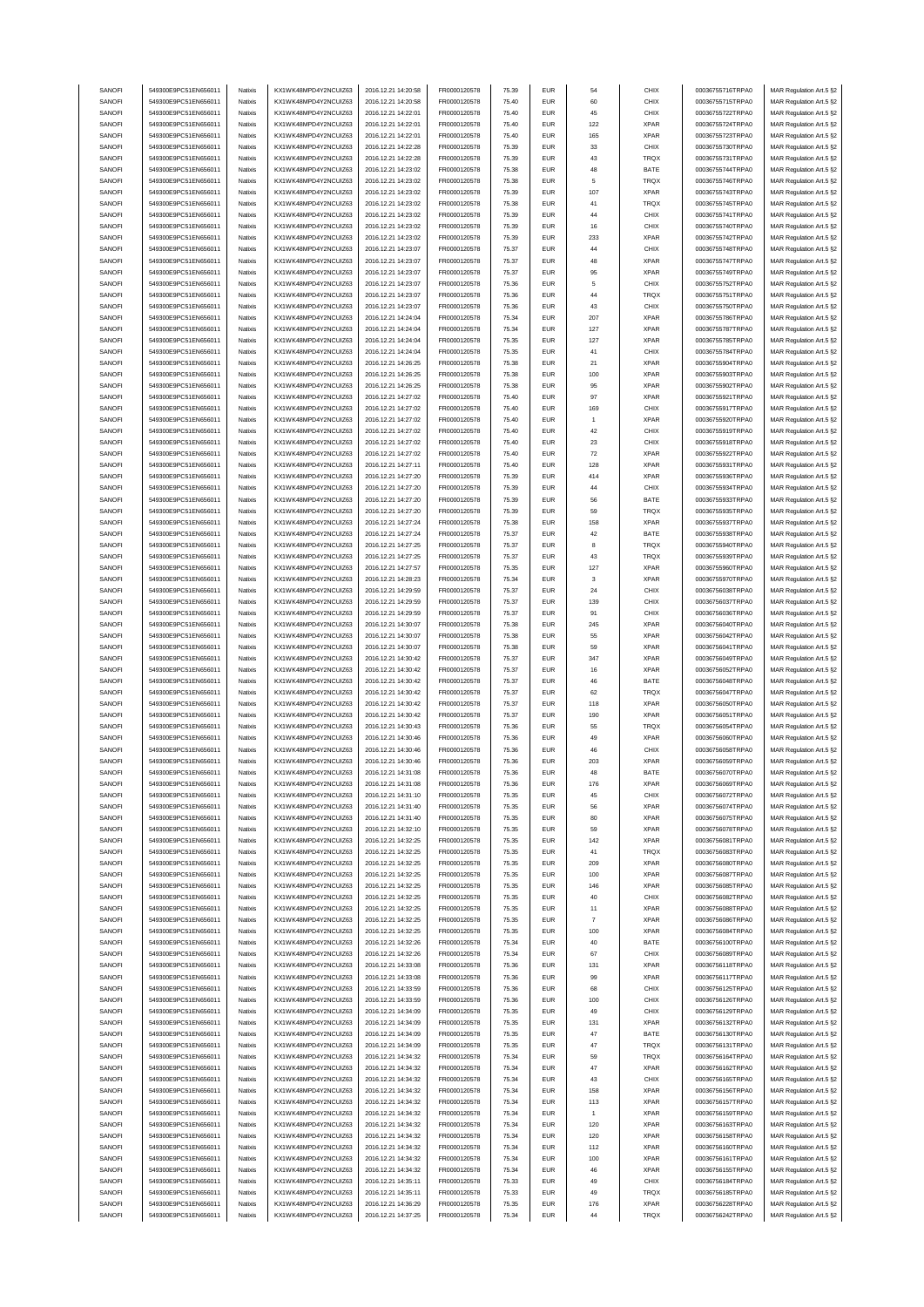| SANOFI           | 549300E9PC51EN656011                         | Natixis            | KX1WK48MPD4Y2NCUIZ63                         | 2016.12.21 14:37:25                        | FR0000120578                 | 75.34          | <b>EUR</b>                  | 52         | BATE                       | 00036756241TRPA0                     | MAR Regulation Art.5 §2                            |
|------------------|----------------------------------------------|--------------------|----------------------------------------------|--------------------------------------------|------------------------------|----------------|-----------------------------|------------|----------------------------|--------------------------------------|----------------------------------------------------|
| SANOFI           | 549300E9PC51EN656011                         | Natixis            | KX1WK48MPD4Y2NCUIZ63                         | 2016.12.21 14:37:25                        | FR0000120578                 | 75.34          | <b>EUR</b>                  | 179        | <b>XPAR</b>                | 00036756244TRPA0                     | MAR Regulation Art.5 §2                            |
| SANOFI           | 549300E9PC51EN656011                         | Natixis            | KX1WK48MPD4Y2NCUIZ63                         | 2016.12.21 14:37:25                        | FR0000120578                 | 75.34          | <b>EUR</b>                  | 33         | <b>XPAR</b>                | 00036756245TRPA0                     | MAR Regulation Art.5 §2                            |
| SANOFI           | 549300E9PC51EN656011                         | Natixis            | KX1WK48MPD4Y2NCUIZ63                         | 2016.12.21 14:37:25                        | FR0000120578                 | 75.34          | <b>EUR</b>                  | 159        | <b>XPAR</b>                | 00036756243TRPA0                     | MAR Regulation Art.5 §2                            |
|                  |                                              |                    |                                              |                                            |                              |                |                             |            |                            |                                      |                                                    |
| SANOFI           | 549300E9PC51EN656011                         | Natixis            | KX1WK48MPD4Y2NCUIZ63                         | 2016.12.21 14:38:00                        | FR0000120578                 | 75.34          | <b>EUR</b>                  | 18         | TRQX                       | 00036756265TRPA0                     | MAR Regulation Art.5 §2                            |
| SANOFI           | 549300E9PC51EN656011                         | Natixis            | KX1WK48MPD4Y2NCUIZ63                         | 2016.12.21 14:38:00                        | FR0000120578                 | 75.35          | <b>EUR</b>                  | 316        | CHIX                       | 00036756255TRPA0                     | MAR Regulation Art.5 §2                            |
| SANOFI           | 549300E9PC51EN656011                         | Natixis            | KX1WK48MPD4Y2NCUIZ63                         | 2016.12.21 14:38:00                        | FR0000120578                 | 75.35          | <b>EUR</b>                  | 221        | <b>XPAR</b>                | 00036756252TRPA0                     | MAR Regulation Art.5 §2                            |
| SANOFI           | 549300E9PC51EN656011                         | Natixis            | KX1WK48MPD4Y2NCUIZ63                         | 2016.12.21 14:38:00                        | FR0000120578                 | 75.35          | <b>EUR</b>                  | 173        | <b>XPAR</b>                | 00036756253TRPA0                     | MAR Regulation Art.5 §2                            |
| SANOFI           | 549300E9PC51EN656011                         | Natixis            | KX1WK48MPD4Y2NCLIIZ63                        | 2016.12.21 14:38:00                        | FR0000120578                 | 75.35          | <b>EUR</b>                  | 39         | CHIX                       | 00036756254TRPA0                     | MAR Regulation Art.5 §2                            |
| SANOFI           | 549300E9PC51EN656011                         | Natixis            | KX1WK48MPD4Y2NCUIZ63                         | 2016.12.21 14:38:00                        | FR0000120578                 | 75.35          | <b>EUR</b>                  | 124        | <b>XPAR</b>                | 00036756256TRPA0                     | MAR Regulation Art.5 §2                            |
|                  |                                              | Natixis            |                                              |                                            |                              |                | <b>EUR</b>                  |            |                            |                                      |                                                    |
| SANOFI           | 549300E9PC51EN656011                         |                    | KX1WK48MPD4Y2NCUIZ63                         | 2016.12.21 14:38:05                        | FR0000120578                 | 75.34          |                             | 30         | TRQX                       | 00036756268TRPA0                     | MAR Regulation Art.5 §2                            |
| SANOFI           | 549300E9PC51EN656011                         | Natixis            | KX1WK48MPD4Y2NCUIZ63                         | 2016.12.21 14:38:05                        | FR0000120578                 | 75.34          | <b>EUR</b>                  | 124        | <b>XPAR</b>                | 00036756271TRPA0                     | MAR Regulation Art.5 §2                            |
| SANOFI           | 549300E9PC51EN656011                         | Natixis            | KX1WK48MPD4Y2NCUIZ63                         | 2016.12.21 14:38:05                        | FR0000120578                 | 75.34          | <b>EUR</b>                  | 117        | <b>XPAR</b>                | 00036756269TRPA0                     | MAR Regulation Art.5 §2                            |
| SANOFI           | 549300E9PC51EN656011                         | Natixis            | KX1WK48MPD4Y2NCUIZ63                         | 2016.12.21 14:38:05                        | FR0000120578                 | 75.34          | <b>EUR</b>                  | 186        | <b>XPAR</b>                | 00036756270TRPA0                     | MAR Regulation Art.5 §2                            |
| SANOFI           | 549300E9PC51EN656011                         | Natixis            | KX1WK48MPD4Y2NCUIZ63                         | 2016.12.21 14:38:05                        | FR0000120578                 | 75.34          | <b>EUR</b>                  | 45         | BATE                       | 00036756267TRPA0                     | MAR Regulation Art.5 §2                            |
| SANOFI           | 549300E9PC51EN656011                         | Natixis            | KX1WK48MPD4Y2NCUIZ63                         | 2016.12.21 14:38:12                        | FR0000120578                 | 75.33          | <b>EUR</b>                  | 44         | TRQX                       | 00036756276TRPA0                     |                                                    |
|                  |                                              |                    |                                              |                                            |                              |                |                             |            |                            |                                      | MAR Regulation Art.5 §2                            |
| SANOFI           | 549300E9PC51EN656011                         | Natixis            | KX1WK48MPD4Y2NCUIZ63                         | 2016.12.21 14:38:12                        | FR0000120578                 | 75.33          | <b>EUR</b>                  | 113        | <b>XPAR</b>                | 00036756277TRPA0                     | MAR Regulation Art.5 §2                            |
| SANOFI           | 549300E9PC51EN656011                         | Natixis            | KX1WK48MPD4Y2NCLIIZ63                        | 2016.12.21 14:38:42                        | FR0000120578                 | 75.32          | <b>EUR</b>                  | 44         | CHIX                       | 00036756306TRPA0                     | MAR Regulation Art.5 §2                            |
| SANOFI           | 549300E9PC51EN656011                         | Natixis            | KX1WK48MPD4Y2NCUIZ63                         | 2016.12.21 14:38:42                        | FR0000120578                 | 75.32          | <b>EUR</b>                  | 132        | <b>XPAR</b>                | 00036756303TRPA0                     | MAR Regulation Art.5 §2                            |
| SANOFI           | 549300E9PC51EN656011                         | Natixis            | KX1WK48MPD4Y2NCUIZ63                         | 2016.12.21 14:38:42                        | FR0000120578                 | 75.31          | <b>EUR</b>                  | 43         | BATE                       | 00036756302TRPA0                     | MAR Regulation Art.5 §2                            |
| SANOFI           | 549300E9PC51EN656011                         | Natixis            | KX1WK48MPD4Y2NCUIZ63                         | 2016.12.21 14:38:42                        | FR0000120578                 | 75.30          | <b>EUR</b>                  | 349        | <b>XPAR</b>                | 00036756310TRPA0                     | MAR Regulation Art.5 §2                            |
| SANOFI           | 549300E9PC51EN656011                         | Natixis            | KX1WK48MPD4Y2NCUIZ63                         | 2016.12.21 14:38:42                        | FR0000120578                 | 75.30          | <b>EUR</b>                  | 197        | <b>XPAR</b>                | 00036756308TRPA0                     | MAR Regulation Art.5 §2                            |
|                  |                                              |                    |                                              |                                            |                              |                |                             |            |                            |                                      |                                                    |
| SANOFI           | 549300E9PC51EN656011                         | Natixis            | KX1WK48MPD4Y2NCUIZ63                         | 2016.12.21 14:38:42                        | FR0000120578                 | 75.30          | <b>EUR</b>                  | 274        | <b>XPAR</b>                | 00036756304TRPA0                     | MAR Regulation Art.5 §2                            |
| SANOFI           | 549300E9PC51EN656011                         | Natixis            | KX1WK48MPD4Y2NCUIZ63                         | 2016.12.21 14:38:42                        | FR0000120578                 | 75.30          | <b>EUR</b>                  | 51         | <b>XPAR</b>                | 00036756307TRPA0                     | MAR Regulation Art.5 §2                            |
| SANOFI           | 549300E9PC51EN656011                         | Natixis            | KX1WK48MPD4Y2NCUIZ63                         | 2016.12.21 14:38:42                        | FR0000120578                 | 75.30          | <b>EUR</b>                  | 28         | <b>XPAR</b>                | 00036756309TRPA0                     | MAR Regulation Art.5 §2                            |
| SANOFI           | 549300E9PC51EN656011                         | Natixis            | KX1WK48MPD4Y2NCUIZ63                         | 2016.12.21 14:38:42                        | FR0000120578                 | 75.30          | <b>EUR</b>                  | 102        | <b>XPAR</b>                | 00036756305TRPA0                     | MAR Regulation Art.5 §2                            |
| SANOFI           | 549300E9PC51EN656011                         | Natixis            | KX1WK48MPD4Y2NCLIIZ63                        | 2016.12.21 14:38:44                        | FR0000120578                 | 75.29          | <b>EUR</b>                  | 49         | TRQX                       | 00036756398TRPA0                     | MAR Regulation Art.5 §2                            |
| SANOFI           | 549300E9PC51EN656011                         | Natixis            | KX1WK48MPD4Y2NCUIZ63                         | 2016.12.21 14:38:44                        | FR0000120578                 | 75.29          | <b>EUR</b>                  | 141        | <b>XPAR</b>                | 00036756399TRPA0                     | MAR Regulation Art.5 §2                            |
| SANOFI           | 549300E9PC51EN656011                         | Natixis            | KX1WK48MPD4Y2NCUIZ63                         | 2016.12.21 14:38:59                        | FR0000120578                 | 75.29          | <b>EUR</b>                  | 150        | <b>XPAR</b>                | 00036756406TRPA0                     | MAR Regulation Art.5 §2                            |
|                  |                                              |                    |                                              |                                            |                              |                |                             |            |                            |                                      |                                                    |
| SANOFI           | 549300E9PC51EN656011                         | Natixis            | KX1WK48MPD4Y2NCUIZ63                         | 2016.12.21 14:38:59                        | FR0000120578                 | 75.29          | <b>EUR</b>                  | 82         | <b>XPAR</b>                | 00036756408TRPA0                     | MAR Regulation Art.5 §2                            |
| SANOFI           | 549300E9PC51EN656011                         | Natixis            | KX1WK48MPD4Y2NCUIZ63                         | 2016.12.21 14:38:59                        | FR0000120578                 | 75.29          | <b>EUR</b>                  | 137        | <b>XPAR</b>                | 00036756409TRPA0                     | MAR Regulation Art.5 §2                            |
| SANOFI           | 549300E9PC51EN656011                         | Natixis            | KX1WK48MPD4Y2NCUIZ63                         | 2016.12.21 14:38:59                        | FR0000120578                 | 75.29          | <b>EUR</b>                  | 161        | <b>XPAR</b>                | 00036756405TRPA0                     | MAR Regulation Art.5 §2                            |
| SANOFI           | 549300E9PC51EN656011                         | Natixis            | KX1WK48MPD4Y2NCUIZ63                         | 2016.12.21 14:39:04                        | FR0000120578                 | 75.28          | <b>EUR</b>                  | 115        | <b>XPAR</b>                | 00036756415TRPA0                     | MAR Regulation Art.5 §2                            |
| SANOFI           | 549300E9PC51EN656011                         | Natixis            | KX1WK48MPD4Y2NCUIZ63                         | 2016.12.21 14:39:08                        | FR0000120578                 | 75.27          | <b>EUR</b>                  | 48         | CHIX                       | 00036756417TRPA0                     | MAR Regulation Art.5 §2                            |
|                  | 549300E9PC51EN656011                         | Natixis            |                                              |                                            |                              | 75.27          | <b>EUR</b>                  | 124        | <b>XPAR</b>                | 00036756423TRPA0                     |                                                    |
| SANOFI           |                                              |                    | KX1WK48MPD4Y2NCUIZ63                         | 2016.12.21 14:39:27                        | FR0000120578                 |                |                             |            |                            |                                      | MAR Regulation Art.5 §2                            |
| SANOFI           | 549300E9PC51EN656011                         | Natixis            | KX1WK48MPD4Y2NCLIIZ63                        | 2016.12.21 14:39:27                        | FR0000120578                 | 75.27          | <b>EUR</b>                  | 197        | <b>XPAR</b>                | 00036756424TRPA0                     | MAR Regulation Art.5 §2                            |
| SANOFI           | 549300E9PC51EN656011                         | Natixis            | KX1WK48MPD4Y2NCUIZ63                         | 2016.12.21 14:39:40                        | FR0000120578                 | 75.26          | <b>EUR</b>                  | 55         | <b>XPAR</b>                | 00036756432TRPA0                     | MAR Regulation Art.5 §2                            |
| SANOFI           | 549300E9PC51EN656011                         | Natixis            | KX1WK48MPD4Y2NCUIZ63                         | 2016.12.21 14:40:04                        | FR0000120578                 | 75.29          | <b>EUR</b>                  | 69         | <b>XPAR</b>                | 00036756451TRPA0                     | MAR Regulation Art.5 §2                            |
| SANOFI           | 549300E9PC51EN656011                         | Natixis            | KX1WK48MPD4Y2NCUIZ63                         | 2016.12.21 14:40:04                        | FR0000120578                 | 75.29          | <b>EUR</b>                  | 40         | <b>XPAR</b>                | 00036756450TRPA0                     | MAR Regulation Art.5 §2                            |
| SANOFI           | 549300E9PC51EN656011                         | Natixis            | KX1WK48MPD4Y2NCUIZ63                         | 2016.12.21 14:40:42                        | FR0000120578                 | 75.32          | <b>EUR</b>                  | 48         | TRQX                       | 00036756466TRPA0                     | MAR Regulation Art.5 §2                            |
|                  |                                              |                    |                                              |                                            |                              |                |                             |            |                            |                                      |                                                    |
| SANOFI           | 549300E9PC51EN656011                         | Natixis            | KX1WK48MPD4Y2NCUIZ63                         | 2016.12.21 14:40:42                        | FR0000120578                 | 75.32          | <b>EUR</b>                  | 49         | CHIX                       | 00036756465TRPA0                     | MAR Regulation Art.5 §2                            |
| SANOFI           | 549300E9PC51EN656011                         | Natixis            | KX1WK48MPD4Y2NCUIZ63                         | 2016.12.21 14:41:34                        | FR0000120578                 | 75.30          | <b>EUR</b>                  | 122        | <b>XPAR</b>                | 00036756529TRPA0                     | MAR Regulation Art.5 §2                            |
| SANOFI           | 549300E9PC51EN656011                         | Natixis            | KX1WK48MPD4Y2NCUIZ63                         | 2016.12.21 14:41:34                        | FR0000120578                 | 75.31          | <b>EUR</b>                  | 44         | BATE                       | 00036756519TRPA0                     | MAR Regulation Art.5 §2                            |
| SANOFI           | 549300E9PC51EN656011                         | Natixis            | KX1WK48MPD4Y2NCUIZ63                         | 2016.12.21 14:41:34                        | FR0000120578                 | 75.30          | <b>EUR</b>                  | 195        | <b>XPAR</b>                | 00036756521TRPA0                     | MAR Regulation Art.5 §2                            |
| SANOFI           | 549300E9PC51EN656011                         | Natixis            | KX1WK48MPD4Y2NCUIZ63                         | 2016.12.21 14:41:34                        | FR0000120578                 | 75.29          | <b>EUR</b>                  | 48         | TRQX                       | 00036756522TRPA0                     | MAR Regulation Art.5 §2                            |
| SANOFI           | 549300E9PC51EN656011                         | Natixis            | KX1WK48MPD4Y2NCUIZ63                         | 2016.12.21 14:41:34                        | FR0000120578                 | 75.31          | <b>EUR</b>                  | 47         | CHIX                       | 00036756518TRPA0                     | MAR Regulation Art.5 §2                            |
|                  |                                              |                    |                                              |                                            |                              |                |                             |            |                            |                                      |                                                    |
| SANOFI           | 549300E9PC51EN656011                         | Natixis            | KX1WK48MPD4Y2NCUIZ63                         | 2016.12.21 14:41:34                        | FR0000120578                 | 75.30          | <b>EUR</b>                  | 8,000      | <b>XPAR</b>                | 00036756533TRPA0                     | MAR Regulation Art.5 §2                            |
| SANOFI           | 549300E9PC51EN656011                         | Natixis            | KX1WK48MPD4Y2NCUIZ63                         | 2016.12.21 14:41:34                        | FR0000120578                 | 75.30          | <b>EUR</b>                  | 1,082      | <b>XPAR</b>                | 00036756528TRPA0                     | MAR Regulation Art.5 §2                            |
| SANOFI           | 549300E9PC51EN656011                         | Natixis            | KX1WK48MPD4Y2NCUIZ63                         | 2016.12.21 14:41:34                        | FR0000120578                 | 75.30          | <b>EUR</b>                  | 100        | <b>XPAR</b>                | 00036756527TRPA0                     | MAR Regulation Art.5 §2                            |
| SANOFI           | 549300E9PC51EN656011                         | Natixis            | KX1WK48MPD4Y2NCUIZ63                         | 2016.12.21 14:41:34                        | FR0000120578                 | 75.30          | <b>EUR</b>                  | 100        | <b>XPAR</b>                | 00036756523TRPA0                     | MAR Regulation Art.5 §2                            |
| SANOFI           | 549300E9PC51EN656011                         | Natixis            | KX1WK48MPD4Y2NCUIZ63                         | 2016.12.21 14:41:34                        | FR0000120578                 | 75.30          | <b>EUR</b>                  | 100        | <b>XPAR</b>                | 00036756524TRPA0                     | MAR Regulation Art.5 §2                            |
| SANOFI           | 549300E9PC51EN656011                         | Natixis            | KX1WK48MPD4Y2NCUIZ63                         | 2016.12.21 14:41:34                        | FR0000120578                 | 75.30          | <b>EUR</b>                  | 124        | <b>XPAR</b>                | 00036756520TRPA0                     | MAR Regulation Art.5 §2                            |
|                  |                                              |                    |                                              |                                            |                              |                |                             |            |                            |                                      |                                                    |
| SANOFI           | 549300E9PC51EN656011                         | Natixis            | KX1WK48MPD4Y2NCUIZ63                         | 2016.12.21 14:41:34                        | FR0000120578                 | 75.30          | <b>EUR</b>                  | 100        | <b>XPAR</b>                | 00036756526TRPA0                     | MAR Regulation Art.5 §2                            |
| SANOFI           | 549300E9PC51EN656011                         | Natixis            | KX1WK48MPD4Y2NCUIZ63                         | 2016.12.21 14:41:34                        | FR0000120578                 | 75.30          | <b>EUR</b>                  | 100        | <b>XPAR</b>                | 00036756525TRPA0                     | MAR Regulation Art.5 §2                            |
| SANOFI           | 549300E9PC51EN656011                         | Natixis            | KX1WK48MPD4Y2NCUIZ63                         | 2016.12.21 14:41:35                        | FR0000120578                 | 75.28          | <b>EUR</b>                  | 63         | CHIX                       | 00036756571TRPA0                     | MAR Regulation Art.5 §2                            |
| SANOFI           | 549300E9PC51EN656011                         | Natixis            | KX1WK48MPD4Y2NCUIZ63                         | 2016.12.21 14:41:35                        | FR0000120578                 | 75.28          | <b>EUR</b>                  | 115        | <b>XPAR</b>                | 00036756572TRPA0                     | MAR Regulation Art.5 §2                            |
| SANOFI           | 549300E9PC51EN656011                         | Natixis            | KX1WK48MPD4Y2NCUIZ63                         | 2016.12.21 14:41:36                        | FR0000120578                 | 75.26          | <b>EUR</b>                  | 42         | CHIX                       | 00036756573TRPA0                     | MAR Regulation Art.5 §2                            |
| SANOFI           | 549300E9PC51EN656011                         | Natixis            | KX1WK48MPD4Y2NCUIZ63                         | 2016.12.21 14:41:52                        | FR0000120578                 | 75.26          | <b>EUR</b>                  | 100        | <b>XPAR</b>                | 00036756576TRPA0                     | MAR Regulation Art.5 §2                            |
|                  |                                              | Natixis            |                                              | 2016.12.21 14:42:25                        |                              | 75.26          | <b>EUR</b>                  |            |                            | 00036756593TRPA0                     |                                                    |
| SANOFI           | 549300E9PC51EN656011                         |                    | KX1WK48MPD4Y2NCUIZ63                         |                                            | FR0000120578                 |                |                             | 40         | CHIX                       |                                      | MAR Regulation Art.5 §2                            |
| SANOFI           | 549300E9PC51EN656011                         | Natixis            | KX1WK48MPD4Y2NCUIZ63                         | 2016.12.21 14:42:47                        | FR0000120578                 | 75.28          | <b>EUR</b>                  | 100        | <b>XPAR</b>                | 00036756606TRPA0                     | MAR Regulation Art.5 §2                            |
| SANOF            | 549300E9PC51EN656011                         | Natixis            | KX1WK48MPD4Y2NCUIZ63                         | 2016.12.21 14:42:49                        | FR0000120578                 | 75.27          | EUR                         |            | BATE                       | 00036756607TRPA0                     | MAR Regulation Art.5 §2                            |
| SANOFI           | 549300E9PC51EN656011                         | Natixis            | KX1WK48MPD4Y2NCUIZ63                         | 2016.12.21 14:44:08                        | FR0000120578                 | 75.31          | <b>EUR</b>                  | 11         | TRQX                       | 00036756647TRPA0                     | MAR Regulation Art.5 §2                            |
| SANOFI           | 549300E9PC51EN656011                         | Natixis            | KX1WK48MPD4Y2NCUIZ63                         | 2016.12.21 14:44:08                        | FR0000120578                 | 75.31          | <b>EUR</b>                  | 32         | TRQX                       | 00036756649TRPA0                     | MAR Regulation Art.5 §2                            |
| SANOFI           | 549300E9PC51EN656011                         | Natixis            | KX1WK48MPD4Y2NCUIZ63                         | 2016.12.21 14:44:08                        | FR0000120578                 | 75.31          | <b>EUR</b>                  | 60         | CHIX                       | 00036756648TRPA0                     | MAR Regulation Art.5 §2                            |
| SANOFI           | 549300E9PC51EN656011                         | Natixis            | KX1WK48MPD4Y2NCUIZ63                         | 2016.12.21 14:44:32                        | FR0000120578                 | 75.33          | <b>EUR</b>                  | 131        | CHIX                       | 00036756668TRPA0                     | MAR Regulation Art.5 §2                            |
|                  |                                              |                    |                                              |                                            |                              |                |                             |            |                            |                                      |                                                    |
| SANOFI           | 549300E9PC51EN656011                         | Natixis            | KX1WK48MPD4Y2NCUIZ63                         | 2016.12.21 14:44:32                        | FR0000120578                 | 75.33          | <b>EUR</b>                  | 68         | CHIX                       | 00036756667TRPA0                     | MAR Regulation Art.5 §2                            |
| SANOFI           | 549300E9PC51EN656011                         | Natixis            | KX1WK48MPD4Y2NCUIZ63                         | 2016.12.21 14:46:16                        | FR0000120578                 | 75.31          | $\ensuremath{\mathsf{EUR}}$ | 53         | CHIX                       | 00036756722TRPA0                     | MAR Regulation Art.5 §2                            |
| SANOFI           | 549300E9PC51EN656011                         | Natixis            | KX1WK48MPD4Y2NCUIZ63                         | 2016.12.21 14:46:16                        | FR0000120578                 | 75.32          | <b>EUR</b>                  | 52         | CHIX                       | 00036756721TRPA0                     | MAR Regulation Art.5 §2                            |
| SANOFI           | 549300E9PC51EN656011                         | Natixis            | KX1WK48MPD4Y2NCUIZ63                         | 2016.12.21 14:46:16                        | FR0000120578                 | 75.32          | <b>EUR</b>                  | 47         | TRQX                       | 00036756720TRPA0                     | MAR Regulation Art.5 §2                            |
| SANOFI           | 549300E9PC51EN656011                         | Natixis            | KX1WK48MPD4Y2NCUIZ63                         | 2016.12.21 14:46:17                        | FR0000120578                 | 75.31          | <b>EUR</b>                  | 47         | <b>TRQX</b>                | 00036756723TRPA0                     | MAR Regulation Art.5 §2                            |
| SANOFI           | 549300E9PC51EN656011                         | Natixis            | KX1WK48MPD4Y2NCUIZ63                         | 2016.12.21 14:46:17                        | FR0000120578                 | 75.31          | <b>EUR</b>                  | 49         | BATE                       | 00036756724TRPA0                     | MAR Regulation Art.5 §2                            |
| SANOFI           | 549300E9PC51EN656011                         | Natixis            | KX1WK48MPD4Y2NCUIZ63                         | 2016.12.21 14:47:39                        | FR0000120578                 | 75.34          | <b>EUR</b>                  | 44         | CHIX                       | 00036756769TRPA0                     | MAR Regulation Art.5 §2                            |
| SANOFI           | 549300E9PC51EN656011                         | Natixis            | KX1WK48MPD4Y2NCUIZ63                         | 2016.12.21 14:47:39                        | FR0000120578                 | 75.34          | <b>EUR</b>                  | 45         | TRQX                       | 00036756770TRPA0                     | MAR Regulation Art.5 §2                            |
|                  |                                              |                    |                                              |                                            |                              |                |                             |            |                            |                                      |                                                    |
| SANOFI           | 549300E9PC51EN656011                         | Natixis            | KX1WK48MPD4Y2NCUIZ63                         | 2016.12.21 14:47:48                        | FR0000120578                 | 75.34          | <b>EUR</b>                  | 44         | BATE                       | 00036756784TRPA0                     | MAR Regulation Art.5 §2                            |
| SANOFI           | 549300E9PC51EN656011                         | Natixis            | KX1WK48MPD4Y2NCUIZ63                         | 2016.12.21 14:48:30                        | FR0000120578                 | 75.35          | <b>EUR</b>                  | 139        | CHIX                       | 00036756811TRPA0                     | MAR Regulation Art.5 §2                            |
| SANOFI           | 549300E9PC51EN656011                         | Natixis            | KX1WK48MPD4Y2NCUIZ63                         | 2016.12.21 14:48:30                        | FR0000120578                 | 75.35          | <b>EUR</b>                  | 74         | CHIX                       | 00036756810TRPA0                     | MAR Regulation Art.5 §2                            |
| SANOFI           | 549300E9PC51EN656011                         | Natixis            | KX1WK48MPD4Y2NCUIZ63                         | 2016.12.21 14:48:45                        | FR0000120578                 | 75.36          | <b>EUR</b>                  | 100        | <b>XPAR</b>                | 00036756827TRPA0                     | MAR Regulation Art.5 §2                            |
| SANOFI           | 549300E9PC51EN656011                         | Natixis            | KX1WK48MPD4Y2NCUIZ63                         | 2016.12.21 14:48:45                        | FR0000120578                 | 75.36          | <b>EUR</b>                  | 251        | <b>XPAR</b>                | 00036756828TRPA0                     | MAR Regulation Art.5 §2                            |
| SANOFI           | 549300E9PC51EN656011                         | Natixis            | KX1WK48MPD4Y2NCUIZ63                         | 2016.12.21 14:48:45                        | FR0000120578                 | 75.36          | <b>EUR</b>                  | 148        | <b>XPAR</b>                | 00036756829TRPA0                     | MAR Regulation Art.5 §2                            |
|                  |                                              |                    |                                              |                                            |                              |                |                             |            |                            |                                      |                                                    |
| SANOFI           | 549300E9PC51EN656011                         | Natixis            | KX1WK48MPD4Y2NCUIZ63                         | 2016.12.21 14:48:45                        | FR0000120578                 | 75.36          | <b>EUR</b>                  | 103        | <b>XPAR</b>                | 00036756830TRPA0                     | MAR Regulation Art.5 §2                            |
| SANOFI           | 549300E9PC51EN656011                         | Natixis            | KX1WK48MPD4Y2NCUIZ63                         | 2016.12.21 14:48:45                        | FR0000120578                 | 75.36          | <b>EUR</b>                  | 239        | <b>XPAR</b>                | 00036756826TRPA0                     | MAR Regulation Art.5 §2                            |
| SANOFI           | 549300E9PC51EN656011                         | Natixis            | KX1WK48MPD4Y2NCUIZ63                         | 2016.12.21 14:49:12                        | FR0000120578                 | 75.38          | <b>EUR</b>                  | 130        | <b>XPAR</b>                | 00036756865TRPA0                     | MAR Regulation Art.5 §2                            |
| SANOFI           | 549300E9PC51EN656011                         | Natixis            | KX1WK48MPD4Y2NCUIZ63                         | 2016.12.21 14:49:12                        | FR0000120578                 | 75.38          | <b>EUR</b>                  | 87         | <b>XPAR</b>                | 00036756859TRPA0                     | MAR Regulation Art.5 §2                            |
| SANOFI           | 549300E9PC51EN656011                         | Natixis            | KX1WK48MPD4Y2NCUIZ63                         | 2016.12.21 14:49:12                        | FR0000120578                 | 75.38          | <b>EUR</b>                  | 71         | <b>XPAR</b>                | 00036756862TRPA0                     | MAR Regulation Art.5 §2                            |
| SANOFI           | 549300E9PC51EN656011                         |                    | KX1WK48MPD4Y2NCUIZ63                         | 2016.12.21 14:49:12                        |                              |                | <b>EUR</b>                  | 71         |                            |                                      |                                                    |
|                  |                                              | Natixis            |                                              |                                            | FR0000120578                 | 75.38          |                             |            | <b>XPAR</b>                | 00036756861TRPA0                     | MAR Regulation Art.5 §2                            |
| SANOFI           | 549300E9PC51EN656011                         | Natixis            | KX1WK48MPD4Y2NCUIZ63                         | 2016.12.21 14:49:12                        | FR0000120578                 | 75.38          | <b>EUR</b>                  | 100        | <b>XPAR</b>                | 00036756860TRPA0                     | MAR Regulation Art.5 §2                            |
| SANOFI           | 549300E9PC51EN656011                         | Natixis            | KX1WK48MPD4Y2NCUIZ63                         | 2016.12.21 14:49:12                        | FR0000120578                 | 75.38          | <b>EUR</b>                  | 58         | <b>XPAR</b>                | 00036756856TRPA0                     | MAR Regulation Art.5 §2                            |
| SANOFI           | 549300E9PC51EN656011                         | Natixis            | KX1WK48MPD4Y2NCUIZ63                         | 2016.12.21 14:49:12                        | FR0000120578                 | 75.38          | <b>EUR</b>                  | 80         | <b>XPAR</b>                | 00036756855TRPA0                     | MAR Regulation Art.5 §2                            |
| SANOFI           | 549300E9PC51EN656011                         | Natixis            | KX1WK48MPD4Y2NCUIZ63                         | 2016.12.21 14:49:12                        | FR0000120578                 | 75.38          | <b>EUR</b>                  | 22         | <b>XPAR</b>                | 00036756864TRPA0                     | MAR Regulation Art.5 §2                            |
| SANOFI           | 549300E9PC51EN656011                         | Natixis            | KX1WK48MPD4Y2NCUIZ63                         | 2016.12.21 14:49:12                        | FR0000120578                 | 75.38          | <b>EUR</b>                  | 13         | <b>XPAR</b>                | 00036756857TRPA0                     | MAR Regulation Art.5 §2                            |
|                  |                                              |                    |                                              |                                            |                              |                |                             |            |                            |                                      |                                                    |
| SANOFI           | 549300E9PC51EN656011                         | Natixis            | KX1WK48MPD4Y2NCUIZ63                         | 2016.12.21 14:49:12                        | FR0000120578                 | 75.38          | <b>EUR</b>                  | 9          | <b>XPAR</b>                | 00036756863TRPA0                     | MAR Regulation Art.5 §2                            |
| SANOFI           | 549300E9PC51EN656011                         | Natixis            | KX1WK48MPD4Y2NCUIZ63                         | 2016.12.21 14:49:12                        | FR0000120578                 | 75.38          | <b>EUR</b>                  | 100        | <b>XPAR</b>                | 00036756854TRPA0                     | MAR Regulation Art.5 §2                            |
| SANOFI           | 549300E9PC51EN656011                         | Natixis            | KX1WK48MPD4Y2NCUIZ63                         | 2016.12.21 14:49:16                        | FR0000120578                 | 75.38          | <b>EUR</b>                  | 151        | <b>XPAR</b>                | 00036756881TRPA0                     | MAR Regulation Art.5 §2                            |
| SANOFI           | 549300E9PC51EN656011                         | Natixis            | KX1WK48MPD4Y2NCUIZ63                         | 2016.12.21 14:49:16                        | FR0000120578                 | 75.38          | EUR                         | 190        | <b>XPAR</b>                | 00036756888TRPA0                     | MAR Regulation Art.5 §2                            |
| SANOFI           | 549300E9PC51EN656011                         | Natixis            | KX1WK48MPD4Y2NCUIZ63                         | 2016.12.21 14:49:16                        | FR0000120578                 | 75.38          | <b>EUR</b>                  | 95         | <b>XPAR</b>                | 00036756890TRPA0                     | MAR Regulation Art.5 §2                            |
|                  |                                              |                    | KX1WK48MPD4Y2NCUIZ63                         | 2016.12.21 14:49:16                        | FR0000120578                 | 75.38          | <b>EUR</b>                  | 61         | <b>XPAR</b>                | 00036756889TRPA0                     | MAR Regulation Art.5 §2                            |
| SANOFI           | 549300E9PC51EN656011                         | Natixis            |                                              |                                            |                              |                |                             |            |                            |                                      |                                                    |
|                  |                                              |                    |                                              |                                            |                              |                |                             |            |                            |                                      |                                                    |
| SANOFI           | 549300E9PC51EN656011                         | Natixis            | KX1WK48MPD4Y2NCUIZ63                         | 2016.12.21 14:49:16                        | FR0000120578                 | 75.38          | <b>EUR</b>                  | 35         | <b>XPAR</b>                | 00036756891TRPA0                     | MAR Regulation Art.5 §2                            |
| SANOFI           | 549300E9PC51EN656011                         | Natixis            | KX1WK48MPD4Y2NCUIZ63                         | 2016.12.21 14:49:16                        | FR0000120578                 | 75.38          | <b>EUR</b>                  | 251        | <b>XPAR</b>                | 00036756887TRPA0                     | MAR Regulation Art.5 §2                            |
| SANOFI<br>SANOFI | 549300E9PC51EN656011<br>549300E9PC51EN656011 | Natixis<br>Natixis | KX1WK48MPD4Y2NCUIZ63<br>KX1WK48MPD4Y2NCUIZ63 | 2016.12.21 14:49:16<br>2016.12.21 14:49:16 | FR0000120578<br>FR0000120578 | 75.38<br>75.38 | <b>EUR</b><br>EUR           | 251<br>251 | <b>XPAR</b><br><b>XPAR</b> | 00036756886TRPA0<br>00036756884TRPA0 | MAR Regulation Art.5 §2<br>MAR Regulation Art.5 §2 |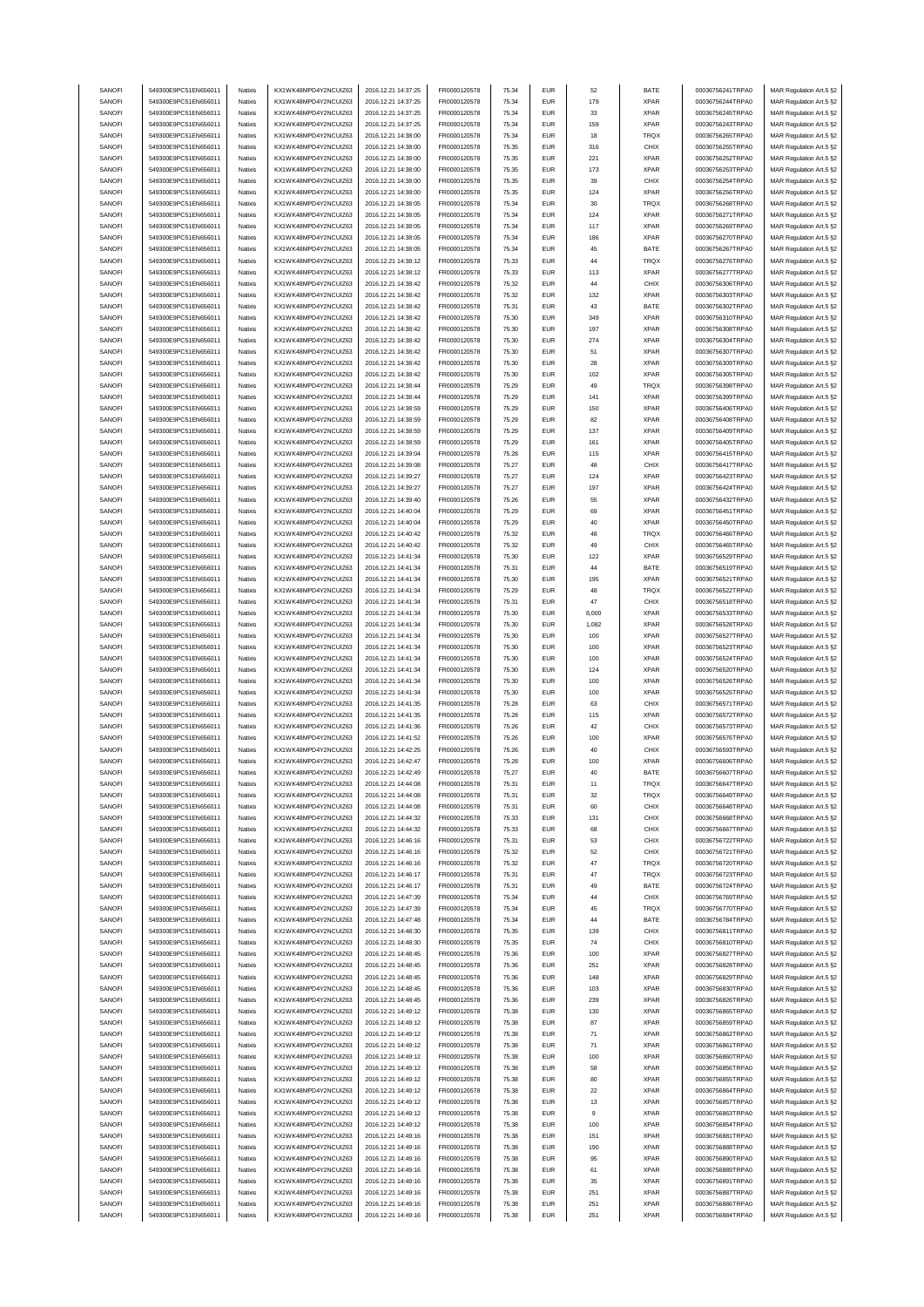| SANOFI<br>SANOFI<br>SANOFI |                      |         |                                              |                     |              | 75.38 |            |          |             |                  | MAR Regulation Art.5 §2 |
|----------------------------|----------------------|---------|----------------------------------------------|---------------------|--------------|-------|------------|----------|-------------|------------------|-------------------------|
|                            | 549300E9PC51EN656011 | Natixis | KX1WK48MPD4Y2NCUIZ63                         | 2016.12.21 14:49:16 | FR0000120578 |       | <b>EUR</b> | 251      | <b>XPAR</b> | 00036756883TRPA0 |                         |
|                            | 549300E9PC51EN656011 | Natixis | KX1WK48MPD4Y2NCUIZ63                         | 2016.12.21 14:49:16 | FR0000120578 | 75.38 | <b>EUR</b> | 251      | <b>XPAR</b> | 00036756885TRPA0 | MAR Regulation Art.5 §2 |
|                            | 549300E9PC51EN656011 | Natixis | KX1WK48MPD4Y2NCUIZ63                         | 2016.12.21 14:49:16 | FR0000120578 | 75.38 | <b>EUR</b> | 251      | <b>XPAR</b> | 00036756878TRPA0 | MAR Regulation Art.5 §2 |
| SANOFI                     | 549300E9PC51EN656011 | Natixis | KX1WK48MPD4Y2NCUIZ63                         | 2016.12.21 14:49:16 | FR0000120578 | 75.38 | <b>EUR</b> | 251      | <b>XPAR</b> | 00036756876TRPA0 | MAR Regulation Art.5 §2 |
|                            |                      |         |                                              |                     |              |       |            |          |             |                  |                         |
| SANOFI                     | 549300E9PC51EN656011 | Natixis | KX1WK48MPD4Y2NCUIZ63                         | 2016.12.21 14:49:16 | FR0000120578 | 75.38 | <b>EUR</b> | 121      | <b>XPAR</b> | 00036756873TRPA0 | MAR Regulation Art.5 §2 |
| SANOFI                     | 549300E9PC51EN656011 | Natixis | KX1WK48MPD4Y2NCUIZ63                         | 2016.12.21 14:49:16 | FR0000120578 | 75.38 | <b>EUR</b> | 121      | <b>XPAR</b> | 00036756872TRPA0 | MAR Regulation Art.5 §2 |
| SANOFI                     | 549300E9PC51EN656011 | Natixis | KX1WK48MPD4Y2NCUIZ63                         | 2016.12.21 14:49:16 | FR0000120578 | 75.38 | <b>EUR</b> | 121      | <b>XPAR</b> | 00036756871TRPA0 | MAR Regulation Art.5 §2 |
| SANOFI                     | 549300E9PC51EN656011 | Natixis | KX1WK48MPD4Y2NCUIZ63                         | 2016.12.21 14:49:16 | FR0000120578 | 75.38 | <b>EUR</b> | 137      | <b>XPAR</b> | 00036756875TRPA0 | MAR Regulation Art.5 §2 |
| SANOFI                     | 549300E9PC51EN656011 | Natixis | KX1WK48MPD4Y2NCUIZ63                         | 2016.12.21 14:49:16 | FR0000120578 | 75.38 | <b>EUR</b> | 100      | <b>XPAR</b> | 00036756882TRPA0 | MAR Regulation Art.5 §2 |
| SANOFI                     | 549300E9PC51EN656011 | Natixis | KX1WK48MPD4Y2NCUIZ63                         | 2016.12.21 14:49:16 | FR0000120578 | 75.38 | <b>EUR</b> | 9        | <b>XPAR</b> | 00036756874TRPA0 | MAR Regulation Art.5 §2 |
|                            | 549300E9PC51EN656011 | Natixis |                                              |                     |              | 75.38 | <b>EUR</b> |          |             |                  |                         |
| SANOFI                     |                      |         | KX1WK48MPD4Y2NCUIZ63                         | 2016.12.21 14:49:16 | FR0000120578 |       |            | 251      | <b>XPAR</b> | 00036756880TRPA0 | MAR Regulation Art.5 §2 |
| SANOFI                     | 549300E9PC51EN656011 | Natixis | KX1WK48MPD4Y2NCUIZ63                         | 2016.12.21 14:49:17 | FR0000120578 | 75.38 | <b>EUR</b> | 216      | <b>XPAR</b> | 00036756892TRPA0 | MAR Regulation Art.5 §2 |
| SANOFI                     | 549300E9PC51EN656011 | Natixis | KX1WK48MPD4Y2NCUIZ63                         | 2016.12.21 14:49:18 | FR0000120578 | 75.38 | <b>EUR</b> | 6        | <b>XPAR</b> | 00036756895TRPA0 | MAR Regulation Art.5 §2 |
| SANOFI                     | 549300E9PC51EN656011 | Natixis | KX1WK48MPD4Y2NCUIZ63                         | 2016.12.21 14:49:18 | FR0000120578 | 75.38 | <b>EUR</b> | 28       | <b>XPAR</b> | 00036756896TRPA0 | MAR Regulation Art.5 §2 |
| SANOFI                     | 549300E9PC51EN656011 | Natixis | KX1WK48MPD4Y2NCUIZ63                         | 2016.12.21 14:49:18 | FR0000120578 | 75.38 | <b>EUR</b> | 245      | <b>XPAR</b> | 00036756894TRPA0 | MAR Regulation Art.5 §2 |
|                            | 549300E9PC51EN656011 |         |                                              |                     |              |       |            |          |             | 00036756911TRPA0 |                         |
| SANOFI                     |                      | Natixis | KX1WK48MPD4Y2NCUIZ63                         | 2016.12.21 14:49:48 | FR0000120578 | 75.38 | <b>EUR</b> | 48       | BATE        |                  | MAR Regulation Art.5 §2 |
| SANOFI                     | 549300E9PC51EN656011 | Natixis | KX1WK48MPD4Y2NCUIZ63                         | 2016.12.21 14:49:56 | FR0000120578 | 75.38 | <b>EUR</b> | 44       | TRQX        | 00036756920TRPA0 | MAR Regulation Art.5 §2 |
| SANOFI                     | 549300E9PC51EN656011 | Natixis | KX1WK48MPD4Y2NCUIZ63                         | 2016.12.21 14:49:56 | FR0000120578 | 75.38 | <b>EUR</b> | 60       | <b>XPAR</b> | 00036756925TRPA0 | MAR Regulation Art.5 §2 |
| SANOFI                     | 549300E9PC51EN656011 | Natixis | KX1WK48MPD4Y2NCUIZ63                         | 2016.12.21 14:49:56 | FR0000120578 | 75.38 | <b>EUR</b> | 73       | <b>XPAR</b> | 00036756930TRPA0 | MAR Regulation Art.5 §2 |
| SANOFI                     | 549300E9PC51EN656011 | Natixis | KX1WK48MPD4Y2NCUIZ63                         | 2016.12.21 14:49:56 | FR0000120578 | 75.38 | <b>EUR</b> | 191      | <b>XPAR</b> | 00036756924TRPA0 | MAR Regulation Art.5 §2 |
| SANOFI                     | 549300E9PC51EN656011 | Natixis | KX1WK48MPD4Y2NCUIZ63                         | 2016.12.21 14:49:56 | FR0000120578 | 75.38 | <b>EUR</b> | 149      | <b>XPAR</b> | 00036756932TRPA0 | MAR Regulation Art.5 §2 |
|                            |                      |         |                                              |                     |              |       |            |          |             |                  |                         |
| SANOFI                     | 549300E9PC51EN656011 | Natixis | KX1WK48MPD4Y2NCUIZ63                         | 2016.12.21 14:49:56 | FR0000120578 | 75.38 | <b>EUR</b> | 78       | <b>XPAR</b> | 00036756931TRPA0 | MAR Regulation Art.5 §2 |
| SANOFI                     | 549300E9PC51EN656011 | Natixis | KX1WK48MPD4Y2NCUIZ63                         | 2016.12.21 14:49:56 | FR0000120578 | 75.38 | <b>EUR</b> | 43       | CHIX        | 00036756919TRPA0 | MAR Regulation Art.5 §2 |
| SANOFI                     | 549300E9PC51EN656011 | Natixis | KX1WK48MPD4Y2NCUIZ63                         | 2016.12.21 14:49:56 | FR0000120578 | 75.38 | <b>EUR</b> | 191      | <b>XPAR</b> | 00036756926TRPA0 | MAR Regulation Art.5 §2 |
| SANOFI                     | 549300E9PC51EN656011 | Natixis | KX1WK48MPD4Y2NCUIZ63                         | 2016.12.21 14:49:56 | FR0000120578 | 75.38 | <b>EUR</b> | 251      | <b>XPAR</b> | 00036756927TRPA0 | MAR Regulation Art.5 §2 |
| SANOFI                     | 549300E9PC51EN656011 | Natixis | KX1WK48MPD4Y2NCUIZ63                         | 2016.12.21 14:49:56 | FR0000120578 | 75.38 | <b>EUR</b> | 251      | <b>XPAR</b> | 00036756923TRPA0 | MAR Regulation Art.5 §2 |
| SANOFI                     | 549300E9PC51EN656011 | Natixis | KX1WK48MPD4Y2NCUIZ63                         | 2016.12.21 14:49:56 | FR0000120578 | 75.38 | <b>EUR</b> | 178      | <b>XPAR</b> | 00036756929TRPA0 | MAR Regulation Art.5 §2 |
|                            |                      |         |                                              |                     |              |       |            |          |             |                  |                         |
| SANOFI                     | 549300E9PC51EN656011 | Natixis | KX1WK48MPD4Y2NCUIZ63                         | 2016.12.21 14:49:56 | FR0000120578 | 75.38 | <b>EUR</b> | 251      | <b>XPAR</b> | 00036756928TRPA0 | MAR Regulation Art.5 §2 |
| SANOFI                     | 549300E9PC51EN656011 | Natixis | KX1WK48MPD4Y2NCUIZ63                         | 2016.12.21 14:49:58 | FR0000120578 | 75.38 | <b>EUR</b> | 30       | <b>XPAR</b> | 00036756933TRPA0 | MAR Regulation Art.5 §2 |
| SANOFI                     | 549300E9PC51EN656011 | Natixis | KX1WK48MPD4Y2NCUIZ63                         | 2016.12.21 14:50:00 | FR0000120578 | 75.38 | <b>EUR</b> | $\bf 72$ | <b>XPAR</b> | 00036756937TRPA0 | MAR Regulation Art.5 §2 |
| SANOFI                     | 549300E9PC51EN656011 | Natixis | KX1WK48MPD4Y2NCUIZ63                         | 2016.12.21 14:50:01 | FR0000120578 | 75.38 | <b>EUR</b> | 251      | <b>XPAR</b> | 00036756938TRPA0 | MAR Regulation Art.5 §2 |
| SANOFI                     | 549300E9PC51EN656011 | Natixis | KX1WK48MPD4Y2NCUIZ63                         | 2016.12.21 14:50:02 | FR0000120578 | 75.38 | <b>EUR</b> | 251      | <b>XPAR</b> | 00036756939TRPA0 | MAR Regulation Art.5 §2 |
| SANOFI                     | 549300E9PC51EN656011 |         |                                              |                     |              |       | <b>EUR</b> |          |             |                  |                         |
|                            |                      | Natixis | KX1WK48MPD4Y2NCUIZ63                         | 2016.12.21 14:50:02 | FR0000120578 | 75.38 |            | 251      | <b>XPAR</b> | 00036756940TRPA0 | MAR Regulation Art.5 §2 |
| SANOFI                     | 549300E9PC51EN656011 | Natixis | KX1WK48MPD4Y2NCUIZ63                         | 2016.12.21 14:50:14 | FR0000120578 | 75.39 | <b>EUR</b> | 107      | <b>XPAR</b> | 00036756947TRPA0 | MAR Regulation Art.5 §2 |
| SANOFI                     | 549300E9PC51EN656011 | Natixis | KX1WK48MPD4Y2NCUIZ63                         | 2016.12.21 14:50:14 | FR0000120578 | 75.39 | <b>EUR</b> | 143      | <b>XPAR</b> | 00036756946TRPA0 | MAR Regulation Art.5 §2 |
| SANOFI                     | 549300E9PC51EN656011 | Natixis | KX1WK48MPD4Y2NCUIZ63                         | 2016.12.21 14:50:39 | FR0000120578 | 75.40 | <b>EUR</b> | 150      | <b>XPAR</b> | 00036756983TRPA0 | MAR Regulation Art.5 §2 |
| SANOFI                     | 549300E9PC51EN656011 | Natixis | KX1WK48MPD4Y2NCUIZ63                         | 2016.12.21 14:50:39 | FR0000120578 | 75.40 | <b>EUR</b> | 150      | <b>XPAR</b> | 00036756985TRPA0 | MAR Regulation Art.5 §2 |
|                            | 549300E9PC51EN656011 | Natixis |                                              |                     | FR0000120578 | 75.40 | <b>EUR</b> |          |             |                  | MAR Regulation Art.5 §2 |
| SANOFI                     |                      |         | KX1WK48MPD4Y2NCUIZ63                         | 2016.12.21 14:50:39 |              |       |            | 150      | <b>XPAR</b> | 00036756987TRPA0 |                         |
| SANOFI                     | 549300E9PC51EN656011 | Natixis | KX1WK48MPD4Y2NCUIZ63                         | 2016.12.21 14:50:39 | FR0000120578 | 75.40 | <b>EUR</b> | 150      | <b>XPAR</b> | 00036756988TRPA0 | MAR Regulation Art.5 §2 |
| SANOFI                     | 549300E9PC51EN656011 | Natixis | KX1WK48MPD4Y2NCUIZ63                         | 2016.12.21 14:50:39 | FR0000120578 | 75.40 | <b>EUR</b> | 150      | <b>XPAR</b> | 00036756990TRPA0 | MAR Regulation Art.5 §2 |
| SANOFI                     | 549300E9PC51EN656011 | Natixis | KX1WK48MPD4Y2NCUIZ63                         | 2016.12.21 14:50:39 | FR0000120578 | 75.40 | <b>EUR</b> | 150      | <b>XPAR</b> | 00036756992TRPA0 | MAR Regulation Art.5 §2 |
| SANOFI                     | 549300E9PC51EN656011 | Natixis | KX1WK48MPD4Y2NCUIZ63                         | 2016.12.21 14:50:39 | FR0000120578 | 75.40 | <b>EUR</b> | 150      | <b>XPAR</b> | 00036756996TRPA0 | MAR Regulation Art.5 §2 |
| SANOFI                     | 549300E9PC51EN656011 | Natixis | KX1WK48MPD4Y2NCUIZ63                         | 2016.12.21 14:50:39 | FR0000120578 | 75.40 | <b>EUR</b> | 150      | <b>XPAR</b> | 00036756998TRPA0 | MAR Regulation Art.5 §2 |
|                            |                      |         |                                              |                     |              |       |            |          |             |                  |                         |
| SANOFI                     | 549300E9PC51EN656011 | Natixis | KX1WK48MPD4Y2NCUIZ63                         | 2016.12.21 14:50:39 | FR0000120578 | 75.40 | <b>EUR</b> | 150      | <b>XPAR</b> | 00036757000TRPA0 | MAR Regulation Art.5 §2 |
| SANOFI                     | 549300E9PC51EN656011 | Natixis | KX1WK48MPD4Y2NCUIZ63                         | 2016.12.21 14:50:39 | FR0000120578 | 75.40 | <b>EUR</b> | 150      | <b>XPAR</b> | 00036757002TRPA0 | MAR Regulation Art.5 §2 |
| SANOFI                     | 549300E9PC51EN656011 | Natixis | KX1WK48MPD4Y2NCUIZ63                         | 2016.12.21 14:50:39 | FR0000120578 | 75.40 | <b>EUR</b> | 150      | <b>XPAR</b> | 00036757008TRPA0 | MAR Regulation Art.5 §2 |
| SANOFI                     | 549300E9PC51EN656011 | Natixis | KX1WK48MPD4Y2NCUIZ63                         | 2016.12.21 14:50:39 | FR0000120578 | 75.40 | <b>EUR</b> | 150      | <b>XPAR</b> | 00036757006TRPA0 | MAR Regulation Art.5 §2 |
| SANOFI                     | 549300E9PC51EN656011 | Natixis | KX1WK48MPD4Y2NCUIZ63                         | 2016.12.21 14:50:39 | FR0000120578 | 75.40 | <b>EUR</b> | 150      | <b>XPAR</b> | 00036756979TRPA0 | MAR Regulation Art.5 §2 |
| SANOFI                     | 549300E9PC51EN656011 | Natixis | KX1WK48MPD4Y2NCUIZ63                         | 2016.12.21 14:50:39 | FR0000120578 | 75.40 | <b>EUR</b> | 150      | <b>XPAR</b> | 00036757013TRPA0 | MAR Regulation Art.5 §2 |
|                            |                      |         |                                              |                     |              |       |            |          |             |                  |                         |
| SANOFI                     | 549300E9PC51EN656011 | Natixis | KX1WK48MPD4Y2NCUIZ63                         | 2016.12.21 14:50:39 | FR0000120578 | 75.40 | <b>EUR</b> | 150      | <b>XPAR</b> | 00036757015TRPA0 | MAR Regulation Art.5 §2 |
| SANOFI                     | 549300E9PC51EN656011 | Natixis | KX1WK48MPD4Y2NCUIZ63                         | 2016.12.21 14:50:39 | FR0000120578 | 75.40 | <b>EUR</b> | 150      | <b>XPAR</b> | 00036757017TRPA0 | MAR Regulation Art.5 §2 |
| SANOFI                     | 549300E9PC51EN656011 | Natixis | KX1WK48MPD4Y2NCUIZ63                         | 2016.12.21 14:50:39 | FR0000120578 | 75.40 | <b>EUR</b> | 348      | <b>XPAR</b> | 00036756997TRPA0 | MAR Regulation Art.5 §2 |
| SANOFI                     | 549300E9PC51EN656011 | Natixis | KX1WK48MPD4Y2NCUIZ63                         | 2016.12.21 14:50:39 | FR0000120578 | 75.40 | <b>EUR</b> | 135      | <b>XPAR</b> | 00036756973TRPA0 | MAR Regulation Art.5 §2 |
| SANOFI                     | 549300E9PC51EN656011 | Natixis | KX1WK48MPD4Y2NCUIZ63                         | 2016.12.21 14:50:39 | FR0000120578 | 75.40 | <b>EUR</b> | 143      | <b>XPAR</b> | 00036756993TRPA0 | MAR Regulation Art.5 §2 |
|                            | 549300E9PC51EN656011 | Natixis |                                              |                     | FR0000120578 | 75.40 | <b>EUR</b> | 399      |             | 00036757018TRPA0 |                         |
| SANOFI                     |                      |         | KX1WK48MPD4Y2NCUIZ63                         | 2016.12.21 14:50:39 |              |       |            |          | <b>XPAR</b> |                  | MAR Regulation Art.5 §2 |
| SANOFI                     | 549300E9PC51EN656011 | Natixis | KX1WK48MPD4Y2NCUIZ63                         | 2016.12.21 14:50:39 | FR0000120578 | 75.40 | <b>EUR</b> | 3,581    | <b>XPAR</b> | 00036756984TRPA0 | MAR Regulation Art.5 §2 |
| SANOFI                     | 549300E9PC51EN656011 | Natixis | KX1WK48MPD4Y2NCUIZ63                         | 2016.12.21 14:50:39 | FR0000120578 | 75.40 | <b>EUR</b> | 150      | <b>XPAR</b> | 00036757004TRPA0 | MAR Regulation Art.5 §2 |
| SANOFI                     | 549300E9PC51EN656011 | Natixis | KX1WK48MPD4Y2NCUIZ63                         | 2016.12.21 14:50:39 | FR0000120578 | 75.40 | <b>EUR</b> | 119      | <b>XPAR</b> | 00036756980TRPA0 | MAR Regulation Art.5 §2 |
| SANOFI                     | 549300E9PC51EN656011 | Natixis | KX1WK48MPD4Y2NCUIZ63                         | 2016.12.21 14:50:39 | FR0000120578 | 75.40 | <b>EUR</b> | 150      | <b>XPAR</b> | 00036756994TRPA0 | MAR Regulation Art.5 §2 |
| SANOFI                     | 549300E9PC51EN656011 | Natixis | KX1WK48MPD4Y2NCUIZ63                         | 2016.12.21 14:50:39 | FR0000120578 | 75.40 | <b>EUR</b> | 1.710    | <b>XPAR</b> | 00036757001TRPA0 | MAR Regulation Art.5 §2 |
|                            |                      |         |                                              |                     |              |       |            |          |             |                  |                         |
| SANOF                      | 549300E9PC51EN65601  | Natixis | KX1WK48MPD4Y2NCUIZ63                         | 2016.12.21 14:50:39 | FR0000120578 |       |            |          |             |                  |                         |
| SANOFI                     | 549300E9PC51EN656011 | Natixis | KX1WK48MPD4Y2NCUIZ63                         | 2016.12.21 14:50:39 |              | 75.40 | EUR        | 11       | XPAR        | 00036757010TRPAC | MAR Regulation Art.5 §2 |
| SANOFI                     | 549300E9PC51EN656011 |         |                                              |                     | FR0000120578 | 75.40 | <b>EUR</b> | 4,542    | <b>XPAR</b> | 00036756978TRPA0 | MAR Regulation Art.5 §2 |
| SANOFI                     | 549300E9PC51EN656011 | Natixis | KX1WK48MPD4Y2NCUIZ63                         | 2016.12.21 14:50:39 | FR0000120578 | 75.40 | <b>EUR</b> | 31       | <b>XPAR</b> | 00036756981TRPA0 | MAR Regulation Art.5 §2 |
| SANOFI                     |                      | Natixis | KX1WK48MPD4Y2NCUIZ63                         | 2016.12.21 14:50:39 | FR0000120578 | 75.40 | <b>EUR</b> | 44       | <b>XPAR</b> | 00036757016TRPA0 | MAR Regulation Art.5 §2 |
|                            |                      | Natixis |                                              |                     | FR0000120578 |       |            |          |             | 00036756974TRPA0 |                         |
|                            | 549300E9PC51EN656011 |         | KX1WK48MPD4Y2NCUIZ63                         | 2016.12.21 14:50:39 |              | 75.40 | <b>EUR</b> | 58       | <b>XPAR</b> |                  | MAR Regulation Art.5 §2 |
| SANOFI                     | 549300E9PC51EN656011 | Natixis | KX1WK48MPD4Y2NCUIZ63                         | 2016.12.21 14:50:39 | FR0000120578 | 75.40 | <b>EUR</b> | 100      | <b>XPAR</b> | 00036756975TRPA0 | MAR Regulation Art.5 §2 |
| SANOFI                     | 549300E9PC51EN656011 | Natixis | KX1WK48MPD4Y2NCUIZ63                         | 2016.12.21 14:50:39 | FR0000120578 | 75.40 | <b>EUR</b> | 100      | <b>XPAR</b> | 00036756977TRPA0 | MAR Regulation Art.5 §2 |
| SANOFI                     | 549300E9PC51EN656011 | Natixis | KX1WK48MPD4Y2NCUIZ63                         | 2016.12.21 14:50:39 | FR0000120578 | 75.40 | <b>EUR</b> | 2,183    | <b>XPAR</b> | 00036756995TRPA0 | MAR Regulation Art.5 §2 |
| SANOFI                     | 549300E9PC51EN656011 | Natixis | KX1WK48MPD4Y2NCUIZ63                         | 2016.12.21 14:50:39 | FR0000120578 | 75.40 | <b>EUR</b> | 145      | <b>XPAR</b> | 00036756972TRPA0 | MAR Regulation Art.5 §2 |
| SANOFI                     | 549300E9PC51EN656011 | Natixis | KX1WK48MPD4Y2NCUIZ63                         | 2016.12.21 14:50:39 | FR0000120578 | 75.40 | <b>EUR</b> | 169      | <b>XPAR</b> | 00036757009TRPA0 | MAR Regulation Art.5 §2 |
| SANOFI                     | 549300E9PC51EN656011 | Natixis | KX1WK48MPD4Y2NCUIZ63                         | 2016.12.21 14:50:39 | FR0000120578 | 75.40 | <b>EUR</b> | 773      | <b>XPAR</b> | 00036757014TRPA0 | MAR Regulation Art.5 §2 |
|                            |                      |         |                                              |                     |              |       |            |          |             |                  |                         |
| SANOFI                     | 549300E9PC51EN656011 | Natixis | KX1WK48MPD4Y2NCUIZ63                         | 2016.12.21 14:50:39 | FR0000120578 | 75.40 | <b>EUR</b> | 19       | <b>XPAR</b> | 00036756976TRPA0 | MAR Regulation Art.5 §2 |
| SANOFI                     | 549300E9PC51EN656011 | Natixis | KX1WK48MPD4Y2NCUIZ63                         | 2016.12.21 14:50:39 | FR0000120578 | 75.40 | <b>EUR</b> | 1,302    | <b>XPAR</b> | 00036757003TRPA0 | MAR Regulation Art.5 §2 |
| SANOFI                     | 549300E9PC51EN656011 | Natixis | KX1WK48MPD4Y2NCUIZ63                         | 2016.12.21 14:50:39 | FR0000120578 | 75.40 | <b>EUR</b> | 139      | <b>XPAR</b> | 00036757011TRPA0 | MAR Regulation Art.5 §2 |
| SANOFI                     | 549300E9PC51EN656011 | Natixis | KX1WK48MPD4Y2NCUIZ63                         | 2016.12.21 14:50:39 | FR0000120578 | 75.40 | <b>EUR</b> | 558      | <b>XPAR</b> | 00036756989TRPA0 | MAR Regulation Art.5 §2 |
| SANOFI                     | 549300E9PC51EN656011 | Natixis | KX1WK48MPD4Y2NCUIZ63                         | 2016.12.21 14:50:39 | FR0000120578 | 75.40 | <b>EUR</b> | 261      | <b>XPAR</b> | 00036756999TRPA0 | MAR Regulation Art.5 §2 |
|                            | 549300E9PC51EN656011 | Natixis |                                              |                     | FR0000120578 |       |            | 35       |             |                  |                         |
| SANOFI                     |                      |         | KX1WK48MPD4Y2NCUIZ63                         | 2016.12.21 14:50:39 |              | 75.40 | <b>EUR</b> |          | <b>XPAR</b> | 00036757012TRPA0 | MAR Regulation Art.5 §2 |
| SANOFI                     | 549300E9PC51EN656011 | Natixis | KX1WK48MPD4Y2NCUIZ63                         | 2016.12.21 14:50:39 | FR0000120578 | 75.40 | <b>EUR</b> | 164      | <b>XPAR</b> | 00036756982TRPA0 | MAR Regulation Art.5 §2 |
| SANOFI                     | 549300E9PC51EN656011 | Natixis | KX1WK48MPD4Y2NCUIZ63                         | 2016.12.21 14:50:39 | FR0000120578 | 75.40 | <b>EUR</b> | 204      | <b>XPAR</b> | 00036757005TRPA0 | MAR Regulation Art.5 §2 |
| SANOFI                     | 549300E9PC51EN656011 | Natixis | KX1WK48MPD4Y2NCUIZ63                         | 2016.12.21 14:50:39 | FR0000120578 | 75.40 | <b>EUR</b> | 1,008    | <b>XPAR</b> | 00036757007TRPA0 | MAR Regulation Art.5 §2 |
| SANOFI                     | 549300E9PC51EN656011 | Natixis | KX1WK48MPD4Y2NCUIZ63                         | 2016.12.21 14:50:39 | FR0000120578 | 75.40 | <b>EUR</b> | 253      | <b>XPAR</b> | 00036756986TRPA0 | MAR Regulation Art.5 §2 |
| SANOFI                     | 549300E9PC51EN656011 | Natixis | KX1WK48MPD4Y2NCUIZ63                         | 2016.12.21 14:50:39 | FR0000120578 | 75.40 | <b>EUR</b> | 2,775    | <b>XPAR</b> | 00036756991TRPA0 | MAR Regulation Art.5 §2 |
| SANOFI                     | 549300E9PC51EN656011 | Natixis | KX1WK48MPD4Y2NCUIZ63                         | 2016.12.21 14:50:45 | FR0000120578 | 75.38 | <b>EUR</b> | 44       | CHIX        | 00036757021TRPA0 | MAR Regulation Art.5 §2 |
|                            |                      |         |                                              |                     |              |       |            |          |             |                  |                         |
| SANOFI                     | 549300E9PC51EN656011 | Natixis | KX1WK48MPD4Y2NCUIZ63                         | 2016.12.21 14:50:45 | FR0000120578 | 75.38 | <b>EUR</b> | 41       | TRQX        | 00036757023TRPA0 | MAR Regulation Art.5 §2 |
| SANOFI                     | 549300E9PC51EN656011 | Natixis | KX1WK48MPD4Y2NCUIZ63                         | 2016.12.21 14:50:45 | FR0000120578 | 75.38 | <b>EUR</b> | 43       | BATE        | 00036757022TRPA0 | MAR Regulation Art.5 §2 |
| SANOFI                     | 549300E9PC51EN656011 | Natixis | KX1WK48MPD4Y2NCUIZ63                         | 2016.12.21 14:50:46 | FR0000120578 | 75.36 | <b>EUR</b> | 44       | <b>TRQX</b> | 00036757037TRPA0 | MAR Regulation Art.5 §2 |
| SANOFI                     | 549300E9PC51EN656011 | Natixis | KX1WK48MPD4Y2NCUIZ63                         | 2016.12.21 14:50:46 | FR0000120578 | 75.36 | <b>EUR</b> | 59       | CHIX        | 00036757033TRPA0 | MAR Regulation Art.5 §2 |
| SANOFI                     | 549300E9PC51EN656011 | Natixis | KX1WK48MPD4Y2NCUIZ63                         | 2016.12.21 14:50:48 | FR0000120578 | 75.34 | <b>EUR</b> | 11       | CHIX        | 00036757047TRPA0 | MAR Regulation Art.5 §2 |
|                            |                      |         |                                              |                     |              |       |            |          |             |                  |                         |
| SANOFI                     | 549300E9PC51EN656011 | Natixis | KX1WK48MPD4Y2NCUIZ63                         | 2016.12.21 14:50:49 | FR0000120578 | 75.34 | <b>EUR</b> | 29       | CHIX        | 00036757051TRPA0 | MAR Regulation Art.5 §2 |
| SANOFI                     | 549300E9PC51EN656011 | Natixis | KX1WK48MPD4Y2NCUIZ63                         | 2016.12.21 14:51:28 | FR0000120578 | 75.36 | <b>EUR</b> | 99       | <b>XPAR</b> | 00036757099TRPA0 | MAR Regulation Art.5 §2 |
| SANOFI                     | 549300E9PC51EN656011 | Natixis | KX1WK48MPD4Y2NCUIZ63                         | 2016.12.21 14:51:28 | FR0000120578 | 75.36 | <b>EUR</b> | 100      | <b>XPAR</b> | 00036757103TRPA0 | MAR Regulation Art.5 §2 |
| SANOFI                     | 549300E9PC51EN656011 | Natixis | KX1WK48MPD4Y2NCUIZ63                         | 2016.12.21 14:51:28 | FR0000120578 | 75.36 | <b>EUR</b> | 100      | <b>XPAR</b> | 00036757102TRPA0 | MAR Regulation Art.5 §2 |
| SANOFI                     | 549300E9PC51EN656011 | Natixis | KX1WK48MPD4Y2NCUIZ63                         | 2016.12.21 14:51:28 | FR0000120578 | 75.36 | <b>EUR</b> | 6        | <b>XPAR</b> | 00036757098TRPA0 | MAR Regulation Art.5 §2 |
| SANOFI                     |                      | Natixis |                                              |                     |              |       | <b>EUR</b> | 215      |             |                  |                         |
|                            | 549300E9PC51EN656011 |         | KX1WK48MPD4Y2NCUIZ63                         | 2016.12.21 14:51:28 | FR0000120578 | 75.37 |            |          | <b>XPAR</b> | 00036757116TRPA0 | MAR Regulation Art.5 §2 |
| SANOFI                     | 549300E9PC51EN656011 | Natixis | KX1WK48MPD4Y2NCUIZ63                         | 2016.12.21 14:51:28 | FR0000120578 | 75.37 | <b>EUR</b> | 207      | <b>XPAR</b> | 00036757117TRPA0 | MAR Regulation Art.5 §2 |
| SANOFI                     | 549300E9PC51EN656011 | Natixis | KX1WK48MPD4Y2NCUIZ63                         | 2016.12.21 14:51:28 | FR0000120578 | 75.37 | <b>EUR</b> | 858      | <b>XPAR</b> | 00036757125TRPA0 | MAR Regulation Art.5 §2 |
| SANOFI                     | 549300E9PC51EN656011 | Natixis | KX1WK48MPD4Y2NCUIZ63                         | 2016.12.21 14:51:28 | FR0000120578 | 75.37 | <b>EUR</b> | 83       | <b>XPAR</b> | 00036757122TRPA0 | MAR Regulation Art.5 §2 |
| SANOFI                     | 549300E9PC51EN656011 | Natixis | KX1WK48MPD4Y2NCUIZ63                         | 2016.12.21 14:51:28 | FR0000120578 | 75.37 | <b>EUR</b> | 245      | <b>XPAR</b> | 00036757121TRPA0 | MAR Regulation Art.5 §2 |
| SANOFI                     | 549300E9PC51EN656011 | Natixis | KX1WK48MPD4Y2NCUIZ63<br>KX1WK48MPD4Y2NCUIZ63 | 2016.12.21 14:51:28 | FR0000120578 | 75.37 | <b>EUR</b> | 181      | <b>XPAR</b> | 00036757105TRPA0 | MAR Regulation Art.5 §2 |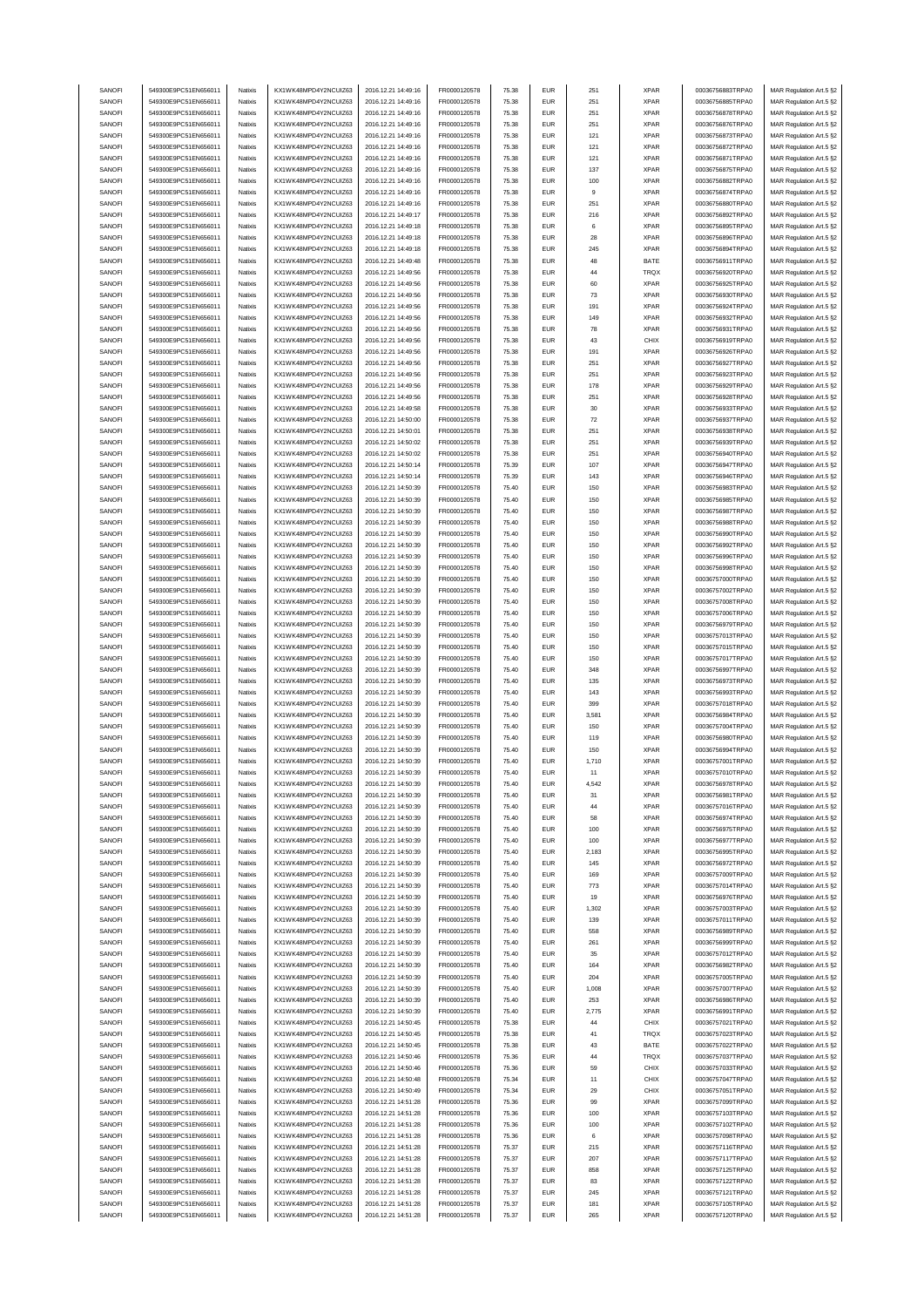| SANOFI | 549300E9PC51EN656011 | Natixis | KX1WK48MPD4Y2NCUIZ63  | 2016.12.21 14:51:28 | FR0000120578 | 75.37 | <b>EUR</b> | 265            | <b>XPAR</b> | 00036757119TRPA0 | MAR Regulation Art.5 §2 |
|--------|----------------------|---------|-----------------------|---------------------|--------------|-------|------------|----------------|-------------|------------------|-------------------------|
| SANOFI | 549300E9PC51EN656011 | Natixis | KX1WK48MPD4Y2NCUIZ63  | 2016.12.21 14:51:28 | FR0000120578 | 75.37 | <b>EUR</b> | 90             | <b>XPAR</b> | 00036757114TRPA0 | MAR Regulation Art.5 §2 |
| SANOFI | 549300E9PC51EN656011 | Natixis | KX1WK48MPD4Y2NCUIZ63  | 2016.12.21 14:51:28 | FR0000120578 | 75.37 | <b>EUR</b> | 1,500          | <b>XPAR</b> | 00036757118TRPA0 | MAR Regulation Art.5 §2 |
| SANOFI | 549300E9PC51EN656011 | Natixis | KX1WK48MPD4Y2NCUIZ63  | 2016.12.21 14:51:28 | FR0000120578 | 75.37 | <b>EUR</b> | 137            | <b>XPAR</b> | 00036757126TRPA0 | MAR Regulation Art.5 §2 |
|        |                      |         |                       |                     |              |       |            |                |             |                  |                         |
| SANOFI | 549300E9PC51EN656011 | Natixis | KX1WK48MPD4Y2NCUIZ63  | 2016.12.21 14:51:28 | FR0000120578 | 75.37 | <b>EUR</b> | 138            | <b>XPAR</b> | 00036757127TRPA0 | MAR Regulation Art.5 §2 |
| SANOFI | 549300E9PC51EN656011 | Natixis | KX1WK48MPD4Y2NCUIZ63  | 2016.12.21 14:51:28 | FR0000120578 | 75.37 | <b>EUR</b> | 20             | <b>XPAR</b> | 00036757128TRPA0 | MAR Regulation Art.5 §2 |
| SANOFI | 549300E9PC51EN656011 | Natixis | KX1WK48MPD4Y2NCUIZ63  | 2016.12.21 14:51:28 | FR0000120578 | 75.37 | <b>EUR</b> | 100            | <b>XPAR</b> | 00036757106TRPA0 | MAR Regulation Art.5 §2 |
| SANOFI | 549300E9PC51EN656011 | Natixis | KX1WK48MPD4Y2NCUIZ63  | 2016.12.21 14:51:28 | FR0000120578 | 75.37 | <b>EUR</b> | 100            | <b>XPAR</b> | 00036757107TRPA0 | MAR Regulation Art.5 §2 |
| SANOFI | 549300E9PC51EN656011 | Natixis | KX1WK48MPD4Y2NCLIIZ63 | 2016.12.21 14:51:28 | FR0000120578 | 75.37 | <b>EUR</b> | 100            | <b>XPAR</b> | 00036757109TRPA0 | MAR Regulation Art.5 §2 |
| SANOFI | 549300E9PC51EN656011 | Natixis | KX1WK48MPD4Y2NCUIZ63  | 2016.12.21 14:51:28 | FR0000120578 | 75.37 | <b>EUR</b> | 100            | <b>XPAR</b> | 00036757110TRPA0 | MAR Regulation Art.5 §2 |
|        |                      | Natixis |                       |                     |              |       | <b>EUR</b> |                |             |                  |                         |
| SANOFI | 549300E9PC51EN656011 |         | KX1WK48MPD4Y2NCUIZ63  | 2016.12.21 14:51:28 | FR0000120578 | 75.37 |            | 100            | <b>XPAR</b> | 00036757111TRPA0 | MAR Regulation Art.5 §2 |
| SANOFI | 549300E9PC51EN656011 | Natixis | KX1WK48MPD4Y2NCUIZ63  | 2016.12.21 14:51:28 | FR0000120578 | 75.37 | <b>EUR</b> | 100            | <b>XPAR</b> | 00036757112TRPA0 | MAR Regulation Art.5 §2 |
| SANOFI | 549300E9PC51EN656011 | Natixis | KX1WK48MPD4Y2NCUIZ63  | 2016.12.21 14:51:28 | FR0000120578 | 75.37 | <b>EUR</b> | 200            | <b>XPAR</b> | 00036757108TRPA0 | MAR Regulation Art.5 §2 |
| SANOFI | 549300E9PC51EN656011 | Natixis | KX1WK48MPD4Y2NCUIZ63  | 2016.12.21 14:51:28 | FR0000120578 | 75.37 | <b>EUR</b> | 208            | <b>XPAR</b> | 00036757113TRPA0 | MAR Regulation Art.5 §2 |
| SANOFI | 549300E9PC51EN656011 | Natixis | KX1WK48MPD4Y2NCUIZ63  | 2016.12.21 14:51:28 | FR0000120578 | 75.37 | <b>EUR</b> | 642            | <b>XPAR</b> | 00036757123TRPA0 | MAR Regulation Art.5 §2 |
|        |                      |         |                       |                     |              |       |            |                |             |                  |                         |
| SANOFI | 549300E9PC51EN656011 | Natixis | KX1WK48MPD4Y2NCUIZ63  | 2016.12.21 14:51:28 | FR0000120578 | 75.37 | <b>EUR</b> | 642            | <b>XPAR</b> | 00036757124TRPA0 | MAR Regulation Art.5 §2 |
| SANOFI | 549300E9PC51EN656011 | Natixis | KX1WK48MPD4Y2NCUIZ63  | 2016.12.21 14:51:28 | FR0000120578 | 75.37 | <b>EUR</b> | 195            | <b>XPAR</b> | 00036757115TRPA0 | MAR Regulation Art.5 §2 |
| SANOFI | 549300E9PC51EN656011 | Natixis | KX1WK48MPD4Y2NCLIIZ63 | 2016.12.21 14:51:28 | FR0000120578 | 75.37 | <b>EUR</b> | 145            | <b>XPAR</b> | 00036757104TRPA0 | MAR Regulation Art.5 §2 |
| SANOFI | 549300E9PC51EN656011 | Natixis | KX1WK48MPD4Y2NCUIZ63  | 2016.12.21 14:51:29 | FR0000120578 | 75.37 | <b>EUR</b> | 9              | <b>XPAR</b> | 00036757134TRPA0 | MAR Regulation Art.5 §2 |
| SANOFI | 549300E9PC51EN656011 | Natixis | KX1WK48MPD4Y2NCUIZ63  | 2016.12.21 14:51:29 | FR0000120578 | 75.37 | <b>EUR</b> | 296            | <b>XPAR</b> | 00036757135TRPA0 | MAR Regulation Art.5 §2 |
| SANOFI | 549300E9PC51EN656011 | Natixis | KX1WK48MPD4Y2NCUIZ63  | 2016.12.21 14:51:29 | FR0000120578 | 75.37 | <b>EUR</b> | 470            | <b>XPAR</b> | 00036757138TRPA0 | MAR Regulation Art.5 §2 |
|        |                      |         |                       |                     |              |       |            |                |             |                  |                         |
| SANOFI | 549300E9PC51EN656011 | Natixis | KX1WK48MPD4Y2NCUIZ63  | 2016.12.21 14:51:29 | FR0000120578 | 75.37 | <b>EUR</b> | 1,198          | <b>XPAR</b> | 00036757130TRPA0 | MAR Regulation Art.5 §2 |
| SANOFI | 549300E9PC51EN656011 | Natixis | KX1WK48MPD4Y2NCUIZ63  | 2016.12.21 14:51:29 | FR0000120578 | 75.37 | <b>EUR</b> | 1,491          | <b>XPAR</b> | 00036757133TRPA0 | MAR Regulation Art.5 §2 |
| SANOFI | 549300E9PC51EN656011 | Natixis | KX1WK48MPD4Y2NCUIZ63  | 2016.12.21 14:51:29 | FR0000120578 | 75.37 | <b>EUR</b> | 144            | <b>XPAR</b> | 00036757129TRPA0 | MAR Regulation Art.5 §2 |
| SANOFI | 549300E9PC51EN656011 | Natixis | KX1WK48MPD4Y2NCUIZ63  | 2016.12.21 14:51:29 | FR0000120578 | 75.37 | <b>EUR</b> | 251            | <b>XPAR</b> | 00036757139TRPA0 | MAR Regulation Art.5 §2 |
| SANOFI | 549300E9PC51EN656011 | Natixis | KX1WK48MPD4Y2NCUIZ63  | 2016.12.21 14:51:30 | FR0000120578 | 75.34 | <b>EUR</b> | 44             | BATE        | 00036757140TRPA0 | MAR Regulation Art.5 §2 |
| SANOFI | 549300E9PC51EN656011 | Natixis | KX1WK48MPD4Y2NCLIIZ63 | 2016.12.21 14:51:30 | FR0000120578 | 75.34 | <b>EUR</b> | 48             | TRQX        | 00036757142TRPA0 |                         |
|        |                      |         |                       |                     |              |       |            |                |             |                  | MAR Regulation Art.5 §2 |
| SANOFI | 549300E9PC51EN656011 | Natixis | KX1WK48MPD4Y2NCUIZ63  | 2016.12.21 14:51:30 | FR0000120578 | 75.34 | <b>EUR</b> | 45             | CHIX        | 00036757141TRPA0 | MAR Regulation Art.5 §2 |
| SANOFI | 549300E9PC51EN656011 | Natixis | KX1WK48MPD4Y2NCUIZ63  | 2016.12.21 14:51:31 | FR0000120578 | 75.33 | <b>EUR</b> | 40             | CHIX        | 00036757143TRPA0 | MAR Regulation Art.5 §2 |
| SANOFI | 549300E9PC51EN656011 | Natixis | KX1WK48MPD4Y2NCUIZ63  | 2016.12.21 14:52:33 | FR0000120578 | 75.32 | <b>EUR</b> | 43             | CHIX        | 00036757187TRPA0 | MAR Regulation Art.5 §2 |
| SANOFI | 549300E9PC51EN656011 | Natixis | KX1WK48MPD4Y2NCUIZ63  | 2016.12.21 14:52:33 | FR0000120578 | 75.32 | <b>EUR</b> | 45             | TRQX        | 00036757188TRPA0 | MAR Regulation Art.5 §2 |
| SANOFI | 549300E9PC51EN656011 | Natixis | KX1WK48MPD4Y2NCUIZ63  | 2016.12.21 14:52:33 | FR0000120578 | 75.33 | <b>EUR</b> | 47             | CHIX        | 00036757186TRPA0 | MAR Regulation Art.5 §2 |
|        |                      |         |                       |                     |              |       |            |                |             |                  |                         |
| SANOFI | 549300E9PC51EN656011 | Natixis | KX1WK48MPD4Y2NCUIZ63  | 2016.12.21 14:53:13 | FR0000120578 | 75.31 | <b>EUR</b> | 57             | <b>XPAR</b> | 00036757199TRPA0 | MAR Regulation Art.5 §2 |
| SANOFI | 549300E9PC51EN656011 | Natixis | KX1WK48MPD4Y2NCUIZ63  | 2016.12.21 14:53:13 | FR0000120578 | 75.31 | <b>EUR</b> | 90             | <b>XPAR</b> | 00036757198TRPA0 | MAR Regulation Art.5 §2 |
| SANOFI | 549300E9PC51EN656011 | Natixis | KX1WK48MPD4Y2NCUIZ63  | 2016.12.21 14:53:13 | FR0000120578 | 75.31 | <b>EUR</b> | 119            | <b>XPAR</b> | 00036757197TRPA0 | MAR Regulation Art.5 §2 |
| SANOFI | 549300E9PC51EN656011 | Natixis | KX1WK48MPD4Y2NCLIIZ63 | 2016.12.21 14:53:35 | FR0000120578 | 75.31 | <b>EUR</b> | 18             | <b>XPAR</b> | 00036757210TRPA0 | MAR Regulation Art.5 §2 |
| SANOFI | 549300E9PC51EN656011 | Natixis | KX1WK48MPD4Y2NCUIZ63  | 2016.12.21 14:53:35 | FR0000120578 | 75.31 | <b>EUR</b> | 22             | <b>XPAR</b> | 00036757209TRPA0 | MAR Regulation Art.5 §2 |
|        |                      |         |                       |                     |              |       |            |                |             |                  |                         |
| SANOFI | 549300E9PC51EN656011 | Natixis | KX1WK48MPD4Y2NCUIZ63  | 2016.12.21 14:53:54 | FR0000120578 | 75.31 | <b>EUR</b> | 73             | <b>XPAR</b> | 00036757212TRPA0 | MAR Regulation Art.5 §2 |
| SANOFI | 549300E9PC51EN656011 | Natixis | KX1WK48MPD4Y2NCUIZ63  | 2016.12.21 14:54:01 | FR0000120578 | 75.32 | <b>EUR</b> | 15             | <b>XPAR</b> | 00036757215TRPA0 | MAR Regulation Art.5 §2 |
| SANOFI | 549300E9PC51EN656011 | Natixis | KX1WK48MPD4Y2NCUIZ63  | 2016.12.21 14:54:01 | FR0000120578 | 75.32 | <b>EUR</b> | 100            | <b>XPAR</b> | 00036757214TRPA0 | MAR Regulation Art.5 §2 |
| SANOFI | 549300E9PC51EN656011 | Natixis | KX1WK48MPD4Y2NCUIZ63  | 2016.12.21 14:54:23 | FR0000120578 | 75.31 | <b>EUR</b> | 15             | <b>XPAR</b> | 00036757217TRPA0 | MAR Regulation Art.5 §2 |
| SANOFI | 549300E9PC51EN656011 | Natixis | KX1WK48MPD4Y2NCUIZ63  | 2016.12.21 14:54:23 | FR0000120578 | 75.31 | <b>EUR</b> | 50             | <b>XPAR</b> | 00036757219TRPA0 | MAR Regulation Art.5 §2 |
| SANOFI | 549300E9PC51EN656011 | Natixis | KX1WK48MPD4Y2NCUIZ63  | 2016.12.21 14:54:23 | FR0000120578 | 75.31 | <b>EUR</b> | 122            | <b>XPAR</b> | 00036757220TRPA0 |                         |
|        |                      |         |                       |                     |              |       |            |                |             |                  | MAR Regulation Art.5 §2 |
| SANOFI | 549300E9PC51EN656011 | Natixis | KX1WK48MPD4Y2NCUIZ63  | 2016.12.21 14:54:23 | FR0000120578 | 75.31 | <b>EUR</b> | 182            | <b>XPAR</b> | 00036757218TRPA0 | MAR Regulation Art.5 §2 |
| SANOFI | 549300E9PC51EN656011 | Natixis | KX1WK48MPD4Y2NCUIZ63  | 2016.12.21 14:54:43 | FR0000120578 | 75.31 | <b>EUR</b> | 45             | <b>XPAR</b> | 00036757223TRPA0 | MAR Regulation Art.5 §2 |
| SANOFI | 549300E9PC51EN656011 | Natixis | KX1WK48MPD4Y2NCUIZ63  | 2016.12.21 14:55:28 | FR0000120578 | 75.32 | <b>EUR</b> | 100            | <b>XPAR</b> | 00036757236TRPA0 | MAR Regulation Art.5 §2 |
| SANOFI | 549300E9PC51EN656011 | Natixis | KX1WK48MPD4Y2NCUIZ63  | 2016.12.21 14:55:28 | FR0000120578 | 75.32 | <b>EUR</b> | 137            | CHIX        | 00036757238TRPA0 | MAR Regulation Art.5 §2 |
| SANOFI | 549300E9PC51EN656011 | Natixis | KX1WK48MPD4Y2NCUIZ63  | 2016.12.21 14:55:28 | FR0000120578 | 75.32 | <b>EUR</b> | 121            | <b>XPAR</b> | 00036757237TRPA0 | MAR Regulation Art.5 §2 |
|        |                      |         |                       |                     |              |       |            |                |             |                  |                         |
| SANOFI | 549300E9PC51EN656011 | Natixis | KX1WK48MPD4Y2NCUIZ63  | 2016.12.21 14:55:28 | FR0000120578 | 75.32 | <b>EUR</b> | 33             | <b>XPAR</b> | 00036757235TRPA0 | MAR Regulation Art.5 §2 |
| SANOFI | 549300E9PC51EN656011 | Natixis | KX1WK48MPD4Y2NCUIZ63  | 2016.12.21 14:57:38 | FR0000120578 | 75.33 | <b>EUR</b> | 87             | <b>XPAR</b> | 00036757280TRPA0 | MAR Regulation Art.5 §2 |
| SANOFI | 549300E9PC51EN656011 | Natixis | KX1WK48MPD4Y2NCUIZ63  | 2016.12.21 14:57:38 | FR0000120578 | 75.33 | <b>EUR</b> | 140            | <b>XPAR</b> | 00036757286TRPA0 | MAR Regulation Art.5 §2 |
| SANOFI | 549300E9PC51EN656011 | Natixis | KX1WK48MPD4Y2NCUIZ63  | 2016.12.21 14:57:38 | FR0000120578 | 75.33 | <b>EUR</b> | 45             | CHIX        | 00036757278TRPA0 | MAR Regulation Art.5 §2 |
| SANOFI | 549300E9PC51EN656011 | Natixis | KX1WK48MPD4Y2NCUIZ63  | 2016.12.21 14:57:38 | FR0000120578 | 75.33 | <b>EUR</b> | 171            | TRQX        | 00036757281TRPA0 | MAR Regulation Art.5 §2 |
|        |                      |         |                       |                     |              |       |            |                |             |                  |                         |
| SANOFI | 549300E9PC51EN656011 | Natixis | KX1WK48MPD4Y2NCUIZ63  | 2016.12.21 14:57:38 | FR0000120578 | 75.33 | <b>EUR</b> | 82             | <b>XPAR</b> | 00036757283TRPA0 | MAR Regulation Art.5 §2 |
| SANOFI | 549300E9PC51EN656011 | Natixis | KX1WK48MPD4Y2NCUIZ63  | 2016.12.21 14:57:38 | FR0000120578 | 75.33 | <b>EUR</b> | 128            | <b>XPAR</b> | 00036757279TRPA0 | MAR Regulation Art.5 §2 |
| SANOFI | 549300E9PC51EN656011 | Natixis | KX1WK48MPD4Y2NCUIZ63  | 2016.12.21 14:57:38 | FR0000120578 | 75.33 | <b>EUR</b> | 100            | <b>XPAR</b> | 00036757284TRPA0 | MAR Regulation Art.5 §2 |
| SANOFI | 549300E9PC51EN656011 | Natixis | KX1WK48MPD4Y2NCUIZ63  | 2016.12.21 14:57:38 | FR0000120578 | 75.33 | <b>EUR</b> | 306            | CHIX        | 00036757277TRPA0 | MAR Regulation Art.5 §2 |
| SANOFI | 549300E9PC51EN656011 | Natixis | KX1WK48MPD4Y2NCUIZ63  | 2016.12.21 14:57:38 | FR0000120578 | 75.33 | <b>EUR</b> | 88             | <b>XPAR</b> | 00036757282TRPA0 | MAR Regulation Art.5 §2 |
|        |                      | Natixis |                       |                     |              | 75.33 | <b>EUR</b> | $\overline{4}$ |             |                  |                         |
| SANOFI | 549300E9PC51EN656011 |         | KX1WK48MPD4Y2NCUIZ63  | 2016.12.21 14:57:38 | FR0000120578 |       |            |                | CHIX        | 00036757276TRPA0 | MAR Regulation Art.5 §2 |
| SANOFI | 549300E9PC51EN656011 | Natixis | KX1WK48MPD4Y2NCUIZ63  | 2016.12.21 14:57:41 | FR0000120578 | 75.33 | <b>EUR</b> | 64             | <b>XPAR</b> | 00036757297TRPA0 | MAR Regulation Art.5 §2 |
| SANOF  | 549300E9PC51EN656011 | Natixis | KX1WK48MPD4Y2NCUIZ63  | 2016.12.21 14:58:21 | FR0000120578 | 75.33 | EUR        | 269            | <b>XPAR</b> | 00036757358TRPA0 | MAR Regulation Art.5 §2 |
| SANOFI | 549300E9PC51EN656011 | Natixis | KX1WK48MPD4Y2NCUIZ63  | 2016.12.21 14:58:21 | FR0000120578 | 75.33 | <b>EUR</b> | 392            | <b>XPAR</b> | 00036757359TRPA0 | MAR Regulation Art.5 §2 |
| SANOFI | 549300E9PC51EN656011 | Natixis | KX1WK48MPD4Y2NCUIZ63  | 2016.12.21 14:58:21 | FR0000120578 | 75.33 | EUR        | 49             | BATE        | 00036757357TRPA0 | MAR Regulation Art.5 §2 |
| SANOFI | 549300E9PC51EN656011 | Natixis | KX1WK48MPD4Y2NCUIZ63  | 2016.12.21 14:58:21 | FR0000120578 | 75.32 | <b>EUR</b> | 332            | <b>XPAR</b> | 00036757361TRPA0 | MAR Regulation Art.5 §2 |
|        |                      |         |                       |                     |              |       |            |                |             |                  |                         |
| SANOFI | 549300E9PC51EN656011 | Natixis | KX1WK48MPD4Y2NCUIZ63  | 2016.12.21 14:58:21 | FR0000120578 | 75.32 | <b>EUR</b> | 210            | <b>XPAR</b> | 00036757360TRPA0 | MAR Regulation Art.5 §2 |
| SANOFI | 549300E9PC51EN656011 | Natixis | KX1WK48MPD4Y2NCUIZ63  | 2016.12.21 14:58:21 | FR0000120578 | 75.33 | <b>EUR</b> | 42             | CHIX        | 00036757356TRPA0 | MAR Regulation Art.5 §2 |
| SANOFI | 549300E9PC51EN656011 | Natixis | KX1WK48MPD4Y2NCUIZ63  | 2016.12.21 14:58:22 | FR0000120578 | 75.31 | <b>EUR</b> | 123            | <b>XPAR</b> | 00036757363TRPA0 | MAR Regulation Art.5 §2 |
| SANOFI | 549300E9PC51EN656011 | Natixis | KX1WK48MPD4Y2NCUIZ63  | 2016.12.21 14:58:22 | FR0000120578 | 75.30 | EUR        | 132            | <b>XPAR</b> | 00036757364TRPA0 | MAR Regulation Art.5 §2 |
| SANOFI | 549300E9PC51EN656011 | Natixis | KX1WK48MPD4Y2NCUIZ63  | 2016.12.21 14:58:22 | FR0000120578 | 75.31 | <b>EUR</b> | 64             | BATE        | 00036757362TRPA0 | MAR Regulation Art.5 §2 |
| SANOFI | 549300E9PC51EN656011 | Natixis | KX1WK48MPD4Y2NCUIZ63  | 2016.12.21 14:59:07 | FR0000120578 | 75.30 | <b>EUR</b> | 49             | CHIX        | 00036757422TRPA0 | MAR Regulation Art.5 §2 |
| SANOFI | 549300E9PC51EN656011 | Natixis | KX1WK48MPD4Y2NCUIZ63  | 2016.12.21 14:59:07 | FR0000120578 | 75.30 | <b>EUR</b> | 51             | <b>XPAR</b> | 00036757423TRPA0 | MAR Regulation Art.5 §2 |
|        |                      |         |                       |                     |              |       |            |                |             |                  |                         |
| SANOFI | 549300E9PC51EN656011 | Natixis | KX1WK48MPD4Y2NCUIZ63  | 2016.12.21 14:59:07 | FR0000120578 | 75.30 | <b>EUR</b> | 116            | <b>XPAR</b> | 00036757421TRPA0 | MAR Regulation Art.5 §2 |
| SANOFI | 549300E9PC51EN656011 | Natixis | KX1WK48MPD4Y2NCUIZ63  | 2016.12.21 14:59:07 | FR0000120578 | 75.30 | <b>EUR</b> | 85             | <b>XPAR</b> | 00036757424TRPA0 | MAR Regulation Art.5 §2 |
| SANOFI | 549300E9PC51EN656011 | Natixis | KX1WK48MPD4Y2NCUIZ63  | 2016.12.21 14:59:08 | FR0000120578 | 75.29 | <b>EUR</b> | 12             | BATE        | 00036757427TRPA0 | MAR Regulation Art.5 §2 |
| SANOFI | 549300E9PC51EN656011 | Natixis | KX1WK48MPD4Y2NCUIZ63  | 2016.12.21 14:59:08 | FR0000120578 | 75.29 | <b>EUR</b> | 29             | BATE        | 00036757425TRPA0 | MAR Regulation Art.5 §2 |
|        |                      |         |                       |                     |              |       |            |                |             |                  |                         |
| SANOFI | 549300E9PC51EN656011 | Natixis | KX1WK48MPD4Y2NCUIZ63  | 2016.12.21 14:59:08 | FR0000120578 | 75.29 | <b>EUR</b> | 116            | <b>XPAR</b> | 00036757426TRPA0 | MAR Regulation Art.5 §2 |
| SANOFI | 549300E9PC51EN656011 | Natixis | KX1WK48MPD4Y2NCUIZ63  | 2016.12.21 15:00:00 | FR0000120578 | 75.30 | <b>EUR</b> | 12             | <b>XPAR</b> | 00036757449TRPA0 | MAR Regulation Art.5 §2 |
| SANOFI | 549300E9PC51EN656011 | Natixis | KX1WK48MPD4Y2NCUIZ63  | 2016.12.21 15:00:00 | FR0000120578 | 75.30 | <b>EUR</b> | 21             | <b>XPAR</b> | 00036757448TRPA0 | MAR Regulation Art.5 §2 |
| SANOFI | 549300E9PC51EN656011 | Natixis | KX1WK48MPD4Y2NCUIZ63  | 2016.12.21 15:00:00 | FR0000120578 | 75.30 | <b>EUR</b> | 100            | <b>XPAR</b> | 00036757447TRPA0 | MAR Regulation Art.5 §2 |
| SANOFI | 549300E9PC51EN656011 | Natixis | KX1WK48MPD4Y2NCUIZ63  | 2016.12.21 15:00:07 | FR0000120578 | 75.29 | <b>EUR</b> | 46             | TRQX        | 00036757453TRPA0 | MAR Regulation Art.5 §2 |
| SANOFI | 549300E9PC51EN656011 | Natixis | KX1WK48MPD4Y2NCUIZ63  | 2016.12.21 15:00:07 | FR0000120578 | 75.29 | <b>EUR</b> | 48             | CHIX        | 00036757452TRPA0 | MAR Regulation Art.5 §2 |
|        |                      |         |                       |                     |              |       |            |                |             |                  |                         |
| SANOFI | 549300E9PC51EN656011 | Natixis | KX1WK48MPD4Y2NCUIZ63  | 2016.12.21 15:00:10 | FR0000120578 | 75.29 | <b>EUR</b> | 284            | <b>XPAR</b> | 00036757455TRPA0 | MAR Regulation Art.5 §2 |
| SANOFI | 549300E9PC51EN656011 | Natixis | KX1WK48MPD4Y2NCUIZ63  | 2016.12.21 15:00:10 | FR0000120578 | 75.29 | <b>EUR</b> | 118            | <b>XPAR</b> | 00036757456TRPA0 | MAR Regulation Art.5 §2 |
| SANOFI | 549300E9PC51EN656011 | Natixis | KX1WK48MPD4Y2NCUIZ63  | 2016.12.21 15:00:10 | FR0000120578 | 75.29 | <b>EUR</b> | 49             | <b>XPAR</b> | 00036757454TRPA0 | MAR Regulation Art.5 §2 |
| SANOFI |                      |         |                       | 2016.12.21 15:00:10 | FR0000120578 | 75.28 | <b>EUR</b> | 163            | <b>XPAR</b> | 00036757459TRPA0 | MAR Regulation Art.5 §2 |
|        |                      |         |                       |                     |              |       |            |                |             |                  |                         |
|        | 549300E9PC51EN656011 | Natixis | KX1WK48MPD4Y2NCUIZ63  |                     |              |       |            |                |             |                  |                         |
| SANOFI | 549300E9PC51EN656011 | Natixis | KX1WK48MPD4Y2NCUIZ63  | 2016.12.21 15:00:10 | FR0000120578 | 75.28 | <b>EUR</b> | 18             | <b>XPAR</b> | 00036757461TRPA0 | MAR Regulation Art.5 §2 |
| SANOFI | 549300E9PC51EN656011 | Natixis | KX1WK48MPD4Y2NCUIZ63  | 2016.12.21 15:00:10 | FR0000120578 | 75.28 | <b>EUR</b> | 46             | TRQX        | 00036757458TRPA0 | MAR Regulation Art.5 §2 |
| SANOFI | 549300E9PC51EN656011 | Natixis | KX1WK48MPD4Y2NCUIZ63  | 2016.12.21 15:00:10 | FR0000120578 | 75.28 | <b>EUR</b> | 44             | BATE        | 00036757457TRPA0 | MAR Regulation Art.5 §2 |
| SANOFI | 549300E9PC51EN656011 | Natixis | KX1WK48MPD4Y2NCUIZ63  | 2016.12.21 15:00:10 | FR0000120578 | 75.28 | <b>EUR</b> | 100            | <b>XPAR</b> | 00036757460TRPA0 | MAR Regulation Art.5 §2 |
|        |                      |         |                       |                     |              |       |            |                |             |                  |                         |
| SANOFI | 549300E9PC51EN656011 | Natixis | KX1WK48MPD4Y2NCUIZ63  | 2016.12.21 15:00:19 | FR0000120578 | 75.26 | <b>EUR</b> | 273            | <b>XPAR</b> | 00036757478TRPA0 | MAR Regulation Art.5 §2 |
| SANOFI | 549300E9PC51EN656011 | Natixis | KX1WK48MPD4Y2NCUIZ63  | 2016.12.21 15:00:19 | FR0000120578 | 75.27 | <b>EUR</b> | 47             | CHIX        | 00036757474TRPA0 | MAR Regulation Art.5 §2 |
| SANOFI | 549300E9PC51EN656011 | Natixis | KX1WK48MPD4Y2NCUIZ63  | 2016.12.21 15:00:19 | FR0000120578 | 75.26 | <b>EUR</b> | 100            | <b>XPAR</b> | 00036757477TRPA0 | MAR Regulation Art.5 §2 |
| SANOFI | 549300E9PC51EN656011 | Natixis | KX1WK48MPD4Y2NCUIZ63  | 2016.12.21 15:00:19 | FR0000120578 | 75.26 | <b>EUR</b> | 43             | <b>XPAR</b> | 00036757480TRPA0 | MAR Regulation Art.5 §2 |
| SANOFI | 549300E9PC51EN656011 | Natixis | KX1WK48MPD4Y2NCUIZ63  | 2016.12.21 15:00:19 | FR0000120578 | 75.25 | <b>EUR</b> | 144            | <b>XPAR</b> | 00036757481TRPA0 | MAR Regulation Art.5 §2 |
| SANOFI | 549300E9PC51EN656011 | Natixis | KX1WK48MPD4Y2NCUIZ63  | 2016.12.21 15:00:19 | FR0000120578 | 75.25 | <b>EUR</b> | 14             | <b>XPAR</b> | 00036757476TRPA0 |                         |
|        |                      |         |                       |                     |              |       |            |                |             |                  | MAR Regulation Art.5 §2 |
| SANOFI | 549300E9PC51EN656011 | Natixis | KX1WK48MPD4Y2NCUIZ63  | 2016.12.21 15:00:19 | FR0000120578 | 75.25 | <b>EUR</b> | 119            | <b>XPAR</b> | 00036757475TRPA0 | MAR Regulation Art.5 §2 |
| SANOFI | 549300E9PC51EN656011 | Natixis | KX1WK48MPD4Y2NCUIZ63  | 2016.12.21 15:00:24 | FR0000120578 | 75.23 | <b>EUR</b> | 47             | CHIX        | 00036757531TRPA0 | MAR Regulation Art.5 §2 |
| SANOFI | 549300E9PC51EN656011 | Natixis | KX1WK48MPD4Y2NCUIZ63  | 2016.12.21 15:00:27 | FR0000120578 | 75.22 | <b>EUR</b> | 117            | <b>XPAR</b> | 00036757553TRPA0 | MAR Regulation Art.5 §2 |
| SANOFI | 549300E9PC51EN656011 | Natixis | KX1WK48MPD4Y2NCUIZ63  | 2016.12.21 15:00:27 | FR0000120578 | 75.22 | <b>EUR</b> | 118            | <b>XPAR</b> | 00036757555TRPA0 | MAR Regulation Art.5 §2 |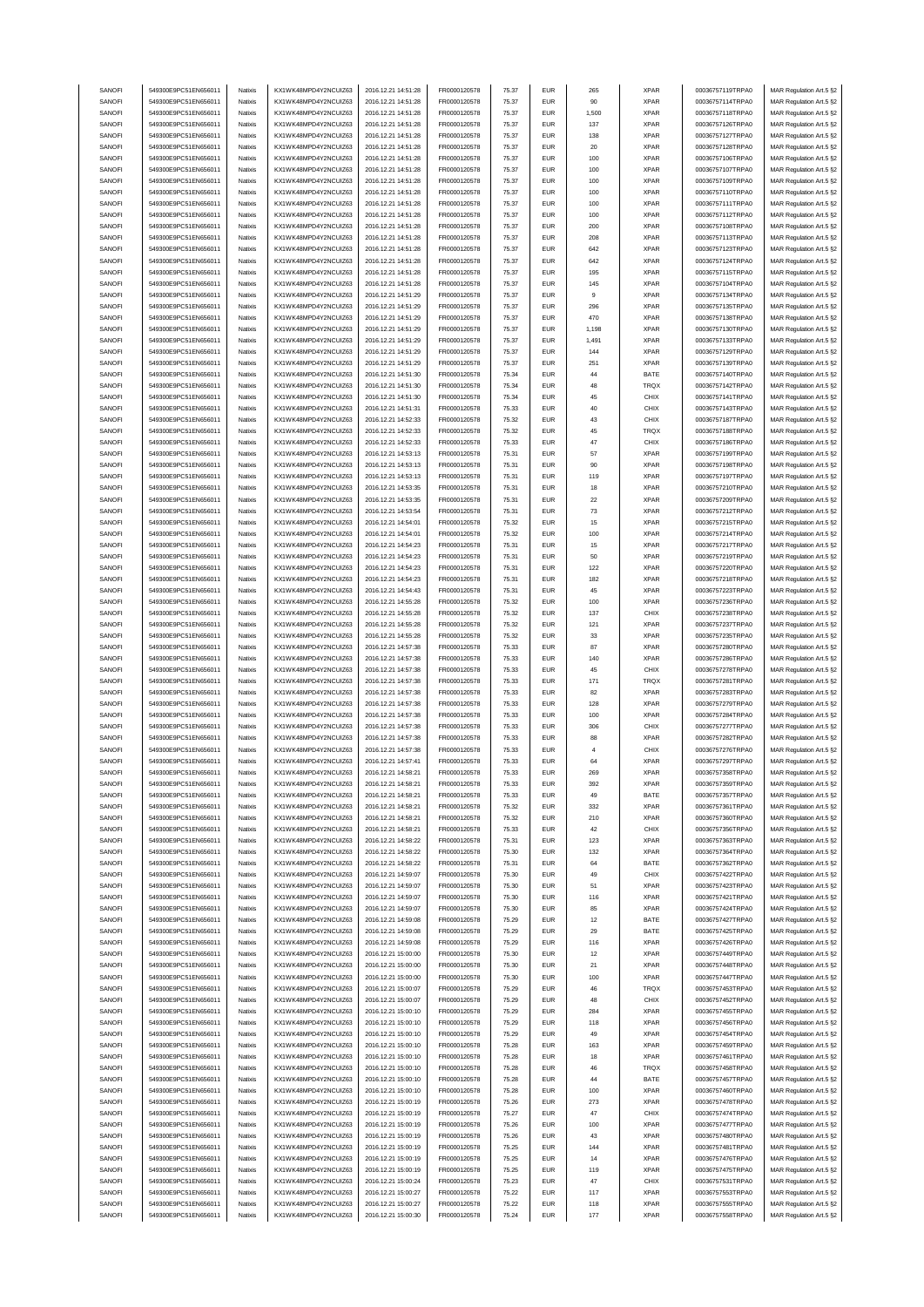| SANOFI           | 549300E9PC51EN656011                         | Natixis            | KX1WK48MPD4Y2NCUIZ63                         | 2016.12.21 15:00:43                        | FR0000120578                 | 75.23          | <b>EUR</b>        | 18             | <b>XPAR</b>                | 00036757577TRPA0                     | MAR Regulation Art.5 §2                            |
|------------------|----------------------------------------------|--------------------|----------------------------------------------|--------------------------------------------|------------------------------|----------------|-------------------|----------------|----------------------------|--------------------------------------|----------------------------------------------------|
| SANOFI           | 549300E9PC51EN656011                         | Natixis            | KX1WK48MPD4Y2NCUIZ63                         | 2016.12.21 15:00:43                        | FR0000120578                 | 75.23          | <b>EUR</b>        | 110            | <b>XPAR</b>                | 00036757576TRPA0                     | MAR Regulation Art.5 §2                            |
| SANOFI           | 549300E9PC51EN656011                         | Natixis            | KX1WK48MPD4Y2NCUIZ63                         | 2016.12.21 15:00:48                        | FR0000120578                 | 75.22          | <b>EUR</b>        | 49             | CHIX                       | 00036757579TRPA0                     | MAR Regulation Art.5 §2                            |
| SANOFI           | 549300E9PC51EN656011                         | Natixis            | KX1WK48MPD4Y2NCUIZ63                         | 2016.12.21 15:00:48                        | FR0000120578                 | 75.22          | <b>EUR</b>        | 84             | <b>XPAR</b>                | 00036757580TRPA0                     | MAR Regulation Art.5 §2                            |
|                  |                                              |                    |                                              |                                            |                              |                |                   |                |                            |                                      |                                                    |
| SANOFI           | 549300E9PC51EN656011                         | Natixis            | KX1WK48MPD4Y2NCUIZ63                         | 2016.12.21 15:00:48                        | FR0000120578                 | 75.23          | <b>EUR</b>        | 113            | <b>XPAR</b>                | 00036757578TRPA0                     | MAR Regulation Art.5 §2                            |
| SANOFI           | 549300E9PC51EN656011                         | Natixis            | KX1WK48MPD4Y2NCUIZ63                         | 2016.12.21 15:00:50                        | FR0000120578                 | 75.22          | <b>EUR</b>        | 42             | <b>XPAR</b>                | 00036757581TRPA0                     | MAR Regulation Art.5 §2                            |
| SANOFI           | 549300E9PC51EN656011                         | Natixis            | KX1WK48MPD4Y2NCUIZ63                         | 2016.12.21 15:01:18                        | FR0000120578                 | 75.22          | <b>EUR</b>        | 155            | <b>XPAR</b>                | 00036757607TRPA0                     | MAR Regulation Art.5 §2                            |
| SANOFI           | 549300E9PC51EN656011                         | Natixis            | KX1WK48MPD4Y2NCUIZ63                         | 2016.12.21 15:01:18                        | FR0000120578                 | 75.22          | <b>EUR</b>        | 156            | <b>XPAR</b>                | 00036757606TRPA0                     | MAR Regulation Art.5 §2                            |
| SANOFI           | 549300E9PC51EN656011                         | Natixis            | KX1WK48MPD4Y2NCLIIZ63                        | 2016.12.21 15:01:21                        | FR0000120578                 | 75.23          | <b>EUR</b>        | 121            | <b>XPAR</b>                | 00036757608TRPA0                     | MAR Regulation Art.5 §2                            |
| SANOFI           | 549300E9PC51EN656011                         | Natixis            | KX1WK48MPD4Y2NCUIZ63                         | 2016.12.21 15:01:37                        | FR0000120578                 | 75.22          | <b>EUR</b>        | 121            | <b>XPAR</b>                | 00036757625TRPA0                     | MAR Regulation Art.5 §2                            |
|                  |                                              | Natixis            |                                              |                                            |                              |                | <b>EUR</b>        |                |                            |                                      |                                                    |
| SANOFI           | 549300E9PC51EN656011                         |                    | KX1WK48MPD4Y2NCUIZ63                         | 2016.12.21 15:01:48                        | FR0000120578                 | 75.22          |                   | 112            | <b>XPAR</b>                | 00036757627TRPA0                     | MAR Regulation Art.5 §2                            |
| SANOFI           | 549300E9PC51EN656011                         | Natixis            | KX1WK48MPD4Y2NCUIZ63                         | 2016.12.21 15:01:48                        | FR0000120578                 | 75.22          | <b>EUR</b>        | 100            | <b>XPAR</b>                | 00036757635TRPA0                     | MAR Regulation Art.5 §2                            |
| SANOFI           | 549300E9PC51EN656011                         | Natixis            | KX1WK48MPD4Y2NCUIZ63                         | 2016.12.21 15:01:48                        | FR0000120578                 | 75.22          | <b>EUR</b>        | 25             | <b>XPAR</b>                | 00036757636TRPA0                     | MAR Regulation Art.5 §2                            |
| SANOFI           | 549300E9PC51EN656011                         | Natixis            | KX1WK48MPD4Y2NCUIZ63                         | 2016.12.21 15:01:48                        | FR0000120578                 | 75.21          | <b>EUR</b>        | 1              | BATE                       | 00036757628TRPA0                     | MAR Regulation Art.5 §2                            |
| SANOFI           | 549300E9PC51EN656011                         | Natixis            | KX1WK48MPD4Y2NCUIZ63                         | 2016.12.21 15:01:48                        | FR0000120578                 | 75.21          | <b>EUR</b>        | 40             | BATE                       | 00036757629TRPA0                     | MAR Regulation Art.5 §2                            |
| SANOFI           | 549300E9PC51EN656011                         | Natixis            | KX1WK48MPD4Y2NCUIZ63                         | 2016.12.21 15:01:48                        | FR0000120578                 | 75.21          | <b>EUR</b>        | 44             | TRQX                       | 00036757631TRPA0                     |                                                    |
|                  |                                              |                    |                                              |                                            |                              |                |                   |                |                            |                                      | MAR Regulation Art.5 §2                            |
| SANOFI           | 549300E9PC51EN656011                         | Natixis            | KX1WK48MPD4Y2NCUIZ63                         | 2016.12.21 15:01:48                        | FR0000120578                 | 75.21          | <b>EUR</b>        | 44             | CHIX                       | 00036757632TRPA0                     | MAR Regulation Art.5 §2                            |
| SANOFI           | 549300E9PC51EN656011                         | Natixis            | KX1WK48MPD4Y2NCLIIZ63                        | 2016.12.21 15:01:48                        | FR0000120578                 | 75.21          | <b>EUR</b>        | 44             | CHIX                       | 00036757630TRPA0                     | MAR Regulation Art.5 §2                            |
| SANOFI           | 549300E9PC51EN656011                         | Natixis            | KX1WK48MPD4Y2NCUIZ63                         | 2016.12.21 15:01:48                        | FR0000120578                 | 75.21          | <b>EUR</b>        | 100            | <b>XPAR</b>                | 00036757633TRPA0                     | MAR Regulation Art.5 §2                            |
| SANOFI           | 549300E9PC51EN656011                         | Natixis            | KX1WK48MPD4Y2NCUIZ63                         | 2016.12.21 15:01:48                        | FR0000120578                 | 75.22          | <b>EUR</b>        | 127            | <b>XPAR</b>                | 00036757626TRPA0                     | MAR Regulation Art.5 §2                            |
| SANOFI           | 549300E9PC51EN656011                         | Natixis            | KX1WK48MPD4Y2NCUIZ63                         | 2016.12.21 15:01:48                        | FR0000120578                 | 75.22          | <b>EUR</b>        | 49             | <b>XPAR</b>                | 00036757634TRPA0                     | MAR Regulation Art.5 §2                            |
| SANOFI           | 549300E9PC51EN656011                         | Natixis            | KX1WK48MPD4Y2NCUIZ63                         | 2016.12.21 15:01:52                        | FR0000120578                 | 75.21          | <b>EUR</b>        | 110            | <b>XPAR</b>                | 00036757641TRPA0                     | MAR Regulation Art.5 §2                            |
|                  |                                              |                    |                                              |                                            |                              |                |                   |                |                            |                                      |                                                    |
| SANOFI           | 549300E9PC51EN656011                         | Natixis            | KX1WK48MPD4Y2NCUIZ63                         | 2016.12.21 15:02:35                        | FR0000120578                 | 75.19          | <b>EUR</b>        | 4              | <b>XPAR</b>                | 00036757675TRPA0                     | MAR Regulation Art.5 §2                            |
| SANOFI           | 549300E9PC51EN656011                         | Natixis            | KX1WK48MPD4Y2NCUIZ63                         | 2016.12.21 15:02:35                        | FR0000120578                 | 75.19          | <b>EUR</b>        | 17             | <b>XPAR</b>                | 00036757674TRPA0                     | MAR Regulation Art.5 §2                            |
| SANOFI           | 549300E9PC51EN656011                         | Natixis            | KX1WK48MPD4Y2NCUIZ63                         | 2016.12.21 15:02:35                        | FR0000120578                 | 75.19          | <b>EUR</b>        | 80             | <b>XPAR</b>                | 00036757673TRPA0                     | MAR Regulation Art.5 §2                            |
| SANOFI           | 549300E9PC51EN656011                         | Natixis            | KX1WK48MPD4Y2NCUIZ63                         | 2016.12.21 15:02:35                        | FR0000120578                 | 75.19          | <b>EUR</b>        | 96             | <b>XPAR</b>                | 00036757672TRPA0                     | MAR Regulation Art.5 §2                            |
| SANOFI           | 549300E9PC51EN656011                         | Natixis            | KX1WK48MPD4Y2NCLIIZ63                        | 2016.12.21 15:02:35                        | FR0000120578                 | 75.19          | <b>EUR</b>        | 100            | <b>XPAR</b>                | 00036757671TRPA0                     | MAR Regulation Art.5 §2                            |
| SANOFI           | 549300E9PC51EN656011                         | Natixis            | KX1WK48MPD4Y2NCUIZ63                         | 2016.12.21 15:02:35                        | FR0000120578                 | 75.19          | <b>EUR</b>        | 132            | <b>XPAR</b>                | 00036757689TRPA0                     | MAR Regulation Art.5 §2                            |
|                  |                                              |                    |                                              |                                            |                              |                |                   |                |                            |                                      |                                                    |
| SANOFI           | 549300E9PC51EN656011                         | Natixis            | KX1WK48MPD4Y2NCUIZ63                         | 2016.12.21 15:02:35                        | FR0000120578                 | 75.20          | <b>EUR</b>        | 46             | CHIX                       | 00036757665TRPA0                     | MAR Regulation Art.5 §2                            |
| SANOFI           | 549300E9PC51EN656011                         | Natixis            | KX1WK48MPD4Y2NCUIZ63                         | 2016.12.21 15:02:35                        | FR0000120578                 | 75.20          | <b>EUR</b>        | 120            | <b>XPAR</b>                | 00036757668TRPA0                     | MAR Regulation Art.5 §2                            |
| SANOFI           | 549300E9PC51EN656011                         | Natixis            | KX1WK48MPD4Y2NCUIZ63                         | 2016.12.21 15:02:35                        | FR0000120578                 | 75.20          | <b>EUR</b>        | 47             | TRQX                       | 00036757669TRPA0                     | MAR Regulation Art.5 §2                            |
| SANOFI           | 549300E9PC51EN656011                         | Natixis            | KX1WK48MPD4Y2NCUIZ63                         | 2016.12.21 15:02:35                        | FR0000120578                 | 75.20          | <b>EUR</b>        | 111            | <b>XPAR</b>                | 00036757666TRPA0                     | MAR Regulation Art.5 §2                            |
| SANOFI           | 549300E9PC51EN656011                         | Natixis            | KX1WK48MPD4Y2NCUIZ63                         | 2016.12.21 15:02:35                        | FR0000120578                 | 75.20          | <b>EUR</b>        | 111            | <b>XPAR</b>                | 00036757667TRPA0                     | MAR Regulation Art.5 §2                            |
|                  |                                              |                    |                                              |                                            |                              |                |                   |                |                            |                                      |                                                    |
| SANOFI           | 549300E9PC51EN656011                         | Natixis            | KX1WK48MPD4Y2NCUIZ63                         | 2016.12.21 15:02:35                        | FR0000120578                 | 75.18          | <b>EUR</b>        | 41             | BATE                       | 00036757670TRPA0                     | MAR Regulation Art.5 §2                            |
| SANOFI           | 549300E9PC51EN656011                         | Natixis            | KX1WK48MPD4Y2NCUIZ63                         | 2016.12.21 15:04:17                        | FR0000120578                 | 75.26          | <b>EUR</b>        | 298            | <b>XPAR</b>                | 00036757787TRPA0                     | MAR Regulation Art.5 §2                            |
| SANOFI           | 549300E9PC51EN656011                         | Natixis            | KX1WK48MPD4Y2NCLIIZ63                        | 2016.12.21 15:04:17                        | FR0000120578                 | 75.26          | <b>EUR</b>        | 135            | <b>XPAR</b>                | 00036757789TRPA0                     | MAR Regulation Art.5 §2                            |
| SANOFI           | 549300E9PC51EN656011                         | Natixis            | KX1WK48MPD4Y2NCUIZ63                         | 2016.12.21 15:04:17                        | FR0000120578                 | 75.26          | <b>EUR</b>        | 554            | <b>XPAR</b>                | 00036757788TRPA0                     | MAR Regulation Art.5 §2                            |
| SANOFI           | 549300E9PC51EN656011                         | Natixis            | KX1WK48MPD4Y2NCUIZ63                         | 2016.12.21 15:04:17                        | FR0000120578                 | 75.26          | <b>EUR</b>        | 49             | TRQX                       | 00036757786TRPA0                     | MAR Regulation Art.5 §2                            |
|                  |                                              |                    | KX1WK48MPD4Y2NCUIZ63                         |                                            |                              |                |                   |                |                            |                                      |                                                    |
| SANOFI           | 549300E9PC51EN656011                         | Natixis            |                                              | 2016.12.21 15:04:18                        | FR0000120578                 | 75.25          | <b>EUR</b>        | 14             | BATE                       | 00036757791TRPA0                     | MAR Regulation Art.5 §2                            |
| SANOFI           | 549300E9PC51EN656011                         | Natixis            | KX1WK48MPD4Y2NCUIZ63                         | 2016.12.21 15:04:18                        | FR0000120578                 | 75.25          | <b>EUR</b>        | 26             | BATE                       | 00036757790TRPA0                     | MAR Regulation Art.5 §2                            |
| SANOFI           | 549300E9PC51EN656011                         | Natixis            | KX1WK48MPD4Y2NCUIZ63                         | 2016.12.21 15:04:19                        | FR0000120578                 | 75.25          | <b>EUR</b>        | 312            | <b>XPAR</b>                | 00036757795TRPA0                     | MAR Regulation Art.5 §2                            |
| SANOFI           | 549300E9PC51EN656011                         | Natixis            | KX1WK48MPD4Y2NCUIZ63                         | 2016.12.21 15:04:19                        | FR0000120578                 | 75.25          | <b>EUR</b>        | 106            | CHIX                       | 00036757797TRPA0                     | MAR Regulation Art.5 §2                            |
| SANOFI           | 549300E9PC51EN656011                         | Natixis            | KX1WK48MPD4Y2NCUIZ63                         | 2016.12.21 15:04:19                        | FR0000120578                 | 75.25          | <b>EUR</b>        | 74             | CHIX                       | 00036757794TRPA0                     | MAR Regulation Art.5 §2                            |
| SANOFI           | 549300E9PC51EN656011                         | Natixis            | KX1WK48MPD4Y2NCUIZ63                         | 2016.12.21 15:04:19                        | FR0000120578                 | 75.25          | <b>EUR</b>        | 93             | <b>XPAR</b>                | 00036757800TRPA0                     | MAR Regulation Art.5 §2                            |
|                  |                                              |                    |                                              |                                            |                              |                |                   |                |                            |                                      |                                                    |
| SANOFI           | 549300E9PC51EN656011                         | Natixis            | KX1WK48MPD4Y2NCUIZ63                         | 2016.12.21 15:04:19                        | FR0000120578                 | 75.25          | <b>EUR</b>        | 100            | CHIX                       | 00036757796TRPA0                     | MAR Regulation Art.5 §2                            |
| SANOFI           | 549300E9PC51EN656011                         | Natixis            | KX1WK48MPD4Y2NCUIZ63                         | 2016.12.21 15:04:19                        | FR0000120578                 | 75.25          | <b>EUR</b>        | 29             | <b>XPAR</b>                | 00036757801TRPA0                     | MAR Regulation Art.5 §2                            |
| SANOFI           | 549300E9PC51EN656011                         | Natixis            | KX1WK48MPD4Y2NCUIZ63                         | 2016.12.21 15:04:19                        | FR0000120578                 | 75.25          | <b>EUR</b>        | 25             | <b>XPAR</b>                | 00036757798TRPA0                     | MAR Regulation Art.5 §2                            |
| SANOFI           | 549300E9PC51EN656011                         | Natixis            | KX1WK48MPD4Y2NCUIZ63                         | 2016.12.21 15:04:19                        | FR0000120578                 | 75.25          | <b>EUR</b>        | 100            | <b>XPAR</b>                | 00036757799TRPA0                     | MAR Regulation Art.5 §2                            |
| SANOFI           | 549300E9PC51EN656011                         | Natixis            | KX1WK48MPD4Y2NCUIZ63                         | 2016.12.21 15:04:45                        | FR0000120578                 | 75.24          | <b>EUR</b>        | 40             | TRQX                       | 00036757831TRPA0                     | MAR Regulation Art.5 §2                            |
| SANOFI           | 549300E9PC51EN656011                         | Natixis            | KX1WK48MPD4Y2NCUIZ63                         | 2016.12.21 15:05:19                        | FR0000120578                 | 75.24          | <b>EUR</b>        | 111            | <b>XPAR</b>                | 00036757889TRPA0                     |                                                    |
|                  |                                              |                    |                                              |                                            |                              |                |                   |                |                            |                                      | MAR Regulation Art.5 §2                            |
| SANOFI           | 549300E9PC51EN656011                         | Natixis            | KX1WK48MPD4Y2NCUIZ63                         | 2016.12.21 15:05:19                        | FR0000120578                 | 75.24          | <b>EUR</b>        | 160            | <b>XPAR</b>                | 00036757891TRPA0                     | MAR Regulation Art.5 §2                            |
| SANOFI           | 549300E9PC51EN656011                         | Natixis            | KX1WK48MPD4Y2NCUIZ63                         | 2016.12.21 15:05:19                        | FR0000120578                 | 75.24          | <b>EUR</b>        | 114            | <b>XPAR</b>                | 00036757890TRPA0                     | MAR Regulation Art.5 §2                            |
| SANOFI           | 549300E9PC51EN656011                         | Natixis            | KX1WK48MPD4Y2NCUIZ63                         | 2016.12.21 15:05:20                        | FR0000120578                 | 75.23          | <b>EUR</b>        | 40             | BATE                       | 00036757895TRPA0                     | MAR Regulation Art.5 §2                            |
| SANOFI           | 549300E9PC51EN656011                         | Natixis            | KX1WK48MPD4Y2NCUIZ63                         | 2016.12.21 15:05:34                        | FR0000120578                 | 75.24          | <b>EUR</b>        | 127            | <b>XPAR</b>                | 00036757896TRPA0                     | MAR Regulation Art.5 §2                            |
| SANOFI           | 549300E9PC51EN656011                         | Natixis            | KX1WK48MPD4Y2NCUIZ63                         | 2016.12.21 15:05:36                        | FR0000120578                 | 75.23          | <b>EUR</b>        | 58             | <b>XPAR</b>                | 00036757898TRPA0                     | MAR Regulation Art.5 §2                            |
| SANOFI           | 549300E9PC51EN656011                         | Natixis            | KX1WK48MPD4Y2NCUIZ63                         | 2016.12.21 15:05:36                        | FR0000120578                 | 75.23          | <b>EUR</b>        | 116            | <b>XPAR</b>                | 00036757899TRPA0                     |                                                    |
|                  |                                              |                    |                                              |                                            |                              |                |                   |                |                            |                                      | MAR Regulation Art.5 §2                            |
| SANOFI           | 549300E9PC51EN656011                         | Natixis            | KX1WK48MPD4Y2NCUIZ63                         | 2016.12.21 15:05:36                        | FR0000120578                 | 75.23          | <b>EUR</b>        | 232            | <b>XPAR</b>                | 00036757897TRPA0                     | MAR Regulation Art.5 §2                            |
| SANOFI           | 549300E9PC51EN656011                         | Natixis            | KX1WK48MPD4Y2NCUIZ63                         | 2016.12.21 15:05:36                        | FR0000120578                 | 75.23          | <b>EUR</b>        | 117            | <b>XPAR</b>                | 00036757900TRPA0                     | MAR Regulation Art.5 §2                            |
| SANOFI           | 549300E9PC51EN656011                         | Natixis            | KX1WK48MPD4Y2NCUIZ63                         | 2016.12.21 15:05:37                        | FR0000120578                 | 75.22          | <b>EUR</b>        | 120            | <b>XPAR</b>                | 00036757904TRPA0                     | MAR Regulation Art.5 §2                            |
| SANOFI           | 549300E9PC51EN656011                         | Natixis            | KX1WK48MPD4Y2NCUIZ63                         | 2016.12.21 15:05:37                        | FR0000120578                 | 75.22          | <b>EUR</b>        | 41             | CHIX                       | 00036757905TRPA0                     | MAR Regulation Art.5 §2                            |
| SANOF            | 549300E9PC51EN656011                         | Natixis            | KX1WK48MPD4Y2NCUIZ63                         | 2016.12.21 15:05:37                        | FR0000120578                 | 75.22          | EUR               |                | TROX                       | 00036757906TRPA0                     |                                                    |
|                  |                                              | Natixis            |                                              | 2016.12.21 15:05:57                        |                              |                | <b>EUR</b>        | 82             |                            |                                      | MAR Regulation Art.5 §2                            |
| SANOFI           | 549300E9PC51EN656011                         |                    | KX1WK48MPD4Y2NCUIZ63                         |                                            | FR0000120578                 | 75.23          |                   |                | <b>XPAR</b>                | 00036757945TRPA0                     | MAR Regulation Art.5 §2                            |
| SANOFI           | 549300E9PC51EN656011                         | Natixis            | KX1WK48MPD4Y2NCUIZ63                         | 2016.12.21 15:05:57                        | FR0000120578                 | 75.23          | <b>EUR</b>        | 33             | <b>XPAR</b>                | 00036757946TRPA0                     | MAR Regulation Art.5 §2                            |
| SANOFI           | 549300E9PC51EN656011                         | Natixis            | KX1WK48MPD4Y2NCUIZ63                         | 2016.12.21 15:06:00                        | FR0000120578                 | 75.23          | <b>EUR</b>        | 33             | <b>XPAR</b>                | 00036757947TRPA0                     | MAR Regulation Art.5 §2                            |
| SANOFI           | 549300E9PC51EN656011                         | Natixis            | KX1WK48MPD4Y2NCUIZ63                         | 2016.12.21 15:06:07                        | FR0000120578                 | 75.25          | <b>EUR</b>        | 126            | <b>XPAR</b>                | 00036757962TRPA0                     | MAR Regulation Art.5 §2                            |
| SANOFI           | 549300E9PC51EN656011                         | Natixis            | KX1WK48MPD4Y2NCUIZ63                         | 2016.12.21 15:06:08                        | FR0000120578                 | 75.23          | <b>EUR</b>        | 110            | <b>XPAR</b>                | 00036757967TRPA0                     | MAR Regulation Art.5 §2                            |
| SANOFI           | 549300E9PC51EN656011                         | Natixis            | KX1WK48MPD4Y2NCUIZ63                         | 2016.12.21 15:06:08                        | FR0000120578                 | 75.24          | <b>EUR</b>        | 19             | <b>XPAR</b>                | 00036757966TRPA0                     | MAR Regulation Art.5 §2                            |
| SANOFI           | 549300E9PC51EN656011                         | Natixis            | KX1WK48MPD4Y2NCUIZ63                         | 2016.12.21 15:06:08                        | FR0000120578                 | 75.24          | EUR               | 100            | <b>XPAR</b>                | 00036757965TRPA0                     | MAR Regulation Art.5 §2                            |
| SANOFI           | 549300E9PC51EN656011                         | Natixis            | KX1WK48MPD4Y2NCUIZ63                         | 2016.12.21 15:06:08                        | FR0000120578                 | 75.24          | <b>EUR</b>        | 129            | <b>XPAR</b>                | 00036757964TRPA0                     |                                                    |
|                  |                                              |                    |                                              |                                            |                              |                |                   |                |                            |                                      | MAR Regulation Art.5 §2                            |
| SANOFI           | 549300E9PC51EN656011                         | Natixis            | KX1WK48MPD4Y2NCUIZ63                         | 2016.12.21 15:06:08                        | FR0000120578                 | 75.24          | <b>EUR</b>        | 201            | <b>XPAR</b>                | 00036757963TRPA0                     | MAR Regulation Art.5 §2                            |
| SANOFI           | 549300E9PC51EN656011                         | Natixis            | KX1WK48MPD4Y2NCUIZ63                         | 2016.12.21 15:06:11                        | FR0000120578                 | 75.22          | <b>EUR</b>        | 45             | CHIX                       | 00036757970TRPA0                     | MAR Regulation Art.5 §2                            |
| SANOFI           | 549300E9PC51EN656011                         | Natixis            | KX1WK48MPD4Y2NCUIZ63                         | 2016.12.21 15:06:22                        | FR0000120578                 | 75.21          | <b>EUR</b>        | 100            | <b>XPAR</b>                | 00036757975TRPA0                     | MAR Regulation Art.5 §2                            |
| SANOFI           | 549300E9PC51EN656011                         | Natixis            | KX1WK48MPD4Y2NCUIZ63                         | 2016.12.21 15:06:22                        | FR0000120578                 | 75.21          | <b>EUR</b>        | 15             | <b>XPAR</b>                | 00036757976TRPA0                     | MAR Regulation Art.5 §2                            |
| SANOFI           | 549300E9PC51EN656011                         | Natixis            | KX1WK48MPD4Y2NCUIZ63                         | 2016.12.21 15:06:31                        | FR0000120578                 | 75.20          | <b>EUR</b>        | 52             | CHIX                       | 00036757988TRPA0                     | MAR Regulation Art.5 §2                            |
| SANOFI           | 549300E9PC51EN656011                         | Natixis            | KX1WK48MPD4Y2NCUIZ63                         | 2016.12.21 15:06:31                        | FR0000120578                 | 75.20          | <b>EUR</b>        | 67             | <b>XPAR</b>                | 00036757989TRPA0                     |                                                    |
|                  |                                              |                    |                                              |                                            |                              |                |                   |                |                            |                                      | MAR Regulation Art.5 §2                            |
| SANOFI           | 549300E9PC51EN656011                         | Natixis            | KX1WK48MPD4Y2NCUIZ63                         | 2016.12.21 15:07:18                        | FR0000120578                 | 75.20          | <b>EUR</b>        | 11             | <b>XPAR</b>                | 00036758071TRPA0                     | MAR Regulation Art.5 §2                            |
| SANOFI           | 549300E9PC51EN656011                         | Natixis            | KX1WK48MPD4Y2NCUIZ63                         | 2016.12.21 15:07:18                        | FR0000120578                 | 75.20          | <b>EUR</b>        | 100            | <b>XPAR</b>                | 00036758070TRPA0                     | MAR Regulation Art.5 §2                            |
| SANOFI           | 549300E9PC51EN656011                         | Natixis            | KX1WK48MPD4Y2NCUIZ63                         | 2016.12.21 15:07:18                        | FR0000120578                 | 75.20          | <b>EUR</b>        | 55             | <b>XPAR</b>                | 00036758068TRPA0                     | MAR Regulation Art.5 §2                            |
| SANOFI           | 549300E9PC51EN656011                         | Natixis            | KX1WK48MPD4Y2NCUIZ63                         | 2016.12.21 15:07:18                        | FR0000120578                 | 75.20          | <b>EUR</b>        | 379            | <b>XPAR</b>                | 00036758069TRPA0                     | MAR Regulation Art.5 §2                            |
| SANOFI           | 549300E9PC51EN656011                         | Natixis            | KX1WK48MPD4Y2NCUIZ63                         | 2016.12.21 15:07:19                        | FR0000120578                 | 75.19          | <b>EUR</b>        | 48             | CHIX                       | 00036758072TRPA0                     | MAR Regulation Art.5 §2                            |
|                  |                                              |                    |                                              |                                            |                              |                |                   |                |                            |                                      |                                                    |
| SANOFI           | 549300E9PC51EN656011                         | Natixis            | KX1WK48MPD4Y2NCUIZ63                         | 2016.12.21 15:07:19                        | FR0000120578                 | 75.19          | <b>EUR</b>        | 47             | TRQX                       | 00036758073TRPA0                     | MAR Regulation Art.5 §2                            |
| SANOFI           | 549300E9PC51EN656011                         | Natixis            | KX1WK48MPD4Y2NCUIZ63                         | 2016.12.21 15:07:19                        | FR0000120578                 | 75.19          | <b>EUR</b>        | 107            | <b>XPAR</b>                | 00036758074TRPA0                     | MAR Regulation Art.5 §2                            |
| SANOFI           | 549300E9PC51EN656011                         | Natixis            | KX1WK48MPD4Y2NCUIZ63                         | 2016.12.21 15:07:27                        | FR0000120578                 | 75.19          | <b>EUR</b>        | 16             | <b>XPAR</b>                | 00036758080TRPA0                     | MAR Regulation Art.5 §2                            |
| SANOFI           | 549300E9PC51EN656011                         | Natixis            | KX1WK48MPD4Y2NCUIZ63                         | 2016.12.21 15:07:30                        | FR0000120578                 | 75.18          | <b>EUR</b>        | $\overline{7}$ | <b>XPAR</b>                | 00036758083TRPA0                     | MAR Regulation Art.5 §2                            |
| SANOFI           | 549300E9PC51EN656011                         | Natixis            | KX1WK48MPD4Y2NCUIZ63                         | 2016.12.21 15:07:30                        | FR0000120578                 | 75.18          | <b>EUR</b>        | 44             | BATE                       | 00036758082TRPA0                     | MAR Regulation Art.5 §2                            |
| SANOFI           | 549300E9PC51EN656011                         | Natixis            | KX1WK48MPD4Y2NCUIZ63                         | 2016.12.21 15:07:30                        |                              |                | <b>EUR</b>        | 55             | CHIX                       | 00036758081TRPA0                     |                                                    |
|                  |                                              |                    |                                              |                                            | FR0000120578                 | 75.18          |                   |                |                            |                                      | MAR Regulation Art.5 §2                            |
| SANOFI           | 549300E9PC51EN656011                         | Natixis            | KX1WK48MPD4Y2NCUIZ63                         | 2016.12.21 15:07:30                        | FR0000120578                 | 75.18          | <b>EUR</b>        | 132            | <b>XPAR</b>                | 00036758084TRPA0                     | MAR Regulation Art.5 §2                            |
| SANOFI           | 549300E9PC51EN656011                         | Natixis            | KX1WK48MPD4Y2NCUIZ63                         | 2016.12.21 15:07:33                        | FR0000120578                 | 75.18          | <b>EUR</b>        | 104            | <b>XPAR</b>                | 00036758089TRPA0                     | MAR Regulation Art.5 §2                            |
| SANOFI           | 549300E9PC51EN656011                         | Natixis            | KX1WK48MPD4Y2NCUIZ63                         | 2016.12.21 15:07:33                        | FR0000120578                 | 75.17          | <b>EUR</b>        | 43             | TRQX                       | 00036758088TRPA0                     | MAR Regulation Art.5 §2                            |
| SANOFI           | 549300E9PC51EN656011                         | Natixis            | KX1WK48MPD4Y2NCUIZ63                         | 2016.12.21 15:07:33                        | FR0000120578                 | 75.17          | <b>EUR</b>        | 44             | CHIX                       | 00036758087TRPA0                     | MAR Regulation Art.5 §2                            |
| SANOFI           | 549300E9PC51EN656011                         | Natixis            | KX1WK48MPD4Y2NCUIZ63                         | 2016.12.21 15:07:43                        | FR0000120578                 | 75.16          | <b>EUR</b>        | 42             | CHIX                       | 00036758100TRPA0                     |                                                    |
|                  |                                              |                    |                                              |                                            |                              |                |                   |                |                            |                                      | MAR Regulation Art.5 §2                            |
| SANOFI           | 549300E9PC51EN656011                         | Natixis            | KX1WK48MPD4Y2NCUIZ63                         | 2016.12.21 15:07:48                        | FR0000120578                 | 75.18          | <b>EUR</b>        | 121            | <b>XPAR</b>                | 00036758111TRPA0                     | MAR Regulation Art.5 §2                            |
| SANOFI           | 549300E9PC51EN656011                         | Natixis            | KX1WK48MPD4Y2NCUIZ63                         | 2016.12.21 15:07:48                        | FR0000120578                 | 75.18          | <b>EUR</b>        | 188            | <b>XPAR</b>                | 00036758110TRPA0                     | MAR Regulation Art.5 §2                            |
| SANOFI           | 549300E9PC51EN656011                         | Natixis            | KX1WK48MPD4Y2NCUIZ63                         | 2016.12.21 15:07:49                        | FR0000120578                 | 75.16          | <b>EUR</b>        | 88             | <b>XPAR</b>                | 00036758112TRPA0                     | MAR Regulation Art.5 §2                            |
| SANOFI           | 549300E9PC51EN656011                         | Natixis            | KX1WK48MPD4Y2NCUIZ63                         | 2016.12.21 15:07:59                        | FR0000120578                 | 75.16          | <b>EUR</b>        | 58             | <b>XPAR</b>                | 00036758145TRPA0                     | MAR Regulation Art.5 §2                            |
| SANOFI           | 549300E9PC51EN656011                         | Natixis            | KX1WK48MPD4Y2NCUIZ63                         | 2016.12.21 15:08:07                        | FR0000120578                 | 75.15          | <b>EUR</b>        | 127            | <b>XPAR</b>                | 00036758153TRPA0                     | MAR Regulation Art.5 §2                            |
| SANOFI           |                                              |                    | KX1WK48MPD4Y2NCUIZ63                         | 2016.12.21 15:08:07                        | FR0000120578                 | 75.15          | <b>EUR</b>        | 589            |                            |                                      |                                                    |
|                  |                                              |                    |                                              |                                            |                              |                |                   |                |                            |                                      |                                                    |
|                  | 549300E9PC51EN656011                         | Natixis            |                                              |                                            |                              |                |                   |                | <b>XPAR</b>                | 00036758152TRPA0                     | MAR Regulation Art.5 §2                            |
| SANOFI           | 549300E9PC51EN656011                         | Natixis            | KX1WK48MPD4Y2NCUIZ63                         | 2016.12.21 15:08:07                        | FR0000120578                 | 75.14          | <b>EUR</b>        | 124            | <b>XPAR</b>                | 00036758154TRPA0                     | MAR Regulation Art.5 §2                            |
| SANOFI<br>SANOFI | 549300E9PC51EN656011<br>549300E9PC51EN656011 | Natixis<br>Natixis | KX1WK48MPD4Y2NCUIZ63<br>KX1WK48MPD4Y2NCUIZ63 | 2016.12.21 15:08:07<br>2016.12.21 15:08:18 | FR0000120578<br>FR0000120578 | 75.16<br>75.14 | <b>EUR</b><br>EUR | 121<br>26      | <b>XPAR</b><br><b>XPAR</b> | 00036758151TRPA0<br>00036758170TRPA0 | MAR Regulation Art.5 §2<br>MAR Regulation Art.5 §2 |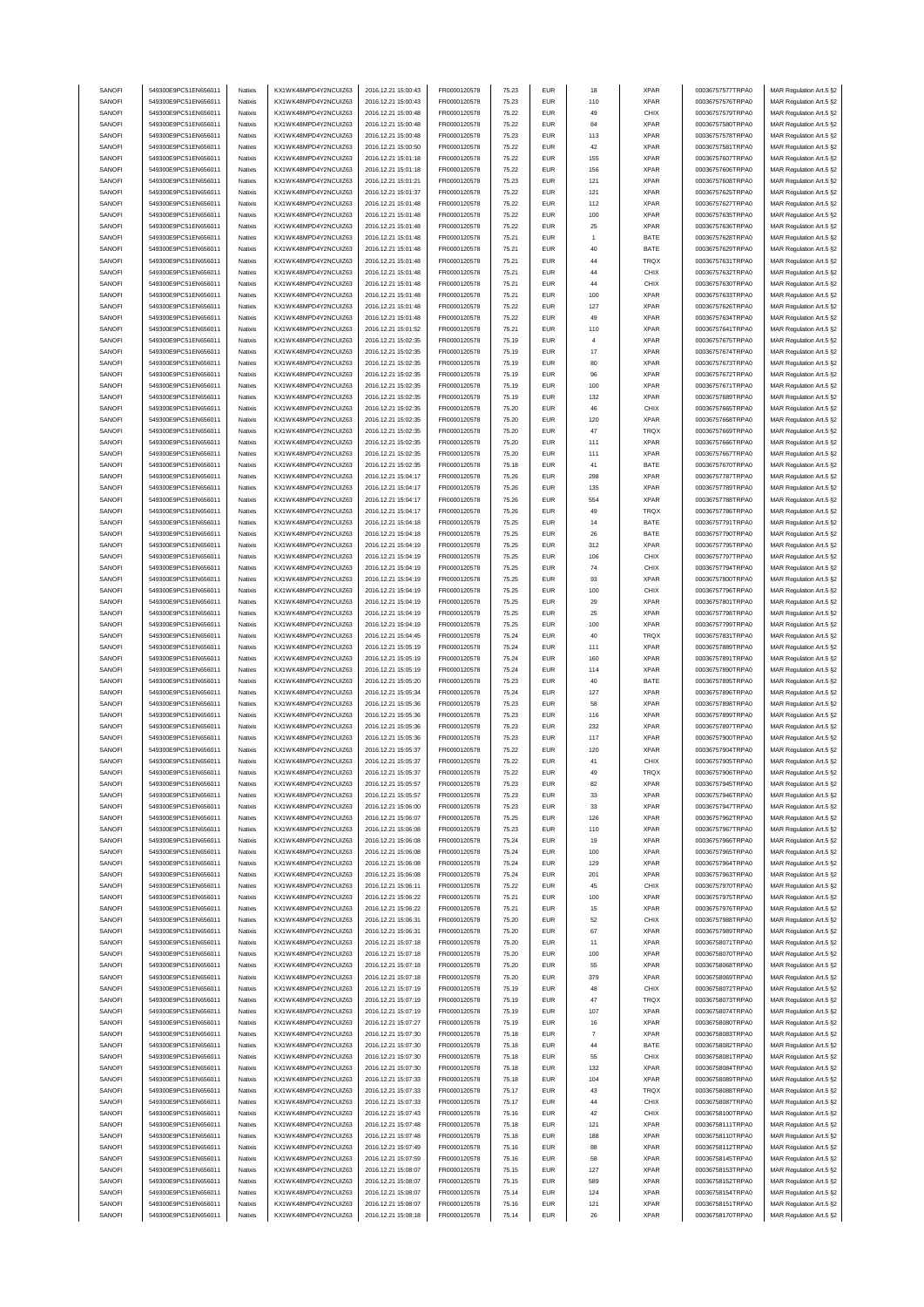| SANOFI | 549300E9PC51EN656011 | Natixis | KX1WK48MPD4Y2NCUIZ63  | 2016.12.21 15:08:22 | FR0000120578 | 75.17 | <b>EUR</b> | 19             | <b>XPAR</b> | 00036758171TRPA0 | MAR Regulation Art.5 §2 |
|--------|----------------------|---------|-----------------------|---------------------|--------------|-------|------------|----------------|-------------|------------------|-------------------------|
| SANOFI | 549300E9PC51EN656011 | Natixis | KX1WK48MPD4Y2NCUIZ63  | 2016.12.21 15:08:22 | FR0000120578 | 75.17 | <b>EUR</b> | 60             | <b>XPAR</b> | 00036758172TRPA0 | MAR Regulation Art.5 §2 |
| SANOFI | 549300E9PC51EN656011 | Natixis | KX1WK48MPD4Y2NCUIZ63  | 2016.12.21 15:08:22 | FR0000120578 | 75.17 | <b>EUR</b> | 70             | <b>XPAR</b> | 00036758173TRPA0 | MAR Regulation Art.5 §2 |
| SANOFI | 549300E9PC51EN656011 | Natixis | KX1WK48MPD4Y2NCUIZ63  | 2016.12.21 15:08:22 | FR0000120578 | 75.15 | <b>EUR</b> | 119            | <b>XPAR</b> | 00036758174TRPA0 | MAR Regulation Art.5 §2 |
|        |                      |         |                       |                     |              |       |            |                |             |                  |                         |
| SANOFI | 549300E9PC51EN656011 | Natixis | KX1WK48MPD4Y2NCUIZ63  | 2016.12.21 15:09:07 | FR0000120578 | 75.16 | <b>EUR</b> | 42             | CHIX        | 00036758275TRPA0 | MAR Regulation Art.5 §2 |
| SANOFI | 549300E9PC51EN656011 | Natixis | KX1WK48MPD4Y2NCUIZ63  | 2016.12.21 15:09:07 | FR0000120578 | 75.16 | <b>EUR</b> | 91             | <b>XPAR</b> | 00036758276TRPA0 | MAR Regulation Art.5 §2 |
| SANOFI | 549300E9PC51EN656011 | Natixis | KX1WK48MPD4Y2NCUIZ63  | 2016.12.21 15:09:07 | FR0000120578 | 75.16 | <b>EUR</b> | $\overline{4}$ | <b>XPAR</b> | 00036758278TRPA0 | MAR Regulation Art.5 §2 |
| SANOFI | 549300E9PC51EN656011 | Natixis | KX1WK48MPD4Y2NCUIZ63  | 2016.12.21 15:09:07 | FR0000120578 | 75.16 | <b>EUR</b> | 22             | <b>XPAR</b> | 00036758277TRPA0 | MAR Regulation Art.5 §2 |
| SANOFI | 549300E9PC51EN656011 | Natixis | KX1WK48MPD4Y2NCLIIZ63 | 2016.12.21 15:09:17 | FR0000120578 | 75.16 | <b>EUR</b> | 136            | <b>XPAR</b> | 00036758296TRPA0 | MAR Regulation Art.5 §2 |
| SANOFI | 549300E9PC51EN656011 | Natixis | KX1WK48MPD4Y2NCUIZ63  | 2016.12.21 15:09:17 | FR0000120578 | 75.16 | <b>EUR</b> | 194            | <b>XPAR</b> | 00036758294TRPA0 | MAR Regulation Art.5 §2 |
|        |                      | Natixis |                       |                     |              |       | <b>EUR</b> |                |             |                  |                         |
| SANOFI | 549300E9PC51EN656011 |         | KX1WK48MPD4Y2NCUIZ63  | 2016.12.21 15:09:17 | FR0000120578 | 75.16 |            | 167            | <b>XPAR</b> | 00036758295TRPA0 | MAR Regulation Art.5 §2 |
| SANOFI | 549300E9PC51EN656011 | Natixis | KX1WK48MPD4Y2NCUIZ63  | 2016.12.21 15:10:18 | FR0000120578 | 75.21 | <b>EUR</b> | 255            | <b>XPAR</b> | 00036758394TRPA0 | MAR Regulation Art.5 §2 |
| SANOFI | 549300E9PC51EN656011 | Natixis | KX1WK48MPD4Y2NCUIZ63  | 2016.12.21 15:11:31 | FR0000120578 | 75.26 | <b>EUR</b> | 127            | <b>XPAR</b> | 00036758477TRPA0 | MAR Regulation Art.5 §2 |
| SANOFI | 549300E9PC51EN656011 | Natixis | KX1WK48MPD4Y2NCUIZ63  | 2016.12.21 15:11:31 | FR0000120578 | 75.26 | <b>EUR</b> | 91             | <b>XPAR</b> | 00036758475TRPA0 | MAR Regulation Art.5 §2 |
| SANOFI | 549300E9PC51EN656011 | Natixis | KX1WK48MPD4Y2NCUIZ63  | 2016.12.21 15:11:31 | FR0000120578 | 75.26 | <b>EUR</b> | 91             | <b>XPAR</b> | 00036758471TRPA0 | MAR Regulation Art.5 §2 |
| SANOFI | 549300E9PC51EN656011 | Natixis | KX1WK48MPD4Y2NCUIZ63  | 2016.12.21 15:11:31 | FR0000120578 | 75.26 | <b>EUR</b> | 27             | <b>XPAR</b> | 00036758476TRPA0 |                         |
|        |                      |         |                       |                     |              |       |            |                |             |                  | MAR Regulation Art.5 §2 |
| SANOFI | 549300E9PC51EN656011 | Natixis | KX1WK48MPD4Y2NCUIZ63  | 2016.12.21 15:11:31 | FR0000120578 | 75.26 | <b>EUR</b> | 200            | <b>XPAR</b> | 00036758473TRPA0 | MAR Regulation Art.5 §2 |
| SANOFI | 549300E9PC51EN656011 | Natixis | KX1WK48MPD4Y2NCLIIZ63 | 2016.12.21 15:11:31 | FR0000120578 | 75.26 | <b>EUR</b> | 20             | <b>XPAR</b> | 00036758479TRPA0 | MAR Regulation Art.5 §2 |
| SANOFI | 549300E9PC51EN656011 | Natixis | KX1WK48MPD4Y2NCUIZ63  | 2016.12.21 15:11:31 | FR0000120578 | 75.26 | <b>EUR</b> | 212            | <b>XPAR</b> | 00036758474TRPA0 | MAR Regulation Art.5 §2 |
| SANOFI | 549300E9PC51EN656011 | Natixis | KX1WK48MPD4Y2NCUIZ63  | 2016.12.21 15:11:34 | FR0000120578 | 75.26 | <b>EUR</b> | 26             | <b>XPAR</b> | 00036758482TRPA0 | MAR Regulation Art.5 §2 |
| SANOFI | 549300E9PC51EN656011 | Natixis | KX1WK48MPD4Y2NCUIZ63  | 2016.12.21 15:11:34 | FR0000120578 | 75.26 | <b>EUR</b> | 26             | <b>XPAR</b> | 00036758483TRPA0 | MAR Regulation Art.5 §2 |
| SANOFI | 549300E9PC51EN656011 | Natixis | KX1WK48MPD4Y2NCUIZ63  | 2016.12.21 15:11:34 | FR0000120578 | 75.26 | <b>EUR</b> | 64             | <b>XPAR</b> | 00036758481TRPA0 | MAR Regulation Art.5 §2 |
|        |                      |         |                       |                     |              |       |            |                |             |                  |                         |
| SANOFI | 549300E9PC51EN656011 | Natixis | KX1WK48MPD4Y2NCUIZ63  | 2016.12.21 15:11:34 | FR0000120578 | 75.26 | <b>EUR</b> | 136            | <b>XPAR</b> | 00036758484TRPA0 | MAR Regulation Art.5 §2 |
| SANOFI | 549300E9PC51EN656011 | Natixis | KX1WK48MPD4Y2NCUIZ63  | 2016.12.21 15:12:07 | FR0000120578 | 75.25 | <b>EUR</b> | 108            | <b>XPAR</b> | 00036758494TRPA0 | MAR Regulation Art.5 §2 |
| SANOFI | 549300E9PC51EN656011 | Natixis | KX1WK48MPD4Y2NCUIZ63  | 2016.12.21 15:12:07 | FR0000120578 | 75.25 | <b>EUR</b> | 311            | <b>XPAR</b> | 00036758493TRPA0 | MAR Regulation Art.5 §2 |
| SANOFI | 549300E9PC51EN656011 | Natixis | KX1WK48MPD4Y2NCUIZ63  | 2016.12.21 15:12:07 | FR0000120578 | 75.25 | <b>EUR</b> | 126            | <b>XPAR</b> | 00036758492TRPA0 | MAR Regulation Art.5 §2 |
| SANOFI | 549300E9PC51EN656011 | Natixis | KX1WK48MPD4Y2NCLIIZ63 | 2016.12.21 15:12:46 | FR0000120578 | 75.27 | <b>EUR</b> | 93             | <b>XPAR</b> | 00036758527TRPA0 | MAR Regulation Art.5 §2 |
| SANOFI | 549300E9PC51EN656011 | Natixis | KX1WK48MPD4Y2NCUIZ63  | 2016.12.21 15:12:46 | FR0000120578 | 75.27 | <b>EUR</b> | 160            | <b>XPAR</b> | 00036758526TRPA0 | MAR Regulation Art.5 §2 |
|        |                      |         |                       |                     |              |       |            |                |             |                  |                         |
| SANOFI | 549300E9PC51EN656011 | Natixis | KX1WK48MPD4Y2NCUIZ63  | 2016.12.21 15:12:46 | FR0000120578 | 75.27 | <b>EUR</b> | 214            | <b>XPAR</b> | 00036758525TRPA0 | MAR Regulation Art.5 §2 |
| SANOFI | 549300E9PC51EN656011 | Natixis | KX1WK48MPD4Y2NCUIZ63  | 2016.12.21 15:12:46 | FR0000120578 | 75.27 | <b>EUR</b> | 88             | <b>XPAR</b> | 00036758528TRPA0 | MAR Regulation Art.5 §2 |
| SANOFI | 549300E9PC51EN656011 | Natixis | KX1WK48MPD4Y2NCUIZ63  | 2016.12.21 15:12:46 | FR0000120578 | 75.27 | <b>EUR</b> | 100            | <b>XPAR</b> | 00036758529TRPA0 | MAR Regulation Art.5 §2 |
| SANOFI | 549300E9PC51EN656011 | Natixis | KX1WK48MPD4Y2NCUIZ63  | 2016.12.21 15:12:47 | FR0000120578 | 75.26 | <b>EUR</b> | 42             | CHIX        | 00036758531TRPA0 | MAR Regulation Art.5 §2 |
| SANOFI | 549300E9PC51EN656011 | Natixis | KX1WK48MPD4Y2NCUIZ63  | 2016.12.21 15:12:57 | FR0000120578 | 75.26 | <b>EUR</b> | 401            | <b>XPAR</b> | 00036758533TRPA0 | MAR Regulation Art.5 §2 |
| SANOFI | 549300E9PC51EN656011 | Natixis | KX1WK48MPD4Y2NCUIZ63  | 2016.12.21 15:12:57 | FR0000120578 | 75.26 | <b>EUR</b> | 132            | CHIX        | 00036758534TRPA0 | MAR Regulation Art.5 §2 |
|        |                      |         |                       |                     |              |       |            |                |             |                  |                         |
| SANOFI | 549300E9PC51EN656011 | Natixis | KX1WK48MPD4Y2NCUIZ63  | 2016.12.21 15:12:57 | FR0000120578 | 75.26 | <b>EUR</b> | 123            | <b>XPAR</b> | 00036758532TRPA0 | MAR Regulation Art.5 §2 |
| SANOFI | 549300E9PC51EN656011 | Natixis | KX1WK48MPD4Y2NCLIIZ63 | 2016.12.21 15:13:08 | FR0000120578 | 75.25 | <b>EUR</b> | 76             | TRQX        | 00036758543TRPA0 | MAR Regulation Art.5 §2 |
| SANOFI | 549300E9PC51EN656011 | Natixis | KX1WK48MPD4Y2NCUIZ63  | 2016.12.21 15:13:08 | FR0000120578 | 75.25 | <b>EUR</b> | 70             | BATE        | 00036758542TRPA0 | MAR Regulation Art.5 §2 |
| SANOFI | 549300E9PC51EN656011 | Natixis | KX1WK48MPD4Y2NCUIZ63  | 2016.12.21 15:13:08 | FR0000120578 | 75.25 | <b>EUR</b> | 198            | <b>XPAR</b> | 00036758544TRPA0 | MAR Regulation Art.5 §2 |
| SANOFI | 549300E9PC51EN656011 | Natixis | KX1WK48MPD4Y2NCUIZ63  | 2016.12.21 15:13:09 | FR0000120578 | 75.25 | <b>EUR</b> | 100            | <b>XPAR</b> | 00036758545TRPA0 | MAR Regulation Art.5 §2 |
|        |                      |         |                       |                     |              |       |            |                |             |                  |                         |
| SANOFI | 549300E9PC51EN656011 | Natixis | KX1WK48MPD4Y2NCUIZ63  | 2016.12.21 15:13:09 | FR0000120578 | 75.25 | <b>EUR</b> | 28             | <b>XPAR</b> | 00036758546TRPA0 | MAR Regulation Art.5 §2 |
| SANOFI | 549300E9PC51EN656011 | Natixis | KX1WK48MPD4Y2NCUIZ63  | 2016.12.21 15:13:19 | FR0000120578 | 75.25 | <b>EUR</b> | 10             | CHIX        | 00036758560TRPA0 | MAR Regulation Art.5 §2 |
| SANOFI | 549300E9PC51EN656011 | Natixis | KX1WK48MPD4Y2NCUIZ63  | 2016.12.21 15:13:19 | FR0000120578 | 75.25 | <b>EUR</b> | 100            | CHIX        | 00036758561TRPA0 | MAR Regulation Art.5 §2 |
| SANOFI | 549300E9PC51EN656011 | Natixis | KX1WK48MPD4Y2NCUIZ63  | 2016.12.21 15:13:19 | FR0000120578 | 75.25 | <b>EUR</b> | 110            | CHIX        | 00036758563TRPA0 | MAR Regulation Art.5 §2 |
| SANOFI | 549300E9PC51EN656011 | Natixis | KX1WK48MPD4Y2NCUIZ63  | 2016.12.21 15:13:19 | FR0000120578 | 75.25 | <b>EUR</b> | 103            | CHIX        | 00036758559TRPA0 | MAR Regulation Art.5 §2 |
| SANOFI | 549300E9PC51EN656011 | Natixis | KX1WK48MPD4Y2NCUIZ63  | 2016.12.21 15:13:46 | FR0000120578 | 75.24 | <b>EUR</b> | 52             | BATE        | 00036758586TRPA0 | MAR Regulation Art.5 §2 |
|        |                      |         |                       |                     |              |       |            |                |             |                  |                         |
| SANOFI | 549300E9PC51EN656011 | Natixis | KX1WK48MPD4Y2NCUIZ63  | 2016.12.21 15:13:46 | FR0000120578 | 75.24 | <b>EUR</b> | 60             | TRQX        | 00036758587TRPA0 | MAR Regulation Art.5 §2 |
| SANOFI | 549300E9PC51EN656011 | Natixis | KX1WK48MPD4Y2NCUIZ63  | 2016.12.21 15:13:46 | FR0000120578 | 75.24 | <b>EUR</b> | 123            | <b>XPAR</b> | 00036758588TRPA0 | MAR Regulation Art.5 §2 |
| SANOFI | 549300E9PC51EN656011 | Natixis | KX1WK48MPD4Y2NCUIZ63  | 2016.12.21 15:14:48 | FR0000120578 | 75.25 | <b>EUR</b> | 33             | <b>XPAR</b> | 00036758647TRPA0 | MAR Regulation Art.5 §2 |
| SANOFI | 549300E9PC51EN656011 | Natixis | KX1WK48MPD4Y2NCUIZ63  | 2016.12.21 15:15:02 | FR0000120578 | 75.28 | <b>EUR</b> | 108            | <b>XPAR</b> | 00036758654TRPA0 | MAR Regulation Art.5 §2 |
| SANOFI | 549300E9PC51EN656011 | Natixis | KX1WK48MPD4Y2NCUIZ63  | 2016.12.21 15:15:03 | FR0000120578 | 75.26 | <b>EUR</b> | 223            | <b>XPAR</b> | 00036758695TRPA0 | MAR Regulation Art.5 §2 |
| SANOFI | 549300E9PC51EN656011 | Natixis | KX1WK48MPD4Y2NCUIZ63  | 2016.12.21 15:15:05 |              | 75.25 | <b>EUR</b> | 50             | CHIX        |                  |                         |
|        |                      |         |                       |                     | FR0000120578 |       |            |                |             | 00036758701TRPA0 | MAR Regulation Art.5 §2 |
| SANOFI | 549300E9PC51EN656011 | Natixis | KX1WK48MPD4Y2NCUIZ63  | 2016.12.21 15:15:05 | FR0000120578 | 75.25 | <b>EUR</b> | 54             | TRQX        | 00036758704TRPA0 | MAR Regulation Art.5 §2 |
| SANOFI | 549300E9PC51EN656011 | Natixis | KX1WK48MPD4Y2NCUIZ63  | 2016.12.21 15:15:05 | FR0000120578 | 75.25 | <b>EUR</b> | 192            | <b>XPAR</b> | 00036758707TRPA0 | MAR Regulation Art.5 §2 |
| SANOFI | 549300E9PC51EN656011 | Natixis | KX1WK48MPD4Y2NCUIZ63  | 2016.12.21 15:15:05 | FR0000120578 | 75.25 | <b>EUR</b> | 129            | <b>XPAR</b> | 00036758706TRPA0 | MAR Regulation Art.5 §2 |
| SANOFI | 549300E9PC51EN656011 | Natixis | KX1WK48MPD4Y2NCUIZ63  | 2016.12.21 15:15:05 | FR0000120578 | 75.25 | <b>EUR</b> | 81             | <b>XPAR</b> | 00036758705TRPA0 | MAR Regulation Art.5 §2 |
| SANOFI | 549300E9PC51EN656011 | Natixis | KX1WK48MPD4Y2NCUIZ63  | 2016.12.21 15:15:05 | FR0000120578 | 75.25 | <b>EUR</b> | 134            | <b>XPAR</b> | 00036758708TRPA0 | MAR Regulation Art.5 §2 |
|        |                      |         |                       |                     |              |       |            |                |             |                  |                         |
| SANOFI | 549300E9PC51EN656011 | Natixis | KX1WK48MPD4Y2NCUIZ63  | 2016.12.21 15:15:05 | FR0000120578 | 75.26 | <b>EUR</b> | 125            | <b>XPAR</b> | 00036758699TRPA0 | MAR Regulation Art.5 §2 |
| SANOFI | 549300E9PC51EN656011 | Natixis | KX1WK48MPD4Y2NCUIZ63  | 2016.12.21 15:15:05 | FR0000120578 | 75.26 | <b>EUR</b> | 111            | <b>XPAR</b> | 00036758698TRPA0 | MAR Regulation Art.5 §2 |
| SANOFI | 549300E9PC51EN656011 | Natixis | KX1WK48MPD4Y2NCUIZ63  | 2016.12.21 15:15:28 | FR0000120578 | 75.24 | <b>EUR</b> | 143            | <b>XPAR</b> | 00036758735TRPA0 | MAR Regulation Art.5 §2 |
| SANOFI | 549300E9PC51EN656011 | Natixis | KX1WK48MPD4Y2NCUIZ63  | 2016.12.21 15:15:28 | FR0000120578 | 75.24 | <b>EUR</b> | 58             | TRQX        | 00036758734TRPA0 | MAR Regulation Art.5 §2 |
| SANOF  | 549300E9PC51EN656011 | Natixis | KX1WK48MPD4Y2NCUIZ63  | 2016.12.21 15:15:28 | FR0000120578 | 75.25 | EUR        |                | BATE        | 00036758733TRPA0 | MAR Regulation Art.5 §2 |
| SANOFI | 549300E9PC51EN656011 | Natixis | KX1WK48MPD4Y2NCUIZ63  | 2016.12.21 15:15:28 | FR0000120578 | 75.25 | <b>EUR</b> | 64             | CHIX        | 00036758732TRPA0 | MAR Regulation Art.5 §2 |
|        |                      |         |                       |                     |              |       |            |                |             |                  |                         |
| SANOFI | 549300E9PC51EN656011 | Natixis | KX1WK48MPD4Y2NCUIZ63  | 2016.12.21 15:15:28 | FR0000120578 | 75.24 | <b>EUR</b> | 40             | <b>XPAR</b> | 00036758737TRPA0 | MAR Regulation Art.5 §2 |
| SANOFI | 549300E9PC51EN656011 | Natixis | KX1WK48MPD4Y2NCUIZ63  | 2016.12.21 15:16:06 | FR0000120578 | 75.25 | <b>EUR</b> | 43             | TRQX        | 00036758775TRPA0 | MAR Regulation Art.5 §2 |
| SANOFI | 549300E9PC51EN656011 | Natixis | KX1WK48MPD4Y2NCUIZ63  | 2016.12.21 15:16:06 | FR0000120578 | 75.25 | <b>EUR</b> | 40             | CHIX        | 00036758774TRPA0 | MAR Regulation Art.5 §2 |
| SANOFI | 549300E9PC51EN656011 | Natixis | KX1WK48MPD4Y2NCUIZ63  | 2016.12.21 15:16:06 | FR0000120578 | 75.25 | <b>EUR</b> | 44             | BATE        | 00036758773TRPA0 | MAR Regulation Art.5 §2 |
| SANOFI | 549300E9PC51EN656011 | Natixis | KX1WK48MPD4Y2NCUIZ63  | 2016.12.21 15:16:06 | FR0000120578 | 75.25 | <b>EUR</b> | 241            | <b>XPAR</b> | 00036758776TRPA0 | MAR Regulation Art.5 §2 |
| SANOFI | 549300E9PC51EN656011 | Natixis | KX1WK48MPD4Y2NCUIZ63  | 2016.12.21 15:16:06 | FR0000120578 | 75.24 | <b>EUR</b> | 61             | CHIX        | 00036758778TRPA0 | MAR Regulation Art.5 §2 |
| SANOFI | 549300E9PC51EN656011 | Natixis | KX1WK48MPD4Y2NCUIZ63  | 2016.12.21 15:17:17 | FR0000120578 | 75.25 | <b>EUR</b> | 36             | <b>XPAR</b> | 00036758855TRPA0 | MAR Regulation Art.5 §2 |
|        |                      |         | KX1WK48MPD4Y2NCUIZ63  |                     |              |       |            |                |             |                  |                         |
| SANOFI | 549300E9PC51EN656011 | Natixis |                       | 2016.12.21 15:17:20 | FR0000120578 | 75.25 | <b>EUR</b> | 23             | <b>XPAR</b> | 00036758858TRPA0 | MAR Regulation Art.5 §2 |
| SANOFI | 549300E9PC51EN656011 | Natixis | KX1WK48MPD4Y2NCUIZ63  | 2016.12.21 15:17:49 | FR0000120578 | 75.27 | <b>EUR</b> | 31             | <b>XPAR</b> | 00036758875TRPA0 | MAR Regulation Art.5 §2 |
| SANOFI | 549300E9PC51EN656011 | Natixis | KX1WK48MPD4Y2NCUIZ63  | 2016.12.21 15:17:49 | FR0000120578 | 75.27 | <b>EUR</b> | 159            | <b>XPAR</b> | 00036758874TRPA0 | MAR Regulation Art.5 §2 |
| SANOFI | 549300E9PC51EN656011 | Natixis | KX1WK48MPD4Y2NCUIZ63  | 2016.12.21 15:18:26 | FR0000120578 | 75.27 | <b>EUR</b> | 198            | <b>XPAR</b> | 00036758921TRPA0 | MAR Regulation Art.5 §2 |
| SANOFI | 549300E9PC51EN656011 | Natixis | KX1WK48MPD4Y2NCUIZ63  | 2016.12.21 15:18:26 | FR0000120578 | 75.27 | <b>EUR</b> | 41             | BATE        | 00036758918TRPA0 | MAR Regulation Art.5 §2 |
| SANOFI | 549300E9PC51EN656011 | Natixis | KX1WK48MPD4Y2NCUIZ63  | 2016.12.21 15:18:26 | FR0000120578 | 75.27 | <b>EUR</b> | 417            | <b>XPAR</b> | 00036758922TRPA0 | MAR Regulation Art.5 §2 |
|        |                      |         |                       |                     |              |       |            |                |             |                  |                         |
| SANOFI | 549300E9PC51EN656011 | Natixis | KX1WK48MPD4Y2NCUIZ63  | 2016.12.21 15:18:26 | FR0000120578 | 75.27 | <b>EUR</b> | 273            | <b>XPAR</b> | 00036758920TRPA0 | MAR Regulation Art.5 §2 |
| SANOFI | 549300E9PC51EN656011 | Natixis | KX1WK48MPD4Y2NCUIZ63  | 2016.12.21 15:18:26 | FR0000120578 | 75.27 | <b>EUR</b> | 48             | TRQX        | 00036758919TRPA0 | MAR Regulation Art.5 §2 |
| SANOFI | 549300E9PC51EN656011 | Natixis | KX1WK48MPD4Y2NCUIZ63  | 2016.12.21 15:18:26 | FR0000120578 | 75.27 | <b>EUR</b> | 3              | BATE        | 00036758917TRPA0 | MAR Regulation Art.5 §2 |
| SANOFI | 549300E9PC51EN656011 | Natixis | KX1WK48MPD4Y2NCUIZ63  | 2016.12.21 15:18:26 | FR0000120578 | 75.26 | <b>EUR</b> | 45             | BATE        | 00036758924TRPA0 | MAR Regulation Art.5 §2 |
| SANOFI | 549300E9PC51EN656011 | Natixis | KX1WK48MPD4Y2NCUIZ63  | 2016.12.21 15:18:26 | FR0000120578 | 75.26 | <b>EUR</b> | 100            | <b>XPAR</b> | 00036758925TRPA0 | MAR Regulation Art.5 §2 |
| SANOFI | 549300E9PC51EN656011 | Natixis | KX1WK48MPD4Y2NCUIZ63  | 2016.12.21 15:18:26 | FR0000120578 | 75.26 | <b>EUR</b> | 80             | <b>XPAR</b> | 00036758927TRPA0 | MAR Regulation Art.5 §2 |
| SANOFI | 549300E9PC51EN656011 | Natixis | KX1WK48MPD4Y2NCUIZ63  | 2016.12.21 15:18:26 | FR0000120578 | 75.26 | <b>EUR</b> | 72             | CHIX        | 00036758923TRPA0 |                         |
|        |                      |         |                       |                     |              |       |            |                |             |                  | MAR Regulation Art.5 §2 |
| SANOFI | 549300E9PC51EN656011 | Natixis | KX1WK48MPD4Y2NCUIZ63  | 2016.12.21 15:18:26 | FR0000120578 | 75.26 | <b>EUR</b> | 20             | <b>XPAR</b> | 00036758926TRPA0 | MAR Regulation Art.5 §2 |
| SANOFI | 549300E9PC51EN656011 | Natixis | KX1WK48MPD4Y2NCUIZ63  | 2016.12.21 15:18:27 | FR0000120578 | 75.25 | <b>EUR</b> | 234            | <b>XPAR</b> | 00036758929TRPA0 | MAR Regulation Art.5 §2 |
| SANOFI | 549300E9PC51EN656011 | Natixis | KX1WK48MPD4Y2NCUIZ63  | 2016.12.21 15:18:39 | FR0000120578 | 75.26 | <b>EUR</b> | 100            | CHIX        | 00036758949TRPA0 | MAR Regulation Art.5 §2 |
| SANOFI | 549300E9PC51EN656011 | Natixis | KX1WK48MPD4Y2NCUIZ63  | 2016.12.21 15:18:39 | FR0000120578 | 75.26 | <b>EUR</b> | 72             | CHIX        | 00036758947TRPA0 | MAR Regulation Art.5 §2 |
| SANOFI | 549300E9PC51EN656011 | Natixis | KX1WK48MPD4Y2NCUIZ63  | 2016.12.21 15:18:39 | FR0000120578 | 75.26 | <b>EUR</b> | 29             | CHIX        | 00036758946TRPA0 | MAR Regulation Art.5 §2 |
|        |                      |         |                       | 2016.12.21 15:18:39 |              |       |            | $\overline{7}$ |             |                  |                         |
| SANOFI | 549300E9PC51EN656011 | Natixis | KX1WK48MPD4Y2NCUIZ63  |                     | FR0000120578 | 75.26 | <b>EUR</b> |                | CHIX        | 00036758948TRPA0 | MAR Regulation Art.5 §2 |
| SANOFI | 549300E9PC51EN656011 | Natixis | KX1WK48MPD4Y2NCUIZ63  | 2016.12.21 15:18:50 | FR0000120578 | 75.26 | <b>EUR</b> | 29             | <b>XPAR</b> | 00036758954TRPA0 | MAR Regulation Art.5 §2 |
| SANOFI | 549300E9PC51EN656011 | Natixis | KX1WK48MPD4Y2NCUIZ63  | 2016.12.21 15:18:53 | FR0000120578 | 75.25 | <b>EUR</b> | 79             | <b>XPAR</b> | 00036758959TRPA0 | MAR Regulation Art.5 §2 |
| SANOFI | 549300E9PC51EN656011 | Natixis | KX1WK48MPD4Y2NCUIZ63  | 2016.12.21 15:18:53 | FR0000120578 | 75.26 | <b>EUR</b> | 30             | <b>XPAR</b> | 00036758956TRPA0 | MAR Regulation Art.5 §2 |
| SANOFI | 549300E9PC51EN656011 | Natixis | KX1WK48MPD4Y2NCUIZ63  | 2016.12.21 15:18:53 | FR0000120578 | 75.26 | <b>EUR</b> | 47             | <b>TRQX</b> | 00036758957TRPA0 | MAR Regulation Art.5 §2 |
| SANOFI | 549300E9PC51EN656011 | Natixis | KX1WK48MPD4Y2NCUIZ63  | 2016.12.21 15:18:53 | FR0000120578 | 75.26 | <b>EUR</b> | 66             | <b>XPAR</b> | 00036758955TRPA0 | MAR Regulation Art.5 §2 |
| SANOFI | 549300E9PC51EN656011 | Natixis | KX1WK48MPD4Y2NCUIZ63  | 2016.12.21 15:18:56 | FR0000120578 | 75.25 | <b>EUR</b> | 129            | <b>XPAR</b> | 00036758976TRPA0 | MAR Regulation Art.5 §2 |
|        |                      |         |                       |                     |              |       |            |                |             |                  |                         |
| SANOFI | 549300E9PC51EN656011 | Natixis | KX1WK48MPD4Y2NCUIZ63  | 2016.12.21 15:18:56 | FR0000120578 | 75.25 | <b>EUR</b> | 43             | <b>TRQX</b> | 00036758974TRPA0 | MAR Regulation Art.5 §2 |
| SANOFI | 549300E9PC51EN656011 | Natixis | KX1WK48MPD4Y2NCUIZ63  | 2016.12.21 15:18:56 | FR0000120578 | 75.25 | <b>EUR</b> | 66             | <b>XPAR</b> | 00036758973TRPA0 | MAR Regulation Art.5 §2 |
| SANOFI | 549300E9PC51EN656011 | Natixis | KX1WK48MPD4Y2NCUIZ63  | 2016.12.21 15:18:56 | FR0000120578 | 75.25 | <b>EUR</b> | 95             | <b>XPAR</b> | 00036758975TRPA0 | MAR Regulation Art.5 §2 |
| SANOFI | 549300E9PC51EN656011 | Natixis | KX1WK48MPD4Y2NCUIZ63  | 2016.12.21 15:18:56 | FR0000120578 | 75.25 | <b>EUR</b> | 134            | <b>XPAR</b> | 00036758977TRPA0 | MAR Regulation Art.5 §2 |
| SANOFI | 549300E9PC51EN656011 | Natixis | KX1WK48MPD4Y2NCUIZ63  | 2016.12.21 15:18:59 | FR0000120578 | 75.25 | <b>EUR</b> | 116            | <b>XPAR</b> | 00036758981TRPA0 | MAR Regulation Art.5 §2 |
| SANOFI | 549300E9PC51EN656011 | Natixis | KX1WK48MPD4Y2NCUIZ63  | 2016.12.21 15:19:42 | FR0000120578 | 75.27 | EUR        | 126            | <b>XPAR</b> | 00036758993TRPA0 | MAR Regulation Art.5 §2 |
|        |                      |         |                       |                     |              |       |            |                |             |                  |                         |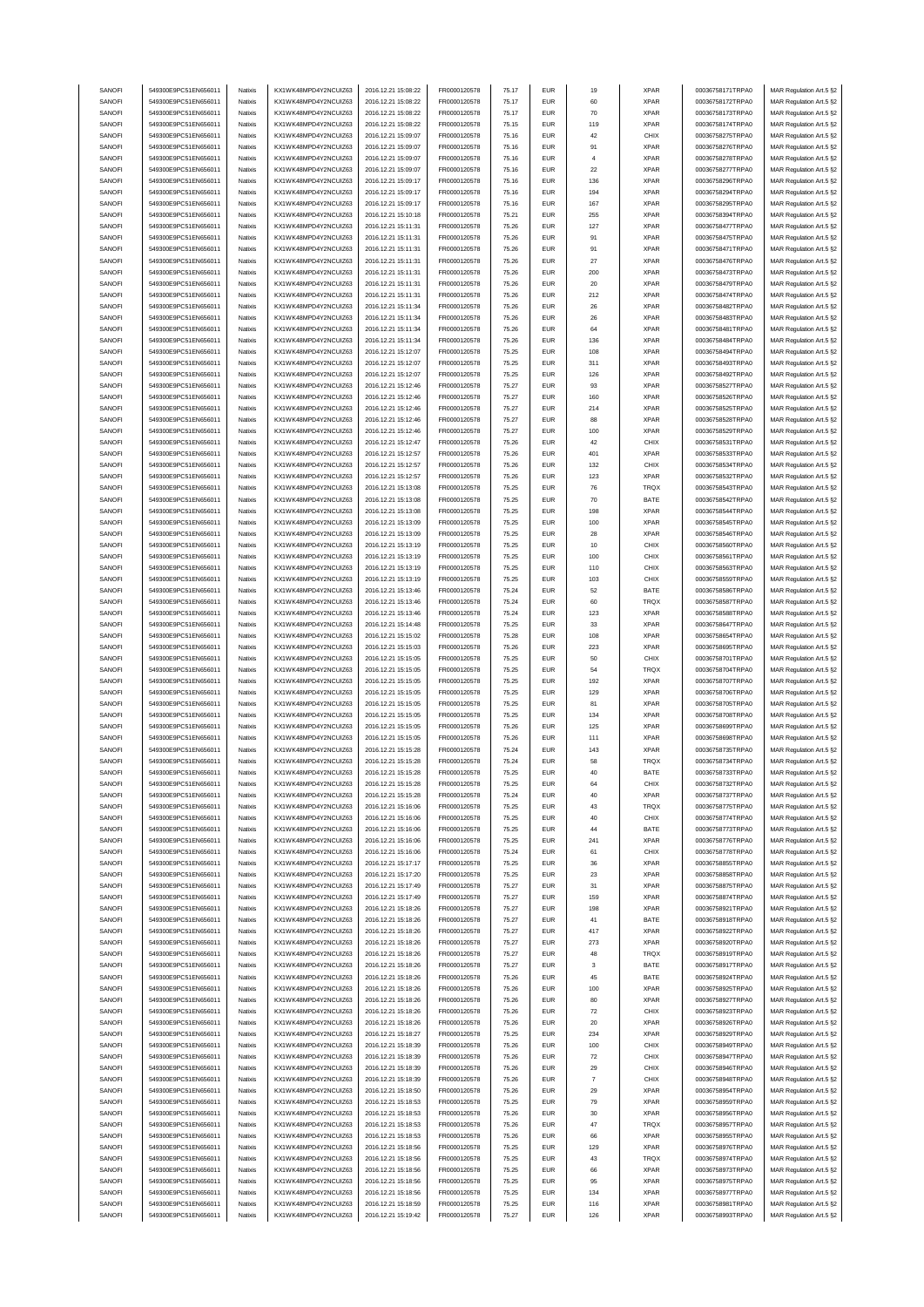| SANOFI           | 549300E9PC51EN656011                         | Natixis            | KX1WK48MPD4Y2NCUIZ63                         | 2016.12.21 15:19:53                        | FR0000120578                 | 75.27          | <b>EUR</b>        | 51             | <b>XPAR</b>                | 00036759000TRPA0                     | MAR Regulation Art.5 §2                            |
|------------------|----------------------------------------------|--------------------|----------------------------------------------|--------------------------------------------|------------------------------|----------------|-------------------|----------------|----------------------------|--------------------------------------|----------------------------------------------------|
| SANOFI           | 549300E9PC51EN656011                         | Natixis            | KX1WK48MPD4Y2NCUIZ63                         | 2016.12.21 15:19:53                        | FR0000120578                 | 75.27          | <b>EUR</b>        | 75             | <b>XPAR</b>                | 00036759001TRPA0                     | MAR Regulation Art.5 §2                            |
| SANOFI           | 549300E9PC51EN656011                         | Natixis            | KX1WK48MPD4Y2NCUIZ63                         | 2016.12.21 15:20:04                        | FR0000120578                 | 75.26          | <b>EUR</b>        | 403            | <b>XPAR</b>                | 00036759013TRPA0                     | MAR Regulation Art.5 §2                            |
| SANOFI           | 549300E9PC51EN656011                         | Natixis            | KX1WK48MPD4Y2NCUIZ63                         | 2016.12.21 15:20:04                        | FR0000120578                 | 75.26          | <b>EUR</b>        | 20             | <b>XPAR</b>                | 00036759012TRPA0                     | MAR Regulation Art.5 §2                            |
|                  |                                              |                    |                                              |                                            |                              |                |                   |                |                            |                                      |                                                    |
| SANOFI           | 549300E9PC51EN656011                         | Natixis            | KX1WK48MPD4Y2NCUIZ63                         | 2016.12.21 15:20:18                        | FR0000120578                 | 75.26          | <b>EUR</b>        | 33             | <b>XPAR</b>                | 00036759025TRPA0                     | MAR Regulation Art.5 §2                            |
| SANOFI           | 549300E9PC51EN656011                         | Natixis            | KX1WK48MPD4Y2NCUIZ63                         | 2016.12.21 15:20:34                        | FR0000120578                 | 75.25          | <b>EUR</b>        | 64             | <b>XPAR</b>                | 00036759030TRPA0                     | MAR Regulation Art.5 §2                            |
| SANOFI           | 549300E9PC51EN656011                         | Natixis            | KX1WK48MPD4Y2NCUIZ63                         | 2016.12.21 15:21:13                        | FR0000120578                 | 75.29          | <b>EUR</b>        | 20             | <b>XPAR</b>                | 00036759061TRPA0                     | MAR Regulation Art.5 §2                            |
| SANOFI           | 549300E9PC51EN656011                         | Natixis            | KX1WK48MPD4Y2NCUIZ63                         | 2016.12.21 15:21:13                        | FR0000120578                 | 75.29          | <b>EUR</b>        | 60             | <b>XPAR</b>                | 00036759062TRPA0                     | MAR Regulation Art.5 §2                            |
| SANOFI           | 549300E9PC51EN656011                         | Natixis            | KX1WK48MPD4Y2NCLIIZ63                        | 2016.12.21 15:21:13                        | FR0000120578                 | 75.29          | <b>EUR</b>        | 60             | <b>XPAR</b>                | 00036759063TRPA0                     | MAR Regulation Art.5 §2                            |
| SANOFI           | 549300E9PC51EN656011                         | Natixis            | KX1WK48MPD4Y2NCUIZ63                         | 2016.12.21 15:21:14                        | FR0000120578                 | 75.29          | <b>EUR</b>        | 24             | <b>XPAR</b>                | 00036759064TRPA0                     | MAR Regulation Art.5 §2                            |
| SANOFI           | 549300E9PC51EN656011                         | Natixis            | KX1WK48MPD4Y2NCUIZ63                         | 2016.12.21 15:21:14                        | FR0000120578                 | 75.29          | <b>EUR</b>        | 14             | <b>XPAR</b>                | 00036759065TRPA0                     | MAR Regulation Art.5 §2                            |
|                  |                                              |                    |                                              |                                            |                              |                |                   |                |                            |                                      |                                                    |
| SANOFI           | 549300E9PC51EN656011                         | Natixis            | KX1WK48MPD4Y2NCUIZ63                         | 2016.12.21 15:21:16                        | FR0000120578                 | 75.29          | <b>EUR</b>        | 103            | <b>XPAR</b>                | 00036759066TRPA0                     | MAR Regulation Art.5 §2                            |
| SANOFI           | 549300E9PC51EN656011                         | Natixis            | KX1WK48MPD4Y2NCUIZ63                         | 2016.12.21 15:21:31                        | FR0000120578                 | 75.30          | <b>EUR</b>        | 50             | <b>XPAR</b>                | 00036759075TRPA0                     | MAR Regulation Art.5 §2                            |
| SANOFI           | 549300E9PC51EN656011                         | Natixis            | KX1WK48MPD4Y2NCUIZ63                         | 2016.12.21 15:21:31                        | FR0000120578                 | 75.30          | <b>EUR</b>        | 133            | <b>XPAR</b>                | 00036759074TRPA0                     | MAR Regulation Art.5 §2                            |
| SANOFI           | 549300E9PC51EN656011                         | Natixis            | KX1WK48MPD4Y2NCUIZ63                         | 2016.12.21 15:21:36                        | FR0000120578                 | 75.30          | <b>EUR</b>        | 19             | <b>XPAR</b>                | 00036759082TRPA0                     | MAR Regulation Art.5 §2                            |
| SANOFI           | 549300E9PC51EN656011                         | Natixis            | KX1WK48MPD4Y2NCUIZ63                         | 2016.12.21 15:21:36                        | FR0000120578                 | 75.31          | <b>EUR</b>        | 60             | <b>XPAR</b>                | 00036759080TRPA0                     | MAR Regulation Art.5 §2                            |
| SANOFI           | 549300E9PC51EN656011                         | Natixis            | KX1WK48MPD4Y2NCUIZ63                         | 2016.12.21 15:21:36                        | FR0000120578                 | 75.31          | <b>EUR</b>        | 53             | <b>XPAR</b>                | 00036759081TRPA0                     |                                                    |
|                  | 549300E9PC51EN656011                         |                    | KX1WK48MPD4Y2NCLIIZ63                        |                                            |                              |                |                   |                |                            |                                      | MAR Regulation Art.5 §2                            |
| SANOFI           |                                              | Natixis            |                                              | 2016.12.21 15:21:59                        | FR0000120578                 | 75.33          | <b>EUR</b>        | 148            | <b>XPAR</b>                | 00036759140TRPA0                     | MAR Regulation Art.5 §2                            |
| SANOFI           | 549300E9PC51EN656011                         | Natixis            | KX1WK48MPD4Y2NCUIZ63                         | 2016.12.21 15:21:59                        | FR0000120578                 | 75.33          | <b>EUR</b>        | 166            | <b>XPAR</b>                | 00036759141TRPA0                     | MAR Regulation Art.5 §2                            |
| SANOFI           | 549300E9PC51EN656011                         | Natixis            | KX1WK48MPD4Y2NCUIZ63                         | 2016.12.21 15:22:02                        | FR0000120578                 | 75.33          | <b>EUR</b>        | 250            | CHIX                       | 00036759146TRPA0                     | MAR Regulation Art.5 §2                            |
| SANOFI           | 549300E9PC51EN656011                         | Natixis            | KX1WK48MPD4Y2NCUIZ63                         | 2016.12.21 15:22:16                        | FR0000120578                 | 75.34          | <b>EUR</b>        | 414            | <b>XPAR</b>                | 00036759175TRPA0                     | MAR Regulation Art.5 §2                            |
| SANOFI           | 549300E9PC51EN656011                         | Natixis            | KX1WK48MPD4Y2NCUIZ63                         | 2016.12.21 15:22:16                        | FR0000120578                 | 75.34          | <b>EUR</b>        | 100            | <b>XPAR</b>                | 00036759176TRPA0                     | MAR Regulation Art.5 §2                            |
| SANOFI           | 549300E9PC51EN656011                         | Natixis            | KX1WK48MPD4Y2NCUIZ63                         | 2016.12.21 15:22:16                        | FR0000120578                 | 75.34          | <b>EUR</b>        | 100            | <b>XPAR</b>                | 00036759177TRPA0                     | MAR Regulation Art.5 §2                            |
|                  |                                              |                    |                                              |                                            |                              |                | <b>EUR</b>        |                |                            |                                      |                                                    |
| SANOFI           | 549300E9PC51EN656011                         | Natixis            | KX1WK48MPD4Y2NCUIZ63                         | 2016.12.21 15:22:16                        | FR0000120578                 | 75.34          |                   | 8              | <b>XPAR</b>                | 00036759174TRPA0                     | MAR Regulation Art.5 §2                            |
| SANOFI           | 549300E9PC51EN656011                         | Natixis            | KX1WK48MPD4Y2NCUIZ63                         | 2016.12.21 15:22:16                        | FR0000120578                 | 75.34          | <b>EUR</b>        | 48             | TRQX                       | 00036759173TRPA0                     | MAR Regulation Art.5 §2                            |
| SANOFI           | 549300E9PC51EN656011                         | Natixis            | KX1WK48MPD4Y2NCUIZ63                         | 2016.12.21 15:22:17                        | FR0000120578                 | 75.32          | <b>EUR</b>        | 43             | CHIX                       | 00036759183TRPA0                     | MAR Regulation Art.5 §2                            |
| SANOFI           | 549300E9PC51EN656011                         | Natixis            | KX1WK48MPD4Y2NCLIIZ63                        | 2016.12.21 15:22:17                        | FR0000120578                 | 75.33          | <b>EUR</b>        | 48             | BATE                       | 00036759181TRPA0                     | MAR Regulation Art.5 §2                            |
| SANOFI           | 549300E9PC51EN656011                         | Natixis            | KX1WK48MPD4Y2NCUIZ63                         | 2016.12.21 15:22:17                        | FR0000120578                 | 75.33          | <b>EUR</b>        | 41             | CHIX                       | 00036759180TRPA0                     | MAR Regulation Art.5 §2                            |
| SANOFI           | 549300E9PC51EN656011                         | Natixis            | KX1WK48MPD4Y2NCUIZ63                         | 2016.12.21 15:22:17                        | FR0000120578                 | 75.33          | <b>EUR</b>        | 49             | TRQX                       | 00036759182TRPA0                     | MAR Regulation Art.5 §2                            |
| SANOFI           | 549300E9PC51EN656011                         | Natixis            | KX1WK48MPD4Y2NCUIZ63                         | 2016.12.21 15:24:01                        | FR0000120578                 | 75.31          | <b>EUR</b>        | 44             | CHIX                       | 00036759254TRPA0                     | MAR Regulation Art.5 §2                            |
|                  |                                              |                    |                                              |                                            |                              |                |                   |                |                            |                                      |                                                    |
| SANOFI           | 549300E9PC51EN656011                         | Natixis            | KX1WK48MPD4Y2NCUIZ63                         | 2016.12.21 15:24:01                        | FR0000120578                 | 75.31          | <b>EUR</b>        | 114            | <b>XPAR</b>                | 00036759256TRPA0                     | MAR Regulation Art.5 §2                            |
| SANOFI           | 549300E9PC51EN656011                         | Natixis            | KX1WK48MPD4Y2NCUIZ63                         | 2016.12.21 15:24:01                        | FR0000120578                 | 75.31          | <b>EUR</b>        | 18             | CHIX                       | 00036759255TRPA0                     | MAR Regulation Art.5 §2                            |
| SANOFI           | 549300E9PC51EN656011                         | Natixis            | KX1WK48MPD4Y2NCUIZ63                         | 2016.12.21 15:24:01                        | FR0000120578                 | 75.31          | <b>EUR</b>        | 42             | <b>XPAR</b>                | 00036759257TRPA0                     | MAR Regulation Art.5 §2                            |
| SANOFI           | 549300E9PC51EN656011                         | Natixis            | KX1WK48MPD4Y2NCUIZ63                         | 2016.12.21 15:24:02                        | FR0000120578                 | 75.31          | <b>EUR</b>        | 33             | <b>XPAR</b>                | 00036759258TRPA0                     | MAR Regulation Art.5 §2                            |
| SANOFI           | 549300E9PC51EN656011                         | Natixis            | KX1WK48MPD4Y2NCUIZ63                         | 2016.12.21 15:24:10                        | FR0000120578                 | 75.32          | <b>EUR</b>        | 169            | CHIX                       | 00036759260TRPA0                     | MAR Regulation Art.5 §2                            |
| SANOFI           | 549300E9PC51EN656011                         | Natixis            | KX1WK48MPD4Y2NCLIIZ63                        | 2016.12.21 15:24:11                        | FR0000120578                 | 75.31          | <b>EUR</b>        | 92             | <b>XPAR</b>                | 00036759261TRPA0                     | MAR Regulation Art.5 §2                            |
|                  |                                              |                    |                                              |                                            |                              |                |                   |                |                            |                                      |                                                    |
| SANOFI           | 549300E9PC51EN656011                         | Natixis            | KX1WK48MPD4Y2NCUIZ63                         | 2016.12.21 15:24:21                        | FR0000120578                 | 75.33          | <b>EUR</b>        | $77$           | <b>XPAR</b>                | 00036759285TRPA0                     | MAR Regulation Art.5 §2                            |
| SANOFI           | 549300E9PC51EN656011                         | Natixis            | KX1WK48MPD4Y2NCUIZ63                         | 2016.12.21 15:24:39                        | FR0000120578                 | 75.33          | <b>EUR</b>        | 41             | <b>XPAR</b>                | 00036759315TRPA0                     | MAR Regulation Art.5 §2                            |
| SANOFI           | 549300E9PC51EN656011                         | Natixis            | KX1WK48MPD4Y2NCUIZ63                         | 2016.12.21 15:24:39                        | FR0000120578                 | 75.33          | <b>EUR</b>        | 9              | BATE                       | 00036759318TRPA0                     | MAR Regulation Art.5 §2                            |
| SANOFI           | 549300E9PC51EN656011                         | Natixis            | KX1WK48MPD4Y2NCUIZ63                         | 2016.12.21 15:24:39                        | FR0000120578                 | 75.33          | <b>EUR</b>        | 1              | BATE                       | 00036759316TRPA0                     | MAR Regulation Art.5 §2                            |
| SANOFI           | 549300E9PC51EN656011                         | Natixis            | KX1WK48MPD4Y2NCUIZ63                         | 2016.12.21 15:24:39                        | FR0000120578                 | 75.33          | <b>EUR</b>        | 41             | BATE                       | 00036759317TRPA0                     | MAR Regulation Art.5 §2                            |
| SANOFI           | 549300E9PC51EN656011                         | Natixis            | KX1WK48MPD4Y2NCUIZ63                         | 2016.12.21 15:25:04                        | FR0000120578                 | 75.33          | <b>EUR</b>        | 9              | <b>XPAR</b>                | 00036759330TRPA0                     |                                                    |
|                  |                                              |                    |                                              |                                            |                              |                |                   |                |                            |                                      | MAR Regulation Art.5 §2                            |
| SANOFI           | 549300E9PC51EN656011                         | Natixis            | KX1WK48MPD4Y2NCUIZ63                         | 2016.12.21 15:25:05                        | FR0000120578                 | 75.33          | <b>EUR</b>        | 32             | <b>XPAR</b>                | 00036759331TRPA0                     | MAR Regulation Art.5 §2                            |
| SANOFI           | 549300E9PC51EN656011                         | Natixis            | KX1WK48MPD4Y2NCUIZ63                         | 2016.12.21 15:25:40                        | FR0000120578                 | 75.34          | <b>EUR</b>        | 5              | TRQX                       | 00036759367TRPA0                     | MAR Regulation Art.5 §2                            |
| SANOFI           | 549300E9PC51EN656011                         | Natixis            | KX1WK48MPD4Y2NCUIZ63                         | 2016.12.21 15:25:40                        | FR0000120578                 | 75.34          | <b>EUR</b>        | 98             | TRQX                       | 00036759366TRPA0                     | MAR Regulation Art.5 §2                            |
| SANOFI           | 549300E9PC51EN656011                         | Natixis            | KX1WK48MPD4Y2NCUIZ63                         | 2016.12.21 15:25:40                        | FR0000120578                 | 75.34          | <b>EUR</b>        | 118            | TRQX                       | 00036759368TRPA0                     | MAR Regulation Art.5 §2                            |
| SANOFI           | 549300E9PC51EN656011                         | Natixis            | KX1WK48MPD4Y2NCUIZ63                         | 2016.12.21 15:25:41                        | FR0000120578                 | 75.33          | <b>EUR</b>        | 37             | <b>XPAR</b>                | 00036759371TRPA0                     | MAR Regulation Art.5 §2                            |
| SANOFI           | 549300E9PC51EN656011                         | Natixis            | KX1WK48MPD4Y2NCUIZ63                         | 2016.12.21 15:26:01                        | FR0000120578                 | 75.33          | <b>EUR</b>        | 44             | <b>XPAR</b>                | 00036759381TRPA0                     | MAR Regulation Art.5 §2                            |
| SANOFI           | 549300E9PC51EN656011                         | Natixis            | KX1WK48MPD4Y2NCUIZ63                         | 2016.12.21 15:26:01                        | FR0000120578                 | 75.33          | <b>EUR</b>        | 48             | CHIX                       | 00036759380TRPA0                     | MAR Regulation Art.5 §2                            |
|                  |                                              |                    |                                              |                                            |                              |                |                   |                |                            |                                      |                                                    |
| SANOFI           | 549300E9PC51EN656011                         | Natixis            | KX1WK48MPD4Y2NCUIZ63                         | 2016.12.21 15:27:01                        | FR0000120578                 | 75.33          | <b>EUR</b>        | 41             | BATE                       | 00036759458TRPA0                     | MAR Regulation Art.5 §2                            |
| SANOFI           | 549300E9PC51EN656011                         | Natixis            | KX1WK48MPD4Y2NCUIZ63                         | 2016.12.21 15:27:01                        | FR0000120578                 | 75.33          | <b>EUR</b>        | 70             | CHIX                       | 00036759465TRPA0                     | MAR Regulation Art.5 §2                            |
| SANOFI           | 549300E9PC51EN656011                         | Natixis            | KX1WK48MPD4Y2NCUIZ63                         | 2016.12.21 15:27:01                        | FR0000120578                 | 75.33          | <b>EUR</b>        | 148            | <b>XPAR</b>                | 00036759453TRPA0                     | MAR Regulation Art.5 §2                            |
| SANOFI           | 549300E9PC51EN656011                         | Natixis            | KX1WK48MPD4Y2NCUIZ63                         | 2016.12.21 15:27:01                        | FR0000120578                 | 75.33          | <b>EUR</b>        | 253            | <b>XPAR</b>                | 00036759454TRPA0                     | MAR Regulation Art.5 §2                            |
| SANOFI           | 549300E9PC51EN656011                         | Natixis            | KX1WK48MPD4Y2NCUIZ63                         | 2016.12.21 15:27:01                        | FR0000120578                 | 75.33          | <b>EUR</b>        | 143            | <b>XPAR</b>                | 00036759463TRPA0                     | MAR Regulation Art.5 §2                            |
| SANOFI           | 549300E9PC51EN656011                         | Natixis            | KX1WK48MPD4Y2NCUIZ63                         | 2016.12.21 15:27:01                        | FR0000120578                 | 75.33          | <b>EUR</b>        | 135            | <b>XPAR</b>                | 00036759460TRPA0                     | MAR Regulation Art.5 §2                            |
| SANOFI           | 549300E9PC51EN656011                         | Natixis            | KX1WK48MPD4Y2NCUIZ63                         | 2016.12.21 15:27:01                        | FR0000120578                 | 75.33          | <b>EUR</b>        | 33             | CHIX                       | 00036759450TRPA0                     | MAR Regulation Art.5 §2                            |
|                  |                                              |                    |                                              |                                            |                              |                |                   |                |                            |                                      |                                                    |
| SANOFI           | 549300E9PC51EN656011                         | Natixis            | KX1WK48MPD4Y2NCUIZ63                         | 2016.12.21 15:27:01                        | FR0000120578                 | 75.33          | <b>EUR</b>        | 231            | <b>XPAR</b>                | 00036759468TRPA0                     | MAR Regulation Art.5 §2                            |
| SANOFI           | 549300E9PC51EN656011                         | Natixis            | KX1WK48MPD4Y2NCUIZ63                         | 2016.12.21 15:27:01                        | FR0000120578                 | 75.33          | <b>EUR</b>        | 174            | <b>XPAR</b>                | 00036759464TRPA0                     | MAR Regulation Art.5 §2                            |
| SANOFI           | 549300E9PC51EN656011                         | Natixis            | KX1WK48MPD4Y2NCUIZ63                         | 2016.12.21 15:27:01                        | FR0000120578                 | 75.33          | <b>EUR</b>        | 33             | BATE                       | 00036759459TRPA0                     | MAR Regulation Art.5 §2                            |
| SANOFI           | 549300E9PC51EN656011                         | Natixis            | KX1WK48MPD4Y2NCUIZ63                         | 2016.12.21 15:27:01                        | FR0000120578                 | 75.33          | <b>EUR</b>        | 195            | <b>XPAR</b>                | 00036759457TRPA0                     | MAR Regulation Art.5 §2                            |
| SANOF            | 549300E9PC51EN656011                         | Natixis            | KX1WK48MPD4Y2NCUIZ63                         | 2016.12.21 15:27:01                        | FR0000120578                 | 75.33          | EUR               | 200            | XPAR                       | 00036759467TRPA0                     | MAR Regulation Art.5 §2                            |
| SANOFI           | 549300E9PC51EN656011                         | Natixis            | KX1WK48MPD4Y2NCUIZ63                         | 2016.12.21 15:27:01                        | FR0000120578                 | 75.32          | <b>EUR</b>        | 175            | <b>XPAR</b>                | 00036759475TRPA0                     | MAR Regulation Art.5 §2                            |
| SANOFI           | 549300E9PC51EN656011                         | Natixis            | KX1WK48MPD4Y2NCUIZ63                         | 2016.12.21 15:27:01                        | FR0000120578                 | 75.33          | <b>EUR</b>        | 12             | CHIX                       | 00036759455TRPA0                     | MAR Regulation Art.5 §2                            |
|                  |                                              |                    |                                              |                                            |                              |                |                   |                |                            |                                      |                                                    |
| SANOFI           | 549300E9PC51EN656011                         | Natixis            | KX1WK48MPD4Y2NCUIZ63                         | 2016.12.21 15:27:01                        | FR0000120578                 | 75.33          | <b>EUR</b>        | 23             | <b>XPAR</b>                | 00036759461TRPA0                     | MAR Regulation Art.5 §2                            |
| SANOFI           | 549300E9PC51EN656011                         | Natixis            | KX1WK48MPD4Y2NCUIZ63                         | 2016.12.21 15:27:01                        | FR0000120578                 | 75.33          | <b>EUR</b>        | 40             | CHIX                       | 00036759452TRPA0                     | MAR Regulation Art.5 §2                            |
| SANOFI           | 549300E9PC51EN656011                         | Natixis            | KX1WK48MPD4Y2NCUIZ63                         | 2016.12.21 15:27:01                        | FR0000120578                 | 75.33          | <b>EUR</b>        | 11             | BATE                       | 00036759456TRPA0                     | MAR Regulation Art.5 §2                            |
| SANOFI           | 549300E9PC51EN656011                         | Natixis            | KX1WK48MPD4Y2NCUIZ63                         | 2016.12.21 15:27:01                        | FR0000120578                 | 75.33          | <b>EUR</b>        | 42             | TRQX                       | 00036759462TRPA0                     | MAR Regulation Art.5 §2                            |
| SANOFI           | 549300E9PC51EN656011                         | Natixis            | KX1WK48MPD4Y2NCUIZ63                         | 2016.12.21 15:27:01                        | FR0000120578                 | 75.33          | <b>EUR</b>        | 100            | <b>XPAR</b>                | 00036759466TRPA0                     | MAR Regulation Art.5 §2                            |
| SANOFI           | 549300E9PC51EN656011                         | Natixis            | KX1WK48MPD4Y2NCUIZ63                         | 2016.12.21 15:27:01                        | FR0000120578                 | 75.33          | <b>EUR</b>        | 100            | <b>XPAR</b>                | 00036759469TRPA0                     | MAR Regulation Art.5 §2                            |
| SANOFI           | 549300E9PC51EN656011                         | Natixis            | KX1WK48MPD4Y2NCUIZ63                         | 2016.12.21 15:27:01                        | FR0000120578                 | 75.33          | <b>EUR</b>        | 40             | <b>XPAR</b>                | 00036759470TRPA0                     | MAR Regulation Art.5 §2                            |
| SANOFI           | 549300E9PC51EN656011                         | Natixis            | KX1WK48MPD4Y2NCUIZ63                         | 2016.12.21 15:27:04                        | FR0000120578                 | 75.31          | <b>EUR</b>        | 45             | <b>XPAR</b>                | 00036759484TRPA0                     | MAR Regulation Art.5 §2                            |
|                  |                                              |                    |                                              |                                            |                              |                |                   |                |                            |                                      |                                                    |
| SANOFI           | 549300E9PC51EN656011                         | Natixis            | KX1WK48MPD4Y2NCUIZ63                         | 2016.12.21 15:27:04                        | FR0000120578                 | 75.32          | <b>EUR</b>        | 47             | TRQX                       | 00036759477TRPA0                     | MAR Regulation Art.5 §2                            |
| SANOFI           | 549300E9PC51EN656011                         | Natixis            | KX1WK48MPD4Y2NCUIZ63                         | 2016.12.21 15:27:04                        | FR0000120578                 | 75.32          | <b>EUR</b>        | 82             | CHIX                       | 00036759478TRPA0                     | MAR Regulation Art.5 §2                            |
| SANOFI           | 549300E9PC51EN656011                         | Natixis            | KX1WK48MPD4Y2NCUIZ63                         | 2016.12.21 15:27:04                        | FR0000120578                 | 75.32          | <b>EUR</b>        | 94             | <b>XPAR</b>                | 00036759479TRPA0                     | MAR Regulation Art.5 §2                            |
| SANOFI           | 549300E9PC51EN656011                         | Natixis            | KX1WK48MPD4Y2NCUIZ63                         | 2016.12.21 15:27:04                        | FR0000120578                 | 75.31          | <b>EUR</b>        | $\overline{7}$ | BATE                       | 00036759481TRPA0                     | MAR Regulation Art.5 §2                            |
| SANOFI           | 549300E9PC51EN656011                         | Natixis            | KX1WK48MPD4Y2NCUIZ63                         | 2016.12.21 15:27:04                        | FR0000120578                 | 75.31          | <b>EUR</b>        | 45             | BATE                       | 00036759480TRPA0                     | MAR Regulation Art.5 §2                            |
| SANOFI           | 549300E9PC51EN656011                         | Natixis            | KX1WK48MPD4Y2NCUIZ63                         | 2016.12.21 15:27:05                        | FR0000120578                 | 75.31          | <b>EUR</b>        | 45             | <b>XPAR</b>                | 00036759486TRPA0                     | MAR Regulation Art.5 §2                            |
| SANOFI           |                                              |                    | KX1WK48MPD4Y2NCUIZ63                         |                                            |                              |                | <b>EUR</b>        |                |                            | 00036759514TRPA0                     |                                                    |
|                  | 549300E9PC51EN656011                         | Natixis            |                                              | 2016.12.21 15:27:29                        | FR0000120578                 | 75.31          |                   | 33             | <b>XPAR</b>                |                                      | MAR Regulation Art.5 §2                            |
| SANOFI           | 549300E9PC51EN656011                         | Natixis            | KX1WK48MPD4Y2NCUIZ63                         | 2016.12.21 15:27:30                        | FR0000120578                 | 75.31          | <b>EUR</b>        | 3              | <b>XPAR</b>                | 00036759515TRPA0                     | MAR Regulation Art.5 §2                            |
| SANOFI           | 549300E9PC51EN656011                         | Natixis            | KX1WK48MPD4Y2NCUIZ63                         | 2016.12.21 15:27:36                        | FR0000120578                 | 75.31          | <b>EUR</b>        | 120            | <b>XPAR</b>                | 00036759527TRPA0                     | MAR Regulation Art.5 §2                            |
| SANOFI           | 549300E9PC51EN656011                         | Natixis            | KX1WK48MPD4Y2NCUIZ63                         | 2016.12.21 15:27:36                        | FR0000120578                 | 75.31          | <b>EUR</b>        | 175            | <b>XPAR</b>                | 00036759520TRPA0                     | MAR Regulation Art.5 §2                            |
| SANOFI           | 549300E9PC51EN656011                         | Natixis            | KX1WK48MPD4Y2NCUIZ63                         | 2016.12.21 15:27:37                        | FR0000120578                 | 75.30          | <b>EUR</b>        | 54             | <b>XPAR</b>                | 00036759538TRPA0                     | MAR Regulation Art.5 §2                            |
| SANOFI           | 549300E9PC51EN656011                         | Natixis            | KX1WK48MPD4Y2NCUIZ63                         | 2016.12.21 15:27:52                        | FR0000120578                 | 75.30          | <b>EUR</b>        | 32             | <b>XPAR</b>                | 00036759552TRPA0                     | MAR Regulation Art.5 §2                            |
| SANOFI           | 549300E9PC51EN656011                         | Natixis            | KX1WK48MPD4Y2NCUIZ63                         | 2016.12.21 15:28:30                        | FR0000120578                 | 75.30          | <b>EUR</b>        | 12             | BATE                       | 00036759584TRPA0                     |                                                    |
|                  |                                              |                    |                                              |                                            |                              |                |                   |                |                            |                                      | MAR Regulation Art.5 §2                            |
| SANOFI           | 549300E9PC51EN656011                         | Natixis            | KX1WK48MPD4Y2NCUIZ63                         | 2016.12.21 15:28:49                        | FR0000120578                 | 75.29          | <b>EUR</b>        | 43             | BATE                       | 00036759611TRPA0                     | MAR Regulation Art.5 §2                            |
| SANOFI           | 549300E9PC51EN656011                         | Natixis            | KX1WK48MPD4Y2NCUIZ63                         | 2016.12.21 15:28:49                        | FR0000120578                 | 75.30          | <b>EUR</b>        | 123            | <b>XPAR</b>                | 00036759607TRPA0                     | MAR Regulation Art.5 §2                            |
| SANOFI           | 549300E9PC51EN656011                         | Natixis            | KX1WK48MPD4Y2NCUIZ63                         | 2016.12.21 15:28:49                        | FR0000120578                 | 75.30          | <b>EUR</b>        | 87             | <b>XPAR</b>                | 00036759610TRPA0                     | MAR Regulation Art.5 §2                            |
| SANOFI           | 549300E9PC51EN656011                         | Natixis            | KX1WK48MPD4Y2NCUIZ63                         | 2016.12.21 15:28:49                        | FR0000120578                 | 75.30          | <b>EUR</b>        | 220            | <b>XPAR</b>                | 00036759602TRPA0                     | MAR Regulation Art.5 §2                            |
| SANOFI           | 549300E9PC51EN656011                         | Natixis            | KX1WK48MPD4Y2NCUIZ63                         | 2016.12.21 15:28:49                        | FR0000120578                 | 75.30          | <b>EUR</b>        | 110            | <b>XPAR</b>                | 00036759601TRPA0                     | MAR Regulation Art.5 §2                            |
| SANOFI           | 549300E9PC51EN656011                         | Natixis            | KX1WK48MPD4Y2NCUIZ63                         | 2016.12.21 15:28:49                        | FR0000120578                 | 75.30          | <b>EUR</b>        | 74             | CHIX                       | 00036759596TRPA0                     | MAR Regulation Art.5 §2                            |
|                  |                                              |                    |                                              |                                            |                              |                |                   |                |                            |                                      |                                                    |
| SANOFI           | 549300E9PC51EN656011                         | Natixis            | KX1WK48MPD4Y2NCUIZ63                         | 2016.12.21 15:28:49                        | FR0000120578                 | 75.30          | <b>EUR</b>        | 59             | <b>XPAR</b>                | 00036759612TRPA0                     | MAR Regulation Art.5 §2                            |
| SANOFI           | 549300E9PC51EN656011                         | Natixis            | KX1WK48MPD4Y2NCUIZ63                         | 2016.12.21 15:28:49                        | FR0000120578                 | 75.30          | <b>EUR</b>        | 35             | BATE                       | 00036759597TRPA0                     | MAR Regulation Art.5 §2                            |
| SANOFI           | 549300E9PC51EN656011                         | Natixis            | KX1WK48MPD4Y2NCUIZ63                         | 2016.12.21 15:28:49                        | FR0000120578                 | 75.30          | <b>EUR</b>        | 94             | <b>XPAR</b>                | 00036759609TRPA0                     | MAR Regulation Art.5 §2                            |
| SANOFI           | 549300E9PC51EN656011                         | Natixis            | KX1WK48MPD4Y2NCUIZ63                         | 2016.12.21 15:28:49                        | FR0000120578                 | 75.30          | <b>EUR</b>        | 128            | <b>XPAR</b>                | 00036759599TRPA0                     | MAR Regulation Art.5 §2                            |
|                  | 549300E9PC51EN656011                         | Natixis            | KX1WK48MPD4Y2NCUIZ63                         | 2016.12.21 15:28:49                        | FR0000120578                 | 75.30          | <b>EUR</b>        | 100            | <b>XPAR</b>                | 00036759605TRPA0                     | MAR Regulation Art.5 §2                            |
| SANOFI           |                                              |                    |                                              |                                            |                              |                |                   |                |                            |                                      |                                                    |
| SANOFI           | 549300E9PC51EN656011                         | Natixis            | KX1WK48MPD4Y2NCUIZ63                         | 2016.12.21 15:28:49                        | FR0000120578                 | 75.30          | <b>EUR</b>        | 324            | <b>XPAR</b>                | 00036759598TRPA0                     | MAR Regulation Art.5 §2                            |
|                  |                                              |                    |                                              |                                            |                              |                |                   |                |                            |                                      |                                                    |
| SANOFI           | 549300E9PC51EN656011                         | Natixis            | KX1WK48MPD4Y2NCUIZ63                         | 2016.12.21 15:28:49                        | FR0000120578                 | 75.30          | <b>EUR</b>        | 100            | CHIX                       | 00036759604TRPA0                     | MAR Regulation Art.5 §2                            |
| SANOFI           | 549300E9PC51EN656011                         | Natixis            | KX1WK48MPD4Y2NCUIZ63                         | 2016.12.21 15:28:49                        | FR0000120578                 | 75.30          | <b>EUR</b>        | 40             | TRQX                       | 00036759600TRPA0                     | MAR Regulation Art.5 §2                            |
| SANOFI<br>SANOFI | 549300E9PC51EN656011<br>549300E9PC51EN656011 | Natixis<br>Natixis | KX1WK48MPD4Y2NCUIZ63<br>KX1WK48MPD4Y2NCUIZ63 | 2016.12.21 15:28:49<br>2016.12.21 15:28:49 | FR0000120578<br>FR0000120578 | 75.30<br>75.30 | <b>EUR</b><br>EUR | 19<br>18       | <b>XPAR</b><br><b>XPAR</b> | 00036759603TRPA0<br>00036759608TRPA0 | MAR Regulation Art.5 §2<br>MAR Regulation Art.5 §2 |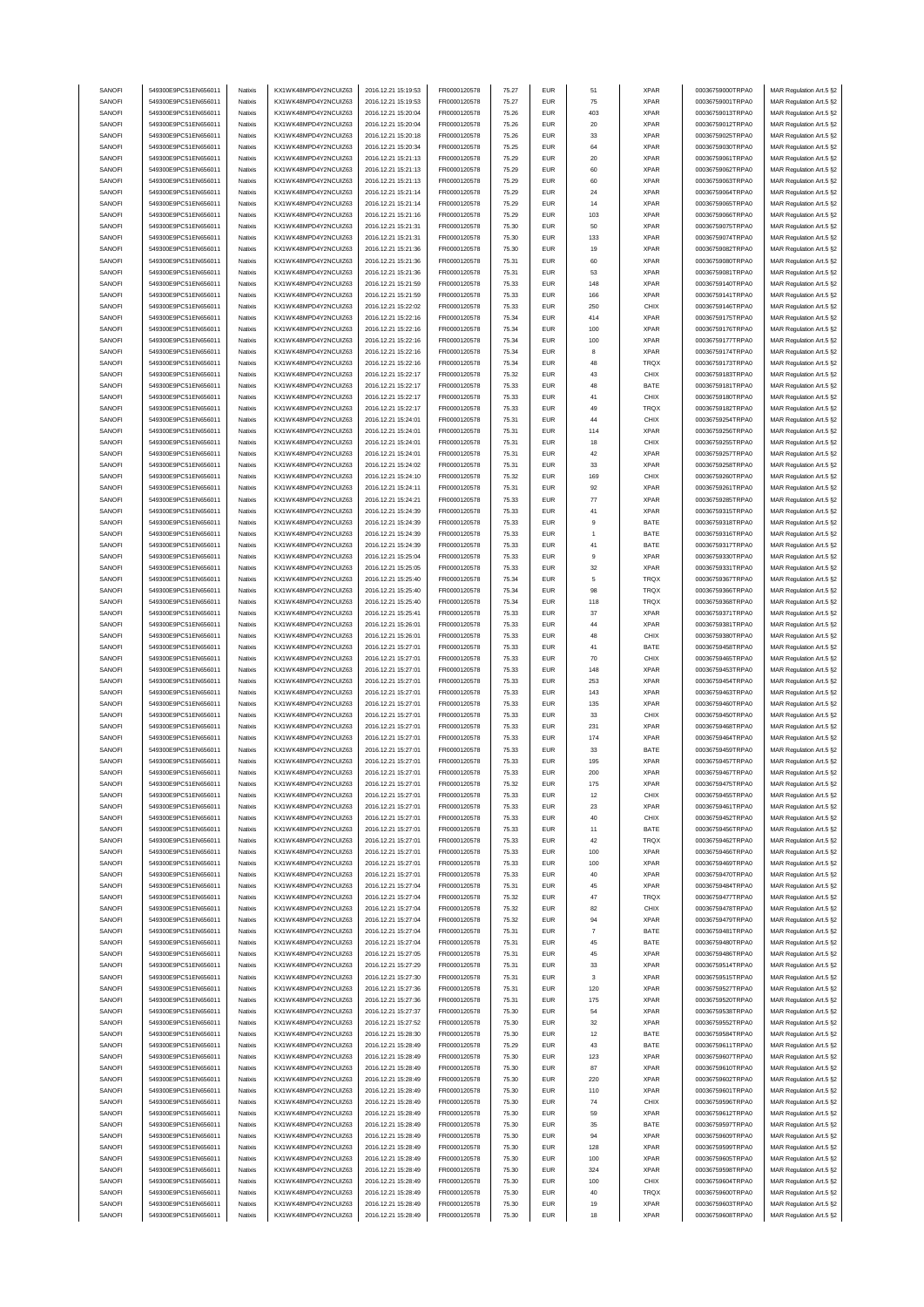| SANOFI | 549300E9PC51EN656011 | Natixis | KX1WK48MPD4Y2NCUIZ63  | 2016.12.21 15:28:49 | FR0000120578 | 75.30 | <b>EUR</b>                  | 6              | <b>XPAR</b> | 00036759606TRPA0 | MAR Regulation Art.5 §2 |
|--------|----------------------|---------|-----------------------|---------------------|--------------|-------|-----------------------------|----------------|-------------|------------------|-------------------------|
| SANOFI | 549300E9PC51EN656011 | Natixis | KX1WK48MPD4Y2NCUIZ63  | 2016.12.21 15:28:52 | FR0000120578 | 75.29 | <b>EUR</b>                  | 131            | CHIX        | 00036759637TRPA0 | MAR Regulation Art.5 §2 |
| SANOFI | 549300E9PC51EN656011 | Natixis | KX1WK48MPD4Y2NCUIZ63  | 2016.12.21 15:28:52 | FR0000120578 | 75.29 | <b>EUR</b>                  | 129            | <b>XPAR</b> | 00036759636TRPA0 | MAR Regulation Art.5 §2 |
| SANOFI | 549300E9PC51EN656011 | Natixis | KX1WK48MPD4Y2NCUIZ63  | 2016.12.21 15:29:08 | FR0000120578 | 75.28 | <b>EUR</b>                  | 49             | TRQX        | 00036759649TRPA0 | MAR Regulation Art.5 §2 |
|        |                      |         |                       |                     |              |       |                             |                |             |                  |                         |
| SANOFI | 549300E9PC51EN656011 | Natixis | KX1WK48MPD4Y2NCUIZ63  | 2016.12.21 15:29:22 | FR0000120578 | 75.27 | <b>EUR</b>                  | 46             | TRQX        | 00036759658TRPA0 | MAR Regulation Art.5 §2 |
| SANOFI | 549300E9PC51EN656011 | Natixis | KX1WK48MPD4Y2NCUIZ63  | 2016.12.21 15:29:22 | FR0000120578 | 75.27 | <b>EUR</b>                  | 129            | <b>XPAR</b> | 00036759662TRPA0 | MAR Regulation Art.5 §2 |
| SANOFI | 549300E9PC51EN656011 | Natixis | KX1WK48MPD4Y2NCUIZ63  | 2016.12.21 15:29:22 | FR0000120578 | 75.27 | <b>EUR</b>                  | $77$           | CHIX        | 00036759659TRPA0 | MAR Regulation Art.5 §2 |
| SANOFI | 549300E9PC51EN656011 | Natixis | KX1WK48MPD4Y2NCUIZ63  | 2016.12.21 15:29:22 | FR0000120578 | 75.27 | <b>EUR</b>                  | 63             | CHIX        | 00036759657TRPA0 | MAR Regulation Art.5 §2 |
| SANOFI | 549300E9PC51EN656011 | Natixis | KX1WK48MPD4Y2NCLIIZ63 | 2016.12.21 15:29:22 | FR0000120578 | 75.27 | <b>EUR</b>                  | 223            | <b>XPAR</b> | 00036759661TRPA0 | MAR Regulation Art.5 §2 |
| SANOFI | 549300E9PC51EN656011 | Natixis | KX1WK48MPD4Y2NCUIZ63  | 2016.12.21 15:29:53 | FR0000120578 | 75.26 | <b>EUR</b>                  | 104            | <b>XPAR</b> | 00036759688TRPA0 | MAR Regulation Art.5 §2 |
|        |                      | Natixis |                       |                     |              |       | <b>EUR</b>                  |                |             |                  |                         |
| SANOFI | 549300E9PC51EN656011 |         | KX1WK48MPD4Y2NCUIZ63  | 2016.12.21 15:29:53 | FR0000120578 | 75.26 |                             | 111            | <b>XPAR</b> | 00036759686TRPA0 | MAR Regulation Art.5 §2 |
| SANOFI | 549300E9PC51EN656011 | Natixis | KX1WK48MPD4Y2NCUIZ63  | 2016.12.21 15:29:53 | FR0000120578 | 75.26 | <b>EUR</b>                  | 87             | <b>XPAR</b> | 00036759690TRPA0 | MAR Regulation Art.5 §2 |
| SANOFI | 549300E9PC51EN656011 | Natixis | KX1WK48MPD4Y2NCUIZ63  | 2016.12.21 15:29:53 | FR0000120578 | 75.26 | <b>EUR</b>                  | 96             | <b>XPAR</b> | 00036759689TRPA0 | MAR Regulation Art.5 §2 |
| SANOFI | 549300E9PC51EN656011 | Natixis | KX1WK48MPD4Y2NCUIZ63  | 2016.12.21 15:29:53 | FR0000120578 | 75.26 | <b>EUR</b>                  | 66             | CHIX        | 00036759685TRPA0 | MAR Regulation Art.5 §2 |
| SANOFI | 549300E9PC51EN656011 | Natixis | KX1WK48MPD4Y2NCUIZ63  | 2016.12.21 15:29:53 | FR0000120578 | 75.25 | <b>EUR</b>                  | 365            | <b>XPAR</b> | 00036759698TRPA0 | MAR Regulation Art.5 §2 |
|        | 549300E9PC51EN656011 |         | KX1WK48MPD4Y2NCUIZ63  |                     |              |       | <b>EUR</b>                  |                |             |                  |                         |
| SANOFI |                      | Natixis |                       | 2016.12.21 15:29:53 | FR0000120578 | 75.26 |                             | 36             | <b>XPAR</b> | 00036759692TRPA0 | MAR Regulation Art.5 §2 |
| SANOFI | 549300E9PC51EN656011 | Natixis | KX1WK48MPD4Y2NCUIZ63  | 2016.12.21 15:29:53 | FR0000120578 | 75.25 | <b>EUR</b>                  | 122            | <b>XPAR</b> | 00036759700TRPA0 | MAR Regulation Art.5 §2 |
| SANOFI | 549300E9PC51EN656011 | Natixis | KX1WK48MPD4Y2NCLIIZ63 | 2016.12.21 15:29:53 | FR0000120578 | 75.25 | <b>EUR</b>                  | 82             | <b>XPAR</b> | 00036759696TRPA0 | MAR Regulation Art.5 §2 |
| SANOFI | 549300E9PC51EN656011 | Natixis | KX1WK48MPD4Y2NCUIZ63  | 2016.12.21 15:29:56 | FR0000120578 | 75.25 | <b>EUR</b>                  | 68             | CHIX        | 00036759712TRPA0 | MAR Regulation Art.5 §2 |
| SANOFI | 549300E9PC51EN656011 | Natixis | KX1WK48MPD4Y2NCUIZ63  | 2016.12.21 15:29:58 | FR0000120578 | 75.25 | <b>EUR</b>                  | 1              | BATE        | 00036759715TRPA0 | MAR Regulation Art.5 §2 |
| SANOFI | 549300E9PC51EN656011 | Natixis | KX1WK48MPD4Y2NCUIZ63  | 2016.12.21 15:29:58 | FR0000120578 | 75.25 | <b>EUR</b>                  | 46             | BATE        | 00036759714TRPA0 | MAR Regulation Art.5 §2 |
| SANOFI | 549300E9PC51EN656011 | Natixis | KX1WK48MPD4Y2NCUIZ63  | 2016.12.21 15:30:00 | FR0000120578 | 75.25 | <b>EUR</b>                  | 45             | TRQX        | 00036759723TRPA0 | MAR Regulation Art.5 §2 |
|        |                      |         |                       |                     |              |       |                             |                |             |                  |                         |
| SANOFI | 549300E9PC51EN656011 | Natixis | KX1WK48MPD4Y2NCUIZ63  | 2016.12.21 15:30:01 | FR0000120578 | 75.27 | <b>EUR</b>                  | 161            | <b>XPAR</b> | 00036759760TRPA0 | MAR Regulation Art.5 §2 |
| SANOFI | 549300E9PC51EN656011 | Natixis | KX1WK48MPD4Y2NCUIZ63  | 2016.12.21 15:30:04 | FR0000120578 | 75.27 | <b>EUR</b>                  | 385            | <b>XPAR</b> | 00036759762TRPA0 | MAR Regulation Art.5 §2 |
| SANOFI | 549300E9PC51EN656011 | Natixis | KX1WK48MPD4Y2NCUIZ63  | 2016.12.21 15:30:04 | FR0000120578 | 75.27 | <b>EUR</b>                  | 149            | <b>XPAR</b> | 00036759763TRPA0 | MAR Regulation Art.5 §2 |
| SANOFI | 549300E9PC51EN656011 | Natixis | KX1WK48MPD4Y2NCUIZ63  | 2016.12.21 15:30:04 | FR0000120578 | 75.27 | <b>EUR</b>                  | 91             | <b>XPAR</b> | 00036759761TRPA0 | MAR Regulation Art.5 §2 |
| SANOFI | 549300E9PC51EN656011 | Natixis | KX1WK48MPD4Y2NCLIIZ63 | 2016.12.21 15:30:05 | FR0000120578 | 75.26 | <b>EUR</b>                  | 128            | <b>XPAR</b> | 00036759766TRPA0 | MAR Regulation Art.5 §2 |
| SANOFI | 549300E9PC51EN656011 | Natixis | KX1WK48MPD4Y2NCUIZ63  | 2016.12.21 15:30:06 | FR0000120578 | 75.25 | <b>EUR</b>                  | 118            | <b>XPAR</b> | 00036759772TRPA0 | MAR Regulation Art.5 §2 |
|        |                      |         |                       |                     |              |       |                             |                |             |                  |                         |
| SANOFI | 549300E9PC51EN656011 | Natixis | KX1WK48MPD4Y2NCUIZ63  | 2016.12.21 15:30:11 | FR0000120578 | 75.27 | EUR                         | $\sqrt{4}$     | <b>XPAR</b> | 00036759796TRPA0 | MAR Regulation Art.5 §2 |
| SANOFI | 549300E9PC51EN656011 | Natixis | KX1WK48MPD4Y2NCUIZ63  | 2016.12.21 15:30:12 | FR0000120578 | 75.27 | <b>EUR</b>                  | $\overline{7}$ | <b>XPAR</b> | 00036759798TRPA0 | MAR Regulation Art.5 §2 |
| SANOFI | 549300E9PC51EN656011 | Natixis | KX1WK48MPD4Y2NCUIZ63  | 2016.12.21 15:30:13 | FR0000120578 | 75.28 | <b>EUR</b>                  | 80             | <b>XPAR</b> | 00036759819TRPA0 | MAR Regulation Art.5 §2 |
| SANOFI | 549300E9PC51EN656011 | Natixis | KX1WK48MPD4Y2NCUIZ63  | 2016.12.21 15:30:13 | FR0000120578 | 75.28 | <b>EUR</b>                  | 94             | <b>XPAR</b> | 00036759821TRPA0 | MAR Regulation Art.5 §2 |
| SANOFI | 549300E9PC51EN656011 | Natixis | KX1WK48MPD4Y2NCUIZ63  | 2016.12.21 15:30:40 | FR0000120578 | 75.27 | <b>EUR</b>                  | 43             | TRQX        | 00036759870TRPA0 | MAR Regulation Art.5 §2 |
| SANOFI | 549300E9PC51EN656011 |         |                       |                     |              |       |                             |                |             | 00036759868TRPA0 |                         |
|        |                      | Natixis | KX1WK48MPD4Y2NCUIZ63  | 2016.12.21 15:30:40 | FR0000120578 | 75.27 | <b>EUR</b>                  | 1              | TRQX        |                  | MAR Regulation Art.5 §2 |
| SANOFI | 549300E9PC51EN656011 | Natixis | KX1WK48MPD4Y2NCUIZ63  | 2016.12.21 15:30:40 | FR0000120578 | 75.27 | <b>EUR</b>                  | 150            | <b>XPAR</b> | 00036759873TRPA0 | MAR Regulation Art.5 §2 |
| SANOFI | 549300E9PC51EN656011 | Natixis | KX1WK48MPD4Y2NCLIIZ63 | 2016.12.21 15:30:40 | FR0000120578 | 75.27 | <b>EUR</b>                  | 10             | BATE        | 00036759871TRPA0 | MAR Regulation Art.5 §2 |
| SANOFI | 549300E9PC51EN656011 | Natixis | KX1WK48MPD4Y2NCUIZ63  | 2016.12.21 15:30:40 | FR0000120578 | 75.27 | <b>EUR</b>                  | $\overline{7}$ | CHIX        | 00036759869TRPA0 | MAR Regulation Art.5 §2 |
| SANOFI | 549300E9PC51EN656011 | Natixis | KX1WK48MPD4Y2NCUIZ63  | 2016.12.21 15:30:40 | FR0000120578 | 75.27 | <b>EUR</b>                  | 50             | <b>XPAR</b> | 00036759872TRPA0 | MAR Regulation Art.5 §2 |
| SANOFI | 549300E9PC51EN656011 | Natixis | KX1WK48MPD4Y2NCUIZ63  | 2016.12.21 15:30:52 | FR0000120578 | 75.27 | <b>EUR</b>                  | 108            | <b>XPAR</b> | 00036759877TRPA0 | MAR Regulation Art.5 §2 |
|        |                      |         |                       |                     |              |       |                             |                |             |                  |                         |
| SANOFI | 549300E9PC51EN656011 | Natixis | KX1WK48MPD4Y2NCUIZ63  | 2016.12.21 15:30:52 | FR0000120578 | 75.27 | <b>EUR</b>                  | 50             | <b>XPAR</b> | 00036759878TRPA0 | MAR Regulation Art.5 §2 |
| SANOFI | 549300E9PC51EN656011 | Natixis | KX1WK48MPD4Y2NCUIZ63  | 2016.12.21 15:30:53 | FR0000120578 | 75.27 | <b>EUR</b>                  | 30             | BATE        | 00036759881TRPA0 | MAR Regulation Art.5 §2 |
| SANOFI | 549300E9PC51EN656011 | Natixis | KX1WK48MPD4Y2NCUIZ63  | 2016.12.21 15:30:53 | FR0000120578 | 75.27 | <b>EUR</b>                  | 331            | <b>XPAR</b> | 00036759890TRPA0 | MAR Regulation Art.5 §2 |
| SANOFI | 549300E9PC51EN656011 | Natixis | KX1WK48MPD4Y2NCUIZ63  | 2016.12.21 15:30:53 | FR0000120578 | 75.27 | <b>EUR</b>                  | 45             | CHIX        | 00036759882TRPA0 | MAR Regulation Art.5 §2 |
| SANOFI | 549300E9PC51EN656011 | Natixis | KX1WK48MPD4Y2NCUIZ63  | 2016.12.21 15:30:53 | FR0000120578 | 75.27 | <b>EUR</b>                  | 41             | TRQX        | 00036759879TRPA0 | MAR Regulation Art.5 §2 |
| SANOFI | 549300E9PC51EN656011 | Natixis | KX1WK48MPD4Y2NCUIZ63  | 2016.12.21 15:30:53 | FR0000120578 | 75.27 | <b>EUR</b>                  | 130            | <b>XPAR</b> | 00036759887TRPA0 | MAR Regulation Art.5 §2 |
|        |                      |         |                       |                     |              |       |                             |                |             |                  |                         |
| SANOFI | 549300E9PC51EN656011 | Natixis | KX1WK48MPD4Y2NCUIZ63  | 2016.12.21 15:30:53 | FR0000120578 | 75.27 | <b>EUR</b>                  | 50             | <b>XPAR</b> | 00036759889TRPA0 | MAR Regulation Art.5 §2 |
| SANOFI | 549300E9PC51EN656011 | Natixis | KX1WK48MPD4Y2NCUIZ63  | 2016.12.21 15:30:53 | FR0000120578 | 75.27 | <b>EUR</b>                  | 124            | <b>XPAR</b> | 00036759883TRPA0 | MAR Regulation Art.5 §2 |
| SANOFI | 549300E9PC51EN656011 | Natixis | KX1WK48MPD4Y2NCUIZ63  | 2016.12.21 15:30:53 | FR0000120578 | 75.27 | <b>EUR</b>                  | 50             | <b>XPAR</b> | 00036759886TRPA0 | MAR Regulation Art.5 §2 |
| SANOFI | 549300E9PC51EN656011 | Natixis | KX1WK48MPD4Y2NCUIZ63  | 2016.12.21 15:30:53 | FR0000120578 | 75.27 | <b>EUR</b>                  | 50             | <b>XPAR</b> | 00036759885TRPA0 | MAR Regulation Art.5 §2 |
| SANOFI | 549300E9PC51EN656011 | Natixis | KX1WK48MPD4Y2NCUIZ63  | 2016.12.21 15:30:53 | FR0000120578 | 75.27 | <b>EUR</b>                  | 50             | <b>XPAR</b> | 00036759884TRPA0 | MAR Regulation Art.5 §2 |
| SANOFI | 549300E9PC51EN656011 | Natixis | KX1WK48MPD4Y2NCUIZ63  | 2016.12.21 15:30:53 |              | 75.27 | <b>EUR</b>                  | 38             | CHIX        |                  |                         |
|        |                      |         |                       |                     | FR0000120578 |       |                             |                |             | 00036759880TRPA0 | MAR Regulation Art.5 §2 |
| SANOFI | 549300E9PC51EN656011 | Natixis | KX1WK48MPD4Y2NCUIZ63  | 2016.12.21 15:30:53 | FR0000120578 | 75.27 | <b>EUR</b>                  | 50             | <b>XPAR</b> | 00036759888TRPA0 | MAR Regulation Art.5 §2 |
| SANOFI | 549300E9PC51EN656011 | Natixis | KX1WK48MPD4Y2NCUIZ63  | 2016.12.21 15:30:54 | FR0000120578 | 75.27 | <b>EUR</b>                  | 137            | CHIX        | 00036759891TRPA0 | MAR Regulation Art.5 §2 |
| SANOFI | 549300E9PC51EN656011 | Natixis | KX1WK48MPD4Y2NCUIZ63  | 2016.12.21 15:31:03 | FR0000120578 | 75.27 | <b>EUR</b>                  | 129            | <b>XPAR</b> | 00036759899TRPA0 | MAR Regulation Art.5 §2 |
| SANOFI | 549300E9PC51EN656011 | Natixis | KX1WK48MPD4Y2NCUIZ63  | 2016.12.21 15:31:10 | FR0000120578 | 75.27 | <b>EUR</b>                  | 115            | <b>XPAR</b> | 00036759901TRPA0 | MAR Regulation Art.5 §2 |
| SANOFI | 549300E9PC51EN656011 | Natixis | KX1WK48MPD4Y2NCUIZ63  | 2016.12.21 15:31:10 | FR0000120578 | 75.27 | <b>EUR</b>                  | 50             | <b>XPAR</b> | 00036759904TRPA0 | MAR Regulation Art.5 §2 |
|        |                      |         |                       |                     |              |       |                             |                |             |                  |                         |
| SANOFI | 549300E9PC51EN656011 | Natixis | KX1WK48MPD4Y2NCUIZ63  | 2016.12.21 15:31:10 | FR0000120578 | 75.27 | <b>EUR</b>                  | 126            | CHIX        | 00036759902TRPA0 | MAR Regulation Art.5 §2 |
| SANOFI | 549300E9PC51EN656011 | Natixis | KX1WK48MPD4Y2NCUIZ63  | 2016.12.21 15:31:10 | FR0000120578 | 75.27 | <b>EUR</b>                  | 24             | <b>XPAR</b> | 00036759905TRPA0 | MAR Regulation Art.5 §2 |
| SANOFI | 549300E9PC51EN656011 | Natixis | KX1WK48MPD4Y2NCUIZ63  | 2016.12.21 15:31:10 | FR0000120578 | 75.27 | <b>EUR</b>                  | 50             | <b>XPAR</b> | 00036759903TRPA0 | MAR Regulation Art.5 §2 |
| SANOFI | 549300E9PC51EN656011 | Natixis | KX1WK48MPD4Y2NCUIZ63  | 2016.12.21 15:31:13 | FR0000120578 | 75.26 | <b>EUR</b>                  | 12             | BATE        | 00036759906TRPA0 | MAR Regulation Art.5 §2 |
| SANOF  | 549300E9PC51EN656011 | Natixis | KX1WK48MPD4Y2NCUIZ63  | 2016.12.21 15:31:13 | FR0000120578 | 75.26 | EUR                         | 31             | BATE        | 00036759907TRPA0 | MAR Regulation Art.5 §2 |
| SANOFI | 549300E9PC51EN656011 | Natixis | KX1WK48MPD4Y2NCUIZ63  | 2016.12.21 15:31:13 | FR0000120578 | 75.26 | <b>EUR</b>                  | 40             | TRQX        | 00036759909TRPA0 | MAR Regulation Art.5 §2 |
|        |                      |         |                       |                     |              |       |                             |                |             |                  |                         |
| SANOFI | 549300E9PC51EN656011 | Natixis | KX1WK48MPD4Y2NCUIZ63  | 2016.12.21 15:31:13 | FR0000120578 | 75.26 | <b>EUR</b>                  | 64             | CHIX        | 00036759908TRPA0 | MAR Regulation Art.5 §2 |
| SANOFI | 549300E9PC51EN656011 | Natixis | KX1WK48MPD4Y2NCUIZ63  | 2016.12.21 15:31:15 | FR0000120578 | 75.25 | <b>EUR</b>                  | 36             | BATE        | 00036759911TRPA0 | MAR Regulation Art.5 §2 |
| SANOFI | 549300E9PC51EN656011 | Natixis | KX1WK48MPD4Y2NCUIZ63  | 2016.12.21 15:31:15 | FR0000120578 | 75.25 | <b>EUR</b>                  | $\overline{7}$ | BATE        | 00036759910TRPA0 | MAR Regulation Art.5 §2 |
| SANOFI | 549300E9PC51EN656011 | Natixis | KX1WK48MPD4Y2NCUIZ63  | 2016.12.21 15:31:17 | FR0000120578 | 75.25 | <b>EUR</b>                  | 37             | CHIX        | 00036759913TRPA0 | MAR Regulation Art.5 §2 |
| SANOFI | 549300E9PC51EN656011 | Natixis | KX1WK48MPD4Y2NCUIZ63  | 2016.12.21 15:31:17 | FR0000120578 | 75.25 | $\ensuremath{\mathsf{EUR}}$ | 44             | TRQX        | 00036759915TRPA0 | MAR Regulation Art.5 §2 |
| SANOFI | 549300E9PC51EN656011 | Natixis | KX1WK48MPD4Y2NCUIZ63  | 2016.12.21 15:31:17 | FR0000120578 | 75.25 | <b>EUR</b>                  | 27             | CHIX        | 00036759912TRPA0 | MAR Regulation Art.5 §2 |
| SANOFI | 549300E9PC51EN656011 | Natixis | KX1WK48MPD4Y2NCUIZ63  | 2016.12.21 15:31:17 | FR0000120578 | 75.25 | <b>EUR</b>                  | 42             | CHIX        | 00036759914TRPA0 | MAR Regulation Art.5 §2 |
|        |                      |         | KX1WK48MPD4Y2NCUIZ63  |                     |              |       |                             |                |             |                  |                         |
| SANOFI | 549300E9PC51EN656011 | Natixis |                       | 2016.12.21 15:31:19 | FR0000120578 | 75.28 | <b>EUR</b>                  | 50             | <b>XPAR</b> | 00036759920TRPA0 | MAR Regulation Art.5 §2 |
| SANOFI | 549300E9PC51EN656011 | Natixis | KX1WK48MPD4Y2NCUIZ63  | 2016.12.21 15:31:19 | FR0000120578 | 75.28 | <b>EUR</b>                  | 108            | <b>XPAR</b> | 00036759921TRPA0 | MAR Regulation Art.5 §2 |
| SANOFI | 549300E9PC51EN656011 | Natixis | KX1WK48MPD4Y2NCUIZ63  | 2016.12.21 15:31:22 | FR0000120578 | 75.27 | <b>EUR</b>                  | 44             | <b>XPAR</b> | 00036759931TRPA0 | MAR Regulation Art.5 §2 |
| SANOFI | 549300E9PC51EN656011 | Natixis | KX1WK48MPD4Y2NCUIZ63  | 2016.12.21 15:31:23 | FR0000120578 | 75.27 | <b>EUR</b>                  | 1              | <b>XPAR</b> | 00036759932TRPA0 | MAR Regulation Art.5 §2 |
| SANOFI | 549300E9PC51EN656011 | Natixis | KX1WK48MPD4Y2NCUIZ63  | 2016.12.21 15:31:25 | FR0000120578 | 75.27 | <b>EUR</b>                  | 60             | <b>XPAR</b> | 00036759937TRPA0 | MAR Regulation Art.5 §2 |
| SANOFI | 549300E9PC51EN656011 | Natixis | KX1WK48MPD4Y2NCUIZ63  | 2016.12.21 15:31:30 | FR0000120578 | 75.29 | <b>EUR</b>                  | 429            | <b>XPAR</b> | 00036759940TRPA0 | MAR Regulation Art.5 §2 |
|        |                      |         |                       |                     |              |       |                             |                |             |                  |                         |
| SANOFI | 549300E9PC51EN656011 | Natixis | KX1WK48MPD4Y2NCUIZ63  | 2016.12.21 15:31:30 | FR0000120578 | 75.29 | <b>EUR</b>                  | 120            | <b>XPAR</b> | 00036759939TRPA0 | MAR Regulation Art.5 §2 |
| SANOFI | 549300E9PC51EN656011 | Natixis | KX1WK48MPD4Y2NCUIZ63  | 2016.12.21 15:31:30 | FR0000120578 | 75.29 | <b>EUR</b>                  | 165            | <b>XPAR</b> | 00036759941TRPA0 | MAR Regulation Art.5 §2 |
| SANOFI | 549300E9PC51EN656011 | Natixis | KX1WK48MPD4Y2NCUIZ63  | 2016.12.21 15:31:33 | FR0000120578 | 75.28 | <b>EUR</b>                  | 6              | <b>XPAR</b> | 00036759947TRPA0 | MAR Regulation Art.5 §2 |
| SANOFI | 549300E9PC51EN656011 | Natixis | KX1WK48MPD4Y2NCUIZ63  | 2016.12.21 15:31:33 | FR0000120578 | 75.28 | <b>EUR</b>                  | 201            | <b>XPAR</b> | 00036759944TRPA0 | MAR Regulation Art.5 §2 |
| SANOFI | 549300E9PC51EN656011 | Natixis | KX1WK48MPD4Y2NCUIZ63  | 2016.12.21 15:31:33 | FR0000120578 | 75.28 | <b>EUR</b>                  | 109            | <b>XPAR</b> | 00036759946TRPA0 | MAR Regulation Art.5 §2 |
| SANOFI | 549300E9PC51EN656011 | Natixis | KX1WK48MPD4Y2NCUIZ63  | 2016.12.21 15:31:33 | FR0000120578 | 75.28 | <b>EUR</b>                  | 119            | <b>XPAR</b> | 00036759945TRPA0 | MAR Regulation Art.5 §2 |
|        |                      |         |                       |                     |              |       |                             |                |             |                  |                         |
| SANOFI | 549300E9PC51EN656011 | Natixis | KX1WK48MPD4Y2NCUIZ63  | 2016.12.21 15:31:33 | FR0000120578 | 75.28 | <b>EUR</b>                  | 123            | <b>XPAR</b> | 00036759943TRPA0 | MAR Regulation Art.5 §2 |
| SANOFI | 549300E9PC51EN656011 | Natixis | KX1WK48MPD4Y2NCUIZ63  | 2016.12.21 15:32:14 | FR0000120578 | 75.31 | <b>EUR</b>                  | 223            | <b>XPAR</b> | 00036760005TRPA0 | MAR Regulation Art.5 §2 |
| SANOFI | 549300E9PC51EN656011 | Natixis | KX1WK48MPD4Y2NCUIZ63  | 2016.12.21 15:32:14 | FR0000120578 | 75.32 | <b>EUR</b>                  | 122            | <b>XPAR</b> | 00036760004TRPA0 | MAR Regulation Art.5 §2 |
| SANOFI | 549300E9PC51EN656011 | Natixis | KX1WK48MPD4Y2NCUIZ63  | 2016.12.21 15:32:14 | FR0000120578 | 75.31 | <b>EUR</b>                  | 159            | <b>XPAR</b> | 00036760006TRPA0 | MAR Regulation Art.5 §2 |
| SANOFI | 549300E9PC51EN656011 | Natixis | KX1WK48MPD4Y2NCUIZ63  | 2016.12.21 15:32:16 | FR0000120578 | 75.31 | <b>EUR</b>                  | 130            | CHIX        | 00036760009TRPA0 | MAR Regulation Art.5 §2 |
|        |                      |         |                       |                     |              |       |                             |                |             |                  |                         |
| SANOFI | 549300E9PC51EN656011 | Natixis | KX1WK48MPD4Y2NCUIZ63  | 2016.12.21 15:32:17 | FR0000120578 | 75.30 | <b>EUR</b>                  | $\overline{2}$ | CHIX        | 00036760012TRPA0 | MAR Regulation Art.5 §2 |
| SANOFI | 549300E9PC51EN656011 | Natixis | KX1WK48MPD4Y2NCUIZ63  | 2016.12.21 15:32:17 | FR0000120578 | 75.30 | <b>EUR</b>                  | 225            | <b>XPAR</b> | 00036760010TRPA0 | MAR Regulation Art.5 §2 |
| SANOFI | 549300E9PC51EN656011 | Natixis | KX1WK48MPD4Y2NCUIZ63  | 2016.12.21 15:32:17 | FR0000120578 | 75.30 | <b>EUR</b>                  | 130            | <b>XPAR</b> | 00036760011TRPA0 | MAR Regulation Art.5 §2 |
| SANOFI | 549300E9PC51EN656011 | Natixis | KX1WK48MPD4Y2NCUIZ63  | 2016.12.21 15:32:59 | FR0000120578 | 75.34 | <b>EUR</b>                  | 60             | <b>XPAR</b> | 00036760075TRPA0 | MAR Regulation Art.5 §2 |
| SANOFI | 549300E9PC51EN656011 | Natixis | KX1WK48MPD4Y2NCUIZ63  | 2016.12.21 15:32:59 | FR0000120578 | 75.34 | <b>EUR</b>                  | 32             | <b>XPAR</b> | 00036760074TRPA0 | MAR Regulation Art.5 §2 |
| SANOFI | 549300E9PC51EN656011 | Natixis | KX1WK48MPD4Y2NCUIZ63  | 2016.12.21 15:33:02 | FR0000120578 | 75.35 | <b>EUR</b>                  | 100            | <b>XPAR</b> | 00036760079TRPA0 | MAR Regulation Art.5 §2 |
|        |                      |         |                       |                     |              |       |                             |                |             |                  |                         |
| SANOFI | 549300E9PC51EN656011 | Natixis | KX1WK48MPD4Y2NCUIZ63  | 2016.12.21 15:33:18 | FR0000120578 | 75.36 | <b>EUR</b>                  | 206            | <b>XPAR</b> | 00036760087TRPA0 | MAR Regulation Art.5 §2 |
| SANOFI | 549300E9PC51EN656011 | Natixis | KX1WK48MPD4Y2NCUIZ63  | 2016.12.21 15:33:18 | FR0000120578 | 75.36 | EUR                         | 314            | <b>XPAR</b> | 00036760090TRPA0 | MAR Regulation Art.5 §2 |
| SANOFI | 549300E9PC51EN656011 | Natixis | KX1WK48MPD4Y2NCUIZ63  | 2016.12.21 15:33:18 | FR0000120578 | 75.36 | <b>EUR</b>                  | 250            | CHIX        | 00036760088TRPA0 | MAR Regulation Art.5 §2 |
| SANOFI | 549300E9PC51EN656011 | Natixis | KX1WK48MPD4Y2NCUIZ63  | 2016.12.21 15:33:18 | FR0000120578 | 75.36 | <b>EUR</b>                  | 102            | CHIX        | 00036760091TRPA0 | MAR Regulation Art.5 §2 |
| SANOFI | 549300E9PC51EN656011 | Natixis | KX1WK48MPD4Y2NCUIZ63  | 2016.12.21 15:33:23 | FR0000120578 | 75.35 | <b>EUR</b>                  | 5              | TRQX        | 00036760095TRPA0 | MAR Regulation Art.5 §2 |
| SANOFI | 549300E9PC51EN656011 | Natixis | KX1WK48MPD4Y2NCUIZ63  | 2016.12.21 15:33:42 | FR0000120578 | 75.36 | <b>EUR</b>                  | 143            | <b>XPAR</b> | 00036760106TRPA0 | MAR Regulation Art.5 §2 |
|        |                      |         |                       |                     |              |       |                             |                |             |                  |                         |
| SANOFI | 549300E9PC51EN656011 | Natixis | KX1WK48MPD4Y2NCUIZ63  | 2016.12.21 15:33:42 | FR0000120578 | 75.36 | <b>EUR</b>                  | 335            | <b>XPAR</b> | 00036760107TRPA0 | MAR Regulation Art.5 §2 |
| SANOFI | 549300E9PC51EN656011 | Natixis | KX1WK48MPD4Y2NCUIZ63  | 2016.12.21 15:33:44 | FR0000120578 | 75.35 | EUR                         | 49             | BATE        | 00036760117TRPA0 | MAR Regulation Art.5 §2 |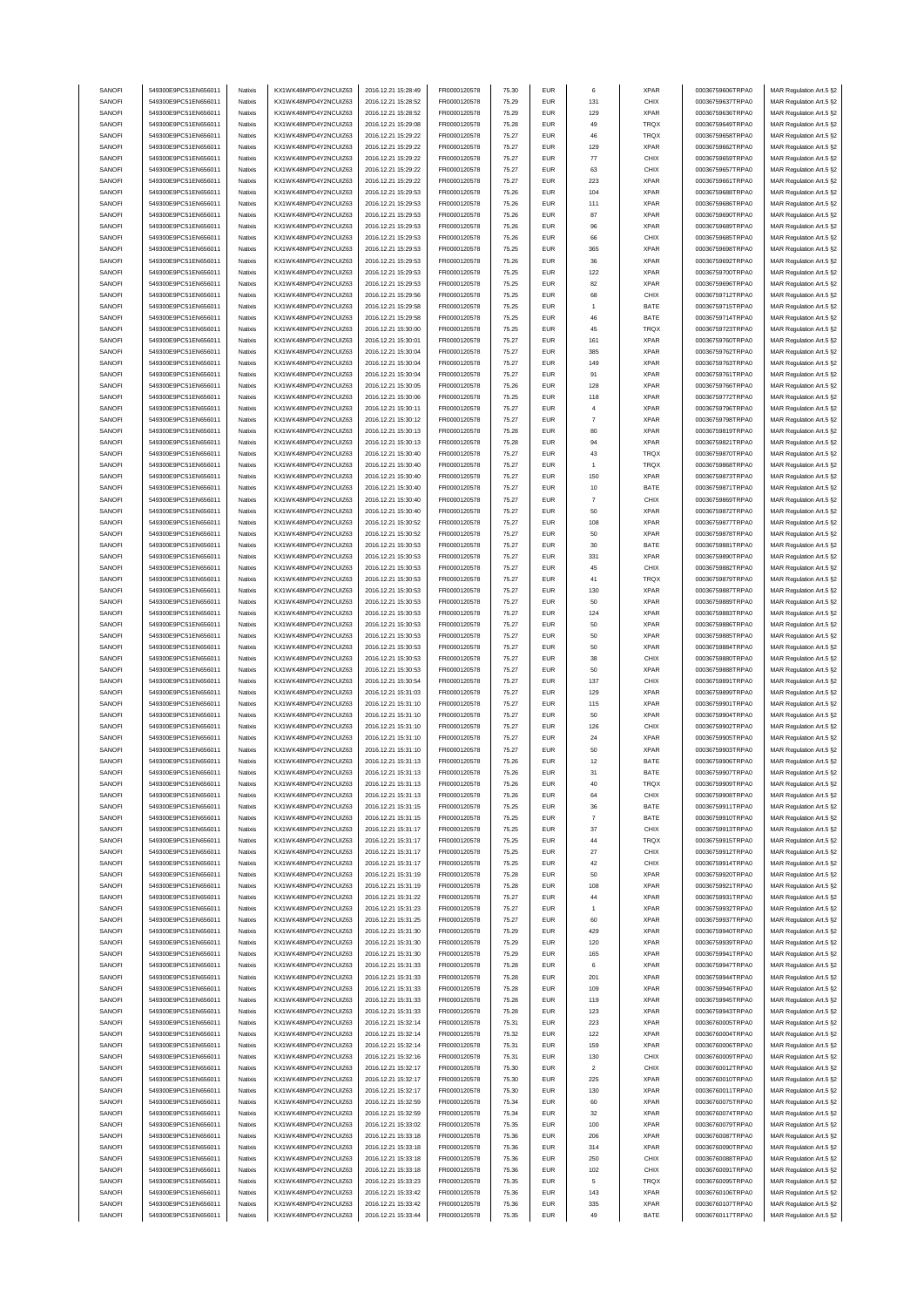| SANOFI           | 549300E9PC51EN656011                         | Natixis            | KX1WK48MPD4Y2NCUIZ63                         | 2016.12.21 15:33:44                        | FR0000120578                 | 75.35          | <b>EUR</b>        | 264                     | <b>XPAR</b>         | 00036760122TRPA0                     | MAR Regulation Art.5 §2                            |
|------------------|----------------------------------------------|--------------------|----------------------------------------------|--------------------------------------------|------------------------------|----------------|-------------------|-------------------------|---------------------|--------------------------------------|----------------------------------------------------|
| SANOFI           | 549300E9PC51EN656011                         | Natixis            | KX1WK48MPD4Y2NCUIZ63                         | 2016.12.21 15:33:44                        | FR0000120578                 | 75.35          | <b>EUR</b>        | 61                      | CHIX                | 00036760115TRPA0                     | MAR Regulation Art.5 §2                            |
| SANOFI           | 549300E9PC51EN656011                         | Natixis            | KX1WK48MPD4Y2NCUIZ63                         | 2016.12.21 15:33:44                        | FR0000120578                 | 75.35          | <b>EUR</b>        | 43                      | TRQX                | 00036760119TRPA0                     | MAR Regulation Art.5 §2                            |
| SANOFI           | 549300E9PC51EN656011                         | Natixis            | KX1WK48MPD4Y2NCUIZ63                         | 2016.12.21 15:33:44                        | FR0000120578                 | 75.35          | <b>EUR</b>        | 134                     | <b>XPAR</b>         | 00036760123TRPA0                     | MAR Regulation Art.5 §2                            |
|                  |                                              |                    |                                              |                                            |                              |                |                   |                         |                     |                                      |                                                    |
| SANOFI           | 549300E9PC51EN656011                         | Natixis            | KX1WK48MPD4Y2NCUIZ63                         | 2016.12.21 15:33:44                        | FR0000120578                 | 75.35          | <b>EUR</b>        | 46                      | CHIX                | 00036760116TRPA0                     | MAR Regulation Art.5 §2                            |
| SANOFI           | 549300E9PC51EN656011                         | Natixis            | KX1WK48MPD4Y2NCUIZ63                         | 2016.12.21 15:33:44                        | FR0000120578                 | 75.35          | <b>EUR</b>        | 29                      | TRQX                | 00036760120TRPA0                     | MAR Regulation Art.5 §2                            |
| SANOFI           | 549300E9PC51EN656011                         | Natixis            | KX1WK48MPD4Y2NCUIZ63                         | 2016.12.21 15:33:44                        | FR0000120578                 | 75.35          | <b>EUR</b>        | 15                      | TRQX                | 00036760121TRPA0                     | MAR Regulation Art.5 §2                            |
| SANOFI           | 549300E9PC51EN656011                         | Natixis            | KX1WK48MPD4Y2NCUIZ63                         | 2016.12.21 15:33:44                        | FR0000120578                 | 75.35          | <b>EUR</b>        | 41                      | BATE                | 00036760118TRPA0                     | MAR Regulation Art.5 §2                            |
| SANOFI           | 549300E9PC51EN656011                         | Natixis            | KX1WK48MPD4Y2NCLIIZ63                        | 2016.12.21 15:33:44                        | FR0000120578                 | 75.35          | <b>EUR</b>        | 158                     | TRQX                | 00036760124TRPA0                     | MAR Regulation Art.5 §2                            |
| SANOFI           | 549300E9PC51EN656011                         | Natixis            | KX1WK48MPD4Y2NCUIZ63                         | 2016.12.21 15:33:45                        | FR0000120578                 | 75.34          | <b>EUR</b>        | 50                      | TRQX                | 00036760126TRPA0                     | MAR Regulation Art.5 §2                            |
|                  |                                              | Natixis            |                                              |                                            |                              |                | <b>EUR</b>        |                         |                     |                                      |                                                    |
| SANOFI           | 549300E9PC51EN656011                         |                    | KX1WK48MPD4Y2NCUIZ63                         | 2016.12.21 15:34:37                        | FR0000120578                 | 75.35          |                   | 13                      | TRQX                | 00036760177TRPA0                     | MAR Regulation Art.5 §2                            |
| SANOFI           | 549300E9PC51EN656011                         | Natixis            | KX1WK48MPD4Y2NCUIZ63                         | 2016.12.21 15:34:37                        | FR0000120578                 | 75.35          | <b>EUR</b>        | 50                      | TRQX                | 00036760176TRPA0                     | MAR Regulation Art.5 §2                            |
| SANOFI           | 549300E9PC51EN656011                         | Natixis            | KX1WK48MPD4Y2NCUIZ63                         | 2016.12.21 15:34:37                        | FR0000120578                 | 75.35          | <b>EUR</b>        | 68                      | BATE                | 00036760175TRPA0                     | MAR Regulation Art.5 §2                            |
| SANOFI           | 549300E9PC51EN656011                         | Natixis            | KX1WK48MPD4Y2NCUIZ63                         | 2016.12.21 15:34:37                        | FR0000120578                 | 75.36          | <b>EUR</b>        | 96                      | CHIX                | 00036760171TRPA0                     | MAR Regulation Art.5 §2                            |
| SANOFI           | 549300E9PC51EN656011                         | Natixis            | KX1WK48MPD4Y2NCUIZ63                         | 2016.12.21 15:34:37                        | FR0000120578                 | 75.36          | <b>EUR</b>        | 138                     | <b>XPAR</b>         | 00036760172TRPA0                     | MAR Regulation Art.5 §2                            |
|                  | 549300E9PC51EN656011                         |                    | KX1WK48MPD4Y2NCUIZ63                         |                                            |                              |                |                   |                         |                     | 00036760173TRPA0                     |                                                    |
| SANOFI           |                                              | Natixis            |                                              | 2016.12.21 15:34:37                        | FR0000120578                 | 75.36          | <b>EUR</b>        | 147                     | <b>XPAR</b>         |                                      | MAR Regulation Art.5 §2                            |
| SANOFI           | 549300E9PC51EN656011                         | Natixis            | KX1WK48MPD4Y2NCUIZ63                         | 2016.12.21 15:34:37                        | FR0000120578                 | 75.36          | <b>EUR</b>        | 287                     | <b>XPAR</b>         | 00036760174TRPA0                     | MAR Regulation Art.5 §2                            |
| SANOFI           | 549300E9PC51EN656011                         | Natixis            | KX1WK48MPD4Y2NCLIIZ63                        | 2016.12.21 15:34:40                        | FR0000120578                 | 75.35          | <b>EUR</b>        | 100                     | CHIX                | 00036760189TRPA0                     | MAR Regulation Art.5 §2                            |
| SANOFI           | 549300E9PC51EN656011                         | Natixis            | KX1WK48MPD4Y2NCUIZ63                         | 2016.12.21 15:34:40                        | FR0000120578                 | 75.35          | <b>EUR</b>        | 28                      | <b>XPAR</b>         | 00036760193TRPA0                     | MAR Regulation Art.5 §2                            |
| SANOFI           | 549300E9PC51EN656011                         | Natixis            | KX1WK48MPD4Y2NCUIZ63                         | 2016.12.21 15:34:40                        | FR0000120578                 | 75.35          | <b>EUR</b>        | 100                     | <b>XPAR</b>         | 00036760191TRPA0                     | MAR Regulation Art.5 §2                            |
| SANOFI           | 549300E9PC51EN656011                         | Natixis            | KX1WK48MPD4Y2NCUIZ63                         | 2016.12.21 15:34:40                        | FR0000120578                 | 75.35          | <b>EUR</b>        | 100                     | <b>XPAR</b>         | 00036760192TRPA0                     | MAR Regulation Art.5 §2                            |
| SANOFI           | 549300E9PC51EN656011                         | Natixis            | KX1WK48MPD4Y2NCUIZ63                         | 2016.12.21 15:34:40                        | FR0000120578                 | 75.35          | <b>EUR</b>        | 125                     | CHIX                | 00036760186TRPA0                     | MAR Regulation Art.5 §2                            |
|                  |                                              |                    |                                              |                                            |                              |                |                   |                         |                     |                                      |                                                    |
| SANOFI           | 549300E9PC51EN656011                         | Natixis            | KX1WK48MPD4Y2NCUIZ63                         | 2016.12.21 15:34:40                        | FR0000120578                 | 75.35          | <b>EUR</b>        | 454                     | <b>XPAR</b>         | 00036760187TRPA0                     | MAR Regulation Art.5 §2                            |
| SANOFI           | 549300E9PC51EN656011                         | Natixis            | KX1WK48MPD4Y2NCUIZ63                         | 2016.12.21 15:34:40                        | FR0000120578                 | 75.34          | <b>EUR</b>        | 75                      | BATE                | 00036760188TRPA0                     | MAR Regulation Art.5 §2                            |
| SANOFI           | 549300E9PC51EN656011                         | Natixis            | KX1WK48MPD4Y2NCUIZ63                         | 2016.12.21 15:34:47                        | FR0000120578                 | 75.34          | <b>EUR</b>        | 63                      | TRQX                | 00036760202TRPA0                     | MAR Regulation Art.5 §2                            |
| SANOFI           | 549300E9PC51EN656011                         | Natixis            | KX1WK48MPD4Y2NCUIZ63                         | 2016.12.21 15:34:47                        | FR0000120578                 | 75.34          | <b>EUR</b>        | 89                      | <b>XPAR</b>         | 00036760201TRPA0                     | MAR Regulation Art.5 §2                            |
| SANOFI           | 549300E9PC51EN656011                         | Natixis            | KX1WK48MPD4Y2NCLIIZ63                        | 2016.12.21 15:34:47                        | FR0000120578                 | 75.34          | <b>EUR</b>        | $\mathbf{1}$            | TRQX                | 00036760198TRPA0                     | MAR Regulation Art.5 §2                            |
| SANOFI           | 549300E9PC51EN656011                         | Natixis            | KX1WK48MPD4Y2NCUIZ63                         | 2016.12.21 15:34:47                        | FR0000120578                 | 75.34          | <b>EUR</b>        | 41                      | CHIX                | 00036760205TRPA0                     | MAR Regulation Art.5 §2                            |
|                  |                                              |                    |                                              |                                            |                              |                |                   |                         |                     |                                      |                                                    |
| SANOFI           | 549300E9PC51EN656011                         | Natixis            | KX1WK48MPD4Y2NCUIZ63                         | 2016.12.21 15:34:47                        | FR0000120578                 | 75.34          | <b>EUR</b>        | 68                      | CHIX                | 00036760200TRPA0                     | MAR Regulation Art.5 §2                            |
| SANOFI           | 549300E9PC51EN656011                         | Natixis            | KX1WK48MPD4Y2NCUIZ63                         | 2016.12.21 15:34:47                        | FR0000120578                 | 75.34          | <b>EUR</b>        | 23                      | <b>XPAR</b>         | 00036760203TRPA0                     | MAR Regulation Art.5 §2                            |
| SANOFI           | 549300E9PC51EN656011                         | Natixis            | KX1WK48MPD4Y2NCUIZ63                         | 2016.12.21 15:34:47                        | FR0000120578                 | 75.34          | <b>EUR</b>        | 8                       | CHIX                | 00036760199TRPA0                     | MAR Regulation Art.5 §2                            |
| SANOFI           | 549300E9PC51EN656011                         | Natixis            | KX1WK48MPD4Y2NCUIZ63                         | 2016.12.21 15:34:47                        | FR0000120578                 | 75.34          | <b>EUR</b>        | 100                     | CHIX                | 00036760204TRPA0                     | MAR Regulation Art.5 §2                            |
| SANOFI           | 549300E9PC51EN656011                         | Natixis            | KX1WK48MPD4Y2NCUIZ63                         | 2016.12.21 15:34:59                        | FR0000120578                 | 75.36          | <b>EUR</b>        | 100                     | <b>XPAR</b>         | 00036760218TRPA0                     | MAR Regulation Art.5 §2                            |
|                  |                                              |                    |                                              |                                            |                              |                |                   |                         |                     |                                      |                                                    |
| SANOFI           | 549300E9PC51EN656011                         | Natixis            | KX1WK48MPD4Y2NCUIZ63                         | 2016.12.21 15:35:17                        | FR0000120578                 | 75.36          | <b>EUR</b>        | 17                      | <b>XPAR</b>         | 00036760258TRPA0                     | MAR Regulation Art.5 §2                            |
| SANOFI           | 549300E9PC51EN656011                         | Natixis            | KX1WK48MPD4Y2NCUIZ63                         | 2016.12.21 15:35:17                        | FR0000120578                 | 75.36          | <b>EUR</b>        | 124                     | <b>XPAR</b>         | 00036760259TRPA0                     | MAR Regulation Art.5 §2                            |
| SANOFI           | 549300E9PC51EN656011                         | Natixis            | KX1WK48MPD4Y2NCLIIZ63                        | 2016.12.21 15:35:17                        | FR0000120578                 | 75.36          | <b>EUR</b>        | 217                     | <b>XPAR</b>         | 00036760257TRPA0                     | MAR Regulation Art.5 §2                            |
| SANOFI           | 549300E9PC51EN656011                         | Natixis            | KX1WK48MPD4Y2NCUIZ63                         | 2016.12.21 15:35:20                        | FR0000120578                 | 75.34          | <b>EUR</b>        | 23                      | BATE                | 00036760271TRPA0                     | MAR Regulation Art.5 §2                            |
| SANOFI           | 549300E9PC51EN656011                         | Natixis            | KX1WK48MPD4Y2NCUIZ63                         | 2016.12.21 15:35:20                        | FR0000120578                 | 75.34          | <b>EUR</b>        | 16                      | BATE                | 00036760270TRPA0                     | MAR Regulation Art.5 §2                            |
|                  |                                              |                    | KX1WK48MPD4Y2NCUIZ63                         |                                            |                              |                |                   |                         |                     |                                      |                                                    |
| SANOFI           | 549300E9PC51EN656011                         | Natixis            |                                              | 2016.12.21 15:35:20                        | FR0000120578                 | 75.34          | <b>EUR</b>        | 9                       | BATE                | 00036760273TRPA0                     | MAR Regulation Art.5 §2                            |
| SANOFI           | 549300E9PC51EN656011                         | Natixis            | KX1WK48MPD4Y2NCUIZ63                         | 2016.12.21 15:35:20                        | FR0000120578                 | 75.34          | <b>EUR</b>        | $\overline{\mathbf{2}}$ | CHIX                | 00036760274TRPA0                     | MAR Regulation Art.5 §2                            |
| SANOFI           | 549300E9PC51EN656011                         | Natixis            | KX1WK48MPD4Y2NCUIZ63                         | 2016.12.21 15:35:20                        | FR0000120578                 | 75.35          | <b>EUR</b>        | 43                      | TRQX                | 00036760268TRPA0                     | MAR Regulation Art.5 §2                            |
| SANOFI           | 549300E9PC51EN656011                         | Natixis            | KX1WK48MPD4Y2NCUIZ63                         | 2016.12.21 15:35:20                        | FR0000120578                 | 75.35          | <b>EUR</b>        | 100                     | CHIX                | 00036760275TRPA0                     | MAR Regulation Art.5 §2                            |
| SANOFI           | 549300E9PC51EN656011                         | Natixis            | KX1WK48MPD4Y2NCUIZ63                         | 2016.12.21 15:35:20                        | FR0000120578                 | 75.35          | <b>EUR</b>        | 109                     | <b>XPAR</b>         | 00036760269TRPA0                     | MAR Regulation Art.5 §2                            |
| SANOFI           | 549300E9PC51EN656011                         | Natixis            | KX1WK48MPD4Y2NCUIZ63                         | 2016.12.21 15:35:20                        | FR0000120578                 | 75.35          | <b>EUR</b>        | 100                     | CHIX                | 00036760276TRPA0                     | MAR Regulation Art.5 §2                            |
|                  |                                              |                    |                                              |                                            |                              |                |                   |                         |                     |                                      |                                                    |
| SANOFI           | 549300E9PC51EN656011                         | Natixis            | KX1WK48MPD4Y2NCUIZ63                         | 2016.12.21 15:35:20                        | FR0000120578                 | 75.35          | <b>EUR</b>        | 38                      | CHIX                | 00036760277TRPA0                     | MAR Regulation Art.5 §2                            |
| SANOFI           | 549300E9PC51EN656011                         | Natixis            | KX1WK48MPD4Y2NCUIZ63                         | 2016.12.21 15:35:20                        | FR0000120578                 | 75.34          | <b>EUR</b>        | 42                      | CHIX                | 00036760272TRPA0                     | MAR Regulation Art.5 §2                            |
| SANOFI           | 549300E9PC51EN656011                         | Natixis            | KX1WK48MPD4Y2NCUIZ63                         | 2016.12.21 15:35:20                        | FR0000120578                 | 75.35          | <b>EUR</b>        | 43                      | CHIX                | 00036760267TRPA0                     | MAR Regulation Art.5 §2                            |
| SANOFI           | 549300E9PC51EN656011                         | Natixis            | KX1WK48MPD4Y2NCUIZ63                         | 2016.12.21 15:35:30                        | FR0000120578                 | 75.33          | <b>EUR</b>        | 18                      | <b>XPAR</b>         | 00036760288TRPA0                     | MAR Regulation Art.5 §2                            |
| SANOFI           | 549300E9PC51EN656011                         | Natixis            | KX1WK48MPD4Y2NCUIZ63                         | 2016.12.21 15:35:39                        | FR0000120578                 | 75.33          | <b>EUR</b>        | 98                      | <b>XPAR</b>         | 00036760299TRPA0                     | MAR Regulation Art.5 §2                            |
| SANOFI           | 549300E9PC51EN656011                         | Natixis            | KX1WK48MPD4Y2NCUIZ63                         | 2016.12.21 15:35:43                        | FR0000120578                 | 75.33          | <b>EUR</b>        | 14                      | TRQX                | 00036760305TRPA0                     |                                                    |
|                  |                                              |                    |                                              |                                            |                              |                |                   |                         |                     |                                      | MAR Regulation Art.5 §2                            |
| SANOFI           | 549300E9PC51EN656011                         | Natixis            | KX1WK48MPD4Y2NCUIZ63                         | 2016.12.21 15:35:43                        | FR0000120578                 | 75.33          | <b>EUR</b>        | 31                      | TRQX                | 00036760306TRPA0                     | MAR Regulation Art.5 §2                            |
| SANOFI           | 549300E9PC51EN656011                         | Natixis            | KX1WK48MPD4Y2NCUIZ63                         | 2016.12.21 15:35:46                        | FR0000120578                 | 75.33          | <b>EUR</b>        | 163                     | <b>XPAR</b>         | 00036760318TRPA0                     | MAR Regulation Art.5 §2                            |
| SANOFI           | 549300E9PC51EN656011                         | Natixis            | KX1WK48MPD4Y2NCUIZ63                         | 2016.12.21 15:35:46                        | FR0000120578                 | 75.33          | <b>EUR</b>        | 41                      | CHIX                | 00036760322TRPA0                     | MAR Regulation Art.5 §2                            |
| SANOFI           | 549300E9PC51EN656011                         | Natixis            | KX1WK48MPD4Y2NCUIZ63                         | 2016.12.21 15:35:49                        | FR0000120578                 | 75.33          | <b>EUR</b>        | 48                      | CHIX                | 00036760327TRPA0                     | MAR Regulation Art.5 §2                            |
| SANOFI           | 549300E9PC51EN656011                         | Natixis            | KX1WK48MPD4Y2NCUIZ63                         | 2016.12.21 15:35:49                        | FR0000120578                 | 75.33          | <b>EUR</b>        | 132                     | <b>XPAR</b>         | 00036760326TRPA0                     | MAR Regulation Art.5 §2                            |
|                  |                                              |                    | KX1WK48MPD4Y2NCUIZ63                         |                                            |                              |                |                   |                         |                     | 00036760328TRPA0                     |                                                    |
| SANOFI           | 549300E9PC51EN656011                         | Natixis            |                                              | 2016.12.21 15:35:49                        | FR0000120578                 | 75.33          | <b>EUR</b>        | 107                     | <b>XPAR</b>         |                                      | MAR Regulation Art.5 §2                            |
| SANOFI           | 549300E9PC51EN656011                         | Natixis            | KX1WK48MPD4Y2NCUIZ63                         | 2016.12.21 15:35:51                        | FR0000120578                 | 75.32          | <b>EUR</b>        | 37                      | BATE                | 00036760333TRPA0                     | MAR Regulation Art.5 §2                            |
| SANOFI           | 549300E9PC51EN656011                         | Natixis            | KX1WK48MPD4Y2NCUIZ63                         | 2016.12.21 15:35:51                        | FR0000120578                 | 75.32          | <b>EUR</b>        | 21                      | BATE                | 00036760334TRPA0                     | MAR Regulation Art.5 §2                            |
| SANOFI           | 549300E9PC51EN656011                         | Natixis            | KX1WK48MPD4Y2NCUIZ63                         | 2016.12.21 15:35:52                        | FR0000120578                 | 75.32          | <b>EUR</b>        | 54                      | TRQX                | 00036760338TRPA0                     | MAR Regulation Art.5 §2                            |
| SANOFI           | 549300E9PC51EN656011                         | Natixis            | KX1WK48MPD4Y2NCUIZ63                         | 2016.12.21 15:35:56                        | FR0000120578                 | 75.31          | <b>EUR</b>        | 40                      | TRQX                | 00036760348TRPA0                     | MAR Regulation Art.5 §2                            |
|                  |                                              |                    |                                              |                                            |                              |                |                   |                         |                     |                                      |                                                    |
| SANOF            | 549300E9PC51EN656011                         | Natixis            | KX1WK48MPD4Y2NCUIZ63                         | 2016.12.21 15:35:56                        | FR0000120578                 | 75.31          | EUR               |                         | BATE                | 00036760347TRPA0                     | MAR Regulation Art.5 §2                            |
| SANOFI           | 549300E9PC51EN656011                         | Natixis            | KX1WK48MPD4Y2NCUIZ63                         | 2016.12.21 15:35:57                        | FR0000120578                 | 75.30          | <b>EUR</b>        | 125                     | <b>XPAR</b>         | 00036760356TRPA0                     | MAR Regulation Art.5 §2                            |
| SANOFI           | 549300E9PC51EN656011                         | Natixis            | KX1WK48MPD4Y2NCUIZ63                         | 2016.12.21 15:36:01                        | FR0000120578                 | 75.30          | EUR               | 142                     | <b>XPAR</b>         | 00036760373TRPA0                     | MAR Regulation Art.5 §2                            |
| SANOFI           | 549300E9PC51EN656011                         | Natixis            | KX1WK48MPD4Y2NCUIZ63                         | 2016.12.21 15:36:01                        | FR0000120578                 | 75.30          | <b>EUR</b>        | 3                       | <b>XPAR</b>         | 00036760368TRPA0                     | MAR Regulation Art.5 §2                            |
| SANOFI           | 549300E9PC51EN656011                         | Natixis            | KX1WK48MPD4Y2NCUIZ63                         | 2016.12.21 15:36:01                        | FR0000120578                 | 75.30          | <b>EUR</b>        | 120                     | <b>XPAR</b>         | 00036760367TRPA0                     | MAR Regulation Art.5 §2                            |
| SANOFI           | 549300E9PC51EN656011                         | Natixis            | KX1WK48MPD4Y2NCUIZ63                         | 2016.12.21 15:36:01                        | FR0000120578                 | 75.30          | <b>EUR</b>        | 109                     | <b>XPAR</b>         | 00036760376TRPA0                     | MAR Regulation Art.5 §2                            |
| SANOFI           | 549300E9PC51EN656011                         | Natixis            | KX1WK48MPD4Y2NCUIZ63                         | 2016.12.21 15:36:07                        | FR0000120578                 | 75.30          | ${\sf EUR}$       | 131                     | <b>XPAR</b>         | 00036760381TRPA0                     | MAR Regulation Art.5 §2                            |
|                  |                                              |                    |                                              |                                            |                              |                |                   |                         |                     |                                      |                                                    |
| SANOFI           | 549300E9PC51EN656011                         | Natixis            | KX1WK48MPD4Y2NCUIZ63                         | 2016.12.21 15:36:07                        | FR0000120578                 | 75.30          | EUR               | 6                       | <b>XPAR</b>         | 00036760380TRPA0                     | MAR Regulation Art.5 §2                            |
| SANOFI           | 549300E9PC51EN656011                         | Natixis            | KX1WK48MPD4Y2NCUIZ63                         | 2016.12.21 15:37:07                        | FR0000120578                 | 75.36          | <b>EUR</b>        | 143                     | <b>XPAR</b>         | 00036760463TRPA0                     | MAR Regulation Art.5 §2                            |
| SANOFI           | 549300E9PC51EN656011                         | Natixis            | KX1WK48MPD4Y2NCUIZ63                         | 2016.12.21 15:37:12                        | FR0000120578                 | 75.37          | <b>EUR</b>        | 112                     | <b>XPAR</b>         | 00036760487TRPA0                     | MAR Regulation Art.5 §2                            |
| SANOFI           | 549300E9PC51EN656011                         | Natixis            | KX1WK48MPD4Y2NCUIZ63                         | 2016.12.21 15:37:12                        | FR0000120578                 | 75.37          | <b>EUR</b>        | 127                     | <b>XPAR</b>         | 00036760486TRPA0                     | MAR Regulation Art.5 §2                            |
| SANOFI           | 549300E9PC51EN656011                         | Natixis            | KX1WK48MPD4Y2NCUIZ63                         | 2016.12.21 15:37:19                        | FR0000120578                 | 75.38          | <b>EUR</b>        | 23                      | <b>XPAR</b>         | 00036760500TRPA0                     | MAR Regulation Art.5 §2                            |
| SANOFI           | 549300E9PC51EN656011                         | Natixis            | KX1WK48MPD4Y2NCUIZ63                         | 2016.12.21 15:37:19                        | FR0000120578                 | 75.38          | <b>EUR</b>        | 100                     | <b>XPAR</b>         | 00036760499TRPA0                     | MAR Regulation Art.5 §2                            |
| SANOFI           | 549300E9PC51EN656011                         | Natixis            | KX1WK48MPD4Y2NCUIZ63                         | 2016.12.21 15:37:33                        | FR0000120578                 | 75.39          | <b>EUR</b>        | 61                      | <b>XPAR</b>         | 00036760509TRPA0                     | MAR Regulation Art.5 §2                            |
|                  |                                              |                    |                                              |                                            |                              |                |                   |                         |                     |                                      |                                                    |
| SANOFI           | 549300E9PC51EN656011                         | Natixis            | KX1WK48MPD4Y2NCUIZ63                         | 2016.12.21 15:37:41                        | FR0000120578                 | 75.40          | <b>EUR</b>        | 168                     | <b>XPAR</b>         | 00036760515TRPA0                     | MAR Regulation Art.5 §2                            |
| SANOFI           | 549300E9PC51EN656011                         | Natixis            | KX1WK48MPD4Y2NCUIZ63                         | 2016.12.21 15:37:41                        | FR0000120578                 | 75.40          | <b>EUR</b>        | 124                     | <b>XPAR</b>         | 00036760516TRPA0                     | MAR Regulation Art.5 §2                            |
| SANOFI           | 549300E9PC51EN656011                         | Natixis            | KX1WK48MPD4Y2NCUIZ63                         | 2016.12.21 15:37:45                        | FR0000120578                 | 75.39          | <b>EUR</b>        | 66                      | <b>XPAR</b>         | 00036760520TRPA0                     | MAR Regulation Art.5 §2                            |
| SANOFI           | 549300E9PC51EN656011                         | Natixis            | KX1WK48MPD4Y2NCUIZ63                         | 2016.12.21 15:37:45                        | FR0000120578                 | 75.39          | <b>EUR</b>        | 430                     | <b>XPAR</b>         | 00036760519TRPA0                     | MAR Regulation Art.5 §2                            |
| SANOFI           | 549300E9PC51EN656011                         | Natixis            | KX1WK48MPD4Y2NCUIZ63                         | 2016.12.21 15:38:05                        | FR0000120578                 | 75.38          | <b>EUR</b>        | 18                      | BATE                | 00036760588TRPA0                     | MAR Regulation Art.5 §2                            |
| SANOFI           | 549300E9PC51EN656011                         | Natixis            | KX1WK48MPD4Y2NCUIZ63                         | 2016.12.21 15:38:05                        | FR0000120578                 | 75.38          | <b>EUR</b>        | 29                      | BATE                | 00036760589TRPA0                     | MAR Regulation Art.5 §2                            |
|                  |                                              |                    |                                              |                                            |                              |                |                   |                         |                     |                                      |                                                    |
| SANOFI           | 549300E9PC51EN656011                         | Natixis            | KX1WK48MPD4Y2NCUIZ63                         | 2016.12.21 15:38:07                        | FR0000120578                 | 75.38          | <b>EUR</b>        | 24                      | TRQX                | 00036760605TRPA0                     | MAR Regulation Art.5 §2                            |
| SANOFI           | 549300E9PC51EN656011                         | Natixis            | KX1WK48MPD4Y2NCUIZ63                         | 2016.12.21 15:38:14                        | FR0000120578                 | 75.38          | <b>EUR</b>        | 191                     | <b>XPAR</b>         | 00036760623TRPA0                     | MAR Regulation Art.5 §2                            |
| SANOFI           | 549300E9PC51EN656011                         | Natixis            | KX1WK48MPD4Y2NCUIZ63                         | 2016.12.21 15:38:14                        | FR0000120578                 | 75.38          | <b>EUR</b>        | 143                     | CHIX                | 00036760630TRPA0                     | MAR Regulation Art.5 §2                            |
| SANOFI           | 549300E9PC51EN656011                         | Natixis            | KX1WK48MPD4Y2NCUIZ63                         | 2016.12.21 15:38:14                        | FR0000120578                 | 75.38          | <b>EUR</b>        | 1                       | TRQX                | 00036760625TRPA0                     | MAR Regulation Art.5 §2                            |
| SANOFI           | 549300E9PC51EN656011                         | Natixis            | KX1WK48MPD4Y2NCUIZ63                         | 2016.12.21 15:38:14                        | FR0000120578                 | 75.38          | <b>EUR</b>        | 49                      | CHIX                | 00036760627TRPA0                     | MAR Regulation Art.5 §2                            |
|                  |                                              |                    |                                              |                                            |                              |                |                   |                         |                     |                                      |                                                    |
| SANOFI           | 549300E9PC51EN656011                         | Natixis            | KX1WK48MPD4Y2NCUIZ63                         | 2016.12.21 15:38:14                        | FR0000120578                 | 75.38          | <b>EUR</b>        | 50                      | TRQX                | 00036760624TRPA0                     | MAR Regulation Art.5 §2                            |
| SANOFI           | 549300E9PC51EN656011                         | Natixis            | KX1WK48MPD4Y2NCUIZ63                         | 2016.12.21 15:38:14                        | FR0000120578                 | 75.38          | <b>EUR</b>        | 40                      | CHIX                | 00036760626TRPA0                     | MAR Regulation Art.5 §2                            |
| SANOFI           | 549300E9PC51EN656011                         | Natixis            | KX1WK48MPD4Y2NCUIZ63                         | 2016.12.21 15:38:14                        | FR0000120578                 | 75.38          | <b>EUR</b>        | 100                     | CHIX                | 00036760628TRPA0                     | MAR Regulation Art.5 §2                            |
| SANOFI           | 549300E9PC51EN656011                         | Natixis            | KX1WK48MPD4Y2NCUIZ63                         | 2016.12.21 15:38:21                        | FR0000120578                 | 75.37          | <b>EUR</b>        | 50                      | TRQX                | 00036760640TRPA0                     | MAR Regulation Art.5 §2                            |
| SANOFI           | 549300E9PC51EN656011                         | Natixis            | KX1WK48MPD4Y2NCUIZ63                         | 2016.12.21 15:38:43                        | FR0000120578                 | 75.38          | <b>EUR</b>        | 397                     | <b>XPAR</b>         | 00036760679TRPA0                     | MAR Regulation Art.5 §2                            |
|                  |                                              |                    |                                              |                                            |                              |                |                   |                         |                     |                                      |                                                    |
| SANOFI           | 549300E9PC51EN656011                         | Natixis            | KX1WK48MPD4Y2NCUIZ63                         | 2016.12.21 15:38:43                        | FR0000120578                 | 75.38          | <b>EUR</b>        | 333                     | <b>XPAR</b>         | 00036760676TRPA0                     | MAR Regulation Art.5 §2                            |
| SANOFI           | 549300E9PC51EN656011                         | Natixis            | KX1WK48MPD4Y2NCUIZ63                         | 2016.12.21 15:38:43                        | FR0000120578                 | 75.37          | <b>EUR</b>        | 32                      | TRQX                | 00036760681TRPA0                     | MAR Regulation Art.5 §2                            |
| SANOFI           | 549300E9PC51EN656011                         | Natixis            | KX1WK48MPD4Y2NCUIZ63                         | 2016.12.21 15:38:43                        | FR0000120578                 | 75.37          | <b>EUR</b>        | 50                      | BATE                | 00036760684TRPA0                     | MAR Regulation Art.5 §2                            |
| SANOFI           | 549300E9PC51EN656011                         | Natixis            | KX1WK48MPD4Y2NCUIZ63                         | 2016.12.21 15:38:43                        | FR0000120578                 | 75.37          | <b>EUR</b>        | 10                      | TRQX                | 00036760683TRPA0                     | MAR Regulation Art.5 §2                            |
| SANOFI           | 549300E9PC51EN656011                         | Natixis            | KX1WK48MPD4Y2NCUIZ63                         | 2016.12.21 15:38:43                        | FR0000120578                 | 75.37          | <b>EUR</b>        | 10                      | BATE                | 00036760682TRPA0                     | MAR Regulation Art.5 §2                            |
| SANOFI           | 549300E9PC51EN656011                         | Natixis            | KX1WK48MPD4Y2NCUIZ63                         | 2016.12.21 15:38:43                        | FR0000120578                 | 75.37          | <b>EUR</b>        | 18                      | TRQX                | 00036760680TRPA0                     | MAR Regulation Art.5 §2                            |
| SANOFI           | 549300E9PC51EN656011                         | Natixis            | KX1WK48MPD4Y2NCUIZ63                         | 2016.12.21 15:38:45                        | FR0000120578                 |                |                   |                         | BATE                | 00036760697TRPA0                     | MAR Regulation Art.5 §2                            |
|                  |                                              |                    |                                              |                                            |                              | 75.36          | <b>EUR</b>        | 11                      |                     |                                      |                                                    |
|                  |                                              |                    |                                              |                                            |                              |                |                   |                         |                     |                                      |                                                    |
| SANOFI           | 549300E9PC51EN656011                         | Natixis            | KX1WK48MPD4Y2NCUIZ63                         | 2016.12.21 15:38:45                        | FR0000120578                 | 75.37          | <b>EUR</b>        | 68                      | <b>XPAR</b>         | 00036760695TRPA0                     | MAR Regulation Art.5 §2                            |
| SANOFI<br>SANOFI | 549300E9PC51EN656011<br>549300E9PC51EN656011 | Natixis<br>Natixis | KX1WK48MPD4Y2NCUIZ63<br>KX1WK48MPD4Y2NCUIZ63 | 2016.12.21 15:38:45<br>2016.12.21 15:38:45 | FR0000120578<br>FR0000120578 | 75.37<br>75.37 | <b>EUR</b><br>EUR | 163<br>63               | <b>XPAR</b><br>CHIX | 00036760694TRPA0<br>00036760693TRPA0 | MAR Regulation Art.5 §2<br>MAR Regulation Art.5 §2 |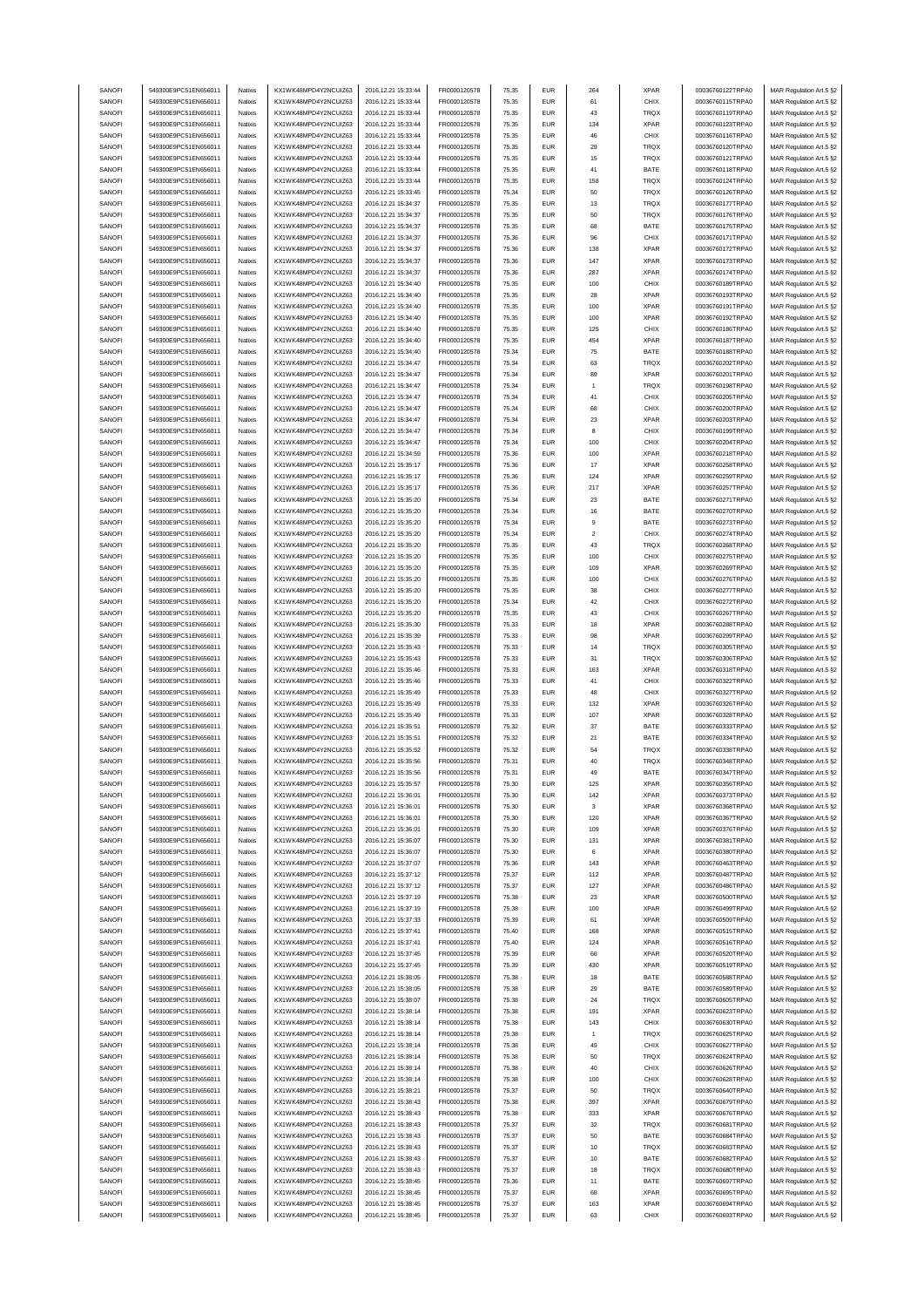| SANOFI           | 549300E9PC51EN656011                         | Natixis            | KX1WK48MPD4Y2NCUIZ63                         | 2016.12.21 15:38:45                        | FR0000120578                 | 75.37          | <b>EUR</b>        | 63                      | <b>XPAR</b>         | 00036760696TRPA0                     | MAR Regulation Art.5 §2                            |
|------------------|----------------------------------------------|--------------------|----------------------------------------------|--------------------------------------------|------------------------------|----------------|-------------------|-------------------------|---------------------|--------------------------------------|----------------------------------------------------|
| SANOFI           | 549300E9PC51EN656011                         | Natixis            | KX1WK48MPD4Y2NCUIZ63                         | 2016.12.21 15:38:45                        | FR0000120578                 | 75.36          | <b>EUR</b>        | 42                      | BATE                | 00036760698TRPA0                     | MAR Regulation Art.5 §2                            |
| SANOFI           | 549300E9PC51EN656011                         | Natixis            | KX1WK48MPD4Y2NCUIZ63                         | 2016.12.21 15:38:46                        | FR0000120578                 | 75.36          | <b>EUR</b>        | 47                      | TRQX                | 00036760700TRPA0                     | MAR Regulation Art.5 §2                            |
| SANOFI           | 549300E9PC51EN656011                         | Natixis            | KX1WK48MPD4Y2NCUIZ63                         | 2016.12.21 15:38:49                        | FR0000120578                 | 75.35          | <b>EUR</b>        | 20                      | BATE                | 00036760739TRPA0                     | MAR Regulation Art.5 §2                            |
|                  |                                              |                    |                                              |                                            |                              |                |                   |                         |                     |                                      |                                                    |
| SANOFI           | 549300E9PC51EN656011                         | Natixis            | KX1WK48MPD4Y2NCUIZ63                         | 2016.12.21 15:38:49                        | FR0000120578                 | 75.35          | <b>EUR</b>        | 21                      | BATE                | 00036760740TRPA0                     | MAR Regulation Art.5 §2                            |
| SANOFI           | 549300E9PC51EN656011                         | Natixis            | KX1WK48MPD4Y2NCUIZ63                         | 2016.12.21 15:38:53                        | FR0000120578                 | 75.35          | <b>EUR</b>        | 47                      | TRQX                | 00036760746TRPA0                     | MAR Regulation Art.5 §2                            |
| SANOFI           | 549300E9PC51EN656011                         | Natixis            | KX1WK48MPD4Y2NCUIZ63                         | 2016.12.21 15:38:53                        | FR0000120578                 | 75.35          | <b>EUR</b>        | 75                      | CHIX                | 00036760745TRPA0                     | MAR Regulation Art.5 §2                            |
| SANOFI           | 549300E9PC51EN656011                         | Natixis            | KX1WK48MPD4Y2NCUIZ63                         | 2016.12.21 15:39:20                        | FR0000120578                 | 75.38          | <b>EUR</b>        | 130                     | <b>XPAR</b>         | 00036760793TRPA0                     | MAR Regulation Art.5 §2                            |
| SANOFI           | 549300E9PC51EN656011                         | Natixis            | KX1WK48MPD4Y2NCLIIZ63                        | 2016.12.21 15:39:20                        | FR0000120578                 | 75.38          | <b>EUR</b>        | 155                     | <b>XPAR</b>         | 00036760794TRPA0                     | MAR Regulation Art.5 §2                            |
| SANOFI           | 549300E9PC51EN656011                         | Natixis            | KX1WK48MPD4Y2NCUIZ63                         | 2016.12.21 15:39:21                        | FR0000120578                 | 75.37          | <b>EUR</b>        | 155                     | <b>XPAR</b>         | 00036760799TRPA0                     | MAR Regulation Art.5 §2                            |
|                  |                                              | Natixis            |                                              |                                            |                              |                | <b>EUR</b>        |                         |                     |                                      |                                                    |
| SANOFI           | 549300E9PC51EN656011                         |                    | KX1WK48MPD4Y2NCUIZ63                         | 2016.12.21 15:39:21                        | FR0000120578                 | 75.37          |                   | 49                      | CHIX                | 00036760798TRPA0                     | MAR Regulation Art.5 §2                            |
| SANOFI           | 549300E9PC51EN656011                         | Natixis            | KX1WK48MPD4Y2NCUIZ63                         | 2016.12.21 15:39:24                        | FR0000120578                 | 75.36          | <b>EUR</b>        | 122                     | <b>XPAR</b>         | 00036760801TRPA0                     | MAR Regulation Art.5 §2                            |
| SANOFI           | 549300E9PC51EN656011                         | Natixis            | KX1WK48MPD4Y2NCUIZ63                         | 2016.12.21 15:39:36                        | FR0000120578                 | 75.37          | <b>EUR</b>        | 100                     | <b>XPAR</b>         | 00036760806TRPA0                     | MAR Regulation Art.5 §2                            |
| SANOFI           | 549300E9PC51EN656011                         | Natixis            | KX1WK48MPD4Y2NCUIZ63                         | 2016.12.21 15:39:41                        | FR0000120578                 | 75.35          | <b>EUR</b>        | 23                      | CHIX                | 00036760821TRPA0                     | MAR Regulation Art.5 §2                            |
| SANOFI           | 549300E9PC51EN656011                         | Natixis            | KX1WK48MPD4Y2NCUIZ63                         | 2016.12.21 15:39:41                        | FR0000120578                 | 75.35          | <b>EUR</b>        | 41                      | TRQX                | 00036760820TRPA0                     | MAR Regulation Art.5 §2                            |
|                  | 549300E9PC51EN656011                         |                    | KX1WK48MPD4Y2NCUIZ63                         | 2016.12.21 15:39:41                        |                              |                |                   |                         |                     |                                      |                                                    |
| SANOFI           |                                              | Natixis            |                                              |                                            | FR0000120578                 | 75.36          | <b>EUR</b>        | 42                      | CHIX                | 00036760816TRPA0                     | MAR Regulation Art.5 §2                            |
| SANOFI           | 549300E9PC51EN656011                         | Natixis            | KX1WK48MPD4Y2NCUIZ63                         | 2016.12.21 15:39:41                        | FR0000120578                 | 75.36          | <b>EUR</b>        | 46                      | CHIX                | 00036760815TRPA0                     | MAR Regulation Art.5 §2                            |
| SANOFI           | 549300E9PC51EN656011                         | Natixis            | KX1WK48MPD4Y2NCLIIZ63                        | 2016.12.21 15:39:41                        | FR0000120578                 | 75.36          | <b>EUR</b>        | 114                     | <b>XPAR</b>         | 00036760817TRPA0                     | MAR Regulation Art.5 §2                            |
| SANOFI           | 549300E9PC51EN656011                         | Natixis            | KX1WK48MPD4Y2NCUIZ63                         | 2016.12.21 15:39:44                        | FR0000120578                 | 75.35          | <b>EUR</b>        | 52                      | CHIX                | 00036760828TRPA0                     | MAR Regulation Art.5 §2                            |
| SANOFI           | 549300E9PC51EN656011                         | Natixis            | KX1WK48MPD4Y2NCUIZ63                         | 2016.12.21 15:39:44                        | FR0000120578                 | 75.35          | <b>EUR</b>        | 47                      | CHIX                | 00036760827TRPA0                     | MAR Regulation Art.5 §2                            |
| SANOFI           | 549300E9PC51EN656011                         | Natixis            | KX1WK48MPD4Y2NCUIZ63                         | 2016.12.21 15:40:03                        | FR0000120578                 | 75.37          | <b>EUR</b>        | 80                      | <b>XPAR</b>         | 00036760846TRPA0                     | MAR Regulation Art.5 §2                            |
| SANOFI           | 549300E9PC51EN656011                         | Natixis            | KX1WK48MPD4Y2NCUIZ63                         | 2016.12.21 15:40:03                        | FR0000120578                 | 75.37          | <b>EUR</b>        | 100                     | <b>XPAR</b>         | 00036760845TRPA0                     | MAR Regulation Art.5 §2                            |
|                  |                                              |                    |                                              |                                            |                              |                |                   |                         |                     |                                      |                                                    |
| SANOFI           | 549300E9PC51EN656011                         | Natixis            | KX1WK48MPD4Y2NCUIZ63                         | 2016.12.21 15:40:08                        | FR0000120578                 | 75.36          | <b>EUR</b>        | 40                      | TRQX                | 00036760848TRPA0                     | MAR Regulation Art.5 §2                            |
| SANOFI           | 549300E9PC51EN656011                         | Natixis            | KX1WK48MPD4Y2NCUIZ63                         | 2016.12.21 15:40:08                        | FR0000120578                 | 75.36          | <b>EUR</b>        | 44                      | CHIX                | 00036760849TRPA0                     | MAR Regulation Art.5 §2                            |
| SANOFI           | 549300E9PC51EN656011                         | Natixis            | KX1WK48MPD4Y2NCUIZ63                         | 2016.12.21 15:40:23                        | FR0000120578                 | 75.36          | <b>EUR</b>        | 115                     | <b>XPAR</b>         | 00036760861TRPA0                     | MAR Regulation Art.5 §2                            |
| SANOFI           | 549300E9PC51EN656011                         | Natixis            | KX1WK48MPD4Y2NCUIZ63                         | 2016.12.21 15:40:23                        | FR0000120578                 | 75.36          | <b>EUR</b>        | 43                      | CHIX                | 00036760858TRPA0                     | MAR Regulation Art.5 §2                            |
| SANOFI           | 549300E9PC51EN656011                         | Natixis            | KX1WK48MPD4Y2NCLIIZ63                        | 2016.12.21 15:40:23                        | FR0000120578                 | 75.36          | <b>EUR</b>        | 170                     | <b>XPAR</b>         | 00036760862TRPA0                     | MAR Regulation Art.5 §2                            |
| SANOFI           | 549300E9PC51EN656011                         | Natixis            | KX1WK48MPD4Y2NCUIZ63                         | 2016.12.21 15:40:23                        | FR0000120578                 | 75.36          | <b>EUR</b>        | $\scriptstyle{7}$       | <b>XPAR</b>         | 00036760860TRPA0                     | MAR Regulation Art.5 §2                            |
|                  |                                              |                    |                                              |                                            |                              |                |                   |                         |                     |                                      |                                                    |
| SANOFI           | 549300E9PC51EN656011                         | Natixis            | KX1WK48MPD4Y2NCUIZ63                         | 2016.12.21 15:40:23                        | FR0000120578                 | 75.36          | EUR               | $\overline{7}$          | <b>XPAR</b>         | 00036760859TRPA0                     | MAR Regulation Art.5 §2                            |
| SANOFI           | 549300E9PC51EN656011                         | Natixis            | KX1WK48MPD4Y2NCUIZ63                         | 2016.12.21 15:40:26                        | FR0000120578                 | 75.35          | <b>EUR</b>        | 43                      | TRQX                | 00036760863TRPA0                     | MAR Regulation Art.5 §2                            |
| SANOFI           | 549300E9PC51EN656011                         | Natixis            | KX1WK48MPD4Y2NCUIZ63                         | 2016.12.21 15:40:35                        | FR0000120578                 | 75.35          | <b>EUR</b>        | 111                     | <b>XPAR</b>         | 00036760866TRPA0                     | MAR Regulation Art.5 §2                            |
| SANOFI           | 549300E9PC51EN656011                         | Natixis            | KX1WK48MPD4Y2NCUIZ63                         | 2016.12.21 15:40:35                        | FR0000120578                 | 75.35          | <b>EUR</b>        | 62                      | <b>XPAR</b>         | 00036760871TRPA0                     | MAR Regulation Art.5 §2                            |
| SANOFI           | 549300E9PC51EN656011                         | Natixis            | KX1WK48MPD4Y2NCUIZ63                         | 2016.12.21 15:40:35                        | FR0000120578                 | 75.35          | <b>EUR</b>        | 60                      | CHIX                | 00036760870TRPA0                     | MAR Regulation Art.5 §2                            |
|                  |                                              |                    |                                              |                                            |                              |                |                   |                         |                     |                                      |                                                    |
| SANOFI           | 549300E9PC51EN656011                         | Natixis            | KX1WK48MPD4Y2NCUIZ63                         | 2016.12.21 15:40:35                        | FR0000120578                 | 75.35          | <b>EUR</b>        | 87                      | <b>XPAR</b>         | 00036760872TRPA0                     | MAR Regulation Art.5 §2                            |
| SANOFI           | 549300E9PC51EN656011                         | Natixis            | KX1WK48MPD4Y2NCUIZ63                         | 2016.12.21 15:40:35                        | FR0000120578                 | 75.35          | <b>EUR</b>        | 22                      | BATE                | 00036760868TRPA0                     | MAR Regulation Art.5 §2                            |
| SANOFI           | 549300E9PC51EN656011                         | Natixis            | KX1WK48MPD4Y2NCLIIZ63                        | 2016.12.21 15:40:35                        | FR0000120578                 | 75.35          | <b>EUR</b>        | 11                      | <b>XPAR</b>         | 00036760867TRPA0                     | MAR Regulation Art.5 §2                            |
| SANOFI           | 549300E9PC51EN656011                         | Natixis            | KX1WK48MPD4Y2NCUIZ63                         | 2016.12.21 15:40:35                        | FR0000120578                 | 75.35          | <b>EUR</b>        | 23                      | BATE                | 00036760869TRPA0                     | MAR Regulation Art.5 §2                            |
| SANOFI           | 549300E9PC51EN656011                         | Natixis            | KX1WK48MPD4Y2NCUIZ63                         | 2016.12.21 15:40:41                        | FR0000120578                 | 75.35          | <b>EUR</b>        | 100                     | CHIX                | 00036760875TRPA0                     | MAR Regulation Art.5 §2                            |
| SANOFI           | 549300E9PC51EN656011                         | Natixis            | KX1WK48MPD4Y2NCUIZ63                         | 2016.12.21 15:40:41                        | FR0000120578                 | 75.35          | <b>EUR</b>        | 91                      | CHIX                | 00036760876TRPA0                     | MAR Regulation Art.5 §2                            |
|                  |                                              |                    |                                              |                                            |                              |                |                   |                         |                     |                                      |                                                    |
| SANOFI           | 549300E9PC51EN656011                         | Natixis            | KX1WK48MPD4Y2NCUIZ63                         | 2016.12.21 15:40:41                        | FR0000120578                 | 75.34          | <b>EUR</b>        | 71                      | CHIX                | 00036760874TRPA0                     | MAR Regulation Art.5 §2                            |
| SANOFI           | 549300E9PC51EN656011                         | Natixis            | KX1WK48MPD4Y2NCUIZ63                         | 2016.12.21 15:40:52                        | FR0000120578                 | 75.34          | <b>EUR</b>        | 100                     | <b>XPAR</b>         | 00036760882TRPA0                     | MAR Regulation Art.5 §2                            |
| SANOFI           | 549300E9PC51EN656011                         | Natixis            | KX1WK48MPD4Y2NCUIZ63                         | 2016.12.21 15:40:56                        | FR0000120578                 | 75.34          | <b>EUR</b>        | 133                     | <b>XPAR</b>         | 00036760884TRPA0                     | MAR Regulation Art.5 §2                            |
| SANOFI           | 549300E9PC51EN656011                         | Natixis            | KX1WK48MPD4Y2NCUIZ63                         | 2016.12.21 15:40:56                        | FR0000120578                 | 75.34          | <b>EUR</b>        | 19                      | <b>XPAR</b>         | 00036760883TRPA0                     | MAR Regulation Art.5 §2                            |
| SANOFI           | 549300E9PC51EN656011                         | Natixis            | KX1WK48MPD4Y2NCUIZ63                         | 2016.12.21 15:41:17                        | FR0000120578                 | 75.34          | <b>EUR</b>        | 66                      | <b>XPAR</b>         | 00036760896TRPA0                     | MAR Regulation Art.5 §2                            |
|                  |                                              | Natixis            |                                              |                                            |                              |                | <b>EUR</b>        |                         |                     |                                      |                                                    |
| SANOFI           | 549300E9PC51EN656011                         |                    | KX1WK48MPD4Y2NCUIZ63                         | 2016.12.21 15:41:17                        | FR0000120578                 | 75.34          |                   | 93                      | <b>XPAR</b>         | 00036760899TRPA0                     | MAR Regulation Art.5 §2                            |
| SANOFI           | 549300E9PC51EN656011                         | Natixis            | KX1WK48MPD4Y2NCUIZ63                         | 2016.12.21 15:41:17                        | FR0000120578                 | 75.34          | <b>EUR</b>        | 48                      | <b>XPAR</b>         | 00036760897TRPA0                     | MAR Regulation Art.5 §2                            |
| SANOFI           | 549300E9PC51EN656011                         | Natixis            | KX1WK48MPD4Y2NCUIZ63                         | 2016.12.21 15:41:20                        | FR0000120578                 | 75.33          | <b>EUR</b>        | 42                      | BATE                | 00036760902TRPA0                     | MAR Regulation Art.5 §2                            |
| SANOFI           | 549300E9PC51EN656011                         | Natixis            | KX1WK48MPD4Y2NCUIZ63                         | 2016.12.21 15:41:20                        | FR0000120578                 | 75.34          | <b>EUR</b>        | 95                      | <b>XPAR</b>         | 00036760901TRPA0                     | MAR Regulation Art.5 §2                            |
| SANOFI           | 549300E9PC51EN656011                         | Natixis            | KX1WK48MPD4Y2NCUIZ63                         | 2016.12.21 15:41:26                        | FR0000120578                 | 75.33          | <b>EUR</b>        | 42                      | CHIX                | 00036760904TRPA0                     | MAR Regulation Art.5 §2                            |
| SANOFI           | 549300E9PC51EN656011                         | Natixis            | KX1WK48MPD4Y2NCUIZ63                         | 2016.12.21 15:41:26                        | FR0000120578                 | 75.33          | <b>EUR</b>        | 121                     | <b>XPAR</b>         | 00036760903TRPA0                     | MAR Regulation Art.5 §2                            |
|                  |                                              |                    |                                              |                                            |                              |                |                   |                         |                     |                                      |                                                    |
| SANOFI           | 549300E9PC51EN656011                         | Natixis            | KX1WK48MPD4Y2NCUIZ63                         | 2016.12.21 15:41:26                        | FR0000120578                 | 75.33          | <b>EUR</b>        | 49                      | TRQX                | 00036760905TRPA0                     | MAR Regulation Art.5 §2                            |
| SANOFI           | 549300E9PC51EN656011                         | Natixis            | KX1WK48MPD4Y2NCUIZ63                         | 2016.12.21 15:41:30                        | FR0000120578                 | 75.32          | <b>EUR</b>        | 42                      | BATE                | 00036760906TRPA0                     | MAR Regulation Art.5 §2                            |
| SANOFI           | 549300E9PC51EN656011                         | Natixis            | KX1WK48MPD4Y2NCUIZ63                         | 2016.12.21 15:41:30                        | FR0000120578                 | 75.32          | <b>EUR</b>        | $\mathbf{1}$            | BATE                | 00036760907TRPA0                     | MAR Regulation Art.5 §2                            |
| SANOFI           | 549300E9PC51EN656011                         | Natixis            | KX1WK48MPD4Y2NCUIZ63                         | 2016.12.21 15:41:32                        | FR0000120578                 | 75.32          | <b>EUR</b>        | 46                      | TRQX                | 00036760908TRPA0                     | MAR Regulation Art.5 §2                            |
| SANOFI           | 549300E9PC51EN656011                         | Natixis            | KX1WK48MPD4Y2NCUIZ63                         | 2016.12.21 15:41:32                        | FR0000120578                 | 75.32          | <b>EUR</b>        | 48                      | CHIX                | 00036760909TRPA0                     | MAR Regulation Art.5 §2                            |
| SANOFI           | 549300E9PC51EN656011                         | Natixis            | KX1WK48MPD4Y2NCUIZ63                         | 2016.12.21 15:41:32                        | FR0000120578                 | 75.32          | <b>EUR</b>        | 128                     | <b>XPAR</b>         | 00036760911TRPA0                     |                                                    |
|                  |                                              |                    |                                              |                                            |                              |                |                   |                         |                     |                                      | MAR Regulation Art.5 §2                            |
| SANOFI           | 549300E9PC51EN656011                         | Natixis            | KX1WK48MPD4Y2NCUIZ63                         | 2016.12.21 15:41:32                        | FR0000120578                 | 75.32          | <b>EUR</b>        | 1                       | CHIX                | 00036760910TRPA0                     | MAR Regulation Art.5 §2                            |
| SANOFI           | 549300E9PC51EN656011                         | Natixis            | KX1WK48MPD4Y2NCUIZ63                         | 2016.12.21 15:41:38                        | FR0000120578                 | 75.31          | <b>EUR</b>        | 121                     | <b>XPAR</b>         | 00036760912TRPA0                     | MAR Regulation Art.5 §2                            |
| SANOFI           | 549300E9PC51EN656011                         | Natixis            | KX1WK48MPD4Y2NCUIZ63                         | 2016.12.21 15:41:49                        | FR0000120578                 | 75.30          | <b>EUR</b>        | 99                      | <b>XPAR</b>         | 00036760918TRPA0                     | MAR Regulation Art.5 §2                            |
| SANOFI           | 549300E9PC51EN656011                         | Natixis            | KX1WK48MPD4Y2NCUIZ63                         | 2016.12.21 15:41:49                        | FR0000120578                 | 75.30          | <b>EUR</b>        | 145                     | <b>XPAR</b>         | 00036760919TRPA0                     | MAR Regulation Art.5 §2                            |
| SANOF            | 549300E9PC51EN656011                         | Natixis            | KX1WK48MPD4Y2NCUIZ63                         | 2016.12.21 15:41:49                        | FR0000120578                 | 75.30          | EUR               | 127                     | <b>XPAR</b>         | 00036760921TRPA0                     |                                                    |
|                  |                                              | Natixis            |                                              | 2016.12.21 15:41:49                        |                              |                | <b>EUR</b>        |                         |                     |                                      | MAR Regulation Art.5 §2<br>MAR Regulation Art.5 §2 |
| SANOFI           | 549300E9PC51EN656011                         |                    | KX1WK48MPD4Y2NCUIZ63                         |                                            | FR0000120578                 | 75.30          |                   | 5                       | <b>XPAR</b>         | 00036760920TRPA0                     |                                                    |
| SANOFI           | 549300E9PC51EN656011                         | Natixis            | KX1WK48MPD4Y2NCUIZ63                         | 2016.12.21 15:41:49                        | FR0000120578                 | 75.30          | <b>EUR</b>        | 19                      | <b>XPAR</b>         | 00036760917TRPA0                     | MAR Regulation Art.5 §2                            |
| SANOFI           | 549300E9PC51EN656011                         | Natixis            | KX1WK48MPD4Y2NCUIZ63                         | 2016.12.21 15:41:55                        | FR0000120578                 | 75.30          | <b>EUR</b>        | $\overline{\mathbf{c}}$ | <b>XPAR</b>         | 00036760927TRPA0                     | MAR Regulation Art.5 §2                            |
| SANOFI           | 549300E9PC51EN656011                         | Natixis            | KX1WK48MPD4Y2NCUIZ63                         | 2016.12.21 15:41:55                        | FR0000120578                 | 75.30          | <b>EUR</b>        | 13                      | <b>XPAR</b>         | 00036760934TRPA0                     | MAR Regulation Art.5 §2                            |
| SANOFI           | 549300E9PC51EN656011                         | Natixis            | KX1WK48MPD4Y2NCUIZ63                         | 2016.12.21 15:41:55                        | FR0000120578                 | 75.30          | <b>EUR</b>        | 109                     | <b>XPAR</b>         | 00036760933TRPA0                     | MAR Regulation Art.5 §2                            |
| SANOFI           | 549300E9PC51EN656011                         | Natixis            | KX1WK48MPD4Y2NCUIZ63                         | 2016.12.21 15:41:55                        | FR0000120578                 | 75.30          | <b>EUR</b>        | 86                      | <b>XPAR</b>         | 00036760930TRPA0                     | MAR Regulation Art.5 §2                            |
| SANOFI           | 549300E9PC51EN656011                         | Natixis            | KX1WK48MPD4Y2NCUIZ63                         | 2016.12.21 15:41:55                        | FR0000120578                 | 75.30          | EUR               | 122                     | <b>XPAR</b>         | 00036760928TRPA0                     | MAR Regulation Art.5 §2                            |
| SANOFI           |                                              | Natixis            |                                              |                                            |                              | 75.30          | <b>EUR</b>        | 140                     | <b>XPAR</b>         | 00036760931TRPA0                     |                                                    |
|                  | 549300E9PC51EN656011                         |                    | KX1WK48MPD4Y2NCUIZ63                         | 2016.12.21 15:41:55                        | FR0000120578                 |                |                   |                         |                     |                                      | MAR Regulation Art.5 §2                            |
| SANOFI           | 549300E9PC51EN656011                         | Natixis            | KX1WK48MPD4Y2NCUIZ63                         | 2016.12.21 15:41:55                        | FR0000120578                 | 75.29          | <b>EUR</b>        | 16                      | CHIX                | 00036760938TRPA0                     | MAR Regulation Art.5 §2                            |
| SANOFI           | 549300E9PC51EN656011                         | Natixis            | KX1WK48MPD4Y2NCUIZ63                         | 2016.12.21 15:42:12                        | FR0000120578                 | 75.29          | <b>EUR</b>        | 181                     | <b>XPAR</b>         | 00036760947TRPA0                     | MAR Regulation Art.5 §2                            |
| SANOFI           | 549300E9PC51EN656011                         | Natixis            | KX1WK48MPD4Y2NCUIZ63                         | 2016.12.21 15:42:12                        | FR0000120578                 | 75.29          | <b>EUR</b>        | 28                      | CHIX                | 00036760946TRPA0                     | MAR Regulation Art.5 §2                            |
| SANOFI           | 549300E9PC51EN656011                         | Natixis            | KX1WK48MPD4Y2NCUIZ63                         | 2016.12.21 15:42:14                        | FR0000120578                 | 75.29          | <b>EUR</b>        | 124                     | <b>XPAR</b>         | 00036760950TRPA0                     | MAR Regulation Art.5 §2                            |
| SANOFI           | 549300E9PC51EN656011                         | Natixis            | KX1WK48MPD4Y2NCUIZ63                         | 2016.12.21 15:42:24                        | FR0000120578                 | 75.29          | <b>EUR</b>        | 120                     | <b>XPAR</b>         | 00036760965TRPA0                     | MAR Regulation Art.5 §2                            |
|                  | 549300E9PC51EN656011                         |                    |                                              | 2016.12.21 15:42:24                        |                              |                |                   |                         |                     |                                      |                                                    |
| SANOFI           |                                              | Natixis            | KX1WK48MPD4Y2NCUIZ63                         |                                            | FR0000120578                 | 75.29          | <b>EUR</b>        | 123                     | <b>XPAR</b>         | 00036760963TRPA0                     | MAR Regulation Art.5 §2                            |
| SANOFI           | 549300E9PC51EN656011                         | Natixis            | KX1WK48MPD4Y2NCUIZ63                         | 2016.12.21 15:42:24                        | FR0000120578                 | 75.29          | <b>EUR</b>        | 167                     | <b>XPAR</b>         | 00036760964TRPA0                     | MAR Regulation Art.5 §2                            |
| SANOFI           | 549300E9PC51EN656011                         | Natixis            | KX1WK48MPD4Y2NCUIZ63                         | 2016.12.21 15:42:33                        | FR0000120578                 | 75.30          | <b>EUR</b>        | 125                     | <b>XPAR</b>         | 00036760985TRPA0                     | MAR Regulation Art.5 §2                            |
| SANOFI           | 549300E9PC51EN656011                         | Natixis            | KX1WK48MPD4Y2NCUIZ63                         | 2016.12.21 15:44:03                        | FR0000120578                 | 75.30          | <b>EUR</b>        | 115                     | <b>XPAR</b>         | 00036761154TRPA0                     | MAR Regulation Art.5 §2                            |
| SANOFI           | 549300E9PC51EN656011                         | Natixis            | KX1WK48MPD4Y2NCUIZ63                         | 2016.12.21 15:44:03                        | FR0000120578                 | 75.30          | <b>EUR</b>        | 43                      | <b>TRQX</b>         | 00036761151TRPA0                     | MAR Regulation Art.5 §2                            |
| SANOFI           | 549300E9PC51EN656011                         | Natixis            | KX1WK48MPD4Y2NCUIZ63                         | 2016.12.21 15:44:03                        | FR0000120578                 | 75.30          | <b>EUR</b>        | 41                      | TRQX                | 00036761152TRPA0                     | MAR Regulation Art.5 §2                            |
|                  |                                              |                    |                                              |                                            |                              |                |                   |                         |                     |                                      |                                                    |
| SANOFI           | 549300E9PC51EN656011                         | Natixis            | KX1WK48MPD4Y2NCUIZ63                         | 2016.12.21 15:44:03                        | FR0000120578                 | 75.30          | <b>EUR</b>        | 41                      | CHIX                | 00036761150TRPA0                     | MAR Regulation Art.5 §2                            |
| SANOFI           | 549300E9PC51EN656011                         | Natixis            | KX1WK48MPD4Y2NCUIZ63                         | 2016.12.21 15:44:03                        | FR0000120578                 | 75.30          | <b>EUR</b>        | 340                     | <b>XPAR</b>         | 00036761153TRPA0                     | MAR Regulation Art.5 §2                            |
| SANOFI           | 549300E9PC51EN656011                         | Natixis            | KX1WK48MPD4Y2NCUIZ63                         | 2016.12.21 15:44:03                        | FR0000120578                 | 75.30          | <b>EUR</b>        | 42                      | <b>CHIX</b>         | 00036761149TRPA0                     | MAR Regulation Art.5 §2                            |
| SANOFI           | 549300E9PC51EN656011                         | Natixis            | KX1WK48MPD4Y2NCUIZ63                         | 2016.12.21 15:44:03                        | FR0000120578                 | 75.30          | <b>EUR</b>        | 40                      | BATE                | 00036761148TRPA0                     | MAR Regulation Art.5 §2                            |
| SANOFI           | 549300E9PC51EN656011                         | Natixis            | KX1WK48MPD4Y2NCUIZ63                         | 2016.12.21 15:44:20                        | FR0000120578                 | 75.31          | <b>EUR</b>        | 102                     | <b>XPAR</b>         | 00036761167TRPA0                     | MAR Regulation Art.5 §2                            |
|                  |                                              |                    |                                              |                                            |                              |                |                   |                         |                     |                                      |                                                    |
| SANOFI           | 549300E9PC51EN656011                         | Natixis            | KX1WK48MPD4Y2NCUIZ63                         | 2016.12.21 15:44:20                        | FR0000120578                 | 75.31          | <b>EUR</b>        | 98                      | <b>XPAR</b>         | 00036761166TRPA0                     | MAR Regulation Art.5 §2                            |
| SANOFI           | 549300E9PC51EN656011                         | Natixis            | KX1WK48MPD4Y2NCUIZ63                         | 2016.12.21 15:44:20                        | FR0000120578                 | 75.31          | <b>EUR</b>        | 39                      | <b>XPAR</b>         | 00036761171TRPA0                     | MAR Regulation Art.5 §2                            |
| SANOFI           | 549300E9PC51EN656011                         | Natixis            | KX1WK48MPD4Y2NCUIZ63                         | 2016.12.21 15:44:20                        | FR0000120578                 | 75.31          | <b>EUR</b>        | 176                     | <b>XPAR</b>         | 00036761163TRPA0                     | MAR Regulation Art.5 §2                            |
| SANOFI           | 549300E9PC51EN656011                         | Natixis            | KX1WK48MPD4Y2NCUIZ63                         | 2016.12.21 15:44:20                        | FR0000120578                 | 75.31          | <b>EUR</b>        | 200                     | <b>XPAR</b>         | 00036761165TRPA0                     | MAR Regulation Art.5 §2                            |
| SANOFI           | 549300E9PC51EN656011                         | Natixis            | KX1WK48MPD4Y2NCUIZ63                         | 2016.12.21 15:44:20                        | FR0000120578                 | 75.31          | <b>EUR</b>        | 44                      | TRQX                | 00036761169TRPA0                     | MAR Regulation Art.5 §2                            |
|                  |                                              |                    |                                              |                                            |                              |                |                   |                         |                     |                                      |                                                    |
| SANOFI           | 549300E9PC51EN656011                         | Natixis            | KX1WK48MPD4Y2NCUIZ63                         | 2016.12.21 15:44:20                        | FR0000120578                 | 75.31          | <b>EUR</b>        | 26                      | <b>XPAR</b>         | 00036761168TRPA0                     | MAR Regulation Art.5 §2                            |
| SANOFI           | 549300E9PC51EN656011                         | Natixis            | KX1WK48MPD4Y2NCUIZ63                         | 2016.12.21 15:44:20                        | FR0000120578                 | 75.31          | <b>EUR</b>        | 24                      | <b>XPAR</b>         | 00036761164TRPA0                     | MAR Regulation Art.5 §2                            |
| SANOFI           | 549300E9PC51EN656011                         | Natixis            | KX1WK48MPD4Y2NCUIZ63                         | 2016.12.21 15:44:20                        | FR0000120578                 | 75.31          | <b>EUR</b>        | 64                      | CHIX                | 00036761170TRPA0                     | MAR Regulation Art.5 §2                            |
| SANOFI           | 549300E9PC51EN656011                         | Natixis            | KX1WK48MPD4Y2NCUIZ63                         | 2016.12.21 15:44:22                        | FR0000120578                 | 75.31          | <b>EUR</b>        | 3                       | CHIX                | 00036761172TRPA0                     | MAR Regulation Art.5 §2                            |
| SANOFI           | 549300E9PC51EN656011                         | Natixis            | KX1WK48MPD4Y2NCUIZ63                         | 2016.12.21 15:44:24                        | FR0000120578                 | 75.31          | <b>EUR</b>        | 14                      | <b>XPAR</b>         | 00036761177TRPA0                     | MAR Regulation Art.5 §2                            |
| SANOFI           | 549300E9PC51EN656011                         | Natixis            | KX1WK48MPD4Y2NCUIZ63                         | 2016.12.21 15:44:24                        | FR0000120578                 | 75.31          | <b>EUR</b>        | 186                     | <b>XPAR</b>         | 00036761176TRPA0                     | MAR Regulation Art.5 §2                            |
|                  |                                              |                    |                                              |                                            |                              |                |                   |                         |                     |                                      |                                                    |
|                  |                                              |                    |                                              |                                            |                              |                |                   |                         |                     |                                      |                                                    |
| SANOFI           | 549300E9PC51EN656011                         | Natixis            | KX1WK48MPD4Y2NCUIZ63                         | 2016.12.21 15:44:43                        | FR0000120578                 | 75.31          | <b>EUR</b>        | 165                     | <b>XPAR</b>         | 00036761207TRPA0                     | MAR Regulation Art.5 §2                            |
| SANOFI           | 549300E9PC51EN656011                         | Natixis            | KX1WK48MPD4Y2NCUIZ63                         | 2016.12.21 15:44:43                        | FR0000120578                 | 75.31          | <b>EUR</b>        | 67                      | CHIX                | 00036761205TRPA0                     | MAR Regulation Art.5 §2                            |
| SANOFI<br>SANOFI | 549300E9PC51EN656011<br>549300E9PC51EN656011 | Natixis<br>Natixis | KX1WK48MPD4Y2NCUIZ63<br>KX1WK48MPD4Y2NCUIZ63 | 2016.12.21 15:44:43<br>2016.12.21 15:44:43 | FR0000120578<br>FR0000120578 | 75.31<br>75.31 | <b>EUR</b><br>EUR | 140<br>44               | <b>XPAR</b><br>BATE | 00036761208TRPA0<br>00036761206TRPA0 | MAR Regulation Art.5 §2<br>MAR Regulation Art.5 §2 |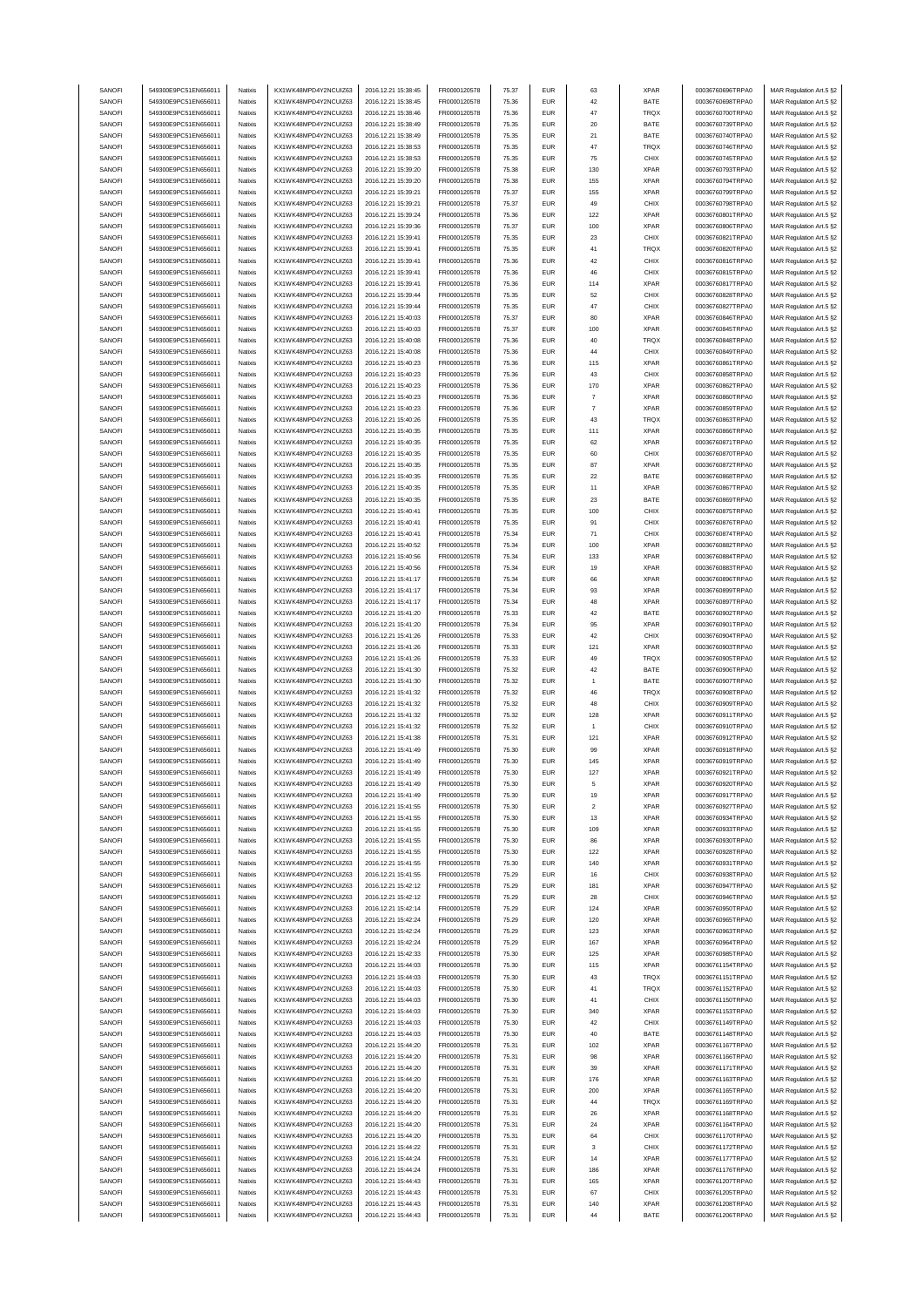| SANOFI | 549300E9PC51EN656011 | Natixis | KX1WK48MPD4Y2NCUIZ63 | 2016.12.21 15:44:43 | FR0000120578 | 75.31 | <b>EUR</b>  | 40             | <b>TRQX</b> | 00036761209TRPA0 | MAR Regulation Art.5 §2 |
|--------|----------------------|---------|----------------------|---------------------|--------------|-------|-------------|----------------|-------------|------------------|-------------------------|
| SANOFI | 549300E9PC51EN656011 | Natixis | KX1WK48MPD4Y2NCUIZ63 | 2016.12.21 15:44:43 | FR0000120578 | 75.31 | <b>EUR</b>  | $\overline{7}$ | <b>XPAR</b> | 00036761204TRPA0 | MAR Regulation Art.5 §2 |
| SANOFI | 549300E9PC51EN656011 | Natixis | KX1WK48MPD4Y2NCUIZ63 | 2016.12.21 15:45:11 | FR0000120578 | 75.32 | <b>EUR</b>  | 19             | CHIX        | 00036761234TRPA0 | MAR Regulation Art.5 §2 |
| SANOFI | 549300E9PC51EN656011 | Natixis | KX1WK48MPD4Y2NCUIZ63 | 2016.12.21 15:45:25 | FR0000120578 | 75.32 | <b>EUR</b>  | 24             | <b>TRQX</b> | 00036761246TRPA0 | MAR Regulation Art.5 §2 |
| SANOFI | 549300E9PC51EN656011 | Natixis | KX1WK48MPD4Y2NCUIZ63 | 2016.12.21 15:45:25 | FR0000120578 | 75.33 | <b>EUR</b>  | 100            | CHIX        | 00036761247TRPA0 | MAR Regulation Art.5 §2 |
|        |                      |         |                      |                     |              |       |             |                |             |                  |                         |
| SANOFI | 549300E9PC51EN656011 | Natixis | KX1WK48MPD4Y2NCUIZ63 | 2016.12.21 15:45:26 | FR0000120578 | 75.32 | <b>EUR</b>  | $\overline{7}$ | <b>TRQX</b> | 00036761248TRPA0 | MAR Regulation Art.5 §2 |
| SANOFI | 549300E9PC51EN656011 | Natixis | KX1WK48MPD4Y2NCUIZ63 | 2016.12.21 15:45:31 | FR0000120578 | 75.33 | <b>EUR</b>  | 115            | <b>XPAR</b> | 00036761269TRPA0 | MAR Regulation Art.5 §2 |
| SANOFI | 549300E9PC51EN656011 | Natixis | KX1WK48MPD4Y2NCUIZ63 | 2016.12.21 15:45:31 | FR0000120578 | 75.33 | <b>EUR</b>  | 137            | <b>XPAR</b> | 00036761268TRPA0 | MAR Regulation Art.5 §2 |
| SANOFI | 549300E9PC51EN656011 | Natixis | KX1WK48MPD4Y2NCUIZ63 | 2016.12.21 15:45:31 | FR0000120578 | 75.33 | <b>EUR</b>  | 100            | <b>XPAR</b> | 00036761267TRPA0 | MAR Regulation Art.5 §2 |
| SANOFI | 549300E9PC51EN656011 | Natixis | KX1WK48MPD4Y2NCUIZ63 | 2016.12.21 15:45:31 | FR0000120578 | 75.32 | <b>EUR</b>  | 17             | TRQX        | 00036761266TRPA0 | MAR Regulation Art.5 §2 |
| SANOFI | 549300E9PC51EN656011 | Natixis | KX1WK48MPD4Y2NCUIZ63 | 2016.12.21 15:45:31 | FR0000120578 | 75.32 | <b>EUR</b>  | 14             | <b>TRQX</b> | 00036761264TRPA0 | MAR Regulation Art.5 §2 |
|        |                      |         |                      |                     |              |       |             |                |             |                  |                         |
| SANOFI | 549300E9PC51EN656011 | Natixis | KX1WK48MPD4Y2NCUIZ63 | 2016.12.21 15:45:31 | FR0000120578 | 75.32 | <b>EUR</b>  | 29             | TRQX        | 00036761265TRPA0 | MAR Regulation Art.5 §2 |
| SANOFI | 549300E9PC51EN656011 | Natixis | KX1WK48MPD4Y2NCUIZ63 | 2016.12.21 15:45:33 | FR0000120578 | 75.32 | <b>EUR</b>  | 46             | BATE        | 00036761278TRPA0 | MAR Regulation Art.5 §2 |
| SANOFI | 549300E9PC51EN656011 | Natixis | KX1WK48MPD4Y2NCUIZ63 | 2016.12.21 15:45:33 | FR0000120578 | 75.32 | <b>EUR</b>  | 70             | CHIX        | 00036761277TRPA0 | MAR Regulation Art.5 §2 |
| SANOFI | 549300E9PC51EN656011 | Natixis | KX1WK48MPD4Y2NCUIZ63 | 2016.12.21 15:45:36 | FR0000120578 | 75.32 | <b>EUR</b>  | 110            | <b>XPAR</b> | 00036761284TRPA0 | MAR Regulation Art.5 §2 |
| SANOFI | 549300E9PC51EN656011 | Natixis | KX1WK48MPD4Y2NCUIZ63 | 2016.12.21 15:45:36 | FR0000120578 | 75.32 | <b>EUR</b>  | 45             | CHIX        | 00036761281TRPA0 | MAR Regulation Art.5 §2 |
|        |                      |         |                      |                     |              |       |             |                |             |                  |                         |
| SANOFI | 549300E9PC51EN656011 | Natixis | KX1WK48MPD4Y2NCUIZ63 | 2016.12.21 15:45:36 | FR0000120578 | 75.32 | <b>EUR</b>  | 41             | CHIX        | 00036761282TRPA0 | MAR Regulation Art.5 §2 |
| SANOFI | 549300E9PC51EN656011 | Natixis | KX1WK48MPD4Y2NCUIZ63 | 2016.12.21 15:45:36 | FR0000120578 | 75.32 | <b>EUR</b>  | 386            | <b>XPAR</b> | 00036761283TRPA0 | MAR Regulation Art.5 §2 |
| SANOFI | 549300E9PC51EN656011 | Natixis | KX1WK48MPD4Y2NCUIZ63 | 2016.12.21 15:45:38 | FR0000120578 | 75.31 | <b>EUR</b>  | 46             | TRQX        | 00036761289TRPA0 | MAR Regulation Art.5 §2 |
| SANOFI | 549300E9PC51EN656011 | Natixis | KX1WK48MPD4Y2NCUIZ63 | 2016.12.21 15:45:38 | FR0000120578 | 75.31 | <b>EUR</b>  | 184            | <b>XPAR</b> | 00036761290TRPA0 | MAR Regulation Art.5 §2 |
| SANOFI | 549300E9PC51EN656011 | Natixis | KX1WK48MPD4Y2NCUIZ63 | 2016.12.21 15:45:38 | FR0000120578 | 75.31 | <b>EUR</b>  | 59             | <b>XPAR</b> | 00036761288TRPA0 | MAR Regulation Art.5 §2 |
| SANOFI | 549300E9PC51EN656011 | Natixis | KX1WK48MPD4Y2NCUIZ63 | 2016.12.21 15:45:39 | FR0000120578 | 75.30 | <b>EUR</b>  | 65             | CHIX        | 00036761291TRPA0 | MAR Regulation Art.5 §2 |
|        |                      |         |                      |                     |              |       |             |                |             |                  |                         |
| SANOFI | 549300E9PC51EN656011 | Natixis | KX1WK48MPD4Y2NCUIZ63 | 2016.12.21 15:46:01 | FR0000120578 | 75.31 | <b>EUR</b>  | 228            | <b>XPAR</b> | 00036761335TRPA0 | MAR Regulation Art.5 §2 |
| SANOFI | 549300E9PC51EN656011 | Natixis | KX1WK48MPD4Y2NCUIZ63 | 2016.12.21 15:46:03 | FR0000120578 | 75.31 | <b>EUR</b>  | 44             | BATE        | 00036761337TRPA0 | MAR Regulation Art.5 §2 |
| SANOFI | 549300E9PC51EN656011 | Natixis | KX1WK48MPD4Y2NCUIZ63 | 2016.12.21 15:46:03 | FR0000120578 | 75.31 | <b>EUR</b>  | 50             | CHIX        | 00036761338TRPA0 | MAR Regulation Art.5 §2 |
| SANOFI | 549300E9PC51EN656011 | Natixis | KX1WK48MPD4Y2NCUIZ63 | 2016.12.21 15:46:03 | FR0000120578 | 75.31 | <b>EUR</b>  | 1              | BATE        | 00036761336TRPA0 | MAR Regulation Art.5 §2 |
| SANOFI | 549300E9PC51EN656011 | Natixis | KX1WK48MPD4Y2NCUIZ63 | 2016.12.21 15:46:17 | FR0000120578 | 75.31 | <b>EUR</b>  | 46             | CHIX        | 00036761344TRPA0 | MAR Regulation Art.5 §2 |
|        |                      |         |                      |                     |              |       |             |                |             | 00036761401TRPA0 |                         |
| SANOFI | 549300E9PC51EN656011 | Natixis | KX1WK48MPD4Y2NCUIZ63 | 2016.12.21 15:46:48 | FR0000120578 | 75.35 | EUR         | 44             | <b>XPAR</b> |                  | MAR Regulation Art.5 §2 |
| SANOFI | 549300E9PC51EN656011 | Natixis | KX1WK48MPD4Y2NCUIZ63 | 2016.12.21 15:46:48 | FR0000120578 | 75.35 | <b>EUR</b>  | 80             | <b>XPAR</b> | 00036761400TRPA0 | MAR Regulation Art.5 §2 |
| SANOFI | 549300E9PC51EN656011 | Natixis | KX1WK48MPD4Y2NCUIZ63 | 2016.12.21 15:46:48 | FR0000120578 | 75.35 | <b>EUR</b>  | 119            | <b>XPAR</b> | 00036761399TRPA0 | MAR Regulation Art.5 §2 |
| SANOFI | 549300E9PC51EN656011 | Natixis | KX1WK48MPD4Y2NCUIZ63 | 2016.12.21 15:46:49 | FR0000120578 | 75.34 | <b>EUR</b>  | 47             | TRQX        | 00036761402TRPA0 | MAR Regulation Art.5 §2 |
| SANOFI | 549300E9PC51EN656011 | Natixis | KX1WK48MPD4Y2NCUIZ63 | 2016.12.21 15:47:14 | FR0000120578 | 75.36 | <b>EUR</b>  | 100            | CHIX        | 00036761420TRPA0 | MAR Regulation Art.5 §2 |
| SANOFI | 549300E9PC51EN656011 | Natixis | KX1WK48MPD4Y2NCUIZ63 | 2016.12.21 15:47:14 | FR0000120578 | 75.36 | <b>EUR</b>  | 113            | CHIX        | 00036761419TRPA0 | MAR Regulation Art.5 §2 |
|        |                      |         |                      |                     |              |       |             |                |             |                  |                         |
| SANOFI | 549300E9PC51EN656011 | Natixis | KX1WK48MPD4Y2NCUIZ63 | 2016.12.21 15:47:15 | FR0000120578 | 75.35 | <b>EUR</b>  | 43             | TRQX        | 00036761429TRPA0 | MAR Regulation Art.5 §2 |
| SANOFI | 549300E9PC51EN656011 | Natixis | KX1WK48MPD4Y2NCUIZ63 | 2016.12.21 15:47:15 | FR0000120578 | 75.35 | <b>EUR</b>  | 57             | CHIX        | 00036761428TRPA0 | MAR Regulation Art.5 §2 |
| SANOFI | 549300E9PC51EN656011 | Natixis | KX1WK48MPD4Y2NCUIZ63 | 2016.12.21 15:47:15 | FR0000120578 | 75.35 | <b>EUR</b>  | 489            | <b>XPAR</b> | 00036761427TRPA0 | MAR Regulation Art.5 §2 |
| SANOFI | 549300E9PC51EN656011 | Natixis | KX1WK48MPD4Y2NCUIZ63 | 2016.12.21 15:47:15 | FR0000120578 | 75.34 | EUR         | 48             | TRQX        | 00036761430TRPA0 | MAR Regulation Art.5 §2 |
| SANOFI | 549300E9PC51EN656011 | Natixis | KX1WK48MPD4Y2NCUIZ63 | 2016.12.21 15:47:16 | FR0000120578 | 75.34 | <b>EUR</b>  | 47             | BATE        | 00036761433TRPA0 |                         |
|        |                      |         |                      |                     |              |       |             |                |             |                  | MAR Regulation Art.5 §2 |
| SANOFI | 549300E9PC51EN656011 | Natixis | KX1WK48MPD4Y2NCUIZ63 | 2016.12.21 15:47:19 | FR0000120578 | 75.34 | <b>EUR</b>  | 382            | <b>XPAR</b> | 00036761439TRPA0 | MAR Regulation Art.5 §2 |
| SANOFI | 549300E9PC51EN656011 | Natixis | KX1WK48MPD4Y2NCUIZ63 | 2016.12.21 15:47:19 | FR0000120578 | 75.34 | <b>EUR</b>  | 67             | CHIX        | 00036761438TRPA0 | MAR Regulation Art.5 §2 |
| SANOFI | 549300E9PC51EN656011 | Natixis | KX1WK48MPD4Y2NCUIZ63 | 2016.12.21 15:47:19 | FR0000120578 | 75.33 | <b>EUR</b>  | 14             | BATE        | 00036761443TRPA0 | MAR Regulation Art.5 §2 |
| SANOFI | 549300E9PC51EN656011 | Natixis | KX1WK48MPD4Y2NCUIZ63 | 2016.12.21 15:47:19 | FR0000120578 | 75.33 | <b>EUR</b>  |                | BATE        | 00036761441TRPA0 | MAR Regulation Art.5 §2 |
| SANOFI | 549300E9PC51EN656011 | Natixis | KX1WK48MPD4Y2NCUIZ63 | 2016.12.21 15:47:19 | FR0000120578 | 75.33 | <b>EUR</b>  | 39             | BATE        | 00036761442TRPA0 | MAR Regulation Art.5 §2 |
|        |                      |         |                      |                     |              |       |             |                |             |                  |                         |
| SANOFI | 549300E9PC51EN656011 | Natixis | KX1WK48MPD4Y2NCUIZ63 | 2016.12.21 15:47:21 | FR0000120578 | 75.33 | <b>EUR</b>  | 185            | <b>XPAR</b> | 00036761460TRPA0 | MAR Regulation Art.5 §2 |
| SANOFI | 549300E9PC51EN656011 | Natixis | KX1WK48MPD4Y2NCUIZ63 | 2016.12.21 15:47:21 | FR0000120578 | 75.33 | <b>EUR</b>  | 51             | CHIX        | 00036761461TRPA0 | MAR Regulation Art.5 §2 |
| SANOFI | 549300E9PC51EN656011 | Natixis | KX1WK48MPD4Y2NCUIZ63 | 2016.12.21 15:47:22 | FR0000120578 | 75.32 | <b>EUR</b>  | 19             | BATE        | 00036761462TRPA0 | MAR Regulation Art.5 §2 |
| SANOFI | 549300E9PC51EN656011 | Natixis | KX1WK48MPD4Y2NCUIZ63 | 2016.12.21 15:47:22 | FR0000120578 | 75.32 | <b>EUR</b>  | 25             | BATE        | 00036761465TRPA0 | MAR Regulation Art.5 §2 |
| SANOFI | 549300E9PC51EN656011 | Natixis | KX1WK48MPD4Y2NCUIZ63 | 2016.12.21 15:47:22 | FR0000120578 | 75.32 | <b>EUR</b>  | 44             | CHIX        | 00036761464TRPA0 | MAR Regulation Art.5 §2 |
|        |                      |         |                      |                     |              |       |             |                |             |                  |                         |
|        |                      |         |                      |                     |              |       |             |                |             |                  |                         |
| SANOFI | 549300E9PC51EN656011 | Natixis | KX1WK48MPD4Y2NCUIZ63 | 2016.12.21 15:47:22 | FR0000120578 | 75.32 | <b>EUR</b>  | 128            | <b>XPAR</b> | 00036761463TRPA0 | MAR Regulation Art.5 §2 |
| SANOFI | 549300E9PC51EN656011 | Natixis | KX1WK48MPD4Y2NCUIZ63 | 2016.12.21 15:47:30 | FR0000120578 | 75.30 | <b>EUR</b>  | 118            | <b>XPAR</b> | 00036761472TRPA0 | MAR Regulation Art.5 §2 |
| SANOFI | 549300E9PC51EN656011 | Natixis | KX1WK48MPD4Y2NCUIZ63 | 2016.12.21 15:47:32 | FR0000120578 | 75.30 | <b>EUR</b>  | 114            | <b>XPAR</b> | 00036761477TRPA0 | MAR Regulation Art.5 §2 |
| SANOFI | 549300E9PC51EN656011 | Natixis | KX1WK48MPD4Y2NCUIZ63 | 2016.12.21 15:47:32 | FR0000120578 | 75.30 | <b>EUR</b>  | 118            | <b>XPAR</b> | 00036761476TRPA0 | MAR Regulation Art.5 §2 |
| SANOFI | 549300E9PC51EN656011 | Natixis | KX1WK48MPD4Y2NCUIZ63 | 2016.12.21 15:48:43 | FR0000120578 | 75.35 | <b>EUR</b>  | 100            | <b>XPAR</b> | 00036761615TRPA0 | MAR Regulation Art.5 §2 |
| SANOFI | 549300E9PC51EN656011 | Natixis | KX1WK48MPD4Y2NCUIZ63 | 2016.12.21 15:48:43 |              | 75.35 | <b>EUR</b>  | 100            | <b>XPAR</b> | 00036761616TRPA0 |                         |
|        |                      |         |                      |                     | FR0000120578 |       |             |                |             |                  | MAR Regulation Art.5 §2 |
| SANOFI | 549300E9PC51EN656011 | Natixis | KX1WK48MPD4Y2NCUIZ63 | 2016.12.21 15:48:43 | FR0000120578 | 75.35 | EUR         | 100            | <b>XPAR</b> | 00036761617TRPA0 | MAR Regulation Art.5 §2 |
| SANOFI | 549300E9PC51EN656011 | Natixis | KX1WK48MPD4Y2NCUIZ63 | 2016.12.21 15:48:43 | FR0000120578 | 75.34 | <b>EUR</b>  | 100            | <b>XPAR</b> | 00036761618TRPA0 | MAR Regulation Art.5 §2 |
| SANOFI | 549300E9PC51EN656011 | Natixis | KX1WK48MPD4Y2NCUIZ63 | 2016.12.21 15:48:53 | FR0000120578 | 75.34 | <b>EUR</b>  | 126            | <b>XPAR</b> | 00036761711TRPA0 | MAR Regulation Art.5 §2 |
| SANOFI | 549300E9PC51EN656011 | Natixis | KX1WK48MPD4Y2NCUIZ63 | 2016.12.21 15:48:53 | FR0000120578 | 75.34 | <b>EUR</b>  | 86             | <b>XPAR</b> | 00036761710TRPA0 | MAR Regulation Art.5 §2 |
| SANOFI | 549300E9PC51EN656011 | Natixis | KX1WK48MPD4Y2NCUIZ63 | 2016.12.21 15:48:53 | FR0000120578 | 75.34 | <b>EUR</b>  | 214            | <b>XPAR</b> | 00036761712TRPA0 | MAR Regulation Art.5 §2 |
|        |                      |         |                      |                     |              | 75.34 | <b>EUR</b>  |                |             |                  |                         |
| SANOFI | 549300E9PC51EN656011 | Natixis | KX1WK48MPD4Y2NCUIZ63 | 2016.12.21 15:48:53 | FR0000120578 |       |             | 48             | <b>TRQX</b> | 00036761716TRPA0 | MAR Regulation Art.5 §2 |
|        |                      |         | KX1WK48MPD4Y2NCUIZ63 | 2016.12.21 15:48:53 |              |       |             |                |             | 036761709TRPA0   | MAR Regulation Art.5 §2 |
| SANOFI | 549300E9PC51EN656011 | Natixis | KX1WK48MPD4Y2NCUIZ63 | 2016.12.21 15:48:54 | FR0000120578 | 75.33 | <b>EUR</b>  | 61             | CHIX        | 00036761719TRPA0 | MAR Regulation Art.5 §2 |
| SANOFI | 549300E9PC51EN656011 | Natixis | KX1WK48MPD4Y2NCUIZ63 | 2016.12.21 15:48:58 | FR0000120578 | 75.33 | <b>EUR</b>  | 40             | BATE        | 00036761737TRPA0 | MAR Regulation Art.5 §2 |
| SANOFI | 549300E9PC51EN656011 | Natixis | KX1WK48MPD4Y2NCUIZ63 | 2016.12.21 15:48:58 | FR0000120578 | 75.33 | <b>EUR</b>  | 72             | CHIX        | 00036761736TRPA0 | MAR Regulation Art.5 §2 |
| SANOFI | 549300E9PC51EN656011 | Natixis | KX1WK48MPD4Y2NCUIZ63 | 2016.12.21 15:48:58 | FR0000120578 | 75.33 | <b>EUR</b>  | 264            | <b>XPAR</b> | 00036761738TRPA0 | MAR Regulation Art.5 §2 |
|        |                      |         |                      |                     |              |       |             | $\overline{4}$ |             |                  |                         |
| SANOFI | 549300E9PC51EN656011 | Natixis | KX1WK48MPD4Y2NCUIZ63 | 2016.12.21 15:48:59 | FR0000120578 | 75.32 | <b>EUR</b>  |                | TRQX        | 00036761740TRPA0 | MAR Regulation Art.5 §2 |
| SANOFI | 549300E9PC51EN656011 | Natixis | KX1WK48MPD4Y2NCUIZ63 | 2016.12.21 15:48:59 | FR0000120578 | 75.32 | <b>EUR</b>  | 16             | <b>TRQX</b> | 00036761739TRPA0 | MAR Regulation Art.5 §2 |
| SANOFI | 549300E9PC51EN656011 | Natixis | KX1WK48MPD4Y2NCUIZ63 | 2016.12.21 15:49:01 | FR0000120578 | 75.32 | <b>EUR</b>  |                | CHIX        | 00036761744TRPA0 | MAR Regulation Art.5 §2 |
| SANOFI | 549300E9PC51EN656011 | Natixis | KX1WK48MPD4Y2NCUIZ63 | 2016.12.21 15:49:01 | FR0000120578 | 75.32 | <b>EUR</b>  | 1              | BATE        | 00036761746TRPA0 | MAR Regulation Art.5 §2 |
| SANOFI | 549300E9PC51EN656011 | Natixis | KX1WK48MPD4Y2NCUIZ63 | 2016.12.21 15:49:01 | FR0000120578 | 75.32 | <b>EUR</b>  | 54             | CHIX        | 00036761741TRPA0 | MAR Regulation Art.5 §2 |
| SANOFI | 549300E9PC51EN656011 | Natixis | KX1WK48MPD4Y2NCUIZ63 | 2016.12.21 15:49:01 | FR0000120578 | 75.32 | <b>EUR</b>  | 30             | <b>XPAR</b> | 00036761750TRPA0 | MAR Regulation Art.5 §2 |
| SANOFI | 549300E9PC51EN656011 | Natixis | KX1WK48MPD4Y2NCUIZ63 | 2016.12.21 15:49:01 | FR0000120578 | 75.32 |             | 23             | BATE        | 00036761747TRPA0 |                         |
|        |                      | Natixis |                      |                     |              |       | ${\sf EUR}$ |                |             |                  | MAR Regulation Art.5 §2 |
| SANOFI | 549300E9PC51EN656011 |         | KX1WK48MPD4Y2NCUIZ63 | 2016.12.21 15:49:01 | FR0000120578 | 75.32 | <b>EUR</b>  | 21             | BATE        | 00036761749TRPA0 | MAR Regulation Art.5 §2 |
| SANOFI | 549300E9PC51EN656011 | Natixis | KX1WK48MPD4Y2NCUIZ63 | 2016.12.21 15:49:01 | FR0000120578 | 75.32 | <b>EUR</b>  | 18             | CHIX        | 00036761745TRPA0 | MAR Regulation Art.5 §2 |
| SANOFI | 549300E9PC51EN656011 | Natixis | KX1WK48MPD4Y2NCUIZ63 | 2016.12.21 15:49:01 | FR0000120578 | 75.32 | <b>EUR</b>  | 29             | TRQX        | 00036761748TRPA0 | MAR Regulation Art.5 §2 |
| SANOFI | 549300E9PC51EN656011 | Natixis | KX1WK48MPD4Y2NCUIZ63 | 2016.12.21 15:49:04 | FR0000120578 | 75.32 | <b>EUR</b>  | 116            | <b>XPAR</b> | 00036761756TRPA0 | MAR Regulation Art.5 §2 |
| SANOFI | 549300E9PC51EN656011 | Natixis | KX1WK48MPD4Y2NCUIZ63 | 2016.12.21 15:50:19 | FR0000120578 | 75.38 | <b>EUR</b>  | 140            | <b>XPAR</b> | 00036761967TRPA0 | MAR Regulation Art.5 §2 |
|        |                      |         |                      |                     |              |       |             |                |             |                  |                         |
| SANOFI | 549300E9PC51EN656011 | Natixis | KX1WK48MPD4Y2NCUIZ63 | 2016.12.21 15:50:19 | FR0000120578 | 75.38 | <b>EUR</b>  | 61             | <b>XPAR</b> | 00036761968TRPA0 | MAR Regulation Art.5 §2 |
| SANOFI | 549300E9PC51EN656011 | Natixis | KX1WK48MPD4Y2NCUIZ63 | 2016.12.21 15:50:19 | FR0000120578 | 75.38 | <b>EUR</b>  | 82             | <b>XPAR</b> | 00036761971TRPA0 | MAR Regulation Art.5 §2 |
| SANOFI | 549300E9PC51EN656011 | Natixis | KX1WK48MPD4Y2NCUIZ63 | 2016.12.21 15:50:19 | FR0000120578 | 75.38 | <b>EUR</b>  | 19             | <b>XPAR</b> | 00036761969TRPA0 | MAR Regulation Art.5 §2 |
| SANOFI | 549300E9PC51EN656011 | Natixis | KX1WK48MPD4Y2NCUIZ63 | 2016.12.21 15:50:19 | FR0000120578 | 75.38 | <b>EUR</b>  | 124            | <b>XPAR</b> | 00036761970TRPA0 | MAR Regulation Art.5 §2 |
| SANOFI | 549300E9PC51EN656011 | Natixis | KX1WK48MPD4Y2NCUIZ63 | 2016.12.21 15:50:28 | FR0000120578 | 75.37 | <b>EUR</b>  | 44             | <b>XPAR</b> | 00036761984TRPA0 | MAR Regulation Art.5 §2 |
| SANOFI | 549300E9PC51EN656011 | Natixis | KX1WK48MPD4Y2NCUIZ63 | 2016.12.21 15:50:28 | FR0000120578 | 75.37 | <b>EUR</b>  | 201            | <b>XPAR</b> | 00036761981TRPA0 | MAR Regulation Art.5 §2 |
|        |                      | Natixis |                      |                     |              |       |             |                |             |                  |                         |
| SANOFI | 549300E9PC51EN656011 |         | KX1WK48MPD4Y2NCUIZ63 | 2016.12.21 15:50:28 | FR0000120578 | 75.37 | <b>EUR</b>  | 41             | TRQX        | 00036761983TRPA0 | MAR Regulation Art.5 §2 |
| SANOFI | 549300E9PC51EN656011 | Natixis | KX1WK48MPD4Y2NCUIZ63 | 2016.12.21 15:50:28 | FR0000120578 | 75.37 | <b>EUR</b>  | 199            | <b>XPAR</b> | 00036761982TRPA0 | MAR Regulation Art.5 §2 |
| SANOFI | 549300E9PC51EN656011 | Natixis | KX1WK48MPD4Y2NCUIZ63 | 2016.12.21 15:50:37 | FR0000120578 | 75.1  | <b>EUR</b>  | 12             | TRQX        | 00036767484TRPA0 | MAR Regulation Art.5 §2 |
| SANOFI | 549300E9PC51EN656011 | Natixis | KX1WK48MPD4Y2NCUIZ63 | 2016.12.21 15:50:37 | FR0000120578 | 75.1  | <b>EUR</b>  | 50             | <b>TRQX</b> | 00036767483TRPA0 | MAR Regulation Art.5 §2 |
| SANOFI | 549300E9PC51EN656011 | Natixis | KX1WK48MPD4Y2NCUIZ63 | 2016.12.21 15:50:37 | FR0000120578 | 75.1  | <b>EUR</b>  | 50             | TRQX        | 00036767482TRPA0 | MAR Regulation Art.5 §2 |
|        |                      |         |                      |                     |              |       | <b>EUR</b>  |                |             |                  |                         |
| SANOFI | 549300E9PC51EN656011 | Natixis | KX1WK48MPD4Y2NCUIZ63 | 2016.12.21 15:50:41 | FR0000120578 | 75.1  |             | 100            | TRQX        | 00036767502TRPA0 | MAR Regulation Art.5 §2 |
| SANOFI | 549300E9PC51EN656011 | Natixis | KX1WK48MPD4Y2NCUIZ63 | 2016.12.21 15:50:41 | FR0000120578 | 75.1  | <b>EUR</b>  | 113            | TRQX        | 00036767501TRPA0 | MAR Regulation Art.5 §2 |
| SANOFI | 549300E9PC51EN656011 | Natixis | KX1WK48MPD4Y2NCUIZ63 | 2016.12.21 15:50:41 | FR0000120578 | 75.1  | <b>EUR</b>  | 732            | TRQX        | 00036767500TRPA0 | MAR Regulation Art.5 §2 |
| SANOFI | 549300E9PC51EN656011 | Natixis | KX1WK48MPD4Y2NCUIZ63 | 2016.12.21 15:50:41 | FR0000120578 | 75.1  | <b>EUR</b>  | 277            | TRQX        | 00036767499TRPA0 | MAR Regulation Art.5 §2 |
| SANOFI | 549300E9PC51EN656011 | Natixis | KX1WK48MPD4Y2NCUIZ63 | 2016.12.21 15:50:41 | FR0000120578 | 75.1  | <b>EUR</b>  | 160            | TRQX        | 00036767498TRPA0 | MAR Regulation Art.5 §2 |
| SANOFI | 549300E9PC51EN656011 | Natixis | KX1WK48MPD4Y2NCUIZ63 | 2016.12.21 15:50:41 | FR0000120578 | 75.1  | <b>EUR</b>  | 137            | TRQX        | 00036767497TRPA0 |                         |
|        |                      |         |                      |                     |              |       |             |                |             |                  | MAR Regulation Art.5 §2 |
| SANOFI | 549300E9PC51EN656011 | Natixis | KX1WK48MPD4Y2NCUIZ63 | 2016.12.21 15:50:41 | FR0000120578 | 75.1  | <b>EUR</b>  | 159            | TRQX        | 00036767492TRPA0 | MAR Regulation Art.5 §2 |
| SANOFI | 549300E9PC51EN656011 | Natixis | KX1WK48MPD4Y2NCUIZ63 | 2016.12.21 15:50:42 | FR0000120578 | 75.1  | <b>EUR</b>  | 50             | TRQX        | 00036767503TRPA0 | MAR Regulation Art.5 §2 |
| SANOFI | 549300E9PC51EN656011 | Natixis | KX1WK48MPD4Y2NCUIZ63 | 2016.12.21 15:50:44 | FR0000120578 | 75.1  | <b>EUR</b>  | 108            | TRQX        | 00036767505TRPA0 | MAR Regulation Art.5 §2 |
| SANOFI | 549300E9PC51EN656011 | Natixis | KX1WK48MPD4Y2NCUIZ63 | 2016.12.21 15:50:48 | FR0000120578 | 75.1  | <b>EUR</b>  | 101            | <b>TRQX</b> | 00036767507TRPA0 | MAR Regulation Art.5 §2 |
| SANOFI | 549300E9PC51EN656011 | Natixis | KX1WK48MPD4Y2NCUIZ63 | 2016.12.21 15:50:52 | FR0000120578 | 75.1  | <b>EUR</b>  | 154            | TRQX        | 00036767526TRPA0 | MAR Regulation Art.5 §2 |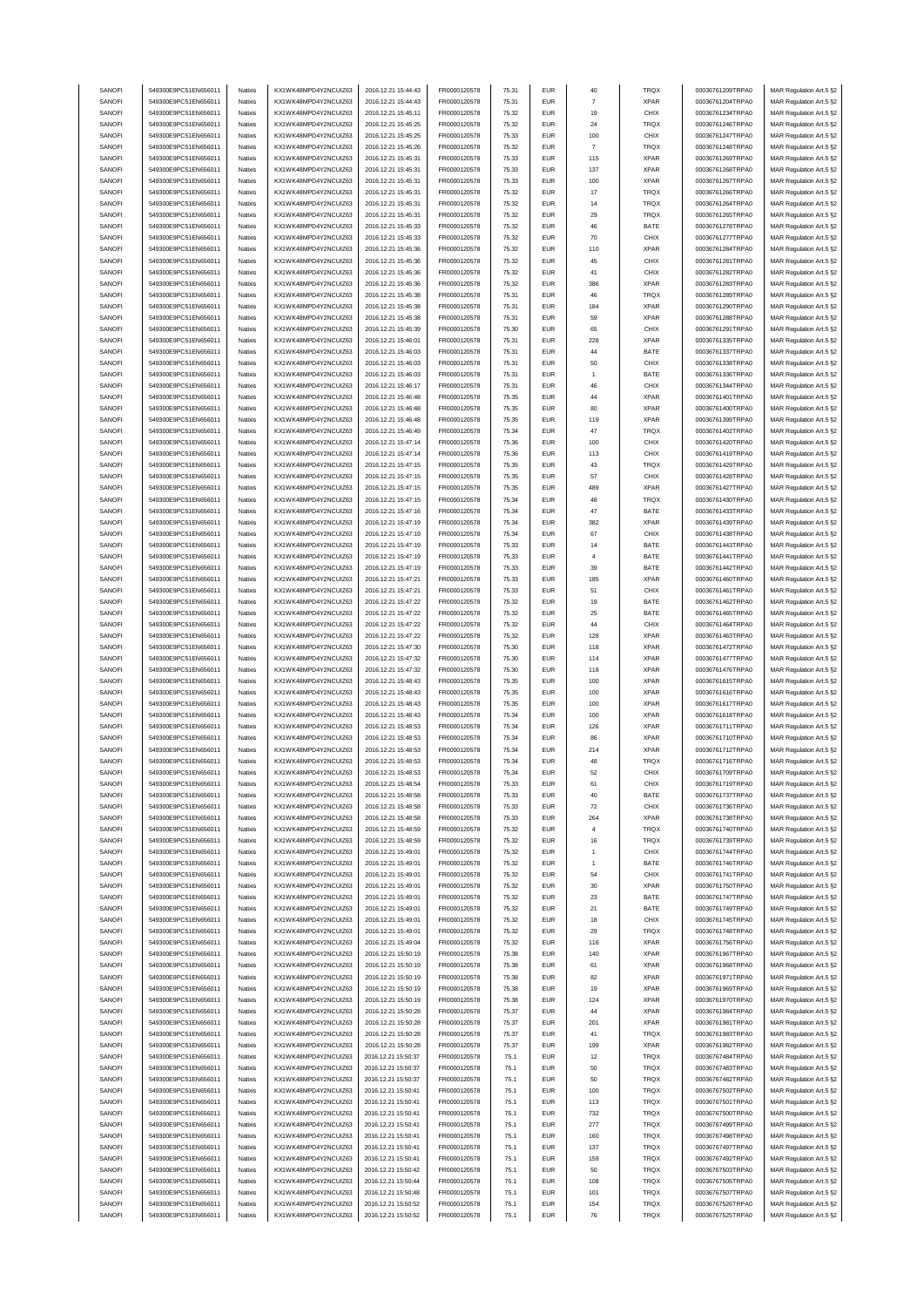| SANOFI           | 549300E9PC51EN656011                         | Natixis            | KX1WK48MPD4Y2NCUIZ63                         | 2016.12.21 15:50:52                        | FR0000120578                 | 75.1           | <b>EUR</b>        | 171                | TRQX         | 00036767524TRPA0                     | MAR Regulation Art.5 §2                            |
|------------------|----------------------------------------------|--------------------|----------------------------------------------|--------------------------------------------|------------------------------|----------------|-------------------|--------------------|--------------|--------------------------------------|----------------------------------------------------|
| SANOFI           | 549300E9PC51EN656011                         | Natixis            | KX1WK48MPD4Y2NCUIZ63                         | 2016.12.21 15:50:52                        | FR0000120578                 | 75.1           | <b>EUR</b>        | 85                 | TRQX         | 00036767523TRPA0                     | MAR Regulation Art.5 §2                            |
| SANOFI           | 549300E9PC51EN656011                         | Natixis            | KX1WK48MPD4Y2NCUIZ63                         | 2016.12.21 15:50:55                        | FR0000120578                 | 75.1           | <b>EUR</b>        | 138                | TRQX         | 00036767546TRPA0                     | MAR Regulation Art.5 §2                            |
| SANOFI           | 549300E9PC51EN656011                         | Natixis            | KX1WK48MPD4Y2NCUIZ63                         | 2016.12.21 15:50:55                        | FR0000120578                 | 75.1           | <b>EUR</b>        | 85                 | TRQX         | 00036767545TRPA0                     | MAR Regulation Art.5 §2                            |
|                  |                                              |                    |                                              |                                            |                              |                |                   |                    |              |                                      |                                                    |
| SANOFI           | 549300E9PC51EN656011                         | Natixis            | KX1WK48MPD4Y2NCUIZ63                         | 2016.12.21 15:50:55                        | FR0000120578                 | 75.1           | <b>EUR</b>        | 760                | TRQX         | 00036767544TRPA0                     | MAR Regulation Art.5 §2                            |
| SANOFI           | 549300E9PC51EN656011                         | Natixis            | KX1WK48MPD4Y2NCUIZ63                         | 2016.12.21 15:50:55                        | FR0000120578                 | 75.1           | <b>EUR</b>        | 747                | TRQX         | 00036767543TRPA0                     | MAR Regulation Art.5 §2                            |
| SANOFI           | 549300E9PC51EN656011                         | Natixis            | KX1WK48MPD4Y2NCUIZ63                         | 2016.12.21 15:50:55                        | FR0000120578                 | 75.1           | <b>EUR</b>        | 13                 | TRQX         | 00036767542TRPA0                     | MAR Regulation Art.5 §2                            |
| SANOFI           | 549300E9PC51EN656011                         | Natixis            | KX1WK48MPD4Y2NCUIZ63                         | 2016.12.21 15:50:55                        | FR0000120578                 | 75.1           | <b>EUR</b>        | 160                | TRQX         | 00036767541TRPA0                     | MAR Regulation Art.5 §2                            |
| SANOFI           | 549300E9PC51EN656011                         | Natixis            | KX1WK48MPD4Y2NCLIIZ63                        | 2016.12.21 15:50:55                        | FR0000120578                 | 75.1           | <b>EUR</b>        | 672                | TRQX         | 00036767540TRPA0                     | MAR Regulation Art.5 §2                            |
| SANOFI           | 549300E9PC51EN656011                         | Natixis            | KX1WK48MPD4Y2NCUIZ63                         | 2016.12.21 15:50:55                        | FR0000120578                 | 75.1           | <b>EUR</b>        | 13                 | TRQX         | 00036767539TRPA0                     | MAR Regulation Art.5 §2                            |
| SANOFI           | 549300E9PC51EN656011                         | Natixis            | KX1WK48MPD4Y2NCUIZ63                         | 2016.12.21 15:50:55                        | FR0000120578                 | 75.1           | <b>EUR</b>        | 747                | TRQX         | 00036767538TRPA0                     | MAR Regulation Art.5 §2                            |
|                  |                                              |                    |                                              |                                            |                              |                |                   |                    |              |                                      |                                                    |
| SANOFI           | 549300E9PC51EN656011                         | Natixis            | KX1WK48MPD4Y2NCUIZ63                         | 2016.12.21 15:50:55                        | FR0000120578                 | 75.1           | <b>EUR</b>        | 98                 | TRQX         | 00036767536TRPA0                     | MAR Regulation Art.5 §2                            |
| SANOFI           | 549300E9PC51EN656011                         | Natixis            | KX1WK48MPD4Y2NCUIZ63                         | 2016.12.21 15:50:55                        | FR0000120578                 | 75.1           | <b>EUR</b>        | 132                | TRQX         | 00036767535TRPA0                     | MAR Regulation Art.5 §2                            |
| SANOFI           | 549300E9PC51EN656011                         | Natixis            | KX1WK48MPD4Y2NCUIZ63                         | 2016.12.21 15:50:55                        | FR0000120578                 | 75.1           | <b>EUR</b>        | 303                | TRQX         | 00036767534TRPA0                     | MAR Regulation Art.5 §2                            |
| SANOFI           | 549300E9PC51EN656011                         | Natixis            | KX1WK48MPD4Y2NCUIZ63                         | 2016.12.21 15:50:55                        | FR0000120578                 | 75.1           | <b>EUR</b>        | 542                | TRQX         | 00036767533TRPA0                     | MAR Regulation Art.5 §2                            |
| SANOFI           | 549300E9PC51EN656011                         | Natixis            | KX1WK48MPD4Y2NCUIZ63                         | 2016.12.21 15:50:55                        | FR0000120578                 | 75.1           | <b>EUR</b>        | 39                 | TRQX         | 00036767532TRPA0                     |                                                    |
|                  |                                              |                    |                                              |                                            |                              |                |                   |                    |              |                                      | MAR Regulation Art.5 §2                            |
| SANOFI           | 549300E9PC51EN656011                         | Natixis            | KX1WK48MPD4Y2NCUIZ63                         | 2016.12.21 15:50:55                        | FR0000120578                 | 75.1           | <b>EUR</b>        | 196                | TRQX         | 00036767531TRPA0                     | MAR Regulation Art.5 §2                            |
| SANOFI           | 549300E9PC51EN656011                         | Natixis            | KX1WK48MPD4Y2NCLIIZ63                        | 2016.12.21 15:50:55                        | FR0000120578                 | 75.1           | <b>EUR</b>        | 312                | TRQX         | 00036767530TRPA0                     | MAR Regulation Art.5 §2                            |
| SANOFI           | 549300E9PC51EN656011                         | Natixis            | KX1WK48MPD4Y2NCUIZ63                         | 2016.12.21 15:50:55                        | FR0000120578                 | 75.1           | <b>EUR</b>        | 298                | TRQX         | 00036767529TRPA0                     | MAR Regulation Art.5 §2                            |
| SANOFI           | 549300E9PC51EN656011                         | Natixis            | KX1WK48MPD4Y2NCUIZ63                         | 2016.12.21 15:50:58                        | FR0000120578                 | 75.1           | <b>EUR</b>        | 196                | TRQX         | 00036767548TRPA0                     | MAR Regulation Art.5 §2                            |
| SANOFI           | 549300E9PC51EN656011                         | Natixis            | KX1WK48MPD4Y2NCUIZ63                         | 2016.12.21 15:51:01                        | FR0000120578                 | 75.1           | <b>EUR</b>        | 108                | TRQX         | 00036767550TRPA0                     | MAR Regulation Art.5 §2                            |
| SANOFI           | 549300E9PC51EN656011                         | Natixis            | KX1WK48MPD4Y2NCUIZ63                         | 2016.12.21 15:51:05                        | FR0000120578                 | 75.1           | <b>EUR</b>        | 117                | TRQX         | 00036767566TRPA0                     | MAR Regulation Art.5 §2                            |
|                  |                                              |                    |                                              |                                            |                              |                |                   |                    |              |                                      |                                                    |
| SANOFI           | 549300E9PC51EN656011                         | Natixis            | KX1WK48MPD4Y2NCUIZ63                         | 2016.12.21 15:51:05                        | FR0000120578                 | 75.1           | <b>EUR</b>        | 428                | TRQX         | 00036767565TRPA0                     | MAR Regulation Art.5 §2                            |
| SANOFI           | 549300E9PC51EN656011                         | Natixis            | KX1WK48MPD4Y2NCUIZ63                         | 2016.12.21 15:51:05                        | FR0000120578                 | 75.1           | <b>EUR</b>        | 113                | TRQX         | 00036767564TRPA0                     | MAR Regulation Art.5 §2                            |
| SANOFI           | 549300E9PC51EN656011                         | Natixis            | KX1WK48MPD4Y2NCUIZ63                         | 2016.12.21 15:51:20                        | FR0000120578                 | 75.1           | <b>EUR</b>        | 50                 | TRQX         | 00036767589TRPA0                     | MAR Regulation Art.5 §2                            |
| SANOFI           | 549300E9PC51EN656011                         | Natixis            | KX1WK48MPD4Y2NCUIZ63                         | 2016.12.21 15:51:28                        | FR0000120578                 | 75.38          | <b>EUR</b>        | 226                | <b>XPAR</b>  | 00036762046TRPA0                     | MAR Regulation Art.5 §2                            |
| SANOFI           | 549300E9PC51EN656011                         | Natixis            | KX1WK48MPD4Y2NCLIIZ63                        | 2016.12.21 15:51:28                        | FR0000120578                 | 75.38          | <b>EUR</b>        | 100                | CHIX         | 00036762045TRPA0                     | MAR Regulation Art.5 §2                            |
| SANOFI           | 549300E9PC51EN656011                         | Natixis            | KX1WK48MPD4Y2NCUIZ63                         | 2016.12.21 15:51:28                        | FR0000120578                 | 75.38          | <b>EUR</b>        | 100                | CHIX         | 00036762044TRPA0                     | MAR Regulation Art.5 §2                            |
|                  |                                              |                    |                                              |                                            |                              |                |                   |                    |              |                                      |                                                    |
| SANOFI           | 549300E9PC51EN656011                         | Natixis            | KX1WK48MPD4Y2NCUIZ63                         | 2016.12.21 15:51:28                        | FR0000120578                 | 75.38          | <b>EUR</b>        | 48                 | CHIX         | 00036762042TRPA0                     | MAR Regulation Art.5 §2                            |
| SANOFI           | 549300E9PC51EN656011                         | Natixis            | KX1WK48MPD4Y2NCUIZ63                         | 2016.12.21 15:51:28                        | FR0000120578                 | 75.38          | <b>EUR</b>        | 42                 | TRQX         | 00036762040TRPA0                     | MAR Regulation Art.5 §2                            |
| SANOFI           | 549300E9PC51EN656011                         | Natixis            | KX1WK48MPD4Y2NCUIZ63                         | 2016.12.21 15:51:28                        | FR0000120578                 | 75.38          | <b>EUR</b>        | 40                 | CHIX         | 00036762041TRPA0                     | MAR Regulation Art.5 §2                            |
| SANOFI           | 549300E9PC51EN656011                         | Natixis            | KX1WK48MPD4Y2NCUIZ63                         | 2016.12.21 15:51:28                        | FR0000120578                 | 75.37          | <b>EUR</b>        | 44                 | CHIX         | 00036762053TRPA0                     | MAR Regulation Art.5 §2                            |
| SANOFI           | 549300E9PC51EN656011                         | Natixis            | KX1WK48MPD4Y2NCUIZ63                         | 2016.12.21 15:51:28                        | FR0000120578                 | 75.37          | <b>EUR</b>        | 64                 | TRQX         | 00036762051TRPA0                     | MAR Regulation Art.5 §2                            |
| SANOFI           | 549300E9PC51EN656011                         | Natixis            |                                              |                                            |                              |                | <b>EUR</b>        | 48                 | BATE         | 00036762050TRPA0                     |                                                    |
|                  |                                              |                    | KX1WK48MPD4Y2NCUIZ63                         | 2016.12.21 15:51:28                        | FR0000120578                 | 75.37          |                   |                    |              |                                      | MAR Regulation Art.5 §2                            |
| SANOFI           | 549300E9PC51EN656011                         | Natixis            | KX1WK48MPD4Y2NCUIZ63                         | 2016.12.21 15:51:28                        | FR0000120578                 | 75.37          | <b>EUR</b>        | 24                 | BATE         | 00036762049TRPA0                     | MAR Regulation Art.5 §2                            |
| SANOFI           | 549300E9PC51EN656011                         | Natixis            | KX1WK48MPD4Y2NCLIIZ63                        | 2016.12.21 15:51:28                        | FR0000120578                 | 75.37          | <b>EUR</b>        | 16                 | BATE         | 00036762047TRPA0                     | MAR Regulation Art.5 §2                            |
| SANOFI           | 549300E9PC51EN656011                         | Natixis            | KX1WK48MPD4Y2NCUIZ63                         | 2016.12.21 15:51:28                        | FR0000120578                 | 75.37          | <b>EUR</b>        | 6                  | CHIX         | 00036762052TRPA0                     | MAR Regulation Art.5 §2                            |
| SANOFI           | 549300E9PC51EN656011                         | Natixis            | KX1WK48MPD4Y2NCUIZ63                         | 2016.12.21 15:51:28                        | FR0000120578                 | 75.37          | <b>EUR</b>        | 57                 | CHIX         | 00036762048TRPA0                     | MAR Regulation Art.5 §2                            |
| SANOFI           | 549300E9PC51EN656011                         | Natixis            | KX1WK48MPD4Y2NCUIZ63                         | 2016.12.21 15:51:28                        | FR0000120578                 | 75.38          | <b>EUR</b>        | 361                | <b>XPAR</b>  | 00036762043TRPA0                     | MAR Regulation Art.5 §2                            |
|                  |                                              |                    |                                              |                                            |                              |                |                   |                    |              |                                      |                                                    |
| SANOFI           | 549300E9PC51EN656011                         | Natixis            | KX1WK48MPD4Y2NCUIZ63                         | 2016.12.21 15:51:29                        | FR0000120578                 | 75.37          | <b>EUR</b>        | 18                 | CHIX         | 00036762054TRPA0                     | MAR Regulation Art.5 §2                            |
| SANOFI           | 549300E9PC51EN656011                         | Natixis            | KX1WK48MPD4Y2NCUIZ63                         | 2016.12.21 15:51:30                        | FR0000120578                 | 75.37          | <b>EUR</b>        | $\overline{2}$     | CHIX         | 00036762056TRPA0                     | MAR Regulation Art.5 §2                            |
| SANOFI           | 549300E9PC51EN656011                         | Natixis            | KX1WK48MPD4Y2NCUIZ63                         | 2016.12.21 15:51:30                        | FR0000120578                 | 75.37          | <b>EUR</b>        | 422                | <b>XPAR</b>  | 00036762057TRPA0                     | MAR Regulation Art.5 §2                            |
| SANOFI           | 549300E9PC51EN656011                         | Natixis            | KX1WK48MPD4Y2NCUIZ63                         | 2016.12.21 15:51:30                        | FR0000120578                 | 75.37          | <b>EUR</b>        | 47                 | CHIX         | 00036762055TRPA0                     | MAR Regulation Art.5 §2                            |
| SANOFI           | 549300E9PC51EN656011                         | Natixis            | KX1WK48MPD4Y2NCUIZ63                         | 2016.12.21 15:51:31                        | FR0000120578                 | 75.1           | <b>EUR</b>        | 50                 | TRQX         | 00036767604TRPA0                     | MAR Regulation Art.5 §2                            |
| SANOFI           | 549300E9PC51EN656011                         | Natixis            | KX1WK48MPD4Y2NCUIZ63                         | 2016.12.21 15:51:31                        | FR0000120578                 | 75.1           | <b>EUR</b>        | 209                | TRQX         | 00036767603TRPA0                     | MAR Regulation Art.5 §2                            |
|                  |                                              |                    |                                              |                                            |                              |                |                   |                    |              |                                      |                                                    |
| SANOFI           | 549300E9PC51EN656011                         | Natixis            | KX1WK48MPD4Y2NCUIZ63                         | 2016.12.21 15:51:31                        | FR0000120578                 | 75.1           | <b>EUR</b>        | 261                | TRQX         | 00036767602TRPA0                     | MAR Regulation Art.5 §2                            |
| SANOFI           | 549300E9PC51EN656011                         | Natixis            | KX1WK48MPD4Y2NCUIZ63                         | 2016.12.21 15:51:31                        | FR0000120578                 | 75.1           | <b>EUR</b>        | 612                | TRQX         | 00036767601TRPA0                     | MAR Regulation Art.5 §2                            |
| SANOFI           | 549300E9PC51EN656011                         | Natixis            | KX1WK48MPD4Y2NCUIZ63                         | 2016.12.21 15:51:31                        | FR0000120578                 | 75.1           | <b>EUR</b>        | 66                 | TRQX         | 00036767600TRPA0                     | MAR Regulation Art.5 §2                            |
| SANOFI           | 549300E9PC51EN656011                         | Natixis            | KX1WK48MPD4Y2NCUIZ63                         | 2016.12.21 15:52:17                        | FR0000120578                 | 75.38          | <b>EUR</b>        | 61                 | CHIX         | 00036762112TRPA0                     | MAR Regulation Art.5 §2                            |
| SANOFI           | 549300E9PC51EN656011                         | Natixis            | KX1WK48MPD4Y2NCUIZ63                         | 2016.12.21 15:52:17                        | FR0000120578                 | 75.38          | <b>EUR</b>        | 399                | <b>XPAR</b>  | 00036762111TRPA0                     | MAR Regulation Art.5 §2                            |
| SANOFI           | 549300E9PC51EN656011                         | Natixis            |                                              | 2016.12.21 15:52:26                        |                              | 75.37          | <b>EUR</b>        | 64                 | CHIX         |                                      |                                                    |
|                  |                                              |                    | KX1WK48MPD4Y2NCUIZ63                         |                                            | FR0000120578                 |                |                   |                    |              | 00036762117TRPA0                     | MAR Regulation Art.5 §2                            |
| SANOFI           | 549300E9PC51EN656011                         | Natixis            | KX1WK48MPD4Y2NCUIZ63                         | 2016.12.21 15:52:26                        | FR0000120578                 | 75.37          | <b>EUR</b>        | 320                | <b>XPAR</b>  | 00036762118TRPA0                     | MAR Regulation Art.5 §2                            |
| SANOFI           | 549300E9PC51EN656011                         | Natixis            | KX1WK48MPD4Y2NCUIZ63                         | 2016.12.21 15:52:26                        | FR0000120578                 | 75.37          | <b>EUR</b>        | 40                 | BATE         | 00036762116TRPA0                     | MAR Regulation Art.5 §2                            |
| SANOFI           | 549300E9PC51EN656011                         | Natixis            | KX1WK48MPD4Y2NCUIZ63                         | 2016.12.21 15:52:26                        | FR0000120578                 | 75.37          | <b>EUR</b>        | 46                 | TRQX         | 00036762115TRPA0                     | MAR Regulation Art.5 §2                            |
| SANOFI           | 549300E9PC51EN656011                         | Natixis            | KX1WK48MPD4Y2NCUIZ63                         | 2016.12.21 15:52:27                        | FR0000120578                 | 75.36          | <b>EUR</b>        | 17                 | CHIX         | 00036762121TRPA0                     | MAR Regulation Art.5 §2                            |
| SANOFI           | 549300E9PC51EN656011                         | Natixis            | KX1WK48MPD4Y2NCUIZ63                         | 2016.12.21 15:52:27                        | FR0000120578                 | 75.36          | <b>EUR</b>        | 18                 | <b>XPAR</b>  | 00036762123TRPA0                     |                                                    |
|                  |                                              |                    |                                              |                                            |                              |                |                   |                    |              |                                      | MAR Regulation Art.5 §2                            |
| SANOFI           | 549300E9PC51EN656011                         | Natixis            | KX1WK48MPD4Y2NCUIZ63                         | 2016.12.21 15:52:27                        | FR0000120578                 | 75.36          | <b>EUR</b>        | 1                  | CHIX         | 00036762124TRPA0                     | MAR Regulation Art.5 §2                            |
| SANOFI           | 549300E9PC51EN656011                         | Natixis            | KX1WK48MPD4Y2NCUIZ63                         | 2016.12.21 15:52:27                        | FR0000120578                 | 75.36          | <b>EUR</b>        | 33                 | CHIX         | 00036762122TRPA0                     | MAR Regulation Art.5 §2                            |
| SANOFI           | 549300E9PC51EN656011                         | Natixis            | KX1WK48MPD4Y2NCUIZ63                         | 2016.12.21 15:52:30                        | FR0000120578                 | 75.36          | <b>EUR</b>        | 115                | <b>XPAR</b>  | 00036762136TRPA0                     | MAR Regulation Art.5 §2                            |
| SANOFI           | 549300E9PC51EN656011                         | Natixis            | KX1WK48MPD4Y2NCUIZ63                         | 2016.12.21 15:52:46                        | FR0000120578                 | 75.36          | <b>EUR</b>        | 65                 | <b>XPAR</b>  | 00036762145TRPA0                     | MAR Regulation Art.5 §2                            |
| SANOF            | 549300E9PC51EN656011                         | Natixis            | KX1WK48MPD4Y2NCUIZ63                         | 2016.12.21 15:52:46                        | FR0000120578                 | 75.36          | EUR               |                    | <b>XPAR</b>  | 00036762144TRPA0                     |                                                    |
|                  |                                              | Natixis            |                                              |                                            |                              |                | <b>EUR</b>        | 34                 |              |                                      | MAR Regulation Art.5 §2<br>MAR Regulation Art.5 §2 |
| SANOFI           | 549300E9PC51EN656011                         |                    | KX1WK48MPD4Y2NCUIZ63                         | 2016.12.21 15:53:08                        | FR0000120578                 | 75.37          |                   |                    | CHIX         | 00036762166TRPA0                     |                                                    |
| SANOFI           | 549300E9PC51EN656011                         | Natixis            | KX1WK48MPD4Y2NCUIZ63                         | 2016.12.21 15:53:08                        | FR0000120578                 | 75.37          | <b>EUR</b>        | 135                | CHIX         | 00036762165TRPA0                     | MAR Regulation Art.5 §2                            |
| SANOFI           | 549300E9PC51EN656011                         | Natixis            | KX1WK48MPD4Y2NCUIZ63                         | 2016.12.21 15:53:08                        | FR0000120578                 | 75.37          | <b>EUR</b>        | 26                 | CHIX         | 00036762167TRPA0                     | MAR Regulation Art.5 §2                            |
| SANOFI           | 549300E9PC51EN656011                         | Natixis            | KX1WK48MPD4Y2NCUIZ63                         | 2016.12.21 15:53:45                        | FR0000120578                 | 75.37          | <b>EUR</b>        | 116                | <b>XPAR</b>  | 00036762197TRPA0                     | MAR Regulation Art.5 §2                            |
| SANOFI           | 549300E9PC51EN656011                         | Natixis            | KX1WK48MPD4Y2NCUIZ63                         | 2016.12.21 15:53:45                        | FR0000120578                 | 75.37          | <b>EUR</b>        | 300                | <b>XPAR</b>  | 00036762196TRPA0                     | MAR Regulation Art.5 §2                            |
| SANOFI           | 549300E9PC51EN656011                         | Natixis            | KX1WK48MPD4Y2NCUIZ63                         | 2016.12.21 15:53:47                        | FR0000120578                 | 75.36          | <b>EUR</b>        | 49                 | TRQX         | 00036762198TRPA0                     | MAR Regulation Art.5 §2                            |
| SANOFI           | 549300E9PC51EN656011                         | Natixis            | KX1WK48MPD4Y2NCUIZ63                         |                                            |                              |                |                   | 205                |              |                                      |                                                    |
|                  |                                              |                    |                                              | 2016.12.21 15:53:48                        | FR0000120578                 | 75.36          | EUR               |                    | <b>XPAR</b>  | 00036762203TRPA0                     | MAR Regulation Art.5 §2                            |
| SANOFI           | 549300E9PC51EN656011                         | Natixis            | KX1WK48MPD4Y2NCUIZ63                         | 2016.12.21 15:53:48                        | FR0000120578                 | 75.36          | <b>EUR</b>        | 126                | <b>XPAR</b>  | 00036762202TRPA0                     | MAR Regulation Art.5 §2                            |
| SANOFI           | 549300E9PC51EN656011                         | Natixis            | KX1WK48MPD4Y2NCUIZ63                         | 2016.12.21 15:53:48                        | FR0000120578                 | 75.36          | <b>EUR</b>        | 55                 | BATE         | 00036762199TRPA0                     | MAR Regulation Art.5 §2                            |
| SANOFI           | 549300E9PC51EN656011                         | Natixis            | KX1WK48MPD4Y2NCUIZ63                         | 2016.12.21 15:53:48                        | FR0000120578                 | 75.36          | <b>EUR</b>        | 73                 | <b>XPAR</b>  | 00036762201TRPA0                     | MAR Regulation Art.5 §2                            |
| SANOFI           | 549300E9PC51EN656011                         | Natixis            | KX1WK48MPD4Y2NCUIZ63                         | 2016.12.21 15:53:48                        | FR0000120578                 | 75.36          | <b>EUR</b>        | -1                 | TRQX         | 00036762204TRPA0                     | MAR Regulation Art.5 §2                            |
| SANOFI           | 549300E9PC51EN656011                         | Natixis            | KX1WK48MPD4Y2NCUIZ63                         | 2016.12.21 15:53:48                        | FR0000120578                 | 75.36          | <b>EUR</b>        | 41                 | TRQX         | 00036762200TRPA0                     | MAR Regulation Art.5 §2                            |
| SANOFI           | 549300E9PC51EN656011                         | Natixis            | KX1WK48MPD4Y2NCUIZ63                         | 2016.12.21 15:53:49                        | FR0000120578                 | 75.35          | <b>EUR</b>        | 16                 | TRQX         | 00036762205TRPA0                     |                                                    |
|                  |                                              |                    |                                              |                                            |                              |                |                   |                    |              |                                      | MAR Regulation Art.5 §2                            |
| SANOFI           | 549300E9PC51EN656011                         | Natixis            | KX1WK48MPD4Y2NCUIZ63                         | 2016.12.21 15:53:58                        | FR0000120578                 | 75.35          | <b>EUR</b>        | 53                 | CHIX         | 00036762210TRPA0                     | MAR Regulation Art.5 §2                            |
| SANOFI           | 549300E9PC51EN656011                         | Natixis            | KX1WK48MPD4Y2NCUIZ63                         | 2016.12.21 15:53:58                        | FR0000120578                 | 75.35          | <b>EUR</b>        | 229                | <b>XPAR</b>  | 00036762209TRPA0                     | MAR Regulation Art.5 §2                            |
| SANOFI           | 549300E9PC51EN656011                         | Natixis            | KX1WK48MPD4Y2NCUIZ63                         | 2016.12.21 15:54:10                        | FR0000120578                 | 75.34          | <b>EUR</b>        | 47                 | CHIX         | 00036762226TRPA0                     | MAR Regulation Art.5 §2                            |
| SANOFI           | 549300E9PC51EN656011                         | Natixis            | KX1WK48MPD4Y2NCUIZ63                         | 2016.12.21 15:54:10                        | FR0000120578                 | 75.34          | <b>EUR</b>        | 159                | <b>XPAR</b>  | 00036762229TRPA0                     | MAR Regulation Art.5 §2                            |
| SANOFI           | 549300E9PC51EN656011                         | Natixis            | KX1WK48MPD4Y2NCUIZ63                         | 2016.12.21 15:54:10                        | FR0000120578                 | 75.34          | <b>EUR</b>        | 52                 | TRQX         | 00036762227TRPA0                     | MAR Regulation Art.5 §2                            |
| SANOFI           | 549300E9PC51EN656011                         | Natixis            | KX1WK48MPD4Y2NCUIZ63                         | 2016.12.21 15:54:10                        | FR0000120578                 | 75.34          | <b>EUR</b>        | 26                 | BATE         | 00036762224TRPA0                     | MAR Regulation Art.5 §2                            |
|                  |                                              |                    |                                              |                                            |                              |                |                   |                    |              |                                      |                                                    |
| SANOFI           | 549300E9PC51EN656011                         | Natixis            | KX1WK48MPD4Y2NCUIZ63                         | 2016.12.21 15:54:10                        | FR0000120578                 | 75.34          | <b>EUR</b>        | 23                 | BATE         | 00036762225TRPA0                     | MAR Regulation Art.5 §2                            |
| SANOFI           | 549300E9PC51EN656011                         | Natixis            | KX1WK48MPD4Y2NCUIZ63                         | 2016.12.21 15:54:10                        | FR0000120578                 | 75.34          | <b>EUR</b>        | $\boldsymbol{2}$   | TRQX         | 00036762228TRPA0                     | MAR Regulation Art.5 §2                            |
| SANOFI           | 549300E9PC51EN656011                         | Natixis            | KX1WK48MPD4Y2NCUIZ63                         | 2016.12.21 15:55:19                        | FR0000120578                 | 75.35          | <b>EUR</b>        | 82                 | <b>XPAR</b>  | 00036762331TRPA0                     | MAR Regulation Art.5 §2                            |
| SANOFI           | 549300E9PC51EN656011                         | Natixis            | KX1WK48MPD4Y2NCUIZ63                         | 2016.12.21 15:55:19                        | FR0000120578                 | 75.35          | <b>EUR</b>        | 129                | CHIX         | 00036762326TRPA0                     | MAR Regulation Art.5 §2                            |
| SANOFI           | 549300E9PC51EN656011                         | Natixis            | KX1WK48MPD4Y2NCUIZ63                         | 2016.12.21 15:55:19                        | FR0000120578                 | 75.35          | <b>EUR</b>        | 267                | <b>XPAR</b>  | 00036762327TRPA0                     | MAR Regulation Art.5 §2                            |
|                  |                                              |                    |                                              |                                            |                              |                |                   |                    |              |                                      |                                                    |
| SANOFI           | 549300E9PC51EN656011                         | Natixis            | KX1WK48MPD4Y2NCUIZ63                         | 2016.12.21 15:55:19                        | FR0000120578                 | 75.35          | <b>EUR</b>        | 16                 | <b>XPAR</b>  | 00036762328TRPA0                     | MAR Regulation Art.5 §2                            |
| SANOFI           | 549300E9PC51EN656011                         | Natixis            | KX1WK48MPD4Y2NCUIZ63                         | 2016.12.21 15:55:19                        | FR0000120578                 | 75.35          | <b>EUR</b>        | 10                 | <b>XPAR</b>  | 00036762330TRPA0                     | MAR Regulation Art.5 §2                            |
| SANOFI           | 549300E9PC51EN656011                         | Natixis            | KX1WK48MPD4Y2NCUIZ63                         | 2016.12.21 15:55:19                        | FR0000120578                 | 75.35          | <b>EUR</b>        | 48                 | CHIX         | 00036762325TRPA0                     | MAR Regulation Art.5 §2                            |
| SANOFI           | 549300E9PC51EN656011                         | Natixis            | KX1WK48MPD4Y2NCUIZ63                         | 2016.12.21 15:55:23                        | FR0000120578                 | 75.35          | <b>EUR</b>        | 54                 | <b>XPAR</b>  | 00036762337TRPA0                     | MAR Regulation Art.5 §2                            |
| SANOFI           | 549300E9PC51EN656011                         | Natixis            | KX1WK48MPD4Y2NCUIZ63                         | 2016.12.21 15:55:23                        | FR0000120578                 | 75.35          | <b>EUR</b>        | 65                 | <b>XPAR</b>  | 00036762336TRPA0                     | MAR Regulation Art.5 §2                            |
|                  |                                              |                    |                                              |                                            |                              |                |                   |                    |              |                                      |                                                    |
| SANOFI           | 549300E9PC51EN656011                         | Natixis            | KX1WK48MPD4Y2NCUIZ63                         | 2016.12.21 15:55:27                        | FR0000120578                 | 75.34          | <b>EUR</b>        | 41                 | TRQX         | 00036762348TRPA0                     | MAR Regulation Art.5 §2                            |
| SANOFI           | 549300E9PC51EN656011                         | Natixis            | KX1WK48MPD4Y2NCUIZ63                         | 2016.12.21 15:55:27                        | FR0000120578                 | 75.34          | <b>EUR</b>        | 47                 | CHIX         | 00036762345TRPA0                     | MAR Regulation Art.5 §2                            |
| SANOFI           | 549300E9PC51EN656011                         | Natixis            | KX1WK48MPD4Y2NCUIZ63                         | 2016.12.21 15:55:27                        | FR0000120578                 | 75.34          | <b>EUR</b>        | 315                | <b>XPAR</b>  | 00036762347TRPA0                     | MAR Regulation Art.5 §2                            |
| SANOFI           | 549300E9PC51EN656011                         | Natixis            | KX1WK48MPD4Y2NCUIZ63                         | 2016.12.21 15:55:27                        | FR0000120578                 | 75.34          | <b>EUR</b>        | 167                | <b>XPAR</b>  | 00036762346TRPA0                     | MAR Regulation Art.5 §2                            |
| SANOFI           | 549300E9PC51EN656011                         | Natixis            | KX1WK48MPD4Y2NCUIZ63                         | 2016.12.21 15:55:56                        | FR0000120578                 | 75.34          | <b>EUR</b>        | $\overline{4}$     | BATE         | 00036762389TRPA0                     | MAR Regulation Art.5 §2                            |
| SANOFI           | 549300E9PC51EN656011                         | Natixis            | KX1WK48MPD4Y2NCUIZ63                         | 2016.12.21 15:55:56                        | FR0000120578                 | 75.35          | <b>EUR</b>        | 212                | <b>XPAR</b>  | 00036762388TRPA0                     | MAR Regulation Art.5 §2                            |
|                  |                                              |                    |                                              |                                            |                              |                |                   |                    |              |                                      |                                                    |
|                  |                                              |                    |                                              |                                            |                              |                |                   |                    |              |                                      |                                                    |
| SANOFI           | 549300E9PC51EN656011                         | Natixis            | KX1WK48MPD4Y2NCUIZ63                         | 2016.12.21 15:55:56                        | FR0000120578                 | 75.34          | <b>EUR</b>        | 37                 | BATE         | 00036762390TRPA0                     | MAR Regulation Art.5 §2                            |
| SANOFI           | 549300E9PC51EN656011                         | Natixis            | KX1WK48MPD4Y2NCUIZ63                         | 2016.12.21 15:55:56                        | FR0000120578                 | 75.35          | <b>EUR</b>        | 49                 | CHIX         | 00036762385TRPA0                     | MAR Regulation Art.5 §2                            |
| SANOFI<br>SANOFI | 549300E9PC51EN656011<br>549300E9PC51EN656011 | Natixis<br>Natixis | KX1WK48MPD4Y2NCUIZ63<br>KX1WK48MPD4Y2NCUIZ63 | 2016.12.21 15:55:56<br>2016.12.21 15:55:56 | FR0000120578<br>FR0000120578 | 75.35<br>75.35 | <b>EUR</b><br>EUR | 53<br>$\mathbf{1}$ | TRQX<br>TRQX | 00036762387TRPA0<br>00036762386TRPA0 | MAR Regulation Art.5 §2<br>MAR Regulation Art.5 §2 |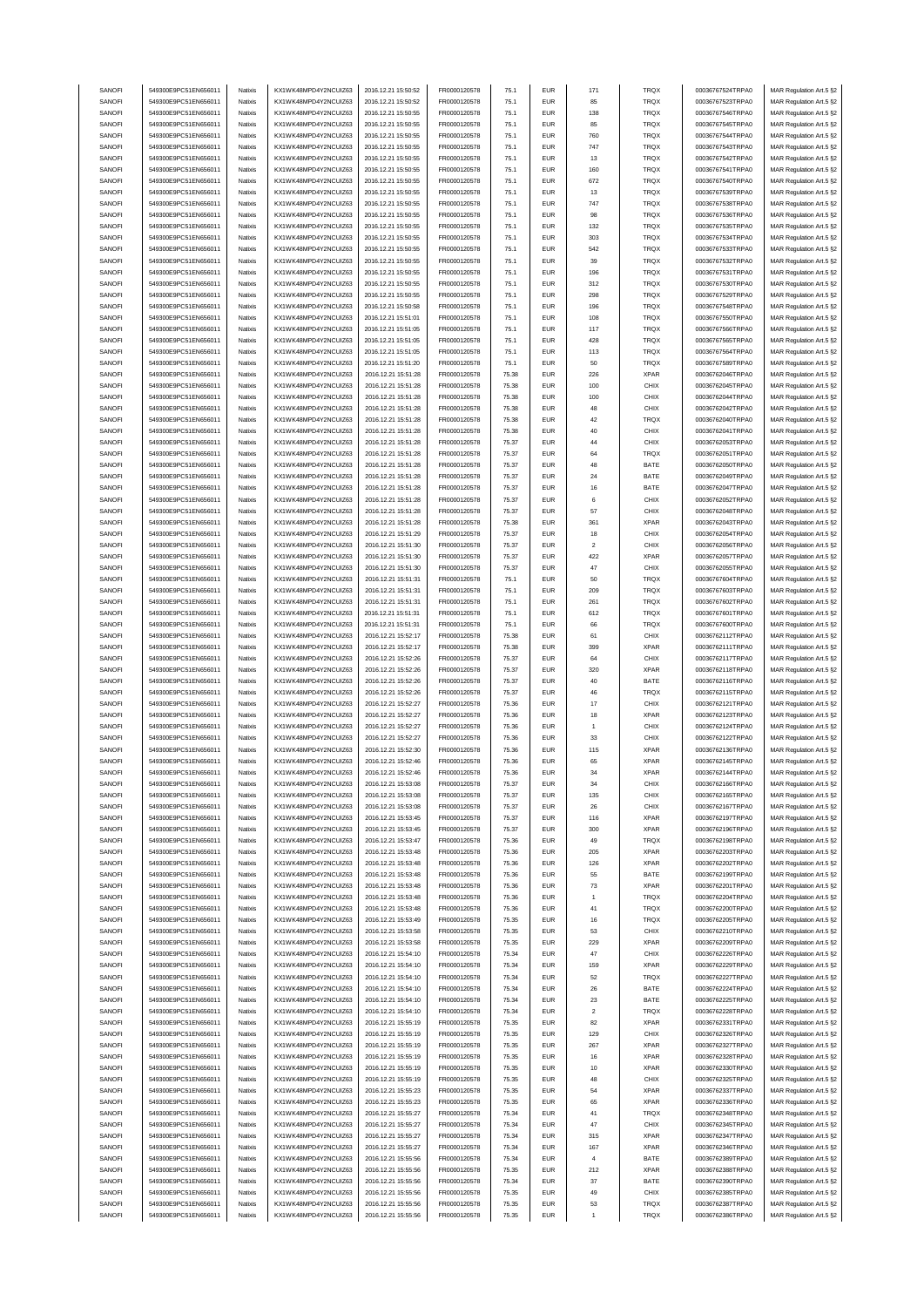| SANOFI | 549300E9PC51EN656011 | Natixis | KX1WK48MPD4Y2NCUIZ63  | 2016.12.21 15:55:57 | FR0000120578 | 75.34 | <b>EUR</b> | 275            | <b>XPAR</b> | 00036762391TRPA0 | MAR Regulation Art.5 §2 |
|--------|----------------------|---------|-----------------------|---------------------|--------------|-------|------------|----------------|-------------|------------------|-------------------------|
| SANOFI | 549300E9PC51EN656011 | Natixis | KX1WK48MPD4Y2NCUIZ63  | 2016.12.21 15:55:57 | FR0000120578 | 75.34 | <b>EUR</b> | 45             | TRQX        | 00036762392TRPA0 | MAR Regulation Art.5 §2 |
| SANOFI | 549300E9PC51EN656011 | Natixis | KX1WK48MPD4Y2NCUIZ63  | 2016.12.21 15:56:11 | FR0000120578 | 75.36 | <b>EUR</b> | 143            | <b>XPAR</b> | 00036762409TRPA0 | MAR Regulation Art.5 §2 |
| SANOFI | 549300E9PC51EN656011 | Natixis | KX1WK48MPD4Y2NCUIZ63  | 2016.12.21 15:57:24 | FR0000120578 | 75.36 | <b>EUR</b> | 220            | <b>XPAR</b> | 00036762622TRPA0 | MAR Regulation Art.5 §2 |
|        |                      |         |                       |                     |              |       |            |                |             |                  |                         |
| SANOFI | 549300E9PC51EN656011 | Natixis | KX1WK48MPD4Y2NCUIZ63  | 2016.12.21 15:57:24 | FR0000120578 | 75.36 | <b>EUR</b> | 187            | <b>XPAR</b> | 00036762625TRPA0 | MAR Regulation Art.5 §2 |
| SANOFI | 549300E9PC51EN656011 | Natixis | KX1WK48MPD4Y2NCUIZ63  | 2016.12.21 15:57:24 | FR0000120578 | 75.36 | <b>EUR</b> | 352            | <b>XPAR</b> | 00036762617TRPA0 | MAR Regulation Art.5 §2 |
| SANOFI | 549300E9PC51EN656011 | Natixis | KX1WK48MPD4Y2NCUIZ63  | 2016.12.21 15:57:24 | FR0000120578 | 75.36 | <b>EUR</b> | 100            | <b>XPAR</b> | 00036762623TRPA0 | MAR Regulation Art.5 §2 |
| SANOFI | 549300E9PC51EN656011 | Natixis | KX1WK48MPD4Y2NCUIZ63  | 2016.12.21 15:57:24 | FR0000120578 | 75.36 | <b>EUR</b> | 68             | <b>XPAR</b> | 00036762624TRPA0 | MAR Regulation Art.5 §2 |
| SANOFI | 549300E9PC51EN656011 | Natixis | KX1WK48MPD4Y2NCLIIZ63 | 2016.12.21 15:57:24 | FR0000120578 | 75.36 | <b>EUR</b> | 100            | <b>XPAR</b> | 00036762621TRPA0 | MAR Regulation Art.5 §2 |
| SANOFI | 549300E9PC51EN656011 | Natixis | KX1WK48MPD4Y2NCUIZ63  | 2016.12.21 15:57:24 | FR0000120578 | 75.36 | <b>EUR</b> | 46             | TRQX        | 00036762620TRPA0 | MAR Regulation Art.5 §2 |
|        |                      | Natixis |                       |                     |              |       | <b>EUR</b> | 44             |             |                  |                         |
| SANOFI | 549300E9PC51EN656011 |         | KX1WK48MPD4Y2NCUIZ63  | 2016.12.21 15:57:24 | FR0000120578 | 75.36 |            |                | CHIX        | 00036762619TRPA0 | MAR Regulation Art.5 §2 |
| SANOFI | 549300E9PC51EN656011 | Natixis | KX1WK48MPD4Y2NCUIZ63  | 2016.12.21 15:57:24 | FR0000120578 | 75.35 | <b>EUR</b> | 139            | CHIX        | 00036762627TRPA0 | MAR Regulation Art.5 §2 |
| SANOFI | 549300E9PC51EN656011 | Natixis | KX1WK48MPD4Y2NCUIZ63  | 2016.12.21 15:57:24 | FR0000120578 | 75.35 | <b>EUR</b> | 48             | TRQX        | 00036762626TRPA0 | MAR Regulation Art.5 §2 |
| SANOFI | 549300E9PC51EN656011 | Natixis | KX1WK48MPD4Y2NCUIZ63  | 2016.12.21 15:57:24 | FR0000120578 | 75.36 | <b>EUR</b> | 58             | CHIX        | 00036762618TRPA0 | MAR Regulation Art.5 §2 |
| SANOFI | 549300E9PC51EN656011 | Natixis | KX1WK48MPD4Y2NCUIZ63  | 2016.12.21 15:58:41 | FR0000120578 | 75.36 | <b>EUR</b> | 300            | <b>XPAR</b> | 00036762764TRPA0 | MAR Regulation Art.5 §2 |
|        |                      |         |                       |                     |              |       |            |                |             |                  |                         |
| SANOFI | 549300E9PC51EN656011 | Natixis | KX1WK48MPD4Y2NCUIZ63  | 2016.12.21 15:58:41 | FR0000120578 | 75.34 | <b>EUR</b> | 105            | <b>XPAR</b> | 00036762775TRPA0 | MAR Regulation Art.5 §2 |
| SANOFI | 549300E9PC51EN656011 | Natixis | KX1WK48MPD4Y2NCUIZ63  | 2016.12.21 15:58:41 | FR0000120578 | 75.34 | <b>EUR</b> | 46             | TRQX        | 00036762776TRPA0 | MAR Regulation Art.5 §2 |
| SANOFI | 549300E9PC51EN656011 | Natixis | KX1WK48MPD4Y2NCLIIZ63 | 2016.12.21 15:58:41 | FR0000120578 | 75.34 | <b>EUR</b> | 38             | BATE        | 00036762773TRPA0 | MAR Regulation Art.5 §2 |
| SANOFI | 549300E9PC51EN656011 | Natixis | KX1WK48MPD4Y2NCUIZ63  | 2016.12.21 15:58:41 | FR0000120578 | 75.34 | <b>EUR</b> | 24             | BATE        | 00036762772TRPA0 | MAR Regulation Art.5 §2 |
| SANOFI | 549300E9PC51EN656011 | Natixis | KX1WK48MPD4Y2NCUIZ63  | 2016.12.21 15:58:41 | FR0000120578 | 75.35 | <b>EUR</b> | 127            | CHIX        | 00036762774TRPA0 | MAR Regulation Art.5 §2 |
|        |                      |         |                       |                     |              |       |            |                |             |                  |                         |
| SANOFI | 549300E9PC51EN656011 | Natixis | KX1WK48MPD4Y2NCUIZ63  | 2016.12.21 15:58:41 | FR0000120578 | 75.35 | <b>EUR</b> | 62             | BATE        | 00036762767TRPA0 | MAR Regulation Art.5 §2 |
| SANOFI | 549300E9PC51EN656011 | Natixis | KX1WK48MPD4Y2NCUIZ63  | 2016.12.21 15:58:41 | FR0000120578 | 75.35 | <b>EUR</b> | 53             | CHIX        | 00036762765TRPA0 | MAR Regulation Art.5 §2 |
| SANOFI | 549300E9PC51EN656011 | Natixis | KX1WK48MPD4Y2NCUIZ63  | 2016.12.21 15:58:41 | FR0000120578 | 75.35 | <b>EUR</b> | 45             | TRQX        | 00036762768TRPA0 | MAR Regulation Art.5 §2 |
| SANOFI | 549300E9PC51EN656011 | Natixis | KX1WK48MPD4Y2NCUIZ63  | 2016.12.21 15:58:41 | FR0000120578 | 75.35 | <b>EUR</b> | 130            | <b>XPAR</b> | 00036762769TRPA0 | MAR Regulation Art.5 §2 |
| SANOFI | 549300E9PC51EN656011 | Natixis | KX1WK48MPD4Y2NCUIZ63  | 2016.12.21 15:58:41 | FR0000120578 | 75.35 | <b>EUR</b> | 108            | <b>XPAR</b> | 00036762771TRPA0 | MAR Regulation Art.5 §2 |
| SANOFI | 549300E9PC51EN656011 | Natixis | KX1WK48MPD4Y2NCUIZ63  | 2016.12.21 15:58:41 | FR0000120578 | 75.35 | <b>EUR</b> | 44             | CHIX        | 00036762766TRPA0 | MAR Regulation Art.5 §2 |
|        |                      |         |                       |                     |              |       |            |                |             |                  |                         |
| SANOFI | 549300E9PC51EN656011 | Natixis | KX1WK48MPD4Y2NCLIIZ63 | 2016.12.21 15:58:41 | FR0000120578 | 75.35 | <b>EUR</b> | 252            | <b>XPAR</b> | 00036762770TRPA0 | MAR Regulation Art.5 §2 |
| SANOFI | 549300E9PC51EN656011 | Natixis | KX1WK48MPD4Y2NCUIZ63  | 2016.12.21 15:58:42 | FR0000120578 | 75.34 | <b>EUR</b> | 81             | <b>XPAR</b> | 00036762777TRPA0 | MAR Regulation Art.5 §2 |
| SANOFI | 549300E9PC51EN656011 | Natixis | KX1WK48MPD4Y2NCUIZ63  | 2016.12.21 15:58:43 | FR0000120578 | 75.33 | EUR        | 44             | CHIX        | 00036762778TRPA0 | MAR Regulation Art.5 §2 |
| SANOFI | 549300E9PC51EN656011 | Natixis | KX1WK48MPD4Y2NCUIZ63  | 2016.12.21 15:58:44 | FR0000120578 | 75.33 | <b>EUR</b> | $\overline{4}$ | CHIX        | 00036762779TRPA0 | MAR Regulation Art.5 §2 |
|        |                      |         | KX1WK48MPD4Y2NCUIZ63  |                     | FR0000120578 |       |            |                |             |                  |                         |
| SANOFI | 549300E9PC51EN656011 | Natixis |                       | 2016.12.21 15:58:44 |              | 75.32 | <b>EUR</b> | 42             | BATE        | 00036762781TRPA0 | MAR Regulation Art.5 §2 |
| SANOFI | 549300E9PC51EN656011 | Natixis | KX1WK48MPD4Y2NCUIZ63  | 2016.12.21 15:58:44 | FR0000120578 | 75.32 | <b>EUR</b> | 130            | <b>XPAR</b> | 00036762782TRPA0 | MAR Regulation Art.5 §2 |
| SANOFI | 549300E9PC51EN656011 | Natixis | KX1WK48MPD4Y2NCUIZ63  | 2016.12.21 15:58:44 | FR0000120578 | 75.33 | <b>EUR</b> | 49             | CHIX        | 00036762780TRPA0 | MAR Regulation Art.5 §2 |
| SANOFI | 549300E9PC51EN656011 | Natixis | KX1WK48MPD4Y2NCUIZ63  | 2016.12.21 15:58:53 | FR0000120578 | 75.30 | <b>EUR</b> | 116            | <b>XPAR</b> | 00036762803TRPA0 | MAR Regulation Art.5 §2 |
| SANOFI | 549300E9PC51EN656011 | Natixis | KX1WK48MPD4Y2NCUIZ63  | 2016.12.21 15:59:03 | FR0000120578 | 75.29 | <b>EUR</b> | 44             | TRQX        | 00036762818TRPA0 | MAR Regulation Art.5 §2 |
|        |                      |         |                       |                     |              |       |            |                |             |                  |                         |
| SANOFI | 549300E9PC51EN656011 | Natixis | KX1WK48MPD4Y2NCLIIZ63 | 2016.12.21 15:59:26 | FR0000120578 | 75.28 | <b>EUR</b> | 49             | CHIX        | 00036762844TRPA0 | MAR Regulation Art.5 §2 |
| SANOFI | 549300E9PC51EN656011 | Natixis | KX1WK48MPD4Y2NCUIZ63  | 2016.12.21 15:59:26 | FR0000120578 | 75.29 | <b>EUR</b> | 65             | <b>XPAR</b> | 00036762841TRPA0 | MAR Regulation Art.5 §2 |
| SANOFI | 549300E9PC51EN656011 | Natixis | KX1WK48MPD4Y2NCUIZ63  | 2016.12.21 15:59:26 | FR0000120578 | 75.29 | <b>EUR</b> | 49             | CHIX        | 00036762842TRPA0 | MAR Regulation Art.5 §2 |
| SANOFI | 549300E9PC51EN656011 | Natixis | KX1WK48MPD4Y2NCUIZ63  | 2016.12.21 15:59:26 | FR0000120578 | 75.29 | <b>EUR</b> | 70             | <b>XPAR</b> | 00036762843TRPA0 | MAR Regulation Art.5 §2 |
|        |                      |         |                       |                     |              |       |            |                |             |                  |                         |
| SANOFI | 549300E9PC51EN656011 | Natixis | KX1WK48MPD4Y2NCUIZ63  | 2016.12.21 15:59:26 | FR0000120578 | 75.29 | <b>EUR</b> | 111            | <b>XPAR</b> | 00036762846TRPA0 | MAR Regulation Art.5 §2 |
| SANOFI | 549300E9PC51EN656011 | Natixis | KX1WK48MPD4Y2NCUIZ63  | 2016.12.21 15:59:26 | FR0000120578 | 75.29 | <b>EUR</b> | 301            | <b>XPAR</b> | 00036762845TRPA0 | MAR Regulation Art.5 §2 |
| SANOFI | 549300E9PC51EN656011 | Natixis | KX1WK48MPD4Y2NCUIZ63  | 2016.12.21 15:59:45 | FR0000120578 | 75.28 | <b>EUR</b> | 49             | TRQX        | 00036762867TRPA0 | MAR Regulation Art.5 §2 |
| SANOFI | 549300E9PC51EN656011 | Natixis | KX1WK48MPD4Y2NCUIZ63  | 2016.12.21 15:59:45 | FR0000120578 | 75.28 | <b>EUR</b> | 261            | <b>XPAR</b> | 00036762868TRPA0 | MAR Regulation Art.5 §2 |
| SANOFI | 549300E9PC51EN656011 | Natixis | KX1WK48MPD4Y2NCUIZ63  | 2016.12.21 15:59:59 | FR0000120578 | 75.30 | <b>EUR</b> | 250            | <b>XPAR</b> | 00036762887TRPA0 | MAR Regulation Art.5 §2 |
|        |                      | Natixis |                       |                     |              |       | <b>EUR</b> |                |             |                  |                         |
| SANOFI | 549300E9PC51EN656011 |         | KX1WK48MPD4Y2NCUIZ63  | 2016.12.21 15:59:59 | FR0000120578 | 75.30 |            | 131            | <b>XPAR</b> | 00036762888TRPA0 | MAR Regulation Art.5 §2 |
| SANOFI | 549300E9PC51EN656011 | Natixis | KX1WK48MPD4Y2NCUIZ63  | 2016.12.21 15:59:59 | FR0000120578 | 75.30 | <b>EUR</b> | 114            | <b>XPAR</b> | 00036762889TRPA0 | MAR Regulation Art.5 §2 |
| SANOFI | 549300E9PC51EN656011 | Natixis | KX1WK48MPD4Y2NCUIZ63  | 2016.12.21 15:59:59 | FR0000120578 | 75.27 | <b>EUR</b> | 41             | CHIX        | 00036762890TRPA0 | MAR Regulation Art.5 §2 |
| SANOFI | 549300E9PC51EN656011 | Natixis | KX1WK48MPD4Y2NCUIZ63  | 2016.12.21 16:00:53 | FR0000120578 | 75.31 | <b>EUR</b> | 44             | CHIX        | 00036762917TRPA0 | MAR Regulation Art.5 §2 |
| SANOFI | 549300E9PC51EN656011 | Natixis | KX1WK48MPD4Y2NCUIZ63  | 2016.12.21 16:00:53 | FR0000120578 | 75.31 | <b>EUR</b> | 45             | CHIX        | 00036762918TRPA0 | MAR Regulation Art.5 §2 |
|        |                      |         |                       |                     |              |       | <b>EUR</b> |                |             |                  |                         |
| SANOFI | 549300E9PC51EN656011 | Natixis | KX1WK48MPD4Y2NCUIZ63  | 2016.12.21 16:00:53 | FR0000120578 | 75.31 |            | 476            | <b>XPAR</b> | 00036762919TRPA0 | MAR Regulation Art.5 §2 |
| SANOFI | 549300E9PC51EN656011 | Natixis | KX1WK48MPD4Y2NCUIZ63  | 2016.12.21 16:01:06 | FR0000120578 | 75.31 | <b>EUR</b> | 100            | CHIX        | 00036762926TRPA0 | MAR Regulation Art.5 §2 |
| SANOFI | 549300E9PC51EN656011 | Natixis | KX1WK48MPD4Y2NCUIZ63  | 2016.12.21 16:01:06 | FR0000120578 | 75.30 | <b>EUR</b> | 49             | BATE        | 00036762931TRPA0 | MAR Regulation Art.5 §2 |
| SANOFI | 549300E9PC51EN656011 | Natixis | KX1WK48MPD4Y2NCUIZ63  | 2016.12.21 16:01:06 | FR0000120578 | 75.30 | <b>EUR</b> | 42             | TRQX        | 00036762927TRPA0 | MAR Regulation Art.5 §2 |
| SANOFI | 549300E9PC51EN656011 | Natixis | KX1WK48MPD4Y2NCUIZ63  | 2016.12.21 16:01:06 | FR0000120578 | 75.30 | <b>EUR</b> | 8              | <b>XPAR</b> | 00036762932TRPA0 | MAR Regulation Art.5 §2 |
|        | 549300E9PC51EN656011 |         |                       |                     |              |       |            |                |             |                  |                         |
| SANOFI |                      | Natixis | KX1WK48MPD4Y2NCUIZ63  | 2016.12.21 16:01:06 | FR0000120578 | 75.30 | <b>EUR</b> | 54             | CHIX        | 00036762930TRPA0 | MAR Regulation Art.5 §2 |
| SANOFI | 549300E9PC51EN656011 | Natixis | KX1WK48MPD4Y2NCUIZ63  | 2016.12.21 16:01:07 | FR0000120578 | 75.29 | <b>EUR</b> | 50             | BATE        | 00036762939TRPA0 | MAR Regulation Art.5 §2 |
| SANOFI | 549300E9PC51EN656011 | Natixis | KX1WK48MPD4Y2NCUIZ63  | 2016.12.21 16:01:07 | FR0000120578 | 75.30 | <b>EUR</b> | 403            | <b>XPAR</b> | 00036762936TRPA0 | MAR Regulation Art.5 §2 |
| SANOFI | 549300E9PC51EN656011 | Natixis | KX1WK48MPD4Y2NCUIZ63  | 2016.12.21 16:01:07 | FR0000120578 | 75.30 | <b>EUR</b> | 117            | <b>XPAR</b> | 00036762938TRPA0 | MAR Regulation Art.5 §2 |
| SANOFI | 549300E9PC51EN656011 | Natixis | KX1WK48MPD4Y2NCUIZ63  | 2016.12.21 16:01:07 | FR0000120578 | 75.30 | <b>EUR</b> | 138            | <b>XPAR</b> | 00036762940TRPA0 | MAR Regulation Art.5 §2 |
| SANOFI | 549300E9PC51EN656011 | Natixis | KX1WK48MPD4Y2NCUIZ63  | 2016.12.21 16:01:07 | FR0000120578 | 75.30 | <b>EUR</b> | 114            | <b>XPAR</b> | 00036762937TRPA0 |                         |
|        |                      |         |                       |                     |              |       |            |                |             |                  | MAR Regulation Art.5 §2 |
| SANOF  | 549300E9PC51EN656011 | Natixis | KX1WK48MPD4Y2NCUIZ63  | 2016.12.21 16:01:07 | FR0000120578 | 75.30 | EUR        | 190            | <b>XPAR</b> | 00036762935TRPA0 | MAR Regulation Art.5 §2 |
| SANOFI | 549300E9PC51EN656011 | Natixis | KX1WK48MPD4Y2NCUIZ63  | 2016.12.21 16:01:07 | FR0000120578 | 75.29 | <b>EUR</b> | 45             | CHIX        | 00036762942TRPA0 | MAR Regulation Art.5 §2 |
| SANOFI | 549300E9PC51EN656011 | Natixis | KX1WK48MPD4Y2NCUIZ63  | 2016.12.21 16:01:07 | FR0000120578 | 75.29 | <b>EUR</b> | 45             | TRQX        | 00036762943TRPA0 | MAR Regulation Art.5 §2 |
| SANOFI | 549300E9PC51EN656011 | Natixis | KX1WK48MPD4Y2NCUIZ63  | 2016.12.21 16:01:07 | FR0000120578 | 75.29 | <b>EUR</b> | 212            | <b>XPAR</b> | 00036762941TRPA0 | MAR Regulation Art.5 §2 |
|        |                      |         |                       |                     |              |       |            |                |             |                  |                         |
| SANOFI | 549300E9PC51EN656011 | Natixis | KX1WK48MPD4Y2NCUIZ63  | 2016.12.21 16:01:26 | FR0000120578 | 75.27 | <b>EUR</b> | 46             | <b>XPAR</b> | 00036762959TRPA0 | MAR Regulation Art.5 §2 |
| SANOFI | 549300E9PC51EN656011 | Natixis | KX1WK48MPD4Y2NCUIZ63  | 2016.12.21 16:01:26 | FR0000120578 | 75.27 | <b>EUR</b> | 68             | <b>XPAR</b> | 00036762960TRPA0 | MAR Regulation Art.5 §2 |
| SANOFI | 549300E9PC51EN656011 | Natixis | KX1WK48MPD4Y2NCUIZ63  | 2016.12.21 16:01:31 | FR0000120578 | 75.27 | <b>EUR</b> | 176            | <b>XPAR</b> | 00036762963TRPA0 | MAR Regulation Art.5 §2 |
| SANOFI | 549300E9PC51EN656011 | Natixis | KX1WK48MPD4Y2NCUIZ63  | 2016.12.21 16:01:41 | FR0000120578 | 75.27 | EUR        | 60             | <b>XPAR</b> | 00036762980TRPA0 | MAR Regulation Art.5 §2 |
| SANOFI | 549300E9PC51EN656011 | Natixis | KX1WK48MPD4Y2NCUIZ63  | 2016.12.21 16:01:41 | FR0000120578 | 75.27 | <b>EUR</b> | 95             | <b>XPAR</b> | 00036762979TRPA0 | MAR Regulation Art.5 §2 |
| SANOFI | 549300E9PC51EN656011 | Natixis | KX1WK48MPD4Y2NCUIZ63  | 2016.12.21 16:01:48 | FR0000120578 |       | <b>EUR</b> | 139            | CHIX        | 00036762986TRPA0 |                         |
|        |                      |         |                       |                     |              | 75.27 |            |                |             |                  | MAR Regulation Art.5 §2 |
| SANOFI | 549300E9PC51EN656011 | Natixis | KX1WK48MPD4Y2NCUIZ63  | 2016.12.21 16:01:48 | FR0000120578 | 75.27 | <b>EUR</b> | 11             | CHIX        | 00036762988TRPA0 | MAR Regulation Art.5 §2 |
| SANOFI | 549300E9PC51EN656011 | Natixis | KX1WK48MPD4Y2NCUIZ63  | 2016.12.21 16:01:48 | FR0000120578 | 75.27 | <b>EUR</b> | 54             | CHIX        | 00036762987TRPA0 | MAR Regulation Art.5 §2 |
| SANOFI | 549300E9PC51EN656011 | Natixis | KX1WK48MPD4Y2NCUIZ63  | 2016.12.21 16:01:48 | FR0000120578 | 75.27 | <b>EUR</b> | 113            | <b>XPAR</b> | 00036762989TRPA0 | MAR Regulation Art.5 §2 |
| SANOFI | 549300E9PC51EN656011 | Natixis | KX1WK48MPD4Y2NCUIZ63  | 2016.12.21 16:01:48 | FR0000120578 | 75.27 | <b>EUR</b> | 278            | <b>XPAR</b> | 00036762992TRPA0 | MAR Regulation Art.5 §2 |
| SANOFI | 549300E9PC51EN656011 | Natixis | KX1WK48MPD4Y2NCUIZ63  | 2016.12.21 16:01:48 | FR0000120578 | 75.27 | <b>EUR</b> | 37             | <b>XPAR</b> | 00036762990TRPA0 | MAR Regulation Art.5 §2 |
|        |                      |         |                       |                     |              |       |            |                |             |                  |                         |
| SANOFI | 549300E9PC51EN656011 | Natixis | KX1WK48MPD4Y2NCUIZ63  | 2016.12.21 16:01:48 | FR0000120578 | 75.27 | <b>EUR</b> | 90             | <b>XPAR</b> | 00036762991TRPA0 | MAR Regulation Art.5 §2 |
| SANOFI | 549300E9PC51EN656011 | Natixis | KX1WK48MPD4Y2NCUIZ63  | 2016.12.21 16:01:52 | FR0000120578 | 75.26 | <b>EUR</b> | 318            | <b>XPAR</b> | 00036763010TRPA0 | MAR Regulation Art.5 §2 |
| SANOFI | 549300E9PC51EN656011 | Natixis | KX1WK48MPD4Y2NCUIZ63  | 2016.12.21 16:01:52 | FR0000120578 | 75.27 | <b>EUR</b> | 6              | <b>XPAR</b> | 00036763005TRPA0 | MAR Regulation Art.5 §2 |
| SANOFI | 549300E9PC51EN656011 | Natixis | KX1WK48MPD4Y2NCUIZ63  | 2016.12.21 16:01:52 | FR0000120578 | 75.26 | <b>EUR</b> | 123            | <b>XPAR</b> | 00036763009TRPA0 | MAR Regulation Art.5 §2 |
| SANOFI | 549300E9PC51EN656011 | Natixis | KX1WK48MPD4Y2NCUIZ63  | 2016.12.21 16:01:52 | FR0000120578 | 75.27 | <b>EUR</b> | 113            | <b>XPAR</b> | 00036763001TRPA0 | MAR Regulation Art.5 §2 |
|        |                      |         |                       |                     |              |       |            |                |             |                  |                         |
| SANOFI | 549300E9PC51EN656011 | Natixis | KX1WK48MPD4Y2NCUIZ63  | 2016.12.21 16:01:52 | FR0000120578 | 75.27 | <b>EUR</b> | 113            | <b>XPAR</b> | 00036763004TRPA0 | MAR Regulation Art.5 §2 |
| SANOFI | 549300E9PC51EN656011 | Natixis | KX1WK48MPD4Y2NCUIZ63  | 2016.12.21 16:01:52 | FR0000120578 | 75.27 | <b>EUR</b> | 44             | <b>XPAR</b> | 00036763002TRPA0 | MAR Regulation Art.5 §2 |
| SANOFI | 549300E9PC51EN656011 | Natixis | KX1WK48MPD4Y2NCUIZ63  | 2016.12.21 16:01:52 | FR0000120578 | 75.26 | <b>EUR</b> | 107            | <b>XPAR</b> | 00036763012TRPA0 | MAR Regulation Art.5 §2 |
| SANOFI | 549300E9PC51EN656011 | Natixis | KX1WK48MPD4Y2NCUIZ63  | 2016.12.21 16:01:52 | FR0000120578 | 75.25 | <b>EUR</b> | 500            | <b>XPAR</b> | 00036763017TRPA0 | MAR Regulation Art.5 §2 |
| SANOFI | 549300E9PC51EN656011 | Natixis | KX1WK48MPD4Y2NCUIZ63  | 2016.12.21 16:01:52 | FR0000120578 | 75.25 | <b>EUR</b> | 222            | <b>XPAR</b> | 00036763016TRPA0 |                         |
|        |                      |         |                       |                     |              |       |            |                |             |                  | MAR Regulation Art.5 §2 |
| SANOFI | 549300E9PC51EN656011 | Natixis | KX1WK48MPD4Y2NCUIZ63  | 2016.12.21 16:01:52 | FR0000120578 | 75.26 | <b>EUR</b> | 49             | <b>TRQX</b> | 00036763011TRPA0 | MAR Regulation Art.5 §2 |
| SANOFI | 549300E9PC51EN656011 | Natixis | KX1WK48MPD4Y2NCUIZ63  | 2016.12.21 16:01:52 | FR0000120578 | 75.25 | <b>EUR</b> | 49             | BATE        | 00036763013TRPA0 | MAR Regulation Art.5 §2 |
| SANOFI | 549300E9PC51EN656011 | Natixis | KX1WK48MPD4Y2NCUIZ63  | 2016.12.21 16:01:52 | FR0000120578 | 75.25 | <b>EUR</b> | 50             | <b>XPAR</b> | 00036763018TRPA0 | MAR Regulation Art.5 §2 |
| SANOFI | 549300E9PC51EN656011 | Natixis | KX1WK48MPD4Y2NCUIZ63  | 2016.12.21 16:01:52 | FR0000120578 | 75.25 | <b>EUR</b> | 166            | <b>XPAR</b> | 00036763014TRPA0 | MAR Regulation Art.5 §2 |
|        |                      |         |                       |                     |              |       |            |                |             |                  |                         |
| SANOFI | 549300E9PC51EN656011 | Natixis | KX1WK48MPD4Y2NCUIZ63  | 2016.12.21 16:01:52 | FR0000120578 | 75.25 | <b>EUR</b> | 114            | <b>XPAR</b> | 00036763015TRPA0 | MAR Regulation Art.5 §2 |
| SANOFI | 549300E9PC51EN656011 | Natixis | KX1WK48MPD4Y2NCUIZ63  | 2016.12.21 16:01:53 | FR0000120578 | 75.25 | <b>EUR</b> | 44             | <b>XPAR</b> | 00036763019TRPA0 | MAR Regulation Art.5 §2 |
| SANOFI | 549300E9PC51EN656011 | Natixis | KX1WK48MPD4Y2NCUIZ63  | 2016.12.21 16:01:53 | FR0000120578 | 75.25 | <b>EUR</b> | 137            | <b>XPAR</b> | 00036763020TRPA0 | MAR Regulation Art.5 §2 |
| SANOFI | 549300E9PC51EN656011 | Natixis | KX1WK48MPD4Y2NCUIZ63  | 2016.12.21 16:01:54 | FR0000120578 | 75.24 | <b>EUR</b> | 128            | <b>XPAR</b> | 00036763021TRPA0 | MAR Regulation Art.5 §2 |
| SANOFI | 549300E9PC51EN656011 | Natixis | KX1WK48MPD4Y2NCUIZ63  | 2016.12.21 16:01:56 | FR0000120578 | 75.23 | EUR        | 129            | <b>XPAR</b> | 00036763026TRPA0 | MAR Regulation Art.5 §2 |
|        |                      |         |                       |                     |              |       |            |                |             |                  |                         |
| SANOFI | 549300E9PC51EN656011 | Natixis | KX1WK48MPD4Y2NCUIZ63  | 2016.12.21 16:01:56 | FR0000120578 | 75.23 | <b>EUR</b> | 45             | <b>TRQX</b> | 00036763025TRPA0 | MAR Regulation Art.5 §2 |
| SANOFI | 549300E9PC51EN656011 | Natixis | KX1WK48MPD4Y2NCUIZ63  | 2016.12.21 16:01:57 | FR0000120578 | 75.23 | <b>EUR</b> | 124            | <b>XPAR</b> | 00036763027TRPA0 | MAR Regulation Art.5 §2 |
| SANOFI | 549300E9PC51EN656011 | Natixis | KX1WK48MPD4Y2NCUIZ63  | 2016.12.21 16:02:04 | FR0000120578 | 75.21 | <b>EUR</b> | 22             | <b>XPAR</b> | 00036763031TRPA0 | MAR Regulation Art.5 §2 |
| SANOFI | 549300E9PC51EN656011 | Natixis | KX1WK48MPD4Y2NCUIZ63  | 2016.12.21 16:02:04 | FR0000120578 | 75.21 | <b>EUR</b> | 41             | <b>XPAR</b> | 00036763033TRPA0 | MAR Regulation Art.5 §2 |
| SANOFI | 549300E9PC51EN656011 | Natixis | KX1WK48MPD4Y2NCUIZ63  | 2016.12.21 16:02:04 | FR0000120578 | 75.21 | <b>EUR</b> | 126            | <b>XPAR</b> | 00036763034TRPA0 | MAR Regulation Art.5 §2 |
| SANOFI |                      |         |                       |                     |              |       |            |                |             |                  |                         |
|        | 549300E9PC51EN656011 | Natixis | KX1WK48MPD4Y2NCUIZ63  | 2016.12.21 16:02:04 | FR0000120578 | 75.21 | EUR        | 282            | <b>XPAR</b> | 00036763032TRPA0 | MAR Regulation Art.5 §2 |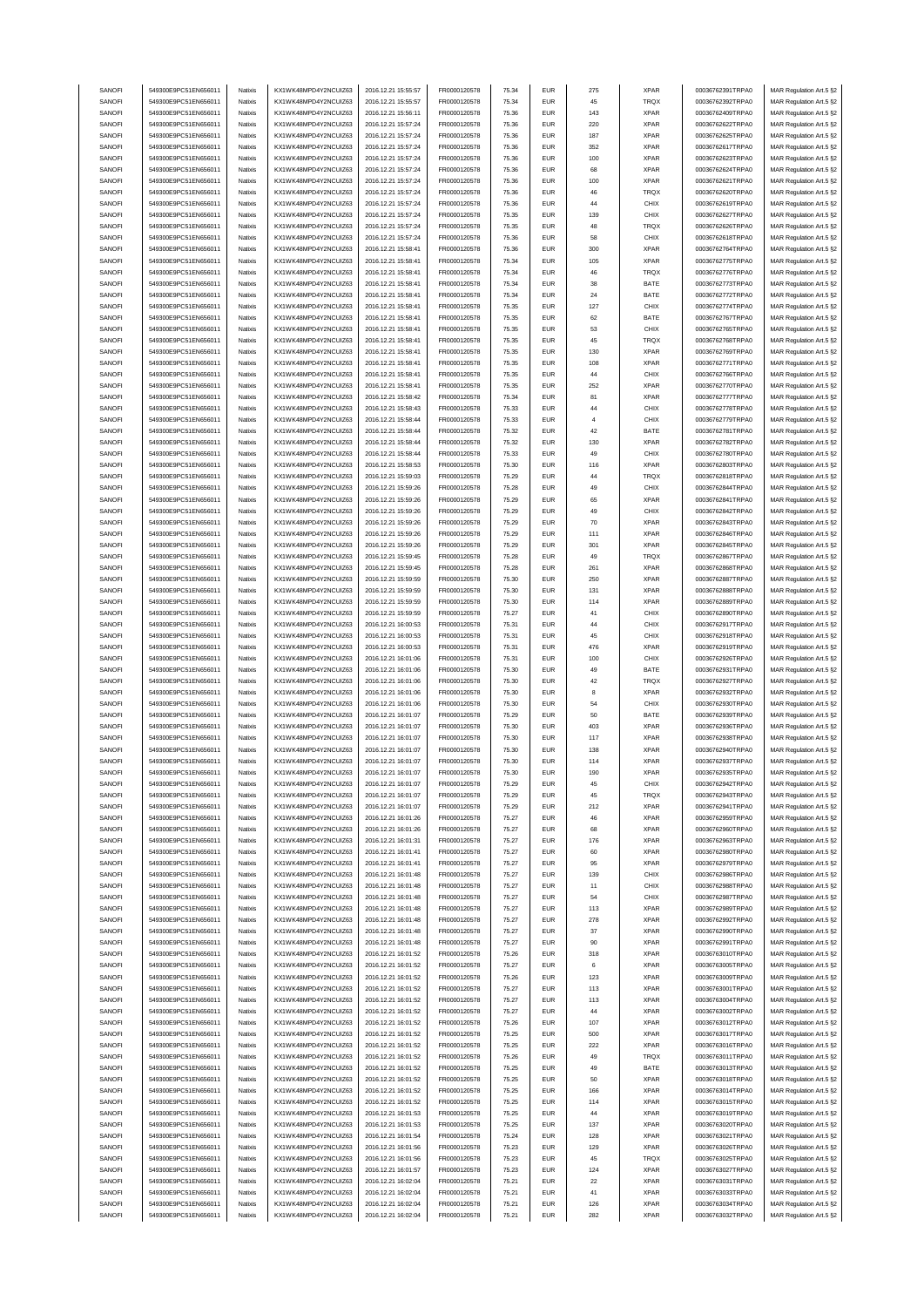| SANOFI           | 549300E9PC51EN656011                         | Natixis            | KX1WK48MPD4Y2NCUIZ63                         | 2016.12.21 16:02:04                        | FR0000120578                 | 75.22          | <b>EUR</b>               | 224       | <b>XPAR</b>                | 00036763030TRPA0                     | MAR Regulation Art.5 §2                            |
|------------------|----------------------------------------------|--------------------|----------------------------------------------|--------------------------------------------|------------------------------|----------------|--------------------------|-----------|----------------------------|--------------------------------------|----------------------------------------------------|
| SANOFI           | 549300E9PC51EN656011                         | Natixis            | KX1WK48MPD4Y2NCUIZ63                         | 2016.12.21 16:02:05                        | FR0000120578                 | 75.20          | <b>EUR</b>               | 47        | CHIX                       | 00036763036TRPA0                     | MAR Regulation Art.5 §2                            |
| SANOFI           | 549300E9PC51EN656011                         | Natixis            | KX1WK48MPD4Y2NCUIZ63                         | 2016.12.21 16:02:05                        | FR0000120578                 | 75.20          | <b>EUR</b>               | 3         | BATE                       | 00036763037TRPA0                     | MAR Regulation Art.5 §2                            |
| SANOFI           | 549300E9PC51EN656011                         | Natixis            | KX1WK48MPD4Y2NCUIZ63                         | 2016.12.21 16:02:05                        | FR0000120578                 | 75.20          | <b>EUR</b>               | 3         | BATE                       | 00036763038TRPA0                     | MAR Regulation Art.5 §2                            |
|                  |                                              |                    |                                              |                                            |                              |                |                          |           |                            |                                      |                                                    |
| SANOFI           | 549300E9PC51EN656011                         | Natixis            | KX1WK48MPD4Y2NCUIZ63                         | 2016.12.21 16:02:05                        | FR0000120578                 | 75.20          | <b>EUR</b>               | 37        | BATE                       | 00036763039TRPA0                     | MAR Regulation Art.5 §2                            |
| SANOFI           | 549300E9PC51EN656011                         | Natixis            | KX1WK48MPD4Y2NCUIZ63                         | 2016.12.21 16:02:12                        | FR0000120578                 | 75.21          | <b>EUR</b>               | 62        | <b>XPAR</b>                | 00036763054TRPA0                     | MAR Regulation Art.5 §2                            |
| SANOFI           | 549300E9PC51EN656011                         | Natixis            | KX1WK48MPD4Y2NCUIZ63                         | 2016.12.21 16:02:12                        | FR0000120578                 | 75.21          | <b>EUR</b>               | 65        | <b>XPAR</b>                | 00036763055TRPA0                     | MAR Regulation Art.5 §2                            |
| SANOFI           | 549300E9PC51EN656011                         | Natixis            | KX1WK48MPD4Y2NCUIZ63                         | 2016.12.21 16:02:14                        | FR0000120578                 | 75.20          | <b>EUR</b>               | 131       | <b>XPAR</b>                | 00036763057TRPA0                     | MAR Regulation Art.5 §2                            |
| SANOFI           | 549300E9PC51EN656011                         | Natixis            | KX1WK48MPD4Y2NCUIZ63                         | 2016.12.21 16:02:25                        | FR0000120578                 | 75.19          | <b>EUR</b>               | 47        | CHIX                       | 00036763070TRPA0                     | MAR Regulation Art.5 §2                            |
| SANOFI           | 549300E9PC51EN656011                         | Natixis            | KX1WK48MPD4Y2NCUIZ63                         | 2016.12.21 16:02:25                        | FR0000120578                 | 75.19          | <b>EUR</b>               | 118       | <b>XPAR</b>                | 00036763071TRPA0                     | MAR Regulation Art.5 §2                            |
| SANOFI           | 549300E9PC51EN656011                         | Natixis            | KX1WK48MPD4Y2NCUIZ63                         | 2016.12.21 16:02:25                        | FR0000120578                 | 75.20          | <b>EUR</b>               | 109       | <b>XPAR</b>                | 00036763067TRPA0                     | MAR Regulation Art.5 §2                            |
|                  |                                              |                    |                                              |                                            |                              |                |                          |           |                            |                                      |                                                    |
| SANOFI           | 549300E9PC51EN656011                         | Natixis            | KX1WK48MPD4Y2NCUIZ63                         | 2016.12.21 16:02:39                        | FR0000120578                 | 75.19          | <b>EUR</b>               | 350       | <b>XPAR</b>                | 00036763074TRPA0                     | MAR Regulation Art.5 §2                            |
| SANOFI           | 549300E9PC51EN656011                         | Natixis            | KX1WK48MPD4Y2NCUIZ63                         | 2016.12.21 16:02:46                        | FR0000120578                 | 75.19          | <b>EUR</b>               | 289       | <b>XPAR</b>                | 00036763104TRPA0                     | MAR Regulation Art.5 §2                            |
| SANOFI           | 549300E9PC51EN656011                         | Natixis            | KX1WK48MPD4Y2NCUIZ63                         | 2016.12.21 16:02:46                        | FR0000120578                 | 75.19          | <b>EUR</b>               | 200       | <b>XPAR</b>                | 00036763103TRPA0                     | MAR Regulation Art.5 §2                            |
| SANOFI           | 549300E9PC51EN656011                         | Natixis            | KX1WK48MPD4Y2NCUIZ63                         | 2016.12.21 16:02:50                        | FR0000120578                 | 75.19          | <b>EUR</b>               | 183       | <b>XPAR</b>                | 00036763108TRPA0                     | MAR Regulation Art.5 §2                            |
| SANOFI           | 549300E9PC51EN656011                         | Natixis            | KX1WK48MPD4Y2NCUIZ63                         | 2016.12.21 16:02:50                        | FR0000120578                 | 75.19          | <b>EUR</b>               | 139       | <b>XPAR</b>                | 00036763111TRPA0                     | MAR Regulation Art.5 §2                            |
|                  |                                              |                    |                                              |                                            |                              |                |                          |           |                            |                                      |                                                    |
| SANOFI           | 549300E9PC51EN656011                         | Natixis            | KX1WK48MPD4Y2NCUIZ63                         | 2016.12.21 16:02:50                        | FR0000120578                 | 75.19          | EUR                      | 255       | <b>XPAR</b>                | 00036763113TRPA0                     | MAR Regulation Art.5 §2                            |
| SANOFI           | 549300E9PC51EN656011                         | Natixis            | KX1WK48MPD4Y2NCUIZ63                         | 2016.12.21 16:02:50                        | FR0000120578                 | 75.19          | <b>EUR</b>               | 414       | <b>XPAR</b>                | 00036763109TRPA0                     | MAR Regulation Art.5 §2                            |
| SANOFI           | 549300E9PC51EN656011                         | Natixis            | KX1WK48MPD4Y2NCUIZ63                         | 2016.12.21 16:02:50                        | FR0000120578                 | 75.19          | <b>EUR</b>               | 231       | <b>XPAR</b>                | 00036763106TRPA0                     | MAR Regulation Art.5 §2                            |
| SANOFI           | 549300E9PC51EN656011                         | Natixis            | KX1WK48MPD4Y2NCUIZ63                         | 2016.12.21 16:02:50                        | FR0000120578                 | 75.19          | <b>EUR</b>               | 45        | <b>XPAR</b>                | 00036763107TRPA0                     | MAR Regulation Art.5 §2                            |
| SANOFI           | 549300E9PC51EN656011                         | Natixis            | KX1WK48MPD4Y2NCUIZ63                         | 2016.12.21 16:02:50                        | FR0000120578                 | 75.19          | <b>EUR</b>               | 145       | <b>XPAR</b>                | 00036763112TRPA0                     | MAR Regulation Art.5 §2                            |
| SANOFI           | 549300E9PC51EN656011                         | Natixis            | KX1WK48MPD4Y2NCUIZ63                         | 2016.12.21 16:02:50                        | FR0000120578                 | 75.19          | <b>EUR</b>               | 324       | <b>XPAR</b>                | 00036763110TRPA0                     | MAR Regulation Art.5 §2                            |
|                  |                                              |                    |                                              |                                            |                              |                |                          |           |                            |                                      |                                                    |
| SANOFI           | 549300E9PC51EN656011                         | Natixis            | KX1WK48MPD4Y2NCUIZ63                         | 2016.12.21 16:02:50                        | FR0000120578                 | 75.19          | <b>EUR</b>               | 100       | <b>XPAR</b>                | 00036763115TRPA0                     | MAR Regulation Art.5 §2                            |
| SANOFI           | 549300E9PC51EN656011                         | Natixis            | KX1WK48MPD4Y2NCUIZ63                         | 2016.12.21 16:02:50                        | FR0000120578                 | 75.19          | EUR                      | 100       | <b>XPAR</b>                | 00036763114TRPA0                     | MAR Regulation Art.5 §2                            |
| SANOFI           | 549300E9PC51EN656011                         | Natixis            | KX1WK48MPD4Y2NCUIZ63                         | 2016.12.21 16:02:50                        | FR0000120578                 | 75.19          | <b>EUR</b>               | 45        | TRQX                       | 00036763105TRPA0                     | MAR Regulation Art.5 §2                            |
| SANOFI           | 549300E9PC51EN656011                         | Natixis            | KX1WK48MPD4Y2NCUIZ63                         | 2016.12.21 16:02:51                        | FR0000120578                 | 75.19          | <b>EUR</b>               | 304       | <b>XPAR</b>                | 00036763117TRPA0                     | MAR Regulation Art.5 §2                            |
| SANOFI           | 549300E9PC51EN656011                         | Natixis            | KX1WK48MPD4Y2NCUIZ63                         | 2016.12.21 16:02:51                        | FR0000120578                 | 75.19          | <b>EUR</b>               | 450       | <b>XPAR</b>                | 00036763116TRPA0                     | MAR Regulation Art.5 §2                            |
| SANOFI           | 549300E9PC51EN656011                         | Natixis            | KX1WK48MPD4Y2NCUIZ63                         | 2016.12.21 16:02:52                        | FR0000120578                 | 75.19          | EUR                      | 43        | <b>XPAR</b>                | 00036763120TRPA0                     | MAR Regulation Art.5 §2                            |
| SANOFI           | 549300E9PC51EN656011                         | Natixis            | KX1WK48MPD4Y2NCUIZ63                         | 2016.12.21 16:03:07                        | FR0000120578                 | 75.21          | <b>EUR</b>               | 46        | <b>XPAR</b>                | 00036763144TRPA0                     | MAR Regulation Art.5 §2                            |
|                  | 549300E9PC51EN656011                         |                    | KX1WK48MPD4Y2NCUIZ63                         |                                            |                              |                |                          |           |                            |                                      |                                                    |
| SANOFI           |                                              | Natixis            |                                              | 2016.12.21 16:03:13                        | FR0000120578                 | 75.20          | <b>EUR</b>               | 47        | CHIX                       | 00036763163TRPA0                     | MAR Regulation Art.5 §2                            |
| SANOFI           | 549300E9PC51EN656011                         | Natixis            | KX1WK48MPD4Y2NCUIZ63                         | 2016.12.21 16:03:13                        | FR0000120578                 | 75.21          | <b>EUR</b>               | 415       | <b>XPAR</b>                | 00036763159TRPA0                     | MAR Regulation Art.5 §2                            |
| SANOFI           | 549300E9PC51EN656011                         | Natixis            | KX1WK48MPD4Y2NCUIZ63                         | 2016.12.21 16:03:13                        | FR0000120578                 | 75.21          | <b>EUR</b>               | 166       | <b>XPAR</b>                | 00036763154TRPA0                     | MAR Regulation Art.5 §2                            |
| SANOFI           | 549300E9PC51EN656011                         | Natixis            | KX1WK48MPD4Y2NCUIZ63                         | 2016.12.21 16:03:13                        | FR0000120578                 | 75.21          | EUR                      | 411       | <b>XPAR</b>                | 00036763161TRPA0                     | MAR Regulation Art.5 §2                            |
| SANOFI           | 549300E9PC51EN656011                         | Natixis            | KX1WK48MPD4Y2NCUIZ63                         | 2016.12.21 16:03:13                        | FR0000120578                 | 75.21          | <b>EUR</b>               | 976       | <b>XPAR</b>                | 00036763156TRPA0                     | MAR Regulation Art.5 §2                            |
| SANOFI           | 549300E9PC51EN656011                         | Natixis            | KX1WK48MPD4Y2NCUIZ63                         | 2016.12.21 16:03:13                        | FR0000120578                 | 75.21          | <b>EUR</b>               | 118       | <b>XPAR</b>                | 00036763155TRPA0                     | MAR Regulation Art.5 §2                            |
|                  |                                              |                    |                                              |                                            |                              |                |                          |           |                            |                                      |                                                    |
| SANOFI           | 549300E9PC51EN656011                         | Natixis            | KX1WK48MPD4Y2NCUIZ63                         | 2016.12.21 16:03:13                        | FR0000120578                 | 75.21          | <b>EUR</b>               | 129       | <b>XPAR</b>                | 00036763153TRPA0                     | MAR Regulation Art.5 §2                            |
| SANOFI           | 549300E9PC51EN656011                         | Natixis            | KX1WK48MPD4Y2NCUIZ63                         | 2016.12.21 16:03:13                        | FR0000120578                 | 75.21          | <b>EUR</b>               | 898       | <b>XPAR</b>                | 00036763158TRPA0                     | MAR Regulation Art.5 §2                            |
| SANOFI           | 549300E9PC51EN656011                         | Natixis            | KX1WK48MPD4Y2NCUIZ63                         | 2016.12.21 16:03:13                        | FR0000120578                 | 75.21          | <b>EUR</b>               | 124       | <b>XPAR</b>                | 00036763157TRPA0                     | MAR Regulation Art.5 §2                            |
| SANOFI           | 549300E9PC51EN656011                         | Natixis            | KX1WK48MPD4Y2NCUIZ63                         | 2016.12.21 16:03:13                        | FR0000120578                 | 75.21          | <b>EUR</b>               | 100       | <b>XPAR</b>                | 00036763152TRPA0                     | MAR Regulation Art.5 §2                            |
| SANOFI           | 549300E9PC51EN656011                         | Natixis            | KX1WK48MPD4Y2NCUIZ63                         | 2016.12.21 16:03:13                        | FR0000120578                 | 75.21          | <b>EUR</b>               | 92        | <b>XPAR</b>                | 00036763162TRPA0                     | MAR Regulation Art.5 §2                            |
| SANOFI           | 549300E9PC51EN656011                         | Natixis            | KX1WK48MPD4Y2NCUIZ63                         | 2016.12.21 16:03:13                        | FR0000120578                 | 75.21          | EUR                      | 24        | <b>XPAR</b>                | 00036763151TRPA0                     |                                                    |
|                  |                                              |                    |                                              |                                            |                              |                |                          |           |                            |                                      | MAR Regulation Art.5 §2                            |
| SANOFI           | 549300E9PC51EN656011                         | Natixis            | KX1WK48MPD4Y2NCUIZ63                         | 2016.12.21 16:03:13                        | FR0000120578                 | 75.21          | EUR                      | 145       | <b>XPAR</b>                | 00036763160TRPA0                     | MAR Regulation Art.5 §2                            |
| SANOFI           | 549300E9PC51EN656011                         | Natixis            | KX1WK48MPD4Y2NCUIZ63                         | 2016.12.21 16:03:14                        | FR0000120578                 | 75.19          | <b>EUR</b>               | 23        | BATE                       | 00036763168TRPA0                     | MAR Regulation Art.5 §2                            |
| SANOFI           | 549300E9PC51EN656011                         | Natixis            | KX1WK48MPD4Y2NCUIZ63                         | 2016.12.21 16:03:14                        | FR0000120578                 | 75.19          | <b>EUR</b>               | 24        | BATE                       | 00036763166TRPA0                     | MAR Regulation Art.5 §2                            |
| SANOFI           | 549300E9PC51EN656011                         | Natixis            | KX1WK48MPD4Y2NCUIZ63                         | 2016.12.21 16:03:14                        | FR0000120578                 | 75.19          | <b>EUR</b>               | 64        | CHIX                       | 00036763167TRPA0                     | MAR Regulation Art.5 §2                            |
| SANOFI           | 549300E9PC51EN656011                         | Natixis            | KX1WK48MPD4Y2NCUIZ63                         | 2016.12.21 16:03:16                        | FR0000120578                 | 75.19          | <b>EUR</b>               | 46        | TRQX                       | 00036763169TRPA0                     | MAR Regulation Art.5 §2                            |
| SANOFI           | 549300E9PC51EN656011                         | Natixis            | KX1WK48MPD4Y2NCUIZ63                         | 2016.12.21 16:04:32                        | FR0000120578                 | 75.25          | <b>EUR</b>               | 392       | <b>XPAR</b>                | 00036763261TRPA0                     | MAR Regulation Art.5 §2                            |
| SANOFI           | 549300E9PC51EN656011                         | Natixis            | KX1WK48MPD4Y2NCUIZ63                         | 2016.12.21 16:04:32                        | FR0000120578                 | 75.25          | <b>EUR</b>               | 127       | <b>XPAR</b>                | 00036763259TRPA0                     | MAR Regulation Art.5 §2                            |
|                  |                                              |                    |                                              |                                            |                              |                | <b>EUR</b>               |           |                            |                                      |                                                    |
| SANOFI           | 549300E9PC51EN656011                         | Natixis            | KX1WK48MPD4Y2NCUIZ63                         | 2016.12.21 16:04:32                        | FR0000120578                 | 75.25          |                          | 127       | <b>XPAR</b>                | 00036763262TRPA0                     | MAR Regulation Art.5 §2                            |
| SANOFI           | 549300E9PC51EN656011                         | Natixis            | KX1WK48MPD4Y2NCUIZ63                         | 2016.12.21 16:04:32                        | FR0000120578                 | 75.25          | EUR                      | 1         | <b>XPAR</b>                | 00036763263TRPA0                     | MAR Regulation Art.5 §2                            |
| SANOFI           | 549300E9PC51EN656011                         | Natixis            | KX1WK48MPD4Y2NCUIZ63                         | 2016.12.21 16:04:32                        | FR0000120578                 | 75.25          | <b>EUR</b>               | 30        | <b>XPAR</b>                | 00036763260TRPA0                     | MAR Regulation Art.5 §2                            |
| SANOFI           | 549300E9PC51EN656011                         | Natixis            | KX1WK48MPD4Y2NCUIZ63                         | 2016.12.21 16:04:32                        | FR0000120578                 | 75.25          | <b>EUR</b>               | -1        | <b>XPAR</b>                | 00036763258TRPA0                     | MAR Regulation Art.5 §2                            |
| SANOFI           | 549300E9PC51EN656011                         | Natixis            | KX1WK48MPD4Y2NCUIZ63                         | 2016.12.21 16:04:40                        | FR0000120578                 | 75.26          | <b>EUR</b>               | 70        | <b>XPAR</b>                | 00036763269TRPA0                     | MAR Regulation Art.5 §2                            |
| SANOFI           | 549300E9PC51EN656011                         | Natixis            | KX1WK48MPD4Y2NCUIZ63                         | 2016.12.21 16:05:01                        | FR0000120578                 | 75.28          | <b>EUR</b>               | 40        | CHIX                       | 00036763292TRPA0                     | MAR Regulation Art.5 §2                            |
|                  | 549300E9PC51EN656011                         |                    |                                              |                                            |                              |                |                          |           |                            |                                      |                                                    |
| SANOFI           |                                              | Natixis            | KX1WK48MPD4Y2NCUIZ63                         | 2016.12.21 16:05:01                        | FR0000120578                 | 75.28          | <b>EUR</b>               | 217       | <b>XPAR</b>                | 00036763293TRPA0                     | MAR Regulation Art.5 §2                            |
| SANOFI           | 549300E9PC51EN656011                         | Natixis            | KX1WK48MPD4Y2NCUIZ63                         | 2016.12.21 16:05:01                        | FR0000120578                 | 75.28          | <b>EUR</b>               | 122       | <b>XPAR</b>                | 00036763295TRPA0                     | MAR Regulation Art.5 §2                            |
| SANOFI           | 549300E9PC51EN656011                         | Natixis            | KX1WK48MPD4Y2NCUIZ63                         | 2016.12.21 16:05:01                        | FR0000120578                 | 75.28          | <b>EUR</b>               | 165       | <b>XPAR</b>                | 00036763294TRPA0                     | MAR Regulation Art.5 §2                            |
| SANOFI           | 549300E9PC51EN656011                         | Natixis            | KX1WK48MPD4Y2NCUIZ63                         | 2016.12.21 16:05:01                        | FR0000120578                 | 75.26          | <b>EUR</b>               | 16        | BATE                       | 00036763298TRPA0                     | MAR Regulation Art.5 §2                            |
| SANOFI           | 549300E9PC51EN656011                         | Natixis            | KX1WK48MPD4Y2NCUIZ63                         | 2016.12.21 16:05:01                        | FR0000120578                 | 75.29          | <b>EUR</b>               | 100       | <b>XPAR</b>                | 00036763290TRPA0                     | MAR Regulation Art.5 §2                            |
| SANOFI           | 549300E9PC51EN656011                         | Natixis            | KX1WK48MPD4Y2NCUIZ63                         | 2016.12.21 16:05:01                        | FR0000120578                 | 75.29          | <b>EUR</b>               | 117       | <b>XPAR</b>                | 00036763291TRPA0                     | MAR Regulation Art.5 §2                            |
| SANOF            | 549300E9PC51EN65601                          | Natixis            | KX1WK48MPD4Y2NCUIZ63                         |                                            | FR0000120578                 | 75.29          | EUR                      | 110       | XPAR                       | 00036763289TRPA0                     | MAR Regulation Art.5 §2                            |
|                  |                                              |                    |                                              | 2016.12.21 16:05:01                        |                              |                | <b>EUR</b>               | 48        |                            |                                      |                                                    |
| SANOFI           | 549300E9PC51EN656011                         | Natixis            | KX1WK48MPD4Y2NCUIZ63                         | 2016.12.21 16:05:01                        | FR0000120578                 | 75.27          |                          |           | TRQX                       | 00036763297TRPA0                     | MAR Regulation Art.5 §2                            |
| SANOFI           | 549300E9PC51EN656011                         | Natixis            | KX1WK48MPD4Y2NCUIZ63                         | 2016.12.21 16:05:01                        | FR0000120578                 | 75.27          | <b>EUR</b>               | 65        | CHIX                       | 00036763296TRPA0                     | MAR Regulation Art.5 §2                            |
| SANOFI           | 549300E9PC51EN656011                         | Natixis            | KX1WK48MPD4Y2NCUIZ63                         | 2016.12.21 16:05:01                        | FR0000120578                 | 75.27          | <b>EUR</b>               | 149       | <b>XPAR</b>                | 00036763299TRPA0                     | MAR Regulation Art.5 §2                            |
| SANOFI           | 549300E9PC51EN656011                         | Natixis            | KX1WK48MPD4Y2NCUIZ63                         | 2016.12.21 16:05:19                        | FR0000120578                 | 75.27          | <b>EUR</b>               | 40        | <b>TRQX</b>                | 00036763342TRPA0                     | MAR Regulation Art.5 §2                            |
| SANOFI           | 549300E9PC51EN656011                         | Natixis            | KX1WK48MPD4Y2NCUIZ63                         | 2016.12.21 16:05:34                        | FR0000120578                 | 75.26          | <b>EUR</b>               | 22        | TRQX                       | 00036763357TRPA0                     | MAR Regulation Art.5 §2                            |
| SANOFI           | 549300E9PC51EN656011                         | Natixis            | KX1WK48MPD4Y2NCUIZ63                         | 2016.12.21 16:05:34                        | FR0000120578                 | 75.26          | <b>EUR</b>               | 300       | <b>XPAR</b>                | 00036763359TRPA0                     | MAR Regulation Art.5 §2                            |
| SANOFI           | 549300E9PC51EN656011                         | Natixis            | KX1WK48MPD4Y2NCUIZ63                         | 2016.12.21 16:06:14                        | FR0000120578                 | 75.28          | <b>EUR</b>               | 66        | <b>XPAR</b>                | 00036763403TRPA0                     | MAR Regulation Art.5 §2                            |
| SANOFI           | 549300E9PC51EN656011                         | Natixis            | KX1WK48MPD4Y2NCUIZ63                         | 2016.12.21 16:06:14                        | FR0000120578                 | 75.28          | <b>EUR</b>               | 304       | <b>XPAR</b>                | 00036763401TRPA0                     |                                                    |
| SANOFI           | 549300E9PC51EN656011                         |                    | KX1WK48MPD4Y2NCUIZ63                         | 2016.12.21 16:06:14                        | FR0000120578                 | 75.28          | <b>EUR</b>               | 50        | <b>XPAR</b>                | 00036763402TRPA0                     | MAR Regulation Art.5 §2                            |
|                  |                                              | Natixis            |                                              |                                            |                              |                |                          |           |                            |                                      | MAR Regulation Art.5 §2                            |
| SANOFI           | 549300E9PC51EN656011                         | Natixis            | KX1WK48MPD4Y2NCUIZ63                         | 2016.12.21 16:06:14                        | FR0000120578                 | 75.28          | <b>EUR</b>               | 17        | <b>XPAR</b>                | 00036763404TRPA0                     | MAR Regulation Art.5 §2                            |
| SANOFI           | 549300E9PC51EN656011                         | Natixis            | KX1WK48MPD4Y2NCUIZ63                         | 2016.12.21 16:06:15                        | FR0000120578                 | 75.27          | <b>EUR</b>               | 45        | TRQX                       | 00036763405TRPA0                     | MAR Regulation Art.5 §2                            |
| SANOFI           | 549300E9PC51EN656011                         | Natixis            | KX1WK48MPD4Y2NCUIZ63                         | 2016.12.21 16:06:36                        | FR0000120578                 | 75.30          | <b>EUR</b>               | 13        | CHIX                       | 00036763438TRPA0                     | MAR Regulation Art.5 §2                            |
| SANOFI           | 549300E9PC51EN656011                         | Natixis            | KX1WK48MPD4Y2NCUIZ63                         | 2016.12.21 16:06:36                        | FR0000120578                 | 75.30          | <b>EUR</b>               | 100       | CHIX                       | 00036763437TRPA0                     | MAR Regulation Art.5 §2                            |
| SANOFI           | 549300E9PC51EN656011                         | Natixis            | KX1WK48MPD4Y2NCUIZ63                         | 2016.12.21 16:06:43                        | FR0000120578                 | 75.30          | <b>EUR</b>               | 278       | <b>XPAR</b>                | 00036763444TRPA0                     | MAR Regulation Art.5 §2                            |
| SANOFI           | 549300E9PC51EN656011                         | Natixis            | KX1WK48MPD4Y2NCUIZ63                         | 2016.12.21 16:06:43                        | FR0000120578                 | 75.30          | <b>EUR</b>               | 123       | <b>XPAR</b>                | 00036763445TRPA0                     | MAR Regulation Art.5 §2                            |
|                  | 549300E9PC51EN656011                         |                    |                                              |                                            |                              |                |                          |           | <b>XPAR</b>                | 00036763451TRPA0                     |                                                    |
| SANOFI           |                                              | Natixis            | KX1WK48MPD4Y2NCUIZ63                         | 2016.12.21 16:06:47                        | FR0000120578                 | 75.30          | <b>EUR</b>               | 170       |                            |                                      | MAR Regulation Art.5 §2                            |
| SANOFI           | 549300E9PC51EN656011                         | Natixis            | KX1WK48MPD4Y2NCUIZ63                         | 2016.12.21 16:06:47                        | FR0000120578                 | 75.30          | <b>EUR</b>               | 100       | <b>XPAR</b>                | 00036763450TRPA0                     | MAR Regulation Art.5 §2                            |
| SANOFI           | 549300E9PC51EN656011                         | Natixis            | KX1WK48MPD4Y2NCUIZ63                         | 2016.12.21 16:06:47                        | FR0000120578                 | 75.30          | <b>EUR</b>               | 171       | <b>XPAR</b>                | 00036763449TRPA0                     | MAR Regulation Art.5 §2                            |
| SANOFI           | 549300E9PC51EN656011                         | Natixis            | KX1WK48MPD4Y2NCUIZ63                         | 2016.12.21 16:06:47                        | FR0000120578                 | 75.30          | <b>EUR</b>               | 100       | <b>XPAR</b>                | 00036763447TRPA0                     | MAR Regulation Art.5 §2                            |
| SANOFI           | 549300E9PC51EN656011                         | Natixis            | KX1WK48MPD4Y2NCUIZ63                         | 2016.12.21 16:06:47                        | FR0000120578                 | 75.30          | <b>EUR</b>               | 13        | <b>XPAR</b>                | 00036763452TRPA0                     | MAR Regulation Art.5 §2                            |
| SANOFI           | 549300E9PC51EN656011                         | Natixis            | KX1WK48MPD4Y2NCUIZ63                         | 2016.12.21 16:06:47                        | FR0000120578                 | 75.30          | <b>EUR</b>               | 100       | <b>XPAR</b>                | 00036763448TRPA0                     | MAR Regulation Art.5 §2                            |
| SANOFI           | 549300E9PC51EN656011                         | Natixis            | KX1WK48MPD4Y2NCUIZ63                         | 2016.12.21 16:06:48                        | FR0000120578                 | 75.30          | <b>EUR</b>               | 126       | <b>XPAR</b>                | 00036763453TRPA0                     |                                                    |
|                  |                                              |                    |                                              |                                            |                              |                |                          |           |                            |                                      | MAR Regulation Art.5 §2                            |
| SANOFI           | 549300E9PC51EN656011                         | Natixis            | KX1WK48MPD4Y2NCUIZ63                         | 2016.12.21 16:06:49                        | FR0000120578                 | 75.30          | <b>EUR</b>               | 34        | CHIX                       | 00036763455TRPA0                     | MAR Regulation Art.5 §2                            |
| SANOFI           | 549300E9PC51EN656011                         | Natixis            | KX1WK48MPD4Y2NCUIZ63                         | 2016.12.21 16:06:49                        | FR0000120578                 | 75.30          | <b>EUR</b>               | 100       | CHIX                       | 00036763454TRPA0                     | MAR Regulation Art.5 §2                            |
| SANOFI           | 549300E9PC51EN656011                         | Natixis            | KX1WK48MPD4Y2NCUIZ63                         | 2016.12.21 16:06:50                        | FR0000120578                 | 75.30          | <b>EUR</b>               | 226       | <b>XPAR</b>                | 00036763456TRPA0                     | MAR Regulation Art.5 §2                            |
| SANOFI           | 549300E9PC51EN656011                         | Natixis            | KX1WK48MPD4Y2NCUIZ63                         | 2016.12.21 16:06:52                        | FR0000120578                 | 75.30          | <b>EUR</b>               | 94        | <b>XPAR</b>                | 00036763464TRPA0                     | MAR Regulation Art.5 §2                            |
| SANOFI           | 549300E9PC51EN656011                         | Natixis            | KX1WK48MPD4Y2NCUIZ63                         | 2016.12.21 16:06:52                        | FR0000120578                 | 75.30          | <b>EUR</b>               | 127       | <b>XPAR</b>                | 00036763458TRPA0                     | MAR Regulation Art.5 §2                            |
| SANOFI           | 549300E9PC51EN656011                         |                    | KX1WK48MPD4Y2NCUIZ63                         | 2016.12.21 16:06:52                        |                              |                | <b>EUR</b>               |           |                            |                                      |                                                    |
|                  |                                              | Natixis            |                                              |                                            | FR0000120578                 | 75.30          |                          | 331       | <b>XPAR</b>                | 00036763459TRPA0                     | MAR Regulation Art.5 §2                            |
| SANOFI           | 549300E9PC51EN656011                         | Natixis            | KX1WK48MPD4Y2NCUIZ63                         | 2016.12.21 16:06:52                        | FR0000120578                 | 75.30          | <b>EUR</b>               | 265       | <b>XPAR</b>                | 00036763462TRPA0                     | MAR Regulation Art.5 §2                            |
| SANOFI           | 549300E9PC51EN656011                         | Natixis            | KX1WK48MPD4Y2NCUIZ63                         | 2016.12.21 16:06:52                        | FR0000120578                 | 75.30          | <b>EUR</b>               | 265       | <b>XPAR</b>                | 00036763461TRPA0                     | MAR Regulation Art.5 §2                            |
| SANOFI           | 549300E9PC51EN656011                         | Natixis            | KX1WK48MPD4Y2NCUIZ63                         | 2016.12.21 16:06:52                        | FR0000120578                 | 75.30          | <b>EUR</b>               | 114       | <b>XPAR</b>                | 00036763469TRPA0                     | MAR Regulation Art.5 §2                            |
| SANOFI           | 549300E9PC51EN656011                         | Natixis            | KX1WK48MPD4Y2NCUIZ63                         | 2016.12.21 16:06:52                        | FR0000120578                 | 75.30          | <b>EUR</b>               | 879       | <b>XPAR</b>                | 00036763463TRPA0                     | MAR Regulation Art.5 §2                            |
| SANOFI           | 549300E9PC51EN656011                         | Natixis            | KX1WK48MPD4Y2NCUIZ63                         | 2016.12.21 16:06:52                        | FR0000120578                 | 75.30          | <b>EUR</b>               | 100       | <b>XPAR</b>                | 00036763474TRPA0                     | MAR Regulation Art.5 §2                            |
| SANOFI           | 549300E9PC51EN656011                         | Natixis            | KX1WK48MPD4Y2NCUIZ63                         | 2016.12.21 16:06:52                        | FR0000120578                 | 75.30          | <b>EUR</b>               | 1,000     | <b>XPAR</b>                | 00036763471TRPA0                     | MAR Regulation Art.5 §2                            |
| SANOFI           | 549300E9PC51EN656011                         | Natixis            | KX1WK48MPD4Y2NCUIZ63                         | 2016.12.21 16:06:52                        | FR0000120578                 | 75.30          | <b>EUR</b>               | 138       | <b>XPAR</b>                | 00036763460TRPA0                     | MAR Regulation Art.5 §2                            |
| SANOFI           |                                              |                    |                                              |                                            |                              |                |                          |           |                            |                                      |                                                    |
|                  |                                              |                    |                                              |                                            |                              |                |                          |           |                            |                                      |                                                    |
|                  | 549300E9PC51EN656011                         | Natixis            | KX1WK48MPD4Y2NCUIZ63                         | 2016.12.21 16:06:52                        | FR0000120578                 | 75.30          | <b>EUR</b>               | 136       | <b>XPAR</b>                | 00036763475TRPA0                     | MAR Regulation Art.5 §2                            |
| SANOFI           | 549300E9PC51EN656011                         | Natixis            | KX1WK48MPD4Y2NCUIZ63                         | 2016.12.21 16:06:52                        | FR0000120578                 | 75.30          | <b>EUR</b>               | 128       | <b>XPAR</b>                | 00036763468TRPA0                     | MAR Regulation Art.5 §2                            |
| SANOFI<br>SANOFI | 549300E9PC51EN656011<br>549300E9PC51EN656011 | Natixis<br>Natixis | KX1WK48MPD4Y2NCUIZ63<br>KX1WK48MPD4Y2NCUIZ63 | 2016.12.21 16:06:52<br>2016.12.21 16:06:52 | FR0000120578<br>FR0000120578 | 75.30<br>75.30 | <b>EUR</b><br><b>EUR</b> | 100<br>50 | <b>XPAR</b><br><b>XPAR</b> | 00036763472TRPA0<br>00036763465TRPA0 | MAR Regulation Art.5 §2<br>MAR Regulation Art.5 §2 |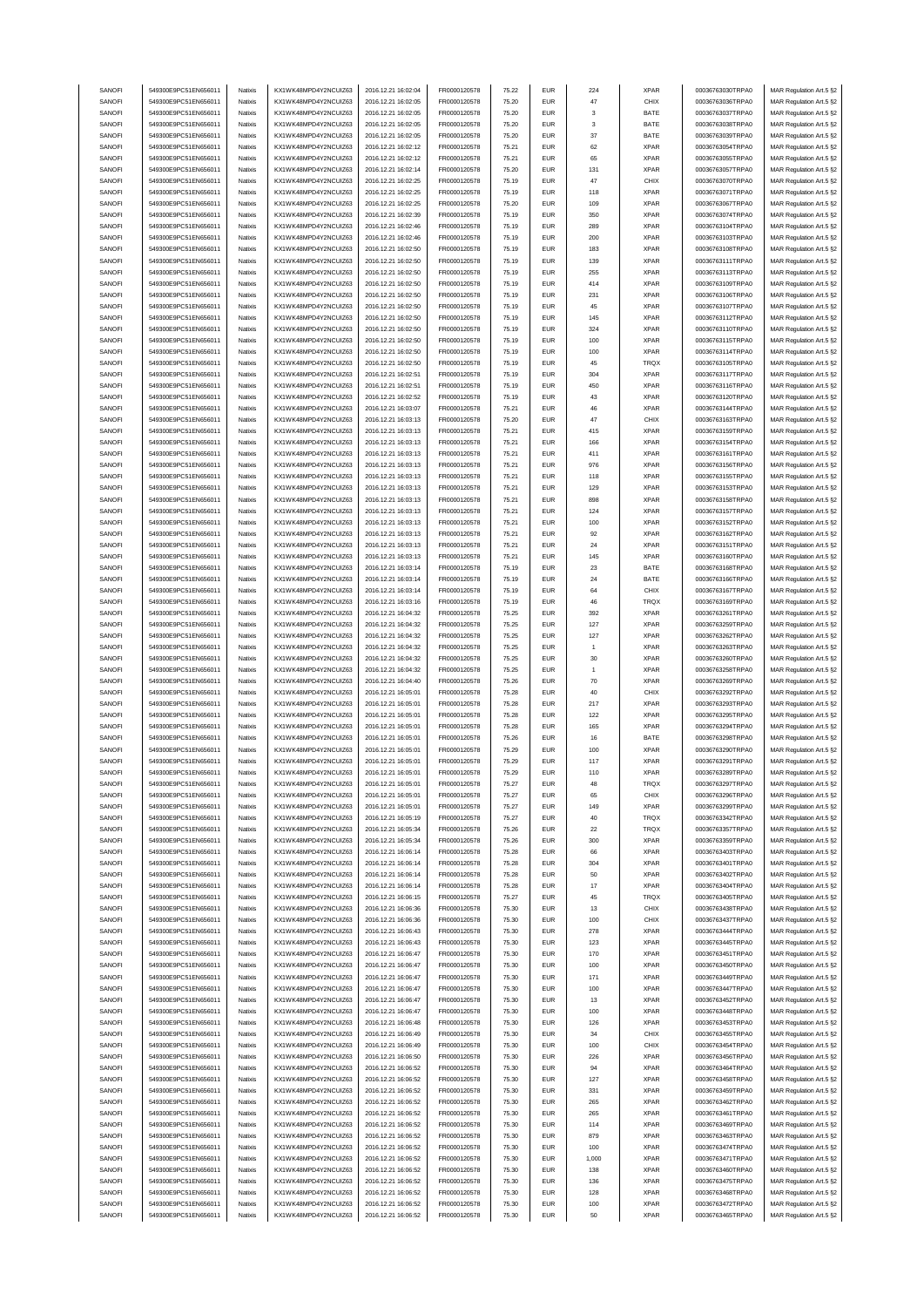| SANOFI | 549300E9PC51EN656011 | Natixis | KX1WK48MPD4Y2NCUIZ63 | 2016.12.21 16:06:52 | FR0000120578 | 75.30 | <b>EUR</b> | 1.044        | <b>XPAR</b> | 00036763473TRPA0 | MAR Regulation Art.5 §2 |
|--------|----------------------|---------|----------------------|---------------------|--------------|-------|------------|--------------|-------------|------------------|-------------------------|
| SANOFI | 549300E9PC51EN656011 | Natixis | KX1WK48MPD4Y2NCUIZ63 | 2016.12.21 16:06:53 | FR0000120578 | 75.30 | <b>EUR</b> | 200          | <b>XPAR</b> | 00036763477TRPA0 | MAR Regulation Art.5 §2 |
| SANOFI | 549300E9PC51EN656011 | Natixis | KX1WK48MPD4Y2NCUIZ63 | 2016.12.21 16:06:53 | FR0000120578 | 75.30 | <b>EUR</b> | 1,008        | <b>XPAR</b> | 00036763476TRPA0 | MAR Regulation Art.5 §2 |
| SANOFI | 549300E9PC51EN656011 | Natixis | KX1WK48MPD4Y2NCUIZ63 | 2016.12.21 16:06:57 | FR0000120578 | 75.30 | <b>EUR</b> | 476          | CHIX        | 00036763484TRPA0 | MAR Regulation Art.5 §2 |
|        |                      |         |                      |                     |              |       |            |              |             |                  |                         |
| SANOFI | 549300E9PC51EN656011 | Natixis | KX1WK48MPD4Y2NCUIZ63 | 2016.12.21 16:06:57 | FR0000120578 | 75.30 | <b>EUR</b> | 638          | <b>XPAR</b> | 00036763482TRPA0 | MAR Regulation Art.5 §2 |
| SANOFI | 549300E9PC51EN656011 | Natixis | KX1WK48MPD4Y2NCUIZ63 | 2016.12.21 16:06:57 | FR0000120578 | 75.30 | <b>EUR</b> | 797          | <b>XPAR</b> | 00036763479TRPA0 | MAR Regulation Art.5 §2 |
| SANOFI | 549300E9PC51EN656011 | Natixis | KX1WK48MPD4Y2NCUIZ63 | 2016.12.21 16:06:57 | FR0000120578 | 75.30 | <b>EUR</b> | 944          | <b>XPAR</b> | 00036763481TRPA0 | MAR Regulation Art.5 §2 |
| SANOFI | 549300E9PC51EN656011 | Natixis | KX1WK48MPD4Y2NCUIZ63 | 2016.12.21 16:06:57 | FR0000120578 | 75.30 | <b>EUR</b> | 147          | <b>XPAR</b> | 00036763478TRPA0 | MAR Regulation Art.5 §2 |
| SANOFI | 549300E9PC51EN656011 | Natixis | KX1WK48MPD4Y2NCUIZ63 | 2016.12.21 16:06:57 | FR0000120578 | 75.30 | <b>EUR</b> | 147          | <b>XPAR</b> | 00036763480TRPA0 | MAR Regulation Art.5 §2 |
| SANOFI | 549300E9PC51EN656011 | Natixis | KX1WK48MPD4Y2NCUIZ63 | 2016.12.21 16:06:57 | FR0000120578 | 75.30 | <b>EUR</b> | 100          | <b>XPAR</b> | 00036763485TRPA0 | MAR Regulation Art.5 §2 |
|        | 549300E9PC51EN656011 | Natixis |                      |                     |              | 75.30 | <b>EUR</b> |              |             |                  |                         |
| SANOFI |                      |         | KX1WK48MPD4Y2NCUIZ63 | 2016.12.21 16:06:57 | FR0000120578 |       |            | 45           | <b>XPAR</b> | 00036763483TRPA0 | MAR Regulation Art.5 §2 |
| SANOFI | 549300E9PC51EN656011 | Natixis | KX1WK48MPD4Y2NCUIZ63 | 2016.12.21 16:06:58 | FR0000120578 | 75.30 | <b>EUR</b> | 108          | <b>XPAR</b> | 00036763488TRPA0 | MAR Regulation Art.5 §2 |
| SANOFI | 549300E9PC51EN656011 | Natixis | KX1WK48MPD4Y2NCUIZ63 | 2016.12.21 16:06:58 | FR0000120578 | 75.30 | <b>EUR</b> | 227          | <b>XPAR</b> | 00036763490TRPA0 | MAR Regulation Art.5 §2 |
| SANOFI | 549300E9PC51EN656011 | Natixis | KX1WK48MPD4Y2NCUIZ63 | 2016.12.21 16:06:58 | FR0000120578 | 75.30 | <b>EUR</b> | 300          | <b>XPAR</b> | 00036763489TRPA0 | MAR Regulation Art.5 §2 |
| SANOFI | 549300E9PC51EN656011 | Natixis | KX1WK48MPD4Y2NCUIZ63 | 2016.12.21 16:06:59 | FR0000120578 | 75.29 | EUR        | 51           | <b>TRQX</b> | 00036763493TRPA0 | MAR Regulation Art.5 §2 |
|        | 549300E9PC51EN656011 |         | KX1WK48MPD4Y2NCUIZ63 |                     | FR0000120578 |       | <b>EUR</b> | 40           |             | 00036763496TRPA0 |                         |
| SANOFI |                      | Natixis |                      | 2016.12.21 16:07:01 |              | 75.28 |            |              | BATE        |                  | MAR Regulation Art.5 §2 |
| SANOFI | 549300E9PC51EN656011 | Natixis | KX1WK48MPD4Y2NCUIZ63 | 2016.12.21 16:07:01 | FR0000120578 | 75.28 | EUR        | 45           | BATE        | 00036763495TRPA0 | MAR Regulation Art.5 §2 |
| SANOFI | 549300E9PC51EN656011 | Natixis | KX1WK48MPD4Y2NCUIZ63 | 2016.12.21 16:07:01 | FR0000120578 | 75.27 | EUR        | 62           | TRQX        | 00036763498TRPA0 | MAR Regulation Art.5 §2 |
| SANOFI | 549300E9PC51EN656011 | Natixis | KX1WK48MPD4Y2NCUIZ63 | 2016.12.21 16:07:01 | FR0000120578 | 75.28 | <b>EUR</b> | 3            | BATE        | 00036763497TRPA0 | MAR Regulation Art.5 §2 |
| SANOFI | 549300E9PC51EN656011 | Natixis | KX1WK48MPD4Y2NCUIZ63 | 2016.12.21 16:07:06 | FR0000120578 | 75.26 | <b>EUR</b> | 56           | BATE        | 00036763507TRPA0 | MAR Regulation Art.5 §2 |
| SANOFI | 549300E9PC51EN656011 | Natixis | KX1WK48MPD4Y2NCUIZ63 | 2016.12.21 16:07:29 | FR0000120578 | 75.27 | <b>EUR</b> | 231          | <b>XPAR</b> | 00036763555TRPA0 | MAR Regulation Art.5 §2 |
| SANOFI | 549300E9PC51EN656011 | Natixis | KX1WK48MPD4Y2NCUIZ63 | 2016.12.21 16:07:39 | FR0000120578 | 75.26 | <b>EUR</b> | 1,090        | <b>XPAR</b> | 00036763569TRPA0 | MAR Regulation Art.5 §2 |
|        |                      |         |                      |                     |              |       |            |              |             |                  |                         |
| SANOFI | 549300E9PC51EN656011 | Natixis | KX1WK48MPD4Y2NCUIZ63 | 2016.12.21 16:07:39 | FR0000120578 | 75.26 | <b>EUR</b> | 446          | <b>XPAR</b> | 00036763572TRPA0 | MAR Regulation Art.5 §2 |
| SANOFI | 549300E9PC51EN656011 | Natixis | KX1WK48MPD4Y2NCUIZ63 | 2016.12.21 16:07:39 | FR0000120578 | 75.26 | EUR        | 990          | <b>XPAR</b> | 00036763571TRPA0 | MAR Regulation Art.5 §2 |
| SANOFI | 549300E9PC51EN656011 | Natixis | KX1WK48MPD4Y2NCUIZ63 | 2016.12.21 16:07:39 | FR0000120578 | 75.26 | <b>EUR</b> | 168          | <b>XPAR</b> | 00036763567TRPA0 | MAR Regulation Art.5 §2 |
| SANOFI | 549300E9PC51EN656011 | Natixis | KX1WK48MPD4Y2NCUIZ63 | 2016.12.21 16:07:39 | FR0000120578 | 75.26 | <b>EUR</b> | 48           | TRQX        | 00036763568TRPA0 | MAR Regulation Art.5 §2 |
| SANOFI | 549300E9PC51EN656011 | Natixis | KX1WK48MPD4Y2NCUIZ63 | 2016.12.21 16:07:39 | FR0000120578 | 75.26 | <b>EUR</b> | 100          | <b>XPAR</b> | 00036763570TRPA0 | MAR Regulation Art.5 §2 |
| SANOFI | 549300E9PC51EN656011 | Natixis | KX1WK48MPD4Y2NCUIZ63 | 2016.12.21 16:07:41 | FR0000120578 | 75.26 | <b>EUR</b> | 218          | <b>XPAR</b> | 00036763599TRPA0 | MAR Regulation Art.5 §2 |
|        |                      |         |                      |                     |              |       |            |              |             |                  |                         |
| SANOFI | 549300E9PC51EN656011 | Natixis | KX1WK48MPD4Y2NCUIZ63 | 2016.12.21.16:07:41 | FR0000120578 | 75.26 | <b>EUR</b> | 990          | <b>XPAR</b> | 00036763592TRPA0 | MAR Regulation Art.5 §2 |
| SANOFI | 549300E9PC51EN656011 | Natixis | KX1WK48MPD4Y2NCUIZ63 | 2016.12.21 16:07:41 | FR0000120578 | 75.26 | <b>EUR</b> | 990          | <b>XPAR</b> | 00036763590TRPA0 | MAR Regulation Art.5 §2 |
| SANOFI | 549300E9PC51EN656011 | Natixis | KX1WK48MPD4Y2NCUIZ63 | 2016.12.21 16:07:41 | FR0000120578 | 75.26 | <b>EUR</b> | 510          | <b>XPAR</b> | 00036763591TRPA0 | MAR Regulation Art.5 §2 |
| SANOFI | 549300E9PC51EN656011 | Natixis | KX1WK48MPD4Y2NCUIZ63 | 2016.12.21 16:07:41 | FR0000120578 | 75.26 | EUR        | 300          | <b>XPAR</b> | 00036763595TRPA0 | MAR Regulation Art.5 §2 |
| SANOFI | 549300E9PC51EN656011 | Natixis | KX1WK48MPD4Y2NCUIZ63 | 2016.12.21 16:07:41 | FR0000120578 | 75.26 | EUR        | 300          | <b>XPAR</b> | 00036763594TRPA0 | MAR Regulation Art.5 §2 |
|        | 549300E9PC51EN656011 |         | KX1WK48MPD4Y2NCUIZ63 |                     |              |       |            |              |             | 00036763575TRPA0 |                         |
| SANOFI |                      | Natixis |                      | 2016.12.21 16:07:41 | FR0000120578 | 75.26 | <b>EUR</b> | 107          | <b>XPAR</b> |                  | MAR Regulation Art.5 §2 |
| SANOFI | 549300E9PC51EN656011 | Natixis | KX1WK48MPD4Y2NCUIZ63 | 2016.12.21 16:07:41 | FR0000120578 | 75.26 | <b>EUR</b> | 490          | <b>XPAR</b> | 00036763596TRPA0 | MAR Regulation Art.5 §2 |
| SANOFI | 549300E9PC51EN656011 | Natixis | KX1WK48MPD4Y2NCUIZ63 | 2016.12.21 16:07:41 | FR0000120578 | 75.26 | <b>EUR</b> | 43           | CHIX        | 00036763573TRPA0 | MAR Regulation Art.5 §2 |
| SANOFI | 549300E9PC51EN656011 | Natixis | KX1WK48MPD4Y2NCUIZ63 | 2016.12.21 16:07:41 | FR0000120578 | 75.26 | <b>EUR</b> | 407          | <b>XPAR</b> | 00036763597TRPA0 | MAR Regulation Art.5 §2 |
| SANOFI | 549300E9PC51EN656011 | Natixis | KX1WK48MPD4Y2NCUIZ63 | 2016.12.21 16:07:41 | FR0000120578 | 75.26 | <b>EUR</b> | 713          | <b>XPAR</b> | 00036763581TRPA0 | MAR Regulation Art.5 §2 |
| SANOFI | 549300E9PC51EN656011 | Natixis | KX1WK48MPD4Y2NCUIZ63 | 2016.12.21 16:07:41 | FR0000120578 | 75.26 | <b>EUR</b> | 260          | <b>XPAR</b> | 00036763583TRPA0 | MAR Regulation Art.5 §2 |
|        |                      |         |                      |                     |              |       |            |              |             |                  |                         |
| SANOFI | 549300E9PC51EN656011 | Natixis | KX1WK48MPD4Y2NCUIZ63 | 2016.12.21 16:07:41 | FR0000120578 | 75.24 | <b>EUR</b> | 42           | CHIX        | 00036763579TRPA0 | MAR Regulation Art.5 §2 |
| SANOFI | 549300E9PC51EN656011 | Natixis | KX1WK48MPD4Y2NCUIZ63 | 2016.12.21 16:07:41 | FR0000120578 | 75.26 | <b>EUR</b> | 146          | <b>XPAR</b> | 00036763588TRPA0 | MAR Regulation Art.5 §2 |
| SANOFI | 549300E9PC51EN656011 | Natixis | KX1WK48MPD4Y2NCUIZ63 | 2016.12.21 16:07:41 | FR0000120578 | 75.26 | <b>EUR</b> | 193          | <b>XPAR</b> | 00036763584TRPA0 | MAR Regulation Art.5 §2 |
| SANOFI | 549300E9PC51EN656011 | Natixis | KX1WK48MPD4Y2NCUIZ63 | 2016.12.21 16:07:41 | FR0000120578 | 75.26 | <b>EUR</b> | 643          | <b>XPAR</b> | 00036763598TRPA0 | MAR Regulation Art.5 §2 |
| SANOFI | 549300E9PC51EN656011 | Natixis | KX1WK48MPD4Y2NCUIZ63 | 2016.12.21 16:07:41 | FR0000120578 | 75.26 | <b>EUR</b> | 497          | <b>XPAR</b> | 00036763587TRPA0 | MAR Regulation Art.5 §2 |
| SANOFI | 549300E9PC51EN656011 | Natixis | KX1WK48MPD4Y2NCUIZ63 | 2016.12.21 16:07:41 | FR0000120578 | 75.26 | <b>EUR</b> | 200          | <b>XPAR</b> | 00036763586TRPA0 | MAR Regulation Art.5 §2 |
|        |                      |         |                      |                     |              |       |            |              |             |                  |                         |
| SANOFI | 549300E9PC51EN656011 | Natixis | KX1WK48MPD4Y2NCUIZ63 | 2016.12.21 16:07:41 | FR0000120578 | 75.26 | <b>EUR</b> | 200          | <b>XPAR</b> | 00036763585TRPA0 | MAR Regulation Art.5 §2 |
| SANOFI | 549300E9PC51EN656011 | Natixis | KX1WK48MPD4Y2NCUIZ63 | 2016.12.21 16:07:41 | FR0000120578 | 75.26 | <b>EUR</b> | 100          | <b>XPAR</b> | 00036763593TRPA0 | MAR Regulation Art.5 §2 |
| SANOFI | 549300E9PC51EN656011 | Natixis | KX1WK48MPD4Y2NCUIZ63 | 2016.12.21 16:07:41 | FR0000120578 | 75.26 | <b>EUR</b> | 100          | <b>XPAR</b> | 00036763589TRPA0 | MAR Regulation Art.5 §2 |
| SANOFI | 549300E9PC51EN656011 | Natixis | KX1WK48MPD4Y2NCUIZ63 | 2016.12.21 16:07:41 | FR0000120578 | 75.26 | <b>EUR</b> | 40           | <b>XPAR</b> | 00036763574TRPA0 | MAR Regulation Art.5 §2 |
| SANOFI | 549300E9PC51EN656011 | Natixis | KX1WK48MPD4Y2NCUIZ63 | 2016.12.21 16:07:41 | FR0000120578 | 75.23 | <b>EUR</b> | 43           | BATE        | 00036763580TRPA0 | MAR Regulation Art.5 §2 |
| SANOFI | 549300E9PC51EN656011 | Natixis | KX1WK48MPD4Y2NCUIZ63 | 2016.12.21 16:07:41 | FR0000120578 | 75.25 | <b>EUR</b> | 45           | TRQX        | 00036763578TRPA0 |                         |
|        |                      |         |                      |                     |              |       |            |              |             |                  | MAR Regulation Art.5 §2 |
| SANOFI | 549300E9PC51EN656011 | Natixis | KX1WK48MPD4Y2NCUIZ63 | 2016.12.21 16:07:41 | FR0000120578 | 75.25 | <b>EUR</b> | 46           | CHIX        | 00036763576TRPA0 | MAR Regulation Art.5 §2 |
| SANOFI | 549300E9PC51EN656011 | Natixis | KX1WK48MPD4Y2NCUIZ63 | 2016.12.21 16:07:41 | FR0000120578 | 75.25 | <b>EUR</b> | 40           | BATE        | 00036763577TRPA0 | MAR Regulation Art.5 §2 |
| SANOFI | 549300E9PC51EN656011 | Natixis | KX1WK48MPD4Y2NCUIZ63 | 2016.12.21 16:07:41 | FR0000120578 | 75.26 | <b>EUR</b> | 117          | <b>XPAR</b> | 00036763582TRPA0 | MAR Regulation Art.5 §2 |
| SANOFI | 549300E9PC51EN656011 | Natixis | KX1WK48MPD4Y2NCUIZ63 | 2016.12.21 16:08:12 | FR0000120578 | 75.25 | <b>EUR</b> | 49           | CHIX        | 00036763629TRPA0 | MAR Regulation Art.5 §2 |
| SANOFI | 549300E9PC51EN656011 | Natixis | KX1WK48MPD4Y2NCUIZ63 | 2016.12.21 16:08:12 | FR0000120578 | 75.26 | <b>EUR</b> | 301          | <b>XPAR</b> | 00036763628TRPA0 | MAR Regulation Art.5 §2 |
|        |                      |         |                      |                     |              |       |            |              |             |                  |                         |
| SANOFI | 549300E9PC51EN656011 | Natixis | KX1WK48MPD4Y2NCUIZ63 | 2016.12.21 16:08:12 | FR0000120578 | 75.25 | <b>EUR</b> | 21           | <b>XPAR</b> | 00036763631TRPA0 | MAR Regulation Art.5 §2 |
| SANOFI | 549300E9PC51EN656011 | Natixis | KX1WK48MPD4Y2NCUIZ63 | 2016.12.21 16:08:12 | FR0000120578 | 75.25 | <b>EUR</b> | $\mathbf{1}$ | <b>XPAR</b> | 00036763630TRPA0 | MAR Regulation Art.5 §2 |
| SANOFI | 549300E9PC51EN656011 | Natixis | KX1WK48MPD4Y2NCUIZ63 | 2016.12.21 16:08:52 | FR0000120578 | 75.29 | <b>EUR</b> | 132          | <b>XPAR</b> | 00036763654TRPA0 | MAR Regulation Art.5 §2 |
| SANOFI | 549300E9PC51EN656011 | Natixis | KX1WK48MPD4Y2NCUIZ63 | 2016.12.21 16:08:59 | FR0000120578 | 75.28 | <b>EUR</b> | 46           | CHIX        | 00036763658TRPA0 | MAR Regulation Art.5 §2 |
| SANOF  | 549300E9PC51EN65601  | Natixis | KX1WK48MPD4Y2NCUIZ63 | 2016.12.21 16:08:59 | FR0000120578 | 75.28 | EUR        | 233          | XPAR        | 00036763661TRPA0 | MAR Regulation Art.5 §2 |
| SANOFI | 549300E9PC51EN656011 | Natixis | KX1WK48MPD4Y2NCUIZ63 | 2016.12.21 16:08:59 | FR0000120578 | 75.28 | <b>EUR</b> | 390          | <b>XPAR</b> | 00036763659TRPA0 | MAR Regulation Art.5 §2 |
|        |                      |         |                      |                     |              |       |            |              |             |                  |                         |
| SANOFI | 549300E9PC51EN656011 | Natixis | KX1WK48MPD4Y2NCUIZ63 | 2016.12.21 16:08:59 | FR0000120578 | 75.27 | <b>EUR</b> | 5            | BATE        | 00036763662TRPA0 | MAR Regulation Art.5 §2 |
| SANOFI | 549300E9PC51EN656011 | Natixis | KX1WK48MPD4Y2NCUIZ63 | 2016.12.21 16:08:59 | FR0000120578 | 75.27 | <b>EUR</b> | 19           | BATE        | 00036763664TRPA0 | MAR Regulation Art.5 §2 |
| SANOFI | 549300E9PC51EN656011 | Natixis | KX1WK48MPD4Y2NCUIZ63 | 2016.12.21 16:08:59 | FR0000120578 | 75.27 | <b>EUR</b> | 49           | TRQX        | 00036763665TRPA0 | MAR Regulation Art.5 §2 |
| SANOFI | 549300E9PC51EN656011 | Natixis | KX1WK48MPD4Y2NCUIZ63 | 2016.12.21 16:08:59 | FR0000120578 | 75.27 | <b>EUR</b> | 21           | BATE        | 00036763663TRPA0 | MAR Regulation Art.5 §2 |
| SANOFI | 549300E9PC51EN656011 | Natixis | KX1WK48MPD4Y2NCUIZ63 | 2016.12.21 16:09:15 | FR0000120578 | 75.29 | <b>EUR</b> | 5            | <b>XPAR</b> | 00036763690TRPA0 | MAR Regulation Art.5 §2 |
| SANOFI | 549300E9PC51EN656011 | Natixis | KX1WK48MPD4Y2NCUIZ63 | 2016.12.21 16:09:15 | FR0000120578 | 75.29 | <b>EUR</b> | 182          | <b>XPAR</b> | 00036763691TRPA0 | MAR Regulation Art.5 §2 |
| SANOFI | 549300E9PC51EN656011 | Natixis | KX1WK48MPD4Y2NCUIZ63 | 2016.12.21 16:09:15 | FR0000120578 | 75.29 | <b>EUR</b> | 143          | <b>XPAR</b> | 00036763692TRPA0 |                         |
|        |                      |         | KX1WK48MPD4Y2NCUIZ63 |                     |              |       |            |              |             |                  | MAR Regulation Art.5 §2 |
| SANOFI | 549300E9PC51EN656011 | Natixis |                      | 2016.12.21 16:09:31 | FR0000120578 | 75.30 | <b>EUR</b> | 108          | <b>XPAR</b> | 00036763695TRPA0 | MAR Regulation Art.5 §2 |
| SANOFI | 549300E9PC51EN656011 | Natixis | KX1WK48MPD4Y2NCUIZ63 | 2016.12.21 16:09:31 | FR0000120578 | 75.29 | <b>EUR</b> | 109          | <b>XPAR</b> | 00036763696TRPA0 | MAR Regulation Art.5 §2 |
| SANOFI | 549300E9PC51EN656011 | Natixis | KX1WK48MPD4Y2NCUIZ63 | 2016.12.21 16:10:22 | FR0000120578 | 75.31 | <b>EUR</b> | 11           | <b>XPAR</b> | 00036763725TRPA0 | MAR Regulation Art.5 §2 |
| SANOFI | 549300E9PC51EN656011 | Natixis | KX1WK48MPD4Y2NCUIZ63 | 2016.12.21 16:10:24 | FR0000120578 | 75.32 | <b>EUR</b> | 216          | <b>XPAR</b> | 00036763728TRPA0 | MAR Regulation Art.5 §2 |
| SANOFI | 549300E9PC51EN656011 | Natixis | KX1WK48MPD4Y2NCUIZ63 | 2016.12.21 16:10:24 | FR0000120578 | 75.32 | <b>EUR</b> | 119          | <b>XPAR</b> | 00036763729TRPA0 | MAR Regulation Art.5 §2 |
| SANOFI | 549300E9PC51EN656011 | Natixis | KX1WK48MPD4Y2NCUIZ63 | 2016.12.21 16:10:55 | FR0000120578 | 75.31 | <b>EUR</b> | 82           | <b>XPAR</b> | 00036763758TRPA0 | MAR Regulation Art.5 §2 |
| SANOFI | 549300E9PC51EN656011 | Natixis | KX1WK48MPD4Y2NCUIZ63 | 2016.12.21 16:10:55 | FR0000120578 | 75.31 | <b>EUR</b> | 49           | BATE        | 00036763756TRPA0 | MAR Regulation Art.5 §2 |
|        |                      |         |                      |                     |              |       |            |              |             |                  |                         |
| SANOFI | 549300E9PC51EN656011 | Natixis | KX1WK48MPD4Y2NCUIZ63 | 2016.12.21 16:10:55 | FR0000120578 | 75.31 | <b>EUR</b> | 355          | <b>XPAR</b> | 00036763760TRPA0 | MAR Regulation Art.5 §2 |
| SANOFI | 549300E9PC51EN656011 | Natixis | KX1WK48MPD4Y2NCUIZ63 | 2016.12.21 16:10:55 | FR0000120578 | 75.31 | <b>EUR</b> | 18           | <b>XPAR</b> | 00036763759TRPA0 | MAR Regulation Art.5 §2 |
| SANOFI | 549300E9PC51EN656011 | Natixis | KX1WK48MPD4Y2NCUIZ63 | 2016.12.21 16:10:55 | FR0000120578 | 75.30 | <b>EUR</b> | 50           | TRQX        | 00036763761TRPA0 | MAR Regulation Art.5 §2 |
| SANOFI | 549300E9PC51EN656011 | Natixis | KX1WK48MPD4Y2NCUIZ63 | 2016.12.21 16:10:55 | FR0000120578 | 75.31 | <b>EUR</b> | 75           | <b>XPAR</b> | 00036763757TRPA0 | MAR Regulation Art.5 §2 |
| SANOFI | 549300E9PC51EN656011 | Natixis | KX1WK48MPD4Y2NCUIZ63 | 2016.12.21 16:10:55 | FR0000120578 | 75.30 | <b>EUR</b> | 8            | <b>TRQX</b> | 00036763762TRPA0 | MAR Regulation Art.5 §2 |
| SANOFI | 549300E9PC51EN656011 | Natixis | KX1WK48MPD4Y2NCUIZ63 | 2016.12.21 16:10:55 | FR0000120578 | 75.32 | <b>EUR</b> | 65           | <b>TRQX</b> | 00036763755TRPA0 |                         |
|        |                      |         |                      |                     |              |       |            |              |             |                  | MAR Regulation Art.5 §2 |
| SANOFI | 549300E9PC51EN656011 | Natixis | KX1WK48MPD4Y2NCUIZ63 | 2016.12.21 16:10:55 | FR0000120578 | 75.32 | <b>EUR</b> | 368          | <b>XPAR</b> | 00036763754TRPA0 | MAR Regulation Art.5 §2 |
| SANOFI | 549300E9PC51EN656011 | Natixis | KX1WK48MPD4Y2NCUIZ63 | 2016.12.21 16:10:55 | FR0000120578 | 75.32 | <b>EUR</b> | 184          | <b>XPAR</b> | 00036763753TRPA0 | MAR Regulation Art.5 §2 |
| SANOFI | 549300E9PC51EN656011 | Natixis | KX1WK48MPD4Y2NCUIZ63 | 2016.12.21 16:10:55 | FR0000120578 | 75.32 | <b>EUR</b> | 76           | CHIX        | 00036763752TRPA0 | MAR Regulation Art.5 §2 |
| SANOFI | 549300E9PC51EN656011 | Natixis | KX1WK48MPD4Y2NCUIZ63 | 2016.12.21 16:10:55 | FR0000120578 | 75.30 | <b>EUR</b> | 18           | TRQX        | 00036763763TRPA0 | MAR Regulation Art.5 §2 |
| SANOFI | 549300E9PC51EN656011 | Natixis | KX1WK48MPD4Y2NCUIZ63 | 2016.12.21 16:11:13 | FR0000120578 | 75.31 | <b>EUR</b> | 54           | <b>XPAR</b> | 00036763801TRPA0 | MAR Regulation Art.5 §2 |
| SANOFI |                      |         |                      | 2016.12.21 16:11:37 |              |       |            |              |             |                  |                         |
|        | 549300E9PC51EN656011 | Natixis | KX1WK48MPD4Y2NCUIZ63 |                     | FR0000120578 | 75.32 | <b>EUR</b> | 360          | <b>XPAR</b> | 00036763812TRPA0 | MAR Regulation Art.5 §2 |
| SANOFI | 549300E9PC51EN656011 | Natixis | KX1WK48MPD4Y2NCUIZ63 | 2016.12.21 16:11:44 | FR0000120578 | 75.33 | <b>EUR</b> | 79           | CHIX        | 00036763825TRPA0 | MAR Regulation Art.5 §2 |
| SANOFI | 549300E9PC51EN656011 | Natixis | KX1WK48MPD4Y2NCUIZ63 | 2016.12.21 16:11:44 | FR0000120578 | 75.33 | <b>EUR</b> | 266          | CHIX        | 00036763828TRPA0 | MAR Regulation Art.5 §2 |
| SANOFI | 549300E9PC51EN656011 | Natixis | KX1WK48MPD4Y2NCUIZ63 | 2016.12.21 16:11:44 | FR0000120578 | 75.33 | <b>EUR</b> | 100          | CHIX        | 00036763827TRPA0 | MAR Regulation Art.5 §2 |
| SANOFI | 549300E9PC51EN656011 | Natixis | KX1WK48MPD4Y2NCUIZ63 | 2016.12.21 16:11:44 | FR0000120578 | 75.33 | <b>EUR</b> | 15           | CHIX        | 00036763826TRPA0 | MAR Regulation Art.5 §2 |
| SANOFI | 549300E9PC51EN656011 | Natixis | KX1WK48MPD4Y2NCUIZ63 | 2016.12.21 16:11:56 | FR0000120578 | 75.32 | <b>EUR</b> | 72           | <b>XPAR</b> | 00036763833TRPA0 | MAR Regulation Art.5 §2 |
| SANOFI | 549300E9PC51EN656011 | Natixis | KX1WK48MPD4Y2NCUIZ63 | 2016.12.21 16:11:56 | FR0000120578 | 75.32 | <b>EUR</b> | 100          | <b>XPAR</b> | 00036763832TRPA0 | MAR Regulation Art.5 §2 |
|        |                      |         |                      |                     |              |       |            |              |             |                  |                         |
| SANOFI | 549300E9PC51EN656011 | Natixis | KX1WK48MPD4Y2NCUIZ63 | 2016.12.21 16:11:56 | FR0000120578 | 75.32 | <b>EUR</b> | 45           | <b>TRQX</b> | 00036763831TRPA0 | MAR Regulation Art.5 §2 |
| SANOFI | 549300E9PC51EN656011 | Natixis | KX1WK48MPD4Y2NCUIZ63 | 2016.12.21 16:11:57 | FR0000120578 | 75.31 | <b>EUR</b> | 44           | BATE        | 00036763834TRPA0 | MAR Regulation Art.5 §2 |
| SANOFI | 549300E9PC51EN656011 | Natixis | KX1WK48MPD4Y2NCUIZ63 | 2016.12.21 16:11:57 | FR0000120578 | 75.31 | <b>EUR</b> | 64           | <b>XPAR</b> | 00036763836TRPA0 | MAR Regulation Art.5 §2 |
| SANOFI | 549300E9PC51EN656011 | Natixis | KX1WK48MPD4Y2NCUIZ63 | 2016.12.21 16:11:57 | FR0000120578 | 75.31 | <b>EUR</b> | 198          | <b>XPAR</b> | 00036763837TRPA0 | MAR Regulation Art.5 §2 |
| SANOFI | 549300E9PC51EN656011 | Natixis | KX1WK48MPD4Y2NCUIZ63 | 2016.12.21 16:11:58 | FR0000120578 | 75.30 | <b>EUR</b> | 36           | BATE        | 00036763839TRPA0 | MAR Regulation Art.5 §2 |
| SANOFI | 549300E9PC51EN656011 | Natixis | KX1WK48MPD4Y2NCUIZ63 | 2016.12.21 16:11:58 | FR0000120578 | 75.31 | <b>EUR</b> | 44           | <b>TRQX</b> | 00036763838TRPA0 | MAR Regulation Art.5 §2 |
|        |                      |         |                      |                     |              |       |            |              |             |                  |                         |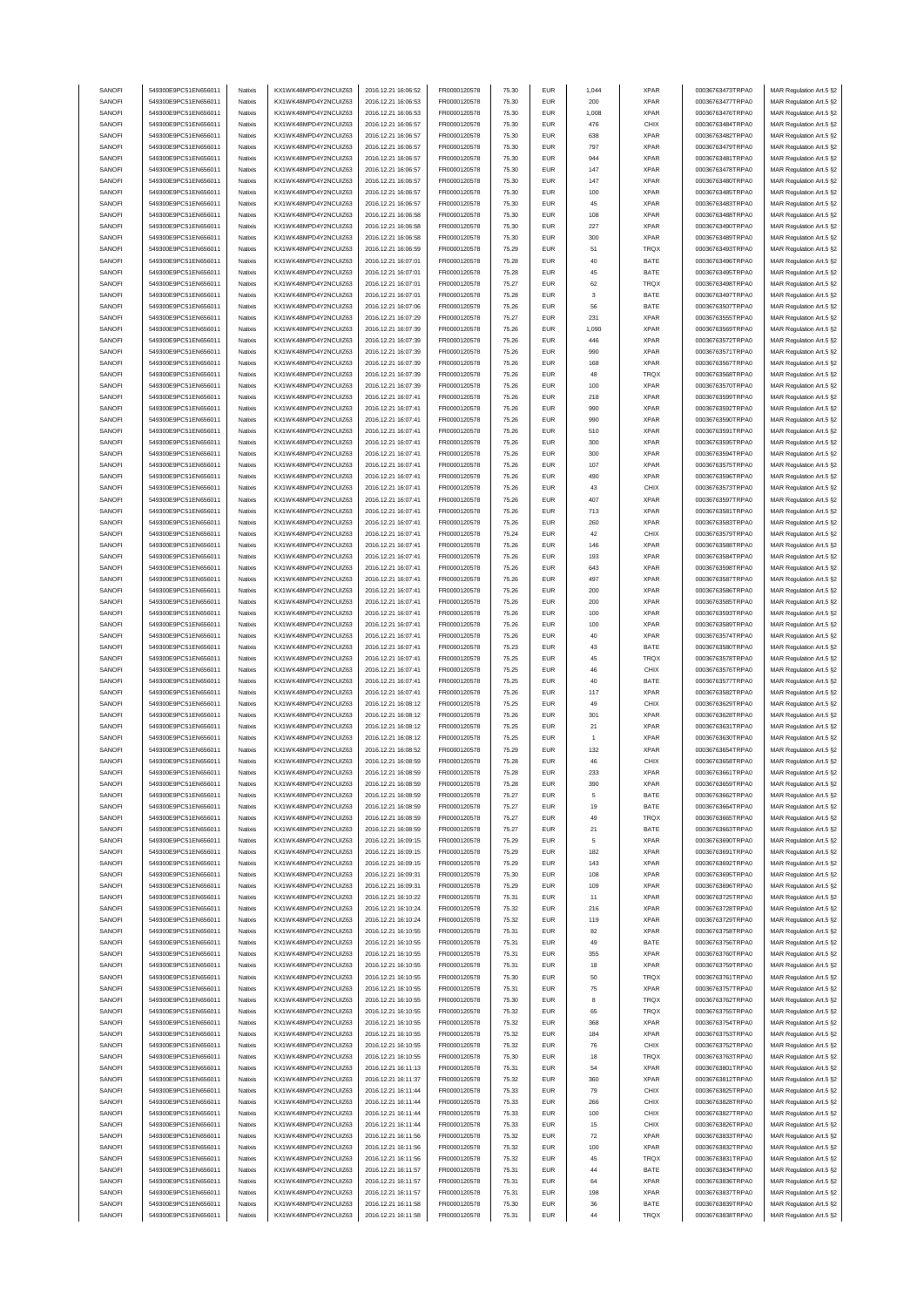| SANOFI           | 549300E9PC51EN656011                         | Natixis            | KX1WK48MPD4Y2NCUIZ63                         | 2016.12.21 16:11:58                        | FR0000120578                 | 75.30          | <b>EUR</b>               | 14                      | BATE                | 00036763840TRPA0                     | MAR Regulation Art.5 §2                            |
|------------------|----------------------------------------------|--------------------|----------------------------------------------|--------------------------------------------|------------------------------|----------------|--------------------------|-------------------------|---------------------|--------------------------------------|----------------------------------------------------|
| SANOFI           | 549300E9PC51EN656011                         | Natixis            | KX1WK48MPD4Y2NCUIZ63                         | 2016.12.21 16:12:29                        | FR0000120578                 | 75.31          | <b>EUR</b>               | 113                     | <b>XPAR</b>         | 00036763862TRPA0                     | MAR Regulation Art.5 §2                            |
| SANOFI           | 549300E9PC51EN656011                         | Natixis            | KX1WK48MPD4Y2NCUIZ63                         | 2016.12.21 16:12:29                        | FR0000120578                 | 75.31          | <b>EUR</b>               | 47                      | CHIX                | 00036763861TRPA0                     | MAR Regulation Art.5 §2                            |
| SANOFI           | 549300E9PC51EN656011                         | Natixis            | KX1WK48MPD4Y2NCUIZ63                         | 2016.12.21 16:12:50                        | FR0000120578                 | 75.30          | <b>EUR</b>               | 47                      | CHIX                | 00036763873TRPA0                     | MAR Regulation Art.5 §2                            |
| SANOFI           | 549300E9PC51EN656011                         | Natixis            | KX1WK48MPD4Y2NCUIZ63                         | 2016.12.21 16:12:52                        | FR0000120578                 | 75.30          | <b>EUR</b>               | 190                     | <b>XPAR</b>         | 00036763876TRPA0                     | MAR Regulation Art.5 §2                            |
|                  |                                              |                    |                                              |                                            |                              |                |                          |                         |                     |                                      |                                                    |
| SANOFI           | 549300E9PC51EN656011                         | Natixis            | KX1WK48MPD4Y2NCUIZ63                         | 2016.12.21 16:12:52                        | FR0000120578                 | 75.30          | EUR                      | 11                      | <b>XPAR</b>         | 00036763878TRPA0                     | MAR Regulation Art.5 §2                            |
| SANOFI           | 549300E9PC51EN656011                         | Natixis            | KX1WK48MPD4Y2NCUIZ63                         | 2016.12.21 16:12:52                        | FR0000120578                 | 75.30          | <b>EUR</b>               | 42                      | BATE                | 00036763874TRPA0                     | MAR Regulation Art.5 §2                            |
| SANOFI           | 549300E9PC51EN656011                         | Natixis            | KX1WK48MPD4Y2NCUIZ63                         | 2016.12.21 16:12:52                        | FR0000120578                 | 75.30          | <b>EUR</b>               | 323                     | <b>XPAR</b>         | 00036763875TRPA0                     | MAR Regulation Art.5 §2                            |
| SANOFI           | 549300E9PC51EN656011                         | Natixis            | KX1WK48MPD4Y2NCUIZ63                         | 2016.12.21 16:12:52                        | FR0000120578                 | 75.30          | <b>EUR</b>               | 110                     | <b>XPAR</b>         | 00036763877TRPA0                     | MAR Regulation Art.5 §2                            |
| SANOFI           | 549300E9PC51EN656011                         | Natixis            | KX1WK48MPD4Y2NCUIZ63                         | 2016.12.21 16:12:58                        | FR0000120578                 | 75.29          | <b>EUR</b>               | 16                      | CHIX                | 00036763881TRPA0                     | MAR Regulation Art.5 §2                            |
| SANOFI           | 549300E9PC51EN656011                         | Natixis            | KX1WK48MPD4Y2NCUIZ63                         | 2016.12.21 16:13:08                        | FR0000120578                 | 75.30          | EUR                      | 45                      | TRQX                | 00036763888TRPA0                     | MAR Regulation Art.5 §2                            |
|                  |                                              |                    |                                              |                                            |                              |                |                          |                         |                     |                                      |                                                    |
| SANOFI           | 549300E9PC51EN656011                         | Natixis            | KX1WK48MPD4Y2NCUIZ63                         | 2016.12.21 16:13:08                        | FR0000120578                 | 75.30          | <b>EUR</b>               | 35                      | <b>XPAR</b>         | 00036763889TRPA0                     | MAR Regulation Art.5 §2                            |
| SANOFI           | 549300E9PC51EN656011                         | Natixis            | KX1WK48MPD4Y2NCUIZ63                         | 2016.12.21 16:13:08                        | FR0000120578                 | 75.30          | EUR                      | 85                      | <b>XPAR</b>         | 00036763886TRPA0                     | MAR Regulation Art.5 §2                            |
| SANOFI           | 549300E9PC51EN656011                         | Natixis            | KX1WK48MPD4Y2NCUIZ63                         | 2016.12.21 16:13:08                        | FR0000120578                 | 75.30          | EUR                      | 3                       | <b>XPAR</b>         | 00036763891TRPA0                     | MAR Regulation Art.5 §2                            |
| SANOFI           | 549300E9PC51EN656011                         | Natixis            | KX1WK48MPD4Y2NCUIZ63                         | 2016.12.21 16:13:08                        | FR0000120578                 | 75.30          | EUR                      | 34                      | <b>XPAR</b>         | 00036763892TRPA0                     | MAR Regulation Art.5 §2                            |
| SANOFI           | 549300E9PC51EN656011                         | Natixis            | KX1WK48MPD4Y2NCUIZ63                         | 2016.12.21 16:13:08                        | FR0000120578                 | 75.30          | <b>EUR</b>               | 98                      | <b>XPAR</b>         | 00036763890TRPA0                     | MAR Regulation Art.5 §2                            |
|                  | 549300E9PC51EN656011                         |                    | KX1WK48MPD4Y2NCUIZ63                         |                                            |                              |                |                          |                         |                     |                                      |                                                    |
| SANOFI           |                                              | Natixis            |                                              | 2016.12.21 16:13:08                        | FR0000120578                 | 75.30          | <b>EUR</b>               | 42                      | CHIX                | 00036763887TRPA0                     | MAR Regulation Art.5 §2                            |
| SANOFI           | 549300E9PC51EN656011                         | Natixis            | KX1WK48MPD4Y2NCUIZ63                         | 2016.12.21 16:13:11                        | FR0000120578                 | 75.29          | <b>EUR</b>               | 25                      | BATE                | 00036763893TRPA0                     | MAR Regulation Art.5 §2                            |
| SANOFI           | 549300E9PC51EN656011                         | Natixis            | KX1WK48MPD4Y2NCUIZ63                         | 2016.12.21 16:13:11                        | FR0000120578                 | 75.29          | <b>EUR</b>               | 32                      | CHIX                | 00036763895TRPA0                     | MAR Regulation Art.5 §2                            |
| SANOFI           | 549300E9PC51EN656011                         | Natixis            | KX1WK48MPD4Y2NCUIZ63                         | 2016.12.21 16:13:11                        | FR0000120578                 | 75.29          | EUR                      | 18                      | BATE                | 00036763894TRPA0                     | MAR Regulation Art.5 §2                            |
| SANOFI           | 549300E9PC51EN656011                         | Natixis            | KX1WK48MPD4Y2NCUIZ63                         | 2016.12.21 16:13:11                        | FR0000120578                 | 75.29          | <b>EUR</b>               | 40                      | TRQX                | 00036763896TRPA0                     | MAR Regulation Art.5 §2                            |
| SANOFI           | 549300E9PC51EN656011                         | Natixis            | KX1WK48MPD4Y2NCUIZ63                         | 2016.12.21 16:13:23                        | FR0000120578                 | 75.29          | <b>EUR</b>               | 109                     | <b>XPAR</b>         | 00036763913TRPA0                     | MAR Regulation Art.5 §2                            |
| SANOFI           | 549300E9PC51EN656011                         | Natixis            | KX1WK48MPD4Y2NCUIZ63                         | 2016.12.21 16:13:43                        | FR0000120578                 | 75.30          | <b>EUR</b>               | 42                      |                     | 00036763926TRPA0                     |                                                    |
|                  |                                              |                    |                                              |                                            |                              |                |                          |                         | CHIX                |                                      | MAR Regulation Art.5 §2                            |
| SANOFI           | 549300E9PC51EN656011                         | Natixis            | KX1WK48MPD4Y2NCUIZ63                         | 2016.12.21 16:13:43                        | FR0000120578                 | 75.31          | EUR                      | 241                     | <b>XPAR</b>         | 00036763925TRPA0                     | MAR Regulation Art.5 §2                            |
| SANOFI           | 549300E9PC51EN656011                         | Natixis            | KX1WK48MPD4Y2NCUIZ63                         | 2016.12.21 16:14:26                        | FR0000120578                 | 75.30          | <b>EUR</b>               | 42                      | CHIX                | 00036763963TRPA0                     | MAR Regulation Art.5 §2                            |
| SANOFI           | 549300E9PC51EN656011                         | Natixis            | KX1WK48MPD4Y2NCUIZ63                         | 2016.12.21 16:14:26                        | FR0000120578                 | 75.30          | <b>EUR</b>               | 304                     | <b>XPAR</b>         | 00036763967TRPA0                     | MAR Regulation Art.5 §2                            |
| SANOFI           | 549300E9PC51EN656011                         | Natixis            | KX1WK48MPD4Y2NCUIZ63                         | 2016.12.21 16:14:26                        | FR0000120578                 | 75.30          | <b>EUR</b>               | 49                      | TRQX                | 00036763964TRPA0                     | MAR Regulation Art.5 §2                            |
| SANOFI           | 549300E9PC51EN656011                         | Natixis            | KX1WK48MPD4Y2NCUIZ63                         | 2016.12.21 16:14:26                        | FR0000120578                 | 75.30          | EUR                      | 221                     | <b>XPAR</b>         | 00036763966TRPA0                     | MAR Regulation Art.5 §2                            |
|                  |                                              |                    |                                              |                                            |                              |                |                          |                         |                     |                                      |                                                    |
| SANOFI           | 549300E9PC51EN656011                         | Natixis            | KX1WK48MPD4Y2NCUIZ63                         | 2016.12.21 16:14:26                        | FR0000120578                 | 75.30          | EUR                      | 119                     | <b>XPAR</b>         | 00036763965TRPA0                     | MAR Regulation Art.5 §2                            |
| SANOFI           | 549300E9PC51EN656011                         | Natixis            | KX1WK48MPD4Y2NCUIZ63                         | 2016.12.21 16:14:30                        | FR0000120578                 | 75.29          | <b>EUR</b>               | 41                      | BATE                | 00036763968TRPA0                     | MAR Regulation Art.5 §2                            |
| SANOFI           | 549300E9PC51EN656011                         | Natixis            | KX1WK48MPD4Y2NCUIZ63                         | 2016.12.21 16:14:54                        | FR0000120578                 | 75.29          | <b>EUR</b>               | 75                      | <b>XPAR</b>         | 00036764007TRPA0                     | MAR Regulation Art.5 §2                            |
| SANOFI           | 549300E9PC51EN656011                         | Natixis            | KX1WK48MPD4Y2NCUIZ63                         | 2016.12.21 16:14:55                        | FR0000120578                 | 75.29          | <b>EUR</b>               | 45                      | CHIX                | 00036764008TRPA0                     | MAR Regulation Art.5 §2                            |
| SANOFI           | 549300E9PC51EN656011                         | Natixis            | KX1WK48MPD4Y2NCUIZ63                         | 2016.12.21 16:15:09                        | FR0000120578                 | 75.30          | EUR                      | 46                      | CHIX                | 00036764016TRPA0                     | MAR Regulation Art.5 §2                            |
|                  | 549300E9PC51EN656011                         | Natixis            | KX1WK48MPD4Y2NCUIZ63                         |                                            |                              | 75.30          | <b>EUR</b>               | 33                      |                     | 00036764015TRPA0                     |                                                    |
| SANOFI           |                                              |                    |                                              | 2016.12.21 16:15:09                        | FR0000120578                 |                |                          |                         | CHIX                |                                      | MAR Regulation Art.5 §2                            |
| SANOFI           | 549300E9PC51EN656011                         | Natixis            | KX1WK48MPD4Y2NCUIZ63                         | 2016.12.21 16:15:09                        | FR0000120578                 | 75.30          | <b>EUR</b>               | 172                     | CHIX                | 00036764014TRPA0                     | MAR Regulation Art.5 §2                            |
| SANOFI           | 549300E9PC51EN656011                         | Natixis            | KX1WK48MPD4Y2NCUIZ63                         | 2016.12.21 16:15:26                        | FR0000120578                 | 75.30          | <b>EUR</b>               | 45                      | <b>XPAR</b>         | 00036764027TRPA0                     | MAR Regulation Art.5 §2                            |
| SANOFI           | 549300E9PC51EN656011                         | Natixis            | KX1WK48MPD4Y2NCUIZ63                         | 2016.12.21 16:15:26                        | FR0000120578                 | 75.30          | <b>EUR</b>               | 55                      | <b>XPAR</b>         | 00036764028TRPA0                     | MAR Regulation Art.5 §2                            |
| SANOFI           | 549300E9PC51EN656011                         | Natixis            | KX1WK48MPD4Y2NCUIZ63                         | 2016.12.21 16:15:26                        | FR0000120578                 | 75.30          | EUR                      | 83                      | <b>XPAR</b>         | 00036764030TRPA0                     | MAR Regulation Art.5 §2                            |
| SANOFI           | 549300E9PC51EN656011                         | Natixis            | KX1WK48MPD4Y2NCUIZ63                         | 2016.12.21 16:15:26                        | FR0000120578                 | 75.30          | <b>EUR</b>               | 127                     | <b>XPAR</b>         | 00036764029TRPA0                     | MAR Regulation Art.5 §2                            |
|                  |                                              |                    |                                              |                                            |                              |                |                          |                         |                     |                                      |                                                    |
| SANOFI           | 549300E9PC51EN656011                         | Natixis            | KX1WK48MPD4Y2NCUIZ63                         | 2016.12.21 16:15:30                        | FR0000120578                 | 75.29          | <b>EUR</b>               | 224                     | <b>XPAR</b>         | 00036764038TRPA0                     | MAR Regulation Art.5 §2                            |
| SANOFI           | 549300E9PC51EN656011                         | Natixis            | KX1WK48MPD4Y2NCUIZ63                         | 2016.12.21 16:15:30                        | FR0000120578                 | 75.29          | <b>EUR</b>               | 112                     | <b>XPAR</b>         | 00036764039TRPA0                     | MAR Regulation Art.5 §2                            |
| SANOFI           | 549300E9PC51EN656011                         | Natixis            | KX1WK48MPD4Y2NCUIZ63                         | 2016.12.21 16:15:30                        | FR0000120578                 | 75.29          | <b>EUR</b>               | 42                      | TRQX                | 00036764040TRPA0                     | MAR Regulation Art.5 §2                            |
| SANOFI           | 549300E9PC51EN656011                         | Natixis            | KX1WK48MPD4Y2NCUIZ63                         | 2016.12.21 16:15:57                        | FR0000120578                 | 75.28          | <b>EUR</b>               | 9                       | CHIX                | 00036764070TRPA0                     | MAR Regulation Art.5 §2                            |
| SANOFI           | 549300E9PC51EN656011                         | Natixis            | KX1WK48MPD4Y2NCUIZ63                         | 2016.12.21 16:15:59                        | FR0000120578                 | 75.28          | <b>EUR</b>               | 26                      | BATE                | 00036764071TRPA0                     | MAR Regulation Art.5 §2                            |
| SANOFI           | 549300E9PC51EN656011                         | Natixis            | KX1WK48MPD4Y2NCUIZ63                         | 2016.12.21 16:16:04                        | FR0000120578                 | 75.27          | <b>EUR</b>               | 50                      | <b>XPAR</b>         | 00036764080TRPA0                     |                                                    |
|                  |                                              |                    |                                              |                                            |                              |                |                          |                         |                     |                                      | MAR Regulation Art.5 §2                            |
| SANOFI           | 549300E9PC51EN656011                         | Natixis            | KX1WK48MPD4Y2NCUIZ63                         | 2016.12.21 16:16:04                        | FR0000120578                 | 75.28          | EUR                      | 151                     | <b>XPAR</b>         | 00036764077TRPA0                     | MAR Regulation Art.5 §2                            |
| SANOFI           | 549300E9PC51EN656011                         | Natixis            | KX1WK48MPD4Y2NCUIZ63                         | 2016.12.21 16:16:04                        | FR0000120578                 | 75.28          | <b>EUR</b>               | 123                     | <b>XPAR</b>         | 00036764078TRPA0                     | MAR Regulation Art.5 §2                            |
| SANOFI           | 549300E9PC51EN656011                         | Natixis            | KX1WK48MPD4Y2NCUIZ63                         | 2016.12.21 16:16:04                        | FR0000120578                 | 75.27          | <b>EUR</b>               | 50                      | <b>XPAR</b>         | 00036764079TRPA0                     | MAR Regulation Art.5 §2                            |
|                  |                                              |                    |                                              |                                            |                              |                |                          |                         |                     |                                      |                                                    |
|                  |                                              |                    |                                              |                                            |                              | 75.28          | <b>EUR</b>               |                         |                     |                                      |                                                    |
| SANOFI           | 549300E9PC51EN656011                         | Natixis            | KX1WK48MPD4Y2NCUIZ63                         | 2016.12.21 16:16:04                        | FR0000120578                 |                |                          | 42                      | CHIX                | 00036764075TRPA0                     | MAR Regulation Art.5 §2                            |
| SANOFI           | 549300E9PC51EN656011                         | Natixis            | KX1WK48MPD4Y2NCUIZ63                         | 2016.12.21 16:16:04                        | FR0000120578                 | 75.28          | <b>EUR</b>               | 36                      | CHIX                | 00036764074TRPA0                     | MAR Regulation Art.5 §2                            |
| SANOFI           | 549300E9PC51EN656011                         | Natixis            | KX1WK48MPD4Y2NCUIZ63                         | 2016.12.21 16:16:04                        | FR0000120578                 | 75.28          | <b>EUR</b>               | 18                      | BATE                | 00036764073TRPA0                     | MAR Regulation Art.5 §2                            |
| SANOFI           | 549300E9PC51EN656011                         | Natixis            | KX1WK48MPD4Y2NCUIZ63                         | 2016.12.21 16:16:04                        | FR0000120578                 | 75.28          | <b>EUR</b>               | 49                      | TRQX                | 00036764076TRPA0                     | MAR Regulation Art.5 §2                            |
| SANOFI           | 549300E9PC51EN656011                         | Natixis            | KX1WK48MPD4Y2NCUIZ63                         | 2016.12.21 16:16:07                        | FR0000120578                 | 75.27          | <b>EUR</b>               | 110                     | <b>XPAR</b>         | 00036764084TRPA0                     | MAR Regulation Art.5 §2                            |
| SANOFI           | 549300E9PC51EN656011                         | Natixis            | KX1WK48MPD4Y2NCUIZ63                         | 2016.12.21 16:16:39                        | FR0000120578                 | 75.29          | <b>EUR</b>               | 177                     | CHIX                | 00036764117TRPA0                     | MAR Regulation Art.5 §2                            |
| SANOFI           | 549300E9PC51EN656011                         | Natixis            | KX1WK48MPD4Y2NCUIZ63                         | 2016.12.21 16:16:39                        | FR0000120578                 | 75.29          |                          | 69                      | CHIX                | 00036764118TRPA0                     | MAR Regulation Art.5 §2                            |
|                  |                                              |                    |                                              |                                            |                              |                | EUR                      |                         |                     |                                      |                                                    |
| SANOFI           | 549300E9PC51EN656011                         | Natixis            | KX1WK48MPD4Y2NCUIZ63                         | 2016.12.21 16:16:46                        | FR0000120578                 | 75.28          | <b>EUR</b>               | 11                      | BATE                | 00036764119TRPA0                     | MAR Regulation Art.5 §2                            |
| SANOFI           | 549300E9PC51EN656011                         | Natixis            | KX1WK48MPD4Y2NCUIZ63                         | 2016.12.21 16:16:46                        | FR0000120578                 | 75.28          | <b>EUR</b>               | 38                      | BATE                | 00036764120TRPA0                     | MAR Regulation Art.5 §2                            |
| SANOFI           | 549300E9PC51EN656011                         | Natixis            | KX1WK48MPD4Y2NCUIZ63                         | 2016.12.21 16:17:02                        | FR0000120578                 | 75.29          | <b>EUR</b>               | 130                     | <b>XPAR</b>         | 00036764139TRPA0                     | MAR Regulation Art.5 §2                            |
| SANOFI           | 549300E9PC51EN656011                         | Natixis            | KX1WK48MPD4Y2NCUIZ63                         | 2016.12.21 16:17:02                        | FR0000120578                 | 75.29          | <b>EUR</b>               | 61                      | <b>XPAR</b>         | 00036764135TRPA0                     | MAR Regulation Art.5 §2                            |
| SANOFI           | 549300E9PC51EN656011                         | Natixis            | KX1WK48MPD4Y2NCUIZ63                         | 2016.12.21 16:17:02                        | FR0000120578                 | 75.29          | EUR                      | 104                     | <b>XPAR</b>         | 00036764137TRPA0                     | MAR Regulation Art.5 §2                            |
|                  |                                              |                    |                                              | 2016.12.21 16:17:02                        |                              |                |                          |                         |                     | 0036764142TRPA0                      |                                                    |
|                  |                                              |                    | KX1WK48MPD4Y2NCUIZ63                         |                                            |                              |                |                          |                         |                     |                                      | MAR Regulation Art.5 §2                            |
| SANOFI           | 549300E9PC51EN656011                         | Natixis            | KX1WK48MPD4Y2NCUIZ63                         | 2016.12.21 16:17:02                        | FR0000120578                 | 75.28          | <b>EUR</b>               | 120                     | <b>XPAR</b>         | 00036764144TRPA0                     | MAR Regulation Art.5 §2                            |
| SANOFI           | 549300E9PC51EN656011                         | Natixis            | KX1WK48MPD4Y2NCUIZ63                         | 2016.12.21 16:17:02                        | FR0000120578                 | 75.28          | <b>EUR</b>               | 48                      | TRQX                | 00036764145TRPA0                     | MAR Regulation Art.5 §2                            |
| SANOFI           | 549300E9PC51EN656011                         | Natixis            | KX1WK48MPD4Y2NCUIZ63                         | 2016.12.21 16:17:02                        | FR0000120578                 | 75.28          | <b>EUR</b>               | 249                     | <b>XPAR</b>         | 00036764143TRPA0                     | MAR Regulation Art.5 §2                            |
| SANOFI           | 549300E9PC51EN656011                         | Natixis            | KX1WK48MPD4Y2NCUIZ63                         | 2016.12.21 16:17:02                        | FR0000120578                 | 75.29          | <b>EUR</b>               | 63                      | <b>XPAR</b>         | 00036764136TRPA0                     | MAR Regulation Art.5 §2                            |
| SANOFI           | 549300E9PC51EN656011                         | Natixis            | KX1WK48MPD4Y2NCUIZ63                         | 2016.12.21 16:17:34                        | FR0000120578                 | 75.28          | <b>EUR</b>               | 80                      | <b>XPAR</b>         | 00036764325TRPA0                     | MAR Regulation Art.5 §2                            |
| SANOFI           | 549300E9PC51EN656011                         | Natixis            | KX1WK48MPD4Y2NCUIZ63                         | 2016.12.21 16:18:10                        | FR0000120578                 | 75.29          | <b>EUR</b>               | 118                     | <b>XPAR</b>         | 00036764364TRPA0                     | MAR Regulation Art.5 §2                            |
|                  |                                              |                    | KX1WK48MPD4Y2NCUIZ63                         |                                            | FR0000120578                 |                |                          |                         |                     |                                      |                                                    |
| SANOFI           | 549300E9PC51EN656011                         | Natixis            |                                              | 2016.12.21 16:18:10                        |                              | 75.29          | <b>EUR</b>               | 382                     | <b>XPAR</b>         | 00036764362TRPA0                     | MAR Regulation Art.5 §2                            |
| SANOFI           | 549300E9PC51EN656011                         | Natixis            | KX1WK48MPD4Y2NCUIZ63                         | 2016.12.21 16:18:31                        | FR0000120578                 | 75.28          | <b>EUR</b>               | 13                      | BATE                | 00036764566TRPA0                     | MAR Regulation Art.5 §2                            |
| SANOFI           | 549300E9PC51EN656011                         | Natixis            | KX1WK48MPD4Y2NCUIZ63                         | 2016.12.21 16:18:31                        | FR0000120578                 | 75.28          | <b>EUR</b>               | 39                      | BATE                | 00036764567TRPA0                     | MAR Regulation Art.5 §2                            |
| SANOFI           | 549300E9PC51EN656011                         | Natixis            | KX1WK48MPD4Y2NCUIZ63                         | 2016.12.21 16:18:34                        | FR0000120578                 | 75.28          | <b>EUR</b>               | $\overline{\mathbf{c}}$ | <b>XPAR</b>         | 00036764568TRPA0                     | MAR Regulation Art.5 §2                            |
| SANOFI           | 549300E9PC51EN656011                         | Natixis            | KX1WK48MPD4Y2NCUIZ63                         | 2016.12.21 16:18:39                        | FR0000120578                 | 75.27          | ${\sf EUR}$              | 174                     | <b>XPAR</b>         | 00036764576TRPA0                     | MAR Regulation Art.5 §2                            |
| SANOFI           | 549300E9PC51EN656011                         | Natixis            | KX1WK48MPD4Y2NCUIZ63                         | 2016.12.21 16:18:39                        | FR0000120578                 | 75.27          | <b>EUR</b>               | 43                      | BATE                | 00036764573TRPA0                     | MAR Regulation Art.5 §2                            |
| SANOFI           | 549300E9PC51EN656011                         | Natixis            | KX1WK48MPD4Y2NCUIZ63                         | 2016.12.21 16:18:39                        | FR0000120578                 | 75.27          | <b>EUR</b>               | 80                      | CHIX                | 00036764574TRPA0                     | MAR Regulation Art.5 §2                            |
|                  |                                              |                    |                                              |                                            |                              |                |                          |                         |                     |                                      |                                                    |
| SANOFI           | 549300E9PC51EN656011                         | Natixis            | KX1WK48MPD4Y2NCUIZ63                         | 2016.12.21 16:18:39                        | FR0000120578                 | 75.27          | <b>EUR</b>               | 64                      | TRQX                | 00036764575TRPA0                     | MAR Regulation Art.5 §2                            |
| SANOFI           | 549300E9PC51EN656011                         | Natixis            | KX1WK48MPD4Y2NCUIZ63                         | 2016.12.21 16:18:39                        | FR0000120578                 | 75.26          | <b>EUR</b>               | 11                      | CHIX                | 00036764577TRPA0                     | MAR Regulation Art.5 §2                            |
| SANOFI           | 549300E9PC51EN656011                         | Natixis            | KX1WK48MPD4Y2NCUIZ63                         | 2016.12.21 16:18:39                        | FR0000120578                 | 75.28          | <b>EUR</b>               | 251                     | <b>XPAR</b>         | 00036764572TRPA0                     | MAR Regulation Art.5 §2                            |
| SANOFI           | 549300E9PC51EN656011                         | Natixis            | KX1WK48MPD4Y2NCUIZ63                         | 2016.12.21 16:18:39                        | FR0000120578                 | 75.28          | <b>EUR</b>               | 77                      | CHIX                | 00036764569TRPA0                     | MAR Regulation Art.5 §2                            |
| SANOFI           | 549300E9PC51EN656011                         | Natixis            | KX1WK48MPD4Y2NCUIZ63                         | 2016.12.21 16:18:39                        | FR0000120578                 | 75.28          | <b>EUR</b>               | 369                     | <b>XPAR</b>         | 00036764571TRPA0                     | MAR Regulation Art.5 §2                            |
|                  |                                              |                    |                                              |                                            |                              |                | <b>EUR</b>               |                         |                     |                                      |                                                    |
| SANOFI           | 549300E9PC51EN656011                         | Natixis            | KX1WK48MPD4Y2NCUIZ63                         | 2016.12.21 16:18:39                        | FR0000120578                 | 75.28          |                          | 64                      | TRQX                | 00036764570TRPA0                     | MAR Regulation Art.5 §2                            |
| SANOFI           | 549300E9PC51EN656011                         | Natixis            | KX1WK48MPD4Y2NCUIZ63                         | 2016.12.21 16:18:54                        | FR0000120578                 | 75.27          | <b>EUR</b>               | 92                      | <b>XPAR</b>         | 00036764584TRPA0                     | MAR Regulation Art.5 §2                            |
| SANOFI           | 549300E9PC51EN656011                         | Natixis            | KX1WK48MPD4Y2NCUIZ63                         | 2016.12.21 16:18:56                        | FR0000120578                 | 75.27          | <b>EUR</b>               | 96                      | <b>XPAR</b>         | 00036764587TRPA0                     | MAR Regulation Art.5 §2                            |
| SANOFI           | 549300E9PC51EN656011                         | Natixis            | KX1WK48MPD4Y2NCUIZ63                         | 2016.12.21 16:19:02                        | FR0000120578                 | 75.26          | <b>EUR</b>               | 52                      | CHIX                | 00036764590TRPA0                     | MAR Regulation Art.5 §2                            |
| SANOFI           | 549300E9PC51EN656011                         | Natixis            | KX1WK48MPD4Y2NCUIZ63                         | 2016.12.21 16:19:02                        | FR0000120578                 | 75.26          | <b>EUR</b>               | 46                      | TRQX                | 00036764591TRPA0                     | MAR Regulation Art.5 §2                            |
| SANOFI           | 549300E9PC51EN656011                         | Natixis            | KX1WK48MPD4Y2NCUIZ63                         | 2016.12.21 16:19:02                        | FR0000120578                 | 75.25          | <b>EUR</b>               | 24                      | <b>XPAR</b>         | 00036764593TRPA0                     | MAR Regulation Art.5 §2                            |
|                  |                                              |                    |                                              |                                            |                              |                |                          |                         |                     |                                      |                                                    |
| SANOFI           | 549300E9PC51EN656011                         | Natixis            | KX1WK48MPD4Y2NCUIZ63                         | 2016.12.21 16:19:02                        | FR0000120578                 | 75.25          | <b>EUR</b>               | 105                     | <b>XPAR</b>         | 00036764592TRPA0                     | MAR Regulation Art.5 §2                            |
| SANOFI           | 549300E9PC51EN656011                         | Natixis            | KX1WK48MPD4Y2NCUIZ63                         | 2016.12.21 16:19:03                        | FR0000120578                 | 75.24          | <b>EUR</b>               | 46                      | <b>TRQX</b>         | 00036764595TRPA0                     | MAR Regulation Art.5 §2                            |
| SANOFI           | 549300E9PC51EN656011                         | Natixis            | KX1WK48MPD4Y2NCUIZ63                         | 2016.12.21 16:19:03                        | FR0000120578                 | 75.24          | <b>EUR</b>               | 72                      | CHIX                | 00036764594TRPA0                     | MAR Regulation Art.5 §2                            |
| SANOFI           | 549300E9PC51EN656011                         | Natixis            | KX1WK48MPD4Y2NCUIZ63                         | 2016.12.21 16:19:03                        | FR0000120578                 | 75.24          | <b>EUR</b>               | 47                      | BATE                | 00036764596TRPA0                     | MAR Regulation Art.5 §2                            |
| SANOFI           | 549300E9PC51EN656011                         | Natixis            | KX1WK48MPD4Y2NCUIZ63                         | 2016.12.21 16:19:03                        | FR0000120578                 | 75.22          | <b>EUR</b>               | $\overline{4}$          | CHIX                | 00036764598TRPA0                     | MAR Regulation Art.5 §2                            |
| SANOFI           | 549300E9PC51EN656011                         | Natixis            | KX1WK48MPD4Y2NCUIZ63                         | 2016.12.21 16:19:03                        | FR0000120578                 | 75.22          | <b>EUR</b>               | 11                      | CHIX                | 00036764597TRPA0                     |                                                    |
|                  |                                              |                    |                                              |                                            |                              |                | <b>EUR</b>               |                         |                     |                                      | MAR Regulation Art.5 §2                            |
| SANOFI           | 549300E9PC51EN656011                         | Natixis            | KX1WK48MPD4Y2NCUIZ63                         | 2016.12.21 16:19:14                        | FR0000120578                 | 75.23          |                          | 43                      | CHIX                | 00036764606TRPA0                     | MAR Regulation Art.5 §2                            |
| SANOFI           | 549300E9PC51EN656011                         | Natixis            | KX1WK48MPD4Y2NCUIZ63                         | 2016.12.21 16:19:24                        | FR0000120578                 | 75.22          | <b>EUR</b>               | 50                      | <b>XPAR</b>         | 00036764609TRPA0                     | MAR Regulation Art.5 §2                            |
| SANOFI           | 549300E9PC51EN656011                         | Natixis            | KX1WK48MPD4Y2NCUIZ63                         | 2016.12.21 16:19:29                        | FR0000120578                 | 75.22          | <b>EUR</b>               | 90                      | <b>XPAR</b>         | 00036764614TRPA0                     | MAR Regulation Art.5 §2                            |
| SANOFI           | 549300E9PC51EN656011                         | Natixis            | KX1WK48MPD4Y2NCUIZ63                         | 2016.12.21 16:19:29                        | FR0000120578                 | 75.22          | <b>EUR</b>               | 42                      | CHIX                | 00036764616TRPA0                     | MAR Regulation Art.5 §2                            |
| SANOFI           | 549300E9PC51EN656011                         | Natixis            | KX1WK48MPD4Y2NCUIZ63                         | 2016.12.21 16:19:29                        | FR0000120578                 | 75.22          | <b>EUR</b>               | 116                     | <b>XPAR</b>         | 00036764615TRPA0                     | MAR Regulation Art.5 §2                            |
| SANOFI           | 549300E9PC51EN656011                         | Natixis            | KX1WK48MPD4Y2NCUIZ63                         | 2016.12.21 16:19:41                        | FR0000120578                 | 75.22          | <b>EUR</b>               | 150                     | <b>XPAR</b>         | 00036764629TRPA0                     | MAR Regulation Art.5 §2                            |
| SANOFI           | 549300E9PC51EN656011                         | Natixis            |                                              | 2016.12.21 16:20:05                        | FR0000120578                 | 75.22          | <b>EUR</b>               | 27                      | <b>XPAR</b>         | 00036764647TRPA0                     |                                                    |
|                  |                                              |                    | KX1WK48MPD4Y2NCUIZ63                         |                                            |                              |                |                          |                         |                     |                                      | MAR Regulation Art.5 §2                            |
| SANOFI<br>SANOFI | 549300E9PC51EN656011<br>549300E9PC51EN656011 | Natixis<br>Natixis | KX1WK48MPD4Y2NCUIZ63<br>KX1WK48MPD4Y2NCUIZ63 | 2016.12.21 16:20:05<br>2016.12.21 16:20:05 | FR0000120578<br>FR0000120578 | 75.22<br>75.22 | <b>EUR</b><br><b>EUR</b> | 54<br>169               | CHIX<br><b>XPAR</b> | 00036764646TRPA0<br>00036764648TRPA0 | MAR Regulation Art.5 §2<br>MAR Regulation Art.5 §2 |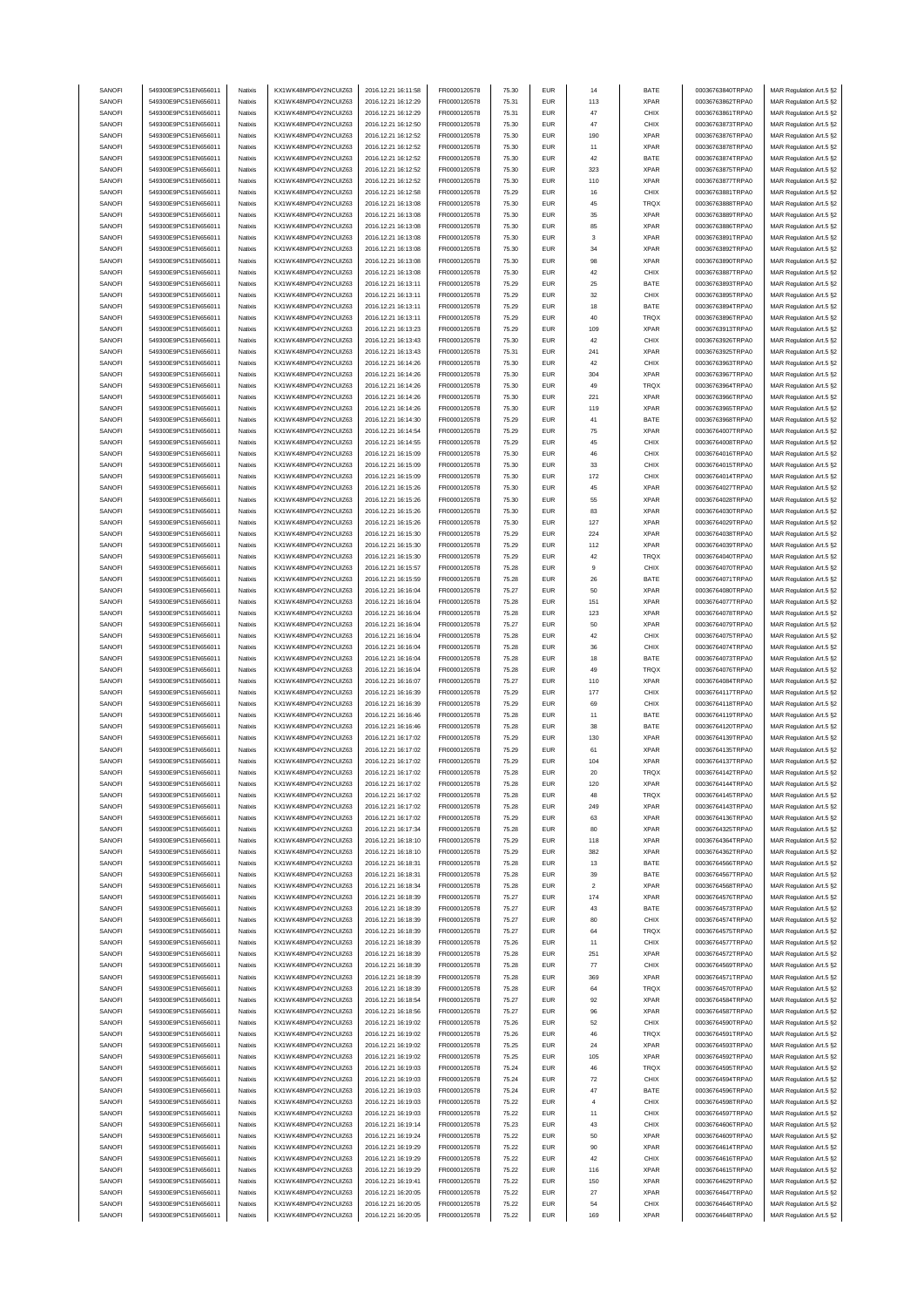| SANOFI           | 549300E9PC51EN656011                         | Natixis            | KX1WK48MPD4Y2NCUIZ63                         | 2016.12.21 16:20:12                        | FR0000120578                 | 75.21          | <b>EUR</b>               | 27                   | CHIX         | 00036764654TRPA0                     | MAR Regulation Art.5 §2                            |
|------------------|----------------------------------------------|--------------------|----------------------------------------------|--------------------------------------------|------------------------------|----------------|--------------------------|----------------------|--------------|--------------------------------------|----------------------------------------------------|
| SANOFI           | 549300E9PC51EN656011                         | Natixis            | KX1WK48MPD4Y2NCUIZ63                         | 2016.12.21 16:20:12                        | FR0000120578                 | 75.21          | <b>EUR</b>               | 5                    | <b>TRQX</b>  | 00036764660TRPA0                     | MAR Regulation Art.5 §2                            |
| SANOFI           | 549300E9PC51EN656011                         | Natixis            | KX1WK48MPD4Y2NCUIZ63                         | 2016.12.21 16:20:12                        | FR0000120578                 | 75.21          | <b>EUR</b>               | 15                   | CHIX         | 00036764655TRPA0                     | MAR Regulation Art.5 §2                            |
| SANOFI           | 549300E9PC51EN656011                         | Natixis            | KX1WK48MPD4Y2NCUIZ63                         | 2016.12.21 16:20:12                        | FR0000120578                 | 75.21          | <b>EUR</b>               | 44                   | BATE         | 00036764657TRPA0                     | MAR Regulation Art.5 §2                            |
| SANOFI           | 549300E9PC51EN656011                         | Natixis            | KX1WK48MPD4Y2NCUIZ63                         | 2016.12.21 16:20:12                        | FR0000120578                 | 75.21          | <b>EUR</b>               | 35                   | TRQX         | 00036764658TRPA0                     | MAR Regulation Art.5 §2                            |
|                  |                                              |                    |                                              |                                            |                              |                |                          |                      |              |                                      |                                                    |
| SANOFI           | 549300E9PC51EN656011                         | Natixis            | KX1WK48MPD4Y2NCUIZ63                         | 2016.12.21 16:20:12                        | FR0000120578                 | 75.21          | <b>EUR</b>               | 43                   | CHIX         | 00036764656TRPA0                     | MAR Regulation Art.5 §2                            |
| SANOFI           | 549300E9PC51EN656011                         | Natixis            | KX1WK48MPD4Y2NCUIZ63                         | 2016.12.21 16:20:12                        | FR0000120578                 | 75.21          | <b>EUR</b>               | 166                  | <b>XPAR</b>  | 00036764659TRPA0                     | MAR Regulation Art.5 §2                            |
| SANOFI           | 549300E9PC51EN656011                         | Natixis            | KX1WK48MPD4Y2NCUIZ63                         | 2016.12.21 16:20:49                        | FR0000120578                 | 75.22          | <b>EUR</b>               | $22\,$               | CHIX         | 00036764679TRPA0                     | MAR Regulation Art.5 §2                            |
| SANOFI           | 549300E9PC51EN656011                         | Natixis            | KX1WK48MPD4Y2NCUIZ63                         | 2016.12.21 16:20:49                        | FR0000120578                 | 75.22          | <b>EUR</b>               | 23                   | CHIX         | 00036764678TRPA0                     | MAR Regulation Art.5 §2                            |
| SANOFI           | 549300E9PC51EN656011                         | Natixis            | KX1WK48MPD4Y2NCUIZ63                         | 2016.12.21 16:20:49                        | FR0000120578                 | 75.22          | <b>EUR</b>               | 21                   | <b>XPAR</b>  | 00036764681TRPA0                     | MAR Regulation Art.5 §2                            |
| SANOFI           | 549300E9PC51EN656011                         | Natixis            | KX1WK48MPD4Y2NCUIZ63                         | 2016.12.21 16:20:49                        | FR0000120578                 | 75.22          | <b>EUR</b>               | 96                   | <b>XPAR</b>  | 00036764680TRPA0                     | MAR Regulation Art.5 §2                            |
|                  |                                              |                    |                                              |                                            |                              |                |                          |                      |              |                                      |                                                    |
| SANOFI           | 549300E9PC51EN656011                         | Natixis            | KX1WK48MPD4Y2NCUIZ63                         | 2016.12.21 16:21:09                        | FR0000120578                 | 75.23          | <b>EUR</b>               | 110                  | <b>XPAR</b>  | 00036764739TRPA0                     | MAR Regulation Art.5 §2                            |
| SANOFI           | 549300E9PC51EN656011                         | Natixis            | KX1WK48MPD4Y2NCUIZ63                         | 2016.12.21 16:21:09                        | FR0000120578                 | 75.23          | <b>EUR</b>               | 19                   | <b>XPAR</b>  | 00036764741TRPA0                     | MAR Regulation Art.5 §2                            |
| SANOFI           | 549300E9PC51EN656011                         | Natixis            | KX1WK48MPD4Y2NCUIZ63                         | 2016.12.21 16:21:18                        | FR0000120578                 | 75.22          | <b>EUR</b>               | 228                  | <b>XPAR</b>  | 00036764779TRPA0                     | MAR Regulation Art.5 §2                            |
| SANOFI           | 549300E9PC51EN656011                         | Natixis            | KX1WK48MPD4Y2NCUIZ63                         | 2016.12.21 16:21:22                        | FR0000120578                 | 75.22          | <b>EUR</b>               | 41                   | CHIX         | 00036764783TRPA0                     | MAR Regulation Art.5 §2                            |
| SANOFI           | 549300E9PC51EN656011                         | Natixis            | KX1WK48MPD4Y2NCUIZ63                         | 2016.12.21 16:21:24                        | FR0000120578                 | 75.23          | <b>EUR</b>               | 126                  | <b>XPAR</b>  | 00036764796TRPA0                     | MAR Regulation Art.5 §2                            |
|                  | 549300E9PC51EN656011                         |                    |                                              |                                            |                              |                |                          |                      |              |                                      |                                                    |
| SANOFI           |                                              | Natixis            | KX1WK48MPD4Y2NCUIZ63                         | 2016.12.21 16:21:47                        | FR0000120578                 | 75.23          | <b>EUR</b>               | 220                  | <b>XPAR</b>  | 00036764830TRPA0                     | MAR Regulation Art.5 §2                            |
| SANOFI           | 549300E9PC51EN656011                         | Natixis            | KX1WK48MPD4Y2NCUIZ63                         | 2016.12.21 16:22:02                        | FR0000120578                 | 75.25          | <b>EUR</b>               | 34                   | <b>XPAR</b>  | 00036764851TRPA0                     | MAR Regulation Art.5 §2                            |
| SANOFI           | 549300E9PC51EN656011                         | Natixis            | KX1WK48MPD4Y2NCUIZ63                         | 2016.12.21 16:22:02                        | FR0000120578                 | 75.25          | <b>EUR</b>               | 137                  | <b>XPAR</b>  | 00036764852TRPA0                     | MAR Regulation Art.5 §2                            |
| SANOFI           | 549300E9PC51EN656011                         | Natixis            | KX1WK48MPD4Y2NCUIZ63                         | 2016.12.21 16:22:10                        | FR0000120578                 | 75.26          | <b>EUR</b>               | 125                  | <b>XPAR</b>  | 00036764862TRPA0                     | MAR Regulation Art.5 §2                            |
| SANOFI           | 549300E9PC51EN656011                         | Natixis            | KX1WK48MPD4Y2NCUIZ63                         | 2016.12.21 16:22:15                        | FR0000120578                 | 75.25          | <b>EUR</b>               | 15                   | <b>XPAR</b>  | 00036764880TRPA0                     | MAR Regulation Art.5 §2                            |
| SANOFI           | 549300E9PC51EN656011                         | Natixis            | KX1WK48MPD4Y2NCUIZ63                         | 2016.12.21 16:22:15                        | FR0000120578                 | 75.25          | <b>EUR</b>               | $\overline{2}$       | <b>XPAR</b>  | 00036764881TRPA0                     | MAR Regulation Art.5 §2                            |
| SANOFI           | 549300E9PC51EN656011                         | Natixis            | KX1WK48MPD4Y2NCUIZ63                         | 2016.12.21 16:22:16                        | FR0000120578                 | 75.26          | <b>EUR</b>               | 52                   | <b>XPAR</b>  | 00036764912TRPA0                     | MAR Regulation Art.5 §2                            |
|                  |                                              |                    |                                              |                                            |                              |                |                          |                      |              |                                      |                                                    |
| SANOFI           | 549300E9PC51EN656011                         | Natixis            | KX1WK48MPD4Y2NCUIZ63                         | 2016.12.21 16:22:16                        | FR0000120578                 | 75.26          | <b>EUR</b>               | 58                   | <b>XPAR</b>  | 00036764911TRPA0                     | MAR Regulation Art.5 §2                            |
| SANOFI           | 549300E9PC51EN656011                         | Natixis            | KX1WK48MPD4Y2NCUIZ63                         | 2016.12.21 16:22:36                        | FR0000120578                 | 75.26          | <b>EUR</b>               | 46                   | <b>XPAR</b>  | 00036764971TRPA0                     | MAR Regulation Art.5 §2                            |
| SANOFI           | 549300E9PC51EN656011                         | Natixis            | KX1WK48MPD4Y2NCUIZ63                         | 2016.12.21 16:22:36                        | FR0000120578                 | 75.26          | <b>EUR</b>               | 80                   | <b>XPAR</b>  | 00036764970TRPA0                     | MAR Regulation Art.5 §2                            |
| SANOFI           | 549300E9PC51EN656011                         | Natixis            | KX1WK48MPD4Y2NCUIZ63                         | 2016.12.21 16:22:36                        | FR0000120578                 | 75.26          | <b>EUR</b>               | 112                  | <b>XPAR</b>  | 00036764969TRPA0                     | MAR Regulation Art.5 §2                            |
| SANOFI           | 549300E9PC51EN656011                         | Natixis            | KX1WK48MPD4Y2NCUIZ63                         | 2016.12.21 16:22:36                        | FR0000120578                 | 75.26          | <b>EUR</b>               | 63                   | <b>XPAR</b>  | 00036764968TRPA0                     | MAR Regulation Art.5 §2                            |
| SANOFI           | 549300E9PC51EN656011                         | Natixis            | KX1WK48MPD4Y2NCUIZ63                         | 2016.12.21 16:22:37                        | FR0000120578                 | 75.26          | <b>EUR</b>               | 90                   | <b>TRQX</b>  | 00036764974TRPA0                     | MAR Regulation Art.5 §2                            |
|                  | 549300E9PC51EN656011                         |                    |                                              |                                            |                              |                |                          |                      |              |                                      |                                                    |
| SANOFI           |                                              | Natixis            | KX1WK48MPD4Y2NCUIZ63                         | 2016.12.21 16:22:37                        | FR0000120578                 | 75.26          | <b>EUR</b>               | 100                  | TRQX         | 00036764973TRPA0                     | MAR Regulation Art.5 §2                            |
| SANOFI           | 549300E9PC51EN656011                         | Natixis            | KX1WK48MPD4Y2NCUIZ63                         | 2016.12.21 16:22:37                        | FR0000120578                 | 75.26          | <b>EUR</b>               | 12                   | TRQX         | 00036764975TRPA0                     | MAR Regulation Art.5 §2                            |
| SANOFI           | 549300E9PC51EN656011                         | Natixis            | KX1WK48MPD4Y2NCUIZ63                         | 2016.12.21 16:22:50                        | FR0000120578                 | 75.25          | <b>EUR</b>               | 336                  | <b>XPAR</b>  | 00036765002TRPA0                     | MAR Regulation Art.5 §2                            |
| SANOFI           | 549300E9PC51EN656011                         | Natixis            | KX1WK48MPD4Y2NCUIZ63                         | 2016.12.21 16:22:50                        | FR0000120578                 | 75.25          | <b>EUR</b>               | 67                   | CHIX         | 00036765001TRPA0                     | MAR Regulation Art.5 §2                            |
| SANOFI           | 549300E9PC51EN656011                         | Natixis            | KX1WK48MPD4Y2NCUIZ63                         | 2016.12.21 16:22:52                        | FR0000120578                 | 75.25          | <b>EUR</b>               | 113                  | <b>XPAR</b>  | 00036765010TRPA0                     | MAR Regulation Art.5 §2                            |
|                  |                                              |                    |                                              |                                            |                              |                |                          |                      |              |                                      |                                                    |
| SANOFI           | 549300E9PC51EN656011                         | Natixis            | KX1WK48MPD4Y2NCUIZ63                         | 2016.12.21 16:22:53                        | FR0000120578                 | 75.24          | <b>EUR</b>               | 26                   | BATE         | 00036765011TRPA0                     | MAR Regulation Art.5 §2                            |
| SANOFI           | 549300E9PC51EN656011                         | Natixis            | KX1WK48MPD4Y2NCUIZ63                         | 2016.12.21 16:22:53                        | FR0000120578                 | 75.24          | <b>EUR</b>               | 27                   | BATE         | 00036765012TRPA0                     | MAR Regulation Art.5 §2                            |
| SANOFI           | 549300E9PC51EN656011                         | Natixis            | KX1WK48MPD4Y2NCUIZ63                         | 2016.12.21 16:22:54                        | FR0000120578                 | 75.24          | <b>EUR</b>               | 87                   | CHIX         | 00036765014TRPA0                     | MAR Regulation Art.5 §2                            |
| SANOFI           | 549300E9PC51EN656011                         | Natixis            | KX1WK48MPD4Y2NCUIZ63                         | 2016.12.21 16:23:09                        | FR0000120578                 | 75.23          | <b>EUR</b>               | 48                   | BATE         | 00036765039TRPA0                     | MAR Regulation Art.5 §2                            |
| SANOFI           | 549300E9PC51EN656011                         | Natixis            | KX1WK48MPD4Y2NCUIZ63                         | 2016.12.21 16:23:09                        | FR0000120578                 | 75.23          | <b>EUR</b>               | 116                  | <b>XPAR</b>  | 00036765038TRPA0                     | MAR Regulation Art.5 §2                            |
| SANOFI           | 549300E9PC51EN656011                         | Natixis            | KX1WK48MPD4Y2NCUIZ63                         | 2016.12.21 16:23:10                        | FR0000120578                 | 75.23          | <b>EUR</b>               | 47                   | CHIX         | 00036765040TRPA0                     |                                                    |
|                  |                                              |                    |                                              |                                            |                              |                |                          |                      |              |                                      | MAR Regulation Art.5 §2                            |
| SANOFI           | 549300E9PC51EN656011                         | Natixis            | KX1WK48MPD4Y2NCUIZ63                         | 2016.12.21 16:23:21                        | FR0000120578                 | 75.22          | <b>EUR</b>               | 24                   | CHIX         | 00036765043TRPA0                     | MAR Regulation Art.5 §2                            |
| SANOFI           | 549300E9PC51EN656011                         | Natixis            | KX1WK48MPD4Y2NCUIZ63                         | 2016.12.21 16:23:30                        | FR0000120578                 | 75.23          | <b>EUR</b>               | 110                  | <b>XPAR</b>  | 00036765045TRPA0                     | MAR Regulation Art.5 §2                            |
| SANOFI           | 549300E9PC51EN656011                         | Natixis            | KX1WK48MPD4Y2NCUIZ63                         | 2016.12.21 16:23:42                        | FR0000120578                 | 75.25          | <b>EUR</b>               | 17                   | <b>XPAR</b>  | 00036765061TRPA0                     | MAR Regulation Art.5 §2                            |
| SANOFI           | 549300E9PC51EN656011                         | Natixis            | KX1WK48MPD4Y2NCUIZ63                         | 2016.12.21 16:23:42                        | FR0000120578                 | 75.25          | <b>EUR</b>               | 48                   | <b>XPAR</b>  | 00036765062TRPA0                     | MAR Regulation Art.5 §2                            |
| SANOFI           | 549300E9PC51EN656011                         | Natixis            | KX1WK48MPD4Y2NCUIZ63                         | 2016.12.21 16:23:42                        | FR0000120578                 | 75.25          | <b>EUR</b>               | 69                   | <b>XPAR</b>  | 00036765059TRPA0                     | MAR Regulation Art.5 §2                            |
| SANOFI           | 549300E9PC51EN656011                         | Natixis            | KX1WK48MPD4Y2NCUIZ63                         | 2016.12.21 16:23:51                        | FR0000120578                 | 75.24          | <b>EUR</b>               | 122                  | <b>XPAR</b>  | 00036765079TRPA0                     |                                                    |
|                  |                                              |                    |                                              |                                            |                              |                |                          |                      |              |                                      | MAR Regulation Art.5 §2                            |
| SANOFI           | 549300E9PC51EN656011                         | Natixis            | KX1WK48MPD4Y2NCUIZ63                         | 2016.12.21 16:23:51                        | FR0000120578                 | 75.24          | <b>EUR</b>               | 12                   | <b>XPAR</b>  | 00036765078TRPA0                     | MAR Regulation Art.5 §2                            |
| SANOFI           | 549300E9PC51EN656011                         | Natixis            | KX1WK48MPD4Y2NCUIZ63                         | 2016.12.21 16:23:51                        | FR0000120578                 | 75.24          | <b>EUR</b>               | 265                  | <b>XPAR</b>  | 00036765077TRPA0                     | MAR Regulation Art.5 §2                            |
|                  |                                              |                    |                                              |                                            |                              |                |                          |                      |              |                                      |                                                    |
| SANOFI           | 549300E9PC51EN656011                         | Natixis            | KX1WK48MPD4Y2NCUIZ63                         | 2016.12.21 16:23:54                        | FR0000120578                 | 75.23          | <b>EUR</b>               | 43                   | TRQX         | 00036765086TRPA0                     | MAR Regulation Art.5 §2                            |
| SANOFI           | 549300E9PC51EN656011                         | Natixis            | KX1WK48MPD4Y2NCUIZ63                         | 2016.12.21 16:24:04                        | FR0000120578                 | 75.24          | <b>EUR</b>               | 100                  | CHIX         | 00036765091TRPA0                     | MAR Regulation Art.5 §2                            |
|                  |                                              |                    |                                              |                                            |                              |                |                          |                      |              |                                      |                                                    |
| SANOFI           | 549300E9PC51EN656011                         | Natixis            | KX1WK48MPD4Y2NCUIZ63                         | 2016.12.21 16:24:04                        | FR0000120578                 | 75.24          | <b>EUR</b>               | 100                  | CHIX         | 00036765092TRPA0                     | MAR Regulation Art.5 §2                            |
| SANOFI           | 549300E9PC51EN656011                         | Natixis            | KX1WK48MPD4Y2NCUIZ63                         | 2016.12.21 16:24:04                        | FR0000120578                 | 75.24          | <b>EUR</b>               | 100                  | CHIX         | 00036765093TRPA0                     | MAR Regulation Art.5 §2                            |
| SANOFI           | 549300E9PC51EN656011                         | Natixis            | KX1WK48MPD4Y2NCUIZ63                         | 2016.12.21 16:24:04                        | FR0000120578                 | 75.24          | <b>EUR</b>               | 67                   | CHIX         | 00036765094TRPA0                     | MAR Regulation Art.5 §2                            |
| SANOFI           | 549300E9PC51EN656011                         | Natixis            | KX1WK48MPD4Y2NCUIZ63                         | 2016.12.21 16:24:19                        | FR0000120578                 | 75.25          | <b>EUR</b>               | 100                  | <b>XPAR</b>  | 00036765109TRPA0                     | MAR Regulation Art.5 §2                            |
| SANOFI           | 549300E9PC51EN656011                         | Natixis            | KX1WK48MPD4Y2NCUIZ63                         | 2016.12.21 16:24:42                        | FR0000120578                 | 75.28          | <b>EUR</b>               | 242                  | <b>XPAR</b>  | 00036765125TRPA0                     | MAR Regulation Art.5 §2                            |
| SANOFI           | 549300E9PC51EN656011                         | Natixis            | KX1WK48MPD4Y2NCUIZ63                         | 2016.12.21 16:24:42                        | FR0000120578                 | 75.28          | <b>EUR</b>               | 242                  | <b>XPAR</b>  | 00036765127TRPA0                     | MAR Regulation Art.5 §2                            |
| SANOFI           | 549300E9PC51EN656011                         | Natixis            |                                              | 2016.12.21 16:24:42                        | FR0000120578                 | 75.28          | <b>EUR</b>               | 50                   | <b>XPAR</b>  | 00036765126TRPA0                     |                                                    |
|                  |                                              |                    | KX1WK48MPD4Y2NCUIZ63                         |                                            |                              |                |                          |                      |              |                                      | MAR Regulation Art.5 §2                            |
| SANOFI           | 549300E9PC51EN656011                         | Natixis            | KX1WK48MPD4Y2NCUIZ63                         | 2016.12.21 16:24:42                        | FR0000120578                 | 75.28          | <b>EUR</b>               | 146                  | <b>XPAR</b>  | 00036765128TRPA0                     | MAR Regulation Art.5 §2                            |
| SANOFI           | 549300E9PC51EN656011                         | Natixis            | KX1WK48MPD4Y2NCUIZ63                         | 2016.12.21 16:24:43                        | FR0000120578                 | 75.28          | <b>EUR</b>               | 67                   | <b>XPAR</b>  | 00036765129TRPA0                     | MAR Regulation Art.5 §2                            |
| SANOFI           | 549300E9PC51EN656011                         | Natixis            | KX1WK48MPD4Y2NCUIZ63                         | 2016.12.21 16:24:57                        | FR0000120578                 | 75.29          | <b>EUR</b>               | 5                    | CHIX         | 00036765135TRPA0                     | MAR Regulation Art.5 §2                            |
|                  |                                              |                    | KX1WK48MPD4Y2NCUIZ63                         | 2016.12.21 16:24:57                        |                              |                |                          |                      |              | 0036765134TRPA0                      | MAR Regulation Art.5 §2                            |
| SANOFI           | 549300E9PC51EN656011                         | Natixis            | KX1WK48MPD4Y2NCUIZ63                         | 2016.12.21 16:24:57                        | FR0000120578                 | 75.29          | <b>EUR</b>               | 78                   | CHIX         | 00036765133TRPA0                     | MAR Regulation Art.5 §2                            |
| SANOFI           | 549300E9PC51EN656011                         | Natixis            | KX1WK48MPD4Y2NCUIZ63                         | 2016.12.21 16:25:04                        | FR0000120578                 | 75.28          | <b>EUR</b>               | 100                  | <b>XPAR</b>  | 00036765146TRPA0                     |                                                    |
|                  |                                              | Natixis            |                                              |                                            |                              |                | <b>EUR</b>               | 800                  |              | 00036765191TRPA0                     | MAR Regulation Art.5 §2                            |
| SANOFI           | 549300E9PC51EN656011                         |                    | KX1WK48MPD4Y2NCUIZ63                         | 2016.12.21 16:25:27                        | FR0000120578                 | 75.28          |                          |                      | <b>XPAR</b>  |                                      | MAR Regulation Art.5 §2                            |
| SANOFI           | 549300E9PC51EN656011                         | Natixis            | KX1WK48MPD4Y2NCUIZ63                         | 2016.12.21 16:25:27                        | FR0000120578                 | 75.28          | <b>EUR</b>               | 293                  | <b>XPAR</b>  | 00036765190TRPA0                     | MAR Regulation Art.5 §2                            |
| SANOFI           | 549300E9PC51EN656011                         | Natixis            | KX1WK48MPD4Y2NCUIZ63                         | 2016.12.21 16:25:27                        | FR0000120578                 | 75.28          | <b>EUR</b>               | 41                   | CHIX         | 00036765187TRPA0                     | MAR Regulation Art.5 §2                            |
| SANOFI           | 549300E9PC51EN656011                         | Natixis            | KX1WK48MPD4Y2NCUIZ63                         | 2016.12.21 16:25:27                        | FR0000120578                 | 75.28          | <b>EUR</b>               | 55                   | TRQX         | 00036765189TRPA0                     | MAR Regulation Art.5 §2                            |
| SANOFI           | 549300E9PC51EN656011                         | Natixis            | KX1WK48MPD4Y2NCUIZ63                         | 2016.12.21 16:25:27                        | FR0000120578                 | 75.28          | <b>EUR</b>               | 315                  | <b>XPAR</b>  | 00036765188TRPA0                     | MAR Regulation Art.5 §2                            |
| SANOFI           | 549300E9PC51EN656011                         | Natixis            | KX1WK48MPD4Y2NCUIZ63                         | 2016.12.21 16:25:27                        | FR0000120578                 | 75.28          | <b>EUR</b>               | 382                  | <b>XPAR</b>  | 00036765192TRPA0                     | MAR Regulation Art.5 §2                            |
| SANOFI           | 549300E9PC51EN656011                         | Natixis            | KX1WK48MPD4Y2NCUIZ63                         | 2016.12.21 16:25:28                        | FR0000120578                 | 75.27          | <b>EUR</b>               | 53                   | BATE         | 00036765193TRPA0                     |                                                    |
|                  |                                              |                    |                                              |                                            |                              |                |                          |                      |              |                                      | MAR Regulation Art.5 §2                            |
| SANOFI           | 549300E9PC51EN656011                         | Natixis            | KX1WK48MPD4Y2NCUIZ63                         | 2016.12.21 16:25:28                        | FR0000120578                 | 75.27          | <b>EUR</b>               | 40                   | CHIX         | 00036765194TRPA0                     | MAR Regulation Art.5 §2                            |
| SANOFI           | 549300E9PC51EN656011                         | Natixis            | KX1WK48MPD4Y2NCUIZ63                         | 2016.12.21 16:25:28                        | FR0000120578                 | 75.27          | EUR                      | 113                  | <b>XPAR</b>  | 00036765195TRPA0                     | MAR Regulation Art.5 §2                            |
| SANOFI           | 549300E9PC51EN656011                         | Natixis            | KX1WK48MPD4Y2NCUIZ63                         | 2016.12.21 16:25:29                        | FR0000120578                 | 75.27          | <b>EUR</b>               | 194                  | <b>XPAR</b>  | 00036765196TRPA0                     | MAR Regulation Art.5 §2                            |
| SANOFI           | 549300E9PC51EN656011                         | Natixis            | KX1WK48MPD4Y2NCUIZ63                         | 2016.12.21 16:25:58                        | FR0000120578                 | 75.26          | <b>EUR</b>               | 58                   | <b>TRQX</b>  | 00036765211TRPA0                     | MAR Regulation Art.5 §2                            |
| SANOFI           | 549300E9PC51EN656011                         | Natixis            | KX1WK48MPD4Y2NCUIZ63                         | 2016.12.21 16:25:58                        | FR0000120578                 | 75.26          | <b>EUR</b>               | 57                   | BATE         | 00036765210TRPA0                     | MAR Regulation Art.5 §2                            |
|                  |                                              |                    |                                              |                                            |                              |                | <b>EUR</b>               |                      |              |                                      |                                                    |
| SANOFI           | 549300E9PC51EN656011                         | Natixis            | KX1WK48MPD4Y2NCUIZ63                         | 2016.12.21 16:26:02                        | FR0000120578                 | 75.26          |                          | 200                  | <b>XPAR</b>  | 00036765213TRPA0                     | MAR Regulation Art.5 §2                            |
| SANOFI           | 549300E9PC51EN656011                         | Natixis            | KX1WK48MPD4Y2NCUIZ63                         | 2016.12.21 16:26:02                        | FR0000120578                 | 75.26          | <b>EUR</b>               | 138                  | <b>XPAR</b>  | 00036765212TRPA0                     | MAR Regulation Art.5 §2                            |
| SANOFI           | 549300E9PC51EN656011                         | Natixis            | KX1WK48MPD4Y2NCUIZ63                         | 2016.12.21 16:26:07                        | FR0000120578                 | 75.25          | <b>EUR</b>               | 164                  | <b>XPAR</b>  | 00036765216TRPA0                     | MAR Regulation Art.5 §2                            |
| SANOFI           | 549300E9PC51EN656011                         | Natixis            | KX1WK48MPD4Y2NCUIZ63                         | 2016.12.21 16:26:07                        | FR0000120578                 | 75.25          | <b>EUR</b>               | 57                   | CHIX         | 00036765217TRPA0                     | MAR Regulation Art.5 §2                            |
| SANOFI           | 549300E9PC51EN656011                         | Natixis            | KX1WK48MPD4Y2NCUIZ63                         | 2016.12.21 16:26:07                        | FR0000120578                 | 75.25          | <b>EUR</b>               | 43                   | BATE         | 00036765218TRPA0                     | MAR Regulation Art.5 §2                            |
| SANOFI           | 549300E9PC51EN656011                         | Natixis            | KX1WK48MPD4Y2NCUIZ63                         | 2016.12.21 16:26:07                        | FR0000120578                 | 75.25          | <b>EUR</b>               | 49                   | TRQX         | 00036765219TRPA0                     | MAR Regulation Art.5 §2                            |
| SANOFI           | 549300E9PC51EN656011                         | Natixis            | KX1WK48MPD4Y2NCUIZ63                         | 2016.12.21 16:26:26                        | FR0000120578                 | 75.25          | <b>EUR</b>               | 34                   | <b>XPAR</b>  | 00036765251TRPA0                     |                                                    |
|                  |                                              |                    |                                              |                                            |                              |                | <b>EUR</b>               | 5                    |              |                                      | MAR Regulation Art.5 §2                            |
| SANOFI           | 549300E9PC51EN656011                         | Natixis            | KX1WK48MPD4Y2NCUIZ63                         | 2016.12.21 16:26:27                        | FR0000120578                 | 75.25          |                          |                      | <b>XPAR</b>  | 00036765253TRPA0                     | MAR Regulation Art.5 §2                            |
| SANOFI           | 549300E9PC51EN656011                         | Natixis            | KX1WK48MPD4Y2NCUIZ63                         | 2016.12.21 16:26:27                        | FR0000120578                 | 75.25          | <b>EUR</b>               | 29                   | <b>XPAR</b>  | 00036765260TRPA0                     | MAR Regulation Art.5 §2                            |
| SANOFI           | 549300E9PC51EN656011                         | Natixis            | KX1WK48MPD4Y2NCUIZ63                         | 2016.12.21 16:26:27                        | FR0000120578                 | 75.25          | <b>EUR</b>               | 100                  | <b>XPAR</b>  | 00036765259TRPA0                     | MAR Regulation Art.5 §2                            |
| SANOFI           | 549300E9PC51EN656011                         | Natixis            | KX1WK48MPD4Y2NCUIZ63                         | 2016.12.21 16:26:27                        | FR0000120578                 | 75.25          | <b>EUR</b>               | 109                  | <b>XPAR</b>  | 00036765255TRPA0                     | MAR Regulation Art.5 §2                            |
| SANOFI           | 549300E9PC51EN656011                         | Natixis            | KX1WK48MPD4Y2NCUIZ63                         | 2016.12.21 16:26:27                        | FR0000120578                 | 75.25          | <b>EUR</b>               | 115                  | <b>XPAR</b>  | 00036765252TRPA0                     | MAR Regulation Art.5 §2                            |
| SANOFI           | 549300E9PC51EN656011                         | Natixis            | KX1WK48MPD4Y2NCUIZ63                         | 2016.12.21 16:26:27                        | FR0000120578                 | 75.23          | <b>EUR</b>               |                      | CHIX         | 00036765261TRPA0                     |                                                    |
|                  |                                              |                    |                                              |                                            |                              |                |                          | 49                   |              |                                      | MAR Regulation Art.5 §2                            |
| SANOFI           | 549300E9PC51EN656011                         | Natixis            | KX1WK48MPD4Y2NCUIZ63                         | 2016.12.21 16:26:27                        | FR0000120578                 | 75.24          | <b>EUR</b>               | 15                   | CHIX         | 00036765257TRPA0                     | MAR Regulation Art.5 §2                            |
| SANOFI           | 549300E9PC51EN656011                         | Natixis            | KX1WK48MPD4Y2NCUIZ63                         | 2016.12.21 16:26:27                        | FR0000120578                 | 75.24          | <b>EUR</b>               | 33                   | CHIX         | 00036765254TRPA0                     | MAR Regulation Art.5 §2                            |
| SANOFI           | 549300E9PC51EN656011                         | Natixis            | KX1WK48MPD4Y2NCUIZ63                         | 2016.12.21 16:26:27                        | FR0000120578                 | 75.24          | <b>EUR</b>               | 41                   | <b>TRQX</b>  | 00036765256TRPA0                     | MAR Regulation Art.5 §2                            |
| SANOFI           | 549300E9PC51EN656011                         | Natixis            | KX1WK48MPD4Y2NCUIZ63                         | 2016.12.21 16:26:27                        | FR0000120578                 | 75.24          | <b>EUR</b>               | 43                   | CHIX         | 00036765258TRPA0                     | MAR Regulation Art.5 §2                            |
| SANOFI           | 549300E9PC51EN656011                         | Natixis            | KX1WK48MPD4Y2NCUIZ63                         | 2016.12.21 16:26:44                        | FR0000120578                 | 75.22          | <b>EUR</b>               | 44                   | BATE         | 00036765277TRPA0                     | MAR Regulation Art.5 §2                            |
| SANOFI           | 549300E9PC51EN656011                         | Natixis            | KX1WK48MPD4Y2NCUIZ63                         | 2016.12.21 16:26:45                        | FR0000120578                 | 75.21          | <b>EUR</b>               | 45                   | <b>TRQX</b>  | 00036765280TRPA0                     | MAR Regulation Art.5 §2                            |
|                  |                                              |                    |                                              |                                            |                              |                |                          |                      |              |                                      |                                                    |
| SANOFI           | 549300E9PC51EN656011                         | Natixis            | KX1WK48MPD4Y2NCUIZ63                         | 2016.12.21 16:26:45                        | FR0000120578                 | 75.21          | <b>EUR</b>               | 131                  | <b>XPAR</b>  | 00036765279TRPA0                     | MAR Regulation Art.5 §2                            |
| SANOFI           | 549300E9PC51EN656011                         | Natixis            | KX1WK48MPD4Y2NCUIZ63                         | 2016.12.21 16:27:03                        | FR0000120578                 | 75.22          | <b>EUR</b>               | 21                   | <b>XPAR</b>  | 00036765294TRPA0                     | MAR Regulation Art.5 §2                            |
| SANOFI           | 549300E9PC51EN656011                         | Natixis            | KX1WK48MPD4Y2NCUIZ63                         | 2016.12.21 16:27:03                        | FR0000120578                 | 75.22          | <b>EUR</b>               | 100                  | <b>XPAR</b>  | 00036765293TRPA0                     | MAR Regulation Art.5 §2                            |
| SANOFI           | 549300E9PC51EN656011                         | Natixis            | KX1WK48MPD4Y2NCUIZ63                         | 2016.12.21 16:27:03                        | FR0000120578                 | 75.22          | <b>EUR</b>               | 152                  | <b>XPAR</b>  | 00036765292TRPA0                     | MAR Regulation Art.5 §2                            |
| SANOFI<br>SANOFI | 549300E9PC51EN656011<br>549300E9PC51EN656011 | Natixis<br>Natixis | KX1WK48MPD4Y2NCUIZ63<br>KX1WK48MPD4Y2NCUIZ63 | 2016.12.21 16:27:10<br>2016.12.21 16:27:10 | FR0000120578<br>FR0000120578 | 75.21<br>75.21 | <b>EUR</b><br><b>EUR</b> | $\overline{7}$<br>34 | CHIX<br>CHIX | 00036765296TRPA0<br>00036765295TRPA0 | MAR Regulation Art.5 §2<br>MAR Regulation Art.5 §2 |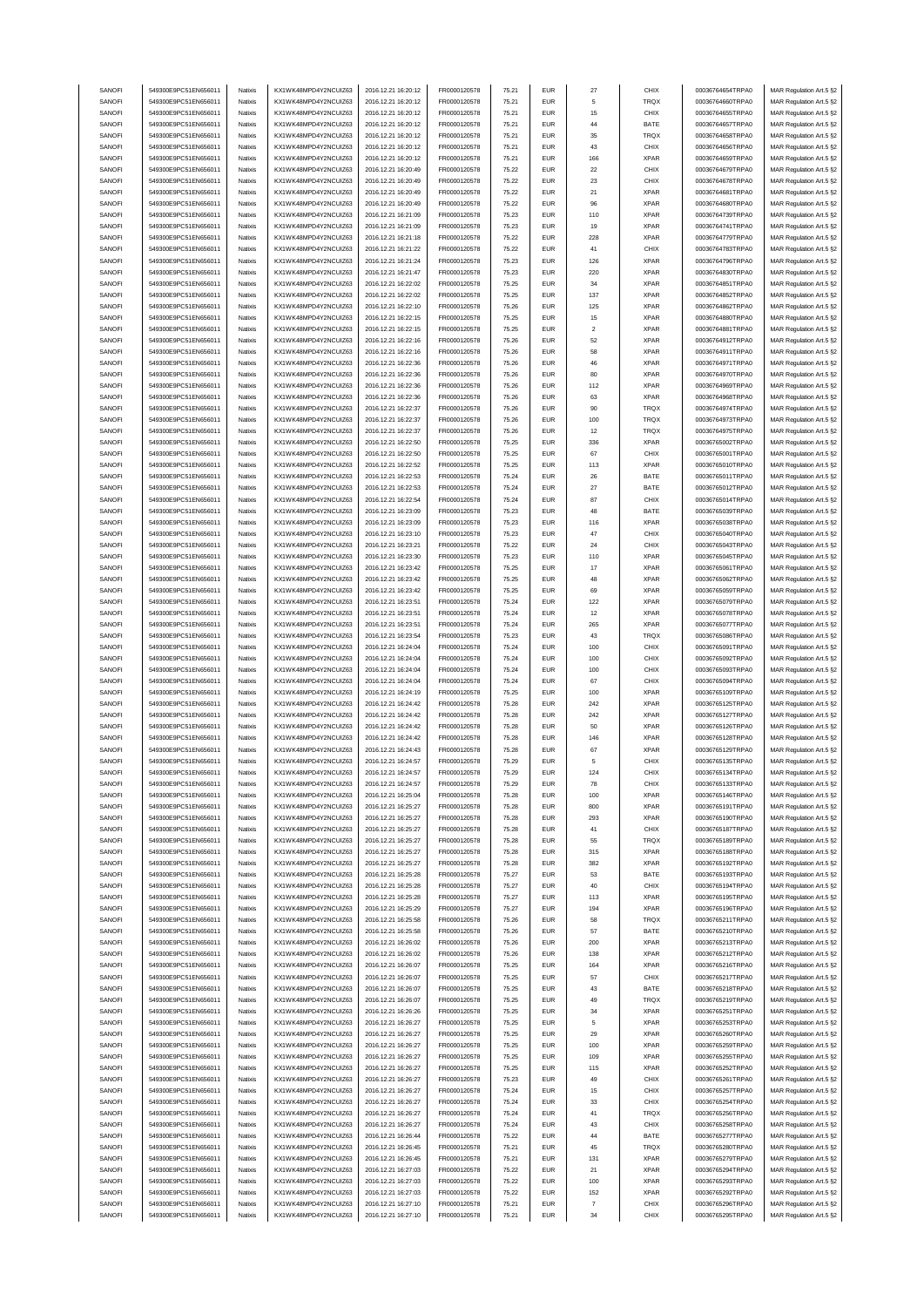| SANOFI           | 549300E9PC51EN656011                         | Natixis            | KX1WK48MPD4Y2NCUIZ63                         | 2016.12.21 16:27:10                        | FR0000120578                 | 75.21          | <b>EUR</b>                  | 46           | CHIX         | 00036765297TRPA0                     | MAR Regulation Art.5 §2                            |
|------------------|----------------------------------------------|--------------------|----------------------------------------------|--------------------------------------------|------------------------------|----------------|-----------------------------|--------------|--------------|--------------------------------------|----------------------------------------------------|
| SANOFI           | 549300E9PC51EN656011                         | Natixis            | KX1WK48MPD4Y2NCUIZ63                         | 2016.12.21 16:27:24                        | FR0000120578                 | 75.20          | <b>EUR</b>                  | 26           | CHIX         | 00036765308TRPA0                     | MAR Regulation Art.5 §2                            |
| SANOFI           | 549300E9PC51EN656011                         | Natixis            | KX1WK48MPD4Y2NCUIZ63                         | 2016.12.21 16:28:08                        | FR0000120578                 | 75.20          | <b>EUR</b>                  | 199          | <b>XPAR</b>  | 00036765342TRPA0                     | MAR Regulation Art.5 §2                            |
| SANOFI           | 549300E9PC51EN656011                         | Natixis            | KX1WK48MPD4Y2NCUIZ63                         | 2016.12.21 16:28:08                        | FR0000120578                 | 75.20          | <b>EUR</b>                  | 70           | CHIX         | 00036765340TRPA0                     | MAR Regulation Art.5 §2                            |
|                  |                                              |                    |                                              |                                            |                              |                |                             |              |              |                                      |                                                    |
| SANOFI           | 549300E9PC51EN656011                         | Natixis            | KX1WK48MPD4Y2NCUIZ63                         | 2016.12.21 16:28:08                        | FR0000120578                 | 75.20          | <b>EUR</b>                  | 45           | TRQX         | 00036765343TRPA0                     | MAR Regulation Art.5 §2                            |
| SANOFI           | 549300E9PC51EN656011                         | Natixis            | KX1WK48MPD4Y2NCUIZ63                         | 2016.12.21 16:28:08                        | FR0000120578                 | 75.20          | <b>EUR</b>                  | 46           | BATE         | 00036765341TRPA0                     | MAR Regulation Art.5 §2                            |
| SANOFI           | 549300E9PC51EN656011                         | Natixis            | KX1WK48MPD4Y2NCUIZ63                         | 2016.12.21 16:28:08                        | FR0000120578                 | 75.21          | <b>EUR</b>                  | 153          | <b>XPAR</b>  | 00036765335TRPA0                     | MAR Regulation Art.5 §2                            |
| SANOFI           | 549300E9PC51EN656011                         | Natixis            | KX1WK48MPD4Y2NCUIZ63                         | 2016.12.21 16:28:08                        | FR0000120578                 | 75.21          | <b>EUR</b>                  | 210          | <b>XPAR</b>  | 00036765338TRPA0                     | MAR Regulation Art.5 §2                            |
| SANOFI           | 549300E9PC51EN656011                         | Natixis            | KX1WK48MPD4Y2NCLIIZ63                        | 2016.12.21 16:28:08                        | FR0000120578                 | 75.21          | <b>EUR</b>                  | 46           | TRQX         | 00036765339TRPA0                     | MAR Regulation Art.5 §2                            |
| SANOFI           | 549300E9PC51EN656011                         | Natixis            | KX1WK48MPD4Y2NCUIZ63                         | 2016.12.21 16:28:08                        | FR0000120578                 | 75.21          | <b>EUR</b>                  | 44           | CHIX         | 00036765337TRPA0                     | MAR Regulation Art.5 §2                            |
| SANOFI           | 549300E9PC51EN656011                         | Natixis            | KX1WK48MPD4Y2NCUIZ63                         | 2016.12.21 16:28:08                        | FR0000120578                 | 75.21          | <b>EUR</b>                  | 74           | <b>XPAR</b>  | 00036765336TRPA0                     | MAR Regulation Art.5 §2                            |
|                  |                                              |                    |                                              |                                            |                              |                |                             |              |              |                                      |                                                    |
| SANOFI           | 549300E9PC51EN656011                         | Natixis            | KX1WK48MPD4Y2NCUIZ63                         | 2016.12.21 16:28:09                        | FR0000120578                 | 75.18          | <b>EUR</b>                  | 40           | BATE         | 00036765349TRPA0                     | MAR Regulation Art.5 §2                            |
| SANOFI           | 549300E9PC51EN656011                         | Natixis            | KX1WK48MPD4Y2NCUIZ63                         | 2016.12.21 16:28:09                        | FR0000120578                 | 75.18          | <b>EUR</b>                  | 51           | CHIX         | 00036765348TRPA0                     | MAR Regulation Art.5 §2                            |
| SANOFI           | 549300E9PC51EN656011                         | Natixis            | KX1WK48MPD4Y2NCUIZ63                         | 2016.12.21 16:28:09                        | FR0000120578                 | 75.19          | <b>EUR</b>                  | 50           | <b>XPAR</b>  | 00036765346TRPA0                     | MAR Regulation Art.5 §2                            |
| SANOFI           | 549300E9PC51EN656011                         | Natixis            | KX1WK48MPD4Y2NCUIZ63                         | 2016.12.21 16:28:09                        | FR0000120578                 | 75.19          | <b>EUR</b>                  | 14           | <b>XPAR</b>  | 00036765347TRPA0                     | MAR Regulation Art.5 §2                            |
| SANOFI           | 549300E9PC51EN656011                         | Natixis            | KX1WK48MPD4Y2NCUIZ63                         | 2016.12.21 16:28:09                        | FR0000120578                 | 75.19          | <b>EUR</b>                  | 18           | <b>XPAR</b>  | 00036765344TRPA0                     | MAR Regulation Art.5 §2                            |
| SANOFI           | 549300E9PC51EN656011                         | Natixis            | KX1WK48MPD4Y2NCUIZ63                         | 2016.12.21 16:28:09                        | FR0000120578                 | 75.19          | <b>EUR</b>                  | 50           | <b>XPAR</b>  | 00036765345TRPA0                     | MAR Regulation Art.5 §2                            |
|                  | 549300E9PC51EN656011                         | Natixis            | KX1WK48MPD4Y2NCLIIZ63                        |                                            |                              |                | <b>EUR</b>                  |              | CHIX         | 00036765352TRPA0                     |                                                    |
| SANOFI           |                                              |                    |                                              | 2016.12.21 16:28:10                        | FR0000120578                 | 75.17          |                             | 42           |              |                                      | MAR Regulation Art.5 §2                            |
| SANOFI           | 549300E9PC51EN656011                         | Natixis            | KX1WK48MPD4Y2NCUIZ63                         | 2016.12.21 16:29:10                        | FR0000120578                 | 75.18          | <b>EUR</b>                  | 60           | CHIX         | 00036765386TRPA0                     | MAR Regulation Art.5 §2                            |
| SANOFI           | 549300E9PC51EN656011                         | Natixis            | KX1WK48MPD4Y2NCUIZ63                         | 2016.12.21 16:29:10                        | FR0000120578                 | 75.18          | <b>EUR</b>                  | 160          | <b>XPAR</b>  | 00036765387TRPA0                     | MAR Regulation Art.5 §2                            |
| SANOFI           | 549300E9PC51EN656011                         | Natixis            | KX1WK48MPD4Y2NCUIZ63                         | 2016.12.21 16:29:10                        | FR0000120578                 | 75.18          | <b>EUR</b>                  | 73           | <b>XPAR</b>  | 00036765390TRPA0                     | MAR Regulation Art.5 §2                            |
| SANOFI           | 549300E9PC51EN656011                         | Natixis            | KX1WK48MPD4Y2NCUIZ63                         | 2016.12.21 16:29:10                        | FR0000120578                 | 75.18          | <b>EUR</b>                  | 130          | <b>XPAR</b>  | 00036765391TRPA0                     | MAR Regulation Art.5 §2                            |
| SANOFI           | 549300E9PC51EN656011                         | Natixis            | KX1WK48MPD4Y2NCUIZ63                         | 2016.12.21 16:29:10                        | FR0000120578                 | 75.18          | <b>EUR</b>                  | 83           | <b>XPAR</b>  | 00036765388TRPA0                     | MAR Regulation Art.5 §2                            |
| SANOFI           | 549300E9PC51EN656011                         | Natixis            | KX1WK48MPD4Y2NCUIZ63                         | 2016.12.21 16:29:10                        | FR0000120578                 | 75.18          | <b>EUR</b>                  | 174          | <b>XPAR</b>  | 00036765389TRPA0                     | MAR Regulation Art.5 §2                            |
| SANOFI           | 549300E9PC51EN656011                         | Natixis            | KX1WK48MPD4Y2NCUIZ63                         | 2016.12.21 16:29:20                        | FR0000120578                 | 75.17          | <b>EUR</b>                  | 61           | CHIX         | 00036765399TRPA0                     |                                                    |
| SANOFI           | 549300E9PC51EN656011                         | Natixis            |                                              |                                            |                              | 75.17          | <b>EUR</b>                  | 142          | <b>XPAR</b>  | 00036765438TRPA0                     | MAR Regulation Art.5 §2                            |
|                  |                                              |                    | KX1WK48MPD4Y2NCUIZ63                         | 2016.12.21 16:29:44                        | FR0000120578                 |                |                             |              |              |                                      | MAR Regulation Art.5 §2                            |
| SANOFI           | 549300E9PC51EN656011                         | Natixis            | KX1WK48MPD4Y2NCLIIZ63                        | 2016.12.21 16:29:52                        | FR0000120578                 | 75.17          | <b>EUR</b>                  | $\mathbf{1}$ | BATE         | 00036765459TRPA0                     | MAR Regulation Art.5 §2                            |
| SANOFI           | 549300E9PC51EN656011                         | Natixis            | KX1WK48MPD4Y2NCUIZ63                         | 2016.12.21 16:29:52                        | FR0000120578                 | 75.17          | <b>EUR</b>                  | 44           | TRQX         | 00036765458TRPA0                     | MAR Regulation Art.5 §2                            |
| SANOFI           | 549300E9PC51EN656011                         | Natixis            | KX1WK48MPD4Y2NCUIZ63                         | 2016.12.21 16:29:52                        | FR0000120578                 | 75.17          | <b>EUR</b>                  | 55           | TRQX         | 00036765462TRPA0                     | MAR Regulation Art.5 §2                            |
| SANOFI           | 549300E9PC51EN656011                         | Natixis            | KX1WK48MPD4Y2NCUIZ63                         | 2016.12.21 16:29:52                        | FR0000120578                 | 75.17          | <b>EUR</b>                  | 15           | BATE         | 00036765461TRPA0                     | MAR Regulation Art.5 §2                            |
| SANOFI           | 549300E9PC51EN656011                         | Natixis            | KX1WK48MPD4Y2NCUIZ63                         | 2016.12.21 16:29:52                        | FR0000120578                 | 75.17          | <b>EUR</b>                  | 30           | BATE         | 00036765460TRPA0                     | MAR Regulation Art.5 §2                            |
| SANOFI           | 549300E9PC51EN656011                         | Natixis            | KX1WK48MPD4Y2NCUIZ63                         | 2016.12.21 16:29:55                        | FR0000120578                 | 75.17          | <b>EUR</b>                  | 51           | CHIX         | 00036765464TRPA0                     | MAR Regulation Art.5 §2                            |
| SANOFI           | 549300E9PC51EN656011                         | Natixis            | KX1WK48MPD4Y2NCUIZ63                         | 2016.12.21 16:29:55                        | FR0000120578                 | 75.17          | <b>EUR</b>                  | 67           | CHIX         | 00036765465TRPA0                     | MAR Regulation Art.5 §2                            |
|                  |                                              |                    |                                              |                                            |                              |                |                             |              |              |                                      |                                                    |
| SANOFI           | 549300E9PC51EN656011                         | Natixis            | KX1WK48MPD4Y2NCUIZ63                         | 2016.12.21 16:30:00                        | FR0000120578                 | 75.16          | <b>EUR</b>                  | 49           | CHIX         | 00036765479TRPA0                     | MAR Regulation Art.5 §2                            |
| SANOFI           | 549300E9PC51EN656011                         | Natixis            | KX1WK48MPD4Y2NCUIZ63                         | 2016.12.21 16:30:00                        | FR0000120578                 | 75.16          | <b>EUR</b>                  | 176          | <b>XPAR</b>  | 00036765482TRPA0                     | MAR Regulation Art.5 §2                            |
| SANOFI           | 549300E9PC51EN656011                         | Natixis            | KX1WK48MPD4Y2NCLIIZ63                        | 2016.12.21 16:30:00                        | FR0000120578                 | 75.16          | <b>EUR</b>                  | 123          | <b>XPAR</b>  | 00036765481TRPA0                     | MAR Regulation Art.5 §2                            |
| SANOFI           | 549300E9PC51EN656011                         | Natixis            | KX1WK48MPD4Y2NCUIZ63                         | 2016.12.21 16:30:00                        | FR0000120578                 | 75.16          | <b>EUR</b>                  | 40           | TRQX         | 00036765478TRPA0                     | MAR Regulation Art.5 §2                            |
| SANOFI           | 549300E9PC51EN656011                         | Natixis            | KX1WK48MPD4Y2NCUIZ63                         | 2016.12.21 16:30:00                        | FR0000120578                 | 75.16          | <b>EUR</b>                  | 42           | <b>XPAR</b>  | 00036765480TRPA0                     | MAR Regulation Art.5 §2                            |
| SANOFI           | 549300E9PC51EN656011                         | Natixis            | KX1WK48MPD4Y2NCUIZ63                         | 2016.12.21 16:30:02                        | FR0000120578                 | 75.15          | <b>EUR</b>                  | 146          | <b>XPAR</b>  | 00036765486TRPA0                     | MAR Regulation Art.5 §2                            |
| SANOFI           | 549300E9PC51EN656011                         | Natixis            | KX1WK48MPD4Y2NCUIZ63                         | 2016.12.21 16:30:02                        | FR0000120578                 | 75.15          | <b>EUR</b>                  | 43           | BATE         | 00036765485TRPA0                     | MAR Regulation Art.5 §2                            |
| SANOFI           | 549300E9PC51EN656011                         | Natixis            | KX1WK48MPD4Y2NCUIZ63                         | 2016.12.21 16:30:14                        | FR0000120578                 | 75.14          | <b>EUR</b>                  | 21           | <b>XPAR</b>  | 00036765508TRPA0                     |                                                    |
|                  |                                              |                    |                                              |                                            |                              |                |                             |              |              |                                      | MAR Regulation Art.5 §2                            |
| SANOFI           | 549300E9PC51EN656011                         | Natixis            | KX1WK48MPD4Y2NCUIZ63                         | 2016.12.21 16:30:14                        | FR0000120578                 | 75.14          | <b>EUR</b>                  | 60           | <b>XPAR</b>  | 00036765509TRPA0                     | MAR Regulation Art.5 §2                            |
| SANOFI           | 549300E9PC51EN656011                         | Natixis            | KX1WK48MPD4Y2NCUIZ63                         | 2016.12.21 16:30:21                        | FR0000120578                 | 75.14          | <b>EUR</b>                  | 45           | <b>XPAR</b>  | 00036765510TRPA0                     | MAR Regulation Art.5 §2                            |
| SANOFI           | 549300E9PC51EN656011                         | Natixis            | KX1WK48MPD4Y2NCUIZ63                         | 2016.12.21 16:30:21                        | FR0000120578                 | 75.14          | <b>EUR</b>                  | 50           | <b>XPAR</b>  | 00036765514TRPA0                     | MAR Regulation Art.5 §2                            |
| SANOFI           | 549300E9PC51EN656011                         | Natixis            | KX1WK48MPD4Y2NCUIZ63                         | 2016.12.21 16:30:21                        | FR0000120578                 | 75.14          | <b>EUR</b>                  | 80           | <b>XPAR</b>  | 00036765513TRPA0                     | MAR Regulation Art.5 §2                            |
| SANOFI           | 549300E9PC51EN656011                         | Natixis            | KX1WK48MPD4Y2NCUIZ63                         | 2016.12.21 16:30:21                        | FR0000120578                 | 75.14          | <b>EUR</b>                  | 41           | CHIX         | 00036765512TRPA0                     | MAR Regulation Art.5 §2                            |
| SANOFI           | 549300E9PC51EN656011                         | Natixis            | KX1WK48MPD4Y2NCUIZ63                         | 2016.12.21 16:30:21                        | FR0000120578                 | 75.14          | <b>EUR</b>                  | 114          | <b>XPAR</b>  | 00036765511TRPA0                     | MAR Regulation Art.5 §2                            |
| SANOFI           | 549300E9PC51EN656011                         | Natixis            | KX1WK48MPD4Y2NCUIZ63                         | 2016.12.21 16:30:42                        | FR0000120578                 | 75.14          | <b>EUR</b>                  | 110          | <b>XPAR</b>  | 00036765601TRPA0                     | MAR Regulation Art.5 §2                            |
|                  |                                              |                    |                                              |                                            |                              |                |                             |              |              |                                      |                                                    |
|                  | 549300E9PC51EN656011                         | Natixis            | KX1WK48MPD4Y2NCUIZ63                         | 2016.12.21 16:31:44                        | FR0000120578                 | 75.17          |                             | 265          |              | 00036765708TRPA0                     |                                                    |
| SANOFI           |                                              |                    |                                              |                                            |                              |                | <b>EUR</b>                  |              | <b>XPAR</b>  |                                      | MAR Regulation Art.5 §2                            |
| SANOFI           | 549300E9PC51EN656011                         | Natixis            | KX1WK48MPD4Y2NCUIZ63                         | 2016.12.21 16:31:44                        | FR0000120578                 | 75.17          | <b>EUR</b>                  | 87           | <b>XPAR</b>  | 00036765707TRPA0                     | MAR Regulation Art.5 §2                            |
| SANOFI           | 549300E9PC51EN656011                         | Natixis            | KX1WK48MPD4Y2NCUIZ63                         | 2016.12.21 16:31:52                        | FR0000120578                 | 75.17          | <b>EUR</b>                  | 178          | CHIX         | 00036765718TRPA0                     | MAR Regulation Art.5 §2                            |
| SANOFI           | 549300E9PC51EN656011                         | Natixis            | KX1WK48MPD4Y2NCUIZ63                         | 2016.12.21 16:31:57                        | FR0000120578                 | 75.18          | <b>EUR</b>                  | 38           | <b>XPAR</b>  | 00036765731TRPA0                     | MAR Regulation Art.5 §2                            |
| SANOFI           | 549300E9PC51EN656011                         | Natixis            | KX1WK48MPD4Y2NCUIZ63                         | 2016.12.21 16:32:18                        | FR0000120578                 | 75.19          | <b>EUR</b>                  | 110          | <b>XPAR</b>  | 00036765763TRPA0                     | MAR Regulation Art.5 §2                            |
| SANOFI           | 549300E9PC51EN656011                         | Natixis            | KX1WK48MPD4Y2NCUIZ63                         | 2016.12.21 16:32:18                        | FR0000120578                 | 75.19          | <b>EUR</b>                  | 47           | <b>XPAR</b>  | 00036765766TRPA0                     | MAR Regulation Art.5 §2                            |
| SANOFI           | 549300E9PC51EN656011                         | Natixis            | KX1WK48MPD4Y2NCUIZ63                         | 2016.12.21 16:32:18                        | FR0000120578                 | 75.19          | <b>EUR</b>                  | 43           | CHIX         | 00036765764TRPA0                     | MAR Regulation Art.5 §2                            |
| SANOFI           | 549300E9PC51EN656011                         | Natixis            | KX1WK48MPD4Y2NCUIZ63                         | 2016.12.21 16:32:18                        | FR0000120578                 | 75.19          | <b>EUR</b>                  | 113          | <b>XPAR</b>  | 00036765772TRPA0                     | MAR Regulation Art.5 §2                            |
| SANOFI           | 549300E9PC51EN656011                         | Natixis            | KX1WK48MPD4Y2NCUIZ63                         | 2016.12.21 16:32:18                        | FR0000120578                 | 75.19          | <b>EUR</b>                  | 144          | <b>XPAR</b>  | 00036765774TRPA0                     | MAR Regulation Art.5 §2                            |
|                  | 549300E9PC51EN656011                         |                    | KX1WK48MPD4Y2NCUIZ63                         | 2016.12.21 16:32:18                        |                              | 75.19          | <b>EUR</b>                  | 100          |              | 00036765771TRPA0                     |                                                    |
| SANOFI           |                                              | Natixis            |                                              |                                            | FR0000120578                 |                |                             |              | <b>XPAR</b>  |                                      | MAR Regulation Art.5 §2                            |
| SANOFI           | 549300E9PC51EN656011                         | Natixis            | KX1WK48MPD4Y2NCUIZ63                         | 2016.12.21 16:32:18                        | FR0000120578                 | 75.19          | <b>EUR</b>                  | 100          | <b>XPAR</b>  | 00036765770TRPA0                     | MAR Regulation Art.5 §2                            |
| SANOFI           | 549300E9PC51EN656011                         | Natixis            | KX1WK48MPD4Y2NCUIZ63                         | 2016.12.21 16:32:18                        | FR0000120578                 | 75.19          | <b>EUR</b>                  | 72           | <b>XPAR</b>  | 00036765773TRPA0                     | MAR Regulation Art.5 §2                            |
| SANOF            | 549300E9PC51EN656011                         | Natixis            | KX1WK48MPD4Y2NCUIZ63                         | 2016.12.21 16:32:18                        | FR0000120578                 | 75.19          | EUR                         |              | <b>XPAR</b>  | 00036765767TRPA0                     | MAR Regulation Art.5 §2                            |
| SANOFI           | 549300E9PC51EN656011                         | Natixis            | KX1WK48MPD4Y2NCUIZ63                         | 2016.12.21 16:32:19                        | FR0000120578                 | 75.19          | <b>EUR</b>                  | 29           | <b>XPAR</b>  | 00036765775TRPA0                     | MAR Regulation Art.5 §2                            |
| SANOFI           | 549300E9PC51EN656011                         | Natixis            | KX1WK48MPD4Y2NCUIZ63                         | 2016.12.21 16:32:19                        | FR0000120578                 | 75.19          | <b>EUR</b>                  | 93           | <b>XPAR</b>  | 00036765776TRPA0                     | MAR Regulation Art.5 §2                            |
| SANOFI           | 549300E9PC51EN656011                         | Natixis            | KX1WK48MPD4Y2NCUIZ63                         | 2016.12.21 16:32:19                        | FR0000120578                 | 75.19          | <b>EUR</b>                  | 117          | <b>XPAR</b>  | 00036765777TRPA0                     | MAR Regulation Art.5 §2                            |
| SANOFI           | 549300E9PC51EN656011                         | Natixis            | KX1WK48MPD4Y2NCUIZ63                         | 2016.12.21 16:32:19                        | FR0000120578                 | 75.18          | <b>EUR</b>                  | 57           | TRQX         | 00036765781TRPA0                     | MAR Regulation Art.5 §2                            |
|                  |                                              | Natixis            |                                              | 2016.12.21 16:32:19                        |                              |                |                             | 112          |              |                                      |                                                    |
| SANOFI           | 549300E9PC51EN656011                         |                    | KX1WK48MPD4Y2NCUIZ63                         |                                            | FR0000120578                 | 75.18          | <b>EUR</b>                  |              | <b>XPAR</b>  | 00036765778TRPA0                     | MAR Regulation Art.5 §2                            |
| SANOFI           | 549300E9PC51EN656011                         | Natixis            | KX1WK48MPD4Y2NCUIZ63                         | 2016.12.21 16:32:19                        | FR0000120578                 | 75.18          | $\ensuremath{\mathsf{EUR}}$ | 64           | CHIX         | 00036765780TRPA0                     | MAR Regulation Art.5 §2                            |
| SANOFI           | 549300E9PC51EN656011                         | Natixis            | KX1WK48MPD4Y2NCUIZ63                         | 2016.12.21 16:32:19                        | FR0000120578                 | 75.18          | EUR                         | 48           | BATE         | 00036765779TRPA0                     | MAR Regulation Art.5 §2                            |
| SANOFI           | 549300E9PC51EN656011                         | Natixis            | KX1WK48MPD4Y2NCUIZ63                         | 2016.12.21 16:32:32                        | FR0000120578                 | 75.18          | <b>EUR</b>                  | 117          | <b>XPAR</b>  | 00036765795TRPA0                     | MAR Regulation Art.5 §2                            |
| SANOFI           | 549300E9PC51EN656011                         | Natixis            | KX1WK48MPD4Y2NCUIZ63                         | 2016.12.21 16:32:38                        | FR0000120578                 | 75.17          | <b>EUR</b>                  | 40           | TRQX         | 00036765807TRPA0                     | MAR Regulation Art.5 §2                            |
| SANOFI           | 549300E9PC51EN656011                         | Natixis            | KX1WK48MPD4Y2NCUIZ63                         | 2016.12.21 16:32:40                        | FR0000120578                 | 75.17          | <b>EUR</b>                  | 3            | TRQX         | 00036765812TRPA0                     | MAR Regulation Art.5 §2                            |
| SANOFI           | 549300E9PC51EN656011                         | Natixis            | KX1WK48MPD4Y2NCUIZ63                         | 2016.12.21 16:32:40                        | FR0000120578                 | 75.17          | <b>EUR</b>                  | 47           | CHIX         | 00036765811TRPA0                     | MAR Regulation Art.5 §2                            |
| SANOFI           | 549300E9PC51EN656011                         | Natixis            | KX1WK48MPD4Y2NCUIZ63                         | 2016.12.21 16:32:55                        | FR0000120578                 | 75.18          | <b>EUR</b>                  | 21           | CHIX         | 00036765865TRPA0                     | MAR Regulation Art.5 §2                            |
| SANOFI           | 549300E9PC51EN656011                         | Natixis            | KX1WK48MPD4Y2NCUIZ63                         | 2016.12.21 16:32:57                        | FR0000120578                 | 75.18          | <b>EUR</b>                  | 5            | TRQX         | 00036765869TRPA0                     |                                                    |
|                  |                                              | Natixis            |                                              | 2016.12.21 16:32:57                        |                              |                |                             | 33           |              |                                      | MAR Regulation Art.5 §2                            |
| SANOFI           | 549300E9PC51EN656011                         |                    | KX1WK48MPD4Y2NCUIZ63                         |                                            | FR0000120578                 | 75.18          | <b>EUR</b>                  |              | CHIX         | 00036765866TRPA0                     | MAR Regulation Art.5 §2                            |
| SANOFI           | 549300E9PC51EN656011                         | Natixis            | KX1WK48MPD4Y2NCUIZ63                         | 2016.12.21 16:32:57                        | FR0000120578                 | 75.18          | <b>EUR</b>                  | 45           | CHIX         | 00036765867TRPA0                     | MAR Regulation Art.5 §2                            |
| SANOFI           | 549300E9PC51EN656011                         | Natixis            | KX1WK48MPD4Y2NCUIZ63                         | 2016.12.21 16:32:57                        | FR0000120578                 | 75.18          | <b>EUR</b>                  | 47           | BATE         | 00036765868TRPA0                     | MAR Regulation Art.5 §2                            |
| SANOFI           | 549300E9PC51EN656011                         | Natixis            | KX1WK48MPD4Y2NCUIZ63                         | 2016.12.21 16:33:28                        | FR0000120578                 | 75.19          | <b>EUR</b>                  | 112          | <b>XPAR</b>  | 00036765905TRPA0                     | MAR Regulation Art.5 §2                            |
| SANOFI           | 549300E9PC51EN656011                         | Natixis            | KX1WK48MPD4Y2NCUIZ63                         | 2016.12.21 16:33:28                        | FR0000120578                 | 75.19          | <b>EUR</b>                  | 306          | <b>XPAR</b>  | 00036765902TRPA0                     | MAR Regulation Art.5 §2                            |
| SANOFI           | 549300E9PC51EN656011                         | Natixis            | KX1WK48MPD4Y2NCUIZ63                         | 2016.12.21 16:33:28                        | FR0000120578                 | 75.19          | <b>EUR</b>                  | 105          | <b>XPAR</b>  | 00036765904TRPA0                     | MAR Regulation Art.5 §2                            |
| SANOFI           | 549300E9PC51EN656011                         | Natixis            | KX1WK48MPD4Y2NCUIZ63                         | 2016.12.21 16:33:28                        | FR0000120578                 | 75.19          | <b>EUR</b>                  | 41           | CHIX         | 00036765903TRPA0                     | MAR Regulation Art.5 §2                            |
| SANOFI           | 549300E9PC51EN656011                         | Natixis            | KX1WK48MPD4Y2NCUIZ63                         | 2016.12.21 16:33:37                        | FR0000120578                 | 75.18          | <b>EUR</b>                  | 43           | TRQX         | 00036765911TRPA0                     |                                                    |
| SANOFI           | 549300E9PC51EN656011                         | Natixis            | KX1WK48MPD4Y2NCUIZ63                         | 2016.12.21 16:33:37                        | FR0000120578                 | 75.18          | <b>EUR</b>                  | 35           | BATE         | 00036765908TRPA0                     | MAR Regulation Art.5 §2<br>MAR Regulation Art.5 §2 |
|                  |                                              |                    |                                              |                                            |                              |                |                             |              |              |                                      |                                                    |
| SANOFI           | 549300E9PC51EN656011                         | Natixis            | KX1WK48MPD4Y2NCUIZ63                         | 2016.12.21 16:33:37                        | FR0000120578                 | 75.18          | <b>EUR</b>                  | 207          | <b>XPAR</b>  | 00036765913TRPA0                     | MAR Regulation Art.5 §2                            |
| SANOFI           | 549300E9PC51EN656011                         | Natixis            | KX1WK48MPD4Y2NCUIZ63                         | 2016.12.21 16:33:37                        | FR0000120578                 | 75.18          | <b>EUR</b>                  | 80           | CHIX         | 00036765909TRPA0                     | MAR Regulation Art.5 §2                            |
| SANOFI           | 549300E9PC51EN656011                         | Natixis            | KX1WK48MPD4Y2NCUIZ63                         | 2016.12.21 16:33:37                        | FR0000120578                 | 75.18          | <b>EUR</b>                  | 47           | TRQX         | 00036765910TRPA0                     | MAR Regulation Art.5 §2                            |
| SANOFI           | 549300E9PC51EN656011                         | Natixis            | KX1WK48MPD4Y2NCUIZ63                         | 2016.12.21 16:33:37                        | FR0000120578                 | 75.18          | <b>EUR</b>                  | 3            | TRQX         | 00036765912TRPA0                     | MAR Regulation Art.5 §2                            |
| SANOFI           | 549300E9PC51EN656011                         | Natixis            | KX1WK48MPD4Y2NCUIZ63                         | 2016.12.21 16:33:37                        | FR0000120578                 | 75.17          | <b>EUR</b>                  | 17           | BATE         | 00036765914TRPA0                     | MAR Regulation Art.5 §2                            |
| SANOFI           | 549300E9PC51EN656011                         | Natixis            | KX1WK48MPD4Y2NCUIZ63                         | 2016.12.21 16:33:37                        | FR0000120578                 | 75.18          | <b>EUR</b>                  | 9            | BATE         | 00036765907TRPA0                     | MAR Regulation Art.5 §2                            |
| SANOFI           | 549300E9PC51EN656011                         | Natixis            | KX1WK48MPD4Y2NCUIZ63                         | 2016.12.21 16:33:37                        | FR0000120578                 | 75.17          | <b>EUR</b>                  | 32           | BATE         | 00036765915TRPA0                     | MAR Regulation Art.5 §2                            |
| SANOFI           | 549300E9PC51EN656011                         | Natixis            | KX1WK48MPD4Y2NCUIZ63                         | 2016.12.21 16:34:06                        | FR0000120578                 | 75.17          | <b>EUR</b>                  | 43           | TRQX         | 00036765943TRPA0                     | MAR Regulation Art.5 §2                            |
| SANOFI           | 549300E9PC51EN656011                         | Natixis            | KX1WK48MPD4Y2NCUIZ63                         | 2016.12.21 16:34:06                        | FR0000120578                 | 75.17          | <b>EUR</b>                  | 47           | CHIX         | 00036765944TRPA0                     | MAR Regulation Art.5 §2                            |
| SANOFI           | 549300E9PC51EN656011                         | Natixis            | KX1WK48MPD4Y2NCUIZ63                         | 2016.12.21 16:34:07                        | FR0000120578                 | 75.17          | <b>EUR</b>                  | 119          | <b>XPAR</b>  | 00036765949TRPA0                     | MAR Regulation Art.5 §2                            |
| SANOFI           | 549300E9PC51EN656011                         | Natixis            | KX1WK48MPD4Y2NCUIZ63                         | 2016.12.21 16:34:07                        | FR0000120578                 | 75.17          | <b>EUR</b>                  | 47           | CHIX         | 00036765946TRPA0                     | MAR Regulation Art.5 §2                            |
| SANOFI           | 549300E9PC51EN656011                         | Natixis            |                                              |                                            |                              |                | <b>EUR</b>                  | 64           | <b>XPAR</b>  |                                      |                                                    |
|                  |                                              |                    | KX1WK48MPD4Y2NCUIZ63                         | 2016.12.21 16:34:07                        | FR0000120578                 | 75.17          |                             |              |              | 00036765948TRPA0                     | MAR Regulation Art.5 §2                            |
| SANOFI           | 549300E9PC51EN656011                         | Natixis            | KX1WK48MPD4Y2NCUIZ63                         | 2016.12.21 16:34:07                        | FR0000120578                 | 75.17          | <b>EUR</b>                  | 48           | CHIX         | 00036765947TRPA0                     | MAR Regulation Art.5 §2                            |
| SANOFI           | 549300E9PC51EN656011                         | Natixis            | KX1WK48MPD4Y2NCUIZ63                         | 2016.12.21 16:34:07                        | FR0000120578                 | 75.17          | <b>EUR</b>                  | 54           | <b>XPAR</b>  | 00036765950TRPA0                     | MAR Regulation Art.5 §2                            |
| SANOFI           | 549300E9PC51EN656011                         | Natixis            | KX1WK48MPD4Y2NCUIZ63                         | 2016.12.21 16:34:07                        | FR0000120578                 | 75.16          | <b>EUR</b>                  | 41           | TRQX         | 00036765953TRPA0                     | MAR Regulation Art.5 §2                            |
| SANOFI<br>SANOFI | 549300E9PC51EN656011<br>549300E9PC51EN656011 | Natixis<br>Natixis | KX1WK48MPD4Y2NCUIZ63<br>KX1WK48MPD4Y2NCUIZ63 | 2016.12.21 16:34:07<br>2016.12.21 16:34:07 | FR0000120578<br>FR0000120578 | 75.16<br>75.16 | <b>EUR</b><br><b>EUR</b>    | 50<br>9      | TRQX<br>TRQX | 00036765951TRPA0<br>00036765952TRPA0 | MAR Regulation Art.5 §2<br>MAR Regulation Art.5 §2 |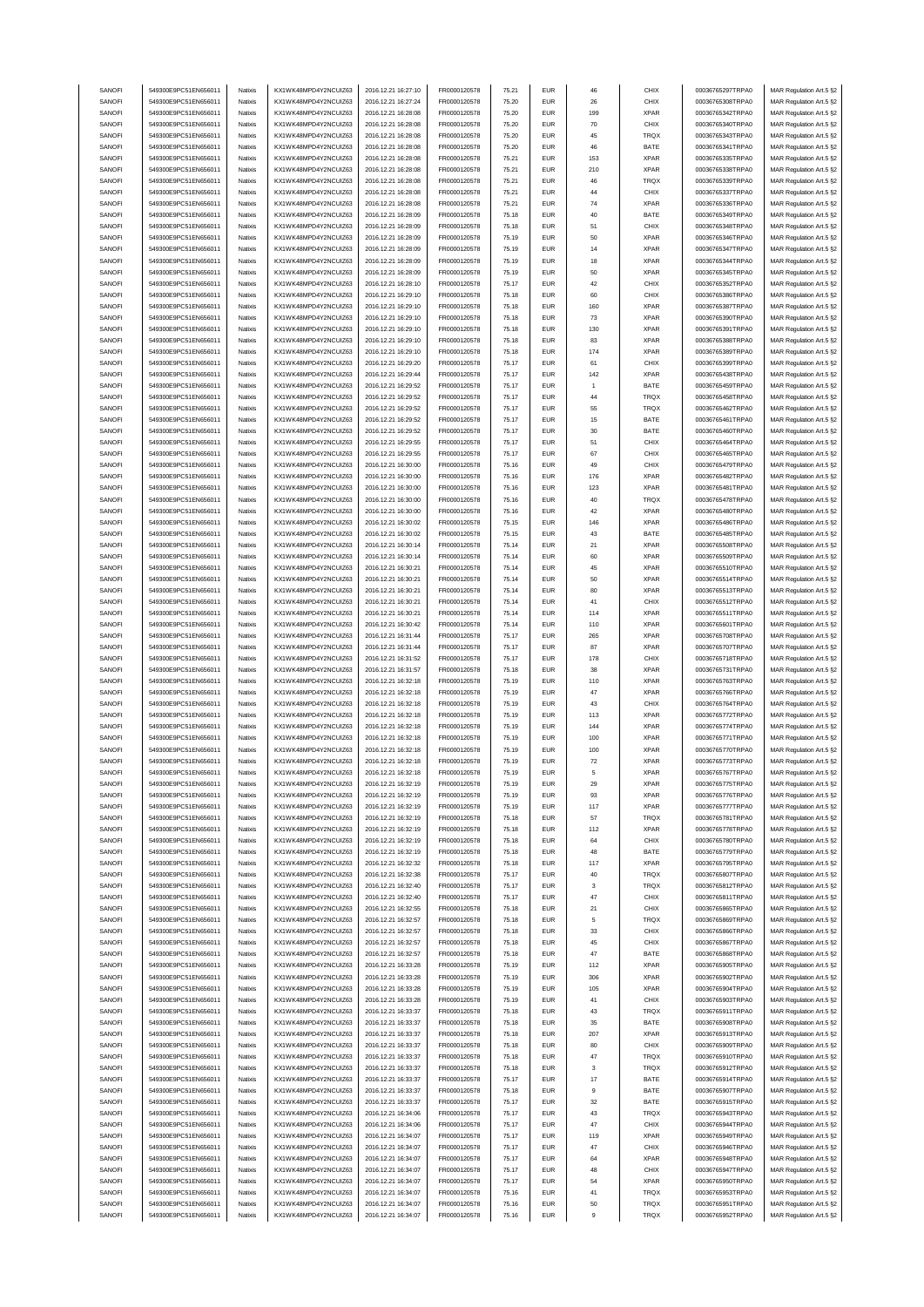| SANOFI | 549300E9PC51EN656011                         | Natixis | KX1WK48MPD4Y2NCUIZ63                         | 2016.12.21 16:34:07                        | FR0000120578                 | 75.17 | <b>EUR</b> | $\overline{a}$ | CHIX        | 00036765945TRPA0 | MAR Regulation Art.5 §2 |
|--------|----------------------------------------------|---------|----------------------------------------------|--------------------------------------------|------------------------------|-------|------------|----------------|-------------|------------------|-------------------------|
| SANOFI | 549300E9PC51EN656011                         | Natixis | KX1WK48MPD4Y2NCUIZ63                         | 2016.12.21 16:34:33                        | FR0000120578                 | 75.16 | <b>EUR</b> | 5              | TRQX        | 00036765985TRPA0 | MAR Regulation Art.5 §2 |
| SANOFI | 549300E9PC51EN656011                         | Natixis | KX1WK48MPD4Y2NCUIZ63                         | 2016.12.21 16:34:33                        | FR0000120578                 | 75.16 | <b>EUR</b> | 257            | <b>XPAR</b> | 00036765986TRPA0 | MAR Regulation Art.5 §2 |
| SANOFI | 549300E9PC51EN656011                         | Natixis | KX1WK48MPD4Y2NCUIZ63                         | 2016.12.21 16:34:33                        | FR0000120578                 | 75.16 | <b>EUR</b> | 66             | CHIX        | 00036765984TRPA0 | MAR Regulation Art.5 §2 |
| SANOFI | 549300E9PC51EN656011                         | Natixis | KX1WK48MPD4Y2NCUIZ63                         | 2016.12.21 16:34:48                        | FR0000120578                 | 75.16 | <b>EUR</b> | 100            | CHIX        | 00036766002TRPA0 | MAR Regulation Art.5 §2 |
|        |                                              |         |                                              |                                            |                              |       |            |                |             |                  |                         |
| SANOFI | 549300E9PC51EN656011                         | Natixis | KX1WK48MPD4Y2NCUIZ63                         | 2016.12.21 16:34:48                        | FR0000120578                 | 75.16 | <b>EUR</b> | 100            | CHIX        | 00036766003TRPA0 | MAR Regulation Art.5 §2 |
| SANOFI | 549300E9PC51EN656011                         | Natixis | KX1WK48MPD4Y2NCUIZ63                         | 2016.12.21 16:35:01                        | FR0000120578                 | 75.16 | <b>EUR</b> | 100            | <b>XPAR</b> | 00036766030TRPA0 | MAR Regulation Art.5 §2 |
| SANOFI | 549300E9PC51EN656011                         | Natixis | KX1WK48MPD4Y2NCUIZ63                         | 2016.12.21 16:35:49                        | FR0000120578                 | 75.16 | <b>EUR</b> | 113            | <b>XPAR</b> | 00036766136TRPA0 | MAR Regulation Art.5 §2 |
| SANOFI | 549300E9PC51EN656011                         | Natixis | KX1WK48MPD4Y2NCUIZ63                         | 2016.12.21 16:35:50                        | FR0000120578                 | 75.17 | <b>EUR</b> | 27             | <b>XPAR</b> | 00036766137TRPA0 | MAR Regulation Art.5 §2 |
| SANOFI | 549300E9PC51EN656011                         | Natixis | KX1WK48MPD4Y2NCUIZ63                         | 2016.12.21 16:35:54                        | FR0000120578                 | 75.18 | <b>EUR</b> | 100            | <b>XPAR</b> | 00036766156TRPA0 | MAR Regulation Art.5 §2 |
| SANOFI | 549300E9PC51EN656011                         | Natixis | KX1WK48MPD4Y2NCUIZ63                         | 2016.12.21 16:35:54                        | FR0000120578                 | 75.18 | <b>EUR</b> | 549            | <b>XPAR</b> | 00036766159TRPA0 | MAR Regulation Art.5 §2 |
|        |                                              |         |                                              |                                            |                              |       |            |                |             |                  |                         |
| SANOFI | 549300E9PC51EN656011                         | Natixis | KX1WK48MPD4Y2NCUIZ63                         | 2016.12.21 16:35:54                        | FR0000120578                 | 75.18 | <b>EUR</b> | 70             | <b>XPAR</b> | 00036766157TRPA0 | MAR Regulation Art.5 §2 |
| SANOFI | 549300E9PC51EN656011                         | Natixis | KX1WK48MPD4Y2NCUIZ63                         | 2016.12.21 16:35:54                        | FR0000120578                 | 75.18 | <b>EUR</b> | 188            | <b>XPAR</b> | 00036766158TRPA0 | MAR Regulation Art.5 §2 |
| SANOFI | 549300E9PC51EN656011                         | Natixis | KX1WK48MPD4Y2NCUIZ63                         | 2016.12.21 16:35:54                        | FR0000120578                 | 75.18 | <b>EUR</b> | 215            | <b>XPAR</b> | 00036766160TRPA0 | MAR Regulation Art.5 §2 |
| SANOFI | 549300E9PC51EN656011                         | Natixis | KX1WK48MPD4Y2NCUIZ63                         | 2016.12.21 16:36:37                        | FR0000120578                 | 75.20 | <b>EUR</b> | 83             | CHIX        | 00036766231TRPA0 | MAR Regulation Art.5 §2 |
| SANOFI | 549300E9PC51EN656011                         | Natixis | KX1WK48MPD4Y2NCUIZ63                         | 2016.12.21 16:36:37                        | FR0000120578                 | 75.20 | <b>EUR</b> | 79             | CHIX        | 00036766228TRPA0 | MAR Regulation Art.5 §2 |
|        | 549300E9PC51EN656011                         |         |                                              | 2016.12.21 16:36:37                        |                              |       | <b>EUR</b> |                |             |                  |                         |
| SANOFI |                                              | Natixis | KX1WK48MPD4Y2NCUIZ63                         |                                            | FR0000120578                 | 75.20 |            | 124            | CHIX        | 00036766230TRPA0 | MAR Regulation Art.5 §2 |
| SANOFI | 549300E9PC51EN656011                         | Natixis | KX1WK48MPD4Y2NCUIZ63                         | 2016.12.21 16:36:37                        | FR0000120578                 | 75.20 | <b>EUR</b> | 100            | CHIX        | 00036766229TRPA0 | MAR Regulation Art.5 §2 |
| SANOFI | 549300E9PC51EN656011                         | Natixis | KX1WK48MPD4Y2NCUIZ63                         | 2016.12.21 16:36:38                        | FR0000120578                 | 75.18 | <b>EUR</b> | 42             | TRQX        | 00036766234TRPA0 | MAR Regulation Art.5 §2 |
| SANOFI | 549300E9PC51EN656011                         | Natixis | KX1WK48MPD4Y2NCUIZ63                         | 2016.12.21 16:36:38                        | FR0000120578                 | 75.18 | <b>EUR</b> | 45             | <b>TRQX</b> | 00036766235TRPA0 | MAR Regulation Art.5 §2 |
| SANOFI | 549300E9PC51EN656011                         | Natixis | KX1WK48MPD4Y2NCUIZ63                         | 2016.12.21 16:36:38                        | FR0000120578                 | 75.18 | <b>EUR</b> | 47             | BATE        | 00036766233TRPA0 | MAR Regulation Art.5 §2 |
| SANOFI | 549300E9PC51EN656011                         | Natixis | KX1WK48MPD4Y2NCUIZ63                         | 2016.12.21 16:36:50                        | FR0000120578                 | 75.18 | <b>EUR</b> | 110            | <b>XPAR</b> | 00036766260TRPA0 | MAR Regulation Art.5 §2 |
| SANOFI | 549300E9PC51EN656011                         | Natixis | KX1WK48MPD4Y2NCUIZ63                         | 2016.12.21 16:36:50                        | FR0000120578                 | 75.18 | <b>EUR</b> | 86             | <b>XPAR</b> | 00036766263TRPA0 | MAR Regulation Art.5 §2 |
|        |                                              |         |                                              |                                            |                              |       |            |                |             |                  |                         |
| SANOFI | 549300E9PC51EN656011                         | Natixis | KX1WK48MPD4Y2NCUIZ63                         | 2016.12.21 16:36:50                        | FR0000120578                 | 75.18 | <b>EUR</b> | 147            | <b>XPAR</b> | 00036766259TRPA0 | MAR Regulation Art.5 §2 |
| SANOFI | 549300E9PC51EN656011                         | Natixis | KX1WK48MPD4Y2NCUIZ63                         | 2016.12.21 16:36:50                        | FR0000120578                 | 75.18 | <b>EUR</b> | 210            | <b>XPAR</b> | 00036766258TRPA0 | MAR Regulation Art.5 §2 |
| SANOFI | 549300E9PC51EN656011                         | Natixis | KX1WK48MPD4Y2NCUIZ63                         | 2016.12.21 16:36:50                        | FR0000120578                 | 75.18 | <b>EUR</b> | 100            | <b>XPAR</b> | 00036766262TRPA0 | MAR Regulation Art.5 §2 |
| SANOFI | 549300E9PC51EN656011                         | Natixis | KX1WK48MPD4Y2NCUIZ63                         | 2016.12.21 16:36:50                        | FR0000120578                 | 75.18 | <b>EUR</b> | 100            | <b>XPAR</b> | 00036766261TRPA0 | MAR Regulation Art.5 §2 |
| SANOFI | 549300E9PC51EN656011                         | Natixis | KX1WK48MPD4Y2NCUIZ63                         | 2016.12.21 16:36:54                        | FR0000120578                 | 75.17 | <b>EUR</b> | 10             | CHIX        | 00036766278TRPA0 | MAR Regulation Art.5 §2 |
| SANOFI | 549300E9PC51EN656011                         | Natixis | KX1WK48MPD4Y2NCUIZ63                         | 2016.12.21 16:36:54                        | FR0000120578                 | 75.17 | <b>EUR</b> | 34             | BATE        | 00036766279TRPA0 | MAR Regulation Art.5 §2 |
| SANOFI | 549300E9PC51EN656011                         |         | KX1WK48MPD4Y2NCUIZ63                         | 2016.12.21 16:36:54                        | FR0000120578                 | 75.17 | <b>EUR</b> | 37             | CHIX        | 00036766277TRPA0 | MAR Regulation Art.5 §2 |
|        |                                              | Natixis |                                              |                                            |                              |       |            |                |             |                  |                         |
| SANOFI | 549300E9PC51EN656011                         | Natixis | KX1WK48MPD4Y2NCUIZ63                         | 2016.12.21 16:36:55                        | FR0000120578                 | 75.17 | <b>EUR</b> | 9              | BATE        | 00036766280TRPA0 | MAR Regulation Art.5 §2 |
| SANOFI | 549300E9PC51EN656011                         | Natixis | KX1WK48MPD4Y2NCUIZ63                         | 2016.12.21 16:36:55                        | FR0000120578                 | 75.17 | <b>EUR</b> | 19             | BATE        | 00036766281TRPA0 | MAR Regulation Art.5 §2 |
| SANOFI | 549300E9PC51EN656011                         | Natixis | KX1WK48MPD4Y2NCUIZ63                         | 2016.12.21 16:36:55                        | FR0000120578                 | 75.17 | <b>EUR</b> | 44             | BATE        | 00036766282TRPA0 | MAR Regulation Art.5 §2 |
| SANOFI | 549300E9PC51EN656011                         | Natixis | KX1WK48MPD4Y2NCUIZ63                         | 2016.12.21 16:36:55                        | FR0000120578                 | 75.17 | <b>EUR</b> | 50             | <b>XPAR</b> | 00036766284TRPA0 | MAR Regulation Art.5 §2 |
|        | 549300E9PC51EN656011                         |         | KX1WK48MPD4Y2NCUIZ63                         |                                            |                              |       |            |                |             |                  |                         |
| SANOFI |                                              | Natixis |                                              | 2016.12.21 16:36:55                        | FR0000120578                 | 75.17 | <b>EUR</b> | 57             | TRQX        | 00036766283TRPA0 | MAR Regulation Art.5 §2 |
| SANOFI | 549300E9PC51EN656011                         | Natixis | KX1WK48MPD4Y2NCUIZ63                         | 2016.12.21 16:36:55                        | FR0000120578                 | 75.17 | <b>EUR</b> | 82             | <b>XPAR</b> | 00036766285TRPA0 | MAR Regulation Art.5 §2 |
| SANOFI | 549300E9PC51EN656011                         | Natixis | KX1WK48MPD4Y2NCUIZ63                         | 2016.12.21 16:36:57                        | FR0000120578                 | 75.16 | EUR        | 47             | TRQX        | 00036766286TRPA0 | MAR Regulation Art.5 §2 |
| SANOFI | 549300E9PC51EN656011                         | Natixis | KX1WK48MPD4Y2NCUIZ63                         | 2016.12.21 16:36:57                        | FR0000120578                 | 75.15 | <b>EUR</b> | 46             | <b>XPAR</b> | 00036766287TRPA0 | MAR Regulation Art.5 §2 |
| SANOFI | 549300E9PC51EN656011                         | Natixis | KX1WK48MPD4Y2NCUIZ63                         | 2016.12.21 16:36:57                        | FR0000120578                 | 75.15 | <b>EUR</b> | 65             | <b>XPAR</b> | 00036766288TRPA0 | MAR Regulation Art.5 §2 |
| SANOFI | 549300E9PC51EN656011                         | Natixis | KX1WK48MPD4Y2NCUIZ63                         | 2016.12.21 16:37:05                        | FR0000120578                 | 75.13 | <b>EUR</b> | 60             | <b>XPAR</b> | 00036766303TRPA0 |                         |
|        |                                              |         |                                              |                                            |                              |       |            |                |             |                  | MAR Regulation Art.5 §2 |
| SANOFI | 549300E9PC51EN656011                         | Natixis | KX1WK48MPD4Y2NCUIZ63                         | 2016.12.21 16:37:05                        | FR0000120578                 | 75.13 | <b>EUR</b> | 39             | <b>XPAR</b> | 00036766304TRPA0 | MAR Regulation Art.5 §2 |
| SANOFI | 549300E9PC51EN656011                         | Natixis | KX1WK48MPD4Y2NCUIZ63                         | 2016.12.21 16:37:05                        | FR0000120578                 | 75.13 | <b>EUR</b> | $22\,$         | <b>XPAR</b> | 00036766302TRPA0 | MAR Regulation Art.5 §2 |
| SANOFI | 549300E9PC51EN656011                         | Natixis | KX1WK48MPD4Y2NCUIZ63                         | 2016.12.21 16:37:06                        | FR0000120578                 | 75.13 | <b>EUR</b> | 11             | CHIX        | 00036766305TRPA0 | MAR Regulation Art.5 §2 |
| SANOFI | 549300E9PC51EN656011                         | Natixis | KX1WK48MPD4Y2NCUIZ63                         | 2016.12.21 16:37:07                        | FR0000120578                 | 75.13 | <b>EUR</b> | 35             | CHIX        | 00036766306TRPA0 | MAR Regulation Art.5 §2 |
| SANOFI | 549300E9PC51EN656011                         | Natixis | KX1WK48MPD4Y2NCUIZ63                         | 2016.12.21 16:37:56                        | FR0000120578                 | 75.17 | <b>EUR</b> | 387            | <b>XPAR</b> | 00036766382TRPA0 | MAR Regulation Art.5 §2 |
|        | 549300E9PC51EN656011                         |         |                                              |                                            |                              |       | <b>EUR</b> |                |             |                  |                         |
| SANOFI |                                              | Natixis | KX1WK48MPD4Y2NCUIZ63                         | 2016.12.21 16:38:09                        | FR0000120578                 | 75.16 |            | 183            | <b>XPAR</b> | 00036766392TRPA0 | MAR Regulation Art.5 §2 |
| SANOFI | 549300E9PC51EN656011                         | Natixis | KX1WK48MPD4Y2NCUIZ63                         | 2016.12.21 16:38:14                        | FR0000120578                 | 75.15 | <b>EUR</b> | 42             | BATE        | 00036766403TRPA0 | MAR Regulation Art.5 §2 |
| SANOFI | 549300E9PC51EN656011                         | Natixis | KX1WK48MPD4Y2NCUIZ63                         | 2016.12.21 16:38:23                        | FR0000120578                 | 75.15 | <b>EUR</b> | 124            | <b>XPAR</b> | 00036766409TRPA0 | MAR Regulation Art.5 §2 |
|        |                                              |         |                                              |                                            |                              |       |            |                |             |                  |                         |
| SANOFI | 549300E9PC51EN656011                         | Natixis | KX1WK48MPD4Y2NCUIZ63                         | 2016.12.21 16:38:23                        | FR0000120578                 | 75.15 | <b>EUR</b> | 34             | <b>XPAR</b> | 00036766410TRPA0 | MAR Regulation Art.5 §2 |
|        |                                              |         |                                              |                                            |                              |       | <b>EUR</b> |                |             |                  |                         |
| SANOFI | 549300E9PC51EN656011                         | Natixis | KX1WK48MPD4Y2NCUIZ63                         | 2016.12.21 16:38:23                        | FR0000120578                 | 75.15 |            | 48             | BATE        | 00036766406TRPA0 | MAR Regulation Art.5 §2 |
| SANOFI | 549300E9PC51EN656011                         | Natixis | KX1WK48MPD4Y2NCUIZ63                         | 2016.12.21 16:38:23                        | FR0000120578                 | 75.15 | <b>EUR</b> | 49             | CHIX        | 00036766407TRPA0 | MAR Regulation Art.5 §2 |
| SANOFI | 549300E9PC51EN656011                         | Natixis | KX1WK48MPD4Y2NCUIZ63                         | 2016.12.21 16:38:23                        | FR0000120578                 | 75.15 | <b>EUR</b> | 49             | TRQX        | 00036766408TRPA0 | MAR Regulation Art.5 §2 |
| SANOFI | 549300E9PC51EN656011                         | Natixis | KX1WK48MPD4Y2NCUIZ63                         | 2016.12.21 16:38:37                        | FR0000120578                 | 75.15 | <b>EUR</b> | 68             | CHIX        | 00036766412TRPA0 | MAR Regulation Art.5 §2 |
| SANOFI | 549300E9PC51EN656011                         | Natixis | KX1WK48MPD4Y2NCUIZ63                         | 2016.12.21 16:38:37                        | FR0000120578                 | 75.15 | <b>EUR</b> | 137            | CHIX        | 00036766414TRPA0 | MAR Regulation Art.5 §2 |
| SANOFI | 549300E9PC51EN656011                         | Natixis | KX1WK48MPD4Y2NCUIZ63                         | 2016.12.21 16:38:37                        | FR0000120578                 | 75.15 | <b>EUR</b> | 35             | CHIX        | 00036766413TRPA0 | MAR Regulation Art.5 §2 |
| SANOFI | 549300E9PC51EN656011                         | Natixis | KX1WK48MPD4Y2NCUIZ63                         | 2016.12.21 16:39:09                        | FR0000120578                 | 75.13 | <b>EUR</b> | 100            | <b>XPAR</b> | 00036766444TRPA0 | MAR Regulation Art.5 §2 |
|        |                                              |         |                                              |                                            |                              |       |            |                |             |                  |                         |
| SANOFI | 549300E9PC51EN656011                         | Natixis | KX1WK48MPD4Y2NCUIZ63                         | 2016.12.21 16:39:09                        | FR0000120578                 | 75.13 | <b>EUR</b> | 161            | <b>XPAR</b> | 00036766445TRPA0 | MAR Regulation Art.5 §2 |
| SANOFI | 549300E9PC51EN656011                         | Natixis | KX1WK48MPD4Y2NCUIZ63                         | 2016.12.21 16:39:09                        | FR0000120578                 | 75.15 | <b>EUR</b> | 49             | TRQX        | 00036766439TRPA0 | MAR Regulation Art.5 §2 |
| SANOFI | 549300E9PC51EN656011                         | Natixis | KX1WK48MPD4Y2NCUIZ63                         | 2016.12.21 16:39:09                        | FR0000120578                 | 75.15 | <b>EUR</b> | 49             | CHIX        | 00036766438TRPA0 | MAR Regulation Art.5 §2 |
| SANOFI | 549300E9PC51EN656011                         | Natixis | KX1WK48MPD4Y2NCUIZ63                         | 2016.12.21 16:39:09                        | FR0000120578                 | 75.15 | <b>EUR</b> | 162            | <b>XPAR</b> | 00036766440TRPA0 | MAR Regulation Art.5 §2 |
|        |                                              |         | KX1WK48MPD4Y2NCUIZ63                         |                                            |                              |       |            |                |             |                  | MAR Regulation Art.5 §2 |
| SANOFI | 549300E9PC51EN656011                         | Natixis | KX1WK48MPD4Y2NCUIZ63                         | 2016.12.21 16:39:09                        | FR0000120578                 | 75.14 | <b>EUR</b> | 43             | BATE        | 00036766442TRPA0 |                         |
|        |                                              |         |                                              |                                            |                              |       |            |                |             |                  | MAR Regulation Art.5 §2 |
| SANOFI | 549300E9PC51EN656011                         | Natixis | KX1WK48MPD4Y2NCUIZ63                         | 2016.12.21 16:39:09                        | FR0000120578                 | 75.14 | <b>EUR</b> | 44             | CHIX        | 00036766443TRPA0 | MAR Regulation Art.5 §2 |
| SANOFI | 549300E9PC51EN656011                         | Natixis | KX1WK48MPD4Y2NCUIZ63                         | 2016.12.21 16:39:10                        | FR0000120578                 | 75.13 | <b>EUR</b> | 9              | TRQX        | 00036766446TRPA0 | MAR Regulation Art.5 §2 |
| SANOFI | 549300E9PC51EN656011                         | Natixis | KX1WK48MPD4Y2NCUIZ63                         | 2016.12.21 16:39:10                        | FR0000120578                 | 75.13 | <b>EUR</b> | 45             | <b>TRQX</b> | 00036766447TRPA0 | MAR Regulation Art.5 §2 |
| SANOFI | 549300E9PC51EN656011                         | Natixis | KX1WK48MPD4Y2NCUIZ63                         | 2016.12.21 16:39:12                        | FR0000120578                 | 75.12 | <b>EUR</b> | 133            | <b>XPAR</b> | 00036766452TRPA0 | MAR Regulation Art.5 §2 |
| SANOFI | 549300E9PC51EN656011                         | Natixis | KX1WK48MPD4Y2NCUIZ63                         | 2016.12.21 16:39:12                        | FR0000120578                 | 75.12 | <b>EUR</b> | 40             | CHIX        | 00036766451TRPA0 | MAR Regulation Art.5 §2 |
| SANOFI | 549300E9PC51EN656011                         | Natixis | KX1WK48MPD4Y2NCUIZ63                         | 2016.12.21 16:39:13                        | FR0000120578                 | 75.11 | <b>EUR</b> | 46             | <b>TRQX</b> | 00036766455TRPA0 | MAR Regulation Art.5 §2 |
| SANOFI | 549300E9PC51EN656011                         | Natixis | KX1WK48MPD4Y2NCUIZ63                         | 2016.12.21 16:39:48                        | FR0000120578                 | 75.12 | <b>EUR</b> | 8              | <b>XPAR</b> | 00036766529TRPA0 |                         |
|        |                                              | Natixis |                                              | 2016.12.21 16:39:48                        |                              |       |            |                |             |                  | MAR Regulation Art.5 §2 |
| SANOFI | 549300E9PC51EN656011<br>549300E9PC51EN656011 |         | KX1WK48MPD4Y2NCUIZ63                         |                                            | FR0000120578                 | 75.12 | <b>EUR</b> | 48             | CHIX        | 00036766528TRPA0 | MAR Regulation Art.5 §2 |
| SANOFI |                                              | Natixis | KX1WK48MPD4Y2NCUIZ63                         | 2016.12.21 16:39:48                        | FR0000120578                 | 75.12 | <b>EUR</b> | 211            | <b>XPAR</b> | 00036766530TRPA0 | MAR Regulation Art.5 §2 |
| SANOFI | 549300E9PC51EN656011                         | Natixis | KX1WK48MPD4Y2NCUIZ63                         | 2016.12.21 16:40:20                        | FR0000120578                 | 75.13 | EUR        | 48             | CHIX        | 00036766557TRPA0 | MAR Regulation Art.5 §2 |
| SANOFI | 549300E9PC51EN656011                         | Natixis | KX1WK48MPD4Y2NCUIZ63                         | 2016.12.21 16:40:47                        | FR0000120578                 | 75.14 | <b>EUR</b> | $\overline{7}$ | CHIX        | 00036766590TRPA0 | MAR Regulation Art.5 §2 |
| SANOFI | 549300E9PC51EN656011                         | Natixis | KX1WK48MPD4Y2NCUIZ63                         | 2016.12.21 16:40:47                        | FR0000120578                 | 75.14 | <b>EUR</b> | 100            | CHIX        | 00036766586TRPA0 | MAR Regulation Art.5 §2 |
| SANOFI | 549300E9PC51EN656011                         | Natixis | KX1WK48MPD4Y2NCUIZ63                         | 2016.12.21 16:40:47                        | FR0000120578                 | 75.14 | <b>EUR</b> | 100            | CHIX        | 00036766588TRPA0 | MAR Regulation Art.5 §2 |
|        | 549300E9PC51EN656011                         |         |                                              |                                            |                              |       | <b>EUR</b> |                |             | 00036766585TRPA0 |                         |
| SANOFI |                                              | Natixis | KX1WK48MPD4Y2NCUIZ63                         | 2016.12.21 16:40:47                        | FR0000120578                 | 75.14 |            | 195            | <b>XPAR</b> |                  | MAR Regulation Art.5 §2 |
| SANOFI | 549300E9PC51EN656011                         | Natixis | KX1WK48MPD4Y2NCUIZ63                         | 2016.12.21 16:40:47                        | FR0000120578                 | 75.14 | <b>EUR</b> | 41             | <b>XPAR</b> | 00036766589TRPA0 | MAR Regulation Art.5 §2 |
| SANOFI | 549300E9PC51EN656011                         | Natixis | KX1WK48MPD4Y2NCUIZ63                         | 2016.12.21 16:40:47                        | FR0000120578                 | 75.14 | <b>EUR</b> | 110            | <b>XPAR</b> | 00036766587TRPA0 | MAR Regulation Art.5 §2 |
| SANOFI | 549300E9PC51EN656011                         | Natixis | KX1WK48MPD4Y2NCUIZ63                         | 2016.12.21 16:40:48                        | FR0000120578                 | 75.13 | <b>EUR</b> | 107            | <b>XPAR</b> | 00036766602TRPA0 | MAR Regulation Art.5 §2 |
| SANOFI | 549300E9PC51EN656011                         | Natixis | KX1WK48MPD4Y2NCUIZ63                         | 2016.12.21 16:40:48                        | FR0000120578                 | 75.13 | <b>EUR</b> | 49             | TRQX        | 00036766594TRPA0 | MAR Regulation Art.5 §2 |
| SANOFI | 549300E9PC51EN656011                         | Natixis | KX1WK48MPD4Y2NCUIZ63                         | 2016.12.21 16:40:48                        | FR0000120578                 | 75.13 | <b>EUR</b> | 124            | <b>XPAR</b> | 00036766595TRPA0 | MAR Regulation Art.5 §2 |
| SANOFI | 549300E9PC51EN656011                         | Natixis | KX1WK48MPD4Y2NCUIZ63                         | 2016.12.21 16:40:48                        | FR0000120578                 | 75.13 | <b>EUR</b> | 298            | <b>XPAR</b> | 00036766593TRPA0 |                         |
|        |                                              |         |                                              |                                            |                              |       | <b>EUR</b> |                |             |                  | MAR Regulation Art.5 §2 |
| SANOFI | 549300E9PC51EN656011                         | Natixis | KX1WK48MPD4Y2NCUIZ63                         | 2016.12.21 16:40:48                        | FR0000120578                 | 75.13 |            | 100            | <b>XPAR</b> | 00036766596TRPA0 | MAR Regulation Art.5 §2 |
| SANOFI | 549300E9PC51EN656011                         | Natixis | KX1WK48MPD4Y2NCUIZ63                         | 2016.12.21 16:40:48                        | FR0000120578                 | 75.13 | <b>EUR</b> | 46             | BATE        | 00036766592TRPA0 | MAR Regulation Art.5 §2 |
| SANOFI | 549300E9PC51EN656011                         | Natixis | KX1WK48MPD4Y2NCUIZ63                         | 2016.12.21 16:40:48                        | FR0000120578                 | 75.13 | <b>EUR</b> | 8              | <b>XPAR</b> | 00036766600TRPA0 | MAR Regulation Art.5 §2 |
| SANOFI | 549300E9PC51EN656011                         | Natixis | KX1WK48MPD4Y2NCUIZ63                         | 2016.12.21 16:40:48                        | FR0000120578                 | 75.13 | <b>EUR</b> | 100            | <b>XPAR</b> | 00036766597TRPA0 | MAR Regulation Art.5 §2 |
| SANOFI | 549300E9PC51EN656011                         | Natixis | KX1WK48MPD4Y2NCUIZ63                         | 2016.12.21 16:41:30                        | FR0000120578                 | 75.14 | <b>EUR</b> | 46             | CHIX        | 00036766676TRPA0 | MAR Regulation Art.5 §2 |
|        |                                              | Natixis |                                              |                                            | FR0000120578                 | 75.14 |            |                |             |                  |                         |
| SANOFI | 549300E9PC51EN656011                         |         | KX1WK48MPD4Y2NCUIZ63                         | 2016.12.21 16:41:30                        |                              |       | <b>EUR</b> | 128            | <b>XPAR</b> | 00036766678TRPA0 | MAR Regulation Art.5 §2 |
| SANOFI | 549300E9PC51EN656011                         | Natixis | KX1WK48MPD4Y2NCUIZ63                         | 2016.12.21 16:41:30                        | FR0000120578                 | 75.14 | <b>EUR</b> | 144            | <b>XPAR</b> | 00036766677TRPA0 | MAR Regulation Art.5 §2 |
| SANOFI | 549300E9PC51EN656011                         | Natixis | KX1WK48MPD4Y2NCUIZ63                         | 2016.12.21 16:41:58                        | FR0000120578                 | 75.13 | <b>EUR</b> | 57             | BATE        | 00036766705TRPA0 | MAR Regulation Art.5 §2 |
| SANOFI | 549300E9PC51EN656011                         | Natixis | KX1WK48MPD4Y2NCUIZ63                         | 2016.12.21 16:41:58                        | FR0000120578                 | 75.13 | <b>EUR</b> | 38             | CHIX        | 00036766706TRPA0 | MAR Regulation Art.5 §2 |
| SANOFI | 549300E9PC51EN656011                         | Natixis | KX1WK48MPD4Y2NCUIZ63                         | 2016.12.21 16:41:58                        | FR0000120578                 | 75.13 | <b>EUR</b> | 30             | CHIX        | 00036766707TRPA0 | MAR Regulation Art.5 §2 |
| SANOFI | 549300E9PC51EN656011                         | Natixis | KX1WK48MPD4Y2NCUIZ63                         | 2016.12.21 16:41:58                        | FR0000120578                 | 75.13 | <b>EUR</b> | 26             | CHIX        | 00036766709TRPA0 | MAR Regulation Art.5 §2 |
|        |                                              |         |                                              |                                            |                              |       |            |                |             |                  |                         |
| SANOFI | 549300E9PC51EN656011                         | Natixis | KX1WK48MPD4Y2NCUIZ63                         | 2016.12.21 16:41:58                        | FR0000120578                 | 75.14 | <b>EUR</b> | 47             | TRQX        | 00036766703TRPA0 | MAR Regulation Art.5 §2 |
| SANOFI | 549300E9PC51EN656011                         | Natixis | KX1WK48MPD4Y2NCUIZ63                         | 2016.12.21 16:41:58                        | FR0000120578                 | 75.14 | <b>EUR</b> | 328            | <b>XPAR</b> | 00036766704TRPA0 | MAR Regulation Art.5 §2 |
| SANOFI | 549300E9PC51EN656011                         | Natixis | KX1WK48MPD4Y2NCUIZ63                         | 2016.12.21 16:41:58                        | FR0000120578                 | 75.14 | <b>EUR</b> | 45             | CHIX        | 00036766702TRPA0 | MAR Regulation Art.5 §2 |
| SANOFI | 549300E9PC51EN656011                         | Natixis | KX1WK48MPD4Y2NCUIZ63                         | 2016.12.21 16:41:58                        | FR0000120578                 | 75.14 | <b>EUR</b> | 46             | BATE        | 00036766701TRPA0 | MAR Regulation Art.5 §2 |
| SANOFI | 549300E9PC51EN656011                         | Natixis | KX1WK48MPD4Y2NCUIZ63                         | 2016.12.21 16:41:58                        | FR0000120578                 | 75.13 | <b>EUR</b> | 20             | CHIX        | 00036766708TRPA0 | MAR Regulation Art.5 §2 |
| SANOFI | 549300E9PC51EN656011<br>549300E9PC51EN656011 | Natixis | KX1WK48MPD4Y2NCUIZ63<br>KX1WK48MPD4Y2NCUIZ63 | 2016.12.21 16:42:51<br>2016.12.21 16:42:51 | FR0000120578<br>FR0000120578 | 75.15 | <b>EUR</b> | 112            | <b>XPAR</b> | 00036766822TRPA0 | MAR Regulation Art.5 §2 |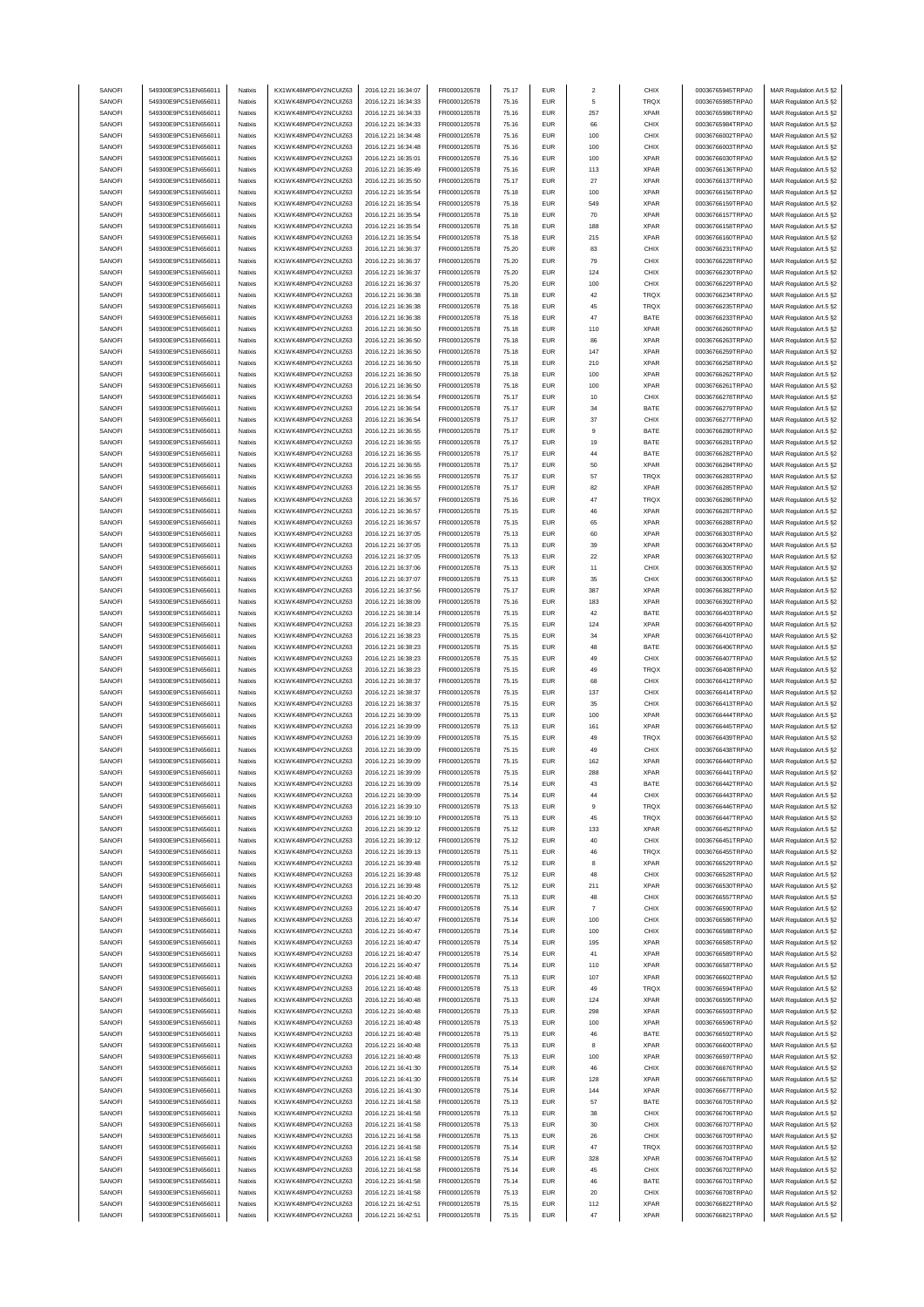| SANOFI | 549300E9PC51EN656011 | Natixis | KX1WK48MPD4Y2NCUIZ63                         | 2016.12.21 16:42:55 | FR0000120578 | 75.14 | <b>EUR</b> | 154            | <b>XPAR</b> | 00036766831TRPA0 | MAR Regulation Art.5 §2 |
|--------|----------------------|---------|----------------------------------------------|---------------------|--------------|-------|------------|----------------|-------------|------------------|-------------------------|
| SANOFI | 549300E9PC51EN656011 | Natixis | KX1WK48MPD4Y2NCUIZ63                         | 2016.12.21 16:42:57 | FR0000120578 | 75.15 | <b>EUR</b> | 124            | CHIX        | 00036766836TRPA0 | MAR Regulation Art.5 §2 |
| SANOFI | 549300E9PC51EN656011 | Natixis | KX1WK48MPD4Y2NCUIZ63                         | 2016.12.21 16:42:57 | FR0000120578 | 75.15 | <b>EUR</b> | $\overline{2}$ | CHIX        | 00036766835TRPA0 | MAR Regulation Art.5 §2 |
| SANOFI | 549300E9PC51EN656011 | Natixis | KX1WK48MPD4Y2NCUIZ63                         | 2016.12.21 16:42:57 | FR0000120578 | 75.15 | <b>EUR</b> | 100            | CHIX        | 00036766837TRPA0 | MAR Regulation Art.5 §2 |
|        |                      |         |                                              |                     |              |       |            |                |             |                  |                         |
| SANOFI | 549300E9PC51EN656011 | Natixis | KX1WK48MPD4Y2NCUIZ63                         | 2016.12.21 16:43:22 | FR0000120578 | 75.15 | <b>EUR</b> | 104            | <b>XPAR</b> | 00036766856TRPA0 | MAR Regulation Art.5 §2 |
| SANOFI | 549300E9PC51EN656011 | Natixis | KX1WK48MPD4Y2NCUIZ63                         | 2016.12.21 16:43:22 | FR0000120578 | 75.15 | <b>EUR</b> | 102            | <b>XPAR</b> | 00036766851TRPA0 | MAR Regulation Art.5 §2 |
| SANOFI | 549300E9PC51EN656011 | Natixis | KX1WK48MPD4Y2NCUIZ63                         | 2016.12.21 16:43:57 | FR0000120578 | 75.18 | <b>EUR</b> | 96             | <b>XPAR</b> | 00036766895TRPA0 | MAR Regulation Art.5 §2 |
| SANOFI | 549300E9PC51EN656011 | Natixis | KX1WK48MPD4Y2NCUIZ63                         | 2016.12.21 16:43:57 | FR0000120578 | 75.18 | <b>EUR</b> | 100            | <b>XPAR</b> | 00036766894TRPA0 | MAR Regulation Art.5 §2 |
| SANOFI | 549300E9PC51EN656011 | Natixis | KX1WK48MPD4Y2NCUIZ63                         | 2016.12.21 16:43:57 | FR0000120578 | 75.18 | <b>EUR</b> | 147            | <b>XPAR</b> | 00036766892TRPA0 | MAR Regulation Art.5 §2 |
| SANOFI | 549300E9PC51EN656011 | Natixis | KX1WK48MPD4Y2NCUIZ63                         | 2016.12.21 16:43:57 | FR0000120578 | 75.18 | <b>EUR</b> | 39             | <b>XPAR</b> | 00036766893TRPA0 | MAR Regulation Art.5 §2 |
| SANOFI | 549300E9PC51EN656011 | Natixis | KX1WK48MPD4Y2NCUIZ63                         | 2016.12.21 16:43:57 | FR0000120578 | 75.18 | <b>EUR</b> | 83             | <b>XPAR</b> | 00036766896TRPA0 | MAR Regulation Art.5 §2 |
|        |                      |         |                                              |                     |              |       |            |                |             |                  |                         |
| SANOFI | 549300E9PC51EN656011 | Natixis | KX1WK48MPD4Y2NCUIZ63                         | 2016.12.21 16:43:57 | FR0000120578 | 75.18 | <b>EUR</b> | 190            | <b>XPAR</b> | 00036766891TRPA0 | MAR Regulation Art.5 §2 |
| SANOFI | 549300E9PC51EN656011 | Natixis | KX1WK48MPD4Y2NCUIZ63                         | 2016.12.21 16:44:11 | FR0000120578 | 75.19 | <b>EUR</b> | 256            | CHIX        | 00036766911TRPA0 | MAR Regulation Art.5 §2 |
| SANOFI | 549300E9PC51EN656011 | Natixis | KX1WK48MPD4Y2NCUIZ63                         | 2016.12.21 16:44:12 | FR0000120578 | 75.19 | <b>EUR</b> | 28             | <b>XPAR</b> | 00036766915TRPA0 | MAR Regulation Art.5 §2 |
| SANOFI | 549300E9PC51EN656011 | Natixis | KX1WK48MPD4Y2NCUIZ63                         | 2016.12.21 16:44:12 | FR0000120578 | 75.19 | <b>EUR</b> | 110            | <b>XPAR</b> | 00036766914TRPA0 | MAR Regulation Art.5 §2 |
| SANOFI | 549300E9PC51EN656011 | Natixis | KX1WK48MPD4Y2NCUIZ63                         | 2016.12.21 16:44:48 | FR0000120578 | 75.20 | <b>EUR</b> | 100            | <b>XPAR</b> | 00036766970TRPA0 | MAR Regulation Art.5 §2 |
| SANOFI | 549300E9PC51EN656011 | Natixis | KX1WK48MPD4Y2NCUIZ63                         | 2016.12.21 16:44:48 | FR0000120578 | 75.20 | <b>EUR</b> | 90             | <b>XPAR</b> | 00036766967TRPA0 | MAR Regulation Art.5 §2 |
| SANOFI | 549300E9PC51EN656011 | Natixis | KX1WK48MPD4Y2NCUIZ63                         | 2016.12.21 16:44:48 | FR0000120578 | 75.20 | <b>EUR</b> | 100            | <b>XPAR</b> | 00036766968TRPA0 | MAR Regulation Art.5 §2 |
|        | 549300E9PC51EN656011 |         |                                              |                     |              |       |            |                |             |                  |                         |
| SANOFI |                      | Natixis | KX1WK48MPD4Y2NCUIZ63                         | 2016.12.21 16:44:48 | FR0000120578 | 75.20 | <b>EUR</b> | 100            | <b>XPAR</b> | 00036766969TRPA0 | MAR Regulation Art.5 §2 |
| SANOFI | 549300E9PC51EN656011 | Natixis | KX1WK48MPD4Y2NCUIZ63                         | 2016.12.21 16:44:53 | FR0000120578 | 75.19 | <b>EUR</b> | 188            | <b>XPAR</b> | 00036766977TRPA0 | MAR Regulation Art.5 §2 |
| SANOFI | 549300E9PC51EN656011 | Natixis | KX1WK48MPD4Y2NCUIZ63                         | 2016.12.21 16:44:53 | FR0000120578 | 75.19 | <b>EUR</b> | 49             | TRQX        | 00036766976TRPA0 | MAR Regulation Art.5 §2 |
| SANOFI | 549300E9PC51EN656011 | Natixis | KX1WK48MPD4Y2NCUIZ63                         | 2016.12.21 16:44:53 | FR0000120578 | 75.19 | <b>EUR</b> | 187            | <b>XPAR</b> | 00036766978TRPA0 | MAR Regulation Art.5 §2 |
| SANOFI | 549300E9PC51EN656011 | Natixis | KX1WK48MPD4Y2NCUIZ63                         | 2016.12.21 16:44:53 | FR0000120578 | 75.19 | <b>EUR</b> | 44             | TRQX        | 00036766975TRPA0 | MAR Regulation Art.5 §2 |
| SANOFI | 549300E9PC51EN656011 | Natixis | KX1WK48MPD4Y2NCUIZ63                         | 2016.12.21 16:44:53 | FR0000120578 | 75.19 | <b>EUR</b> | 46             | CHIX        | 00036766979TRPA0 | MAR Regulation Art.5 §2 |
| SANOFI | 549300E9PC51EN656011 | Natixis | KX1WK48MPD4Y2NCUIZ63                         | 2016.12.21 16:44:53 | FR0000120578 | 75.19 | <b>EUR</b> | 112            | <b>XPAR</b> | 00036766980TRPA0 | MAR Regulation Art.5 §2 |
| SANOFI | 549300E9PC51EN656011 | Natixis | KX1WK48MPD4Y2NCUIZ63                         | 2016.12.21 16:44:56 | FR0000120578 | 75.18 | <b>EUR</b> | 21             | TRQX        | 00036766988TRPA0 | MAR Regulation Art.5 §2 |
|        |                      |         | KX1WK48MPD4Y2NCUIZ63                         |                     | FR0000120578 |       |            |                |             |                  |                         |
| SANOFI | 549300E9PC51EN656011 | Natixis |                                              | 2016.12.21 16:44:56 |              | 75.18 | <b>EUR</b> | 22             | CHIX        | 00036766987TRPA0 | MAR Regulation Art.5 §2 |
| SANOFI | 549300E9PC51EN656011 | Natixis | KX1WK48MPD4Y2NCUIZ63                         | 2016.12.21 16:44:56 | FR0000120578 | 75.18 | <b>EUR</b> | 34             | <b>XPAR</b> | 00036766990TRPA0 | MAR Regulation Art.5 §2 |
| SANOFI | 549300E9PC51EN656011 | Natixis | KX1WK48MPD4Y2NCUIZ63                         | 2016.12.21 16:44:56 | FR0000120578 | 75.18 | <b>EUR</b> | 48             | BATE        | 00036766991TRPA0 | MAR Regulation Art.5 §2 |
| SANOFI | 549300E9PC51EN656011 | Natixis | KX1WK48MPD4Y2NCUIZ63                         | 2016.12.21 16:44:56 | FR0000120578 | 75.18 | <b>EUR</b> | 56             | TRQX        | 00036766989TRPA0 | MAR Regulation Art.5 §2 |
| SANOFI | 549300E9PC51EN656011 | Natixis | KX1WK48MPD4Y2NCUIZ63                         | 2016.12.21 16:44:58 | FR0000120578 | 75.18 | <b>EUR</b> | 127            | <b>XPAR</b> | 00036767003TRPA0 | MAR Regulation Art.5 §2 |
| SANOFI | 549300E9PC51EN656011 | Natixis | KX1WK48MPD4Y2NCUIZ63                         | 2016.12.21 16:44:58 | FR0000120578 | 75.18 | <b>EUR</b> | 26             | CHIX        | 00036767001TRPA0 | MAR Regulation Art.5 §2 |
| SANOFI | 549300E9PC51EN656011 | Natixis | KX1WK48MPD4Y2NCUIZ63                         | 2016.12.21 16:44:58 | FR0000120578 | 75.18 | <b>EUR</b> | 108            | <b>XPAR</b> | 00036767002TRPA0 | MAR Regulation Art.5 §2 |
|        | 549300E9PC51EN656011 |         | KX1WK48MPD4Y2NCUIZ63                         |                     |              |       |            |                |             | 00036767000TRPA0 |                         |
| SANOFI |                      | Natixis |                                              | 2016.12.21 16:44:58 | FR0000120578 | 75.18 | <b>EUR</b> | 112            | <b>XPAR</b> |                  | MAR Regulation Art.5 §2 |
| SANOFI | 549300E9PC51EN656011 | Natixis | KX1WK48MPD4Y2NCUIZ63                         | 2016.12.21 16:45:00 | FR0000120578 | 75.17 | <b>EUR</b> | 50             | TRQX        | 00036767009TRPA0 | MAR Regulation Art.5 §2 |
| SANOFI | 549300E9PC51EN656011 | Natixis | KX1WK48MPD4Y2NCUIZ63                         | 2016.12.21 16:45:02 | FR0000120578 | 75.17 | <b>EUR</b> | 25             | TRQX        | 00036767010TRPA0 | MAR Regulation Art.5 §2 |
| SANOFI | 549300E9PC51EN656011 | Natixis | KX1WK48MPD4Y2NCUIZ63                         | 2016.12.21 16:45:02 | FR0000120578 | 75.17 | <b>EUR</b> | 45             | <b>TRQX</b> | 00036767011TRPA0 | MAR Regulation Art.5 §2 |
| SANOFI | 549300E9PC51EN656011 | Natixis | KX1WK48MPD4Y2NCUIZ63                         | 2016.12.21 16:45:07 | FR0000120578 | 75.17 | <b>EUR</b> | 10             | <b>XPAR</b> | 00036767022TRPA0 | MAR Regulation Art.5 §2 |
| SANOFI | 549300E9PC51EN656011 | Natixis | KX1WK48MPD4Y2NCUIZ63                         | 2016.12.21 16:45:09 | FR0000120578 | 75.17 | <b>EUR</b> | 46             | TRQX        | 00036767027TRPA0 | MAR Regulation Art.5 §2 |
| SANOFI | 549300E9PC51EN656011 | Natixis | KX1WK48MPD4Y2NCUIZ63                         | 2016.12.21 16:45:09 | FR0000120578 | 75.17 | <b>EUR</b> | 117            | <b>XPAR</b> | 00036767028TRPA0 | MAR Regulation Art.5 §2 |
| SANOFI | 549300E9PC51EN656011 | Natixis | KX1WK48MPD4Y2NCUIZ63                         | 2016.12.21 16:45:09 | FR0000120578 | 75.17 | <b>EUR</b> | 41             | CHIX        | 00036767023TRPA0 | MAR Regulation Art.5 §2 |
| SANOFI | 549300E9PC51EN656011 | Natixis | KX1WK48MPD4Y2NCUIZ63                         | 2016.12.21 16:45:09 | FR0000120578 | 75.17 | <b>EUR</b> | 45             | CHIX        | 00036767026TRPA0 | MAR Regulation Art.5 §2 |
|        |                      |         |                                              |                     |              |       |            |                |             |                  |                         |
| SANOFI | 549300E9PC51EN656011 | Natixis | KX1WK48MPD4Y2NCUIZ63                         | 2016.12.21 16:45:09 | FR0000120578 | 75.17 | <b>EUR</b> | 59             | BATE        | 00036767025TRPA0 | MAR Regulation Art.5 §2 |
| SANOFI | 549300E9PC51EN656011 | Natixis | KX1WK48MPD4Y2NCUIZ63                         | 2016.12.21 16:46:01 | FR0000120578 | 75.19 | <b>EUR</b> | 49             | CHIX        | 00036767091TRPA0 | MAR Regulation Art.5 §2 |
| SANOFI | 549300E9PC51EN656011 | Natixis | KX1WK48MPD4Y2NCUIZ63                         | 2016.12.21 16:46:01 | FR0000120578 | 75.19 | <b>EUR</b> | 214            | <b>XPAR</b> | 00036767092TRPA0 | MAR Regulation Art.5 §2 |
| SANOFI | 549300E9PC51EN656011 | Natixis | KX1WK48MPD4Y2NCUIZ63                         | 2016.12.21 16:46:28 | FR0000120578 | 75.18 | <b>EUR</b> | 300            | <b>XPAR</b> | 00036767126TRPA0 | MAR Regulation Art.5 §2 |
| SANOFI | 549300E9PC51EN656011 | Natixis | KX1WK48MPD4Y2NCUIZ63                         | 2016.12.21 16:46:28 | FR0000120578 | 75.18 | <b>EUR</b> | 67             | <b>XPAR</b> | 00036767130TRPA0 | MAR Regulation Art.5 §2 |
| SANOFI | 549300E9PC51EN656011 | Natixis | KX1WK48MPD4Y2NCUIZ63                         | 2016.12.21 16:46:28 | FR0000120578 | 75.18 | <b>EUR</b> | 376            | <b>XPAR</b> | 00036767121TRPA0 | MAR Regulation Art.5 §2 |
|        |                      |         |                                              |                     |              |       |            |                |             |                  |                         |
|        |                      |         |                                              |                     |              |       |            |                |             |                  |                         |
| SANOFI | 549300E9PC51EN656011 | Natixis | KX1WK48MPD4Y2NCUIZ63                         | 2016.12.21 16:46:28 | FR0000120578 | 75.18 | <b>EUR</b> | 47             | CHIX        | 00036767123TRPA0 | MAR Regulation Art.5 §2 |
| SANOFI | 549300E9PC51EN656011 | Natixis | KX1WK48MPD4Y2NCUIZ63                         | 2016.12.21 16:46:28 | FR0000120578 | 75.18 | EUR        | 47             | <b>TRQX</b> | 00036767125TRPA0 | MAR Regulation Art.5 §2 |
| SANOFI | 549300E9PC51EN656011 | Natixis | KX1WK48MPD4Y2NCUIZ63                         | 2016.12.21 16:46:28 | FR0000120578 | 75.18 | <b>EUR</b> | 44             | CHIX        | 00036767124TRPA0 | MAR Regulation Art.5 §2 |
| SANOFI | 549300E9PC51EN656011 | Natixis | KX1WK48MPD4Y2NCUIZ63                         | 2016.12.21 16:46:28 | FR0000120578 | 75.18 | <b>EUR</b> | 49             | BATE        | 00036767122TRPA0 | MAR Regulation Art.5 §2 |
| SANOFI | 549300E9PC51EN656011 | Natixis | KX1WK48MPD4Y2NCUIZ63                         | 2016.12.21 16:47:25 | FR0000120578 | 75.19 | <b>EUR</b> | 118            | <b>XPAR</b> | 00036767235TRPA0 | MAR Regulation Art.5 §2 |
| SANOFI | 549300E9PC51EN656011 | Natixis | KX1WK48MPD4Y2NCUIZ63                         | 2016.12.21 16:47:25 | FR0000120578 | 75.19 | <b>EUR</b> | 100            | <b>XPAR</b> | 00036767234TRPA0 | MAR Regulation Art.5 §2 |
| SANOFI | 549300E9PC51EN656011 | Natixis | KX1WK48MPD4Y2NCUIZ63                         | 2016.12.21 16:47:38 | FR0000120578 | 75.20 | <b>EUR</b> | 126            | <b>XPAR</b> | 00036767253TRPA0 | MAR Regulation Art.5 §2 |
| SANOFI | 549300E9PC51EN656011 | Natixis | KX1WK48MPD4Y2NCUIZ63                         | 2016.12.21 16:47:38 | FR0000120578 | 75.20 | <b>EUR</b> | 100            | CHIX        | 00036767252TRPA0 | MAR Regulation Art.5 §2 |
|        |                      |         |                                              |                     |              |       |            |                |             |                  |                         |
| SANOFI | 549300E9PC51EN656011 | Natixis | KX1WK48MPD4Y2NCUIZ63                         | 2016.12.21 16:47:38 | FR0000120578 | 75.20 | <b>EUR</b> | $\overline{7}$ | CHIX        | 00036767251TRPA0 | MAR Regulation Art.5 §2 |
| SANOFI | 549300E9PC51EN656011 | Natixis | KX1WK48MPD4Y2NCUIZ63                         | 2016.12.21 16:47:40 | FR0000120578 | 75.19 | EUR        | 116            | <b>XPAR</b> | 00036767256TRPA0 | MAR Regulation Art.5 §2 |
| SANOFI | 549300E9PC51EN656011 | Natixis | KX1WK48MPD4Y2NCUIZ63                         | 2016.12.21 16:47:40 | FR0000120578 | 75.19 | <b>EUR</b> | 413            | <b>XPAR</b> | 00036767257TRPA0 | MAR Regulation Art.5 §2 |
| SANOFI | 549300E9PC51EN656011 | Natixis | KX1WK48MPD4Y2NCUIZ63                         | 2016.12.21 16:48:07 | FR0000120578 | 75.19 | <b>EUR</b> | 324            | <b>XPAR</b> | 00036767294TRPA0 | MAR Regulation Art.5 §2 |
| SANOF  | 549300E9PC51EN65601  | Natixis | KX1WK48MPD4Y2NCUIZ63                         | 2016.12.21 16:48:08 | FR0000120578 | 75.19 | EUR        | 45             | CHIX        | 00036767295TRPA0 | MAR Regulation Art.5 §2 |
| SANOFI | 549300E9PC51EN656011 | Natixis | KX1WK48MPD4Y2NCUIZ63                         | 2016.12.21 16:48:19 | FR0000120578 | 75.19 | <b>EUR</b> | 3              | CHIX        | 00036767303TRPA0 | MAR Regulation Art.5 §2 |
| SANOFI | 549300E9PC51EN656011 | Natixis | KX1WK48MPD4Y2NCUIZ63                         | 2016.12.21 16:48:19 | FR0000120578 | 75.19 | <b>EUR</b> | 68             | CHIX        | 00036767304TRPA0 | MAR Regulation Art.5 §2 |
| SANOFI | 549300E9PC51EN656011 | Natixis | KX1WK48MPD4Y2NCUIZ63                         | 2016.12.21 16:48:19 | FR0000120578 | 75.19 | <b>EUR</b> | 279            | <b>XPAR</b> | 00036767306TRPA0 |                         |
|        |                      |         |                                              |                     |              |       |            |                |             |                  | MAR Regulation Art.5 §2 |
| SANOFI | 549300E9PC51EN656011 | Natixis | KX1WK48MPD4Y2NCUIZ63                         | 2016.12.21 16:48:19 | FR0000120578 | 75.19 | <b>EUR</b> | 41             | <b>TRQX</b> | 00036767305TRPA0 | MAR Regulation Art.5 §2 |
| SANOFI | 549300E9PC51EN656011 | Natixis | KX1WK48MPD4Y2NCUIZ63                         | 2016.12.21 16:48:23 | FR0000120578 | 75.18 | <b>EUR</b> | 83             | CHIX        | 00036767310TRPA0 | MAR Regulation Art.5 §2 |
| SANOFI | 549300E9PC51EN656011 | Natixis | KX1WK48MPD4Y2NCUIZ63                         | 2016.12.21 16:48:23 | FR0000120578 | 75.18 | <b>EUR</b> | 41             | BATE        | 00036767308TRPA0 | MAR Regulation Art.5 §2 |
| SANOFI | 549300E9PC51EN656011 | Natixis | KX1WK48MPD4Y2NCUIZ63                         | 2016.12.21 16:48:23 | FR0000120578 | 75.18 | <b>EUR</b> | 65             | TRQX        | 00036767311TRPA0 | MAR Regulation Art.5 §2 |
| SANOFI | 549300E9PC51EN656011 | Natixis | KX1WK48MPD4Y2NCUIZ63                         | 2016.12.21 16:48:23 | FR0000120578 | 75.18 | <b>EUR</b> | 145            | <b>XPAR</b> | 00036767312TRPA0 | MAR Regulation Art.5 §2 |
| SANOFI | 549300E9PC51EN656011 | Natixis | KX1WK48MPD4Y2NCUIZ63                         | 2016.12.21 16:48:23 | FR0000120578 | 75.18 | <b>EUR</b> | 40             | BATE        | 00036767309TRPA0 | MAR Regulation Art.5 §2 |
| SANOFI | 549300E9PC51EN656011 | Natixis | KX1WK48MPD4Y2NCUIZ63                         | 2016.12.21 16:48:27 | FR0000120578 | 75.17 | <b>EUR</b> | 10             | <b>XPAR</b> | 00036767314TRPA0 | MAR Regulation Art.5 §2 |
| SANOFI | 549300E9PC51EN656011 | Natixis | KX1WK48MPD4Y2NCUIZ63                         | 2016.12.21 16:48:29 | FR0000120578 | 75.17 | <b>EUR</b> | 58             | CHIX        | 00036767318TRPA0 | MAR Regulation Art.5 §2 |
|        |                      |         | KX1WK48MPD4Y2NCUIZ63                         |                     |              |       |            |                |             |                  |                         |
| SANOFI | 549300E9PC51EN656011 | Natixis |                                              | 2016.12.21 16:48:34 | FR0000120578 | 75.17 | <b>EUR</b> | $20\,$         | CHIX        | 00036767322TRPA0 | MAR Regulation Art.5 §2 |
| SANOFI | 549300E9PC51EN656011 | Natixis | KX1WK48MPD4Y2NCUIZ63                         | 2016.12.21 16:48:34 | FR0000120578 | 75.17 | <b>EUR</b> | 28             | <b>XPAR</b> | 00036767325TRPA0 | MAR Regulation Art.5 §2 |
| SANOFI | 549300E9PC51EN656011 | Natixis | KX1WK48MPD4Y2NCUIZ63                         | 2016.12.21 16:48:34 | FR0000120578 | 75.17 | <b>EUR</b> | 53             | CHIX        | 00036767323TRPA0 | MAR Regulation Art.5 §2 |
| SANOFI | 549300E9PC51EN656011 | Natixis | KX1WK48MPD4Y2NCUIZ63                         | 2016.12.21 16:48:34 | FR0000120578 | 75.17 | <b>EUR</b> | 70             | TRQX        | 00036767324TRPA0 | MAR Regulation Art.5 §2 |
| SANOFI | 549300E9PC51EN656011 | Natixis | KX1WK48MPD4Y2NCUIZ63                         | 2016.12.21 16:48:35 | FR0000120578 | 75.17 | <b>EUR</b> | 76             | <b>XPAR</b> | 00036767334TRPA0 | MAR Regulation Art.5 §2 |
| SANOFI | 549300E9PC51EN656011 | Natixis | KX1WK48MPD4Y2NCUIZ63                         | 2016.12.21 16:48:38 | FR0000120578 | 75.17 | <b>EUR</b> | 3              | <b>XPAR</b> | 00036767339TRPA0 | MAR Regulation Art.5 §2 |
| SANOFI | 549300E9PC51EN656011 | Natixis | KX1WK48MPD4Y2NCUIZ63                         | 2016.12.21 16:48:38 | FR0000120578 | 75.17 | <b>EUR</b> | 111            | <b>XPAR</b> | 00036767337TRPA0 | MAR Regulation Art.5 §2 |
|        | 549300E9PC51EN656011 |         |                                              |                     |              |       | <b>EUR</b> |                |             |                  |                         |
| SANOFI |                      | Natixis | KX1WK48MPD4Y2NCUIZ63                         | 2016.12.21 16:49:05 | FR0000120578 | 75.17 |            | 16             | <b>XPAR</b> | 00036767355TRPA0 | MAR Regulation Art.5 §2 |
| SANOFI | 549300E9PC51EN656011 | Natixis | KX1WK48MPD4Y2NCUIZ63                         | 2016.12.21 16:49:08 | FR0000120578 | 75.17 | <b>EUR</b> | 60             | CHIX        | 00036767357TRPA0 | MAR Regulation Art.5 §2 |
| SANOFI | 549300E9PC51EN656011 | Natixis | KX1WK48MPD4Y2NCUIZ63                         | 2016.12.21 16:49:08 | FR0000120578 | 75.17 | <b>EUR</b> | 176            | <b>XPAR</b> | 00036767359TRPA0 | MAR Regulation Art.5 §2 |
| SANOFI | 549300E9PC51EN656011 | Natixis | KX1WK48MPD4Y2NCUIZ63                         | 2016.12.21 16:49:08 | FR0000120578 | 75.17 | <b>EUR</b> | 106            | <b>XPAR</b> | 00036767358TRPA0 | MAR Regulation Art.5 §2 |
| SANOFI | 549300E9PC51EN656011 | Natixis | KX1WK48MPD4Y2NCUIZ63                         | 2016.12.21 16:49:13 | FR0000120578 | 75.16 | <b>EUR</b> | 26             | CHIX        | 00036767363TRPA0 | MAR Regulation Art.5 §2 |
| SANOFI | 549300E9PC51EN656011 | Natixis | KX1WK48MPD4Y2NCUIZ63                         | 2016.12.21 16:49:16 | FR0000120578 | 75.16 | <b>EUR</b> | 102            | <b>XPAR</b> | 00036767385TRPA0 | MAR Regulation Art.5 §2 |
| SANOFI | 549300E9PC51EN656011 | Natixis | KX1WK48MPD4Y2NCUIZ63                         | 2016.12.21 16:49:16 | FR0000120578 | 75.16 | <b>EUR</b> | 55             | BATE        | 00036767386TRPA0 | MAR Regulation Art.5 §2 |
| SANOFI | 549300E9PC51EN656011 | Natixis | KX1WK48MPD4Y2NCUIZ63                         | 2016.12.21 16:49:16 | FR0000120578 | 75.16 | <b>EUR</b> | 131            | <b>XPAR</b> | 00036767390TRPA0 | MAR Regulation Art.5 §2 |
| SANOFI | 549300E9PC51EN656011 | Natixis | KX1WK48MPD4Y2NCUIZ63                         | 2016.12.21 16:49:16 | FR0000120578 | 75.16 | <b>EUR</b> | 54             | TRQX        | 00036767387TRPA0 | MAR Regulation Art.5 §2 |
|        | 549300E9PC51EN656011 |         |                                              |                     |              |       | <b>EUR</b> | 33             |             |                  |                         |
| SANOFI |                      | Natixis | KX1WK48MPD4Y2NCUIZ63                         | 2016.12.21 16:49:16 | FR0000120578 | 75.16 |            | 47             | <b>XPAR</b> | 00036767389TRPA0 | MAR Regulation Art.5 §2 |
| SANOFI | 549300E9PC51EN656011 | Natixis | KX1WK48MPD4Y2NCUIZ63                         | 2016.12.21 16:49:18 | FR0000120578 | 75.16 | <b>EUR</b> |                | CHIX        | 00036767392TRPA0 | MAR Regulation Art.5 §2 |
| SANOFI | 549300E9PC51EN656011 | Natixis | KX1WK48MPD4Y2NCUIZ63                         | 2016.12.21 16:49:20 | FR0000120578 | 75.15 | <b>EUR</b> | 44             | CHIX        | 00036767396TRPA0 | MAR Regulation Art.5 §2 |
| SANOFI | 549300E9PC51EN656011 | Natixis | KX1WK48MPD4Y2NCUIZ63                         | 2016.12.21 16:49:21 | FR0000120578 | 75.15 | <b>EUR</b> | 54             | TRQX        | 00036767404TRPA0 | MAR Regulation Art.5 §2 |
| SANOFI | 549300E9PC51EN656011 | Natixis | KX1WK48MPD4Y2NCUIZ63                         | 2016.12.21 16:49:21 | FR0000120578 | 75.15 | <b>EUR</b> | 45             | CHIX        | 00036767399TRPA0 | MAR Regulation Art.5 §2 |
| SANOFI | 549300E9PC51EN656011 | Natixis | KX1WK48MPD4Y2NCUIZ63                         | 2016.12.21 16:49:21 | FR0000120578 | 75.15 | <b>EUR</b> | 27             | BATE        | 00036767402TRPA0 | MAR Regulation Art.5 §2 |
| SANOFI | 549300E9PC51EN656011 | Natixis | KX1WK48MPD4Y2NCUIZ63                         | 2016.12.21 16:49:21 | FR0000120578 | 75.15 | <b>EUR</b> | 23             | BATE        | 00036767401TRPA0 | MAR Regulation Art.5 §2 |
| SANOFI | 549300E9PC51EN656011 | Natixis | KX1WK48MPD4Y2NCUIZ63                         | 2016.12.21 16:49:21 | FR0000120578 | 75.15 | <b>EUR</b> | 13             | CHIX        | 00036767400TRPA0 | MAR Regulation Art.5 §2 |
| SANOFI | 549300E9PC51EN656011 | Natixis | KX1WK48MPD4Y2NCUIZ63                         | 2016.12.21 16:49:21 | FR0000120578 | 75.15 | <b>EUR</b> | $\overline{4}$ | BATE        | 00036767403TRPA0 | MAR Regulation Art.5 §2 |
| SANOFI | 549300E9PC51EN656011 | Natixis | KX1WK48MPD4Y2NCUIZ63                         | 2016.12.21 16:49:25 | FR0000120578 | 75.13 | <b>EUR</b> | 6              | BATE        | 00036767405TRPA0 | MAR Regulation Art.5 §2 |
| SANOFI | 549300E9PC51EN656011 | Natixis | KX1WK48MPD4Y2NCUIZ63<br>KX1WK48MPD4Y2NCUIZ63 | 2016.12.21 16:49:25 | FR0000120578 | 75.13 | <b>EUR</b> | 40             | CHIX        | 00036767406TRPA0 | MAR Regulation Art.5 §2 |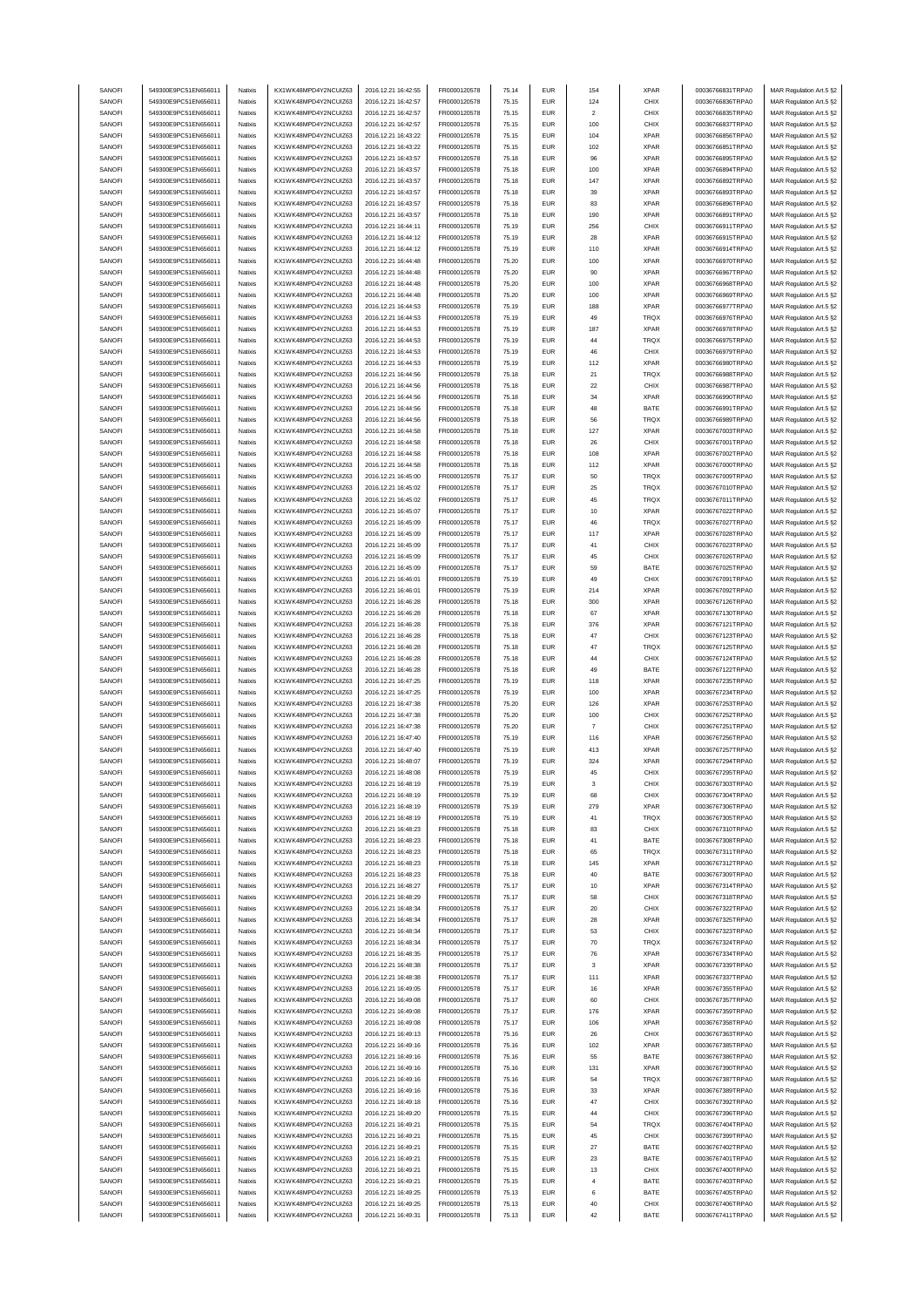| SANOFI           | 549300E9PC51EN656011                         | Natixis            | KX1WK48MPD4Y2NCUIZ63                         | 2016.12.21 16:49:31                        | FR0000120578                 | 75.13          | <b>EUR</b>               | 48             | <b>TRQX</b> | 00036767412TRPA0                     | MAR Regulation Art.5 §2                            |
|------------------|----------------------------------------------|--------------------|----------------------------------------------|--------------------------------------------|------------------------------|----------------|--------------------------|----------------|-------------|--------------------------------------|----------------------------------------------------|
| SANOFI           | 549300E9PC51EN656011                         | Natixis            | KX1WK48MPD4Y2NCUIZ63                         | 2016.12.21 16:49:35                        | FR0000120578                 | 75.13          | <b>EUR</b>               | 113            | <b>XPAR</b> | 00036767419TRPA0                     | MAR Regulation Art.5 §2                            |
| SANOFI           | 549300E9PC51EN656011                         | Natixis            | KX1WK48MPD4Y2NCUIZ63                         | 2016.12.21 16:50:13                        | FR0000120578                 | 75.12          | <b>EUR</b>               | 13             | CHIX        | 00036767450TRPA0                     | MAR Regulation Art.5 §2                            |
| SANOFI           | 549300E9PC51EN656011                         | Natixis            | KX1WK48MPD4Y2NCUIZ63                         | 2016.12.21 16:50:25                        | FR0000120578                 | 75.12          | <b>EUR</b>               | 107            | <b>XPAR</b> | 00036767463TRPA0                     | MAR Regulation Art.5 §2                            |
|                  |                                              |                    |                                              |                                            |                              |                |                          |                |             |                                      |                                                    |
| SANOFI           | 549300E9PC51EN656011                         | Natixis            | KX1WK48MPD4Y2NCUIZ63                         | 2016.12.21 16:50:25                        | FR0000120578                 | 75.12          | <b>EUR</b>               | 145            | <b>XPAR</b> | 00036767464TRPA0                     | MAR Regulation Art.5 §2                            |
| SANOFI           | 549300E9PC51EN656011                         | Natixis            | KX1WK48MPD4Y2NCUIZ63                         | 2016.12.21 16:50:25                        | FR0000120578                 | 75.12          | <b>EUR</b>               | 17             | <b>XPAR</b> | 00036767462TRPA0                     | MAR Regulation Art.5 §2                            |
| SANOFI           | 549300E9PC51EN656011                         | Natixis            | KX1WK48MPD4Y2NCUIZ63                         | 2016.12.21 16:50:25                        | FR0000120578                 | 75.12          | <b>EUR</b>               | 28             | CHIX        | 00036767460TRPA0                     | MAR Regulation Art.5 §2                            |
| SANOFI           | 549300E9PC51EN656011                         | Natixis            | KX1WK48MPD4Y2NCUIZ63                         | 2016.12.21 16:50:25                        | FR0000120578                 | 75.12          | <b>EUR</b>               | 46             | CHIX        | 00036767461TRPA0                     | MAR Regulation Art.5 §2                            |
| SANOFI           | 549300E9PC51EN656011                         | Natixis            | KX1WK48MPD4Y2NCUIZ63                         | 2016.12.21 16:50:32                        | FR0000120578                 | 75.11          | <b>EUR</b>               | 60             | CHIX        | 00036767469TRPA0                     | MAR Regulation Art.5 §2                            |
| SANOFI           | 549300E9PC51EN656011                         | Natixis            | KX1WK48MPD4Y2NCUIZ63                         | 2016.12.21 16:50:32                        | FR0000120578                 | 75.11          | <b>EUR</b>               | 49             | TRQX        | 00036767470TRPA0                     | MAR Regulation Art.5 §2                            |
| SANOFI           | 549300E9PC51EN656011                         | Natixis            | KX1WK48MPD4Y2NCUIZ63                         | 2016.12.21 16:50:32                        | FR0000120578                 | 75.11          | <b>EUR</b>               | 376            | <b>XPAR</b> | 00036767468TRPA0                     | MAR Regulation Art.5 §2                            |
|                  |                                              |                    |                                              |                                            |                              |                |                          |                |             |                                      |                                                    |
| SANOFI           | 549300E9PC51EN656011                         | Natixis            | KX1WK48MPD4Y2NCUIZ63                         | 2016.12.21 16:50:41                        | FR0000120578                 | 75.10          | <b>EUR</b>               | 103            | <b>XPAR</b> | 00036767493TRPA0                     | MAR Regulation Art.5 §2                            |
| SANOFI           | 549300E9PC51EN656011                         | Natixis            | KX1WK48MPD4Y2NCUIZ63                         | 2016.12.21 16:50:41                        | FR0000120578                 | 75.10          | <b>EUR</b>               | 53             | CHIX        | 00036767494TRPA0                     | MAR Regulation Art.5 §2                            |
| SANOFI           | 549300E9PC51EN656011                         | Natixis            | KX1WK48MPD4Y2NCUIZ63                         | 2016.12.21 16:50:41                        | FR0000120578                 | 75.10          | <b>EUR</b>               | 48             | TRQX        | 00036767495TRPA0                     | MAR Regulation Art.5 §2                            |
| SANOFI           | 549300E9PC51EN656011                         | Natixis            | KX1WK48MPD4Y2NCUIZ63                         | 2016.12.21 16:50:41                        | FR0000120578                 | 75.10          | <b>EUR</b>               | 89             | <b>XPAR</b> | 00036767496TRPA0                     | MAR Regulation Art.5 §2                            |
| SANOFI           | 549300E9PC51EN656011                         | Natixis            | KX1WK48MPD4Y2NCUIZ63                         | 2016.12.21 16:50:55                        | FR0000120578                 | 75.10          | <b>EUR</b>               | 127            | <b>XPAR</b> | 00036767528TRPA0                     | MAR Regulation Art.5 §2                            |
|                  |                                              |                    |                                              |                                            |                              |                |                          |                |             |                                      |                                                    |
| SANOFI           | 549300E9PC51EN656011                         | Natixis            | KX1WK48MPD4Y2NCUIZ63                         | 2016.12.21 16:50:55                        | FR0000120578                 | 75.09          | <b>EUR</b>               | 43             | CHIX        | 00036767537TRPA0                     | MAR Regulation Art.5 §2                            |
| SANOFI           | 549300E9PC51EN656011                         | Natixis            | KX1WK48MPD4Y2NCUIZ63                         | 2016.12.21 16:51:31                        | FR0000120578                 | 75.10          | <b>EUR</b>               | $\overline{2}$ | <b>XPAR</b> | 00036767599TRPA0                     | MAR Regulation Art.5 §2                            |
| SANOFI           | 549300E9PC51EN656011                         | Natixis            | KX1WK48MPD4Y2NCUIZ63                         | 2016.12.21 16:51:31                        | FR0000120578                 | 75.10          | <b>EUR</b>               | 42             | TRQX        | 00036767594TRPA0                     | MAR Regulation Art.5 §2                            |
| SANOFI           | 549300E9PC51EN656011                         | Natixis            | KX1WK48MPD4Y2NCUIZ63                         | 2016.12.21 16:51:31                        | FR0000120578                 | 75.10          | <b>EUR</b>               | 60             | CHIX        | 00036767593TRPA0                     | MAR Regulation Art.5 §2                            |
| SANOFI           | 549300E9PC51EN656011                         | Natixis            | KX1WK48MPD4Y2NCUIZ63                         | 2016.12.21 16:51:31                        | FR0000120578                 | 75.10          | <b>EUR</b>               | 100            | <b>XPAR</b> | 00036767598TRPA0                     | MAR Regulation Art.5 §2                            |
| SANOFI           | 549300E9PC51EN656011                         | Natixis            | KX1WK48MPD4Y2NCUIZ63                         | 2016.12.21 16:51:31                        | FR0000120578                 | 75.10          | <b>EUR</b>               | 120            | <b>XPAR</b> | 00036767596TRPA0                     | MAR Regulation Art.5 §2                            |
|                  |                                              |                    |                                              |                                            |                              |                |                          |                |             |                                      |                                                    |
| SANOFI           | 549300E9PC51EN656011                         | Natixis            | KX1WK48MPD4Y2NCUIZ63                         | 2016.12.21 16:51:31                        | FR0000120578                 | 75.10          | <b>EUR</b>               | 209            | <b>XPAR</b> | 00036767595TRPA0                     | MAR Regulation Art.5 §2                            |
| SANOFI           | 549300E9PC51EN656011                         | Natixis            | KX1WK48MPD4Y2NCUIZ63                         | 2016.12.21 16:51:31                        | FR0000120578                 | 75.10          | <b>EUR</b>               | 190            | <b>XPAR</b> | 00036767597TRPA0                     | MAR Regulation Art.5 §2                            |
| SANOFI           | 549300E9PC51EN656011                         | Natixis            | KX1WK48MPD4Y2NCUIZ63                         | 2016.12.21 16:51:33                        | FR0000120578                 | 75.09          | <b>EUR</b>               | 40             | <b>XPAR</b> | 00036767605TRPA0                     | MAR Regulation Art.5 §2                            |
| SANOFI           | 549300E9PC51EN656011                         | Natixis            | KX1WK48MPD4Y2NCUIZ63                         | 2016.12.21 16:51:34                        | FR0000120578                 | 75.09          | <b>EUR</b>               | 84             | <b>XPAR</b> | 00036767608TRPA0                     | MAR Regulation Art.5 §2                            |
| SANOFI           | 549300E9PC51EN656011                         | Natixis            | KX1WK48MPD4Y2NCUIZ63                         | 2016.12.21 16:51:34                        | FR0000120578                 | 75.09          | <b>EUR</b>               | 48             | BATE        | 00036767606TRPA0                     | MAR Regulation Art.5 §2                            |
| SANOFI           | 549300E9PC51EN656011                         | Natixis            | KX1WK48MPD4Y2NCUIZ63                         | 2016.12.21 16:51:34                        | FR0000120578                 | 75.09          | <b>EUR</b>               | 67             | CHIX        | 00036767607TRPA0                     | MAR Regulation Art.5 §2                            |
| SANOFI           | 549300E9PC51EN656011                         | Natixis            |                                              | 2016.12.21 16:52:00                        | FR0000120578                 | 75.09          | <b>EUR</b>               | 42             |             |                                      | MAR Regulation Art.5 §2                            |
|                  |                                              |                    | KX1WK48MPD4Y2NCUIZ63                         |                                            |                              |                |                          |                | <b>XPAR</b> | 00036767629TRPA0                     |                                                    |
| SANOFI           | 549300E9PC51EN656011                         | Natixis            | KX1WK48MPD4Y2NCUIZ63                         | 2016.12.21 16:52:00                        | FR0000120578                 | 75.09          | <b>EUR</b>               | 46             | BATE        | 00036767630TRPA0                     | MAR Regulation Art.5 §2                            |
| SANOFI           | 549300E9PC51EN656011                         | Natixis            | KX1WK48MPD4Y2NCUIZ63                         | 2016.12.21 16:52:02                        | FR0000120578                 | 75.10          | <b>EUR</b>               | 205            | CHIX        | 00036767636TRPA0                     | MAR Regulation Art.5 §2                            |
| SANOFI           | 549300E9PC51EN656011                         | Natixis            | KX1WK48MPD4Y2NCUIZ63                         | 2016.12.21 16:52:25                        | FR0000120578                 | 75.10          | <b>EUR</b>               | 10             | <b>XPAR</b> | 00036767656TRPA0                     | MAR Regulation Art.5 §2                            |
| SANOFI           | 549300E9PC51EN656011                         | Natixis            | KX1WK48MPD4Y2NCUIZ63                         | 2016.12.21 16:52:25                        | FR0000120578                 | 75.10          | <b>EUR</b>               | 168            | <b>XPAR</b> | 00036767657TRPA0                     | MAR Regulation Art.5 §2                            |
| SANOFI           | 549300E9PC51EN656011                         | Natixis            | KX1WK48MPD4Y2NCUIZ63                         | 2016.12.21 16:52:25                        | FR0000120578                 | 75.10          | <b>EUR</b>               | 432            | <b>XPAR</b> | 00036767655TRPA0                     | MAR Regulation Art.5 §2                            |
|                  | 549300E9PC51EN656011                         |                    |                                              |                                            |                              |                |                          |                |             | 00036767667TRPA0                     |                                                    |
| SANOFI           |                                              | Natixis            | KX1WK48MPD4Y2NCUIZ63                         | 2016.12.21 16:52:29                        | FR0000120578                 | 75.08          | <b>EUR</b>               | 46             | BATE        |                                      | MAR Regulation Art.5 §2                            |
| SANOFI           | 549300E9PC51EN656011                         | Natixis            | KX1WK48MPD4Y2NCUIZ63                         | 2016.12.21 16:52:29                        | FR0000120578                 | 75.09          | <b>EUR</b>               | 46             | TRQX        | 00036767663TRPA0                     | MAR Regulation Art.5 §2                            |
| SANOFI           | 549300E9PC51EN656011                         | Natixis            | KX1WK48MPD4Y2NCUIZ63                         | 2016.12.21 16:52:29                        | FR0000120578                 | 75.09          | <b>EUR</b>               | 1              | <b>TRQX</b> | 00036767665TRPA0                     | MAR Regulation Art.5 §2                            |
| SANOFI           | 549300E9PC51EN656011                         | Natixis            | KX1WK48MPD4Y2NCUIZ63                         | 2016.12.21 16:52:29                        | FR0000120578                 | 75.09          | <b>EUR</b>               | 109            | <b>XPAR</b> | 00036767664TRPA0                     | MAR Regulation Art.5 §2                            |
| SANOFI           | 549300E9PC51EN656011                         | Natixis            | KX1WK48MPD4Y2NCUIZ63                         | 2016.12.21 16:52:29                        | FR0000120578                 | 75.09          | <b>EUR</b>               | 43             | TRQX        | 00036767666TRPA0                     | MAR Regulation Art.5 §2                            |
| SANOFI           | 549300E9PC51EN656011                         | Natixis            | KX1WK48MPD4Y2NCUIZ63                         | 2016.12.21 16:53:15                        | FR0000120578                 | 75.07          | <b>EUR</b>               | 19             | <b>XPAR</b> | 00036767731TRPA0                     | MAR Regulation Art.5 §2                            |
|                  |                                              |                    |                                              |                                            |                              |                |                          |                |             |                                      |                                                    |
| SANOFI           | 549300E9PC51EN656011                         | Natixis            | KX1WK48MPD4Y2NCUIZ63                         | 2016.12.21 16:53:15                        | FR0000120578                 | 75.07          | <b>EUR</b>               | 315            | <b>XPAR</b> | 00036767732TRPA0                     | MAR Regulation Art.5 §2                            |
| SANOFI           | 549300E9PC51EN656011                         | Natixis            | KX1WK48MPD4Y2NCUIZ63                         | 2016.12.21 16:53:23                        | FR0000120578                 | 75.06          | <b>EUR</b>               | 49             | CHIX        | 00036767740TRPA0                     | MAR Regulation Art.5 §2                            |
| SANOFI           | 549300E9PC51EN656011                         | Natixis            | KX1WK48MPD4Y2NCUIZ63                         | 2016.12.21 16:53:23                        | FR0000120578                 | 75.06          | <b>EUR</b>               | 41             | CHIX        | 00036767741TRPA0                     | MAR Regulation Art.5 §2                            |
| SANOFI           | 549300E9PC51EN656011                         | Natixis            | KX1WK48MPD4Y2NCUIZ63                         | 2016.12.21 16:53:23                        | FR0000120578                 | 75.06          | <b>EUR</b>               | 40             | TRQX        | 00036767742TRPA0                     | MAR Regulation Art.5 §2                            |
| SANOFI           | 549300E9PC51EN656011                         | Natixis            | KX1WK48MPD4Y2NCUIZ63                         | 2016.12.21 16:53:23                        | FR0000120578                 | 75.05          | <b>EUR</b>               | 94             | <b>XPAR</b> | 00036767748TRPA0                     | MAR Regulation Art.5 §2                            |
| SANOFI           | 549300E9PC51EN656011                         | Natixis            | KX1WK48MPD4Y2NCUIZ63                         | 2016.12.21 16:53:23                        | FR0000120578                 | 75.06          | <b>EUR</b>               | 210            | <b>XPAR</b> | 00036767743TRPA0                     | MAR Regulation Art.5 §2                            |
|                  |                                              |                    |                                              |                                            |                              |                |                          |                |             |                                      |                                                    |
| SANOFI           | 549300E9PC51EN656011                         | Natixis            | KX1WK48MPD4Y2NCUIZ63                         | 2016.12.21 16:53:23                        | FR0000120578                 | 75.05          | <b>EUR</b>               | 48             | BATE        | 00036767744TRPA0                     | MAR Regulation Art.5 §2                            |
| SANOFI           | 549300E9PC51EN656011                         | Natixis            | KX1WK48MPD4Y2NCUIZ63                         | 2016.12.21 16:53:23                        | FR0000120578                 | 75.05          | <b>EUR</b>               | 46             | TRQX        | 00036767746TRPA0                     | MAR Regulation Art.5 §2                            |
| SANOFI           | 549300E9PC51EN656011                         | Natixis            | KX1WK48MPD4Y2NCUIZ63                         | 2016.12.21 16:53:23                        | FR0000120578                 | 75.05          | <b>EUR</b>               | 64             | CHIX        | 00036767745TRPA0                     | MAR Regulation Art.5 §2                            |
| SANOFI           | 549300E9PC51EN656011                         | Natixis            | KX1WK48MPD4Y2NCUIZ63                         | 2016.12.21 16:53:23                        | FR0000120578                 | 75.05          | <b>EUR</b>               | 30             | <b>XPAR</b> | 00036767749TRPA0                     | MAR Regulation Art.5 §2                            |
| SANOFI           | 549300E9PC51EN656011                         | Natixis            | KX1WK48MPD4Y2NCUIZ63                         | 2016.12.21 16:53:23                        | FR0000120578                 | 75.05          | <b>EUR</b>               | 19             | <b>XPAR</b> | 00036767747TRPA0                     | MAR Regulation Art.5 §2                            |
| SANOFI           | 549300E9PC51EN656011                         | Natixis            | KX1WK48MPD4Y2NCUIZ63                         | 2016.12.21 16:53:26                        | FR0000120578                 | 75.03          | <b>EUR</b>               | 50             | CHIX        | 00036767752TRPA0                     | MAR Regulation Art.5 §2                            |
|                  |                                              |                    |                                              |                                            | FR0000120578                 |                |                          |                |             |                                      |                                                    |
| SANOFI           | 549300E9PC51EN656011                         | Natixis            | KX1WK48MPD4Y2NCUIZ63                         | 2016.12.21 16:53:36                        |                              | 75.02          | <b>EUR</b>               | 40             | CHIX        | 00036767773TRPA0                     | MAR Regulation Art.5 §2                            |
| SANOFI           | 549300E9PC51EN656011                         | Natixis            | KX1WK48MPD4Y2NCUIZ63                         | 2016.12.21 16:53:36                        | FR0000120578                 | 75.02          | <b>EUR</b>               | 120            | <b>XPAR</b> | 00036767774TRPA0                     | MAR Regulation Art.5 §2                            |
| SANOFI           | 549300E9PC51EN656011                         | Natixis            | KX1WK48MPD4Y2NCUIZ63                         | 2016.12.21 16:54:33                        | FR0000120578                 | 75.04          | <b>EUR</b>               | 327            | <b>XPAR</b> | 00036767883TRPA0                     | MAR Regulation Art.5 §2                            |
| SANOFI           | 549300E9PC51EN656011                         | Natixis            | KX1WK48MPD4Y2NCUIZ63                         | 2016.12.21 16:54:33                        | FR0000120578                 | 75.04          | <b>EUR</b>               | 165            | <b>XPAR</b> | 00036767882TRPA0                     | MAR Regulation Art.5 §2                            |
| SANOFI           | 549300E9PC51EN656011                         | Natixis            | KX1WK48MPD4Y2NCUIZ63                         | 2016.12.21 16:55:00                        | FR0000120578                 | 75.04          | <b>EUR</b>               | 62             | CHIX        | 00036767897TRPA0                     | MAR Regulation Art.5 §2                            |
| SANOFI           | 549300E9PC51EN656011                         | Natixis            | KX1WK48MPD4Y2NCUIZ63                         | 2016.12.21 16:55:06                        | FR0000120578                 | 75.05          | <b>EUR</b>               | 116            | <b>XPAR</b> | 00036767898TRPA0                     | MAR Regulation Art.5 §2                            |
|                  | 549300E9PC51EN656011                         | Natixis            |                                              |                                            |                              | 75.05          | <b>EUR</b>               |                | <b>XPAR</b> | 00036767899TRPA0                     |                                                    |
| SANOFI           |                                              |                    | KX1WK48MPD4Y2NCUIZ63                         | 2016.12.21 16:55:06                        | FR0000120578                 |                |                          | 43             |             |                                      | MAR Regulation Art.5 §2                            |
| SANOFI           | 549300E9PC51EN656011                         | Natixis            | KX1WK48MPD4Y2NCUIZ63                         | 2016.12.21 16:55:18                        | FR0000120578                 | 75.05          | <b>EUR</b>               | 23             | CHIX        | 00036767906TRPA0                     | MAR Regulation Art.5 §2                            |
| SANOF            | 549300E9PC51EN65601                          | Natixis            | KX1WK48MPD4Y2NCUIZ63                         | 2016.12.21 16:55:18                        | FR0000120578                 | 75.05          | EUR                      | 188            | CHIX        | 00036767905TRPA0                     | MAR Regulation Art.5 §2                            |
| SANOFI           | 549300E9PC51EN656011                         | Natixis            | KX1WK48MPD4Y2NCUIZ63                         | 2016.12.21 16:55:18                        | FR0000120578                 | 75.05          | <b>EUR</b>               | 149            | CHIX        | 00036767904TRPA0                     | MAR Regulation Art.5 §2                            |
| SANOFI           | 549300E9PC51EN656011                         | Natixis            | KX1WK48MPD4Y2NCUIZ63                         | 2016.12.21 16:55:41                        | FR0000120578                 | 75.08          | <b>EUR</b>               | 15             | <b>XPAR</b> | 00036767925TRPA0                     | MAR Regulation Art.5 §2                            |
| SANOFI           | 549300E9PC51EN656011                         | Natixis            | KX1WK48MPD4Y2NCUIZ63                         | 2016.12.21 16:55:41                        | FR0000120578                 | 75.08          | <b>EUR</b>               | 150            | <b>XPAR</b> | 00036767926TRPA0                     | MAR Regulation Art.5 §2                            |
| SANOFI           | 549300E9PC51EN656011                         | Natixis            | KX1WK48MPD4Y2NCUIZ63                         | 2016.12.21 16:55:45                        | FR0000120578                 | 75.08          | <b>EUR</b>               | 128            | <b>XPAR</b> | 00036767941TRPA0                     | MAR Regulation Art.5 §2                            |
| SANOFI           | 549300E9PC51EN656011                         | Natixis            | KX1WK48MPD4Y2NCUIZ63                         | 2016.12.21 16:55:45                        | FR0000120578                 | 75.08          | <b>EUR</b>               | 100            | <b>XPAR</b> | 00036767940TRPA0                     |                                                    |
|                  |                                              |                    |                                              |                                            |                              |                |                          |                |             |                                      | MAR Regulation Art.5 §2                            |
| SANOFI           | 549300E9PC51EN656011                         | Natixis            | KX1WK48MPD4Y2NCUIZ63                         | 2016.12.21 16:55:45                        | FR0000120578                 | 75.08          | <b>EUR</b>               | 30             | <b>XPAR</b> | 00036767938TRPA0                     | MAR Regulation Art.5 §2                            |
| SANOFI           | 549300E9PC51EN656011                         | Natixis            | KX1WK48MPD4Y2NCUIZ63                         | 2016.12.21 16:55:45                        | FR0000120578                 | 75.08          | <b>EUR</b>               | 80             | <b>XPAR</b> | 00036767939TRPA0                     | MAR Regulation Art.5 §2                            |
| SANOFI           | 549300E9PC51EN656011                         | Natixis            | KX1WK48MPD4Y2NCUIZ63                         | 2016.12.21 16:55:49                        | FR0000120578                 | 75.09          | <b>EUR</b>               | 124            | <b>XPAR</b> | 00036767956TRPA0                     | MAR Regulation Art.5 §2                            |
| SANOFI           | 549300E9PC51EN656011                         | Natixis            | KX1WK48MPD4Y2NCUIZ63                         | 2016.12.21 16:56:04                        | FR0000120578                 | 75.11          | <b>EUR</b>               | 163            | <b>XPAR</b> | 00036767994TRPA0                     | MAR Regulation Art.5 §2                            |
| SANOFI           | 549300E9PC51EN656011                         | Natixis            | KX1WK48MPD4Y2NCUIZ63                         | 2016.12.21 16:56:17                        | FR0000120578                 | 75.11          | <b>EUR</b>               | 202            | CHIX        | 00036768020TRPA0                     | MAR Regulation Art.5 §2                            |
| SANOFI           | 549300E9PC51EN656011                         | Natixis            | KX1WK48MPD4Y2NCUIZ63                         | 2016.12.21 16:56:24                        | FR0000120578                 | 75.11          | <b>EUR</b>               | 110            | TRQX        | 00036768022TRPA0                     | MAR Regulation Art.5 §2                            |
| SANOFI           | 549300E9PC51EN656011                         | Natixis            | KX1WK48MPD4Y2NCUIZ63                         | 2016.12.21 16:56:24                        | FR0000120578                 | 75.11          | <b>EUR</b>               | 223            | <b>XPAR</b> | 00036768024TRPA0                     | MAR Regulation Art.5 §2                            |
|                  |                                              |                    |                                              |                                            |                              |                |                          |                |             |                                      |                                                    |
| SANOFI           | 549300E9PC51EN656011                         | Natixis            | KX1WK48MPD4Y2NCUIZ63                         | 2016.12.21 16:56:24                        | FR0000120578                 | 75.11          | <b>EUR</b>               | 78             | <b>XPAR</b> | 00036768025TRPA0                     | MAR Regulation Art.5 §2                            |
| SANOFI           | 549300E9PC51EN656011                         | Natixis            | KX1WK48MPD4Y2NCUIZ63                         | 2016.12.21 16:56:24                        | FR0000120578                 | 75.10          | <b>EUR</b>               | 253            | <b>XPAR</b> | 00036768027TRPA0                     | MAR Regulation Art.5 §2                            |
| SANOFI           | 549300E9PC51EN656011                         | Natixis            | KX1WK48MPD4Y2NCUIZ63                         | 2016.12.21 16:56:24                        | FR0000120578                 | 75.11          | <b>EUR</b>               | 100            | TRQX        | 00036768021TRPA0                     | MAR Regulation Art.5 §2                            |
| SANOFI           | 549300E9PC51EN656011                         | Natixis            | KX1WK48MPD4Y2NCUIZ63                         | 2016.12.21 16:56:24                        | FR0000120578                 | 75.11          | <b>EUR</b>               | 232            | <b>XPAR</b> | 00036768023TRPA0                     | MAR Regulation Art.5 §2                            |
| SANOFI           | 549300E9PC51EN656011                         | Natixis            | KX1WK48MPD4Y2NCUIZ63                         | 2016.12.21 16:56:24                        | FR0000120578                 | 75.10          | <b>EUR</b>               | 133            | <b>XPAR</b> | 00036768026TRPA0                     | MAR Regulation Art.5 §2                            |
| SANOFI           | 549300E9PC51EN656011                         | Natixis            | KX1WK48MPD4Y2NCUIZ63                         | 2016.12.21 16:56:43                        | FR0000120578                 | 75.10          | <b>EUR</b>               | 42             | CHIX        | 00036768074TRPA0                     | MAR Regulation Art.5 §2                            |
| SANOFI           | 549300E9PC51EN656011                         |                    | KX1WK48MPD4Y2NCUIZ63                         | 2016.12.21 16:56:46                        |                              |                | <b>EUR</b>               |                |             |                                      |                                                    |
|                  |                                              | Natixis            |                                              |                                            | FR0000120578                 | 75.10          |                          | 114            | <b>XPAR</b> | 00036768090TRPA0                     | MAR Regulation Art.5 §2                            |
| SANOFI           | 549300E9PC51EN656011                         | Natixis            | KX1WK48MPD4Y2NCUIZ63                         | 2016.12.21 16:56:46                        | FR0000120578                 | 75.10          | <b>EUR</b>               | 51             | <b>XPAR</b> | 00036768094TRPA0                     | MAR Regulation Art.5 §2                            |
| SANOFI           | 549300E9PC51EN656011                         | Natixis            | KX1WK48MPD4Y2NCUIZ63                         | 2016.12.21 16:56:46                        | FR0000120578                 | 75.10          | <b>EUR</b>               | 136            | <b>XPAR</b> | 00036768095TRPA0                     | MAR Regulation Art.5 §2                            |
| SANOFI           | 549300E9PC51EN656011                         | Natixis            | KX1WK48MPD4Y2NCUIZ63                         | 2016.12.21 16:56:46                        | FR0000120578                 | 75.10          | <b>EUR</b>               | $\mathbf{1}$   | BATE        | 00036768093TRPA0                     | MAR Regulation Art.5 §2                            |
| SANOFI           | 549300E9PC51EN656011                         | Natixis            | KX1WK48MPD4Y2NCUIZ63                         | 2016.12.21 16:56:46                        | FR0000120578                 | 75.10          | <b>EUR</b>               | 30             | <b>XPAR</b> | 00036768088TRPA0                     | MAR Regulation Art.5 §2                            |
| SANOFI           | 549300E9PC51EN656011                         | Natixis            | KX1WK48MPD4Y2NCUIZ63                         | 2016.12.21 16:56:46                        | FR0000120578                 | 75.10          | <b>EUR</b>               | 21             | CHIX        | 00036768092TRPA0                     | MAR Regulation Art.5 §2                            |
|                  |                                              |                    |                                              |                                            |                              |                |                          | 40             |             | 00036768089TRPA0                     |                                                    |
| SANOFI           | 549300E9PC51EN656011                         | Natixis            | KX1WK48MPD4Y2NCUIZ63                         | 2016.12.21 16:56:46                        | FR0000120578                 | 75.10          | <b>EUR</b>               |                | TRQX        |                                      | MAR Regulation Art.5 §2                            |
| SANOFI           | 549300E9PC51EN656011                         | Natixis            | KX1WK48MPD4Y2NCUIZ63                         | 2016.12.21 16:56:59                        | FR0000120578                 | 75.10          | <b>EUR</b>               | 16             | BATE        | 00036768130TRPA0                     | MAR Regulation Art.5 §2                            |
| SANOFI           | 549300E9PC51EN656011                         | Natixis            | KX1WK48MPD4Y2NCUIZ63                         | 2016.12.21 16:56:59                        | FR0000120578                 | 75.10          | <b>EUR</b>               | 26             | CHIX        | 00036768133TRPA0                     | MAR Regulation Art.5 §2                            |
| SANOFI           | 549300E9PC51EN656011                         | Natixis            | KX1WK48MPD4Y2NCUIZ63                         | 2016.12.21 16:56:59                        | FR0000120578                 | 75.10          | <b>EUR</b>               | 76             | <b>XPAR</b> | 00036768132TRPA0                     | MAR Regulation Art.5 §2                            |
| SANOFI           | 549300E9PC51EN656011                         | Natixis            | KX1WK48MPD4Y2NCUIZ63                         | 2016.12.21 16:56:59                        | FR0000120578                 | 75.10          | <b>EUR</b>               | 43             | BATE        | 00036768131TRPA0                     | MAR Regulation Art.5 §2                            |
| SANOFI           | 549300E9PC51EN656011                         | Natixis            | KX1WK48MPD4Y2NCUIZ63                         | 2016.12.21 16:57:03                        | FR0000120578                 | 75.10          | <b>EUR</b>               | 153            | <b>XPAR</b> | 00036768140TRPA0                     | MAR Regulation Art.5 §2                            |
|                  |                                              |                    |                                              |                                            |                              |                |                          |                |             |                                      |                                                    |
| SANOFI           | 549300E9PC51EN656011                         | Natixis            | KX1WK48MPD4Y2NCUIZ63                         | 2016.12.21 16:57:03                        | FR0000120578                 | 75.10          | <b>EUR</b>               | 74             | <b>XPAR</b> | 00036768136TRPA0                     | MAR Regulation Art.5 §2                            |
| SANOFI           | 549300E9PC51EN656011                         | Natixis            | KX1WK48MPD4Y2NCUIZ63                         | 2016.12.21 16:57:03                        | FR0000120578                 | 75.10          | <b>EUR</b>               | 100            | <b>XPAR</b> | 00036768139TRPA0                     | MAR Regulation Art.5 §2                            |
| SANOFI           | 549300E9PC51EN656011                         | Natixis            | KX1WK48MPD4Y2NCUIZ63                         | 2016.12.21 16:57:03                        | FR0000120578                 | 75.10          | <b>EUR</b>               | 25             | <b>XPAR</b> | 00036768138TRPA0                     | MAR Regulation Art.5 §2                            |
| SANOFI           | 549300E9PC51EN656011                         | Natixis            | KX1WK48MPD4Y2NCUIZ63                         | 2016.12.21 16:57:03                        | FR0000120578                 | 75.10          | <b>EUR</b>               | 32             | <b>XPAR</b> | 00036768141TRPA0                     | MAR Regulation Art.5 §2                            |
| SANOFI           | 549300E9PC51EN656011                         | Natixis            | KX1WK48MPD4Y2NCUIZ63                         | 2016.12.21 16:57:03                        | FR0000120578                 | 75.10          | <b>EUR</b>               | 26             | <b>XPAR</b> | 00036768135TRPA0                     | MAR Regulation Art.5 §2                            |
| SANOFI           | 549300E9PC51EN656011                         | Natixis            | KX1WK48MPD4Y2NCUIZ63                         | 2016.12.21 16:57:03                        | FR0000120578                 | 75.10          | <b>EUR</b>               | 100            | <b>XPAR</b> | 00036768137TRPA0                     | MAR Regulation Art.5 §2                            |
| SANOFI           | 549300E9PC51EN656011                         | Natixis            | KX1WK48MPD4Y2NCUIZ63                         | 2016.12.21 16:57:25                        | FR0000120578                 | 75.12          | <b>EUR</b>               | 128            | <b>XPAR</b> | 00036768174TRPA0                     | MAR Regulation Art.5 §2                            |
|                  |                                              |                    |                                              |                                            |                              |                |                          | 154            | <b>XPAR</b> |                                      |                                                    |
|                  |                                              |                    |                                              |                                            |                              |                |                          |                |             |                                      |                                                    |
| SANOFI<br>SANOFI | 549300E9PC51EN656011<br>549300E9PC51EN656011 | Natixis<br>Natixis | KX1WK48MPD4Y2NCUIZ63<br>KX1WK48MPD4Y2NCUIZ63 | 2016.12.21 16:57:30<br>2016.12.21 16:57:30 | FR0000120578<br>FR0000120578 | 75.13<br>75.13 | <b>EUR</b><br><b>EUR</b> | 178            | <b>XPAR</b> | 00036768179TRPA0<br>00036768181TRPA0 | MAR Regulation Art.5 §2<br>MAR Regulation Art.5 §2 |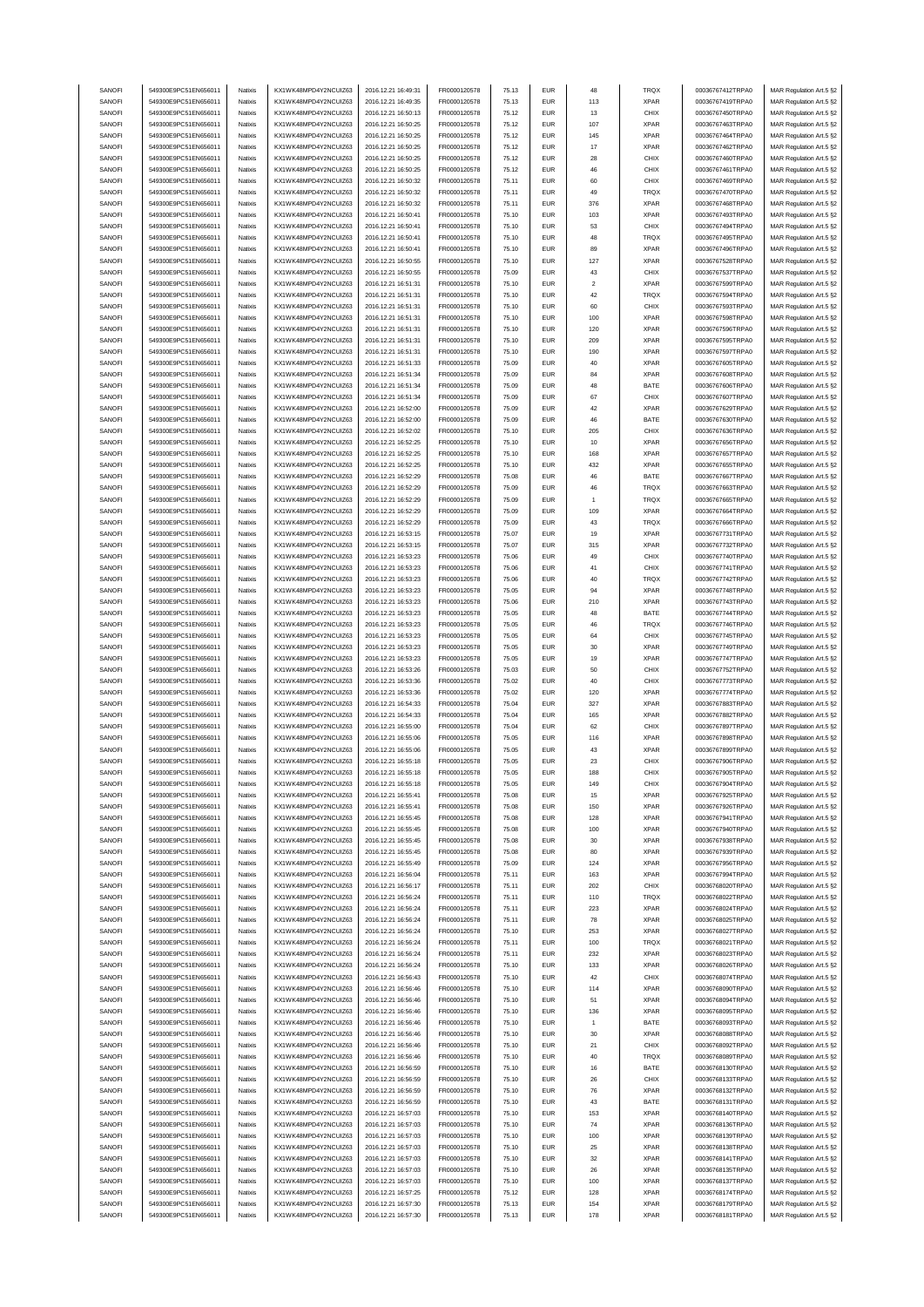| SANOFI | 549300E9PC51EN656011 | Natixis | KX1WK48MPD4Y2NCUIZ63  | 2016.12.21 16:57:47 | FR0000120578 | 75.13 | <b>EUR</b> | 75               | <b>XPAR</b> | 00036768194TRPA0 | MAR Regulation Art.5 §2 |
|--------|----------------------|---------|-----------------------|---------------------|--------------|-------|------------|------------------|-------------|------------------|-------------------------|
| SANOFI | 549300E9PC51EN656011 | Natixis | KX1WK48MPD4Y2NCUIZ63  | 2016.12.21 16:57:47 | FR0000120578 | 75.11 | <b>EUR</b> | 46               | TRQX        | 00036768205TRPA0 | MAR Regulation Art.5 §2 |
| SANOFI | 549300E9PC51EN656011 | Natixis | KX1WK48MPD4Y2NCUIZ63  | 2016.12.21 16:57:47 | FR0000120578 | 75.11 | <b>EUR</b> | 21               | BATE        | 00036768207TRPA0 | MAR Regulation Art.5 §2 |
| SANOFI | 549300E9PC51EN656011 | Natixis | KX1WK48MPD4Y2NCUIZ63  | 2016.12.21 16:57:47 | FR0000120578 | 75.11 | <b>EUR</b> | 13               | BATE        | 00036768208TRPA0 | MAR Regulation Art.5 §2 |
|        |                      |         |                       |                     |              |       |            |                  |             |                  |                         |
| SANOFI | 549300E9PC51EN656011 | Natixis | KX1WK48MPD4Y2NCUIZ63  | 2016.12.21 16:57:47 | FR0000120578 | 75.11 | <b>EUR</b> | 12               | BATE        | 00036768209TRPA0 | MAR Regulation Art.5 §2 |
| SANOFI | 549300E9PC51EN656011 | Natixis | KX1WK48MPD4Y2NCUIZ63  | 2016.12.21 16:57:47 | FR0000120578 | 75.11 | <b>EUR</b> | 12               | BATE        | 00036768206TRPA0 | MAR Regulation Art.5 §2 |
| SANOFI | 549300E9PC51EN656011 | Natixis | KX1WK48MPD4Y2NCUIZ63  | 2016.12.21 16:57:47 | FR0000120578 | 75.13 | <b>EUR</b> | 108              | <b>XPAR</b> | 00036768195TRPA0 | MAR Regulation Art.5 §2 |
| SANOFI | 549300E9PC51EN656011 | Natixis | KX1WK48MPD4Y2NCUIZ63  | 2016.12.21 16:57:47 | FR0000120578 | 75.12 | <b>EUR</b> | 151              | <b>XPAR</b> | 00036768201TRPA0 | MAR Regulation Art.5 §2 |
| SANOFI | 549300E9PC51EN656011 | Natixis | KX1WK48MPD4Y2NCLIIZ63 | 2016.12.21 16:57:47 | FR0000120578 | 75.12 | <b>EUR</b> | 114              | <b>XPAR</b> | 00036768199TRPA0 | MAR Regulation Art.5 §2 |
| SANOFI | 549300E9PC51EN656011 | Natixis | KX1WK48MPD4Y2NCUIZ63  | 2016.12.21 16:57:47 | FR0000120578 | 75.12 | <b>EUR</b> | 47               | BATE        | 00036768197TRPA0 | MAR Regulation Art.5 §2 |
| SANOFI | 549300E9PC51EN656011 | Natixis | KX1WK48MPD4Y2NCUIZ63  | 2016.12.21 16:57:47 | FR0000120578 | 75.12 | <b>EUR</b> | 35               | TRQX        | 00036768200TRPA0 | MAR Regulation Art.5 §2 |
|        |                      |         |                       |                     |              |       |            |                  |             |                  |                         |
| SANOFI | 549300E9PC51EN656011 | Natixis | KX1WK48MPD4Y2NCUIZ63  | 2016.12.21 16:57:47 | FR0000120578 | 75.12 | <b>EUR</b> | 100              | CHIX        | 00036768203TRPA0 | MAR Regulation Art.5 §2 |
| SANOFI | 549300E9PC51EN656011 | Natixis | KX1WK48MPD4Y2NCUIZ63  | 2016.12.21 16:57:47 | FR0000120578 | 75.12 | <b>EUR</b> | 80               | CHIX        | 00036768204TRPA0 | MAR Regulation Art.5 §2 |
| SANOFI | 549300E9PC51EN656011 | Natixis | KX1WK48MPD4Y2NCUIZ63  | 2016.12.21 16:57:47 | FR0000120578 | 75.12 | <b>EUR</b> | 44               | CHIX        | 00036768196TRPA0 | MAR Regulation Art.5 §2 |
| SANOFI | 549300E9PC51EN656011 | Natixis | KX1WK48MPD4Y2NCUIZ63  | 2016.12.21 16:57:47 | FR0000120578 | 75.12 | <b>EUR</b> | 40               | BATE        | 00036768198TRPA0 | MAR Regulation Art.5 §2 |
| SANOFI | 549300E9PC51EN656011 | Natixis | KX1WK48MPD4Y2NCUIZ63  | 2016.12.21 16:57:47 | FR0000120578 | 75.12 | <b>EUR</b> | 13               | TRQX        | 00036768202TRPA0 | MAR Regulation Art.5 §2 |
|        |                      |         |                       |                     |              |       |            |                  |             |                  |                         |
| SANOFI | 549300E9PC51EN656011 | Natixis | KX1WK48MPD4Y2NCUIZ63  | 2016.12.21 16:57:48 | FR0000120578 | 75.11 | <b>EUR</b> | 128              | <b>XPAR</b> | 00036768218TRPA0 | MAR Regulation Art.5 §2 |
| SANOFI | 549300E9PC51EN656011 | Natixis | KX1WK48MPD4Y2NCLIIZ63 | 2016.12.21 16:57:48 | FR0000120578 | 75.10 | <b>EUR</b> | 33               | BATE        | 00036768220TRPA0 | MAR Regulation Art.5 §2 |
| SANOFI | 549300E9PC51EN656011 | Natixis | KX1WK48MPD4Y2NCUIZ63  | 2016.12.21 16:57:48 | FR0000120578 | 75.10 | <b>EUR</b> | 14               | <b>XPAR</b> | 00036768221TRPA0 | MAR Regulation Art.5 §2 |
| SANOFI | 549300E9PC51EN656011 | Natixis | KX1WK48MPD4Y2NCUIZ63  | 2016.12.21 16:57:48 | FR0000120578 | 75.10 | <b>EUR</b> | 15               | BATE        | 00036768219TRPA0 | MAR Regulation Art.5 §2 |
| SANOFI | 549300E9PC51EN656011 | Natixis | KX1WK48MPD4Y2NCUIZ63  | 2016.12.21 16:57:48 | FR0000120578 | 75.10 | <b>EUR</b> | 138              | <b>XPAR</b> | 00036768222TRPA0 | MAR Regulation Art.5 §2 |
| SANOFI | 549300E9PC51EN656011 | Natixis | KX1WK48MPD4Y2NCUIZ63  | 2016.12.21 16:57:53 | FR0000120578 | 75.10 | <b>EUR</b> | 48               | <b>XPAR</b> | 00036768238TRPA0 | MAR Regulation Art.5 §2 |
|        |                      |         |                       |                     |              |       |            |                  |             |                  |                         |
| SANOFI | 549300E9PC51EN656011 | Natixis | KX1WK48MPD4Y2NCUIZ63  | 2016.12.21 16:57:53 | FR0000120578 | 75.10 | <b>EUR</b> | 101              | <b>XPAR</b> | 00036768237TRPA0 | MAR Regulation Art.5 §2 |
| SANOFI | 549300E9PC51EN656011 | Natixis | KX1WK48MPD4Y2NCUIZ63  | 2016.12.21 16:58:03 | FR0000120578 | 75.09 | <b>EUR</b> | 123              | <b>XPAR</b> | 00036768255TRPA0 | MAR Regulation Art.5 §2 |
| SANOFI | 549300E9PC51EN656011 | Natixis | KX1WK48MPD4Y2NCUIZ63  | 2016.12.21 16:58:03 | FR0000120578 | 75.09 | <b>EUR</b> | 127              | <b>XPAR</b> | 00036768258TRPA0 | MAR Regulation Art.5 §2 |
| SANOFI | 549300E9PC51EN656011 | Natixis | KX1WK48MPD4Y2NCUIZ63  | 2016.12.21 16:58:03 | FR0000120578 | 75.09 | <b>EUR</b> | 172              | <b>XPAR</b> | 00036768259TRPA0 | MAR Regulation Art.5 §2 |
| SANOFI | 549300E9PC51EN656011 | Natixis | KX1WK48MPD4Y2NCLIIZ63 | 2016.12.21 16:58:03 | FR0000120578 | 75.09 | <b>EUR</b> | 52               | <b>XPAR</b> | 00036768257TRPA0 | MAR Regulation Art.5 §2 |
| SANOFI | 549300E9PC51EN656011 | Natixis | KX1WK48MPD4Y2NCUIZ63  | 2016.12.21 16:58:03 | FR0000120578 | 75.09 | <b>EUR</b> | 5                | <b>XPAR</b> | 00036768260TRPA0 | MAR Regulation Art.5 §2 |
|        |                      | Natixis |                       |                     |              |       | <b>EUR</b> |                  |             |                  |                         |
| SANOFI | 549300E9PC51EN656011 |         | KX1WK48MPD4Y2NCUIZ63  | 2016.12.21 16:58:03 | FR0000120578 | 75.09 |            | 65               | <b>XPAR</b> | 00036768256TRPA0 | MAR Regulation Art.5 §2 |
| SANOFI | 549300E9PC51EN656011 | Natixis | KX1WK48MPD4Y2NCUIZ63  | 2016.12.21 16:58:31 | FR0000120578 | 75.09 | <b>EUR</b> | 42               | CHIX        | 00036768304TRPA0 | MAR Regulation Art.5 §2 |
| SANOFI | 549300E9PC51EN656011 | Natixis | KX1WK48MPD4Y2NCUIZ63  | 2016.12.21 16:58:31 | FR0000120578 | 75.09 | <b>EUR</b> | 100              | <b>XPAR</b> | 00036768307TRPA0 | MAR Regulation Art.5 §2 |
| SANOFI | 549300E9PC51EN656011 | Natixis | KX1WK48MPD4Y2NCUIZ63  | 2016.12.21 16:58:31 | FR0000120578 | 75.09 | <b>EUR</b> | 100              | <b>XPAR</b> | 00036768308TRPA0 | MAR Regulation Art.5 §2 |
| SANOFI | 549300E9PC51EN656011 | Natixis | KX1WK48MPD4Y2NCUIZ63  | 2016.12.21 16:58:31 | FR0000120578 | 75.09 | <b>EUR</b> | 187              | <b>XPAR</b> | 00036768306TRPA0 | MAR Regulation Art.5 §2 |
| SANOFI | 549300E9PC51EN656011 | Natixis |                       | 2016.12.21 16:58:31 |              |       | <b>EUR</b> |                  |             | 00036768305TRPA0 |                         |
|        |                      |         | KX1WK48MPD4Y2NCUIZ63  |                     | FR0000120578 | 75.09 |            | 43               | TRQX        |                  | MAR Regulation Art.5 §2 |
| SANOFI | 549300E9PC51EN656011 | Natixis | KX1WK48MPD4Y2NCUIZ63  | 2016.12.21 16:58:31 | FR0000120578 | 75.09 | <b>EUR</b> | 83               | <b>XPAR</b> | 00036768309TRPA0 | MAR Regulation Art.5 §2 |
| SANOFI | 549300E9PC51EN656011 | Natixis | KX1WK48MPD4Y2NCLIIZ63 | 2016.12.21 16:58:41 | FR0000120578 | 75.09 | <b>EUR</b> | 123              | <b>XPAR</b> | 00036768334TRPA0 | MAR Regulation Art.5 §2 |
| SANOFI | 549300E9PC51EN656011 | Natixis | KX1WK48MPD4Y2NCUIZ63  | 2016.12.21 16:58:43 | FR0000120578 | 75.09 | <b>EUR</b> | 233              | <b>XPAR</b> | 00036768335TRPA0 | MAR Regulation Art.5 §2 |
| SANOFI | 549300E9PC51EN656011 | Natixis | KX1WK48MPD4Y2NCUIZ63  | 2016.12.21 16:58:43 | FR0000120578 | 75.09 | <b>EUR</b> | 187              | <b>XPAR</b> | 00036768336TRPA0 | MAR Regulation Art.5 §2 |
| SANOFI | 549300E9PC51EN656011 | Natixis | KX1WK48MPD4Y2NCUIZ63  | 2016.12.21 16:58:43 | FR0000120578 | 75.09 | <b>EUR</b> | 41               | <b>XPAR</b> | 00036768337TRPA0 | MAR Regulation Art.5 §2 |
|        |                      |         |                       |                     |              |       |            |                  |             |                  |                         |
| SANOFI | 549300E9PC51EN656011 | Natixis | KX1WK48MPD4Y2NCUIZ63  | 2016.12.21 16:58:49 | FR0000120578 | 75.08 | <b>EUR</b> | 58               | CHIX        | 00036768343TRPA0 | MAR Regulation Art.5 §2 |
| SANOFI | 549300E9PC51EN656011 | Natixis | KX1WK48MPD4Y2NCUIZ63  | 2016.12.21 16:59:01 | FR0000120578 | 75.08 | <b>EUR</b> | 116              | <b>XPAR</b> | 00036768355TRPA0 | MAR Regulation Art.5 §2 |
| SANOFI | 549300E9PC51EN656011 | Natixis | KX1WK48MPD4Y2NCUIZ63  | 2016.12.21 16:59:01 | FR0000120578 | 75.08 | <b>EUR</b> | 121              | <b>XPAR</b> | 00036768356TRPA0 | MAR Regulation Art.5 §2 |
| SANOFI | 549300E9PC51EN656011 | Natixis | KX1WK48MPD4Y2NCUIZ63  | 2016.12.21 16:59:04 | FR0000120578 | 75.07 | <b>EUR</b> | 22               | BATE        | 00036768363TRPA0 | MAR Regulation Art.5 §2 |
| SANOFI | 549300E9PC51EN656011 | Natixis | KX1WK48MPD4Y2NCUIZ63  | 2016.12.21 16:59:04 | FR0000120578 | 75.08 | <b>EUR</b> | 47               | TRQX        | 00036768357TRPA0 | MAR Regulation Art.5 §2 |
| SANOFI | 549300E9PC51EN656011 | Natixis | KX1WK48MPD4Y2NCUIZ63  | 2016.12.21 16:59:04 | FR0000120578 | 75.08 | <b>EUR</b> | 157              | <b>XPAR</b> | 00036768358TRPA0 | MAR Regulation Art.5 §2 |
|        |                      |         |                       |                     |              |       |            |                  |             |                  |                         |
| SANOFI | 549300E9PC51EN656011 | Natixis | KX1WK48MPD4Y2NCUIZ63  | 2016.12.21 16:59:04 | FR0000120578 | 75.08 | <b>EUR</b> | 120              | <b>XPAR</b> | 00036768360TRPA0 | MAR Regulation Art.5 §2 |
| SANOFI | 549300E9PC51EN656011 | Natixis | KX1WK48MPD4Y2NCUIZ63  | 2016.12.21 16:59:04 | FR0000120578 | 75.07 | <b>EUR</b> | 21               | BATE        | 00036768362TRPA0 | MAR Regulation Art.5 §2 |
| SANOFI | 549300E9PC51EN656011 | Natixis | KX1WK48MPD4Y2NCUIZ63  | 2016.12.21 16:59:04 | FR0000120578 | 75.08 | <b>EUR</b> | 25               | <b>XPAR</b> | 00036768359TRPA0 | MAR Regulation Art.5 §2 |
| SANOFI | 549300E9PC51EN656011 | Natixis | KX1WK48MPD4Y2NCUIZ63  | 2016.12.21 16:59:04 | FR0000120578 | 75.07 | <b>EUR</b> | 60               | CHIX        | 00036768364TRPA0 | MAR Regulation Art.5 §2 |
| SANOFI | 549300E9PC51EN656011 | Natixis | KX1WK48MPD4Y2NCUIZ63  | 2016.12.21 16:59:04 | FR0000120578 | 75.08 | <b>EUR</b> | 112              | <b>XPAR</b> | 00036768361TRPA0 | MAR Regulation Art.5 §2 |
| SANOFI | 549300E9PC51EN656011 | Natixis | KX1WK48MPD4Y2NCUIZ63  | 2016.12.21 16:59:07 |              | 75.06 | <b>EUR</b> | 59               | CHIX        | 00036768368TRPA0 |                         |
|        |                      |         |                       |                     | FR0000120578 |       |            |                  |             |                  | MAR Regulation Art.5 §2 |
| SANOFI | 549300E9PC51EN656011 | Natixis | KX1WK48MPD4Y2NCUIZ63  | 2016.12.21 16:59:07 | FR0000120578 | 75.06 | <b>EUR</b> | 100              | <b>XPAR</b> | 00036768380TRPA0 | MAR Regulation Art.5 §2 |
| SANOFI | 549300E9PC51EN656011 | Natixis | KX1WK48MPD4Y2NCUIZ63  | 2016.12.21 16:59:07 | FR0000120578 | 75.06 | <b>EUR</b> | 80               | <b>XPAR</b> | 00036768378TRPA0 | MAR Regulation Art.5 §2 |
| SANOFI | 549300E9PC51EN656011 | Natixis | KX1WK48MPD4Y2NCUIZ63  | 2016.12.21 16:59:07 | FR0000120578 | 75.06 | <b>EUR</b> | 23               | <b>XPAR</b> | 00036768381TRPA0 | MAR Regulation Art.5 §2 |
| SANOFI | 549300E9PC51EN656011 | Natixis | KX1WK48MPD4Y2NCUIZ63  | 2016.12.21 16:59:07 | FR0000120578 | 75.05 | <b>EUR</b> | 300              | <b>XPAR</b> | 00036768374TRPA0 | MAR Regulation Art.5 §2 |
| SANOFI | 549300E9PC51EN656011 | Natixis | KX1WK48MPD4Y2NCUIZ63  | 2016.12.21 16:59:07 | FR0000120578 | 75.05 | <b>EUR</b> | 90               | <b>XPAR</b> | 00036768375TRPA0 | MAR Regulation Art.5 §2 |
|        |                      |         |                       |                     |              |       |            |                  |             |                  |                         |
| SANOFI | 549300E9PC51EN656011 | Natixis | KX1WK48MPD4Y2NCUIZ63  | 2016.12.21 16:59:07 | FR0000120578 | 75.06 | <b>EUR</b> | 100              | <b>XPAR</b> | 00036768379TRPA0 | MAR Regulation Art.5 §2 |
| SANOFI | 549300E9PC51EN656011 | Natixis | KX1WK48MPD4Y2NCUIZ63  | 2016.12.21 16:59:07 | FR0000120578 | 75.05 | <b>EUR</b> | 100              | <b>XPAR</b> | 00036768376TRPA0 | MAR Regulation Art.5 §2 |
| SANOFI | 549300E9PC51EN656011 | Natixis | KX1WK48MPD4Y2NCUIZ63  | 2016.12.21 16:59:07 | FR0000120578 | 75.05 | <b>EUR</b> | 50               | <b>XPAR</b> | 00036768377TRPA0 | MAR Regulation Art.5 §2 |
| SANOFI | 549300E9PC51EN656011 | Natixis | KX1WK48MPD4Y2NCUIZ63  | 2016.12.21 16:59:07 | FR0000120578 | 75.05 | <b>EUR</b> | 32               | BATE        | 00036768370TRPA0 | MAR Regulation Art.5 §2 |
| SANOF  | 549300E9PC51EN656011 | Natixis | KX1WK48MPD4Y2NCUIZ63  | 2016.12.21 16:59:07 | FR0000120578 | 75.05 | EUR        |                  | BATE        | 00036768371TRPA0 | MAR Regulation Art.5 §2 |
| SANOFI | 549300E9PC51EN656011 | Natixis | KX1WK48MPD4Y2NCUIZ63  | 2016.12.21 16:59:07 | FR0000120578 | 75.05 | <b>EUR</b> | 6                | BATE        | 00036768369TRPA0 | MAR Regulation Art.5 §2 |
|        |                      |         |                       |                     |              |       |            |                  |             |                  |                         |
| SANOFI | 549300E9PC51EN656011 | Natixis | KX1WK48MPD4Y2NCUIZ63  | 2016.12.21 16:59:07 | FR0000120578 | 75.07 | <b>EUR</b> | 46               | TRQX        | 00036768367TRPA0 | MAR Regulation Art.5 §2 |
| SANOFI | 549300E9PC51EN656011 | Natixis | KX1WK48MPD4Y2NCUIZ63  | 2016.12.21 16:59:07 | FR0000120578 | 75.05 | <b>EUR</b> | 49               | CHIX        | 00036768372TRPA0 | MAR Regulation Art.5 §2 |
| SANOFI | 549300E9PC51EN656011 | Natixis | KX1WK48MPD4Y2NCUIZ63  | 2016.12.21 16:59:07 | FR0000120578 | 75.04 | <b>EUR</b> | 158              | <b>XPAR</b> | 00036768373TRPA0 | MAR Regulation Art.5 §2 |
| SANOFI | 549300E9PC51EN656011 | Natixis | KX1WK48MPD4Y2NCUIZ63  | 2016.12.21 16:59:08 | FR0000120578 | 75.05 | <b>EUR</b> | 55               | <b>XPAR</b> | 00036768385TRPA0 | MAR Regulation Art.5 §2 |
| SANOFI | 549300E9PC51EN656011 | Natixis | KX1WK48MPD4Y2NCUIZ63  | 2016.12.21 16:59:08 | FR0000120578 | 75.05 | <b>EUR</b> | 211              | <b>XPAR</b> | 00036768383TRPA0 | MAR Regulation Art.5 §2 |
| SANOFI | 549300E9PC51EN656011 | Natixis | KX1WK48MPD4Y2NCUIZ63  | 2016.12.21 16:59:08 | FR0000120578 | 75.05 | EUR        | 100              | <b>XPAR</b> | 00036768382TRPA0 | MAR Regulation Art.5 §2 |
| SANOFI | 549300E9PC51EN656011 | Natixis | KX1WK48MPD4Y2NCUIZ63  | 2016.12.21 16:59:08 | FR0000120578 | 75.05 | <b>EUR</b> | 76               | <b>XPAR</b> | 00036768384TRPA0 |                         |
|        |                      |         | KX1WK48MPD4Y2NCUIZ63  |                     |              |       |            |                  |             |                  | MAR Regulation Art.5 §2 |
| SANOFI | 549300E9PC51EN656011 | Natixis |                       | 2016.12.21 16:59:32 | FR0000120578 | 75.04 | <b>EUR</b> | 156              | <b>XPAR</b> | 00036768419TRPA0 | MAR Regulation Art.5 §2 |
| SANOFI | 549300E9PC51EN656011 | Natixis | KX1WK48MPD4Y2NCUIZ63  | 2016.12.21 16:59:37 | FR0000120578 | 75.04 | <b>EUR</b> | 129              | <b>XPAR</b> | 00036768463TRPA0 | MAR Regulation Art.5 §2 |
| SANOFI | 549300E9PC51EN656011 | Natixis | KX1WK48MPD4Y2NCUIZ63  | 2016.12.21 16:59:37 | FR0000120578 | 75.04 | <b>EUR</b> | 142              | <b>XPAR</b> | 00036768462TRPA0 | MAR Regulation Art.5 §2 |
| SANOFI | 549300E9PC51EN656011 | Natixis | KX1WK48MPD4Y2NCUIZ63  | 2016.12.21 16:59:37 | FR0000120578 | 75.04 | <b>EUR</b> | 207              | <b>XPAR</b> | 00036768464TRPA0 | MAR Regulation Art.5 §2 |
| SANOFI | 549300E9PC51EN656011 | Natixis | KX1WK48MPD4Y2NCUIZ63  | 2016.12.21 17:00:01 | FR0000120578 | 75.05 | <b>EUR</b> | $\boldsymbol{2}$ | <b>XPAR</b> | 00036768497TRPA0 | MAR Regulation Art.5 §2 |
| SANOFI | 549300E9PC51EN656011 | Natixis | KX1WK48MPD4Y2NCUIZ63  | 2016.12.21 17:00:01 | FR0000120578 | 75.05 | <b>EUR</b> | 100              | <b>XPAR</b> | 00036768495TRPA0 | MAR Regulation Art.5 §2 |
| SANOFI | 549300E9PC51EN656011 | Natixis | KX1WK48MPD4Y2NCUIZ63  | 2016.12.21 17:00:01 | FR0000120578 | 75.05 | <b>EUR</b> | 114              | <b>XPAR</b> | 00036768496TRPA0 | MAR Regulation Art.5 §2 |
|        |                      |         | KX1WK48MPD4Y2NCUIZ63  |                     |              |       |            |                  |             |                  |                         |
| SANOFI | 549300E9PC51EN656011 | Natixis |                       | 2016.12.21 17:00:20 | FR0000120578 | 75.04 | <b>EUR</b> | 248              | CHIX        | 00036768596TRPA0 | MAR Regulation Art.5 §2 |
| SANOFI | 549300E9PC51EN656011 | Natixis | KX1WK48MPD4Y2NCUIZ63  | 2016.12.21 17:00:29 | FR0000120578 | 75.05 | <b>EUR</b> | 26               | <b>XPAR</b> | 00036768605TRPA0 | MAR Regulation Art.5 §2 |
| SANOFI | 549300E9PC51EN656011 | Natixis | KX1WK48MPD4Y2NCUIZ63  | 2016.12.21 17:00:29 | FR0000120578 | 75.05 | <b>EUR</b> | 27               | <b>XPAR</b> | 00036768604TRPA0 | MAR Regulation Art.5 §2 |
| SANOFI | 549300E9PC51EN656011 | Natixis | KX1WK48MPD4Y2NCUIZ63  | 2016.12.21 17:00:29 | FR0000120578 | 75.05 | <b>EUR</b> | 28               | <b>XPAR</b> | 00036768602TRPA0 | MAR Regulation Art.5 §2 |
| SANOFI | 549300E9PC51EN656011 | Natixis | KX1WK48MPD4Y2NCUIZ63  | 2016.12.21 17:00:29 | FR0000120578 | 75.05 | <b>EUR</b> | 113              | <b>XPAR</b> | 00036768603TRPA0 | MAR Regulation Art.5 §2 |
| SANOFI | 549300E9PC51EN656011 | Natixis | KX1WK48MPD4Y2NCUIZ63  | 2016.12.21 17:00:29 | FR0000120578 | 75.06 | <b>EUR</b> | 48               | <b>XPAR</b> | 00036768607TRPA0 |                         |
|        |                      |         |                       |                     |              |       |            |                  |             |                  | MAR Regulation Art.5 §2 |
| SANOFI | 549300E9PC51EN656011 | Natixis | KX1WK48MPD4Y2NCUIZ63  | 2016.12.21 17:00:29 | FR0000120578 | 75.06 | <b>EUR</b> | 203              | <b>XPAR</b> | 00036768606TRPA0 | MAR Regulation Art.5 §2 |
| SANOFI | 549300E9PC51EN656011 | Natixis | KX1WK48MPD4Y2NCUIZ63  | 2016.12.21 17:00:57 | FR0000120578 | 75.08 | <b>EUR</b> | 90               | <b>XPAR</b> | 00036768690TRPA0 | MAR Regulation Art.5 §2 |
| SANOFI | 549300E9PC51EN656011 | Natixis | KX1WK48MPD4Y2NCUIZ63  | 2016.12.21 17:00:57 | FR0000120578 | 75.08 | <b>EUR</b> | 175              | <b>XPAR</b> | 00036768691TRPA0 | MAR Regulation Art.5 §2 |
| SANOFI | 549300E9PC51EN656011 | Natixis | KX1WK48MPD4Y2NCUIZ63  | 2016.12.21 17:01:03 | FR0000120578 | 75.09 | <b>EUR</b> | 78               | <b>XPAR</b> | 00036768717TRPA0 | MAR Regulation Art.5 §2 |
| SANOFI | 549300E9PC51EN656011 | Natixis | KX1WK48MPD4Y2NCUIZ63  | 2016.12.21 17:01:04 | FR0000120578 | 75.09 | <b>EUR</b> | 100              | <b>XPAR</b> | 00036768724TRPA0 | MAR Regulation Art.5 §2 |
|        |                      |         |                       | 2016.12.21 17:01:04 |              |       |            |                  |             |                  |                         |
| SANOFI | 549300E9PC51EN656011 | Natixis | KX1WK48MPD4Y2NCUIZ63  |                     | FR0000120578 | 75.09 | <b>EUR</b> | 266              | <b>XPAR</b> | 00036768729TRPA0 | MAR Regulation Art.5 §2 |
| SANOFI | 549300E9PC51EN656011 | Natixis | KX1WK48MPD4Y2NCUIZ63  | 2016.12.21 17:01:04 | FR0000120578 | 75.09 | <b>EUR</b> | 33               | <b>XPAR</b> | 00036768725TRPA0 | MAR Regulation Art.5 §2 |
| SANOFI | 549300E9PC51EN656011 | Natixis | KX1WK48MPD4Y2NCUIZ63  | 2016.12.21 17:01:04 | FR0000120578 | 75.09 | <b>EUR</b> | 69               | <b>XPAR</b> | 00036768730TRPA0 | MAR Regulation Art.5 §2 |
| SANOFI | 549300E9PC51EN656011 | Natixis | KX1WK48MPD4Y2NCUIZ63  | 2016.12.21 17:01:04 | FR0000120578 | 75.09 | <b>EUR</b> | 67               | <b>XPAR</b> | 00036768726TRPA0 | MAR Regulation Art.5 §2 |
| SANOFI | 549300E9PC51EN656011 | Natixis | KX1WK48MPD4Y2NCUIZ63  | 2016.12.21 17:01:04 | FR0000120578 | 75.09 | <b>EUR</b> | $\mathbf{1}$     | <b>XPAR</b> | 00036768728TRPA0 | MAR Regulation Art.5 §2 |
| SANOFI | 549300E9PC51EN656011 | Natixis | KX1WK48MPD4Y2NCUIZ63  | 2016.12.21 17:01:04 | FR0000120578 | 75.09 | <b>EUR</b> | 116              | <b>XPAR</b> | 00036768723TRPA0 | MAR Regulation Art.5 §2 |
| SANOFI | 549300E9PC51EN656011 | Natixis | KX1WK48MPD4Y2NCUIZ63  | 2016.12.21 17:01:04 | FR0000120578 | 75.09 | EUR        | 100              | <b>XPAR</b> | 00036768727TRPA0 | MAR Regulation Art.5 §2 |
|        |                      |         |                       |                     |              |       |            |                  |             |                  |                         |
| SANOFI | 549300E9PC51EN656011 | Natixis | KX1WK48MPD4Y2NCUIZ63  | 2016.12.21 17:01:04 | FR0000120578 | 75.09 | <b>EUR</b> | 433              | <b>XPAR</b> | 00036768722TRPA0 | MAR Regulation Art.5 §2 |
| SANOFI | 549300E9PC51EN656011 | Natixis | KX1WK48MPD4Y2NCUIZ63  | 2016.12.21 17:01:07 | FR0000120578 | 75.08 | <b>EUR</b> | 174              | <b>XPAR</b> | 00036768731TRPA0 | MAR Regulation Art.5 §2 |
| SANOFI | 549300E9PC51EN656011 | Natixis | KX1WK48MPD4Y2NCUIZ63  | 2016.12.21 17:01:09 | FR0000120578 | 75.10 | <b>EUR</b> | 32               | <b>XPAR</b> | 00036768734TRPA0 | MAR Regulation Art.5 §2 |
| SANOFI | 549300E9PC51EN656011 | Natixis | KX1WK48MPD4Y2NCUIZ63  | 2016.12.21 17:01:09 | FR0000120578 | 75.10 | <b>EUR</b> | 100              | <b>XPAR</b> | 00036768733TRPA0 | MAR Regulation Art.5 §2 |
| SANOFI | 549300E9PC51EN656011 | Natixis | KX1WK48MPD4Y2NCUIZ63  | 2016.12.21 17:01:10 | FR0000120578 | 75.09 | <b>EUR</b> | 100              | <b>XPAR</b> | 00036768735TRPA0 | MAR Regulation Art.5 §2 |
| SANOFI | 549300E9PC51EN656011 | Natixis | KX1WK48MPD4Y2NCUIZ63  | 2016.12.21 17:01:43 | FR0000120578 | 75.10 | EUR        | 54               | BATE        | 00036768786TRPA0 | MAR Regulation Art.5 §2 |
|        |                      |         |                       |                     |              |       |            |                  |             |                  |                         |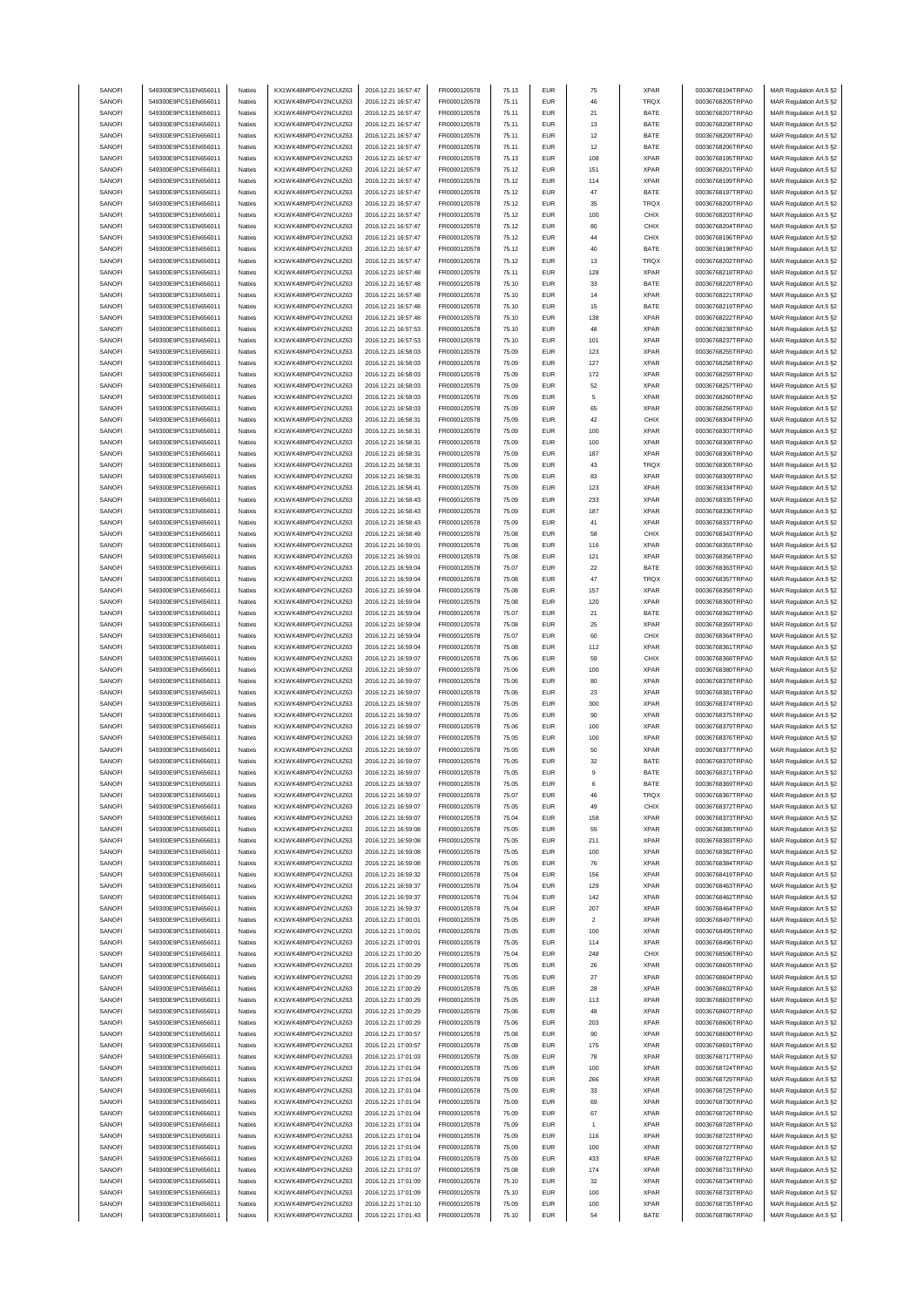| SANOFI           | 549300E9PC51EN656011                         | Natixis            | KX1WK48MPD4Y2NCUIZ63                         | 2016.12.21 17:01:47                        | FR0000120578                 | 75.10          | <b>EUR</b>        | 206            | <b>XPAR</b>                | 00036768794TRPA0                     | MAR Regulation Art.5 §2                            |
|------------------|----------------------------------------------|--------------------|----------------------------------------------|--------------------------------------------|------------------------------|----------------|-------------------|----------------|----------------------------|--------------------------------------|----------------------------------------------------|
| SANOFI           | 549300E9PC51EN656011                         | Natixis            | KX1WK48MPD4Y2NCUIZ63                         | 2016.12.21 17:01:47                        | FR0000120578                 | 75.10          | <b>EUR</b>        | 215            | <b>XPAR</b>                | 00036768792TRPA0                     | MAR Regulation Art.5 §2                            |
| SANOFI           | 549300E9PC51EN656011                         | Natixis            | KX1WK48MPD4Y2NCUIZ63                         | 2016.12.21 17:01:47                        | FR0000120578                 | 75.10          | <b>EUR</b>        | 134            | CHIX                       | 00036768797TRPA0                     | MAR Regulation Art.5 §2                            |
| SANOFI           | 549300E9PC51EN656011                         | Natixis            | KX1WK48MPD4Y2NCUIZ63                         | 2016.12.21 17:01:47                        | FR0000120578                 | 75.10          | <b>EUR</b>        | 47             | CHIX                       | 00036768791TRPA0                     | MAR Regulation Art.5 §2                            |
|                  |                                              |                    |                                              |                                            |                              |                |                   |                |                            |                                      |                                                    |
| SANOFI           | 549300E9PC51EN656011                         | Natixis            | KX1WK48MPD4Y2NCUIZ63                         | 2016.12.21 17:01:47                        | FR0000120578                 | 75.10          | <b>EUR</b>        | 110            | CHIX                       | 00036768796TRPA0                     | MAR Regulation Art.5 §2                            |
| SANOFI           | 549300E9PC51EN656011                         | Natixis            | KX1WK48MPD4Y2NCUIZ63                         | 2016.12.21 17:01:47                        | FR0000120578                 | 75.10          | <b>EUR</b>        | 436            | <b>XPAR</b>                | 00036768795TRPA0                     | MAR Regulation Art.5 §2                            |
| SANOFI           | 549300E9PC51EN656011                         | Natixis            | KX1WK48MPD4Y2NCUIZ63                         | 2016.12.21 17:01:47                        | FR0000120578                 | 75.10          | <b>EUR</b>        | 146            | <b>XPAR</b>                | 00036768793TRPA0                     | MAR Regulation Art.5 §2                            |
| SANOFI           | 549300E9PC51EN656011                         | Natixis            | KX1WK48MPD4Y2NCUIZ63                         | 2016.12.21 17:01:59                        | FR0000120578                 | 75.09          | <b>EUR</b>        | 60             | BATE                       | 00036768809TRPA0                     | MAR Regulation Art.5 §2                            |
| SANOFI           | 549300E9PC51EN656011                         | Natixis            | KX1WK48MPD4Y2NCLIIZ63                        | 2016.12.21 17:02:02                        | FR0000120578                 | 75.09          | <b>EUR</b>        | 117            | <b>XPAR</b>                | 00036768823TRPA0                     | MAR Regulation Art.5 §2                            |
| SANOFI           | 549300E9PC51EN656011                         | Natixis            | KX1WK48MPD4Y2NCUIZ63                         | 2016.12.21 17:02:05                        | FR0000120578                 | 75.10          | <b>EUR</b>        | 19             | <b>XPAR</b>                | 00036768833TRPA0                     | MAR Regulation Art.5 §2                            |
| SANOFI           | 549300E9PC51EN656011                         | Natixis            | KX1WK48MPD4Y2NCUIZ63                         | 2016.12.21 17:02:05                        | FR0000120578                 | 75.10          | <b>EUR</b>        | 100            | <b>XPAR</b>                | 00036768832TRPA0                     | MAR Regulation Art.5 §2                            |
|                  |                                              |                    |                                              |                                            |                              |                |                   |                |                            |                                      |                                                    |
| SANOFI           | 549300E9PC51EN656011                         | Natixis            | KX1WK48MPD4Y2NCUIZ63                         | 2016.12.21 17:02:05                        | FR0000120578                 | 75.09          | <b>EUR</b>        | 46             | <b>XPAR</b>                | 00036768831TRPA0                     | MAR Regulation Art.5 §2                            |
| SANOFI           | 549300E9PC51EN656011                         | Natixis            | KX1WK48MPD4Y2NCUIZ63                         | 2016.12.21 17:02:07                        | FR0000120578                 | 75.10          | <b>EUR</b>        | 199            | CHIX                       | 00036768834TRPA0                     | MAR Regulation Art.5 §2                            |
| SANOFI           | 549300E9PC51EN656011                         | Natixis            | KX1WK48MPD4Y2NCUIZ63                         | 2016.12.21 17:02:08                        | FR0000120578                 | 75.10          | <b>EUR</b>        | 123            | <b>XPAR</b>                | 00036768837TRPA0                     | MAR Regulation Art.5 §2                            |
| SANOFI           | 549300E9PC51EN656011                         | Natixis            | KX1WK48MPD4Y2NCUIZ63                         | 2016.12.21 17:02:08                        | FR0000120578                 | 75.09          | <b>EUR</b>        | 306            | <b>XPAR</b>                | 00036768835TRPA0                     | MAR Regulation Art.5 §2                            |
| SANOFI           | 549300E9PC51EN656011                         | Natixis            | KX1WK48MPD4Y2NCUIZ63                         | 2016.12.21 17:02:08                        | FR0000120578                 | 75.09          | <b>EUR</b>        | 43             | <b>XPAR</b>                | 00036768836TRPA0                     | MAR Regulation Art.5 §2                            |
|                  |                                              |                    |                                              |                                            |                              |                |                   |                |                            |                                      |                                                    |
| SANOFI           | 549300E9PC51EN656011                         | Natixis            | KX1WK48MPD4Y2NCUIZ63                         | 2016.12.21 17:02:14                        | FR0000120578                 | 75.09          | <b>EUR</b>        | 222            | <b>XPAR</b>                | 00036768847TRPA0                     | MAR Regulation Art.5 §2                            |
| SANOFI           | 549300E9PC51EN656011                         | Natixis            | KX1WK48MPD4Y2NCLIIZ63                        | 2016.12.21 17:02:14                        | FR0000120578                 | 75.09          | <b>EUR</b>        | 122            | <b>XPAR</b>                | 00036768845TRPA0                     | MAR Regulation Art.5 §2                            |
| SANOFI           | 549300E9PC51EN656011                         | Natixis            | KX1WK48MPD4Y2NCUIZ63                         | 2016.12.21 17:02:14                        | FR0000120578                 | 75.09          | <b>EUR</b>        | 57             | TRQX                       | 00036768841TRPA0                     | MAR Regulation Art.5 §2                            |
| SANOFI           | 549300E9PC51EN656011                         | Natixis            | KX1WK48MPD4Y2NCUIZ63                         | 2016.12.21 17:02:14                        | FR0000120578                 | 75.09          | EUR               | 43             | TRQX                       | 00036768843TRPA0                     | MAR Regulation Art.5 §2                            |
| SANOFI           | 549300E9PC51EN656011                         | Natixis            | KX1WK48MPD4Y2NCUIZ63                         | 2016.12.21 17:02:14                        | FR0000120578                 | 75.09          | <b>EUR</b>        | 41             | CHIX                       | 00036768844TRPA0                     | MAR Regulation Art.5 §2                            |
| SANOFI           | 549300E9PC51EN656011                         | Natixis            | KX1WK48MPD4Y2NCUIZ63                         | 2016.12.21 17:02:14                        | FR0000120578                 | 75.09          | <b>EUR</b>        | 69             | <b>XPAR</b>                | 00036768848TRPA0                     | MAR Regulation Art.5 §2                            |
| SANOFI           | 549300E9PC51EN656011                         | Natixis            | KX1WK48MPD4Y2NCUIZ63                         | 2016.12.21 17:02:14                        | FR0000120578                 | 75.09          | <b>EUR</b>        | 128            | <b>XPAR</b>                | 00036768846TRPA0                     | MAR Regulation Art.5 §2                            |
| SANOFI           |                                              |                    |                                              |                                            |                              |                | <b>EUR</b>        |                |                            |                                      |                                                    |
|                  | 549300E9PC51EN656011                         | Natixis            | KX1WK48MPD4Y2NCUIZ63                         | 2016.12.21 17:02:14                        | FR0000120578                 | 75.09          |                   | 42             | TRQX                       | 00036768842TRPA0                     | MAR Regulation Art.5 §2                            |
| SANOFI           | 549300E9PC51EN656011                         | Natixis            | KX1WK48MPD4Y2NCUIZ63                         | 2016.12.21 17:02:14                        | FR0000120578                 | 75.08          | <b>EUR</b>        | 69             | TRQX                       | 00036768850TRPA0                     | MAR Regulation Art.5 §2                            |
| SANOFI           | 549300E9PC51EN656011                         | Natixis            | KX1WK48MPD4Y2NCUIZ63                         | 2016.12.21 17:02:14                        | FR0000120578                 | 75.08          | <b>EUR</b>        | 42             | BATE                       | 00036768849TRPA0                     | MAR Regulation Art.5 §2                            |
| SANOFI           | 549300E9PC51EN656011                         | Natixis            | KX1WK48MPD4Y2NCLIIZ63                        | 2016.12.21 17:02:14                        | FR0000120578                 | 75.07          | <b>EUR</b>        | 57             | TRQX                       | 00036768851TRPA0                     | MAR Regulation Art.5 §2                            |
| SANOFI           | 549300E9PC51EN656011                         | Natixis            | KX1WK48MPD4Y2NCUIZ63                         | 2016.12.21 17:02:35                        | FR0000120578                 | 75.07          | <b>EUR</b>        | 43             | BATE                       | 00036768905TRPA0                     | MAR Regulation Art.5 §2                            |
| SANOFI           | 549300E9PC51EN656011                         | Natixis            | KX1WK48MPD4Y2NCUIZ63                         | 2016.12.21 17:02:35                        | FR0000120578                 | 75.07          | <b>EUR</b>        | 125            | <b>XPAR</b>                | 00036768909TRPA0                     | MAR Regulation Art.5 §2                            |
| SANOFI           | 549300E9PC51EN656011                         | Natixis            | KX1WK48MPD4Y2NCUIZ63                         | 2016.12.21 17:02:35                        | FR0000120578                 | 75.07          | <b>EUR</b>        | 85             | <b>XPAR</b>                | 00036768908TRPA0                     | MAR Regulation Art.5 §2                            |
|                  |                                              |                    |                                              |                                            |                              |                |                   |                |                            |                                      |                                                    |
| SANOFI           | 549300E9PC51EN656011                         | Natixis            | KX1WK48MPD4Y2NCUIZ63                         | 2016.12.21 17:02:35                        | FR0000120578                 | 75.07          | <b>EUR</b>        | 249            | <b>XPAR</b>                | 00036768912TRPA0                     | MAR Regulation Art.5 §2                            |
| SANOFI           | 549300E9PC51EN656011                         | Natixis            | KX1WK48MPD4Y2NCUIZ63                         | 2016.12.21 17:02:35                        | FR0000120578                 | 75.07          | <b>EUR</b>        | 153            | <b>XPAR</b>                | 00036768911TRPA0                     | MAR Regulation Art.5 §2                            |
| SANOFI           | 549300E9PC51EN656011                         | Natixis            | KX1WK48MPD4Y2NCUIZ63                         | 2016.12.21 17:02:35                        | FR0000120578                 | 75.07          | <b>EUR</b>        | 145            | <b>XPAR</b>                | 00036768910TRPA0                     | MAR Regulation Art.5 §2                            |
| SANOFI           | 549300E9PC51EN656011                         | Natixis            | KX1WK48MPD4Y2NCUIZ63                         | 2016.12.21 17:02:35                        | FR0000120578                 | 75.07          | <b>EUR</b>        | 48             | TRQX                       | 00036768907TRPA0                     | MAR Regulation Art.5 §2                            |
| SANOFI           | 549300E9PC51EN656011                         | Natixis            | KX1WK48MPD4Y2NCUIZ63                         | 2016.12.21 17:02:35                        | FR0000120578                 | 75.07          | <b>EUR</b>        | $\overline{2}$ | TRQX                       | 00036768906TRPA0                     | MAR Regulation Art.5 §2                            |
| SANOFI           | 549300E9PC51EN656011                         | Natixis            | KX1WK48MPD4Y2NCLIIZ63                        | 2016.12.21 17:02:36                        | FR0000120578                 | 75.06          | <b>EUR</b>        | 42             | TRQX                       | 00036768913TRPA0                     |                                                    |
|                  |                                              |                    |                                              |                                            |                              |                |                   |                |                            |                                      | MAR Regulation Art.5 §2                            |
| SANOFI           | 549300E9PC51EN656011                         | Natixis            | KX1WK48MPD4Y2NCUIZ63                         | 2016.12.21 17:02:42                        | FR0000120578                 | 75.06          | <b>EUR</b>        | 123            | <b>XPAR</b>                | 00036768922TRPA0                     | MAR Regulation Art.5 §2                            |
| SANOFI           | 549300E9PC51EN656011                         | Natixis            | KX1WK48MPD4Y2NCUIZ63                         | 2016.12.21 17:02:42                        | FR0000120578                 | 75.06          | <b>EUR</b>        | 126            | <b>XPAR</b>                | 00036768918TRPA0                     | MAR Regulation Art.5 §2                            |
| SANOFI           | 549300E9PC51EN656011                         | Natixis            | KX1WK48MPD4Y2NCUIZ63                         | 2016.12.21 17:02:42                        | FR0000120578                 | 75.06          | <b>EUR</b>        | 66             | <b>XPAR</b>                | 00036768923TRPA0                     | MAR Regulation Art.5 §2                            |
| SANOFI           | 549300E9PC51EN656011                         | Natixis            | KX1WK48MPD4Y2NCUIZ63                         | 2016.12.21 17:02:42                        | FR0000120578                 | 75.06          | <b>EUR</b>        | 101            | <b>XPAR</b>                | 00036768921TRPA0                     | MAR Regulation Art.5 §2                            |
| SANOFI           | 549300E9PC51EN656011                         | Natixis            | KX1WK48MPD4Y2NCUIZ63                         | 2016.12.21 17:02:42                        | FR0000120578                 | 75.06          | <b>EUR</b>        | 144            | <b>XPAR</b>                | 00036768919TRPA0                     | MAR Regulation Art.5 §2                            |
| SANOFI           |                                              |                    |                                              |                                            |                              |                | <b>EUR</b>        |                |                            |                                      |                                                    |
|                  | 549300E9PC51EN656011                         | Natixis            | KX1WK48MPD4Y2NCUIZ63                         | 2016.12.21 17:02:42                        | FR0000120578                 | 75.06          |                   | 54             | <b>XPAR</b>                | 00036768924TRPA0                     | MAR Regulation Art.5 §2                            |
| SANOFI           | 549300E9PC51EN656011                         | Natixis            | KX1WK48MPD4Y2NCUIZ63                         | 2016.12.21 17:02:42                        | FR0000120578                 | 75.06          | <b>EUR</b>        | 28             | <b>XPAR</b>                | 00036768920TRPA0                     | MAR Regulation Art.5 §2                            |
| SANOFI           | 549300E9PC51EN656011                         | Natixis            | KX1WK48MPD4Y2NCUIZ63                         | 2016.12.21 17:02:42                        | FR0000120578                 | 75.06          | <b>EUR</b>        | 45             | CHIX                       | 00036768917TRPA0                     | MAR Regulation Art.5 §2                            |
| SANOFI           | 549300E9PC51EN656011                         | Natixis            | KX1WK48MPD4Y2NCUIZ63                         | 2016.12.21 17:02:45                        | FR0000120578                 | 75.05          | <b>EUR</b>        | 53             | CHIX                       | 00036768929TRPA0                     | MAR Regulation Art.5 §2                            |
| SANOFI           | 549300E9PC51EN656011                         | Natixis            | KX1WK48MPD4Y2NCUIZ63                         | 2016.12.21 17:03:15                        | FR0000120578                 | 75.05          | <b>EUR</b>        | 9              | <b>XPAR</b>                | 00036768963TRPA0                     | MAR Regulation Art.5 §2                            |
| SANOFI           | 549300E9PC51EN656011                         | Natixis            | KX1WK48MPD4Y2NCUIZ63                         | 2016.12.21 17:03:15                        | FR0000120578                 | 75.05          | <b>EUR</b>        | 100            | <b>XPAR</b>                | 00036768962TRPA0                     | MAR Regulation Art.5 §2                            |
| SANOFI           | 549300E9PC51EN656011                         | Natixis            | KX1WK48MPD4Y2NCUIZ63                         | 2016.12.21 17:03:15                        | FR0000120578                 | 75.06          | <b>EUR</b>        | 88             | <b>XPAR</b>                | 00036768965TRPA0                     | MAR Regulation Art.5 §2                            |
| SANOFI           | 549300E9PC51EN656011                         | Natixis            | KX1WK48MPD4Y2NCUIZ63                         | 2016.12.21 17:03:15                        | FR0000120578                 | 75.06          | <b>EUR</b>        | 148            | <b>XPAR</b>                | 00036768964TRPA0                     | MAR Regulation Art.5 §2                            |
|                  |                                              |                    |                                              |                                            |                              |                |                   |                |                            |                                      |                                                    |
| SANOFI           | 549300E9PC51EN656011                         | Natixis            | KX1WK48MPD4Y2NCUIZ63                         | 2016.12.21 17:03:18                        | FR0000120578                 | 75.05          | <b>EUR</b>        | 90             | <b>XPAR</b>                | 00036768970TRPA0                     | MAR Regulation Art.5 §2                            |
| SANOFI           | 549300E9PC51EN656011                         | Natixis            | KX1WK48MPD4Y2NCUIZ63                         | 2016.12.21 17:03:18                        | FR0000120578                 | 75.06          | <b>EUR</b>        | 19             | <b>XPAR</b>                | 00036768971TRPA0                     | MAR Regulation Art.5 §2                            |
| SANOFI           | 549300E9PC51EN656011                         | Natixis            | KX1WK48MPD4Y2NCUIZ63                         | 2016.12.21 17:03:18                        | FR0000120578                 | 75.06          | <b>EUR</b>        | 73             | <b>XPAR</b>                | 00036768972TRPA0                     | MAR Regulation Art.5 §2                            |
| SANOFI           | 549300E9PC51EN656011                         | Natixis            | KX1WK48MPD4Y2NCUIZ63                         | 2016.12.21 17:03:18                        | FR0000120578                 | 75.06          | <b>EUR</b>        | 66             | <b>XPAR</b>                | 00036768973TRPA0                     | MAR Regulation Art.5 §2                            |
| SANOFI           | 549300E9PC51EN656011                         | Natixis            | KX1WK48MPD4Y2NCUIZ63                         | 2016.12.21 17:03:21                        | FR0000120578                 | 75.06          | <b>EUR</b>        | 120            | <b>XPAR</b>                | 00036768991TRPA0                     | MAR Regulation Art.5 §2                            |
| SANOFI           | 549300E9PC51EN656011                         | Natixis            | KX1WK48MPD4Y2NCUIZ63                         | 2016.12.21 17:03:32                        | FR0000120578                 | 75.06          | <b>EUR</b>        | 126            | <b>XPAR</b>                | 00036769051TRPA0                     | MAR Regulation Art.5 §2                            |
| SANOFI           | 549300E9PC51EN656011                         | Natixis            | KX1WK48MPD4Y2NCUIZ63                         | 2016.12.21 17:03:33                        | FR0000120578                 | 75.06          | <b>EUR</b>        | 90             | <b>XPAR</b>                | 00036769056TRPA0                     |                                                    |
|                  |                                              |                    |                                              |                                            |                              |                |                   |                |                            |                                      | MAR Regulation Art.5 §2                            |
| SANOFI           | 549300E9PC51EN656011                         | Natixis            | KX1WK48MPD4Y2NCUIZ63                         | 2016.12.21 17:03:33                        | FR0000120578                 | 75.06          | <b>EUR</b>        | 19             | <b>XPAR</b>                | 00036769057TRPA0                     | MAR Regulation Art.5 §2                            |
| SANOFI           | 549300E9PC51EN656011                         | Natixis            | KX1WK48MPD4Y2NCUIZ63                         | 2016.12.21 17:03:33                        | FR0000120578                 | 75.05          | <b>EUR</b>        | 118            | <b>XPAR</b>                | 00036769055TRPA0                     | MAR Regulation Art.5 §2                            |
| SANOFI           | 549300E9PC51EN656011                         | Natixis            | KX1WK48MPD4Y2NCUIZ63                         | 2016.12.21 17:03:39                        | FR0000120578                 | 75.04          | <b>EUR</b>        | 27             | <b>XPAR</b>                | 00036769077TRPA0                     | MAR Regulation Art.5 §2                            |
| SANOFI           | 549300E9PC51EN656011                         | Natixis            | KX1WK48MPD4Y2NCUIZ63                         | 2016.12.21 17:03:39                        | FR0000120578                 | 75.04          | <b>EUR</b>        | 42             | CHIX                       | 00036769069TRPA0                     | MAR Regulation Art.5 §2                            |
| SANOF            | 549300E9PC51EN656011                         | Natixis            | KX1WK48MPD4Y2NCUIZ63                         | 2016.12.21 17:03:39                        | FR0000120578                 | 75.04          | EUR               |                | TRQX                       | 00036769072TRPA0                     | MAR Regulation Art.5 §2                            |
| SANOFI           | 549300E9PC51EN656011                         | Natixis            | KX1WK48MPD4Y2NCUIZ63                         | 2016.12.21 17:03:39                        | FR0000120578                 | 75.04          | <b>EUR</b>        | 46             | CHIX                       | 00036769071TRPA0                     | MAR Regulation Art.5 §2                            |
|                  |                                              |                    |                                              |                                            |                              |                |                   |                |                            |                                      |                                                    |
| SANOFI           | 549300E9PC51EN656011                         | Natixis            | KX1WK48MPD4Y2NCUIZ63                         | 2016.12.21 17:03:39                        | FR0000120578                 | 75.04          | <b>EUR</b>        | 48             | BATE                       | 00036769070TRPA0                     | MAR Regulation Art.5 §2                            |
| SANOFI           | 549300E9PC51EN656011                         | Natixis            | KX1WK48MPD4Y2NCUIZ63                         | 2016.12.21 17:03:39                        | FR0000120578                 | 75.04          | <b>EUR</b>        | 128            | <b>XPAR</b>                | 00036769073TRPA0                     | MAR Regulation Art.5 §2                            |
| SANOFI           | 549300E9PC51EN656011                         | Natixis            | KX1WK48MPD4Y2NCUIZ63                         | 2016.12.21 17:03:39                        | FR0000120578                 | 75.04          | <b>EUR</b>        | 111            | <b>XPAR</b>                | 00036769078TRPA0                     | MAR Regulation Art.5 §2                            |
| SANOFI           | 549300E9PC51EN656011                         | Natixis            | KX1WK48MPD4Y2NCUIZ63                         | 2016.12.21 17:03:39                        | FR0000120578                 | 75.04          | <b>EUR</b>        | 111            | <b>XPAR</b>                | 00036769074TRPA0                     | MAR Regulation Art.5 §2                            |
| SANOFI           | 549300E9PC51EN656011                         | Natixis            | KX1WK48MPD4Y2NCUIZ63                         | 2016.12.21 17:03:39                        | FR0000120578                 | 75.04          | <b>EUR</b>        | 122            | <b>XPAR</b>                | 00036769076TRPA0                     | MAR Regulation Art.5 §2                            |
| SANOFI           | 549300E9PC51EN656011                         | Natixis            | KX1WK48MPD4Y2NCUIZ63                         | 2016.12.21 17:03:39                        | FR0000120578                 | 75.04          | EUR               | 253            | <b>XPAR</b>                | 00036769075TRPA0                     | MAR Regulation Art.5 §2                            |
| SANOFI           | 549300E9PC51EN656011                         | Natixis            | KX1WK48MPD4Y2NCUIZ63                         | 2016.12.21 17:03:50                        | FR0000120578                 | 75.05          | <b>EUR</b>        | 26             | <b>XPAR</b>                | 00036769123TRPA0                     | MAR Regulation Art.5 §2                            |
| SANOFI           | 549300E9PC51EN656011                         | Natixis            | KX1WK48MPD4Y2NCUIZ63                         | 2016.12.21 17:03:50                        | FR0000120578                 |                | <b>EUR</b>        | 108            | <b>XPAR</b>                | 00036769127TRPA0                     |                                                    |
|                  | 549300E9PC51EN656011                         |                    |                                              | 2016.12.21 17:03:50                        |                              | 75.05          | <b>EUR</b>        |                |                            |                                      | MAR Regulation Art.5 §2                            |
| SANOFI           |                                              | Natixis            | KX1WK48MPD4Y2NCUIZ63                         |                                            | FR0000120578                 | 75.05          |                   | 202            | <b>XPAR</b>                | 00036769125TRPA0                     | MAR Regulation Art.5 §2                            |
| SANOFI           | 549300E9PC51EN656011                         | Natixis            | KX1WK48MPD4Y2NCUIZ63                         | 2016.12.21 17:03:50                        | FR0000120578                 | 75.05          | <b>EUR</b>        | 218            | <b>XPAR</b>                | 00036769126TRPA0                     | MAR Regulation Art.5 §2                            |
| SANOFI           | 549300E9PC51EN656011                         | Natixis            | KX1WK48MPD4Y2NCUIZ63                         | 2016.12.21 17:03:50                        | FR0000120578                 | 75.05          | <b>EUR</b>        | 74             | <b>XPAR</b>                | 00036769124TRPA0                     | MAR Regulation Art.5 §2                            |
| SANOFI           | 549300E9PC51EN656011                         | Natixis            | KX1WK48MPD4Y2NCUIZ63                         | 2016.12.21 17:04:06                        | FR0000120578                 | 75.07          | <b>EUR</b>        | 110            | <b>XPAR</b>                | 00036769186TRPA0                     | MAR Regulation Art.5 §2                            |
| SANOFI           | 549300E9PC51EN656011                         | Natixis            | KX1WK48MPD4Y2NCUIZ63                         | 2016.12.21 17:04:10                        | FR0000120578                 | 75.06          | <b>EUR</b>        | 184            | <b>XPAR</b>                | 00036769189TRPA0                     | MAR Regulation Art.5 §2                            |
| SANOFI           | 549300E9PC51EN656011                         | Natixis            | KX1WK48MPD4Y2NCUIZ63                         | 2016.12.21 17:04:10                        | FR0000120578                 | 75.05          | <b>EUR</b>        | 44             | CHIX                       | 00036769190TRPA0                     | MAR Regulation Art.5 §2                            |
| SANOFI           | 549300E9PC51EN656011                         | Natixis            | KX1WK48MPD4Y2NCUIZ63                         | 2016.12.21 17:04:10                        | FR0000120578                 | 75.06          | <b>EUR</b>        | 245            | <b>XPAR</b>                | 00036769188TRPA0                     | MAR Regulation Art.5 §2                            |
| SANOFI           |                                              |                    | KX1WK48MPD4Y2NCUIZ63                         |                                            |                              |                | <b>EUR</b>        | 332            |                            |                                      |                                                    |
|                  | 549300E9PC51EN656011                         | Natixis            |                                              | 2016.12.21 17:04:13                        | FR0000120578                 | 75.05          |                   |                | CHIX                       | 00036769197TRPA0                     | MAR Regulation Art.5 §2                            |
| SANOFI           | 549300E9PC51EN656011                         | Natixis            | KX1WK48MPD4Y2NCUIZ63                         | 2016.12.21 17:04:13                        | FR0000120578                 | 75.05          | <b>EUR</b>        | 235            | <b>XPAR</b>                | 00036769196TRPA0                     | MAR Regulation Art.5 §2                            |
| SANOFI           | 549300E9PC51EN656011                         | Natixis            | KX1WK48MPD4Y2NCUIZ63                         | 2016.12.21 17:04:15                        | FR0000120578                 | 75.05          | <b>EUR</b>        | 65             | <b>XPAR</b>                | 00036769198TRPA0                     | MAR Regulation Art.5 §2                            |
| SANOFI           | 549300E9PC51EN656011                         | Natixis            | KX1WK48MPD4Y2NCUIZ63                         | 2016.12.21 17:04:26                        | FR0000120578                 | 75.06          | <b>EUR</b>        | 190            | <b>XPAR</b>                | 00036769220TRPA0                     | MAR Regulation Art.5 §2                            |
| SANOFI           | 549300E9PC51EN656011                         | Natixis            | KX1WK48MPD4Y2NCUIZ63                         | 2016.12.21 17:04:26                        | FR0000120578                 | 75.06          | <b>EUR</b>        | 116            | <b>XPAR</b>                | 00036769219TRPA0                     | MAR Regulation Art.5 §2                            |
| SANOFI           | 549300E9PC51EN656011                         | Natixis            | KX1WK48MPD4Y2NCUIZ63                         | 2016.12.21 17:05:10                        | FR0000120578                 | 75.07          | <b>EUR</b>        | 23             | <b>XPAR</b>                | 00036769250TRPA0                     | MAR Regulation Art.5 §2                            |
|                  |                                              |                    |                                              |                                            |                              |                |                   |                |                            |                                      |                                                    |
| SANOFI           | 549300E9PC51EN656011                         | Natixis            | KX1WK48MPD4Y2NCUIZ63                         | 2016.12.21 17:05:10                        | FR0000120578                 | 75.07          | <b>EUR</b>        | 142            | <b>XPAR</b>                | 00036769249TRPA0                     | MAR Regulation Art.5 §2                            |
| SANOFI           | 549300E9PC51EN656011                         | Natixis            | KX1WK48MPD4Y2NCUIZ63                         | 2016.12.21 17:05:10                        | FR0000120578                 | 75.08          | <b>EUR</b>        | 100            | <b>XPAR</b>                | 00036769252TRPA0                     | MAR Regulation Art.5 §2                            |
| SANOFI           | 549300E9PC51EN656011                         | Natixis            | KX1WK48MPD4Y2NCUIZ63                         | 2016.12.21 17:05:10                        | FR0000120578                 | 75.08          | <b>EUR</b>        | 100            | <b>XPAR</b>                | 00036769253TRPA0                     | MAR Regulation Art.5 §2                            |
| SANOFI           | 549300E9PC51EN656011                         | Natixis            | KX1WK48MPD4Y2NCUIZ63                         | 2016.12.21 17:05:10                        | FR0000120578                 | 75.08          | <b>EUR</b>        | 89             | <b>XPAR</b>                | 00036769254TRPA0                     | MAR Regulation Art.5 §2                            |
| SANOFI           | 549300E9PC51EN656011                         | Natixis            | KX1WK48MPD4Y2NCUIZ63                         | 2016.12.21 17:05:10                        | FR0000120578                 | 75.08          | <b>EUR</b>        | 123            | <b>XPAR</b>                | 00036769251TRPA0                     | MAR Regulation Art.5 §2                            |
| SANOFI           | 549300E9PC51EN656011                         | Natixis            | KX1WK48MPD4Y2NCUIZ63                         | 2016.12.21 17:05:36                        | FR0000120578                 | 75.08          | <b>EUR</b>        | 43             | TRQX                       | 00036769283TRPA0                     | MAR Regulation Art.5 §2                            |
|                  |                                              |                    |                                              |                                            |                              |                |                   |                |                            |                                      |                                                    |
| SANOFI           | 549300E9PC51EN656011                         | Natixis            | KX1WK48MPD4Y2NCUIZ63                         | 2016.12.21 17:05:36                        | FR0000120578                 | 75.08          | <b>EUR</b>        | 177            | <b>XPAR</b>                | 00036769286TRPA0                     | MAR Regulation Art.5 §2                            |
| SANOFI           | 549300E9PC51EN656011                         | Natixis            | KX1WK48MPD4Y2NCUIZ63                         | 2016.12.21 17:05:36                        | FR0000120578                 | 75.08          | <b>EUR</b>        | 76             | <b>XPAR</b>                | 00036769289TRPA0                     | MAR Regulation Art.5 §2                            |
| SANOFI           | 549300E9PC51EN656011                         | Natixis            | KX1WK48MPD4Y2NCUIZ63                         | 2016.12.21 17:05:36                        | FR0000120578                 | 75.08          | <b>EUR</b>        | 5              | <b>XPAR</b>                | 00036769284TRPA0                     | MAR Regulation Art.5 §2                            |
| SANOFI           | 549300E9PC51EN656011                         | Natixis            | KX1WK48MPD4Y2NCUIZ63                         | 2016.12.21 17:05:36                        | FR0000120578                 | 75.08          | <b>EUR</b>        | 44             | BATE                       | 00036769282TRPA0                     | MAR Regulation Art.5 §2                            |
|                  | 549300E9PC51EN656011                         | Natixis            | KX1WK48MPD4Y2NCUIZ63                         | 2016.12.21 17:05:36                        | FR0000120578                 | 75.08          | <b>EUR</b>        | 42             | CHIX                       | 00036769281TRPA0                     | MAR Regulation Art.5 §2                            |
| SANOFI           |                                              |                    |                                              |                                            |                              |                | <b>EUR</b>        | 300            | <b>XPAR</b>                |                                      |                                                    |
| SANOFI           | 549300E9PC51EN656011                         | Natixis            | KX1WK48MPD4Y2NCUIZ63                         |                                            |                              |                |                   |                |                            |                                      |                                                    |
|                  |                                              |                    |                                              | 2016.12.21 17:05:36                        | FR0000120578                 | 75.08          |                   |                |                            | 00036769288TRPA0                     | MAR Regulation Art.5 §2                            |
| SANOFI           | 549300E9PC51EN656011                         | Natixis            | KX1WK48MPD4Y2NCUIZ63                         | 2016.12.21 17:05:36                        | FR0000120578                 | 75.08          | <b>EUR</b>        | 58             | <b>XPAR</b>                | 00036769285TRPA0                     | MAR Regulation Art.5 §2                            |
| SANOFI           | 549300E9PC51EN656011                         | Natixis            | KX1WK48MPD4Y2NCUIZ63                         | 2016.12.21 17:05:39                        | FR0000120578                 | 75.08          | <b>EUR</b>        | 94             | <b>XPAR</b>                | 00036769305TRPA0                     | MAR Regulation Art.5 §2                            |
| SANOFI           | 549300E9PC51EN656011                         | Natixis            | KX1WK48MPD4Y2NCUIZ63                         | 2016.12.21 17:05:39                        | FR0000120578                 | 75.08          | <b>EUR</b>        | 349            | <b>XPAR</b>                | 00036769303TRPA0                     | MAR Regulation Art.5 §2                            |
| SANOFI<br>SANOFI | 549300E9PC51EN656011<br>549300E9PC51EN656011 | Natixis<br>Natixis | KX1WK48MPD4Y2NCUIZ63<br>KX1WK48MPD4Y2NCUIZ63 | 2016.12.21 17:05:39<br>2016.12.21 17:06:13 | FR0000120578<br>FR0000120578 | 75.08<br>75.11 | <b>EUR</b><br>EUR | 100<br>211     | <b>XPAR</b><br><b>XPAR</b> | 00036769304TRPA0<br>00036769360TRPA0 | MAR Regulation Art.5 §2<br>MAR Regulation Art.5 §2 |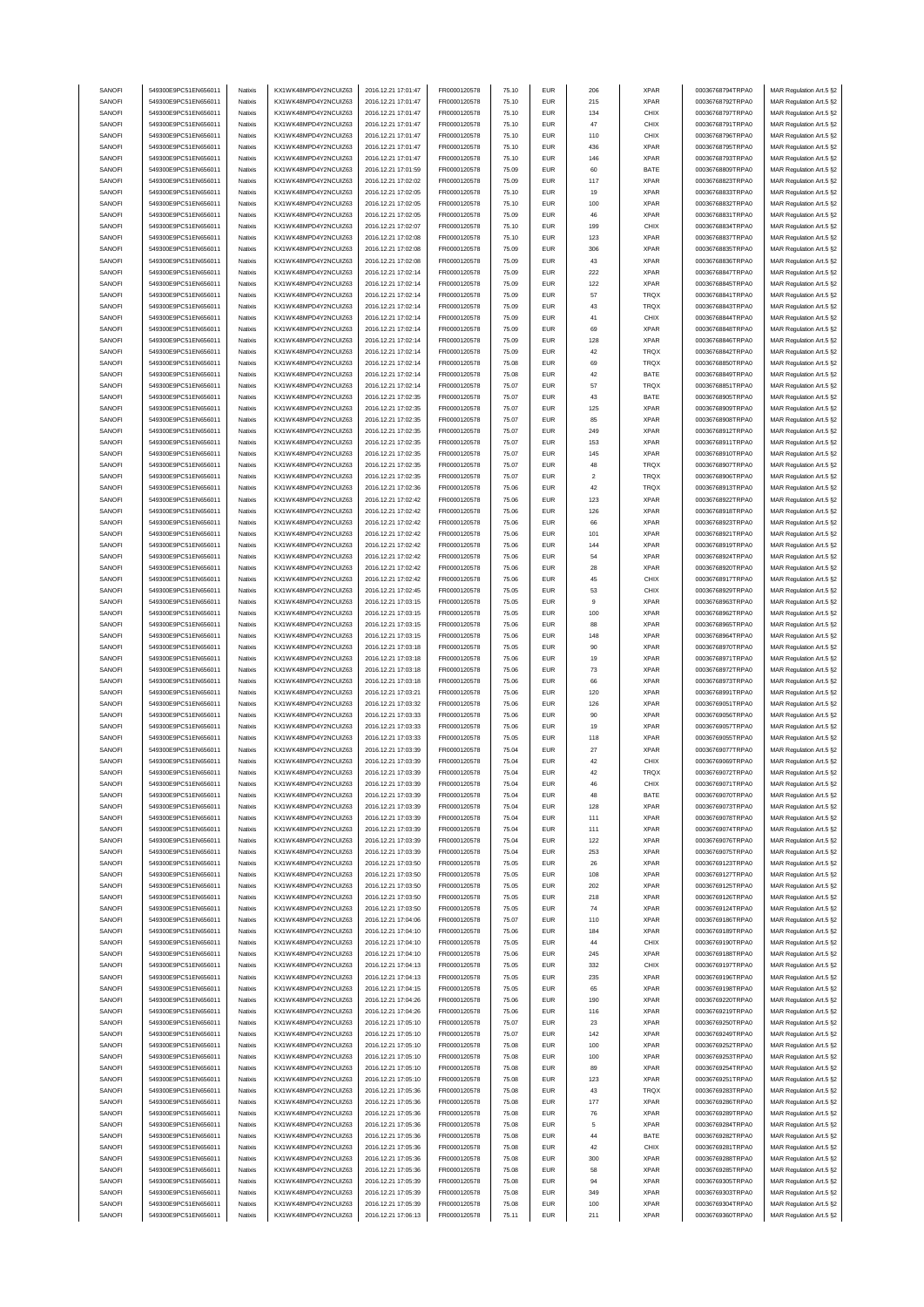| SANOFI           | 549300E9PC51EN656011                         | Natixis | KX1WK48MPD4Y2NCUIZ63                         | 2016.12.21 17:06:13                        | FR0000120578                 | 75.11          | <b>EUR</b>               | 133      | <b>XPAR</b>         | 00036769362TRPA0                     | MAR Regulation Art.5 §2 |
|------------------|----------------------------------------------|---------|----------------------------------------------|--------------------------------------------|------------------------------|----------------|--------------------------|----------|---------------------|--------------------------------------|-------------------------|
| SANOFI           | 549300E9PC51EN656011                         | Natixis | KX1WK48MPD4Y2NCUIZ63                         | 2016.12.21 17:06:13                        | FR0000120578                 | 75.11          | <b>EUR</b>               | 165      | <b>XPAR</b>         | 00036769361TRPA0                     | MAR Regulation Art.5 §2 |
| SANOFI           | 549300E9PC51EN656011                         | Natixis | KX1WK48MPD4Y2NCUIZ63                         | 2016.12.21 17:06:20                        | FR0000120578                 | 75.11          | <b>EUR</b>               | 140      | <b>XPAR</b>         | 00036769376TRPA0                     | MAR Regulation Art.5 §2 |
| SANOFI           | 549300E9PC51EN656011                         | Natixis | KX1WK48MPD4Y2NCUIZ63                         | 2016.12.21 17:06:20                        | FR0000120578                 | 75.11          | <b>EUR</b>               | 226      | <b>XPAR</b>         | 00036769375TRPA0                     | MAR Regulation Art.5 §2 |
|                  |                                              |         |                                              |                                            |                              |                |                          |          |                     |                                      |                         |
| SANOFI           | 549300E9PC51EN656011                         | Natixis | KX1WK48MPD4Y2NCUIZ63                         | 2016.12.21 17:06:20                        | FR0000120578                 | 75.11          | <b>EUR</b>               | 106      | <b>XPAR</b>         | 00036769374TRPA0                     | MAR Regulation Art.5 §2 |
| SANOFI           | 549300E9PC51EN656011                         | Natixis | KX1WK48MPD4Y2NCUIZ63                         | 2016.12.21 17:06:20                        | FR0000120578                 | 75.11          | <b>EUR</b>               | 23       | <b>XPAR</b>         | 00036769373TRPA0                     | MAR Regulation Art.5 §2 |
| SANOFI           | 549300E9PC51EN656011                         | Natixis | KX1WK48MPD4Y2NCUIZ63                         | 2016.12.21 17:06:20                        | FR0000120578                 | 75.11          | <b>EUR</b>               | 16       | <b>XPAR</b>         | 00036769378TRPA0                     | MAR Regulation Art.5 §2 |
| SANOFI           | 549300E9PC51EN656011                         | Natixis | KX1WK48MPD4Y2NCUIZ63                         | 2016.12.21 17:06:20                        | FR0000120578                 | 75.11          | <b>EUR</b>               | 100      | <b>XPAR</b>         | 00036769377TRPA0                     | MAR Regulation Art.5 §2 |
| SANOFI           | 549300E9PC51EN656011                         | Natixis | KX1WK48MPD4Y2NCUIZ63                         | 2016.12.21 17:06:31                        | FR0000120578                 | 75.11          | <b>EUR</b>               | 100      | TRQX                | 00036769391TRPA0                     | MAR Regulation Art.5 §2 |
| SANOFI           | 549300E9PC51EN656011                         | Natixis | KX1WK48MPD4Y2NCUIZ63                         | 2016.12.21 17:06:31                        | FR0000120578                 | 75.11          | <b>EUR</b>               | 173      | TRQX                | 00036769392TRPA0                     | MAR Regulation Art.5 §2 |
|                  | 549300E9PC51EN656011                         | Natixis |                                              |                                            |                              |                | <b>EUR</b>               |          |                     |                                      |                         |
| SANOFI           |                                              |         | KX1WK48MPD4Y2NCUIZ63                         | 2016.12.21 17:06:36                        | FR0000120578                 | 75.11          |                          | 100      | CHIX                | 00036769397TRPA0                     | MAR Regulation Art.5 §2 |
| SANOFI           | 549300E9PC51EN656011                         | Natixis | KX1WK48MPD4Y2NCUIZ63                         | 2016.12.21 17:06:36                        | FR0000120578                 | 75.11          | <b>EUR</b>               | 110      | CHIX                | 00036769398TRPA0                     | MAR Regulation Art.5 §2 |
| SANOFI           | 549300E9PC51EN656011                         | Natixis | KX1WK48MPD4Y2NCUIZ63                         | 2016.12.21 17:07:00                        | FR0000120578                 | 75.13          | <b>EUR</b>               | 442      | CHIX                | 00036769463TRPA0                     | MAR Regulation Art.5 §2 |
| SANOFI           | 549300E9PC51EN656011                         | Natixis | KX1WK48MPD4Y2NCUIZ63                         | 2016.12.21 17:07:00                        | FR0000120578                 | 75.13          | <b>EUR</b>               | 33       | CHIX                | 00036769464TRPA0                     | MAR Regulation Art.5 §2 |
| SANOFI           | 549300E9PC51EN656011                         | Natixis | KX1WK48MPD4Y2NCUIZ63                         | 2016.12.21 17:07:00                        | FR0000120578                 | 75.13          | <b>EUR</b>               | 239      | <b>XPAR</b>         | 00036769465TRPA0                     | MAR Regulation Art.5 §2 |
|                  |                                              |         |                                              |                                            |                              |                |                          |          |                     |                                      |                         |
| SANOFI           | 549300E9PC51EN656011                         | Natixis | KX1WK48MPD4Y2NCUIZ63                         | 2016.12.21 17:07:10                        | FR0000120578                 | 75.15          | <b>EUR</b>               | 187      | <b>XPAR</b>         | 00036769479TRPA0                     | MAR Regulation Art.5 §2 |
| SANOFI           | 549300E9PC51EN656011                         | Natixis | KX1WK48MPD4Y2NCUIZ63                         | 2016.12.21 17:07:10                        | FR0000120578                 | 75.15          | <b>EUR</b>               | 112      | <b>XPAR</b>         | 00036769480TRPA0                     | MAR Regulation Art.5 §2 |
| SANOFI           | 549300E9PC51EN656011                         | Natixis | KX1WK48MPD4Y2NCUIZ63                         | 2016.12.21 17:07:10                        | FR0000120578                 | 75.16          | <b>EUR</b>               | 3        | <b>XPAR</b>         | 00036769477TRPA0                     | MAR Regulation Art.5 §2 |
| SANOFI           | 549300E9PC51EN656011                         | Natixis | KX1WK48MPD4Y2NCUIZ63                         | 2016.12.21 17:07:10                        | FR0000120578                 | 75.16          | <b>EUR</b>               | 121      | <b>XPAR</b>         | 00036769478TRPA0                     | MAR Regulation Art.5 §2 |
| SANOFI           | 549300E9PC51EN656011                         | Natixis | KX1WK48MPD4Y2NCUIZ63                         | 2016.12.21 17:07:40                        | FR0000120578                 | 75.17          | <b>EUR</b>               | 217      | <b>XPAR</b>         | 00036769572TRPA0                     | MAR Regulation Art.5 §2 |
|                  |                                              |         |                                              |                                            |                              |                |                          |          |                     |                                      |                         |
| SANOFI           | 549300E9PC51EN656011                         | Natixis | KX1WK48MPD4Y2NCUIZ63                         | 2016.12.21 17:08:06                        | FR0000120578                 | 75.17          | <b>EUR</b>               | 46       | BATE                | 00036769605TRPA0                     | MAR Regulation Art.5 §2 |
| SANOFI           | 549300E9PC51EN656011                         | Natixis | KX1WK48MPD4Y2NCUIZ63                         | 2016.12.21 17:08:06                        | FR0000120578                 | 75.17          | <b>EUR</b>               | 47       | BATE                | 00036769606TRPA0                     | MAR Regulation Art.5 §2 |
| SANOFI           | 549300E9PC51EN656011                         | Natixis | KX1WK48MPD4Y2NCUIZ63                         | 2016.12.21 17:08:06                        | FR0000120578                 | 75.17          | <b>EUR</b>               | 47       | TRQX                | 00036769607TRPA0                     | MAR Regulation Art.5 §2 |
| SANOFI           | 549300E9PC51EN656011                         | Natixis | KX1WK48MPD4Y2NCUIZ63                         | 2016.12.21 17:08:07                        | FR0000120578                 | 75.17          | <b>EUR</b>               | 60       | CHIX                | 00036769610TRPA0                     | MAR Regulation Art.5 §2 |
| SANOFI           | 549300E9PC51EN656011                         | Natixis | KX1WK48MPD4Y2NCUIZ63                         | 2016.12.21 17:08:07                        | FR0000120578                 | 75.17          | <b>EUR</b>               | 74       | CHIX                | 00036769612TRPA0                     | MAR Regulation Art.5 §2 |
| SANOFI           | 549300E9PC51EN656011                         | Natixis |                                              |                                            | FR0000120578                 | 75.17          | <b>EUR</b>               | 490      | <b>XPAR</b>         | 00036769611TRPA0                     | MAR Regulation Art.5 §2 |
|                  |                                              |         | KX1WK48MPD4Y2NCUIZ63                         | 2016.12.21 17:08:07                        |                              |                |                          |          |                     |                                      |                         |
| SANOFI           | 549300E9PC51EN656011                         | Natixis | KX1WK48MPD4Y2NCUIZ63                         | 2016.12.21 17:08:25                        | FR0000120578                 | 75.18          | <b>EUR</b>               | 90       | <b>XPAR</b>         | 00036769622TRPA0                     | MAR Regulation Art.5 §2 |
| SANOFI           | 549300E9PC51EN656011                         | Natixis | KX1WK48MPD4Y2NCUIZ63                         | 2016.12.21 17:08:25                        | FR0000120578                 | 75.18          | <b>EUR</b>               | 132      | <b>XPAR</b>         | 00036769625TRPA0                     | MAR Regulation Art.5 §2 |
| SANOFI           | 549300E9PC51EN656011                         | Natixis | KX1WK48MPD4Y2NCUIZ63                         | 2016.12.21 17:08:38                        | FR0000120578                 | 75.18          | <b>EUR</b>               | 247      | <b>XPAR</b>         | 00036769647TRPA0                     | MAR Regulation Art.5 §2 |
| SANOFI           | 549300E9PC51EN656011                         | Natixis | KX1WK48MPD4Y2NCUIZ63                         | 2016.12.21 17:08:38                        | FR0000120578                 | 75.18          | <b>EUR</b>               | 255      | <b>XPAR</b>         | 00036769646TRPA0                     | MAR Regulation Art.5 §2 |
|                  |                                              |         |                                              |                                            |                              |                |                          |          |                     |                                      |                         |
| SANOFI           | 549300E9PC51EN656011                         | Natixis | KX1WK48MPD4Y2NCUIZ63                         | 2016.12.21 17:08:38                        | FR0000120578                 | 75.18          | <b>EUR</b>               | 100      | TRQX                | 00036769650TRPA0                     | MAR Regulation Art.5 §2 |
| SANOFI           | 549300E9PC51EN656011                         | Natixis | KX1WK48MPD4Y2NCUIZ63                         | 2016.12.21 17:08:38                        | FR0000120578                 | 75.18          | <b>EUR</b>               | 100      | CHIX                | 00036769649TRPA0                     | MAR Regulation Art.5 §2 |
| SANOFI           | 549300E9PC51EN656011                         | Natixis | KX1WK48MPD4Y2NCUIZ63                         | 2016.12.21 17:08:38                        | FR0000120578                 | 75.18          | <b>EUR</b>               | 100      | CHIX                | 00036769648TRPA0                     | MAR Regulation Art.5 §2 |
| SANOFI           | 549300E9PC51EN656011                         | Natixis | KX1WK48MPD4Y2NCUIZ63                         | 2016.12.21 17:08:38                        | FR0000120578                 | 75.18          | <b>EUR</b>               | 58       | CHIX                | 00036769644TRPA0                     | MAR Regulation Art.5 §2 |
|                  | 549300E9PC51EN656011                         |         |                                              |                                            |                              |                |                          |          |                     |                                      |                         |
| SANOFI           |                                              | Natixis | KX1WK48MPD4Y2NCUIZ63                         | 2016.12.21 17:08:38                        | FR0000120578                 | 75.18          | <b>EUR</b>               | 22       | TRQX                | 00036769651TRPA0                     | MAR Regulation Art.5 §2 |
| SANOFI           | 549300E9PC51EN656011                         | Natixis | KX1WK48MPD4Y2NCUIZ63                         | 2016.12.21 17:08:38                        | FR0000120578                 | 75.18          | <b>EUR</b>               | 3        | <b>XPAR</b>         | 00036769645TRPA0                     | MAR Regulation Art.5 §2 |
| SANOFI           | 549300E9PC51EN656011                         | Natixis | KX1WK48MPD4Y2NCUIZ63                         | 2016.12.21 17:08:39                        | FR0000120578                 | 75.17          | <b>EUR</b>               | 359      | <b>XPAR</b>         | 00036769656TRPA0                     | MAR Regulation Art.5 §2 |
| SANOFI           | 549300E9PC51EN656011                         | Natixis | KX1WK48MPD4Y2NCUIZ63                         | 2016.12.21 17:08:39                        | FR0000120578                 | 75.17          | <b>EUR</b>               | 49       | BATE                | 00036769655TRPA0                     | MAR Regulation Art.5 §2 |
| SANOFI           | 549300E9PC51EN656011                         | Natixis | KX1WK48MPD4Y2NCUIZ63                         | 2016.12.21 17:09:59                        | FR0000120578                 | 75.21          | <b>EUR</b>               | 24       | <b>XPAR</b>         | 00036769881TRPA0                     | MAR Regulation Art.5 §2 |
|                  |                                              |         |                                              |                                            |                              |                |                          |          |                     |                                      |                         |
| SANOFI           | 549300E9PC51EN656011                         | Natixis | KX1WK48MPD4Y2NCUIZ63                         | 2016.12.21 17:09:59                        | FR0000120578                 | 75.21          | <b>EUR</b>               | 46       | TRQX                | 00036769880TRPA0                     | MAR Regulation Art.5 §2 |
| SANOFI           | 549300E9PC51EN656011                         | Natixis | KX1WK48MPD4Y2NCUIZ63                         | 2016.12.21 17:09:59                        | FR0000120578                 | 75.21          | <b>EUR</b>               | 50       | <b>XPAR</b>         | 00036769882TRPA0                     | MAR Regulation Art.5 §2 |
| SANOFI           | 549300E9PC51EN656011                         | Natixis | KX1WK48MPD4Y2NCUIZ63                         | 2016.12.21 17:09:59                        | FR0000120578                 | 75.21          | <b>EUR</b>               | 200      | <b>XPAR</b>         | 00036769879TRPA0                     | MAR Regulation Art.5 §2 |
| SANOFI           | 549300E9PC51EN656011                         | Natixis | KX1WK48MPD4Y2NCUIZ63                         | 2016.12.21 17:09:59                        | FR0000120578                 | 75.21          | <b>EUR</b>               | 129      | <b>XPAR</b>         | 00036769877TRPA0                     | MAR Regulation Art.5 §2 |
| SANOFI           | 549300E9PC51EN656011                         | Natixis | KX1WK48MPD4Y2NCUIZ63                         | 2016.12.21 17:09:59                        | FR0000120578                 | 75.21          | <b>EUR</b>               | 49       | CHIX                | 00036769878TRPA0                     |                         |
|                  |                                              |         |                                              |                                            |                              |                |                          |          |                     |                                      | MAR Regulation Art.5 §2 |
| SANOFI           | 549300E9PC51EN656011                         | Natixis | KX1WK48MPD4Y2NCUIZ63                         | 2016.12.21 17:10:03                        | FR0000120578                 | 75.20          | <b>EUR</b>               | 25       | <b>TRQX</b>         | 00036769904TRPA0                     | MAR Regulation Art.5 §2 |
| SANOFI           | 549300E9PC51EN656011                         | Natixis | KX1WK48MPD4Y2NCUIZ63                         | 2016.12.21 17:10:03                        | FR0000120578                 | 75.20          | <b>EUR</b>               | 41       | CHIX                | 00036769902TRPA0                     | MAR Regulation Art.5 §2 |
| SANOFI           | 549300E9PC51EN656011                         | Natixis | KX1WK48MPD4Y2NCUIZ63                         | 2016.12.21 17:10:03                        | FR0000120578                 | 75.20          | <b>EUR</b>               | $20\,$   | TRQX                | 00036769903TRPA0                     | MAR Regulation Art.5 §2 |
| SANOFI           | 549300E9PC51EN656011                         | Natixis | KX1WK48MPD4Y2NCUIZ63                         | 2016.12.21 17:10:03                        | FR0000120578                 | 75.20          | <b>EUR</b>               | 66       | BATE                | 00036769899TRPA0                     | MAR Regulation Art.5 §2 |
| SANOFI           | 549300E9PC51EN656011                         | Natixis | KX1WK48MPD4Y2NCUIZ63                         | 2016.12.21 17:10:03                        | FR0000120578                 | 75.20          | <b>EUR</b>               | 351      | <b>XPAR</b>         | 00036769905TRPA0                     |                         |
|                  |                                              |         |                                              |                                            |                              |                |                          |          |                     |                                      | MAR Regulation Art.5 §2 |
| SANOFI           | 549300E9PC51EN656011                         | Natixis | KX1WK48MPD4Y2NCUIZ63                         | 2016.12.21 17:10:03                        | FR0000120578                 | 75.20          | <b>EUR</b>               | 43       | CHIX                | 00036769901TRPA0                     | MAR Regulation Art.5 §2 |
| SANOFI           | 549300E9PC51EN656011                         | Natixis | KX1WK48MPD4Y2NCUIZ63                         | 2016.12.21 17:10:03                        | FR0000120578                 | 75.19          | <b>EUR</b>               | 45       | <b>XPAR</b>         | 00036769909TRPA0                     | MAR Regulation Art.5 §2 |
| SANOFI           | 549300E9PC51EN656011                         | Natixis | KX1WK48MPD4Y2NCUIZ63                         | 2016.12.21 17:10:03                        | FR0000120578                 | 75.19          | <b>EUR</b>               | 72       | BATE                | 00036769906TRPA0                     | MAR Regulation Art.5 §2 |
| SANOFI           | 549300E9PC51EN656011                         | Natixis | KX1WK48MPD4Y2NCUIZ63                         | 2016.12.21 17:10:03                        | FR0000120578                 | 75.19          | <b>EUR</b>               | 50       | <b>XPAR</b>         | 00036769910TRPA0                     | MAR Regulation Art.5 §2 |
| SANOFI           | 549300E9PC51EN656011                         | Natixis | KX1WK48MPD4Y2NCUIZ63                         | 2016.12.21 17:10:03                        | FR0000120578                 | 75.19          | <b>EUR</b>               | 6        | <b>XPAR</b>         | 00036769908TRPA0                     | MAR Regulation Art.5 §2 |
|                  |                                              |         |                                              |                                            |                              |                |                          |          |                     |                                      |                         |
| SANOFI           | 549300E9PC51EN656011                         | Natixis | KX1WK48MPD4Y2NCUIZ63                         | 2016.12.21 17:10:03                        | FR0000120578                 | 75.21          | <b>EUR</b>               | 107      | <b>XPAR</b>         | 00036769895TRPA0                     | MAR Regulation Art.5 §2 |
| SANOFI           | 549300E9PC51EN656011                         | Natixis | KX1WK48MPD4Y2NCUIZ63                         | 2016.12.21 17:10:03                        | FR0000120578                 | 75.21          | <b>EUR</b>               | 110      | TRQX                | 00036769900TRPA0                     | MAR Regulation Art.5 §2 |
| SANOFI           | 549300E9PC51EN656011                         | Natixis | KX1WK48MPD4Y2NCUIZ63                         | 2016.12.21 17:10:03                        | FR0000120578                 | 75.21          | <b>EUR</b>               | 203      | <b>XPAR</b>         | 00036769894TRPA0                     | MAR Regulation Art.5 §2 |
| SANOFI           | 549300E9PC51EN656011                         | Natixis | KX1WK48MPD4Y2NCUIZ63                         | 2016.12.21 17:10:03                        | FR0000120578                 | 75.21          | <b>EUR</b>               | 130      | <b>XPAR</b>         | 00036769896TRPA0                     | MAR Regulation Art.5 §2 |
|                  | 549300E9PC51EN656011                         |         |                                              |                                            |                              | 75.21          | <b>EUR</b>               |          | <b>XPAR</b>         |                                      |                         |
| SANOFI           |                                              | Natixis | KX1WK48MPD4Y2NCUIZ63                         | 2016.12.21 17:10:03                        | FR0000120578                 |                |                          | 185      |                     | 00036769897TRPA0                     | MAR Regulation Art.5 §2 |
| SANOFI           | 549300E9PC51EN656011                         | Natixis | KX1WK48MPD4Y2NCUIZ63                         | 2016.12.21 17:10:03                        | FR0000120578                 | 75.21          | <b>EUR</b>               | 112      | <b>XPAR</b>         | 00036769898TRPA0                     | MAR Regulation Art.5 §2 |
| SANOF            | 549300E9PC51EN65601                          | Natixis | KX1WK48MPD4Y2NCUIZ63                         | 2016.12.21 17:10:04                        | FR0000120578                 | 75.18          | EUR                      | 36       | BATE                | 00036769913TRPA0                     | MAR Regulation Art.5 §2 |
| SANOFI           | 549300E9PC51EN656011                         | Natixis | KX1WK48MPD4Y2NCUIZ63                         | 2016.12.21 17:10:04                        | FR0000120578                 | 75.17          | <b>EUR</b>               | 70       | CHIX                | 00036769916TRPA0                     | MAR Regulation Art.5 §2 |
| SANOFI           | 549300E9PC51EN656011                         | Natixis | KX1WK48MPD4Y2NCUIZ63                         | 2016.12.21 17:10:04                        | FR0000120578                 | 75.19          | <b>EUR</b>               | 31       | <b>XPAR</b>         | 00036769911TRPA0                     | MAR Regulation Art.5 §2 |
| SANOFI           | 549300E9PC51EN656011                         | Natixis | KX1WK48MPD4Y2NCUIZ63                         | 2016.12.21 17:10:04                        | FR0000120578                 | 75.17          | <b>EUR</b>               | 50       | BATE                | 00036769915TRPA0                     |                         |
|                  |                                              |         |                                              |                                            |                              |                |                          |          |                     |                                      | MAR Regulation Art.5 §2 |
| SANOFI           | 549300E9PC51EN656011                         | Natixis | KX1WK48MPD4Y2NCUIZ63                         | 2016.12.21 17:10:04                        | FR0000120578                 | 75.18          | <b>EUR</b>               | 35       | BATE                | 00036769912TRPA0                     | MAR Regulation Art.5 §2 |
| SANOFI           | 549300E9PC51EN656011                         | Natixis | KX1WK48MPD4Y2NCUIZ63                         | 2016.12.21 17:10:04                        | FR0000120578                 | 75.18          | <b>EUR</b>               | 74       | CHIX                | 00036769914TRPA0                     | MAR Regulation Art.5 §2 |
| SANOFI           | 549300E9PC51EN656011                         | Natixis | KX1WK48MPD4Y2NCUIZ63                         | 2016.12.21 17:10:34                        | FR0000120578                 | 75.18          | <b>EUR</b>               | 91       | <b>XPAR</b>         | 00036769952TRPA0                     | MAR Regulation Art.5 §2 |
| SANOFI           | 549300E9PC51EN656011                         | Natixis | KX1WK48MPD4Y2NCUIZ63                         | 2016.12.21 17:10:35                        | FR0000120578                 | 75.18          | <b>EUR</b>               | 116      | <b>XPAR</b>         | 00036769954TRPA0                     | MAR Regulation Art.5 §2 |
| SANOFI           | 549300E9PC51EN656011                         | Natixis | KX1WK48MPD4Y2NCUIZ63                         | 2016.12.21 17:10:35                        |                              | 75.18          | <b>EUR</b>               | 48       | <b>XPAR</b>         | 00036769955TRPA0                     |                         |
|                  |                                              |         |                                              |                                            | FR0000120578                 |                |                          |          |                     |                                      | MAR Regulation Art.5 §2 |
| SANOFI           | 549300E9PC51EN656011                         | Natixis | KX1WK48MPD4Y2NCUIZ63                         | 2016.12.21 17:10:35                        | FR0000120578                 | 75.18          | <b>EUR</b>               | 194      | <b>XPAR</b>         | 00036769956TRPA0                     | MAR Regulation Art.5 §2 |
| SANOFI           | 549300E9PC51EN656011                         | Natixis | KX1WK48MPD4Y2NCUIZ63                         | 2016.12.21 17:10:35                        | FR0000120578                 | 75.17          | <b>EUR</b>               | 40       | TRQX                | 00036769959TRPA0                     | MAR Regulation Art.5 §2 |
| SANOFI           | 549300E9PC51EN656011                         | Natixis | KX1WK48MPD4Y2NCUIZ63                         | 2016.12.21 17:10:35                        | FR0000120578                 | 75.18          | <b>EUR</b>               | 31       | <b>XPAR</b>         | 00036769958TRPA0                     | MAR Regulation Art.5 §2 |
| SANOFI           | 549300E9PC51EN656011                         | Natixis | KX1WK48MPD4Y2NCUIZ63                         | 2016.12.21 17:10:35                        | FR0000120578                 | 75.18          | <b>EUR</b>               | 90       | <b>XPAR</b>         | 00036769957TRPA0                     | MAR Regulation Art.5 §2 |
|                  |                                              |         | KX1WK48MPD4Y2NCUIZ63                         | 2016.12.21 17:10:36                        |                              |                |                          |          |                     |                                      |                         |
| SANOFI           | 549300E9PC51EN656011                         | Natixis |                                              |                                            | FR0000120578                 | 75.17          | <b>EUR</b>               | 49       | CHIX                | 00036769960TRPA0                     | MAR Regulation Art.5 §2 |
| SANOFI           | 549300E9PC51EN656011                         | Natixis | KX1WK48MPD4Y2NCUIZ63                         | 2016.12.21 17:10:57                        | FR0000120578                 | 75.17          | <b>EUR</b>               | 72       | CHIX                | 00036770015TRPA0                     | MAR Regulation Art.5 §2 |
| SANOFI           | 549300E9PC51EN656011                         | Natixis | KX1WK48MPD4Y2NCUIZ63                         | 2016.12.21 17:10:57                        | FR0000120578                 | 75.16          | <b>EUR</b>               | 24       | CHIX                | 00036770016TRPA0                     | MAR Regulation Art.5 §2 |
| SANOFI           | 549300E9PC51EN656011                         | Natixis | KX1WK48MPD4Y2NCUIZ63                         | 2016.12.21 17:11:02                        | FR0000120578                 | 75.16          | <b>EUR</b>               | 42       | BATE                | 00036770025TRPA0                     | MAR Regulation Art.5 §2 |
| SANOFI           | 549300E9PC51EN656011                         | Natixis | KX1WK48MPD4Y2NCUIZ63                         | 2016.12.21 17:11:02                        | FR0000120578                 | 75.16          | <b>EUR</b>               | 322      | <b>XPAR</b>         | 00036770023TRPA0                     | MAR Regulation Art.5 §2 |
|                  |                                              |         |                                              |                                            |                              |                |                          |          |                     |                                      |                         |
| SANOFI           | 549300E9PC51EN656011                         | Natixis | KX1WK48MPD4Y2NCUIZ63                         | 2016.12.21 17:11:02                        | FR0000120578                 | 75.16          | <b>EUR</b>               | 45       | TRQX                | 00036770024TRPA0                     | MAR Regulation Art.5 §2 |
| SANOFI           | 549300E9PC51EN656011                         | Natixis | KX1WK48MPD4Y2NCUIZ63                         | 2016.12.21 17:11:03                        | FR0000120578                 | 75.16          | <b>EUR</b>               | 40       | TRQX                | 00036770029TRPA0                     | MAR Regulation Art.5 §2 |
| SANOFI           | 549300E9PC51EN656011                         | Natixis | KX1WK48MPD4Y2NCUIZ63                         | 2016.12.21 17:11:03                        | FR0000120578                 | 75.16          | <b>EUR</b>               | 53       | CHIX                | 00036770028TRPA0                     | MAR Regulation Art.5 §2 |
| SANOFI           | 549300E9PC51EN656011                         | Natixis | KX1WK48MPD4Y2NCUIZ63                         | 2016.12.21 17:11:03                        | FR0000120578                 | 75.15          | <b>EUR</b>               | 44       | BATE                | 00036770031TRPA0                     | MAR Regulation Art.5 §2 |
| SANOFI           | 549300E9PC51EN656011                         | Natixis | KX1WK48MPD4Y2NCUIZ63                         | 2016.12.21 17:11:03                        | FR0000120578                 | 75.15          | <b>EUR</b>               | 147      | <b>XPAR</b>         | 00036770032TRPA0                     | MAR Regulation Art.5 §2 |
|                  |                                              |         |                                              |                                            |                              |                |                          |          |                     |                                      |                         |
| SANOFI           | 549300E9PC51EN656011                         | Natixis | KX1WK48MPD4Y2NCUIZ63                         | 2016.12.21 17:11:03                        | FR0000120578                 | 75.15          | <b>EUR</b>               | 70       | CHIX                | 00036770030TRPA0                     | MAR Regulation Art.5 §2 |
| SANOFI           | 549300E9PC51EN656011                         | Natixis | KX1WK48MPD4Y2NCUIZ63                         | 2016.12.21 17:11:05                        | FR0000120578                 | 75.14          | <b>EUR</b>               | 50       | CHIX                | 00036770043TRPA0                     | MAR Regulation Art.5 §2 |
| SANOFI           | 549300E9PC51EN656011                         | Natixis | KX1WK48MPD4Y2NCUIZ63                         | 2016.12.21 17:12:20                        | FR0000120578                 | 75.18          | <b>EUR</b>               | 286      | <b>XPAR</b>         | 00036770240TRPA0                     | MAR Regulation Art.5 §2 |
| SANOFI           | 549300E9PC51EN656011                         | Natixis | KX1WK48MPD4Y2NCUIZ63                         | 2016.12.21 17:12:20                        | FR0000120578                 | 75.18          | <b>EUR</b>               | 66       | <b>XPAR</b>         | 00036770237TRPA0                     | MAR Regulation Art.5 §2 |
| SANOFI           | 549300E9PC51EN656011                         | Natixis | KX1WK48MPD4Y2NCUIZ63                         | 2016.12.21 17:12:20                        | FR0000120578                 | 75.18          | <b>EUR</b>               | 100      | <b>XPAR</b>         | 00036770238TRPA0                     | MAR Regulation Art.5 §2 |
|                  |                                              |         |                                              |                                            |                              |                |                          |          |                     |                                      |                         |
| SANOFI           | 549300E9PC51EN656011                         | Natixis | KX1WK48MPD4Y2NCUIZ63                         | 2016.12.21 17:12:20                        | FR0000120578                 | 75.18          | <b>EUR</b>               | 210      | <b>XPAR</b>         | 00036770239TRPA0                     | MAR Regulation Art.5 §2 |
| SANOFI           | 549300E9PC51EN656011                         | Natixis | KX1WK48MPD4Y2NCUIZ63                         | 2016.12.21 17:12:21                        | FR0000120578                 | 75.18          | <b>EUR</b>               | 113      | <b>XPAR</b>         | 00036770243TRPA0                     | MAR Regulation Art.5 §2 |
| SANOFI           | 549300E9PC51EN656011                         | Natixis | KX1WK48MPD4Y2NCUIZ63                         | 2016.12.21 17:12:29                        | FR0000120578                 | 75.17          | <b>EUR</b>               | 100      | <b>XPAR</b>         | 00036770258TRPA0                     | MAR Regulation Art.5 §2 |
|                  |                                              | Natixis | KX1WK48MPD4Y2NCUIZ63                         | 2016.12.21 17:12:29                        | FR0000120578                 | 75.17          | <b>EUR</b>               | 115      | CHIX                | 00036770265TRPA0                     | MAR Regulation Art.5 §2 |
|                  |                                              |         |                                              |                                            |                              | 75.17          |                          |          | <b>XPAR</b>         | 00036770261TRPA0                     |                         |
| SANOFI           | 549300E9PC51EN656011                         |         |                                              |                                            |                              |                | <b>EUR</b>               | 99       |                     |                                      |                         |
| SANOFI           | 549300E9PC51EN656011                         | Natixis | KX1WK48MPD4Y2NCUIZ63                         | 2016.12.21 17:12:29                        | FR0000120578                 |                |                          |          |                     |                                      | MAR Regulation Art.5 §2 |
| SANOFI           | 549300E9PC51EN656011                         | Natixis | KX1WK48MPD4Y2NCUIZ63                         | 2016.12.21 17:12:29                        | FR0000120578                 | 75.17          | <b>EUR</b>               | 110      | <b>XPAR</b>         | 00036770259TRPA0                     | MAR Regulation Art.5 §2 |
| SANOFI           | 549300E9PC51EN656011                         | Natixis | KX1WK48MPD4Y2NCUIZ63                         | 2016.12.21 17:12:29                        | FR0000120578                 | 75.17          | <b>EUR</b>               | 117      | <b>XPAR</b>         | 00036770250TRPA0                     | MAR Regulation Art.5 §2 |
| SANOFI           | 549300E9PC51EN656011                         | Natixis | KX1WK48MPD4Y2NCUIZ63                         | 2016.12.21 17:12:29                        | FR0000120578                 | 75.17          | <b>EUR</b>               | 105      | <b>XPAR</b>         | 00036770248TRPA0                     | MAR Regulation Art.5 §2 |
|                  |                                              |         |                                              |                                            |                              |                |                          |          |                     |                                      |                         |
| SANOFI           | 549300E9PC51EN656011                         | Natixis | KX1WK48MPD4Y2NCUIZ63                         | 2016.12.21 17:12:29                        | FR0000120578                 | 75.17          | <b>EUR</b>               | -1       | <b>XPAR</b>         | 00036770260TRPA0                     | MAR Regulation Art.5 §2 |
| SANOFI           | 549300E9PC51EN656011                         | Natixis | KX1WK48MPD4Y2NCUIZ63                         | 2016.12.21 17:12:29                        | FR0000120578                 | 75.17          | <b>EUR</b>               | 124      | CHIX                | 00036770264TRPA0                     | MAR Regulation Art.5 §2 |
| SANOFI<br>SANOFI | 549300E9PC51EN656011<br>549300E9PC51EN656011 | Natixis | KX1WK48MPD4Y2NCUIZ63<br>KX1WK48MPD4Y2NCUIZ63 | 2016.12.21 17:12:29<br>2016.12.21 17:12:29 | FR0000120578<br>FR0000120578 | 75.17<br>75.16 | <b>EUR</b><br><b>EUR</b> | 80<br>76 | <b>XPAR</b><br>CHIX | 00036770249TRPA0<br>00036770254TRPA0 | MAR Regulation Art.5 §2 |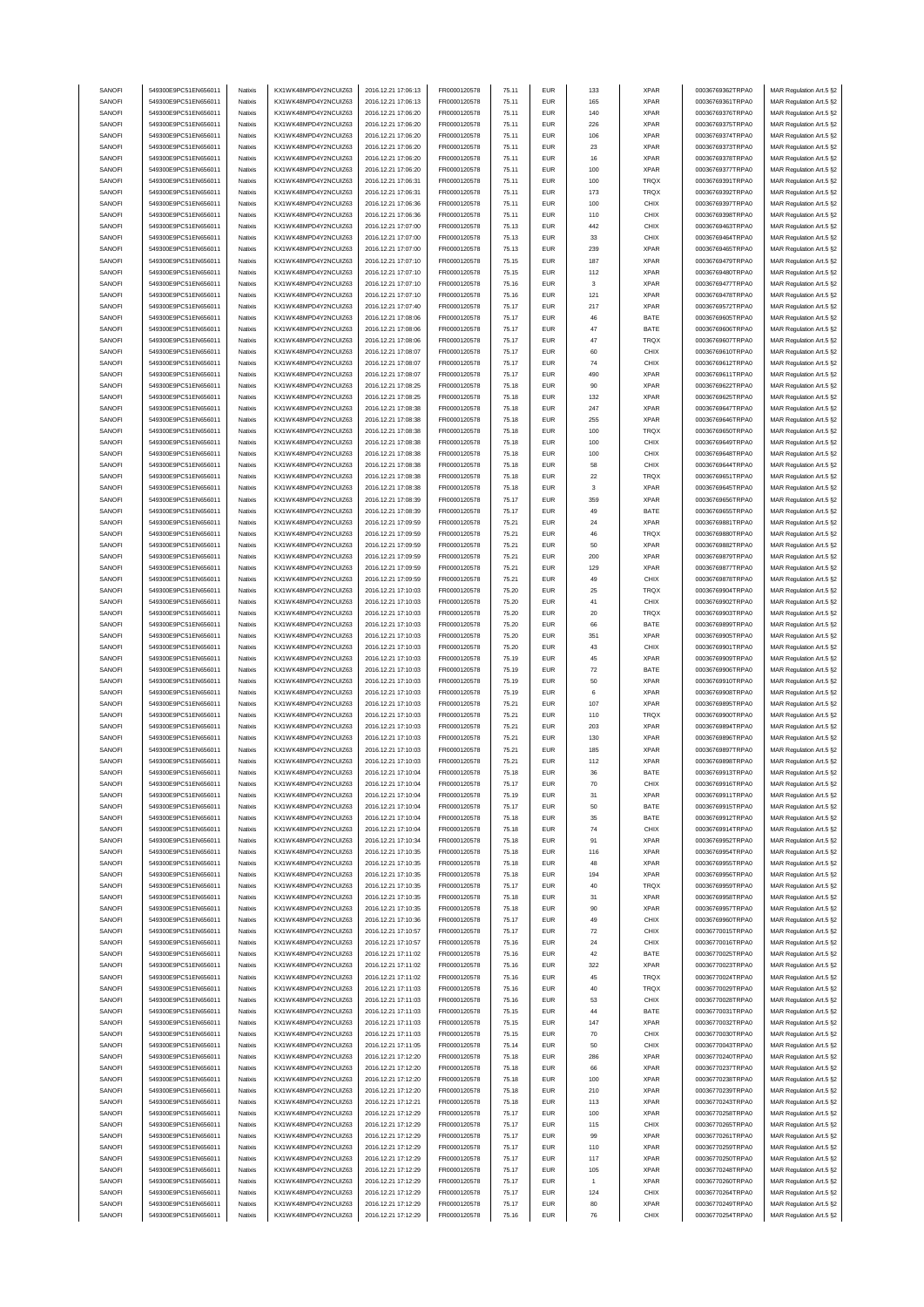| SANOFI | 549300E9PC51EN656011                         | Natixis | KX1WK48MPD4Y2NCUIZ63                         | 2016.12.21 17:12:29                        | FR0000120578                 | 75.17 | <b>EUR</b> | $\overline{7}$ | <b>XPAR</b> | 00036770251TRPA0 | MAR Regulation Art.5 §2 |
|--------|----------------------------------------------|---------|----------------------------------------------|--------------------------------------------|------------------------------|-------|------------|----------------|-------------|------------------|-------------------------|
| SANOFI | 549300E9PC51EN656011                         | Natixis | KX1WK48MPD4Y2NCUIZ63                         | 2016.12.21 17:12:29                        | FR0000120578                 | 75.16 | <b>EUR</b> | 39             | BATE        | 00036770255TRPA0 | MAR Regulation Art.5 §2 |
| SANOFI | 549300E9PC51EN656011                         | Natixis | KX1WK48MPD4Y2NCUIZ63                         | 2016.12.21 17:12:29                        | FR0000120578                 | 75.16 | <b>EUR</b> | 69             | TRQX        | 00036770252TRPA0 | MAR Regulation Art.5 §2 |
| SANOFI | 549300E9PC51EN656011                         | Natixis | KX1WK48MPD4Y2NCUIZ63                         | 2016.12.21 17:12:29                        | FR0000120578                 | 75.16 | <b>EUR</b> | 100            | <b>XPAR</b> | 00036770257TRPA0 | MAR Regulation Art.5 §2 |
| SANOFI | 549300E9PC51EN656011                         | Natixis | KX1WK48MPD4Y2NCUIZ63                         | 2016.12.21 17:12:29                        | FR0000120578                 | 75.16 | <b>EUR</b> | 100            | CHIX        | 00036770263TRPA0 | MAR Regulation Art.5 §2 |
|        |                                              |         |                                              |                                            |                              |       |            |                |             |                  |                         |
| SANOFI | 549300E9PC51EN656011                         | Natixis | KX1WK48MPD4Y2NCUIZ63                         | 2016.12.21 17:12:29                        | FR0000120578                 | 75.17 | <b>EUR</b> | 143            | <b>XPAR</b> | 00036770247TRPA0 | MAR Regulation Art.5 §2 |
| SANOFI | 549300E9PC51EN656011                         | Natixis | KX1WK48MPD4Y2NCUIZ63                         | 2016.12.21 17:12:29                        | FR0000120578                 | 75.16 | <b>EUR</b> | 40             | CHIX        | 00036770256TRPA0 | MAR Regulation Art.5 §2 |
| SANOFI | 549300E9PC51EN656011                         | Natixis | KX1WK48MPD4Y2NCUIZ63                         | 2016.12.21 17:12:29                        | FR0000120578                 | 75.16 | <b>EUR</b> | $\overline{2}$ | BATE        | 00036770253TRPA0 | MAR Regulation Art.5 §2 |
| SANOFI | 549300E9PC51EN656011                         | Natixis | KX1WK48MPD4Y2NCUIZ63                         | 2016.12.21 17:12:29                        | FR0000120578                 | 75.17 | <b>EUR</b> | 21             | <b>XPAR</b> | 00036770262TRPA0 | MAR Regulation Art.5 §2 |
| SANOFI | 549300E9PC51EN656011                         | Natixis | KX1WK48MPD4Y2NCUIZ63                         | 2016.12.21 17:13:06                        | FR0000120578                 | 75.18 | <b>EUR</b> | 43             | TRQX        | 00036770359TRPA0 | MAR Regulation Art.5 §2 |
| SANOFI | 549300E9PC51EN656011                         | Natixis | KX1WK48MPD4Y2NCUIZ63                         | 2016.12.21 17:13:06                        | FR0000120578                 | 75.18 | <b>EUR</b> | 43             | BATE        | 00036770358TRPA0 | MAR Regulation Art.5 §2 |
|        |                                              |         |                                              |                                            |                              |       |            |                |             |                  |                         |
| SANOFI | 549300E9PC51EN656011                         | Natixis | KX1WK48MPD4Y2NCUIZ63                         | 2016.12.21 17:13:06                        | FR0000120578                 | 75.18 | <b>EUR</b> | 279            | <b>XPAR</b> | 00036770360TRPA0 | MAR Regulation Art.5 §2 |
| SANOFI | 549300E9PC51EN656011                         | Natixis | KX1WK48MPD4Y2NCUIZ63                         | 2016.12.21 17:13:14                        | FR0000120578                 | 75.17 | <b>EUR</b> | 36             | <b>XPAR</b> | 00036770394TRPA0 | MAR Regulation Art.5 §2 |
| SANOFI | 549300E9PC51EN656011                         | Natixis | KX1WK48MPD4Y2NCUIZ63                         | 2016.12.21 17:13:14                        | FR0000120578                 | 75.17 | <b>EUR</b> | 44             | CHIX        | 00036770392TRPA0 | MAR Regulation Art.5 §2 |
| SANOFI | 549300E9PC51EN656011                         | Natixis | KX1WK48MPD4Y2NCUIZ63                         | 2016.12.21 17:13:14                        | FR0000120578                 | 75.17 | <b>EUR</b> | 266            | <b>XPAR</b> | 00036770393TRPA0 | MAR Regulation Art.5 §2 |
| SANOFI | 549300E9PC51EN656011                         | Natixis | KX1WK48MPD4Y2NCUIZ63                         | 2016.12.21 17:13:15                        | FR0000120578                 | 75.16 | <b>EUR</b> | 9              | BATE        | 00036770396TRPA0 | MAR Regulation Art.5 §2 |
|        | 549300E9PC51EN656011                         |         | KX1WK48MPD4Y2NCUIZ63                         | 2016.12.21 17:13:15                        |                              |       | <b>EUR</b> | 34             |             |                  |                         |
| SANOFI |                                              | Natixis |                                              |                                            | FR0000120578                 | 75.16 |            |                | <b>XPAR</b> | 00036770399TRPA0 | MAR Regulation Art.5 §2 |
| SANOFI | 549300E9PC51EN656011                         | Natixis | KX1WK48MPD4Y2NCUIZ63                         | 2016.12.21 17:13:15                        | FR0000120578                 | 75.16 | <b>EUR</b> | 60             | CHIX        | 00036770395TRPA0 | MAR Regulation Art.5 §2 |
| SANOFI | 549300E9PC51EN656011                         | Natixis | KX1WK48MPD4Y2NCUIZ63                         | 2016.12.21 17:13:15                        | FR0000120578                 | 75.16 | <b>EUR</b> | 62             | TRQX        | 00036770398TRPA0 | MAR Regulation Art.5 §2 |
| SANOFI | 549300E9PC51EN656011                         | Natixis | KX1WK48MPD4Y2NCUIZ63                         | 2016.12.21 17:13:15                        | FR0000120578                 | 75.16 | <b>EUR</b> | 41             | BATE        | 00036770397TRPA0 | MAR Regulation Art.5 §2 |
| SANOFI | 549300E9PC51EN656011                         | Natixis | KX1WK48MPD4Y2NCUIZ63                         | 2016.12.21 17:13:15                        | FR0000120578                 | 75.16 | <b>EUR</b> | 142            | <b>XPAR</b> | 00036770400TRPA0 | MAR Regulation Art.5 §2 |
| SANOFI | 549300E9PC51EN656011                         | Natixis | KX1WK48MPD4Y2NCUIZ63                         | 2016.12.21 17:13:15                        | FR0000120578                 | 75.15 | <b>EUR</b> | 10             | TRQX        | 00036770404TRPA0 | MAR Regulation Art.5 §2 |
| SANOFI | 549300E9PC51EN656011                         | Natixis | KX1WK48MPD4Y2NCUIZ63                         | 2016.12.21 17:13:15                        | FR0000120578                 | 75.15 | <b>EUR</b> | 40             | BATE        | 00036770402TRPA0 | MAR Regulation Art.5 §2 |
|        |                                              |         |                                              |                                            |                              |       |            |                |             |                  |                         |
| SANOFI | 549300E9PC51EN656011                         | Natixis | KX1WK48MPD4Y2NCUIZ63                         | 2016.12.21 17:13:15                        | FR0000120578                 | 75.15 | <b>EUR</b> | 37             | TRQX        | 00036770403TRPA0 | MAR Regulation Art.5 §2 |
| SANOFI | 549300E9PC51EN656011                         | Natixis | KX1WK48MPD4Y2NCUIZ63                         | 2016.12.21 17:13:15                        | FR0000120578                 | 75.15 | <b>EUR</b> | 45             | CHIX        | 00036770401TRPA0 | MAR Regulation Art.5 §2 |
| SANOFI | 549300E9PC51EN656011                         | Natixis | KX1WK48MPD4Y2NCUIZ63                         | 2016.12.21 17:13:16                        | FR0000120578                 | 75.14 | <b>EUR</b> | 48             | CHIX        | 00036770405TRPA0 | MAR Regulation Art.5 §2 |
| SANOFI | 549300E9PC51EN656011                         | Natixis | KX1WK48MPD4Y2NCUIZ63                         | 2016.12.21 17:13:16                        | FR0000120578                 | 75.14 | <b>EUR</b> | 102            | <b>XPAR</b> | 00036770406TRPA0 | MAR Regulation Art.5 §2 |
| SANOFI | 549300E9PC51EN656011                         | Natixis | KX1WK48MPD4Y2NCUIZ63                         | 2016.12.21 17:13:16                        | FR0000120578                 | 75.14 | <b>EUR</b> | 23             | <b>XPAR</b> | 00036770407TRPA0 | MAR Regulation Art.5 §2 |
| SANOFI | 549300E9PC51EN656011                         | Natixis | KX1WK48MPD4Y2NCUIZ63                         | 2016.12.21 17:13:27                        | FR0000120578                 | 75.13 | <b>EUR</b> | 64             | <b>XPAR</b> | 00036770419TRPA0 | MAR Regulation Art.5 §2 |
| SANOFI | 549300E9PC51EN656011                         |         | KX1WK48MPD4Y2NCUIZ63                         | 2016.12.21 17:13:27                        | FR0000120578                 | 75.13 | <b>EUR</b> | 66             | <b>XPAR</b> | 00036770418TRPA0 | MAR Regulation Art.5 §2 |
|        |                                              | Natixis |                                              |                                            |                              |       |            |                |             |                  |                         |
| SANOFI | 549300E9PC51EN656011                         | Natixis | KX1WK48MPD4Y2NCUIZ63                         | 2016.12.21 17:13:36                        | FR0000120578                 | 75.12 | <b>EUR</b> | 109            | <b>XPAR</b> | 00036770434TRPA0 | MAR Regulation Art.5 §2 |
| SANOFI | 549300E9PC51EN656011                         | Natixis | KX1WK48MPD4Y2NCUIZ63                         | 2016.12.21 17:13:36                        | FR0000120578                 | 75.12 | <b>EUR</b> | 41             | CHIX        | 00036770433TRPA0 | MAR Regulation Art.5 §2 |
| SANOFI | 549300E9PC51EN656011                         | Natixis | KX1WK48MPD4Y2NCUIZ63                         | 2016.12.21 17:14:03                        | FR0000120578                 | 75.14 | <b>EUR</b> | 145            | CHIX        | 00036770486TRPA0 | MAR Regulation Art.5 §2 |
| SANOFI | 549300E9PC51EN656011                         | Natixis | KX1WK48MPD4Y2NCUIZ63                         | 2016.12.21 17:14:03                        | FR0000120578                 | 75.14 | <b>EUR</b> | 63             | CHIX        | 00036770485TRPA0 | MAR Regulation Art.5 §2 |
|        | 549300E9PC51EN656011                         |         | KX1WK48MPD4Y2NCUIZ63                         | 2016.12.21 17:14:28                        |                              |       |            |                |             |                  | MAR Regulation Art.5 §2 |
| SANOFI |                                              | Natixis |                                              |                                            | FR0000120578                 | 75.14 | <b>EUR</b> | 390            | <b>XPAR</b> | 00036770661TRPA0 |                         |
| SANOFI | 549300E9PC51EN656011                         | Natixis | KX1WK48MPD4Y2NCUIZ63                         | 2016.12.21 17:14:28                        | FR0000120578                 | 75.14 | <b>EUR</b> | 132            | <b>XPAR</b> | 00036770662TRPA0 | MAR Regulation Art.5 §2 |
| SANOFI | 549300E9PC51EN656011                         | Natixis | KX1WK48MPD4Y2NCUIZ63                         | 2016.12.21 17:14:28                        | FR0000120578                 | 75.14 | <b>EUR</b> | 58             | TRQX        | 00036770660TRPA0 | MAR Regulation Art.5 §2 |
| SANOFI | 549300E9PC51EN656011                         | Natixis | KX1WK48MPD4Y2NCUIZ63                         | 2016.12.21 17:14:28                        | FR0000120578                 | 75.14 | <b>EUR</b> | 43             | BATE        | 00036770659TRPA0 | MAR Regulation Art.5 §2 |
| SANOFI | 549300E9PC51EN656011                         | Natixis | KX1WK48MPD4Y2NCUIZ63                         | 2016.12.21 17:14:30                        | FR0000120578                 | 75.13 | <b>EUR</b> | 47             | BATE        | 00036770665TRPA0 | MAR Regulation Art.5 §2 |
| SANOFI | 549300E9PC51EN656011                         | Natixis | KX1WK48MPD4Y2NCUIZ63                         | 2016.12.21 17:14:30                        | FR0000120578                 | 75.13 | <b>EUR</b> | 48             | CHIX        | 00036770666TRPA0 | MAR Regulation Art.5 §2 |
|        |                                              |         |                                              |                                            |                              |       |            |                |             |                  |                         |
| SANOFI | 549300E9PC51EN656011                         | Natixis | KX1WK48MPD4Y2NCUIZ63                         | 2016.12.21 17:14:30                        | FR0000120578                 | 75.13 | <b>EUR</b> | 58             | <b>TRQX</b> | 00036770668TRPA0 | MAR Regulation Art.5 §2 |
| SANOFI | 549300E9PC51EN656011                         | Natixis | KX1WK48MPD4Y2NCUIZ63                         | 2016.12.21 17:14:30                        | FR0000120578                 | 75.13 | <b>EUR</b> | 401            | <b>XPAR</b> | 00036770667TRPA0 | MAR Regulation Art.5 §2 |
| SANOFI | 549300E9PC51EN656011                         | Natixis | KX1WK48MPD4Y2NCUIZ63                         | 2016.12.21 17:14:31                        | FR0000120578                 | 75.12 | <b>EUR</b> | 132            | <b>XPAR</b> | 00036770669TRPA0 | MAR Regulation Art.5 §2 |
| SANOFI | 549300E9PC51EN656011                         | Natixis | KX1WK48MPD4Y2NCUIZ63                         | 2016.12.21 17:14:35                        | FR0000120578                 | 75.11 | <b>EUR</b> | 43             | TRQX        | 00036770680TRPA0 | MAR Regulation Art.5 §2 |
| SANOFI | 549300E9PC51EN656011                         | Natixis | KX1WK48MPD4Y2NCUIZ63                         | 2016.12.21 17:14:35                        | FR0000120578                 | 75.11 | <b>EUR</b> | 46             | CHIX        | 00036770679TRPA0 | MAR Regulation Art.5 §2 |
|        | 549300E9PC51EN656011                         |         |                                              |                                            |                              |       |            |                |             |                  |                         |
| SANOFI |                                              | Natixis | KX1WK48MPD4Y2NCUIZ63                         | 2016.12.21 17:14:35                        | FR0000120578                 | 75.10 | <b>EUR</b> | 367            | <b>XPAR</b> | 00036770684TRPA0 | MAR Regulation Art.5 §2 |
| SANOFI | 549300E9PC51EN656011                         | Natixis | KX1WK48MPD4Y2NCUIZ63                         | 2016.12.21 17:14:35                        | FR0000120578                 | 75.10 | <b>EUR</b> | 109            | <b>XPAR</b> | 00036770686TRPA0 | MAR Regulation Art.5 §2 |
| SANOFI | 549300E9PC51EN656011                         | Natixis | KX1WK48MPD4Y2NCUIZ63                         | 2016.12.21 17:14:35                        | FR0000120578                 | 75.10 | <b>EUR</b> | 38             | <b>XPAR</b> | 00036770685TRPA0 | MAR Regulation Art.5 §2 |
| SANOFI | 549300E9PC51EN656011                         |         |                                              |                                            |                              |       |            |                |             |                  |                         |
|        |                                              | Natixis | KX1WK48MPD4Y2NCUIZ63                         | 2016.12.21 17:14:35                        | FR0000120578                 | 75.10 | <b>EUR</b> | 133            | <b>XPAR</b> | 00036770683TRPA0 | MAR Regulation Art.5 §2 |
|        |                                              |         |                                              |                                            |                              |       | <b>EUR</b> |                |             |                  |                         |
| SANOFI | 549300E9PC51EN656011                         | Natixis | KX1WK48MPD4Y2NCUIZ63                         | 2016.12.21 17:14:46                        | FR0000120578                 | 75.10 |            | 143            | <b>XPAR</b> | 00036770714TRPA0 | MAR Regulation Art.5 §2 |
| SANOFI | 549300E9PC51EN656011                         | Natixis | KX1WK48MPD4Y2NCUIZ63                         | 2016.12.21 17:14:48                        | FR0000120578                 | 75.10 | <b>EUR</b> | 114            | <b>XPAR</b> | 00036770719TRPA0 | MAR Regulation Art.5 §2 |
| SANOFI | 549300E9PC51EN656011                         | Natixis | KX1WK48MPD4Y2NCUIZ63                         | 2016.12.21 17:14:48                        | FR0000120578                 | 75.10 | <b>EUR</b> | 107            | <b>XPAR</b> | 00036770720TRPA0 | MAR Regulation Art.5 §2 |
| SANOFI | 549300E9PC51EN656011                         | Natixis | KX1WK48MPD4Y2NCUIZ63                         | 2016.12.21 17:14:50                        | FR0000120578                 | 75.10 | <b>EUR</b> | 105            | <b>XPAR</b> | 00036770721TRPA0 | MAR Regulation Art.5 §2 |
| SANOFI | 549300E9PC51EN656011                         | Natixis | KX1WK48MPD4Y2NCUIZ63                         | 2016.12.21 17:14:50                        | FR0000120578                 | 75.10 | <b>EUR</b> | 55             | <b>XPAR</b> | 00036770722TRPA0 | MAR Regulation Art.5 §2 |
| SANOFI | 549300E9PC51EN656011                         | Natixis | KX1WK48MPD4Y2NCUIZ63                         | 2016.12.21 17:14:57                        | FR0000120578                 | 75.09 | <b>EUR</b> | 40             | CHIX        | 00036770738TRPA0 | MAR Regulation Art.5 §2 |
| SANOFI | 549300E9PC51EN656011                         | Natixis | KX1WK48MPD4Y2NCUIZ63                         | 2016.12.21 17:14:57                        | FR0000120578                 | 75.08 | <b>EUR</b> | 111            | <b>XPAR</b> | 00036770743TRPA0 | MAR Regulation Art.5 §2 |
|        |                                              |         |                                              |                                            |                              |       |            |                |             |                  |                         |
| SANOFI | 549300E9PC51EN656011                         | Natixis | KX1WK48MPD4Y2NCUIZ63                         | 2016.12.21 17:14:57                        | FR0000120578                 | 75.08 | <b>EUR</b> | 173            | <b>XPAR</b> | 00036770745TRPA0 | MAR Regulation Art.5 §2 |
| SANOFI | 549300E9PC51EN656011                         | Natixis | KX1WK48MPD4Y2NCUIZ63                         | 2016.12.21 17:14:57                        | FR0000120578                 | 75.08 | <b>EUR</b> | 126            | <b>XPAR</b> | 00036770746TRPA0 | MAR Regulation Art.5 §2 |
| SANOFI | 549300E9PC51EN656011                         | Natixis | KX1WK48MPD4Y2NCUIZ63                         | 2016.12.21 17:14:57                        | FR0000120578                 | 75.08 | <b>EUR</b> | 12             | <b>XPAR</b> | 00036770744TRPA0 | MAR Regulation Art.5 §2 |
| SANOFI | 549300E9PC51EN656011                         | Natixis | KX1WK48MPD4Y2NCUIZ63                         | 2016.12.21 17:14:57                        | FR0000120578                 | 75.08 | <b>EUR</b> | 47             | TRQX        | 00036770740TRPA0 | MAR Regulation Art.5 §2 |
|        |                                              |         | KX1WK48MPD4Y2NCUIZ63                         | 2016.12.21 17:14:57                        |                              |       |            |                |             | 0036770741TRPA0  | MAR Regulation Art.5 §2 |
| SANOFI | 549300E9PC51EN656011                         | Natixis | KX1WK48MPD4Y2NCUIZ63                         | 2016.12.21 17:14:57                        | FR0000120578                 | 75.08 | <b>EUR</b> | 40             | CHIX        | 00036770742TRPA0 |                         |
|        |                                              |         |                                              |                                            |                              |       |            |                |             |                  | MAR Regulation Art.5 §2 |
| SANOFI | 549300E9PC51EN656011                         | Natixis | KX1WK48MPD4Y2NCUIZ63                         | 2016.12.21 17:14:57                        | FR0000120578                 | 75.08 | <b>EUR</b> | 90             | <b>XPAR</b> | 00036770747TRPA0 | MAR Regulation Art.5 §2 |
| SANOFI | 549300E9PC51EN656011                         | Natixis | KX1WK48MPD4Y2NCUIZ63                         | 2016.12.21 17:14:57                        | FR0000120578                 | 75.09 | <b>EUR</b> | 152            | <b>XPAR</b> | 00036770737TRPA0 | MAR Regulation Art.5 §2 |
| SANOFI | 549300E9PC51EN656011                         | Natixis | KX1WK48MPD4Y2NCUIZ63                         | 2016.12.21 17:14:57                        | FR0000120578                 | 75.09 | <b>EUR</b> | 119            | <b>XPAR</b> | 00036770739TRPA0 | MAR Regulation Art.5 §2 |
| SANOFI | 549300E9PC51EN656011                         | Natixis | KX1WK48MPD4Y2NCUIZ63                         | 2016.12.21 17:15:23                        | FR0000120578                 | 75.08 | <b>EUR</b> | $77\,$         | <b>XPAR</b> | 00036770834TRPA0 | MAR Regulation Art.5 §2 |
| SANOFI | 549300E9PC51EN656011                         | Natixis | KX1WK48MPD4Y2NCUIZ63                         | 2016.12.21 17:15:23                        | FR0000120578                 | 75.08 | <b>EUR</b> | 309            | <b>XPAR</b> | 00036770832TRPA0 | MAR Regulation Art.5 §2 |
| SANOFI | 549300E9PC51EN656011                         | Natixis | KX1WK48MPD4Y2NCUIZ63                         | 2016.12.21 17:15:23                        | FR0000120578                 | 75.08 | <b>EUR</b> | 191            | <b>XPAR</b> | 00036770833TRPA0 | MAR Regulation Art.5 §2 |
| SANOFI | 549300E9PC51EN656011                         | Natixis | KX1WK48MPD4Y2NCUIZ63                         | 2016.12.21 17:15:31                        | FR0000120578                 | 75.09 | <b>EUR</b> | 276            | <b>XPAR</b> | 00036770851TRPA0 | MAR Regulation Art.5 §2 |
|        |                                              | Natixis |                                              |                                            |                              |       |            |                |             |                  |                         |
| SANOFI | 549300E9PC51EN656011<br>549300E9PC51EN656011 |         | KX1WK48MPD4Y2NCUIZ63                         | 2016.12.21 17:15:31                        | FR0000120578                 | 75.09 | <b>EUR</b> | 413            | <b>XPAR</b> | 00036770853TRPA0 | MAR Regulation Art.5 §2 |
| SANOFI |                                              | Natixis | KX1WK48MPD4Y2NCUIZ63                         | 2016.12.21 17:15:31                        | FR0000120578                 | 75.09 | <b>EUR</b> | 115            | <b>XPAR</b> | 00036770848TRPA0 | MAR Regulation Art.5 §2 |
| SANOFI | 549300E9PC51EN656011                         | Natixis | KX1WK48MPD4Y2NCUIZ63                         | 2016.12.21 17:15:31                        | FR0000120578                 | 75.09 | EUR        | 114            | <b>XPAR</b> | 00036770847TRPA0 | MAR Regulation Art.5 §2 |
| SANOFI | 549300E9PC51EN656011                         | Natixis | KX1WK48MPD4Y2NCUIZ63                         | 2016.12.21 17:15:31                        | FR0000120578                 | 75.09 | <b>EUR</b> | 162            | <b>XPAR</b> | 00036770861TRPA0 | MAR Regulation Art.5 §2 |
| SANOFI | 549300E9PC51EN656011                         | Natixis | KX1WK48MPD4Y2NCUIZ63                         | 2016.12.21 17:15:31                        | FR0000120578                 | 75.09 | <b>EUR</b> | 58             | <b>XPAR</b> | 00036770852TRPA0 | MAR Regulation Art.5 §2 |
| SANOFI | 549300E9PC51EN656011                         | Natixis | KX1WK48MPD4Y2NCUIZ63                         | 2016.12.21 17:15:31                        | FR0000120578                 | 75.09 | <b>EUR</b> | 152            | <b>XPAR</b> | 00036770849TRPA0 | MAR Regulation Art.5 §2 |
|        |                                              |         |                                              |                                            |                              |       | <b>EUR</b> |                |             |                  |                         |
| SANOFI | 549300E9PC51EN656011                         | Natixis | KX1WK48MPD4Y2NCUIZ63                         | 2016.12.21 17:15:31                        | FR0000120578                 | 75.09 |            | 100            | <b>XPAR</b> | 00036770859TRPA0 | MAR Regulation Art.5 §2 |
| SANOFI | 549300E9PC51EN656011                         | Natixis | KX1WK48MPD4Y2NCUIZ63                         | 2016.12.21 17:15:31                        | FR0000120578                 | 75.09 | <b>EUR</b> | 24             | <b>XPAR</b> | 00036770850TRPA0 | MAR Regulation Art.5 §2 |
| SANOFI | 549300E9PC51EN656011                         | Natixis | KX1WK48MPD4Y2NCUIZ63                         | 2016.12.21 17:15:31                        | FR0000120578                 | 75.09 | <b>EUR</b> | 19             | <b>XPAR</b> | 00036770858TRPA0 | MAR Regulation Art.5 §2 |
| SANOFI | 549300E9PC51EN656011                         | Natixis | KX1WK48MPD4Y2NCUIZ63                         | 2016.12.21 17:15:31                        | FR0000120578                 | 75.09 | <b>EUR</b> | 130            | <b>XPAR</b> | 00036770854TRPA0 | MAR Regulation Art.5 §2 |
| SANOFI | 549300E9PC51EN656011                         | Natixis | KX1WK48MPD4Y2NCUIZ63                         | 2016.12.21 17:15:32                        | FR0000120578                 | 75.09 | <b>EUR</b> | 127            | <b>XPAR</b> | 00036770862TRPA0 | MAR Regulation Art.5 §2 |
| SANOFI | 549300E9PC51EN656011                         | Natixis | KX1WK48MPD4Y2NCUIZ63                         | 2016.12.21 17:15:32                        | FR0000120578                 | 75.07 | <b>EUR</b> | 42             | CHIX        | 00036770867TRPA0 | MAR Regulation Art.5 §2 |
| SANOFI | 549300E9PC51EN656011                         | Natixis | KX1WK48MPD4Y2NCUIZ63                         | 2016.12.21 17:15:32                        | FR0000120578                 | 75.07 | <b>EUR</b> | 45             | <b>TRQX</b> | 00036770868TRPA0 |                         |
|        |                                              |         |                                              |                                            |                              |       | <b>EUR</b> |                |             |                  | MAR Regulation Art.5 §2 |
| SANOFI | 549300E9PC51EN656011                         | Natixis | KX1WK48MPD4Y2NCUIZ63                         | 2016.12.21 17:15:32                        | FR0000120578                 | 75.07 |            | 45             | <b>XPAR</b> | 00036770869TRPA0 | MAR Regulation Art.5 §2 |
| SANOFI | 549300E9PC51EN656011                         | Natixis | KX1WK48MPD4Y2NCUIZ63                         | 2016.12.21 17:15:32                        | FR0000120578                 | 75.07 | <b>EUR</b> | 45             | <b>XPAR</b> | 00036770870TRPA0 | MAR Regulation Art.5 §2 |
| SANOFI | 549300E9PC51EN656011                         | Natixis | KX1WK48MPD4Y2NCUIZ63                         | 2016.12.21 17:15:32                        | FR0000120578                 | 75.08 | <b>EUR</b> | 121            | <b>XPAR</b> | 00036770865TRPA0 | MAR Regulation Art.5 §2 |
| SANOFI | 549300E9PC51EN656011                         | Natixis | KX1WK48MPD4Y2NCUIZ63                         | 2016.12.21 17:15:32                        | FR0000120578                 | 75.08 | <b>EUR</b> | 223            | <b>XPAR</b> | 00036770866TRPA0 | MAR Regulation Art.5 §2 |
| SANOFI | 549300E9PC51EN656011                         | Natixis | KX1WK48MPD4Y2NCUIZ63                         | 2016.12.21 17:15:32                        | FR0000120578                 | 75.09 | <b>EUR</b> | 20             | <b>XPAR</b> | 00036770864TRPA0 | MAR Regulation Art.5 §2 |
| SANOFI | 549300E9PC51EN656011                         | Natixis | KX1WK48MPD4Y2NCUIZ63                         | 2016.12.21 17:15:32                        | FR0000120578                 | 75.09 | <b>EUR</b> |                | <b>XPAR</b> | 00036770863TRPA0 |                         |
|        |                                              |         |                                              |                                            |                              |       |            | 100            |             |                  | MAR Regulation Art.5 §2 |
| SANOFI | 549300E9PC51EN656011                         | Natixis | KX1WK48MPD4Y2NCUIZ63                         | 2016.12.21 17:15:57                        | FR0000120578                 | 75.11 | <b>EUR</b> | 150            | CHIX        | 00036770904TRPA0 | MAR Regulation Art.5 §2 |
| SANOFI | 549300E9PC51EN656011                         | Natixis | KX1WK48MPD4Y2NCUIZ63                         | 2016.12.21 17:15:57                        | FR0000120578                 | 75.11 | <b>EUR</b> | 100            | CHIX        | 00036770905TRPA0 | MAR Regulation Art.5 §2 |
| SANOFI | 549300E9PC51EN656011                         | Natixis | KX1WK48MPD4Y2NCUIZ63                         | 2016.12.21 17:15:57                        | FR0000120578                 | 75.11 | <b>EUR</b> | 61             | CHIX        | 00036770906TRPA0 | MAR Regulation Art.5 §2 |
| SANOFI | 549300E9PC51EN656011                         | Natixis | KX1WK48MPD4Y2NCUIZ63                         | 2016.12.21 17:16:00                        | FR0000120578                 | 75.10 | <b>EUR</b> | 153            | <b>XPAR</b> | 00036770908TRPA0 | MAR Regulation Art.5 §2 |
| SANOFI | 549300E9PC51EN656011                         | Natixis | KX1WK48MPD4Y2NCUIZ63                         | 2016.12.21 17:16:01                        | FR0000120578                 | 75.10 | <b>EUR</b> | 100            | <b>XPAR</b> | 00036770911TRPA0 | MAR Regulation Art.5 §2 |
| SANOFI | 549300E9PC51EN656011                         | Natixis | KX1WK48MPD4Y2NCUIZ63                         | 2016.12.21 17:16:01                        | FR0000120578                 | 75.10 | <b>EUR</b> | 100            | <b>XPAR</b> | 00036770912TRPA0 | MAR Regulation Art.5 §2 |
|        |                                              |         |                                              |                                            |                              |       |            |                |             |                  |                         |
| SANOFI | 549300E9PC51EN656011                         | Natixis | KX1WK48MPD4Y2NCUIZ63                         | 2016.12.21 17:16:01                        | FR0000120578                 | 75.10 | <b>EUR</b> | 91             | <b>XPAR</b> | 00036770910TRPA0 | MAR Regulation Art.5 §2 |
| SANOFI | 549300E9PC51EN656011                         | Natixis | KX1WK48MPD4Y2NCUIZ63                         | 2016.12.21 17:16:05                        | FR0000120578                 | 75.10 | <b>EUR</b> | 27             | <b>XPAR</b> | 00036770924TRPA0 | MAR Regulation Art.5 §2 |
| SANOFI | 549300E9PC51EN656011                         | Natixis | KX1WK48MPD4Y2NCUIZ63                         | 2016.12.21 17:16:05                        | FR0000120578                 | 75.10 | <b>EUR</b> | 138            | <b>XPAR</b> | 00036770927TRPA0 | MAR Regulation Art.5 §2 |
| SANOFI | 549300E9PC51EN656011                         | Natixis | KX1WK48MPD4Y2NCUIZ63                         | 2016.12.21 17:16:05                        | FR0000120578                 | 75.10 | <b>EUR</b> | 12             | <b>XPAR</b> | 00036770926TRPA0 | MAR Regulation Art.5 §2 |
| SANOFI | 549300E9PC51EN656011<br>549300E9PC51EN656011 | Natixis | KX1WK48MPD4Y2NCUIZ63<br>KX1WK48MPD4Y2NCUIZ63 | 2016.12.21 17:16:10<br>2016.12.21 17:16:10 | FR0000120578<br>FR0000120578 | 75.10 | <b>EUR</b> | 3              | <b>XPAR</b> | 00036770932TRPA0 | MAR Regulation Art.5 §2 |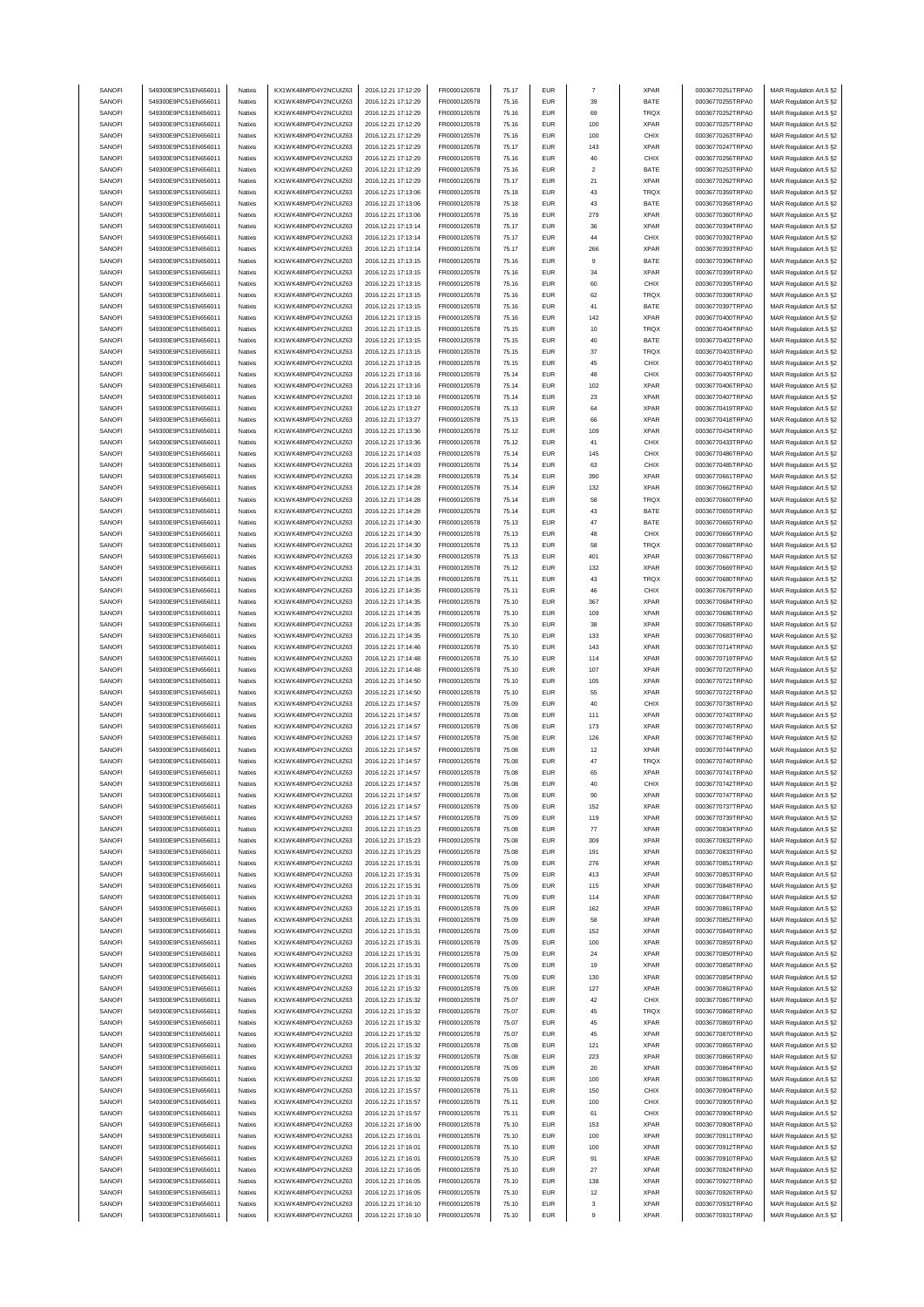| SANOFI           | 549300E9PC51EN656011                         | Natixis            | KX1WK48MPD4Y2NCUIZ63                         | 2016.12.21 17:16:10                        | FR0000120578                 | 75.10          | <b>EUR</b>               | 128          | <b>XPAR</b>         | 00036770933TRPA0                     | MAR Regulation Art.5 §2                            |
|------------------|----------------------------------------------|--------------------|----------------------------------------------|--------------------------------------------|------------------------------|----------------|--------------------------|--------------|---------------------|--------------------------------------|----------------------------------------------------|
| SANOFI           | 549300E9PC51EN656011                         | Natixis            | KX1WK48MPD4Y2NCUIZ63                         | 2016.12.21 17:16:30                        | FR0000120578                 | 75.12          | <b>EUR</b>               | 152          | <b>XPAR</b>         | 00036771010TRPA0                     | MAR Regulation Art.5 §2                            |
| SANOFI           | 549300E9PC51EN656011                         | Natixis            | KX1WK48MPD4Y2NCUIZ63                         | 2016.12.21 17:16:46                        | FR0000120578                 | 75.14          | <b>EUR</b>               | 127          | <b>XPAR</b>         | 00036771132TRPA0                     | MAR Regulation Art.5 §2                            |
| SANOFI           | 549300E9PC51EN656011                         | Natixis            | KX1WK48MPD4Y2NCUIZ63                         | 2016.12.21 17:16:46                        | FR0000120578                 | 75.14          | <b>EUR</b>               | 19           | <b>XPAR</b>         | 00036771134TRPA0                     | MAR Regulation Art.5 §2                            |
|                  |                                              |                    |                                              |                                            |                              |                |                          |              |                     |                                      |                                                    |
| SANOFI           | 549300E9PC51EN656011                         | Natixis            | KX1WK48MPD4Y2NCUIZ63                         | 2016.12.21 17:16:46                        | FR0000120578                 | 75.14          | <b>EUR</b>               | 295          | <b>XPAR</b>         | 00036771133TRPA0                     | MAR Regulation Art.5 §2                            |
| SANOFI           | 549300E9PC51EN656011                         | Natixis            | KX1WK48MPD4Y2NCUIZ63                         | 2016.12.21 17:17:07                        | FR0000120578                 | 75.15          | <b>EUR</b>               | 445          | <b>XPAR</b>         | 00036771291TRPA0                     | MAR Regulation Art.5 §2                            |
| SANOFI           | 549300E9PC51EN656011                         | Natixis            | KX1WK48MPD4Y2NCUIZ63                         | 2016.12.21 17:17:07                        | FR0000120578                 | 75.15          | <b>EUR</b>               | 113          | <b>XPAR</b>         | 00036771290TRPA0                     | MAR Regulation Art.5 §2                            |
| SANOFI           | 549300E9PC51EN656011                         | Natixis            | KX1WK48MPD4Y2NCUIZ63                         | 2016.12.21 17:17:23                        | FR0000120578                 | 75.16          | <b>EUR</b>               | 100          | CHIX                | 00036771376TRPA0                     | MAR Regulation Art.5 §2                            |
| SANOFI           | 549300E9PC51EN656011                         | Natixis            | KX1WK48MPD4Y2NCUIZ63                         | 2016.12.21 17:17:23                        | FR0000120578                 | 75.16          | <b>EUR</b>               | 256          | CHIX                | 00036771377TRPA0                     | MAR Regulation Art.5 §2                            |
| SANOFI           | 549300E9PC51EN656011                         | Natixis            | KX1WK48MPD4Y2NCUIZ63                         | 2016.12.21 17:17:57                        | FR0000120578                 | 75.17          | <b>EUR</b>               | 17           | CHIX                | 00036771448TRPA0                     | MAR Regulation Art.5 §2                            |
|                  | 549300E9PC51EN656011                         | Natixis            |                                              |                                            |                              |                | <b>EUR</b>               |              |                     |                                      |                                                    |
| SANOFI           |                                              |                    | KX1WK48MPD4Y2NCUIZ63                         | 2016.12.21 17:17:57                        | FR0000120578                 | 75.17          |                          | 28           | <b>XPAR</b>         | 00036771446TRPA0                     | MAR Regulation Art.5 §2                            |
| SANOFI           | 549300E9PC51EN656011                         | Natixis            | KX1WK48MPD4Y2NCUIZ63                         | 2016.12.21 17:17:57                        | FR0000120578                 | 75.17          | <b>EUR</b>               | 42           | CHIX                | 00036771447TRPA0                     | MAR Regulation Art.5 §2                            |
| SANOFI           | 549300E9PC51EN656011                         | Natixis            | KX1WK48MPD4Y2NCUIZ63                         | 2016.12.21 17:17:57                        | FR0000120578                 | 75.17          | <b>EUR</b>               | 63           | TRQX                | 00036771443TRPA0                     | MAR Regulation Art.5 §2                            |
| SANOFI           | 549300E9PC51EN656011                         | Natixis            | KX1WK48MPD4Y2NCUIZ63                         | 2016.12.21 17:17:57                        | FR0000120578                 | 75.17          | <b>EUR</b>               | 78           | BATE                | 00036771442TRPA0                     | MAR Regulation Art.5 §2                            |
| SANOFI           | 549300E9PC51EN656011                         | Natixis            | KX1WK48MPD4Y2NCUIZ63                         | 2016.12.21 17:17:57                        | FR0000120578                 | 75.17          | <b>EUR</b>               | 132          | <b>XPAR</b>         | 00036771449TRPA0                     | MAR Regulation Art.5 §2                            |
| SANOFI           | 549300E9PC51EN656011                         | Natixis            | KX1WK48MPD4Y2NCUIZ63                         | 2016.12.21 17:17:57                        | FR0000120578                 | 75.17          | <b>EUR</b>               | 266          | <b>XPAR</b>         | 00036771444TRPA0                     |                                                    |
|                  |                                              |                    |                                              |                                            |                              |                |                          |              |                     |                                      | MAR Regulation Art.5 §2                            |
| SANOFI           | 549300E9PC51EN656011                         | Natixis            | KX1WK48MPD4Y2NCUIZ63                         | 2016.12.21 17:17:57                        | FR0000120578                 | 75.17          | <b>EUR</b>               | 426          | <b>XPAR</b>         | 00036771445TRPA0                     | MAR Regulation Art.5 §2                            |
| SANOFI           | 549300E9PC51EN656011                         | Natixis            | KX1WK48MPD4Y2NCUIZ63                         | 2016.12.21 17:18:02                        | FR0000120578                 | 75.16          | <b>EUR</b>               | 428          | <b>XPAR</b>         | 00036771458TRPA0                     | MAR Regulation Art.5 §2                            |
| SANOFI           | 549300E9PC51EN656011                         | Natixis            | KX1WK48MPD4Y2NCUIZ63                         | 2016.12.21 17:18:02                        | FR0000120578                 | 75.15          | <b>EUR</b>               | 67           | BATE                | 00036771457TRPA0                     | MAR Regulation Art.5 §2                            |
| SANOFI           | 549300E9PC51EN656011                         | Natixis            | KX1WK48MPD4Y2NCUIZ63                         | 2016.12.21 17:18:02                        | FR0000120578                 | 75.16          | <b>EUR</b>               | $\bf 72$     | <b>TRQX</b>         | 00036771459TRPA0                     | MAR Regulation Art.5 §2                            |
| SANOFI           | 549300E9PC51EN656011                         | Natixis            | KX1WK48MPD4Y2NCUIZ63                         | 2016.12.21 17:18:02                        | FR0000120578                 | 75.16          | <b>EUR</b>               | 43           | CHIX                | 00036771456TRPA0                     | MAR Regulation Art.5 §2                            |
| SANOFI           | 549300E9PC51EN656011                         | Natixis            | KX1WK48MPD4Y2NCUIZ63                         | 2016.12.21 17:18:02                        | FR0000120578                 | 75.15          | <b>EUR</b>               | 198          | <b>XPAR</b>         | 00036771460TRPA0                     | MAR Regulation Art.5 §2                            |
|                  |                                              |                    |                                              |                                            |                              |                |                          |              |                     |                                      |                                                    |
| SANOFI           | 549300E9PC51EN656011                         | Natixis            | KX1WK48MPD4Y2NCUIZ63                         | 2016.12.21 17:18:17                        | FR0000120578                 | 75.15          | <b>EUR</b>               | 104          | CHIX                | 00036771523TRPA0                     | MAR Regulation Art.5 §2                            |
| SANOFI           | 549300E9PC51EN656011                         | Natixis            | KX1WK48MPD4Y2NCUIZ63                         | 2016.12.21 17:18:17                        | FR0000120578                 | 75.15          | <b>EUR</b>               | 71           | CHIX                | 00036771525TRPA0                     | MAR Regulation Art.5 §2                            |
| SANOFI           | 549300E9PC51EN656011                         | Natixis            | KX1WK48MPD4Y2NCUIZ63                         | 2016.12.21 17:18:17                        | FR0000120578                 | 75.14          | <b>EUR</b>               | 39           | BATE                | 00036771521TRPA0                     | MAR Regulation Art.5 §2                            |
| SANOFI           | 549300E9PC51EN656011                         | Natixis            | KX1WK48MPD4Y2NCUIZ63                         | 2016.12.21 17:18:17                        | FR0000120578                 | 75.14          | <b>EUR</b>               | 35           | TRQX                | 00036771522TRPA0                     | MAR Regulation Art.5 §2                            |
| SANOFI           | 549300E9PC51EN656011                         | Natixis            | KX1WK48MPD4Y2NCUIZ63                         | 2016.12.21 17:18:17                        | FR0000120578                 | 75.15          | <b>EUR</b>               | 88           | CHIX                | 00036771524TRPA0                     | MAR Regulation Art.5 §2                            |
| SANOFI           | 549300E9PC51EN656011                         | Natixis            | KX1WK48MPD4Y2NCUIZ63                         | 2016.12.21 17:18:17                        | FR0000120578                 | 75.14          | <b>EUR</b>               | 25           | BATE                | 00036771520TRPA0                     | MAR Regulation Art.5 §2                            |
| SANOFI           | 549300E9PC51EN656011                         | Natixis            | KX1WK48MPD4Y2NCUIZ63                         | 2016.12.21 17:18:29                        | FR0000120578                 | 75.14          | <b>EUR</b>               | 48           | <b>TRQX</b>         | 00036771576TRPA0                     | MAR Regulation Art.5 §2                            |
|                  | 549300E9PC51EN656011                         |                    | KX1WK48MPD4Y2NCUIZ63                         | 2016.12.21 17:18:29                        |                              |                |                          |              |                     |                                      |                                                    |
| SANOFI           |                                              | Natixis            |                                              |                                            | FR0000120578                 | 75.14          | <b>EUR</b>               | 45           | CHIX                | 00036771574TRPA0                     | MAR Regulation Art.5 §2                            |
| SANOFI           | 549300E9PC51EN656011                         | Natixis            | KX1WK48MPD4Y2NCUIZ63                         | 2016.12.21 17:18:29                        | FR0000120578                 | 75.14          | <b>EUR</b>               | 45           | TRQX                | 00036771575TRPA0                     | MAR Regulation Art.5 §2                            |
| SANOFI           | 549300E9PC51EN656011                         | Natixis            | KX1WK48MPD4Y2NCUIZ63                         | 2016.12.21 17:18:53                        | FR0000120578                 | 75.15          | <b>EUR</b>               | 500          | <b>XPAR</b>         | 00036771594TRPA0                     | MAR Regulation Art.5 §2                            |
| SANOFI           | 549300E9PC51EN656011                         | Natixis            | KX1WK48MPD4Y2NCUIZ63                         | 2016.12.21 17:18:53                        | FR0000120578                 | 75.15          | <b>EUR</b>               | 57           | <b>XPAR</b>         | 00036771595TRPA0                     | MAR Regulation Art.5 §2                            |
| SANOFI           | 549300E9PC51EN656011                         | Natixis            | KX1WK48MPD4Y2NCUIZ63                         | 2016.12.21 17:19:00                        | FR0000120578                 | 75.16          | <b>EUR</b>               | 50           | CHIX                | 00036771611TRPA0                     | MAR Regulation Art.5 §2                            |
| SANOFI           | 549300E9PC51EN656011                         | Natixis            | KX1WK48MPD4Y2NCUIZ63                         | 2016.12.21 17:19:00                        | FR0000120578                 | 75.16          | <b>EUR</b>               | 100          | CHIX                | 00036771613TRPA0                     | MAR Regulation Art.5 §2                            |
|                  |                                              |                    |                                              |                                            |                              |                |                          |              |                     |                                      |                                                    |
| SANOFI           | 549300E9PC51EN656011                         | Natixis            | KX1WK48MPD4Y2NCUIZ63                         | 2016.12.21 17:19:00                        | FR0000120578                 | 75.16          | <b>EUR</b>               | 124          | CHIX                | 00036771612TRPA0                     | MAR Regulation Art.5 §2                            |
| SANOFI           | 549300E9PC51EN656011                         | Natixis            | KX1WK48MPD4Y2NCUIZ63                         | 2016.12.21 17:19:03                        | FR0000120578                 | 75.13          | <b>EUR</b>               | 48           | BATE                | 00036771630TRPA0                     | MAR Regulation Art.5 §2                            |
| SANOFI           | 549300E9PC51EN656011                         | Natixis            | KX1WK48MPD4Y2NCUIZ63                         | 2016.12.21 17:19:03                        | FR0000120578                 | 75.14          | <b>EUR</b>               | 126          | <b>XPAR</b>         | 00036771626TRPA0                     | MAR Regulation Art.5 §2                            |
| SANOFI           | 549300E9PC51EN656011                         | Natixis            | KX1WK48MPD4Y2NCUIZ63                         | 2016.12.21 17:19:03                        | FR0000120578                 | 75.14          | <b>EUR</b>               | 37           | <b>XPAR</b>         | 00036771628TRPA0                     | MAR Regulation Art.5 §2                            |
| SANOFI           | 549300E9PC51EN656011                         | Natixis            | KX1WK48MPD4Y2NCUIZ63                         | 2016.12.21 17:19:03                        | FR0000120578                 | 75.14          | <b>EUR</b>               | 188          | <b>XPAR</b>         | 00036771629TRPA0                     | MAR Regulation Art.5 §2                            |
| SANOFI           | 549300E9PC51EN656011                         | Natixis            | KX1WK48MPD4Y2NCUIZ63                         | 2016.12.21 17:19:03                        | FR0000120578                 | 75.14          | <b>EUR</b>               | 48           | BATE                | 00036771623TRPA0                     |                                                    |
|                  |                                              |                    |                                              |                                            |                              |                |                          |              |                     |                                      | MAR Regulation Art.5 §2                            |
| SANOFI           | 549300E9PC51EN656011                         | Natixis            | KX1WK48MPD4Y2NCUIZ63                         | 2016.12.21 17:19:03                        | FR0000120578                 | 75.14          | <b>EUR</b>               | 46           | TRQX                | 00036771625TRPA0                     | MAR Regulation Art.5 §2                            |
| SANOFI           | 549300E9PC51EN656011                         | Natixis            | KX1WK48MPD4Y2NCUIZ63                         | 2016.12.21 17:19:03                        | FR0000120578                 | 75.14          | <b>EUR</b>               | 44           | TRQX                | 00036771624TRPA0                     | MAR Regulation Art.5 §2                            |
| SANOFI           | 549300E9PC51EN656011                         | Natixis            | KX1WK48MPD4Y2NCUIZ63                         | 2016.12.21 17:19:03                        | FR0000120578                 | 75.14          | <b>EUR</b>               | 62           | <b>XPAR</b>         | 00036771627TRPA0                     | MAR Regulation Art.5 §2                            |
| SANOFI           | 549300E9PC51EN656011                         | Natixis            | KX1WK48MPD4Y2NCUIZ63                         | 2016.12.21 17:19:04                        | FR0000120578                 | 75.12          | <b>EUR</b>               | 5            | BATE                | 00036771632TRPA0                     | MAR Regulation Art.5 §2                            |
| SANOFI           | 549300E9PC51EN656011                         | Natixis            | KX1WK48MPD4Y2NCUIZ63                         | 2016.12.21 17:19:04                        | FR0000120578                 | 75.12          | <b>EUR</b>               | 47           | BATE                | 00036771633TRPA0                     | MAR Regulation Art.5 §2                            |
| SANOFI           | 549300E9PC51EN656011                         | Natixis            | KX1WK48MPD4Y2NCUIZ63                         | 2016.12.21 17:19:07                        | FR0000120578                 | 75.11          | <b>EUR</b>               | 101          | <b>XPAR</b>         | 00036771646TRPA0                     | MAR Regulation Art.5 §2                            |
|                  |                                              |                    |                                              |                                            |                              |                |                          |              |                     |                                      |                                                    |
| SANOFI           | 549300E9PC51EN656011                         | Natixis            | KX1WK48MPD4Y2NCUIZ63                         | 2016.12.21 17:19:07                        | FR0000120578                 | 75.11          | <b>EUR</b>               | 24           | <b>XPAR</b>         | 00036771645TRPA0                     | MAR Regulation Art.5 §2                            |
| SANOFI           | 549300E9PC51EN656011                         | Natixis            | KX1WK48MPD4Y2NCUIZ63                         | 2016.12.21 17:19:07                        | FR0000120578                 | 75.10          | <b>EUR</b>               | 50           | <b>TRQX</b>         | 00036771647TRPA0                     | MAR Regulation Art.5 §2                            |
| SANOFI           | 549300E9PC51EN656011                         | Natixis            | KX1WK48MPD4Y2NCUIZ63                         | 2016.12.21 17:19:07                        | FR0000120578                 | 75.12          | <b>EUR</b>               | 37           | <b>XPAR</b>         | 00036771644TRPA0                     | MAR Regulation Art.5 §2                            |
| SANOFI           | 549300E9PC51EN656011                         | Natixis            | KX1WK48MPD4Y2NCUIZ63                         | 2016.12.21 17:19:07                        | FR0000120578                 | 75.12          | <b>EUR</b>               | 232          | <b>XPAR</b>         | 00036771643TRPA0                     | MAR Regulation Art.5 §2                            |
| SANOFI           | 549300E9PC51EN656011                         | Natixis            | KX1WK48MPD4Y2NCUIZ63                         | 2016.12.21 17:19:07                        | FR0000120578                 | 75.12          | <b>EUR</b>               | 62           | TRQX                | 00036771641TRPA0                     | MAR Regulation Art.5 §2                            |
| SANOFI           | 549300E9PC51EN656011                         | Natixis            | KX1WK48MPD4Y2NCUIZ63                         | 2016.12.21 17:19:07                        | FR0000120578                 | 75.12          | <b>EUR</b>               | $\mathbf{1}$ | TRQX                | 00036771642TRPA0                     | MAR Regulation Art.5 §2                            |
| SANOFI           | 549300E9PC51EN656011                         | Natixis            | KX1WK48MPD4Y2NCUIZ63                         | 2016.12.21 17:19:08                        | FR0000120578                 | 75.10          | <b>EUR</b>               | 65           | <b>XPAR</b>         | 00036771655TRPA0                     | MAR Regulation Art.5 §2                            |
|                  |                                              |                    |                                              |                                            |                              |                |                          |              |                     |                                      |                                                    |
| SANOFI           | 549300E9PC51EN656011                         | Natixis            | KX1WK48MPD4Y2NCUIZ63                         | 2016.12.21 17:19:08                        | FR0000120578                 | 75.10          | <b>EUR</b>               | 35           | <b>XPAR</b>         | 00036771654TRPA0                     | MAR Regulation Art.5 §2                            |
| SANOFI           | 549300E9PC51EN656011                         | Natixis            | KX1WK48MPD4Y2NCUIZ63                         | 2016.12.21 17:19:08                        | FR0000120578                 | 75.10          | <b>EUR</b>               | 91           | <b>XPAR</b>         | 00036771653TRPA0                     | MAR Regulation Art.5 §2                            |
| SANOFI           | 549300E9PC51EN656011                         | Natixis            | KX1WK48MPD4Y2NCUIZ63                         | 2016.12.21 17:19:25                        | FR0000120578                 | 75.10          | <b>EUR</b>               | 76           | <b>XPAR</b>         | 00036771724TRPA0                     | MAR Regulation Art.5 §2                            |
| SANOFI           | 549300E9PC51EN656011                         | Natixis            | KX1WK48MPD4Y2NCUIZ63                         | 2016.12.21 17:19:27                        | FR0000120578                 | 75.09          | <b>EUR</b>               | 49           | CHIX                | 00036771739TRPA0                     | MAR Regulation Art.5 §2                            |
| SANOFI           | 549300E9PC51EN656011                         | Natixis            | KX1WK48MPD4Y2NCUIZ63                         | 2016.12.21 17:19:27                        | FR0000120578                 | 75.09          | <b>EUR</b>               | 118          | <b>XPAR</b>         | 00036771740TRPA0                     | MAR Regulation Art.5 §2                            |
| SANOFI           | 549300E9PC51EN656011                         | Natixis            | KX1WK48MPD4Y2NCUIZ63                         | 2016.12.21 17:19:27                        | FR0000120578                 | 75.09          | <b>EUR</b>               | 42           | BATE                | 00036771742TRPA0                     | MAR Regulation Art.5 §2                            |
|                  |                                              |                    |                                              |                                            |                              |                |                          |              |                     |                                      |                                                    |
| SANOF            | 549300E9PC51EN65601                          | Natixis            | KX1WK48MPD4Y2NCUIZ63                         | 2016.12.21 17:19:27                        | FR0000120578                 | 75.10          | EUR                      |              | TROX                | 00036771738TRPA0                     | MAR Regulation Art.5 §2                            |
| SANOFI           | 549300E9PC51EN656011                         | Natixis            | KX1WK48MPD4Y2NCUIZ63                         | 2016.12.21 17:19:27                        | FR0000120578                 | 75.10          | <b>EUR</b>               | 317          | <b>XPAR</b>         | 00036771737TRPA0                     | MAR Regulation Art.5 §2                            |
| SANOFI           | 549300E9PC51EN656011                         | Natixis            | KX1WK48MPD4Y2NCUIZ63                         | 2016.12.21 17:19:27                        | FR0000120578                 | 75.09          | <b>EUR</b>               | 130          | <b>XPAR</b>         | 00036771741TRPA0                     | MAR Regulation Art.5 §2                            |
| SANOFI           | 549300E9PC51EN656011                         | Natixis            | KX1WK48MPD4Y2NCUIZ63                         | 2016.12.21 17:19:31                        | FR0000120578                 | 75.08          | <b>EUR</b>               | 120          | <b>XPAR</b>         | 00036771764TRPA0                     | MAR Regulation Art.5 §2                            |
| SANOFI           | 549300E9PC51EN656011                         | Natixis            | KX1WK48MPD4Y2NCUIZ63                         | 2016.12.21 17:19:31                        | FR0000120578                 | 75.08          | <b>EUR</b>               | 49           | TRQX                | 00036771763TRPA0                     | MAR Regulation Art.5 §2                            |
| SANOFI           | 549300E9PC51EN656011                         | Natixis            | KX1WK48MPD4Y2NCUIZ63                         | 2016.12.21 17:19:36                        | FR0000120578                 | 75.07          | <b>EUR</b>               | 121          | <b>XPAR</b>         | 00036771783TRPA0                     | MAR Regulation Art.5 §2                            |
| SANOFI           | 549300E9PC51EN656011                         | Natixis            | KX1WK48MPD4Y2NCUIZ63                         | 2016.12.21 17:19:36                        | FR0000120578                 | 75.07          | <b>EUR</b>               | 47           | TRQX                | 00036771781TRPA0                     | MAR Regulation Art.5 §2                            |
|                  |                                              |                    |                                              |                                            |                              |                |                          |              |                     |                                      |                                                    |
| SANOFI           | 549300E9PC51EN656011                         | Natixis            | KX1WK48MPD4Y2NCUIZ63                         | 2016.12.21 17:19:36                        | FR0000120578                 | 75.08          | <b>EUR</b>               | 48           | CHIX                | 00036771780TRPA0                     | MAR Regulation Art.5 §2                            |
| SANOFI           | 549300E9PC51EN656011                         | Natixis            | KX1WK48MPD4Y2NCUIZ63                         | 2016.12.21 17:19:36                        | FR0000120578                 | 75.08          | <b>EUR</b>               | 121          | <b>XPAR</b>         | 00036771782TRPA0                     | MAR Regulation Art.5 §2                            |
| SANOFI           | 549300E9PC51EN656011                         | Natixis            | KX1WK48MPD4Y2NCUIZ63                         | 2016.12.21 17:19:36                        | FR0000120578                 | 75.06          | <b>EUR</b>               | 100          | <b>XPAR</b>         | 00036771787TRPA0                     | MAR Regulation Art.5 §2                            |
| SANOFI           | 549300E9PC51EN656011                         | Natixis            | KX1WK48MPD4Y2NCUIZ63                         | 2016.12.21 17:19:36                        | FR0000120578                 | 75.06          | <b>EUR</b>               | 105          | <b>XPAR</b>         | 00036771786TRPA0                     | MAR Regulation Art.5 §2                            |
| SANOFI           | 549300E9PC51EN656011                         | Natixis            | KX1WK48MPD4Y2NCUIZ63                         | 2016.12.21 17:19:36                        | FR0000120578                 | 75.06          | <b>EUR</b>               | 292          | <b>XPAR</b>         | 00036771788TRPA0                     | MAR Regulation Art.5 §2                            |
| SANOFI           | 549300E9PC51EN656011                         | Natixis            | KX1WK48MPD4Y2NCUIZ63                         | 2016.12.21 17:19:36                        | FR0000120578                 | 75.06          | <b>EUR</b>               | 37           | <b>XPAR</b>         | 00036771785TRPA0                     | MAR Regulation Art.5 §2                            |
|                  |                                              |                    | KX1WK48MPD4Y2NCUIZ63                         | 2016.12.21 17:19:36                        |                              |                |                          |              |                     | 00036771784TRPA0                     | MAR Regulation Art.5 §2                            |
| SANOFI           | 549300E9PC51EN656011<br>549300E9PC51EN656011 | Natixis            | KX1WK48MPD4Y2NCUIZ63                         |                                            | FR0000120578                 | 75.06          | <b>EUR</b>               | 150          | <b>XPAR</b>         | 00036771790TRPA0                     |                                                    |
| SANOFI           |                                              | Natixis            |                                              | 2016.12.21 17:19:36                        | FR0000120578                 | 75.04          | <b>EUR</b>               | 17           | CHIX                |                                      | MAR Regulation Art.5 §2                            |
| SANOFI           | 549300E9PC51EN656011                         | Natixis            | KX1WK48MPD4Y2NCUIZ63                         | 2016.12.21 17:19:36                        | FR0000120578                 | 75.04          | <b>EUR</b>               | 30           | CHIX                | 00036771789TRPA0                     | MAR Regulation Art.5 §2                            |
| SANOFI           | 549300E9PC51EN656011                         | Natixis            | KX1WK48MPD4Y2NCUIZ63                         | 2016.12.21 17:19:39                        | FR0000120578                 | 75.05          | <b>EUR</b>               | 127          | <b>XPAR</b>         | 00036771796TRPA0                     | MAR Regulation Art.5 §2                            |
| SANOFI           | 549300E9PC51EN656011                         | Natixis            | KX1WK48MPD4Y2NCUIZ63                         | 2016.12.21 17:19:45                        | FR0000120578                 | 75.07          | <b>EUR</b>               | 192          | <b>XPAR</b>         | 00036771821TRPA0                     | MAR Regulation Art.5 §2                            |
| SANOFI           | 549300E9PC51EN656011                         | Natixis            | KX1WK48MPD4Y2NCUIZ63                         | 2016.12.21 17:19:46                        | FR0000120578                 | 75.07          | <b>EUR</b>               | 385          | <b>XPAR</b>         | 00036771823TRPA0                     | MAR Regulation Art.5 §2                            |
| SANOFI           | 549300E9PC51EN656011                         | Natixis            | KX1WK48MPD4Y2NCUIZ63                         | 2016.12.21 17:19:46                        | FR0000120578                 | 75.07          | <b>EUR</b>               | 414          | <b>XPAR</b>         | 00036771824TRPA0                     | MAR Regulation Art.5 §2                            |
|                  |                                              |                    |                                              |                                            |                              |                |                          |              |                     |                                      |                                                    |
| SANOFI           | 549300E9PC51EN656011                         | Natixis            | KX1WK48MPD4Y2NCUIZ63                         | 2016.12.21 17:19:55                        | FR0000120578                 | 75.06          | <b>EUR</b>               | 134          | <b>XPAR</b>         | 00036771841TRPA0                     | MAR Regulation Art.5 §2                            |
| SANOFI           | 549300E9PC51EN656011                         | Natixis            | KX1WK48MPD4Y2NCUIZ63                         | 2016.12.21 17:20:06                        | FR0000120578                 | 75.07          | <b>EUR</b>               | 125          | <b>XPAR</b>         | 00036771873TRPA0                     | MAR Regulation Art.5 §2                            |
| SANOFI           | 549300E9PC51EN656011                         | Natixis            | KX1WK48MPD4Y2NCUIZ63                         | 2016.12.21 17:20:06                        | FR0000120578                 | 75.07          | <b>EUR</b>               | 96           | <b>XPAR</b>         | 00036771875TRPA0                     | MAR Regulation Art.5 §2                            |
| SANOFI           | 549300E9PC51EN656011                         | Natixis            | KX1WK48MPD4Y2NCUIZ63                         | 2016.12.21 17:20:06                        | FR0000120578                 | 75.07          | <b>EUR</b>               | 4            | <b>XPAR</b>         | 00036771876TRPA0                     | MAR Regulation Art.5 §2                            |
| SANOFI           | 549300E9PC51EN656011                         | Natixis            | KX1WK48MPD4Y2NCUIZ63                         | 2016.12.21 17:20:06                        | FR0000120578                 | 75.07          | EUR                      | 20           | <b>XPAR</b>         | 00036771874TRPA0                     | MAR Regulation Art.5 §2                            |
| SANOFI           | 549300E9PC51EN656011                         | Natixis            | KX1WK48MPD4Y2NCUIZ63                         | 2016.12.21 17:20:24                        |                              |                |                          |              | <b>XPAR</b>         | 00036771921TRPA0                     |                                                    |
|                  |                                              |                    |                                              |                                            | FR0000120578                 | 75.08          | <b>EUR</b>               | 127          |                     |                                      | MAR Regulation Art.5 §2                            |
| SANOFI           | 549300E9PC51EN656011                         | Natixis            | KX1WK48MPD4Y2NCUIZ63                         | 2016.12.21 17:20:24                        | FR0000120578                 | 75.08          | <b>EUR</b>               | 127          | <b>XPAR</b>         | 00036771915TRPA0                     | MAR Regulation Art.5 §2                            |
| SANOFI           | 549300E9PC51EN656011                         | Natixis            | KX1WK48MPD4Y2NCUIZ63                         | 2016.12.21 17:20:24                        | FR0000120578                 | 75.08          | <b>EUR</b>               | 99           | <b>XPAR</b>         | 00036771920TRPA0                     | MAR Regulation Art.5 §2                            |
| SANOFI           | 549300E9PC51EN656011                         | Natixis            | KX1WK48MPD4Y2NCUIZ63                         | 2016.12.21 17:20:24                        | FR0000120578                 | 75.08          | <b>EUR</b>               | 99           | <b>XPAR</b>         | 00036771917TRPA0                     | MAR Regulation Art.5 §2                            |
| SANOFI           | 549300E9PC51EN656011                         | Natixis            | KX1WK48MPD4Y2NCUIZ63                         | 2016.12.21 17:20:24                        | FR0000120578                 | 75.08          | <b>EUR</b>               | 59           | <b>XPAR</b>         | 00036771916TRPA0                     | MAR Regulation Art.5 §2                            |
| SANOFI           | 549300E9PC51EN656011                         | Natixis            | KX1WK48MPD4Y2NCUIZ63                         | 2016.12.21 17:20:24                        | FR0000120578                 | 75.08          | <b>EUR</b>               | 50           | <b>XPAR</b>         | 00036771922TRPA0                     | MAR Regulation Art.5 §2                            |
|                  |                                              |                    |                                              |                                            |                              |                |                          |              |                     |                                      |                                                    |
| SANOFI           | 549300E9PC51EN656011                         | Natixis            | KX1WK48MPD4Y2NCUIZ63                         | 2016.12.21 17:20:24                        | FR0000120578                 | 75.08          | <b>EUR</b>               | 42           | <b>XPAR</b>         | 00036771914TRPA0                     | MAR Regulation Art.5 §2                            |
| SANOFI           | 549300E9PC51EN656011                         | Natixis            | KX1WK48MPD4Y2NCUIZ63                         | 2016.12.21 17:20:24                        | FR0000120578                 | 75.08          | <b>EUR</b>               | 127          | <b>XPAR</b>         | 00036771918TRPA0                     | MAR Regulation Art.5 §2                            |
| SANOFI           | 549300E9PC51EN656011                         | Natixis            | KX1WK48MPD4Y2NCUIZ63                         | 2016.12.21 17:20:24                        | FR0000120578                 | 75.07          | <b>EUR</b>               | 118          | <b>XPAR</b>         | 00036771926TRPA0                     | MAR Regulation Art.5 §2                            |
| SANOFI           | 549300E9PC51EN656011                         | Natixis            | KX1WK48MPD4Y2NCUIZ63                         | 2016.12.21 17:20:24                        | FR0000120578                 | 75.07          | <b>EUR</b>               | 45           | <b>TRQX</b>         | 00036771928TRPA0                     | MAR Regulation Art.5 §2                            |
| SANOFI           | 549300E9PC51EN656011                         | Natixis            | KX1WK48MPD4Y2NCUIZ63                         | 2016.12.21 17:20:24                        | FR0000120578                 | 75.07          | <b>EUR</b>               | 113          | <b>XPAR</b>         | 00036771927TRPA0                     | MAR Regulation Art.5 §2                            |
| SANOFI           | 549300E9PC51EN656011                         | Natixis            | KX1WK48MPD4Y2NCUIZ63                         | 2016.12.21 17:20:24                        | FR0000120578                 | 75.07          | <b>EUR</b>               | 65           | CHIX                | 00036771924TRPA0                     | MAR Regulation Art.5 §2                            |
|                  |                                              |                    |                                              |                                            |                              |                |                          |              |                     |                                      |                                                    |
|                  |                                              |                    |                                              |                                            |                              |                |                          |              |                     |                                      |                                                    |
| SANOFI           | 549300E9PC51EN656011                         | Natixis            | KX1WK48MPD4Y2NCUIZ63                         | 2016.12.21 17:20:24                        | FR0000120578                 | 75.07          | <b>EUR</b>               | 275          | <b>XPAR</b>         | 00036771925TRPA0                     | MAR Regulation Art.5 §2                            |
| SANOFI<br>SANOFI | 549300E9PC51EN656011<br>549300E9PC51EN656011 | Natixis<br>Natixis | KX1WK48MPD4Y2NCUIZ63<br>KX1WK48MPD4Y2NCUIZ63 | 2016.12.21 17:20:24<br>2016.12.21 17:20:24 | FR0000120578<br>FR0000120578 | 75.07<br>75.08 | <b>EUR</b><br><b>EUR</b> | 42<br>31     | BATE<br><b>XPAR</b> | 00036771923TRPA0<br>00036771919TRPA0 | MAR Regulation Art.5 §2<br>MAR Regulation Art.5 §2 |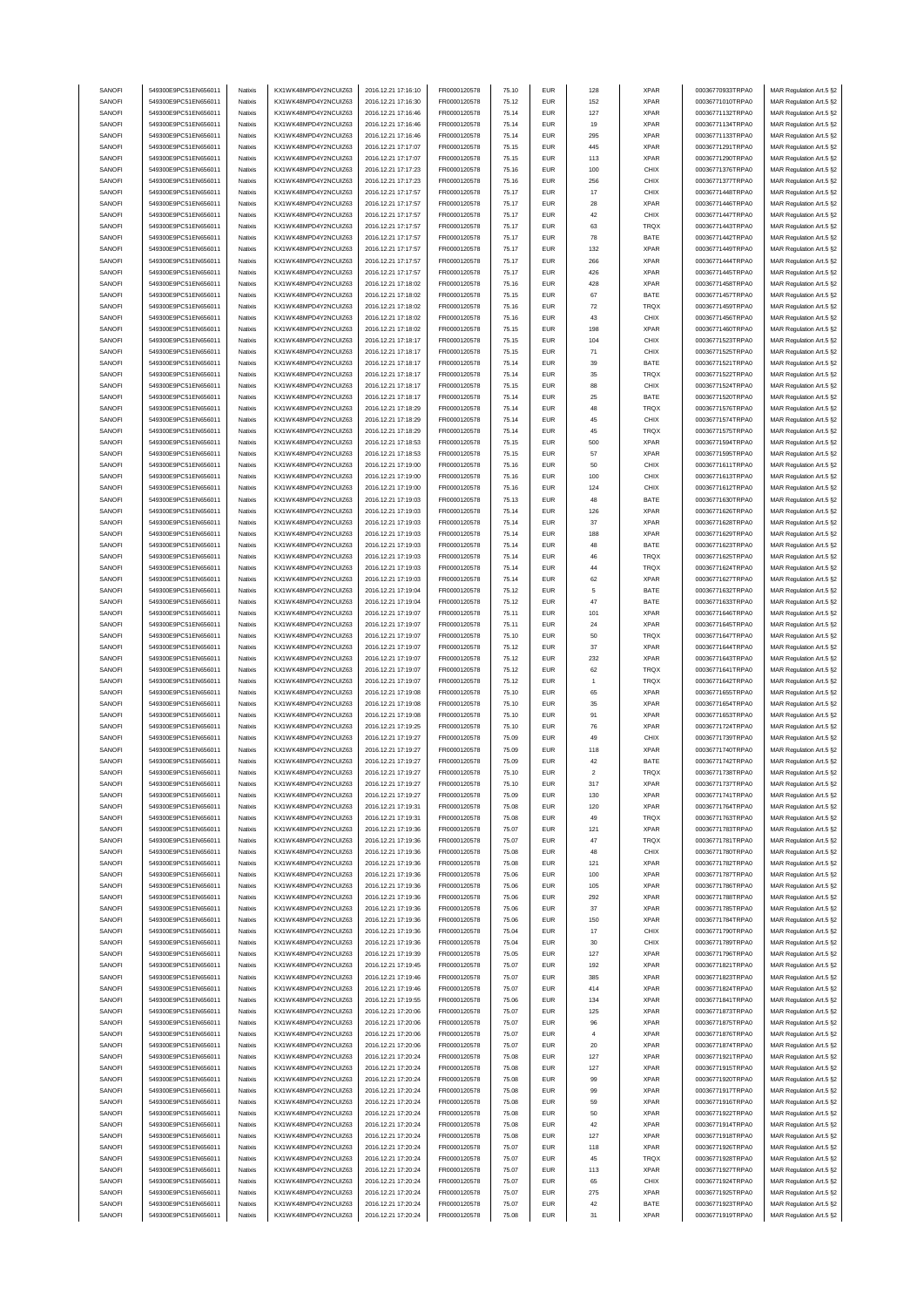| SANOFI | 549300E9PC51EN656011                         | Natixis | KX1WK48MPD4Y2NCUIZ63 | 2016.12.21 17:20:25 | FR0000120578 | 75.06 | <b>EUR</b> | $\overline{a}$ | BATE        | 00036771929TRPA0 | MAR Regulation Art.5 §2 |
|--------|----------------------------------------------|---------|----------------------|---------------------|--------------|-------|------------|----------------|-------------|------------------|-------------------------|
| SANOFI | 549300E9PC51EN656011                         | Natixis | KX1WK48MPD4Y2NCUIZ63 | 2016.12.21 17:20:25 | FR0000120578 | 75.06 | <b>EUR</b> | 39             | BATE        | 00036771930TRPA0 | MAR Regulation Art.5 §2 |
| SANOFI | 549300E9PC51EN656011                         | Natixis | KX1WK48MPD4Y2NCUIZ63 | 2016.12.21 17:20:26 | FR0000120578 | 75.06 | <b>EUR</b> | 63             | CHIX        | 00036771933TRPA0 | MAR Regulation Art.5 §2 |
| SANOFI | 549300E9PC51EN656011                         | Natixis | KX1WK48MPD4Y2NCUIZ63 | 2016.12.21 17:20:26 | FR0000120578 | 75.06 | <b>EUR</b> | 16             | CHIX        | 00036771932TRPA0 | MAR Regulation Art.5 §2 |
| SANOFI | 549300E9PC51EN656011                         | Natixis | KX1WK48MPD4Y2NCUIZ63 | 2016.12.21 17:20:26 | FR0000120578 | 75.06 | <b>EUR</b> | 43             | TRQX        | 00036771934TRPA0 | MAR Regulation Art.5 §2 |
|        |                                              |         |                      |                     |              |       |            |                |             |                  |                         |
| SANOFI | 549300E9PC51EN656011                         | Natixis | KX1WK48MPD4Y2NCUIZ63 | 2016.12.21 17:20:27 | FR0000120578 | 75.06 | <b>EUR</b> | 147            | <b>XPAR</b> | 00036771936TRPA0 | MAR Regulation Art.5 §2 |
| SANOFI | 549300E9PC51EN656011                         | Natixis | KX1WK48MPD4Y2NCUIZ63 | 2016.12.21 17:20:27 | FR0000120578 | 75.06 | <b>EUR</b> | 107            | <b>XPAR</b> | 00036771935TRPA0 | MAR Regulation Art.5 §2 |
| SANOFI | 549300E9PC51EN656011                         | Natixis | KX1WK48MPD4Y2NCUIZ63 | 2016.12.21 17:20:28 | FR0000120578 | 75.05 | <b>EUR</b> | 72             | CHIX        | 00036771937TRPA0 | MAR Regulation Art.5 §2 |
| SANOFI | 549300E9PC51EN656011                         | Natixis | KX1WK48MPD4Y2NCUIZ63 | 2016.12.21 17:20:29 | FR0000120578 | 75.04 | <b>EUR</b> | 107            | <b>XPAR</b> | 00036771941TRPA0 | MAR Regulation Art.5 §2 |
| SANOFI | 549300E9PC51EN656011                         | Natixis | KX1WK48MPD4Y2NCUIZ63 | 2016.12.21 17:20:29 | FR0000120578 | 75.04 | <b>EUR</b> | 119            | <b>XPAR</b> | 00036771940TRPA0 | MAR Regulation Art.5 §2 |
| SANOFI | 549300E9PC51EN656011                         | Natixis | KX1WK48MPD4Y2NCUIZ63 | 2016.12.21 17:20:40 | FR0000120578 | 75.04 | <b>EUR</b> | 185            | CHIX        | 00036771947TRPA0 | MAR Regulation Art.5 §2 |
|        |                                              |         |                      |                     |              |       |            |                |             |                  |                         |
| SANOFI | 549300E9PC51EN656011                         | Natixis | KX1WK48MPD4Y2NCUIZ63 | 2016.12.21 17:20:40 | FR0000120578 | 75.04 | <b>EUR</b> | 5              | CHIX        | 00036771946TRPA0 | MAR Regulation Art.5 §2 |
| SANOFI | 549300E9PC51EN656011                         | Natixis | KX1WK48MPD4Y2NCUIZ63 | 2016.12.21 17:20:41 | FR0000120578 | 75.04 | <b>EUR</b> | 65             | <b>XPAR</b> | 00036771948TRPA0 | MAR Regulation Art.5 §2 |
| SANOFI | 549300E9PC51EN656011                         | Natixis | KX1WK48MPD4Y2NCUIZ63 | 2016.12.21 17:20:41 | FR0000120578 | 75.04 | <b>EUR</b> | 98             | <b>XPAR</b> | 00036771949TRPA0 | MAR Regulation Art.5 §2 |
| SANOFI | 549300E9PC51EN656011                         | Natixis | KX1WK48MPD4Y2NCUIZ63 | 2016.12.21 17:20:41 | FR0000120578 | 75.04 | <b>EUR</b> | 50             | <b>XPAR</b> | 00036771951TRPA0 | MAR Regulation Art.5 §2 |
| SANOFI | 549300E9PC51EN656011                         | Natixis | KX1WK48MPD4Y2NCUIZ63 | 2016.12.21 17:20:41 | FR0000120578 | 75.04 | <b>EUR</b> | 127            | <b>XPAR</b> | 00036771950TRPA0 | MAR Regulation Art.5 §2 |
|        | 549300E9PC51EN656011                         |         |                      |                     |              |       |            |                |             |                  |                         |
| SANOFI |                                              | Natixis | KX1WK48MPD4Y2NCUIZ63 | 2016.12.21 17:21:01 | FR0000120578 | 75.04 | <b>EUR</b> | 183            | <b>XPAR</b> | 00036772004TRPA0 | MAR Regulation Art.5 §2 |
| SANOFI | 549300E9PC51EN656011                         | Natixis | KX1WK48MPD4Y2NCUIZ63 | 2016.12.21 17:21:01 | FR0000120578 | 75.04 | <b>EUR</b> | 269            | <b>XPAR</b> | 00036772003TRPA0 | MAR Regulation Art.5 §2 |
| SANOFI | 549300E9PC51EN656011                         | Natixis | KX1WK48MPD4Y2NCUIZ63 | 2016.12.21 17:21:01 | FR0000120578 | 75.04 | <b>EUR</b> | 99             | <b>XPAR</b> | 00036772001TRPA0 | MAR Regulation Art.5 §2 |
| SANOFI | 549300E9PC51EN656011                         | Natixis | KX1WK48MPD4Y2NCUIZ63 | 2016.12.21 17:21:01 | FR0000120578 | 75.04 | <b>EUR</b> | $\overline{1}$ | <b>XPAR</b> | 00036772005TRPA0 | MAR Regulation Art.5 §2 |
| SANOFI | 549300E9PC51EN656011                         | Natixis | KX1WK48MPD4Y2NCUIZ63 | 2016.12.21 17:21:01 | FR0000120578 | 75.04 | <b>EUR</b> | 48             | <b>XPAR</b> | 00036772002TRPA0 | MAR Regulation Art.5 §2 |
| SANOFI | 549300E9PC51EN656011                         | Natixis | KX1WK48MPD4Y2NCUIZ63 | 2016.12.21 17:21:01 | FR0000120578 | 75.04 | <b>EUR</b> | 27             | <b>XPAR</b> | 00036772000TRPA0 | MAR Regulation Art.5 §2 |
| SANOFI | 549300E9PC51EN656011                         | Natixis | KX1WK48MPD4Y2NCUIZ63 | 2016.12.21 17:21:08 | FR0000120578 | 75.07 | <b>EUR</b> | 144            | <b>XPAR</b> | 00036772035TRPA0 | MAR Regulation Art.5 §2 |
|        |                                              |         |                      |                     |              |       |            |                |             |                  |                         |
| SANOFI | 549300E9PC51EN656011                         | Natixis | KX1WK48MPD4Y2NCUIZ63 | 2016.12.21 17:21:08 | FR0000120578 | 75.07 | <b>EUR</b> | 118            | <b>XPAR</b> | 00036772034TRPA0 | MAR Regulation Art.5 §2 |
| SANOFI | 549300E9PC51EN656011                         | Natixis | KX1WK48MPD4Y2NCUIZ63 | 2016.12.21 17:21:08 | FR0000120578 | 75.07 | <b>EUR</b> | 237            | <b>XPAR</b> | 00036772036TRPA0 | MAR Regulation Art.5 §2 |
| SANOFI | 549300E9PC51EN656011                         | Natixis | KX1WK48MPD4Y2NCUIZ63 | 2016.12.21 17:21:12 | FR0000120578 | 75.09 | <b>EUR</b> | 120            | <b>XPAR</b> | 00036772056TRPA0 | MAR Regulation Art.5 §2 |
| SANOFI | 549300E9PC51EN656011                         | Natixis | KX1WK48MPD4Y2NCUIZ63 | 2016.12.21 17:21:14 | FR0000120578 | 75.09 | <b>EUR</b> | 40             | <b>XPAR</b> | 00036772062TRPA0 | MAR Regulation Art.5 §2 |
| SANOFI | 549300E9PC51EN656011                         | Natixis | KX1WK48MPD4Y2NCUIZ63 | 2016.12.21 17:21:46 | FR0000120578 | 75.10 | <b>EUR</b> | 231            | <b>XPAR</b> | 00036772256TRPA0 | MAR Regulation Art.5 §2 |
| SANOFI | 549300E9PC51EN656011                         | Natixis | KX1WK48MPD4Y2NCUIZ63 | 2016.12.21 17:21:46 | FR0000120578 | 75.10 | <b>EUR</b> | 351            | <b>XPAR</b> | 00036772255TRPA0 | MAR Regulation Art.5 §2 |
|        | 549300E9PC51EN656011                         |         |                      |                     |              |       |            |                |             |                  |                         |
| SANOFI |                                              | Natixis | KX1WK48MPD4Y2NCUIZ63 | 2016.12.21 17:21:47 | FR0000120578 | 75.12 | <b>EUR</b> | 100            | <b>XPAR</b> | 00036772281TRPA0 | MAR Regulation Art.5 §2 |
| SANOFI | 549300E9PC51EN656011                         | Natixis | KX1WK48MPD4Y2NCUIZ63 | 2016.12.21 17:21:47 | FR0000120578 | 75.12 | <b>EUR</b> | 113            | <b>XPAR</b> | 00036772282TRPA0 | MAR Regulation Art.5 §2 |
| SANOFI | 549300E9PC51EN656011                         | Natixis | KX1WK48MPD4Y2NCUIZ63 | 2016.12.21 17:22:00 | FR0000120578 | 75.11 | <b>EUR</b> | 150            | <b>XPAR</b> | 00036772300TRPA0 | MAR Regulation Art.5 §2 |
| SANOFI | 549300E9PC51EN656011                         | Natixis | KX1WK48MPD4Y2NCUIZ63 | 2016.12.21 17:22:00 | FR0000120578 | 75.11 | <b>EUR</b> | 470            | <b>XPAR</b> | 00036772301TRPA0 | MAR Regulation Art.5 §2 |
| SANOFI | 549300E9PC51EN656011                         | Natixis | KX1WK48MPD4Y2NCUIZ63 | 2016.12.21 17:22:00 | FR0000120578 | 75.11 | <b>EUR</b> | 144            | <b>XPAR</b> | 00036772302TRPA0 | MAR Regulation Art.5 §2 |
|        |                                              |         |                      |                     |              |       |            |                |             |                  |                         |
| SANOFI | 549300E9PC51EN656011                         | Natixis | KX1WK48MPD4Y2NCUIZ63 | 2016.12.21 17:22:00 | FR0000120578 | 75.11 | <b>EUR</b> | 100            | CHIX        | 00036772307TRPA0 | MAR Regulation Art.5 §2 |
| SANOFI | 549300E9PC51EN656011                         | Natixis | KX1WK48MPD4Y2NCUIZ63 | 2016.12.21 17:22:00 | FR0000120578 | 75.11 | <b>EUR</b> | 100            | CHIX        | 00036772303TRPA0 | MAR Regulation Art.5 §2 |
| SANOFI | 549300E9PC51EN656011                         | Natixis | KX1WK48MPD4Y2NCUIZ63 | 2016.12.21 17:22:00 | FR0000120578 | 75.11 | <b>EUR</b> | 10             | CHIX        | 00036772308TRPA0 | MAR Regulation Art.5 §2 |
| SANOFI | 549300E9PC51EN656011                         | Natixis | KX1WK48MPD4Y2NCUIZ63 | 2016.12.21 17:22:00 | FR0000120578 | 75.10 | <b>EUR</b> | 349            | <b>XPAR</b> | 00036772305TRPA0 | MAR Regulation Art.5 §2 |
| SANOFI | 549300E9PC51EN656011                         | Natixis | KX1WK48MPD4Y2NCUIZ63 | 2016.12.21 17:22:00 | FR0000120578 | 75.10 | <b>EUR</b> | 362            | <b>XPAR</b> | 00036772304TRPA0 | MAR Regulation Art.5 §2 |
| SANOFI | 549300E9PC51EN656011                         | Natixis | KX1WK48MPD4Y2NCUIZ63 | 2016.12.21 17:22:00 | FR0000120578 | 75.10 | <b>EUR</b> | 220            | <b>XPAR</b> | 00036772306TRPA0 |                         |
|        |                                              |         |                      |                     |              |       |            |                |             |                  | MAR Regulation Art.5 §2 |
| SANOFI | 549300E9PC51EN656011                         | Natixis | KX1WK48MPD4Y2NCUIZ63 | 2016.12.21 17:22:17 | FR0000120578 | 75.11 | <b>EUR</b> | 131            | CHIX        | 00036772329TRPA0 | MAR Regulation Art.5 §2 |
| SANOFI | 549300E9PC51EN656011                         | Natixis | KX1WK48MPD4Y2NCUIZ63 | 2016.12.21 17:22:17 | FR0000120578 | 75.11 | <b>EUR</b> | 98             | CHIX        | 00036772328TRPA0 | MAR Regulation Art.5 §2 |
| SANOFI | 549300E9PC51EN656011                         | Natixis | KX1WK48MPD4Y2NCUIZ63 | 2016.12.21 17:22:24 | FR0000120578 | 75.10 | <b>EUR</b> | 103            | <b>XPAR</b> | 00036772352TRPA0 | MAR Regulation Art.5 §2 |
| SANOFI | 549300E9PC51EN656011                         | Natixis | KX1WK48MPD4Y2NCUIZ63 | 2016.12.21 17:22:24 | FR0000120578 | 75.10 | <b>EUR</b> | 134            | <b>XPAR</b> | 00036772347TRPA0 | MAR Regulation Art.5 §2 |
| SANOFI | 549300E9PC51EN656011                         | Natixis | KX1WK48MPD4Y2NCUIZ63 | 2016.12.21 17:22:24 | FR0000120578 | 75.10 | <b>EUR</b> | 159            | <b>XPAR</b> | 00036772340TRPA0 | MAR Regulation Art.5 §2 |
|        |                                              |         |                      |                     |              |       |            |                |             |                  |                         |
| SANOFI | 549300E9PC51EN656011                         | Natixis | KX1WK48MPD4Y2NCUIZ63 | 2016.12.21 17:22:24 | FR0000120578 | 75.08 | <b>EUR</b> | 10             | BATE        | 00036772361TRPA0 | MAR Regulation Art.5 §2 |
| SANOFI | 549300E9PC51EN656011                         | Natixis | KX1WK48MPD4Y2NCUIZ63 | 2016.12.21 17:22:24 | FR0000120578 | 75.06 | <b>EUR</b> | 23             | TRQX        | 00036772366TRPA0 | MAR Regulation Art.5 §2 |
| SANOFI | 549300E9PC51EN656011                         | Natixis | KX1WK48MPD4Y2NCUIZ63 | 2016.12.21 17:22:24 | FR0000120578 | 75.08 | <b>EUR</b> | 79             | TRQX        | 00036772362TRPA0 | MAR Regulation Art.5 §2 |
| SANOFI | 549300E9PC51EN656011                         | Natixis | KX1WK48MPD4Y2NCUIZ63 | 2016.12.21 17:22:24 |              |       |            | 59             | TRQX        | 00036772346TRPA0 | MAR Regulation Art.5 §2 |
|        |                                              |         |                      |                     | FR0000120578 | 75.10 | <b>EUR</b> |                |             |                  |                         |
|        |                                              |         |                      |                     |              |       |            |                |             |                  |                         |
| SANOFI | 549300E9PC51EN656011                         | Natixis | KX1WK48MPD4Y2NCUIZ63 | 2016.12.21 17:22:24 | FR0000120578 | 75.06 | <b>EUR</b> | 28             | TRQX        | 00036772364TRPA0 | MAR Regulation Art.5 §2 |
| SANOFI | 549300E9PC51EN656011                         | Natixis | KX1WK48MPD4Y2NCUIZ63 | 2016.12.21 17:22:24 | FR0000120578 | 75.08 | <b>EUR</b> | 32             | BATE        | 00036772360TRPA0 | MAR Regulation Art.5 §2 |
| SANOFI | 549300E9PC51EN656011                         | Natixis | KX1WK48MPD4Y2NCUIZ63 | 2016.12.21 17:22:24 | FR0000120578 | 75.10 | <b>EUR</b> | 203            | <b>XPAR</b> | 00036772353TRPA0 | MAR Regulation Art.5 §2 |
| SANOFI | 549300E9PC51EN656011                         | Natixis | KX1WK48MPD4Y2NCUIZ63 | 2016.12.21 17:22:24 | FR0000120578 | 75.10 | <b>EUR</b> | 39             | <b>XPAR</b> | 00036772350TRPA0 | MAR Regulation Art.5 §2 |
| SANOFI | 549300E9PC51EN656011                         | Natixis | KX1WK48MPD4Y2NCUIZ63 | 2016.12.21 17:22:24 | FR0000120578 | 75.10 | <b>EUR</b> | $\mathbf{1}$   | <b>XPAR</b> | 00036772339TRPA0 | MAR Regulation Art.5 §2 |
| SANOFI | 549300E9PC51EN656011                         | Natixis | KX1WK48MPD4Y2NCUIZ63 | 2016.12.21 17:22:24 | FR0000120578 | 75.10 | EUR        | 193            | <b>XPAR</b> | 00036772349TRPA0 | MAR Regulation Art.5 §2 |
| SANOFI | 549300E9PC51EN656011                         | Natixis | KX1WK48MPD4Y2NCUIZ63 | 2016.12.21 17:22:24 | FR0000120578 | 75.10 | <b>EUR</b> | 124            | <b>XPAR</b> | 00036772342TRPA0 | MAR Regulation Art.5 §2 |
|        |                                              |         |                      |                     |              |       |            |                |             |                  |                         |
| SANOFI | 549300E9PC51EN656011                         | Natixis | KX1WK48MPD4Y2NCUIZ63 | 2016.12.21 17:22:24 | FR0000120578 | 75.10 | <b>EUR</b> | 108            | <b>XPAR</b> | 00036772354TRPA0 | MAR Regulation Art.5 §2 |
| SANOFI | 549300E9PC51EN656011                         | Natixis | KX1WK48MPD4Y2NCUIZ63 | 2016.12.21 17:22:24 | FR0000120578 | 75.10 | <b>EUR</b> | 100            | <b>XPAR</b> | 00036772351TRPA0 | MAR Regulation Art.5 §2 |
| SANOFI | 549300E9PC51EN656011                         | Natixis | KX1WK48MPD4Y2NCUIZ63 | 2016.12.21 17:22:24 | FR0000120578 | 75.10 | <b>EUR</b> | 100            | <b>XPAR</b> | 00036772348TRPA0 | MAR Regulation Art.5 §2 |
| SANOFI | 549300E9PC51EN656011                         | Natixis | KX1WK48MPD4Y2NCUIZ63 | 2016.12.21 17:22:24 | FR0000120578 | 75.10 | <b>EUR</b> | 46             | CHIX        | 00036772345TRPA0 | MAR Regulation Art.5 §2 |
|        |                                              |         | KX1WK48MPD4Y2NCUIZ63 | 2016.12.21 17:22:24 |              |       |            |                |             | 00036772341TRPA0 | MAR Regulation Art.5 §2 |
| SANOFI | 549300E9PC51EN656011                         | Natixis | KX1WK48MPD4Y2NCUIZ63 | 2016.12.21 17:22:24 | FR0000120578 | 75.10 | <b>EUR</b> | 31             | BATE        | 00036772343TRPA0 |                         |
|        |                                              |         |                      |                     |              |       |            | 9              |             |                  | MAR Regulation Art.5 §2 |
| SANOFI | 549300E9PC51EN656011                         | Natixis | KX1WK48MPD4Y2NCUIZ63 | 2016.12.21 17:22:24 | FR0000120578 | 75.10 | <b>EUR</b> |                | BATE        | 00036772344TRPA0 | MAR Regulation Art.5 §2 |
| SANOFI | 549300E9PC51EN656011                         | Natixis | KX1WK48MPD4Y2NCUIZ63 | 2016.12.21 17:22:24 | FR0000120578 | 75.07 | <b>EUR</b> | 61             | TRQX        | 00036772363TRPA0 | MAR Regulation Art.5 §2 |
| SANOFI | 549300E9PC51EN656011                         | Natixis | KX1WK48MPD4Y2NCUIZ63 | 2016.12.21 17:22:24 | FR0000120578 | 75.06 | <b>EUR</b> | 123            | <b>XPAR</b> | 00036772365TRPA0 | MAR Regulation Art.5 §2 |
| SANOFI | 549300E9PC51EN656011                         | Natixis | KX1WK48MPD4Y2NCUIZ63 | 2016.12.21 17:22:24 | FR0000120578 | 75.09 | <b>EUR</b> | 38             | <b>XPAR</b> | 00036772357TRPA0 | MAR Regulation Art.5 §2 |
| SANOFI | 549300E9PC51EN656011                         | Natixis | KX1WK48MPD4Y2NCUIZ63 | 2016.12.21 17:22:24 | FR0000120578 | 75.09 | <b>EUR</b> | 44             | CHIX        | 00036772355TRPA0 | MAR Regulation Art.5 §2 |
| SANOFI | 549300E9PC51EN656011                         | Natixis | KX1WK48MPD4Y2NCUIZ63 | 2016.12.21 17:22:24 | FR0000120578 | 75.09 | <b>EUR</b> | 88             | <b>XPAR</b> | 00036772358TRPA0 | MAR Regulation Art.5 §2 |
| SANOFI | 549300E9PC51EN656011                         | Natixis | KX1WK48MPD4Y2NCUIZ63 | 2016.12.21 17:22:24 | FR0000120578 | 75.09 | <b>EUR</b> | 59             | BATE        | 00036772356TRPA0 | MAR Regulation Art.5 §2 |
|        |                                              | Natixis | KX1WK48MPD4Y2NCUIZ63 | 2016.12.21 17:22:24 |              |       |            |                |             |                  |                         |
| SANOFI | 549300E9PC51EN656011<br>549300E9PC51EN656011 |         |                      |                     | FR0000120578 | 75.09 | <b>EUR</b> | 133            | <b>XPAR</b> | 00036772359TRPA0 | MAR Regulation Art.5 §2 |
| SANOFI |                                              | Natixis | KX1WK48MPD4Y2NCUIZ63 | 2016.12.21 17:22:41 | FR0000120578 | 75.08 | <b>EUR</b> | 23             | <b>XPAR</b> | 00036772421TRPA0 | MAR Regulation Art.5 §2 |
| SANOFI | 549300E9PC51EN656011                         | Natixis | KX1WK48MPD4Y2NCUIZ63 | 2016.12.21 17:22:41 | FR0000120578 | 75.08 | <b>EUR</b> | 133            | <b>XPAR</b> | 00036772420TRPA0 | MAR Regulation Art.5 §2 |
| SANOFI | 549300E9PC51EN656011                         | Natixis | KX1WK48MPD4Y2NCUIZ63 | 2016.12.21 17:22:41 | FR0000120578 | 75.08 | <b>EUR</b> | 238            | <b>XPAR</b> | 00036772422TRPA0 | MAR Regulation Art.5 §2 |
| SANOFI | 549300E9PC51EN656011                         | Natixis | KX1WK48MPD4Y2NCUIZ63 | 2016.12.21 17:22:44 | FR0000120578 | 75.07 | <b>EUR</b> | 125            | <b>XPAR</b> | 00036772424TRPA0 | MAR Regulation Art.5 §2 |
| SANOFI | 549300E9PC51EN656011                         | Natixis | KX1WK48MPD4Y2NCUIZ63 | 2016.12.21 17:22:44 | FR0000120578 | 75.07 | <b>EUR</b> | 267            | <b>XPAR</b> | 00036772423TRPA0 | MAR Regulation Art.5 §2 |
|        |                                              |         |                      |                     |              |       | <b>EUR</b> |                |             |                  |                         |
| SANOFI | 549300E9PC51EN656011                         | Natixis | KX1WK48MPD4Y2NCUIZ63 | 2016.12.21 17:22:48 | FR0000120578 | 75.07 |            | 197            | <b>XPAR</b> | 00036772443TRPA0 | MAR Regulation Art.5 §2 |
| SANOFI | 549300E9PC51EN656011                         | Natixis | KX1WK48MPD4Y2NCUIZ63 | 2016.12.21 17:22:48 | FR0000120578 | 75.07 | <b>EUR</b> | 117            | <b>XPAR</b> | 00036772442TRPA0 | MAR Regulation Art.5 §2 |
| SANOFI | 549300E9PC51EN656011                         | Natixis | KX1WK48MPD4Y2NCUIZ63 | 2016.12.21 17:22:49 | FR0000120578 | 75.06 | <b>EUR</b> | 40             | CHIX        | 00036772444TRPA0 | MAR Regulation Art.5 §2 |
| SANOFI | 549300E9PC51EN656011                         | Natixis | KX1WK48MPD4Y2NCUIZ63 | 2016.12.21 17:22:49 | FR0000120578 | 75.06 | <b>EUR</b> | 125            | <b>XPAR</b> | 00036772446TRPA0 | MAR Regulation Art.5 §2 |
| SANOFI | 549300E9PC51EN656011                         | Natixis | KX1WK48MPD4Y2NCUIZ63 | 2016.12.21 17:22:49 | FR0000120578 | 75.06 | <b>EUR</b> | 41             | CHIX        | 00036772445TRPA0 | MAR Regulation Art.5 §2 |
| SANOFI | 549300E9PC51EN656011                         | Natixis | KX1WK48MPD4Y2NCUIZ63 | 2016.12.21 17:22:55 | FR0000120578 | 75.08 | <b>EUR</b> | 115            | <b>XPAR</b> | 00036772463TRPA0 | MAR Regulation Art.5 §2 |
| SANOFI | 549300E9PC51EN656011                         | Natixis | KX1WK48MPD4Y2NCUIZ63 | 2016.12.21 17:22:55 | FR0000120578 | 75.08 | <b>EUR</b> | 317            | <b>XPAR</b> | 00036772462TRPA0 |                         |
|        |                                              |         |                      |                     |              |       |            |                |             |                  | MAR Regulation Art.5 §2 |
| SANOFI | 549300E9PC51EN656011                         | Natixis | KX1WK48MPD4Y2NCUIZ63 | 2016.12.21 17:23:10 | FR0000120578 | 75.11 | <b>EUR</b> | 119            | <b>XPAR</b> | 00036772519TRPA0 | MAR Regulation Art.5 §2 |
| SANOFI | 549300E9PC51EN656011                         | Natixis | KX1WK48MPD4Y2NCUIZ63 | 2016.12.21 17:23:27 | FR0000120578 | 75.11 | <b>EUR</b> | 213            | CHIX        | 00036772547TRPA0 | MAR Regulation Art.5 §2 |
| SANOFI | 549300E9PC51EN656011                         | Natixis | KX1WK48MPD4Y2NCUIZ63 | 2016.12.21 17:23:32 | FR0000120578 | 75.10 | <b>EUR</b> | 40             | BATE        | 00036772554TRPA0 | MAR Regulation Art.5 §2 |
| SANOFI | 549300E9PC51EN656011                         | Natixis | KX1WK48MPD4Y2NCUIZ63 | 2016.12.21 17:23:43 | FR0000120578 | 75.11 | <b>EUR</b> | 550            | <b>XPAR</b> | 00036772569TRPA0 | MAR Regulation Art.5 §2 |
| SANOFI | 549300E9PC51EN656011                         | Natixis | KX1WK48MPD4Y2NCUIZ63 | 2016.12.21 17:23:46 | FR0000120578 | 75.12 | <b>EUR</b> | 80             | <b>XPAR</b> | 00036772572TRPA0 | MAR Regulation Art.5 §2 |
|        |                                              |         |                      |                     |              |       |            |                |             |                  |                         |
| SANOFI | 549300E9PC51EN656011                         | Natixis | KX1WK48MPD4Y2NCUIZ63 | 2016.12.21 17:23:46 | FR0000120578 | 75.12 | <b>EUR</b> | 97             | <b>XPAR</b> | 00036772573TRPA0 | MAR Regulation Art.5 §2 |
| SANOFI | 549300E9PC51EN656011                         | Natixis | KX1WK48MPD4Y2NCUIZ63 | 2016.12.21 17:23:46 | FR0000120578 | 75.11 | <b>EUR</b> | 132            | <b>XPAR</b> | 00036772574TRPA0 | MAR Regulation Art.5 §2 |
| SANOFI | 549300E9PC51EN656011                         | Natixis | KX1WK48MPD4Y2NCUIZ63 | 2016.12.21 17:23:49 | FR0000120578 | 75.09 | <b>EUR</b> | 40             | BATE        | 00036772585TRPA0 | MAR Regulation Art.5 §2 |
| SANOFI | 549300E9PC51EN656011                         | Natixis | KX1WK48MPD4Y2NCUIZ63 | 2016.12.21 17:23:49 | FR0000120578 | 75.09 | <b>EUR</b> | 5              | BATE        | 00036772584TRPA0 | MAR Regulation Art.5 §2 |
| SANOFI | 549300E9PC51EN656011                         | Natixis | KX1WK48MPD4Y2NCUIZ63 | 2016.12.21 17:23:49 | FR0000120578 | 75.09 | <b>EUR</b> | 55             | CHIX        | 00036772587TRPA0 | MAR Regulation Art.5 §2 |
| SANOFI | 549300E9PC51EN656011                         | Natixis | KX1WK48MPD4Y2NCUIZ63 | 2016.12.21 17:23:49 | FR0000120578 | 75.09 | <b>EUR</b> | 218            | <b>XPAR</b> | 00036772588TRPA0 | MAR Regulation Art.5 §2 |
|        |                                              |         |                      |                     |              |       |            |                |             |                  |                         |
| SANOFI | 549300E9PC51EN656011                         | Natixis | KX1WK48MPD4Y2NCUIZ63 | 2016.12.21 17:23:49 | FR0000120578 | 75.10 | <b>EUR</b> | 537            | <b>XPAR</b> | 00036772582TRPA0 | MAR Regulation Art.5 §2 |
| SANOFI | 549300E9PC51EN656011                         | Natixis | KX1WK48MPD4Y2NCUIZ63 | 2016.12.21 17:23:49 | FR0000120578 | 75.09 | <b>EUR</b> | 4              | BATE        | 00036772586TRPA0 | MAR Regulation Art.5 §2 |
| SANOFI | 549300E9PC51EN656011                         | Natixis | KX1WK48MPD4Y2NCUIZ63 | 2016.12.21 17:23:49 | FR0000120578 | 75.10 | <b>EUR</b> | 202            | <b>XPAR</b> | 00036772583TRPA0 | MAR Regulation Art.5 §2 |
| SANOFI | 549300E9PC51EN656011                         | Natixis | KX1WK48MPD4Y2NCUIZ63 | 2016.12.21 17:23:49 | FR0000120578 | 75.10 | <b>EUR</b> | 48             | CHIX        | 00036772579TRPA0 | MAR Regulation Art.5 §2 |
| SANOFI | 549300E9PC51EN656011                         | Natixis | KX1WK48MPD4Y2NCUIZ63 | 2016.12.21 17:23:49 | FR0000120578 | 75.10 | <b>EUR</b> | 44             | <b>TRQX</b> | 00036772580TRPA0 | MAR Regulation Art.5 §2 |
| SANOFI | 549300E9PC51EN656011                         | Natixis | KX1WK48MPD4Y2NCUIZ63 | 2016.12.21 17:23:49 | FR0000120578 | 75.10 | <b>EUR</b> | 40             | <b>TRQX</b> | 00036772581TRPA0 | MAR Regulation Art.5 §2 |
| SANOFI | 549300E9PC51EN656011                         | Natixis | KX1WK48MPD4Y2NCUIZ63 | 2016.12.21 17:23:49 | FR0000120578 | 75.10 | <b>EUR</b> | 49             | CHIX        | 00036772578TRPA0 | MAR Regulation Art.5 §2 |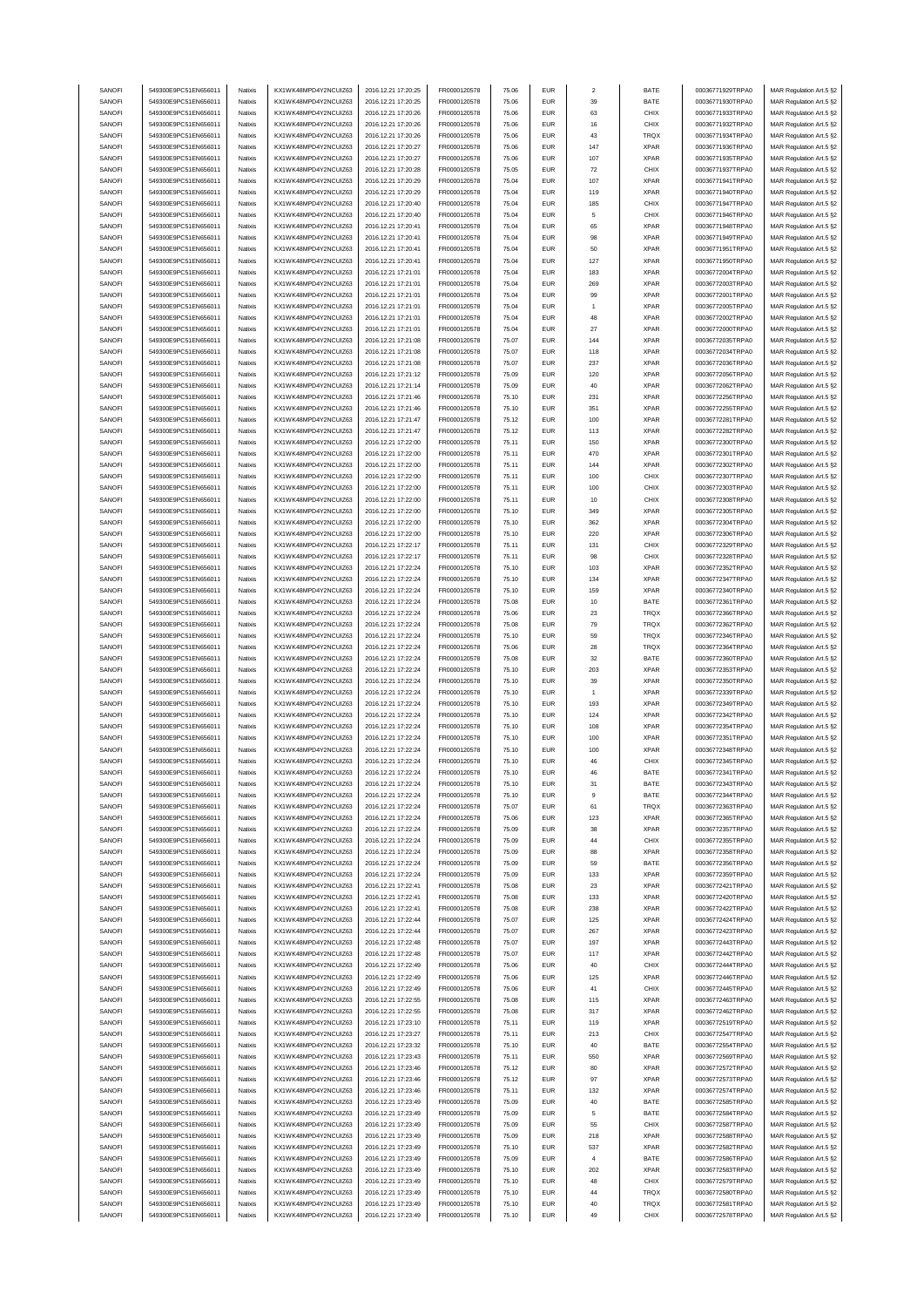| SANOFI | 549300E9PC51EN656011 | Natixis | KX1WK48MPD4Y2NCUIZ63  | 2016.12.21 17:23:58 | FR0000120578 | 75.08 | <b>EUR</b> | 62             | TRQX        | 00036772601TRPA0 | MAR Regulation Art.5 §2 |
|--------|----------------------|---------|-----------------------|---------------------|--------------|-------|------------|----------------|-------------|------------------|-------------------------|
| SANOFI | 549300E9PC51EN656011 | Natixis | KX1WK48MPD4Y2NCUIZ63  | 2016.12.21 17:23:58 | FR0000120578 | 75.08 | <b>EUR</b> | 43             | CHIX        | 00036772600TRPA0 | MAR Regulation Art.5 §2 |
| SANOFI | 549300E9PC51EN656011 | Natixis | KX1WK48MPD4Y2NCUIZ63  | 2016.12.21 17:23:59 | FR0000120578 | 75.08 | <b>EUR</b> | 65             | <b>XPAR</b> | 00036772605TRPA0 | MAR Regulation Art.5 §2 |
| SANOFI | 549300E9PC51EN656011 | Natixis | KX1WK48MPD4Y2NCUIZ63  | 2016.12.21 17:23:59 | FR0000120578 | 75.08 | <b>EUR</b> | $\overline{2}$ | <b>XPAR</b> | 00036772604TRPA0 | MAR Regulation Art.5 §2 |
|        |                      |         |                       |                     |              |       |            |                |             |                  |                         |
| SANOFI | 549300E9PC51EN656011 | Natixis | KX1WK48MPD4Y2NCUIZ63  | 2016.12.21 17:23:59 | FR0000120578 | 75.08 | <b>EUR</b> | 65             | <b>XPAR</b> | 00036772602TRPA0 | MAR Regulation Art.5 §2 |
| SANOFI | 549300E9PC51EN656011 | Natixis | KX1WK48MPD4Y2NCUIZ63  | 2016.12.21 17:23:59 | FR0000120578 | 75.08 | <b>EUR</b> | 66             | <b>XPAR</b> | 00036772603TRPA0 | MAR Regulation Art.5 §2 |
| SANOFI | 549300E9PC51EN656011 | Natixis | KX1WK48MPD4Y2NCUIZ63  | 2016.12.21 17:24:02 | FR0000120578 | 75.08 | <b>EUR</b> | 58             | <b>XPAR</b> | 00036772611TRPA0 | MAR Regulation Art.5 §2 |
| SANOFI | 549300E9PC51EN656011 | Natixis | KX1WK48MPD4Y2NCUIZ63  | 2016.12.21 17:24:02 | FR0000120578 | 75.08 | <b>EUR</b> | 63             | <b>XPAR</b> | 00036772610TRPA0 | MAR Regulation Art.5 §2 |
| SANOFI | 549300E9PC51EN656011 | Natixis | KX1WK48MPD4Y2NCLIIZ63 | 2016.12.21 17:24:05 | FR0000120578 | 75.09 | <b>EUR</b> | 183            | <b>XPAR</b> | 00036772627TRPA0 | MAR Regulation Art.5 §2 |
| SANOFI | 549300E9PC51EN656011 | Natixis | KX1WK48MPD4Y2NCUIZ63  | 2016.12.21 17:24:05 | FR0000120578 | 75.09 | <b>EUR</b> | 122            | <b>XPAR</b> | 00036772629TRPA0 | MAR Regulation Art.5 §2 |
| SANOFI | 549300E9PC51EN656011 | Natixis | KX1WK48MPD4Y2NCUIZ63  | 2016.12.21 17:24:05 | FR0000120578 | 75.09 | <b>EUR</b> | 128            | <b>XPAR</b> | 00036772630TRPA0 | MAR Regulation Art.5 §2 |
|        |                      |         |                       |                     |              |       |            |                |             |                  |                         |
| SANOFI | 549300E9PC51EN656011 | Natixis | KX1WK48MPD4Y2NCUIZ63  | 2016.12.21 17:24:05 | FR0000120578 | 75.09 | <b>EUR</b> | 184            | <b>XPAR</b> | 00036772628TRPA0 | MAR Regulation Art.5 §2 |
| SANOFI | 549300E9PC51EN656011 | Natixis | KX1WK48MPD4Y2NCUIZ63  | 2016.12.21 17:24:09 | FR0000120578 | 75.08 | <b>EUR</b> | 127            | <b>XPAR</b> | 00036772640TRPA0 | MAR Regulation Art.5 §2 |
| SANOFI | 549300E9PC51EN656011 | Natixis | KX1WK48MPD4Y2NCUIZ63  | 2016.12.21 17:24:09 | FR0000120578 | 75.08 | <b>EUR</b> | 491            | <b>XPAR</b> | 00036772643TRPA0 | MAR Regulation Art.5 §2 |
| SANOFI | 549300E9PC51EN656011 | Natixis | KX1WK48MPD4Y2NCUIZ63  | 2016.12.21 17:24:09 | FR0000120578 | 75.08 | <b>EUR</b> | 5              | <b>XPAR</b> | 00036772642TRPA0 | MAR Regulation Art.5 §2 |
| SANOFI | 549300E9PC51EN656011 | Natixis | KX1WK48MPD4Y2NCUIZ63  | 2016.12.21 17:24:09 | FR0000120578 | 75.08 | <b>EUR</b> | 113            | <b>XPAR</b> | 00036772644TRPA0 | MAR Regulation Art.5 §2 |
|        |                      |         | KX1WK48MPD4Y2NCUIZ63  |                     |              |       | <b>EUR</b> |                |             |                  |                         |
| SANOFI | 549300E9PC51EN656011 | Natixis |                       | 2016.12.21 17:24:09 | FR0000120578 | 75.08 |            | 118            | <b>XPAR</b> | 00036772641TRPA0 | MAR Regulation Art.5 §2 |
| SANOFI | 549300E9PC51EN656011 | Natixis | KX1WK48MPD4Y2NCLIIZ63 | 2016.12.21 17:24:13 | FR0000120578 | 75.08 | <b>EUR</b> | 96             | <b>XPAR</b> | 00036772657TRPA0 | MAR Regulation Art.5 §2 |
| SANOFI | 549300E9PC51EN656011 | Natixis | KX1WK48MPD4Y2NCUIZ63  | 2016.12.21 17:24:13 | FR0000120578 | 75.08 | <b>EUR</b> | 122            | <b>XPAR</b> | 00036772658TRPA0 | MAR Regulation Art.5 §2 |
| SANOFI | 549300E9PC51EN656011 | Natixis | KX1WK48MPD4Y2NCUIZ63  | 2016.12.21 17:24:14 | FR0000120578 | 75.07 | <b>EUR</b> | 15             | BATE        | 00036772680TRPA0 | MAR Regulation Art.5 §2 |
| SANOFI | 549300E9PC51EN656011 | Natixis | KX1WK48MPD4Y2NCUIZ63  | 2016.12.21 17:24:14 | FR0000120578 | 75.07 | <b>EUR</b> | 28             | BATE        | 00036772679TRPA0 | MAR Regulation Art.5 §2 |
| SANOFI | 549300E9PC51EN656011 | Natixis | KX1WK48MPD4Y2NCUIZ63  | 2016.12.21 17:24:14 | FR0000120578 | 75.07 | <b>EUR</b> | 118            | <b>XPAR</b> | 00036772681TRPA0 | MAR Regulation Art.5 §2 |
| SANOFI | 549300E9PC51EN656011 | Natixis | KX1WK48MPD4Y2NCUIZ63  | 2016.12.21 17:24:28 | FR0000120578 | 75.07 | <b>EUR</b> | 36             | CHIX        | 00036772718TRPA0 | MAR Regulation Art.5 §2 |
| SANOFI | 549300E9PC51EN656011 | Natixis | KX1WK48MPD4Y2NCUIZ63  | 2016.12.21 17:24:28 | FR0000120578 | 75.07 | <b>EUR</b> | 48             | TRQX        | 00036772717TRPA0 |                         |
|        |                      |         |                       |                     |              |       |            |                |             |                  | MAR Regulation Art.5 §2 |
| SANOFI | 549300E9PC51EN656011 | Natixis | KX1WK48MPD4Y2NCUIZ63  | 2016.12.21 17:24:30 | FR0000120578 | 75.08 | <b>EUR</b> | 226            | <b>XPAR</b> | 00036772724TRPA0 | MAR Regulation Art.5 §2 |
| SANOFI | 549300E9PC51EN656011 | Natixis | KX1WK48MPD4Y2NCUIZ63  | 2016.12.21 17:24:30 | FR0000120578 | 75.08 | <b>EUR</b> | 120            | <b>XPAR</b> | 00036772723TRPA0 | MAR Regulation Art.5 §2 |
| SANOFI | 549300E9PC51EN656011 | Natixis | KX1WK48MPD4Y2NCLIIZ63 | 2016.12.21 17:24:32 | FR0000120578 | 75.08 | <b>EUR</b> | 90             | <b>XPAR</b> | 00036772737TRPA0 | MAR Regulation Art.5 §2 |
| SANOFI | 549300E9PC51EN656011 | Natixis | KX1WK48MPD4Y2NCUIZ63  | 2016.12.21 17:24:32 | FR0000120578 | 75.08 | <b>EUR</b> | 42             | <b>XPAR</b> | 00036772736TRPA0 | MAR Regulation Art.5 §2 |
| SANOFI | 549300E9PC51EN656011 | Natixis | KX1WK48MPD4Y2NCUIZ63  | 2016.12.21 17:24:32 | FR0000120578 | 75.08 | <b>EUR</b> | 229            | <b>XPAR</b> | 00036772733TRPA0 | MAR Regulation Art.5 §2 |
| SANOFI | 549300E9PC51EN656011 | Natixis | KX1WK48MPD4Y2NCUIZ63  | 2016.12.21 17:24:32 | FR0000120578 | 75.08 | <b>EUR</b> | 110            | <b>XPAR</b> | 00036772738TRPA0 | MAR Regulation Art.5 §2 |
|        |                      |         |                       |                     |              |       |            |                |             |                  |                         |
| SANOFI | 549300E9PC51EN656011 | Natixis | KX1WK48MPD4Y2NCUIZ63  | 2016.12.21 17:24:32 | FR0000120578 | 75.08 | <b>EUR</b> | 195            | <b>XPAR</b> | 00036772734TRPA0 | MAR Regulation Art.5 §2 |
| SANOFI | 549300E9PC51EN656011 | Natixis | KX1WK48MPD4Y2NCUIZ63  | 2016.12.21 17:24:32 | FR0000120578 | 75.08 | <b>EUR</b> | 23             | <b>XPAR</b> | 00036772735TRPA0 | MAR Regulation Art.5 §2 |
| SANOFI | 549300E9PC51EN656011 | Natixis | KX1WK48MPD4Y2NCUIZ63  | 2016.12.21 17:24:32 | FR0000120578 | 75.08 | <b>EUR</b> | 5              | <b>XPAR</b> | 00036772732TRPA0 | MAR Regulation Art.5 §2 |
| SANOFI | 549300E9PC51EN656011 | Natixis | KX1WK48MPD4Y2NCUIZ63  | 2016.12.21 17:24:32 | FR0000120578 | 75.08 | <b>EUR</b> | $\overline{2}$ | <b>XPAR</b> | 00036772739TRPA0 | MAR Regulation Art.5 §2 |
| SANOFI | 549300E9PC51EN656011 | Natixis | KX1WK48MPD4Y2NCUIZ63  | 2016.12.21 17:24:32 | FR0000120578 | 75.08 | <b>EUR</b> | 48             | <b>XPAR</b> | 00036772740TRPA0 | MAR Regulation Art.5 §2 |
| SANOFI | 549300E9PC51EN656011 | Natixis | KX1WK48MPD4Y2NCLIIZ63 | 2016.12.21 17:24:35 | FR0000120578 | 75.08 | <b>EUR</b> | 89             | <b>XPAR</b> | 00036772741TRPA0 | MAR Regulation Art.5 §2 |
|        |                      |         |                       |                     | FR0000120578 |       | <b>EUR</b> |                |             |                  |                         |
| SANOFI | 549300E9PC51EN656011 | Natixis | KX1WK48MPD4Y2NCUIZ63  | 2016.12.21 17:24:44 |              | 75.07 |            | 49             | CHIX        | 00036772761TRPA0 | MAR Regulation Art.5 §2 |
| SANOFI | 549300E9PC51EN656011 | Natixis | KX1WK48MPD4Y2NCUIZ63  | 2016.12.21 17:24:44 | FR0000120578 | 75.07 | <b>EUR</b> | 9              | CHIX        | 00036772771TRPA0 | MAR Regulation Art.5 §2 |
| SANOFI | 549300E9PC51EN656011 | Natixis | KX1WK48MPD4Y2NCUIZ63  | 2016.12.21 17:24:44 | FR0000120578 | 75.07 | <b>EUR</b> | 12             | CHIX        | 00036772760TRPA0 | MAR Regulation Art.5 §2 |
| SANOFI | 549300E9PC51EN656011 | Natixis | KX1WK48MPD4Y2NCUIZ63  | 2016.12.21 17:24:44 | FR0000120578 | 75.07 | <b>EUR</b> | 43             | BATE        | 00036772767TRPA0 | MAR Regulation Art.5 §2 |
| SANOFI | 549300E9PC51EN656011 | Natixis | KX1WK48MPD4Y2NCUIZ63  | 2016.12.21 17:24:44 | FR0000120578 | 75.07 | <b>EUR</b> | 43             | <b>XPAR</b> | 00036772769TRPA0 | MAR Regulation Art.5 §2 |
| SANOFI | 549300E9PC51EN656011 | Natixis | KX1WK48MPD4Y2NCUIZ63  | 2016.12.21 17:24:44 | FR0000120578 | 75.07 | <b>EUR</b> | 82             | <b>XPAR</b> | 00036772768TRPA0 | MAR Regulation Art.5 §2 |
| SANOFI | 549300E9PC51EN656011 | Natixis | KX1WK48MPD4Y2NCUIZ63  | 2016.12.21 17:24:44 | FR0000120578 | 75.07 | <b>EUR</b> | 140            | CHIX        | 00036772770TRPA0 | MAR Regulation Art.5 §2 |
| SANOFI | 549300E9PC51EN656011 | Natixis |                       | 2016.12.21 17:24:50 |              | 75.06 | <b>EUR</b> | 272            | <b>XPAR</b> | 00036772779TRPA0 |                         |
|        |                      |         | KX1WK48MPD4Y2NCUIZ63  |                     | FR0000120578 |       |            |                |             |                  | MAR Regulation Art.5 §2 |
| SANOFI | 549300E9PC51EN656011 | Natixis | KX1WK48MPD4Y2NCUIZ63  | 2016.12.21 17:24:50 | FR0000120578 | 75.06 | <b>EUR</b> | 228            | <b>XPAR</b> | 00036772780TRPA0 | MAR Regulation Art.5 §2 |
| SANOFI | 549300E9PC51EN656011 | Natixis | KX1WK48MPD4Y2NCUIZ63  | 2016.12.21 17:24:52 | FR0000120578 | 75.06 | <b>EUR</b> | 25             | <b>XPAR</b> | 00036772782TRPA0 | MAR Regulation Art.5 §2 |
| SANOFI | 549300E9PC51EN656011 | Natixis | KX1WK48MPD4Y2NCUIZ63  | 2016.12.21 17:24:52 | FR0000120578 | 75.06 | <b>EUR</b> | 22             | <b>XPAR</b> | 00036772783TRPA0 | MAR Regulation Art.5 §2 |
| SANOFI | 549300E9PC51EN656011 | Natixis | KX1WK48MPD4Y2NCUIZ63  | 2016.12.21 17:24:57 | FR0000120578 | 75.07 | <b>EUR</b> | 157            | <b>XPAR</b> | 00036772795TRPA0 | MAR Regulation Art.5 §2 |
| SANOFI | 549300E9PC51EN656011 | Natixis | KX1WK48MPD4Y2NCUIZ63  | 2016.12.21 17:24:57 | FR0000120578 | 75.07 | <b>EUR</b> | 141            | <b>XPAR</b> | 00036772797TRPA0 | MAR Regulation Art.5 §2 |
| SANOFI | 549300E9PC51EN656011 | Natixis | KX1WK48MPD4Y2NCUIZ63  | 2016.12.21 17:24:57 | FR0000120578 | 75.07 | <b>EUR</b> | 212            | <b>XPAR</b> | 00036772800TRPA0 | MAR Regulation Art.5 §2 |
|        |                      |         |                       |                     |              |       |            |                |             |                  |                         |
| SANOFI | 549300E9PC51EN656011 | Natixis | KX1WK48MPD4Y2NCUIZ63  | 2016.12.21 17:24:57 | FR0000120578 | 75.07 | <b>EUR</b> | 38             | <b>XPAR</b> | 00036772798TRPA0 | MAR Regulation Art.5 §2 |
| SANOFI | 549300E9PC51EN656011 | Natixis | KX1WK48MPD4Y2NCUIZ63  | 2016.12.21 17:24:57 | FR0000120578 | 75.07 | <b>EUR</b> | 176            | <b>XPAR</b> | 00036772796TRPA0 | MAR Regulation Art.5 §2 |
| SANOFI | 549300E9PC51EN656011 | Natixis | KX1WK48MPD4Y2NCUIZ63  | 2016.12.21 17:24:57 | FR0000120578 | 75.07 | <b>EUR</b> | 290            | <b>XPAR</b> | 00036772799TRPA0 | MAR Regulation Art.5 §2 |
| SANOFI | 549300E9PC51EN656011 | Natixis | KX1WK48MPD4Y2NCUIZ63  | 2016.12.21 17:25:02 | FR0000120578 | 75.07 | <b>EUR</b> | 83             | <b>XPAR</b> | 00036772824TRPA0 | MAR Regulation Art.5 §2 |
| SANOFI | 549300E9PC51EN656011 | Natixis | KX1WK48MPD4Y2NCUIZ63  | 2016.12.21 17:25:11 | FR0000120578 | 75.09 | <b>EUR</b> | 310            | <b>XPAR</b> | 00036772868TRPA0 | MAR Regulation Art.5 §2 |
| SANOFI | 549300E9PC51EN656011 | Natixis | KX1WK48MPD4Y2NCUIZ63  | 2016.12.21 17:25:11 | FR0000120578 | 75.09 | <b>EUR</b> | 34             | <b>XPAR</b> | 00036772873TRPA0 | MAR Regulation Art.5 §2 |
|        |                      |         | KX1WK48MPD4Y2NCUIZ63  |                     | FR0000120578 |       |            |                |             |                  |                         |
| SANOFI | 549300E9PC51EN656011 | Natixis |                       | 2016.12.21 17:25:11 |              | 75.09 | <b>EUR</b> | 81             | <b>XPAR</b> | 00036772871TRPA0 | MAR Regulation Art.5 §2 |
| SANOFI | 549300E9PC51EN656011 | Natixis | KX1WK48MPD4Y2NCUIZ63  | 2016.12.21 17:25:11 | FR0000120578 | 75.09 | <b>EUR</b> | 121            | <b>XPAR</b> | 00036772869TRPA0 | MAR Regulation Art.5 §2 |
| SANOFI | 549300E9PC51EN656011 | Natixis | KX1WK48MPD4Y2NCUIZ63  | 2016.12.21 17:25:11 | FR0000120578 | 75.09 | <b>EUR</b> | 125            | <b>XPAR</b> | 00036772872TRPA0 | MAR Regulation Art.5 §2 |
| SANOFI | 549300E9PC51EN656011 | Natixis | KX1WK48MPD4Y2NCUIZ63  | 2016.12.21 17:25:11 | FR0000120578 | 75.09 | <b>EUR</b> | 139            | <b>XPAR</b> | 00036772870TRPA0 | MAR Regulation Art.5 §2 |
| SANOF  | 549300E9PC51EN656011 | Natixis | KX1WK48MPD4Y2NCUIZ63  | 2016.12.21 17:25:11 | FR0000120578 | 75.09 | EUR        | 157            | <b>XPAR</b> | 00036772874TRPA0 | MAR Regulation Art.5 §2 |
| SANOFI | 549300E9PC51EN656011 | Natixis | KX1WK48MPD4Y2NCUIZ63  | 2016.12.21 17:25:12 | FR0000120578 | 75.08 | <b>EUR</b> | 100            | <b>XPAR</b> | 00036772880TRPA0 | MAR Regulation Art.5 §2 |
| SANOFI | 549300E9PC51EN656011 | Natixis | KX1WK48MPD4Y2NCUIZ63  | 2016.12.21 17:25:12 | FR0000120578 | 75.08 | EUR        | 45             | <b>XPAR</b> | 00036772881TRPA0 | MAR Regulation Art.5 §2 |
| SANOFI | 549300E9PC51EN656011 | Natixis | KX1WK48MPD4Y2NCUIZ63  | 2016.12.21 17:25:21 | FR0000120578 | 75.10 | <b>EUR</b> | 68             | CHIX        | 00036772899TRPA0 | MAR Regulation Art.5 §2 |
|        |                      |         |                       |                     |              |       |            |                |             |                  |                         |
| SANOFI | 549300E9PC51EN656011 | Natixis | KX1WK48MPD4Y2NCUIZ63  | 2016.12.21 17:25:21 | FR0000120578 | 75.10 | <b>EUR</b> | 209            | CHIX        | 00036772898TRPA0 | MAR Regulation Art.5 §2 |
| SANOFI | 549300E9PC51EN656011 | Natixis | KX1WK48MPD4Y2NCUIZ63  | 2016.12.21 17:25:31 | FR0000120578 | 75.12 | <b>EUR</b> | 173            | <b>XPAR</b> | 00036772931TRPA0 | MAR Regulation Art.5 §2 |
| SANOFI | 549300E9PC51EN656011 | Natixis | KX1WK48MPD4Y2NCUIZ63  | 2016.12.21 17:25:31 | FR0000120578 | 75.12 | <b>EUR</b> | 132            | <b>XPAR</b> | 00036772930TRPA0 | MAR Regulation Art.5 §2 |
| SANOFI | 549300E9PC51EN656011 | Natixis | KX1WK48MPD4Y2NCUIZ63  | 2016.12.21 17:25:31 | FR0000120578 | 75.12 | EUR        | 70             | <b>XPAR</b> | 00036772932TRPA0 | MAR Regulation Art.5 §2 |
| SANOFI | 549300E9PC51EN656011 | Natixis | KX1WK48MPD4Y2NCUIZ63  | 2016.12.21 17:25:31 | FR0000120578 | 75.12 | <b>EUR</b> | 67             | CHIX        | 00036772927TRPA0 | MAR Regulation Art.5 §2 |
| SANOFI | 549300E9PC51EN656011 | Natixis | KX1WK48MPD4Y2NCUIZ63  | 2016.12.21 17:25:31 | FR0000120578 | 75.12 | <b>EUR</b> | 129            | CHIX        | 00036772926TRPA0 | MAR Regulation Art.5 §2 |
| SANOFI | 549300E9PC51EN656011 | Natixis | KX1WK48MPD4Y2NCUIZ63  | 2016.12.21 17:25:31 | FR0000120578 | 75.12 | <b>EUR</b> | 200            | <b>XPAR</b> | 00036772928TRPA0 | MAR Regulation Art.5 §2 |
|        |                      |         | KX1WK48MPD4Y2NCUIZ63  | 2016.12.21 17:25:31 |              |       |            |                |             |                  | MAR Regulation Art.5 §2 |
| SANOFI | 549300E9PC51EN656011 | Natixis |                       |                     | FR0000120578 | 75.12 | <b>EUR</b> | 203            | <b>XPAR</b> | 00036772929TRPA0 |                         |
| SANOFI | 549300E9PC51EN656011 | Natixis | KX1WK48MPD4Y2NCUIZ63  | 2016.12.21 17:25:44 | FR0000120578 | 75.12 | <b>EUR</b> | 43             | TRQX        | 00036772950TRPA0 | MAR Regulation Art.5 §2 |
| SANOFI | 549300E9PC51EN656011 | Natixis | KX1WK48MPD4Y2NCUIZ63  | 2016.12.21 17:25:44 | FR0000120578 | 75.13 | <b>EUR</b> | 128            | TRQX        | 00036772947TRPA0 | MAR Regulation Art.5 §2 |
| SANOFI | 549300E9PC51EN656011 | Natixis | KX1WK48MPD4Y2NCUIZ63  | 2016.12.21 17:25:44 | FR0000120578 | 75.13 | <b>EUR</b> | 200            | <b>TRQX</b> | 00036772948TRPA0 | MAR Regulation Art.5 §2 |
| SANOFI | 549300E9PC51EN656011 | Natixis | KX1WK48MPD4Y2NCUIZ63  | 2016.12.21 17:25:44 | FR0000120578 | 75.13 | <b>EUR</b> | 59             | TRQX        | 00036772949TRPA0 | MAR Regulation Art.5 §2 |
| SANOFI | 549300E9PC51EN656011 | Natixis | KX1WK48MPD4Y2NCUIZ63  | 2016.12.21 17:25:45 | FR0000120578 | 75.13 | <b>EUR</b> | 68             | CHIX        | 00036772951TRPA0 | MAR Regulation Art.5 §2 |
| SANOFI | 549300E9PC51EN656011 | Natixis | KX1WK48MPD4Y2NCUIZ63  | 2016.12.21 17:25:47 | FR0000120578 | 75.13 | <b>EUR</b> | 393            | <b>XPAR</b> | 00036772954TRPA0 | MAR Regulation Art.5 §2 |
| SANOFI | 549300E9PC51EN656011 | Natixis | KX1WK48MPD4Y2NCUIZ63  | 2016.12.21 17:26:00 | FR0000120578 | 75.13 | <b>EUR</b> | 215            | BATE        | 00036772993TRPA0 | MAR Regulation Art.5 §2 |
|        |                      |         |                       |                     |              |       |            |                |             |                  |                         |
| SANOFI | 549300E9PC51EN656011 | Natixis | KX1WK48MPD4Y2NCUIZ63  | 2016.12.21 17:26:09 | FR0000120578 | 75.16 | <b>EUR</b> | 41             | CHIX        | 00036773031TRPA0 | MAR Regulation Art.5 §2 |
| SANOFI | 549300E9PC51EN656011 | Natixis | KX1WK48MPD4Y2NCUIZ63  | 2016.12.21 17:26:09 | FR0000120578 | 75.16 | <b>EUR</b> | 272            | CHIX        | 00036773032TRPA0 | MAR Regulation Art.5 §2 |
| SANOFI | 549300E9PC51EN656011 | Natixis | KX1WK48MPD4Y2NCUIZ63  | 2016.12.21 17:26:16 | FR0000120578 | 75.16 | <b>EUR</b> | 112            | BATE        | 00036773055TRPA0 | MAR Regulation Art.5 §2 |
| SANOFI | 549300E9PC51EN656011 | Natixis | KX1WK48MPD4Y2NCUIZ63  | 2016.12.21 17:26:16 | FR0000120578 | 75.15 | <b>EUR</b> | 26             | BATE        | 00036773056TRPA0 | MAR Regulation Art.5 §2 |
| SANOFI | 549300E9PC51EN656011 | Natixis | KX1WK48MPD4Y2NCUIZ63  | 2016.12.21 17:26:16 | FR0000120578 | 75.15 | <b>EUR</b> | 42             | TRQX        | 00036773062TRPA0 | MAR Regulation Art.5 §2 |
| SANOFI | 549300E9PC51EN656011 | Natixis | KX1WK48MPD4Y2NCUIZ63  | 2016.12.21 17:26:16 | FR0000120578 | 75.15 | <b>EUR</b> | 163            | <b>XPAR</b> | 00036773063TRPA0 | MAR Regulation Art.5 §2 |
| SANOFI | 549300E9PC51EN656011 | Natixis | KX1WK48MPD4Y2NCUIZ63  | 2016.12.21 17:26:16 |              |       | <b>EUR</b> | 61             | CHIX        | 00036773061TRPA0 |                         |
|        |                      |         |                       |                     | FR0000120578 | 75.15 |            |                |             |                  | MAR Regulation Art.5 §2 |
| SANOFI | 549300E9PC51EN656011 | Natixis | KX1WK48MPD4Y2NCUIZ63  | 2016.12.21 17:26:16 | FR0000120578 | 75.15 | <b>EUR</b> | 266            | <b>XPAR</b> | 00036773058TRPA0 | MAR Regulation Art.5 §2 |
| SANOFI | 549300E9PC51EN656011 | Natixis | KX1WK48MPD4Y2NCUIZ63  | 2016.12.21 17:26:16 | FR0000120578 | 75.15 | <b>EUR</b> | 99             | TRQX        | 00036773060TRPA0 | MAR Regulation Art.5 §2 |
| SANOFI | 549300E9PC51EN656011 | Natixis | KX1WK48MPD4Y2NCUIZ63  | 2016.12.21 17:26:16 | FR0000120578 | 75.15 | <b>EUR</b> | 166            | <b>XPAR</b> | 00036773057TRPA0 | MAR Regulation Art.5 §2 |
| SANOFI | 549300E9PC51EN656011 | Natixis | KX1WK48MPD4Y2NCUIZ63  | 2016.12.21 17:26:16 | FR0000120578 | 75.15 | <b>EUR</b> | 300            | <b>XPAR</b> | 00036773059TRPA0 | MAR Regulation Art.5 §2 |
| SANOFI | 549300E9PC51EN656011 | Natixis | KX1WK48MPD4Y2NCUIZ63  | 2016.12.21 17:26:29 | FR0000120578 | 75.17 | <b>EUR</b> | 8              | BATE        | 00036773130TRPA0 | MAR Regulation Art.5 §2 |
| SANOFI | 549300E9PC51EN656011 | Natixis | KX1WK48MPD4Y2NCUIZ63  | 2016.12.21 17:26:33 | FR0000120578 | 75.16 | <b>EUR</b> | 78             | CHIX        | 00036773140TRPA0 | MAR Regulation Art.5 §2 |
|        |                      |         |                       |                     |              |       |            |                |             |                  |                         |
| SANOFI | 549300E9PC51EN656011 | Natixis | KX1WK48MPD4Y2NCUIZ63  | 2016.12.21 17:26:39 | FR0000120578 | 75.17 | <b>EUR</b> | 86             | CHIX        | 00036773144TRPA0 | MAR Regulation Art.5 §2 |
| SANOFI | 549300E9PC51EN656011 | Natixis | KX1WK48MPD4Y2NCUIZ63  | 2016.12.21 17:26:51 | FR0000120578 | 75.18 | EUR        | 101            | CHIX        | 00036773177TRPA0 | MAR Regulation Art.5 §2 |
| SANOFI | 549300E9PC51EN656011 | Natixis | KX1WK48MPD4Y2NCUIZ63  | 2016.12.21 17:26:53 | FR0000120578 | 75.17 | <b>EUR</b> | 1,023          | <b>XPAR</b> | 00036773179TRPA0 | MAR Regulation Art.5 §2 |
| SANOFI | 549300E9PC51EN656011 | Natixis | KX1WK48MPD4Y2NCUIZ63  | 2016.12.21 17:27:01 | FR0000120578 | 75.17 | <b>EUR</b> | 32             | <b>XPAR</b> | 00036773188TRPA0 | MAR Regulation Art.5 §2 |
| SANOFI | 549300E9PC51EN656011 | Natixis | KX1WK48MPD4Y2NCUIZ63  | 2016.12.21 17:27:01 | FR0000120578 | 75.17 | <b>EUR</b> | 38             | <b>XPAR</b> | 00036773186TRPA0 | MAR Regulation Art.5 §2 |
| SANOFI | 549300E9PC51EN656011 | Natixis | KX1WK48MPD4Y2NCUIZ63  | 2016.12.21 17:27:01 | FR0000120578 | 75.17 | <b>EUR</b> | 68             | CHIX        | 00036773184TRPA0 | MAR Regulation Art.5 §2 |
| SANOFI | 549300E9PC51EN656011 | Natixis | KX1WK48MPD4Y2NCUIZ63  | 2016.12.21 17:27:01 | FR0000120578 | 75.17 | <b>EUR</b> | 100            | <b>XPAR</b> | 00036773189TRPA0 | MAR Regulation Art.5 §2 |
| SANOFI | 549300E9PC51EN656011 | Natixis | KX1WK48MPD4Y2NCUIZ63  | 2016.12.21 17:27:01 | FR0000120578 | 75.17 | EUR        | 177            | <b>XPAR</b> | 00036773191TRPA0 | MAR Regulation Art.5 §2 |
|        |                      |         |                       |                     |              |       |            |                |             |                  |                         |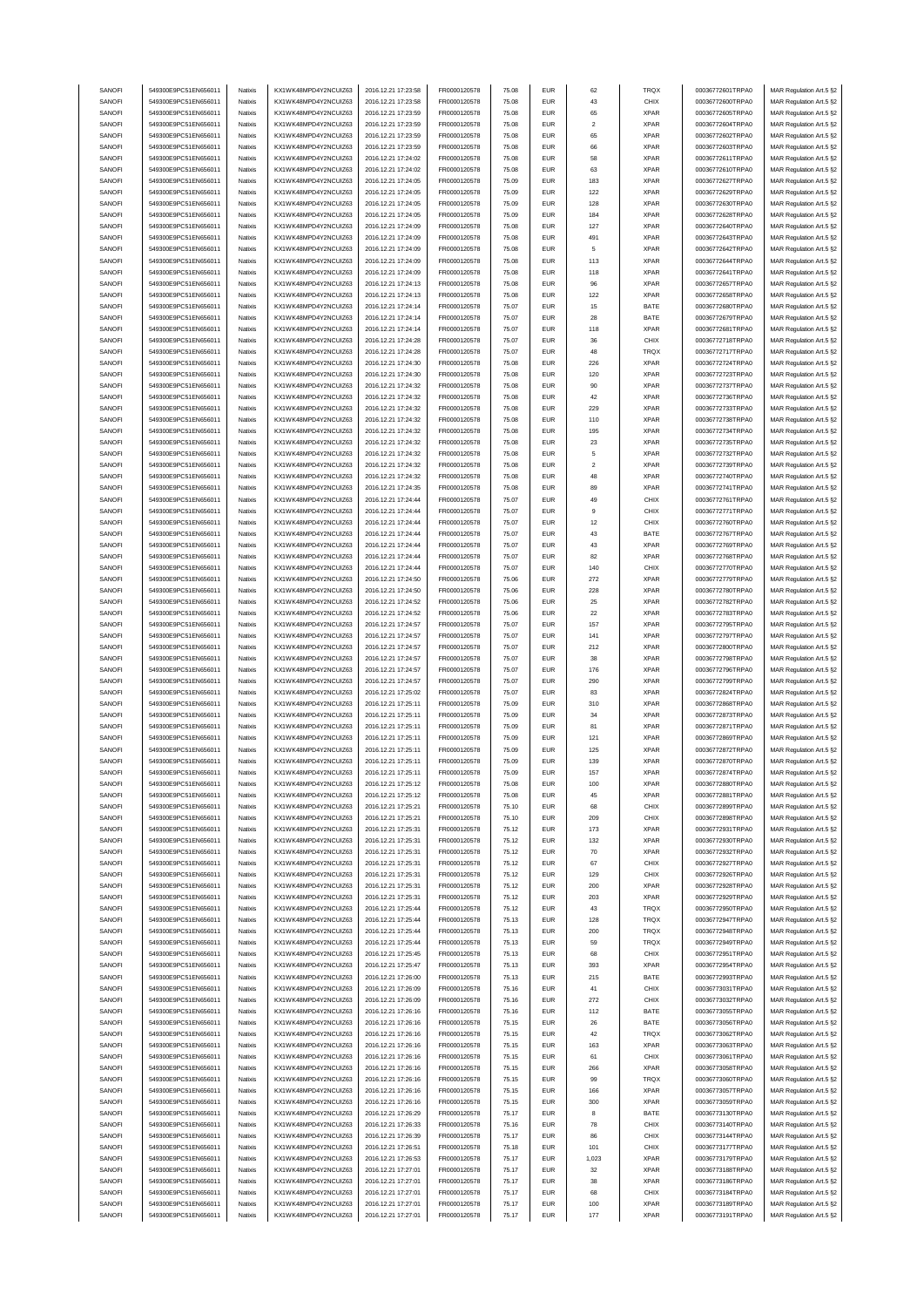| SANOFI           | 549300E9PC51EN656011                         | Natixis            | KX1WK48MPD4Y2NCUIZ63                         | 2016.12.21 17:27:01                        | FR0000120578 | 75.17 | <b>EUR</b>                  | 524   | <b>XPAR</b> | 00036773187TRPA0 | MAR Regulation Art.5 §2                            |
|------------------|----------------------------------------------|--------------------|----------------------------------------------|--------------------------------------------|--------------|-------|-----------------------------|-------|-------------|------------------|----------------------------------------------------|
| SANOFI           | 549300E9PC51EN656011                         | Natixis            | KX1WK48MPD4Y2NCUIZ63                         | 2016.12.21 17:27:01                        | FR0000120578 | 75.17 | <b>EUR</b>                  | 106   | <b>XPAR</b> | 00036773193TRPA0 | MAR Regulation Art.5 §2                            |
| SANOFI           | 549300E9PC51EN656011                         | Natixis            | KX1WK48MPD4Y2NCUIZ63                         | 2016.12.21 17:27:01                        | FR0000120578 | 75.17 | <b>EUR</b>                  | 220   | <b>XPAR</b> | 00036773190TRPA0 | MAR Regulation Art.5 §2                            |
| SANOFI           | 549300E9PC51EN656011                         | Natixis            | KX1WK48MPD4Y2NCUIZ63                         | 2016.12.21 17:27:01                        | FR0000120578 | 75.17 | <b>EUR</b>                  | 83    | TRQX        | 00036773185TRPA0 | MAR Regulation Art.5 §2                            |
|                  |                                              |                    |                                              |                                            |              |       |                             |       |             |                  |                                                    |
| SANOFI           | 549300E9PC51EN656011                         | Natixis            | KX1WK48MPD4Y2NCUIZ63                         | 2016.12.21 17:27:01                        | FR0000120578 | 75.17 | <b>EUR</b>                  | 639   | <b>XPAR</b> | 00036773192TRPA0 | MAR Regulation Art.5 §2                            |
| SANOFI           | 549300E9PC51EN656011                         | Natixis            | KX1WK48MPD4Y2NCUIZ63                         | 2016.12.21 17:27:02                        | FR0000120578 | 75.17 | <b>EUR</b>                  | 108   | <b>XPAR</b> | 00036773194TRPA0 | MAR Regulation Art.5 §2                            |
| SANOFI           | 549300E9PC51EN656011                         | Natixis            | KX1WK48MPD4Y2NCUIZ63                         | 2016.12.21 17:27:03                        | FR0000120578 | 75.17 | <b>EUR</b>                  | 239   | <b>XPAR</b> | 00036773214TRPA0 | MAR Regulation Art.5 §2                            |
| SANOFI           | 549300E9PC51EN656011                         | Natixis            | KX1WK48MPD4Y2NCUIZ63                         | 2016.12.21 17:27:03                        | FR0000120578 | 75.17 | <b>EUR</b>                  | 62    | <b>XPAR</b> | 00036773209TRPA0 | MAR Regulation Art.5 §2                            |
| SANOFI           | 549300E9PC51EN656011                         | Natixis            | KX1WK48MPD4Y2NCLIIZ63                        | 2016.12.21 17:27:03                        | FR0000120578 | 75.17 | <b>EUR</b>                  | 347   | <b>XPAR</b> | 00036773213TRPA0 | MAR Regulation Art.5 §2                            |
| SANOFI           | 549300E9PC51EN656011                         | Natixis            | KX1WK48MPD4Y2NCUIZ63                         | 2016.12.21 17:27:08                        | FR0000120578 | 75.17 | <b>EUR</b>                  | 162   | <b>XPAR</b> | 00036773227TRPA0 | MAR Regulation Art.5 §2                            |
| SANOFI           | 549300E9PC51EN656011                         | Natixis            | KX1WK48MPD4Y2NCUIZ63                         | 2016.12.21 17:27:08                        | FR0000120578 | 75.17 | <b>EUR</b>                  | 347   | <b>XPAR</b> | 00036773228TRPA0 | MAR Regulation Art.5 §2                            |
|                  |                                              |                    |                                              |                                            |              |       |                             |       |             |                  |                                                    |
| SANOFI           | 549300E9PC51EN656011                         | Natixis            | KX1WK48MPD4Y2NCUIZ63                         | 2016.12.21 17:27:11                        | FR0000120578 | 75.17 | <b>EUR</b>                  | 500   | <b>XPAR</b> | 00036773234TRPA0 | MAR Regulation Art.5 §2                            |
| SANOFI           | 549300E9PC51EN656011                         | Natixis            | KX1WK48MPD4Y2NCUIZ63                         | 2016.12.21 17:27:14                        | FR0000120578 | 75.17 | <b>EUR</b>                  | 15    | <b>XPAR</b> | 00036773270TRPA0 | MAR Regulation Art.5 §2                            |
| SANOFI           | 549300E9PC51EN656011                         | Natixis            | KX1WK48MPD4Y2NCUIZ63                         | 2016.12.21 17:27:25                        | FR0000120578 | 75.18 | <b>EUR</b>                  | 161   | CHIX        | 00036773348TRPA0 | MAR Regulation Art.5 §2                            |
| SANOFI           | 549300E9PC51EN656011                         | Natixis            | KX1WK48MPD4Y2NCUIZ63                         | 2016.12.21 17:27:27                        | FR0000120578 | 75.17 | <b>EUR</b>                  | 650   | <b>XPAR</b> | 00036773382TRPA0 | MAR Regulation Art.5 §2                            |
| SANOFI           | 549300E9PC51EN656011                         | Natixis            | KX1WK48MPD4Y2NCUIZ63                         | 2016.12.21 17:27:27                        | FR0000120578 | 75.17 | <b>EUR</b>                  | 351   | <b>XPAR</b> | 00036773371TRPA0 |                                                    |
|                  |                                              |                    |                                              |                                            |              |       |                             |       |             |                  | MAR Regulation Art.5 §2                            |
| SANOFI           | 549300E9PC51EN656011                         | Natixis            | KX1WK48MPD4Y2NCUIZ63                         | 2016.12.21 17:27:27                        | FR0000120578 | 75.17 | <b>EUR</b>                  | 167   | <b>XPAR</b> | 00036773376TRPA0 | MAR Regulation Art.5 §2                            |
| SANOFI           | 549300E9PC51EN656011                         | Natixis            | KX1WK48MPD4Y2NCLIIZ63                        | 2016.12.21 17:27:27                        | FR0000120578 | 75.17 | <b>EUR</b>                  | 99    | <b>XPAR</b> | 00036773369TRPA0 | MAR Regulation Art.5 §2                            |
| SANOFI           | 549300E9PC51EN656011                         | Natixis            | KX1WK48MPD4Y2NCUIZ63                         | 2016.12.21 17:27:27                        | FR0000120578 | 75.17 | <b>EUR</b>                  | 473   | <b>XPAR</b> | 00036773374TRPA0 | MAR Regulation Art.5 §2                            |
| SANOFI           | 549300E9PC51EN656011                         | Natixis            | KX1WK48MPD4Y2NCUIZ63                         | 2016.12.21 17:27:27                        | FR0000120578 | 75.17 | <b>EUR</b>                  | 560   | <b>XPAR</b> | 00036773375TRPA0 | MAR Regulation Art.5 §2                            |
| SANOFI           | 549300E9PC51EN656011                         | Natixis            | KX1WK48MPD4Y2NCUIZ63                         | 2016.12.21 17:27:27                        | FR0000120578 | 75.17 | <b>EUR</b>                  | 325   | <b>XPAR</b> | 00036773384TRPA0 | MAR Regulation Art.5 §2                            |
| SANOFI           | 549300E9PC51EN656011                         | Natixis            | KX1WK48MPD4Y2NCUIZ63                         | 2016.12.21 17:27:27                        | FR0000120578 | 75.17 | <b>EUR</b>                  | 531   | <b>XPAR</b> | 00036773372TRPA0 | MAR Regulation Art.5 §2                            |
|                  |                                              |                    |                                              |                                            |              |       |                             |       |             |                  |                                                    |
| SANOFI           | 549300E9PC51EN656011                         | Natixis            | KX1WK48MPD4Y2NCUIZ63                         | 2016.12.21 17:27:27                        | FR0000120578 | 75.17 | <b>EUR</b>                  | 89    | <b>XPAR</b> | 00036773383TRPA0 | MAR Regulation Art.5 §2                            |
| SANOFI           | 549300E9PC51EN656011                         | Natixis            | KX1WK48MPD4Y2NCUIZ63                         | 2016.12.21 17:27:27                        | FR0000120578 | 75.17 | <b>EUR</b>                  | 65    | <b>XPAR</b> | 00036773378TRPA0 | MAR Regulation Art.5 §2                            |
| SANOFI           | 549300E9PC51EN656011                         | Natixis            | KX1WK48MPD4Y2NCUIZ63                         | 2016.12.21 17:27:27                        | FR0000120578 | 75.17 | <b>EUR</b>                  | 137   | <b>XPAR</b> | 00036773381TRPA0 | MAR Regulation Art.5 §2                            |
| SANOFI           | 549300E9PC51EN656011                         | Natixis            | KX1WK48MPD4Y2NCUIZ63                         | 2016.12.21 17:27:27                        | FR0000120578 | 75.17 | <b>EUR</b>                  | 137   | <b>XPAR</b> | 00036773380TRPA0 | MAR Regulation Art.5 §2                            |
| SANOFI           | 549300E9PC51EN656011                         | Natixis            | KX1WK48MPD4Y2NCLIIZ63                        | 2016.12.21 17:27:27                        | FR0000120578 | 75.17 | <b>EUR</b>                  | 512   | <b>XPAR</b> | 00036773379TRPA0 | MAR Regulation Art.5 §2                            |
| SANOFI           | 549300E9PC51EN656011                         | Natixis            | KX1WK48MPD4Y2NCUIZ63                         | 2016.12.21 17:27:27                        | FR0000120578 | 75.17 | <b>EUR</b>                  | 232   | <b>XPAR</b> | 00036773370TRPA0 | MAR Regulation Art.5 §2                            |
|                  |                                              |                    |                                              |                                            |              |       |                             |       |             |                  |                                                    |
| SANOFI           | 549300E9PC51EN656011                         | Natixis            | KX1WK48MPD4Y2NCUIZ63                         | 2016.12.21 17:27:27                        | FR0000120578 | 75.17 | <b>EUR</b>                  | 100   | <b>XPAR</b> | 00036773377TRPA0 | MAR Regulation Art.5 §2                            |
| SANOFI           | 549300E9PC51EN656011                         | Natixis            | KX1WK48MPD4Y2NCUIZ63                         | 2016.12.21 17:27:27                        | FR0000120578 | 75.17 | <b>EUR</b>                  | 520   | <b>XPAR</b> | 00036773373TRPA0 | MAR Regulation Art.5 §2                            |
| SANOFI           | 549300E9PC51EN656011                         | Natixis            | KX1WK48MPD4Y2NCUIZ63                         | 2016.12.21 17:27:28                        | FR0000120578 | 75.17 | <b>EUR</b>                  | 65    | <b>XPAR</b> | 00036773387TRPA0 | MAR Regulation Art.5 §2                            |
| SANOFI           | 549300E9PC51EN656011                         | Natixis            | KX1WK48MPD4Y2NCUIZ63                         | 2016.12.21 17:27:28                        | FR0000120578 | 75.17 | <b>EUR</b>                  | 65    | <b>XPAR</b> | 00036773386TRPA0 | MAR Regulation Art.5 §2                            |
| SANOFI           | 549300E9PC51EN656011                         | Natixis            | KX1WK48MPD4Y2NCUIZ63                         | 2016.12.21 17:27:28                        | FR0000120578 | 75.17 | <b>EUR</b>                  | 144   | <b>XPAR</b> | 00036773388TRPA0 | MAR Regulation Art.5 §2                            |
| SANOFI           | 549300E9PC51EN656011                         | Natixis            |                                              |                                            |              |       | <b>EUR</b>                  |       | <b>XPAR</b> | 00036773385TRPA0 |                                                    |
|                  |                                              |                    | KX1WK48MPD4Y2NCUIZ63                         | 2016.12.21 17:27:28                        | FR0000120578 | 75.17 |                             | 512   |             |                  | MAR Regulation Art.5 §2                            |
| SANOFI           | 549300E9PC51EN656011                         | Natixis            | KX1WK48MPD4Y2NCUIZ63                         | 2016.12.21 17:27:30                        | FR0000120578 | 75.17 | <b>EUR</b>                  | 1,500 | <b>XPAR</b> | 00036773398TRPA0 | MAR Regulation Art.5 §2                            |
| SANOFI           | 549300E9PC51EN656011                         | Natixis            | KX1WK48MPD4Y2NCLIIZ63                        | 2016.12.21 17:28:08                        | FR0000120578 | 75.19 | <b>EUR</b>                  | 100   | <b>XPAR</b> | 00036773476TRPA0 | MAR Regulation Art.5 §2                            |
| SANOFI           | 549300E9PC51EN656011                         | Natixis            | KX1WK48MPD4Y2NCUIZ63                         | 2016.12.21 17:28:08                        | FR0000120578 | 75.19 | <b>EUR</b>                  | 116   | <b>XPAR</b> | 00036773475TRPA0 | MAR Regulation Art.5 §2                            |
| SANOFI           | 549300E9PC51EN656011                         | Natixis            | KX1WK48MPD4Y2NCUIZ63                         | 2016.12.21 17:28:08                        | FR0000120578 | 75.19 | <b>EUR</b>                  | 899   | <b>XPAR</b> | 00036773474TRPA0 | MAR Regulation Art.5 §2                            |
| SANOFI           | 549300E9PC51EN656011                         | Natixis            | KX1WK48MPD4Y2NCUIZ63                         | 2016.12.21 17:28:08                        | FR0000120578 | 75.19 | <b>EUR</b>                  | 90    | <b>XPAR</b> | 00036773477TRPA0 | MAR Regulation Art.5 §2                            |
|                  |                                              |                    |                                              |                                            |              |       |                             |       |             |                  |                                                    |
| SANOFI           | 549300E9PC51EN656011                         | Natixis            | KX1WK48MPD4Y2NCUIZ63                         | 2016.12.21 17:28:08                        | FR0000120578 | 75.19 | <b>EUR</b>                  | 1,200 | <b>XPAR</b> | 00036773472TRPA0 | MAR Regulation Art.5 §2                            |
| SANOFI           | 549300E9PC51EN656011                         | Natixis            | KX1WK48MPD4Y2NCUIZ63                         | 2016.12.21 17:28:08                        | FR0000120578 | 75.19 | <b>EUR</b>                  | 301   | <b>XPAR</b> | 00036773473TRPA0 | MAR Regulation Art.5 §2                            |
| SANOFI           | 549300E9PC51EN656011                         | Natixis            | KX1WK48MPD4Y2NCUIZ63                         | 2016.12.21 17:28:15                        | FR0000120578 | 75.19 | <b>EUR</b>                  | 530   | <b>XPAR</b> | 00036773483TRPA0 | MAR Regulation Art.5 §2                            |
| SANOFI           | 549300E9PC51EN656011                         | Natixis            | KX1WK48MPD4Y2NCUIZ63                         | 2016.12.21 17:28:15                        | FR0000120578 | 75.19 | <b>EUR</b>                  | 265   | <b>XPAR</b> | 00036773481TRPA0 | MAR Regulation Art.5 §2                            |
| SANOFI           | 549300E9PC51EN656011                         | Natixis            | KX1WK48MPD4Y2NCUIZ63                         | 2016.12.21 17:28:15                        | FR0000120578 | 75.19 | <b>EUR</b>                  | 480   | <b>XPAR</b> | 00036773482TRPA0 | MAR Regulation Art.5 §2                            |
| SANOFI           | 549300E9PC51EN656011                         | Natixis            | KX1WK48MPD4Y2NCUIZ63                         | 2016.12.21 17:28:15                        | FR0000120578 | 75.19 | <b>EUR</b>                  | 265   | <b>XPAR</b> | 00036773480TRPA0 | MAR Regulation Art.5 §2                            |
|                  |                                              |                    |                                              |                                            |              |       |                             |       |             |                  |                                                    |
| SANOFI           | 549300E9PC51EN656011                         | Natixis            | KX1WK48MPD4Y2NCUIZ63                         | 2016.12.21 17:28:22                        | FR0000120578 | 75.19 | <b>EUR</b>                  | 156   | <b>XPAR</b> | 00036773503TRPA0 | MAR Regulation Art.5 §2                            |
| SANOFI           | 549300E9PC51EN656011                         | Natixis            | KX1WK48MPD4Y2NCUIZ63                         | 2016.12.21 17:28:22                        | FR0000120578 | 75.19 | <b>EUR</b>                  | 135   | <b>XPAR</b> | 00036773499TRPA0 | MAR Regulation Art.5 §2                            |
| SANOFI           | 549300E9PC51EN656011                         | Natixis            | KX1WK48MPD4Y2NCUIZ63                         | 2016.12.21 17:28:22                        | FR0000120578 | 75.19 | <b>EUR</b>                  | 205   | <b>XPAR</b> | 00036773505TRPA0 | MAR Regulation Art.5 §2                            |
| SANOFI           | 549300E9PC51EN656011                         | Natixis            | KX1WK48MPD4Y2NCUIZ63                         | 2016.12.21 17:28:22                        | FR0000120578 | 75.19 | <b>EUR</b>                  | 265   | <b>XPAR</b> | 00036773498TRPA0 | MAR Regulation Art.5 §2                            |
| SANOFI           | 549300E9PC51EN656011                         | Natixis            | KX1WK48MPD4Y2NCUIZ63                         | 2016.12.21 17:28:22                        | FR0000120578 | 75.19 | <b>EUR</b>                  | 312   | <b>XPAR</b> | 00036773502TRPA0 | MAR Regulation Art.5 §2                            |
| SANOFI           | 549300E9PC51EN656011                         | Natixis            | KX1WK48MPD4Y2NCUIZ63                         | 2016.12.21 17:28:22                        |              | 75.19 | <b>EUR</b>                  | 195   | <b>XPAR</b> | 00036773501TRPA0 |                                                    |
|                  |                                              |                    |                                              |                                            | FR0000120578 |       |                             |       |             |                  | MAR Regulation Art.5 §2                            |
| SANOFI           | 549300E9PC51EN656011                         | Natixis            | KX1WK48MPD4Y2NCUIZ63                         | 2016.12.21 17:28:22                        | FR0000120578 | 75.19 | <b>EUR</b>                  | 185   | <b>XPAR</b> | 00036773506TRPA0 | MAR Regulation Art.5 §2                            |
| SANOFI           | 549300E9PC51EN656011                         | Natixis            | KX1WK48MPD4Y2NCUIZ63                         | 2016.12.21 17:28:22                        | FR0000120578 | 75.19 | <b>EUR</b>                  | 185   | <b>XPAR</b> | 00036773500TRPA0 | MAR Regulation Art.5 §2                            |
| SANOFI           | 549300E9PC51EN656011                         | Natixis            | KX1WK48MPD4Y2NCUIZ63                         | 2016.12.21 17:28:22                        | FR0000120578 | 75.19 | <b>EUR</b>                  | 385   | <b>XPAR</b> | 00036773504TRPA0 | MAR Regulation Art.5 §2                            |
| SANOFI           | 549300E9PC51EN656011                         | Natixis            | KX1WK48MPD4Y2NCUIZ63                         | 2016.12.21 17:28:22                        | FR0000120578 | 75.19 | <b>EUR</b>                  | 192   | <b>XPAR</b> | 00036773497TRPA0 | MAR Regulation Art.5 §2                            |
| SANOFI           | 549300E9PC51EN656011                         | Natixis            | KX1WK48MPD4Y2NCUIZ63                         | 2016.12.21 17:28:22                        | FR0000120578 | 75.19 | <b>EUR</b>                  | 19    | <b>XPAR</b> | 00036773496TRPA0 | MAR Regulation Art.5 §2                            |
|                  |                                              |                    |                                              |                                            |              |       |                             |       |             |                  |                                                    |
| SANOFI           | 549300E9PC51EN656011                         | Natixis            | KX1WK48MPD4Y2NCUIZ63                         | 2016.12.21 17:28:22                        | FR0000120578 | 75.19 | <b>EUR</b>                  | 1,100 | <b>XPAR</b> | 00036773495TRPA0 | MAR Regulation Art.5 §2                            |
| SANOFI           | 549300E9PC51EN656011                         | Natixis            | KX1WK48MPD4Y2NCUIZ63                         | 2016.12.21 17:28:24                        | FR0000120578 | 75.19 | <b>EUR</b>                  | 475   | <b>XPAR</b> | 00036773512TRPA0 | MAR Regulation Art.5 §2                            |
| SANOFI           | 549300E9PC51EN656011                         | Natixis            | KX1WK48MPD4Y2NCUIZ63                         | 2016.12.21 17:28:24                        | FR0000120578 | 75.19 | <b>EUR</b>                  | 425   | <b>XPAR</b> | 00036773511TRPA0 | MAR Regulation Art.5 §2                            |
| SANOFI           | 549300E9PC51EN656011                         | Natixis            | KX1WK48MPD4Y2NCUIZ63                         | 2016.12.21 17:28:59                        | FR0000120578 | 75.22 | <b>EUR</b>                  | 107   | <b>XPAR</b> | 00036773561TRPA0 | MAR Regulation Art.5 §2                            |
| SANOF            | 549300E9PC51EN656011                         | Natixis            | KX1WK48MPD4Y2NCUIZ63                         | 2016.12.21 17:29:27                        | FR0000120578 | 75.22 | EUR                         | 193   | XPAR        | 00036773669TRPA0 | MAR Regulation Art.5 §2                            |
| SANOFI           | 549300E9PC51EN656011                         | Natixis            | KX1WK48MPD4Y2NCUIZ63                         | 2016.12.21 17:29:27                        | FR0000120578 | 75.22 | <b>EUR</b>                  | 900   | <b>XPAR</b> | 00036773668TRPA0 | MAR Regulation Art.5 §2                            |
|                  |                                              |                    |                                              |                                            |              |       |                             |       |             |                  |                                                    |
| SANOFI           | 549300E9PC51EN656011                         | Natixis            | KX1WK48MPD4Y2NCUIZ63                         | 2016.12.21 17:29:28                        | FR0000120578 | 75.22 | EUR                         | 3     | <b>XPAR</b> | 00036773674TRPA0 | MAR Regulation Art.5 §2                            |
| SANOFI           | 549300E9PC51EN656011                         | Natixis            | KX1WK48MPD4Y2NCUIZ63                         | 2016.12.21 17:29:28                        | FR0000120578 | 75.22 | <b>EUR</b>                  | 450   | <b>XPAR</b> | 00036773672TRPA0 | MAR Regulation Art.5 §2                            |
| SANOFI           | 549300E9PC51EN656011                         | Natixis            | KX1WK48MPD4Y2NCUIZ63                         | 2016.12.21 17:29:28                        | FR0000120578 | 75.22 | <b>EUR</b>                  | 85    | <b>XPAR</b> | 00036773675TRPA0 | MAR Regulation Art.5 §2                            |
| SANOFI           | 549300E9PC51EN656011                         | Natixis            | KX1WK48MPD4Y2NCUIZ63                         | 2016.12.21 17:29:35                        | FR0000120578 | 75.22 | <b>EUR</b>                  | 300   | <b>XPAR</b> | 00036773692TRPA0 | MAR Regulation Art.5 §2                            |
| SANOFI           | 549300E9PC51EN656011                         | Natixis            | KX1WK48MPD4Y2NCUIZ63                         | 2016.12.21 17:29:44                        | FR0000120578 | 75.22 | $\ensuremath{\mathsf{EUR}}$ | 39    | <b>XPAR</b> | 00036773712TRPA0 | MAR Regulation Art.5 §2                            |
| SANOFI           | 549300E9PC51EN656011                         | Natixis            | KX1WK48MPD4Y2NCUIZ63                         | 2016.12.21 17:29:50                        | FR0000120578 | 75.22 | <b>EUR</b>                  | 323   | <b>XPAR</b> | 00036773723TRPA0 | MAR Regulation Art.5 §2                            |
| SANOFI           | 549300E9PC51EN656011                         | Natixis            | KX1WK48MPD4Y2NCUIZ63                         | 2016.12.21 17:29:51                        | FR0000120578 | 75.22 | <b>EUR</b>                  | 136   | <b>XPAR</b> | 00036773725TRPA0 | MAR Regulation Art.5 §2                            |
|                  |                                              |                    |                                              |                                            |              |       |                             |       |             |                  |                                                    |
| SANOFI           | 549300E9PC51EN656011                         | Natixis            | KX1WK48MPD4Y2NCUIZ63                         | 2016.12.22 09:01:00                        | FR0000120578 | 76.00 | <b>EUR</b>                  | 198   | <b>XPAR</b> | 00036774638TRPA0 | MAR Regulation Art.5 §2                            |
| SANOFI           | 549300E9PC51EN656011                         | Natixis            | KX1WK48MPD4Y2NCUIZ63                         | 2016.12.22 09:01:21                        | FR0000120578 | 76.01 | <b>EUR</b>                  | 119   | <b>XPAR</b> | 00036774639TRPA0 | MAR Regulation Art.5 §2                            |
| SANOFI           | 549300E9PC51EN656011                         | Natixis            | KX1WK48MPD4Y2NCUIZ63                         | 2016.12.22 09:01:21                        | FR0000120578 | 75.99 | <b>EUR</b>                  | 119   | <b>XPAR</b> | 00036774640TRPA0 | MAR Regulation Art.5 §2                            |
| SANOFI           | 549300E9PC51EN656011                         | Natixis            | KX1WK48MPD4Y2NCUIZ63                         | 2016.12.22 09:01:56                        | FR0000120578 | 76.02 | <b>EUR</b>                  | 122   | <b>XPAR</b> | 00036774645TRPA0 | MAR Regulation Art.5 §2                            |
| SANOFI           | 549300E9PC51EN656011                         | Natixis            | KX1WK48MPD4Y2NCUIZ63                         | 2016.12.22 09:02:18                        | FR0000120578 | 76.07 | <b>EUR</b>                  | 40    | TRQX        | 00036774647TRPA0 | MAR Regulation Art.5 §2                            |
| SANOFI           | 549300E9PC51EN656011                         | Natixis            | KX1WK48MPD4Y2NCUIZ63                         | 2016.12.22 09:02:18                        | FR0000120578 | 76.07 | <b>EUR</b>                  | 203   | <b>XPAR</b> | 00036774646TRPA0 | MAR Regulation Art.5 §2                            |
|                  |                                              |                    |                                              |                                            |              |       |                             |       |             |                  |                                                    |
| SANOFI           | 549300E9PC51EN656011                         | Natixis            | KX1WK48MPD4Y2NCUIZ63<br>KX1WK48MPD4Y2NCUIZ63 | 2016.12.22 09:02:28                        | FR0000120578 | 76.03 | <b>EUR</b>                  | 116   | <b>XPAR</b> | 00036774650TRPA0 | MAR Regulation Art.5 §2                            |
| SANOFI           | 549300E9PC51EN656011                         | Natixis            |                                              | 2016.12.22 09:02:28                        | FR0000120578 | 76.03 | <b>EUR</b>                  | 47    | CHIX        | 00036774649TRPA0 | MAR Regulation Art.5 §2                            |
| SANOFI           | 549300E9PC51EN656011                         | Natixis            | KX1WK48MPD4Y2NCUIZ63                         | 2016.12.22 09:02:28                        | FR0000120578 | 76.02 | <b>EUR</b>                  | 109   | <b>XPAR</b> | 00036774651TRPA0 | MAR Regulation Art.5 §2                            |
| SANOFI           | 549300E9PC51EN656011                         | Natixis            | KX1WK48MPD4Y2NCUIZ63                         | 2016.12.22 09:03:21                        | FR0000120578 | 76.28 | <b>EUR</b>                  | 124   | <b>XPAR</b> | 00036774652TRPA0 | MAR Regulation Art.5 §2                            |
| SANOFI           | 549300E9PC51EN656011                         | Natixis            | KX1WK48MPD4Y2NCUIZ63                         | 2016.12.22 09:03:21                        | FR0000120578 | 76.27 | <b>EUR</b>                  | 131   | <b>XPAR</b> | 00036774653TRPA0 | MAR Regulation Art.5 §2                            |
| SANOFI           | 549300E9PC51EN656011                         | Natixis            | KX1WK48MPD4Y2NCUIZ63                         | 2016.12.22 09:03:22                        | FR0000120578 | 76.26 | <b>EUR</b>                  | 128   | <b>XPAR</b> | 00036774654TRPA0 | MAR Regulation Art.5 §2                            |
|                  |                                              |                    |                                              |                                            |              |       |                             |       |             |                  |                                                    |
| SANOFI           | 549300E9PC51EN656011                         | Natixis            | KX1WK48MPD4Y2NCUIZ63                         | 2016.12.22 09:03:57                        | FR0000120578 | 76.28 | <b>EUR</b>                  | 13    | BATE        | 00036774686TRPA0 | MAR Regulation Art.5 §2                            |
| SANOFI           | 549300E9PC51EN656011                         | Natixis            | KX1WK48MPD4Y2NCUIZ63                         | 2016.12.22 09:03:57                        | FR0000120578 | 76.28 | <b>EUR</b>                  | 34    | BATE        | 00036774687TRPA0 | MAR Regulation Art.5 §2                            |
| SANOFI           | 549300E9PC51EN656011                         | Natixis            | KX1WK48MPD4Y2NCUIZ63                         | 2016.12.22 09:03:57                        | FR0000120578 | 76.29 | <b>EUR</b>                  | 10    | CHIX        | 00036774684TRPA0 | MAR Regulation Art.5 §2                            |
| SANOFI           | 549300E9PC51EN656011                         | Natixis            | KX1WK48MPD4Y2NCUIZ63                         | 2016.12.22 09:03:57                        | FR0000120578 | 76.29 | <b>EUR</b>                  | 55    | CHIX        | 00036774685TRPA0 | MAR Regulation Art.5 §2                            |
| SANOFI           | 549300E9PC51EN656011                         | Natixis            | KX1WK48MPD4Y2NCUIZ63                         | 2016.12.22 09:03:57                        | FR0000120578 | 76.27 | <b>EUR</b>                  | 48    | <b>TRQX</b> | 00036774688TRPA0 | MAR Regulation Art.5 §2                            |
|                  |                                              |                    |                                              |                                            |              |       |                             |       |             |                  |                                                    |
| SANOFI           | 549300E9PC51EN656011                         | Natixis            | KX1WK48MPD4Y2NCUIZ63                         | 2016.12.22 09:04:02                        | FR0000120578 | 76.23 | <b>EUR</b>                  | 124   | <b>XPAR</b> | 00036774698TRPA0 | MAR Regulation Art.5 §2                            |
| SANOFI           | 549300E9PC51EN656011                         | Natixis            | KX1WK48MPD4Y2NCUIZ63                         | 2016.12.22 09:04:02                        | FR0000120578 | 76.22 | <b>EUR</b>                  | 41    | BATE        | 00036774697TRPA0 | MAR Regulation Art.5 §2                            |
| SANOFI           | 549300E9PC51EN656011                         | Natixis            | KX1WK48MPD4Y2NCUIZ63                         | 2016.12.22 09:04:02                        | FR0000120578 | 76.27 | <b>EUR</b>                  | 33    | <b>XPAR</b> | 00036774696TRPA0 | MAR Regulation Art.5 §2                            |
| SANOFI           | 549300E9PC51EN656011                         | Natixis            | KX1WK48MPD4Y2NCUIZ63                         | 2016.12.22 09:04:02                        | FR0000120578 | 76.27 | <b>EUR</b>                  | 99    | <b>XPAR</b> | 00036774695TRPA0 | MAR Regulation Art.5 §2                            |
| SANOFI           | 549300E9PC51EN656011                         | Natixis            | KX1WK48MPD4Y2NCUIZ63                         | 2016.12.22 09:05:50                        | FR0000120578 | 76.56 | <b>EUR</b>                  | 65    | <b>XPAR</b> | 00036774806TRPA0 | MAR Regulation Art.5 §2                            |
| SANOFI           | 549300E9PC51EN656011                         | Natixis            | KX1WK48MPD4Y2NCUIZ63                         | 2016.12.22 09:05:50                        | FR0000120578 | 76.56 | <b>EUR</b>                  | 60    | <b>XPAR</b> | 00036774807TRPA0 |                                                    |
|                  |                                              |                    |                                              |                                            |              |       |                             |       |             |                  | MAR Regulation Art.5 §2                            |
| SANOFI           | 549300E9PC51EN656011                         | Natixis            | KX1WK48MPD4Y2NCUIZ63                         | 2016.12.22 09:05:50                        | FR0000120578 | 76.56 | <b>EUR</b>                  | 120   | <b>XPAR</b> | 00036774805TRPA0 | MAR Regulation Art.5 §2                            |
| SANOFI           | 549300E9PC51EN656011                         | Natixis            | KX1WK48MPD4Y2NCUIZ63                         | 2016.12.22 09:05:50                        | FR0000120578 | 76.55 | EUR                         | 243   | <b>XPAR</b> | 00036774808TRPA0 | MAR Regulation Art.5 §2                            |
| SANOFI           | 549300E9PC51EN656011                         | Natixis            | KX1WK48MPD4Y2NCUIZ63                         | 2016.12.22 09:05:50                        | FR0000120578 | 76.57 | <b>EUR</b>                  | 116   | <b>XPAR</b> | 00036774809TRPA0 | MAR Regulation Art.5 §2                            |
| SANOFI           | 549300E9PC51EN656011                         | Natixis            | KX1WK48MPD4Y2NCUIZ63                         | 2016.12.22 09:05:50                        | FR0000120578 | 76.55 | <b>EUR</b>                  | 114   | <b>XPAR</b> | 00036774810TRPA0 | MAR Regulation Art.5 §2                            |
| SANOFI           | 549300E9PC51EN656011                         | Natixis            | KX1WK48MPD4Y2NCUIZ63                         | 2016.12.22 09:05:59                        | FR0000120578 | 76.56 | <b>EUR</b>                  | 142   | <b>XPAR</b> | 00036774811TRPA0 | MAR Regulation Art.5 §2                            |
| SANOFI           | 549300E9PC51EN656011                         | Natixis            | KX1WK48MPD4Y2NCUIZ63                         | 2016.12.22 09:06:10                        | FR0000120578 | 76.51 | <b>EUR</b>                  | 136   | <b>XPAR</b> | 00036774841TRPA0 | MAR Regulation Art.5 §2                            |
|                  |                                              |                    |                                              |                                            | FR0000120578 | 76.50 | <b>EUR</b>                  |       |             | 00036774852TRPA0 |                                                    |
|                  |                                              |                    |                                              |                                            |              |       |                             | 43    | CHIX        |                  |                                                    |
| SANOFI<br>SANOFI | 549300E9PC51EN656011<br>549300E9PC51EN656011 | Natixis<br>Natixis | KX1WK48MPD4Y2NCUIZ63<br>KX1WK48MPD4Y2NCUIZ63 | 2016.12.22 09:06:14<br>2016.12.22 09:06:21 | FR0000120578 | 76.48 | EUR                         | 137   | CHIX        | 00036774868TRPA0 | MAR Regulation Art.5 §2<br>MAR Regulation Art.5 §2 |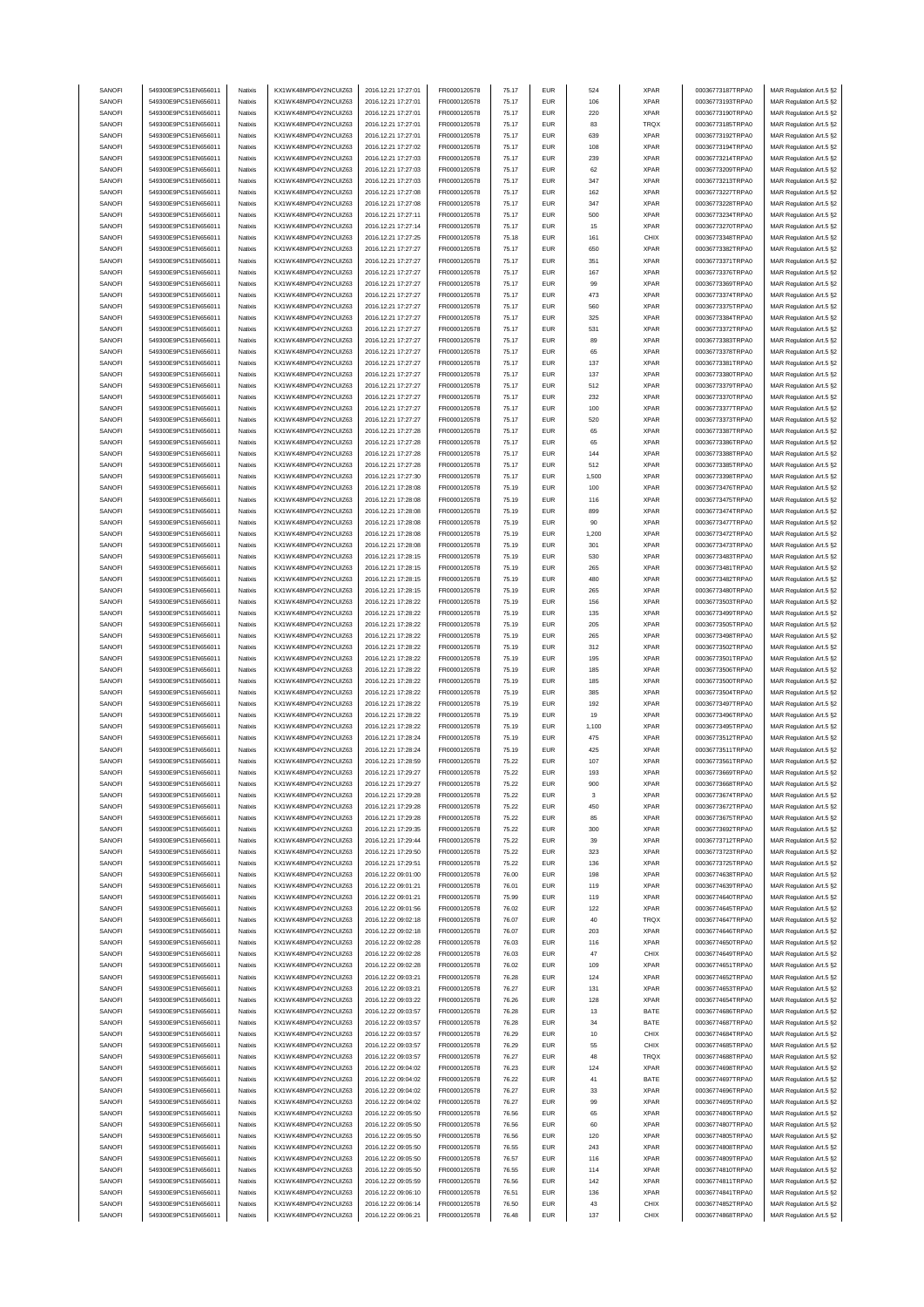| SANOFI | 549300E9PC51EN656011 | Natixis | KX1WK48MPD4Y2NCUIZ63 | 2016.12.22 09:06:21 | FR0000120578 | 76.48 | <b>EUR</b> | 61             | TRQX        | 00036774869TRPA0 | MAR Regulation Art.5 §2 |
|--------|----------------------|---------|----------------------|---------------------|--------------|-------|------------|----------------|-------------|------------------|-------------------------|
| SANOFI | 549300E9PC51EN656011 | Natixis | KX1WK48MPD4Y2NCUIZ63 | 2016.12.22 09:06:21 | FR0000120578 | 76.49 | <b>EUR</b> | 49             | CHIX        | 00036774867TRPA0 | MAR Regulation Art.5 §2 |
| SANOFI | 549300E9PC51EN656011 | Natixis | KX1WK48MPD4Y2NCUIZ63 | 2016.12.22 09:06:21 | FR0000120578 | 76.47 | <b>EUR</b> | 121            | <b>XPAR</b> | 00036774870TRPA0 | MAR Regulation Art.5 §2 |
| SANOFI | 549300E9PC51EN656011 | Natixis | KX1WK48MPD4Y2NCUIZ63 | 2016.12.22 09:06:23 | FR0000120578 | 76.43 | <b>EUR</b> | 64             | TRQX        | 00036774878TRPA0 | MAR Regulation Art.5 §2 |
|        |                      |         |                      |                     |              |       |            |                |             |                  |                         |
| SANOFI | 549300E9PC51EN656011 | Natixis | KX1WK48MPD4Y2NCUIZ63 | 2016.12.22 09:06:23 | FR0000120578 | 76.43 | <b>EUR</b> | 42             | BATE        | 00036774877TRPA0 | MAR Regulation Art.5 §2 |
| SANOFI | 549300E9PC51EN656011 | Natixis | KX1WK48MPD4Y2NCUIZ63 | 2016.12.22 09:06:23 | FR0000120578 | 76.44 | <b>EUR</b> | 83             | CHIX        | 00036774876TRPA0 | MAR Regulation Art.5 §2 |
| SANOFI | 549300E9PC51EN656011 | Natixis | KX1WK48MPD4Y2NCUIZ63 | 2016.12.22 09:06:23 | FR0000120578 | 76.44 | <b>EUR</b> | 129            | <b>XPAR</b> | 00036774875TRPA0 | MAR Regulation Art.5 §2 |
| SANOFI | 549300E9PC51EN656011 | Natixis | KX1WK48MPD4Y2NCUIZ63 | 2016.12.22 09:06:23 | FR0000120578 | 76.44 | <b>EUR</b> | 9              | CHIX        | 00036774874TRPA0 | MAR Regulation Art.5 §2 |
| SANOFI | 549300E9PC51EN656011 | Natixis | KX1WK48MPD4Y2NCUIZ63 | 2016.12.22 09:06:23 | FR0000120578 | 76.44 | <b>EUR</b> | 75             | TRQX        | 00036774873TRPA0 | MAR Regulation Art.5 §2 |
| SANOFI | 549300E9PC51EN656011 | Natixis | KX1WK48MPD4Y2NCUIZ63 | 2016.12.22 09:06:39 | FR0000120578 | 76.42 | <b>EUR</b> | 113            | <b>XPAR</b> | 00036774896TRPA0 | MAR Regulation Art.5 §2 |
|        | 549300E9PC51EN656011 | Natixis |                      |                     |              | 76.42 | <b>EUR</b> | 98             |             |                  |                         |
| SANOFI |                      |         | KX1WK48MPD4Y2NCUIZ63 | 2016.12.22 09:06:39 | FR0000120578 |       |            |                | CHIX        | 00036774897TRPA0 | MAR Regulation Art.5 §2 |
| SANOFI | 549300E9PC51EN656011 | Natixis | KX1WK48MPD4Y2NCUIZ63 | 2016.12.22 09:06:40 | FR0000120578 | 76.41 | <b>EUR</b> | 113            | <b>XPAR</b> | 00036774900TRPA0 | MAR Regulation Art.5 §2 |
| SANOFI | 549300E9PC51EN656011 | Natixis | KX1WK48MPD4Y2NCUIZ63 | 2016.12.22 09:06:40 | FR0000120578 | 76.42 | <b>EUR</b> | 46             | TRQX        | 00036774901TRPA0 | MAR Regulation Art.5 §2 |
| SANOFI | 549300E9PC51EN656011 | Natixis | KX1WK48MPD4Y2NCUIZ63 | 2016.12.22 09:06:41 | FR0000120578 | 76.41 | <b>EUR</b> | 90             | CHIX        | 00036774904TRPA0 | MAR Regulation Art.5 §2 |
| SANOFI | 549300E9PC51EN656011 | Natixis | KX1WK48MPD4Y2NCUIZ63 | 2016.12.22 09:07:30 | FR0000120578 | 76.42 | <b>EUR</b> | 84             | <b>XPAR</b> | 00036774970TRPA0 | MAR Regulation Art.5 §2 |
|        |                      |         |                      |                     |              |       |            |                |             |                  |                         |
| SANOFI | 549300E9PC51EN656011 | Natixis | KX1WK48MPD4Y2NCUIZ63 | 2016.12.22 09:07:30 | FR0000120578 | 76.42 | <b>EUR</b> | 162            | <b>XPAR</b> | 00036774968TRPA0 | MAR Regulation Art.5 §2 |
| SANOFI | 549300E9PC51EN656011 | Natixis | KX1WK48MPD4Y2NCUIZ63 | 2016.12.22 09:07:30 | FR0000120578 | 76.42 | <b>EUR</b> | 37             | <b>XPAR</b> | 00036774969TRPA0 | MAR Regulation Art.5 §2 |
| SANOFI | 549300E9PC51EN656011 | Natixis | KX1WK48MPD4Y2NCUIZ63 | 2016.12.22 09:07:37 | FR0000120578 | 76.37 | <b>EUR</b> | 17             | TRQX        | 00036774983TRPA0 | MAR Regulation Art.5 §2 |
| SANOFI | 549300E9PC51EN656011 | Natixis | KX1WK48MPD4Y2NCUIZ63 | 2016.12.22 09:07:37 | FR0000120578 | 76.38 | <b>EUR</b> | 117            | <b>XPAR</b> | 00036774982TRPA0 | MAR Regulation Art.5 §2 |
| SANOFI | 549300E9PC51EN656011 | Natixis | KX1WK48MPD4Y2NCUIZ63 | 2016.12.22 09:07:37 | FR0000120578 | 76.37 | <b>EUR</b> | 32             | <b>TRQX</b> | 00036774984TRPA0 | MAR Regulation Art.5 §2 |
|        |                      |         |                      |                     |              |       |            |                |             |                  |                         |
| SANOFI | 549300E9PC51EN656011 | Natixis | KX1WK48MPD4Y2NCUIZ63 | 2016.12.22 09:07:37 | FR0000120578 | 76.39 | <b>EUR</b> | 46             | BATE        | 00036774980TRPA0 | MAR Regulation Art.5 §2 |
| SANOFI | 549300E9PC51EN656011 | Natixis | KX1WK48MPD4Y2NCUIZ63 | 2016.12.22 09:07:37 | FR0000120578 | 76.39 | <b>EUR</b> | 44             | BATE        | 00036774981TRPA0 | MAR Regulation Art.5 §2 |
| SANOFI | 549300E9PC51EN656011 | Natixis | KX1WK48MPD4Y2NCUIZ63 | 2016.12.22 09:07:37 | FR0000120578 | 76.41 | <b>EUR</b> | 53             | CHIX        | 00036774976TRPA0 | MAR Regulation Art.5 §2 |
| SANOFI | 549300E9PC51EN656011 | Natixis | KX1WK48MPD4Y2NCUIZ63 | 2016.12.22 09:07:37 | FR0000120578 | 76.41 | <b>EUR</b> | 43             | CHIX        | 00036774977TRPA0 | MAR Regulation Art.5 §2 |
| SANOFI | 549300E9PC51EN656011 | Natixis | KX1WK48MPD4Y2NCUIZ63 | 2016.12.22 09:07:37 | FR0000120578 | 76.41 | <b>EUR</b> | 113            | <b>XPAR</b> | 00036774978TRPA0 | MAR Regulation Art.5 §2 |
|        |                      |         |                      |                     |              |       |            |                |             |                  |                         |
| SANOFI | 549300E9PC51EN656011 | Natixis | KX1WK48MPD4Y2NCUIZ63 | 2016.12.22 09:07:37 | FR0000120578 | 76.41 | <b>EUR</b> | 40             | TRQX        | 00036774979TRPA0 | MAR Regulation Art.5 §2 |
| SANOFI | 549300E9PC51EN656011 | Natixis | KX1WK48MPD4Y2NCUIZ63 | 2016.12.22 09:07:39 | FR0000120578 | 76.33 | <b>EUR</b> | 45             | BATE        | 00036774988TRPA0 | MAR Regulation Art.5 §2 |
| SANOFI | 549300E9PC51EN656011 | Natixis | KX1WK48MPD4Y2NCUIZ63 | 2016.12.22 09:07:39 | FR0000120578 | 76.36 | <b>EUR</b> | 98             | CHIX        | 00036774987TRPA0 | MAR Regulation Art.5 §2 |
| SANOFI | 549300E9PC51EN656011 | Natixis | KX1WK48MPD4Y2NCUIZ63 | 2016.12.22 09:07:52 | FR0000120578 | 76.31 | <b>EUR</b> | 87             | CHIX        | 00036775001TRPA0 | MAR Regulation Art.5 §2 |
| SANOFI | 549300E9PC51EN656011 | Natixis | KX1WK48MPD4Y2NCUIZ63 | 2016.12.22 09:09:01 | FR0000120578 | 76.37 | <b>EUR</b> | 120            | <b>XPAR</b> | 00036775087TRPA0 | MAR Regulation Art.5 §2 |
|        |                      |         |                      |                     |              |       |            |                |             |                  |                         |
| SANOFI | 549300E9PC51EN656011 | Natixis | KX1WK48MPD4Y2NCUIZ63 | 2016.12.22 09:09:04 | FR0000120578 | 76.34 | <b>EUR</b> | 226            | <b>XPAR</b> | 00036775095TRPA0 | MAR Regulation Art.5 §2 |
| SANOFI | 549300E9PC51EN656011 | Natixis | KX1WK48MPD4Y2NCUIZ63 | 2016.12.22 09:09:04 | FR0000120578 | 76.34 | <b>EUR</b> | 44             | TRQX        | 00036775093TRPA0 | MAR Regulation Art.5 §2 |
| SANOFI | 549300E9PC51EN656011 | Natixis | KX1WK48MPD4Y2NCUIZ63 | 2016.12.22 09:09:04 | FR0000120578 | 76.34 | <b>EUR</b> | 42             | BATE        | 00036775094TRPA0 | MAR Regulation Art.5 §2 |
| SANOFI | 549300E9PC51EN656011 | Natixis | KX1WK48MPD4Y2NCUIZ63 | 2016.12.22 09:09:04 | FR0000120578 | 76.36 | <b>EUR</b> | 47             | CHIX        | 00036775090TRPA0 | MAR Regulation Art.5 §2 |
|        |                      |         |                      |                     |              |       |            |                |             |                  |                         |
| SANOFI | 549300E9PC51EN656011 | Natixis | KX1WK48MPD4Y2NCUIZ63 | 2016.12.22 09:09:04 | FR0000120578 | 76.36 | <b>EUR</b> | 224            | <b>XPAR</b> | 00036775091TRPA0 | MAR Regulation Art.5 §2 |
| SANOFI | 549300E9PC51EN656011 | Natixis | KX1WK48MPD4Y2NCUIZ63 | 2016.12.22 09:09:04 | FR0000120578 | 76.35 | <b>EUR</b> | 40             | TRQX        | 00036775092TRPA0 | MAR Regulation Art.5 §2 |
| SANOFI | 549300E9PC51EN656011 | Natixis | KX1WK48MPD4Y2NCUIZ63 | 2016.12.22 09:09:04 | FR0000120578 | 76.37 | <b>EUR</b> | 243            | <b>XPAR</b> | 00036775088TRPA0 | MAR Regulation Art.5 §2 |
| SANOFI | 549300E9PC51EN656011 | Natixis | KX1WK48MPD4Y2NCUIZ63 | 2016.12.22 09:09:04 | FR0000120578 | 76.37 | <b>EUR</b> | 88             | <b>XPAR</b> | 00036775089TRPA0 | MAR Regulation Art.5 §2 |
|        |                      |         |                      |                     |              |       |            |                |             |                  |                         |
| SANOFI | 549300E9PC51EN656011 | Natixis | KX1WK48MPD4Y2NCUIZ63 | 2016.12.22 09:09:23 | FR0000120578 | 76.32 | <b>EUR</b> | 13             | TRQX        | 00036775110TRPA0 | MAR Regulation Art.5 §2 |
| SANOFI | 549300E9PC51EN656011 | Natixis | KX1WK48MPD4Y2NCUIZ63 | 2016.12.22 09:09:23 | FR0000120578 | 76.32 | <b>EUR</b> | 28             | TRQX        | 00036775108TRPA0 | MAR Regulation Art.5 §2 |
| SANOFI | 549300E9PC51EN656011 | Natixis | KX1WK48MPD4Y2NCUIZ63 | 2016.12.22 09:09:23 | FR0000120578 | 76.32 | <b>EUR</b> | 130            | <b>XPAR</b> | 00036775111TRPA0 | MAR Regulation Art.5 §2 |
| SANOFI | 549300E9PC51EN656011 | Natixis | KX1WK48MPD4Y2NCUIZ63 | 2016.12.22 09:09:23 | FR0000120578 | 76.32 | <b>EUR</b> | 123            | CHIX        | 00036775109TRPA0 | MAR Regulation Art.5 §2 |
| SANOFI | 549300E9PC51EN656011 | Natixis | KX1WK48MPD4Y2NCUIZ63 | 2016.12.22 09:09:45 | FR0000120578 | 76.29 | <b>EUR</b> | 143            | CHIX        | 00036775141TRPA0 | MAR Regulation Art.5 §2 |
|        |                      |         |                      |                     |              |       |            |                |             |                  |                         |
| SANOFI | 549300E9PC51EN656011 | Natixis | KX1WK48MPD4Y2NCUIZ63 | 2016.12.22 09:09:45 | FR0000120578 | 76.29 | <b>EUR</b> | 100            | CHIX        | 00036775140TRPA0 | MAR Regulation Art.5 §2 |
| SANOFI | 549300E9PC51EN656011 | Natixis | KX1WK48MPD4Y2NCUIZ63 | 2016.12.22 09:09:45 | FR0000120578 | 76.28 | <b>EUR</b> | 128            | <b>XPAR</b> | 00036775139TRPA0 | MAR Regulation Art.5 §2 |
| SANOFI | 549300E9PC51EN656011 | Natixis | KX1WK48MPD4Y2NCUIZ63 | 2016.12.22 09:09:45 | FR0000120578 | 76.29 | <b>EUR</b> | 44             | BATE        | 00036775138TRPA0 | MAR Regulation Art.5 §2 |
| SANOFI | 549300E9PC51EN656011 | Natixis | KX1WK48MPD4Y2NCUIZ63 | 2016.12.22 09:09:45 | FR0000120578 | 76.30 | <b>EUR</b> | 57             | CHIX        | 00036775137TRPA0 | MAR Regulation Art.5 §2 |
| SANOFI | 549300E9PC51EN656011 | Natixis | KX1WK48MPD4Y2NCUIZ63 | 2016.12.22 09:09:45 | FR0000120578 | 76.30 | <b>EUR</b> | 61             | CHIX        | 00036775144TRPA0 | MAR Regulation Art.5 §2 |
|        |                      |         |                      |                     |              |       |            |                |             |                  |                         |
| SANOFI | 549300E9PC51EN656011 | Natixis | KX1WK48MPD4Y2NCUIZ63 | 2016.12.22 09:09:45 | FR0000120578 | 76.30 | <b>EUR</b> | 100            | CHIX        | 00036775142TRPA0 | MAR Regulation Art.5 §2 |
| SANOFI | 549300E9PC51EN656011 | Natixis | KX1WK48MPD4Y2NCUIZ63 | 2016.12.22 09:09:45 | FR0000120578 | 76.30 | <b>EUR</b> | 80             | CHIX        | 00036775143TRPA0 | MAR Regulation Art.5 §2 |
| SANOFI | 549300E9PC51EN656011 | Natixis | KX1WK48MPD4Y2NCUIZ63 | 2016.12.22 09:10:15 | FR0000120578 | 76.31 | <b>EUR</b> | 125            | <b>XPAR</b> | 00036775162TRPA0 | MAR Regulation Art.5 §2 |
| SANOFI | 549300E9PC51EN656011 | Natixis | KX1WK48MPD4Y2NCUIZ63 | 2016.12.22 09:10:28 | FR0000120578 | 76.29 | <b>EUR</b> | 126            | <b>XPAR</b> | 00036775176TRPA0 | MAR Regulation Art.5 §2 |
| SANOFI | 549300E9PC51EN656011 | Natixis | KX1WK48MPD4Y2NCUIZ63 | 2016.12.22 09:10:28 | FR0000120578 | 76.29 | <b>EUR</b> | 41             | <b>TRQX</b> | 00036775175TRPA0 | MAR Regulation Art.5 §2 |
|        |                      |         |                      |                     |              |       |            |                |             |                  |                         |
| SANOFI | 549300E9PC51EN656011 | Natixis | KX1WK48MPD4Y2NCUIZ63 | 2016.12.22 09:10:28 | FR0000120578 | 76.28 | <b>EUR</b> | 47             | BATE        | 00036775173TRPA0 | MAR Regulation Art.5 §2 |
| SANOFI | 549300E9PC51EN656011 | Natixis | KX1WK48MPD4Y2NCUIZ63 | 2016.12.22 09:10:28 | FR0000120578 | 76.28 | <b>EUR</b> | 46             | CHIX        | 00036775174TRPA0 | MAR Regulation Art.5 §2 |
| SANOFI | 549300E9PC51EN656011 | Natixis | KX1WK48MPD4Y2NCUIZ63 | 2016.12.22 09:10:28 | FR0000120578 | 76.30 | <b>EUR</b> | 109            | <b>XPAR</b> | 00036775172TRPA0 | MAR Regulation Art.5 §2 |
| SANOFI | 549300E9PC51EN656011 | Natixis | KX1WK48MPD4Y2NCUIZ63 | 2016.12.22 09:10:31 | FR0000120578 | 76.26 | <b>EUR</b> | 27             | BATE        | 00036775185TRPA0 | MAR Regulation Art.5 §2 |
| SANOFI | 549300E9PC51EN656011 | Natixis | KX1WK48MPD4Y2NCUIZ63 | 2016.12.22 09:10:31 | FR0000120578 | 76.27 | <b>EUR</b> | 45             | CHIX        | 00036775184TRPA0 |                         |
|        |                      |         |                      |                     |              |       |            |                |             |                  | MAR Regulation Art.5 §2 |
| SANOFI | 549300E9PC51EN656011 | Natixis | KX1WK48MPD4Y2NCUIZ63 | 2016.12.22 09:10:44 | FR0000120578 | 76.32 | <b>EUR</b> | 132            | <b>XPAR</b> | 00036775209TRPA0 | MAR Regulation Art.5 §2 |
| SANOFI | 549300E9PC51EN656011 | Natixis | KX1WK48MPD4Y2NCUIZ63 | 2016.12.22 09:11:38 | FR0000120578 | 76.38 | <b>EUR</b> | 52             | <b>TRQX</b> | 00036775237TRPA0 | MAR Regulation Art.5 §2 |
| SANOF  | 549300E9PC51EN65601  | Natixis | KX1WK48MPD4Y2NCUIZ63 | 2016.12.22 09:11:38 | FR0000120578 | 76.39 | EUR        | 43             | CHIX        | 00036775232TRPA0 | MAR Regulation Art.5 §2 |
| SANOFI | 549300E9PC51EN656011 | Natixis | KX1WK48MPD4Y2NCUIZ63 | 2016.12.22 09:11:38 | FR0000120578 | 76.39 | <b>EUR</b> | 73             | <b>XPAR</b> | 00036775233TRPA0 | MAR Regulation Art.5 §2 |
| SANOFI | 549300E9PC51EN656011 | Natixis | KX1WK48MPD4Y2NCUIZ63 | 2016.12.22 09:11:38 | FR0000120578 | 76.39 | <b>EUR</b> | $\overline{4}$ | <b>XPAR</b> | 00036775236TRPA0 | MAR Regulation Art.5 §2 |
|        |                      |         |                      |                     |              |       |            |                |             |                  |                         |
| SANOFI | 549300E9PC51EN656011 | Natixis | KX1WK48MPD4Y2NCUIZ63 | 2016.12.22 09:11:38 | FR0000120578 | 76.39 | <b>EUR</b> | 100            | <b>XPAR</b> | 00036775234TRPA0 | MAR Regulation Art.5 §2 |
| SANOFI | 549300E9PC51EN656011 | Natixis | KX1WK48MPD4Y2NCUIZ63 | 2016.12.22 09:11:38 | FR0000120578 | 76.39 | <b>EUR</b> | 100            | <b>XPAR</b> | 00036775235TRPA0 | MAR Regulation Art.5 §2 |
| SANOFI | 549300E9PC51EN656011 | Natixis | KX1WK48MPD4Y2NCUIZ63 | 2016.12.22 09:11:45 | FR0000120578 | 76.37 | <b>EUR</b> | 26             | <b>XPAR</b> | 00036775245TRPA0 | MAR Regulation Art.5 §2 |
| SANOFI | 549300E9PC51EN656011 | Natixis | KX1WK48MPD4Y2NCUIZ63 | 2016.12.22 09:11:45 | FR0000120578 | 76.37 | <b>EUR</b> | 44             | BATE        | 00036775241TRPA0 | MAR Regulation Art.5 §2 |
| SANOFI | 549300E9PC51EN656011 | Natixis | KX1WK48MPD4Y2NCUIZ63 | 2016.12.22 09:11:45 | FR0000120578 | 76.37 | <b>EUR</b> | 100            | <b>XPAR</b> | 00036775243TRPA0 |                         |
|        |                      |         |                      |                     |              |       |            |                |             |                  | MAR Regulation Art.5 §2 |
| SANOFI | 549300E9PC51EN656011 | Natixis | KX1WK48MPD4Y2NCUIZ63 | 2016.12.22 09:11:45 | FR0000120578 | 76.37 | <b>EUR</b> | 41             | CHIX        | 00036775240TRPA0 | MAR Regulation Art.5 §2 |
| SANOFI | 549300E9PC51EN656011 | Natixis | KX1WK48MPD4Y2NCUIZ63 | 2016.12.22 09:11:45 | FR0000120578 | 76.37 | <b>EUR</b> | 43             | CHIX        | 00036775242TRPA0 | MAR Regulation Art.5 §2 |
| SANOFI | 549300E9PC51EN656011 | Natixis | KX1WK48MPD4Y2NCUIZ63 | 2016.12.22 09:11:45 | FR0000120578 | 76.37 | <b>EUR</b> | 59             | TRQX        | 00036775244TRPA0 | MAR Regulation Art.5 §2 |
| SANOFI | 549300E9PC51EN656011 | Natixis | KX1WK48MPD4Y2NCUIZ63 | 2016.12.22 09:11:47 | FR0000120578 | 76.35 | <b>EUR</b> | 62             | CHIX        | 00036775246TRPA0 | MAR Regulation Art.5 §2 |
| SANOFI | 549300E9PC51EN656011 | Natixis | KX1WK48MPD4Y2NCUIZ63 | 2016.12.22 09:11:47 | FR0000120578 | 76.36 | <b>EUR</b> | 114            | <b>XPAR</b> | 00036775247TRPA0 |                         |
|        |                      |         |                      |                     |              |       |            |                |             |                  | MAR Regulation Art.5 §2 |
| SANOFI | 549300E9PC51EN656011 | Natixis | KX1WK48MPD4Y2NCUIZ63 | 2016.12.22 09:11:53 | FR0000120578 | 76.33 | <b>EUR</b> | 48             | CHIX        | 00036775248TRPA0 | MAR Regulation Art.5 §2 |
| SANOFI | 549300E9PC51EN656011 | Natixis | KX1WK48MPD4Y2NCUIZ63 | 2016.12.22 09:12:43 | FR0000120578 | 76.41 | <b>EUR</b> | 68             | <b>XPAR</b> | 00036775293TRPA0 | MAR Regulation Art.5 §2 |
| SANOFI | 549300E9PC51EN656011 | Natixis | KX1WK48MPD4Y2NCUIZ63 | 2016.12.22 09:12:43 | FR0000120578 | 76.41 | <b>EUR</b> | 45             | CHIX        | 00036775291TRPA0 | MAR Regulation Art.5 §2 |
| SANOFI | 549300E9PC51EN656011 | Natixis | KX1WK48MPD4Y2NCUIZ63 | 2016.12.22 09:12:43 | FR0000120578 | 76.41 | <b>EUR</b> | 79             | <b>XPAR</b> | 00036775292TRPA0 | MAR Regulation Art.5 §2 |
|        |                      |         |                      |                     |              |       |            |                |             |                  |                         |
| SANOFI | 549300E9PC51EN656011 | Natixis | KX1WK48MPD4Y2NCUIZ63 | 2016.12.22 09:12:43 | FR0000120578 | 76.42 | <b>EUR</b> | 251            | <b>XPAR</b> | 00036775290TRPA0 | MAR Regulation Art.5 §2 |
| SANOFI | 549300E9PC51EN656011 | Natixis | KX1WK48MPD4Y2NCUIZ63 | 2016.12.22 09:12:46 | FR0000120578 | 76.38 | <b>EUR</b> | 43             | BATE        | 00036775302TRPA0 | MAR Regulation Art.5 §2 |
| SANOFI | 549300E9PC51EN656011 | Natixis | KX1WK48MPD4Y2NCUIZ63 | 2016.12.22 09:12:46 | FR0000120578 | 76.39 | <b>EUR</b> | 45             | CHIX        | 00036775300TRPA0 | MAR Regulation Art.5 §2 |
| SANOFI | 549300E9PC51EN656011 | Natixis | KX1WK48MPD4Y2NCUIZ63 | 2016.12.22 09:12:46 | FR0000120578 | 76.40 | <b>EUR</b> | 48             | TRQX        | 00036775298TRPA0 | MAR Regulation Art.5 §2 |
|        |                      |         |                      |                     |              |       |            |                |             |                  |                         |
| SANOFI | 549300E9PC51EN656011 | Natixis | KX1WK48MPD4Y2NCUIZ63 | 2016.12.22 09:12:46 | FR0000120578 | 76.39 | <b>EUR</b> | 42             | CHIX        | 00036775299TRPA0 | MAR Regulation Art.5 §2 |
| SANOFI | 549300E9PC51EN656011 | Natixis | KX1WK48MPD4Y2NCUIZ63 | 2016.12.22 09:12:46 | FR0000120578 | 76.39 | <b>EUR</b> | 120            | <b>XPAR</b> | 00036775301TRPA0 | MAR Regulation Art.5 §2 |
| SANOFI | 549300E9PC51EN656011 | Natixis | KX1WK48MPD4Y2NCUIZ63 | 2016.12.22 09:12:48 | FR0000120578 | 76.37 | <b>EUR</b> | 48             | CHIX        | 00036775307TRPA0 | MAR Regulation Art.5 §2 |
| SANOFI | 549300E9PC51EN656011 | Natixis | KX1WK48MPD4Y2NCUIZ63 | 2016.12.22 09:13:20 | FR0000120578 | 76.42 | <b>EUR</b> | 44             | CHIX        | 00036775336TRPA0 | MAR Regulation Art.5 §2 |
|        |                      |         |                      |                     |              |       |            |                |             |                  |                         |
| SANOFI | 549300E9PC51EN656011 | Natixis | KX1WK48MPD4Y2NCUIZ63 | 2016.12.22 09:13:20 | FR0000120578 | 76.42 | <b>EUR</b> | 113            | <b>XPAR</b> | 00036775335TRPA0 | MAR Regulation Art.5 §2 |
| SANOFI | 549300E9PC51EN656011 | Natixis | KX1WK48MPD4Y2NCUIZ63 | 2016.12.22 09:13:44 | FR0000120578 | 76.42 | <b>EUR</b> | 128            | <b>XPAR</b> | 00036775388TRPA0 | MAR Regulation Art.5 §2 |
| SANOFI | 549300E9PC51EN656011 | Natixis | KX1WK48MPD4Y2NCUIZ63 | 2016.12.22 09:13:55 | FR0000120578 | 76.47 | <b>EUR</b> | 152            | <b>XPAR</b> | 00036775404TRPA0 | MAR Regulation Art.5 §2 |
| SANOFI | 549300E9PC51EN656011 | Natixis | KX1WK48MPD4Y2NCUIZ63 | 2016.12.22 09:14:19 | FR0000120578 | 76.50 | <b>EUR</b> | 100            | <b>XPAR</b> | 00036775406TRPA0 | MAR Regulation Art.5 §2 |
|        |                      |         |                      |                     |              |       |            |                |             |                  |                         |
| SANOFI | 549300E9PC51EN656011 | Natixis | KX1WK48MPD4Y2NCUIZ63 | 2016.12.22 09:14:19 | FR0000120578 | 76.50 | <b>EUR</b> | 116            | <b>XPAR</b> | 00036775407TRPA0 | MAR Regulation Art.5 §2 |
| SANOFI | 549300E9PC51EN656011 | Natixis | KX1WK48MPD4Y2NCUIZ63 | 2016.12.22 09:14:19 | FR0000120578 | 76.49 | <b>EUR</b> | 48             | CHIX        | 00036775405TRPA0 | MAR Regulation Art.5 §2 |
| SANOFI | 549300E9PC51EN656011 | Natixis | KX1WK48MPD4Y2NCUIZ63 | 2016.12.22 09:14:54 | FR0000120578 | 76.52 | <b>EUR</b> | 40             | <b>TRQX</b> | 00036775425TRPA0 | MAR Regulation Art.5 §2 |
| SANOFI | 549300E9PC51EN656011 | Natixis | KX1WK48MPD4Y2NCUIZ63 | 2016.12.22 09:14:54 | FR0000120578 | 76.52 | <b>EUR</b> | 75             | CHIX        | 00036775424TRPA0 | MAR Regulation Art.5 §2 |
| SANOFI | 549300E9PC51EN656011 | Natixis | KX1WK48MPD4Y2NCUIZ63 | 2016.12.22 09:14:54 | FR0000120578 | 76.52 | <b>EUR</b> | 44             | TRQX        | 00036775423TRPA0 | MAR Regulation Art.5 §2 |
|        |                      |         |                      |                     |              |       |            |                |             |                  |                         |
| SANOFI | 549300E9PC51EN656011 | Natixis | KX1WK48MPD4Y2NCUIZ63 | 2016.12.22 09:14:54 | FR0000120578 | 76.54 | <b>EUR</b> | 119            | <b>XPAR</b> | 00036775421TRPA0 | MAR Regulation Art.5 §2 |
| SANOFI | 549300E9PC51EN656011 | Natixis | KX1WK48MPD4Y2NCUIZ63 | 2016.12.22 09:14:54 | FR0000120578 | 76.53 | <b>EUR</b> | 54             | BATE        | 00036775422TRPA0 | MAR Regulation Art.5 §2 |
| SANOFI | 549300E9PC51EN656011 | Natixis | KX1WK48MPD4Y2NCUIZ63 | 2016.12.22 09:14:54 | FR0000120578 | 76.54 | <b>EUR</b> | 52             | TRQX        | 00036775420TRPA0 | MAR Regulation Art.5 §2 |
| SANOFI | 549300E9PC51EN656011 | Natixis | KX1WK48MPD4Y2NCUIZ63 | 2016.12.22 09:14:54 | FR0000120578 | 76.55 | <b>EUR</b> | 111            | <b>XPAR</b> | 00036775417TRPA0 | MAR Regulation Art.5 §2 |
|        |                      |         |                      |                     |              |       |            |                |             |                  |                         |
| SANOFI | 549300E9PC51EN656011 | Natixis | KX1WK48MPD4Y2NCUIZ63 | 2016.12.22 09:14:54 | FR0000120578 | 76.55 | <b>EUR</b> | 117            | <b>XPAR</b> | 00036775418TRPA0 | MAR Regulation Art.5 §2 |
| SANOFI | 549300E9PC51EN656011 | Natixis | KX1WK48MPD4Y2NCUIZ63 | 2016.12.22 09:14:54 | FR0000120578 | 76.54 | <b>EUR</b> | 54             | CHIX        | 00036775419TRPA0 | MAR Regulation Art.5 §2 |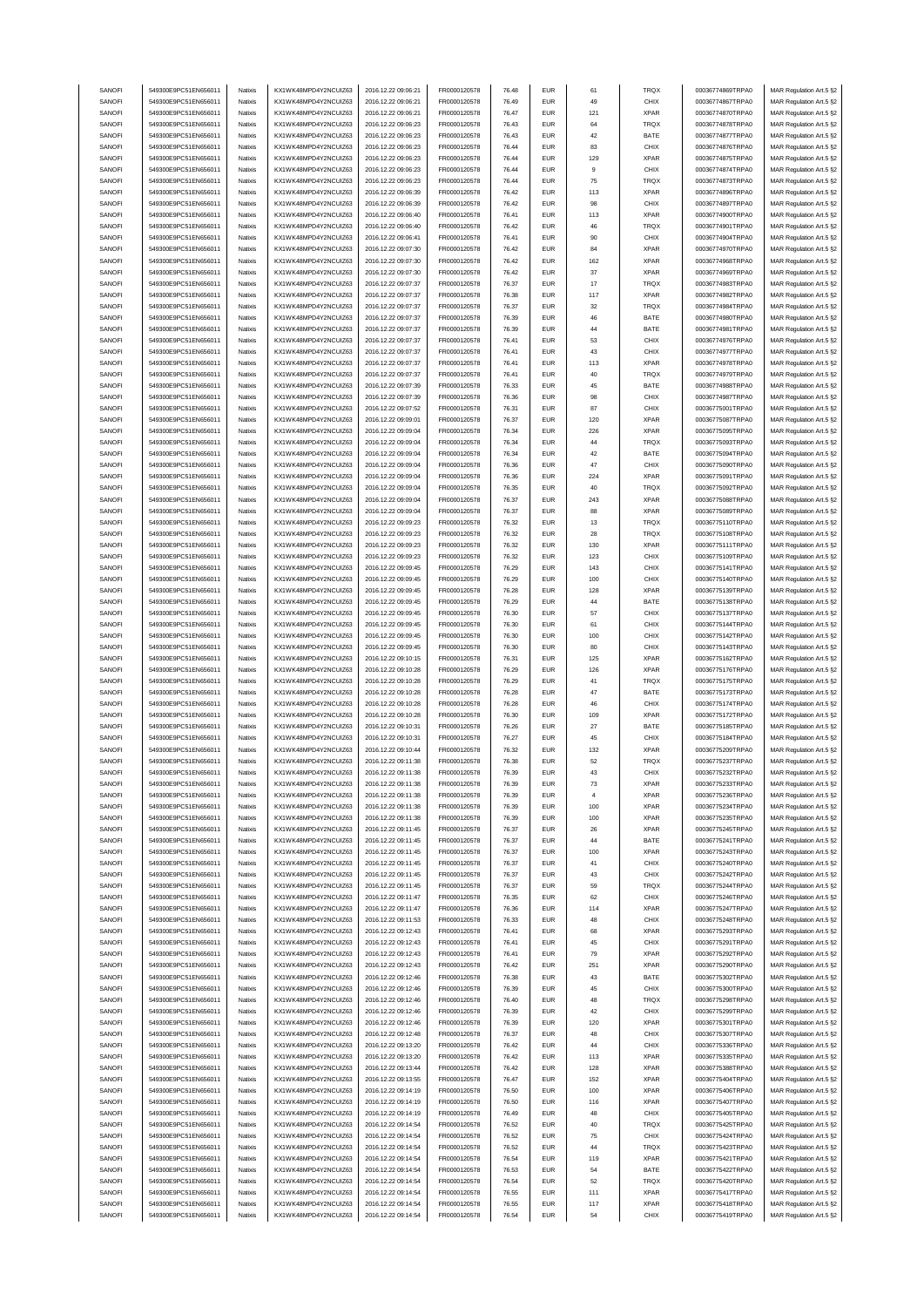| SANOFI           | 549300E9PC51EN656011                         | Natixis | KX1WK48MPD4Y2NCUIZ63                         | 2016.12.22 09:15:35                        | FR0000120578                 | 76.52 | <b>EUR</b> | 169            | <b>XPAR</b>         | 00036775431TRPA0                     | MAR Regulation Art.5 §2 |
|------------------|----------------------------------------------|---------|----------------------------------------------|--------------------------------------------|------------------------------|-------|------------|----------------|---------------------|--------------------------------------|-------------------------|
| SANOFI           | 549300E9PC51EN656011                         | Natixis | KX1WK48MPD4Y2NCUIZ63                         | 2016.12.22 09:15:35                        | FR0000120578                 | 76.52 | <b>EUR</b> | 45             | TRQX                | 00036775430TRPA0                     | MAR Regulation Art.5 §2 |
| SANOFI           | 549300E9PC51EN656011                         | Natixis | KX1WK48MPD4Y2NCUIZ63                         | 2016.12.22 09:15:35                        | FR0000120578                 | 76.52 | <b>EUR</b> | 57             | CHIX                | 00036775429TRPA0                     | MAR Regulation Art.5 §2 |
| SANOFI           | 549300E9PC51EN656011                         | Natixis | KX1WK48MPD4Y2NCUIZ63                         | 2016.12.22 09:15:57                        | FR0000120578                 | 76.52 | <b>EUR</b> | 128            | <b>XPAR</b>         | 00036775435TRPA0                     | MAR Regulation Art.5 §2 |
|                  |                                              |         |                                              |                                            |                              |       |            |                |                     |                                      |                         |
| SANOFI           | 549300E9PC51EN656011                         | Natixis | KX1WK48MPD4Y2NCUIZ63                         | 2016.12.22 09:15:57                        | FR0000120578                 | 76.52 | <b>EUR</b> | 46             | CHIX                | 00036775434TRPA0                     | MAR Regulation Art.5 §2 |
| SANOFI           | 549300E9PC51EN656011                         | Natixis | KX1WK48MPD4Y2NCUIZ63                         | 2016.12.22 09:15:57                        | FR0000120578                 | 76.52 | <b>EUR</b> | 40             | CHIX                | 00036775433TRPA0                     | MAR Regulation Art.5 §2 |
| SANOFI           | 549300E9PC51EN656011                         | Natixis | KX1WK48MPD4Y2NCUIZ63                         | 2016.12.22 09:15:57                        | FR0000120578                 | 76.51 | <b>EUR</b> | 55             | <b>TRQX</b>         | 00036775438TRPA0                     | MAR Regulation Art.5 §2 |
| SANOFI           | 549300E9PC51EN656011                         | Natixis | KX1WK48MPD4Y2NCUIZ63                         | 2016.12.22 09:15:57                        | FR0000120578                 | 76.51 | <b>EUR</b> | 40             | BATE                | 00036775436TRPA0                     | MAR Regulation Art.5 §2 |
| SANOFI           | 549300E9PC51EN656011                         | Natixis | KX1WK48MPD4Y2NCUIZ63                         | 2016.12.22 09:15:57                        | FR0000120578                 | 76.51 | <b>EUR</b> | 8              | TRQX                | 00036775437TRPA0                     | MAR Regulation Art.5 §2 |
| SANOFI           | 549300E9PC51EN656011                         | Natixis | KX1WK48MPD4Y2NCUIZ63                         | 2016.12.22 09:15:57                        | FR0000120578                 | 76.51 | <b>EUR</b> | 76             | CHIX                | 00036775439TRPA0                     | MAR Regulation Art.5 §2 |
| SANOFI           | 549300E9PC51EN656011                         | Natixis | KX1WK48MPD4Y2NCUIZ63                         | 2016.12.22 09:16:24                        | FR0000120578                 | 76.62 | <b>EUR</b> | 100            | <b>XPAR</b>         | 00036775440TRPA0                     | MAR Regulation Art.5 §2 |
|                  |                                              |         |                                              |                                            |                              |       |            |                |                     |                                      |                         |
| SANOFI           | 549300E9PC51EN656011                         | Natixis | KX1WK48MPD4Y2NCUIZ63                         | 2016.12.22 09:16:36                        | FR0000120578                 | 76.66 | <b>EUR</b> | 44             | <b>XPAR</b>         | 00036775444TRPA0                     | MAR Regulation Art.5 §2 |
| SANOFI           | 549300E9PC51EN656011                         | Natixis | KX1WK48MPD4Y2NCUIZ63                         | 2016.12.22 09:16:36                        | FR0000120578                 | 76.66 | <b>EUR</b> | 75             | <b>XPAR</b>         | 00036775443TRPA0                     | MAR Regulation Art.5 §2 |
| SANOFI           | 549300E9PC51EN656011                         | Natixis | KX1WK48MPD4Y2NCUIZ63                         | 2016.12.22 09:16:36                        | FR0000120578                 | 76.66 | <b>EUR</b> | 123            | <b>XPAR</b>         | 00036775442TRPA0                     | MAR Regulation Art.5 §2 |
| SANOFI           | 549300E9PC51EN656011                         | Natixis | KX1WK48MPD4Y2NCUIZ63                         | 2016.12.22 09:17:03                        | FR0000120578                 | 76.72 | <b>EUR</b> | 107            | <b>XPAR</b>         | 00036775449TRPA0                     | MAR Regulation Art.5 §2 |
| SANOFI           | 549300E9PC51EN656011                         | Natixis | KX1WK48MPD4Y2NCUIZ63                         | 2016.12.22 09:17:05                        | FR0000120578                 | 76.70 | <b>EUR</b> | 19             | <b>XPAR</b>         | 00036775452TRPA0                     |                         |
|                  |                                              |         |                                              |                                            |                              |       |            |                |                     |                                      | MAR Regulation Art.5 §2 |
| SANOFI           | 549300E9PC51EN656011                         | Natixis | KX1WK48MPD4Y2NCUIZ63                         | 2016.12.22 09:17:05                        | FR0000120578                 | 76.71 | <b>EUR</b> | 114            | <b>XPAR</b>         | 00036775450TRPA0                     | MAR Regulation Art.5 §2 |
| SANOFI           | 549300E9PC51EN656011                         | Natixis | KX1WK48MPD4Y2NCUIZ63                         | 2016.12.22 09:17:05                        | FR0000120578                 | 76.70 | <b>EUR</b> | 100            | <b>XPAR</b>         | 00036775451TRPA0                     | MAR Regulation Art.5 §2 |
| SANOFI           | 549300E9PC51EN656011                         | Natixis | KX1WK48MPD4Y2NCUIZ63                         | 2016.12.22 09:17:13                        | FR0000120578                 | 76.69 | <b>EUR</b> | 131            | CHIX                | 00036775453TRPA0                     | MAR Regulation Art.5 §2 |
| SANOFI           | 549300E9PC51EN656011                         | Natixis | KX1WK48MPD4Y2NCUIZ63                         | 2016.12.22 09:17:14                        | FR0000120578                 | 76.68 | <b>EUR</b> | 25             | CHIX                | 00036775455TRPA0                     | MAR Regulation Art.5 §2 |
| SANOFI           | 549300E9PC51EN656011                         | Natixis | KX1WK48MPD4Y2NCUIZ63                         | 2016.12.22 09:17:14                        | FR0000120578                 | 76.68 | <b>EUR</b> | 49             | CHIX                | 00036775454TRPA0                     | MAR Regulation Art.5 §2 |
| SANOFI           | 549300E9PC51EN656011                         | Natixis | KX1WK48MPD4Y2NCUIZ63                         | 2016.12.22 09:17:14                        | FR0000120578                 | 76.68 | <b>EUR</b> | 53             | <b>XPAR</b>         | 00036775456TRPA0                     | MAR Regulation Art.5 §2 |
|                  |                                              |         |                                              |                                            |                              |       |            |                |                     |                                      |                         |
| SANOFI           | 549300E9PC51EN656011                         | Natixis | KX1WK48MPD4Y2NCUIZ63                         | 2016.12.22 09:17:15                        | FR0000120578                 | 76.68 | <b>EUR</b> | 15             | CHIX                | 00036775458TRPA0                     | MAR Regulation Art.5 §2 |
| SANOFI           | 549300E9PC51EN656011                         | Natixis | KX1WK48MPD4Y2NCUIZ63                         | 2016.12.22 09:17:15                        | FR0000120578                 | 76.68 | <b>EUR</b> | 56             | CHIX                | 00036775459TRPA0                     | MAR Regulation Art.5 §2 |
| SANOFI           | 549300E9PC51EN656011                         | Natixis | KX1WK48MPD4Y2NCUIZ63                         | 2016.12.22 09:17:15                        | FR0000120578                 | 76.68 | <b>EUR</b> | 77             | <b>XPAR</b>         | 00036775460TRPA0                     | MAR Regulation Art.5 §2 |
| SANOFI           | 549300E9PC51EN656011                         | Natixis | KX1WK48MPD4Y2NCUIZ63                         | 2016.12.22 09:17:18                        | FR0000120578                 | 76.67 | <b>EUR</b> | 6              | BATE                | 00036775461TRPA0                     | MAR Regulation Art.5 §2 |
| SANOFI           | 549300E9PC51EN656011                         | Natixis | KX1WK48MPD4Y2NCUIZ63                         | 2016.12.22 09:17:18                        | FR0000120578                 | 76.67 | <b>EUR</b> | 42             | BATE                | 00036775462TRPA0                     | MAR Regulation Art.5 §2 |
| SANOFI           | 549300E9PC51EN656011                         | Natixis | KX1WK48MPD4Y2NCUIZ63                         | 2016.12.22 09:17:18                        | FR0000120578                 | 76.67 | <b>EUR</b> | 35             | BATE                | 00036775463TRPA0                     | MAR Regulation Art.5 §2 |
| SANOFI           | 549300E9PC51EN656011                         | Natixis |                                              | 2016.12.22 09:17:18                        | FR0000120578                 | 76.67 | <b>EUR</b> |                | CHIX                | 00036775464TRPA0                     |                         |
|                  |                                              |         | KX1WK48MPD4Y2NCUIZ63                         |                                            |                              |       |            | 57             |                     |                                      | MAR Regulation Art.5 §2 |
| SANOFI           | 549300E9PC51EN656011                         | Natixis | KX1WK48MPD4Y2NCUIZ63                         | 2016.12.22 09:17:18                        | FR0000120578                 | 76.67 | <b>EUR</b> | 63             | TRQX                | 00036775465TRPA0                     | MAR Regulation Art.5 §2 |
| SANOFI           | 549300E9PC51EN656011                         | Natixis | KX1WK48MPD4Y2NCUIZ63                         | 2016.12.22 09:17:19                        | FR0000120578                 | 76.65 | <b>EUR</b> | 62             | TRQX                | 00036775468TRPA0                     | MAR Regulation Art.5 §2 |
| SANOFI           | 549300E9PC51EN656011                         | Natixis | KX1WK48MPD4Y2NCUIZ63                         | 2016.12.22 09:17:19                        | FR0000120578                 | 76.65 | <b>EUR</b> | 50             | BATE                | 00036775467TRPA0                     | MAR Regulation Art.5 §2 |
| SANOFI           | 549300E9PC51EN656011                         | Natixis | KX1WK48MPD4Y2NCUIZ63                         | 2016.12.22 09:17:19                        | FR0000120578                 | 76.65 | <b>EUR</b> | 46             | CHIX                | 00036775466TRPA0                     | MAR Regulation Art.5 §2 |
| SANOFI           | 549300E9PC51EN656011                         | Natixis | KX1WK48MPD4Y2NCUIZ63                         | 2016.12.22 09:17:23                        | FR0000120578                 | 76.62 | <b>EUR</b> | 48             | CHIX                | 00036775470TRPA0                     | MAR Regulation Art.5 §2 |
|                  |                                              |         |                                              |                                            |                              |       |            |                |                     |                                      |                         |
| SANOFI           | 549300E9PC51EN656011                         | Natixis | KX1WK48MPD4Y2NCUIZ63                         | 2016.12.22 09:17:23                        | FR0000120578                 | 76.62 | <b>EUR</b> | 47             | TRQX                | 00036775469TRPA0                     | MAR Regulation Art.5 §2 |
| SANOFI           | 549300E9PC51EN656011                         | Natixis | KX1WK48MPD4Y2NCUIZ63                         | 2016.12.22 09:17:40                        | FR0000120578                 | 76.61 | <b>EUR</b> | 128            | <b>XPAR</b>         | 00036775474TRPA0                     | MAR Regulation Art.5 §2 |
| SANOFI           | 549300E9PC51EN656011                         | Natixis | KX1WK48MPD4Y2NCUIZ63                         | 2016.12.22 09:17:58                        | FR0000120578                 | 76.65 | <b>EUR</b> | 125            | <b>XPAR</b>         | 00036775475TRPA0                     | MAR Regulation Art.5 §2 |
| SANOFI           | 549300E9PC51EN656011                         | Natixis | KX1WK48MPD4Y2NCUIZ63                         | 2016.12.22 09:18:15                        | FR0000120578                 | 76.70 | <b>EUR</b> | 114            | <b>XPAR</b>         | 00036775479TRPA0                     | MAR Regulation Art.5 §2 |
| SANOFI           | 549300E9PC51EN656011                         | Natixis | KX1WK48MPD4Y2NCUIZ63                         | 2016.12.22 09:18:17                        | FR0000120578                 | 76.68 | <b>EUR</b> | 120            | <b>XPAR</b>         | 00036775482TRPA0                     | MAR Regulation Art.5 §2 |
|                  |                                              |         |                                              |                                            |                              |       |            |                |                     |                                      |                         |
| SANOFI           | 549300E9PC51EN656011                         | Natixis | KX1WK48MPD4Y2NCUIZ63                         | 2016.12.22 09:18:46                        | FR0000120578                 | 76.70 | <b>EUR</b> | 48             | TRQX                | 00036775512TRPA0                     | MAR Regulation Art.5 §2 |
| SANOFI           | 549300E9PC51EN656011                         | Natixis | KX1WK48MPD4Y2NCUIZ63                         | 2016.12.22 09:18:46                        | FR0000120578                 | 76.70 | EUR        | 128            | <b>XPAR</b>         | 00036775511TRPA0                     | MAR Regulation Art.5 §2 |
| SANOFI           | 549300E9PC51EN656011                         | Natixis | KX1WK48MPD4Y2NCUIZ63                         | 2016.12.22 09:18:46                        | FR0000120578                 | 76.70 | <b>EUR</b> | 49             | CHIX                | 00036775510TRPA0                     | MAR Regulation Art.5 §2 |
| SANOFI           | 549300E9PC51EN656011                         | Natixis | KX1WK48MPD4Y2NCUIZ63                         | 2016.12.22 09:18:53                        | FR0000120578                 | 76.68 | <b>EUR</b> | 116            | <b>XPAR</b>         | 00036775513TRPA0                     | MAR Regulation Art.5 §2 |
| SANOFI           | 549300E9PC51EN656011                         | Natixis | KX1WK48MPD4Y2NCUIZ63                         | 2016.12.22 09:19:27                        | FR0000120578                 | 76.72 | <b>EUR</b> | 137            | <b>XPAR</b>         | 00036775535TRPA0                     | MAR Regulation Art.5 §2 |
| SANOFI           | 549300E9PC51EN656011                         | Natixis | KX1WK48MPD4Y2NCUIZ63                         | 2016.12.22 09:19:27                        | FR0000120578                 | 76.72 | <b>EUR</b> | 52             | CHIX                | 00036775533TRPA0                     | MAR Regulation Art.5 §2 |
|                  |                                              |         |                                              |                                            |                              |       |            |                |                     |                                      |                         |
| SANOFI           | 549300E9PC51EN656011                         | Natixis | KX1WK48MPD4Y2NCUIZ63                         | 2016.12.22 09:19:27                        | FR0000120578                 | 76.72 | <b>EUR</b> | 16             | CHIX                | 00036775534TRPA0                     | MAR Regulation Art.5 §2 |
| SANOFI           | 549300E9PC51EN656011                         | Natixis | KX1WK48MPD4Y2NCUIZ63                         | 2016.12.22 09:19:27                        | FR0000120578                 | 76.72 | <b>EUR</b> | 44             | TRQX                | 00036775532TRPA0                     | MAR Regulation Art.5 §2 |
| SANOFI           | 549300E9PC51EN656011                         | Natixis | KX1WK48MPD4Y2NCUIZ63                         | 2016.12.22 09:19:28                        | FR0000120578                 | 76.70 | <b>EUR</b> | 109            | <b>XPAR</b>         | 00036775536TRPA0                     | MAR Regulation Art.5 §2 |
| SANOFI           | 549300E9PC51EN656011                         | Natixis | KX1WK48MPD4Y2NCUIZ63                         | 2016.12.22 09:19:30                        | FR0000120578                 | 76.69 | <b>EUR</b> | 48             | BATE                | 00036775538TRPA0                     | MAR Regulation Art.5 §2 |
| SANOFI           | 549300E9PC51EN656011                         | Natixis | KX1WK48MPD4Y2NCUIZ63                         | 2016.12.22 09:19:30                        | FR0000120578                 | 76.69 | EUR        | 41             | TRQX                | 00036775539TRPA0                     | MAR Regulation Art.5 §2 |
| SANOFI           | 549300E9PC51EN656011                         | Natixis | KX1WK48MPD4Y2NCUIZ63                         | 2016.12.22 09:19:30                        | FR0000120578                 | 76.69 | <b>EUR</b> | 78             | CHIX                | 00036775537TRPA0                     | MAR Regulation Art.5 §2 |
|                  |                                              |         |                                              |                                            |                              |       |            |                |                     |                                      |                         |
| SANOFI           | 549300E9PC51EN656011                         | Natixis | KX1WK48MPD4Y2NCUIZ63                         | 2016.12.22 09:19:48                        | FR0000120578                 | 76.68 | <b>EUR</b> | 55             | CHIX                | 00036775554TRPA0                     | MAR Regulation Art.5 §2 |
| SANOFI           | 549300E9PC51EN656011                         | Natixis | KX1WK48MPD4Y2NCUIZ63                         | 2016.12.22 09:19:48                        | FR0000120578                 | 76.68 | <b>EUR</b> | 123            | <b>XPAR</b>         | 00036775555TRPA0                     | MAR Regulation Art.5 §2 |
| SANOFI           | 549300E9PC51EN656011                         | Natixis | KX1WK48MPD4Y2NCUIZ63                         | 2016.12.22 09:19:56                        | FR0000120578                 | 76.69 | <b>EUR</b> | 118            | <b>XPAR</b>         | 00036775558TRPA0                     | MAR Regulation Art.5 §2 |
| SANOFI           | 549300E9PC51EN656011                         | Natixis | KX1WK48MPD4Y2NCUIZ63                         | 2016.12.22 09:20:15                        | FR0000120578                 | 76.69 | <b>EUR</b> | 47             | CHIX                | 00036775579TRPA0                     | MAR Regulation Art.5 §2 |
| SANOFI           | 549300E9PC51EN656011                         | Natixis | KX1WK48MPD4Y2NCUIZ63                         | 2016.12.22 09:20:15                        | FR0000120578                 | 76.70 | <b>EUR</b> | 47             | CHIX                | 00036775578TRPA0                     | MAR Regulation Art.5 §2 |
|                  |                                              |         | KX1WK48MPD4Y2NCUIZ63                         |                                            | FR0000120578                 |       |            |                |                     |                                      |                         |
| SANOFI           | 549300E9PC51EN656011                         | Natixis |                                              | 2016.12.22 09:20:15                        |                              | 76.69 | <b>EUR</b> | 93             | <b>XPAR</b>         | 00036775581TRPA0                     | MAR Regulation Art.5 §2 |
| SANOFI           | 549300E9PC51EN656011                         | Natixis | KX1WK48MPD4Y2NCUIZ63                         | 2016.12.22 09:20:15                        | FR0000120578                 | 76.69 | <b>EUR</b> | 37             | <b>XPAR</b>         | 00036775580TRPA0                     | MAR Regulation Art.5 §2 |
| SANOFI           | 549300E9PC51EN656011                         | Natixis | KX1WK48MPD4Y2NCUIZ63                         | 2016.12.22 09:20:20                        | FR0000120578                 | 76.68 | <b>EUR</b> | 46             | <b>TRQX</b>         | 00036775584TRPA0                     | MAR Regulation Art.5 §2 |
| SANOFI           | 549300E9PC51EN656011                         | Natixis | KX1WK48MPD4Y2NCUIZ63                         | 2016.12.22 09:20:20                        | FR0000120578                 | 76.68 | <b>EUR</b> | 52             | BATE                | 00036775583TRPA0                     | MAR Regulation Art.5 §2 |
| SANOF            | 549300E9PC51EN65601                          | Natixis | KX1WK48MPD4Y2NCUIZ63                         | 2016.12.22 09:20:20                        | FR0000120578                 | 76.68 | EUR        |                | BATE                | 00036775582TRPA0                     | MAR Regulation Art.5 §2 |
| SANOFI           | 549300E9PC51EN656011                         | Natixis | KX1WK48MPD4Y2NCUIZ63                         | 2016.12.22 09:20:24                        | FR0000120578                 | 76.67 | <b>EUR</b> | 69             | CHIX                | 00036775585TRPA0                     | MAR Regulation Art.5 §2 |
| SANOFI           | 549300E9PC51EN656011                         | Natixis | KX1WK48MPD4Y2NCUIZ63                         | 2016.12.22 09:20:24                        | FR0000120578                 | 76.66 | <b>EUR</b> | 46             | TRQX                | 00036775586TRPA0                     | MAR Regulation Art.5 §2 |
|                  |                                              |         |                                              |                                            |                              |       |            |                |                     |                                      |                         |
| SANOFI           | 549300E9PC51EN656011                         | Natixis | KX1WK48MPD4Y2NCUIZ63                         | 2016.12.22 09:20:33                        | FR0000120578                 | 76.65 | <b>EUR</b> | 58             | CHIX                | 00036775587TRPA0                     | MAR Regulation Art.5 §2 |
| SANOFI           | 549300E9PC51EN656011                         | Natixis | KX1WK48MPD4Y2NCUIZ63                         | 2016.12.22 09:20:33                        | FR0000120578                 | 76.65 | <b>EUR</b> | 47             | BATE                | 00036775588TRPA0                     | MAR Regulation Art.5 §2 |
| SANOFI           | 549300E9PC51EN656011                         | Natixis | KX1WK48MPD4Y2NCUIZ63                         | 2016.12.22 09:20:33                        | FR0000120578                 | 76.64 | <b>EUR</b> | 10             | <b>XPAR</b>         | 00036775590TRPA0                     | MAR Regulation Art.5 §2 |
| SANOFI           | 549300E9PC51EN656011                         | Natixis | KX1WK48MPD4Y2NCUIZ63                         | 2016.12.22 09:20:33                        | FR0000120578                 | 76.64 | <b>EUR</b> | 107            | <b>XPAR</b>         | 00036775589TRPA0                     | MAR Regulation Art.5 §2 |
| SANOFI           | 549300E9PC51EN656011                         | Natixis | KX1WK48MPD4Y2NCUIZ63                         | 2016.12.22 09:20:35                        | FR0000120578                 | 76.60 | <b>EUR</b> | 45             | CHIX                | 00036775591TRPA0                     | MAR Regulation Art.5 §2 |
| SANOFI           | 549300E9PC51EN656011                         | Natixis | KX1WK48MPD4Y2NCUIZ63                         | 2016.12.22 09:20:49                        | FR0000120578                 | 76.61 | <b>EUR</b> | 133            | <b>XPAR</b>         | 00036775601TRPA0                     | MAR Regulation Art.5 §2 |
| SANOFI           | 549300E9PC51EN656011                         | Natixis | KX1WK48MPD4Y2NCUIZ63                         | 2016.12.22 09:20:54                        | FR0000120578                 | 76.60 | <b>EUR</b> | 12             | CHIX                | 00036775603TRPA0                     |                         |
|                  |                                              |         |                                              |                                            |                              |       |            |                |                     |                                      | MAR Regulation Art.5 §2 |
| SANOFI           | 549300E9PC51EN656011                         | Natixis | KX1WK48MPD4Y2NCUIZ63                         | 2016.12.22 09:21:23                        | FR0000120578                 | 76.61 | <b>EUR</b> | $\overline{4}$ | BATE                | 00036775637TRPA0                     | MAR Regulation Art.5 §2 |
| SANOFI           | 549300E9PC51EN656011                         | Natixis | KX1WK48MPD4Y2NCUIZ63                         | 2016.12.22 09:21:23                        | FR0000120578                 | 76.61 | <b>EUR</b> | 39             | BATE                | 00036775638TRPA0                     | MAR Regulation Art.5 §2 |
| SANOFI           | 549300E9PC51EN656011                         | Natixis | KX1WK48MPD4Y2NCUIZ63                         | 2016.12.22 09:21:23                        | FR0000120578                 | 76.61 | <b>EUR</b> | 50             | CHIX                | 00036775640TRPA0                     | MAR Regulation Art.5 §2 |
| SANOFI           | 549300E9PC51EN656011                         | Natixis | KX1WK48MPD4Y2NCUIZ63                         | 2016.12.22 09:21:23                        | FR0000120578                 | 76.60 | <b>EUR</b> | 118            | <b>XPAR</b>         | 00036775642TRPA0                     | MAR Regulation Art.5 §2 |
| SANOFI           | 549300E9PC51EN656011                         | Natixis | KX1WK48MPD4Y2NCUIZ63                         | 2016.12.22 09:21:23                        | FR0000120578                 | 76.64 | <b>EUR</b> | 46             | CHIX                | 00036775635TRPA0                     | MAR Regulation Art.5 §2 |
|                  |                                              |         |                                              |                                            |                              |       |            |                |                     |                                      |                         |
| SANOFI<br>SANOFI | 549300E9PC51EN656011<br>549300E9PC51EN656011 | Natixis | KX1WK48MPD4Y2NCUIZ63<br>KX1WK48MPD4Y2NCUIZ63 | 2016.12.22 09:21:23<br>2016.12.22 09:21:23 | FR0000120578<br>FR0000120578 | 76.62 | <b>EUR</b> | 40             | TRQX<br><b>XPAR</b> | 00036775636TRPA0<br>00036775634TRPA0 | MAR Regulation Art.5 §2 |
|                  |                                              | Natixis |                                              |                                            |                              | 76.64 | <b>EUR</b> | 135            |                     |                                      | MAR Regulation Art.5 §2 |
| SANOFI           | 549300E9PC51EN656011                         | Natixis | KX1WK48MPD4Y2NCUIZ63                         | 2016.12.22 09:21:23                        | FR0000120578                 | 76.60 | <b>EUR</b> | 41             | CHIX                | 00036775641TRPA0                     | MAR Regulation Art.5 §2 |
| SANOFI           | 549300E9PC51EN656011                         | Natixis | KX1WK48MPD4Y2NCUIZ63                         | 2016.12.22 09:21:49                        | FR0000120578                 | 76.59 | <b>EUR</b> | 118            | <b>XPAR</b>         | 00036775665TRPA0                     | MAR Regulation Art.5 §2 |
| SANOFI           | 549300E9PC51EN656011                         | Natixis | KX1WK48MPD4Y2NCUIZ63                         | 2016.12.22 09:22:17                        | FR0000120578                 | 76.59 | <b>EUR</b> | 40             | CHIX                | 00036775681TRPA0                     | MAR Regulation Art.5 §2 |
| SANOFI           | 549300E9PC51EN656011                         | Natixis | KX1WK48MPD4Y2NCUIZ63                         | 2016.12.22 09:22:17                        | FR0000120578                 | 76.59 | <b>EUR</b> | 118            | <b>XPAR</b>         | 00036775682TRPA0                     | MAR Regulation Art.5 §2 |
| SANOFI           | 549300E9PC51EN656011                         | Natixis | KX1WK48MPD4Y2NCUIZ63                         | 2016.12.22 09:22:39                        | FR0000120578                 | 76.58 | <b>EUR</b> | 3              | <b>XPAR</b>         | 00036775685TRPA0                     | MAR Regulation Art.5 §2 |
|                  |                                              |         |                                              |                                            |                              |       |            |                |                     |                                      |                         |
| SANOFI           | 549300E9PC51EN656011                         | Natixis | KX1WK48MPD4Y2NCUIZ63                         | 2016.12.22 09:22:39                        | FR0000120578                 | 76.58 | <b>EUR</b> | ${\bf 75}$     | <b>XPAR</b>         | 00036775686TRPA0                     | MAR Regulation Art.5 §2 |
| SANOFI           | 549300E9PC51EN656011                         | Natixis | KX1WK48MPD4Y2NCUIZ63                         | 2016.12.22 09:22:42                        | FR0000120578                 | 76.58 | <b>EUR</b> | 5              | <b>XPAR</b>         | 00036775689TRPA0                     | MAR Regulation Art.5 §2 |
| SANOFI           | 549300E9PC51EN656011                         | Natixis | KX1WK48MPD4Y2NCUIZ63                         | 2016.12.22 09:22:42                        | FR0000120578                 | 76.58 | <b>EUR</b> | 70             | <b>XPAR</b>         | 00036775688TRPA0                     | MAR Regulation Art.5 §2 |
| SANOFI           | 549300E9PC51EN656011                         | Natixis | KX1WK48MPD4Y2NCUIZ63                         | 2016.12.22 09:22:42                        | FR0000120578                 | 76.58 | <b>EUR</b> | 75             | <b>XPAR</b>         | 00036775690TRPA0                     | MAR Regulation Art.5 §2 |
| SANOFI           | 549300E9PC51EN656011                         | Natixis | KX1WK48MPD4Y2NCUIZ63                         | 2016.12.22 09:22:43                        | FR0000120578                 | 76.58 | <b>EUR</b> | 37             | <b>XPAR</b>         | 00036775692TRPA0                     | MAR Regulation Art.5 §2 |
| SANOFI           |                                              |         |                                              | 2016.12.22 09:22:43                        |                              |       |            | 5              |                     |                                      |                         |
|                  | 549300E9PC51EN656011                         | Natixis | KX1WK48MPD4Y2NCUIZ63                         |                                            | FR0000120578                 | 76.58 | <b>EUR</b> |                | <b>XPAR</b>         | 00036775691TRPA0                     | MAR Regulation Art.5 §2 |
| SANOFI           | 549300E9PC51EN656011                         | Natixis | KX1WK48MPD4Y2NCUIZ63                         | 2016.12.22 09:22:46                        | FR0000120578                 | 76.58 | <b>EUR</b> | 53             | <b>XPAR</b>         | 00036775694TRPA0                     | MAR Regulation Art.5 §2 |
| SANOFI           | 549300E9PC51EN656011                         | Natixis | KX1WK48MPD4Y2NCUIZ63                         | 2016.12.22 09:22:46                        | FR0000120578                 | 76.58 | <b>EUR</b> | 75             | <b>XPAR</b>         | 00036775693TRPA0                     | MAR Regulation Art.5 §2 |
| SANOFI           | 549300E9PC51EN656011                         | Natixis | KX1WK48MPD4Y2NCUIZ63                         | 2016.12.22 09:22:51                        | FR0000120578                 | 76.57 | <b>EUR</b> | 44             | <b>TRQX</b>         | 00036775701TRPA0                     | MAR Regulation Art.5 §2 |
| SANOFI           | 549300E9PC51EN656011                         | Natixis | KX1WK48MPD4Y2NCUIZ63                         | 2016.12.22 09:22:51                        | FR0000120578                 | 76.57 | <b>EUR</b> | 46             | BATE                | 00036775700TRPA0                     | MAR Regulation Art.5 §2 |
| SANOFI           | 549300E9PC51EN656011                         | Natixis | KX1WK48MPD4Y2NCUIZ63                         | 2016.12.22 09:22:51                        | FR0000120578                 | 76.57 | <b>EUR</b> | 58             | CHIX                | 00036775699TRPA0                     | MAR Regulation Art.5 §2 |
| SANOFI           | 549300E9PC51EN656011                         | Natixis | KX1WK48MPD4Y2NCUIZ63                         | 2016.12.22 09:23:03                        | FR0000120578                 | 76.57 | <b>EUR</b> | 47             | <b>XPAR</b>         | 00036775717TRPA0                     | MAR Regulation Art.5 §2 |
|                  |                                              |         |                                              |                                            |                              |       |            |                |                     |                                      |                         |
| SANOFI           | 549300E9PC51EN656011                         | Natixis | KX1WK48MPD4Y2NCUIZ63                         | 2016.12.22 09:23:03                        | FR0000120578                 | 76.57 | <b>EUR</b> | 75             | <b>XPAR</b>         | 00036775718TRPA0                     | MAR Regulation Art.5 §2 |
| SANOFI           | 549300E9PC51EN656011                         | Natixis | KX1WK48MPD4Y2NCUIZ63                         | 2016.12.22 09:23:04                        | FR0000120578                 | 76.57 | <b>EUR</b> | 10             | <b>XPAR</b>         | 00036775721TRPA0                     | MAR Regulation Art.5 §2 |
| SANOFI           | 549300E9PC51EN656011                         | Natixis | KX1WK48MPD4Y2NCUIZ63                         | 2016.12.22 09:23:06                        | FR0000120578                 | 76.55 | <b>EUR</b> | 6              | CHIX                | 00036775722TRPA0                     | MAR Regulation Art.5 §2 |
| SANOFI           | 549300E9PC51EN656011                         | Natixis | KX1WK48MPD4Y2NCUIZ63                         | 2016.12.22 09:23:25                        | FR0000120578                 | 76.56 | <b>EUR</b> | 60             | CHIX                | 00036775743TRPA0                     | MAR Regulation Art.5 §2 |
| SANOFI           | 549300E9PC51EN656011                         | Natixis | KX1WK48MPD4Y2NCUIZ63                         | 2016.12.22 09:23:25                        | FR0000120578                 | 76.56 | <b>EUR</b> | 128            | <b>XPAR</b>         | 00036775742TRPA0                     | MAR Regulation Art.5 §2 |
| SANOFI           | 549300E9PC51EN656011                         | Natixis | KX1WK48MPD4Y2NCUIZ63                         | 2016.12.22 09:23:25                        | FR0000120578                 | 76.56 | <b>EUR</b> | 31             | <b>TRQX</b>         | 00036775744TRPA0                     | MAR Regulation Art.5 §2 |
|                  |                                              |         |                                              |                                            |                              |       |            |                |                     |                                      |                         |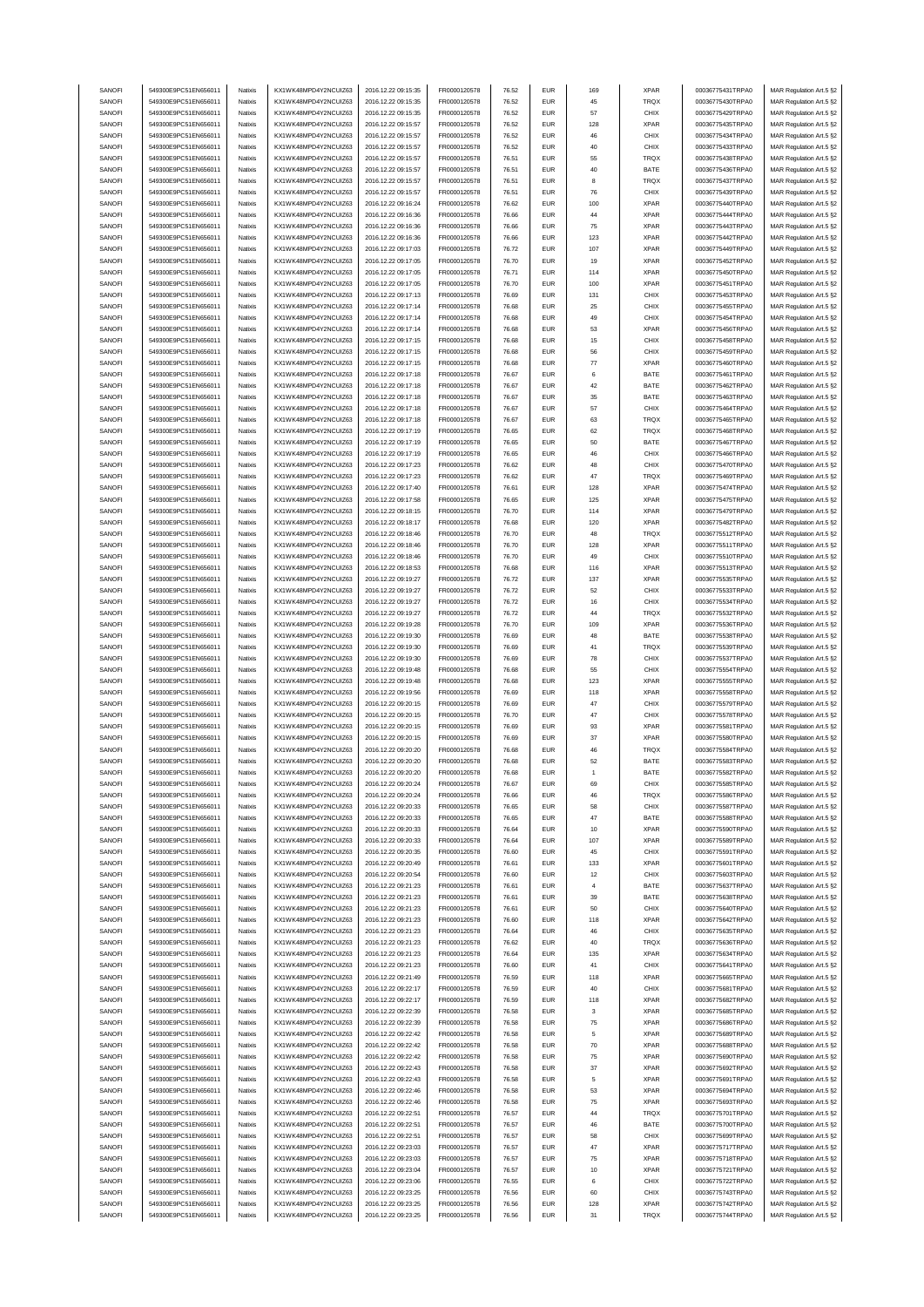| SANOFI | 549300E9PC51EN656011 | Natixis | KX1WK48MPD4Y2NCUIZ63 | 2016.12.22 09:23:25 | FR0000120578 | 76.55 | <b>EUR</b> | 35                 | <b>TRQX</b> | 00036775748TRPA0 | MAR Regulation Art.5 §2 |
|--------|----------------------|---------|----------------------|---------------------|--------------|-------|------------|--------------------|-------------|------------------|-------------------------|
| SANOFI | 549300E9PC51EN656011 | Natixis | KX1WK48MPD4Y2NCUIZ63 | 2016.12.22 09:23:25 | FR0000120578 | 76.55 | <b>EUR</b> | 49                 | BATE        | 00036775746TRPA0 | MAR Regulation Art.5 §2 |
| SANOFI | 549300E9PC51EN656011 | Natixis | KX1WK48MPD4Y2NCUIZ63 | 2016.12.22 09:23:25 | FR0000120578 | 76.55 | <b>EUR</b> | 8                  | <b>TRQX</b> | 00036775747TRPA0 | MAR Regulation Art.5 §2 |
| SANOFI | 549300E9PC51EN656011 | Natixis | KX1WK48MPD4Y2NCUIZ63 | 2016.12.22 09:23:25 | FR0000120578 | 76.56 | <b>EUR</b> | 16                 | TRQX        | 00036775745TRPA0 | MAR Regulation Art.5 §2 |
|        |                      |         |                      |                     |              |       |            |                    |             |                  |                         |
| SANOFI | 549300E9PC51EN656011 | Natixis | KX1WK48MPD4Y2NCUIZ63 | 2016.12.22 09:23:38 | FR0000120578 | 76.51 | <b>EUR</b> | $\scriptstyle{72}$ | CHIX        | 00036775775TRPA0 | MAR Regulation Art.5 §2 |
| SANOFI | 549300E9PC51EN656011 | Natixis | KX1WK48MPD4Y2NCUIZ63 | 2016.12.22 09:23:38 | FR0000120578 | 76.52 | <b>EUR</b> | 40                 | CHIX        | 00036775773TRPA0 | MAR Regulation Art.5 §2 |
| SANOFI | 549300E9PC51EN656011 | Natixis | KX1WK48MPD4Y2NCUIZ63 | 2016.12.22 09:23:46 | FR0000120578 | 76.51 | <b>EUR</b> | 55                 | CHIX        | 00036775798TRPA0 | MAR Regulation Art.5 §2 |
| SANOFI | 549300E9PC51EN656011 | Natixis | KX1WK48MPD4Y2NCUIZ63 | 2016.12.22 09:23:46 | FR0000120578 | 76.49 | <b>EUR</b> | 113                | <b>XPAR</b> | 00036775800TRPA0 | MAR Regulation Art.5 §2 |
| SANOFI | 549300E9PC51EN656011 | Natixis | KX1WK48MPD4Y2NCUIZ63 | 2016.12.22 09:23:46 | FR0000120578 | 76.52 | <b>EUR</b> | 5                  | <b>XPAR</b> | 00036775797TRPA0 | MAR Regulation Art.5 §2 |
| SANOFI | 549300E9PC51EN656011 | Natixis | KX1WK48MPD4Y2NCUIZ63 | 2016.12.22 09:23:46 | FR0000120578 | 76.52 | <b>EUR</b> | 127                | <b>XPAR</b> | 00036775796TRPA0 | MAR Regulation Art.5 §2 |
|        | 549300E9PC51EN656011 | Natixis |                      |                     |              | 76.47 | <b>EUR</b> |                    | BATE        |                  |                         |
| SANOFI |                      |         | KX1WK48MPD4Y2NCUIZ63 | 2016.12.22 09:24:10 | FR0000120578 |       |            | 47                 |             | 00036775880TRPA0 | MAR Regulation Art.5 §2 |
| SANOFI | 549300E9PC51EN656011 | Natixis | KX1WK48MPD4Y2NCUIZ63 | 2016.12.22 09:24:10 | FR0000120578 | 76.47 | <b>EUR</b> | 41                 | CHIX        | 00036775879TRPA0 | MAR Regulation Art.5 §2 |
| SANOFI | 549300E9PC51EN656011 | Natixis | KX1WK48MPD4Y2NCUIZ63 | 2016.12.22 09:24:10 | FR0000120578 | 76.49 | <b>EUR</b> | 41                 | <b>XPAR</b> | 00036775877TRPA0 | MAR Regulation Art.5 §2 |
| SANOFI | 549300E9PC51EN656011 | Natixis | KX1WK48MPD4Y2NCUIZ63 | 2016.12.22 09:24:10 | FR0000120578 | 76.49 | <b>EUR</b> | 92                 | <b>XPAR</b> | 00036775878TRPA0 | MAR Regulation Art.5 §2 |
| SANOFI | 549300E9PC51EN656011 | Natixis | KX1WK48MPD4Y2NCUIZ63 | 2016.12.22 09:24:10 | FR0000120578 | 76.47 | <b>EUR</b> | 42                 | <b>TRQX</b> | 00036775881TRPA0 | MAR Regulation Art.5 §2 |
|        | 549300E9PC51EN656011 |         | KX1WK48MPD4Y2NCUIZ63 | 2016.12.22 09:24:15 | FR0000120578 |       | <b>EUR</b> |                    |             | 00036775883TRPA0 |                         |
| SANOFI |                      | Natixis |                      |                     |              | 76.44 |            | 12                 | CHIX        |                  | MAR Regulation Art.5 §2 |
| SANOFI | 549300E9PC51EN656011 | Natixis | KX1WK48MPD4Y2NCUIZ63 | 2016.12.22 09:24:15 | FR0000120578 | 76.44 | <b>EUR</b> | 38                 | CHIX        | 00036775884TRPA0 | MAR Regulation Art.5 §2 |
| SANOFI | 549300E9PC51EN656011 | Natixis | KX1WK48MPD4Y2NCUIZ63 | 2016.12.22 09:24:16 | FR0000120578 | 76.42 | <b>EUR</b> | 6                  | CHIX        | 00036775885TRPA0 | MAR Regulation Art.5 §2 |
| SANOFI | 549300E9PC51EN656011 | Natixis | KX1WK48MPD4Y2NCUIZ63 | 2016.12.22 09:24:16 | FR0000120578 | 76.42 | <b>EUR</b> | 37                 | CHIX        | 00036775886TRPA0 | MAR Regulation Art.5 §2 |
| SANOFI | 549300E9PC51EN656011 | Natixis | KX1WK48MPD4Y2NCUIZ63 | 2016.12.22 09:24:26 | FR0000120578 | 76.39 | <b>EUR</b> | 15                 | <b>XPAR</b> | 00036775905TRPA0 | MAR Regulation Art.5 §2 |
| SANOFI | 549300E9PC51EN656011 | Natixis | KX1WK48MPD4Y2NCUIZ63 | 2016.12.22 09:24:26 | FR0000120578 | 76.39 | <b>EUR</b> | 104                | <b>XPAR</b> | 00036775904TRPA0 | MAR Regulation Art.5 §2 |
| SANOFI | 549300E9PC51EN656011 | Natixis | KX1WK48MPD4Y2NCUIZ63 | 2016.12.22 09:24:32 | FR0000120578 | 76.35 | <b>EUR</b> | 43                 | TRQX        | 00036775917TRPA0 | MAR Regulation Art.5 §2 |
|        |                      |         |                      |                     |              |       |            |                    |             |                  |                         |
| SANOFI | 549300E9PC51EN656011 | Natixis | KX1WK48MPD4Y2NCUIZ63 | 2016.12.22 09:24:32 | FR0000120578 | 76.36 | <b>EUR</b> | 42                 | CHIX        | 00036775916TRPA0 | MAR Regulation Art.5 §2 |
| SANOFI | 549300E9PC51EN656011 | Natixis | KX1WK48MPD4Y2NCUIZ63 | 2016.12.22 09:24:50 | FR0000120578 | 76.48 | <b>EUR</b> | 124                | <b>XPAR</b> | 00036775950TRPA0 | MAR Regulation Art.5 §2 |
| SANOFI | 549300E9PC51EN656011 | Natixis | KX1WK48MPD4Y2NCUIZ63 | 2016.12.22 09:25:05 | FR0000120578 | 76.48 | <b>EUR</b> | 9                  | <b>XPAR</b> | 00036775969TRPA0 | MAR Regulation Art.5 §2 |
| SANOFI | 549300E9PC51EN656011 | Natixis | KX1WK48MPD4Y2NCUIZ63 | 2016.12.22 09:25:05 | FR0000120578 | 76.48 | <b>EUR</b> | 113                | <b>XPAR</b> | 00036775970TRPA0 | MAR Regulation Art.5 §2 |
| SANOFI | 549300E9PC51EN656011 | Natixis | KX1WK48MPD4Y2NCUIZ63 | 2016.12.22 09:26:37 | FR0000120578 | 76.57 | <b>EUR</b> | 44                 | CHIX        | 00036776062TRPA0 | MAR Regulation Art.5 §2 |
| SANOFI | 549300E9PC51EN656011 | Natixis | KX1WK48MPD4Y2NCUIZ63 | 2016.12.22 09:27:01 | FR0000120578 | 76.56 | <b>EUR</b> | 49                 | CHIX        | 00036776098TRPA0 | MAR Regulation Art.5 §2 |
|        |                      |         |                      |                     |              |       |            |                    |             |                  |                         |
| SANOFI | 549300E9PC51EN656011 | Natixis | KX1WK48MPD4Y2NCUIZ63 | 2016.12.22 09:27:54 | FR0000120578 | 76.48 | <b>EUR</b> | 47                 | CHIX        | 00036776163TRPA0 | MAR Regulation Art.5 §2 |
| SANOFI | 549300E9PC51EN656011 | Natixis | KX1WK48MPD4Y2NCUIZ63 | 2016.12.22 09:28:05 | FR0000120578 | 76.45 | <b>EUR</b> | 45                 | CHIX        | 00036776174TRPA0 | MAR Regulation Art.5 §2 |
| SANOFI | 549300E9PC51EN656011 | Natixis | KX1WK48MPD4Y2NCUIZ63 | 2016.12.22 09:28:22 | FR0000120578 | 76.46 | <b>EUR</b> | 108                | <b>XPAR</b> | 00036776185TRPA0 | MAR Regulation Art.5 §2 |
| SANOFI | 549300E9PC51EN656011 | Natixis | KX1WK48MPD4Y2NCUIZ63 | 2016.12.22 09:28:22 | FR0000120578 | 76.46 | <b>EUR</b> | 37                 | <b>XPAR</b> | 00036776186TRPA0 | MAR Regulation Art.5 §2 |
| SANOFI | 549300E9PC51EN656011 | Natixis | KX1WK48MPD4Y2NCUIZ63 | 2016.12.22 09:28:27 | FR0000120578 | 76.45 | <b>EUR</b> | 42                 | CHIX        | 00036776190TRPA0 | MAR Regulation Art.5 §2 |
|        |                      |         |                      |                     |              |       |            |                    |             |                  |                         |
| SANOFI | 549300E9PC51EN656011 | Natixis | KX1WK48MPD4Y2NCUIZ63 | 2016.12.22 09:28:27 | FR0000120578 | 76.45 | <b>EUR</b> | 45                 | TRQX        | 00036776189TRPA0 | MAR Regulation Art.5 §2 |
| SANOFI | 549300E9PC51EN656011 | Natixis | KX1WK48MPD4Y2NCUIZ63 | 2016.12.22 09:29:20 | FR0000120578 | 76.52 | <b>EUR</b> | 171                | <b>XPAR</b> | 00036776213TRPA0 | MAR Regulation Art.5 §2 |
| SANOFI | 549300E9PC51EN656011 | Natixis | KX1WK48MPD4Y2NCUIZ63 | 2016.12.22 09:29:20 | FR0000120578 | 76.51 | <b>EUR</b> | 47                 | CHIX        | 00036776214TRPA0 | MAR Regulation Art.5 §2 |
| SANOFI | 549300E9PC51EN656011 | Natixis | KX1WK48MPD4Y2NCUIZ63 | 2016.12.22 09:29:33 | FR0000120578 | 76.49 | <b>EUR</b> | 1                  | <b>XPAR</b> | 00036776236TRPA0 | MAR Regulation Art.5 §2 |
| SANOFI | 549300E9PC51EN656011 | Natixis | KX1WK48MPD4Y2NCUIZ63 | 2016.12.22 09:29:34 | FR0000120578 | 76.49 | <b>EUR</b> | 105                | <b>XPAR</b> | 00036776237TRPA0 | MAR Regulation Art.5 §2 |
| SANOFI | 549300E9PC51EN656011 | Natixis | KX1WK48MPD4Y2NCUIZ63 | 2016.12.22 09:29:37 | FR0000120578 | 76.49 | <b>EUR</b> | $22\,$             | <b>XPAR</b> | 00036776243TRPA0 | MAR Regulation Art.5 §2 |
|        |                      |         |                      |                     |              |       |            |                    |             |                  |                         |
| SANOFI | 549300E9PC51EN656011 | Natixis | KX1WK48MPD4Y2NCUIZ63 | 2016.12.22 09:29:43 | FR0000120578 | 76.47 | <b>EUR</b> | 37                 | <b>XPAR</b> | 00036776247TRPA0 | MAR Regulation Art.5 §2 |
| SANOFI | 549300E9PC51EN656011 | Natixis | KX1WK48MPD4Y2NCUIZ63 | 2016.12.22 09:29:43 | FR0000120578 | 76.47 | EUR        | 79                 | <b>XPAR</b> | 00036776246TRPA0 | MAR Regulation Art.5 §2 |
| SANOFI | 549300E9PC51EN656011 | Natixis | KX1WK48MPD4Y2NCUIZ63 | 2016.12.22 09:29:46 | FR0000120578 | 76.47 | <b>EUR</b> | 44                 | CHIX        | 00036776249TRPA0 | MAR Regulation Art.5 §2 |
| SANOFI | 549300E9PC51EN656011 | Natixis | KX1WK48MPD4Y2NCUIZ63 | 2016.12.22 09:30:16 | FR0000120578 | 76.43 | <b>EUR</b> | 29                 | <b>XPAR</b> | 00036776259TRPA0 | MAR Regulation Art.5 §2 |
| SANOFI | 549300E9PC51EN656011 | Natixis | KX1WK48MPD4Y2NCUIZ63 | 2016.12.22 09:30:19 | FR0000120578 | 76.43 | <b>EUR</b> | 47                 | CHIX        | 00036776261TRPA0 | MAR Regulation Art.5 §2 |
| SANOFI | 549300E9PC51EN656011 | Natixis | KX1WK48MPD4Y2NCUIZ63 | 2016.12.22 09:30:19 | FR0000120578 | 76.43 | <b>EUR</b> | 98                 | <b>XPAR</b> | 00036776260TRPA0 | MAR Regulation Art.5 §2 |
|        |                      |         |                      |                     |              |       |            |                    |             |                  |                         |
| SANOFI | 549300E9PC51EN656011 | Natixis | KX1WK48MPD4Y2NCUIZ63 | 2016.12.22 09:30:38 | FR0000120578 | 76.43 | <b>EUR</b> | 40                 | CHIX        | 00036776287TRPA0 | MAR Regulation Art.5 §2 |
| SANOFI | 549300E9PC51EN656011 | Natixis | KX1WK48MPD4Y2NCUIZ63 | 2016.12.22 09:30:50 | FR0000120578 | 76.47 | <b>EUR</b> | 131                | <b>XPAR</b> | 00036776300TRPA0 | MAR Regulation Art.5 §2 |
| SANOFI | 549300E9PC51EN656011 | Natixis | KX1WK48MPD4Y2NCUIZ63 | 2016.12.22 09:31:10 | FR0000120578 | 76.47 | <b>EUR</b> | 113                | <b>XPAR</b> | 00036776302TRPA0 | MAR Regulation Art.5 §2 |
| SANOFI | 549300E9PC51EN656011 | Natixis | KX1WK48MPD4Y2NCUIZ63 | 2016.12.22 09:31:51 | FR0000120578 | 76.53 | <b>EUR</b> | 116                | <b>XPAR</b> | 00036776312TRPA0 | MAR Regulation Art.5 §2 |
| SANOFI | 549300E9PC51EN656011 | Natixis | KX1WK48MPD4Y2NCUIZ63 | 2016.12.22 09:32:35 | FR0000120578 | 76.55 | <b>EUR</b> | 41                 | TRQX        | 00036776381TRPA0 | MAR Regulation Art.5 §2 |
| SANOFI | 549300E9PC51EN656011 | Natixis | KX1WK48MPD4Y2NCUIZ63 | 2016.12.22 09:32:35 | FR0000120578 | 76.55 | <b>EUR</b> | 47                 | CHIX        | 00036776382TRPA0 |                         |
|        |                      |         |                      |                     |              |       |            |                    |             |                  | MAR Regulation Art.5 §2 |
| SANOFI | 549300E9PC51EN656011 | Natixis | KX1WK48MPD4Y2NCUIZ63 | 2016.12.22 09:32:35 | FR0000120578 | 76.55 | <b>EUR</b> | 110                | <b>XPAR</b> | 00036776383TRPA0 | MAR Regulation Art.5 §2 |
| SANOFI | 549300E9PC51EN656011 | Natixis | KX1WK48MPD4Y2NCUIZ63 | 2016.12.22 09:32:36 | FR0000120578 | 76.54 | <b>EUR</b> | 47                 | CHIX        | 00036776384TRPA0 | MAR Regulation Art.5 §2 |
| SANOFI | 549300E9PC51EN656011 | Natixis | KX1WK48MPD4Y2NCUIZ63 | 2016.12.22 09:32:45 | FR0000120578 | 76.52 | <b>EUR</b> | 47                 | CHIX        | 00036776387TRPA0 | MAR Regulation Art.5 §2 |
| SANOFI | 549300E9PC51EN656011 | Natixis | KX1WK48MPD4Y2NCUIZ63 | 2016.12.22 09:33:01 | FR0000120578 | 76.55 | <b>EUR</b> | 117                | <b>XPAR</b> | 00036776406TRPA0 | MAR Regulation Art.5 §2 |
| SANOFI | 549300E9PC51EN656011 | Natixis | KX1WK48MPD4Y2NCUIZ63 | 2016.12.22 09:33:01 | FR0000120578 | 76.55 | <b>EUR</b> | 49                 | <b>XPAR</b> | 00036776407TRPA0 | MAR Regulation Art.5 §2 |
|        |                      |         |                      |                     |              |       |            |                    |             |                  |                         |
| SANOFI | 549300E9PC51EN656011 | Natixis | KX1WK48MPD4Y2NCUIZ63 | 2016.12.22 09:33:03 | FR0000120578 | 76.54 | <b>EUR</b> | 22                 | <b>XPAR</b> | 00036776410TRPA0 | MAR Regulation Art.5 §2 |
| SANOFI | 549300E9PC51EN656011 | Natixis | KX1WK48MPD4Y2NCUIZ63 | 2016.12.22 09:33:03 | FR0000120578 | 76.54 | <b>EUR</b> | 48                 | CHIX        | 00036776408TRPA0 | MAR Regulation Art.5 §2 |
| SANOFI | 549300E9PC51EN656011 | Natixis | KX1WK48MPD4Y2NCUIZ63 | 2016.12.22 09:33:03 | FR0000120578 | 76.54 | <b>EUR</b> | 100                | <b>XPAR</b> | 00036776409TRPA0 | MAR Regulation Art.5 §2 |
| SANOFI | 549300E9PC51EN656011 | Natixis | KX1WK48MPD4Y2NCUIZ63 | 2016.12.22 09:33:41 | FR0000120578 | 76.57 | <b>EUR</b> | 125                | <b>XPAR</b> | 00036776446TRPA0 | MAR Regulation Art.5 §2 |
| SANOF  | 549300E9PC51EN65601  | Natixis | KX1WK48MPD4Y2NCUIZ63 | 2016.12.22 09:34:01 | FR0000120578 | 76.53 | EUR        |                    | TROX        | 00036776457TRPA0 | MAR Regulation Art.5 §2 |
| SANOFI | 549300E9PC51EN656011 | Natixis | KX1WK48MPD4Y2NCUIZ63 | 2016.12.22 09:34:12 | FR0000120578 | 76.53 | <b>EUR</b> | 18                 | <b>XPAR</b> | 00036776471TRPA0 | MAR Regulation Art.5 §2 |
|        |                      |         |                      |                     |              |       |            |                    |             |                  |                         |
| SANOFI | 549300E9PC51EN656011 | Natixis | KX1WK48MPD4Y2NCUIZ63 | 2016.12.22 09:34:12 | FR0000120578 | 76.53 | <b>EUR</b> | 95                 | <b>XPAR</b> | 00036776472TRPA0 | MAR Regulation Art.5 §2 |
| SANOFI | 549300E9PC51EN656011 | Natixis | KX1WK48MPD4Y2NCUIZ63 | 2016.12.22 09:34:13 | FR0000120578 | 76.52 | <b>EUR</b> | 44                 | CHIX        | 00036776473TRPA0 | MAR Regulation Art.5 §2 |
| SANOFI | 549300E9PC51EN656011 | Natixis | KX1WK48MPD4Y2NCUIZ63 | 2016.12.22 09:34:14 | FR0000120578 | 76.51 | <b>EUR</b> | 57                 | CHIX        | 00036776475TRPA0 | MAR Regulation Art.5 §2 |
| SANOFI | 549300E9PC51EN656011 | Natixis | KX1WK48MPD4Y2NCUIZ63 | 2016.12.22 09:34:17 | FR0000120578 | 76.50 | <b>EUR</b> | 46                 | CHIX        | 00036776481TRPA0 | MAR Regulation Art.5 §2 |
| SANOFI | 549300E9PC51EN656011 | Natixis | KX1WK48MPD4Y2NCUIZ63 | 2016.12.22 09:34:39 | FR0000120578 | 76.53 | <b>EUR</b> | $\mathbf{1}$       | <b>XPAR</b> | 00036776519TRPA0 | MAR Regulation Art.5 §2 |
| SANOFI | 549300E9PC51EN656011 | Natixis | KX1WK48MPD4Y2NCUIZ63 | 2016.12.22 09:34:39 | FR0000120578 | 76.53 | <b>EUR</b> | 118                | <b>XPAR</b> | 00036776518TRPA0 | MAR Regulation Art.5 §2 |
| SANOFI | 549300E9PC51EN656011 | Natixis | KX1WK48MPD4Y2NCUIZ63 | 2016.12.22 09:35:17 | FR0000120578 | 76.55 | <b>EUR</b> | 45                 | CHIX        | 00036776579TRPA0 |                         |
|        |                      |         | KX1WK48MPD4Y2NCUIZ63 |                     |              |       |            |                    |             |                  | MAR Regulation Art.5 §2 |
| SANOFI | 549300E9PC51EN656011 | Natixis |                      | 2016.12.22 09:35:17 | FR0000120578 | 76.55 | <b>EUR</b> | 107                | <b>XPAR</b> | 00036776580TRPA0 | MAR Regulation Art.5 §2 |
| SANOFI | 549300E9PC51EN656011 | Natixis | KX1WK48MPD4Y2NCUIZ63 | 2016.12.22 09:35:23 | FR0000120578 | 76.54 | <b>EUR</b> | 43                 | CHIX        | 00036776605TRPA0 | MAR Regulation Art.5 §2 |
| SANOFI | 549300E9PC51EN656011 | Natixis | KX1WK48MPD4Y2NCUIZ63 | 2016.12.22 09:35:36 | FR0000120578 | 76.55 | <b>EUR</b> | 123                | <b>XPAR</b> | 00036776625TRPA0 | MAR Regulation Art.5 §2 |
| SANOFI | 549300E9PC51EN656011 | Natixis | KX1WK48MPD4Y2NCUIZ63 | 2016.12.22 09:35:45 | FR0000120578 | 76.53 | <b>EUR</b> | 45                 | CHIX        | 00036776626TRPA0 | MAR Regulation Art.5 §2 |
| SANOFI | 549300E9PC51EN656011 | Natixis | KX1WK48MPD4Y2NCUIZ63 | 2016.12.22 09:36:28 | FR0000120578 | 76.50 | <b>EUR</b> | 40                 | CHIX        | 00036776637TRPA0 | MAR Regulation Art.5 §2 |
| SANOFI | 549300E9PC51EN656011 | Natixis | KX1WK48MPD4Y2NCUIZ63 | 2016.12.22 09:36:28 | FR0000120578 | 76.51 | <b>EUR</b> | 11                 | <b>XPAR</b> | 00036776635TRPA0 | MAR Regulation Art.5 §2 |
| SANOFI | 549300E9PC51EN656011 | Natixis | KX1WK48MPD4Y2NCUIZ63 | 2016.12.22 09:36:28 | FR0000120578 | 76.51 | <b>EUR</b> | 109                | <b>XPAR</b> | 00036776634TRPA0 |                         |
|        |                      |         |                      |                     |              |       |            |                    |             |                  | MAR Regulation Art.5 §2 |
| SANOFI | 549300E9PC51EN656011 | Natixis | KX1WK48MPD4Y2NCUIZ63 | 2016.12.22 09:36:28 | FR0000120578 | 76.51 | <b>EUR</b> | 115                | <b>XPAR</b> | 00036776636TRPA0 | MAR Regulation Art.5 §2 |
| SANOFI | 549300E9PC51EN656011 | Natixis | KX1WK48MPD4Y2NCUIZ63 | 2016.12.22 09:36:31 | FR0000120578 | 76.50 | <b>EUR</b> | 48                 | TRQX        | 00036776638TRPA0 | MAR Regulation Art.5 §2 |
| SANOFI | 549300E9PC51EN656011 | Natixis | KX1WK48MPD4Y2NCUIZ63 | 2016.12.22 09:37:34 | FR0000120578 | 76.51 | <b>EUR</b> | 136                | <b>XPAR</b> | 00036776686TRPA0 | MAR Regulation Art.5 §2 |
| SANOFI | 549300E9PC51EN656011 | Natixis | KX1WK48MPD4Y2NCUIZ63 | 2016.12.22 09:37:45 | FR0000120578 | 76.49 | <b>EUR</b> | 46                 | CHIX        | 00036776710TRPA0 | MAR Regulation Art.5 §2 |
| SANOFI | 549300E9PC51EN656011 | Natixis | KX1WK48MPD4Y2NCUIZ63 | 2016.12.22 09:37:45 | FR0000120578 | 76.50 | <b>EUR</b> | 108                | <b>XPAR</b> | 00036776709TRPA0 | MAR Regulation Art.5 §2 |
| SANOFI | 549300E9PC51EN656011 | Natixis | KX1WK48MPD4Y2NCUIZ63 | 2016.12.22 09:37:45 | FR0000120578 | 76.50 | <b>EUR</b> | 40                 | CHIX        | 00036776708TRPA0 |                         |
|        |                      |         |                      |                     |              |       |            |                    |             |                  | MAR Regulation Art.5 §2 |
| SANOFI | 549300E9PC51EN656011 | Natixis | KX1WK48MPD4Y2NCUIZ63 | 2016.12.22 09:38:28 | FR0000120578 | 76.49 | <b>EUR</b> | 45                 | CHIX        | 00036776750TRPA0 | MAR Regulation Art.5 §2 |
| SANOFI | 549300E9PC51EN656011 | Natixis | KX1WK48MPD4Y2NCUIZ63 | 2016.12.22 09:38:41 | FR0000120578 | 76.49 | <b>EUR</b> | 44                 | CHIX        | 00036776755TRPA0 | MAR Regulation Art.5 §2 |
| SANOFI | 549300E9PC51EN656011 | Natixis | KX1WK48MPD4Y2NCUIZ63 | 2016.12.22 09:39:13 | FR0000120578 | 76.49 | EUR        | 19                 | <b>XPAR</b> | 00036776788TRPA0 | MAR Regulation Art.5 §2 |
| SANOFI | 549300E9PC51EN656011 | Natixis | KX1WK48MPD4Y2NCUIZ63 | 2016.12.22 09:39:13 | FR0000120578 | 76.49 | <b>EUR</b> | 42                 | CHIX        | 00036776785TRPA0 | MAR Regulation Art.5 §2 |
| SANOFI | 549300E9PC51EN656011 | Natixis | KX1WK48MPD4Y2NCUIZ63 | 2016.12.22 09:39:13 | FR0000120578 | 76.49 | <b>EUR</b> | 100                | <b>XPAR</b> | 00036776787TRPA0 | MAR Regulation Art.5 §2 |
| SANOFI | 549300E9PC51EN656011 | Natixis | KX1WK48MPD4Y2NCUIZ63 | 2016.12.22 09:39:13 | FR0000120578 | 76.49 | <b>EUR</b> | 125                | <b>XPAR</b> | 00036776789TRPA0 | MAR Regulation Art.5 §2 |
|        |                      |         |                      |                     |              |       |            |                    |             |                  |                         |
| SANOFI | 549300E9PC51EN656011 | Natixis | KX1WK48MPD4Y2NCUIZ63 | 2016.12.22 09:39:13 | FR0000120578 | 76.49 | <b>EUR</b> | 47                 | TRQX        | 00036776786TRPA0 | MAR Regulation Art.5 §2 |
| SANOFI | 549300E9PC51EN656011 | Natixis | KX1WK48MPD4Y2NCUIZ63 | 2016.12.22 09:39:15 | FR0000120578 | 76.48 | <b>EUR</b> | 119                | <b>XPAR</b> | 00036776791TRPA0 | MAR Regulation Art.5 §2 |
| SANOFI | 549300E9PC51EN656011 | Natixis | KX1WK48MPD4Y2NCUIZ63 | 2016.12.22 09:39:34 | FR0000120578 | 76.44 | <b>EUR</b> | 42                 | CHIX        | 00036776819TRPA0 | MAR Regulation Art.5 §2 |
| SANOFI | 549300E9PC51EN656011 | Natixis | KX1WK48MPD4Y2NCUIZ63 | 2016.12.22 09:39:41 | FR0000120578 | 76.44 | <b>EUR</b> | 28                 | <b>XPAR</b> | 00036776836TRPA0 | MAR Regulation Art.5 §2 |
| SANOFI | 549300E9PC51EN656011 | Natixis | KX1WK48MPD4Y2NCUIZ63 | 2016.12.22 09:39:41 | FR0000120578 | 76.44 | <b>EUR</b> | 100                | <b>XPAR</b> | 00036776835TRPA0 | MAR Regulation Art.5 §2 |
| SANOFI | 549300E9PC51EN656011 | Natixis | KX1WK48MPD4Y2NCUIZ63 | 2016.12.22 09:40:13 | FR0000120578 | 76.48 | <b>EUR</b> | 121                | <b>XPAR</b> | 00036776860TRPA0 | MAR Regulation Art.5 §2 |
|        |                      |         |                      |                     |              |       |            |                    |             |                  |                         |
| SANOFI | 549300E9PC51EN656011 | Natixis | KX1WK48MPD4Y2NCUIZ63 | 2016.12.22 09:41:01 | FR0000120578 | 76.47 | <b>EUR</b> | 44                 | CHIX        | 00036776877TRPA0 | MAR Regulation Art.5 §2 |
| SANOFI | 549300E9PC51EN656011 | Natixis | KX1WK48MPD4Y2NCUIZ63 | 2016.12.22 09:41:14 | FR0000120578 | 76.47 | <b>EUR</b> | 46                 | CHIX        | 00036776898TRPA0 | MAR Regulation Art.5 §2 |
| SANOFI | 549300E9PC51EN656011 | Natixis | KX1WK48MPD4Y2NCUIZ63 | 2016.12.22 09:41:24 | FR0000120578 | 76.47 | <b>EUR</b> | 40                 | CHIX        | 00036776905TRPA0 | MAR Regulation Art.5 §2 |
| SANOFI | 549300E9PC51EN656011 | Natixis | KX1WK48MPD4Y2NCUIZ63 | 2016.12.22 09:41:54 | FR0000120578 | 76.50 | <b>EUR</b> | $20\,$             | <b>XPAR</b> | 00036776909TRPA0 | MAR Regulation Art.5 §2 |
| SANOFI | 549300E9PC51EN656011 | Natixis | KX1WK48MPD4Y2NCUIZ63 | 2016.12.22 09:41:54 | FR0000120578 | 76.50 | <b>EUR</b> | 100                | <b>XPAR</b> | 00036776907TRPA0 | MAR Regulation Art.5 §2 |
| SANOFI | 549300E9PC51EN656011 | Natixis | KX1WK48MPD4Y2NCUIZ63 | 2016.12.22 09:41:54 | FR0000120578 | 76.50 | <b>EUR</b> | 90                 | <b>XPAR</b> | 00036776908TRPA0 | MAR Regulation Art.5 §2 |
|        |                      |         |                      |                     |              |       |            |                    |             |                  |                         |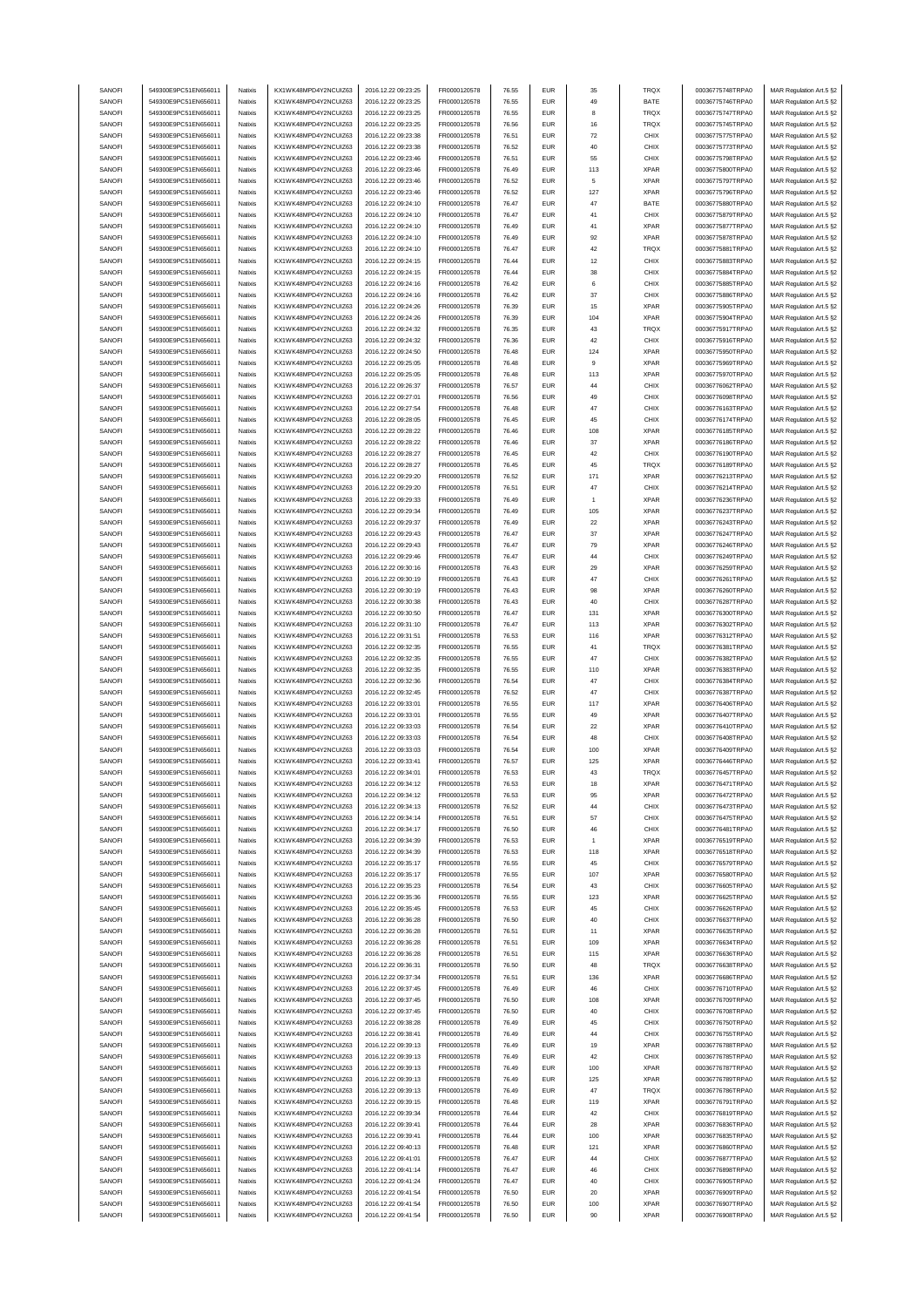| SANOFI | 549300E9PC51EN656011 | Natixis | KX1WK48MPD4Y2NCUIZ63  | 2016.12.22 09:42:40 | FR0000120578 | 76.53 | <b>EUR</b>  | 13             | <b>XPAR</b> | 00036776937TRPA0 | MAR Regulation Art.5 §2 |
|--------|----------------------|---------|-----------------------|---------------------|--------------|-------|-------------|----------------|-------------|------------------|-------------------------|
| SANOFI | 549300E9PC51EN656011 | Natixis | KX1WK48MPD4Y2NCUIZ63  | 2016.12.22 09:42:40 | FR0000120578 | 76.53 | <b>EUR</b>  | 104            | <b>XPAR</b> | 00036776938TRPA0 | MAR Regulation Art.5 §2 |
| SANOFI | 549300E9PC51EN656011 | Natixis | KX1WK48MPD4Y2NCUIZ63  | 2016.12.22 09:42:40 | FR0000120578 | 76.53 | <b>EUR</b>  | 57             | <b>XPAR</b> | 00036776939TRPA0 | MAR Regulation Art.5 §2 |
| SANOFI | 549300E9PC51EN656011 | Natixis | KX1WK48MPD4Y2NCUIZ63  | 2016.12.22 09:42:41 | FR0000120578 | 76.53 | <b>EUR</b>  | 121            | <b>XPAR</b> | 00036776940TRPA0 | MAR Regulation Art.5 §2 |
|        |                      |         |                       |                     |              |       |             |                |             |                  |                         |
| SANOFI | 549300E9PC51EN656011 | Natixis | KX1WK48MPD4Y2NCUIZ63  | 2016.12.22 09:43:34 | FR0000120578 | 76.54 | <b>EUR</b>  | 62             | CHIX        | 00036776960TRPA0 | MAR Regulation Art.5 §2 |
| SANOFI | 549300E9PC51EN656011 | Natixis | KX1WK48MPD4Y2NCUIZ63  | 2016.12.22 09:43:35 | FR0000120578 | 76.54 | <b>EUR</b>  | 12             | CHIX        | 00036776961TRPA0 | MAR Regulation Art.5 §2 |
| SANOFI | 549300E9PC51EN656011 | Natixis | KX1WK48MPD4Y2NCUIZ63  | 2016.12.22 09:43:46 | FR0000120578 | 76.54 | <b>EUR</b>  | 9              | TRQX        | 00036776966TRPA0 | MAR Regulation Art.5 §2 |
| SANOFI | 549300E9PC51EN656011 | Natixis | KX1WK48MPD4Y2NCUIZ63  | 2016.12.22 09:43:47 | FR0000120578 | 76.54 | <b>EUR</b>  | 38             | TRQX        | 00036776967TRPA0 | MAR Regulation Art.5 §2 |
| SANOFI | 549300E9PC51EN656011 | Natixis | KX1WK48MPD4Y2NCLIIZ63 | 2016.12.22 09:43:57 | FR0000120578 | 76.54 | <b>EUR</b>  | 47             | CHIX        | 00036776970TRPA0 | MAR Regulation Art.5 §2 |
| SANOFI | 549300E9PC51EN656011 | Natixis | KX1WK48MPD4Y2NCUIZ63  | 2016.12.22 09:44:06 | FR0000120578 | 76.54 | <b>EUR</b>  | 48             | CHIX        | 00036776982TRPA0 | MAR Regulation Art.5 §2 |
| SANOFI | 549300E9PC51EN656011 | Natixis | KX1WK48MPD4Y2NCUIZ63  | 2016.12.22 09:45:08 | FR0000120578 | 76.60 | <b>EUR</b>  | 43             | CHIX        | 00036777001TRPA0 | MAR Regulation Art.5 §2 |
|        |                      |         |                       |                     |              |       |             |                |             |                  |                         |
| SANOFI | 549300E9PC51EN656011 | Natixis | KX1WK48MPD4Y2NCUIZ63  | 2016.12.22 09:45:08 | FR0000120578 | 76.60 | <b>EUR</b>  | 238            | <b>XPAR</b> | 00036777002TRPA0 | MAR Regulation Art.5 §2 |
| SANOFI | 549300E9PC51EN656011 | Natixis | KX1WK48MPD4Y2NCUIZ63  | 2016.12.22 09:45:10 | FR0000120578 | 76.58 | <b>EUR</b>  | 103            | <b>XPAR</b> | 00036777003TRPA0 | MAR Regulation Art.5 §2 |
| SANOFI | 549300E9PC51EN656011 | Natixis | KX1WK48MPD4Y2NCUIZ63  | 2016.12.22 09:45:15 | FR0000120578 | 76.58 | <b>EUR</b>  | $\sqrt{4}$     | CHIX        | 00036777010TRPA0 | MAR Regulation Art.5 §2 |
| SANOFI | 549300E9PC51EN656011 | Natixis | KX1WK48MPD4Y2NCUIZ63  | 2016.12.22 09:45:41 | FR0000120578 | 76.60 | <b>EUR</b>  | 52             | CHIX        | 00036777049TRPA0 | MAR Regulation Art.5 §2 |
| SANOFI | 549300E9PC51EN656011 | Natixis | KX1WK48MPD4Y2NCUIZ63  | 2016.12.22 09:45:42 | FR0000120578 | 76.59 | <b>EUR</b>  | 48             | CHIX        | 00036777059TRPA0 |                         |
|        |                      |         |                       |                     |              |       |             |                |             |                  | MAR Regulation Art.5 §2 |
| SANOFI | 549300E9PC51EN656011 | Natixis | KX1WK48MPD4Y2NCUIZ63  | 2016.12.22 09:45:51 | FR0000120578 | 76.58 | <b>EUR</b>  | 63             | <b>XPAR</b> | 00036777070TRPA0 | MAR Regulation Art.5 §2 |
| SANOFI | 549300E9PC51EN656011 | Natixis | KX1WK48MPD4Y2NCLIIZ63 | 2016.12.22 09:45:51 | FR0000120578 | 76.59 | <b>EUR</b>  | 120            | <b>XPAR</b> | 00036777069TRPA0 | MAR Regulation Art.5 §2 |
| SANOFI | 549300E9PC51EN656011 | Natixis | KX1WK48MPD4Y2NCUIZ63  | 2016.12.22 09:45:54 | FR0000120578 | 76.57 | <b>EUR</b>  | $\overline{1}$ | <b>XPAR</b> | 00036777071TRPA0 | MAR Regulation Art.5 §2 |
| SANOFI | 549300E9PC51EN656011 | Natixis | KX1WK48MPD4Y2NCUIZ63  | 2016.12.22 09:45:57 | FR0000120578 | 76.57 | <b>EUR</b>  | 104            | <b>XPAR</b> | 00036777073TRPA0 | MAR Regulation Art.5 §2 |
| SANOFI | 549300E9PC51EN656011 | Natixis | KX1WK48MPD4Y2NCUIZ63  | 2016.12.22 09:45:58 | FR0000120578 | 76.57 | <b>EUR</b>  | 10             | <b>XPAR</b> | 00036777074TRPA0 | MAR Regulation Art.5 §2 |
|        |                      |         |                       |                     |              |       |             |                |             |                  |                         |
| SANOFI | 549300E9PC51EN656011 | Natixis | KX1WK48MPD4Y2NCUIZ63  | 2016.12.22 09:46:41 | FR0000120578 | 76.57 | <b>EUR</b>  | 46             | CHIX        | 00036777093TRPA0 | MAR Regulation Art.5 §2 |
| SANOFI | 549300E9PC51EN656011 | Natixis | KX1WK48MPD4Y2NCUIZ63  | 2016.12.22 09:46:44 | FR0000120578 | 76.57 | <b>EUR</b>  | 30             | <b>XPAR</b> | 00036777100TRPA0 | MAR Regulation Art.5 §2 |
| SANOFI | 549300E9PC51EN656011 | Natixis | KX1WK48MPD4Y2NCUIZ63  | 2016.12.22 09:47:04 | FR0000120578 | 76.57 | <b>EUR</b>  | 48             | TRQX        | 00036777118TRPA0 | MAR Regulation Art.5 §2 |
| SANOFI | 549300E9PC51EN656011 | Natixis | KX1WK48MPD4Y2NCUIZ63  | 2016.12.22 09:47:04 | FR0000120578 | 76.57 | <b>EUR</b>  | 88             | <b>XPAR</b> | 00036777119TRPA0 | MAR Regulation Art.5 §2 |
| SANOFI | 549300E9PC51EN656011 | Natixis | KX1WK48MPD4Y2NCUIZ63  | 2016.12.22 09:47:04 | FR0000120578 | 76.57 | <b>EUR</b>  | 45             | CHIX        | 00036777117TRPA0 | MAR Regulation Art.5 §2 |
| SANOFI | 549300E9PC51EN656011 | Natixis | KX1WK48MPD4Y2NCLIIZ63 | 2016.12.22.09:47:12 | FR0000120578 | 76.56 | <b>EUR</b>  | 127            | <b>XPAR</b> | 00036777120TRPA0 | MAR Regulation Art.5 §2 |
|        |                      |         |                       |                     |              |       |             |                |             |                  |                         |
| SANOFI | 549300E9PC51EN656011 | Natixis | KX1WK48MPD4Y2NCUIZ63  | 2016.12.22 09:47:48 | FR0000120578 | 76.53 | <b>EUR</b>  | 104            | <b>XPAR</b> | 00036777126TRPA0 | MAR Regulation Art.5 §2 |
| SANOFI | 549300E9PC51EN656011 | Natixis | KX1WK48MPD4Y2NCUIZ63  | 2016.12.22 09:47:50 | FR0000120578 | 76.53 | <b>EUR</b>  | 22             | <b>XPAR</b> | 00036777127TRPA0 | MAR Regulation Art.5 §2 |
| SANOFI | 549300E9PC51EN656011 | Natixis | KX1WK48MPD4Y2NCUIZ63  | 2016.12.22 09:48:19 | FR0000120578 | 76.52 | <b>EUR</b>  | 41             | CHIX        | 00036777144TRPA0 | MAR Regulation Art.5 §2 |
| SANOFI | 549300E9PC51EN656011 | Natixis | KX1WK48MPD4Y2NCUIZ63  | 2016.12.22 09:48:27 | FR0000120578 | 76.52 | <b>EUR</b>  | 41             | CHIX        | 00036777146TRPA0 | MAR Regulation Art.5 §2 |
| SANOFI | 549300E9PC51EN656011 | Natixis | KX1WK48MPD4Y2NCUIZ63  | 2016.12.22 09:49:03 | FR0000120578 | 76.54 | <b>EUR</b>  | 124            | <b>XPAR</b> | 00036777163TRPA0 | MAR Regulation Art.5 §2 |
|        |                      |         |                       |                     |              |       |             |                |             |                  |                         |
| SANOFI | 549300E9PC51EN656011 | Natixis | KX1WK48MPD4Y2NCUIZ63  | 2016.12.22 09:49:05 | FR0000120578 | 76.54 | <b>EUR</b>  | 47             | <b>XPAR</b> | 00036777164TRPA0 | MAR Regulation Art.5 §2 |
| SANOFI | 549300E9PC51EN656011 | Natixis | KX1WK48MPD4Y2NCUIZ63  | 2016.12.22 09:49:06 | FR0000120578 | 76.54 | <b>EUR</b>  | 76             | <b>XPAR</b> | 00036777165TRPA0 | MAR Regulation Art.5 §2 |
| SANOFI | 549300E9PC51EN656011 | Natixis | KX1WK48MPD4Y2NCUIZ63  | 2016.12.22 09:49:14 | FR0000120578 | 76.53 | <b>EUR</b>  | 21             | CHIX        | 00036777171TRPA0 | MAR Regulation Art.5 §2 |
| SANOFI | 549300E9PC51EN656011 | Natixis | KX1WK48MPD4Y2NCLIIZ63 | 2016.12.22 09:49:14 | FR0000120578 | 76.53 | <b>EUR</b>  | 24             | CHIX        | 00036777170TRPA0 | MAR Regulation Art.5 §2 |
| SANOFI | 549300E9PC51EN656011 | Natixis | KX1WK48MPD4Y2NCUIZ63  | 2016.12.22 09:49:37 | FR0000120578 | 76.52 | <b>EUR</b>  | 119            | <b>XPAR</b> | 00036777174TRPA0 | MAR Regulation Art.5 §2 |
|        |                      |         |                       |                     |              |       |             |                |             |                  |                         |
| SANOFI | 549300E9PC51EN656011 | Natixis | KX1WK48MPD4Y2NCUIZ63  | 2016.12.22 09:50:03 | FR0000120578 | 76.52 | <b>EUR</b>  | 42             | CHIX        | 00036777179TRPA0 | MAR Regulation Art.5 §2 |
| SANOFI | 549300E9PC51EN656011 | Natixis | KX1WK48MPD4Y2NCUIZ63  | 2016.12.22 09:50:29 | FR0000120578 | 76.53 | <b>EUR</b>  | 20             | <b>XPAR</b> | 00036777195TRPA0 | MAR Regulation Art.5 §2 |
| SANOFI | 549300E9PC51EN656011 | Natixis | KX1WK48MPD4Y2NCUIZ63  | 2016.12.22 09:50:29 | FR0000120578 | 76.53 | <b>EUR</b>  | 105            | <b>XPAR</b> | 00036777194TRPA0 | MAR Regulation Art.5 §2 |
| SANOFI | 549300E9PC51EN656011 | Natixis | KX1WK48MPD4Y2NCUIZ63  | 2016.12.22 09:50:47 | FR0000120578 | 76.53 | <b>EUR</b>  | 49             | CHIX        | 00036777201TRPA0 | MAR Regulation Art.5 §2 |
| SANOFI | 549300E9PC51EN656011 | Natixis | KX1WK48MPD4Y2NCUIZ63  | 2016.12.22 09:50:53 | FR0000120578 | 76.53 | <b>EUR</b>  | 6              | CHIX        | 00036777204TRPA0 | MAR Regulation Art.5 §2 |
| SANOFI | 549300E9PC51EN656011 | Natixis | KX1WK48MPD4Y2NCUIZ63  | 2016.12.22 09:51:03 | FR0000120578 | 76.53 | <b>EUR</b>  | 34             | CHIX        | 00036777209TRPA0 |                         |
|        |                      |         |                       |                     |              |       |             |                |             |                  | MAR Regulation Art.5 §2 |
| SANOFI | 549300E9PC51EN656011 | Natixis | KX1WK48MPD4Y2NCUIZ63  | 2016.12.22 09:51:20 | FR0000120578 | 76.57 | <b>EUR</b>  | 116            | <b>XPAR</b> | 00036777215TRPA0 | MAR Regulation Art.5 §2 |
| SANOFI | 549300E9PC51EN656011 | Natixis | KX1WK48MPD4Y2NCUIZ63  | 2016.12.22 09:51:25 | FR0000120578 | 76.56 | <b>EUR</b>  | 130            | <b>XPAR</b> | 00036777216TRPA0 | MAR Regulation Art.5 §2 |
| SANOFI | 549300E9PC51EN656011 | Natixis | KX1WK48MPD4Y2NCUIZ63  | 2016.12.22 09:51:36 | FR0000120578 | 76.55 | <b>EUR</b>  | 45             | CHIX        | 00036777218TRPA0 | MAR Regulation Art.5 §2 |
| SANOFI | 549300E9PC51EN656011 | Natixis | KX1WK48MPD4Y2NCUIZ63  | 2016.12.22 09:51:36 | FR0000120578 | 76.55 | <b>EUR</b>  | 49             | TRQX        | 00036777219TRPA0 | MAR Regulation Art.5 §2 |
| SANOFI | 549300E9PC51EN656011 | Natixis | KX1WK48MPD4Y2NCUIZ63  | 2016.12.22 09:52:03 | FR0000120578 | 76.55 | <b>EUR</b>  | 40             | CHIX        | 00036777221TRPA0 | MAR Regulation Art.5 §2 |
|        |                      |         |                       |                     |              |       |             |                |             |                  |                         |
| SANOFI | 549300E9PC51EN656011 | Natixis | KX1WK48MPD4Y2NCUIZ63  | 2016.12.22 09:52:54 | FR0000120578 | 76.55 | <b>EUR</b>  | 13             | CHIX        | 00036777243TRPA0 | MAR Regulation Art.5 §2 |
| SANOFI | 549300E9PC51EN656011 | Natixis | KX1WK48MPD4Y2NCUIZ63  | 2016.12.22 09:53:04 | FR0000120578 | 76.55 | <b>EUR</b>  | 35             | CHIX        | 00036777248TRPA0 | MAR Regulation Art.5 §2 |
| SANOFI | 549300E9PC51EN656011 | Natixis | KX1WK48MPD4Y2NCUIZ63  | 2016.12.22 09:53:04 | FR0000120578 | 76.55 | <b>EUR</b>  | 133            | <b>XPAR</b> | 00036777251TRPA0 | MAR Regulation Art.5 §2 |
| SANOFI | 549300E9PC51EN656011 | Natixis | KX1WK48MPD4Y2NCUIZ63  | 2016.12.22 09:53:04 | FR0000120578 | 76.55 | <b>EUR</b>  | 71             | <b>XPAR</b> | 00036777250TRPA0 | MAR Regulation Art.5 §2 |
| SANOFI | 549300E9PC51EN656011 | Natixis | KX1WK48MPD4Y2NCUIZ63  | 2016.12.22 09:53:04 | FR0000120578 | 76.55 | <b>EUR</b>  | 103            | <b>XPAR</b> | 00036777249TRPA0 | MAR Regulation Art.5 §2 |
|        |                      |         |                       |                     |              |       |             |                |             |                  |                         |
| SANOFI | 549300E9PC51EN656011 | Natixis | KX1WK48MPD4Y2NCUIZ63  | 2016.12.22 09:53:26 | FR0000120578 | 76.53 | <b>EUR</b>  | 34             | CHIX        | 00036777257TRPA0 | MAR Regulation Art.5 §2 |
| SANOFI | 549300E9PC51EN656011 | Natixis | KX1WK48MPD4Y2NCUIZ63  | 2016.12.22 09:53:43 | FR0000120578 | 76.53 | <b>EUR</b>  | 9              | CHIX        | 00036777263TRPA0 | MAR Regulation Art.5 §2 |
| SANOFI | 549300E9PC51EN656011 | Natixis | KX1WK48MPD4Y2NCUIZ63  | 2016.12.22 09:53:43 | FR0000120578 | 76.53 | <b>EUR</b>  | 115            | <b>XPAR</b> | 00036777262TRPA0 | MAR Regulation Art.5 §2 |
| SANOFI | 549300E9PC51EN656011 | Natixis | KX1WK48MPD4Y2NCUIZ63  | 2016.12.22 09:53:58 | FR0000120578 | 76.53 | <b>EUR</b>  | 43             | CHIX        | 00036777268TRPA0 | MAR Regulation Art.5 §2 |
| SANOFI | 549300E9PC51EN656011 | Natixis | KX1WK48MPD4Y2NCUIZ63  | 2016.12.22 09:53:58 | FR0000120578 | 76.53 | <b>EUR</b>  | 116            | <b>XPAR</b> | 00036777269TRPA0 | MAR Regulation Art.5 §2 |
|        | 549300E9PC51EN656011 | Natixis | KX1WK48MPD4Y2NCUIZ63  |                     |              |       | <b>EUR</b>  |                | <b>XPAR</b> | 00036777282TRPA0 |                         |
| SANOFI |                      |         |                       | 2016.12.22 09:54:27 | FR0000120578 | 76.57 |             | 15             |             |                  | MAR Regulation Art.5 §2 |
| SANOFI | 549300E9PC51EN656011 | Natixis | KX1WK48MPD4Y2NCUIZ63  | 2016.12.22 09:54:27 | FR0000120578 | 76.57 | <b>EUR</b>  | 110            | <b>XPAR</b> | 00036777281TRPA0 | MAR Regulation Art.5 §2 |
| SANOF  | 549300E9PC51EN656011 | Natixis | KX1WK48MPD4Y2NCUIZ63  | 2016.12.22 09:54:36 | FR0000120578 | 76.55 | EUR         |                | CHIX        | 00036777284TRPA0 | MAR Regulation Art.5 §2 |
| SANOFI | 549300E9PC51EN656011 | Natixis | KX1WK48MPD4Y2NCUIZ63  | 2016.12.22 09:54:42 | FR0000120578 | 76.55 | <b>EUR</b>  | 44             | CHIX        | 00036777286TRPA0 | MAR Regulation Art.5 §2 |
| SANOFI | 549300E9PC51EN656011 | Natixis | KX1WK48MPD4Y2NCUIZ63  | 2016.12.22 09:55:08 | FR0000120578 | 76.54 | <b>EUR</b>  | 40             | CHIX        | 00036777302TRPA0 | MAR Regulation Art.5 §2 |
| SANOFI | 549300E9PC51EN656011 | Natixis | KX1WK48MPD4Y2NCUIZ63  | 2016.12.22 09:55:08 | FR0000120578 | 76.54 | <b>EUR</b>  | 46             | TRQX        | 00036777303TRPA0 | MAR Regulation Art.5 §2 |
|        |                      |         |                       |                     |              |       |             |                |             |                  | MAR Regulation Art.5 §2 |
| SANOFI | 549300E9PC51EN656011 | Natixis | KX1WK48MPD4Y2NCUIZ63  | 2016.12.22 09:55:08 | FR0000120578 | 76.54 | <b>EUR</b>  | 109            | <b>XPAR</b> | 00036777304TRPA0 |                         |
| SANOFI | 549300E9PC51EN656011 | Natixis | KX1WK48MPD4Y2NCUIZ63  | 2016.12.22 09:55:33 | FR0000120578 | 76.51 | <b>EUR</b>  | 43             | CHIX        | 00036777355TRPA0 | MAR Regulation Art.5 §2 |
| SANOFI | 549300E9PC51EN656011 | Natixis | KX1WK48MPD4Y2NCUIZ63  | 2016.12.22 09:55:59 | FR0000120578 | 76.52 | ${\sf EUR}$ | 126            | <b>XPAR</b> | 00036777372TRPA0 | MAR Regulation Art.5 §2 |
| SANOFI | 549300E9PC51EN656011 | Natixis | KX1WK48MPD4Y2NCUIZ63  | 2016.12.22 09:56:10 | FR0000120578 | 76.49 | EUR         | 47             | CHIX        | 00036777380TRPA0 | MAR Regulation Art.5 §2 |
| SANOFI | 549300E9PC51EN656011 | Natixis | KX1WK48MPD4Y2NCUIZ63  | 2016.12.22 09:56:30 | FR0000120578 | 76.45 | <b>EUR</b>  | 105            | <b>XPAR</b> | 00036777388TRPA0 | MAR Regulation Art.5 §2 |
| SANOFI | 549300E9PC51EN656011 | Natixis | KX1WK48MPD4Y2NCUIZ63  | 2016.12.22 09:56:32 | FR0000120578 | 76.45 | <b>EUR</b>  | 4              | <b>XPAR</b> | 00036777389TRPA0 | MAR Regulation Art.5 §2 |
|        | 549300E9PC51EN656011 |         |                       | 2016.12.22 09:56:37 |              |       | <b>EUR</b>  |                |             |                  | MAR Regulation Art.5 §2 |
| SANOFI |                      | Natixis | KX1WK48MPD4Y2NCUIZ63  |                     | FR0000120578 | 76.45 |             | 18             | <b>XPAR</b> | 00036777390TRPA0 |                         |
| SANOFI | 549300E9PC51EN656011 | Natixis | KX1WK48MPD4Y2NCUIZ63  | 2016.12.22 09:57:04 | FR0000120578 | 76.43 | <b>EUR</b>  | 44             | CHIX        | 00036777410TRPA0 | MAR Regulation Art.5 §2 |
| SANOFI | 549300E9PC51EN656011 | Natixis | KX1WK48MPD4Y2NCUIZ63  | 2016.12.22 09:57:24 | FR0000120578 | 76.42 | <b>EUR</b>  | 123            | <b>XPAR</b> | 00036777423TRPA0 | MAR Regulation Art.5 §2 |
| SANOFI | 549300E9PC51EN656011 | Natixis | KX1WK48MPD4Y2NCUIZ63  | 2016.12.23 09:01:29 | FR0000120578 | 76.01 | <b>EUR</b>  | $77$           | <b>XPAR</b> | 00036785228TRPA0 | MAR Regulation Art.5 §2 |
| SANOFI | 549300E9PC51EN656011 | Natixis | KX1WK48MPD4Y2NCUIZ63  | 2016.12.23 09:02:11 | FR0000120578 | 76.02 | <b>EUR</b>  | 163            | <b>XPAR</b> | 00036785233TRPA0 | MAR Regulation Art.5 §2 |
| SANOFI | 549300E9PC51EN656011 | Natixis | KX1WK48MPD4Y2NCUIZ63  | 2016.12.23 09:02:11 | FR0000120578 | 76.02 | <b>EUR</b>  | 141            | <b>XPAR</b> | 00036785232TRPA0 | MAR Regulation Art.5 §2 |
|        |                      |         |                       |                     |              |       |             |                |             |                  |                         |
| SANOFI | 549300E9PC51EN656011 | Natixis | KX1WK48MPD4Y2NCUIZ63  | 2016.12.23 09:02:43 | FR0000120578 | 76.10 | <b>EUR</b>  | 420            | <b>XPAR</b> | 00036785236TRPA0 | MAR Regulation Art.5 §2 |
| SANOFI | 549300E9PC51EN656011 | Natixis | KX1WK48MPD4Y2NCUIZ63  | 2016.12.23 09:02:44 | FR0000120578 | 76.07 | <b>EUR</b>  | 129            | <b>XPAR</b> | 00036785237TRPA0 | MAR Regulation Art.5 §2 |
| SANOFI | 549300E9PC51EN656011 | Natixis | KX1WK48MPD4Y2NCUIZ63  | 2016.12.23 09:03:12 | FR0000120578 | 76.07 | <b>EUR</b>  | 129            | <b>XPAR</b> | 00036785259TRPA0 | MAR Regulation Art.5 §2 |
| SANOFI | 549300E9PC51EN656011 | Natixis | KX1WK48MPD4Y2NCUIZ63  | 2016.12.23 09:03:19 | FR0000120578 | 76.06 | <b>EUR</b>  |                | <b>XPAR</b> | 00036785261TRPA0 | MAR Regulation Art.5 §2 |
|        |                      |         |                       |                     |              |       |             |                |             |                  |                         |
| SANOFI |                      |         |                       |                     |              |       |             | 124            |             |                  |                         |
|        | 549300E9PC51EN656011 | Natixis | KX1WK48MPD4Y2NCUIZ63  | 2016.12.23 09:03:19 | FR0000120578 | 76.06 | <b>EUR</b>  | 109            | <b>XPAR</b> | 00036785262TRPA0 | MAR Regulation Art.5 §2 |
| SANOFI | 549300E9PC51EN656011 | Natixis | KX1WK48MPD4Y2NCUIZ63  | 2016.12.23 09:03:30 | FR0000120578 | 76.02 | <b>EUR</b>  | 219            | <b>XPAR</b> | 00036785265TRPA0 | MAR Regulation Art.5 §2 |
| SANOFI | 549300E9PC51EN656011 | Natixis | KX1WK48MPD4Y2NCUIZ63  | 2016.12.23 09:04:23 | FR0000120578 | 76.01 | <b>EUR</b>  | ${\bf 247}$    | <b>XPAR</b> | 00036785278TRPA0 | MAR Regulation Art.5 §2 |
| SANOFI | 549300E9PC51EN656011 | Natixis | KX1WK48MPD4Y2NCUIZ63  | 2016.12.23 09:05:50 | FR0000120578 | 76.02 | <b>EUR</b>  | 304            | <b>XPAR</b> | 00036785300TRPA0 | MAR Regulation Art.5 §2 |
|        |                      |         |                       |                     |              |       |             | 100            |             |                  |                         |
| SANOFI | 549300E9PC51EN656011 | Natixis | KX1WK48MPD4Y2NCUIZ63  | 2016.12.23 09:06:05 | FR0000120578 | 76.01 | <b>EUR</b>  |                | <b>XPAR</b> | 00036785302TRPA0 | MAR Regulation Art.5 §2 |
| SANOFI | 549300E9PC51EN656011 | Natixis | KX1WK48MPD4Y2NCUIZ63  | 2016.12.23 09:06:05 | FR0000120578 | 76.01 | <b>EUR</b>  | 162            | <b>XPAR</b> | 00036785303TRPA0 | MAR Regulation Art.5 §2 |
| SANOFI | 549300E9PC51EN656011 | Natixis | KX1WK48MPD4Y2NCUIZ63  | 2016.12.23 09:06:39 | FR0000120578 | 75.93 | <b>EUR</b>  | 226            | <b>XPAR</b> | 00036785312TRPA0 | MAR Regulation Art.5 §2 |
| SANOFI | 549300E9PC51EN656011 | Natixis | KX1WK48MPD4Y2NCUIZ63  | 2016.12.23 09:06:49 | FR0000120578 | 75.89 | <b>EUR</b>  | 100            | <b>XPAR</b> | 00036785316TRPA0 | MAR Regulation Art.5 §2 |
| SANOFI | 549300E9PC51EN656011 | Natixis | KX1WK48MPD4Y2NCUIZ63  | 2016.12.23 09:06:50 | FR0000120578 | 75.88 | <b>EUR</b>  | 195            | <b>XPAR</b> | 00036785317TRPA0 | MAR Regulation Art.5 §2 |
|        |                      |         |                       |                     |              |       |             |                |             |                  |                         |
| SANOFI | 549300E9PC51EN656011 | Natixis | KX1WK48MPD4Y2NCUIZ63  | 2016.12.23 09:07:09 | FR0000120578 | 75.89 | <b>EUR</b>  | 100            | <b>XPAR</b> | 00036785318TRPA0 | MAR Regulation Art.5 §2 |
| SANOFI | 549300E9PC51EN656011 | Natixis | KX1WK48MPD4Y2NCUIZ63  | 2016.12.23 09:07:09 | FR0000120578 | 75.88 | <b>EUR</b>  | 107            | <b>XPAR</b> | 00036785319TRPA0 | MAR Regulation Art.5 §2 |
| SANOFI | 549300E9PC51EN656011 | Natixis | KX1WK48MPD4Y2NCUIZ63  | 2016.12.23 09:07:19 | FR0000120578 | 75.86 | <b>EUR</b>  | 166            | <b>XPAR</b> | 00036785320TRPA0 | MAR Regulation Art.5 §2 |
| SANOFI | 549300E9PC51EN656011 | Natixis | KX1WK48MPD4Y2NCUIZ63  | 2016.12.23 09:07:19 | FR0000120578 | 75.86 | <b>EUR</b>  | 100            | <b>XPAR</b> | 00036785321TRPA0 | MAR Regulation Art.5 §2 |
| SANOFI | 549300E9PC51EN656011 | Natixis | KX1WK48MPD4Y2NCUIZ63  | 2016.12.23 09:08:11 | FR0000120578 | 75.85 | EUR         | 229            | <b>XPAR</b> | 00036785333TRPA0 | MAR Regulation Art.5 §2 |
| SANOFI | 549300E9PC51EN656011 | Natixis | KX1WK48MPD4Y2NCUIZ63  | 2016.12.23 09:08:11 | FR0000120578 | 75.83 | <b>EUR</b>  | 223            | <b>XPAR</b> | 00036785334TRPA0 |                         |
|        |                      |         |                       |                     |              |       |             |                |             |                  | MAR Regulation Art.5 §2 |
| SANOFI | 549300E9PC51EN656011 | Natixis | KX1WK48MPD4Y2NCUIZ63  | 2016.12.23 09:08:49 | FR0000120578 | 75.85 | <b>EUR</b>  | 251            | <b>XPAR</b> | 00036785341TRPA0 | MAR Regulation Art.5 §2 |
| SANOFI | 549300E9PC51EN656011 | Natixis | KX1WK48MPD4Y2NCUIZ63  | 2016.12.23 09:08:59 | FR0000120578 | 75.84 | <b>EUR</b>  | 30             | <b>XPAR</b> | 00036785343TRPA0 | MAR Regulation Art.5 §2 |
| SANOFI | 549300E9PC51EN656011 | Natixis | KX1WK48MPD4Y2NCUIZ63  | 2016.12.23 09:08:59 | FR0000120578 | 75.84 | <b>EUR</b>  | 80             | <b>XPAR</b> | 00036785346TRPA0 | MAR Regulation Art.5 §2 |
| SANOFI | 549300E9PC51EN656011 | Natixis | KX1WK48MPD4Y2NCUIZ63  | 2016.12.23 09:08:59 | FR0000120578 | 75.84 | <b>EUR</b>  | 96             | <b>XPAR</b> | 00036785345TRPA0 | MAR Regulation Art.5 §2 |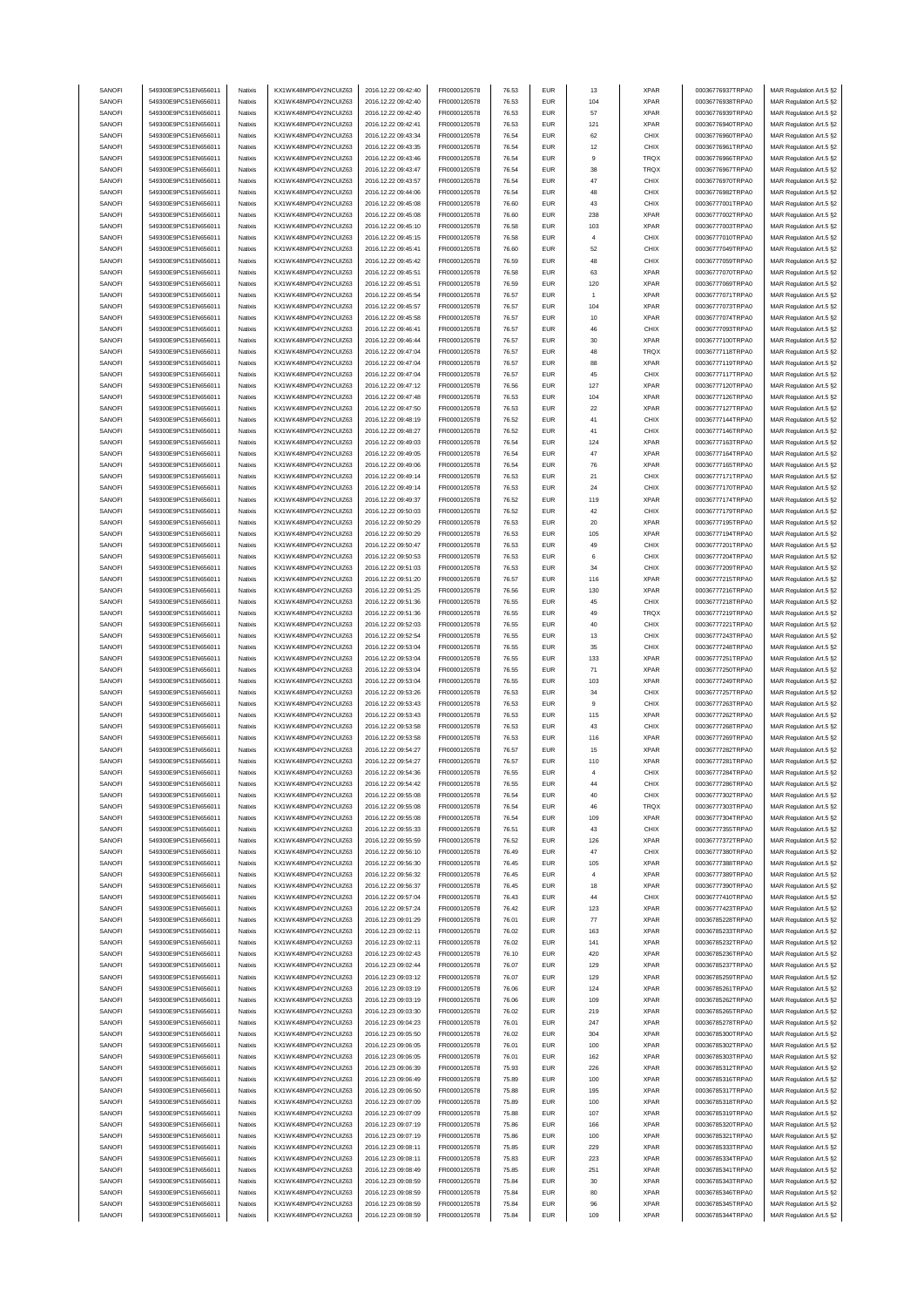| SANOFI | 549300E9PC51EN656011                         | Natixis | KX1WK48MPD4Y2NCUIZ63 | 2016.12.23 09:08:59 | FR0000120578                 | 75.84          | <b>EUR</b>               | 142    | <b>XPAR</b> | 00036785347TRPA0 | MAR Regulation Art.5 §2 |
|--------|----------------------------------------------|---------|----------------------|---------------------|------------------------------|----------------|--------------------------|--------|-------------|------------------|-------------------------|
| SANOFI | 549300E9PC51EN656011                         | Natixis | KX1WK48MPD4Y2NCUIZ63 | 2016.12.23 09:09:02 | FR0000120578                 | 75.82          | <b>EUR</b>               | 10     | <b>XPAR</b> | 00036785348TRPA0 | MAR Regulation Art.5 §2 |
| SANOFI | 549300E9PC51EN656011                         | Natixis | KX1WK48MPD4Y2NCUIZ63 | 2016.12.23 09:09:16 | FR0000120578                 | 75.82          | <b>EUR</b>               | 232    | <b>XPAR</b> | 00036785351TRPA0 | MAR Regulation Art.5 §2 |
| SANOFI | 549300E9PC51EN656011                         | Natixis | KX1WK48MPD4Y2NCUIZ63 | 2016.12.23 09:09:59 | FR0000120578                 | 75.83          | <b>EUR</b>               | 211    | <b>XPAR</b> | 00036785353TRPA0 | MAR Regulation Art.5 §2 |
|        |                                              |         |                      |                     |                              |                |                          |        |             |                  |                         |
| SANOFI | 549300E9PC51EN656011                         | Natixis | KX1WK48MPD4Y2NCUIZ63 | 2016.12.23 09:10:00 | FR0000120578                 | 75.83          | <b>EUR</b>               | 19     | <b>XPAR</b> | 00036785354TRPA0 | MAR Regulation Art.5 §2 |
| SANOFI | 549300E9PC51EN656011                         | Natixis | KX1WK48MPD4Y2NCUIZ63 | 2016.12.23 09:10:50 | FR0000120578                 | 75.97          | <b>EUR</b>               | 294    | <b>XPAR</b> | 00036785377TRPA0 | MAR Regulation Art.5 §2 |
| SANOFI | 549300E9PC51EN656011                         | Natixis | KX1WK48MPD4Y2NCUIZ63 | 2016.12.23.09:10:51 | FR0000120578                 | 75.97          | <b>EUR</b>               | 118    | <b>XPAR</b> | 00036785378TRPA0 | MAR Regulation Art.5 §2 |
| SANOFI | 549300E9PC51EN656011                         | Natixis | KX1WK48MPD4Y2NCUIZ63 | 2016.12.23 09:11:44 | FR0000120578                 | 76.03          | <b>EUR</b>               | 547    | <b>XPAR</b> | 00036785407TRPA0 | MAR Regulation Art.5 §2 |
| SANOFI | 549300E9PC51EN656011                         | Natixis | KX1WK48MPD4Y2NCUIZ63 | 2016.12.23 09:11:45 | FR0000120578                 | 76.00          | <b>EUR</b>               | 324    | <b>XPAR</b> | 00036785408TRPA0 | MAR Regulation Art.5 §2 |
| SANOFI | 549300E9PC51EN656011                         | Natixis | KX1WK48MPD4Y2NCUIZ63 | 2016.12.23 09:12:20 | FR0000120578                 | 76.03          | <b>EUR</b>               | 200    | <b>XPAR</b> | 00036785415TRPA0 | MAR Regulation Art.5 §2 |
| SANOFI | 549300E9PC51EN656011                         | Natixis | KX1WK48MPD4Y2NCUIZ63 | 2016.12.23 09:12:27 | FR0000120578                 | 76.03          | <b>EUR</b>               | 263    | <b>XPAR</b> | 00036785418TRPA0 | MAR Regulation Art.5 §2 |
|        |                                              |         |                      |                     |                              |                |                          |        |             |                  |                         |
| SANOFI | 549300E9PC51EN656011                         | Natixis | KX1WK48MPD4Y2NCUIZ63 | 2016.12.23 09:12:27 | FR0000120578                 | 76.03          | <b>EUR</b>               | 230    | <b>XPAR</b> | 00036785417TRPA0 | MAR Regulation Art.5 §2 |
| SANOFI | 549300E9PC51EN656011                         | Natixis | KX1WK48MPD4Y2NCUIZ63 | 2016.12.23 09:12:27 | FR0000120578                 | 76.03          | <b>EUR</b>               | $30\,$ | <b>XPAR</b> | 00036785416TRPA0 | MAR Regulation Art.5 §2 |
| SANOFI | 549300E9PC51EN656011                         | Natixis | KX1WK48MPD4Y2NCUIZ63 | 2016.12.23 09:12:28 | FR0000120578                 | 76.03          | <b>EUR</b>               | 137    | <b>XPAR</b> | 00036785419TRPA0 | MAR Regulation Art.5 §2 |
| SANOFI | 549300E9PC51EN656011                         | Natixis | KX1WK48MPD4Y2NCUIZ63 | 2016.12.23 09:12:30 | FR0000120578                 | 76.03          | <b>EUR</b>               | 89     | <b>XPAR</b> | 00036785423TRPA0 | MAR Regulation Art.5 §2 |
|        | 549300E9PC51EN656011                         |         | KX1WK48MPD4Y2NCUIZ63 | 2016.12.23 09:12:30 | FR0000120578                 |                | <b>EUR</b>               |        |             | 00036785420TRPA0 |                         |
| SANOFI |                                              | Natixis |                      |                     |                              | 76.03          |                          | 251    | <b>XPAR</b> |                  | MAR Regulation Art.5 §2 |
| SANOFI | 549300E9PC51EN656011                         | Natixis | KX1WK48MPD4Y2NCUIZ63 | 2016.12.23 09:12:30 | FR0000120578                 | 76.03          | <b>EUR</b>               | 157    | <b>XPAR</b> | 00036785422TRPA0 | MAR Regulation Art.5 §2 |
| SANOFI | 549300E9PC51EN656011                         | Natixis | KX1WK48MPD4Y2NCUIZ63 | 2016.12.23 09:12:30 | FR0000120578                 | 76.03          | <b>EUR</b>               | 182    | <b>XPAR</b> | 00036785421TRPA0 | MAR Regulation Art.5 §2 |
| SANOFI | 549300E9PC51EN656011                         | Natixis | KX1WK48MPD4Y2NCUIZ63 | 2016.12.23 09:12:35 | FR0000120578                 | 75.99          | <b>EUR</b>               | 208    | <b>XPAR</b> | 00036785424TRPA0 | MAR Regulation Art.5 §2 |
| SANOFI | 549300E9PC51EN656011                         | Natixis | KX1WK48MPD4Y2NCUIZ63 | 2016.12.23 09:13:23 | FR0000120578                 | 76.03          | <b>EUR</b>               | 209    | <b>XPAR</b> | 00036785425TRPA0 | MAR Regulation Art.5 §2 |
| SANOFI | 549300E9PC51EN656011                         | Natixis | KX1WK48MPD4Y2NCUIZ63 | 2016.12.23 09:13:35 | FR0000120578                 | 76.03          | <b>EUR</b>               | 300    | <b>XPAR</b> | 00036785428TRPA0 | MAR Regulation Art.5 §2 |
|        |                                              |         |                      |                     |                              |                |                          |        |             |                  |                         |
| SANOFI | 549300E9PC51EN656011                         | Natixis | KX1WK48MPD4Y2NCUIZ63 | 2016.12.23 09:13:35 | FR0000120578                 | 76.03          | <b>EUR</b>               | 79     | <b>XPAR</b> | 00036785426TRPA0 | MAR Regulation Art.5 §2 |
| SANOFI | 549300E9PC51EN656011                         | Natixis | KX1WK48MPD4Y2NCUIZ63 | 2016.12.23 09:13:35 | FR0000120578                 | 76.03          | <b>EUR</b>               | 73     | <b>XPAR</b> | 00036785430TRPA0 | MAR Regulation Art.5 §2 |
| SANOFI | 549300E9PC51EN656011                         | Natixis | KX1WK48MPD4Y2NCUIZ63 | 2016.12.23 09:13:35 | FR0000120578                 | 76.03          | <b>EUR</b>               | 21     | <b>XPAR</b> | 00036785427TRPA0 | MAR Regulation Art.5 §2 |
| SANOFI | 549300E9PC51EN656011                         | Natixis | KX1WK48MPD4Y2NCUIZ63 | 2016.12.23 09:13:35 | FR0000120578                 | 76.03          | <b>EUR</b>               | 82     | <b>XPAR</b> | 00036785429TRPA0 | MAR Regulation Art.5 §2 |
| SANOFI | 549300E9PC51EN656011                         | Natixis | KX1WK48MPD4Y2NCUIZ63 | 2016.12.23 09:13:36 | FR0000120578                 | 76.03          | <b>EUR</b>               | 72     | <b>XPAR</b> | 00036785431TRPA0 | MAR Regulation Art.5 §2 |
| SANOFI | 549300E9PC51EN656011                         | Natixis | KX1WK48MPD4Y2NCUIZ63 | 2016.12.23 09:13:36 | FR0000120578                 | 76.03          | <b>EUR</b>               | 192    | <b>XPAR</b> | 00036785432TRPA0 | MAR Regulation Art.5 §2 |
|        |                                              |         |                      |                     |                              |                |                          |        |             |                  |                         |
| SANOFI | 549300E9PC51EN656011                         | Natixis | KX1WK48MPD4Y2NCUIZ63 | 2016.12.23 09:13:37 | FR0000120578                 | 76.03          | <b>EUR</b>               | 132    | <b>XPAR</b> | 00036785433TRPA0 | MAR Regulation Art.5 §2 |
| SANOFI | 549300E9PC51EN656011                         | Natixis | KX1WK48MPD4Y2NCUIZ63 | 2016.12.23 09:13:45 | FR0000120578                 | 76.03          | <b>EUR</b>               | 100    | <b>XPAR</b> | 00036785434TRPA0 | MAR Regulation Art.5 §2 |
| SANOFI | 549300E9PC51EN656011                         | Natixis | KX1WK48MPD4Y2NCUIZ63 | 2016.12.23 09:15:01 | FR0000120578                 | 76.06          | <b>EUR</b>               | 436    | <b>XPAR</b> | 00036785441TRPA0 | MAR Regulation Art.5 §2 |
| SANOFI | 549300E9PC51EN656011                         | Natixis | KX1WK48MPD4Y2NCUIZ63 | 2016.12.23 09:15:04 | FR0000120578                 | 76.05          | <b>EUR</b>               | 267    | <b>XPAR</b> | 00036785442TRPA0 | MAR Regulation Art.5 §2 |
| SANOFI | 549300E9PC51EN656011                         | Natixis | KX1WK48MPD4Y2NCUIZ63 | 2016.12.23 09:15:05 | FR0000120578                 | 76.04          | <b>EUR</b>               | 291    | <b>XPAR</b> | 00036785445TRPA0 | MAR Regulation Art.5 §2 |
|        |                                              |         |                      |                     |                              |                |                          |        |             |                  |                         |
| SANOFI | 549300E9PC51EN656011                         | Natixis | KX1WK48MPD4Y2NCUIZ63 | 2016.12.23 09:15:05 | FR0000120578                 | 76.05          | <b>EUR</b>               | 240    | <b>XPAR</b> | 00036785444TRPA0 | MAR Regulation Art.5 §2 |
| SANOFI | 549300E9PC51EN656011                         | Natixis | KX1WK48MPD4Y2NCUIZ63 | 2016.12.23 09:15:05 | FR0000120578                 | 76.05          | <b>EUR</b>               | 131    | <b>XPAR</b> | 00036785443TRPA0 | MAR Regulation Art.5 §2 |
| SANOFI | 549300E9PC51EN656011                         | Natixis | KX1WK48MPD4Y2NCUIZ63 | 2016.12.23 09:15:34 | FR0000120578                 | 76.01          | <b>EUR</b>               | 48     | <b>XPAR</b> | 00036785495TRPA0 | MAR Regulation Art.5 §2 |
| SANOFI | 549300E9PC51EN656011                         | Natixis | KX1WK48MPD4Y2NCUIZ63 | 2016.12.23 09:15:34 | FR0000120578                 | 76.01          | <b>EUR</b>               | 259    | <b>XPAR</b> | 00036785493TRPA0 | MAR Regulation Art.5 §2 |
| SANOFI | 549300E9PC51EN656011                         | Natixis | KX1WK48MPD4Y2NCUIZ63 | 2016.12.23 09:15:34 | FR0000120578                 | 76.01          | <b>EUR</b>               | 170    | <b>XPAR</b> | 00036785494TRPA0 | MAR Regulation Art.5 §2 |
|        |                                              |         |                      |                     |                              |                |                          |        |             |                  |                         |
| SANOFI | 549300E9PC51EN656011                         | Natixis | KX1WK48MPD4Y2NCUIZ63 | 2016.12.23 09:15:58 | FR0000120578                 | 75.96          | <b>EUR</b>               | 217    | <b>XPAR</b> | 00036785499TRPA0 | MAR Regulation Art.5 §2 |
| SANOFI | 549300E9PC51EN656011                         | Natixis | KX1WK48MPD4Y2NCUIZ63 | 2016.12.23 09:16:20 | FR0000120578                 | 75.88          | <b>EUR</b>               | 200    | <b>XPAR</b> | 00036785502TRPA0 | MAR Regulation Art.5 §2 |
| SANOFI | 549300E9PC51EN656011                         | Natixis | KX1WK48MPD4Y2NCUIZ63 | 2016.12.23 09:18:09 | FR0000120578                 | 75.90          | <b>EUR</b>               | 175    | <b>XPAR</b> | 00036785534TRPA0 | MAR Regulation Art.5 §2 |
| SANOFI | 549300E9PC51EN656011                         | Natixis | KX1WK48MPD4Y2NCUIZ63 | 2016.12.23 09:18:09 | FR0000120578                 | 75.90          | <b>EUR</b>               | 21     | <b>XPAR</b> | 00036785536TRPA0 | MAR Regulation Art.5 §2 |
| SANOFI | 549300E9PC51EN656011                         | Natixis | KX1WK48MPD4Y2NCUIZ63 | 2016.12.23 09:18:09 | FR0000120578                 | 75.90          | <b>EUR</b>               | 190    | <b>XPAR</b> | 00036785535TRPA0 | MAR Regulation Art.5 §2 |
| SANOFI | 549300E9PC51EN656011                         |         | KX1WK48MPD4Y2NCUIZ63 | 2016.12.23 09:18:25 | FR0000120578                 | 75.88          | <b>EUR</b>               | 129    | <b>XPAR</b> | 00036785539TRPA0 |                         |
|        |                                              | Natixis |                      |                     |                              |                |                          |        |             |                  | MAR Regulation Art.5 §2 |
| SANOFI | 549300E9PC51EN656011                         | Natixis | KX1WK48MPD4Y2NCUIZ63 | 2016.12.23 09:18:29 | FR0000120578                 | 75.88          | <b>EUR</b>               | 57     | <b>XPAR</b> | 00036785540TRPA0 | MAR Regulation Art.5 §2 |
| SANOFI | 549300E9PC51EN656011                         | Natixis | KX1WK48MPD4Y2NCUIZ63 | 2016.12.23 09:19:10 | FR0000120578                 | 75.88          | <b>EUR</b>               | 96     | <b>XPAR</b> | 00036785545TRPA0 | MAR Regulation Art.5 §2 |
| SANOFI | 549300E9PC51EN656011                         | Natixis | KX1WK48MPD4Y2NCUIZ63 | 2016.12.23 09:19:10 | FR0000120578                 | 75.88          | <b>EUR</b>               | 266    | <b>XPAR</b> | 00036785546TRPA0 | MAR Regulation Art.5 §2 |
| SANOFI | 549300E9PC51EN656011                         | Natixis | KX1WK48MPD4Y2NCUIZ63 | 2016.12.23 09:19:11 | FR0000120578                 | 75.86          | <b>EUR</b>               | 42     | <b>XPAR</b> | 00036785547TRPA0 | MAR Regulation Art.5 §2 |
| SANOFI | 549300E9PC51EN656011                         | Natixis | KX1WK48MPD4Y2NCUIZ63 | 2016.12.23 09:19:11 | FR0000120578                 | 75.86          | <b>EUR</b>               | 225    | <b>XPAR</b> | 00036785548TRPA0 | MAR Regulation Art.5 §2 |
|        |                                              |         |                      |                     |                              |                |                          |        |             |                  |                         |
| SANOFI | 549300E9PC51EN656011                         | Natixis | KX1WK48MPD4Y2NCUIZ63 | 2016.12.23 09:19:16 | FR0000120578                 | 75.86          | <b>EUR</b>               | 264    | <b>XPAR</b> | 00036785549TRPA0 | MAR Regulation Art.5 §2 |
| SANOFI | 549300E9PC51EN656011                         | Natixis | KX1WK48MPD4Y2NCUIZ63 | 2016.12.23 09:19:39 | FR0000120578                 | 75.82          | <b>EUR</b>               | 40     | <b>XPAR</b> | 00036785550TRPA0 | MAR Regulation Art.5 §2 |
| SANOFI | 549300E9PC51EN656011                         | Natixis | KX1WK48MPD4Y2NCUIZ63 | 2016.12.23 09:19:55 | FR0000120578                 | 75.82          | <b>EUR</b>               | 23     | <b>XPAR</b> | 00036785558TRPA0 | MAR Regulation Art.5 §2 |
| SANOFI | 549300E9PC51EN656011                         | Natixis | KX1WK48MPD4Y2NCUIZ63 | 2016.12.23 09:19:55 | FR0000120578                 | 75.82          | <b>EUR</b>               | 200    | <b>XPAR</b> | 00036785557TRPA0 | MAR Regulation Art.5 §2 |
| SANOFI | 549300E9PC51EN656011                         | Natixis | KX1WK48MPD4Y2NCUIZ63 | 2016.12.23 09:20:16 | FR0000120578                 | 75.85          | <b>EUR</b>               | 287    | <b>XPAR</b> | 00036785559TRPA0 | MAR Regulation Art.5 §2 |
|        |                                              |         |                      |                     |                              |                |                          |        |             |                  |                         |
| SANOFI | 549300E9PC51EN656011                         | Natixis | KX1WK48MPD4Y2NCUIZ63 | 2016.12.23 09:20:16 | FR0000120578                 | 75.85          | <b>EUR</b>               | 230    | <b>XPAR</b> | 00036785560TRPA0 | MAR Regulation Art.5 §2 |
| SANOFI | 549300E9PC51EN656011                         | Natixis | KX1WK48MPD4Y2NCUIZ63 | 2016.12.23 09:20:25 | FR0000120578                 | 75.85          | <b>EUR</b>               | 189    | <b>XPAR</b> | 00036785562TRPA0 | MAR Regulation Art.5 §2 |
| SANOFI | 549300E9PC51EN656011                         | Natixis | KX1WK48MPD4Y2NCUIZ63 | 2016.12.23 09:20:25 | FR0000120578                 | 75.85          | <b>EUR</b>               | 183    | <b>XPAR</b> | 00036785561TRPA0 | MAR Regulation Art.5 §2 |
| SANOFI | 549300E9PC51EN656011                         | Natixis | KX1WK48MPD4Y2NCUIZ63 | 2016.12.23 09:20:25 | FR0000120578                 | 75.85          | <b>EUR</b>               | 223    | <b>XPAR</b> | 00036785563TRPA0 | MAR Regulation Art.5 §2 |
| SANOFI | 549300E9PC51EN656011                         | Natixis | KX1WK48MPD4Y2NCUIZ63 | 2016.12.23 09:21:10 | FR0000120578                 | 75.87          | <b>EUR</b>               | 260    | <b>XPAR</b> | 00036785571TRPA0 | MAR Regulation Art.5 §2 |
|        | 549300E9PC51EN656011                         |         |                      | 2016.12.23 09:21:10 | FR0000120578                 | 75.87          | <b>EUR</b>               |        | <b>XPAR</b> |                  |                         |
| SANOFI |                                              | Natixis | KX1WK48MPD4Y2NCUIZ63 |                     |                              |                |                          | 380    |             | 00036785572TRPA0 | MAR Regulation Art.5 §2 |
| SANOFI | 549300E9PC51EN656011                         | Natixis | KX1WK48MPD4Y2NCUIZ63 | 2016.12.23 09:21:13 | FR0000120578                 | 75.86          | <b>EUR</b>               | 217    | <b>XPAR</b> | 00036785573TRPA0 | MAR Regulation Art.5 §2 |
| SANOF  | 549300E9PC51EN65601                          | Natixis | KX1WK48MPD4Y2NCUIZ63 | 2016.12.23 09:21:14 | FR0000120578                 | 75.84          | EUR                      |        | XPAR        | 00036785574TRPA0 | MAR Regulation Art.5 §2 |
| SANOFI | 549300E9PC51EN656011                         | Natixis | KX1WK48MPD4Y2NCUIZ63 | 2016.12.23 09:21:14 | FR0000120578                 | 75.84          | <b>EUR</b>               | 169    | <b>XPAR</b> | 00036785575TRPA0 | MAR Regulation Art.5 §2 |
| SANOFI | 549300E9PC51EN656011                         | Natixis | KX1WK48MPD4Y2NCUIZ63 | 2016.12.23 09:21:14 | FR0000120578                 | 75.84          | <b>EUR</b>               | 251    | CHIX        | 00036785576TRPA0 | MAR Regulation Art.5 §2 |
| SANOFI | 549300E9PC51EN656011                         | Natixis | KX1WK48MPD4Y2NCUIZ63 | 2016.12.23 09:21:15 | FR0000120578                 | 75.84          | <b>EUR</b>               | 251    | CHIX        | 00036785577TRPA0 | MAR Regulation Art.5 §2 |
|        |                                              |         |                      |                     |                              |                |                          |        |             |                  |                         |
| SANOFI | 549300E9PC51EN656011                         | Natixis | KX1WK48MPD4Y2NCUIZ63 | 2016.12.23 09:21:15 | FR0000120578                 | 75.84          | <b>EUR</b>               | 49     | CHIX        | 00036785578TRPA0 | MAR Regulation Art.5 §2 |
| SANOFI | 549300E9PC51EN656011                         | Natixis | KX1WK48MPD4Y2NCUIZ63 | 2016.12.23 09:21:16 | FR0000120578                 | 75.84          | <b>EUR</b>               | 100    | CHIX        | 00036785579TRPA0 | MAR Regulation Art.5 §2 |
| SANOFI | 549300E9PC51EN656011                         | Natixis | KX1WK48MPD4Y2NCUIZ63 | 2016.12.23 09:21:18 | FR0000120578                 | 75.84          | <b>EUR</b>               | 21     | CHIX        | 00036785580TRPA0 | MAR Regulation Art.5 §2 |
| SANOFI | 549300E9PC51EN656011                         | Natixis | KX1WK48MPD4Y2NCUIZ63 | 2016.12.23 09:21:26 | FR0000120578                 | 75.84          | <b>EUR</b>               | 81     | CHIX        | 00036785582TRPA0 | MAR Regulation Art.5 §2 |
| SANOFI | 549300E9PC51EN656011                         | Natixis | KX1WK48MPD4Y2NCUIZ63 | 2016.12.23 09:21:26 | FR0000120578                 | 75.84          | <b>EUR</b>               | 208    | CHIX        | 00036785583TRPA0 | MAR Regulation Art.5 §2 |
| SANOFI | 549300E9PC51EN656011                         | Natixis | KX1WK48MPD4Y2NCUIZ63 | 2016.12.23 09:22:09 | FR0000120578                 | 75.87          | <b>EUR</b>               | 100    | <b>XPAR</b> | 00036785589TRPA0 |                         |
|        |                                              |         |                      |                     |                              |                |                          |        |             |                  | MAR Regulation Art.5 §2 |
| SANOFI | 549300E9PC51EN656011                         | Natixis | KX1WK48MPD4Y2NCUIZ63 | 2016.12.23 09:22:09 | FR0000120578                 | 75.87          | <b>EUR</b>               | 279    | <b>XPAR</b> | 00036785590TRPA0 | MAR Regulation Art.5 §2 |
| SANOFI | 549300E9PC51EN656011                         | Natixis | KX1WK48MPD4Y2NCUIZ63 | 2016.12.23 09:22:13 | FR0000120578                 | 75.85          |                          |        |             | 00036785593TRPA0 |                         |
| SANOFI | 549300E9PC51EN656011                         | Natixis | KX1WK48MPD4Y2NCUIZ63 | 2016.12.23 09:22:13 |                              |                | <b>EUR</b>               | 120    | <b>XPAR</b> |                  | MAR Regulation Art.5 §2 |
| SANOFI |                                              |         |                      |                     | FR0000120578                 | 75.85          | <b>EUR</b>               | 100    | <b>XPAR</b> | 00036785592TRPA0 | MAR Regulation Art.5 §2 |
|        |                                              | Natixis | KX1WK48MPD4Y2NCUIZ63 |                     |                              |                |                          |        |             |                  |                         |
|        | 549300E9PC51EN656011<br>549300E9PC51EN656011 | Natixis |                      | 2016.12.23 09:22:13 | FR0000120578<br>FR0000120578 | 75.86<br>75.84 | <b>EUR</b><br><b>EUR</b> | 237    | <b>XPAR</b> | 00036785591TRPA0 | MAR Regulation Art.5 §2 |
| SANOFI |                                              |         | KX1WK48MPD4Y2NCUIZ63 | 2016.12.23 09:22:14 |                              |                |                          | 171    | CHIX        | 00036785597TRPA0 | MAR Regulation Art.5 §2 |
| SANOFI | 549300E9PC51EN656011                         | Natixis | KX1WK48MPD4Y2NCUIZ63 | 2016.12.23 09:22:14 | FR0000120578                 | 75.84          | <b>EUR</b>               | 171    | CHIX        | 00036785599TRPA0 | MAR Regulation Art.5 §2 |
| SANOFI | 549300E9PC51EN656011                         | Natixis | KX1WK48MPD4Y2NCUIZ63 | 2016.12.23 09:22:14 | FR0000120578                 | 75.84          | <b>EUR</b>               | 37     | CHIX        | 00036785598TRPA0 | MAR Regulation Art.5 §2 |
| SANOFI | 549300E9PC51EN656011                         | Natixis | KX1WK48MPD4Y2NCUIZ63 | 2016.12.23 09:22:14 | FR0000120578                 | 75.84          | <b>EUR</b>               | 43     | CHIX        | 00036785594TRPA0 | MAR Regulation Art.5 §2 |
| SANOFI | 549300E9PC51EN656011                         | Natixis | KX1WK48MPD4Y2NCUIZ63 | 2016.12.23 09:22:14 | FR0000120578                 | 75.84          | <b>EUR</b>               | 43     | CHIX        | 00036785596TRPA0 | MAR Regulation Art.5 §2 |
|        | 549300E9PC51EN656011                         |         |                      |                     |                              |                | <b>EUR</b>               |        |             |                  |                         |
| SANOFI |                                              | Natixis | KX1WK48MPD4Y2NCUIZ63 | 2016.12.23 09:22:14 | FR0000120578                 | 75.84          |                          | 166    | CHIX        | 00036785595TRPA0 | MAR Regulation Art.5 §2 |
| SANOFI | 549300E9PC51EN656011                         | Natixis | KX1WK48MPD4Y2NCUIZ63 | 2016.12.23 09:22:14 | FR0000120578                 | 75.84          | <b>EUR</b>               | 157    | CHIX        | 00036785600TRPA0 | MAR Regulation Art.5 §2 |
| SANOFI | 549300E9PC51EN656011                         | Natixis | KX1WK48MPD4Y2NCUIZ63 | 2016.12.23 09:22:23 | FR0000120578                 | 75.84          | <b>EUR</b>               | 94     | CHIX        | 00036785602TRPA0 | MAR Regulation Art.5 §2 |
| SANOFI | 549300E9PC51EN656011                         | Natixis | KX1WK48MPD4Y2NCUIZ63 | 2016.12.23 09:22:23 | FR0000120578                 | 75.84          | <b>EUR</b>               | 56     | CHIX        | 00036785603TRPA0 | MAR Regulation Art.5 §2 |
| SANOFI | 549300E9PC51EN656011                         | Natixis | KX1WK48MPD4Y2NCUIZ63 | 2016.12.23 09:22:23 | FR0000120578                 | 75.84          | <b>EUR</b>               | 251    | CHIX        | 00036785604TRPA0 | MAR Regulation Art.5 §2 |
|        |                                              |         |                      |                     |                              |                |                          | 251    |             |                  |                         |
| SANOFI | 549300E9PC51EN656011                         | Natixis | KX1WK48MPD4Y2NCUIZ63 | 2016.12.23 09:22:23 | FR0000120578                 | 75.84          | <b>EUR</b>               |        | CHIX        | 00036785605TRPA0 | MAR Regulation Art.5 §2 |
| SANOFI | 549300E9PC51EN656011                         | Natixis | KX1WK48MPD4Y2NCUIZ63 | 2016.12.23 09:22:54 | FR0000120578                 | 75.90          | <b>EUR</b>               | 388    | <b>XPAR</b> | 00036785615TRPA0 | MAR Regulation Art.5 §2 |
| SANOFI | 549300E9PC51EN656011                         | Natixis | KX1WK48MPD4Y2NCUIZ63 | 2016.12.23 09:22:54 | FR0000120578                 | 75.90          | <b>EUR</b>               | 278    | <b>XPAR</b> | 00036785616TRPA0 | MAR Regulation Art.5 §2 |
| SANOFI | 549300E9PC51EN656011                         | Natixis | KX1WK48MPD4Y2NCUIZ63 | 2016.12.23 09:22:56 | FR0000120578                 | 75.90          | <b>EUR</b>               | 20     | <b>XPAR</b> | 00036785617TRPA0 | MAR Regulation Art.5 §2 |
| SANOFI | 549300E9PC51EN656011                         | Natixis | KX1WK48MPD4Y2NCUIZ63 | 2016.12.23 09:23:18 | FR0000120578                 | 75.87          | <b>EUR</b>               | 262    | <b>XPAR</b> | 00036785619TRPA0 | MAR Regulation Art.5 §2 |
|        |                                              |         |                      |                     |                              |                |                          |        |             |                  |                         |
| SANOFI | 549300E9PC51EN656011                         | Natixis | KX1WK48MPD4Y2NCUIZ63 | 2016.12.23 09:23:19 | FR0000120578                 | 75.86          | <b>EUR</b>               | 187    | <b>XPAR</b> | 00036785620TRPA0 | MAR Regulation Art.5 §2 |
| SANOFI | 549300E9PC51EN656011                         | Natixis | KX1WK48MPD4Y2NCUIZ63 | 2016.12.23 09:23:20 | FR0000120578                 | 75.86          | <b>EUR</b>               | 76     | <b>XPAR</b> | 00036785621TRPA0 | MAR Regulation Art.5 §2 |
| SANOFI | 549300E9PC51EN656011                         | Natixis | KX1WK48MPD4Y2NCUIZ63 | 2016.12.23 09:23:30 | FR0000120578                 | 75.84          | <b>EUR</b>               | 154    | CHIX        | 00036785623TRPA0 | MAR Regulation Art.5 §2 |
| SANOFI | 549300E9PC51EN656011                         | Natixis | KX1WK48MPD4Y2NCUIZ63 | 2016.12.23 09:23:30 | FR0000120578                 | 75.84          | <b>EUR</b>               | 97     | CHIX        | 00036785622TRPA0 | MAR Regulation Art.5 §2 |
| SANOFI | 549300E9PC51EN656011                         | Natixis | KX1WK48MPD4Y2NCUIZ63 | 2016.12.23 09:23:59 | FR0000120578                 | 75.86          | <b>EUR</b>               | 100    | <b>XPAR</b> | 00036785624TRPA0 | MAR Regulation Art.5 §2 |
|        |                                              | Natixis |                      |                     |                              |                | <b>EUR</b>               | 156    |             |                  |                         |
| SANOFI | 549300E9PC51EN656011                         |         | KX1WK48MPD4Y2NCUIZ63 | 2016.12.23 09:23:59 | FR0000120578                 | 75.86          |                          |        | <b>XPAR</b> | 00036785625TRPA0 | MAR Regulation Art.5 §2 |
| SANOFI | 549300E9PC51EN656011                         | Natixis | KX1WK48MPD4Y2NCUIZ63 | 2016.12.23 09:24:22 | FR0000120578                 | 75.84          | <b>EUR</b>               | 209    | CHIX        | 00036785626TRPA0 | MAR Regulation Art.5 §2 |
| SANOFI | 549300E9PC51EN656011                         | Natixis | KX1WK48MPD4Y2NCUIZ63 | 2016.12.23 09:24:22 | FR0000120578                 | 75.84          | <b>EUR</b>               | 42     | CHIX        | 00036785627TRPA0 | MAR Regulation Art.5 §2 |
| SANOFI | 549300E9PC51EN656011                         | Natixis | KX1WK48MPD4Y2NCUIZ63 | 2016.12.23 09:24:22 | FR0000120578                 | 75.84          | <b>EUR</b>               | 126    | CHIX        | 00036785628TRPA0 | MAR Regulation Art.5 §2 |
| SANOFI | 549300E9PC51EN656011                         | Natixis | KX1WK48MPD4Y2NCUIZ63 | 2016.12.23 09:24:57 | FR0000120578                 | 75.84          | <b>EUR</b>               | 33     | <b>XPAR</b> | 00036785640TRPA0 | MAR Regulation Art.5 §2 |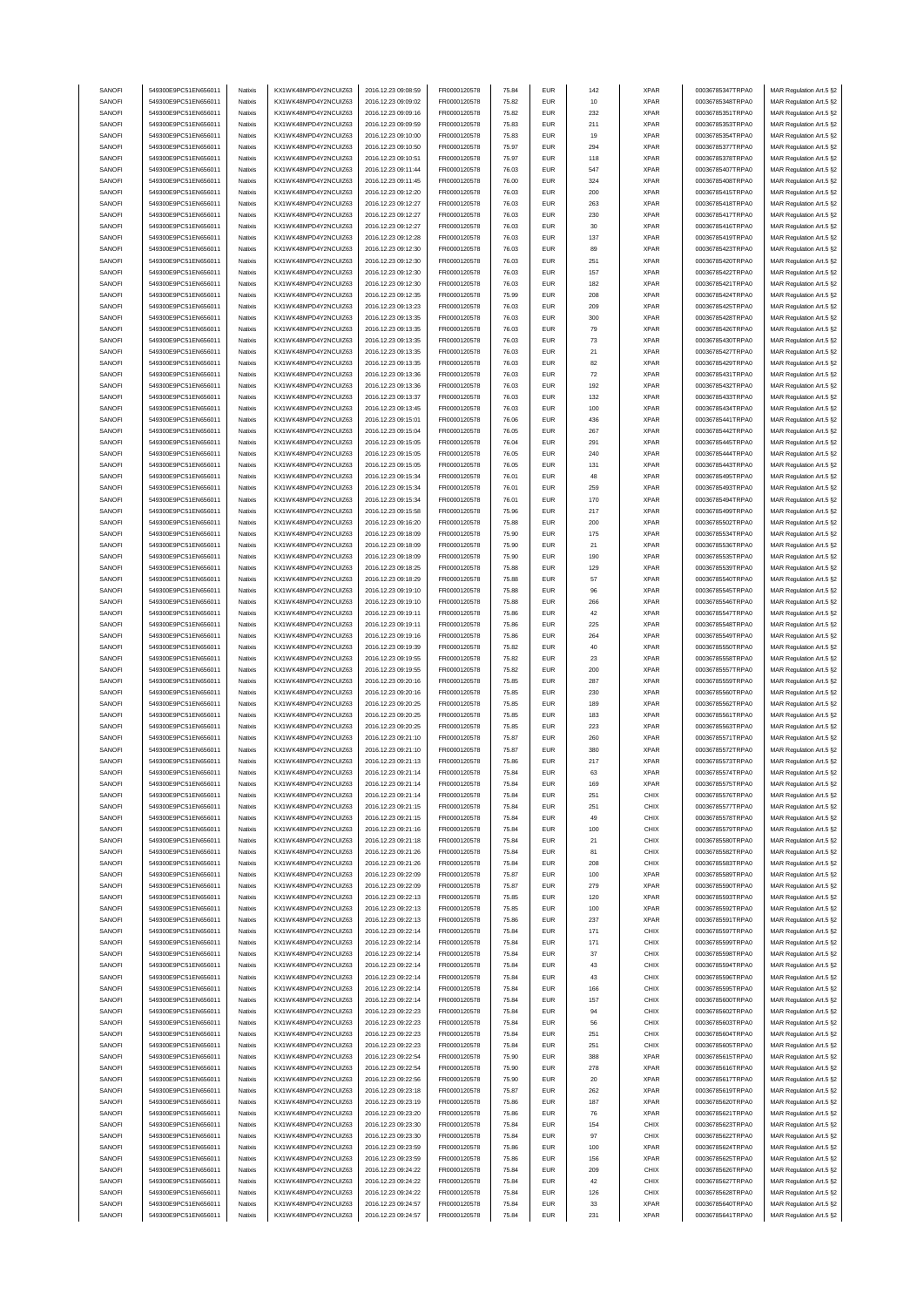| SANOFI | 549300E9PC51EN656011 | Natixis | KX1WK48MPD4Y2NCUIZ63  | 2016.12.23 09:24:57 | FR0000120578 | 75.84 | <b>EUR</b>                  | 75             | CHIX        | 00036785643TRPA0 | MAR Regulation Art.5 §2 |
|--------|----------------------|---------|-----------------------|---------------------|--------------|-------|-----------------------------|----------------|-------------|------------------|-------------------------|
| SANOFI | 549300E9PC51EN656011 | Natixis | KX1WK48MPD4Y2NCUIZ63  | 2016.12.23 09:24:57 | FR0000120578 | 75.84 | <b>EUR</b>                  | 50             | CHIX        | 00036785642TRPA0 | MAR Regulation Art.5 §2 |
| SANOFI | 549300E9PC51EN656011 | Natixis | KX1WK48MPD4Y2NCUIZ63  | 2016.12.23 09:24:59 | FR0000120578 | 75.84 | <b>EUR</b>                  | 100            | CHIX        | 00036785644TRPA0 | MAR Regulation Art.5 §2 |
| SANOFI | 549300E9PC51EN656011 | Natixis | KX1WK48MPD4Y2NCUIZ63  | 2016.12.23 09:24:59 | FR0000120578 | 75.84 | <b>EUR</b>                  | 151            | CHIX        | 00036785645TRPA0 | MAR Regulation Art.5 §2 |
|        |                      |         |                       |                     |              |       |                             |                |             |                  |                         |
| SANOFI | 549300E9PC51EN656011 | Natixis | KX1WK48MPD4Y2NCUIZ63  | 2016.12.23 09:25:00 | FR0000120578 | 75.84 | <b>EUR</b>                  | 100            | CHIX        | 00036785646TRPA0 | MAR Regulation Art.5 §2 |
| SANOFI | 549300E9PC51EN656011 | Natixis | KX1WK48MPD4Y2NCUIZ63  | 2016.12.23 09:25:03 | FR0000120578 | 75.84 | <b>EUR</b>                  | 327            | CHIX        | 00036785648TRPA0 | MAR Regulation Art.5 §2 |
| SANOFI | 549300E9PC51EN656011 | Natixis | KX1WK48MPD4Y2NCUIZ63  | 2016.12.23 09:25:03 | FR0000120578 | 75.84 | <b>EUR</b>                  | 151            | CHIX        | 00036785647TRPA0 | MAR Regulation Art.5 §2 |
| SANOFI | 549300E9PC51EN656011 | Natixis | KX1WK48MPD4Y2NCUIZ63  | 2016.12.23 09:25:09 | FR0000120578 | 75.84 | <b>EUR</b>                  | 100            | CHIX        | 00036785651TRPA0 | MAR Regulation Art.5 §2 |
| SANOFI | 549300E9PC51EN656011 | Natixis | KX1WK48MPD4Y2NCLIIZ63 | 2016.12.23 09:25:16 | FR0000120578 | 75.84 | <b>EUR</b>                  | 151            | CHIX        | 00036785653TRPA0 | MAR Regulation Art.5 §2 |
| SANOFI | 549300E9PC51EN656011 | Natixis | KX1WK48MPD4Y2NCUIZ63  | 2016.12.23 09:25:16 | FR0000120578 | 75.84 | <b>EUR</b>                  | 302            | CHIX        | 00036785654TRPA0 | MAR Regulation Art.5 §2 |
|        |                      | Natixis |                       |                     |              |       | <b>EUR</b>                  |                |             |                  |                         |
| SANOFI | 549300E9PC51EN656011 |         | KX1WK48MPD4Y2NCUIZ63  | 2016.12.23 09:25:16 | FR0000120578 | 75.84 |                             | 68             | CHIX        | 00036785656TRPA0 | MAR Regulation Art.5 §2 |
| SANOFI | 549300E9PC51EN656011 | Natixis | KX1WK48MPD4Y2NCUIZ63  | 2016.12.23 09:25:16 | FR0000120578 | 75.84 | <b>EUR</b>                  | 172            | CHIX        | 00036785655TRPA0 | MAR Regulation Art.5 §2 |
| SANOFI | 549300E9PC51EN656011 | Natixis | KX1WK48MPD4Y2NCUIZ63  | 2016.12.23 09:25:29 | FR0000120578 | 75.84 | <b>EUR</b>                  | 67             | CHIX        | 00036785658TRPA0 | MAR Regulation Art.5 §2 |
| SANOFI | 549300E9PC51EN656011 | Natixis | KX1WK48MPD4Y2NCUIZ63  | 2016.12.23 09:25:29 | FR0000120578 | 75.84 | <b>EUR</b>                  | 11             | CHIX        | 00036785657TRPA0 | MAR Regulation Art.5 §2 |
| SANOFI | 549300E9PC51EN656011 | Natixis | KX1WK48MPD4Y2NCUIZ63  | 2016.12.23 09:25:30 | FR0000120578 | 75.84 | <b>EUR</b>                  | 100            | CHIX        | 00036785659TRPA0 | MAR Regulation Art.5 §2 |
|        |                      |         |                       |                     |              |       |                             |                |             |                  |                         |
| SANOFI | 549300E9PC51EN656011 | Natixis | KX1WK48MPD4Y2NCUIZ63  | 2016.12.23 09:25:49 | FR0000120578 | 75.87 | <b>EUR</b>                  | 288            | <b>XPAR</b> | 00036785660TRPA0 | MAR Regulation Art.5 §2 |
| SANOFI | 549300E9PC51EN656011 | Natixis | KX1WK48MPD4Y2NCUIZ63  | 2016.12.23 09:25:50 | FR0000120578 | 75.85 | <b>EUR</b>                  | 18             | <b>XPAR</b> | 00036785661TRPA0 | MAR Regulation Art.5 §2 |
| SANOFI | 549300E9PC51EN656011 | Natixis | KX1WK48MPD4Y2NCLIIZ63 | 2016.12.23 09:26:15 | FR0000120578 | 75.86 | <b>EUR</b>                  | 221            | <b>XPAR</b> | 00036785664TRPA0 | MAR Regulation Art.5 §2 |
| SANOFI | 549300E9PC51EN656011 | Natixis | KX1WK48MPD4Y2NCUIZ63  | 2016.12.23 09:26:16 | FR0000120578 | 75.84 | <b>EUR</b>                  | 245            | <b>XPAR</b> | 00036785665TRPA0 | MAR Regulation Art.5 §2 |
| SANOFI | 549300E9PC51EN656011 | Natixis | KX1WK48MPD4Y2NCUIZ63  | 2016.12.23 09:26:16 | FR0000120578 | 75.84 | <b>EUR</b>                  | 46             | CHIX        | 00036785666TRPA0 | MAR Regulation Art.5 §2 |
|        | 549300E9PC51EN656011 |         |                       |                     |              | 75.81 | <b>EUR</b>                  |                |             |                  |                         |
| SANOFI |                      | Natixis | KX1WK48MPD4Y2NCUIZ63  | 2016.12.23 09:26:28 | FR0000120578 |       |                             | 231            | TRQX        | 00036785667TRPA0 | MAR Regulation Art.5 §2 |
| SANOFI | 549300E9PC51EN656011 | Natixis | KX1WK48MPD4Y2NCUIZ63  | 2016.12.23 09:27:10 | FR0000120578 | 75.82 | <b>EUR</b>                  | 246            | <b>XPAR</b> | 00036785676TRPA0 | MAR Regulation Art.5 §2 |
| SANOFI | 549300E9PC51EN656011 | Natixis | KX1WK48MPD4Y2NCUIZ63  | 2016.12.23 09:27:10 | FR0000120578 | 75.83 | <b>EUR</b>                  | 32             | <b>XPAR</b> | 00036785687TRPA0 | MAR Regulation Art.5 §2 |
| SANOFI | 549300E9PC51EN656011 | Natixis | KX1WK48MPD4Y2NCUIZ63  | 2016.12.23 09:27:10 | FR0000120578 | 75.82 | <b>EUR</b>                  | 100            | <b>XPAR</b> | 00036785685TRPA0 | MAR Regulation Art.5 §2 |
| SANOFI | 549300E9PC51EN656011 | Natixis | KX1WK48MPD4Y2NCUIZ63  | 2016.12.23 09:27:10 | FR0000120578 | 75.82 | <b>EUR</b>                  | 100            | <b>XPAR</b> | 00036785686TRPA0 | MAR Regulation Art.5 §2 |
| SANOFI | 549300E9PC51EN656011 | Natixis | KX1WK48MPD4Y2NCUIZ63  | 2016.12.23 09:27:10 | FR0000120578 | 75.81 | <b>EUR</b>                  | 57             | BATE        | 00036785679TRPA0 | MAR Regulation Art.5 §2 |
|        |                      |         | KX1WK48MPD4Y2NCLIIZ63 |                     |              |       |                             |                |             |                  |                         |
| SANOFI | 549300E9PC51EN656011 | Natixis |                       | 2016.12.23 09:27:10 | FR0000120578 | 75.81 | <b>EUR</b>                  | 20             | TRQX        | 00036785678TRPA0 | MAR Regulation Art.5 §2 |
| SANOFI | 549300E9PC51EN656011 | Natixis | KX1WK48MPD4Y2NCUIZ63  | 2016.12.23 09:27:10 | FR0000120578 | 75.81 | <b>EUR</b>                  | 104            | BATE        | 00036785681TRPA0 | MAR Regulation Art.5 §2 |
| SANOFI | 549300E9PC51EN656011 | Natixis | KX1WK48MPD4Y2NCUIZ63  | 2016.12.23 09:27:10 | FR0000120578 | 75.81 | <b>EUR</b>                  | 104            | BATE        | 00036785682TRPA0 | MAR Regulation Art.5 §2 |
| SANOFI | 549300E9PC51EN656011 | Natixis | KX1WK48MPD4Y2NCUIZ63  | 2016.12.23 09:27:10 | FR0000120578 | 75.81 | <b>EUR</b>                  | 39             | BATE        | 00036785677TRPA0 | MAR Regulation Art.5 §2 |
| SANOFI | 549300E9PC51EN656011 | Natixis | KX1WK48MPD4Y2NCUIZ63  | 2016.12.23 09:27:10 | FR0000120578 | 75.81 | <b>EUR</b>                  | 82             | BATE        | 00036785688TRPA0 | MAR Regulation Art.5 §2 |
| SANOFI | 549300E9PC51EN656011 | Natixis | KX1WK48MPD4Y2NCUIZ63  | 2016.12.23 09:27:10 | FR0000120578 | 75.81 | <b>EUR</b>                  | 21             | BATE        | 00036785690TRPA0 |                         |
|        |                      |         |                       |                     |              |       |                             |                |             |                  | MAR Regulation Art.5 §2 |
| SANOFI | 549300E9PC51EN656011 | Natixis | KX1WK48MPD4Y2NCUIZ63  | 2016.12.23 09:27:10 | FR0000120578 | 75.81 | <b>EUR</b>                  | 132            | TRQX        | 00036785680TRPA0 | MAR Regulation Art.5 §2 |
| SANOFI | 549300E9PC51EN656011 | Natixis | KX1WK48MPD4Y2NCUIZ63  | 2016.12.23 09:27:10 | FR0000120578 | 75.81 | <b>EUR</b>                  | 82             | TRQX        | 00036785683TRPA0 | MAR Regulation Art.5 §2 |
| SANOFI | 549300E9PC51EN656011 | Natixis | KX1WK48MPD4Y2NCUIZ63  | 2016.12.23 09:27:10 | FR0000120578 | 75.81 | <b>EUR</b>                  | 27             | BATE        | 00036785691TRPA0 | MAR Regulation Art.5 §2 |
| SANOFI | 549300E9PC51EN656011 | Natixis | KX1WK48MPD4Y2NCLIIZ63 | 2016.12.23 09:27:10 | FR0000120578 | 75.81 | <b>EUR</b>                  | $\overline{4}$ | BATE        | 00036785692TRPA0 | MAR Regulation Art.5 §2 |
|        | 549300E9PC51EN656011 |         |                       | 2016.12.23 09:27:10 |              |       | <b>EUR</b>                  |                |             |                  |                         |
| SANOFI |                      | Natixis | KX1WK48MPD4Y2NCUIZ63  |                     | FR0000120578 | 75.81 |                             | 21             | BATE        | 00036785689TRPA0 | MAR Regulation Art.5 §2 |
| SANOFI | 549300E9PC51EN656011 | Natixis | KX1WK48MPD4Y2NCUIZ63  | 2016.12.23 09:27:10 | FR0000120578 | 75.81 | <b>EUR</b>                  | 14             | BATE        | 00036785684TRPA0 | MAR Regulation Art.5 §2 |
| SANOFI | 549300E9PC51EN656011 | Natixis | KX1WK48MPD4Y2NCUIZ63  | 2016.12.23 09:27:10 | FR0000120578 | 75.81 | <b>EUR</b>                  | 21             | BATE        | 00036785694TRPA0 | MAR Regulation Art.5 §2 |
| SANOFI | 549300E9PC51EN656011 | Natixis | KX1WK48MPD4Y2NCUIZ63  | 2016.12.23 09:27:10 | FR0000120578 | 75.81 | <b>EUR</b>                  | 37             | TRQX        | 00036785693TRPA0 | MAR Regulation Art.5 §2 |
| SANOFI | 549300E9PC51EN656011 | Natixis | KX1WK48MPD4Y2NCUIZ63  | 2016.12.23 09:27:10 | FR0000120578 | 75.81 | <b>EUR</b>                  | 74             | TRQX        | 00036785695TRPA0 | MAR Regulation Art.5 §2 |
|        |                      |         |                       |                     |              |       |                             |                |             |                  |                         |
| SANOFI | 549300E9PC51EN656011 | Natixis | KX1WK48MPD4Y2NCUIZ63  | 2016.12.23 09:27:10 | FR0000120578 | 75.81 | <b>EUR</b>                  | 106            | BATE        | 00036785696TRPA0 | MAR Regulation Art.5 §2 |
| SANOFI | 549300E9PC51EN656011 | Natixis | KX1WK48MPD4Y2NCUIZ63  | 2016.12.23 09:27:10 | FR0000120578 | 75.81 | <b>EUR</b>                  | 212            | BATE        | 00036785697TRPA0 | MAR Regulation Art.5 §2 |
| SANOFI | 549300E9PC51EN656011 | Natixis | KX1WK48MPD4Y2NCUIZ63  | 2016.12.23 09:27:11 | FR0000120578 | 75.81 | <b>EUR</b>                  | 251            | TRQX        | 00036785698TRPA0 | MAR Regulation Art.5 §2 |
| SANOFI | 549300E9PC51EN656011 | Natixis | KX1WK48MPD4Y2NCUIZ63  | 2016.12.23 09:27:25 | FR0000120578 | 75.80 | <b>EUR</b>                  | 221            | <b>XPAR</b> | 00036785699TRPA0 | MAR Regulation Art.5 §2 |
| SANOFI | 549300E9PC51EN656011 | Natixis | KX1WK48MPD4Y2NCUIZ63  | 2016.12.23 09:27:25 | FR0000120578 | 75.81 | <b>EUR</b>                  | 51             | TRQX        | 00036785720TRPA0 | MAR Regulation Art.5 §2 |
| SANOFI | 549300E9PC51EN656011 | Natixis | KX1WK48MPD4Y2NCUIZ63  | 2016.12.23 09:27:25 | FR0000120578 | 75.81 | <b>EUR</b>                  | 47             | TRQX        | 00036785703TRPA0 | MAR Regulation Art.5 §2 |
|        |                      |         |                       |                     |              |       |                             |                |             |                  |                         |
| SANOFI | 549300E9PC51EN656011 | Natixis | KX1WK48MPD4Y2NCUIZ63  | 2016.12.23 09:27:25 | FR0000120578 | 75.81 | <b>EUR</b>                  | 204            | TRQX        | 00036785701TRPA0 | MAR Regulation Art.5 §2 |
| SANOFI | 549300E9PC51EN656011 | Natixis | KX1WK48MPD4Y2NCUIZ63  | 2016.12.23 09:27:25 | FR0000120578 | 75.81 | <b>EUR</b>                  | 81             | TRQX        | 00036785719TRPA0 | MAR Regulation Art.5 §2 |
| SANOFI | 549300E9PC51EN656011 | Natixis | KX1WK48MPD4Y2NCUIZ63  | 2016.12.23 09:27:25 | FR0000120578 | 75.81 | <b>EUR</b>                  | 123            | TRQX        | 00036785710TRPA0 | MAR Regulation Art.5 §2 |
| SANOFI | 549300E9PC51EN656011 | Natixis | KX1WK48MPD4Y2NCUIZ63  | 2016.12.23 09:27:25 | FR0000120578 | 75.81 | <b>EUR</b>                  | 151            | TRQX        | 00036785718TRPA0 | MAR Regulation Art.5 §2 |
| SANOFI | 549300E9PC51EN656011 | Natixis | KX1WK48MPD4Y2NCUIZ63  | 2016.12.23 09:27:25 | FR0000120578 | 75.81 | <b>EUR</b>                  | 223            | TRQX        | 00036785714TRPA0 | MAR Regulation Art.5 §2 |
|        |                      |         |                       |                     |              |       |                             |                |             |                  |                         |
| SANOFI | 549300E9PC51EN656011 | Natixis | KX1WK48MPD4Y2NCUIZ63  | 2016.12.23 09:27:25 | FR0000120578 | 75.81 | <b>EUR</b>                  | 204            | TRQX        | 00036785706TRPA0 | MAR Regulation Art.5 §2 |
| SANOFI | 549300E9PC51EN656011 | Natixis | KX1WK48MPD4Y2NCUIZ63  | 2016.12.23 09:27:25 | FR0000120578 | 75.81 | <b>EUR</b>                  | 200            | BATE        | 00036785713TRPA0 | MAR Regulation Art.5 §2 |
| SANOFI | 549300E9PC51EN656011 | Natixis | KX1WK48MPD4Y2NCUIZ63  | 2016.12.23 09:27:25 | FR0000120578 | 75.81 | <b>EUR</b>                  | 92             | BATE        | 00036785702TRPA0 | MAR Regulation Art.5 §2 |
| SANOFI | 549300E9PC51EN656011 | Natixis | KX1WK48MPD4Y2NCUIZ63  | 2016.12.23 09:27:25 | FR0000120578 | 75.81 | <b>EUR</b>                  | 168            | BATE        | 00036785711TRPA0 | MAR Regulation Art.5 §2 |
| SANOFI | 549300E9PC51EN656011 | Natixis | KX1WK48MPD4Y2NCUIZ63  | 2016.12.23 09:27:25 | FR0000120578 | 75.81 | <b>EUR</b>                  | 16             | BATE        | 00036785709TRPA0 | MAR Regulation Art.5 §2 |
|        |                      |         |                       |                     |              |       |                             |                |             |                  |                         |
| SANOFI | 549300E9PC51EN656011 | Natixis | KX1WK48MPD4Y2NCUIZ63  | 2016.12.23 09:27:25 | FR0000120578 | 75.81 | <b>EUR</b>                  | 28             | TRQX        | 00036785712TRPA0 | MAR Regulation Art.5 §2 |
| SANOFI | 549300E9PC51EN656011 | Natixis | KX1WK48MPD4Y2NCUIZ63  | 2016.12.23 09:27:25 | FR0000120578 | 75.81 | <b>EUR</b>                  | 200            | BATE        | 00036785700TRPA0 | MAR Regulation Art.5 §2 |
| SANOFI | 549300E9PC51EN656011 | Natixis | KX1WK48MPD4Y2NCUIZ63  | 2016.12.23 09:27:25 | FR0000120578 | 75.81 | <b>EUR</b>                  | 16             | BATE        | 00036785707TRPA0 | MAR Regulation Art.5 §2 |
| SANOF  | 549300E9PC51EN656011 | Natixis | KX1WK48MPD4Y2NCUIZ63  | 2016.12.23 09:27:25 | FR0000120578 | 75.81 | EUR                         | 100            | TRQX        | 00036785708TRPA0 | MAR Regulation Art.5 §2 |
| SANOFI | 549300E9PC51EN656011 | Natixis | KX1WK48MPD4Y2NCUIZ63  | 2016.12.23 09:27:25 | FR0000120578 | 75.81 | <b>EUR</b>                  | 100            | TRQX        | 00036785716TRPA0 | MAR Regulation Art.5 §2 |
|        |                      |         |                       |                     |              |       |                             |                |             |                  | MAR Regulation Art.5 §2 |
| SANOFI | 549300E9PC51EN656011 | Natixis | KX1WK48MPD4Y2NCUIZ63  | 2016.12.23 09:27:25 | FR0000120578 | 75.81 | EUR                         | 108            | BATE        | 00036785704TRPA0 |                         |
| SANOFI | 549300E9PC51EN656011 | Natixis | KX1WK48MPD4Y2NCUIZ63  | 2016.12.23 09:27:25 | FR0000120578 | 75.81 | <b>EUR</b>                  | 92             | BATE        | 00036785705TRPA0 | MAR Regulation Art.5 §2 |
| SANOFI | 549300E9PC51EN656011 | Natixis | KX1WK48MPD4Y2NCUIZ63  | 2016.12.23 09:27:25 | FR0000120578 | 75.81 | <b>EUR</b>                  | 200            | TRQX        | 00036785721TRPA0 | MAR Regulation Art.5 §2 |
| SANOFI | 549300E9PC51EN656011 | Natixis | KX1WK48MPD4Y2NCUIZ63  | 2016.12.23 09:27:25 | FR0000120578 | 75.81 | <b>EUR</b>                  | 200            | <b>TRQX</b> | 00036785722TRPA0 | MAR Regulation Art.5 §2 |
| SANOFI | 549300E9PC51EN656011 | Natixis | KX1WK48MPD4Y2NCUIZ63  | 2016.12.23 09:27:25 | FR0000120578 | 75.81 | $\ensuremath{\mathsf{EUR}}$ | 209            | <b>TRQX</b> | 00036785724TRPA0 | MAR Regulation Art.5 §2 |
| SANOFI | 549300E9PC51EN656011 | Natixis | KX1WK48MPD4Y2NCUIZ63  | 2016.12.23 09:27:25 | FR0000120578 | 75.81 | EUR                         | 51             | TRQX        | 00036785723TRPA0 | MAR Regulation Art.5 §2 |
| SANOFI |                      | Natixis |                       | 2016.12.23 09:27:25 |              | 75.81 | <b>EUR</b>                  | 42             |             |                  |                         |
|        | 549300E9PC51EN656011 |         | KX1WK48MPD4Y2NCUIZ63  |                     | FR0000120578 |       |                             |                | TRQX        | 00036785725TRPA0 | MAR Regulation Art.5 §2 |
| SANOFI | 549300E9PC51EN656011 | Natixis | KX1WK48MPD4Y2NCUIZ63  | 2016.12.23 09:27:25 | FR0000120578 | 75.81 | <b>EUR</b>                  | 200            | BATE        | 00036785715TRPA0 | MAR Regulation Art.5 §2 |
| SANOFI | 549300E9PC51EN656011 | Natixis | KX1WK48MPD4Y2NCUIZ63  | 2016.12.23 09:27:25 | FR0000120578 | 75.81 | <b>EUR</b>                  | 42             | BATE        | 00036785717TRPA0 | MAR Regulation Art.5 §2 |
| SANOFI | 549300E9PC51EN656011 | Natixis | KX1WK48MPD4Y2NCUIZ63  | 2016.12.23 09:27:26 | FR0000120578 | 75.81 | <b>EUR</b>                  | 159            | TRQX        | 00036785726TRPA0 | MAR Regulation Art.5 §2 |
| SANOFI | 549300E9PC51EN656011 | Natixis | KX1WK48MPD4Y2NCUIZ63  | 2016.12.23 09:27:26 | FR0000120578 | 75.81 | <b>EUR</b>                  | 54             | BATE        | 00036785727TRPA0 | MAR Regulation Art.5 §2 |
| SANOFI | 549300E9PC51EN656011 | Natixis | KX1WK48MPD4Y2NCUIZ63  | 2016.12.23 09:27:27 | FR0000120578 | 75.79 | <b>EUR</b>                  | 223            | <b>XPAR</b> | 00036785728TRPA0 | MAR Regulation Art.5 §2 |
|        |                      |         |                       |                     |              |       |                             |                |             |                  |                         |
| SANOFI | 549300E9PC51EN656011 | Natixis | KX1WK48MPD4Y2NCUIZ63  | 2016.12.23 09:27:54 | FR0000120578 | 75.81 | <b>EUR</b>                  | 265            | <b>XPAR</b> | 00036785733TRPA0 | MAR Regulation Art.5 §2 |
| SANOFI | 549300E9PC51EN656011 | Natixis | KX1WK48MPD4Y2NCUIZ63  | 2016.12.23 09:28:42 | FR0000120578 | 75.85 | <b>EUR</b>                  | 240            | <b>XPAR</b> | 00036785740TRPA0 | MAR Regulation Art.5 §2 |
| SANOFI | 549300E9PC51EN656011 | Natixis | KX1WK48MPD4Y2NCUIZ63  | 2016.12.23 09:28:42 | FR0000120578 | 75.85 | <b>EUR</b>                  | 331            | <b>XPAR</b> | 00036785741TRPA0 | MAR Regulation Art.5 §2 |
| SANOFI | 549300E9PC51EN656011 | Natixis | KX1WK48MPD4Y2NCUIZ63  | 2016.12.23 09:28:42 | FR0000120578 | 75.85 | <b>EUR</b>                  | 399            | <b>XPAR</b> | 00036785739TRPA0 | MAR Regulation Art.5 §2 |
| SANOFI | 549300E9PC51EN656011 | Natixis | KX1WK48MPD4Y2NCUIZ63  | 2016.12.23 09:28:44 | FR0000120578 | 75.83 | <b>EUR</b>                  | 285            | <b>XPAR</b> | 00036785742TRPA0 | MAR Regulation Art.5 §2 |
|        |                      |         |                       |                     |              |       |                             |                |             |                  |                         |
| SANOFI | 549300E9PC51EN656011 | Natixis | KX1WK48MPD4Y2NCUIZ63  | 2016.12.23 09:29:17 | FR0000120578 | 75.83 | <b>EUR</b>                  | 284            | <b>XPAR</b> | 00036785745TRPA0 | MAR Regulation Art.5 §2 |
| SANOFI | 549300E9PC51EN656011 | Natixis | KX1WK48MPD4Y2NCUIZ63  | 2016.12.23 09:29:20 | FR0000120578 | 75.81 | <b>EUR</b>                  | 219            | <b>XPAR</b> | 00036785746TRPA0 | MAR Regulation Art.5 §2 |
| SANOFI | 549300E9PC51EN656011 | Natixis | KX1WK48MPD4Y2NCUIZ63  | 2016.12.23 09:30:06 | FR0000120578 | 75.78 | <b>EUR</b>                  | 323            | <b>XPAR</b> | 00036785749TRPA0 | MAR Regulation Art.5 §2 |
| SANOFI | 549300E9PC51EN656011 | Natixis | KX1WK48MPD4Y2NCUIZ63  | 2016.12.23 09:30:40 | FR0000120578 | 75.77 | <b>EUR</b>                  | 275            | <b>XPAR</b> | 00036785751TRPA0 | MAR Regulation Art.5 §2 |
| SANOFI | 549300E9PC51EN656011 | Natixis | KX1WK48MPD4Y2NCUIZ63  | 2016.12.23 09:31:12 | FR0000120578 | 75.73 | <b>EUR</b>                  | 117            | <b>XPAR</b> | 00036785758TRPA0 |                         |
|        |                      |         |                       |                     |              |       |                             |                |             |                  | MAR Regulation Art.5 §2 |
| SANOFI | 549300E9PC51EN656011 | Natixis | KX1WK48MPD4Y2NCUIZ63  | 2016.12.23 09:31:22 | FR0000120578 | 75.73 | <b>EUR</b>                  | 14             | <b>XPAR</b> | 00036785764TRPA0 | MAR Regulation Art.5 §2 |
| SANOFI | 549300E9PC51EN656011 | Natixis | KX1WK48MPD4Y2NCUIZ63  | 2016.12.23 09:31:22 | FR0000120578 | 75.73 | <b>EUR</b>                  | 100            | <b>XPAR</b> | 00036785763TRPA0 | MAR Regulation Art.5 §2 |
| SANOFI | 549300E9PC51EN656011 | Natixis | KX1WK48MPD4Y2NCUIZ63  | 2016.12.23 09:32:18 | FR0000120578 | 75.73 | <b>EUR</b>                  | 352            | <b>XPAR</b> | 00036785776TRPA0 | MAR Regulation Art.5 §2 |
| SANOFI | 549300E9PC51EN656011 | Natixis | KX1WK48MPD4Y2NCUIZ63  | 2016.12.23 09:33:07 | FR0000120578 | 75.72 | <b>EUR</b>                  | 305            | <b>XPAR</b> | 00036785787TRPA0 | MAR Regulation Art.5 §2 |
|        |                      |         |                       |                     |              |       |                             |                |             |                  |                         |
| SANOFI | 549300E9PC51EN656011 | Natixis | KX1WK48MPD4Y2NCUIZ63  | 2016.12.23 09:33:36 | FR0000120578 | 75.70 | <b>EUR</b>                  | 288            | <b>XPAR</b> | 00036785789TRPA0 | MAR Regulation Art.5 §2 |
| SANOFI | 549300E9PC51EN656011 | Natixis | KX1WK48MPD4Y2NCUIZ63  | 2016.12.23 09:34:18 | FR0000120578 | 75.72 | <b>EUR</b>                  | 281            | <b>XPAR</b> | 00036785790TRPA0 | MAR Regulation Art.5 §2 |
| SANOFI | 549300E9PC51EN656011 | Natixis | KX1WK48MPD4Y2NCUIZ63  | 2016.12.23 09:34:19 | FR0000120578 | 75.69 | <b>EUR</b>                  | 404            | <b>XPAR</b> | 00036785791TRPA0 | MAR Regulation Art.5 §2 |
| SANOFI | 549300E9PC51EN656011 | Natixis | KX1WK48MPD4Y2NCUIZ63  | 2016.12.23 09:34:35 | FR0000120578 | 75.74 | <b>EUR</b>                  | 236            | <b>XPAR</b> | 00036785792TRPA0 | MAR Regulation Art.5 §2 |
| SANOFI | 549300E9PC51EN656011 | Natixis | KX1WK48MPD4Y2NCUIZ63  | 2016.12.23 09:34:36 | FR0000120578 | 75.73 | <b>EUR</b>                  | 348            | <b>XPAR</b> | 00036785793TRPA0 | MAR Regulation Art.5 §2 |
| SANOFI | 549300E9PC51EN656011 | Natixis | KX1WK48MPD4Y2NCUIZ63  | 2016.12.23 09:34:46 | FR0000120578 | 75.72 | EUR                         | 228            | <b>XPAR</b> | 00036785794TRPA0 |                         |
|        |                      |         |                       |                     |              |       |                             |                |             |                  | MAR Regulation Art.5 §2 |
| SANOFI | 549300E9PC51EN656011 | Natixis | KX1WK48MPD4Y2NCUIZ63  | 2016.12.23 09:35:46 | FR0000120578 | 75.79 | <b>EUR</b>                  | 100            | <b>XPAR</b> | 00036785796TRPA0 | MAR Regulation Art.5 §2 |
| SANOFI | 549300E9PC51EN656011 | Natixis | KX1WK48MPD4Y2NCUIZ63  | 2016.12.23 09:35:46 | FR0000120578 | 75.79 | <b>EUR</b>                  | 100            | <b>XPAR</b> | 00036785797TRPA0 | MAR Regulation Art.5 §2 |
| SANOFI | 549300E9PC51EN656011 | Natixis | KX1WK48MPD4Y2NCUIZ63  | 2016.12.23 09:35:46 | FR0000120578 | 75.79 | <b>EUR</b>                  | 193            | <b>XPAR</b> | 00036785798TRPA0 | MAR Regulation Art.5 §2 |
| SANOFI | 549300E9PC51EN656011 | Natixis | KX1WK48MPD4Y2NCUIZ63  | 2016.12.23 09:35:57 | FR0000120578 | 75.76 | <b>EUR</b>                  | 228            | <b>XPAR</b> | 00036785801TRPA0 | MAR Regulation Art.5 §2 |
| SANOFI | 549300E9PC51EN656011 | Natixis | KX1WK48MPD4Y2NCUIZ63  | 2016.12.23 09:35:57 | FR0000120578 | 75.77 | <b>EUR</b>                  | 325            | <b>XPAR</b> | 00036785800TRPA0 | MAR Regulation Art.5 §2 |
| SANOFI | 549300E9PC51EN656011 | Natixis | KX1WK48MPD4Y2NCUIZ63  | 2016.12.23 09:36:05 | FR0000120578 | 75.74 | EUR                         | 250            | <b>XPAR</b> | 00036785805TRPA0 | MAR Regulation Art.5 §2 |
|        |                      |         |                       |                     |              |       |                             |                |             |                  |                         |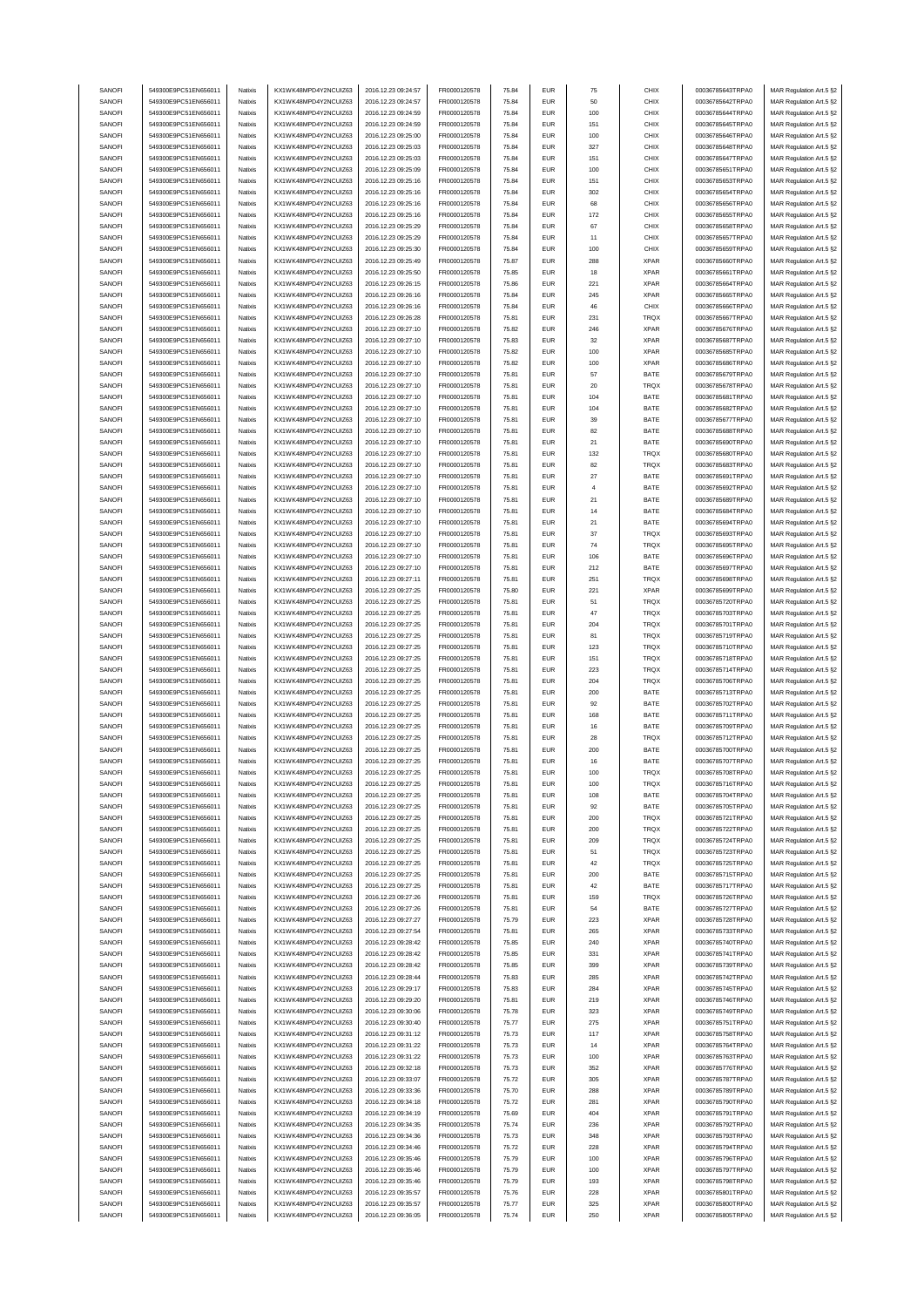| SANOFI           | 549300E9PC51EN656011                         | Natixis            | KX1WK48MPD4Y2NCUIZ63                         | 2016.12.23 09:37:20                        | FR0000120578                 | 75.74          | <b>EUR</b>        | 435        | <b>XPAR</b>  | 00036785813TRPA0                     | MAR Regulation Art.5 §2                            |
|------------------|----------------------------------------------|--------------------|----------------------------------------------|--------------------------------------------|------------------------------|----------------|-------------------|------------|--------------|--------------------------------------|----------------------------------------------------|
| SANOFI           | 549300E9PC51EN656011                         | Natixis            | KX1WK48MPD4Y2NCUIZ63                         | 2016.12.23 09:37:47                        | FR0000120578                 | 75.76          | <b>EUR</b>        | 343        | <b>XPAR</b>  | 00036785817TRPA0                     | MAR Regulation Art.5 §2                            |
| SANOFI           | 549300E9PC51EN656011                         | Natixis            | KX1WK48MPD4Y2NCUIZ63                         | 2016.12.23 09:37:47                        | FR0000120578                 | 75.76          | <b>EUR</b>        | 235        | <b>XPAR</b>  | 00036785819TRPA0                     | MAR Regulation Art.5 §2                            |
| SANOFI           | 549300E9PC51EN656011                         | Natixis            | KX1WK48MPD4Y2NCUIZ63                         | 2016.12.23 09:37:47                        | FR0000120578                 | 75.76          | <b>EUR</b>        | 65         | <b>XPAR</b>  | 00036785818TRPA0                     | MAR Regulation Art.5 §2                            |
|                  |                                              |                    |                                              |                                            |                              |                |                   |            |              |                                      |                                                    |
| SANOFI           | 549300E9PC51EN656011                         | Natixis            | KX1WK48MPD4Y2NCUIZ63                         | 2016.12.23 09:37:51                        | FR0000120578                 | 75.75          | <b>EUR</b>        | 245        | <b>XPAR</b>  | 00036785820TRPA0                     | MAR Regulation Art.5 §2                            |
| SANOFI           | 549300E9PC51EN656011                         | Natixis            | KX1WK48MPD4Y2NCUIZ63                         | 2016.12.23 09:38:18                        | FR0000120578                 | 75.74          | <b>EUR</b>        | 231        | <b>XPAR</b>  | 00036785823TRPA0                     | MAR Regulation Art.5 §2                            |
| SANOFI           | 549300E9PC51EN656011                         | Natixis            | KX1WK48MPD4Y2NCUIZ63                         | 2016.12.23 09:38:57                        | FR0000120578                 | 75.70          | <b>EUR</b>        | 153        | <b>XPAR</b>  | 00036785828TRPA0                     | MAR Regulation Art.5 §2                            |
| SANOFI           | 549300E9PC51EN656011                         | Natixis            | KX1WK48MPD4Y2NCUIZ63                         | 2016.12.23 09:38:57                        | FR0000120578                 | 75.70          | <b>EUR</b>        | 90         | <b>XPAR</b>  | 00036785829TRPA0                     | MAR Regulation Art.5 §2                            |
| SANOFI           | 549300E9PC51EN656011                         | Natixis            | KX1WK48MPD4Y2NCLIIZ63                        | 2016.12.23 09:39:02                        | FR0000120578                 | 75.68          | <b>EUR</b>        | 247        | <b>XPAR</b>  | 00036785830TRPA0                     | MAR Regulation Art.5 §2                            |
| SANOFI           | 549300E9PC51EN656011                         | Natixis            | KX1WK48MPD4Y2NCUIZ63                         | 2016.12.23 09:39:03                        | FR0000120578                 | 75.66          | <b>EUR</b>        | 70         | <b>XPAR</b>  | 00036785831TRPA0                     | MAR Regulation Art.5 §2                            |
|                  |                                              | Natixis            |                                              |                                            |                              |                | <b>EUR</b>        |            |              |                                      |                                                    |
| SANOFI           | 549300E9PC51EN656011                         |                    | KX1WK48MPD4Y2NCUIZ63                         | 2016.12.23 09:39:31                        | FR0000120578                 | 75.71          |                   | 433        | <b>XPAR</b>  | 00036785834TRPA0                     | MAR Regulation Art.5 §2                            |
| SANOFI           | 549300E9PC51EN656011                         | Natixis            | KX1WK48MPD4Y2NCUIZ63                         | 2016.12.23 09:39:53                        | FR0000120578                 | 75.71          | <b>EUR</b>        | 229        | <b>XPAR</b>  | 00036785845TRPA0                     | MAR Regulation Art.5 §2                            |
| SANOFI           | 549300E9PC51EN656011                         | Natixis            | KX1WK48MPD4Y2NCUIZ63                         | 2016.12.23 09:39:53                        | FR0000120578                 | 75.71          | <b>EUR</b>        | 38         | <b>XPAR</b>  | 00036785844TRPA0                     | MAR Regulation Art.5 §2                            |
| SANOFI           | 549300E9PC51EN656011                         | Natixis            | KX1WK48MPD4Y2NCUIZ63                         | 2016.12.23 09:40:09                        | FR0000120578                 | 75.70          | <b>EUR</b>        | 324        | <b>XPAR</b>  | 00036785849TRPA0                     | MAR Regulation Art.5 §2                            |
| SANOFI           | 549300E9PC51EN656011                         | Natixis            | KX1WK48MPD4Y2NCUIZ63                         | 2016.12.23 09:40:14                        | FR0000120578                 | 75.69          | <b>EUR</b>        | 312        | <b>XPAR</b>  | 00036785850TRPA0                     | MAR Regulation Art.5 §2                            |
|                  | 549300E9PC51EN656011                         |                    |                                              |                                            |                              |                | <b>EUR</b>        |            |              |                                      |                                                    |
| SANOFI           |                                              | Natixis            | KX1WK48MPD4Y2NCUIZ63                         | 2016.12.23 09:40:51                        | FR0000120578                 | 75.73          |                   | 349        | <b>XPAR</b>  | 00036785853TRPA0                     | MAR Regulation Art.5 §2                            |
| SANOFI           | 549300E9PC51EN656011                         | Natixis            | KX1WK48MPD4Y2NCUIZ63                         | 2016.12.23 09:41:26                        | FR0000120578                 | 75.71          | <b>EUR</b>        | 312        | <b>XPAR</b>  | 00036785860TRPA0                     | MAR Regulation Art.5 §2                            |
| SANOFI           | 549300E9PC51EN656011                         | Natixis            | KX1WK48MPD4Y2NCLIIZ63                        | 2016.12.23 09:41:27                        | FR0000120578                 | 75.70          | <b>EUR</b>        | 51         | <b>XPAR</b>  | 00036785861TRPA0                     | MAR Regulation Art.5 §2                            |
| SANOFI           | 549300E9PC51EN656011                         | Natixis            | KX1WK48MPD4Y2NCUIZ63                         | 2016.12.23 09:41:49                        | FR0000120578                 | 75.70          | <b>EUR</b>        | 50         | <b>XPAR</b>  | 00036785865TRPA0                     | MAR Regulation Art.5 §2                            |
| SANOFI           | 549300E9PC51EN656011                         | Natixis            | KX1WK48MPD4Y2NCUIZ63                         | 2016.12.23 09:41:49                        | FR0000120578                 | 75.70          | <b>EUR</b>        | 167        | <b>XPAR</b>  | 00036785866TRPA0                     | MAR Regulation Art.5 §2                            |
| SANOFI           | 549300E9PC51EN656011                         | Natixis            | KX1WK48MPD4Y2NCUIZ63                         | 2016.12.23 09:42:08                        | FR0000120578                 | 75.68          | <b>EUR</b>        | 247        | <b>XPAR</b>  | 00036785868TRPA0                     | MAR Regulation Art.5 §2                            |
| SANOFI           | 549300E9PC51EN656011                         | Natixis            | KX1WK48MPD4Y2NCUIZ63                         | 2016.12.23 09:42:13                        | FR0000120578                 | 75.67          | <b>EUR</b>        | 51         | <b>XPAR</b>  | 00036785870TRPA0                     | MAR Regulation Art.5 §2                            |
|                  |                                              |                    |                                              |                                            |                              |                |                   |            |              |                                      |                                                    |
| SANOFI           | 549300E9PC51EN656011                         | Natixis            | KX1WK48MPD4Y2NCUIZ63                         | 2016.12.23 09:42:13                        | FR0000120578                 | 75.67          | <b>EUR</b>        | 200        | <b>XPAR</b>  | 00036785869TRPA0                     | MAR Regulation Art.5 §2                            |
| SANOFI           | 549300E9PC51EN656011                         | Natixis            | KX1WK48MPD4Y2NCUIZ63                         | 2016.12.23 09:43:09                        | FR0000120578                 | 75.73          | <b>EUR</b>        | 687        | <b>XPAR</b>  | 00036785879TRPA0                     | MAR Regulation Art.5 §2                            |
| SANOFI           | 549300E9PC51EN656011                         | Natixis            | KX1WK48MPD4Y2NCUIZ63                         | 2016.12.23 09:43:09                        | FR0000120578                 | 75.73          | <b>EUR</b>        | 335        | <b>XPAR</b>  | 00036785878TRPA0                     | MAR Regulation Art.5 §2                            |
| SANOFI           | 549300E9PC51EN656011                         | Natixis            | KX1WK48MPD4Y2NCUIZ63                         | 2016.12.23 09:43:11                        | FR0000120578                 | 75.71          | <b>EUR</b>        | 9          | <b>XPAR</b>  | 00036785882TRPA0                     | MAR Regulation Art.5 §2                            |
| SANOFI           | 549300E9PC51EN656011                         | Natixis            | KX1WK48MPD4Y2NCLIIZ63                        | 2016 12:23 09:43:11                        | FR0000120578                 | 75.71          | <b>EUR</b>        | 242        | <b>XPAR</b>  | 00036785880TRPA0                     | MAR Regulation Art.5 §2                            |
| SANOFI           | 549300E9PC51EN656011                         | Natixis            | KX1WK48MPD4Y2NCUIZ63                         | 2016.12.23 09:43:11                        | FR0000120578                 | 75.71          | <b>EUR</b>        | 199        | <b>XPAR</b>  | 00036785881TRPA0                     | MAR Regulation Art.5 §2                            |
|                  |                                              |                    |                                              |                                            |                              |                |                   |            |              |                                      |                                                    |
| SANOFI           | 549300E9PC51EN656011                         | Natixis            | KX1WK48MPD4Y2NCUIZ63                         | 2016.12.23 09:43:14                        | FR0000120578                 | 75.71          | <b>EUR</b>        | 219        | <b>XPAR</b>  | 00036785883TRPA0                     | MAR Regulation Art.5 §2                            |
| SANOFI           | 549300E9PC51EN656011                         | Natixis            | KX1WK48MPD4Y2NCUIZ63                         | 2016.12.23 09:43:27                        | FR0000120578                 | 75.75          | <b>EUR</b>        | 81         | <b>XPAR</b>  | 00036785885TRPA0                     | MAR Regulation Art.5 §2                            |
| SANOFI           | 549300E9PC51EN656011                         | Natixis            | KX1WK48MPD4Y2NCUIZ63                         | 2016.12.23 09:43:28                        | FR0000120578                 | 75.75          | <b>EUR</b>        | 153        | <b>XPAR</b>  | 00036785886TRPA0                     | MAR Regulation Art.5 §2                            |
| SANOFI           | 549300E9PC51EN656011                         | Natixis            | KX1WK48MPD4Y2NCLIIZ63                        | 2016.12.23 09:43:31                        | FR0000120578                 | 75.75          | <b>EUR</b>        | 90         | <b>XPAR</b>  | 00036785895TRPA0                     | MAR Regulation Art.5 §2                            |
| SANOFI           | 549300E9PC51EN656011                         | Natixis            | KX1WK48MPD4Y2NCUIZ63                         | 2016.12.23 09:43:31                        | FR0000120578                 | 75.75          | <b>EUR</b>        | 41         | <b>XPAR</b>  | 00036785892TRPA0                     | MAR Regulation Art.5 §2                            |
|                  |                                              |                    |                                              |                                            |                              |                |                   |            |              |                                      |                                                    |
| SANOFI           | 549300E9PC51EN656011                         | Natixis            | KX1WK48MPD4Y2NCUIZ63                         | 2016.12.23 09:43:31                        | FR0000120578                 | 75.75          | <b>EUR</b>        | 118        | <b>XPAR</b>  | 00036785889TRPA0                     | MAR Regulation Art.5 §2                            |
| SANOFI           | 549300E9PC51EN656011                         | Natixis            | KX1WK48MPD4Y2NCUIZ63                         | 2016.12.23 09:43:31                        | FR0000120578                 | 75.75          | <b>EUR</b>        | 208        | <b>XPAR</b>  | 00036785891TRPA0                     | MAR Regulation Art.5 §2                            |
| SANOFI           | 549300E9PC51EN656011                         | Natixis            | KX1WK48MPD4Y2NCLIIZ63                        | 2016.12.23.09:43:31                        | FR0000120578                 | 75.75          | <b>EUR</b>        | 100        | <b>XPAR</b>  | 00036785894TRPA0                     | MAR Regulation Art.5 §2                            |
| SANOFI           | 549300E9PC51EN656011                         | Natixis            | KX1WK48MPD4Y2NCUIZ63                         | 2016.12.23 09:43:31                        | FR0000120578                 | 75.75          | <b>EUR</b>        | 116        | <b>XPAR</b>  | 00036785888TRPA0                     | MAR Regulation Art.5 §2                            |
| SANOFI           | 549300E9PC51EN656011                         | Natixis            | KX1WK48MPD4Y2NCUIZ63                         | 2016.12.23 09:43:31                        | FR0000120578                 | 75.75          | <b>EUR</b>        | 100        | <b>XPAR</b>  | 00036785893TRPA0                     | MAR Regulation Art.5 §2                            |
| SANOFI           | 549300E9PC51EN656011                         | Natixis            | KX1WK48MPD4Y2NCUIZ63                         | 2016.12.23 09:43:31                        | FR0000120578                 | 75.75          | <b>EUR</b>        | 58         | <b>XPAR</b>  | 00036785890TRPA0                     | MAR Regulation Art.5 §2                            |
|                  |                                              |                    |                                              |                                            |                              |                |                   |            |              |                                      |                                                    |
| SANOFI           | 549300E9PC51EN656011                         | Natixis            | KX1WK48MPD4Y2NCUIZ63                         | 2016.12.23 09:43:31                        | FR0000120578                 | 75.75          | <b>EUR</b>        | 28         | <b>XPAR</b>  | 00036785896TRPA0                     | MAR Regulation Art.5 §2                            |
| SANOFI           | 549300E9PC51EN656011                         | Natixis            | KX1WK48MPD4Y2NCUIZ63                         | 2016.12.23 09:44:06                        | FR0000120578                 | 75.76          | <b>EUR</b>        | 90         | <b>XPAR</b>  | 00036785899TRPA0                     | MAR Regulation Art.5 §2                            |
| SANOFI           | 549300E9PC51EN656011                         | Natixis            | KX1WK48MPD4Y2NCUIZ63                         | 2016.12.23 09:44:09                        | FR0000120578                 | 75.76          | <b>EUR</b>        | 83         | <b>XPAR</b>  | 00036785901TRPA0                     | MAR Regulation Art.5 §2                            |
| SANOFI           | 549300E9PC51EN656011                         | Natixis            | KX1WK48MPD4Y2NCUIZ63                         | 2016.12.23 09:44:09                        | FR0000120578                 | 75.76          | <b>EUR</b>        | 123        | <b>XPAR</b>  | 00036785900TRPA0                     | MAR Regulation Art.5 §2                            |
| SANOFI           | 549300E9PC51EN656011                         | Natixis            | KX1WK48MPD4Y2NCUIZ63                         | 2016.12.23 09:44:09                        | FR0000120578                 | 75.74          | <b>EUR</b>        | 227        | <b>XPAR</b>  | 00036785902TRPA0                     | MAR Regulation Art.5 §2                            |
|                  |                                              | Natixis            |                                              |                                            |                              |                | <b>EUR</b>        |            |              |                                      |                                                    |
| SANOFI           | 549300E9PC51EN656011                         |                    | KX1WK48MPD4Y2NCUIZ63                         | 2016.12.23 09:44:34                        | FR0000120578                 | 75.73          |                   | 232        | <b>XPAR</b>  | 00036785903TRPA0                     | MAR Regulation Art.5 §2                            |
| SANOFI           | 549300E9PC51EN656011                         | Natixis            | KX1WK48MPD4Y2NCUIZ63                         | 2016.12.23 09:44:34                        | FR0000120578                 | 75.73          | <b>EUR</b>        | 23         | <b>XPAR</b>  | 00036785904TRPA0                     | MAR Regulation Art.5 §2                            |
| SANOFI           | 549300E9PC51EN656011                         | Natixis            | KX1WK48MPD4Y2NCUIZ63                         | 2016.12.23 09:45:08                        | FR0000120578                 | 75.72          | <b>EUR</b>        | 219        | <b>XPAR</b>  | 00036785906TRPA0                     | MAR Regulation Art.5 §2                            |
| SANOFI           | 549300E9PC51EN656011                         | Natixis            | KX1WK48MPD4Y2NCUIZ63                         | 2016.12.23 09:45:45                        | FR0000120578                 | 75.73          | <b>EUR</b>        | 161        | <b>XPAR</b>  | 00036785914TRPA0                     | MAR Regulation Art.5 §2                            |
| SANOFI           | 549300E9PC51EN656011                         | Natixis            | KX1WK48MPD4Y2NCUIZ63                         | 2016.12.23 09:45:45                        | FR0000120578                 | 75.73          | <b>EUR</b>        | 90         | <b>XPAR</b>  | 00036785915TRPA0                     | MAR Regulation Art.5 §2                            |
| SANOFI           | 549300E9PC51EN656011                         | Natixis            | KX1WK48MPD4Y2NCUIZ63                         | 2016.12.23 09:45:45                        | FR0000120578                 | 75.72          | <b>EUR</b>        | 266        | <b>XPAR</b>  | 00036785916TRPA0                     | MAR Regulation Art.5 §2                            |
|                  |                                              |                    |                                              |                                            |                              |                |                   |            |              |                                      |                                                    |
| SANOFI           | 549300E9PC51EN656011                         | Natixis            | KX1WK48MPD4Y2NCUIZ63                         | 2016.12.23 09:46:32                        | FR0000120578                 | 75.71          | <b>EUR</b>        | 54         | <b>XPAR</b>  | 00036785920TRPA0                     | MAR Regulation Art.5 §2                            |
| SANOFI           | 549300E9PC51EN656011                         | Natixis            | KX1WK48MPD4Y2NCUIZ63                         | 2016.12.23 09:46:40                        | FR0000120578                 | 75.71          | <b>EUR</b>        | 22         | <b>XPAR</b>  | 00036785921TRPA0                     | MAR Regulation Art.5 §2                            |
| SANOFI           | 549300E9PC51EN656011                         | Natixis            | KX1WK48MPD4Y2NCLIIZ63                        | 2016.12.23 09:46:52                        | FR0000120578                 | 75.71          | <b>EUR</b>        | 182        | <b>XPAR</b>  | 00036785922TRPA0                     | MAR Regulation Art.5 §2                            |
| SANOFI           | 549300E9PC51EN656011                         | Natixis            | KX1WK48MPD4Y2NCUIZ63                         | 2016.12.23 09:47:16                        | FR0000120578                 | 75.70          | <b>EUR</b>        | 260        | <b>XPAR</b>  | 00036785923TRPA0                     | MAR Regulation Art.5 §2                            |
| SANOFI           | 549300E9PC51EN656011                         | Natixis            | KX1WK48MPD4Y2NCUIZ63                         | 2016.12.23 09:47:42                        | FR0000120578                 | 75.69          | <b>EUR</b>        | 188        | <b>XPAR</b>  | 00036785925TRPA0                     | MAR Regulation Art.5 §2                            |
| SANOFI           | 549300E9PC51EN656011                         | Natixis            | KX1WK48MPD4Y2NCUIZ63                         | 2016.12.23 09:47:42                        | FR0000120578                 | 75.69          | <b>EUR</b>        | 86         | <b>XPAR</b>  | 00036785927TRPA0                     | MAR Regulation Art.5 §2                            |
|                  |                                              |                    |                                              |                                            |                              |                |                   |            |              |                                      |                                                    |
| SANOFI           | 549300E9PC51EN656011                         | Natixis            | KX1WK48MPD4Y2NCUIZ63                         | 2016.12.23 09:47:42                        | FR0000120578                 | 75.69          | <b>EUR</b>        | 145        | <b>XPAR</b>  | 00036785928TRPA0                     | MAR Regulation Art.5 §2                            |
| SANOFI           | 549300E9PC51EN656011                         | Natixis            | KX1WK48MPD4Y2NCUIZ63                         | 2016.12.23 09:47:42                        | FR0000120578                 | 75.69          | <b>EUR</b>        | 40         | <b>XPAR</b>  | 00036785926TRPA0                     | MAR Regulation Art.5 §2                            |
| SANOFI           | 549300E9PC51EN656011                         | Natixis            | KX1WK48MPD4Y2NCUIZ63                         | 2016.12.23 09:48:23                        | FR0000120578                 | 75.67          | <b>EUR</b>        | 16         | <b>XPAR</b>  | 00036785934TRPA0                     | MAR Regulation Art.5 §2                            |
| SANOFI           | 549300E9PC51EN656011                         | Natixis            | KX1WK48MPD4Y2NCUIZ63                         | 2016.12.23 09:48:23                        | FR0000120578                 | 75.67          | <b>EUR</b>        | 225        | <b>XPAR</b>  | 00036785933TRPA0                     | MAR Regulation Art.5 §2                            |
| SANOF            | 549300E9PC51EN656011                         | Natixis            | KX1WK48MPD4Y2NCUIZ63                         | 2016.12.23 09:48:25                        | FR0000120578                 | 75.67          | EUR               |            | <b>XPAR</b>  | 00036785935TRPA0                     |                                                    |
|                  |                                              | Natixis            |                                              |                                            |                              |                | <b>EUR</b>        |            |              | 00036785936TRPA0                     | MAR Regulation Art.5 §2<br>MAR Regulation Art.5 §2 |
| SANOFI           | 549300E9PC51EN656011                         |                    | KX1WK48MPD4Y2NCUIZ63                         | 2016.12.23 09:48:28                        | FR0000120578                 | 75.67          |                   | 194        | <b>XPAR</b>  |                                      |                                                    |
| SANOFI           | 549300E9PC51EN656011                         | Natixis            | KX1WK48MPD4Y2NCUIZ63                         | 2016.12.23 09:48:32                        | FR0000120578                 | 75.67          | <b>EUR</b>        | 1          | <b>XPAR</b>  | 00036785937TRPA0                     | MAR Regulation Art.5 §2                            |
| SANOFI           | 549300E9PC51EN656011                         | Natixis            | KX1WK48MPD4Y2NCUIZ63                         | 2016.12.23 09:49:18                        | FR0000120578                 | 75.65          | <b>EUR</b>        | 13         | <b>XPAR</b>  | 00036785940TRPA0                     | MAR Regulation Art.5 §2                            |
| SANOFI           | 549300E9PC51EN656011                         | Natixis            | KX1WK48MPD4Y2NCUIZ63                         | 2016.12.23 09:49:18                        | FR0000120578                 | 75.65          | <b>EUR</b>        | 245        | <b>XPAR</b>  | 00036785939TRPA0                     | MAR Regulation Art.5 §2                            |
| SANOFI           | 549300E9PC51EN656011                         | Natixis            | KX1WK48MPD4Y2NCUIZ63                         | 2016.12.23 09:49:22                        | FR0000120578                 | 75.64          | <b>EUR</b>        | 217        | <b>XPAR</b>  | 00036785942TRPA0                     | MAR Regulation Art.5 §2                            |
| SANOFI           | 549300E9PC51EN656011                         | Natixis            | KX1WK48MPD4Y2NCUIZ63                         | 2016.12.23 09:49:56                        | FR0000120578                 | 75.63          | ${\sf EUR}$       | 43         | <b>XPAR</b>  | 00036785950TRPA0                     | MAR Regulation Art.5 §2                            |
| SANOFI           | 549300E9PC51EN656011                         | Natixis            | KX1WK48MPD4Y2NCUIZ63                         | 2016.12.23 09:50:12                        | FR0000120578                 | 75.63          | <b>EUR</b>        | 266        | <b>XPAR</b>  | 00036785954TRPA0                     | MAR Regulation Art.5 §2                            |
| SANOFI           | 549300E9PC51EN656011                         | Natixis            | KX1WK48MPD4Y2NCUIZ63                         | 2016.12.23 09:50:12                        | FR0000120578                 | 75.63          | <b>EUR</b>        | 239        | <b>XPAR</b>  | 00036785953TRPA0                     | MAR Regulation Art.5 §2                            |
|                  |                                              |                    |                                              |                                            |                              |                |                   |            |              |                                      |                                                    |
| SANOFI           | 549300E9PC51EN656011                         | Natixis            | KX1WK48MPD4Y2NCUIZ63                         | 2016.12.23 09:51:27                        | FR0000120578                 | 75.66          | <b>EUR</b>        | 103        | <b>XPAR</b>  | 00036785967TRPA0                     | MAR Regulation Art.5 §2                            |
| SANOFI           | 549300E9PC51EN656011                         | Natixis            | KX1WK48MPD4Y2NCUIZ63                         | 2016.12.23 09:51:28                        | FR0000120578                 | 75.65          | <b>EUR</b>        | 85         | <b>XPAR</b>  | 00036785969TRPA0                     | MAR Regulation Art.5 §2                            |
| SANOFI           | 549300E9PC51EN656011                         | Natixis            | KX1WK48MPD4Y2NCUIZ63                         | 2016.12.23 09:51:28                        | FR0000120578                 | 75.65          | <b>EUR</b>        | 164        | <b>XPAR</b>  | 00036785968TRPA0                     | MAR Regulation Art.5 §2                            |
| SANOFI           | 549300E9PC51EN656011                         | Natixis            | KX1WK48MPD4Y2NCUIZ63                         | 2016.12.23 09:51:39                        | FR0000120578                 | 75.67          | <b>EUR</b>        | 52         | <b>XPAR</b>  | 00036785974TRPA0                     | MAR Regulation Art.5 §2                            |
| SANOFI           | 549300E9PC51EN656011                         | Natixis            | KX1WK48MPD4Y2NCUIZ63                         | 2016.12.23 09:51:39                        | FR0000120578                 | 75.67          | <b>EUR</b>        | 556        | <b>XPAR</b>  | 00036785972TRPA0                     | MAR Regulation Art.5 §2                            |
|                  | 549300E9PC51EN656011                         |                    |                                              | 2016.12.23 09:51:39                        |                              |                | <b>EUR</b>        |            |              | 00036785973TRPA0                     |                                                    |
| SANOFI           |                                              | Natixis            | KX1WK48MPD4Y2NCUIZ63                         |                                            | FR0000120578                 | 75.67          |                   | 90         | <b>XPAR</b>  |                                      | MAR Regulation Art.5 §2                            |
| SANOFI           | 549300E9PC51EN656011                         | Natixis            | KX1WK48MPD4Y2NCUIZ63                         | 2016.12.23 09:51:39                        | FR0000120578                 | 75.67          | <b>EUR</b>        | 244        | <b>XPAR</b>  | 00036785971TRPA0                     | MAR Regulation Art.5 §2                            |
| SANOFI           | 549300E9PC51EN656011                         | Natixis            | KX1WK48MPD4Y2NCUIZ63                         | 2016.12.23 09:52:01                        | FR0000120578                 | 75.66          | <b>EUR</b>        | 66         | <b>XPAR</b>  | 00036785975TRPA0                     | MAR Regulation Art.5 §2                            |
| SANOFI           | 549300E9PC51EN656011                         | Natixis            | KX1WK48MPD4Y2NCUIZ63                         | 2016.12.23 09:52:04                        | FR0000120578                 | 75.66          | <b>EUR</b>        | 201        | <b>XPAR</b>  | 00036785976TRPA0                     | MAR Regulation Art.5 §2                            |
| SANOFI           | 549300E9PC51EN656011                         | Natixis            | KX1WK48MPD4Y2NCUIZ63                         | 2016.12.23 09:52:04                        | FR0000120578                 | 75.66          | <b>EUR</b>        | 267        | <b>XPAR</b>  | 00036785978TRPA0                     | MAR Regulation Art.5 §2                            |
| SANOFI           | 549300E9PC51EN656011                         | Natixis            | KX1WK48MPD4Y2NCUIZ63                         | 2016.12.23 09:52:04                        | FR0000120578                 | 75.66          | <b>EUR</b>        | 270        | <b>XPAR</b>  | 00036785977TRPA0                     | MAR Regulation Art.5 §2                            |
|                  |                                              |                    |                                              |                                            |                              |                |                   |            |              |                                      |                                                    |
| SANOFI           | 549300E9PC51EN656011                         | Natixis            | KX1WK48MPD4Y2NCUIZ63                         | 2016.12.23 09:52:05                        | FR0000120578                 | 75.65          | <b>EUR</b>        | 83         | <b>XPAR</b>  | 00036785979TRPA0                     | MAR Regulation Art.5 §2                            |
| SANOFI           | 549300E9PC51EN656011                         | Natixis            | KX1WK48MPD4Y2NCUIZ63                         | 2016.12.23 09:52:26                        | FR0000120578                 | 75.67          | <b>EUR</b>        | 200        | <b>XPAR</b>  | 00036785982TRPA0                     | MAR Regulation Art.5 §2                            |
| SANOFI           | 549300E9PC51EN656011                         | Natixis            | KX1WK48MPD4Y2NCUIZ63                         | 2016.12.23 09:52:26                        | FR0000120578                 | 75.67          | <b>EUR</b>        | 110        | <b>XPAR</b>  | 00036785983TRPA0                     | MAR Regulation Art.5 §2                            |
| SANOFI           | 549300E9PC51EN656011                         | Natixis            | KX1WK48MPD4Y2NCUIZ63                         | 2016.12.23 09:52:32                        | FR0000120578                 | 75.67          | <b>EUR</b>        | 42         | <b>XPAR</b>  | 00036785984TRPA0                     | MAR Regulation Art.5 §2                            |
| SANOFI           | 549300E9PC51EN656011                         | Natixis            | KX1WK48MPD4Y2NCUIZ63                         | 2016.12.23 09:53:04                        | FR0000120578                 | 75.69          | <b>EUR</b>        | 17         | <b>XPAR</b>  | 00036785985TRPA0                     | MAR Regulation Art.5 §2                            |
|                  |                                              |                    |                                              |                                            |                              |                |                   |            |              |                                      |                                                    |
| SANOFI           | 549300E9PC51EN656011                         | Natixis            | KX1WK48MPD4Y2NCUIZ63                         | 2016.12.23 09:53:04                        | FR0000120578                 | 75.69          | <b>EUR</b>        | 552        | <b>XPAR</b>  | 00036785986TRPA0                     | MAR Regulation Art.5 §2                            |
| SANOFI           | 549300E9PC51EN656011                         | Natixis            | KX1WK48MPD4Y2NCUIZ63                         | 2016.12.23 09:53:07                        | FR0000120578                 | 75.68          | <b>EUR</b>        | 242        | <b>XPAR</b>  | 00036785988TRPA0                     | MAR Regulation Art.5 §2                            |
| SANOFI           | 549300E9PC51EN656011                         | Natixis            | KX1WK48MPD4Y2NCUIZ63                         | 2016.12.23 09:53:07                        | FR0000120578                 | 75.68          | <b>EUR</b>        | 67         | <b>XPAR</b>  | 00036785987TRPA0                     | MAR Regulation Art.5 §2                            |
| SANOFI           | 549300E9PC51EN656011                         | Natixis            | KX1WK48MPD4Y2NCUIZ63                         | 2016.12.23 09:53:10                        | FR0000120578                 | 75.68          | <b>EUR</b>        | 96         | <b>XPAR</b>  | 00036785989TRPA0                     | MAR Regulation Art.5 §2                            |
| SANOFI           | 549300E9PC51EN656011                         | Natixis            | KX1WK48MPD4Y2NCUIZ63                         | 2016.12.23 09:53:36                        | FR0000120578                 | 75.66          | <b>EUR</b>        | 222        | <b>XPAR</b>  | 00036785993TRPA0                     | MAR Regulation Art.5 §2                            |
|                  |                                              |                    |                                              |                                            |                              |                |                   |            |              |                                      |                                                    |
| SANOFI           | 549300E9PC51EN656011                         | Natixis            | KX1WK48MPD4Y2NCUIZ63                         | 2016.12.23 09:53:38                        | FR0000120578                 | 75.64          | <b>EUR</b>        | 169        | <b>XPAR</b>  | 00036785995TRPA0                     | MAR Regulation Art.5 §2                            |
| SANOFI           | 549300E9PC51EN656011                         | Natixis            | KX1WK48MPD4Y2NCUIZ63                         | 2016.12.23 09:53:38                        | FR0000120578                 | 75.64          | <b>EUR</b>        | 265        | <b>XPAR</b>  | 00036785994TRPA0                     | MAR Regulation Art.5 §2                            |
| SANOFI           | 549300E9PC51EN656011                         | Natixis            | KX1WK48MPD4Y2NCUIZ63                         | 2016.12.23 09:53:41                        | FR0000120578                 | 75.62          | <b>EUR</b>        | 169        | <b>XPAR</b>  | 00036785996TRPA0                     | MAR Regulation Art.5 §2                            |
| SANOFI           | 549300E9PC51EN656011                         | Natixis            | KX1WK48MPD4Y2NCUIZ63                         | 2016.12.23 09:53:42                        | FR0000120578                 | 75.62          | EUR               | 89         | <b>XPAR</b>  | 00036785997TRPA0                     | MAR Regulation Art.5 §2                            |
| SANOFI           | 549300E9PC51EN656011                         | Natixis            | KX1WK48MPD4Y2NCUIZ63                         | 2016.12.23 09:54:21                        | FR0000120578                 | 75.62          | <b>EUR</b>        | 194        | <b>XPAR</b>  | 00036786002TRPA0                     | MAR Regulation Art.5 §2                            |
| SANOFI           | 549300E9PC51EN656011                         | Natixis            | KX1WK48MPD4Y2NCUIZ63                         | 2016.12.23 09:54:21                        | FR0000120578                 | 75.62          | <b>EUR</b>        | 43         | <b>XPAR</b>  | 00036786001TRPA0                     | MAR Regulation Art.5 §2                            |
|                  |                                              |                    |                                              |                                            |                              |                |                   |            |              |                                      |                                                    |
|                  |                                              |                    |                                              |                                            |                              |                |                   |            |              |                                      |                                                    |
| SANOFI           | 549300E9PC51EN656011                         | Natixis            | KX1WK48MPD4Y2NCUIZ63                         | 2016.12.23 09:54:22                        | FR0000120578                 | 75.61          | <b>EUR</b>        | 231        | TRQX         | 00036786004TRPA0                     | MAR Regulation Art.5 §2                            |
| SANOFI           | 549300E9PC51EN656011                         | Natixis            | KX1WK48MPD4Y2NCUIZ63                         | 2016.12.23 09:54:22                        | FR0000120578                 | 75.61          | <b>EUR</b>        | 181        | BATE         | 00036786005TRPA0                     | MAR Regulation Art.5 §2                            |
| SANOFI<br>SANOFI | 549300E9PC51EN656011<br>549300E9PC51EN656011 | Natixis<br>Natixis | KX1WK48MPD4Y2NCUIZ63<br>KX1WK48MPD4Y2NCUIZ63 | 2016.12.23 09:54:22<br>2016.12.23 09:54:22 | FR0000120578<br>FR0000120578 | 75.61<br>75.61 | <b>EUR</b><br>EUR | 137<br>400 | CHIX<br>CHIX | 00036786006TRPA0<br>00036786003TRPA0 | MAR Regulation Art.5 §2<br>MAR Regulation Art.5 §2 |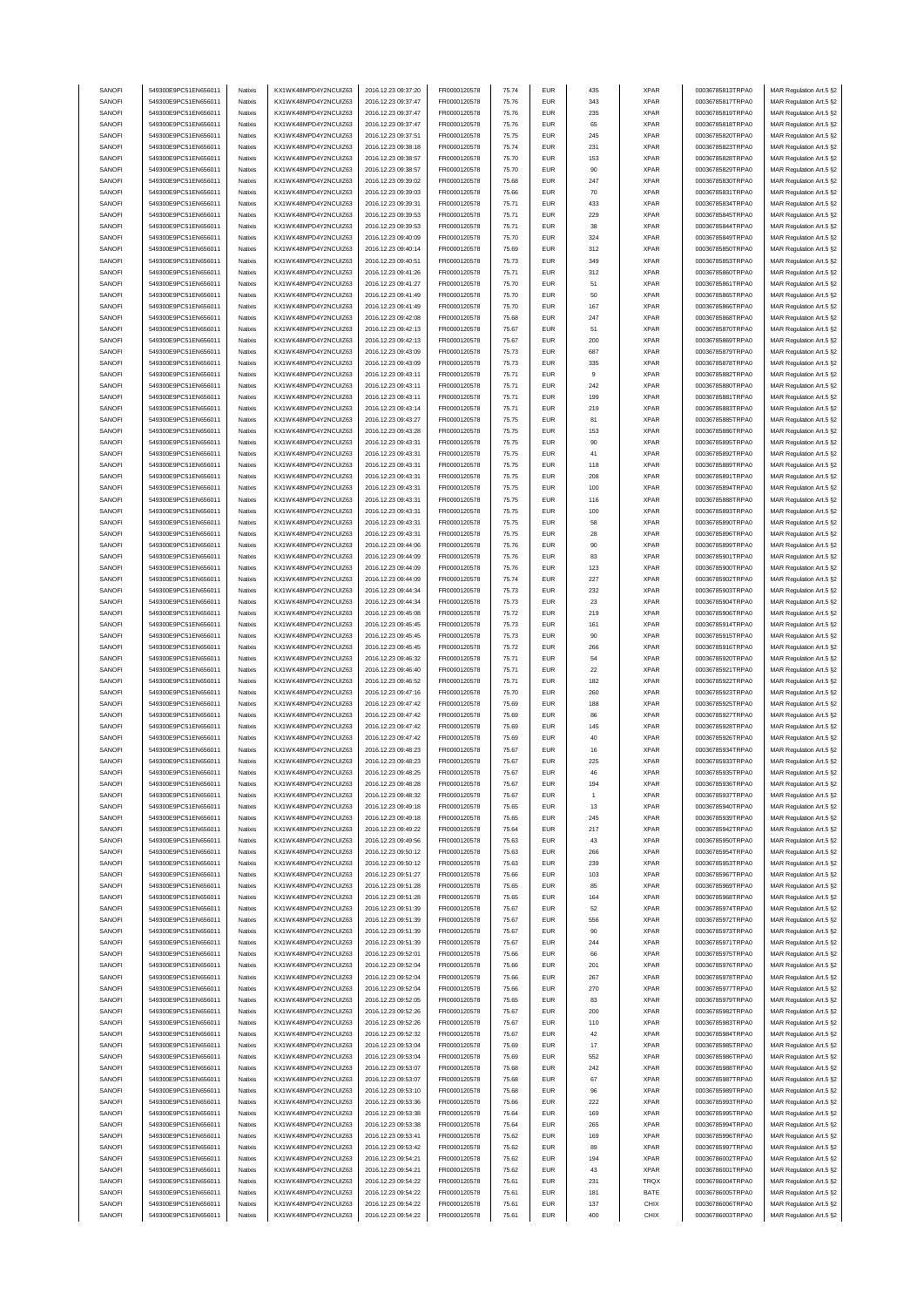| SANOFI | 549300E9PC51EN656011 | Natixis | KX1WK48MPD4Y2NCUIZ63  | 2016.12.23 09:54:22 | FR0000120578 | 75.61 | <b>EUR</b>  | 46             | BATE        | 00036786010TRPA0 | MAR Regulation Art.5 §2 |
|--------|----------------------|---------|-----------------------|---------------------|--------------|-------|-------------|----------------|-------------|------------------|-------------------------|
| SANOFI | 549300E9PC51EN656011 | Natixis | KX1WK48MPD4Y2NCUIZ63  | 2016.12.23 09:54:22 | FR0000120578 | 75.61 | <b>EUR</b>  | 19             | BATE        | 00036786008TRPA0 | MAR Regulation Art.5 §2 |
| SANOFI | 549300E9PC51EN656011 | Natixis | KX1WK48MPD4Y2NCUIZ63  | 2016.12.23 09:54:22 | FR0000120578 | 75.61 | <b>EUR</b>  | 200            | BATE        | 00036786012TRPA0 | MAR Regulation Art.5 §2 |
| SANOFI | 549300E9PC51EN656011 | Natixis | KX1WK48MPD4Y2NCUIZ63  | 2016.12.23 09:54:22 | FR0000120578 | 75.61 | <b>EUR</b>  | 34             | TRQX        | 00036786007TRPA0 | MAR Regulation Art.5 §2 |
|        |                      |         |                       |                     |              |       |             |                |             |                  |                         |
| SANOFI | 549300E9PC51EN656011 | Natixis | KX1WK48MPD4Y2NCUIZ63  | 2016.12.23 09:54:22 | FR0000120578 | 75.61 | <b>EUR</b>  | 263            | CHIX        | 00036786009TRPA0 | MAR Regulation Art.5 §2 |
| SANOFI | 549300E9PC51EN656011 | Natixis | KX1WK48MPD4Y2NCUIZ63  | 2016.12.23 09:54:22 | FR0000120578 | 75.61 | <b>EUR</b>  | 400            | CHIX        | 00036786011TRPA0 | MAR Regulation Art.5 §2 |
| SANOFI | 549300E9PC51EN656011 | Natixis | KX1WK48MPD4Y2NCUIZ63  | 2016.12.23 09:54:22 | FR0000120578 | 75.61 | <b>EUR</b>  | 396            | CHIX        | 00036786013TRPA0 | MAR Regulation Art.5 §2 |
| SANOFI | 549300E9PC51EN656011 | Natixis | KX1WK48MPD4Y2NCUIZ63  | 2016.12.23 09:54:22 | FR0000120578 | 75.61 | <b>EUR</b>  | 158            | BATE        | 00036786017TRPA0 | MAR Regulation Art.5 §2 |
| SANOFI | 549300E9PC51EN656011 | Natixis | KX1WK48MPD4Y2NCLIIZ63 | 2016.12.23 09:54:22 | FR0000120578 | 75.61 | <b>EUR</b>  | 196            | CHIX        | 00036786016TRPA0 | MAR Regulation Art.5 §2 |
| SANOFI | 549300E9PC51EN656011 | Natixis | KX1WK48MPD4Y2NCUIZ63  | 2016.12.23 09:54:22 | FR0000120578 | 75.61 | <b>EUR</b>  | $\overline{4}$ | CHIX        | 00036786015TRPA0 | MAR Regulation Art.5 §2 |
|        |                      | Natixis |                       |                     |              |       | <b>EUR</b>  |                |             |                  |                         |
| SANOFI | 549300E9PC51EN656011 |         | KX1WK48MPD4Y2NCUIZ63  | 2016.12.23 09:54:22 | FR0000120578 | 75.61 |             | 144            | TRQX        | 00036786018TRPA0 | MAR Regulation Art.5 §2 |
| SANOFI | 549300E9PC51EN656011 | Natixis | KX1WK48MPD4Y2NCUIZ63  | 2016.12.23 09:54:22 | FR0000120578 | 75.61 | <b>EUR</b>  | 23             | BATE        | 00036786020TRPA0 | MAR Regulation Art.5 §2 |
| SANOFI | 549300E9PC51EN656011 | Natixis | KX1WK48MPD4Y2NCUIZ63  | 2016.12.23 09:54:22 | FR0000120578 | 75.61 | <b>EUR</b>  | 121            | TRQX        | 00036786014TRPA0 | MAR Regulation Art.5 §2 |
| SANOFI | 549300E9PC51EN656011 | Natixis | KX1WK48MPD4Y2NCUIZ63  | 2016.12.23 09:54:22 | FR0000120578 | 75.61 | <b>EUR</b>  | 265            | TRQX        | 00036786019TRPA0 | MAR Regulation Art.5 §2 |
| SANOFI | 549300E9PC51EN656011 | Natixis | KX1WK48MPD4Y2NCUIZ63  | 2016.12.23 09:54:23 | FR0000120578 | 75.61 | <b>EUR</b>  | 265            | TRQX        | 00036786022TRPA0 | MAR Regulation Art.5 §2 |
| SANOFI | 549300E9PC51EN656011 | Natixis | KX1WK48MPD4Y2NCUIZ63  | 2016.12.23 09:54:23 | FR0000120578 | 75.61 | <b>EUR</b>  | 346            | CHIX        | 00036786021TRPA0 | MAR Regulation Art.5 §2 |
|        |                      |         |                       |                     |              |       |             |                |             |                  |                         |
| SANOFI | 549300E9PC51EN656011 | Natixis | KX1WK48MPD4Y2NCUIZ63  | 2016.12.23 09:54:24 | FR0000120578 | 75.61 | <b>EUR</b>  | 19             | BATE        | 00036786023TRPA0 | MAR Regulation Art.5 §2 |
| SANOFI | 549300E9PC51EN656011 | Natixis | KX1WK48MPD4Y2NCLIIZ63 | 2016.12.23 09:54:24 | FR0000120578 | 75.61 | <b>EUR</b>  | 54             | CHIX        | 00036786025TRPA0 | MAR Regulation Art.5 §2 |
| SANOFI | 549300E9PC51EN656011 | Natixis | KX1WK48MPD4Y2NCUIZ63  | 2016.12.23 09:54:24 | FR0000120578 | 75.61 | <b>EUR</b>  | 33             | BATE        | 00036786027TRPA0 | MAR Regulation Art.5 §2 |
| SANOFI | 549300E9PC51EN656011 | Natixis | KX1WK48MPD4Y2NCUIZ63  | 2016.12.23 09:54:24 | FR0000120578 | 75.61 | <b>EUR</b>  | 33             | CHIX        | 00036786026TRPA0 | MAR Regulation Art.5 §2 |
| SANOFI | 549300E9PC51EN656011 | Natixis | KX1WK48MPD4Y2NCUIZ63  | 2016.12.23 09:54:24 | FR0000120578 | 75.61 | <b>EUR</b>  | 33             | TRQX        | 00036786028TRPA0 | MAR Regulation Art.5 §2 |
| SANOFI | 549300E9PC51EN656011 | Natixis | KX1WK48MPD4Y2NCUIZ63  | 2016.12.23 09:54:24 | FR0000120578 | 75.61 | <b>EUR</b>  | 265            | TRQX        | 00036786024TRPA0 | MAR Regulation Art.5 §2 |
|        |                      |         |                       |                     |              |       |             |                |             |                  |                         |
| SANOFI | 549300E9PC51EN656011 | Natixis | KX1WK48MPD4Y2NCUIZ63  | 2016.12.23 09:54:24 | FR0000120578 | 75.61 | <b>EUR</b>  | 103            | CHIX        | 00036786029TRPA0 | MAR Regulation Art.5 §2 |
| SANOFI | 549300E9PC51EN656011 | Natixis | KX1WK48MPD4Y2NCUIZ63  | 2016.12.23 09:54:27 | FR0000120578 | 75.61 | <b>EUR</b>  | 265            | TRQX        | 00036786032TRPA0 | MAR Regulation Art.5 §2 |
| SANOFI | 549300E9PC51EN656011 | Natixis | KX1WK48MPD4Y2NCUIZ63  | 2016.12.23 09:54:27 | FR0000120578 | 75.61 | <b>EUR</b>  | 297            | CHIX        | 00036786031TRPA0 | MAR Regulation Art.5 §2 |
| SANOFI | 549300E9PC51EN656011 | Natixis | KX1WK48MPD4Y2NCUIZ63  | 2016.12.23 09:54:27 | FR0000120578 | 75.61 | <b>EUR</b>  | 200            | BATE        | 00036786030TRPA0 | MAR Regulation Art.5 §2 |
| SANOFI | 549300E9PC51EN656011 | Natixis | KX1WK48MPD4Y2NCLIIZ63 | 2016.12.23 09:54:27 | FR0000120578 | 75.61 | <b>EUR</b>  | 17             | BATE        | 00036786035TRPA0 | MAR Regulation Art.5 §2 |
| SANOFI | 549300E9PC51EN656011 | Natixis | KX1WK48MPD4Y2NCUIZ63  | 2016.12.23 09:54:27 | FR0000120578 | 75.61 | <b>EUR</b>  | 144            | BATE        | 00036786033TRPA0 | MAR Regulation Art.5 §2 |
|        |                      |         |                       |                     |              |       |             |                |             |                  |                         |
| SANOFI | 549300E9PC51EN656011 | Natixis | KX1WK48MPD4Y2NCUIZ63  | 2016.12.23 09:54:27 | FR0000120578 | 75.61 | EUR         | 238            | TRQX        | 00036786034TRPA0 | MAR Regulation Art.5 §2 |
| SANOFI | 549300E9PC51EN656011 | Natixis | KX1WK48MPD4Y2NCUIZ63  | 2016.12.23 09:54:28 | FR0000120578 | 75.61 | <b>EUR</b>  | 314            | CHIX        | 00036786036TRPA0 | MAR Regulation Art.5 §2 |
| SANOFI | 549300E9PC51EN656011 | Natixis | KX1WK48MPD4Y2NCUIZ63  | 2016.12.23 09:54:31 | FR0000120578 | 75.61 | <b>EUR</b>  | 18             | BATE        | 00036786037TRPA0 | MAR Regulation Art.5 §2 |
| SANOFI | 549300E9PC51EN656011 | Natixis | KX1WK48MPD4Y2NCLIIZ63 | 2016.12.23 09:54:31 | FR0000120578 | 75.61 | <b>EUR</b>  | 86             | CHIX        | 00036786038TRPA0 | MAR Regulation Art.5 §2 |
| SANOFI | 549300E9PC51EN656011 | Natixis | KX1WK48MPD4Y2NCUIZ63  | 2016.12.23 09:54:31 | FR0000120578 | 75.61 | <b>EUR</b>  | 208            | CHIX        | 00036786039TRPA0 | MAR Regulation Art.5 §2 |
| SANOFI | 549300E9PC51EN656011 | Natixis |                       |                     | FR0000120578 |       | <b>EUR</b>  | 97             | CHIX        | 00036786040TRPA0 |                         |
|        |                      |         | KX1WK48MPD4Y2NCUIZ63  | 2016.12.23 09:54:34 |              | 75.61 |             |                |             |                  | MAR Regulation Art.5 §2 |
| SANOFI | 549300E9PC51EN656011 | Natixis | KX1WK48MPD4Y2NCUIZ63  | 2016.12.23 09:54:54 | FR0000120578 | 75.61 | <b>EUR</b>  | 110            | <b>XPAR</b> | 00036786049TRPA0 | MAR Regulation Art.5 §2 |
| SANOFI | 549300E9PC51EN656011 | Natixis | KX1WK48MPD4Y2NCLIIZ63 | 2016.12.23 09:54:56 | FR0000120578 | 75.61 | <b>EUR</b>  | 21             | BATE        | 00036786051TRPA0 | MAR Regulation Art.5 §2 |
| SANOFI | 549300E9PC51EN656011 | Natixis | KX1WK48MPD4Y2NCUIZ63  | 2016.12.23 09:54:56 | FR0000120578 | 75.61 | <b>EUR</b>  | 27             | TRQX        | 00036786052TRPA0 | MAR Regulation Art.5 §2 |
| SANOFI | 549300E9PC51EN656011 | Natixis | KX1WK48MPD4Y2NCUIZ63  | 2016.12.23 09:54:56 | FR0000120578 | 75.61 | <b>EUR</b>  | 160            | BATE        | 00036786054TRPA0 | MAR Regulation Art.5 §2 |
| SANOFI | 549300E9PC51EN656011 | Natixis | KX1WK48MPD4Y2NCUIZ63  | 2016.12.23 09:54:56 | FR0000120578 | 75.61 | <b>EUR</b>  | 154            | TRQX        | 00036786055TRPA0 | MAR Regulation Art.5 §2 |
|        |                      |         |                       |                     |              |       |             |                |             |                  |                         |
| SANOFI | 549300E9PC51EN656011 | Natixis | KX1WK48MPD4Y2NCUIZ63  | 2016.12.23 09:54:56 | FR0000120578 | 75.61 | <b>EUR</b>  | 95             | CHIX        | 00036786050TRPA0 | MAR Regulation Art.5 §2 |
| SANOFI | 549300E9PC51EN656011 | Natixis | KX1WK48MPD4Y2NCUIZ63  | 2016.12.23 09:54:56 | FR0000120578 | 75.61 | <b>EUR</b>  | 111            | TRQX        | 00036786053TRPA0 | MAR Regulation Art.5 §2 |
| SANOFI | 549300E9PC51EN656011 | Natixis | KX1WK48MPD4Y2NCUIZ63  | 2016.12.23 09:54:56 | FR0000120578 | 75.61 | <b>EUR</b>  | 222            | TRQX        | 00036786056TRPA0 | MAR Regulation Art.5 §2 |
| SANOFI | 549300E9PC51EN656011 | Natixis | KX1WK48MPD4Y2NCUIZ63  | 2016.12.23 09:54:57 | FR0000120578 | 75.61 | <b>EUR</b>  | 93             | <b>XPAR</b> | 00036786057TRPA0 | MAR Regulation Art.5 §2 |
| SANOFI | 549300E9PC51EN656011 | Natixis | KX1WK48MPD4Y2NCUIZ63  | 2016.12.23 09:54:57 | FR0000120578 | 75.61 | <b>EUR</b>  | 111            | CHIX        | 00036786058TRPA0 | MAR Regulation Art.5 §2 |
| SANOFI | 549300E9PC51EN656011 | Natixis | KX1WK48MPD4Y2NCUIZ63  | 2016.12.23 09:54:57 | FR0000120578 | 75.61 | <b>EUR</b>  | 28             | BATE        | 00036786059TRPA0 | MAR Regulation Art.5 §2 |
|        |                      |         |                       |                     |              |       |             |                |             |                  |                         |
| SANOFI | 549300E9PC51EN656011 | Natixis | KX1WK48MPD4Y2NCUIZ63  | 2016.12.23 09:54:57 | FR0000120578 | 75.61 | <b>EUR</b>  | 250            | CHIX        | 00036786060TRPA0 | MAR Regulation Art.5 §2 |
| SANOFI | 549300E9PC51EN656011 | Natixis | KX1WK48MPD4Y2NCUIZ63  | 2016.12.23 09:54:59 | FR0000120578 | 75.61 | <b>EUR</b>  | 100            | <b>XPAR</b> | 00036786063TRPA0 | MAR Regulation Art.5 §2 |
| SANOFI | 549300E9PC51EN656011 | Natixis | KX1WK48MPD4Y2NCUIZ63  | 2016.12.23 09:54:59 | FR0000120578 | 75.61 | <b>EUR</b>  | 82             | <b>XPAR</b> | 00036786061TRPA0 | MAR Regulation Art.5 §2 |
| SANOFI | 549300E9PC51EN656011 | Natixis | KX1WK48MPD4Y2NCUIZ63  | 2016.12.23 09:54:59 | FR0000120578 | 75.61 | <b>EUR</b>  | 132            | <b>XPAR</b> | 00036786062TRPA0 | MAR Regulation Art.5 §2 |
| SANOFI | 549300E9PC51EN656011 | Natixis | KX1WK48MPD4Y2NCUIZ63  | 2016.12.23 09:54:59 | FR0000120578 | 75.61 | <b>EUR</b>  | 43             | TRQX        | 00036786066TRPA0 | MAR Regulation Art.5 §2 |
| SANOFI | 549300E9PC51EN656011 | Natixis | KX1WK48MPD4Y2NCUIZ63  |                     |              | 75.61 | <b>EUR</b>  | 3              | BATE        | 00036786064TRPA0 |                         |
|        |                      |         |                       | 2016.12.23 09:54:59 | FR0000120578 |       |             |                |             |                  | MAR Regulation Art.5 §2 |
| SANOFI | 549300E9PC51EN656011 | Natixis | KX1WK48MPD4Y2NCUIZ63  | 2016.12.23 09:54:59 | FR0000120578 | 75.61 | <b>EUR</b>  | 62             | TRQX        | 00036786067TRPA0 | MAR Regulation Art.5 §2 |
| SANOFI | 549300E9PC51EN656011 | Natixis | KX1WK48MPD4Y2NCLIIZ63 | 2016.12.23 09:54:59 | FR0000120578 | 75.61 | <b>EUR</b>  | 39             | CHIX        | 00036786065TRPA0 | MAR Regulation Art.5 §2 |
| SANOFI | 549300E9PC51EN656011 | Natixis | KX1WK48MPD4Y2NCUIZ63  | 2016.12.23 09:55:02 | FR0000120578 | 75.61 | <b>EUR</b>  | 212            | CHIX        | 00036786068TRPA0 | MAR Regulation Art.5 §2 |
| SANOFI | 549300E9PC51EN656011 | Natixis | KX1WK48MPD4Y2NCUIZ63  | 2016.12.23 09:55:03 | FR0000120578 | 75.61 | <b>EUR</b>  | 107            | TRQX        | 00036786069TRPA0 | MAR Regulation Art.5 §2 |
| SANOFI | 549300E9PC51EN656011 | Natixis | KX1WK48MPD4Y2NCUIZ63  | 2016.12.23 09:55:05 | FR0000120578 | 75.61 | <b>EUR</b>  | 64             | TRQX        | 00036786070TRPA0 | MAR Regulation Art.5 §2 |
|        |                      |         |                       |                     |              |       |             |                |             |                  |                         |
| SANOFI | 549300E9PC51EN656011 | Natixis | KX1WK48MPD4Y2NCUIZ63  | 2016.12.23 09:55:05 | FR0000120578 | 75.61 | <b>EUR</b>  | 188            | CHIX        | 00036786071TRPA0 | MAR Regulation Art.5 §2 |
| SANOFI | 549300E9PC51EN656011 | Natixis | KX1WK48MPD4Y2NCUIZ63  | 2016.12.23 09:55:05 | FR0000120578 | 75.61 | <b>EUR</b>  | 6              | TRQX        | 00036786072TRPA0 | MAR Regulation Art.5 §2 |
| SANOFI | 549300E9PC51EN656011 | Natixis | KX1WK48MPD4Y2NCUIZ63  | 2016.12.23 09:55:07 | FR0000120578 | 75.61 | <b>EUR</b>  | 104            | CHIX        | 00036786073TRPA0 | MAR Regulation Art.5 §2 |
| SANOFI | 549300E9PC51EN656011 | Natixis | KX1WK48MPD4Y2NCUIZ63  | 2016.12.23 09:55:10 | FR0000120578 | 75.61 | <b>EUR</b>  | 11             | TRQX        | 00036786075TRPA0 | MAR Regulation Art.5 §2 |
| SANOF  | 549300E9PC51EN656011 | Natixis | KX1WK48MPD4Y2NCUIZ63  | 2016.12.23 09:55:10 | FR0000120578 | 75.61 | EUR         | 296            | CHIX        | 00036786074TRPA0 | MAR Regulation Art.5 §2 |
| SANOFI | 549300E9PC51EN656011 | Natixis | KX1WK48MPD4Y2NCUIZ63  | 2016.12.23 09:55:11 | FR0000120578 | 75.61 | <b>EUR</b>  | 102            | CHIX        | 00036786076TRPA0 | MAR Regulation Art.5 §2 |
|        |                      |         |                       |                     |              |       |             |                |             |                  |                         |
| SANOFI | 549300E9PC51EN656011 | Natixis | KX1WK48MPD4Y2NCUIZ63  | 2016.12.23 09:55:21 | FR0000120578 | 75.61 | EUR         | 107            | CHIX        | 00036786077TRPA0 | MAR Regulation Art.5 §2 |
| SANOFI | 549300E9PC51EN656011 | Natixis | KX1WK48MPD4Y2NCUIZ63  | 2016.12.23 09:55:24 | FR0000120578 | 75.61 | <b>EUR</b>  | 224            | <b>XPAR</b> | 00036786080TRPA0 | MAR Regulation Art.5 §2 |
| SANOFI | 549300E9PC51EN656011 | Natixis | KX1WK48MPD4Y2NCUIZ63  | 2016.12.23 09:55:24 | FR0000120578 | 75.61 | <b>EUR</b>  | 20             | <b>XPAR</b> | 00036786079TRPA0 | MAR Regulation Art.5 §2 |
| SANOFI | 549300E9PC51EN656011 | Natixis | KX1WK48MPD4Y2NCUIZ63  | 2016.12.23 09:55:24 | FR0000120578 | 75.61 | <b>EUR</b>  | 104            | CHIX        | 00036786078TRPA0 | MAR Regulation Art.5 §2 |
| SANOFI | 549300E9PC51EN656011 | Natixis | KX1WK48MPD4Y2NCUIZ63  | 2016.12.23 09:55:24 | FR0000120578 | 75.61 | ${\sf EUR}$ | 58             | CHIX        | 00036786081TRPA0 | MAR Regulation Art.5 §2 |
| SANOFI | 549300E9PC51EN656011 | Natixis | KX1WK48MPD4Y2NCUIZ63  | 2016.12.23 09:55:27 | FR0000120578 | 75.61 | <b>EUR</b>  | 9              | BATE        | 00036786083TRPA0 | MAR Regulation Art.5 §2 |
| SANOFI | 549300E9PC51EN656011 | Natixis | KX1WK48MPD4Y2NCUIZ63  | 2016.12.23 09:55:27 | FR0000120578 | 75.61 | <b>EUR</b>  | 15             | TRQX        | 00036786082TRPA0 | MAR Regulation Art.5 §2 |
|        |                      |         | KX1WK48MPD4Y2NCUIZ63  |                     |              |       |             |                |             |                  |                         |
| SANOFI | 549300E9PC51EN656011 | Natixis |                       | 2016.12.23 09:55:28 | FR0000120578 | 75.61 | <b>EUR</b>  | 200            | BATE        | 00036786084TRPA0 | MAR Regulation Art.5 §2 |
| SANOFI | 549300E9PC51EN656011 | Natixis | KX1WK48MPD4Y2NCUIZ63  | 2016.12.23 09:55:28 | FR0000120578 | 75.61 | <b>EUR</b>  | 265            | TRQX        | 00036786085TRPA0 | MAR Regulation Art.5 §2 |
| SANOFI | 549300E9PC51EN656011 | Natixis | KX1WK48MPD4Y2NCUIZ63  | 2016.12.23 09:55:29 | FR0000120578 | 75.61 | <b>EUR</b>  | 26             | <b>XPAR</b> | 00036786089TRPA0 | MAR Regulation Art.5 §2 |
| SANOFI | 549300E9PC51EN656011 | Natixis | KX1WK48MPD4Y2NCUIZ63  | 2016.12.23 09:55:29 | FR0000120578 | 75.61 | <b>EUR</b>  | 283            | <b>XPAR</b> | 00036786090TRPA0 | MAR Regulation Art.5 §2 |
| SANOFI | 549300E9PC51EN656011 | Natixis | KX1WK48MPD4Y2NCUIZ63  | 2016.12.23 09:55:29 | FR0000120578 | 75.61 | <b>EUR</b>  | 198            | <b>XPAR</b> | 00036786086TRPA0 | MAR Regulation Art.5 §2 |
| SANOFI | 549300E9PC51EN656011 | Natixis | KX1WK48MPD4Y2NCUIZ63  | 2016.12.23 09:55:29 | FR0000120578 | 75.61 | <b>EUR</b>  | 52             | <b>TRQX</b> | 00036786087TRPA0 | MAR Regulation Art.5 §2 |
| SANOFI | 549300E9PC51EN656011 | Natixis | KX1WK48MPD4Y2NCUIZ63  | 2016.12.23 09:55:29 | FR0000120578 | 75.61 | <b>EUR</b>  | 142            | BATE        | 00036786088TRPA0 | MAR Regulation Art.5 §2 |
|        |                      |         |                       |                     |              |       |             |                |             |                  |                         |
| SANOFI | 549300E9PC51EN656011 | Natixis | KX1WK48MPD4Y2NCUIZ63  | 2016.12.23 09:55:29 | FR0000120578 | 75.61 | <b>EUR</b>  | 58             | BATE        | 00036786091TRPA0 | MAR Regulation Art.5 §2 |
| SANOFI | 549300E9PC51EN656011 | Natixis | KX1WK48MPD4Y2NCUIZ63  | 2016.12.23 09:55:29 | FR0000120578 | 75.61 | <b>EUR</b>  | 63             | BATE        | 00036786092TRPA0 | MAR Regulation Art.5 §2 |
| SANOFI | 549300E9PC51EN656011 | Natixis | KX1WK48MPD4Y2NCUIZ63  | 2016.12.23 09:55:29 | FR0000120578 | 75.61 | <b>EUR</b>  | 63             | BATE        | 00036786093TRPA0 | MAR Regulation Art.5 §2 |
| SANOFI | 549300E9PC51EN656011 | Natixis | KX1WK48MPD4Y2NCUIZ63  | 2016.12.23 09:55:30 | FR0000120578 | 75.61 | <b>EUR</b>  | 58             | BATE        | 00036786095TRPA0 | MAR Regulation Art.5 §2 |
| SANOFI | 549300E9PC51EN656011 | Natixis | KX1WK48MPD4Y2NCUIZ63  | 2016.12.23 09:55:30 | FR0000120578 | 75.61 | <b>EUR</b>  | 137            | BATE        | 00036786094TRPA0 | MAR Regulation Art.5 §2 |
|        |                      |         |                       |                     |              |       |             |                |             |                  |                         |
| SANOFI | 549300E9PC51EN656011 | Natixis | KX1WK48MPD4Y2NCUIZ63  | 2016.12.23 09:55:31 | FR0000120578 | 75.59 | <b>EUR</b>  | 50             | <b>XPAR</b> | 00036786097TRPA0 | MAR Regulation Art.5 §2 |
| SANOFI | 549300E9PC51EN656011 | Natixis | KX1WK48MPD4Y2NCUIZ63  | 2016.12.23 09:55:31 | FR0000120578 | 75.59 | <b>EUR</b>  | 221            | <b>XPAR</b> | 00036786096TRPA0 | MAR Regulation Art.5 §2 |
| SANOFI | 549300E9PC51EN656011 | Natixis | KX1WK48MPD4Y2NCUIZ63  | 2016.12.23 09:55:38 | FR0000120578 | 75.57 | <b>EUR</b>  | 80             | <b>XPAR</b> | 00036786098TRPA0 | MAR Regulation Art.5 §2 |
| SANOFI | 549300E9PC51EN656011 | Natixis | KX1WK48MPD4Y2NCUIZ63  | 2016.12.23 09:55:38 | FR0000120578 | 75.57 | <b>EUR</b>  | 100            | <b>XPAR</b> | 00036786099TRPA0 | MAR Regulation Art.5 §2 |
| SANOFI | 549300E9PC51EN656011 | Natixis | KX1WK48MPD4Y2NCUIZ63  | 2016.12.23 09:55:41 | FR0000120578 | 75.55 | <b>EUR</b>  | 217            | <b>XPAR</b> | 00036786100TRPA0 | MAR Regulation Art.5 §2 |
| SANOFI | 549300E9PC51EN656011 | Natixis | KX1WK48MPD4Y2NCUIZ63  | 2016.12.23 09:55:53 | FR0000120578 | 75.54 | <b>EUR</b>  | 230            | <b>XPAR</b> | 00036786104TRPA0 |                         |
|        |                      |         |                       |                     |              |       |             |                |             |                  | MAR Regulation Art.5 §2 |
| SANOFI | 549300E9PC51EN656011 | Natixis | KX1WK48MPD4Y2NCUIZ63  | 2016.12.23 09:56:13 | FR0000120578 | 75.53 | <b>EUR</b>  | 185            | <b>XPAR</b> | 00036786105TRPA0 | MAR Regulation Art.5 §2 |
| SANOFI | 549300E9PC51EN656011 | Natixis | KX1WK48MPD4Y2NCUIZ63  | 2016.12.23 09:56:18 | FR0000120578 | 75.54 | <b>EUR</b>  | 155            | <b>XPAR</b> | 00036786107TRPA0 | MAR Regulation Art.5 §2 |
| SANOFI | 549300E9PC51EN656011 | Natixis | KX1WK48MPD4Y2NCUIZ63  | 2016.12.23 09:57:06 | FR0000120578 | 75.50 | <b>EUR</b>  | 74             | <b>XPAR</b> | 00036786128TRPA0 | MAR Regulation Art.5 §2 |
| SANOFI | 549300E9PC51EN656011 | Natixis | KX1WK48MPD4Y2NCUIZ63  | 2016.12.23 09:58:08 | FR0000120578 | 75.50 | <b>EUR</b>  | 148            | <b>XPAR</b> | 00036786143TRPA0 | MAR Regulation Art.5 §2 |
| SANOFI | 549300E9PC51EN656011 | Natixis | KX1WK48MPD4Y2NCUIZ63  | 2016.12.23 09:58:18 | FR0000120578 | 75.50 | <b>EUR</b>  | 382            | <b>XPAR</b> | 00036786145TRPA0 | MAR Regulation Art.5 §2 |
| SANOFI | 549300E9PC51EN656011 | Natixis | KX1WK48MPD4Y2NCUIZ63  | 2016.12.23 09:58:18 | FR0000120578 | 75.50 | <b>EUR</b>  | 159            | <b>XPAR</b> | 00036786148TRPA0 | MAR Regulation Art.5 §2 |
|        |                      | Natixis |                       |                     |              |       |             | 222            |             |                  |                         |
| SANOFI | 549300E9PC51EN656011 |         | KX1WK48MPD4Y2NCUIZ63  | 2016.12.23 09:58:18 | FR0000120578 | 75.50 | EUR         |                | <b>XPAR</b> | 00036786151TRPA0 | MAR Regulation Art.5 §2 |
| SANOFI | 549300E9PC51EN656011 | Natixis | KX1WK48MPD4Y2NCUIZ63  | 2016.12.23 09:58:18 | FR0000120578 | 75.50 | <b>EUR</b>  | 222            | <b>XPAR</b> | 00036786150TRPA0 | MAR Regulation Art.5 §2 |
| SANOFI | 549300E9PC51EN656011 | Natixis | KX1WK48MPD4Y2NCUIZ63  | 2016.12.23 09:58:18 | FR0000120578 | 75.50 | <b>EUR</b>  | 222            | <b>XPAR</b> | 00036786149TRPA0 | MAR Regulation Art.5 §2 |
| SANOFI | 549300E9PC51EN656011 | Natixis | KX1WK48MPD4Y2NCUIZ63  | 2016.12.23 09:58:18 | FR0000120578 | 75.50 | <b>EUR</b>  | 91             | <b>XPAR</b> | 00036786147TRPA0 | MAR Regulation Art.5 §2 |
| SANOFI | 549300E9PC51EN656011 | Natixis | KX1WK48MPD4Y2NCUIZ63  | 2016.12.23 09:58:18 | FR0000120578 | 75.50 | <b>EUR</b>  | 170            | <b>XPAR</b> | 00036786154TRPA0 | MAR Regulation Art.5 §2 |
| SANOFI | 549300E9PC51EN656011 | Natixis | KX1WK48MPD4Y2NCUIZ63  | 2016.12.23 09:58:18 | FR0000120578 | 75.50 | <b>EUR</b>  | 170            | <b>XPAR</b> | 00036786152TRPA0 | MAR Regulation Art.5 §2 |
| SANOFI | 549300E9PC51EN656011 | Natixis | KX1WK48MPD4Y2NCUIZ63  | 2016.12.23 09:58:18 | FR0000120578 | 75.50 | EUR         | 54             | <b>XPAR</b> | 00036786146TRPA0 | MAR Regulation Art.5 §2 |
|        |                      |         |                       |                     |              |       |             |                |             |                  |                         |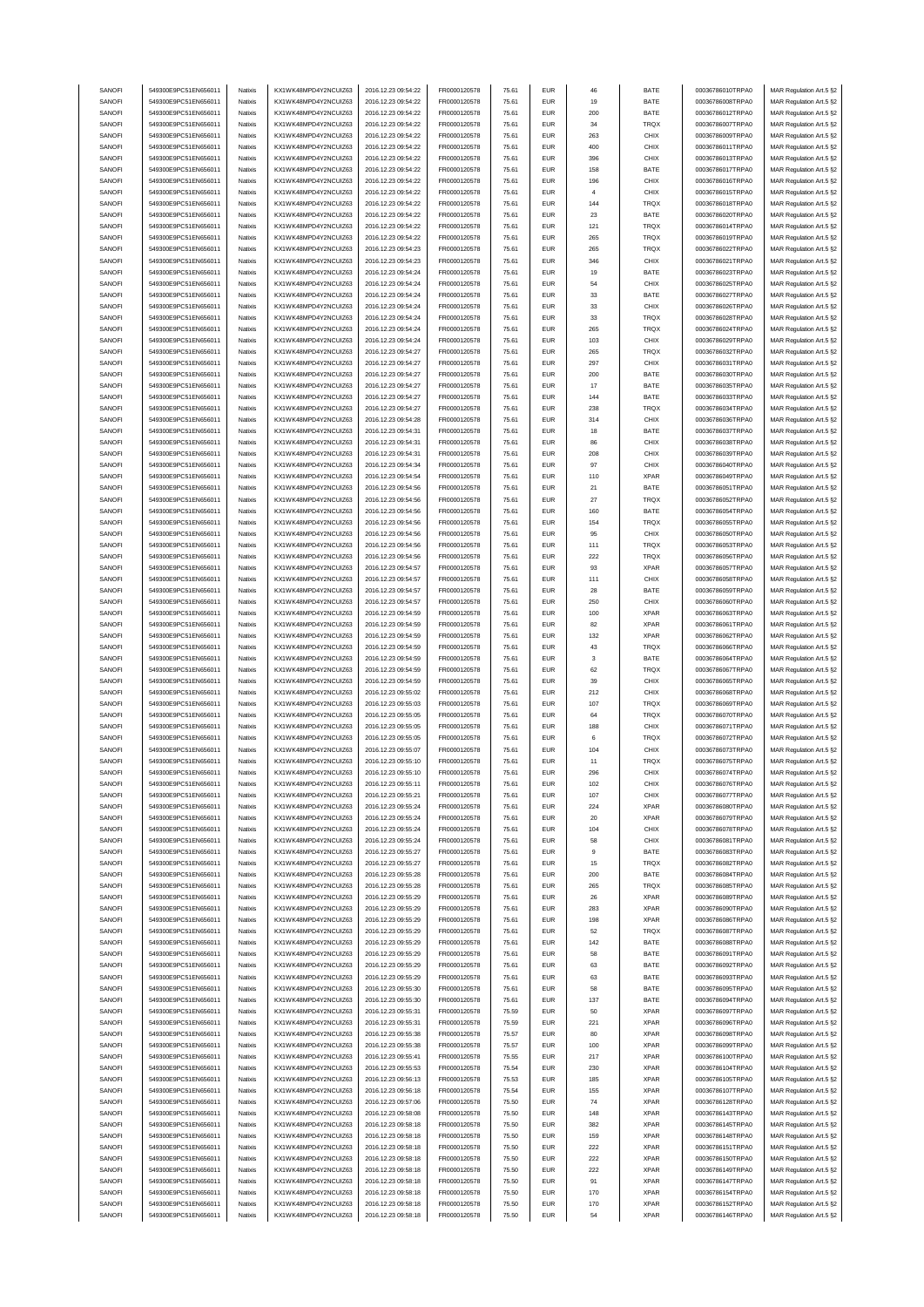| SANOFI           | 549300E9PC51EN656011                         | Natixis            | KX1WK48MPD4Y2NCUIZ63                         | 2016.12.23 09:58:18                        | FR0000120578                 | 75.50          | <b>EUR</b>        | 52             | <b>XPAR</b>                | 00036786153TRPA0                     | MAR Regulation Art.5 §2                            |
|------------------|----------------------------------------------|--------------------|----------------------------------------------|--------------------------------------------|------------------------------|----------------|-------------------|----------------|----------------------------|--------------------------------------|----------------------------------------------------|
| SANOFI           | 549300E9PC51EN656011                         | Natixis            | KX1WK48MPD4Y2NCUIZ63                         | 2016.12.23 09:58:18                        | FR0000120578                 | 75.50          | <b>EUR</b>        | 222            | <b>XPAR</b>                | 00036786144TRPA0                     | MAR Regulation Art.5 §2                            |
| SANOFI           | 549300E9PC51EN656011                         | Natixis            | KX1WK48MPD4Y2NCUIZ63                         | 2016.12.23 09:58:29                        | FR0000120578                 | 75.50          | <b>EUR</b>        | 222            | <b>XPAR</b>                | 00036786155TRPA0                     | MAR Regulation Art.5 §2                            |
| SANOFI           | 549300E9PC51EN656011                         | Natixis            | KX1WK48MPD4Y2NCUIZ63                         | 2016.12.23 10:00:15                        | FR0000120578                 | 75.57          | <b>EUR</b>        | 290            | <b>XPAR</b>                | 00036786173TRPA0                     | MAR Regulation Art.5 §2                            |
| SANOFI           | 549300E9PC51EN656011                         | Natixis            | KX1WK48MPD4Y2NCUIZ63                         | 2016.12.23 10:00:24                        | FR0000120578                 | 75.57          | <b>EUR</b>        | 200            | <b>XPAR</b>                | 00036786177TRPA0                     | MAR Regulation Art.5 §2                            |
| SANOFI           | 549300E9PC51EN656011                         | Natixis            | KX1WK48MPD4Y2NCUIZ63                         | 2016.12.23 10:00:24                        | FR0000120578                 | 75.57          | <b>EUR</b>        | 9              | <b>XPAR</b>                | 00036786176TRPA0                     | MAR Regulation Art.5 §2                            |
|                  | 549300E9PC51EN656011                         |                    |                                              |                                            | FR0000120578                 |                |                   |                |                            |                                      |                                                    |
| SANOFI           |                                              | Natixis            | KX1WK48MPD4Y2NCUIZ63                         | 2016.12.23 10:00:24                        |                              | 75.57          | <b>EUR</b>        | 16             | <b>XPAR</b>                | 00036786175TRPA0                     | MAR Regulation Art.5 §2                            |
| SANOFI           | 549300E9PC51EN656011                         | Natixis            | KX1WK48MPD4Y2NCUIZ63                         | 2016.12.23 10:01:37                        | FR0000120578                 | 75.60          | <b>EUR</b>        | 31             | <b>XPAR</b>                | 00036786180TRPA0                     | MAR Regulation Art.5 §2                            |
| SANOFI           | 549300E9PC51EN656011                         | Natixis            | KX1WK48MPD4Y2NCLIIZ63                        | 2016.12.23 10:01:37                        | FR0000120578                 | 75.60          | <b>EUR</b>        | 100            | <b>XPAR</b>                | 00036786182TRPA0                     | MAR Regulation Art.5 §2                            |
| SANOFI           | 549300E9PC51EN656011                         | Natixis            | KX1WK48MPD4Y2NCUIZ63                         | 2016.12.23 10:01:37                        | FR0000120578                 | 75.60          | <b>EUR</b>        | 200            | <b>XPAR</b>                | 00036786181TRPA0                     | MAR Regulation Art.5 §2                            |
| SANOFI           | 549300E9PC51EN656011                         | Natixis            | KX1WK48MPD4Y2NCUIZ63                         | 2016.12.23 10:01:37                        | FR0000120578                 | 75.60          | <b>EUR</b>        | 41             | <b>XPAR</b>                | 00036786183TRPA0                     | MAR Regulation Art.5 §2                            |
| SANOFI           | 549300E9PC51EN656011                         | Natixis            | KX1WK48MPD4Y2NCUIZ63                         | 2016.12.23 10:02:04                        | FR0000120578                 | 75.61          | <b>EUR</b>        | 150            | <b>XPAR</b>                | 00036786185TRPA0                     | MAR Regulation Art.5 §2                            |
| SANOFI           | 549300E9PC51EN656011                         | Natixis            | KX1WK48MPD4Y2NCUIZ63                         | 2016.12.23 10:02:04                        | FR0000120578                 | 75.61          | <b>EUR</b>        | 314            | <b>XPAR</b>                | 00036786186TRPA0                     | MAR Regulation Art.5 §2                            |
|                  |                                              |                    |                                              |                                            |                              |                |                   |                |                            |                                      |                                                    |
| SANOFI           | 549300E9PC51EN656011                         | Natixis            | KX1WK48MPD4Y2NCUIZ63                         | 2016.12.23 10:02:48                        | FR0000120578                 | 75.61          | <b>EUR</b>        | 200            | <b>XPAR</b>                | 00036786192TRPA0                     | MAR Regulation Art.5 §2                            |
| SANOFI           | 549300E9PC51EN656011                         | Natixis            | KX1WK48MPD4Y2NCUIZ63                         | 2016.12.23 10:02:48                        | FR0000120578                 | 75.61          | <b>EUR</b>        | 730            | <b>XPAR</b>                | 00036786193TRPA0                     | MAR Regulation Art.5 §2                            |
| SANOFI           | 549300E9PC51EN656011                         | Natixis            | KX1WK48MPD4Y2NCUIZ63                         | 2016.12.23 10:03:39                        | FR0000120578                 | 75.67          | <b>EUR</b>        | 349            | <b>XPAR</b>                | 00036786206TRPA0                     | MAR Regulation Art.5 §2                            |
| SANOFI           | 549300E9PC51EN656011                         | Natixis            | KX1WK48MPD4Y2NCUIZ63                         | 2016.12.23 10:03:39                        | FR0000120578                 | 75.67          | <b>EUR</b>        | 281            | <b>XPAR</b>                | 00036786207TRPA0                     | MAR Regulation Art.5 §2                            |
| SANOFI           | 549300E9PC51EN656011                         | Natixis            | KX1WK48MPD4Y2NCLIIZ63                        | 2016.12.23 10:03:42                        | FR0000120578                 | 75.66          | <b>EUR</b>        | 563            | <b>XPAR</b>                | 00036786208TRPA0                     | MAR Regulation Art.5 §2                            |
|                  |                                              |                    |                                              |                                            |                              |                |                   |                |                            |                                      |                                                    |
| SANOFI           | 549300E9PC51EN656011                         | Natixis            | KX1WK48MPD4Y2NCUIZ63                         | 2016.12.23 10:03:55                        | FR0000120578                 | 75.64          | <b>EUR</b>        | 272            | <b>XPAR</b>                | 00036786213TRPA0                     | MAR Regulation Art.5 §2                            |
| SANOFI           | 549300E9PC51EN656011                         | Natixis            | KX1WK48MPD4Y2NCUIZ63                         | 2016.12.23 10:03:55                        | FR0000120578                 | 75.64          | <b>EUR</b>        | 86             | <b>XPAR</b>                | 00036786214TRPA0                     | MAR Regulation Art.5 §2                            |
| SANOFI           | 549300E9PC51EN656011                         | Natixis            | KX1WK48MPD4Y2NCUIZ63                         | 2016.12.23 10:04:49                        | FR0000120578                 | 75.63          | <b>EUR</b>        | 14             | <b>XPAR</b>                | 00036786220TRPA0                     | MAR Regulation Art.5 §2                            |
| SANOFI           | 549300E9PC51EN656011                         | Natixis            | KX1WK48MPD4Y2NCUIZ63                         | 2016.12.23 10:04:51                        | FR0000120578                 | 75.63          | <b>EUR</b>        | 68             | <b>XPAR</b>                | 00036786222TRPA0                     | MAR Regulation Art.5 §2                            |
| SANOFI           | 549300E9PC51EN656011                         | Natixis            | KX1WK48MPD4Y2NCUIZ63                         | 2016.12.23 10:04:51                        | FR0000120578                 | 75.63          | <b>EUR</b>        | 225            | <b>XPAR</b>                | 00036786221TRPA0                     | MAR Regulation Art.5 §2                            |
| SANOFI           | 549300E9PC51EN656011                         | Natixis            | KX1WK48MPD4Y2NCUIZ63                         | 2016.12.23 10:05:03                        | FR0000120578                 | 75.67          | <b>EUR</b>        | 678            | <b>XPAR</b>                | 00036786229TRPA0                     | MAR Regulation Art.5 §2                            |
|                  |                                              |                    |                                              |                                            |                              |                |                   |                |                            |                                      |                                                    |
| SANOFI           | 549300E9PC51EN656011                         | Natixis            | KX1WK48MPD4Y2NCUIZ63                         | 2016.12.23 10:05:03                        | FR0000120578                 | 75.67          | <b>EUR</b>        | 471            | <b>XPAR</b>                | 00036786227TRPA0                     | MAR Regulation Art.5 §2                            |
| SANOFI           | 549300E9PC51EN656011                         | Natixis            | KX1WK48MPD4Y2NCUIZ63                         | 2016.12.23 10:05:03                        | FR0000120578                 | 75.67          | <b>EUR</b>        | 114            | <b>XPAR</b>                | 00036786231TRPA0                     | MAR Regulation Art.5 §2                            |
| SANOFI           | 549300E9PC51EN656011                         | Natixis            | KX1WK48MPD4Y2NCLIIZ63                        | 2016.12.23 10:05:03                        | FR0000120578                 | 75.67          | <b>EUR</b>        | 297            | <b>XPAR</b>                | 00036786230TRPA0                     | MAR Regulation Art.5 §2                            |
| SANOFI           | 549300E9PC51EN656011                         | Natixis            | KX1WK48MPD4Y2NCUIZ63                         | 2016.12.23 10:05:03                        | FR0000120578                 | 75.67          | <b>EUR</b>        | 71             | <b>XPAR</b>                | 00036786228TRPA0                     | MAR Regulation Art.5 §2                            |
| SANOFI           | 549300E9PC51EN656011                         | Natixis            | KX1WK48MPD4Y2NCUIZ63                         | 2016.12.23 10:05:10                        | FR0000120578                 | 75.67          | <b>EUR</b>        | 414            | <b>XPAR</b>                | 00036786237TRPA0                     | MAR Regulation Art.5 §2                            |
| SANOFI           | 549300E9PC51EN656011                         | Natixis            | KX1WK48MPD4Y2NCUIZ63                         | 2016.12.23 10:05:10                        | FR0000120578                 | 75.67          | <b>EUR</b>        | 414            | <b>XPAR</b>                | 00036786234TRPA0                     | MAR Regulation Art.5 §2                            |
|                  |                                              |                    |                                              |                                            |                              |                |                   |                |                            |                                      |                                                    |
| SANOFI           | 549300E9PC51EN656011                         | Natixis            | KX1WK48MPD4Y2NCUIZ63                         | 2016.12.23 10:05:10                        | FR0000120578                 | 75.67          | <b>EUR</b>        | 149            | <b>XPAR</b>                | 00036786241TRPA0                     | MAR Regulation Art.5 §2                            |
| SANOFI           | 549300E9PC51EN656011                         | Natixis            | KX1WK48MPD4Y2NCUIZ63                         | 2016.12.23 10:05:10                        | FR0000120578                 | 75.67          | <b>EUR</b>        | 51             | <b>XPAR</b>                | 00036786240TRPA0                     | MAR Regulation Art.5 §2                            |
| SANOFI           | 549300E9PC51EN656011                         | Natixis            | KX1WK48MPD4Y2NCUIZ63                         | 2016.12.23 10:05:10                        | FR0000120578                 | 75.67          | <b>EUR</b>        | 51             | <b>XPAR</b>                | 00036786242TRPA0                     | MAR Regulation Art.5 §2                            |
| SANOFI           | 549300E9PC51EN656011                         | Natixis            | KX1WK48MPD4Y2NCUIZ63                         | 2016.12.23 10:05:10                        | FR0000120578                 | 75.67          | <b>EUR</b>        | 51             | <b>XPAR</b>                | 00036786236TRPA0                     | MAR Regulation Art.5 §2                            |
| SANOFI           | 549300E9PC51EN656011                         | Natixis            | KX1WK48MPD4Y2NCUIZ63                         | 2016.12.23 10:05:10                        | FR0000120578                 | 75.67          | <b>EUR</b>        | 51             | <b>XPAR</b>                | 00036786238TRPA0                     | MAR Regulation Art.5 §2                            |
| SANOFI           | 549300E9PC51EN656011                         | Natixis            | KX1WK48MPD4Y2NCLIIZ63                        | 2016.12.23 10:05:10                        | FR0000120578                 | 75.67          | <b>EUR</b>        | 51             | <b>XPAR</b>                | 00036786235TRPA0                     |                                                    |
|                  |                                              |                    |                                              |                                            |                              |                |                   |                |                            |                                      | MAR Regulation Art.5 §2                            |
| SANOFI           | 549300E9PC51EN656011                         | Natixis            | KX1WK48MPD4Y2NCUIZ63                         | 2016.12.23 10:05:10                        | FR0000120578                 | 75.67          | <b>EUR</b>        | 549            | <b>XPAR</b>                | 00036786239TRPA0                     | MAR Regulation Art.5 §2                            |
| SANOFI           | 549300E9PC51EN656011                         | Natixis            | KX1WK48MPD4Y2NCUIZ63                         | 2016.12.23 10:05:10                        | FR0000120578                 | 75.67          | <b>EUR</b>        | 16             | <b>XPAR</b>                | 00036786243TRPA0                     | MAR Regulation Art.5 §2                            |
| SANOFI           | 549300E9PC51EN656011                         | Natixis            | KX1WK48MPD4Y2NCUIZ63                         | 2016.12.23 10:05:12                        | FR0000120578                 | 75.67          | <b>EUR</b>        | 35             | <b>XPAR</b>                | 00036786245TRPA0                     | MAR Regulation Art.5 §2                            |
| SANOFI           | 549300E9PC51EN656011                         | Natixis            | KX1WK48MPD4Y2NCUIZ63                         | 2016.12.23 10:05:12                        | FR0000120578                 | 75.67          | <b>EUR</b>        | 173            | <b>XPAR</b>                | 00036786244TRPA0                     | MAR Regulation Art.5 §2                            |
| SANOFI           | 549300E9PC51EN656011                         | Natixis            | KX1WK48MPD4Y2NCUIZ63                         | 2016.12.23 10:05:19                        | FR0000120578                 | 75.67          | <b>EUR</b>        | 100            | <b>XPAR</b>                | 00036786247TRPA0                     | MAR Regulation Art.5 §2                            |
|                  |                                              |                    |                                              |                                            |                              |                |                   |                |                            |                                      |                                                    |
| SANOFI           | 549300E9PC51EN656011                         | Natixis            | KX1WK48MPD4Y2NCUIZ63                         | 2016.12.23 10:05:19                        | FR0000120578                 | 75.67          | <b>EUR</b>        | 59             | <b>XPAR</b>                | 00036786248TRPA0                     | MAR Regulation Art.5 §2                            |
| SANOFI           | 549300E9PC51EN656011                         | Natixis            | KX1WK48MPD4Y2NCUIZ63                         | 2016.12.23 10:05:42                        | FR0000120578                 | 75.67          | <b>EUR</b>        | 338            | <b>XPAR</b>                | 00036786251TRPA0                     | MAR Regulation Art.5 §2                            |
| SANOFI           | 549300E9PC51EN656011                         | Natixis            | KX1WK48MPD4Y2NCUIZ63                         | 2016.12.23 10:05:50                        | FR0000120578                 | 75.65          | <b>EUR</b>        | 218            | <b>XPAR</b>                | 00036786253TRPA0                     | MAR Regulation Art.5 §2                            |
| SANOFI           | 549300E9PC51EN656011                         | Natixis            | KX1WK48MPD4Y2NCUIZ63                         | 2016.12.23 10:06:31                        | FR0000120578                 | 75.64          | <b>EUR</b>        | 100            | <b>XPAR</b>                | 00036786258TRPA0                     | MAR Regulation Art.5 §2                            |
| SANOFI           | 549300E9PC51EN656011                         | Natixis            | KX1WK48MPD4Y2NCUIZ63                         | 2016.12.23 10:06:31                        | FR0000120578                 | 75.64          | <b>EUR</b>        | 249            | <b>XPAR</b>                | 00036786259TRPA0                     | MAR Regulation Art.5 §2                            |
| SANOFI           | 549300E9PC51EN656011                         | Natixis            | KX1WK48MPD4Y2NCUIZ63                         | 2016.12.23 10:06:31                        | FR0000120578                 | 75.62          | <b>EUR</b>        | 73             | <b>XPAR</b>                | 00036786260TRPA0                     | MAR Regulation Art.5 §2                            |
|                  |                                              |                    |                                              |                                            |                              |                |                   |                |                            |                                      |                                                    |
| SANOFI           | 549300E9PC51EN656011                         | Natixis            | KX1WK48MPD4Y2NCUIZ63                         | 2016.12.23 10:06:46                        | FR0000120578                 | 75.62          | <b>EUR</b>        | 151            | <b>XPAR</b>                | 00036786262TRPA0                     | MAR Regulation Art.5 §2                            |
| SANOFI           | 549300E9PC51EN656011                         | Natixis            | KX1WK48MPD4Y2NCUIZ63                         | 2016.12.23 10:06:50                        | FR0000120578                 | 75.60          | <b>EUR</b>        | 211            | <b>XPAR</b>                | 00036786263TRPA0                     | MAR Regulation Art.5 §2                            |
| SANOFI           | 549300E9PC51EN656011                         | Natixis            | KX1WK48MPD4Y2NCUIZ63                         | 2016.12.23 10:06:52                        | FR0000120578                 | 75.60          | <b>EUR</b>        | 227            | <b>XPAR</b>                | 00036786265TRPA0                     | MAR Regulation Art.5 §2                            |
| SANOFI           | 549300E9PC51EN656011                         | Natixis            | KX1WK48MPD4Y2NCUIZ63                         | 2016.12.23 10:06:52                        | FR0000120578                 | 75.60          | <b>EUR</b>        | 175            | <b>XPAR</b>                | 00036786267TRPA0                     | MAR Regulation Art.5 §2                            |
| SANOFI           | 549300E9PC51EN656011                         | Natixis            | KX1WK48MPD4Y2NCUIZ63                         | 2016.12.23 10:06:52                        | FR0000120578                 | 75.60          | <b>EUR</b>        | 463            | <b>XPAR</b>                | 00036786266TRPA0                     | MAR Regulation Art.5 §2                            |
| SANOFI           | 549300E9PC51EN656011                         | Natixis            | KX1WK48MPD4Y2NCUIZ63                         | 2016.12.23 10:07:16                        | FR0000120578                 | 75.58          | <b>EUR</b>        | 762            | <b>XPAR</b>                | 00036786270TRPA0                     | MAR Regulation Art.5 §2                            |
|                  | 549300E9PC51EN656011                         | Natixis            | KX1WK48MPD4Y2NCUIZ63                         |                                            |                              |                | <b>EUR</b>        |                |                            | 00036786269TRPA0                     |                                                    |
| SANOFI           |                                              |                    |                                              | 2016.12.23 10:07:16                        | FR0000120578                 | 75.58          |                   | 238            | <b>XPAR</b>                |                                      | MAR Regulation Art.5 §2                            |
| SANOFI           | 549300E9PC51EN656011                         | Natixis            | KX1WK48MPD4Y2NCUIZ63                         | 2016.12.23 10:07:16                        | FR0000120578                 | 75.58          | <b>EUR</b>        | 260            | <b>XPAR</b>                | 00036786268TRPA0                     | MAR Regulation Art.5 §2                            |
| SANOFI           | 549300E9PC51EN656011                         | Natixis            | KX1WK48MPD4Y2NCUIZ63                         | 2016.12.23 10:07:20                        | FR0000120578                 | 75.56          | <b>EUR</b>        | 232            | <b>XPAR</b>                | 00036786271TRPA0                     | MAR Regulation Art.5 §2                            |
| SANOFI           | 549300E9PC51EN656011                         | Natixis            | KX1WK48MPD4Y2NCUIZ63                         | 2016.12.23 10:07:24                        | FR0000120578                 | 75.56          | <b>EUR</b>        | 162            | <b>XPAR</b>                | 00036786272TRPA0                     | MAR Regulation Art.5 §2                            |
| SANOFI           | 549300E9PC51EN656011                         | Natixis            | KX1WK48MPD4Y2NCUIZ63                         | 2016.12.23 10:07:24                        | FR0000120578                 | 75.56          | <b>EUR</b>        | 226            | <b>XPAR</b>                | 00036786273TRPA0                     | MAR Regulation Art.5 §2                            |
| SANOFI           | 549300E9PC51EN656011                         | Natixis            | KX1WK48MPD4Y2NCUIZ63                         | 2016.12.23 10:07:24                        | FR0000120578                 | 75.56          | <b>EUR</b>        | 380            | <b>XPAR</b>                | 00036786274TRPA0                     | MAR Regulation Art.5 §2                            |
| SANOFI           | 549300E9PC51EN656011                         | Natixis            | KX1WK48MPD4Y2NCUIZ63                         | 2016.12.23 10:07:39                        | FR0000120578                 | 75.56          | <b>EUR</b>        | 250            | <b>XPAR</b>                | 00036786276TRPA0                     |                                                    |
|                  |                                              |                    |                                              |                                            |                              |                |                   |                |                            |                                      | MAR Regulation Art.5 §2                            |
| SANOF            | 549300E9PC51EN656011                         | Natixis            | KX1WK48MPD4Y2NCUIZ63                         | 2016.12.23 10:08:13                        | FR0000120578                 | 75.59          | EUR               |                | <b>XPAR</b>                | 00036786282TRPA0                     | MAR Regulation Art.5 §2                            |
| SANOFI           | 549300E9PC51EN656011                         | Natixis            | KX1WK48MPD4Y2NCUIZ63                         | 2016.12.23 10:08:13                        | FR0000120578                 | 75.59          | <b>EUR</b>        | 138            | <b>XPAR</b>                | 00036786281TRPA0                     | MAR Regulation Art.5 §2                            |
| SANOFI           | 549300E9PC51EN656011                         | Natixis            | KX1WK48MPD4Y2NCUIZ63                         | 2016.12.23 10:08:38                        | FR0000120578                 | 75.61          | EUR               | 130            | <b>XPAR</b>                | 00036786283TRPA0                     | MAR Regulation Art.5 §2                            |
| SANOFI           | 549300E9PC51EN656011                         | Natixis            | KX1WK48MPD4Y2NCUIZ63                         | 2016.12.23 10:08:38                        | FR0000120578                 | 75.61          | <b>EUR</b>        | 64             | <b>XPAR</b>                | 00036786284TRPA0                     | MAR Regulation Art.5 §2                            |
| SANOFI           | 549300E9PC51EN656011                         | Natixis            | KX1WK48MPD4Y2NCUIZ63                         | 2016.12.23 10:09:05                        | FR0000120578                 | 75.61          | <b>EUR</b>        | 72             | <b>XPAR</b>                | 00036786285TRPA0                     | MAR Regulation Art.5 §2                            |
| SANOFI           | 549300E9PC51EN656011                         | Natixis            | KX1WK48MPD4Y2NCUIZ63                         | 2016.12.23 10:09:05                        | FR0000120578                 | 75.61          | <b>EUR</b>        | 235            | <b>XPAR</b>                | 00036786286TRPA0                     | MAR Regulation Art.5 §2                            |
|                  |                                              |                    |                                              |                                            |                              |                |                   |                |                            |                                      |                                                    |
| SANOFI           | 549300E9PC51EN656011                         | Natixis            | KX1WK48MPD4Y2NCUIZ63                         | 2016.12.23 10:09:13                        | FR0000120578                 | 75.61          | ${\sf EUR}$       | 5              | <b>XPAR</b>                | 00036786287TRPA0                     | MAR Regulation Art.5 §2                            |
| SANOFI           | 549300E9PC51EN656011                         | Natixis            | KX1WK48MPD4Y2NCUIZ63                         | 2016.12.23 10:09:13                        | FR0000120578                 | 75.61          | EUR               | 238            | <b>XPAR</b>                | 00036786288TRPA0                     | MAR Regulation Art.5 §2                            |
| SANOFI           | 549300E9PC51EN656011                         | Natixis            | KX1WK48MPD4Y2NCUIZ63                         | 2016.12.23 10:10:07                        | FR0000120578                 | 75.66          | <b>EUR</b>        | 136            | <b>XPAR</b>                | 00036786292TRPA0                     | MAR Regulation Art.5 §2                            |
| SANOFI           | 549300E9PC51EN656011                         | Natixis            | KX1WK48MPD4Y2NCUIZ63                         | 2016.12.23 10:10:07                        | FR0000120578                 | 75.66          | <b>EUR</b>        | 149            | <b>XPAR</b>                | 00036786291TRPA0                     | MAR Regulation Art.5 §2                            |
| SANOFI           | 549300E9PC51EN656011                         | Natixis            | KX1WK48MPD4Y2NCUIZ63                         | 2016.12.23 10:10:45                        | FR0000120578                 | 75.56          | <b>EUR</b>        | 311            | <b>XPAR</b>                | 00036786296TRPA0                     | MAR Regulation Art.5 §2                            |
| SANOFI           | 549300E9PC51EN656011                         | Natixis            | KX1WK48MPD4Y2NCUIZ63                         | 2016.12.23 10:11:08                        | FR0000120578                 | 75.56          | <b>EUR</b>        | 91             | <b>XPAR</b>                | 00036786300TRPA0                     | MAR Regulation Art.5 §2                            |
| SANOFI           | 549300E9PC51EN656011                         | Natixis            | KX1WK48MPD4Y2NCUIZ63                         | 2016.12.23 10:11:08                        | FR0000120578                 | 75.56          | <b>EUR</b>        | 170            | <b>XPAR</b>                | 00036786299TRPA0                     | MAR Regulation Art.5 §2                            |
|                  |                                              |                    |                                              |                                            |                              |                |                   |                |                            |                                      |                                                    |
| SANOFI           | 549300E9PC51EN656011                         | Natixis            | KX1WK48MPD4Y2NCUIZ63                         | 2016.12.23 10:11:14                        | FR0000120578                 | 75.54          | <b>EUR</b>        | 1 000          | <b>XPAR</b>                | 00036786301TRPA0                     | MAR Regulation Art.5 §2                            |
| SANOFI           | 549300E9PC51EN656011                         | Natixis            | KX1WK48MPD4Y2NCUIZ63                         | 2016.12.23 10:11:42                        | FR0000120578                 | 75.54          | <b>EUR</b>        | 20             | <b>XPAR</b>                | 00036786302TRPA0                     | MAR Regulation Art.5 §2                            |
| SANOFI           | 549300E9PC51EN656011                         | Natixis            | KX1WK48MPD4Y2NCUIZ63                         | 2016.12.23 10:11:50                        | FR0000120578                 | 75.54          | <b>EUR</b>        | 358            | <b>XPAR</b>                | 00036786303TRPA0                     | MAR Regulation Art.5 §2                            |
| SANOFI           | 549300E9PC51EN656011                         | Natixis            | KX1WK48MPD4Y2NCUIZ63                         | 2016.12.23 10:12:31                        | FR0000120578                 | 75.56          | <b>EUR</b>        | 265            | <b>XPAR</b>                | 00036786305TRPA0                     | MAR Regulation Art.5 §2                            |
| SANOFI           | 549300E9PC51EN656011                         | Natixis            | KX1WK48MPD4Y2NCUIZ63                         | 2016.12.23 10:12:41                        | FR0000120578                 | 75.55          | <b>EUR</b>        | 145            | <b>XPAR</b>                | 00036786310TRPA0                     | MAR Regulation Art.5 §2                            |
| SANOFI           | 549300E9PC51EN656011                         | Natixis            | KX1WK48MPD4Y2NCUIZ63                         | 2016.12.23 10:12:41                        | FR0000120578                 | 75.55          | <b>EUR</b>        | 225            | <b>XPAR</b>                | 00036786311TRPA0                     | MAR Regulation Art.5 §2                            |
| SANOFI           | 549300E9PC51EN656011                         | Natixis            | KX1WK48MPD4Y2NCUIZ63                         | 2016.12.23 10:13:00                        | FR0000120578                 | 75.54          | <b>EUR</b>        | 286            | <b>XPAR</b>                | 00036786315TRPA0                     | MAR Regulation Art.5 §2                            |
|                  |                                              |                    |                                              |                                            |                              |                |                   |                |                            |                                      |                                                    |
| SANOFI           | 549300E9PC51EN656011                         | Natixis            | KX1WK48MPD4Y2NCUIZ63                         | 2016.12.23 10:13:00                        | FR0000120578                 | 75.54          | <b>EUR</b>        | 284            | <b>XPAR</b>                | 00036786312TRPA0                     | MAR Regulation Art.5 §2                            |
| SANOFI           | 549300E9PC51EN656011                         | Natixis            | KX1WK48MPD4Y2NCUIZ63                         | 2016.12.23 10:13:00                        | FR0000120578                 | 75.54          | <b>EUR</b>        | 98             | <b>XPAR</b>                | 00036786314TRPA0                     | MAR Regulation Art.5 §2                            |
| SANOFI           | 549300E9PC51EN656011                         | Natixis            | KX1WK48MPD4Y2NCUIZ63                         | 2016.12.23 10:13:00                        | FR0000120578                 | 75.54          | <b>EUR</b>        | 90             | <b>XPAR</b>                | 00036786317TRPA0                     | MAR Regulation Art.5 §2                            |
| SANOFI           | 549300E9PC51EN656011                         | Natixis            | KX1WK48MPD4Y2NCUIZ63                         | 2016.12.23 10:13:00                        | FR0000120578                 | 75.54          | <b>EUR</b>        | 100            | <b>XPAR</b>                | 00036786319TRPA0                     | MAR Regulation Art.5 §2                            |
| SANOFI           | 549300E9PC51EN656011                         | Natixis            | KX1WK48MPD4Y2NCUIZ63                         | 2016.12.23 10:13:00                        | FR0000120578                 | 75.54          | <b>EUR</b>        | 100            | <b>XPAR</b>                | 00036786318TRPA0                     | MAR Regulation Art.5 §2                            |
|                  |                                              |                    |                                              |                                            |                              |                |                   |                |                            |                                      |                                                    |
| SANOFI           | 549300E9PC51EN656011                         | Natixis            | KX1WK48MPD4Y2NCUIZ63                         | 2016.12.23 10:13:00                        | FR0000120578                 | 75.54          | <b>EUR</b>        | 100            | <b>XPAR</b>                | 00036786316TRPA0                     | MAR Regulation Art.5 §2                            |
| SANOFI           | 549300E9PC51EN656011                         | Natixis            | KX1WK48MPD4Y2NCUIZ63                         | 2016.12.23 10:13:00                        | FR0000120578                 | 75.54          | <b>EUR</b>        | 29             | <b>XPAR</b>                | 00036786320TRPA0                     | MAR Regulation Art.5 §2                            |
| SANOFI           | 549300E9PC51EN656011                         | Natixis            | KX1WK48MPD4Y2NCUIZ63                         | 2016.12.23 10:13:00                        | FR0000120578                 | 75.54          | <b>EUR</b>        | $\overline{2}$ | <b>XPAR</b>                | 00036786313TRPA0                     | MAR Regulation Art.5 §2                            |
| SANOFI           | 549300E9PC51EN656011                         | Natixis            | KX1WK48MPD4Y2NCUIZ63                         | 2016.12.23 10:13:30                        | FR0000120578                 | 75.54          | <b>EUR</b>        | 71             | <b>XPAR</b>                | 00036786327TRPA0                     | MAR Regulation Art.5 §2                            |
| SANOFI           | 549300E9PC51EN656011                         | Natixis            | KX1WK48MPD4Y2NCUIZ63                         | 2016.12.23 10:13:30                        | FR0000120578                 | 75.54          | <b>EUR</b>        | 554            | <b>XPAR</b>                | 00036786329TRPA0                     | MAR Regulation Art.5 §2                            |
|                  |                                              |                    |                                              |                                            |                              |                |                   |                |                            |                                      |                                                    |
| SANOFI           | 549300E9PC51EN656011                         | Natixis            | KX1WK48MPD4Y2NCUIZ63                         | 2016.12.23 10:13:30                        | FR0000120578                 | 75.54          | <b>EUR</b>        | 370            | <b>XPAR</b>                | 00036786332TRPA0                     | MAR Regulation Art.5 §2                            |
| SANOFI           | 549300E9PC51EN656011                         | Natixis            | KX1WK48MPD4Y2NCUIZ63                         | 2016.12.23 10:13:30                        | FR0000120578                 | 75.54          | <b>EUR</b>        | 192            | <b>XPAR</b>                | 00036786325TRPA0                     | MAR Regulation Art.5 §2                            |
| SANOFI           | 549300E9PC51EN656011                         | Natixis            | KX1WK48MPD4Y2NCUIZ63                         | 2016.12.23 10:13:30                        | FR0000120578                 | 75.54          | <b>EUR</b>        | 54             | <b>XPAR</b>                | 00036786331TRPA0                     | MAR Regulation Art.5 §2                            |
| SANOFI           | 549300E9PC51EN656011                         | Natixis            | KX1WK48MPD4Y2NCUIZ63                         | 2016.12.23 10:13:30                        | FR0000120578                 | 75.54          | <b>EUR</b>        | 46             | <b>XPAR</b>                | 00036786330TRPA0                     | MAR Regulation Art.5 §2                            |
| SANOFI           | 549300E9PC51EN656011                         | Natixis            | KX1WK48MPD4Y2NCUIZ63                         | 2016.12.23 10:13:30                        | FR0000120578                 | 75.54          | <b>EUR</b>        | 46             | <b>XPAR</b>                | 00036786326TRPA0                     | MAR Regulation Art.5 §2                            |
|                  |                                              | Natixis            | KX1WK48MPD4Y2NCUIZ63                         | 2016.12.23 10:13:30                        | FR0000120578                 | 75.54          | <b>EUR</b>        | 100            | <b>XPAR</b>                | 00036786328TRPA0                     | MAR Regulation Art.5 §2                            |
| SANOFI           | 549300E9PC51EN656011                         |                    |                                              |                                            |                              |                |                   |                |                            |                                      |                                                    |
|                  |                                              |                    |                                              |                                            |                              |                |                   |                |                            |                                      |                                                    |
| SANOFI           | 549300E9PC51EN656011                         | Natixis            | KX1WK48MPD4Y2NCUIZ63                         | 2016.12.23 10:13:34                        | FR0000120578                 | 75.53          | <b>EUR</b>        | 69             | <b>XPAR</b>                | 00036786335TRPA0                     | MAR Regulation Art.5 §2                            |
| SANOFI           | 549300E9PC51EN656011                         | Natixis            | KX1WK48MPD4Y2NCUIZ63                         | 2016.12.23 10:14:40                        | FR0000120578                 | 75.60          | <b>EUR</b>        | 68             | <b>XPAR</b>                | 00036786339TRPA0                     | MAR Regulation Art.5 §2                            |
| SANOFI<br>SANOFI | 549300E9PC51EN656011<br>549300E9PC51EN656011 | Natixis<br>Natixis | KX1WK48MPD4Y2NCUIZ63<br>KX1WK48MPD4Y2NCUIZ63 | 2016.12.23 10:14:40<br>2016.12.23 10:15:11 | FR0000120578<br>FR0000120578 | 75.60<br>75.59 | <b>EUR</b><br>EUR | 368<br>261     | <b>XPAR</b><br><b>XPAR</b> | 00036786338TRPA0<br>00036786340TRPA0 | MAR Regulation Art.5 §2<br>MAR Regulation Art.5 §2 |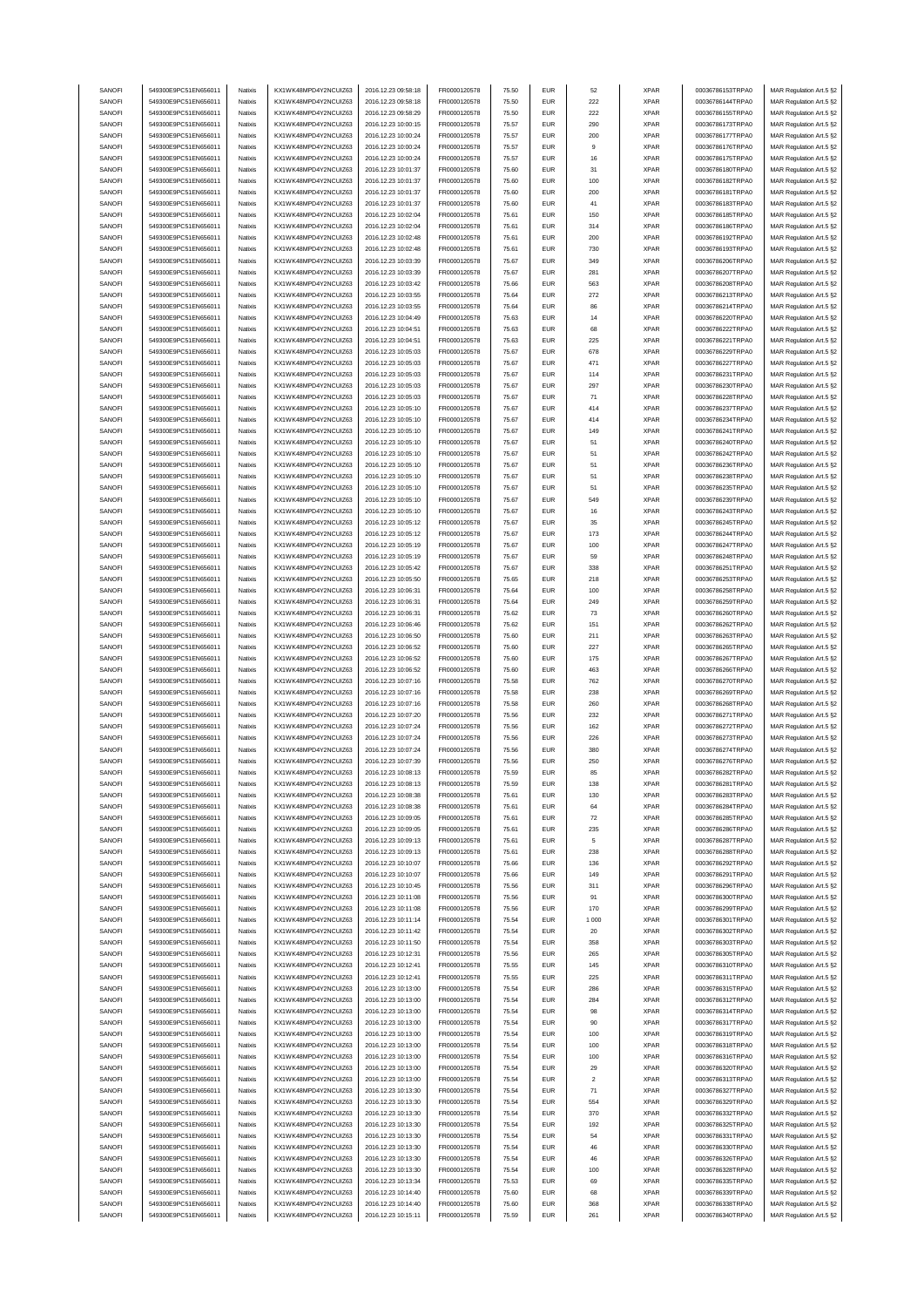| SANOFI | 549300E9PC51EN656011 | Natixis | KX1WK48MPD4Y2NCUIZ63                         | 2016.12.23 10:15:11                        | FR0000120578 | 75.59 | <b>EUR</b> | 230            | <b>XPAR</b> | 00036786341TRPA0 | MAR Regulation Art.5 §2 |
|--------|----------------------|---------|----------------------------------------------|--------------------------------------------|--------------|-------|------------|----------------|-------------|------------------|-------------------------|
| SANOFI | 549300E9PC51EN656011 | Natixis | KX1WK48MPD4Y2NCUIZ63                         | 2016.12.23 10:15:14                        | FR0000120578 | 75.58 | <b>EUR</b> | 267            | <b>XPAR</b> | 00036786342TRPA0 | MAR Regulation Art.5 §2 |
| SANOFI | 549300E9PC51EN656011 | Natixis | KX1WK48MPD4Y2NCUIZ63                         | 2016.12.23 10:15:14                        | FR0000120578 | 75.58 | <b>EUR</b> | 97             | <b>XPAR</b> | 00036786343TRPA0 | MAR Regulation Art.5 §2 |
| SANOFI | 549300E9PC51EN656011 | Natixis | KX1WK48MPD4Y2NCUIZ63                         | 2016.12.23 10:15:59                        | FR0000120578 | 75.56 | <b>EUR</b> | 258            | <b>XPAR</b> | 00036786345TRPA0 | MAR Regulation Art.5 §2 |
|        |                      |         |                                              |                                            |              |       |            |                |             |                  |                         |
| SANOFI | 549300E9PC51EN656011 | Natixis | KX1WK48MPD4Y2NCUIZ63                         | 2016.12.23 10:16:57                        | FR0000120578 | 75.55 | <b>EUR</b> | 216            | <b>XPAR</b> | 00036786348TRPA0 | MAR Regulation Art.5 §2 |
| SANOFI | 549300E9PC51EN656011 | Natixis | KX1WK48MPD4Y2NCUIZ63                         | 2016.12.23 10:16:57                        | FR0000120578 | 75.55 | <b>EUR</b> | 226            | <b>XPAR</b> | 00036786346TRPA0 | MAR Regulation Art.5 §2 |
| SANOFI | 549300E9PC51EN656011 | Natixis | KX1WK48MPD4Y2NCUIZ63                         | 2016.12.23 10:16:57                        | FR0000120578 | 75.55 | <b>EUR</b> | 82             | <b>XPAR</b> | 00036786347TRPA0 | MAR Regulation Art.5 §2 |
| SANOFI | 549300E9PC51EN656011 | Natixis | KX1WK48MPD4Y2NCUIZ63                         | 2016.12.23 10:17:28                        | FR0000120578 | 75.56 | <b>EUR</b> | 18             | <b>XPAR</b> | 00036786350TRPA0 | MAR Regulation Art.5 §2 |
| SANOFI | 549300E9PC51EN656011 | Natixis | KX1WK48MPD4Y2NCUIZ63                         | 2016.12.23 10:17:28                        | FR0000120578 | 75.56 | <b>EUR</b> | 243            | <b>XPAR</b> | 00036786349TRPA0 | MAR Regulation Art.5 §2 |
| SANOFI | 549300E9PC51EN656011 | Natixis | KX1WK48MPD4Y2NCUIZ63                         | 2016.12.23 10:17:46                        | FR0000120578 | 75.56 | <b>EUR</b> | 43             | <b>XPAR</b> | 00036786351TRPA0 | MAR Regulation Art.5 §2 |
|        | 549300E9PC51EN656011 | Natixis |                                              |                                            |              | 75.54 | <b>EUR</b> |                |             |                  |                         |
| SANOFI |                      |         | KX1WK48MPD4Y2NCUIZ63                         | 2016.12.23 10:18:22                        | FR0000120578 |       |            | 250            | <b>XPAR</b> | 00036786357TRPA0 | MAR Regulation Art.5 §2 |
| SANOFI | 549300E9PC51EN656011 | Natixis | KX1WK48MPD4Y2NCUIZ63                         | 2016.12.23 10:19:22                        | FR0000120578 | 75.53 | <b>EUR</b> | 137            | <b>XPAR</b> | 00036786366TRPA0 | MAR Regulation Art.5 §2 |
| SANOFI | 549300E9PC51EN656011 | Natixis | KX1WK48MPD4Y2NCUIZ63                         | 2016.12.23 10:19:22                        | FR0000120578 | 75.53 | <b>EUR</b> | 113            | <b>XPAR</b> | 00036786367TRPA0 | MAR Regulation Art.5 §2 |
| SANOFI | 549300E9PC51EN656011 | Natixis | KX1WK48MPD4Y2NCUIZ63                         | 2016.12.23 10:19:56                        | FR0000120578 | 75.51 | <b>EUR</b> | 448            | <b>XPAR</b> | 00036786383TRPA0 | MAR Regulation Art.5 §2 |
| SANOFI | 549300E9PC51EN656011 | Natixis | KX1WK48MPD4Y2NCUIZ63                         | 2016.12.23 10:19:56                        | FR0000120578 | 75.51 | <b>EUR</b> | 81             | <b>XPAR</b> | 00036786387TRPA0 | MAR Regulation Art.5 §2 |
|        | 549300E9PC51EN656011 |         | KX1WK48MPD4Y2NCUIZ63                         |                                            | FR0000120578 |       |            |                |             | 00036786376TRPA0 |                         |
| SANOFI |                      | Natixis |                                              | 2016.12.23 10:19:56                        |              | 75.51 | <b>EUR</b> | 202            | <b>XPAR</b> |                  | MAR Regulation Art.5 §2 |
| SANOFI | 549300E9PC51EN656011 | Natixis | KX1WK48MPD4Y2NCUIZ63                         | 2016.12.23 10:19:56                        | FR0000120578 | 75.51 | <b>EUR</b> | 202            | <b>XPAR</b> | 00036786402TRPA0 | MAR Regulation Art.5 §2 |
| SANOFI | 549300E9PC51EN656011 | Natixis | KX1WK48MPD4Y2NCUIZ63                         | 2016.12.23 10:19:56                        | FR0000120578 | 75.51 | <b>EUR</b> | 526            | <b>XPAR</b> | 00036786397TRPA0 | MAR Regulation Art.5 §2 |
| SANOFI | 549300E9PC51EN656011 | Natixis | KX1WK48MPD4Y2NCUIZ63                         | 2016.12.23 10:19:56                        | FR0000120578 | 75.51 | <b>EUR</b> | 90             | <b>XPAR</b> | 00036786377TRPA0 | MAR Regulation Art.5 §2 |
| SANOFI | 549300E9PC51EN656011 | Natixis | KX1WK48MPD4Y2NCUIZ63                         | 2016.12.23 10:19:56                        | FR0000120578 | 75.52 | <b>EUR</b> | 100            | <b>XPAR</b> | 00036786373TRPA0 | MAR Regulation Art.5 §2 |
| SANOFI | 549300E9PC51EN656011 | Natixis | KX1WK48MPD4Y2NCUIZ63                         | 2016.12.23 10:19:56                        | FR0000120578 | 75.51 | <b>EUR</b> | 98             | <b>XPAR</b> | 00036786395TRPA0 | MAR Regulation Art.5 §2 |
| SANOFI | 549300E9PC51EN656011 | Natixis | KX1WK48MPD4Y2NCUIZ63                         | 2016.12.23 10:19:56                        | FR0000120578 | 75.51 | <b>EUR</b> | 252            | <b>XPAR</b> | 00036786381TRPA0 | MAR Regulation Art.5 §2 |
|        |                      |         |                                              |                                            |              |       |            |                |             |                  |                         |
| SANOFI | 549300E9PC51EN656011 | Natixis | KX1WK48MPD4Y2NCUIZ63                         | 2016.12.23 10:19:56                        | FR0000120578 | 75.52 | <b>EUR</b> | 36             | <b>XPAR</b> | 00036786375TRPA0 | MAR Regulation Art.5 §2 |
| SANOFI | 549300E9PC51EN656011 | Natixis | KX1WK48MPD4Y2NCUIZ63                         | 2016.12.23 10:19:56                        | FR0000120578 | 75.51 | <b>EUR</b> | 112            | <b>XPAR</b> | 00036786400TRPA0 | MAR Regulation Art.5 §2 |
| SANOFI | 549300E9PC51EN656011 | Natixis | KX1WK48MPD4Y2NCUIZ63                         | 2016.12.23 10:19:56                        | FR0000120578 | 75.52 | <b>EUR</b> | 110            | <b>XPAR</b> | 00036786374TRPA0 | MAR Regulation Art.5 §2 |
| SANOFI | 549300E9PC51EN656011 | Natixis | KX1WK48MPD4Y2NCUIZ63                         | 2016.12.23 10:19:56                        | FR0000120578 | 75.51 | <b>EUR</b> | 98             | <b>XPAR</b> | 00036786393TRPA0 | MAR Regulation Art.5 §2 |
| SANOFI | 549300E9PC51EN656011 | Natixis | KX1WK48MPD4Y2NCUIZ63                         | 2016.12.23 10:19:56                        | FR0000120578 | 75.51 | <b>EUR</b> | 88             | <b>XPAR</b> | 00036786391TRPA0 | MAR Regulation Art.5 §2 |
| SANOFI | 549300E9PC51EN656011 | Natixis | KX1WK48MPD4Y2NCUIZ63                         | 2016.12.23 10:19:56                        | FR0000120578 | 75.51 | <b>EUR</b> | 252            | <b>XPAR</b> | 00036786385TRPA0 | MAR Regulation Art.5 §2 |
|        |                      |         |                                              |                                            |              |       |            |                |             |                  |                         |
| SANOFI | 549300E9PC51EN656011 | Natixis | KX1WK48MPD4Y2NCUIZ63                         | 2016.12.23 10:19:56                        | FR0000120578 | 75.51 | <b>EUR</b> | 14             | <b>XPAR</b> | 00036786396TRPA0 | MAR Regulation Art.5 §2 |
| SANOFI | 549300E9PC51EN656011 | Natixis | KX1WK48MPD4Y2NCUIZ63                         | 2016.12.23 10:19:56                        | FR0000120578 | 75.51 | <b>EUR</b> | $\overline{a}$ | <b>XPAR</b> | 00036786379TRPA0 | MAR Regulation Art.5 §2 |
| SANOFI | 549300E9PC51EN656011 | Natixis | KX1WK48MPD4Y2NCUIZ63                         | 2016.12.23 10:19:56                        | FR0000120578 | 75.51 | <b>EUR</b> | 12             | <b>XPAR</b> | 00036786378TRPA0 | MAR Regulation Art.5 §2 |
| SANOFI | 549300E9PC51EN656011 | Natixis | KX1WK48MPD4Y2NCUIZ63                         | 2016.12.23 10:19:56                        | FR0000120578 | 75.51 | <b>EUR</b> | 12             | <b>XPAR</b> | 00036786380TRPA0 | MAR Regulation Art.5 §2 |
| SANOFI | 549300E9PC51EN656011 | Natixis | KX1WK48MPD4Y2NCUIZ63                         | 2016.12.23 10:19:56                        | FR0000120578 | 75.51 | <b>EUR</b> | 12             | <b>XPAR</b> | 00036786384TRPA0 | MAR Regulation Art.5 §2 |
|        |                      |         |                                              |                                            |              |       |            |                |             |                  |                         |
| SANOFI | 549300E9PC51EN656011 | Natixis | KX1WK48MPD4Y2NCUIZ63                         | 2016.12.23 10:19:56                        | FR0000120578 | 75.51 | <b>EUR</b> | 12             | <b>XPAR</b> | 00036786386TRPA0 | MAR Regulation Art.5 §2 |
| SANOFI | 549300E9PC51EN656011 | Natixis | KX1WK48MPD4Y2NCUIZ63                         | 2016.12.23 10:19:56                        | FR0000120578 | 75.51 | <b>EUR</b> | 12             | <b>XPAR</b> | 00036786388TRPA0 | MAR Regulation Art.5 §2 |
| SANOFI | 549300E9PC51EN656011 | Natixis | KX1WK48MPD4Y2NCUIZ63                         | 2016.12.23 10:19:56                        | FR0000120578 | 75.51 | <b>EUR</b> | 12             | <b>XPAR</b> | 00036786382TRPA0 | MAR Regulation Art.5 §2 |
| SANOFI | 549300E9PC51EN656011 | Natixis | KX1WK48MPD4Y2NCUIZ63                         | 2016.12.23 10:19:56                        | FR0000120578 | 75.51 | <b>EUR</b> | 12             | <b>XPAR</b> | 00036786392TRPA0 | MAR Regulation Art.5 §2 |
| SANOFI | 549300E9PC51EN656011 | Natixis | KX1WK48MPD4Y2NCUIZ63                         | 2016.12.23 10:19:56                        | FR0000120578 | 75.51 | <b>EUR</b> | 12             | <b>XPAR</b> | 00036786394TRPA0 | MAR Regulation Art.5 §2 |
|        | 549300E9PC51EN656011 |         | KX1WK48MPD4Y2NCUIZ63                         |                                            |              |       |            |                |             | 00036786398TRPA0 |                         |
| SANOFI |                      | Natixis |                                              | 2016.12.23 10:19:56                        | FR0000120578 | 75.51 | <b>EUR</b> | 12             | <b>XPAR</b> |                  | MAR Regulation Art.5 §2 |
| SANOFI | 549300E9PC51EN656011 | Natixis | KX1WK48MPD4Y2NCUIZ63                         | 2016.12.23 10:19:56                        | FR0000120578 | 75.51 | <b>EUR</b> | 12             | <b>XPAR</b> | 00036786399TRPA0 | MAR Regulation Art.5 §2 |
| SANOFI | 549300E9PC51EN656011 | Natixis | KX1WK48MPD4Y2NCUIZ63                         | 2016.12.23 10:19:56                        | FR0000120578 | 75.51 | <b>EUR</b> | 12             | <b>XPAR</b> | 00036786401TRPA0 | MAR Regulation Art.5 §2 |
| SANOFI | 549300E9PC51EN656011 | Natixis | KX1WK48MPD4Y2NCUIZ63                         | 2016.12.23 10:19:56                        | FR0000120578 | 75.51 | <b>EUR</b> | 12             | <b>XPAR</b> | 00036786390TRPA0 | MAR Regulation Art.5 §2 |
| SANOFI | 549300E9PC51EN656011 | Natixis | KX1WK48MPD4Y2NCUIZ63                         | 2016.12.23 10:19:56                        | FR0000120578 | 75.51 | <b>EUR</b> | 88             | <b>XPAR</b> | 00036786389TRPA0 | MAR Regulation Art.5 §2 |
| SANOFI | 549300E9PC51EN656011 | Natixis | KX1WK48MPD4Y2NCUIZ63                         | 2016.12.23 10:20:21                        | FR0000120578 | 75.51 | <b>EUR</b> | 12             | <b>XPAR</b> | 00036786405TRPA0 | MAR Regulation Art.5 §2 |
|        |                      |         |                                              |                                            |              |       |            |                |             |                  |                         |
| SANOFI | 549300E9PC51EN656011 | Natixis | KX1WK48MPD4Y2NCUIZ63                         | 2016.12.23 10:20:21                        | FR0000120578 | 75.51 | <b>EUR</b> | 100            | <b>XPAR</b> | 00036786406TRPA0 | MAR Regulation Art.5 §2 |
| SANOFI | 549300E9PC51EN656011 | Natixis | KX1WK48MPD4Y2NCUIZ63                         | 2016.12.23 10:20:21                        | FR0000120578 | 75.51 | <b>EUR</b> | 385            | <b>XPAR</b> | 00036786404TRPA0 | MAR Regulation Art.5 §2 |
| SANOFI | 549300E9PC51EN656011 | Natixis | KX1WK48MPD4Y2NCUIZ63                         | 2016.12.23 10:20:29                        | FR0000120578 | 75.51 | <b>EUR</b> | 12             | <b>XPAR</b> | 00036786409TRPA0 | MAR Regulation Art.5 §2 |
| SANOFI | 549300E9PC51EN656011 | Natixis | KX1WK48MPD4Y2NCUIZ63                         | 2016.12.23 10:20:29                        | FR0000120578 | 75.51 | <b>EUR</b> | 256            | <b>XPAR</b> | 00036786408TRPA0 | MAR Regulation Art.5 §2 |
| SANOFI | 549300E9PC51EN656011 | Natixis | KX1WK48MPD4Y2NCUIZ64                         | 2016.12.23 10:20:50                        | FR0000120579 | 75.50 | <b>EUR</b> | 140            | CHIX        | 00036786418TRPA0 | MAR Regulation Art.5 §2 |
| SANOFI | 549300E9PC51EN656011 | Natixis | KX1WK48MPD4Y2NCUIZ65                         | 2016.12.23 10:20:50                        | FR0000120580 | 75.50 | <b>EUR</b> | 173            | CHIX        | 00036786422TRPA0 |                         |
|        |                      |         |                                              |                                            |              |       |            |                |             |                  | MAR Regulation Art.5 §2 |
| SANOFI | 549300E9PC51EN656011 | Natixis | KX1WK48MPD4Y2NCUIZ66                         | 2016.12.23 10:20:50                        | FR0000120581 | 75.50 | <b>EUR</b> | 173            | CHIX        | 00036786423TRPA0 | MAR Regulation Art.5 §2 |
| SANOFI | 549300E9PC51EN656011 | Natixis | KX1WK48MPD4Y2NCUIZ67                         | 2016.12.23 10:20:50                        | FR0000120582 | 75.50 | <b>EUR</b> | 173            | CHIX        | 00036786425TRPA0 | MAR Regulation Art.5 §2 |
| SANOFI | 549300E9PC51EN656011 | Natixis | KX1WK48MPD4Y2NCUIZ68                         | 2016.12.23 10:20:50                        | FR0000120583 | 75.50 | <b>EUR</b> | 173            | CHIX        | 00036786426TRPA0 | MAR Regulation Art.5 §2 |
| SANOFI | 549300E9PC51EN656011 | Natixis | KX1WK48MPD4Y2NCUIZ69                         | 2016.12.23 10:20:50                        | FR0000120584 | 75.50 | <b>EUR</b> | 168            | CHIX        | 00036786427TRPA0 | MAR Regulation Art.5 §2 |
| SANOFI | 549300E9PC51EN656011 | Natixis | KX1WK48MPD4Y2NCUIZ70                         | 2016.12.23 10:20:50                        | FR0000120585 | 75.50 | <b>EUR</b> | 200            | CHIX        | 00036786428TRPA0 | MAR Regulation Art.5 §2 |
|        |                      |         | KX1WK48MPD4Y2NCUIZ71                         |                                            |              |       |            |                |             |                  |                         |
| SANOFI | 549300E9PC51EN656011 | Natixis |                                              | 2016.12.23 10:20:50                        | FR0000120586 | 75.50 | <b>EUR</b> | 800            | CHIX        | 00036786429TRPA0 | MAR Regulation Art.5 §2 |
| SANOFI | 549300E9PC51EN656011 | Natixis | KX1WK48MPD4Y2NCUIZ63                         | 2016.12.23 10:20:50                        | FR0000120578 | 75.51 | <b>EUR</b> | 37             | <b>XPAR</b> | 00036786424TRPA0 | MAR Regulation Art.5 §2 |
| SANOFI | 549300E9PC51EN656011 | Natixis | KX1WK48MPD4Y2NCUIZ63                         | 2016.12.23 10:20:50                        | FR0000120578 | 75.51 | <b>EUR</b> | 239            | <b>XPAR</b> | 00036786413TRPA0 | MAR Regulation Art.5 §2 |
| SANOFI | 549300E9PC51EN656011 | Natixis | KX1WK48MPD4Y2NCUIZ63                         | 2016.12.23 10:20:50                        | FR0000120578 | 75.51 | <b>EUR</b> | 12             | <b>XPAR</b> | 00036786421TRPA0 | MAR Regulation Art.5 §2 |
| SANOFI | 549300E9PC51EN656011 | Natixis | KX1WK48MPD4Y2NCUIZ63                         | 2016.12.23 10:20:50                        | FR0000120578 | 75.50 | <b>EUR</b> | 67             | <b>XPAR</b> | 00036786420TRPA0 | MAR Regulation Art.5 §2 |
|        |                      |         |                                              |                                            |              |       |            |                |             |                  |                         |
| SANOF  | 549300E9PC51EN65601  | Natixis | KX1WK48MPD4Y2NCUIZ63                         | 2016.12.23 10:20:50                        | FR0000120578 | 75.50 | EUR        | 173            | XPAR        | 00036786419TRPA0 | MAR Regulation Art.5 §2 |
| SANOFI | 549300E9PC51EN656011 | Natixis | KX1WK48MPD4Y2NCUIZ63                         | 2016.12.23 10:20:50                        | FR0000120578 | 75.51 | <b>EUR</b> | 12             | <b>XPAR</b> | 00036786417TRPA0 | MAR Regulation Art.5 §2 |
| SANOFI | 549300E9PC51EN656011 | Natixis | KX1WK48MPD4Y2NCUIZ72                         | 2016.12.23 10:20:51                        | FR0000120587 | 75.50 | <b>EUR</b> | 855            | CHIX        | 00036786430TRPA0 | MAR Regulation Art.5 §2 |
| SANOFI | 549300E9PC51EN656011 | Natixis | KX1WK48MPD4Y2NCUIZ73                         | 2016.12.23 10:20:52                        | FR0000120588 | 75.50 | <b>EUR</b> | 145            | CHIX        | 00036786431TRPA0 | MAR Regulation Art.5 §2 |
| SANOFI | 549300E9PC51EN656011 | Natixis | KX1WK48MPD4Y2NCUIZ63                         | 2016.12.23 10:21:27                        | FR0000120578 | 75.54 | <b>EUR</b> | 271            | <b>XPAR</b> | 00036786434TRPA0 | MAR Regulation Art.5 §2 |
| SANOFI | 549300E9PC51EN656011 | Natixis | KX1WK48MPD4Y2NCUIZ63                         | 2016.12.23 10:21:28                        | FR0000120578 | 75.54 | <b>EUR</b> | 68             | <b>XPAR</b> | 00036786435TRPA0 | MAR Regulation Art.5 §2 |
| SANOFI | 549300E9PC51EN656011 | Natixis | KX1WK48MPD4Y2NCUIZ63                         | 2016.12.23 10:21:28                        | FR0000120578 | 75.54 | <b>EUR</b> | 234            | <b>XPAR</b> | 00036786436TRPA0 | MAR Regulation Art.5 §2 |
| SANOFI | 549300E9PC51EN656011 |         | KX1WK48MPD4Y2NCUIZ63                         | 2016.12.23 10:23:06                        |              |       |            | 360            |             |                  |                         |
|        |                      | Natixis |                                              |                                            | FR0000120578 | 75.56 | <b>EUR</b> |                | <b>XPAR</b> | 00036786453TRPA0 | MAR Regulation Art.5 §2 |
| SANOFI | 549300E9PC51EN656011 | Natixis | KX1WK48MPD4Y2NCUIZ63                         | 2016.12.23 10:23:41                        | FR0000120578 | 75.57 | <b>EUR</b> | $\overline{4}$ | <b>XPAR</b> | 00036786460TRPA0 | MAR Regulation Art.5 §2 |
| SANOFI | 549300E9PC51EN656011 | Natixis | KX1WK48MPD4Y2NCUIZ63                         | 2016.12.23 10:23:41                        | FR0000120578 | 75.57 | <b>EUR</b> | 274            | <b>XPAR</b> | 00036786459TRPA0 | MAR Regulation Art.5 §2 |
| SANOFI | 549300E9PC51EN656011 | Natixis | KX1WK48MPD4Y2NCUIZ63                         | 2016.12.23 10:23:52                        | FR0000120578 | 75.56 | <b>EUR</b> | 100            | <b>XPAR</b> | 00036786466TRPA0 | MAR Regulation Art.5 §2 |
| SANOFI | 549300E9PC51EN656011 | Natixis | KX1WK48MPD4Y2NCUIZ63                         | 2016.12.23 10:23:52                        | FR0000120578 | 75.56 | <b>EUR</b> | 214            | <b>XPAR</b> | 00036786464TRPA0 | MAR Regulation Art.5 §2 |
| SANOFI | 549300E9PC51EN656011 | Natixis | KX1WK48MPD4Y2NCUIZ63                         | 2016.12.23 10:23:52                        | FR0000120578 | 75.56 | <b>EUR</b> | 50             | <b>XPAR</b> | 00036786467TRPA0 | MAR Regulation Art.5 §2 |
| SANOFI | 549300E9PC51EN656011 | Natixis | KX1WK48MPD4Y2NCUIZ63                         | 2016.12.23 10:23:52                        | FR0000120578 | 75.56 | <b>EUR</b> | 100            | <b>XPAR</b> | 00036786465TRPA0 | MAR Regulation Art.5 §2 |
|        |                      |         |                                              |                                            |              |       |            |                |             |                  |                         |
| SANOFI | 549300E9PC51EN656011 | Natixis | KX1WK48MPD4Y2NCUIZ63                         | 2016.12.23 10:25:53                        | FR0000120578 | 75.60 | <b>EUR</b> | 350            | <b>XPAR</b> | 00036786477TRPA0 | MAR Regulation Art.5 §2 |
| SANOFI | 549300E9PC51EN656011 | Natixis | KX1WK48MPD4Y2NCUIZ63                         | 2016.12.23 10:26:25                        | FR0000120578 | 75.58 | <b>EUR</b> | 230            | <b>XPAR</b> | 00036786487TRPA0 | MAR Regulation Art.5 §2 |
| SANOFI | 549300E9PC51EN656011 | Natixis | KX1WK48MPD4Y2NCUIZ63                         | 2016.12.23 10:27:59                        | FR0000120578 | 75.60 | <b>EUR</b> | 316            | <b>XPAR</b> | 00036786508TRPA0 | MAR Regulation Art.5 §2 |
| SANOFI | 549300E9PC51EN656011 | Natixis | KX1WK48MPD4Y2NCUIZ63                         | 2016.12.23 10:28:42                        | FR0000120578 | 75.65 | <b>EUR</b> | 160            | <b>XPAR</b> | 00036786514TRPA0 | MAR Regulation Art.5 §2 |
| SANOFI | 549300E9PC51EN656011 | Natixis | KX1WK48MPD4Y2NCUIZ63                         | 2016.12.23 10:28:42                        | FR0000120578 | 75.65 | <b>EUR</b> | 102            | <b>XPAR</b> | 00036786515TRPA0 | MAR Regulation Art.5 §2 |
| SANOFI | 549300E9PC51EN656011 |         | KX1WK48MPD4Y2NCUIZ63                         | 2016.12.23 10:32:30                        |              |       | <b>EUR</b> |                |             |                  |                         |
|        |                      | Natixis |                                              |                                            | FR0000120578 | 75.63 |            | 100            | <b>XPAR</b> | 00036786564TRPA0 | MAR Regulation Art.5 §2 |
| SANOFI | 549300E9PC51EN656011 | Natixis | KX1WK48MPD4Y2NCUIZ63                         | 2016.12.23 10:32:30                        | FR0000120578 | 75.63 | <b>EUR</b> | 152            | <b>XPAR</b> | 00036786565TRPA0 | MAR Regulation Art.5 §2 |
| SANOFI | 549300E9PC51EN656011 | Natixis | KX1WK48MPD4Y2NCUIZ63                         | 2016.12.23 10:35:25                        | FR0000120578 | 75.62 | <b>EUR</b> | 255            | <b>XPAR</b> | 00036786600TRPA0 | MAR Regulation Art.5 §2 |
| SANOFI | 549300E9PC51EN656011 | Natixis | KX1WK48MPD4Y2NCUIZ63                         | 2016.12.23 10:39:47                        | FR0000120578 | 75.61 | <b>EUR</b> | 261            | <b>XPAR</b> | 00036786616TRPA0 | MAR Regulation Art.5 §2 |
| SANOFI | 549300E9PC51EN656011 | Natixis | KX1WK48MPD4Y2NCUIZ63                         | 2016.12.23 10:41:36                        | FR0000120578 | 75.59 | <b>EUR</b> | 263            | <b>XPAR</b> | 00036786638TRPA0 | MAR Regulation Art.5 §2 |
| SANOFI | 549300E9PC51EN656011 | Natixis | KX1WK48MPD4Y2NCUIZ63                         | 2016.12.23 10:41:48                        |              | 75.58 | <b>EUR</b> | 148            |             |                  |                         |
|        |                      |         |                                              |                                            | FR0000120578 |       |            |                | <b>XPAR</b> | 00036786639TRPA0 | MAR Regulation Art.5 §2 |
| SANOFI | 549300E9PC51EN656011 | Natixis | KX1WK48MPD4Y2NCUIZ63                         | 2016.12.23 10:42:06                        | FR0000120578 | 75.58 | <b>EUR</b> | 100            | <b>XPAR</b> | 00036786641TRPA0 | MAR Regulation Art.5 §2 |
| SANOFI | 549300E9PC51EN656011 | Natixis | KX1WK48MPD4Y2NCUIZ63                         | 2016.12.23 10:44:59                        | FR0000120578 | 75.65 | <b>EUR</b> | 48             | <b>XPAR</b> | 00036786650TRPA0 | MAR Regulation Art.5 §2 |
| SANOFI | 549300E9PC51EN656011 | Natixis | KX1WK48MPD4Y2NCUIZ63                         | 2016.12.23 10:44:59                        | FR0000120578 | 75.65 | <b>EUR</b> | 208            | <b>XPAR</b> | 00036786651TRPA0 | MAR Regulation Art.5 §2 |
| SANOFI | 549300E9PC51EN656011 | Natixis | KX1WK48MPD4Y2NCUIZ63                         | 2016.12.23 10:50:18                        | FR0000120578 | 75.67 | <b>EUR</b> | 50             | <b>XPAR</b> | 00036786829TRPA0 | MAR Regulation Art.5 §2 |
| SANOFI | 549300E9PC51EN656011 | Natixis | KX1WK48MPD4Y2NCUIZ63                         | 2016.12.23 10:50:18                        | FR0000120578 | 75.67 | <b>EUR</b> | 50             | <b>XPAR</b> | 00036786830TRPA0 |                         |
|        |                      |         |                                              |                                            |              |       |            |                |             |                  | MAR Regulation Art.5 §2 |
|        | 549300E9PC51EN656011 | Natixis | KX1WK48MPD4Y2NCUIZ63                         | 2016.12.23 10:50:18                        | FR0000120578 | 75.67 | <b>EUR</b> | 50             | <b>XPAR</b> | 00036786831TRPA0 | MAR Regulation Art.5 §2 |
| SANOFI |                      |         | KX1WK48MPD4Y2NCUIZ63                         | 2016.12.23 10:50:19                        | FR0000120578 | 75.67 | <b>EUR</b> | 33             | <b>XPAR</b> | 00036786833TRPA0 | MAR Regulation Art.5 §2 |
| SANOFI | 549300E9PC51EN656011 | Natixis |                                              |                                            |              |       |            |                |             |                  |                         |
| SANOFI | 549300E9PC51EN656011 | Natixis | KX1WK48MPD4Y2NCUIZ63                         | 2016.12.23 10:50:19                        | FR0000120578 | 75.67 | <b>EUR</b> | 50             | <b>XPAR</b> | 00036786832TRPA0 | MAR Regulation Art.5 §2 |
| SANOFI | 549300E9PC51EN656011 | Natixis | KX1WK48MPD4Y2NCUIZ63                         | 2016.12.23 10:50:33                        | FR0000120578 | 75.67 | <b>EUR</b> | 50             | <b>XPAR</b> | 00036786834TRPA0 |                         |
|        |                      | Natixis |                                              |                                            |              |       | <b>EUR</b> | 50             |             |                  | MAR Regulation Art.5 §2 |
| SANOFI | 549300E9PC51EN656011 |         | KX1WK48MPD4Y2NCUIZ63                         | 2016.12.23 10:51:13                        | FR0000120578 | 75.67 |            |                | <b>XPAR</b> | 00036786854TRPA0 | MAR Regulation Art.5 §2 |
| SANOFI | 549300E9PC51EN656011 | Natixis | KX1WK48MPD4Y2NCUIZ63                         | 2016.12.23 10:52:01                        | FR0000120578 | 75.67 | <b>EUR</b> | 50             | <b>XPAR</b> | 00036786889TRPA0 | MAR Regulation Art.5 §2 |
| SANOFI | 549300E9PC51EN656011 | Natixis | KX1WK48MPD4Y2NCUIZ63                         | 2016.12.23 10:52:17                        | FR0000120578 | 75.67 | <b>EUR</b> | 50             | <b>XPAR</b> | 00036786890TRPA0 | MAR Regulation Art.5 §2 |
| SANOFI | 549300E9PC51EN656011 | Natixis | KX1WK48MPD4Y2NCUIZ63                         | 2016.12.23 10:52:18                        | FR0000120578 | 75.67 | <b>EUR</b> | 49             | <b>XPAR</b> | 00036786896TRPA0 | MAR Regulation Art.5 §2 |
| SANOFI | 549300E9PC51EN656011 | Natixis | KX1WK48MPD4Y2NCUIZ63<br>KX1WK48MPD4Y2NCUIZ63 | 2016.12.23 10:52:18<br>2016.12.23 10:52:18 | FR0000120578 | 75.67 | <b>EUR</b> | 41             | <b>XPAR</b> | 00036786892TRPA0 | MAR Regulation Art.5 §2 |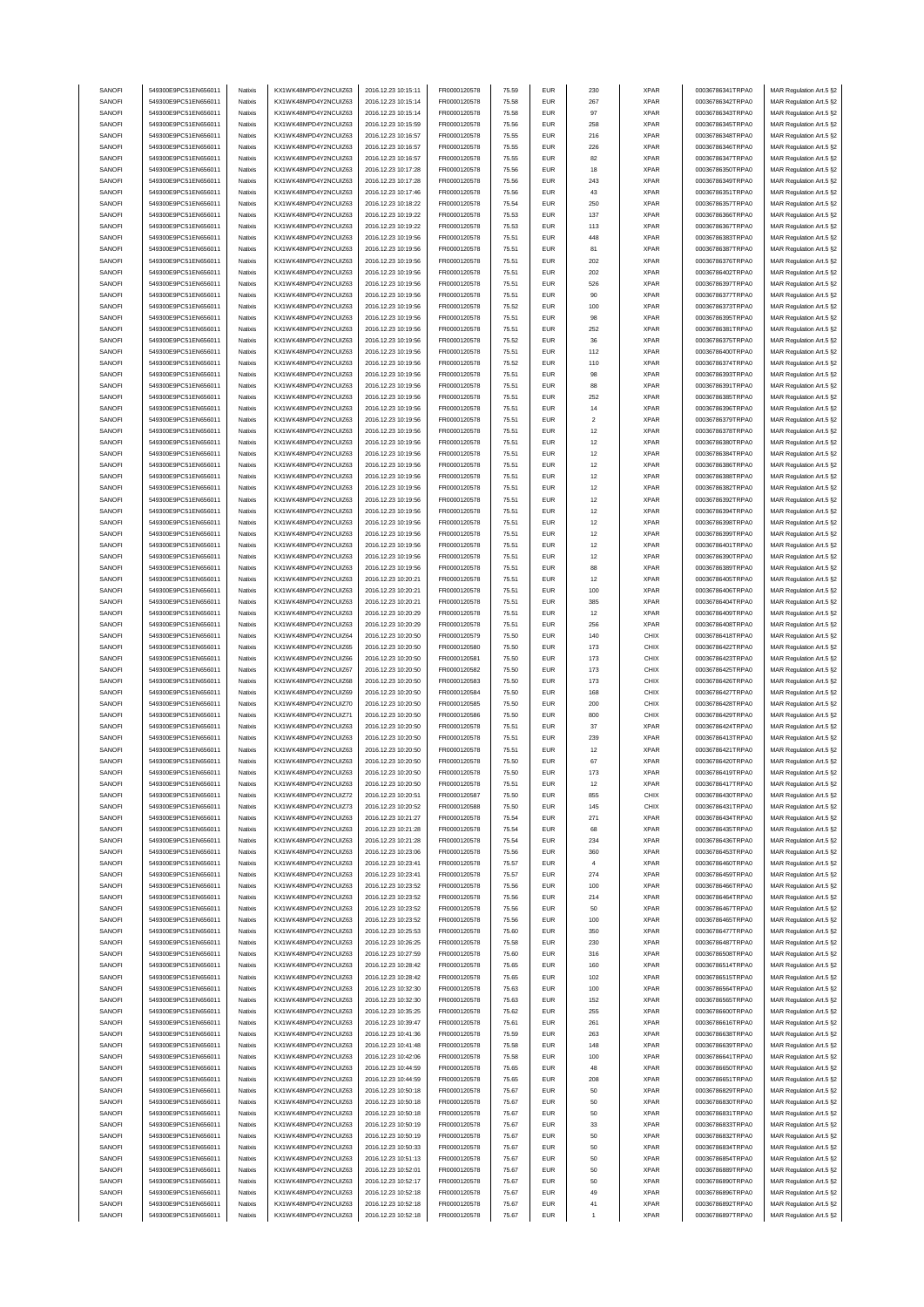| SANOFI | 549300E9PC51EN656011 | Natixis | KX1WK48MPD4Y2NCUIZ63 | 2016.12.23 10:52:18                        | FR0000120578 | 75.67 | <b>EUR</b> | 600            | <b>XPAR</b> | 00036786894TRPA0 | MAR Regulation Art.5 §2 |
|--------|----------------------|---------|----------------------|--------------------------------------------|--------------|-------|------------|----------------|-------------|------------------|-------------------------|
| SANOFI | 549300E9PC51EN656011 | Natixis | KX1WK48MPD4Y2NCUIZ63 | 2016.12.23 10:52:18                        | FR0000120578 | 75.67 | <b>EUR</b> | 50             | <b>XPAR</b> | 00036786895TRPA0 | MAR Regulation Art.5 §2 |
| SANOFI | 549300E9PC51EN656011 | Natixis | KX1WK48MPD4Y2NCUIZ63 | 2016.12.23 10:52:18                        | FR0000120578 | 75.67 | <b>EUR</b> | 50             | <b>XPAR</b> | 00036786891TRPA0 | MAR Regulation Art.5 §2 |
| SANOFI | 549300E9PC51EN656011 | Natixis | KX1WK48MPD4Y2NCUIZ63 | 2016.12.23 10:52:18                        | FR0000120578 | 75.67 | <b>EUR</b> | 9              | <b>XPAR</b> | 00036786893TRPA0 | MAR Regulation Art.5 §2 |
|        |                      |         |                      |                                            |              |       |            |                |             |                  |                         |
| SANOFI | 549300E9PC51EN656011 | Natixis | KX1WK48MPD4Y2NCUIZ63 | 2016.12.23 10:52:18                        | FR0000120578 | 75.67 | <b>EUR</b> | 50             | <b>XPAR</b> | 00036786898TRPA0 | MAR Regulation Art.5 §2 |
| SANOFI | 549300E9PC51EN656011 | Natixis | KX1WK48MPD4Y2NCUIZ63 | 2016.12.23 10:52:19                        | FR0000120578 | 75.67 | <b>EUR</b> | 54             | <b>XPAR</b> | 00036786902TRPA0 | MAR Regulation Art.5 §2 |
| SANOFI | 549300E9PC51EN656011 | Natixis | KX1WK48MPD4Y2NCUIZ63 | 2016.12.23 10:52:19                        | FR0000120578 | 75.67 | <b>EUR</b> | 117            | <b>XPAR</b> | 00036786900TRPA0 | MAR Regulation Art.5 §2 |
| SANOFI | 549300E9PC51EN656011 | Natixis | KX1WK48MPD4Y2NCUIZ63 | 2016.12.23 10:52:19                        | FR0000120578 | 75.67 | <b>EUR</b> | 50             | <b>XPAR</b> | 00036786899TRPA0 | MAR Regulation Art.5 §2 |
| SANOFI | 549300E9PC51EN656011 | Natixis | KX1WK48MPD4Y2NCUIZ63 | 2016.12.23 10:52:19                        | FR0000120578 | 75.67 | <b>EUR</b> | 50             | <b>XPAR</b> | 00036786901TRPA0 | MAR Regulation Art.5 §2 |
| SANOFI | 549300E9PC51EN656011 | Natixis | KX1WK48MPD4Y2NCUIZ63 | 2016.12.23 10:52:26                        | FR0000120578 | 75.67 | <b>EUR</b> | 50             | <b>XPAR</b> | 00036786903TRPA0 | MAR Regulation Art.5 §2 |
| SANOFI | 549300E9PC51EN656011 | Natixis | KX1WK48MPD4Y2NCUIZ63 | 2016.12.23 10:52:26                        | FR0000120578 | 75.67 | <b>EUR</b> | 110            | <b>XPAR</b> | 00036786904TRPA0 | MAR Regulation Art.5 §2 |
|        |                      |         |                      |                                            |              |       |            |                |             |                  |                         |
| SANOFI | 549300E9PC51EN656011 | Natixis | KX1WK48MPD4Y2NCUIZ63 | 2016.12.23 10:52:32                        | FR0000120578 | 75.67 | <b>EUR</b> | 50             | <b>XPAR</b> | 00036786910TRPA0 | MAR Regulation Art.5 §2 |
| SANOFI | 549300E9PC51EN656011 | Natixis | KX1WK48MPD4Y2NCUIZ63 | 2016.12.23 10:52:32                        | FR0000120578 | 75.67 | <b>EUR</b> | 50             | <b>XPAR</b> | 00036786909TRPA0 | MAR Regulation Art.5 §2 |
| SANOFI | 549300E9PC51EN656011 | Natixis | KX1WK48MPD4Y2NCUIZ63 | 2016.12.23 10:52:32                        | FR0000120578 | 75.67 | <b>EUR</b> | 50             | <b>XPAR</b> | 00036786907TRPA0 | MAR Regulation Art.5 §2 |
| SANOFI | 549300E9PC51EN656011 | Natixis | KX1WK48MPD4Y2NCUIZ63 | 2016.12.23 10:52:32                        | FR0000120578 | 75.67 | <b>EUR</b> | 50             | <b>XPAR</b> | 00036786908TRPA0 | MAR Regulation Art.5 §2 |
|        | 549300E9PC51EN656011 |         | KX1WK48MPD4Y2NCUIZ63 |                                            | FR0000120578 |       | <b>EUR</b> |                |             | 00036786905TRPA0 |                         |
| SANOFI |                      | Natixis |                      | 2016.12.23 10:52:32                        |              | 75.67 |            | 50             | <b>XPAR</b> |                  | MAR Regulation Art.5 §2 |
| SANOFI | 549300E9PC51EN656011 | Natixis | KX1WK48MPD4Y2NCUIZ63 | 2016.12.23 10:52:32                        | FR0000120578 | 75.67 | <b>EUR</b> | 6              | <b>XPAR</b> | 00036786911TRPA0 | MAR Regulation Art.5 §2 |
| SANOFI | 549300E9PC51EN656011 | Natixis | KX1WK48MPD4Y2NCUIZ63 | 2016.12.23 10:52:32                        | FR0000120578 | 75.67 | <b>EUR</b> | 50             | <b>XPAR</b> | 00036786906TRPA0 | MAR Regulation Art.5 §2 |
| SANOFI | 549300E9PC51EN656011 | Natixis | KX1WK48MPD4Y2NCUIZ63 | 2016.12.23 10:58:44                        | FR0000120578 | 75.64 | <b>EUR</b> | 64             | <b>XPAR</b> | 00036786949TRPA0 | MAR Regulation Art.5 §2 |
| SANOFI | 549300E9PC51EN656011 | Natixis | KX1WK48MPD4Y2NCUIZ63 | 2016.12.23 10:59:13                        | FR0000120578 | 75.64 | <b>EUR</b> | $\overline{2}$ | <b>XPAR</b> | 00036786955TRPA0 | MAR Regulation Art.5 §2 |
| SANOFI | 549300E9PC51EN656011 | Natixis | KX1WK48MPD4Y2NCUIZ63 | 2016.12.23 10:59:13                        | FR0000120578 | 75.64 | <b>EUR</b> | 64             | <b>XPAR</b> | 00036786953TRPA0 | MAR Regulation Art.5 §2 |
|        |                      |         |                      |                                            |              |       |            |                |             |                  |                         |
| SANOFI | 549300E9PC51EN656011 | Natixis | KX1WK48MPD4Y2NCUIZ63 | 2016.12.23 10:59:13                        | FR0000120578 | 75.64 | <b>EUR</b> | 64             | <b>XPAR</b> | 00036786954TRPA0 | MAR Regulation Art.5 §2 |
| SANOFI | 549300E9PC51EN656011 | Natixis | KX1WK48MPD4Y2NCUIZ63 | 2016.12.23 10:59:22                        | FR0000120578 | 75.64 | <b>EUR</b> | 536            | <b>XPAR</b> | 00036786958TRPA0 | MAR Regulation Art.5 §2 |
| SANOFI | 549300E9PC51EN656011 | Natixis | KX1WK48MPD4Y2NCUIZ63 | 2016.12.23 10:59:22                        | FR0000120578 | 75.64 | <b>EUR</b> | 64             | <b>XPAR</b> | 00036786957TRPA0 | MAR Regulation Art.5 §2 |
| SANOFI | 549300E9PC51EN656011 | Natixis | KX1WK48MPD4Y2NCUIZ63 | 2016.12.23 10:59:34                        | FR0000120578 | 75.64 | <b>EUR</b> | 31             | <b>XPAR</b> | 00036786973TRPA0 | MAR Regulation Art.5 §2 |
| SANOFI | 549300E9PC51EN656011 | Natixis | KX1WK48MPD4Y2NCUIZ63 | 2016.12.23 11:00:37                        | FR0000120578 | 75.64 | <b>EUR</b> | 33             | <b>XPAR</b> | 00036786977TRPA0 | MAR Regulation Art.5 §2 |
| SANOFI | 549300E9PC51EN656011 | Natixis | KX1WK48MPD4Y2NCUIZ63 | 2016.12.23 11:00:37                        | FR0000120578 | 75.64 | <b>EUR</b> | 704            | <b>XPAR</b> | 00036786978TRPA0 | MAR Regulation Art.5 §2 |
|        |                      |         |                      |                                            |              |       |            |                |             |                  |                         |
| SANOFI | 549300E9PC51EN656011 | Natixis | KX1WK48MPD4Y2NCUIZ63 | 2016.12.23 11:00:39                        | FR0000120578 | 75.64 | <b>EUR</b> | 64             | <b>XPAR</b> | 00036786979TRPA0 | MAR Regulation Art.5 §2 |
| SANOFI | 549300E9PC51EN656011 | Natixis | KX1WK48MPD4Y2NCUIZ63 | 2016.12.23 11:00:39                        | FR0000120578 | 75.64 | <b>EUR</b> | 64             | <b>XPAR</b> | 00036786980TRPA0 | MAR Regulation Art.5 §2 |
| SANOFI | 549300E9PC51EN656011 | Natixis | KX1WK48MPD4Y2NCUIZ63 | 2016.12.23 11:00:41                        | FR0000120578 | 75.64 | <b>EUR</b> | 64             | <b>XPAR</b> | 00036786981TRPA0 | MAR Regulation Art.5 §2 |
| SANOFI | 549300E9PC51EN656011 | Natixis | KX1WK48MPD4Y2NCUIZ63 | 2016.12.23 11:00:54                        | FR0000120578 | 75.64 | <b>EUR</b> | 64             | <b>XPAR</b> | 00036786986TRPA0 | MAR Regulation Art.5 §2 |
| SANOFI | 549300E9PC51EN656011 | Natixis | KX1WK48MPD4Y2NCUIZ63 | 2016.12.23 11:01:08                        | FR0000120578 | 75.64 | <b>EUR</b> | 562            | <b>XPAR</b> | 00036787003TRPA0 | MAR Regulation Art.5 §2 |
|        |                      |         |                      |                                            |              |       |            |                |             |                  |                         |
| SANOFI | 549300E9PC51EN656011 | Natixis | KX1WK48MPD4Y2NCUIZ63 | 2016.12.23 11:01:08                        | FR0000120578 | 75.64 | <b>EUR</b> | 64             | <b>XPAR</b> | 00036787001TRPA0 | MAR Regulation Art.5 §2 |
| SANOFI | 549300E9PC51EN656011 | Natixis | KX1WK48MPD4Y2NCUIZ63 | 2016.12.23 11:01:08                        | FR0000120578 | 75.64 | <b>EUR</b> | 64             | <b>XPAR</b> | 00036787002TRPA0 | MAR Regulation Art.5 §2 |
| SANOFI | 549300E9PC51EN656011 | Natixis | KX1WK48MPD4Y2NCUIZ63 | 2016.12.23 11:01:08                        | FR0000120578 | 75.64 | <b>EUR</b> | 64             | <b>XPAR</b> | 00036787004TRPA0 | MAR Regulation Art.5 §2 |
| SANOFI | 549300E9PC51EN656011 | Natixis | KX1WK48MPD4Y2NCUIZ63 | 2016.12.23 11:07:31                        | FR0000120578 | 75.67 | <b>EUR</b> | 106            | <b>XPAR</b> | 00036787066TRPA0 | MAR Regulation Art.5 §2 |
| SANOFI | 549300E9PC51EN656011 | Natixis | KX1WK48MPD4Y2NCUIZ63 | 2016.12.23 11:07:31                        | FR0000120578 | 75.67 | <b>EUR</b> | 64             | <b>XPAR</b> | 00036787068TRPA0 | MAR Regulation Art.5 §2 |
|        |                      |         |                      |                                            |              |       |            |                |             |                  |                         |
| SANOFI | 549300E9PC51EN656011 | Natixis | KX1WK48MPD4Y2NCUIZ63 | 2016.12.23 11:07:31                        | FR0000120578 | 75.67 | <b>EUR</b> | 64             | <b>XPAR</b> | 00036787067TRPA0 | MAR Regulation Art.5 §2 |
| SANOFI | 549300E9PC51EN656011 | Natixis | KX1WK48MPD4Y2NCUIZ63 | 2016.12.23 11:07:31                        | FR0000120578 | 75.67 | <b>EUR</b> | 64             | <b>XPAR</b> | 00036787064TRPA0 | MAR Regulation Art.5 §2 |
| SANOFI | 549300E9PC51EN656011 | Natixis | KX1WK48MPD4Y2NCUIZ63 | 2016.12.23 11:07:31                        | FR0000120578 | 75.67 | <b>EUR</b> | 64             | <b>XPAR</b> | 00036787063TRPA0 | MAR Regulation Art.5 §2 |
| SANOFI | 549300E9PC51EN656011 | Natixis | KX1WK48MPD4Y2NCUIZ63 | 2016.12.23 11:07:31                        | FR0000120578 | 75.67 | EUR        | 64             | <b>XPAR</b> | 00036787065TRPA0 | MAR Regulation Art.5 §2 |
| SANOFI | 549300E9PC51EN656011 | Natixis | KX1WK48MPD4Y2NCUIZ63 | 2016.12.23 11:07:33                        | FR0000120578 | 75.67 | <b>EUR</b> | 64             | <b>XPAR</b> | 00036787072TRPA0 | MAR Regulation Art.5 §2 |
| SANOFI | 549300E9PC51EN656011 |         | KX1WK48MPD4Y2NCUIZ63 | 2016.12.23 11:07:33                        | FR0000120578 | 75.67 | <b>EUR</b> | 64             | <b>XPAR</b> | 00036787071TRPA0 |                         |
|        |                      | Natixis |                      |                                            |              |       |            |                |             |                  | MAR Regulation Art.5 §2 |
| SANOFI | 549300E9PC51EN656011 | Natixis | KX1WK48MPD4Y2NCUIZ63 | 2016.12.23 11:07:33                        | FR0000120578 | 75.67 | <b>EUR</b> | 206            | <b>XPAR</b> | 00036787073TRPA0 | MAR Regulation Art.5 §2 |
| SANOFI | 549300E9PC51EN656011 | Natixis | KX1WK48MPD4Y2NCUIZ63 | 2016.12.23 11:07:33                        | FR0000120578 | 75.67 | <b>EUR</b> | 26             | <b>XPAR</b> | 00036787070TRPA0 | MAR Regulation Art.5 §2 |
| SANOFI | 549300E9PC51EN656011 | Natixis | KX1WK48MPD4Y2NCUIZ63 | 2016.12.23 11:07:33                        | FR0000120578 | 75.67 | <b>EUR</b> | 64             | <b>XPAR</b> | 00036787069TRPA0 | MAR Regulation Art.5 §2 |
| SANOFI | 549300E9PC51EN656011 | Natixis | KX1WK48MPD4Y2NCUIZ63 | 2016.12.23 11:08:09                        | FR0000120578 | 75.67 | <b>EUR</b> | 736            | <b>XPAR</b> | 00036787077TRPA0 | MAR Regulation Art.5 §2 |
| SANOFI | 549300E9PC51EN656011 | Natixis | KX1WK48MPD4Y2NCUIZ63 | 2016.12.23 11:08:09                        | FR0000120578 | 75.67 | <b>EUR</b> | 64             | <b>XPAR</b> | 00036787076TRPA0 | MAR Regulation Art.5 §2 |
|        |                      |         |                      |                                            |              |       |            |                |             |                  |                         |
| SANOFI | 549300E9PC51EN656011 | Natixis | KX1WK48MPD4Y2NCUIZ63 | 2016.12.23 11:08:09                        | FR0000120578 | 75.67 | <b>EUR</b> | 14             | <b>XPAR</b> | 00036787078TRPA0 | MAR Regulation Art.5 §2 |
| SANOFI | 549300E9PC51EN656011 | Natixis | KX1WK48MPD4Y2NCUIZ63 | 2016.12.23 11:09:00                        | FR0000120578 | 75.71 | <b>EUR</b> | 263            | <b>XPAR</b> | 00036787081TRPA0 | MAR Regulation Art.5 §2 |
| SANOFI | 549300E9PC51EN656011 | Natixis | KX1WK48MPD4Y2NCUIZ63 | 2016.12.23 11:09:19                        | FR0000120578 | 75.69 | <b>EUR</b> | 200            | <b>XPAR</b> | 00036787085TRPA0 | MAR Regulation Art.5 §2 |
| SANOFI | 549300E9PC51EN656011 | Natixis | KX1WK48MPD4Y2NCUIZ63 | 2016.12.23 11:09:19                        | FR0000120578 | 75.69 | <b>EUR</b> | 83             | <b>XPAR</b> | 00036787086TRPA0 | MAR Regulation Art.5 §2 |
| SANOFI | 549300E9PC51EN656011 | Natixis | KX1WK48MPD4Y2NCUIZ63 | 2016.12.23 11:09:20                        | FR0000120578 | 75.67 | <b>EUR</b> | 50             | <b>XPAR</b> | 00036787088TRPA0 | MAR Regulation Art.5 §2 |
|        |                      |         |                      |                                            |              |       |            |                |             |                  |                         |
| SANOFI | 549300E9PC51EN656011 | Natixis | KX1WK48MPD4Y2NCUIZ63 | 2016.12.23 11:09:20                        | FR0000120578 | 75.67 | <b>EUR</b> | 257            | <b>XPAR</b> | 00036787087TRPA0 | MAR Regulation Art.5 §2 |
| SANOFI | 549300E9PC51EN656011 | Natixis | KX1WK48MPD4Y2NCUIZ63 | 2016.12.23 11:09:37                        | FR0000120578 | 75.69 | <b>EUR</b> | 191            | <b>XPAR</b> | 00036787094TRPA0 | MAR Regulation Art.5 §2 |
| SANOFI | 549300E9PC51EN656011 | Natixis | KX1WK48MPD4Y2NCUIZ63 | 2016.12.23 11:09:37                        | FR0000120578 | 75.69 | <b>EUR</b> | 115            | <b>XPAR</b> | 00036787089TRPA0 | MAR Regulation Art.5 §2 |
| SANOFI | 549300E9PC51EN656011 | Natixis | KX1WK48MPD4Y2NCUIZ63 | 2016.12.23 11:09:37                        | FR0000120578 | 75.69 | <b>EUR</b> | 90             | <b>XPAR</b> | 00036787090TRPA0 | MAR Regulation Art.5 §2 |
| SANOFI | 549300E9PC51EN656011 | Natixis | KX1WK48MPD4Y2NCUIZ63 | 2016.12.23 11:09:37                        | FR0000120578 | 75.69 | <b>EUR</b> | 100            | <b>XPAR</b> | 00036787092TRPA0 | MAR Regulation Art.5 §2 |
|        | 549300E9PC51EN656011 |         |                      | 2016.12.23 11:09:37                        |              | 75.69 | <b>EUR</b> |                | <b>XPAR</b> |                  |                         |
| SANOFI |                      | Natixis | KX1WK48MPD4Y2NCUIZ63 |                                            | FR0000120578 |       |            | 100            |             | 00036787091TRPA0 | MAR Regulation Art.5 §2 |
| SANOFI | 549300E9PC51EN656011 | Natixis | KX1WK48MPD4Y2NCUIZ63 | 2016.12.23 11:09:37                        | FR0000120578 | 75.69 | <b>EUR</b> | 68             | <b>XPAR</b> | 00036787095TRPA0 | MAR Regulation Art.5 §2 |
| SANOF  | 549300E9PC51EN65601  | Natixis | KX1WK48MPD4Y2NCUIZ63 | 2016.12.23 11:09:37                        | FR0000120578 | 75.69 | EUR        | 50             | XPAR        | 00036787093TRPA0 | MAR Regulation Art.5 §2 |
| SANOFI | 549300E9PC51EN656011 | Natixis | KX1WK48MPD4Y2NCUIZ63 | 2016.12.23 11:09:55                        | FR0000120578 | 75.67 | <b>EUR</b> |                | <b>XPAR</b> | 00036787096TRPA0 | MAR Regulation Art.5 §2 |
| SANOFI | 549300E9PC51EN656011 | Natixis | KX1WK48MPD4Y2NCUIZ63 | 2016.12.23 11:09:55                        | FR0000120578 | 75.67 | <b>EUR</b> | 96             | <b>XPAR</b> | 00036787097TRPA0 | MAR Regulation Art.5 §2 |
| SANOFI | 549300E9PC51EN656011 | Natixis | KX1WK48MPD4Y2NCUIZ63 | 2016.12.23 11:09:55                        | FR0000120578 | 75.67 | <b>EUR</b> | 159            | <b>XPAR</b> | 00036787098TRPA0 | MAR Regulation Art.5 §2 |
|        |                      |         |                      |                                            |              |       |            |                |             |                  |                         |
| SANOFI | 549300E9PC51EN656011 | Natixis | KX1WK48MPD4Y2NCUIZ63 | 2016.12.23 11:10:12                        | FR0000120578 | 75.66 | <b>EUR</b> | $20\,$         | <b>XPAR</b> | 00036787100TRPA0 | MAR Regulation Art.5 §2 |
| SANOFI | 549300E9PC51EN656011 | Natixis | KX1WK48MPD4Y2NCUIZ63 | 2016.12.23 11:10:12                        | FR0000120578 | 75.66 | <b>EUR</b> | 237            | <b>XPAR</b> | 00036787099TRPA0 | MAR Regulation Art.5 §2 |
| SANOFI | 549300E9PC51EN656011 | Natixis | KX1WK48MPD4Y2NCUIZ63 | 2016.12.23 11:10:48                        | FR0000120578 | 75.64 | <b>EUR</b> | 262            | <b>XPAR</b> | 00036787104TRPA0 | MAR Regulation Art.5 §2 |
| SANOFI | 549300E9PC51EN656011 | Natixis | KX1WK48MPD4Y2NCUIZ63 | 2016.12.23 11:13:18                        | FR0000120578 | 75.67 | <b>EUR</b> | 432            | <b>XPAR</b> | 00036787127TRPA0 | MAR Regulation Art.5 §2 |
| SANOFI | 549300E9PC51EN656011 | Natixis | KX1WK48MPD4Y2NCUIZ63 | 2016.12.23 11:15:52                        | FR0000120578 | 75.69 | <b>EUR</b> | 966            | <b>XPAR</b> | 00036787158TRPA0 | MAR Regulation Art.5 §2 |
|        | 549300E9PC51EN656011 |         | KX1WK48MPD4Y2NCUIZ63 |                                            |              |       |            |                |             |                  |                         |
| SANOFI |                      | Natixis |                      | 2016.12.23 11:17:16<br>2016.12.23 11:18:44 | FR0000120578 | 75.69 | <b>EUR</b> | 845            | <b>XPAR</b> | 00036787245TRPA0 | MAR Regulation Art.5 §2 |
| SANOFI | 549300E9PC51EN656011 | Natixis | KX1WK48MPD4Y2NCUIZ63 |                                            | FR0000120578 | 75.69 | <b>EUR</b> | 100            | <b>XPAR</b> | 00036787251TRPA0 | MAR Regulation Art.5 §2 |
| SANOFI | 549300E9PC51EN656011 | Natixis | KX1WK48MPD4Y2NCUIZ63 | 2016.12.23 11:18:47                        | FR0000120578 | 75.69 | <b>EUR</b> | 224            | <b>XPAR</b> | 00036787254TRPA0 | MAR Regulation Art.5 §2 |
| SANOFI | 549300E9PC51EN656011 | Natixis | KX1WK48MPD4Y2NCUIZ63 | 2016.12.23 11:18:47                        | FR0000120578 | 75.69 | <b>EUR</b> | 349            | <b>XPAR</b> | 00036787253TRPA0 | MAR Regulation Art.5 §2 |
| SANOFI | 549300E9PC51EN656011 | Natixis | KX1WK48MPD4Y2NCUIZ63 | 2016.12.23 11:18:47                        | FR0000120578 | 75.69 | <b>EUR</b> | 431            | <b>XPAR</b> | 00036787252TRPA0 | MAR Regulation Art.5 §2 |
| SANOFI | 549300E9PC51EN656011 | Natixis | KX1WK48MPD4Y2NCUIZ63 | 2016.12.23 11:18:48                        | FR0000120578 | 75.67 | <b>EUR</b> | 300            | <b>XPAR</b> | 00036787255TRPA0 | MAR Regulation Art.5 §2 |
|        |                      |         |                      |                                            |              |       |            |                |             |                  |                         |
| SANOFI | 549300E9PC51EN656011 | Natixis | KX1WK48MPD4Y2NCUIZ63 | 2016.12.23 11:19:35                        | FR0000120578 | 75.70 | <b>EUR</b> | 67             | <b>XPAR</b> | 00036787268TRPA0 | MAR Regulation Art.5 §2 |
| SANOFI | 549300E9PC51EN656011 | Natixis | KX1WK48MPD4Y2NCUIZ63 | 2016.12.23 11:19:35                        | FR0000120578 | 75.70 | <b>EUR</b> | 265            | <b>XPAR</b> | 00036787266TRPA0 | MAR Regulation Art.5 §2 |
| SANOFI | 549300E9PC51EN656011 | Natixis | KX1WK48MPD4Y2NCUIZ63 | 2016.12.23 11:19:35                        | FR0000120578 | 75.70 | <b>EUR</b> | 180            | <b>XPAR</b> | 00036787265TRPA0 | MAR Regulation Art.5 §2 |
| SANOFI | 549300E9PC51EN656011 | Natixis | KX1WK48MPD4Y2NCUIZ63 | 2016.12.23 11:19:35                        | FR0000120578 | 75.70 | <b>EUR</b> | 100            | <b>XPAR</b> | 00036787269TRPA0 | MAR Regulation Art.5 §2 |
| SANOFI | 549300E9PC51EN656011 | Natixis | KX1WK48MPD4Y2NCUIZ63 | 2016.12.23 11:19:35                        | FR0000120578 | 75.70 | <b>EUR</b> | 60             | <b>XPAR</b> | 00036787270TRPA0 | MAR Regulation Art.5 §2 |
|        |                      |         |                      |                                            |              |       |            |                |             |                  |                         |
| SANOFI | 549300E9PC51EN656011 | Natixis | KX1WK48MPD4Y2NCUIZ63 | 2016.12.23 11:19:35                        | FR0000120578 | 75.70 | <b>EUR</b> | 90             | <b>XPAR</b> | 00036787267TRPA0 | MAR Regulation Art.5 §2 |
| SANOFI | 549300E9PC51EN656011 | Natixis | KX1WK48MPD4Y2NCUIZ63 | 2016.12.23 11:20:11                        | FR0000120578 | 75.69 | <b>EUR</b> | 126            | <b>XPAR</b> | 00036787273TRPA0 | MAR Regulation Art.5 §2 |
| SANOFI | 549300E9PC51EN656011 | Natixis | KX1WK48MPD4Y2NCUIZ63 | 2016.12.23 11:20:11                        | FR0000120578 | 75.69 | <b>EUR</b> | 133            | <b>XPAR</b> | 00036787274TRPA0 | MAR Regulation Art.5 §2 |
| SANOFI | 549300E9PC51EN656011 | Natixis | KX1WK48MPD4Y2NCUIZ63 | 2016.12.23 11:20:24                        | FR0000120578 | 75.67 | <b>EUR</b> | 251            | <b>XPAR</b> | 00036787281TRPA0 | MAR Regulation Art.5 §2 |
| SANOFI | 549300E9PC51EN656011 | Natixis | KX1WK48MPD4Y2NCUIZ63 | 2016.12.23 11:20:40                        | FR0000120578 | 75.66 | <b>EUR</b> | 247            | <b>XPAR</b> | 00036787282TRPA0 | MAR Regulation Art.5 §2 |
|        |                      |         |                      |                                            |              |       |            |                |             |                  |                         |
| SANOFI | 549300E9PC51EN656011 | Natixis | KX1WK48MPD4Y2NCUIZ63 | 2016.12.23 11:22:54                        | FR0000120578 | 75.65 | <b>EUR</b> | 90             | <b>XPAR</b> | 00036787355TRPA0 | MAR Regulation Art.5 §2 |
| SANOFI | 549300E9PC51EN656011 | Natixis | KX1WK48MPD4Y2NCUIZ63 | 2016.12.23 11:22:54                        | FR0000120578 | 75.65 | <b>EUR</b> | 213            | <b>XPAR</b> | 00036787352TRPA0 | MAR Regulation Art.5 §2 |
| SANOFI | 549300E9PC51EN656011 | Natixis | KX1WK48MPD4Y2NCUIZ63 | 2016.12.23 11:22:54                        | FR0000120578 | 75.65 | <b>EUR</b> | 16             | <b>XPAR</b> | 00036787353TRPA0 | MAR Regulation Art.5 §2 |
| SANOFI | 549300E9PC51EN656011 | Natixis | KX1WK48MPD4Y2NCUIZ63 | 2016.12.23 11:22:54                        | FR0000120578 | 75.65 | <b>EUR</b> | 267            | <b>XPAR</b> | 00036787354TRPA0 | MAR Regulation Art.5 §2 |
| SANOFI | 549300E9PC51EN656011 | Natixis | KX1WK48MPD4Y2NCUIZ63 | 2016.12.23 11:22:55                        | FR0000120578 | 75.64 | <b>EUR</b> | 103            | <b>XPAR</b> | 00036787356TRPA0 |                         |
|        |                      |         |                      |                                            |              |       |            |                |             |                  | MAR Regulation Art.5 §2 |
| SANOFI | 549300E9PC51EN656011 | Natixis | KX1WK48MPD4Y2NCUIZ63 | 2016.12.23 11:23:37                        | FR0000120578 | 75.64 | <b>EUR</b> | 230            | <b>XPAR</b> | 00036787362TRPA0 | MAR Regulation Art.5 §2 |
| SANOFI | 549300E9PC51EN656011 | Natixis | KX1WK48MPD4Y2NCUIZ63 | 2016.12.23 11:23:39                        | FR0000120578 | 75.64 | <b>EUR</b> | $32\,$         | <b>XPAR</b> | 00036787366TRPA0 | MAR Regulation Art.5 §2 |
| SANOFI | 549300E9PC51EN656011 | Natixis | KX1WK48MPD4Y2NCUIZ63 | 2016.12.23 11:23:39                        | FR0000120578 | 75.64 | <b>EUR</b> | 71             | <b>XPAR</b> | 00036787367TRPA0 | MAR Regulation Art.5 §2 |
| SANOFI | 549300E9PC51EN656011 | Natixis | KX1WK48MPD4Y2NCUIZ63 | 2016.12.23 11:24:00                        | FR0000120578 | 75.64 | <b>EUR</b> | 31             | <b>XPAR</b> | 00036787371TRPA0 | MAR Regulation Art.5 §2 |
| SANOFI | 549300E9PC51EN656011 | Natixis | KX1WK48MPD4Y2NCUIZ63 | 2016.12.23 11:24:00                        | FR0000120578 | 75.64 | <b>EUR</b> | 169            | <b>XPAR</b> | 00036787370TRPA0 |                         |
|        |                      |         |                      |                                            |              |       |            |                |             |                  | MAR Regulation Art.5 §2 |
| SANOFI | 549300E9PC51EN656011 | Natixis | KX1WK48MPD4Y2NCUIZ63 | 2016.12.23 11:24:08                        | FR0000120578 | 75.64 | <b>EUR</b> | 216            | <b>XPAR</b> | 00036787372TRPA0 | MAR Regulation Art.5 §2 |
| SANOFI | 549300E9PC51EN656011 | Natixis | KX1WK48MPD4Y2NCUIZ63 | 2016.12.23 11:26:08                        | FR0000120578 | 75.64 | <b>EUR</b> | 424            | <b>XPAR</b> | 00036787383TRPA0 | MAR Regulation Art.5 §2 |
| SANOFI | 549300E9PC51EN656011 | Natixis | KX1WK48MPD4Y2NCUIZ63 | 2016.12.23 11:26:08                        | FR0000120578 | 75.64 | <b>EUR</b> | 221            | <b>XPAR</b> | 00036787384TRPA0 | MAR Regulation Art.5 §2 |
| SANOFI | 549300E9PC51EN656011 | Natixis | KX1WK48MPD4Y2NCUIZ63 | 2016.12.23 11:26:12                        | FR0000120578 | 75.62 | <b>EUR</b> | 21             | <b>XPAR</b> | 00036787385TRPA0 | MAR Regulation Art.5 §2 |
| SANOFI | 549300E9PC51EN656011 | Natixis | KX1WK48MPD4Y2NCUIZ63 | 2016.12.23 11:26:46                        | FR0000120578 | 75.63 | <b>EUR</b> | 253            | <b>XPAR</b> | 00036787389TRPA0 | MAR Regulation Art.5 §2 |
|        |                      |         |                      |                                            |              |       |            |                |             |                  |                         |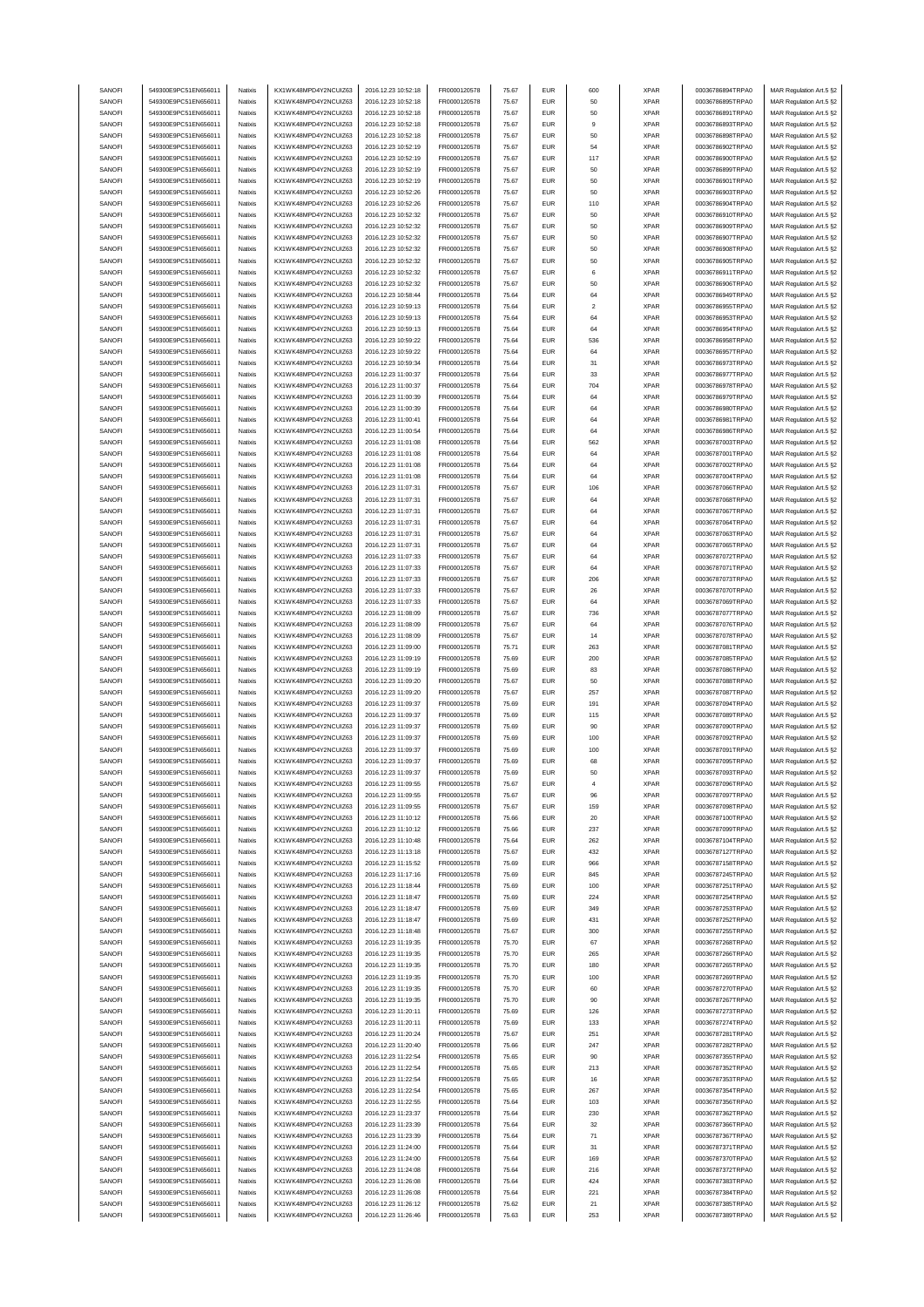| SANOFI | 549300E9PC51EN656011 | Natixis | KX1WK48MPD4Y2NCUIZ63 | 2016.12.23 11:26:46 | FR0000120578 | 75.63 | <b>EUR</b>  | 160                     | <b>XPAR</b> | 00036787390TRPA0 | MAR Regulation Art.5 §2 |
|--------|----------------------|---------|----------------------|---------------------|--------------|-------|-------------|-------------------------|-------------|------------------|-------------------------|
| SANOFI | 549300E9PC51EN656011 | Natixis | KX1WK48MPD4Y2NCUIZ63 | 2016.12.23 11:26:46 | FR0000120578 | 75.63 | <b>EUR</b>  | 34                      | <b>XPAR</b> | 00036787392TRPA0 | MAR Regulation Art.5 §2 |
| SANOFI | 549300E9PC51EN656011 | Natixis | KX1WK48MPD4Y2NCUIZ63 | 2016.12.23 11:26:46 | FR0000120578 | 75.63 | <b>EUR</b>  | 31                      | <b>XPAR</b> | 00036787391TRPA0 | MAR Regulation Art.5 §2 |
| SANOFI | 549300E9PC51EN656011 | Natixis | KX1WK48MPD4Y2NCUIZ63 | 2016.12.23 11:26:46 | FR0000120578 | 75.63 | <b>EUR</b>  | 14                      | <b>XPAR</b> | 00036787393TRPA0 | MAR Regulation Art.5 §2 |
|        |                      |         |                      |                     |              |       |             |                         |             |                  |                         |
| SANOFI | 549300E9PC51EN656011 | Natixis | KX1WK48MPD4Y2NCUIZ63 | 2016.12.23 11:27:35 | FR0000120578 | 75.61 | <b>EUR</b>  | 216                     | <b>XPAR</b> | 00036787407TRPA0 | MAR Regulation Art.5 §2 |
| SANOFI | 549300E9PC51EN656011 | Natixis | KX1WK48MPD4Y2NCUIZ63 | 2016.12.23 11:27:35 | FR0000120578 | 75.61 | <b>EUR</b>  | 99                      | <b>XPAR</b> | 00036787408TRPA0 | MAR Regulation Art.5 §2 |
| SANOFI | 549300E9PC51EN656011 | Natixis | KX1WK48MPD4Y2NCUIZ63 | 2016.12.23 11:27:35 | FR0000120578 | 75.61 | <b>EUR</b>  | 231                     | BATE        | 00036787411TRPA0 | MAR Regulation Art.5 §2 |
| SANOFI | 549300E9PC51EN656011 | Natixis | KX1WK48MPD4Y2NCUIZ63 | 2016.12.23 11:27:35 | FR0000120578 | 75.61 | <b>EUR</b>  | 231                     | BATE        | 00036787409TRPA0 | MAR Regulation Art.5 §2 |
| SANOFI | 549300E9PC51EN656011 | Natixis | KX1WK48MPD4Y2NCUIZ63 | 2016.12.23 11:27:35 | FR0000120578 | 75.61 | <b>EUR</b>  | 151                     | CHIX        | 00036787413TRPA0 | MAR Regulation Art.5 §2 |
| SANOFI | 549300E9PC51EN656011 | Natixis | KX1WK48MPD4Y2NCUIZ63 | 2016.12.23 11:27:35 | FR0000120578 | 75.61 | <b>EUR</b>  | 151                     | CHIX        | 00036787410TRPA0 | MAR Regulation Art.5 §2 |
| SANOFI | 549300E9PC51EN656011 | Natixis | KX1WK48MPD4Y2NCUIZ63 | 2016.12.23 11:27:35 | FR0000120578 | 75.61 | <b>EUR</b>  | 111                     | <b>TRQX</b> | 00036787414TRPA0 | MAR Regulation Art.5 §2 |
|        |                      |         |                      |                     |              |       |             |                         |             |                  |                         |
| SANOFI | 549300E9PC51EN656011 | Natixis | KX1WK48MPD4Y2NCUIZ63 | 2016.12.23 11:27:35 | FR0000120578 | 75.61 | <b>EUR</b>  | 111                     | TRQX        | 00036787412TRPA0 | MAR Regulation Art.5 §2 |
| SANOFI | 549300E9PC51EN656011 | Natixis | KX1WK48MPD4Y2NCUIZ63 | 2016.12.23 11:27:35 | FR0000120578 | 75.61 | <b>EUR</b>  | 74                      | TRQX        | 00036787420TRPA0 | MAR Regulation Art.5 §2 |
| SANOFI | 549300E9PC51EN656011 | Natixis | KX1WK48MPD4Y2NCUIZ63 | 2016.12.23 11:27:35 | FR0000120578 | 75.61 | <b>EUR</b>  | 66                      | BATE        | 00036787415TRPA0 | MAR Regulation Art.5 §2 |
| SANOFI | 549300E9PC51EN656011 | Natixis | KX1WK48MPD4Y2NCUIZ63 | 2016.12.23 11:27:35 | FR0000120578 | 75.61 | <b>EUR</b>  | 100                     | CHIX        | 00036787418TRPA0 | MAR Regulation Art.5 §2 |
| SANOFI | 549300E9PC51EN656011 | Natixis | KX1WK48MPD4Y2NCUIZ63 | 2016.12.23 11:27:35 | FR0000120578 | 75.61 | <b>EUR</b>  | 37                      | TRQX        | 00036787423TRPA0 | MAR Regulation Art.5 §2 |
|        | 549300E9PC51EN656011 |         | KX1WK48MPD4Y2NCUIZ63 |                     |              |       | <b>EUR</b>  |                         |             |                  |                         |
| SANOFI |                      | Natixis |                      | 2016.12.23 11:27:35 | FR0000120578 | 75.61 |             | 449                     | CHIX        | 00036787416TRPA0 | MAR Regulation Art.5 §2 |
| SANOFI | 549300E9PC51EN656011 | Natixis | KX1WK48MPD4Y2NCUIZ63 | 2016.12.23 11:27:35 | FR0000120578 | 75.61 | <b>EUR</b>  | $\mathbf{1}$            | TRQX        | 00036787428TRPA0 | MAR Regulation Art.5 §2 |
| SANOFI | 549300E9PC51EN656011 | Natixis | KX1WK48MPD4Y2NCUIZ63 | 2016.12.23 11:27:35 | FR0000120578 | 75.61 | <b>EUR</b>  | $\overline{1}$          | CHIX        | 00036787421TRPA0 | MAR Regulation Art.5 §2 |
| SANOFI | 549300E9PC51EN656011 | Natixis | KX1WK48MPD4Y2NCUIZ63 | 2016.12.23 11:27:35 | FR0000120578 | 75.61 | <b>EUR</b>  | 100                     | <b>TRQX</b> | 00036787427TRPA0 | MAR Regulation Art.5 §2 |
| SANOFI | 549300E9PC51EN656011 | Natixis | KX1WK48MPD4Y2NCUIZ63 | 2016.12.23 11:27:35 | FR0000120578 | 75.61 | <b>EUR</b>  | 3                       | BATE        | 00036787419TRPA0 | MAR Regulation Art.5 §2 |
| SANOFI | 549300E9PC51EN656011 | Natixis | KX1WK48MPD4Y2NCUIZ63 | 2016.12.23 11:27:35 | FR0000120578 | 75.61 | <b>EUR</b>  | $\overline{a}$          | TRQX        | 00036787417TRPA0 | MAR Regulation Art.5 §2 |
| SANOFI | 549300E9PC51EN656011 | Natixis | KX1WK48MPD4Y2NCUIZ63 | 2016.12.23 11:27:35 | FR0000120578 | 75.61 | <b>EUR</b>  | 63                      | <b>TRQX</b> | 00036787426TRPA0 | MAR Regulation Art.5 §2 |
| SANOFI | 549300E9PC51EN656011 |         |                      |                     |              | 75.61 | <b>EUR</b>  |                         |             | 00036787424TRPA0 |                         |
|        |                      | Natixis | KX1WK48MPD4Y2NCUIZ63 | 2016.12.23 11:27:35 | FR0000120578 |       |             | 50                      | CHIX        |                  | MAR Regulation Art.5 §2 |
| SANOFI | 549300E9PC51EN656011 | Natixis | KX1WK48MPD4Y2NCUIZ63 | 2016.12.23 11:27:35 | FR0000120578 | 75.61 | <b>EUR</b>  | 162                     | BATE        | 00036787422TRPA0 | MAR Regulation Art.5 §2 |
| SANOFI | 549300E9PC51EN656011 | Natixis | KX1WK48MPD4Y2NCUIZ63 | 2016.12.23 11:27:35 | FR0000120578 | 75.61 | <b>EUR</b>  | 229                     | BATE        | 00036787425TRPA0 | MAR Regulation Art.5 §2 |
| SANOFI | 549300E9PC51EN656011 | Natixis | KX1WK48MPD4Y2NCUIZ63 | 2016.12.23 11:27:36 | FR0000120578 | 75.61 | <b>EUR</b>  | 19                      | TRQX        | 00036787433TRPA0 | MAR Regulation Art.5 §2 |
| SANOFI | 549300E9PC51EN656011 | Natixis | KX1WK48MPD4Y2NCUIZ63 | 2016.12.23 11:27:36 | FR0000120578 | 75.61 | <b>EUR</b>  | 10                      | <b>TRQX</b> | 00036787431TRPA0 | MAR Regulation Art.5 §2 |
| SANOFI | 549300E9PC51EN656011 | Natixis | KX1WK48MPD4Y2NCUIZ63 | 2016.12.23 11:27:36 | FR0000120578 | 75.61 | <b>EUR</b>  | $\overline{2}$          | BATE        | 00036787429TRPA0 | MAR Regulation Art.5 §2 |
| SANOFI | 549300E9PC51EN656011 | Natixis | KX1WK48MPD4Y2NCUIZ63 | 2016.12.23 11:27:36 | FR0000120578 | 75.61 | <b>EUR</b>  | $\overline{\mathbf{c}}$ | TRQX        | 00036787435TRPA0 | MAR Regulation Art.5 §2 |
|        |                      |         |                      |                     |              |       |             |                         |             |                  |                         |
| SANOFI | 549300E9PC51EN656011 | Natixis | KX1WK48MPD4Y2NCUIZ63 | 2016.12.23 11:27:36 | FR0000120578 | 75.61 | <b>EUR</b>  | 3                       | BATE        | 00036787434TRPA0 | MAR Regulation Art.5 §2 |
| SANOFI | 549300E9PC51EN656011 | Natixis | KX1WK48MPD4Y2NCUIZ63 | 2016.12.23 11:27:36 | FR0000120578 | 75.61 | <b>EUR</b>  | 299                     | CHIX        | 00036787432TRPA0 | MAR Regulation Art.5 §2 |
| SANOFI | 549300E9PC51EN656011 | Natixis | KX1WK48MPD4Y2NCUIZ63 | 2016.12.23 11:27:36 | FR0000120578 | 75.61 | <b>EUR</b>  | 151                     | CHIX        | 00036787430TRPA0 | MAR Regulation Art.5 §2 |
| SANOFI | 549300E9PC51EN656011 | Natixis | KX1WK48MPD4Y2NCUIZ63 | 2016.12.23 11:27:58 | FR0000120578 | 75.63 | <b>EUR</b>  | 10                      | <b>XPAR</b> | 00036787444TRPA0 | MAR Regulation Art.5 §2 |
| SANOFI | 549300E9PC51EN656011 | Natixis | KX1WK48MPD4Y2NCUIZ63 | 2016.12.23 11:27:58 | FR0000120578 | 75.63 | <b>EUR</b>  | 215                     | <b>XPAR</b> | 00036787445TRPA0 | MAR Regulation Art.5 §2 |
| SANOFI | 549300E9PC51EN656011 | Natixis | KX1WK48MPD4Y2NCUIZ63 | 2016.12.23 11:32:18 | FR0000120578 | 75.68 | <b>EUR</b>  | 32                      | <b>XPAR</b> | 00036787471TRPA0 | MAR Regulation Art.5 §2 |
|        |                      |         |                      |                     |              |       |             |                         |             |                  |                         |
| SANOFI | 549300E9PC51EN656011 | Natixis | KX1WK48MPD4Y2NCUIZ63 | 2016.12.23 11:32:18 | FR0000120578 | 75.69 | <b>EUR</b>  | 238                     | <b>XPAR</b> | 00036787470TRPA0 | MAR Regulation Art.5 §2 |
| SANOFI | 549300E9PC51EN656011 | Natixis | KX1WK48MPD4Y2NCUIZ63 | 2016.12.23 11:32:18 | FR0000120578 | 75.69 | <b>EUR</b>  | 129                     | <b>XPAR</b> | 00036787465TRPA0 | MAR Regulation Art.5 §2 |
| SANOFI | 549300E9PC51EN656011 | Natixis | KX1WK48MPD4Y2NCUIZ63 | 2016.12.23 11:32:18 | FR0000120578 | 75.69 | <b>EUR</b>  | 198                     | <b>XPAR</b> | 00036787468TRPA0 | MAR Regulation Art.5 §2 |
| SANOFI | 549300E9PC51EN656011 | Natixis | KX1WK48MPD4Y2NCUIZ63 | 2016.12.23 11:32:18 | FR0000120578 | 75.69 | <b>EUR</b>  | 100                     | <b>XPAR</b> | 00036787467TRPA0 | MAR Regulation Art.5 §2 |
| SANOFI | 549300E9PC51EN656011 | Natixis | KX1WK48MPD4Y2NCUIZ63 | 2016.12.23 11:32:18 | FR0000120578 | 75.69 | <b>EUR</b>  | 100                     | <b>XPAR</b> | 00036787466TRPA0 | MAR Regulation Art.5 §2 |
| SANOFI | 549300E9PC51EN656011 | Natixis | KX1WK48MPD4Y2NCUIZ63 | 2016.12.23 11:32:18 | FR0000120578 | 75.69 | <b>EUR</b>  | 100                     | <b>XPAR</b> | 00036787469TRPA0 | MAR Regulation Art.5 §2 |
| SANOFI | 549300E9PC51EN656011 | Natixis | KX1WK48MPD4Y2NCUIZ63 | 2016.12.23 11:36:18 | FR0000120578 | 75.67 | <b>EUR</b>  | 203                     | <b>XPAR</b> | 00036787489TRPA0 | MAR Regulation Art.5 §2 |
|        |                      |         |                      |                     |              |       |             |                         |             |                  |                         |
| SANOFI | 549300E9PC51EN656011 | Natixis | KX1WK48MPD4Y2NCUIZ63 | 2016.12.23 11:36:18 | FR0000120578 | 75.67 | <b>EUR</b>  | 127                     | <b>XPAR</b> | 00036787497TRPA0 | MAR Regulation Art.5 §2 |
| SANOFI | 549300E9PC51EN656011 | Natixis | KX1WK48MPD4Y2NCUIZ63 | 2016.12.23 11:36:18 | FR0000120578 | 75.67 | <b>EUR</b>  | 115                     | <b>XPAR</b> | 00036787488TRPA0 | MAR Regulation Art.5 §2 |
| SANOFI | 549300E9PC51EN656011 | Natixis | KX1WK48MPD4Y2NCUIZ63 | 2016.12.23 11:36:18 | FR0000120578 | 75.67 | <b>EUR</b>  | 91                      | <b>XPAR</b> | 00036787498TRPA0 | MAR Regulation Art.5 §2 |
| SANOFI | 549300E9PC51EN656011 | Natixis | KX1WK48MPD4Y2NCUIZ63 | 2016.12.23 11:36:18 | FR0000120578 | 75.67 | <b>EUR</b>  | 213                     | <b>XPAR</b> | 00036787492TRPA0 | MAR Regulation Art.5 §2 |
| SANOFI | 549300E9PC51EN656011 | Natixis | KX1WK48MPD4Y2NCUIZ63 | 2016.12.23 11:36:18 | FR0000120578 | 75.67 | <b>EUR</b>  | 197                     | <b>XPAR</b> | 00036787491TRPA0 | MAR Regulation Art.5 §2 |
| SANOFI | 549300E9PC51EN656011 | Natixis | KX1WK48MPD4Y2NCUIZ63 | 2016.12.23 11:36:18 | FR0000120578 | 75.67 | <b>EUR</b>  | 180                     | <b>XPAR</b> | 00036787490TRPA0 | MAR Regulation Art.5 §2 |
| SANOFI | 549300E9PC51EN656011 | Natixis | KX1WK48MPD4Y2NCUIZ63 | 2016.12.23 11:36:18 | FR0000120578 | 75.67 | <b>EUR</b>  | 90                      | <b>XPAR</b> | 00036787495TRPA0 |                         |
|        |                      |         |                      |                     |              |       |             |                         |             |                  | MAR Regulation Art.5 §2 |
| SANOFI | 549300E9PC51EN656011 | Natixis | KX1WK48MPD4Y2NCUIZ63 | 2016.12.23 11:36:18 | FR0000120578 | 75.67 | <b>EUR</b>  | 155                     | <b>XPAR</b> | 00036787496TRPA0 | MAR Regulation Art.5 §2 |
| SANOFI | 549300E9PC51EN656011 | Natixis | KX1WK48MPD4Y2NCUIZ63 | 2016.12.23 11:36:18 | FR0000120578 | 75.66 | <b>EUR</b>  | 296                     | <b>XPAR</b> | 00036787482TRPA0 | MAR Regulation Art.5 §2 |
| SANOFI | 549300E9PC51EN656011 | Natixis | KX1WK48MPD4Y2NCUIZ63 | 2016.12.23 11:36:18 | FR0000120578 | 75.67 | <b>EUR</b>  | 100                     | <b>XPAR</b> | 00036787499TRPA0 | MAR Regulation Art.5 §2 |
| SANOFI | 549300E9PC51EN656011 | Natixis | KX1WK48MPD4Y2NCUIZ63 | 2016.12.23 11:36:18 | FR0000120578 | 75.67 | <b>EUR</b>  | 100                     | <b>XPAR</b> | 00036787487TRPA0 | MAR Regulation Art.5 §2 |
| SANOFI | 549300E9PC51EN656011 | Natixis | KX1WK48MPD4Y2NCUIZ63 | 2016.12.23 11:36:18 | FR0000120578 | 75.67 | <b>EUR</b>  | 92                      | <b>XPAR</b> | 00036787494TRPA0 | MAR Regulation Art.5 §2 |
| SANOFI | 549300E9PC51EN656011 | Natixis | KX1WK48MPD4Y2NCUIZ63 | 2016.12.23 11:36:18 | FR0000120578 | 75.67 | <b>EUR</b>  | 10                      | <b>XPAR</b> | 00036787493TRPA0 | MAR Regulation Art.5 §2 |
|        |                      |         |                      |                     |              |       |             |                         |             |                  |                         |
| SANOFI | 549300E9PC51EN656011 | Natixis | KX1WK48MPD4Y2NCUIZ63 | 2016.12.23 11:36:18 | FR0000120578 | 75.66 | <b>EUR</b>  | 115                     | <b>XPAR</b> | 00036787486TRPA0 | MAR Regulation Art.5 §2 |
| SANOFI | 549300E9PC51EN656011 | Natixis | KX1WK48MPD4Y2NCUIZ63 | 2016.12.23 11:36:18 | FR0000120578 | 75.66 | <b>EUR</b>  | 1                       | <b>XPAR</b> | 00036787483TRPA0 | MAR Regulation Art.5 §2 |
| SANOFI | 549300E9PC51EN656011 | Natixis | KX1WK48MPD4Y2NCUIZ63 | 2016.12.23 11:36:18 | FR0000120578 | 75.66 | <b>EUR</b>  | 120                     | <b>XPAR</b> | 00036787484TRPA0 | MAR Regulation Art.5 §2 |
| SANOFI | 549300E9PC51EN656011 | Natixis | KX1WK48MPD4Y2NCUIZ63 | 2016.12.23 11:36:18 | FR0000120578 | 75.66 | <b>EUR</b>  | 100                     | <b>XPAR</b> | 00036787485TRPA0 | MAR Regulation Art.5 §2 |
| SANOF  | 549300E9PC51EN65601  | Natixis | KX1WK48MPD4Y2NCUIZ63 | 2016.12.23 11:36:18 | FR0000120578 | 75.67 | EUR         | 144                     | XPAR        | 00036787500TRPA0 | MAR Regulation Art.5 §2 |
| SANOFI | 549300E9PC51EN656011 | Natixis | KX1WK48MPD4Y2NCUIZ63 | 2016.12.23 11:36:33 | FR0000120578 | 75.65 | <b>EUR</b>  | 607                     | <b>XPAR</b> | 00036787501TRPA0 | MAR Regulation Art.5 §2 |
| SANOFI | 549300E9PC51EN656011 | Natixis | KX1WK48MPD4Y2NCUIZ63 | 2016.12.23 11:36:33 | FR0000120578 | 75.65 | <b>EUR</b>  | 100                     | <b>XPAR</b> | 00036787504TRPA0 | MAR Regulation Art.5 §2 |
|        |                      |         |                      |                     |              |       |             |                         |             |                  |                         |
| SANOFI | 549300E9PC51EN656011 | Natixis | KX1WK48MPD4Y2NCUIZ63 | 2016.12.23 11:36:33 | FR0000120578 | 75.65 | <b>EUR</b>  | 106                     | <b>XPAR</b> | 00036787505TRPA0 | MAR Regulation Art.5 §2 |
| SANOFI | 549300E9PC51EN656011 | Natixis | KX1WK48MPD4Y2NCUIZ63 | 2016.12.23 11:36:33 | FR0000120578 | 75.65 | <b>EUR</b>  | 100                     | <b>XPAR</b> | 00036787503TRPA0 | MAR Regulation Art.5 §2 |
| SANOFI | 549300E9PC51EN656011 | Natixis | KX1WK48MPD4Y2NCUIZ63 | 2016.12.23 11:36:33 | FR0000120578 | 75.65 | <b>EUR</b>  | 100                     | <b>XPAR</b> | 00036787502TRPA0 | MAR Regulation Art.5 §2 |
| SANOFI | 549300E9PC51EN656011 | Natixis | KX1WK48MPD4Y2NCUIZ63 | 2016.12.23 11:36:34 | FR0000120578 | 75.64 | <b>EUR</b>  | 267                     | <b>XPAR</b> | 00036787506TRPA0 | MAR Regulation Art.5 §2 |
| SANOFI | 549300E9PC51EN656011 | Natixis | KX1WK48MPD4Y2NCUIZ63 | 2016.12.23 11:37:02 | FR0000120578 | 75.66 | <b>EUR</b>  | 154                     | <b>XPAR</b> | 00036787509TRPA0 | MAR Regulation Art.5 §2 |
| SANOFI | 549300E9PC51EN656011 | Natixis | KX1WK48MPD4Y2NCUIZ63 | 2016.12.23 11:37:02 | FR0000120578 | 75.66 | <b>EUR</b>  | 83                      | <b>XPAR</b> | 00036787508TRPA0 | MAR Regulation Art.5 §2 |
| SANOFI | 549300E9PC51EN656011 | Natixis | KX1WK48MPD4Y2NCUIZ63 | 2016.12.23 11:38:10 | FR0000120578 | 75.68 | <b>EUR</b>  | 100                     | <b>XPAR</b> | 00036787535TRPA0 | MAR Regulation Art.5 §2 |
| SANOFI | 549300E9PC51EN656011 | Natixis | KX1WK48MPD4Y2NCUIZ63 | 2016.12.23 11:38:10 | FR0000120578 | 75.68 | <b>EUR</b>  | 146                     | <b>XPAR</b> | 00036787536TRPA0 | MAR Regulation Art.5 §2 |
|        |                      |         |                      |                     |              |       |             |                         |             |                  |                         |
| SANOFI | 549300E9PC51EN656011 | Natixis | KX1WK48MPD4Y2NCUIZ63 | 2016.12.23 11:38:10 | FR0000120578 | 75.68 | <b>EUR</b>  | 342                     | <b>XPAR</b> | 00036787534TRPA0 | MAR Regulation Art.5 §2 |
| SANOFI | 549300E9PC51EN656011 | Natixis | KX1WK48MPD4Y2NCUIZ63 | 2016.12.23 11:38:20 | FR0000120578 | 75.66 | <b>EUR</b>  | 121                     | <b>XPAR</b> | 00036787538TRPA0 | MAR Regulation Art.5 §2 |
| SANOFI | 549300E9PC51EN656011 | Natixis | KX1WK48MPD4Y2NCUIZ63 | 2016.12.23 11:38:20 | FR0000120578 | 75.66 | <b>EUR</b>  | 100                     | <b>XPAR</b> | 00036787537TRPA0 | MAR Regulation Art.5 §2 |
| SANOFI | 549300E9PC51EN656011 | Natixis | KX1WK48MPD4Y2NCUIZ63 | 2016.12.23 11:39:39 | FR0000120578 | 75.69 | <b>EUR</b>  | 326                     | <b>XPAR</b> | 00036787544TRPA0 | MAR Regulation Art.5 §2 |
| SANOFI | 549300E9PC51EN656011 | Natixis | KX1WK48MPD4Y2NCUIZ63 | 2016.12.23 11:39:47 | FR0000120578 | 75.68 | ${\sf EUR}$ | 230                     | <b>XPAR</b> | 00036787547TRPA0 | MAR Regulation Art.5 §2 |
| SANOFI | 549300E9PC51EN656011 | Natixis | KX1WK48MPD4Y2NCUIZ63 | 2016.12.23 11:40:22 | FR0000120578 | 75.67 | <b>EUR</b>  | 261                     | <b>XPAR</b> | 00036787552TRPA0 | MAR Regulation Art.5 §2 |
| SANOFI | 549300E9PC51EN656011 | Natixis | KX1WK48MPD4Y2NCUIZ63 | 2016.12.23 11:40:43 | FR0000120578 | 75.61 | <b>EUR</b>  | 109                     | <b>TRQX</b> | 00036787557TRPA0 | MAR Regulation Art.5 §2 |
|        |                      |         |                      |                     |              |       |             |                         |             |                  |                         |
| SANOFI | 549300E9PC51EN656011 | Natixis | KX1WK48MPD4Y2NCUIZ63 | 2016.12.23 11:40:43 | FR0000120578 | 75.61 | <b>EUR</b>  | 151                     | CHIX        | 00036787558TRPA0 | MAR Regulation Art.5 §2 |
| SANOFI | 549300E9PC51EN656011 | Natixis | KX1WK48MPD4Y2NCUIZ63 | 2016.12.23 11:42:17 | FR0000120578 | 75.62 | <b>EUR</b>  | 285                     | <b>XPAR</b> | 00036787593TRPA0 | MAR Regulation Art.5 §2 |
| SANOFI | 549300E9PC51EN656011 | Natixis | KX1WK48MPD4Y2NCUIZ63 | 2016.12.23 11:43:06 | FR0000120578 | 75.61 | <b>EUR</b>  | 381                     | <b>XPAR</b> | 00036787604TRPA0 | MAR Regulation Art.5 §2 |
| SANOFI | 549300E9PC51EN656011 | Natixis | KX1WK48MPD4Y2NCUIZ63 | 2016.12.23 11:43:06 | FR0000120578 | 75.61 | <b>EUR</b>  | 21                      | BATE        | 00036787619TRPA0 | MAR Regulation Art.5 §2 |
| SANOFI | 549300E9PC51EN656011 | Natixis | KX1WK48MPD4Y2NCUIZ63 | 2016.12.23 11:43:06 | FR0000120578 | 75.61 | <b>EUR</b>  | 21                      | BATE        | 00036787605TRPA0 | MAR Regulation Art.5 §2 |
| SANOFI | 549300E9PC51EN656011 | Natixis | KX1WK48MPD4Y2NCUIZ63 | 2016.12.23 11:43:06 | FR0000120578 | 75.61 | <b>EUR</b>  | 91                      | BATE        | 00036787608TRPA0 | MAR Regulation Art.5 §2 |
| SANOFI | 549300E9PC51EN656011 | Natixis | KX1WK48MPD4Y2NCUIZ63 | 2016.12.23 11:43:06 | FR0000120578 | 75.61 | <b>EUR</b>  | 167                     | CHIX        | 00036787625TRPA0 | MAR Regulation Art.5 §2 |
|        |                      |         |                      |                     |              |       |             |                         |             |                  |                         |
| SANOFI | 549300E9PC51EN656011 | Natixis | KX1WK48MPD4Y2NCUIZ63 | 2016.12.23 11:43:06 | FR0000120578 | 75.61 | <b>EUR</b>  | 151                     | CHIX        | 00036787612TRPA0 | MAR Regulation Art.5 §2 |
| SANOFI | 549300E9PC51EN656011 | Natixis | KX1WK48MPD4Y2NCUIZ63 | 2016.12.23 11:43:06 | FR0000120578 | 75.61 | <b>EUR</b>  | 151                     | CHIX        | 00036787606TRPA0 | MAR Regulation Art.5 §2 |
| SANOFI | 549300E9PC51EN656011 | Natixis | KX1WK48MPD4Y2NCUIZ63 | 2016.12.23 11:43:06 | FR0000120578 | 75.61 | <b>EUR</b>  | 111                     | TRQX        | 00036787607TRPA0 | MAR Regulation Art.5 §2 |
| SANOFI | 549300E9PC51EN656011 | Natixis | KX1WK48MPD4Y2NCUIZ63 | 2016.12.23 11:43:06 | FR0000120578 | 75.61 | <b>EUR</b>  | 71                      | BATE        | 00036787613TRPA0 | MAR Regulation Art.5 §2 |
| SANOFI | 549300E9PC51EN656011 | Natixis | KX1WK48MPD4Y2NCUIZ63 | 2016.12.23 11:43:06 | FR0000120578 | 75.61 | <b>EUR</b>  | 51                      | CHIX        | 00036787623TRPA0 | MAR Regulation Art.5 §2 |
| SANOFI | 549300E9PC51EN656011 | Natixis | KX1WK48MPD4Y2NCUIZ63 | 2016.12.23 11:43:06 | FR0000120578 | 75.61 | <b>EUR</b>  | 49                      | CHIX        | 00036787617TRPA0 | MAR Regulation Art.5 §2 |
|        |                      |         |                      |                     |              |       |             |                         |             |                  |                         |
| SANOFI | 549300E9PC51EN656011 | Natixis | KX1WK48MPD4Y2NCUIZ63 | 2016.12.23 11:43:06 | FR0000120578 | 75.61 | <b>EUR</b>  | 248                     | CHIX        | 00036787609TRPA0 | MAR Regulation Art.5 §2 |
| SANOFI | 549300E9PC51EN656011 | Natixis | KX1WK48MPD4Y2NCUIZ63 | 2016.12.23 11:43:06 | FR0000120578 | 75.61 | <b>EUR</b>  | 160                     | BATE        | 00036787616TRPA0 | MAR Regulation Art.5 §2 |
| SANOFI | 549300E9PC51EN656011 | Natixis | KX1WK48MPD4Y2NCUIZ63 | 2016.12.23 11:43:06 | FR0000120578 | 75.61 | <b>EUR</b>  | 100                     | CHIX        | 00036787620TRPA0 | MAR Regulation Art.5 §2 |
| SANOFI | 549300E9PC51EN656011 | Natixis | KX1WK48MPD4Y2NCUIZ63 | 2016.12.23 11:43:06 | FR0000120578 | 75.61 | <b>EUR</b>  | 48                      | BATE        | 00036787611TRPA0 | MAR Regulation Art.5 §2 |
| SANOFI | 549300E9PC51EN656011 | Natixis | KX1WK48MPD4Y2NCUIZ63 | 2016.12.23 11:43:06 | FR0000120578 | 75.61 | <b>EUR</b>  | 77                      | TRQX        | 00036787624TRPA0 | MAR Regulation Art.5 §2 |
| SANOFI | 549300E9PC51EN656011 | Natixis | KX1WK48MPD4Y2NCUIZ63 | 2016.12.23 11:43:06 | FR0000120578 | 75.61 | <b>EUR</b>  | 69                      | TRQX        | 00036787615TRPA0 | MAR Regulation Art.5 §2 |
| SANOFI | 549300E9PC51EN656011 | Natixis | KX1WK48MPD4Y2NCUIZ63 | 2016.12.23 11:43:06 | FR0000120578 | 75.61 | <b>EUR</b>  | 88                      | <b>TRQX</b> | 00036787618TRPA0 | MAR Regulation Art.5 §2 |
| SANOFI | 549300E9PC51EN656011 | Natixis | KX1WK48MPD4Y2NCUIZ63 | 2016.12.23 11:43:06 | FR0000120578 | 75.61 | <b>EUR</b>  | 31                      | <b>TRQX</b> | 00036787614TRPA0 | MAR Regulation Art.5 §2 |
|        |                      |         | KX1WK48MPD4Y2NCUIZ63 | 2016.12.23 11:43:06 |              |       |             | 23                      | <b>TRQX</b> |                  |                         |
| SANOFI | 549300E9PC51EN656011 | Natixis |                      |                     | FR0000120578 | 75.61 | <b>EUR</b>  |                         |             | 00036787621TRPA0 | MAR Regulation Art.5 §2 |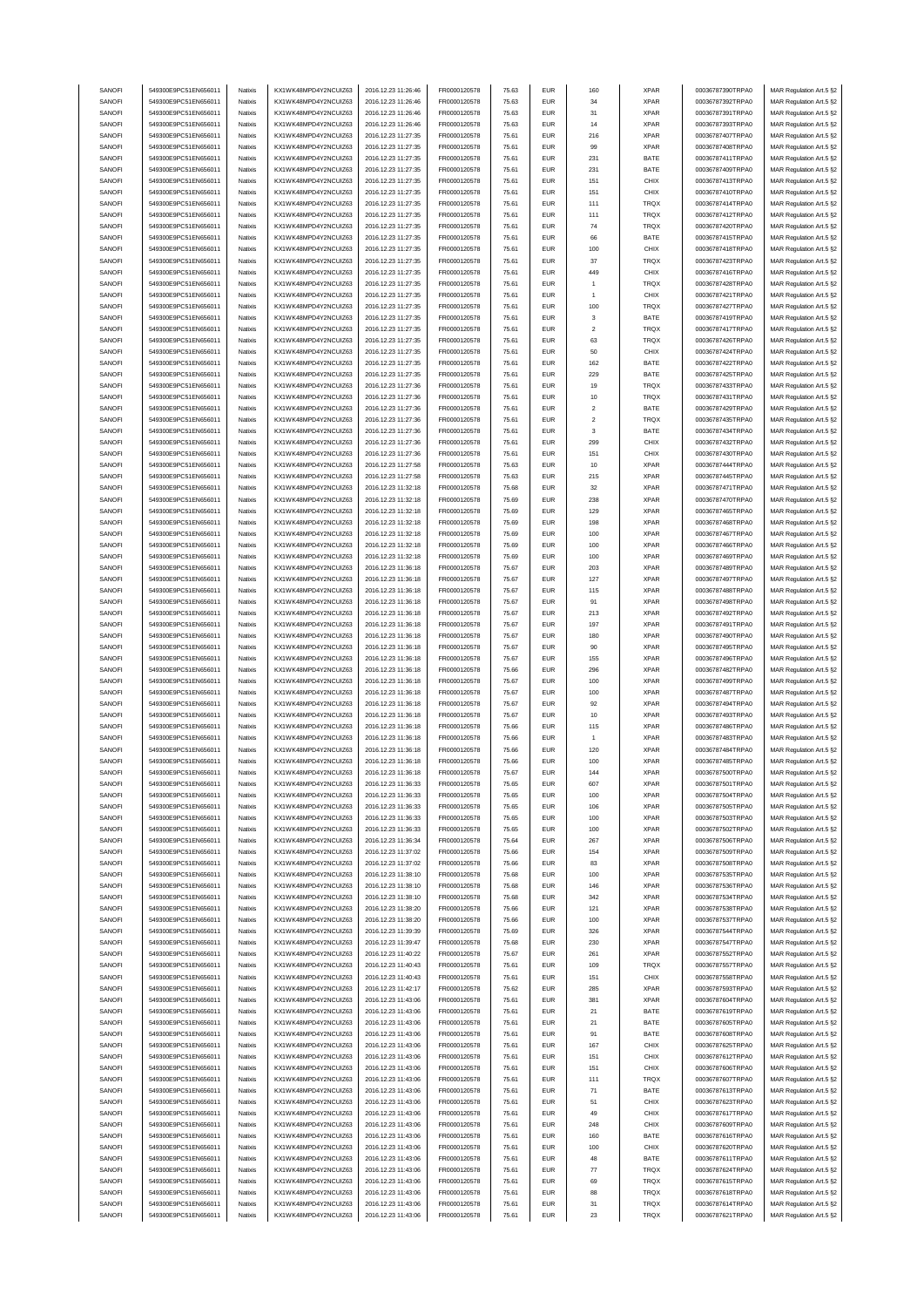| SANOFI | 549300E9PC51EN656011 | Natixis | KX1WK48MPD4Y2NCUIZ63 | 2016.12.23 11:43:06 | FR0000120578 | 75.61 | <b>EUR</b>                  | 80             | <b>TRQX</b> | 00036787610TRPA0 | MAR Regulation Art.5 §2 |
|--------|----------------------|---------|----------------------|---------------------|--------------|-------|-----------------------------|----------------|-------------|------------------|-------------------------|
| SANOFI | 549300E9PC51EN656011 | Natixis | KX1WK48MPD4Y2NCUIZ63 | 2016.12.23 11:43:06 | FR0000120578 | 75.61 | <b>EUR</b>                  | 6              | BATE        | 00036787622TRPA0 | MAR Regulation Art.5 §2 |
| SANOFI | 549300E9PC51EN656011 | Natixis | KX1WK48MPD4Y2NCUIZ63 | 2016.12.23 11:43:06 | FR0000120578 | 75.61 | <b>EUR</b>                  | 100            | CHIX        | 00036787628TRPA0 | MAR Regulation Art.5 §2 |
| SANOFI | 549300E9PC51EN656011 | Natixis | KX1WK48MPD4Y2NCUIZ63 | 2016.12.23 11:43:06 | FR0000120578 | 75.61 | <b>EUR</b>                  | 111            | TRQX        | 00036787626TRPA0 | MAR Regulation Art.5 §2 |
|        |                      |         |                      |                     |              |       |                             |                |             |                  |                         |
| SANOFI | 549300E9PC51EN656011 | Natixis | KX1WK48MPD4Y2NCUIZ63 | 2016.12.23 11:43:06 | FR0000120578 | 75.61 | <b>EUR</b>                  | 151            | CHIX        | 00036787627TRPA0 | MAR Regulation Art.5 §2 |
| SANOFI | 549300E9PC51EN656011 | Natixis | KX1WK48MPD4Y2NCUIZ63 | 2016.12.23 11:43:07 | FR0000120578 | 75.61 | <b>EUR</b>                  | 111            | TRQX        | 00036787630TRPA0 | MAR Regulation Art.5 §2 |
| SANOFI | 549300E9PC51EN656011 | Natixis | KX1WK48MPD4Y2NCUIZ63 | 2016.12.23 11:43:07 | FR0000120578 | 75.61 | <b>EUR</b>                  | 111            | TRQX        | 00036787634TRPA0 | MAR Regulation Art.5 §2 |
| SANOFI | 549300E9PC51EN656011 | Natixis | KX1WK48MPD4Y2NCUIZ63 | 2016.12.23 11:43:07 | FR0000120578 | 75.61 | <b>EUR</b>                  | 51             | CHIX        | 00036787631TRPA0 | MAR Regulation Art.5 §2 |
| SANOFI | 549300E9PC51EN656011 | Natixis | KX1WK48MPD4Y2NCUIZ63 | 2016.12.23 11:43:07 | FR0000120578 | 75.61 | <b>EUR</b>                  | 50             | BATE        | 00036787629TRPA0 | MAR Regulation Art.5 §2 |
| SANOFI | 549300E9PC51EN656011 | Natixis | KX1WK48MPD4Y2NCUIZ63 | 2016.12.23 11:43:07 | FR0000120578 | 75.61 | <b>EUR</b>                  | 92             | CHIX        | 00036787633TRPA0 | MAR Regulation Art.5 §2 |
|        | 549300E9PC51EN656011 | Natixis |                      |                     |              | 75.61 | <b>EUR</b>                  | 90             | BATE        |                  |                         |
| SANOFI |                      |         | KX1WK48MPD4Y2NCUIZ63 | 2016.12.23 11:43:07 | FR0000120578 |       |                             |                |             | 00036787632TRPA0 | MAR Regulation Art.5 §2 |
| SANOFI | 549300E9PC51EN656011 | Natixis | KX1WK48MPD4Y2NCUIZ63 | 2016.12.23 11:43:55 | FR0000120578 | 75.65 | <b>EUR</b>                  | 443            | <b>XPAR</b> | 00036787642TRPA0 | MAR Regulation Art.5 §2 |
| SANOFI | 549300E9PC51EN656011 | Natixis | KX1WK48MPD4Y2NCUIZ63 | 2016.12.23 11:43:56 | FR0000120578 | 75.64 | <b>EUR</b>                  | 302            | <b>XPAR</b> | 00036787643TRPA0 | MAR Regulation Art.5 §2 |
| SANOFI | 549300E9PC51EN656011 | Natixis | KX1WK48MPD4Y2NCUIZ63 | 2016.12.23 11:44:43 | FR0000120578 | 75.65 | <b>EUR</b>                  | 62             | <b>XPAR</b> | 00036787663TRPA0 | MAR Regulation Art.5 §2 |
| SANOFI | 549300E9PC51EN656011 | Natixis | KX1WK48MPD4Y2NCUIZ63 | 2016.12.23 11:44:43 | FR0000120578 | 75.65 | <b>EUR</b>                  | 100            | <b>XPAR</b> | 00036787661TRPA0 | MAR Regulation Art.5 §2 |
| SANOFI | 549300E9PC51EN656011 | Natixis | KX1WK48MPD4Y2NCUIZ63 | 2016.12.23 11:44:43 | FR0000120578 | 75.65 | <b>EUR</b>                  | 90             | <b>XPAR</b> | 00036787662TRPA0 |                         |
|        |                      |         |                      |                     |              |       |                             |                |             |                  | MAR Regulation Art.5 §2 |
| SANOFI | 549300E9PC51EN656011 | Natixis | KX1WK48MPD4Y2NCUIZ63 | 2016.12.23 11:44:43 | FR0000120578 | 75.65 | <b>EUR</b>                  | 266            | <b>XPAR</b> | 00036787660TRPA0 | MAR Regulation Art.5 §2 |
| SANOFI | 549300E9PC51EN656011 | Natixis | KX1WK48MPD4Y2NCUIZ63 | 2016.12.23 11:45:12 | FR0000120578 | 75.63 | <b>EUR</b>                  | 252            | <b>XPAR</b> | 00036787678TRPA0 | MAR Regulation Art.5 §2 |
| SANOFI | 549300E9PC51EN656011 | Natixis | KX1WK48MPD4Y2NCUIZ63 | 2016.12.23 11:45:34 | FR0000120578 | 75.61 | <b>EUR</b>                  | 120            | <b>XPAR</b> | 00036787692TRPA0 | MAR Regulation Art.5 §2 |
| SANOFI | 549300E9PC51EN656011 | Natixis | KX1WK48MPD4Y2NCUIZ63 | 2016.12.23 11:45:34 | FR0000120578 | 75.61 | <b>EUR</b>                  | 147            | <b>XPAR</b> | 00036787693TRPA0 | MAR Regulation Art.5 §2 |
| SANOFI | 549300E9PC51EN656011 | Natixis | KX1WK48MPD4Y2NCUIZ63 | 2016.12.23 11:45:34 | FR0000120578 | 75.61 | <b>EUR</b>                  | 62             | TRQX        | 00036787682TRPA0 | MAR Regulation Art.5 §2 |
| SANOFI | 549300E9PC51EN656011 | Natixis | KX1WK48MPD4Y2NCUIZ63 | 2016.12.23 11:45:34 | FR0000120578 | 75.61 | <b>EUR</b>                  | 49             | TRQX        | 00036787685TRPA0 | MAR Regulation Art.5 §2 |
|        |                      |         |                      |                     |              |       |                             |                |             |                  |                         |
| SANOFI | 549300E9PC51EN656011 | Natixis | KX1WK48MPD4Y2NCUIZ63 | 2016.12.23 11:45:34 | FR0000120578 | 75.61 | <b>EUR</b>                  | 84             | TRQX        | 00036787689TRPA0 | MAR Regulation Art.5 §2 |
| SANOFI | 549300E9PC51EN656011 | Natixis | KX1WK48MPD4Y2NCUIZ63 | 2016.12.23 11:45:34 | FR0000120578 | 75.61 | <b>EUR</b>                  | 59             | CHIX        | 00036787683TRPA0 | MAR Regulation Art.5 §2 |
| SANOFI | 549300E9PC51EN656011 | Natixis | KX1WK48MPD4Y2NCUIZ63 | 2016.12.23 11:45:34 | FR0000120578 | 75.61 | <b>EUR</b>                  | $22\,$         | BATE        | 00036787686TRPA0 | MAR Regulation Art.5 §2 |
| SANOFI | 549300E9PC51EN656011 | Natixis | KX1WK48MPD4Y2NCUIZ63 | 2016.12.23 11:45:34 | FR0000120578 | 75.61 | <b>EUR</b>                  | 64             | BATE        | 00036787684TRPA0 | MAR Regulation Art.5 §2 |
| SANOFI | 549300E9PC51EN656011 | Natixis | KX1WK48MPD4Y2NCUIZ63 | 2016.12.23 11:45:34 | FR0000120578 | 75.61 | <b>EUR</b>                  | 102            | CHIX        | 00036787688TRPA0 | MAR Regulation Art.5 §2 |
| SANOFI | 549300E9PC51EN656011 | Natixis | KX1WK48MPD4Y2NCUIZ63 | 2016.12.23 11:45:34 | FR0000120578 | 75.61 | <b>EUR</b>                  | 151            | CHIX        | 00036787687TRPA0 | MAR Regulation Art.5 §2 |
|        |                      |         |                      |                     |              |       |                             |                |             |                  |                         |
| SANOFI | 549300E9PC51EN656011 | Natixis | KX1WK48MPD4Y2NCUIZ63 | 2016.12.23 11:45:34 | FR0000120578 | 75.61 | <b>EUR</b>                  | 14             | TRQX        | 00036787691TRPA0 | MAR Regulation Art.5 §2 |
| SANOFI | 549300E9PC51EN656011 | Natixis | KX1WK48MPD4Y2NCUIZ63 | 2016.12.23 11:45:34 | FR0000120578 | 75.61 | <b>EUR</b>                  | 27             | TRQX        | 00036787690TRPA0 | MAR Regulation Art.5 §2 |
| SANOFI | 549300E9PC51EN656011 | Natixis | KX1WK48MPD4Y2NCUIZ63 | 2016.12.23 11:48:18 | FR0000120578 | 75.65 | <b>EUR</b>                  | 5              | <b>XPAR</b> | 00036787723TRPA0 | MAR Regulation Art.5 §2 |
| SANOFI | 549300E9PC51EN656011 | Natixis | KX1WK48MPD4Y2NCUIZ63 | 2016.12.23 11:48:18 | FR0000120578 | 75.65 | <b>EUR</b>                  | 200            | <b>XPAR</b> | 00036787724TRPA0 | MAR Regulation Art.5 §2 |
| SANOFI | 549300E9PC51EN656011 | Natixis | KX1WK48MPD4Y2NCUIZ63 | 2016.12.23 11:48:57 | FR0000120578 | 75.65 | <b>EUR</b>                  | 148            | <b>XPAR</b> | 00036787726TRPA0 | MAR Regulation Art.5 §2 |
|        |                      |         |                      |                     |              |       |                             |                |             |                  |                         |
| SANOFI | 549300E9PC51EN656011 | Natixis | KX1WK48MPD4Y2NCUIZ63 | 2016.12.23 11:48:57 | FR0000120578 | 75.65 | <b>EUR</b>                  | 70             | <b>XPAR</b> | 00036787730TRPA0 | MAR Regulation Art.5 §2 |
| SANOFI | 549300E9PC51EN656011 | Natixis | KX1WK48MPD4Y2NCUIZ63 | 2016.12.23 11:48:57 | FR0000120578 | 75.65 | <b>EUR</b>                  | 75             | <b>XPAR</b> | 00036787728TRPA0 | MAR Regulation Art.5 §2 |
| SANOFI | 549300E9PC51EN656011 | Natixis | KX1WK48MPD4Y2NCUIZ63 | 2016.12.23 11:48:57 | FR0000120578 | 75.65 | <b>EUR</b>                  | 50             | <b>XPAR</b> | 00036787727TRPA0 | MAR Regulation Art.5 §2 |
| SANOFI | 549300E9PC51EN656011 | Natixis | KX1WK48MPD4Y2NCUIZ63 | 2016.12.23 11:48:57 | FR0000120578 | 75.64 | <b>EUR</b>                  | 94             | <b>XPAR</b> | 00036787731TRPA0 | MAR Regulation Art.5 §2 |
| SANOFI | 549300E9PC51EN656011 | Natixis | KX1WK48MPD4Y2NCUIZ63 | 2016.12.23 11:48:57 | FR0000120578 | 75.65 | <b>EUR</b>                  | 100            | <b>XPAR</b> | 00036787729TRPA0 | MAR Regulation Art.5 §2 |
|        | 549300E9PC51EN656011 |         | KX1WK48MPD4Y2NCUIZ63 | 2016.12.23 11:49:01 |              |       |                             |                |             |                  |                         |
| SANOFI |                      | Natixis |                      |                     | FR0000120578 | 75.64 | <b>EUR</b>                  | 327            | <b>XPAR</b> | 00036787732TRPA0 | MAR Regulation Art.5 §2 |
| SANOFI | 549300E9PC51EN656011 | Natixis | KX1WK48MPD4Y2NCUIZ63 | 2016.12.23 11:49:44 | FR0000120578 | 75.65 | <b>EUR</b>                  | 236            | <b>XPAR</b> | 00036787769TRPA0 | MAR Regulation Art.5 §2 |
| SANOFI | 549300E9PC51EN656011 | Natixis | KX1WK48MPD4Y2NCUIZ63 | 2016.12.23 11:49:44 | FR0000120578 | 75.65 | <b>EUR</b>                  | 87             | <b>XPAR</b> | 00036787770TRPA0 | MAR Regulation Art.5 §2 |
| SANOFI | 549300E9PC51EN656011 | Natixis | KX1WK48MPD4Y2NCUIZ63 | 2016.12.23 11:49:44 | FR0000120578 | 75.65 | <b>EUR</b>                  | 349            | <b>XPAR</b> | 00036787768TRPA0 | MAR Regulation Art.5 §2 |
| SANOFI | 549300E9PC51EN656011 | Natixis | KX1WK48MPD4Y2NCUIZ63 | 2016.12.23 11:49:52 | FR0000120578 | 75.63 | <b>EUR</b>                  | 247            | <b>XPAR</b> | 00036787771TRPA0 | MAR Regulation Art.5 §2 |
| SANOFI | 549300E9PC51EN656011 | Natixis | KX1WK48MPD4Y2NCUIZ63 | 2016.12.23 11:50:10 | FR0000120578 | 75.63 | <b>EUR</b>                  | 229            | <b>XPAR</b> | 00036787773TRPA0 | MAR Regulation Art.5 §2 |
|        |                      |         |                      |                     |              |       |                             |                |             |                  |                         |
| SANOFI | 549300E9PC51EN656011 | Natixis | KX1WK48MPD4Y2NCUIZ63 | 2016.12.23 11:50:44 | FR0000120578 | 75.61 | <b>EUR</b>                  | 52             | <b>XPAR</b> | 00036787774TRPA0 | MAR Regulation Art.5 §2 |
| SANOFI | 549300E9PC51EN656011 | Natixis | KX1WK48MPD4Y2NCUIZ63 | 2016.12.23 11:50:56 | FR0000120578 | 75.61 | <b>EUR</b>                  | 111            | TRQX        | 00036787775TRPA0 | MAR Regulation Art.5 §2 |
| SANOFI | 549300E9PC51EN656011 | Natixis | KX1WK48MPD4Y2NCUIZ63 | 2016.12.23 11:50:59 | FR0000120578 | 75.61 | <b>EUR</b>                  | 52             | <b>XPAR</b> | 00036787777TRPA0 | MAR Regulation Art.5 §2 |
| SANOFI | 549300E9PC51EN656011 | Natixis | KX1WK48MPD4Y2NCUIZ63 | 2016.12.23 11:50:59 | FR0000120578 | 75.61 | <b>EUR</b>                  | 87             | <b>XPAR</b> | 00036787776TRPA0 | MAR Regulation Art.5 §2 |
| SANOFI | 549300E9PC51EN656011 | Natixis | KX1WK48MPD4Y2NCUIZ63 | 2016.12.23 11:51:05 | FR0000120578 | 75.61 | <b>EUR</b>                  | 22             | <b>XPAR</b> | 00036787778TRPA0 | MAR Regulation Art.5 §2 |
| SANOFI | 549300E9PC51EN656011 | Natixis | KX1WK48MPD4Y2NCUIZ63 | 2016.12.23 11:51:13 | FR0000120578 | 75.61 | <b>EUR</b>                  | 5              | <b>XPAR</b> | 00036787779TRPA0 |                         |
|        |                      |         |                      |                     |              |       |                             |                |             |                  | MAR Regulation Art.5 §2 |
| SANOFI | 549300E9PC51EN656011 | Natixis | KX1WK48MPD4Y2NCUIZ63 | 2016.12.23 11:51:13 | FR0000120578 | 75.61 | <b>EUR</b>                  | 100            | <b>XPAR</b> | 00036787781TRPA0 | MAR Regulation Art.5 §2 |
| SANOFI | 549300E9PC51EN656011 | Natixis | KX1WK48MPD4Y2NCUIZ63 | 2016.12.23 11:51:13 | FR0000120578 | 75.61 | <b>EUR</b>                  | 244            | <b>XPAR</b> | 00036787780TRPA0 | MAR Regulation Art.5 §2 |
| SANOFI | 549300E9PC51EN656011 | Natixis | KX1WK48MPD4Y2NCUIZ63 | 2016.12.23 11:51:13 | FR0000120578 | 75.61 | <b>EUR</b>                  | 151            | CHIX        | 00036787793TRPA0 | MAR Regulation Art.5 §2 |
| SANOFI | 549300E9PC51EN656011 | Natixis | KX1WK48MPD4Y2NCUIZ63 | 2016.12.23 11:51:13 | FR0000120578 | 75.61 | <b>EUR</b>                  | 111            | TRQX        | 00036787782TRPA0 | MAR Regulation Art.5 §2 |
| SANOFI | 549300E9PC51EN656011 | Natixis | KX1WK48MPD4Y2NCUIZ63 | 2016.12.23 11:51:13 | FR0000120578 | 75.61 | <b>EUR</b>                  | 107            | TRQX        | 00036787785TRPA0 | MAR Regulation Art.5 §2 |
|        |                      |         | KX1WK48MPD4Y2NCUIZ63 |                     |              |       |                             |                |             |                  |                         |
| SANOFI | 549300E9PC51EN656011 | Natixis |                      | 2016.12.23 11:51:13 | FR0000120578 | 75.61 | <b>EUR</b>                  | 51             | CHIX        | 00036787788TRPA0 | MAR Regulation Art.5 §2 |
| SANOFI | 549300E9PC51EN656011 | Natixis | KX1WK48MPD4Y2NCUIZ63 | 2016.12.23 11:51:13 | FR0000120578 | 75.61 | <b>EUR</b>                  | 209            | BATE        | 00036787786TRPA0 | MAR Regulation Art.5 §2 |
| SANOFI | 549300E9PC51EN656011 | Natixis | KX1WK48MPD4Y2NCUIZ63 | 2016.12.23 11:51:13 | FR0000120578 | 75.61 | <b>EUR</b>                  | 51             | CHIX        | 00036787787TRPA0 | MAR Regulation Art.5 §2 |
| SANOFI | 549300E9PC51EN656011 | Natixis | KX1WK48MPD4Y2NCUIZ63 | 2016.12.23 11:51:13 | FR0000120578 | 75.61 | <b>EUR</b>                  | 100            | CHIX        | 00036787791TRPA0 | MAR Regulation Art.5 §2 |
| SANOFI | 549300E9PC51EN656011 | Natixis | KX1WK48MPD4Y2NCUIZ63 | 2016.12.23 11:51:13 | FR0000120578 | 75.61 | <b>EUR</b>                  | 100            | CHIX        | 00036787784TRPA0 | MAR Regulation Art.5 §2 |
|        |                      |         |                      |                     |              |       |                             |                |             |                  |                         |
| SANOF  | 549300E9PC51EN65601  | Natixis | KX1WK48MPD4Y2NCUIZ63 | 2016.12.23 11:51:13 | FR0000120578 | 75.61 | EUR                         |                | TROX        | 00036787792TRPA0 | MAR Regulation Art.5 §2 |
| SANOFI | 549300E9PC51EN656011 | Natixis | KX1WK48MPD4Y2NCUIZ63 | 2016.12.23 11:51:13 | FR0000120578 | 75.61 | <b>EUR</b>                  | 11             | BATE        | 00036787789TRPA0 | MAR Regulation Art.5 §2 |
| SANOFI | 549300E9PC51EN656011 | Natixis | KX1WK48MPD4Y2NCUIZ63 | 2016.12.23 11:51:13 | FR0000120578 | 75.61 | <b>EUR</b>                  | $\overline{4}$ | TRQX        | 00036787790TRPA0 | MAR Regulation Art.5 §2 |
| SANOFI | 549300E9PC51EN656011 | Natixis | KX1WK48MPD4Y2NCUIZ63 | 2016.12.23 11:51:13 | FR0000120578 | 75.61 | <b>EUR</b>                  | 209            | BATE        | 00036787783TRPA0 | MAR Regulation Art.5 §2 |
| SANOFI | 549300E9PC51EN656011 | Natixis | KX1WK48MPD4Y2NCUIZ63 | 2016.12.23 11:51:13 | FR0000120578 | 75.61 | <b>EUR</b>                  | 151            | CHIX        | 00036787794TRPA0 | MAR Regulation Art.5 §2 |
| SANOFI | 549300E9PC51EN656011 | Natixis | KX1WK48MPD4Y2NCUIZ63 | 2016.12.23 11:51:13 | FR0000120578 | 75.61 | <b>EUR</b>                  | 1              | TRQX        | 00036787798TRPA0 | MAR Regulation Art.5 §2 |
| SANOFI | 549300E9PC51EN656011 | Natixis | KX1WK48MPD4Y2NCUIZ63 | 2016.12.23 11:51:13 | FR0000120578 | 75.61 | <b>EUR</b>                  | 130            | CHIX        | 00036787796TRPA0 | MAR Regulation Art.5 §2 |
| SANOFI | 549300E9PC51EN656011 |         | KX1WK48MPD4Y2NCUIZ63 | 2016.12.23 11:51:13 | FR0000120578 |       |                             | 95             | TRQX        |                  |                         |
|        |                      | Natixis |                      |                     |              | 75.61 | <b>EUR</b>                  |                |             | 00036787797TRPA0 | MAR Regulation Art.5 §2 |
| SANOFI | 549300E9PC51EN656011 | Natixis | KX1WK48MPD4Y2NCUIZ63 | 2016.12.23 11:51:13 | FR0000120578 | 75.61 | <b>EUR</b>                  | 111            | <b>TRQX</b> | 00036787795TRPA0 | MAR Regulation Art.5 §2 |
| SANOFI | 549300E9PC51EN656011 | Natixis | KX1WK48MPD4Y2NCUIZ63 | 2016.12.23 11:51:14 | FR0000120578 | 75.61 | <b>EUR</b>                  | 110            | <b>TRQX</b> | 00036787799TRPA0 | MAR Regulation Art.5 §2 |
| SANOFI | 549300E9PC51EN656011 | Natixis | KX1WK48MPD4Y2NCUIZ63 | 2016.12.23 11:51:38 | FR0000120578 | 75.63 | <b>EUR</b>                  | 88             | <b>XPAR</b> | 00036787805TRPA0 | MAR Regulation Art.5 §2 |
| SANOFI | 549300E9PC51EN656011 | Natixis | KX1WK48MPD4Y2NCUIZ63 | 2016.12.23 11:51:44 | FR0000120578 | 75.63 | <b>EUR</b>                  | 72             | <b>XPAR</b> | 00036787815TRPA0 | MAR Regulation Art.5 §2 |
| SANOFI | 549300E9PC51EN656011 | Natixis | KX1WK48MPD4Y2NCUIZ63 | 2016.12.23 11:51:44 | FR0000120578 | 75.63 | <b>EUR</b>                  | 122            | <b>XPAR</b> | 00036787814TRPA0 | MAR Regulation Art.5 §2 |
| SANOFI | 549300E9PC51EN656011 | Natixis | KX1WK48MPD4Y2NCUIZ63 | 2016.12.23 11:52:31 | FR0000120578 | 75.67 | <b>EUR</b>                  | 316            | <b>XPAR</b> | 00036787826TRPA0 | MAR Regulation Art.5 §2 |
|        |                      |         |                      |                     |              |       |                             |                |             |                  |                         |
| SANOFI | 549300E9PC51EN656011 | Natixis | KX1WK48MPD4Y2NCUIZ63 | 2016.12.23 11:52:45 | FR0000120578 | 75.67 | <b>EUR</b>                  | 410            | <b>XPAR</b> | 00036787829TRPA0 | MAR Regulation Art.5 §2 |
| SANOFI | 549300E9PC51EN656011 | Natixis | KX1WK48MPD4Y2NCUIZ63 | 2016.12.23 11:53:01 | FR0000120578 | 75.68 | $\ensuremath{\mathsf{EUR}}$ | 259            | <b>XPAR</b> | 00036787833TRPA0 | MAR Regulation Art.5 §2 |
| SANOFI | 549300E9PC51EN656011 | Natixis | KX1WK48MPD4Y2NCUIZ63 | 2016.12.23 11:53:09 | FR0000120578 | 75.67 | <b>EUR</b>                  | 249            | <b>XPAR</b> | 00036787834TRPA0 | MAR Regulation Art.5 §2 |
| SANOFI | 549300E9PC51EN656011 | Natixis | KX1WK48MPD4Y2NCUIZ63 | 2016.12.23 11:53:29 | FR0000120578 | 75.68 | <b>EUR</b>                  | 293            | <b>XPAR</b> | 00036787843TRPA0 | MAR Regulation Art.5 §2 |
| SANOFI | 549300E9PC51EN656011 | Natixis | KX1WK48MPD4Y2NCUIZ63 | 2016.12.23 11:54:01 | FR0000120578 | 75.68 | <b>EUR</b>                  | 125            | <b>XPAR</b> | 00036787848TRPA0 | MAR Regulation Art.5 §2 |
| SANOFI | 549300E9PC51EN656011 | Natixis | KX1WK48MPD4Y2NCUIZ63 | 2016.12.23 11:54:01 | FR0000120578 | 75.68 | <b>EUR</b>                  | 113            | <b>XPAR</b> | 00036787849TRPA0 | MAR Regulation Art.5 §2 |
|        |                      |         |                      |                     |              |       |                             |                |             |                  |                         |
| SANOFI | 549300E9PC51EN656011 | Natixis | KX1WK48MPD4Y2NCUIZ63 | 2016.12.23 11:54:02 | FR0000120578 | 75.67 | <b>EUR</b>                  | 176            | <b>XPAR</b> | 00036787852TRPA0 | MAR Regulation Art.5 §2 |
| SANOFI | 549300E9PC51EN656011 | Natixis | KX1WK48MPD4Y2NCUIZ63 | 2016.12.23 11:54:02 | FR0000120578 | 75.67 | <b>EUR</b>                  | 59             | <b>XPAR</b> | 00036787851TRPA0 | MAR Regulation Art.5 §2 |
| SANOFI | 549300E9PC51EN656011 | Natixis | KX1WK48MPD4Y2NCUIZ63 | 2016.12.23 11:54:15 | FR0000120578 | 75.67 | <b>EUR</b>                  | 225            | <b>XPAR</b> | 00036787857TRPA0 | MAR Regulation Art.5 §2 |
| SANOFI | 549300E9PC51EN656011 | Natixis | KX1WK48MPD4Y2NCUIZ63 | 2016.12.23 11:54:32 | FR0000120578 | 75.66 | <b>EUR</b>                  | 65             | <b>XPAR</b> | 00036787869TRPA0 | MAR Regulation Art.5 §2 |
| SANOFI | 549300E9PC51EN656011 | Natixis | KX1WK48MPD4Y2NCUIZ63 | 2016.12.23 11:54:32 | FR0000120578 | 75.66 | <b>EUR</b>                  | 198            | <b>XPAR</b> | 00036787870TRPA0 | MAR Regulation Art.5 §2 |
|        |                      |         |                      |                     |              |       |                             | 255            | <b>XPAR</b> |                  |                         |
| SANOFI | 549300E9PC51EN656011 | Natixis | KX1WK48MPD4Y2NCUIZ63 | 2016.12.23 11:55:06 | FR0000120578 | 75.66 | <b>EUR</b>                  |                |             | 00036787883TRPA0 | MAR Regulation Art.5 §2 |
| SANOFI | 549300E9PC51EN656011 | Natixis | KX1WK48MPD4Y2NCUIZ63 | 2016.12.23 11:55:14 | FR0000120578 | 75.66 | <b>EUR</b>                  | 12             | <b>XPAR</b> | 00036787891TRPA0 | MAR Regulation Art.5 §2 |
| SANOFI | 549300E9PC51EN656011 | Natixis | KX1WK48MPD4Y2NCUIZ63 | 2016.12.23 11:55:24 | FR0000120578 | 75.66 | <b>EUR</b>                  | 98             | <b>XPAR</b> | 00036787895TRPA0 | MAR Regulation Art.5 §2 |
| SANOFI | 549300E9PC51EN656011 | Natixis | KX1WK48MPD4Y2NCUIZ63 | 2016.12.23 11:55:24 | FR0000120578 | 75.66 | <b>EUR</b>                  | 151            | <b>XPAR</b> | 00036787896TRPA0 | MAR Regulation Art.5 §2 |
| SANOFI | 549300E9PC51EN656011 | Natixis | KX1WK48MPD4Y2NCUIZ63 | 2016.12.23 11:55:42 | FR0000120578 | 75.65 | <b>EUR</b>                  | 65             | <b>XPAR</b> | 00036787897TRPA0 | MAR Regulation Art.5 §2 |
| SANOFI | 549300E9PC51EN656011 | Natixis | KX1WK48MPD4Y2NCUIZ63 | 2016.12.23 11:55:44 | FR0000120578 | 75.65 | <b>EUR</b>                  | 122            | <b>XPAR</b> | 00036787898TRPA0 | MAR Regulation Art.5 §2 |
|        |                      |         |                      |                     |              |       |                             |                |             |                  |                         |
| SANOFI | 549300E9PC51EN656011 | Natixis | KX1WK48MPD4Y2NCUIZ63 | 2016.12.23 11:55:44 | FR0000120578 | 75.65 | <b>EUR</b>                  | 48             | <b>XPAR</b> | 00036787899TRPA0 | MAR Regulation Art.5 §2 |
| SANOFI | 549300E9PC51EN656011 | Natixis | KX1WK48MPD4Y2NCUIZ63 | 2016.12.23 11:55:59 | FR0000120578 | 75.66 | <b>EUR</b>                  | $\mathbf{1}$   | <b>XPAR</b> | 00036787902TRPA0 | MAR Regulation Art.5 §2 |
| SANOFI | 549300E9PC51EN656011 | Natixis | KX1WK48MPD4Y2NCUIZ63 | 2016.12.23 11:56:14 | FR0000120578 | 75.66 | <b>EUR</b>                  | 32             | <b>XPAR</b> | 00036787907TRPA0 | MAR Regulation Art.5 §2 |
| SANOFI | 549300E9PC51EN656011 | Natixis | KX1WK48MPD4Y2NCUIZ63 | 2016.12.23 11:56:14 | FR0000120578 | 75.66 | <b>EUR</b>                  | 122            | <b>XPAR</b> | 00036787905TRPA0 | MAR Regulation Art.5 §2 |
| SANOFI | 549300E9PC51EN656011 | Natixis | KX1WK48MPD4Y2NCUIZ63 | 2016.12.23 11:56:14 | FR0000120578 | 75.66 | <b>EUR</b>                  | 87             | <b>XPAR</b> | 00036787906TRPA0 | MAR Regulation Art.5 §2 |
| SANOFI | 549300E9PC51EN656011 | Natixis | KX1WK48MPD4Y2NCUIZ63 | 2016.12.23 11:56:33 | FR0000120578 | 75.65 | <b>EUR</b>                  | 100            | <b>XPAR</b> | 00036787910TRPA0 | MAR Regulation Art.5 §2 |
| SANOFI | 549300E9PC51EN656011 | Natixis | KX1WK48MPD4Y2NCUIZ63 | 2016.12.23 11:56:33 | FR0000120578 | 75.65 | <b>EUR</b>                  | 115            | <b>XPAR</b> | 00036787911TRPA0 | MAR Regulation Art.5 §2 |
|        |                      |         |                      |                     |              |       |                             |                |             |                  |                         |
| SANOFI | 549300E9PC51EN656011 | Natixis | KX1WK48MPD4Y2NCUIZ63 | 2016.12.23 11:57:29 | FR0000120578 | 75.64 | <b>EUR</b>                  | 10             | <b>XPAR</b> | 00036787944TRPA0 | MAR Regulation Art.5 §2 |
| SANOFI | 549300E9PC51EN656011 | Natixis | KX1WK48MPD4Y2NCUIZ63 | 2016.12.23 11:57:30 | FR0000120578 | 75.64 | <b>EUR</b>                  | 212            | <b>XPAR</b> | 00036787945TRPA0 | MAR Regulation Art.5 §2 |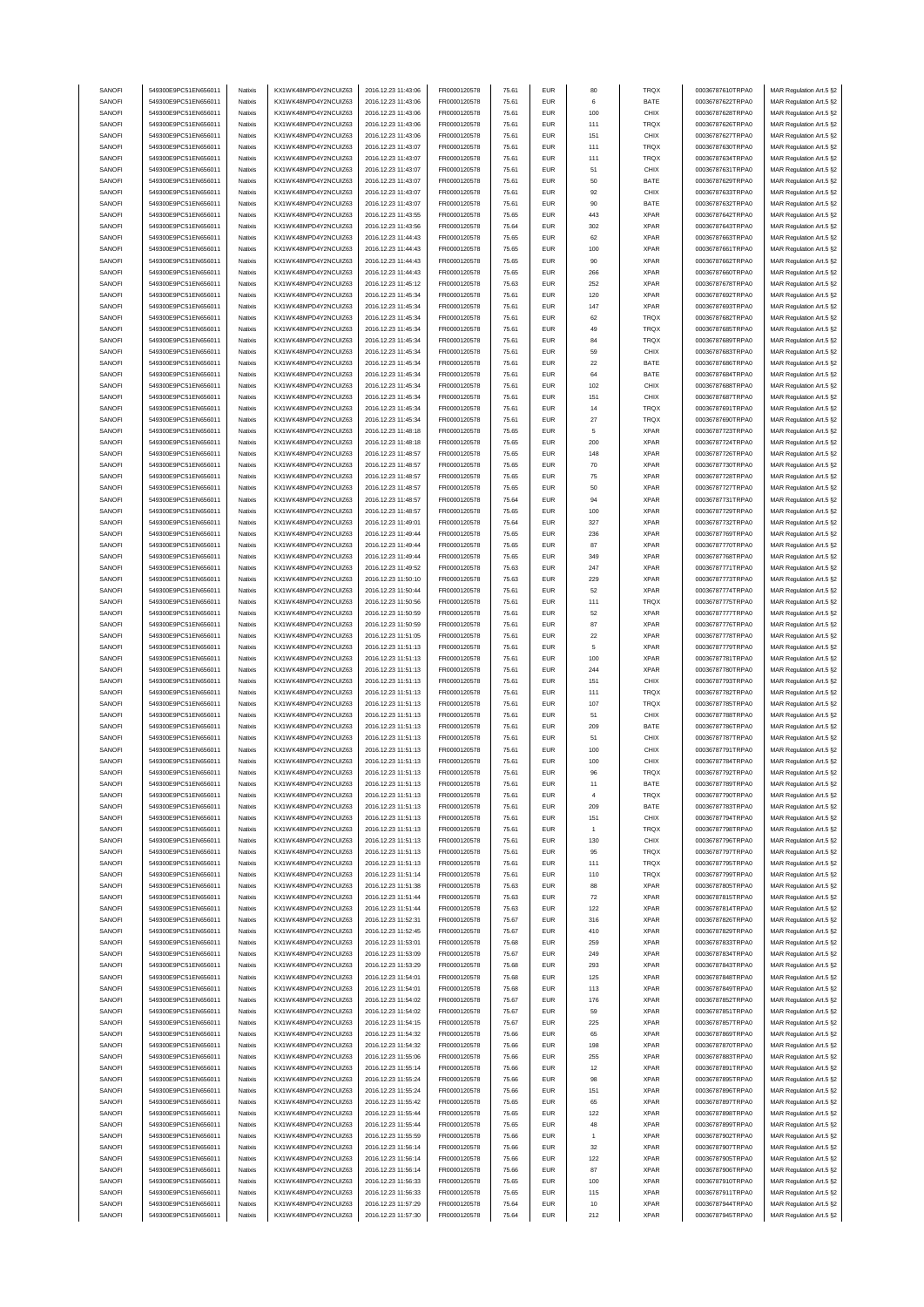| SANOFI | 549300E9PC51EN656011 | Natixis | KX1WK48MPD4Y2NCUIZ63 | 2016.12.23 11:57:44 | FR0000120578 | 75.64 | <b>EUR</b> | 41                      | <b>XPAR</b> | 00036787946TRPA0 | MAR Regulation Art.5 §2 |
|--------|----------------------|---------|----------------------|---------------------|--------------|-------|------------|-------------------------|-------------|------------------|-------------------------|
| SANOFI | 549300E9PC51EN656011 | Natixis | KX1WK48MPD4Y2NCUIZ63 | 2016.12.23 11:58:04 | FR0000120578 | 75.64 | <b>EUR</b> | 278                     | <b>XPAR</b> | 00036787959TRPA0 | MAR Regulation Art.5 §2 |
| SANOFI | 549300E9PC51EN656011 | Natixis | KX1WK48MPD4Y2NCUIZ63 | 2016.12.23 11:58:14 | FR0000120578 | 75.63 | <b>EUR</b> | 52                      | <b>XPAR</b> | 00036787975TRPA0 | MAR Regulation Art.5 §2 |
| SANOFI | 549300E9PC51EN656011 | Natixis | KX1WK48MPD4Y2NCUIZ63 | 2016.12.23 11:58:14 | FR0000120578 | 75.63 | <b>EUR</b> | 116                     | <b>XPAR</b> | 00036787973TRPA0 | MAR Regulation Art.5 §2 |
|        |                      |         |                      |                     |              |       |            |                         |             |                  |                         |
| SANOFI | 549300E9PC51EN656011 | Natixis | KX1WK48MPD4Y2NCUIZ63 | 2016.12.23 11:58:14 | FR0000120578 | 75.63 | <b>EUR</b> | 87                      | <b>XPAR</b> | 00036787974TRPA0 | MAR Regulation Art.5 §2 |
| SANOFI | 549300E9PC51EN656011 | Natixis | KX1WK48MPD4Y2NCUIZ63 | 2016.12.23 11:58:16 | FR0000120578 | 75.63 | <b>EUR</b> | 48                      | <b>XPAR</b> | 00036787977TRPA0 | MAR Regulation Art.5 §2 |
| SANOFI | 549300E9PC51EN656011 | Natixis | KX1WK48MPD4Y2NCUIZ63 | 2016.12.23 11:58:16 | FR0000120578 | 75.63 | <b>EUR</b> | 74                      | <b>XPAR</b> | 00036787978TRPA0 | MAR Regulation Art.5 §2 |
| SANOFI | 549300E9PC51EN656011 | Natixis | KX1WK48MPD4Y2NCUIZ63 | 2016.12.23 11:58:29 | FR0000120578 | 75.63 | <b>EUR</b> | 40                      | <b>XPAR</b> | 00036787992TRPA0 | MAR Regulation Art.5 §2 |
| SANOFI | 549300E9PC51EN656011 | Natixis | KX1WK48MPD4Y2NCUIZ63 | 2016.12.23 11:58:29 | FR0000120578 | 75.63 | <b>EUR</b> | 54                      | <b>XPAR</b> | 00036787990TRPA0 | MAR Regulation Art.5 §2 |
| SANOFI | 549300E9PC51EN656011 | Natixis | KX1WK48MPD4Y2NCUIZ63 | 2016.12.23 11:58:29 | FR0000120578 | 75.63 | <b>EUR</b> | 194                     | <b>XPAR</b> | 00036787991TRPA0 | MAR Regulation Art.5 §2 |
|        | 549300E9PC51EN656011 | Natixis |                      |                     |              | 75.63 | <b>EUR</b> |                         |             |                  |                         |
| SANOFI |                      |         | KX1WK48MPD4Y2NCUIZ63 | 2016.12.23 11:58:29 | FR0000120578 |       |            | 122                     | <b>XPAR</b> | 00036787989TRPA0 | MAR Regulation Art.5 §2 |
| SANOFI | 549300E9PC51EN656011 | Natixis | KX1WK48MPD4Y2NCUIZ63 | 2016.12.23 11:58:59 | FR0000120578 | 75.62 | <b>EUR</b> | 68                      | <b>XPAR</b> | 00036787997TRPA0 | MAR Regulation Art.5 §2 |
| SANOFI | 549300E9PC51EN656011 | Natixis | KX1WK48MPD4Y2NCUIZ63 | 2016.12.23 11:58:59 | FR0000120578 | 75.62 | <b>EUR</b> | 52                      | <b>XPAR</b> | 00036787998TRPA0 | MAR Regulation Art.5 §2 |
| SANOFI | 549300E9PC51EN656011 | Natixis | KX1WK48MPD4Y2NCUIZ63 | 2016.12.23 11:59:14 | FR0000120578 | 75.62 | <b>EUR</b> | 16                      | <b>XPAR</b> | 00036788000TRPA0 | MAR Regulation Art.5 §2 |
| SANOFI | 549300E9PC51EN656011 | Natixis | KX1WK48MPD4Y2NCUIZ63 | 2016.12.23 11:59:14 | FR0000120578 | 75.62 | <b>EUR</b> | 52                      | <b>XPAR</b> | 00036788002TRPA0 | MAR Regulation Art.5 §2 |
|        |                      |         |                      |                     |              |       |            |                         |             |                  |                         |
| SANOFI | 549300E9PC51EN656011 | Natixis | KX1WK48MPD4Y2NCUIZ63 | 2016.12.23 11:59:14 | FR0000120578 | 75.62 | <b>EUR</b> | 184                     | <b>XPAR</b> | 00036788003TRPA0 | MAR Regulation Art.5 §2 |
| SANOFI | 549300E9PC51EN656011 | Natixis | KX1WK48MPD4Y2NCUIZ63 | 2016.12.23 11:59:14 | FR0000120578 | 75.62 | <b>EUR</b> | 98                      | <b>XPAR</b> | 00036787999TRPA0 | MAR Regulation Art.5 §2 |
| SANOFI | 549300E9PC51EN656011 | Natixis | KX1WK48MPD4Y2NCUIZ63 | 2016.12.23 11:59:15 | FR0000120578 | 75.61 | <b>EUR</b> | 111                     | TRQX        | 00036788005TRPA0 | MAR Regulation Art.5 §2 |
| SANOFI | 549300E9PC51EN656011 | Natixis | KX1WK48MPD4Y2NCUIZ63 | 2016.12.23 11:59:16 | FR0000120578 | 75.61 | <b>EUR</b> | 151                     | CHIX        | 00036788009TRPA0 | MAR Regulation Art.5 §2 |
| SANOFI | 549300E9PC51EN656011 | Natixis | KX1WK48MPD4Y2NCUIZ63 | 2016.12.23 11:59:16 | FR0000120578 | 75.61 | <b>EUR</b> | 151                     | CHIX        | 00036788007TRPA0 | MAR Regulation Art.5 §2 |
|        |                      |         |                      |                     |              |       |            |                         |             |                  |                         |
| SANOFI | 549300E9PC51EN656011 | Natixis | KX1WK48MPD4Y2NCUIZ63 | 2016.12.23 11:59:16 | FR0000120578 | 75.61 | <b>EUR</b> | 87                      | TRQX        | 00036788006TRPA0 | MAR Regulation Art.5 §2 |
| SANOFI | 549300E9PC51EN656011 | Natixis | KX1WK48MPD4Y2NCUIZ63 | 2016.12.23 11:59:16 | FR0000120578 | 75.61 | <b>EUR</b> | 24                      | TRQX        | 00036788008TRPA0 | MAR Regulation Art.5 §2 |
| SANOFI | 549300E9PC51EN656011 | Natixis | KX1WK48MPD4Y2NCUIZ63 | 2016.12.23 11:59:16 | FR0000120578 | 75.61 | <b>EUR</b> | 24                      | TRQX        | 00036788011TRPA0 | MAR Regulation Art.5 §2 |
| SANOFI | 549300E9PC51EN656011 | Natixis | KX1WK48MPD4Y2NCUIZ63 | 2016.12.23 11:59:16 | FR0000120578 | 75.61 | <b>EUR</b> | 100                     | TRQX        | 00036788010TRPA0 | MAR Regulation Art.5 §2 |
| SANOFI | 549300E9PC51EN656011 | Natixis | KX1WK48MPD4Y2NCUIZ63 | 2016.12.23 11:59:16 | FR0000120578 | 75.61 | <b>EUR</b> | 57                      | TRQX        | 00036788013TRPA0 | MAR Regulation Art.5 §2 |
| SANOFI | 549300E9PC51EN656011 | Natixis |                      |                     |              | 75.61 | <b>EUR</b> | 98                      | CHIX        | 00036788012TRPA0 |                         |
|        |                      |         | KX1WK48MPD4Y2NCUIZ63 | 2016.12.23 11:59:16 | FR0000120578 |       |            |                         |             |                  | MAR Regulation Art.5 §2 |
| SANOFI | 549300E9PC51EN656011 | Natixis | KX1WK48MPD4Y2NCUIZ63 | 2016.12.23 11:59:20 | FR0000120578 | 75.61 | <b>EUR</b> | 3                       | CHIX        | 00036788015TRPA0 | MAR Regulation Art.5 §2 |
| SANOFI | 549300E9PC51EN656011 | Natixis | KX1WK48MPD4Y2NCUIZ63 | 2016.12.23 11:59:20 | FR0000120578 | 75.61 | <b>EUR</b> | 1                       | TRQX        | 00036788016TRPA0 | MAR Regulation Art.5 §2 |
| SANOFI | 549300E9PC51EN656011 | Natixis | KX1WK48MPD4Y2NCUIZ63 | 2016.12.23 11:59:20 | FR0000120578 | 75.61 | <b>EUR</b> | 29                      | TRQX        | 00036788017TRPA0 | MAR Regulation Art.5 §2 |
| SANOFI | 549300E9PC51EN656011 | Natixis | KX1WK48MPD4Y2NCUIZ63 | 2016.12.23 11:59:20 | FR0000120578 | 75.61 | <b>EUR</b> | 63                      | TRQX        | 00036788019TRPA0 | MAR Regulation Art.5 §2 |
|        |                      |         |                      |                     |              |       |            |                         |             |                  |                         |
| SANOFI | 549300E9PC51EN656011 | Natixis | KX1WK48MPD4Y2NCUIZ63 | 2016.12.23 11:59:20 | FR0000120578 | 75.61 | <b>EUR</b> | 71                      | TRQX        | 00036788018TRPA0 | MAR Regulation Art.5 §2 |
| SANOFI | 549300E9PC51EN656011 | Natixis | KX1WK48MPD4Y2NCUIZ63 | 2016.12.23 11:59:44 | FR0000120578 | 75.61 | EUR        | 52                      | <b>XPAR</b> | 00036788036TRPA0 | MAR Regulation Art.5 §2 |
| SANOFI | 549300E9PC51EN656011 | Natixis | KX1WK48MPD4Y2NCUIZ63 | 2016.12.23 11:59:44 | FR0000120578 | 75.61 | <b>EUR</b> | 43                      | <b>XPAR</b> | 00036788035TRPA0 | MAR Regulation Art.5 §2 |
| SANOFI | 549300E9PC51EN656011 | Natixis | KX1WK48MPD4Y2NCUIZ63 | 2016.12.23 11:59:44 | FR0000120578 | 75.61 | <b>EUR</b> | 175                     | <b>XPAR</b> | 00036788037TRPA0 | MAR Regulation Art.5 §2 |
|        | 549300E9PC51EN656011 |         |                      |                     |              |       |            |                         |             |                  |                         |
| SANOFI |                      | Natixis | KX1WK48MPD4Y2NCUIZ63 | 2016.12.23 11:59:58 | FR0000120578 | 75.61 | <b>EUR</b> | 47                      | CHIX        | 00036788041TRPA0 | MAR Regulation Art.5 §2 |
| SANOFI | 549300E9PC51EN656011 | Natixis | KX1WK48MPD4Y2NCUIZ63 | 2016.12.23 11:59:59 | FR0000120578 | 75.61 | <b>EUR</b> | 66                      | CHIX        | 00036788044TRPA0 | MAR Regulation Art.5 §2 |
| SANOFI | 549300E9PC51EN656011 | Natixis | KX1WK48MPD4Y2NCUIZ63 | 2016.12.23 11:59:59 | FR0000120578 | 75.61 | <b>EUR</b> | 97                      | CHIX        | 00036788049TRPA0 | MAR Regulation Art.5 §2 |
| SANOFI | 549300E9PC51EN656011 | Natixis | KX1WK48MPD4Y2NCUIZ63 | 2016.12.23 11:59:59 | FR0000120578 | 75.61 | <b>EUR</b> | 110                     | CHIX        | 00036788043TRPA0 | MAR Regulation Art.5 §2 |
| SANOFI | 549300E9PC51EN656011 | Natixis | KX1WK48MPD4Y2NCUIZ63 | 2016.12.23 11:59:59 | FR0000120578 | 75.61 | <b>EUR</b> | 97                      | CHIX        | 00036788048TRPA0 | MAR Regulation Art.5 §2 |
|        |                      |         |                      |                     |              |       |            |                         |             |                  |                         |
| SANOFI | 549300E9PC51EN656011 | Natixis | KX1WK48MPD4Y2NCUIZ63 | 2016.12.23 11:59:59 | FR0000120578 | 75.61 | <b>EUR</b> | 66                      | CHIX        | 00036788046TRPA0 | MAR Regulation Art.5 §2 |
| SANOFI | 549300E9PC51EN656011 | Natixis | KX1WK48MPD4Y2NCUIZ63 | 2016.12.23 11:59:59 | FR0000120578 | 75.61 | EUR        | 58                      | CHIX        | 00036788051TRPA0 | MAR Regulation Art.5 §2 |
| SANOFI | 549300E9PC51EN656011 | Natixis | KX1WK48MPD4Y2NCUIZ63 | 2016.12.23 11:59:59 | FR0000120578 | 75.61 | <b>EUR</b> | 54                      | CHIX        | 00036788050TRPA0 | MAR Regulation Art.5 §2 |
| SANOFI | 549300E9PC51EN656011 | Natixis | KX1WK48MPD4Y2NCUIZ63 | 2016.12.23 11:59:59 | FR0000120578 | 75.61 | <b>EUR</b> | 54                      | CHIX        | 00036788047TRPA0 | MAR Regulation Art.5 §2 |
| SANOFI | 549300E9PC51EN656011 | Natixis | KX1WK48MPD4Y2NCUIZ63 | 2016.12.23 11:59:59 | FR0000120578 | 75.61 | <b>EUR</b> | 85                      | CHIX        | 00036788045TRPA0 |                         |
|        |                      |         |                      |                     |              |       |            |                         |             |                  | MAR Regulation Art.5 §2 |
| SANOFI | 549300E9PC51EN656011 | Natixis | KX1WK48MPD4Y2NCUIZ63 | 2016.12.23 11:59:59 | FR0000120578 | 75.61 | <b>EUR</b> | 3                       | CHIX        | 00036788042TRPA0 | MAR Regulation Art.5 §2 |
| SANOFI | 549300E9PC51EN656011 | Natixis | KX1WK48MPD4Y2NCUIZ63 | 2016.12.23 12:00:00 | FR0000120578 | 75.59 | <b>EUR</b> | 220                     | <b>XPAR</b> | 00036788054TRPA0 | MAR Regulation Art.5 §2 |
| SANOFI | 549300E9PC51EN656011 | Natixis | KX1WK48MPD4Y2NCUIZ63 | 2016.12.23 12:00:13 | FR0000120578 | 75.59 | <b>EUR</b> | 24                      | <b>XPAR</b> | 00036788067TRPA0 | MAR Regulation Art.5 §2 |
| SANOFI | 549300E9PC51EN656011 | Natixis | KX1WK48MPD4Y2NCUIZ63 | 2016.12.23 12:01:14 | FR0000120578 | 75.58 | <b>EUR</b> | 267                     | <b>XPAR</b> | 00036788085TRPA0 | MAR Regulation Art.5 §2 |
| SANOFI | 549300E9PC51EN656011 | Natixis | KX1WK48MPD4Y2NCUIZ63 | 2016.12.23 12:01:20 | FR0000120578 | 75.57 | <b>EUR</b> | 226                     | <b>XPAR</b> | 00036788091TRPA0 | MAR Regulation Art.5 §2 |
|        |                      |         |                      |                     |              |       |            |                         |             |                  |                         |
| SANOFI | 549300E9PC51EN656011 | Natixis | KX1WK48MPD4Y2NCUIZ63 | 2016.12.23 12:05:09 | FR0000120578 | 75.61 | <b>EUR</b> | 835                     | <b>XPAR</b> | 00036788176TRPA0 | MAR Regulation Art.5 §2 |
| SANOFI | 549300E9PC51EN656011 | Natixis | KX1WK48MPD4Y2NCUIZ63 | 2016.12.23 12:05:32 | FR0000120578 | 75.61 | <b>EUR</b> | 100                     | CHIX        | 00036788197TRPA0 | MAR Regulation Art.5 §2 |
| SANOFI | 549300E9PC51EN656011 | Natixis | KX1WK48MPD4Y2NCUIZ63 | 2016.12.23 12:05:32 | FR0000120578 | 75.61 | <b>EUR</b> | 100                     | CHIX        | 00036788198TRPA0 | MAR Regulation Art.5 §2 |
| SANOFI | 549300E9PC51EN656011 | Natixis | KX1WK48MPD4Y2NCUIZ63 | 2016.12.23 12:05:32 | FR0000120578 | 75.61 | <b>EUR</b> | 164                     | CHIX        | 00036788199TRPA0 | MAR Regulation Art.5 §2 |
| SANOFI | 549300E9PC51EN656011 | Natixis | KX1WK48MPD4Y2NCUIZ63 | 2016.12.23 12:05:40 | FR0000120578 | 75.61 | <b>EUR</b> | 100                     | TRQX        | 00036788202TRPA0 | MAR Regulation Art.5 §2 |
|        |                      |         |                      |                     |              |       |            |                         |             |                  |                         |
| SANOFI | 549300E9PC51EN656011 | Natixis | KX1WK48MPD4Y2NCUIZ63 | 2016.12.23 12:07:23 | FR0000120578 | 75.63 | <b>EUR</b> | 130                     | <b>XPAR</b> | 00036788236TRPA0 | MAR Regulation Art.5 §2 |
| SANOFI | 549300E9PC51EN656011 | Natixis | KX1WK48MPD4Y2NCUIZ63 | 2016.12.23 12:07:23 | FR0000120578 | 75.63 | <b>EUR</b> | 800                     | <b>XPAR</b> | 00036788235TRPA0 | MAR Regulation Art.5 §2 |
| SANOFI | 549300E9PC51EN656011 | Natixis | KX1WK48MPD4Y2NCUIZ63 | 2016.12.23 12:07:23 | FR0000120578 | 75.62 | <b>EUR</b> | 71                      | <b>XPAR</b> | 00036788237TRPA0 | MAR Regulation Art.5 §2 |
| SANOFI | 549300E9PC51EN656011 | Natixis | KX1WK48MPD4Y2NCUIZ63 | 2016.12.23 12:07:23 | FR0000120578 | 75.62 | <b>EUR</b> | 76                      | <b>XPAR</b> | 00036788238TRPA0 | MAR Regulation Art.5 §2 |
|        | 549300E9PC51EN656011 | Natixis |                      |                     |              | 75.62 | <b>EUR</b> |                         | <b>XPAR</b> |                  |                         |
| SANOFI |                      |         | KX1WK48MPD4Y2NCUIZ63 | 2016.12.23 12:07:23 | FR0000120578 |       |            | 50                      |             | 00036788243TRPA0 | MAR Regulation Art.5 §2 |
| SANOFI | 549300E9PC51EN656011 | Natixis | KX1WK48MPD4Y2NCUIZ63 | 2016.12.23 12:07:23 | FR0000120578 | 75.62 | <b>EUR</b> | 50                      | <b>XPAR</b> | 00036788241TRPA0 | MAR Regulation Art.5 §2 |
| SANOF  | 549300E9PC51EN656011 | Natixis | KX1WK48MPD4Y2NCUIZ63 | 2016.12.23 12:07:23 | FR0000120578 | 75.62 | EUR        | 50                      | XPAR        | 00036788239TRPA0 | MAR Regulation Art.5 §2 |
| SANOFI | 549300E9PC51EN656011 | Natixis | KX1WK48MPD4Y2NCUIZ63 | 2016.12.23 12:07:23 | FR0000120578 | 75.62 | <b>EUR</b> | 50                      | <b>XPAR</b> | 00036788245TRPA0 | MAR Regulation Art.5 §2 |
| SANOFI | 549300E9PC51EN656011 | Natixis | KX1WK48MPD4Y2NCUIZ63 | 2016.12.23 12:07:23 | FR0000120578 | 75.62 | <b>EUR</b> | 91                      | BATE        | 00036788244TRPA0 | MAR Regulation Art.5 §2 |
| SANOFI | 549300E9PC51EN656011 | Natixis | KX1WK48MPD4Y2NCUIZ63 | 2016.12.23 12:07:23 | FR0000120578 | 75.62 | <b>EUR</b> | 183                     | BATE        | 00036788247TRPA0 | MAR Regulation Art.5 §2 |
|        |                      |         |                      |                     |              |       |            |                         |             |                  |                         |
| SANOFI | 549300E9PC51EN656011 | Natixis | KX1WK48MPD4Y2NCUIZ63 | 2016.12.23 12:07:23 | FR0000120578 | 75.62 | <b>EUR</b> | 92                      | BATE        | 00036788242TRPA0 | MAR Regulation Art.5 §2 |
| SANOFI | 549300E9PC51EN656011 | Natixis | KX1WK48MPD4Y2NCUIZ63 | 2016.12.23 12:07:23 | FR0000120578 | 75.62 | <b>EUR</b> | 120                     | BATE        | 00036788248TRPA0 | MAR Regulation Art.5 §2 |
| SANOFI | 549300E9PC51EN656011 | Natixis | KX1WK48MPD4Y2NCUIZ63 | 2016.12.23 12:07:23 | FR0000120578 | 75.62 | <b>EUR</b> | 28                      | BATE        | 00036788249TRPA0 | MAR Regulation Art.5 §2 |
| SANOFI | 549300E9PC51EN656011 | Natixis | KX1WK48MPD4Y2NCUIZ63 | 2016.12.23 12:07:23 | FR0000120578 | 75.62 | <b>EUR</b> | 28                      | BATE        | 00036788246TRPA0 | MAR Regulation Art.5 §2 |
| SANOFI | 549300E9PC51EN656011 | Natixis | KX1WK48MPD4Y2NCUIZ63 | 2016.12.23 12:07:23 | FR0000120578 | 75.62 | <b>EUR</b> | 50                      | BATE        | 00036788240TRPA0 | MAR Regulation Art.5 §2 |
|        |                      |         |                      |                     |              |       |            |                         |             |                  |                         |
| SANOFI | 549300E9PC51EN656011 | Natixis | KX1WK48MPD4Y2NCUIZ63 | 2016.12.23 12:07:23 | FR0000120578 | 75.62 | <b>EUR</b> | 21                      | BATE        | 00036788250TRPA0 | MAR Regulation Art.5 §2 |
| SANOFI | 549300E9PC51EN656011 | Natixis | KX1WK48MPD4Y2NCUIZ63 | 2016.12.23 12:07:23 | FR0000120578 | 75.62 | <b>EUR</b> | 46                      | BATE        | 00036788252TRPA0 | MAR Regulation Art.5 §2 |
| SANOFI | 549300E9PC51EN656011 | Natixis | KX1WK48MPD4Y2NCUIZ63 | 2016.12.23 12:07:23 | FR0000120578 | 75.62 | <b>EUR</b> | 92                      | BATE        | 00036788251TRPA0 | MAR Regulation Art.5 §2 |
| SANOFI | 549300E9PC51EN656011 | Natixis | KX1WK48MPD4Y2NCUIZ63 | 2016.12.23 12:07:24 | FR0000120578 | 75.62 | <b>EUR</b> | 303                     | <b>XPAR</b> | 00036788253TRPA0 | MAR Regulation Art.5 §2 |
| SANOFI | 549300E9PC51EN656011 | Natixis | KX1WK48MPD4Y2NCUIZ63 | 2016.12.23 12:07:25 | FR0000120578 | 75.62 | <b>EUR</b> | 165                     | BATE        | 00036788254TRPA0 | MAR Regulation Art.5 §2 |
|        |                      |         |                      |                     |              |       |            |                         |             |                  |                         |
| SANOFI | 549300E9PC51EN656011 | Natixis | KX1WK48MPD4Y2NCUIZ63 | 2016.12.23 12:07:27 | FR0000120578 | 75.62 | <b>EUR</b> | 66                      | <b>XPAR</b> | 00036788255TRPA0 | MAR Regulation Art.5 §2 |
| SANOFI | 549300E9PC51EN656011 | Natixis | KX1WK48MPD4Y2NCUIZ63 | 2016.12.23 12:09:19 | FR0000120578 | 75.63 | <b>EUR</b> | 396                     | <b>XPAR</b> | 00036788317TRPA0 | MAR Regulation Art.5 §2 |
| SANOFI | 549300E9PC51EN656011 | Natixis | KX1WK48MPD4Y2NCUIZ63 | 2016.12.23 12:10:18 | FR0000120578 | 75.64 | <b>EUR</b> | 37                      | <b>XPAR</b> | 00036788357TRPA0 | MAR Regulation Art.5 §2 |
| SANOFI | 549300E9PC51EN656011 | Natixis | KX1WK48MPD4Y2NCUIZ63 | 2016.12.23 12:11:01 | FR0000120578 | 75.64 | <b>EUR</b> | 230                     | <b>XPAR</b> | 00036788369TRPA0 | MAR Regulation Art.5 §2 |
|        |                      |         |                      |                     |              |       |            |                         |             |                  |                         |
| SANOFI | 549300E9PC51EN656011 | Natixis | KX1WK48MPD4Y2NCUIZ63 | 2016.12.23 12:11:01 | FR0000120578 | 75.64 | <b>EUR</b> | 148                     | <b>XPAR</b> | 00036788367TRPA0 | MAR Regulation Art.5 §2 |
| SANOFI | 549300E9PC51EN656011 | Natixis | KX1WK48MPD4Y2NCUIZ63 | 2016.12.23 12:11:01 | FR0000120578 | 75.64 | <b>EUR</b> | 385                     | <b>XPAR</b> | 00036788368TRPA0 | MAR Regulation Art.5 §2 |
| SANOFI | 549300E9PC51EN656011 | Natixis | KX1WK48MPD4Y2NCUIZ63 | 2016.12.23 12:11:42 | FR0000120578 | 75.63 | <b>EUR</b> | 512                     | <b>XPAR</b> | 00036788391TRPA0 | MAR Regulation Art.5 §2 |
| SANOFI | 549300E9PC51EN656011 | Natixis | KX1WK48MPD4Y2NCUIZ63 | 2016.12.23 12:11:58 | FR0000120578 | 75.62 | <b>EUR</b> | 50                      | <b>XPAR</b> | 00036788408TRPA0 | MAR Regulation Art.5 §2 |
| SANOFI | 549300E9PC51EN656011 | Natixis | KX1WK48MPD4Y2NCUIZ63 | 2016.12.23 12:11:58 | FR0000120578 | 75.62 | <b>EUR</b> | 132                     | <b>XPAR</b> | 00036788409TRPA0 | MAR Regulation Art.5 §2 |
|        |                      |         |                      |                     |              |       |            |                         |             |                  |                         |
| SANOFI | 549300E9PC51EN656011 | Natixis | KX1WK48MPD4Y2NCUIZ63 | 2016.12.23 12:11:58 | FR0000120578 | 75.62 | <b>EUR</b> | 156                     | <b>XPAR</b> | 00036788407TRPA0 | MAR Regulation Art.5 §2 |
| SANOFI | 549300E9PC51EN656011 | Natixis | KX1WK48MPD4Y2NCUIZ63 | 2016.12.23 12:11:58 | FR0000120578 | 75.62 | <b>EUR</b> | 96                      | BATE        | 00036788410TRPA0 | MAR Regulation Art.5 §2 |
| SANOFI | 549300E9PC51EN656011 | Natixis | KX1WK48MPD4Y2NCUIZ63 | 2016.12.23 12:12:00 | FR0000120578 | 75.62 | <b>EUR</b> | 32                      | <b>XPAR</b> | 00036788414TRPA0 | MAR Regulation Art.5 §2 |
| SANOFI | 549300E9PC51EN656011 | Natixis | KX1WK48MPD4Y2NCUIZ63 | 2016.12.23 12:12:00 | FR0000120578 | 75.62 | <b>EUR</b> | 90                      | <b>XPAR</b> | 00036788411TRPA0 | MAR Regulation Art.5 §2 |
| SANOFI |                      |         |                      | 2016.12.23 12:12:00 |              |       |            |                         |             |                  |                         |
|        | 549300E9PC51EN656011 | Natixis | KX1WK48MPD4Y2NCUIZ63 |                     | FR0000120578 | 75.62 | <b>EUR</b> | 30                      | BATE        | 00036788415TRPA0 | MAR Regulation Art.5 §2 |
| SANOFI | 549300E9PC51EN656011 | Natixis | KX1WK48MPD4Y2NCUIZ63 | 2016.12.23 12:12:01 | FR0000120578 | 75.62 | <b>EUR</b> | 231                     | <b>XPAR</b> | 00036788420TRPA0 | MAR Regulation Art.5 §2 |
| SANOFI | 549300E9PC51EN656011 | Natixis | KX1WK48MPD4Y2NCUIZ63 | 2016.12.23 12:12:01 | FR0000120578 | 75.62 | <b>EUR</b> | 251                     | <b>XPAR</b> | 00036788416TRPA0 | MAR Regulation Art.5 §2 |
| SANOFI | 549300E9PC51EN656011 | Natixis | KX1WK48MPD4Y2NCUIZ63 | 2016.12.23 12:12:01 | FR0000120578 | 75.62 | <b>EUR</b> | 18                      | <b>XPAR</b> | 00036788418TRPA0 | MAR Regulation Art.5 §2 |
| SANOFI | 549300E9PC51EN656011 | Natixis | KX1WK48MPD4Y2NCUIZ63 | 2016.12.23 12:12:01 | FR0000120578 | 75.62 | <b>EUR</b> | 50                      | <b>XPAR</b> | 00036788421TRPA0 | MAR Regulation Art.5 §2 |
|        |                      |         |                      |                     |              |       |            |                         |             |                  |                         |
| SANOFI | 549300E9PC51EN656011 | Natixis | KX1WK48MPD4Y2NCUIZ63 | 2016.12.23 12:12:01 | FR0000120578 | 75.62 | <b>EUR</b> | 36                      | BATE        | 00036788419TRPA0 | MAR Regulation Art.5 §2 |
| SANOFI | 549300E9PC51EN656011 | Natixis | KX1WK48MPD4Y2NCUIZ63 | 2016.12.23 12:12:01 | FR0000120578 | 75.62 | EUR        | 145                     | BATE        | 00036788417TRPA0 | MAR Regulation Art.5 §2 |
| SANOFI | 549300E9PC51EN656011 | Natixis | KX1WK48MPD4Y2NCUIZ63 | 2016.12.23 12:12:02 | FR0000120578 | 75.62 | <b>EUR</b> | 250                     | <b>XPAR</b> | 00036788422TRPA0 | MAR Regulation Art.5 §2 |
| SANOFI | 549300E9PC51EN656011 | Natixis | KX1WK48MPD4Y2NCUIZ63 | 2016.12.23 12:12:56 | FR0000120578 | 75.62 | <b>EUR</b> | 50                      | BATE        | 00036788432TRPA0 | MAR Regulation Art.5 §2 |
| SANOFI | 549300E9PC51EN656011 | Natixis | KX1WK48MPD4Y2NCUIZ63 | 2016.12.23 12:13:43 | FR0000120578 | 75.62 | <b>EUR</b> | 82                      | BATE        | 00036788454TRPA0 | MAR Regulation Art.5 §2 |
|        |                      |         |                      |                     |              |       |            |                         |             |                  |                         |
| SANOFI | 549300E9PC51EN656011 | Natixis | KX1WK48MPD4Y2NCUIZ63 | 2016.12.23 12:13:58 | FR0000120578 | 75.62 | <b>EUR</b> | 35                      | BATE        | 00036788472TRPA0 | MAR Regulation Art.5 §2 |
| SANOFI | 549300E9PC51EN656011 | Natixis | KX1WK48MPD4Y2NCUIZ63 | 2016.12.23 12:14:02 | FR0000120578 | 75.62 | <b>EUR</b> | $\overline{\mathbf{c}}$ | <b>XPAR</b> | 00036788474TRPA0 | MAR Regulation Art.5 §2 |
|        | 549300E9PC51EN656011 | Natixis | KX1WK48MPD4Y2NCUIZ63 | 2016.12.23 12:14:34 | FR0000120578 | 75.62 | <b>EUR</b> | 32                      | BATE        | 00036788488TRPA0 | MAR Regulation Art.5 §2 |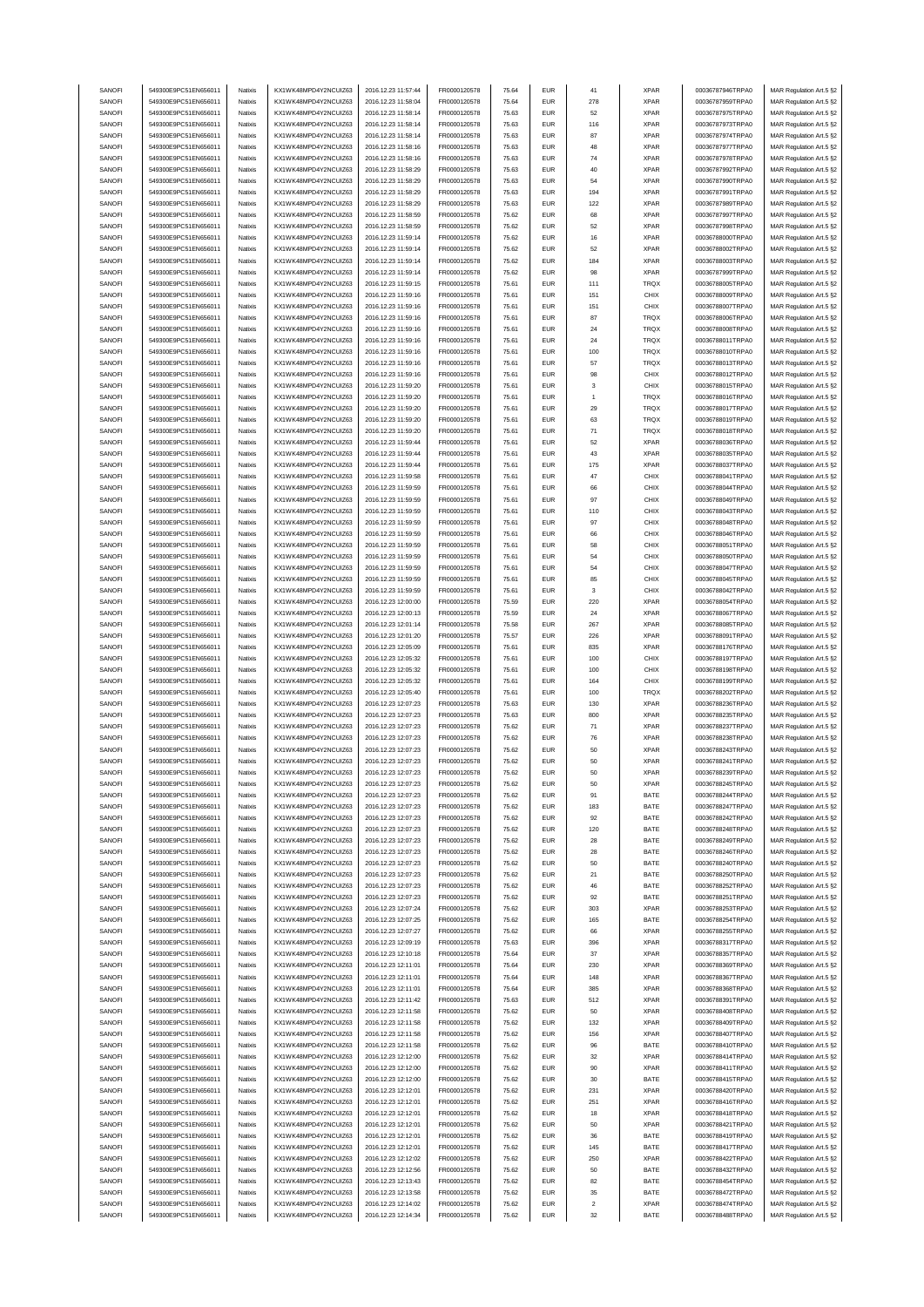| SANOFI | 549300E9PC51EN656011 | Natixis | KX1WK48MPD4Y2NCUIZ63  | 2016.12.23 12:15:22 | FR0000120578 | 75.62 | <b>EUR</b> | 4              | <b>XPAR</b> | 00036788517TRPA0 | MAR Regulation Art.5 §2 |
|--------|----------------------|---------|-----------------------|---------------------|--------------|-------|------------|----------------|-------------|------------------|-------------------------|
| SANOFI | 549300E9PC51EN656011 | Natixis | KX1WK48MPD4Y2NCUIZ63  | 2016.12.23 12:15:22 | FR0000120578 | 75.62 | <b>EUR</b> | 14             | <b>XPAR</b> | 00036788518TRPA0 | MAR Regulation Art.5 §2 |
| SANOFI | 549300E9PC51EN656011 | Natixis | KX1WK48MPD4Y2NCUIZ63  | 2016.12.23 12:15:32 | FR0000120578 | 75.62 | <b>EUR</b> | 864            | <b>XPAR</b> | 00036788539TRPA0 | MAR Regulation Art.5 §2 |
| SANOFI | 549300E9PC51EN656011 | Natixis | KX1WK48MPD4Y2NCUIZ63  | 2016.12.23 12:15:32 | FR0000120578 | 75.62 | <b>EUR</b> | 258            | <b>XPAR</b> | 00036788526TRPA0 | MAR Regulation Art.5 §2 |
| SANOFI | 549300E9PC51EN656011 | Natixis | KX1WK48MPD4Y2NCUIZ63  | 2016.12.23 12:15:32 | FR0000120578 | 75.62 | <b>EUR</b> | 259            | <b>XPAR</b> | 00036788525TRPA0 | MAR Regulation Art.5 §2 |
| SANOFI | 549300E9PC51EN656011 | Natixis | KX1WK48MPD4Y2NCUIZ63  | 2016.12.23 12:15:32 | FR0000120578 | 75.62 | <b>EUR</b> | 120            | <b>XPAR</b> | 00036788536TRPA0 | MAR Regulation Art.5 §2 |
| SANOFI | 549300E9PC51EN656011 | Natixis | KX1WK48MPD4Y2NCUIZ63  | 2016.12.23 12:15:32 | FR0000120578 | 75.62 | <b>EUR</b> | 946            | <b>XPAR</b> | 00036788532TRPA0 | MAR Regulation Art.5 §2 |
| SANOFI | 549300E9PC51EN656011 | Natixis | KX1WK48MPD4Y2NCUIZ63  | 2016.12.23 12:15:32 | FR0000120578 | 75.62 | <b>EUR</b> | 246            | <b>XPAR</b> | 00036788527TRPA0 |                         |
|        |                      |         | KX1WK48MPD4Y2NCLIIZ63 |                     |              |       |            |                |             | 00036788541TRPA0 | MAR Regulation Art.5 §2 |
| SANOFI | 549300E9PC51EN656011 | Natixis |                       | 2016.12.23 12:15:32 | FR0000120578 | 75.62 | <b>EUR</b> | 151            | <b>XPAR</b> |                  | MAR Regulation Art.5 §2 |
| SANOFI | 549300E9PC51EN656011 | Natixis | KX1WK48MPD4Y2NCUIZ63  | 2016.12.23 12:15:32 | FR0000120578 | 75.62 | <b>EUR</b> | 236            | <b>XPAR</b> | 00036788528TRPA0 | MAR Regulation Art.5 §2 |
| SANOFI | 549300E9PC51EN656011 | Natixis | KX1WK48MPD4Y2NCUIZ63  | 2016.12.23 12:15:32 | FR0000120578 | 75.62 | <b>EUR</b> | 50             | <b>XPAR</b> | 00036788544TRPA0 | MAR Regulation Art.5 §2 |
| SANOFI | 549300E9PC51EN656011 | Natixis | KX1WK48MPD4Y2NCUIZ63  | 2016.12.23 12:15:32 | FR0000120578 | 75.62 | <b>EUR</b> | 50             | <b>XPAR</b> | 00036788545TRPA0 | MAR Regulation Art.5 §2 |
| SANOFI | 549300E9PC51EN656011 | Natixis | KX1WK48MPD4Y2NCUIZ63  | 2016.12.23 12:15:32 | FR0000120578 | 75.62 | <b>EUR</b> | 50             | <b>XPAR</b> | 00036788543TRPA0 | MAR Regulation Art.5 §2 |
| SANOFI | 549300E9PC51EN656011 | Natixis | KX1WK48MPD4Y2NCUIZ63  | 2016.12.23 12:15:32 | FR0000120578 | 75.62 | <b>EUR</b> | 50             | <b>XPAR</b> | 00036788542TRPA0 | MAR Regulation Art.5 §2 |
| SANOFI | 549300E9PC51EN656011 | Natixis | KX1WK48MPD4Y2NCUIZ63  | 2016.12.23 12:15:32 | FR0000120578 | 75.62 | <b>EUR</b> | 50             | <b>XPAR</b> | 00036788540TRPA0 | MAR Regulation Art.5 §2 |
| SANOFI | 549300E9PC51EN656011 | Natixis | KX1WK48MPD4Y2NCUIZ63  | 2016.12.23 12:15:32 | FR0000120578 | 75.62 | <b>EUR</b> | 50             | <b>XPAR</b> | 00036788538TRPA0 | MAR Regulation Art.5 §2 |
| SANOFI | 549300E9PC51EN656011 | Natixis | KX1WK48MPD4Y2NCUIZ63  | 2016.12.23 12:15:32 | FR0000120578 | 75.62 | <b>EUR</b> | 50             | <b>XPAR</b> | 00036788534TRPA0 |                         |
|        | 549300E9PC51EN656011 | Natixis | KX1WK48MPD4Y2NCLIIZ63 |                     |              | 75.62 | <b>EUR</b> | 50             | <b>XPAR</b> | 00036788531TRPA0 | MAR Regulation Art.5 §2 |
| SANOFI |                      |         |                       | 2016.12.23 12:15:32 | FR0000120578 |       |            |                |             |                  | MAR Regulation Art.5 §2 |
| SANOFI | 549300E9PC51EN656011 | Natixis | KX1WK48MPD4Y2NCUIZ63  | 2016.12.23 12:15:32 | FR0000120578 | 75.62 | <b>EUR</b> | 36             | <b>XPAR</b> | 00036788529TRPA0 | MAR Regulation Art.5 §2 |
| SANOFI | 549300E9PC51EN656011 | Natixis | KX1WK48MPD4Y2NCUIZ63  | 2016.12.23 12:15:32 | FR0000120578 | 75.62 | EUR        | 31             | <b>XPAR</b> | 00036788547TRPA0 | MAR Regulation Art.5 §2 |
| SANOFI | 549300E9PC51EN656011 | Natixis | KX1WK48MPD4Y2NCUIZ63  | 2016.12.23 12:15:32 | FR0000120578 | 75.62 | <b>EUR</b> | 19             | <b>XPAR</b> | 00036788546TRPA0 | MAR Regulation Art.5 §2 |
| SANOFI | 549300E9PC51EN656011 | Natixis | KX1WK48MPD4Y2NCUIZ63  | 2016.12.23 12:15:32 | FR0000120578 | 75.62 | <b>EUR</b> | 112            | BATE        | 00036788530TRPA0 | MAR Regulation Art.5 §2 |
| SANOFI | 549300E9PC51EN656011 | Natixis | KX1WK48MPD4Y2NCUIZ63  | 2016.12.23 12:15:32 | FR0000120578 | 75.62 | <b>EUR</b> | 20             | BATE        | 00036788533TRPA0 | MAR Regulation Art.5 §2 |
| SANOFI | 549300E9PC51EN656011 | Natixis | KX1WK48MPD4Y2NCUIZ63  | 2016.12.23 12:15:32 | FR0000120578 | 75.62 | <b>EUR</b> | 52             | BATE        | 00036788535TRPA0 | MAR Regulation Art.5 §2 |
| SANOFI | 549300E9PC51EN656011 | Natixis | KX1WK48MPD4Y2NCUIZ63  | 2016.12.23 12:15:32 | FR0000120578 | 75.62 | <b>EUR</b> | 189            | BATE        | 00036788537TRPA0 | MAR Regulation Art.5 §2 |
| SANOFI | 549300E9PC51EN656011 | Natixis | KX1WK48MPD4Y2NCUIZ63  | 2016.12.23 12:15:33 | FR0000120578 | 75.62 | <b>EUR</b> | 58             | <b>XPAR</b> | 00036788554TRPA0 | MAR Regulation Art.5 §2 |
| SANOFI | 549300E9PC51EN656011 | Natixis | KX1WK48MPD4Y2NCLIIZ63 | 2016.12.23 12:15:33 | FR0000120578 | 75.62 | <b>EUR</b> | 22             | <b>XPAR</b> | 00036788555TRPA0 | MAR Regulation Art.5 §2 |
|        | 549300E9PC51EN656011 |         | KX1WK48MPD4Y2NCUIZ63  |                     | FR0000120578 |       | <b>EUR</b> |                |             |                  |                         |
| SANOFI |                      | Natixis |                       | 2016.12.23 12:15:33 |              | 75.62 |            | 23             | <b>XPAR</b> | 00036788552TRPA0 | MAR Regulation Art.5 §2 |
| SANOFI | 549300E9PC51EN656011 | Natixis | KX1WK48MPD4Y2NCUIZ63  | 2016.12.23 12:15:33 | FR0000120578 | 75.62 | EUR        | 27             | <b>XPAR</b> | 00036788553TRPA0 | MAR Regulation Art.5 §2 |
| SANOFI | 549300E9PC51EN656011 | Natixis | KX1WK48MPD4Y2NCUIZ63  | 2016.12.23 12:15:33 | FR0000120578 | 75.62 | <b>EUR</b> | 36             | <b>XPAR</b> | 00036788551TRPA0 | MAR Regulation Art.5 §2 |
| SANOFI | 549300E9PC51EN656011 | Natixis | KX1WK48MPD4Y2NCUIZ63  | 2016.12.23 12:15:33 | FR0000120578 | 75.62 | <b>EUR</b> | 50             | <b>XPAR</b> | 00036788550TRPA0 | MAR Regulation Art.5 §2 |
| SANOFI | 549300E9PC51EN656011 | Natixis | KX1WK48MPD4Y2NCUIZ63  | 2016.12.23 12:15:33 | FR0000120578 | 75.62 | <b>EUR</b> | 248            | <b>XPAR</b> | 00036788548TRPA0 | MAR Regulation Art.5 §2 |
| SANOFI | 549300E9PC51EN656011 | Natixis | KX1WK48MPD4Y2NCUIZ63  | 2016.12.23 12:15:33 | FR0000120578 | 75.62 | <b>EUR</b> | 205            | BATE        | 00036788549TRPA0 | MAR Regulation Art.5 §2 |
| SANOFI | 549300E9PC51EN656011 | Natixis | KX1WK48MPD4Y2NCUIZ63  | 2016.12.23 12:15:34 | FR0000120578 | 75.62 | <b>EUR</b> | 28             | <b>XPAR</b> | 00036788556TRPA0 | MAR Regulation Art.5 §2 |
| SANOFI | 549300E9PC51EN656011 | Natixis | KX1WK48MPD4Y2NCUIZ63  | 2016.12.23 12:15:34 | FR0000120578 | 75.62 | <b>EUR</b> | 50             | <b>XPAR</b> | 00036788558TRPA0 | MAR Regulation Art.5 §2 |
| SANOFI | 549300E9PC51EN656011 | Natixis | KX1WK48MPD4Y2NCLIIZ63 | 2016.12.23 12:15:34 | FR0000120578 | 75.62 | <b>EUR</b> | 290            | <b>XPAR</b> | 00036788559TRPA0 | MAR Regulation Art.5 §2 |
|        |                      |         |                       |                     |              |       |            |                |             |                  |                         |
| SANOFI | 549300E9PC51EN656011 | Natixis | KX1WK48MPD4Y2NCUIZ63  | 2016.12.23 12:15:34 | FR0000120578 | 75.62 | <b>EUR</b> | 586            | <b>XPAR</b> | 00036788557TRPA0 | MAR Regulation Art.5 §2 |
| SANOFI | 549300E9PC51EN656011 | Natixis | KX1WK48MPD4Y2NCUIZ63  | 2016.12.23 12:16:15 | FR0000120578 | 75.62 | <b>EUR</b> | 254            | <b>XPAR</b> | 00036788564TRPA0 | MAR Regulation Art.5 §2 |
| SANOFI | 549300E9PC51EN656011 | Natixis | KX1WK48MPD4Y2NCUIZ63  | 2016.12.23 12:16:15 | FR0000120578 | 75.62 | <b>EUR</b> | 101            | <b>XPAR</b> | 00036788566TRPA0 | MAR Regulation Art.5 §2 |
| SANOFI | 549300E9PC51EN656011 | Natixis | KX1WK48MPD4Y2NCUIZ63  | 2016.12.23 12:16:15 | FR0000120578 | 75.62 | <b>EUR</b> | 50             | <b>XPAR</b> | 00036788572TRPA0 | MAR Regulation Art.5 §2 |
| SANOFI | 549300E9PC51EN656011 | Natixis | KX1WK48MPD4Y2NCUIZ63  | 2016.12.23 12:16:15 | FR0000120578 | 75.62 | <b>EUR</b> | 50             | <b>XPAR</b> | 00036788571TRPA0 | MAR Regulation Art.5 §2 |
| SANOFI | 549300E9PC51EN656011 | Natixis | KX1WK48MPD4Y2NCUIZ63  | 2016.12.23 12:16:15 | FR0000120578 | 75.62 | <b>EUR</b> | 50             | <b>XPAR</b> | 00036788570TRPA0 | MAR Regulation Art.5 §2 |
| SANOFI | 549300E9PC51EN656011 | Natixis | KX1WK48MPD4Y2NCUIZ63  | 2016.12.23 12:16:15 | FR0000120578 | 75.62 | <b>EUR</b> | 50             | <b>XPAR</b> | 00036788569TRPA0 | MAR Regulation Art.5 §2 |
| SANOFI | 549300E9PC51EN656011 | Natixis | KX1WK48MPD4Y2NCUIZ63  | 2016.12.23 12:16:15 | FR0000120578 | 75.62 | <b>EUR</b> | 50             | <b>XPAR</b> | 00036788567TRPA0 | MAR Regulation Art.5 §2 |
| SANOFI | 549300E9PC51EN656011 | Natixis | KX1WK48MPD4Y2NCUIZ63  | 2016.12.23 12:16:15 | FR0000120578 | 75.62 | <b>EUR</b> | 50             | <b>XPAR</b> | 00036788565TRPA0 | MAR Regulation Art.5 §2 |
|        |                      |         |                       |                     |              |       |            |                |             |                  |                         |
| SANOFI | 549300E9PC51EN656011 | Natixis | KX1WK48MPD4Y2NCUIZ63  | 2016.12.23 12:16:15 | FR0000120578 | 75.62 | <b>EUR</b> | 34             | <b>XPAR</b> | 00036788568TRPA0 | MAR Regulation Art.5 §2 |
| SANOFI | 549300E9PC51EN656011 | Natixis | KX1WK48MPD4Y2NCUIZ63  | 2016.12.23 12:17:45 | FR0000120578 | 75.62 | <b>EUR</b> | 50             | <b>XPAR</b> | 00036788601TRPA0 | MAR Regulation Art.5 §2 |
| SANOFI | 549300E9PC51EN656011 | Natixis | KX1WK48MPD4Y2NCUIZ63  | 2016.12.23 12:17:45 | FR0000120578 | 75.62 | <b>EUR</b> | 258            | <b>XPAR</b> | 00036788600TRPA0 | MAR Regulation Art.5 §2 |
| SANOFI | 549300E9PC51EN656011 | Natixis | KX1WK48MPD4Y2NCUIZ63  | 2016.12.23 12:17:45 | FR0000120578 | 75.62 | <b>EUR</b> | 183            | <b>XPAR</b> | 00036788602TRPA0 | MAR Regulation Art.5 §2 |
| SANOFI | 549300E9PC51EN656011 | Natixis | KX1WK48MPD4Y2NCUIZ63  | 2016.12.23 12:18:04 | FR0000120578 | 75.61 | <b>EUR</b> | 259            | <b>XPAR</b> | 00036788608TRPA0 | MAR Regulation Art.5 §2 |
| SANOFI | 549300E9PC51EN656011 | Natixis | KX1WK48MPD4Y2NCUIZ63  | 2016.12.23 12:18:04 | FR0000120578 | 75.61 | <b>EUR</b> | 161            | TRQX        | 00036788615TRPA0 | MAR Regulation Art.5 §2 |
| SANOFI | 549300E9PC51EN656011 | Natixis | KX1WK48MPD4Y2NCUIZ63  | 2016.12.23 12:18:04 | FR0000120578 | 75.61 | <b>EUR</b> | 161            | TRQX        | 00036788612TRPA0 | MAR Regulation Art.5 §2 |
| SANOFI | 549300E9PC51EN656011 | Natixis | KX1WK48MPD4Y2NCUIZ63  | 2016.12.23 12:18:04 | FR0000120578 | 75.61 | <b>EUR</b> | 170            | TRQX        | 00036788616TRPA0 | MAR Regulation Art.5 §2 |
| SANOFI | 549300E9PC51EN656011 | Natixis | KX1WK48MPD4Y2NCUIZ63  | 2016.12.23 12:18:04 | FR0000120578 | 75.61 | <b>EUR</b> | 161            | TRQX        | 00036788610TRPA0 | MAR Regulation Art.5 §2 |
|        |                      |         |                       |                     |              |       |            |                |             |                  |                         |
| SANOFI | 549300E9PC51EN656011 | Natixis | KX1WK48MPD4Y2NCUIZ63  | 2016.12.23 12:18:04 | FR0000120578 | 75.61 | <b>EUR</b> | 100            | CHIX        | 00036788611TRPA0 | MAR Regulation Art.5 §2 |
| SANOFI | 549300E9PC51EN656011 | Natixis | KX1WK48MPD4Y2NCUIZ63  | 2016.12.23 12:18:04 | FR0000120578 | 75.61 | <b>EUR</b> | 100            | TRQX        | 00036788614TRPA0 | MAR Regulation Art.5 §2 |
| SANOFI | 549300E9PC51EN656011 | Natixis | KX1WK48MPD4Y2NCUIZ63  | 2016.12.23 12:18:04 | FR0000120578 | 75.61 | <b>EUR</b> | 100            | CHIX        | 00036788609TRPA0 | MAR Regulation Art.5 §2 |
| SANOFI | 549300E9PC51EN656011 | Natixis | KX1WK48MPD4Y2NCUIZ63  | 2016.12.23 12:18:04 | FR0000120578 | 75.61 | <b>EUR</b> | 9              | CHIX        | 00036788613TRPA0 | MAR Regulation Art.5 §2 |
| SANOFI | 549300E9PC51EN656011 | Natixis | KX1WK48MPD4Y2NCUIZ63  | 2016.12.23 12:18:04 | FR0000120578 | 75.61 | <b>EUR</b> | 13             | TRQX        | 00036788617TRPA0 | MAR Regulation Art.5 §2 |
| SANOFI | 549300E9PC51EN656011 | Natixis | KX1WK48MPD4Y2NCUIZ63  | 2016.12.23 12:18:21 | FR0000120578 | 75.61 | <b>EUR</b> | 26             | TRQX        | 00036788624TRPA0 | MAR Regulation Art.5 §2 |
| SANOF  | 549300E9PC51EN656011 | Natixis | KX1WK48MPD4Y2NCUIZ63  | 2016.12.23 12:18:21 | FR0000120578 | 75.61 | EUR        | 258            | TROX        | 00036788625TRPA0 | MAR Regulation Art.5 §2 |
| SANOFI | 549300E9PC51EN656011 | Natixis | KX1WK48MPD4Y2NCUIZ63  | 2016.12.23 12:18:21 | FR0000120578 | 75.61 | <b>EUR</b> | 35             | CHIX        | 00036788623TRPA0 | MAR Regulation Art.5 §2 |
| SANOFI | 549300E9PC51EN656011 | Natixis | KX1WK48MPD4Y2NCUIZ63  | 2016.12.23 12:18:21 | FR0000120578 | 75.61 | <b>EUR</b> | 78             | TRQX        | 00036788622TRPA0 | MAR Regulation Art.5 §2 |
|        |                      |         | KX1WK48MPD4Y2NCUIZ63  |                     |              |       |            |                |             |                  |                         |
| SANOFI | 549300E9PC51EN656011 | Natixis |                       | 2016.12.23 12:18:21 | FR0000120578 | 75.61 | <b>EUR</b> | 91             | CHIX        | 00036788621TRPA0 | MAR Regulation Art.5 §2 |
| SANOFI | 549300E9PC51EN656011 | Natixis | KX1WK48MPD4Y2NCUIZ63  | 2016.12.23 12:18:22 | FR0000120578 | 75.61 | <b>EUR</b> | 3              | TRQX        | 00036788627TRPA0 | MAR Regulation Art.5 §2 |
| SANOFI | 549300E9PC51EN656011 | Natixis | KX1WK48MPD4Y2NCUIZ63  | 2016.12.23 12:18:22 | FR0000120578 | 75.61 | <b>EUR</b> | 51             | CHIX        | 00036788626TRPA0 | MAR Regulation Art.5 §2 |
| SANOFI | 549300E9PC51EN656011 | Natixis | KX1WK48MPD4Y2NCUIZ63  | 2016.12.23 12:19:17 | FR0000120578 | 75.62 | <b>EUR</b> | 362            | <b>XPAR</b> | 00036788653TRPA0 | MAR Regulation Art.5 §2 |
| SANOFI | 549300E9PC51EN656011 | Natixis | KX1WK48MPD4Y2NCUIZ63  | 2016.12.23 12:19:29 | FR0000120578 | 75.61 | EUR        | 252            | <b>XPAR</b> | 00036788654TRPA0 | MAR Regulation Art.5 §2 |
| SANOFI | 549300E9PC51EN656011 | Natixis | KX1WK48MPD4Y2NCUIZ63  | 2016.12.23 12:19:29 | FR0000120578 | 75.61 | <b>EUR</b> | 100            | CHIX        | 00036788657TRPA0 | MAR Regulation Art.5 §2 |
| SANOFI | 549300E9PC51EN656011 | Natixis | KX1WK48MPD4Y2NCUIZ63  | 2016.12.23 12:19:29 | FR0000120578 | 75.61 | <b>EUR</b> | 261            | TRQX        | 00036788656TRPA0 | MAR Regulation Art.5 §2 |
| SANOFI | 549300E9PC51EN656011 | Natixis | KX1WK48MPD4Y2NCUIZ63  | 2016.12.23 12:19:29 | FR0000120578 | 75.61 | <b>EUR</b> | 49             | CHIX        | 00036788655TRPA0 | MAR Regulation Art.5 §2 |
| SANOFI | 549300E9PC51EN656011 | Natixis | KX1WK48MPD4Y2NCUIZ63  | 2016.12.23 12:19:29 | FR0000120578 | 75.61 | <b>EUR</b> | 132            | TRQX        | 00036788666TRPA0 | MAR Regulation Art.5 §2 |
| SANOFI | 549300E9PC51EN656011 | Natixis | KX1WK48MPD4Y2NCUIZ63  | 2016.12.23 12:19:29 | FR0000120578 | 75.61 | <b>EUR</b> | 49             | CHIX        | 00036788662TRPA0 | MAR Regulation Art.5 §2 |
|        |                      |         |                       |                     |              |       |            |                |             | 00036788661TRPA0 |                         |
| SANOFI | 549300E9PC51EN656011 | Natixis | KX1WK48MPD4Y2NCUIZ63  | 2016.12.23 12:19:29 | FR0000120578 | 75.61 | <b>EUR</b> | 161            | TRQX        |                  | MAR Regulation Art.5 §2 |
| SANOFI | 549300E9PC51EN656011 | Natixis | KX1WK48MPD4Y2NCUIZ63  | 2016.12.23 12:19:29 | FR0000120578 | 75.61 | <b>EUR</b> | 100            | TRQX        | 00036788664TRPA0 | MAR Regulation Art.5 §2 |
| SANOFI | 549300E9PC51EN656011 | Natixis | KX1WK48MPD4Y2NCUIZ63  | 2016.12.23 12:19:29 | FR0000120578 | 75.61 | <b>EUR</b> | 100            | TRQX        | 00036788659TRPA0 | MAR Regulation Art.5 §2 |
| SANOFI | 549300E9PC51EN656011 | Natixis | KX1WK48MPD4Y2NCUIZ63  | 2016.12.23 12:19:29 | FR0000120578 | 75.61 | <b>EUR</b> | 100            | CHIX        | 00036788660TRPA0 | MAR Regulation Art.5 §2 |
| SANOFI | 549300E9PC51EN656011 | Natixis | KX1WK48MPD4Y2NCUIZ63  | 2016.12.23 12:19:29 | FR0000120578 | 75.61 | <b>EUR</b> | 54             | CHIX        | 00036788665TRPA0 | MAR Regulation Art.5 §2 |
| SANOFI | 549300E9PC51EN656011 | Natixis | KX1WK48MPD4Y2NCUIZ63  | 2016.12.23 12:19:29 | FR0000120578 | 75.61 | <b>EUR</b> | $\overline{4}$ | TRQX        | 00036788663TRPA0 | MAR Regulation Art.5 §2 |
| SANOFI | 549300E9PC51EN656011 | Natixis | KX1WK48MPD4Y2NCUIZ63  | 2016.12.23 12:19:29 | FR0000120578 | 75.61 | <b>EUR</b> | 29             | TRQX        | 00036788667TRPA0 | MAR Regulation Art.5 §2 |
| SANOFI | 549300E9PC51EN656011 | Natixis | KX1WK48MPD4Y2NCUIZ63  | 2016.12.23 12:19:29 | FR0000120578 | 75.61 | <b>EUR</b> | 71             | TRQX        | 00036788668TRPA0 | MAR Regulation Art.5 §2 |
| SANOFI | 549300E9PC51EN656011 | Natixis | KX1WK48MPD4Y2NCUIZ63  | 2016.12.23 12:19:29 | FR0000120578 | 75.61 | <b>EUR</b> | 261            | TRQX        | 00036788669TRPA0 | MAR Regulation Art.5 §2 |
|        |                      |         |                       |                     |              |       |            |                |             |                  |                         |
| SANOFI | 549300E9PC51EN656011 | Natixis | KX1WK48MPD4Y2NCUIZ63  | 2016.12.23 12:19:30 | FR0000120578 | 75.61 | <b>EUR</b> | 26             | CHIX        | 00036788672TRPA0 | MAR Regulation Art.5 §2 |
| SANOFI | 549300E9PC51EN656011 | Natixis | KX1WK48MPD4Y2NCUIZ63  | 2016.12.23 12:19:30 | FR0000120578 | 75.61 | <b>EUR</b> | 261            | TRQX        | 00036788671TRPA0 | MAR Regulation Art.5 §2 |
| SANOFI | 549300E9PC51EN656011 | Natixis | KX1WK48MPD4Y2NCUIZ63  | 2016.12.23 12:19:30 | FR0000120578 | 75.61 | <b>EUR</b> | 150            | TRQX        | 00036788673TRPA0 | MAR Regulation Art.5 §2 |
| SANOFI | 549300E9PC51EN656011 | Natixis | KX1WK48MPD4Y2NCUIZ63  | 2016.12.23 12:19:30 | FR0000120578 | 75.61 | <b>EUR</b> | 46             | CHIX        | 00036788670TRPA0 | MAR Regulation Art.5 §2 |
| SANOFI | 549300E9PC51EN656011 | Natixis | KX1WK48MPD4Y2NCUIZ63  | 2016.12.23 12:19:30 | FR0000120578 | 75.61 | <b>EUR</b> | -1             | TRQX        | 00036788674TRPA0 | MAR Regulation Art.5 §2 |
| SANOFI | 549300E9PC51EN656011 | Natixis | KX1WK48MPD4Y2NCUIZ63  | 2016.12.23 12:20:26 | FR0000120578 | 75.61 | <b>EUR</b> | 215            | <b>XPAR</b> | 00036788705TRPA0 | MAR Regulation Art.5 §2 |
| SANOFI | 549300E9PC51EN656011 | Natixis | KX1WK48MPD4Y2NCUIZ63  | 2016.12.23 12:20:26 | FR0000120578 | 75.61 | <b>EUR</b> | 94             | TRQX        | 00036788706TRPA0 | MAR Regulation Art.5 §2 |
| SANOFI | 549300E9PC51EN656011 | Natixis | KX1WK48MPD4Y2NCUIZ63  | 2016.12.23 12:20:26 | FR0000120578 | 75.61 | <b>EUR</b> | 16             | CHIX        | 00036788711TRPA0 |                         |
|        |                      |         |                       |                     |              |       |            |                |             |                  | MAR Regulation Art.5 §2 |
| SANOFI | 549300E9PC51EN656011 | Natixis | KX1WK48MPD4Y2NCUIZ63  | 2016.12.23 12:20:26 | FR0000120578 | 75.61 | <b>EUR</b> | 100            | CHIX        | 00036788708TRPA0 | MAR Regulation Art.5 §2 |
| SANOFI | 549300E9PC51EN656011 | Natixis | KX1WK48MPD4Y2NCUIZ63  | 2016.12.23 12:20:26 | FR0000120578 | 75.61 | <b>EUR</b> | 100            | CHIX        | 00036788709TRPA0 | MAR Regulation Art.5 §2 |
| SANOFI | 549300E9PC51EN656011 | Natixis | KX1WK48MPD4Y2NCUIZ63  | 2016.12.23 12:20:26 | FR0000120578 | 75.61 | <b>EUR</b> | 100            | CHIX        | 00036788710TRPA0 | MAR Regulation Art.5 §2 |
| SANOFI | 549300E9PC51EN656011 | Natixis | KX1WK48MPD4Y2NCUIZ63  | 2016.12.23 12:20:26 | FR0000120578 | 75.61 | EUR        | 144            | TRQX        | 00036788707TRPA0 | MAR Regulation Art.5 §2 |
| SANOFI | 549300E9PC51EN656011 | Natixis | KX1WK48MPD4Y2NCUIZ63  | 2016.12.23 12:20:26 | FR0000120578 | 75.61 | <b>EUR</b> | 116            | CHIX        | 00036788715TRPA0 | MAR Regulation Art.5 §2 |
| SANOFI | 549300E9PC51EN656011 | Natixis | KX1WK48MPD4Y2NCUIZ63  | 2016.12.23 12:20:26 | FR0000120578 | 75.61 | <b>EUR</b> | 186            | CHIX        | 00036788713TRPA0 | MAR Regulation Art.5 §2 |
| SANOFI | 549300E9PC51EN656011 | Natixis | KX1WK48MPD4Y2NCUIZ63  | 2016.12.23 12:20:26 | FR0000120578 | 75.61 | <b>EUR</b> | 84             | CHIX        | 00036788712TRPA0 | MAR Regulation Art.5 §2 |
| SANOFI | 549300E9PC51EN656011 | Natixis | KX1WK48MPD4Y2NCUIZ63  | 2016.12.23 12:20:26 | FR0000120578 | 75.61 | <b>EUR</b> | 100            | CHIX        | 00036788714TRPA0 | MAR Regulation Art.5 §2 |
| SANOFI | 549300E9PC51EN656011 | Natixis | KX1WK48MPD4Y2NCUIZ63  | 2016.12.23 12:20:27 | FR0000120578 | 75.61 | <b>EUR</b> | 42             | CHIX        | 00036788716TRPA0 | MAR Regulation Art.5 §2 |
| SANOFI | 549300E9PC51EN656011 | Natixis | KX1WK48MPD4Y2NCUIZ63  | 2016.12.23 12:21:57 | FR0000120578 | 75.62 | EUR        | 328            | <b>XPAR</b> | 00036788731TRPA0 | MAR Regulation Art.5 §2 |
|        |                      |         |                       |                     |              |       |            |                |             |                  |                         |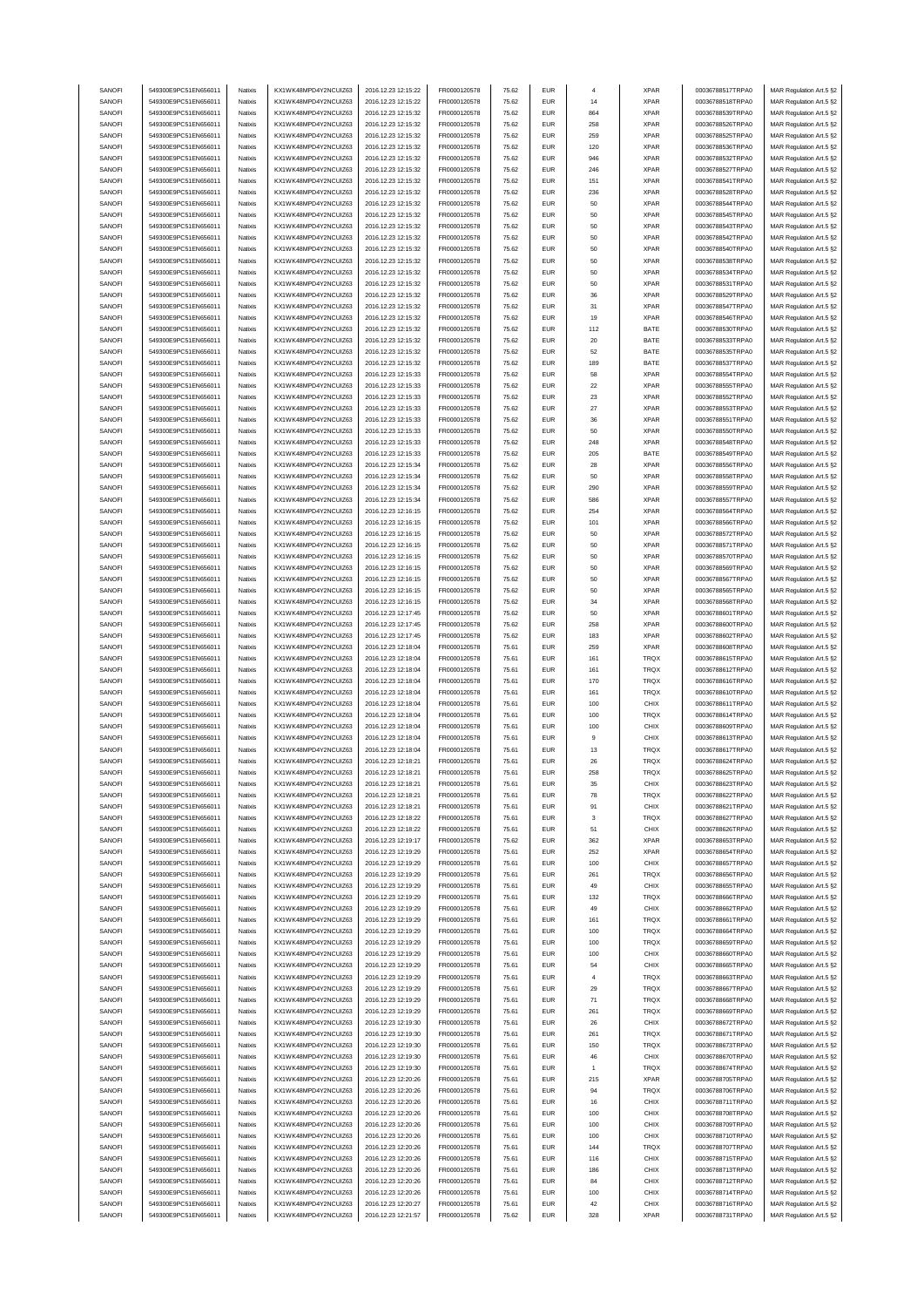| SANOFI           | 549300E9PC51EN656011                         | Natixis            | KX1WK48MPD4Y2NCUIZ63                         | 2016.12.23 12:22:00                        | FR0000120578                 | 75.61          | <b>EUR</b>        | 58         | CHIX                       | 00036788732TRPA0                     | MAR Regulation Art.5 §2                            |
|------------------|----------------------------------------------|--------------------|----------------------------------------------|--------------------------------------------|------------------------------|----------------|-------------------|------------|----------------------------|--------------------------------------|----------------------------------------------------|
| SANOFI           | 549300E9PC51EN656011                         | Natixis            | KX1WK48MPD4Y2NCUIZ63                         | 2016.12.23 12:22:13                        | FR0000120578                 | 75.61          | <b>EUR</b>        | 100        | CHIX                       | 00036788733TRPA0                     | MAR Regulation Art.5 §2                            |
| SANOFI           | 549300E9PC51EN656011                         | Natixis            | KX1WK48MPD4Y2NCUIZ63                         | 2016.12.23 12:22:13                        | FR0000120578                 | 75.61          | <b>EUR</b>        | 100        | CHIX                       | 00036788735TRPA0                     | MAR Regulation Art.5 §2                            |
| SANOFI           | 549300E9PC51EN656011                         | Natixis            | KX1WK48MPD4Y2NCUIZ63                         | 2016.12.23 12:22:13                        | FR0000120578                 | 75.61          | <b>EUR</b>        | 100        | CHIX                       | 00036788736TRPA0                     | MAR Regulation Art.5 §2                            |
|                  |                                              |                    |                                              |                                            |                              |                |                   |            |                            |                                      |                                                    |
| SANOFI           | 549300E9PC51EN656011                         | Natixis            | KX1WK48MPD4Y2NCUIZ63                         | 2016.12.23 12:22:13                        | FR0000120578                 | 75.61          | <b>EUR</b>        | 100        | CHIX                       | 00036788737TRPA0                     | MAR Regulation Art.5 §2                            |
| SANOFI           | 549300E9PC51EN656011                         | Natixis            | KX1WK48MPD4Y2NCUIZ63                         | 2016.12.23 12:22:13                        | FR0000120578                 | 75.61          | <b>EUR</b>        | 575        | CHIX                       | 00036788734TRPA0                     | MAR Regulation Art.5 §2                            |
| SANOFI           | 549300E9PC51EN656011                         | Natixis            | KX1WK48MPD4Y2NCUIZ63                         | 2016.12.23 12:22:14                        | FR0000120578                 | 75.61          | <b>EUR</b>        | 263        | CHIX                       | 00036788739TRPA0                     | MAR Regulation Art.5 §2                            |
| SANOFI           | 549300E9PC51EN656011                         | Natixis            | KX1WK48MPD4Y2NCUIZ63                         | 2016.12.23 12:22:14                        | FR0000120578                 | 75.61          | <b>EUR</b>        | 100        | CHIX                       | 00036788738TRPA0                     | MAR Regulation Art.5 §2                            |
| SANOFI           | 549300E9PC51EN656011                         | Natixis            | KX1WK48MPD4Y2NCLIIZ63                        | 2016.12.23 12:22:23                        | FR0000120578                 | 75.61          | <b>EUR</b>        | 100        | CHIX                       | 00036788743TRPA0                     | MAR Regulation Art.5 §2                            |
| SANOFI           | 549300E9PC51EN656011                         | Natixis            | KX1WK48MPD4Y2NCUIZ63                         | 2016.12.23 12:22:23                        | FR0000120578                 | 75.61          | <b>EUR</b>        | 124        | CHIX                       | 00036788744TRPA0                     | MAR Regulation Art.5 §2                            |
|                  |                                              | Natixis            |                                              |                                            |                              |                | <b>EUR</b>        |            |                            |                                      |                                                    |
| SANOFI           | 549300E9PC51EN656011                         |                    | KX1WK48MPD4Y2NCUIZ63                         | 2016.12.23 12:22:28                        | FR0000120578                 | 75.61          |                   | 100        | CHIX                       | 00036788746TRPA0                     | MAR Regulation Art.5 §2                            |
| SANOFI           | 549300E9PC51EN656011                         | Natixis            | KX1WK48MPD4Y2NCUIZ63                         | 2016.12.23 12:22:41                        | FR0000120578                 | 75.60          | <b>EUR</b>        | 326        | <b>XPAR</b>                | 00036788747TRPA0                     | MAR Regulation Art.5 §2                            |
| SANOFI           | 549300E9PC51EN656011                         | Natixis            | KX1WK48MPD4Y2NCUIZ63                         | 2016.12.23 12:22:41                        | FR0000120578                 | 75.61          | <b>EUR</b>        | 100        | CHIX                       | 00036788748TRPA0                     | MAR Regulation Art.5 §2                            |
| SANOFI           | 549300E9PC51EN656011                         | Natixis            | KX1WK48MPD4Y2NCUIZ63                         | 2016.12.23 12:22:41                        | FR0000120578                 | 75.61          | <b>EUR</b>        | 100        | CHIX                       | 00036788750TRPA0                     | MAR Regulation Art.5 §2                            |
| SANOFI           | 549300E9PC51EN656011                         | Natixis            | KX1WK48MPD4Y2NCUIZ63                         | 2016.12.23 12:22:41                        | FR0000120578                 | 75.61          | <b>EUR</b>        | 100        | CHIX                       | 00036788751TRPA0                     | MAR Regulation Art.5 §2                            |
|                  | 549300E9PC51EN656011                         |                    | KX1WK48MPD4Y2NCUIZ63                         |                                            |                              |                |                   |            |                            |                                      |                                                    |
| SANOFI           |                                              | Natixis            |                                              | 2016.12.23 12:22:41                        | FR0000120578                 | 75.61          | <b>EUR</b>        | 77         | CHIX                       | 00036788752TRPA0                     | MAR Regulation Art.5 §2                            |
| SANOFI           | 549300E9PC51EN656011                         | Natixis            | KX1WK48MPD4Y2NCUIZ63                         | 2016.12.23 12:22:41                        | FR0000120578                 | 75.61          | <b>EUR</b>        | 182        | CHIX                       | 00036788749TRPA0                     | MAR Regulation Art.5 §2                            |
| SANOFI           | 549300E9PC51EN656011                         | Natixis            | KX1WK48MPD4Y2NCLIIZ63                        | 2016.12.23 12:22:41                        | FR0000120578                 | 75.61          | <b>EUR</b>        | 59         | CHIX                       | 00036788754TRPA0                     | MAR Regulation Art.5 §2                            |
| SANOFI           | 549300E9PC51EN656011                         | Natixis            | KX1WK48MPD4Y2NCUIZ63                         | 2016.12.23 12:22:41                        | FR0000120578                 | 75.61          | <b>EUR</b>        | 23         | CHIX                       | 00036788753TRPA0                     | MAR Regulation Art.5 §2                            |
| SANOFI           | 549300E9PC51EN656011                         | Natixis            | KX1WK48MPD4Y2NCUIZ63                         | 2016.12.23 12:22:41                        | FR0000120578                 | 75.61          | <b>EUR</b>        | 100        | CHIX                       | 00036788755TRPA0                     | MAR Regulation Art.5 §2                            |
| SANOFI           | 549300E9PC51EN656011                         | Natixis            | KX1WK48MPD4Y2NCUIZ63                         | 2016.12.23 12:22:42                        | FR0000120578                 | 75.61          | <b>EUR</b>        | 100        | CHIX                       | 00036788756TRPA0                     | MAR Regulation Art.5 §2                            |
| SANOFI           | 549300E9PC51EN656011                         | Natixis            | KX1WK48MPD4Y2NCUIZ63                         | 2016.12.23 12:22:42                        | FR0000120578                 | 75.61          | <b>EUR</b>        | 216        | CHIX                       | 00036788757TRPA0                     | MAR Regulation Art.5 §2                            |
|                  |                                              |                    |                                              |                                            |                              |                |                   |            |                            |                                      |                                                    |
| SANOFI           | 549300E9PC51EN656011                         | Natixis            | KX1WK48MPD4Y2NCUIZ63                         | 2016.12.23 12:22:47                        | FR0000120578                 | 75.61          | <b>EUR</b>        | 100        | CHIX                       | 00036788758TRPA0                     | MAR Regulation Art.5 §2                            |
| SANOFI           | 549300E9PC51EN656011                         | Natixis            | KX1WK48MPD4Y2NCUIZ63                         | 2016.12.23 12:22:47                        | FR0000120578                 | 75.61          | <b>EUR</b>        | 105        | CHIX                       | 00036788759TRPA0                     | MAR Regulation Art.5 §2                            |
| SANOFI           | 549300E9PC51EN656011                         | Natixis            | KX1WK48MPD4Y2NCUIZ63                         | 2016.12.23 12:22:48                        | FR0000120578                 | 75.59          | <b>EUR</b>        | 305        | <b>XPAR</b>                | 00036788760TRPA0                     | MAR Regulation Art.5 §2                            |
| SANOFI           | 549300E9PC51EN656011                         | Natixis            | KX1WK48MPD4Y2NCUIZ63                         | 2016.12.23 12:23:15                        | FR0000120578                 | 75.58          | <b>EUR</b>        | 261        | <b>XPAR</b>                | 00036788773TRPA0                     | MAR Regulation Art.5 §2                            |
| SANOFI           | 549300E9PC51EN656011                         | Natixis            | KX1WK48MPD4Y2NCLIIZ63                        | 2016.12.23 12:24:11                        | FR0000120578                 | 75.59          | <b>EUR</b>        | 274        | <b>XPAR</b>                | 00036788790TRPA0                     | MAR Regulation Art.5 §2                            |
| SANOFI           | 549300E9PC51EN656011                         | Natixis            | KX1WK48MPD4Y2NCUIZ63                         | 2016.12.23 12:24:12                        | FR0000120578                 | 75.57          | <b>EUR</b>        | 82         | <b>XPAR</b>                | 00036788791TRPA0                     | MAR Regulation Art.5 §2                            |
|                  |                                              |                    |                                              |                                            |                              |                |                   |            |                            |                                      |                                                    |
| SANOFI           | 549300E9PC51EN656011                         | Natixis            | KX1WK48MPD4Y2NCUIZ63                         | 2016.12.23 12:24:18                        | FR0000120578                 | 75.57          | EUR               | 157        | <b>XPAR</b>                | 00036788793TRPA0                     | MAR Regulation Art.5 §2                            |
| SANOFI           | 549300E9PC51EN656011                         | Natixis            | KX1WK48MPD4Y2NCUIZ63                         | 2016.12.23 12:25:11                        | FR0000120578                 | 75.56          | <b>EUR</b>        | 154        | <b>XPAR</b>                | 00036788804TRPA0                     | MAR Regulation Art.5 §2                            |
| SANOFI           | 549300E9PC51EN656011                         | Natixis            | KX1WK48MPD4Y2NCUIZ63                         | 2016.12.23 12:26:29                        | FR0000120578                 | 75.56          | <b>EUR</b>        | 155        | <b>XPAR</b>                | 00036788826TRPA0                     | MAR Regulation Art.5 §2                            |
| SANOFI           | 549300E9PC51EN656011                         | Natixis            | KX1WK48MPD4Y2NCUIZ63                         | 2016.12.23 12:26:29                        | FR0000120578                 | 75.56          | <b>EUR</b>        | 86         | <b>XPAR</b>                | 00036788825TRPA0                     | MAR Regulation Art.5 §2                            |
| SANOFI           | 549300E9PC51EN656011                         | Natixis            | KX1WK48MPD4Y2NCUIZ63                         | 2016.12.23 12:28:15                        | FR0000120578                 | 75.55          | <b>EUR</b>        | 36         | <b>XPAR</b>                | 00036788846TRPA0                     | MAR Regulation Art.5 §2                            |
|                  |                                              |                    |                                              |                                            |                              |                |                   |            |                            |                                      |                                                    |
| SANOFI           | 549300E9PC51EN656011                         | Natixis            | KX1WK48MPD4Y2NCUIZ63                         | 2016.12.23 12:28:23                        | FR0000120578                 | 75.55          | <b>EUR</b>        | 50         | <b>XPAR</b>                | 00036788850TRPA0                     | MAR Regulation Art.5 §2                            |
| SANOFI           | 549300E9PC51EN656011                         | Natixis            | KX1WK48MPD4Y2NCUIZ63                         | 2016.12.23 12:28:50                        | FR0000120578                 | 75.55          | <b>EUR</b>        | 86         | <b>XPAR</b>                | 00036788860TRPA0                     | MAR Regulation Art.5 §2                            |
| SANOFI           | 549300E9PC51EN656011                         | Natixis            | KX1WK48MPD4Y2NCLIIZ63                        | 2016.12.23 12:28:50                        | FR0000120578                 | 75.55          | <b>EUR</b>        | 54         | <b>XPAR</b>                | 00036788859TRPA0                     | MAR Regulation Art.5 §2                            |
| SANOFI           | 549300E9PC51EN656011                         | Natixis            | KX1WK48MPD4Y2NCUIZ63                         | 2016.12.23 12:29:23                        | FR0000120578                 | 75.55          | <b>EUR</b>        | 6          | <b>XPAR</b>                | 00036788873TRPA0                     | MAR Regulation Art.5 §2                            |
| SANOFI           | 549300E9PC51EN656011                         | Natixis            | KX1WK48MPD4Y2NCUIZ63                         | 2016.12.23 12:29:23                        | FR0000120578                 | 75.55          | <b>EUR</b>        | 240        | <b>XPAR</b>                | 00036788874TRPA0                     | MAR Regulation Art.5 §2                            |
|                  | 549300E9PC51EN656011                         |                    | KX1WK48MPD4Y2NCUIZ63                         | 2016.12.23 12:29:23                        |                              |                |                   |            |                            |                                      |                                                    |
| SANOFI           |                                              | Natixis            |                                              |                                            | FR0000120578                 | 75.55          | <b>EUR</b>        | 233        | <b>XPAR</b>                | 00036788875TRPA0                     | MAR Regulation Art.5 §2                            |
| SANOFI           | 549300E9PC51EN656011                         | Natixis            | KX1WK48MPD4Y2NCUIZ63                         | 2016.12.23 12:29:53                        | FR0000120578                 | 75.54          | <b>EUR</b>        | 457        | <b>XPAR</b>                | 00036788884TRPA0                     | MAR Regulation Art.5 §2                            |
| SANOFI           | 549300E9PC51EN656011                         | Natixis            | KX1WK48MPD4Y2NCUIZ63                         | 2016.12.23 12:29:54                        | FR0000120578                 | 75.53          | <b>EUR</b>        | 99         | <b>XPAR</b>                | 00036788885TRPA0                     | MAR Regulation Art.5 §2                            |
| SANOFI           | 549300E9PC51EN656011                         | Natixis            | KX1WK48MPD4Y2NCUIZ63                         | 2016.12.23 12:30:21                        | FR0000120578                 | 75.53          | <b>EUR</b>        | 136        | <b>XPAR</b>                | 00036788891TRPA0                     | MAR Regulation Art.5 §2                            |
| SANOFI           | 549300E9PC51EN656011                         | Natixis            | KX1WK48MPD4Y2NCUIZ63                         | 2016.12.23 12:30:21                        | FR0000120578                 | 75.53          | <b>EUR</b>        | 233        | <b>XPAR</b>                | 00036788893TRPA0                     | MAR Regulation Art.5 §2                            |
| SANOFI           | 549300E9PC51EN656011                         | Natixis            | KX1WK48MPD4Y2NCUIZ63                         | 2016.12.23 12:30:21                        | FR0000120578                 | 75.53          | <b>EUR</b>        | 83         | <b>XPAR</b>                | 00036788892TRPA0                     | MAR Regulation Art.5 §2                            |
|                  |                                              |                    |                                              |                                            |                              |                |                   |            |                            |                                      |                                                    |
| SANOFI           | 549300E9PC51EN656011                         | Natixis            | KX1WK48MPD4Y2NCUIZ63                         | 2016.12.23 12:31:49                        | FR0000120578                 | 75.53          | <b>EUR</b>        | 27         | <b>XPAR</b>                | 00036789000TRPA0                     | MAR Regulation Art.5 §2                            |
| SANOFI           | 549300E9PC51EN656011                         | Natixis            | KX1WK48MPD4Y2NCUIZ63                         | 2016.12.23 12:31:49                        | FR0000120578                 | 75.53          | <b>EUR</b>        | 92         | <b>XPAR</b>                | 00036788999TRPA0                     | MAR Regulation Art.5 §2                            |
| SANOFI           | 549300E9PC51EN656011                         | Natixis            | KX1WK48MPD4Y2NCUIZ63                         | 2016.12.23 12:31:49                        | FR0000120578                 | 75.53          | <b>EUR</b>        | 104        | <b>XPAR</b>                | 00036788998TRPA0                     | MAR Regulation Art.5 §2                            |
| SANOFI           | 549300E9PC51EN656011                         | Natixis            | KX1WK48MPD4Y2NCUIZ63                         | 2016.12.23 12:31:50                        | FR0000120578                 | 75.53          | <b>EUR</b>        | 110        | <b>XPAR</b>                | 00036789002TRPA0                     | MAR Regulation Art.5 §2                            |
| SANOFI           | 549300E9PC51EN656011                         | Natixis            | KX1WK48MPD4Y2NCUIZ63                         | 2016.12.23 12:31:50                        | FR0000120578                 | 75.53          | <b>EUR</b>        | 162        | <b>XPAR</b>                | 00036789001TRPA0                     | MAR Regulation Art.5 §2                            |
| SANOFI           | 549300E9PC51EN656011                         | Natixis            | KX1WK48MPD4Y2NCUIZ63                         | 2016.12.23 12:33:16                        | FR0000120578                 | 75.54          | <b>EUR</b>        | 137        | <b>XPAR</b>                | 00036789021TRPA0                     | MAR Regulation Art.5 §2                            |
|                  |                                              |                    |                                              |                                            |                              |                |                   |            |                            |                                      |                                                    |
| SANOFI           | 549300E9PC51EN656011                         | Natixis            | KX1WK48MPD4Y2NCUIZ63                         | 2016.12.23 12:35:38                        | FR0000120578                 | 75.54          | <b>EUR</b>        | 335        | <b>XPAR</b>                | 00036789060TRPA0                     | MAR Regulation Art.5 §2                            |
| SANOFI           | 549300E9PC51EN656011                         | Natixis            | KX1WK48MPD4Y2NCUIZ63                         | 2016.12.23 12:35:38                        | FR0000120578                 | 75.54          | <b>EUR</b>        | 93         | <b>XPAR</b>                | 00036789058TRPA0                     | MAR Regulation Art.5 §2                            |
| SANOFI           | 549300E9PC51EN656011                         | Natixis            | KX1WK48MPD4Y2NCUIZ63                         | 2016.12.23 12:35:38                        | FR0000120578                 | 75.55          | <b>EUR</b>        | 143        | <b>XPAR</b>                | 00036789055TRPA0                     | MAR Regulation Art.5 §2                            |
| SANOFI           | 549300E9PC51EN656011                         | Natixis            | KX1WK48MPD4Y2NCUIZ63                         | 2016.12.23 12:35:38                        | FR0000120578                 | 75.54          | <b>EUR</b>        | 268        | <b>XPAR</b>                | 00036789059TRPA0                     | MAR Regulation Art.5 §2                            |
| SANOFI           | 549300E9PC51EN656011                         | Natixis            | KX1WK48MPD4Y2NCUIZ63                         | 2016.12.23 12:35:38                        | FR0000120578                 | 75.55          | <b>EUR</b>        | 41         | <b>XPAR</b>                | 00036789056TRPA0                     | MAR Regulation Art.5 §2                            |
|                  |                                              |                    | KX1WK48MPD4Y2NCUIZ63                         |                                            |                              |                |                   |            |                            |                                      |                                                    |
| SANOFI           | 549300E9PC51EN656011                         | Natixis            |                                              | 2016.12.23 12:35:38                        | FR0000120578                 | 75.55          | <b>EUR</b>        | 44         | <b>XPAR</b>                | 00036789053TRPA0                     | MAR Regulation Art.5 §2                            |
| SANOFI           | 549300E9PC51EN656011                         | Natixis            | KX1WK48MPD4Y2NCUIZ63                         | 2016.12.23 12:35:38                        | FR0000120578                 | 75.55          | <b>EUR</b>        | 53         | <b>XPAR</b>                | 00036789054TRPA0                     | MAR Regulation Art.5 §2                            |
| SANOFI           | 549300E9PC51EN656011                         | Natixis            | KX1WK48MPD4Y2NCUIZ63                         | 2016.12.23 12:35:38                        | FR0000120578                 | 75.55          | <b>EUR</b>        | 100        | <b>XPAR</b>                | 00036789057TRPA0                     | MAR Regulation Art.5 §2                            |
| SANOFI           | 549300E9PC51EN656011                         | Natixis            | KX1WK48MPD4Y2NCUIZ63                         | 2016.12.23 12:35:39                        | FR0000120578                 | 75.53          | <b>EUR</b>        | 313        | <b>XPAR</b>                | 00036789061TRPA0                     | MAR Regulation Art.5 §2                            |
| SANOFI           | 549300E9PC51EN656011                         | Natixis            | KX1WK48MPD4Y2NCUIZ63                         | 2016.12.23 12:35:42                        | FR0000120578                 | 75.52          | <b>EUR</b>        | 255        | <b>XPAR</b>                | 00036789062TRPA0                     | MAR Regulation Art.5 §2                            |
|                  |                                              |                    |                                              |                                            |                              |                |                   |            |                            |                                      |                                                    |
| SANOF            | 549300E9PC51EN656011                         | Natixis            | KX1WK48MPD4Y2NCUIZ63                         | 2016.12.23 12:39:14                        | FR0000120578                 | 75.52          | EUR               | 19         | <b>XPAR</b>                | 00036789080TRPA0                     | MAR Regulation Art.5 §2                            |
| SANOFI           | 549300E9PC51EN656011                         | Natixis            | KX1WK48MPD4Y2NCUIZ63                         | 2016.12.23 12:39:14                        | FR0000120578                 | 75.53          | <b>EUR</b>        | 620        | <b>XPAR</b>                | 00036789076TRPA0                     | MAR Regulation Art.5 §2                            |
| SANOFI           | 549300E9PC51EN656011                         | Natixis            | KX1WK48MPD4Y2NCUIZ63                         | 2016.12.23 12:39:14                        | FR0000120578                 | 75.53          | EUR               | 99         | <b>XPAR</b>                | 00036789078TRPA0                     | MAR Regulation Art.5 §2                            |
| SANOFI           | 549300E9PC51EN656011                         | Natixis            | KX1WK48MPD4Y2NCUIZ63                         | 2016.12.23 12:39:14                        | FR0000120578                 | 75.53          | <b>EUR</b>        | 160        | <b>XPAR</b>                | 00036789081TRPA0                     | MAR Regulation Art.5 §2                            |
| SANOFI           | 549300E9PC51EN656011                         | Natixis            | KX1WK48MPD4Y2NCUIZ63                         | 2016.12.23 12:39:14                        | FR0000120578                 | 75.53          | <b>EUR</b>        | 20         | <b>XPAR</b>                | 00036789083TRPA0                     | MAR Regulation Art.5 §2                            |
| SANOFI           | 549300E9PC51EN656011                         | Natixis            | KX1WK48MPD4Y2NCUIZ63                         | 2016.12.23 12:39:14                        | FR0000120578                 | 75.53          | <b>EUR</b>        | 131        | <b>XPAR</b>                | 00036789077TRPA0                     | MAR Regulation Art.5 §2                            |
| SANOFI           | 549300E9PC51EN656011                         | Natixis            | KX1WK48MPD4Y2NCUIZ63                         | 2016.12.23 12:39:14                        | FR0000120578                 | 75.53          | <b>EUR</b>        | 90         | <b>XPAR</b>                | 00036789082TRPA0                     | MAR Regulation Art.5 §2                            |
| SANOFI           | 549300E9PC51EN656011                         | Natixis            | KX1WK48MPD4Y2NCUIZ63                         | 2016.12.23 12:40:37                        |                              |                |                   | 340        |                            |                                      |                                                    |
|                  |                                              |                    |                                              |                                            | FR0000120578                 | 75.50          | EUR               |            | <b>XPAR</b>                | 00036789115TRPA0                     | MAR Regulation Art.5 §2                            |
| SANOFI           | 549300E9PC51EN656011                         | Natixis            | KX1WK48MPD4Y2NCUIZ64                         | 2016.12.23 12:40:37                        | FR0000120579                 | 75.50          | <b>EUR</b>        | 86         | CHIX                       | 00036789116TRPA0                     | MAR Regulation Art.5 §2                            |
| SANOFI           | 549300E9PC51EN656011                         | Natixis            | KX1WK48MPD4Y2NCUIZ65                         | 2016.12.23 12:40:37                        | FR0000120580                 | 75.50          | <b>EUR</b>        | 115        | CHIX                       | 00036789117TRPA0                     | MAR Regulation Art.5 §2                            |
| SANOFI           | 549300E9PC51EN656011                         | Natixis            | KX1WK48MPD4Y2NCUIZ66                         | 2016.12.23 12:40:37                        | FR0000120581                 | 75.50          | <b>EUR</b>        | 109        | CHIX                       | 00036789118TRPA0                     | MAR Regulation Art.5 §2                            |
| SANOFI           | 549300E9PC51EN656011                         | Natixis            | KX1WK48MPD4Y2NCUIZ67                         | 2016.12.23 12:40:37                        | FR0000120582                 | 75.50          | <b>EUR</b>        | 200        | CHIX                       | 00036789119TRPA0                     | MAR Regulation Art.5 §2                            |
| SANOFI           | 549300E9PC51EN656011                         | Natixis            | KX1WK48MPD4Y2NCUIZ68                         | 2016.12.23 12:40:37                        | FR0000120583                 | 75.50          | <b>EUR</b>        | 490        | CHIX                       | 00036789120TRPA0                     | MAR Regulation Art.5 §2                            |
|                  |                                              |                    |                                              |                                            |                              |                |                   |            |                            |                                      | MAR Regulation Art.5 §2                            |
| SANOFI           | 549300E9PC51EN656011                         | Natixis            | KX1WK48MPD4Y2NCUIZ69                         | 2016.12.23 12:40:37                        | FR0000120584                 | 75.50          | <b>EUR</b>        | 310        | CHIX                       | 00036789121TRPA0                     |                                                    |
| SANOFI           | 549300E9PC51EN656011                         | Natixis            | KX1WK48MPD4Y2NCUIZ70                         | 2016.12.23 12:40:37                        | FR0000120585                 | 75.50          | <b>EUR</b>        | 300        | CHIX                       | 00036789122TRPA0                     | MAR Regulation Art.5 §2                            |
| SANOFI           | 549300E9PC51EN656011                         | Natixis            | KX1WK48MPD4Y2NCUIZ71                         | 2016.12.23 12:40:37                        | FR0000120586                 | 75.50          | <b>EUR</b>        | 390        | CHIX                       | 00036789123TRPA0                     | MAR Regulation Art.5 §2                            |
| SANOFI           | 549300E9PC51EN656011                         | Natixis            | KX1WK48MPD4Y2NCUIZ72                         | 2016.12.23 12:40:37                        | FR0000120587                 | 75.50          | <b>EUR</b>        | 276        | CHIX                       | 00036789124TRPA0                     | MAR Regulation Art.5 §2                            |
| SANOFI           | 549300E9PC51EN656011                         | Natixis            | KX1WK48MPD4Y2NCUIZ73                         | 2016.12.23 12:40:37                        | FR0000120588                 | 75.50          | <b>EUR</b>        | 24         | CHIX                       | 00036789125TRPA0                     | MAR Regulation Art.5 §2                            |
| SANOFI           | 549300E9PC51EN656011                         | Natixis            | KX1WK48MPD4Y2NCUIZ74                         | 2016.12.23 12:40:37                        | FR0000120589                 | 75.50          | <b>EUR</b>        | 169        | CHIX                       | 00036789126TRPA0                     | MAR Regulation Art.5 §2                            |
| SANOFI           | 549300E9PC51EN656011                         | Natixis            | KX1WK48MPD4Y2NCUIZ75                         | 2016.12.23 12:40:37                        | FR0000120590                 | 75.50          | <b>EUR</b>        | 150        | CHIX                       | 00036789127TRPA0                     | MAR Regulation Art.5 §2                            |
|                  |                                              |                    |                                              |                                            |                              |                |                   |            |                            |                                      |                                                    |
| SANOFI           | 549300E9PC51EN656011                         | Natixis            | KX1WK48MPD4Y2NCUIZ76                         | 2016.12.23 12:40:37                        | FR0000120591                 | 75.50          | <b>EUR</b>        | 150        | CHIX                       | 00036789128TRPA0                     | MAR Regulation Art.5 §2                            |
| SANOFI           | 549300E9PC51EN656011                         | Natixis            | KX1WK48MPD4Y2NCUIZ77                         | 2016.12.23 12:40:38                        | FR0000120592                 | 75.50          | <b>EUR</b>        | 507        | CHIX                       | 00036789129TRPA0                     | MAR Regulation Art.5 §2                            |
| SANOFI           | 549300E9PC51EN656011                         | Natixis            | KX1WK48MPD4Y2NCUIZ78                         | 2016.12.23 12:40:38                        | FR0000120593                 | 75.50          | <b>EUR</b>        | 183        | CHIX                       | 00036789130TRPA0                     | MAR Regulation Art.5 §2                            |
| SANOFI           | 549300E9PC51EN656011                         | Natixis            | KX1WK48MPD4Y2NCUIZ79                         | 2016.12.23 12:40:38                        | FR0000120594                 | 75.50          | <b>EUR</b>        | 857        | CHIX                       | 00036789131TRPA0                     | MAR Regulation Art.5 §2                            |
| SANOFI           | 549300E9PC51EN656011                         | Natixis            | KX1WK48MPD4Y2NCUIZ80                         | 2016.12.23 12:40:38                        | FR0000120595                 | 75.50          | <b>EUR</b>        | 143        | CHIX                       | 00036789132TRPA0                     | MAR Regulation Art.5 §2                            |
|                  |                                              |                    |                                              |                                            |                              |                |                   |            |                            |                                      |                                                    |
| SANOFI           | 549300E9PC51EN656011                         | Natixis            | KX1WK48MPD4Y2NCUIZ81                         | 2016.12.23 12:40:40                        | FR0000120596                 | 75.50          | <b>EUR</b>        | 620        | CHIX                       | 00036789137TRPA0                     | MAR Regulation Art.5 §2                            |
| SANOFI           | 549300E9PC51EN656011                         | Natixis            | KX1WK48MPD4Y2NCUIZ82                         | 2016.12.23 12:40:40                        | FR0000120597                 | 75.50          | <b>EUR</b>        | 330        | CHIX                       | 00036789138TRPA0                     | MAR Regulation Art.5 §2                            |
| SANOFI           | 549300E9PC51EN656011                         | Natixis            | KX1WK48MPD4Y2NCUIZ83                         | 2016.12.23 12:40:43                        | FR0000120598                 | 75.50          | <b>EUR</b>        | 50         | CHIX                       | 00036789139TRPA0                     | MAR Regulation Art.5 §2                            |
| SANOFI           | 549300E9PC51EN656011                         | Natixis            | KX1WK48MPD4Y2NCUIZ84                         | 2016.12.23 12:40:43                        | FR0000120599                 | 75.50          | <b>EUR</b>        | 278        | CHIX                       | 00036789140TRPA0                     | MAR Regulation Art.5 §2                            |
| SANOFI           | 549300E9PC51EN656011                         | Natixis            | KX1WK48MPD4Y2NCUIZ85                         | 2016.12.23 12:40:49                        | FR0000120600                 | 75.50          | <b>EUR</b>        | 630        | CHIX                       | 00036789142TRPA0                     | MAR Regulation Art.5 §2                            |
|                  |                                              |                    |                                              |                                            |                              |                |                   |            |                            |                                      |                                                    |
| SANOFI           | 549300E9PC51EN656011                         | Natixis            | KX1WK48MPD4Y2NCUIZ86                         | 2016.12.23 12:40:49                        | FR0000120601                 | 75.50          | <b>EUR</b>        | 45         | CHIX                       | 00036789143TRPA0                     | MAR Regulation Art.5 §2                            |
| SANOFI           | 549300E9PC51EN656011                         | Natixis            | KX1WK48MPD4Y2NCUIZ87                         | 2016.12.23 12:41:24                        | FR0000120602                 | 75.50          | <b>EUR</b>        | 325        | CHIX                       | 00036789150TRPA0                     | MAR Regulation Art.5 §2                            |
| SANOFI           | 549300E9PC51EN656011                         | Natixis            | KX1WK48MPD4Y2NCUIZ88                         | 2016.12.23 12:41:24                        | FR0000120603                 | 75.50          | <b>EUR</b>        | 244        | CHIX                       | 00036789151TRPA0                     | MAR Regulation Art.5 §2                            |
| SANOFI           | 549300E9PC51EN656011                         | Natixis            | KX1WK48MPD4Y2NCUIZ89                         | 2016.12.23 12:41:29                        | FR0000120604                 | 75.50          | EUR               | 19         | CHIX                       | 00036789153TRPA0                     | MAR Regulation Art.5 §2                            |
| SANOFI           | 549300E9PC51EN656011                         | Natixis            | KX1WK48MPD4Y2NCUIZ63                         | 2016.12.23 12:41:29                        | FR0000120578                 | 75.49          | <b>EUR</b>        | 233        | <b>XPAR</b>                | 00036789152TRPA0                     | MAR Regulation Art.5 §2                            |
| SANOFI           | 549300E9PC51EN656011                         | Natixis            | KX1WK48MPD4Y2NCUIZ63                         | 2016.12.23 12:42:55                        | FR0000120578                 | 75.47          | <b>EUR</b>        | 110        | <b>XPAR</b>                | 00036789184TRPA0                     | MAR Regulation Art.5 §2                            |
|                  |                                              |                    |                                              |                                            |                              |                |                   |            |                            |                                      |                                                    |
|                  |                                              |                    |                                              |                                            |                              |                |                   |            |                            |                                      |                                                    |
| SANOFI           | 549300E9PC51EN656011                         | Natixis            | KX1WK48MPD4Y2NCUIZ63                         | 2016.12.23 12:42:55                        | FR0000120578                 | 75.48          | <b>EUR</b>        | 70         | <b>XPAR</b>                | 00036789180TRPA0                     | MAR Regulation Art.5 §2                            |
| SANOFI           | 549300E9PC51EN656011                         | Natixis            | KX1WK48MPD4Y2NCUIZ63                         | 2016.12.23 12:42:55                        | FR0000120578                 | 75.48          | <b>EUR</b>        | 266        | <b>XPAR</b>                | 00036789182TRPA0                     | MAR Regulation Art.5 §2                            |
| SANOFI<br>SANOFI | 549300E9PC51EN656011<br>549300E9PC51EN656011 | Natixis<br>Natixis | KX1WK48MPD4Y2NCUIZ63<br>KX1WK48MPD4Y2NCUIZ63 | 2016.12.23 12:42:55<br>2016.12.23 12:42:55 | FR0000120578<br>FR0000120578 | 75.48<br>75.47 | <b>EUR</b><br>EUR | 191<br>113 | <b>XPAR</b><br><b>XPAR</b> | 00036789181TRPA0<br>00036789183TRPA0 | MAR Regulation Art.5 §2<br>MAR Regulation Art.5 §2 |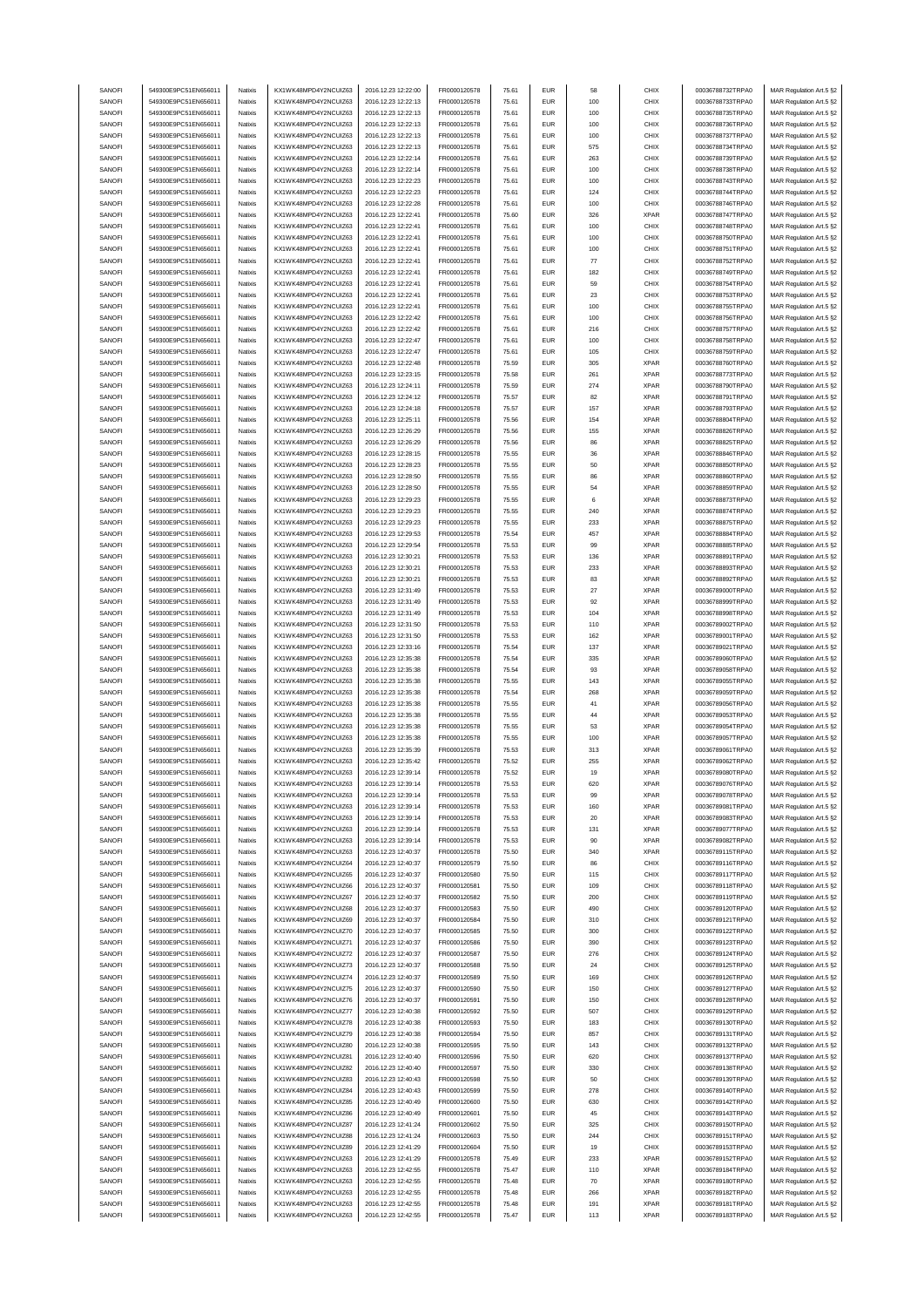| SANOFI | 549300E9PC51EN656011 | Natixis | KX1WK48MPD4Y2NCUIZ63                         | 2016.12.23 12:44:36 | FR0000120578 | 75.45 | <b>EUR</b> | 288           | <b>XPAR</b> | 00036789200TRPA0 | MAR Regulation Art.5 §2 |
|--------|----------------------|---------|----------------------------------------------|---------------------|--------------|-------|------------|---------------|-------------|------------------|-------------------------|
| SANOFI | 549300E9PC51EN656011 | Natixis | KX1WK48MPD4Y2NCUIZ63                         | 2016.12.23 12:44:36 | FR0000120578 | 75.45 | <b>EUR</b> | 15            | <b>XPAR</b> | 00036789199TRPA0 | MAR Regulation Art.5 §2 |
| SANOFI | 549300E9PC51EN656011 | Natixis | KX1WK48MPD4Y2NCUIZ63                         | 2016.12.23 12:44:58 | FR0000120578 | 75.44 | <b>EUR</b> | 14            | <b>XPAR</b> | 00036789204TRPA0 | MAR Regulation Art.5 §2 |
| SANOFI | 549300E9PC51EN656011 | Natixis | KX1WK48MPD4Y2NCUIZ63                         | 2016.12.23 12:44:58 | FR0000120578 | 75.44 | <b>EUR</b> | 218           | <b>XPAR</b> | 00036789205TRPA0 | MAR Regulation Art.5 §2 |
|        |                      |         |                                              |                     |              |       |            |               |             |                  |                         |
| SANOFI | 549300E9PC51EN656011 | Natixis | KX1WK48MPD4Y2NCUIZ63                         | 2016.12.23 12:44:58 | FR0000120578 | 75.44 | <b>EUR</b> | 245           | <b>XPAR</b> | 00036789203TRPA0 | MAR Regulation Art.5 §2 |
| SANOFI | 549300E9PC51EN656011 | Natixis | KX1WK48MPD4Y2NCUIZ63                         | 2016.12.23 12:45:37 | FR0000120578 | 75.41 | <b>EUR</b> | 251           | TRQX        | 00036789230TRPA0 | MAR Regulation Art.5 §2 |
| SANOFI | 549300E9PC51EN656011 | Natixis | KX1WK48MPD4Y2NCUIZ63                         | 2016.12.23 12:46:42 | FR0000120578 | 75.41 | <b>EUR</b> | 224           | <b>XPAR</b> | 00036789291TRPA0 | MAR Regulation Art.5 §2 |
| SANOFI | 549300E9PC51EN656011 | Natixis | KX1WK48MPD4Y2NCUIZ63                         | 2016.12.23 12:46:42 | FR0000120578 | 75.41 | EUR        | 240           | <b>XPAR</b> | 00036789290TRPA0 | MAR Regulation Art.5 §2 |
| SANOFI | 549300E9PC51EN656011 | Natixis | KX1WK48MPD4Y2NCUIZ63                         | 2016.12.23 12:46:42 | FR0000120578 | 75.41 | EUR        | 16            | BATE        | 00036789293TRPA0 | MAR Regulation Art.5 §2 |
| SANOFI | 549300E9PC51EN656011 | Natixis | KX1WK48MPD4Y2NCUIZ63                         | 2016.12.23 12:46:42 | FR0000120578 | 75.41 | EUR        | 191           | BATE        | 00036789298TRPA0 | MAR Regulation Art.5 §2 |
|        |                      | Natixis |                                              |                     |              | 75.41 | <b>EUR</b> |               | BATE        |                  |                         |
| SANOFI | 549300E9PC51EN656011 |         | KX1WK48MPD4Y2NCUIZ63                         | 2016.12.23 12:46:42 | FR0000120578 |       |            | 45            |             | 00036789301TRPA0 | MAR Regulation Art.5 §2 |
| SANOFI | 549300E9PC51EN656011 | Natixis | KX1WK48MPD4Y2NCUIZ63                         | 2016.12.23 12:46:42 | FR0000120578 | 75.41 | <b>EUR</b> | 251           | TRQX        | 00036789294TRPA0 | MAR Regulation Art.5 §2 |
| SANOFI | 549300E9PC51EN656011 | Natixis | KX1WK48MPD4Y2NCUIZ63                         | 2016.12.23 12:46:42 | FR0000120578 | 75.41 | <b>EUR</b> | 341           | CHIX        | 00036789296TRPA0 | MAR Regulation Art.5 §2 |
| SANOFI | 549300E9PC51EN656011 | Natixis | KX1WK48MPD4Y2NCUIZ63                         | 2016.12.23 12:46:42 | FR0000120578 | 75.41 | <b>EUR</b> | 54            | BATE        | 00036789297TRPA0 | MAR Regulation Art.5 §2 |
| SANOFI | 549300E9PC51EN656011 | Natixis | KX1WK48MPD4Y2NCUIZ63                         | 2016.12.23 12:46:42 | FR0000120578 | 75.41 | EUR        | 52            | BATE        | 00036789300TRPA0 | MAR Regulation Art.5 §2 |
|        | 549300E9PC51EN656011 |         | KX1WK48MPD4Y2NCUIZ63                         |                     |              |       |            |               |             | 00036789295TRPA0 |                         |
| SANOFI |                      | Natixis |                                              | 2016.12.23 12:46:42 | FR0000120578 | 75.41 | <b>EUR</b> | $22\,$        | CHIX        |                  | MAR Regulation Art.5 §2 |
| SANOFI | 549300E9PC51EN656011 | Natixis | KX1WK48MPD4Y2NCUIZ63                         | 2016.12.23 12:46:42 | FR0000120578 | 75.41 | EUR        | 54            | BATE        | 00036789299TRPA0 | MAR Regulation Art.5 §2 |
| SANOFI | 549300E9PC51EN656011 | Natixis | KX1WK48MPD4Y2NCUIZ63                         | 2016.12.23 12:46:43 | FR0000120578 | 75.41 | <b>EUR</b> | 124           | CHIX        | 00036789303TRPA0 | MAR Regulation Art.5 §2 |
| SANOFI | 549300E9PC51EN656011 | Natixis | KX1WK48MPD4Y2NCUIZ63                         | 2016.12.23 12:46:43 | FR0000120578 | 75.41 | EUR        | 251           | <b>TRQX</b> | 00036789302TRPA0 | MAR Regulation Art.5 §2 |
| SANOFI | 549300E9PC51EN656011 | Natixis | KX1WK48MPD4Y2NCUIZ63                         | 2016.12.23 12:47:37 | FR0000120578 | 75.43 | <b>EUR</b> | 55            | <b>XPAR</b> | 00036789318TRPA0 | MAR Regulation Art.5 §2 |
| SANOFI | 549300E9PC51EN656011 | Natixis | KX1WK48MPD4Y2NCUIZ63                         | 2016.12.23 12:48:33 | FR0000120578 | 75.44 | <b>EUR</b> | 328           | <b>XPAR</b> | 00036789341TRPA0 | MAR Regulation Art.5 §2 |
| SANOFI | 549300E9PC51EN656011 | Natixis | KX1WK48MPD4Y2NCUIZ63                         | 2016.12.23 12:48:33 | FR0000120578 | 75.44 | <b>EUR</b> | 66            | <b>XPAR</b> | 00036789340TRPA0 | MAR Regulation Art.5 §2 |
|        |                      |         |                                              |                     |              |       |            |               |             |                  |                         |
| SANOFI | 549300E9PC51EN656011 | Natixis | KX1WK48MPD4Y2NCUIZ63                         | 2016.12.23 12:48:34 | FR0000120578 | 75.43 | <b>EUR</b> | 261           | <b>XPAR</b> | 00036789342TRPA0 | MAR Regulation Art.5 §2 |
| SANOFI | 549300E9PC51EN656011 | Natixis | KX1WK48MPD4Y2NCUIZ63                         | 2016.12.23 12:48:44 | FR0000120578 | 75.41 | EUR        | 5             | BATE        | 00036789358TRPA0 | MAR Regulation Art.5 §2 |
| SANOFI | 549300E9PC51EN656011 | Natixis | KX1WK48MPD4Y2NCUIZ63                         | 2016.12.23 12:48:44 | FR0000120578 | 75.41 | <b>EUR</b> | 103           | BATE        | 00036789364TRPA0 | MAR Regulation Art.5 §2 |
| SANOFI | 549300E9PC51EN656011 | Natixis | KX1WK48MPD4Y2NCUIZ63                         | 2016.12.23 12:48:44 | FR0000120578 | 75.41 | EUR        | 148           | <b>TRQX</b> | 00036789360TRPA0 | MAR Regulation Art.5 §2 |
| SANOFI | 549300E9PC51EN656011 | Natixis | KX1WK48MPD4Y2NCUIZ63                         | 2016.12.23 12:48:44 | FR0000120578 | 75.41 | <b>EUR</b> | 239           | CHIX        | 00036789357TRPA0 | MAR Regulation Art.5 §2 |
| SANOFI | 549300E9PC51EN656011 | Natixis | KX1WK48MPD4Y2NCUIZ63                         | 2016.12.23 12:48:44 | FR0000120578 | 75.41 | <b>EUR</b> | 97            | TRQX        | 00036789356TRPA0 | MAR Regulation Art.5 §2 |
|        |                      |         |                                              |                     |              |       |            |               |             |                  |                         |
| SANOFI | 549300E9PC51EN656011 | Natixis | KX1WK48MPD4Y2NCUIZ63                         | 2016 12:23 12:48:44 | FR0000120578 | 75.41 | <b>EUR</b> | 6             | TRQX        | 00036789361TRPA0 | MAR Regulation Art.5 §2 |
| SANOFI | 549300E9PC51EN656011 | Natixis | KX1WK48MPD4Y2NCUIZ63                         | 2016.12.23 12:48:44 | FR0000120578 | 75.41 | <b>EUR</b> | 55            | TRQX        | 00036789362TRPA0 | MAR Regulation Art.5 §2 |
| SANOFI | 549300E9PC51EN656011 | Natixis | KX1WK48MPD4Y2NCUIZ63                         | 2016.12.23 12:48:44 | FR0000120578 | 75.41 | <b>EUR</b> | 56            | BATE        | 00036789365TRPA0 | MAR Regulation Art.5 §2 |
| SANOFI | 549300E9PC51EN656011 | Natixis | KX1WK48MPD4Y2NCUIZ63                         | 2016.12.23 12:48:44 | FR0000120578 | 75.41 | EUR        | 111           | TRQX        | 00036789366TRPA0 | MAR Regulation Art.5 §2 |
| SANOFI | 549300E9PC51EN656011 | Natixis | KX1WK48MPD4Y2NCUIZ63                         | 2016.12.23 12:48:45 | FR0000120578 | 75.41 | EUR        | 217           | CHIX        | 00036789375TRPA0 |                         |
|        |                      |         |                                              |                     |              |       |            |               |             |                  | MAR Regulation Art.5 §2 |
| SANOFI | 549300E9PC51EN656011 | Natixis | KX1WK48MPD4Y2NCUIZ63                         | 2016.12.23 12:48:45 | FR0000120578 | 75.41 | <b>EUR</b> | 261           | BATE        | 00036789377TRPA0 | MAR Regulation Art.5 §2 |
| SANOFI | 549300E9PC51EN656011 | Natixis | KX1WK48MPD4Y2NCUIZ63                         | 2016.12.23 12:48:45 | FR0000120578 | 75.41 | EUR        | 522           | BATE        | 00036789378TRPA0 | MAR Regulation Art.5 §2 |
| SANOFI | 549300E9PC51EN656011 | Natixis | KX1WK48MPD4Y2NCUIZ63                         | 2016.12.23 12:48:45 | FR0000120578 | 75.41 | <b>EUR</b> | 140           | TRQX        | 00036789376TRPA0 | MAR Regulation Art.5 §2 |
| SANOFI | 549300E9PC51EN656011 | Natixis | KX1WK48MPD4Y2NCUIZ63                         | 2016.12.23 12:48:45 | FR0000120578 | 75.41 | <b>EUR</b> | 220           | BATE        | 00036789379TRPA0 | MAR Regulation Art.5 §2 |
| SANOFI | 549300E9PC51EN656011 | Natixis | KX1WK48MPD4Y2NCUIZ63                         | 2016.12.23 12:48:45 | FR0000120578 | 75.41 | <b>EUR</b> | 41            | BATE        | 00036789380TRPA0 | MAR Regulation Art.5 §2 |
|        |                      |         |                                              |                     |              |       |            |               |             |                  |                         |
| SANOFI | 549300E9PC51EN656011 | Natixis | KX1WK48MPD4Y2NCUIZ63                         | 2016.12.23 12:48:45 | FR0000120578 | 75.41 | <b>EUR</b> | 130           | TRQX        | 00036789382TRPA0 | MAR Regulation Art.5 §2 |
| SANOFI | 549300E9PC51EN656011 | Natixis | KX1WK48MPD4Y2NCUIZ63                         | 2016.12.23 12:48:45 | FR0000120578 | 75.41 | <b>EUR</b> | 14            | CHIX        | 00036789381TRPA0 | MAR Regulation Art.5 §2 |
| SANOFI | 549300E9PC51EN656011 | Natixis | KX1WK48MPD4Y2NCUIZ63                         | 2016.12.23 12:48:45 | FR0000120578 | 75.41 | <b>EUR</b> | 17            | TRQX        | 00036789383TRPA0 | MAR Regulation Art.5 §2 |
| SANOFI | 549300E9PC51EN656011 | Natixis | KX1WK48MPD4Y2NCUIZ63                         | 2016.12.23 12:48:46 | FR0000120578 | 75.41 | EUR        | 104           | TRQX        | 00036789386TRPA0 | MAR Regulation Art.5 §2 |
| SANOFI | 549300E9PC51EN656011 | Natixis | KX1WK48MPD4Y2NCUIZ63                         | 2016.12.23 12:48:46 | FR0000120578 | 75.41 | <b>EUR</b> | 132           | CHIX        | 00036789385TRPA0 | MAR Regulation Art.5 §2 |
| SANOFI | 549300E9PC51EN656011 | Natixis | KX1WK48MPD4Y2NCUIZ63                         | 2016.12.23 12:48:46 | FR0000120578 | 75.41 | <b>EUR</b> | 222           | BATE        | 00036789384TRPA0 |                         |
|        |                      |         |                                              |                     |              |       |            |               |             |                  | MAR Regulation Art.5 §2 |
| SANOFI | 549300E9PC51EN656011 | Natixis | KX1WK48MPD4Y2NCUIZ63                         | 2016.12.23 12:48:46 | FR0000120578 | 75.41 | <b>EUR</b> | 39            | BATE        | 00036789388TRPA0 | MAR Regulation Art.5 §2 |
| SANOFI | 549300E9PC51EN656011 | Natixis | KX1WK48MPD4Y2NCUIZ63                         | 2016.12.23 12:48:46 | FR0000120578 | 75.41 | <b>EUR</b> | 92            | TRQX        | 00036789387TRPA0 | MAR Regulation Art.5 §2 |
| SANOFI | 549300E9PC51EN656011 | Natixis | KX1WK48MPD4Y2NCUIZ63                         | 2016.12.23 12:49:11 | FR0000120578 | 75.41 | <b>EUR</b> | 107           | BATE        | 00036789409TRPA0 | MAR Regulation Art.5 §2 |
| SANOFI | 549300E9PC51EN656011 | Natixis | KX1WK48MPD4Y2NCUIZ63                         | 2016.12.23 12:49:12 | FR0000120578 | 75.41 | <b>EUR</b> | 75            | TRQX        | 00036789411TRPA0 | MAR Regulation Art.5 §2 |
| SANOFI | 549300E9PC51EN656011 | Natixis | KX1WK48MPD4Y2NCUIZ63                         | 2016.12.23 12:49:13 | FR0000120578 | 75.41 | <b>EUR</b> | 137           | CHIX        | 00036789413TRPA0 | MAR Regulation Art.5 §2 |
|        |                      |         |                                              |                     |              |       |            |               |             |                  |                         |
| SANOFI | 549300E9PC51EN656011 | Natixis | KX1WK48MPD4Y2NCUIZ63                         | 2016.12.23 12:49:13 | FR0000120578 | 75.41 | EUR        | 84            | TRQX        | 00036789412TRPA0 | MAR Regulation Art.5 §2 |
| SANOFI | 549300E9PC51EN656011 | Natixis | KX1WK48MPD4Y2NCUIZ63                         | 2016.12.23 12:49:13 | FR0000120578 | 75.41 | <b>EUR</b> | 205           | TRQX        | 00036789414TRPA0 | MAR Regulation Art.5 §2 |
| SANOFI | 549300E9PC51EN656011 | Natixis | KX1WK48MPD4Y2NCUIZ63                         | 2016.12.23 12:49:22 | FR0000120578 | 75.41 | <b>EUR</b> | 208           | CHIX        | 00036789418TRPA0 | MAR Regulation Art.5 §2 |
| SANOFI | 549300E9PC51EN656011 | Natixis | KX1WK48MPD4Y2NCUIZ63                         | 2016.12.23 12:49:22 | FR0000120578 | 75.41 | <b>EUR</b> | $\mathbf{1}$  | BATE        | 00036789419TRPA0 | MAR Regulation Art.5 §2 |
| SANOFI | 549300E9PC51EN656011 | Natixis | KX1WK48MPD4Y2NCUIZ63                         | 2016.12.23 12:49:24 | FR0000120578 | 75.41 | <b>EUR</b> | 10            | BATE        | 00036789421TRPA0 | MAR Regulation Art.5 §2 |
| SANOFI | 549300E9PC51EN656011 | Natixis | KX1WK48MPD4Y2NCUIZ63                         | 2016.12.23 12:49:24 | FR0000120578 | 75.41 | <b>EUR</b> | 1             | BATE        | 00036789420TRPA0 | MAR Regulation Art.5 §2 |
|        |                      |         |                                              |                     |              |       |            |               |             |                  |                         |
| SANOFI | 549300E9PC51EN656011 | Natixis | KX1WK48MPD4Y2NCUIZ63                         | 2016.12.23 12:49:51 | FR0000120578 | 75.41 | <b>EUR</b> | 280           | <b>XPAR</b> | 00036789429TRPA0 | MAR Regulation Art.5 §2 |
| SANOFI | 549300E9PC51EN656011 | Natixis | KX1WK48MPD4Y2NCUIZ63                         | 2016.12.23 12:49:51 | FR0000120578 | 75.41 | <b>EUR</b> | 9             | CHIX        | 00036789431TRPA0 | MAR Regulation Art.5 §2 |
| SANOFI | 549300E9PC51EN656011 | Natixis | KX1WK48MPD4Y2NCUIZ63                         | 2016.12.23 12:49:51 | FR0000120578 | 75.41 | EUR        | 25            | TRQX        | 00036789430TRPA0 | MAR Regulation Art.5 §2 |
| SANOFI | 549300E9PC51EN656011 | Natixis | KX1WK48MPD4Y2NCUIZ63                         | 2016.12.23 12:49:51 | FR0000120578 | 75.41 | <b>EUR</b> | $\mathbf{1}$  | CHIX        | 00036789434TRPA0 | MAR Regulation Art.5 §2 |
| SANOFI | 549300E9PC51EN656011 | Natixis | KX1WK48MPD4Y2NCUIZ63                         | 2016.12.23 12:49:51 | FR0000120578 | 75.41 | <b>EUR</b> | 21            | TRQX        | 00036789433TRPA0 | MAR Regulation Art.5 §2 |
|        |                      |         |                                              |                     |              |       |            |               |             |                  |                         |
| SANOF  | 549300E9PC51EN65601  | Natixis | KX1WK48MPD4Y2NCUIZ63                         | 2016.12.23 12:49:51 | FR0000120578 | 75.41 | EUR        |               | TROX        | 00036789435TRPA0 | MAR Regulation Art.5 §2 |
| SANOFI | 549300E9PC51EN656011 | Natixis | KX1WK48MPD4Y2NCUIZ63                         | 2016.12.23 12:49:51 | FR0000120578 | 75.41 | <b>EUR</b> | 9             | CHIX        | 00036789432TRPA0 | MAR Regulation Art.5 §2 |
| SANOFI | 549300E9PC51EN656011 | Natixis | KX1WK48MPD4Y2NCUIZ63                         | 2016.12.23 12:49:51 | FR0000120578 | 75.41 | <b>EUR</b> | -1            | TRQX        | 00036789438TRPA0 | MAR Regulation Art.5 §2 |
| SANOFI | 549300E9PC51EN656011 | Natixis | KX1WK48MPD4Y2NCUIZ63                         | 2016.12.23 12:49:51 | FR0000120578 | 75.41 | <b>EUR</b> | $\mathbf{73}$ | CHIX        | 00036789436TRPA0 | MAR Regulation Art.5 §2 |
| SANOFI | 549300E9PC51EN656011 | Natixis | KX1WK48MPD4Y2NCUIZ63                         | 2016.12.23 12:49:51 | FR0000120578 | 75.41 | <b>EUR</b> | 171           | <b>TRQX</b> | 00036789437TRPA0 | MAR Regulation Art.5 §2 |
| SANOFI | 549300E9PC51EN656011 | Natixis | KX1WK48MPD4Y2NCUIZ63                         | 2016.12.23 12:49:51 | FR0000120578 | 75.41 | <b>EUR</b> | 8             | TRQX        | 00036789442TRPA0 | MAR Regulation Art.5 §2 |
| SANOFI | 549300E9PC51EN656011 | Natixis | KX1WK48MPD4Y2NCUIZ63                         | 2016.12.23 12:49:51 | FR0000120578 | 75.41 | <b>EUR</b> | 28            | CHIX        | 00036789441TRPA0 | MAR Regulation Art.5 §2 |
|        |                      |         |                                              |                     |              |       |            |               |             |                  |                         |
| SANOFI | 549300E9PC51EN656011 | Natixis | KX1WK48MPD4Y2NCUIZ63                         | 2016.12.23 12:49:51 | FR0000120578 | 75.41 | <b>EUR</b> | 290           | CHIX        | 00036789439TRPA0 | MAR Regulation Art.5 §2 |
| SANOFI | 549300E9PC51EN656011 | Natixis | KX1WK48MPD4Y2NCUIZ63                         | 2016.12.23 12:49:51 | FR0000120578 | 75.41 | <b>EUR</b> | 79            | TRQX        | 00036789440TRPA0 | MAR Regulation Art.5 §2 |
| SANOFI | 549300E9PC51EN656011 | Natixis | KX1WK48MPD4Y2NCUIZ63                         | 2016.12.23 12:50:26 | FR0000120578 | 75.41 | <b>EUR</b> | 363           | CHIX        | 00036789450TRPA0 | MAR Regulation Art.5 §2 |
| SANOFI | 549300E9PC51EN656011 | Natixis | KX1WK48MPD4Y2NCUIZ63                         | 2016.12.23 12:50:26 | FR0000120578 | 75.41 | <b>EUR</b> | 251           | TRQX        | 00036789451TRPA0 | MAR Regulation Art.5 §2 |
| SANOFI | 549300E9PC51EN656011 | Natixis | KX1WK48MPD4Y2NCUIZ63                         | 2016.12.23 12:50:26 | FR0000120578 | 75.41 | <b>EUR</b> | 100           | TRQX        | 00036789454TRPA0 | MAR Regulation Art.5 §2 |
| SANOFI | 549300E9PC51EN656011 | Natixis | KX1WK48MPD4Y2NCUIZ63                         | 2016.12.23 12:50:26 | FR0000120578 | 75.41 | <b>EUR</b> | 151           | <b>TRQX</b> | 00036789455TRPA0 | MAR Regulation Art.5 §2 |
|        |                      |         |                                              |                     |              |       |            |               |             |                  |                         |
| SANOFI | 549300E9PC51EN656011 | Natixis | KX1WK48MPD4Y2NCUIZ63                         | 2016.12.23 12:50:26 | FR0000120578 | 75.41 | <b>EUR</b> | 224           | CHIX        | 00036789452TRPA0 | MAR Regulation Art.5 §2 |
| SANOFI | 549300E9PC51EN656011 | Natixis | KX1WK48MPD4Y2NCUIZ63                         | 2016.12.23 12:50:26 |              |       |            |               |             | 00036789453TRPA0 | MAR Regulation Art.5 §2 |
| SANOFI |                      |         |                                              |                     | FR0000120578 | 75.41 | <b>EUR</b> | 79            | CHIX        |                  |                         |
|        | 549300E9PC51EN656011 | Natixis | KX1WK48MPD4Y2NCUIZ63                         | 2016.12.23 12:50:26 | FR0000120578 | 75.41 | <b>EUR</b> | 174           | <b>TRQX</b> | 00036789456TRPA0 | MAR Regulation Art.5 §2 |
|        | 549300E9PC51EN656011 | Natixis |                                              |                     |              |       |            | 60            |             |                  |                         |
| SANOFI |                      |         | KX1WK48MPD4Y2NCUIZ63                         | 2016.12.23 12:50:28 | FR0000120578 | 75.41 | <b>EUR</b> |               | CHIX        | 00036789457TRPA0 | MAR Regulation Art.5 §2 |
| SANOFI | 549300E9PC51EN656011 | Natixis | KX1WK48MPD4Y2NCUIZ63                         | 2016.12.23 12:51:33 | FR0000120578 | 75.41 | <b>EUR</b> | 357           | <b>XPAR</b> | 00036789513TRPA0 | MAR Regulation Art.5 §2 |
| SANOFI | 549300E9PC51EN656011 | Natixis | KX1WK48MPD4Y2NCUIZ63                         | 2016.12.23 12:53:18 | FR0000120578 | 75.47 | <b>EUR</b> | 122           | <b>XPAR</b> | 00036789550TRPA0 | MAR Regulation Art.5 §2 |
| SANOFI | 549300E9PC51EN656011 | Natixis | KX1WK48MPD4Y2NCUIZ63                         | 2016.12.23 12:53:18 | FR0000120578 | 75.47 | <b>EUR</b> | 207           | <b>XPAR</b> | 00036789553TRPA0 | MAR Regulation Art.5 §2 |
| SANOFI | 549300E9PC51EN656011 | Natixis | KX1WK48MPD4Y2NCUIZ63                         | 2016.12.23 12:53:18 | FR0000120578 | 75.47 | <b>EUR</b> | 74            | <b>XPAR</b> | 00036789551TRPA0 | MAR Regulation Art.5 §2 |
| SANOFI | 549300E9PC51EN656011 | Natixis | KX1WK48MPD4Y2NCUIZ63                         | 2016.12.23 12:53:18 | FR0000120578 | 75.47 | <b>EUR</b> | 100           | <b>XPAR</b> | 00036789554TRPA0 | MAR Regulation Art.5 §2 |
| SANOFI | 549300E9PC51EN656011 | Natixis | KX1WK48MPD4Y2NCUIZ63                         | 2016.12.23 12:53:18 | FR0000120578 | 75.47 | <b>EUR</b> | 100           | <b>XPAR</b> | 00036789552TRPA0 | MAR Regulation Art.5 §2 |
|        |                      |         |                                              |                     |              |       |            |               |             |                  |                         |
| SANOFI | 549300E9PC51EN656011 | Natixis | KX1WK48MPD4Y2NCUIZ63                         | 2016.12.23 12:53:18 | FR0000120578 | 75.47 | <b>EUR</b> | 37            | <b>XPAR</b> | 00036789555TRPA0 | MAR Regulation Art.5 §2 |
| SANOFI | 549300E9PC51EN656011 | Natixis | KX1WK48MPD4Y2NCUIZ63                         | 2016.12.23 12:53:49 | FR0000120578 | 75.47 | EUR        | 65            | <b>XPAR</b> | 00036789557TRPA0 | MAR Regulation Art.5 §2 |
| SANOFI | 549300E9PC51EN656011 | Natixis | KX1WK48MPD4Y2NCUIZ63                         | 2016.12.23 12:53:50 | FR0000120578 | 75.47 | <b>EUR</b> | 35            | <b>XPAR</b> | 00036789558TRPA0 | MAR Regulation Art.5 §2 |
| SANOFI | 549300E9PC51EN656011 | Natixis | KX1WK48MPD4Y2NCUIZ63                         | 2016.12.23 12:53:50 | FR0000120578 | 75.47 | <b>EUR</b> | 166           | <b>XPAR</b> | 00036789559TRPA0 | MAR Regulation Art.5 §2 |
| SANOFI | 549300E9PC51EN656011 | Natixis | KX1WK48MPD4Y2NCUIZ63                         | 2016.12.23 12:54:45 | FR0000120578 | 75.47 | <b>EUR</b> | 100           | <b>XPAR</b> | 00036789584TRPA0 | MAR Regulation Art.5 §2 |
|        |                      |         |                                              |                     |              |       |            |               |             |                  |                         |
| SANOFI | 549300E9PC51EN656011 | Natixis | KX1WK48MPD4Y2NCUIZ63                         | 2016.12.23 12:54:45 | FR0000120578 | 75.47 | <b>EUR</b> | 15            | <b>XPAR</b> | 00036789586TRPA0 | MAR Regulation Art.5 §2 |
| SANOFI | 549300E9PC51EN656011 | Natixis | KX1WK48MPD4Y2NCUIZ63                         | 2016.12.23 12:54:45 | FR0000120578 | 75.47 | <b>EUR</b> | 58            | <b>XPAR</b> | 00036789582TRPA0 | MAR Regulation Art.5 §2 |
| SANOFI | 549300E9PC51EN656011 | Natixis | KX1WK48MPD4Y2NCUIZ63                         | 2016.12.23 12:54:45 | FR0000120578 | 75.47 | <b>EUR</b> | 100           | <b>XPAR</b> | 00036789585TRPA0 | MAR Regulation Art.5 §2 |
| SANOFI | 549300E9PC51EN656011 | Natixis | KX1WK48MPD4Y2NCUIZ63                         | 2016.12.23 12:54:45 | FR0000120578 | 75.47 | <b>EUR</b> | 108           | <b>XPAR</b> | 00036789579TRPA0 | MAR Regulation Art.5 §2 |
| SANOFI | 549300E9PC51EN656011 | Natixis | KX1WK48MPD4Y2NCUIZ63                         | 2016.12.23 12:54:45 | FR0000120578 | 75.47 | <b>EUR</b> | 164           | <b>XPAR</b> | 00036789583TRPA0 | MAR Regulation Art.5 §2 |
|        |                      |         |                                              |                     |              | 75.47 |            | 173           |             |                  |                         |
| SANOFI | 549300E9PC51EN656011 | Natixis | KX1WK48MPD4Y2NCUIZ63                         | 2016.12.23 12:54:45 | FR0000120578 |       | <b>EUR</b> |               | <b>XPAR</b> | 00036789581TRPA0 | MAR Regulation Art.5 §2 |
| SANOFI | 549300E9PC51EN656011 | Natixis | KX1WK48MPD4Y2NCUIZ63                         | 2016.12.23 12:54:45 | FR0000120578 | 75.47 | <b>EUR</b> | 83            | <b>XPAR</b> | 00036789580TRPA0 | MAR Regulation Art.5 §2 |
| SANOFI | 549300E9PC51EN656011 | Natixis | KX1WK48MPD4Y2NCUIZ63                         | 2016.12.23 12:56:02 | FR0000120578 | 75.49 | <b>EUR</b> | 100           | <b>XPAR</b> | 00036789600TRPA0 | MAR Regulation Art.5 §2 |
| SANOFI | 549300E9PC51EN656011 | Natixis | KX1WK48MPD4Y2NCUIZ63                         | 2016.12.23 12:56:02 | FR0000120578 | 75.49 | <b>EUR</b> | 475           | <b>XPAR</b> | 00036789602TRPA0 | MAR Regulation Art.5 §2 |
| SANOFI | 549300E9PC51EN656011 | Natixis | KX1WK48MPD4Y2NCUIZ63                         | 2016.12.23 12:56:02 | FR0000120578 | 75.49 | <b>EUR</b> | 100           | <b>XPAR</b> | 00036789599TRPA0 | MAR Regulation Art.5 §2 |
| SANOFI | 549300E9PC51EN656011 | Natixis | KX1WK48MPD4Y2NCUIZ63<br>KX1WK48MPD4Y2NCUIZ63 | 2016.12.23 12:56:02 | FR0000120578 | 75.49 | <b>EUR</b> | 110           | <b>XPAR</b> | 00036789596TRPA0 | MAR Regulation Art.5 §2 |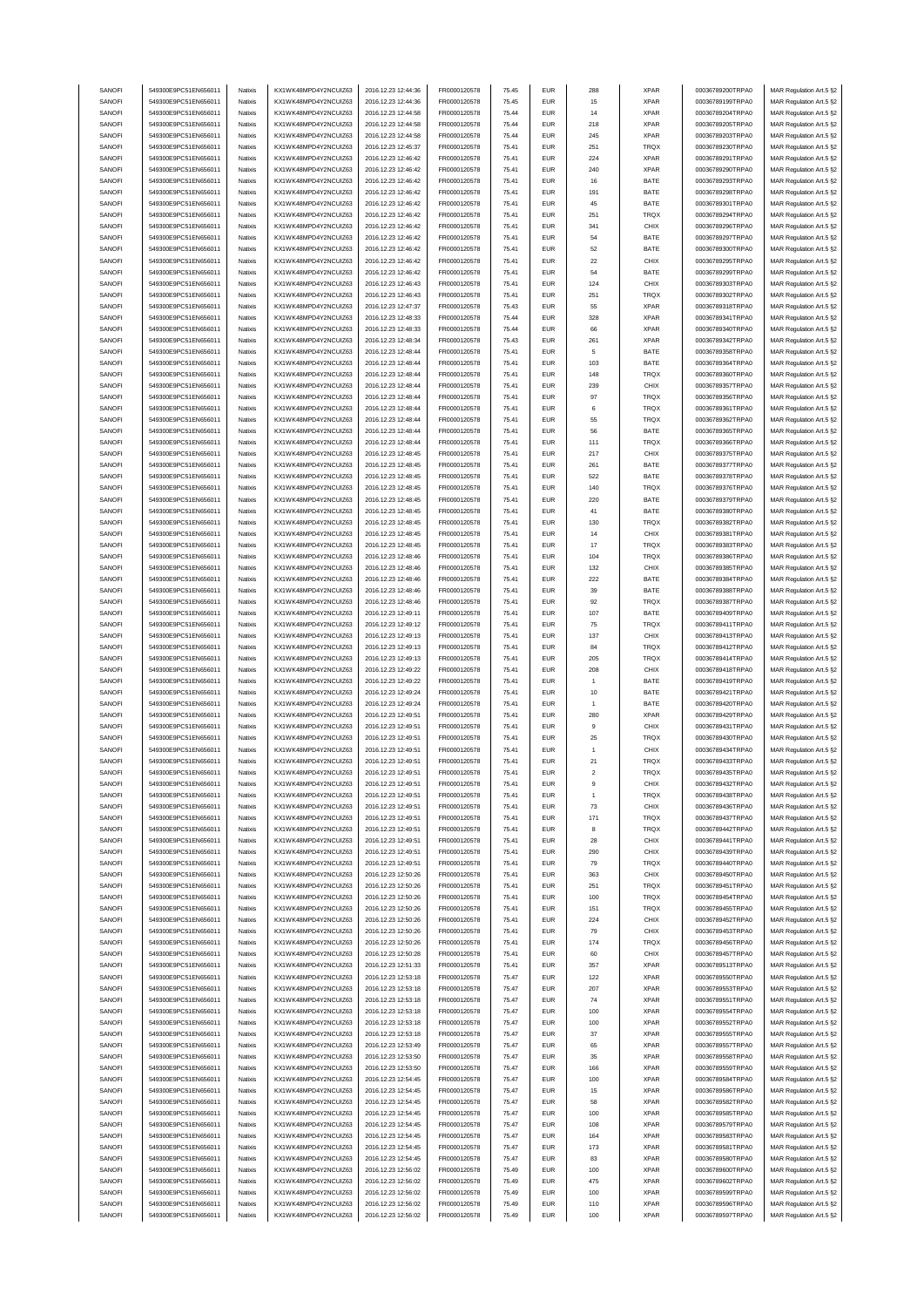| SANOFI<br>SANOFI |                      |         |                                              |                     |              |       |            |     |             |                  |                         |
|------------------|----------------------|---------|----------------------------------------------|---------------------|--------------|-------|------------|-----|-------------|------------------|-------------------------|
|                  | 549300E9PC51EN656011 | Natixis | KX1WK48MPD4Y2NCUIZ63                         | 2016.12.23 12:56:02 | FR0000120578 | 75.49 | <b>EUR</b> | 100 | <b>XPAR</b> | 00036789598TRPA0 | MAR Regulation Art.5 §2 |
|                  | 549300E9PC51EN656011 | Natixis | KX1WK48MPD4Y2NCUIZ63                         | 2016.12.23 12:56:02 | FR0000120578 | 75.49 | <b>EUR</b> | 34  | <b>XPAR</b> | 00036789601TRPA0 | MAR Regulation Art.5 §2 |
| SANOFI           | 549300E9PC51EN656011 | Natixis | KX1WK48MPD4Y2NCUIZ63                         | 2016.12.23 12:57:40 | FR0000120578 | 75.47 | <b>EUR</b> | 249 | <b>XPAR</b> | 00036789624TRPA0 | MAR Regulation Art.5 §2 |
| SANOFI           | 549300E9PC51EN656011 | Natixis | KX1WK48MPD4Y2NCUIZ63                         | 2016.12.23 12:58:35 | FR0000120578 | 75.46 | <b>EUR</b> | 263 | <b>XPAR</b> | 00036789629TRPA0 | MAR Regulation Art.5 §2 |
|                  |                      |         |                                              |                     |              |       |            |     |             |                  |                         |
| SANOFI           | 549300E9PC51EN656011 | Natixis | KX1WK48MPD4Y2NCUIZ63                         | 2016.12.23 12:58:35 | FR0000120578 | 75.46 | <b>EUR</b> | 254 | <b>XPAR</b> | 00036789628TRPA0 | MAR Regulation Art.5 §2 |
| SANOFI           | 549300E9PC51EN656011 | Natixis | KX1WK48MPD4Y2NCUIZ63                         | 2016.12.23 12:59:24 | FR0000120578 | 75.44 | <b>EUR</b> | 231 | <b>XPAR</b> | 00036789642TRPA0 | MAR Regulation Art.5 §2 |
| SANOFI           | 549300E9PC51EN656011 | Natixis | KX1WK48MPD4Y2NCUIZ63                         | 2016.12.23 13:00:30 | FR0000120578 | 75.45 | <b>EUR</b> | 132 | <b>XPAR</b> | 00036789654TRPA0 | MAR Regulation Art.5 §2 |
| SANOFI           | 549300E9PC51EN656011 | Natixis | KX1WK48MPD4Y2NCUIZ63                         | 2016.12.23 13:00:30 | FR0000120578 | 75.45 | EUR        | 134 | <b>XPAR</b> | 00036789653TRPA0 | MAR Regulation Art.5 §2 |
| SANOFI           | 549300E9PC51EN656011 | Natixis | KX1WK48MPD4Y2NCUIZ63                         | 2016.12.23 13:01:25 | FR0000120578 | 75.46 | <b>EUR</b> | 100 | <b>XPAR</b> | 00036789665TRPA0 | MAR Regulation Art.5 §2 |
| SANOFI           | 549300E9PC51EN656011 | Natixis | KX1WK48MPD4Y2NCUIZ63                         | 2016.12.23 13:01:25 | FR0000120578 | 75.46 | EUR        | 251 | <b>XPAR</b> | 00036789664TRPA0 | MAR Regulation Art.5 §2 |
|                  | 549300E9PC51EN656011 | Natixis |                                              |                     |              | 75.51 | <b>EUR</b> |     |             |                  |                         |
| SANOFI           |                      |         | KX1WK48MPD4Y2NCUIZ63                         | 2016.12.23 13:03:04 | FR0000120578 |       |            | 378 | <b>XPAR</b> | 00036789683TRPA0 | MAR Regulation Art.5 §2 |
| SANOFI           | 549300E9PC51EN656011 | Natixis | KX1WK48MPD4Y2NCUIZ63                         | 2016.12.23 13:04:33 | FR0000120578 | 75.51 | <b>EUR</b> | 94  | <b>XPAR</b> | 00036789697TRPA0 | MAR Regulation Art.5 §2 |
| SANOFI           | 549300E9PC51EN656011 | Natixis | KX1WK48MPD4Y2NCUIZ63                         | 2016.12.23 13:04:33 | FR0000120578 | 75.51 | <b>EUR</b> | 74  | <b>XPAR</b> | 00036789696TRPA0 | MAR Regulation Art.5 §2 |
| SANOFI           | 549300E9PC51EN656011 | Natixis | KX1WK48MPD4Y2NCUIZ63                         | 2016.12.23 13:04:33 | FR0000120578 | 75.51 | <b>EUR</b> | 100 | <b>XPAR</b> | 00036789695TRPA0 | MAR Regulation Art.5 §2 |
| SANOFI           | 549300E9PC51EN656011 | Natixis | KX1WK48MPD4Y2NCUIZ63                         | 2016.12.23 13:04:33 | FR0000120578 | 75.51 | EUR        | 232 | <b>XPAR</b> | 00036789694TRPA0 | MAR Regulation Art.5 §2 |
|                  | 549300E9PC51EN656011 |         | KX1WK48MPD4Y2NCUIZ63                         | 2016.12.23 13:04:33 | FR0000120578 |       | <b>EUR</b> | 262 |             | 00036789693TRPA0 |                         |
| SANOFI           |                      | Natixis |                                              |                     |              | 75.51 |            |     | <b>XPAR</b> |                  | MAR Regulation Art.5 §2 |
| SANOFI           | 549300E9PC51EN656011 | Natixis | KX1WK48MPD4Y2NCUIZ63                         | 2016.12.23 13:04:45 | FR0000120578 | 75.50 | EUR        | 229 | <b>XPAR</b> | 00036789700TRPA0 | MAR Regulation Art.5 §2 |
| SANOFI           | 549300E9PC51EN656011 | Natixis | KX1WK48MPD4Y2NCUIZ63                         | 2016.12.23 13:08:47 | FR0000120578 | 75.51 | EUR        | 62  | <b>XPAR</b> | 00036789744TRPA0 | MAR Regulation Art.5 §2 |
| SANOFI           | 549300E9PC51EN656011 | Natixis | KX1WK48MPD4Y2NCUIZ63                         | 2016.12.23 13:08:47 | FR0000120578 | 75.51 | EUR        | 397 | <b>XPAR</b> | 00036789743TRPA0 | MAR Regulation Art.5 §2 |
| SANOFI           | 549300E9PC51EN656011 | Natixis | KX1WK48MPD4Y2NCUIZ63                         | 2016.12.23 13:08:48 | FR0000120578 | 75.51 | <b>EUR</b> | 10  | <b>XPAR</b> | 00036789745TRPA0 | MAR Regulation Art.5 §2 |
| SANOFI           | 549300E9PC51EN656011 | Natixis | KX1WK48MPD4Y2NCUIZ63                         | 2016.12.23 13:08:48 | FR0000120578 | 75.51 | <b>EUR</b> | 201 | <b>XPAR</b> | 00036789746TRPA0 | MAR Regulation Art.5 §2 |
| SANOFI           | 549300E9PC51EN656011 | Natixis | KX1WK48MPD4Y2NCUIZ63                         | 2016.12.23 13:09:16 | FR0000120578 | 75.51 | <b>EUR</b> | 170 | <b>XPAR</b> | 00036789754TRPA0 | MAR Regulation Art.5 §2 |
|                  |                      |         |                                              |                     |              |       |            |     |             |                  |                         |
| SANOFI           | 549300E9PC51EN656011 | Natixis | KX1WK48MPD4Y2NCUIZ63                         | 2016.12.23 13:09:16 | FR0000120578 | 75.51 | <b>EUR</b> | 145 | <b>XPAR</b> | 00036789752TRPA0 | MAR Regulation Art.5 §2 |
| SANOFI           | 549300E9PC51EN656011 | Natixis | KX1WK48MPD4Y2NCUIZ63                         | 2016.12.23 13:09:16 | FR0000120578 | 75.51 | EUR        | 119 | <b>XPAR</b> | 00036789751TRPA0 | MAR Regulation Art.5 §2 |
| SANOFI           | 549300E9PC51EN656011 | Natixis | KX1WK48MPD4Y2NCUIZ63                         | 2016.12.23 13:09:16 | FR0000120578 | 75.51 | <b>EUR</b> | 96  | <b>XPAR</b> | 00036789755TRPA0 | MAR Regulation Art.5 §2 |
| SANOFI           | 549300E9PC51EN656011 | Natixis | KX1WK48MPD4Y2NCUIZ63                         | 2016.12.23 13:09:16 | FR0000120578 | 75.51 | <b>EUR</b> | 108 | <b>XPAR</b> | 00036789753TRPA0 | MAR Regulation Art.5 §2 |
| SANOFI           | 549300E9PC51EN656011 | Natixis | KX1WK48MPD4Y2NCUIZ63                         | 2016.12.23 13:10:22 | FR0000120578 | 75.48 | <b>EUR</b> | 13  | <b>XPAR</b> | 00036789767TRPA0 | MAR Regulation Art.5 §2 |
| SANOFI           | 549300E9PC51EN656011 | Natixis | KX1WK48MPD4Y2NCUIZ63                         | 2016.12.23 13:10:22 | FR0000120578 | 75.48 | <b>EUR</b> | 245 | <b>XPAR</b> | 00036789768TRPA0 | MAR Regulation Art.5 §2 |
|                  |                      |         |                                              |                     |              |       |            |     |             |                  |                         |
| SANOFI           | 549300E9PC51EN656011 | Natixis | KX1WK48MPD4Y2NCUIZ63                         | 2016.12.23 13:13:25 | FR0000120578 | 75.54 | <b>EUR</b> | 432 | <b>XPAR</b> | 00036789859TRPA0 | MAR Regulation Art.5 §2 |
| SANOFI           | 549300E9PC51EN656011 | Natixis | KX1WK48MPD4Y2NCUIZ63                         | 2016.12.23 13:13:54 | FR0000120578 | 75.54 | <b>EUR</b> | 409 | <b>XPAR</b> | 00036789860TRPA0 | MAR Regulation Art.5 §2 |
| SANOFI           | 549300E9PC51EN656011 | Natixis | KX1WK48MPD4Y2NCUIZ63                         | 2016.12.23 13:14:14 | FR0000120578 | 75.55 | <b>EUR</b> | 352 | <b>XPAR</b> | 00036789862TRPA0 | MAR Regulation Art.5 §2 |
| SANOFI           | 549300E9PC51EN656011 | Natixis | KX1WK48MPD4Y2NCUIZ63                         | 2016.12.23 13:14:25 | FR0000120578 | 75.53 | EUR        | 81  | <b>XPAR</b> | 00036789864TRPA0 | MAR Regulation Art.5 §2 |
| SANOFI           | 549300E9PC51EN656011 | Natixis | KX1WK48MPD4Y2NCUIZ63                         | 2016.12.23 13:14:25 | FR0000120578 | 75.53 | EUR        | 152 | <b>XPAR</b> | 00036789863TRPA0 | MAR Regulation Art.5 §2 |
|                  |                      |         |                                              |                     |              |       |            |     |             |                  |                         |
| SANOFI           | 549300E9PC51EN656011 | Natixis | KX1WK48MPD4Y2NCUIZ63                         | 2016.12.23 13:15:26 | FR0000120578 | 75.53 | <b>EUR</b> | 238 | <b>XPAR</b> | 00036789878TRPA0 | MAR Regulation Art.5 §2 |
| SANOFI           | 549300E9PC51EN656011 | Natixis | KX1WK48MPD4Y2NCUIZ63                         | 2016.12.23 13:16:20 | FR0000120578 | 75.53 | <b>EUR</b> | 238 | <b>XPAR</b> | 00036789914TRPA0 | MAR Regulation Art.5 §2 |
| SANOFI           | 549300E9PC51EN656011 | Natixis | KX1WK48MPD4Y2NCUIZ63                         | 2016.12.23 13:17:15 | FR0000120578 | 75.51 | <b>EUR</b> | 197 | <b>XPAR</b> | 00036789918TRPA0 | MAR Regulation Art.5 §2 |
| SANOFI           | 549300E9PC51EN656011 | Natixis | KX1WK48MPD4Y2NCUIZ63                         | 2016.12.23 13:17:16 | FR0000120578 | 75.51 | <b>EUR</b> | 68  | <b>XPAR</b> | 00036789921TRPA0 | MAR Regulation Art.5 §2 |
| SANOFI           | 549300E9PC51EN656011 | Natixis | KX1WK48MPD4Y2NCUIZ63                         | 2016.12.23 13:17:16 | FR0000120578 | 75.51 | <b>EUR</b> | 215 | <b>XPAR</b> | 00036789920TRPA0 | MAR Regulation Art.5 §2 |
|                  |                      |         |                                              |                     |              |       |            |     |             |                  |                         |
| SANOFI           | 549300E9PC51EN656011 | Natixis | KX1WK48MPD4Y2NCUIZ63                         | 2016.12.23 13:18:11 | FR0000120578 | 75.53 | <b>EUR</b> | 271 | <b>XPAR</b> | 00036789947TRPA0 | MAR Regulation Art.5 §2 |
| SANOFI           | 549300E9PC51EN656011 | Natixis | KX1WK48MPD4Y2NCUIZ63                         | 2016.12.23 13:19:55 | FR0000120578 | 75.54 | <b>EUR</b> | 263 | <b>XPAR</b> | 00036789966TRPA0 | MAR Regulation Art.5 §2 |
| SANOFI           | 549300E9PC51EN656011 | Natixis | KX1WK48MPD4Y2NCUIZ63                         | 2016.12.23 13:21:02 | FR0000120578 | 75.55 | EUR        | 200 | <b>XPAR</b> | 00036789987TRPA0 | MAR Regulation Art.5 §2 |
| SANOFI           | 549300E9PC51EN656011 | Natixis | KX1WK48MPD4Y2NCUIZ63                         | 2016.12.23 13:21:02 | FR0000120578 | 75.55 | EUR        | 100 | <b>XPAR</b> | 00036789988TRPA0 | MAR Regulation Art.5 §2 |
| SANOFI           | 549300E9PC51EN656011 | Natixis | KX1WK48MPD4Y2NCUIZ63                         | 2016.12.23 13:21:02 | FR0000120578 | 75.55 | <b>EUR</b> | 20  | <b>XPAR</b> | 00036789989TRPA0 | MAR Regulation Art.5 §2 |
| SANOFI           | 549300E9PC51EN656011 | Natixis | KX1WK48MPD4Y2NCUIZ63                         | 2016.12.23 13:21:39 | FR0000120578 | 75.54 | <b>EUR</b> | 268 | <b>XPAR</b> | 00036790028TRPA0 |                         |
|                  |                      |         |                                              |                     |              |       |            |     |             |                  | MAR Regulation Art.5 §2 |
| SANOFI           | 549300E9PC51EN656011 | Natixis | KX1WK48MPD4Y2NCUIZ63                         | 2016.12.23 13:22:34 | FR0000120578 | 75.53 | <b>EUR</b> | 266 | <b>XPAR</b> | 00036790031TRPA0 | MAR Regulation Art.5 §2 |
| SANOFI           | 549300E9PC51EN656011 | Natixis | KX1WK48MPD4Y2NCUIZ63                         | 2016.12.23 13:23:57 | FR0000120578 | 75.53 | <b>EUR</b> | 66  | <b>XPAR</b> | 00036790087TRPA0 | MAR Regulation Art.5 §2 |
| SANOFI           | 549300E9PC51EN656011 | Natixis | KX1WK48MPD4Y2NCUIZ63                         | 2016.12.23 13:23:57 | FR0000120578 | 75.53 | <b>EUR</b> | 110 | <b>XPAR</b> | 00036790089TRPA0 | MAR Regulation Art.5 §2 |
| SANOFI           | 549300E9PC51EN656011 | Natixis | KX1WK48MPD4Y2NCUIZ63                         | 2016.12.23 13:23:57 | FR0000120578 | 75.53 | <b>EUR</b> | 301 | <b>XPAR</b> | 00036790088TRPA0 | MAR Regulation Art.5 §2 |
| SANOFI           | 549300E9PC51EN656011 | Natixis | KX1WK48MPD4Y2NCUIZ63                         | 2016.12.23 13:24:18 | FR0000120578 | 75.53 | <b>EUR</b> | 59  | <b>XPAR</b> | 00036790090TRPA0 | MAR Regulation Art.5 §2 |
|                  |                      |         |                                              |                     |              |       |            |     |             |                  |                         |
| SANOFI           | 549300E9PC51EN656011 | Natixis | KX1WK48MPD4Y2NCUIZ63                         | 2016.12.23 13:24:18 | FR0000120578 | 75.53 | <b>EUR</b> | 214 | <b>XPAR</b> | 00036790091TRPA0 | MAR Regulation Art.5 §2 |
| SANOFI           | 549300E9PC51EN656011 | Natixis | KX1WK48MPD4Y2NCUIZ63                         | 2016.12.23 13:24:23 | FR0000120578 | 75.52 | <b>EUR</b> | 229 | <b>XPAR</b> | 00036790094TRPA0 | MAR Regulation Art.5 §2 |
| SANOFI           | 549300E9PC51EN656011 | Natixis | KX1WK48MPD4Y2NCUIZ63                         | 2016.12.23 13:24:52 | FR0000120578 | 75.50 | <b>EUR</b> | 224 | <b>XPAR</b> | 00036790114TRPA0 | MAR Regulation Art.5 §2 |
| SANOFI           | 549300E9PC51EN656011 | Natixis | KX1WK48MPD4Y2NCUIZ63                         | 2016.12.23 13:26:07 | FR0000120578 | 75.48 | <b>EUR</b> | 251 | <b>XPAR</b> | 00036790131TRPA0 | MAR Regulation Art.5 §2 |
| SANOFI           | 549300E9PC51EN656011 | Natixis | KX1WK48MPD4Y2NCUIZ63                         | 2016.12.23 13:27:23 | FR0000120578 | 75.49 | <b>EUR</b> | 52  | <b>XPAR</b> | 00036790143TRPA0 | MAR Regulation Art.5 §2 |
| SANOFI           | 549300E9PC51EN656011 | Natixis | KX1WK48MPD4Y2NCUIZ63                         | 2016.12.23 13:27:23 | FR0000120578 | 75.49 | <b>EUR</b> | 100 | <b>XPAR</b> | 00036790141TRPA0 | MAR Regulation Art.5 §2 |
|                  |                      |         |                                              |                     |              |       |            |     |             |                  |                         |
| SANOFI           | 549300E9PC51EN656011 | Natixis | KX1WK48MPD4Y2NCUIZ63                         | 2016.12.23 13:27:23 | FR0000120578 | 75.49 | <b>EUR</b> | 100 | <b>XPAR</b> | 00036790142TRPA0 | MAR Regulation Art.5 §2 |
| SANOFI           | 549300E9PC51EN656011 | Natixis | KX1WK48MPD4Y2NCUIZ63                         | 2016.12.23 13:27:23 | FR0000120578 | 75.49 | <b>EUR</b> | 263 | <b>XPAR</b> | 00036790140TRPA0 | MAR Regulation Art.5 §2 |
| SANOFI           | 549300E9PC51EN656011 | Natixis | KX1WK48MPD4Y2NCUIZ63                         | 2016.12.23 13:28:29 | FR0000120578 | 75.49 | <b>EUR</b> | 200 | <b>XPAR</b> | 00036790181TRPA0 | MAR Regulation Art.5 §2 |
| SANOFI           | 549300E9PC51EN656011 | Natixis | KX1WK48MPD4Y2NCUIZ63                         | 2016.12.23 13:28:29 | FR0000120578 | 75.49 | <b>EUR</b> | 67  | <b>XPAR</b> | 00036790182TRPA0 | MAR Regulation Art.5 §2 |
| SANOFI           | 549300E9PC51EN656011 | Natixis | KX1WK48MPD4Y2NCUIZ63                         | 2016.12.23 13:29:49 | FR0000120578 | 75.49 | <b>EUR</b> | 261 | <b>XPAR</b> | 00036790220TRPA0 | MAR Regulation Art.5 §2 |
|                  |                      |         |                                              |                     |              |       |            |     |             |                  |                         |
| SANOF            | 549300E9PC51EN65601  | Natixis | KX1WK48MPD4Y2NCUIZ63                         | 2016.12.23 13:29:50 | FR0000120578 | 75.48 | EUR        | 179 | XPAR        | 00036790222TRPA0 | MAR Regulation Art.5 §2 |
| SANOFI           | 549300E9PC51EN656011 | Natixis | KX1WK48MPD4Y2NCUIZ63                         | 2016.12.23 13:29:50 | FR0000120578 | 75.48 | <b>EUR</b> | 81  | <b>XPAR</b> | 00036790221TRPA0 | MAR Regulation Art.5 §2 |
| SANOFI           | 549300E9PC51EN656011 | Natixis | KX1WK48MPD4Y2NCUIZ63                         | 2016.12.23 13:31:08 | FR0000120578 | 75.46 | <b>EUR</b> |     |             |                  |                         |
| SANOFI           | 549300E9PC51EN656011 | Natixis | KX1WK48MPD4Y2NCUIZ63                         | 2016.12.23 13:31:08 | FR0000120578 |       |            | 44  | <b>XPAR</b> | 00036790234TRPA0 | MAR Regulation Art.5 §2 |
| SANOFI           | 549300E9PC51EN656011 | Natixis | KX1WK48MPD4Y2NCUIZ63                         | 2016.12.23 13:32:48 |              | 75.46 | <b>EUR</b> | 209 | <b>XPAR</b> | 00036790233TRPA0 | MAR Regulation Art.5 §2 |
| SANOFI           | 549300E9PC51EN656011 | Natixis | KX1WK48MPD4Y2NCUIZ63                         |                     | FR0000120578 | 75.45 | <b>EUR</b> | 231 | <b>XPAR</b> | 00036790243TRPA0 | MAR Regulation Art.5 §2 |
| SANOFI           | 549300E9PC51EN656011 |         |                                              |                     |              |       |            |     |             |                  |                         |
| SANOFI           |                      |         |                                              | 2016.12.23 13:33:40 | FR0000120578 | 75.45 | <b>EUR</b> | 251 | <b>XPAR</b> | 00036790247TRPA0 | MAR Regulation Art.5 §2 |
|                  |                      | Natixis | KX1WK48MPD4Y2NCUIZ63                         | 2016.12.23 13:33:41 | FR0000120578 | 75.44 | <b>EUR</b> | 285 | <b>XPAR</b> | 00036790248TRPA0 | MAR Regulation Art.5 §2 |
|                  | 549300E9PC51EN656011 | Natixis | KX1WK48MPD4Y2NCUIZ63                         | 2016.12.23 13:34:12 | FR0000120578 | 75.42 | <b>EUR</b> | 197 | <b>XPAR</b> | 00036790257TRPA0 | MAR Regulation Art.5 §2 |
| SANOFI           | 549300E9PC51EN656011 | Natixis | KX1WK48MPD4Y2NCUIZ63                         | 2016.12.23 13:34:12 | FR0000120578 | 75.42 | <b>EUR</b> | 18  | <b>XPAR</b> | 00036790256TRPA0 | MAR Regulation Art.5 §2 |
| SANOFI           | 549300E9PC51EN656011 | Natixis | KX1WK48MPD4Y2NCUIZ63                         | 2016.12.23 13:34:12 | FR0000120578 | 75.42 | <b>EUR</b> | 11  | <b>XPAR</b> | 00036790255TRPA0 | MAR Regulation Art.5 §2 |
| SANOFI           | 549300E9PC51EN656011 | Natixis | KX1WK48MPD4Y2NCUIZ63                         | 2016.12.23 13:34:24 | FR0000120578 | 75.41 | <b>EUR</b> | 300 | CHIX        | 00036790258TRPA0 | MAR Regulation Art.5 §2 |
| SANOFI           | 549300E9PC51EN656011 | Natixis | KX1WK48MPD4Y2NCUIZ63                         | 2016.12.23 13:35:24 | FR0000120578 | 75.41 | <b>EUR</b> | 80  | <b>XPAR</b> | 00036790301TRPA0 | MAR Regulation Art.5 §2 |
| SANOFI           | 549300E9PC51EN656011 | Natixis | KX1WK48MPD4Y2NCUIZ63                         | 2016.12.23 13:35:24 | FR0000120578 | 75.41 | <b>EUR</b> | 197 | <b>XPAR</b> | 00036790302TRPA0 | MAR Regulation Art.5 §2 |
|                  |                      |         |                                              |                     |              |       |            |     |             |                  |                         |
| SANOFI           | 549300E9PC51EN656011 | Natixis | KX1WK48MPD4Y2NCUIZ63                         | 2016.12.23 13:35:24 | FR0000120578 | 75.41 | <b>EUR</b> | 43  | CHIX        | 00036790303TRPA0 | MAR Regulation Art.5 §2 |
| SANOFI           | 549300E9PC51EN656011 | Natixis | KX1WK48MPD4Y2NCUIZ63                         | 2016.12.23 13:35:25 | FR0000120578 | 75.41 | <b>EUR</b> | 20  | CHIX        | 00036790304TRPA0 | MAR Regulation Art.5 §2 |
| SANOFI           | 549300E9PC51EN656011 | Natixis | KX1WK48MPD4Y2NCUIZ63                         | 2016.12.23 13:35:25 | FR0000120578 | 75.41 | <b>EUR</b> | 202 | CHIX        | 00036790305TRPA0 | MAR Regulation Art.5 §2 |
| SANOFI           | 549300E9PC51EN656011 | Natixis | KX1WK48MPD4Y2NCUIZ63                         | 2016.12.23 13:35:26 | FR0000120578 | 75.41 | <b>EUR</b> | 294 | CHIX        | 00036790306TRPA0 | MAR Regulation Art.5 §2 |
| SANOFI           | 549300E9PC51EN656011 | Natixis | KX1WK48MPD4Y2NCUIZ63                         | 2016.12.23 13:35:26 | FR0000120578 | 75.41 | <b>EUR</b> | 69  | CHIX        | 00036790309TRPA0 | MAR Regulation Art.5 §2 |
|                  |                      |         |                                              |                     |              |       |            |     |             |                  |                         |
| SANOFI           | 549300E9PC51EN656011 | Natixis | KX1WK48MPD4Y2NCUIZ63                         | 2016.12.23 13:35:26 | FR0000120578 | 75.41 | <b>EUR</b> | 69  | CHIX        | 00036790307TRPA0 | MAR Regulation Art.5 §2 |
| SANOFI           | 549300E9PC51EN656011 | Natixis | KX1WK48MPD4Y2NCUIZ63                         | 2016.12.23 13:35:26 | FR0000120578 | 75.41 | <b>EUR</b> | 69  | CHIX        | 00036790308TRPA0 | MAR Regulation Art.5 §2 |
| SANOFI           | 549300E9PC51EN656011 | Natixis | KX1WK48MPD4Y2NCUIZ63                         | 2016.12.23 13:35:31 | FR0000120578 | 75.41 | <b>EUR</b> | 66  | CHIX        | 00036790310TRPA0 | MAR Regulation Art.5 §2 |
| SANOFI           | 549300E9PC51EN656011 | Natixis | KX1WK48MPD4Y2NCUIZ63                         | 2016.12.23 13:35:32 | FR0000120578 | 75.41 | <b>EUR</b> | 159 | CHIX        | 00036790311TRPA0 | MAR Regulation Art.5 §2 |
| SANOFI           | 549300E9PC51EN656011 | Natixis | KX1WK48MPD4Y2NCUIZ63                         | 2016.12.23 13:35:33 | FR0000120578 | 75.41 | <b>EUR</b> | 64  | CHIX        | 00036790315TRPA0 | MAR Regulation Art.5 §2 |
|                  |                      | Natixis |                                              |                     |              | 75.41 | <b>EUR</b> | 299 |             |                  |                         |
| SANOFI           | 549300E9PC51EN656011 |         | KX1WK48MPD4Y2NCUIZ63                         | 2016.12.23 13:35:33 | FR0000120578 |       |            |     | CHIX        | 00036790314TRPA0 | MAR Regulation Art.5 §2 |
| SANOFI           | 549300E9PC51EN656011 | Natixis | KX1WK48MPD4Y2NCUIZ63                         | 2016.12.23 13:35:33 | FR0000120578 | 75.41 | <b>EUR</b> | 363 | CHIX        | 00036790313TRPA0 | MAR Regulation Art.5 §2 |
| SANOFI           | 549300E9PC51EN656011 | Natixis | KX1WK48MPD4Y2NCUIZ63                         | 2016.12.23 13:35:34 | FR0000120578 | 75.40 | <b>EUR</b> | 249 | <b>XPAR</b> | 00036790318TRPA0 | MAR Regulation Art.5 §2 |
| SANOFI           | 549300E9PC51EN656011 | Natixis | KX1WK48MPD4Y2NCUIZ63                         | 2016.12.23 13:35:34 | FR0000120578 | 75.40 | <b>EUR</b> | 11  | <b>XPAR</b> | 00036790317TRPA0 | MAR Regulation Art.5 §2 |
| SANOFI           | 549300E9PC51EN656011 | Natixis | KX1WK48MPD4Y2NCUIZ63                         | 2016.12.23 13:35:34 | FR0000120578 | 75.41 | <b>EUR</b> | 363 | CHIX        | 00036790316TRPA0 | MAR Regulation Art.5 §2 |
|                  |                      |         |                                              |                     |              | 75.41 | <b>EUR</b> |     |             |                  |                         |
| SANOFI           | 549300E9PC51EN656011 | Natixis | KX1WK48MPD4Y2NCUIZ63                         | 2016.12.23 13:36:56 | FR0000120578 |       |            | 50  | CHIX        | 00036790330TRPA0 | MAR Regulation Art.5 §2 |
| SANOFI           | 549300E9PC51EN656011 | Natixis | KX1WK48MPD4Y2NCUIZ63                         | 2016.12.23 13:37:23 | FR0000120578 | 75.41 | <b>EUR</b> | 318 | <b>XPAR</b> | 00036790332TRPA0 | MAR Regulation Art.5 §2 |
| SANOFI           | 549300E9PC51EN656011 | Natixis | KX1WK48MPD4Y2NCUIZ63                         | 2016.12.23 13:39:20 | FR0000120578 | 75.42 | <b>EUR</b> | 240 | <b>XPAR</b> | 00036790345TRPA0 | MAR Regulation Art.5 §2 |
| SANOFI           | 549300E9PC51EN656011 | Natixis | KX1WK48MPD4Y2NCUIZ63                         | 2016.12.23 13:39:20 | FR0000120578 | 75.42 | <b>EUR</b> | 66  | <b>XPAR</b> | 00036790343TRPA0 | MAR Regulation Art.5 §2 |
| SANOFI           | 549300E9PC51EN656011 | Natixis | KX1WK48MPD4Y2NCUIZ63                         | 2016.12.23 13:39:20 | FR0000120578 | 75.42 | <b>EUR</b> | 158 | <b>XPAR</b> | 00036790344TRPA0 | MAR Regulation Art.5 §2 |
| SANOFI           |                      | Natixis |                                              |                     |              | 75.43 | <b>EUR</b> | 336 |             |                  |                         |
|                  | 549300E9PC51EN656011 |         | KX1WK48MPD4Y2NCUIZ63                         | 2016.12.23 13:40:22 | FR0000120578 |       |            |     | <b>XPAR</b> | 00036790350TRPA0 | MAR Regulation Art.5 §2 |
| SANOFI           | 549300E9PC51EN656011 | Natixis | KX1WK48MPD4Y2NCUIZ63                         | 2016.12.23 13:41:09 | FR0000120578 | 75.43 | <b>EUR</b> | 257 | <b>XPAR</b> | 00036790354TRPA0 | MAR Regulation Art.5 §2 |
| SANOFI           | 549300E9PC51EN656011 | Natixis | KX1WK48MPD4Y2NCUIZ63                         | 2016.12.23 13:41:41 | FR0000120578 | 75.41 | <b>EUR</b> | 258 | <b>XPAR</b> | 00036790355TRPA0 | MAR Regulation Art.5 §2 |
| SANOFI           | 549300E9PC51EN656011 | Natixis | KX1WK48MPD4Y2NCUIZ63                         | 2016.12.23 13:44:09 | FR0000120578 | 75.43 | <b>EUR</b> | 289 | <b>XPAR</b> | 00036790366TRPA0 | MAR Regulation Art.5 §2 |
| SANOFI           | 549300E9PC51EN656011 | Natixis | KX1WK48MPD4Y2NCUIZ63                         | 2016.12.23 13:45:27 | FR0000120578 | 75.42 | <b>EUR</b> | 67  | <b>XPAR</b> | 00036790395TRPA0 | MAR Regulation Art.5 §2 |
| SANOFI           | 549300E9PC51EN656011 | Natixis | KX1WK48MPD4Y2NCUIZ63<br>KX1WK48MPD4Y2NCUIZ63 | 2016.12.23 13:45:40 | FR0000120578 | 75.42 | <b>EUR</b> | 140 | <b>XPAR</b> | 00036790397TRPA0 | MAR Regulation Art.5 §2 |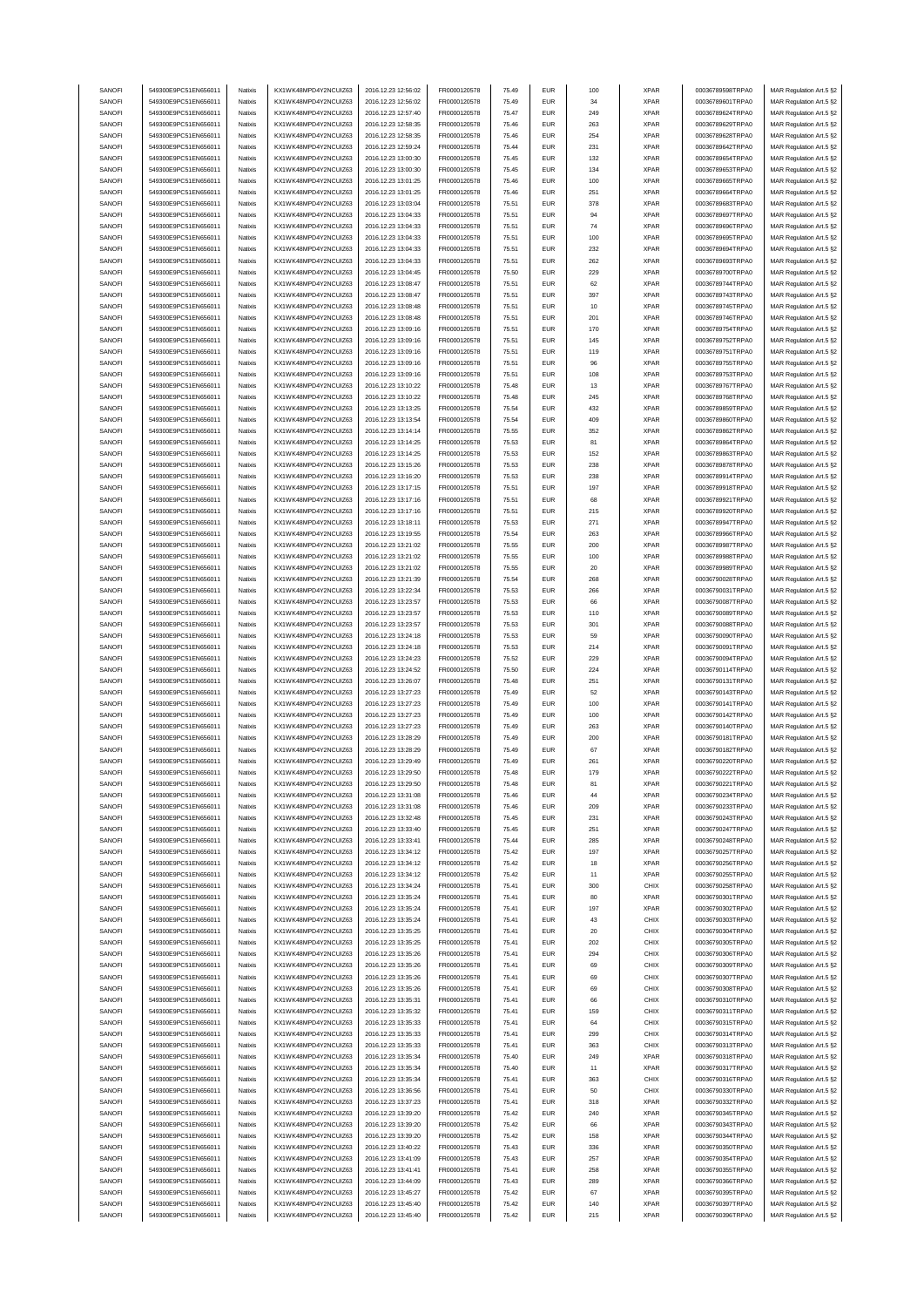| SANOFI           | 549300E9PC51EN656011                         | Natixis | KX1WK48MPD4Y2NCUIZ63                         | 2016.12.23 13:45:40                        | FR0000120578                 | 75.42          | <b>EUR</b>                  | 233            | <b>XPAR</b>                | 00036790398TRPA0                     | MAR Regulation Art.5 §2 |
|------------------|----------------------------------------------|---------|----------------------------------------------|--------------------------------------------|------------------------------|----------------|-----------------------------|----------------|----------------------------|--------------------------------------|-------------------------|
| SANOFI           | 549300E9PC51EN656011                         | Natixis | KX1WK48MPD4Y2NCUIZ63                         | 2016.12.23 13:45:48                        | FR0000120578                 | 75.42          | <b>EUR</b>                  | 276            | <b>XPAR</b>                | 00036790399TRPA0                     | MAR Regulation Art.5 §2 |
| SANOFI           | 549300E9PC51EN656011                         | Natixis | KX1WK48MPD4Y2NCUIZ63                         | 2016.12.23 13:46:04                        | FR0000120578                 | 75.43          | <b>EUR</b>                  | 179            | <b>XPAR</b>                | 00036790407TRPA0                     | MAR Regulation Art.5 §2 |
| SANOFI           | 549300E9PC51EN656011                         | Natixis | KX1WK48MPD4Y2NCUIZ63                         | 2016.12.23 13:46:04                        | FR0000120578                 | 75.43          | <b>EUR</b>                  | 118            | <b>XPAR</b>                | 00036790406TRPA0                     | MAR Regulation Art.5 §2 |
|                  |                                              |         |                                              |                                            |                              |                |                             |                |                            |                                      |                         |
| SANOFI           | 549300E9PC51EN656011                         | Natixis | KX1WK48MPD4Y2NCUIZ63                         | 2016.12.23 13:46:25                        | FR0000120578                 | 75.42          | <b>EUR</b>                  | 260            | <b>XPAR</b>                | 00036790408TRPA0                     | MAR Regulation Art.5 §2 |
| SANOFI           | 549300E9PC51EN656011                         | Natixis | KX1WK48MPD4Y2NCUIZ63                         | 2016.12.23 13:48:20                        | FR0000120578                 | 75.48          | <b>EUR</b>                  | 350            | <b>XPAR</b>                | 00036790422TRPA0                     | MAR Regulation Art.5 §2 |
| SANOFI           | 549300E9PC51EN656011                         | Natixis | KX1WK48MPD4Y2NCUIZ63                         | 2016.12.23 13:49:16                        | FR0000120578                 | 75.47          | <b>EUR</b>                  | 23             | <b>XPAR</b>                | 00036790423TRPA0                     | MAR Regulation Art.5 §2 |
| SANOFI           | 549300E9PC51EN656011                         | Natixis | KX1WK48MPD4Y2NCUIZ63                         | 2016.12.23 13:49:42                        | FR0000120578                 | 75.47          | <b>EUR</b>                  | 228            | <b>XPAR</b>                | 00036790425TRPA0                     | MAR Regulation Art.5 §2 |
| SANOFI           | 549300E9PC51EN656011                         | Natixis | KX1WK48MPD4Y2NCUIZ63                         | 2016.12.23 13:49:42                        | FR0000120578                 | 75.47          | <b>EUR</b>                  | 260            | <b>XPAR</b>                | 00036790426TRPA0                     | MAR Regulation Art.5 §2 |
| SANOFI           | 549300E9PC51EN656011                         | Natixis | KX1WK48MPD4Y2NCUIZ63                         | 2016.12.23 13:50:26                        | FR0000120578                 | 75.44          | <b>EUR</b>                  | 265            | <b>XPAR</b>                | 00036790431TRPA0                     | MAR Regulation Art.5 §2 |
|                  | 549300E9PC51EN656011                         | Natixis |                                              |                                            |                              | 75.45          | <b>EUR</b>                  |                |                            |                                      |                         |
| SANOFI           |                                              |         | KX1WK48MPD4Y2NCUIZ63                         | 2016.12.23 13:50:26                        | FR0000120578                 |                |                             | 238            | <b>XPAR</b>                | 00036790430TRPA0                     | MAR Regulation Art.5 §2 |
| SANOFI           | 549300E9PC51EN656011                         | Natixis | KX1WK48MPD4Y2NCUIZ63                         | 2016.12.23 13:50:53                        | FR0000120578                 | 75.43          | <b>EUR</b>                  | 249            | <b>XPAR</b>                | 00036790432TRPA0                     | MAR Regulation Art.5 §2 |
| SANOFI           | 549300E9PC51EN656011                         | Natixis | KX1WK48MPD4Y2NCUIZ64                         | 2016.12.23 13:51:33                        | FR0000120579                 | 75.40          | <b>EUR</b>                  | 214            | CHIX                       | 00036790439TRPA0                     | MAR Regulation Art.5 §2 |
| SANOFI           | 549300E9PC51EN656011                         | Natixis | KX1WK48MPD4Y2NCUIZ65                         | 2016.12.23 13:51:33                        | FR0000120580                 | 75.40          | <b>EUR</b>                  | 26             | CHIX                       | 00036790440TRPA0                     | MAR Regulation Art.5 §2 |
| SANOFI           | 549300E9PC51EN656011                         | Natixis | KX1WK48MPD4Y2NCUIZ66                         | 2016.12.23 13:51:57                        | FR0000120581                 | 75.40          | <b>EUR</b>                  | 273            | CHIX                       | 00036790441TRPA0                     | MAR Regulation Art.5 §2 |
|                  | 549300E9PC51EN656011                         |         |                                              | 2016.12.23 13:51:57                        | FR0000120582                 |                | <b>EUR</b>                  | 487            |                            | 00036790442TRPA0                     |                         |
| SANOFI           |                                              | Natixis | KX1WK48MPD4Y2NCUIZ67                         |                                            |                              | 75.40          |                             |                | CHIX                       |                                      | MAR Regulation Art.5 §2 |
| SANOFI           | 549300E9PC51EN656011                         | Natixis | KX1WK48MPD4Y2NCUIZ68                         | 2016.12.23 13:52:00                        | FR0000120583                 | 75.40          | <b>EUR</b>                  | 100            | CHIX                       | 00036790443TRPA0                     | MAR Regulation Art.5 §2 |
| SANOFI           | 549300E9PC51EN656011                         | Natixis | KX1WK48MPD4Y2NCUIZ63                         | 2016.12.23 13:54:31                        | FR0000120578                 | 75.43          | <b>EUR</b>                  | 265            | <b>XPAR</b>                | 00036790455TRPA0                     | MAR Regulation Art.5 §2 |
| SANOFI           | 549300E9PC51EN656011                         | Natixis | KX1WK48MPD4Y2NCUIZ63                         | 2016.12.23 13:54:31                        | FR0000120578                 | 75.43          | <b>EUR</b>                  | 409            | <b>XPAR</b>                | 00036790454TRPA0                     | MAR Regulation Art.5 §2 |
| SANOFI           | 549300E9PC51EN656011                         | Natixis | KX1WK48MPD4Y2NCUIZ69                         | 2016.12.23 13:54:46                        | FR0000120584                 | 75.40          | <b>EUR</b>                  | 406            | CHIX                       | 00036790457TRPA0                     | MAR Regulation Art.5 §2 |
| SANOFI           | 549300E9PC51EN656011                         | Natixis | KX1WK48MPD4Y2NCUIZ70                         | 2016.12.23 13:54:46                        | FR0000120585                 | 75.40          | <b>EUR</b>                  | 494            | CHIX                       | 00036790458TRPA0                     | MAR Regulation Art.5 §2 |
| SANOFI           | 549300E9PC51EN656011                         | Natixis | KX1WK48MPD4Y2NCUIZ63                         | 2016.12.23 13:54:46                        | FR0000120578                 | 75.41          | <b>EUR</b>                  | 299            | <b>XPAR</b>                | 00036790456TRPA0                     | MAR Regulation Art.5 §2 |
|                  |                                              |         |                                              |                                            |                              |                |                             |                |                            |                                      |                         |
| SANOFI           | 549300E9PC51EN656011                         | Natixis | KX1WK48MPD4Y2NCUIZ63                         | 2016.12.23 13:55:27                        | FR0000120578                 | 75.40          | <b>EUR</b>                  | 10             | <b>XPAR</b>                | 00036790460TRPA0                     | MAR Regulation Art.5 §2 |
| SANOFI           | 549300E9PC51EN656011                         | Natixis | KX1WK48MPD4Y2NCUIZ71                         | 2016.12.23 13:55:32                        | FR0000120586                 | 75.40          | EUR                         | 1 000          | CHIX                       | 00036790463TRPA0                     | MAR Regulation Art.5 §2 |
| SANOFI           | 549300E9PC51EN656011                         | Natixis | KX1WK48MPD4Y2NCUIZ72                         | 2016.12.23 13:55:32                        | FR0000120587                 | 75.40          | <b>EUR</b>                  | 1 0 0 0        | CHIX                       | 00036790464TRPA0                     | MAR Regulation Art.5 §2 |
| SANOFI           | 549300E9PC51EN656011                         | Natixis | KX1WK48MPD4Y2NCUIZ73                         | 2016.12.23 13:55:32                        | FR0000120588                 | 75.40          | EUR                         | 48             | CHIX                       | 00036790465TRPA0                     | MAR Regulation Art.5 §2 |
| SANOFI           | 549300E9PC51EN656011                         | Natixis | KX1WK48MPD4Y2NCUI774                         | 2016.12.23 13:55:32                        | FR0000120589                 | 75.40          | <b>EUR</b>                  | 371            | CHIX                       | 00036790466TRPA0                     | MAR Regulation Art.5 §2 |
| SANOFI           | 549300E9PC51EN656011                         | Natixis | KX1WK48MPD4Y2NCUIZ75                         | 2016.12.23 13:55:32                        | FR0000120590                 | 75.40          | <b>EUR</b>                  | 581            | CHIX                       | 00036790467TRPA0                     | MAR Regulation Art.5 §2 |
|                  |                                              |         |                                              |                                            |                              |                |                             |                |                            |                                      |                         |
| SANOFI           | 549300E9PC51EN656011                         | Natixis | KX1WK48MPD4Y2NCUIZ76                         | 2016.12.23 13:55:32                        | FR0000120591                 | 75.40          | <b>EUR</b>                  | 255            | CHIX                       | 00036790468TRPA0                     | MAR Regulation Art.5 §2 |
| SANOFI           | 549300E9PC51EN656011                         | Natixis | KX1WK48MPD4Y2NCUIZ63                         | 2016.12.23 13:55:32                        | FR0000120578                 | 75.40          | <b>EUR</b>                  | 236            | <b>XPAR</b>                | 00036790462TRPA0                     | MAR Regulation Art.5 §2 |
| SANOFI           | 549300E9PC51EN656011                         | Natixis | KX1WK48MPD4Y2NCUIZ63                         | 2016.12.23 13:56:14                        | FR0000120578                 | 75.41          | <b>EUR</b>                  | 10             | <b>XPAR</b>                | 00036790474TRPA0                     | MAR Regulation Art.5 §2 |
| SANOFI           | 549300E9PC51EN656011                         | Natixis | KX1WK48MPD4Y2NCUIZ63                         | 2016.12.23 13:58:59                        | FR0000120578                 | 75.43          | EUR                         | 150            | <b>XPAR</b>                | 00036790486TRPA0                     | MAR Regulation Art.5 §2 |
| SANOFI           | 549300E9PC51EN656011                         | Natixis | KX1WK48MPD4Y2NCUIZ63                         | 2016.12.23 13:58:59                        | FR0000120578                 | 75.43          | EUR                         | 344            | <b>XPAR</b>                | 00036790487TRPA0                     | MAR Regulation Art.5 §2 |
|                  |                                              |         |                                              |                                            |                              |                |                             |                |                            |                                      |                         |
| SANOFI           | 549300E9PC51EN656011                         | Natixis | KX1WK48MPD4Y2NCUIZ77                         | 2016.12.23 14:00:20                        | FR0000120592                 | 75.40          | <b>EUR</b>                  | 300            | CHIX                       | 00036790507TRPA0                     | MAR Regulation Art.5 §2 |
| SANOFI           | 549300E9PC51EN656011                         | Natixis | KX1WK48MPD4Y2NCUIZ63                         | 2016.12.23 14:00:20                        | FR0000120578                 | 75.41          | <b>EUR</b>                  | 18             | <b>XPAR</b>                | 00036790506TRPA0                     | MAR Regulation Art.5 §2 |
| SANOFI           | 549300E9PC51EN656011                         | Natixis | KX1WK48MPD4Y2NCUIZ63                         | 2016.12.23 14:00:20                        | FR0000120578                 | 75.41          | <b>EUR</b>                  | 100            | <b>XPAR</b>                | 00036790504TRPA0                     | MAR Regulation Art.5 §2 |
| SANOFI           | 549300E9PC51EN656011                         | Natixis | KX1WK48MPD4Y2NCUIZ63                         | 2016.12.23 14:00:20                        | FR0000120578                 | 75.41          | <b>EUR</b>                  | 100            | <b>XPAR</b>                | 00036790505TRPA0                     | MAR Regulation Art.5 §2 |
| SANOFI           | 549300E9PC51EN656011                         | Natixis | KX1WK48MPD4Y2NCUIZ63                         | 2016.12.23 14:00:20                        | FR0000120578                 | 75.41          | <b>EUR</b>                  | 90             | <b>XPAR</b>                | 00036790503TRPA0                     | MAR Regulation Art.5 §2 |
|                  | 549300E9PC51EN656011                         |         | KX1WK48MPD4Y2NCUIZ63                         | 2016.12.23 14:00:20                        |                              |                |                             |                |                            |                                      |                         |
| SANOFI           |                                              | Natixis |                                              |                                            | FR0000120578                 | 75.41          | <b>EUR</b>                  | 140            | <b>XPAR</b>                | 00036790502TRPA0                     | MAR Regulation Art.5 §2 |
| SANOFI           | 549300E9PC51EN656011                         | Natixis | KX1WK48MPD4Y2NCUIZ63                         | 2016.12.23 14:00:20                        | FR0000120578                 | 75.41          | <b>EUR</b>                  | 491            | <b>XPAR</b>                | 00036790501TRPA0                     | MAR Regulation Art.5 §2 |
| SANOFI           | 549300E9PC51EN656011                         | Natixis | KX1WK48MPD4Y2NCUIZ63                         | 2016.12.23 14:01:34                        | FR0000120578                 | 75.43          | EUR                         | 269            | <b>XPAR</b>                | 00036790521TRPA0                     | MAR Regulation Art.5 §2 |
| SANOFI           | 549300E9PC51EN656011                         | Natixis | KX1WK48MPD4Y2NCUIZ63                         | 2016.12.23 14:01:34                        | FR0000120578                 | 75.43          | EUR                         | 90             | <b>XPAR</b>                | 00036790524TRPA0                     | MAR Regulation Art.5 §2 |
| SANOFI           | 549300E9PC51EN656011                         | Natixis | KX1WK48MPD4Y2NCUIZ63                         | 2016.12.23 14:01:34                        | FR0000120578                 | 75.43          | <b>EUR</b>                  | 60             | <b>XPAR</b>                | 00036790522TRPA0                     | MAR Regulation Art.5 §2 |
| SANOFI           | 549300E9PC51EN656011                         | Natixis | KX1WK48MPD4Y2NCUIZ63                         | 2016.12.23 14:01:34                        | FR0000120578                 | 75.43          | <b>EUR</b>                  | 177            | <b>XPAR</b>                | 00036790523TRPA0                     | MAR Regulation Art.5 §2 |
|                  |                                              |         |                                              |                                            |                              |                |                             |                |                            |                                      |                         |
| SANOFI           | 549300E9PC51EN656011                         | Natixis | KX1WK48MPD4Y2NCUIZ63                         | 2016.12.23 14:01:50                        | FR0000120578                 | 75.42          | <b>EUR</b>                  | 105            | <b>XPAR</b>                | 00036790529TRPA0                     | MAR Regulation Art.5 §2 |
| SANOFI           | 549300E9PC51EN656011                         | Natixis | KX1WK48MPD4Y2NCUIZ63                         | 2016.12.23 14:01:50                        | FR0000120578                 | 75.42          | <b>EUR</b>                  | 63             | <b>XPAR</b>                | 00036790528TRPA0                     | MAR Regulation Art.5 §2 |
| SANOFI           | 549300E9PC51EN656011                         | Natixis | KX1WK48MPD4Y2NCUIZ63                         | 2016.12.23 14:03:10                        | FR0000120578                 | 75.45          | <b>EUR</b>                  | 80             | <b>XPAR</b>                | 00036790543TRPA0                     | MAR Regulation Art.5 §2 |
| SANOFI           | 549300E9PC51EN656011                         | Natixis | KX1WK48MPD4Y2NCUIZ63                         | 2016.12.23 14:03:10                        | FR0000120578                 | 75.45          | <b>EUR</b>                  | 100            | <b>XPAR</b>                | 00036790544TRPA0                     | MAR Regulation Art.5 §2 |
| SANOFI           | 549300E9PC51EN656011                         | Natixis | KX1WK48MPD4Y2NCUIZ63                         | 2016.12.23 14:03:10                        | FR0000120578                 | 75.45          | <b>EUR</b>                  | 217            | <b>XPAR</b>                | 00036790541TRPA0                     | MAR Regulation Art.5 §2 |
| SANOFI           | 549300E9PC51EN656011                         | Natixis | KX1WK48MPD4Y2NCUIZ63                         | 2016.12.23 14:03:10                        | FR0000120578                 | 75.45          | <b>EUR</b>                  |                | <b>XPAR</b>                | 00036790545TRPA0                     |                         |
|                  |                                              |         |                                              |                                            |                              |                |                             | 121            |                            |                                      | MAR Regulation Art.5 §2 |
| SANOFI           | 549300E9PC51EN656011                         | Natixis | KX1WK48MPD4Y2NCUIZ63                         | 2016.12.23 14:03:10                        | FR0000120578                 | 75.45          | <b>EUR</b>                  | 66             | <b>XPAR</b>                | 00036790542TRPA0                     | MAR Regulation Art.5 §2 |
| SANOFI           | 549300E9PC51EN656011                         | Natixis | KX1WK48MPD4Y2NCUIZ63                         | 2016.12.23 14:05:07                        | FR0000120578                 | 75.46          | <b>EUR</b>                  | 108            | <b>XPAR</b>                | 00036790565TRPA0                     | MAR Regulation Art.5 §2 |
| SANOFI           | 549300E9PC51EN656011                         | Natixis | KX1WK48MPD4Y2NCUIZ63                         | 2016.12.23 14:05:07                        | FR0000120578                 | 75.46          | <b>EUR</b>                  | 288            | <b>XPAR</b>                | 00036790564TRPA0                     | MAR Regulation Art.5 §2 |
| SANOFI           | 549300E9PC51EN656011                         | Natixis | KX1WK48MPD4Y2NCUIZ63                         | 2016.12.23 14:06:18                        | FR0000120578                 | 75.47          | <b>EUR</b>                  | 229            | <b>XPAR</b>                | 00036790574TRPA0                     | MAR Regulation Art.5 §2 |
| SANOFI           | 549300E9PC51EN656011                         | Natixis | KX1WK48MPD4Y2NCUIZ63                         | 2016.12.23 14:06:18                        | FR0000120578                 | 75.47          | <b>EUR</b>                  | 90             | <b>XPAR</b>                | 00036790573TRPA0                     | MAR Regulation Art.5 §2 |
|                  |                                              |         | KX1WK48MPD4Y2NCUIZ63                         |                                            |                              |                |                             |                |                            |                                      |                         |
| SANOFI           | 549300E9PC51EN656011                         | Natixis |                                              | 2016.12.23 14:06:18                        | FR0000120578                 | 75.47          | <b>EUR</b>                  | 423            | <b>XPAR</b>                | 00036790571TRPA0                     | MAR Regulation Art.5 §2 |
| SANOFI           | 549300E9PC51EN656011                         | Natixis | KX1WK48MPD4Y2NCUIZ63                         | 2016.12.23 14:06:18                        | FR0000120578                 | 75.47          | <b>EUR</b>                  | 14             | <b>XPAR</b>                | 00036790572TRPA0                     | MAR Regulation Art.5 §2 |
| SANOFI           | 549300E9PC51EN656011                         | Natixis | KX1WK48MPD4Y2NCUIZ63                         | 2016.12.23 14:06:34                        | FR0000120578                 | 75.46          | <b>EUR</b>                  | 163            | <b>XPAR</b>                | 00036790577TRPA0                     | MAR Regulation Art.5 §2 |
| SANOFI           | 549300E9PC51EN656011                         | Natixis | KX1WK48MPD4Y2NCUIZ63                         | 2016.12.23 14:06:34                        | FR0000120578                 | 75.46          | <b>EUR</b>                  | 61             | <b>XPAR</b>                | 00036790576TRPA0                     | MAR Regulation Art.5 §2 |
| SANOFI           | 549300E9PC51EN656011                         | Natixis | KX1WK48MPD4Y2NCUIZ63                         | 2016.12.23 14:08:09                        | FR0000120578                 | 75.48          | <b>EUR</b>                  | 8              | <b>XPAR</b>                | 00036790593TRPA0                     | MAR Regulation Art.5 §2 |
|                  |                                              |         |                                              |                                            |                              |                |                             |                |                            |                                      |                         |
| SANOF            | 549300E9PC51EN65601                          | Natixis | KX1WK48MPD4Y2NCUIZ63                         | 2016.12.23 14:08:09                        | FR0000120578                 | 75.48          | EUR                         | 262            | XPAR                       | 00036790592TRPA0                     | MAR Regulation Art.5 §2 |
| SANOFI           | 549300E9PC51EN656011                         | Natixis | KX1WK48MPD4Y2NCUIZ63                         | 2016.12.23 14:08:11                        | FR0000120578                 | 75.48          | <b>EUR</b>                  | 84             | <b>XPAR</b>                | 00036790594TRPA0                     | MAR Regulation Art.5 §2 |
| SANOFI           | 549300E9PC51EN656011                         | Natixis | KX1WK48MPD4Y2NCUIZ63                         | 2016.12.23 14:08:11                        | FR0000120578                 | 75.48          | <b>EUR</b>                  | 180            | <b>XPAR</b>                | 00036790595TRPA0                     | MAR Regulation Art.5 §2 |
| SANOFI           | 549300E9PC51EN656011                         | Natixis | KX1WK48MPD4Y2NCUIZ63                         | 2016.12.23 14:08:11                        | FR0000120578                 | 75.48          | <b>EUR</b>                  | 83             | <b>XPAR</b>                | 00036790596TRPA0                     | MAR Regulation Art.5 §2 |
| SANOFI           | 549300E9PC51EN656011                         | Natixis | KX1WK48MPD4Y2NCUIZ63                         | 2016.12.23 14:14:42                        | FR0000120578                 | 75.56          | <b>EUR</b>                  | 1 0 0 6        | <b>XPAR</b>                | 00036790617TRPA0                     | MAR Regulation Art.5 §2 |
| SANOFI           | 549300E9PC51EN656011                         | Natixis | KX1WK48MPD4Y2NCUIZ63                         | 2016.12.23 14:15:02                        | FR0000120578                 | 75.56          | <b>EUR</b>                  | 414            | <b>XPAR</b>                | 00036790619TRPA0                     | MAR Regulation Art.5 §2 |
| SANOFI           | 549300E9PC51EN656011                         | Natixis | KX1WK48MPD4Y2NCUIZ63                         | 2016.12.23 14:15:02                        | FR0000120578                 | 75.56          | <b>EUR</b>                  | 72             | <b>XPAR</b>                | 00036790618TRPA0                     | MAR Regulation Art.5 §2 |
| SANOFI           | 549300E9PC51EN656011                         |         | KX1WK48MPD4Y2NCUIZ63                         | 2016.12.23 14:16:01                        |                              |                |                             | 389            | <b>XPAR</b>                |                                      |                         |
|                  |                                              | Natixis |                                              |                                            | FR0000120578                 | 75.54          | <b>EUR</b>                  |                |                            | 00036790622TRPA0                     | MAR Regulation Art.5 §2 |
| SANOFI           | 549300E9PC51EN656011                         | Natixis | KX1WK48MPD4Y2NCUIZ63                         | 2016.12.23 14:16:18                        | FR0000120578                 | 75.54          | <b>EUR</b>                  | 277            | <b>XPAR</b>                | 00036790624TRPA0                     | MAR Regulation Art.5 §2 |
| SANOFI           | 549300E9PC51EN656011                         | Natixis | KX1WK48MPD4Y2NCUIZ63                         | 2016.12.23 14:16:18                        | FR0000120578                 | 75.54          | <b>EUR</b>                  | 57             | <b>XPAR</b>                | 00036790623TRPA0                     | MAR Regulation Art.5 §2 |
| SANOFI           | 549300E9PC51EN656011                         | Natixis | KX1WK48MPD4Y2NCUIZ63                         | 2016.12.23 14:17:09                        | FR0000120578                 | 75.53          | <b>EUR</b>                  | 325            | <b>XPAR</b>                | 00036790628TRPA0                     | MAR Regulation Art.5 §2 |
| SANOFI           | 549300E9PC51EN656011                         | Natixis | KX1WK48MPD4Y2NCUIZ63                         | 2016.12.23 14:17:50                        | FR0000120578                 | 75.52          | <b>EUR</b>                  | 282            | <b>XPAR</b>                | 00036790630TRPA0                     | MAR Regulation Art.5 §2 |
| SANOFI           | 549300E9PC51EN656011                         | Natixis | KX1WK48MPD4Y2NCUIZ63                         | 2016.12.23 14:18:52                        | FR0000120578                 | 75.53          | <b>EUR</b>                  | 282            | <b>XPAR</b>                | 00036790632TRPA0                     | MAR Regulation Art.5 §2 |
| SANOFI           | 549300E9PC51EN656011                         | Natixis | KX1WK48MPD4Y2NCUIZ63                         | 2016.12.23 14:19:55                        | FR0000120578                 | 75.52          | <b>EUR</b>                  | 289            | <b>XPAR</b>                | 00036790633TRPA0                     | MAR Regulation Art.5 §2 |
|                  |                                              |         |                                              |                                            |                              |                |                             |                |                            |                                      |                         |
| SANOFI           | 549300E9PC51EN656011                         | Natixis | KX1WK48MPD4Y2NCUIZ63                         | 2016.12.23 14:19:59                        | FR0000120578                 | 75.51          | <b>EUR</b>                  | 290            | <b>XPAR</b>                | 00036790635TRPA0                     | MAR Regulation Art.5 §2 |
| SANOFI           | 549300E9PC51EN656011                         | Natixis | KX1WK48MPD4Y2NCUIZ63                         | 2016.12.23 14:21:05                        | FR0000120578                 | 75.52          | $\ensuremath{\mathsf{EUR}}$ | 234            | <b>XPAR</b>                | 00036790639TRPA0                     | MAR Regulation Art.5 §2 |
| SANOFI           | 549300E9PC51EN656011                         | Natixis | KX1WK48MPD4Y2NCUIZ63                         | 2016.12.23 14:21:22                        | FR0000120578                 | 75.50          | <b>EUR</b>                  | 234            | <b>XPAR</b>                | 00036790643TRPA0                     | MAR Regulation Art.5 §2 |
| SANOFI           | 549300E9PC51EN656011                         | Natixis | KX1WK48MPD4Y2NCUIZ63                         | 2016.12.23 14:21:22                        | FR0000120578                 | 75.50          | <b>EUR</b>                  | 270            | <b>XPAR</b>                | 00036790642TRPA0                     | MAR Regulation Art.5 §2 |
| SANOFI           | 549300E9PC51EN656011                         | Natixis | KX1WK48MPD4Y2NCUIZ63                         | 2016.12.23 14:24:18                        | FR0000120578                 | 75.57          | <b>EUR</b>                  | 365            | <b>XPAR</b>                | 00036790649TRPA0                     | MAR Regulation Art.5 §2 |
| SANOFI           | 549300E9PC51EN656011                         |         | KX1WK48MPD4Y2NCUIZ63                         | 2016.12.23 14:24:49                        |                              |                | <b>EUR</b>                  |                |                            |                                      |                         |
|                  |                                              | Natixis |                                              |                                            | FR0000120578                 | 75.57          |                             | 369            | <b>XPAR</b>                | 00036790652TRPA0                     | MAR Regulation Art.5 §2 |
| SANOFI           | 549300E9PC51EN656011                         | Natixis | KX1WK48MPD4Y2NCUIZ63                         | 2016.12.23 14:25:28                        | FR0000120578                 | 75.56          | <b>EUR</b>                  | 266            | <b>XPAR</b>                | 00036790656TRPA0                     | MAR Regulation Art.5 §2 |
| SANOFI           | 549300E9PC51EN656011                         | Natixis | KX1WK48MPD4Y2NCUIZ63                         | 2016.12.23 14:25:51                        | FR0000120578                 | 75.57          | <b>EUR</b>                  | $\overline{a}$ | <b>XPAR</b>                | 00036790671TRPA0                     | MAR Regulation Art.5 §2 |
| SANOFI           | 549300E9PC51EN656011                         | Natixis | KX1WK48MPD4Y2NCUIZ63                         | 2016.12.23 14:28:08                        | FR0000120578                 | 75.58          | <b>EUR</b>                  | 27             | <b>XPAR</b>                | 00036790689TRPA0                     | MAR Regulation Art.5 §2 |
| SANOFI           | 549300E9PC51EN656011                         | Natixis | KX1WK48MPD4Y2NCUIZ63                         | 2016.12.23 14:28:27                        | FR0000120578                 | 75.58          | <b>EUR</b>                  | 606            | <b>XPAR</b>                | 00036790693TRPA0                     | MAR Regulation Art.5 §2 |
| SANOFI           | 549300E9PC51EN656011                         | Natixis | KX1WK48MPD4Y2NCUIZ63                         | 2016.12.23 14:32:01                        | FR0000120578                 | 75.56          | <b>EUR</b>                  | 479            | <b>XPAR</b>                | 00036790708TRPA0                     | MAR Regulation Art.5 §2 |
|                  |                                              |         | KX1WK48MPD4Y2NCUIZ63                         |                                            |                              |                |                             |                |                            |                                      |                         |
|                  |                                              |         |                                              | 2016.12.23 14:32:01                        | FR0000120578                 | 75.56          | <b>EUR</b>                  | 266            | <b>XPAR</b>                | 00036790709TRPA0                     | MAR Regulation Art.5 §2 |
| SANOFI           | 549300E9PC51EN656011                         | Natixis |                                              |                                            |                              |                |                             |                |                            |                                      |                         |
| SANOFI           | 549300E9PC51EN656011                         | Natixis | KX1WK48MPD4Y2NCUIZ63                         | 2016.12.23 14:32:01                        | FR0000120578                 | 75.56          | <b>EUR</b>                  | 354            | <b>XPAR</b>                | 00036790710TRPA0                     | MAR Regulation Art.5 §2 |
| SANOFI           | 549300E9PC51EN656011                         | Natixis | KX1WK48MPD4Y2NCUIZ63                         | 2016.12.23 14:32:12                        | FR0000120578                 | 75.54          | <b>EUR</b>                  | 586            | <b>XPAR</b>                | 00036790712TRPA0                     | MAR Regulation Art.5 §2 |
|                  | 549300E9PC51EN656011                         |         |                                              |                                            |                              |                | <b>EUR</b>                  |                |                            |                                      |                         |
| SANOFI           |                                              | Natixis | KX1WK48MPD4Y2NCUIZ63                         | 2016.12.23 14:32:12                        | FR0000120578                 | 75.54          |                             | 286            | <b>XPAR</b>                | 00036790711TRPA0                     | MAR Regulation Art.5 §2 |
| SANOFI           | 549300E9PC51EN656011                         | Natixis | KX1WK48MPD4Y2NCUIZ63                         | 2016.12.23 14:32:15                        | FR0000120578                 | 75.53          | <b>EUR</b>                  | 249            | <b>XPAR</b>                | 00036790713TRPA0                     | MAR Regulation Art.5 §2 |
| SANOFI           | 549300E9PC51EN656011                         | Natixis | KX1WK48MPD4Y2NCUIZ63                         | 2016.12.23 14:32:18                        | FR0000120578                 | 75.53          | <b>EUR</b>                  | 248            | <b>XPAR</b>                | 00036790715TRPA0                     | MAR Regulation Art.5 §2 |
| SANOFI           | 549300E9PC51EN656011                         | Natixis | KX1WK48MPD4Y2NCUIZ63                         | 2016.12.23 14:32:18                        | FR0000120578                 | 75.53          | <b>EUR</b>                  | 188            | <b>XPAR</b>                | 00036790714TRPA0                     | MAR Regulation Art.5 §2 |
| SANOFI           | 549300E9PC51EN656011                         | Natixis | KX1WK48MPD4Y2NCUIZ63                         | 2016.12.23 14:32:18                        | FR0000120578                 | 75.52          | <b>EUR</b>                  | 19             | <b>XPAR</b>                | 00036790716TRPA0                     | MAR Regulation Art.5 §2 |
| SANOFI           | 549300E9PC51EN656011                         | Natixis | KX1WK48MPD4Y2NCUIZ63                         | 2016.12.23 14:32:18                        | FR0000120578                 | 75.51          | <b>EUR</b>                  | 17             | CHIX                       | 00036790717TRPA0                     | MAR Regulation Art.5 §2 |
| SANOFI           | 549300E9PC51EN656011                         | Natixis | KX1WK48MPD4Y2NCUIZ63                         | 2016.12.23 14:32:18                        | FR0000120578                 | 75.51          | <b>EUR</b>                  | 250            | BATE                       | 00036790718TRPA0                     |                         |
|                  |                                              |         |                                              |                                            |                              |                |                             |                |                            |                                      | MAR Regulation Art.5 §2 |
| SANOFI           | 549300E9PC51EN656011                         | Natixis | KX1WK48MPD4Y2NCUIZ63                         | 2016.12.23 14:32:18                        | FR0000120578                 | 75.51          | <b>EUR</b>                  | 250            | BATE                       | 00036790719TRPA0                     | MAR Regulation Art.5 §2 |
| SANOFI           | 549300E9PC51EN656011                         | Natixis | KX1WK48MPD4Y2NCUIZ63                         | 2016.12.23 14:32:20                        | FR0000120578                 | 75.51          | <b>EUR</b>                  | 261            | CHIX                       | 00036790720TRPA0                     | MAR Regulation Art.5 §2 |
| SANOFI           | 549300E9PC51EN656011                         | Natixis | KX1WK48MPD4Y2NCUIZ63                         | 2016.12.23 14:34:03                        | FR0000120578                 | 75.53          | <b>EUR</b>                  | 100            | <b>XPAR</b>                | 00036790741TRPA0                     | MAR Regulation Art.5 §2 |
| SANOFI<br>SANOFI | 549300E9PC51EN656011<br>549300E9PC51EN656011 | Natixis | KX1WK48MPD4Y2NCUIZ63<br>KX1WK48MPD4Y2NCUIZ63 | 2016.12.23 14:34:03<br>2016.12.23 14:34:03 | FR0000120578<br>FR0000120578 | 75.53<br>75.53 | <b>EUR</b><br><b>EUR</b>    | 100<br>136     | <b>XPAR</b><br><b>XPAR</b> | 00036790742TRPA0<br>00036790740TRPA0 | MAR Regulation Art.5 §2 |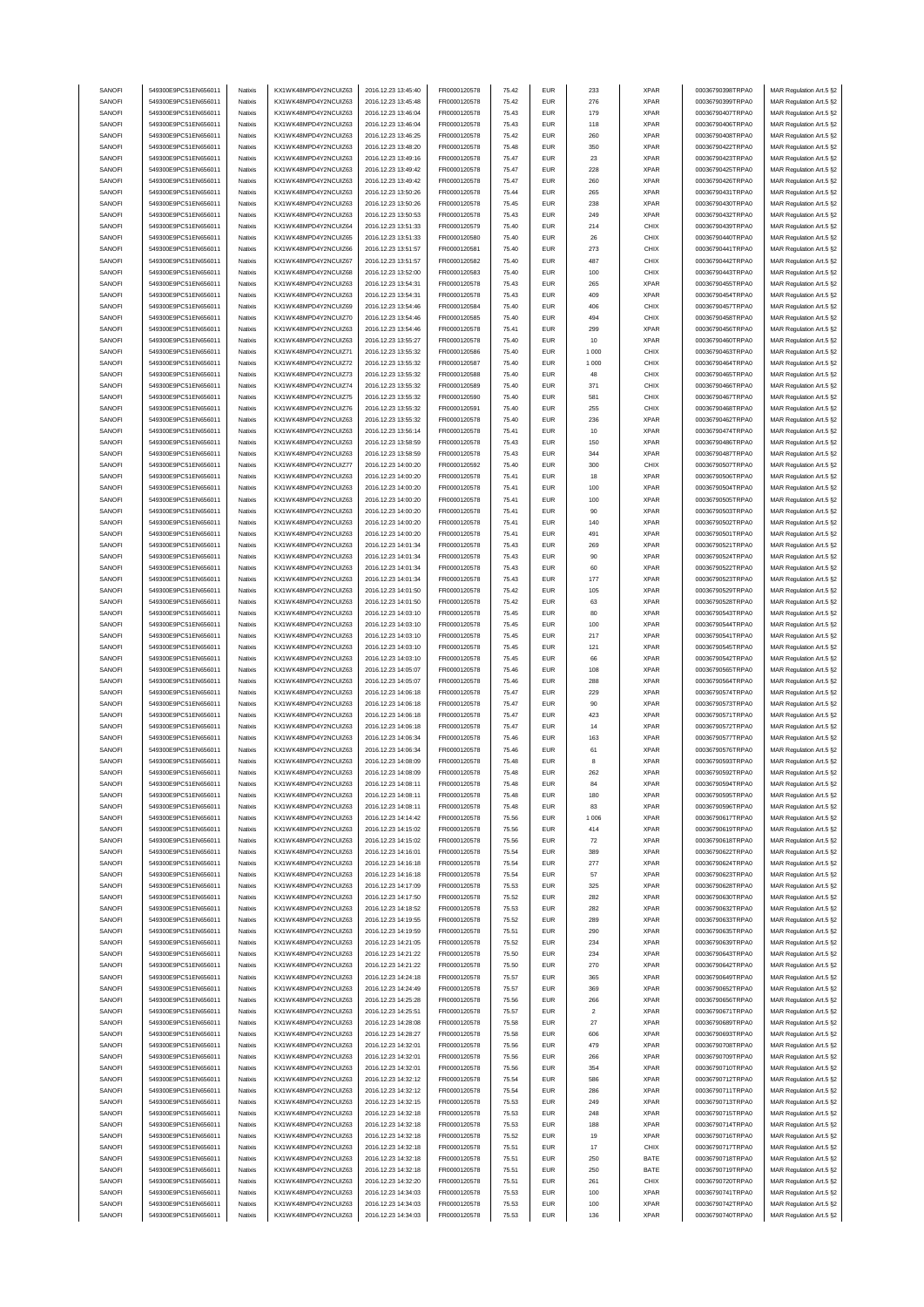| SANOFI           | 549300E9PC51EN656011                         | Natixis | KX1WK48MPD4Y2NCUIZ63                         | 2016.12.23 14:34:03                        | FR0000120578                 | 75.53          | <b>EUR</b>               | 89             | <b>XPAR</b>                | 00036790743TRPA0                     | MAR Regulation Art.5 §2                            |
|------------------|----------------------------------------------|---------|----------------------------------------------|--------------------------------------------|------------------------------|----------------|--------------------------|----------------|----------------------------|--------------------------------------|----------------------------------------------------|
| SANOFI           | 549300E9PC51EN656011                         | Natixis | KX1WK48MPD4Y2NCUIZ63                         | 2016.12.23 14:34:03                        | FR0000120578                 | 75.53          | <b>EUR</b>               | 237            | <b>XPAR</b>                | 00036790739TRPA0                     | MAR Regulation Art.5 §2                            |
| SANOFI           | 549300E9PC51EN656011                         | Natixis | KX1WK48MPD4Y2NCUIZ63                         | 2016.12.23 14:35:17                        | FR0000120578                 | 75.55          | <b>EUR</b>               | 170            | <b>XPAR</b>                | 00036790756TRPA0                     | MAR Regulation Art.5 §2                            |
| SANOFI           | 549300E9PC51EN656011                         | Natixis | KX1WK48MPD4Y2NCUIZ63                         | 2016.12.23 14:35:17                        | FR0000120578                 | 75.55          | <b>EUR</b>               | 91             | <b>XPAR</b>                | 00036790757TRPA0                     | MAR Regulation Art.5 §2                            |
|                  |                                              |         |                                              |                                            |                              |                |                          |                |                            |                                      |                                                    |
| SANOFI           | 549300E9PC51EN656011                         | Natixis | KX1WK48MPD4Y2NCUIZ63                         | 2016.12.23 14:35:19                        | FR0000120578                 | 75.55          | <b>EUR</b>               | 110            | <b>XPAR</b>                | 00036790762TRPA0                     | MAR Regulation Art.5 §2                            |
| SANOFI           | 549300E9PC51EN656011                         | Natixis | KX1WK48MPD4Y2NCUIZ63                         | 2016.12.23 14:35:19                        | FR0000120578                 | 75.55          | <b>EUR</b>               | 130            | <b>XPAR</b>                | 00036790758TRPA0                     | MAR Regulation Art.5 §2                            |
| SANOFI           | 549300E9PC51EN656011                         | Natixis | KX1WK48MPD4Y2NCUIZ63                         | 2016.12.23 14:35:19                        | FR0000120578                 | 75.55          | <b>EUR</b>               | 233            | <b>XPAR</b>                | 00036790759TRPA0                     | MAR Regulation Art.5 §2                            |
| SANOFI           | 549300E9PC51EN656011                         | Natixis | KX1WK48MPD4Y2NCUIZ63                         | 2016.12.23 14:35:19                        | FR0000120578                 | 75.55          | EUR                      | 17             | <b>XPAR</b>                | 00036790760TRPA0                     | MAR Regulation Art.5 §2                            |
| SANOFI           | 549300E9PC51EN656011                         | Natixis | KX1WK48MPD4Y2NCUIZ63                         | 2016.12.23 14:35:19                        | FR0000120578                 | 75.55          | <b>EUR</b>               | 50             | <b>XPAR</b>                | 00036790763TRPA0                     | MAR Regulation Art.5 §2                            |
| SANOFI           | 549300E9PC51EN656011                         | Natixis | KX1WK48MPD4Y2NCUIZ63                         | 2016.12.23 14:35:19                        | FR0000120578                 | 75.55          | <b>EUR</b>               | 100            | <b>XPAR</b>                | 00036790761TRPA0                     | MAR Regulation Art.5 §2                            |
|                  | 549300E9PC51EN656011                         | Natixis |                                              |                                            |                              | 75.56          | <b>EUR</b>               |                |                            |                                      |                                                    |
| SANOFI           |                                              |         | KX1WK48MPD4Y2NCUIZ63                         | 2016.12.23 14:38:58                        | FR0000120578                 |                |                          | 173            | <b>XPAR</b>                | 00036790787TRPA0                     | MAR Regulation Art.5 §2                            |
| SANOFI           | 549300E9PC51EN656011                         | Natixis | KX1WK48MPD4Y2NCUIZ63                         | 2016.12.23 14:39:08                        | FR0000120578                 | 75.56          | <b>EUR</b>               | 79             | <b>XPAR</b>                | 00036790790TRPA0                     | MAR Regulation Art.5 §2                            |
| SANOFI           | 549300E9PC51EN656011                         | Natixis | KX1WK48MPD4Y2NCUIZ63                         | 2016.12.23 14:39:25                        | FR0000120578                 | 75.56          | <b>EUR</b>               | 327            | <b>XPAR</b>                | 00036790799TRPA0                     | MAR Regulation Art.5 §2                            |
| SANOFI           | 549300E9PC51EN656011                         | Natixis | KX1WK48MPD4Y2NCUIZ63                         | 2016.12.23 14:39:25                        | FR0000120578                 | 75.56          | <b>EUR</b>               | 285            | <b>XPAR</b>                | 00036790801TRPA0                     | MAR Regulation Art.5 §2                            |
| SANOFI           | 549300E9PC51EN656011                         | Natixis | KX1WK48MPD4Y2NCUIZ63                         | 2016.12.23 14:39:25                        | FR0000120578                 | 75.56          | EUR                      | 241            | <b>XPAR</b>                | 00036790800TRPA0                     | MAR Regulation Art.5 §2                            |
|                  | 549300E9PC51EN656011                         |         | KX1WK48MPD4Y2NCUIZ63                         | 2016.12.23 14:39:25                        | FR0000120578                 |                | <b>EUR</b>               | 69             |                            | 00036790798TRPA0                     |                                                    |
| SANOFI           |                                              | Natixis |                                              |                                            |                              | 75.56          |                          |                | <b>XPAR</b>                |                                      | MAR Regulation Art.5 §2                            |
| SANOFI           | 549300E9PC51EN656011                         | Natixis | KX1WK48MPD4Y2NCUIZ63                         | 2016.12.23 14:39:34                        | FR0000120578                 | 75.54          | EUR                      | 305            | <b>XPAR</b>                | 00036790803TRPA0                     | MAR Regulation Art.5 §2                            |
| SANOFI           | 549300E9PC51EN656011                         | Natixis | KX1WK48MPD4Y2NCUIZ63                         | 2016.12.23 14:39:34                        | FR0000120578                 | 75.54          | <b>EUR</b>               | 134            | <b>XPAR</b>                | 00036790802TRPA0                     | MAR Regulation Art.5 §2                            |
| SANOFI           | 549300E9PC51EN656011                         | Natixis | KX1WK48MPD4Y2NCUIZ63                         | 2016.12.23 14:41:04                        | FR0000120578                 | 75.54          | <b>EUR</b>               | 67             | <b>XPAR</b>                | 00036790813TRPA0                     | MAR Regulation Art.5 §2                            |
| SANOFI           | 549300E9PC51EN656011                         | Natixis | KX1WK48MPD4Y2NCUIZ63                         | 2016.12.23 14:41:05                        | FR0000120578                 | 75.54          | <b>EUR</b>               | 38             | <b>XPAR</b>                | 00036790814TRPA0                     | MAR Regulation Art.5 §2                            |
| SANOFI           | 549300E9PC51EN656011                         | Natixis | KX1WK48MPD4Y2NCUIZ63                         | 2016.12.23 14:41:05                        | FR0000120578                 | 75.54          | <b>EUR</b>               | 253            | <b>XPAR</b>                | 00036790815TRPA0                     | MAR Regulation Art.5 §2                            |
| SANOFI           | 549300E9PC51EN656011                         | Natixis | KX1WK48MPD4Y2NCUIZ63                         | 2016.12.23 14:43:11                        | FR0000120578                 | 75.54          | <b>EUR</b>               | 232            | <b>XPAR</b>                | 00036790822TRPA0                     | MAR Regulation Art.5 §2                            |
|                  |                                              |         |                                              |                                            |                              |                |                          |                |                            |                                      |                                                    |
| SANOFI           | 549300E9PC51EN656011                         | Natixis | KX1WK48MPD4Y2NCUIZ63                         | 2016.12.23 14:44:29                        | FR0000120578                 | 75.58          | <b>EUR</b>               | 257            | <b>XPAR</b>                | 00036790832TRPA0                     | MAR Regulation Art.5 §2                            |
| SANOFI           | 549300E9PC51EN656011                         | Natixis | KX1WK48MPD4Y2NCUIZ63                         | 2016.12.23 14:44:29                        | FR0000120578                 | 75.58          | EUR                      | 795            | <b>XPAR</b>                | 00036790833TRPA0                     | MAR Regulation Art.5 §2                            |
| SANOFI           | 549300E9PC51EN656011                         | Natixis | KX1WK48MPD4Y2NCUIZ63                         | 2016.12.23 14:45:00                        | FR0000120578                 | 75.57          | <b>EUR</b>               | 592            | <b>XPAR</b>                | 00036790839TRPA0                     | MAR Regulation Art.5 §2                            |
| SANOFI           | 549300E9PC51EN656011                         | Natixis | KX1WK48MPD4Y2NCUIZ63                         | 2016.12.23 14:45:12                        | FR0000120578                 | 75.56          | <b>EUR</b>               | 369            | <b>XPAR</b>                | 00036790840TRPA0                     | MAR Regulation Art.5 §2                            |
| SANOFI           | 549300E9PC51EN656011                         | Natixis | KX1WK48MPD4Y2NCUIZ63                         | 2016.12.23 14:45:21                        | FR0000120578                 | 75.55          | <b>EUR</b>               | 270            | <b>XPAR</b>                | 00036790841TRPA0                     | MAR Regulation Art.5 §2                            |
| SANOFI           | 549300E9PC51EN656011                         | Natixis | KX1WK48MPD4Y2NCUIZ63                         | 2016.12.23 14:45:27                        | FR0000120578                 | 75.54          | <b>EUR</b>               | 125            | <b>XPAR</b>                | 00036790842TRPA0                     | MAR Regulation Art.5 §2                            |
|                  |                                              |         |                                              |                                            |                              |                |                          |                |                            |                                      |                                                    |
| SANOFI           | 549300E9PC51EN656011                         | Natixis | KX1WK48MPD4Y2NCUIZ63                         | 2016.12.23 14:45:29                        | FR0000120578                 | 75.54          | <b>EUR</b>               | 115            | <b>XPAR</b>                | 00036790843TRPA0                     | MAR Regulation Art.5 §2                            |
| SANOFI           | 549300E9PC51EN656011                         | Natixis | KX1WK48MPD4Y2NCUIZ63                         | 2016.12.23 14:47:00                        | FR0000120578                 | 75.53          | <b>EUR</b>               | 300            | <b>XPAR</b>                | 00036790853TRPA0                     | MAR Regulation Art.5 §2                            |
| SANOFI           | 549300E9PC51EN656011                         | Natixis | KX1WK48MPD4Y2NCUIZ63                         | 2016.12.23 14:47:28                        | FR0000120578                 | 75.53          | <b>EUR</b>               | 232            | <b>XPAR</b>                | 00036790860TRPA0                     | MAR Regulation Art.5 §2                            |
| SANOFI           | 549300E9PC51EN656011                         | Natixis | KX1WK48MPD4Y2NCUIZ63                         | 2016.12.23 14:47:28                        | FR0000120578                 | 75.52          | EUR                      | 242            | <b>XPAR</b>                | 00036790861TRPA0                     | MAR Regulation Art.5 §2                            |
| SANOFI           | 549300E9PC51EN656011                         | Natixis | KX1WK48MPD4Y2NCUIZ63                         | 2016.12.23 14:48:37                        | FR0000120578                 | 75.52          | EUR                      | 35             | <b>XPAR</b>                | 00036790864TRPA0                     | MAR Regulation Art.5 §2                            |
|                  |                                              |         |                                              |                                            |                              |                |                          |                |                            |                                      |                                                    |
| SANOFI           | 549300E9PC51EN656011                         | Natixis | KX1WK48MPD4Y2NCUIZ63                         | 2016.12.23 14:48:38                        | FR0000120578                 | 75.52          | <b>EUR</b>               | 300            | <b>XPAR</b>                | 00036790865TRPA0                     | MAR Regulation Art.5 §2                            |
| SANOFI           | 549300E9PC51EN656011                         | Natixis | KX1WK48MPD4Y2NCUIZ63                         | 2016.12.23 14:49:13                        | FR0000120578                 | 75.52          | <b>EUR</b>               | 177            | <b>XPAR</b>                | 00036790915TRPA0                     | MAR Regulation Art.5 §2                            |
| SANOFI           | 549300E9PC51EN656011                         | Natixis | KX1WK48MPD4Y2NCUIZ63                         | 2016.12.23 14:49:17                        | FR0000120578                 | 75.52          | <b>EUR</b>               | 79             | <b>XPAR</b>                | 00036790917TRPA0                     | MAR Regulation Art.5 §2                            |
| SANOFI           | 549300E9PC51EN656011                         | Natixis | KX1WK48MPD4Y2NCUIZ63                         | 2016.12.23 14:49:17                        | FR0000120578                 | 75.52          | <b>EUR</b>               | 238            | <b>XPAR</b>                | 00036790916TRPA0                     | MAR Regulation Art.5 §2                            |
| SANOFI           | 549300E9PC51EN656011                         | Natixis | KX1WK48MPD4Y2NCUIZ63                         | 2016.12.23 14:49:22                        | FR0000120578                 | 75.51          | <b>EUR</b>               | 223            | BATE                       | 00036790918TRPA0                     | MAR Regulation Art.5 §2                            |
|                  | 549300E9PC51EN656011                         |         | KX1WK48MPD4Y2NCUIZ63                         | 2016.12.23 14:49:44                        |                              |                |                          |                |                            |                                      |                                                    |
| SANOFI           |                                              | Natixis |                                              |                                            | FR0000120578                 | 75.51          | <b>EUR</b>               | 222            | CHIX                       | 00036790926TRPA0                     | MAR Regulation Art.5 §2                            |
| SANOFI           | 549300E9PC51EN656011                         | Natixis | KX1WK48MPD4Y2NCUIZ63                         | 2016.12.23 14:49:44                        | FR0000120578                 | 75.51          | <b>EUR</b>               | 182            | TRQX                       | 00036790932TRPA0                     | MAR Regulation Art.5 §2                            |
| SANOFI           | 549300E9PC51EN656011                         | Natixis | KX1WK48MPD4Y2NCUIZ63                         | 2016.12.23 14:49:44                        | FR0000120578                 | 75.51          | <b>EUR</b>               | 182            | TRQX                       | 00036790929TRPA0                     | MAR Regulation Art.5 §2                            |
| SANOFI           | 549300E9PC51EN656011                         | Natixis | KX1WK48MPD4Y2NCUIZ63                         | 2016.12.23 14:49:44                        | FR0000120578                 | 75.51          | EUR                      | 118            | <b>TRQX</b>                | 00036790928TRPA0                     | MAR Regulation Art.5 §2                            |
| SANOFI           | 549300E9PC51EN656011                         | Natixis | KX1WK48MPD4Y2NCUIZ63                         | 2016.12.23 14:49:44                        | FR0000120578                 | 75.51          | <b>EUR</b>               | 152            | BATE                       | 00036790931TRPA0                     | MAR Regulation Art.5 §2                            |
| SANOFI           | 549300E9PC51EN656011                         | Natixis | KX1WK48MPD4Y2NCUIZ63                         | 2016.12.23 14:49:44                        | FR0000120578                 | 75.51          | <b>EUR</b>               | 27             | BATE                       | 00036790930TRPA0                     | MAR Regulation Art.5 §2                            |
|                  |                                              |         |                                              |                                            |                              |                |                          |                |                            |                                      |                                                    |
| SANOFI           | 549300E9PC51EN656011                         | Natixis | KX1WK48MPD4Y2NCUIZ63                         | 2016.12.23 14:49:44                        | FR0000120578                 | 75.51          | <b>EUR</b>               | 27             | BATE                       | 00036790927TRPA0                     | MAR Regulation Art.5 §2                            |
| SANOFI           | 549300E9PC51EN656011                         | Natixis | KX1WK48MPD4Y2NCUIZ63                         | 2016.12.23 14:49:44                        | FR0000120578                 | 75.51          | <b>EUR</b>               | $\overline{2}$ | BATE                       | 00036790933TRPA0                     | MAR Regulation Art.5 §2                            |
| SANOFI           | 549300E9PC51EN656011                         | Natixis | KX1WK48MPD4Y2NCUIZ63                         | 2016.12.23 14:49:46                        | FR0000120578                 | 75.51          | <b>EUR</b>               | 69             | BATE                       | 00036790935TRPA0                     | MAR Regulation Art.5 §2                            |
| SANOFI           | 549300E9PC51EN656011                         | Natixis | KX1WK48MPD4Y2NCUIZ63                         | 2016.12.23 14:49:46                        | FR0000120578                 | 75.51          | <b>EUR</b>               | 210            | CHIX                       | 00036790934TRPA0                     | MAR Regulation Art.5 §2                            |
| SANOFI           | 549300E9PC51EN656011                         | Natixis | KX1WK48MPD4Y2NCUIZ63                         | 2016.12.23 14:52:03                        | FR0000120578                 | 75.57          | <b>EUR</b>               | 409            | <b>XPAR</b>                | 00036790949TRPA0                     | MAR Regulation Art.5 §2                            |
| SANOFI           | 549300E9PC51EN656011                         | Natixis | KX1WK48MPD4Y2NCUIZ63                         | 2016.12.23 14:54:04                        | FR0000120578                 | 75.58          | <b>EUR</b>               | 243            | <b>XPAR</b>                | 00036790963TRPA0                     |                                                    |
|                  |                                              |         |                                              |                                            |                              |                |                          |                |                            |                                      | MAR Regulation Art.5 §2                            |
| SANOFI           | 549300E9PC51EN656011                         | Natixis | KX1WK48MPD4Y2NCUIZ63                         | 2016.12.23 14:54:04                        | FR0000120578                 | 75.58          | <b>EUR</b>               | 81             | <b>XPAR</b>                | 00036790962TRPA0                     | MAR Regulation Art.5 §2                            |
| SANOFI           | 549300E9PC51EN656011                         | Natixis | KX1WK48MPD4Y2NCUIZ63                         | 2016.12.23 14:54:04                        | FR0000120578                 | 75.58          | <b>EUR</b>               | 100            | <b>XPAR</b>                | 00036790965TRPA0                     | MAR Regulation Art.5 §2                            |
| SANOFI           | 549300E9PC51EN656011                         | Natixis | KX1WK48MPD4Y2NCUIZ63                         | 2016.12.23 14:54:04                        | FR0000120578                 | 75.58          | <b>EUR</b>               | 336            | <b>XPAR</b>                | 00036790961TRPA0                     | MAR Regulation Art.5 §2                            |
| SANOFI           | 549300E9PC51EN656011                         | Natixis | KX1WK48MPD4Y2NCUIZ63                         | 2016.12.23 14:54:04                        | FR0000120578                 | 75.58          | <b>EUR</b>               | 18             | <b>XPAR</b>                | 00036790964TRPA0                     | MAR Regulation Art.5 §2                            |
| SANOFI           | 549300E9PC51EN656011                         | Natixis | KX1WK48MPD4Y2NCUIZ63                         | 2016.12.23 14:54:34                        | FR0000120578                 | 75.58          | <b>EUR</b>               | 130            | <b>XPAR</b>                | 00036790970TRPA0                     | MAR Regulation Art.5 §2                            |
|                  |                                              |         | KX1WK48MPD4Y2NCUIZ63                         |                                            |                              |                |                          |                |                            |                                      |                                                    |
| SANOFI           | 549300E9PC51EN656011                         | Natixis |                                              | 2016.12.23 14:54:34                        | FR0000120578                 | 75.58          | <b>EUR</b>               | 99             | <b>XPAR</b>                | 00036790968TRPA0                     | MAR Regulation Art.5 §2                            |
| SANOFI           | 549300E9PC51EN656011                         | Natixis | KX1WK48MPD4Y2NCUIZ63                         | 2016.12.23 14:54:34                        | FR0000120578                 | 75.58          | <b>EUR</b>               | 167            | <b>XPAR</b>                | 00036790969TRPA0                     | MAR Regulation Art.5 §2                            |
| SANOFI           | 549300E9PC51EN656011                         | Natixis | KX1WK48MPD4Y2NCUIZ63                         | 2016.12.23 14:54:48                        | FR0000120578                 | 75.58          | <b>EUR</b>               | 81             | <b>XPAR</b>                | 00036790982TRPA0                     | MAR Regulation Art.5 §2                            |
| SANOFI           | 549300E9PC51EN656011                         | Natixis | KX1WK48MPD4Y2NCUIZ63                         | 2016.12.23 14:54:48                        | FR0000120578                 | 75.58          | <b>EUR</b>               | 234            | <b>XPAR</b>                | 00036790979TRPA0                     | MAR Regulation Art.5 §2                            |
| SANOFI           | 549300E9PC51EN656011                         | Natixis | KX1WK48MPD4Y2NCUIZ63                         | 2016.12.23 14:54:48                        | FR0000120578                 | 75.58          | <b>EUR</b>               | 100            | <b>XPAR</b>                | 00036790980TRPA0                     | MAR Regulation Art.5 §2                            |
|                  |                                              |         |                                              |                                            |                              |                |                          |                |                            |                                      |                                                    |
| SANOF            | 549300E9PC51EN65601                          | Natixis | KX1WK48MPD4Y2NCUIZ63                         | 2016.12.23 14:54:48                        | FR0000120578                 | 75.58          | EUR                      | 100            | XPAR                       | 00036790981TRPA0                     | MAR Regulation Art.5 §2                            |
| SANOFI           | 549300E9PC51EN656011                         | Natixis | KX1WK48MPD4Y2NCUIZ63                         | 2016.12.23 14:55:16                        | FR0000120578                 | 75.58          | <b>EUR</b>               | 203            | <b>XPAR</b>                | 00036790988TRPA0                     | MAR Regulation Art.5 §2                            |
| SANOFI           | 549300E9PC51EN656011                         | Natixis | KX1WK48MPD4Y2NCUIZ63                         | 2016.12.23 14:55:18                        | FR0000120578                 | 75.58          | <b>EUR</b>               | 55             | <b>XPAR</b>                | 00036790989TRPA0                     | MAR Regulation Art.5 §2                            |
| SANOFI           | 549300E9PC51EN656011                         | Natixis | KX1WK48MPD4Y2NCUIZ63                         | 2016.12.23 14:56:58                        | FR0000120578                 | 75.58          | <b>EUR</b>               | 259            | <b>XPAR</b>                | 00036790996TRPA0                     | MAR Regulation Art.5 §2                            |
| SANOFI           | 549300E9PC51EN656011                         | Natixis | KX1WK48MPD4Y2NCUIZ63                         | 2016.12.23 14:57:15                        | FR0000120578                 | 75.57          | <b>EUR</b>               | 185            | <b>XPAR</b>                | 00036790997TRPA0                     | MAR Regulation Art.5 §2                            |
| SANOFI           | 549300E9PC51EN656011                         | Natixis | KX1WK48MPD4Y2NCUIZ63                         | 2016.12.23 14:57:47                        | FR0000120578                 | 75.57          | <b>EUR</b>               | $\overline{4}$ | <b>XPAR</b>                | 00036791002TRPA0                     | MAR Regulation Art.5 §2                            |
| SANOFI           | 549300E9PC51EN656011                         | Natixis | KX1WK48MPD4Y2NCUIZ63                         | 2016.12.23 14:58:48                        | FR0000120578                 | 75.57          | <b>EUR</b>               | 86             | <b>XPAR</b>                | 00036791023TRPA0                     | MAR Regulation Art.5 §2                            |
| SANOFI           | 549300E9PC51EN656011                         |         | KX1WK48MPD4Y2NCUIZ63                         | 2016.12.23 14:58:48                        |                              |                |                          | 253            |                            | 00036791024TRPA0                     |                                                    |
|                  |                                              | Natixis |                                              |                                            | FR0000120578                 | 75.57          | <b>EUR</b>               |                | <b>XPAR</b>                |                                      | MAR Regulation Art.5 §2                            |
| SANOFI           | 549300E9PC51EN656011                         | Natixis | KX1WK48MPD4Y2NCUIZ63                         | 2016.12.23 15:00:04                        | FR0000120578                 | 75.57          | <b>EUR</b>               | 216            | <b>XPAR</b>                | 00036791028TRPA0                     | MAR Regulation Art.5 §2                            |
| SANOFI           | 549300E9PC51EN656011                         | Natixis | KX1WK48MPD4Y2NCUIZ63                         | 2016.12.23 15:00:39                        | FR0000120578                 | 75.57          | <b>EUR</b>               | 266            | <b>XPAR</b>                | 00036791036TRPA0                     | MAR Regulation Art.5 §2                            |
| SANOFI           | 549300E9PC51EN656011                         | Natixis | KX1WK48MPD4Y2NCUIZ63                         | 2016.12.23 15:00:39                        | FR0000120578                 | 75.57          | <b>EUR</b>               | 153            | <b>XPAR</b>                | 00036791037TRPA0                     | MAR Regulation Art.5 §2                            |
| SANOFI           | 549300E9PC51EN656011                         | Natixis | KX1WK48MPD4Y2NCUIZ63                         | 2016.12.23 15:01:00                        | FR0000120578                 | 75.57          | <b>EUR</b>               | 418            | <b>XPAR</b>                | 00036791048TRPA0                     | MAR Regulation Art.5 §2                            |
| SANOFI           | 549300E9PC51EN656011                         | Natixis | KX1WK48MPD4Y2NCUIZ63                         | 2016.12.23 15:01:39                        | FR0000120578                 | 75.56          | <b>EUR</b>               | 150            | <b>XPAR</b>                | 00036791049TRPA0                     | MAR Regulation Art.5 §2                            |
|                  |                                              |         | KX1WK48MPD4Y2NCUIZ63                         | 2016.12.23 15:02:01                        |                              |                |                          |                |                            |                                      | MAR Regulation Art.5 §2                            |
| SANOFI           | 549300E9PC51EN656011                         | Natixis |                                              |                                            | FR0000120578                 | 75.56          | <b>EUR</b>               | 15             | <b>XPAR</b>                | 00036791050TRPA0                     |                                                    |
| SANOFI           | 549300E9PC51EN656011                         | Natixis | KX1WK48MPD4Y2NCUIZ63                         | 2016.12.23 15:04:02                        | FR0000120578                 | 75.56          | <b>EUR</b>               | 136            | <b>XPAR</b>                | 00036791068TRPA0                     | MAR Regulation Art.5 §2                            |
| SANOFI           | 549300E9PC51EN656011                         | Natixis | KX1WK48MPD4Y2NCUIZ63                         | 2016.12.23 15:04:02                        | FR0000120578                 | 75.56          | <b>EUR</b>               | 218            | <b>XPAR</b>                | 00036791067TRPA0                     | MAR Regulation Art.5 §2                            |
| SANOFI           | 549300E9PC51EN656011                         | Natixis | KX1WK48MPD4Y2NCUIZ63                         | 2016.12.23 15:04:02                        | FR0000120578                 | 75.56          | <b>EUR</b>               | 404            | <b>XPAR</b>                | 00036791069TRPA0                     | MAR Regulation Art.5 §2                            |
| SANOFI           | 549300E9PC51EN656011                         | Natixis | KX1WK48MPD4Y2NCUIZ63                         | 2016.12.23 15:04:21                        | FR0000120578                 | 75.56          | <b>EUR</b>               | 276            | <b>XPAR</b>                | 00036791070TRPA0                     | MAR Regulation Art.5 §2                            |
| SANOFI           | 549300E9PC51EN656011                         | Natixis | KX1WK48MPD4Y2NCUIZ63                         | 2016.12.23 15:04:37                        | FR0000120578                 | 75.56          | <b>EUR</b>               | 243            | <b>XPAR</b>                | 00036791072TRPA0                     | MAR Regulation Art.5 §2                            |
|                  |                                              |         |                                              |                                            |                              |                |                          |                |                            |                                      |                                                    |
| SANOFI           | 549300E9PC51EN656011                         | Natixis | KX1WK48MPD4Y2NCUIZ63                         | 2016.12.23 15:04:37                        | FR0000120578                 | 75.56          | <b>EUR</b>               | 213            | <b>XPAR</b>                | 00036791071TRPA0                     | MAR Regulation Art.5 §2                            |
| SANOFI           | 549300E9PC51EN656011                         | Natixis | KX1WK48MPD4Y2NCUIZ63                         | 2016.12.23 15:05:00                        | FR0000120578                 | 75.56          | <b>EUR</b>               | 23             | <b>XPAR</b>                | 00036791074TRPA0                     | MAR Regulation Art.5 §2                            |
| SANOFI           | 549300E9PC51EN656011                         | Natixis | KX1WK48MPD4Y2NCUIZ63                         | 2016.12.23 15:05:04                        | FR0000120578                 | 75.56          | <b>EUR</b>               | 244            | <b>XPAR</b>                | 00036791075TRPA0                     | MAR Regulation Art.5 §2                            |
| SANOFI           | 549300E9PC51EN656011                         | Natixis | KX1WK48MPD4Y2NCUIZ63                         | 2016.12.23 15:05:23                        | FR0000120578                 | 75.55          | <b>EUR</b>               | 258            | <b>XPAR</b>                | 00036791077TRPA0                     | MAR Regulation Art.5 §2                            |
| SANOFI           | 549300E9PC51EN656011                         | Natixis | KX1WK48MPD4Y2NCUIZ63                         | 2016.12.23 15:05:36                        | FR0000120578                 | 75.57          | <b>EUR</b>               | 236            | <b>XPAR</b>                | 00036791098TRPA0                     | MAR Regulation Art.5 §2                            |
| SANOFI           | 549300E9PC51EN656011                         | Natixis | KX1WK48MPD4Y2NCUIZ63                         | 2016.12.23 15:05:36                        |                              |                | <b>EUR</b>               |                | TRQX                       |                                      |                                                    |
|                  |                                              |         |                                              |                                            | FR0000120578                 | 75.51          |                          | 118            |                            | 00036791100TRPA0                     | MAR Regulation Art.5 §2                            |
| SANOFI           | 549300E9PC51EN656011                         | Natixis | KX1WK48MPD4Y2NCUIZ63                         | 2016.12.23 15:05:36                        | FR0000120578                 | 75.51          | <b>EUR</b>               | 2 3 9 6        | CHIX                       | 00036791104TRPA0                     | MAR Regulation Art.5 §2                            |
| SANOFI           | 549300E9PC51EN656011                         | Natixis | KX1WK48MPD4Y2NCUIZ63                         | 2016.12.23 15:05:36                        | FR0000120578                 | 75.51          | <b>EUR</b>               | 750            | BATE                       | 00036791102TRPA0                     | MAR Regulation Art.5 §2                            |
| SANOFI           | 549300E9PC51EN656011                         | Natixis | KX1WK48MPD4Y2NCUIZ63                         | 2016.12.23 15:05:36                        | FR0000120578                 | 75.51          | <b>EUR</b>               | 75             | TRQX                       | 00036791105TRPA0                     | MAR Regulation Art.5 §2                            |
| SANOFI           | 549300E9PC51EN656011                         | Natixis | KX1WK48MPD4Y2NCUIZ63                         | 2016.12.23 15:05:36                        | FR0000120578                 | 75.51          | <b>EUR</b>               | 290            | CHIX                       | 00036791101TRPA0                     | MAR Regulation Art.5 §2                            |
| SANOFI           | 549300E9PC51EN656011                         | Natixis | KX1WK48MPD4Y2NCUIZ63                         | 2016.12.23 15:05:36                        | FR0000120578                 | 75.51          | <b>EUR</b>               | 1730           | <b>TRQX</b>                | 00036791103TRPA0                     | MAR Regulation Art.5 §2                            |
|                  |                                              |         |                                              |                                            |                              |                |                          |                |                            |                                      |                                                    |
| SANOFI           | 549300E9PC51EN656011                         | Natixis | KX1WK48MPD4Y2NCUIZ63                         | 2016.12.23 15:05:36                        | FR0000120578                 | 75.51          | <b>EUR</b>               | 250            | BATE                       | 00036791099TRPA0                     | MAR Regulation Art.5 §2                            |
| SANOFI           | 549300E9PC51EN656011                         | Natixis | KX1WK48MPD4Y2NCUIZ63                         | 2016.12.23 15:05:36                        | FR0000120578                 | 75.51          | <b>EUR</b>               | 123            | <b>TRQX</b>                | 00036791108TRPA0                     | MAR Regulation Art.5 §2                            |
|                  |                                              | Natixis | KX1WK48MPD4Y2NCUIZ63                         | 2016.12.23 15:05:36                        | FR0000120578                 | 75.51          | <b>EUR</b>               | 586            | CHIX                       | 00036791109TRPA0                     | MAR Regulation Art.5 §2                            |
| SANOFI           | 549300E9PC51EN656011                         |         |                                              |                                            |                              |                | <b>EUR</b>               | 500            | CHIX                       | 00036791107TRPA0                     |                                                    |
| SANOFI           | 549300E9PC51EN656011                         | Natixis | KX1WK48MPD4Y2NCUIZ63                         | 2016.12.23 15:05:36                        | FR0000120578                 | 75.51          |                          |                |                            |                                      | MAR Regulation Art.5 §2                            |
| SANOFI           | 549300E9PC51EN656011                         | Natixis | KX1WK48MPD4Y2NCUIZ63                         | 2016.12.23 15:05:36                        | FR0000120578                 | 75.51          | <b>EUR</b>               | 225            | <b>TRQX</b>                | 00036791106TRPA0                     |                                                    |
|                  |                                              |         |                                              |                                            |                              |                |                          |                |                            |                                      | MAR Regulation Art.5 §2                            |
| SANOFI           | 549300E9PC51EN656011                         | Natixis | KX1WK48MPD4Y2NCUIZ63                         | 2016.12.23 15:06:59                        | FR0000120578                 | 75.53          | <b>EUR</b>               | 248            | <b>XPAR</b>                | 00036791134TRPA0                     | MAR Regulation Art.5 §2                            |
| SANOFI           | 549300E9PC51EN656011                         | Natixis | KX1WK48MPD4Y2NCUIZ63                         | 2016.12.23 15:08:29                        | FR0000120578                 | 75.53          | <b>EUR</b>               | 177            | <b>XPAR</b>                | 00036791148TRPA0                     | MAR Regulation Art.5 §2                            |
| SANOFI           | 549300E9PC51EN656011                         | Natixis | KX1WK48MPD4Y2NCUIZ63                         | 2016.12.23 15:08:29                        | FR0000120578                 | 75.53          | <b>EUR</b>               | 79             | <b>XPAR</b>                | 00036791147TRPA0                     | MAR Regulation Art.5 §2                            |
| SANOFI<br>SANOFI | 549300E9PC51EN656011<br>549300E9PC51EN656011 | Natixis | KX1WK48MPD4Y2NCUIZ63<br>KX1WK48MPD4Y2NCUIZ63 | 2016.12.23 15:09:00<br>2016.12.23 15:09:26 | FR0000120578<br>FR0000120578 | 75.53<br>75.53 | <b>EUR</b><br><b>EUR</b> | 86<br>153      | <b>XPAR</b><br><b>XPAR</b> | 00036791149TRPA0<br>00036791156TRPA0 | MAR Regulation Art.5 §2<br>MAR Regulation Art.5 §2 |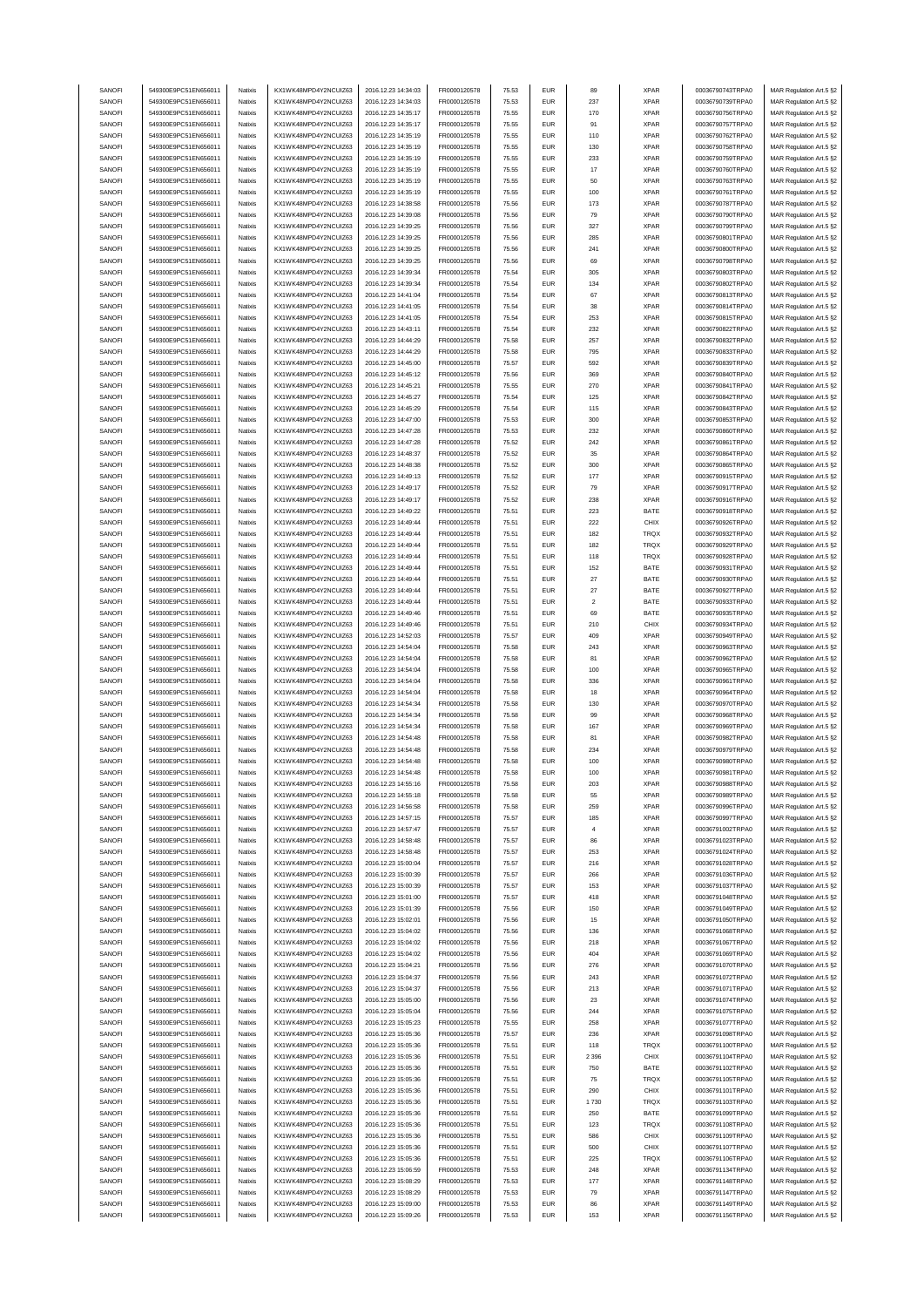| SANOFI | 549300E9PC51EN656011 | Natixis | KX1WK48MPD4Y2NCUIZ63  | 2016.12.23 15:09:54                        | FR0000120578 | 75.53 | <b>EUR</b>  | 98                      | <b>XPAR</b> | 00036791158TRPA0 | MAR Regulation Art.5 §2                            |
|--------|----------------------|---------|-----------------------|--------------------------------------------|--------------|-------|-------------|-------------------------|-------------|------------------|----------------------------------------------------|
| SANOFI | 549300E9PC51EN656011 | Natixis | KX1WK48MPD4Y2NCUIZ63  | 2016.12.23 15:10:01                        | FR0000120578 | 75.53 | <b>EUR</b>  | 255                     | <b>XPAR</b> | 00036791165TRPA0 | MAR Regulation Art.5 §2                            |
| SANOFI | 549300E9PC51EN656011 | Natixis | KX1WK48MPD4Y2NCUIZ63  | 2016.12.23 15:10:01                        | FR0000120578 | 75.53 | <b>EUR</b>  | 216                     | <b>XPAR</b> | 00036791163TRPA0 | MAR Regulation Art.5 §2                            |
| SANOFI | 549300E9PC51EN656011 | Natixis | KX1WK48MPD4Y2NCUIZ63  | 2016.12.23 15:10:01                        | FR0000120578 | 75.53 | <b>EUR</b>  | 296                     | <b>XPAR</b> | 00036791164TRPA0 | MAR Regulation Art.5 §2                            |
|        |                      |         |                       |                                            |              |       |             |                         |             |                  |                                                    |
| SANOFI | 549300E9PC51EN656011 | Natixis | KX1WK48MPD4Y2NCUIZ63  | 2016.12.23 15:10:09                        | FR0000120578 | 75.53 | <b>EUR</b>  | 216                     | <b>XPAR</b> | 00036791166TRPA0 | MAR Regulation Art.5 §2                            |
| SANOFI | 549300E9PC51EN656011 | Natixis | KX1WK48MPD4Y2NCUIZ63  | 2016.12.23 15:10:23                        | FR0000120578 | 75.51 | <b>EUR</b>  | 241                     | <b>XPAR</b> | 00036791167TRPA0 | MAR Regulation Art.5 §2                            |
| SANOFI | 549300E9PC51EN656011 | Natixis | KX1WK48MPD4Y2NCUIZ63  | 2016.12.23 15:10:23                        | FR0000120578 | 75.51 | <b>EUR</b>  | 141                     | TRQX        | 00036791171TRPA0 | MAR Regulation Art.5 §2                            |
| SANOFI | 549300E9PC51EN656011 | Natixis | KX1WK48MPD4Y2NCUIZ63  | 2016.12.23 15:10:23                        | FR0000120578 | 75.51 | <b>EUR</b>  | 18                      | CHIX        | 00036791172TRPA0 | MAR Regulation Art.5 §2                            |
| SANOFI | 549300E9PC51EN656011 | Natixis | KX1WK48MPD4Y2NCLIIZ63 | 2016.12.23 15:10:23                        | FR0000120578 | 75.51 | <b>EUR</b>  | 23                      | CHIX        | 00036791169TRPA0 | MAR Regulation Art.5 §2                            |
| SANOFI | 549300E9PC51EN656011 | Natixis | KX1WK48MPD4Y2NCUIZ63  | 2016.12.23 15:10:23                        | FR0000120578 | 75.51 | <b>EUR</b>  | 106                     | TRQX        | 00036791170TRPA0 | MAR Regulation Art.5 §2                            |
| SANOFI | 549300E9PC51EN656011 | Natixis | KX1WK48MPD4Y2NCUIZ63  | 2016.12.23 15:10:23                        | FR0000120578 | 75.51 | <b>EUR</b>  | 477                     | CHIX        | 00036791168TRPA0 | MAR Regulation Art.5 §2                            |
|        |                      |         |                       |                                            |              |       |             |                         |             |                  |                                                    |
| SANOFI | 549300E9PC51EN656011 | Natixis | KX1WK48MPD4Y2NCUIZ63  | 2016.12.23 15:10:33                        | FR0000120578 | 75.49 | <b>EUR</b>  | 241                     | <b>XPAR</b> | 00036791173TRPA0 | MAR Regulation Art.5 §2                            |
| SANOFI | 549300E9PC51EN656011 | Natixis | KX1WK48MPD4Y2NCUIZ63  | 2016.12.23 15:12:31                        | FR0000120578 | 75.48 | <b>EUR</b>  | 51                      | <b>XPAR</b> | 00036791183TRPA0 | MAR Regulation Art.5 §2                            |
| SANOFI | 549300E9PC51EN656011 | Natixis | KX1WK48MPD4Y2NCUIZ63  | 2016.12.23 15:13:01                        | FR0000120578 | 75.49 | <b>EUR</b>  | 173                     | <b>XPAR</b> | 00036791190TRPA0 | MAR Regulation Art.5 §2                            |
| SANOFI | 549300E9PC51EN656011 | Natixis | KX1WK48MPD4Y2NCUIZ63  | 2016.12.23 15:13:36                        | FR0000120578 | 75.49 | <b>EUR</b>  | 179                     | <b>XPAR</b> | 00036791214TRPA0 | MAR Regulation Art.5 §2                            |
| SANOFI | 549300E9PC51EN656011 | Natixis | KX1WK48MPD4Y2NCUIZ63  | 2016.12.23 15:14:30                        | FR0000120578 | 75.49 | <b>EUR</b>  | 48                      | <b>XPAR</b> | 00036791226TRPA0 | MAR Regulation Art.5 §2                            |
|        |                      |         |                       |                                            |              |       |             |                         |             |                  |                                                    |
| SANOFI | 549300E9PC51EN656011 | Natixis | KX1WK48MPD4Y2NCUIZ63  | 2016.12.23 15:14:31                        | FR0000120578 | 75.49 | <b>EUR</b>  | 32                      | <b>XPAR</b> | 00036791242TRPA0 | MAR Regulation Art.5 §2                            |
| SANOFI | 549300E9PC51EN656011 | Natixis | KX1WK48MPD4Y2NCLIIZ63 | 2016.12.23 15:14:59                        | FR0000120578 | 75.49 | <b>EUR</b>  | 209                     | <b>XPAR</b> | 00036791256TRPA0 | MAR Regulation Art.5 §2                            |
| SANOFI | 549300E9PC51EN656011 | Natixis | KX1WK48MPD4Y2NCUIZ63  | 2016.12.23 15:14:59                        | FR0000120578 | 75.49 | <b>EUR</b>  | 43                      | <b>XPAR</b> | 00036791257TRPA0 | MAR Regulation Art.5 §2                            |
| SANOFI | 549300E9PC51EN656011 | Natixis | KX1WK48MPD4Y2NCUIZ63  | 2016.12.23 15:15:19                        | FR0000120578 | 75.52 | <b>EUR</b>  | 141                     | <b>XPAR</b> | 00036791259TRPA0 | MAR Regulation Art.5 §2                            |
| SANOFI | 549300E9PC51EN656011 | Natixis | KX1WK48MPD4Y2NCUIZ63  | 2016.12.23 15:15:40                        | FR0000120578 | 75.52 | <b>EUR</b>  | 594                     | <b>XPAR</b> | 00036791279TRPA0 | MAR Regulation Art.5 §2                            |
| SANOFI | 549300E9PC51EN656011 | Natixis | KX1WK48MPD4Y2NCUIZ63  | 2016.12.23 15:15:40                        | FR0000120578 | 75.52 | <b>EUR</b>  | 73                      | <b>XPAR</b> | 00036791280TRPA0 | MAR Regulation Art.5 §2                            |
|        |                      |         |                       |                                            |              |       |             |                         |             |                  |                                                    |
| SANOFI | 549300E9PC51EN656011 | Natixis | KX1WK48MPD4Y2NCUIZ63  | 2016.12.23 15:16:28                        | FR0000120578 | 75.52 | <b>EUR</b>  | 18                      | <b>XPAR</b> | 00036791294TRPA0 | MAR Regulation Art.5 §2                            |
| SANOFI | 549300E9PC51EN656011 | Natixis | KX1WK48MPD4Y2NCUIZ63  | 2016.12.23 15:16:28                        | FR0000120578 | 75.52 | <b>EUR</b>  | 149                     | <b>XPAR</b> | 00036791292TRPA0 | MAR Regulation Art.5 §2                            |
| SANOFI | 549300E9PC51EN656011 | Natixis | KX1WK48MPD4Y2NCUIZ63  | 2016.12.23 15:16:28                        | FR0000120578 | 75.52 | <b>EUR</b>  | 260                     | <b>XPAR</b> | 00036791293TRPA0 | MAR Regulation Art.5 §2                            |
| SANOFI | 549300E9PC51EN656011 | Natixis | KX1WK48MPD4Y2NCUIZ63  | 2016.12.23 15:16:28                        | FR0000120578 | 75.52 | <b>EUR</b>  | 100                     | <b>XPAR</b> | 00036791295TRPA0 | MAR Regulation Art.5 §2                            |
| SANOFI | 549300E9PC51EN656011 | Natixis | KX1WK48MPD4Y2NCLIIZ63 | 2016.12.23.15:16:28                        | FR0000120578 | 75.52 | <b>EUR</b>  | 27                      | <b>XPAR</b> | 00036791297TRPA0 | MAR Regulation Art.5 §2                            |
| SANOFI | 549300E9PC51EN656011 | Natixis | KX1WK48MPD4Y2NCUIZ63  | 2016.12.23 15:16:28                        | FR0000120578 | 75.52 | <b>EUR</b>  | 100                     | <b>XPAR</b> | 00036791296TRPA0 | MAR Regulation Art.5 §2                            |
|        |                      |         |                       |                                            |              |       | <b>EUR</b>  |                         |             |                  |                                                    |
| SANOFI | 549300E9PC51EN656011 | Natixis | KX1WK48MPD4Y2NCUIZ63  | 2016.12.23 15:17:10                        | FR0000120578 | 75.51 |             | 261                     | <b>XPAR</b> | 00036791308TRPA0 | MAR Regulation Art.5 §2                            |
| SANOFI | 549300E9PC51EN656011 | Natixis | KX1WK48MPD4Y2NCUIZ63  | 2016.12.23 15:18:25                        | FR0000120578 | 75.52 | <b>EUR</b>  | 300                     | <b>XPAR</b> | 00036791330TRPA0 | MAR Regulation Art.5 §2                            |
| SANOFI | 549300E9PC51EN656011 | Natixis | KX1WK48MPD4Y2NCUIZ63  | 2016.12.23 15:18:29                        | FR0000120578 | 75.50 | <b>EUR</b>  | 63                      | <b>XPAR</b> | 00036791331TRPA0 | MAR Regulation Art.5 §2                            |
| SANOFI | 549300E9PC51EN656011 | Natixis | KX1WK48MPD4Y2NCUIZ63  | 2016.12.23 15:18:57                        | FR0000120578 | 75.50 | <b>EUR</b>  | 69                      | <b>XPAR</b> | 00036791333TRPA0 | MAR Regulation Art.5 §2                            |
| SANOFI | 549300E9PC51EN656011 | Natixis | KX1WK48MPD4Y2NCUIZ63  | 2016.12.23 15:19:11                        | FR0000120578 | 75.50 | <b>EUR</b>  | 252                     | <b>XPAR</b> | 00036791338TRPA0 | MAR Regulation Art.5 §2                            |
| SANOFI | 549300E9PC51EN656011 | Natixis | KX1WK48MPD4Y2NCUIZ63  | 2016.12.23 15:19:11                        | FR0000120578 | 75.50 | <b>EUR</b>  | 210                     | <b>XPAR</b> | 00036791337TRPA0 | MAR Regulation Art.5 §2                            |
|        |                      |         |                       |                                            |              |       |             |                         |             |                  |                                                    |
| SANOFI | 549300E9PC51EN656011 | Natixis | KX1WK48MPD4Y2NCUIZ63  | 2016.12.23 15:19:19                        | FR0000120578 | 75.49 | <b>EUR</b>  | 255                     | <b>XPAR</b> | 00036791359TRPA0 | MAR Regulation Art.5 §2                            |
| SANOFI | 549300E9PC51EN656011 | Natixis | KX1WK48MPD4Y2NCLIIZ63 | 2016.12.23 15:21:30                        | FR0000120578 | 75.48 | <b>EUR</b>  | 55                      | <b>XPAR</b> | 00036791407TRPA0 | MAR Regulation Art.5 §2                            |
| SANOFI | 549300E9PC51EN656011 | Natixis | KX1WK48MPD4Y2NCUIZ63  | 2016.12.23 15:21:35                        | FR0000120578 | 75.48 | <b>EUR</b>  | 55                      | <b>XPAR</b> | 00036791439TRPA0 | MAR Regulation Art.5 §2                            |
| SANOFI | 549300E9PC51EN656011 | Natixis | KX1WK48MPD4Y2NCUIZ63  | 2016.12.23 15:21:35                        | FR0000120578 | 75.48 | <b>EUR</b>  | 213                     | <b>XPAR</b> | 00036791438TRPA0 | MAR Regulation Art.5 §2                            |
| SANOFI | 549300E9PC51EN656011 | Natixis | KX1WK48MPD4Y2NCUIZ63  | 2016.12.23 15:21:38                        | FR0000120578 | 75.48 | <b>EUR</b>  | 100                     | <b>XPAR</b> | 00036791440TRPA0 | MAR Regulation Art.5 §2                            |
|        |                      |         |                       |                                            |              |       |             |                         |             |                  |                                                    |
| SANOFI | 549300E9PC51EN656011 | Natixis | KX1WK48MPD4Y2NCUIZ63  | 2016.12.23 15:21:40                        | FR0000120578 | 75.48 | <b>EUR</b>  | 8                       | <b>XPAR</b> | 00036791441TRPA0 | MAR Regulation Art.5 §2                            |
| SANOFI | 549300E9PC51EN656011 | Natixis | KX1WK48MPD4Y2NCUIZ63  | 2016.12.23 15:21:56                        | FR0000120578 | 75.48 | <b>EUR</b>  | 266                     | <b>XPAR</b> | 00036791442TRPA0 | MAR Regulation Art.5 §2                            |
| SANOFI | 549300E9PC51EN656011 | Natixis | KX1WK48MPD4Y2NCUIZ63  | 2016.12.23 15:23:22                        | FR0000120578 | 75.48 | <b>EUR</b>  | 543                     | <b>XPAR</b> | 00036791483TRPA0 | MAR Regulation Art.5 §2                            |
| SANOFI | 549300E9PC51EN656011 | Natixis | KX1WK48MPD4Y2NCUIZ63  | 2016.12.23 15:24:26                        | FR0000120578 | 75.46 | <b>EUR</b>  | 258                     | <b>XPAR</b> | 00036791496TRPA0 | MAR Regulation Art.5 §2                            |
| SANOFI | 549300E9PC51EN656011 | Natixis | KX1WK48MPD4Y2NCUIZ63  | 2016.12.23 15:24:26                        | FR0000120578 | 75.46 | <b>EUR</b>  | 331                     | <b>XPAR</b> | 00036791495TRPA0 | MAR Regulation Art.5 §2                            |
| SANOFI | 549300E9PC51EN656011 | Natixis | KX1WK48MPD4Y2NCUIZ63  | 2016.12.23 15:24:27                        | FR0000120578 | 75.45 | <b>EUR</b>  | 137                     | <b>XPAR</b> | 00036791497TRPA0 | MAR Regulation Art.5 §2                            |
|        |                      |         |                       |                                            |              |       |             |                         |             |                  |                                                    |
| SANOFI | 549300E9PC51EN656011 | Natixis | KX1WK48MPD4Y2NCUIZ63  | 2016.12.23 15:24:34                        | FR0000120578 | 75.45 | <b>EUR</b>  | 32                      | <b>XPAR</b> | 00036791498TRPA0 | MAR Regulation Art.5 §2                            |
| SANOFI | 549300E9PC51EN656011 | Natixis | KX1WK48MPD4Y2NCUIZ63  | 2016.12.23 15:24:47                        | FR0000120578 | 75.45 | <b>EUR</b>  | 59                      | <b>XPAR</b> | 00036791499TRPA0 | MAR Regulation Art.5 §2                            |
| SANOFI | 549300E9PC51EN656011 | Natixis | KX1WK48MPD4Y2NCUIZ63  | 2016.12.23 15:24:48                        | FR0000120578 | 75.45 | <b>EUR</b>  | 186                     | <b>XPAR</b> | 00036791500TRPA0 | MAR Regulation Art.5 §2                            |
| SANOFI | 549300E9PC51EN656011 | Natixis | KX1WK48MPD4Y2NCUIZ63  | 2016.12.23 15:24:49                        | FR0000120578 | 75.45 | <b>EUR</b>  | $\overline{\mathbf{2}}$ | <b>XPAR</b> | 00036791502TRPA0 | MAR Regulation Art.5 §2                            |
| SANOFI | 549300E9PC51EN656011 | Natixis | KX1WK48MPD4Y2NCUIZ63  | 2016.12.23 15:24:49                        | FR0000120578 | 75.45 | <b>EUR</b>  | 31                      | <b>XPAR</b> | 00036791501TRPA0 | MAR Regulation Art.5 §2                            |
| SANOFI | 549300E9PC51EN656011 | Natixis | KX1WK48MPD4Y2NCUIZ63  | 2016.12.23 15:25:33                        | FR0000120578 | 75.44 | <b>EUR</b>  | 74                      | <b>XPAR</b> | 00036791530TRPA0 | MAR Regulation Art.5 §2                            |
|        |                      |         |                       |                                            |              |       |             |                         |             |                  |                                                    |
| SANOFI | 549300E9PC51EN656011 | Natixis | KX1WK48MPD4Y2NCUIZ63  | 2016.12.23 15:25:34                        | FR0000120578 | 75.44 | <b>EUR</b>  | 62                      | <b>XPAR</b> | 00036791537TRPA0 | MAR Regulation Art.5 §2                            |
| SANOFI | 549300E9PC51EN656011 | Natixis | KX1WK48MPD4Y2NCUIZ63  | 2016.12.23 15:25:44                        | FR0000120578 | 75.44 | <b>EUR</b>  | 77                      | <b>XPAR</b> | 00036791540TRPA0 | MAR Regulation Art.5 §2                            |
| SANOFI | 549300E9PC51EN656011 | Natixis | KX1WK48MPD4Y2NCUIZ63  | 2016.12.23 15:26:50                        | FR0000120578 | 75.46 | <b>EUR</b>  | 60                      | <b>XPAR</b> | 00036791569TRPA0 | MAR Regulation Art.5 §2                            |
| SANOFI | 549300E9PC51EN656011 | Natixis | KX1WK48MPD4Y2NCUIZ63  | 2016.12.23 15:26:50                        | FR0000120578 | 75.46 | <b>EUR</b>  | 217                     | <b>XPAR</b> | 00036791568TRPA0 | MAR Regulation Art.5 §2                            |
| SANOFI | 549300E9PC51EN656011 | Natixis | KX1WK48MPD4Y2NCUIZ63  | 2016.12.23 15:27:07                        | FR0000120578 | 75.48 | <b>EUR</b>  | 8                       | <b>XPAR</b> | 00036791572TRPA0 | MAR Regulation Art.5 §2                            |
|        |                      |         | KX1WK48MPD4Y2NCUIZ63  |                                            |              |       |             |                         |             |                  |                                                    |
| SANOFI | 549300E9PC51EN656011 | Natixis |                       | 2016.12.23 15:27:24                        | FR0000120578 | 75.48 | <b>EUR</b>  | 852                     | <b>XPAR</b> | 00036791581TRPA0 | MAR Regulation Art.5 §2                            |
| SANOFI | 549300E9PC51EN656011 | Natixis | KX1WK48MPD4Y2NCUIZ63  | 2016.12.23 15:27:24                        | FR0000120578 | 75.48 | <b>EUR</b>  | 341                     | <b>XPAR</b> | 00036791580TRPA0 | MAR Regulation Art.5 §2                            |
| SANOFI | 549300E9PC51EN656011 | Natixis | KX1WK48MPD4Y2NCUIZ63  | 2016.12.23 15:30:00                        | FR0000120578 | 75.48 | <b>EUR</b>  | 32                      | <b>XPAR</b> | 00036791667TRPA0 | MAR Regulation Art.5 §2                            |
| SANOFI | 549300E9PC51EN656011 | Natixis | KX1WK48MPD4Y2NCUIZ63  | 2016.12.23 15:30:00                        | FR0000120578 | 75.48 | <b>EUR</b>  | 267                     | <b>XPAR</b> | 00036791670TRPA0 | MAR Regulation Art.5 §2                            |
| SANOF  | 549300E9PC51EN656011 | Natixis | KX1WK48MPD4Y2NCUIZ63  | 2016.12.23 15:30:00                        | FR0000120578 | 75.48 | EUR         | 300                     | <b>XPAR</b> | 00036791668TRPA0 | MAR Regulation Art.5 §2                            |
| SANOFI | 549300E9PC51EN656011 | Natixis | KX1WK48MPD4Y2NCUIZ63  | 2016.12.23 15:30:00                        | FR0000120578 | 75.41 | <b>EUR</b>  | 100                     | BATE        | 00036791759TRPA0 | MAR Regulation Art.5 §2                            |
| SANOFI | 549300E9PC51EN656011 | Natixis | KX1WK48MPD4Y2NCUIZ63  | 2016.12.23 15:30:00                        | FR0000120578 | 75.41 | EUR         | 100                     | TRQX        | 00036791758TRPA0 | MAR Regulation Art.5 §2                            |
|        |                      |         |                       |                                            |              |       |             |                         |             |                  |                                                    |
| SANOFI | 549300E9PC51EN656011 | Natixis | KX1WK48MPD4Y2NCUIZ63  | 2016.12.23 15:30:00                        | FR0000120578 | 75.41 | <b>EUR</b>  | 100                     | TRQX        | 00036791760TRPA0 | MAR Regulation Art.5 §2                            |
| SANOFI | 549300E9PC51EN656011 | Natixis | KX1WK48MPD4Y2NCUIZ63  | 2016.12.23 15:30:00                        | FR0000120578 | 75.41 | <b>EUR</b>  | 100                     | TRQX        | 00036791761TRPA0 | MAR Regulation Art.5 §2                            |
| SANOFI | 549300E9PC51EN656011 | Natixis | KX1WK48MPD4Y2NCUIZ63  | 2016.12.23 15:30:00                        | FR0000120578 | 75.41 | <b>EUR</b>  | 100                     | TRQX        | 00036791762TRPA0 | MAR Regulation Art.5 §2                            |
| SANOFI | 549300E9PC51EN656011 | Natixis | KX1WK48MPD4Y2NCUIZ63  | 2016.12.23 15:31:18                        | FR0000120578 | 75.50 | ${\sf EUR}$ | 160                     | <b>XPAR</b> | 00036791898TRPA0 | MAR Regulation Art.5 §2                            |
| SANOFI | 549300E9PC51EN656011 | Natixis | KX1WK48MPD4Y2NCUIZ63  | 2016.12.23 15:31:18                        | FR0000120578 | 75.50 | EUR         | 100                     | <b>XPAR</b> | 00036791900TRPA0 | MAR Regulation Art.5 §2                            |
| SANOFI | 549300E9PC51EN656011 | Natixis | KX1WK48MPD4Y2NCUIZ63  | 2016.12.23 15:31:18                        | FR0000120578 | 75.50 | <b>EUR</b>  | 72                      | <b>XPAR</b> | 00036791901TRPA0 | MAR Regulation Art.5 §2                            |
| SANOFI | 549300E9PC51EN656011 |         | KX1WK48MPD4Y2NCUIZ63  |                                            | FR0000120578 |       | <b>EUR</b>  | 50                      | <b>XPAR</b> | 00036791899TRPA0 |                                                    |
|        | 549300E9PC51EN656011 | Natixis |                       | 2016.12.23 15:31:18<br>2016.12.23 15:31:32 |              | 75.50 | <b>EUR</b>  |                         |             |                  | MAR Regulation Art.5 §2<br>MAR Regulation Art.5 §2 |
| SANOFI |                      | Natixis | KX1WK48MPD4Y2NCUIZ63  |                                            | FR0000120578 | 75.51 |             | 453                     | <b>XPAR</b> | 00036791909TRPA0 |                                                    |
| SANOFI | 549300E9PC51EN656011 | Natixis | KX1WK48MPD4Y2NCUIZ63  | 2016.12.23 15:32:42                        | FR0000120578 | 75.54 | <b>EUR</b>  | 896                     | <b>XPAR</b> | 00036791919TRPA0 | MAR Regulation Art.5 §2                            |
| SANOFI | 549300E9PC51EN656011 | Natixis | KX1WK48MPD4Y2NCUIZ63  | 2016.12.23 15:33:58                        | FR0000120578 | 75.56 | <b>EUR</b>  | 593                     | <b>XPAR</b> | 00036792024TRPA0 | MAR Regulation Art.5 §2                            |
| SANOFI | 549300E9PC51EN656011 | Natixis | KX1WK48MPD4Y2NCUIZ63  | 2016.12.23 15:34:11                        | FR0000120578 | 75.55 | <b>EUR</b>  | 445                     | <b>XPAR</b> | 00036792030TRPA0 | MAR Regulation Art.5 §2                            |
| SANOFI | 549300E9PC51EN656011 | Natixis | KX1WK48MPD4Y2NCUIZ63  | 2016.12.23 15:34:11                        | FR0000120578 | 75.55 | <b>EUR</b>  | 264                     | <b>XPAR</b> | 00036792029TRPA0 | MAR Regulation Art.5 §2                            |
| SANOFI | 549300E9PC51EN656011 |         | KX1WK48MPD4Y2NCUIZ63  | 2016.12.23 15:34:11                        | FR0000120578 | 75.55 | <b>EUR</b>  | 98                      | <b>XPAR</b> | 00036792035TRPA0 |                                                    |
|        |                      | Natixis | KX1WK48MPD4Y2NCUIZ63  |                                            |              |       |             |                         |             |                  | MAR Regulation Art.5 §2                            |
| SANOFI | 549300E9PC51EN656011 | Natixis |                       | 2016.12.23 15:34:11                        | FR0000120578 | 75.55 | <b>EUR</b>  | 250                     | <b>XPAR</b> | 00036792028TRPA0 | MAR Regulation Art.5 §2                            |
| SANOFI | 549300E9PC51EN656011 | Natixis | KX1WK48MPD4Y2NCUIZ63  | 2016.12.23 15:34:11                        | FR0000120578 | 75.55 | <b>EUR</b>  | 100                     | <b>XPAR</b> | 00036792034TRPA0 | MAR Regulation Art.5 §2                            |
| SANOFI | 549300E9PC51EN656011 | Natixis | KX1WK48MPD4Y2NCUIZ63  | 2016.12.23 15:34:11                        | FR0000120578 | 75.55 | <b>EUR</b>  | 97                      | <b>XPAR</b> | 00036792031TRPA0 | MAR Regulation Art.5 §2                            |
| SANOFI | 549300E9PC51EN656011 | Natixis | KX1WK48MPD4Y2NCUIZ63  | 2016.12.23 15:34:11                        | FR0000120578 | 75.55 | <b>EUR</b>  | 100                     | <b>XPAR</b> | 00036792033TRPA0 | MAR Regulation Art.5 §2                            |
| SANOFI | 549300E9PC51EN656011 | Natixis | KX1WK48MPD4Y2NCUIZ63  | 2016.12.23 15:34:11                        | FR0000120578 | 75.55 | <b>EUR</b>  | 100                     | <b>XPAR</b> | 00036792032TRPA0 | MAR Regulation Art.5 §2                            |
| SANOFI | 549300E9PC51EN656011 | Natixis | KX1WK48MPD4Y2NCUIZ63  | 2016.12.23 15:34:25                        | FR0000120578 | 75.54 | <b>EUR</b>  | 487                     | <b>XPAR</b> | 00036792068TRPA0 | MAR Regulation Art.5 §2                            |
|        |                      |         |                       |                                            |              |       |             |                         |             |                  |                                                    |
| SANOFI | 549300E9PC51EN656011 | Natixis | KX1WK48MPD4Y2NCUIZ63  | 2016.12.23 15:34:49                        | FR0000120578 | 75.53 | <b>EUR</b>  | 264                     | <b>XPAR</b> | 00036792070TRPA0 | MAR Regulation Art.5 §2                            |
| SANOFI | 549300E9PC51EN656011 | Natixis | KX1WK48MPD4Y2NCUIZ63  | 2016.12.23 15:34:49                        | FR0000120578 | 75.53 | <b>EUR</b>  | 166                     | <b>XPAR</b> | 00036792071TRPA0 | MAR Regulation Art.5 §2                            |
| SANOFI | 549300E9PC51EN656011 | Natixis | KX1WK48MPD4Y2NCUIZ63  | 2016.12.23 15:34:50                        | FR0000120578 | 75.52 | <b>EUR</b>  | 428                     | <b>XPAR</b> | 00036792073TRPA0 | MAR Regulation Art.5 §2                            |
| SANOFI | 549300E9PC51EN656011 | Natixis | KX1WK48MPD4Y2NCUIZ63  | 2016.12.23 15:35:50                        | FR0000120578 | 75.55 | <b>EUR</b>  | 488                     | <b>XPAR</b> | 00036792146TRPA0 | MAR Regulation Art.5 §2                            |
| SANOFI | 549300E9PC51EN656011 | Natixis | KX1WK48MPD4Y2NCUIZ63  | 2016.12.23 15:35:50                        | FR0000120578 | 75.55 | <b>EUR</b>  | 66                      | <b>XPAR</b> | 00036792150TRPA0 | MAR Regulation Art.5 §2                            |
|        |                      |         |                       | 2016.12.23 15:35:50                        |              |       |             |                         |             |                  |                                                    |
| SANOFI | 549300E9PC51EN656011 | Natixis | KX1WK48MPD4Y2NCUIZ63  |                                            | FR0000120578 | 75.55 | <b>EUR</b>  | 227                     | <b>XPAR</b> | 00036792148TRPA0 | MAR Regulation Art.5 §2                            |
| SANOFI | 549300E9PC51EN656011 | Natixis | KX1WK48MPD4Y2NCUIZ63  | 2016.12.23 15:35:50                        | FR0000120578 | 75.55 | <b>EUR</b>  | 80                      | <b>XPAR</b> | 00036792149TRPA0 | MAR Regulation Art.5 §2                            |
| SANOFI | 549300E9PC51EN656011 | Natixis | KX1WK48MPD4Y2NCUIZ63  | 2016.12.23 15:35:50                        | FR0000120578 | 75.55 | <b>EUR</b>  | 10                      | <b>XPAR</b> | 00036792147TRPA0 | MAR Regulation Art.5 §2                            |
| SANOFI | 549300E9PC51EN656011 | Natixis | KX1WK48MPD4Y2NCUIZ63  | 2016.12.23 15:36:14                        | FR0000120578 | 75.55 | <b>EUR</b>  | 20                      | <b>XPAR</b> | 00036792155TRPA0 | MAR Regulation Art.5 §2                            |
| SANOFI | 549300E9PC51EN656011 | Natixis | KX1WK48MPD4Y2NCUIZ63  | 2016.12.23 15:36:14                        | FR0000120578 | 75.55 | <b>EUR</b>  | 386                     | <b>XPAR</b> | 00036792156TRPA0 | MAR Regulation Art.5 §2                            |
| SANOFI | 549300E9PC51EN656011 | Natixis | KX1WK48MPD4Y2NCUIZ63  | 2016.12.23 15:36:14                        | FR0000120578 | 75.54 | <b>EUR</b>  | 50                      | <b>XPAR</b> | 00036792157TRPA0 | MAR Regulation Art.5 §2                            |
| SANOFI | 549300E9PC51EN656011 | Natixis | KX1WK48MPD4Y2NCUIZ63  | 2016.12.23 15:36:14                        | FR0000120578 | 75.54 | EUR         | 100                     | <b>XPAR</b> | 00036792159TRPA0 | MAR Regulation Art.5 §2                            |
|        |                      |         |                       |                                            |              |       |             |                         |             |                  |                                                    |
| SANOFI | 549300E9PC51EN656011 | Natixis | KX1WK48MPD4Y2NCUIZ63  | 2016.12.23 15:36:14                        | FR0000120578 | 75.54 | <b>EUR</b>  | 151                     | <b>XPAR</b> | 00036792160TRPA0 | MAR Regulation Art.5 §2                            |
| SANOFI | 549300E9PC51EN656011 | Natixis | KX1WK48MPD4Y2NCUIZ63  | 2016.12.23 15:36:14                        | FR0000120578 | 75.54 | <b>EUR</b>  | 309                     | <b>XPAR</b> | 00036792158TRPA0 | MAR Regulation Art.5 §2                            |
| SANOFI | 549300E9PC51EN656011 | Natixis | KX1WK48MPD4Y2NCUIZ63  | 2016.12.23 15:37:06                        | FR0000120578 | 75.53 | <b>EUR</b>  | 383                     | <b>XPAR</b> | 00036792176TRPA0 | MAR Regulation Art.5 §2                            |
| SANOFI | 549300E9PC51EN656011 | Natixis | KX1WK48MPD4Y2NCUIZ63  | 2016.12.23 15:37:06                        | FR0000120578 | 75.53 | <b>EUR</b>  | 163                     | <b>XPAR</b> | 00036792178TRPA0 | MAR Regulation Art.5 §2                            |
| SANOFI | 549300E9PC51EN656011 | Natixis | KX1WK48MPD4Y2NCUIZ63  | 2016.12.23 15:37:06                        | FR0000120578 | 75.53 | <b>EUR</b>  | 122                     | <b>XPAR</b> | 00036792177TRPA0 | MAR Regulation Art.5 §2                            |
| SANOFI | 549300E9PC51EN656011 | Natixis | KX1WK48MPD4Y2NCUIZ63  | 2016.12.23 15:37:37                        | FR0000120578 | 75.53 | EUR         | 145                     | <b>XPAR</b> | 00036792205TRPA0 | MAR Regulation Art.5 §2                            |
|        |                      |         |                       |                                            |              |       |             |                         |             |                  |                                                    |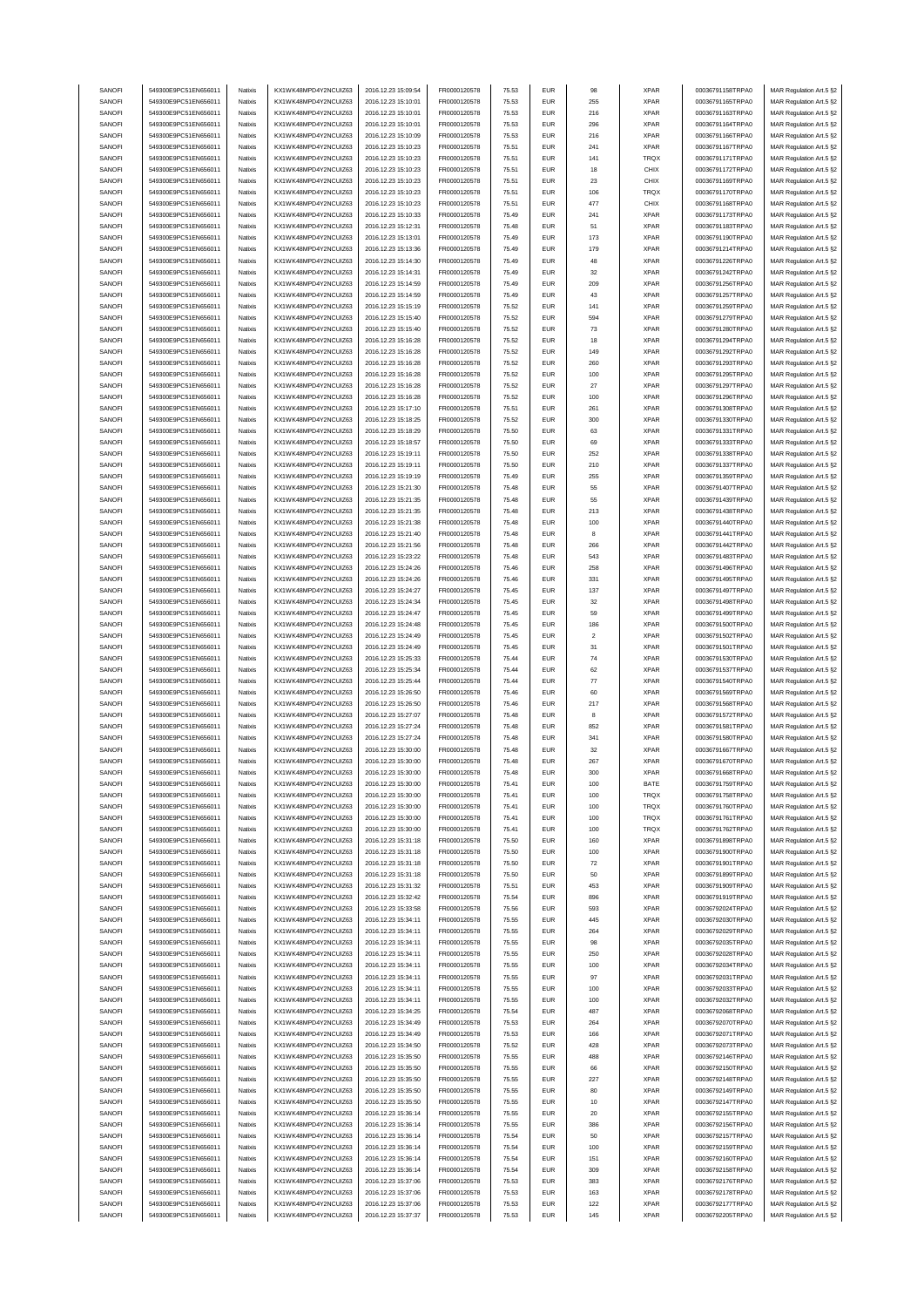| SANOFI | 549300E9PC51EN656011 | Natixis | KX1WK48MPD4Y2NCUIZ63                         | 2016.12.23 15:40:02                        | FR0000120578 | 75.55 | <b>EUR</b> | 32  | <b>XPAR</b> | 00036792285TRPA0 | MAR Regulation Art.5 §2 |
|--------|----------------------|---------|----------------------------------------------|--------------------------------------------|--------------|-------|------------|-----|-------------|------------------|-------------------------|
| SANOFI | 549300E9PC51EN656011 | Natixis | KX1WK48MPD4Y2NCUIZ63                         | 2016.12.23 15:40:02                        | FR0000120578 | 75.55 | <b>EUR</b> | 100 | <b>XPAR</b> | 00036792286TRPA0 | MAR Regulation Art.5 §2 |
| SANOFI | 549300E9PC51EN656011 | Natixis | KX1WK48MPD4Y2NCUIZ63                         | 2016.12.23 15:40:02                        | FR0000120578 | 75.55 | <b>EUR</b> | 227 | <b>XPAR</b> | 00036792287TRPA0 | MAR Regulation Art.5 §2 |
| SANOFI | 549300E9PC51EN656011 | Natixis | KX1WK48MPD4Y2NCUIZ63                         | 2016.12.23 15:40:20                        | FR0000120578 | 75.53 | <b>EUR</b> | 18  | <b>XPAR</b> | 00036792295TRPA0 | MAR Regulation Art.5 §2 |
|        |                      |         |                                              |                                            |              |       |            |     |             |                  |                         |
| SANOFI | 549300E9PC51EN656011 | Natixis | KX1WK48MPD4Y2NCUIZ63                         | 2016.12.23 15:40:20                        | FR0000120578 | 75.54 | <b>EUR</b> | 400 | <b>XPAR</b> | 00036792292TRPA0 | MAR Regulation Art.5 §2 |
| SANOFI | 549300E9PC51EN656011 | Natixis | KX1WK48MPD4Y2NCUIZ63                         | 2016.12.23 15:40:20                        | FR0000120578 | 75.54 | <b>EUR</b> | 521 | <b>XPAR</b> | 00036792293TRPA0 | MAR Regulation Art.5 §2 |
| SANOFI | 549300E9PC51EN656011 | Natixis | KX1WK48MPD4Y2NCUIZ63                         | 2016.12.23 15:40:20                        | FR0000120578 | 75.54 | <b>EUR</b> | 223 | <b>XPAR</b> | 00036792294TRPA0 | MAR Regulation Art.5 §2 |
| SANOFI | 549300E9PC51EN656011 | Natixis | KX1WK48MPD4Y2NCUIZ63                         | 2016.12.23 15:40:36                        | FR0000120578 | 75.52 | <b>EUR</b> | 576 | <b>XPAR</b> | 00036792316TRPA0 | MAR Regulation Art.5 §2 |
| SANOFI | 549300E9PC51EN656011 | Natixis | KX1WK48MPD4Y2NCUIZ63                         | 2016.12.23 15:41:39                        | FR0000120578 | 75.57 | <b>EUR</b> | 637 | <b>XPAR</b> | 00036792327TRPA0 | MAR Regulation Art.5 §2 |
| SANOFI | 549300E9PC51EN656011 | Natixis | KX1WK48MPD4Y2NCUIZ63                         | 2016.12.23 15:41:39                        | FR0000120578 | 75.57 | <b>EUR</b> | 95  | <b>XPAR</b> | 00036792328TRPA0 | MAR Regulation Art.5 §2 |
|        | 549300E9PC51EN656011 | Natixis |                                              |                                            |              | 75.60 | <b>EUR</b> |     |             |                  |                         |
| SANOFI |                      |         | KX1WK48MPD4Y2NCUIZ63                         | 2016.12.23 15:43:36                        | FR0000120578 |       |            | 205 | <b>XPAR</b> | 00036792356TRPA0 | MAR Regulation Art.5 §2 |
| SANOFI | 549300E9PC51EN656011 | Natixis | KX1WK48MPD4Y2NCUIZ63                         | 2016.12.23 15:43:36                        | FR0000120578 | 75.60 | <b>EUR</b> | 213 | <b>XPAR</b> | 00036792357TRPA0 | MAR Regulation Art.5 §2 |
| SANOFI | 549300E9PC51EN656011 | Natixis | KX1WK48MPD4Y2NCUIZ63                         | 2016.12.23 15:43:36                        | FR0000120578 | 75.60 | <b>EUR</b> | 50  | <b>XPAR</b> | 00036792355TRPA0 | MAR Regulation Art.5 §2 |
| SANOFI | 549300E9PC51EN656011 | Natixis | KX1WK48MPD4Y2NCUIZ63                         | 2016.12.23 15:43:36                        | FR0000120578 | 75.60 | <b>EUR</b> | 515 | <b>XPAR</b> | 00036792358TRPA0 | MAR Regulation Art.5 §2 |
| SANOFI | 549300E9PC51EN656011 | Natixis | KX1WK48MPD4Y2NCUIZ63                         | 2016.12.23 15:43:56                        | FR0000120578 | 75.59 | <b>EUR</b> | 426 | <b>XPAR</b> | 00036792363TRPA0 | MAR Regulation Art.5 §2 |
|        | 549300E9PC51EN656011 |         | KX1WK48MPD4Y2NCUIZ63                         | 2016.12.23 15:43:56                        | FR0000120578 |       | <b>EUR</b> | 475 |             | 00036792361TRPA0 |                         |
| SANOFI |                      | Natixis |                                              |                                            |              | 75.59 |            |     | <b>XPAR</b> |                  | MAR Regulation Art.5 §2 |
| SANOFI | 549300E9PC51EN656011 | Natixis | KX1WK48MPD4Y2NCUIZ63                         | 2016.12.23 15:43:56                        | FR0000120578 | 75.59 | <b>EUR</b> | 401 | <b>XPAR</b> | 00036792362TRPA0 | MAR Regulation Art.5 §2 |
| SANOFI | 549300E9PC51EN656011 | Natixis | KX1WK48MPD4Y2NCUIZ63                         | 2016.12.23 15:44:14                        | FR0000120578 | 75.58 | <b>EUR</b> | 425 | <b>XPAR</b> | 00036792364TRPA0 | MAR Regulation Art.5 §2 |
| SANOFI | 549300E9PC51EN656011 | Natixis | KX1WK48MPD4Y2NCUIZ63                         | 2016.12.23 15:46:05                        | FR0000120578 | 75.63 | <b>EUR</b> | 682 | <b>XPAR</b> | 00036792385TRPA0 | MAR Regulation Art.5 §2 |
| SANOFI | 549300E9PC51EN656011 | Natixis | KX1WK48MPD4Y2NCUIZ63                         | 2016.12.23 15:46:05                        | FR0000120578 | 75.63 | <b>EUR</b> | 502 | <b>XPAR</b> | 00036792384TRPA0 | MAR Regulation Art.5 §2 |
| SANOFI | 549300E9PC51EN656011 | Natixis | KX1WK48MPD4Y2NCUIZ63                         | 2016.12.23 15:47:08                        | FR0000120578 | 75.68 | <b>EUR</b> | 64  | <b>XPAR</b> | 00036792395TRPA0 | MAR Regulation Art.5 §2 |
| SANOFI | 549300E9PC51EN656011 | Natixis | KX1WK48MPD4Y2NCUIZ63                         | 2016.12.23 15:47:08                        | FR0000120578 | 75.68 | <b>EUR</b> | 100 | <b>XPAR</b> | 00036792398TRPA0 | MAR Regulation Art.5 §2 |
|        |                      |         |                                              |                                            |              |       |            |     |             |                  |                         |
| SANOFI | 549300E9PC51EN656011 | Natixis | KX1WK48MPD4Y2NCUIZ63                         | 2016.12.23 15:47:08                        | FR0000120578 | 75.68 | <b>EUR</b> | 100 | <b>XPAR</b> | 00036792399TRPA0 | MAR Regulation Art.5 §2 |
| SANOFI | 549300E9PC51EN656011 | Natixis | KX1WK48MPD4Y2NCUIZ63                         | 2016.12.23 15:47:08                        | FR0000120578 | 75.68 | <b>EUR</b> | 159 | <b>XPAR</b> | 00036792397TRPA0 | MAR Regulation Art.5 §2 |
| SANOFI | 549300E9PC51EN656011 | Natixis | KX1WK48MPD4Y2NCUIZ63                         | 2016.12.23 15:47:08                        | FR0000120578 | 75.68 | <b>EUR</b> | 100 | <b>XPAR</b> | 00036792403TRPA0 | MAR Regulation Art.5 §2 |
| SANOFI | 549300E9PC51EN656011 | Natixis | KX1WK48MPD4Y2NCUIZ63                         | 2016.12.23 15:47:08                        | FR0000120578 | 75.68 | <b>EUR</b> | 100 | <b>XPAR</b> | 00036792404TRPA0 | MAR Regulation Art.5 §2 |
| SANOFI | 549300E9PC51EN656011 | Natixis | KX1WK48MPD4Y2NCUIZ63                         | 2016.12.23 15:47:08                        | FR0000120578 | 75.68 | <b>EUR</b> | 614 | <b>XPAR</b> | 00036792396TRPA0 | MAR Regulation Art.5 §2 |
| SANOFI | 549300E9PC51EN656011 | Natixis | KX1WK48MPD4Y2NCUIZ63                         | 2016.12.23 15:47:08                        | FR0000120578 | 75.68 | <b>EUR</b> | 65  | <b>XPAR</b> | 00036792402TRPA0 | MAR Regulation Art.5 §2 |
|        |                      |         |                                              |                                            |              |       |            |     |             |                  |                         |
| SANOFI | 549300E9PC51EN656011 | Natixis | KX1WK48MPD4Y2NCUIZ63                         | 2016.12.23 15:47:08                        | FR0000120578 | 75.68 | <b>EUR</b> | 109 | <b>XPAR</b> | 00036792400TRPA0 | MAR Regulation Art.5 §2 |
| SANOFI | 549300E9PC51EN656011 | Natixis | KX1WK48MPD4Y2NCUIZ63                         | 2016.12.23 15:47:08                        | FR0000120578 | 75.68 | <b>EUR</b> | 110 | <b>XPAR</b> | 00036792401TRPA0 | MAR Regulation Art.5 §2 |
| SANOFI | 549300E9PC51EN656011 | Natixis | KX1WK48MPD4Y2NCUIZ63                         | 2016.12.23 15:47:22                        | FR0000120578 | 75.65 | <b>EUR</b> | 281 | <b>XPAR</b> | 00036792427TRPA0 | MAR Regulation Art.5 §2 |
| SANOFI | 549300E9PC51EN656011 | Natixis | KX1WK48MPD4Y2NCUIZ63                         | 2016.12.23 15:47:22                        | FR0000120578 | 75.67 | <b>EUR</b> | 330 | <b>XPAR</b> | 00036792425TRPA0 | MAR Regulation Art.5 §2 |
| SANOFI | 549300E9PC51EN656011 | Natixis | KX1WK48MPD4Y2NCUIZ63                         | 2016.12.23 15:47:22                        | FR0000120578 | 75.67 | <b>EUR</b> | 5   | <b>XPAR</b> | 00036792426TRPA0 | MAR Regulation Art.5 §2 |
|        |                      |         |                                              |                                            |              |       |            |     |             |                  |                         |
| SANOFI | 549300E9PC51EN656011 | Natixis | KX1WK48MPD4Y2NCUIZ63                         | 2016.12.23 15:48:28                        | FR0000120578 | 75.67 | <b>EUR</b> | 380 | <b>XPAR</b> | 00036792439TRPA0 | MAR Regulation Art.5 §2 |
| SANOFI | 549300E9PC51EN656011 | Natixis | KX1WK48MPD4Y2NCUIZ63                         | 2016.12.23 15:48:50                        | FR0000120578 | 75.66 | <b>EUR</b> | 26  | <b>XPAR</b> | 00036792447TRPA0 | MAR Regulation Art.5 §2 |
| SANOFI | 549300E9PC51EN656011 | Natixis | KX1WK48MPD4Y2NCUIZ63                         | 2016.12.23 15:48:50                        | FR0000120578 | 75.66 | <b>EUR</b> | 200 | <b>XPAR</b> | 00036792445TRPA0 | MAR Regulation Art.5 §2 |
| SANOFI | 549300E9PC51EN656011 | Natixis | KX1WK48MPD4Y2NCUIZ63                         | 2016.12.23 15:48:50                        | FR0000120578 | 75.66 | <b>EUR</b> | 276 | <b>XPAR</b> | 00036792444TRPA0 | MAR Regulation Art.5 §2 |
| SANOFI | 549300E9PC51EN656011 | Natixis | KX1WK48MPD4Y2NCUIZ63                         | 2016.12.23 15:48:50                        | FR0000120578 | 75.66 | <b>EUR</b> | 59  | <b>XPAR</b> | 00036792443TRPA0 | MAR Regulation Art.5 §2 |
|        | 549300E9PC51EN656011 |         | KX1WK48MPD4Y2NCUIZ63                         | 2016.12.23 15:48:50                        |              |       |            |     |             |                  |                         |
| SANOFI |                      | Natixis |                                              |                                            | FR0000120578 | 75.66 | <b>EUR</b> | 110 | <b>XPAR</b> | 00036792446TRPA0 | MAR Regulation Art.5 §2 |
| SANOFI | 549300E9PC51EN656011 | Natixis | KX1WK48MPD4Y2NCUIZ63                         | 2016.12.23 15:51:48                        | FR0000120578 | 75.72 | <b>EUR</b> | 100 | <b>XPAR</b> | 00036792530TRPA0 | MAR Regulation Art.5 §2 |
| SANOFI | 549300E9PC51EN656011 | Natixis | KX1WK48MPD4Y2NCUIZ63                         | 2016.12.23 15:51:48                        | FR0000120578 | 75.72 | <b>EUR</b> | 160 | <b>XPAR</b> | 00036792529TRPA0 | MAR Regulation Art.5 §2 |
| SANOFI | 549300E9PC51EN656011 | Natixis | KX1WK48MPD4Y2NCUIZ63                         | 2016.12.23 15:51:48                        | FR0000120578 | 75.72 | <b>EUR</b> | 74  | <b>XPAR</b> | 00036792531TRPA0 | MAR Regulation Art.5 §2 |
| SANOFI | 549300E9PC51EN656011 | Natixis | KX1WK48MPD4Y2NCUIZ63                         | 2016.12.23 15:51:53                        | FR0000120578 | 75.73 | <b>EUR</b> | 33  | <b>XPAR</b> | 00036792532TRPA0 | MAR Regulation Art.5 §2 |
| SANOFI | 549300E9PC51EN656011 | Natixis | KX1WK48MPD4Y2NCUIZ63                         | 2016.12.23 15:52:16                        | FR0000120578 | 75.69 | <b>EUR</b> | 100 | <b>XPAR</b> | 00036792539TRPA0 | MAR Regulation Art.5 §2 |
|        |                      |         |                                              |                                            |              |       |            |     |             |                  |                         |
| SANOFI | 549300E9PC51EN656011 | Natixis | KX1WK48MPD4Y2NCUIZ63                         | 2016.12.23 15:52:16                        | FR0000120578 | 75.69 | <b>EUR</b> | 113 | <b>XPAR</b> | 00036792537TRPA0 | MAR Regulation Art.5 §2 |
| SANOFI | 549300E9PC51EN656011 | Natixis | KX1WK48MPD4Y2NCUIZ63                         | 2016.12.23 15:52:16                        | FR0000120578 | 75.69 | <b>EUR</b> | 90  | <b>XPAR</b> | 00036792538TRPA0 | MAR Regulation Art.5 §2 |
| SANOFI | 549300E9PC51EN656011 | Natixis | KX1WK48MPD4Y2NCUIZ63                         | 2016.12.23 15:52:16                        | FR0000120578 | 75.69 | <b>EUR</b> | 172 | <b>XPAR</b> | 00036792536TRPA0 | MAR Regulation Art.5 §2 |
| SANOFI | 549300E9PC51EN656011 | Natixis | KX1WK48MPD4Y2NCUIZ63                         | 2016.12.23 15:52:16                        | FR0000120578 | 75.69 | <b>EUR</b> | 181 | <b>XPAR</b> | 00036792535TRPA0 | MAR Regulation Art.5 §2 |
| SANOFI | 549300E9PC51EN656011 | Natixis | KX1WK48MPD4Y2NCUIZ63                         | 2016.12.23 15:52:16                        | FR0000120578 | 75.70 | <b>EUR</b> | 42  | <b>XPAR</b> | 00036792540TRPA0 | MAR Regulation Art.5 §2 |
|        |                      |         |                                              |                                            |              |       | <b>EUR</b> |     |             |                  |                         |
| SANOFI | 549300E9PC51EN656011 | Natixis | KX1WK48MPD4Y2NCUIZ63                         | 2016.12.23 15:52:16                        | FR0000120578 | 75.70 |            | 42  | <b>XPAR</b> | 00036792541TRPA0 | MAR Regulation Art.5 §2 |
| SANOFI | 549300E9PC51EN656011 | Natixis | KX1WK48MPD4Y2NCUIZ63                         | 2016.12.23 15:52:36                        | FR0000120578 | 75.68 | <b>EUR</b> | 399 | <b>XPAR</b> | 00036792543TRPA0 | MAR Regulation Art.5 §2 |
| SANOFI | 549300E9PC51EN656011 | Natixis | KX1WK48MPD4Y2NCUIZ63                         | 2016.12.23 15:52:36                        | FR0000120578 | 75.68 | <b>EUR</b> | 398 | <b>XPAR</b> | 00036792542TRPA0 | MAR Regulation Art.5 §2 |
| SANOFI | 549300E9PC51EN656011 | Natixis | KX1WK48MPD4Y2NCUIZ63                         | 2016.12.23 15:52:36                        | FR0000120578 | 75.68 | <b>EUR</b> | 190 | <b>XPAR</b> | 00036792546TRPA0 | MAR Regulation Art.5 §2 |
| SANOFI | 549300E9PC51EN656011 | Natixis | KX1WK48MPD4Y2NCUIZ63                         | 2016.12.23 15:52:36                        | FR0000120578 | 75.68 | <b>EUR</b> | 68  | <b>XPAR</b> | 00036792545TRPA0 | MAR Regulation Art.5 §2 |
| SANOFI | 549300E9PC51EN656011 | Natixis | KX1WK48MPD4Y2NCUIZ63                         | 2016 12:23 15:52:36                        | FR0000120578 | 75.68 | <b>EUR</b> | 250 | <b>XPAR</b> | 00036792544TRPA0 | MAR Regulation Art.5 §2 |
|        |                      |         | KX1WK48MPD4Y2NCUIZ63                         |                                            |              |       |            |     |             |                  |                         |
| SANOFI | 549300E9PC51EN656011 | Natixis |                                              | 2016.12.23 15:52:36                        | FR0000120578 | 75.68 | <b>EUR</b> | 359 | <b>XPAR</b> | 00036792547TRPA0 | MAR Regulation Art.5 §2 |
| SANOFI | 549300E9PC51EN656011 | Natixis | KX1WK48MPD4Y2NCUIZ63                         | 2016.12.23 15:53:00                        | FR0000120578 | 75.68 | <b>EUR</b> | 379 | <b>XPAR</b> | 00036792548TRPA0 | MAR Regulation Art.5 §2 |
| SANOFI | 549300E9PC51EN656011 | Natixis | KX1WK48MPD4Y2NCUIZ63                         | 2016.12.23 15:53:43                        | FR0000120578 | 75.68 | <b>EUR</b> | 267 | <b>XPAR</b> | 00036792553TRPA0 | MAR Regulation Art.5 §2 |
| SANOFI | 549300E9PC51EN656011 | Natixis | KX1WK48MPD4Y2NCUIZ63                         | 2016.12.23 15:53:43                        | FR0000120578 | 75.68 | <b>EUR</b> | 95  | <b>XPAR</b> | 00036792554TRPA0 | MAR Regulation Art.5 §2 |
| SANOFI | 549300E9PC51EN656011 | Natixis | KX1WK48MPD4Y2NCUIZ63                         | 2016.12.23 15:53:52                        | FR0000120578 | 75.68 | <b>EUR</b> | 100 | <b>XPAR</b> | 00036792558TRPA0 | MAR Regulation Art.5 §2 |
|        |                      |         |                                              |                                            |              |       |            |     |             |                  |                         |
| SANOF  | 549300E9PC51EN65601  | Natixis | KX1WK48MPD4Y2NCUIZ63                         | 2016.12.23 15:53:52                        | FR0000120578 | 75.68 | EUR        | 175 | XPAR        | 00036792559TRPA0 | MAR Regulation Art.5 §2 |
| SANOFI | 549300E9PC51EN656011 | Natixis | KX1WK48MPD4Y2NCUIZ63                         | 2016.12.23 15:54:14                        | FR0000120578 | 75.68 | <b>EUR</b> | 379 | <b>XPAR</b> | 00036792561TRPA0 | MAR Regulation Art.5 §2 |
| SANOFI | 549300E9PC51EN656011 | Natixis | KX1WK48MPD4Y2NCUIZ63                         | 2016.12.23 15:54:40                        | FR0000120578 | 75.67 | <b>EUR</b> | 355 | <b>XPAR</b> | 00036792564TRPA0 | MAR Regulation Art.5 §2 |
| SANOFI | 549300E9PC51EN656011 | Natixis | KX1WK48MPD4Y2NCUIZ63                         | 2016.12.23 15:54:41                        | FR0000120578 | 75.66 | <b>EUR</b> | 199 | <b>XPAR</b> | 00036792565TRPA0 | MAR Regulation Art.5 §2 |
| SANOFI | 549300E9PC51EN656011 | Natixis | KX1WK48MPD4Y2NCUIZ63                         | 2016.12.23 15:55:40                        | FR0000120578 | 75.69 | <b>EUR</b> | 18  | <b>XPAR</b> | 00036792580TRPA0 | MAR Regulation Art.5 §2 |
| SANOFI | 549300E9PC51EN656011 | Natixis | KX1WK48MPD4Y2NCUIZ63                         | 2016.12.23 15:55:40                        | FR0000120578 | 75.69 | <b>EUR</b> | 416 | <b>XPAR</b> | 00036792579TRPA0 | MAR Regulation Art.5 §2 |
| SANOFI | 549300E9PC51EN656011 | Natixis | KX1WK48MPD4Y2NCUIZ63                         | 2016.12.23 15:56:02                        | FR0000120578 | 75.69 | <b>EUR</b> | 388 | <b>XPAR</b> | 00036792583TRPA0 | MAR Regulation Art.5 §2 |
| SANOFI | 549300E9PC51EN656011 |         | KX1WK48MPD4Y2NCUIZ63                         | 2016.12.23 15:56:24                        |              |       |            | 358 | <b>XPAR</b> |                  |                         |
|        |                      | Natixis |                                              |                                            | FR0000120578 | 75.69 | <b>EUR</b> |     |             | 00036792592TRPA0 | MAR Regulation Art.5 §2 |
| SANOFI | 549300E9PC51EN656011 | Natixis | KX1WK48MPD4Y2NCUIZ63                         | 2016.12.23 15:57:00                        | FR0000120578 | 75.68 | <b>EUR</b> | 294 | <b>XPAR</b> | 00036792623TRPA0 | MAR Regulation Art.5 §2 |
| SANOFI | 549300E9PC51EN656011 | Natixis | KX1WK48MPD4Y2NCUIZ63                         | 2016.12.23 15:57:06                        | FR0000120578 | 75.68 | <b>EUR</b> | 303 | <b>XPAR</b> | 00036792626TRPA0 | MAR Regulation Art.5 §2 |
| SANOFI | 549300E9PC51EN656011 | Natixis | KX1WK48MPD4Y2NCUIZ63                         | 2016.12.23 15:57:06                        | FR0000120578 | 75.68 | <b>EUR</b> | 37  | <b>XPAR</b> | 00036792627TRPA0 | MAR Regulation Art.5 §2 |
| SANOFI | 549300E9PC51EN656011 | Natixis | KX1WK48MPD4Y2NCUIZ63                         | 2016.12.23 15:59:11                        | FR0000120578 | 75.72 | <b>EUR</b> | 611 | <b>XPAR</b> | 00036792689TRPA0 | MAR Regulation Art.5 §2 |
| SANOFI | 549300E9PC51EN656011 | Natixis | KX1WK48MPD4Y2NCUIZ63                         | 2016.12.23 15:59:11                        | FR0000120578 | 75.73 | <b>EUR</b> | 488 | <b>XPAR</b> | 00036792687TRPA0 | MAR Regulation Art.5 §2 |
| SANOFI | 549300E9PC51EN656011 | Natixis | KX1WK48MPD4Y2NCUIZ63                         | 2016.12.23 15:59:11                        | FR0000120578 | 75.73 | <b>EUR</b> | 49  | <b>XPAR</b> | 00036792686TRPA0 | MAR Regulation Art.5 §2 |
|        |                      |         |                                              |                                            |              |       |            |     |             |                  |                         |
| SANOFI | 549300E9PC51EN656011 | Natixis | KX1WK48MPD4Y2NCUIZ63                         | 2016.12.23 15:59:11                        | FR0000120578 | 75.73 | <b>EUR</b> | 252 | <b>XPAR</b> | 00036792688TRPA0 | MAR Regulation Art.5 §2 |
| SANOFI | 549300E9PC51EN656011 | Natixis | KX1WK48MPD4Y2NCUIZ63                         | 2016.12.23 15:59:12                        | FR0000120578 | 75.71 | <b>EUR</b> | 304 | <b>XPAR</b> | 00036792690TRPA0 | MAR Regulation Art.5 §2 |
| SANOFI | 549300E9PC51EN656011 | Natixis | KX1WK48MPD4Y2NCUIZ63                         | 2016.12.23 15:59:32                        | FR0000120578 | 75.71 | <b>EUR</b> | 240 | <b>XPAR</b> | 00036792697TRPA0 | MAR Regulation Art.5 §2 |
| SANOFI | 549300E9PC51EN656011 | Natixis | KX1WK48MPD4Y2NCUIZ63                         | 2016.12.23 15:59:52                        | FR0000120578 | 75.69 | <b>EUR</b> | 68  | <b>XPAR</b> | 00036792701TRPA0 | MAR Regulation Art.5 §2 |
| SANOFI | 549300E9PC51EN656011 | Natixis | KX1WK48MPD4Y2NCUIZ63                         | 2016.12.23 15:59:52                        | FR0000120578 | 75.69 | <b>EUR</b> | 175 | <b>XPAR</b> | 00036792702TRPA0 | MAR Regulation Art.5 §2 |
|        | 549300E9PC51EN656011 |         |                                              |                                            |              |       | <b>EUR</b> |     |             |                  |                         |
| SANOFI |                      | Natixis | KX1WK48MPD4Y2NCUIZ63                         | 2016.12.23 16:00:21                        | FR0000120578 | 75.69 |            | 309 | <b>XPAR</b> | 00036792714TRPA0 | MAR Regulation Art.5 §2 |
| SANOFI | 549300E9PC51EN656011 | Natixis | KX1WK48MPD4Y2NCUIZ63                         | 2016.12.23 16:00:47                        | FR0000120578 | 75.66 | <b>EUR</b> | 12  | <b>XPAR</b> | 00036792726TRPA0 | MAR Regulation Art.5 §2 |
| SANOFI | 549300E9PC51EN656011 | Natixis | KX1WK48MPD4Y2NCUIZ63                         | 2016.12.23 16:00:47                        | FR0000120578 | 75.66 | <b>EUR</b> | 219 | <b>XPAR</b> | 00036792724TRPA0 | MAR Regulation Art.5 §2 |
| SANOFI | 549300E9PC51EN656011 | Natixis | KX1WK48MPD4Y2NCUIZ63                         | 2016.12.23 16:00:47                        | FR0000120578 | 75.66 | <b>EUR</b> | 61  | <b>XPAR</b> | 00036792723TRPA0 | MAR Regulation Art.5 §2 |
| SANOFI | 549300E9PC51EN656011 | Natixis | KX1WK48MPD4Y2NCUIZ63                         | 2016.12.23 16:00:47                        | FR0000120578 | 75.66 | <b>EUR</b> | 110 | <b>XPAR</b> | 00036792725TRPA0 | MAR Regulation Art.5 §2 |
| SANOFI | 549300E9PC51EN656011 | Natixis | KX1WK48MPD4Y2NCUIZ63                         | 2016.12.23 16:00:47                        |              | 75.66 | <b>EUR</b> | 264 |             |                  |                         |
|        |                      |         |                                              |                                            | FR0000120578 |       |            |     | <b>XPAR</b> | 00036792722TRPA0 | MAR Regulation Art.5 §2 |
| SANOFI |                      | Natixis | KX1WK48MPD4Y2NCUIZ63                         | 2016.12.23 16:01:32                        | FR0000120578 | 75.66 | <b>EUR</b> | 215 | <b>XPAR</b> | 00036792737TRPA0 | MAR Regulation Art.5 §2 |
|        | 549300E9PC51EN656011 |         |                                              | 2016.12.23 16:01:33                        | FR0000120578 | 75.66 | <b>EUR</b> | 102 | <b>XPAR</b> | 00036792738TRPA0 | MAR Regulation Art.5 §2 |
| SANOFI | 549300E9PC51EN656011 | Natixis | KX1WK48MPD4Y2NCUIZ63                         |                                            |              |       |            |     |             |                  |                         |
| SANOFI | 549300E9PC51EN656011 | Natixis | KX1WK48MPD4Y2NCUIZ63                         | 2016.12.23 16:01:34                        | FR0000120578 | 75.66 | <b>EUR</b> | 12  | <b>XPAR</b> | 00036792739TRPA0 | MAR Regulation Art.5 §2 |
|        |                      |         |                                              |                                            |              |       | <b>EUR</b> | 57  |             |                  |                         |
| SANOFI | 549300E9PC51EN656011 | Natixis | KX1WK48MPD4Y2NCUIZ63                         | 2016.12.23 16:01:37                        | FR0000120578 | 75.66 |            |     | <b>XPAR</b> | 00036792740TRPA0 | MAR Regulation Art.5 §2 |
| SANOFI | 549300E9PC51EN656011 | Natixis | KX1WK48MPD4Y2NCUIZ63                         | 2016.12.23 16:01:37                        | FR0000120578 | 75.66 | <b>EUR</b> | 236 | <b>XPAR</b> | 00036792742TRPA0 | MAR Regulation Art.5 §2 |
| SANOFI | 549300E9PC51EN656011 | Natixis | KX1WK48MPD4Y2NCUIZ63                         | 2016.12.23 16:01:37                        | FR0000120578 | 75.66 | <b>EUR</b> | 52  | <b>XPAR</b> | 00036792743TRPA0 | MAR Regulation Art.5 §2 |
| SANOFI | 549300E9PC51EN656011 | Natixis | KX1WK48MPD4Y2NCUIZ63                         | 2016.12.23 16:01:37                        | FR0000120578 | 75.66 | <b>EUR</b> | 1   | <b>XPAR</b> | 00036792741TRPA0 | MAR Regulation Art.5 §2 |
| SANOFI | 549300E9PC51EN656011 | Natixis | KX1WK48MPD4Y2NCUIZ63                         | 2016.12.23 16:03:47                        | FR0000120578 | 75.69 | <b>EUR</b> | 22  | <b>XPAR</b> | 00036792777TRPA0 | MAR Regulation Art.5 §2 |
| SANOFI | 549300E9PC51EN656011 | Natixis | KX1WK48MPD4Y2NCUIZ63                         | 2016.12.23 16:04:07                        | FR0000120578 | 75.68 | <b>EUR</b> | 327 | <b>XPAR</b> | 00036792814TRPA0 | MAR Regulation Art.5 §2 |
|        |                      | Natixis |                                              |                                            |              |       | <b>EUR</b> | 239 |             |                  |                         |
| SANOFI | 549300E9PC51EN656011 |         | KX1WK48MPD4Y2NCUIZ63                         | 2016.12.23 16:04:07                        | FR0000120578 | 75.69 |            |     | <b>XPAR</b> | 00036792809TRPA0 | MAR Regulation Art.5 §2 |
| SANOFI | 549300E9PC51EN656011 | Natixis | KX1WK48MPD4Y2NCUIZ63                         | 2016.12.23 16:04:07                        | FR0000120578 | 75.69 | <b>EUR</b> | 236 | <b>XPAR</b> | 00036792806TRPA0 | MAR Regulation Art.5 §2 |
| SANOFI | 549300E9PC51EN656011 | Natixis | KX1WK48MPD4Y2NCUIZ63                         | 2016.12.23 16:04:07                        | FR0000120578 | 75.69 | <b>EUR</b> | 180 | <b>XPAR</b> | 00036792810TRPA0 | MAR Regulation Art.5 §2 |
| SANOFI | 549300E9PC51EN656011 | Natixis | KX1WK48MPD4Y2NCUIZ63                         | 2016.12.23 16:04:07                        | FR0000120578 | 75.69 | <b>EUR</b> | 397 | <b>XPAR</b> | 00036792813TRPA0 | MAR Regulation Art.5 §2 |
| SANOFI | 549300E9PC51EN656011 | Natixis | KX1WK48MPD4Y2NCUIZ63<br>KX1WK48MPD4Y2NCUIZ63 | 2016.12.23 16:04:07<br>2016.12.23 16:04:07 | FR0000120578 | 75.69 | <b>EUR</b> | 250 | <b>XPAR</b> | 00036792808TRPA0 | MAR Regulation Art.5 §2 |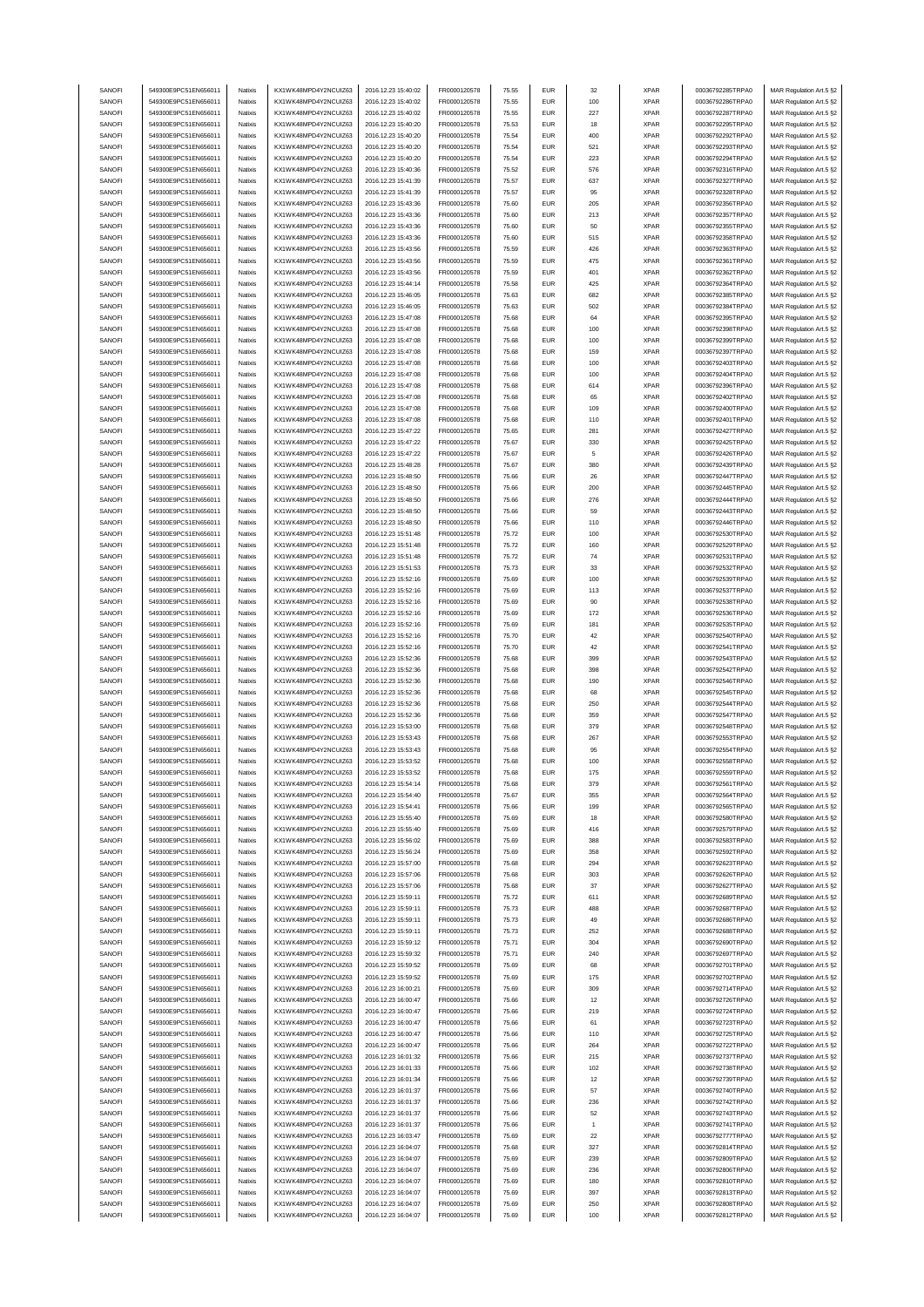| SANOFI | 549300E9PC51EN656011 | Natixis | KX1WK48MPD4Y2NCUIZ63 | 2016.12.23 16:04:07 | FR0000120578 | 75.69 | <b>EUR</b>                  | 18  | <b>XPAR</b> | 00036792811TRPA0 | MAR Regulation Art.5 §2 |
|--------|----------------------|---------|----------------------|---------------------|--------------|-------|-----------------------------|-----|-------------|------------------|-------------------------|
| SANOFI | 549300E9PC51EN656011 | Natixis | KX1WK48MPD4Y2NCUIZ63 | 2016.12.23 16:04:07 | FR0000120578 | 75.69 | <b>EUR</b>                  | 557 | <b>XPAR</b> | 00036792807TRPA0 | MAR Regulation Art.5 §2 |
| SANOFI | 549300E9PC51EN656011 | Natixis | KX1WK48MPD4Y2NCUIZ63 | 2016.12.23 16:04:08 | FR0000120578 | 75.67 | <b>EUR</b>                  | 8   | <b>XPAR</b> | 00036792815TRPA0 | MAR Regulation Art.5 §2 |
| SANOFI | 549300E9PC51EN656011 | Natixis | KX1WK48MPD4Y2NCUIZ63 | 2016.12.23 16:04:15 | FR0000120578 | 75.67 | <b>EUR</b>                  | 230 | <b>XPAR</b> | 00036792817TRPA0 | MAR Regulation Art.5 §2 |
|        |                      |         |                      |                     |              |       |                             |     |             |                  |                         |
| SANOFI | 549300E9PC51EN656011 | Natixis | KX1WK48MPD4Y2NCUIZ63 | 2016.12.23 16:05:01 | FR0000120578 | 75.66 | <b>EUR</b>                  | 232 | <b>XPAR</b> | 00036792860TRPA0 | MAR Regulation Art.5 §2 |
| SANOFI | 549300E9PC51EN656011 | Natixis | KX1WK48MPD4Y2NCUIZ63 | 2016.12.23 16:07:25 | FR0000120578 | 75.67 | <b>EUR</b>                  | 868 | <b>XPAR</b> | 00036792900TRPA0 | MAR Regulation Art.5 §2 |
| SANOFI | 549300E9PC51EN656011 | Natixis | KX1WK48MPD4Y2NCUIZ63 | 2016.12.23 16:07:48 | FR0000120578 | 75.68 | <b>EUR</b>                  | 152 | <b>XPAR</b> | 00036792906TRPA0 | MAR Regulation Art.5 §2 |
| SANOFI | 549300E9PC51EN656011 | Natixis | KX1WK48MPD4Y2NCUIZ63 | 2016.12.23 16:07:48 | FR0000120578 | 75.68 | <b>EUR</b>                  | 60  | <b>XPAR</b> | 00036792908TRPA0 | MAR Regulation Art.5 §2 |
| SANOFI | 549300E9PC51EN656011 | Natixis | KX1WK48MPD4Y2NCUIZ63 | 2016.12.23 16:07:48 | FR0000120578 | 75.68 | <b>EUR</b>                  | 100 | <b>XPAR</b> | 00036792907TRPA0 | MAR Regulation Art.5 §2 |
| SANOFI | 549300E9PC51EN656011 | Natixis | KX1WK48MPD4Y2NCUIZ63 | 2016.12.23 16:08:14 | FR0000120578 | 75.67 | <b>EUR</b>                  | 989 | <b>XPAR</b> | 00036792912TRPA0 | MAR Regulation Art.5 §2 |
|        | 549300E9PC51EN656011 | Natixis |                      |                     |              | 75.66 | <b>EUR</b>                  | 27  |             |                  |                         |
| SANOFI |                      |         | KX1WK48MPD4Y2NCUIZ63 | 2016.12.23 16:08:34 | FR0000120578 |       |                             |     | <b>XPAR</b> | 00036792925TRPA0 | MAR Regulation Art.5 §2 |
| SANOFI | 549300E9PC51EN656011 | Natixis | KX1WK48MPD4Y2NCUIZ63 | 2016.12.23 16:08:48 | FR0000120578 | 75.66 | <b>EUR</b>                  | 598 | <b>XPAR</b> | 00036792944TRPA0 | MAR Regulation Art.5 §2 |
| SANOFI | 549300E9PC51EN656011 | Natixis | KX1WK48MPD4Y2NCUIZ63 | 2016.12.23 16:09:28 | FR0000120578 | 75.65 | <b>EUR</b>                  | 84  | <b>XPAR</b> | 00036792956TRPA0 | MAR Regulation Art.5 §2 |
| SANOFI | 549300E9PC51EN656011 | Natixis | KX1WK48MPD4Y2NCUIZ63 | 2016.12.23 16:09:28 | FR0000120578 | 75.65 | <b>EUR</b>                  | 545 | <b>XPAR</b> | 00036792954TRPA0 | MAR Regulation Art.5 §2 |
| SANOFI | 549300E9PC51EN656011 | Natixis | KX1WK48MPD4Y2NCUIZ63 | 2016.12.23 16:09:28 | FR0000120578 | 75.65 | <b>EUR</b>                  | 162 | <b>XPAR</b> | 00036792955TRPA0 | MAR Regulation Art.5 §2 |
|        |                      |         |                      |                     |              |       |                             |     |             |                  |                         |
| SANOFI | 549300E9PC51EN656011 | Natixis | KX1WK48MPD4Y2NCUIZ63 | 2016.12.23 16:10:00 | FR0000120578 | 75.64 | <b>EUR</b>                  | 401 | <b>XPAR</b> | 00036792990TRPA0 | MAR Regulation Art.5 §2 |
| SANOFI | 549300E9PC51EN656011 | Natixis | KX1WK48MPD4Y2NCUIZ63 | 2016.12.23 16:10:22 | FR0000120578 | 75.63 | <b>EUR</b>                  | 404 | <b>XPAR</b> | 00036793004TRPA0 | MAR Regulation Art.5 §2 |
| SANOFI | 549300E9PC51EN656011 | Natixis | KX1WK48MPD4Y2NCUIZ63 | 2016.12.23 16:12:00 | FR0000120578 | 75.64 | <b>EUR</b>                  | 245 | <b>XPAR</b> | 00036793025TRPA0 | MAR Regulation Art.5 §2 |
| SANOFI | 549300E9PC51EN656011 | Natixis | KX1WK48MPD4Y2NCUIZ63 | 2016.12.23 16:12:00 | FR0000120578 | 75.64 | <b>EUR</b>                  | 173 | <b>XPAR</b> | 00036793029TRPA0 | MAR Regulation Art.5 §2 |
| SANOFI | 549300E9PC51EN656011 | Natixis | KX1WK48MPD4Y2NCUIZ63 | 2016.12.23 16:12:00 | FR0000120578 | 75.64 | <b>EUR</b>                  | 156 | <b>XPAR</b> | 00036793030TRPA0 | MAR Regulation Art.5 §2 |
|        | 549300E9PC51EN656011 |         |                      |                     |              |       | <b>EUR</b>                  |     |             |                  |                         |
| SANOFI |                      | Natixis | KX1WK48MPD4Y2NCUIZ63 | 2016.12.23 16:12:00 | FR0000120578 | 75.64 |                             | 124 | <b>XPAR</b> | 00036793027TRPA0 | MAR Regulation Art.5 §2 |
| SANOFI | 549300E9PC51EN656011 | Natixis | KX1WK48MPD4Y2NCUIZ63 | 2016.12.23 16:12:00 | FR0000120578 | 75.64 | <b>EUR</b>                  | 16  | <b>XPAR</b> | 00036793028TRPA0 | MAR Regulation Art.5 §2 |
| SANOFI | 549300E9PC51EN656011 | Natixis | KX1WK48MPD4Y2NCUIZ63 | 2016.12.23 16:12:33 | FR0000120578 | 75.64 | <b>EUR</b>                  | 60  | <b>XPAR</b> | 00036793037TRPA0 | MAR Regulation Art.5 §2 |
| SANOFI | 549300E9PC51EN656011 | Natixis | KX1WK48MPD4Y2NCUIZ63 | 2016.12.23 16:12:33 | FR0000120578 | 75.64 | <b>EUR</b>                  | 437 | <b>XPAR</b> | 00036793039TRPA0 | MAR Regulation Art.5 §2 |
| SANOFI | 549300E9PC51EN656011 | Natixis | KX1WK48MPD4Y2NCUIZ63 | 2016.12.23 16:12:33 | FR0000120578 | 75.64 | <b>EUR</b>                  | 251 | <b>XPAR</b> | 00036793038TRPA0 | MAR Regulation Art.5 §2 |
| SANOFI | 549300E9PC51EN656011 | Natixis | KX1WK48MPD4Y2NCUIZ63 | 2016.12.23 16:12:58 | FR0000120578 | 75.63 | <b>EUR</b>                  | 25  | <b>XPAR</b> | 00036793042TRPA0 | MAR Regulation Art.5 §2 |
|        |                      |         |                      |                     |              |       |                             |     |             |                  |                         |
| SANOFI | 549300E9PC51EN656011 | Natixis | KX1WK48MPD4Y2NCUIZ63 | 2016.12.23 16:13:12 | FR0000120578 | 75.63 | <b>EUR</b>                  | 60  | <b>XPAR</b> | 00036793052TRPA0 | MAR Regulation Art.5 §2 |
| SANOFI | 549300E9PC51EN656011 | Natixis | KX1WK48MPD4Y2NCUIZ63 | 2016.12.23 16:13:58 | FR0000120578 | 75.64 | <b>EUR</b>                  | 52  | <b>XPAR</b> | 00036793056TRPA0 | MAR Regulation Art.5 §2 |
| SANOFI | 549300E9PC51EN656011 | Natixis | KX1WK48MPD4Y2NCUIZ63 | 2016.12.23 16:13:58 | FR0000120578 | 75.64 | <b>EUR</b>                  | 58  | <b>XPAR</b> | 00036793062TRPA0 | MAR Regulation Art.5 §2 |
| SANOFI | 549300E9PC51EN656011 | Natixis | KX1WK48MPD4Y2NCUIZ63 | 2016.12.23 16:13:58 | FR0000120578 | 75.64 | <b>EUR</b>                  | 92  | <b>XPAR</b> | 00036793055TRPA0 | MAR Regulation Art.5 §2 |
| SANOFI | 549300E9PC51EN656011 | Natixis | KX1WK48MPD4Y2NCUIZ63 | 2016.12.23 16:13:58 | FR0000120578 | 75.64 | <b>EUR</b>                  | 100 | <b>XPAR</b> | 00036793057TRPA0 | MAR Regulation Art.5 §2 |
|        |                      |         |                      |                     |              |       |                             |     |             |                  |                         |
| SANOFI | 549300E9PC51EN656011 | Natixis | KX1WK48MPD4Y2NCUIZ63 | 2016.12.23 16:13:58 | FR0000120578 | 75.64 | <b>EUR</b>                  | 100 | <b>XPAR</b> | 00036793059TRPA0 | MAR Regulation Art.5 §2 |
| SANOFI | 549300E9PC51EN656011 | Natixis | KX1WK48MPD4Y2NCUIZ63 | 2016.12.23 16:13:58 | FR0000120578 | 75.64 | <b>EUR</b>                  | 525 | <b>XPAR</b> | 00036793058TRPA0 | MAR Regulation Art.5 §2 |
| SANOFI | 549300E9PC51EN656011 | Natixis | KX1WK48MPD4Y2NCUIZ63 | 2016.12.23 16:13:58 | FR0000120578 | 75.64 | <b>EUR</b>                  | 41  | <b>XPAR</b> | 00036793061TRPA0 | MAR Regulation Art.5 §2 |
| SANOFI | 549300E9PC51EN656011 | Natixis | KX1WK48MPD4Y2NCUIZ63 | 2016.12.23 16:13:58 | FR0000120578 | 75.64 | <b>EUR</b>                  | 57  | <b>XPAR</b> | 00036793060TRPA0 | MAR Regulation Art.5 §2 |
| SANOFI | 549300E9PC51EN656011 | Natixis | KX1WK48MPD4Y2NCUIZ63 | 2016.12.23 16:14:14 | FR0000120578 | 75.63 | <b>EUR</b>                  | 400 | <b>XPAR</b> | 00036793063TRPA0 |                         |
|        |                      |         |                      |                     |              |       |                             |     |             |                  | MAR Regulation Art.5 §2 |
| SANOFI | 549300E9PC51EN656011 | Natixis | KX1WK48MPD4Y2NCUIZ63 | 2016.12.23 16:14:14 | FR0000120578 | 75.63 | <b>EUR</b>                  | 88  | <b>XPAR</b> | 00036793064TRPA0 | MAR Regulation Art.5 §2 |
| SANOFI | 549300E9PC51EN656011 | Natixis | KX1WK48MPD4Y2NCUIZ63 | 2016.12.23 16:14:38 | FR0000120578 | 75.64 | <b>EUR</b>                  | 16  | <b>XPAR</b> | 00036793115TRPA0 | MAR Regulation Art.5 §2 |
| SANOFI | 549300E9PC51EN656011 | Natixis | KX1WK48MPD4Y2NCUIZ63 | 2016.12.23 16:14:38 | FR0000120578 | 75.64 | <b>EUR</b>                  | 368 | <b>XPAR</b> | 00036793118TRPA0 | MAR Regulation Art.5 §2 |
| SANOFI | 549300E9PC51EN656011 | Natixis | KX1WK48MPD4Y2NCUIZ63 | 2016.12.23 16:14:38 | FR0000120578 | 75.64 | <b>EUR</b>                  | 98  | <b>XPAR</b> | 00036793116TRPA0 | MAR Regulation Art.5 §2 |
| SANOFI | 549300E9PC51EN656011 | Natixis | KX1WK48MPD4Y2NCUIZ63 | 2016.12.23 16:14:38 | FR0000120578 | 75.64 | <b>EUR</b>                  | 98  | <b>XPAR</b> | 00036793117TRPA0 |                         |
|        |                      |         |                      |                     |              |       |                             |     |             |                  | MAR Regulation Art.5 §2 |
| SANOFI | 549300E9PC51EN656011 | Natixis | KX1WK48MPD4Y2NCUIZ63 | 2016.12.23 16:15:27 | FR0000120578 | 75.63 | <b>EUR</b>                  | 295 | <b>XPAR</b> | 00036793130TRPA0 | MAR Regulation Art.5 §2 |
| SANOFI | 549300E9PC51EN656011 | Natixis | KX1WK48MPD4Y2NCUIZ63 | 2016.12.23 16:15:27 | FR0000120578 | 75.63 | <b>EUR</b>                  | 103 | <b>XPAR</b> | 00036793129TRPA0 | MAR Regulation Art.5 §2 |
| SANOFI | 549300E9PC51EN656011 | Natixis | KX1WK48MPD4Y2NCUIZ63 | 2016.12.23 16:17:02 | FR0000120578 | 75.64 | <b>EUR</b>                  | 413 | <b>XPAR</b> | 00036793185TRPA0 | MAR Regulation Art.5 §2 |
| SANOFI | 549300E9PC51EN656011 | Natixis | KX1WK48MPD4Y2NCUIZ63 | 2016.12.23 16:17:02 | FR0000120578 | 75.64 | <b>EUR</b>                  | 142 | <b>XPAR</b> | 00036793184TRPA0 | MAR Regulation Art.5 §2 |
| SANOFI | 549300E9PC51EN656011 | Natixis | KX1WK48MPD4Y2NCUIZ63 | 2016.12.23 16:17:02 | FR0000120578 | 75.64 | <b>EUR</b>                  | 91  | <b>XPAR</b> | 00036793188TRPA0 | MAR Regulation Art.5 §2 |
|        |                      |         |                      |                     |              |       |                             |     |             |                  |                         |
| SANOFI | 549300E9PC51EN656011 | Natixis | KX1WK48MPD4Y2NCUIZ63 | 2016.12.23 16:17:02 | FR0000120578 | 75.64 | <b>EUR</b>                  | 91  | <b>XPAR</b> | 00036793183TRPA0 | MAR Regulation Art.5 §2 |
| SANOFI | 549300E9PC51EN656011 | Natixis | KX1WK48MPD4Y2NCUIZ63 | 2016.12.23 16:17:02 | FR0000120578 | 75.64 | <b>EUR</b>                  | 100 | <b>XPAR</b> | 00036793187TRPA0 | MAR Regulation Art.5 §2 |
| SANOFI | 549300E9PC51EN656011 | Natixis | KX1WK48MPD4Y2NCUIZ63 | 2016.12.23 16:17:02 | FR0000120578 | 75.64 | <b>EUR</b>                  | 14  | <b>XPAR</b> | 00036793189TRPA0 | MAR Regulation Art.5 §2 |
| SANOFI | 549300E9PC51EN656011 | Natixis | KX1WK48MPD4Y2NCUIZ63 | 2016.12.23 16:17:02 | FR0000120578 | 75.64 | <b>EUR</b>                  | 14  | <b>XPAR</b> | 00036793186TRPA0 | MAR Regulation Art.5 §2 |
| SANOFI | 549300E9PC51EN656011 | Natixis | KX1WK48MPD4Y2NCUIZ63 | 2016.12.23 16:17:04 | FR0000120578 | 75.62 | <b>EUR</b>                  | 304 | <b>XPAR</b> | 00036793194TRPA0 | MAR Regulation Art.5 §2 |
|        |                      |         |                      |                     |              |       |                             |     |             |                  |                         |
| SANOFI | 549300E9PC51EN656011 | Natixis | KX1WK48MPD4Y2NCUIZ63 | 2016.12.23 16:17:04 | FR0000120578 | 75.62 | <b>EUR</b>                  | 45  | <b>XPAR</b> | 00036793193TRPA0 | MAR Regulation Art.5 §2 |
| SANOFI | 549300E9PC51EN656011 | Natixis | KX1WK48MPD4Y2NCUIZ63 | 2016.12.23 16:17:04 | FR0000120578 | 75.63 | <b>EUR</b>                  | 233 | <b>XPAR</b> | 00036793191TRPA0 | MAR Regulation Art.5 §2 |
| SANOFI | 549300E9PC51EN656011 | Natixis | KX1WK48MPD4Y2NCUIZ63 | 2016.12.23 16:17:04 | FR0000120578 | 75.63 | <b>EUR</b>                  | 275 | <b>XPAR</b> | 00036793190TRPA0 | MAR Regulation Art.5 §2 |
| SANOFI | 549300E9PC51EN656011 | Natixis | KX1WK48MPD4Y2NCUIZ63 | 2016.12.23 16:17:04 | FR0000120578 | 75.63 | <b>EUR</b>                  | 150 | <b>XPAR</b> | 00036793192TRPA0 | MAR Regulation Art.5 §2 |
| SANOFI | 549300E9PC51EN656011 | Natixis | KX1WK48MPD4Y2NCUIZ63 | 2016.12.23 16:17:07 | FR0000120578 | 75.62 | <b>EUR</b>                  | 78  | <b>XPAR</b> | 00036793195TRPA0 | MAR Regulation Art.5 §2 |
|        |                      |         |                      |                     |              |       |                             |     |             |                  |                         |
| SANOFI | 549300E9PC51EN656011 | Natixis | KX1WK48MPD4Y2NCUIZ63 | 2016.12.23 16:17:09 | FR0000120578 | 75.62 | <b>EUR</b>                  | 163 | <b>XPAR</b> | 00036793196TRPA0 | MAR Regulation Art.5 §2 |
| SANOFI | 549300E9PC51EN656011 | Natixis | KX1WK48MPD4Y2NCUIZ63 | 2016.12.23 16:17:10 | FR0000120578 | 75.61 | <b>EUR</b>                  | 130 | BATE        | 00036793197TRPA0 | MAR Regulation Art.5 §2 |
| SANOFI | 549300E9PC51EN656011 | Natixis | KX1WK48MPD4Y2NCUIZ63 | 2016.12.23 16:17:10 | FR0000120578 | 75.61 | <b>EUR</b>                  | 12  | BATE        | 00036793199TRPA0 | MAR Regulation Art.5 §2 |
| SANOFI | 549300E9PC51EN656011 | Natixis | KX1WK48MPD4Y2NCUIZ63 | 2016.12.23 16:17:10 | FR0000120578 | 75.61 | <b>EUR</b>                  | 20  | BATE        | 00036793201TRPA0 | MAR Regulation Art.5 §2 |
| SANOF  | 549300E9PC51EN65601  | Natixis | KX1WK48MPD4Y2NCUIZ63 | 2016.12.23 16:17:10 | FR0000120578 | 75.61 | EUR                         | 22  | CHIX        | 00036793200TRPA0 | MAR Regulation Art.5 §2 |
|        |                      | Natixis | KX1WK48MPD4Y2NCUIZ63 |                     |              |       | <b>EUR</b>                  | 34  |             |                  |                         |
| SANOFI | 549300E9PC51EN656011 |         |                      | 2016.12.23 16:17:10 | FR0000120578 | 75.61 |                             |     | TRQX        | 00036793198TRPA0 | MAR Regulation Art.5 §2 |
| SANOFI | 549300E9PC51EN656011 | Natixis | KX1WK48MPD4Y2NCUIZ63 | 2016.12.23 16:17:11 | FR0000120578 | 75.61 | <b>EUR</b>                  | 101 | TRQX        | 00036793202TRPA0 | MAR Regulation Art.5 §2 |
| SANOFI | 549300E9PC51EN656011 | Natixis | KX1WK48MPD4Y2NCUIZ63 | 2016.12.23 16:17:11 | FR0000120578 | 75.61 | <b>EUR</b>                  | 165 | TRQX        | 00036793203TRPA0 | MAR Regulation Art.5 §2 |
| SANOFI | 549300E9PC51EN656011 | Natixis | KX1WK48MPD4Y2NCUIZ63 | 2016.12.23 16:17:15 | FR0000120578 | 75.61 | <b>EUR</b>                  | 63  | BATE        | 00036793204TRPA0 | MAR Regulation Art.5 §2 |
| SANOFI | 549300E9PC51EN656011 | Natixis | KX1WK48MPD4Y2NCUIZ63 | 2016.12.23 16:17:15 | FR0000120578 | 75.61 | <b>EUR</b>                  | 178 | CHIX        | 00036793206TRPA0 | MAR Regulation Art.5 §2 |
| SANOFI | 549300E9PC51EN656011 | Natixis | KX1WK48MPD4Y2NCUIZ63 | 2016.12.23 16:17:15 | FR0000120578 | 75.61 | <b>EUR</b>                  | 160 | TRQX        | 00036793205TRPA0 | MAR Regulation Art.5 §2 |
|        |                      |         |                      |                     |              |       |                             |     |             |                  |                         |
| SANOFI | 549300E9PC51EN656011 | Natixis | KX1WK48MPD4Y2NCUIZ63 | 2016.12.23 16:17:15 | FR0000120578 | 75.61 | <b>EUR</b>                  | 16  | BATE        | 00036793207TRPA0 | MAR Regulation Art.5 §2 |
| SANOFI | 549300E9PC51EN656011 | Natixis | KX1WK48MPD4Y2NCUIZ63 | 2016.12.23 16:17:15 | FR0000120578 | 75.61 | <b>EUR</b>                  | 48  | BATE        | 00036793211TRPA0 | MAR Regulation Art.5 §2 |
| SANOFI | 549300E9PC51EN656011 | Natixis | KX1WK48MPD4Y2NCUIZ63 | 2016.12.23 16:17:15 | FR0000120578 | 75.61 | <b>EUR</b>                  | 100 | <b>TRQX</b> | 00036793212TRPA0 | MAR Regulation Art.5 §2 |
| SANOFI | 549300E9PC51EN656011 | Natixis | KX1WK48MPD4Y2NCUIZ63 | 2016.12.23 16:17:15 | FR0000120578 | 75.61 | <b>EUR</b>                  | 200 | CHIX        | 00036793208TRPA0 | MAR Regulation Art.5 §2 |
| SANOFI | 549300E9PC51EN656011 | Natixis | KX1WK48MPD4Y2NCUIZ63 | 2016.12.23 16:17:15 | FR0000120578 | 75.61 | <b>EUR</b>                  | 193 | BATE        | 00036793210TRPA0 | MAR Regulation Art.5 §2 |
| SANOFI | 549300E9PC51EN656011 | Natixis | KX1WK48MPD4Y2NCUIZ63 | 2016.12.23 16:17:15 | FR0000120578 | 75.61 | <b>EUR</b>                  | 140 | TRQX        | 00036793209TRPA0 | MAR Regulation Art.5 §2 |
|        |                      |         |                      |                     |              |       |                             |     |             |                  |                         |
| SANOFI | 549300E9PC51EN656011 | Natixis | KX1WK48MPD4Y2NCUIZ63 | 2016.12.23 16:17:23 | FR0000120578 | 75.61 | <b>EUR</b>                  | 229 | TRQX        | 00036793214TRPA0 | MAR Regulation Art.5 §2 |
| SANOFI | 549300E9PC51EN656011 | Natixis | KX1WK48MPD4Y2NCUIZ63 | 2016.12.23 16:18:18 | FR0000120578 | 75.63 | <b>EUR</b>                  | 208 | <b>XPAR</b> | 00036793231TRPA0 | MAR Regulation Art.5 §2 |
| SANOFI | 549300E9PC51EN656011 | Natixis | KX1WK48MPD4Y2NCUIZ63 | 2016.12.23 16:18:18 | FR0000120578 | 75.63 | $\ensuremath{\mathsf{EUR}}$ | 22  | <b>XPAR</b> | 00036793232TRPA0 | MAR Regulation Art.5 §2 |
| SANOFI | 549300E9PC51EN656011 | Natixis | KX1WK48MPD4Y2NCUIZ63 | 2016.12.23 16:18:18 | FR0000120578 | 75.62 | <b>EUR</b>                  | 26  | <b>XPAR</b> | 00036793234TRPA0 | MAR Regulation Art.5 §2 |
| SANOFI | 549300E9PC51EN656011 | Natixis | KX1WK48MPD4Y2NCUIZ63 | 2016.12.23 16:18:18 | FR0000120578 | 75.62 | <b>EUR</b>                  | 18  | <b>XPAR</b> | 00036793233TRPA0 | MAR Regulation Art.5 §2 |
|        |                      |         |                      |                     |              |       |                             |     |             |                  |                         |
| SANOFI | 549300E9PC51EN656011 | Natixis | KX1WK48MPD4Y2NCUIZ63 | 2016.12.23 16:19:02 | FR0000120578 | 75.63 | <b>EUR</b>                  | 290 | <b>XPAR</b> | 00036793250TRPA0 | MAR Regulation Art.5 §2 |
| SANOFI | 549300E9PC51EN656011 | Natixis | KX1WK48MPD4Y2NCUIZ63 | 2016.12.23 16:19:25 | FR0000120578 | 75.63 | <b>EUR</b>                  | 36  | <b>XPAR</b> | 00036793290TRPA0 | MAR Regulation Art.5 §2 |
| SANOFI | 549300E9PC51EN656011 | Natixis | KX1WK48MPD4Y2NCUIZ63 | 2016.12.23 16:19:25 | FR0000120578 | 75.63 | <b>EUR</b>                  | 232 | <b>XPAR</b> | 00036793292TRPA0 | MAR Regulation Art.5 §2 |
| SANOFI | 549300E9PC51EN656011 | Natixis | KX1WK48MPD4Y2NCUIZ63 | 2016.12.23 16:19:25 | FR0000120578 | 75.63 | <b>EUR</b>                  | 107 | <b>XPAR</b> | 00036793291TRPA0 | MAR Regulation Art.5 §2 |
| SANOFI | 549300E9PC51EN656011 | Natixis | KX1WK48MPD4Y2NCUIZ63 | 2016.12.23 16:19:25 | FR0000120578 | 75.63 | <b>EUR</b>                  | 238 | <b>XPAR</b> | 00036793293TRPA0 | MAR Regulation Art.5 §2 |
|        |                      |         |                      |                     |              |       |                             |     |             |                  |                         |
| SANOFI | 549300E9PC51EN656011 | Natixis | KX1WK48MPD4Y2NCUIZ63 | 2016.12.23 16:19:26 | FR0000120578 | 75.61 | <b>EUR</b>                  | 41  | BATE        | 00036793294TRPA0 | MAR Regulation Art.5 §2 |
| SANOFI | 549300E9PC51EN656011 | Natixis | KX1WK48MPD4Y2NCUIZ63 | 2016.12.23 16:19:26 | FR0000120578 | 75.61 | <b>EUR</b>                  | 71  | TRQX        | 00036793295TRPA0 | MAR Regulation Art.5 §2 |
| SANOFI | 549300E9PC51EN656011 | Natixis | KX1WK48MPD4Y2NCUIZ63 | 2016.12.23 16:19:26 | FR0000120578 | 75.61 | <b>EUR</b>                  | 200 | CHIX        | 00036793296TRPA0 | MAR Regulation Art.5 §2 |
| SANOFI | 549300E9PC51EN656011 | Natixis | KX1WK48MPD4Y2NCUIZ63 | 2016.12.23 16:19:26 | FR0000120578 | 75.61 | <b>EUR</b>                  | 258 | <b>TRQX</b> | 00036793297TRPA0 | MAR Regulation Art.5 §2 |
| SANOFI | 549300E9PC51EN656011 | Natixis | KX1WK48MPD4Y2NCUIZ63 | 2016.12.23 16:19:52 | FR0000120578 | 75.61 | <b>EUR</b>                  | 42  | TRQX        | 00036793300TRPA0 | MAR Regulation Art.5 §2 |
|        |                      |         |                      |                     |              |       |                             |     |             |                  |                         |
| SANOFI | 549300E9PC51EN656011 | Natixis | KX1WK48MPD4Y2NCUIZ63 | 2016.12.23 16:19:52 | FR0000120578 | 75.61 | <b>EUR</b>                  | 200 | CHIX        | 00036793301TRPA0 | MAR Regulation Art.5 §2 |
| SANOFI | 549300E9PC51EN656011 | Natixis | KX1WK48MPD4Y2NCUIZ63 | 2016.12.23 16:19:52 | FR0000120578 | 75.61 | <b>EUR</b>                  | 70  | BATE        | 00036793299TRPA0 | MAR Regulation Art.5 §2 |
| SANOFI | 549300E9PC51EN656011 | Natixis | KX1WK48MPD4Y2NCUIZ63 | 2016.12.23 16:20:28 | FR0000120578 | 75.62 | <b>EUR</b>                  | 251 | <b>XPAR</b> | 00036793304TRPA0 | MAR Regulation Art.5 §2 |
| SANOFI | 549300E9PC51EN656011 | Natixis | KX1WK48MPD4Y2NCUIZ63 | 2016.12.23 16:20:28 | FR0000120578 | 75.62 | <b>EUR</b>                  | 253 | <b>XPAR</b> | 00036793305TRPA0 | MAR Regulation Art.5 §2 |
| SANOFI | 549300E9PC51EN656011 | Natixis | KX1WK48MPD4Y2NCUIZ63 | 2016.12.23 16:20:30 | FR0000120578 | 75.62 | <b>EUR</b>                  | 225 | <b>XPAR</b> | 00036793306TRPA0 |                         |
|        |                      |         |                      |                     |              |       |                             |     |             |                  | MAR Regulation Art.5 §2 |
| SANOFI | 549300E9PC51EN656011 | Natixis | KX1WK48MPD4Y2NCUIZ63 | 2016.12.23 16:20:33 | FR0000120578 | 75.62 | <b>EUR</b>                  | 34  | <b>XPAR</b> | 00036793307TRPA0 | MAR Regulation Art.5 §2 |
| SANOFI | 549300E9PC51EN656011 | Natixis | KX1WK48MPD4Y2NCUIZ63 | 2016.12.23 16:20:33 | FR0000120578 | 75.62 | <b>EUR</b>                  | 268 | <b>XPAR</b> | 00036793308TRPA0 | MAR Regulation Art.5 §2 |
| SANOFI | 549300E9PC51EN656011 | Natixis | KX1WK48MPD4Y2NCUIZ63 | 2016.12.23 16:20:50 | FR0000120578 | 75.62 | <b>EUR</b>                  | 77  | <b>XPAR</b> | 00036793313TRPA0 | MAR Regulation Art.5 §2 |
| SANOFI | 549300E9PC51EN656011 | Natixis | KX1WK48MPD4Y2NCUIZ63 | 2016.12.23 16:20:53 | FR0000120578 | 75.62 | <b>EUR</b>                  | 235 | <b>XPAR</b> | 00036793316TRPA0 | MAR Regulation Art.5 §2 |
| SANOFI | 549300E9PC51EN656011 | Natixis | KX1WK48MPD4Y2NCUIZ63 | 2016.12.23 16:20:53 | FR0000120578 | 75.62 | <b>EUR</b>                  | 125 | <b>XPAR</b> | 00036793315TRPA0 | MAR Regulation Art.5 §2 |
|        |                      |         |                      |                     |              |       |                             |     |             |                  |                         |
| SANOFI | 549300E9PC51EN656011 | Natixis | KX1WK48MPD4Y2NCUIZ63 | 2016.12.23 16:20:53 | FR0000120578 | 75.62 | <b>EUR</b>                  | 121 | <b>XPAR</b> | 00036793314TRPA0 | MAR Regulation Art.5 §2 |
| SANOFI | 549300E9PC51EN656011 | Natixis | KX1WK48MPD4Y2NCUIZ63 | 2016.12.23 16:21:00 | FR0000120578 | 75.61 | <b>EUR</b>                  | 200 | CHIX        | 00036793317TRPA0 | MAR Regulation Art.5 §2 |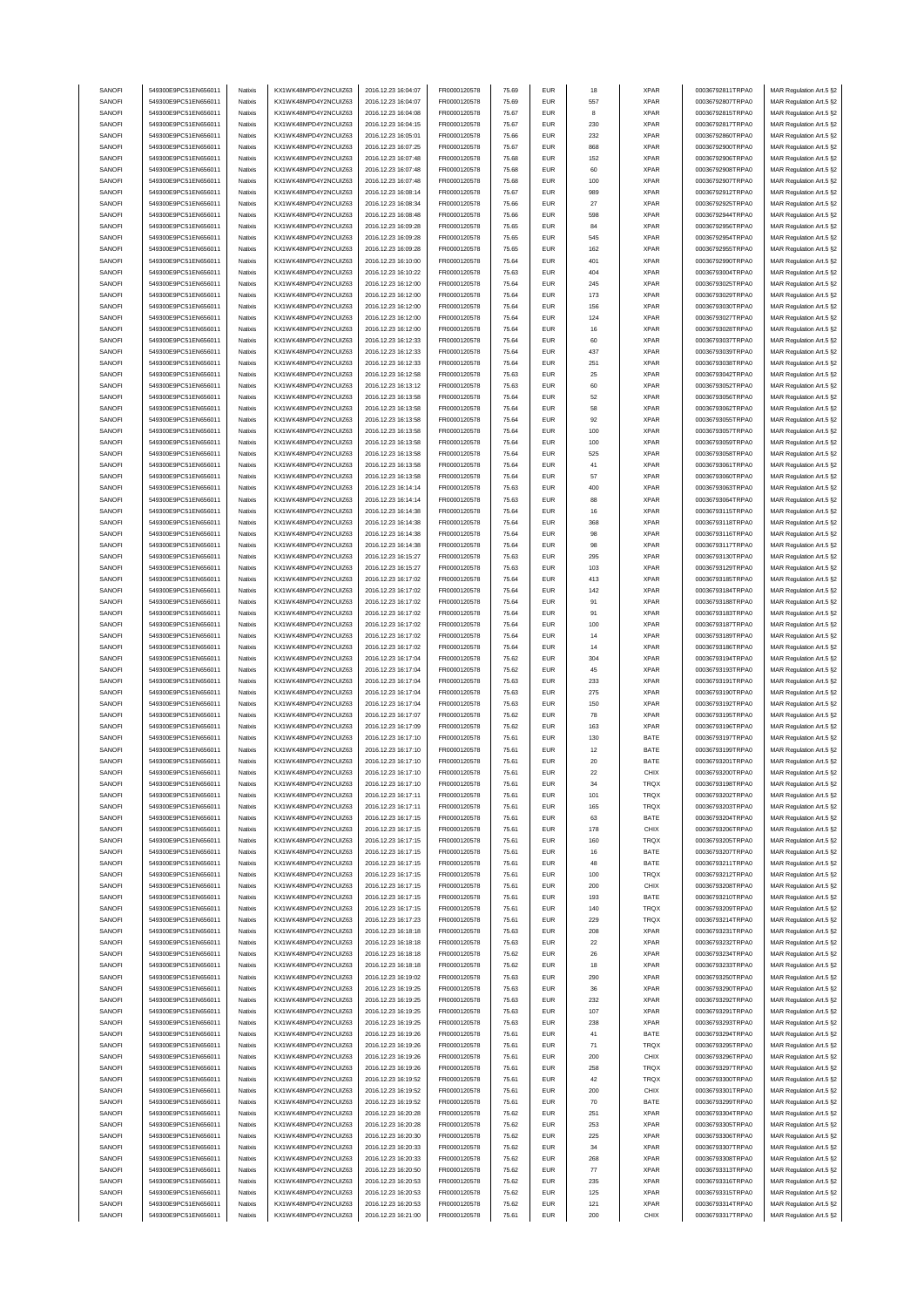| SANOFI | 549300E9PC51EN656011 | Natixis | KX1WK48MPD4Y2NCUIZ63 | 2016.12.23 16:21:55 | FR0000120578 | 75.62 | <b>EUR</b>  | 36                      | <b>XPAR</b> | 00036793368TRPA0 | MAR Regulation Art.5 §2 |
|--------|----------------------|---------|----------------------|---------------------|--------------|-------|-------------|-------------------------|-------------|------------------|-------------------------|
| SANOFI | 549300E9PC51EN656011 | Natixis | KX1WK48MPD4Y2NCUIZ63 | 2016.12.23 16:21:55 | FR0000120578 | 75.62 | <b>EUR</b>  | 80                      | <b>XPAR</b> | 00036793366TRPA0 | MAR Regulation Art.5 §2 |
| SANOFI | 549300E9PC51EN656011 | Natixis | KX1WK48MPD4Y2NCUIZ63 | 2016.12.23 16:21:55 | FR0000120578 | 75.62 | <b>EUR</b>  | 100                     | <b>XPAR</b> | 00036793365TRPA0 | MAR Regulation Art.5 §2 |
| SANOFI | 549300E9PC51EN656011 | Natixis | KX1WK48MPD4Y2NCUIZ63 | 2016.12.23 16:21:55 | FR0000120578 | 75.62 | <b>EUR</b>  | 226                     | <b>XPAR</b> | 00036793364TRPA0 | MAR Regulation Art.5 §2 |
|        |                      |         |                      |                     |              |       |             |                         |             |                  |                         |
| SANOFI | 549300E9PC51EN656011 | Natixis | KX1WK48MPD4Y2NCUIZ63 | 2016.12.23 16:21:55 | FR0000120578 | 75.62 | <b>EUR</b>  | 251                     | <b>XPAR</b> | 00036793363TRPA0 | MAR Regulation Art.5 §2 |
| SANOFI | 549300E9PC51EN656011 | Natixis | KX1WK48MPD4Y2NCUIZ63 | 2016.12.23 16:21:55 | FR0000120578 | 75.62 | <b>EUR</b>  | 115                     | <b>XPAR</b> | 00036793367TRPA0 | MAR Regulation Art.5 §2 |
| SANOFI | 549300E9PC51EN656011 | Natixis | KX1WK48MPD4Y2NCUIZ63 | 2016.12.23 16:21:55 | FR0000120578 | 75.61 | <b>EUR</b>  | 39                      | TRQX        | 00036793369TRPA0 | MAR Regulation Art.5 §2 |
| SANOFI | 549300E9PC51EN656011 | Natixis | KX1WK48MPD4Y2NCUIZ63 | 2016.12.23 16:21:56 | FR0000120578 | 75.61 | <b>EUR</b>  | $\overline{\mathbf{c}}$ | <b>XPAR</b> | 00036793371TRPA0 | MAR Regulation Art.5 §2 |
| SANOFI | 549300E9PC51EN656011 | Natixis | KX1WK48MPD4Y2NCUIZ63 | 2016.12.23 16:21:56 | FR0000120578 | 75.61 | <b>EUR</b>  | 85                      | <b>XPAR</b> | 00036793372TRPA0 | MAR Regulation Art.5 §2 |
| SANOFI | 549300E9PC51EN656011 | Natixis | KX1WK48MPD4Y2NCUIZ63 | 2016.12.23 16:21:56 | FR0000120578 | 75.61 | <b>EUR</b>  | 174                     | <b>XPAR</b> | 00036793370TRPA0 | MAR Regulation Art.5 §2 |
|        | 549300E9PC51EN656011 | Natixis |                      |                     |              | 75.61 | <b>EUR</b>  |                         |             |                  |                         |
| SANOFI |                      |         | KX1WK48MPD4Y2NCUIZ63 | 2016.12.23 16:21:56 | FR0000120578 |       |             | 149                     | TRQX        | 00036793378TRPA0 | MAR Regulation Art.5 §2 |
| SANOFI | 549300E9PC51EN656011 | Natixis | KX1WK48MPD4Y2NCUIZ63 | 2016.12.23 16:21:56 | FR0000120578 | 75.61 | <b>EUR</b>  | 47                      | BATE        | 00036793383TRPA0 | MAR Regulation Art.5 §2 |
| SANOFI | 549300E9PC51EN656011 | Natixis | KX1WK48MPD4Y2NCUIZ63 | 2016.12.23 16:21:56 | FR0000120578 | 75.61 | <b>EUR</b>  | 43                      | BATE        | 00036793377TRPA0 | MAR Regulation Art.5 §2 |
| SANOFI | 549300E9PC51EN656011 | Natixis | KX1WK48MPD4Y2NCUIZ63 | 2016.12.23 16:21:56 | FR0000120578 | 75.61 | <b>EUR</b>  | 194                     | CHIX        | 00036793379TRPA0 | MAR Regulation Art.5 §2 |
| SANOFI | 549300E9PC51EN656011 | Natixis | KX1WK48MPD4Y2NCUIZ63 | 2016.12.23 16:21:56 | FR0000120578 | 75.61 | <b>EUR</b>  | 112                     | TRQX        | 00036793381TRPA0 | MAR Regulation Art.5 §2 |
|        |                      |         |                      |                     |              |       |             |                         |             |                  |                         |
| SANOFI | 549300E9PC51EN656011 | Natixis | KX1WK48MPD4Y2NCUIZ63 | 2016.12.23 16:21:56 | FR0000120578 | 75.61 | <b>EUR</b>  | 105                     | TRQX        | 00036793375TRPA0 | MAR Regulation Art.5 §2 |
| SANOFI | 549300E9PC51EN656011 | Natixis | KX1WK48MPD4Y2NCUIZ63 | 2016.12.23 16:21:56 | FR0000120578 | 75.61 | <b>EUR</b>  | 12                      | BATE        | 00036793382TRPA0 | MAR Regulation Art.5 §2 |
| SANOFI | 549300E9PC51EN656011 | Natixis | KX1WK48MPD4Y2NCUIZ63 | 2016.12.23 16:21:56 | FR0000120578 | 75.61 | <b>EUR</b>  | $\overline{7}$          | TRQX        | 00036793373TRPA0 | MAR Regulation Art.5 §2 |
| SANOFI | 549300E9PC51EN656011 | Natixis | KX1WK48MPD4Y2NCUIZ63 | 2016.12.23 16:21:56 | FR0000120578 | 75.61 | <b>EUR</b>  | 6                       | CHIX        | 00036793376TRPA0 | MAR Regulation Art.5 §2 |
| SANOFI | 549300E9PC51EN656011 | Natixis | KX1WK48MPD4Y2NCUIZ63 | 2016.12.23 16:21:56 | FR0000120578 | 75.61 | <b>EUR</b>  | $\overline{4}$          | BATE        | 00036793374TRPA0 | MAR Regulation Art.5 §2 |
|        |                      |         |                      |                     |              |       |             |                         |             |                  |                         |
| SANOFI | 549300E9PC51EN656011 | Natixis | KX1WK48MPD4Y2NCUIZ63 | 2016.12.23 16:21:56 | FR0000120578 | 75.61 | <b>EUR</b>  | 24                      | BATE        | 00036793380TRPA0 | MAR Regulation Art.5 §2 |
| SANOFI | 549300E9PC51EN656011 | Natixis | KX1WK48MPD4Y2NCUIZ63 | 2016.12.23 16:21:58 | FR0000120578 | 75.61 | <b>EUR</b>  | 38                      | CHIX        | 00036793385TRPA0 | MAR Regulation Art.5 §2 |
| SANOFI | 549300E9PC51EN656011 | Natixis | KX1WK48MPD4Y2NCUIZ63 | 2016.12.23 16:21:58 | FR0000120578 | 75.61 | <b>EUR</b>  | 241                     | BATE        | 00036793384TRPA0 | MAR Regulation Art.5 §2 |
| SANOFI | 549300E9PC51EN656011 | Natixis | KX1WK48MPD4Y2NCUIZ63 | 2016.12.23 16:21:58 | FR0000120578 | 75.61 | <b>EUR</b>  | 86                      | BATE        | 00036793386TRPA0 | MAR Regulation Art.5 §2 |
| SANOFI | 549300E9PC51EN656011 | Natixis | KX1WK48MPD4Y2NCUIZ63 | 2016.12.23 16:21:58 | FR0000120578 | 75.61 | <b>EUR</b>  | 86                      | BATE        | 00036793387TRPA0 | MAR Regulation Art.5 §2 |
| SANOFI | 549300E9PC51EN656011 | Natixis | KX1WK48MPD4Y2NCUIZ63 | 2016.12.23 16:22:00 | FR0000120578 | 75.61 | <b>EUR</b>  | 149                     | CHIX        | 00036793388TRPA0 | MAR Regulation Art.5 §2 |
|        |                      |         |                      |                     |              |       |             |                         |             |                  |                         |
| SANOFI | 549300E9PC51EN656011 | Natixis | KX1WK48MPD4Y2NCUIZ63 | 2016.12.23 16:22:00 | FR0000120578 | 75.61 | <b>EUR</b>  | 300                     | <b>TRQX</b> | 00036793389TRPA0 | MAR Regulation Art.5 §2 |
| SANOFI | 549300E9PC51EN656011 | Natixis | KX1WK48MPD4Y2NCUIZ63 | 2016.12.23 16:22:03 | FR0000120578 | 75.61 | <b>EUR</b>  | 300                     | TRQX        | 00036793390TRPA0 | MAR Regulation Art.5 §2 |
| SANOFI | 549300E9PC51EN656011 | Natixis | KX1WK48MPD4Y2NCUIZ63 | 2016.12.23 16:22:03 | FR0000120578 | 75.61 | <b>EUR</b>  | 69                      | BATE        | 00036793391TRPA0 | MAR Regulation Art.5 §2 |
| SANOFI | 549300E9PC51EN656011 | Natixis | KX1WK48MPD4Y2NCUIZ63 | 2016.12.23 16:22:03 | FR0000120578 | 75.61 | <b>EUR</b>  | 61                      | BATE        | 00036793392TRPA0 | MAR Regulation Art.5 §2 |
|        |                      |         |                      |                     |              |       |             |                         |             |                  |                         |
| SANOFI | 549300E9PC51EN656011 | Natixis | KX1WK48MPD4Y2NCUIZ63 | 2016.12.23 16:22:05 | FR0000120578 | 75.61 | <b>EUR</b>  | 86                      | BATE        | 00036793394TRPA0 | MAR Regulation Art.5 §2 |
| SANOFI | 549300E9PC51EN656011 | Natixis | KX1WK48MPD4Y2NCUIZ63 | 2016.12.23 16:22:07 | FR0000120578 | 75.61 | EUR         | 221                     | <b>TRQX</b> | 00036793395TRPA0 | MAR Regulation Art.5 §2 |
| SANOFI | 549300E9PC51EN656011 | Natixis | KX1WK48MPD4Y2NCUIZ63 | 2016.12.23 16:22:07 | FR0000120578 | 75.61 | EUR         | 67                      | <b>TRQX</b> | 00036793396TRPA0 | MAR Regulation Art.5 §2 |
| SANOFI | 549300E9PC51EN656011 | Natixis | KX1WK48MPD4Y2NCUIZ63 | 2016.12.23 16:22:08 | FR0000120578 | 75.61 | <b>EUR</b>  | 86                      | BATE        | 00036793397TRPA0 | MAR Regulation Art.5 §2 |
| SANOFI | 549300E9PC51EN656011 | Natixis | KX1WK48MPD4Y2NCUIZ63 | 2016.12.23 16:22:09 | FR0000120578 | 75.61 | EUR         | 8                       | BATE        | 00036793398TRPA0 | MAR Regulation Art.5 §2 |
|        |                      |         |                      |                     |              |       |             |                         |             |                  |                         |
| SANOFI | 549300E9PC51EN656011 | Natixis | KX1WK48MPD4Y2NCUIZ63 | 2016.12.23 16:22:09 | FR0000120578 | 75.61 | EUR         | 13                      | CHIX        | 00036793399TRPA0 | MAR Regulation Art.5 §2 |
| SANOFI | 549300E9PC51EN656011 | Natixis | KX1WK48MPD4Y2NCUIZ63 | 2016.12.23 16:22:10 | FR0000120578 | 75.61 | <b>EUR</b>  | 241                     | BATE        | 00036793400TRPA0 | MAR Regulation Art.5 §2 |
| SANOFI | 549300E9PC51EN656011 | Natixis | KX1WK48MPD4Y2NCUIZ63 | 2016.12.23 16:22:10 | FR0000120578 | 75.61 | <b>EUR</b>  | 29                      | BATE        | 00036793401TRPA0 | MAR Regulation Art.5 §2 |
| SANOFI | 549300E9PC51EN656011 | Natixis | KX1WK48MPD4Y2NCUIZ63 | 2016.12.23 16:22:10 | FR0000120578 | 75.61 | <b>EUR</b>  | 200                     | CHIX        | 00036793402TRPA0 | MAR Regulation Art.5 §2 |
|        |                      |         |                      |                     |              |       |             |                         |             |                  |                         |
| SANOFI | 549300E9PC51EN656011 | Natixis | KX1WK48MPD4Y2NCUIZ63 | 2016.12.23 16:22:14 | FR0000120578 | 75.61 | <b>EUR</b>  | 56                      | CHIX        | 00036793403TRPA0 | MAR Regulation Art.5 §2 |
| SANOFI | 549300E9PC51EN656011 | Natixis | KX1WK48MPD4Y2NCUIZ63 | 2016.12.23 16:22:14 | FR0000120578 | 75.61 | EUR         | 184                     | BATE        | 00036793404TRPA0 | MAR Regulation Art.5 §2 |
| SANOFI | 549300E9PC51EN656011 | Natixis | KX1WK48MPD4Y2NCUIZ63 | 2016.12.23 16:22:36 | FR0000120578 | 75.61 | EUR         | 125                     | CHIX        | 00036793410TRPA0 | MAR Regulation Art.5 §2 |
| SANOFI | 549300E9PC51EN656011 | Natixis | KX1WK48MPD4Y2NCUIZ63 | 2016.12.23 16:22:42 | FR0000120578 | 75.61 | <b>EUR</b>  | 19                      | CHIX        | 00036793415TRPA0 | MAR Regulation Art.5 §2 |
| SANOFI | 549300E9PC51EN656011 | Natixis | KX1WK48MPD4Y2NCUIZ63 | 2016.12.23 16:22:50 | FR0000120578 | 75.61 | <b>EUR</b>  | 200                     | CHIX        | 00036793420TRPA0 | MAR Regulation Art.5 §2 |
|        |                      |         |                      |                     |              |       |             |                         |             |                  |                         |
| SANOFI | 549300E9PC51EN656011 | Natixis | KX1WK48MPD4Y2NCUIZ63 | 2016.12.23 16:23:29 | FR0000120578 | 75.63 | <b>EUR</b>  | 49                      | <b>XPAR</b> | 00036793433TRPA0 | MAR Regulation Art.5 §2 |
| SANOFI | 549300E9PC51EN656011 | Natixis | KX1WK48MPD4Y2NCUIZ63 | 2016.12.23 16:23:40 | FR0000120578 | 75.64 | <b>EUR</b>  | 57                      | <b>XPAR</b> | 00036793438TRPA0 | MAR Regulation Art.5 §2 |
| SANOFI | 549300E9PC51EN656011 | Natixis | KX1WK48MPD4Y2NCUIZ63 | 2016.12.23 16:23:40 | FR0000120578 | 75.64 | <b>EUR</b>  | 189                     | <b>XPAR</b> | 00036793439TRPA0 | MAR Regulation Art.5 §2 |
| SANOFI | 549300E9PC51EN656011 | Natixis | KX1WK48MPD4Y2NCUIZ63 | 2016.12.23 16:24:00 | FR0000120578 | 75.65 | <b>EUR</b>  | 100                     | <b>XPAR</b> | 00036793447TRPA0 | MAR Regulation Art.5 §2 |
| SANOFI | 549300E9PC51EN656011 | Natixis | KX1WK48MPD4Y2NCUIZ63 | 2016.12.23 16:24:00 | FR0000120578 | 75.65 | <b>EUR</b>  | 39                      | <b>XPAR</b> | 00036793445TRPA0 | MAR Regulation Art.5 §2 |
|        |                      |         |                      |                     |              |       | EUR         |                         |             |                  |                         |
| SANOFI | 549300E9PC51EN656011 | Natixis | KX1WK48MPD4Y2NCUIZ63 | 2016.12.23 16:24:00 | FR0000120578 | 75.65 |             | 100                     | <b>XPAR</b> | 00036793446TRPA0 | MAR Regulation Art.5 §2 |
| SANOFI | 549300E9PC51EN656011 | Natixis | KX1WK48MPD4Y2NCUIZ63 | 2016.12.23 16:24:00 | FR0000120578 | 75.64 | <b>EUR</b>  | 84                      | <b>XPAR</b> | 00036793449TRPA0 | MAR Regulation Art.5 §2 |
| SANOFI | 549300E9PC51EN656011 | Natixis | KX1WK48MPD4Y2NCUIZ63 | 2016.12.23 16:24:00 | FR0000120578 | 75.65 | <b>EUR</b>  | 23                      | <b>XPAR</b> | 00036793448TRPA0 | MAR Regulation Art.5 §2 |
| SANOFI | 549300E9PC51EN656011 | Natixis | KX1WK48MPD4Y2NCUIZ63 | 2016.12.23 16:24:00 | FR0000120578 | 75.65 | <b>EUR</b>  | 100                     | <b>XPAR</b> | 00036793444TRPA0 | MAR Regulation Art.5 §2 |
| SANOFI | 549300E9PC51EN656011 | Natixis | KX1WK48MPD4Y2NCUIZ63 | 2016.12.23 16:24:38 | FR0000120578 | 75.64 | <b>EUR</b>  | 532                     | <b>XPAR</b> | 00036793458TRPA0 | MAR Regulation Art.5 §2 |
|        | 549300E9PC51EN656011 |         |                      |                     |              |       |             |                         |             |                  |                         |
| SANOFI |                      | Natixis | KX1WK48MPD4Y2NCUIZ63 | 2016.12.23 16:25:00 | FR0000120578 | 75.63 | <b>EUR</b>  | 39                      | <b>XPAR</b> | 00036793461TRPA0 | MAR Regulation Art.5 §2 |
| SANOFI | 549300E9PC51EN656011 | Natixis | KX1WK48MPD4Y2NCUIZ63 | 2016.12.23 16:25:18 | FR0000120578 | 75.65 | <b>EUR</b>  | 52                      | <b>XPAR</b> | 00036793476TRPA0 | MAR Regulation Art.5 §2 |
| SANOFI | 549300E9PC51EN656011 | Natixis | KX1WK48MPD4Y2NCUIZ63 | 2016.12.23 16:25:18 | FR0000120578 | 75.65 | <b>EUR</b>  | 169                     | <b>XPAR</b> | 00036793477TRPA0 | MAR Regulation Art.5 §2 |
| SANOFI | 549300E9PC51EN656011 | Natixis | KX1WK48MPD4Y2NCUIZ63 | 2016.12.23 16:25:18 | FR0000120578 | 75.65 | <b>EUR</b>  | 39                      | <b>XPAR</b> | 00036793475TRPA0 | MAR Regulation Art.5 §2 |
| SANOFI | 549300E9PC51EN656011 | Natixis | KX1WK48MPD4Y2NCUIZ63 | 2016.12.23 16:25:21 | FR0000120578 | 75.64 | <b>EUR</b>  | 365                     | <b>XPAR</b> | 00036793478TRPA0 | MAR Regulation Art.5 §2 |
|        | 549300E9PC51EN656011 |         |                      |                     |              |       |             |                         |             |                  |                         |
| SANOFI |                      | Natixis | KX1WK48MPD4Y2NCUIZ63 | 2016.12.23 16:25:31 | FR0000120578 | 75.64 | <b>EUR</b>  | 281                     | <b>XPAR</b> | 00036793485TRPA0 | MAR Regulation Art.5 §2 |
| SANOF  | 549300E9PC51EN65601  | Natixis | KX1WK48MPD4Y2NCUIZ63 | 2016.12.23 16:25:32 | FR0000120578 | 75.64 | EUR         | 23                      | XPAR        | 00036793487TRPA0 | MAR Regulation Art.5 §2 |
| SANOFI | 549300E9PC51EN656011 | Natixis | KX1WK48MPD4Y2NCUIZ63 | 2016.12.23 16:25:32 | FR0000120578 | 75.64 | <b>EUR</b>  | 173                     | <b>XPAR</b> | 00036793486TRPA0 | MAR Regulation Art.5 §2 |
| SANOFI | 549300E9PC51EN656011 | Natixis | KX1WK48MPD4Y2NCUIZ63 | 2016.12.23 16:25:42 | FR0000120578 | 75.64 | <b>EUR</b>  | 231                     | <b>XPAR</b> | 00036793488TRPA0 | MAR Regulation Art.5 §2 |
| SANOFI | 549300E9PC51EN656011 | Natixis | KX1WK48MPD4Y2NCUIZ63 | 2016.12.23 16:25:42 | FR0000120578 | 75.64 | <b>EUR</b>  | 50                      | <b>XPAR</b> | 00036793489TRPA0 | MAR Regulation Art.5 §2 |
|        |                      |         |                      | 2016.12.23 16:25:55 |              |       |             | $\overline{4}$          |             |                  |                         |
| SANOFI | 549300E9PC51EN656011 | Natixis | KX1WK48MPD4Y2NCUIZ63 |                     | FR0000120578 | 75.65 | <b>EUR</b>  |                         | <b>XPAR</b> | 00036793498TRPA0 | MAR Regulation Art.5 §2 |
| SANOFI | 549300E9PC51EN656011 | Natixis | KX1WK48MPD4Y2NCUIZ63 | 2016.12.23 16:25:55 | FR0000120578 | 75.65 | <b>EUR</b>  | 39                      | <b>XPAR</b> | 00036793497TRPA0 | MAR Regulation Art.5 §2 |
| SANOFI | 549300E9PC51EN656011 | Natixis | KX1WK48MPD4Y2NCUIZ63 | 2016.12.23 16:26:14 | FR0000120578 | 75.65 | ${\sf EUR}$ | 252                     | <b>XPAR</b> | 00036793503TRPA0 | MAR Regulation Art.5 §2 |
| SANOFI | 549300E9PC51EN656011 | Natixis | KX1WK48MPD4Y2NCUIZ63 | 2016.12.23 16:26:30 | FR0000120578 | 75.65 | <b>EUR</b>  | 64                      | <b>XPAR</b> | 00036793505TRPA0 | MAR Regulation Art.5 §2 |
| SANOFI | 549300E9PC51EN656011 | Natixis | KX1WK48MPD4Y2NCUIZ63 | 2016.12.23 16:26:35 | FR0000120578 | 75.65 | <b>EUR</b>  | 208                     | <b>XPAR</b> | 00036793506TRPA0 | MAR Regulation Art.5 §2 |
| SANOFI | 549300E9PC51EN656011 | Natixis | KX1WK48MPD4Y2NCUIZ63 | 2016.12.23 16:26:53 | FR0000120578 | 75.65 | <b>EUR</b>  | 261                     | <b>XPAR</b> | 00036793510TRPA0 | MAR Regulation Art.5 §2 |
|        |                      |         |                      |                     |              |       |             |                         |             |                  |                         |
| SANOFI | 549300E9PC51EN656011 | Natixis | KX1WK48MPD4Y2NCUIZ63 | 2016.12.23 16:27:08 | FR0000120578 | 75.66 | <b>EUR</b>  | 111                     | <b>XPAR</b> | 00036793511TRPA0 | MAR Regulation Art.5 §2 |
| SANOFI | 549300E9PC51EN656011 | Natixis | KX1WK48MPD4Y2NCUIZ63 | 2016.12.23 16:27:08 | FR0000120578 | 75.66 | <b>EUR</b>  | 86                      | <b>XPAR</b> | 00036793515TRPA0 | MAR Regulation Art.5 §2 |
| SANOFI | 549300E9PC51EN656011 | Natixis | KX1WK48MPD4Y2NCUIZ63 | 2016.12.23 16:27:08 | FR0000120578 | 75.66 | <b>EUR</b>  | 32                      | <b>XPAR</b> | 00036793514TRPA0 | MAR Regulation Art.5 §2 |
| SANOFI | 549300E9PC51EN656011 | Natixis | KX1WK48MPD4Y2NCUIZ63 | 2016.12.23 16:27:08 | FR0000120578 | 75.66 | <b>EUR</b>  | 100                     | <b>XPAR</b> | 00036793513TRPA0 | MAR Regulation Art.5 §2 |
| SANOFI | 549300E9PC51EN656011 | Natixis | KX1WK48MPD4Y2NCUIZ63 | 2016.12.23 16:27:08 | FR0000120578 | 75.66 | <b>EUR</b>  | 47                      | <b>XPAR</b> | 00036793512TRPA0 | MAR Regulation Art.5 §2 |
|        |                      |         |                      |                     |              |       |             |                         |             |                  |                         |
| SANOFI | 549300E9PC51EN656011 | Natixis | KX1WK48MPD4Y2NCUIZ63 | 2016.12.23 16:27:09 | FR0000120578 | 75.67 | <b>EUR</b>  | 225                     | <b>XPAR</b> | 00036793516TRPA0 | MAR Regulation Art.5 §2 |
| SANOFI | 549300E9PC51EN656011 | Natixis | KX1WK48MPD4Y2NCUIZ63 | 2016.12.23 16:28:14 | FR0000120578 | 75.61 | <b>EUR</b>  | 500                     | <b>XPAR</b> | 00036793523TRPA0 | MAR Regulation Art.5 §2 |
| SANOFI | 549300E9PC51EN656011 | Natixis | KX1WK48MPD4Y2NCUIZ63 | 2016.12.23 16:28:14 | FR0000120578 | 75.61 | <b>EUR</b>  | 156                     | <b>XPAR</b> | 00036793527TRPA0 | MAR Regulation Art.5 §2 |
| SANOFI | 549300E9PC51EN656011 | Natixis | KX1WK48MPD4Y2NCUIZ63 | 2016.12.23 16:28:14 | FR0000120578 | 75.61 | <b>EUR</b>  | 344                     | <b>XPAR</b> | 00036793525TRPA0 | MAR Regulation Art.5 §2 |
| SANOFI | 549300E9PC51EN656011 |         | KX1WK48MPD4Y2NCUIZ63 | 2016.12.23 16:28:14 |              |       | <b>EUR</b>  |                         |             |                  |                         |
|        |                      | Natixis |                      |                     | FR0000120578 | 75.61 |             | 106                     | CHIX        | 00036793528TRPA0 | MAR Regulation Art.5 §2 |
| SANOFI | 549300E9PC51EN656011 | Natixis | KX1WK48MPD4Y2NCUIZ63 | 2016.12.23 16:28:14 | FR0000120578 | 75.61 | <b>EUR</b>  | 106                     | CHIX        | 00036793524TRPA0 | MAR Regulation Art.5 §2 |
| SANOFI | 549300E9PC51EN656011 | Natixis | KX1WK48MPD4Y2NCUIZ63 | 2016.12.23 16:28:14 | FR0000120578 | 75.61 | <b>EUR</b>  | 94                      | CHIX        | 00036793526TRPA0 | MAR Regulation Art.5 §2 |
| SANOFI | 549300E9PC51EN656011 | Natixis | KX1WK48MPD4Y2NCUIZ63 | 2016.12.23 16:28:14 | FR0000120578 | 75.61 | <b>EUR</b>  | 200                     | CHIX        | 00036793529TRPA0 | MAR Regulation Art.5 §2 |
| SANOFI | 549300E9PC51EN656011 | Natixis | KX1WK48MPD4Y2NCUIZ63 | 2016.12.23 16:28:15 | FR0000120578 | 75.61 | <b>EUR</b>  | 105                     | <b>XPAR</b> | 00036793533TRPA0 | MAR Regulation Art.5 §2 |
|        |                      |         |                      |                     |              |       |             |                         |             |                  |                         |
| SANOFI | 549300E9PC51EN656011 | Natixis | KX1WK48MPD4Y2NCUIZ63 | 2016.12.23 16:28:15 | FR0000120578 | 75.61 | <b>EUR</b>  | 173                     | <b>XPAR</b> | 00036793531TRPA0 | MAR Regulation Art.5 §2 |
| SANOFI | 549300E9PC51EN656011 | Natixis | KX1WK48MPD4Y2NCUIZ63 | 2016.12.23 16:28:15 | FR0000120578 | 75.61 | <b>EUR</b>  | 222                     | <b>XPAR</b> | 00036793530TRPA0 | MAR Regulation Art.5 §2 |
| SANOFI | 549300E9PC51EN656011 | Natixis | KX1WK48MPD4Y2NCUIZ63 | 2016.12.23 16:28:15 | FR0000120578 | 75.61 | <b>EUR</b>  | 108                     | CHIX        | 00036793532TRPA0 | MAR Regulation Art.5 §2 |
| SANOFI | 549300E9PC51EN656011 | Natixis | KX1WK48MPD4Y2NCUIZ63 | 2016.12.23 16:28:15 | FR0000120578 | 75.61 | <b>EUR</b>  | 92                      | CHIX        | 00036793534TRPA0 | MAR Regulation Art.5 §2 |
|        |                      |         |                      |                     |              |       |             |                         |             |                  |                         |
| SANOFI | 549300E9PC51EN656011 | Natixis | KX1WK48MPD4Y2NCUIZ63 | 2016.12.23 16:28:16 | FR0000120578 | 75.61 | <b>EUR</b>  | 200                     | CHIX        | 00036793535TRPA0 | MAR Regulation Art.5 §2 |
| SANOFI | 549300E9PC51EN656011 | Natixis | KX1WK48MPD4Y2NCUIZ63 | 2016.12.23 16:28:23 | FR0000120578 | 75.61 | <b>EUR</b>  | 37                      | CHIX        | 00036793537TRPA0 | MAR Regulation Art.5 §2 |
| SANOFI | 549300E9PC51EN656011 | Natixis | KX1WK48MPD4Y2NCUIZ63 | 2016.12.23 16:28:25 | FR0000120578 | 75.61 | <b>EUR</b>  | 250                     | <b>XPAR</b> | 00036793538TRPA0 | MAR Regulation Art.5 §2 |
| SANOFI | 549300E9PC51EN656011 | Natixis | KX1WK48MPD4Y2NCUIZ63 | 2016.12.23 16:28:33 | FR0000120578 | 75.61 | <b>EUR</b>  | 70                      | CHIX        | 00036793542TRPA0 | MAR Regulation Art.5 §2 |
| SANOFI | 549300E9PC51EN656011 | Natixis | KX1WK48MPD4Y2NCUIZ63 | 2016.12.23 16:28:46 | FR0000120578 | 75.61 | <b>EUR</b>  | 20                      | <b>XPAR</b> | 00036793544TRPA0 | MAR Regulation Art.5 §2 |
|        |                      |         |                      |                     |              |       |             |                         |             |                  |                         |
| SANOFI | 549300E9PC51EN656011 | Natixis | KX1WK48MPD4Y2NCUIZ63 | 2016.12.23 16:28:46 | FR0000120578 | 75.61 | <b>EUR</b>  | 250                     | <b>XPAR</b> | 00036793545TRPA0 | MAR Regulation Art.5 §2 |
| SANOFI | 549300E9PC51EN656011 | Natixis | KX1WK48MPD4Y2NCUIZ63 | 2016.12.23 16:28:54 | FR0000120578 | 75.61 | <b>EUR</b>  | 124                     | <b>XPAR</b> | 00036793550TRPA0 | MAR Regulation Art.5 §2 |
| SANOFI | 549300E9PC51EN656011 | Natixis | KX1WK48MPD4Y2NCUIZ63 | 2016.12.23 16:29:01 | FR0000120578 | 75.61 | <b>EUR</b>  | 65                      | <b>XPAR</b> | 00036793551TRPA0 | MAR Regulation Art.5 §2 |
| SANOFI | 549300E9PC51EN656011 | Natixis | KX1WK48MPD4Y2NCUIZ63 | 2016.12.23 16:29:09 | FR0000120578 | 75.61 | <b>EUR</b>  | 39                      | <b>XPAR</b> | 00036793554TRPA0 | MAR Regulation Art.5 §2 |
| SANOFI | 549300E9PC51EN656011 | Natixis | KX1WK48MPD4Y2NCUIZ63 | 2016.12.23 16:29:09 | FR0000120578 | 75.61 | <b>EUR</b>  | 156                     | <b>XPAR</b> | 00036793553TRPA0 | MAR Regulation Art.5 §2 |
|        |                      |         |                      |                     |              |       |             |                         |             |                  |                         |
| SANOFI | 549300E9PC51EN656011 | Natixis | KX1WK48MPD4Y2NCUIZ63 | 2016.12.23 16:29:09 | FR0000120578 | 75.61 | <b>EUR</b>  | 88                      | <b>XPAR</b> | 00036793552TRPA0 | MAR Regulation Art.5 §2 |
| SANOFI | 549300E9PC51EN656011 | Natixis | KX1WK48MPD4Y2NCUIZ63 | 2016.12.23 16:29:33 | FR0000120578 | 75.61 | <b>EUR</b>  | 229                     | <b>XPAR</b> | 00036793569TRPA0 | MAR Regulation Art.5 §2 |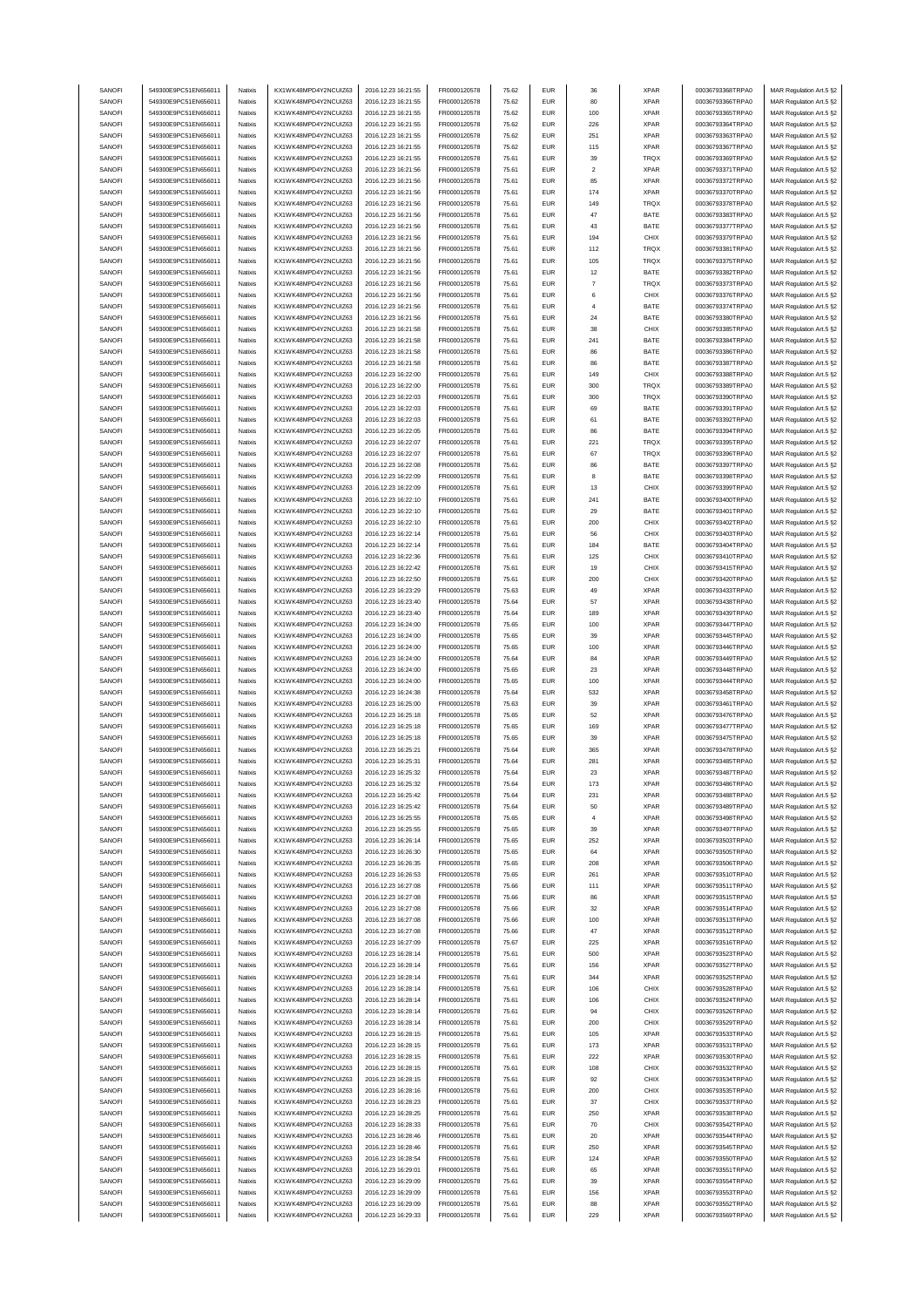| SANOFI           | 549300E9PC51EN656011                         | Natixis | KX1WK48MPD4Y2NCUIZ63                         | 2016.12.23 16:29:36                        | FR0000120578                 | 75.61          | <b>EUR</b>               | 93             | CHIX                       | 00036793570TRPA0                     | MAR Regulation Art.5 §2                            |
|------------------|----------------------------------------------|---------|----------------------------------------------|--------------------------------------------|------------------------------|----------------|--------------------------|----------------|----------------------------|--------------------------------------|----------------------------------------------------|
| SANOFI           | 549300E9PC51EN656011                         | Natixis | KX1WK48MPD4Y2NCUIZ63                         | 2016.12.23 16:29:38                        | FR0000120578                 | 75.61          | <b>EUR</b>               | 298            | <b>XPAR</b>                | 00036793576TRPA0                     | MAR Regulation Art.5 §2                            |
| SANOFI           | 549300E9PC51EN656011                         | Natixis | KX1WK48MPD4Y2NCUIZ63                         | 2016.12.23 16:29:38                        | FR0000120578                 | 75.61          | <b>EUR</b>               | 9              | <b>XPAR</b>                | 00036793572TRPA0                     | MAR Regulation Art.5 §2                            |
| SANOFI           | 549300E9PC51EN656011                         | Natixis | KX1WK48MPD4Y2NCUIZ63                         | 2016.12.23 16:29:38                        | FR0000120578                 | 75.61          | <b>EUR</b>               | 76             | <b>XPAR</b>                | 00036793574TRPA0                     | MAR Regulation Art.5 §2                            |
|                  |                                              |         |                                              |                                            |                              |                |                          |                |                            |                                      |                                                    |
| SANOFI           | 549300E9PC51EN656011                         | Natixis | KX1WK48MPD4Y2NCUIZ63                         | 2016.12.23 16:29:38                        | FR0000120578                 | 75.61          | <b>EUR</b>               | 202            | <b>XPAR</b>                | 00036793578TRPA0                     | MAR Regulation Art.5 §2                            |
| SANOFI           | 549300E9PC51EN656011                         | Natixis | KX1WK48MPD4Y2NCUIZ63                         | 2016.12.23 16:29:38                        | FR0000120578                 | 75.61          | <b>EUR</b>               | 242            | <b>XPAR</b>                | 00036793573TRPA0                     | MAR Regulation Art.5 §2                            |
| SANOFI           | 549300E9PC51EN656011                         | Natixis | KX1WK48MPD4Y2NCUIZ63                         | 2016.12.23 16:29:38                        | FR0000120578                 | 75.61          | <b>EUR</b>               | 222            | <b>XPAR</b>                | 00036793571TRPA0                     | MAR Regulation Art.5 §2                            |
| SANOFI           | 549300E9PC51EN656011                         | Natixis | KX1WK48MPD4Y2NCUIZ63                         | 2016.12.23 16:29:38                        | FR0000120578                 | 75.61          | <b>EUR</b>               | 200            | CHIX                       | 00036793575TRPA0                     | MAR Regulation Art.5 §2                            |
| SANOFI           | 549300E9PC51EN656011                         | Natixis | KX1WK48MPD4Y2NCUIZ63                         | 2016.12.23 16:29:38                        | FR0000120578                 | 75.61          | EUR                      | 42             | CHIX                       | 00036793577TRPA0                     | MAR Regulation Art.5 §2                            |
| SANOFI           | 549300E9PC51EN656011                         | Natixis | KX1WK48MPD4Y2NCUIZ63                         | 2016.12.23 16:29:52                        | FR0000120578                 | 75.61          | EUR                      | 154            | CHIX                       | 00036793582TRPA0                     | MAR Regulation Art.5 §2                            |
|                  | 549300E9PC51EN656011                         | Natixis |                                              |                                            |                              | 75.61          | <b>EUR</b>               |                |                            |                                      |                                                    |
| SANOFI           |                                              |         | KX1WK48MPD4Y2NCUIZ63                         | 2016.12.23 16:29:52                        | FR0000120578                 |                |                          | 158            | CHIX                       | 00036793581TRPA0                     | MAR Regulation Art.5 §2                            |
| SANOFI           | 549300E9PC51EN656011                         | Natixis | KX1WK48MPD4Y2NCUIZ63                         | 2016.12.23 16:30:04                        | FR0000120578                 | 75.61          | <b>EUR</b>               | 192            | CHIX                       | 00036793588TRPA0                     | MAR Regulation Art.5 §2                            |
| SANOFI           | 549300E9PC51EN656011                         | Natixis | KX1WK48MPD4Y2NCUIZ63                         | 2016.12.23 16:31:10                        | FR0000120578                 | 75.61          | <b>EUR</b>               | 19             | <b>XPAR</b>                | 00036793614TRPA0                     | MAR Regulation Art.5 §2                            |
| SANOFI           | 549300E9PC51EN656011                         | Natixis | KX1WK48MPD4Y2NCUIZ63                         | 2016.12.23 16:31:10                        | FR0000120578                 | 75.61          | <b>EUR</b>               | 57             | <b>XPAR</b>                | 00036793615TRPA0                     | MAR Regulation Art.5 §2                            |
| SANOFI           | 549300E9PC51EN656011                         | Natixis | KX1WK48MPD4Y2NCUIZ63                         | 2016.12.23 16:32:03                        | FR0000120578                 | 75.65          | EUR                      | 210            | <b>XPAR</b>                | 00036793623TRPA0                     | MAR Regulation Art.5 §2                            |
|                  | 549300E9PC51EN656011                         |         | KX1WK48MPD4Y2NCUIZ63                         | 2016.12.23 16:32:06                        | FR0000120578                 |                | <b>EUR</b>               |                |                            | 00036793626TRPA0                     |                                                    |
| SANOFI           |                                              | Natixis |                                              |                                            |                              | 75.65          |                          | 183            | <b>XPAR</b>                |                                      | MAR Regulation Art.5 §2                            |
| SANOFI           | 549300E9PC51EN656011                         | Natixis | KX1WK48MPD4Y2NCUIZ63                         | 2016.12.23 16:32:10                        | FR0000120578                 | 75.64          | EUR                      | 479            | <b>XPAR</b>                | 00036793630TRPA0                     | MAR Regulation Art.5 §2                            |
| SANOFI           | 549300E9PC51EN656011                         | Natixis | KX1WK48MPD4Y2NCUIZ63                         | 2016.12.23 16:32:10                        | FR0000120578                 | 75.64          | <b>EUR</b>               | 389            | <b>XPAR</b>                | 00036793631TRPA0                     | MAR Regulation Art.5 §2                            |
| SANOFI           | 549300E9PC51EN656011                         | Natixis | KX1WK48MPD4Y2NCUIZ63                         | 2016.12.23 16:32:10                        | FR0000120578                 | 75.64          | EUR                      | 305            | <b>XPAR</b>                | 00036793628TRPA0                     | MAR Regulation Art.5 §2                            |
| SANOFI           | 549300E9PC51EN656011                         | Natixis | KX1WK48MPD4Y2NCUIZ63                         | 2016.12.23 16:32:10                        | FR0000120578                 | 75.64          | <b>EUR</b>               | 11             | <b>XPAR</b>                | 00036793629TRPA0                     | MAR Regulation Art.5 §2                            |
| SANOFI           | 549300E9PC51EN656011                         | Natixis | KX1WK48MPD4Y2NCUIZ63                         | 2016.12.23 16:32:17                        | FR0000120578                 | 75.62          | <b>EUR</b>               | 312            | <b>XPAR</b>                | 00036793632TRPA0                     | MAR Regulation Art.5 §2                            |
| SANOFI           | 549300E9PC51EN656011                         | Natixis | KX1WK48MPD4Y2NCUIZ63                         | 2016.12.23 16:32:44                        | FR0000120578                 | 75.62          | <b>EUR</b>               | 218            | <b>XPAR</b>                | 00036793642TRPA0                     | MAR Regulation Art.5 §2                            |
|                  |                                              |         |                                              |                                            |                              |                |                          |                |                            |                                      |                                                    |
| SANOFI           | 549300E9PC51EN656011                         | Natixis | KX1WK48MPD4Y2NCUIZ63                         | 2016.12.23 16:33:03                        | FR0000120578                 | 75.62          | <b>EUR</b>               | 68             | <b>XPAR</b>                | 00036793644TRPA0                     | MAR Regulation Art.5 §2                            |
| SANOFI           | 549300E9PC51EN656011                         | Natixis | KX1WK48MPD4Y2NCUIZ63                         | 2016.12.23 16:33:08                        | FR0000120578                 | 75.62          | EUR                      | 162            | <b>XPAR</b>                | 00036793645TRPA0                     | MAR Regulation Art.5 §2                            |
| SANOFI           | 549300E9PC51EN656011                         | Natixis | KX1WK48MPD4Y2NCUIZ63                         | 2016.12.23 16:33:08                        | FR0000120578                 | 75.62          | <b>EUR</b>               | 257            | <b>XPAR</b>                | 00036793646TRPA0                     | MAR Regulation Art.5 §2                            |
| SANOFI           | 549300E9PC51EN656011                         | Natixis | KX1WK48MPD4Y2NCUIZ63                         | 2016.12.23 16:33:11                        | FR0000120578                 | 75.61          | EUR                      | 8              | CHIX                       | 00036793647TRPA0                     | MAR Regulation Art.5 §2                            |
| SANOFI           | 549300E9PC51EN656011                         | Natixis | KX1WK48MPD4Y2NCUIZ63                         | 2016.12.23 16:33:26                        | FR0000120578                 | 75.61          | <b>EUR</b>               | 12             | <b>XPAR</b>                | 00036793653TRPA0                     | MAR Regulation Art.5 §2                            |
| SANOFI           | 549300E9PC51EN656011                         | Natixis | KX1WK48MPD4Y2NCUIZ63                         | 2016.12.23 16:33:33                        | FR0000120578                 | 75.61          | <b>EUR</b>               | 108            | <b>XPAR</b>                | 00036793654TRPA0                     | MAR Regulation Art.5 §2                            |
|                  |                                              |         |                                              |                                            |                              |                |                          |                |                            |                                      |                                                    |
| SANOFI           | 549300E9PC51EN656011                         | Natixis | KX1WK48MPD4Y2NCUIZ63                         | 2016.12.23 16:33:51                        | FR0000120578                 | 75.61          | <b>EUR</b>               | 208            | <b>XPAR</b>                | 00036793677TRPA0                     | MAR Regulation Art.5 §2                            |
| SANOFI           | 549300E9PC51EN656011                         | Natixis | KX1WK48MPD4Y2NCUIZ63                         | 2016.12.23 16:33:53                        | FR0000120578                 | 75.61          | <b>EUR</b>               | 47             | <b>XPAR</b>                | 00036793679TRPA0                     | MAR Regulation Art.5 §2                            |
| SANOFI           | 549300E9PC51EN656011                         | Natixis | KX1WK48MPD4Y2NCUIZ63                         | 2016.12.23 16:34:16                        | FR0000120578                 | 75.61          | <b>EUR</b>               | 124            | CHIX                       | 00036793681TRPA0                     | MAR Regulation Art.5 §2                            |
| SANOFI           | 549300E9PC51EN656011                         | Natixis | KX1WK48MPD4Y2NCUIZ63                         | 2016.12.23 16:34:27                        | FR0000120578                 | 75.61          | <b>EUR</b>               | 123            | <b>XPAR</b>                | 00036793682TRPA0                     | MAR Regulation Art.5 §2                            |
| SANOFI           | 549300E9PC51EN656011                         | Natixis | KX1WK48MPD4Y2NCUIZ63                         | 2016.12.23 16:35:48                        | FR0000120578                 | 75.62          | EUR                      | 121            | <b>XPAR</b>                | 00036793698TRPA0                     | MAR Regulation Art.5 §2                            |
|                  |                                              |         |                                              |                                            |                              |                |                          |                |                            |                                      |                                                    |
| SANOFI           | 549300E9PC51EN656011                         | Natixis | KX1WK48MPD4Y2NCUIZ63                         | 2016.12.23 16:35:51                        | FR0000120578                 | 75.64          | <b>EUR</b>               | 94             | <b>XPAR</b>                | 00036793700TRPA0                     | MAR Regulation Art.5 §2                            |
| SANOFI           | 549300E9PC51EN656011                         | Natixis | KX1WK48MPD4Y2NCUIZ63                         | 2016.12.23 16:35:53                        | FR0000120578                 | 75.64          | <b>EUR</b>               | 126            | <b>XPAR</b>                | 00036793701TRPA0                     | MAR Regulation Art.5 §2                            |
| SANOFI           | 549300E9PC51EN656011                         | Natixis | KX1WK48MPD4Y2NCUIZ63                         | 2016.12.23 16:35:58                        | FR0000120578                 | 75.63          | <b>EUR</b>               | 521            | <b>XPAR</b>                | 00036793703TRPA0                     | MAR Regulation Art.5 §2                            |
| SANOFI           | 549300E9PC51EN656011                         | Natixis | KX1WK48MPD4Y2NCUIZ63                         | 2016.12.23 16:35:58                        | FR0000120578                 | 75.63          | <b>EUR</b>               | 79             | <b>XPAR</b>                | 00036793704TRPA0                     | MAR Regulation Art.5 §2                            |
| SANOFI           | 549300E9PC51EN656011                         | Natixis | KX1WK48MPD4Y2NCUIZ63                         | 2016.12.23 16:35:58                        | FR0000120578                 | 75.63          | <b>EUR</b>               | 14             | <b>XPAR</b>                | 00036793705TRPA0                     | MAR Regulation Art.5 §2                            |
|                  | 549300E9PC51EN656011                         |         | KX1WK48MPD4Y2NCUIZ63                         | 2016.12.23 16:35:58                        |                              |                |                          |                |                            |                                      |                                                    |
| SANOFI           |                                              | Natixis |                                              |                                            | FR0000120578                 | 75.63          | <b>EUR</b>               | 480            | <b>XPAR</b>                | 00036793702TRPA0                     | MAR Regulation Art.5 §2                            |
| SANOFI           | 549300E9PC51EN656011                         | Natixis | KX1WK48MPD4Y2NCUIZ63                         | 2016.12.23 16:36:00                        | FR0000120578                 | 75.63          | <b>EUR</b>               | 194            | <b>XPAR</b>                | 00036793708TRPA0                     | MAR Regulation Art.5 §2                            |
| SANOFI           | 549300E9PC51EN656011                         | Natixis | KX1WK48MPD4Y2NCUIZ63                         | 2016.12.23 16:36:00                        | FR0000120578                 | 75.63          | EUR                      | 166            | <b>XPAR</b>                | 00036793707TRPA0                     | MAR Regulation Art.5 §2                            |
| SANOFI           | 549300E9PC51EN656011                         | Natixis | KX1WK48MPD4Y2NCUIZ63                         | 2016.12.23 16:36:15                        | FR0000120578                 | 75.63          | EUR                      | 10             | <b>XPAR</b>                | 00036793710TRPA0                     | MAR Regulation Art.5 §2                            |
| SANOFI           | 549300E9PC51EN656011                         | Natixis | KX1WK48MPD4Y2NCUIZ63                         | 2016.12.23 16:36:15                        | FR0000120578                 | 75.63          | <b>EUR</b>               | 203            | <b>XPAR</b>                | 00036793709TRPA0                     | MAR Regulation Art.5 §2                            |
| SANOFI           | 549300E9PC51EN656011                         | Natixis | KX1WK48MPD4Y2NCUIZ63                         | 2016.12.23 16:36:15                        | FR0000120578                 | 75.63          | <b>EUR</b>               | 243            | <b>XPAR</b>                | 00036793711TRPA0                     | MAR Regulation Art.5 §2                            |
|                  |                                              |         |                                              |                                            |                              |                |                          |                |                            |                                      |                                                    |
| SANOFI           | 549300E9PC51EN656011                         | Natixis | KX1WK48MPD4Y2NCUIZ63                         | 2016.12.23 16:36:21                        | FR0000120578                 | 75.62          | <b>EUR</b>               | 181            | <b>XPAR</b>                | 00036793721TRPA0                     | MAR Regulation Art.5 §2                            |
| SANOFI           | 549300E9PC51EN656011                         | Natixis | KX1WK48MPD4Y2NCUIZ63                         | 2016.12.23 16:36:31                        | FR0000120578                 | 75.62          | <b>EUR</b>               | 152            | <b>XPAR</b>                | 00036793736TRPA0                     | MAR Regulation Art.5 §2                            |
| SANOFI           | 549300E9PC51EN656011                         | Natixis | KX1WK48MPD4Y2NCUIZ63                         | 2016.12.23 16:36:31                        | FR0000120578                 | 75.62          | <b>EUR</b>               | 160            | <b>XPAR</b>                | 00036793737TRPA0                     | MAR Regulation Art.5 §2                            |
| SANOFI           | 549300E9PC51EN656011                         | Natixis | KX1WK48MPD4Y2NCUIZ63                         | 2016.12.23 16:36:36                        | FR0000120578                 | 75.62          | <b>EUR</b>               | 67             | <b>XPAR</b>                | 00036793743TRPA0                     | MAR Regulation Art.5 §2                            |
| SANOFI           | 549300E9PC51EN656011                         | Natixis | KX1WK48MPD4Y2NCUIZ63                         | 2016.12.23 16:36:36                        | FR0000120578                 | 75.62          | <b>EUR</b>               | 63             | <b>XPAR</b>                | 00036793742TRPA0                     | MAR Regulation Art.5 §2                            |
| SANOFI           | 549300E9PC51EN656011                         | Natixis | KX1WK48MPD4Y2NCUIZ63                         | 2016.12.23 16:36:50                        | FR0000120578                 | 75.62          | EUR                      | 122            | <b>XPAR</b>                | 00036793748TRPA0                     |                                                    |
|                  |                                              |         |                                              |                                            |                              |                |                          |                |                            |                                      | MAR Regulation Art.5 §2                            |
| SANOFI           | 549300E9PC51EN656011                         | Natixis | KX1WK48MPD4Y2NCUIZ63                         | 2016.12.23 16:36:52                        | FR0000120578                 | 75.62          | <b>EUR</b>               | 201            | <b>XPAR</b>                | 00036793750TRPA0                     | MAR Regulation Art.5 §2                            |
| SANOFI           | 549300E9PC51EN656011                         | Natixis | KX1WK48MPD4Y2NCUIZ63                         | 2016.12.23 16:36:52                        | FR0000120578                 | 75.62          | <b>EUR</b>               | 61             | <b>XPAR</b>                | 00036793749TRPA0                     | MAR Regulation Art.5 §2                            |
| SANOFI           | 549300E9PC51EN656011                         | Natixis | KX1WK48MPD4Y2NCUIZ63                         | 2016.12.23 16:36:59                        | FR0000120578                 | 75.62          | <b>EUR</b>               | 27             | <b>XPAR</b>                | 00036793760TRPA0                     | MAR Regulation Art.5 §2                            |
| SANOFI           | 549300E9PC51EN656011                         | Natixis | KX1WK48MPD4Y2NCUIZ63                         | 2016.12.23 16:37:12                        | FR0000120578                 | 75.61          | <b>EUR</b>               | 82             | <b>XPAR</b>                | 00036793764TRPA0                     | MAR Regulation Art.5 §2                            |
| SANOFI           | 549300E9PC51EN656011                         | Natixis | KX1WK48MPD4Y2NCUIZ63                         | 2016.12.23 16:37:21                        | FR0000120578                 | 75.61          | <b>EUR</b>               | 148            | <b>XPAR</b>                | 00036793770TRPA0                     | MAR Regulation Art.5 §2                            |
|                  |                                              |         | KX1WK48MPD4Y2NCUIZ63                         |                                            |                              |                |                          |                |                            |                                      |                                                    |
| SANOFI           | 549300E9PC51EN656011                         | Natixis |                                              | 2016.12.23 16:37:55                        | FR0000120578                 | 75.61          | <b>EUR</b>               | 36             | <b>XPAR</b>                | 00036793776TRPA0                     | MAR Regulation Art.5 §2                            |
| SANOFI           | 549300E9PC51EN656011                         | Natixis | KX1WK48MPD4Y2NCUIZ63                         | 2016.12.23 16:37:55                        | FR0000120578                 | 75.61          | <b>EUR</b>               | 172            | <b>XPAR</b>                | 00036793777TRPA0                     | MAR Regulation Art.5 §2                            |
| SANOFI           | 549300E9PC51EN656011                         | Natixis | KX1WK48MPD4Y2NCUIZ63                         | 2016.12.23 16:38:42                        | FR0000120578                 | 75.61          | <b>EUR</b>               | 253            | <b>XPAR</b>                | 00036793801TRPA0                     | MAR Regulation Art.5 §2                            |
| SANOFI           | 549300E9PC51EN656011                         | Natixis | KX1WK48MPD4Y2NCUIZ63                         | 2016.12.23 16:38:42                        | FR0000120578                 | 75.61          | <b>EUR</b>               | 54             | <b>XPAR</b>                | 00036793800TRPA0                     | MAR Regulation Art.5 §2                            |
| SANOFI           | 549300E9PC51EN656011                         | Natixis | KX1WK48MPD4Y2NCUIZ63                         | 2016.12.23 16:38:56                        | FR0000120578                 | 75.61          | <b>EUR</b>               | 13             | <b>XPAR</b>                | 00036793805TRPA0                     | MAR Regulation Art.5 §2                            |
|                  |                                              |         |                                              |                                            |                              |                |                          |                |                            |                                      |                                                    |
| SANOF            | 549300E9PC51EN65601                          | Natixis | KX1WK48MPD4Y2NCUIZ63                         | 2016.12.23 16:38:56                        | FR0000120578                 | 75.61          | EUR                      | 15             | XPAR                       | 00036793806TRPA0                     | MAR Regulation Art.5 §2                            |
| SANOFI           | 549300E9PC51EN656011                         | Natixis | KX1WK48MPD4Y2NCUIZ63                         | 2016.12.23 16:39:25                        | FR0000120578                 | 75.61          | <b>EUR</b>               | 342            | <b>XPAR</b>                | 00036793819TRPA0                     | MAR Regulation Art.5 §2                            |
| SANOFI           | 549300E9PC51EN656011                         | Natixis | KX1WK48MPD4Y2NCUIZ63                         | 2016.12.23 16:39:25                        | FR0000120578                 | 75.61          | <b>EUR</b>               | 76             | CHIX                       | 00036793820TRPA0                     | MAR Regulation Art.5 §2                            |
| SANOFI           | 549300E9PC51EN656011                         | Natixis | KX1WK48MPD4Y2NCUIZ63                         | 2016.12.23 16:39:25                        | FR0000120578                 | 75.61          | <b>EUR</b>               |                |                            |                                      |                                                    |
| SANOFI           | 549300E9PC51EN656011                         | Natixis | KX1WK48MPD4Y2NCUIZ63                         | 2016.12.23 16:39:25                        | FR0000120578                 |                |                          | 200            | CHIX                       | 00036793821TRPA0                     | MAR Regulation Art.5 §2                            |
| SANOFI           | 549300E9PC51EN656011                         | Natixis | KX1WK48MPD4Y2NCUIZ63                         | 2016.12.23 16:39:26                        |                              | 75.61          | <b>EUR</b>               | 200            | CHIX                       | 00036793822TRPA0                     | MAR Regulation Art.5 §2                            |
| SANOFI           | 549300E9PC51EN656011                         | Natixis |                                              |                                            |                              |                |                          |                |                            |                                      |                                                    |
| SANOFI           | 549300E9PC51EN656011                         |         |                                              |                                            | FR0000120578                 | 75.61          | <b>EUR</b>               | 29             | CHIX                       | 00036793824TRPA0                     | MAR Regulation Art.5 §2                            |
|                  |                                              |         | KX1WK48MPD4Y2NCUIZ63                         | 2016.12.23 16:39:26                        | FR0000120578                 | 75.61          | <b>EUR</b>               | 200            | CHIX                       | 00036793823TRPA0                     | MAR Regulation Art.5 §2                            |
| SANOFI           |                                              | Natixis | KX1WK48MPD4Y2NCUIZ63                         | 2016.12.23 16:39:26                        | FR0000120578                 | 75.61          | <b>EUR</b>               | 200            | CHIX                       | 00036793825TRPA0                     | MAR Regulation Art.5 §2                            |
|                  | 549300E9PC51EN656011                         | Natixis | KX1WK48MPD4Y2NCUIZ63                         | 2016.12.23 16:39:26                        | FR0000120578                 | 75.61          | <b>EUR</b>               | 15             | CHIX                       | 00036793826TRPA0                     | MAR Regulation Art.5 §2                            |
| SANOFI           | 549300E9PC51EN656011                         | Natixis | KX1WK48MPD4Y2NCUIZ63                         | 2016.12.23 16:39:32                        | FR0000120578                 | 75.61          | <b>EUR</b>               | 208            | <b>XPAR</b>                | 00036793828TRPA0                     | MAR Regulation Art.5 §2                            |
| SANOFI           | 549300E9PC51EN656011                         | Natixis | KX1WK48MPD4Y2NCUIZ63                         | 2016.12.23 16:39:33                        | FR0000120578                 | 75.61          | <b>EUR</b>               | 263            | <b>XPAR</b>                | 00036793830TRPA0                     | MAR Regulation Art.5 §2                            |
| SANOFI           | 549300E9PC51EN656011                         | Natixis | KX1WK48MPD4Y2NCUIZ63                         | 2016.12.23 16:39:33                        | FR0000120578                 | 75.61          | <b>EUR</b>               | 126            | <b>XPAR</b>                | 00036793829TRPA0                     | MAR Regulation Art.5 §2                            |
| SANOFI           | 549300E9PC51EN656011                         | Natixis | KX1WK48MPD4Y2NCUIZ63                         | 2016.12.23 16:39:33                        | FR0000120578                 | 75.61          | <b>EUR</b>               | 96             | CHIX                       | 00036793831TRPA0                     |                                                    |
|                  |                                              |         |                                              |                                            |                              |                |                          |                |                            |                                      | MAR Regulation Art.5 §2                            |
| SANOFI           | 549300E9PC51EN656011                         | Natixis | KX1WK48MPD4Y2NCUIZ63                         | 2016.12.23 16:39:34                        | FR0000120578                 | 75.60          | <b>EUR</b>               | 280            | <b>XPAR</b>                | 00036793832TRPA0                     | MAR Regulation Art.5 §2                            |
| SANOFI           | 549300E9PC51EN656011                         | Natixis | KX1WK48MPD4Y2NCUIZ63                         | 2016.12.23 16:39:41                        | FR0000120578                 | 75.60          | <b>EUR</b>               | 26             | <b>XPAR</b>                | 00036793834TRPA0                     | MAR Regulation Art.5 §2                            |
| SANOFI           | 549300E9PC51EN656011                         | Natixis | KX1WK48MPD4Y2NCUIZ63                         | 2016.12.23 16:39:41                        | FR0000120578                 | 75.60          | <b>EUR</b>               | 182            | <b>XPAR</b>                | 00036793835TRPA0                     | MAR Regulation Art.5 §2                            |
| SANOFI           | 549300E9PC51EN656011                         | Natixis | KX1WK48MPD4Y2NCUIZ63                         | 2016.12.23 16:39:42                        | FR0000120578                 | 75.60          | <b>EUR</b>               | 65             | <b>XPAR</b>                | 00036793842TRPA0                     | MAR Regulation Art.5 §2                            |
| SANOFI           | 549300E9PC51EN656011                         | Natixis | KX1WK48MPD4Y2NCUIZ63                         |                                            | FR0000120578                 | 75.58          | <b>EUR</b>               | 340            | <b>XPAR</b>                | 00036793847TRPA0                     | MAR Regulation Art.5 §2                            |
|                  |                                              |         |                                              | 2016.12.23 16:40:21                        |                              |                |                          |                |                            |                                      |                                                    |
| SANOFI           | 549300E9PC51EN656011                         | Natixis | KX1WK48MPD4Y2NCUIZ63                         | 2016.12.23 16:40:31                        | FR0000120578                 | 75.58          | <b>EUR</b>               | 63             | <b>XPAR</b>                | 00036793849TRPA0                     | MAR Regulation Art.5 §2                            |
| SANOFI           | 549300E9PC51EN656011                         | Natixis | KX1WK48MPD4Y2NCUIZ63                         | 2016.12.23 16:40:31                        | FR0000120578                 | 75.58          | <b>EUR</b>               | 176            | <b>XPAR</b>                | 00036793850TRPA0                     | MAR Regulation Art.5 §2                            |
| SANOFI           | 549300E9PC51EN656011                         | Natixis | KX1WK48MPD4Y2NCUIZ63                         | 2016.12.23 16:40:46                        | FR0000120578                 | 75.58          | <b>EUR</b>               | 219            | <b>XPAR</b>                | 00036793852TRPA0                     | MAR Regulation Art.5 §2                            |
| SANOFI           | 549300E9PC51EN656011                         | Natixis | KX1WK48MPD4Y2NCUIZ63                         | 2016.12.23 16:41:03                        | FR0000120578                 | 75.55          | <b>EUR</b>               | 226            | <b>XPAR</b>                | 00036793859TRPA0                     | MAR Regulation Art.5 §2                            |
| SANOFI           | 549300E9PC51EN656011                         | Natixis | KX1WK48MPD4Y2NCUIZ63                         | 2016.12.23 16:41:03                        | FR0000120578                 | 75.56          | <b>EUR</b>               | 259            | <b>XPAR</b>                | 00036793858TRPA0                     | MAR Regulation Art.5 §2                            |
|                  |                                              | Natixis |                                              |                                            |                              | 75.55          | <b>EUR</b>               |                |                            |                                      |                                                    |
| SANOFI           | 549300E9PC51EN656011                         |         | KX1WK48MPD4Y2NCUIZ63                         | 2016.12.23 16:41:06                        | FR0000120578                 |                |                          | 16             | <b>XPAR</b>                | 00036793860TRPA0                     | MAR Regulation Art.5 §2                            |
| SANOFI           | 549300E9PC51EN656011                         | Natixis | KX1WK48MPD4Y2NCUIZ63                         | 2016.12.23 16:41:33                        | FR0000120578                 | 75.57          | <b>EUR</b>               | 237            | <b>XPAR</b>                | 00036793906TRPA0                     | MAR Regulation Art.5 §2                            |
| SANOFI           | 549300E9PC51EN656011                         | Natixis | KX1WK48MPD4Y2NCUIZ63                         | 2016.12.23 16:41:51                        | FR0000120578                 | 75.57          | <b>EUR</b>               | 128            | <b>XPAR</b>                | 00036793913TRPA0                     | MAR Regulation Art.5 §2                            |
| SANOFI           | 549300E9PC51EN656011                         | Natixis | KX1WK48MPD4Y2NCUIZ63                         | 2016.12.23 16:41:51                        | FR0000120578                 | 75.57          | <b>EUR</b>               | 130            | <b>XPAR</b>                | 00036793912TRPA0                     | MAR Regulation Art.5 §2                            |
| SANOFI           | 549300E9PC51EN656011                         | Natixis | KX1WK48MPD4Y2NCUIZ63                         | 2016.12.23 16:42:25                        | FR0000120578                 | 75.57          | <b>EUR</b>               | 154            | <b>XPAR</b>                | 00036793923TRPA0                     | MAR Regulation Art.5 §2                            |
|                  | 549300E9PC51EN656011                         |         |                                              |                                            |                              |                | <b>EUR</b>               | 86             |                            |                                      |                                                    |
| SANOFI           |                                              | Natixis | KX1WK48MPD4Y2NCUIZ63                         | 2016.12.23 16:42:26                        | FR0000120578                 | 75.57          |                          |                | <b>XPAR</b>                | 00036793924TRPA0                     | MAR Regulation Art.5 §2                            |
| SANOFI           | 549300E9PC51EN656011                         | Natixis | KX1WK48MPD4Y2NCUIZ63                         | 2016.12.23 16:42:30                        | FR0000120578                 | 75.57          | <b>EUR</b>               | 259            | <b>XPAR</b>                | 00036793925TRPA0                     | MAR Regulation Art.5 §2                            |
| SANOFI           | 549300E9PC51EN656011                         | Natixis | KX1WK48MPD4Y2NCUIZ63                         | 2016.12.23 16:43:36                        | FR0000120578                 | 75.56          | <b>EUR</b>               | 10             | <b>XPAR</b>                | 00036793967TRPA0                     | MAR Regulation Art.5 §2                            |
| SANOFI           | 549300E9PC51EN656011                         | Natixis | KX1WK48MPD4Y2NCUIZ63                         | 2016.12.23 16:43:36                        | FR0000120578                 | 75.56          | <b>EUR</b>               | 55             | <b>XPAR</b>                | 00036793965TRPA0                     | MAR Regulation Art.5 §2                            |
| SANOFI           | 549300E9PC51EN656011                         | Natixis | KX1WK48MPD4Y2NCUIZ63                         | 2016.12.23 16:43:36                        | FR0000120578                 | 75.56          | <b>EUR</b>               | 110            | <b>XPAR</b>                | 00036793966TRPA0                     | MAR Regulation Art.5 §2                            |
| SANOFI           | 549300E9PC51EN656011                         | Natixis | KX1WK48MPD4Y2NCUIZ63                         | 2016.12.23 16:43:40                        | FR0000120578                 | 75.56          | <b>EUR</b>               | 69             | <b>XPAR</b>                | 00036793969TRPA0                     | MAR Regulation Art.5 §2                            |
| SANOFI           | 549300E9PC51EN656011                         | Natixis | KX1WK48MPD4Y2NCUIZ63                         | 2016.12.23 16:43:40                        | FR0000120578                 | 75.56          | <b>EUR</b>               | 243            | <b>XPAR</b>                | 00036793968TRPA0                     |                                                    |
|                  |                                              |         |                                              |                                            |                              |                |                          |                |                            |                                      | MAR Regulation Art.5 §2                            |
| SANOFI           | 549300E9PC51EN656011                         | Natixis | KX1WK48MPD4Y2NCUIZ63                         | 2016.12.23 16:43:42                        | FR0000120578                 | 75.56          | <b>EUR</b>               | $\overline{1}$ | <b>XPAR</b>                | 00036793970TRPA0                     | MAR Regulation Art.5 §2                            |
| SANOFI           | 549300E9PC51EN656011                         | Natixis | KX1WK48MPD4Y2NCUIZ63                         | 2016.12.23 16:43:43                        | FR0000120578                 | 75.56          | <b>EUR</b>               | 114            | <b>XPAR</b>                | 00036793971TRPA0                     | MAR Regulation Art.5 §2                            |
| SANOFI           | 549300E9PC51EN656011                         | Natixis | KX1WK48MPD4Y2NCUIZ63                         | 2016.12.23 16:43:45                        | FR0000120578                 | 75.56          | <b>EUR</b>               | 61             | <b>XPAR</b>                | 00036793973TRPA0                     | MAR Regulation Art.5 §2                            |
| SANOFI<br>SANOFI | 549300E9PC51EN656011<br>549300E9PC51EN656011 | Natixis | KX1WK48MPD4Y2NCUIZ63<br>KX1WK48MPD4Y2NCUIZ63 | 2016.12.23 16:43:45<br>2016.12.23 16:44:04 | FR0000120578<br>FR0000120578 | 75.56<br>75.56 | <b>EUR</b><br><b>EUR</b> | 209<br>25      | <b>XPAR</b><br><b>XPAR</b> | 00036793972TRPA0<br>00036793974TRPA0 | MAR Regulation Art.5 §2<br>MAR Regulation Art.5 §2 |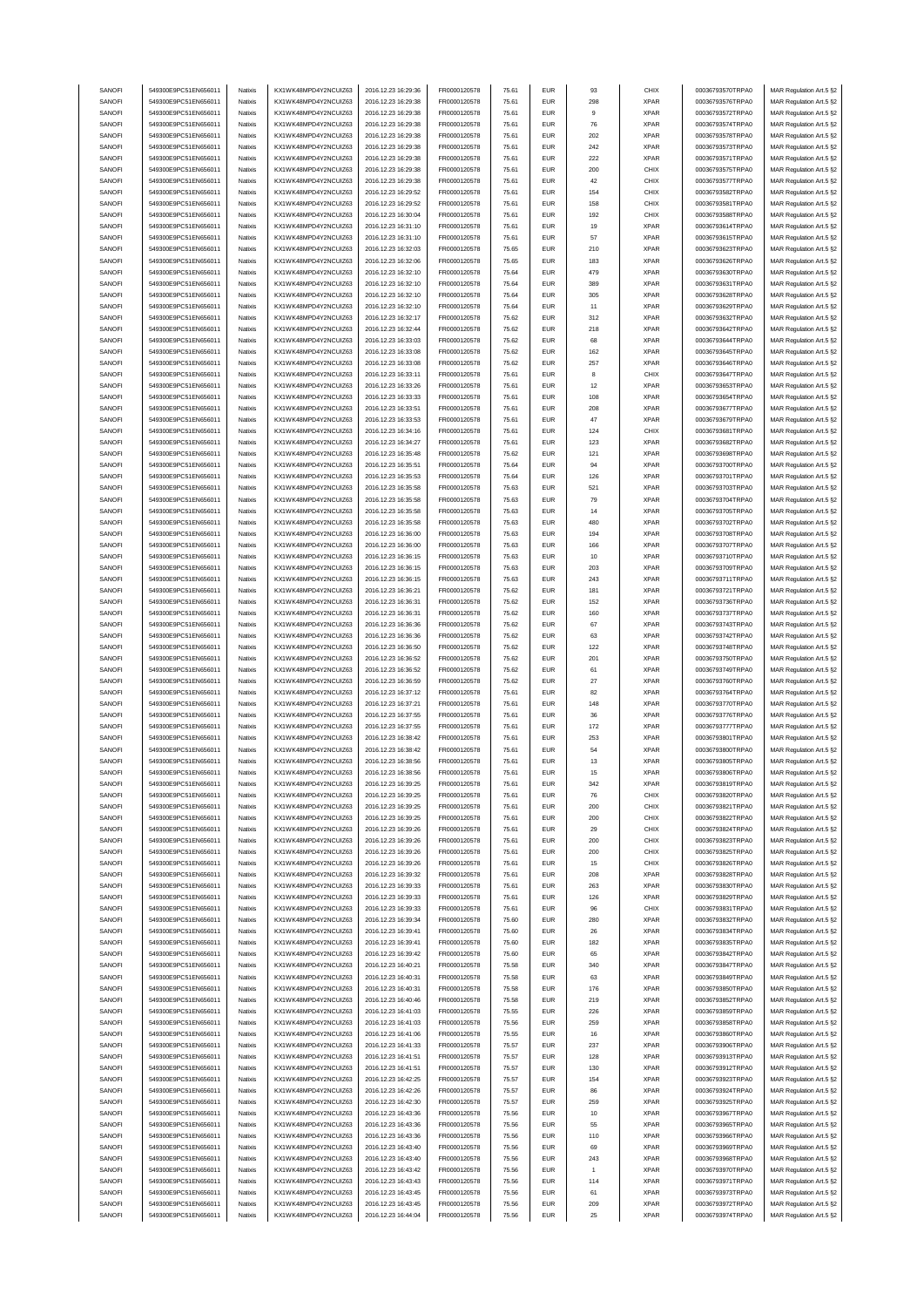| SANOFI | 549300E9PC51EN656011 | Natixis | KX1WK48MPD4Y2NCUIZ63                         | 2016.12.23 16:44:04                        | FR0000120578 | 75.56 | <b>EUR</b>                  | 101            | <b>XPAR</b> | 00036793975TRPA0 | MAR Regulation Art.5 §2 |
|--------|----------------------|---------|----------------------------------------------|--------------------------------------------|--------------|-------|-----------------------------|----------------|-------------|------------------|-------------------------|
| SANOFI | 549300E9PC51EN656011 | Natixis | KX1WK48MPD4Y2NCUIZ63                         | 2016.12.23 16:44:08                        | FR0000120578 | 75.56 | <b>EUR</b>                  | 55             | <b>XPAR</b> | 00036793976TRPA0 | MAR Regulation Art.5 §2 |
| SANOFI | 549300E9PC51EN656011 | Natixis | KX1WK48MPD4Y2NCUIZ63                         | 2016.12.23 16:44:12                        | FR0000120578 | 75.56 | <b>EUR</b>                  | 10             | <b>XPAR</b> | 00036793977TRPA0 | MAR Regulation Art.5 §2 |
| SANOFI | 549300E9PC51EN656011 | Natixis | KX1WK48MPD4Y2NCUIZ63                         | 2016.12.23 16:44:20                        | FR0000120578 | 75.56 | <b>EUR</b>                  | 93             | <b>XPAR</b> | 00036793978TRPA0 | MAR Regulation Art.5 §2 |
|        |                      |         |                                              |                                            |              |       |                             |                |             |                  |                         |
| SANOFI | 549300E9PC51EN656011 | Natixis | KX1WK48MPD4Y2NCUIZ63                         | 2016.12.23 16:44:20                        | FR0000120578 | 75.56 | <b>EUR</b>                  | 138            | <b>XPAR</b> | 00036793979TRPA0 | MAR Regulation Art.5 §2 |
| SANOFI | 549300E9PC51EN656011 | Natixis | KX1WK48MPD4Y2NCUIZ63                         | 2016.12.23 16:44:21                        | FR0000120578 | 75.56 | <b>EUR</b>                  | 100            | <b>XPAR</b> | 00036793980TRPA0 | MAR Regulation Art.5 §2 |
| SANOFI | 549300E9PC51EN656011 | Natixis | KX1WK48MPD4Y2NCUIZ63                         | 2016.12.23 16:44:21                        | FR0000120578 | 75.56 | <b>EUR</b>                  | 29             | <b>XPAR</b> | 00036793981TRPA0 | MAR Regulation Art.5 §2 |
| SANOFI | 549300E9PC51EN656011 | Natixis | KX1WK48MPD4Y2NCUIZ63                         | 2016.12.23 16:44:50                        | FR0000120578 | 75.54 | EUR                         | 10             | <b>XPAR</b> | 00036793984TRPA0 | MAR Regulation Art.5 §2 |
| SANOFI | 549300E9PC51EN656011 | Natixis | KX1WK48MPD4Y2NCUIZ63                         | 2016.12.23 16:44:51                        | FR0000120578 | 75.54 | EUR                         | $\mathbf{1}$   | <b>XPAR</b> | 00036793985TRPA0 | MAR Regulation Art.5 §2 |
| SANOFI | 549300E9PC51EN656011 | Natixis | KX1WK48MPD4Y2NCUIZ63                         | 2016.12.23 16:44:57                        | FR0000120578 | 75.54 | EUR                         | 242            | <b>XPAR</b> | 00036793991TRPA0 | MAR Regulation Art.5 §2 |
|        | 549300E9PC51EN656011 | Natixis |                                              |                                            |              | 75.54 | <b>EUR</b>                  |                |             |                  |                         |
| SANOFI |                      |         | KX1WK48MPD4Y2NCUIZ63                         | 2016.12.23 16:47:31                        | FR0000120578 |       |                             | 868            | <b>XPAR</b> | 00036794043TRPA0 | MAR Regulation Art.5 §2 |
| SANOFI | 549300E9PC51EN656011 | Natixis | KX1WK48MPD4Y2NCUIZ63                         | 2016.12.23 16:47:31                        | FR0000120578 | 75.54 | <b>EUR</b>                  | 281            | <b>XPAR</b> | 00036794044TRPA0 | MAR Regulation Art.5 §2 |
| SANOFI | 549300E9PC51EN656011 | Natixis | KX1WK48MPD4Y2NCUIZ63                         | 2016.12.23 16:47:42                        | FR0000120578 | 75.53 | <b>EUR</b>                  | 156            | <b>XPAR</b> | 00036794049TRPA0 | MAR Regulation Art.5 §2 |
| SANOFI | 549300E9PC51EN656011 | Natixis | KX1WK48MPD4Y2NCUIZ63                         | 2016.12.23 16:47:44                        | FR0000120578 | 75.53 | <b>EUR</b>                  | 112            | <b>XPAR</b> | 00036794050TRPA0 | MAR Regulation Art.5 §2 |
| SANOFI | 549300E9PC51EN656011 | Natixis | KX1WK48MPD4Y2NCUIZ63                         | 2016.12.23 16:47:54                        | FR0000120578 | 75.53 | EUR                         | 59             | <b>XPAR</b> | 00036794077TRPA0 | MAR Regulation Art.5 §2 |
|        | 549300E9PC51EN656011 |         | KX1WK48MPD4Y2NCUIZ63                         |                                            | FR0000120578 |       | <b>EUR</b>                  | 228            |             | 00036794078TRPA0 |                         |
| SANOFI |                      | Natixis |                                              | 2016.12.23 16:47:54                        |              | 75.53 |                             |                | <b>XPAR</b> |                  | MAR Regulation Art.5 §2 |
| SANOFI | 549300E9PC51EN656011 | Natixis | KX1WK48MPD4Y2NCUIZ63                         | 2016.12.23 16:47:54                        | FR0000120578 | 75.53 | EUR                         | 288            | <b>XPAR</b> | 00036794076TRPA0 | MAR Regulation Art.5 §2 |
| SANOFI | 549300E9PC51EN656011 | Natixis | KX1WK48MPD4Y2NCUIZ63                         | 2016.12.23 16:48:03                        | FR0000120578 | 75.52 | <b>EUR</b>                  | 362            | <b>XPAR</b> | 00036794079TRPA0 | MAR Regulation Art.5 §2 |
| SANOFI | 549300E9PC51EN656011 | Natixis | KX1WK48MPD4Y2NCUIZ63                         | 2016.12.23 16:48:08                        | FR0000120578 | 75.52 | <b>EUR</b>                  | 70             | <b>XPAR</b> | 00036794081TRPA0 | MAR Regulation Art.5 §2 |
| SANOFI | 549300E9PC51EN656011 | Natixis | KX1WK48MPD4Y2NCUIZ63                         | 2016.12.23 16:48:08                        | FR0000120578 | 75.52 | <b>EUR</b>                  | $20\,$         | <b>XPAR</b> | 00036794080TRPA0 | MAR Regulation Art.5 §2 |
| SANOFI | 549300E9PC51EN656011 | Natixis | KX1WK48MPD4Y2NCUIZ63                         | 2016.12.23 16:48:10                        | FR0000120578 | 75.52 | <b>EUR</b>                  | 162            | <b>XPAR</b> | 00036794082TRPA0 | MAR Regulation Art.5 §2 |
| SANOFI | 549300E9PC51EN656011 | Natixis | KX1WK48MPD4Y2NCUIZ63                         | 2016.12.23 16:48:29                        | FR0000120578 | 75.52 | <b>EUR</b>                  | 6              | <b>XPAR</b> | 00036794089TRPA0 | MAR Regulation Art.5 §2 |
|        |                      |         |                                              |                                            |              |       |                             |                |             |                  |                         |
| SANOFI | 549300E9PC51EN656011 | Natixis | KX1WK48MPD4Y2NCUIZ63                         | 2016.12.23 16:48:29                        | FR0000120578 | 75.52 | <b>EUR</b>                  | 112            | <b>XPAR</b> | 00036794085TRPA0 | MAR Regulation Art.5 §2 |
| SANOFI | 549300E9PC51EN656011 | Natixis | KX1WK48MPD4Y2NCUIZ63                         | 2016.12.23 16:48:29                        | FR0000120578 | 75.52 | EUR                         | 66             | <b>XPAR</b> | 00036794087TRPA0 | MAR Regulation Art.5 §2 |
| SANOFI | 549300E9PC51EN656011 | Natixis | KX1WK48MPD4Y2NCUIZ63                         | 2016.12.23 16:48:29                        | FR0000120578 | 75.52 | <b>EUR</b>                  | 133            | <b>XPAR</b> | 00036794088TRPA0 | MAR Regulation Art.5 §2 |
| SANOFI | 549300E9PC51EN656011 | Natixis | KX1WK48MPD4Y2NCUIZ63                         | 2016.12.23 16:48:29                        | FR0000120578 | 75.52 | <b>EUR</b>                  | 187            | <b>XPAR</b> | 00036794086TRPA0 | MAR Regulation Art.5 §2 |
| SANOFI | 549300E9PC51EN656011 | Natixis | KX1WK48MPD4Y2NCUIZ63                         | 2016.12.23 16:48:30                        | FR0000120578 | 75.52 | <b>EUR</b>                  | 110            | <b>XPAR</b> | 00036794090TRPA0 | MAR Regulation Art.5 §2 |
| SANOFI | 549300E9PC51EN656011 | Natixis | KX1WK48MPD4Y2NCUIZ63                         | 2016.12.23 16:50:10                        | FR0000120578 | 75.52 | EUR                         | 412            | <b>XPAR</b> | 00036794110TRPA0 | MAR Regulation Art.5 §2 |
|        |                      |         |                                              |                                            |              |       |                             |                |             |                  |                         |
| SANOFI | 549300E9PC51EN656011 | Natixis | KX1WK48MPD4Y2NCUIZ63                         | 2016.12.23 16:50:10                        | FR0000120578 | 75.52 | <b>EUR</b>                  | 19             | BATE        | 00036794115TRPA0 | MAR Regulation Art.5 §2 |
| SANOFI | 549300E9PC51EN656011 | Natixis | KX1WK48MPD4Y2NCUIZ63                         | 2016.12.23 16:50:10                        | FR0000120578 | 75.52 | <b>EUR</b>                  | 208            | TRQX        | 00036794111TRPA0 | MAR Regulation Art.5 §2 |
| SANOFI | 549300E9PC51EN656011 | Natixis | KX1WK48MPD4Y2NCUIZ63                         | 2016.12.23 16:50:10                        | FR0000120578 | 75.52 | <b>EUR</b>                  | 94             | BATE        | 00036794114TRPA0 | MAR Regulation Art.5 §2 |
| SANOFI | 549300E9PC51EN656011 | Natixis | KX1WK48MPD4Y2NCUIZ63                         | 2016.12.23 16:50:10                        | FR0000120578 | 75.52 | EUR                         | 94             | BATE        | 00036794116TRPA0 | MAR Regulation Art.5 §2 |
| SANOFI | 549300E9PC51EN656011 | Natixis | KX1WK48MPD4Y2NCUIZ63                         | 2016.12.23 16:50:10                        | FR0000120578 | 75.52 | EUR                         | 363            | CHIX        | 00036794113TRPA0 | MAR Regulation Art.5 §2 |
|        |                      |         |                                              |                                            |              |       |                             |                |             |                  |                         |
| SANOFI | 549300E9PC51EN656011 | Natixis | KX1WK48MPD4Y2NCUIZ63                         | 2016.12.23 16:50:10                        | FR0000120578 | 75.52 | <b>EUR</b>                  | 87             | BATE        | 00036794112TRPA0 | MAR Regulation Art.5 §2 |
| SANOFI | 549300E9PC51EN656011 | Natixis | KX1WK48MPD4Y2NCUIZ63                         | 2016.12.23 16:50:17                        | FR0000120578 | 75.52 | <b>EUR</b>                  | 363            | CHIX        | 00036794122TRPA0 | MAR Regulation Art.5 §2 |
| SANOFI | 549300E9PC51EN656011 | Natixis | KX1WK48MPD4Y2NCUIZ63                         | 2016.12.23 16:50:19                        | FR0000120578 | 75.52 | <b>EUR</b>                  | 238            | CHIX        | 00036794126TRPA0 | MAR Regulation Art.5 §2 |
| SANOFI | 549300E9PC51EN656011 | Natixis | KX1WK48MPD4Y2NCUIZ63                         | 2016.12.23 16:51:09                        | FR0000120578 | 75.55 | <b>EUR</b>                  | 21             | <b>XPAR</b> | 00036794134TRPA0 | MAR Regulation Art.5 §2 |
| SANOFI | 549300E9PC51EN656011 | Natixis | KX1WK48MPD4Y2NCUIZ63                         | 2016.12.23 16:51:43                        | FR0000120578 | 75.55 | <b>EUR</b>                  | 35             | <b>XPAR</b> | 00036794143TRPA0 | MAR Regulation Art.5 §2 |
|        |                      |         |                                              |                                            |              |       |                             |                |             |                  |                         |
| SANOFI | 549300E9PC51EN656011 | Natixis | KX1WK48MPD4Y2NCUIZ63                         | 2016.12.23 16:51:54                        | FR0000120578 | 75.55 | <b>EUR</b>                  | 243            | <b>XPAR</b> | 00036794145TRPA0 | MAR Regulation Art.5 §2 |
| SANOFI | 549300E9PC51EN656011 | Natixis | KX1WK48MPD4Y2NCUIZ63                         | 2016.12.23 16:51:54                        | FR0000120578 | 75.55 | <b>EUR</b>                  | 204            | <b>XPAR</b> | 00036794146TRPA0 | MAR Regulation Art.5 §2 |
| SANOFI | 549300E9PC51EN656011 | Natixis | KX1WK48MPD4Y2NCUIZ63                         | 2016.12.23 16:51:54                        | FR0000120578 | 75.55 | EUR                         | 190            | <b>XPAR</b> | 00036794147TRPA0 | MAR Regulation Art.5 §2 |
| SANOFI | 549300E9PC51EN656011 | Natixis | KX1WK48MPD4Y2NCUIZ63                         | 2016.12.23 16:51:56                        | FR0000120578 | 75.55 | EUR                         | 198            | <b>XPAR</b> | 00036794152TRPA0 | MAR Regulation Art.5 §2 |
| SANOFI | 549300E9PC51EN656011 | Natixis | KX1WK48MPD4Y2NCUIZ63                         | 2016.12.23 16:51:56                        | FR0000120578 | 75.55 | <b>EUR</b>                  | 252            | <b>XPAR</b> | 00036794153TRPA0 | MAR Regulation Art.5 §2 |
| SANOFI | 549300E9PC51EN656011 | Natixis | KX1WK48MPD4Y2NCUIZ63                         | 2016.12.23 16:51:56                        | FR0000120578 | 75.54 | <b>EUR</b>                  | 451            | <b>XPAR</b> | 00036794155TRPA0 |                         |
|        |                      |         |                                              |                                            |              |       |                             |                |             |                  | MAR Regulation Art.5 §2 |
| SANOFI | 549300E9PC51EN656011 | Natixis | KX1WK48MPD4Y2NCUIZ63                         | 2016.12.23 16:51:56                        | FR0000120578 | 75.55 | <b>EUR</b>                  | 235            | <b>XPAR</b> | 00036794151TRPA0 | MAR Regulation Art.5 §2 |
| SANOFI | 549300E9PC51EN656011 | Natixis | KX1WK48MPD4Y2NCUIZ63                         | 2016.12.23 16:51:56                        | FR0000120578 | 75.55 | <b>EUR</b>                  | 262            | <b>XPAR</b> | 00036794154TRPA0 | MAR Regulation Art.5 §2 |
| SANOFI | 549300E9PC51EN656011 | Natixis | KX1WK48MPD4Y2NCUIZ63                         | 2016.12.23 16:51:57                        | FR0000120578 | 75.52 | <b>EUR</b>                  | 279            | <b>XPAR</b> | 00036794156TRPA0 | MAR Regulation Art.5 §2 |
| SANOFI | 549300E9PC51EN656011 | Natixis | KX1WK48MPD4Y2NCUIZ63                         | 2016.12.23 16:51:57                        | FR0000120578 | 75.52 | <b>EUR</b>                  | 3              | TRQX        | 00036794158TRPA0 | MAR Regulation Art.5 §2 |
| SANOFI | 549300E9PC51EN656011 | Natixis | KX1WK48MPD4Y2NCUIZ63                         | 2016.12.23 16:51:57                        | FR0000120578 | 75.52 | <b>EUR</b>                  | 200            | BATE        | 00036794157TRPA0 | MAR Regulation Art.5 §2 |
|        |                      |         |                                              |                                            |              |       |                             |                |             |                  |                         |
| SANOFI | 549300E9PC51EN656011 | Natixis | KX1WK48MPD4Y2NCUIZ63                         | 2016.12.23 16:51:57                        | FR0000120578 | 75.52 | <b>EUR</b>                  | 125            | CHIX        | 00036794159TRPA0 | MAR Regulation Art.5 §2 |
| SANOFI | 549300E9PC51EN656011 | Natixis | KX1WK48MPD4Y2NCUIZ63                         | 2016.12.23 16:51:58                        | FR0000120578 | 75.52 | <b>EUR</b>                  | 263            | CHIX        | 00036794160TRPA0 | MAR Regulation Art.5 §2 |
| SANOFI | 549300E9PC51EN656011 | Natixis | KX1WK48MPD4Y2NCUIZ63                         | 2016.12.23 16:52:06                        | FR0000120578 | 75.52 | <b>EUR</b>                  | 100            | CHIX        | 00036794163TRPA0 | MAR Regulation Art.5 §2 |
| SANOFI | 549300E9PC51EN656011 | Natixis | KX1WK48MPD4Y2NCUIZ63                         | 2016.12.23 16:52:06                        | FR0000120578 | 75.52 | <b>EUR</b>                  | 128            | BATE        | 00036794161TRPA0 | MAR Regulation Art.5 §2 |
| SANOFI | 549300E9PC51EN656011 | Natixis | KX1WK48MPD4Y2NCUIZ63                         | 2016.12.23 16:52:06                        | FR0000120578 | 75.52 | <b>EUR</b>                  | 72             | BATE        | 00036794162TRPA0 | MAR Regulation Art.5 §2 |
| SANOFI | 549300E9PC51EN656011 | Natixis | KX1WK48MPD4Y2NCUIZ63                         | 2016.12.23 16:52:06                        | FR0000120578 | 75.52 | <b>EUR</b>                  | 92             | CHIX        | 00036794164TRPA0 | MAR Regulation Art.5 §2 |
|        |                      |         |                                              |                                            |              |       |                             |                |             |                  |                         |
| SANOFI | 549300E9PC51EN656011 | Natixis | KX1WK48MPD4Y2NCUIZ63                         | 2016.12.23 16:52:06                        | FR0000120578 | 75.52 | <b>EUR</b>                  | 200            | TRQX        | 00036794166TRPA0 | MAR Regulation Art.5 §2 |
| SANOFI | 549300E9PC51EN656011 | Natixis | KX1WK48MPD4Y2NCUIZ63                         | 2016.12.23 16:52:06                        | FR0000120578 | 75.52 | <b>EUR</b>                  | 35             | BATE        | 00036794167TRPA0 | MAR Regulation Art.5 §2 |
| SANOFI | 549300E9PC51EN656011 | Natixis | KX1WK48MPD4Y2NCUIZ63                         | 2016.12.23 16:52:06                        | FR0000120578 | 75.52 | <b>EUR</b>                  | 74             | BATE        | 00036794165TRPA0 | MAR Regulation Art.5 §2 |
| SANOFI | 549300E9PC51EN656011 | Natixis | KX1WK48MPD4Y2NCUIZ63                         | 2016.12.23 16:52:10                        | FR0000120578 | 75.52 | <b>EUR</b>                  | $77\,$         | CHIX        | 00036794171TRPA0 | MAR Regulation Art.5 §2 |
| SANOFI | 549300E9PC51EN656011 | Natixis | KX1WK48MPD4Y2NCUIZ63                         | 2016.12.23 16:52:10                        | FR0000120578 | 75.52 | <b>EUR</b>                  | 271            | CHIX        | 00036794170TRPA0 | MAR Regulation Art.5 §2 |
|        |                      |         |                                              |                                            |              |       |                             |                |             |                  |                         |
| SANOF  | 549300E9PC51EN65601  | Natixis | KX1WK48MPD4Y2NCUIZ63                         | 2016.12.23 16:52:10                        | FR0000120578 | 75.52 | EUR                         | 208            | CHIX        | 00036794172TRPA0 | MAR Regulation Art.5 §2 |
| SANOFI | 549300E9PC51EN656011 | Natixis | KX1WK48MPD4Y2NCUIZ63                         | 2016.12.23 16:52:20                        | FR0000120578 | 75.52 | <b>EUR</b>                  | 57             | BATE        | 00036794179TRPA0 | MAR Regulation Art.5 §2 |
| SANOFI | 549300E9PC51EN656011 | Natixis | KX1WK48MPD4Y2NCUIZ63                         | 2016.12.23 16:52:20                        | FR0000120578 | 75.52 | <b>EUR</b>                  | 155            | CHIX        | 00036794178TRPA0 | MAR Regulation Art.5 §2 |
| SANOFI | 549300E9PC51EN656011 | Natixis | KX1WK48MPD4Y2NCUIZ63                         | 2016.12.23 16:52:20                        | FR0000120578 | 75.52 | <b>EUR</b>                  | 91             | BATE        | 00036794176TRPA0 | MAR Regulation Art.5 §2 |
| SANOFI | 549300E9PC51EN656011 | Natixis | KX1WK48MPD4Y2NCUIZ63                         | 2016.12.23 16:52:20                        | FR0000120578 | 75.52 | <b>EUR</b>                  | 37             | <b>TRQX</b> | 00036794180TRPA0 | MAR Regulation Art.5 §2 |
| SANOFI | 549300E9PC51EN656011 | Natixis | KX1WK48MPD4Y2NCUIZ63                         | 2016.12.23 16:52:20                        | FR0000120578 | 75.52 | <b>EUR</b>                  | 11             | TRQX        | 00036794177TRPA0 | MAR Regulation Art.5 §2 |
| SANOFI | 549300E9PC51EN656011 | Natixis | KX1WK48MPD4Y2NCUIZ63                         | 2016.12.23 16:52:25                        | FR0000120578 | 75.52 | $\ensuremath{\mathsf{EUR}}$ | 347            | CHIX        | 00036794182TRPA0 | MAR Regulation Art.5 §2 |
| SANOFI | 549300E9PC51EN656011 |         | KX1WK48MPD4Y2NCUIZ63                         | 2016.12.23 16:52:26                        |              |       |                             | 144            | <b>XPAR</b> |                  |                         |
|        |                      | Natixis |                                              |                                            | FR0000120578 | 75.52 | <b>EUR</b>                  |                |             | 00036794183TRPA0 | MAR Regulation Art.5 §2 |
| SANOFI | 549300E9PC51EN656011 | Natixis | KX1WK48MPD4Y2NCUIZ63                         | 2016.12.23 16:52:26                        | FR0000120578 | 75.52 | <b>EUR</b>                  | 118            | BATE        | 00036794184TRPA0 | MAR Regulation Art.5 §2 |
| SANOFI | 549300E9PC51EN656011 | Natixis | KX1WK48MPD4Y2NCUIZ63                         | 2016.12.23 16:52:30                        | FR0000120578 | 75.52 | <b>EUR</b>                  | 99             | <b>XPAR</b> | 00036794185TRPA0 | MAR Regulation Art.5 §2 |
| SANOFI | 549300E9PC51EN656011 | Natixis | KX1WK48MPD4Y2NCUIZ63                         | 2016.12.23 16:52:42                        | FR0000120578 | 75.52 | <b>EUR</b>                  | 108            | <b>XPAR</b> | 00036794190TRPA0 | MAR Regulation Art.5 §2 |
| SANOFI | 549300E9PC51EN656011 | Natixis | KX1WK48MPD4Y2NCUIZ63                         | 2016.12.23 16:52:42                        | FR0000120578 | 75.52 | <b>EUR</b>                  | 239            | <b>XPAR</b> | 00036794189TRPA0 | MAR Regulation Art.5 §2 |
| SANOFI | 549300E9PC51EN656011 | Natixis | KX1WK48MPD4Y2NCUIZ63                         | 2016.12.23 16:52:42                        | FR0000120578 | 75.52 | <b>EUR</b>                  | 92             | <b>TRQX</b> | 00036794191TRPA0 | MAR Regulation Art.5 §2 |
| SANOFI | 549300E9PC51EN656011 | Natixis | KX1WK48MPD4Y2NCUIZ63                         | 2016.12.23 16:52:43                        | FR0000120578 | 75.52 | <b>EUR</b>                  | 119            | <b>TRQX</b> | 00036794193TRPA0 | MAR Regulation Art.5 §2 |
|        |                      |         |                                              |                                            |              |       |                             |                |             |                  |                         |
| SANOFI | 549300E9PC51EN656011 | Natixis | KX1WK48MPD4Y2NCUIZ63                         | 2016.12.23 16:52:43                        | FR0000120578 | 75.52 | <b>EUR</b>                  | 41             | BATE        | 00036794194TRPA0 | MAR Regulation Art.5 §2 |
| SANOFI | 549300E9PC51EN656011 | Natixis | KX1WK48MPD4Y2NCUIZ63                         | 2016.12.23 16:52:43                        | FR0000120578 | 75.52 | <b>EUR</b>                  | 16             | CHIX        | 00036794192TRPA0 | MAR Regulation Art.5 §2 |
| SANOFI | 549300E9PC51EN656011 | Natixis | KX1WK48MPD4Y2NCUIZ63                         | 2016.12.23 16:52:55                        | FR0000120578 | 75.52 | <b>EUR</b>                  | 130            | TRQX        | 00036794195TRPA0 | MAR Regulation Art.5 §2 |
| SANOFI | 549300E9PC51EN656011 | Natixis | KX1WK48MPD4Y2NCUIZ63                         | 2016.12.23 16:53:25                        | FR0000120578 | 75.53 | <b>EUR</b>                  | 397            | <b>XPAR</b> | 00036794200TRPA0 | MAR Regulation Art.5 §2 |
| SANOFI | 549300E9PC51EN656011 | Natixis | KX1WK48MPD4Y2NCUIZ63                         | 2016.12.23 16:53:37                        | FR0000120578 | 75.52 | <b>EUR</b>                  | 81             | TRQX        | 00036794203TRPA0 | MAR Regulation Art.5 §2 |
| SANOFI | 549300E9PC51EN656011 |         | KX1WK48MPD4Y2NCUIZ63                         | 2016.12.23 16:53:38                        |              |       | <b>EUR</b>                  | 89             |             |                  |                         |
|        |                      | Natixis |                                              |                                            | FR0000120578 | 75.52 |                             |                | <b>TRQX</b> | 00036794204TRPA0 | MAR Regulation Art.5 §2 |
| SANOFI | 549300E9PC51EN656011 | Natixis | KX1WK48MPD4Y2NCUIZ63                         | 2016.12.23 16:53:51                        | FR0000120578 | 75.52 | <b>EUR</b>                  | 268            | <b>XPAR</b> | 00036794207TRPA0 | MAR Regulation Art.5 §2 |
| SANOFI | 549300E9PC51EN656011 | Natixis | KX1WK48MPD4Y2NCUIZ63                         | 2016.12.23 16:53:51                        | FR0000120578 | 75.52 | <b>EUR</b>                  | 122            | <b>TRQX</b> | 00036794208TRPA0 | MAR Regulation Art.5 §2 |
| SANOFI | 549300E9PC51EN656011 | Natixis | KX1WK48MPD4Y2NCUIZ63                         | 2016.12.23 16:53:51                        | FR0000120578 | 75.52 | <b>EUR</b>                  | 140            | CHIX        | 00036794209TRPA0 | MAR Regulation Art.5 §2 |
| SANOFI | 549300E9PC51EN656011 | Natixis | KX1WK48MPD4Y2NCUIZ63                         | 2016.12.23 16:54:05                        | FR0000120578 | 75.52 | <b>EUR</b>                  | 116            | TRQX        | 00036794213TRPA0 | MAR Regulation Art.5 §2 |
| SANOFI | 549300E9PC51EN656011 | Natixis | KX1WK48MPD4Y2NCUIZ63                         | 2016.12.23 16:54:22                        | FR0000120578 | 75.52 | <b>EUR</b>                  | 95             | <b>TRQX</b> | 00036794214TRPA0 |                         |
|        |                      |         |                                              |                                            |              |       |                             |                |             |                  | MAR Regulation Art.5 §2 |
| SANOFI | 549300E9PC51EN656011 | Natixis | KX1WK48MPD4Y2NCUIZ63                         | 2016.12.23 16:54:26                        | FR0000120578 | 75.52 | <b>EUR</b>                  | 126            | TRQX        | 00036794215TRPA0 | MAR Regulation Art.5 §2 |
| SANOFI | 549300E9PC51EN656011 | Natixis | KX1WK48MPD4Y2NCUIZ63                         | 2016.12.23 16:54:47                        | FR0000120578 | 75.52 | <b>EUR</b>                  | 85             | <b>TRQX</b> | 00036794216TRPA0 | MAR Regulation Art.5 §2 |
| SANOFI | 549300E9PC51EN656011 | Natixis | KX1WK48MPD4Y2NCUIZ63                         | 2016.12.23 16:54:48                        | FR0000120578 | 75.52 | <b>EUR</b>                  | 179            | <b>XPAR</b> | 00036794217TRPA0 | MAR Regulation Art.5 §2 |
| SANOFI | 549300E9PC51EN656011 | Natixis | KX1WK48MPD4Y2NCUIZ63                         | 2016.12.23 16:54:50                        | FR0000120578 | 75.52 | <b>EUR</b>                  | 271            | <b>XPAR</b> | 00036794218TRPA0 | MAR Regulation Art.5 §2 |
| SANOFI | 549300E9PC51EN656011 | Natixis | KX1WK48MPD4Y2NCUIZ63                         | 2016.12.23 16:55:05                        | FR0000120578 | 75.52 | <b>EUR</b>                  | 5              | <b>XPAR</b> | 00036794221TRPA0 |                         |
|        |                      |         |                                              |                                            |              |       |                             |                |             |                  | MAR Regulation Art.5 §2 |
|        |                      | Natixis | KX1WK48MPD4Y2NCUIZ63                         | 2016.12.23 16:55:05                        | FR0000120578 | 75.52 | <b>EUR</b>                  | 254            | <b>XPAR</b> | 00036794220TRPA0 | MAR Regulation Art.5 §2 |
| SANOFI | 549300E9PC51EN656011 |         |                                              | 2016.12.23 16:55:05                        | FR0000120578 | 75.52 | <b>EUR</b>                  | 41             | BATE        | 00036794222TRPA0 | MAR Regulation Art.5 §2 |
| SANOFI | 549300E9PC51EN656011 | Natixis | KX1WK48MPD4Y2NCUIZ63                         |                                            |              |       |                             |                |             |                  |                         |
| SANOFI | 549300E9PC51EN656011 | Natixis | KX1WK48MPD4Y2NCUIZ63                         | 2016.12.23 16:55:05                        | FR0000120578 | 75.52 | <b>EUR</b>                  | 59             | BATE        | 00036794223TRPA0 | MAR Regulation Art.5 §2 |
| SANOFI | 549300E9PC51EN656011 | Natixis | KX1WK48MPD4Y2NCUIZ63                         | 2016.12.23 16:55:05                        | FR0000120578 | 75.52 | <b>EUR</b>                  | 204            | TRQX        | 00036794224TRPA0 | MAR Regulation Art.5 §2 |
|        |                      | Natixis |                                              |                                            |              |       | <b>EUR</b>                  | 81             |             |                  |                         |
| SANOFI | 549300E9PC51EN656011 |         | KX1WK48MPD4Y2NCUIZ63                         | 2016.12.23 16:55:05                        | FR0000120578 | 75.52 |                             |                | BATE        | 00036794225TRPA0 | MAR Regulation Art.5 §2 |
| SANOFI | 549300E9PC51EN656011 | Natixis | KX1WK48MPD4Y2NCUIZ63                         | 2016.12.23 16:55:21                        | FR0000120578 | 75.52 | <b>EUR</b>                  | 232            | <b>XPAR</b> | 00036794226TRPA0 | MAR Regulation Art.5 §2 |
| SANOFI | 549300E9PC51EN656011 | Natixis | KX1WK48MPD4Y2NCUIZ63                         | 2016.12.23 16:55:21                        | FR0000120578 | 75.52 | <b>EUR</b>                  | 122            | <b>XPAR</b> | 00036794227TRPA0 | MAR Regulation Art.5 §2 |
| SANOFI | 549300E9PC51EN656011 | Natixis | KX1WK48MPD4Y2NCUIZ63                         | 2016.12.23 16:55:29                        | FR0000120578 | 75.52 | <b>EUR</b>                  | 124            | CHIX        | 00036794232TRPA0 | MAR Regulation Art.5 §2 |
| SANOFI | 549300E9PC51EN656011 | Natixis | KX1WK48MPD4Y2NCUIZ63<br>KX1WK48MPD4Y2NCUIZ63 | 2016.12.23 16:56:01<br>2016.12.23 16:56:01 | FR0000120578 | 75.52 | <b>EUR</b>                  | $\overline{7}$ | CHIX        | 00036794236TRPA0 | MAR Regulation Art.5 §2 |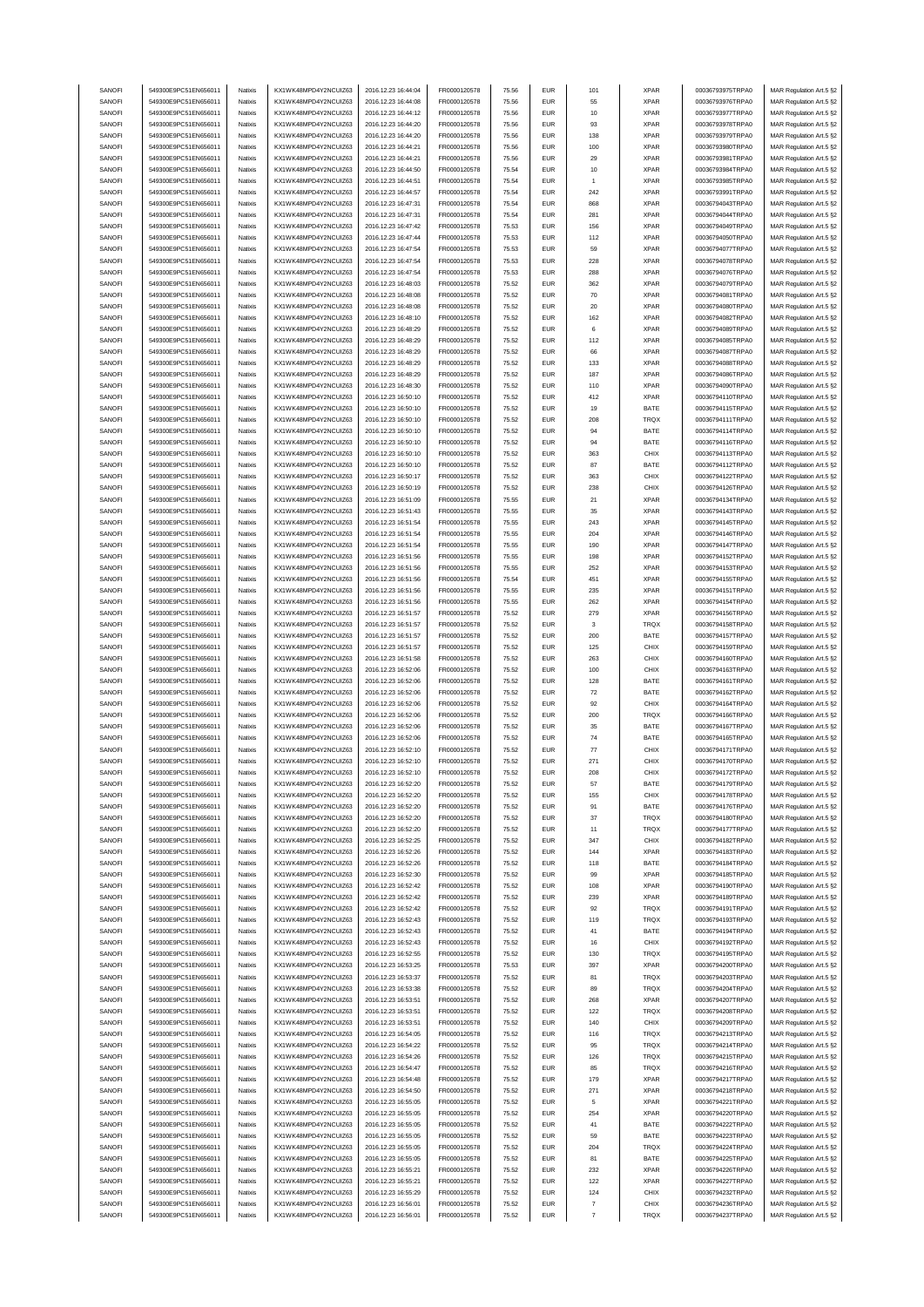| SANOFI | 549300E9PC51EN656011 | Natixis | KX1WK48MPD4Y2NCUIZ63                         | 2016.12.23 16:56:15                        | FR0000120578 | 75.52 | <b>EUR</b> | 208            | <b>TRQX</b> | 00036794242TRPA0 | MAR Regulation Art.5 §2 |
|--------|----------------------|---------|----------------------------------------------|--------------------------------------------|--------------|-------|------------|----------------|-------------|------------------|-------------------------|
| SANOFI | 549300E9PC51EN656011 | Natixis | KX1WK48MPD4Y2NCUIZ63                         | 2016.12.23 16:56:25                        | FR0000120578 | 75.52 | <b>EUR</b> | 3              | TRQX        | 00036794247TRPA0 | MAR Regulation Art.5 §2 |
| SANOFI | 549300E9PC51EN656011 | Natixis | KX1WK48MPD4Y2NCUIZ63                         | 2016.12.23 16:56:32                        | FR0000120578 | 75.52 | <b>EUR</b> | 161            | BATE        | 00036794252TRPA0 | MAR Regulation Art.5 §2 |
| SANOFI | 549300E9PC51EN656011 | Natixis | KX1WK48MPD4Y2NCUIZ63                         | 2016.12.23 16:56:32                        | FR0000120578 | 75.52 | <b>EUR</b> | 70             | TRQX        | 00036794250TRPA0 | MAR Regulation Art.5 §2 |
|        |                      |         |                                              |                                            |              |       |            |                |             |                  |                         |
| SANOFI | 549300E9PC51EN656011 | Natixis | KX1WK48MPD4Y2NCUIZ63                         | 2016.12.23 16:56:32                        | FR0000120578 | 75.52 | <b>EUR</b> | 92             | CHIX        | 00036794253TRPA0 | MAR Regulation Art.5 §2 |
| SANOFI | 549300E9PC51EN656011 | Natixis | KX1WK48MPD4Y2NCUIZ63                         | 2016.12.23 16:56:32                        | FR0000120578 | 75.52 | <b>EUR</b> | 60             | BATE        | 00036794251TRPA0 | MAR Regulation Art.5 §2 |
| SANOFI | 549300E9PC51EN656011 | Natixis | KX1WK48MPD4Y2NCUIZ63                         | 2016.12.23 16:56:33                        | FR0000120578 | 75.52 | <b>EUR</b> | 39             | BATE        | 00036794254TRPA0 | MAR Regulation Art.5 §2 |
| SANOFI | 549300E9PC51EN656011 | Natixis | KX1WK48MPD4Y2NCUIZ63                         | 2016.12.23 16:56:33                        | FR0000120578 | 75.52 | <b>EUR</b> | 141            | TRQX        | 00036794255TRPA0 | MAR Regulation Art.5 §2 |
| SANOFI | 549300E9PC51EN656011 | Natixis | KX1WK48MPD4Y2NCUIZ63                         | 2016.12.23 16:56:39                        | FR0000120578 | 75.52 | <b>EUR</b> | 161            | BATE        | 00036794257TRPA0 | MAR Regulation Art.5 §2 |
| SANOFI | 549300E9PC51EN656011 | Natixis | KX1WK48MPD4Y2NCUIZ63                         | 2016.12.23 16:56:39                        | FR0000120578 | 75.52 | <b>EUR</b> | 39             | BATE        | 00036794258TRPA0 | MAR Regulation Art.5 §2 |
|        | 549300E9PC51EN656011 | Natixis |                                              |                                            |              | 75.52 | <b>EUR</b> |                |             |                  |                         |
| SANOFI |                      |         | KX1WK48MPD4Y2NCUIZ63                         | 2016.12.23 16:56:40                        | FR0000120578 |       |            | 255            | CHIX        | 00036794259TRPA0 | MAR Regulation Art.5 §2 |
| SANOFI | 549300E9PC51EN656011 | Natixis | KX1WK48MPD4Y2NCUIZ63                         | 2016.12.23 16:56:40                        | FR0000120578 | 75.52 | <b>EUR</b> | 200            | BATE        | 00036794260TRPA0 | MAR Regulation Art.5 §2 |
| SANOFI | 549300E9PC51EN656011 | Natixis | KX1WK48MPD4Y2NCUIZ63                         | 2016.12.23 16:56:40                        | FR0000120578 | 75.52 | <b>EUR</b> | 49             | BATE        | 00036794262TRPA0 | MAR Regulation Art.5 §2 |
| SANOFI | 549300E9PC51EN656011 | Natixis | KX1WK48MPD4Y2NCUIZ63                         | 2016.12.23 16:56:40                        | FR0000120578 | 75.52 | <b>EUR</b> | 181            | TRQX        | 00036794261TRPA0 | MAR Regulation Art.5 §2 |
| SANOFI | 549300E9PC51EN656011 | Natixis | KX1WK48MPD4Y2NCUIZ63                         | 2016.12.23 16:56:41                        | FR0000120578 | 75.52 | <b>EUR</b> | 226            | CHIX        | 00036794264TRPA0 | MAR Regulation Art.5 §2 |
| SANOFI | 549300E9PC51EN656011 | Natixis | KX1WK48MPD4Y2NCUIZ63                         | 2016.12.23 16:56:41                        | FR0000120578 | 75.52 | <b>EUR</b> | 108            | CHIX        | 00036794263TRPA0 |                         |
|        |                      |         |                                              |                                            |              |       |            |                |             |                  | MAR Regulation Art.5 §2 |
| SANOFI | 549300E9PC51EN656011 | Natixis | KX1WK48MPD4Y2NCUIZ63                         | 2016.12.23 16:56:41                        | FR0000120578 | 75.52 | <b>EUR</b> | 208            | CHIX        | 00036794265TRPA0 | MAR Regulation Art.5 §2 |
| SANOFI | 549300E9PC51EN656011 | Natixis | KX1WK48MPD4Y2NCUIZ63                         | 2016.12.23 16:56:46                        | FR0000120578 | 75.52 | <b>EUR</b> | 95             | CHIX        | 00036794266TRPA0 | MAR Regulation Art.5 §2 |
| SANOFI | 549300E9PC51EN656011 | Natixis | KX1WK48MPD4Y2NCUIZ63                         | 2016.12.23 16:56:50                        | FR0000120578 | 75.52 | <b>EUR</b> | 60             | CHIX        | 00036794267TRPA0 | MAR Regulation Art.5 §2 |
| SANOFI | 549300E9PC51EN656011 | Natixis | KX1WK48MPD4Y2NCUIZ63                         | 2016.12.23 16:56:50                        | FR0000120578 | 75.52 | <b>EUR</b> | 232            | CHIX        | 00036794268TRPA0 | MAR Regulation Art.5 §2 |
| SANOFI | 549300E9PC51EN656011 | Natixis | KX1WK48MPD4Y2NCUIZ63                         | 2016.12.23 16:57:07                        | FR0000120578 | 75.52 | <b>EUR</b> | 130            | CHIX        | 00036794275TRPA0 | MAR Regulation Art.5 §2 |
| SANOFI | 549300E9PC51EN656011 | Natixis | KX1WK48MPD4Y2NCUIZ63                         | 2016.12.23 16:57:22                        | FR0000120578 | 75.52 | <b>EUR</b> | 233            | CHIX        | 00036794277TRPA0 | MAR Regulation Art.5 §2 |
|        |                      |         |                                              |                                            |              |       |            |                |             |                  |                         |
| SANOFI | 549300E9PC51EN656011 | Natixis | KX1WK48MPD4Y2NCUIZ63                         | 2016.12.23 16:57:22                        | FR0000120578 | 75.52 | <b>EUR</b> | 30             | TRQX        | 00036794279TRPA0 | MAR Regulation Art.5 §2 |
| SANOFI | 549300E9PC51EN656011 | Natixis | KX1WK48MPD4Y2NCUIZ63                         | 2016.12.23 16:57:22                        | FR0000120578 | 75.52 | <b>EUR</b> | 161            | CHIX        | 00036794278TRPA0 | MAR Regulation Art.5 §2 |
| SANOFI | 549300E9PC51EN656011 | Natixis | KX1WK48MPD4Y2NCUIZ63                         | 2016.12.23 16:57:22                        | FR0000120578 | 75.52 | <b>EUR</b> | 202            | CHIX        | 00036794280TRPA0 | MAR Regulation Art.5 §2 |
| SANOFI | 549300E9PC51EN656011 | Natixis | KX1WK48MPD4Y2NCUIZ63                         | 2016.12.23 16:57:35                        | FR0000120578 | 75.52 | <b>EUR</b> | 124            | <b>TRQX</b> | 00036794283TRPA0 | MAR Regulation Art.5 §2 |
| SANOFI | 549300E9PC51EN656011 | Natixis | KX1WK48MPD4Y2NCUIZ63                         | 2016.12.23 16:57:36                        | FR0000120578 | 75.52 | <b>EUR</b> | 25             | CHIX        | 00036794284TRPA0 | MAR Regulation Art.5 §2 |
| SANOFI | 549300E9PC51EN656011 | Natixis | KX1WK48MPD4Y2NCUIZ63                         | 2016.12.23 16:57:37                        | FR0000120578 | 75.52 | <b>EUR</b> | 144            | TRQX        | 00036794287TRPA0 | MAR Regulation Art.5 §2 |
|        |                      |         |                                              |                                            |              |       |            |                |             |                  |                         |
| SANOFI | 549300E9PC51EN656011 | Natixis | KX1WK48MPD4Y2NCUIZ63                         | 2016.12.23 16:57:37                        | FR0000120578 | 75.52 | <b>EUR</b> | 87             | TRQX        | 00036794286TRPA0 | MAR Regulation Art.5 §2 |
| SANOFI | 549300E9PC51EN656011 | Natixis | KX1WK48MPD4Y2NCUIZ63                         | 2016.12.23 16:57:37                        | FR0000120578 | 75.52 | <b>EUR</b> | 84             | CHIX        | 00036794285TRPA0 | MAR Regulation Art.5 §2 |
| SANOFI | 549300E9PC51EN656011 | Natixis | KX1WK48MPD4Y2NCUIZ63                         | 2016.12.23 16:57:48                        | FR0000120578 | 75.52 | <b>EUR</b> | 76             | TRQX        | 00036794289TRPA0 | MAR Regulation Art.5 §2 |
| SANOFI | 549300E9PC51EN656011 | Natixis | KX1WK48MPD4Y2NCUIZ63                         | 2016.12.23 16:57:48                        | FR0000120578 | 75.52 | <b>EUR</b> | 211            | TRQX        | 00036794288TRPA0 | MAR Regulation Art.5 §2 |
| SANOFI | 549300E9PC51EN656011 | Natixis | KX1WK48MPD4Y2NCUIZ63                         | 2016.12.23 16:57:48                        | FR0000120578 | 75.51 | <b>EUR</b> | 92             | CHIX        | 00036794291TRPA0 | MAR Regulation Art.5 §2 |
|        |                      |         |                                              |                                            |              |       |            |                |             |                  |                         |
| SANOFI | 549300E9PC51EN656011 | Natixis | KX1WK48MPD4Y2NCUIZ63                         | 2016.12.23 16:57:48                        | FR0000120578 | 75.51 | <b>EUR</b> | 208            | CHIX        | 00036794290TRPA0 | MAR Regulation Art.5 §2 |
| SANOFI | 549300E9PC51EN656011 | Natixis | KX1WK48MPD4Y2NCUIZ63                         | 2016.12.23 16:57:48                        | FR0000120578 | 75.51 | <b>EUR</b> | 140            | CHIX        | 00036794292TRPA0 | MAR Regulation Art.5 §2 |
| SANOFI | 549300E9PC51EN656011 | Natixis | KX1WK48MPD4Y2NCUIZ63                         | 2016.12.23 16:57:52                        | FR0000120578 | 75.51 | <b>EUR</b> | 61             | CHIX        | 00036794294TRPA0 | MAR Regulation Art.5 §2 |
| SANOFI | 549300E9PC51EN656011 | Natixis | KX1WK48MPD4Y2NCUIZ63                         | 2016.12.23 16:57:52                        | FR0000120578 | 75.51 | <b>EUR</b> | 300            | CHIX        | 00036794293TRPA0 | MAR Regulation Art.5 §2 |
| SANOFI | 549300E9PC51EN656011 | Natixis | KX1WK48MPD4Y2NCUIZ63                         | 2016.12.23 16:57:52                        | FR0000120578 | 75.51 | <b>EUR</b> | 111            | BATE        | 00036794296TRPA0 | MAR Regulation Art.5 §2 |
|        |                      |         |                                              |                                            |              |       |            |                |             |                  |                         |
| SANOFI | 549300E9PC51EN656011 | Natixis | KX1WK48MPD4Y2NCUIZ63                         | 2016.12.23 16:57:52                        | FR0000120578 | 75.51 | <b>EUR</b> | 199            | TRQX        | 00036794295TRPA0 | MAR Regulation Art.5 §2 |
| SANOFI | 549300E9PC51EN656011 | Natixis | KX1WK48MPD4Y2NCUIZ63                         | 2016.12.23 16:57:54                        | FR0000120578 | 75.51 | <b>EUR</b> | 81             | CHIX        | 00036794297TRPA0 | MAR Regulation Art.5 §2 |
| SANOFI | 549300E9PC51EN656011 | Natixis | KX1WK48MPD4Y2NCUIZ63                         | 2016.12.23 16:57:58                        | FR0000120578 | 75.51 | <b>EUR</b> | 1              | TRQX        | 00036794298TRPA0 | MAR Regulation Art.5 §2 |
| SANOFI | 549300E9PC51EN656011 | Natixis | KX1WK48MPD4Y2NCUIZ63                         | 2016.12.23 16:57:58                        | FR0000120578 | 75.51 | <b>EUR</b> | 157            | TRQX        | 00036794299TRPA0 | MAR Regulation Art.5 §2 |
| SANOFI | 549300E9PC51EN656011 | Natixis | KX1WK48MPD4Y2NCUIZ63                         | 2016.12.23 16:58:05                        | FR0000120578 | 75.51 | <b>EUR</b> | 219            | CHIX        | 00036794306TRPA0 | MAR Regulation Art.5 §2 |
| SANOFI | 549300E9PC51EN656011 | Natixis | KX1WK48MPD4Y2NCUIZ63                         | 2016.12.23 16:58:05                        | FR0000120578 | 75.51 | <b>EUR</b> | 300            | CHIX        | 00036794310TRPA0 |                         |
|        |                      |         |                                              |                                            |              |       |            |                |             |                  | MAR Regulation Art.5 §2 |
| SANOFI | 549300E9PC51EN656011 | Natixis | KX1WK48MPD4Y2NCUIZ63                         | 2016.12.23 16:58:05                        | FR0000120578 | 75.51 | <b>EUR</b> | 111            | BATE        | 00036794307TRPA0 | MAR Regulation Art.5 §2 |
| SANOFI | 549300E9PC51EN656011 | Natixis | KX1WK48MPD4Y2NCUIZ63                         | 2016.12.23 16:58:05                        | FR0000120578 | 75.51 | <b>EUR</b> | 99             | BATE        | 00036794313TRPA0 | MAR Regulation Art.5 §2 |
| SANOFI | 549300E9PC51EN656011 | Natixis | KX1WK48MPD4Y2NCUIZ63                         | 2016.12.23 16:58:05                        | FR0000120578 | 75.51 | <b>EUR</b> | 300            | CHIX        | 00036794308TRPA0 | MAR Regulation Art.5 §2 |
| SANOFI | 549300E9PC51EN656011 | Natixis | KX1WK48MPD4Y2NCUIZ63                         | 2016.12.23 16:58:05                        | FR0000120578 | 75.51 | <b>EUR</b> | 43             | TRQX        | 00036794309TRPA0 | MAR Regulation Art.5 §2 |
| SANOFI | 549300E9PC51EN656011 | Natixis | KX1WK48MPD4Y2NCUIZ63                         | 2016.12.23 16:58:05                        | FR0000120578 | 75.51 | <b>EUR</b> | $\overline{4}$ | BATE        | 00036794311TRPA0 | MAR Regulation Art.5 §2 |
|        |                      |         |                                              |                                            |              |       |            |                |             |                  |                         |
| SANOFI | 549300E9PC51EN656011 | Natixis | KX1WK48MPD4Y2NCUIZ63                         | 2016.12.23 16:58:05                        | FR0000120578 | 75.51 | <b>EUR</b> | 57             | TRQX        | 00036794312TRPA0 | MAR Regulation Art.5 §2 |
| SANOFI | 549300E9PC51EN656011 | Natixis | KX1WK48MPD4Y2NCUIZ63                         | 2016.12.23 16:58:06                        | FR0000120578 | 75.51 | <b>EUR</b> | 256            | CHIX        | 00036794314TRPA0 | MAR Regulation Art.5 §2 |
| SANOFI | 549300E9PC51EN656011 | Natixis | KX1WK48MPD4Y2NCUIZ63                         | 2016.12.23 16:58:06                        | FR0000120578 | 75.51 | <b>EUR</b> | 44             | CHIX        | 00036794315TRPA0 | MAR Regulation Art.5 §2 |
| SANOFI | 549300E9PC51EN656011 | Natixis | KX1WK48MPD4Y2NCUIZ63                         | 2016.12.23 16:58:09                        | FR0000120578 | 75.51 | <b>EUR</b> | 200            | TRQX        | 00036794318TRPA0 | MAR Regulation Art.5 §2 |
| SANOFI | 549300E9PC51EN656011 | Natixis | KX1WK48MPD4Y2NCUIZ63                         | 2016.12.23 16:58:09                        | FR0000120578 | 75.51 | <b>EUR</b> | 156            | CHIX        | 00036794319TRPA0 | MAR Regulation Art.5 §2 |
| SANOFI | 549300E9PC51EN656011 | Natixis | KX1WK48MPD4Y2NCUIZ63                         | 2016.12.23 16:58:09                        | FR0000120578 | 75.51 | <b>EUR</b> | 300            | CHIX        | 00036794317TRPA0 | MAR Regulation Art.5 §2 |
|        |                      |         |                                              |                                            |              |       |            |                |             |                  |                         |
| SANOFI | 549300E9PC51EN656011 | Natixis | KX1WK48MPD4Y2NCUIZ63                         | 2016.12.23 16:58:10                        | FR0000120578 | 75.51 | <b>EUR</b> | 208            | CHIX        | 00036794322TRPA0 | MAR Regulation Art.5 §2 |
| SANOFI | 549300E9PC51EN656011 | Natixis | KX1WK48MPD4Y2NCUIZ63                         | 2016.12.23 16:58:10                        | FR0000120578 | 75.51 | <b>EUR</b> | 124            | TRQX        | 00036794323TRPA0 | MAR Regulation Art.5 §2 |
| SANOFI | 549300E9PC51EN656011 | Natixis | KX1WK48MPD4Y2NCUIZ63                         | 2016.12.23 16:58:23                        | FR0000120578 | 75.51 | <b>EUR</b> | 92             | CHIX        | 00036794326TRPA0 | MAR Regulation Art.5 §2 |
| SANOFI | 549300E9PC51EN656011 | Natixis | KX1WK48MPD4Y2NCUIZ63                         | 2016.12.23 16:58:23                        | FR0000120578 | 75.51 | <b>EUR</b> | 88             | CHIX        | 00036794327TRPA0 | MAR Regulation Art.5 §2 |
| SANOFI | 549300E9PC51EN656011 | Natixis | KX1WK48MPD4Y2NCUIZ63                         | 2016.12.23 16:58:36                        | FR0000120578 | 75.51 | <b>EUR</b> | 300            | CHIX        | 00036794335TRPA0 | MAR Regulation Art.5 §2 |
|        |                      |         |                                              |                                            |              |       |            |                |             |                  |                         |
| SANOF  | 549300E9PC51EN65601  | Natixis | KX1WK48MPD4Y2NCUIZ63                         | 2016.12.23 16:58:36                        | FR0000120578 | 75.51 | EUR        | 28             | CHIX        | 00036794336TRPA0 | MAR Regulation Art.5 §2 |
| SANOFI | 549300E9PC51EN656011 | Natixis | KX1WK48MPD4Y2NCUIZ63                         | 2016.12.23 16:58:36                        | FR0000120578 | 75.51 | <b>EUR</b> | 69             | TRQX        | 00036794337TRPA0 | MAR Regulation Art.5 §2 |
| SANOFI | 549300E9PC51EN656011 | Natixis | KX1WK48MPD4Y2NCUIZ63                         | 2016.12.23 16:58:37                        | FR0000120578 | 75.51 | <b>EUR</b> | 8              | BATE        | 00036794339TRPA0 | MAR Regulation Art.5 §2 |
| SANOFI | 549300E9PC51EN656011 | Natixis | KX1WK48MPD4Y2NCUIZ63                         | 2016.12.23 16:58:37                        | FR0000120578 | 75.51 | <b>EUR</b> | 300            | CHIX        | 00036794338TRPA0 | MAR Regulation Art.5 §2 |
| SANOFI | 549300E9PC51EN656011 | Natixis | KX1WK48MPD4Y2NCUIZ63                         | 2016.12.23 16:58:37                        | FR0000120578 | 75.51 | <b>EUR</b> | 208            | CHIX        | 00036794340TRPA0 | MAR Regulation Art.5 §2 |
| SANOFI | 549300E9PC51EN656011 | Natixis | KX1WK48MPD4Y2NCUIZ63                         | 2016.12.23 16:58:38                        | FR0000120578 | 75.51 | <b>EUR</b> | 31             | BATE        | 00036794344TRPA0 | MAR Regulation Art.5 §2 |
| SANOFI | 549300E9PC51EN656011 | Natixis | KX1WK48MPD4Y2NCUIZ63                         | 2016.12.23 16:58:38                        | FR0000120578 | 75.51 | <b>EUR</b> | 92             | CHIX        | 00036794341TRPA0 | MAR Regulation Art.5 §2 |
| SANOFI | 549300E9PC51EN656011 |         | KX1WK48MPD4Y2NCUIZ63                         | 2016.12.23 16:58:38                        |              |       |            |                | BATE        | 00036794343TRPA0 |                         |
|        |                      | Natixis |                                              |                                            | FR0000120578 | 75.51 | <b>EUR</b> | 111            |             |                  | MAR Regulation Art.5 §2 |
| SANOFI | 549300E9PC51EN656011 | Natixis | KX1WK48MPD4Y2NCUIZ63                         | 2016.12.23 16:58:38                        | FR0000120578 | 75.51 | <b>EUR</b> | $\overline{7}$ | <b>TRQX</b> | 00036794342TRPA0 | MAR Regulation Art.5 §2 |
| SANOFI | 549300E9PC51EN656011 | Natixis | KX1WK48MPD4Y2NCUIZ63                         | 2016.12.23 16:58:40                        | FR0000120578 | 75.51 | <b>EUR</b> | 62             | CHIX        | 00036794345TRPA0 | MAR Regulation Art.5 §2 |
| SANOFI | 549300E9PC51EN656011 | Natixis | KX1WK48MPD4Y2NCUIZ63                         | 2016.12.23 16:58:55                        | FR0000120578 | 75.51 | <b>EUR</b> | 117            | CHIX        | 00036794358TRPA0 | MAR Regulation Art.5 §2 |
| SANOFI | 549300E9PC51EN656011 | Natixis | KX1WK48MPD4Y2NCUIZ63                         | 2016.12.23 16:58:55                        | FR0000120578 | 75.51 | <b>EUR</b> | 238            | CHIX        | 00036794357TRPA0 | MAR Regulation Art.5 §2 |
| SANOFI | 549300E9PC51EN656011 | Natixis | KX1WK48MPD4Y2NCUIZ63                         | 2016.12.23 16:58:58                        | FR0000120578 | 75.51 | <b>EUR</b> | 256            | CHIX        | 00036794359TRPA0 | MAR Regulation Art.5 §2 |
|        |                      |         | KX1WK48MPD4Y2NCUIZ63                         |                                            |              |       |            |                |             | 00036794361TRPA0 |                         |
| SANOFI | 549300E9PC51EN656011 | Natixis |                                              | 2016.12.23 16:58:58                        | FR0000120578 | 75.51 | <b>EUR</b> | 200            | TRQX        |                  | MAR Regulation Art.5 §2 |
| SANOFI | 549300E9PC51EN656011 | Natixis | KX1WK48MPD4Y2NCUIZ63                         | 2016.12.23 16:58:58                        | FR0000120578 | 75.51 | <b>EUR</b> | 8              | CHIX        | 00036794360TRPA0 | MAR Regulation Art.5 §2 |
| SANOFI | 549300E9PC51EN656011 | Natixis | KX1WK48MPD4Y2NCUIZ63                         | 2016.12.23 16:59:01                        | FR0000120578 | 75.51 | <b>EUR</b> | 200            | TRQX        | 00036794362TRPA0 | MAR Regulation Art.5 §2 |
| SANOFI | 549300E9PC51EN656011 | Natixis | KX1WK48MPD4Y2NCUIZ63                         | 2016.12.23 16:59:01                        | FR0000120578 | 75.51 | <b>EUR</b> | 379            | TRQX        | 00036794363TRPA0 | MAR Regulation Art.5 §2 |
| SANOFI | 549300E9PC51EN656011 | Natixis | KX1WK48MPD4Y2NCUIZ63                         | 2016.12.23 16:59:12                        | FR0000120578 | 75.51 | <b>EUR</b> | 207            | <b>TRQX</b> | 00036794368TRPA0 | MAR Regulation Art.5 §2 |
| SANOFI | 549300E9PC51EN656011 | Natixis | KX1WK48MPD4Y2NCUIZ63                         | 2016.12.23 16:59:12                        | FR0000120578 | 75.51 | <b>EUR</b> | 200            | TRQX        | 00036794370TRPA0 | MAR Regulation Art.5 §2 |
| SANOFI |                      |         |                                              |                                            |              |       |            |                |             |                  |                         |
|        |                      |         |                                              |                                            |              |       |            |                |             |                  |                         |
| SANOFI | 549300E9PC51EN656011 | Natixis | KX1WK48MPD4Y2NCUIZ63                         | 2016.12.23 16:59:12                        | FR0000120578 | 75.51 | <b>EUR</b> | 111            | BATE        | 00036794367TRPA0 | MAR Regulation Art.5 §2 |
|        | 549300E9PC51EN656011 | Natixis | KX1WK48MPD4Y2NCUIZ63                         | 2016.12.23 16:59:12                        | FR0000120578 | 75.51 | <b>EUR</b> | 36             | CHIX        | 00036794366TRPA0 | MAR Regulation Art.5 §2 |
| SANOFI | 549300E9PC51EN656011 | Natixis | KX1WK48MPD4Y2NCUIZ63                         | 2016.12.23 16:59:12                        | FR0000120578 | 75.51 | <b>EUR</b> | 200            | TRQX        | 00036794365TRPA0 | MAR Regulation Art.5 §2 |
| SANOFI | 549300E9PC51EN656011 | Natixis | KX1WK48MPD4Y2NCUIZ63                         | 2016.12.23 16:59:12                        | FR0000120578 | 75.51 | <b>EUR</b> | 208            | CHIX        | 00036794369TRPA0 | MAR Regulation Art.5 §2 |
|        |                      | Natixis |                                              |                                            |              | 75.51 | <b>EUR</b> | 98             |             |                  |                         |
| SANOFI | 549300E9PC51EN656011 |         | KX1WK48MPD4Y2NCUIZ63                         | 2016.12.23 16:59:12                        | FR0000120578 |       |            |                | TRQX        | 00036794371TRPA0 | MAR Regulation Art.5 §2 |
| SANOFI | 549300E9PC51EN656011 | Natixis | KX1WK48MPD4Y2NCUIZ63                         | 2016.12.23 16:59:12                        | FR0000120578 | 75.51 | <b>EUR</b> | 111            | BATE        | 00036794374TRPA0 | MAR Regulation Art.5 §2 |
| SANOFI | 549300E9PC51EN656011 | Natixis | KX1WK48MPD4Y2NCUIZ63                         | 2016.12.23 16:59:12                        | FR0000120578 | 75.51 | <b>EUR</b> | 92             | CHIX        | 00036794372TRPA0 | MAR Regulation Art.5 §2 |
| SANOFI | 549300E9PC51EN656011 | Natixis | KX1WK48MPD4Y2NCUIZ63                         | 2016.12.23 16:59:12                        | FR0000120578 | 75.51 | <b>EUR</b> | 120            | CHIX        | 00036794375TRPA0 | MAR Regulation Art.5 §2 |
| SANOFI | 549300E9PC51EN656011 | Natixis | KX1WK48MPD4Y2NCUIZ63                         | 2016.12.23 16:59:12                        | FR0000120578 | 75.51 | <b>EUR</b> | 147            | BATE        | 00036794377TRPA0 | MAR Regulation Art.5 §2 |
|        |                      |         |                                              |                                            |              |       | <b>EUR</b> |                |             |                  |                         |
| SANOFI | 549300E9PC51EN656011 | Natixis | KX1WK48MPD4Y2NCUIZ63                         | 2016.12.23 16:59:12                        | FR0000120578 | 75.51 |            | 102            | TRQX        | 00036794373TRPA0 | MAR Regulation Art.5 §2 |
| SANOFI | 549300E9PC51EN656011 | Natixis | KX1WK48MPD4Y2NCUIZ63                         | 2016.12.23 16:59:12                        | FR0000120578 | 75.51 | <b>EUR</b> | 133            | TRQX        | 00036794376TRPA0 | MAR Regulation Art.5 §2 |
| SANOFI | 549300E9PC51EN656011 | Natixis | KX1WK48MPD4Y2NCUIZ63                         | 2016.12.23 16:59:19                        | FR0000120578 | 75.51 | <b>EUR</b> | 134            | TRQX        | 00036794379TRPA0 | MAR Regulation Art.5 §2 |
| SANOFI | 549300E9PC51EN656011 | Natixis | KX1WK48MPD4Y2NCUIZ63                         | 2016.12.23 16:59:19                        | FR0000120578 | 75.51 | <b>EUR</b> | 52             | BATE        | 00036794381TRPA0 | MAR Regulation Art.5 §2 |
| SANOFI | 549300E9PC51EN656011 | Natixis | KX1WK48MPD4Y2NCUIZ63                         | 2016.12.23 16:59:19                        | FR0000120578 | 75.51 | <b>EUR</b> | 66             | TRQX        | 00036794380TRPA0 | MAR Regulation Art.5 §2 |
| SANOFI | 549300E9PC51EN656011 | Natixis | KX1WK48MPD4Y2NCUIZ63                         | 2016.12.23 16:59:19                        | FR0000120578 | 75.51 | <b>EUR</b> | 90             | CHIX        | 00036794382TRPA0 |                         |
|        |                      | Natixis |                                              |                                            |              |       | <b>EUR</b> | 24             |             |                  | MAR Regulation Art.5 §2 |
| SANOFI | 549300E9PC51EN656011 |         | KX1WK48MPD4Y2NCUIZ63                         | 2016.12.23 16:59:21                        | FR0000120578 | 75.51 |            |                | <b>TRQX</b> | 00036794385TRPA0 | MAR Regulation Art.5 §2 |
| SANOFI | 549300E9PC51EN656011 | Natixis | KX1WK48MPD4Y2NCUIZ63                         | 2016.12.23 16:59:21                        | FR0000120578 | 75.51 | <b>EUR</b> | 200            | TRQX        | 00036794383TRPA0 | MAR Regulation Art.5 §2 |
| SANOFI | 549300E9PC51EN656011 | Natixis | KX1WK48MPD4Y2NCUIZ63                         | 2016.12.23 16:59:21                        | FR0000120578 | 75.51 | <b>EUR</b> | 129            | BATE        | 00036794386TRPA0 | MAR Regulation Art.5 §2 |
| SANOFI | 549300E9PC51EN656011 | Natixis | KX1WK48MPD4Y2NCUIZ63                         | 2016.12.23 16:59:21                        | FR0000120578 | 75.51 | <b>EUR</b> | 59             | BATE        | 00036794384TRPA0 | MAR Regulation Art.5 §2 |
| SANOFI | 549300E9PC51EN656011 | Natixis | KX1WK48MPD4Y2NCUIZ63<br>KX1WK48MPD4Y2NCUIZ63 | 2016.12.23 16:59:27<br>2016.12.23 16:59:27 | FR0000120578 | 75.51 | <b>EUR</b> | 111            | BATE        | 00036794387TRPA0 | MAR Regulation Art.5 §2 |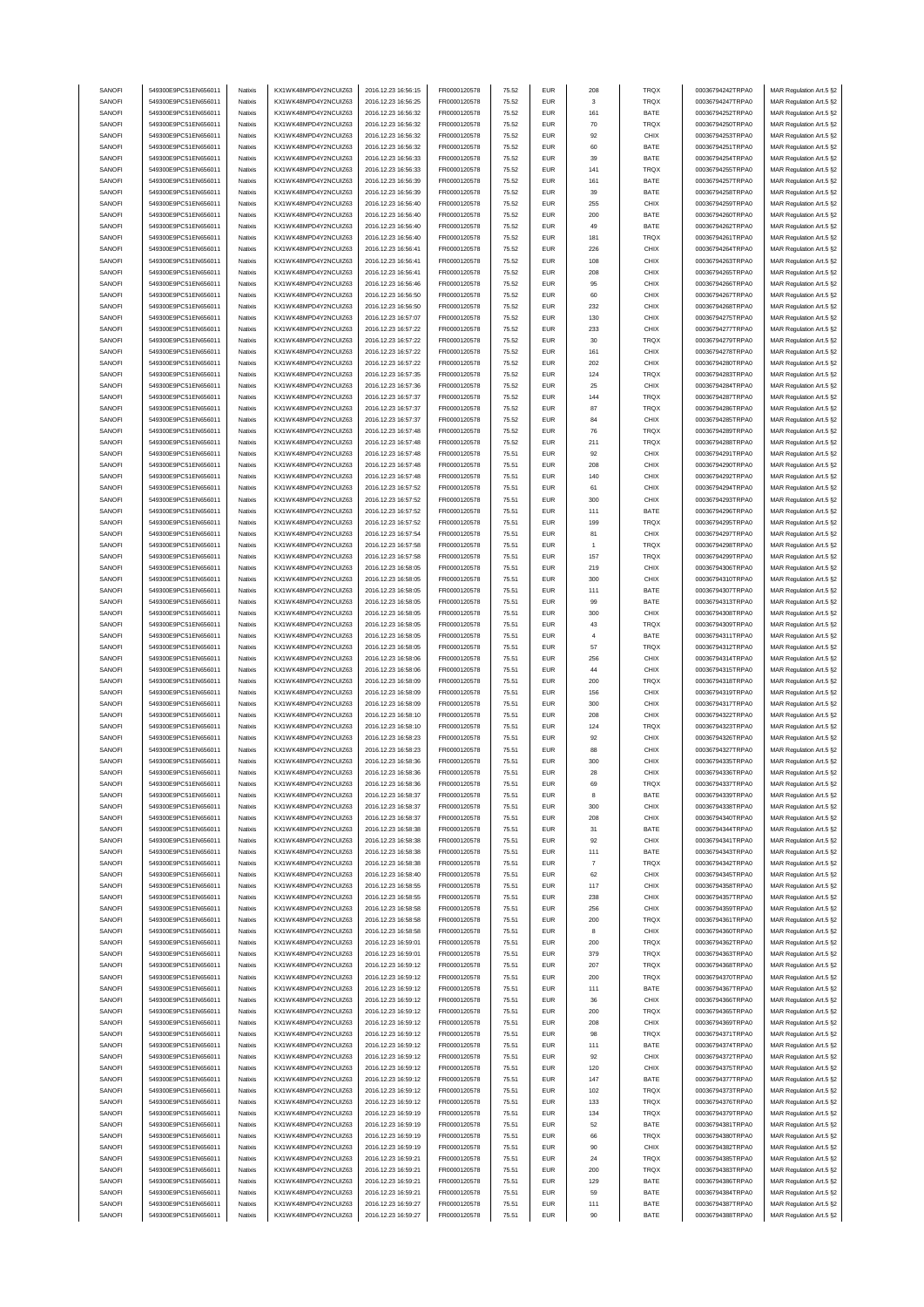| SANOFI | 549300E9PC51EN656011 | Natixis | KX1WK48MPD4Y2NCUIZ63  | 2016.12.23 16:59:29 | FR0000120578 | 75.51 | <b>EUR</b>  | 43             | BATE        | 00036794390TRPA0 | MAR Regulation Art.5 §2 |
|--------|----------------------|---------|-----------------------|---------------------|--------------|-------|-------------|----------------|-------------|------------------|-------------------------|
| SANOFI | 549300E9PC51EN656011 | Natixis | KX1WK48MPD4Y2NCUIZ63  | 2016.12.23 16:59:29 | FR0000120578 | 75.51 | <b>EUR</b>  | 21             | BATE        | 00036794389TRPA0 | MAR Regulation Art.5 §2 |
| SANOFI | 549300E9PC51EN656011 | Natixis | KX1WK48MPD4Y2NCUIZ63  | 2016.12.23 16:59:33 | FR0000120578 | 75.51 | <b>EUR</b>  | 68             | BATE        | 00036794391TRPA0 | MAR Regulation Art.5 §2 |
| SANOFI | 549300E9PC51EN656011 | Natixis | KX1WK48MPD4Y2NCUIZ63  | 2016.12.23 16:59:33 | FR0000120578 | 75.51 | <b>EUR</b>  | 140            | BATE        | 00036794392TRPA0 | MAR Regulation Art.5 §2 |
|        |                      |         |                       |                     |              |       |             |                |             |                  |                         |
| SANOFI | 549300E9PC51EN656011 | Natixis | KX1WK48MPD4Y2NCUIZ63  | 2016.12.23 16:59:34 | FR0000120578 | 75.51 | <b>EUR</b>  | 74             | BATE        | 00036794394TRPA0 | MAR Regulation Art.5 §2 |
| SANOFI | 549300E9PC51EN656011 | Natixis | KX1WK48MPD4Y2NCUIZ63  | 2016.12.23 16:59:34 | FR0000120578 | 75.51 | <b>EUR</b>  | 111            | BATE        | 00036794393TRPA0 | MAR Regulation Art.5 §2 |
| SANOFI | 549300E9PC51EN656011 | Natixis | KX1WK48MPD4Y2NCUIZ63  | 2016.12.23 16:59:40 | FR0000120578 | 75.51 | <b>EUR</b>  | 147            | BATE        | 00036794401TRPA0 | MAR Regulation Art.5 §2 |
| SANOFI | 549300E9PC51EN656011 | Natixis | KX1WK48MPD4Y2NCUIZ63  | 2016.12.23 16:59:40 | FR0000120578 | 75.51 | <b>EUR</b>  | 111            | BATE        | 00036794400TRPA0 | MAR Regulation Art.5 §2 |
| SANOFI | 549300E9PC51EN656011 | Natixis | KX1WK48MPD4Y2NCLIIZ63 | 2016.12.23 17:00:37 | FR0000120578 | 75.43 | <b>EUR</b>  | 257            | <b>XPAR</b> | 00036794410TRPA0 | MAR Regulation Art.5 §2 |
| SANOFI | 549300E9PC51EN656011 | Natixis | KX1WK48MPD4Y2NCUIZ63  | 2016.12.23 17:00:51 | FR0000120578 | 75.43 | <b>EUR</b>  | 255            | <b>XPAR</b> | 00036794412TRPA0 | MAR Regulation Art.5 §2 |
|        |                      | Natixis |                       |                     |              |       | <b>EUR</b>  |                |             |                  |                         |
| SANOFI | 549300E9PC51EN656011 |         | KX1WK48MPD4Y2NCUIZ63  | 2016.12.23 17:00:51 | FR0000120578 | 75.43 |             | 115            | <b>XPAR</b> | 00036794411TRPA0 | MAR Regulation Art.5 §2 |
| SANOFI | 549300E9PC51EN656011 | Natixis | KX1WK48MPD4Y2NCUIZ63  | 2016.12.23 17:00:58 | FR0000120578 | 75.43 | <b>EUR</b>  | 256            | <b>XPAR</b> | 00036794413TRPA0 | MAR Regulation Art.5 §2 |
| SANOFI | 549300E9PC51EN656011 | Natixis | KX1WK48MPD4Y2NCUIZ63  | 2016.12.23 17:01:08 | FR0000120578 | 75.42 | <b>EUR</b>  | 124            | <b>XPAR</b> | 00036794428TRPA0 | MAR Regulation Art.5 §2 |
| SANOFI | 549300E9PC51EN656011 | Natixis | KX1WK48MPD4Y2NCUIZ63  | 2016.12.23 17:01:28 | FR0000120578 | 75.42 | <b>EUR</b>  | 98             | <b>XPAR</b> | 00036794445TRPA0 | MAR Regulation Art.5 §2 |
| SANOFI | 549300E9PC51EN656011 | Natixis | KX1WK48MPD4Y2NCUIZ63  | 2016.12.23 17:01:29 | FR0000120578 | 75.41 | <b>EUR</b>  | 16             | <b>XPAR</b> | 00036794446TRPA0 | MAR Regulation Art.5 §2 |
| SANOFI | 549300E9PC51EN656011 | Natixis | KX1WK48MPD4Y2NCUIZ63  | 2016.12.23 17:01:32 | FR0000120578 | 75.41 | <b>EUR</b>  | 336            | <b>XPAR</b> | 00036794447TRPA0 | MAR Regulation Art.5 §2 |
|        |                      |         |                       |                     |              |       |             |                |             |                  |                         |
| SANOFI | 549300E9PC51EN656011 | Natixis | KX1WK48MPD4Y2NCUIZ78  | 2016.12.23 17:01:39 | FR0000120593 | 75.40 | <b>EUR</b>  | 82             | CHIX        | 00036794463TRPA0 | MAR Regulation Art.5 §2 |
| SANOFI | 549300E9PC51EN656011 | Natixis | KX1WK48MPD4Y2NCLIIZ79 | 2016.12.23 17:01:39 | FR0000120594 | 75.40 | <b>EUR</b>  | 359            | CHIX        | 00036794464TRPA0 | MAR Regulation Art.5 §2 |
| SANOFI | 549300E9PC51EN656011 | Natixis | KX1WK48MPD4Y2NCUIZ80  | 2016.12.23 17:01:45 | FR0000120595 | 75.40 | <b>EUR</b>  | 451            | CHIX        | 00036794465TRPA0 | MAR Regulation Art.5 §2 |
| SANOFI | 549300E9PC51EN656011 | Natixis | KX1WK48MPD4Y2NCUIZ81  | 2016.12.23 17:02:02 | FR0000120596 | 75.40 | <b>EUR</b>  | 585            | CHIX        | 00036794478TRPA0 | MAR Regulation Art.5 §2 |
| SANOFI | 549300E9PC51EN656011 | Natixis | KX1WK48MPD4Y2NCUIZ63  | 2016.12.23 17:02:24 | FR0000120578 | 75.41 | <b>EUR</b>  | 434            | <b>XPAR</b> | 00036794479TRPA0 | MAR Regulation Art.5 §2 |
| SANOFI | 549300E9PC51EN656011 | Natixis | KX1WK48MPD4Y2NCUIZ63  | 2016.12.23 17:02:27 | FR0000120578 | 75.41 | <b>EUR</b>  | 208            | <b>XPAR</b> | 00036794482TRPA0 | MAR Regulation Art.5 §2 |
|        |                      |         |                       |                     |              |       |             |                |             |                  |                         |
| SANOFI | 549300E9PC51EN656011 | Natixis | KX1WK48MPD4Y2NCUIZ63  | 2016.12.23 17:02:27 | FR0000120578 | 75.41 | <b>EUR</b>  | 23             | <b>XPAR</b> | 00036794480TRPA0 | MAR Regulation Art.5 §2 |
| SANOFI | 549300E9PC51EN656011 | Natixis | KX1WK48MPD4Y2NCUIZ63  | 2016.12.23 17:02:27 | FR0000120578 | 75.41 | <b>EUR</b>  | 193            | <b>XPAR</b> | 00036794481TRPA0 | MAR Regulation Art.5 §2 |
| SANOFI | 549300E9PC51EN656011 | Natixis | KX1WK48MPD4Y2NCUIZ63  | 2016.12.23 17:02:54 | FR0000120578 | 75.41 | <b>EUR</b>  | 148            | <b>XPAR</b> | 00036794488TRPA0 | MAR Regulation Art.5 §2 |
| SANOFI | 549300E9PC51EN656011 | Natixis | KX1WK48MPD4Y2NCUIZ63  | 2016.12.23 17:02:54 | FR0000120578 | 75.41 | <b>EUR</b>  | 24             | <b>XPAR</b> | 00036794487TRPA0 | MAR Regulation Art.5 §2 |
| SANOFI | 549300E9PC51EN656011 | Natixis | KX1WK48MPD4Y2NCLIIZ63 | 2016.12.23 17:02:58 | FR0000120578 | 75.41 | <b>EUR</b>  | 98             | <b>XPAR</b> | 00036794490TRPA0 | MAR Regulation Art.5 §2 |
| SANOFI | 549300E9PC51EN656011 | Natixis | KX1WK48MPD4Y2NCUIZ63  | 2016.12.23 17:03:26 | FR0000120578 | 75.41 | <b>EUR</b>  | 237            | <b>XPAR</b> | 00036794495TRPA0 | MAR Regulation Art.5 §2 |
|        |                      | Natixis |                       |                     |              |       | <b>EUR</b>  |                |             |                  |                         |
| SANOFI | 549300E9PC51EN656011 |         | KX1WK48MPD4Y2NCUIZ63  | 2016.12.23 17:03:26 | FR0000120578 | 75.41 |             | 225            | <b>XPAR</b> | 00036794496TRPA0 | MAR Regulation Art.5 §2 |
| SANOFI | 549300E9PC51EN656011 | Natixis | KX1WK48MPD4Y2NCUIZ63  | 2016.12.23 17:05:50 | FR0000120578 | 75.45 | <b>EUR</b>  | 46             | <b>XPAR</b> | 00036794552TRPA0 | MAR Regulation Art.5 §2 |
| SANOFI | 549300E9PC51EN656011 | Natixis | KX1WK48MPD4Y2NCUIZ63  | 2016.12.23 17:05:50 | FR0000120578 | 75.45 | <b>EUR</b>  | 100            | <b>XPAR</b> | 00036794549TRPA0 | MAR Regulation Art.5 §2 |
| SANOFI | 549300E9PC51EN656011 | Natixis | KX1WK48MPD4Y2NCUIZ63  | 2016.12.23 17:05:50 | FR0000120578 | 75.45 | <b>EUR</b>  | 100            | <b>XPAR</b> | 00036794553TRPA0 | MAR Regulation Art.5 §2 |
| SANOFI | 549300E9PC51EN656011 | Natixis | KX1WK48MPD4Y2NCUIZ63  | 2016.12.23 17:05:50 | FR0000120578 | 75.45 | <b>EUR</b>  | 73             | <b>XPAR</b> | 00036794556TRPA0 | MAR Regulation Art.5 §2 |
| SANOFI | 549300E9PC51EN656011 | Natixis | KX1WK48MPD4Y2NCUIZ63  | 2016.12.23 17:05:50 | FR0000120578 | 75.45 | <b>EUR</b>  | 147            | <b>XPAR</b> | 00036794555TRPA0 | MAR Regulation Art.5 §2 |
|        |                      |         |                       |                     |              |       |             |                |             |                  |                         |
| SANOFI | 549300E9PC51EN656011 | Natixis | KX1WK48MPD4Y2NCUIZ63  | 2016.12.23 17:05:50 | FR0000120578 | 75.45 | <b>EUR</b>  | 90             | <b>XPAR</b> | 00036794551TRPA0 | MAR Regulation Art.5 §2 |
| SANOFI | 549300E9PC51EN656011 | Natixis | KX1WK48MPD4Y2NCLIIZ63 | 2016.12.23 17:05:50 | FR0000120578 | 75.45 | <b>EUR</b>  | 165            | <b>XPAR</b> | 00036794554TRPA0 | MAR Regulation Art.5 §2 |
| SANOFI | 549300E9PC51EN656011 | Natixis | KX1WK48MPD4Y2NCUIZ63  | 2016.12.23 17:05:50 | FR0000120578 | 75.45 | <b>EUR</b>  | 115            | <b>XPAR</b> | 00036794550TRPA0 | MAR Regulation Art.5 §2 |
| SANOFI | 549300E9PC51EN656011 | Natixis | KX1WK48MPD4Y2NCUIZ63  | 2016.12.23 17:06:11 | FR0000120578 | 75.47 | <b>EUR</b>  | 233            | <b>XPAR</b> | 00036794562TRPA0 | MAR Regulation Art.5 §2 |
| SANOFI | 549300E9PC51EN656011 | Natixis | KX1WK48MPD4Y2NCUIZ63  | 2016.12.23 17:08:50 | FR0000120578 | 75.48 | <b>EUR</b>  | 190            | <b>XPAR</b> | 00036794676TRPA0 | MAR Regulation Art.5 §2 |
|        |                      |         |                       |                     |              |       |             |                |             |                  |                         |
| SANOFI | 549300E9PC51EN656011 | Natixis | KX1WK48MPD4Y2NCUIZ63  | 2016.12.23 17:08:50 | FR0000120578 | 75.48 | <b>EUR</b>  | 123            | <b>XPAR</b> | 00036794681TRPA0 | MAR Regulation Art.5 §2 |
| SANOFI | 549300E9PC51EN656011 | Natixis | KX1WK48MPD4Y2NCUIZ63  | 2016.12.23 17:08:50 | FR0000120578 | 75.48 | <b>EUR</b>  | 107            | <b>XPAR</b> | 00036794669TRPA0 | MAR Regulation Art.5 §2 |
| SANOFI | 549300E9PC51EN656011 | Natixis | KX1WK48MPD4Y2NCUIZ63  | 2016.12.23 17:08:50 | FR0000120578 | 75.48 | <b>EUR</b>  | 91             | <b>XPAR</b> | 00036794682TRPA0 | MAR Regulation Art.5 §2 |
| SANOFI | 549300E9PC51EN656011 | Natixis | KX1WK48MPD4Y2NCUIZ63  | 2016.12.23 17:08:50 | FR0000120578 | 75.48 | <b>EUR</b>  | 197            | <b>XPAR</b> | 00036794672TRPA0 | MAR Regulation Art.5 §2 |
| SANOFI | 549300E9PC51EN656011 | Natixis | KX1WK48MPD4Y2NCUIZ63  | 2016.12.23 17:08:50 | FR0000120578 | 75.48 | <b>EUR</b>  | 244            | <b>XPAR</b> | 00036794670TRPA0 | MAR Regulation Art.5 §2 |
| SANOFI | 549300E9PC51EN656011 | Natixis | KX1WK48MPD4Y2NCUIZ63  | 2016.12.23 17:08:50 | FR0000120578 | 75.48 | <b>EUR</b>  | 211            | <b>XPAR</b> | 00036794671TRPA0 | MAR Regulation Art.5 §2 |
|        |                      |         |                       |                     |              |       |             |                |             |                  |                         |
| SANOFI | 549300E9PC51EN656011 | Natixis | KX1WK48MPD4Y2NCUIZ63  | 2016.12.23 17:08:50 | FR0000120578 | 75.48 | <b>EUR</b>  | 201            | <b>XPAR</b> | 00036794674TRPA0 | MAR Regulation Art.5 §2 |
| SANOFI | 549300E9PC51EN656011 | Natixis | KX1WK48MPD4Y2NCUIZ63  | 2016.12.23 17:08:50 | FR0000120578 | 75.48 | <b>EUR</b>  | 136            | <b>XPAR</b> | 00036794675TRPA0 | MAR Regulation Art.5 §2 |
| SANOFI | 549300E9PC51EN656011 | Natixis | KX1WK48MPD4Y2NCUIZ63  | 2016.12.23 17:08:50 | FR0000120578 | 75.48 | <b>EUR</b>  | 100            | <b>XPAR</b> | 00036794679TRPA0 | MAR Regulation Art.5 §2 |
| SANOFI | 549300E9PC51EN656011 | Natixis | KX1WK48MPD4Y2NCUIZ63  | 2016.12.23 17:08:50 | FR0000120578 | 75.48 | <b>EUR</b>  | 100            | <b>XPAR</b> | 00036794680TRPA0 | MAR Regulation Art.5 §2 |
| SANOFI | 549300E9PC51EN656011 | Natixis | KX1WK48MPD4Y2NCUIZ63  | 2016.12.23 17:08:50 | FR0000120578 | 75.48 | <b>EUR</b>  | 100            | <b>XPAR</b> | 00036794678TRPA0 | MAR Regulation Art.5 §2 |
| SANOFI | 549300E9PC51EN656011 | Natixis | KX1WK48MPD4Y2NCUIZ63  | 2016.12.23 17:08:50 | FR0000120578 | 75.48 | <b>EUR</b>  | 100            | <b>XPAR</b> | 00036794677TRPA0 | MAR Regulation Art.5 §2 |
|        |                      |         |                       |                     |              |       |             |                |             |                  |                         |
| SANOFI | 549300E9PC51EN656011 | Natixis | KX1WK48MPD4Y2NCUIZ63  | 2016.12.23 17:08:50 | FR0000120578 | 75.48 | <b>EUR</b>  | 100            | <b>XPAR</b> | 00036794673TRPA0 | MAR Regulation Art.5 §2 |
| SANOFI | 549300E9PC51EN656011 | Natixis | KX1WK48MPD4Y2NCLIIZ63 | 2016.12.23 17:08:50 | FR0000120578 | 75.48 | <b>EUR</b>  | 100            | <b>XPAR</b> | 00036794668TRPA0 | MAR Regulation Art.5 §2 |
| SANOFI | 549300E9PC51EN656011 | Natixis | KX1WK48MPD4Y2NCUIZ63  | 2016.12.23 17:08:50 | FR0000120578 | 75.48 | <b>EUR</b>  | 100            | <b>XPAR</b> | 00036794667TRPA0 | MAR Regulation Art.5 §2 |
| SANOFI | 549300E9PC51EN656011 | Natixis | KX1WK48MPD4Y2NCUIZ63  | 2016.12.23 17:08:50 | FR0000120578 | 75.48 | <b>EUR</b>  | 100            | <b>XPAR</b> | 00036794666TRPA0 | MAR Regulation Art.5 §2 |
| SANOFI | 549300E9PC51EN656011 | Natixis | KX1WK48MPD4Y2NCUIZ63  | 2016.12.23 17:08:50 | FR0000120578 | 75.48 | <b>EUR</b>  | 100            | <b>XPAR</b> | 00036794665TRPA0 | MAR Regulation Art.5 §2 |
|        |                      |         | KX1WK48MPD4Y2NCUIZ63  |                     |              |       |             |                |             | 00036794691TRPA0 |                         |
| SANOFI | 549300E9PC51EN656011 | Natixis |                       | 2016.12.23 17:08:51 | FR0000120578 | 75.48 | <b>EUR</b>  | 403            | <b>XPAR</b> |                  | MAR Regulation Art.5 §2 |
| SANOFI | 549300E9PC51EN656011 | Natixis | KX1WK48MPD4Y2NCUIZ63  | 2016.12.23 17:09:05 | FR0000120578 | 75.50 | <b>EUR</b>  | 249            | <b>XPAR</b> | 00036794700TRPA0 | MAR Regulation Art.5 §2 |
| SANOFI | 549300E9PC51EN656011 | Natixis | KX1WK48MPD4Y2NCUIZ63  | 2016.12.23 17:09:05 | FR0000120578 | 75.50 | <b>EUR</b>  | 500            | <b>XPAR</b> | 00036794695TRPA0 | MAR Regulation Art.5 §2 |
| SANOFI | 549300E9PC51EN656011 | Natixis | KX1WK48MPD4Y2NCUIZ63  | 2016.12.23 17:09:05 | FR0000120578 | 75.50 | <b>EUR</b>  | 500            | <b>XPAR</b> | 00036794696TRPA0 | MAR Regulation Art.5 §2 |
| SANOF  | 549300E9PC51EN656011 | Natixis | KX1WK48MPD4Y2NCUIZ63  | 2016.12.23 17:09:05 | FR0000120578 | 75.50 | EUR         | 374            | <b>XPAR</b> | 00036794699TRPA0 | MAR Regulation Art.5 §2 |
| SANOFI | 549300E9PC51EN656011 | Natixis | KX1WK48MPD4Y2NCUIZ63  | 2016.12.23 17:09:05 | FR0000120578 | 75.50 | <b>EUR</b>  | 264            | <b>XPAR</b> | 00036794697TRPA0 | MAR Regulation Art.5 §2 |
| SANOFI | 549300E9PC51EN656011 | Natixis | KX1WK48MPD4Y2NCUIZ63  | 2016.12.23 17:09:05 | FR0000120578 | 75.50 | EUR         | 264            | <b>XPAR</b> | 00036794698TRPA0 | MAR Regulation Art.5 §2 |
|        |                      |         |                       |                     |              |       |             |                |             |                  |                         |
| SANOFI | 549300E9PC51EN656011 | Natixis | KX1WK48MPD4Y2NCUIZ63  | 2016.12.23 17:09:06 | FR0000120578 | 75.49 | <b>EUR</b>  | 388            | <b>XPAR</b> | 00036794701TRPA0 | MAR Regulation Art.5 §2 |
| SANOFI | 549300E9PC51EN656011 | Natixis | KX1WK48MPD4Y2NCUIZ63  | 2016.12.23 17:09:06 | FR0000120578 | 75.49 | <b>EUR</b>  | 403            | <b>XPAR</b> | 00036794702TRPA0 | MAR Regulation Art.5 §2 |
| SANOFI | 549300E9PC51EN656011 | Natixis | KX1WK48MPD4Y2NCUIZ63  | 2016.12.23 17:09:06 | FR0000120578 | 75.49 | <b>EUR</b>  | 249            | <b>XPAR</b> | 00036794703TRPA0 | MAR Regulation Art.5 §2 |
| SANOFI | 549300E9PC51EN656011 | Natixis | KX1WK48MPD4Y2NCUIZ63  | 2016.12.23 17:09:09 | FR0000120578 | 75.48 | ${\sf EUR}$ | 160            | <b>XPAR</b> | 00036794704TRPA0 | MAR Regulation Art.5 §2 |
| SANOFI | 549300E9PC51EN656011 | Natixis | KX1WK48MPD4Y2NCUIZ63  | 2016.12.23 17:09:12 | FR0000120578 | 75.48 | EUR         | 315            | <b>XPAR</b> | 00036794705TRPA0 | MAR Regulation Art.5 §2 |
| SANOFI | 549300E9PC51EN656011 | Natixis | KX1WK48MPD4Y2NCUIZ63  | 2016.12.23 17:09:12 | FR0000120578 | 75.48 | <b>EUR</b>  | 397            | <b>XPAR</b> | 00036794706TRPA0 | MAR Regulation Art.5 §2 |
| SANOFI | 549300E9PC51EN656011 |         | KX1WK48MPD4Y2NCUIZ63  | 2016.12.23 17:09:13 | FR0000120578 | 75.47 | <b>EUR</b>  |                | <b>XPAR</b> | 00036794708TRPA0 |                         |
|        |                      | Natixis |                       |                     |              |       |             | 17             |             |                  | MAR Regulation Art.5 §2 |
| SANOFI | 549300E9PC51EN656011 | Natixis | KX1WK48MPD4Y2NCUIZ63  | 2016.12.23 17:09:13 | FR0000120578 | 75.47 | <b>EUR</b>  | 240            | <b>XPAR</b> | 00036794707TRPA0 | MAR Regulation Art.5 §2 |
| SANOFI | 549300E9PC51EN656011 | Natixis | KX1WK48MPD4Y2NCUIZ63  | 2016.12.23 17:10:18 | FR0000120578 | 75.48 | <b>EUR</b>  | 28             | <b>XPAR</b> | 00036794832TRPA0 | MAR Regulation Art.5 §2 |
| SANOFI | 549300E9PC51EN656011 | Natixis | KX1WK48MPD4Y2NCUIZ63  | 2016.12.23 17:10:31 | FR0000120578 | 75.49 | <b>EUR</b>  | 254            | <b>XPAR</b> | 00036794839TRPA0 | MAR Regulation Art.5 §2 |
| SANOFI | 549300E9PC51EN656011 | Natixis | KX1WK48MPD4Y2NCUIZ63  | 2016.12.23 17:10:45 | FR0000120578 | 75.49 | <b>EUR</b>  | 97             | <b>XPAR</b> | 00036794840TRPA0 | MAR Regulation Art.5 §2 |
| SANOFI | 549300E9PC51EN656011 | Natixis | KX1WK48MPD4Y2NCUIZ63  | 2016.12.23 17:10:54 | FR0000120578 | 75.51 | <b>EUR</b>  | 208            | <b>XPAR</b> | 00036794844TRPA0 | MAR Regulation Art.5 §2 |
| SANOFI | 549300E9PC51EN656011 | Natixis | KX1WK48MPD4Y2NCUIZ63  | 2016.12.23 17:11:09 | FR0000120578 | 75.51 | <b>EUR</b>  | 42             | <b>XPAR</b> | 00036794846TRPA0 | MAR Regulation Art.5 §2 |
|        |                      |         | KX1WK48MPD4Y2NCUIZ63  |                     |              |       |             |                |             |                  |                         |
| SANOFI | 549300E9PC51EN656011 | Natixis |                       | 2016.12.23 17:11:09 | FR0000120578 | 75.51 | <b>EUR</b>  | 296            | <b>XPAR</b> | 00036794847TRPA0 | MAR Regulation Art.5 §2 |
| SANOFI | 549300E9PC51EN656011 | Natixis | KX1WK48MPD4Y2NCUIZ63  | 2016.12.23 17:11:10 | FR0000120578 | 75.51 | <b>EUR</b>  | 75             | <b>XPAR</b> | 00036794848TRPA0 | MAR Regulation Art.5 §2 |
| SANOFI | 549300E9PC51EN656011 | Natixis | KX1WK48MPD4Y2NCUIZ63  | 2016.12.23 17:11:48 | FR0000120578 | 75.54 | <b>EUR</b>  | 64             | <b>XPAR</b> | 00036794849TRPA0 | MAR Regulation Art.5 §2 |
| SANOFI | 549300E9PC51EN656011 | Natixis | KX1WK48MPD4Y2NCUIZ63  | 2016.12.23 17:11:48 | FR0000120578 | 75.54 | <b>EUR</b>  | 1 157          | <b>XPAR</b> | 00036794850TRPA0 | MAR Regulation Art.5 §2 |
| SANOFI | 549300E9PC51EN656011 | Natixis | KX1WK48MPD4Y2NCUIZ63  | 2016.12.23 17:11:49 | FR0000120578 | 75.53 | <b>EUR</b>  | 388            | <b>XPAR</b> | 00036794851TRPA0 | MAR Regulation Art.5 §2 |
| SANOFI | 549300E9PC51EN656011 | Natixis | KX1WK48MPD4Y2NCUIZ63  | 2016.12.23 17:11:50 | FR0000120578 | 75.53 | <b>EUR</b>  | 226            | <b>XPAR</b> | 00036794857TRPA0 |                         |
|        |                      |         |                       |                     |              |       |             |                |             |                  | MAR Regulation Art.5 §2 |
| SANOFI | 549300E9PC51EN656011 | Natixis | KX1WK48MPD4Y2NCUIZ63  | 2016.12.23 17:11:50 | FR0000120578 | 75.53 | <b>EUR</b>  | 50             | <b>XPAR</b> | 00036794852TRPA0 | MAR Regulation Art.5 §2 |
| SANOFI | 549300E9PC51EN656011 | Natixis | KX1WK48MPD4Y2NCUIZ63  | 2016.12.23 17:11:50 | FR0000120578 | 75.53 | <b>EUR</b>  | 222            | <b>XPAR</b> | 00036794856TRPA0 | MAR Regulation Art.5 §2 |
| SANOFI | 549300E9PC51EN656011 | Natixis | KX1WK48MPD4Y2NCUIZ63  | 2016.12.23 17:11:50 | FR0000120578 | 75.53 | <b>EUR</b>  | 110            | <b>XPAR</b> | 00036794859TRPA0 | MAR Regulation Art.5 §2 |
| SANOFI | 549300E9PC51EN656011 | Natixis | KX1WK48MPD4Y2NCUIZ63  | 2016.12.23 17:11:50 | FR0000120578 | 75.53 | <b>EUR</b>  | 100            | <b>XPAR</b> | 00036794858TRPA0 | MAR Regulation Art.5 §2 |
| SANOFI | 549300E9PC51EN656011 | Natixis | KX1WK48MPD4Y2NCUIZ63  | 2016.12.23 17:11:50 | FR0000120578 | 75.53 | <b>EUR</b>  | 46             | <b>XPAR</b> | 00036794853TRPA0 | MAR Regulation Art.5 §2 |
|        |                      |         |                       | 2016.12.23 17:11:50 |              |       |             | $\overline{7}$ |             |                  |                         |
| SANOFI | 549300E9PC51EN656011 | Natixis | KX1WK48MPD4Y2NCUIZ63  |                     | FR0000120578 | 75.53 | <b>EUR</b>  |                | <b>XPAR</b> | 00036794860TRPA0 | MAR Regulation Art.5 §2 |
| SANOFI | 549300E9PC51EN656011 | Natixis | KX1WK48MPD4Y2NCUIZ63  | 2016.12.23 17:11:50 | FR0000120578 | 75.53 | <b>EUR</b>  | $\overline{4}$ | <b>XPAR</b> | 00036794854TRPA0 | MAR Regulation Art.5 §2 |
| SANOFI | 549300E9PC51EN656011 | Natixis | KX1WK48MPD4Y2NCUIZ63  | 2016.12.23 17:11:50 | FR0000120578 | 75.53 | <b>EUR</b>  | 50             | <b>XPAR</b> | 00036794855TRPA0 | MAR Regulation Art.5 §2 |
| SANOFI | 549300E9PC51EN656011 | Natixis | KX1WK48MPD4Y2NCUIZ63  | 2016.12.23 17:12:09 | FR0000120578 | 75.50 | <b>EUR</b>  | 69             | <b>XPAR</b> | 00036794865TRPA0 | MAR Regulation Art.5 §2 |
| SANOFI | 549300E9PC51EN656011 | Natixis | KX1WK48MPD4Y2NCUIZ63  | 2016.12.23 17:12:09 | FR0000120578 | 75.50 | <b>EUR</b>  | 149            | <b>XPAR</b> | 00036794864TRPA0 | MAR Regulation Art.5 §2 |
| SANOFI | 549300E9PC51EN656011 | Natixis | KX1WK48MPD4Y2NCUIZ63  | 2016.12.23 17:12:10 | FR0000120578 | 75.50 | <b>EUR</b>  | 69             | <b>XPAR</b> | 00036794866TRPA0 | MAR Regulation Art.5 §2 |
| SANOFI | 549300E9PC51EN656011 | Natixis | KX1WK48MPD4Y2NCUIZ63  | 2016.12.23 17:12:10 | FR0000120578 | 75.50 | EUR         | 35             | <b>XPAR</b> | 00036794867TRPA0 | MAR Regulation Art.5 §2 |
|        |                      |         |                       |                     |              |       |             |                |             |                  |                         |
| SANOFI | 549300E9PC51EN656011 | Natixis | KX1WK48MPD4Y2NCUIZ63  | 2016.12.23 17:14:14 | FR0000120578 | 75.59 | <b>EUR</b>  | 100            | <b>XPAR</b> | 00036794908TRPA0 | MAR Regulation Art.5 §2 |
| SANOFI | 549300E9PC51EN656011 | Natixis | KX1WK48MPD4Y2NCUIZ63  | 2016.12.23 17:14:14 | FR0000120578 | 75.59 | <b>EUR</b>  | 80             | <b>XPAR</b> | 00036794909TRPA0 | MAR Regulation Art.5 §2 |
| SANOFI | 549300E9PC51EN656011 | Natixis | KX1WK48MPD4Y2NCUIZ63  | 2016.12.23 17:14:14 | FR0000120578 | 75.59 | <b>EUR</b>  | 100            | <b>XPAR</b> | 00036794910TRPA0 | MAR Regulation Art.5 §2 |
| SANOFI | 549300E9PC51EN656011 | Natixis | KX1WK48MPD4Y2NCUIZ63  | 2016.12.23 17:14:14 | FR0000120578 | 75.59 | <b>EUR</b>  | 100            | <b>XPAR</b> | 00036794911TRPA0 | MAR Regulation Art.5 §2 |
| SANOFI | 549300E9PC51EN656011 | Natixis | KX1WK48MPD4Y2NCUIZ63  | 2016.12.23 17:14:15 | FR0000120578 | 75.58 | <b>EUR</b>  | 105            | <b>XPAR</b> | 00036794913TRPA0 | MAR Regulation Art.5 §2 |
| SANOFI | 549300E9PC51EN656011 | Natixis | KX1WK48MPD4Y2NCUIZ63  | 2016.12.23 17:14:15 | FR0000120578 | 75.58 | EUR         | 147            | <b>XPAR</b> | 00036794912TRPA0 | MAR Regulation Art.5 §2 |
|        |                      |         |                       |                     |              |       |             |                |             |                  |                         |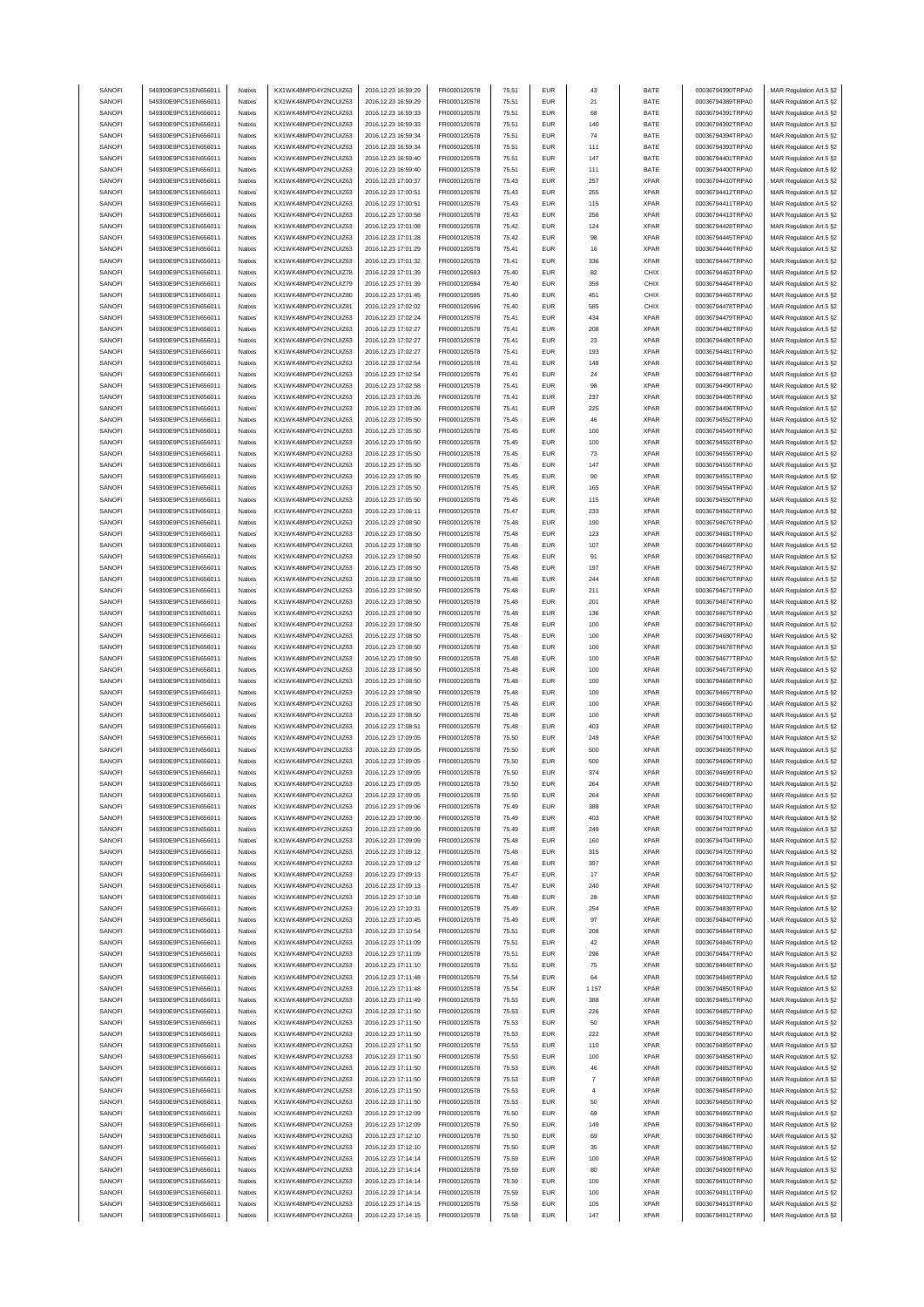| SANOFI | 549300E9PC51EN656011 | Natixis | KX1WK48MPD4Y2NCUIZ63  | 2016.12.23 17:14:15 | FR0000120578 | 75.58 | <b>EUR</b> | 57             | <b>XPAR</b> | 00036794915TRPA0 | MAR Regulation Art.5 §2 |
|--------|----------------------|---------|-----------------------|---------------------|--------------|-------|------------|----------------|-------------|------------------|-------------------------|
| SANOFI | 549300E9PC51EN656011 | Natixis | KX1WK48MPD4Y2NCUIZ63  | 2016.12.23 17:14:15 | FR0000120578 | 75.58 | <b>EUR</b> | 214            | <b>XPAR</b> | 00036794914TRPA0 | MAR Regulation Art.5 §2 |
| SANOFI | 549300E9PC51EN656011 | Natixis | KX1WK48MPD4Y2NCUIZ63  | 2016.12.23 17:14:16 | FR0000120578 | 75.58 | <b>EUR</b> | 208            | <b>XPAR</b> | 00036794916TRPA0 | MAR Regulation Art.5 §2 |
| SANOFI | 549300E9PC51EN656011 | Natixis | KX1WK48MPD4Y2NCUIZ63  | 2016.12.23 17:14:16 | FR0000120578 | 75.58 | <b>EUR</b> | 264            | <b>XPAR</b> | 00036794917TRPA0 | MAR Regulation Art.5 §2 |
|        |                      |         |                       |                     |              |       |            |                |             |                  |                         |
| SANOFI | 549300E9PC51EN656011 | Natixis | KX1WK48MPD4Y2NCUIZ63  | 2016.12.23 17:14:16 | FR0000120578 | 75.58 | <b>EUR</b> | 37             | <b>XPAR</b> | 00036794919TRPA0 | MAR Regulation Art.5 §2 |
| SANOFI | 549300E9PC51EN656011 | Natixis | KX1WK48MPD4Y2NCUIZ63  | 2016.12.23 17:14:16 | FR0000120578 | 75.58 | <b>EUR</b> | 18             | <b>XPAR</b> | 00036794920TRPA0 | MAR Regulation Art.5 §2 |
| SANOFI | 549300E9PC51EN656011 | Natixis | KX1WK48MPD4Y2NCUIZ63  | 2016.12.23 17:14:16 | FR0000120578 | 75.58 | <b>EUR</b> | 227            | <b>XPAR</b> | 00036794918TRPA0 | MAR Regulation Art.5 §2 |
| SANOFI | 549300E9PC51EN656011 | Natixis | KX1WK48MPD4Y2NCUIZ63  | 2016.12.23 17:14:18 | FR0000120578 | 75.57 | <b>EUR</b> | 60             | <b>XPAR</b> | 00036794925TRPA0 | MAR Regulation Art.5 §2 |
| SANOFI | 549300E9PC51EN656011 | Natixis | KX1WK48MPD4Y2NCLIIZ63 | 2016.12.23 17:14:18 | FR0000120578 | 75.57 | <b>EUR</b> | 232            | <b>XPAR</b> | 00036794921TRPA0 | MAR Regulation Art.5 §2 |
| SANOFI | 549300E9PC51EN656011 | Natixis | KX1WK48MPD4Y2NCUIZ63  | 2016.12.23 17:14:18 | FR0000120578 | 75.57 | <b>EUR</b> | 153            | <b>XPAR</b> | 00036794923TRPA0 | MAR Regulation Art.5 §2 |
|        |                      | Natixis |                       |                     |              |       | <b>EUR</b> |                |             |                  |                         |
| SANOFI | 549300E9PC51EN656011 |         | KX1WK48MPD4Y2NCUIZ63  | 2016.12.23 17:14:18 | FR0000120578 | 75.57 |            | 133            | <b>XPAR</b> | 00036794922TRPA0 | MAR Regulation Art.5 §2 |
| SANOFI | 549300E9PC51EN656011 | Natixis | KX1WK48MPD4Y2NCUIZ63  | 2016.12.23 17:14:18 | FR0000120578 | 75.57 | <b>EUR</b> | 207            | <b>XPAR</b> | 00036794924TRPA0 | MAR Regulation Art.5 §2 |
| SANOFI | 549300E9PC51EN656011 | Natixis | KX1WK48MPD4Y2NCUIZ63  | 2016.12.23 17:14:19 | FR0000120578 | 75.56 | <b>EUR</b> | 19             | <b>XPAR</b> | 00036794926TRPA0 | MAR Regulation Art.5 §2 |
| SANOFI | 549300E9PC51EN656011 | Natixis | KX1WK48MPD4Y2NCUIZ63  | 2016.12.23 17:14:20 | FR0000120578 | 75.56 | <b>EUR</b> | 259            | <b>XPAR</b> | 00036794927TRPA0 | MAR Regulation Art.5 §2 |
| SANOFI | 549300E9PC51EN656011 | Natixis | KX1WK48MPD4Y2NCUIZ63  | 2016.12.23 17:14:37 | FR0000120578 | 75.56 | <b>EUR</b> | 126            | <b>XPAR</b> | 00036794933TRPA0 | MAR Regulation Art.5 §2 |
|        | 549300E9PC51EN656011 |         | KX1WK48MPD4Y2NCUIZ63  | 2016.12.23 17:14:37 |              |       | <b>EUR</b> |                |             |                  |                         |
| SANOFI |                      | Natixis |                       |                     | FR0000120578 | 75.56 |            | 36             | <b>XPAR</b> | 00036794929TRPA0 | MAR Regulation Art.5 §2 |
| SANOFI | 549300E9PC51EN656011 | Natixis | KX1WK48MPD4Y2NCUIZ63  | 2016.12.23 17:14:37 | FR0000120578 | 75.56 | <b>EUR</b> | 217            | <b>XPAR</b> | 00036794931TRPA0 | MAR Regulation Art.5 §2 |
| SANOFI | 549300E9PC51EN656011 | Natixis | KX1WK48MPD4Y2NCLIIZ63 | 2016.12.23 17:14:37 | FR0000120578 | 75.56 | <b>EUR</b> | 39             | <b>XPAR</b> | 00036794930TRPA0 | MAR Regulation Art.5 §2 |
| SANOFI | 549300E9PC51EN656011 | Natixis | KX1WK48MPD4Y2NCUIZ63  | 2016.12.23 17:14:37 | FR0000120578 | 75.56 | <b>EUR</b> | 127            | <b>XPAR</b> | 00036794932TRPA0 | MAR Regulation Art.5 §2 |
| SANOFI | 549300E9PC51EN656011 | Natixis | KX1WK48MPD4Y2NCUIZ63  | 2016.12.23 17:15:24 | FR0000120578 | 75.57 | <b>EUR</b> | 198            | BATE        | 00036794953TRPA0 | MAR Regulation Art.5 §2 |
| SANOFI | 549300E9PC51EN656011 | Natixis | KX1WK48MPD4Y2NCUIZ63  | 2016.12.23 17:15:24 | FR0000120578 | 75.57 | <b>EUR</b> | 90             | BATE        | 00036794952TRPA0 | MAR Regulation Art.5 §2 |
| SANOFI | 549300E9PC51EN656011 | Natixis | KX1WK48MPD4Y2NCUIZ63  | 2016.12.23 17:15:24 | FR0000120578 | 75.57 | <b>EUR</b> | 49             | BATE        | 00036794954TRPA0 | MAR Regulation Art.5 §2 |
|        |                      |         |                       |                     |              |       |            |                |             |                  |                         |
| SANOFI | 549300E9PC51EN656011 | Natixis | KX1WK48MPD4Y2NCUIZ63  | 2016.12.23 17:15:24 | FR0000120578 | 75.57 | <b>EUR</b> | 11             | BATE        | 00036794951TRPA0 | MAR Regulation Art.5 §2 |
| SANOFI | 549300E9PC51EN656011 | Natixis | KX1WK48MPD4Y2NCUIZ63  | 2016.12.23 17:15:24 | FR0000120578 | 75.57 | <b>EUR</b> | 250            | BATE        | 00036794955TRPA0 | MAR Regulation Art.5 §2 |
| SANOFI | 549300E9PC51EN656011 | Natixis | KX1WK48MPD4Y2NCUIZ63  | 2016.12.23 17:15:24 | FR0000120578 | 75.57 | <b>EUR</b> | 325            | BATE        | 00036794956TRPA0 | MAR Regulation Art.5 §2 |
| SANOFI | 549300E9PC51EN656011 | Natixis | KX1WK48MPD4Y2NCUIZ63  | 2016.12.23 17:15:24 | FR0000120578 | 75.57 | <b>EUR</b> | 200            | BATE        | 00036794957TRPA0 | MAR Regulation Art.5 §2 |
| SANOFI | 549300E9PC51EN656011 | Natixis | KX1WK48MPD4Y2NCLIIZ63 | 2016.12.23 17:15:24 | FR0000120578 | 75.57 | <b>EUR</b> | 13             | BATE        | 00036794958TRPA0 | MAR Regulation Art.5 §2 |
| SANOFI | 549300E9PC51EN656011 | Natixis | KX1WK48MPD4Y2NCUIZ63  | 2016.12.23 17:15:25 | FR0000120578 | 75.60 | <b>EUR</b> | 360            | <b>XPAR</b> | 00036794959TRPA0 | MAR Regulation Art.5 §2 |
|        |                      |         |                       |                     |              |       |            |                |             |                  |                         |
| SANOFI | 549300E9PC51EN656011 | Natixis | KX1WK48MPD4Y2NCUIZ63  | 2016.12.23 17:16:02 | FR0000120578 | 75.61 | <b>EUR</b> | 106            | <b>XPAR</b> | 00036794976TRPA0 | MAR Regulation Art.5 §2 |
| SANOFI | 549300E9PC51EN656011 | Natixis | KX1WK48MPD4Y2NCUIZ63  | 2016.12.23 17:16:02 | FR0000120578 | 75.61 | <b>EUR</b> | 181            | <b>XPAR</b> | 00036794977TRPA0 | MAR Regulation Art.5 §2 |
| SANOFI | 549300E9PC51EN656011 | Natixis | KX1WK48MPD4Y2NCUIZ63  | 2016.12.23 17:16:02 | FR0000120578 | 75.61 | <b>EUR</b> | 48             | TRQX        | 00036794978TRPA0 | MAR Regulation Art.5 §2 |
| SANOFI | 549300E9PC51EN656011 | Natixis | KX1WK48MPD4Y2NCUIZ63  | 2016.12.23 17:16:05 | FR0000120578 | 75.61 | <b>EUR</b> | 192            | <b>XPAR</b> | 00036794981TRPA0 | MAR Regulation Art.5 §2 |
| SANOFI | 549300E9PC51EN656011 | Natixis | KX1WK48MPD4Y2NCUIZ63  | 2016.12.23 17:16:05 | FR0000120578 | 75.61 | <b>EUR</b> | 409            | <b>XPAR</b> | 00036794982TRPA0 | MAR Regulation Art.5 §2 |
|        |                      |         |                       |                     |              |       |            |                |             | 00036794983TRPA0 |                         |
| SANOFI | 549300E9PC51EN656011 | Natixis | KX1WK48MPD4Y2NCUIZ63  | 2016.12.23 17:16:06 | FR0000120578 | 75.61 | <b>EUR</b> | 208            | TRQX        |                  | MAR Regulation Art.5 §2 |
| SANOFI | 549300E9PC51EN656011 | Natixis | KX1WK48MPD4Y2NCUIZ63  | 2016.12.23 17:16:08 | FR0000120578 | 75.61 | <b>EUR</b> | 94             | TRQX        | 00036794984TRPA0 | MAR Regulation Art.5 §2 |
| SANOFI | 549300E9PC51EN656011 | Natixis | KX1WK48MPD4Y2NCLIIZ63 | 2016.12.23 17:16:08 | FR0000120578 | 75.61 | <b>EUR</b> | 96             | TRQX        | 00036794985TRPA0 | MAR Regulation Art.5 §2 |
| SANOFI | 549300E9PC51EN656011 | Natixis | KX1WK48MPD4Y2NCUIZ63  | 2016.12.23 17:16:23 | FR0000120578 | 75.61 | <b>EUR</b> | 281            | <b>XPAR</b> | 00036794990TRPA0 | MAR Regulation Art.5 §2 |
| SANOFI | 549300E9PC51EN656011 | Natixis | KX1WK48MPD4Y2NCUIZ63  | 2016.12.23 17:16:23 | FR0000120578 | 75.61 | <b>EUR</b> | $\overline{4}$ | TRQX        | 00036794992TRPA0 | MAR Regulation Art.5 §2 |
| SANOFI | 549300E9PC51EN656011 | Natixis | KX1WK48MPD4Y2NCUIZ63  | 2016.12.23 17:16:23 | FR0000120578 | 75.61 | <b>EUR</b> | 50             | TRQX        | 00036794991TRPA0 | MAR Regulation Art.5 §2 |
|        |                      |         |                       |                     |              |       |            |                |             |                  |                         |
| SANOFI | 549300E9PC51EN656011 | Natixis | KX1WK48MPD4Y2NCUIZ63  | 2016.12.23 17:16:23 | FR0000120578 | 75.61 | <b>EUR</b> | 108            | TRQX        | 00036794993TRPA0 | MAR Regulation Art.5 §2 |
| SANOFI | 549300E9PC51EN656011 | Natixis | KX1WK48MPD4Y2NCUIZ63  | 2016.12.23 17:16:28 | FR0000120578 | 75.61 | <b>EUR</b> | 392            | TRQX        | 00036794994TRPA0 | MAR Regulation Art.5 §2 |
| SANOFI | 549300E9PC51EN656011 | Natixis | KX1WK48MPD4Y2NCUIZ63  | 2016.12.23 17:16:31 | FR0000120578 | 75.61 | <b>EUR</b> | 40             | TRQX        | 00036794996TRPA0 | MAR Regulation Art.5 §2 |
| SANOFI | 549300E9PC51EN656011 | Natixis | KX1WK48MPD4Y2NCUIZ63  | 2016.12.23 17:16:32 | FR0000120578 | 75.61 | <b>EUR</b> | 50             | TRQX        | 00036794998TRPA0 | MAR Regulation Art.5 §2 |
| SANOFI | 549300E9PC51EN656011 | Natixis | KX1WK48MPD4Y2NCUIZ63  | 2016.12.23 17:16:32 | FR0000120578 | 75.61 | <b>EUR</b> | 50             | TRQX        | 00036794997TRPA0 | MAR Regulation Art.5 §2 |
| SANOFI | 549300E9PC51EN656011 | Natixis | KX1WK48MPD4Y2NCUIZ63  | 2016.12.23 17:16:32 | FR0000120578 | 75.61 | <b>EUR</b> | 360            | TRQX        | 00036794999TRPA0 | MAR Regulation Art.5 §2 |
|        |                      |         |                       |                     |              |       |            |                |             |                  |                         |
| SANOFI | 549300E9PC51EN656011 | Natixis | KX1WK48MPD4Y2NCUIZ63  | 2016.12.23 17:16:32 | FR0000120578 | 75.61 | <b>EUR</b> | 50             | TRQX        | 00036795000TRPA0 | MAR Regulation Art.5 §2 |
| SANOFI | 549300E9PC51EN656011 | Natixis | KX1WK48MPD4Y2NCUIZ63  | 2016.12.23 17:16:32 | FR0000120578 | 75.61 | <b>EUR</b> | 500            | TRQX        | 00036795001TRPA0 | MAR Regulation Art.5 §2 |
| SANOFI | 549300E9PC51EN656011 | Natixis | KX1WK48MPD4Y2NCUIZ63  | 2016.12.23 17:16:32 | FR0000120578 | 75.61 | <b>EUR</b> | 327            | TRQX        | 00036795002TRPA0 | MAR Regulation Art.5 §2 |
| SANOFI | 549300E9PC51EN656011 | Natixis | KX1WK48MPD4Y2NCUIZ63  | 2016.12.23 17:16:33 | FR0000120578 | 75.60 | <b>EUR</b> | 153            | <b>XPAR</b> | 00036795009TRPA0 | MAR Regulation Art.5 §2 |
| SANOFI | 549300E9PC51EN656011 | Natixis | KX1WK48MPD4Y2NCUIZ63  | 2016.12.23 17:16:33 | FR0000120578 | 75.60 | <b>EUR</b> | 418            | <b>XPAR</b> | 00036795010TRPA0 | MAR Regulation Art.5 §2 |
| SANOFI | 549300E9PC51EN656011 | Natixis | KX1WK48MPD4Y2NCUIZ63  |                     |              | 75.60 | <b>EUR</b> | 41             | <b>XPAR</b> |                  |                         |
|        |                      |         |                       | 2016.12.23 17:16:33 | FR0000120578 |       |            |                |             | 00036795007TRPA0 | MAR Regulation Art.5 §2 |
| SANOFI | 549300E9PC51EN656011 | Natixis | KX1WK48MPD4Y2NCUIZ63  | 2016.12.23 17:16:33 | FR0000120578 | 75.60 | <b>EUR</b> | 90             | <b>XPAR</b> | 00036795006TRPA0 | MAR Regulation Art.5 §2 |
| SANOFI | 549300E9PC51EN656011 | Natixis | KX1WK48MPD4Y2NCLIIZ63 | 2016.12.23 17:16:33 | FR0000120578 | 75.60 | <b>EUR</b> | 266            | <b>XPAR</b> | 00036795008TRPA0 | MAR Regulation Art.5 §2 |
| SANOFI | 549300E9PC51EN656011 | Natixis | KX1WK48MPD4Y2NCUIZ63  | 2016.12.23 17:16:33 | FR0000120578 | 75.61 | <b>EUR</b> | 173            | TRQX        | 00036795003TRPA0 | MAR Regulation Art.5 §2 |
| SANOFI | 549300E9PC51EN656011 | Natixis | KX1WK48MPD4Y2NCUIZ63  | 2016.12.23 17:16:33 | FR0000120578 | 75.61 | <b>EUR</b> | 96             | TRQX        | 00036795004TRPA0 | MAR Regulation Art.5 §2 |
| SANOFI | 549300E9PC51EN656011 | Natixis | KX1WK48MPD4Y2NCUIZ63  | 2016.12.23 17:16:33 | FR0000120578 | 75.61 | <b>EUR</b> | 354            | TRQX        | 00036795005TRPA0 | MAR Regulation Art.5 §2 |
|        |                      |         |                       |                     |              |       |            |                |             |                  |                         |
| SANOFI | 549300E9PC51EN656011 | Natixis | KX1WK48MPD4Y2NCUIZ63  | 2016.12.23 17:16:34 | FR0000120578 | 75.58 | <b>EUR</b> | 10             | <b>XPAR</b> | 00036795012TRPA0 | MAR Regulation Art.5 §2 |
| SANOFI | 549300E9PC51EN656011 | Natixis | KX1WK48MPD4Y2NCUIZ63  | 2016.12.23 17:16:34 | FR0000120578 | 75.58 | <b>EUR</b> | 247            | <b>XPAR</b> | 00036795011TRPA0 | MAR Regulation Art.5 §2 |
| SANOFI | 549300E9PC51EN656011 | Natixis | KX1WK48MPD4Y2NCUIZ63  | 2016.12.23 17:16:35 | FR0000120578 | 75.58 | <b>EUR</b> | 100            | <b>XPAR</b> | 00036795013TRPA0 | MAR Regulation Art.5 §2 |
| SANOFI | 549300E9PC51EN656011 | Natixis | KX1WK48MPD4Y2NCUIZ63  | 2016.12.23 17:16:35 | FR0000120578 | 75.58 | <b>EUR</b> | 252            | <b>XPAR</b> | 00036795014TRPA0 | MAR Regulation Art.5 §2 |
| SANOF  | 549300E9PC51EN656011 | Natixis | KX1WK48MPD4Y2NCUIZ63  | 2016.12.23 17:17:01 | FR0000120578 | 75.61 | EUR        | 261            | <b>XPAR</b> | 00036795022TRPA0 | MAR Regulation Art.5 §2 |
| SANOFI | 549300E9PC51EN656011 | Natixis | KX1WK48MPD4Y2NCUIZ63  | 2016.12.23 17:17:08 | FR0000120578 | 75.60 | <b>EUR</b> | 92             | <b>XPAR</b> | 00036795024TRPA0 | MAR Regulation Art.5 §2 |
|        |                      |         |                       | 2016.12.23 17:17:08 |              |       |            |                |             |                  |                         |
| SANOFI | 549300E9PC51EN656011 | Natixis | KX1WK48MPD4Y2NCUIZ63  |                     | FR0000120578 | 75.60 | EUR        | 81             | <b>XPAR</b> | 00036795023TRPA0 | MAR Regulation Art.5 §2 |
| SANOFI | 549300E9PC51EN656011 | Natixis | KX1WK48MPD4Y2NCUIZ63  | 2016.12.23 17:17:10 | FR0000120578 | 75.60 | <b>EUR</b> | 247            | <b>XPAR</b> | 00036795026TRPA0 | MAR Regulation Art.5 §2 |
| SANOFI | 549300E9PC51EN656011 | Natixis | KX1WK48MPD4Y2NCUIZ63  | 2016.12.23 17:17:10 | FR0000120578 | 75.60 | <b>EUR</b> | 107            | <b>XPAR</b> | 00036795025TRPA0 | MAR Regulation Art.5 §2 |
| SANOFI | 549300E9PC51EN656011 | Natixis | KX1WK48MPD4Y2NCUIZ63  | 2016.12.23 17:17:12 | FR0000120578 | 75.59 | <b>EUR</b> | 46             | <b>XPAR</b> | 00036795029TRPA0 | MAR Regulation Art.5 §2 |
| SANOFI | 549300E9PC51EN656011 | Natixis | KX1WK48MPD4Y2NCUIZ63  | 2016.12.23 17:17:12 | FR0000120578 | 75.59 | <b>EUR</b> | 133            | <b>XPAR</b> | 00036795028TRPA0 | MAR Regulation Art.5 §2 |
| SANOFI | 549300E9PC51EN656011 | Natixis | KX1WK48MPD4Y2NCUIZ63  | 2016.12.23 17:17:12 | FR0000120578 | 75.59 | EUR        | 71             | <b>XPAR</b> | 00036795027TRPA0 | MAR Regulation Art.5 §2 |
| SANOFI | 549300E9PC51EN656011 | Natixis | KX1WK48MPD4Y2NCUIZ63  | 2016.12.23 17:17:18 | FR0000120578 | 75.57 | <b>EUR</b> | 35             | BATE        | 00036795034TRPA0 | MAR Regulation Art.5 §2 |
| SANOFI | 549300E9PC51EN656011 |         | KX1WK48MPD4Y2NCUIZ63  | 2016.12.23 17:19:23 | FR0000120578 |       | <b>EUR</b> | 239            | <b>XPAR</b> | 00036795094TRPA0 |                         |
|        |                      | Natixis |                       |                     |              | 75.63 |            |                |             |                  | MAR Regulation Art.5 §2 |
| SANOFI | 549300E9PC51EN656011 | Natixis | KX1WK48MPD4Y2NCUIZ63  | 2016.12.23 17:19:28 | FR0000120578 | 75.63 | <b>EUR</b> | 264            | <b>XPAR</b> | 00036795097TRPA0 | MAR Regulation Art.5 §2 |
| SANOFI | 549300E9PC51EN656011 | Natixis | KX1WK48MPD4Y2NCUIZ63  | 2016.12.23 17:19:28 | FR0000120578 | 75.63 | <b>EUR</b> | 366            | <b>XPAR</b> | 00036795098TRPA0 | MAR Regulation Art.5 §2 |
| SANOFI | 549300E9PC51EN656011 | Natixis | KX1WK48MPD4Y2NCUIZ63  | 2016.12.23 17:19:28 | FR0000120578 | 75.63 | <b>EUR</b> | 930            | <b>XPAR</b> | 00036795100TRPA0 | MAR Regulation Art.5 §2 |
| SANOFI | 549300E9PC51EN656011 | Natixis | KX1WK48MPD4Y2NCUIZ63  | 2016.12.23 17:19:28 | FR0000120578 | 75.63 | <b>EUR</b> | 29             | <b>XPAR</b> | 00036795099TRPA0 | MAR Regulation Art.5 §2 |
| SANOFI | 549300E9PC51EN656011 | Natixis | KX1WK48MPD4Y2NCUIZ63  | 2016.12.23 17:19:28 | FR0000120578 | 75.63 | <b>EUR</b> | 180            | <b>XPAR</b> | 00036795096TRPA0 | MAR Regulation Art.5 §2 |
|        |                      |         |                       |                     |              |       |            |                |             |                  |                         |
| SANOFI | 549300E9PC51EN656011 | Natixis | KX1WK48MPD4Y2NCUIZ63  | 2016.12.23 17:19:30 | FR0000120578 | 75.62 | <b>EUR</b> | 171            | <b>XPAR</b> | 00036795102TRPA0 | MAR Regulation Art.5 §2 |
| SANOFI | 549300E9PC51EN656011 | Natixis | KX1WK48MPD4Y2NCUIZ63  | 2016.12.23 17:19:32 | FR0000120578 | 75.62 | <b>EUR</b> | 468            | <b>XPAR</b> | 00036795103TRPA0 | MAR Regulation Art.5 §2 |
| SANOFI | 549300E9PC51EN656011 | Natixis | KX1WK48MPD4Y2NCUIZ63  | 2016.12.23 17:19:47 | FR0000120578 | 75.61 | <b>EUR</b> | 155            | <b>XPAR</b> | 00036795109TRPA0 | MAR Regulation Art.5 §2 |
| SANOFI | 549300E9PC51EN656011 | Natixis | KX1WK48MPD4Y2NCUIZ63  | 2016.12.23 17:19:48 | FR0000120578 | 75.61 | <b>EUR</b> | 115            | <b>XPAR</b> | 00036795114TRPA0 | MAR Regulation Art.5 §2 |
| SANOFI | 549300E9PC51EN656011 | Natixis | KX1WK48MPD4Y2NCUIZ63  | 2016.12.23 17:19:48 | FR0000120578 | 75.61 | <b>EUR</b> | 105            | <b>XPAR</b> | 00036795113TRPA0 | MAR Regulation Art.5 §2 |
| SANOFI | 549300E9PC51EN656011 | Natixis | KX1WK48MPD4Y2NCUIZ63  | 2016.12.23 17:19:48 | FR0000120578 | 75.61 | <b>EUR</b> | 183            | <b>XPAR</b> | 00036795110TRPA0 | MAR Regulation Art.5 §2 |
|        |                      |         |                       |                     |              |       |            |                |             |                  |                         |
| SANOFI | 549300E9PC51EN656011 | Natixis | KX1WK48MPD4Y2NCUIZ63  | 2016.12.23 17:19:48 | FR0000120578 | 75.61 | <b>EUR</b> | 25             | <b>XPAR</b> | 00036795111TRPA0 | MAR Regulation Art.5 §2 |
| SANOFI | 549300E9PC51EN656011 | Natixis | KX1WK48MPD4Y2NCUIZ63  | 2016.12.23 17:19:48 | FR0000120578 | 75.61 | <b>EUR</b> | 241            | <b>XPAR</b> | 00036795112TRPA0 | MAR Regulation Art.5 §2 |
| SANOFI | 549300E9PC51EN656011 | Natixis | KX1WK48MPD4Y2NCUIZ63  | 2016.12.23 17:19:49 | FR0000120578 | 75.61 | <b>EUR</b> | 68             | <b>XPAR</b> | 00036795116TRPA0 | MAR Regulation Art.5 §2 |
| SANOFI | 549300E9PC51EN656011 | Natixis | KX1WK48MPD4Y2NCUIZ63  | 2016.12.23 17:19:49 | FR0000120578 | 75.61 | <b>EUR</b> | 151            | <b>XPAR</b> | 00036795117TRPA0 | MAR Regulation Art.5 §2 |
| SANOFI | 549300E9PC51EN656011 | Natixis | KX1WK48MPD4Y2NCUIZ63  | 2016.12.23 17:19:49 | FR0000120578 | 75.61 | <b>EUR</b> | 32             | <b>XPAR</b> | 00036795115TRPA0 | MAR Regulation Art.5 §2 |
|        |                      |         |                       |                     |              |       |            |                |             |                  |                         |
| SANOFI | 549300E9PC51EN656011 | Natixis | KX1WK48MPD4Y2NCUIZ63  | 2016.12.23 17:21:32 | FR0000120578 | 75.66 | <b>EUR</b> | 200            | CHIX        | 00036795139TRPA0 | MAR Regulation Art.5 §2 |
| SANOFI | 549300E9PC51EN656011 | Natixis | KX1WK48MPD4Y2NCUIZ63  | 2016.12.23 17:21:34 | FR0000120578 | 75.66 | <b>EUR</b> | 98             | CHIX        | 00036795140TRPA0 | MAR Regulation Art.5 §2 |
| SANOFI | 549300E9PC51EN656011 | Natixis | KX1WK48MPD4Y2NCUIZ63  | 2016.12.23 17:21:45 | FR0000120578 | 75.67 | <b>EUR</b> | 716            | <b>XPAR</b> | 00036795146TRPA0 | MAR Regulation Art.5 §2 |
| SANOFI | 549300E9PC51EN656011 | Natixis | KX1WK48MPD4Y2NCUIZ63  | 2016.12.23 17:21:45 | FR0000120578 | 75.66 | <b>EUR</b> | 202            | CHIX        | 00036795147TRPA0 | MAR Regulation Art.5 §2 |
| SANOFI | 549300E9PC51EN656011 | Natixis | KX1WK48MPD4Y2NCUIZ63  | 2016.12.23 17:21:46 | FR0000120578 | 75.67 | <b>EUR</b> | 320            | <b>XPAR</b> | 00036795148TRPA0 | MAR Regulation Art.5 §2 |
|        |                      |         |                       |                     |              |       |            |                |             |                  |                         |
| SANOFI | 549300E9PC51EN656011 | Natixis | KX1WK48MPD4Y2NCUIZ63  | 2016.12.23 17:22:00 | FR0000120578 | 75.69 | <b>EUR</b> | 989            | <b>XPAR</b> | 00036795153TRPA0 | MAR Regulation Art.5 §2 |
| SANOFI | 549300E9PC51EN656011 | Natixis | KX1WK48MPD4Y2NCUIZ63  | 2016.12.23 17:22:17 | FR0000120578 | 75.68 | <b>EUR</b> | 59             | <b>XPAR</b> | 00036795157TRPA0 | MAR Regulation Art.5 §2 |
| SANOFI | 549300E9PC51EN656011 | Natixis | KX1WK48MPD4Y2NCUIZ63  | 2016.12.23 17:22:18 | FR0000120578 | 75.68 | EUR        | 210            | <b>XPAR</b> | 00036795158TRPA0 | MAR Regulation Art.5 §2 |
| SANOFI | 549300E9PC51EN656011 | Natixis | KX1WK48MPD4Y2NCUIZ63  | 2016.12.23 17:23:29 | FR0000120578 | 75.71 | <b>EUR</b> | 12             | <b>XPAR</b> | 00036795182TRPA0 | MAR Regulation Art.5 §2 |
| SANOFI | 549300E9PC51EN656011 | Natixis | KX1WK48MPD4Y2NCUIZ63  | 2016.12.23 17:23:29 | FR0000120578 | 75.71 | <b>EUR</b> | 385            | <b>XPAR</b> | 00036795183TRPA0 | MAR Regulation Art.5 §2 |
| SANOFI | 549300E9PC51EN656011 | Natixis | KX1WK48MPD4Y2NCUIZ63  | 2016.12.23 17:23:29 | FR0000120578 | 75.71 | <b>EUR</b> | 923            | <b>XPAR</b> | 00036795184TRPA0 | MAR Regulation Art.5 §2 |
| SANOFI | 549300E9PC51EN656011 | Natixis | KX1WK48MPD4Y2NCUIZ63  | 2016.12.23 17:23:54 | FR0000120578 | 75.70 | <b>EUR</b> | 100            | <b>XPAR</b> | 00036795188TRPA0 | MAR Regulation Art.5 §2 |
|        |                      |         |                       |                     |              |       |            |                |             |                  |                         |
| SANOFI | 549300E9PC51EN656011 | Natixis | KX1WK48MPD4Y2NCUIZ63  | 2016.12.23 17:23:54 | FR0000120578 | 75.70 | <b>EUR</b> | 264            | <b>XPAR</b> | 00036795187TRPA0 | MAR Regulation Art.5 §2 |
| SANOFI | 549300E9PC51EN656011 | Natixis | KX1WK48MPD4Y2NCUIZ63  | 2016.12.23 17:23:54 | FR0000120578 | 75.70 | EUR        | 733            | <b>XPAR</b> | 00036795186TRPA0 | MAR Regulation Art.5 §2 |